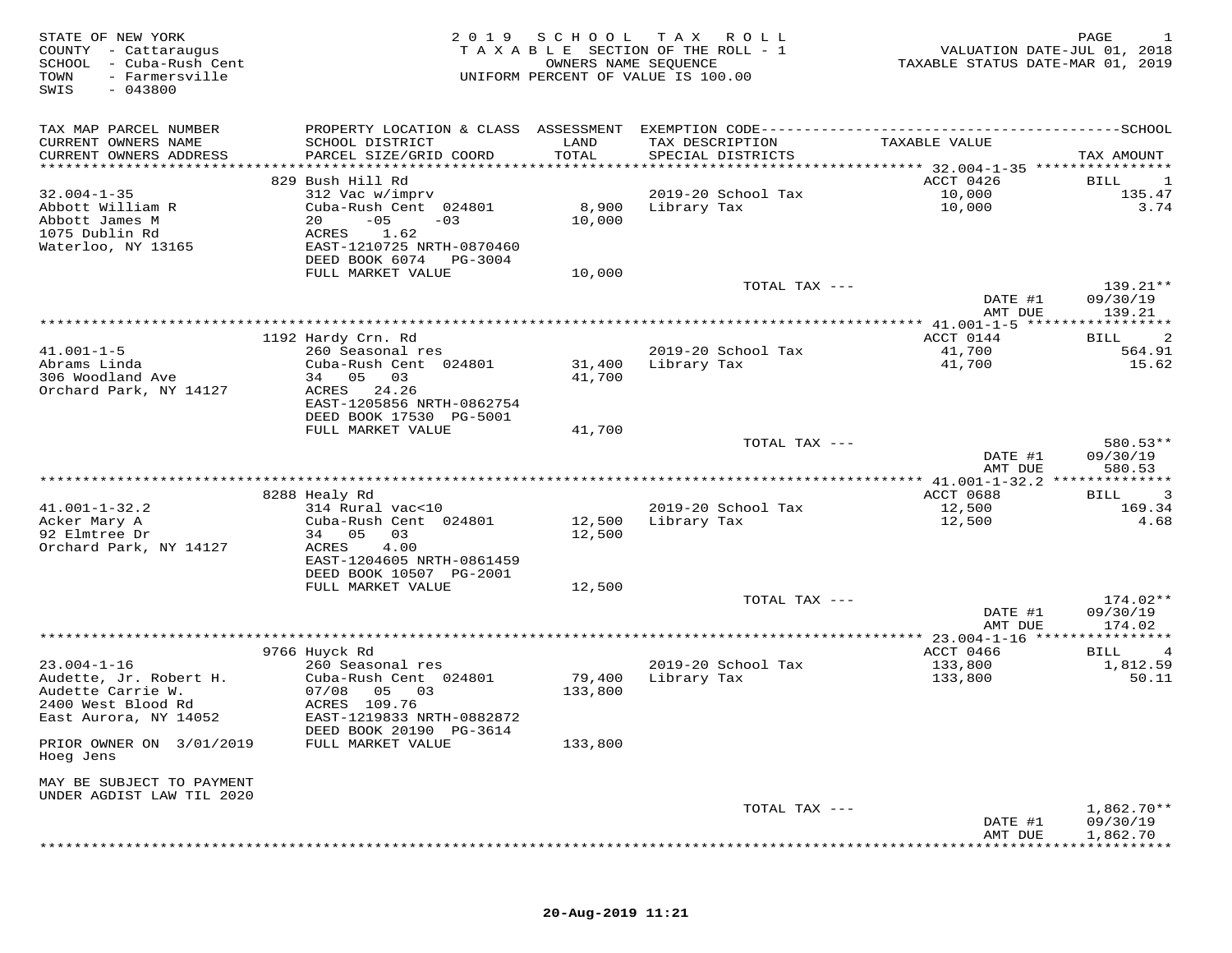| STATE OF NEW YORK<br>COUNTY - Cattaraugus<br>SCHOOL - Cuba-Rush Cent<br>- Farmersville<br>TOWN<br>$-043800$<br>SWIS | 2019 SCHOOL<br>T A X<br>R O L L<br>TAXABLE SECTION OF THE ROLL - 1<br>OWNERS NAME SEQUENCE<br>UNIFORM PERCENT OF VALUE IS 100.00 |               |                                                                                 | PAGE<br>VALUATION DATE-JUL 01, 2018<br>TAXABLE STATUS DATE-MAR 01, 2019 |                            |
|---------------------------------------------------------------------------------------------------------------------|----------------------------------------------------------------------------------------------------------------------------------|---------------|---------------------------------------------------------------------------------|-------------------------------------------------------------------------|----------------------------|
|                                                                                                                     |                                                                                                                                  |               |                                                                                 |                                                                         |                            |
| TAX MAP PARCEL NUMBER                                                                                               |                                                                                                                                  |               | PROPERTY LOCATION & CLASS ASSESSMENT EXEMPTION CODE---------------------------- |                                                                         | --------------SCHOOL       |
| CURRENT OWNERS NAME<br>CURRENT OWNERS ADDRESS                                                                       | SCHOOL DISTRICT<br>PARCEL SIZE/GRID COORD                                                                                        | LAND<br>TOTAL | TAX DESCRIPTION<br>SPECIAL DISTRICTS                                            | TAXABLE VALUE                                                           | TAX AMOUNT                 |
| **********************                                                                                              | ************************                                                                                                         | **********    |                                                                                 |                                                                         |                            |
|                                                                                                                     | Agett (Off) Rd                                                                                                                   |               |                                                                                 | ACCT 0759                                                               | 5<br>BILL                  |
| $32.004 - 2 - 13.2$<br>Austin Samuel                                                                                | 322 Rural vac>10<br>Cuba-Rush Cent 024801                                                                                        | 98,700        | 2019-20 School Tax<br>Library Tax                                               | 98,700<br>98,700                                                        | 1,337.09<br>36.96          |
| Austin Brenda                                                                                                       | 03 05 03                                                                                                                         | 98,700        |                                                                                 |                                                                         |                            |
| 9091 Lower St.                                                                                                      | ACRES 137.30                                                                                                                     |               |                                                                                 |                                                                         |                            |
| Rushford, NY 14777                                                                                                  | EAST-1220379 NRTH-0864874                                                                                                        |               |                                                                                 |                                                                         |                            |
|                                                                                                                     | DEED BOOK 30007 PG-4001                                                                                                          |               |                                                                                 |                                                                         |                            |
|                                                                                                                     | FULL MARKET VALUE                                                                                                                | 98,700        |                                                                                 |                                                                         |                            |
|                                                                                                                     |                                                                                                                                  |               | TOTAL TAX ---                                                                   |                                                                         | $1,374.05**$               |
|                                                                                                                     |                                                                                                                                  |               |                                                                                 | DATE #1<br>AMT DUE                                                      | 09/30/19<br>1,374.05       |
|                                                                                                                     |                                                                                                                                  |               | ************                                                                    | ** $32.004 - 1 - 3.3$ ***                                               | * * * * * * * * * * *      |
|                                                                                                                     | Bush Hill Rd                                                                                                                     |               |                                                                                 | ACCT 1083                                                               | 6<br><b>BILL</b>           |
| $32.004 - 1 - 3.3$                                                                                                  | 312 Vac w/imprv                                                                                                                  |               | 2019-20 School Tax                                                              | 76,400                                                                  | 1,034.99                   |
| Balcom Jeffery M                                                                                                    | Cuba-Rush Cent 024801                                                                                                            | 74,100        | Library Tax                                                                     | 76,400                                                                  | 28.61                      |
| 58 Stevenson Blvd                                                                                                   | 20  05  03                                                                                                                       | 76,400        |                                                                                 |                                                                         |                            |
| Amherst, NY 14226                                                                                                   | ACRES 99.27                                                                                                                      |               |                                                                                 |                                                                         |                            |
|                                                                                                                     | EAST-1211824 NRTH-0869752<br>DEED BOOK 1027 PG-724                                                                               |               |                                                                                 |                                                                         |                            |
|                                                                                                                     | FULL MARKET VALUE                                                                                                                | 76,400        |                                                                                 |                                                                         |                            |
|                                                                                                                     |                                                                                                                                  |               | TOTAL TAX ---                                                                   |                                                                         | $1,063.60**$               |
|                                                                                                                     |                                                                                                                                  |               |                                                                                 | DATE #1                                                                 | 09/30/19                   |
|                                                                                                                     |                                                                                                                                  |               |                                                                                 | AMT DUE                                                                 | 1,063.60                   |
|                                                                                                                     |                                                                                                                                  |               |                                                                                 |                                                                         |                            |
| $32.004 - 1 - 16$                                                                                                   | Crestlane Dr<br>260 Seasonal res                                                                                                 |               | 2019-20 School Tax                                                              | ACCT 0012<br>20,700                                                     | 7<br><b>BILL</b><br>280.42 |
| Baldo Robert N                                                                                                      | Cuba-Rush Cent 024801                                                                                                            | 15,200        | Library Tax                                                                     | 20,700                                                                  | 7.75                       |
| PO Box 201                                                                                                          | $-05$<br>20<br>$-03$                                                                                                             | 20,700        |                                                                                 |                                                                         |                            |
| North Boston, NY 14110                                                                                              | 7.42<br>ACRES                                                                                                                    |               |                                                                                 |                                                                         |                            |
|                                                                                                                     | EAST-1213514 NRTH-0868960                                                                                                        |               |                                                                                 |                                                                         |                            |
|                                                                                                                     | DEED BOOK 880<br>PG-00857                                                                                                        |               |                                                                                 |                                                                         |                            |
|                                                                                                                     | FULL MARKET VALUE                                                                                                                | 20,700        |                                                                                 |                                                                         |                            |
|                                                                                                                     |                                                                                                                                  |               | TOTAL TAX ---                                                                   | DATE #1                                                                 | 288.17**<br>09/30/19       |
|                                                                                                                     |                                                                                                                                  |               |                                                                                 | AMT DUE                                                                 | 288.17                     |
|                                                                                                                     | *********************                                                                                                            |               |                                                                                 | ************ 32.004-1-17 ****                                           | * * * * * * * * * * *      |
|                                                                                                                     | Crestlane Dr                                                                                                                     |               |                                                                                 | ACCT 0559                                                               | 8<br><b>BILL</b>           |
| $32.004 - 1 - 17$                                                                                                   | 314 Rural vac<10                                                                                                                 |               | 2019-20 School Tax                                                              | 16,700                                                                  | 226.24                     |
| Baldo Robert N                                                                                                      | Cuba-Rush Cent 024801                                                                                                            | 16,700        | Library Tax                                                                     | 16,700                                                                  | 6.25                       |
| PO Box 201<br>N. Boston, NY 14110                                                                                   | $-05$<br>20<br>$-0.3$                                                                                                            | 16,700        |                                                                                 |                                                                         |                            |
|                                                                                                                     | ACRES<br>8.64<br>EAST-1213486 NRTH-0869483                                                                                       |               |                                                                                 |                                                                         |                            |
|                                                                                                                     | DEED BOOK 12818 PG-9001                                                                                                          |               |                                                                                 |                                                                         |                            |
|                                                                                                                     | FULL MARKET VALUE                                                                                                                | 16,700        |                                                                                 |                                                                         |                            |
|                                                                                                                     |                                                                                                                                  |               | TOTAL TAX ---                                                                   |                                                                         | $232.49**$                 |
|                                                                                                                     |                                                                                                                                  |               |                                                                                 | DATE #1                                                                 | 09/30/19                   |
|                                                                                                                     |                                                                                                                                  |               |                                                                                 | AMT DUE<br>* * * * * * * * *                                            | 232.49<br>*********        |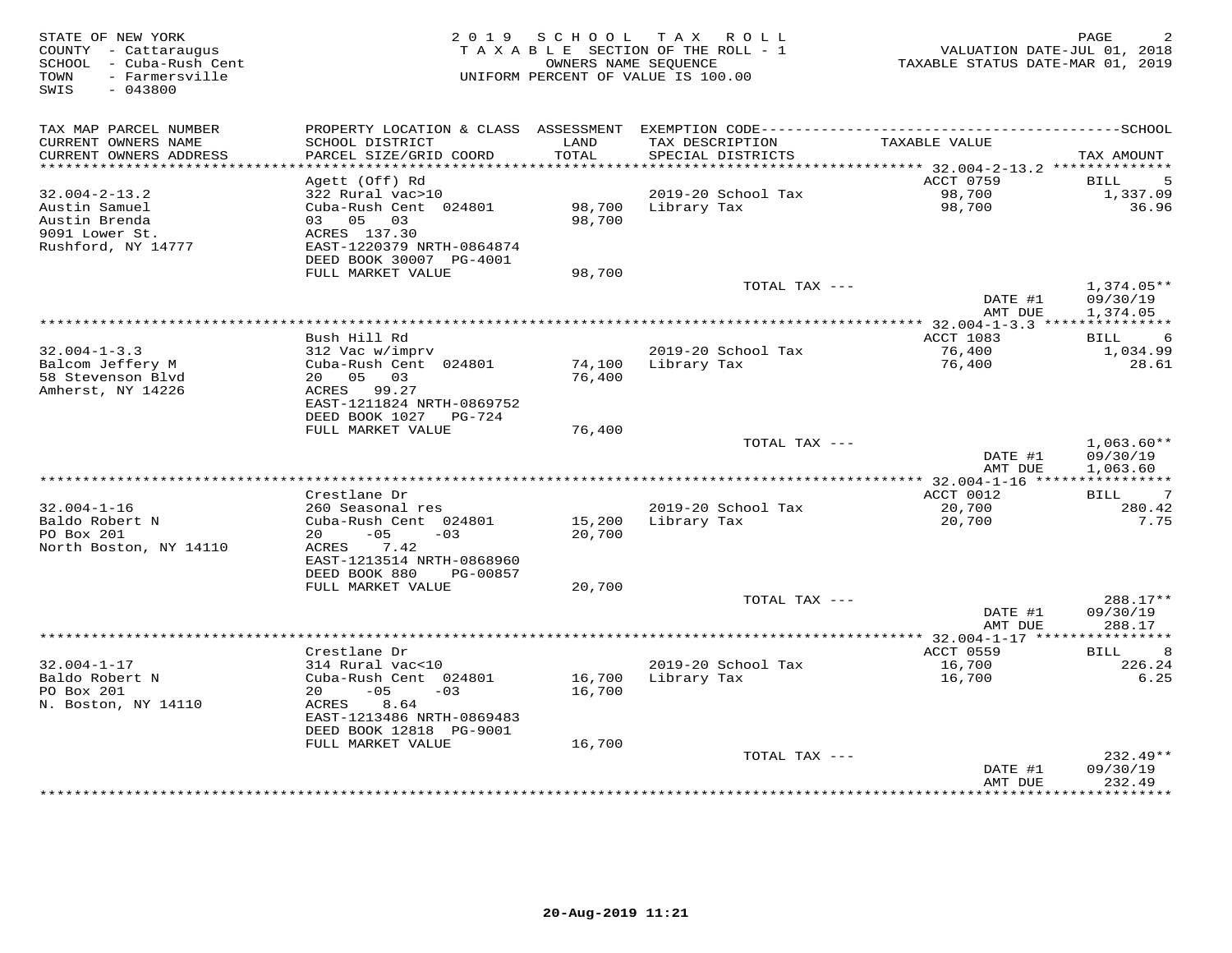| STATE OF NEW YORK<br>COUNTY - Cattaraugus<br>SCHOOL - Cuba-Rush Cent<br>- Farmersville<br>TOWN<br>SWIS<br>$-043800$ |                                                        | 2019 SCHOOL   | T A X<br>R O L L<br>TAXABLE SECTION OF THE ROLL - 1<br>OWNERS NAME SEQUENCE<br>UNIFORM PERCENT OF VALUE IS 100.00 | VALUATION DATE-JUL 01, 2018<br>TAXABLE STATUS DATE-MAR 01, 2019 | PAGE                   |
|---------------------------------------------------------------------------------------------------------------------|--------------------------------------------------------|---------------|-------------------------------------------------------------------------------------------------------------------|-----------------------------------------------------------------|------------------------|
| TAX MAP PARCEL NUMBER                                                                                               | PROPERTY LOCATION & CLASS ASSESSMENT                   |               |                                                                                                                   |                                                                 |                        |
| CURRENT OWNERS NAME<br>CURRENT OWNERS ADDRESS<br>*************************                                          | SCHOOL DISTRICT<br>PARCEL SIZE/GRID COORD              | LAND<br>TOTAL | TAX DESCRIPTION<br>SPECIAL DISTRICTS                                                                              | TAXABLE VALUE                                                   | TAX AMOUNT             |
|                                                                                                                     | Huvck Rd                                               |               |                                                                                                                   | <b>ACCT 0398</b>                                                | 9<br>BILL              |
| $23.004 - 1 - 12$                                                                                                   | 322 Rural vac>10                                       |               | 2019-20 School Tax                                                                                                | 30,200                                                          | 409.12                 |
| Bares Charles C                                                                                                     | Cuba-Rush Cent 024801                                  | 30,200        | Library Tax                                                                                                       | 30,200                                                          | 11.31                  |
| 7017 Fadale                                                                                                         | 08 05<br>03                                            | 30,200        |                                                                                                                   |                                                                 |                        |
| Ellicottville, NY 14731                                                                                             | ACRES 22.55                                            |               |                                                                                                                   |                                                                 |                        |
|                                                                                                                     | EAST-1218959 NRTH-0884878                              |               |                                                                                                                   |                                                                 |                        |
|                                                                                                                     | DEED BOOK 12887 PG-2002                                |               |                                                                                                                   |                                                                 |                        |
|                                                                                                                     | FULL MARKET VALUE                                      | 30,200        |                                                                                                                   |                                                                 |                        |
|                                                                                                                     |                                                        |               | TOTAL TAX ---                                                                                                     | DATE #1                                                         | $420.43**$<br>09/30/19 |
|                                                                                                                     |                                                        |               |                                                                                                                   | AMT DUE                                                         | 420.43                 |
|                                                                                                                     |                                                        |               |                                                                                                                   |                                                                 |                        |
|                                                                                                                     | 9029 Crestlane Dr                                      |               |                                                                                                                   | ACCT 0227                                                       | 10<br>BILL             |
| $32.004 - 1 - 22$                                                                                                   | 312 Vac w/imprv                                        |               | 2019-20 School Tax                                                                                                | 10,500                                                          | 142.24                 |
| Barteck Michael                                                                                                     | Cuba-Rush Cent 024801                                  | 7,600         | Library Tax                                                                                                       | 10,500                                                          | 3.93                   |
| 20 Brett Rd                                                                                                         | 12 05<br>03                                            | 10,500        |                                                                                                                   |                                                                 |                        |
| Rochester, NY 14609                                                                                                 | ACRES<br>2.04                                          |               |                                                                                                                   |                                                                 |                        |
|                                                                                                                     | EAST-1213474 NRTH-0870771<br>DEED BOOK 9085<br>PG-7001 |               |                                                                                                                   |                                                                 |                        |
|                                                                                                                     | FULL MARKET VALUE                                      | 10,500        |                                                                                                                   |                                                                 |                        |
|                                                                                                                     |                                                        |               | TOTAL TAX ---                                                                                                     |                                                                 | $146.17**$             |
|                                                                                                                     |                                                        |               |                                                                                                                   | DATE #1                                                         | 09/30/19               |
|                                                                                                                     |                                                        |               |                                                                                                                   | AMT DUE                                                         | 146.17                 |
|                                                                                                                     |                                                        |               |                                                                                                                   |                                                                 |                        |
|                                                                                                                     | 613 Bush Hill Rd                                       |               |                                                                                                                   | ACCT 0015                                                       | BILL<br>11             |
| $32.004 - 1 - 23$<br>Barteck Michael                                                                                | 270 Mfg housing<br>Cuba-Rush Cent 024801               | 10,200        | 2019-20 School Tax<br>Library Tax                                                                                 | 66,200<br>66,200                                                | 896.81<br>24.79        |
| Barteck William LU                                                                                                  | 20 05<br>03                                            | 66,200        |                                                                                                                   |                                                                 |                        |
| 20 Brett Rd                                                                                                         | ACRES<br>2.45                                          |               |                                                                                                                   |                                                                 |                        |
| Rochester, NY 14609                                                                                                 | EAST-1213644 NRTH-0871048                              |               |                                                                                                                   |                                                                 |                        |
|                                                                                                                     | DEED BOOK 24489 PG-7001                                |               |                                                                                                                   |                                                                 |                        |
|                                                                                                                     | FULL MARKET VALUE                                      | 66,200        |                                                                                                                   |                                                                 |                        |
|                                                                                                                     |                                                        |               | TOTAL TAX ---                                                                                                     |                                                                 | $921.60**$             |
|                                                                                                                     |                                                        |               |                                                                                                                   | DATE #1                                                         | 09/30/19<br>921.60     |
|                                                                                                                     |                                                        |               | ************************                                                                                          | AMT DUE<br>********** 40.002-1-5.1 ****************             |                        |
|                                                                                                                     | Hardy Corners Rd                                       |               |                                                                                                                   | ACCT 0366                                                       | BILL<br>12             |
| $40.002 - 1 - 5.1$                                                                                                  | 322 Rural vac>10                                       |               | 2019-20 School Tax                                                                                                | 73,700                                                          | 998.41                 |
| Batina Teresa A                                                                                                     | Cuba-Rush Cent 024801                                  | 73,700        | Library Tax                                                                                                       | 73,700                                                          | 27.60                  |
| Batina Nicholas III                                                                                                 | 01/02/09 05<br>04                                      | 73,700        |                                                                                                                   |                                                                 |                        |
| 71 Homerlane Apt A                                                                                                  | ACRES 98.45                                            |               |                                                                                                                   |                                                                 |                        |
| Amherst, NY 14221                                                                                                   | EAST-1199496 NRTH-0859809                              |               |                                                                                                                   |                                                                 |                        |
|                                                                                                                     | DEED BOOK 11115 PG-5001<br>FULL MARKET VALUE           | 73,700        |                                                                                                                   |                                                                 |                        |
|                                                                                                                     |                                                        |               | TOTAL TAX ---                                                                                                     |                                                                 | $1,026.01**$           |
|                                                                                                                     |                                                        |               |                                                                                                                   | DATE #1                                                         | 09/30/19               |
|                                                                                                                     |                                                        |               |                                                                                                                   | AMT DUE                                                         | 1,026.01               |
|                                                                                                                     |                                                        |               |                                                                                                                   | * * * * * * * * * * * *                                         | ***********            |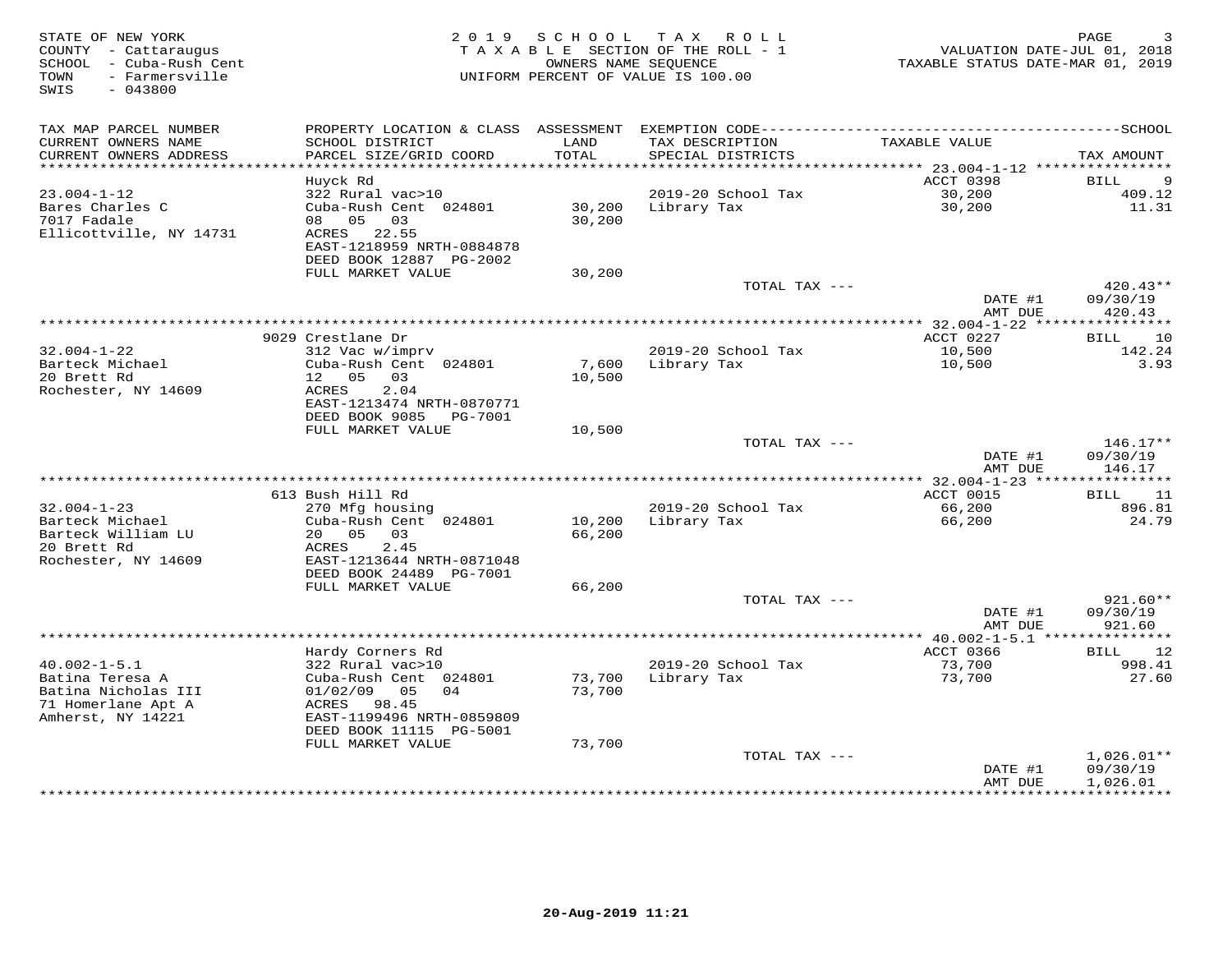| STATE OF NEW YORK<br>COUNTY - Cattaraugus<br>SCHOOL - Cuba-Rush Cent<br>TOWN<br>- Farmersville<br>$-043800$<br>SWIS |                                                                                                                                                     | 2019 SCHOOL TAX ROLL<br>TAXABLE SECTION OF THE ROLL - 1<br>OWNERS NAME SEQUENCE<br>UNIFORM PERCENT OF VALUE IS 100.00 |                     |                                      | VALUATION DATE-JUL 01, 2018<br>TAXABLE STATUS DATE-MAR 01, 2019 | PAGE                            |
|---------------------------------------------------------------------------------------------------------------------|-----------------------------------------------------------------------------------------------------------------------------------------------------|-----------------------------------------------------------------------------------------------------------------------|---------------------|--------------------------------------|-----------------------------------------------------------------|---------------------------------|
| TAX MAP PARCEL NUMBER<br>CURRENT OWNERS NAME<br>CURRENT OWNERS ADDRESS                                              | PROPERTY LOCATION & CLASS ASSESSMENT EXEMPTION CODE-----------------------------------SCHOOL<br>SCHOOL DISTRICT<br>PARCEL SIZE/GRID COORD           | LAND<br>TOTAL                                                                                                         |                     | TAX DESCRIPTION<br>SPECIAL DISTRICTS | TAXABLE VALUE                                                   | TAX AMOUNT                      |
| **********************                                                                                              |                                                                                                                                                     |                                                                                                                       |                     |                                      |                                                                 |                                 |
| $32.004 - 1 - 32$<br>Batt Raymond C Jr<br>Batt Mary M<br>6000 S Abbott Rd<br>Orchard Park, NY 14127                 | Bush Hill Rd<br>314 Rural vac<10<br>Cuba-Rush Cent 024801<br>20 05<br>03<br>ACRES<br>8.15<br>EAST-1210807 NRTH-0869754<br>DEED BOOK 890<br>PG-00522 | 16,100                                                                                                                | 16,100 Library Tax  | 2019-20 School Tax                   | ACCT 0018<br>16,100<br>16,100                                   | BILL<br>13<br>218.11<br>6.03    |
|                                                                                                                     | FULL MARKET VALUE                                                                                                                                   | 16,100                                                                                                                |                     |                                      |                                                                 |                                 |
|                                                                                                                     |                                                                                                                                                     |                                                                                                                       |                     | TOTAL TAX ---                        | DATE #1<br>AMT DUE                                              | 224.14**<br>09/30/19<br>224.14  |
|                                                                                                                     |                                                                                                                                                     |                                                                                                                       |                     |                                      |                                                                 |                                 |
|                                                                                                                     | 1018 Co Rd 21                                                                                                                                       |                                                                                                                       |                     |                                      | ACCT 0484                                                       | 14<br><b>BILL</b>               |
| $23.014 - 1 - 59$<br>Benz Christopher                                                                               | 210 1 Family Res<br>Cuba-Rush Cent 024801                                                                                                           |                                                                                                                       | BAS STAR 41854      | 7,300 2019-20 School Tax             |                                                                 | 30,000<br>483.63                |
| Wixon Rose Etta (L/U)                                                                                               | 32 05 03                                                                                                                                            |                                                                                                                       | 35,700 Library Tax  |                                      | $35,700$<br>$35,700$<br>35,700                                  | 13.37                           |
| PO Box 13                                                                                                           | 70.70 DPTH 206.00<br>FRNT                                                                                                                           |                                                                                                                       |                     |                                      |                                                                 |                                 |
| Farmersville Station, NY 14060 ACRES                                                                                | 0.37<br>EAST-1208042 NRTH-0884423<br>DEED BOOK 19756 PG-4001                                                                                        |                                                                                                                       |                     |                                      |                                                                 |                                 |
|                                                                                                                     | FULL MARKET VALUE                                                                                                                                   | 35,700                                                                                                                |                     |                                      |                                                                 |                                 |
|                                                                                                                     |                                                                                                                                                     |                                                                                                                       |                     | TOTAL TAX ---                        |                                                                 | $90.59**$                       |
|                                                                                                                     |                                                                                                                                                     |                                                                                                                       |                     |                                      | DATE #1<br>AMT DUE                                              | 09/30/19<br>90.59               |
|                                                                                                                     |                                                                                                                                                     |                                                                                                                       |                     |                                      |                                                                 |                                 |
| $32.002 - 1 - 3$                                                                                                    | 331 Hess Rd<br>240 Rural res                                                                                                                        |                                                                                                                       | ENH STAR            | 41834                                | ACCT 0158                                                       | BILL 15<br>68,700               |
| Benz Patricia J                                                                                                     | Cuba-Rush Cent 024801                                                                                                                               |                                                                                                                       |                     | 74,300 2019-20 School Tax            | 118,300                                                         | 1,602.61                        |
| Benz Richard B<br>331 Hess Rd<br>Farmersville Station, NY 14060 EAST-1218067 NRTH-0877863                           | 14 05<br>03<br>ACRES 99.69<br>DEED BOOK 00990 PG-00859                                                                                              |                                                                                                                       | 118,300 Library Tax |                                      | 118,300                                                         | 44.30                           |
|                                                                                                                     | FULL MARKET VALUE                                                                                                                                   | 118,300                                                                                                               |                     |                                      |                                                                 |                                 |
|                                                                                                                     |                                                                                                                                                     |                                                                                                                       |                     | TOTAL TAX ---                        | DATE #1<br>AMT DUE                                              | 720.91**<br>09/30/19<br>720.91  |
|                                                                                                                     |                                                                                                                                                     |                                                                                                                       |                     |                                      |                                                                 |                                 |
|                                                                                                                     | Hardy Crn. Rd                                                                                                                                       |                                                                                                                       |                     |                                      | ACCT 0941                                                       | 16<br>BILL                      |
| $41.001 - 1 - 15.11$                                                                                                | 312 Vac w/imprv                                                                                                                                     |                                                                                                                       |                     | 2019-20 School Tax                   | 54,400                                                          | 736.96                          |
| Beres David C<br>Nowak Bernard                                                                                      | Cuba-Rush Cent 024801<br>17 05 03                                                                                                                   | 39,400<br>54,400                                                                                                      |                     | Library Tax                          | 54,400                                                          | 20.37                           |
| 5842 Berg Rd                                                                                                        | ACRES 38.23                                                                                                                                         |                                                                                                                       |                     |                                      |                                                                 |                                 |
| Orchard Park, NY 14218                                                                                              | EAST-1211611 NRTH-0857929<br>DEED BOOK 954<br>PG-716                                                                                                |                                                                                                                       |                     |                                      |                                                                 |                                 |
|                                                                                                                     | FULL MARKET VALUE                                                                                                                                   | 54,400                                                                                                                |                     |                                      |                                                                 |                                 |
|                                                                                                                     |                                                                                                                                                     |                                                                                                                       |                     | TOTAL TAX ---                        |                                                                 | $757.33**$                      |
|                                                                                                                     |                                                                                                                                                     |                                                                                                                       |                     |                                      | DATE #1<br>AMT DUE                                              | 09/30/19<br>757.33<br>********* |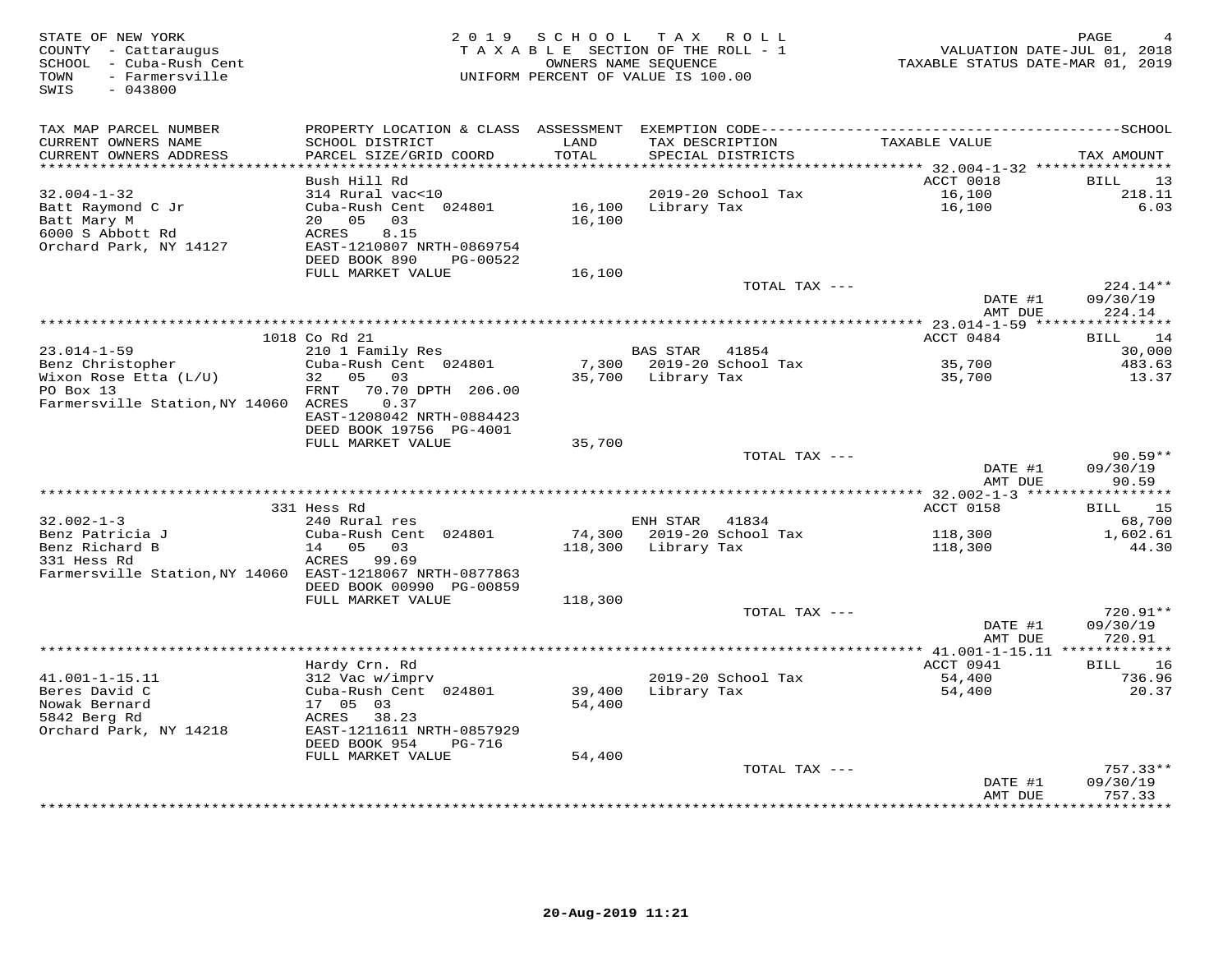| STATE OF NEW YORK<br>COUNTY - Cattaraugus<br>SCHOOL - Cuba-Rush Cent<br>- Farmersville<br>TOWN<br>SWIS<br>$-043800$ |                                                                             |               | 2019 SCHOOL TAX ROLL<br>TAXABLE SECTION OF THE ROLL - 1<br>OWNERS NAME SEQUENCE<br>UNIFORM PERCENT OF VALUE IS 100.00 | VALUATION DATE-JUL 01, 2018<br>TAXABLE STATUS DATE-MAR 01, 2019 | PAGE<br>5            |
|---------------------------------------------------------------------------------------------------------------------|-----------------------------------------------------------------------------|---------------|-----------------------------------------------------------------------------------------------------------------------|-----------------------------------------------------------------|----------------------|
| TAX MAP PARCEL NUMBER                                                                                               |                                                                             |               |                                                                                                                       |                                                                 |                      |
| CURRENT OWNERS NAME<br>CURRENT OWNERS ADDRESS<br>**********************                                             | SCHOOL DISTRICT<br>PARCEL SIZE/GRID COORD<br>****************************** | LAND<br>TOTAL | TAX DESCRIPTION<br>SPECIAL DISTRICTS<br>**********************************                                            | TAXABLE VALUE                                                   | TAX AMOUNT           |
|                                                                                                                     | 1014 Elton Rd                                                               |               |                                                                                                                       | *********** 23.014-1-60 *****************<br>ACCT 0029          | BILL<br>17           |
| 23.014-1-60                                                                                                         | 210 1 Family Res                                                            |               | 2019-20 School Tax                                                                                                    |                                                                 | 1,094.60             |
| Bernard John Frank                                                                                                  | Cuba-Rush Cent 024801                                                       |               | 7,400 Library Tax                                                                                                     | 80,800<br>80,800                                                | 30.26                |
| 1014 Elton Rd                                                                                                       | 32 05 03                                                                    | 80,800        |                                                                                                                       |                                                                 |                      |
| Franklinville, NY 14737                                                                                             | 77.56 DPTH 206.00<br>FRNT<br>0.41<br>ACRES                                  |               |                                                                                                                       |                                                                 |                      |
|                                                                                                                     | EAST-1208096 NRTH-0884472                                                   |               |                                                                                                                       |                                                                 |                      |
|                                                                                                                     | DEED BOOK 31048 PG-4001                                                     |               |                                                                                                                       |                                                                 |                      |
|                                                                                                                     | FULL MARKET VALUE                                                           | 80,800        |                                                                                                                       |                                                                 |                      |
|                                                                                                                     |                                                                             |               | TOTAL TAX ---                                                                                                         |                                                                 | 1,124.86**           |
|                                                                                                                     |                                                                             |               |                                                                                                                       | DATE #1<br>AMT DUE                                              | 09/30/19<br>1,124.86 |
|                                                                                                                     |                                                                             |               |                                                                                                                       | *********** 41.001-1-30 *****************                       |                      |
|                                                                                                                     | 8255 Healy Rd                                                               |               |                                                                                                                       | ACCT 0075                                                       | <b>BILL</b><br>18    |
| $41.001 - 1 - 30$                                                                                                   | 260 Seasonal res                                                            |               | 2019-20 School Tax                                                                                                    | 38,400                                                          | 520.21               |
| Best Timothy J                                                                                                      | Cuba-Rush Cent 024801                                                       |               | 20,300 Library Tax                                                                                                    | 38,400                                                          | 14.38                |
| 9015 Clarence Ctr Rd<br>Clarence Center, NY 14032                                                                   | 34 05 03<br>ACRES 10.00                                                     | 38,400        |                                                                                                                       |                                                                 |                      |
|                                                                                                                     | EAST-1203630 NRTH-0860522                                                   |               |                                                                                                                       |                                                                 |                      |
|                                                                                                                     | DEED BOOK 876<br>PG-00968                                                   |               |                                                                                                                       |                                                                 |                      |
|                                                                                                                     | FULL MARKET VALUE                                                           | 38,400        |                                                                                                                       |                                                                 |                      |
|                                                                                                                     |                                                                             |               | TOTAL TAX ---                                                                                                         |                                                                 | 534.59**             |
|                                                                                                                     |                                                                             |               |                                                                                                                       | DATE #1<br>AMT DUE                                              | 09/30/19<br>534.59   |
|                                                                                                                     |                                                                             |               |                                                                                                                       |                                                                 |                      |
|                                                                                                                     | 915 Back St                                                                 |               |                                                                                                                       | ACCT 0038                                                       | BILL 19              |
| $23.014 - 1 - 14$                                                                                                   | 210 1 Family Res                                                            |               | BAS STAR 41854                                                                                                        |                                                                 | 24,100               |
| Blakeslee Orley J<br>PO Box 48                                                                                      | Cuba-Rush Cent 024801<br>32 05 03                                           |               | 7,600 2019-20 School Tax                                                                                              | 24,100                                                          | 326.48<br>9.02       |
| Farmersville Station, NY 14060 ACRES                                                                                | 0.49                                                                        |               | 24,100 Library Tax                                                                                                    | 24,100                                                          |                      |
|                                                                                                                     | EAST-1209549 NRTH-0885365                                                   |               |                                                                                                                       |                                                                 |                      |
|                                                                                                                     | DEED BOOK 1011    PG-1132                                                   |               |                                                                                                                       |                                                                 |                      |
|                                                                                                                     | FULL MARKET VALUE                                                           | 24,100        |                                                                                                                       |                                                                 |                      |
|                                                                                                                     |                                                                             |               | TOTAL TAX ---                                                                                                         | DATE #1                                                         | $9.02**$<br>09/30/19 |
|                                                                                                                     |                                                                             |               |                                                                                                                       | AMT DUE                                                         | 9.02                 |
|                                                                                                                     |                                                                             |               |                                                                                                                       |                                                                 |                      |
|                                                                                                                     | 1296 Siloam Rd                                                              |               |                                                                                                                       |                                                                 | <b>BILL</b><br>20    |
| $23.003 - 1 - 4.1$                                                                                                  | 312 Vac w/imprv                                                             |               | 2019-20 School Tax                                                                                                    | 62,600                                                          | 848.04               |
| Bliss Dustin E.<br>Bliss Laura Lee                                                                                  | Cuba-Rush Cent 024801<br>$40 -05 -03$                                       | 62,600        | 41,700 Library Tax                                                                                                    | 62,600                                                          | 23.44                |
| 10365 Maple Grove Road                                                                                              | ACRES 38.65                                                                 |               |                                                                                                                       |                                                                 |                      |
| Delevan, NY 14042                                                                                                   | EAST-1205074 NRTH-0886399                                                   |               |                                                                                                                       |                                                                 |                      |
|                                                                                                                     | DEED BOOK 26003 PG-4004                                                     |               |                                                                                                                       |                                                                 |                      |
| MAY BE SUBJECT TO PAYMENT                                                                                           | FULL MARKET VALUE                                                           | 62,600        |                                                                                                                       |                                                                 |                      |
| UNDER AGDIST LAW TIL 2021                                                                                           |                                                                             |               | TOTAL TAX ---                                                                                                         |                                                                 | 871.48**             |
|                                                                                                                     |                                                                             |               |                                                                                                                       | DATE #1                                                         | 09/30/19             |
|                                                                                                                     |                                                                             |               |                                                                                                                       | AMT DUE                                                         | 871.48               |
|                                                                                                                     |                                                                             |               |                                                                                                                       |                                                                 | ********             |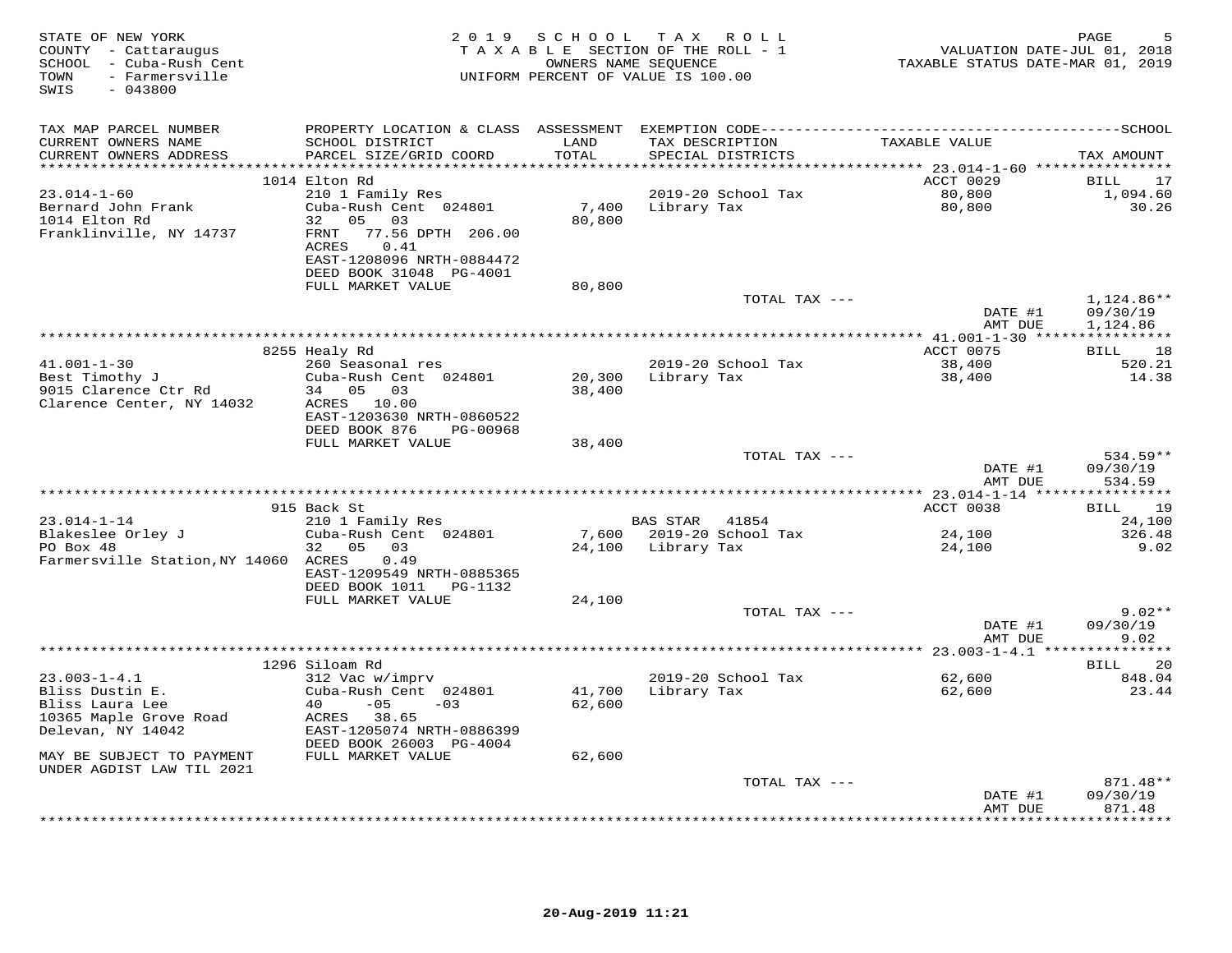| STATE OF NEW YORK<br>COUNTY - Cattaraugus<br>SCHOOL - Cuba-Rush Cent<br>- Farmersville<br>TOWN<br>$-043800$<br>SWIS | 2 0 1 9                                              | OWNERS NAME SEQUENCE | SCHOOL TAX ROLL<br>TAXABLE SECTION OF THE ROLL - 1<br>UNIFORM PERCENT OF VALUE IS 100.00 | VALUATION DATE-JUL 01, 2018<br>TAXABLE STATUS DATE-MAR 01, 2019 | PAGE                 |
|---------------------------------------------------------------------------------------------------------------------|------------------------------------------------------|----------------------|------------------------------------------------------------------------------------------|-----------------------------------------------------------------|----------------------|
| TAX MAP PARCEL NUMBER                                                                                               |                                                      |                      |                                                                                          |                                                                 |                      |
| CURRENT OWNERS NAME                                                                                                 | SCHOOL DISTRICT                                      | LAND                 | TAX DESCRIPTION                                                                          | TAXABLE VALUE                                                   |                      |
| CURRENT OWNERS ADDRESS<br>************************                                                                  | PARCEL SIZE/GRID COORD                               | TOTAL                | SPECIAL DISTRICTS                                                                        |                                                                 | TAX AMOUNT           |
|                                                                                                                     | Siloam Rd                                            |                      |                                                                                          |                                                                 | 21<br>BILL           |
| $23.003 - 1 - 4.3$                                                                                                  | 314 Rural vac<10                                     |                      | 2019-20 School Tax                                                                       | 17,100                                                          | 231.65               |
| Bliss Dustin E.                                                                                                     | Cuba-Rush Cent 024801                                |                      | 17,100 Library Tax                                                                       | 17,100                                                          | 6.40                 |
| Bliss Laura Lee                                                                                                     | $-05$<br>$-03$<br>40 — 10                            | 17,100               |                                                                                          |                                                                 |                      |
| 10365 Maple Grove Road                                                                                              | 7.35<br>ACRES                                        |                      |                                                                                          |                                                                 |                      |
| Delevan, NY 14042                                                                                                   | EAST-1203937 NRTH-0886349<br>DEED BOOK 26003 PG-4004 |                      |                                                                                          |                                                                 |                      |
| MAY BE SUBJECT TO PAYMENT<br>UNDER AGDIST LAW TIL 2021                                                              | FULL MARKET VALUE                                    | 17,100               |                                                                                          |                                                                 |                      |
|                                                                                                                     |                                                      |                      | TOTAL TAX ---                                                                            |                                                                 | $238.05**$           |
|                                                                                                                     |                                                      |                      |                                                                                          | DATE #1                                                         | 09/30/19             |
|                                                                                                                     |                                                      |                      |                                                                                          | AMT DUE                                                         | 238.05               |
|                                                                                                                     | 417 Bush Hill Rd                                     |                      |                                                                                          | ACCT 0177                                                       | 22<br>BILL           |
| $32.004 - 2 - 6$                                                                                                    | 210 1 Family Res                                     |                      | 2019-20 School Tax                                                                       | 163,900                                                         | 2,220.36             |
| Boquard Gregg                                                                                                       | Cuba-Rush Cent 024801                                | 38,000               | Library Tax                                                                              | 163,900                                                         | 61.38                |
| 417 Bush Hill Rd                                                                                                    | 12  05  03                                           | 163,900              |                                                                                          |                                                                 |                      |
| Franklinville, NY 14737                                                                                             | ACRES 33.23                                          |                      |                                                                                          |                                                                 |                      |
|                                                                                                                     | EAST-1216459 NRTH-0870639                            |                      |                                                                                          |                                                                 |                      |
|                                                                                                                     | DEED BOOK 31053 PG-4002<br>FULL MARKET VALUE         | 163,900              |                                                                                          |                                                                 |                      |
|                                                                                                                     |                                                      |                      | TOTAL TAX ---                                                                            |                                                                 | $2,281.74**$         |
|                                                                                                                     |                                                      |                      |                                                                                          | DATE #1                                                         | 09/30/19             |
|                                                                                                                     |                                                      |                      |                                                                                          | AMT DUE                                                         | 2,281.74             |
|                                                                                                                     | 679 Bush Hill Rd                                     |                      |                                                                                          | ACCT 0041                                                       | 23<br>BILL           |
| $32.004 - 1 - 25$                                                                                                   | 260 Seasonal res                                     |                      | 2019-20 School Tax                                                                       | 35,700                                                          | 483.63               |
| Boquard John A                                                                                                      | Cuba-Rush Cent 024801                                | 9,100                | Library Tax                                                                              | 35,700                                                          | 13.37                |
| 25 B Coolbrook Ct                                                                                                   | 20  05  03                                           | 35,700               |                                                                                          |                                                                 |                      |
| East Amherst, NY 14051                                                                                              | 1.73<br>ACRES                                        |                      |                                                                                          |                                                                 |                      |
|                                                                                                                     | EAST-1212854 NRTH-0871038                            |                      |                                                                                          |                                                                 |                      |
|                                                                                                                     | DEED BOOK 00919 PG-00257<br>FULL MARKET VALUE        | 35,700               |                                                                                          |                                                                 |                      |
|                                                                                                                     |                                                      |                      | TOTAL TAX ---                                                                            |                                                                 | 497.00**             |
|                                                                                                                     |                                                      |                      |                                                                                          | DATE #1                                                         | 09/30/19             |
|                                                                                                                     |                                                      |                      |                                                                                          | AMT DUE                                                         | 497.00               |
|                                                                                                                     |                                                      |                      |                                                                                          | *********** 32.001-1-5.2 ***                                    | ***********          |
| $32.001 - 1 - 5.2$                                                                                                  | Nys Rte 98<br>260 Seasonal res                       |                      | 2019-20 School Tax                                                                       | ACCT 0770<br>40,600                                             | BILL<br>24<br>550.01 |
| Bowers John F                                                                                                       | Cuba-Rush Cent 024801                                | 28,000               | Library Tax                                                                              | 40,600                                                          | 15.20                |
| 7207 Hunters Creek Rd Lot 48                                                                                        | 30 05<br>03                                          | 40,600               |                                                                                          |                                                                 |                      |
| Holland, NY 14080                                                                                                   | See L 1033 P 180 Map 2524                            |                      |                                                                                          |                                                                 |                      |
|                                                                                                                     | ACRES 19.70                                          |                      |                                                                                          |                                                                 |                      |
|                                                                                                                     | EAST-1206849 NRTH-0877669                            |                      |                                                                                          |                                                                 |                      |
|                                                                                                                     | DEED BOOK 841<br>PG-01032<br>FULL MARKET VALUE       | 40,600               |                                                                                          |                                                                 |                      |
|                                                                                                                     |                                                      |                      | TOTAL TAX ---                                                                            |                                                                 | $565.21**$           |
|                                                                                                                     |                                                      |                      |                                                                                          | DATE #1                                                         | 09/30/19             |
|                                                                                                                     |                                                      |                      |                                                                                          | AMT DUE                                                         | 565.21               |
|                                                                                                                     |                                                      |                      |                                                                                          |                                                                 | * * * * * * * *      |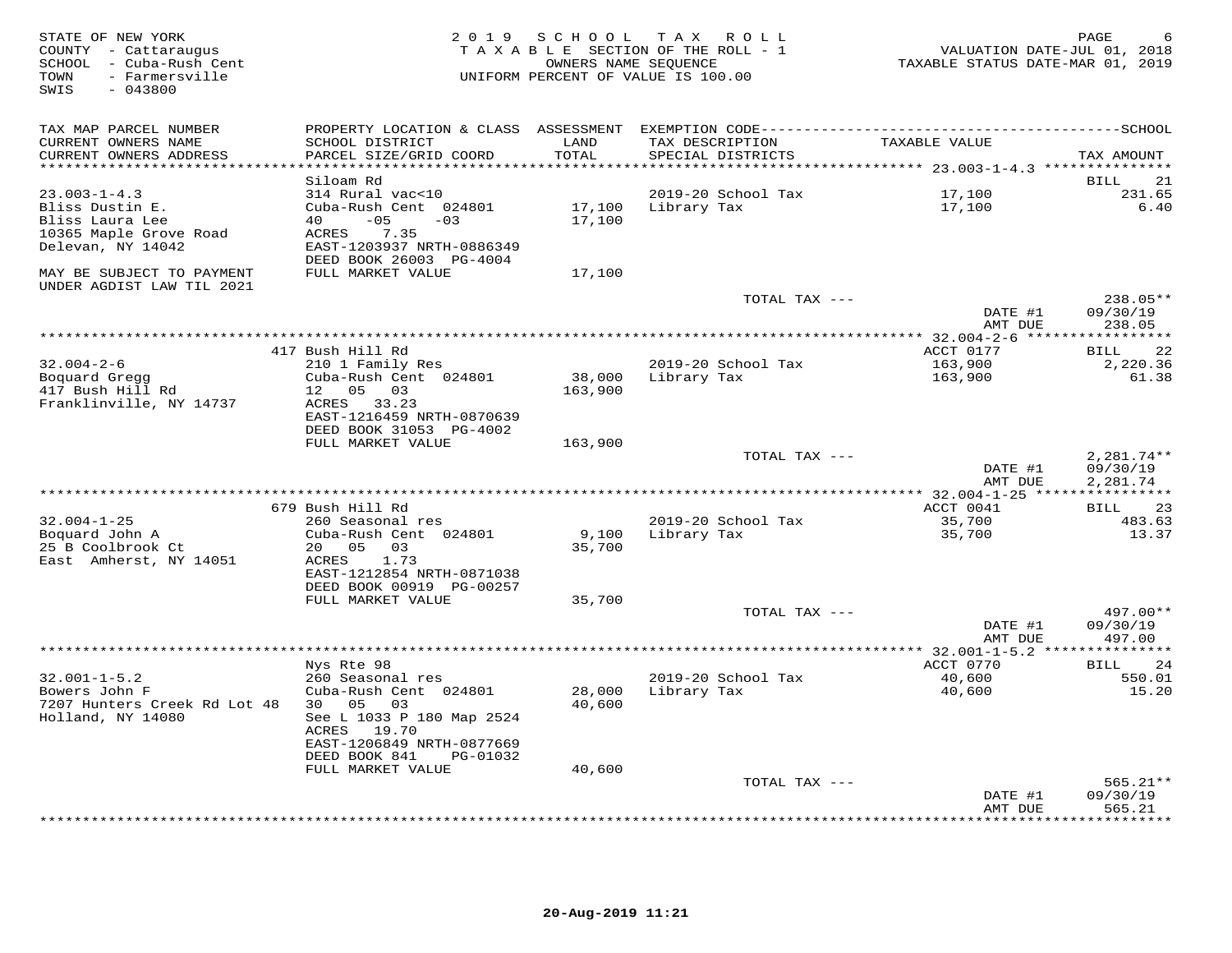| STATE OF NEW YORK<br>COUNTY - Cattaraugus<br>SCHOOL - Cuba-Rush Cent<br>- Farmersville<br>TOWN<br>$-043800$<br>SWIS | 2 0 1 9                                                | SCHOOL | TAX ROLL<br>TAXABLE SECTION OF THE ROLL - 1<br>OWNERS NAME SEQUENCE<br>UNIFORM PERCENT OF VALUE IS 100.00 | VALUATION DATE-JUL 01, 2018<br>TAXABLE STATUS DATE-MAR 01, 2019 | PAGE                  |
|---------------------------------------------------------------------------------------------------------------------|--------------------------------------------------------|--------|-----------------------------------------------------------------------------------------------------------|-----------------------------------------------------------------|-----------------------|
| TAX MAP PARCEL NUMBER                                                                                               |                                                        |        |                                                                                                           |                                                                 |                       |
| CURRENT OWNERS NAME                                                                                                 | SCHOOL DISTRICT                                        | LAND   | TAX DESCRIPTION                                                                                           | TAXABLE VALUE                                                   |                       |
| CURRENT OWNERS ADDRESS<br>**********************                                                                    | PARCEL SIZE/GRID COORD                                 | TOTAL  | SPECIAL DISTRICTS                                                                                         |                                                                 | TAX AMOUNT            |
|                                                                                                                     | 8974 Crestlane Dr                                      |        |                                                                                                           | ACCT 0344                                                       | BILL<br>25            |
| $32.004 - 1 - 10$                                                                                                   | 260 Seasonal res                                       |        | 2019-20 School Tax                                                                                        | 27,100                                                          | 367.12                |
| Braun Paul A                                                                                                        | Cuba-Rush Cent 024801                                  | 11,600 | Library Tax                                                                                               | 27,100                                                          | 10.15                 |
| 47 Azure Pine Ct                                                                                                    | 20 05<br>03                                            | 27,100 |                                                                                                           |                                                                 |                       |
| Amherst, NY 14228                                                                                                   | ACRES<br>4.74                                          |        |                                                                                                           |                                                                 |                       |
|                                                                                                                     | EAST-1214195 NRTH-0869683<br>DEED BOOK 9863<br>PG-6001 |        |                                                                                                           |                                                                 |                       |
|                                                                                                                     | FULL MARKET VALUE                                      | 27,100 |                                                                                                           |                                                                 |                       |
|                                                                                                                     |                                                        |        | TOTAL TAX ---                                                                                             |                                                                 | $377.27**$            |
|                                                                                                                     |                                                        |        |                                                                                                           | DATE #1                                                         | 09/30/19              |
|                                                                                                                     |                                                        |        |                                                                                                           | AMT DUE<br>$**$ 32.002-1-11.6                                   | 377.27<br>*********** |
|                                                                                                                     | 563 West Branch Rd                                     |        |                                                                                                           | ACCT 0916                                                       | <b>BILL</b><br>26     |
| $32.002 - 1 - 11.6$                                                                                                 | 210 1 Family Res                                       |        | BAS STAR 41854                                                                                            |                                                                 | 30,000                |
| Bray Lyle                                                                                                           | Cuba-Rush Cent 024801                                  |        | 9,500 2019-20 School Tax                                                                                  | 50,800                                                          | 688.19                |
| Bray Deborah<br>563 West Branch Rd                                                                                  | 21 05<br>03<br>2.00 BANK<br>017<br>ACRES               |        | 50,800 Library Tax                                                                                        | 50,800                                                          | 19.02                 |
| Franklinville, NY 14737                                                                                             | EAST-1214332 NRTH-0873728                              |        |                                                                                                           |                                                                 |                       |
|                                                                                                                     | DEED BOOK 998<br>PG-244                                |        |                                                                                                           |                                                                 |                       |
|                                                                                                                     | FULL MARKET VALUE                                      | 50,800 |                                                                                                           |                                                                 |                       |
|                                                                                                                     |                                                        |        | TOTAL TAX ---                                                                                             |                                                                 | 300.80**              |
|                                                                                                                     |                                                        |        |                                                                                                           | DATE #1<br>AMT DUE                                              | 09/30/19<br>300.80    |
|                                                                                                                     |                                                        |        |                                                                                                           |                                                                 |                       |
|                                                                                                                     | Clark Rd                                               |        |                                                                                                           | ACCT 0438                                                       | 27<br>BILL            |
| $41.002 - 1 - 24$                                                                                                   | 322 Rural vac>10                                       |        | 2019-20 School Tax                                                                                        | 54,400                                                          | 736.96                |
| Brink Thomas<br>6184 Sommerville Valley Rd                                                                          | Cuba-Rush Cent 024801<br>$-0.5$<br>09<br>$-0.3$        | 54,400 | Library Tax                                                                                               | 54,400                                                          | 20.37                 |
| Ellicottville, NY 14731                                                                                             | ACRES 58.76                                            | 54,400 |                                                                                                           |                                                                 |                       |
|                                                                                                                     | EAST-1217260 NRTH-0856453                              |        |                                                                                                           |                                                                 |                       |
|                                                                                                                     | FULL MARKET VALUE                                      | 54,400 |                                                                                                           |                                                                 |                       |
|                                                                                                                     |                                                        |        | TOTAL TAX ---                                                                                             |                                                                 | $757.33**$            |
|                                                                                                                     |                                                        |        |                                                                                                           | DATE #1<br>AMT DUE                                              | 09/30/19<br>757.33    |
|                                                                                                                     |                                                        |        |                                                                                                           | *************** 23.014-1-62 *****************                   |                       |
|                                                                                                                     | 1004 Elton Rd & Church St                              |        |                                                                                                           | ACCT 0248                                                       | <b>BILL</b><br>28     |
| $23.014 - 1 - 62$                                                                                                   | 210 1 Family Res                                       |        | 2019-20 School Tax                                                                                        | 36,800                                                          | 498.53                |
| BRODERICK GARY JOHN                                                                                                 | Cuba-Rush Cent 024801<br>05<br>03<br>32                | 7,800  | Library Tax                                                                                               | 36,800                                                          | 13.78                 |
| 4466 Main Street<br>Gasport, NY 14067                                                                               | See 1073/3001 deed                                     | 36,800 |                                                                                                           |                                                                 |                       |
|                                                                                                                     | FRNT<br>95.00 DPTH 184.00                              |        |                                                                                                           |                                                                 |                       |
|                                                                                                                     | ACRES<br>0.64                                          |        |                                                                                                           |                                                                 |                       |
|                                                                                                                     | EAST-1208232 NRTH-0884585                              |        |                                                                                                           |                                                                 |                       |
|                                                                                                                     | DEED BOOK 23442 PG-3001<br>FULL MARKET VALUE           | 36,800 |                                                                                                           |                                                                 |                       |
|                                                                                                                     |                                                        |        | TOTAL TAX ---                                                                                             |                                                                 | $512.31**$            |
|                                                                                                                     |                                                        |        |                                                                                                           | DATE #1                                                         | 09/30/19              |
|                                                                                                                     |                                                        |        | ********************************                                                                          | AMT DUE                                                         | 512.31                |
|                                                                                                                     |                                                        |        |                                                                                                           |                                                                 | * * * * * * * * *     |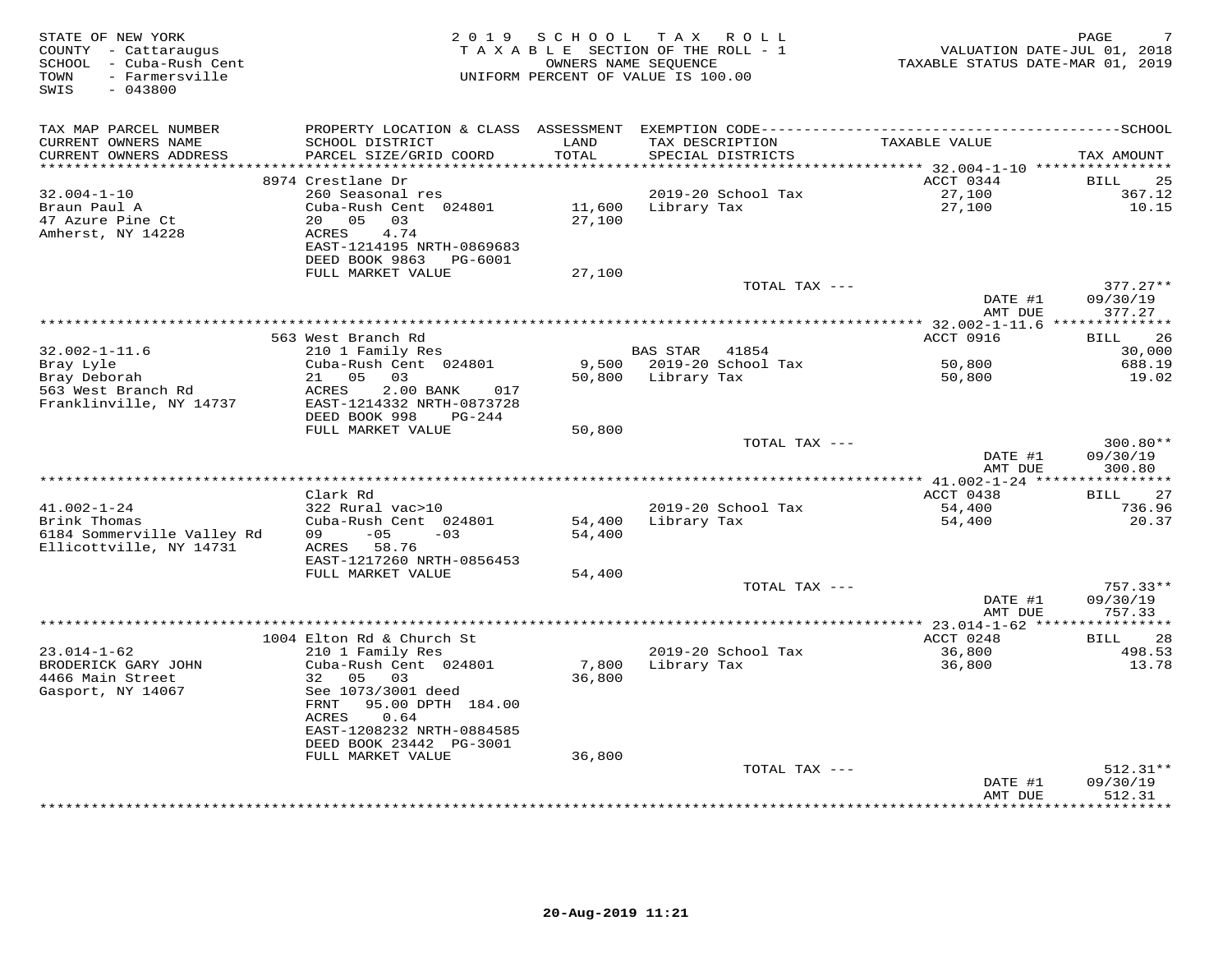| STATE OF NEW YORK<br>COUNTY - Cattaraugus<br>SCHOOL - Cuba-Rush Cent<br>- Farmersville<br>TOWN<br>SWIS<br>$-043800$ | 2 0 1 9                                                                                                                                                                  | SCHOOL                       | T A X<br>R O L L<br>TAXABLE SECTION OF THE ROLL - 1<br>OWNERS NAME SEQUENCE<br>UNIFORM PERCENT OF VALUE IS 100.00 | VALUATION DATE-JUL 01, 2018<br>TAXABLE STATUS DATE-MAR 01, 2019 | PAGE<br>8                            |
|---------------------------------------------------------------------------------------------------------------------|--------------------------------------------------------------------------------------------------------------------------------------------------------------------------|------------------------------|-------------------------------------------------------------------------------------------------------------------|-----------------------------------------------------------------|--------------------------------------|
| TAX MAP PARCEL NUMBER<br>CURRENT OWNERS NAME<br>CURRENT OWNERS ADDRESS                                              | SCHOOL DISTRICT<br>PARCEL SIZE/GRID COORD                                                                                                                                | LAND<br>TOTAL                | TAX DESCRIPTION<br>SPECIAL DISTRICTS                                                                              | TAXABLE VALUE                                                   | TAX AMOUNT                           |
| *******************                                                                                                 |                                                                                                                                                                          | *******                      |                                                                                                                   | ************ 32.002-1-12 **********                             |                                      |
| $32.002 - 1 - 12$<br>Brodka Edward F<br>Brodka Judith<br>397 Agonne Dr<br>Kenmore, NY 14217                         | 608 West Branch Rd<br>260 Seasonal res<br>Cuba-Rush Cent 024801<br>05<br>21<br>03<br>Ff 273.00<br>ACRES<br>2.85<br>EAST-1213618 NRTH-0874314<br>DEED BOOK 985<br>PG-7002 | 10,800<br>42,800             | 2019-20 School Tax<br>Library Tax                                                                                 | ACCT 0058<br>42,800<br>42,800                                   | 29<br><b>BILL</b><br>579.81<br>16.03 |
|                                                                                                                     | FULL MARKET VALUE                                                                                                                                                        | 42,800                       |                                                                                                                   |                                                                 |                                      |
|                                                                                                                     |                                                                                                                                                                          |                              | TOTAL TAX ---                                                                                                     | DATE #1<br>AMT DUE                                              | 595.84**<br>09/30/19<br>595.84       |
|                                                                                                                     |                                                                                                                                                                          |                              |                                                                                                                   |                                                                 |                                      |
| $41.001 - 1 - 15.7$<br>Buchnowski Kenneth Paul                                                                      | Hardy Crn. Rd<br>270 Mfg housing<br>Cuba-Rush Cent 024801                                                                                                                | 34,700                       | 2019-20 School Tax<br>Library Tax                                                                                 | ACCT 0816<br>40,500<br>40,500                                   | 30<br><b>BILL</b><br>548.65<br>15.17 |
| 180 Evans St<br>Williamsville, NY 14221                                                                             | 17/26<br>05 03<br>ACRES<br>31.28<br>EAST-1210848 NRTH-0858262<br>DEED BOOK 1018<br><b>PG-715</b>                                                                         | 40,500                       |                                                                                                                   |                                                                 |                                      |
|                                                                                                                     | FULL MARKET VALUE                                                                                                                                                        | 40,500                       |                                                                                                                   |                                                                 |                                      |
|                                                                                                                     |                                                                                                                                                                          |                              | TOTAL TAX ---                                                                                                     | DATE #1<br>AMT DUE                                              | 563.82**<br>09/30/19<br>563.82       |
|                                                                                                                     | ********************                                                                                                                                                     |                              | **************************************                                                                            | ******* $41.002 - 1 - 3.7$                                      | * * * * * * * * * * * *              |
| $41.002 - 1 - 3.7$                                                                                                  | 548 Hardys Crn. Rd<br>270 Mfg housing                                                                                                                                    |                              | 2019-20 School Tax                                                                                                | ACCT 0962<br>42,400                                             | 31<br>BILL<br>574.39                 |
| Bunea Robert D<br>Bunea Charles B<br>10225 Dennison Astabula Rd<br>Orwell, OH 44076                                 | Cuba-Rush Cent 024801<br>18  05  03<br>3.05<br>ACRES<br>EAST-1214257 NRTH-0861434<br>DEED BOOK 769<br>PG-5001                                                            | 11,100<br>42,400             | Library Tax                                                                                                       | 42,400                                                          | 15.88                                |
|                                                                                                                     | FULL MARKET VALUE                                                                                                                                                        | 42,400                       |                                                                                                                   |                                                                 |                                      |
|                                                                                                                     |                                                                                                                                                                          |                              | TOTAL TAX ---                                                                                                     | DATE #1<br>AMT DUE                                              | 590.27**<br>09/30/19<br>590.27       |
|                                                                                                                     |                                                                                                                                                                          |                              |                                                                                                                   | *** 32.004-2-9.2 **                                             |                                      |
| $32.004 - 2 - 9.2$<br>Buresch Karl<br>8927 County Line Rd<br>Franklinville, NY 14737                                | 8927 Co Line Rd<br>210 1 Family Res<br>Cuba-Rush Cent 024801<br>04 05 03<br>ACRES<br>4.75<br>EAST-1222276 NRTH-0870847<br>DEED BOOK 24700 PG-4001<br>FULL MARKET VALUE   | 13,600<br>143,000<br>143,000 | 2019-20 School Tax<br>Library Tax                                                                                 | ACCT 0949<br>143,000<br>143,000                                 | 32<br>BILL<br>1,937.22<br>53.55      |
|                                                                                                                     |                                                                                                                                                                          |                              | TOTAL TAX ---                                                                                                     |                                                                 | $1,990.77**$                         |
|                                                                                                                     |                                                                                                                                                                          |                              |                                                                                                                   | DATE #1<br>AMT DUE                                              | 09/30/19<br>1,990.77<br>**********   |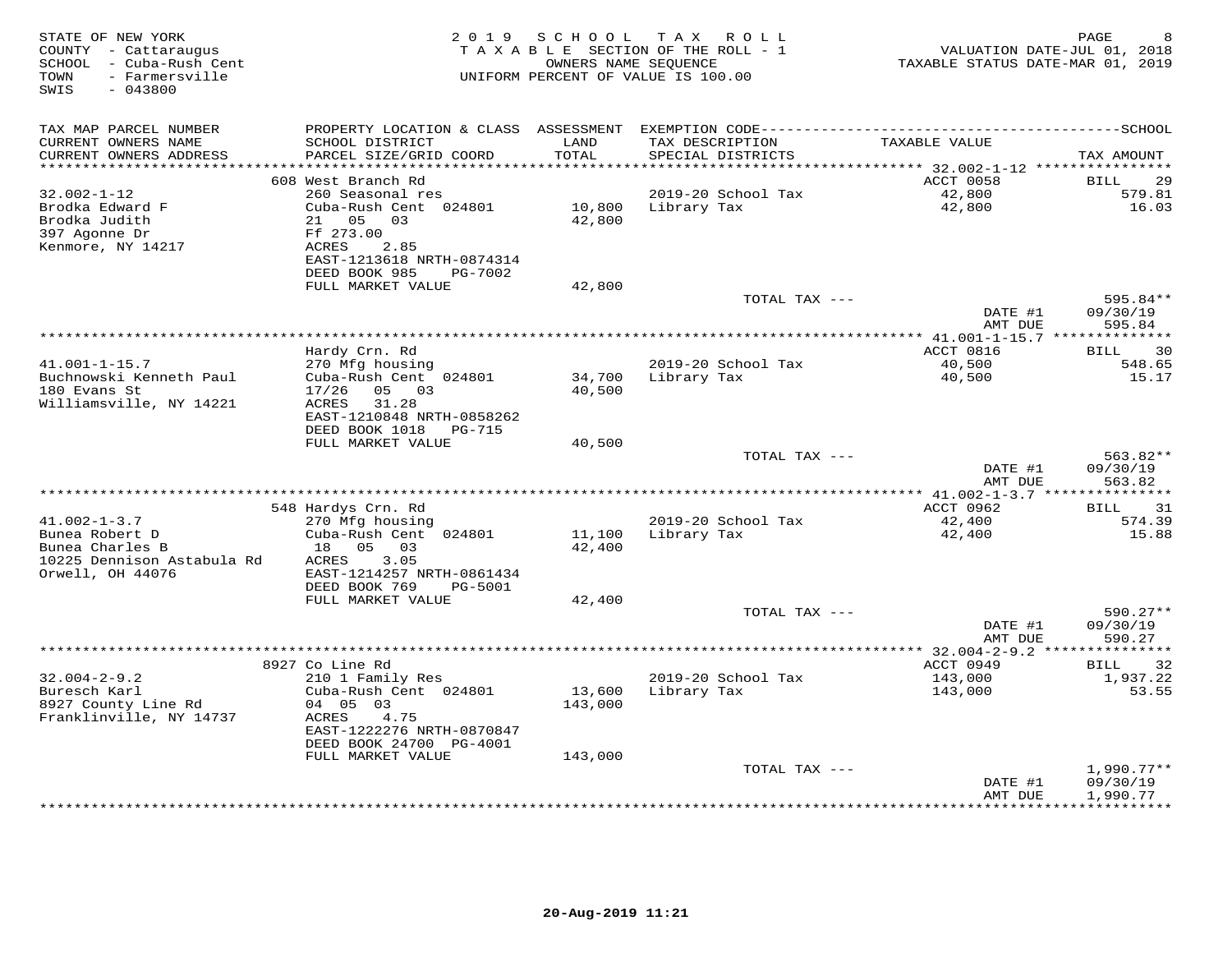| STATE OF NEW YORK<br>COUNTY - Cattaraugus<br>SCHOOL - Cuba-Rush Cent<br>- Farmersville<br>TOWN<br>SWIS<br>$-043800$ |                                                      | 2019 SCHOOL<br>TAXABLE SECTION OF THE ROLL - 1<br>OWNERS NAME SEOUENCE<br>UNIFORM PERCENT OF VALUE IS 100.00 |                                            | TAX ROLL                             | TAXABLE STATUS DATE-MAR 01, 2019                    | PAGE<br>VALUATION DATE-JUL 01, 2018 |
|---------------------------------------------------------------------------------------------------------------------|------------------------------------------------------|--------------------------------------------------------------------------------------------------------------|--------------------------------------------|--------------------------------------|-----------------------------------------------------|-------------------------------------|
| TAX MAP PARCEL NUMBER                                                                                               |                                                      |                                                                                                              |                                            |                                      |                                                     |                                     |
| CURRENT OWNERS NAME<br>CURRENT OWNERS ADDRESS<br>********************                                               | SCHOOL DISTRICT<br>PARCEL SIZE/GRID COORD            | LAND<br>TOTAL<br>***********                                                                                 |                                            | TAX DESCRIPTION<br>SPECIAL DISTRICTS | TAXABLE VALUE                                       | TAX AMOUNT                          |
|                                                                                                                     | 9823 Church St                                       |                                                                                                              |                                            |                                      | ******** 23.014-1-70 *****************<br>ACCT 0054 | BILL<br>33                          |
| $23.014 - 1 - 70$                                                                                                   | 210 1 Family Res                                     |                                                                                                              | ENH STAR                                   | 41834                                |                                                     | 68,700                              |
| Burgess Joyce                                                                                                       | Cuba-Rush Cent 024801                                |                                                                                                              |                                            | 7,700 2019-20 School Tax             | 77,300                                              | 1,047.18                            |
| 9823 Church St                                                                                                      | 32<br>05 03                                          |                                                                                                              | 77,300 Library Tax                         |                                      | 77,300                                              | 28.95                               |
| Farmersville Station, NY 14060 FRNT 198.00 DPTH 125.00                                                              | ACRES<br>0.57<br>EAST-1208254 NRTH-0885308           |                                                                                                              |                                            |                                      |                                                     |                                     |
|                                                                                                                     | DEED BOOK 659<br>PG-00079<br>FULL MARKET VALUE       | 77,300                                                                                                       |                                            |                                      |                                                     |                                     |
|                                                                                                                     |                                                      |                                                                                                              |                                            | TOTAL TAX ---                        |                                                     | 150.13**                            |
|                                                                                                                     |                                                      |                                                                                                              |                                            |                                      | DATE #1<br>AMT DUE                                  | 09/30/19<br>150.13                  |
|                                                                                                                     |                                                      |                                                                                                              |                                            |                                      |                                                     |                                     |
| $41.001 - 1 - 10$                                                                                                   | 1037 Hardy Crns Rd<br>260 Seasonal res               |                                                                                                              |                                            | 2019-20 School Tax                   | ACCT 0477<br>54,800                                 | 34<br>BILL<br>742.38                |
| Burkett John V                                                                                                      | Cuba-Rush Cent 024801                                | 24,000                                                                                                       | Library Tax                                |                                      | 54,800                                              | 20.52                               |
| Burkett Jeanette A                                                                                                  | 26 05 03                                             | 54,800                                                                                                       |                                            |                                      |                                                     |                                     |
| 6640 Sheetram Rd                                                                                                    | ACRES 14.35                                          |                                                                                                              |                                            |                                      |                                                     |                                     |
| Lockport, NY 14094                                                                                                  | EAST-1207420 NRTH-0860597                            |                                                                                                              |                                            |                                      |                                                     |                                     |
|                                                                                                                     | DEED BOOK 18598 PG-8003                              |                                                                                                              |                                            |                                      |                                                     |                                     |
|                                                                                                                     | FULL MARKET VALUE                                    | 54,800                                                                                                       |                                            |                                      |                                                     |                                     |
|                                                                                                                     |                                                      |                                                                                                              |                                            | TOTAL TAX ---                        | DATE #1<br>AMT DUE                                  | 762.90**<br>09/30/19<br>762.90      |
|                                                                                                                     |                                                      |                                                                                                              |                                            |                                      |                                                     |                                     |
|                                                                                                                     | 8882 Stebbins Rd                                     |                                                                                                              |                                            |                                      | ACCT 0424                                           | BILL 35                             |
| $32.004 - 2 - 15$                                                                                                   | 240 Rural res                                        |                                                                                                              | AG BLDG                                    | 41700                                |                                                     | 4,600                               |
| Burlingame Randy L<br>8882 Stebbins Rd                                                                              | Cuba-Rush Cent 024801<br>12 05<br>04                 |                                                                                                              | 42,300 AG DISTOUT 41730<br>99,700 ENH STAR | 41834                                |                                                     | 7,359<br>68,700                     |
| Franklinville, NY 14737                                                                                             | ACRES 43.10                                          |                                                                                                              |                                            | 2019-20 School Tax                   | 87,741                                              | 1,188.63                            |
|                                                                                                                     | EAST-1215621 NRTH-0869075                            |                                                                                                              | Library Tax                                |                                      | 87,741                                              | 32.86                               |
| MAY BE SUBJECT TO PAYMENT                                                                                           | DEED BOOK 927<br>$PG-264$                            |                                                                                                              |                                            |                                      |                                                     |                                     |
| UNDER AGDIST LAW TIL 2027                                                                                           | FULL MARKET VALUE                                    | 99,700                                                                                                       |                                            |                                      |                                                     |                                     |
|                                                                                                                     |                                                      |                                                                                                              |                                            | TOTAL TAX ---                        | DATE #1<br>AMT DUE                                  | 295.49**<br>09/30/19<br>295.49      |
|                                                                                                                     |                                                      |                                                                                                              |                                            |                                      |                                                     |                                     |
|                                                                                                                     | Hardy Crn.                                           |                                                                                                              |                                            |                                      | ACCT 1046                                           | 36<br>BILL                          |
| $41.002 - 1 - 3.10$                                                                                                 | 322 Rural vac>10                                     |                                                                                                              |                                            | 2019-20 School Tax                   | 83,300                                              | 1,128.47                            |
| Cabado Kent & Barbara                                                                                               | Cuba-Rush Cent 024801                                | 83,300                                                                                                       | Library Tax                                |                                      | 83,300                                              | 31.19                               |
| 4554 Five Mile Rd                                                                                                   | 17 05 04<br>ACRES 121.68                             | 83,300                                                                                                       |                                            |                                      |                                                     |                                     |
| Allegany, NY 14706                                                                                                  | EAST-1212751 NRTH-0859114<br>DEED BOOK 29302 PG-9001 |                                                                                                              |                                            |                                      |                                                     |                                     |
|                                                                                                                     | FULL MARKET VALUE                                    | 83,300                                                                                                       |                                            |                                      |                                                     |                                     |
|                                                                                                                     |                                                      |                                                                                                              |                                            | TOTAL TAX ---                        |                                                     | $1,159.66**$                        |
|                                                                                                                     |                                                      |                                                                                                              |                                            |                                      | DATE #1<br>AMT DUE                                  | 09/30/19<br>1,159.66<br>*********** |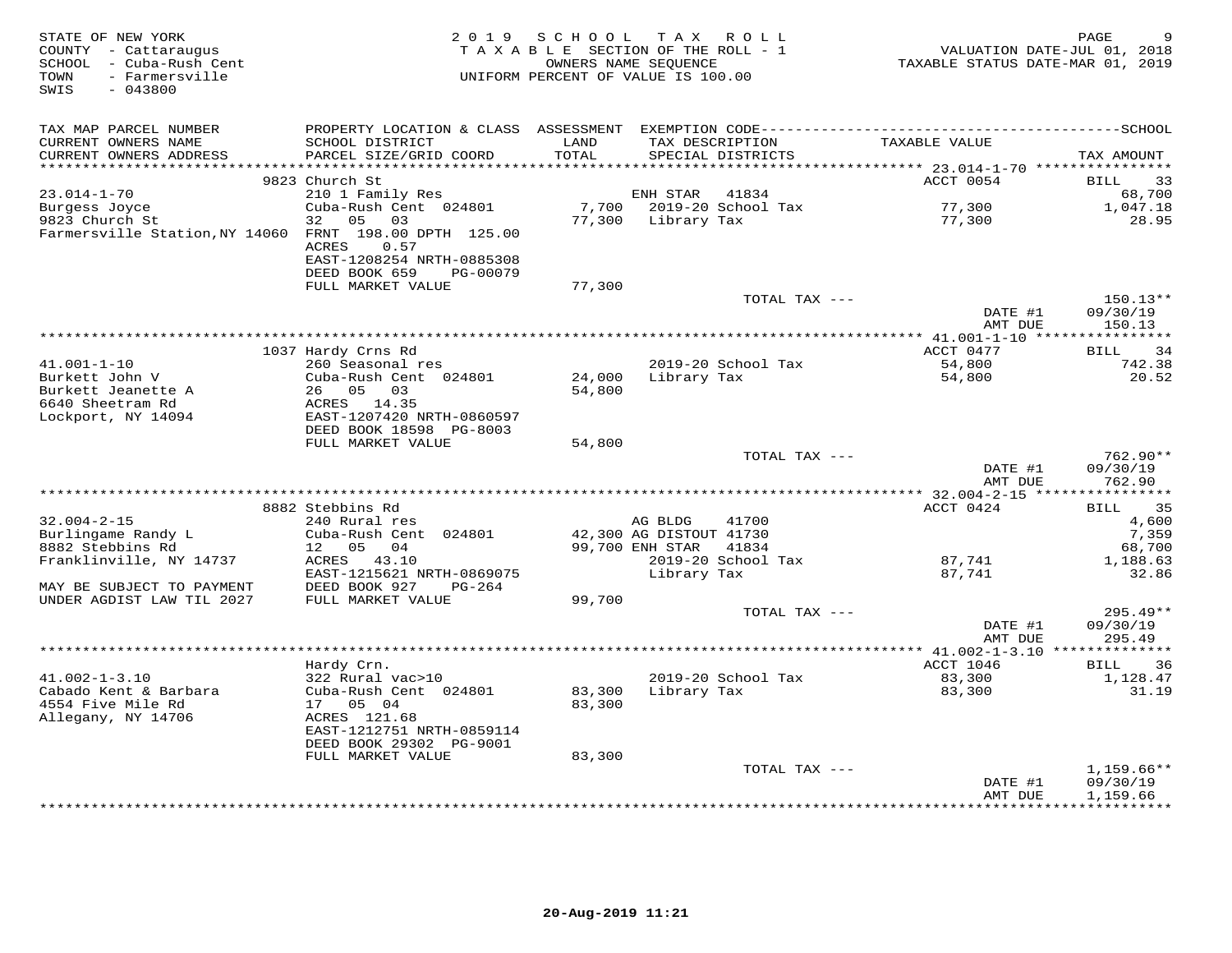| STATE OF NEW YORK<br>COUNTY - Cattaraugus<br>- Cuba-Rush Cent<br>SCHOOL<br>TOWN<br>- Farmersville<br>SWIS<br>$-043800$ | 2 0 1 9                                                                                                                               | S C H O O L                | T A X<br>R O L L<br>TAXABLE SECTION OF THE ROLL - 1<br>OWNERS NAME SEQUENCE<br>UNIFORM PERCENT OF VALUE IS 100.00 | VALUATION DATE-JUL 01, 2018<br>TAXABLE STATUS DATE-MAR 01, 2019 | PAGE<br>10                       |
|------------------------------------------------------------------------------------------------------------------------|---------------------------------------------------------------------------------------------------------------------------------------|----------------------------|-------------------------------------------------------------------------------------------------------------------|-----------------------------------------------------------------|----------------------------------|
| TAX MAP PARCEL NUMBER                                                                                                  |                                                                                                                                       |                            |                                                                                                                   |                                                                 |                                  |
| CURRENT OWNERS NAME<br>CURRENT OWNERS ADDRESS<br>************************                                              | SCHOOL DISTRICT<br>PARCEL SIZE/GRID COORD                                                                                             | LAND<br>TOTAL              | TAX DESCRIPTION<br>SPECIAL DISTRICTS                                                                              | TAXABLE VALUE                                                   | TAX AMOUNT                       |
|                                                                                                                        | Hardy Crn.                                                                                                                            |                            |                                                                                                                   |                                                                 | 37<br>BILL                       |
| $41.002 - 1 - 3.17$                                                                                                    | 312 Vac w/imprv                                                                                                                       |                            | 2019-20 School Tax                                                                                                | 34,000                                                          | 460.60                           |
| Callahan Thomas<br>Jolle Josh<br>1027 Beach Rd 2<br>Cheektowaga, NY 14225                                              | Cuba-Rush Cent 024801<br>17  05  04<br>ACRES 25.00<br>EAST-1211789 NRTH-0085987<br>DEED BOOK 29302 PG-9001                            | 30,000<br>34,000           | Library Tax                                                                                                       | 34,000                                                          | 12.73                            |
|                                                                                                                        | FULL MARKET VALUE                                                                                                                     | 34,000                     |                                                                                                                   |                                                                 |                                  |
|                                                                                                                        |                                                                                                                                       |                            | TOTAL TAX ---                                                                                                     | DATE #1                                                         | $473.33**$<br>09/30/19           |
|                                                                                                                        |                                                                                                                                       |                            |                                                                                                                   | AMT DUE                                                         | 473.33                           |
|                                                                                                                        | 9003 Crestlane Dr                                                                                                                     |                            |                                                                                                                   | ACCT 0550                                                       | 38<br>BILL                       |
| $32.004 - 1 - 19$                                                                                                      | 270 Mfg housing                                                                                                                       |                            | 2019-20 School Tax                                                                                                | 43,300                                                          | 586.59                           |
| Callahan Thomas J Jr<br>1027 Beach Rd Apt 2<br>Cheektowaga, NY 14225                                                   | Cuba-Rush Cent 024801<br>20  05  03<br>ACRES<br>6.92<br>EAST-1213454 NRTH-0870364<br>DEED BOOK 18647 PG-9001                          | 14,600<br>43,300           | Library Tax                                                                                                       | 43,300                                                          | 16.21                            |
|                                                                                                                        | FULL MARKET VALUE                                                                                                                     | 43,300                     |                                                                                                                   |                                                                 |                                  |
|                                                                                                                        |                                                                                                                                       |                            | TOTAL TAX ---                                                                                                     | DATE #1<br>AMT DUE                                              | $602.80**$<br>09/30/19<br>602.80 |
|                                                                                                                        |                                                                                                                                       |                            |                                                                                                                   |                                                                 |                                  |
|                                                                                                                        | Hardy Crn.                                                                                                                            |                            |                                                                                                                   |                                                                 | <b>BILL</b><br>39                |
| $41.002 - 1 - 3.16$<br>Callahan Thomas Jr<br>1027 Beach Rd Apt 2<br>Cheektowaga, NY 14225                              | 322 Rural vac>10<br>Cuba-Rush Cent 024801<br>17 05 04<br>ACRES 10.72<br>EAST-1211909 NRTH-0859081                                     | 19,200<br>19,200           | 2019-20 School Tax<br>Library Tax                                                                                 | 19,200<br>19,200                                                | 260.10<br>7.19                   |
|                                                                                                                        | DEED BOOK 28121 PG-8001                                                                                                               |                            |                                                                                                                   |                                                                 |                                  |
|                                                                                                                        | FULL MARKET VALUE                                                                                                                     | 19,200                     |                                                                                                                   |                                                                 |                                  |
|                                                                                                                        |                                                                                                                                       |                            | TOTAL TAX ---                                                                                                     | DATE #1<br>AMT DUE                                              | $267.29**$<br>09/30/19<br>267.29 |
|                                                                                                                        |                                                                                                                                       |                            |                                                                                                                   |                                                                 |                                  |
|                                                                                                                        | 8989 Crestlane Dr                                                                                                                     |                            |                                                                                                                   | ACCT 0149                                                       | 40<br>BILL                       |
| $32.004 - 1 - 18$                                                                                                      | 312 Vac w/imprv                                                                                                                       |                            | 2019-20 School Tax                                                                                                | 12,500                                                          | 169.34                           |
| Carlucci Nick A<br>339 Edgewood Ave<br>Tonawanda, NY 14223                                                             | Cuba-Rush Cent 024801<br>$20 - 05 - 03$<br>ACRES<br>4.96<br>EAST-1213481 NRTH-0869939<br>DEED BOOK 18068 PG-6001<br>FULL MARKET VALUE | 11,900<br>12,500<br>12,500 | Library Tax                                                                                                       | 12,500                                                          | 4.68                             |
|                                                                                                                        |                                                                                                                                       |                            | TOTAL TAX ---                                                                                                     |                                                                 | 174.02**                         |
|                                                                                                                        |                                                                                                                                       |                            | ********************************                                                                                  | DATE #1<br>AMT DUE<br>*************                             | 09/30/19<br>174.02<br>********** |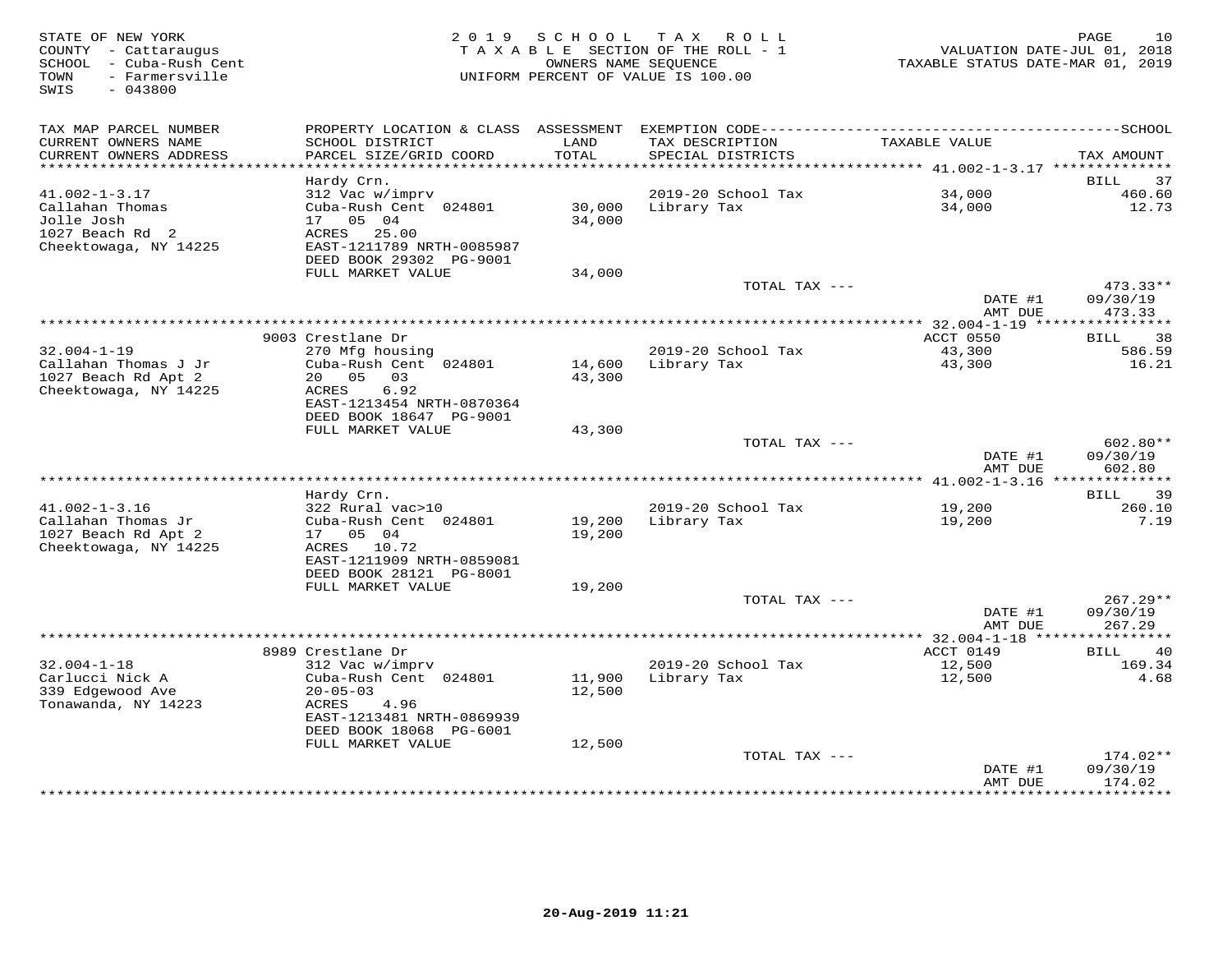| STATE OF NEW YORK<br>COUNTY - Cattaraugus<br>SCHOOL - Cuba-Rush Cent<br>TOWN<br>- Farmersville<br>SWIS<br>$-043800$ |                                                        | 2019 SCHOOL      | TAX ROLL<br>TAXABLE SECTION OF THE ROLL - 1<br>OWNERS NAME SEOUENCE<br>UNIFORM PERCENT OF VALUE IS 100.00 |               | TAXABLE STATUS DATE-MAR 01, 2019 | PAGE<br>11<br>VALUATION DATE-JUL 01, 2018 |
|---------------------------------------------------------------------------------------------------------------------|--------------------------------------------------------|------------------|-----------------------------------------------------------------------------------------------------------|---------------|----------------------------------|-------------------------------------------|
| TAX MAP PARCEL NUMBER                                                                                               | PROPERTY LOCATION & CLASS ASSESSMENT                   |                  |                                                                                                           |               |                                  |                                           |
| CURRENT OWNERS NAME<br>CURRENT OWNERS ADDRESS                                                                       | SCHOOL DISTRICT<br>PARCEL SIZE/GRID COORD              | LAND<br>TOTAL    | TAX DESCRIPTION<br>SPECIAL DISTRICTS                                                                      |               | TAXABLE VALUE                    | TAX AMOUNT                                |
| ***********************                                                                                             | 376 Bush Hill Rd                                       |                  |                                                                                                           |               | ACCT 0771                        | BILL<br>41                                |
| $32.004 - 2 - 7.2$                                                                                                  | 312 Vac w/imprv                                        |                  | 2019-20 School Tax                                                                                        |               | 17,200                           | 233.01                                    |
| Carroll John A<br>12325 Maple Ridge Rd                                                                              | Cuba-Rush Cent 024801<br>12  05  03                    | 13,100<br>17,200 | Library Tax                                                                                               |               | 17,200                           | 6.44                                      |
| Medina, NY 14103                                                                                                    | ACRES<br>4.40                                          |                  |                                                                                                           |               |                                  |                                           |
|                                                                                                                     | EAST-1217201 NRTH-0871706<br>DEED BOOK 16906 PG-6003   |                  |                                                                                                           |               |                                  |                                           |
|                                                                                                                     | FULL MARKET VALUE                                      | 17,200           |                                                                                                           |               |                                  |                                           |
|                                                                                                                     |                                                        |                  |                                                                                                           | TOTAL TAX --- | DATE #1                          | $239.45**$<br>09/30/19                    |
|                                                                                                                     |                                                        |                  |                                                                                                           |               | AMT DUE                          | 239.45                                    |
|                                                                                                                     | 9389 NYS Rte 98                                        |                  |                                                                                                           |               | ACCT 0204                        | 42<br>BILL                                |
| $32.001 - 1 - 4$                                                                                                    | 210 1 Family Res                                       |                  | <b>BAS STAR</b>                                                                                           | 41854         |                                  | 30,000                                    |
| Carson Richard                                                                                                      | Cuba-Rush Cent 024801                                  |                  | 11,600 2019-20 School Tax                                                                                 |               | 124,300                          | 1,683.89                                  |
| Carson Kelley                                                                                                       | 30 05 03                                               |                  | 124,300 Library Tax                                                                                       |               | 124,300                          | 46.55                                     |
| 9389 Rt 98 N<br>Franklinville, NY 14737                                                                             | ACRES<br>3.37 BANK<br>017<br>EAST-1207208 NRTH-0877983 |                  |                                                                                                           |               |                                  |                                           |
|                                                                                                                     | DEED BOOK 00927 PG-927                                 |                  |                                                                                                           |               |                                  |                                           |
|                                                                                                                     | FULL MARKET VALUE                                      | 124,300          |                                                                                                           |               |                                  |                                           |
|                                                                                                                     |                                                        |                  |                                                                                                           | TOTAL TAX --- | DATE #1                          | $1,324.03**$<br>09/30/19                  |
|                                                                                                                     |                                                        |                  |                                                                                                           |               | AMT DUE                          | 1,324.03                                  |
|                                                                                                                     |                                                        |                  |                                                                                                           |               |                                  |                                           |
|                                                                                                                     | 9787 Church St                                         |                  |                                                                                                           |               | ACCT 1017                        | 43<br>BILL                                |
| $23.014 - 1 - 68.2$                                                                                                 | 210 1 Family Res                                       |                  | 2019-20 School Tax                                                                                        |               | 35,300                           | 478.21                                    |
| Casey Patrick W Jr                                                                                                  | Cuba-Rush Cent 024801                                  | 5,600            | Library Tax                                                                                               |               | 35,300                           | 13.22                                     |
| Casey Beverly                                                                                                       | 32 05 03                                               | 35,300           |                                                                                                           |               |                                  |                                           |
| 137 Culver Rd                                                                                                       | 51.00 DPTH 175.00<br>FRNT                              |                  |                                                                                                           |               |                                  |                                           |
| Buffalo, NY 14220                                                                                                   | 0.20<br>ACRES                                          |                  |                                                                                                           |               |                                  |                                           |
|                                                                                                                     | EAST-1208227 NRTH-0884851<br>DEED BOOK 30918 PG-8001   |                  |                                                                                                           |               |                                  |                                           |
|                                                                                                                     | FULL MARKET VALUE                                      | 35,300           |                                                                                                           |               |                                  |                                           |
|                                                                                                                     |                                                        |                  |                                                                                                           | TOTAL TAX --- |                                  | 491.43**                                  |
|                                                                                                                     |                                                        |                  |                                                                                                           |               | DATE #1                          | 09/30/19                                  |
|                                                                                                                     |                                                        |                  |                                                                                                           |               | AMT DUE                          | 491.43                                    |
|                                                                                                                     |                                                        |                  |                                                                                                           |               |                                  |                                           |
|                                                                                                                     | 42 Hess Rd                                             |                  |                                                                                                           |               | ACCT 0686                        | 44<br>BILL                                |
| $32.002 - 1 - 4.3$                                                                                                  | 210 1 Family Res                                       |                  | ENH STAR                                                                                                  | 41834         |                                  | 68,700                                    |
| Chader Norman                                                                                                       | Cuba-Rush Cent 024801                                  |                  | 22,800 2019-20 School Tax                                                                                 |               | 145,800                          | 1,975.15                                  |
| 42 Hess Rd<br>Farmersville Station, NY 14060 ACRES 12.73                                                            | 07 06 03                                               | 145,800          | Library Tax                                                                                               |               | 145,800                          | 54.60                                     |
|                                                                                                                     | EAST-1222011 NRTH-0879840                              |                  |                                                                                                           |               |                                  |                                           |
|                                                                                                                     | FULL MARKET VALUE                                      | 145,800          |                                                                                                           |               |                                  |                                           |
|                                                                                                                     |                                                        |                  |                                                                                                           | TOTAL TAX --- |                                  | $1,103.75**$                              |
|                                                                                                                     |                                                        |                  |                                                                                                           |               | DATE #1                          | 09/30/19                                  |
|                                                                                                                     |                                                        |                  |                                                                                                           |               | AMT DUE                          | 1,103.75                                  |
|                                                                                                                     |                                                        |                  |                                                                                                           |               |                                  |                                           |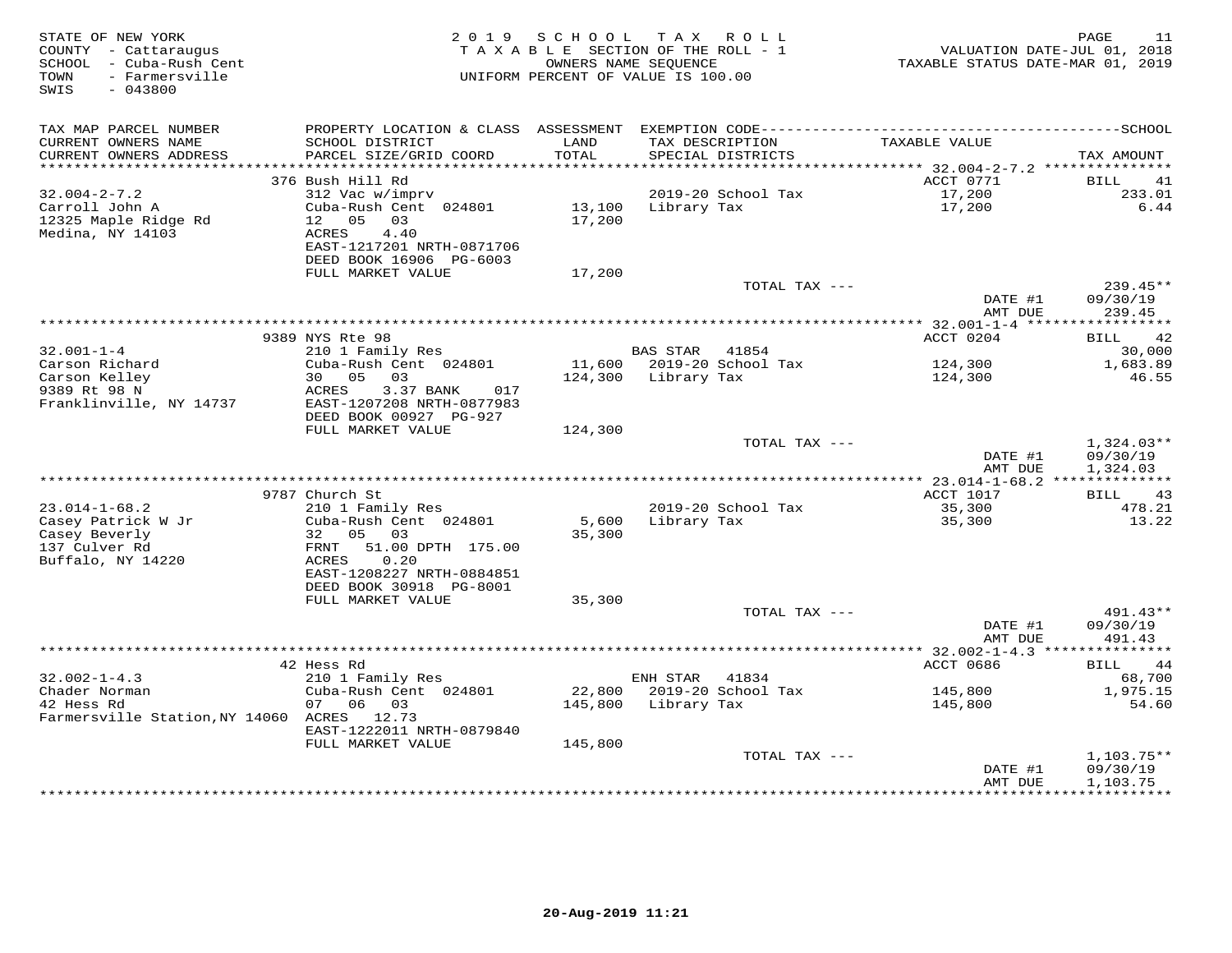| STATE OF NEW YORK<br>COUNTY - Cattaraugus<br>SCHOOL<br>- Cuba-Rush Cent<br>- Farmersville<br>TOWN<br>SWIS<br>$-043800$ | 2 0 1 9                                        | SCHOOL<br>OWNERS NAME SEQUENCE | T A X<br>R O L L<br>TAXABLE SECTION OF THE ROLL - 1<br>UNIFORM PERCENT OF VALUE IS 100.00 | VALUATION DATE-JUL 01, 2018<br>TAXABLE STATUS DATE-MAR 01, 2019 | 12<br>PAGE                |
|------------------------------------------------------------------------------------------------------------------------|------------------------------------------------|--------------------------------|-------------------------------------------------------------------------------------------|-----------------------------------------------------------------|---------------------------|
|                                                                                                                        |                                                |                                |                                                                                           |                                                                 |                           |
| TAX MAP PARCEL NUMBER                                                                                                  | PROPERTY LOCATION & CLASS ASSESSMENT           |                                |                                                                                           |                                                                 |                           |
| CURRENT OWNERS NAME                                                                                                    | SCHOOL DISTRICT                                | LAND                           | TAX DESCRIPTION                                                                           | <b>TAXABLE VALUE</b>                                            |                           |
| CURRENT OWNERS ADDRESS                                                                                                 | PARCEL SIZE/GRID COORD                         | TOTAL                          | SPECIAL DISTRICTS                                                                         |                                                                 | TAX AMOUNT                |
| **********************                                                                                                 | 1338 Hardy Crn. Rd                             |                                |                                                                                           | ACCT 0357                                                       | <b>BILL</b><br>45         |
| $41.001 - 1 - 36$                                                                                                      | 240 Rural res                                  |                                | 2019-20 School Tax                                                                        | 225,400                                                         | 3,053.50                  |
| Chateau Pines, LLC                                                                                                     | Cuba-Rush Cent 024801                          | 22,100                         | Library Tax                                                                               | 225,400                                                         | 84.41                     |
| Attn: Evelyn Riedhammer                                                                                                | 34<br>05<br>03                                 | 225,400                        |                                                                                           |                                                                 |                           |
| 309 Hidden Lake Dr                                                                                                     | ACRES 11.83                                    |                                |                                                                                           |                                                                 |                           |
| Brandon, FL 33511                                                                                                      | EAST-1203192 NRTH-0862112                      |                                |                                                                                           |                                                                 |                           |
|                                                                                                                        | DEED BOOK 1021<br>$PG-53$                      |                                |                                                                                           |                                                                 |                           |
|                                                                                                                        | FULL MARKET VALUE                              | 225,400                        | TOTAL TAX ---                                                                             |                                                                 | $3,137.91**$              |
|                                                                                                                        |                                                |                                |                                                                                           | DATE #1                                                         | 09/30/19                  |
|                                                                                                                        |                                                |                                |                                                                                           | AMT DUE                                                         | 3,137.91                  |
|                                                                                                                        |                                                |                                | *************                                                                             | * $41.002 - 1 - 21.3$ ***                                       |                           |
|                                                                                                                        | Clark Rd                                       |                                |                                                                                           | ACCT 0866                                                       | 46<br>BILL                |
| $41.002 - 1 - 21.3$                                                                                                    | 322 Rural vac>10                               |                                | 2019-20 School Tax                                                                        | 36,800                                                          | 498.53                    |
| Cheney Sanford B                                                                                                       | Cuba-Rush Cent 024801                          | 36,800                         | Library Tax                                                                               | 36,800                                                          | 13.78                     |
| Sokolowski Bernard<br>17 Barnett Dr                                                                                    | $01 - 05 - 03$<br>ACRES<br>31.45               | 36,800                         |                                                                                           |                                                                 |                           |
| West Seneca, NY 14224                                                                                                  | EAST-1219094 NRTH-0856473                      |                                |                                                                                           |                                                                 |                           |
|                                                                                                                        | DEED BOOK 906<br>PG-00098                      |                                |                                                                                           |                                                                 |                           |
|                                                                                                                        | FULL MARKET VALUE                              | 36,800                         |                                                                                           |                                                                 |                           |
|                                                                                                                        |                                                |                                | TOTAL TAX ---                                                                             |                                                                 | $512.31**$                |
|                                                                                                                        |                                                |                                |                                                                                           | DATE #1                                                         | 09/30/19                  |
|                                                                                                                        |                                                |                                |                                                                                           | AMT DUE                                                         | 512.31                    |
|                                                                                                                        | 9817 Church St                                 |                                |                                                                                           | ACCT 1105                                                       | <b>BILL</b><br>47         |
| $23.003 - 1 - 7.6$                                                                                                     | 240 Rural res                                  |                                | <b>BAS STAR</b><br>41854                                                                  |                                                                 | 30,000                    |
| Chmiel Gerald M Jr                                                                                                     | Cuba-Rush Cent 024801                          | 32,800                         | 2019-20 School Tax                                                                        | 95,000                                                          | 1,286.97                  |
| Chmiel Dawn M                                                                                                          | 32<br>05<br>03                                 | 95,000                         | Library Tax                                                                               | 95,000                                                          | 35.58                     |
| 9817 Church St                                                                                                         | ACRES<br>26.00 BANK<br>017                     |                                |                                                                                           |                                                                 |                           |
| Farmersville Station, NY 14060                                                                                         | EAST-1207708 NRTH-0884875                      |                                |                                                                                           |                                                                 |                           |
|                                                                                                                        | DEED BOOK 2254<br>PG-2001<br>FULL MARKET VALUE | 95,000                         |                                                                                           |                                                                 |                           |
|                                                                                                                        |                                                |                                | TOTAL TAX ---                                                                             |                                                                 | $916.14**$                |
|                                                                                                                        |                                                |                                |                                                                                           | DATE #1                                                         | 09/30/19                  |
|                                                                                                                        |                                                |                                |                                                                                           | AMT DUE                                                         | 916.14                    |
|                                                                                                                        | *****************                              |                                |                                                                                           | ********* 41.001-1-15.4 ***                                     |                           |
|                                                                                                                        | 841 Hardy Corners Rd                           |                                |                                                                                           | ACCT 0798                                                       | 48<br>BILL                |
| $41.001 - 1 - 15.4$                                                                                                    | 270 Mfg housing                                |                                | 2019-20 School Tax                                                                        | 40,200                                                          | 544.59                    |
| Cino Joseph D<br>Cino Patricia N                                                                                       | Cuba-Rush Cent 024801<br>25/26<br>05<br>03     | 32,500<br>40,200               | Library Tax                                                                               | 40,200                                                          | 15.05                     |
| 48 Olcott Ave                                                                                                          | ACRES<br>25.60                                 |                                |                                                                                           |                                                                 |                           |
| Buffalo, NY 14220                                                                                                      | EAST-1210078 NRTH-0860042                      |                                |                                                                                           |                                                                 |                           |
|                                                                                                                        | DEED BOOK 865<br>PG-00484                      |                                |                                                                                           |                                                                 |                           |
|                                                                                                                        | FULL MARKET VALUE                              | 40,200                         |                                                                                           |                                                                 |                           |
|                                                                                                                        |                                                |                                | TOTAL TAX ---                                                                             |                                                                 | $559.64**$                |
|                                                                                                                        |                                                |                                |                                                                                           | DATE #1                                                         | 09/30/19                  |
|                                                                                                                        |                                                |                                |                                                                                           | AMT DUE                                                         | 559.64<br>* * * * * * * * |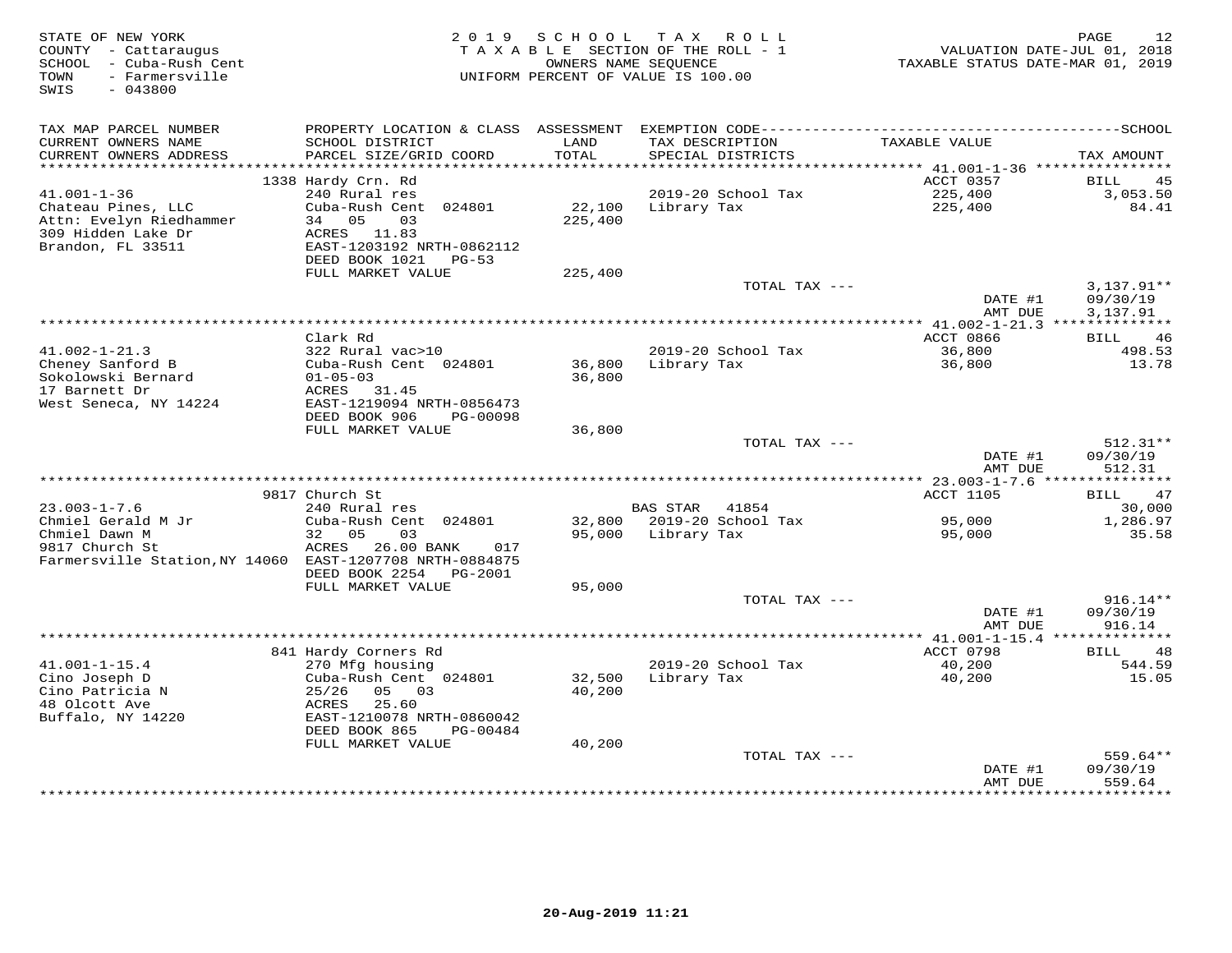| TAX MAP PARCEL NUMBER<br>CURRENT OWNERS NAME<br>SCHOOL DISTRICT<br>LAND<br>TAXABLE VALUE<br>TAX DESCRIPTION<br>TOTAL<br>CURRENT OWNERS ADDRESS<br>PARCEL SIZE/GRID COORD<br>SPECIAL DISTRICTS<br>TAX AMOUNT<br>***********************<br>805 Bush Hill Rd<br>ACCT 0374<br>BILL<br>49<br>$32.004 - 1 - 34$<br>260 Seasonal res<br>2019-20 School Tax<br>65,000<br>880.56<br>Clabeaux David & Kathleen<br>65,000<br>24.34<br>Cuba-Rush Cent 024801<br>8,300<br>Library Tax<br>65,000<br>Sullivan Michelle & Timothy<br>20 05<br>03<br>45 Cenntennial Ct<br>ACRES<br>1.18<br>West Seneca, NY 14224<br>EAST-1210966 NRTH-0870758<br>DEED BOOK 18440 PG-3003<br>FULL MARKET VALUE<br>65,000<br>TOTAL TAX ---<br>904.90**<br>DATE #1<br>09/30/19<br>AMT DUE<br>904.90<br>9829 Church St<br>ACCT 0409<br><b>BILL</b><br>50<br>$23.014 - 1 - 71$<br>210 1 Family Res<br>BAS STAR 41854<br>30,000<br>Claus Mark J<br>Cuba-Rush Cent 024801<br>8,600 2019-20 School Tax<br>82,400<br>1,116.27<br>Claus Kelly A<br>32 05<br>03<br>82,400 Library Tax<br>82,400<br>30.86<br>PO Box 75<br>ACRES<br>1.43 BANK<br>017<br>Farmersville Station, NY 14060 EAST-1208169 NRTH-0885515<br>DEED BOOK 4040<br>PG-4001<br>FULL MARKET VALUE<br>82,400<br>740.72**<br>TOTAL TAX ---<br>DATE #1<br>09/30/19<br>740.72<br>AMT DUE<br>9475 NYS Rte 98<br>51<br>ACCT 0565<br>BILL<br>$23.003 - 1 - 14$<br>210 1 Family Res<br>ENH STAR<br>41834<br>68,700<br>Cleary Michael<br>Cuba-Rush Cent 024801<br>11,900 2019-20 School Tax<br>94,400<br>1,278.84<br>Cleary Mary L<br>0.5<br>35.35<br>31<br>0.3<br>94,400 Library Tax<br>94,400<br>PO Box 57<br>See L101 P 8001 Map 2534<br>Farmersville Station, NY 14060 ACRES<br>3.59 BANK<br>017<br>EAST-1207478 NRTH-0880031<br>DEED BOOK 31<br>$PG-5$<br>FULL MARKET VALUE<br>94,400<br>TOTAL TAX ---<br>388.19**<br>09/30/19<br>DATE #1<br>AMT DUE<br>388.19<br>9933 Galen Hill Rd<br>ACCT 0278<br>52<br>BILL<br>$23.014 - 1 - 1$<br>210 1 Family Res<br>AGED S<br>41804<br>23,535<br>Cleveland John J<br>8,500 ENH STAR<br>Cuba-Rush Cent 024801<br>41834<br>28,765<br>Cleveland Kathleen<br>32 05 03<br>52,300 2019-20 School Tax<br>28,765<br>389.68<br>PO Box 78<br>Library Tax<br>ACRES<br>1.30<br>28,765<br>10.77<br>Farmersville Station, NY 14060 EAST-1208177 NRTH-0886632<br>DEED BOOK 00985 PG-00617<br>52,300<br>FULL MARKET VALUE<br>$10.77**$<br>TOTAL TAX ---<br>09/30/19<br>DATE #1<br>AMT DUE<br>10.77<br>**************<br>******** | STATE OF NEW YORK<br>COUNTY - Cattaraugus<br>SCHOOL - Cuba-Rush Cent<br>- Farmersville<br>TOWN<br>$-043800$<br>SWIS | 2 0 1 9 | SCHOOL<br>TAXABLE SECTION OF THE ROLL - 1<br>OWNERS NAME SEQUENCE<br>UNIFORM PERCENT OF VALUE IS 100.00 | TAX ROLL | VALUATION DATE-JUL 01, 2018<br>TAXABLE STATUS DATE-MAR 01, 2019 | 13<br>PAGE |
|-------------------------------------------------------------------------------------------------------------------------------------------------------------------------------------------------------------------------------------------------------------------------------------------------------------------------------------------------------------------------------------------------------------------------------------------------------------------------------------------------------------------------------------------------------------------------------------------------------------------------------------------------------------------------------------------------------------------------------------------------------------------------------------------------------------------------------------------------------------------------------------------------------------------------------------------------------------------------------------------------------------------------------------------------------------------------------------------------------------------------------------------------------------------------------------------------------------------------------------------------------------------------------------------------------------------------------------------------------------------------------------------------------------------------------------------------------------------------------------------------------------------------------------------------------------------------------------------------------------------------------------------------------------------------------------------------------------------------------------------------------------------------------------------------------------------------------------------------------------------------------------------------------------------------------------------------------------------------------------------------------------------------------------------------------------------------------------------------------------------------------------------------------------------------------------------------------------------------------------------------------------------------------------------------------------------------------------------------------------------------------------------------------------------------------------------------------------------------|---------------------------------------------------------------------------------------------------------------------|---------|---------------------------------------------------------------------------------------------------------|----------|-----------------------------------------------------------------|------------|
|                                                                                                                                                                                                                                                                                                                                                                                                                                                                                                                                                                                                                                                                                                                                                                                                                                                                                                                                                                                                                                                                                                                                                                                                                                                                                                                                                                                                                                                                                                                                                                                                                                                                                                                                                                                                                                                                                                                                                                                                                                                                                                                                                                                                                                                                                                                                                                                                                                                                         |                                                                                                                     |         |                                                                                                         |          |                                                                 |            |
|                                                                                                                                                                                                                                                                                                                                                                                                                                                                                                                                                                                                                                                                                                                                                                                                                                                                                                                                                                                                                                                                                                                                                                                                                                                                                                                                                                                                                                                                                                                                                                                                                                                                                                                                                                                                                                                                                                                                                                                                                                                                                                                                                                                                                                                                                                                                                                                                                                                                         |                                                                                                                     |         |                                                                                                         |          |                                                                 |            |
|                                                                                                                                                                                                                                                                                                                                                                                                                                                                                                                                                                                                                                                                                                                                                                                                                                                                                                                                                                                                                                                                                                                                                                                                                                                                                                                                                                                                                                                                                                                                                                                                                                                                                                                                                                                                                                                                                                                                                                                                                                                                                                                                                                                                                                                                                                                                                                                                                                                                         |                                                                                                                     |         |                                                                                                         |          |                                                                 |            |
|                                                                                                                                                                                                                                                                                                                                                                                                                                                                                                                                                                                                                                                                                                                                                                                                                                                                                                                                                                                                                                                                                                                                                                                                                                                                                                                                                                                                                                                                                                                                                                                                                                                                                                                                                                                                                                                                                                                                                                                                                                                                                                                                                                                                                                                                                                                                                                                                                                                                         |                                                                                                                     |         |                                                                                                         |          |                                                                 |            |
|                                                                                                                                                                                                                                                                                                                                                                                                                                                                                                                                                                                                                                                                                                                                                                                                                                                                                                                                                                                                                                                                                                                                                                                                                                                                                                                                                                                                                                                                                                                                                                                                                                                                                                                                                                                                                                                                                                                                                                                                                                                                                                                                                                                                                                                                                                                                                                                                                                                                         |                                                                                                                     |         |                                                                                                         |          |                                                                 |            |
|                                                                                                                                                                                                                                                                                                                                                                                                                                                                                                                                                                                                                                                                                                                                                                                                                                                                                                                                                                                                                                                                                                                                                                                                                                                                                                                                                                                                                                                                                                                                                                                                                                                                                                                                                                                                                                                                                                                                                                                                                                                                                                                                                                                                                                                                                                                                                                                                                                                                         |                                                                                                                     |         |                                                                                                         |          |                                                                 |            |
|                                                                                                                                                                                                                                                                                                                                                                                                                                                                                                                                                                                                                                                                                                                                                                                                                                                                                                                                                                                                                                                                                                                                                                                                                                                                                                                                                                                                                                                                                                                                                                                                                                                                                                                                                                                                                                                                                                                                                                                                                                                                                                                                                                                                                                                                                                                                                                                                                                                                         |                                                                                                                     |         |                                                                                                         |          |                                                                 |            |
|                                                                                                                                                                                                                                                                                                                                                                                                                                                                                                                                                                                                                                                                                                                                                                                                                                                                                                                                                                                                                                                                                                                                                                                                                                                                                                                                                                                                                                                                                                                                                                                                                                                                                                                                                                                                                                                                                                                                                                                                                                                                                                                                                                                                                                                                                                                                                                                                                                                                         |                                                                                                                     |         |                                                                                                         |          |                                                                 |            |
|                                                                                                                                                                                                                                                                                                                                                                                                                                                                                                                                                                                                                                                                                                                                                                                                                                                                                                                                                                                                                                                                                                                                                                                                                                                                                                                                                                                                                                                                                                                                                                                                                                                                                                                                                                                                                                                                                                                                                                                                                                                                                                                                                                                                                                                                                                                                                                                                                                                                         |                                                                                                                     |         |                                                                                                         |          |                                                                 |            |
|                                                                                                                                                                                                                                                                                                                                                                                                                                                                                                                                                                                                                                                                                                                                                                                                                                                                                                                                                                                                                                                                                                                                                                                                                                                                                                                                                                                                                                                                                                                                                                                                                                                                                                                                                                                                                                                                                                                                                                                                                                                                                                                                                                                                                                                                                                                                                                                                                                                                         |                                                                                                                     |         |                                                                                                         |          |                                                                 |            |
|                                                                                                                                                                                                                                                                                                                                                                                                                                                                                                                                                                                                                                                                                                                                                                                                                                                                                                                                                                                                                                                                                                                                                                                                                                                                                                                                                                                                                                                                                                                                                                                                                                                                                                                                                                                                                                                                                                                                                                                                                                                                                                                                                                                                                                                                                                                                                                                                                                                                         |                                                                                                                     |         |                                                                                                         |          |                                                                 |            |
|                                                                                                                                                                                                                                                                                                                                                                                                                                                                                                                                                                                                                                                                                                                                                                                                                                                                                                                                                                                                                                                                                                                                                                                                                                                                                                                                                                                                                                                                                                                                                                                                                                                                                                                                                                                                                                                                                                                                                                                                                                                                                                                                                                                                                                                                                                                                                                                                                                                                         |                                                                                                                     |         |                                                                                                         |          |                                                                 |            |
|                                                                                                                                                                                                                                                                                                                                                                                                                                                                                                                                                                                                                                                                                                                                                                                                                                                                                                                                                                                                                                                                                                                                                                                                                                                                                                                                                                                                                                                                                                                                                                                                                                                                                                                                                                                                                                                                                                                                                                                                                                                                                                                                                                                                                                                                                                                                                                                                                                                                         |                                                                                                                     |         |                                                                                                         |          |                                                                 |            |
|                                                                                                                                                                                                                                                                                                                                                                                                                                                                                                                                                                                                                                                                                                                                                                                                                                                                                                                                                                                                                                                                                                                                                                                                                                                                                                                                                                                                                                                                                                                                                                                                                                                                                                                                                                                                                                                                                                                                                                                                                                                                                                                                                                                                                                                                                                                                                                                                                                                                         |                                                                                                                     |         |                                                                                                         |          |                                                                 |            |
|                                                                                                                                                                                                                                                                                                                                                                                                                                                                                                                                                                                                                                                                                                                                                                                                                                                                                                                                                                                                                                                                                                                                                                                                                                                                                                                                                                                                                                                                                                                                                                                                                                                                                                                                                                                                                                                                                                                                                                                                                                                                                                                                                                                                                                                                                                                                                                                                                                                                         |                                                                                                                     |         |                                                                                                         |          |                                                                 |            |
|                                                                                                                                                                                                                                                                                                                                                                                                                                                                                                                                                                                                                                                                                                                                                                                                                                                                                                                                                                                                                                                                                                                                                                                                                                                                                                                                                                                                                                                                                                                                                                                                                                                                                                                                                                                                                                                                                                                                                                                                                                                                                                                                                                                                                                                                                                                                                                                                                                                                         |                                                                                                                     |         |                                                                                                         |          |                                                                 |            |
|                                                                                                                                                                                                                                                                                                                                                                                                                                                                                                                                                                                                                                                                                                                                                                                                                                                                                                                                                                                                                                                                                                                                                                                                                                                                                                                                                                                                                                                                                                                                                                                                                                                                                                                                                                                                                                                                                                                                                                                                                                                                                                                                                                                                                                                                                                                                                                                                                                                                         |                                                                                                                     |         |                                                                                                         |          |                                                                 |            |
|                                                                                                                                                                                                                                                                                                                                                                                                                                                                                                                                                                                                                                                                                                                                                                                                                                                                                                                                                                                                                                                                                                                                                                                                                                                                                                                                                                                                                                                                                                                                                                                                                                                                                                                                                                                                                                                                                                                                                                                                                                                                                                                                                                                                                                                                                                                                                                                                                                                                         |                                                                                                                     |         |                                                                                                         |          |                                                                 |            |
|                                                                                                                                                                                                                                                                                                                                                                                                                                                                                                                                                                                                                                                                                                                                                                                                                                                                                                                                                                                                                                                                                                                                                                                                                                                                                                                                                                                                                                                                                                                                                                                                                                                                                                                                                                                                                                                                                                                                                                                                                                                                                                                                                                                                                                                                                                                                                                                                                                                                         |                                                                                                                     |         |                                                                                                         |          |                                                                 |            |
|                                                                                                                                                                                                                                                                                                                                                                                                                                                                                                                                                                                                                                                                                                                                                                                                                                                                                                                                                                                                                                                                                                                                                                                                                                                                                                                                                                                                                                                                                                                                                                                                                                                                                                                                                                                                                                                                                                                                                                                                                                                                                                                                                                                                                                                                                                                                                                                                                                                                         |                                                                                                                     |         |                                                                                                         |          |                                                                 |            |
|                                                                                                                                                                                                                                                                                                                                                                                                                                                                                                                                                                                                                                                                                                                                                                                                                                                                                                                                                                                                                                                                                                                                                                                                                                                                                                                                                                                                                                                                                                                                                                                                                                                                                                                                                                                                                                                                                                                                                                                                                                                                                                                                                                                                                                                                                                                                                                                                                                                                         |                                                                                                                     |         |                                                                                                         |          |                                                                 |            |
|                                                                                                                                                                                                                                                                                                                                                                                                                                                                                                                                                                                                                                                                                                                                                                                                                                                                                                                                                                                                                                                                                                                                                                                                                                                                                                                                                                                                                                                                                                                                                                                                                                                                                                                                                                                                                                                                                                                                                                                                                                                                                                                                                                                                                                                                                                                                                                                                                                                                         |                                                                                                                     |         |                                                                                                         |          |                                                                 |            |
|                                                                                                                                                                                                                                                                                                                                                                                                                                                                                                                                                                                                                                                                                                                                                                                                                                                                                                                                                                                                                                                                                                                                                                                                                                                                                                                                                                                                                                                                                                                                                                                                                                                                                                                                                                                                                                                                                                                                                                                                                                                                                                                                                                                                                                                                                                                                                                                                                                                                         |                                                                                                                     |         |                                                                                                         |          |                                                                 |            |
|                                                                                                                                                                                                                                                                                                                                                                                                                                                                                                                                                                                                                                                                                                                                                                                                                                                                                                                                                                                                                                                                                                                                                                                                                                                                                                                                                                                                                                                                                                                                                                                                                                                                                                                                                                                                                                                                                                                                                                                                                                                                                                                                                                                                                                                                                                                                                                                                                                                                         |                                                                                                                     |         |                                                                                                         |          |                                                                 |            |
|                                                                                                                                                                                                                                                                                                                                                                                                                                                                                                                                                                                                                                                                                                                                                                                                                                                                                                                                                                                                                                                                                                                                                                                                                                                                                                                                                                                                                                                                                                                                                                                                                                                                                                                                                                                                                                                                                                                                                                                                                                                                                                                                                                                                                                                                                                                                                                                                                                                                         |                                                                                                                     |         |                                                                                                         |          |                                                                 |            |
|                                                                                                                                                                                                                                                                                                                                                                                                                                                                                                                                                                                                                                                                                                                                                                                                                                                                                                                                                                                                                                                                                                                                                                                                                                                                                                                                                                                                                                                                                                                                                                                                                                                                                                                                                                                                                                                                                                                                                                                                                                                                                                                                                                                                                                                                                                                                                                                                                                                                         |                                                                                                                     |         |                                                                                                         |          |                                                                 |            |
|                                                                                                                                                                                                                                                                                                                                                                                                                                                                                                                                                                                                                                                                                                                                                                                                                                                                                                                                                                                                                                                                                                                                                                                                                                                                                                                                                                                                                                                                                                                                                                                                                                                                                                                                                                                                                                                                                                                                                                                                                                                                                                                                                                                                                                                                                                                                                                                                                                                                         |                                                                                                                     |         |                                                                                                         |          |                                                                 |            |
|                                                                                                                                                                                                                                                                                                                                                                                                                                                                                                                                                                                                                                                                                                                                                                                                                                                                                                                                                                                                                                                                                                                                                                                                                                                                                                                                                                                                                                                                                                                                                                                                                                                                                                                                                                                                                                                                                                                                                                                                                                                                                                                                                                                                                                                                                                                                                                                                                                                                         |                                                                                                                     |         |                                                                                                         |          |                                                                 |            |
|                                                                                                                                                                                                                                                                                                                                                                                                                                                                                                                                                                                                                                                                                                                                                                                                                                                                                                                                                                                                                                                                                                                                                                                                                                                                                                                                                                                                                                                                                                                                                                                                                                                                                                                                                                                                                                                                                                                                                                                                                                                                                                                                                                                                                                                                                                                                                                                                                                                                         |                                                                                                                     |         |                                                                                                         |          |                                                                 |            |
|                                                                                                                                                                                                                                                                                                                                                                                                                                                                                                                                                                                                                                                                                                                                                                                                                                                                                                                                                                                                                                                                                                                                                                                                                                                                                                                                                                                                                                                                                                                                                                                                                                                                                                                                                                                                                                                                                                                                                                                                                                                                                                                                                                                                                                                                                                                                                                                                                                                                         |                                                                                                                     |         |                                                                                                         |          |                                                                 |            |
|                                                                                                                                                                                                                                                                                                                                                                                                                                                                                                                                                                                                                                                                                                                                                                                                                                                                                                                                                                                                                                                                                                                                                                                                                                                                                                                                                                                                                                                                                                                                                                                                                                                                                                                                                                                                                                                                                                                                                                                                                                                                                                                                                                                                                                                                                                                                                                                                                                                                         |                                                                                                                     |         |                                                                                                         |          |                                                                 |            |
|                                                                                                                                                                                                                                                                                                                                                                                                                                                                                                                                                                                                                                                                                                                                                                                                                                                                                                                                                                                                                                                                                                                                                                                                                                                                                                                                                                                                                                                                                                                                                                                                                                                                                                                                                                                                                                                                                                                                                                                                                                                                                                                                                                                                                                                                                                                                                                                                                                                                         |                                                                                                                     |         |                                                                                                         |          |                                                                 |            |
|                                                                                                                                                                                                                                                                                                                                                                                                                                                                                                                                                                                                                                                                                                                                                                                                                                                                                                                                                                                                                                                                                                                                                                                                                                                                                                                                                                                                                                                                                                                                                                                                                                                                                                                                                                                                                                                                                                                                                                                                                                                                                                                                                                                                                                                                                                                                                                                                                                                                         |                                                                                                                     |         |                                                                                                         |          |                                                                 |            |
|                                                                                                                                                                                                                                                                                                                                                                                                                                                                                                                                                                                                                                                                                                                                                                                                                                                                                                                                                                                                                                                                                                                                                                                                                                                                                                                                                                                                                                                                                                                                                                                                                                                                                                                                                                                                                                                                                                                                                                                                                                                                                                                                                                                                                                                                                                                                                                                                                                                                         |                                                                                                                     |         |                                                                                                         |          |                                                                 |            |
|                                                                                                                                                                                                                                                                                                                                                                                                                                                                                                                                                                                                                                                                                                                                                                                                                                                                                                                                                                                                                                                                                                                                                                                                                                                                                                                                                                                                                                                                                                                                                                                                                                                                                                                                                                                                                                                                                                                                                                                                                                                                                                                                                                                                                                                                                                                                                                                                                                                                         |                                                                                                                     |         |                                                                                                         |          |                                                                 |            |
|                                                                                                                                                                                                                                                                                                                                                                                                                                                                                                                                                                                                                                                                                                                                                                                                                                                                                                                                                                                                                                                                                                                                                                                                                                                                                                                                                                                                                                                                                                                                                                                                                                                                                                                                                                                                                                                                                                                                                                                                                                                                                                                                                                                                                                                                                                                                                                                                                                                                         |                                                                                                                     |         |                                                                                                         |          |                                                                 |            |
|                                                                                                                                                                                                                                                                                                                                                                                                                                                                                                                                                                                                                                                                                                                                                                                                                                                                                                                                                                                                                                                                                                                                                                                                                                                                                                                                                                                                                                                                                                                                                                                                                                                                                                                                                                                                                                                                                                                                                                                                                                                                                                                                                                                                                                                                                                                                                                                                                                                                         |                                                                                                                     |         |                                                                                                         |          |                                                                 |            |
|                                                                                                                                                                                                                                                                                                                                                                                                                                                                                                                                                                                                                                                                                                                                                                                                                                                                                                                                                                                                                                                                                                                                                                                                                                                                                                                                                                                                                                                                                                                                                                                                                                                                                                                                                                                                                                                                                                                                                                                                                                                                                                                                                                                                                                                                                                                                                                                                                                                                         |                                                                                                                     |         |                                                                                                         |          |                                                                 |            |
|                                                                                                                                                                                                                                                                                                                                                                                                                                                                                                                                                                                                                                                                                                                                                                                                                                                                                                                                                                                                                                                                                                                                                                                                                                                                                                                                                                                                                                                                                                                                                                                                                                                                                                                                                                                                                                                                                                                                                                                                                                                                                                                                                                                                                                                                                                                                                                                                                                                                         |                                                                                                                     |         |                                                                                                         |          |                                                                 |            |
|                                                                                                                                                                                                                                                                                                                                                                                                                                                                                                                                                                                                                                                                                                                                                                                                                                                                                                                                                                                                                                                                                                                                                                                                                                                                                                                                                                                                                                                                                                                                                                                                                                                                                                                                                                                                                                                                                                                                                                                                                                                                                                                                                                                                                                                                                                                                                                                                                                                                         |                                                                                                                     |         |                                                                                                         |          |                                                                 |            |
|                                                                                                                                                                                                                                                                                                                                                                                                                                                                                                                                                                                                                                                                                                                                                                                                                                                                                                                                                                                                                                                                                                                                                                                                                                                                                                                                                                                                                                                                                                                                                                                                                                                                                                                                                                                                                                                                                                                                                                                                                                                                                                                                                                                                                                                                                                                                                                                                                                                                         |                                                                                                                     |         |                                                                                                         |          |                                                                 |            |
|                                                                                                                                                                                                                                                                                                                                                                                                                                                                                                                                                                                                                                                                                                                                                                                                                                                                                                                                                                                                                                                                                                                                                                                                                                                                                                                                                                                                                                                                                                                                                                                                                                                                                                                                                                                                                                                                                                                                                                                                                                                                                                                                                                                                                                                                                                                                                                                                                                                                         |                                                                                                                     |         |                                                                                                         |          |                                                                 |            |
|                                                                                                                                                                                                                                                                                                                                                                                                                                                                                                                                                                                                                                                                                                                                                                                                                                                                                                                                                                                                                                                                                                                                                                                                                                                                                                                                                                                                                                                                                                                                                                                                                                                                                                                                                                                                                                                                                                                                                                                                                                                                                                                                                                                                                                                                                                                                                                                                                                                                         |                                                                                                                     |         |                                                                                                         |          |                                                                 |            |
|                                                                                                                                                                                                                                                                                                                                                                                                                                                                                                                                                                                                                                                                                                                                                                                                                                                                                                                                                                                                                                                                                                                                                                                                                                                                                                                                                                                                                                                                                                                                                                                                                                                                                                                                                                                                                                                                                                                                                                                                                                                                                                                                                                                                                                                                                                                                                                                                                                                                         |                                                                                                                     |         |                                                                                                         |          |                                                                 |            |
|                                                                                                                                                                                                                                                                                                                                                                                                                                                                                                                                                                                                                                                                                                                                                                                                                                                                                                                                                                                                                                                                                                                                                                                                                                                                                                                                                                                                                                                                                                                                                                                                                                                                                                                                                                                                                                                                                                                                                                                                                                                                                                                                                                                                                                                                                                                                                                                                                                                                         |                                                                                                                     |         |                                                                                                         |          |                                                                 |            |
|                                                                                                                                                                                                                                                                                                                                                                                                                                                                                                                                                                                                                                                                                                                                                                                                                                                                                                                                                                                                                                                                                                                                                                                                                                                                                                                                                                                                                                                                                                                                                                                                                                                                                                                                                                                                                                                                                                                                                                                                                                                                                                                                                                                                                                                                                                                                                                                                                                                                         |                                                                                                                     |         |                                                                                                         |          |                                                                 |            |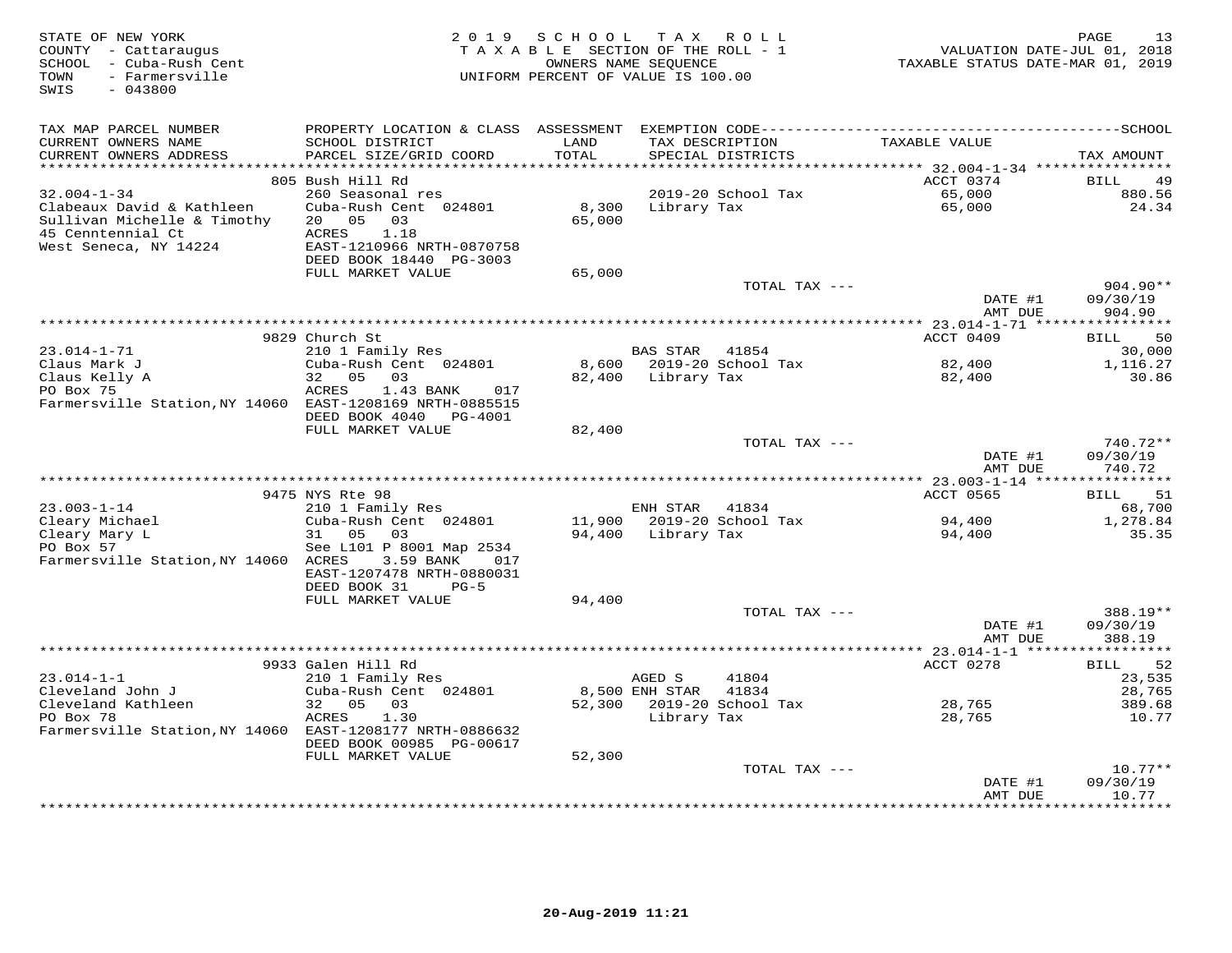| STATE OF NEW YORK<br>COUNTY - Cattaraugus<br>- Cuba-Rush Cent<br>SCHOOL<br>- Farmersville<br>TOWN<br>SWIS<br>$-043800$ | 2 0 1 9                                                               | SCHOOL | T A X<br>ROLL ROLL<br>TAXABLE SECTION OF THE ROLL - 1<br>OWNERS NAME SEQUENCE<br>UNIFORM PERCENT OF VALUE IS 100.00 | VALUATION DATE-JUL 01, 2018<br>TAXABLE STATUS DATE-MAR 01, 2019 | PAGE<br>14                |
|------------------------------------------------------------------------------------------------------------------------|-----------------------------------------------------------------------|--------|---------------------------------------------------------------------------------------------------------------------|-----------------------------------------------------------------|---------------------------|
| TAX MAP PARCEL NUMBER                                                                                                  | PROPERTY LOCATION & CLASS ASSESSMENT                                  | LAND   |                                                                                                                     |                                                                 |                           |
| CURRENT OWNERS NAME<br>CURRENT OWNERS ADDRESS<br>**********************                                                | SCHOOL DISTRICT<br>PARCEL SIZE/GRID COORD<br>************************ | TOTAL  | TAX DESCRIPTION<br>SPECIAL DISTRICTS                                                                                | TAXABLE VALUE                                                   | TAX AMOUNT                |
|                                                                                                                        | Hardy Crn. Rd                                                         |        |                                                                                                                     | ACCT 0241                                                       | <b>BILL</b><br>53         |
| $41.002 - 1 - 3.1$                                                                                                     | 314 Rural vac<10                                                      |        | 2019-20 School Tax                                                                                                  | 14,900                                                          | 201.85                    |
| Cobado Kent                                                                                                            | Cuba-Rush Cent 024801                                                 | 14,900 | Library Tax                                                                                                         | 14,900                                                          | 5.58                      |
| Cobado Barbara                                                                                                         | 03<br>17/18<br>05                                                     | 14,900 |                                                                                                                     |                                                                 |                           |
| 4544 Five Mile Rd                                                                                                      | ACRES<br>5.60                                                         |        |                                                                                                                     |                                                                 |                           |
| Allegany, NY 14706                                                                                                     | EAST-1213697 NRTH-0861539                                             |        |                                                                                                                     |                                                                 |                           |
|                                                                                                                        | DEED BOOK 969<br>PG-936                                               |        |                                                                                                                     |                                                                 |                           |
|                                                                                                                        | FULL MARKET VALUE                                                     | 14,900 | TOTAL TAX ---                                                                                                       |                                                                 | $207.43**$                |
|                                                                                                                        |                                                                       |        |                                                                                                                     | DATE #1                                                         | 09/30/19                  |
|                                                                                                                        |                                                                       |        |                                                                                                                     | AMT DUE                                                         | 207.43                    |
|                                                                                                                        |                                                                       |        | ***************                                                                                                     | ** 32.002-1-11.11 **************                                |                           |
|                                                                                                                        | West Branch Rd                                                        |        |                                                                                                                     | ACCT 1024                                                       | 54<br>BILL                |
| 32.002-1-11.11                                                                                                         | 322 Rural vac>10                                                      |        | 2019-20 School Tax                                                                                                  | 31,100                                                          | 421.31                    |
| Colburn Darrell                                                                                                        | Cuba-Rush Cent 024801                                                 | 31,100 | Library Tax                                                                                                         | 31,100                                                          | 11.65                     |
| Colburn Bonnalyn                                                                                                       | 13  05  03                                                            | 31,100 |                                                                                                                     |                                                                 |                           |
| 12505 Bullis Rd<br>East Aurora, NY 14052                                                                               | Ff 550.00                                                             |        |                                                                                                                     |                                                                 |                           |
|                                                                                                                        | ACRES 23.85<br>EAST-1214812 NRTH-0874722                              |        |                                                                                                                     |                                                                 |                           |
|                                                                                                                        | DEED BOOK 1003<br>$PG-23$                                             |        |                                                                                                                     |                                                                 |                           |
|                                                                                                                        | FULL MARKET VALUE                                                     | 31,100 |                                                                                                                     |                                                                 |                           |
|                                                                                                                        |                                                                       |        | TOTAL TAX ---                                                                                                       |                                                                 | 432.96**                  |
|                                                                                                                        |                                                                       |        |                                                                                                                     | DATE #1                                                         | 09/30/19                  |
|                                                                                                                        |                                                                       |        | *************                                                                                                       | AMT DUE                                                         | 432.96                    |
|                                                                                                                        | 544 West Branch Rd                                                    |        |                                                                                                                     | ** 32.002-1-11.1 ***************<br>ACCT 0375                   | <b>BILL</b><br>55         |
| $32.002 - 1 - 11.1$                                                                                                    | 240 Rural res                                                         |        | 2019-20 School Tax                                                                                                  | 99,700                                                          | 1,350.64                  |
| Colburn Lyle K                                                                                                         | Cuba-Rush Cent 024801                                                 | 31,800 | Library Tax                                                                                                         | 99,700                                                          | 37.34                     |
| 544 West Branch Rd                                                                                                     | 12/13/21<br>05<br>03                                                  | 99,700 |                                                                                                                     |                                                                 |                           |
| Franklinville, NY 14737                                                                                                | ACRES<br>24.70                                                        |        |                                                                                                                     |                                                                 |                           |
|                                                                                                                        | EAST-1215284 NRTH-0874571                                             |        |                                                                                                                     |                                                                 |                           |
|                                                                                                                        | DEED BOOK 23696 PG-5002                                               |        |                                                                                                                     |                                                                 |                           |
|                                                                                                                        | FULL MARKET VALUE                                                     | 99,700 | TOTAL TAX ---                                                                                                       |                                                                 | 1,387.98**                |
|                                                                                                                        |                                                                       |        |                                                                                                                     | DATE #1                                                         | 09/30/19                  |
|                                                                                                                        |                                                                       |        |                                                                                                                     | AMT DUE                                                         | 1,387.98                  |
|                                                                                                                        | ************************                                              |        | **********************                                                                                              | $^{\star\star}$ 41.002-1-15.4                                   |                           |
|                                                                                                                        | 8233 Hardy Crn. Rd                                                    |        |                                                                                                                     | ACCT 0742                                                       | 56<br>BILL                |
| $41.002 - 1 - 15.4$                                                                                                    | 260 Seasonal res                                                      |        | 2019-20 School Tax                                                                                                  | 24,900                                                          | 337.32                    |
| Corey James                                                                                                            | Cuba-Rush Cent 024801                                                 | 13,400 | Library Tax                                                                                                         | 24,900                                                          | 9.32                      |
| 93 Aurora St                                                                                                           | 05<br>03<br>01                                                        | 24,900 |                                                                                                                     |                                                                 |                           |
| Lancaster, NY 14086                                                                                                    | ACRES 10.95<br>EAST-1221533 NRTH-0859084                              |        |                                                                                                                     |                                                                 |                           |
|                                                                                                                        | DEED BOOK 16213 PG-9002                                               |        |                                                                                                                     |                                                                 |                           |
|                                                                                                                        | FULL MARKET VALUE                                                     | 24,900 |                                                                                                                     |                                                                 |                           |
|                                                                                                                        |                                                                       |        | TOTAL TAX ---                                                                                                       |                                                                 | 346.64**                  |
|                                                                                                                        |                                                                       |        |                                                                                                                     | DATE #1                                                         | 09/30/19                  |
|                                                                                                                        |                                                                       |        |                                                                                                                     | AMT DUE                                                         | 346.64<br>* * * * * * * * |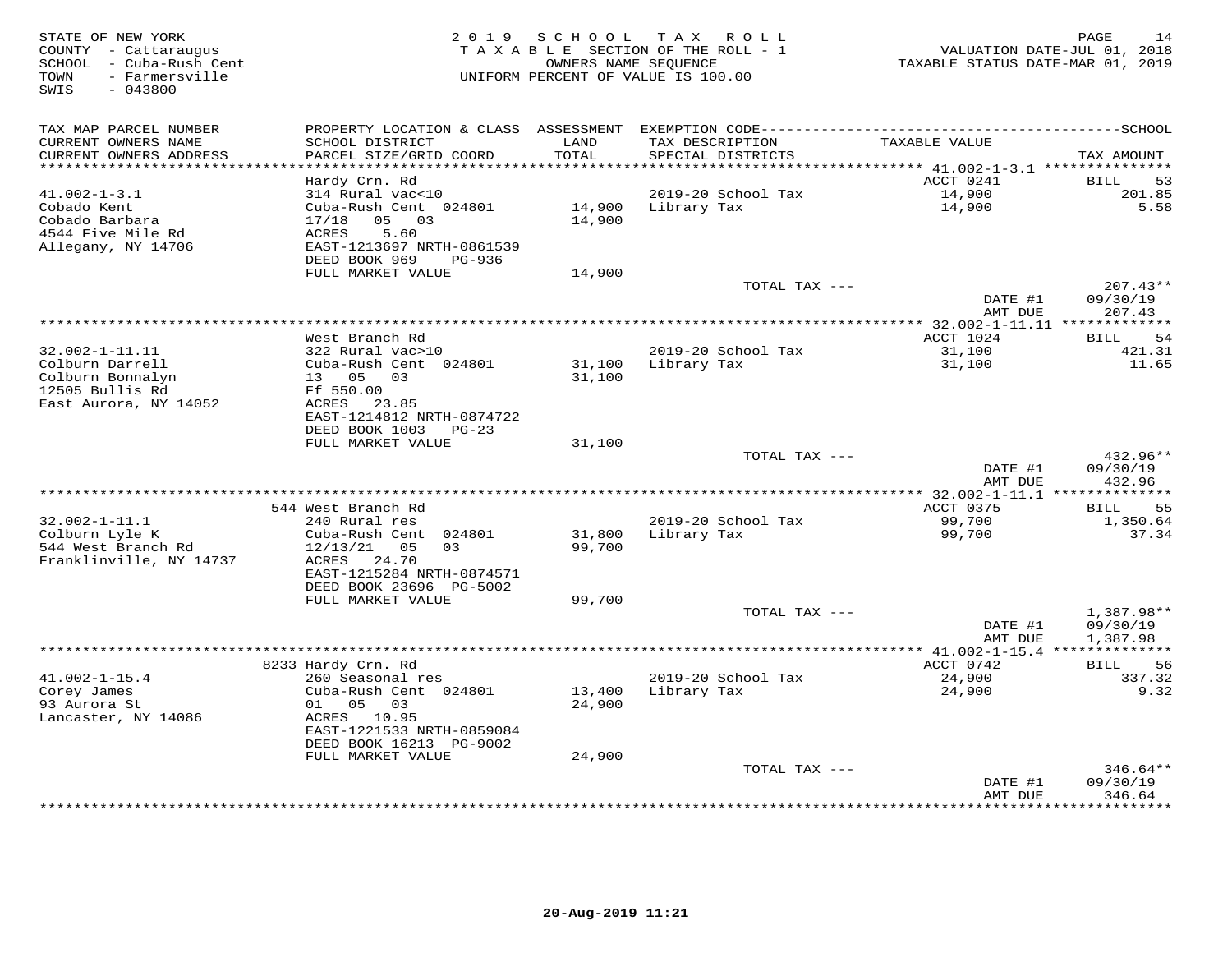| STATE OF NEW YORK<br>COUNTY - Cattaraugus<br>SCHOOL - Cuba-Rush Cent<br>- Farmersville<br>TOWN<br>SWIS<br>$-043800$           | 2 0 1 9                                                                                                                                                         | SCHOOL             | T A X<br>R O L L<br>TAXABLE SECTION OF THE ROLL - 1<br>OWNERS NAME SEQUENCE<br>UNIFORM PERCENT OF VALUE IS 100.00 | VALUATION DATE-JUL 01, 2018<br>TAXABLE STATUS DATE-MAR 01, 2019 | 15<br>PAGE                      |
|-------------------------------------------------------------------------------------------------------------------------------|-----------------------------------------------------------------------------------------------------------------------------------------------------------------|--------------------|-------------------------------------------------------------------------------------------------------------------|-----------------------------------------------------------------|---------------------------------|
| TAX MAP PARCEL NUMBER<br>CURRENT OWNERS NAME<br>CURRENT OWNERS ADDRESS                                                        | PROPERTY LOCATION & CLASS ASSESSMENT EXEMPTION CODE-----------------------------------SCHOOL<br>SCHOOL DISTRICT<br>PARCEL SIZE/GRID COORD                       | LAND<br>TOTAL      | TAX DESCRIPTION<br>SPECIAL DISTRICTS                                                                              | TAXABLE VALUE                                                   | TAX AMOUNT                      |
| **********************                                                                                                        | ************************                                                                                                                                        | ***********        |                                                                                                                   |                                                                 |                                 |
| $23.004 - 1 - 5$<br>Czelusta Adele<br>Czelusta Peter S<br>671 Stolle Rd<br>Elma, NY 14059                                     | NYS Rte 98<br>105 Vac farmland<br>Cuba-Rush Cent 024801<br>16 05<br>03<br>ACRES 114.30<br>EAST-1216185 NRTH-0886895<br>DEED BOOK 18326 PG-8001                  | 122,600<br>122,600 | 2019-20 School Tax<br>Library Tax                                                                                 | ACCT 0083<br>122,600<br>122,600                                 | 57<br>BILL<br>1,660.86<br>45.91 |
| MAY BE SUBJECT TO PAYMENT                                                                                                     | FULL MARKET VALUE                                                                                                                                               | 122,600            |                                                                                                                   |                                                                 |                                 |
| UNDER AGDIST LAW TIL 2023                                                                                                     |                                                                                                                                                                 |                    | TOTAL TAX ---                                                                                                     | DATE #1                                                         | $1,706.77**$<br>09/30/19        |
|                                                                                                                               |                                                                                                                                                                 |                    |                                                                                                                   | AMT DUE<br>************ 32.004-1-11.1 **************            | 1,706.77                        |
|                                                                                                                               | 8917 Stebbins Rd                                                                                                                                                |                    |                                                                                                                   | ACCT 0094                                                       | <b>BILL</b><br>58               |
| $32.004 - 1 - 11.1$<br>Dahill Robert J Jr<br>8917 Stebbins Rd<br>Franklinville, NY 14737                                      | 210 1 Family Res<br>Cuba-Rush Cent 024801<br>20 02<br>03<br>8.30<br><b>ACRES</b><br>EAST-1214173 NRTH-0869241                                                   | 75,000             | <b>BAS STAR</b><br>41854<br>18,300 2019-20 School Tax<br>Library Tax                                              | 75,000<br>75,000                                                | 30,000<br>1,016.03<br>28.09     |
|                                                                                                                               | DEED BOOK 00992 PG-00896<br>FULL MARKET VALUE                                                                                                                   | 75,000             |                                                                                                                   |                                                                 |                                 |
|                                                                                                                               |                                                                                                                                                                 |                    | TOTAL TAX ---                                                                                                     | DATE #1<br>AMT DUE                                              | 637.71**<br>09/30/19<br>637.71  |
|                                                                                                                               |                                                                                                                                                                 |                    |                                                                                                                   | ** 32.002-1-13 *****************                                |                                 |
| $32.002 - 1 - 13$<br>Dailey Bill & Marylou<br>Bramer Cynthia, Dick, Susan<br>Roger Hammond<br>PO Box 69<br>Sardinia, NY 14134 | 636 West Branch Rd<br>270 Mfg housing<br>Cuba-Rush Cent 024801<br>21 05<br>0.3<br>Ff 360.00<br>ACRES<br>2.01<br>EAST-1213344 NRTH-0874380                       | 9,500<br>19,300    | 2019-20 School Tax<br>Library Tax                                                                                 | ACCT 0275<br>19,300<br>19,300                                   | 59<br>BILL<br>261.46<br>7.23    |
|                                                                                                                               | DEED BOOK 12729 PG-9001<br>FULL MARKET VALUE                                                                                                                    | 19,300             | TOTAL TAX ---                                                                                                     | DATE #1                                                         | $268.69**$<br>09/30/19          |
|                                                                                                                               |                                                                                                                                                                 |                    |                                                                                                                   | AMT DUE                                                         | 268.69                          |
|                                                                                                                               |                                                                                                                                                                 |                    |                                                                                                                   |                                                                 |                                 |
| $32.004 - 1 - 30$<br>Daruszka David W<br>66 Kingston Pl<br>Buffalo, NY 14210                                                  | 791 C Bush Hill (Off) Rd<br>260 Seasonal res<br>Cuba-Rush Cent 024801<br>20<br>05<br>03<br>ACRES 15.47<br>EAST-1210797 NRTH-0868346<br>DEED BOOK 1029<br>PG-778 | 22,900<br>75,700   | 2019-20 School Tax<br>Library Tax                                                                                 | ACCT 0585<br>75,700<br>75,700                                   | 60<br>BILL<br>1,025.51<br>28.35 |
|                                                                                                                               | FULL MARKET VALUE                                                                                                                                               | 75,700             | TOTAL TAX ---                                                                                                     |                                                                 | $1,053.86**$                    |
|                                                                                                                               |                                                                                                                                                                 |                    |                                                                                                                   | DATE #1<br>AMT DUE                                              | 09/30/19<br>1,053.86            |
|                                                                                                                               |                                                                                                                                                                 |                    |                                                                                                                   |                                                                 | .                               |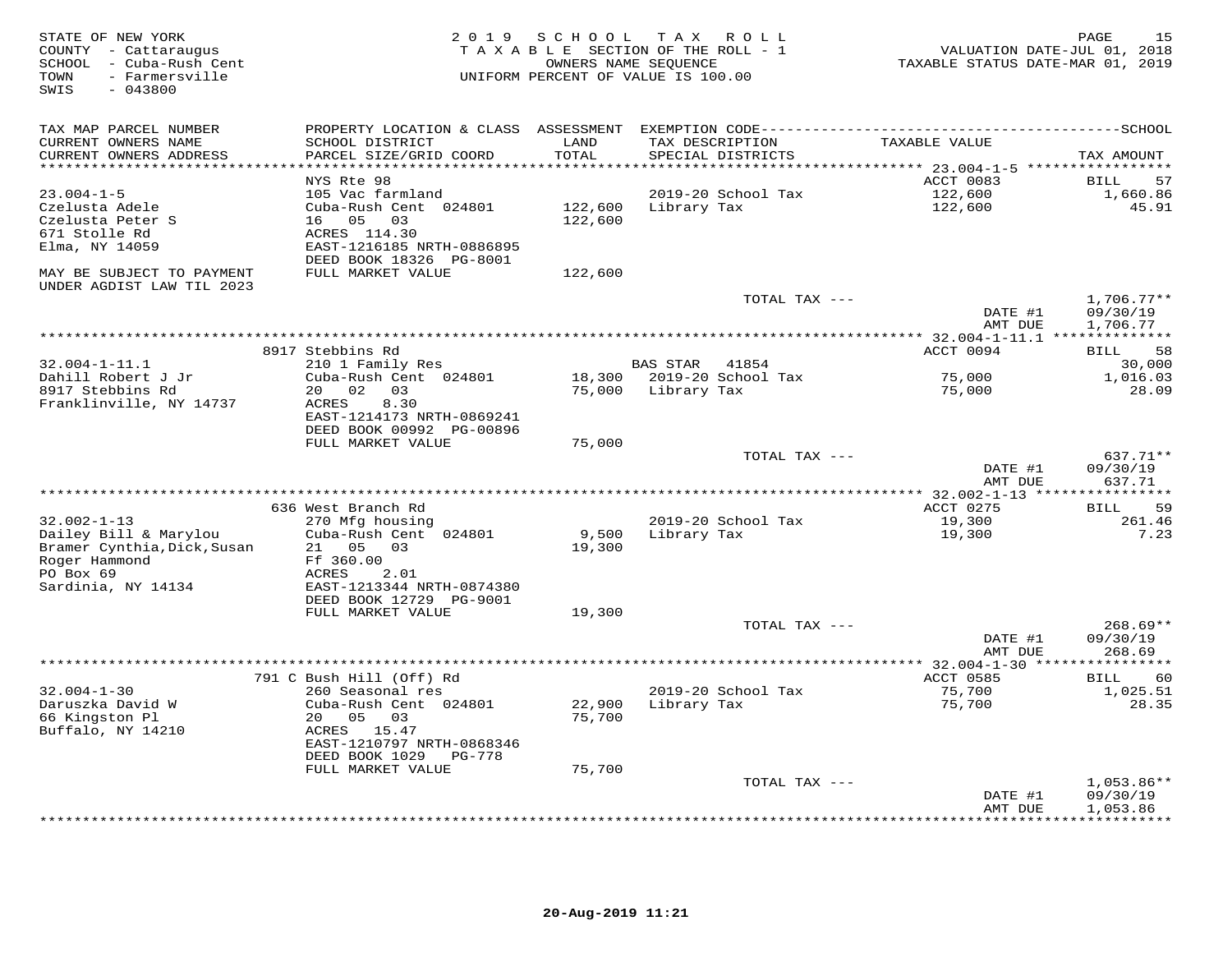| STATE OF NEW YORK<br>COUNTY - Cattaraugus<br>SCHOOL - Cuba-Rush Cent<br>- Farmersville<br>TOWN<br>$-043800$<br>SWIS | 2 0 1 9                                                    | SCHOOL<br>TAXABLE SECTION OF THE ROLL - 1<br>UNIFORM PERCENT OF VALUE IS 100.00 | TAX ROLL<br>OWNERS NAME SEQUENCE |                           | TAXABLE STATUS DATE-MAR 01, 2019             | 16<br>PAGE<br>VALUATION DATE-JUL 01, 2018 |
|---------------------------------------------------------------------------------------------------------------------|------------------------------------------------------------|---------------------------------------------------------------------------------|----------------------------------|---------------------------|----------------------------------------------|-------------------------------------------|
| TAX MAP PARCEL NUMBER                                                                                               | PROPERTY LOCATION & CLASS ASSESSMENT                       |                                                                                 |                                  |                           |                                              |                                           |
| CURRENT OWNERS NAME                                                                                                 | SCHOOL DISTRICT                                            | LAND                                                                            | TAX DESCRIPTION                  |                           | TAXABLE VALUE                                |                                           |
| CURRENT OWNERS ADDRESS                                                                                              | PARCEL SIZE/GRID COORD                                     | TOTAL                                                                           | SPECIAL DISTRICTS                |                           |                                              | TAX AMOUNT                                |
| ***********************                                                                                             | **************************<br>Church St                    | ************                                                                    |                                  |                           | ACCT 0310                                    | 61                                        |
| $23.014 - 1 - 35$                                                                                                   | 322 Rural vac>10                                           |                                                                                 |                                  | 2019-20 School Tax        | 4,700                                        | BILL<br>63.67                             |
| Davidson Kenneth R                                                                                                  | Cuba-Rush Cent 024801                                      | 4,700                                                                           | Library Tax                      |                           | 4,700                                        | 1.76                                      |
| Davidson Linda L                                                                                                    | $-05$<br>32<br>$-03$                                       | 4,700                                                                           |                                  |                           |                                              |                                           |
| 9732 Church St                                                                                                      | ACRES 11.65                                                |                                                                                 |                                  |                           |                                              |                                           |
| Farmersville Station, NY 14060 EAST-1209144 NRTH-0884599                                                            |                                                            |                                                                                 |                                  |                           |                                              |                                           |
|                                                                                                                     | DEED BOOK 1026<br>PG-631                                   |                                                                                 |                                  |                           |                                              |                                           |
|                                                                                                                     | FULL MARKET VALUE                                          | 4,700                                                                           |                                  |                           |                                              |                                           |
|                                                                                                                     |                                                            |                                                                                 |                                  | TOTAL TAX ---             | DATE #1                                      | $65.43**$<br>09/30/19                     |
|                                                                                                                     |                                                            |                                                                                 |                                  |                           | AMT DUE                                      | 65.43                                     |
|                                                                                                                     |                                                            |                                                                                 |                                  |                           |                                              |                                           |
|                                                                                                                     | 9732 Church St                                             |                                                                                 |                                  |                           | ACCT 0160                                    | 62<br><b>BILL</b>                         |
| $23.014 - 1 - 39$                                                                                                   | 210 1 Family Res                                           |                                                                                 | <b>BAS STAR</b>                  | 41854                     |                                              | 30,000                                    |
| Davidson Kenneth R                                                                                                  | Cuba-Rush Cent 024801                                      | 7,800                                                                           |                                  | 2019-20 School Tax        | 52,800                                       | 715.28                                    |
| Davidson Linda L<br>9732 Church St                                                                                  | 32 05<br>03<br>FRNT 127.70 DPTH 238.00                     | 52,800                                                                          | Library Tax                      |                           | 52,800                                       | 19.77                                     |
| Farmersville Station, NY 14060 ACRES                                                                                | 0.69 BANK<br>044                                           |                                                                                 |                                  |                           |                                              |                                           |
|                                                                                                                     | EAST-1208807 NRTH-0884280                                  |                                                                                 |                                  |                           |                                              |                                           |
|                                                                                                                     | DEED BOOK 1026<br>PG-634                                   |                                                                                 |                                  |                           |                                              |                                           |
|                                                                                                                     | FULL MARKET VALUE                                          | 52,800                                                                          |                                  |                           |                                              |                                           |
|                                                                                                                     |                                                            |                                                                                 |                                  | TOTAL TAX ---             |                                              | 328.64**                                  |
|                                                                                                                     |                                                            |                                                                                 |                                  |                           | DATE #1<br>AMT DUE                           | 09/30/19<br>328.64                        |
|                                                                                                                     |                                                            |                                                                                 |                                  |                           |                                              |                                           |
|                                                                                                                     | 984 Elton Rd                                               |                                                                                 |                                  |                           | ACCT 0037                                    | 63<br><b>BILL</b>                         |
| $23.014 - 1 - 30$                                                                                                   | 210 1 Family Res                                           |                                                                                 |                                  | 2019-20 School Tax        | 57,100                                       | 773.53                                    |
| Davis Kenneth N                                                                                                     | Cuba-Rush Cent 024801                                      | 4,200                                                                           | Library Tax                      |                           | 57,100                                       | 21.38                                     |
| 40 Ivanhoe Rd                                                                                                       | 32 05<br>03                                                | 57,100                                                                          |                                  |                           |                                              |                                           |
| Buffalo, NY 14215                                                                                                   | FRNT<br>83.00 DPTH<br>80.00<br>ACRES<br>$0.15$ BANK<br>012 |                                                                                 |                                  |                           |                                              |                                           |
|                                                                                                                     | EAST-1208545 NRTH-0884785                                  |                                                                                 |                                  |                           |                                              |                                           |
|                                                                                                                     | DEED BOOK 00993 PG-00022                                   |                                                                                 |                                  |                           |                                              |                                           |
|                                                                                                                     | FULL MARKET VALUE                                          | 57,100                                                                          |                                  |                           |                                              |                                           |
|                                                                                                                     |                                                            |                                                                                 |                                  | TOTAL TAX ---             |                                              | 794.91**                                  |
|                                                                                                                     |                                                            |                                                                                 |                                  |                           | DATE #1                                      | 09/30/19                                  |
|                                                                                                                     |                                                            |                                                                                 |                                  |                           | AMT DUE                                      | 794.91                                    |
|                                                                                                                     | 831 Tarbell Rd                                             |                                                                                 |                                  |                           | ** 23.004-1-24.3 **************<br>ACCT 1007 | BILL<br>64                                |
| $23.004 - 1 - 24.3$                                                                                                 | 210 1 Family Res                                           |                                                                                 |                                  | 2019-20 School Tax        | 60,200                                       | 815.53                                    |
| Dean Mark A                                                                                                         | Cuba-Rush Cent 024801                                      | 8,100                                                                           | Library Tax                      |                           | 60,200                                       | 22.54                                     |
| Dean Patti L                                                                                                        | 23/31<br>05<br>03                                          | 60,200                                                                          |                                  |                           |                                              |                                           |
| 12780 Uebelhoer Rd                                                                                                  | ACRES<br>1.05                                              |                                                                                 |                                  |                           |                                              |                                           |
| Alden, NY 14004                                                                                                     | EAST-1210574 NRTH-0882724                                  |                                                                                 |                                  |                           |                                              |                                           |
|                                                                                                                     | DEED BOOK 18793 PG-5003<br>FULL MARKET VALUE               | 60,200                                                                          |                                  |                           |                                              |                                           |
|                                                                                                                     |                                                            |                                                                                 |                                  | TOTAL TAX ---             |                                              | 838.07**                                  |
|                                                                                                                     |                                                            |                                                                                 |                                  |                           | DATE #1                                      | 09/30/19                                  |
|                                                                                                                     |                                                            |                                                                                 |                                  |                           | AMT DUE                                      | 838.07                                    |
|                                                                                                                     |                                                            |                                                                                 |                                  | ************************* |                                              | * * * * * * * *                           |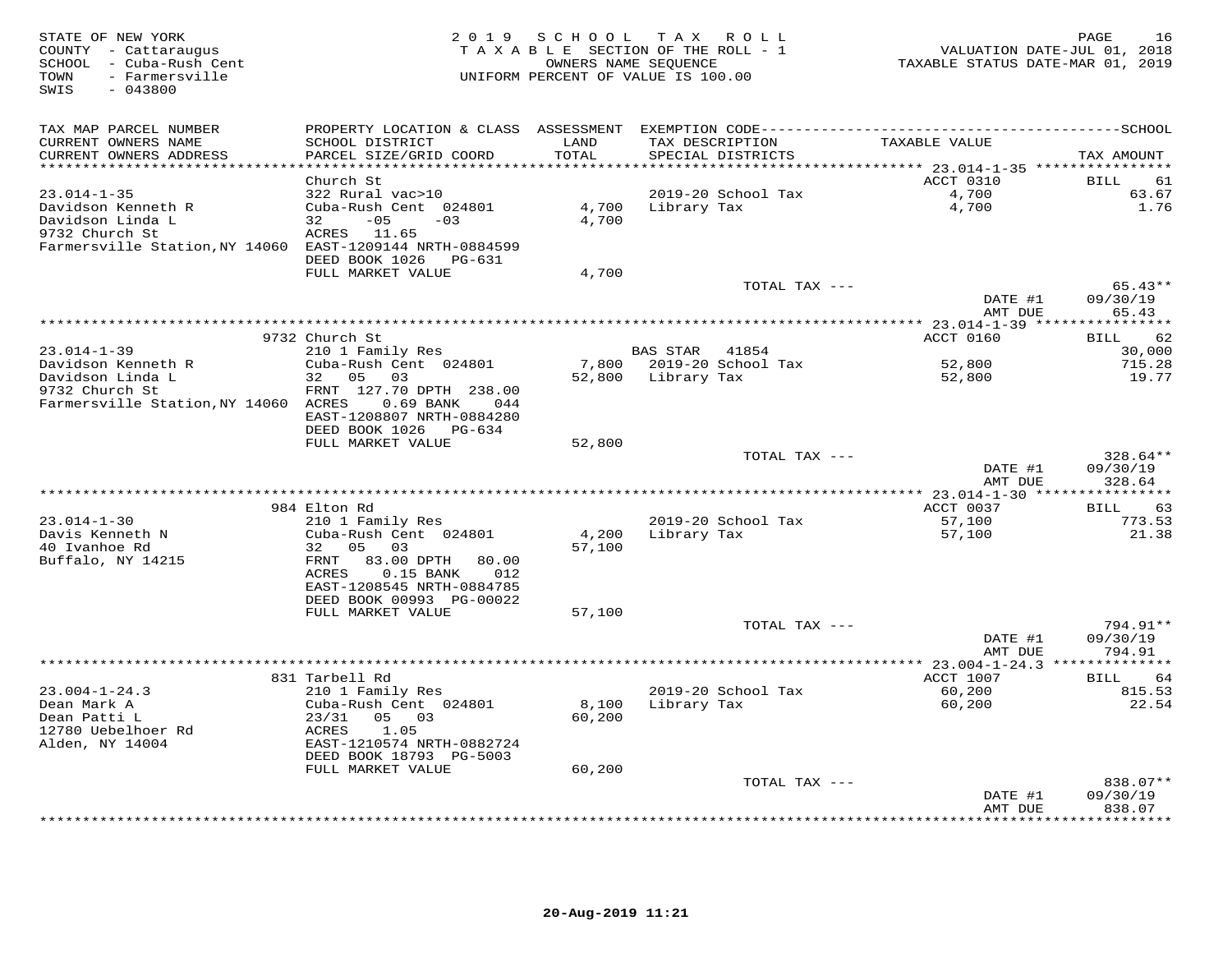| STATE OF NEW YORK<br>COUNTY - Cattaraugus<br>SCHOOL - Cuba-Rush Cent<br>- Farmersville<br>TOWN<br>$-043800$<br>SWIS |                                                      |               | 2019 SCHOOL TAX ROLL<br>TAXABLE SECTION OF THE ROLL - 1<br>OWNERS NAME SEQUENCE<br>UNIFORM PERCENT OF VALUE IS 100.00 | VALUATION DATE-JUL 01, 2018<br>TAXABLE STATUS DATE-MAR 01, 2019 | 17<br>PAGE           |
|---------------------------------------------------------------------------------------------------------------------|------------------------------------------------------|---------------|-----------------------------------------------------------------------------------------------------------------------|-----------------------------------------------------------------|----------------------|
| TAX MAP PARCEL NUMBER                                                                                               |                                                      |               |                                                                                                                       |                                                                 |                      |
| CURRENT OWNERS NAME<br>CURRENT OWNERS ADDRESS                                                                       | SCHOOL DISTRICT<br>PARCEL SIZE/GRID COORD            | LAND<br>TOTAL | TAX DESCRIPTION<br>SPECIAL DISTRICTS                                                                                  | TAXABLE VALUE                                                   | TAX AMOUNT           |
|                                                                                                                     |                                                      |               |                                                                                                                       |                                                                 |                      |
|                                                                                                                     | 8999 Co Line Rd                                      |               |                                                                                                                       | ACCT 0086                                                       | BILL<br>65           |
| $32.004 - 2 - 9.1$                                                                                                  | 240 Rural res                                        |               | 2019-20 School Tax                                                                                                    | 202,400                                                         | 2,741.92             |
| Decker Nina                                                                                                         | Cuba-Rush Cent 024801                                | 61,300        | Library Tax                                                                                                           | 202,400                                                         | 75.79                |
| C. Decker<br>11103 Cty Rt. 36 Rd                                                                                    | 04 05 03<br>ACRES<br>55.15                           | 202,400       |                                                                                                                       |                                                                 |                      |
| Freedom, NY 14065                                                                                                   | EAST-1221633 NRTH-0871058                            |               |                                                                                                                       |                                                                 |                      |
|                                                                                                                     | DEED BOOK 586<br>PG-00475                            |               |                                                                                                                       |                                                                 |                      |
| MAY BE SUBJECT TO PAYMENT<br>UNDER AGDIST LAW TIL 2023                                                              | FULL MARKET VALUE                                    | 202,400       |                                                                                                                       |                                                                 |                      |
|                                                                                                                     |                                                      |               | TOTAL TAX ---                                                                                                         |                                                                 | $2,817.71**$         |
|                                                                                                                     |                                                      |               |                                                                                                                       | DATE #1                                                         | 09/30/19             |
|                                                                                                                     |                                                      |               |                                                                                                                       | AMT DUE                                                         | 2,817.71             |
|                                                                                                                     |                                                      |               |                                                                                                                       |                                                                 |                      |
|                                                                                                                     | 9119& 9123 Stebbins Rd                               |               |                                                                                                                       | ACCT 0928                                                       | BILL<br>66           |
| $32.002 - 1 - 11.5$<br>Dewitt Kristen                                                                               | 220 2 Family Res<br>Cuba-Rush Cent 024801            | 16,500        | 2019-20 School Tax<br>Library Tax                                                                                     | 80,000<br>80,000                                                | 1,083.76<br>29.96    |
| 9361 Older Hill Road                                                                                                | 21<br>05<br>03                                       | 80,000        |                                                                                                                       |                                                                 |                      |
| Franklinville, NY 14737                                                                                             | 4.90<br>ACRES                                        |               |                                                                                                                       |                                                                 |                      |
|                                                                                                                     | EAST-1213997 NRTH-0872293                            |               |                                                                                                                       |                                                                 |                      |
|                                                                                                                     | DEED BOOK 28073 PG-7001                              |               |                                                                                                                       |                                                                 |                      |
|                                                                                                                     | FULL MARKET VALUE                                    | 80,000        |                                                                                                                       |                                                                 |                      |
|                                                                                                                     |                                                      |               | TOTAL TAX ---                                                                                                         |                                                                 | $1,113.72**$         |
|                                                                                                                     |                                                      |               |                                                                                                                       | DATE #1                                                         | 09/30/19             |
|                                                                                                                     |                                                      |               |                                                                                                                       | AMT DUE                                                         | 1,113.72             |
|                                                                                                                     | 9749 Church St                                       |               |                                                                                                                       | ACCT 0363                                                       | 67<br>BILL           |
| $23.014 - 1 - 49$                                                                                                   | 210 1 Family Res                                     |               | 2019-20 School Tax                                                                                                    | 60,200                                                          | 815.53               |
| Diamantes Jessica L.                                                                                                | Cuba-Rush Cent 024801                                | 7,800         | Library Tax                                                                                                           | 60,200                                                          | 22.54                |
| 9749 Church Street                                                                                                  | 32 05<br>0.3                                         | 60,200        |                                                                                                                       |                                                                 |                      |
| Farmersville Station, NY 14060 ACRES                                                                                | 0.70                                                 |               |                                                                                                                       |                                                                 |                      |
|                                                                                                                     | EAST-1208424 NRTH-0884310                            |               |                                                                                                                       |                                                                 |                      |
|                                                                                                                     | DEED BOOK 26701 PG-6001                              |               |                                                                                                                       |                                                                 |                      |
|                                                                                                                     | FULL MARKET VALUE                                    | 60,200        |                                                                                                                       |                                                                 |                      |
|                                                                                                                     |                                                      |               | TOTAL TAX ---                                                                                                         | DATE #1                                                         | 838.07**<br>09/30/19 |
|                                                                                                                     |                                                      |               |                                                                                                                       | AMT DUE                                                         | 838.07               |
|                                                                                                                     |                                                      |               |                                                                                                                       | *********** 23.014-1-55.1 **************                        |                      |
|                                                                                                                     | 1046 Co Rd 21                                        |               |                                                                                                                       | ACCT 0318                                                       | 68<br>BILL           |
| $23.014 - 1 - 55.1$                                                                                                 | 210 1 Family Res                                     |               | <b>BAS STAR</b><br>41854                                                                                              |                                                                 | 30,000               |
| Dick Kathy L                                                                                                        | Cuba-Rush Cent 024801                                | 7,600         | 2019-20 School Tax                                                                                                    | 39,000                                                          | 528.33               |
| 1046 County Rd. 21                                                                                                  | 32<br>05<br>03                                       |               | 39,000 Library Tax                                                                                                    | 39,000                                                          | 14.60                |
| Franklinville, NY 14737                                                                                             | 66.00 DPTH 350.00<br>FRNT                            |               |                                                                                                                       |                                                                 |                      |
|                                                                                                                     | 0.53<br>ACRES                                        |               |                                                                                                                       |                                                                 |                      |
|                                                                                                                     | EAST-1207628 NRTH-0884163<br>DEED BOOK 13903 PG-4008 |               |                                                                                                                       |                                                                 |                      |
|                                                                                                                     | FULL MARKET VALUE                                    | 39,000        |                                                                                                                       |                                                                 |                      |
|                                                                                                                     |                                                      |               | TOTAL TAX ---                                                                                                         |                                                                 | $136.52**$           |
|                                                                                                                     |                                                      |               |                                                                                                                       | DATE #1                                                         | 09/30/19             |
|                                                                                                                     |                                                      |               |                                                                                                                       | AMT DUE                                                         | 136.52               |
|                                                                                                                     |                                                      |               |                                                                                                                       |                                                                 | ********             |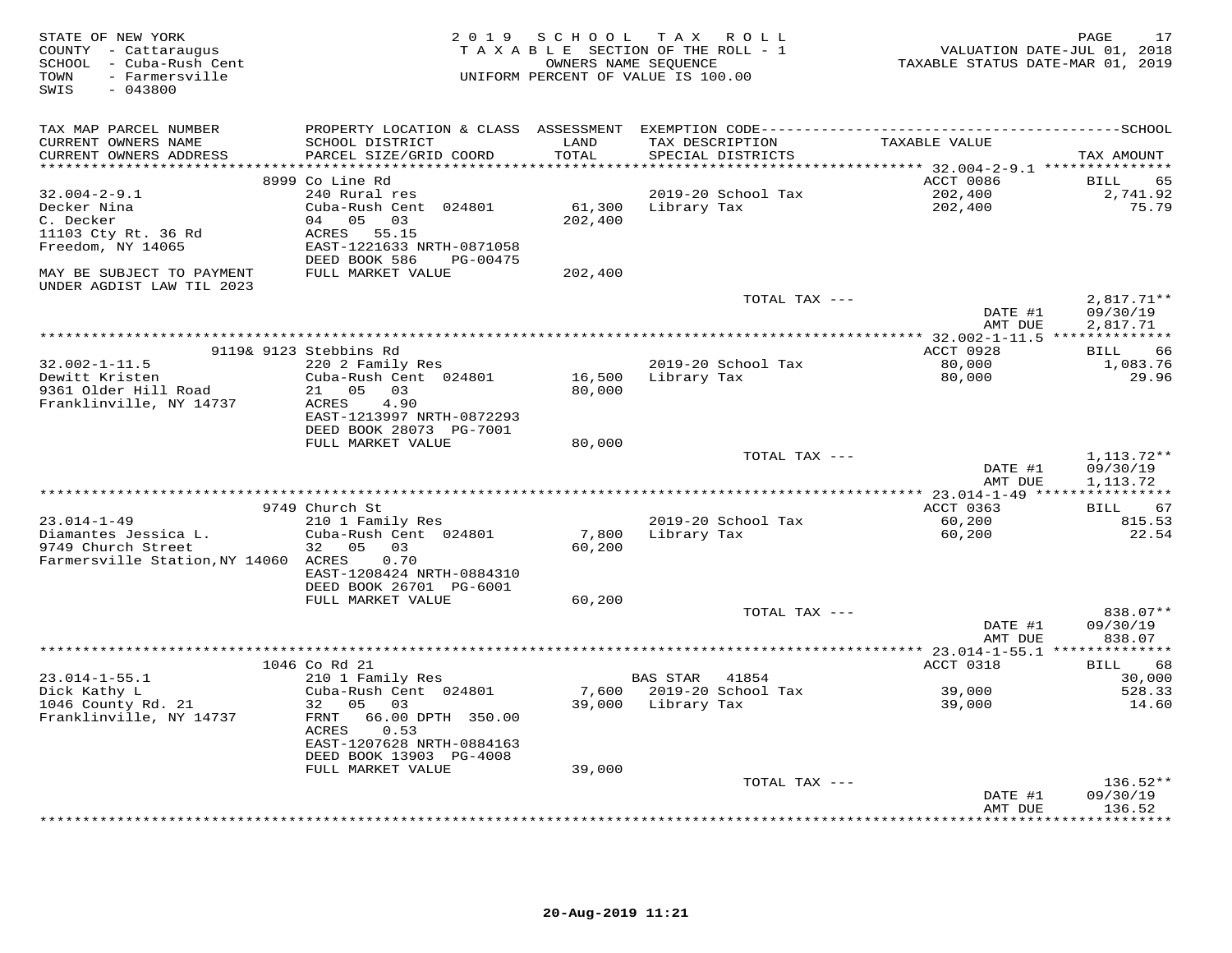| STATE OF NEW YORK<br>COUNTY - Cattaraugus<br>SCHOOL - Cuba-Rush Cent<br>- Farmersville<br>TOWN<br>SWIS<br>$-043800$ | 2 0 1 9                                      | SCHOOL           | TAX ROLL<br>TAXABLE SECTION OF THE ROLL - 1<br>OWNERS NAME SEQUENCE<br>UNIFORM PERCENT OF VALUE IS 100.00 | VALUATION DATE-JUL 01, 2018<br>TAXABLE STATUS DATE-MAR 01, 2019 | PAGE<br>18           |
|---------------------------------------------------------------------------------------------------------------------|----------------------------------------------|------------------|-----------------------------------------------------------------------------------------------------------|-----------------------------------------------------------------|----------------------|
| TAX MAP PARCEL NUMBER                                                                                               |                                              |                  |                                                                                                           |                                                                 |                      |
| CURRENT OWNERS NAME<br>CURRENT OWNERS ADDRESS                                                                       | SCHOOL DISTRICT<br>PARCEL SIZE/GRID COORD    | LAND<br>TOTAL    | TAX DESCRIPTION<br>SPECIAL DISTRICTS                                                                      | TAXABLE VALUE                                                   | TAX AMOUNT           |
| **********************                                                                                              |                                              |                  |                                                                                                           |                                                                 |                      |
|                                                                                                                     | 165 Hardy Crn. Rd                            |                  |                                                                                                           | ACCT 0696                                                       | BILL<br>69           |
| $41.002 - 1 - 15.3$                                                                                                 | 260 Seasonal res                             |                  | 2019-20 School Tax                                                                                        | 57,000                                                          | 772.18               |
| Dietz James A.<br>Dietz Jill A.                                                                                     | Cuba-Rush Cent 024801<br>01 05 03            | 22,300<br>57,000 | Library Tax                                                                                               | 57,000                                                          | 21.35                |
| 3700 Moyer Rd                                                                                                       | ACRES 12.05                                  |                  |                                                                                                           |                                                                 |                      |
| North Tonawanda, NY 14120                                                                                           | EAST-1220292 NRTH-0085937                    |                  |                                                                                                           |                                                                 |                      |
|                                                                                                                     | DEED BOOK 24153 PG-7001                      |                  |                                                                                                           |                                                                 |                      |
|                                                                                                                     | FULL MARKET VALUE                            | 57,000           |                                                                                                           |                                                                 |                      |
|                                                                                                                     |                                              |                  | TOTAL TAX ---                                                                                             |                                                                 | $793.53**$           |
|                                                                                                                     |                                              |                  |                                                                                                           | DATE #1<br>AMT DUE                                              | 09/30/19<br>793.53   |
|                                                                                                                     |                                              |                  |                                                                                                           |                                                                 |                      |
|                                                                                                                     | Bush Hill Rd                                 |                  |                                                                                                           | ACCT 0425                                                       | 70<br>BILL           |
| $32.004 - 1 - 5.1$                                                                                                  | 314 Rural vac<10                             |                  | 2019-20 School Tax                                                                                        | 10,700                                                          | 144.95               |
| Dillsworth Nicholas                                                                                                 | Cuba-Rush Cent 024801                        | 10,700           | Library Tax                                                                                               | 10,700                                                          | 4.01                 |
| 8897 Blanchard Road                                                                                                 | 20 03<br>03                                  | 10,700           |                                                                                                           |                                                                 |                      |
| Colden, NY 14033                                                                                                    | ACRES<br>2.80<br>EAST-1213841 NRTH-0871546   |                  |                                                                                                           |                                                                 |                      |
| PRIOR OWNER ON 3/01/2019                                                                                            | DEED BOOK 20190 PG-6830                      |                  |                                                                                                           |                                                                 |                      |
| Bruni Anthony D                                                                                                     | FULL MARKET VALUE                            | 10,700           |                                                                                                           |                                                                 |                      |
|                                                                                                                     |                                              |                  | TOTAL TAX ---                                                                                             |                                                                 | 148.96**             |
|                                                                                                                     |                                              |                  |                                                                                                           | DATE #1                                                         | 09/30/19             |
|                                                                                                                     |                                              |                  |                                                                                                           | AMT DUE                                                         | 148.96               |
|                                                                                                                     | Bush Hill Rd                                 |                  |                                                                                                           | <b>ACCT 1191</b>                                                | 71<br>BILL           |
| $32.004 - 1 - 5.3$                                                                                                  | 314 Rural vac<10                             |                  | 2019-20 School Tax                                                                                        | 16,200                                                          | 219.46               |
| Dillsworth Nicholas                                                                                                 | Cuba-Rush Cent 024801                        | 16,200           | Library Tax                                                                                               | 16,200                                                          | 6.07                 |
| 8849 State Rd                                                                                                       | 20  03  03                                   | 16,200           |                                                                                                           |                                                                 |                      |
| Colden, NY 14033                                                                                                    | ACRES<br>6.61                                |                  |                                                                                                           |                                                                 |                      |
|                                                                                                                     | EAST-1213424 NRTH-0871507                    |                  |                                                                                                           |                                                                 |                      |
|                                                                                                                     | DEED BOOK 18665 PG-7001<br>FULL MARKET VALUE | 16,200           |                                                                                                           |                                                                 |                      |
|                                                                                                                     |                                              |                  | TOTAL TAX ---                                                                                             |                                                                 | $225.53**$           |
|                                                                                                                     |                                              |                  |                                                                                                           | DATE #1                                                         | 09/30/19             |
|                                                                                                                     |                                              |                  |                                                                                                           | AMT DUE                                                         | 225.53               |
|                                                                                                                     |                                              |                  |                                                                                                           |                                                                 |                      |
|                                                                                                                     | 8984 Stebbins Rd                             |                  |                                                                                                           | ACCT 0002                                                       | 72<br><b>BILL</b>    |
| $32.004 - 2 - 17$                                                                                                   | 260 Seasonal res                             |                  | 2019-20 School Tax                                                                                        | 98,000                                                          | 1,327.61             |
| Dinino Kenneth<br>Dinino Audra                                                                                      | Cuba-Rush Cent 024801<br>12<br>05<br>03      | 28,000<br>98,000 | Library Tax                                                                                               | 98,000                                                          | 36.70                |
| 3276 Crystal Forest Dr                                                                                              | ACRES 25.47 BANK<br>017                      |                  |                                                                                                           |                                                                 |                      |
| Conroe, TX 77306                                                                                                    | EAST-1215310 NRTH-0870354                    |                  |                                                                                                           |                                                                 |                      |
|                                                                                                                     | DEED BOOK 17791 PG-4001                      |                  |                                                                                                           |                                                                 |                      |
|                                                                                                                     | FULL MARKET VALUE                            | 98,000           |                                                                                                           |                                                                 |                      |
|                                                                                                                     |                                              |                  | TOTAL TAX ---                                                                                             |                                                                 | $1,364.31**$         |
|                                                                                                                     |                                              |                  |                                                                                                           | DATE #1<br>AMT DUE                                              | 09/30/19<br>1,364.31 |
|                                                                                                                     |                                              |                  |                                                                                                           | * * * * * * * * * * * * * * * *                                 | ************         |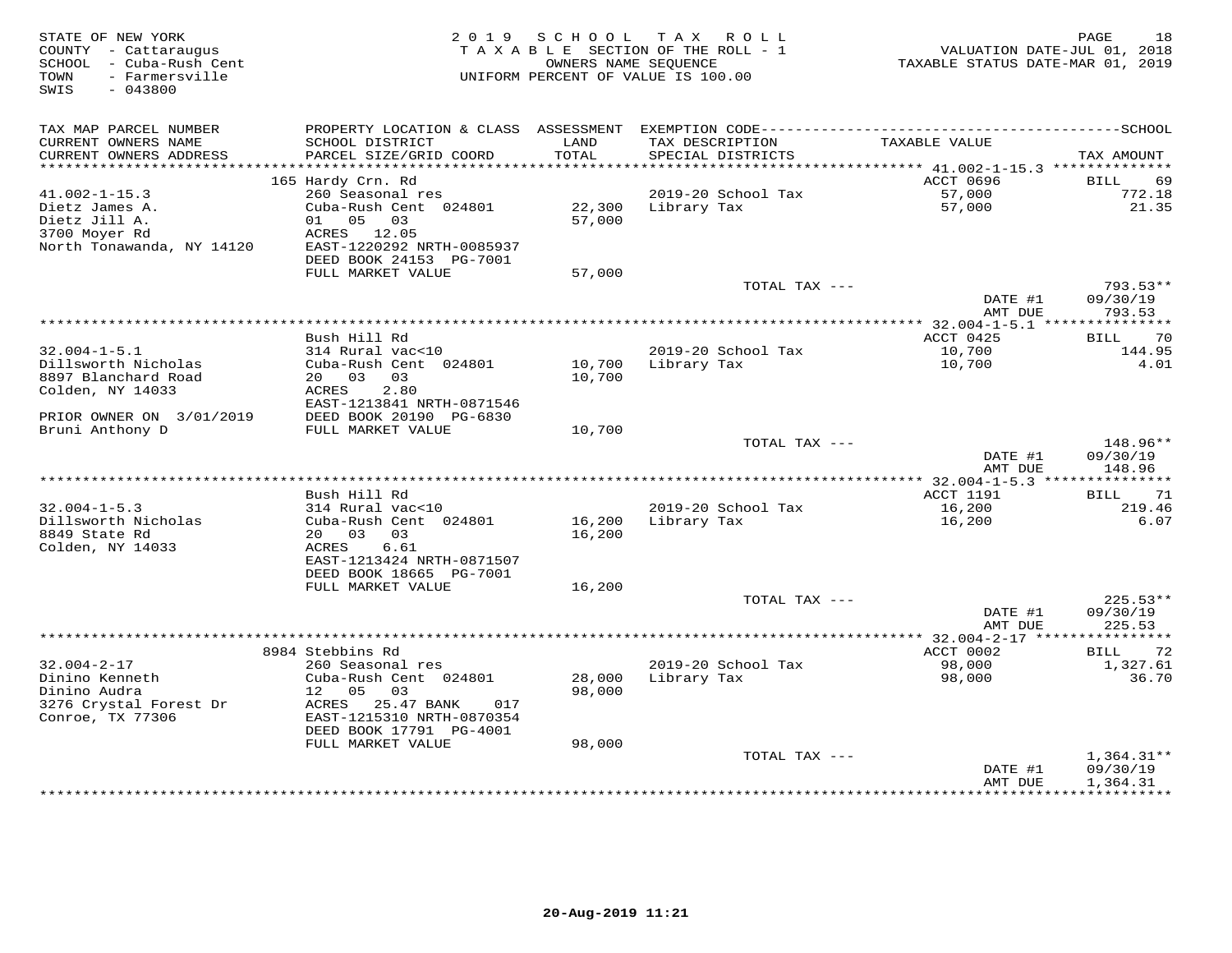| STATE OF NEW YORK<br>COUNTY - Cattaraugus<br>SCHOOL - Cuba-Rush Cent<br>- Farmersville<br>TOWN<br>$-043800$<br>SWIS |                                                                                              | 2019 SCHOOL<br>TAXABLE SECTION OF THE ROLL - 1<br>OWNERS NAME SEOUENCE<br>UNIFORM PERCENT OF VALUE IS 100.00 |                 | TAX ROLL                             | VALUATION DATE-JUL 01, 2018<br>TAXABLE STATUS DATE-MAR 01, 2019 | PAGE<br>19               |
|---------------------------------------------------------------------------------------------------------------------|----------------------------------------------------------------------------------------------|--------------------------------------------------------------------------------------------------------------|-----------------|--------------------------------------|-----------------------------------------------------------------|--------------------------|
| TAX MAP PARCEL NUMBER                                                                                               | PROPERTY LOCATION & CLASS ASSESSMENT EXEMPTION CODE-----------------------------------SCHOOL |                                                                                                              |                 |                                      |                                                                 |                          |
| CURRENT OWNERS NAME<br>CURRENT OWNERS ADDRESS<br>***********************                                            | SCHOOL DISTRICT<br>PARCEL SIZE/GRID COORD                                                    | LAND<br>TOTAL                                                                                                |                 | TAX DESCRIPTION<br>SPECIAL DISTRICTS | TAXABLE VALUE                                                   | TAX AMOUNT               |
|                                                                                                                     | 8423 Peet Hill Rd                                                                            |                                                                                                              |                 |                                      | ACCT 0033                                                       | 73<br>BILL               |
| $41.001 - 1 - 1$                                                                                                    | 240 Rural res                                                                                |                                                                                                              | <b>BAS STAR</b> | 41854                                |                                                                 | 30,000                   |
| DOMINO MATTHEW T                                                                                                    | Cuba-Rush Cent 024801                                                                        | 52,800                                                                                                       |                 | 2019-20 School Tax                   | 283,500                                                         | 3,840.58                 |
| DOMINO CHRISTOPHER T                                                                                                | 34 05 03                                                                                     | 283,500                                                                                                      | Library Tax     |                                      | 283,500                                                         | 106.16                   |
| Domino                                                                                                              | ACRES<br>56.60 BANK<br>017                                                                   |                                                                                                              |                 |                                      |                                                                 |                          |
| Thomas & Corrine                                                                                                    | EAST-1203784 NRTH-0863205                                                                    |                                                                                                              |                 |                                      |                                                                 |                          |
| 8423 Peet Hill Rd<br>Franklinville, NY 14737                                                                        | DEED BOOK 29286 PG-2001<br>FULL MARKET VALUE                                                 | 283,500                                                                                                      |                 |                                      |                                                                 |                          |
|                                                                                                                     |                                                                                              |                                                                                                              |                 | TOTAL TAX ---                        |                                                                 | $3,540.33**$             |
|                                                                                                                     |                                                                                              |                                                                                                              |                 |                                      | DATE #1                                                         | 09/30/19                 |
|                                                                                                                     |                                                                                              |                                                                                                              |                 |                                      | AMT DUE                                                         | 3,540.33                 |
|                                                                                                                     |                                                                                              |                                                                                                              |                 |                                      | **************** 32.004-1-11.2 **************                   |                          |
| $32.004 - 1 - 11.2$                                                                                                 | 8875 Stebbins Rd<br>210 1 Family Res                                                         |                                                                                                              | AGED S          | 41804                                | ACCT 0881                                                       | 74<br>BILL<br>26,880     |
| Donath Paul B                                                                                                       | Cuba-Rush Cent 024801                                                                        |                                                                                                              | 10,800 ENH STAR | 41834                                |                                                                 | 49,920                   |
| 8875 Stebbins Rd                                                                                                    | 20 05 03                                                                                     |                                                                                                              |                 | 76,800 2019-20 School Tax            | 49,920                                                          | 676.27                   |
| Franklinville, NY 14737                                                                                             | 2.85<br>ACRES                                                                                |                                                                                                              | Library Tax     |                                      | 49,920                                                          | 18.69                    |
|                                                                                                                     | EAST-1214326 NRTH-0868917                                                                    |                                                                                                              |                 |                                      |                                                                 |                          |
|                                                                                                                     | DEED BOOK 13155 PG-2003<br>FULL MARKET VALUE                                                 | 76,800                                                                                                       |                 |                                      |                                                                 |                          |
|                                                                                                                     |                                                                                              |                                                                                                              |                 | TOTAL TAX ---                        |                                                                 | $18.69**$                |
|                                                                                                                     |                                                                                              |                                                                                                              |                 |                                      | DATE #1                                                         | 09/30/19                 |
|                                                                                                                     |                                                                                              |                                                                                                              |                 |                                      | AMT DUE                                                         | 18.69                    |
|                                                                                                                     |                                                                                              |                                                                                                              |                 |                                      |                                                                 |                          |
|                                                                                                                     | 9243 Co Line Rd<br>312 Vac w/imprv                                                           |                                                                                                              |                 | 2019-20 School Tax                   |                                                                 | 75<br>BILL               |
| $32.002 - 1 - 5.2$<br>Donner Gary F.                                                                                | Cuba-Rush Cent 024801                                                                        | 53,500                                                                                                       |                 | Library Tax                          | 54,600<br>54,600                                                | 739.67<br>20.45          |
| Donner Kathleen E.                                                                                                  | 05 05 03                                                                                     | 54,600                                                                                                       |                 |                                      |                                                                 |                          |
| 5273 Fiegel Road                                                                                                    | ACRES 58.00                                                                                  |                                                                                                              |                 |                                      |                                                                 |                          |
| Lockport, NY 14094                                                                                                  | EAST-1220552 NRTH-0875571                                                                    |                                                                                                              |                 |                                      |                                                                 |                          |
|                                                                                                                     | DEED BOOK 22240 PG-6001                                                                      |                                                                                                              |                 |                                      |                                                                 |                          |
|                                                                                                                     | FULL MARKET VALUE                                                                            | 54,600                                                                                                       |                 | TOTAL TAX ---                        |                                                                 | 760.12**                 |
|                                                                                                                     |                                                                                              |                                                                                                              |                 |                                      | DATE #1                                                         | 09/30/19                 |
|                                                                                                                     |                                                                                              |                                                                                                              |                 |                                      | AMT DUE                                                         | 760.12                   |
|                                                                                                                     |                                                                                              |                                                                                                              |                 |                                      |                                                                 |                          |
|                                                                                                                     | 9243 Co Line Rd                                                                              |                                                                                                              |                 |                                      | ACCT 0263                                                       | BILL<br>76               |
| $32.002 - 1 - 5.1$                                                                                                  | 260 Seasonal res                                                                             |                                                                                                              |                 | 2019-20 School Tax                   | 82,300                                                          | 1,114.92                 |
| Donner Scott B<br>Donner Kevin & Glenn                                                                              | Cuba-Rush Cent 024801<br>05 05 03                                                            | 62,400<br>82,300                                                                                             | Library Tax     |                                      | 82,300                                                          | 30.82                    |
| 100 Ambleside Dr                                                                                                    | ACRES 75.70                                                                                  |                                                                                                              |                 |                                      |                                                                 |                          |
| Lockport, NY 14094                                                                                                  | EAST-1220552 NRTH-0874834                                                                    |                                                                                                              |                 |                                      |                                                                 |                          |
|                                                                                                                     | DEED BOOK 22421 PG-3001                                                                      |                                                                                                              |                 |                                      |                                                                 |                          |
|                                                                                                                     | FULL MARKET VALUE                                                                            | 82,300                                                                                                       |                 |                                      |                                                                 |                          |
|                                                                                                                     |                                                                                              |                                                                                                              |                 | TOTAL TAX ---                        | DATE #1                                                         | $1,145.74**$<br>09/30/19 |
|                                                                                                                     |                                                                                              |                                                                                                              |                 |                                      | AMT DUE                                                         | 1,145.74                 |
|                                                                                                                     |                                                                                              |                                                                                                              |                 |                                      |                                                                 | * * * * * * * * * *      |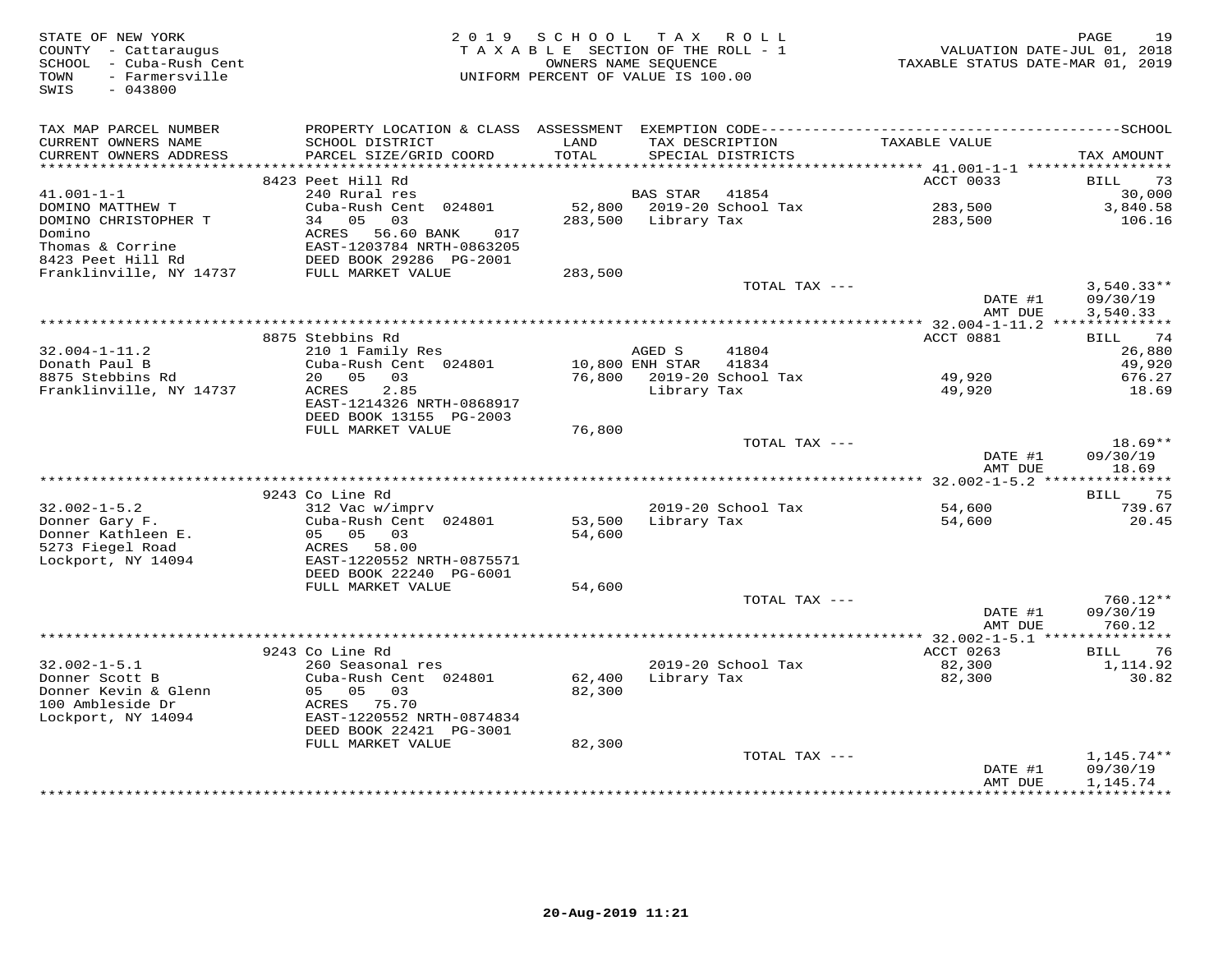| STATE OF NEW YORK<br>COUNTY - Cattaraugus<br>SCHOOL - Cuba-Rush Cent<br>- Farmersville<br>TOWN<br>SWIS<br>$-043800$ | 2 0 1 9                                                | SCHOOL | TAX ROLL<br>TAXABLE SECTION OF THE ROLL - 1<br>OWNERS NAME SEQUENCE<br>UNIFORM PERCENT OF VALUE IS 100.00 | VALUATION DATE-JUL 01, 2018<br>TAXABLE STATUS DATE-MAR 01, 2019 | PAGE<br>20          |
|---------------------------------------------------------------------------------------------------------------------|--------------------------------------------------------|--------|-----------------------------------------------------------------------------------------------------------|-----------------------------------------------------------------|---------------------|
| TAX MAP PARCEL NUMBER<br>CURRENT OWNERS NAME                                                                        | SCHOOL DISTRICT                                        | LAND   | TAX DESCRIPTION                                                                                           | TAXABLE VALUE                                                   |                     |
| CURRENT OWNERS ADDRESS                                                                                              | PARCEL SIZE/GRID COORD                                 | TOTAL  | SPECIAL DISTRICTS                                                                                         |                                                                 | TAX AMOUNT          |
| **********************                                                                                              | *************************                              |        |                                                                                                           |                                                                 |                     |
| $23.014 - 1 - 45$                                                                                                   | NYS Rte 98<br>314 Rural vac<10                         |        | 2019-20 School Tax                                                                                        | ACCT 0080<br>3,900                                              | BILL<br>77<br>52.83 |
| Duggan Cherith E                                                                                                    | Cuba-Rush Cent 024801                                  | 3,900  | Library Tax                                                                                               | 3,900                                                           | 1.46                |
| PO Box 93                                                                                                           | 32 05<br>04                                            | 3,900  |                                                                                                           |                                                                 |                     |
| Farmersville Station, NY 14060 ACRES                                                                                | 0.68                                                   |        |                                                                                                           |                                                                 |                     |
|                                                                                                                     | EAST-1208674 NRTH-0883518                              |        |                                                                                                           |                                                                 |                     |
|                                                                                                                     | DEED BOOK 00984 PG-00180<br>FULL MARKET VALUE          | 3,900  |                                                                                                           |                                                                 |                     |
|                                                                                                                     |                                                        |        | TOTAL TAX ---                                                                                             |                                                                 | $54.29**$           |
|                                                                                                                     |                                                        |        |                                                                                                           | DATE #1                                                         | 09/30/19            |
|                                                                                                                     |                                                        |        |                                                                                                           | AMT DUE                                                         | 54.29               |
|                                                                                                                     | 9747 School St                                         |        |                                                                                                           | ACCT 0249                                                       | 78                  |
| $23.014 - 1 - 48$                                                                                                   | 210 1 Family Res                                       |        | 2019-20 School Tax                                                                                        | 64,000                                                          | BILL<br>867.01      |
| Duggan John James                                                                                                   | Cuba-Rush Cent 024801                                  | 7,900  | Library Tax                                                                                               | 64,000                                                          | 23.97               |
| PO Box 93                                                                                                           | 32 05<br>03                                            | 64,000 |                                                                                                           |                                                                 |                     |
| Farmersville Station, NY 14060 ACRES                                                                                | 0.79                                                   |        |                                                                                                           |                                                                 |                     |
|                                                                                                                     | EAST-1208468 NRTH-0884177<br>DEED BOOK 891<br>PG-00165 |        |                                                                                                           |                                                                 |                     |
|                                                                                                                     | FULL MARKET VALUE                                      | 64,000 |                                                                                                           |                                                                 |                     |
|                                                                                                                     |                                                        |        | TOTAL TAX ---                                                                                             |                                                                 | 890.98**            |
|                                                                                                                     |                                                        |        |                                                                                                           | DATE #1                                                         | 09/30/19            |
|                                                                                                                     |                                                        |        |                                                                                                           | AMT DUE                                                         | 890.98              |
|                                                                                                                     | Church/School St                                       |        |                                                                                                           | ACCT 0862                                                       | 79<br>BILL          |
| 23.014-1-73                                                                                                         | 314 Rural vac<10                                       |        | 2019-20 School Tax                                                                                        | 12,900                                                          | 174.76              |
| Duggan John James                                                                                                   | Cuba-Rush Cent 024801                                  | 12,900 | Library Tax                                                                                               | 12,900                                                          | 4.83                |
| PO Box 93                                                                                                           | $31 - 05 - 03$                                         | 12,900 |                                                                                                           |                                                                 |                     |
| Farmersville Sta, NY 14060                                                                                          | ACRES<br>4.27<br>EAST-1208749 NRTH-0883875             |        |                                                                                                           |                                                                 |                     |
|                                                                                                                     | DEED BOOK 905<br>PG-00477                              |        |                                                                                                           |                                                                 |                     |
|                                                                                                                     | FULL MARKET VALUE                                      | 12,900 |                                                                                                           |                                                                 |                     |
|                                                                                                                     |                                                        |        | TOTAL TAX ---                                                                                             |                                                                 | $179.59**$          |
|                                                                                                                     |                                                        |        |                                                                                                           | DATE #1                                                         | 09/30/19            |
|                                                                                                                     |                                                        |        |                                                                                                           | AMT DUE                                                         | 179.59              |
|                                                                                                                     | 8256 Healy Rd                                          |        |                                                                                                           | ACCT 0150                                                       | BILL<br>80          |
| $41.001 - 1 - 25$                                                                                                   | 260 Seasonal res                                       |        | 2019-20 School Tax                                                                                        | 35,500                                                          | 480.92              |
| Duquette Dennis                                                                                                     | Cuba-Rush Cent 024801                                  | 15,500 | Library Tax                                                                                               | 35,500                                                          | 13.29               |
| Duquette Joan                                                                                                       | 34<br>$-05$<br>$-03$                                   | 35,500 |                                                                                                           |                                                                 |                     |
| 33 Kinsey Ave<br>Kenmore, NY 14217                                                                                  | ACRES<br>5.99<br>EAST-1205020 NRTH-0860515             |        |                                                                                                           |                                                                 |                     |
|                                                                                                                     | DEED BOOK 954<br>$PG-483$                              |        |                                                                                                           |                                                                 |                     |
|                                                                                                                     | FULL MARKET VALUE                                      | 35,500 |                                                                                                           |                                                                 |                     |
|                                                                                                                     |                                                        |        | TOTAL TAX ---                                                                                             |                                                                 | $494.21**$          |
|                                                                                                                     |                                                        |        |                                                                                                           | DATE #1<br>AMT DUE                                              | 09/30/19<br>494.21  |
|                                                                                                                     |                                                        |        |                                                                                                           | · * * * * * * * * * * * * *                                     | * * * * * * * * *   |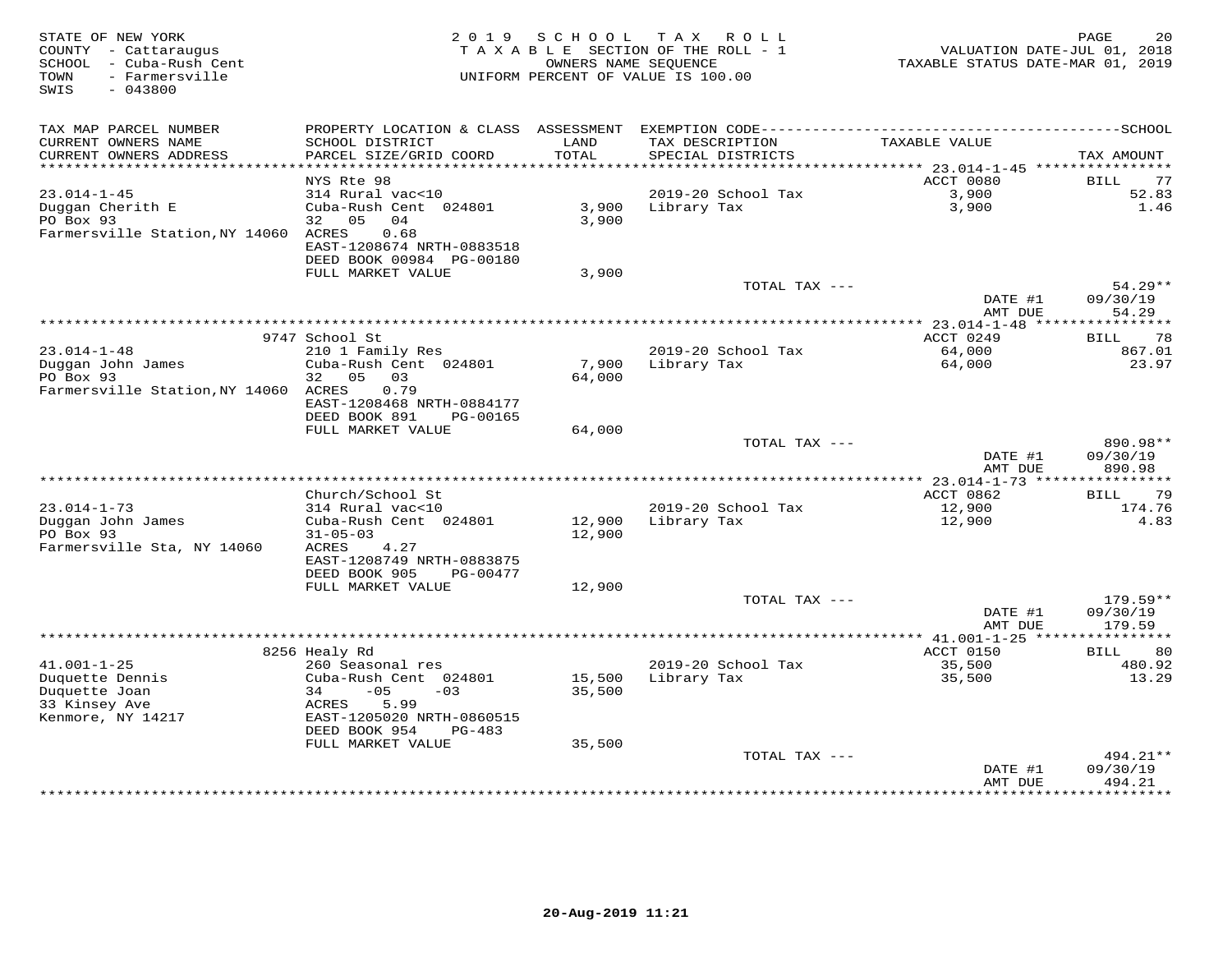| STATE OF NEW YORK<br>COUNTY - Cattaraugus<br>SCHOOL - Cuba-Rush Cent<br>- Farmersville<br>TOWN<br>SWIS<br>$-043800$ | 2 0 1 9                                    |                             | SCHOOL TAX ROLL<br>TAXABLE SECTION OF THE ROLL - 1<br>OWNERS NAME SEQUENCE<br>UNIFORM PERCENT OF VALUE IS 100.00 | VALUATION DATE-JUL 01, 2018<br>TAXABLE STATUS DATE-MAR 01, 2019 | PAGE<br>21               |
|---------------------------------------------------------------------------------------------------------------------|--------------------------------------------|-----------------------------|------------------------------------------------------------------------------------------------------------------|-----------------------------------------------------------------|--------------------------|
| TAX MAP PARCEL NUMBER                                                                                               |                                            |                             |                                                                                                                  |                                                                 |                          |
| CURRENT OWNERS NAME<br>CURRENT OWNERS ADDRESS                                                                       | SCHOOL DISTRICT<br>PARCEL SIZE/GRID COORD  | LAND<br>TOTAL               | TAX DESCRIPTION<br>SPECIAL DISTRICTS                                                                             | TAXABLE VALUE                                                   | TAX AMOUNT               |
| ********************                                                                                                |                                            | * * * * * * * * * * * * * * | ***************                                                                                                  | *********** 41.002-1-21.1 **************                        |                          |
| $41.002 - 1 - 21.1$                                                                                                 | Hardy Crn Rd<br>322 Rural vac>10           |                             | 2019-20 School Tax                                                                                               | ACCT 0098<br>44,600                                             | BILL<br>81<br>604.20     |
| Durkee Lawrence                                                                                                     | Cuba-Rush Cent 024801                      | 44,600                      | Library Tax                                                                                                      | 44,600                                                          | 16.70                    |
| Durkee Shirley                                                                                                      | 01 05 03                                   | 44,600                      |                                                                                                                  |                                                                 |                          |
| 8054 Rawson Rd                                                                                                      | ACRES 43.00                                |                             |                                                                                                                  |                                                                 |                          |
| Cuba, NY 14727                                                                                                      | EAST-1221081 NRTH-0856671                  |                             |                                                                                                                  |                                                                 |                          |
|                                                                                                                     | DEED BOOK 700<br>PG-00473                  |                             |                                                                                                                  |                                                                 |                          |
|                                                                                                                     | FULL MARKET VALUE                          | 44,600                      | TOTAL TAX ---                                                                                                    |                                                                 | 620.90**                 |
|                                                                                                                     |                                            |                             |                                                                                                                  | DATE #1                                                         | 09/30/19                 |
|                                                                                                                     |                                            |                             |                                                                                                                  | AMT DUE                                                         | 620.90                   |
|                                                                                                                     |                                            |                             |                                                                                                                  |                                                                 |                          |
|                                                                                                                     | 787 Bush Hill Rd                           |                             |                                                                                                                  | ACCT 0569                                                       | <b>BILL</b><br>82        |
| $32.004 - 1 - 3.2$                                                                                                  | 210 1 Family Res                           |                             | 2019-20 School Tax                                                                                               | 101,100                                                         | 1,369.60                 |
| Dynabrade Inc<br>8989 Sheridan Dr                                                                                   | Cuba-Rush Cent 024801<br>20  05  03        | 9,700<br>101,100            | Library Tax                                                                                                      | 101,100                                                         | 37.86                    |
| Clarence, NY 14031                                                                                                  | ACRES<br>2.11                              |                             |                                                                                                                  |                                                                 |                          |
|                                                                                                                     | EAST-1211317 NRTH-0870734                  |                             |                                                                                                                  |                                                                 |                          |
|                                                                                                                     | DEED BOOK 961<br>PG-795                    |                             |                                                                                                                  |                                                                 |                          |
|                                                                                                                     | FULL MARKET VALUE                          | 101,100                     |                                                                                                                  |                                                                 |                          |
|                                                                                                                     |                                            |                             | TOTAL TAX ---                                                                                                    | DATE #1                                                         | $1,407.46**$<br>09/30/19 |
|                                                                                                                     |                                            |                             |                                                                                                                  | AMT DUE                                                         | 1,407.46                 |
|                                                                                                                     |                                            |                             |                                                                                                                  |                                                                 |                          |
|                                                                                                                     | NYS Rte 98                                 |                             |                                                                                                                  | ACCT 0909                                                       | 83<br>BILL               |
| $23.004 - 1 - 1.4$                                                                                                  | 105 Vac farmland                           |                             | AG DIST<br>41720                                                                                                 |                                                                 | 64,268                   |
| Edelweiss Land LLC<br>250 Baird Rd                                                                                  | Cuba-Rush Cent 024801                      |                             | 124,000 2019-20 School Tax<br>124,000 Library Tax                                                                | 59,732<br>59,732                                                | 809.19                   |
| Farmersville Station, NY 14060 See L 1033 P 190 Map 2529                                                            | $24/32$ 05 03                              |                             |                                                                                                                  |                                                                 | 22.37                    |
|                                                                                                                     | ACRES 103.35                               |                             |                                                                                                                  |                                                                 |                          |
| MAY BE SUBJECT TO PAYMENT                                                                                           | EAST-1211932 NRTH-0886565                  |                             |                                                                                                                  |                                                                 |                          |
| UNDER AGDIST LAW TIL 2023                                                                                           | DEED BOOK 20158 PG-9001                    |                             |                                                                                                                  |                                                                 |                          |
|                                                                                                                     | FULL MARKET VALUE                          | 124,000                     |                                                                                                                  |                                                                 |                          |
|                                                                                                                     |                                            |                             | TOTAL TAX ---                                                                                                    | DATE #1                                                         | 831.56**<br>09/30/19     |
|                                                                                                                     |                                            |                             |                                                                                                                  | AMT DUE                                                         | 831.56                   |
|                                                                                                                     |                                            |                             |                                                                                                                  | ***************** 23.004-1-4.1 ****************                 |                          |
|                                                                                                                     | NYS Rte 98                                 |                             |                                                                                                                  | ACCT 0293                                                       | BILL<br>84               |
| $23.004 - 1 - 4.1$                                                                                                  | 322 Rural vac>10                           |                             | 2019-20 School Tax                                                                                               | 59,900                                                          | 811.47                   |
| EDELWEISS LAND LLC<br>10826 OSMUN ROAD                                                                              | Cuba-Rush Cent 024801<br>$16/24 - 05 - 03$ | 59,900<br>59,900            | Library Tax                                                                                                      | 59,900                                                          | 22.43                    |
| FREEDOM, NY 14065                                                                                                   | See L1033 P 194 Map 2531                   |                             |                                                                                                                  |                                                                 |                          |
|                                                                                                                     | ACRES<br>44.25                             |                             |                                                                                                                  |                                                                 |                          |
| PRIOR OWNER ON 3/01/2019                                                                                            | EAST-1213907 NRTH-0886952                  |                             |                                                                                                                  |                                                                 |                          |
| Cox Louise                                                                                                          | DEED BOOK 20190 PG-4793                    |                             |                                                                                                                  |                                                                 |                          |
|                                                                                                                     | FULL MARKET VALUE                          | 59,900                      |                                                                                                                  |                                                                 |                          |
|                                                                                                                     |                                            |                             | TOTAL TAX ---                                                                                                    | DATE #1                                                         | 833.90**<br>09/30/19     |
|                                                                                                                     |                                            |                             |                                                                                                                  | AMT DUE                                                         | 833.90                   |
|                                                                                                                     |                                            |                             | *************************************                                                                            |                                                                 | ********                 |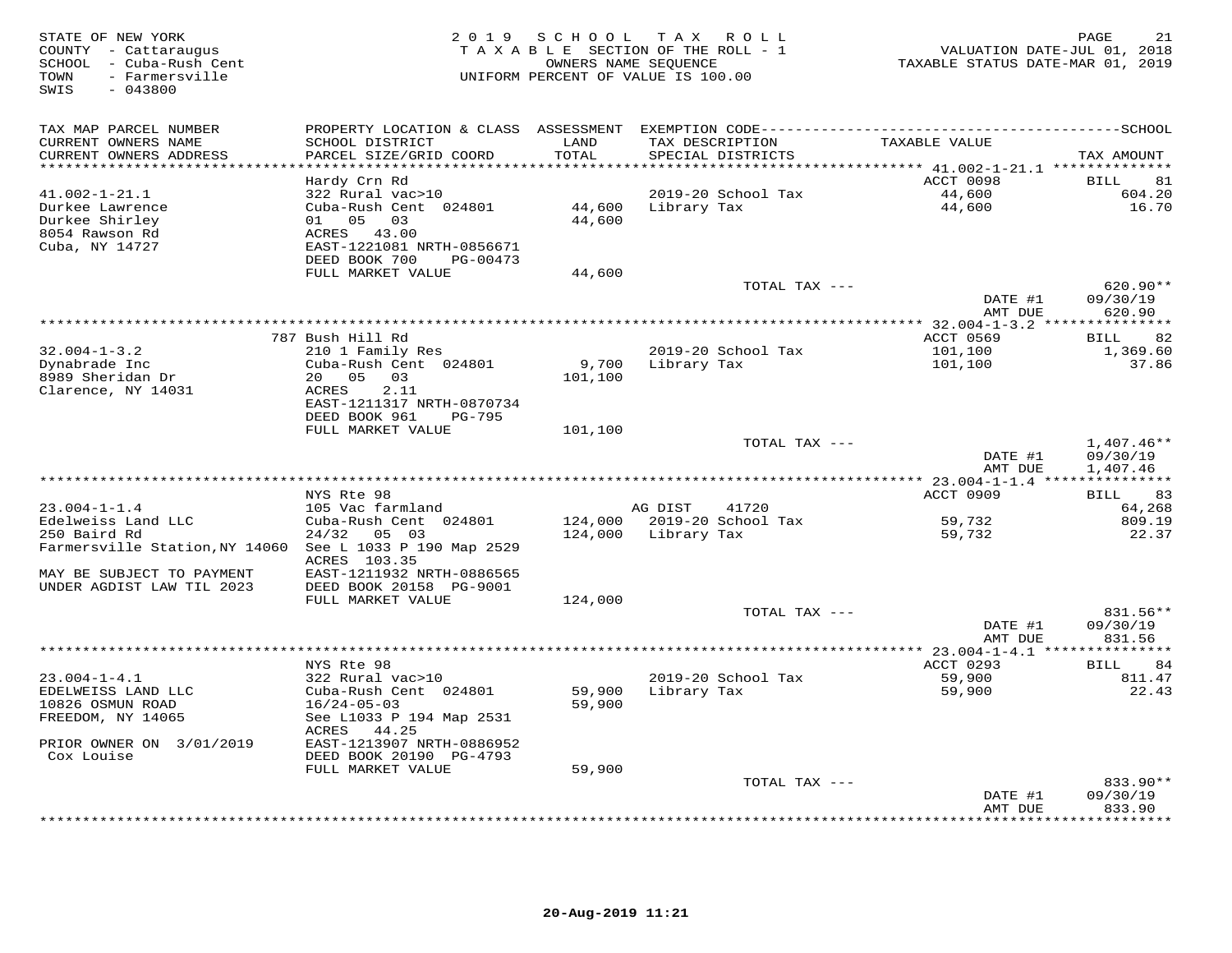| STATE OF NEW YORK<br>COUNTY - Cattaraugus<br>SCHOOL - Cuba-Rush Cent<br>- Farmersville<br>TOWN<br>SWIS<br>$-043800$ |                                              | 2019 SCHOOL<br>TAXABLE SECTION OF THE ROLL - 1<br>UNIFORM PERCENT OF VALUE IS 100.00 | OWNERS NAME SEOUENCE | TAX ROLL                             | VALUATION DATE-JUL 01, 2018<br>TAXABLE STATUS DATE-MAR 01, 2019 | PAGE<br>22           |
|---------------------------------------------------------------------------------------------------------------------|----------------------------------------------|--------------------------------------------------------------------------------------|----------------------|--------------------------------------|-----------------------------------------------------------------|----------------------|
| TAX MAP PARCEL NUMBER                                                                                               |                                              |                                                                                      |                      |                                      |                                                                 |                      |
| CURRENT OWNERS NAME<br>CURRENT OWNERS ADDRESS                                                                       | SCHOOL DISTRICT<br>PARCEL SIZE/GRID COORD    | LAND<br>TOTAL                                                                        |                      | TAX DESCRIPTION<br>SPECIAL DISTRICTS | TAXABLE VALUE                                                   | TAX AMOUNT           |
|                                                                                                                     | 9857 Huyck Rd                                |                                                                                      |                      |                                      | ACCT 0499                                                       | 85<br>BILL           |
| $23.004 - 1 - 7$                                                                                                    | 241 Rural res&ag                             |                                                                                      | AG DIST              | 41720                                |                                                                 | 62,730               |
| Edelweiss Land, LLC                                                                                                 | Cuba-Rush Cent 024801                        |                                                                                      |                      | 159,400 2019-20 School Tax           | 150,470                                                         | 2,038.42             |
| 250 Baird Rd                                                                                                        | 08/16<br>05 03                               |                                                                                      | 213,200 Library Tax  |                                      | 150,470                                                         | 56.35                |
| Freedom, NY 14065                                                                                                   | ACRES 129.60<br>EAST-1219468 NRTH-0887009    |                                                                                      |                      |                                      |                                                                 |                      |
| MAY BE SUBJECT TO PAYMENT<br>UNDER AGDIST LAW TIL 2023                                                              | DEED BOOK 27876 PG-3003<br>FULL MARKET VALUE | 213,200                                                                              |                      |                                      |                                                                 |                      |
|                                                                                                                     |                                              |                                                                                      |                      | TOTAL TAX ---                        |                                                                 | $2,094.77**$         |
|                                                                                                                     |                                              |                                                                                      |                      |                                      | DATE #1<br>AMT DUE                                              | 09/30/19<br>2,094.77 |
|                                                                                                                     |                                              |                                                                                      |                      |                                      |                                                                 |                      |
|                                                                                                                     | Huyck Rd                                     |                                                                                      |                      |                                      | ACCT 0501                                                       | 86<br>BILL           |
| $23.004 - 1 - 8$                                                                                                    | 314 Rural vac<10                             |                                                                                      | AG DIST              | 41720                                |                                                                 | 15,763               |
| Edelweiss Land, LLC<br>250 Baird Rd                                                                                 | Cuba-Rush Cent 024801<br>08 05 04            |                                                                                      | 23,100 Library Tax   | 23,100 2019-20 School Tax            | 7,337<br>7,337                                                  | 99.39<br>2.75        |
| Freedom, NY 14065                                                                                                   | ACRES 13.09                                  |                                                                                      |                      |                                      |                                                                 |                      |
|                                                                                                                     | EAST-1221461 NRTH-0887619                    |                                                                                      |                      |                                      |                                                                 |                      |
| MAY BE SUBJECT TO PAYMENT                                                                                           | DEED BOOK 27876 PG-3003                      |                                                                                      |                      |                                      |                                                                 |                      |
| UNDER AGDIST LAW TIL 2023                                                                                           | FULL MARKET VALUE                            | 23,100                                                                               |                      |                                      |                                                                 |                      |
|                                                                                                                     |                                              |                                                                                      |                      | TOTAL TAX ---                        |                                                                 | $102.14**$           |
|                                                                                                                     |                                              |                                                                                      |                      |                                      | DATE #1<br>AMT DUE                                              | 09/30/19<br>102.14   |
|                                                                                                                     |                                              |                                                                                      |                      |                                      |                                                                 |                      |
|                                                                                                                     | Huyck Rd                                     |                                                                                      |                      |                                      | ACCT 0498                                                       | 87<br>BILL           |
| $23.004 - 1 - 9.1$                                                                                                  | 314 Rural vac<10                             |                                                                                      | AG DIST              | 41720                                |                                                                 | 11,632               |
| Edelweiss Land, LLC                                                                                                 | Cuba-Rush Cent 024801                        |                                                                                      |                      | 13,600 2019-20 School Tax            | 1,968                                                           | 26.66                |
| 250 Baird Rd                                                                                                        | 08 05<br>03                                  |                                                                                      | 13,600 Library Tax   |                                      | 1,968                                                           | 0.74                 |
| Freedom, NY 14065                                                                                                   | 4.73<br>ACRES<br>EAST-1222051 NRTH-0887509   |                                                                                      |                      |                                      |                                                                 |                      |
| MAY BE SUBJECT TO PAYMENT                                                                                           | DEED BOOK 27876 PG-3003                      |                                                                                      |                      |                                      |                                                                 |                      |
| UNDER AGDIST LAW TIL 2023                                                                                           | FULL MARKET VALUE                            | 13,600                                                                               |                      |                                      |                                                                 |                      |
|                                                                                                                     |                                              |                                                                                      |                      | TOTAL TAX ---                        |                                                                 | $27.40**$            |
|                                                                                                                     |                                              |                                                                                      |                      |                                      | DATE #1                                                         | 09/30/19             |
|                                                                                                                     |                                              |                                                                                      |                      |                                      | AMT DUE                                                         | 27.40                |
|                                                                                                                     | Huyck Rd                                     |                                                                                      |                      |                                      | ACCT 0500                                                       | 88<br>BILL           |
| $23.004 - 1 - 10$                                                                                                   | 105 Vac farmland                             |                                                                                      | AG DIST              | 41720                                |                                                                 | 1,328                |
| Edelweiss Land, LLC                                                                                                 | Cuba-Rush Cent 024801                        |                                                                                      |                      | 2,000 2019-20 School Tax             | 672                                                             | 9.10                 |
| 250 Baird Rd                                                                                                        | 08 05<br>03                                  | 2,000                                                                                | Library Tax          |                                      | 672                                                             | 0.25                 |
| Freedom, NY 14065                                                                                                   | 1.36<br>ACRES                                |                                                                                      |                      |                                      |                                                                 |                      |
|                                                                                                                     | EAST-1221093 NRTH-0886524                    |                                                                                      |                      |                                      |                                                                 |                      |
| MAY BE SUBJECT TO PAYMENT<br>UNDER AGDIST LAW TIL 2023                                                              | DEED BOOK 27876 PG-3003<br>FULL MARKET VALUE | 2,000                                                                                |                      |                                      |                                                                 |                      |
|                                                                                                                     |                                              |                                                                                      |                      | TOTAL TAX ---                        |                                                                 | $9.35**$             |
|                                                                                                                     |                                              |                                                                                      |                      |                                      | DATE #1                                                         | 09/30/19             |
|                                                                                                                     |                                              |                                                                                      |                      |                                      | AMT DUE                                                         | 9.35<br>.            |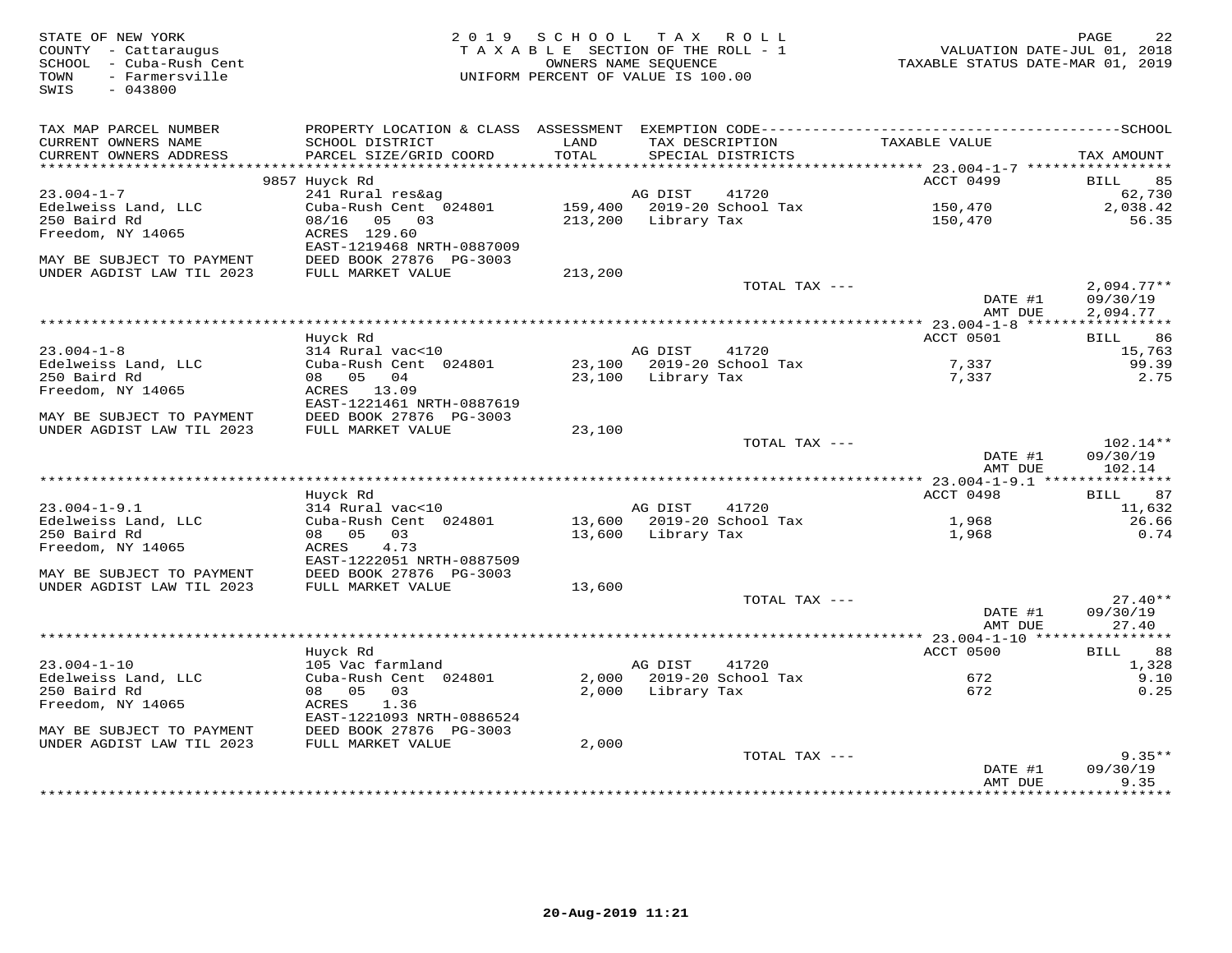| STATE OF NEW YORK<br>COUNTY - Cattaraugus<br>SCHOOL - Cuba-Rush Cent<br>- Farmersville<br>TOWN<br>SWIS<br>$-043800$ | 2 0 1 9                                              | SCHOOL        | TAX ROLL<br>TAXABLE SECTION OF THE ROLL - 1<br>OWNERS NAME SEQUENCE<br>UNIFORM PERCENT OF VALUE IS 100.00 | VALUATION DATE-JUL 01, 2018<br>TAXABLE STATUS DATE-MAR 01, 2019 | PAGE<br>23             |
|---------------------------------------------------------------------------------------------------------------------|------------------------------------------------------|---------------|-----------------------------------------------------------------------------------------------------------|-----------------------------------------------------------------|------------------------|
| TAX MAP PARCEL NUMBER                                                                                               |                                                      |               |                                                                                                           |                                                                 |                        |
| CURRENT OWNERS NAME<br>CURRENT OWNERS ADDRESS                                                                       | SCHOOL DISTRICT<br>PARCEL SIZE/GRID COORD            | LAND<br>TOTAL | TAX DESCRIPTION<br>SPECIAL DISTRICTS                                                                      | TAXABLE VALUE                                                   | TAX AMOUNT             |
| ********************                                                                                                |                                                      |               |                                                                                                           |                                                                 |                        |
|                                                                                                                     | 9957 Huyck Rd                                        |               |                                                                                                           | ACCT 0496                                                       | <b>BILL</b><br>89      |
| 23.004-1-11                                                                                                         | 105 Vac farmland                                     |               | 41720<br>AG DIST                                                                                          |                                                                 | 76,434                 |
| Edelweiss Land, LLC                                                                                                 | Cuba-Rush Cent 024801                                | 166,400       | 2019-20 School Tax                                                                                        | 89,966                                                          | 1,218.77               |
| 250 Baird Rd                                                                                                        | 08 05<br>03                                          | 166,400       | Library Tax                                                                                               | 89,966                                                          | 33.69                  |
| Freedom, NY 14065                                                                                                   | ACRES 145.61                                         |               |                                                                                                           |                                                                 |                        |
| MAY BE SUBJECT TO PAYMENT                                                                                           | EAST-1220958 NRTH-0885573<br>DEED BOOK 27876 PG-3003 |               |                                                                                                           |                                                                 |                        |
| UNDER AGDIST LAW TIL 2023                                                                                           | FULL MARKET VALUE                                    | 166,400       |                                                                                                           |                                                                 |                        |
|                                                                                                                     |                                                      |               | TOTAL TAX ---                                                                                             |                                                                 | $1,252.46**$           |
|                                                                                                                     |                                                      |               |                                                                                                           | DATE #1                                                         | 09/30/19               |
|                                                                                                                     |                                                      |               |                                                                                                           | AMT DUE                                                         | 1,252.46               |
|                                                                                                                     |                                                      |               |                                                                                                           |                                                                 |                        |
| $41.002 - 1 - 22$                                                                                                   | 70 Clark Rd<br>260 Seasonal res                      |               | 2019-20 School Tax                                                                                        | ACCT 0453<br>26,100                                             | 90<br>BILL<br>353.58   |
| Eqqert Douglas 2/6 interes                                                                                          | Cuba-Rush Cent 024801                                | 17,900        | Library Tax                                                                                               | 26,100                                                          | 9.77                   |
| Voelker David 2/6 int                                                                                               | 01 05<br>03                                          | 26,100        |                                                                                                           |                                                                 |                        |
| 8997 Townline Rd                                                                                                    | 8.04<br>ACRES                                        |               |                                                                                                           |                                                                 |                        |
| Middleport, NY 14105                                                                                                | EAST-1221246 NRTH-0856264                            |               |                                                                                                           |                                                                 |                        |
|                                                                                                                     | DEED BOOK 26035 PG-3001                              |               |                                                                                                           |                                                                 |                        |
|                                                                                                                     | FULL MARKET VALUE                                    | 26,100        |                                                                                                           |                                                                 |                        |
|                                                                                                                     |                                                      |               | TOTAL TAX ---                                                                                             | DATE #1                                                         | $363.35**$<br>09/30/19 |
|                                                                                                                     |                                                      |               |                                                                                                           | AMT DUE                                                         | 363.35                 |
|                                                                                                                     |                                                      |               |                                                                                                           |                                                                 |                        |
|                                                                                                                     | 30 Hardy Corners Rd                                  |               |                                                                                                           | ACCT 0355                                                       | 91<br>BILL             |
| $41.002 - 1 - 15.1$                                                                                                 | 210 1 Family Res                                     |               | <b>BAS STAR</b><br>41854                                                                                  |                                                                 | 30,000                 |
| Ellis Matthew                                                                                                       | Cuba-Rush Cent 024801                                |               | 14,500 2019-20 School Tax                                                                                 | 79,800                                                          | 1,081.05               |
| Ellis Mishell L.                                                                                                    | 01 05 03                                             |               | 79,800 Library Tax                                                                                        | 79,800                                                          | 29.88                  |
| 30 Hardys Corners Rd<br>Franklinville, NY 14737                                                                     | 5.35<br>ACRES<br>EAST-1222307 NRTH-0859843           |               |                                                                                                           |                                                                 |                        |
|                                                                                                                     | DEED BOOK 28093 PG-4001                              |               |                                                                                                           |                                                                 |                        |
|                                                                                                                     | FULL MARKET VALUE                                    | 79,800        |                                                                                                           |                                                                 |                        |
|                                                                                                                     |                                                      |               | TOTAL TAX ---                                                                                             |                                                                 | $704.52**$             |
|                                                                                                                     |                                                      |               |                                                                                                           | DATE #1                                                         | 09/30/19               |
|                                                                                                                     |                                                      |               |                                                                                                           | AMT DUE                                                         | 704.52                 |
|                                                                                                                     | Hardy Crn. Rd                                        |               |                                                                                                           | ACCT 0743                                                       | 92<br>BILL             |
| $41.002 - 1 - 15.5$                                                                                                 | 314 Rural vac<10                                     |               | 2019-20 School Tax                                                                                        | 10,000                                                          | 135.47                 |
| Ellis Matthew                                                                                                       | Cuba-Rush Cent 024801                                | 10,000        | Library Tax                                                                                               | 10,000                                                          | 3.74                   |
| Ellis Mishell L.                                                                                                    | 01 05 03                                             | 10,000        |                                                                                                           |                                                                 |                        |
| 30 Hardys Corners Rd                                                                                                | ACRES<br>2.30                                        |               |                                                                                                           |                                                                 |                        |
| Franklinville, NY 14737                                                                                             | EAST-1222133 NRTH-0859170                            |               |                                                                                                           |                                                                 |                        |
|                                                                                                                     | DEED BOOK 28093 PG-4001                              |               |                                                                                                           |                                                                 |                        |
|                                                                                                                     | FULL MARKET VALUE                                    | 10,000        | TOTAL TAX ---                                                                                             |                                                                 | 139.21**               |
|                                                                                                                     |                                                      |               |                                                                                                           | DATE #1                                                         | 09/30/19               |
|                                                                                                                     |                                                      |               |                                                                                                           | AMT DUE                                                         | 139.21                 |
|                                                                                                                     |                                                      |               |                                                                                                           | *************                                                   | **********             |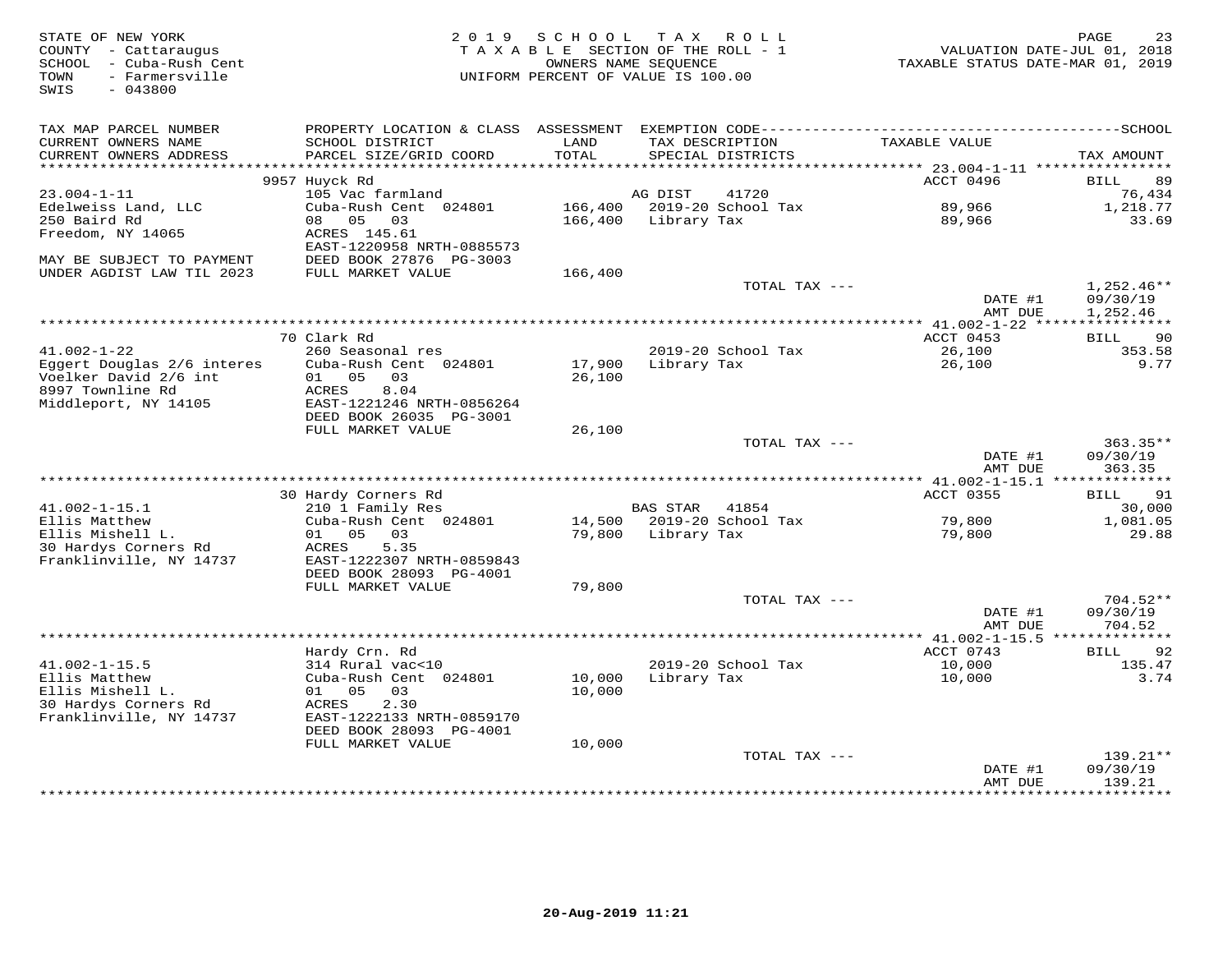| STATE OF NEW YORK<br>COUNTY - Cattaraugus<br>SCHOOL - Cuba-Rush Cent<br>- Farmersville<br>TOWN<br>SWIS<br>$-043800$ | 2 0 1 9                                           |                | SCHOOL TAX ROLL<br>TAXABLE SECTION OF THE ROLL - 1<br>OWNERS NAME SEQUENCE<br>UNIFORM PERCENT OF VALUE IS 100.00 | VALUATION DATE-JUL 01, 2018<br>TAXABLE STATUS DATE-MAR 01, 2019 | 24<br>PAGE           |
|---------------------------------------------------------------------------------------------------------------------|---------------------------------------------------|----------------|------------------------------------------------------------------------------------------------------------------|-----------------------------------------------------------------|----------------------|
| TAX MAP PARCEL NUMBER                                                                                               |                                                   |                |                                                                                                                  |                                                                 |                      |
| CURRENT OWNERS NAME                                                                                                 | SCHOOL DISTRICT                                   | LAND           | TAX DESCRIPTION                                                                                                  | TAXABLE VALUE                                                   |                      |
| CURRENT OWNERS ADDRESS                                                                                              | PARCEL SIZE/GRID COORD                            | TOTAL          | SPECIAL DISTRICTS                                                                                                |                                                                 | TAX AMOUNT           |
| **********************                                                                                              | 1038 Hardy Crn. Rd                                | ***********    | ***************                                                                                                  | ********** 41.001-1-8.1 ****************<br>ACCT 0168           | <b>BILL</b><br>93    |
| $41.001 - 1 - 8.1$                                                                                                  | 210 1 Family Res                                  |                | 2019-20 School Tax                                                                                               | 30,000                                                          | 406.41               |
| Enchanted Pines LLC                                                                                                 | Cuba-Rush Cent 024801                             | 15,700         | Library Tax                                                                                                      | 30,000                                                          | 11.23                |
| 309 Hidden Lake Drive                                                                                               | 26 05<br>03                                       | 30,000         |                                                                                                                  |                                                                 |                      |
| Brandon, FL 33511                                                                                                   | ACRES<br>6.15                                     |                |                                                                                                                  |                                                                 |                      |
|                                                                                                                     | EAST-1207688 NRTH-0861795                         |                |                                                                                                                  |                                                                 |                      |
|                                                                                                                     | DEED BOOK 30788 PG-4002<br>FULL MARKET VALUE      |                |                                                                                                                  |                                                                 |                      |
|                                                                                                                     |                                                   | 30,000         | TOTAL TAX ---                                                                                                    |                                                                 | $417.64**$           |
|                                                                                                                     |                                                   |                |                                                                                                                  | DATE #1                                                         | 09/30/19             |
|                                                                                                                     |                                                   |                |                                                                                                                  | AMT DUE                                                         | 417.64               |
|                                                                                                                     |                                                   |                |                                                                                                                  |                                                                 |                      |
| $41.001 - 1 - 13$                                                                                                   | 972 Hardy Corners Rd<br>240 Rural res             |                | AG DISTOUT 41730                                                                                                 | ACCT 0087                                                       | 94<br><b>BILL</b>    |
| Enchanted Pines LLC                                                                                                 | Cuba-Rush Cent 024801                             |                | 103,800 2019-20 School Tax                                                                                       | 140,376                                                         | 17,924<br>1,901.68   |
| 309 Hidden Lake Dr                                                                                                  | 25/26 05 03                                       |                | 158,300 Library Tax                                                                                              | 140,376                                                         | 52.57                |
| Brandon, FL 33511                                                                                                   | ACRES 106.14                                      |                |                                                                                                                  |                                                                 |                      |
|                                                                                                                     | EAST-1208776 NRTH-0861302                         |                |                                                                                                                  |                                                                 |                      |
| MAY BE SUBJECT TO PAYMENT                                                                                           | DEED BOOK 922<br>PG-3001                          |                |                                                                                                                  |                                                                 |                      |
| UNDER AGDIST LAW TIL 2026                                                                                           | FULL MARKET VALUE                                 | 158,300        | TOTAL TAX ---                                                                                                    |                                                                 | $1,954.25**$         |
|                                                                                                                     |                                                   |                |                                                                                                                  | DATE #1                                                         | 09/30/19             |
|                                                                                                                     |                                                   |                |                                                                                                                  | AMT DUE                                                         | 1,954.25             |
|                                                                                                                     |                                                   |                |                                                                                                                  |                                                                 |                      |
|                                                                                                                     | Hardys Corners Rd                                 |                |                                                                                                                  | ACCT 1092                                                       | 95<br><b>BILL</b>    |
| $41.001 - 1 - 8.3$<br>Enchanted Pines, LLC                                                                          | 105 Vac farmland<br>Cuba-Rush Cent 024801         |                | AG DISTOUT 41730<br>56,200 2019-20 School Tax                                                                    | 38,108                                                          | 18,092<br>516.25     |
| 309 Hidden Lake Dr                                                                                                  | 63.30<br>ACRES                                    | 56,200         | Library Tax                                                                                                      | 38,108                                                          | 14.27                |
| Brandon, FL 33511                                                                                                   | EAST-1207737 NRTH-0862068                         |                |                                                                                                                  |                                                                 |                      |
|                                                                                                                     | DEED BOOK 14774 PG-2001                           |                |                                                                                                                  |                                                                 |                      |
| MAY BE SUBJECT TO PAYMENT                                                                                           | FULL MARKET VALUE                                 | 56,200         |                                                                                                                  |                                                                 |                      |
| UNDER AGDIST LAW TIL 2026                                                                                           |                                                   |                |                                                                                                                  |                                                                 |                      |
|                                                                                                                     |                                                   |                | TOTAL TAX ---                                                                                                    | DATE #1                                                         | 530.52**<br>09/30/19 |
|                                                                                                                     |                                                   |                |                                                                                                                  | AMT DUE                                                         | 530.52               |
|                                                                                                                     |                                                   |                |                                                                                                                  |                                                                 |                      |
|                                                                                                                     | 838 Hardy Crn. Rd                                 |                |                                                                                                                  | ACCT 0689                                                       | <b>BILL</b><br>96    |
| $41.001 - 1 - 15.3$                                                                                                 | 312 Vac w/imprv                                   |                | 2019-20 School Tax                                                                                               | 8,700                                                           | 117.86               |
| Even Brian E<br>Even Faith                                                                                          | Cuba-Rush Cent 024801<br>17/18/25/26<br>05<br>0.3 | 7,900<br>8,700 | Library Tax                                                                                                      | 8,700                                                           | 3.26                 |
| 2738 Cloverbank Rd                                                                                                  | FRNT 208.00 DPTH 183.00                           |                |                                                                                                                  |                                                                 |                      |
| Hamburg, NY 14075                                                                                                   | ACRES<br>0.87                                     |                |                                                                                                                  |                                                                 |                      |
|                                                                                                                     | EAST-1210376 NRTH-0861324                         |                |                                                                                                                  |                                                                 |                      |
|                                                                                                                     | DEED BOOK 22852 PG-2001                           |                |                                                                                                                  |                                                                 |                      |
|                                                                                                                     | FULL MARKET VALUE                                 | 8,700          | TOTAL TAX ---                                                                                                    |                                                                 | 121.12**             |
|                                                                                                                     |                                                   |                |                                                                                                                  | DATE #1                                                         | 09/30/19             |
|                                                                                                                     |                                                   |                |                                                                                                                  | AMT DUE                                                         | 121.12               |
|                                                                                                                     |                                                   |                |                                                                                                                  | **************                                                  | *********            |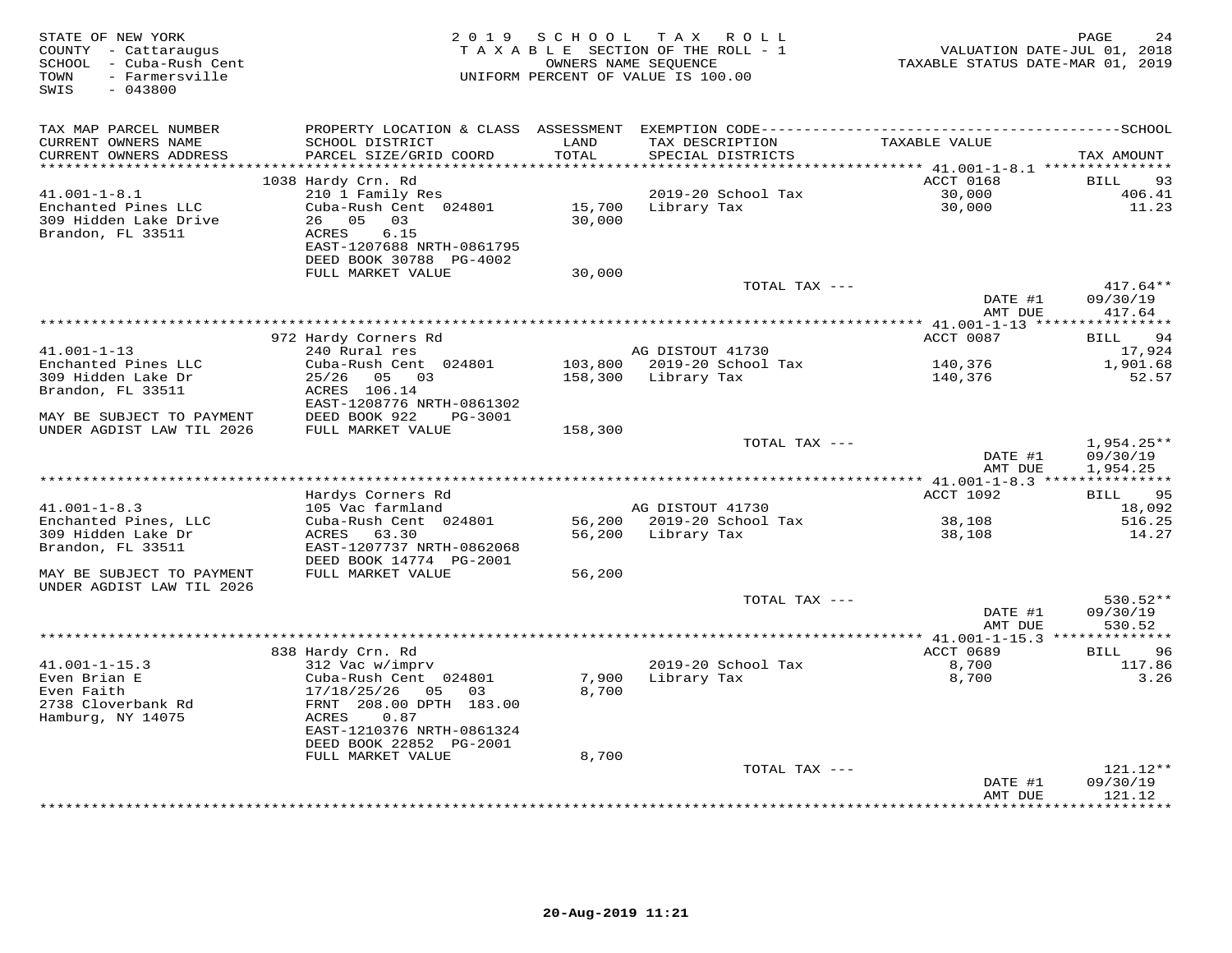| STATE OF NEW YORK<br>COUNTY - Cattaraugus<br>SCHOOL - Cuba-Rush Cent<br>- Farmersville<br>TOWN<br>SWIS<br>$-043800$ | 2 0 1 9                                              | SCHOOL<br>TAXABLE SECTION OF THE ROLL - 1<br>OWNERS NAME SEQUENCE<br>UNIFORM PERCENT OF VALUE IS 100.00 |                 | TAX ROLL                             | VALUATION DATE-JUL 01, 2018<br>TAXABLE STATUS DATE-MAR 01, 2019 | 25<br>PAGE            |
|---------------------------------------------------------------------------------------------------------------------|------------------------------------------------------|---------------------------------------------------------------------------------------------------------|-----------------|--------------------------------------|-----------------------------------------------------------------|-----------------------|
| TAX MAP PARCEL NUMBER                                                                                               |                                                      |                                                                                                         |                 |                                      |                                                                 |                       |
| CURRENT OWNERS NAME<br>CURRENT OWNERS ADDRESS<br>**********************                                             | SCHOOL DISTRICT<br>PARCEL SIZE/GRID COORD            | LAND<br>TOTAL                                                                                           |                 | TAX DESCRIPTION<br>SPECIAL DISTRICTS | TAXABLE VALUE                                                   | TAX AMOUNT            |
|                                                                                                                     | 488 Bush Hill Rd                                     |                                                                                                         |                 |                                      | ACCT 1033                                                       | BILL<br>97            |
| 32.002-1-11.15                                                                                                      | 210 1 Family Res                                     |                                                                                                         | ENH STAR        | 41834                                |                                                                 | 68,700                |
| Farris Suzanne E                                                                                                    | Cuba-Rush Cent 024801                                | 22,300                                                                                                  |                 | 2019-20 School Tax                   | 111,600                                                         | 1,511.85              |
| Farris Earl T                                                                                                       | 27 05 03                                             | 111,600                                                                                                 | Library Tax     |                                      | 111,600                                                         | 41.79                 |
| 488 BUSH HILL Rd                                                                                                    | ACRES<br>12.05 BANK<br>017                           |                                                                                                         |                 |                                      |                                                                 |                       |
| FRANKLINVILLE, NY 14737                                                                                             | EAST-1215575 NRTH-0871945<br>DEED BOOK 19100 PG-2001 |                                                                                                         |                 |                                      |                                                                 |                       |
|                                                                                                                     | FULL MARKET VALUE                                    | 111,600                                                                                                 |                 |                                      |                                                                 |                       |
|                                                                                                                     |                                                      |                                                                                                         |                 | TOTAL TAX ---                        |                                                                 | $627.64**$            |
|                                                                                                                     |                                                      |                                                                                                         |                 |                                      | DATE #1                                                         | 09/30/19              |
|                                                                                                                     |                                                      |                                                                                                         |                 |                                      | AMT DUE                                                         | 627.64                |
|                                                                                                                     | 9790 NYS Rte 98                                      |                                                                                                         |                 |                                      | ********** 23.014-1-42 *****************<br>ACCT 0429           | 98<br>BILL            |
| $23.014 - 1 - 42$                                                                                                   | 210 1 Family Res                                     |                                                                                                         |                 | 2019-20 School Tax                   | 41,000                                                          | 555.43                |
| Felser Douglas W Jr                                                                                                 | Cuba-Rush Cent 024801                                | 7,900                                                                                                   | Library Tax     |                                      | 41,000                                                          | 15.35                 |
| 9790 Route 98                                                                                                       | 32 05<br>03                                          | 41,000                                                                                                  |                 |                                      |                                                                 |                       |
| Farmersville, NY 14060                                                                                              | ACRES<br>$0.74$ BANK<br>017                          |                                                                                                         |                 |                                      |                                                                 |                       |
|                                                                                                                     | EAST-1209372 NRTH-0884151                            |                                                                                                         |                 |                                      |                                                                 |                       |
|                                                                                                                     | DEED BOOK 14277 PG-8001<br>FULL MARKET VALUE         | 41,000                                                                                                  |                 |                                      |                                                                 |                       |
|                                                                                                                     |                                                      |                                                                                                         |                 | TOTAL TAX ---                        |                                                                 | 570.78**              |
|                                                                                                                     |                                                      |                                                                                                         |                 |                                      | DATE #1                                                         | 09/30/19              |
|                                                                                                                     |                                                      |                                                                                                         |                 |                                      | AMT DUE                                                         | 570.78                |
|                                                                                                                     |                                                      |                                                                                                         |                 |                                      |                                                                 |                       |
| $32.004 - 2 - 2$                                                                                                    | 509 Bush Hill Rd<br>270 Mfg housing                  |                                                                                                         | AGED S          | 41804                                | ACCT 0197                                                       | 99<br>BILL<br>6,640   |
| Fina Jaclyn S                                                                                                       | Cuba-Rush Cent 024801                                |                                                                                                         | 14,700 ENH STAR | 41834                                |                                                                 | 26,560                |
| 509 Bush Hill Rd                                                                                                    | 12 05<br>03                                          |                                                                                                         |                 | 33,200 2019-20 School Tax            | 26,560                                                          | 359.81                |
| Franklinville, NY 14737                                                                                             | 5.46<br>ACRES                                        |                                                                                                         | Library Tax     |                                      | 26,560                                                          | 9.95                  |
|                                                                                                                     | EAST-1215192 NRTH-0871087                            |                                                                                                         |                 |                                      |                                                                 |                       |
|                                                                                                                     | DEED BOOK 00917 PG-00987                             |                                                                                                         |                 |                                      |                                                                 |                       |
|                                                                                                                     | FULL MARKET VALUE                                    | 33,200                                                                                                  |                 | TOTAL TAX ---                        |                                                                 | $9.95**$              |
|                                                                                                                     |                                                      |                                                                                                         |                 |                                      | DATE #1                                                         | 09/30/19              |
|                                                                                                                     |                                                      |                                                                                                         |                 |                                      | AMT DUE                                                         | 9.95                  |
|                                                                                                                     |                                                      |                                                                                                         |                 |                                      |                                                                 |                       |
|                                                                                                                     | 930 Elton Rd                                         |                                                                                                         |                 |                                      | ACCT 0104                                                       | 100<br>BILL           |
| $23.014 - 1 - 15$                                                                                                   | 210 1 Family Res                                     |                                                                                                         | <b>BAS STAR</b> | 41854                                |                                                                 | 30,000                |
| Finch Thomas<br>Finch Lorraine                                                                                      | Cuba-Rush Cent 024801<br>32 05<br>03                 | 7,500<br>31,800                                                                                         | Library Tax     | 2019-20 School Tax                   | 31,800<br>31,800                                                | 430.80<br>11.91       |
| 930 Elton Rd                                                                                                        | ACRES<br>0.46                                        |                                                                                                         |                 |                                      |                                                                 |                       |
| Farmersville Station, NY 14060 EAST-1209251 NRTH-0885418                                                            |                                                      |                                                                                                         |                 |                                      |                                                                 |                       |
|                                                                                                                     | DEED BOOK 00984 PG-00199                             |                                                                                                         |                 |                                      |                                                                 |                       |
|                                                                                                                     | FULL MARKET VALUE                                    | 31,800                                                                                                  |                 |                                      |                                                                 |                       |
|                                                                                                                     |                                                      |                                                                                                         |                 | TOTAL TAX ---                        |                                                                 | $36.29**$<br>09/30/19 |
|                                                                                                                     |                                                      |                                                                                                         |                 |                                      | DATE #1<br>AMT DUE                                              | 36.29                 |
|                                                                                                                     |                                                      |                                                                                                         |                 | ***************************          | .                                                               | <b>+++++++</b>        |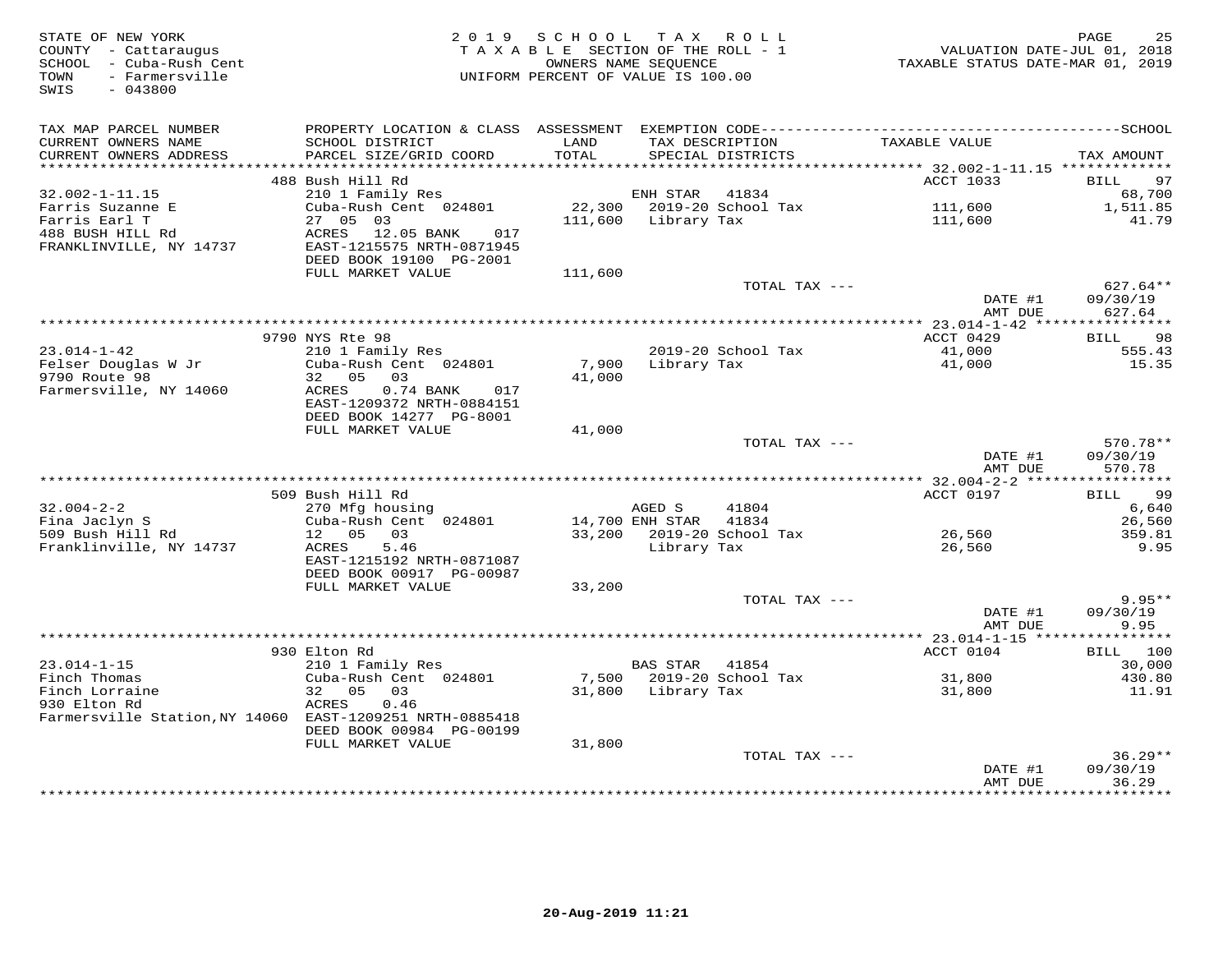| STATE OF NEW YORK<br>COUNTY - Cattaraugus<br>SCHOOL - Cuba-Rush Cent<br>- Farmersville<br>TOWN<br>SWIS<br>$-043800$ |                                                                                                                             | OWNERS NAME SEQUENCE | 2019 SCHOOL TAX ROLL<br>TAXABLE SECTION OF THE ROLL - 1<br>UNIFORM PERCENT OF VALUE IS 100.00 |               | TAXABLE STATUS DATE-MAR 01, 2019     | PAGE<br>VALUATION DATE-JUL 01, 2018 | 26                           |
|---------------------------------------------------------------------------------------------------------------------|-----------------------------------------------------------------------------------------------------------------------------|----------------------|-----------------------------------------------------------------------------------------------|---------------|--------------------------------------|-------------------------------------|------------------------------|
| TAX MAP PARCEL NUMBER<br>CURRENT OWNERS NAME<br>CURRENT OWNERS ADDRESS                                              | SCHOOL DISTRICT<br>PARCEL SIZE/GRID COORD                                                                                   | LAND<br>TOTAL        | TAX DESCRIPTION<br>SPECIAL DISTRICTS                                                          |               | TAXABLE VALUE                        | TAX AMOUNT                          |                              |
| ********************                                                                                                |                                                                                                                             | * * * * * * * * * *  |                                                                                               |               |                                      |                                     |                              |
|                                                                                                                     | 918 Back St                                                                                                                 |                      |                                                                                               |               | ACCT 0107                            | BILL                                | 101                          |
| $23.014 - 1 - 9.1$<br>Finch Thomas R<br>930 Elton Rd<br>Farmersville Station, NY 14060 ACRES                        | 270 Mfg housing<br>Cuba-Rush Cent 024801<br>05<br>03<br>32<br>43.04<br>EAST-1208924 NRTH-0886806<br>DEED BOOK 14880 PG-6001 | 46,300<br>56,700     | 2019-20 School Tax<br>Library Tax                                                             |               | 56,700<br>56,700                     |                                     | 768.12<br>21.23              |
|                                                                                                                     | FULL MARKET VALUE                                                                                                           | 56,700               |                                                                                               |               |                                      |                                     |                              |
|                                                                                                                     |                                                                                                                             |                      |                                                                                               | TOTAL TAX --- | DATE #1                              | 09/30/19                            | 789.35**                     |
|                                                                                                                     |                                                                                                                             |                      |                                                                                               |               | AMT DUE                              |                                     | 789.35                       |
|                                                                                                                     | 791 B Bush Hill (Off) Rd                                                                                                    |                      |                                                                                               |               | ACCT 0039                            |                                     | BILL 102                     |
| $32.004 - 1 - 31$                                                                                                   | 270 Mfg housing                                                                                                             |                      | 2019-20 School Tax                                                                            |               | 39,400                               |                                     | 533.75                       |
| Fiolkowski Edward<br>833 92nd St                                                                                    | Cuba-Rush Cent 024801<br>20  05  03                                                                                         | 18,800<br>39,400     | Library Tax                                                                                   |               | 39,400                               |                                     | 14.75                        |
| Niagara Falls, NY 14304                                                                                             | ACRES 10.41<br>EAST-1210805 NRTH-0869169<br>DEED BOOK 902<br>PG-01177                                                       |                      |                                                                                               |               |                                      |                                     |                              |
|                                                                                                                     | FULL MARKET VALUE                                                                                                           | 39,400               |                                                                                               | TOTAL TAX --- |                                      |                                     | 548.50**                     |
|                                                                                                                     |                                                                                                                             |                      |                                                                                               |               | DATE #1<br>AMT DUE                   | 09/30/19                            | 548.50                       |
|                                                                                                                     |                                                                                                                             |                      |                                                                                               |               |                                      |                                     |                              |
|                                                                                                                     | 944 Elton Rd                                                                                                                |                      |                                                                                               |               | ACCT 0206                            |                                     | BILL 103                     |
| $23.014 - 1 - 16$                                                                                                   | 210 1 Family Res                                                                                                            |                      | ENH STAR                                                                                      | 41834         |                                      |                                     | 50,100                       |
| Fitzpatrick Carol<br>Johnson David A                                                                                | Cuba-Rush Cent 024801<br>05 03<br>32                                                                                        | 7,900<br>50,100      | 2019-20 School Tax<br>Library Tax                                                             |               | 50,100<br>50,100                     |                                     | 678.71<br>18.76              |
| 944 Elton Rd<br>Farmersville Station, NY 14065 EAST-1209113 NRTH-0885340                                            | ACRES<br>0.73<br>DEED BOOK 15147 PG-5001                                                                                    |                      |                                                                                               |               |                                      |                                     |                              |
|                                                                                                                     | FULL MARKET VALUE                                                                                                           | 50,100               |                                                                                               |               |                                      |                                     |                              |
|                                                                                                                     |                                                                                                                             |                      |                                                                                               | TOTAL TAX --- | DATE #1<br>AMT DUE                   |                                     | 18.76**<br>09/30/19<br>18.76 |
|                                                                                                                     |                                                                                                                             |                      |                                                                                               |               | ****** 23.003-1-16 ***************** |                                     |                              |
|                                                                                                                     | NYS Rte 98                                                                                                                  |                      |                                                                                               |               | ACCT 0110                            |                                     | BILL 104                     |
| $23.003 - 1 - 16$<br>Flint Elizabeth S<br>4695 Ouarry Rd                                                            | 322 Rural vac>10<br>Cuba-Rush Cent 024801<br>32<br>$-05$<br>$-03$                                                           | 54,100<br>54,100     | 2019-20 School Tax<br>Library Tax                                                             |               | 54,100<br>54,100                     |                                     | 732.89<br>20.26              |
| Warsaw, NY 14569                                                                                                    | See L1033 P 184 Map 2526<br>ACRES 81.23<br>EAST-1207580 NRTH-0882766                                                        |                      |                                                                                               |               |                                      |                                     |                              |
|                                                                                                                     | DEED BOOK 731<br>PG-295                                                                                                     |                      |                                                                                               |               |                                      |                                     |                              |
|                                                                                                                     | FULL MARKET VALUE                                                                                                           | 54,100               |                                                                                               | TOTAL TAX --- |                                      |                                     | $753.15**$                   |
|                                                                                                                     |                                                                                                                             |                      |                                                                                               |               | DATE #1                              | 09/30/19                            |                              |
|                                                                                                                     |                                                                                                                             |                      | **************************                                                                    |               | AMT DUE                              |                                     | 753.15<br>* * * * * * * *    |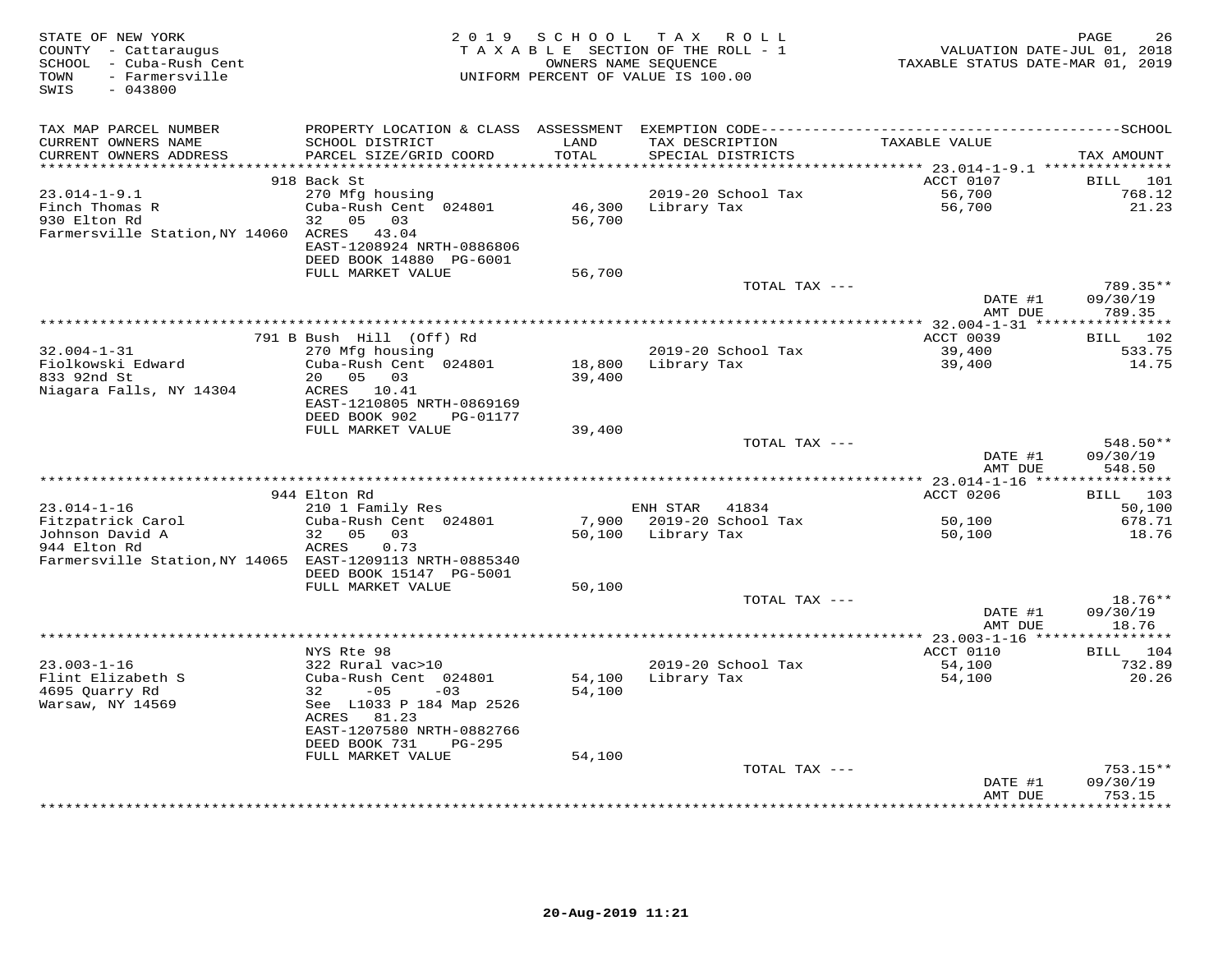| STATE OF NEW YORK<br>COUNTY - Cattaraugus<br>SCHOOL - Cuba-Rush Cent<br>- Farmersville<br>TOWN<br>SWIS<br>$-043800$ | 2 0 1 9                                                                                                         | S C H O O L       | TAX ROLL<br>TAXABLE SECTION OF THE ROLL - 1<br>OWNERS NAME SEQUENCE<br>UNIFORM PERCENT OF VALUE IS 100.00 | VALUATION DATE-JUL 01, 2018<br>TAXABLE STATUS DATE-MAR 01, 2019 | 27<br>PAGE                       |
|---------------------------------------------------------------------------------------------------------------------|-----------------------------------------------------------------------------------------------------------------|-------------------|-----------------------------------------------------------------------------------------------------------|-----------------------------------------------------------------|----------------------------------|
| TAX MAP PARCEL NUMBER<br>CURRENT OWNERS NAME                                                                        | PROPERTY LOCATION & CLASS ASSESSMENT EXEMPTION CODE-----------------------------------SCHOOL<br>SCHOOL DISTRICT | LAND              | TAX DESCRIPTION                                                                                           | TAXABLE VALUE                                                   |                                  |
| CURRENT OWNERS ADDRESS<br>***********************                                                                   | PARCEL SIZE/GRID COORD                                                                                          | TOTAL             | SPECIAL DISTRICTS                                                                                         |                                                                 | TAX AMOUNT                       |
|                                                                                                                     | 8234 Healy Rd                                                                                                   |                   |                                                                                                           | ACCT 0224                                                       | <b>BILL</b><br>105               |
| $41.001 - 1 - 17$                                                                                                   | 260 Seasonal res                                                                                                |                   | 2019-20 School Tax                                                                                        | 174,900                                                         | 2,369.37                         |
| Floss Family Jeagerhimmel LLC Cuba-Rush Cent 024801<br>PO Box 370<br>East Amherst, NY 14051                         | 25/33<br>05 03<br>ACRES 138.44                                                                                  | 93,700<br>174,900 | Library Tax                                                                                               | 174,900                                                         | 65.50                            |
|                                                                                                                     | EAST-1205584 NRTH-0858255<br>DEED BOOK 3976    PG-9001                                                          |                   |                                                                                                           |                                                                 |                                  |
|                                                                                                                     | FULL MARKET VALUE                                                                                               | 174,900           | TOTAL TAX ---                                                                                             |                                                                 | $2,434.87**$                     |
|                                                                                                                     |                                                                                                                 |                   |                                                                                                           | DATE #1<br>AMT DUE                                              | 09/30/19<br>2,434.87             |
|                                                                                                                     |                                                                                                                 |                   |                                                                                                           |                                                                 |                                  |
|                                                                                                                     | 8208 Healy Rd                                                                                                   |                   |                                                                                                           | ACCT 1107                                                       | BILL 106                         |
| $41.001 - 1 - 22.2$<br>Floss Joseph M<br>8050 Salt Rd<br>Clarence Center, NY 14032                                  | 260 Seasonal res<br>Cuba-Rush Cent 024801<br>33 05 03<br>2.45<br>ACRES                                          | 10,200<br>83,700  | 2019-20 School Tax<br>Library Tax                                                                         | 83,700<br>83,700                                                | 1,133.88<br>31.34                |
|                                                                                                                     | EAST-1204317 NRTH-0859345<br>DEED BOOK 2852 PG-9001                                                             |                   |                                                                                                           |                                                                 |                                  |
|                                                                                                                     | FULL MARKET VALUE                                                                                               | 83,700            | TOTAL TAX ---                                                                                             |                                                                 | $1,165.22**$                     |
|                                                                                                                     |                                                                                                                 |                   |                                                                                                           | DATE #1<br>AMT DUE                                              | 09/30/19<br>1,165.22             |
|                                                                                                                     |                                                                                                                 |                   |                                                                                                           | <b>ACCT 1168</b>                                                | <b>BILL</b> 107                  |
| $41.001 - 1 - 22.4$                                                                                                 | Healy Rd<br>314 Rural vac<10                                                                                    |                   | 2019-20 School Tax                                                                                        | 9,600                                                           | 130.05                           |
| Floss Robert R                                                                                                      | Cuba-Rush Cent 024801                                                                                           | 9,600             | Library Tax                                                                                               | 9,600                                                           | 3.59                             |
| 6647 Salt Rd<br>Clarence, NY 14031                                                                                  | 33 05 03<br>ACRES<br>2.05<br>EAST-1204657 NRTH-0859758                                                          | 9,600             |                                                                                                           |                                                                 |                                  |
|                                                                                                                     | DEED BOOK 13588 PG-3002                                                                                         |                   |                                                                                                           |                                                                 |                                  |
|                                                                                                                     | FULL MARKET VALUE                                                                                               | 9,600             |                                                                                                           |                                                                 |                                  |
|                                                                                                                     |                                                                                                                 |                   | TOTAL TAX ---                                                                                             | DATE #1<br>AMT DUE                                              | $133.64**$<br>09/30/19<br>133.64 |
|                                                                                                                     |                                                                                                                 |                   |                                                                                                           |                                                                 |                                  |
|                                                                                                                     | Healy Rd                                                                                                        |                   |                                                                                                           | ACCT 1169                                                       | 108<br>BILL                      |
| $41.001 - 1 - 22.5$                                                                                                 | 314 Rural vac<10                                                                                                |                   | 2019-20 School Tax                                                                                        | 9,600                                                           | 130.05                           |
| Floss Walter J III<br>4893 Schutt Rd<br>Akron, NY 14001                                                             | Cuba-Rush Cent 024801<br>33 05<br>03<br>ACRES<br>2.05<br>EAST-1204577 NRTH-0859561                              | 9,600<br>9,600    | Library Tax                                                                                               | 9,600                                                           | 3.59                             |
|                                                                                                                     | DEED BOOK 13588 PG-3003                                                                                         |                   |                                                                                                           |                                                                 |                                  |
|                                                                                                                     | FULL MARKET VALUE                                                                                               | 9,600             |                                                                                                           |                                                                 |                                  |
|                                                                                                                     |                                                                                                                 |                   | TOTAL TAX ---                                                                                             | DATE #1<br>AMT DUE                                              | 133.64**<br>09/30/19<br>133.64   |
|                                                                                                                     |                                                                                                                 |                   |                                                                                                           | ***************                                                 | **********                       |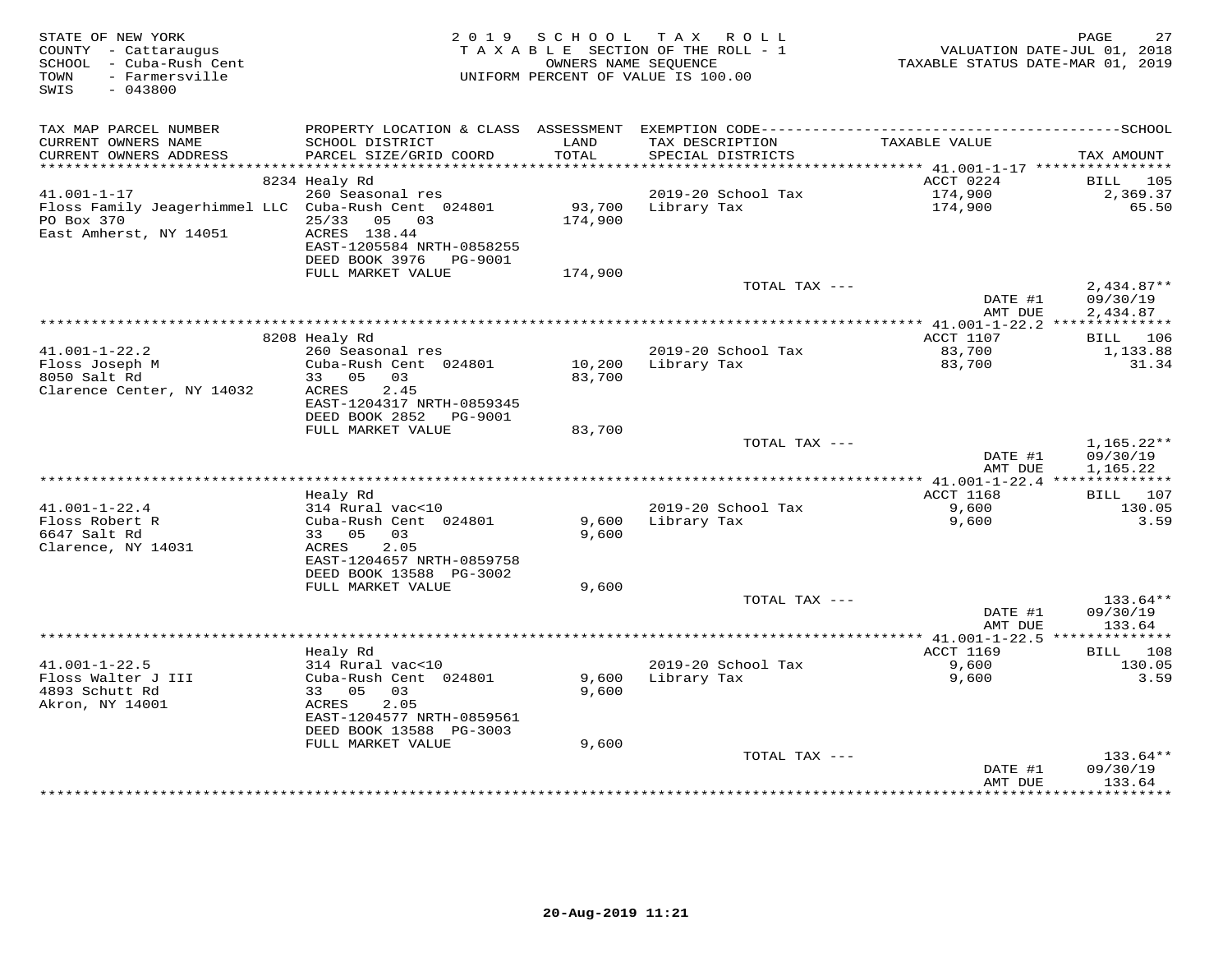| TAX MAP PARCEL NUMBER<br>SCHOOL DISTRICT<br>LAND<br>TAXABLE VALUE<br>CURRENT OWNERS NAME<br>TAX DESCRIPTION<br>PARCEL SIZE/GRID COORD<br>TOTAL<br>CURRENT OWNERS ADDRESS<br>SPECIAL DISTRICTS<br>TAX AMOUNT<br>*******************<br>**********<br>********* 32.004-1-13 ****************<br>8821 Stebbins Rd<br>ACCT 0264<br>BILL 109<br>$32.004 - 1 - 13$<br>30,000<br>210 1 Family Res<br>BAS STAR<br>41854<br>65,000<br>Freshour Stefan W<br>Cuba-Rush Cent 024801<br>16,200 2019-20 School Tax<br>880.56<br>PO Box 114<br>20 05<br>03<br>65,000 Library Tax<br>65,000<br>24.34<br>Franklinville, NY 14737<br>ACRES<br>6.59<br>EAST-1214194 NRTH-0868073<br>DEED BOOK 15613 PG-9004<br>FULL MARKET VALUE<br>65,000<br>498.49**<br>TOTAL TAX ---<br>DATE #1<br>09/30/19<br>AMT DUE<br>498.49<br>ACCT 1065<br>BILL 110<br>West Branch Rd<br>$32.004 - 2 - 10.2$<br>145,300<br>312 Vac w/imprv<br>2019-20 School Tax<br>1,968.38<br>Freundschuh Trust (1/2 int) Jo Cuba-Rush Cent 024801<br>Library Tax<br>54.41<br>135,400<br>145,300<br>04 05 04<br>Freundschuh (1/2 int) Sara<br>145,300<br>5000 Mapleton Rd<br>ACRES 174.80<br>Lockport, NY 14094<br>EAST-1221708 NRTH-0867991<br>DEED BOOK 15220 PG-5002<br>FULL MARKET VALUE<br>145,300<br>MAY BE SUBJECT TO PAYMENT<br>UNDER AGDIST LAW TIL 2020<br>TOTAL TAX ---<br>$2,022.79**$<br>09/30/19<br>DATE #1<br>AMT DUE<br>2,022.79<br>BILL 111<br>535 Bush Hill Rd<br>ACCT 0013<br>$32.004 - 2 - 1.1$<br>210 1 Family Res<br>BAS STAR<br>41854<br>30,000<br>Furman Christopher K.<br>Cuba-Rush Cent 024801<br>15,900 2019-20 School Tax<br>50,900<br>689.54<br>Furman Karrie S.<br>12  05  03<br>50,900 Library Tax<br>50,900<br>19.06<br>535 Bush Hill Road<br>ACRES<br>6.35<br>Franklinville, NY 14737<br>EAST-1214814 NRTH-0871086<br>DEED BOOK 30419 PG-4001<br>FULL MARKET VALUE<br>50,900<br>TOTAL TAX ---<br>$302.19**$<br>09/30/19<br>DATE #1<br>AMT DUE<br>302.19<br>***********<br>West Branch Rd<br>ACCT 0124<br>BILL 112<br>$32.002 - 1 - 9$<br>2019-20 School Tax<br>1,238.20<br>322 Rural vac>10<br>91,400<br>Furniss Philo<br>Cuba-Rush Cent 024801<br>91,400<br>Library Tax<br>91,400<br>34.23<br>91,400<br>7723 Route 243<br>13 05<br>03<br>Rushford, NY 14777<br>ACRES 133.77<br>EAST-1216635 NRTH-0873762<br>DEED BOOK 20900 PG-2001<br>91,400<br>FULL MARKET VALUE<br>$1,272.43**$<br>TOTAL TAX ---<br>09/30/19<br>DATE #1<br>AMT DUE<br>1,272.43<br>*********** | STATE OF NEW YORK<br>COUNTY - Cattaraugus<br>SCHOOL - Cuba-Rush Cent<br>- Farmersville<br>TOWN<br>SWIS<br>$-043800$ | 2 0 1 9 | SCHOOL TAX ROLL<br>TAXABLE SECTION OF THE ROLL - 1<br>UNIFORM PERCENT OF VALUE IS 100.00 | OWNERS NAME SEQUENCE | VALUATION DATE-JUL 01, 2018<br>TAXABLE STATUS DATE-MAR 01, 2019 | 28<br>PAGE |
|--------------------------------------------------------------------------------------------------------------------------------------------------------------------------------------------------------------------------------------------------------------------------------------------------------------------------------------------------------------------------------------------------------------------------------------------------------------------------------------------------------------------------------------------------------------------------------------------------------------------------------------------------------------------------------------------------------------------------------------------------------------------------------------------------------------------------------------------------------------------------------------------------------------------------------------------------------------------------------------------------------------------------------------------------------------------------------------------------------------------------------------------------------------------------------------------------------------------------------------------------------------------------------------------------------------------------------------------------------------------------------------------------------------------------------------------------------------------------------------------------------------------------------------------------------------------------------------------------------------------------------------------------------------------------------------------------------------------------------------------------------------------------------------------------------------------------------------------------------------------------------------------------------------------------------------------------------------------------------------------------------------------------------------------------------------------------------------------------------------------------------------------------------------------------------------------------------------------------------------------------------------------------------------------------------------------------------------------------------------------------------------------------------------------------------------------|---------------------------------------------------------------------------------------------------------------------|---------|------------------------------------------------------------------------------------------|----------------------|-----------------------------------------------------------------|------------|
|                                                                                                                                                                                                                                                                                                                                                                                                                                                                                                                                                                                                                                                                                                                                                                                                                                                                                                                                                                                                                                                                                                                                                                                                                                                                                                                                                                                                                                                                                                                                                                                                                                                                                                                                                                                                                                                                                                                                                                                                                                                                                                                                                                                                                                                                                                                                                                                                                                            |                                                                                                                     |         |                                                                                          |                      |                                                                 |            |
|                                                                                                                                                                                                                                                                                                                                                                                                                                                                                                                                                                                                                                                                                                                                                                                                                                                                                                                                                                                                                                                                                                                                                                                                                                                                                                                                                                                                                                                                                                                                                                                                                                                                                                                                                                                                                                                                                                                                                                                                                                                                                                                                                                                                                                                                                                                                                                                                                                            |                                                                                                                     |         |                                                                                          |                      |                                                                 |            |
|                                                                                                                                                                                                                                                                                                                                                                                                                                                                                                                                                                                                                                                                                                                                                                                                                                                                                                                                                                                                                                                                                                                                                                                                                                                                                                                                                                                                                                                                                                                                                                                                                                                                                                                                                                                                                                                                                                                                                                                                                                                                                                                                                                                                                                                                                                                                                                                                                                            |                                                                                                                     |         |                                                                                          |                      |                                                                 |            |
|                                                                                                                                                                                                                                                                                                                                                                                                                                                                                                                                                                                                                                                                                                                                                                                                                                                                                                                                                                                                                                                                                                                                                                                                                                                                                                                                                                                                                                                                                                                                                                                                                                                                                                                                                                                                                                                                                                                                                                                                                                                                                                                                                                                                                                                                                                                                                                                                                                            |                                                                                                                     |         |                                                                                          |                      |                                                                 |            |
|                                                                                                                                                                                                                                                                                                                                                                                                                                                                                                                                                                                                                                                                                                                                                                                                                                                                                                                                                                                                                                                                                                                                                                                                                                                                                                                                                                                                                                                                                                                                                                                                                                                                                                                                                                                                                                                                                                                                                                                                                                                                                                                                                                                                                                                                                                                                                                                                                                            |                                                                                                                     |         |                                                                                          |                      |                                                                 |            |
|                                                                                                                                                                                                                                                                                                                                                                                                                                                                                                                                                                                                                                                                                                                                                                                                                                                                                                                                                                                                                                                                                                                                                                                                                                                                                                                                                                                                                                                                                                                                                                                                                                                                                                                                                                                                                                                                                                                                                                                                                                                                                                                                                                                                                                                                                                                                                                                                                                            |                                                                                                                     |         |                                                                                          |                      |                                                                 |            |
|                                                                                                                                                                                                                                                                                                                                                                                                                                                                                                                                                                                                                                                                                                                                                                                                                                                                                                                                                                                                                                                                                                                                                                                                                                                                                                                                                                                                                                                                                                                                                                                                                                                                                                                                                                                                                                                                                                                                                                                                                                                                                                                                                                                                                                                                                                                                                                                                                                            |                                                                                                                     |         |                                                                                          |                      |                                                                 |            |
|                                                                                                                                                                                                                                                                                                                                                                                                                                                                                                                                                                                                                                                                                                                                                                                                                                                                                                                                                                                                                                                                                                                                                                                                                                                                                                                                                                                                                                                                                                                                                                                                                                                                                                                                                                                                                                                                                                                                                                                                                                                                                                                                                                                                                                                                                                                                                                                                                                            |                                                                                                                     |         |                                                                                          |                      |                                                                 |            |
|                                                                                                                                                                                                                                                                                                                                                                                                                                                                                                                                                                                                                                                                                                                                                                                                                                                                                                                                                                                                                                                                                                                                                                                                                                                                                                                                                                                                                                                                                                                                                                                                                                                                                                                                                                                                                                                                                                                                                                                                                                                                                                                                                                                                                                                                                                                                                                                                                                            |                                                                                                                     |         |                                                                                          |                      |                                                                 |            |
|                                                                                                                                                                                                                                                                                                                                                                                                                                                                                                                                                                                                                                                                                                                                                                                                                                                                                                                                                                                                                                                                                                                                                                                                                                                                                                                                                                                                                                                                                                                                                                                                                                                                                                                                                                                                                                                                                                                                                                                                                                                                                                                                                                                                                                                                                                                                                                                                                                            |                                                                                                                     |         |                                                                                          |                      |                                                                 |            |
|                                                                                                                                                                                                                                                                                                                                                                                                                                                                                                                                                                                                                                                                                                                                                                                                                                                                                                                                                                                                                                                                                                                                                                                                                                                                                                                                                                                                                                                                                                                                                                                                                                                                                                                                                                                                                                                                                                                                                                                                                                                                                                                                                                                                                                                                                                                                                                                                                                            |                                                                                                                     |         |                                                                                          |                      |                                                                 |            |
|                                                                                                                                                                                                                                                                                                                                                                                                                                                                                                                                                                                                                                                                                                                                                                                                                                                                                                                                                                                                                                                                                                                                                                                                                                                                                                                                                                                                                                                                                                                                                                                                                                                                                                                                                                                                                                                                                                                                                                                                                                                                                                                                                                                                                                                                                                                                                                                                                                            |                                                                                                                     |         |                                                                                          |                      |                                                                 |            |
|                                                                                                                                                                                                                                                                                                                                                                                                                                                                                                                                                                                                                                                                                                                                                                                                                                                                                                                                                                                                                                                                                                                                                                                                                                                                                                                                                                                                                                                                                                                                                                                                                                                                                                                                                                                                                                                                                                                                                                                                                                                                                                                                                                                                                                                                                                                                                                                                                                            |                                                                                                                     |         |                                                                                          |                      |                                                                 |            |
|                                                                                                                                                                                                                                                                                                                                                                                                                                                                                                                                                                                                                                                                                                                                                                                                                                                                                                                                                                                                                                                                                                                                                                                                                                                                                                                                                                                                                                                                                                                                                                                                                                                                                                                                                                                                                                                                                                                                                                                                                                                                                                                                                                                                                                                                                                                                                                                                                                            |                                                                                                                     |         |                                                                                          |                      |                                                                 |            |
|                                                                                                                                                                                                                                                                                                                                                                                                                                                                                                                                                                                                                                                                                                                                                                                                                                                                                                                                                                                                                                                                                                                                                                                                                                                                                                                                                                                                                                                                                                                                                                                                                                                                                                                                                                                                                                                                                                                                                                                                                                                                                                                                                                                                                                                                                                                                                                                                                                            |                                                                                                                     |         |                                                                                          |                      |                                                                 |            |
|                                                                                                                                                                                                                                                                                                                                                                                                                                                                                                                                                                                                                                                                                                                                                                                                                                                                                                                                                                                                                                                                                                                                                                                                                                                                                                                                                                                                                                                                                                                                                                                                                                                                                                                                                                                                                                                                                                                                                                                                                                                                                                                                                                                                                                                                                                                                                                                                                                            |                                                                                                                     |         |                                                                                          |                      |                                                                 |            |
|                                                                                                                                                                                                                                                                                                                                                                                                                                                                                                                                                                                                                                                                                                                                                                                                                                                                                                                                                                                                                                                                                                                                                                                                                                                                                                                                                                                                                                                                                                                                                                                                                                                                                                                                                                                                                                                                                                                                                                                                                                                                                                                                                                                                                                                                                                                                                                                                                                            |                                                                                                                     |         |                                                                                          |                      |                                                                 |            |
|                                                                                                                                                                                                                                                                                                                                                                                                                                                                                                                                                                                                                                                                                                                                                                                                                                                                                                                                                                                                                                                                                                                                                                                                                                                                                                                                                                                                                                                                                                                                                                                                                                                                                                                                                                                                                                                                                                                                                                                                                                                                                                                                                                                                                                                                                                                                                                                                                                            |                                                                                                                     |         |                                                                                          |                      |                                                                 |            |
|                                                                                                                                                                                                                                                                                                                                                                                                                                                                                                                                                                                                                                                                                                                                                                                                                                                                                                                                                                                                                                                                                                                                                                                                                                                                                                                                                                                                                                                                                                                                                                                                                                                                                                                                                                                                                                                                                                                                                                                                                                                                                                                                                                                                                                                                                                                                                                                                                                            |                                                                                                                     |         |                                                                                          |                      |                                                                 |            |
|                                                                                                                                                                                                                                                                                                                                                                                                                                                                                                                                                                                                                                                                                                                                                                                                                                                                                                                                                                                                                                                                                                                                                                                                                                                                                                                                                                                                                                                                                                                                                                                                                                                                                                                                                                                                                                                                                                                                                                                                                                                                                                                                                                                                                                                                                                                                                                                                                                            |                                                                                                                     |         |                                                                                          |                      |                                                                 |            |
|                                                                                                                                                                                                                                                                                                                                                                                                                                                                                                                                                                                                                                                                                                                                                                                                                                                                                                                                                                                                                                                                                                                                                                                                                                                                                                                                                                                                                                                                                                                                                                                                                                                                                                                                                                                                                                                                                                                                                                                                                                                                                                                                                                                                                                                                                                                                                                                                                                            |                                                                                                                     |         |                                                                                          |                      |                                                                 |            |
|                                                                                                                                                                                                                                                                                                                                                                                                                                                                                                                                                                                                                                                                                                                                                                                                                                                                                                                                                                                                                                                                                                                                                                                                                                                                                                                                                                                                                                                                                                                                                                                                                                                                                                                                                                                                                                                                                                                                                                                                                                                                                                                                                                                                                                                                                                                                                                                                                                            |                                                                                                                     |         |                                                                                          |                      |                                                                 |            |
|                                                                                                                                                                                                                                                                                                                                                                                                                                                                                                                                                                                                                                                                                                                                                                                                                                                                                                                                                                                                                                                                                                                                                                                                                                                                                                                                                                                                                                                                                                                                                                                                                                                                                                                                                                                                                                                                                                                                                                                                                                                                                                                                                                                                                                                                                                                                                                                                                                            |                                                                                                                     |         |                                                                                          |                      |                                                                 |            |
|                                                                                                                                                                                                                                                                                                                                                                                                                                                                                                                                                                                                                                                                                                                                                                                                                                                                                                                                                                                                                                                                                                                                                                                                                                                                                                                                                                                                                                                                                                                                                                                                                                                                                                                                                                                                                                                                                                                                                                                                                                                                                                                                                                                                                                                                                                                                                                                                                                            |                                                                                                                     |         |                                                                                          |                      |                                                                 |            |
|                                                                                                                                                                                                                                                                                                                                                                                                                                                                                                                                                                                                                                                                                                                                                                                                                                                                                                                                                                                                                                                                                                                                                                                                                                                                                                                                                                                                                                                                                                                                                                                                                                                                                                                                                                                                                                                                                                                                                                                                                                                                                                                                                                                                                                                                                                                                                                                                                                            |                                                                                                                     |         |                                                                                          |                      |                                                                 |            |
|                                                                                                                                                                                                                                                                                                                                                                                                                                                                                                                                                                                                                                                                                                                                                                                                                                                                                                                                                                                                                                                                                                                                                                                                                                                                                                                                                                                                                                                                                                                                                                                                                                                                                                                                                                                                                                                                                                                                                                                                                                                                                                                                                                                                                                                                                                                                                                                                                                            |                                                                                                                     |         |                                                                                          |                      |                                                                 |            |
|                                                                                                                                                                                                                                                                                                                                                                                                                                                                                                                                                                                                                                                                                                                                                                                                                                                                                                                                                                                                                                                                                                                                                                                                                                                                                                                                                                                                                                                                                                                                                                                                                                                                                                                                                                                                                                                                                                                                                                                                                                                                                                                                                                                                                                                                                                                                                                                                                                            |                                                                                                                     |         |                                                                                          |                      |                                                                 |            |
|                                                                                                                                                                                                                                                                                                                                                                                                                                                                                                                                                                                                                                                                                                                                                                                                                                                                                                                                                                                                                                                                                                                                                                                                                                                                                                                                                                                                                                                                                                                                                                                                                                                                                                                                                                                                                                                                                                                                                                                                                                                                                                                                                                                                                                                                                                                                                                                                                                            |                                                                                                                     |         |                                                                                          |                      |                                                                 |            |
|                                                                                                                                                                                                                                                                                                                                                                                                                                                                                                                                                                                                                                                                                                                                                                                                                                                                                                                                                                                                                                                                                                                                                                                                                                                                                                                                                                                                                                                                                                                                                                                                                                                                                                                                                                                                                                                                                                                                                                                                                                                                                                                                                                                                                                                                                                                                                                                                                                            |                                                                                                                     |         |                                                                                          |                      |                                                                 |            |
|                                                                                                                                                                                                                                                                                                                                                                                                                                                                                                                                                                                                                                                                                                                                                                                                                                                                                                                                                                                                                                                                                                                                                                                                                                                                                                                                                                                                                                                                                                                                                                                                                                                                                                                                                                                                                                                                                                                                                                                                                                                                                                                                                                                                                                                                                                                                                                                                                                            |                                                                                                                     |         |                                                                                          |                      |                                                                 |            |
|                                                                                                                                                                                                                                                                                                                                                                                                                                                                                                                                                                                                                                                                                                                                                                                                                                                                                                                                                                                                                                                                                                                                                                                                                                                                                                                                                                                                                                                                                                                                                                                                                                                                                                                                                                                                                                                                                                                                                                                                                                                                                                                                                                                                                                                                                                                                                                                                                                            |                                                                                                                     |         |                                                                                          |                      |                                                                 |            |
|                                                                                                                                                                                                                                                                                                                                                                                                                                                                                                                                                                                                                                                                                                                                                                                                                                                                                                                                                                                                                                                                                                                                                                                                                                                                                                                                                                                                                                                                                                                                                                                                                                                                                                                                                                                                                                                                                                                                                                                                                                                                                                                                                                                                                                                                                                                                                                                                                                            |                                                                                                                     |         |                                                                                          |                      |                                                                 |            |
|                                                                                                                                                                                                                                                                                                                                                                                                                                                                                                                                                                                                                                                                                                                                                                                                                                                                                                                                                                                                                                                                                                                                                                                                                                                                                                                                                                                                                                                                                                                                                                                                                                                                                                                                                                                                                                                                                                                                                                                                                                                                                                                                                                                                                                                                                                                                                                                                                                            |                                                                                                                     |         |                                                                                          |                      |                                                                 |            |
|                                                                                                                                                                                                                                                                                                                                                                                                                                                                                                                                                                                                                                                                                                                                                                                                                                                                                                                                                                                                                                                                                                                                                                                                                                                                                                                                                                                                                                                                                                                                                                                                                                                                                                                                                                                                                                                                                                                                                                                                                                                                                                                                                                                                                                                                                                                                                                                                                                            |                                                                                                                     |         |                                                                                          |                      |                                                                 |            |
|                                                                                                                                                                                                                                                                                                                                                                                                                                                                                                                                                                                                                                                                                                                                                                                                                                                                                                                                                                                                                                                                                                                                                                                                                                                                                                                                                                                                                                                                                                                                                                                                                                                                                                                                                                                                                                                                                                                                                                                                                                                                                                                                                                                                                                                                                                                                                                                                                                            |                                                                                                                     |         |                                                                                          |                      |                                                                 |            |
|                                                                                                                                                                                                                                                                                                                                                                                                                                                                                                                                                                                                                                                                                                                                                                                                                                                                                                                                                                                                                                                                                                                                                                                                                                                                                                                                                                                                                                                                                                                                                                                                                                                                                                                                                                                                                                                                                                                                                                                                                                                                                                                                                                                                                                                                                                                                                                                                                                            |                                                                                                                     |         |                                                                                          |                      |                                                                 |            |
|                                                                                                                                                                                                                                                                                                                                                                                                                                                                                                                                                                                                                                                                                                                                                                                                                                                                                                                                                                                                                                                                                                                                                                                                                                                                                                                                                                                                                                                                                                                                                                                                                                                                                                                                                                                                                                                                                                                                                                                                                                                                                                                                                                                                                                                                                                                                                                                                                                            |                                                                                                                     |         |                                                                                          |                      |                                                                 |            |
|                                                                                                                                                                                                                                                                                                                                                                                                                                                                                                                                                                                                                                                                                                                                                                                                                                                                                                                                                                                                                                                                                                                                                                                                                                                                                                                                                                                                                                                                                                                                                                                                                                                                                                                                                                                                                                                                                                                                                                                                                                                                                                                                                                                                                                                                                                                                                                                                                                            |                                                                                                                     |         |                                                                                          |                      |                                                                 |            |
|                                                                                                                                                                                                                                                                                                                                                                                                                                                                                                                                                                                                                                                                                                                                                                                                                                                                                                                                                                                                                                                                                                                                                                                                                                                                                                                                                                                                                                                                                                                                                                                                                                                                                                                                                                                                                                                                                                                                                                                                                                                                                                                                                                                                                                                                                                                                                                                                                                            |                                                                                                                     |         |                                                                                          |                      |                                                                 |            |
|                                                                                                                                                                                                                                                                                                                                                                                                                                                                                                                                                                                                                                                                                                                                                                                                                                                                                                                                                                                                                                                                                                                                                                                                                                                                                                                                                                                                                                                                                                                                                                                                                                                                                                                                                                                                                                                                                                                                                                                                                                                                                                                                                                                                                                                                                                                                                                                                                                            |                                                                                                                     |         |                                                                                          |                      |                                                                 |            |
|                                                                                                                                                                                                                                                                                                                                                                                                                                                                                                                                                                                                                                                                                                                                                                                                                                                                                                                                                                                                                                                                                                                                                                                                                                                                                                                                                                                                                                                                                                                                                                                                                                                                                                                                                                                                                                                                                                                                                                                                                                                                                                                                                                                                                                                                                                                                                                                                                                            |                                                                                                                     |         |                                                                                          |                      |                                                                 |            |
|                                                                                                                                                                                                                                                                                                                                                                                                                                                                                                                                                                                                                                                                                                                                                                                                                                                                                                                                                                                                                                                                                                                                                                                                                                                                                                                                                                                                                                                                                                                                                                                                                                                                                                                                                                                                                                                                                                                                                                                                                                                                                                                                                                                                                                                                                                                                                                                                                                            |                                                                                                                     |         |                                                                                          |                      |                                                                 |            |
|                                                                                                                                                                                                                                                                                                                                                                                                                                                                                                                                                                                                                                                                                                                                                                                                                                                                                                                                                                                                                                                                                                                                                                                                                                                                                                                                                                                                                                                                                                                                                                                                                                                                                                                                                                                                                                                                                                                                                                                                                                                                                                                                                                                                                                                                                                                                                                                                                                            |                                                                                                                     |         |                                                                                          |                      |                                                                 |            |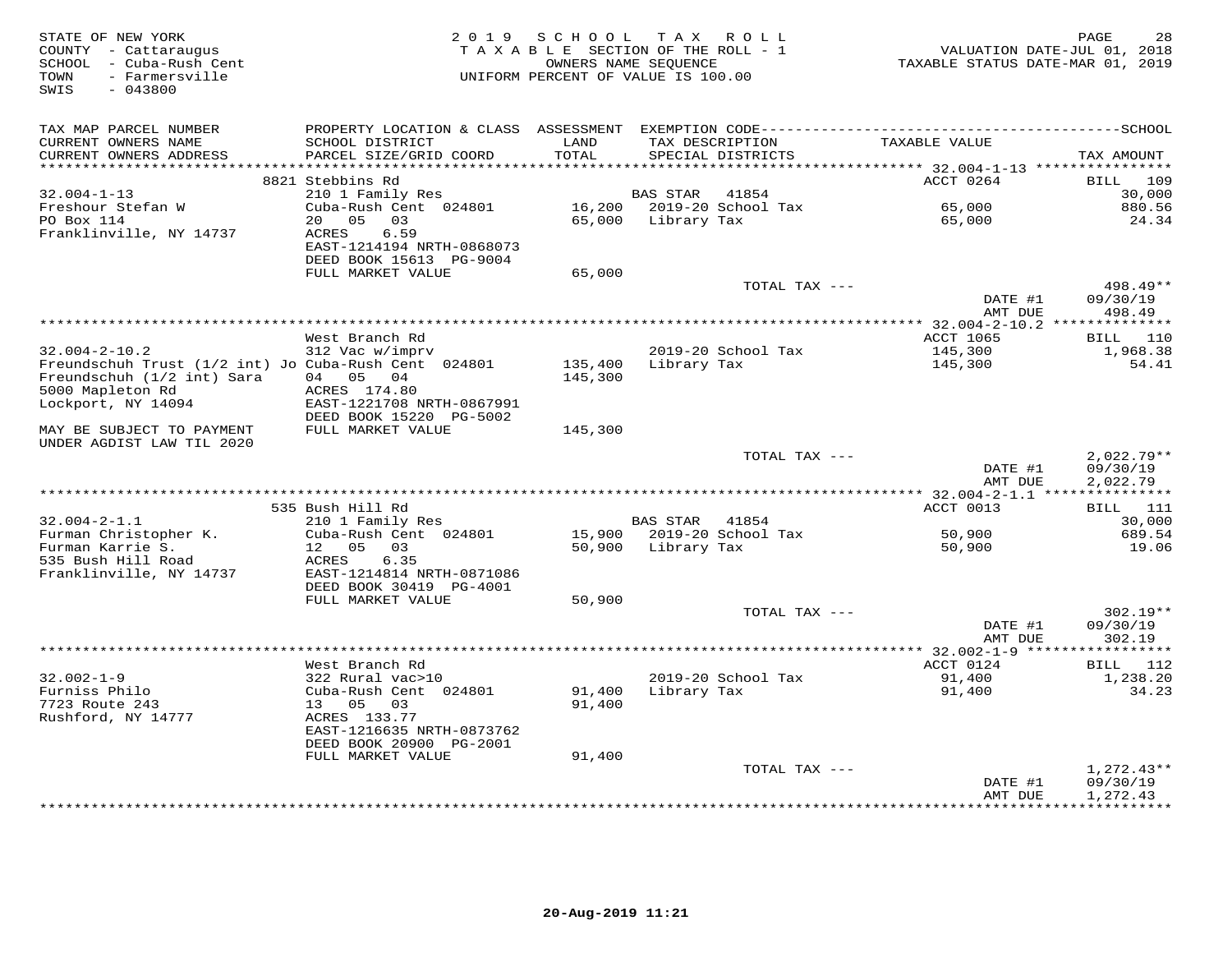| STATE OF NEW YORK<br>COUNTY - Cattaraugus<br>SCHOOL - Cuba-Rush Cent<br>- Farmersville<br>TOWN<br>SWIS<br>$-043800$ | 2 0 1 9                                                              | S C H O O L     | T A X<br>R O L L<br>TAXABLE SECTION OF THE ROLL - 1<br>OWNERS NAME SEOUENCE<br>UNIFORM PERCENT OF VALUE IS 100.00 | VALUATION DATE-JUL 01, 2018<br>TAXABLE STATUS DATE-MAR 01, 2019 | PAGE<br>29               |
|---------------------------------------------------------------------------------------------------------------------|----------------------------------------------------------------------|-----------------|-------------------------------------------------------------------------------------------------------------------|-----------------------------------------------------------------|--------------------------|
| TAX MAP PARCEL NUMBER                                                                                               |                                                                      |                 |                                                                                                                   |                                                                 |                          |
| CURRENT OWNERS NAME<br>CURRENT OWNERS ADDRESS<br>***********************                                            | SCHOOL DISTRICT<br>PARCEL SIZE/GRID COORD                            | LAND<br>TOTAL   | TAX DESCRIPTION<br>SPECIAL DISTRICTS                                                                              | TAXABLE VALUE                                                   | TAX AMOUNT               |
|                                                                                                                     | 1010 Co Rd 21                                                        |                 |                                                                                                                   | ACCT 0111                                                       | BILL<br>113              |
| $23.014 - 1 - 61$                                                                                                   | 210 1 Family Res                                                     |                 | 2019-20 School Tax                                                                                                | 60,000                                                          | 812.82                   |
| Gardner James G<br>10410 Satter Rd<br>North Rose, NY 14516                                                          | Cuba-Rush Cent 024801<br>05<br>32<br>03<br>1.00 BANK<br>ACRES<br>017 | 8,000<br>60,000 | Library Tax                                                                                                       | 60,000                                                          | 22.47                    |
|                                                                                                                     | EAST-1208095 NRTH-0884623<br>DEED BOOK 1030 PG-729                   |                 |                                                                                                                   |                                                                 |                          |
|                                                                                                                     | FULL MARKET VALUE                                                    | 60,000          | TOTAL TAX ---                                                                                                     |                                                                 | 835.29**                 |
|                                                                                                                     |                                                                      |                 |                                                                                                                   | DATE #1<br>AMT DUE                                              | 09/30/19<br>835.29       |
|                                                                                                                     |                                                                      |                 |                                                                                                                   | ********* 41.002-1-16 ****                                      | **********               |
|                                                                                                                     | 8213 Hardy Crn. Rd                                                   |                 |                                                                                                                   | ACCT 0354                                                       | 114<br>BILL              |
| $41.002 - 1 - 16$                                                                                                   | 210 1 Family Res                                                     |                 | 2019-20 School Tax                                                                                                | 120,000                                                         | 1,625.64                 |
| Gebhard Gary<br>Gebhard Linda                                                                                       | Cuba-Rush Cent 024801<br>01 05 03                                    | 11,800          | Library Tax                                                                                                       | 120,000                                                         | 44.94                    |
| 8213 Hardy Corners Rd                                                                                               | ACRES<br>3.55                                                        | 120,000         |                                                                                                                   |                                                                 |                          |
| Cuba, NY 14727                                                                                                      | EAST-1222157 NRTH-0858944                                            |                 |                                                                                                                   |                                                                 |                          |
|                                                                                                                     | DEED BOOK 23844 PG-7001                                              |                 |                                                                                                                   |                                                                 |                          |
|                                                                                                                     | FULL MARKET VALUE                                                    | 120,000         |                                                                                                                   |                                                                 |                          |
|                                                                                                                     |                                                                      |                 | TOTAL TAX ---                                                                                                     | DATE #1                                                         | $1,670.58**$<br>09/30/19 |
|                                                                                                                     |                                                                      |                 |                                                                                                                   | AMT DUE                                                         | 1,670.58                 |
|                                                                                                                     |                                                                      |                 |                                                                                                                   |                                                                 | ***********              |
|                                                                                                                     | 475 Bush Hill Rd                                                     |                 |                                                                                                                   | ACCT 0554                                                       | BILL 115                 |
| $32.004 - 2 - 3$                                                                                                    | 260 Seasonal res                                                     |                 | 2019-20 School Tax                                                                                                | 83,200                                                          | 1,127.11                 |
| Gitchel William H<br>45 Trowbridge Ave                                                                              | Cuba-Rush Cent 024801<br>12 05 03                                    | 21,900          | Library Tax                                                                                                       | 83,200                                                          | 31.16                    |
| Buffalo, NY 14220                                                                                                   | ACRES 11.55                                                          | 83,200          |                                                                                                                   |                                                                 |                          |
|                                                                                                                     | EAST-1215701 NRTH-0871111                                            |                 |                                                                                                                   |                                                                 |                          |
|                                                                                                                     | DEED BOOK 00917 PG-00773                                             |                 |                                                                                                                   |                                                                 |                          |
|                                                                                                                     | FULL MARKET VALUE                                                    | 83,200          |                                                                                                                   |                                                                 |                          |
|                                                                                                                     |                                                                      |                 | TOTAL TAX ---                                                                                                     |                                                                 | $1,158.27**$             |
|                                                                                                                     |                                                                      |                 |                                                                                                                   | DATE #1<br>AMT DUE                                              | 09/30/19<br>1,158.27     |
|                                                                                                                     |                                                                      |                 |                                                                                                                   | ****************** 41.002-1-9.5 ****************                |                          |
|                                                                                                                     | 252 Hardy Crn. Rd                                                    |                 |                                                                                                                   | ACCT 0861                                                       | BILL<br>116              |
| $41.002 - 1 - 9.5$                                                                                                  | 260 Seasonal res                                                     |                 | 2019-20 School Tax                                                                                                | 48,400                                                          | 655.68                   |
| Gmerek Robert C                                                                                                     | Cuba-Rush Cent 024801                                                | 19,900          | Library Tax                                                                                                       | 48,400                                                          | 18.12                    |
| Gmerek Michael et al<br>6242 Drake Settlement Rd                                                                    | 02 05<br>03<br>ACRES<br>9.70                                         | 48,400          |                                                                                                                   |                                                                 |                          |
| Burt, NY 14028                                                                                                      | EAST-1218758 NRTH-0860591<br>DEED BOOK 20348 PG-2001                 |                 |                                                                                                                   |                                                                 |                          |
|                                                                                                                     | FULL MARKET VALUE                                                    | 48,400          |                                                                                                                   |                                                                 |                          |
|                                                                                                                     |                                                                      |                 | TOTAL TAX ---                                                                                                     |                                                                 | 673.80**                 |
|                                                                                                                     |                                                                      |                 |                                                                                                                   | DATE #1                                                         | 09/30/19                 |
|                                                                                                                     |                                                                      |                 |                                                                                                                   | AMT DUE                                                         | 673.80<br>*********      |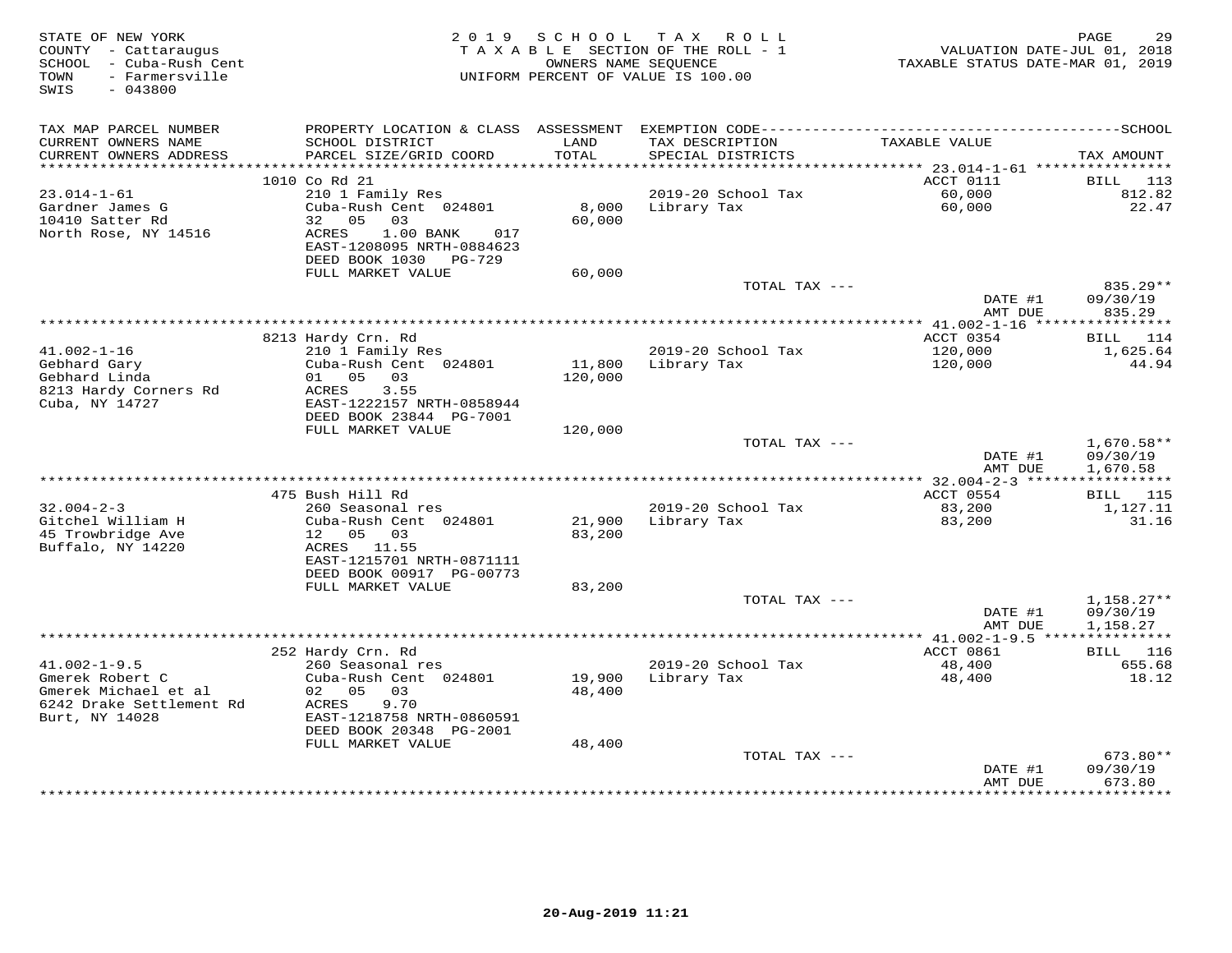| STATE OF NEW YORK<br>COUNTY - Cattaraugus<br>SCHOOL - Cuba-Rush Cent<br>- Farmersville<br>TOWN<br>SWIS<br>$-043800$ |                                                                                              | 2019 SCHOOL   | TAX ROLL<br>TAXABLE SECTION OF THE ROLL - 1<br>VALUATION DATE-JUL 01, 2018<br>OWNERS NAME SEQUENCE<br>TAXABLE STATUS DATE-MAR 01, 2019<br>UNIFORM PERCENT OF VALUE IS 100.00 |                                               |                             |  |  |
|---------------------------------------------------------------------------------------------------------------------|----------------------------------------------------------------------------------------------|---------------|------------------------------------------------------------------------------------------------------------------------------------------------------------------------------|-----------------------------------------------|-----------------------------|--|--|
| TAX MAP PARCEL NUMBER                                                                                               | PROPERTY LOCATION & CLASS ASSESSMENT EXEMPTION CODE-----------------------------------SCHOOL |               |                                                                                                                                                                              |                                               |                             |  |  |
| CURRENT OWNERS NAME<br>CURRENT OWNERS ADDRESS                                                                       | SCHOOL DISTRICT<br>PARCEL SIZE/GRID COORD                                                    | LAND<br>TOTAL | TAX DESCRIPTION<br>SPECIAL DISTRICTS                                                                                                                                         | TAXABLE VALUE                                 | TAX AMOUNT                  |  |  |
|                                                                                                                     | 9460 NYS Rte 98                                                                              |               |                                                                                                                                                                              | ACCT 0127                                     | 117                         |  |  |
| $32.001 - 1 - 2$                                                                                                    | 240 Rural res                                                                                |               | AG DIST<br>41720                                                                                                                                                             |                                               | BILL<br>∩                   |  |  |
| Goehler June M                                                                                                      | Cuba-Rush Cent 024801                                                                        |               | 115,900 2019-20 School Tax                                                                                                                                                   | 192,900                                       | 2,613.22                    |  |  |
| 8285 Boston State Rd                                                                                                | 30 31 05<br>03                                                                               |               | 192,900 Library Tax                                                                                                                                                          | 192,900                                       | 72.24                       |  |  |
| Hamburg, NY 14075                                                                                                   | see L1033 P 182 Map 2525                                                                     |               |                                                                                                                                                                              |                                               |                             |  |  |
|                                                                                                                     | ACRES 138.06                                                                                 |               |                                                                                                                                                                              |                                               |                             |  |  |
| MAY BE SUBJECT TO PAYMENT                                                                                           | EAST-1208878 NRTH-0878900                                                                    |               |                                                                                                                                                                              |                                               |                             |  |  |
| UNDER AGDIST LAW TIL 2023                                                                                           | DEED BOOK 103<br>PG-182                                                                      |               |                                                                                                                                                                              |                                               |                             |  |  |
|                                                                                                                     | FULL MARKET VALUE                                                                            | 192,900       | TOTAL TAX ---                                                                                                                                                                |                                               | $2,685.46**$                |  |  |
|                                                                                                                     |                                                                                              |               |                                                                                                                                                                              | DATE #1                                       | 09/30/19                    |  |  |
|                                                                                                                     |                                                                                              |               |                                                                                                                                                                              | AMT DUE                                       | 2,685.46                    |  |  |
|                                                                                                                     |                                                                                              |               |                                                                                                                                                                              |                                               |                             |  |  |
|                                                                                                                     | NYS Rte 98                                                                                   |               |                                                                                                                                                                              | ACCT 0128                                     | BILL 118                    |  |  |
| $32.001 - 1 - 3$                                                                                                    | 105 Vac farmland                                                                             |               | AG DIST<br>41720                                                                                                                                                             |                                               | 5,420                       |  |  |
| Goehler June M<br>8285 Boston State Rd                                                                              | Cuba-Rush Cent 024801<br>$30 - 05 - 03$                                                      |               | 33,700 2019-20 School Tax<br>33,700 Library Tax                                                                                                                              | 28,280<br>28,280                              | 383.11<br>10.59             |  |  |
| Hamburg, NY 14075                                                                                                   | ACRES 31.20                                                                                  |               |                                                                                                                                                                              |                                               |                             |  |  |
|                                                                                                                     | EAST-1207303 NRTH-0878484                                                                    |               |                                                                                                                                                                              |                                               |                             |  |  |
| MAY BE SUBJECT TO PAYMENT                                                                                           | DEED BOOK 709<br>PG-00938                                                                    |               |                                                                                                                                                                              |                                               |                             |  |  |
| UNDER AGDIST LAW TIL 2023                                                                                           | FULL MARKET VALUE                                                                            | 33,700        |                                                                                                                                                                              |                                               |                             |  |  |
|                                                                                                                     |                                                                                              |               | TOTAL TAX ---                                                                                                                                                                |                                               | 393.70**                    |  |  |
|                                                                                                                     |                                                                                              |               |                                                                                                                                                                              | DATE #1<br>AMT DUE                            | 09/30/19<br>393.70          |  |  |
|                                                                                                                     |                                                                                              |               |                                                                                                                                                                              |                                               |                             |  |  |
|                                                                                                                     | West Branch Rd                                                                               |               |                                                                                                                                                                              | ACCT 1014                                     | BILL 119                    |  |  |
| $32.002 - 1 - 15.2$                                                                                                 | 260 Seasonal res                                                                             |               | 2019-20 School Tax                                                                                                                                                           | 111,500                                       | 1,510.49                    |  |  |
| Gould Paul H                                                                                                        | Cuba-Rush Cent 024801                                                                        | 73,600        | Library Tax                                                                                                                                                                  | 111,500                                       | 41.75                       |  |  |
| 78 Shearer                                                                                                          | 21 05<br>03                                                                                  | 111,500       |                                                                                                                                                                              |                                               |                             |  |  |
| East Aurora, NY 14052                                                                                               | Ff 2060.00<br>ACRES 118.10                                                                   |               |                                                                                                                                                                              |                                               |                             |  |  |
|                                                                                                                     | EAST-1212482 NRTH-0873185                                                                    |               |                                                                                                                                                                              |                                               |                             |  |  |
|                                                                                                                     | DEED BOOK 00988 PG-00538                                                                     |               |                                                                                                                                                                              |                                               |                             |  |  |
|                                                                                                                     | FULL MARKET VALUE                                                                            | 111,500       |                                                                                                                                                                              |                                               |                             |  |  |
|                                                                                                                     |                                                                                              |               | TOTAL TAX ---                                                                                                                                                                |                                               | $1,552.24**$                |  |  |
|                                                                                                                     |                                                                                              |               |                                                                                                                                                                              | DATE #1                                       | 09/30/19                    |  |  |
|                                                                                                                     |                                                                                              |               |                                                                                                                                                                              | AMT DUE<br>**** 32.004-2-14.5 *************** | 1,552.24                    |  |  |
|                                                                                                                     | 8850 Stebbins Rd                                                                             |               |                                                                                                                                                                              | ACCT 0993                                     | BILL 120                    |  |  |
| $32.004 - 2 - 14.5$                                                                                                 | 270 Mfg housing                                                                              |               | 2019-20 School Tax                                                                                                                                                           | 19,000                                        | 257.39                      |  |  |
| Grabowski John E                                                                                                    | Cuba-Rush Cent 024801                                                                        | 11,600        | Library Tax                                                                                                                                                                  | 19,000                                        | 7.12                        |  |  |
| 434 76th St                                                                                                         | 12  05  03                                                                                   | 19,000        |                                                                                                                                                                              |                                               |                             |  |  |
| Niagara Falls, NY 14304                                                                                             | ACRES<br>3.38                                                                                |               |                                                                                                                                                                              |                                               |                             |  |  |
|                                                                                                                     | EAST-1214949 NRTH-0868565<br>DEED BOOK 977<br>PG-167                                         |               |                                                                                                                                                                              |                                               |                             |  |  |
|                                                                                                                     | FULL MARKET VALUE                                                                            | 19,000        |                                                                                                                                                                              |                                               |                             |  |  |
|                                                                                                                     |                                                                                              |               | TOTAL TAX ---                                                                                                                                                                |                                               | $264.51**$                  |  |  |
|                                                                                                                     |                                                                                              |               |                                                                                                                                                                              | DATE #1                                       | 09/30/19                    |  |  |
|                                                                                                                     |                                                                                              |               |                                                                                                                                                                              | AMT DUE                                       | 264.51<br>* * * * * * * * * |  |  |
|                                                                                                                     |                                                                                              |               |                                                                                                                                                                              |                                               |                             |  |  |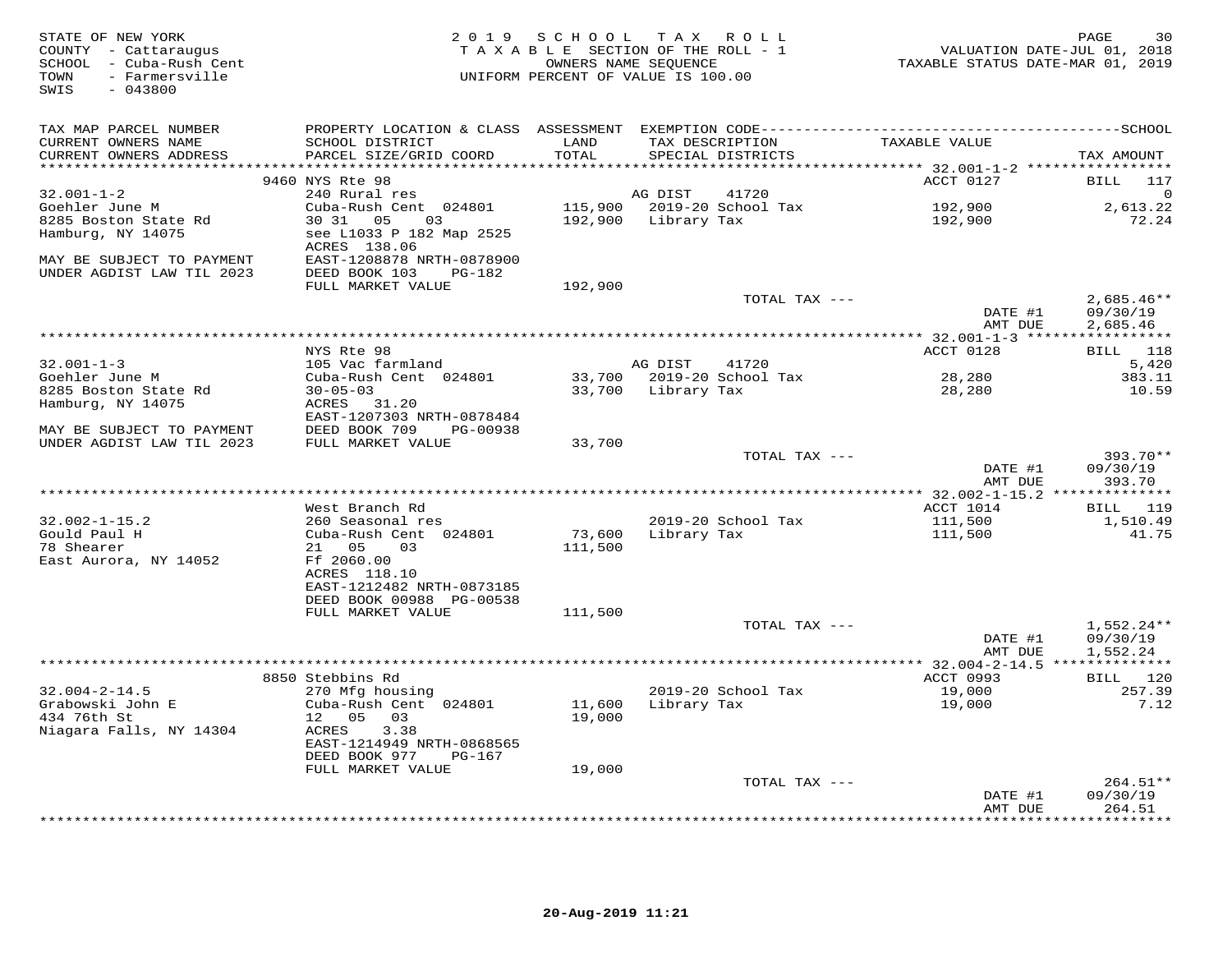| STATE OF NEW YORK<br>COUNTY - Cattaraugus<br>SCHOOL - Cuba-Rush Cent<br>- Farmersville<br>TOWN<br>SWIS<br>$-043800$ | 2 0 1 9                                   | SCHOOL<br>OWNERS NAME SEQUENCE | TAX ROLL<br>TAXABLE SECTION OF THE ROLL - 1<br>UNIFORM PERCENT OF VALUE IS 100.00 | VALUATION DATE-JUL 01, 2018<br>TAXABLE STATUS DATE-MAR 01, 2019 | 31<br>PAGE               |
|---------------------------------------------------------------------------------------------------------------------|-------------------------------------------|--------------------------------|-----------------------------------------------------------------------------------|-----------------------------------------------------------------|--------------------------|
| TAX MAP PARCEL NUMBER                                                                                               |                                           |                                |                                                                                   |                                                                 |                          |
| CURRENT OWNERS NAME<br>CURRENT OWNERS ADDRESS                                                                       | SCHOOL DISTRICT<br>PARCEL SIZE/GRID COORD | LAND<br>TOTAL                  | TAX DESCRIPTION<br>SPECIAL DISTRICTS                                              | TAXABLE VALUE                                                   | TAX AMOUNT               |
| **********************                                                                                              |                                           |                                |                                                                                   |                                                                 |                          |
|                                                                                                                     | 9005 Stebbins Rd                          |                                |                                                                                   | ACCT 0225                                                       | BILL<br>121              |
| $32.004 - 1 - 8$                                                                                                    | 270 Mfg housing                           |                                | 2019-20 School Tax                                                                | 21,500                                                          | 291.26                   |
| Griffin-Tundo Genienne                                                                                              | Cuba-Rush Cent 024801                     | 11,600                         | Library Tax                                                                       | 21,500                                                          | 8.05                     |
| Kuczka Daniel LU<br>4891 Linden Rd                                                                                  | 20 05<br>03<br>ACRES<br>3.40              | 21,500                         |                                                                                   |                                                                 |                          |
| East Bethany, NY 14054                                                                                              | EAST-1214216 NRTH-0870643                 |                                |                                                                                   |                                                                 |                          |
|                                                                                                                     | DEED BOOK 27827 PG-2001                   |                                |                                                                                   |                                                                 |                          |
|                                                                                                                     | FULL MARKET VALUE                         | 21,500                         |                                                                                   |                                                                 |                          |
|                                                                                                                     |                                           |                                | TOTAL TAX ---                                                                     |                                                                 | 299.31**                 |
|                                                                                                                     |                                           |                                |                                                                                   | DATE #1                                                         | 09/30/19                 |
|                                                                                                                     |                                           |                                |                                                                                   | AMT DUE                                                         | 299.31                   |
|                                                                                                                     | 8918 Stebbins Rd                          |                                |                                                                                   | ACCT 0120                                                       |                          |
| $32.004 - 2 - 16.1$                                                                                                 | 260 Seasonal res                          |                                | 2019-20 School Tax                                                                | 89,700                                                          | BILL 122<br>1,215.17     |
| Grotke William R                                                                                                    | Cuba-Rush Cent 024801                     | 13,500                         | Library Tax                                                                       | 89,700                                                          | 33.59                    |
| Grotke David N                                                                                                      | 12 05<br>03                               | 89,700                         |                                                                                   |                                                                 |                          |
| 19 Lynncrest Ter                                                                                                    | 4.68<br>ACRES                             |                                |                                                                                   |                                                                 |                          |
| Cheektowaga, NY 14225                                                                                               | EAST-1214770 NRTH-0869688                 |                                |                                                                                   |                                                                 |                          |
|                                                                                                                     | DEED BOOK 00996 PG-00492                  |                                |                                                                                   |                                                                 |                          |
|                                                                                                                     | FULL MARKET VALUE                         | 89,700                         |                                                                                   |                                                                 |                          |
|                                                                                                                     |                                           |                                | TOTAL TAX ---                                                                     | DATE #1                                                         | $1,248.76**$<br>09/30/19 |
|                                                                                                                     |                                           |                                |                                                                                   | AMT DUE                                                         | 1,248.76                 |
|                                                                                                                     |                                           |                                |                                                                                   |                                                                 |                          |
|                                                                                                                     | Stebbins Rd                               |                                |                                                                                   | ACCT 0879                                                       | BILL 123                 |
| $32.004 - 2 - 16.2$                                                                                                 | 322 Rural vac>10                          |                                | 2019-20 School Tax                                                                | 16,000                                                          | 216.75                   |
| Grotke William R                                                                                                    | Cuba-Rush Cent 024801                     | 16,000                         | Library Tax                                                                       | 16,000                                                          | 5.99                     |
| Grotke Sharon, David                                                                                                | 12 05<br>03                               | 16,000                         |                                                                                   |                                                                 |                          |
| 4625 E Overlook Dr<br>Williamsville, NY 14221                                                                       | ACRES 13.31<br>EAST-1215497 NRTH-0869695  |                                |                                                                                   |                                                                 |                          |
|                                                                                                                     | DEED BOOK 1007<br>PG-1022                 |                                |                                                                                   |                                                                 |                          |
|                                                                                                                     | FULL MARKET VALUE                         | 16,000                         |                                                                                   |                                                                 |                          |
|                                                                                                                     |                                           |                                | TOTAL TAX ---                                                                     |                                                                 | $222.74**$               |
|                                                                                                                     |                                           |                                |                                                                                   | DATE #1                                                         | 09/30/19                 |
|                                                                                                                     |                                           |                                |                                                                                   | AMT DUE                                                         | 222.74                   |
|                                                                                                                     |                                           |                                |                                                                                   |                                                                 |                          |
| $41.001 - 1 - 26$                                                                                                   | 8266 Healy Rd<br>312 Vac w/imprv          |                                | 2019-20 School Tax                                                                | ACCT 0415<br>23,700                                             | 124<br>BILL<br>321.06    |
| Guarino Michael J                                                                                                   | Cuba-Rush Cent 024801                     | 22,200                         | Library Tax                                                                       | 23,700                                                          | 8.88                     |
| Guarino Marie                                                                                                       | 34 05 03                                  | 23,700                         |                                                                                   |                                                                 |                          |
| 110 Winona Rd                                                                                                       | ACRES<br>11.89                            |                                |                                                                                   |                                                                 |                          |
| Elma, NY 14059                                                                                                      | EAST-1205020 NRTH-0860867                 |                                |                                                                                   |                                                                 |                          |
|                                                                                                                     | DEED BOOK 830<br>PG-00496                 |                                |                                                                                   |                                                                 |                          |
|                                                                                                                     | FULL MARKET VALUE                         | 23,700                         |                                                                                   |                                                                 |                          |
|                                                                                                                     |                                           |                                | TOTAL TAX ---                                                                     |                                                                 | $329.94**$               |
|                                                                                                                     |                                           |                                |                                                                                   | DATE #1<br>AMT DUE                                              | 09/30/19<br>329.94       |
|                                                                                                                     |                                           |                                |                                                                                   | **************                                                  | **********               |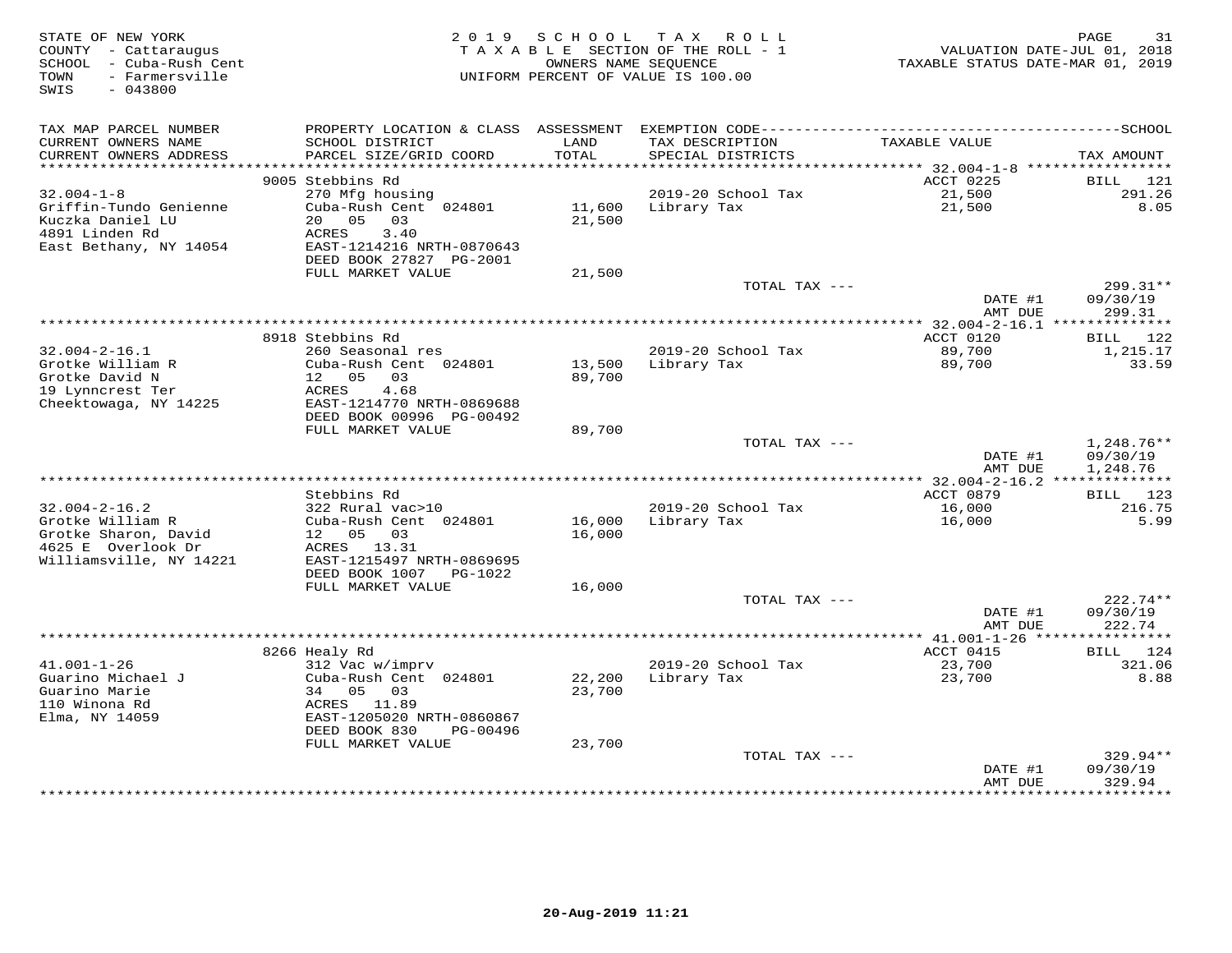| TAX MAP PARCEL NUMBER<br>CURRENT OWNERS NAME<br>SCHOOL DISTRICT<br>LAND<br>TAX DESCRIPTION<br>TAXABLE VALUE<br>CURRENT OWNERS ADDRESS<br>PARCEL SIZE/GRID COORD<br>TOTAL<br>SPECIAL DISTRICTS<br>TAX AMOUNT<br>**********************<br>************************<br>ACCT 0443<br>4002 Hardy Corners Rd<br>125<br>BILL<br>80,900<br>$41.001 - 1 - 35$<br>260 Seasonal res<br>2019-20 School Tax<br>1,095.95<br>Cuba-Rush Cent 024801<br>23,700<br>80,900<br>30.30<br>GUGGEMOS ROBERT C<br>Library Tax<br>80,900<br>GUGGEMOS MICHAEL G<br>34<br>05<br>03<br>426 Rowley Road<br>ACRES 13.90<br>Depew, NY 14043<br>EAST-1203993 NRTH-0862168<br>DEED BOOK 30766 PG-2001<br>FULL MARKET VALUE<br>80,900<br>TOTAL TAX ---<br>$1,126.25**$<br>DATE #1<br>09/30/19<br>AMT DUE<br>1,126.25<br>***********************************<br>** 23.014-1-25 *****<br>***********<br>9808 Church St<br>ACCT 0493<br>BILL 126<br>$23.014 - 1 - 25$<br>2019-20 School Tax<br>53,200<br>210 1 Family Res<br>720.70<br>Haefner Paul E<br>Cuba-Rush Cent 024801<br>19.92<br>7,800<br>Library Tax<br>53,200<br>Haefner Carrie A<br>32 05<br>03<br>53,200<br>PO Box 75<br>0.65<br>ACRES<br>Farmersville Station, NY 14060 EAST-1208464 NRTH-0885174<br>DEED BOOK 882<br>PG-00227<br>FULL MARKET VALUE<br>53,200<br>TOTAL TAX ---<br>$740.62**$<br>DATE #1<br>09/30/19<br>740.62<br>AMT DUE<br>BILL 127<br>Siloam Rd<br>$23.003 - 1 - 4.2$<br>322 Rural vac>10<br>2019-20 School Tax<br>73,500<br>995.71<br>Haggerty Donald L<br>Cuba-Rush Cent 024801<br>73,500<br>Library Tax<br>73,500<br>27.52<br>1305 Cross Rd<br>$-05$<br>40<br>$-03$<br>73,500<br>Freedom, NY 14065<br>ACRES 98.00<br>EAST-1204516 NRTH-0885903<br>MAY BE SUBJECT TO PAYMENT<br>DEED BOOK 26004 PG-2003<br>UNDER AGDIST LAW TIL 2021<br>FULL MARKET VALUE<br>73,500<br>TOTAL TAX ---<br>$1,023.23**$<br>DATE #1<br>09/30/19<br>1,023.23<br>AMT DUE<br>*********** 23.004-1-20.5 **************<br>530 Tarbell Rd<br>ACCT 0984<br>128<br>BILL<br>$23.004 - 1 - 20.5$<br>2019-20 School Tax<br>43,400<br>587.94<br>260 Seasonal res<br>27,900<br>16.25<br>Hammersmith Mark<br>Cuba-Rush Cent 024801<br>Library Tax<br>43,400<br>Hammersmith Kim<br>15<br>05<br>03<br>43,400<br>91 Minden Drive<br>ACRES 19.50<br>Orchard Park, NY 14127<br>EAST-1214996 NRTH-0881988<br>DEED BOOK 29989 PG-5002<br>FULL MARKET VALUE<br>43,400<br>$604.19**$<br>TOTAL TAX ---<br>09/30/19<br>DATE #1<br>604.19<br>AMT DUE<br>* * * * * * * * | STATE OF NEW YORK<br>COUNTY - Cattaraugus<br>SCHOOL - Cuba-Rush Cent<br>- Farmersville<br>TOWN<br>SWIS<br>$-043800$ | 2 0 1 9 | SCHOOL | T A X<br>R O L L<br>TAXABLE SECTION OF THE ROLL - 1<br>OWNERS NAME SEQUENCE<br>UNIFORM PERCENT OF VALUE IS 100.00 | VALUATION DATE-JUL 01, 2018<br>TAXABLE STATUS DATE-MAR 01, 2019 | PAGE<br>32 |
|--------------------------------------------------------------------------------------------------------------------------------------------------------------------------------------------------------------------------------------------------------------------------------------------------------------------------------------------------------------------------------------------------------------------------------------------------------------------------------------------------------------------------------------------------------------------------------------------------------------------------------------------------------------------------------------------------------------------------------------------------------------------------------------------------------------------------------------------------------------------------------------------------------------------------------------------------------------------------------------------------------------------------------------------------------------------------------------------------------------------------------------------------------------------------------------------------------------------------------------------------------------------------------------------------------------------------------------------------------------------------------------------------------------------------------------------------------------------------------------------------------------------------------------------------------------------------------------------------------------------------------------------------------------------------------------------------------------------------------------------------------------------------------------------------------------------------------------------------------------------------------------------------------------------------------------------------------------------------------------------------------------------------------------------------------------------------------------------------------------------------------------------------------------------------------------------------------------------------------------------------------------------------------------------------------------------------------------------------------------------------------------------------------------------------------------------------------------------------|---------------------------------------------------------------------------------------------------------------------|---------|--------|-------------------------------------------------------------------------------------------------------------------|-----------------------------------------------------------------|------------|
|                                                                                                                                                                                                                                                                                                                                                                                                                                                                                                                                                                                                                                                                                                                                                                                                                                                                                                                                                                                                                                                                                                                                                                                                                                                                                                                                                                                                                                                                                                                                                                                                                                                                                                                                                                                                                                                                                                                                                                                                                                                                                                                                                                                                                                                                                                                                                                                                                                                                          |                                                                                                                     |         |        |                                                                                                                   |                                                                 |            |
|                                                                                                                                                                                                                                                                                                                                                                                                                                                                                                                                                                                                                                                                                                                                                                                                                                                                                                                                                                                                                                                                                                                                                                                                                                                                                                                                                                                                                                                                                                                                                                                                                                                                                                                                                                                                                                                                                                                                                                                                                                                                                                                                                                                                                                                                                                                                                                                                                                                                          |                                                                                                                     |         |        |                                                                                                                   |                                                                 |            |
|                                                                                                                                                                                                                                                                                                                                                                                                                                                                                                                                                                                                                                                                                                                                                                                                                                                                                                                                                                                                                                                                                                                                                                                                                                                                                                                                                                                                                                                                                                                                                                                                                                                                                                                                                                                                                                                                                                                                                                                                                                                                                                                                                                                                                                                                                                                                                                                                                                                                          |                                                                                                                     |         |        |                                                                                                                   |                                                                 |            |
|                                                                                                                                                                                                                                                                                                                                                                                                                                                                                                                                                                                                                                                                                                                                                                                                                                                                                                                                                                                                                                                                                                                                                                                                                                                                                                                                                                                                                                                                                                                                                                                                                                                                                                                                                                                                                                                                                                                                                                                                                                                                                                                                                                                                                                                                                                                                                                                                                                                                          |                                                                                                                     |         |        |                                                                                                                   |                                                                 |            |
|                                                                                                                                                                                                                                                                                                                                                                                                                                                                                                                                                                                                                                                                                                                                                                                                                                                                                                                                                                                                                                                                                                                                                                                                                                                                                                                                                                                                                                                                                                                                                                                                                                                                                                                                                                                                                                                                                                                                                                                                                                                                                                                                                                                                                                                                                                                                                                                                                                                                          |                                                                                                                     |         |        |                                                                                                                   |                                                                 |            |
|                                                                                                                                                                                                                                                                                                                                                                                                                                                                                                                                                                                                                                                                                                                                                                                                                                                                                                                                                                                                                                                                                                                                                                                                                                                                                                                                                                                                                                                                                                                                                                                                                                                                                                                                                                                                                                                                                                                                                                                                                                                                                                                                                                                                                                                                                                                                                                                                                                                                          |                                                                                                                     |         |        |                                                                                                                   |                                                                 |            |
|                                                                                                                                                                                                                                                                                                                                                                                                                                                                                                                                                                                                                                                                                                                                                                                                                                                                                                                                                                                                                                                                                                                                                                                                                                                                                                                                                                                                                                                                                                                                                                                                                                                                                                                                                                                                                                                                                                                                                                                                                                                                                                                                                                                                                                                                                                                                                                                                                                                                          |                                                                                                                     |         |        |                                                                                                                   |                                                                 |            |
|                                                                                                                                                                                                                                                                                                                                                                                                                                                                                                                                                                                                                                                                                                                                                                                                                                                                                                                                                                                                                                                                                                                                                                                                                                                                                                                                                                                                                                                                                                                                                                                                                                                                                                                                                                                                                                                                                                                                                                                                                                                                                                                                                                                                                                                                                                                                                                                                                                                                          |                                                                                                                     |         |        |                                                                                                                   |                                                                 |            |
|                                                                                                                                                                                                                                                                                                                                                                                                                                                                                                                                                                                                                                                                                                                                                                                                                                                                                                                                                                                                                                                                                                                                                                                                                                                                                                                                                                                                                                                                                                                                                                                                                                                                                                                                                                                                                                                                                                                                                                                                                                                                                                                                                                                                                                                                                                                                                                                                                                                                          |                                                                                                                     |         |        |                                                                                                                   |                                                                 |            |
|                                                                                                                                                                                                                                                                                                                                                                                                                                                                                                                                                                                                                                                                                                                                                                                                                                                                                                                                                                                                                                                                                                                                                                                                                                                                                                                                                                                                                                                                                                                                                                                                                                                                                                                                                                                                                                                                                                                                                                                                                                                                                                                                                                                                                                                                                                                                                                                                                                                                          |                                                                                                                     |         |        |                                                                                                                   |                                                                 |            |
|                                                                                                                                                                                                                                                                                                                                                                                                                                                                                                                                                                                                                                                                                                                                                                                                                                                                                                                                                                                                                                                                                                                                                                                                                                                                                                                                                                                                                                                                                                                                                                                                                                                                                                                                                                                                                                                                                                                                                                                                                                                                                                                                                                                                                                                                                                                                                                                                                                                                          |                                                                                                                     |         |        |                                                                                                                   |                                                                 |            |
|                                                                                                                                                                                                                                                                                                                                                                                                                                                                                                                                                                                                                                                                                                                                                                                                                                                                                                                                                                                                                                                                                                                                                                                                                                                                                                                                                                                                                                                                                                                                                                                                                                                                                                                                                                                                                                                                                                                                                                                                                                                                                                                                                                                                                                                                                                                                                                                                                                                                          |                                                                                                                     |         |        |                                                                                                                   |                                                                 |            |
|                                                                                                                                                                                                                                                                                                                                                                                                                                                                                                                                                                                                                                                                                                                                                                                                                                                                                                                                                                                                                                                                                                                                                                                                                                                                                                                                                                                                                                                                                                                                                                                                                                                                                                                                                                                                                                                                                                                                                                                                                                                                                                                                                                                                                                                                                                                                                                                                                                                                          |                                                                                                                     |         |        |                                                                                                                   |                                                                 |            |
|                                                                                                                                                                                                                                                                                                                                                                                                                                                                                                                                                                                                                                                                                                                                                                                                                                                                                                                                                                                                                                                                                                                                                                                                                                                                                                                                                                                                                                                                                                                                                                                                                                                                                                                                                                                                                                                                                                                                                                                                                                                                                                                                                                                                                                                                                                                                                                                                                                                                          |                                                                                                                     |         |        |                                                                                                                   |                                                                 |            |
|                                                                                                                                                                                                                                                                                                                                                                                                                                                                                                                                                                                                                                                                                                                                                                                                                                                                                                                                                                                                                                                                                                                                                                                                                                                                                                                                                                                                                                                                                                                                                                                                                                                                                                                                                                                                                                                                                                                                                                                                                                                                                                                                                                                                                                                                                                                                                                                                                                                                          |                                                                                                                     |         |        |                                                                                                                   |                                                                 |            |
|                                                                                                                                                                                                                                                                                                                                                                                                                                                                                                                                                                                                                                                                                                                                                                                                                                                                                                                                                                                                                                                                                                                                                                                                                                                                                                                                                                                                                                                                                                                                                                                                                                                                                                                                                                                                                                                                                                                                                                                                                                                                                                                                                                                                                                                                                                                                                                                                                                                                          |                                                                                                                     |         |        |                                                                                                                   |                                                                 |            |
|                                                                                                                                                                                                                                                                                                                                                                                                                                                                                                                                                                                                                                                                                                                                                                                                                                                                                                                                                                                                                                                                                                                                                                                                                                                                                                                                                                                                                                                                                                                                                                                                                                                                                                                                                                                                                                                                                                                                                                                                                                                                                                                                                                                                                                                                                                                                                                                                                                                                          |                                                                                                                     |         |        |                                                                                                                   |                                                                 |            |
|                                                                                                                                                                                                                                                                                                                                                                                                                                                                                                                                                                                                                                                                                                                                                                                                                                                                                                                                                                                                                                                                                                                                                                                                                                                                                                                                                                                                                                                                                                                                                                                                                                                                                                                                                                                                                                                                                                                                                                                                                                                                                                                                                                                                                                                                                                                                                                                                                                                                          |                                                                                                                     |         |        |                                                                                                                   |                                                                 |            |
|                                                                                                                                                                                                                                                                                                                                                                                                                                                                                                                                                                                                                                                                                                                                                                                                                                                                                                                                                                                                                                                                                                                                                                                                                                                                                                                                                                                                                                                                                                                                                                                                                                                                                                                                                                                                                                                                                                                                                                                                                                                                                                                                                                                                                                                                                                                                                                                                                                                                          |                                                                                                                     |         |        |                                                                                                                   |                                                                 |            |
|                                                                                                                                                                                                                                                                                                                                                                                                                                                                                                                                                                                                                                                                                                                                                                                                                                                                                                                                                                                                                                                                                                                                                                                                                                                                                                                                                                                                                                                                                                                                                                                                                                                                                                                                                                                                                                                                                                                                                                                                                                                                                                                                                                                                                                                                                                                                                                                                                                                                          |                                                                                                                     |         |        |                                                                                                                   |                                                                 |            |
|                                                                                                                                                                                                                                                                                                                                                                                                                                                                                                                                                                                                                                                                                                                                                                                                                                                                                                                                                                                                                                                                                                                                                                                                                                                                                                                                                                                                                                                                                                                                                                                                                                                                                                                                                                                                                                                                                                                                                                                                                                                                                                                                                                                                                                                                                                                                                                                                                                                                          |                                                                                                                     |         |        |                                                                                                                   |                                                                 |            |
|                                                                                                                                                                                                                                                                                                                                                                                                                                                                                                                                                                                                                                                                                                                                                                                                                                                                                                                                                                                                                                                                                                                                                                                                                                                                                                                                                                                                                                                                                                                                                                                                                                                                                                                                                                                                                                                                                                                                                                                                                                                                                                                                                                                                                                                                                                                                                                                                                                                                          |                                                                                                                     |         |        |                                                                                                                   |                                                                 |            |
|                                                                                                                                                                                                                                                                                                                                                                                                                                                                                                                                                                                                                                                                                                                                                                                                                                                                                                                                                                                                                                                                                                                                                                                                                                                                                                                                                                                                                                                                                                                                                                                                                                                                                                                                                                                                                                                                                                                                                                                                                                                                                                                                                                                                                                                                                                                                                                                                                                                                          |                                                                                                                     |         |        |                                                                                                                   |                                                                 |            |
|                                                                                                                                                                                                                                                                                                                                                                                                                                                                                                                                                                                                                                                                                                                                                                                                                                                                                                                                                                                                                                                                                                                                                                                                                                                                                                                                                                                                                                                                                                                                                                                                                                                                                                                                                                                                                                                                                                                                                                                                                                                                                                                                                                                                                                                                                                                                                                                                                                                                          |                                                                                                                     |         |        |                                                                                                                   |                                                                 |            |
|                                                                                                                                                                                                                                                                                                                                                                                                                                                                                                                                                                                                                                                                                                                                                                                                                                                                                                                                                                                                                                                                                                                                                                                                                                                                                                                                                                                                                                                                                                                                                                                                                                                                                                                                                                                                                                                                                                                                                                                                                                                                                                                                                                                                                                                                                                                                                                                                                                                                          |                                                                                                                     |         |        |                                                                                                                   |                                                                 |            |
|                                                                                                                                                                                                                                                                                                                                                                                                                                                                                                                                                                                                                                                                                                                                                                                                                                                                                                                                                                                                                                                                                                                                                                                                                                                                                                                                                                                                                                                                                                                                                                                                                                                                                                                                                                                                                                                                                                                                                                                                                                                                                                                                                                                                                                                                                                                                                                                                                                                                          |                                                                                                                     |         |        |                                                                                                                   |                                                                 |            |
|                                                                                                                                                                                                                                                                                                                                                                                                                                                                                                                                                                                                                                                                                                                                                                                                                                                                                                                                                                                                                                                                                                                                                                                                                                                                                                                                                                                                                                                                                                                                                                                                                                                                                                                                                                                                                                                                                                                                                                                                                                                                                                                                                                                                                                                                                                                                                                                                                                                                          |                                                                                                                     |         |        |                                                                                                                   |                                                                 |            |
|                                                                                                                                                                                                                                                                                                                                                                                                                                                                                                                                                                                                                                                                                                                                                                                                                                                                                                                                                                                                                                                                                                                                                                                                                                                                                                                                                                                                                                                                                                                                                                                                                                                                                                                                                                                                                                                                                                                                                                                                                                                                                                                                                                                                                                                                                                                                                                                                                                                                          |                                                                                                                     |         |        |                                                                                                                   |                                                                 |            |
|                                                                                                                                                                                                                                                                                                                                                                                                                                                                                                                                                                                                                                                                                                                                                                                                                                                                                                                                                                                                                                                                                                                                                                                                                                                                                                                                                                                                                                                                                                                                                                                                                                                                                                                                                                                                                                                                                                                                                                                                                                                                                                                                                                                                                                                                                                                                                                                                                                                                          |                                                                                                                     |         |        |                                                                                                                   |                                                                 |            |
|                                                                                                                                                                                                                                                                                                                                                                                                                                                                                                                                                                                                                                                                                                                                                                                                                                                                                                                                                                                                                                                                                                                                                                                                                                                                                                                                                                                                                                                                                                                                                                                                                                                                                                                                                                                                                                                                                                                                                                                                                                                                                                                                                                                                                                                                                                                                                                                                                                                                          |                                                                                                                     |         |        |                                                                                                                   |                                                                 |            |
|                                                                                                                                                                                                                                                                                                                                                                                                                                                                                                                                                                                                                                                                                                                                                                                                                                                                                                                                                                                                                                                                                                                                                                                                                                                                                                                                                                                                                                                                                                                                                                                                                                                                                                                                                                                                                                                                                                                                                                                                                                                                                                                                                                                                                                                                                                                                                                                                                                                                          |                                                                                                                     |         |        |                                                                                                                   |                                                                 |            |
|                                                                                                                                                                                                                                                                                                                                                                                                                                                                                                                                                                                                                                                                                                                                                                                                                                                                                                                                                                                                                                                                                                                                                                                                                                                                                                                                                                                                                                                                                                                                                                                                                                                                                                                                                                                                                                                                                                                                                                                                                                                                                                                                                                                                                                                                                                                                                                                                                                                                          |                                                                                                                     |         |        |                                                                                                                   |                                                                 |            |
|                                                                                                                                                                                                                                                                                                                                                                                                                                                                                                                                                                                                                                                                                                                                                                                                                                                                                                                                                                                                                                                                                                                                                                                                                                                                                                                                                                                                                                                                                                                                                                                                                                                                                                                                                                                                                                                                                                                                                                                                                                                                                                                                                                                                                                                                                                                                                                                                                                                                          |                                                                                                                     |         |        |                                                                                                                   |                                                                 |            |
|                                                                                                                                                                                                                                                                                                                                                                                                                                                                                                                                                                                                                                                                                                                                                                                                                                                                                                                                                                                                                                                                                                                                                                                                                                                                                                                                                                                                                                                                                                                                                                                                                                                                                                                                                                                                                                                                                                                                                                                                                                                                                                                                                                                                                                                                                                                                                                                                                                                                          |                                                                                                                     |         |        |                                                                                                                   |                                                                 |            |
|                                                                                                                                                                                                                                                                                                                                                                                                                                                                                                                                                                                                                                                                                                                                                                                                                                                                                                                                                                                                                                                                                                                                                                                                                                                                                                                                                                                                                                                                                                                                                                                                                                                                                                                                                                                                                                                                                                                                                                                                                                                                                                                                                                                                                                                                                                                                                                                                                                                                          |                                                                                                                     |         |        |                                                                                                                   |                                                                 |            |
|                                                                                                                                                                                                                                                                                                                                                                                                                                                                                                                                                                                                                                                                                                                                                                                                                                                                                                                                                                                                                                                                                                                                                                                                                                                                                                                                                                                                                                                                                                                                                                                                                                                                                                                                                                                                                                                                                                                                                                                                                                                                                                                                                                                                                                                                                                                                                                                                                                                                          |                                                                                                                     |         |        |                                                                                                                   |                                                                 |            |
|                                                                                                                                                                                                                                                                                                                                                                                                                                                                                                                                                                                                                                                                                                                                                                                                                                                                                                                                                                                                                                                                                                                                                                                                                                                                                                                                                                                                                                                                                                                                                                                                                                                                                                                                                                                                                                                                                                                                                                                                                                                                                                                                                                                                                                                                                                                                                                                                                                                                          |                                                                                                                     |         |        |                                                                                                                   |                                                                 |            |
|                                                                                                                                                                                                                                                                                                                                                                                                                                                                                                                                                                                                                                                                                                                                                                                                                                                                                                                                                                                                                                                                                                                                                                                                                                                                                                                                                                                                                                                                                                                                                                                                                                                                                                                                                                                                                                                                                                                                                                                                                                                                                                                                                                                                                                                                                                                                                                                                                                                                          |                                                                                                                     |         |        |                                                                                                                   |                                                                 |            |
|                                                                                                                                                                                                                                                                                                                                                                                                                                                                                                                                                                                                                                                                                                                                                                                                                                                                                                                                                                                                                                                                                                                                                                                                                                                                                                                                                                                                                                                                                                                                                                                                                                                                                                                                                                                                                                                                                                                                                                                                                                                                                                                                                                                                                                                                                                                                                                                                                                                                          |                                                                                                                     |         |        |                                                                                                                   |                                                                 |            |
|                                                                                                                                                                                                                                                                                                                                                                                                                                                                                                                                                                                                                                                                                                                                                                                                                                                                                                                                                                                                                                                                                                                                                                                                                                                                                                                                                                                                                                                                                                                                                                                                                                                                                                                                                                                                                                                                                                                                                                                                                                                                                                                                                                                                                                                                                                                                                                                                                                                                          |                                                                                                                     |         |        |                                                                                                                   |                                                                 |            |
|                                                                                                                                                                                                                                                                                                                                                                                                                                                                                                                                                                                                                                                                                                                                                                                                                                                                                                                                                                                                                                                                                                                                                                                                                                                                                                                                                                                                                                                                                                                                                                                                                                                                                                                                                                                                                                                                                                                                                                                                                                                                                                                                                                                                                                                                                                                                                                                                                                                                          |                                                                                                                     |         |        |                                                                                                                   |                                                                 |            |
|                                                                                                                                                                                                                                                                                                                                                                                                                                                                                                                                                                                                                                                                                                                                                                                                                                                                                                                                                                                                                                                                                                                                                                                                                                                                                                                                                                                                                                                                                                                                                                                                                                                                                                                                                                                                                                                                                                                                                                                                                                                                                                                                                                                                                                                                                                                                                                                                                                                                          |                                                                                                                     |         |        |                                                                                                                   |                                                                 |            |
|                                                                                                                                                                                                                                                                                                                                                                                                                                                                                                                                                                                                                                                                                                                                                                                                                                                                                                                                                                                                                                                                                                                                                                                                                                                                                                                                                                                                                                                                                                                                                                                                                                                                                                                                                                                                                                                                                                                                                                                                                                                                                                                                                                                                                                                                                                                                                                                                                                                                          |                                                                                                                     |         |        |                                                                                                                   |                                                                 |            |
|                                                                                                                                                                                                                                                                                                                                                                                                                                                                                                                                                                                                                                                                                                                                                                                                                                                                                                                                                                                                                                                                                                                                                                                                                                                                                                                                                                                                                                                                                                                                                                                                                                                                                                                                                                                                                                                                                                                                                                                                                                                                                                                                                                                                                                                                                                                                                                                                                                                                          |                                                                                                                     |         |        |                                                                                                                   |                                                                 |            |
|                                                                                                                                                                                                                                                                                                                                                                                                                                                                                                                                                                                                                                                                                                                                                                                                                                                                                                                                                                                                                                                                                                                                                                                                                                                                                                                                                                                                                                                                                                                                                                                                                                                                                                                                                                                                                                                                                                                                                                                                                                                                                                                                                                                                                                                                                                                                                                                                                                                                          |                                                                                                                     |         |        |                                                                                                                   |                                                                 |            |
|                                                                                                                                                                                                                                                                                                                                                                                                                                                                                                                                                                                                                                                                                                                                                                                                                                                                                                                                                                                                                                                                                                                                                                                                                                                                                                                                                                                                                                                                                                                                                                                                                                                                                                                                                                                                                                                                                                                                                                                                                                                                                                                                                                                                                                                                                                                                                                                                                                                                          |                                                                                                                     |         |        |                                                                                                                   |                                                                 |            |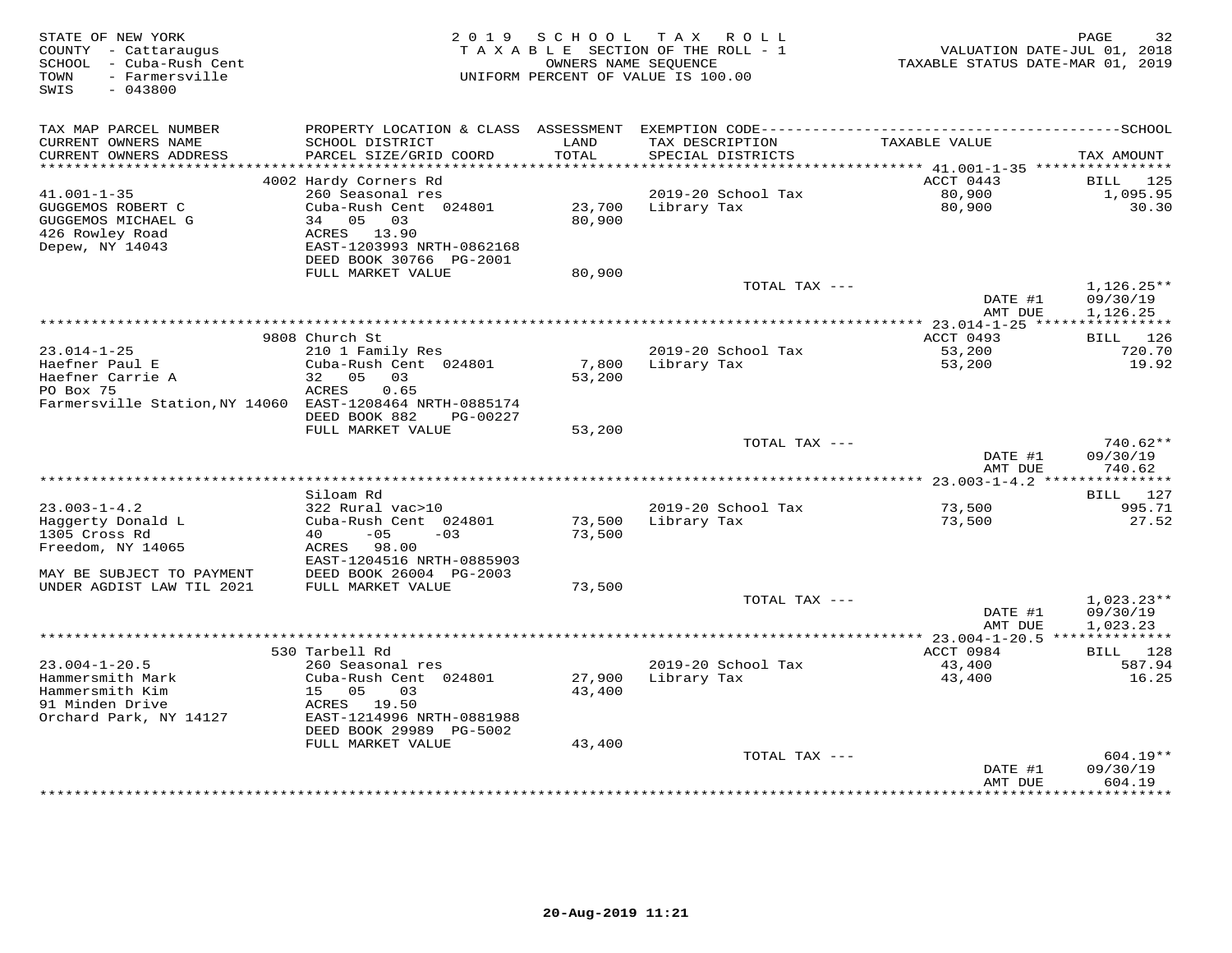| STATE OF NEW YORK<br>COUNTY - Cattaraugus<br>SCHOOL - Cuba-Rush Cent<br>- Farmersville<br>TOWN<br>SWIS<br>$-043800$ | 2 0 1 9                                       | S C H O O L<br>OWNERS NAME SEOUENCE | TAX ROLL<br>TAXABLE SECTION OF THE ROLL - 1<br>UNIFORM PERCENT OF VALUE IS 100.00 | VALUATION DATE-JUL 01, 2018<br>TAXABLE STATUS DATE-MAR 01, 2019 | 33<br>PAGE            |
|---------------------------------------------------------------------------------------------------------------------|-----------------------------------------------|-------------------------------------|-----------------------------------------------------------------------------------|-----------------------------------------------------------------|-----------------------|
| TAX MAP PARCEL NUMBER<br>CURRENT OWNERS NAME                                                                        | SCHOOL DISTRICT                               | LAND                                | TAX DESCRIPTION                                                                   | TAXABLE VALUE                                                   |                       |
| CURRENT OWNERS ADDRESS                                                                                              | PARCEL SIZE/GRID COORD                        | TOTAL                               | SPECIAL DISTRICTS                                                                 |                                                                 | TAX AMOUNT            |
| ***********************                                                                                             | 8838 Stebbins Rd                              |                                     |                                                                                   |                                                                 | <b>BILL</b>           |
| $32.004 - 2 - 14.1$                                                                                                 | 312 Vac w/imprv                               |                                     | 2019-20 School Tax                                                                | ACCT 0423<br>12,100                                             | 129<br>163.92         |
| Hand Bernard W                                                                                                      | Cuba-Rush Cent 024801                         | 11,500                              | Library Tax                                                                       | 12,100                                                          | 4.53                  |
| Hand Eileen A                                                                                                       | 11/12<br>05 03                                | 12,100                              |                                                                                   |                                                                 |                       |
| 2340 Two Rod Rd                                                                                                     | ACRES<br>3.35                                 |                                     |                                                                                   |                                                                 |                       |
| East Aurora, NY 14052                                                                                               | EAST-1214954 NRTH-0868367                     |                                     |                                                                                   |                                                                 |                       |
|                                                                                                                     | DEED BOOK 00985 PG-00598<br>FULL MARKET VALUE | 12,100                              |                                                                                   |                                                                 |                       |
|                                                                                                                     |                                               |                                     | TOTAL TAX ---                                                                     |                                                                 | 168.45**              |
|                                                                                                                     |                                               |                                     |                                                                                   | DATE #1                                                         | 09/30/19              |
|                                                                                                                     |                                               |                                     |                                                                                   | AMT DUE                                                         | 168.45                |
|                                                                                                                     |                                               |                                     |                                                                                   | ************* 32.004-2-14.6 ***************                     |                       |
| $32.004 - 2 - 14.6$                                                                                                 | 8838 Stebbins Rd<br>270 Mfg housing           |                                     | 2019-20 School Tax                                                                | ACCT 0994<br>39,100                                             | BILL 130<br>529.69    |
| Hand Bernard W                                                                                                      | Cuba-Rush Cent 024801                         | 32,100                              | Library Tax                                                                       | 39,100                                                          | 14.64                 |
| Hand Eileen A                                                                                                       | 12  05  03                                    | 39,100                              |                                                                                   |                                                                 |                       |
| 2340 Two Rod Rd                                                                                                     | ACRES 25.10                                   |                                     |                                                                                   |                                                                 |                       |
| East Aurora, NY 14052                                                                                               | EAST-1215630 NRTH-0868156                     |                                     |                                                                                   |                                                                 |                       |
|                                                                                                                     | DEED BOOK 00996 PG-00189<br>FULL MARKET VALUE | 39,100                              |                                                                                   |                                                                 |                       |
|                                                                                                                     |                                               |                                     | TOTAL TAX ---                                                                     |                                                                 | $544.33**$            |
|                                                                                                                     |                                               |                                     |                                                                                   | DATE #1                                                         | 09/30/19              |
|                                                                                                                     |                                               |                                     |                                                                                   | AMT DUE                                                         | 544.33                |
|                                                                                                                     |                                               |                                     |                                                                                   |                                                                 |                       |
| $23.004 - 1 - 21$                                                                                                   | Tarbell Rd<br>322 Rural vac>10                |                                     | 2019-20 School Tax                                                                | ACCT 0140<br>35,100                                             | BILL 131<br>475.50    |
| Haney David J                                                                                                       | Cuba-Rush Cent 024801                         | 35,100                              | Library Tax                                                                       | 35,100                                                          | 13.14                 |
| 6125 Gott Creek Trl                                                                                                 | 23 05 03                                      | 35,100                              |                                                                                   |                                                                 |                       |
| East Amherst, NY 14051-1921                                                                                         | ACRES 29.16                                   |                                     |                                                                                   |                                                                 |                       |
|                                                                                                                     | EAST-1214252 NRTH-0882740                     |                                     |                                                                                   |                                                                 |                       |
|                                                                                                                     | DEED BOOK 972<br>$PG-61$<br>FULL MARKET VALUE | 35,100                              |                                                                                   |                                                                 |                       |
|                                                                                                                     |                                               |                                     | TOTAL TAX ---                                                                     |                                                                 | 488.64**              |
|                                                                                                                     |                                               |                                     |                                                                                   | DATE #1                                                         | 09/30/19              |
|                                                                                                                     |                                               |                                     |                                                                                   | AMT DUE                                                         | 488.64                |
|                                                                                                                     |                                               |                                     |                                                                                   |                                                                 |                       |
| $32.004 - 1 - 12$                                                                                                   | 8855 Stebbins Rd<br>260 Seasonal res          |                                     | 2019-20 School Tax                                                                | ACCT 0099<br>48,700                                             | 132<br>BILL<br>659.74 |
| Hanley Martin                                                                                                       | Cuba-Rush Cent 024801                         | 15,600                              | Library Tax                                                                       | 48,700                                                          | 18.24                 |
| 1432 Kenmore Ave                                                                                                    | 12  05  03                                    | 48,700                              |                                                                                   |                                                                 |                       |
| Buffalo, NY 14216                                                                                                   | ACRES<br>6.05                                 |                                     |                                                                                   |                                                                 |                       |
|                                                                                                                     | EAST-1214223 NRTH-0868551                     |                                     |                                                                                   |                                                                 |                       |
|                                                                                                                     | DEED BOOK 1007 PG-699<br>FULL MARKET VALUE    | 48,700                              |                                                                                   |                                                                 |                       |
|                                                                                                                     |                                               |                                     | TOTAL TAX ---                                                                     |                                                                 | $677.98**$            |
|                                                                                                                     |                                               |                                     |                                                                                   | DATE #1                                                         | 09/30/19              |
|                                                                                                                     |                                               |                                     |                                                                                   | AMT DUE                                                         | 677.98                |
|                                                                                                                     |                                               |                                     |                                                                                   | ***********                                                     | **********            |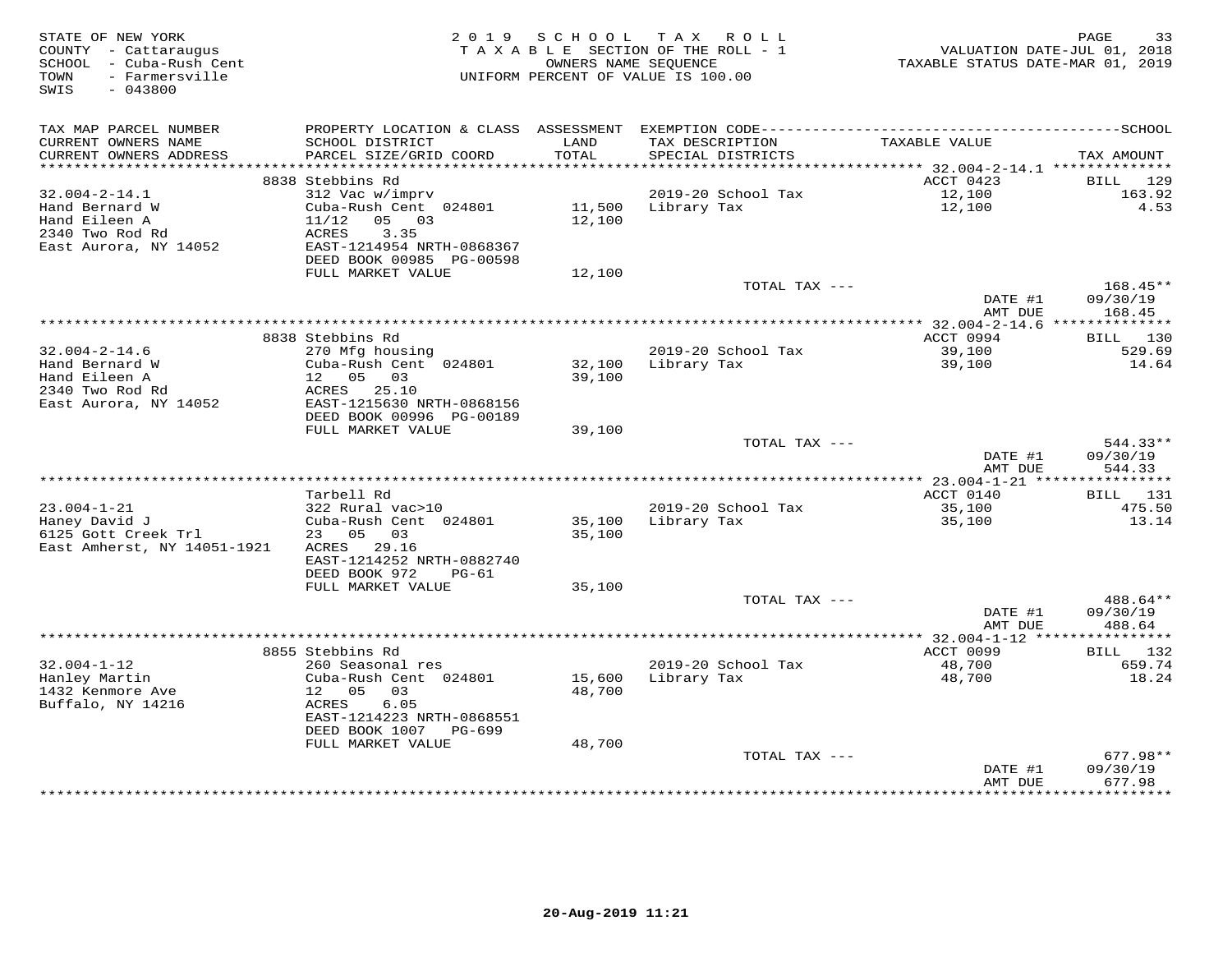| STATE OF NEW YORK<br>COUNTY - Cattaraugus<br>SCHOOL<br>- Cuba-Rush Cent | 2 0 1 9                                     | SCHOOL<br>OWNERS NAME SEQUENCE | T A X<br>R O L L<br>TAXABLE SECTION OF THE ROLL - 1 | TAXABLE STATUS DATE-MAR 01, 2019  | 34<br>PAGE<br>VALUATION DATE-JUL 01, 2018 |
|-------------------------------------------------------------------------|---------------------------------------------|--------------------------------|-----------------------------------------------------|-----------------------------------|-------------------------------------------|
| - Farmersville<br>TOWN<br>SWIS<br>$-043800$                             |                                             |                                | UNIFORM PERCENT OF VALUE IS 100.00                  |                                   |                                           |
| TAX MAP PARCEL NUMBER                                                   | PROPERTY LOCATION & CLASS ASSESSMENT        |                                |                                                     |                                   |                                           |
| CURRENT OWNERS NAME                                                     | SCHOOL DISTRICT                             | LAND                           | TAX DESCRIPTION                                     | TAXABLE VALUE                     |                                           |
| CURRENT OWNERS ADDRESS<br>**********************                        | PARCEL SIZE/GRID COORD                      | TOTAL                          | SPECIAL DISTRICTS                                   |                                   | TAX AMOUNT                                |
|                                                                         | 910 Hardy Corners Rd                        |                                |                                                     | ACCT 0269                         | BILL<br>133                               |
| $41.001 - 1 - 14$                                                       | 260 Seasonal res                            |                                | 2019-20 School Tax                                  | 80,600                            | 1,091.89                                  |
| Hardy Hollow, LLC                                                       | Cuba-Rush Cent 024801                       | 32,200                         | Library Tax                                         | 80,600                            | 30.18                                     |
| J. Kuster                                                               | 05<br>26<br>03                              | 80,600                         |                                                     |                                   |                                           |
| 835 Greengate Oval<br>Sagamore Hills, OH 44067                          | 25.20<br>ACRES<br>EAST-1209525 NRTH-0862524 |                                |                                                     |                                   |                                           |
|                                                                         | DEED BOOK 20846 PG-6001                     |                                |                                                     |                                   |                                           |
|                                                                         | FULL MARKET VALUE                           | 80,600                         |                                                     |                                   |                                           |
|                                                                         |                                             |                                | TOTAL TAX ---                                       |                                   | 1,122.07**                                |
|                                                                         |                                             |                                |                                                     | DATE #1                           | 09/30/19                                  |
|                                                                         |                                             |                                | ************                                        | AMT DUE<br>$* 41.001 - 1 - 15.6$  | 1,122.07                                  |
|                                                                         | Hardy Crn. Rd                               |                                |                                                     | ACCT 0815                         | 134<br>BILL                               |
| $41.001 - 1 - 15.6$                                                     | 322 Rural vac>10                            |                                | 2019-20 School Tax                                  | 31,800                            | 430.80                                    |
| Hardy Hollow, LLC                                                       | Cuba-Rush Cent 024801                       | 31,800                         | Library Tax                                         | 31,800                            | 11.91                                     |
| 835 Greengate Oval                                                      | 26 05 03                                    | 31,800                         |                                                     |                                   |                                           |
| Sagamore Hills, OH 44067                                                | ACRES 24.75<br>EAST-1209933 NRTH-0862523    |                                |                                                     |                                   |                                           |
|                                                                         | DEED BOOK 20846 PG-6001                     |                                |                                                     |                                   |                                           |
|                                                                         | FULL MARKET VALUE                           | 31,800                         |                                                     |                                   |                                           |
|                                                                         |                                             |                                | TOTAL TAX ---                                       |                                   | $442.71**$                                |
|                                                                         |                                             |                                |                                                     | DATE #1<br>AMT DUE                | 09/30/19<br>442.71                        |
|                                                                         |                                             |                                |                                                     |                                   | **************                            |
|                                                                         | 9578 Huyck Rd                               |                                |                                                     | ACCT 0597                         | BILL 135                                  |
| $23.004 - 1 - 20.2$                                                     | 260 Seasonal res                            |                                | 2019-20 School Tax                                  | 37,100                            | 502.59                                    |
| Hartman Joseph E<br>Hartman Dawn B                                      | Cuba-Rush Cent 024801<br>05                 | 18,700                         | Library Tax                                         | 37,100                            | 13.89                                     |
| PO Box 52                                                               | 15<br>03<br>ACRES<br>8.63                   | 37,100                         |                                                     |                                   |                                           |
| Farmersville Station, NY 14060                                          | EAST-1215404 NRTH-0880090                   |                                |                                                     |                                   |                                           |
|                                                                         | DEED BOOK 18153 PG-6001                     |                                |                                                     |                                   |                                           |
|                                                                         | FULL MARKET VALUE                           | 37,100                         |                                                     |                                   |                                           |
|                                                                         |                                             |                                | TOTAL TAX ---                                       | DATE #1                           | $516.48**$<br>09/30/19                    |
|                                                                         |                                             |                                |                                                     | AMT DUE                           | 516.48                                    |
|                                                                         | ***************                             |                                |                                                     | ********* $41.002 - 1 - 21.2$ *** |                                           |
|                                                                         | Clark Rd                                    |                                |                                                     | ACCT 0656                         | 136<br>BILL                               |
| $41.002 - 1 - 21.2$                                                     | 260 Seasonal res                            |                                | 2019-20 School Tax                                  | 41,400                            | 560.85                                    |
| Hedderich Doreen<br>Dietcher David                                      | Cuba-Rush Cent 024801<br>05<br>01<br>03     | 10,900<br>41,400               | Library Tax                                         | 41,400                            | 15.50                                     |
| 9315 Sauers Rd                                                          | 2.92<br>ACRES                               |                                |                                                     |                                   |                                           |
| Eden, NY 14057                                                          | EAST-1220171 NRTH-0856403                   |                                |                                                     |                                   |                                           |
|                                                                         | DEED BOOK 1020<br>PG-1097                   |                                |                                                     |                                   |                                           |
|                                                                         | FULL MARKET VALUE                           | 41,400                         |                                                     |                                   |                                           |
|                                                                         |                                             |                                | TOTAL TAX ---                                       | DATE #1                           | $576.35**$<br>09/30/19                    |
|                                                                         |                                             |                                |                                                     | AMT DUE                           | 576.35                                    |
|                                                                         |                                             |                                |                                                     |                                   | * * * * * * * *                           |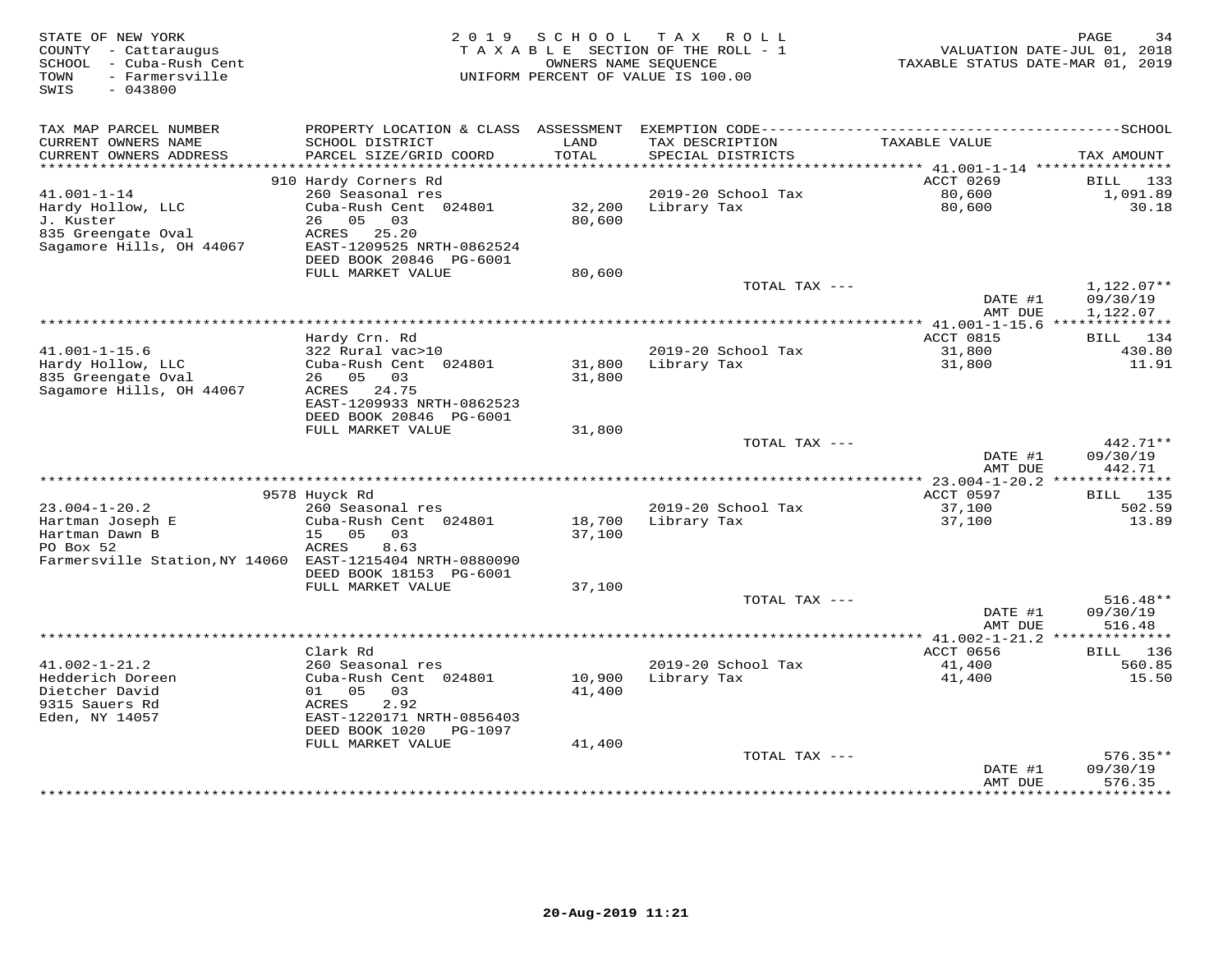| STATE OF NEW YORK<br>COUNTY - Cattaraugus<br>SCHOOL - Cuba-Rush Cent<br>- Farmersville<br>TOWN<br>$-043800$<br>SWIS |                                              | 2019 SCHOOL<br>TAXABLE SECTION OF THE ROLL - 1<br>UNIFORM PERCENT OF VALUE IS 100.00 | T A X<br>OWNERS NAME SEQUENCE | R O L L            | TAXABLE STATUS DATE-MAR 01, 2019               | 35<br>PAGE<br>VALUATION DATE-JUL 01, 2018 |
|---------------------------------------------------------------------------------------------------------------------|----------------------------------------------|--------------------------------------------------------------------------------------|-------------------------------|--------------------|------------------------------------------------|-------------------------------------------|
| TAX MAP PARCEL NUMBER                                                                                               |                                              |                                                                                      |                               |                    |                                                |                                           |
| CURRENT OWNERS NAME                                                                                                 | SCHOOL DISTRICT                              | LAND                                                                                 |                               | TAX DESCRIPTION    | TAXABLE VALUE                                  |                                           |
| CURRENT OWNERS ADDRESS<br>**********************                                                                    | PARCEL SIZE/GRID COORD                       | TOTAL                                                                                |                               | SPECIAL DISTRICTS  |                                                | TAX AMOUNT                                |
|                                                                                                                     | 8967 Stebbins Rd                             |                                                                                      |                               |                    | <b>ACCT 0802</b>                               | BILL 137                                  |
| $32.004 - 1 - 9.2$                                                                                                  | 270 Mfg housing                              |                                                                                      |                               | 2019-20 School Tax | 26,100                                         | 353.58                                    |
| Henderson John                                                                                                      | Cuba-Rush Cent 024801                        | 21,000                                                                               | Library Tax                   |                    | 26,100                                         | 9.77                                      |
| 527 Morgan St                                                                                                       | 05<br>03<br>20                               | 26,100                                                                               |                               |                    |                                                |                                           |
| Tonawanda, NY 14150                                                                                                 | ACRES 10.62<br>EAST-1214187 NRTH-0870211     |                                                                                      |                               |                    |                                                |                                           |
|                                                                                                                     | DEED BOOK 1006 PG-742                        |                                                                                      |                               |                    |                                                |                                           |
|                                                                                                                     | FULL MARKET VALUE                            | 26,100                                                                               |                               |                    |                                                |                                           |
|                                                                                                                     |                                              |                                                                                      |                               | TOTAL TAX ---      |                                                | $363.35**$                                |
|                                                                                                                     |                                              |                                                                                      |                               |                    | DATE #1                                        | 09/30/19                                  |
|                                                                                                                     |                                              |                                                                                      |                               |                    | AMT DUE                                        | 363.35                                    |
|                                                                                                                     | 8238 Healy Rd                                |                                                                                      |                               |                    | ACCT 0926                                      | 138<br>BILL                               |
| $41.001 - 1 - 23.2$                                                                                                 | 260 Seasonal res                             |                                                                                      |                               | 2019-20 School Tax | 26,300                                         | 356.29                                    |
| Hepburn Theo R                                                                                                      | Cuba-Rush Cent 024801                        | 15,800                                                                               | Library Tax                   |                    | 26,300                                         | 9.85                                      |
| Hepburn Jeremy C<br>1526 Moll St                                                                                    | 34 05<br>03<br>6.25                          | 26,300                                                                               |                               |                    |                                                |                                           |
| N. Tonawanda, NY 14120                                                                                              | ACRES<br>EAST-1204991 NRTH-0860028           |                                                                                      |                               |                    |                                                |                                           |
|                                                                                                                     | DEED BOOK 10408 PG-2002                      |                                                                                      |                               |                    |                                                |                                           |
|                                                                                                                     | FULL MARKET VALUE                            | 26,300                                                                               |                               |                    |                                                |                                           |
|                                                                                                                     |                                              |                                                                                      |                               | TOTAL TAX ---      |                                                | $366.14**$                                |
|                                                                                                                     |                                              |                                                                                      |                               |                    | DATE #1<br>AMT DUE                             | 09/30/19<br>366.14                        |
|                                                                                                                     |                                              |                                                                                      |                               |                    | **************** 41.002-1-8.1 **************** |                                           |
|                                                                                                                     | 322 Hardy Corners Rd                         |                                                                                      |                               |                    | ACCT 0084                                      | 139<br>BILL                               |
| $41.002 - 1 - 8.1$                                                                                                  | 112 Dairy farm                               |                                                                                      | AG BLDG                       | 41700              |                                                | 20,400                                    |
| HERSBERGER DANIEL P.                                                                                                | Cuba-Rush Cent 024801                        | 103,400 AG BLDG                                                                      |                               | 41700<br>41700     |                                                | 11,000                                    |
| HERSBERGER FANNIE D.<br>322 Hardys Corners Rd                                                                       | 10<br>05<br>03<br>ACRES 120.70               | 263,300 AG BLDG                                                                      | AG DIST                       | 41720              |                                                | 66,600<br>36,286                          |
| Franklinville, NY 14737                                                                                             | EAST-1217728 NRTH-0861387                    |                                                                                      |                               | 2019-20 School Tax | 129,014                                        | 1,747.75                                  |
|                                                                                                                     | DEED BOOK 26948 PG-5003                      |                                                                                      | Library Tax                   |                    | 129,014                                        | 48.31                                     |
| MAY BE SUBJECT TO PAYMENT                                                                                           | FULL MARKET VALUE                            | 263,300                                                                              |                               |                    |                                                |                                           |
| UNDER AGDIST LAW TIL 2028                                                                                           |                                              |                                                                                      |                               | TOTAL TAX ---      |                                                | $1,796.06**$                              |
|                                                                                                                     |                                              |                                                                                      |                               |                    | DATE #1                                        | 09/30/19                                  |
|                                                                                                                     |                                              |                                                                                      |                               |                    | AMT DUE                                        | 1,796.06                                  |
|                                                                                                                     |                                              |                                                                                      |                               |                    | **** 23.003-1-15.2 ***************             |                                           |
| $23.003 - 1 - 15.2$                                                                                                 | NYS Rte 98<br>105 Vac farmland               |                                                                                      | AG DIST                       | 41720              | ACCT 1180                                      | BILL 140<br>10,122                        |
| Hershberger Andrew                                                                                                  | Cuba-Rush Cent 024801                        | 32,400                                                                               |                               | 2019-20 School Tax | 22,278                                         | 301.80                                    |
| Hershberger Lydia                                                                                                   | 31 05<br>03                                  |                                                                                      | 32,400 Library Tax            |                    | 22,278                                         | 8.34                                      |
| 9482 Older Hil Rd                                                                                                   | ACRES 32.74                                  |                                                                                      |                               |                    |                                                |                                           |
| Franklinville, NY 14737                                                                                             | EAST-1207188 NRTH-0880426                    |                                                                                      |                               |                    |                                                |                                           |
| MAY BE SUBJECT TO PAYMENT                                                                                           | DEED BOOK 23341 PG-8001<br>FULL MARKET VALUE | 32,400                                                                               |                               |                    |                                                |                                           |
| UNDER AGDIST LAW TIL 2023                                                                                           |                                              |                                                                                      |                               |                    |                                                |                                           |
|                                                                                                                     |                                              |                                                                                      |                               | TOTAL TAX ---      |                                                | 310.14**                                  |
|                                                                                                                     |                                              |                                                                                      |                               |                    | DATE #1                                        | 09/30/19                                  |
|                                                                                                                     |                                              |                                                                                      |                               |                    | AMT DUE                                        | 310.14<br>* * * * * * * *                 |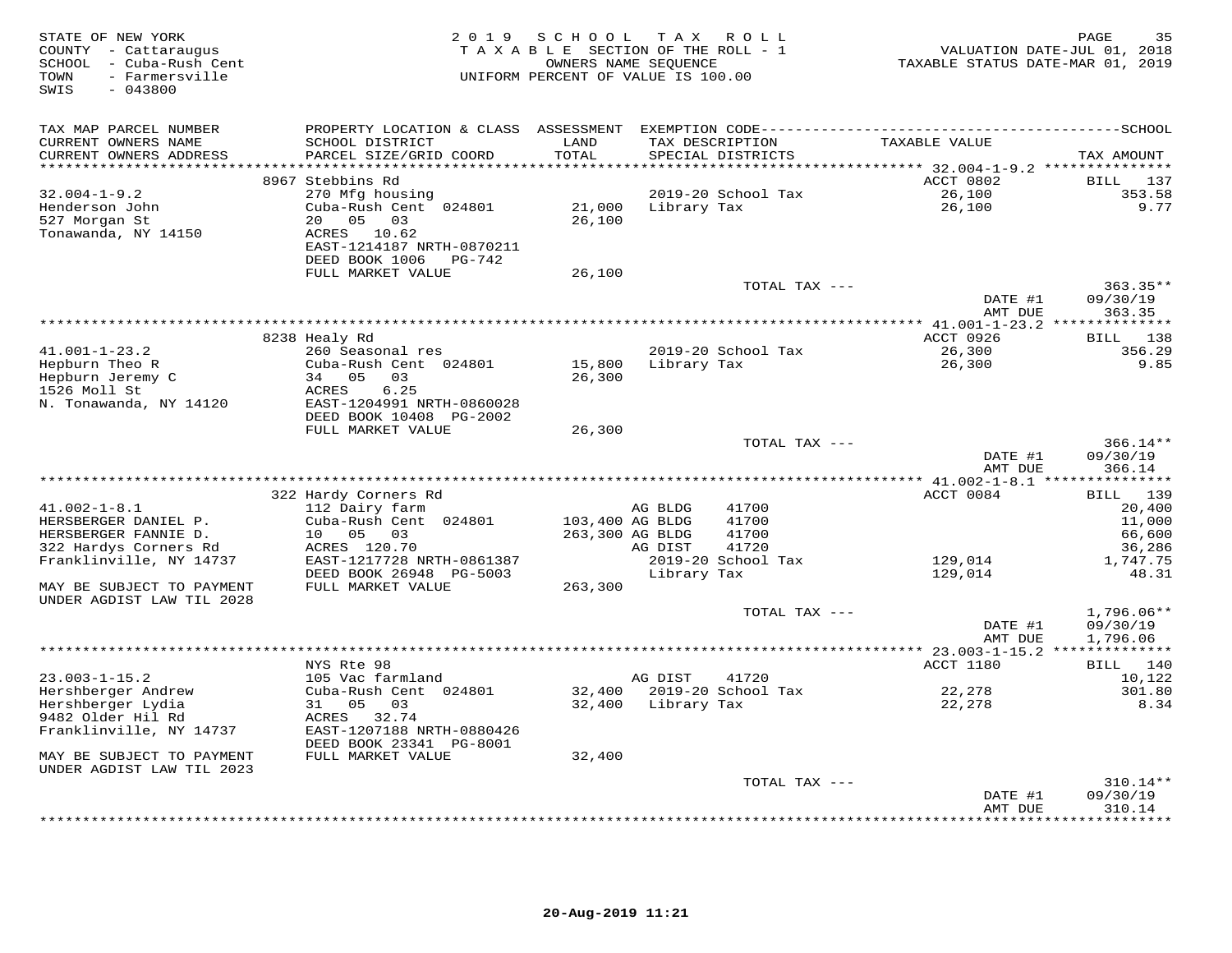| STATE OF NEW YORK<br>COUNTY - Cattaraugus<br>SCHOOL - Cuba-Rush Cent<br>- Farmersville<br>TOWN<br>SWIS<br>$-043800$ | 2 0 1 9                                | SCHOOL<br>TAXABLE SECTION OF THE ROLL - 1<br>OWNERS NAME SEQUENCE<br>UNIFORM PERCENT OF VALUE IS 100.00 | T A X           | R O L L            | VALUATION DATE-JUL 01, 2018<br>TAXABLE STATUS DATE-MAR 01, 2019 | 36<br>PAGE               |
|---------------------------------------------------------------------------------------------------------------------|----------------------------------------|---------------------------------------------------------------------------------------------------------|-----------------|--------------------|-----------------------------------------------------------------|--------------------------|
| TAX MAP PARCEL NUMBER                                                                                               |                                        |                                                                                                         |                 |                    |                                                                 |                          |
| CURRENT OWNERS NAME                                                                                                 | SCHOOL DISTRICT                        | LAND                                                                                                    | TAX DESCRIPTION |                    | TAXABLE VALUE                                                   |                          |
| CURRENT OWNERS ADDRESS                                                                                              | PARCEL SIZE/GRID COORD                 | TOTAL                                                                                                   |                 | SPECIAL DISTRICTS  |                                                                 | TAX AMOUNT               |
| ******************                                                                                                  | 968 Elton Rd                           | ******                                                                                                  |                 |                    | ******* 23.014-1-33 *****************                           | BILL<br>141              |
| $23.014 - 1 - 33$                                                                                                   | 210 1 Family Res                       |                                                                                                         | ENH STAR        | 41834              | ACCT 0467                                                       | 68,700                   |
| Hess Daniel                                                                                                         | Cuba-Rush Cent 024801                  | 7,200                                                                                                   |                 | 2019-20 School Tax | 83,100                                                          | 1,125.76                 |
| Hess Susan L                                                                                                        | 05<br>32<br>03                         | 83,100                                                                                                  | Library Tax     |                    | 83,100                                                          | 31.12                    |
| 968 Elton Rd                                                                                                        | <b>FRNT</b><br>66.00 DPTH 220.00       |                                                                                                         |                 |                    |                                                                 |                          |
| PO Box 56                                                                                                           | ACRES<br>0.33                          |                                                                                                         |                 |                    |                                                                 |                          |
| Farmersville Station, NY 14060                                                                                      | EAST-1208727 NRTH-0885023              |                                                                                                         |                 |                    |                                                                 |                          |
|                                                                                                                     | DEED BOOK 901<br>PG-00684              | 83,100                                                                                                  |                 |                    |                                                                 |                          |
|                                                                                                                     | FULL MARKET VALUE                      |                                                                                                         |                 | TOTAL TAX ---      |                                                                 | 230.88**                 |
|                                                                                                                     |                                        |                                                                                                         |                 |                    | DATE #1                                                         | 09/30/19                 |
|                                                                                                                     |                                        |                                                                                                         |                 |                    | AMT DUE                                                         | 230.88                   |
|                                                                                                                     |                                        |                                                                                                         |                 |                    |                                                                 |                          |
|                                                                                                                     | 180 West Branch Rd                     |                                                                                                         |                 |                    | ACCT 1067                                                       | BILL 142                 |
| $32.004 - 2 - 8.4$<br>Hewett Decatur                                                                                | 240 Rural res<br>Cuba-Rush Cent 024801 | 50,700                                                                                                  | Library Tax     | 2019-20 School Tax | 145,400<br>145,400                                              | 1,969.74<br>54.45        |
| 5760 Dunnigan Rd                                                                                                    | 03/04<br>05<br>04                      | 145,400                                                                                                 |                 |                    |                                                                 |                          |
| Lockport, NY 14094                                                                                                  | <b>ACRES</b><br>52.30                  |                                                                                                         |                 |                    |                                                                 |                          |
|                                                                                                                     | EAST-1219648 NRTH-0871237              |                                                                                                         |                 |                    |                                                                 |                          |
|                                                                                                                     | DEED BOOK 14646 PG-3001                |                                                                                                         |                 |                    |                                                                 |                          |
|                                                                                                                     | FULL MARKET VALUE                      | 145,400                                                                                                 |                 |                    |                                                                 |                          |
|                                                                                                                     |                                        |                                                                                                         |                 | TOTAL TAX ---      | DATE #1                                                         | $2,024.19**$<br>09/30/19 |
|                                                                                                                     |                                        |                                                                                                         |                 |                    | AMT DUE                                                         | 2,024.19                 |
|                                                                                                                     |                                        |                                                                                                         |                 |                    |                                                                 |                          |
|                                                                                                                     | 9816 Church St                         |                                                                                                         |                 |                    | ACCT 0161                                                       | BILL 143                 |
| $23.014 - 1 - 24$                                                                                                   | 210 1 Family Res                       |                                                                                                         |                 | 2019-20 School Tax | 52,500                                                          | 711.22                   |
| Hitchcock Jeffrey                                                                                                   | Cuba-Rush Cent 024801                  | 6,200                                                                                                   | Library Tax     |                    | 52,500                                                          | 19.66                    |
| Hitchcock Alvina A<br>1630 Siloam Rd                                                                                | 32<br>05<br>03<br>0.22<br>ACRES        | 52,500                                                                                                  |                 |                    |                                                                 |                          |
| Delevan, NY 14042                                                                                                   | EAST-1208463 NRTH-0885277              |                                                                                                         |                 |                    |                                                                 |                          |
|                                                                                                                     | DEED BOOK 799<br>PG-00838              |                                                                                                         |                 |                    |                                                                 |                          |
|                                                                                                                     | FULL MARKET VALUE                      | 52,500                                                                                                  |                 |                    |                                                                 |                          |
|                                                                                                                     |                                        |                                                                                                         |                 | TOTAL TAX ---      |                                                                 | 730.88**                 |
|                                                                                                                     |                                        |                                                                                                         |                 |                    | DATE #1                                                         | 09/30/19                 |
|                                                                                                                     |                                        |                                                                                                         |                 |                    | AMT DUE                                                         | 730.88<br>***********    |
|                                                                                                                     | 959 Back St                            |                                                                                                         |                 |                    | ACCT 0174                                                       | BILL 144                 |
| $23.014 - 1 - 19$                                                                                                   | 210 1 Family Res                       |                                                                                                         |                 | 2019-20 School Tax | 74,800                                                          | 1,013.32                 |
| Hooper Eric D.                                                                                                      | Cuba-Rush Cent 024801                  | 13,700                                                                                                  | Library Tax     |                    | 74,800                                                          | 28.01                    |
| Hooper Mindy S.                                                                                                     | 32<br>05<br>03                         | 74,800                                                                                                  |                 |                    |                                                                 |                          |
| 952 Elton Road                                                                                                      | 2.60<br>ACRES                          |                                                                                                         |                 |                    |                                                                 |                          |
| Farmersville Station, NY 14060 EAST-1208825 NRTH-0885241                                                            | DEED BOOK 27542 PG-8002                |                                                                                                         |                 |                    |                                                                 |                          |
|                                                                                                                     | FULL MARKET VALUE                      | 74,800                                                                                                  |                 |                    |                                                                 |                          |
|                                                                                                                     |                                        |                                                                                                         |                 | TOTAL TAX ---      |                                                                 | $1,041.33**$             |
|                                                                                                                     |                                        |                                                                                                         |                 |                    | DATE #1                                                         | 09/30/19                 |
|                                                                                                                     |                                        |                                                                                                         |                 |                    | AMT DUE                                                         | 1,041.33                 |
|                                                                                                                     |                                        |                                                                                                         |                 |                    | **************                                                  | ***********              |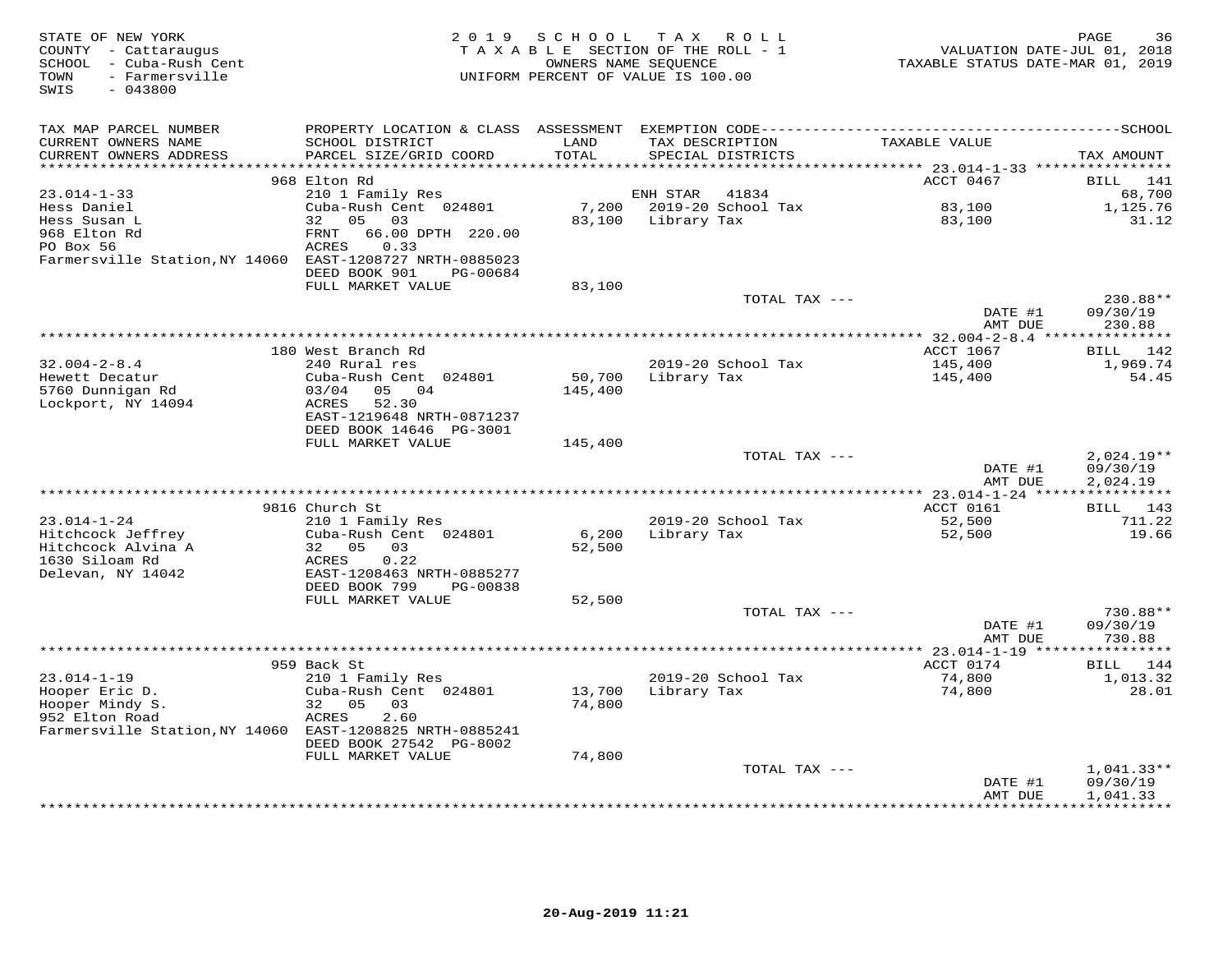| STATE OF NEW YORK<br>COUNTY - Cattaraugus<br>SCHOOL - Cuba-Rush Cent<br>- Farmersville<br>TOWN<br>SWIS<br>$-043800$ | 2 0 1 9                                                                                            | SCHOOL           | T A X<br>R O L L<br>TAXABLE SECTION OF THE ROLL - 1<br>OWNERS NAME SEOUENCE<br>UNIFORM PERCENT OF VALUE IS 100.00 | TAXABLE STATUS DATE-MAR 01, 2019           | 37<br>PAGE<br>VALUATION DATE-JUL 01, 2018               |
|---------------------------------------------------------------------------------------------------------------------|----------------------------------------------------------------------------------------------------|------------------|-------------------------------------------------------------------------------------------------------------------|--------------------------------------------|---------------------------------------------------------|
| TAX MAP PARCEL NUMBER<br>CURRENT OWNERS NAME<br>CURRENT OWNERS ADDRESS<br>***********************                   | PROPERTY LOCATION & CLASS ASSESSMENT<br>SCHOOL DISTRICT<br>PARCEL SIZE/GRID COORD                  | LAND<br>TOTAL    | TAX DESCRIPTION<br>SPECIAL DISTRICTS                                                                              | TAXABLE VALUE                              | TAX AMOUNT                                              |
|                                                                                                                     | 414 Hardy Crn. Rd                                                                                  |                  |                                                                                                                   | ACCT 0138                                  | BILL<br>145                                             |
| $41.002 - 1 - 5$                                                                                                    | 240 Rural res                                                                                      |                  | <b>BAS STAR</b><br>41854                                                                                          |                                            | 30,000                                                  |
| Howe Jeffery P                                                                                                      | Cuba-Rush Cent 024801                                                                              | 20,600           | 2019-20 School Tax                                                                                                | 105,700                                    | 1,431.92                                                |
| 414 Hardy Crn. Rd                                                                                                   | 05<br>03<br>10                                                                                     | 105,700          | Library Tax                                                                                                       | 105,700                                    | 39.58                                                   |
| Franklinville, NY 14737                                                                                             | ACRES 10.22<br>EAST-1216462 NRTH-0861639<br>DEED BOOK 11495 PG-4002                                |                  |                                                                                                                   |                                            |                                                         |
|                                                                                                                     | FULL MARKET VALUE                                                                                  | 105,700          |                                                                                                                   |                                            |                                                         |
|                                                                                                                     |                                                                                                    |                  | TOTAL TAX ---                                                                                                     | DATE #1<br>AMT DUE                         | $1,065.09**$<br>09/30/19<br>1,065.09                    |
|                                                                                                                     |                                                                                                    |                  |                                                                                                                   |                                            | * * * * * * * * * * *                                   |
|                                                                                                                     | Hardy Corners Rd                                                                                   |                  |                                                                                                                   | ACCT 0457                                  | 146<br>BILL                                             |
| $41.002 - 1 - 7$<br>Howe Jeffrey P                                                                                  | 322 Rural vac>10<br>Cuba-Rush Cent 024801                                                          | 30,000           | 2019-20 School Tax<br>Library Tax                                                                                 | 30,000<br>30,000                           | 406.41<br>11.23                                         |
| 414 Hardy Crn Rd<br>Franklinville, NY 14737                                                                         | 10  05  03<br>ACRES 22.39<br>EAST-1216825 NRTH-0860345                                             | 30,000           |                                                                                                                   |                                            |                                                         |
|                                                                                                                     | DEED BOOK 11495 PG-4002<br>FULL MARKET VALUE                                                       | 30,000           |                                                                                                                   |                                            |                                                         |
|                                                                                                                     |                                                                                                    |                  | TOTAL TAX ---                                                                                                     | DATE #1                                    | $417.64**$<br>09/30/19                                  |
|                                                                                                                     |                                                                                                    |                  |                                                                                                                   | AMT DUE                                    | 417.64                                                  |
|                                                                                                                     |                                                                                                    |                  |                                                                                                                   | ************ 23.014-1-53.1 *************** |                                                         |
| $23.014 - 1 - 53.1$                                                                                                 | 1054 Co Rd 21<br>210 1 Family Res                                                                  |                  | <b>BAS STAR</b><br>41854                                                                                          | ACCT 0463                                  | 147<br>BILL<br>30,000                                   |
| Hoxie Stephen                                                                                                       | Cuba-Rush Cent 024801                                                                              | 6,700            | 2019-20 School Tax                                                                                                | 54,700                                     | 741.02                                                  |
| PO Box 106                                                                                                          | 32<br>05<br>03                                                                                     | 54,700           | Library Tax                                                                                                       | 54,700                                     | 20.48                                                   |
| Farmersville Sta., NY 14060                                                                                         | 82.50 DPTH 140.00<br>FRNT<br>ACRES<br>0.24<br>EAST-1207592 NRTH-0883989<br>DEED BOOK 12385 PG-7001 |                  |                                                                                                                   |                                            |                                                         |
|                                                                                                                     | FULL MARKET VALUE                                                                                  | 54,700           |                                                                                                                   |                                            |                                                         |
|                                                                                                                     |                                                                                                    |                  | TOTAL TAX ---                                                                                                     | DATE #1<br>AMT DUE                         | $355.09**$<br>09/30/19<br>355.09                        |
|                                                                                                                     |                                                                                                    |                  |                                                                                                                   |                                            |                                                         |
|                                                                                                                     | 9080 Stebbins Rd                                                                                   |                  |                                                                                                                   | <b>ACCT 1066</b>                           | 148<br>BILL                                             |
| $32.002 - 1 - 11.18$                                                                                                | 312 Vac w/imprv                                                                                    |                  | 2019-20 School Tax                                                                                                | 29,100                                     | 394.22                                                  |
| Hughes David M<br>Cammelleri Jessica P<br>709 Linwood Ave<br>Buffalo, NY 14209                                      | Cuba-Rush Cent 024801<br>ACRES<br>10.15<br>EAST-1214905 NRTH-0872502<br>DEED BOOK 16786 PG-8001    | 20,500<br>29,100 | Library Tax                                                                                                       | 29,100                                     | 10.90                                                   |
|                                                                                                                     | FULL MARKET VALUE                                                                                  | 29,100           |                                                                                                                   |                                            |                                                         |
|                                                                                                                     |                                                                                                    |                  | TOTAL TAX ---                                                                                                     | DATE #1<br>AMT DUE<br>*****************    | $405.12**$<br>09/30/19<br>405.12<br>* * * * * * * * * * |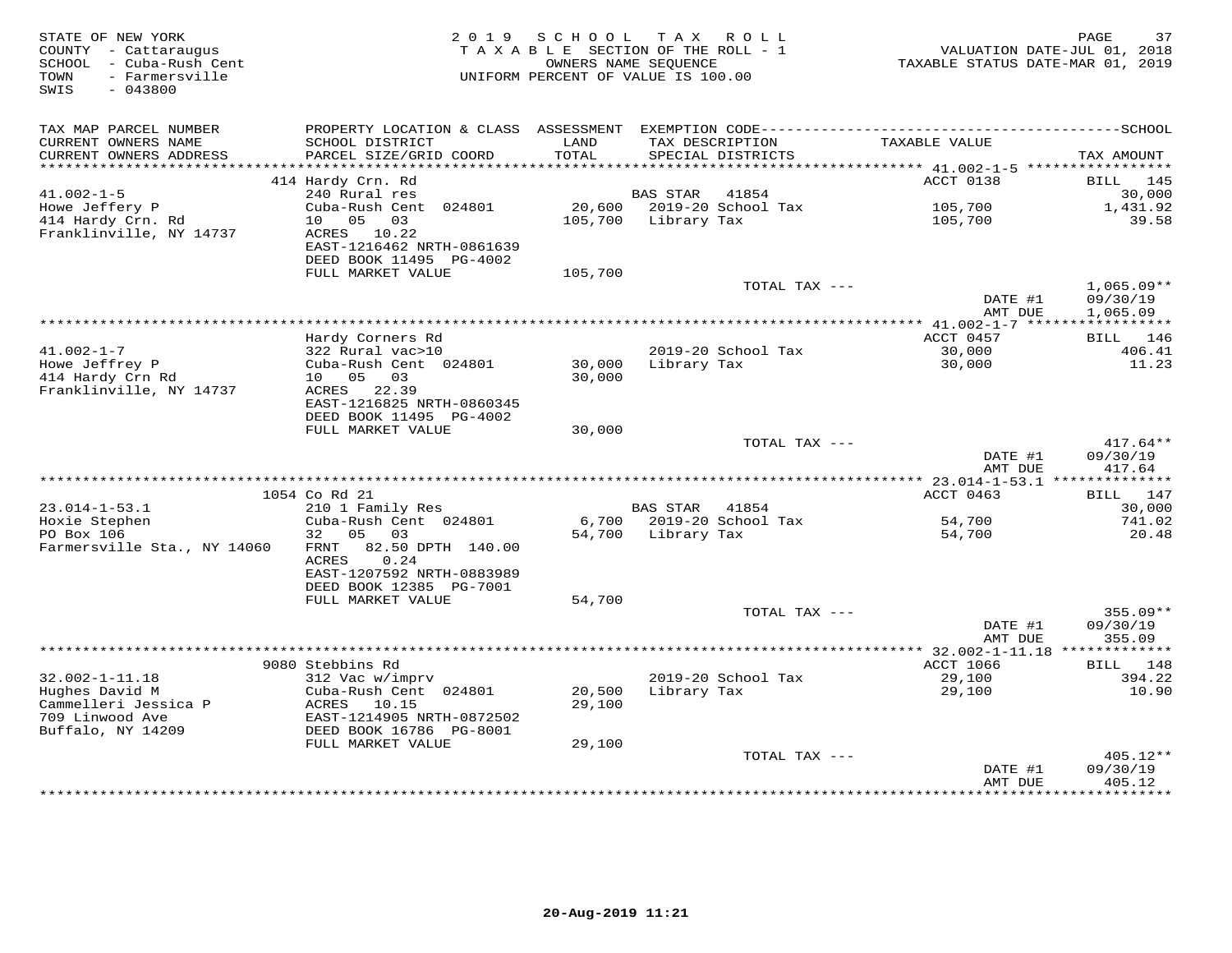| STATE OF NEW YORK<br>COUNTY - Cattaraugus<br>SCHOOL - Cuba-Rush Cent<br>- Farmersville<br>TOWN<br>$-043800$<br>SWIS | 2 0 1 9                                   | SCHOOL<br>OWNERS NAME SEQUENCE | T A X<br>R O L L<br>TAXABLE SECTION OF THE ROLL - 1<br>UNIFORM PERCENT OF VALUE IS 100.00 | VALUATION DATE-JUL 01, 2018<br>TAXABLE STATUS DATE-MAR 01, 2019 | 38<br>PAGE              |
|---------------------------------------------------------------------------------------------------------------------|-------------------------------------------|--------------------------------|-------------------------------------------------------------------------------------------|-----------------------------------------------------------------|-------------------------|
| TAX MAP PARCEL NUMBER                                                                                               | PROPERTY LOCATION & CLASS ASSESSMENT      |                                |                                                                                           |                                                                 |                         |
| CURRENT OWNERS NAME<br>CURRENT OWNERS ADDRESS                                                                       | SCHOOL DISTRICT<br>PARCEL SIZE/GRID COORD | LAND<br>TOTAL                  | TAX DESCRIPTION<br>SPECIAL DISTRICTS                                                      | TAXABLE VALUE                                                   | TAX AMOUNT              |
| **********************                                                                                              |                                           |                                |                                                                                           |                                                                 |                         |
| $32.002 - 1 - 11.16$                                                                                                | 537 West Branch Rd                        |                                | 2019-20 School Tax                                                                        | ACCT 1043                                                       | BILL.<br>149<br>269.59  |
| Hughes David M.                                                                                                     | 312 Vac w/imprv<br>Cuba-Rush Cent 024801  | 19,300                         | Library Tax                                                                               | 19,900<br>19,900                                                | 7.45                    |
| Hughes Jessica P.                                                                                                   | $13 \quad 5 \quad 3$                      | 19,900                         |                                                                                           |                                                                 |                         |
| 709 Linwood Avenue                                                                                                  | ACRES<br>9.15                             |                                |                                                                                           |                                                                 |                         |
| Buffalo, NY 14209                                                                                                   | EAST-1214884 NRTH-0873178                 |                                |                                                                                           |                                                                 |                         |
|                                                                                                                     | DEED BOOK 27292 PG-3001                   |                                |                                                                                           |                                                                 |                         |
|                                                                                                                     | FULL MARKET VALUE                         | 19,900                         |                                                                                           |                                                                 |                         |
|                                                                                                                     |                                           |                                | TOTAL TAX ---                                                                             |                                                                 | $277.04**$              |
|                                                                                                                     |                                           |                                |                                                                                           | DATE #1                                                         | 09/30/19                |
|                                                                                                                     |                                           |                                |                                                                                           | AMT DUE                                                         | 277.04                  |
|                                                                                                                     | 8362 Stebbins Rd                          |                                |                                                                                           | ACCT 0959                                                       | BILL<br>150             |
| $41.002 - 1 - 3.4$                                                                                                  | 312 Vac w/imprv                           |                                | 2019-20 School Tax                                                                        | 35,400                                                          | 479.56                  |
| Hunger Michael                                                                                                      | Cuba-Rush Cent 024801                     | 12,400                         | Library Tax                                                                               | 35,400                                                          | 13.26                   |
| Hunger Jeannette                                                                                                    | 04<br>18 05                               | 35,400                         |                                                                                           |                                                                 |                         |
| 397 Benzinger St                                                                                                    | ACRES<br>3.90                             |                                |                                                                                           |                                                                 |                         |
| Buffalo, NY 14206                                                                                                   | EAST-1214262 NRTH-0862275                 |                                |                                                                                           |                                                                 |                         |
|                                                                                                                     | DEED BOOK 1024<br>PG-983                  |                                |                                                                                           |                                                                 |                         |
|                                                                                                                     | FULL MARKET VALUE                         | 35,400                         | TOTAL TAX ---                                                                             |                                                                 | 492.82**                |
|                                                                                                                     |                                           |                                |                                                                                           | DATE #1                                                         | 09/30/19                |
|                                                                                                                     |                                           |                                |                                                                                           | AMT DUE                                                         | 492.82                  |
|                                                                                                                     |                                           |                                |                                                                                           |                                                                 | ***********             |
|                                                                                                                     | 9890 Galen Hill Rd                        |                                |                                                                                           | ACCT 0392                                                       | <b>BILL</b> 151         |
| $23.014 - 1 - 8$                                                                                                    | 210 1 Family Res                          |                                | <b>BAS STAR</b><br>41854                                                                  |                                                                 | 30,000                  |
| Hurd Jeffrey R                                                                                                      | Cuba-Rush Cent 024801                     |                                | 12,300 2019-20 School Tax                                                                 | 80,700                                                          | 1,093.24                |
| Hurd Betty J                                                                                                        | 32<br>05<br>03                            | 80,700                         | Library Tax                                                                               | 80,700                                                          | 30.22                   |
| PO Box 83<br>Farmersville Station, NY 14060 EAST-1208618 NRTH-0886308                                               | 3.84<br>ACRES                             |                                |                                                                                           |                                                                 |                         |
|                                                                                                                     | DEED BOOK 893<br>PG-00507                 |                                |                                                                                           |                                                                 |                         |
|                                                                                                                     | FULL MARKET VALUE                         | 80,700                         |                                                                                           |                                                                 |                         |
|                                                                                                                     |                                           |                                | TOTAL TAX ---                                                                             |                                                                 | $717.05**$              |
|                                                                                                                     |                                           |                                |                                                                                           | DATE #1                                                         | 09/30/19                |
|                                                                                                                     |                                           |                                |                                                                                           | AMT DUE                                                         | 717.05                  |
|                                                                                                                     |                                           |                                |                                                                                           | *************** 23.003-1-11.2 **************                    |                         |
|                                                                                                                     | 883 Tarbell Rd                            |                                |                                                                                           | ACCT 0867                                                       | 152<br>BILL             |
| $23.003 - 1 - 11.2$<br>Idem Michael                                                                                 | 210 1 Family Res<br>Cuba-Rush Cent 024801 | 25,300                         | 2019-20 School Tax<br>Library Tax                                                         | 90,900<br>90,900                                                | 1,231.42<br>34.04       |
| 883 Tarbell Rd                                                                                                      | 31<br>0.5<br>03                           | 90,900                         |                                                                                           |                                                                 |                         |
| Farmersville Sta., NY 14060                                                                                         | ACRES 16.00                               |                                |                                                                                           |                                                                 |                         |
|                                                                                                                     | EAST-1209359 NRTH-0883226                 |                                |                                                                                           |                                                                 |                         |
|                                                                                                                     | DEED BOOK 908<br>PG-00650                 |                                |                                                                                           |                                                                 |                         |
|                                                                                                                     | FULL MARKET VALUE                         | 90,900                         |                                                                                           |                                                                 |                         |
|                                                                                                                     |                                           |                                | TOTAL TAX ---                                                                             |                                                                 | $1,265.46**$            |
|                                                                                                                     |                                           |                                |                                                                                           | DATE #1                                                         | 09/30/19                |
|                                                                                                                     |                                           |                                |                                                                                           | AMT DUE<br>************                                         | 1,265.46<br>*********** |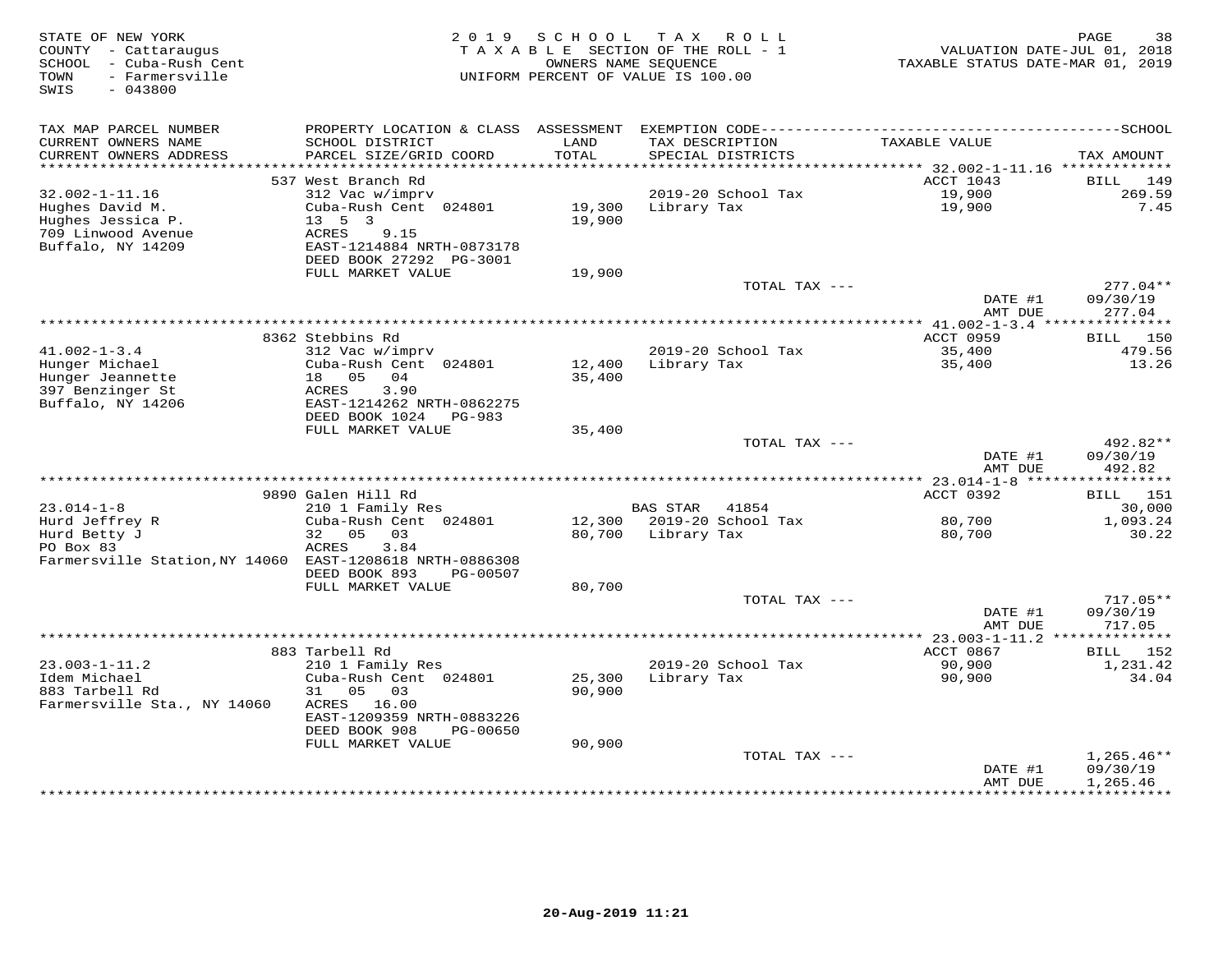| STATE OF NEW YORK<br>COUNTY - Cattaraugus<br>SCHOOL - Cuba-Rush Cent<br>- Farmersville<br>TOWN<br>$-043800$<br>SWIS | 2 0 1 9                                                       | SCHOOL<br>TAXABLE SECTION OF THE ROLL - 1<br>OWNERS NAME SEQUENCE<br>UNIFORM PERCENT OF VALUE IS 100.00 |             | TAX ROLL                             | VALUATION DATE-JUL 01, 2018<br>TAXABLE STATUS DATE-MAR 01, 2019 | 39<br>PAGE                     |
|---------------------------------------------------------------------------------------------------------------------|---------------------------------------------------------------|---------------------------------------------------------------------------------------------------------|-------------|--------------------------------------|-----------------------------------------------------------------|--------------------------------|
| TAX MAP PARCEL NUMBER                                                                                               | PROPERTY LOCATION & CLASS ASSESSMENT                          |                                                                                                         |             |                                      |                                                                 |                                |
| CURRENT OWNERS NAME<br>CURRENT OWNERS ADDRESS                                                                       | SCHOOL DISTRICT<br>PARCEL SIZE/GRID COORD                     | LAND<br>TOTAL                                                                                           |             | TAX DESCRIPTION<br>SPECIAL DISTRICTS | TAXABLE VALUE                                                   | TAX AMOUNT                     |
| ***********************                                                                                             | ****************                                              |                                                                                                         |             |                                      |                                                                 |                                |
| $23.014 - 1 - 44$                                                                                                   | NYS Rte 98<br>314 Rural vac<10                                |                                                                                                         |             | 2019-20 School Tax                   | ACCT 0272<br>7,900                                              | 153<br>BILL<br>107.02          |
| Idem Michael                                                                                                        | Cuba-Rush Cent 024801                                         | 7,900                                                                                                   | Library Tax |                                      | 7,900                                                           | 2.96                           |
| 883 Tarbell Rd<br>Farmersville Sta., NY 14060                                                                       | 31/32<br>05<br>03<br>FRNT 297.00 DPTH 106.00<br>0.72<br>ACRES | 7,900                                                                                                   |             |                                      |                                                                 |                                |
|                                                                                                                     | EAST-1209111 NRTH-0883700<br>DEED BOOK 908<br>PG-00650        |                                                                                                         |             |                                      |                                                                 |                                |
|                                                                                                                     | FULL MARKET VALUE                                             | 7,900                                                                                                   |             |                                      |                                                                 |                                |
|                                                                                                                     |                                                               |                                                                                                         |             | TOTAL TAX ---                        | DATE #1<br>AMT DUE                                              | 109.98**<br>09/30/19<br>109.98 |
|                                                                                                                     |                                                               |                                                                                                         |             |                                      |                                                                 |                                |
|                                                                                                                     | 1087 Siloam Rd                                                |                                                                                                         |             |                                      | ACCT 0541                                                       | 154<br>BILL                    |
| $23.003 - 1 - 6$                                                                                                    | 210 1 Family Res                                              |                                                                                                         | ENH STAR    | 41834                                |                                                                 | 50,600                         |
| Jackson Barbara J                                                                                                   | Cuba-Rush Cent 024801                                         | 9,300                                                                                                   |             | 2019-20 School Tax                   | 50,600                                                          | 685.48                         |
| Jackson John C<br>1087 Siloam Rd                                                                                    | 32<br>05<br>03<br>1.86<br>ACRES                               | 50,600                                                                                                  | Library Tax |                                      | 50,600                                                          | 18.95                          |
| Freedom, NY 14065                                                                                                   | EAST-1207401 NRTH-0885808                                     |                                                                                                         |             |                                      |                                                                 |                                |
|                                                                                                                     | DEED BOOK 802<br>PG-00826                                     |                                                                                                         |             |                                      |                                                                 |                                |
|                                                                                                                     | FULL MARKET VALUE                                             | 50,600                                                                                                  |             |                                      |                                                                 |                                |
|                                                                                                                     |                                                               |                                                                                                         |             | TOTAL TAX ---                        |                                                                 | 18.95**                        |
|                                                                                                                     |                                                               |                                                                                                         |             |                                      | DATE #1                                                         | 09/30/19                       |
|                                                                                                                     |                                                               | ***********************************                                                                     |             |                                      | AMT DUE                                                         | 18.95                          |
|                                                                                                                     |                                                               |                                                                                                         |             |                                      | ************ 41.001-1-32.4 ***************<br>ACCT 0732         |                                |
| $41.001 - 1 - 32.4$                                                                                                 | Healy Rd<br>314 Rural vac<10                                  |                                                                                                         |             | 2019-20 School Tax                   | 11,500                                                          | BILL 155<br>155.79             |
| Johnston Robert                                                                                                     | Cuba-Rush Cent 024801                                         | 11,500                                                                                                  | Library Tax |                                      | 11,500                                                          | 4.31                           |
| Johnston Debra                                                                                                      | 35 05<br>03                                                   | 11,500                                                                                                  |             |                                      |                                                                 |                                |
| 1397 Hardy Corners Rd                                                                                               | 3.30<br>ACRES                                                 |                                                                                                         |             |                                      |                                                                 |                                |
| Franklinville, NY 14737                                                                                             | EAST-1204283 NRTH-0861532                                     |                                                                                                         |             |                                      |                                                                 |                                |
|                                                                                                                     | DEED BOOK 16700 PG-3003                                       |                                                                                                         |             |                                      |                                                                 |                                |
|                                                                                                                     | FULL MARKET VALUE                                             | 11,500                                                                                                  |             |                                      |                                                                 |                                |
|                                                                                                                     |                                                               |                                                                                                         |             | TOTAL TAX ---                        | DATE #1                                                         | $160.10**$<br>09/30/19         |
|                                                                                                                     |                                                               |                                                                                                         |             |                                      | AMT DUE                                                         | 160.10                         |
|                                                                                                                     |                                                               |                                                                                                         |             |                                      |                                                                 | *********                      |
|                                                                                                                     | 1297 Hardy Crn. Rd                                            |                                                                                                         |             |                                      | ACCT 0543                                                       | BILL 156                       |
| $41.001 - 1 - 33$                                                                                                   | 210 1 Family Res                                              |                                                                                                         | ENH STAR    | 41834                                |                                                                 | 68,700                         |
| Johnston Robert                                                                                                     | Cuba-Rush Cent 024801                                         | 15,400                                                                                                  |             | 2019-20 School Tax                   | 108,500                                                         | 1,469.85                       |
| Johnston Debra                                                                                                      | 34 05<br>03                                                   | 108,500                                                                                                 | Library Tax |                                      | 108,500                                                         | 40.63                          |
| 1297 Hardy Corners RD<br>Franklinville, NY 14737                                                                    | 5.95<br>ACRES<br>EAST-1203888 NRTH-0861508                    |                                                                                                         |             |                                      |                                                                 |                                |
|                                                                                                                     | DEED BOOK 16054 PG-9001                                       |                                                                                                         |             |                                      |                                                                 |                                |
|                                                                                                                     | FULL MARKET VALUE                                             | 108,500                                                                                                 |             | TOTAL TAX ---                        |                                                                 | 584.48**                       |
|                                                                                                                     |                                                               |                                                                                                         |             |                                      | DATE #1                                                         | 09/30/19                       |
|                                                                                                                     |                                                               |                                                                                                         |             |                                      | AMT DUE                                                         | 584.48                         |
|                                                                                                                     |                                                               |                                                                                                         |             |                                      | **************                                                  | * * * * * * * * *              |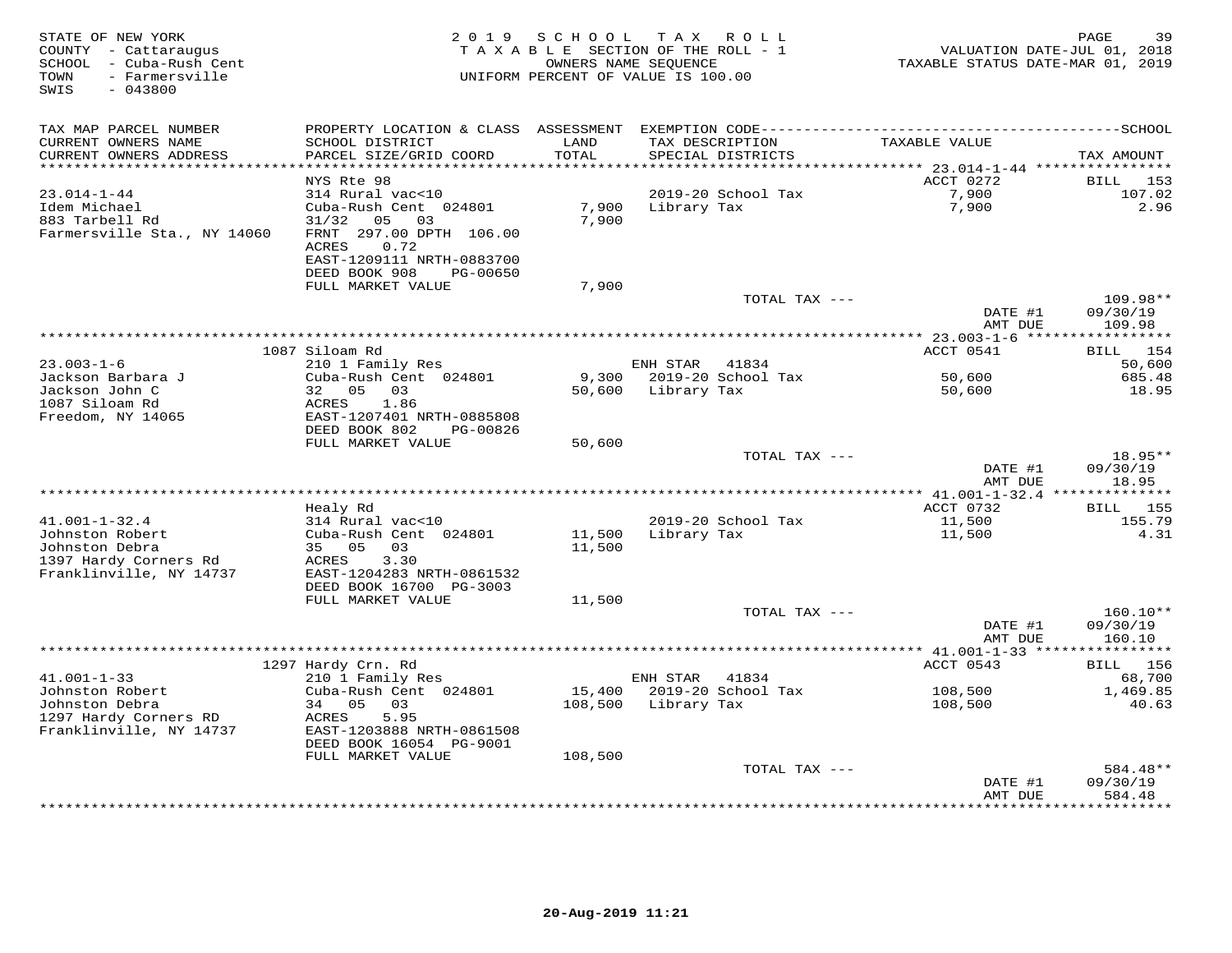| STATE OF NEW YORK<br>COUNTY - Cattaraugus<br>SCHOOL - Cuba-Rush Cent<br>- Farmersville<br>TOWN<br>SWIS<br>$-043800$ | 2 0 1 9                                                                                                                                   | SCHOOL<br>TAXABLE SECTION OF THE ROLL - 1<br>OWNERS NAME SEQUENCE<br>UNIFORM PERCENT OF VALUE IS 100.00 | T A X          | R O L L                              | TAXABLE STATUS DATE-MAR 01, 2019                          | PAGE<br>40<br>VALUATION DATE-JUL 01, 2018 |
|---------------------------------------------------------------------------------------------------------------------|-------------------------------------------------------------------------------------------------------------------------------------------|---------------------------------------------------------------------------------------------------------|----------------|--------------------------------------|-----------------------------------------------------------|-------------------------------------------|
| TAX MAP PARCEL NUMBER<br>CURRENT OWNERS NAME<br>CURRENT OWNERS ADDRESS                                              | PROPERTY LOCATION & CLASS ASSESSMENT EXEMPTION CODE-----------------------------------SCHOOL<br>SCHOOL DISTRICT<br>PARCEL SIZE/GRID COORD | LAND<br>TOTAL                                                                                           |                | TAX DESCRIPTION<br>SPECIAL DISTRICTS | TAXABLE VALUE                                             | TAX AMOUNT                                |
| **********************                                                                                              |                                                                                                                                           | * * * * * * * *                                                                                         |                |                                      | **************************** 23.003-1-20 **************** |                                           |
|                                                                                                                     | 1152 Elton Rd                                                                                                                             |                                                                                                         |                |                                      | ACCT 0216                                                 | BILL<br>157                               |
| $23.003 - 1 - 20$<br>Jones Lee R                                                                                    | 210 1 Family Res<br>Cuba-Rush Cent 024801                                                                                                 | 10,300                                                                                                  | BAS STAR       | 41854<br>2019-20 School Tax          | 57,400                                                    | 30,000<br>777.60                          |
| 1152 Elton Rd                                                                                                       | 05<br>03<br>39                                                                                                                            | 57,400                                                                                                  | Library Tax    |                                      | 57,400                                                    | 21.50                                     |
| Franklinville, NY 14737                                                                                             | 2.51<br><b>ACRES</b><br>EAST-1206236 NRTH-0883269<br>DEED BOOK 16214 PG-7001                                                              |                                                                                                         |                |                                      |                                                           |                                           |
|                                                                                                                     | FULL MARKET VALUE                                                                                                                         | 57,400                                                                                                  |                | TOTAL TAX ---                        |                                                           | $392.69**$                                |
|                                                                                                                     |                                                                                                                                           |                                                                                                         |                |                                      | DATE #1<br>AMT DUE                                        | 09/30/19<br>392.69                        |
|                                                                                                                     |                                                                                                                                           |                                                                                                         |                |                                      | ************ 23.004-1-3 ******************                |                                           |
|                                                                                                                     | 9892 NYS Rte 98                                                                                                                           |                                                                                                         |                |                                      | ACCT 0451                                                 | <b>BILL</b> 158                           |
| $23.004 - 1 - 3$                                                                                                    | 210 1 Family Res                                                                                                                          |                                                                                                         | BAS STAR 41854 |                                      |                                                           | 30,000                                    |
| Jones Timothy W                                                                                                     | Cuba-Rush Cent 024801                                                                                                                     | 7,900                                                                                                   |                | 2019-20 School Tax                   | 125,200                                                   | 1,696.09                                  |
| 9892 NYS Route 98<br>Farmersville Station, NY 14060 FRNT 200.00 DPTH 167.00                                         | 05<br>03<br>24<br>ACRES<br>0.78<br>EAST-1212951 NRTH-0885896<br>DEED BOOK 7577 PG-8004                                                    | 125,200                                                                                                 | Library Tax    |                                      | 125,200                                                   | 46.88                                     |
|                                                                                                                     | FULL MARKET VALUE                                                                                                                         | 125,200                                                                                                 |                |                                      |                                                           |                                           |
|                                                                                                                     |                                                                                                                                           |                                                                                                         |                | TOTAL TAX ---                        | DATE #1<br>AMT DUE                                        | 1,336.56**<br>09/30/19<br>1,336.56        |
|                                                                                                                     |                                                                                                                                           |                                                                                                         |                |                                      | ******* 41.001-1-7.2 ****                                 | ***********                               |
|                                                                                                                     | 1100 Hardy Crn. Rd                                                                                                                        |                                                                                                         |                |                                      | ACCT 0834                                                 | BILL 159                                  |
| $41.001 - 1 - 7.2$                                                                                                  | 270 Mfg housing                                                                                                                           |                                                                                                         |                | 2019-20 School Tax                   | 80,000                                                    | 1,083.76                                  |
| Juda Sarah M.<br>Dziewa Patrick W.<br>Dziewa<br>Wayne R<br>70 Haley Ln Apt 6                                        | Cuba-Rush Cent 024801<br>26 05<br>03<br>ACRES 55.00<br>EAST-1206665 NRTH-0862657<br>DEED BOOK 30243 PG-9001                               | 52,000<br>80,000                                                                                        | Library Tax    |                                      | 80,000                                                    | 29.96                                     |
| Cheektowaga, NY 14227                                                                                               | FULL MARKET VALUE                                                                                                                         | 80,000                                                                                                  |                |                                      |                                                           |                                           |
|                                                                                                                     |                                                                                                                                           |                                                                                                         |                | TOTAL TAX ---                        | DATE #1<br>AMT DUE                                        | $1,113.72**$<br>09/30/19<br>1,113.72      |
|                                                                                                                     |                                                                                                                                           |                                                                                                         |                |                                      | ****** $41.002 - 1 - 1.3$ **                              | ***********                               |
| $41.002 - 1 - 1.3$                                                                                                  | 784 Hardy Crn Rd                                                                                                                          |                                                                                                         |                | 2019-20 School Tax                   | ACCT 0907                                                 | BILL 160<br>223.53                        |
| Jung Robert J                                                                                                       | 270 Mfg housing<br>Cuba-Rush Cent 024801                                                                                                  | 9,700                                                                                                   | Library Tax    |                                      | 16,500<br>16,500                                          | 6.18                                      |
| Jung David M                                                                                                        | 18 5 3                                                                                                                                    | 16,500                                                                                                  |                |                                      |                                                           |                                           |
| 17 Gratton St<br>Sloan, NY 14206                                                                                    | ACRES<br>2.15<br>EAST-1211096 NRTH-0860991                                                                                                |                                                                                                         |                |                                      |                                                           |                                           |
|                                                                                                                     | DEED BOOK 940<br>$PG-72$                                                                                                                  |                                                                                                         |                |                                      |                                                           |                                           |
|                                                                                                                     | FULL MARKET VALUE                                                                                                                         | 16,500                                                                                                  |                |                                      |                                                           |                                           |
|                                                                                                                     |                                                                                                                                           |                                                                                                         |                | TOTAL TAX ---                        | DATE #1                                                   | $229.71**$<br>09/30/19                    |
|                                                                                                                     |                                                                                                                                           |                                                                                                         |                |                                      | AMT DUE                                                   | 229.71<br>* * * * * * * *                 |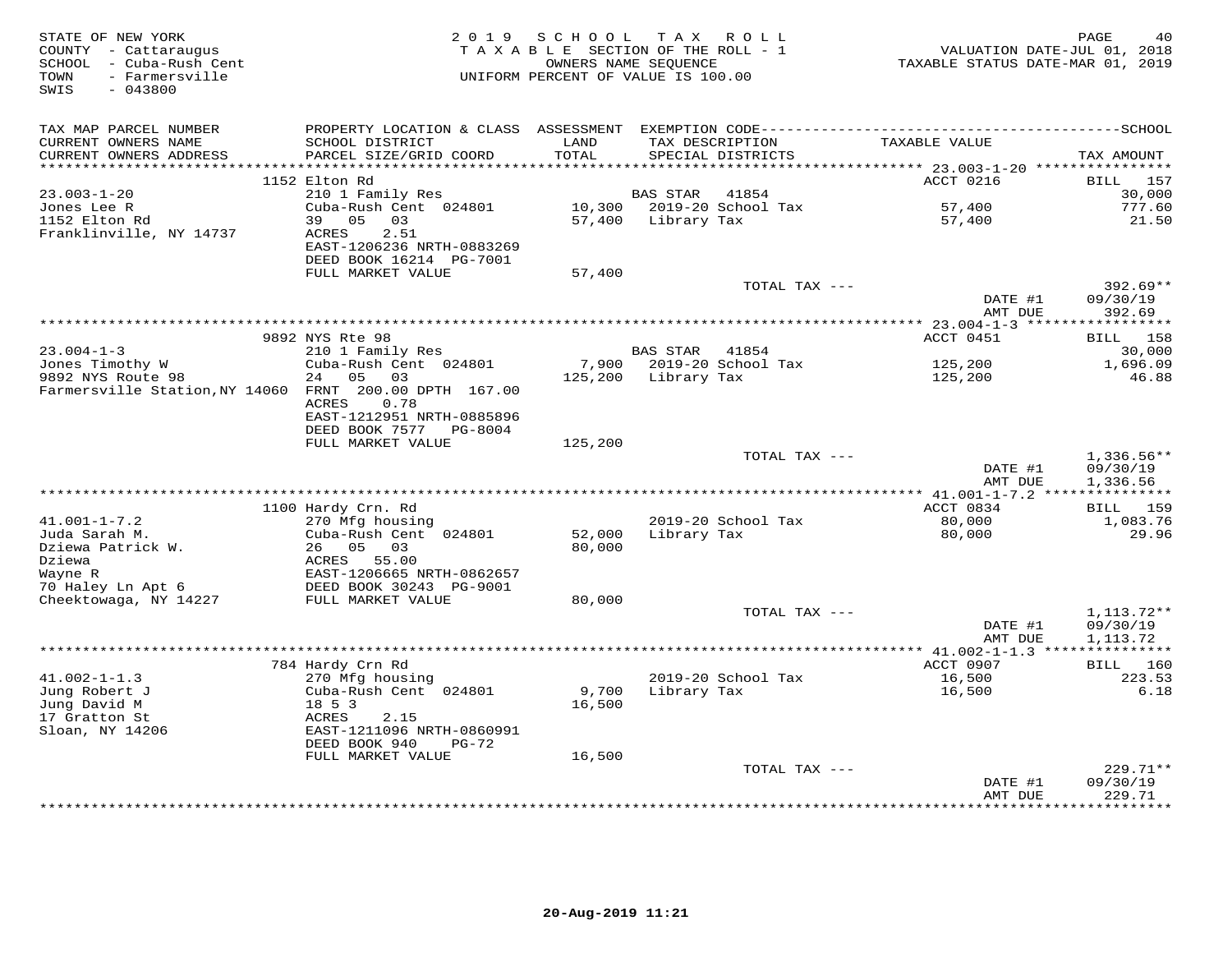| STATE OF NEW YORK<br>COUNTY - Cattaraugus<br>SCHOOL - Cuba-Rush Cent<br>- Farmersville<br>TOWN<br>SWIS<br>$-043800$ | 2 0 1 9                                              | SCHOOL TAX ROLL<br>TAXABLE SECTION OF THE ROLL - 1<br>UNIFORM PERCENT OF VALUE IS 100.00 | OWNERS NAME SEQUENCE |                            | VALUATION DATE-JUL 01, 2018<br>TAXABLE STATUS DATE-MAR 01, 2019 | PAGE<br>41               |
|---------------------------------------------------------------------------------------------------------------------|------------------------------------------------------|------------------------------------------------------------------------------------------|----------------------|----------------------------|-----------------------------------------------------------------|--------------------------|
| TAX MAP PARCEL NUMBER                                                                                               |                                                      |                                                                                          |                      |                            |                                                                 |                          |
| CURRENT OWNERS NAME                                                                                                 | SCHOOL DISTRICT                                      | LAND                                                                                     | TAX DESCRIPTION      |                            | TAXABLE VALUE                                                   |                          |
| CURRENT OWNERS ADDRESS                                                                                              | PARCEL SIZE/GRID COORD                               | TOTAL                                                                                    |                      | SPECIAL DISTRICTS          |                                                                 | TAX AMOUNT               |
|                                                                                                                     |                                                      |                                                                                          |                      |                            | ACCT 0244                                                       |                          |
| $23.014 - 1 - 47$                                                                                                   | 9740 School St<br>210 1 Family Res                   |                                                                                          | BAS STAR 41854       |                            |                                                                 | BILL 161<br>30,000       |
| Kamrowski Chris                                                                                                     | Cuba-Rush Cent 024801                                |                                                                                          |                      | 9,100 2019-20 School Tax   | 112,600                                                         | 1,525.39                 |
| Kamrowski Renee                                                                                                     | 32 05 03                                             |                                                                                          | 112,600 Library Tax  |                            | 112,600                                                         | 42.17                    |
| 9740 School St                                                                                                      | $Inc. 23.014-1-46$                                   |                                                                                          |                      |                            |                                                                 |                          |
| Farmersville Station, NY 14060 ACRES                                                                                | 1.75                                                 |                                                                                          |                      |                            |                                                                 |                          |
|                                                                                                                     | EAST-1208459 NRTH-0884016                            |                                                                                          |                      |                            |                                                                 |                          |
|                                                                                                                     | DEED BOOK 756<br>PG-2001                             |                                                                                          |                      |                            |                                                                 |                          |
|                                                                                                                     | FULL MARKET VALUE                                    | 112,600                                                                                  |                      |                            |                                                                 |                          |
|                                                                                                                     |                                                      |                                                                                          |                      | TOTAL TAX ---              | DATE #1                                                         | $1,161.15**$<br>09/30/19 |
|                                                                                                                     |                                                      |                                                                                          |                      |                            | AMT DUE                                                         | 1,161.15                 |
|                                                                                                                     |                                                      |                                                                                          |                      |                            |                                                                 |                          |
|                                                                                                                     | Siloam Rd                                            |                                                                                          |                      |                            | ACCT 0276                                                       | BILL 162                 |
| $23.003 - 1 - 7.1$                                                                                                  | 322 Rural vac>10                                     |                                                                                          |                      | 2019-20 School Tax         | 41,100                                                          | 556.78                   |
| Kamrowski Renee                                                                                                     | Cuba-Rush Cent 024801                                | 41,100                                                                                   | Library Tax          |                            | 41,100                                                          | 15.39                    |
| 9740 School Rd                                                                                                      | 32 05 03                                             | 41,100                                                                                   |                      |                            |                                                                 |                          |
| Farmersville Station, NY 14060 ACRES                                                                                | 37.75                                                |                                                                                          |                      |                            |                                                                 |                          |
|                                                                                                                     | EAST-1207752 NRTH-0886941<br>DEED BOOK 18437 PG-8001 |                                                                                          |                      |                            |                                                                 |                          |
|                                                                                                                     | FULL MARKET VALUE                                    | 41,100                                                                                   |                      |                            |                                                                 |                          |
|                                                                                                                     |                                                      |                                                                                          |                      | TOTAL TAX ---              |                                                                 | $572.17**$               |
|                                                                                                                     |                                                      |                                                                                          |                      |                            | DATE #1                                                         | 09/30/19                 |
|                                                                                                                     |                                                      |                                                                                          |                      |                            | AMT DUE                                                         | 572.17                   |
|                                                                                                                     |                                                      |                                                                                          |                      |                            |                                                                 |                          |
|                                                                                                                     | 594 West Branch Rd                                   |                                                                                          |                      |                            | ACCT 0893                                                       | BILL 163                 |
| $32.002 - 1 - 11.4$                                                                                                 | 240 Rural res                                        |                                                                                          | BUS C/T/S 47610      | 41854                      |                                                                 | 2,000                    |
| Karaszewski James P<br>594 West Branch Rd                                                                           | Cuba-Rush Cent 024801<br>21  05  03                  |                                                                                          | 26,600 BAS STAR      | 143,100 2019-20 School Tax | 141,100                                                         | 30,000<br>1,911.48       |
| Franklinville, NY 14737                                                                                             | Ff 250.00                                            |                                                                                          | Library Tax          |                            | 141,100                                                         | 52.84                    |
|                                                                                                                     | ACRES 17.85                                          |                                                                                          |                      |                            |                                                                 |                          |
|                                                                                                                     | EAST-1213737 NRTH-0875053                            |                                                                                          |                      |                            |                                                                 |                          |
|                                                                                                                     | DEED BOOK 00983 PG-00593                             |                                                                                          |                      |                            |                                                                 |                          |
|                                                                                                                     | FULL MARKET VALUE                                    | 143,100                                                                                  |                      |                            |                                                                 |                          |
|                                                                                                                     |                                                      |                                                                                          |                      | TOTAL TAX ---              |                                                                 | $1,557.91**$             |
|                                                                                                                     |                                                      |                                                                                          |                      |                            | DATE #1<br>AMT DUE                                              | 09/30/19<br>1,557.91     |
|                                                                                                                     |                                                      |                                                                                          |                      |                            |                                                                 |                          |
|                                                                                                                     | West Branch Rd                                       |                                                                                          |                      |                            | ACCT 1189                                                       | BILL 164                 |
| $32.002 - 1 - 11.19$                                                                                                | 312 Vac w/imprv                                      |                                                                                          |                      | 2019-20 School Tax         | 17,700                                                          | 239.78                   |
| Karaszewski James P                                                                                                 | Cuba-Rush Cent 024801                                | 8,800                                                                                    | Library Tax          |                            | 17,700                                                          | 6.63                     |
| 594 West Branch Rd                                                                                                  | ACRES<br>1.55                                        | 17,700                                                                                   |                      |                            |                                                                 |                          |
| Franklinville, NY 14737                                                                                             | EAST-1214049 NRTH-0873759                            |                                                                                          |                      |                            |                                                                 |                          |
|                                                                                                                     | DEED BOOK 18221 PG-6002                              |                                                                                          |                      |                            |                                                                 |                          |
|                                                                                                                     | FULL MARKET VALUE                                    | 17,700                                                                                   |                      | TOTAL TAX ---              |                                                                 | $246.41**$               |
|                                                                                                                     |                                                      |                                                                                          |                      |                            | DATE #1                                                         | 09/30/19                 |
|                                                                                                                     |                                                      |                                                                                          |                      |                            | AMT DUE                                                         | 246.41                   |
|                                                                                                                     |                                                      |                                                                                          |                      |                            |                                                                 |                          |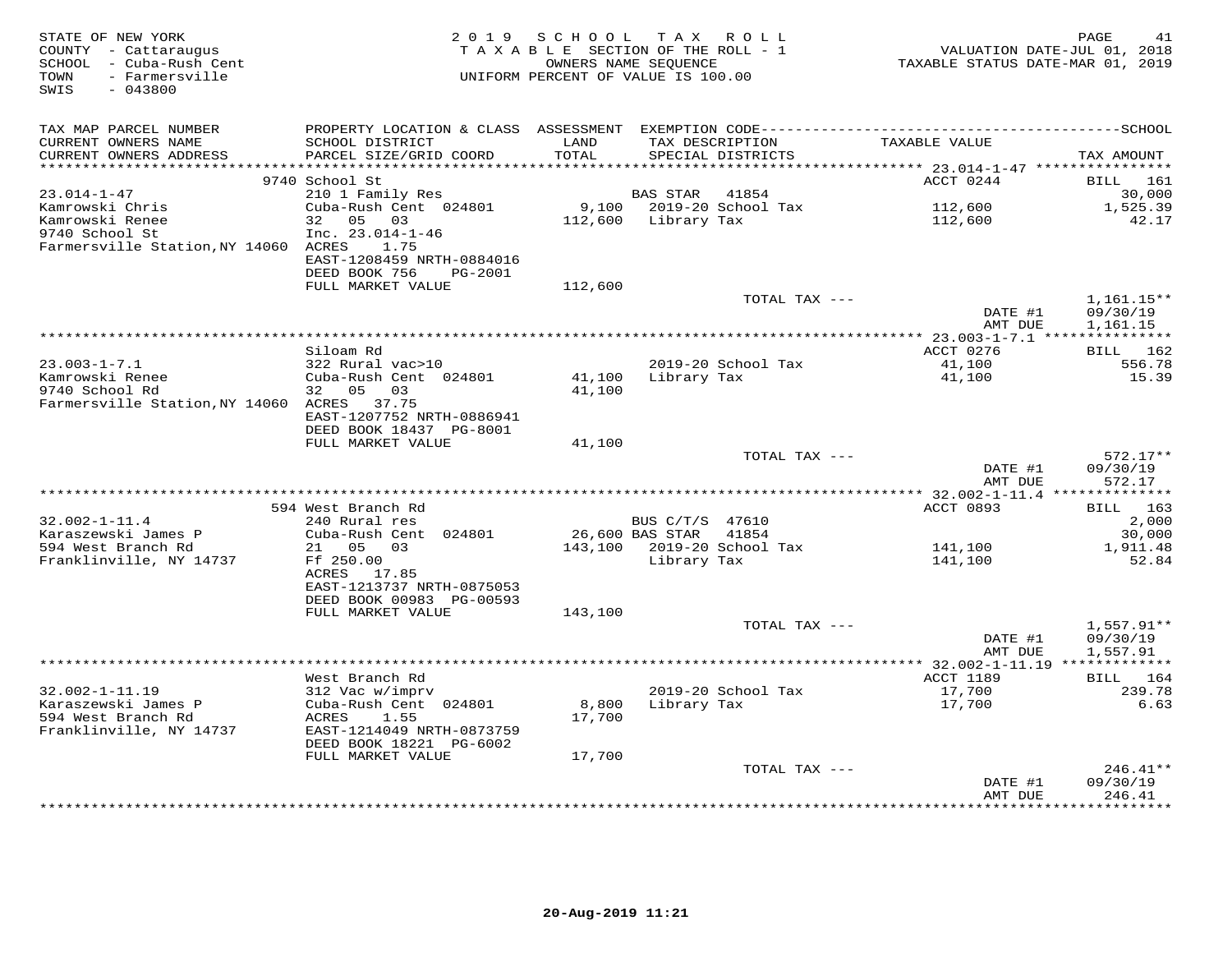| STATE OF NEW YORK<br>COUNTY - Cattaraugus<br>SCHOOL - Cuba-Rush Cent<br>- Farmersville<br>TOWN<br>SWIS<br>$-043800$ | 2 0 1 9                                    | SCHOOL        | T A X<br>R O L L<br>TAXABLE SECTION OF THE ROLL - 1<br>OWNERS NAME SEQUENCE<br>UNIFORM PERCENT OF VALUE IS 100.00 | VALUATION DATE-JUL 01, 2018<br>TAXABLE STATUS DATE-MAR 01, 2019 | PAGE<br>42         |
|---------------------------------------------------------------------------------------------------------------------|--------------------------------------------|---------------|-------------------------------------------------------------------------------------------------------------------|-----------------------------------------------------------------|--------------------|
| TAX MAP PARCEL NUMBER                                                                                               | PROPERTY LOCATION & CLASS ASSESSMENT       |               |                                                                                                                   |                                                                 |                    |
| CURRENT OWNERS NAME<br>CURRENT OWNERS ADDRESS                                                                       | SCHOOL DISTRICT<br>PARCEL SIZE/GRID COORD  | LAND<br>TOTAL | TAX DESCRIPTION<br>SPECIAL DISTRICTS                                                                              | TAXABLE VALUE                                                   | TAX AMOUNT         |
| *******************                                                                                                 |                                            | * * * * * *   |                                                                                                                   | ******** 32.002-1-11.12 *************                           |                    |
|                                                                                                                     | 552 West Branch Rd                         |               |                                                                                                                   | ACCT 1025                                                       | BILL<br>165        |
| $32.002 - 1 - 11.12$<br>Karaszewski James P.                                                                        | 270 Mfg housing<br>Cuba-Rush Cent 024801   | 31,800        | 2019-20 School Tax<br>Library Tax                                                                                 | 45,200<br>45,200                                                | 612.32<br>16.93    |
| 594 West Branch Road                                                                                                | 13 05<br>03                                | 45,200        |                                                                                                                   |                                                                 |                    |
| Franklinville, NY 14737                                                                                             | Ff 340.00                                  |               |                                                                                                                   |                                                                 |                    |
|                                                                                                                     | ACRES<br>24.70                             |               |                                                                                                                   |                                                                 |                    |
|                                                                                                                     | EAST-1214262 NRTH-0874937                  |               |                                                                                                                   |                                                                 |                    |
|                                                                                                                     | DEED BOOK 28238 PG-8001                    |               |                                                                                                                   |                                                                 |                    |
|                                                                                                                     | FULL MARKET VALUE                          | 45,200        |                                                                                                                   |                                                                 |                    |
|                                                                                                                     |                                            |               | TOTAL TAX ---                                                                                                     |                                                                 | 629.25**           |
|                                                                                                                     |                                            |               |                                                                                                                   | DATE #1<br>AMT DUE                                              | 09/30/19<br>629.25 |
|                                                                                                                     |                                            |               |                                                                                                                   |                                                                 |                    |
|                                                                                                                     | 9181 Stebbins Rd                           |               |                                                                                                                   | ACCT 1030                                                       | 166<br>BILL        |
| $32.002 - 1 - 11.13$                                                                                                | 270 Mfg housing                            |               | 2019-20 School Tax                                                                                                | 22,300                                                          | 302.10             |
| Karaszewski James P.                                                                                                | Cuba-Rush Cent 024801                      | 12,300        | Library Tax                                                                                                       | 22,300                                                          | 8.35               |
| Trzepacz Mark S.                                                                                                    | 21<br>05<br>03                             | 22,300        |                                                                                                                   |                                                                 |                    |
| 594 West Branch Rd                                                                                                  | ACRES<br>3.85                              |               |                                                                                                                   |                                                                 |                    |
| Franklinville, NY 14737                                                                                             | EAST-1214241 NRTH-0873442                  |               |                                                                                                                   |                                                                 |                    |
|                                                                                                                     | DEED BOOK 30138 PG-7003                    |               |                                                                                                                   |                                                                 |                    |
|                                                                                                                     | FULL MARKET VALUE                          | 22,300        | TOTAL TAX ---                                                                                                     |                                                                 | 310.45**           |
|                                                                                                                     |                                            |               |                                                                                                                   | DATE #1                                                         | 09/30/19           |
|                                                                                                                     |                                            |               |                                                                                                                   | AMT DUE                                                         | 310.45             |
|                                                                                                                     |                                            |               |                                                                                                                   |                                                                 |                    |
|                                                                                                                     | 9921 Galen Hill Rd                         |               |                                                                                                                   | ACCT 0464                                                       | BILL 167           |
| $23.014 - 1 - 2.2$                                                                                                  | 210 1 Family Res                           |               | <b>BAS STAR</b><br>41854                                                                                          |                                                                 | 30,000             |
| Karcher Robert J                                                                                                    | Cuba-Rush Cent 024801                      | 8,600         | 2019-20 School Tax                                                                                                | 43,600                                                          | 590.65             |
| 9921 Galen Hill Rd                                                                                                  | 05<br>32<br>03                             | 43,600        | Library Tax                                                                                                       | 43,600                                                          | 16.33              |
| Freedom, NY 14065                                                                                                   | 1.38<br>ACRES<br>EAST-1208193 NRTH-0886420 |               |                                                                                                                   |                                                                 |                    |
|                                                                                                                     | DEED BOOK 17408 PG-3002                    |               |                                                                                                                   |                                                                 |                    |
|                                                                                                                     | FULL MARKET VALUE                          | 43,600        |                                                                                                                   |                                                                 |                    |
|                                                                                                                     |                                            |               | TOTAL TAX ---                                                                                                     |                                                                 | $200.57**$         |
|                                                                                                                     |                                            |               |                                                                                                                   | DATE #1                                                         | 09/30/19           |
|                                                                                                                     |                                            |               |                                                                                                                   | AMT DUE                                                         | 200.57             |
|                                                                                                                     |                                            |               |                                                                                                                   |                                                                 |                    |
|                                                                                                                     | Bush Hill Rd                               |               |                                                                                                                   | ACCT 0991                                                       | BILL 168           |
| $32.004 - 2 - 14.3$                                                                                                 | 322 Rural vac>10                           |               | 2019-20 School Tax                                                                                                | 145,800                                                         | 1,975.15           |
| Keem Patrick J                                                                                                      | Cuba-Rush Cent 024801                      | 145,800       | Library Tax                                                                                                       | 145,800                                                         | 54.60              |
| Keem Michael J                                                                                                      | 11/12<br>05<br>03<br>ACRES 230.65          | 145,800       |                                                                                                                   |                                                                 |                    |
| 8 Highbrook Ct<br>Orchard Park, NY 14127                                                                            | EAST-1217587 NRTH-0868621                  |               |                                                                                                                   |                                                                 |                    |
|                                                                                                                     | DEED BOOK 974<br>$PG-739$                  |               |                                                                                                                   |                                                                 |                    |
|                                                                                                                     | FULL MARKET VALUE                          | 145,800       |                                                                                                                   |                                                                 |                    |
|                                                                                                                     |                                            |               | TOTAL TAX ---                                                                                                     |                                                                 | $2,029.75**$       |
|                                                                                                                     |                                            |               |                                                                                                                   | DATE #1                                                         | 09/30/19           |
|                                                                                                                     |                                            |               |                                                                                                                   | AMT DUE                                                         | 2,029.75           |
|                                                                                                                     |                                            |               |                                                                                                                   |                                                                 |                    |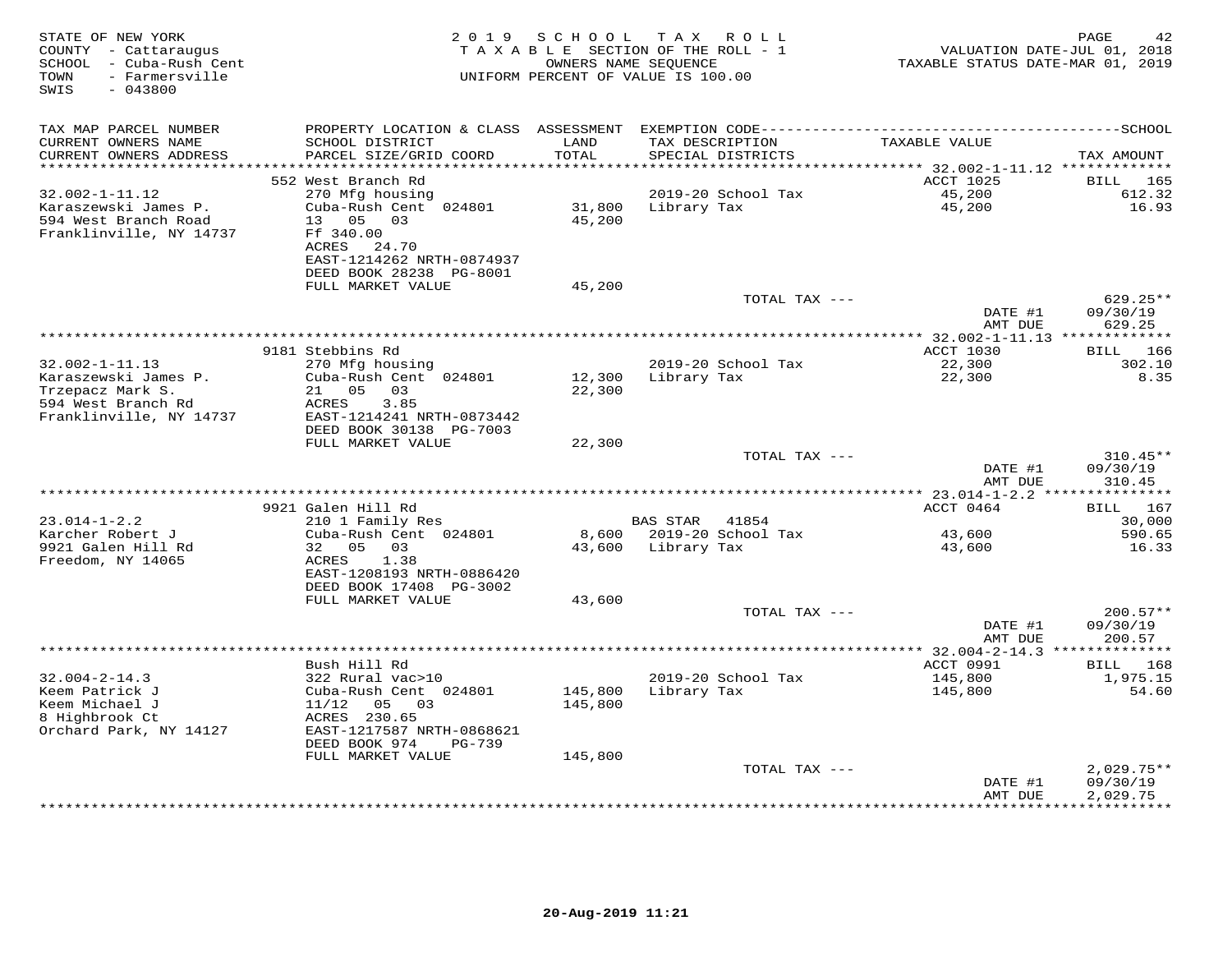| STATE OF NEW YORK<br>COUNTY - Cattaraugus<br>SCHOOL<br>- Cuba-Rush Cent<br>- Farmersville<br>TOWN<br>SWIS<br>$-043800$ | 2 0 1 9                                                | SCHOOL<br>TAXABLE SECTION OF THE ROLL - 1<br>OWNERS NAME SEQUENCE<br>UNIFORM PERCENT OF VALUE IS 100.00 | T A X                   | R O L L            | VALUATION DATE-JUL 01, 2018<br>TAXABLE STATUS DATE-MAR 01, 2019 | PAGE<br>43               |
|------------------------------------------------------------------------------------------------------------------------|--------------------------------------------------------|---------------------------------------------------------------------------------------------------------|-------------------------|--------------------|-----------------------------------------------------------------|--------------------------|
| TAX MAP PARCEL NUMBER                                                                                                  | PROPERTY LOCATION & CLASS ASSESSMENT                   |                                                                                                         |                         |                    |                                                                 |                          |
| CURRENT OWNERS NAME<br>CURRENT OWNERS ADDRESS                                                                          | SCHOOL DISTRICT<br>PARCEL SIZE/GRID COORD              | LAND<br>TOTAL                                                                                           | TAX DESCRIPTION         | SPECIAL DISTRICTS  | TAXABLE VALUE                                                   | TAX AMOUNT               |
| **********************                                                                                                 | 1400 Hardy Corners Rd                                  |                                                                                                         |                         |                    | ACCT 0202                                                       | 169<br>BILL              |
| $41.001 - 1 - 37$                                                                                                      | 241 Rural res&ag                                       |                                                                                                         |                         | 2019-20 School Tax | 145,600                                                         | 1,972.45                 |
| Kellogg Gerald                                                                                                         | Cuba-Rush Cent 024801                                  | 111,000                                                                                                 | Library Tax             |                    | 145,600                                                         | 54.52                    |
| Kathleen Kellogg                                                                                                       | 34<br>05<br>03                                         | 145,600                                                                                                 |                         |                    |                                                                 |                          |
| 8061 Healy Rd                                                                                                          | ACRES 148.81                                           |                                                                                                         |                         |                    |                                                                 |                          |
| Franklinville, NY 14737                                                                                                | EAST-1201541 NRTH-0860614<br>DEED BOOK 414<br>PG-00446 |                                                                                                         |                         |                    |                                                                 |                          |
|                                                                                                                        | FULL MARKET VALUE                                      | 145,600                                                                                                 |                         |                    |                                                                 |                          |
|                                                                                                                        |                                                        |                                                                                                         |                         | TOTAL TAX ---      | DATE #1                                                         | $2,026.97**$<br>09/30/19 |
|                                                                                                                        |                                                        |                                                                                                         | *********************** |                    | AMT DUE                                                         | 2,026.97<br>***********  |
|                                                                                                                        | 888 Tarbell Rd                                         |                                                                                                         |                         |                    | $* 23.003 - 1 - 11.3$ ***<br>ACCT 0868                          | 170<br>BILL              |
| $23.003 - 1 - 11.3$                                                                                                    | 210 1 Family Res                                       |                                                                                                         | <b>BAS STAR</b>         | 41854              |                                                                 | 30,000                   |
| Killingbeck Scott                                                                                                      | Cuba-Rush Cent 024801                                  | 13,700                                                                                                  |                         | 2019-20 School Tax | 70,000                                                          | 948.29                   |
| Killingbeck Jasmine K.                                                                                                 | 05<br>03<br>31                                         | 70,000                                                                                                  | Library Tax             |                    | 70,000                                                          | 26.21                    |
| 888 Tarbell Rd<br>Farmersville Station, NY 14060 EAST-1209709 NRTH-0883589                                             | 4.80 BANK<br>ACRES<br>017                              |                                                                                                         |                         |                    |                                                                 |                          |
|                                                                                                                        | DEED BOOK 22727 PG-2002                                |                                                                                                         |                         |                    |                                                                 |                          |
|                                                                                                                        | FULL MARKET VALUE                                      | 70,000                                                                                                  |                         | TOTAL TAX ---      |                                                                 | $568.09**$               |
|                                                                                                                        |                                                        |                                                                                                         |                         |                    | DATE #1                                                         | 09/30/19                 |
|                                                                                                                        |                                                        |                                                                                                         |                         |                    | AMT DUE                                                         | 568.09                   |
|                                                                                                                        |                                                        |                                                                                                         |                         |                    | *** 23.014-1-28 *****************                               |                          |
|                                                                                                                        | 9790 Church St                                         |                                                                                                         |                         |                    | ACCT 0207                                                       | BILL<br>171              |
| $23.014 - 1 - 28$<br>King Shirley M                                                                                    | 210 1 Family Res<br>Cuba-Rush Cent 024801              | 5,600                                                                                                   | Library Tax             | 2019-20 School Tax | 57,200<br>57,200                                                | 774.89<br>21.42          |
| 9790 Church St                                                                                                         | 05<br>32<br>03                                         | 57,200                                                                                                  |                         |                    |                                                                 |                          |
| Farmersville Station, NY 14060                                                                                         | ACRES<br>$0.20$ BANK<br>017                            |                                                                                                         |                         |                    |                                                                 |                          |
|                                                                                                                        | EAST-1208425 NRTH-0884874                              |                                                                                                         |                         |                    |                                                                 |                          |
|                                                                                                                        | DEED BOOK 3257<br>PG-6001                              |                                                                                                         |                         |                    |                                                                 |                          |
|                                                                                                                        | FULL MARKET VALUE                                      | 57,200                                                                                                  |                         |                    |                                                                 |                          |
|                                                                                                                        |                                                        |                                                                                                         |                         | TOTAL TAX ---      | DATE #1                                                         | $796.31**$               |
|                                                                                                                        |                                                        |                                                                                                         |                         |                    | AMT DUE                                                         | 09/30/19<br>796.31       |
|                                                                                                                        | ******************                                     |                                                                                                         |                         |                    | ********** 32.004-1-24 ****                                     | * * * * * * * *          |
|                                                                                                                        | Bush Hill Rd                                           |                                                                                                         |                         |                    | ACCT 0211                                                       | 172<br>BILL              |
| $32.004 - 1 - 24$                                                                                                      | 260 Seasonal res                                       |                                                                                                         |                         | 2019-20 School Tax | 55,500                                                          | 751.86                   |
| Kipler Daniel                                                                                                          | Cuba-Rush Cent 024801                                  | 11,200                                                                                                  | Library Tax             |                    | 55,500                                                          | 20.78                    |
| Kipler Timothy & Karrie<br>183 St. James Pl                                                                            | $20 - 05 - 03$                                         | 55,500                                                                                                  |                         |                    |                                                                 |                          |
| Buffaol, NY 14222                                                                                                      | ACRES<br>3.11<br>EAST-1213332 NRTH-0871010             |                                                                                                         |                         |                    |                                                                 |                          |
|                                                                                                                        | DEED BOOK 20158 PG-9002                                |                                                                                                         |                         |                    |                                                                 |                          |
|                                                                                                                        | FULL MARKET VALUE                                      | 55,500                                                                                                  |                         |                    |                                                                 |                          |
|                                                                                                                        |                                                        |                                                                                                         |                         | TOTAL TAX ---      |                                                                 | $772.64**$               |
|                                                                                                                        |                                                        |                                                                                                         |                         |                    | DATE #1<br>AMT DUE                                              | 09/30/19<br>772.64       |
|                                                                                                                        |                                                        |                                                                                                         |                         |                    |                                                                 | * * * * * * * * *        |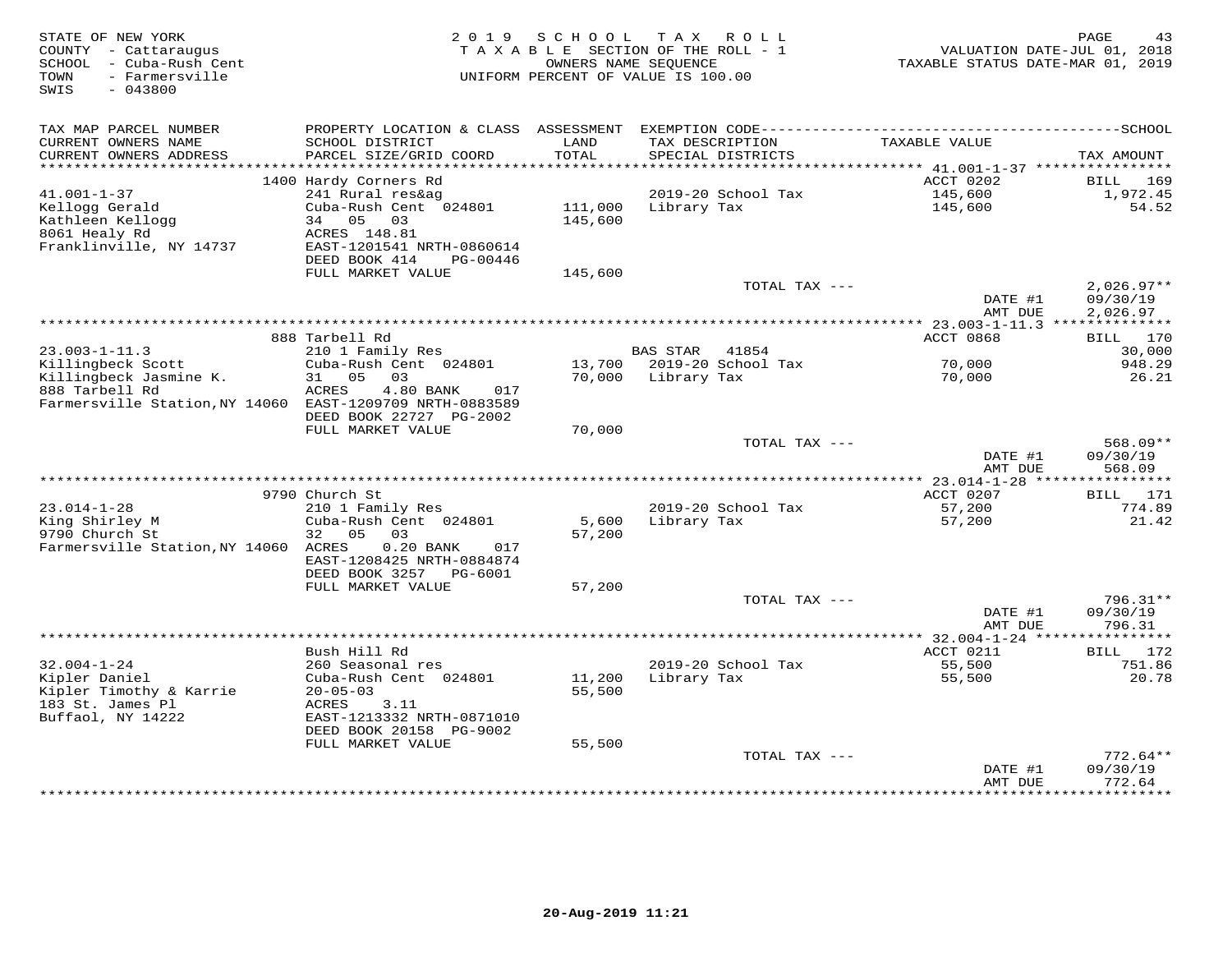| STATE OF NEW YORK<br>COUNTY - Cattaraugus<br>- Cuba-Rush Cent<br>SCHOOL<br>- Farmersville<br>TOWN<br>$-043800$<br>SWIS | 2 0 1 9                                              | SCHOOL        | T A X<br>ROLL<br>TAXABLE SECTION OF THE ROLL - 1<br>OWNERS NAME SEQUENCE<br>UNIFORM PERCENT OF VALUE IS 100.00 | VALUATION DATE-JUL 01, 2018<br>TAXABLE STATUS DATE-MAR 01, 2019 | PAGE<br>44            |
|------------------------------------------------------------------------------------------------------------------------|------------------------------------------------------|---------------|----------------------------------------------------------------------------------------------------------------|-----------------------------------------------------------------|-----------------------|
| TAX MAP PARCEL NUMBER                                                                                                  | PROPERTY LOCATION & CLASS                            | ASSESSMENT    |                                                                                                                |                                                                 |                       |
| CURRENT OWNERS NAME<br>CURRENT OWNERS ADDRESS                                                                          | SCHOOL DISTRICT<br>PARCEL SIZE/GRID COORD            | LAND<br>TOTAL | TAX DESCRIPTION<br>SPECIAL DISTRICTS                                                                           | TAXABLE VALUE                                                   | TAX AMOUNT            |
| *******************                                                                                                    |                                                      |               |                                                                                                                |                                                                 |                       |
| $32.004 - 1 - 1$                                                                                                       | 840 Bush Hill Rd<br>312 Vac w/imprv                  |               | 2019-20 School Tax                                                                                             | ACCT 0077<br>33,600                                             | BILL<br>173<br>455.18 |
| Klino Larry D., Jr.                                                                                                    | Cuba-Rush Cent 024801                                | 16,300        | Library Tax                                                                                                    | 33,600                                                          | 12.58                 |
| 10406 Ridge Rd                                                                                                         | 0.5<br>03<br>20                                      | 33,600        |                                                                                                                |                                                                 |                       |
| Medina, NY 14103                                                                                                       | 6.67<br><b>ACRES</b>                                 |               |                                                                                                                |                                                                 |                       |
|                                                                                                                        | EAST-1210628 NRTH-0871296                            |               |                                                                                                                |                                                                 |                       |
|                                                                                                                        | DEED BOOK 28486 PG-8001                              |               |                                                                                                                |                                                                 |                       |
|                                                                                                                        | FULL MARKET VALUE                                    | 33,600        | TOTAL TAX ---                                                                                                  |                                                                 | 467.76**              |
|                                                                                                                        |                                                      |               |                                                                                                                | DATE #1                                                         | 09/30/19              |
|                                                                                                                        |                                                      |               |                                                                                                                | AMT DUE                                                         | 467.76                |
|                                                                                                                        |                                                      |               |                                                                                                                | ******** 41.001-1-7.1 ****************                          |                       |
|                                                                                                                        | 1119 Hardy Crn. Rd                                   |               |                                                                                                                | ACCT 0437                                                       | 174<br>BILL           |
| $41.001 - 1 - 7.1$                                                                                                     | 312 Vac w/imprv                                      |               | 2019-20 School Tax                                                                                             | 98,400                                                          | 1,333.03              |
| Knox Dale R<br>Anthony DiFilippo IV                                                                                    | Cuba-Rush Cent 024801<br>05 03<br>25/26              | 54,800        | Library Tax                                                                                                    | 98,400                                                          | 36.85                 |
| 681 Main St                                                                                                            | 60.50<br>ACRES                                       | 98,400        |                                                                                                                |                                                                 |                       |
| East Auroa, NY 14053                                                                                                   | EAST-1206910 NRTH-0860131                            |               |                                                                                                                |                                                                 |                       |
|                                                                                                                        | DEED BOOK 938<br><b>PG-727</b>                       |               |                                                                                                                |                                                                 |                       |
| PRIOR OWNER ON 3/01/2019<br>Knox Dale R                                                                                | FULL MARKET VALUE                                    | 98,400        |                                                                                                                |                                                                 |                       |
|                                                                                                                        |                                                      |               | TOTAL TAX ---                                                                                                  |                                                                 | $1,369.88**$          |
|                                                                                                                        |                                                      |               |                                                                                                                | DATE #1<br>AMT DUE                                              | 09/30/19<br>1,369.88  |
|                                                                                                                        | 849 Hardy Crn. Rd                                    |               |                                                                                                                | ******* 41.001-1-15.1 ***************<br>ACCT 0268              | BILL 175              |
| $41.001 - 1 - 15.1$                                                                                                    | 240 Rural res                                        |               | 2019-20 School Tax                                                                                             | 40,900                                                          | 554.07                |
| Kocher Garcia                                                                                                          | Cuba-Rush Cent 024801                                | 25,900        | Library Tax                                                                                                    | 40,900                                                          | 15.32                 |
| Kocher Danielle                                                                                                        | 17/18/26 05<br>03                                    | 40,900        |                                                                                                                |                                                                 |                       |
| 881 Hardy Corners Rd                                                                                                   | ACRES<br>16.30                                       |               |                                                                                                                |                                                                 |                       |
| Franklinville, NY 14737                                                                                                | EAST-1209731 NRTH-0860522<br>DEED BOOK 29271 PG-4001 |               |                                                                                                                |                                                                 |                       |
|                                                                                                                        | FULL MARKET VALUE                                    | 40,900        |                                                                                                                |                                                                 |                       |
|                                                                                                                        |                                                      |               | TOTAL TAX ---                                                                                                  |                                                                 | 569.39**              |
|                                                                                                                        |                                                      |               |                                                                                                                | DATE #1                                                         | 09/30/19              |
|                                                                                                                        |                                                      |               |                                                                                                                | AMT DUE                                                         | 569.39                |
|                                                                                                                        |                                                      |               |                                                                                                                | *** 32.004-1-33 **                                              |                       |
| $32.004 - 1 - 33$                                                                                                      | 791 A Bush Hill (Off) Rd<br>260 Seasonal res         |               | 2019-20 School Tax                                                                                             | ACCT 0016<br>24,500                                             | BILL 176<br>331.90    |
| Kosis Mary Ellen                                                                                                       | Cuba-Rush Cent 024801                                | 14,600        | Library Tax                                                                                                    | 24,500                                                          | 9.17                  |
| Kosis Anthony                                                                                                          | 20 05<br>03                                          | 24,500        |                                                                                                                |                                                                 |                       |
| 87 Mildred Dr                                                                                                          | ACRES<br>6.90                                        |               |                                                                                                                |                                                                 |                       |
| Cheektowaga, NY 14225                                                                                                  | EAST-1210924 NRTH-0870311                            |               |                                                                                                                |                                                                 |                       |
|                                                                                                                        | DEED BOOK 24274 PG-7001                              |               |                                                                                                                |                                                                 |                       |
|                                                                                                                        | FULL MARKET VALUE                                    | 24,500        |                                                                                                                |                                                                 |                       |
|                                                                                                                        |                                                      |               | TOTAL TAX ---                                                                                                  | DATE #1                                                         | 341.07**<br>09/30/19  |
|                                                                                                                        |                                                      |               |                                                                                                                | AMT DUE                                                         | 341.07                |
|                                                                                                                        |                                                      |               |                                                                                                                | *********                                                       | * * * * * * * *       |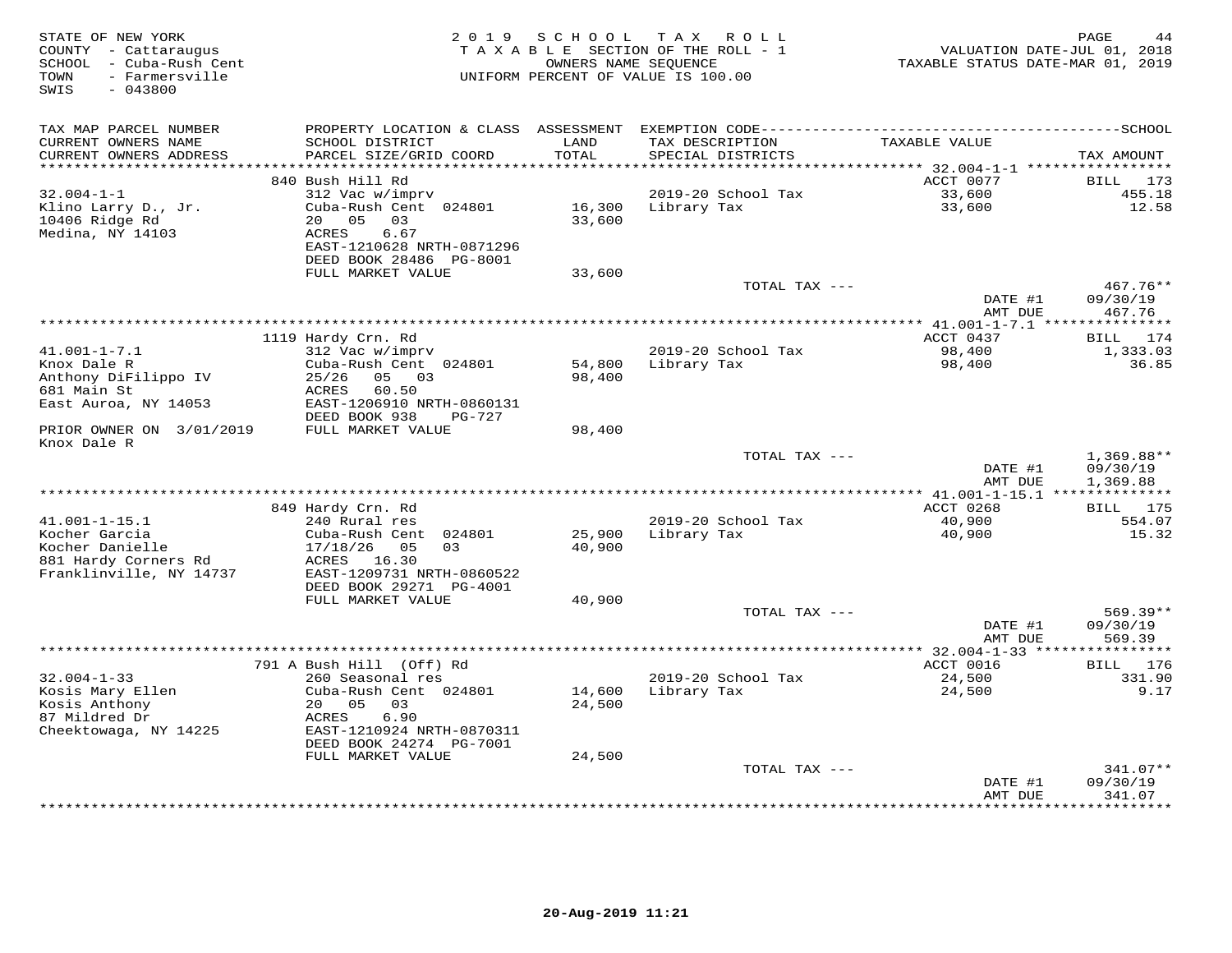| STATE OF NEW YORK<br>COUNTY - Cattaraugus<br>- Cuba-Rush Cent<br>SCHOOL<br>- Farmersville<br>TOWN<br>$-043800$<br>SWIS | 2 0 1 9                                           | S C H O O L             | T A X<br>ROLL<br>TAXABLE SECTION OF THE ROLL - 1<br>OWNERS NAME SEQUENCE<br>UNIFORM PERCENT OF VALUE IS 100.00 | VALUATION DATE-JUL 01, 2018<br>TAXABLE STATUS DATE-MAR 01, 2019 | PAGE<br>45             |
|------------------------------------------------------------------------------------------------------------------------|---------------------------------------------------|-------------------------|----------------------------------------------------------------------------------------------------------------|-----------------------------------------------------------------|------------------------|
| TAX MAP PARCEL NUMBER                                                                                                  | PROPERTY LOCATION & CLASS                         | ASSESSMENT              |                                                                                                                |                                                                 |                        |
| CURRENT OWNERS NAME<br>CURRENT OWNERS ADDRESS                                                                          | SCHOOL DISTRICT<br>PARCEL SIZE/GRID COORD         | LAND<br>TOTAL           | TAX DESCRIPTION<br>SPECIAL DISTRICTS                                                                           | TAXABLE VALUE                                                   | TAX AMOUNT             |
| **********************                                                                                                 |                                                   | * * * * * * * * * * * * |                                                                                                                |                                                                 |                        |
| $32.002 - 1 - 11.3$                                                                                                    | 9079 Stebbins Rd<br>210 1 Family Res              |                         | 2019-20 School Tax                                                                                             | ACCT 0887<br>47,500                                             | 177<br>BILL<br>643.48  |
| Kostrzebski Michael J.                                                                                                 | Cuba-Rush Cent 024801                             | 17,200                  | Library Tax                                                                                                    | 47,500                                                          | 17.79                  |
| 9079 Stebbins Rd                                                                                                       | 21<br>05<br>03                                    | 47,500                  |                                                                                                                |                                                                 |                        |
| Franklinville, NY 14737                                                                                                | 7.45<br>ACRES                                     |                         |                                                                                                                |                                                                 |                        |
|                                                                                                                        | EAST-1213999 NRTH-0871945                         |                         |                                                                                                                |                                                                 |                        |
|                                                                                                                        | DEED BOOK 25587 PG-9001                           |                         |                                                                                                                |                                                                 |                        |
|                                                                                                                        | FULL MARKET VALUE                                 | 47,500                  |                                                                                                                |                                                                 |                        |
|                                                                                                                        |                                                   |                         | TOTAL TAX ---                                                                                                  |                                                                 | $661.27**$<br>09/30/19 |
|                                                                                                                        |                                                   |                         |                                                                                                                | DATE #1<br>AMT DUE                                              | 661.27                 |
|                                                                                                                        |                                                   |                         |                                                                                                                | ******** 41.001-1-34 ****************                           |                        |
|                                                                                                                        | 1363 Hardy Crn Rd                                 |                         |                                                                                                                | ACCT 0253                                                       | BILL 178               |
| $41.001 - 1 - 34$                                                                                                      | 260 Seasonal res                                  |                         | 2019-20 School Tax                                                                                             | 27,500                                                          | 372.54                 |
| Kowal Shawn                                                                                                            | Cuba-Rush Cent 024801                             | 19,800                  | Library Tax                                                                                                    | 27,500                                                          | 10.30                  |
| Lipuma Jeffrey                                                                                                         | 34 05<br>03                                       | 27,500                  |                                                                                                                |                                                                 |                        |
| 16 Oakridge Ave                                                                                                        | 9.60<br>ACRES                                     |                         |                                                                                                                |                                                                 |                        |
| Kenmore, NY 14217                                                                                                      | EAST-1203232 NRTH-0861459                         |                         |                                                                                                                |                                                                 |                        |
|                                                                                                                        | DEED BOOK 20771 PG-2001                           |                         |                                                                                                                |                                                                 |                        |
|                                                                                                                        | FULL MARKET VALUE                                 | 27,500                  | TOTAL TAX ---                                                                                                  |                                                                 | 382.84**               |
|                                                                                                                        |                                                   |                         |                                                                                                                | DATE #1                                                         | 09/30/19               |
|                                                                                                                        |                                                   |                         |                                                                                                                | AMT DUE                                                         | 382.84                 |
|                                                                                                                        |                                                   |                         |                                                                                                                | **************** 23.003-1-5.2 ***************                   |                        |
|                                                                                                                        | 1104 Siloam Rd                                    |                         |                                                                                                                | ACCT 0552                                                       | 179<br>BILL            |
| $23.003 - 1 - 5.2$                                                                                                     | 260 Seasonal res                                  |                         | 2019-20 School Tax                                                                                             | 36,700                                                          | 497.18                 |
| Kozak Thomas Sr                                                                                                        | Cuba-Rush Cent 024801                             | 8,000                   | Library Tax                                                                                                    | 36,700                                                          | 13.74                  |
| 5110 Lynwood Ave                                                                                                       | 40<br>05<br>03                                    | 36,700                  |                                                                                                                |                                                                 |                        |
| Buffalo, NY 14219                                                                                                      | FRNT 200.00 DPTH 200.00                           |                         |                                                                                                                |                                                                 |                        |
|                                                                                                                        | <b>ACRES</b><br>0.92<br>EAST-1207163 NRTH-0886158 |                         |                                                                                                                |                                                                 |                        |
|                                                                                                                        | DEED BOOK 756<br>PG-00785                         |                         |                                                                                                                |                                                                 |                        |
|                                                                                                                        | FULL MARKET VALUE                                 | 36,700                  |                                                                                                                |                                                                 |                        |
|                                                                                                                        |                                                   |                         | TOTAL TAX ---                                                                                                  |                                                                 | 510.92**               |
|                                                                                                                        |                                                   |                         |                                                                                                                | DATE #1                                                         | 09/30/19               |
|                                                                                                                        |                                                   |                         |                                                                                                                | AMT DUE                                                         | 510.92                 |
|                                                                                                                        |                                                   |                         | ***************************                                                                                    | ********** 23.003-1-22 ***                                      |                        |
|                                                                                                                        | 1172 Co Rd 21                                     |                         |                                                                                                                | ACCT 0215                                                       | 180<br>BILL            |
| $23.003 - 1 - 22$                                                                                                      | 270 Mfg housing                                   |                         | 41834<br>ENH STAR                                                                                              |                                                                 | 68,700                 |
| Kozak William C., Jr.                                                                                                  | Cuba-Rush Cent 024801                             | 45,900                  | 2019-20 School Tax                                                                                             | 82,800                                                          | 1,121.69               |
| Krist-Kozak Traci A.<br>William & Marie Kozak                                                                          | $39 - 05 - 03$<br>50.55<br>ACRES                  | 82,800                  | Library Tax                                                                                                    | 82,800                                                          | 31.01                  |
| 1172 Elton Road                                                                                                        | EAST-0120624 NRTH-0883897                         |                         |                                                                                                                |                                                                 |                        |
| Farmersvlle Station, NY 14060 DEED BOOK 28876 PG-3001                                                                  |                                                   |                         |                                                                                                                |                                                                 |                        |
|                                                                                                                        | FULL MARKET VALUE                                 | 82,800                  |                                                                                                                |                                                                 |                        |
|                                                                                                                        |                                                   |                         | TOTAL TAX ---                                                                                                  |                                                                 | 226.70**               |
|                                                                                                                        |                                                   |                         |                                                                                                                | DATE #1                                                         | 09/30/19               |
|                                                                                                                        |                                                   |                         |                                                                                                                | AMT DUE                                                         | 226.70                 |
|                                                                                                                        |                                                   |                         |                                                                                                                | * * * * * * * * * * * * *                                       | *********              |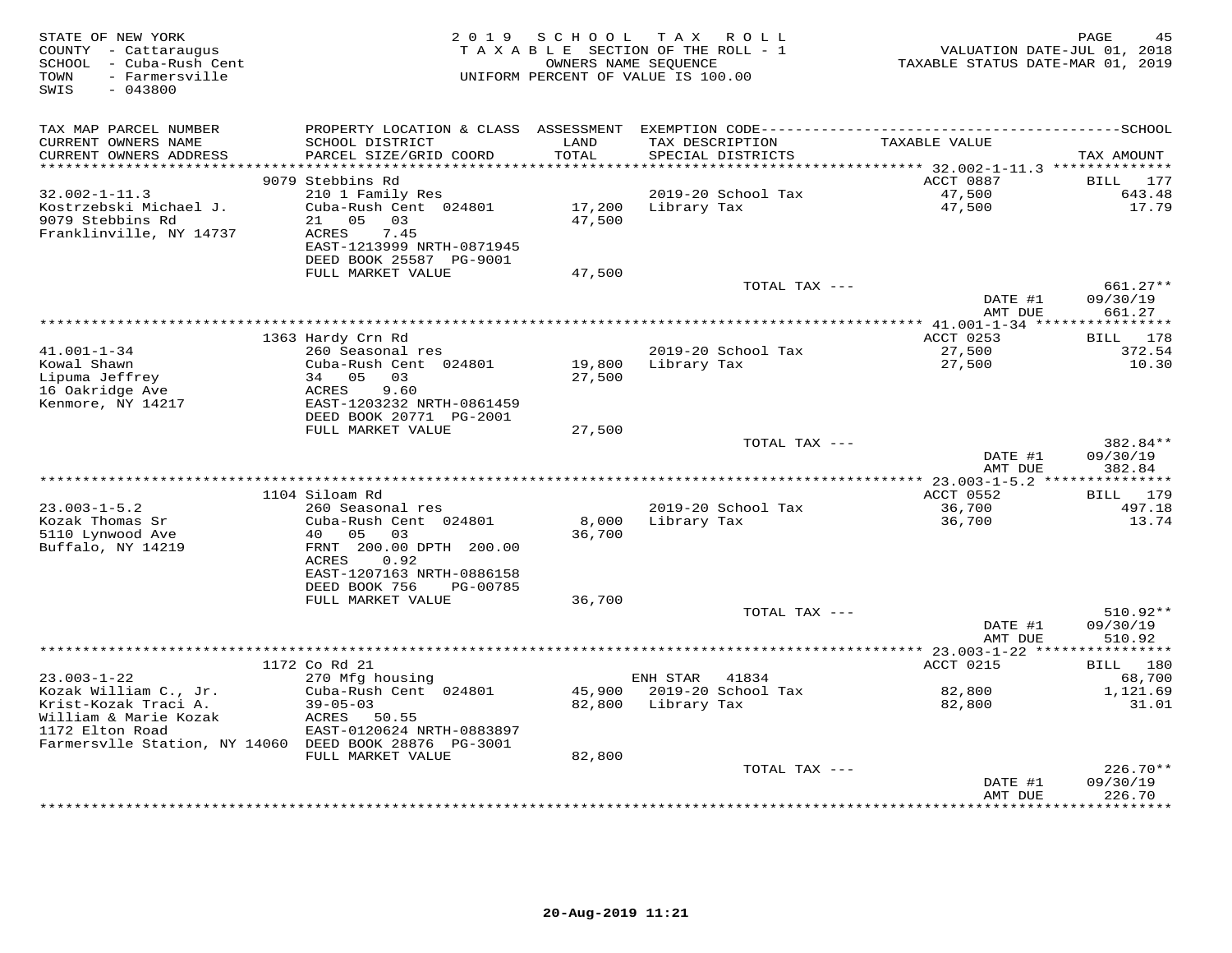| STATE OF NEW YORK<br>COUNTY - Cattaraugus<br>- Cuba-Rush Cent<br>SCHOOL<br>- Farmersville<br>TOWN<br>SWIS<br>$-043800$ | 2 0 1 9                                             | SCHOOL<br>OWNERS NAME SEOUENCE | T A X<br>R O L L<br>TAXABLE SECTION OF THE ROLL - 1<br>UNIFORM PERCENT OF VALUE IS 100.00 | VALUATION DATE-JUL 01, 2018<br>TAXABLE STATUS DATE-MAR 01, 2019 | PAGE<br>46            |
|------------------------------------------------------------------------------------------------------------------------|-----------------------------------------------------|--------------------------------|-------------------------------------------------------------------------------------------|-----------------------------------------------------------------|-----------------------|
|                                                                                                                        |                                                     |                                |                                                                                           |                                                                 |                       |
| TAX MAP PARCEL NUMBER                                                                                                  |                                                     |                                |                                                                                           |                                                                 |                       |
| CURRENT OWNERS NAME                                                                                                    | SCHOOL DISTRICT                                     | LAND                           | TAX DESCRIPTION                                                                           | TAXABLE VALUE                                                   |                       |
| CURRENT OWNERS ADDRESS<br>**********************                                                                       | PARCEL SIZE/GRID COORD<br>************************* | TOTAL                          | SPECIAL DISTRICTS                                                                         |                                                                 | TAX AMOUNT            |
|                                                                                                                        | 1192 Elton Rd                                       |                                |                                                                                           | ACCT 0874                                                       | <b>BILL</b><br>181    |
| $23.003 - 1 - 5.3$                                                                                                     | 210 1 Family Res                                    |                                | <b>BAS STAR</b><br>41854                                                                  |                                                                 | 30,000                |
| Kozak William Jr                                                                                                       | Cuba-Rush Cent 024801                               | 17,000                         | 2019-20 School Tax                                                                        | 142,700                                                         | 1,933.16              |
| Kozak Michelle J                                                                                                       | 0.5<br>03<br>40                                     | 142,700                        | Library Tax                                                                               | 142,700                                                         | 53.44                 |
| 1192 Elton Rd                                                                                                          | ACRES<br>7.21                                       |                                |                                                                                           |                                                                 |                       |
| PO Box 193                                                                                                             | EAST-1205345 NRTH-0883454                           |                                |                                                                                           |                                                                 |                       |
| Farmersville Station, NY 14060 DEED BOOK 18580 PG-8002                                                                 | FULL MARKET VALUE                                   | 142,700                        |                                                                                           |                                                                 |                       |
|                                                                                                                        |                                                     |                                | TOTAL TAX ---                                                                             |                                                                 | $1,580.19**$          |
|                                                                                                                        |                                                     |                                |                                                                                           | DATE #1                                                         | 09/30/19              |
|                                                                                                                        |                                                     |                                |                                                                                           | AMT DUE                                                         | 1,580.19              |
|                                                                                                                        |                                                     |                                |                                                                                           | $*$ 41.002-1-3.8                                                | * * * * * * * * * * * |
| $41.002 - 1 - 3.8$                                                                                                     | Hardy Crn. Rd<br>314 Rural vac<10                   |                                | 2019-20 School Tax                                                                        | ACCT 0972<br>10,900                                             | BILL<br>182<br>147.66 |
| Krajewski Christopher                                                                                                  | Cuba-Rush Cent 024801                               | 10,900                         | Library Tax                                                                               | 10,900                                                          | 4.08                  |
| 1 Burdette Dr                                                                                                          | 18 05<br>03                                         | 10,900                         |                                                                                           |                                                                 |                       |
| Cheektowaga, NY 14225                                                                                                  | 2.90<br>ACRES                                       |                                |                                                                                           |                                                                 |                       |
|                                                                                                                        | EAST-1212750 NRTH-0861629                           |                                |                                                                                           |                                                                 |                       |
|                                                                                                                        | DEED BOOK 5880<br>PG-6009<br>FULL MARKET VALUE      | 10,900                         |                                                                                           |                                                                 |                       |
|                                                                                                                        |                                                     |                                | TOTAL TAX ---                                                                             |                                                                 | 151.74**              |
|                                                                                                                        |                                                     |                                |                                                                                           | DATE #1                                                         | 09/30/19              |
|                                                                                                                        |                                                     |                                |                                                                                           | AMT DUE                                                         | 151.74                |
|                                                                                                                        |                                                     |                                |                                                                                           | *** 41.002-1-3.3 ***************                                |                       |
| $41.002 - 1 - 3.3$                                                                                                     | 476 Stebbins Rd<br>260 Seasonal res                 |                                | 2019-20 School Tax                                                                        | ACCT 0939<br>39,900                                             | 183<br>BILL<br>540.53 |
| Kramer Jeffrey                                                                                                         | Cuba-Rush Cent 024801                               | 15,200                         | Library Tax                                                                               | 39,900                                                          | 14.94                 |
| Kramer Kevin                                                                                                           | 05 03 18                                            | 39,900                         |                                                                                           |                                                                 |                       |
| 159 Wheeler Street                                                                                                     | ACRES<br>5.80                                       |                                |                                                                                           |                                                                 |                       |
| Tonawanda, NY 14150                                                                                                    | EAST-1214286 NRTH-0863671                           |                                |                                                                                           |                                                                 |                       |
|                                                                                                                        | DEED BOOK 26625 PG-6001<br>FULL MARKET VALUE        | 39,900                         |                                                                                           |                                                                 |                       |
|                                                                                                                        |                                                     |                                | TOTAL TAX ---                                                                             |                                                                 | $555.47**$            |
|                                                                                                                        |                                                     |                                |                                                                                           | DATE #1                                                         | 09/30/19              |
|                                                                                                                        |                                                     |                                |                                                                                           | AMT DUE                                                         | 555.47                |
|                                                                                                                        |                                                     |                                | ************************                                                                  | ********** 23.003-1-5.6 ****                                    | ***********           |
| $23.003 - 1 - 5.6$                                                                                                     | Sand Bank Rd<br>322 Rural vac>10                    |                                | 2019-20 School Tax                                                                        | <b>ACCT 1116</b><br>24,400                                      | 184<br>BILL<br>330.55 |
| Krist-Kozak Traci A.                                                                                                   | Cuba-Rush Cent 024801                               | 24,400                         | Library Tax                                                                               | 24,400                                                          | 9.14                  |
| 12949 Genesee Road                                                                                                     | 03<br>32/40<br>05                                   | 24,400                         |                                                                                           |                                                                 |                       |
| Chaffee, NY 14030                                                                                                      | 14.85<br>ACRES                                      |                                |                                                                                           |                                                                 |                       |
|                                                                                                                        | EAST-1206651 NRTH-0887488                           |                                |                                                                                           |                                                                 |                       |
|                                                                                                                        | DEED BOOK 28559 PG-5001<br>FULL MARKET VALUE        | 24,400                         |                                                                                           |                                                                 |                       |
|                                                                                                                        |                                                     |                                | TOTAL TAX ---                                                                             |                                                                 | $339.69**$            |
|                                                                                                                        |                                                     |                                |                                                                                           | DATE #1                                                         | 09/30/19              |
|                                                                                                                        |                                                     |                                |                                                                                           | AMT DUE                                                         | 339.69                |
|                                                                                                                        |                                                     |                                |                                                                                           | * * * * * * * *                                                 | ********              |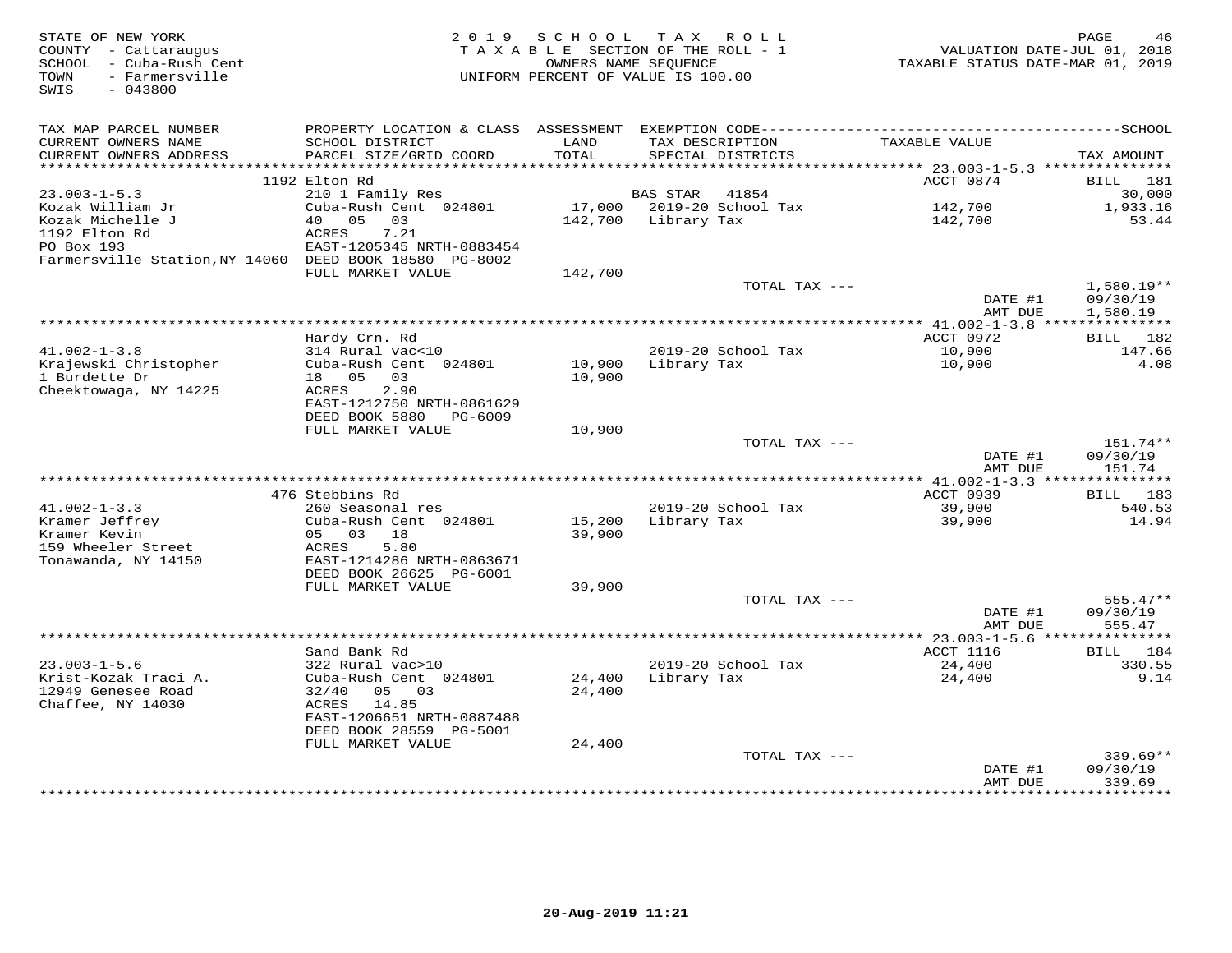| STATE OF NEW YORK<br>COUNTY - Cattaraugus<br>SCHOOL - Cuba-Rush Cent<br>- Farmersville<br>TOWN<br>SWIS<br>$-043800$ | 2019                                                                                                                   | SCHOOL           | T A X<br>R O L L<br>TAXABLE SECTION OF THE ROLL - 1<br>OWNERS NAME SEQUENCE<br>UNIFORM PERCENT OF VALUE IS 100.00 | VALUATION DATE-JUL 01, 2018<br>TAXABLE STATUS DATE-MAR 01, 2019 | PAGE<br>47                       |
|---------------------------------------------------------------------------------------------------------------------|------------------------------------------------------------------------------------------------------------------------|------------------|-------------------------------------------------------------------------------------------------------------------|-----------------------------------------------------------------|----------------------------------|
| TAX MAP PARCEL NUMBER<br>CURRENT OWNERS NAME                                                                        | PROPERTY LOCATION & CLASS ASSESSMENT<br>SCHOOL DISTRICT                                                                | LAND             | TAX DESCRIPTION                                                                                                   | TAXABLE VALUE                                                   |                                  |
| CURRENT OWNERS ADDRESS                                                                                              | PARCEL SIZE/GRID COORD                                                                                                 | TOTAL            | SPECIAL DISTRICTS                                                                                                 |                                                                 | TAX AMOUNT                       |
| **********************                                                                                              | 9025 Crestlane Dr                                                                                                      | ************     |                                                                                                                   | ACCT 0562                                                       | BILL<br>185                      |
| $32.004 - 1 - 21$                                                                                                   | 312 Vac w/imprv                                                                                                        |                  | 2019-20 School Tax                                                                                                | 10,900                                                          | 147.66                           |
| Kross Carol S<br>Snyder Jason J<br>110 Wigand St<br>W. Seneca, NY 14224                                             | Cuba-Rush Cent 024801<br>$-05$<br>20<br>$-03$<br>ACRES<br>2.03<br>EAST-1213471 NRTH-0870635<br>DEED BOOK 11831 PG-8001 | 7,500<br>10,900  | Library Tax                                                                                                       | 10,900                                                          | 4.08                             |
|                                                                                                                     | FULL MARKET VALUE                                                                                                      | 10,900           |                                                                                                                   |                                                                 |                                  |
|                                                                                                                     |                                                                                                                        |                  | TOTAL TAX ---                                                                                                     | DATE #1                                                         | 151.74**<br>09/30/19             |
|                                                                                                                     | ******************                                                                                                     |                  | ***********************************                                                                               | AMT DUE                                                         | 151.74<br>**********             |
|                                                                                                                     | 1203 Hardy Crn. Rd                                                                                                     |                  |                                                                                                                   | *** 41.001-1-27 ****<br>ACCT 0436                               | 186<br>BILL                      |
| $41.001 - 1 - 27$<br>KUBIC AMANDA<br>PO Box 112                                                                     | 210 1 Family Res<br>Cuba-Rush Cent 024801<br>34 05<br>03                                                               | 12,800<br>36,700 | 2019-20 School Tax<br>Library Tax                                                                                 | 36,700<br>36,700                                                | 497.18<br>13.74                  |
| Rushford, NY 14777                                                                                                  | 4.20<br>ACRES<br>EAST-1205439 NRTH-0861403<br>DEED BOOK 24405 PG-8001                                                  |                  |                                                                                                                   |                                                                 |                                  |
|                                                                                                                     | FULL MARKET VALUE                                                                                                      | 36,700           |                                                                                                                   |                                                                 |                                  |
|                                                                                                                     |                                                                                                                        |                  | TOTAL TAX ---                                                                                                     | DATE #1<br>AMT DUE                                              | 510.92**<br>09/30/19<br>510.92   |
|                                                                                                                     |                                                                                                                        |                  |                                                                                                                   |                                                                 |                                  |
| $32.002 - 1 - 4.2$                                                                                                  | 9567 Co Line Rd<br>322 Rural vac>10                                                                                    |                  | 2019-20 School Tax                                                                                                | ACCT 0603<br>22,800                                             | 187<br>BILL<br>308.87            |
| Kulakowski Dennis                                                                                                   | Cuba-Rush Cent 024801                                                                                                  | 22,800           | Library Tax                                                                                                       | 22,800                                                          | 8.54                             |
| Kulakowski Jacqueline<br>56 Deer Chase Rd                                                                           | 07 05<br>03<br>ACRES<br>12.73                                                                                          | 22,800           |                                                                                                                   |                                                                 |                                  |
| West Seneca, NY 14224                                                                                               | EAST-1221994 NRTH-0880376<br>DEED BOOK 795<br>PG-00336                                                                 |                  |                                                                                                                   |                                                                 |                                  |
|                                                                                                                     | FULL MARKET VALUE                                                                                                      | 22,800           |                                                                                                                   |                                                                 |                                  |
|                                                                                                                     |                                                                                                                        |                  | TOTAL TAX ---                                                                                                     | DATE #1<br>AMT DUE                                              | $317.41**$<br>09/30/19<br>317.41 |
|                                                                                                                     |                                                                                                                        |                  |                                                                                                                   | *********** 23.014-1-13 *****                                   | * * * * * * * * * * *            |
|                                                                                                                     | 902 Elton Rd                                                                                                           |                  |                                                                                                                   | ACCT 0226                                                       | 188<br><b>BILL</b>               |
| $23.014 - 1 - 13$                                                                                                   | 210 1 Family Res                                                                                                       |                  | ENH STAR<br>41834                                                                                                 |                                                                 | 45,300                           |
| Kurdziel Donald F<br>Rodgers Rhonda G                                                                               | Cuba-Rush Cent 024801<br>32<br>05<br>03                                                                                | 8,500<br>45,300  | 2019-20 School Tax<br>Library Tax                                                                                 | 45,300<br>45,300                                                | 613.68<br>16.96                  |
| 902 Elton Rd<br>Farmersville Station, NY 14060 EAST-1209877 NRTH-0885600                                            | 1.31<br>ACRES                                                                                                          |                  |                                                                                                                   |                                                                 |                                  |
|                                                                                                                     | DEED BOOK 28615 PG-5001                                                                                                |                  |                                                                                                                   |                                                                 |                                  |
|                                                                                                                     | FULL MARKET VALUE                                                                                                      | 45,300           | TOTAL TAX ---                                                                                                     |                                                                 | $16.96**$                        |
|                                                                                                                     |                                                                                                                        |                  |                                                                                                                   | DATE #1<br>AMT DUE                                              | 09/30/19<br>16.96                |
|                                                                                                                     |                                                                                                                        |                  |                                                                                                                   | ***********                                                     | * * * * * * * * *                |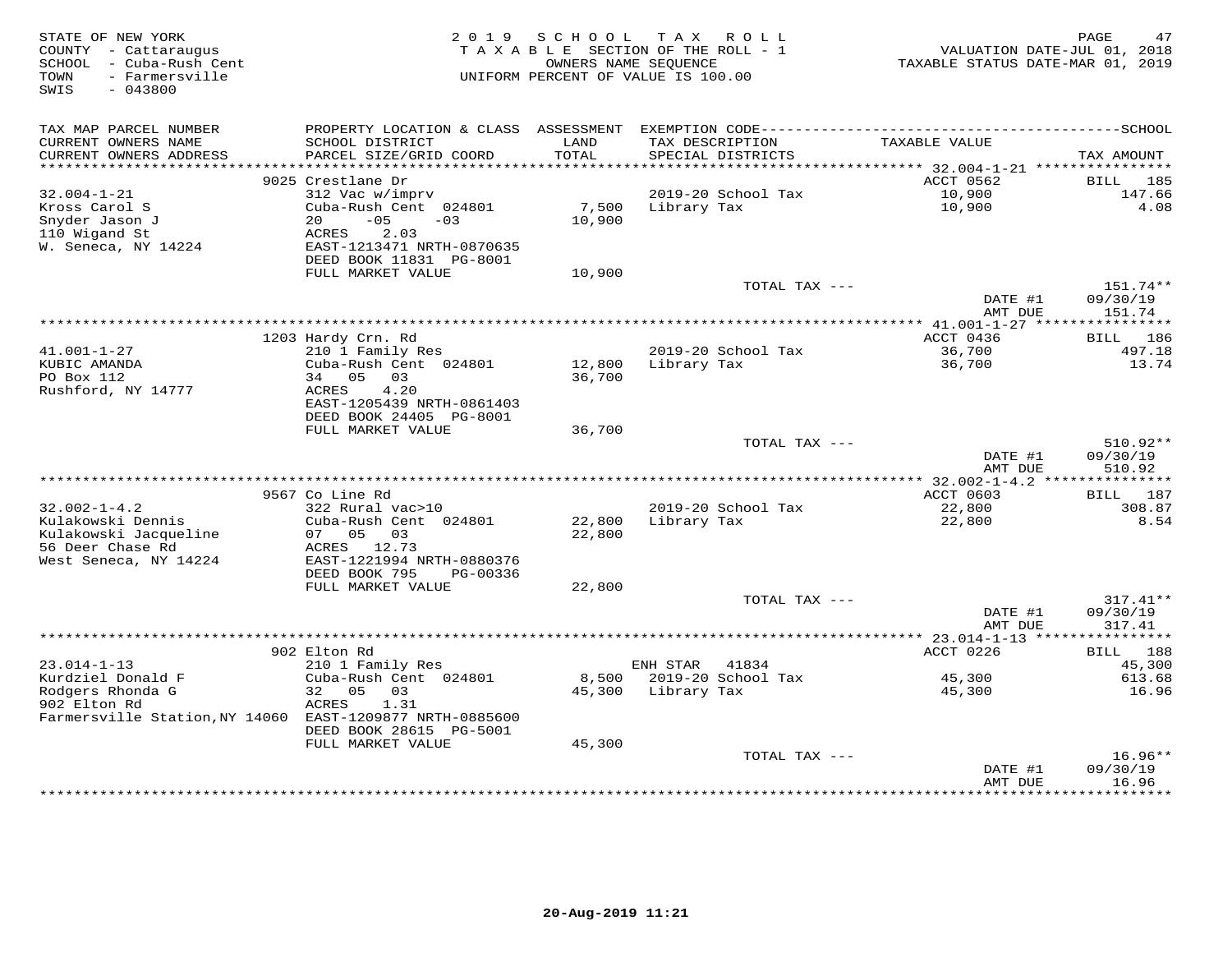| STATE OF NEW YORK<br>COUNTY - Cattaraugus<br>SCHOOL - Cuba-Rush Cent<br>- Farmersville<br>TOWN<br>$-043800$<br>SWIS | 2 0 1 9                                              | SCHOOL        | TAX ROLL<br>TAXABLE SECTION OF THE ROLL - 1<br>OWNERS NAME SEQUENCE<br>UNIFORM PERCENT OF VALUE IS 100.00 | VALUATION DATE-JUL 01, 2018<br>TAXABLE STATUS DATE-MAR 01, 2019 | PAGE<br>48           |
|---------------------------------------------------------------------------------------------------------------------|------------------------------------------------------|---------------|-----------------------------------------------------------------------------------------------------------|-----------------------------------------------------------------|----------------------|
| TAX MAP PARCEL NUMBER                                                                                               | PROPERTY LOCATION & CLASS ASSESSMENT                 |               |                                                                                                           |                                                                 |                      |
| CURRENT OWNERS NAME<br>CURRENT OWNERS ADDRESS<br>***********************                                            | SCHOOL DISTRICT<br>PARCEL SIZE/GRID COORD            | LAND<br>TOTAL | TAX DESCRIPTION<br>SPECIAL DISTRICTS                                                                      | TAXABLE VALUE                                                   | TAX AMOUNT           |
|                                                                                                                     | ************************<br>NYS Rte 98               |               |                                                                                                           |                                                                 | 189<br>BILL          |
| $23.004 - 1 - 1.7$                                                                                                  | 322 Rural vac>10                                     |               | AG DIST<br>41720                                                                                          |                                                                 | 21,678               |
| Lambert Tiffany E                                                                                                   | Cuba-Rush Cent 024801                                | 35,600        | 2019-20 School Tax                                                                                        | 13,922                                                          | 188.60               |
| Nichols Allen T                                                                                                     | 23/24/32<br>03<br>05                                 | 35,600        | Library Tax                                                                                               | 13,922                                                          | 5.21                 |
| 414 Rte 243                                                                                                         | ACRES<br>24.60                                       |               |                                                                                                           |                                                                 |                      |
| Farmersville Station, NY 1406                                                                                       | EAST-1211088 NRTH-0088505<br>DEED BOOK 29769 PG-6004 |               |                                                                                                           |                                                                 |                      |
| MAY BE SUBJECT TO PAYMENT<br>UNDER AGDIST LAW TIL 2023                                                              | FULL MARKET VALUE                                    | 35,600        |                                                                                                           |                                                                 |                      |
|                                                                                                                     |                                                      |               | TOTAL TAX ---                                                                                             | DATE #1                                                         | 193.81**<br>09/30/19 |
|                                                                                                                     |                                                      |               |                                                                                                           | AMT DUE                                                         | 193.81               |
|                                                                                                                     |                                                      |               |                                                                                                           |                                                                 |                      |
|                                                                                                                     | Hess Rd                                              |               |                                                                                                           | ACCT 0254                                                       | BILL 190             |
| $32.002 - 1 - 4.1$<br>Lamphron Sophia                                                                               | 322 Rural vac>10<br>Cuba-Rush Cent 024801            | 34,700        | 2019-20 School Tax<br>Library Tax                                                                         | 34,700<br>34,700                                                | 470.08<br>12.99      |
| 5073 Eastbrooke Place                                                                                               | 06 05<br>03                                          | 34,700        |                                                                                                           |                                                                 |                      |
| Williamsville, NY 14221                                                                                             | ACRES 28.65                                          |               |                                                                                                           |                                                                 |                      |
|                                                                                                                     | EAST-1221958 NRTH-0878939                            |               |                                                                                                           |                                                                 |                      |
|                                                                                                                     | DEED BOOK 26649 PG-3003                              |               |                                                                                                           |                                                                 |                      |
|                                                                                                                     | FULL MARKET VALUE                                    | 34,700        |                                                                                                           |                                                                 |                      |
|                                                                                                                     |                                                      |               | TOTAL TAX ---                                                                                             |                                                                 | 483.07**             |
|                                                                                                                     |                                                      |               |                                                                                                           | DATE #1                                                         | 09/30/19             |
|                                                                                                                     |                                                      |               |                                                                                                           | AMT DUE                                                         | 483.07               |
|                                                                                                                     | 8371 Stebbins Rd                                     |               |                                                                                                           | ACCT 1102                                                       | <b>BILL</b><br>191   |
| $41.002 - 1 - 3.14$                                                                                                 | 270 Mfg housing                                      |               | 2019-20 School Tax                                                                                        | 21,100                                                          | 285.84               |
| Lange Richard A.                                                                                                    | Cuba-Rush Cent 024801                                | 13,600        | Library Tax                                                                                               | 21,100                                                          | 7.90                 |
| Lange Leslie                                                                                                        | ACRES<br>4.75                                        | 21,100        |                                                                                                           |                                                                 |                      |
| 11400 Scotch Rd                                                                                                     | EAST-1213711 NRTH-0862466                            |               |                                                                                                           |                                                                 |                      |
| Freedom, NY 14065                                                                                                   | DEED BOOK 25825 PG-7001                              |               |                                                                                                           |                                                                 |                      |
|                                                                                                                     | FULL MARKET VALUE                                    | 21,100        |                                                                                                           |                                                                 |                      |
|                                                                                                                     |                                                      |               | TOTAL TAX ---                                                                                             | DATE #1                                                         | 293.74**<br>09/30/19 |
|                                                                                                                     |                                                      |               |                                                                                                           | AMT DUE                                                         | 293.74               |
|                                                                                                                     |                                                      |               |                                                                                                           | *************** 32.004-1-7 *****                                | ********             |
|                                                                                                                     | Stebbins Rd                                          |               |                                                                                                           | ACCT 0482                                                       | 192<br>BILL          |
| $32.004 - 1 - 7$                                                                                                    | 314 Rural vac<10                                     |               | 2019-20 School Tax                                                                                        | 13,700                                                          | 185.59               |
| Leisner Babette L                                                                                                   | Cuba-Rush Cent 024801                                | 13,700        | Library Tax                                                                                               | 13,700                                                          | 5.13                 |
| Sigafoos Barbara L                                                                                                  | 12 05<br>03                                          | 13,700        |                                                                                                           |                                                                 |                      |
| Winnicki, Richard Jr.<br>70 McParlin Ave                                                                            | 4.80<br>ACRES<br>EAST-1214180 NRTH-0870900           |               |                                                                                                           |                                                                 |                      |
| Cheektowaga, NY 14225                                                                                               | DEED BOOK 1025<br>PG-680                             |               |                                                                                                           |                                                                 |                      |
|                                                                                                                     | FULL MARKET VALUE                                    | 13,700        |                                                                                                           |                                                                 |                      |
|                                                                                                                     |                                                      |               | TOTAL TAX ---                                                                                             |                                                                 | 190.72**             |
|                                                                                                                     |                                                      |               |                                                                                                           | DATE #1                                                         | 09/30/19             |
|                                                                                                                     |                                                      |               |                                                                                                           | AMT DUE                                                         | 190.72               |
|                                                                                                                     |                                                      |               | ***********************                                                                                   |                                                                 | * * * * * * * *      |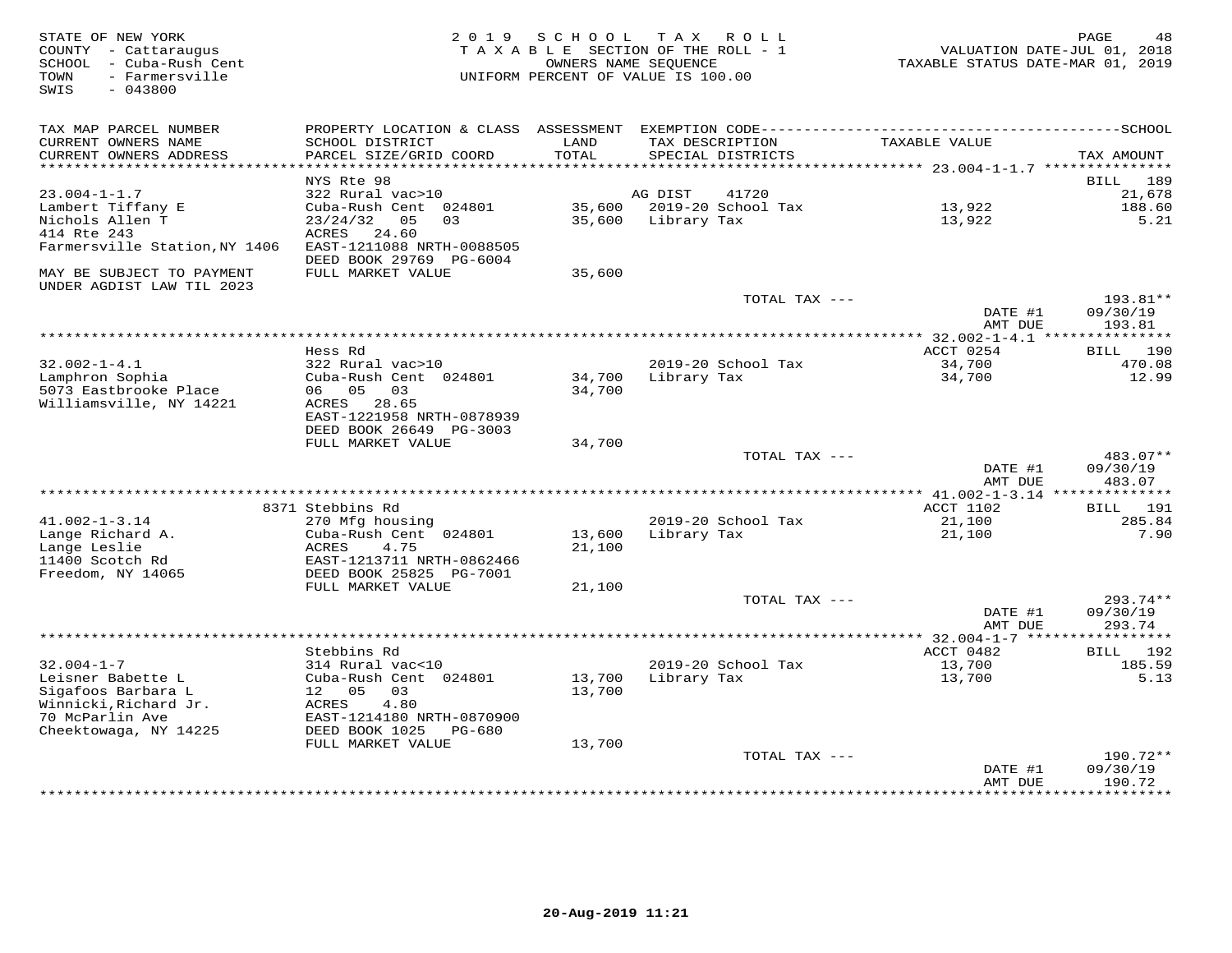| STATE OF NEW YORK<br>COUNTY - Cattaraugus<br>SCHOOL - Cuba-Rush Cent<br>- Farmersville<br>TOWN<br>$-043800$<br>SWIS | 2 0 1 9                                                                                         | SCHOOL           | TAX ROLL<br>TAXABLE SECTION OF THE ROLL - 1<br>OWNERS NAME SEQUENCE<br>UNIFORM PERCENT OF VALUE IS 100.00 | VALUATION DATE-JUL 01, 2018<br>TAXABLE STATUS DATE-MAR 01, 2019 | PAGE<br>49                         |
|---------------------------------------------------------------------------------------------------------------------|-------------------------------------------------------------------------------------------------|------------------|-----------------------------------------------------------------------------------------------------------|-----------------------------------------------------------------|------------------------------------|
| TAX MAP PARCEL NUMBER                                                                                               | PROPERTY LOCATION & CLASS ASSESSMENT                                                            |                  |                                                                                                           |                                                                 |                                    |
| CURRENT OWNERS NAME<br>CURRENT OWNERS ADDRESS<br>***********************                                            | SCHOOL DISTRICT<br>PARCEL SIZE/GRID COORD<br>*************************                          | LAND<br>TOTAL    | TAX DESCRIPTION<br>SPECIAL DISTRICTS                                                                      | TAXABLE VALUE                                                   | TAX AMOUNT                         |
|                                                                                                                     | 567 Bush Hill Rd                                                                                |                  |                                                                                                           | ACCT 0481                                                       | <b>BILL</b><br>193                 |
| $32.004 - 1 - 6$                                                                                                    | 260 Seasonal res                                                                                |                  | 2019-20 School Tax                                                                                        | 44,800                                                          | 606.91                             |
| Leisner Babette L Jr<br>Sigafoos Barbara L<br>Winnicki Richard J Jr<br>70 Mc Parlin Ave                             | Cuba-Rush Cent 024801<br>20 05<br>03<br>ACRES<br>4.54<br>EAST-1214178 NRTH-0871187              | 13,300<br>44,800 | Library Tax                                                                                               | 44,800                                                          | 16.78                              |
| Cheektowaga, NY 14225                                                                                               | DEED BOOK 934<br>PG-811                                                                         |                  |                                                                                                           |                                                                 |                                    |
|                                                                                                                     | FULL MARKET VALUE                                                                               | 44,800           |                                                                                                           |                                                                 |                                    |
|                                                                                                                     |                                                                                                 |                  | TOTAL TAX ---                                                                                             |                                                                 | $623.69**$                         |
|                                                                                                                     |                                                                                                 |                  | *********************************                                                                         | DATE #1<br>AMT DUE                                              | 09/30/19<br>623.69<br>***********  |
|                                                                                                                     | 1194 Siloam Rd                                                                                  |                  |                                                                                                           | ********** 23.003-1-5.5 ****<br>ACCT 1117                       | BILL 194                           |
| $23.003 - 1 - 5.5$                                                                                                  | 240 Rural res                                                                                   |                  | <b>BAS STAR</b><br>41854                                                                                  |                                                                 | 30,000                             |
| Lounsbury Francis L Jr                                                                                              | Cuba-Rush Cent 024801                                                                           | 35,300           | 2019-20 School Tax                                                                                        | 145,400                                                         | 1,969.74                           |
| Lounsbury Christina J<br>1194 Siloam Rd<br>Freedom, NY 14065                                                        | 05<br>0.3<br>32/40<br>ACRES<br>29.40<br>EAST-1206597 NRTH-0886710<br>DEED BOOK 4291<br>PG-4002  | 145,400          | Library Tax                                                                                               | 145,400                                                         | 54.45                              |
|                                                                                                                     | FULL MARKET VALUE                                                                               | 145,400          |                                                                                                           |                                                                 |                                    |
|                                                                                                                     |                                                                                                 |                  | TOTAL TAX ---                                                                                             | DATE #1<br>AMT DUE                                              | 1,617.78**<br>09/30/19<br>1,617.78 |
|                                                                                                                     |                                                                                                 |                  |                                                                                                           |                                                                 |                                    |
|                                                                                                                     | 522 Bush Hill Rd                                                                                |                  |                                                                                                           | ACCT 0003                                                       | <b>BILL</b> 195                    |
| $32.002 - 1 - 10$<br>Lynch Robert E                                                                                 | 270 Mfg housing<br>Cuba-Rush Cent 024801                                                        | 9,400            | 2019-20 School Tax<br>Library Tax                                                                         | 13,500<br>13,500                                                | 182.88<br>5.06                     |
| 3743 Ridge Rd<br>Lockport, NY 14094                                                                                 | 12<br>$-05$<br>$-03$<br>1.94<br>ACRES<br>EAST-1215047 NRTH-0871579<br>DEED BOOK 3003<br>PG-3004 | 13,500           |                                                                                                           |                                                                 |                                    |
|                                                                                                                     | FULL MARKET VALUE                                                                               | 13,500           |                                                                                                           |                                                                 |                                    |
|                                                                                                                     |                                                                                                 |                  | TOTAL TAX ---                                                                                             |                                                                 | 187.94**                           |
|                                                                                                                     |                                                                                                 |                  |                                                                                                           | DATE #1<br>AMT DUE                                              | 09/30/19<br>187.94                 |
|                                                                                                                     |                                                                                                 |                  |                                                                                                           | **************** 41.001-1-2 ******                              | ***********                        |
|                                                                                                                     | Peet Hill Rd                                                                                    |                  |                                                                                                           | ACCT 0025                                                       | 196<br>BILL                        |
| $41.001 - 1 - 2$                                                                                                    | 312 Vac w/imprv                                                                                 |                  | 2019-20 School Tax                                                                                        | 14,200                                                          | 192.37                             |
| Lysiak Robert D<br>Lysiak Margaret                                                                                  | Cuba-Rush Cent 024801<br>$-05$<br>34<br>$-03$                                                   | 13,900<br>14,200 | Library Tax                                                                                               | 14,200                                                          | 5.32                               |
| 23 Deer Trl                                                                                                         | 4.95<br>ACRES                                                                                   |                  |                                                                                                           |                                                                 |                                    |
| Cheektowaga, NY 14227                                                                                               | EAST-1205343 NRTH-0863627<br>DEED BOOK 894<br>PG-00174                                          |                  |                                                                                                           |                                                                 |                                    |
|                                                                                                                     | FULL MARKET VALUE                                                                               | 14,200           |                                                                                                           |                                                                 |                                    |
|                                                                                                                     |                                                                                                 |                  | TOTAL TAX ---                                                                                             | DATE #1                                                         | $197.69**$<br>09/30/19             |
|                                                                                                                     |                                                                                                 |                  |                                                                                                           | AMT DUE                                                         | 197.69<br><b>++++++++</b>          |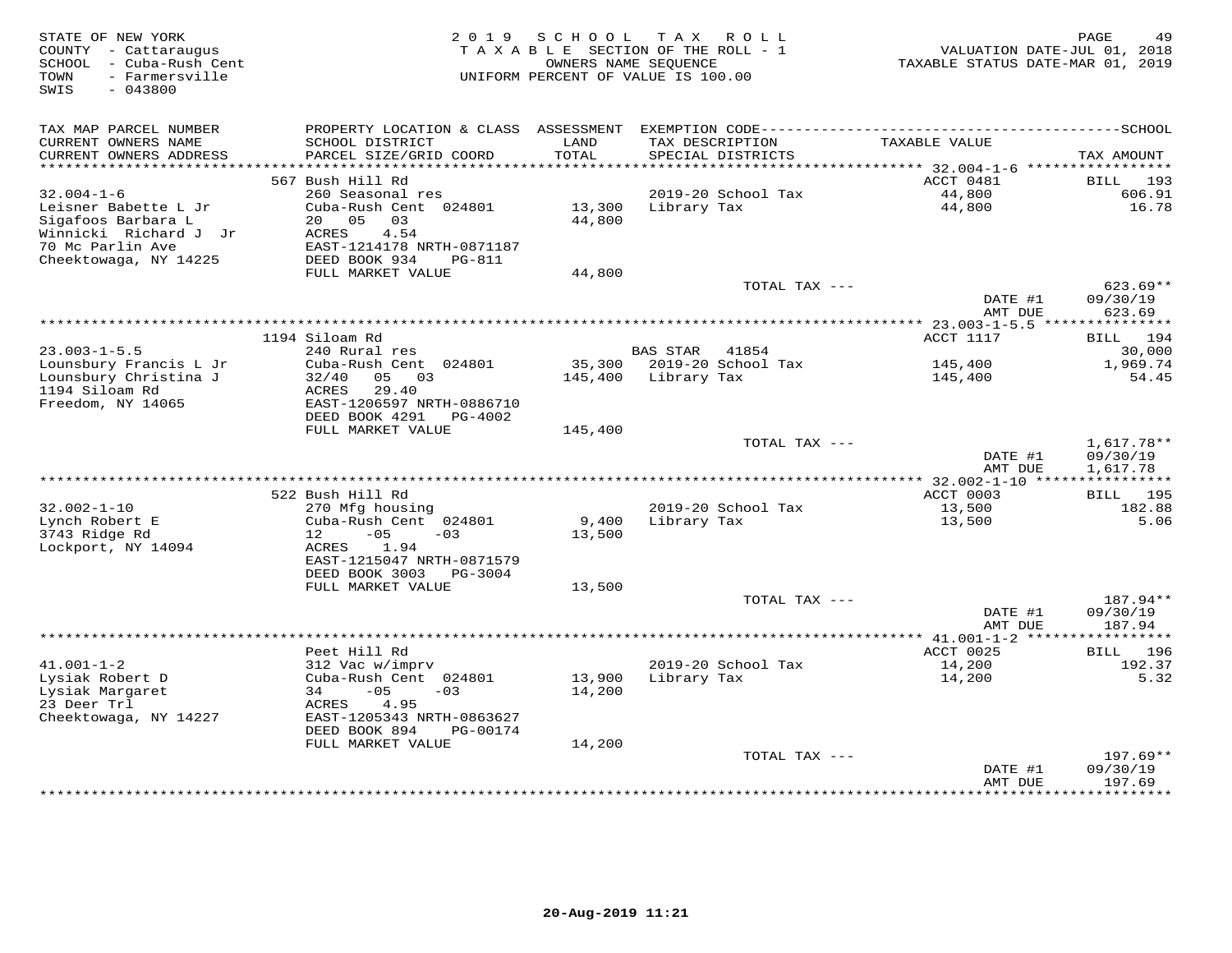STATE OF NEW YORK 2 0 1 9 S C H O O L T A X R O L L PAGE 50 COUNTY - Cattaraugus T A X A B L E SECTION OF THE ROLL - 1 VALUATION DATE-JUL 01, 2018 SCHOOL - Cuba-Rush Cent OWNERS NAME SEQUENCE TAXABLE STATUS DATE-MAR 01, 2019 TOWN - Farmersville UNIFORM PERCENT OF VALUE IS 100.00SWIS - 043800TAX MAP PARCEL NUMBER PROPERTY LOCATION & CLASS ASSESSMENT EXEMPTION CODE------------------------------------------SCHOOL CURRENT OWNERS NAME SCHOOL DISTRICT LAND TAX DESCRIPTION TAXABLE VALUE CURRENT OWNERS ADDRESS PARCEL SIZE/GRID COORD TOTAL SPECIAL DISTRICTS TAX AMOUNT \*\*\*\*\*\*\*\*\*\*\*\*\*\*\*\*\*\*\*\*\*\*\*\*\*\*\*\*\*\*\*\*\*\*\*\*\*\*\*\*\*\*\*\*\*\*\*\*\*\*\*\*\*\*\*\*\*\*\*\*\*\*\*\*\*\*\*\*\*\*\*\*\*\*\*\*\*\*\*\*\*\*\*\*\*\*\*\*\*\*\*\*\*\*\*\*\*\*\*\*\*\*\* 41.002-1-9.3 \*\*\*\*\*\*\*\*\*\*\*\*\*\*\*ACCT 0741 BILL 197 Hardy Corners Rd ACCT 0741 BILL 19749,151 41.002-1-9.3 105 Vac farmland AG DIST 41720 49,151919.15 Marshacres, LLC Cuba-Rush Cent 024801 117,000 2019-20 School Tax 67,849 919.1525.41 7017 Fadale Rd 01/02 05 03 117,000 Library Tax 67,849 25.41Ellicottville, NY 14731 ACRES 97.05 EAST-1221370 NRTH-0860549 MAY BE SUBJECT TO PAYMENT DEED BOOK 1023 PG-969 UNDER AGDIST LAW TIL 2023 FULL MARKET VALUE 117,000 TOTAL TAX --- 944.56\*\*DATE #1 09/30/19<br>3 MT DIE 109/30/19 AMT DUE 944.56 \*\*\*\*\*\*\*\*\*\*\*\*\*\*\*\*\*\*\*\*\*\*\*\*\*\*\*\*\*\*\*\*\*\*\*\*\*\*\*\*\*\*\*\*\*\*\*\*\*\*\*\*\*\*\*\*\*\*\*\*\*\*\*\*\*\*\*\*\*\*\*\*\*\*\*\*\*\*\*\*\*\*\*\*\*\*\*\*\*\*\*\*\*\*\*\*\*\*\*\*\*\*\* 23.004-1-24.2 \*\*\*\*\*\*\*\*\*\*\*\*\*\*ACCT 0945 BILL 198 863 Tarbell Rd ACCT 0945 BILL 19830,000 23.004-1-24.2 210 1 Family Res BAS STAR 41854 30,000 1,257.16 Martin Rebecca A Cuba-Rush Cent 024801 8,000 2019-20 School Tax 92,800 1,257.1634.75 Martin Roy 31 05 03 92,800 Library Tax 92,800 34.75863 Tarbell Rd FRNT 230.00 DPTH 240.00Farmersville Station,NY 14060 ACRES 0.88 EAST-1210080 NRTH-0883040 DEED BOOK 4877 PG-4002 FULL MARKET VALUE 92,800 TOTAL TAX --- 885.50\*\* DATE #1 09/30/19885.50 AMT DUE 885.50 \*\*\*\*\*\*\*\*\*\*\*\*\*\*\*\*\*\*\*\*\*\*\*\*\*\*\*\*\*\*\*\*\*\*\*\*\*\*\*\*\*\*\*\*\*\*\*\*\*\*\*\*\*\*\*\*\*\*\*\*\*\*\*\*\*\*\*\*\*\*\*\*\*\*\*\*\*\*\*\*\*\*\*\*\*\*\*\*\*\*\*\*\*\*\*\*\*\*\*\*\*\*\* 23.004-1-24.4 \*\*\*\*\*\*\*\*\*\*\*\*\*\*ACCT 1123 BILL 199 Tarbell Rd ACCT 1123 BILL 1999.48 23.004-1-24.4 314 Rural vac<10 2019-20 School Tax 700 9.48 $0.26$ Martin Rebecca A Cuba-Rush Cent 024801 700 Library Tax 700 0.26Martin Roy 2nd to last course missin 700 863 Tarbell Rd FRNT 80.00 DPTH 265.00 Farmersville Station,NY 14060 ACRES 0.49 EAST-1210124 NRTH-0882870 DEED BOOK 4877 PG-4002 FULL MARKET VALUE 700 $\text{TOTAL TAX}$   $---$  9.74\*\* DATE #1 09/30/19AMT DUE 9.74 MT DUE 9.74<br>32.001-1-6 9322 NYS Rte 98<br>32.001-1-6 9322 NYS Rte 98<br>32.001-1-6 312 Vac w/imprv 2019-20 School Tax ACCT 0273<br>40,000 541.88<br>958th 30 05 03 ACRES 18.80 40,000 40,000 541.98<br>30 05 03 40,000 40,000 40,000 541.98<br>A DEED BOOK 24630 PG-5001 FULL MARKET VALUE 40,000 TOTAL TAX --- 556.86\*\* DATE #1 09/30/19556.86 AMT DUE 556.86 \*\*\*\*\*\*\*\*\*\*\*\*\*\*\*\*\*\*\*\*\*\*\*\*\*\*\*\*\*\*\*\*\*\*\*\*\*\*\*\*\*\*\*\*\*\*\*\*\*\*\*\*\*\*\*\*\*\*\*\*\*\*\*\*\*\*\*\*\*\*\*\*\*\*\*\*\*\*\*\*\*\*\*\*\*\*\*\*\*\*\*\*\*\*\*\*\*\*\*\*\*\*\*\*\*\*\*\*\*\*\*\*\*\*\*\*\*\*\*\*\*\*\*\*\*\*\*\*\*\*\*\*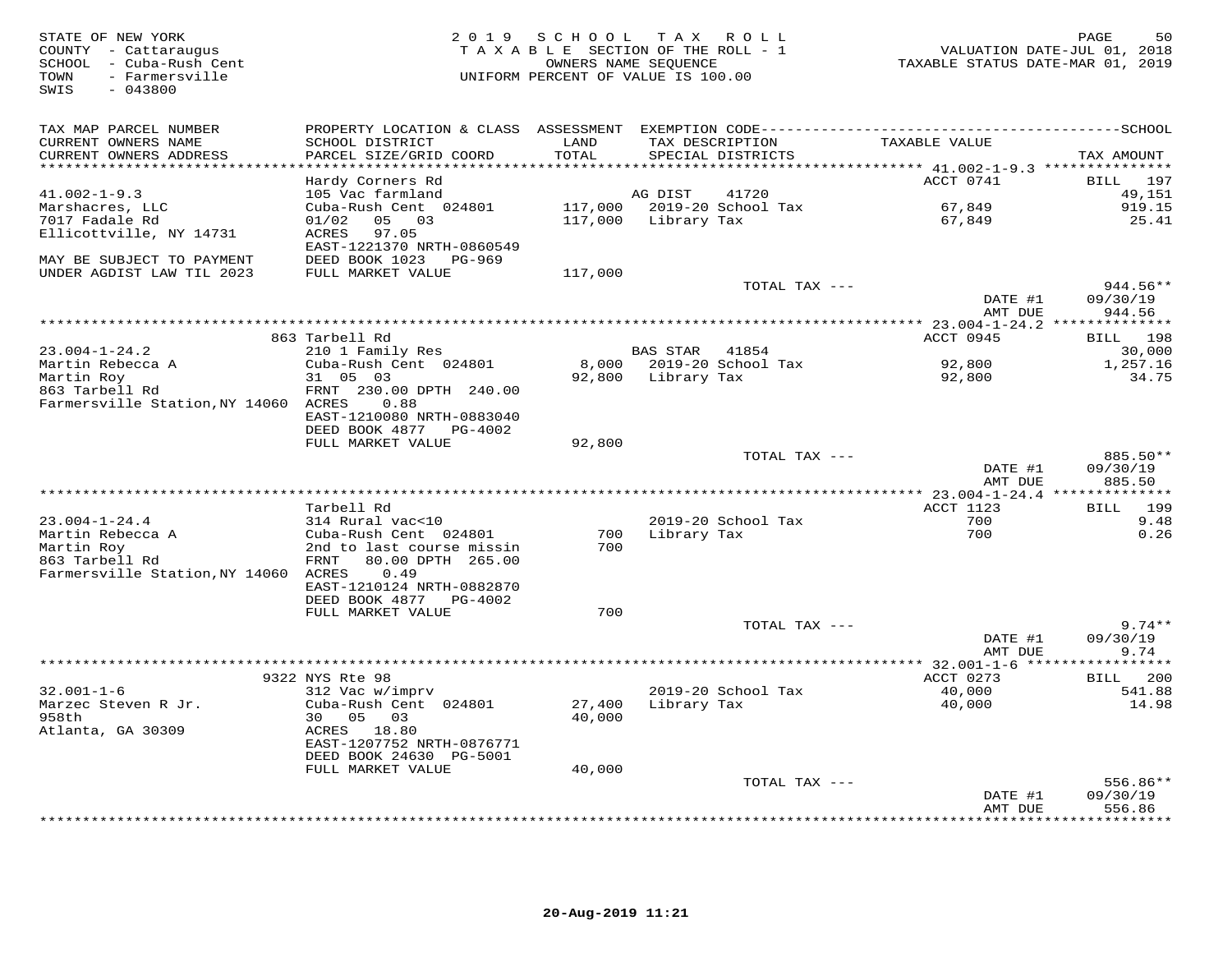| STATE OF NEW YORK<br>COUNTY - Cattaraugus<br>SCHOOL - Cuba-Rush Cent<br>- Farmersville<br>TOWN<br>SWIS<br>$-043800$ | 2 0 1 9                                                     | SCHOOL           | T A X<br>R O L L<br>TAXABLE SECTION OF THE ROLL - 1<br>OWNERS NAME SEOUENCE<br>UNIFORM PERCENT OF VALUE IS 100.00 | VALUATION DATE-JUL 01, 2018<br>TAXABLE STATUS DATE-MAR 01, 2019 | PAGE<br>51                   |
|---------------------------------------------------------------------------------------------------------------------|-------------------------------------------------------------|------------------|-------------------------------------------------------------------------------------------------------------------|-----------------------------------------------------------------|------------------------------|
| TAX MAP PARCEL NUMBER                                                                                               | PROPERTY LOCATION & CLASS ASSESSMENT                        |                  |                                                                                                                   |                                                                 |                              |
| CURRENT OWNERS NAME<br>CURRENT OWNERS ADDRESS                                                                       | SCHOOL DISTRICT<br>PARCEL SIZE/GRID COORD                   | LAND<br>TOTAL    | TAX DESCRIPTION<br>SPECIAL DISTRICTS                                                                              | TAXABLE VALUE                                                   | TAX AMOUNT                   |
| **********************                                                                                              |                                                             |                  |                                                                                                                   |                                                                 |                              |
| $32.002 - 1 - 11.7$                                                                                                 | Stebbins Rd                                                 |                  | 2019-20 School Tax                                                                                                | ACCT 1002<br>37,700                                             | <b>BILL</b><br>201<br>510.72 |
| McCarthy Jeanie M<br>9157 Stebbins Rd                                                                               | 312 Vac w/imprv<br>Cuba-Rush Cent 024801<br>0.5<br>03<br>21 | 20,200<br>37,700 | Library Tax                                                                                                       | 37,700                                                          | 14.12                        |
| Franklinville, NY 14737                                                                                             | 9.85<br>ACRES<br>EAST-1213995 NRTH-0872701                  |                  |                                                                                                                   |                                                                 |                              |
|                                                                                                                     | DEED BOOK 1014<br>PG-406<br>FULL MARKET VALUE               | 37,700           |                                                                                                                   |                                                                 |                              |
|                                                                                                                     |                                                             |                  | TOTAL TAX ---                                                                                                     |                                                                 | 524.84**                     |
|                                                                                                                     |                                                             |                  |                                                                                                                   | DATE #1<br>AMT DUE                                              | 09/30/19<br>524.84           |
|                                                                                                                     |                                                             |                  | ********************************                                                                                  | * 32.002-1-11.14 **************                                 |                              |
|                                                                                                                     | 9157 Stebbins Rd                                            |                  |                                                                                                                   | ACCT 1031                                                       | 202<br>BILL                  |
| $32.002 - 1 - 11.14$<br>McCarthy Jeanie M                                                                           | 270 Mfg housing<br>Cuba-Rush Cent 024801                    | 20,100           | <b>BAS STAR</b><br>41854<br>2019-20 School Tax                                                                    | 51,000                                                          | 30,000<br>690.90             |
| 9157 Stebbins Rd                                                                                                    | 21 05<br>03                                                 | 51,000           | Library Tax                                                                                                       | 51,000                                                          | 19.10                        |
| Franklinville, NY 14737                                                                                             | 9.85<br>ACRES                                               |                  |                                                                                                                   |                                                                 |                              |
|                                                                                                                     | EAST-1214001 NRTH-0873106                                   |                  |                                                                                                                   |                                                                 |                              |
|                                                                                                                     | DEED BOOK 00996 PG-00331                                    |                  |                                                                                                                   |                                                                 |                              |
|                                                                                                                     | FULL MARKET VALUE                                           | 51,000           |                                                                                                                   |                                                                 |                              |
|                                                                                                                     |                                                             |                  | TOTAL TAX ---                                                                                                     |                                                                 | $303.59**$                   |
|                                                                                                                     |                                                             |                  |                                                                                                                   | DATE #1                                                         | 09/30/19                     |
|                                                                                                                     |                                                             |                  |                                                                                                                   | AMT DUE<br>** 23.003-1-3.1 ****                                 | 303.59<br>***********        |
|                                                                                                                     | Elton Rd                                                    |                  |                                                                                                                   | ACCT 0294                                                       | 203<br>BILL                  |
| $23.003 - 1 - 3.1$                                                                                                  | 322 Rural vac>10                                            |                  | 2019-20 School Tax                                                                                                | 12,600                                                          | 170.69                       |
| McCluer Samuel                                                                                                      | Cuba-Rush Cent 024801                                       | 12,600           | Library Tax                                                                                                       | 12,600                                                          | 4.72                         |
| 1216 Elton Rd                                                                                                       | 05<br>40<br>03                                              | 12,600           |                                                                                                                   |                                                                 |                              |
| PO Box 94                                                                                                           | ACRES 25.57                                                 |                  |                                                                                                                   |                                                                 |                              |
| Farmersville Station, NY 14060 EAST-1204575 NRTH-0884149                                                            | DEED BOOK 888<br>PG-00149                                   |                  |                                                                                                                   |                                                                 |                              |
|                                                                                                                     | FULL MARKET VALUE                                           | 12,600           |                                                                                                                   |                                                                 |                              |
|                                                                                                                     |                                                             |                  | TOTAL TAX ---                                                                                                     | DATE #1                                                         | $175.41**$<br>09/30/19       |
|                                                                                                                     |                                                             |                  |                                                                                                                   | AMT DUE                                                         | 175.41                       |
|                                                                                                                     |                                                             |                  |                                                                                                                   | ************ 32.004-2-14.4                                      | **********                   |
|                                                                                                                     | Stebbins Rd                                                 |                  |                                                                                                                   | ACCT 0995                                                       | 204<br><b>BILL</b>           |
| $32.004 - 2 - 14.4$                                                                                                 | 314 Rural vac<10                                            |                  | 2019-20 School Tax                                                                                                | 200                                                             | 2.71                         |
| McFarland Richard                                                                                                   | Cuba-Rush Cent 024801                                       | 200              | Library Tax                                                                                                       | 200                                                             | 0.07                         |
| 45 Green St                                                                                                         | 05<br>03<br>12                                              | 200              |                                                                                                                   |                                                                 |                              |
| Franklinville, NY 14737                                                                                             | 26.80 DPTH 200.00<br>FRNT<br>EAST-1216887 NRTH-0871710      |                  |                                                                                                                   |                                                                 |                              |
|                                                                                                                     | DEED BOOK 30042 PG-7003                                     |                  |                                                                                                                   |                                                                 |                              |
|                                                                                                                     | FULL MARKET VALUE                                           | 200              |                                                                                                                   |                                                                 |                              |
|                                                                                                                     |                                                             |                  | TOTAL TAX ---                                                                                                     | DATE #1                                                         | $2.78**$<br>09/30/19         |
|                                                                                                                     |                                                             |                  |                                                                                                                   | AMT DUE                                                         | 2.78                         |
|                                                                                                                     |                                                             |                  |                                                                                                                   | ***********                                                     | *********                    |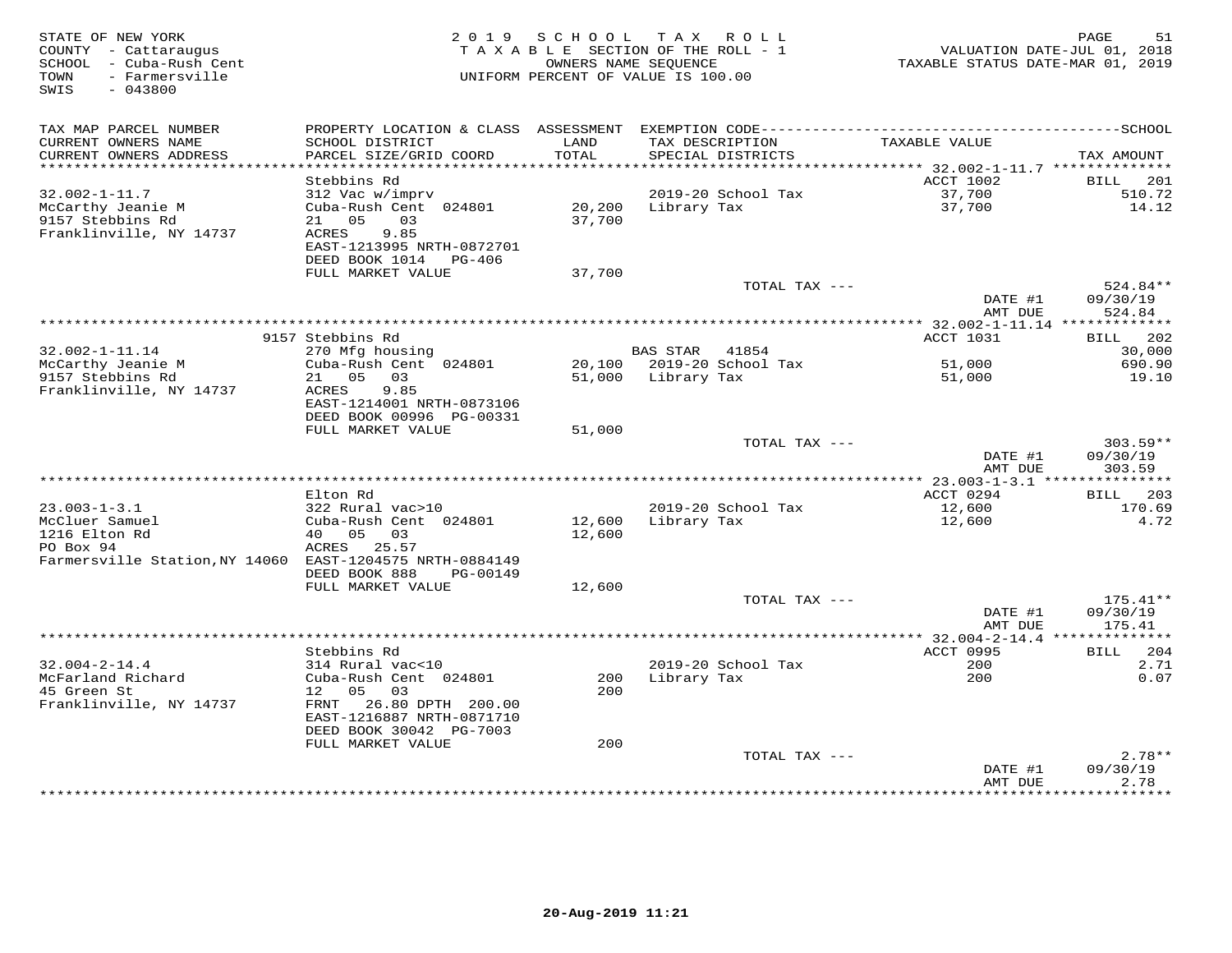| STATE OF NEW YORK<br>COUNTY - Cattaraugus<br>SCHOOL - Cuba-Rush Cent<br>- Farmersville<br>TOWN<br>$-043800$<br>SWIS | 2 0 1 9                                                                                    | SCHOOL           | TAX ROLL<br>TAXABLE SECTION OF THE ROLL - 1<br>OWNERS NAME SEOUENCE<br>UNIFORM PERCENT OF VALUE IS 100.00 | VALUATION DATE-JUL 01, 2018<br>TAXABLE STATUS DATE-MAR 01, 2019 | 52<br>PAGE                           |
|---------------------------------------------------------------------------------------------------------------------|--------------------------------------------------------------------------------------------|------------------|-----------------------------------------------------------------------------------------------------------|-----------------------------------------------------------------|--------------------------------------|
| TAX MAP PARCEL NUMBER                                                                                               | PROPERTY LOCATION & CLASS ASSESSMENT                                                       |                  |                                                                                                           |                                                                 |                                      |
| CURRENT OWNERS NAME<br>CURRENT OWNERS ADDRESS<br>**********************                                             | SCHOOL DISTRICT<br>PARCEL SIZE/GRID COORD                                                  | LAND<br>TOTAL    | TAX DESCRIPTION<br>SPECIAL DISTRICTS                                                                      | TAXABLE VALUE                                                   | TAX AMOUNT                           |
|                                                                                                                     | 784 Hardy Crn. Rd                                                                          |                  |                                                                                                           | ACCT 0850                                                       | 205<br>BILL                          |
| $41.002 - 1 - 1.2$                                                                                                  | 240 Rural res                                                                              |                  | 2019-20 School Tax                                                                                        | 91,000                                                          | 1,232.78                             |
| MEDINA TAZ W.<br>784 Hardy Corners Road<br>Franklinville, NY 14737                                                  | Cuba-Rush Cent 024801<br>05<br>03<br>18<br>ACRES<br>50.20                                  | 46,900<br>91,000 | Library Tax                                                                                               | 91,000                                                          | 34.08                                |
|                                                                                                                     | EAST-1211412 NRTH-0862551<br>DEED BOOK 31190 PG-2001                                       |                  |                                                                                                           |                                                                 |                                      |
|                                                                                                                     | FULL MARKET VALUE                                                                          | 91,000           |                                                                                                           |                                                                 |                                      |
|                                                                                                                     |                                                                                            |                  | TOTAL TAX ---                                                                                             | DATE #1<br>AMT DUE                                              | $1,266.86**$<br>09/30/19<br>1,266.86 |
|                                                                                                                     |                                                                                            |                  | ********************                                                                                      | $*$ 41.001-1-6.1 ****                                           | ***********                          |
|                                                                                                                     | 1191 Hardy Crn. Rd                                                                         |                  |                                                                                                           | ACCT 0288                                                       | 206<br>BILL                          |
| $41.001 - 1 - 6.1$                                                                                                  | 260 Seasonal res                                                                           |                  | AG DIST<br>41720                                                                                          |                                                                 | 8,228                                |
| Milgate Daniel P                                                                                                    | Cuba-Rush Cent 024801                                                                      | 35,400           | 2019-20 School Tax                                                                                        | 90,172                                                          | 1,221.56                             |
| 5758 McPherson's Pt                                                                                                 | 34 05<br>03                                                                                | 98,400           | Library Tax                                                                                               | 90,172                                                          | 33.77                                |
| Livonia, NY 14487<br>MAY BE SUBJECT TO PAYMENT                                                                      | ACRES 28.60<br>EAST-1205943 NRTH-0860700<br>DEED BOOK 193<br>PG-3004                       |                  |                                                                                                           |                                                                 |                                      |
| UNDER AGDIST LAW TIL 2023                                                                                           | FULL MARKET VALUE                                                                          | 98,400           |                                                                                                           |                                                                 |                                      |
|                                                                                                                     |                                                                                            |                  | TOTAL TAX ---                                                                                             | DATE #1<br>AMT DUE                                              | $1,255.33**$<br>09/30/19<br>1,255.33 |
|                                                                                                                     |                                                                                            |                  |                                                                                                           |                                                                 | ***********                          |
|                                                                                                                     | 680 Bush Hill Rd                                                                           |                  |                                                                                                           | ACCT 0162                                                       | 207<br>BILL                          |
| $32.004 - 1 - 4.1$                                                                                                  | 260 Seasonal res                                                                           |                  | 2019-20 School Tax                                                                                        | 64,800                                                          | 877.85                               |
| Miller Elizabeth I                                                                                                  | Cuba-Rush Cent 024801                                                                      | 11,200           | Library Tax                                                                                               | 64,800                                                          | 24.27                                |
| 46 Ellsworth Dr<br>Cheektowaga, NY 14225                                                                            | $-05$<br>20<br>$-03$<br>3.11<br>ACRES<br>EAST-1212836 NRTH-0871488                         | 64,800           |                                                                                                           |                                                                 |                                      |
|                                                                                                                     | DEED BOOK 21613 PG-9002                                                                    |                  |                                                                                                           |                                                                 |                                      |
|                                                                                                                     | FULL MARKET VALUE                                                                          | 64,800           |                                                                                                           |                                                                 |                                      |
|                                                                                                                     |                                                                                            |                  | TOTAL TAX ---                                                                                             |                                                                 | $902.12**$                           |
|                                                                                                                     |                                                                                            |                  |                                                                                                           | DATE #1<br>AMT DUE                                              | 09/30/19<br>902.12<br>***********    |
|                                                                                                                     | 1003 Hardy Crn. Rd                                                                         |                  |                                                                                                           | *********** 41.001-1-12 *****<br>ACCT 0551                      | 208<br>BILL                          |
| $41.001 - 1 - 12$                                                                                                   | 312 Vac w/imprv                                                                            |                  | 2019-20 School Tax                                                                                        | 31,700                                                          | 429.44                               |
| Miller Michael J Sr                                                                                                 | Cuba-Rush Cent 024801                                                                      | 16,500           | Library Tax                                                                                               | 31,700                                                          | 11.87                                |
| 20 Fairbanks Ave<br>Tonawanda, NY 14223                                                                             | 26<br>0.5<br>04<br>ACRES<br>6.82<br>EAST-1208029 NRTH-0860587<br>DEED BOOK 6063<br>PG-5003 | 31,700           |                                                                                                           |                                                                 |                                      |
|                                                                                                                     | FULL MARKET VALUE                                                                          | 31,700           |                                                                                                           |                                                                 |                                      |
|                                                                                                                     |                                                                                            |                  | TOTAL TAX ---                                                                                             | DATE #1                                                         | 441.31**<br>09/30/19                 |
|                                                                                                                     |                                                                                            |                  |                                                                                                           | AMT DUE<br>*********                                            | 441.31<br>* * * * * * * * * *        |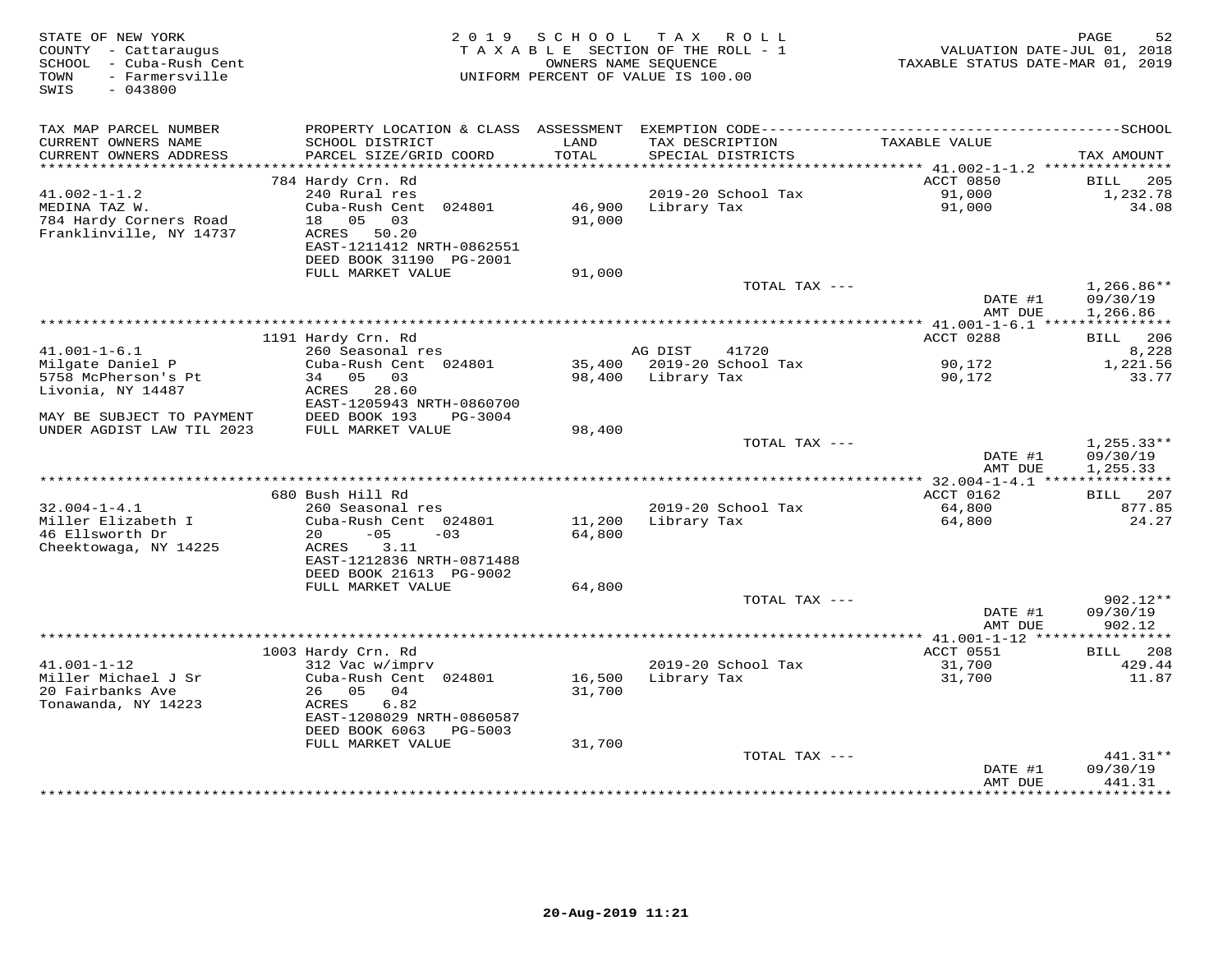| STATE OF NEW YORK<br>COUNTY - Cattaraugus<br>SCHOOL - Cuba-Rush Cent<br>- Farmersville<br>TOWN<br>SWIS<br>$-043800$ | 2019                                                                    | S C H O O L<br>TAXABLE SECTION OF THE ROLL - 1<br>UNIFORM PERCENT OF VALUE IS 100.00 | T A X<br>OWNERS NAME SEOUENCE | R O L L                              | VALUATION DATE-JUL 01, 2018<br>TAXABLE STATUS DATE-MAR 01, 2019                                               | PAGE<br>53                           |
|---------------------------------------------------------------------------------------------------------------------|-------------------------------------------------------------------------|--------------------------------------------------------------------------------------|-------------------------------|--------------------------------------|---------------------------------------------------------------------------------------------------------------|--------------------------------------|
| TAX MAP PARCEL NUMBER<br>CURRENT OWNERS NAME<br>CURRENT OWNERS ADDRESS                                              | SCHOOL DISTRICT<br>PARCEL SIZE/GRID COORD                               | LAND<br>TOTAL                                                                        |                               | TAX DESCRIPTION<br>SPECIAL DISTRICTS | PROPERTY LOCATION & CLASS ASSESSMENT EXEMPTION CODE-----------------------------------SCHOOL<br>TAXABLE VALUE | TAX AMOUNT                           |
|                                                                                                                     |                                                                         |                                                                                      |                               |                                      |                                                                                                               |                                      |
|                                                                                                                     | 9767 Huyck Rd                                                           |                                                                                      |                               |                                      | ACCT 0485                                                                                                     | BILL<br>209                          |
| $23.004 - 1 - 6.1$                                                                                                  | 240 Rural res                                                           |                                                                                      | <b>BAS STAR</b>               | 41854                                |                                                                                                               | 30,000                               |
| Monette Robert . K<br>Monette Sharon M                                                                              | Cuba-Rush Cent 024801<br>16 05 03                                       | 192,000                                                                              | Library Tax                   | 67,600 2019-20 School Tax            | 192,000<br>192,000                                                                                            | 2,601.03<br>71.90                    |
| 9775 Huyck Rd                                                                                                       | ACRES 79.10                                                             |                                                                                      |                               |                                      |                                                                                                               |                                      |
| Farmersville Station, NY 14060 EAST-1217971 NRTH-0884810                                                            | DEED BOOK 19816 PG-8001                                                 |                                                                                      |                               |                                      |                                                                                                               |                                      |
|                                                                                                                     | FULL MARKET VALUE                                                       | 192,000                                                                              |                               |                                      |                                                                                                               |                                      |
|                                                                                                                     |                                                                         |                                                                                      |                               | TOTAL TAX ---                        | DATE #1<br>AMT DUE                                                                                            | $2,266.52**$<br>09/30/19<br>2,266.52 |
|                                                                                                                     |                                                                         | *******************************                                                      |                               |                                      | ********* 23.004-1-20.3 **************                                                                        |                                      |
|                                                                                                                     | 9675 Hyuck Rd                                                           |                                                                                      |                               |                                      | ACCT 0767                                                                                                     | 210<br><b>BILL</b>                   |
| $23.004 - 1 - 20.3$                                                                                                 | 322 Rural vac>10                                                        |                                                                                      |                               | 2019-20 School Tax                   | 21,900                                                                                                        | 296.68                               |
| Monkelbaan Jason<br>Mott Deborah                                                                                    | Cuba-Rush Cent 024801<br>15/23<br>03 03                                 | 21,900<br>21,900                                                                     | Library Tax                   |                                      | 21,900                                                                                                        | 8.20                                 |
| 3659 Meadowbrook Acres<br>North Tonawanda, NY 14120                                                                 | ACRES<br>11.50<br>EAST-1217065 NRTH-0882599<br>DEED BOOK 20385 PG-9001  |                                                                                      |                               |                                      |                                                                                                               |                                      |
|                                                                                                                     | FULL MARKET VALUE                                                       | 21,900                                                                               |                               |                                      |                                                                                                               |                                      |
|                                                                                                                     |                                                                         |                                                                                      |                               | TOTAL TAX ---                        | DATE #1                                                                                                       | 304.88**<br>09/30/19                 |
|                                                                                                                     |                                                                         |                                                                                      |                               |                                      | AMT DUE                                                                                                       | 304.88                               |
|                                                                                                                     | Harding Crn. Rd                                                         |                                                                                      |                               |                                      |                                                                                                               | BILL 211                             |
| $41.002 - 1 - 3.15$                                                                                                 | 314 Rural vac<10                                                        |                                                                                      |                               | 2019-20 School Tax                   | 6,000                                                                                                         | 81.28                                |
| Moran Burt                                                                                                          | Cuba-Rush Cent 024801                                                   | 6,000                                                                                | Library Tax                   |                                      | 6,000                                                                                                         | 2.25                                 |
| 55 Summit St<br>Tonawanda, NY 14150                                                                                 | ACRES<br>1.00<br>EAST-1212537 NRTH-0860201                              | 6,000                                                                                |                               |                                      |                                                                                                               |                                      |
|                                                                                                                     | DEED BOOK 26447 PG-4001                                                 |                                                                                      |                               |                                      |                                                                                                               |                                      |
|                                                                                                                     | FULL MARKET VALUE                                                       | 6,000                                                                                |                               | TOTAL TAX ---                        |                                                                                                               | $83.53**$                            |
|                                                                                                                     |                                                                         |                                                                                      |                               |                                      | DATE #1<br>AMT DUE                                                                                            | 09/30/19<br>83.53                    |
|                                                                                                                     |                                                                         |                                                                                      |                               |                                      |                                                                                                               |                                      |
|                                                                                                                     | Peet Hill Rd                                                            |                                                                                      |                               |                                      | ACCT 0555                                                                                                     | 212<br>BILL                          |
| $41.001 - 1 - 3$                                                                                                    | 314 Rural vac<10                                                        |                                                                                      |                               | 2019-20 School Tax                   | 14,200                                                                                                        | 192.37                               |
| Mrugacz Thomas<br>Kwiatkowski Matty                                                                                 | Cuba-Rush Cent 024801<br>34 05<br>03                                    | 14,200<br>14,200                                                                     | Library Tax                   |                                      | 14,200                                                                                                        | 5.32                                 |
| 790 Shultz Rd<br>Elma, NY 14059                                                                                     | 5.11<br>ACRES<br>EAST-1205230 NRTH-0863302<br>DEED BOOK 767<br>PG-00127 |                                                                                      |                               |                                      |                                                                                                               |                                      |
|                                                                                                                     | FULL MARKET VALUE                                                       | 14,200                                                                               |                               |                                      |                                                                                                               |                                      |
|                                                                                                                     |                                                                         |                                                                                      |                               | TOTAL TAX ---                        | DATE #1                                                                                                       | 197.69**<br>09/30/19                 |
|                                                                                                                     |                                                                         |                                                                                      |                               |                                      | AMT DUE                                                                                                       | 197.69<br>**********                 |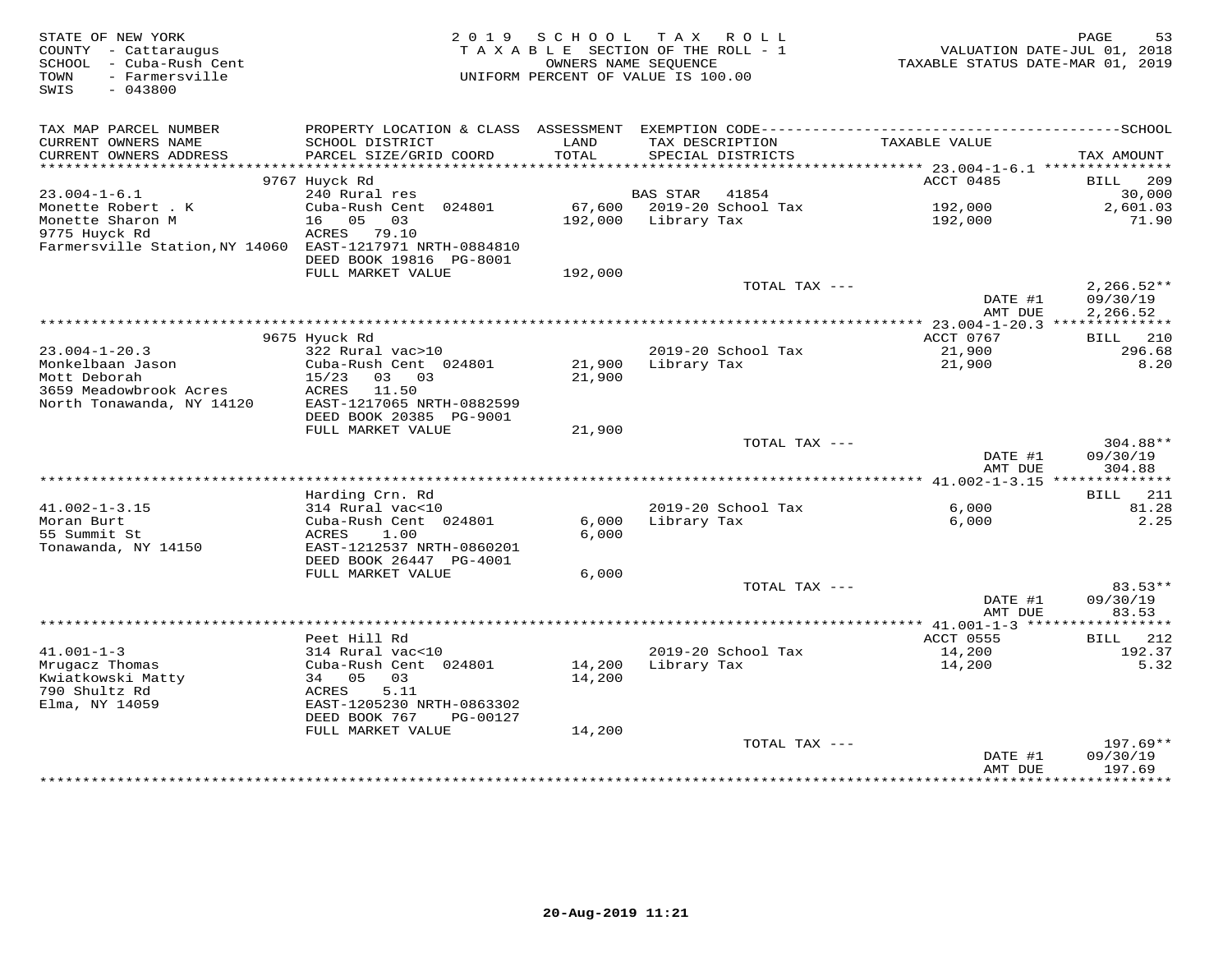| TAX MAP PARCEL NUMBER<br>PROPERTY LOCATION & CLASS<br>CURRENT OWNERS NAME<br>SCHOOL DISTRICT<br>LAND<br>TAX DESCRIPTION<br>TAXABLE VALUE<br>CURRENT OWNERS ADDRESS<br>PARCEL SIZE/GRID COORD<br>TOTAL<br>SPECIAL DISTRICTS<br>TAX AMOUNT<br>**********************<br>Hardy Crn. Rd<br>ACCT 0356<br><b>BILL</b><br>213<br>1,999.54<br>$41.002 - 1 - 9.1$<br>322 Rural vac>10<br>2019-20 School Tax<br>147,600<br>Cuba-Rush Cent 024801<br>147,600<br>147,600<br>55.27<br>Mullenax Robert A<br>Library Tax<br>Bunea Robert D<br>05<br>147,600<br>02<br>03<br>2162 Clearview Dr<br>ACRES 234.20<br>Warren, OH 44483<br>EAST-1220302 NRTH-0862250<br>DEED BOOK 12010 PG-6001<br>FULL MARKET VALUE<br>147,600<br>TOTAL TAX ---<br>$2,054.81**$<br>DATE #1<br>09/30/19<br>2,054.81<br>AMT DUE<br>$*$ 32.004-1-26.3 ***<br>***********<br>709 Bush Hill Rd<br>ACCT 0758<br>214<br>BILL<br>87,800<br>$32.004 - 1 - 26.3$<br>260 Seasonal res<br>2019-20 School Tax<br>1,189.43<br>Munt Ronald E<br>Cuba-Rush Cent 024801<br>25,100<br>Library Tax<br>87,800<br>32.88<br>Munt Norma J<br>20  05  03<br>87,800<br>36 Somerton Ave<br>ACRES 15.75<br>Kenmore, NY 14217<br>EAST-1212552 NRTH-0870259<br>DEED BOOK 940<br>PG-454<br>FULL MARKET VALUE<br>87,800<br>TOTAL TAX ---<br>$1,222.31**$<br>09/30/19<br>DATE #1<br>1,222.31<br>AMT DUE<br>ACCT 0799<br>909 Hardy Crn. Rd<br>215<br>BILL<br>$41.001 - 1 - 15.5$<br>260 Seasonal res<br>2019-20 School Tax<br>92,300<br>1,250.39<br>Murphy Brian<br>Cuba-Rush Cent 024801<br>13,700<br>Library Tax<br>34.56<br>92,300<br>Murphy Ashley J<br>26 05 03<br>92,300<br>7 MAGNOLIA STREET<br>ACRES<br>4.80<br>LACKAWANNA, NY 14218<br>EAST-1209364 NRTH-0860526<br>DEED BOOK 27536 PG-2001<br>92,300<br>FULL MARKET VALUE<br>$1,284.95**$<br>TOTAL TAX ---<br>DATE #1<br>09/30/19<br>AMT DUE<br>1,284.95<br>********<br>478 Hess Rd<br>ACCT 0787<br>216<br>BILL |
|-----------------------------------------------------------------------------------------------------------------------------------------------------------------------------------------------------------------------------------------------------------------------------------------------------------------------------------------------------------------------------------------------------------------------------------------------------------------------------------------------------------------------------------------------------------------------------------------------------------------------------------------------------------------------------------------------------------------------------------------------------------------------------------------------------------------------------------------------------------------------------------------------------------------------------------------------------------------------------------------------------------------------------------------------------------------------------------------------------------------------------------------------------------------------------------------------------------------------------------------------------------------------------------------------------------------------------------------------------------------------------------------------------------------------------------------------------------------------------------------------------------------------------------------------------------------------------------------------------------------------------------------------------------------------------------------------------------------------------------------------------------------------------------------------------------------------------------------------------------------------------------------------------|
|                                                                                                                                                                                                                                                                                                                                                                                                                                                                                                                                                                                                                                                                                                                                                                                                                                                                                                                                                                                                                                                                                                                                                                                                                                                                                                                                                                                                                                                                                                                                                                                                                                                                                                                                                                                                                                                                                                     |
|                                                                                                                                                                                                                                                                                                                                                                                                                                                                                                                                                                                                                                                                                                                                                                                                                                                                                                                                                                                                                                                                                                                                                                                                                                                                                                                                                                                                                                                                                                                                                                                                                                                                                                                                                                                                                                                                                                     |
|                                                                                                                                                                                                                                                                                                                                                                                                                                                                                                                                                                                                                                                                                                                                                                                                                                                                                                                                                                                                                                                                                                                                                                                                                                                                                                                                                                                                                                                                                                                                                                                                                                                                                                                                                                                                                                                                                                     |
|                                                                                                                                                                                                                                                                                                                                                                                                                                                                                                                                                                                                                                                                                                                                                                                                                                                                                                                                                                                                                                                                                                                                                                                                                                                                                                                                                                                                                                                                                                                                                                                                                                                                                                                                                                                                                                                                                                     |
|                                                                                                                                                                                                                                                                                                                                                                                                                                                                                                                                                                                                                                                                                                                                                                                                                                                                                                                                                                                                                                                                                                                                                                                                                                                                                                                                                                                                                                                                                                                                                                                                                                                                                                                                                                                                                                                                                                     |
|                                                                                                                                                                                                                                                                                                                                                                                                                                                                                                                                                                                                                                                                                                                                                                                                                                                                                                                                                                                                                                                                                                                                                                                                                                                                                                                                                                                                                                                                                                                                                                                                                                                                                                                                                                                                                                                                                                     |
|                                                                                                                                                                                                                                                                                                                                                                                                                                                                                                                                                                                                                                                                                                                                                                                                                                                                                                                                                                                                                                                                                                                                                                                                                                                                                                                                                                                                                                                                                                                                                                                                                                                                                                                                                                                                                                                                                                     |
|                                                                                                                                                                                                                                                                                                                                                                                                                                                                                                                                                                                                                                                                                                                                                                                                                                                                                                                                                                                                                                                                                                                                                                                                                                                                                                                                                                                                                                                                                                                                                                                                                                                                                                                                                                                                                                                                                                     |
|                                                                                                                                                                                                                                                                                                                                                                                                                                                                                                                                                                                                                                                                                                                                                                                                                                                                                                                                                                                                                                                                                                                                                                                                                                                                                                                                                                                                                                                                                                                                                                                                                                                                                                                                                                                                                                                                                                     |
|                                                                                                                                                                                                                                                                                                                                                                                                                                                                                                                                                                                                                                                                                                                                                                                                                                                                                                                                                                                                                                                                                                                                                                                                                                                                                                                                                                                                                                                                                                                                                                                                                                                                                                                                                                                                                                                                                                     |
|                                                                                                                                                                                                                                                                                                                                                                                                                                                                                                                                                                                                                                                                                                                                                                                                                                                                                                                                                                                                                                                                                                                                                                                                                                                                                                                                                                                                                                                                                                                                                                                                                                                                                                                                                                                                                                                                                                     |
|                                                                                                                                                                                                                                                                                                                                                                                                                                                                                                                                                                                                                                                                                                                                                                                                                                                                                                                                                                                                                                                                                                                                                                                                                                                                                                                                                                                                                                                                                                                                                                                                                                                                                                                                                                                                                                                                                                     |
|                                                                                                                                                                                                                                                                                                                                                                                                                                                                                                                                                                                                                                                                                                                                                                                                                                                                                                                                                                                                                                                                                                                                                                                                                                                                                                                                                                                                                                                                                                                                                                                                                                                                                                                                                                                                                                                                                                     |
|                                                                                                                                                                                                                                                                                                                                                                                                                                                                                                                                                                                                                                                                                                                                                                                                                                                                                                                                                                                                                                                                                                                                                                                                                                                                                                                                                                                                                                                                                                                                                                                                                                                                                                                                                                                                                                                                                                     |
|                                                                                                                                                                                                                                                                                                                                                                                                                                                                                                                                                                                                                                                                                                                                                                                                                                                                                                                                                                                                                                                                                                                                                                                                                                                                                                                                                                                                                                                                                                                                                                                                                                                                                                                                                                                                                                                                                                     |
|                                                                                                                                                                                                                                                                                                                                                                                                                                                                                                                                                                                                                                                                                                                                                                                                                                                                                                                                                                                                                                                                                                                                                                                                                                                                                                                                                                                                                                                                                                                                                                                                                                                                                                                                                                                                                                                                                                     |
|                                                                                                                                                                                                                                                                                                                                                                                                                                                                                                                                                                                                                                                                                                                                                                                                                                                                                                                                                                                                                                                                                                                                                                                                                                                                                                                                                                                                                                                                                                                                                                                                                                                                                                                                                                                                                                                                                                     |
|                                                                                                                                                                                                                                                                                                                                                                                                                                                                                                                                                                                                                                                                                                                                                                                                                                                                                                                                                                                                                                                                                                                                                                                                                                                                                                                                                                                                                                                                                                                                                                                                                                                                                                                                                                                                                                                                                                     |
|                                                                                                                                                                                                                                                                                                                                                                                                                                                                                                                                                                                                                                                                                                                                                                                                                                                                                                                                                                                                                                                                                                                                                                                                                                                                                                                                                                                                                                                                                                                                                                                                                                                                                                                                                                                                                                                                                                     |
|                                                                                                                                                                                                                                                                                                                                                                                                                                                                                                                                                                                                                                                                                                                                                                                                                                                                                                                                                                                                                                                                                                                                                                                                                                                                                                                                                                                                                                                                                                                                                                                                                                                                                                                                                                                                                                                                                                     |
|                                                                                                                                                                                                                                                                                                                                                                                                                                                                                                                                                                                                                                                                                                                                                                                                                                                                                                                                                                                                                                                                                                                                                                                                                                                                                                                                                                                                                                                                                                                                                                                                                                                                                                                                                                                                                                                                                                     |
|                                                                                                                                                                                                                                                                                                                                                                                                                                                                                                                                                                                                                                                                                                                                                                                                                                                                                                                                                                                                                                                                                                                                                                                                                                                                                                                                                                                                                                                                                                                                                                                                                                                                                                                                                                                                                                                                                                     |
|                                                                                                                                                                                                                                                                                                                                                                                                                                                                                                                                                                                                                                                                                                                                                                                                                                                                                                                                                                                                                                                                                                                                                                                                                                                                                                                                                                                                                                                                                                                                                                                                                                                                                                                                                                                                                                                                                                     |
|                                                                                                                                                                                                                                                                                                                                                                                                                                                                                                                                                                                                                                                                                                                                                                                                                                                                                                                                                                                                                                                                                                                                                                                                                                                                                                                                                                                                                                                                                                                                                                                                                                                                                                                                                                                                                                                                                                     |
|                                                                                                                                                                                                                                                                                                                                                                                                                                                                                                                                                                                                                                                                                                                                                                                                                                                                                                                                                                                                                                                                                                                                                                                                                                                                                                                                                                                                                                                                                                                                                                                                                                                                                                                                                                                                                                                                                                     |
|                                                                                                                                                                                                                                                                                                                                                                                                                                                                                                                                                                                                                                                                                                                                                                                                                                                                                                                                                                                                                                                                                                                                                                                                                                                                                                                                                                                                                                                                                                                                                                                                                                                                                                                                                                                                                                                                                                     |
|                                                                                                                                                                                                                                                                                                                                                                                                                                                                                                                                                                                                                                                                                                                                                                                                                                                                                                                                                                                                                                                                                                                                                                                                                                                                                                                                                                                                                                                                                                                                                                                                                                                                                                                                                                                                                                                                                                     |
|                                                                                                                                                                                                                                                                                                                                                                                                                                                                                                                                                                                                                                                                                                                                                                                                                                                                                                                                                                                                                                                                                                                                                                                                                                                                                                                                                                                                                                                                                                                                                                                                                                                                                                                                                                                                                                                                                                     |
|                                                                                                                                                                                                                                                                                                                                                                                                                                                                                                                                                                                                                                                                                                                                                                                                                                                                                                                                                                                                                                                                                                                                                                                                                                                                                                                                                                                                                                                                                                                                                                                                                                                                                                                                                                                                                                                                                                     |
|                                                                                                                                                                                                                                                                                                                                                                                                                                                                                                                                                                                                                                                                                                                                                                                                                                                                                                                                                                                                                                                                                                                                                                                                                                                                                                                                                                                                                                                                                                                                                                                                                                                                                                                                                                                                                                                                                                     |
|                                                                                                                                                                                                                                                                                                                                                                                                                                                                                                                                                                                                                                                                                                                                                                                                                                                                                                                                                                                                                                                                                                                                                                                                                                                                                                                                                                                                                                                                                                                                                                                                                                                                                                                                                                                                                                                                                                     |
|                                                                                                                                                                                                                                                                                                                                                                                                                                                                                                                                                                                                                                                                                                                                                                                                                                                                                                                                                                                                                                                                                                                                                                                                                                                                                                                                                                                                                                                                                                                                                                                                                                                                                                                                                                                                                                                                                                     |
|                                                                                                                                                                                                                                                                                                                                                                                                                                                                                                                                                                                                                                                                                                                                                                                                                                                                                                                                                                                                                                                                                                                                                                                                                                                                                                                                                                                                                                                                                                                                                                                                                                                                                                                                                                                                                                                                                                     |
|                                                                                                                                                                                                                                                                                                                                                                                                                                                                                                                                                                                                                                                                                                                                                                                                                                                                                                                                                                                                                                                                                                                                                                                                                                                                                                                                                                                                                                                                                                                                                                                                                                                                                                                                                                                                                                                                                                     |
|                                                                                                                                                                                                                                                                                                                                                                                                                                                                                                                                                                                                                                                                                                                                                                                                                                                                                                                                                                                                                                                                                                                                                                                                                                                                                                                                                                                                                                                                                                                                                                                                                                                                                                                                                                                                                                                                                                     |
|                                                                                                                                                                                                                                                                                                                                                                                                                                                                                                                                                                                                                                                                                                                                                                                                                                                                                                                                                                                                                                                                                                                                                                                                                                                                                                                                                                                                                                                                                                                                                                                                                                                                                                                                                                                                                                                                                                     |
| $23.004 - 1 - 20.4$<br>260 Seasonal res<br>2019-20 School Tax<br>67,600<br>915.78                                                                                                                                                                                                                                                                                                                                                                                                                                                                                                                                                                                                                                                                                                                                                                                                                                                                                                                                                                                                                                                                                                                                                                                                                                                                                                                                                                                                                                                                                                                                                                                                                                                                                                                                                                                                                   |
| Muscalino John O<br>25,100<br>Cuba-Rush Cent 024801<br>Library Tax<br>67,600<br>25.31                                                                                                                                                                                                                                                                                                                                                                                                                                                                                                                                                                                                                                                                                                                                                                                                                                                                                                                                                                                                                                                                                                                                                                                                                                                                                                                                                                                                                                                                                                                                                                                                                                                                                                                                                                                                               |
| 30 Provincetown Ln Apt 4<br>15/23<br>05 03<br>67,600<br>Orchard Park, NY 14127<br>15.85<br>ACRES                                                                                                                                                                                                                                                                                                                                                                                                                                                                                                                                                                                                                                                                                                                                                                                                                                                                                                                                                                                                                                                                                                                                                                                                                                                                                                                                                                                                                                                                                                                                                                                                                                                                                                                                                                                                    |
| EAST-1216274 NRTH-0880899                                                                                                                                                                                                                                                                                                                                                                                                                                                                                                                                                                                                                                                                                                                                                                                                                                                                                                                                                                                                                                                                                                                                                                                                                                                                                                                                                                                                                                                                                                                                                                                                                                                                                                                                                                                                                                                                           |
| DEED BOOK 26283 PG-7001                                                                                                                                                                                                                                                                                                                                                                                                                                                                                                                                                                                                                                                                                                                                                                                                                                                                                                                                                                                                                                                                                                                                                                                                                                                                                                                                                                                                                                                                                                                                                                                                                                                                                                                                                                                                                                                                             |
| FULL MARKET VALUE<br>67,600                                                                                                                                                                                                                                                                                                                                                                                                                                                                                                                                                                                                                                                                                                                                                                                                                                                                                                                                                                                                                                                                                                                                                                                                                                                                                                                                                                                                                                                                                                                                                                                                                                                                                                                                                                                                                                                                         |
| TOTAL TAX ---<br>941.09**                                                                                                                                                                                                                                                                                                                                                                                                                                                                                                                                                                                                                                                                                                                                                                                                                                                                                                                                                                                                                                                                                                                                                                                                                                                                                                                                                                                                                                                                                                                                                                                                                                                                                                                                                                                                                                                                           |
| DATE #1<br>09/30/19                                                                                                                                                                                                                                                                                                                                                                                                                                                                                                                                                                                                                                                                                                                                                                                                                                                                                                                                                                                                                                                                                                                                                                                                                                                                                                                                                                                                                                                                                                                                                                                                                                                                                                                                                                                                                                                                                 |
| 941.09<br>AMT DUE<br>********                                                                                                                                                                                                                                                                                                                                                                                                                                                                                                                                                                                                                                                                                                                                                                                                                                                                                                                                                                                                                                                                                                                                                                                                                                                                                                                                                                                                                                                                                                                                                                                                                                                                                                                                                                                                                                                                       |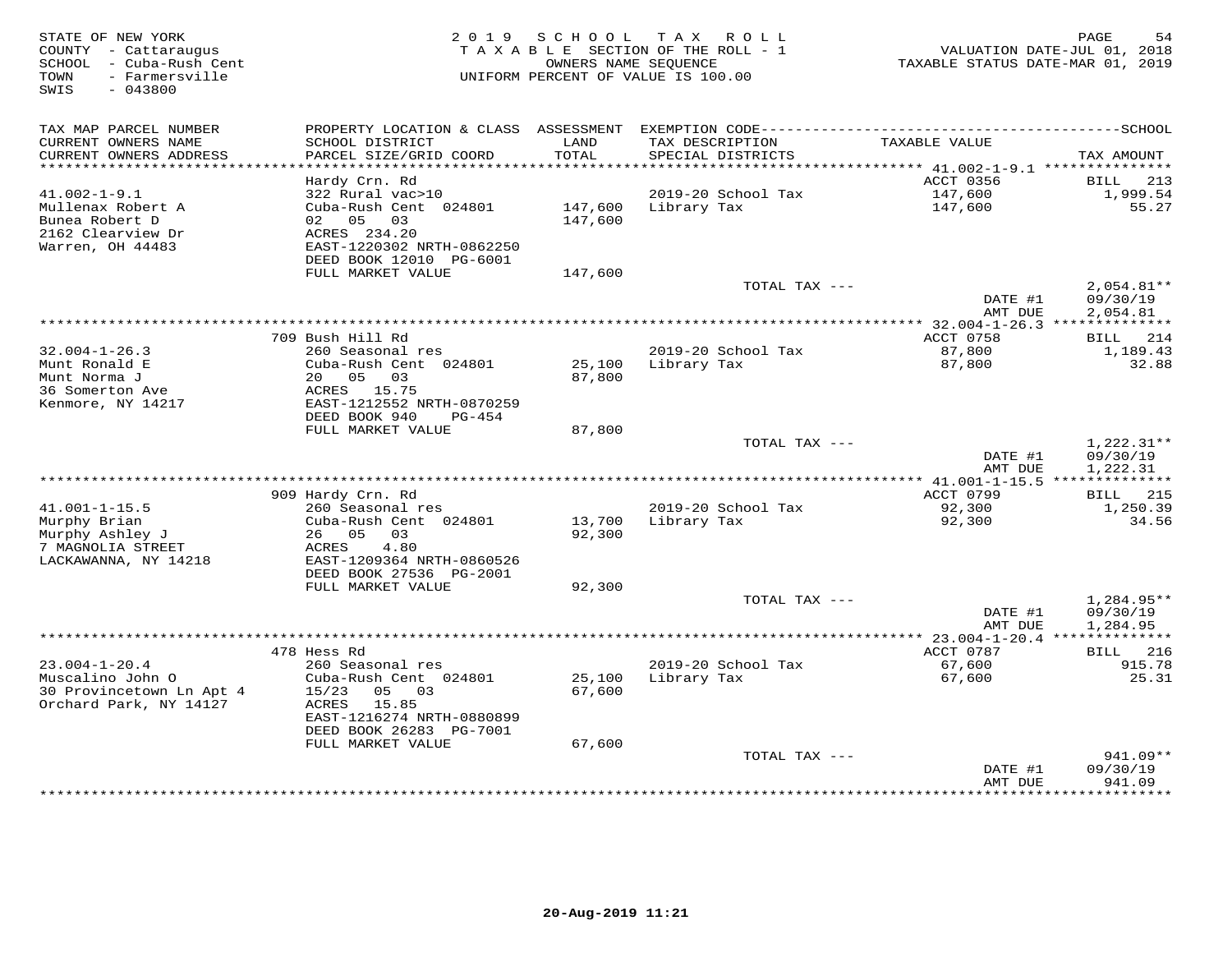| STATE OF NEW YORK<br>COUNTY - Cattaraugus<br>SCHOOL - Cuba-Rush Cent<br>- Farmersville<br>TOWN<br>$-043800$<br>SWIS |                                                                                                             | 2019 SCHOOL | T A X<br>R O L L<br>TAXABLE SECTION OF THE ROLL - 1<br>OWNERS NAME SEQUENCE<br>UNIFORM PERCENT OF VALUE IS 100.00 |                  | 55<br>PAGE<br>VALUATION DATE-JUL 01, 2018<br>TAXABLE STATUS DATE-MAR 01, 2019 |
|---------------------------------------------------------------------------------------------------------------------|-------------------------------------------------------------------------------------------------------------|-------------|-------------------------------------------------------------------------------------------------------------------|------------------|-------------------------------------------------------------------------------|
| TAX MAP PARCEL NUMBER                                                                                               |                                                                                                             |             |                                                                                                                   |                  |                                                                               |
| CURRENT OWNERS NAME                                                                                                 | SCHOOL DISTRICT                                                                                             | LAND        | TAX DESCRIPTION                                                                                                   | TAXABLE VALUE    |                                                                               |
| CURRENT OWNERS ADDRESS                                                                                              | PARCEL SIZE/GRID COORD                                                                                      | TOTAL       | SPECIAL DISTRICTS                                                                                                 |                  | TAX AMOUNT                                                                    |
|                                                                                                                     | 9781 NYS Rte 98                                                                                             |             |                                                                                                                   | ACCT 0132        | BILL 217                                                                      |
| $23.014 - 1 - 40$                                                                                                   | 210 1 Family Res                                                                                            |             | 2019-20 School Tax                                                                                                | 27,100           | 367.12                                                                        |
| Nazzaro Joseph                                                                                                      | Cuba-Rush Cent 024801                                                                                       | 7,000       | Library Tax                                                                                                       | 27,100           | 10.15                                                                         |
| 9781 NYS Rte. 98<br>Farmersville Station, NY 14060 FRNT                                                             | 05 03<br>32<br>90.00 DPTH 125.00<br>0.26<br>ACRES<br>EAST-1209020 NRTH-0883998<br>DEED BOOK 1086    PG-9001 | 27,100      |                                                                                                                   |                  |                                                                               |
|                                                                                                                     | FULL MARKET VALUE                                                                                           | 27,100      |                                                                                                                   |                  |                                                                               |
|                                                                                                                     |                                                                                                             |             |                                                                                                                   | TOTAL TAX ---    | $377.27**$                                                                    |
|                                                                                                                     |                                                                                                             |             |                                                                                                                   |                  | DATE #1<br>09/30/19<br>AMT DUE<br>377.27                                      |
|                                                                                                                     |                                                                                                             |             |                                                                                                                   |                  |                                                                               |
| $23.004 - 1 - 14$                                                                                                   | 9828 Huyck Rd<br>210 1 Family Res                                                                           |             | BAS STAR<br>41854                                                                                                 | ACCT 0123        | 218<br><b>BILL</b><br>30,000                                                  |
| Neamon Karl D                                                                                                       | Cuba-Rush Cent 024801                                                                                       |             | 8,800 2019-20 School Tax                                                                                          | 48,100           | 651.61                                                                        |
| Neamon Laurie                                                                                                       | 08<br>05 03                                                                                                 | 48,100      | Library Tax                                                                                                       | 48,100           | 18.01                                                                         |
| 9828 Huyck Rd                                                                                                       | ACRES<br>1.52                                                                                               |             |                                                                                                                   |                  |                                                                               |
| Farmersville Station, NY 14060 EAST-1219711 NRTH-0884634                                                            |                                                                                                             |             |                                                                                                                   |                  |                                                                               |
|                                                                                                                     | DEED BOOK 27527 PG-6001<br>FULL MARKET VALUE                                                                |             |                                                                                                                   |                  |                                                                               |
|                                                                                                                     |                                                                                                             | 48,100      |                                                                                                                   | TOTAL TAX ---    | $263.21**$                                                                    |
|                                                                                                                     |                                                                                                             |             |                                                                                                                   |                  | 09/30/19<br>DATE #1<br>AMT DUE<br>263.21                                      |
|                                                                                                                     |                                                                                                             |             |                                                                                                                   |                  |                                                                               |
| $23.014 - 1 - 5.1$                                                                                                  | 9877 Galen Hill Rd                                                                                          |             | BAS STAR<br>41854                                                                                                 | ACCT 0019        | 219<br>BILL<br>30,000                                                         |
| Newland Rick                                                                                                        | 210 1 Family Res<br>Cuba-Rush Cent 024801                                                                   | 7,200       | 2019-20 School Tax                                                                                                | 42,900           | 581.17                                                                        |
| 9877 Galen Hill Rd                                                                                                  | 32 05 03                                                                                                    | 42,900      | Library Tax                                                                                                       | 42,900           | 16.07                                                                         |
| Freedom, NY 14065                                                                                                   | ACRES<br>0.34                                                                                               |             |                                                                                                                   |                  |                                                                               |
|                                                                                                                     | EAST-1208222 NRTH-0886055                                                                                   |             |                                                                                                                   |                  |                                                                               |
|                                                                                                                     | DEED BOOK 941<br>PG-751                                                                                     |             |                                                                                                                   |                  |                                                                               |
|                                                                                                                     | FULL MARKET VALUE                                                                                           | 42,900      |                                                                                                                   | TOTAL TAX ---    | 190.83**                                                                      |
|                                                                                                                     |                                                                                                             |             |                                                                                                                   |                  | 09/30/19<br>DATE #1                                                           |
|                                                                                                                     |                                                                                                             |             |                                                                                                                   |                  | 190.83<br>AMT DUE                                                             |
|                                                                                                                     |                                                                                                             |             |                                                                                                                   |                  | *********** 41.002-1-19 *****************                                     |
|                                                                                                                     | 8063 Hardy Crn Rd                                                                                           |             |                                                                                                                   | ACCT 0106        | BILL 220                                                                      |
| $41.002 - 1 - 19$<br>Newton John                                                                                    | 270 Mfg housing<br>Cuba-Rush Cent 024801                                                                    | 7,200       | 2019-20 School Tax<br>Library Tax                                                                                 | 14,200<br>14,200 | 192.37<br>5.32                                                                |
| Peters Frederick J                                                                                                  | 01<br>05<br>03                                                                                              | 14,200      |                                                                                                                   |                  |                                                                               |
| 5 Mechanic St                                                                                                       | FRNT 174.00 DPTH 60.00                                                                                      |             |                                                                                                                   |                  |                                                                               |
| Middlelport, NY 14105                                                                                               | ACRES<br>0.34                                                                                               |             |                                                                                                                   |                  |                                                                               |
|                                                                                                                     | EAST-1222410 NRTH-0856947                                                                                   |             |                                                                                                                   |                  |                                                                               |
|                                                                                                                     | DEED BOOK 20029 PG-5001<br>FULL MARKET VALUE                                                                | 14,200      |                                                                                                                   |                  |                                                                               |
|                                                                                                                     |                                                                                                             |             |                                                                                                                   | TOTAL TAX ---    | $197.69**$                                                                    |
|                                                                                                                     |                                                                                                             |             |                                                                                                                   |                  | 09/30/19<br>DATE #1                                                           |
|                                                                                                                     |                                                                                                             |             |                                                                                                                   |                  | AMT DUE<br>197.69                                                             |
|                                                                                                                     |                                                                                                             |             |                                                                                                                   |                  | * * * * * * * *                                                               |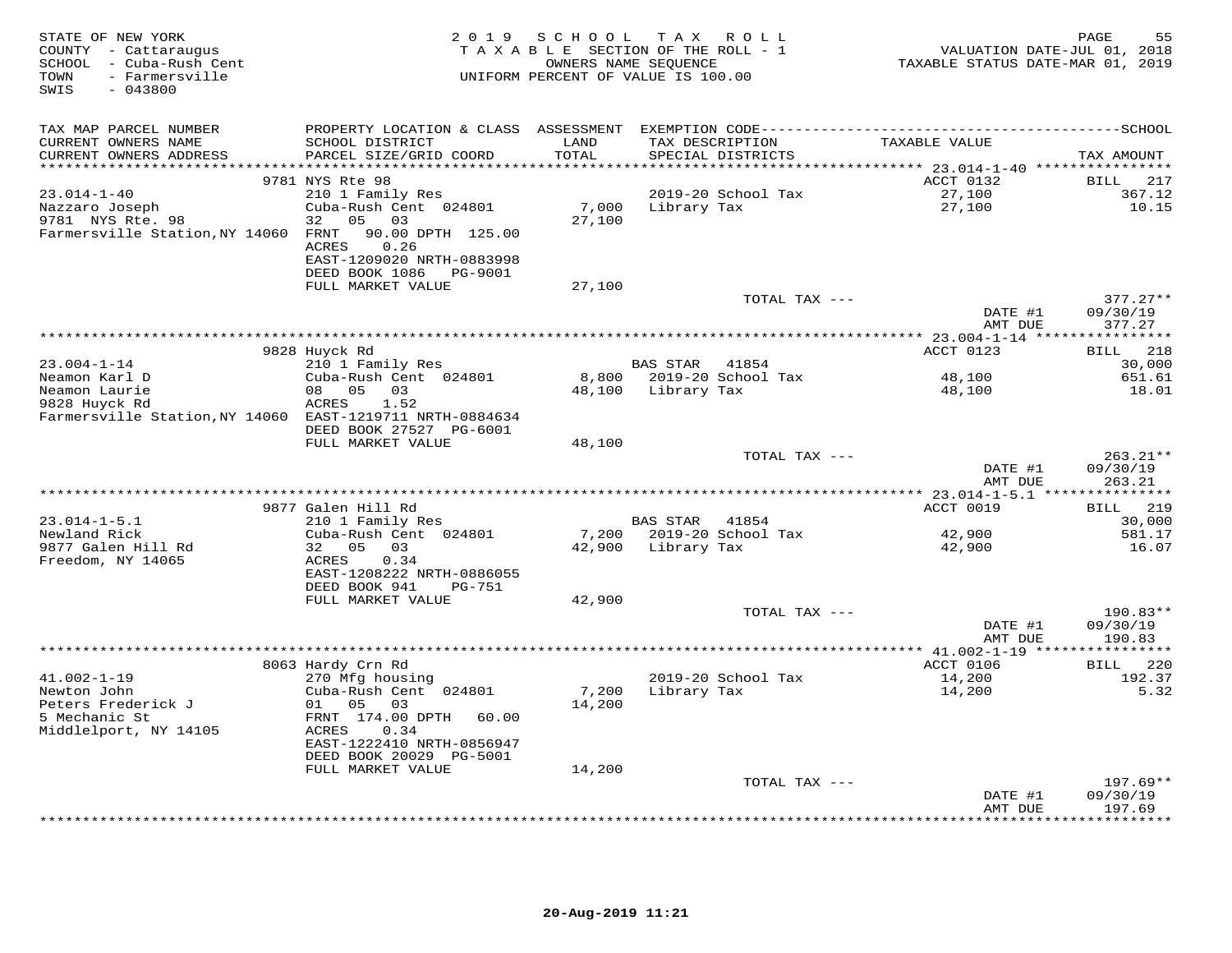| STATE OF NEW YORK<br>COUNTY - Cattaraugus<br>SCHOOL - Cuba-Rush Cent<br>- Farmersville<br>TOWN<br>$-043800$<br>SWIS | 2 0 1 9                                   | SCHOOL<br>TAXABLE SECTION OF THE ROLL - 1<br>OWNERS NAME SEQUENCE<br>UNIFORM PERCENT OF VALUE IS 100.00 | T A X                      | R O L L                              | VALUATION DATE-JUL 01, 2018<br>TAXABLE STATUS DATE-MAR 01, 2019 | PAGE<br>56                   |
|---------------------------------------------------------------------------------------------------------------------|-------------------------------------------|---------------------------------------------------------------------------------------------------------|----------------------------|--------------------------------------|-----------------------------------------------------------------|------------------------------|
| TAX MAP PARCEL NUMBER                                                                                               | PROPERTY LOCATION & CLASS ASSESSMENT      |                                                                                                         |                            |                                      |                                                                 |                              |
| CURRENT OWNERS NAME<br>CURRENT OWNERS ADDRESS                                                                       | SCHOOL DISTRICT<br>PARCEL SIZE/GRID COORD | LAND<br>TOTAL                                                                                           |                            | TAX DESCRIPTION<br>SPECIAL DISTRICTS | TAXABLE VALUE                                                   | TAX AMOUNT                   |
| **********************                                                                                              |                                           |                                                                                                         |                            |                                      | ACCT 0533                                                       | 221                          |
| $41.002 - 1 - 17$                                                                                                   | Hardy Crn Rd<br>105 Vac farmland          |                                                                                                         |                            | 2019-20 School Tax                   | 85,000                                                          | BILL<br>1,151.50             |
| Newton John F                                                                                                       | Cuba-Rush Cent 024801                     | 85,000                                                                                                  | Library Tax                |                                      | 85,000                                                          | 31.83                        |
| Newton Peters                                                                                                       | 03<br>01/09<br>05                         | 85,000                                                                                                  |                            |                                      |                                                                 |                              |
| 5 Mechanic St                                                                                                       | ACRES 147.45                              |                                                                                                         |                            |                                      |                                                                 |                              |
| Middleport, NY 14150                                                                                                | EAST-1218666 NRTH-0858106                 |                                                                                                         |                            |                                      |                                                                 |                              |
|                                                                                                                     | DEED BOOK 998<br>$PG-92$                  |                                                                                                         |                            |                                      |                                                                 |                              |
|                                                                                                                     | FULL MARKET VALUE                         | 85,000                                                                                                  |                            |                                      |                                                                 |                              |
|                                                                                                                     |                                           |                                                                                                         |                            | TOTAL TAX ---                        |                                                                 | $1,183.33**$                 |
|                                                                                                                     |                                           |                                                                                                         |                            |                                      | DATE #1                                                         | 09/30/19                     |
|                                                                                                                     |                                           |                                                                                                         |                            |                                      | AMT DUE                                                         | 1,183.33                     |
|                                                                                                                     |                                           |                                                                                                         |                            |                                      |                                                                 |                              |
| $23.003 - 1 - 9.1$                                                                                                  | NYS Rte 98<br>105 Vac farmland            |                                                                                                         | AG DIST                    | 41720                                | ACCT 0381                                                       | 222<br><b>BILL</b><br>17,611 |
| Nichols Allen T.                                                                                                    | Cuba-Rush Cent 024801                     | 31,300                                                                                                  |                            | 2019-20 School Tax                   | 13,689                                                          | 185.45                       |
| Lambert Tiffany E.                                                                                                  | 32 05<br>03                               | 31,300                                                                                                  | Library Tax                |                                      | 13,689                                                          | 5.13                         |
| 414 Route 243                                                                                                       | See L1033 P 188 Map 2528                  |                                                                                                         |                            |                                      |                                                                 |                              |
| Farmersville Station, NY 14060                                                                                      | 20.40<br>ACRES                            |                                                                                                         |                            |                                      |                                                                 |                              |
|                                                                                                                     | EAST-1210011 NRTH-0884922                 |                                                                                                         |                            |                                      |                                                                 |                              |
| MAY BE SUBJECT TO PAYMENT                                                                                           | DEED BOOK 29779 PG-99999                  |                                                                                                         |                            |                                      |                                                                 |                              |
| UNDER AGDIST LAW TIL 2023                                                                                           | FULL MARKET VALUE                         | 31,300                                                                                                  |                            |                                      |                                                                 |                              |
|                                                                                                                     |                                           |                                                                                                         |                            | TOTAL TAX ---                        |                                                                 | 190.58**                     |
|                                                                                                                     |                                           |                                                                                                         |                            |                                      | DATE #1                                                         | 09/30/19                     |
|                                                                                                                     |                                           |                                                                                                         | *************************  |                                      | AMT DUE                                                         | 190.58                       |
|                                                                                                                     | County Line Rd                            |                                                                                                         |                            |                                      | ******** 23.004-1-17.1 **************<br>ACCT 0303              | 223                          |
| $23.004 - 1 - 17.1$                                                                                                 | 105 Vac farmland                          |                                                                                                         | AG DIST                    | 41720                                |                                                                 | BILL<br>32,784               |
| Nichols Douglas A                                                                                                   | Cuba-Rush Cent 024801                     | 51,800                                                                                                  |                            | 2019-20 School Tax                   | 19,016                                                          | 257.61                       |
| 144 Rte 243                                                                                                         | 07 05<br>03                               | 51,800                                                                                                  | Library Tax                |                                      | 19,016                                                          | 7.12                         |
| Farmersville Station, NY 14060                                                                                      | ACRES 46.45                               |                                                                                                         |                            |                                      |                                                                 |                              |
|                                                                                                                     | EAST-1221812 NRTH-0882940                 |                                                                                                         |                            |                                      |                                                                 |                              |
| MAY BE SUBJECT TO PAYMENT                                                                                           | DEED BOOK 1023<br>PG-515                  |                                                                                                         |                            |                                      |                                                                 |                              |
| UNDER AGDIST LAW TIL 2023                                                                                           | FULL MARKET VALUE                         | 51,800                                                                                                  |                            |                                      |                                                                 |                              |
|                                                                                                                     |                                           |                                                                                                         |                            | TOTAL TAX ---                        |                                                                 | $264.73**$                   |
|                                                                                                                     |                                           |                                                                                                         |                            |                                      | DATE #1                                                         | 09/30/19                     |
|                                                                                                                     |                                           |                                                                                                         | ************************** |                                      | AMT DUE<br>**** 23.004-1-17.2 **                                | 264.73                       |
|                                                                                                                     | 9717 County Line Rd                       |                                                                                                         |                            |                                      | ACCT 0890                                                       | 224<br>BILL                  |
| $23.004 - 1 - 17.2$                                                                                                 | 270 Mfg housing                           |                                                                                                         | <b>BAS STAR</b>            | 41854                                |                                                                 | 30,000                       |
| Nichols John A                                                                                                      | Cuba-Rush Cent 024801                     | 10,400                                                                                                  |                            | 2019-20 School Tax                   | 41,800                                                          | 566.27                       |
| 9717 County Line Rd                                                                                                 | 07 05 03                                  | 41,800                                                                                                  | Library Tax                |                                      | 41,800                                                          | 15.65                        |
| Farmersville Sta, NY 14060                                                                                          | ACRES<br>2.60                             |                                                                                                         |                            |                                      |                                                                 |                              |
|                                                                                                                     | EAST-1222317 NRTH-0883150                 |                                                                                                         |                            |                                      |                                                                 |                              |
|                                                                                                                     | DEED BOOK 13721 PG-3001                   |                                                                                                         |                            |                                      |                                                                 |                              |
|                                                                                                                     | FULL MARKET VALUE                         | 41,800                                                                                                  |                            |                                      |                                                                 |                              |
|                                                                                                                     |                                           |                                                                                                         |                            | TOTAL TAX ---                        |                                                                 | $175.50**$                   |
|                                                                                                                     |                                           |                                                                                                         |                            |                                      | DATE #1                                                         | 09/30/19                     |
|                                                                                                                     |                                           |                                                                                                         |                            | *******************************      | AMT DUE<br>***********                                          | 175.50<br>* * * * * * * * ·  |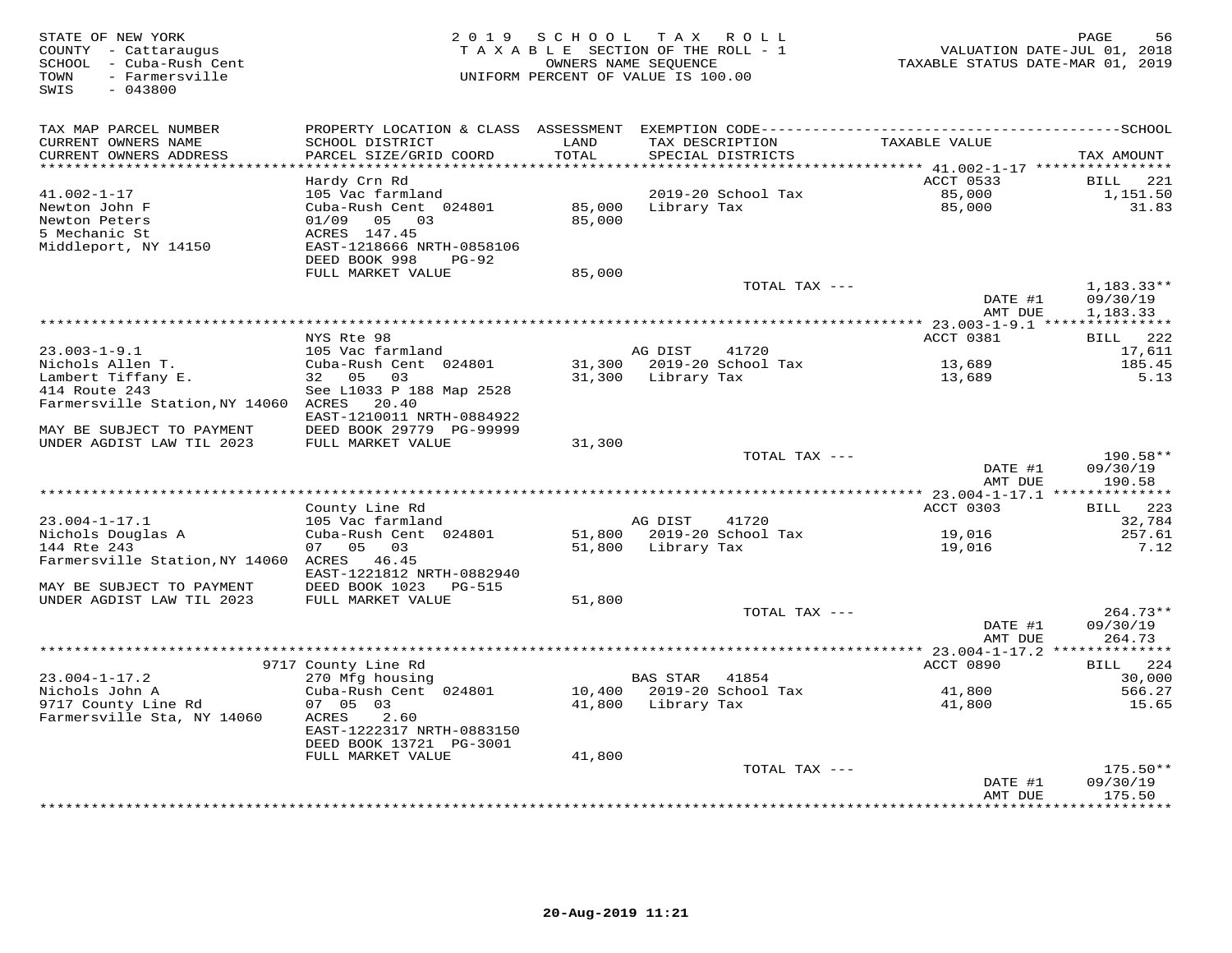| PROPERTY LOCATION & CLASS ASSESSMENT EXEMPTION CODE-----------------------------------SCHOOL<br>TAX MAP PARCEL NUMBER<br>TAXABLE VALUE<br>CURRENT OWNERS NAME<br>SCHOOL DISTRICT<br>LAND<br>TAX DESCRIPTION<br>CURRENT OWNERS ADDRESS<br>PARCEL SIZE/GRID COORD<br>TOTAL<br>SPECIAL DISTRICTS<br>TAX AMOUNT<br>********************<br>*******<br>********* 23.004-1-15 ***********<br>9849 Huyck Rd<br><b>BILL</b><br>225<br>ACCT 0411<br>$23.004 - 1 - 15$<br>240 Rural res<br>41700<br>8,000<br>AG BLDG<br>Cuba-Rush Cent 024801<br>78,300 AG DIST<br>41720<br>29,244<br>Nichols Norman D<br>Nichols Diane<br>05<br>03<br>158,000 BAS STAR<br>41854<br>30,000<br>08<br><b>ACRES</b><br>73.63<br>2019-20 School Tax<br>9849 Huyck Rd<br>120,756<br>1,635.88<br>Farmersville Station, NY 14060<br>EAST-1220256 NRTH-0884599<br>120,756<br>45.22<br>Library Tax<br>DEED BOOK 00992 PG-00838<br>MAY BE SUBJECT TO PAYMENT<br>FULL MARKET VALUE<br>158,000<br>UNDER AGDIST LAW TIL 2028<br>$1,274.69**$<br>TOTAL TAX ---<br>DATE #1<br>09/30/19<br>AMT DUE<br>1,274.69<br>204 Hardy Crn. Rd<br>ACCT 0730<br>226<br><b>BILL</b><br>2019-20 School Tax<br>$41.002 - 1 - 9.2$<br>312 Vac w/imprv<br>326.48<br>24,100<br>9.02<br>Nottingham Linda<br>Cuba-Rush Cent 024801<br>13,700<br>Library Tax<br>24,100<br>501 Cherry St<br>02 05<br>03<br>24,100<br>Olean, NY 14760<br>ACRES<br>4.80<br>EAST-1219527 NRTH-0860385<br>DEED BOOK 28620 PG-5001<br>FULL MARKET VALUE<br>24,100<br>TOTAL TAX ---<br>335.50**<br>DATE #1<br>09/30/19<br>AMT DUE<br>335.50<br>ACCT 0781<br>BILL 227<br>212 Hardy Crn. Rd<br>$41.002 - 1 - 9.4$<br>2019-20 School Tax<br>16,400<br>222.17<br>314 Rural vac<10<br>6.14<br>Nottingham, Jr. Wayne A.<br>Cuba-Rush Cent 024801<br>16,400<br>Library Tax<br>16,400<br>1311 South Avenue<br>02 03<br>03<br>16,400<br>Niagara Falls, NY 14305<br>6.75<br>ACRES<br>EAST-1219198 NRTH-0860494<br>DEED BOOK 28758 PG-4001<br>FULL MARKET VALUE<br>16,400<br>228.31**<br>TOTAL TAX ---<br>DATE #1<br>09/30/19<br>AMT DUE<br>228.31<br>9850 NYS Rte 98<br>ACCT 0920<br>228<br>BILL<br>$23.004 - 1 - 1.5$<br>210 1 Family Res<br>ENH STAR<br>41834<br>64,900<br>Ostrowski Robert J Sr<br>2019-20 School Tax<br>879.20<br>Cuba-Rush Cent 024801<br>8,200<br>64,900<br>9850 Rte. 98<br>24<br>05<br>04<br>64,900<br>Library Tax<br>64,900<br>24.30<br>Farmersville Station, NY 14060 ACRES<br>1.15<br>EAST-1211204 NRTH-0885480<br>DEED BOOK 942<br>$PG-434$<br>FULL MARKET VALUE<br>64,900<br>TOTAL TAX ---<br>$24.30**$<br>DATE #1<br>09/30/19<br>24.30<br>AMT DUE | STATE OF NEW YORK<br>COUNTY - Cattaraugus<br>SCHOOL - Cuba-Rush Cent<br>- Farmersville<br>TOWN<br>$-043800$<br>SWIS | 2 0 1 9 | SCHOOL<br>TAXABLE SECTION OF THE ROLL - 1<br>OWNERS NAME SEQUENCE<br>UNIFORM PERCENT OF VALUE IS 100.00 | TAX ROLL | VALUATION DATE-JUL 01, 2018<br>TAXABLE STATUS DATE-MAR 01, 2019 | 57<br>PAGE |
|--------------------------------------------------------------------------------------------------------------------------------------------------------------------------------------------------------------------------------------------------------------------------------------------------------------------------------------------------------------------------------------------------------------------------------------------------------------------------------------------------------------------------------------------------------------------------------------------------------------------------------------------------------------------------------------------------------------------------------------------------------------------------------------------------------------------------------------------------------------------------------------------------------------------------------------------------------------------------------------------------------------------------------------------------------------------------------------------------------------------------------------------------------------------------------------------------------------------------------------------------------------------------------------------------------------------------------------------------------------------------------------------------------------------------------------------------------------------------------------------------------------------------------------------------------------------------------------------------------------------------------------------------------------------------------------------------------------------------------------------------------------------------------------------------------------------------------------------------------------------------------------------------------------------------------------------------------------------------------------------------------------------------------------------------------------------------------------------------------------------------------------------------------------------------------------------------------------------------------------------------------------------------------------------------------------------------------------------------------------------------------------------------------------------------------------------------------------------------------------------------------------------------------------------------------------------------------|---------------------------------------------------------------------------------------------------------------------|---------|---------------------------------------------------------------------------------------------------------|----------|-----------------------------------------------------------------|------------|
|                                                                                                                                                                                                                                                                                                                                                                                                                                                                                                                                                                                                                                                                                                                                                                                                                                                                                                                                                                                                                                                                                                                                                                                                                                                                                                                                                                                                                                                                                                                                                                                                                                                                                                                                                                                                                                                                                                                                                                                                                                                                                                                                                                                                                                                                                                                                                                                                                                                                                                                                                                                |                                                                                                                     |         |                                                                                                         |          |                                                                 |            |
|                                                                                                                                                                                                                                                                                                                                                                                                                                                                                                                                                                                                                                                                                                                                                                                                                                                                                                                                                                                                                                                                                                                                                                                                                                                                                                                                                                                                                                                                                                                                                                                                                                                                                                                                                                                                                                                                                                                                                                                                                                                                                                                                                                                                                                                                                                                                                                                                                                                                                                                                                                                |                                                                                                                     |         |                                                                                                         |          |                                                                 |            |
|                                                                                                                                                                                                                                                                                                                                                                                                                                                                                                                                                                                                                                                                                                                                                                                                                                                                                                                                                                                                                                                                                                                                                                                                                                                                                                                                                                                                                                                                                                                                                                                                                                                                                                                                                                                                                                                                                                                                                                                                                                                                                                                                                                                                                                                                                                                                                                                                                                                                                                                                                                                |                                                                                                                     |         |                                                                                                         |          |                                                                 |            |
|                                                                                                                                                                                                                                                                                                                                                                                                                                                                                                                                                                                                                                                                                                                                                                                                                                                                                                                                                                                                                                                                                                                                                                                                                                                                                                                                                                                                                                                                                                                                                                                                                                                                                                                                                                                                                                                                                                                                                                                                                                                                                                                                                                                                                                                                                                                                                                                                                                                                                                                                                                                |                                                                                                                     |         |                                                                                                         |          |                                                                 |            |
|                                                                                                                                                                                                                                                                                                                                                                                                                                                                                                                                                                                                                                                                                                                                                                                                                                                                                                                                                                                                                                                                                                                                                                                                                                                                                                                                                                                                                                                                                                                                                                                                                                                                                                                                                                                                                                                                                                                                                                                                                                                                                                                                                                                                                                                                                                                                                                                                                                                                                                                                                                                |                                                                                                                     |         |                                                                                                         |          |                                                                 |            |
|                                                                                                                                                                                                                                                                                                                                                                                                                                                                                                                                                                                                                                                                                                                                                                                                                                                                                                                                                                                                                                                                                                                                                                                                                                                                                                                                                                                                                                                                                                                                                                                                                                                                                                                                                                                                                                                                                                                                                                                                                                                                                                                                                                                                                                                                                                                                                                                                                                                                                                                                                                                |                                                                                                                     |         |                                                                                                         |          |                                                                 |            |
|                                                                                                                                                                                                                                                                                                                                                                                                                                                                                                                                                                                                                                                                                                                                                                                                                                                                                                                                                                                                                                                                                                                                                                                                                                                                                                                                                                                                                                                                                                                                                                                                                                                                                                                                                                                                                                                                                                                                                                                                                                                                                                                                                                                                                                                                                                                                                                                                                                                                                                                                                                                |                                                                                                                     |         |                                                                                                         |          |                                                                 |            |
|                                                                                                                                                                                                                                                                                                                                                                                                                                                                                                                                                                                                                                                                                                                                                                                                                                                                                                                                                                                                                                                                                                                                                                                                                                                                                                                                                                                                                                                                                                                                                                                                                                                                                                                                                                                                                                                                                                                                                                                                                                                                                                                                                                                                                                                                                                                                                                                                                                                                                                                                                                                |                                                                                                                     |         |                                                                                                         |          |                                                                 |            |
|                                                                                                                                                                                                                                                                                                                                                                                                                                                                                                                                                                                                                                                                                                                                                                                                                                                                                                                                                                                                                                                                                                                                                                                                                                                                                                                                                                                                                                                                                                                                                                                                                                                                                                                                                                                                                                                                                                                                                                                                                                                                                                                                                                                                                                                                                                                                                                                                                                                                                                                                                                                |                                                                                                                     |         |                                                                                                         |          |                                                                 |            |
|                                                                                                                                                                                                                                                                                                                                                                                                                                                                                                                                                                                                                                                                                                                                                                                                                                                                                                                                                                                                                                                                                                                                                                                                                                                                                                                                                                                                                                                                                                                                                                                                                                                                                                                                                                                                                                                                                                                                                                                                                                                                                                                                                                                                                                                                                                                                                                                                                                                                                                                                                                                |                                                                                                                     |         |                                                                                                         |          |                                                                 |            |
|                                                                                                                                                                                                                                                                                                                                                                                                                                                                                                                                                                                                                                                                                                                                                                                                                                                                                                                                                                                                                                                                                                                                                                                                                                                                                                                                                                                                                                                                                                                                                                                                                                                                                                                                                                                                                                                                                                                                                                                                                                                                                                                                                                                                                                                                                                                                                                                                                                                                                                                                                                                |                                                                                                                     |         |                                                                                                         |          |                                                                 |            |
|                                                                                                                                                                                                                                                                                                                                                                                                                                                                                                                                                                                                                                                                                                                                                                                                                                                                                                                                                                                                                                                                                                                                                                                                                                                                                                                                                                                                                                                                                                                                                                                                                                                                                                                                                                                                                                                                                                                                                                                                                                                                                                                                                                                                                                                                                                                                                                                                                                                                                                                                                                                |                                                                                                                     |         |                                                                                                         |          |                                                                 |            |
|                                                                                                                                                                                                                                                                                                                                                                                                                                                                                                                                                                                                                                                                                                                                                                                                                                                                                                                                                                                                                                                                                                                                                                                                                                                                                                                                                                                                                                                                                                                                                                                                                                                                                                                                                                                                                                                                                                                                                                                                                                                                                                                                                                                                                                                                                                                                                                                                                                                                                                                                                                                |                                                                                                                     |         |                                                                                                         |          |                                                                 |            |
|                                                                                                                                                                                                                                                                                                                                                                                                                                                                                                                                                                                                                                                                                                                                                                                                                                                                                                                                                                                                                                                                                                                                                                                                                                                                                                                                                                                                                                                                                                                                                                                                                                                                                                                                                                                                                                                                                                                                                                                                                                                                                                                                                                                                                                                                                                                                                                                                                                                                                                                                                                                |                                                                                                                     |         |                                                                                                         |          |                                                                 |            |
|                                                                                                                                                                                                                                                                                                                                                                                                                                                                                                                                                                                                                                                                                                                                                                                                                                                                                                                                                                                                                                                                                                                                                                                                                                                                                                                                                                                                                                                                                                                                                                                                                                                                                                                                                                                                                                                                                                                                                                                                                                                                                                                                                                                                                                                                                                                                                                                                                                                                                                                                                                                |                                                                                                                     |         |                                                                                                         |          |                                                                 |            |
|                                                                                                                                                                                                                                                                                                                                                                                                                                                                                                                                                                                                                                                                                                                                                                                                                                                                                                                                                                                                                                                                                                                                                                                                                                                                                                                                                                                                                                                                                                                                                                                                                                                                                                                                                                                                                                                                                                                                                                                                                                                                                                                                                                                                                                                                                                                                                                                                                                                                                                                                                                                |                                                                                                                     |         |                                                                                                         |          |                                                                 |            |
|                                                                                                                                                                                                                                                                                                                                                                                                                                                                                                                                                                                                                                                                                                                                                                                                                                                                                                                                                                                                                                                                                                                                                                                                                                                                                                                                                                                                                                                                                                                                                                                                                                                                                                                                                                                                                                                                                                                                                                                                                                                                                                                                                                                                                                                                                                                                                                                                                                                                                                                                                                                |                                                                                                                     |         |                                                                                                         |          |                                                                 |            |
|                                                                                                                                                                                                                                                                                                                                                                                                                                                                                                                                                                                                                                                                                                                                                                                                                                                                                                                                                                                                                                                                                                                                                                                                                                                                                                                                                                                                                                                                                                                                                                                                                                                                                                                                                                                                                                                                                                                                                                                                                                                                                                                                                                                                                                                                                                                                                                                                                                                                                                                                                                                |                                                                                                                     |         |                                                                                                         |          |                                                                 |            |
|                                                                                                                                                                                                                                                                                                                                                                                                                                                                                                                                                                                                                                                                                                                                                                                                                                                                                                                                                                                                                                                                                                                                                                                                                                                                                                                                                                                                                                                                                                                                                                                                                                                                                                                                                                                                                                                                                                                                                                                                                                                                                                                                                                                                                                                                                                                                                                                                                                                                                                                                                                                |                                                                                                                     |         |                                                                                                         |          |                                                                 |            |
|                                                                                                                                                                                                                                                                                                                                                                                                                                                                                                                                                                                                                                                                                                                                                                                                                                                                                                                                                                                                                                                                                                                                                                                                                                                                                                                                                                                                                                                                                                                                                                                                                                                                                                                                                                                                                                                                                                                                                                                                                                                                                                                                                                                                                                                                                                                                                                                                                                                                                                                                                                                |                                                                                                                     |         |                                                                                                         |          |                                                                 |            |
|                                                                                                                                                                                                                                                                                                                                                                                                                                                                                                                                                                                                                                                                                                                                                                                                                                                                                                                                                                                                                                                                                                                                                                                                                                                                                                                                                                                                                                                                                                                                                                                                                                                                                                                                                                                                                                                                                                                                                                                                                                                                                                                                                                                                                                                                                                                                                                                                                                                                                                                                                                                |                                                                                                                     |         |                                                                                                         |          |                                                                 |            |
|                                                                                                                                                                                                                                                                                                                                                                                                                                                                                                                                                                                                                                                                                                                                                                                                                                                                                                                                                                                                                                                                                                                                                                                                                                                                                                                                                                                                                                                                                                                                                                                                                                                                                                                                                                                                                                                                                                                                                                                                                                                                                                                                                                                                                                                                                                                                                                                                                                                                                                                                                                                |                                                                                                                     |         |                                                                                                         |          |                                                                 |            |
|                                                                                                                                                                                                                                                                                                                                                                                                                                                                                                                                                                                                                                                                                                                                                                                                                                                                                                                                                                                                                                                                                                                                                                                                                                                                                                                                                                                                                                                                                                                                                                                                                                                                                                                                                                                                                                                                                                                                                                                                                                                                                                                                                                                                                                                                                                                                                                                                                                                                                                                                                                                |                                                                                                                     |         |                                                                                                         |          |                                                                 |            |
|                                                                                                                                                                                                                                                                                                                                                                                                                                                                                                                                                                                                                                                                                                                                                                                                                                                                                                                                                                                                                                                                                                                                                                                                                                                                                                                                                                                                                                                                                                                                                                                                                                                                                                                                                                                                                                                                                                                                                                                                                                                                                                                                                                                                                                                                                                                                                                                                                                                                                                                                                                                |                                                                                                                     |         |                                                                                                         |          |                                                                 |            |
|                                                                                                                                                                                                                                                                                                                                                                                                                                                                                                                                                                                                                                                                                                                                                                                                                                                                                                                                                                                                                                                                                                                                                                                                                                                                                                                                                                                                                                                                                                                                                                                                                                                                                                                                                                                                                                                                                                                                                                                                                                                                                                                                                                                                                                                                                                                                                                                                                                                                                                                                                                                |                                                                                                                     |         |                                                                                                         |          |                                                                 |            |
|                                                                                                                                                                                                                                                                                                                                                                                                                                                                                                                                                                                                                                                                                                                                                                                                                                                                                                                                                                                                                                                                                                                                                                                                                                                                                                                                                                                                                                                                                                                                                                                                                                                                                                                                                                                                                                                                                                                                                                                                                                                                                                                                                                                                                                                                                                                                                                                                                                                                                                                                                                                |                                                                                                                     |         |                                                                                                         |          |                                                                 |            |
|                                                                                                                                                                                                                                                                                                                                                                                                                                                                                                                                                                                                                                                                                                                                                                                                                                                                                                                                                                                                                                                                                                                                                                                                                                                                                                                                                                                                                                                                                                                                                                                                                                                                                                                                                                                                                                                                                                                                                                                                                                                                                                                                                                                                                                                                                                                                                                                                                                                                                                                                                                                |                                                                                                                     |         |                                                                                                         |          |                                                                 |            |
|                                                                                                                                                                                                                                                                                                                                                                                                                                                                                                                                                                                                                                                                                                                                                                                                                                                                                                                                                                                                                                                                                                                                                                                                                                                                                                                                                                                                                                                                                                                                                                                                                                                                                                                                                                                                                                                                                                                                                                                                                                                                                                                                                                                                                                                                                                                                                                                                                                                                                                                                                                                |                                                                                                                     |         |                                                                                                         |          |                                                                 |            |
|                                                                                                                                                                                                                                                                                                                                                                                                                                                                                                                                                                                                                                                                                                                                                                                                                                                                                                                                                                                                                                                                                                                                                                                                                                                                                                                                                                                                                                                                                                                                                                                                                                                                                                                                                                                                                                                                                                                                                                                                                                                                                                                                                                                                                                                                                                                                                                                                                                                                                                                                                                                |                                                                                                                     |         |                                                                                                         |          |                                                                 |            |
|                                                                                                                                                                                                                                                                                                                                                                                                                                                                                                                                                                                                                                                                                                                                                                                                                                                                                                                                                                                                                                                                                                                                                                                                                                                                                                                                                                                                                                                                                                                                                                                                                                                                                                                                                                                                                                                                                                                                                                                                                                                                                                                                                                                                                                                                                                                                                                                                                                                                                                                                                                                |                                                                                                                     |         |                                                                                                         |          |                                                                 |            |
|                                                                                                                                                                                                                                                                                                                                                                                                                                                                                                                                                                                                                                                                                                                                                                                                                                                                                                                                                                                                                                                                                                                                                                                                                                                                                                                                                                                                                                                                                                                                                                                                                                                                                                                                                                                                                                                                                                                                                                                                                                                                                                                                                                                                                                                                                                                                                                                                                                                                                                                                                                                |                                                                                                                     |         |                                                                                                         |          |                                                                 |            |
|                                                                                                                                                                                                                                                                                                                                                                                                                                                                                                                                                                                                                                                                                                                                                                                                                                                                                                                                                                                                                                                                                                                                                                                                                                                                                                                                                                                                                                                                                                                                                                                                                                                                                                                                                                                                                                                                                                                                                                                                                                                                                                                                                                                                                                                                                                                                                                                                                                                                                                                                                                                |                                                                                                                     |         |                                                                                                         |          |                                                                 |            |
|                                                                                                                                                                                                                                                                                                                                                                                                                                                                                                                                                                                                                                                                                                                                                                                                                                                                                                                                                                                                                                                                                                                                                                                                                                                                                                                                                                                                                                                                                                                                                                                                                                                                                                                                                                                                                                                                                                                                                                                                                                                                                                                                                                                                                                                                                                                                                                                                                                                                                                                                                                                |                                                                                                                     |         |                                                                                                         |          |                                                                 |            |
|                                                                                                                                                                                                                                                                                                                                                                                                                                                                                                                                                                                                                                                                                                                                                                                                                                                                                                                                                                                                                                                                                                                                                                                                                                                                                                                                                                                                                                                                                                                                                                                                                                                                                                                                                                                                                                                                                                                                                                                                                                                                                                                                                                                                                                                                                                                                                                                                                                                                                                                                                                                |                                                                                                                     |         |                                                                                                         |          |                                                                 |            |
|                                                                                                                                                                                                                                                                                                                                                                                                                                                                                                                                                                                                                                                                                                                                                                                                                                                                                                                                                                                                                                                                                                                                                                                                                                                                                                                                                                                                                                                                                                                                                                                                                                                                                                                                                                                                                                                                                                                                                                                                                                                                                                                                                                                                                                                                                                                                                                                                                                                                                                                                                                                |                                                                                                                     |         |                                                                                                         |          |                                                                 |            |
|                                                                                                                                                                                                                                                                                                                                                                                                                                                                                                                                                                                                                                                                                                                                                                                                                                                                                                                                                                                                                                                                                                                                                                                                                                                                                                                                                                                                                                                                                                                                                                                                                                                                                                                                                                                                                                                                                                                                                                                                                                                                                                                                                                                                                                                                                                                                                                                                                                                                                                                                                                                |                                                                                                                     |         |                                                                                                         |          |                                                                 |            |
|                                                                                                                                                                                                                                                                                                                                                                                                                                                                                                                                                                                                                                                                                                                                                                                                                                                                                                                                                                                                                                                                                                                                                                                                                                                                                                                                                                                                                                                                                                                                                                                                                                                                                                                                                                                                                                                                                                                                                                                                                                                                                                                                                                                                                                                                                                                                                                                                                                                                                                                                                                                |                                                                                                                     |         |                                                                                                         |          |                                                                 |            |
|                                                                                                                                                                                                                                                                                                                                                                                                                                                                                                                                                                                                                                                                                                                                                                                                                                                                                                                                                                                                                                                                                                                                                                                                                                                                                                                                                                                                                                                                                                                                                                                                                                                                                                                                                                                                                                                                                                                                                                                                                                                                                                                                                                                                                                                                                                                                                                                                                                                                                                                                                                                |                                                                                                                     |         |                                                                                                         |          |                                                                 |            |
|                                                                                                                                                                                                                                                                                                                                                                                                                                                                                                                                                                                                                                                                                                                                                                                                                                                                                                                                                                                                                                                                                                                                                                                                                                                                                                                                                                                                                                                                                                                                                                                                                                                                                                                                                                                                                                                                                                                                                                                                                                                                                                                                                                                                                                                                                                                                                                                                                                                                                                                                                                                |                                                                                                                     |         |                                                                                                         |          |                                                                 |            |
|                                                                                                                                                                                                                                                                                                                                                                                                                                                                                                                                                                                                                                                                                                                                                                                                                                                                                                                                                                                                                                                                                                                                                                                                                                                                                                                                                                                                                                                                                                                                                                                                                                                                                                                                                                                                                                                                                                                                                                                                                                                                                                                                                                                                                                                                                                                                                                                                                                                                                                                                                                                |                                                                                                                     |         |                                                                                                         |          |                                                                 |            |
|                                                                                                                                                                                                                                                                                                                                                                                                                                                                                                                                                                                                                                                                                                                                                                                                                                                                                                                                                                                                                                                                                                                                                                                                                                                                                                                                                                                                                                                                                                                                                                                                                                                                                                                                                                                                                                                                                                                                                                                                                                                                                                                                                                                                                                                                                                                                                                                                                                                                                                                                                                                |                                                                                                                     |         |                                                                                                         |          |                                                                 |            |
|                                                                                                                                                                                                                                                                                                                                                                                                                                                                                                                                                                                                                                                                                                                                                                                                                                                                                                                                                                                                                                                                                                                                                                                                                                                                                                                                                                                                                                                                                                                                                                                                                                                                                                                                                                                                                                                                                                                                                                                                                                                                                                                                                                                                                                                                                                                                                                                                                                                                                                                                                                                |                                                                                                                     |         |                                                                                                         |          |                                                                 |            |
|                                                                                                                                                                                                                                                                                                                                                                                                                                                                                                                                                                                                                                                                                                                                                                                                                                                                                                                                                                                                                                                                                                                                                                                                                                                                                                                                                                                                                                                                                                                                                                                                                                                                                                                                                                                                                                                                                                                                                                                                                                                                                                                                                                                                                                                                                                                                                                                                                                                                                                                                                                                |                                                                                                                     |         |                                                                                                         |          |                                                                 | ********** |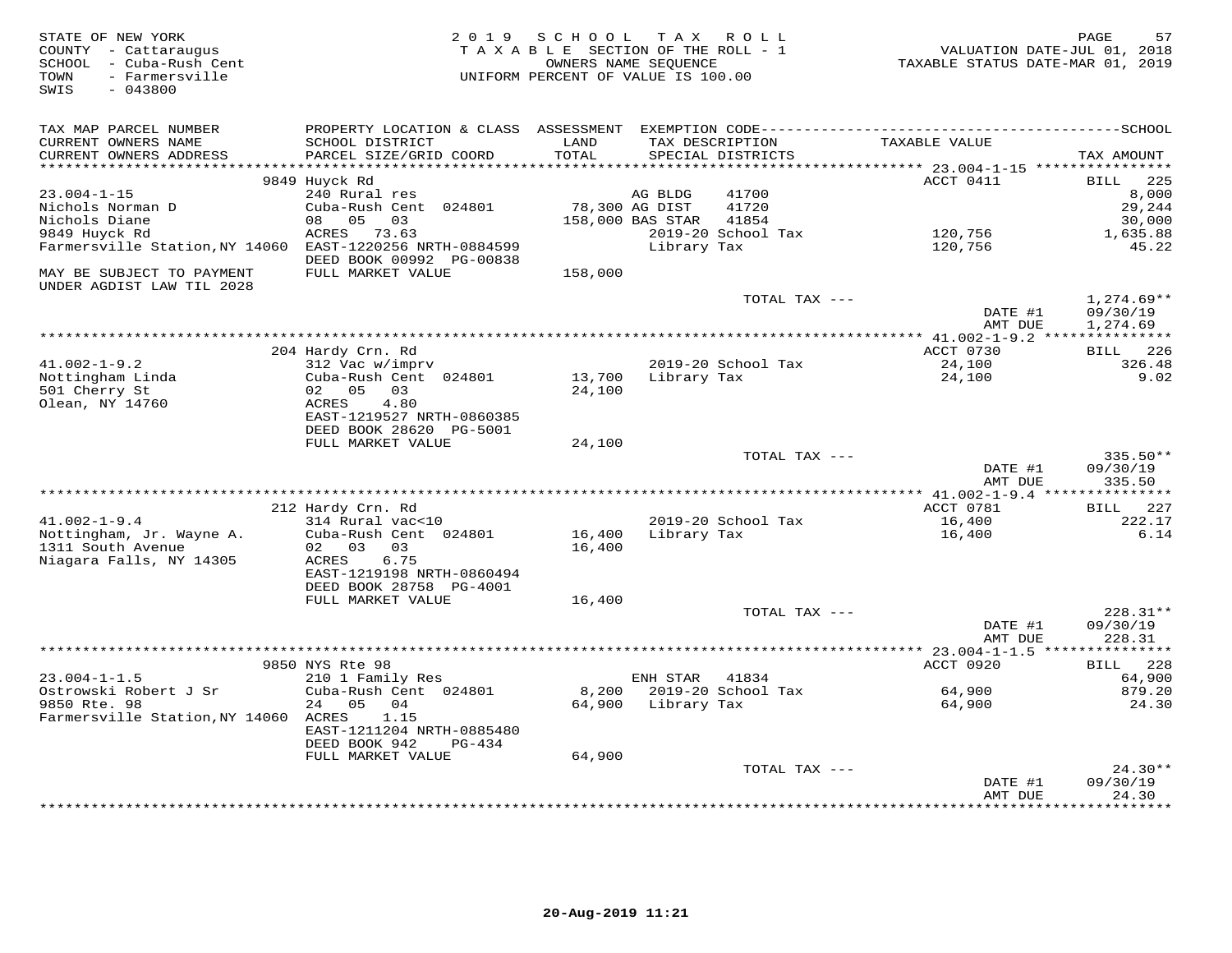| STATE OF NEW YORK<br>COUNTY - Cattaraugus<br>SCHOOL - Cuba-Rush Cent<br>- Farmersville<br>TOWN<br>$-043800$<br>SWIS | 2 0 1 9                                           |               | SCHOOL TAX ROLL<br>TAXABLE SECTION OF THE ROLL - 1<br>OWNERS NAME SEQUENCE<br>UNIFORM PERCENT OF VALUE IS 100.00 | VALUATION DATE-JUL 01, 2018<br>TAXABLE STATUS DATE-MAR 01, 2019 | PAGE<br>58           |
|---------------------------------------------------------------------------------------------------------------------|---------------------------------------------------|---------------|------------------------------------------------------------------------------------------------------------------|-----------------------------------------------------------------|----------------------|
| TAX MAP PARCEL NUMBER                                                                                               |                                                   |               |                                                                                                                  |                                                                 |                      |
| CURRENT OWNERS NAME<br>CURRENT OWNERS ADDRESS                                                                       | SCHOOL DISTRICT<br>PARCEL SIZE/GRID COORD         | LAND<br>TOTAL | TAX DESCRIPTION<br>SPECIAL DISTRICTS                                                                             | TAXABLE VALUE                                                   | TAX AMOUNT           |
|                                                                                                                     |                                                   |               |                                                                                                                  |                                                                 |                      |
|                                                                                                                     | 732 West Branch Rd                                |               |                                                                                                                  | ACCT 1015                                                       | BILL 229             |
| $32.002 - 1 - 15.3$                                                                                                 | 270 Mfg housing                                   |               | 2019-20 School Tax                                                                                               | 20,400                                                          | 276.36               |
| Overhoff Mark A.                                                                                                    | Cuba-Rush Cent 024801                             |               | 8,000 Library Tax                                                                                                | 20,400                                                          | 7.64                 |
| Overhoff Diane L.                                                                                                   | 21 05<br>03                                       | 20,400        |                                                                                                                  |                                                                 |                      |
| 12497 North Lawn Court<br>Alden, NY 14004                                                                           | FRNT 225.00 DPTH 200.00<br>ACRES 1.00             |               |                                                                                                                  |                                                                 |                      |
|                                                                                                                     | EAST-1211720 NRTH-0875153                         |               |                                                                                                                  |                                                                 |                      |
| PRIOR OWNER ON 3/01/2019                                                                                            | DEED BOOK 20190 PG-3569                           |               |                                                                                                                  |                                                                 |                      |
| Ballard Carrie M                                                                                                    | FULL MARKET VALUE                                 | 20,400        |                                                                                                                  |                                                                 |                      |
|                                                                                                                     |                                                   |               | TOTAL TAX ---                                                                                                    |                                                                 | 284.00**             |
|                                                                                                                     |                                                   |               |                                                                                                                  | DATE #1                                                         | 09/30/19             |
|                                                                                                                     |                                                   |               |                                                                                                                  | AMT DUE                                                         | 284.00               |
|                                                                                                                     | 9718 NYS Rte 98                                   |               |                                                                                                                  | ACCT 0271                                                       | BILL 230             |
| $23.003 - 1 - 11.1$                                                                                                 | 220 2 Family Res                                  |               | BAS STAR 41854                                                                                                   |                                                                 | 30,000               |
| Owens Daniel R                                                                                                      | Cuba-Rush Cent 024801                             |               |                                                                                                                  | 182,100                                                         | 2,466.91             |
| 9718 NYS Rte. 98                                                                                                    | 31 05 03                                          |               | 182,100 Library Tax                                                                                              | 182,100                                                         | 68.19                |
| Franklinville, NY 14737                                                                                             | See L 1033 P 186 Map 2527<br>ACRES 33.20 BANK 017 |               |                                                                                                                  |                                                                 |                      |
|                                                                                                                     | EAST-1209261 NRTH-0882407                         |               |                                                                                                                  |                                                                 |                      |
|                                                                                                                     | DEED BOOK 1033 PG-186                             |               |                                                                                                                  |                                                                 |                      |
|                                                                                                                     | FULL MARKET VALUE                                 | 182,100       |                                                                                                                  |                                                                 |                      |
|                                                                                                                     |                                                   |               | TOTAL TAX ---                                                                                                    |                                                                 | $2,128.69**$         |
|                                                                                                                     |                                                   |               |                                                                                                                  | DATE #1<br>AMT DUE                                              | 09/30/19<br>2,128.69 |
|                                                                                                                     |                                                   |               |                                                                                                                  |                                                                 |                      |
|                                                                                                                     | 1032 Siloam Rd                                    |               |                                                                                                                  | ACCT 0997                                                       | BILL 231             |
| $23.003 - 1 - 7.4$                                                                                                  | 210 1 Family Res                                  |               | ENH STAR 41834                                                                                                   |                                                                 | 68,700               |
| Owens Elbert C                                                                                                      | Cuba-Rush Cent 024801                             |               | 7,900 2019-20 School Tax                                                                                         | 92,600                                                          | 1,254.45             |
| Owens Ruth A<br>PO Box 21                                                                                           | 32 05 03<br>FRNT 285.00 DPTH 133.00               |               | 92,600 Library Tax                                                                                               | 92,600                                                          | 34.68                |
| Farmersville Station, NY 14060 ACRES                                                                                | 0.87                                              |               |                                                                                                                  |                                                                 |                      |
|                                                                                                                     | EAST-1207998 NRTH-0885930                         |               |                                                                                                                  |                                                                 |                      |
|                                                                                                                     | DEED BOOK 978<br>PG-1132                          |               |                                                                                                                  |                                                                 |                      |
|                                                                                                                     | FULL MARKET VALUE                                 | 92,600        |                                                                                                                  |                                                                 |                      |
|                                                                                                                     |                                                   |               | TOTAL TAX ---                                                                                                    |                                                                 | $363.13**$           |
|                                                                                                                     |                                                   |               |                                                                                                                  | DATE #1<br>AMT DUE                                              | 09/30/19<br>363.13   |
|                                                                                                                     |                                                   |               |                                                                                                                  |                                                                 |                      |
|                                                                                                                     | 9861 Galen Hill Rd                                |               |                                                                                                                  | ACCT 0156                                                       | BILL 232             |
| $23.014 - 1 - 7$                                                                                                    | 210 1 Family Res                                  |               | BAS STAR 41854                                                                                                   |                                                                 | 30,000               |
| Owens Gregory J                                                                                                     | Cuba-Rush Cent 024801                             |               | 7,700 2019-20 School Tax                                                                                         | 99,300                                                          | 1,345.22             |
| 9861 Galen Hill Rd<br>Freedom, NY 14065                                                                             | 32 05 03<br>ACRES 0.58                            |               | 99,300 Library Tax                                                                                               | 99,300                                                          | 37.19                |
|                                                                                                                     | EAST-1208229 NRTH-0885865                         |               |                                                                                                                  |                                                                 |                      |
|                                                                                                                     | DEED BOOK 19857 PG-9001                           |               |                                                                                                                  |                                                                 |                      |
|                                                                                                                     | FULL MARKET VALUE                                 | 99,300        |                                                                                                                  |                                                                 |                      |
|                                                                                                                     |                                                   |               | TOTAL TAX ---                                                                                                    |                                                                 | $976.00**$           |
|                                                                                                                     |                                                   |               |                                                                                                                  | DATE #1                                                         | 09/30/19             |
|                                                                                                                     |                                                   |               |                                                                                                                  | AMT DUE                                                         | 976.00<br>********** |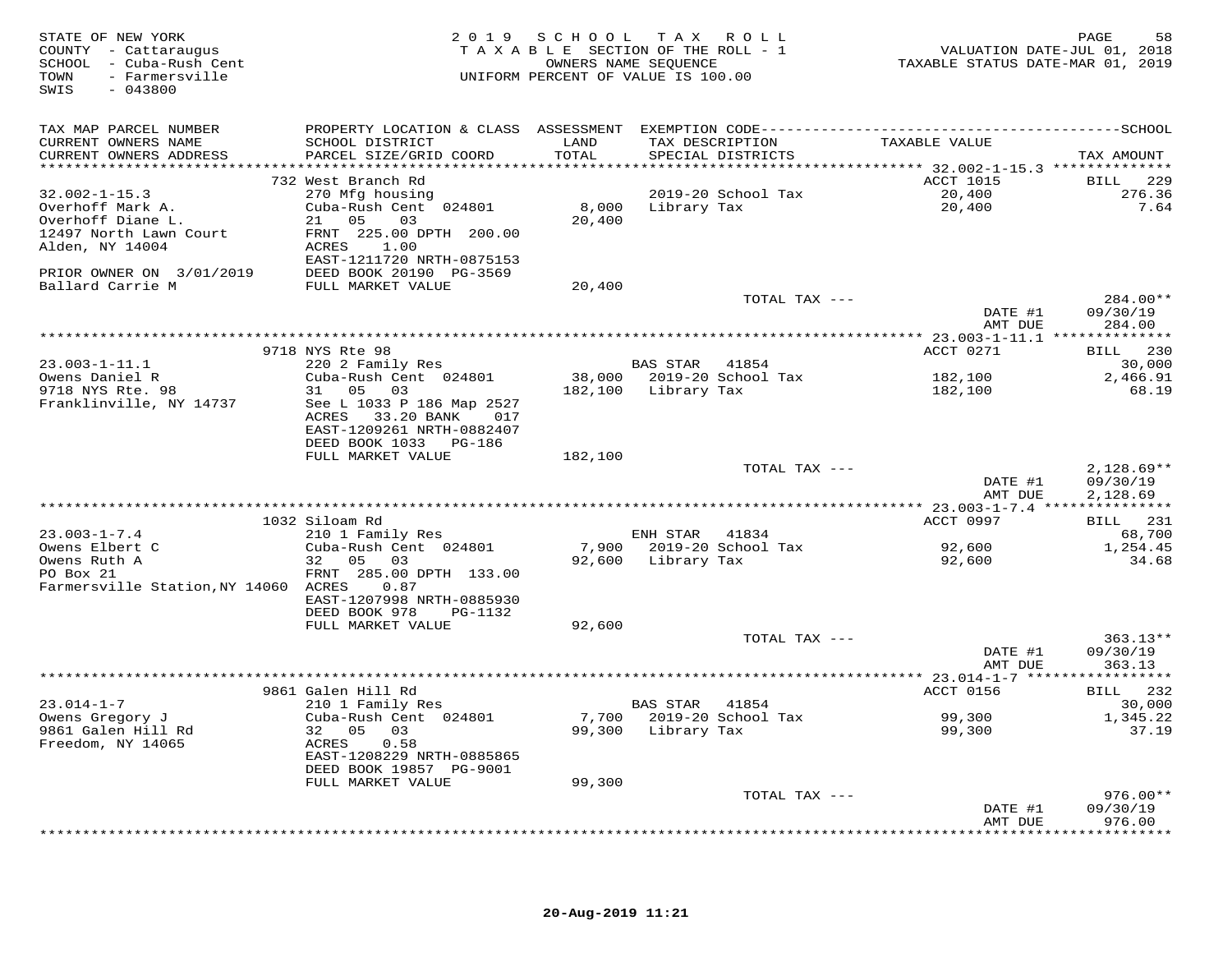| STATE OF NEW YORK<br>COUNTY - Cattaraugus<br>- Cuba-Rush Cent<br>SCHOOL<br>- Farmersville<br>TOWN<br>SWIS<br>$-043800$ |                                                                                                                                             | 2019 SCHOOL<br>OWNERS NAME SEQUENCE | TAX ROLL<br>TAXABLE SECTION OF THE ROLL - 1<br>UNIFORM PERCENT OF VALUE IS 100.00 | VALUATION DATE-JUL 01, 2018<br>TAXABLE STATUS DATE-MAR 01, 2019 | PAGE<br>59                       |
|------------------------------------------------------------------------------------------------------------------------|---------------------------------------------------------------------------------------------------------------------------------------------|-------------------------------------|-----------------------------------------------------------------------------------|-----------------------------------------------------------------|----------------------------------|
| TAX MAP PARCEL NUMBER<br>CURRENT OWNERS NAME<br>CURRENT OWNERS ADDRESS<br>***********************                      | SCHOOL DISTRICT<br>PARCEL SIZE/GRID COORD                                                                                                   | LAND<br>TOTAL                       | TAX DESCRIPTION<br>SPECIAL DISTRICTS                                              | TAXABLE VALUE                                                   | TAX AMOUNT                       |
|                                                                                                                        | 9796 Church St                                                                                                                              |                                     |                                                                                   | ACCT 0313                                                       | <b>BILL</b><br>233               |
| $23.014 - 1 - 27$<br>Owens Richard L<br>2797 California Hill Rd<br>Delevan, NY 14042                                   | 210 1 Family Res<br>Cuba-Rush Cent 024801<br>32 05<br>03<br>ACRES<br>0.20<br>EAST-1208425 NRTH-0884979<br>DEED BOOK 18009 PG-4001           | 5,600<br>62,500                     | 2019-20 School Tax<br>Library Tax                                                 | 62,500<br>62,500                                                | 846.69<br>23.40                  |
|                                                                                                                        | FULL MARKET VALUE                                                                                                                           | 62,500                              |                                                                                   |                                                                 |                                  |
|                                                                                                                        |                                                                                                                                             |                                     | TOTAL TAX ---                                                                     | DATE #1<br>AMT DUE                                              | 870.09**<br>09/30/19<br>870.09   |
|                                                                                                                        | 593 West Branch Rd                                                                                                                          |                                     |                                                                                   | ACCT 1023                                                       | BILL 234                         |
| $32.002 - 1 - 11.10$<br>Pasternak Martin A<br>Pasternak Mary J<br>480 N Ivyhurst Rd<br>Amherst, NY 14226               | 270 Mfg housing<br>Cuba-Rush Cent 024801<br>21  05  03<br>Ff 510.00<br>ACRES<br>7.85<br>EAST-1213689 NRTH-0873660                           | 17,700<br>35,700                    | 2019-20 School Tax<br>Library Tax                                                 | 35,700<br>35,700                                                | 483.63<br>13.37                  |
|                                                                                                                        | DEED BOOK 14504 PG-3001<br>FULL MARKET VALUE                                                                                                | 35,700                              |                                                                                   |                                                                 |                                  |
|                                                                                                                        |                                                                                                                                             |                                     | TOTAL TAX ---                                                                     |                                                                 | $497.00**$                       |
|                                                                                                                        |                                                                                                                                             |                                     |                                                                                   | DATE #1<br>AMT DUE                                              | 09/30/19<br>497.00               |
|                                                                                                                        | 8833 Stebbins aka Crestlane Rd                                                                                                              |                                     |                                                                                   | ACCT 0395                                                       | <b>BILL</b> 235                  |
| $32.004 - 1 - 15$<br>Pasternak Michael R.<br>771 Bush Hill Rd<br>Franklinville, NY 14737                               | 240 Rural res<br>Cuba-Rush Cent 024801<br>03<br>12<br>05<br>ACRES 11.29 BANK<br>017<br>EAST-1213475 NRTH-0868361<br>DEED BOOK 26371 PG-8002 | 19,700<br>71,700                    | 2019-20 School Tax<br>Library Tax                                                 | 71,700<br>71,700                                                | 971.32<br>26.85                  |
|                                                                                                                        | FULL MARKET VALUE                                                                                                                           | 71,700                              |                                                                                   |                                                                 |                                  |
|                                                                                                                        |                                                                                                                                             |                                     | TOTAL TAX ---                                                                     | DATE #1<br>AMT DUE                                              | 998.17**<br>09/30/19<br>998.17   |
|                                                                                                                        |                                                                                                                                             |                                     |                                                                                   |                                                                 |                                  |
| $32.004 - 1 - 3.1$                                                                                                     | 771 Bush Hill Rd<br>210 1 Family Res                                                                                                        |                                     | <b>BAS STAR</b><br>41854                                                          | ACCT 0134                                                       | 236<br>BILL<br>30,000            |
| Pasternak Michael T<br>771 Bush Hill Rd                                                                                | Cuba-Rush Cent 024801<br>20<br>05<br>03                                                                                                     | 10,200<br>72,400                    | 2019-20 School Tax<br>Library Tax                                                 | 72,400<br>72,400                                                | 980.80<br>27.11                  |
| Franklinville, NY 14737                                                                                                | 2.45 BANK<br>ACRES<br>017<br>EAST-1211649 NRTH-0870788<br>DEED BOOK 8120 PG-5002                                                            |                                     |                                                                                   |                                                                 |                                  |
|                                                                                                                        | FULL MARKET VALUE                                                                                                                           | 72,400                              |                                                                                   |                                                                 |                                  |
|                                                                                                                        |                                                                                                                                             |                                     | TOTAL TAX ---                                                                     | DATE #1<br>AMT DUE                                              | $601.50**$<br>09/30/19<br>601.50 |
|                                                                                                                        |                                                                                                                                             |                                     |                                                                                   |                                                                 |                                  |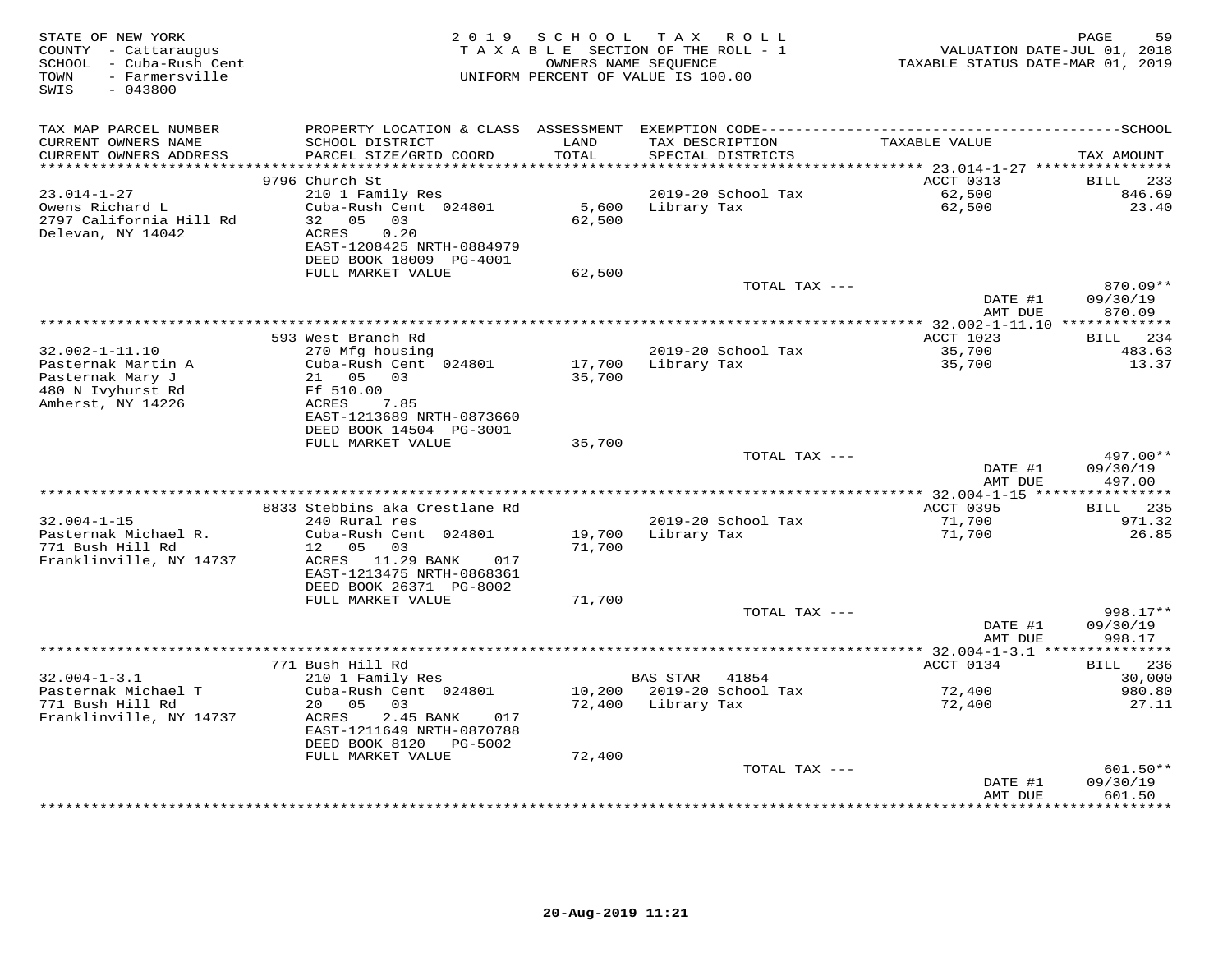| STATE OF NEW YORK<br>COUNTY - Cattaraugus<br>SCHOOL - Cuba-Rush Cent<br>TOWN<br>- Farmersville<br>SWIS<br>$-043800$ |                                                                                                                                                              | 2019 SCHOOL                   | TAX ROLL<br>TAXABLE SECTION OF THE ROLL - 1<br>OWNERS NAME SEOUENCE<br>UNIFORM PERCENT OF VALUE IS 100.00 | VALUATION DATE-JUL 01, 2018<br>TAXABLE STATUS DATE-MAR 01, 2019 | PAGE<br>60                          |
|---------------------------------------------------------------------------------------------------------------------|--------------------------------------------------------------------------------------------------------------------------------------------------------------|-------------------------------|-----------------------------------------------------------------------------------------------------------|-----------------------------------------------------------------|-------------------------------------|
| TAX MAP PARCEL NUMBER<br>CURRENT OWNERS NAME<br>CURRENT OWNERS ADDRESS<br>********************                      | SCHOOL DISTRICT<br>PARCEL SIZE/GRID COORD                                                                                                                    | LAND<br>TOTAL<br>************ | TAX DESCRIPTION<br>SPECIAL DISTRICTS                                                                      | TAXABLE VALUE                                                   | TAX AMOUNT                          |
|                                                                                                                     | 691 Bush Hill Rd                                                                                                                                             |                               |                                                                                                           | ACCT 0317                                                       | BILL 237                            |
| $32.004 - 1 - 26.1$<br>Paulino Robert C<br>3104 S Creek Rd<br>Hamburg, NY 14075                                     | 260 Seasonal res<br>Cuba-Rush Cent 024801<br>20  05  03<br>ACRES 34.85<br>EAST-1212747 NRTH-0868789<br>DEED BOOK 745<br>PG-00627<br>FULL MARKET VALUE        | 68,300<br>68,300              | 2019-20 School Tax<br>36,900 Library Tax                                                                  | 68,300<br>68,300                                                | 925.26<br>25.58                     |
|                                                                                                                     |                                                                                                                                                              |                               | TOTAL TAX ---                                                                                             |                                                                 | 950.84**                            |
|                                                                                                                     |                                                                                                                                                              |                               |                                                                                                           | DATE #1<br>AMT DUE                                              | 09/30/19<br>950.84                  |
|                                                                                                                     |                                                                                                                                                              |                               |                                                                                                           |                                                                 |                                     |
| $23.014 - 1 - 23$                                                                                                   | 9826 Church St<br>210 1 Family Res                                                                                                                           |                               | BAS STAR 41854                                                                                            | ACCT 0300                                                       | BILL 238<br>30,000                  |
| Perkins Jonathan G                                                                                                  | Cuba-Rush Cent 024801                                                                                                                                        |                               | 7,600 2019-20 School Tax                                                                                  | 55,700                                                          | 754.57                              |
| 9826 Church St<br>Farmersville Station, NY 14060 ACRES                                                              | 32 05 03<br>$0.52$ BANK<br>017<br>EAST-1208430 NRTH-0885392<br>DEED BOOK 20547 PG-3001<br>FULL MARKET VALUE                                                  | 55,700                        | 55,700 Library Tax                                                                                        | 55,700                                                          | 20.86                               |
|                                                                                                                     |                                                                                                                                                              |                               | TOTAL TAX ---                                                                                             |                                                                 | 369.02**                            |
|                                                                                                                     |                                                                                                                                                              |                               |                                                                                                           | DATE #1<br>AMT DUE                                              | 09/30/19<br>369.02                  |
|                                                                                                                     | 9744 Church St                                                                                                                                               |                               |                                                                                                           | ACCT 0184                                                       | BILL 239                            |
| $23.014 - 1 - 38$                                                                                                   | 210 1 Family Res                                                                                                                                             |                               | BAS STAR 41854                                                                                            |                                                                 | 30,000                              |
| Peters Lori J                                                                                                       | Cuba-Rush Cent 024801                                                                                                                                        |                               | 9,900 2019-20 School Tax                                                                                  | 56,900                                                          | 770.83                              |
| Morgan Daniel J<br>9744 Church St<br>Farmersville Station, NY 14060 EAST-1208684 NRTH-0884482                       | 32<br>$0.5$ 0.3<br>ACRES<br>2.25 BANK<br>017<br>DEED BOOK 10739 PG-9002                                                                                      |                               | 56,900 Library Tax                                                                                        | 56,900                                                          | 21.31                               |
|                                                                                                                     | FULL MARKET VALUE                                                                                                                                            | 56,900                        |                                                                                                           |                                                                 |                                     |
|                                                                                                                     |                                                                                                                                                              |                               | TOTAL TAX ---                                                                                             | DATE #1<br>AMT DUE                                              | 385.72**<br>09/30/19<br>385.72      |
|                                                                                                                     |                                                                                                                                                              |                               |                                                                                                           |                                                                 |                                     |
| $23.014 - 1 - 6$                                                                                                    | 9871 Galen Hill Rd<br>210 1 Family Res                                                                                                                       |                               | 2019-20 School Tax                                                                                        | ACCT 0155<br>78,400                                             | BILL 240<br>1,062.09                |
| Phillippi Michelle L.<br>9871 Galen Hill Rd<br>Freedom, NY 14065                                                    | Cuba-Rush Cent 024801<br>32 05 03<br>FRNT<br>98.00 DPTH 189.50<br>ACRES<br>0.43<br>EAST-1208225 NRTH-0885958<br>DEED BOOK 25755 PG-7001<br>FULL MARKET VALUE | 7,400<br>78,400<br>78,400     | Library Tax                                                                                               | 78,400                                                          | 29.36                               |
|                                                                                                                     |                                                                                                                                                              |                               | TOTAL TAX ---                                                                                             |                                                                 | $1,091.45**$                        |
|                                                                                                                     |                                                                                                                                                              |                               |                                                                                                           | DATE #1<br>AMT DUE<br>* * * * * * * * * * * * * * *             | 09/30/19<br>1,091.45<br>*********** |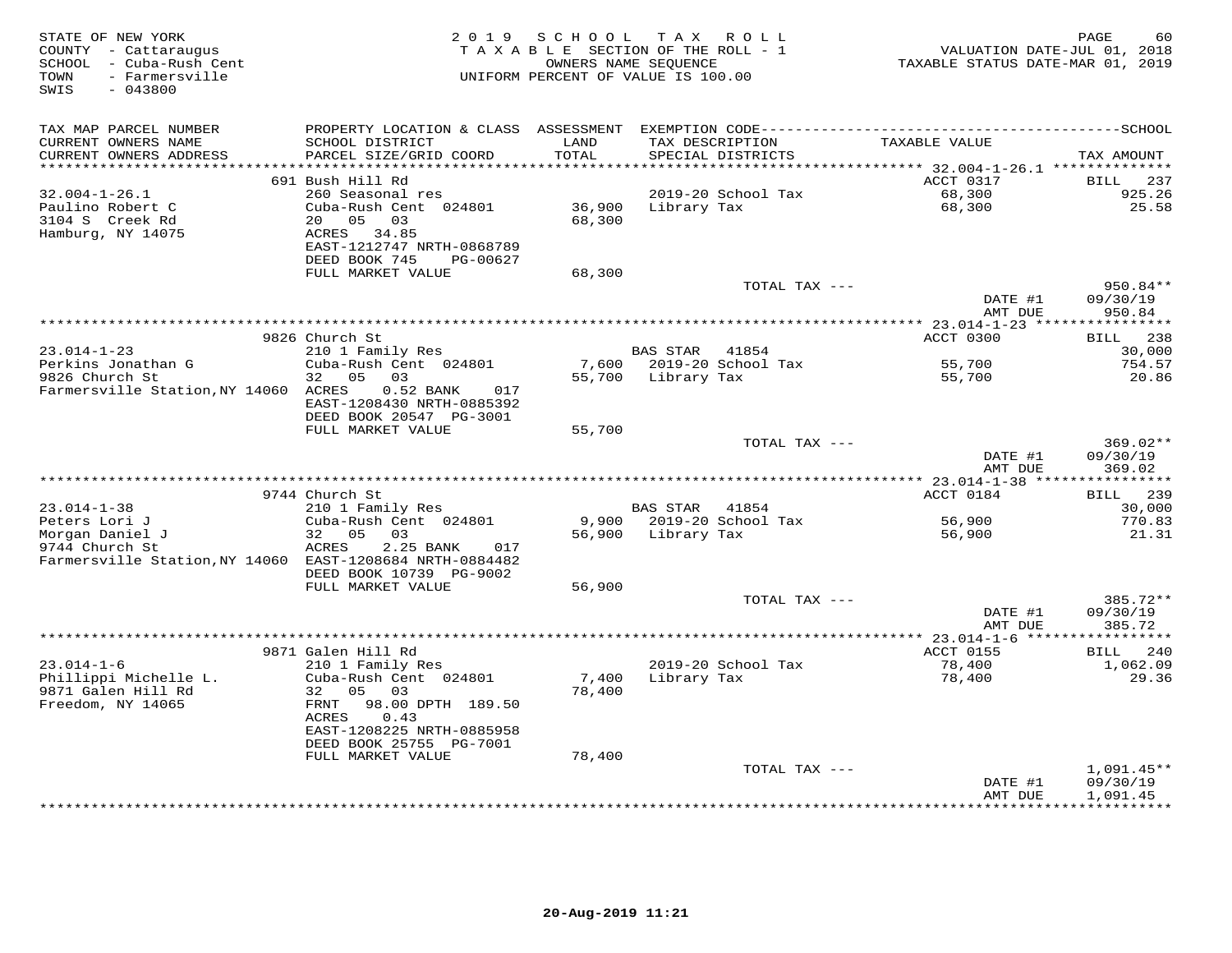| STATE OF NEW YORK<br>COUNTY - Cattaraugus<br>SCHOOL - Cuba-Rush Cent<br>- Farmersville<br>TOWN<br>SWIS<br>$-043800$ |                                                      | OWNERS NAME SEQUENCE | 2019 SCHOOL TAX ROLL<br>TAXABLE SECTION OF THE ROLL - 1<br>UNIFORM PERCENT OF VALUE IS 100.00 | VALUATION DATE-JUL 01, 2018<br>TAXABLE STATUS DATE-MAR 01, 2019 | PAGE<br>61                   |
|---------------------------------------------------------------------------------------------------------------------|------------------------------------------------------|----------------------|-----------------------------------------------------------------------------------------------|-----------------------------------------------------------------|------------------------------|
| TAX MAP PARCEL NUMBER                                                                                               |                                                      |                      |                                                                                               |                                                                 |                              |
| CURRENT OWNERS NAME<br>CURRENT OWNERS ADDRESS                                                                       | SCHOOL DISTRICT<br>PARCEL SIZE/GRID COORD            | LAND<br>TOTAL        | TAX DESCRIPTION<br>SPECIAL DISTRICTS                                                          | TAXABLE VALUE                                                   | TAX AMOUNT                   |
| ***********************                                                                                             |                                                      |                      |                                                                                               |                                                                 |                              |
| $32.002 - 1 - 7$                                                                                                    | 9017 Co Line Rd<br>260 Seasonal res                  |                      | 2019-20 School Tax                                                                            | ACCT 0061<br>133,200                                            | 241<br>BILL<br>1,804.46      |
| Phillips Paul A                                                                                                     | Cuba-Rush Cent 024801                                | 103,600              | Library Tax                                                                                   | 133,200                                                         | 49.88                        |
| Crumley Jonathan                                                                                                    | 05 05 03                                             | 133,200              |                                                                                               |                                                                 |                              |
| 33 Summertime Trl                                                                                                   | ACRES 146.29                                         |                      |                                                                                               |                                                                 |                              |
| Hilton, NY 14468                                                                                                    | EAST-1220339 NRTH-0872959<br>DEED BOOK 14470 PG-6001 |                      |                                                                                               |                                                                 |                              |
| MAY BE SUBJECT TO PAYMENT<br>UNDER AGDIST LAW TIL 2019                                                              | FULL MARKET VALUE                                    | 133,200              |                                                                                               |                                                                 |                              |
|                                                                                                                     |                                                      |                      | TOTAL TAX ---                                                                                 |                                                                 | $1,854.34**$                 |
|                                                                                                                     |                                                      |                      |                                                                                               | DATE #1                                                         | 09/30/19                     |
|                                                                                                                     |                                                      |                      |                                                                                               | AMT DUE                                                         | 1,854.34                     |
|                                                                                                                     | 644 West Branch Rd                                   |                      |                                                                                               | ACCT 0537                                                       | BILL 242                     |
| $32.002 - 1 - 14$                                                                                                   | 270 Mfg housing                                      |                      | 2019-20 School Tax                                                                            | 59,300                                                          | 803.34                       |
| Pinney Corinna                                                                                                      | Cuba-Rush Cent 024801                                | 11,000               | Library Tax                                                                                   | 59,300                                                          | 22.21                        |
| 644 West Branch Rd                                                                                                  | 21  05  04                                           | 59,300               |                                                                                               |                                                                 |                              |
| Franklinville, NY 14737                                                                                             | Ff 280.00                                            |                      |                                                                                               |                                                                 |                              |
|                                                                                                                     | ACRES<br>3.00                                        |                      |                                                                                               |                                                                 |                              |
|                                                                                                                     | EAST-1213124 NRTH-0874573                            |                      |                                                                                               |                                                                 |                              |
|                                                                                                                     | DEED BOOK 23458 PG-2002                              |                      |                                                                                               |                                                                 |                              |
|                                                                                                                     | FULL MARKET VALUE                                    | 59,300               | TOTAL TAX ---                                                                                 |                                                                 | 825.55**                     |
|                                                                                                                     |                                                      |                      |                                                                                               | DATE #1                                                         | 09/30/19                     |
|                                                                                                                     |                                                      |                      |                                                                                               | AMT DUE                                                         | 825.55                       |
|                                                                                                                     |                                                      |                      |                                                                                               |                                                                 |                              |
|                                                                                                                     | Agett (Off) Rd                                       |                      |                                                                                               | ACCT 1159                                                       | BILL 243                     |
| $32.004 - 2 - 13.5$                                                                                                 | 322 Rural vac>10                                     |                      | 2019-20 School Tax                                                                            | 36,200                                                          | 490.40                       |
| Piotrowski Daryle E                                                                                                 | Cuba-Rush Cent 024801                                | 36,200               | Library Tax                                                                                   | 36,200                                                          | 13.56                        |
| 508 Wall St                                                                                                         | 03 05 03                                             | 36,200               |                                                                                               |                                                                 |                              |
| N.Tonawanda, NY 14120                                                                                               | ACRES 41.35<br>EAST-1220881 NRTH-0863759             |                      |                                                                                               |                                                                 |                              |
|                                                                                                                     | DEED BOOK 12680 PG-3002                              |                      |                                                                                               |                                                                 |                              |
|                                                                                                                     | FULL MARKET VALUE                                    | 36,200               |                                                                                               |                                                                 |                              |
|                                                                                                                     |                                                      |                      | TOTAL TAX ---                                                                                 |                                                                 | $503.96**$                   |
|                                                                                                                     |                                                      |                      |                                                                                               | DATE #1                                                         | 09/30/19                     |
|                                                                                                                     |                                                      |                      |                                                                                               | AMT DUE                                                         | 503.96                       |
|                                                                                                                     |                                                      |                      |                                                                                               |                                                                 |                              |
|                                                                                                                     | Hardy Crn. Rd                                        |                      |                                                                                               | ACCT 0942                                                       | <b>BILL</b><br>244           |
| $41.001 - 1 - 15.10$<br>Pliszka Joseph                                                                              | 314 Rural vac<10<br>Cuba-Rush Cent 024801            | 4,100                | 2019-20 School Tax<br>Library Tax                                                             | 4,100<br>4,100                                                  | 55.54<br>1.54                |
| Pliszka Luigina                                                                                                     | 17/18 05 03                                          | 4,100                |                                                                                               |                                                                 |                              |
| 1320 Southwestern Blvd                                                                                              | 2.75<br>ACRES                                        |                      |                                                                                               |                                                                 |                              |
| Buffalo, NY 14224                                                                                                   | EAST-1210446 NRTH-0859992                            |                      |                                                                                               |                                                                 |                              |
|                                                                                                                     | DEED BOOK 954<br>PG-719                              |                      |                                                                                               |                                                                 |                              |
| PRIOR OWNER ON 3/01/2019                                                                                            | FULL MARKET VALUE                                    | 4,100                |                                                                                               |                                                                 |                              |
| Pliszka Joseph                                                                                                      |                                                      |                      |                                                                                               |                                                                 |                              |
|                                                                                                                     |                                                      |                      | TOTAL TAX ---                                                                                 |                                                                 | 57.08**                      |
|                                                                                                                     |                                                      |                      |                                                                                               | DATE #1                                                         | 09/30/19                     |
|                                                                                                                     |                                                      |                      |                                                                                               | AMT DUE                                                         | 57.08<br>* * * * * * * * * * |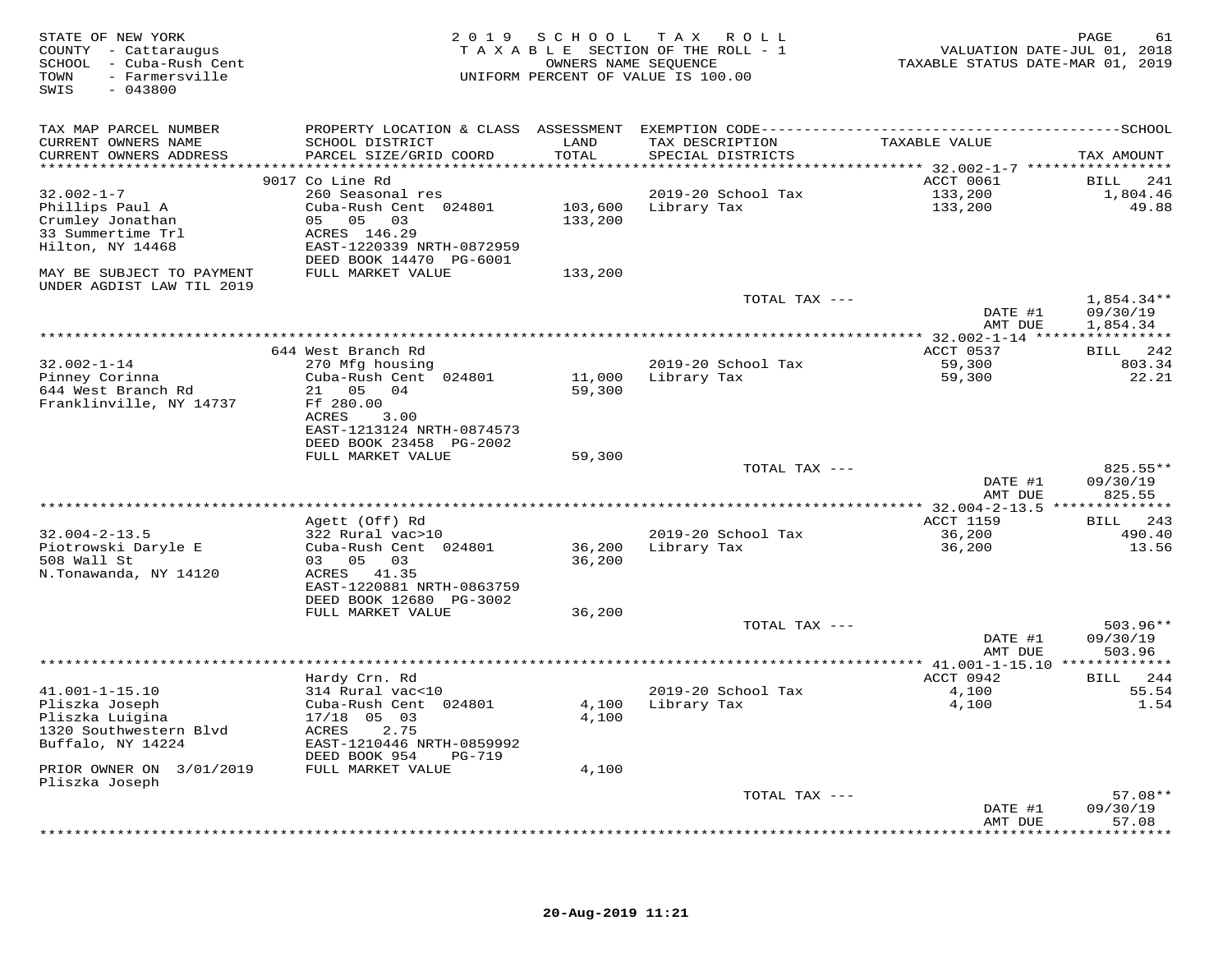| STATE OF NEW YORK<br>COUNTY - Cattaraugus<br>- Cuba-Rush Cent<br>SCHOOL<br>- Farmersville<br>TOWN<br>$-043800$<br>SWIS | 2 0 1 9                                        | S C H O O L      | T A X<br>ROLL<br>TAXABLE SECTION OF THE ROLL - 1<br>OWNERS NAME SEQUENCE<br>UNIFORM PERCENT OF VALUE IS 100.00 | VALUATION DATE-JUL 01, 2018<br>TAXABLE STATUS DATE-MAR 01, 2019 | PAGE<br>62                  |
|------------------------------------------------------------------------------------------------------------------------|------------------------------------------------|------------------|----------------------------------------------------------------------------------------------------------------|-----------------------------------------------------------------|-----------------------------|
| TAX MAP PARCEL NUMBER                                                                                                  | PROPERTY LOCATION & CLASS ASSESSMENT           |                  |                                                                                                                |                                                                 |                             |
| CURRENT OWNERS NAME<br>CURRENT OWNERS ADDRESS<br>*********************                                                 | SCHOOL DISTRICT<br>PARCEL SIZE/GRID COORD      | LAND<br>TOTAL    | TAX DESCRIPTION<br>SPECIAL DISTRICTS                                                                           | TAXABLE VALUE                                                   | TAX AMOUNT                  |
|                                                                                                                        | 817 Hardy Crn. Rd                              |                  |                                                                                                                | ACCT 0611                                                       | <b>BILL</b><br>245          |
| $41.001 - 1 - 15.2$                                                                                                    | 270 Mfg housing                                |                  | 2019-20 School Tax                                                                                             | 49,600                                                          | 671.93                      |
| Pliszka Joseph P                                                                                                       | Cuba-Rush Cent 024801                          | 42,000           | Library Tax                                                                                                    | 49,600                                                          | 18.57                       |
| Pliszka Lugina                                                                                                         | 17/18<br>05<br>03                              | 49,600           |                                                                                                                |                                                                 |                             |
| 88 Meadowbrook Pkwy                                                                                                    | ACRES<br>39.10                                 |                  |                                                                                                                |                                                                 |                             |
| Cheektowaga, NY 14206                                                                                                  | EAST-1210862 NRTH-0859805                      |                  |                                                                                                                |                                                                 |                             |
|                                                                                                                        | DEED BOOK 865<br>PG-00482<br>FULL MARKET VALUE |                  |                                                                                                                |                                                                 |                             |
|                                                                                                                        |                                                | 49,600           | TOTAL TAX ---                                                                                                  |                                                                 | 690.50**                    |
|                                                                                                                        |                                                |                  |                                                                                                                | DATE #1                                                         | 09/30/19                    |
|                                                                                                                        |                                                |                  |                                                                                                                | AMT DUE                                                         | 690.50                      |
|                                                                                                                        |                                                |                  |                                                                                                                |                                                                 |                             |
|                                                                                                                        | 1524 Hardy Corners Rd                          |                  |                                                                                                                | ACCT 0176                                                       | BILL<br>246                 |
| $40.002 - 1 - 4$<br>Poepperling David D.                                                                               | 260 Seasonal res<br>Cuba-Rush Cent 024801      | 12,700           | 2019-20 School Tax<br>Library Tax                                                                              | 61,500<br>61,500                                                | 833.14<br>23.03             |
| Poepperling Terri A.                                                                                                   | 04<br>02 05                                    | 61,500           |                                                                                                                |                                                                 |                             |
| 328 Cedar Hollow Road                                                                                                  | 4.14<br>ACRES                                  |                  |                                                                                                                |                                                                 |                             |
| Laceyville, PA 18623                                                                                                   | EAST-1200130 NRTH-0861499                      |                  |                                                                                                                |                                                                 |                             |
|                                                                                                                        | DEED BOOK 25252 PG-5004                        |                  |                                                                                                                |                                                                 |                             |
|                                                                                                                        | FULL MARKET VALUE                              | 61,500           |                                                                                                                |                                                                 |                             |
|                                                                                                                        |                                                |                  | TOTAL TAX ---                                                                                                  | DATE #1                                                         | 856.17**<br>09/30/19        |
|                                                                                                                        |                                                |                  |                                                                                                                | AMT DUE                                                         | 856.17                      |
|                                                                                                                        |                                                |                  |                                                                                                                |                                                                 |                             |
|                                                                                                                        | 9730 School St                                 |                  |                                                                                                                | ACCT 0277                                                       | 247<br>BILL                 |
| $23.014 - 1 - 50$                                                                                                      | 210 1 Family Res                               |                  | <b>BAS STAR</b><br>41854                                                                                       |                                                                 | 30,000                      |
| Prutsman John<br>9730 School St                                                                                        | Cuba-Rush Cent 024801<br>32<br>0.5<br>03       | 10,000<br>81,600 | 2019-20 School Tax<br>Library Tax                                                                              | 81,600<br>81,600                                                | 1,105.44<br>30.56           |
| Farmersville Station, NY 14060 ACRES                                                                                   | 2.32 BANK<br>017                               |                  |                                                                                                                |                                                                 |                             |
|                                                                                                                        | EAST-1208251 NRTH-0884006                      |                  |                                                                                                                |                                                                 |                             |
|                                                                                                                        | DEED BOOK 4277 PG-9001                         |                  |                                                                                                                |                                                                 |                             |
|                                                                                                                        | FULL MARKET VALUE                              | 81,600           |                                                                                                                |                                                                 |                             |
|                                                                                                                        |                                                |                  | TOTAL TAX ---                                                                                                  |                                                                 | 729.59**                    |
|                                                                                                                        |                                                |                  |                                                                                                                | DATE #1                                                         | 09/30/19<br>729.59          |
|                                                                                                                        |                                                |                  | **************************************                                                                         | AMT DUE<br>***** 23.004-1-9.2 ***************                   |                             |
|                                                                                                                        | Huyck Rd                                       |                  |                                                                                                                | ACCT 0362                                                       | 248<br>BILL                 |
| $23.004 - 1 - 9.2$                                                                                                     | 314 Rural vac<10                               |                  | 2019-20 School Tax                                                                                             | 8,000                                                           | 108.38                      |
| Pszeniczny Leonard S                                                                                                   | Cuba-Rush Cent 024801                          | 8,000            | Library Tax                                                                                                    | 8,000                                                           | 3.00                        |
| 5668 Old Lake Shore Rd                                                                                                 | 08<br>05<br>03                                 | 8,000            |                                                                                                                |                                                                 |                             |
| Lakeview, NY 14085                                                                                                     | FRNT 390.00 DPTH 208.00<br>ACRES<br>0.93       |                  |                                                                                                                |                                                                 |                             |
|                                                                                                                        | EAST-1222380 NRTH-0887570                      |                  |                                                                                                                |                                                                 |                             |
|                                                                                                                        | DEED BOOK 14155 PG-6014                        |                  |                                                                                                                |                                                                 |                             |
|                                                                                                                        | FULL MARKET VALUE                              | 8,000            |                                                                                                                |                                                                 |                             |
|                                                                                                                        |                                                |                  | TOTAL TAX ---                                                                                                  |                                                                 | 111.38**                    |
|                                                                                                                        |                                                |                  |                                                                                                                | DATE #1                                                         | 09/30/19                    |
|                                                                                                                        |                                                |                  |                                                                                                                | AMT DUE                                                         | 111.38<br>* * * * * * * * * |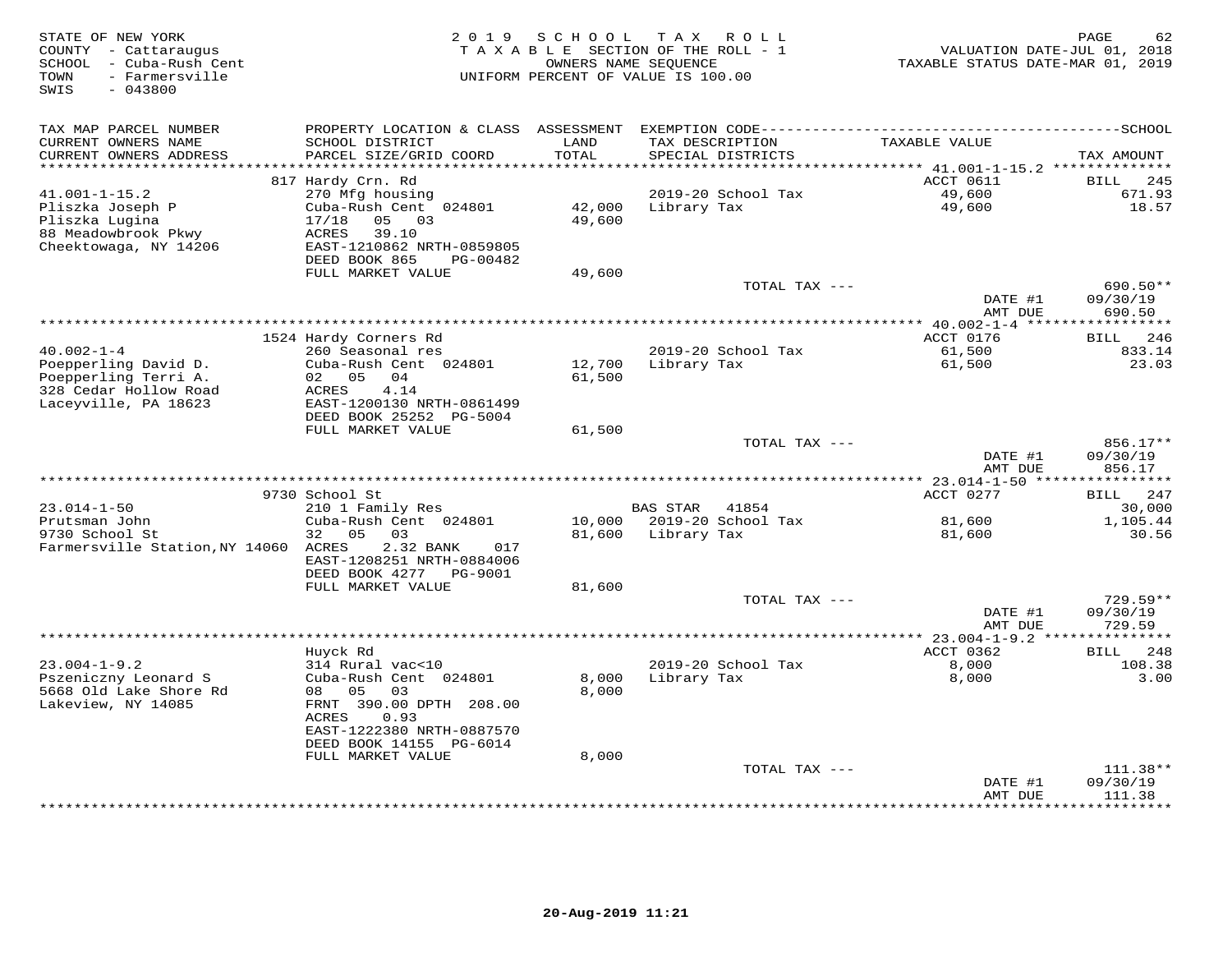| STATE OF NEW YORK<br>COUNTY - Cattaraugus<br>SCHOOL - Cuba-Rush Cent<br>TOWN<br>- Farmersville<br>$-043800$<br>SWIS |                                                                                              |         | 2019 SCHOOL TAX ROLL<br>TAXABLE SECTION OF THE ROLL - 1<br>OWNERS NAME SEQUENCE<br>UNIFORM PERCENT OF VALUE IS 100.00 | VALUATION DATE-JUL 01, 2018<br>TAXABLE STATUS DATE-MAR 01, 2019 | 63<br>PAGE           |
|---------------------------------------------------------------------------------------------------------------------|----------------------------------------------------------------------------------------------|---------|-----------------------------------------------------------------------------------------------------------------------|-----------------------------------------------------------------|----------------------|
| TAX MAP PARCEL NUMBER                                                                                               | PROPERTY LOCATION & CLASS ASSESSMENT EXEMPTION CODE-----------------------------------SCHOOL |         |                                                                                                                       |                                                                 |                      |
| CURRENT OWNERS NAME                                                                                                 | SCHOOL DISTRICT                                                                              | LAND    | TAX DESCRIPTION                                                                                                       | TAXABLE VALUE                                                   |                      |
| CURRENT OWNERS ADDRESS                                                                                              | PARCEL SIZE/GRID COORD                                                                       | TOTAL   | SPECIAL DISTRICTS                                                                                                     |                                                                 | TAX AMOUNT           |
|                                                                                                                     | 572 West Branch Rd                                                                           |         |                                                                                                                       | ACCT 0599                                                       | 249<br>BILL          |
| $32.002 - 1 - 11.2$                                                                                                 | 270 Mfg housing                                                                              |         | 2019-20 School Tax                                                                                                    | 15,900                                                          | 215.40               |
| Raslawsky Amanda                                                                                                    | Cuba-Rush Cent 024801                                                                        |         | 8,500 Library Tax                                                                                                     | 15,900                                                          | 5.95                 |
| Raslawsky Tracy                                                                                                     | 21 05<br>03                                                                                  | 15,900  |                                                                                                                       |                                                                 |                      |
| 1259 French Rd Apt 3<br>Depew, NY 14043                                                                             | Ff 300.00<br>ACRES<br>1.32                                                                   |         |                                                                                                                       |                                                                 |                      |
|                                                                                                                     | EAST-1214200 NRTH-0874016                                                                    |         |                                                                                                                       |                                                                 |                      |
|                                                                                                                     | DEED BOOK 19513 PG-2007                                                                      |         |                                                                                                                       |                                                                 |                      |
|                                                                                                                     | FULL MARKET VALUE                                                                            | 15,900  |                                                                                                                       |                                                                 |                      |
|                                                                                                                     |                                                                                              |         | TOTAL TAX ---                                                                                                         |                                                                 | 221.35**             |
|                                                                                                                     |                                                                                              |         |                                                                                                                       | DATE #1<br>AMT DUE                                              | 09/30/19             |
|                                                                                                                     |                                                                                              |         |                                                                                                                       |                                                                 | 221.35               |
|                                                                                                                     | 1782 Hardy Corners Rd                                                                        |         |                                                                                                                       | ACCT 1078                                                       | BILL 250             |
| $40.002 - 1 - 12.1$                                                                                                 | 210 1 Family Res                                                                             |         | BAS STAR<br>41854                                                                                                     |                                                                 | 30,000               |
| Reiss Peter                                                                                                         | Cuba-Rush Cent 024801                                                                        |         | 21,500 2019-20 School Tax                                                                                             | 112,700                                                         | 1,526.75             |
| Reiss Jacqueline<br>1782 Hardy Corner Rd                                                                            | 17 05 04<br>005                                                                              |         | 112,700 Library Tax                                                                                                   | 112,700                                                         | 42.20                |
| Franklinville, NY 14737                                                                                             | ACRES 11.00 BANK<br>EAST-1196072 NRTH-0859538                                                |         |                                                                                                                       |                                                                 |                      |
|                                                                                                                     | DEED BOOK 8375<br>PG-4001                                                                    |         |                                                                                                                       |                                                                 |                      |
|                                                                                                                     | FULL MARKET VALUE                                                                            | 112,700 |                                                                                                                       |                                                                 |                      |
|                                                                                                                     |                                                                                              |         | TOTAL TAX ---                                                                                                         |                                                                 | $1,162.54**$         |
|                                                                                                                     |                                                                                              |         |                                                                                                                       | DATE #1<br>AMT DUE                                              | 09/30/19<br>1,162.54 |
|                                                                                                                     |                                                                                              |         |                                                                                                                       |                                                                 |                      |
|                                                                                                                     | 9335 NYS Rte 98                                                                              |         |                                                                                                                       | ACCT 0432                                                       | BILL 251             |
| $32.001 - 1 - 5.1$                                                                                                  | 312 Vac w/imprv                                                                              |         | AG DIST<br>41720                                                                                                      |                                                                 | 28,056               |
| Ressman David                                                                                                       | Cuba-Rush Cent 024801                                                                        |         | 53,200 2019-20 School Tax                                                                                             | 30,744                                                          | 416.49               |
| Ressman Barbara<br>720 Gardenwood                                                                                   | 30  05  03<br>See L 1033 P 178 Map 2523                                                      |         | 58,800 Library Tax                                                                                                    | 30,744                                                          | 11.51                |
| Lockport, NY 14094                                                                                                  | ACRES 37.40                                                                                  |         |                                                                                                                       |                                                                 |                      |
|                                                                                                                     | EAST-1206900 NRTH-0876504                                                                    |         |                                                                                                                       |                                                                 |                      |
| MAY BE SUBJECT TO PAYMENT                                                                                           | DEED BOOK 1033 PG-178                                                                        |         |                                                                                                                       |                                                                 |                      |
| UNDER AGDIST LAW TIL 2023                                                                                           | FULL MARKET VALUE                                                                            | 58,800  |                                                                                                                       |                                                                 |                      |
|                                                                                                                     |                                                                                              |         | TOTAL TAX ---                                                                                                         | DATE #1                                                         | 428.00**<br>09/30/19 |
|                                                                                                                     |                                                                                              |         |                                                                                                                       | AMT DUE                                                         | 428.00               |
|                                                                                                                     |                                                                                              |         |                                                                                                                       |                                                                 |                      |
|                                                                                                                     | 1038 Elton Rd                                                                                |         |                                                                                                                       | ACCT 0195                                                       | BILL 252             |
| $23.014 - 1 - 57$                                                                                                   | 270 Mfg housing                                                                              |         | ENH STAR<br>41834                                                                                                     |                                                                 | 27,100               |
| Richardson Brian<br>Richardson Loretta F                                                                            | Cuba-Rush Cent 024801<br>32 05 03                                                            | 7,500   | 2019-20 School Tax<br>27,100 Library Tax                                                                              | 27,100<br>27,100                                                | 367.12<br>10.15      |
| 1038 Elton Rd                                                                                                       | FRNT 66.00 DPTH 305.00                                                                       |         |                                                                                                                       |                                                                 |                      |
| PO Box 112                                                                                                          | ACRES<br>0.46                                                                                |         |                                                                                                                       |                                                                 |                      |
| Farmersville Station, NY 14060 EAST-1207747 NRTH-0884233                                                            |                                                                                              |         |                                                                                                                       |                                                                 |                      |
|                                                                                                                     | DEED BOOK 931<br>PG-01028                                                                    |         |                                                                                                                       |                                                                 |                      |
|                                                                                                                     | FULL MARKET VALUE                                                                            | 27,100  | TOTAL TAX ---                                                                                                         |                                                                 | $10.15**$            |
|                                                                                                                     |                                                                                              |         |                                                                                                                       | DATE #1                                                         | 09/30/19             |
|                                                                                                                     |                                                                                              |         |                                                                                                                       | AMT DUE                                                         | 10.15                |
|                                                                                                                     |                                                                                              |         |                                                                                                                       |                                                                 |                      |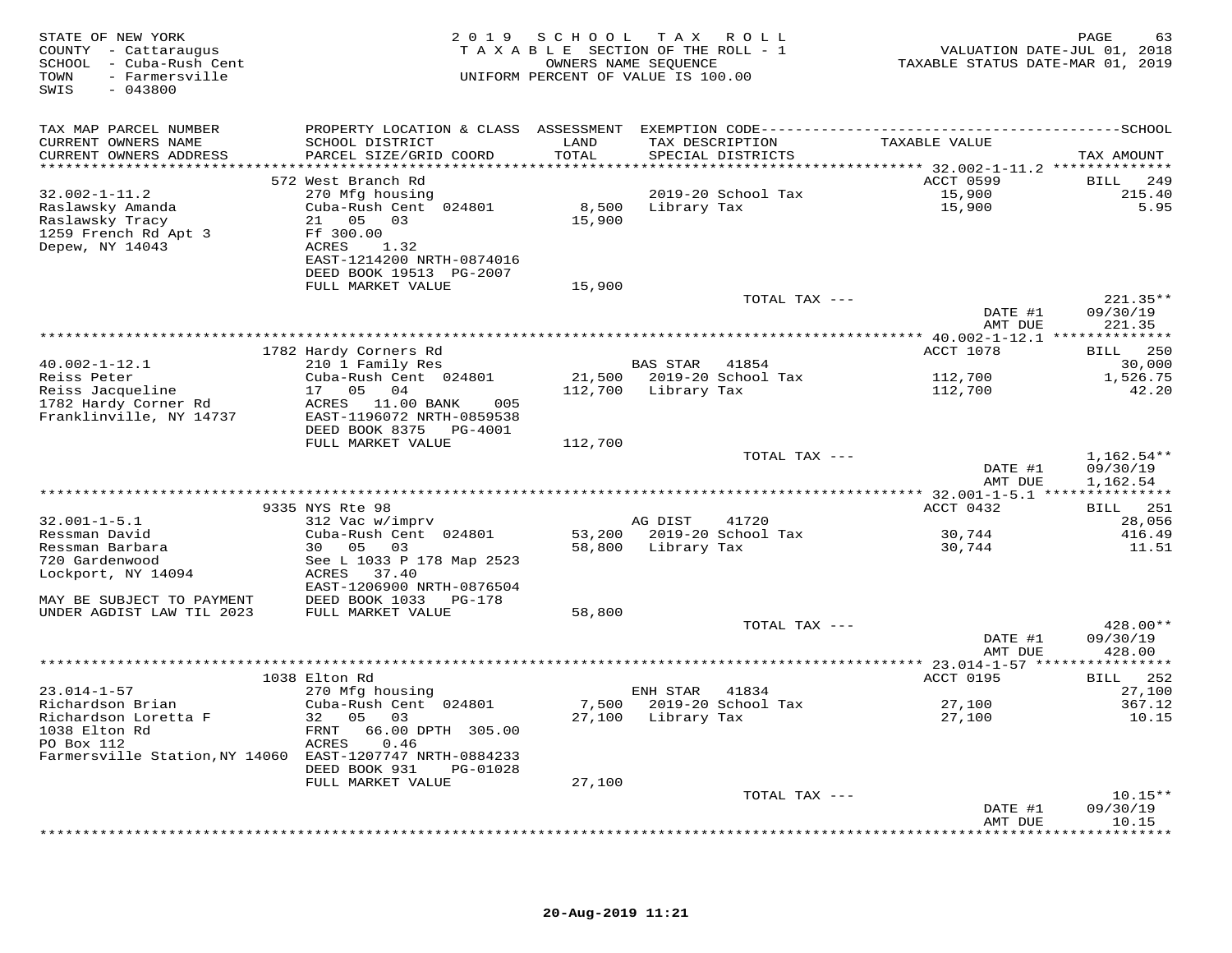| TAX MAP PARCEL NUMBER<br>SCHOOL DISTRICT<br>TAXABLE VALUE<br>CURRENT OWNERS NAME<br>LAND<br>TAX DESCRIPTION<br>TOTAL<br>CURRENT OWNERS ADDRESS<br>PARCEL SIZE/GRID COORD<br>SPECIAL DISTRICTS<br>TAX AMOUNT<br>ACCT 0817<br>814 Hardy Crn Rd<br>BILL 253<br>$41.001 - 1 - 15.8$<br>260 Seasonal res<br>2019-20 School Tax<br>54,400<br>736.96<br>Risius James E<br>Cuba-Rush Cent 024801<br>32,000 Library Tax<br>54,400<br>20.37<br>1342 Sission Dr<br>18  05  03<br>54,400<br>North Towawanda, NY 14120<br>ACRES 25.00<br>EAST-1210783 NRTH-0862541<br>DEED BOOK 16534 PG-3002<br>FULL MARKET VALUE<br>54,400<br>$757.33**$<br>TOTAL TAX ---<br>DATE #1<br>09/30/19<br>AMT DUE<br>757.33<br>BILL 254<br>ACCT 0364<br>9775 Church St<br>$23.014 - 1 - 64$<br>ENH STAR 41834<br>210 1 Family Res<br>68,700<br>Roblee Cheryl<br>Cuba-Rush Cent 024801<br>11,900 2019-20 School Tax<br>85,600<br>1,159.62<br>PO Box 22<br>32 05 03<br>85,600 Library Tax<br>85,600<br>32.06<br>Farmersville, NY 14060<br>FRNT 174.00 DPTH 210.00<br>ACRES<br>0.88<br>EAST-1208205 NRTH-0884748<br>DEED BOOK 911<br>PG-1131<br>FULL MARKET VALUE<br>85,600<br>$265.68**$<br>TOTAL TAX ---<br>DATE #1<br>09/30/19<br>AMT DUE<br>265.68<br>**************** 23.003-1-21 *****************<br>1164 Co Rd 21<br>ACCT 0148<br>BILL 255<br>$23.003 - 1 - 21$<br>270 Mfg housing<br>2019-20 School Tax<br>10,100<br>136.82<br>Roblee Kevin<br>Cuba-Rush Cent 024801<br>8,000<br>10,100<br>3.78<br>Library Tax<br>Roblee Frances<br>40 05 03<br>10,100<br>10019 Galen Hill Rd<br>FRNT 208.70 DPTH 208.00<br>Freedom, NY 14065<br>1.00<br>ACRES<br>EAST-1205898 NRTH-0883129<br>DEED BOOK 1018    PG-1061<br>FULL MARKET VALUE<br>10,100<br>$140.60**$<br>TOTAL TAX ---<br>DATE #1<br>09/30/19<br>AMT DUE<br>140.60<br>NYS Rte 98<br>BILL 256<br>$23.004 - 1 - 4.2$<br>322 Rural vac>10<br>2019-20 School Tax<br>201,000<br>2,722.95<br>75.27<br>ROESKE PETER<br>Cuba-Rush Cent 024801<br>201,000 Library Tax<br>201,000<br>ROESKE FAITH<br>201,000<br>$16/24 - 05 - 03$<br>10493 Knibloe Rd<br>See L1033 P 194 Map 2531<br>Fillmore, NY 14735<br>ACRES 200.00<br>EAST-1215136 NRTH-0885327<br>DEED BOOK 30488 PG-4001<br>201,000<br>FULL MARKET VALUE<br>TOTAL TAX ---<br>$2,798.22**$<br>DATE #1<br>09/30/19<br>2,798.22<br>AMT DUE<br>************* | STATE OF NEW YORK<br>COUNTY - Cattaraugus<br>SCHOOL - Cuba-Rush Cent<br>- Farmersville<br>TOWN<br>SWIS<br>$-043800$ |  | 2019 SCHOOL TAX ROLL<br>TAXABLE SECTION OF THE ROLL - 1<br>OWNERS NAME SEQUENCE<br>UNIFORM PERCENT OF VALUE IS 100.00 | VALUATION DATE-JUL 01, 2018<br>TAXABLE STATUS DATE-MAR 01, 2019 | PAGE<br>64 |
|----------------------------------------------------------------------------------------------------------------------------------------------------------------------------------------------------------------------------------------------------------------------------------------------------------------------------------------------------------------------------------------------------------------------------------------------------------------------------------------------------------------------------------------------------------------------------------------------------------------------------------------------------------------------------------------------------------------------------------------------------------------------------------------------------------------------------------------------------------------------------------------------------------------------------------------------------------------------------------------------------------------------------------------------------------------------------------------------------------------------------------------------------------------------------------------------------------------------------------------------------------------------------------------------------------------------------------------------------------------------------------------------------------------------------------------------------------------------------------------------------------------------------------------------------------------------------------------------------------------------------------------------------------------------------------------------------------------------------------------------------------------------------------------------------------------------------------------------------------------------------------------------------------------------------------------------------------------------------------------------------------------------------------------------------------------------------------------------------------------------------------------------------------------------------------------------------------------------------------------------------------------------------------------------------------------------------|---------------------------------------------------------------------------------------------------------------------|--|-----------------------------------------------------------------------------------------------------------------------|-----------------------------------------------------------------|------------|
|                                                                                                                                                                                                                                                                                                                                                                                                                                                                                                                                                                                                                                                                                                                                                                                                                                                                                                                                                                                                                                                                                                                                                                                                                                                                                                                                                                                                                                                                                                                                                                                                                                                                                                                                                                                                                                                                                                                                                                                                                                                                                                                                                                                                                                                                                                                            |                                                                                                                     |  |                                                                                                                       |                                                                 |            |
|                                                                                                                                                                                                                                                                                                                                                                                                                                                                                                                                                                                                                                                                                                                                                                                                                                                                                                                                                                                                                                                                                                                                                                                                                                                                                                                                                                                                                                                                                                                                                                                                                                                                                                                                                                                                                                                                                                                                                                                                                                                                                                                                                                                                                                                                                                                            |                                                                                                                     |  |                                                                                                                       |                                                                 |            |
|                                                                                                                                                                                                                                                                                                                                                                                                                                                                                                                                                                                                                                                                                                                                                                                                                                                                                                                                                                                                                                                                                                                                                                                                                                                                                                                                                                                                                                                                                                                                                                                                                                                                                                                                                                                                                                                                                                                                                                                                                                                                                                                                                                                                                                                                                                                            |                                                                                                                     |  |                                                                                                                       |                                                                 |            |
|                                                                                                                                                                                                                                                                                                                                                                                                                                                                                                                                                                                                                                                                                                                                                                                                                                                                                                                                                                                                                                                                                                                                                                                                                                                                                                                                                                                                                                                                                                                                                                                                                                                                                                                                                                                                                                                                                                                                                                                                                                                                                                                                                                                                                                                                                                                            |                                                                                                                     |  |                                                                                                                       |                                                                 |            |
|                                                                                                                                                                                                                                                                                                                                                                                                                                                                                                                                                                                                                                                                                                                                                                                                                                                                                                                                                                                                                                                                                                                                                                                                                                                                                                                                                                                                                                                                                                                                                                                                                                                                                                                                                                                                                                                                                                                                                                                                                                                                                                                                                                                                                                                                                                                            |                                                                                                                     |  |                                                                                                                       |                                                                 |            |
|                                                                                                                                                                                                                                                                                                                                                                                                                                                                                                                                                                                                                                                                                                                                                                                                                                                                                                                                                                                                                                                                                                                                                                                                                                                                                                                                                                                                                                                                                                                                                                                                                                                                                                                                                                                                                                                                                                                                                                                                                                                                                                                                                                                                                                                                                                                            |                                                                                                                     |  |                                                                                                                       |                                                                 |            |
|                                                                                                                                                                                                                                                                                                                                                                                                                                                                                                                                                                                                                                                                                                                                                                                                                                                                                                                                                                                                                                                                                                                                                                                                                                                                                                                                                                                                                                                                                                                                                                                                                                                                                                                                                                                                                                                                                                                                                                                                                                                                                                                                                                                                                                                                                                                            |                                                                                                                     |  |                                                                                                                       |                                                                 |            |
|                                                                                                                                                                                                                                                                                                                                                                                                                                                                                                                                                                                                                                                                                                                                                                                                                                                                                                                                                                                                                                                                                                                                                                                                                                                                                                                                                                                                                                                                                                                                                                                                                                                                                                                                                                                                                                                                                                                                                                                                                                                                                                                                                                                                                                                                                                                            |                                                                                                                     |  |                                                                                                                       |                                                                 |            |
|                                                                                                                                                                                                                                                                                                                                                                                                                                                                                                                                                                                                                                                                                                                                                                                                                                                                                                                                                                                                                                                                                                                                                                                                                                                                                                                                                                                                                                                                                                                                                                                                                                                                                                                                                                                                                                                                                                                                                                                                                                                                                                                                                                                                                                                                                                                            |                                                                                                                     |  |                                                                                                                       |                                                                 |            |
|                                                                                                                                                                                                                                                                                                                                                                                                                                                                                                                                                                                                                                                                                                                                                                                                                                                                                                                                                                                                                                                                                                                                                                                                                                                                                                                                                                                                                                                                                                                                                                                                                                                                                                                                                                                                                                                                                                                                                                                                                                                                                                                                                                                                                                                                                                                            |                                                                                                                     |  |                                                                                                                       |                                                                 |            |
|                                                                                                                                                                                                                                                                                                                                                                                                                                                                                                                                                                                                                                                                                                                                                                                                                                                                                                                                                                                                                                                                                                                                                                                                                                                                                                                                                                                                                                                                                                                                                                                                                                                                                                                                                                                                                                                                                                                                                                                                                                                                                                                                                                                                                                                                                                                            |                                                                                                                     |  |                                                                                                                       |                                                                 |            |
|                                                                                                                                                                                                                                                                                                                                                                                                                                                                                                                                                                                                                                                                                                                                                                                                                                                                                                                                                                                                                                                                                                                                                                                                                                                                                                                                                                                                                                                                                                                                                                                                                                                                                                                                                                                                                                                                                                                                                                                                                                                                                                                                                                                                                                                                                                                            |                                                                                                                     |  |                                                                                                                       |                                                                 |            |
|                                                                                                                                                                                                                                                                                                                                                                                                                                                                                                                                                                                                                                                                                                                                                                                                                                                                                                                                                                                                                                                                                                                                                                                                                                                                                                                                                                                                                                                                                                                                                                                                                                                                                                                                                                                                                                                                                                                                                                                                                                                                                                                                                                                                                                                                                                                            |                                                                                                                     |  |                                                                                                                       |                                                                 |            |
|                                                                                                                                                                                                                                                                                                                                                                                                                                                                                                                                                                                                                                                                                                                                                                                                                                                                                                                                                                                                                                                                                                                                                                                                                                                                                                                                                                                                                                                                                                                                                                                                                                                                                                                                                                                                                                                                                                                                                                                                                                                                                                                                                                                                                                                                                                                            |                                                                                                                     |  |                                                                                                                       |                                                                 |            |
|                                                                                                                                                                                                                                                                                                                                                                                                                                                                                                                                                                                                                                                                                                                                                                                                                                                                                                                                                                                                                                                                                                                                                                                                                                                                                                                                                                                                                                                                                                                                                                                                                                                                                                                                                                                                                                                                                                                                                                                                                                                                                                                                                                                                                                                                                                                            |                                                                                                                     |  |                                                                                                                       |                                                                 |            |
|                                                                                                                                                                                                                                                                                                                                                                                                                                                                                                                                                                                                                                                                                                                                                                                                                                                                                                                                                                                                                                                                                                                                                                                                                                                                                                                                                                                                                                                                                                                                                                                                                                                                                                                                                                                                                                                                                                                                                                                                                                                                                                                                                                                                                                                                                                                            |                                                                                                                     |  |                                                                                                                       |                                                                 |            |
|                                                                                                                                                                                                                                                                                                                                                                                                                                                                                                                                                                                                                                                                                                                                                                                                                                                                                                                                                                                                                                                                                                                                                                                                                                                                                                                                                                                                                                                                                                                                                                                                                                                                                                                                                                                                                                                                                                                                                                                                                                                                                                                                                                                                                                                                                                                            |                                                                                                                     |  |                                                                                                                       |                                                                 |            |
|                                                                                                                                                                                                                                                                                                                                                                                                                                                                                                                                                                                                                                                                                                                                                                                                                                                                                                                                                                                                                                                                                                                                                                                                                                                                                                                                                                                                                                                                                                                                                                                                                                                                                                                                                                                                                                                                                                                                                                                                                                                                                                                                                                                                                                                                                                                            |                                                                                                                     |  |                                                                                                                       |                                                                 |            |
|                                                                                                                                                                                                                                                                                                                                                                                                                                                                                                                                                                                                                                                                                                                                                                                                                                                                                                                                                                                                                                                                                                                                                                                                                                                                                                                                                                                                                                                                                                                                                                                                                                                                                                                                                                                                                                                                                                                                                                                                                                                                                                                                                                                                                                                                                                                            |                                                                                                                     |  |                                                                                                                       |                                                                 |            |
|                                                                                                                                                                                                                                                                                                                                                                                                                                                                                                                                                                                                                                                                                                                                                                                                                                                                                                                                                                                                                                                                                                                                                                                                                                                                                                                                                                                                                                                                                                                                                                                                                                                                                                                                                                                                                                                                                                                                                                                                                                                                                                                                                                                                                                                                                                                            |                                                                                                                     |  |                                                                                                                       |                                                                 |            |
|                                                                                                                                                                                                                                                                                                                                                                                                                                                                                                                                                                                                                                                                                                                                                                                                                                                                                                                                                                                                                                                                                                                                                                                                                                                                                                                                                                                                                                                                                                                                                                                                                                                                                                                                                                                                                                                                                                                                                                                                                                                                                                                                                                                                                                                                                                                            |                                                                                                                     |  |                                                                                                                       |                                                                 |            |
|                                                                                                                                                                                                                                                                                                                                                                                                                                                                                                                                                                                                                                                                                                                                                                                                                                                                                                                                                                                                                                                                                                                                                                                                                                                                                                                                                                                                                                                                                                                                                                                                                                                                                                                                                                                                                                                                                                                                                                                                                                                                                                                                                                                                                                                                                                                            |                                                                                                                     |  |                                                                                                                       |                                                                 |            |
|                                                                                                                                                                                                                                                                                                                                                                                                                                                                                                                                                                                                                                                                                                                                                                                                                                                                                                                                                                                                                                                                                                                                                                                                                                                                                                                                                                                                                                                                                                                                                                                                                                                                                                                                                                                                                                                                                                                                                                                                                                                                                                                                                                                                                                                                                                                            |                                                                                                                     |  |                                                                                                                       |                                                                 |            |
|                                                                                                                                                                                                                                                                                                                                                                                                                                                                                                                                                                                                                                                                                                                                                                                                                                                                                                                                                                                                                                                                                                                                                                                                                                                                                                                                                                                                                                                                                                                                                                                                                                                                                                                                                                                                                                                                                                                                                                                                                                                                                                                                                                                                                                                                                                                            |                                                                                                                     |  |                                                                                                                       |                                                                 |            |
|                                                                                                                                                                                                                                                                                                                                                                                                                                                                                                                                                                                                                                                                                                                                                                                                                                                                                                                                                                                                                                                                                                                                                                                                                                                                                                                                                                                                                                                                                                                                                                                                                                                                                                                                                                                                                                                                                                                                                                                                                                                                                                                                                                                                                                                                                                                            |                                                                                                                     |  |                                                                                                                       |                                                                 |            |
|                                                                                                                                                                                                                                                                                                                                                                                                                                                                                                                                                                                                                                                                                                                                                                                                                                                                                                                                                                                                                                                                                                                                                                                                                                                                                                                                                                                                                                                                                                                                                                                                                                                                                                                                                                                                                                                                                                                                                                                                                                                                                                                                                                                                                                                                                                                            |                                                                                                                     |  |                                                                                                                       |                                                                 |            |
|                                                                                                                                                                                                                                                                                                                                                                                                                                                                                                                                                                                                                                                                                                                                                                                                                                                                                                                                                                                                                                                                                                                                                                                                                                                                                                                                                                                                                                                                                                                                                                                                                                                                                                                                                                                                                                                                                                                                                                                                                                                                                                                                                                                                                                                                                                                            |                                                                                                                     |  |                                                                                                                       |                                                                 |            |
|                                                                                                                                                                                                                                                                                                                                                                                                                                                                                                                                                                                                                                                                                                                                                                                                                                                                                                                                                                                                                                                                                                                                                                                                                                                                                                                                                                                                                                                                                                                                                                                                                                                                                                                                                                                                                                                                                                                                                                                                                                                                                                                                                                                                                                                                                                                            |                                                                                                                     |  |                                                                                                                       |                                                                 |            |
|                                                                                                                                                                                                                                                                                                                                                                                                                                                                                                                                                                                                                                                                                                                                                                                                                                                                                                                                                                                                                                                                                                                                                                                                                                                                                                                                                                                                                                                                                                                                                                                                                                                                                                                                                                                                                                                                                                                                                                                                                                                                                                                                                                                                                                                                                                                            |                                                                                                                     |  |                                                                                                                       |                                                                 |            |
|                                                                                                                                                                                                                                                                                                                                                                                                                                                                                                                                                                                                                                                                                                                                                                                                                                                                                                                                                                                                                                                                                                                                                                                                                                                                                                                                                                                                                                                                                                                                                                                                                                                                                                                                                                                                                                                                                                                                                                                                                                                                                                                                                                                                                                                                                                                            |                                                                                                                     |  |                                                                                                                       |                                                                 |            |
|                                                                                                                                                                                                                                                                                                                                                                                                                                                                                                                                                                                                                                                                                                                                                                                                                                                                                                                                                                                                                                                                                                                                                                                                                                                                                                                                                                                                                                                                                                                                                                                                                                                                                                                                                                                                                                                                                                                                                                                                                                                                                                                                                                                                                                                                                                                            |                                                                                                                     |  |                                                                                                                       |                                                                 |            |
|                                                                                                                                                                                                                                                                                                                                                                                                                                                                                                                                                                                                                                                                                                                                                                                                                                                                                                                                                                                                                                                                                                                                                                                                                                                                                                                                                                                                                                                                                                                                                                                                                                                                                                                                                                                                                                                                                                                                                                                                                                                                                                                                                                                                                                                                                                                            |                                                                                                                     |  |                                                                                                                       |                                                                 |            |
|                                                                                                                                                                                                                                                                                                                                                                                                                                                                                                                                                                                                                                                                                                                                                                                                                                                                                                                                                                                                                                                                                                                                                                                                                                                                                                                                                                                                                                                                                                                                                                                                                                                                                                                                                                                                                                                                                                                                                                                                                                                                                                                                                                                                                                                                                                                            |                                                                                                                     |  |                                                                                                                       |                                                                 |            |
|                                                                                                                                                                                                                                                                                                                                                                                                                                                                                                                                                                                                                                                                                                                                                                                                                                                                                                                                                                                                                                                                                                                                                                                                                                                                                                                                                                                                                                                                                                                                                                                                                                                                                                                                                                                                                                                                                                                                                                                                                                                                                                                                                                                                                                                                                                                            |                                                                                                                     |  |                                                                                                                       |                                                                 |            |
|                                                                                                                                                                                                                                                                                                                                                                                                                                                                                                                                                                                                                                                                                                                                                                                                                                                                                                                                                                                                                                                                                                                                                                                                                                                                                                                                                                                                                                                                                                                                                                                                                                                                                                                                                                                                                                                                                                                                                                                                                                                                                                                                                                                                                                                                                                                            |                                                                                                                     |  |                                                                                                                       |                                                                 |            |
|                                                                                                                                                                                                                                                                                                                                                                                                                                                                                                                                                                                                                                                                                                                                                                                                                                                                                                                                                                                                                                                                                                                                                                                                                                                                                                                                                                                                                                                                                                                                                                                                                                                                                                                                                                                                                                                                                                                                                                                                                                                                                                                                                                                                                                                                                                                            |                                                                                                                     |  |                                                                                                                       |                                                                 |            |
|                                                                                                                                                                                                                                                                                                                                                                                                                                                                                                                                                                                                                                                                                                                                                                                                                                                                                                                                                                                                                                                                                                                                                                                                                                                                                                                                                                                                                                                                                                                                                                                                                                                                                                                                                                                                                                                                                                                                                                                                                                                                                                                                                                                                                                                                                                                            |                                                                                                                     |  |                                                                                                                       |                                                                 |            |
|                                                                                                                                                                                                                                                                                                                                                                                                                                                                                                                                                                                                                                                                                                                                                                                                                                                                                                                                                                                                                                                                                                                                                                                                                                                                                                                                                                                                                                                                                                                                                                                                                                                                                                                                                                                                                                                                                                                                                                                                                                                                                                                                                                                                                                                                                                                            |                                                                                                                     |  |                                                                                                                       |                                                                 |            |
|                                                                                                                                                                                                                                                                                                                                                                                                                                                                                                                                                                                                                                                                                                                                                                                                                                                                                                                                                                                                                                                                                                                                                                                                                                                                                                                                                                                                                                                                                                                                                                                                                                                                                                                                                                                                                                                                                                                                                                                                                                                                                                                                                                                                                                                                                                                            |                                                                                                                     |  |                                                                                                                       |                                                                 |            |
|                                                                                                                                                                                                                                                                                                                                                                                                                                                                                                                                                                                                                                                                                                                                                                                                                                                                                                                                                                                                                                                                                                                                                                                                                                                                                                                                                                                                                                                                                                                                                                                                                                                                                                                                                                                                                                                                                                                                                                                                                                                                                                                                                                                                                                                                                                                            |                                                                                                                     |  |                                                                                                                       |                                                                 |            |
|                                                                                                                                                                                                                                                                                                                                                                                                                                                                                                                                                                                                                                                                                                                                                                                                                                                                                                                                                                                                                                                                                                                                                                                                                                                                                                                                                                                                                                                                                                                                                                                                                                                                                                                                                                                                                                                                                                                                                                                                                                                                                                                                                                                                                                                                                                                            |                                                                                                                     |  |                                                                                                                       |                                                                 |            |
|                                                                                                                                                                                                                                                                                                                                                                                                                                                                                                                                                                                                                                                                                                                                                                                                                                                                                                                                                                                                                                                                                                                                                                                                                                                                                                                                                                                                                                                                                                                                                                                                                                                                                                                                                                                                                                                                                                                                                                                                                                                                                                                                                                                                                                                                                                                            |                                                                                                                     |  |                                                                                                                       |                                                                 |            |
|                                                                                                                                                                                                                                                                                                                                                                                                                                                                                                                                                                                                                                                                                                                                                                                                                                                                                                                                                                                                                                                                                                                                                                                                                                                                                                                                                                                                                                                                                                                                                                                                                                                                                                                                                                                                                                                                                                                                                                                                                                                                                                                                                                                                                                                                                                                            |                                                                                                                     |  |                                                                                                                       |                                                                 |            |
|                                                                                                                                                                                                                                                                                                                                                                                                                                                                                                                                                                                                                                                                                                                                                                                                                                                                                                                                                                                                                                                                                                                                                                                                                                                                                                                                                                                                                                                                                                                                                                                                                                                                                                                                                                                                                                                                                                                                                                                                                                                                                                                                                                                                                                                                                                                            |                                                                                                                     |  |                                                                                                                       |                                                                 |            |
|                                                                                                                                                                                                                                                                                                                                                                                                                                                                                                                                                                                                                                                                                                                                                                                                                                                                                                                                                                                                                                                                                                                                                                                                                                                                                                                                                                                                                                                                                                                                                                                                                                                                                                                                                                                                                                                                                                                                                                                                                                                                                                                                                                                                                                                                                                                            |                                                                                                                     |  |                                                                                                                       |                                                                 |            |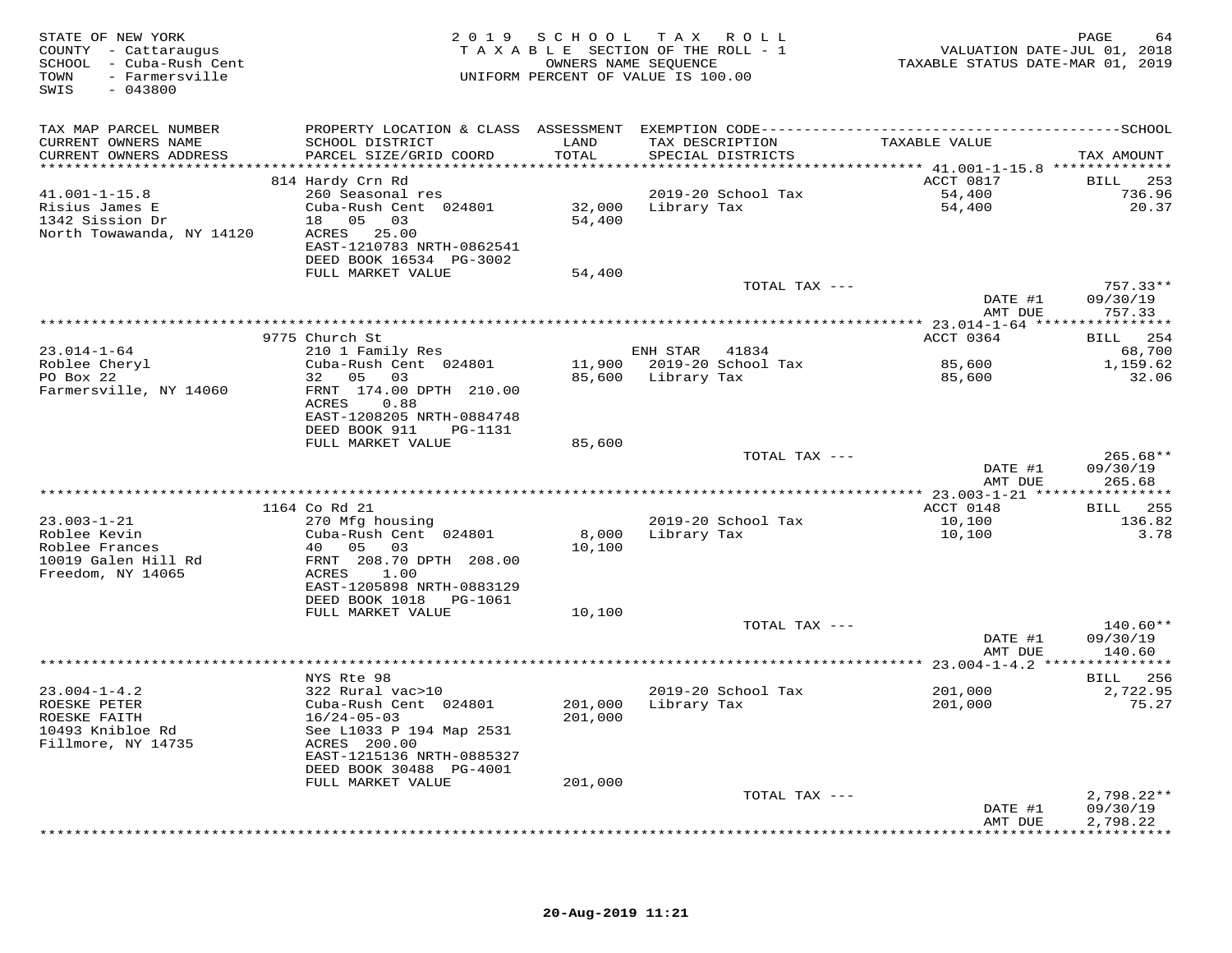STATE OF NEW YORK G5 (65 )<br>COUNTY - Cattaraugus (2019 SCHOOL TAX ROLL-1 ) WALUATION DATE-JUL 01, 2018<br>SCHOOL - Cuba-Rush Cent (2019 ) TAXABLE SECTION OF THE ROLL-1 (2019 ) VALUATION DATE-JUL 01, 2018<br>TOWN - Farmersville (2 SWIS - 043800TAX MAP PARCEL NUMBER PROPERTY LOCATION & CLASS ASSESSMENT EXEMPTION CODE------------------------------------------SCHOOL CURRENT OWNERS NAME SCHOOL DISTRICT LAND TAX DESCRIPTION TAXABLE VALUE CURRENT OWNERS ADDRESS PARCEL SIZE/GRID COORD TOTAL SPECIAL DISTRICTS TAX AMOUNT \*\*\*\*\*\*\*\*\*\*\*\*\*\*\*\*\*\*\*\*\*\*\*\*\*\*\*\*\*\*\*\*\*\*\*\*\*\*\*\*\*\*\*\*\*\*\*\*\*\*\*\*\*\*\*\*\*\*\*\*\*\*\*\*\*\*\*\*\*\*\*\*\*\*\*\*\*\*\*\*\*\*\*\*\*\*\*\*\*\*\*\*\*\*\*\*\*\*\*\*\*\*\* 40.002-1-5.6 \*\*\*\*\*\*\*\*\*\*\*\*\*\*\* Hardys Corners Rd ACCT 1111 BILL 257 40.002-1-5.6 322 Rural vac>10 2019-20 School Tax 66,300 898.17 Rogacki Joseph S Cuba-Rush Cent 024801 66,300 Library Tax 66,300 24.83 Rogacki Roberta M ACRES 83.65 66,300 1904 Rte.238 EAST-1200026 NRTH-0862209 Warsaw, NY 14569 DEED BOOK 3234 PG-6003 FULL MARKET VALUE 66,300 TOTAL TAX --- 923.00\*\* DATE #1 09/30/19 AMT DUE 923.00 \*\*\*\*\*\*\*\*\*\*\*\*\*\*\*\*\*\*\*\*\*\*\*\*\*\*\*\*\*\*\*\*\*\*\*\*\*\*\*\*\*\*\*\*\*\*\*\*\*\*\*\*\*\*\*\*\*\*\*\*\*\*\*\*\*\*\*\*\*\*\*\*\*\*\*\*\*\*\*\*\*\*\*\*\*\*\*\*\*\*\*\*\*\*\*\*\*\*\*\*\*\*\* 40.002-1-5.4 \*\*\*\*\*\*\*\*\*\*\*\*\*\*\*ACCT 1109 BILL 258 1671 Hardys Corners Rd ACCT 1109 BILL 25830,000 40.002-1-5.4 240 Rural res BAS STAR 41854 30,000Rogacki Stanley J Cuba-Rush Cent 024801 67,000 2019-20 School Tax 153,600 2,080.82Rogacki Vickee A ACRES 85.00 153,600 Library Tax 153,600 57.521671 Hardys Crn Rd EAST-1197503 NRTH-0858891 Franklinville, NY 14737 DEED BOOK 3234 PG-6001 FULL MARKET VALUE 153,600 TOTAL TAX --- 1,731.93\*\* DATE #1 09/30/19 AMT DUE 1,731.93 \*\*\*\*\*\*\*\*\*\*\*\*\*\*\*\*\*\*\*\*\*\*\*\*\*\*\*\*\*\*\*\*\*\*\*\*\*\*\*\*\*\*\*\*\*\*\*\*\*\*\*\*\*\*\*\*\*\*\*\*\*\*\*\*\*\*\*\*\*\*\*\*\*\*\*\*\*\*\*\*\*\*\*\*\*\*\*\*\*\*\*\*\*\*\*\*\*\*\*\*\*\*\* 32.002-1-15.1 \*\*\*\*\*\*\*\*\*\*\*\*\*\*ACCT 0370 BILL 259 686 West Branch Rd ACCT 0370 BILL 25968,700 32.002-1-15.1 240 Rural res 41834 68,700 1,013.32 Rose Jon L Cuba-Rush Cent 024801 47,600 2019-20 School Tax 74,800 1,013.3228.01 Rose Beverly M 21 05 03 74,800 Library Tax 74,800 28.01686 W Branch Rd Ff 1245.00 Franklinville, NY 14737 ACRES 42.15 EAST-1212625 NRTH-0875261 DEED BOOK 17931 PG-4001 FULL MARKET VALUE 74,800TOTAL TAX  $---$  115.33\*\* DATE #1 09/30/19AMT DUE 115.33 AMT DUE 115.33 \*\*\*\*\*\*\*\*\*\*\*\*\*\*\*\*\*\*\*\*\*\*\*\*\*\*\*\*\*\*\*\*\*\*\*\*\*\*\*\*\*\*\*\*\*\*\*\*\*\*\*\*\*\*\*\*\*\*\*\*\*\*\*\*\*\*\*\*\*\*\*\*\*\*\*\*\*\*\*\*\*\*\*\*\*\*\*\*\*\*\*\*\*\*\*\*\*\*\*\*\*\*\* 41.002-1-11.4 \*\*\*\*\*\*\*\*\*\*\*\*\*\* Hardy Corners Rd ACCT 0662 BILL 260 41.002-1-11.4 314 Rural vac<10 2019-20 School Tax 14,400 195.08 Rose Mark K Sr Cuba-Rush Cent 024801 14,400 Library Tax 14,400 5.39 173 Hardys Corners Rd 01 05 03 14,400 Franklinville, NY 14737 ACRES 5.25 EAST-1219743 NRTH-0859335 DEED BOOK 00985 PG-00125 FULL MARKET VALUE 14,400 TOTAL TAX --- 200.47\*\* DATE #1 09/30/19 AMT DUE 200.47\*\*\*\*\*\*\*\*\*\*\*\*\*\*\*\*\*\*\*\*\*\*\*\*\*\*\*\*\*\*\*\*\*\*\*\*\*\*\*\*\*\*\*\*\*\*\*\*\*\*\*\*\*\*\*\*\*\*\*\*\*\*\*\*\*\*\*\*\*\*\*\*\*\*\*\*\*\*\*\*\*\*\*\*\*\*\*\*\*\*\*\*\*\*\*\*\*\*\*\*\*\*\*\*\*\*\*\*\*\*\*\*\*\*\*\*\*\*\*\*\*\*\*\*\*\*\*\*\*\*\*\*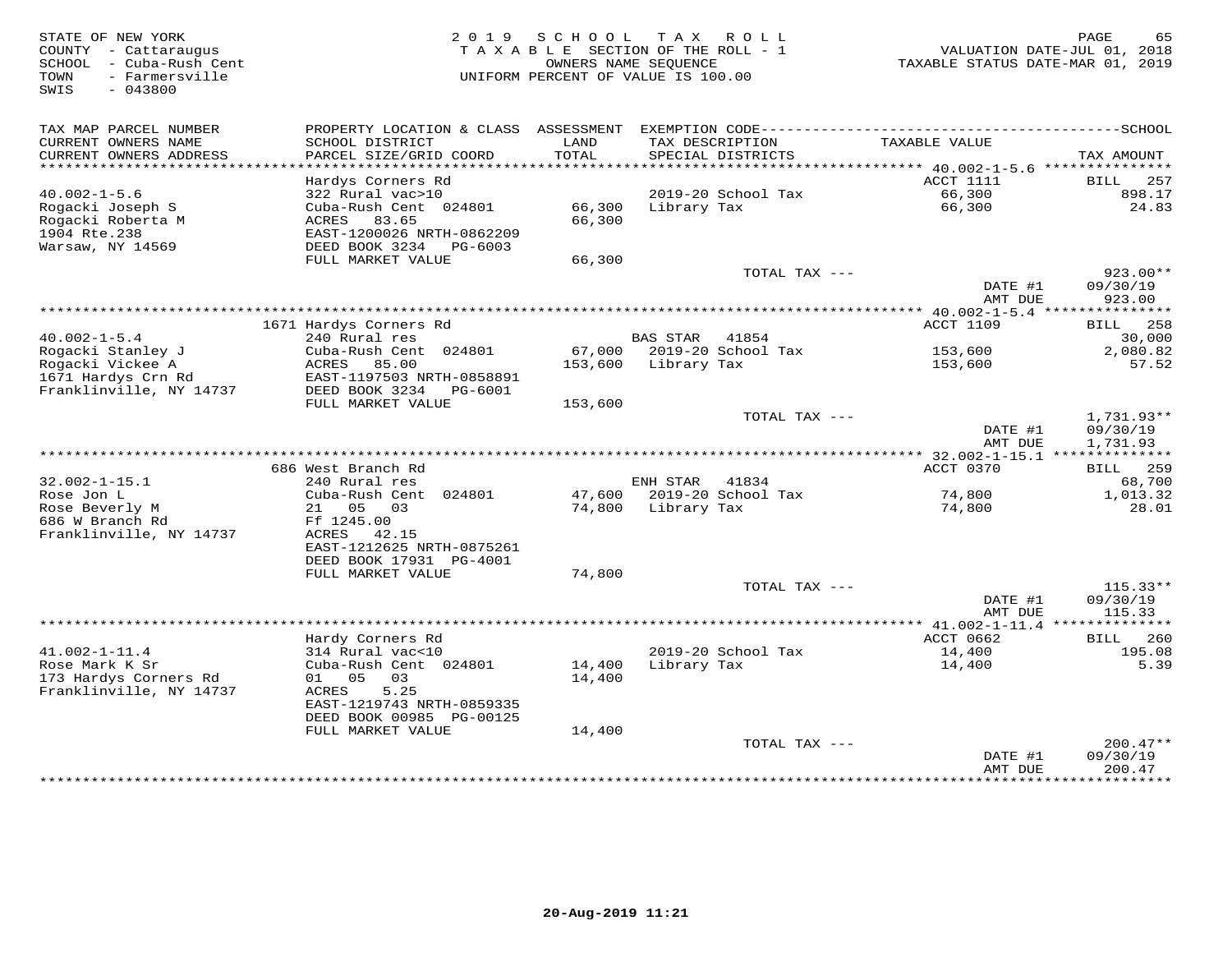| STATE OF NEW YORK<br>COUNTY - Cattaraugus<br>SCHOOL<br>- Cuba-Rush Cent<br>- Farmersville<br>TOWN<br>SWIS<br>$-043800$ | 2 0 1 9                                                | SCHOOL        | T A X<br>R O L L<br>TAXABLE SECTION OF THE ROLL - 1<br>OWNERS NAME SEQUENCE<br>UNIFORM PERCENT OF VALUE IS 100.00 | VALUATION DATE-JUL 01, 2018<br>TAXABLE STATUS DATE-MAR 01, 2019 | PAGE<br>66              |
|------------------------------------------------------------------------------------------------------------------------|--------------------------------------------------------|---------------|-------------------------------------------------------------------------------------------------------------------|-----------------------------------------------------------------|-------------------------|
| TAX MAP PARCEL NUMBER                                                                                                  | PROPERTY LOCATION & CLASS ASSESSMENT                   |               |                                                                                                                   |                                                                 |                         |
| CURRENT OWNERS NAME<br>CURRENT OWNERS ADDRESS<br>***********************                                               | SCHOOL DISTRICT<br>PARCEL SIZE/GRID COORD              | LAND<br>TOTAL | TAX DESCRIPTION<br>SPECIAL DISTRICTS                                                                              | TAXABLE VALUE                                                   | TAX AMOUNT              |
|                                                                                                                        | 173 Hardy Crn. Rd                                      |               |                                                                                                                   | ACCT 0566                                                       | 261<br><b>BILL</b>      |
| $41.002 - 1 - 12$                                                                                                      | 210 1 Family Res                                       |               | 41854<br><b>BAS STAR</b>                                                                                          |                                                                 | 30,000                  |
| Rose Mark K Sr                                                                                                         | Cuba-Rush Cent 024801                                  | 13,900        | 2019-20 School Tax                                                                                                | 56,600                                                          | 766.76                  |
| Rose Patricia A                                                                                                        | 0.5<br>03<br>02                                        | 56,600        | Library Tax                                                                                                       | 56,600                                                          | 21.20                   |
| 173 Hardy Crn. Rd                                                                                                      | ACRES<br>4.95 BANK<br>017                              |               |                                                                                                                   |                                                                 |                         |
| Franklinville, NY 14737                                                                                                | EAST-1219944 NRTH-0859333<br>DEED BOOK 1028<br>PG-570  |               |                                                                                                                   |                                                                 |                         |
|                                                                                                                        | FULL MARKET VALUE                                      | 56,600        |                                                                                                                   |                                                                 |                         |
|                                                                                                                        |                                                        |               | TOTAL TAX ---                                                                                                     |                                                                 | 381.55**                |
|                                                                                                                        |                                                        |               |                                                                                                                   | DATE #1                                                         | 09/30/19                |
|                                                                                                                        |                                                        |               |                                                                                                                   | AMT DUE                                                         | 381.55                  |
|                                                                                                                        |                                                        |               |                                                                                                                   | $*************41.002-1-8.3$                                     | ***************         |
| $41.002 - 1 - 8.3$                                                                                                     | 297 Hardy Crn. Rd<br>260 Seasonal res                  |               | 2019-20 School Tax                                                                                                | ACCT 0751<br>72,700                                             | 262<br>BILL<br>984.87   |
| Rosinski Allan M                                                                                                       | Cuba-Rush Cent 024801                                  | 31,000        | Library Tax                                                                                                       | 72,700                                                          | 27.22                   |
| Rosinski Diane M                                                                                                       | 09/10<br>05<br>03                                      | 72,700        |                                                                                                                   |                                                                 |                         |
| 37 Mullen St                                                                                                           | ACRES<br>23.65                                         |               |                                                                                                                   |                                                                 |                         |
| Tonawanda, NY 14150                                                                                                    | EAST-1218027 NRTH-0859644                              |               |                                                                                                                   |                                                                 |                         |
|                                                                                                                        | DEED BOOK 832<br>PG-00759                              |               |                                                                                                                   |                                                                 |                         |
|                                                                                                                        | FULL MARKET VALUE                                      | 72,700        |                                                                                                                   |                                                                 |                         |
|                                                                                                                        |                                                        |               | TOTAL TAX ---                                                                                                     |                                                                 | $1,012.09**$            |
|                                                                                                                        |                                                        |               |                                                                                                                   | DATE #1                                                         | 09/30/19                |
|                                                                                                                        |                                                        |               |                                                                                                                   | AMT DUE<br>** $41.002 - 1 - 8.5$ ****                           | 1,012.09<br>*********** |
|                                                                                                                        | Hardy Crn. Rd                                          |               |                                                                                                                   | <b>ACCT 1120</b>                                                | BILL<br>263             |
| $41.002 - 1 - 8.5$                                                                                                     | 314 Rural vac<10                                       |               | 2019-20 School Tax                                                                                                | 13,700                                                          | 185.59                  |
| Rosinski James L                                                                                                       | Cuba-Rush Cent 024801                                  | 13,700        | Library Tax                                                                                                       | 13,700                                                          | 5.13                    |
| 265 Hardy Corners Rd                                                                                                   | 09/10<br>05<br>03                                      | 13,700        |                                                                                                                   |                                                                 |                         |
| Franklinville, NY 14737                                                                                                | ACRES<br>4.80                                          |               |                                                                                                                   |                                                                 |                         |
|                                                                                                                        | EAST-1218416 NRTH-0859569                              |               |                                                                                                                   |                                                                 |                         |
|                                                                                                                        | DEED BOOK 4222<br>PG-3002                              |               |                                                                                                                   |                                                                 |                         |
|                                                                                                                        | FULL MARKET VALUE                                      | 13,700        | TOTAL TAX ---                                                                                                     |                                                                 | 190.72**                |
|                                                                                                                        |                                                        |               |                                                                                                                   | DATE #1                                                         | 09/30/19                |
|                                                                                                                        |                                                        |               |                                                                                                                   | AMT DUE                                                         | 190.72                  |
|                                                                                                                        |                                                        |               |                                                                                                                   | ************* 41.002-1-10 *****                                 | ***********             |
|                                                                                                                        | 265 Hardy Crn. Rd                                      |               |                                                                                                                   | ACCT 0373                                                       | 264<br>BILL             |
| $41.002 - 1 - 10$                                                                                                      | 210 1 Family Res                                       |               | <b>BAS STAR</b><br>41854                                                                                          |                                                                 | 30,000                  |
| Rosinski James L                                                                                                       | Cuba-Rush Cent 024801                                  | 20,500        | 2019-20 School Tax                                                                                                | 69,000                                                          | 934.74                  |
| 265 Hardy Crn. Rd                                                                                                      | 01<br>05<br>03                                         | 69,000        | Library Tax                                                                                                       | 69,000                                                          | 25.84                   |
| Franklinville, NY 14737                                                                                                | 10.20<br>ACRES                                         |               |                                                                                                                   |                                                                 |                         |
|                                                                                                                        | EAST-1218645 NRTH-0859489<br>DEED BOOK 4111<br>PG-3002 |               |                                                                                                                   |                                                                 |                         |
|                                                                                                                        | FULL MARKET VALUE                                      | 69,000        |                                                                                                                   |                                                                 |                         |
|                                                                                                                        |                                                        |               | TOTAL TAX ---                                                                                                     |                                                                 | 554.17**                |
|                                                                                                                        |                                                        |               |                                                                                                                   | DATE #1                                                         | 09/30/19                |
|                                                                                                                        |                                                        |               |                                                                                                                   | AMT DUE                                                         | 554.17                  |
|                                                                                                                        |                                                        |               |                                                                                                                   |                                                                 | *********               |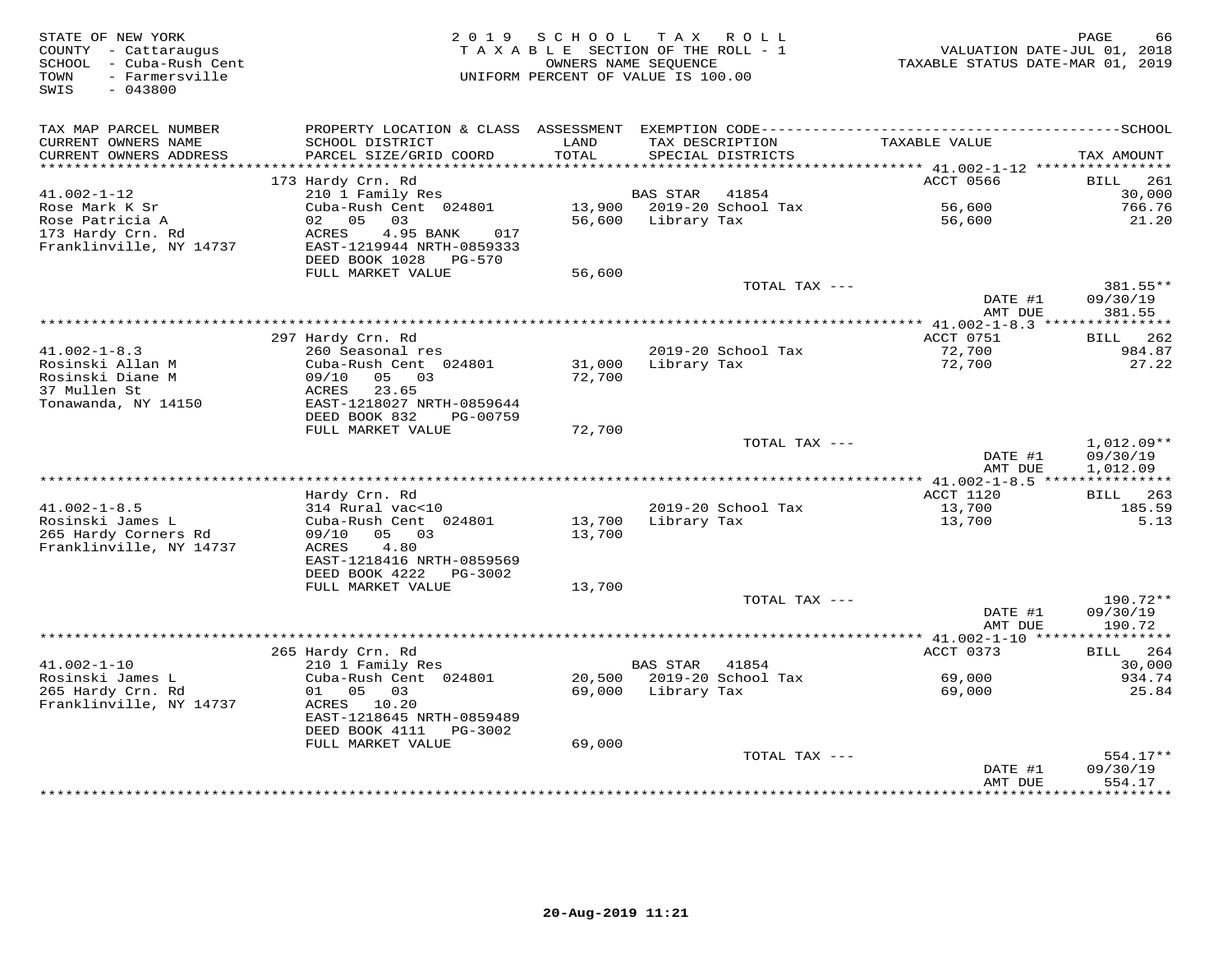| STATE OF NEW YORK<br>COUNTY - Cattaraugus<br>SCHOOL - Cuba-Rush Cent<br>- Farmersville<br>TOWN<br>$-043800$<br>SWIS | 2 0 1 9                                                | SCHOOL        | TAX ROLL<br>TAXABLE SECTION OF THE ROLL - 1<br>OWNERS NAME SEQUENCE<br>UNIFORM PERCENT OF VALUE IS 100.00 | TAXABLE STATUS DATE-MAR 01, 2019 | PAGE<br>67<br>VALUATION DATE-JUL 01, 2018 |
|---------------------------------------------------------------------------------------------------------------------|--------------------------------------------------------|---------------|-----------------------------------------------------------------------------------------------------------|----------------------------------|-------------------------------------------|
| TAX MAP PARCEL NUMBER                                                                                               | PROPERTY LOCATION & CLASS ASSESSMENT                   |               |                                                                                                           |                                  |                                           |
| CURRENT OWNERS NAME<br>CURRENT OWNERS ADDRESS                                                                       | SCHOOL DISTRICT<br>PARCEL SIZE/GRID COORD              | LAND<br>TOTAL | TAX DESCRIPTION<br>SPECIAL DISTRICTS                                                                      | TAXABLE VALUE                    | TAX AMOUNT                                |
| **********************                                                                                              |                                                        |               |                                                                                                           |                                  |                                           |
|                                                                                                                     | Agett (OFF) Rd                                         |               |                                                                                                           | ACCT 0358                        | 265<br>BILL                               |
| $32.004 - 2 - 13.1$                                                                                                 | 260 Seasonal res                                       |               | 2019-20 School Tax                                                                                        | 33,700                           | 456.53                                    |
| Rovillo Christopher J                                                                                               | Cuba-Rush Cent 024801                                  | 24,700        | Library Tax                                                                                               | 33,700                           | 12.62                                     |
| 9687 Old Lakeshore Rd                                                                                               | 05<br>03<br>03                                         | 33,700        |                                                                                                           |                                  |                                           |
| Angola, NY 14006                                                                                                    | ACRES 15.20<br>EAST-1222223 NRTH-0864437               |               |                                                                                                           |                                  |                                           |
|                                                                                                                     | DEED BOOK 00997 PG-01106                               |               |                                                                                                           |                                  |                                           |
|                                                                                                                     | FULL MARKET VALUE                                      | 33,700        |                                                                                                           |                                  |                                           |
|                                                                                                                     |                                                        |               | TOTAL TAX ---                                                                                             |                                  | 469.15**                                  |
|                                                                                                                     |                                                        |               |                                                                                                           | DATE #1                          | 09/30/19                                  |
|                                                                                                                     |                                                        |               |                                                                                                           | AMT DUE                          | 469.15                                    |
|                                                                                                                     |                                                        |               |                                                                                                           |                                  |                                           |
|                                                                                                                     | West Branch Rd                                         |               |                                                                                                           | ACCT 1021                        | BILL 266                                  |
| $32.002 - 1 - 11.9$                                                                                                 | 322 Rural vac>10                                       |               | 2019-20 School Tax                                                                                        | 31,800                           | 430.80                                    |
| Rufe Rodney                                                                                                         | Cuba-Rush Cent 024801                                  | 31,800        | Library Tax                                                                                               | 31,800                           | 11.91                                     |
| 141 Gallery Ln                                                                                                      | 13  05  03                                             | 31,800        |                                                                                                           |                                  |                                           |
| Mount Bethel, PA 18360                                                                                              | Ff 470.00                                              |               |                                                                                                           |                                  |                                           |
|                                                                                                                     | ACRES 24.70                                            |               |                                                                                                           |                                  |                                           |
|                                                                                                                     | EAST-1215700 NRTH-0874432<br>DEED BOOK 980<br>$PG-105$ |               |                                                                                                           |                                  |                                           |
|                                                                                                                     | FULL MARKET VALUE                                      | 31,800        |                                                                                                           |                                  |                                           |
|                                                                                                                     |                                                        |               | TOTAL TAX ---                                                                                             |                                  | $442.71**$                                |
|                                                                                                                     |                                                        |               |                                                                                                           | DATE #1                          | 09/30/19                                  |
|                                                                                                                     |                                                        |               |                                                                                                           | AMT DUE                          | 442.71                                    |
|                                                                                                                     |                                                        |               |                                                                                                           | *********** 32.004-2-8.5 ***     | ************                              |
|                                                                                                                     | West Branch Rd                                         |               |                                                                                                           | ACCT 1126                        | BILL 267                                  |
| $32.004 - 2 - 8.5$                                                                                                  | 322 Rural vac>10                                       |               | 2019-20 School Tax                                                                                        | 32,200                           | 436.21                                    |
| Ruminski Michael                                                                                                    | Cuba-Rush Cent 024801                                  | 32,200        | Library Tax                                                                                               | 32,200                           | 12.06                                     |
| 270 Canada St                                                                                                       | 03/04<br>05 04                                         | 32,200        |                                                                                                           |                                  |                                           |
| Holland, NY 14080                                                                                                   | ACRES<br>25.30                                         |               |                                                                                                           |                                  |                                           |
|                                                                                                                     | EAST-1220615 NRTH-0869315                              |               |                                                                                                           |                                  |                                           |
|                                                                                                                     | DEED BOOK 4227<br>PG-6001<br>FULL MARKET VALUE         | 32,200        |                                                                                                           |                                  |                                           |
|                                                                                                                     |                                                        |               | TOTAL TAX ---                                                                                             |                                  | 448.27**                                  |
|                                                                                                                     |                                                        |               |                                                                                                           | DATE #1                          | 09/30/19                                  |
|                                                                                                                     |                                                        |               |                                                                                                           | AMT DUE                          | 448.27                                    |
|                                                                                                                     |                                                        |               |                                                                                                           | *** $40.002 - 1 - 5.2$ **        |                                           |
|                                                                                                                     | 1682 Hardy Corners Rd                                  |               |                                                                                                           | ACCT 0586                        | 268<br>BILL                               |
| $40.002 - 1 - 5.2$                                                                                                  | 240 Rural res                                          |               | ENH STAR<br>41834                                                                                         |                                  | 68,700                                    |
| Russ Richard                                                                                                        | Cuba-Rush Cent 024801                                  | 36,600        | 2019-20 School Tax                                                                                        | 167,800                          | 2,273.19                                  |
| Russ Barbara                                                                                                        | 02 05<br>04                                            | 167,800       | Library Tax                                                                                               | 167,800                          | 62.84                                     |
| 1682 Hardy Corners Rd                                                                                               | ACRES 31.15                                            |               |                                                                                                           |                                  |                                           |
| Franklinville, NY 14737                                                                                             | EAST-1197777 NRTH-0860212                              |               |                                                                                                           |                                  |                                           |
|                                                                                                                     | DEED BOOK 769<br>PG-00542                              |               |                                                                                                           |                                  |                                           |
|                                                                                                                     | FULL MARKET VALUE                                      | 167,800       |                                                                                                           |                                  |                                           |
|                                                                                                                     |                                                        |               | TOTAL TAX ---                                                                                             | DATE #1                          | $1,410.03**$<br>09/30/19                  |
|                                                                                                                     |                                                        |               |                                                                                                           | AMT DUE                          | 1,410.03                                  |
|                                                                                                                     |                                                        |               |                                                                                                           |                                  | **********                                |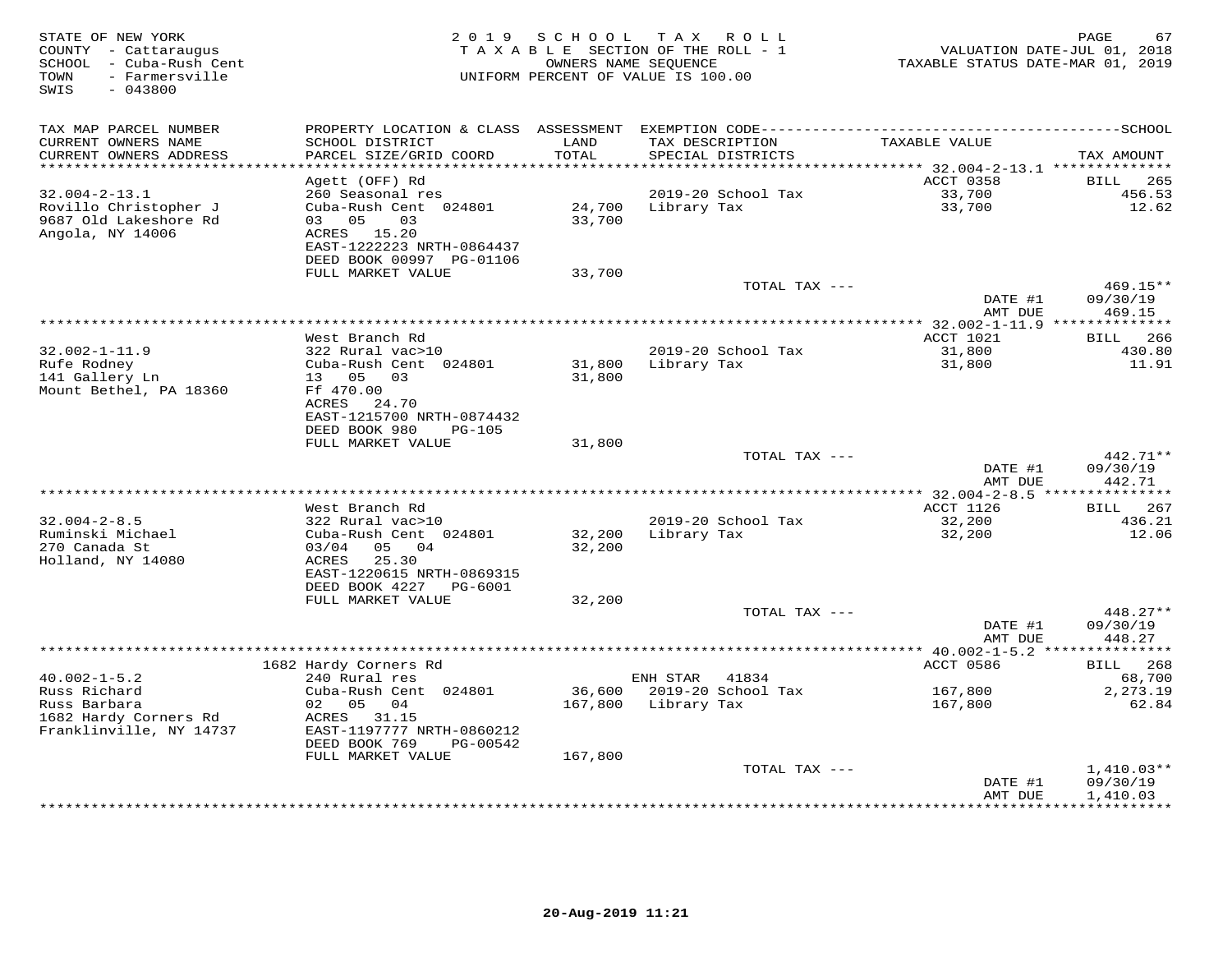| STATE OF NEW YORK<br>COUNTY - Cattaraugus<br>SCHOOL - Cuba-Rush Cent<br>- Farmersville<br>TOWN<br>$-043800$<br>SWIS | 2 0 1 9                                                              | SCHOOL            | TAX ROLL<br>TAXABLE SECTION OF THE ROLL - 1<br>OWNERS NAME SEQUENCE<br>UNIFORM PERCENT OF VALUE IS 100.00 | VALUATION DATE-JUL 01, 2018<br>TAXABLE STATUS DATE-MAR 01, 2019 | PAGE<br>68                |
|---------------------------------------------------------------------------------------------------------------------|----------------------------------------------------------------------|-------------------|-----------------------------------------------------------------------------------------------------------|-----------------------------------------------------------------|---------------------------|
| TAX MAP PARCEL NUMBER                                                                                               | PROPERTY LOCATION & CLASS                                            | ASSESSMENT        |                                                                                                           |                                                                 |                           |
| CURRENT OWNERS NAME<br>CURRENT OWNERS ADDRESS<br>**********************                                             | SCHOOL DISTRICT<br>PARCEL SIZE/GRID COORD                            | LAND<br>TOTAL     | TAX DESCRIPTION<br>SPECIAL DISTRICTS                                                                      | TAXABLE VALUE                                                   | TAX AMOUNT                |
|                                                                                                                     | 1596 Hardy Corner Rd                                                 |                   |                                                                                                           |                                                                 | 269<br>BILL               |
| $40.002 - 1 - 5.7$                                                                                                  | 240 Rural res                                                        |                   | 2019-20 School Tax                                                                                        | 155,600                                                         | 2,107.92                  |
| Russ Robert R<br>Russ Kathleen A<br>1596 Hardy Crn. Rd                                                              | Cuba-Rush Cent 024801<br>23.00<br>ACRES<br>EAST-1198949 NRTH-0860749 | 30,500<br>155,600 | Library Tax                                                                                               | 155,600                                                         | 58.27                     |
| Franlinville, NY 14737                                                                                              | DEED BOOK 24129 PG-5001                                              |                   |                                                                                                           |                                                                 |                           |
|                                                                                                                     | FULL MARKET VALUE                                                    | 155,600           | TOTAL TAX ---                                                                                             | DATE #1                                                         | $2,166.19**$<br>09/30/19  |
|                                                                                                                     |                                                                      |                   |                                                                                                           | AMT DUE                                                         | 2,166.19                  |
| *********************                                                                                               |                                                                      |                   |                                                                                                           |                                                                 |                           |
|                                                                                                                     | 171 West Branch Rd                                                   |                   |                                                                                                           | ACCT 0377                                                       | 270<br>BILL               |
| $32.004 - 2 - 8.1$<br>Rutecki Barbara L                                                                             | 240 Rural res<br>Cuba-Rush Cent 024801                               | 118,700           | ENH STAR<br>41834<br>2019-20 School Tax                                                                   | 172,100                                                         | 68,700<br>2,331.44        |
| Rutecki William A                                                                                                   | 0.3/0.4<br>05<br>04                                                  | 172,100           | Library Tax                                                                                               | 172,100                                                         | 64.45                     |
| 171 W Branch Rd                                                                                                     | ACRES 212.95                                                         |                   |                                                                                                           |                                                                 |                           |
| Franklinville, NY 14737                                                                                             | EAST-1219683 NRTH-0868110<br>DEED BOOK 4227<br>PG-6001               |                   |                                                                                                           |                                                                 |                           |
|                                                                                                                     | FULL MARKET VALUE                                                    | 172,100           |                                                                                                           |                                                                 | $1,469.89**$              |
|                                                                                                                     |                                                                      |                   | TOTAL TAX ---                                                                                             | DATE #1<br>AMT DUE                                              | 09/30/19<br>1,469.89      |
|                                                                                                                     |                                                                      |                   |                                                                                                           |                                                                 |                           |
|                                                                                                                     | NYS Rte 98                                                           |                   |                                                                                                           |                                                                 | BILL 271                  |
| $23.003 - 1 - 9.2$<br>Sampson Aaron                                                                                 | 322 Rural vac>10<br>Cuba-Rush Cent 024801                            | 19,400            | 2019-20 School Tax<br>Library Tax                                                                         | 19,400<br>19,400                                                | 262.81<br>7.26            |
| Slazak Elizabeth                                                                                                    | 32 05<br>03                                                          | 19,400            |                                                                                                           |                                                                 |                           |
| PO Box 4                                                                                                            | See L1033 P 188 Map 2528                                             |                   |                                                                                                           |                                                                 |                           |
| Chaffee, NY 14030                                                                                                   | ACRES 18.35                                                          |                   |                                                                                                           |                                                                 |                           |
|                                                                                                                     | EAST-1209996 NRTH-0884162                                            |                   |                                                                                                           |                                                                 |                           |
| MAY BE SUBJECT TO PAYMENT<br>UNDER AGDIST LAW TIL 2023                                                              | DEED BOOK 29769 PG-6004<br>FULL MARKET VALUE                         | 19,400            |                                                                                                           |                                                                 |                           |
|                                                                                                                     |                                                                      |                   | TOTAL TAX ---                                                                                             |                                                                 | $270.07**$                |
|                                                                                                                     |                                                                      |                   |                                                                                                           | DATE #1                                                         | 09/30/19                  |
|                                                                                                                     |                                                                      |                   |                                                                                                           | AMT DUE                                                         | 270.07                    |
|                                                                                                                     |                                                                      |                   |                                                                                                           | *********** 23.004-1-1.1 ******                                 |                           |
| $23.004 - 1 - 1.1$                                                                                                  | NYS Rte 98<br>105 Vac farmland                                       |                   | 2019-20 School Tax                                                                                        | ACCT 0694<br>67,500                                             | 272<br>BILL<br>914.42     |
| Sampson Aaron                                                                                                       | Cuba-Rush Cent 024801                                                | 67,500            | Library Tax                                                                                               | 67,500                                                          | 25.28                     |
| Slazak Elizabeth                                                                                                    | 24/32<br>05<br>03                                                    | 67,500            |                                                                                                           |                                                                 |                           |
| PO Box 4                                                                                                            | ACRES<br>63.40                                                       |                   |                                                                                                           |                                                                 |                           |
| Chaffee, NY 14030                                                                                                   | EAST-1210377 NRTH-0887085<br>DEED BOOK 26380 PG-4002                 |                   |                                                                                                           |                                                                 |                           |
|                                                                                                                     | FULL MARKET VALUE                                                    | 67,500            | TOTAL TAX ---                                                                                             |                                                                 | $939.70**$                |
|                                                                                                                     |                                                                      |                   |                                                                                                           | DATE #1                                                         | 09/30/19                  |
|                                                                                                                     |                                                                      |                   |                                                                                                           | AMT DUE                                                         | 939.70<br>* * * * * * * * |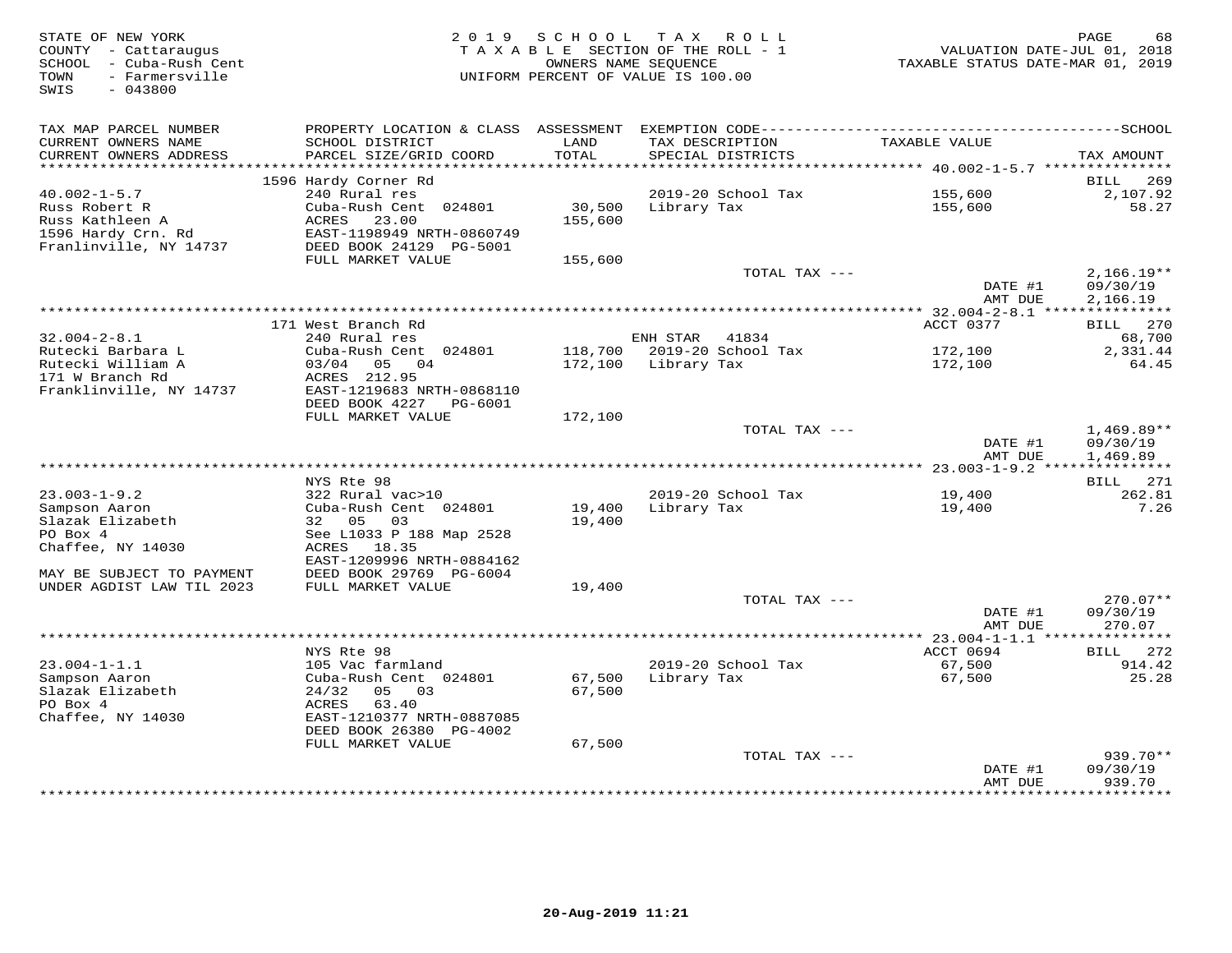| STATE OF NEW YORK<br>COUNTY - Cattaraugus<br>SCHOOL - Cuba-Rush Cent<br>- Farmersville<br>TOWN<br>SWIS<br>$-043800$ |                                                |         | 2019 SCHOOL TAX ROLL<br>TAXABLE SECTION OF THE ROLL - 1<br>OWNERS NAME SEQUENCE<br>UNIFORM PERCENT OF VALUE IS 100.00 | VALUATION DATE-JUL 01, 2018<br>TAXABLE STATUS DATE-MAR 01, 2019 | PAGE<br>69                   |
|---------------------------------------------------------------------------------------------------------------------|------------------------------------------------|---------|-----------------------------------------------------------------------------------------------------------------------|-----------------------------------------------------------------|------------------------------|
| TAX MAP PARCEL NUMBER                                                                                               |                                                |         |                                                                                                                       |                                                                 |                              |
| CURRENT OWNERS NAME                                                                                                 | SCHOOL DISTRICT                                | LAND    | TAX DESCRIPTION                                                                                                       | TAXABLE VALUE                                                   |                              |
| CURRENT OWNERS ADDRESS<br>************************                                                                  | PARCEL SIZE/GRID COORD                         | TOTAL   | SPECIAL DISTRICTS                                                                                                     |                                                                 | TAX AMOUNT                   |
|                                                                                                                     | NYS Rte 98                                     |         |                                                                                                                       |                                                                 | 273<br>BILL                  |
| $23.004 - 1 - 1.6$                                                                                                  | 322 Rural vac>10                               |         | 2019-20 School Tax                                                                                                    | 10,100                                                          | 136.82                       |
| Sampson Aaron                                                                                                       | Cuba-Rush Cent 024801                          |         | 10,100 Library Tax                                                                                                    | 10,100                                                          | 3.78                         |
| Slazak Elizabeth                                                                                                    | $23/24/32$ 05<br>03                            | 10,100  |                                                                                                                       |                                                                 |                              |
| PO Box 4<br>Chaffee, NY 14030                                                                                       | ACRES 15.10<br>EAST-1211084 NRTH-0884381       |         |                                                                                                                       |                                                                 |                              |
|                                                                                                                     | DEED BOOK 29769 PG-6004                        |         |                                                                                                                       |                                                                 |                              |
|                                                                                                                     | FULL MARKET VALUE                              | 10,100  |                                                                                                                       |                                                                 |                              |
|                                                                                                                     |                                                |         | TOTAL TAX ---                                                                                                         |                                                                 | $140.60**$                   |
|                                                                                                                     |                                                |         |                                                                                                                       | DATE #1<br>AMT DUE                                              | 09/30/19<br>140.60           |
|                                                                                                                     |                                                |         |                                                                                                                       |                                                                 |                              |
|                                                                                                                     | 9864 NYS Rte 98                                |         |                                                                                                                       | ACCT 0386                                                       | 274<br><b>BILL</b>           |
| $23.004 - 1 - 2$                                                                                                    | 240 Rural res                                  |         | AGED C/T/S 41800                                                                                                      |                                                                 | 56,650                       |
| Sampson Aaron<br>Slazak Elizabeth                                                                                   | Cuba-Rush Cent 024801<br>24 05 03              |         | 63,900 ENH STAR 41834<br>113,300 2019-20 School Tax                                                                   | 56,650                                                          | 56,650<br>767.44             |
| 11810 Rte. 98                                                                                                       | See L 1033 P 192 Map 2530                      |         | Library Tax                                                                                                           | 56,650                                                          | 21.21                        |
| Freedom, NY 14065                                                                                                   | ACRES 78.70                                    |         |                                                                                                                       |                                                                 |                              |
|                                                                                                                     | EAST-1212491 NRTH-0884814                      |         |                                                                                                                       |                                                                 |                              |
|                                                                                                                     | DEED BOOK 26380 PG-4002<br>FULL MARKET VALUE   | 113,300 |                                                                                                                       |                                                                 |                              |
|                                                                                                                     |                                                |         | TOTAL TAX ---                                                                                                         |                                                                 | $21.21**$                    |
|                                                                                                                     |                                                |         |                                                                                                                       | DATE #1                                                         | 09/30/19                     |
|                                                                                                                     |                                                |         |                                                                                                                       | AMT DUE                                                         | 21.21                        |
|                                                                                                                     | 726 Tarbell Rd                                 |         | ***********************************                                                                                   | ********** 23.004-1-22 ***<br>ACCT 0379                         | * * * * * * * * * * *<br>275 |
| $23.004 - 1 - 22$                                                                                                   | 210 1 Family Res                               |         | AGED C/T/S 41800                                                                                                      |                                                                 | <b>BILL</b><br>26,350        |
| Sampson Alvin J                                                                                                     | Cuba-Rush Cent 024801                          |         | 8,000 ENH STAR 41834                                                                                                  |                                                                 | 26,350                       |
| Sampson Janice M                                                                                                    | 23 05<br>03                                    |         | 52,700 2019-20 School Tax                                                                                             | 26,350                                                          | 356.96                       |
| 726 Tarbell Hill Rd                                                                                                 | FRNT 209.00 DPTH 184.00                        |         | Library Tax                                                                                                           | 26,350                                                          | 9.87                         |
| Farmersville Station, NY 14060 ACRES                                                                                | 0.88<br>EAST-1212186 NRTH-0882337              |         |                                                                                                                       |                                                                 |                              |
|                                                                                                                     | DEED BOOK 729<br>PG-01120                      |         |                                                                                                                       |                                                                 |                              |
|                                                                                                                     | FULL MARKET VALUE                              | 52,700  |                                                                                                                       |                                                                 |                              |
|                                                                                                                     |                                                |         | TOTAL TAX ---                                                                                                         |                                                                 | $9.87**$                     |
|                                                                                                                     |                                                |         |                                                                                                                       | DATE #1<br>AMT DUE                                              | 09/30/19<br>9.87             |
|                                                                                                                     |                                                |         |                                                                                                                       |                                                                 |                              |
|                                                                                                                     | 866 Tarbell Rd                                 |         |                                                                                                                       | ACCT 0385                                                       | 276<br><b>BILL</b>           |
| $23.003 - 1 - 10$                                                                                                   | 210 1 Family Res                               |         | AGED C/T/S 41800                                                                                                      |                                                                 | 33,300                       |
| Sampson Carol L<br>866 Tarbell Rd                                                                                   | Cuba-Rush Cent 024801<br>31 05<br>03           |         | 8,200 ENH STAR 41834<br>66,600 2019-20 School Tax                                                                     | 33,300                                                          | 33,300<br>451.12             |
| Farmersville Station, NY 14060 FRNT 270.00 DPTH 180.00                                                              |                                                |         | Library Tax                                                                                                           | 33,300                                                          | 12.47                        |
|                                                                                                                     | ACRES<br>1.12                                  |         |                                                                                                                       |                                                                 |                              |
|                                                                                                                     | EAST-1210097 NRTH-0883253                      |         |                                                                                                                       |                                                                 |                              |
|                                                                                                                     | DEED BOOK 730<br>PG-00238<br>FULL MARKET VALUE | 66,600  |                                                                                                                       |                                                                 |                              |
|                                                                                                                     |                                                |         | TOTAL TAX ---                                                                                                         |                                                                 | $12.47**$                    |
|                                                                                                                     |                                                |         |                                                                                                                       | DATE #1                                                         | 09/30/19                     |
|                                                                                                                     |                                                |         |                                                                                                                       | AMT DUE                                                         | 12.47                        |
|                                                                                                                     |                                                |         |                                                                                                                       |                                                                 | * * * * * * * * * *          |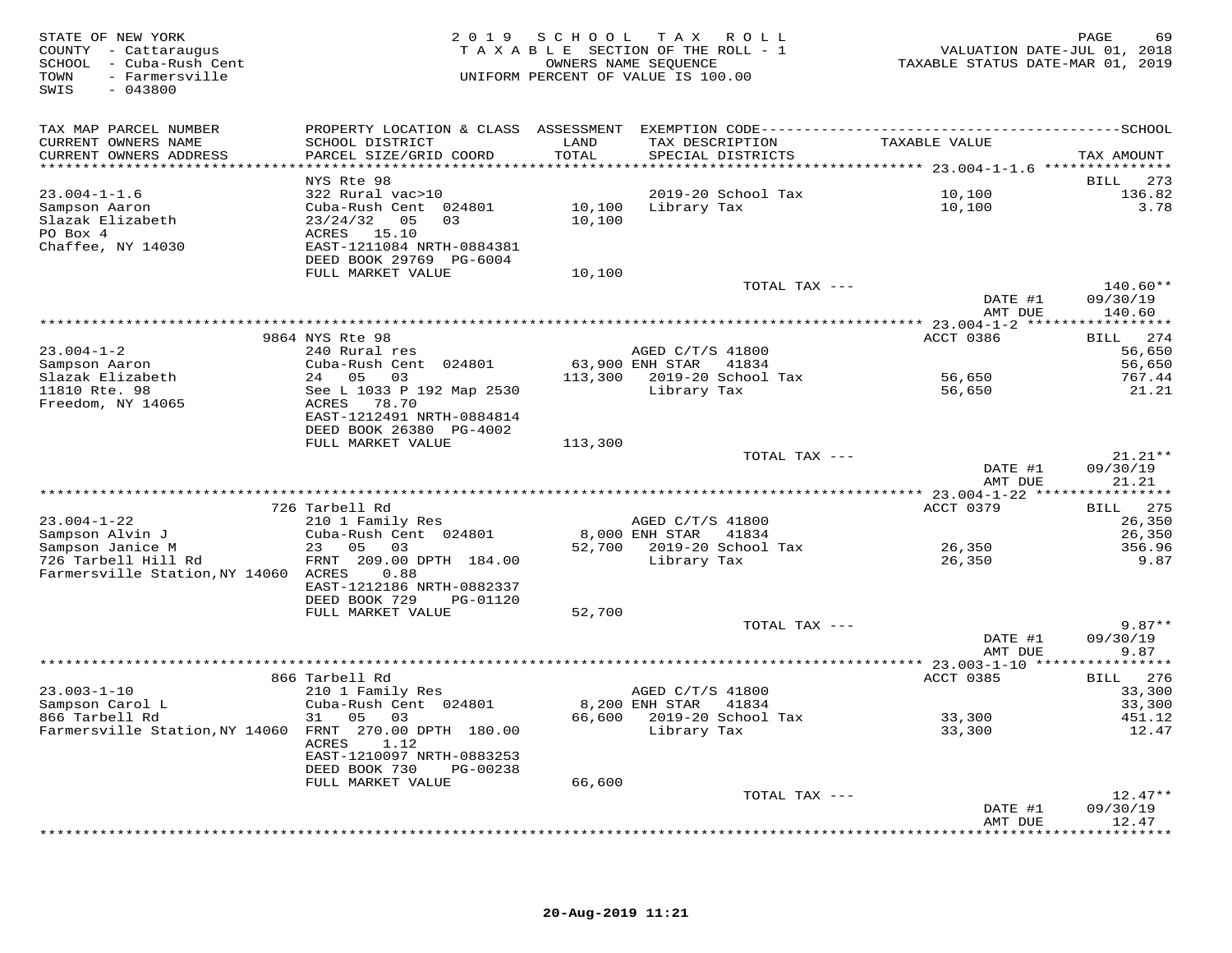| STATE OF NEW YORK<br>COUNTY - Cattaraugus<br>- Cuba-Rush Cent<br>SCHOOL<br>- Farmersville<br>TOWN<br>SWIS<br>$-043800$ | 2 0 1 9                                                | SCHOOL          | T A X<br>R O L L<br>TAXABLE SECTION OF THE ROLL - 1<br>OWNERS NAME SEOUENCE<br>UNIFORM PERCENT OF VALUE IS 100.00 | VALUATION DATE-JUL 01, 2018<br>TAXABLE STATUS DATE-MAR 01, 2019 | 70<br>PAGE                  |
|------------------------------------------------------------------------------------------------------------------------|--------------------------------------------------------|-----------------|-------------------------------------------------------------------------------------------------------------------|-----------------------------------------------------------------|-----------------------------|
|                                                                                                                        |                                                        |                 |                                                                                                                   |                                                                 |                             |
| TAX MAP PARCEL NUMBER                                                                                                  |                                                        |                 |                                                                                                                   |                                                                 |                             |
| CURRENT OWNERS NAME                                                                                                    | SCHOOL DISTRICT                                        | LAND<br>TOTAL   | TAX DESCRIPTION                                                                                                   | <b>TAXABLE VALUE</b>                                            |                             |
| CURRENT OWNERS ADDRESS<br>**********************                                                                       | PARCEL SIZE/GRID COORD<br>************************     |                 | SPECIAL DISTRICTS                                                                                                 |                                                                 | TAX AMOUNT                  |
|                                                                                                                        | Tarbell Rd                                             |                 |                                                                                                                   | ACCT 0383                                                       | <b>BILL</b><br>277          |
| $23.004 - 1 - 24.1$                                                                                                    | 312 Vac w/imprv                                        |                 | AG DISTOUT 41730                                                                                                  |                                                                 | 23,214                      |
| Sampson Carol L                                                                                                        | Cuba-Rush Cent 024801                                  | 109,900         | 2019-20 School Tax                                                                                                | 117,486                                                         | 1,591.58                    |
| 866 Tarbell Rd                                                                                                         | 03<br>23/31<br>05                                      | 140,700         | Library Tax                                                                                                       | 117,486                                                         | 44.00                       |
| Farmersville Station, NY 14060                                                                                         | ACRES 116.00                                           |                 |                                                                                                                   |                                                                 |                             |
| MAY BE SUBJECT TO PAYMENT                                                                                              | EAST-1210880 NRTH-0881342<br>DEED BOOK 792<br>PG-01139 |                 |                                                                                                                   |                                                                 |                             |
| UNDER AGDIST LAW TIL 2026                                                                                              | FULL MARKET VALUE                                      | 140,700         |                                                                                                                   |                                                                 |                             |
|                                                                                                                        |                                                        |                 | TOTAL TAX ---                                                                                                     |                                                                 | $1,635.58**$                |
|                                                                                                                        |                                                        |                 |                                                                                                                   | DATE #1                                                         | 09/30/19                    |
|                                                                                                                        |                                                        |                 |                                                                                                                   | AMT DUE                                                         | 1,635.58                    |
|                                                                                                                        |                                                        |                 | *******************                                                                                               | * 23.014-1-12 *****                                             |                             |
| $23.014 - 1 - 12$                                                                                                      | 922 Elton Rd                                           |                 |                                                                                                                   | ACCT 0387                                                       | 278<br>BILL                 |
| Sanders Theodora                                                                                                       | 210 1 Family Res<br>Cuba-Rush Cent 024801              | 13,600          | ENH STAR<br>41834<br>2019-20 School Tax                                                                           | 84,400                                                          | 68,700<br>1,143.37          |
| 922 Elton Rd                                                                                                           | 05<br>03<br>32                                         | 84,400          | Library Tax                                                                                                       | 84,400                                                          | 31.61                       |
| Farmersville Station, NY 14060 ACRES                                                                                   | 4.71                                                   |                 |                                                                                                                   |                                                                 |                             |
|                                                                                                                        | EAST-1209598 NRTH-0885873                              |                 |                                                                                                                   |                                                                 |                             |
|                                                                                                                        | DEED BOOK 697<br>PG-01039                              |                 |                                                                                                                   |                                                                 |                             |
|                                                                                                                        | FULL MARKET VALUE                                      | 84,400          | TOTAL TAX ---                                                                                                     |                                                                 | 248.98**                    |
|                                                                                                                        |                                                        |                 |                                                                                                                   | DATE #1                                                         | 09/30/19                    |
|                                                                                                                        |                                                        |                 |                                                                                                                   | AMT DUE                                                         | 248.98                      |
|                                                                                                                        |                                                        |                 |                                                                                                                   |                                                                 |                             |
|                                                                                                                        | 9031 Crestlane Dr                                      |                 |                                                                                                                   | ACCT 0289                                                       | 279<br><b>BILL</b>          |
| $32.004 - 1 - 14$                                                                                                      | 270 Mfg housing                                        |                 | 2019-20 School Tax                                                                                                | 17,700                                                          | 239.78                      |
| Sannicola Emil F<br>2192 Katherine Dr                                                                                  | Cuba-Rush Cent 024801<br>12 05<br>03                   | 8,100<br>17,700 | Library Tax                                                                                                       | 17,700                                                          | 6.63                        |
| Wheatfield, NY 14304                                                                                                   | 2.43<br>ACRES                                          |                 |                                                                                                                   |                                                                 |                             |
|                                                                                                                        | EAST-1213680 NRTH-0868007                              |                 |                                                                                                                   |                                                                 |                             |
|                                                                                                                        | DEED BOOK 8808<br>PG-5001                              |                 |                                                                                                                   |                                                                 |                             |
|                                                                                                                        | FULL MARKET VALUE                                      | 17,700          |                                                                                                                   |                                                                 |                             |
|                                                                                                                        |                                                        |                 | TOTAL TAX ---                                                                                                     |                                                                 | $246.41**$                  |
|                                                                                                                        |                                                        |                 |                                                                                                                   | DATE #1<br>AMT DUE                                              | 09/30/19<br>246.41          |
|                                                                                                                        |                                                        |                 |                                                                                                                   | ************* 32.004-1-4.3 ***                                  |                             |
|                                                                                                                        | 664 Bush Hill Rd                                       |                 |                                                                                                                   | ACCT 0663                                                       | <b>BILL</b><br>280          |
| $32.004 - 1 - 4.3$                                                                                                     | 312 Vac w/imprv                                        |                 | 2019-20 School Tax                                                                                                | 13,400                                                          | 181.53                      |
| Schieno Jacob                                                                                                          | Cuba-Rush Cent 024801                                  | 10,900          | Library Tax                                                                                                       | 13,400                                                          | 5.02                        |
| LaFrance Anthony                                                                                                       | 05<br>20<br>03                                         | 13,400          |                                                                                                                   |                                                                 |                             |
| 6538 Wellington Dr.                                                                                                    | 2.90<br>ACRES<br>EAST-1213039 NRTH-0871493             |                 |                                                                                                                   |                                                                 |                             |
| Derby, NY 14075                                                                                                        | DEED BOOK 27607 PG-8001                                |                 |                                                                                                                   |                                                                 |                             |
|                                                                                                                        | FULL MARKET VALUE                                      | 13,400          |                                                                                                                   |                                                                 |                             |
|                                                                                                                        |                                                        |                 | TOTAL TAX ---                                                                                                     |                                                                 | 186.55**                    |
|                                                                                                                        |                                                        |                 |                                                                                                                   | DATE #1                                                         | 09/30/19                    |
|                                                                                                                        |                                                        |                 |                                                                                                                   | AMT DUE                                                         | 186.55<br>* * * * * * * * * |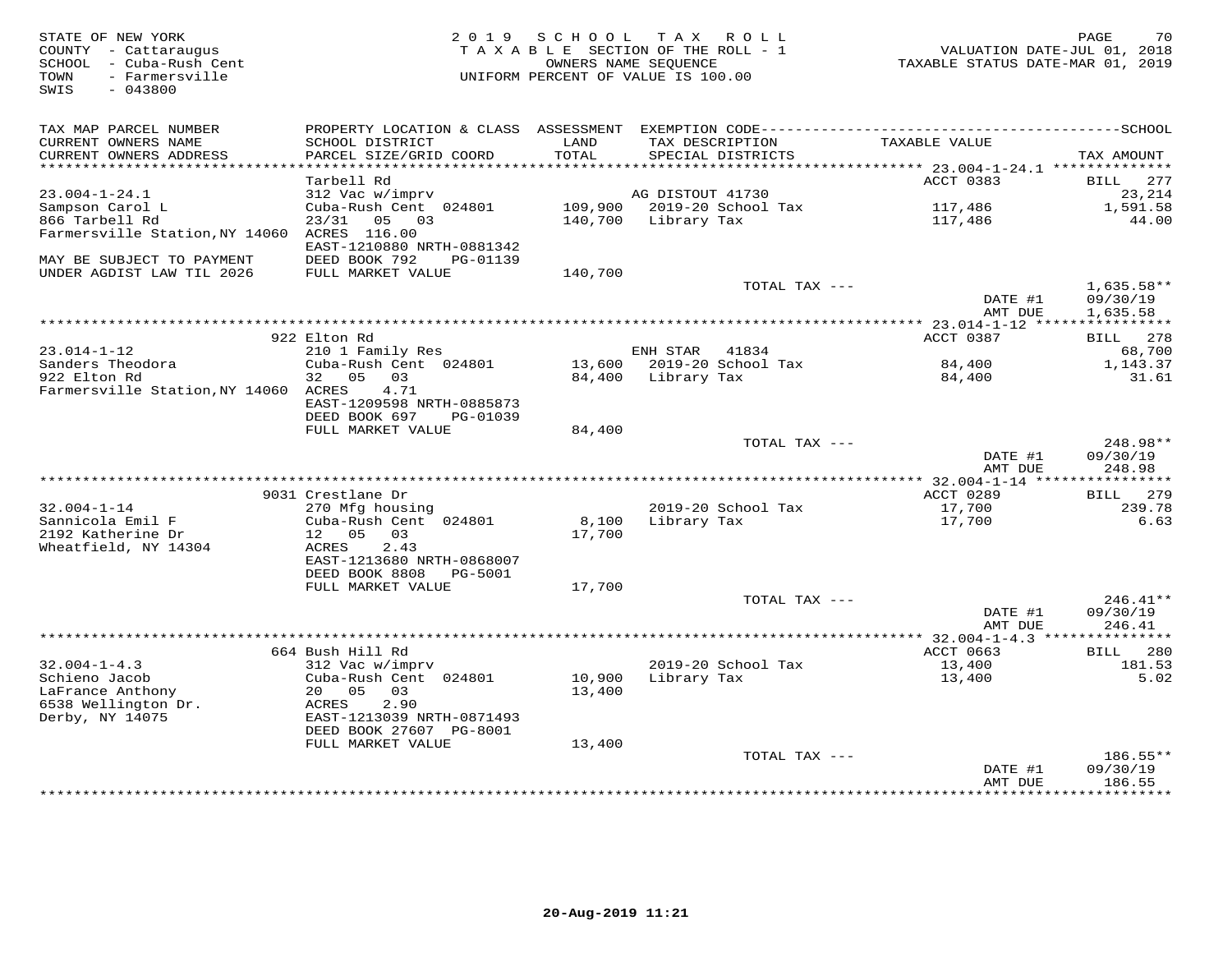| STATE OF NEW YORK<br>COUNTY - Cattaraugus<br>SCHOOL - Cuba-Rush Cent<br>- Farmersville<br>TOWN<br>SWIS<br>$-043800$ | 2 0 1 9                                      | SCHOOL<br>TAXABLE SECTION OF THE ROLL - 1<br>OWNERS NAME SEOUENCE<br>UNIFORM PERCENT OF VALUE IS 100.00 |                    | TAX ROLL                  | VALUATION DATE-JUL 01, 2018<br>TAXABLE STATUS DATE-MAR 01, 2019 | PAGE<br>71           |
|---------------------------------------------------------------------------------------------------------------------|----------------------------------------------|---------------------------------------------------------------------------------------------------------|--------------------|---------------------------|-----------------------------------------------------------------|----------------------|
| TAX MAP PARCEL NUMBER<br>CURRENT OWNERS NAME                                                                        | SCHOOL DISTRICT                              | LAND                                                                                                    | TAX DESCRIPTION    |                           | TAXABLE VALUE                                                   |                      |
| CURRENT OWNERS ADDRESS<br>***********************                                                                   | PARCEL SIZE/GRID COORD                       | TOTAL                                                                                                   |                    | SPECIAL DISTRICTS         |                                                                 | TAX AMOUNT           |
|                                                                                                                     | Hardy Corners Rd                             |                                                                                                         |                    |                           | ACCT 0658                                                       | <b>BILL</b><br>281   |
| $41.002 - 1 - 11.3$                                                                                                 | 314 Rural vac<10                             |                                                                                                         |                    | 2019-20 School Tax        | 14,700                                                          | 199.14               |
| Schmahl Tammy                                                                                                       | Cuba-Rush Cent 024801                        | 14,700                                                                                                  | Library Tax        |                           | 14,700                                                          | 5.50                 |
| 510 Windy Hill Road, Lot 58                                                                                         | 01/02<br>05 03                               | 14,700                                                                                                  |                    |                           |                                                                 |                      |
| Shermansdale, PA 17090                                                                                              | ACRES<br>5.49                                |                                                                                                         |                    |                           |                                                                 |                      |
|                                                                                                                     | EAST-1219543 NRTH-0859363                    |                                                                                                         |                    |                           |                                                                 |                      |
|                                                                                                                     | DEED BOOK 28629 PG-4001<br>FULL MARKET VALUE | 14,700                                                                                                  |                    |                           |                                                                 |                      |
|                                                                                                                     |                                              |                                                                                                         |                    | TOTAL TAX ---             |                                                                 | $204.64**$           |
|                                                                                                                     |                                              |                                                                                                         |                    |                           | DATE #1                                                         | 09/30/19             |
|                                                                                                                     |                                              |                                                                                                         |                    |                           | AMT DUE                                                         | 204.64               |
|                                                                                                                     |                                              |                                                                                                         |                    |                           |                                                                 |                      |
| $40.002 - 1 - 12.2$                                                                                                 | 1730 Hardy Crn. Rd                           |                                                                                                         |                    | 2019-20 School Tax        | ACCT 1079                                                       | 282<br>BILL          |
| SCHULTZ JEFFREY H                                                                                                   | 322 Rural vac>10<br>Cuba-Rush Cent 024801    | 23,600                                                                                                  | Library Tax        |                           | 23,600<br>23,600                                                | 319.71<br>8.84       |
| SCHULTZ LAURIE L                                                                                                    | 17  05  04                                   | 23,600                                                                                                  |                    |                           |                                                                 |                      |
| 160 HIGHLAND AVE                                                                                                    | ACRES 13.75                                  |                                                                                                         |                    |                           |                                                                 |                      |
| TONAWANDA, NY 14150                                                                                                 | EAST-1196792 NRTH-0859593                    |                                                                                                         |                    |                           |                                                                 |                      |
|                                                                                                                     | DEED BOOK 28423 PG-6001                      |                                                                                                         |                    |                           |                                                                 |                      |
|                                                                                                                     | FULL MARKET VALUE                            | 23,600                                                                                                  |                    | TOTAL TAX ---             |                                                                 | 328.55**             |
|                                                                                                                     |                                              |                                                                                                         |                    |                           | DATE #1                                                         | 09/30/19             |
|                                                                                                                     |                                              |                                                                                                         |                    |                           | AMT DUE                                                         | 328.55               |
|                                                                                                                     |                                              |                                                                                                         |                    |                           |                                                                 |                      |
|                                                                                                                     | Siloam Rd                                    |                                                                                                         |                    |                           | ACCT 1048                                                       | BILL 283             |
| $23.003 - 1 - 5.4$                                                                                                  | 105 Vac farmland                             |                                                                                                         | AG DISTOUT 41730   | 69,700 2019-20 School Tax |                                                                 | 45,463<br>328.34     |
| Schwab Dairy Farm Property, LLC Cuba-Rush Cent 024801<br>10090 Pigeon Hill Rd                                       | $32/40$ 05<br>03                             |                                                                                                         | 69,700 Library Tax |                           | 24,237<br>24,237                                                | 9.08                 |
| Delevan, NY 14042                                                                                                   | 52.40<br>ACRES                               |                                                                                                         |                    |                           |                                                                 |                      |
|                                                                                                                     | EAST-1206538 NRTH-0885350                    |                                                                                                         |                    |                           |                                                                 |                      |
| MAY BE SUBJECT TO PAYMENT                                                                                           | DEED BOOK 17225 PG-2005                      |                                                                                                         |                    |                           |                                                                 |                      |
| UNDER AGDIST LAW TIL 2026                                                                                           | FULL MARKET VALUE                            | 69,700                                                                                                  |                    |                           |                                                                 |                      |
|                                                                                                                     |                                              |                                                                                                         |                    | TOTAL TAX ---             | DATE #1                                                         | 337.42**<br>09/30/19 |
|                                                                                                                     |                                              |                                                                                                         |                    |                           | AMT DUE                                                         | 337.42               |
| ********************                                                                                                |                                              |                                                                                                         |                    |                           |                                                                 |                      |
|                                                                                                                     | 8145 Hardy Crn. Rd                           |                                                                                                         |                    |                           | ACCT 0097                                                       | 284<br>BILL          |
| $41.002 - 1 - 18$                                                                                                   | 240 Rural res                                |                                                                                                         | AGED S             | 41804                     |                                                                 | 4,400                |
| Schwartz James M                                                                                                    | Cuba-Rush Cent 024801                        |                                                                                                         | 23,400 ENH STAR    | 41834                     |                                                                 | 39,600               |
| 8145 Hardy Cr. Rd<br>Cuba, NY 14727                                                                                 | 01 05 03<br>ACRES 13.47                      |                                                                                                         | Library Tax        | 44,000 2019-20 School Tax | 39,600<br>39,600                                                | 536.46<br>14.83      |
|                                                                                                                     | EAST-1222094 NRTH-0858354                    |                                                                                                         |                    |                           |                                                                 |                      |
|                                                                                                                     | DEED BOOK 907<br>PG-00654                    |                                                                                                         |                    |                           |                                                                 |                      |
|                                                                                                                     | FULL MARKET VALUE                            | 44,000                                                                                                  |                    |                           |                                                                 |                      |
|                                                                                                                     |                                              |                                                                                                         |                    | TOTAL TAX ---             |                                                                 | 14.83**              |
|                                                                                                                     |                                              |                                                                                                         |                    |                           | DATE #1                                                         | 09/30/19             |
|                                                                                                                     |                                              |                                                                                                         |                    |                           | AMT DUE<br>* * * * * * * * * * * * * * *                        | 14.83<br>*********   |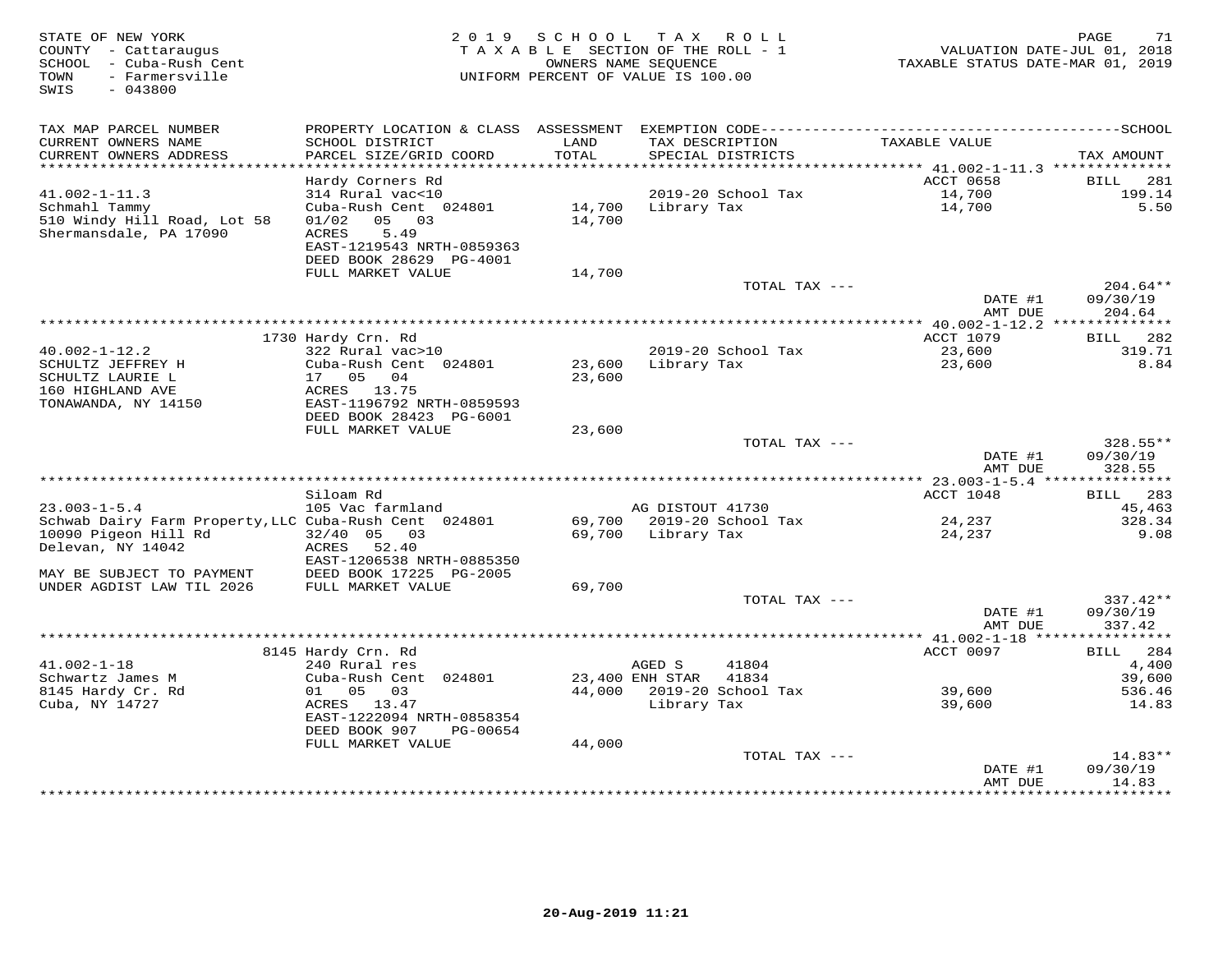| STATE OF NEW YORK<br>COUNTY - Cattaraugus<br>SCHOOL - Cuba-Rush Cent<br>TOWN<br>- Farmersville<br>SWIS<br>$-043800$ | 2 0 1 9                                       | S C H O O L      | TAX ROLL<br>TAXABLE SECTION OF THE ROLL - 1<br>OWNERS NAME SEQUENCE<br>UNIFORM PERCENT OF VALUE IS 100.00 | VALUATION DATE-JUL 01, 2018<br>TAXABLE STATUS DATE-MAR 01, 2019 | 72<br>PAGE                   |
|---------------------------------------------------------------------------------------------------------------------|-----------------------------------------------|------------------|-----------------------------------------------------------------------------------------------------------|-----------------------------------------------------------------|------------------------------|
| TAX MAP PARCEL NUMBER                                                                                               |                                               |                  |                                                                                                           |                                                                 |                              |
| CURRENT OWNERS NAME<br>CURRENT OWNERS ADDRESS                                                                       | SCHOOL DISTRICT<br>PARCEL SIZE/GRID COORD     | LAND<br>TOTAL    | TAX DESCRIPTION<br>SPECIAL DISTRICTS                                                                      | TAXABLE VALUE                                                   | TAX AMOUNT                   |
| ******************************                                                                                      |                                               |                  |                                                                                                           |                                                                 |                              |
|                                                                                                                     | Tarbell                                       |                  |                                                                                                           | ACCT 0693                                                       | 285<br>BILL                  |
| $23.004 - 1 - 1.2$                                                                                                  | 312 Vac w/imprv                               |                  | 2019-20 School Tax                                                                                        | 53,300                                                          | 722.06                       |
| Sears Ray E., Jr.<br>Sears Ann B.                                                                                   | Cuba-Rush Cent 024801<br>23/24/32<br>05<br>03 | 48,100<br>53,300 | Library Tax                                                                                               | 53,300                                                          | 19.96                        |
| 812 Tarbell Road                                                                                                    | ACRES<br>34.40                                |                  |                                                                                                           |                                                                 |                              |
| Farmersville Station, NY 14060 EAST-1211105 NRTH-0883210                                                            |                                               |                  |                                                                                                           |                                                                 |                              |
|                                                                                                                     | DEED BOOK 20190 PG-3299                       |                  |                                                                                                           |                                                                 |                              |
| PRIOR OWNER ON 3/01/2019<br>Sampson Estate Ruth                                                                     | FULL MARKET VALUE                             | 53,300           |                                                                                                           |                                                                 |                              |
|                                                                                                                     |                                               |                  | TOTAL TAX ---                                                                                             |                                                                 | 742.02**                     |
|                                                                                                                     |                                               |                  |                                                                                                           | DATE #1<br>AMT DUE                                              | 09/30/19<br>742.02           |
|                                                                                                                     |                                               |                  |                                                                                                           |                                                                 |                              |
| $23.004 - 1 - 1.3$                                                                                                  | 812 Tarbell Rd<br>210 1 Family Res            |                  | 2019-20 School Tax                                                                                        | ACCT 0380<br>46,600                                             | <b>BILL</b><br>286<br>631.29 |
| Sears Ray E., Jr.                                                                                                   | Cuba-Rush Cent 024801                         | 9,200            | Library Tax                                                                                               | 46,600                                                          | 17.45                        |
| Sears Ann B.                                                                                                        | 23 05<br>03                                   | 46,600           |                                                                                                           |                                                                 |                              |
| 812 Tarbell Road                                                                                                    | <b>ACRES</b><br>1.79                          |                  |                                                                                                           |                                                                 |                              |
| Farmersville Station, NY 14060 EAST-1210755 NRTH-0882909                                                            |                                               |                  |                                                                                                           |                                                                 |                              |
|                                                                                                                     | DEED BOOK 20190 PG-3299                       |                  |                                                                                                           |                                                                 |                              |
| PRIOR OWNER ON 3/01/2019                                                                                            | FULL MARKET VALUE                             | 46,600           |                                                                                                           |                                                                 |                              |
| Sampson Ruth Marie                                                                                                  |                                               |                  |                                                                                                           |                                                                 | 648.74**                     |
|                                                                                                                     |                                               |                  | TOTAL TAX ---                                                                                             | DATE #1                                                         | 09/30/19                     |
|                                                                                                                     |                                               |                  |                                                                                                           | AMT DUE                                                         | 648.74                       |
|                                                                                                                     |                                               |                  |                                                                                                           |                                                                 |                              |
|                                                                                                                     | 126 Clark Rd                                  |                  |                                                                                                           | ACCT 1001                                                       | 287<br><b>BILL</b>           |
| $41.002 - 1 - 21.4$                                                                                                 | 280 Res Multiple                              |                  | BAS STAR<br>41854                                                                                         |                                                                 | 30,000                       |
| Seymour Douglas P                                                                                                   | Cuba-Rush Cent 024801                         |                  | 21,000 2019-20 School Tax                                                                                 | 112,300                                                         | 1,521.33                     |
| Seymour Nancy D<br>PO Box 346                                                                                       | 01<br>05<br>03<br>ACRES 10.60                 |                  | 112,300 Library Tax                                                                                       | 112,300                                                         | 42.05                        |
| Rushford, NY 14777                                                                                                  | EAST-1220586 NRTH-0856270                     |                  |                                                                                                           |                                                                 |                              |
|                                                                                                                     | DEED BOOK 976<br>PG-228                       |                  |                                                                                                           |                                                                 |                              |
|                                                                                                                     | FULL MARKET VALUE                             | 112,300          |                                                                                                           |                                                                 |                              |
|                                                                                                                     |                                               |                  | TOTAL TAX ---                                                                                             |                                                                 | $1,156.97**$                 |
|                                                                                                                     |                                               |                  |                                                                                                           | DATE #1                                                         | 09/30/19                     |
|                                                                                                                     |                                               |                  |                                                                                                           | AMT DUE                                                         | 1,156.97                     |
|                                                                                                                     |                                               |                  |                                                                                                           | **** 41.002-1-1.1 ****************<br>ACCT 0011                 |                              |
| $41.002 - 1 - 1.1$                                                                                                  | Hardy Crn. Rd<br>322 Rural vac>10             |                  | 2019-20 School Tax                                                                                        | 32,100                                                          | 288<br>BILL<br>434.86        |
| Shinn Thomas                                                                                                        | Cuba-Rush Cent 024801                         | 32,100           | Library Tax                                                                                               | 32,100                                                          | 12.02                        |
| Shinn Donna                                                                                                         | 18 05<br>03                                   | 32,100           |                                                                                                           |                                                                 |                              |
| 305 Retreat Rd                                                                                                      | ACRES 25.15                                   |                  |                                                                                                           |                                                                 |                              |
| Southampton, NJ 08088                                                                                               | EAST-1212232 NRTH-0862544                     |                  |                                                                                                           |                                                                 |                              |
|                                                                                                                     | DEED BOOK 16668 PG-4001                       |                  |                                                                                                           |                                                                 |                              |
|                                                                                                                     | FULL MARKET VALUE                             | 32,100           |                                                                                                           |                                                                 |                              |
|                                                                                                                     |                                               |                  | TOTAL TAX ---                                                                                             | DATE #1                                                         | 446.88**<br>09/30/19         |
|                                                                                                                     |                                               |                  |                                                                                                           | AMT DUE                                                         | 446.88                       |
|                                                                                                                     |                                               |                  |                                                                                                           |                                                                 | * * * * * * * *              |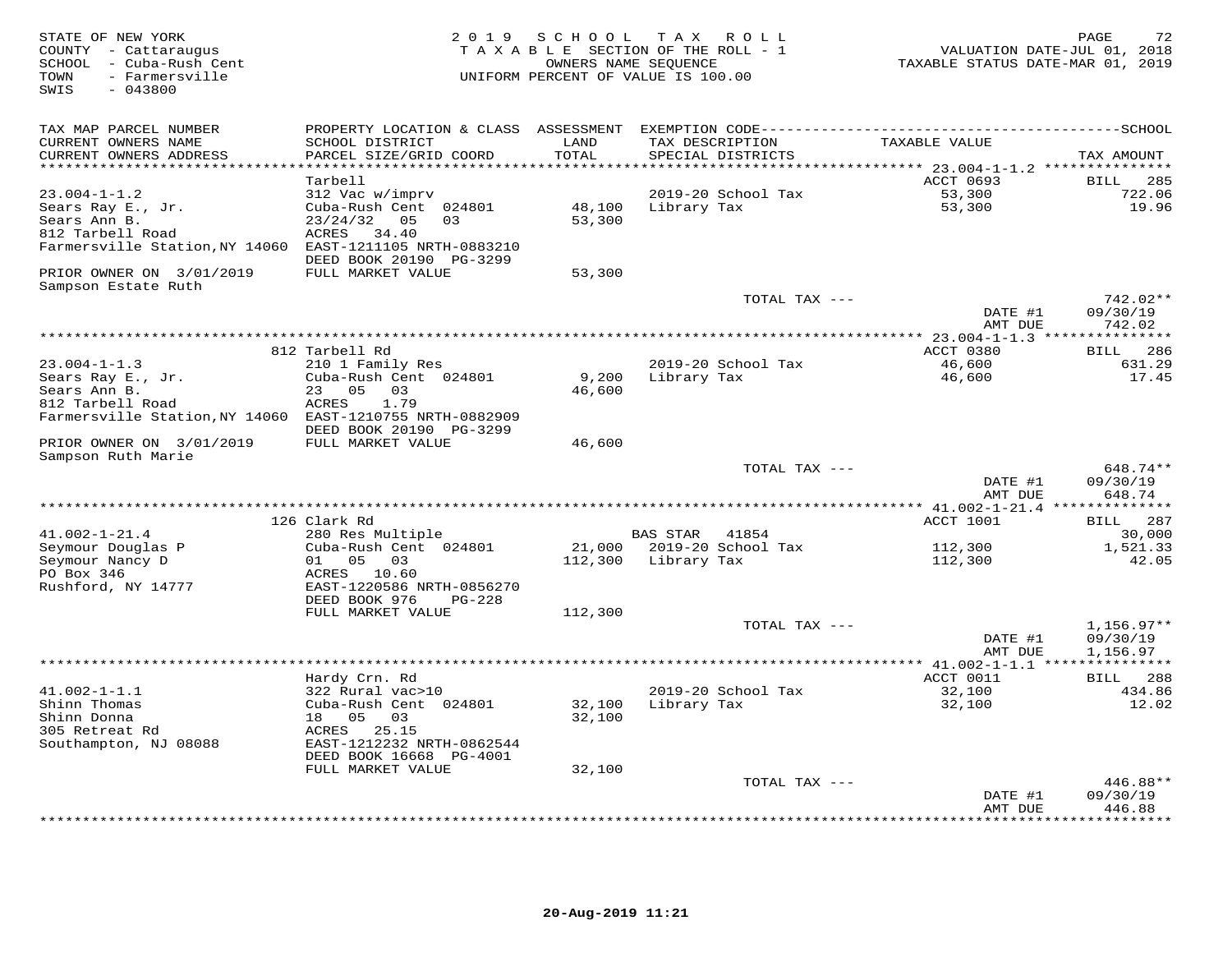| STATE OF NEW YORK<br>COUNTY - Cattaraugus<br>- Cuba-Rush Cent<br>SCHOOL<br>- Farmersville<br>TOWN | 2 0 1 9                                                | SCHOOL<br>TAXABLE SECTION OF THE ROLL - 1<br>OWNERS NAME SEQUENCE<br>UNIFORM PERCENT OF VALUE IS 100.00 | T A X           | R O L L                     | VALUATION DATE-JUL 01, 2018<br>TAXABLE STATUS DATE-MAR 01, 2019 | 73<br>PAGE                      |
|---------------------------------------------------------------------------------------------------|--------------------------------------------------------|---------------------------------------------------------------------------------------------------------|-----------------|-----------------------------|-----------------------------------------------------------------|---------------------------------|
| SWIS<br>$-043800$                                                                                 |                                                        |                                                                                                         |                 |                             |                                                                 |                                 |
| TAX MAP PARCEL NUMBER                                                                             |                                                        |                                                                                                         |                 |                             |                                                                 |                                 |
| CURRENT OWNERS NAME<br>CURRENT OWNERS ADDRESS<br>***********************                          | SCHOOL DISTRICT<br>PARCEL SIZE/GRID COORD              | LAND<br>TOTAL                                                                                           | TAX DESCRIPTION | SPECIAL DISTRICTS           | TAXABLE VALUE                                                   | TAX AMOUNT                      |
|                                                                                                   | 704 Hardy Crn. Rd                                      |                                                                                                         |                 |                             | ACCT 1103                                                       | <b>BILL</b><br>289              |
| $41.002 - 1 - 1.4$                                                                                | 260 Seasonal res                                       |                                                                                                         |                 | 2019-20 School Tax          | 107,600                                                         | 1,457.66                        |
| Shinn Thomas M                                                                                    | Cuba-Rush Cent 024801                                  | 32,000                                                                                                  | Library Tax     |                             | 107,600                                                         | 40.29                           |
| Shinn Kenneth W                                                                                   | 05<br>03<br>18                                         | 107,600                                                                                                 |                 |                             |                                                                 |                                 |
| 305 Retreat Rd                                                                                    | ACRES<br>25.00 BANK<br>017                             |                                                                                                         |                 |                             |                                                                 |                                 |
| South Ampton, NJ 08088                                                                            | EAST-1212032 NRTH-0862541                              |                                                                                                         |                 |                             |                                                                 |                                 |
|                                                                                                   | DEED BOOK 1836 PG-4003<br>FULL MARKET VALUE            |                                                                                                         |                 |                             |                                                                 |                                 |
|                                                                                                   |                                                        | 107,600                                                                                                 |                 | TOTAL TAX ---               |                                                                 | $1,497.95**$                    |
|                                                                                                   |                                                        |                                                                                                         |                 |                             | DATE #1                                                         | 09/30/19                        |
|                                                                                                   |                                                        |                                                                                                         |                 |                             | AMT DUE                                                         | 1,497.95                        |
|                                                                                                   | ***************                                        |                                                                                                         |                 |                             | * 23.014-1-43 *****                                             | * * * * * * * * * * *           |
|                                                                                                   | 9786 NYS Rte 98                                        |                                                                                                         |                 |                             | ACCT 0071                                                       | 290<br>BILL                     |
| $23.014 - 1 - 43$<br>Silsby Dianna                                                                | 210 1 Family Res<br>Cuba-Rush Cent 024801              | 9,600                                                                                                   | <b>BAS STAR</b> | 41854<br>2019-20 School Tax | 78,200                                                          | 30,000<br>1,059.38              |
| 9786 Rte 98                                                                                       | 32 05<br>03                                            | 78,200                                                                                                  | Library Tax     |                             | 78,200                                                          | 29.28                           |
| Farmersville Station, NY 14060 ACRES                                                              | 2.07                                                   |                                                                                                         |                 |                             |                                                                 |                                 |
|                                                                                                   | EAST-1209280 NRTH-0883910                              |                                                                                                         |                 |                             |                                                                 |                                 |
|                                                                                                   | DEED BOOK 936<br>$PG-800$                              |                                                                                                         |                 |                             |                                                                 |                                 |
|                                                                                                   | FULL MARKET VALUE                                      | 78,200                                                                                                  |                 |                             |                                                                 |                                 |
|                                                                                                   |                                                        |                                                                                                         |                 | TOTAL TAX ---               | DATE #1                                                         | 682.25**<br>09/30/19            |
|                                                                                                   |                                                        |                                                                                                         |                 |                             | AMT DUE                                                         | 682.25                          |
|                                                                                                   |                                                        |                                                                                                         |                 |                             |                                                                 |                                 |
|                                                                                                   | 830 Hardy Crn. Rd                                      |                                                                                                         |                 |                             | ACCT 0844                                                       | 291<br>BILL                     |
| $41.001 - 1 - 15.9$                                                                               | 270 Mfg housing                                        |                                                                                                         | <b>BAS STAR</b> | 41854                       |                                                                 | 30,000                          |
| Sim Andrew                                                                                        | Cuba-Rush Cent 024801                                  |                                                                                                         |                 | 31,000 2019-20 School Tax   | 57,600                                                          | 780.31                          |
| 830 Hardy Corners Rd<br>Franklinville, NY 14737                                                   | 18/26<br>05 03<br>ACRES<br>23.70                       | 57,600                                                                                                  | Library Tax     |                             | 57,600                                                          | 21.57                           |
|                                                                                                   | EAST-1210350 NRTH-0862559                              |                                                                                                         |                 |                             |                                                                 |                                 |
|                                                                                                   | DEED BOOK 20511 PG-2001                                |                                                                                                         |                 |                             |                                                                 |                                 |
|                                                                                                   | FULL MARKET VALUE                                      | 57,600                                                                                                  |                 |                             |                                                                 |                                 |
|                                                                                                   |                                                        |                                                                                                         |                 | TOTAL TAX ---               |                                                                 | $395.47**$                      |
|                                                                                                   |                                                        |                                                                                                         |                 |                             | DATE #1                                                         | 09/30/19                        |
|                                                                                                   |                                                        |                                                                                                         |                 |                             | AMT DUE<br>************** 41.001-1-28 *****                     | 395.47<br>* * * * * * * * * * * |
|                                                                                                   | 1231 Hardy Crn. Rd                                     |                                                                                                         |                 |                             | ACCT 0151                                                       | 292<br><b>BILL</b>              |
| $41.001 - 1 - 28$                                                                                 | 260 Seasonal res                                       |                                                                                                         |                 | 2019-20 School Tax          | 36,400                                                          | 493.11                          |
| Siminski Sharon E                                                                                 | Cuba-Rush Cent 024801                                  | 19,100                                                                                                  | Library Tax     |                             | 36,400                                                          | 13.63                           |
| 8489 County Rd                                                                                    | 34 05<br>03                                            | 36,400                                                                                                  |                 |                             |                                                                 |                                 |
| East Amherst, NY 14051                                                                            | 9.01<br>ACRES                                          |                                                                                                         |                 |                             |                                                                 |                                 |
|                                                                                                   | EAST-1205019 NRTH-0861436<br>DEED BOOK 4843<br>PG-6002 |                                                                                                         |                 |                             |                                                                 |                                 |
|                                                                                                   | FULL MARKET VALUE                                      | 36,400                                                                                                  |                 |                             |                                                                 |                                 |
|                                                                                                   |                                                        |                                                                                                         |                 | TOTAL TAX ---               |                                                                 | $506.74**$                      |
|                                                                                                   |                                                        |                                                                                                         |                 |                             | DATE #1                                                         | 09/30/19                        |
|                                                                                                   |                                                        |                                                                                                         |                 |                             | AMT DUE<br>********                                             | 506.74<br>*********             |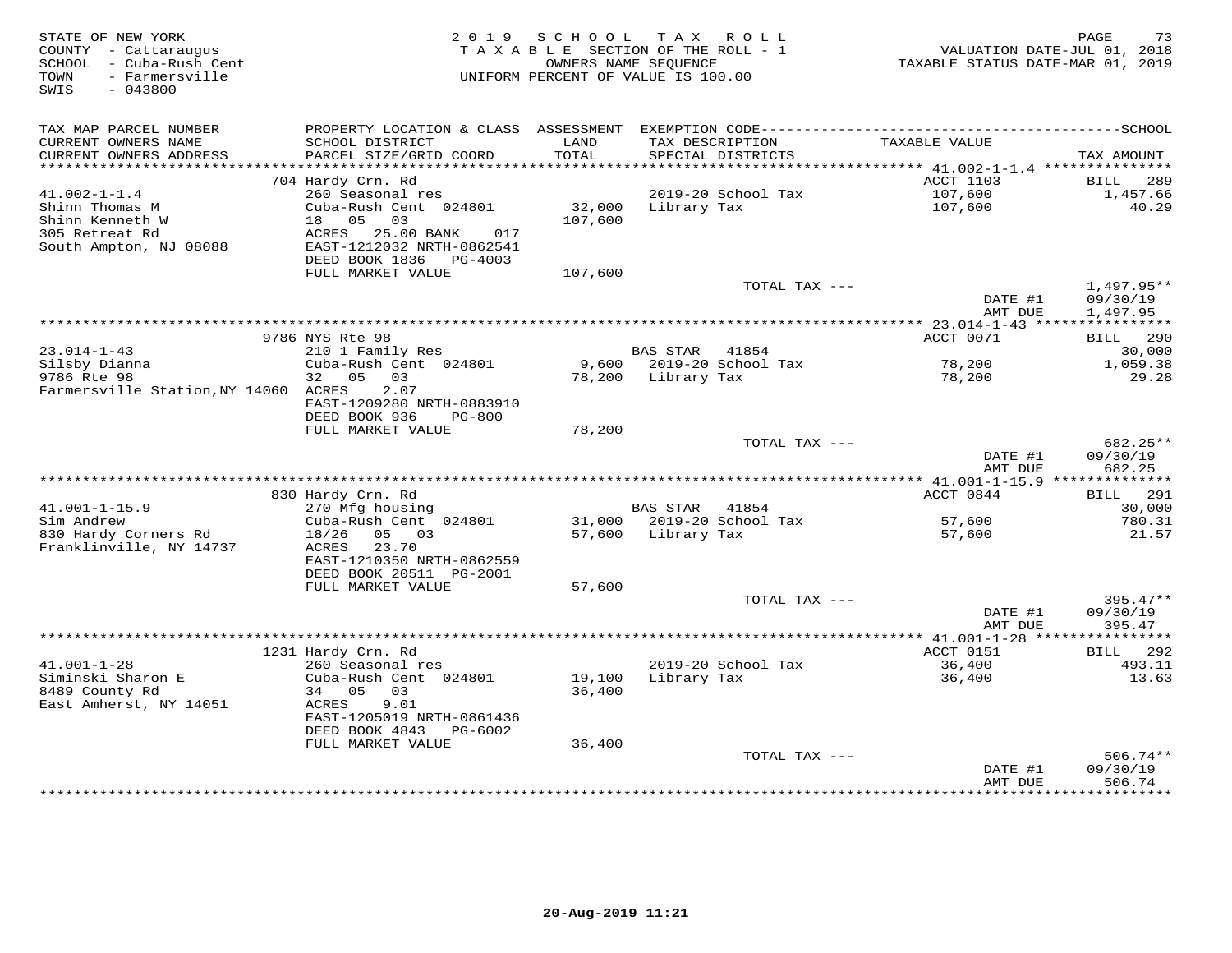| STATE OF NEW YORK<br>COUNTY - Cattaraugus<br>SCHOOL - Cuba-Rush Cent<br>- Farmersville<br>TOWN<br>SWIS<br>$-043800$ |                                                                                              | 2019 SCHOOL<br>OWNERS NAME SEQUENCE | TAX ROLL<br>TAXABLE SECTION OF THE ROLL - 1<br>UNIFORM PERCENT OF VALUE IS 100.00 | VALUATION DATE-JUL 01, 2018<br>TAXABLE STATUS DATE-MAR 01, 2019 | 74<br>PAGE               |
|---------------------------------------------------------------------------------------------------------------------|----------------------------------------------------------------------------------------------|-------------------------------------|-----------------------------------------------------------------------------------|-----------------------------------------------------------------|--------------------------|
| TAX MAP PARCEL NUMBER                                                                                               | PROPERTY LOCATION & CLASS ASSESSMENT EXEMPTION CODE-----------------------------------SCHOOL |                                     |                                                                                   |                                                                 |                          |
| CURRENT OWNERS NAME<br>CURRENT OWNERS ADDRESS<br>******************************                                     | SCHOOL DISTRICT<br>PARCEL SIZE/GRID COORD                                                    | LAND<br>TOTAL                       | TAX DESCRIPTION<br>SPECIAL DISTRICTS                                              | TAXABLE VALUE                                                   | TAX AMOUNT               |
|                                                                                                                     | NYS Rte 98                                                                                   |                                     |                                                                                   | ACCT 1181                                                       | 293<br>BILL              |
| $23.003 - 1 - 15.1$                                                                                                 | 105 Vac farmland                                                                             |                                     | 41720<br>AG DIST                                                                  |                                                                 | 14,417                   |
| Slabaugh Sam A.                                                                                                     | Cuba-Rush Cent 024801                                                                        |                                     | 44,900 2019-20 School Tax                                                         | 30,483                                                          | 412.95                   |
| Slabaugh Elizabeth                                                                                                  | 31 05<br>03                                                                                  |                                     | 44,900 Library Tax                                                                | 30,483                                                          | 11.42                    |
| 9526 Older Hill Road                                                                                                | ACRES 43.05                                                                                  |                                     |                                                                                   |                                                                 |                          |
| Franklinville, NY 14737                                                                                             | EAST-1207188 NRTH-0880426                                                                    |                                     |                                                                                   |                                                                 |                          |
|                                                                                                                     | DEED BOOK 23341 PG-8001                                                                      |                                     |                                                                                   |                                                                 |                          |
| MAY BE SUBJECT TO PAYMENT<br>UNDER AGDIST LAW TIL 2023                                                              | FULL MARKET VALUE                                                                            | 44,900                              |                                                                                   |                                                                 |                          |
|                                                                                                                     |                                                                                              |                                     | TOTAL TAX ---                                                                     |                                                                 | $424.37**$               |
|                                                                                                                     |                                                                                              |                                     |                                                                                   | DATE #1                                                         | 09/30/19                 |
|                                                                                                                     |                                                                                              |                                     |                                                                                   | AMT DUE                                                         | 424.37                   |
|                                                                                                                     | 949 Back St                                                                                  |                                     |                                                                                   | ACCT 0133                                                       | 294<br>BILL              |
| $23.014 - 1 - 18$                                                                                                   | 447 Truck termnl                                                                             |                                     | 2019-20 School Tax                                                                | 95,500                                                          | 1,293.74                 |
| Slocum David W Inc                                                                                                  | Cuba-Rush Cent 024801                                                                        | 7,400                               | Library Tax                                                                       | 95,500                                                          | 35.76                    |
| 948 Back St                                                                                                         | 32<br>05<br>03                                                                               | 95,500                              |                                                                                   |                                                                 |                          |
| PO Box 157                                                                                                          | FRNT 114.50 DPTH 152.00                                                                      |                                     |                                                                                   |                                                                 |                          |
| Farmersville StationNY 14060 EAST-1208922 NRTH-0885400                                                              |                                                                                              |                                     |                                                                                   |                                                                 |                          |
|                                                                                                                     | DEED BOOK 771<br>PG-00322                                                                    |                                     |                                                                                   |                                                                 |                          |
|                                                                                                                     | FULL MARKET VALUE                                                                            | 95,500                              | TOTAL TAX ---                                                                     |                                                                 | $1,329.50**$             |
|                                                                                                                     |                                                                                              |                                     |                                                                                   | DATE #1                                                         | 09/30/19                 |
|                                                                                                                     |                                                                                              |                                     |                                                                                   | AMT DUE                                                         | 1,329.50                 |
|                                                                                                                     |                                                                                              |                                     |                                                                                   | **** 23.014-1-34 *****************                              |                          |
|                                                                                                                     | 964 Co Rd 21                                                                                 |                                     |                                                                                   | ACCT 0455                                                       | 295<br><b>BILL</b>       |
| $23.014 - 1 - 34$                                                                                                   | 312 Vac w/imprv                                                                              |                                     | 2019-20 School Tax                                                                | 1,500                                                           | 20.32                    |
| Slocum David                                                                                                        | Cuba-Rush Cent 024801                                                                        | 1,000                               | Library Tax                                                                       | 1,500                                                           | 0.56                     |
| 948 Back St<br>Farmersville Station, NY 14060 FRNT 173.00 DPTH 162.00                                               | 32 05<br>03                                                                                  | 1,500                               |                                                                                   |                                                                 |                          |
|                                                                                                                     | <b>ACRES</b><br>0.64                                                                         |                                     |                                                                                   |                                                                 |                          |
|                                                                                                                     | EAST-1208830 NRTH-0885053                                                                    |                                     |                                                                                   |                                                                 |                          |
|                                                                                                                     | DEED BOOK 6608<br>PG-7001                                                                    |                                     |                                                                                   |                                                                 |                          |
|                                                                                                                     | FULL MARKET VALUE                                                                            | 1,500                               |                                                                                   |                                                                 |                          |
|                                                                                                                     |                                                                                              |                                     | TOTAL TAX ---                                                                     |                                                                 | $20.88**$                |
|                                                                                                                     |                                                                                              |                                     |                                                                                   | DATE #1                                                         | 09/30/19                 |
|                                                                                                                     |                                                                                              |                                     |                                                                                   | AMT DUE                                                         | 20.88                    |
|                                                                                                                     | 948 Back St                                                                                  |                                     |                                                                                   | ** 23.014-1-9.2 ****************<br>ACCT 0684                   | 296<br>BILL              |
| $23.014 - 1 - 9.2$                                                                                                  | 447 Truck termnl                                                                             |                                     | 2019-20 School Tax                                                                | 137,900                                                         | 1,868.13                 |
| Slocum David W                                                                                                      | Cuba-Rush Cent 024801                                                                        | 11,500                              | Library Tax                                                                       | 137,900                                                         | 51.64                    |
| PO Box 157                                                                                                          | 32 05<br>03                                                                                  | 137,900                             |                                                                                   |                                                                 |                          |
| Farmersville Station, NY 14060 ACRES                                                                                | 3.30                                                                                         |                                     |                                                                                   |                                                                 |                          |
|                                                                                                                     | EAST-1208802 NRTH-0885681                                                                    |                                     |                                                                                   |                                                                 |                          |
|                                                                                                                     | DEED BOOK 15966 PG-5001                                                                      |                                     |                                                                                   |                                                                 |                          |
|                                                                                                                     | FULL MARKET VALUE                                                                            | 137,900                             | TOTAL TAX ---                                                                     |                                                                 |                          |
|                                                                                                                     |                                                                                              |                                     |                                                                                   | DATE #1                                                         | $1,919.77**$<br>09/30/19 |
|                                                                                                                     |                                                                                              |                                     |                                                                                   | AMT DUE                                                         | 1,919.77                 |
|                                                                                                                     |                                                                                              |                                     | ********************************                                                  |                                                                 | * * * * * * * * *        |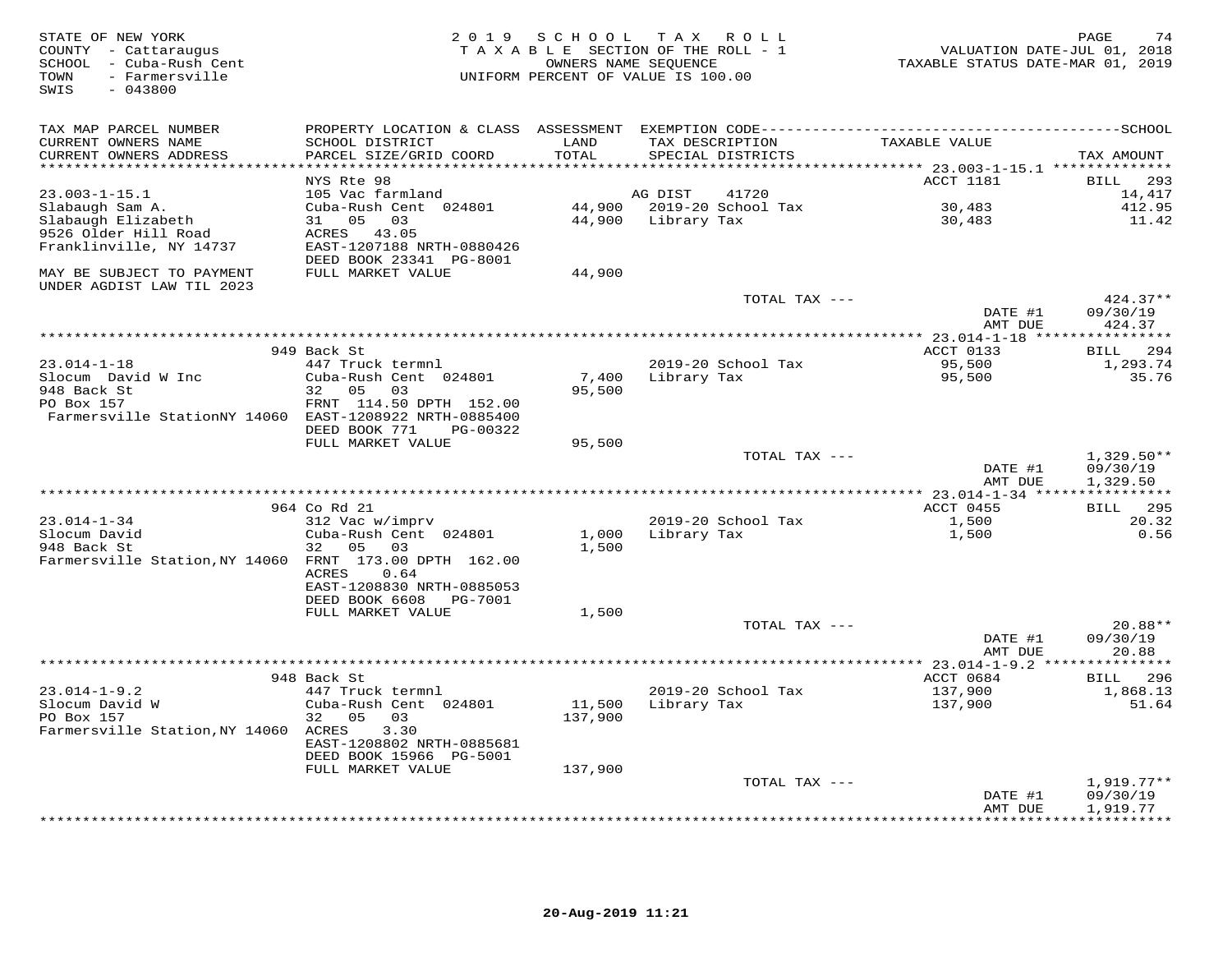| STATE OF NEW YORK<br>COUNTY - Cattaraugus<br>SCHOOL - Cuba-Rush Cent<br>- Farmersville<br>TOWN<br>SWIS<br>$-043800$ | 2 0 1 9                                                                  | SCHOOL<br>TAXABLE SECTION OF THE ROLL - 1<br>OWNERS NAME SEQUENCE<br>UNIFORM PERCENT OF VALUE IS 100.00 |                 | TAX ROLL           | VALUATION DATE-JUL 01, 2018<br>TAXABLE STATUS DATE-MAR 01, 2019 | 75<br>PAGE           |
|---------------------------------------------------------------------------------------------------------------------|--------------------------------------------------------------------------|---------------------------------------------------------------------------------------------------------|-----------------|--------------------|-----------------------------------------------------------------|----------------------|
|                                                                                                                     |                                                                          |                                                                                                         |                 |                    |                                                                 |                      |
| TAX MAP PARCEL NUMBER                                                                                               |                                                                          |                                                                                                         |                 |                    |                                                                 |                      |
| CURRENT OWNERS NAME                                                                                                 | SCHOOL DISTRICT                                                          | LAND                                                                                                    |                 | TAX DESCRIPTION    | TAXABLE VALUE                                                   |                      |
| CURRENT OWNERS ADDRESS<br>***********************                                                                   | PARCEL SIZE/GRID COORD                                                   | TOTAL                                                                                                   |                 | SPECIAL DISTRICTS  |                                                                 | TAX AMOUNT           |
|                                                                                                                     | 934 Back St                                                              |                                                                                                         |                 |                    | ACCT 0407                                                       | <b>BILL</b><br>297   |
| 23.014-1-10                                                                                                         | 210 1 Family Res                                                         |                                                                                                         | <b>BAS STAR</b> | 41854              |                                                                 | 30,000               |
| Slocum David W                                                                                                      | Cuba-Rush Cent 024801                                                    | 8,400                                                                                                   |                 | 2019-20 School Tax | 95,400                                                          | 1,292.39             |
| Slocum Donna                                                                                                        | 32 05<br>03                                                              | 95,400                                                                                                  | Library Tax     |                    | 95,400                                                          | 35.73                |
| PO Box 157<br>Farmersville Station, NY 14060                                                                        | ACRES<br>1.25<br>EAST-1209080 NRTH-0885715                               |                                                                                                         |                 |                    |                                                                 |                      |
|                                                                                                                     | DEED BOOK 15966 PG-5001                                                  |                                                                                                         |                 |                    |                                                                 |                      |
|                                                                                                                     | FULL MARKET VALUE                                                        | 95,400                                                                                                  |                 |                    |                                                                 |                      |
|                                                                                                                     |                                                                          |                                                                                                         |                 | TOTAL TAX ---      |                                                                 | $921.70**$           |
|                                                                                                                     |                                                                          |                                                                                                         |                 |                    | DATE #1                                                         | 09/30/19             |
|                                                                                                                     | * * * * * * * * * * * * * * * * * *                                      | ********************************                                                                        |                 |                    | AMT DUE<br>* 23.014-1-17 ****                                   | 921.70<br>********** |
|                                                                                                                     | 939 Back St                                                              |                                                                                                         |                 |                    | ACCT 0131                                                       | 298<br>BILL          |
| $23.014 - 1 - 17$                                                                                                   | 210 1 Family Res                                                         |                                                                                                         | <b>BAS STAR</b> | 41854              |                                                                 | 30,000               |
| Slocum Kimberly L                                                                                                   | Cuba-Rush Cent 024801                                                    | 7,100                                                                                                   |                 | 2019-20 School Tax | 125,200                                                         | 1,696.09             |
| PO Box 115                                                                                                          | 32 05<br>03                                                              | 125,200                                                                                                 | Library Tax     |                    | 125,200                                                         | 46.88                |
| Farmersville Station, NY 14060 FRNT                                                                                 | 89.86 DPTH 155.54<br>EAST-1209021 NRTH-0885401<br>DEED BOOK 3834 PG-6001 |                                                                                                         |                 |                    |                                                                 |                      |
|                                                                                                                     | FULL MARKET VALUE                                                        | 125,200                                                                                                 |                 |                    |                                                                 |                      |
|                                                                                                                     |                                                                          |                                                                                                         |                 | TOTAL TAX ---      |                                                                 | 1,336.56**           |
|                                                                                                                     |                                                                          |                                                                                                         |                 |                    | DATE #1                                                         | 09/30/19             |
|                                                                                                                     |                                                                          |                                                                                                         |                 |                    | AMT DUE                                                         | 1,336.56             |
|                                                                                                                     |                                                                          |                                                                                                         |                 |                    | ACCT 0141                                                       | BILL 299             |
| $32.004 - 1 - 36$                                                                                                   | 839 Bush Hill Rd<br>210 1 Family Res                                     |                                                                                                         | AGED S          | 41804              |                                                                 | 21,520               |
| Smith Beverly                                                                                                       | Cuba-Rush Cent 024801                                                    |                                                                                                         | 10,800 ENH STAR | 41834              |                                                                 | 32,280               |
| Waldron Ronald & Roger                                                                                              | 20 05<br>03                                                              | 53,800                                                                                                  |                 | 2019-20 School Tax | 32,280                                                          | 437.30               |
| 839 Bush Hill Rd                                                                                                    | 2.84<br>ACRES                                                            |                                                                                                         | Library Tax     |                    | 32,280                                                          | 12.09                |
| Franklinville, NY 14737                                                                                             | EAST-1210571 NRTH-0870458                                                |                                                                                                         |                 |                    |                                                                 |                      |
|                                                                                                                     | DEED BOOK 13785 PG-6001<br>FULL MARKET VALUE                             | 53,800                                                                                                  |                 |                    |                                                                 |                      |
|                                                                                                                     |                                                                          |                                                                                                         |                 | TOTAL TAX ---      |                                                                 | $12.09**$            |
|                                                                                                                     |                                                                          |                                                                                                         |                 |                    | DATE #1                                                         | 09/30/19             |
|                                                                                                                     |                                                                          |                                                                                                         |                 |                    | AMT DUE                                                         | 12.09                |
|                                                                                                                     |                                                                          |                                                                                                         |                 |                    | ************* 23.014-1-51 *****                                 | ***********          |
| $23.014 - 1 - 51$                                                                                                   | $Co$ Rd $21$<br>314 Rural vac<10                                         |                                                                                                         |                 | 2019-20 School Tax | ACCT 0413<br>3,700                                              | BILL<br>300<br>50.12 |
| Smith Dean L                                                                                                        | Cuba-Rush Cent 024801                                                    | 3,700                                                                                                   | Library Tax     |                    | 3,700                                                           | 1.39                 |
| 1024 Elton Rd                                                                                                       | 32 05<br>03                                                              | 3,700                                                                                                   |                 |                    |                                                                 |                      |
| PO Box 1                                                                                                            | ACRES<br>0.44                                                            |                                                                                                         |                 |                    |                                                                 |                      |
| Farmersville Station, NY 14060 EAST-1207785 NRTH-0883806                                                            |                                                                          |                                                                                                         |                 |                    |                                                                 |                      |
|                                                                                                                     | DEED BOOK 00994 PG-00827<br>FULL MARKET VALUE                            | 3,700                                                                                                   |                 |                    |                                                                 |                      |
|                                                                                                                     |                                                                          |                                                                                                         |                 | TOTAL TAX ---      |                                                                 | $51.51**$            |
|                                                                                                                     |                                                                          |                                                                                                         |                 |                    | DATE #1                                                         | 09/30/19             |
|                                                                                                                     |                                                                          |                                                                                                         |                 |                    | AMT DUE                                                         | 51.51                |
|                                                                                                                     |                                                                          |                                                                                                         |                 |                    |                                                                 | ********             |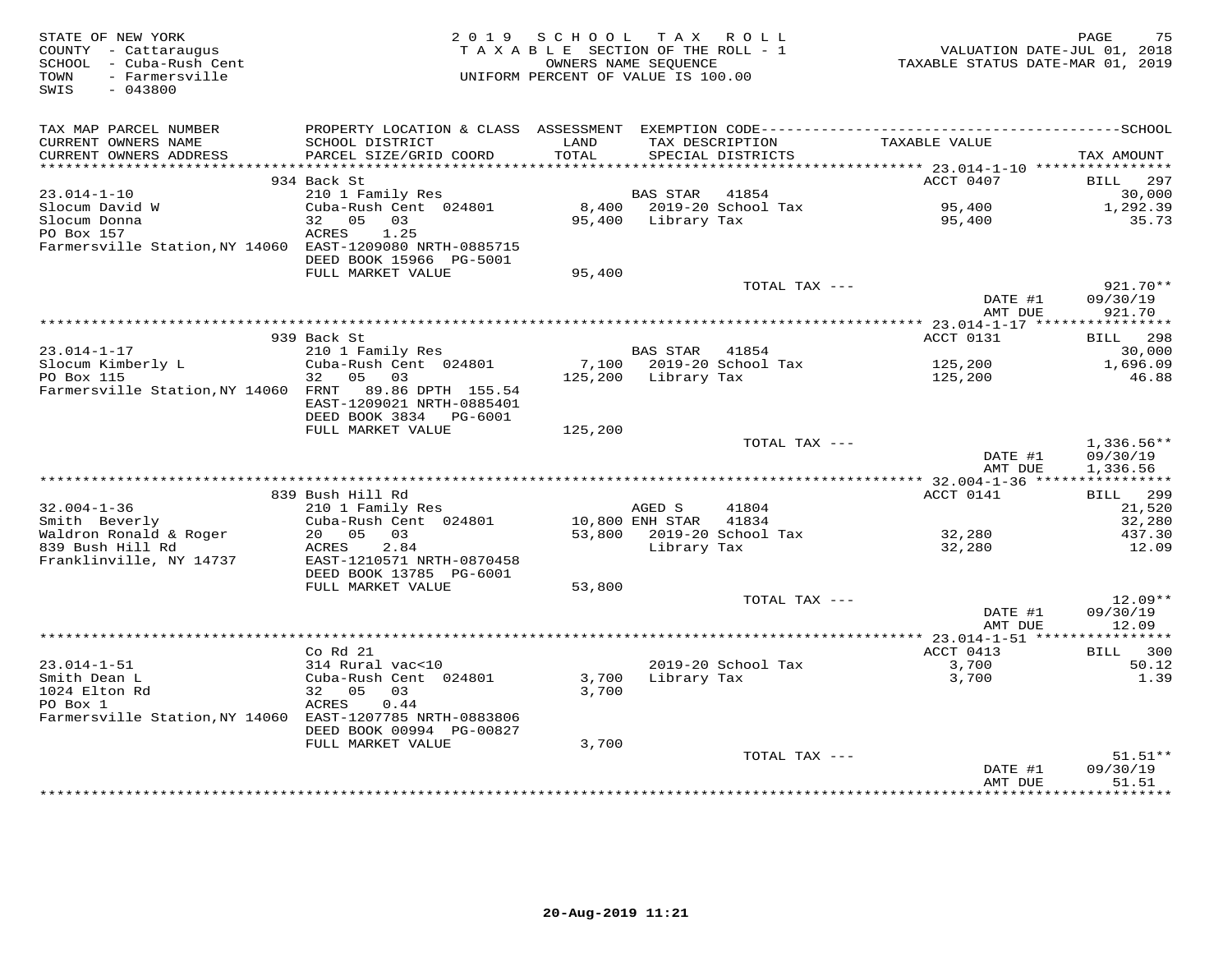| STATE OF NEW YORK<br>COUNTY - Cattaraugus<br>SCHOOL - Cuba-Rush Cent<br>- Farmersville<br>TOWN<br>SWIS<br>$-043800$ |                                                                                                                                  |                  | 2019 SCHOOL TAX ROLL<br>TAXABLE SECTION OF THE ROLL - 1<br>OWNERS NAME SEOUENCE<br>UNIFORM PERCENT OF VALUE IS 100.00 | VALUATION DATE-JUL 01, 2018<br>TAXABLE STATUS DATE-MAR 01, 2019 | PAGE<br>76                     |
|---------------------------------------------------------------------------------------------------------------------|----------------------------------------------------------------------------------------------------------------------------------|------------------|-----------------------------------------------------------------------------------------------------------------------|-----------------------------------------------------------------|--------------------------------|
| TAX MAP PARCEL NUMBER                                                                                               |                                                                                                                                  |                  |                                                                                                                       |                                                                 |                                |
| CURRENT OWNERS NAME<br>CURRENT OWNERS ADDRESS                                                                       | SCHOOL DISTRICT<br>PARCEL SIZE/GRID COORD                                                                                        | LAND<br>TOTAL    | TAX DESCRIPTION<br>SPECIAL DISTRICTS                                                                                  | TAXABLE VALUE                                                   | TAX AMOUNT                     |
|                                                                                                                     | 1024 Co Rd 21                                                                                                                    |                  |                                                                                                                       | ACCT 0414                                                       | BILL 301                       |
| $23.014 - 1 - 58$<br>Smith Dean L<br>1020 Elton Rd<br>Farmersville Station, NY 14060 FRNT                           | 210 1 Family Res<br>Cuba-Rush Cent 024801<br>32<br>05 03<br>66.00 DPTH 206.00<br>ACRES<br>0.31<br>EAST-1207988 NRTH-0884380      | 7,100<br>49,500  | 2019-20 School Tax<br>Library Tax                                                                                     | 49,500<br>49,500                                                | 670.58<br>18.54                |
|                                                                                                                     | DEED BOOK 00994 PG-00827                                                                                                         |                  |                                                                                                                       |                                                                 |                                |
|                                                                                                                     | FULL MARKET VALUE                                                                                                                | 49,500           |                                                                                                                       |                                                                 |                                |
|                                                                                                                     |                                                                                                                                  |                  | TOTAL TAX ---                                                                                                         | DATE #1                                                         | 689.12**<br>09/30/19           |
|                                                                                                                     |                                                                                                                                  |                  |                                                                                                                       | AMT DUE                                                         | 689.12                         |
|                                                                                                                     | 1042 Co Rd 21                                                                                                                    |                  |                                                                                                                       | ACCT 0412                                                       | BILL 302                       |
| $23.014 - 1 - 56$<br>Smith Howard R L<br>PO Box 233                                                                 | 210 1 Family Res<br>Cuba-Rush Cent 024801<br>32<br>05 03                                                                         | 7,600<br>60,000  | 2019-20 School Tax<br>Library Tax                                                                                     | 60,000<br>60,000                                                | 812.82<br>22.47                |
| Holland, NY 14080                                                                                                   | 66.00 DPTH 350.00<br>FRNT<br>0.53<br>ACRES<br>EAST-1207679 NRTH-0884208<br>DEED BOOK 1003 PG-1148                                |                  |                                                                                                                       |                                                                 |                                |
|                                                                                                                     | FULL MARKET VALUE                                                                                                                | 60,000           |                                                                                                                       |                                                                 |                                |
|                                                                                                                     |                                                                                                                                  |                  | TOTAL TAX ---                                                                                                         | DATE #1                                                         | 835.29**<br>09/30/19           |
|                                                                                                                     |                                                                                                                                  |                  |                                                                                                                       | AMT DUE                                                         | 835.29                         |
|                                                                                                                     | 9887 Galen Hill Rd                                                                                                               |                  |                                                                                                                       | ACCT 0832                                                       | BILL 303                       |
| $23.014 - 1 - 2.3$                                                                                                  | 210 1 Family Res                                                                                                                 |                  | BAS STAR 41854                                                                                                        |                                                                 | 30,000                         |
| Smith Joshua D.<br>9887 Galen Hill Road<br>Freedom, NY 14065                                                        | Cuba-Rush Cent 024801<br>32 05 03<br>ACRES<br>1.00<br>EAST-1208216 NRTH-0886210                                                  |                  | 8,000 2019-20 School Tax<br>89,400 Library Tax                                                                        | 89,400<br>89,400                                                | 1,211.10<br>33.48              |
| PRIOR OWNER ON 3/01/2019<br>Morgan Brent J                                                                          | DEED BOOK 20190 PG-7298<br>FULL MARKET VALUE                                                                                     | 89,400           |                                                                                                                       |                                                                 |                                |
|                                                                                                                     |                                                                                                                                  |                  | TOTAL TAX ---                                                                                                         | DATE #1<br>AMT DUE                                              | 838.17**<br>09/30/19<br>838.17 |
|                                                                                                                     |                                                                                                                                  |                  |                                                                                                                       |                                                                 |                                |
|                                                                                                                     | 649 Bush Hill Rd                                                                                                                 |                  |                                                                                                                       | ACCT 0729                                                       | BILL 304                       |
| $32.004 - 1 - 26.2$<br>Smith Ronald H<br>Smith Donna M<br>159 Briarwood<br>West Seneca, NY 14224                    | 260 Seasonal res<br>Cuba-Rush Cent 024801<br>20  05  03<br>ACRES 10.20<br>EAST-1212988 NRTH-0870360<br>DEED BOOK 820<br>PG-01015 | 20,500<br>56,600 | 2019-20 School Tax<br>Library Tax                                                                                     | 56,600<br>56,600                                                | 766.76<br>21.20                |
|                                                                                                                     | FULL MARKET VALUE                                                                                                                | 56,600           |                                                                                                                       |                                                                 |                                |
|                                                                                                                     |                                                                                                                                  |                  | TOTAL TAX ---                                                                                                         |                                                                 | 787.96**                       |
|                                                                                                                     |                                                                                                                                  |                  |                                                                                                                       | DATE #1<br>AMT DUE                                              | 09/30/19<br>787.96             |
|                                                                                                                     |                                                                                                                                  |                  |                                                                                                                       | **************                                                  | *********                      |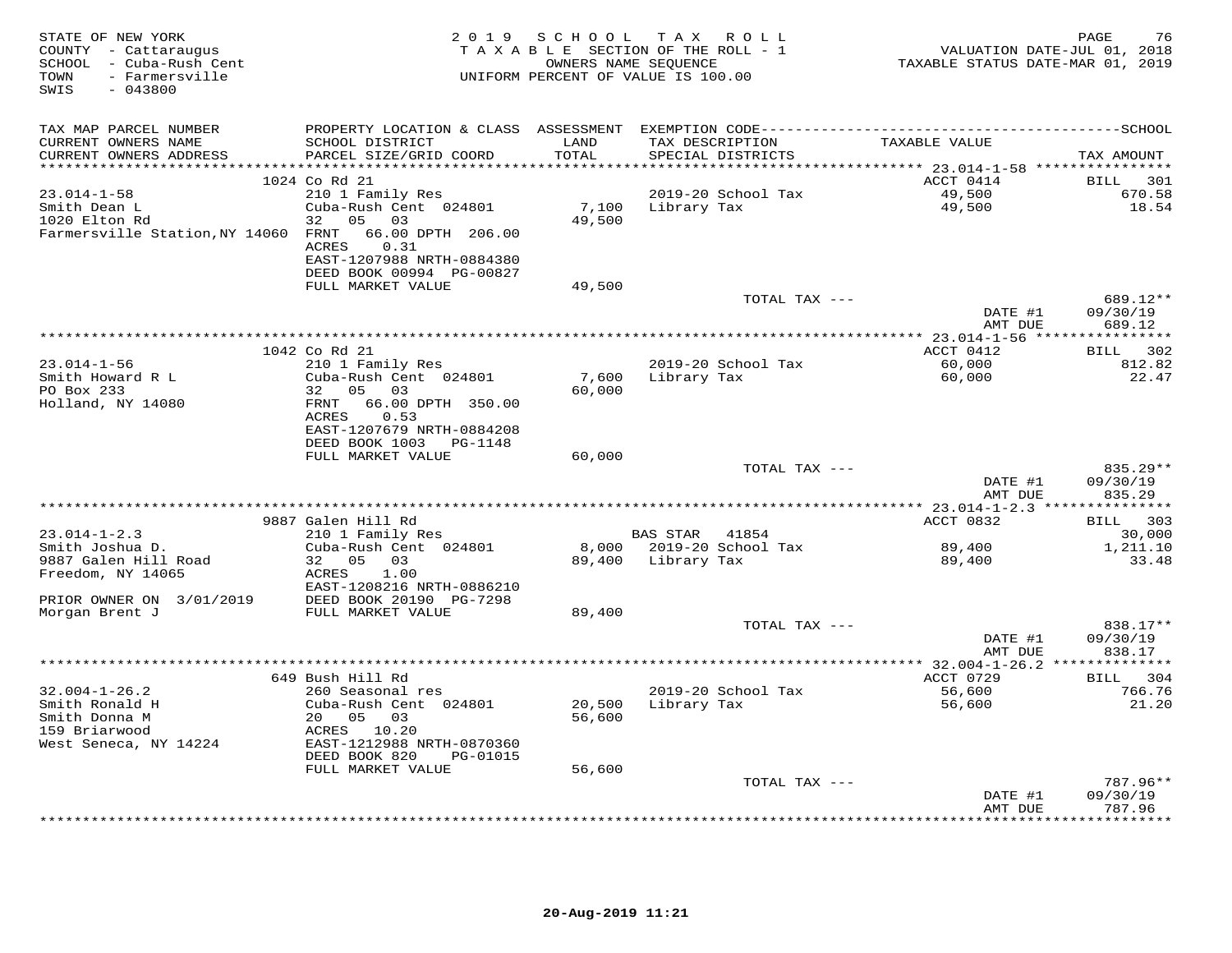| STATE OF NEW YORK<br>COUNTY - Cattaraugus<br>SCHOOL - Cuba-Rush Cent<br>- Farmersville<br>TOWN<br>$-043800$<br>SWIS | 2 0 1 9                                                | SCHOOL<br>OWNERS NAME SEQUENCE | TAX ROLL<br>TAXABLE SECTION OF THE ROLL - 1<br>UNIFORM PERCENT OF VALUE IS 100.00 | VALUATION DATE-JUL 01, 2018<br>TAXABLE STATUS DATE-MAR 01, 2019 | 77<br>PAGE           |
|---------------------------------------------------------------------------------------------------------------------|--------------------------------------------------------|--------------------------------|-----------------------------------------------------------------------------------|-----------------------------------------------------------------|----------------------|
| TAX MAP PARCEL NUMBER                                                                                               |                                                        |                                |                                                                                   |                                                                 |                      |
| CURRENT OWNERS NAME<br>CURRENT OWNERS ADDRESS                                                                       | SCHOOL DISTRICT<br>PARCEL SIZE/GRID COORD              | LAND<br>TOTAL                  | TAX DESCRIPTION<br>SPECIAL DISTRICTS                                              | TAXABLE VALUE                                                   | TAX AMOUNT           |
|                                                                                                                     | 9614 NYS Rte 98                                        |                                | 44 PCT OF VALUE USED FOR EXEMPTION PURPOSES ACCT 0416                             |                                                                 | 305<br>BILL          |
| $23.003 - 1 - 12$                                                                                                   | 240 Rural res                                          |                                | AG DIST<br>41720                                                                  |                                                                 | 39,200               |
| Smith Rowena                                                                                                        | Cuba-Rush Cent 024801                                  |                                | 92,100 AGED C/T/S 41800                                                           |                                                                 | 27,896               |
| 9614 NYS Rte 98                                                                                                     | 31 05 03                                               |                                | 126,800 ENH STAR<br>41834                                                         |                                                                 | 59,704               |
| Franklinville, NY 14737                                                                                             | ACRES 86.10                                            |                                | 2019-20 School Tax                                                                | 59,704                                                          | 808.81               |
| MAY BE SUBJECT TO PAYMENT                                                                                           | EAST-1209071 NRTH-0880743<br>DEED BOOK 728<br>PG-00674 |                                | Library Tax                                                                       | 59,704                                                          | 22.36                |
| UNDER AGDIST LAW TIL 2023                                                                                           | FULL MARKET VALUE                                      | 126,800                        |                                                                                   |                                                                 |                      |
|                                                                                                                     |                                                        |                                | TOTAL TAX ---                                                                     |                                                                 | $22.36**$            |
|                                                                                                                     |                                                        |                                |                                                                                   | DATE #1<br>AMT DUE                                              | 09/30/19<br>22.36    |
|                                                                                                                     |                                                        |                                |                                                                                   |                                                                 |                      |
|                                                                                                                     | 8095 Hardy Crn. Rd                                     |                                |                                                                                   | ACCT 0323                                                       | 306<br>BILL          |
| $41.002 - 1 - 20$                                                                                                   | 240 Rural res                                          |                                | 2019-20 School Tax                                                                | 109,400                                                         | 1,482.04             |
| Snyder William A                                                                                                    | Cuba-Rush Cent 024801                                  |                                | 67,000 Library Tax                                                                | 109,400                                                         | 40.97                |
| Snyder Eileen<br>188 Bennington Rd                                                                                  | 01 05 03<br>ACRES 80.30                                | 109,400                        |                                                                                   |                                                                 |                      |
| Snyder, NY 14226                                                                                                    | EAST-1220427 NRTH-0857467                              |                                |                                                                                   |                                                                 |                      |
|                                                                                                                     | DEED BOOK 15907 PG-4001                                |                                |                                                                                   |                                                                 |                      |
|                                                                                                                     | FULL MARKET VALUE                                      | 109,400                        |                                                                                   |                                                                 |                      |
|                                                                                                                     |                                                        |                                | TOTAL TAX ---                                                                     |                                                                 | $1,523.01**$         |
|                                                                                                                     |                                                        |                                |                                                                                   | DATE #1                                                         | 09/30/19             |
|                                                                                                                     |                                                        |                                |                                                                                   | AMT DUE                                                         | 1,523.01             |
|                                                                                                                     | 264 Clark Rd                                           |                                |                                                                                   | ACCT 0091                                                       | BILL 307             |
| $41.002 - 1 - 23$                                                                                                   | 260 Seasonal res                                       |                                | 2019-20 School Tax                                                                | 30,400                                                          | 411.83               |
| Sokolowski Bernard                                                                                                  | Cuba-Rush Cent 024801                                  |                                | 3,100 Library Tax                                                                 | 30,400                                                          | 11.38                |
| Sokolowski James                                                                                                    | 01 05<br>03                                            | 30,400                         |                                                                                   |                                                                 |                      |
| 17 Barnett Dr                                                                                                       | FRNT<br>50.00 DPTH 100.00                              |                                |                                                                                   |                                                                 |                      |
| West Seneca, NY 14224                                                                                               | ACRES<br>0.11                                          |                                |                                                                                   |                                                                 |                      |
|                                                                                                                     | EAST-1218473 NRTH-0855980                              |                                |                                                                                   |                                                                 |                      |
|                                                                                                                     | DEED BOOK 00982 PG-01062<br>FULL MARKET VALUE          | 30,400                         |                                                                                   |                                                                 |                      |
|                                                                                                                     |                                                        |                                | TOTAL TAX ---                                                                     |                                                                 | 423.21**             |
|                                                                                                                     |                                                        |                                |                                                                                   | DATE #1                                                         | 09/30/19             |
|                                                                                                                     |                                                        |                                |                                                                                   | AMT DUE                                                         | 423.21               |
|                                                                                                                     |                                                        |                                |                                                                                   |                                                                 |                      |
|                                                                                                                     | 1799 Hardy Crn. Rd                                     |                                |                                                                                   | ACCT 0740                                                       | BILL 308             |
| $40.002 - 1 - 5.3$                                                                                                  | 210 1 Family Res                                       |                                | ENH STAR<br>41834                                                                 |                                                                 | 68,700               |
| Spear Peter J<br>Spear Molly M                                                                                      | Cuba-Rush Cent 024801<br>09 05 04                      | 113,400                        | 15,100 2019-20 School Tax<br>Library Tax                                          | 113,400<br>113,400                                              | 1,536.23<br>42.47    |
| 1799 Hardy Corners Rd                                                                                               | Ff 305.17                                              |                                |                                                                                   |                                                                 |                      |
| Franklinville, NY 14737                                                                                             | ACRES<br>5.75 BANK<br>017                              |                                |                                                                                   |                                                                 |                      |
|                                                                                                                     | EAST-1195935 NRTH-0858545                              |                                |                                                                                   |                                                                 |                      |
|                                                                                                                     | DEED BOOK 00995 PG-01149                               |                                |                                                                                   |                                                                 |                      |
|                                                                                                                     | FULL MARKET VALUE                                      | 113,400                        |                                                                                   |                                                                 |                      |
|                                                                                                                     |                                                        |                                | TOTAL TAX ---                                                                     |                                                                 | 652.70**<br>09/30/19 |
|                                                                                                                     |                                                        |                                |                                                                                   | DATE #1<br>AMT DUE                                              | 652.70               |
|                                                                                                                     |                                                        |                                |                                                                                   |                                                                 |                      |

\*\*\*\*\*\*\*\*\*\*\*\*\*\*\*\*\*\*\*\*\*\*\*\*\*\*\*\*\*\*\*\*\*\*\*\*\*\*\*\*\*\*\*\*\*\*\*\*\*\*\*\*\*\*\*\*\*\*\*\*\*\*\*\*\*\*\*\*\*\*\*\*\*\*\*\*\*\*\*\*\*\*\*\*\*\*\*\*\*\*\*\*\*\*\*\*\*\*\*\*\*\*\*\*\*\*\*\*\*\*\*\*\*\*\*\*\*\*\*\*\*\*\*\*\*\*\*\*\*\*\*\*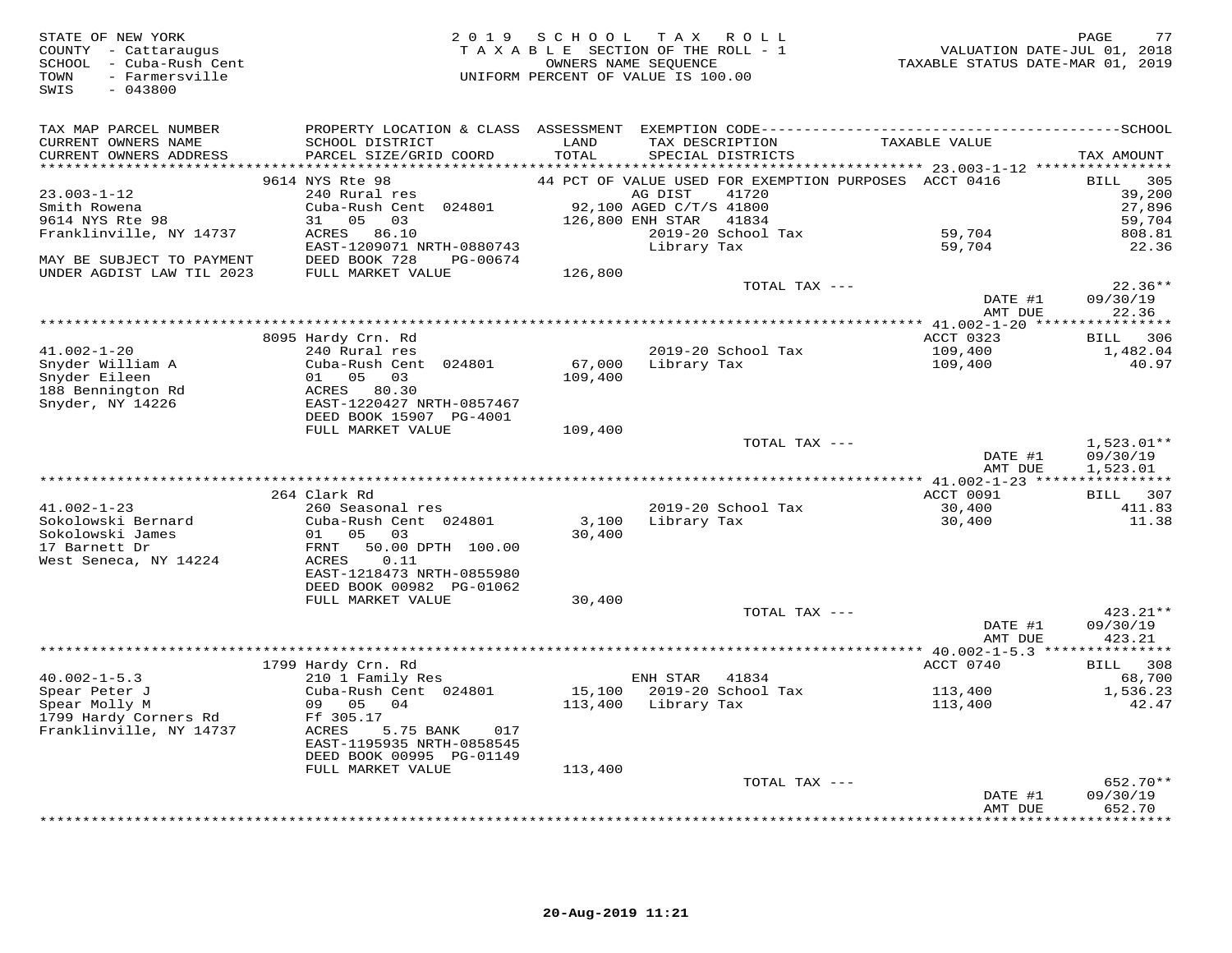| STATE OF NEW YORK<br>COUNTY - Cattaraugus<br>- Cuba-Rush Cent<br>SCHOOL<br>- Farmersville<br>TOWN<br>SWIS<br>$-043800$ | 2 0 1 9                                                      | SCHOOL<br>OWNERS NAME SEOUENCE | T A X<br>R O L L<br>TAXABLE SECTION OF THE ROLL - 1<br>UNIFORM PERCENT OF VALUE IS 100.00 | VALUATION DATE-JUL 01, 2018<br>TAXABLE STATUS DATE-MAR 01, 2019 | 78<br>PAGE                       |
|------------------------------------------------------------------------------------------------------------------------|--------------------------------------------------------------|--------------------------------|-------------------------------------------------------------------------------------------|-----------------------------------------------------------------|----------------------------------|
| TAX MAP PARCEL NUMBER                                                                                                  |                                                              |                                |                                                                                           |                                                                 |                                  |
| CURRENT OWNERS NAME<br>CURRENT OWNERS ADDRESS                                                                          | SCHOOL DISTRICT<br>PARCEL SIZE/GRID COORD                    | LAND<br>TOTAL                  | TAX DESCRIPTION<br>SPECIAL DISTRICTS                                                      | TAXABLE VALUE                                                   | TAX AMOUNT                       |
| **********************                                                                                                 | ************************<br>9296 NYS Rte 98                  |                                |                                                                                           | ACCT 0441                                                       | <b>BILL</b><br>309               |
| $32.001 - 1 - 7$                                                                                                       | 210 1 Family Res                                             |                                | <b>BAS STAR</b><br>41854                                                                  |                                                                 | 30,000                           |
| Spittler Matthew                                                                                                       | Cuba-Rush Cent 024801                                        | 7,700                          | 2019-20 School Tax                                                                        | 78,000                                                          | 1,056.67                         |
| Lehere Cortney                                                                                                         | 05<br>30<br>03                                               | 78,000                         | Library Tax                                                                               | 78,000                                                          | 29.21                            |
| 9296 NYS Rte 98                                                                                                        | ACRES<br>0.58                                                |                                |                                                                                           |                                                                 |                                  |
| Franklinville, NY 14737                                                                                                | EAST-1207618 NRTH-0875822<br>DEED BOOK 8311<br>PG-9002       |                                |                                                                                           |                                                                 |                                  |
|                                                                                                                        | FULL MARKET VALUE                                            | 78,000                         |                                                                                           |                                                                 |                                  |
|                                                                                                                        |                                                              |                                | TOTAL TAX ---                                                                             | DATE #1<br>AMT DUE                                              | $679.47**$<br>09/30/19<br>679.47 |
|                                                                                                                        |                                                              |                                |                                                                                           | * 41.002-1-3.2                                                  | * * * * * * * * * *              |
|                                                                                                                        | 8398 Stebbins Rd                                             |                                |                                                                                           | ACCT 0733                                                       | 310<br>BILL                      |
| $41.002 - 1 - 3.2$                                                                                                     | 260 Seasonal res                                             |                                | 2019-20 School Tax                                                                        | 47,700                                                          | 646.19                           |
| Stahl Craig M                                                                                                          | Cuba-Rush Cent 024801                                        | 22,800                         | Library Tax                                                                               | 47,700                                                          | 17.86                            |
| 63 Ranch Trl<br>Williamsville, NY 14221                                                                                | 18 05<br>03<br>ACRES 12.70                                   | 47,700                         |                                                                                           |                                                                 |                                  |
|                                                                                                                        | EAST-1214256 NRTH-0862960                                    |                                |                                                                                           |                                                                 |                                  |
|                                                                                                                        | DEED BOOK 13997 PG-8002<br>FULL MARKET VALUE                 | 47,700                         |                                                                                           |                                                                 |                                  |
|                                                                                                                        |                                                              |                                | TOTAL TAX ---                                                                             |                                                                 | 664.05**                         |
|                                                                                                                        |                                                              |                                |                                                                                           | DATE #1                                                         | 09/30/19                         |
|                                                                                                                        |                                                              |                                |                                                                                           | AMT DUE                                                         | 664.05                           |
|                                                                                                                        |                                                              |                                |                                                                                           |                                                                 |                                  |
| $32.004 - 1 - 5.2$                                                                                                     | 9101 Stebbins Rd<br>312 Vac w/imprv                          |                                | 2019-20 School Tax                                                                        | ACCT 1190<br>19,800                                             | 311<br>BILL<br>268.23            |
| Sterry James F                                                                                                         | Cuba-Rush Cent 024801                                        | 14,700                         | Library Tax                                                                               | 19,800                                                          | 7.41                             |
| Sterry Sandra L                                                                                                        | 20 03<br>03                                                  | 19,800                         |                                                                                           |                                                                 |                                  |
| 301 Mill St                                                                                                            | 5.45<br>ACRES                                                |                                |                                                                                           |                                                                 |                                  |
| Springville, NY 14141                                                                                                  | EAST-1214258 NRTH-0871575                                    |                                |                                                                                           |                                                                 |                                  |
|                                                                                                                        | DEED BOOK 18528 PG-4001<br>FULL MARKET VALUE                 | 19,800                         |                                                                                           |                                                                 |                                  |
|                                                                                                                        |                                                              |                                | TOTAL TAX ---                                                                             |                                                                 | $275.64**$                       |
|                                                                                                                        |                                                              |                                |                                                                                           | DATE #1                                                         | 09/30/19                         |
|                                                                                                                        |                                                              |                                |                                                                                           | AMT DUE                                                         | 275.64                           |
|                                                                                                                        |                                                              |                                |                                                                                           | ********* 32.004-2-8.2 ***                                      | *******                          |
|                                                                                                                        | West Branch Rd                                               |                                |                                                                                           | ACCT 0885                                                       | BILL<br>312                      |
| $32.004 - 2 - 8.2$<br>Sturtevant Steven R                                                                              | 270 Mfg housing<br>Cuba-Rush Cent 024801                     | 21,500                         | 2019-20 School Tax<br>Library Tax                                                         | 27,700<br>27,700                                                | 375.25<br>10.37                  |
| Sturtevant Norma                                                                                                       | 05<br>04<br>03                                               | 27,700                         |                                                                                           |                                                                 |                                  |
| 7759 Akron Rd                                                                                                          | 11.00<br>ACRES                                               |                                |                                                                                           |                                                                 |                                  |
| Lockport, NY 14094                                                                                                     | EAST-1220614 NRTH-0870739<br>DEED BOOK 1015<br><b>PG-735</b> |                                |                                                                                           |                                                                 |                                  |
|                                                                                                                        | FULL MARKET VALUE                                            | 27,700                         |                                                                                           |                                                                 |                                  |
|                                                                                                                        |                                                              |                                | TOTAL TAX ---                                                                             |                                                                 | $385.62**$                       |
|                                                                                                                        |                                                              |                                |                                                                                           | DATE #1<br>AMT DUE                                              | 09/30/19<br>385.62               |
|                                                                                                                        |                                                              |                                |                                                                                           |                                                                 | * * * * * * * * *                |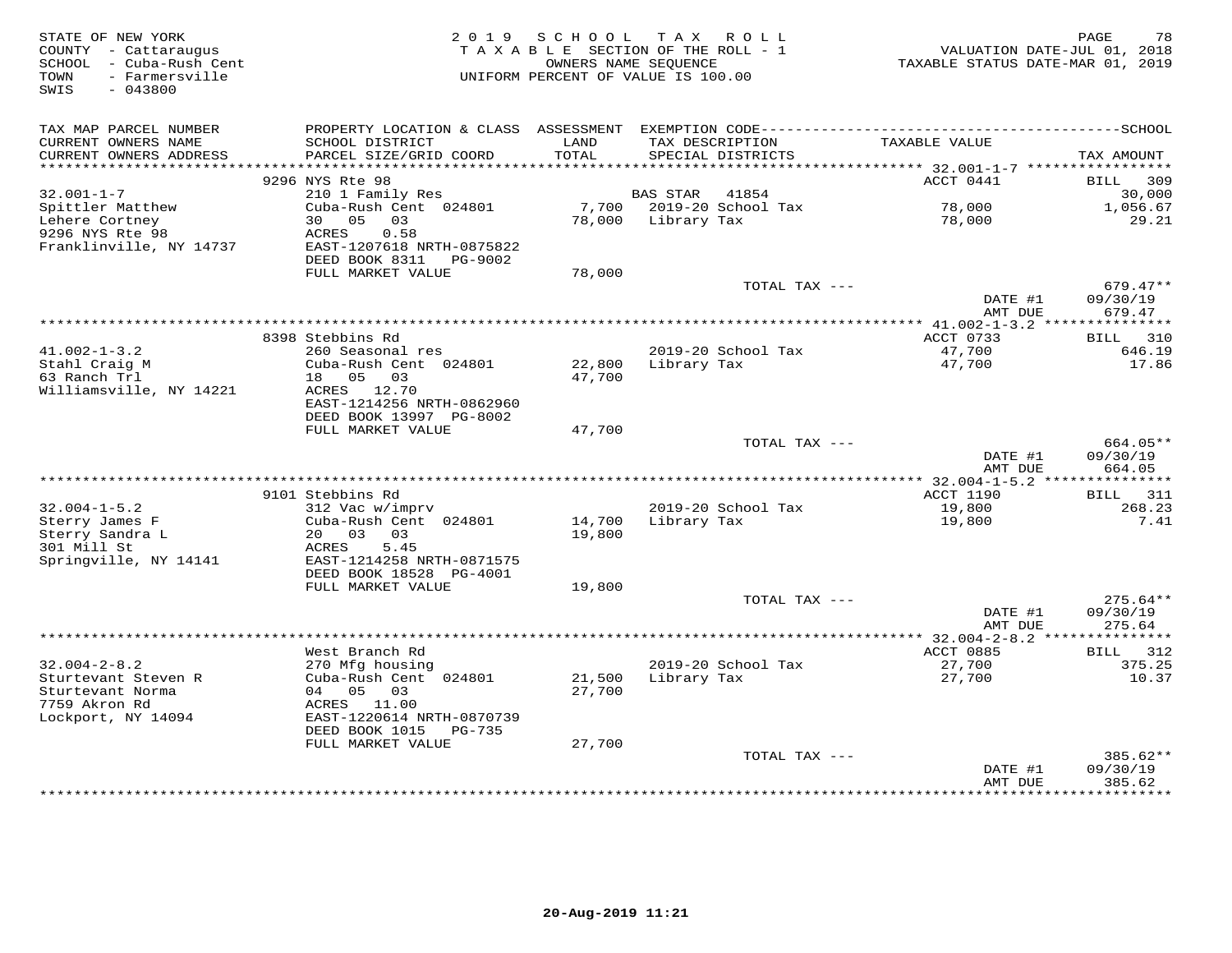| STATE OF NEW YORK<br>COUNTY - Cattaraugus<br>SCHOOL - Cuba-Rush Cent<br>- Farmersville<br>TOWN<br>$-043800$<br>SWIS | 2 0 1 9                                                                | SCHOOL<br>TAXABLE SECTION OF THE ROLL - 1<br>OWNERS NAME SEQUENCE<br>UNIFORM PERCENT OF VALUE IS 100.00 |                  | TAX ROLL                             | VALUATION DATE-JUL 01, 2018<br>TAXABLE STATUS DATE-MAR 01, 2019 | PAGE<br>79             |
|---------------------------------------------------------------------------------------------------------------------|------------------------------------------------------------------------|---------------------------------------------------------------------------------------------------------|------------------|--------------------------------------|-----------------------------------------------------------------|------------------------|
| TAX MAP PARCEL NUMBER                                                                                               | PROPERTY LOCATION & CLASS ASSESSMENT                                   |                                                                                                         |                  |                                      |                                                                 |                        |
| CURRENT OWNERS NAME<br>CURRENT OWNERS ADDRESS<br>***********************                                            | SCHOOL DISTRICT<br>PARCEL SIZE/GRID COORD<br>************************* | LAND<br>TOTAL                                                                                           |                  | TAX DESCRIPTION<br>SPECIAL DISTRICTS | TAXABLE VALUE                                                   | TAX AMOUNT             |
|                                                                                                                     | West Branch Rd                                                         |                                                                                                         |                  |                                      | ACCT 0967                                                       | BILL<br>313            |
| $32.004 - 2 - 8.3$                                                                                                  | 314 Rural vac<10                                                       |                                                                                                         |                  | 2019-20 School Tax                   | 16,100                                                          | 218.11                 |
| Sturtevant Steven R.<br>Sturtevant Norma L.                                                                         | Cuba-Rush Cent 024801<br>4 05<br>03                                    | 16,100<br>16,100                                                                                        | Library Tax      |                                      | 16,100                                                          | 6.03                   |
| 7759 Akron Road                                                                                                     | 6.50<br>ACRES                                                          |                                                                                                         |                  |                                      |                                                                 |                        |
| Lockport, NY 14094                                                                                                  | EAST-1220202 NRTH-0870701<br>DEED BOOK 28002 PG-3001                   |                                                                                                         |                  |                                      |                                                                 |                        |
|                                                                                                                     | FULL MARKET VALUE                                                      | 16,100                                                                                                  |                  |                                      |                                                                 |                        |
|                                                                                                                     |                                                                        |                                                                                                         |                  | TOTAL TAX ---                        |                                                                 | 224.14**               |
|                                                                                                                     |                                                                        |                                                                                                         |                  |                                      | DATE #1<br>AMT DUE                                              | 09/30/19<br>224.14     |
|                                                                                                                     |                                                                        |                                                                                                         | *************    |                                      | ** $41.002 - 1 - 3.6$ ***                                       | *********              |
|                                                                                                                     | Stebbins Rd                                                            |                                                                                                         |                  |                                      | ACCT 0961                                                       | 314<br><b>BILL</b>     |
| $41.002 - 1 - 3.6$                                                                                                  | 312 Vac w/imprv                                                        |                                                                                                         |                  | 2019-20 School Tax                   | 12,600                                                          | 170.69                 |
| SUMMERS CRAIG A.<br>SUMMERS ESTHER                                                                                  | Cuba-Rush Cent 024801<br>18 05<br>03                                   | 11,700<br>12,600                                                                                        | Library Tax      |                                      | 12,600                                                          | 4.72                   |
| 1101 Iroquois Ave #2428                                                                                             | 3.45<br>ACRES                                                          |                                                                                                         |                  |                                      |                                                                 |                        |
| Naperville, IL 60563                                                                                                | EAST-1214259 NRTH-0861706                                              |                                                                                                         |                  |                                      |                                                                 |                        |
|                                                                                                                     | DEED BOOK 26852 PG-8002                                                |                                                                                                         |                  |                                      |                                                                 |                        |
|                                                                                                                     | FULL MARKET VALUE                                                      | 12,600                                                                                                  |                  |                                      |                                                                 |                        |
|                                                                                                                     |                                                                        |                                                                                                         |                  | TOTAL TAX ---                        | DATE #1                                                         | $175.41**$<br>09/30/19 |
|                                                                                                                     |                                                                        |                                                                                                         |                  |                                      | AMT DUE                                                         | 175.41                 |
|                                                                                                                     |                                                                        |                                                                                                         |                  |                                      |                                                                 |                        |
|                                                                                                                     | 725 Tarbell Rd                                                         |                                                                                                         |                  |                                      | ACCT 0382                                                       | BILL 315               |
| $23.004 - 1 - 23$                                                                                                   | 112 Dairy farm<br>Cuba-Rush Cent 024801                                |                                                                                                         | AG BLDG          | 41700<br>41720                       |                                                                 | 1,000                  |
| Swartzentruber Levi E<br>Swartzentruber Lizzie L                                                                    | 23 05 03                                                               | 145,900 AG DIST                                                                                         | 261,500 BAS STAR | 41854                                |                                                                 | 58,370<br>30,000       |
| 725 Tarbell Rd                                                                                                      | ACRES 148.36                                                           |                                                                                                         |                  | 2019-20 School Tax                   | 202,130                                                         | 2,738.26               |
| Farmersville Station, NY 14060                                                                                      | EAST-1212589 NRTH-0882115                                              |                                                                                                         | Library Tax      |                                      | 202,130                                                         | 75.69                  |
|                                                                                                                     | DEED BOOK 20634 PG-8003                                                |                                                                                                         |                  |                                      |                                                                 |                        |
| MAY BE SUBJECT TO PAYMENT<br>UNDER AGDIST LAW TIL 2027                                                              | FULL MARKET VALUE                                                      | 261,500                                                                                                 |                  |                                      |                                                                 |                        |
|                                                                                                                     |                                                                        |                                                                                                         |                  | TOTAL TAX ---                        |                                                                 | $2,407.54**$           |
|                                                                                                                     |                                                                        |                                                                                                         |                  |                                      | DATE #1<br>AMT DUE                                              | 09/30/19<br>2,407.54   |
|                                                                                                                     |                                                                        |                                                                                                         |                  |                                      | ** 32.002-1-11.17 *************                                 |                        |
| $32.002 - 1 - 11.17$                                                                                                | 9080 Stebbins Rd<br>312 Vac w/imprv                                    |                                                                                                         |                  | 2019-20 School Tax                   | ACCT 1054<br>18,300                                             | BILL 316<br>247.91     |
| Tatar John                                                                                                          | Cuba-Rush Cent 024801                                                  | 16,700                                                                                                  | Library Tax      |                                      | 18,300                                                          | 6.85                   |
| Tatar Patricia                                                                                                      | ACRES<br>9.43                                                          | 18,300                                                                                                  |                  |                                      |                                                                 |                        |
| 9644 Main St                                                                                                        | EAST-1214897 NRTH-0871869                                              |                                                                                                         |                  |                                      |                                                                 |                        |
| Machias, NY 14101                                                                                                   | DEED BOOK 1005<br>PG-135                                               |                                                                                                         |                  |                                      |                                                                 |                        |
|                                                                                                                     | FULL MARKET VALUE                                                      | 18,300                                                                                                  |                  |                                      |                                                                 |                        |
|                                                                                                                     |                                                                        |                                                                                                         |                  | TOTAL TAX ---                        | DATE #1                                                         | $254.76**$<br>09/30/19 |
|                                                                                                                     |                                                                        |                                                                                                         |                  |                                      | AMT DUE                                                         | 254.76                 |
|                                                                                                                     |                                                                        |                                                                                                         |                  |                                      |                                                                 | + + + + + + + + +      |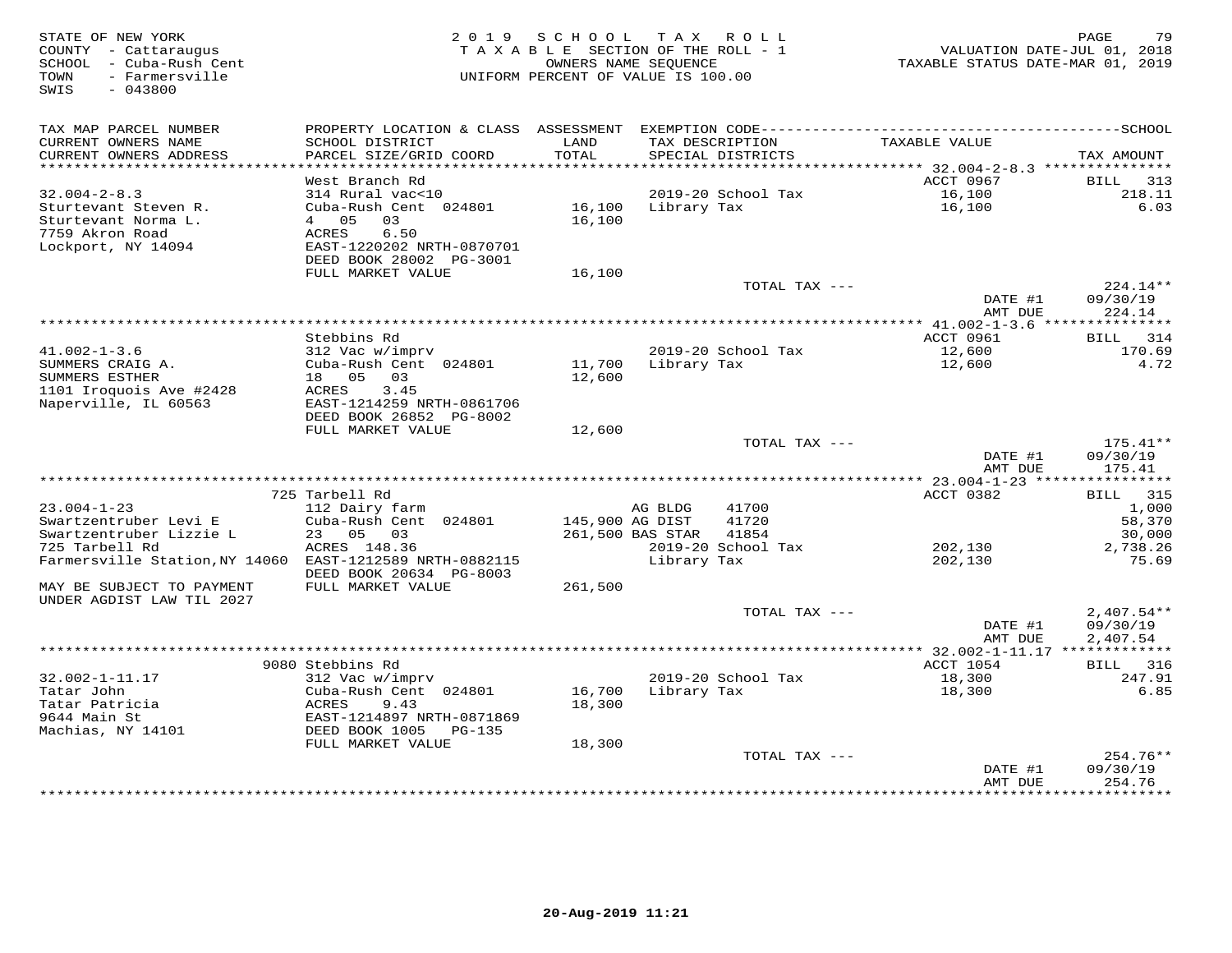| STATE OF NEW YORK<br>COUNTY - Cattaraugus<br>SCHOOL - Cuba-Rush Cent<br>- Farmersville<br>TOWN<br>SWIS<br>$-043800$ | 2 0 1 9                                   |                  | SCHOOL TAX ROLL<br>TAXABLE SECTION OF THE ROLL - 1<br>OWNERS NAME SEQUENCE<br>UNIFORM PERCENT OF VALUE IS 100.00 | VALUATION DATE-JUL 01, 2018<br>TAXABLE STATUS DATE-MAR 01, 2019 | 80<br>PAGE         |
|---------------------------------------------------------------------------------------------------------------------|-------------------------------------------|------------------|------------------------------------------------------------------------------------------------------------------|-----------------------------------------------------------------|--------------------|
| TAX MAP PARCEL NUMBER                                                                                               |                                           |                  |                                                                                                                  |                                                                 |                    |
| CURRENT OWNERS NAME<br>CURRENT OWNERS ADDRESS                                                                       | SCHOOL DISTRICT<br>PARCEL SIZE/GRID COORD | LAND<br>TOTAL    | TAX DESCRIPTION<br>SPECIAL DISTRICTS                                                                             | TAXABLE VALUE                                                   | TAX AMOUNT         |
| ********************                                                                                                |                                           | **********       |                                                                                                                  | ******** 32.002-1-6 ******************                          |                    |
|                                                                                                                     | Co Line Rd                                |                  |                                                                                                                  | ACCT 0126                                                       | 317<br><b>BILL</b> |
| $32.002 - 1 - 6$                                                                                                    | 322 Rural vac>10                          |                  | 2019-20 School Tax                                                                                               | 56,100                                                          | 759.99             |
| The Giorgini Partnership                                                                                            | Cuba-Rush Cent 024801                     | 56,100           | Library Tax                                                                                                      | 56,100                                                          | 21.01              |
| 50 Kern Rd                                                                                                          | $-05$<br>05<br>$-03$                      | 56,100           |                                                                                                                  |                                                                 |                    |
| Cowelsville, NY 14037                                                                                               | ACRES 63.25                               |                  |                                                                                                                  |                                                                 |                    |
|                                                                                                                     | EAST-1221713 NRTH-0873603                 |                  |                                                                                                                  |                                                                 |                    |
|                                                                                                                     | DEED BOOK 1027 PG-349                     |                  |                                                                                                                  |                                                                 |                    |
|                                                                                                                     | FULL MARKET VALUE                         | 56,100           |                                                                                                                  |                                                                 |                    |
|                                                                                                                     |                                           |                  | TOTAL TAX ---                                                                                                    |                                                                 | 781.00**           |
|                                                                                                                     |                                           |                  |                                                                                                                  | DATE #1                                                         | 09/30/19           |
|                                                                                                                     |                                           |                  |                                                                                                                  | AMT DUE                                                         | 781.00             |
|                                                                                                                     |                                           |                  |                                                                                                                  | ***** 41.002-1-13 ****************                              |                    |
|                                                                                                                     | Hardy Crn. Rd                             |                  |                                                                                                                  | ACCT 0188                                                       | BILL 318           |
| $41.002 - 1 - 13$                                                                                                   | 314 Rural vac<10                          |                  | 2019-20 School Tax                                                                                               | 12,800                                                          | 173.40             |
| Tilton Kevin R<br>Tilton Pamela J                                                                                   | Cuba-Rush Cent 024801<br>$01/02$ 05 03    | 12,800<br>12,800 | Library Tax                                                                                                      | 12,800                                                          | 4.79               |
| 107 Hardy Crn. Rd                                                                                                   | ACRES<br>4.17                             |                  |                                                                                                                  |                                                                 |                    |
| Franklinville, NY 14737                                                                                             | EAST-1220733 NRTH-0859739                 |                  |                                                                                                                  |                                                                 |                    |
|                                                                                                                     | DEED BOOK 5228 PG-9001                    |                  |                                                                                                                  |                                                                 |                    |
|                                                                                                                     | FULL MARKET VALUE                         | 12,800           |                                                                                                                  |                                                                 |                    |
|                                                                                                                     |                                           |                  | TOTAL TAX ---                                                                                                    |                                                                 | 178.19**           |
|                                                                                                                     |                                           |                  |                                                                                                                  | DATE #1                                                         | 09/30/19           |
|                                                                                                                     |                                           |                  |                                                                                                                  | AMT DUE                                                         | 178.19             |
| *********************                                                                                               |                                           |                  |                                                                                                                  |                                                                 |                    |
|                                                                                                                     | 107 Hardy Crn. Rd                         |                  |                                                                                                                  | ACCT 0175                                                       | BILL 319           |
| $41.002 - 1 - 14$                                                                                                   | 210 1 Family Res                          |                  | BAS STAR 41854                                                                                                   |                                                                 | 30,000             |
| Tilton Pamela J                                                                                                     | Cuba-Rush Cent 024801                     | 9,200            | 2019-20 School Tax                                                                                               | 98,900                                                          | 1,339.80           |
| Tilton Kevin R                                                                                                      | 05 03<br>01/02                            | 98,900           | Library Tax                                                                                                      | 98,900                                                          | 37.04              |
| 107 Hardy Crn. Rd                                                                                                   | ACRES<br>1.80 BANK<br>044                 |                  |                                                                                                                  |                                                                 |                    |
| Franklinville, NY 14737                                                                                             | EAST-1221045 NRTH-0859812                 |                  |                                                                                                                  |                                                                 |                    |
|                                                                                                                     | DEED BOOK 2860 PG-8001                    |                  |                                                                                                                  |                                                                 |                    |
|                                                                                                                     | FULL MARKET VALUE                         | 98,900           |                                                                                                                  |                                                                 |                    |
|                                                                                                                     |                                           |                  | TOTAL TAX ---                                                                                                    |                                                                 | $970.43**$         |
|                                                                                                                     |                                           |                  |                                                                                                                  | DATE #1                                                         | 09/30/19           |
|                                                                                                                     |                                           |                  |                                                                                                                  | AMT DUE                                                         | 970.43             |
|                                                                                                                     | 969 Elton Rd                              |                  |                                                                                                                  | ACCT 0250                                                       | BILL 320           |
| $23.014 - 1 - 36$                                                                                                   | 314 Rural vac<10                          |                  | 2019-20 School Tax                                                                                               | 7,900                                                           | 107.02             |
| Tingue Barry                                                                                                        | Cuba-Rush Cent 024801                     | 7,900            | Library Tax                                                                                                      | 7,900                                                           | 2.96               |
| Back St                                                                                                             | 32 05<br>03                               | 7,900            |                                                                                                                  |                                                                 |                    |
| PO Box 5                                                                                                            | FRNT 229.72 DPTH 153.12                   |                  |                                                                                                                  |                                                                 |                    |
| Farmersville Station, NY 14060 ACRES                                                                                | 0.80                                      |                  |                                                                                                                  |                                                                 |                    |
|                                                                                                                     | EAST-1208901 NRTH-0884755                 |                  |                                                                                                                  |                                                                 |                    |
|                                                                                                                     | DEED BOOK 941<br>PG-269                   |                  |                                                                                                                  |                                                                 |                    |
|                                                                                                                     | FULL MARKET VALUE                         | 7,900            |                                                                                                                  |                                                                 |                    |
|                                                                                                                     |                                           |                  | TOTAL TAX ---                                                                                                    |                                                                 | $109.98**$         |
|                                                                                                                     |                                           |                  |                                                                                                                  | DATE #1                                                         | 09/30/19           |
|                                                                                                                     |                                           |                  |                                                                                                                  | AMT DUE                                                         | 109.98             |
|                                                                                                                     |                                           |                  |                                                                                                                  |                                                                 | ********           |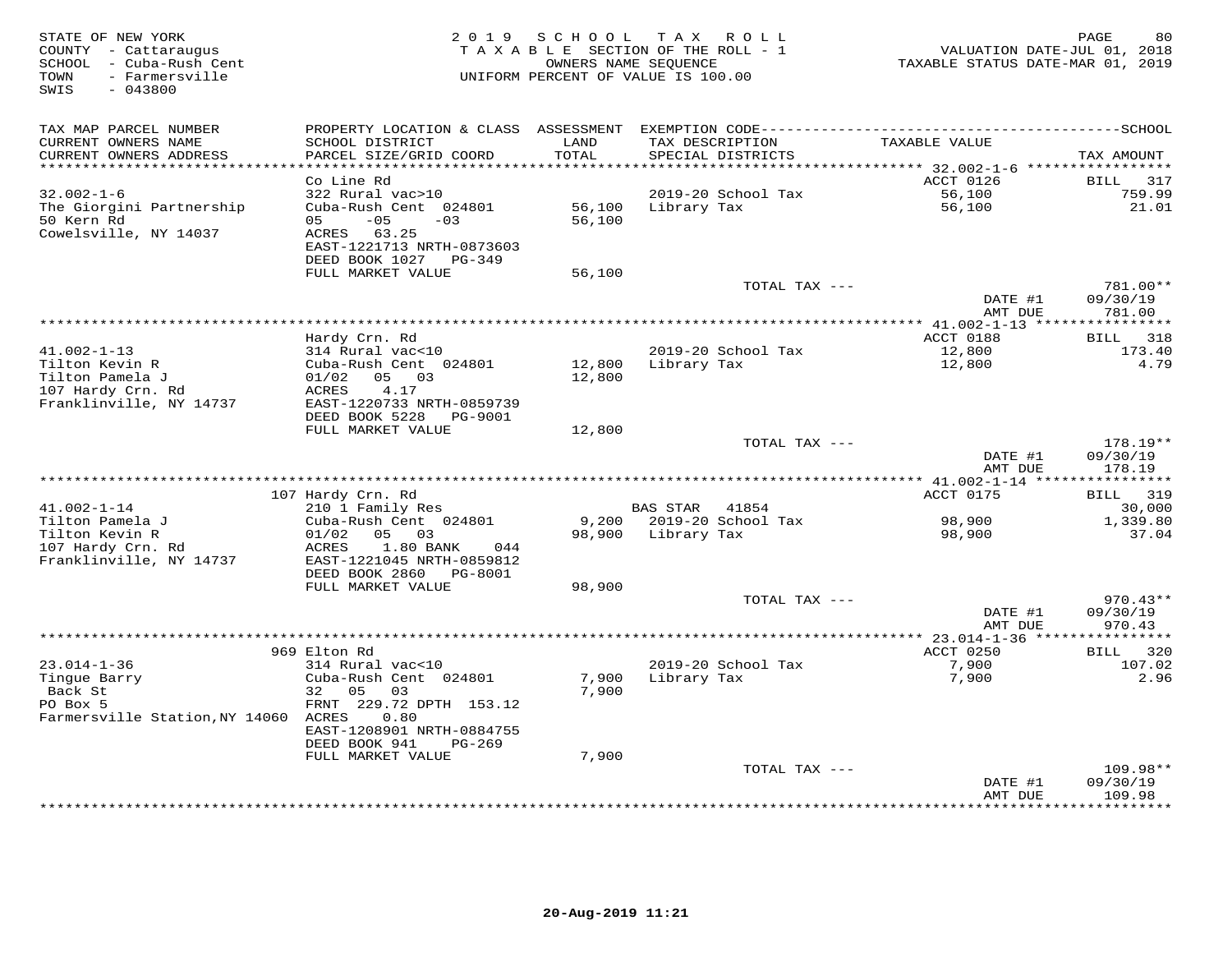| STATE OF NEW YORK<br>COUNTY - Cattaraugus<br>SCHOOL - Cuba-Rush Cent<br>TOWN<br>- Farmersville<br>SWIS<br>$-043800$ | 2 0 1 9                                                                   | SCHOOL<br>TAXABLE SECTION OF THE ROLL - 1<br>OWNERS NAME SEQUENCE<br>UNIFORM PERCENT OF VALUE IS 100.00 | T A X              | R O L L                              | VALUATION DATE-JUL 01, 2018<br>TAXABLE STATUS DATE-MAR 01, 2019 | PAGE<br>81            |
|---------------------------------------------------------------------------------------------------------------------|---------------------------------------------------------------------------|---------------------------------------------------------------------------------------------------------|--------------------|--------------------------------------|-----------------------------------------------------------------|-----------------------|
| TAX MAP PARCEL NUMBER                                                                                               |                                                                           |                                                                                                         |                    |                                      |                                                                 |                       |
| CURRENT OWNERS NAME<br>CURRENT OWNERS ADDRESS<br>***********************                                            | SCHOOL DISTRICT<br>PARCEL SIZE/GRID COORD<br>**************************** | LAND<br>TOTAL                                                                                           |                    | TAX DESCRIPTION<br>SPECIAL DISTRICTS | TAXABLE VALUE                                                   | TAX AMOUNT            |
|                                                                                                                     | 979 Back St                                                               |                                                                                                         |                    |                                      | <b>ACCT 0009</b>                                                | BILL<br>321           |
| $23.014 - 1 - 21$                                                                                                   | 210 1 Family Res                                                          |                                                                                                         | BAS STAR           | 41854                                |                                                                 | 30,000                |
| Tingue Barry D                                                                                                      | Cuba-Rush Cent 024801                                                     | 7,700                                                                                                   |                    | 2019-20 School Tax                   | 54,700                                                          | 741.02                |
| Tingue Karen J                                                                                                      | 05<br>32<br>03                                                            | 54,700                                                                                                  | Library Tax        |                                      | 54,700                                                          | 20.48                 |
| 971 Back St<br>Farmersville Station, NY 14060 EAST-1208591 NRTH-0885288                                             | ACRES<br>0.58                                                             |                                                                                                         |                    |                                      |                                                                 |                       |
|                                                                                                                     | FULL MARKET VALUE                                                         | 54,700                                                                                                  |                    |                                      |                                                                 |                       |
|                                                                                                                     |                                                                           |                                                                                                         |                    | TOTAL TAX ---                        |                                                                 | 355.09**              |
|                                                                                                                     |                                                                           |                                                                                                         |                    |                                      | DATE #1                                                         | 09/30/19              |
|                                                                                                                     |                                                                           |                                                                                                         |                    |                                      | AMT DUE                                                         | 355.09                |
|                                                                                                                     |                                                                           |                                                                                                         |                    |                                      |                                                                 |                       |
|                                                                                                                     | 983 Back St                                                               |                                                                                                         |                    |                                      | ACCT 0157                                                       | BILL<br>322<br>47.41  |
| $23.014 - 1 - 22$<br>Tingue Barry D                                                                                 | 314 Rural vac<10<br>Cuba-Rush Cent 024801                                 | 3,500                                                                                                   | Library Tax        | 2019-20 School Tax                   | 3,500<br>3,500                                                  | 1.31                  |
| Tinque Karen                                                                                                        | 32<br>05<br>03                                                            | 3,500                                                                                                   |                    |                                      |                                                                 |                       |
| 977 Back St                                                                                                         | FRNT<br>63.00 DPTH 180.00                                                 |                                                                                                         |                    |                                      |                                                                 |                       |
| Farmersville Station, NY 14060 ACRES                                                                                | 0.26                                                                      |                                                                                                         |                    |                                      |                                                                 |                       |
|                                                                                                                     | EAST-1208525 NRTH-0885392                                                 |                                                                                                         |                    |                                      |                                                                 |                       |
|                                                                                                                     | DEED BOOK 00993 PG-01030                                                  |                                                                                                         |                    |                                      |                                                                 |                       |
|                                                                                                                     | FULL MARKET VALUE                                                         | 3,500                                                                                                   |                    | TOTAL TAX ---                        |                                                                 | 48.72**               |
|                                                                                                                     |                                                                           |                                                                                                         |                    |                                      | DATE #1                                                         | 09/30/19              |
|                                                                                                                     |                                                                           |                                                                                                         |                    |                                      | AMT DUE                                                         | 48.72                 |
|                                                                                                                     |                                                                           |                                                                                                         |                    |                                      |                                                                 |                       |
|                                                                                                                     | 908 Back St                                                               |                                                                                                         |                    |                                      | ACCT 0285                                                       | BILL 323              |
| $23.014 - 1 - 11$                                                                                                   | 210 1 Family Res                                                          |                                                                                                         | BAS STAR           | 41854                                |                                                                 | 30,000                |
| Titus Brian J                                                                                                       | Cuba-Rush Cent 024801                                                     |                                                                                                         |                    | 9,400 2019-20 School Tax             | 92,400                                                          | 1,251.74              |
| Titus Karen E<br>PO Box 63                                                                                          | 32<br>05<br>03<br>ACRES<br>1.91                                           |                                                                                                         | 92,400 Library Tax |                                      | 92,400                                                          | 34.60                 |
| Farmersville Station, NY 14060 EAST-1209369 NRTH-0885829                                                            |                                                                           |                                                                                                         |                    |                                      |                                                                 |                       |
|                                                                                                                     | DEED BOOK 844<br>PG-00994                                                 |                                                                                                         |                    |                                      |                                                                 |                       |
|                                                                                                                     | FULL MARKET VALUE                                                         | 92,400                                                                                                  |                    |                                      |                                                                 |                       |
|                                                                                                                     |                                                                           |                                                                                                         |                    | TOTAL TAX ---                        |                                                                 | $879.93**$            |
|                                                                                                                     |                                                                           |                                                                                                         |                    |                                      | DATE #1                                                         | 09/30/19              |
|                                                                                                                     |                                                                           |                                                                                                         |                    |                                      | AMT DUE                                                         | 879.93<br>*********** |
|                                                                                                                     | 1202 Hardy Crn. Rd                                                        |                                                                                                         |                    |                                      | ***************** 41.001-1-4 ******<br>ACCT 0442                | 324<br>BILL           |
| $41.001 - 1 - 4$                                                                                                    | 240 Rural res                                                             |                                                                                                         | ENH STAR           | 41834                                |                                                                 | 68,700                |
| Tomczak Ann Marie                                                                                                   | Cuba-Rush Cent 024801                                                     | 38,200                                                                                                  |                    | 2019-20 School Tax                   | 118,400                                                         | 1,603.97              |
| 1202 Hardy Corners Rd                                                                                               | 34<br>05<br>03                                                            | 118,400                                                                                                 | Library Tax        |                                      | 118,400                                                         | 44.34                 |
| Franklinville, NY 14737                                                                                             | ACRES 33.53                                                               |                                                                                                         |                    |                                      |                                                                 |                       |
|                                                                                                                     | EAST-1205066 NRTH-0862469                                                 |                                                                                                         |                    |                                      |                                                                 |                       |
|                                                                                                                     | DEED BOOK 718<br>PG-628<br>FULL MARKET VALUE                              | 118,400                                                                                                 |                    |                                      |                                                                 |                       |
|                                                                                                                     |                                                                           |                                                                                                         |                    | TOTAL TAX ---                        |                                                                 | $722.31**$            |
|                                                                                                                     |                                                                           |                                                                                                         |                    |                                      | DATE #1                                                         | 09/30/19              |
|                                                                                                                     |                                                                           |                                                                                                         |                    |                                      | AMT DUE                                                         | 722.31                |
|                                                                                                                     |                                                                           |                                                                                                         |                    |                                      |                                                                 | * * * * * * * * *     |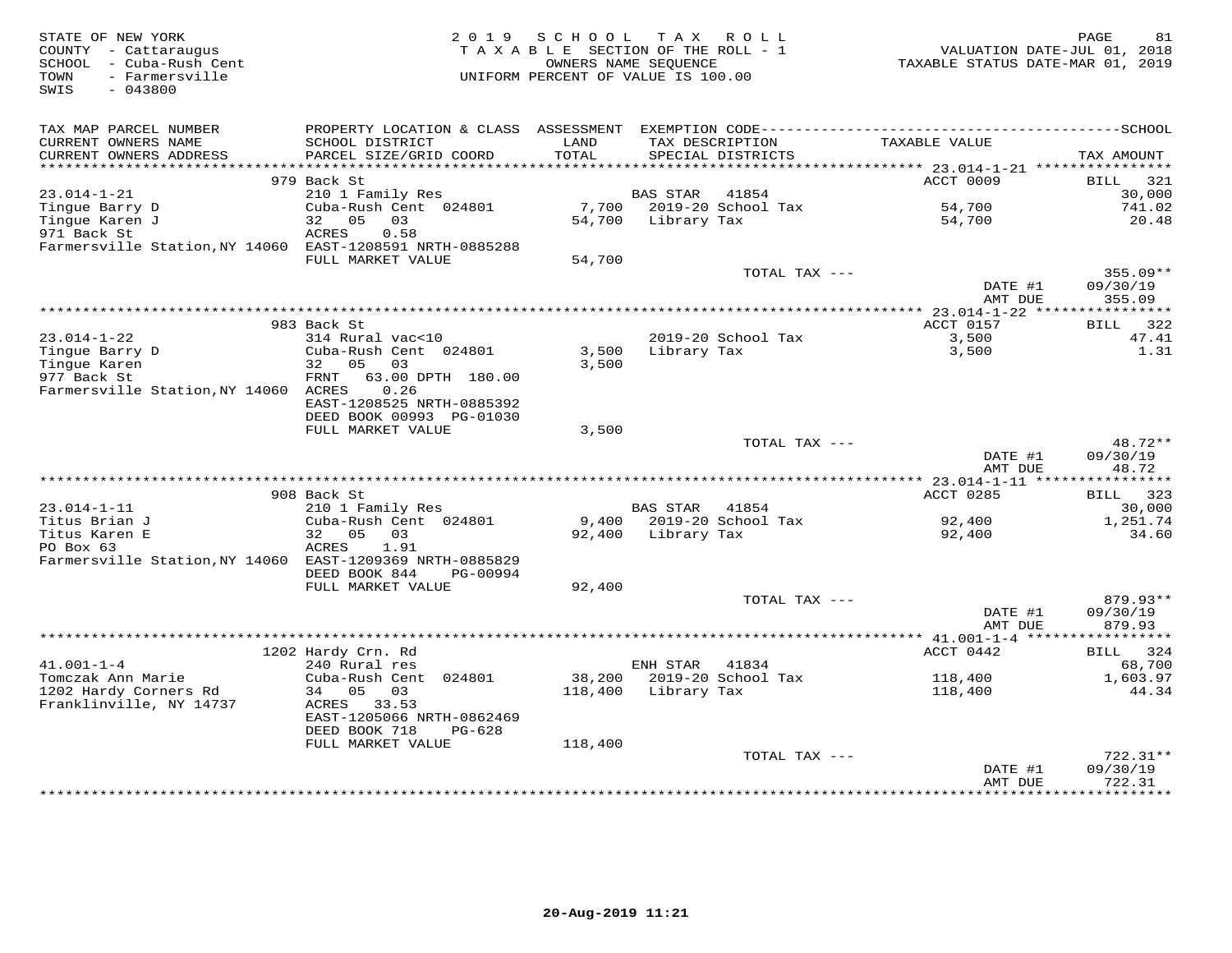| STATE OF NEW YORK<br>COUNTY - Cattaraugus<br>SCHOOL - Cuba-Rush Cent<br>- Farmersville<br>TOWN<br>SWIS<br>$-043800$ | 2 0 1 9                                                                                      | SCHOOL        | TAX ROLL<br>TAXABLE SECTION OF THE ROLL - 1<br>OWNERS NAME SEOUENCE<br>UNIFORM PERCENT OF VALUE IS 100.00 | VALUATION DATE-JUL 01, 2018<br>TAXABLE STATUS DATE-MAR 01, 2019 | 82<br>PAGE             |
|---------------------------------------------------------------------------------------------------------------------|----------------------------------------------------------------------------------------------|---------------|-----------------------------------------------------------------------------------------------------------|-----------------------------------------------------------------|------------------------|
| TAX MAP PARCEL NUMBER                                                                                               | PROPERTY LOCATION & CLASS ASSESSMENT EXEMPTION CODE-----------------------------------SCHOOL |               |                                                                                                           |                                                                 |                        |
| CURRENT OWNERS NAME<br>CURRENT OWNERS ADDRESS<br>***********************                                            | SCHOOL DISTRICT<br>PARCEL SIZE/GRID COORD                                                    | LAND<br>TOTAL | TAX DESCRIPTION<br>SPECIAL DISTRICTS                                                                      | TAXABLE VALUE                                                   | TAX AMOUNT             |
|                                                                                                                     | 791 D Bush Hill (Off) Rd                                                                     |               |                                                                                                           | ACCT 0445                                                       | <b>BILL</b><br>325     |
| $32.004 - 1 - 29$                                                                                                   | 260 Seasonal res                                                                             |               | 2019-20 School Tax                                                                                        | 48,600                                                          | 658.38                 |
| Trawinski Adam Stanley                                                                                              | Cuba-Rush Cent 024801                                                                        | 42,300        | Library Tax                                                                                               | 48,600                                                          | 18.20                  |
| Camacho C                                                                                                           | 19 05<br>03                                                                                  | 48,600        |                                                                                                           |                                                                 |                        |
| 10856 Blanchard Rd                                                                                                  | ACRES 42.60                                                                                  |               |                                                                                                           |                                                                 |                        |
| Holland, NY 14080                                                                                                   | EAST-1211388 NRTH-0867353                                                                    |               |                                                                                                           |                                                                 |                        |
|                                                                                                                     | DEED BOOK 1017 PG-843                                                                        |               |                                                                                                           |                                                                 |                        |
|                                                                                                                     | FULL MARKET VALUE                                                                            | 48,600        |                                                                                                           |                                                                 |                        |
|                                                                                                                     |                                                                                              |               | TOTAL TAX ---                                                                                             | DATE #1                                                         | $676.58**$<br>09/30/19 |
|                                                                                                                     |                                                                                              |               |                                                                                                           | AMT DUE                                                         | 676.58                 |
|                                                                                                                     |                                                                                              |               |                                                                                                           |                                                                 |                        |
|                                                                                                                     | 8751 Stebbins Rd                                                                             |               |                                                                                                           | ACCT 0446                                                       | BILL 326               |
| $32.004 - 1 - 27.1$                                                                                                 | 260 Seasonal res                                                                             |               | 2019-20 School Tax                                                                                        | 71,600                                                          | 969.97                 |
| Trzepacz Bruce J.                                                                                                   | Cuba-Rush Cent 024801                                                                        | 42,600        | Library Tax                                                                                               | 71,600                                                          | 26.81                  |
| Trzepacz Donald Jr.                                                                                                 | $19 - 05$<br>$-03$                                                                           | 71,600        |                                                                                                           |                                                                 |                        |
| 11465 Bullis Road                                                                                                   | ACRES 40.10                                                                                  |               |                                                                                                           |                                                                 |                        |
| Marilla, NY 14102                                                                                                   | EAST-1213410 NRTH-0867354                                                                    |               |                                                                                                           |                                                                 |                        |
|                                                                                                                     | DEED BOOK 27083 PG-7001<br>FULL MARKET VALUE                                                 |               |                                                                                                           |                                                                 |                        |
|                                                                                                                     |                                                                                              | 71,600        | TOTAL TAX ---                                                                                             |                                                                 | $996.78**$             |
|                                                                                                                     |                                                                                              |               |                                                                                                           | DATE #1<br>AMT DUE                                              | 09/30/19<br>996.78     |
|                                                                                                                     |                                                                                              |               |                                                                                                           |                                                                 |                        |
|                                                                                                                     | Stebbins Rd                                                                                  |               |                                                                                                           |                                                                 | BILL 327               |
| $32.004 - 1 - 27.4$                                                                                                 | 314 Rural vac<10                                                                             |               | 2019-20 School Tax                                                                                        | 16,200                                                          | 219.46                 |
| TTC Enterprises, LLC                                                                                                | Cuba-Rush Cent 024801                                                                        | 16,200        | Library Tax                                                                                               | 16,200                                                          | 6.07                   |
| 61 Dellwood Drive                                                                                                   | 03<br>05                                                                                     | 16,200        |                                                                                                           |                                                                 |                        |
| Elma, NY 14059                                                                                                      | ACRES<br>6.55 BANK<br>005                                                                    |               |                                                                                                           |                                                                 |                        |
|                                                                                                                     | EAST-1214177 NRTH-0867317                                                                    |               |                                                                                                           |                                                                 |                        |
|                                                                                                                     | DEED BOOK 26916 PG-9001<br>FULL MARKET VALUE                                                 | 16,200        |                                                                                                           |                                                                 |                        |
|                                                                                                                     |                                                                                              |               | TOTAL TAX ---                                                                                             |                                                                 | $225.53**$             |
|                                                                                                                     |                                                                                              |               |                                                                                                           | DATE #1                                                         | 09/30/19               |
|                                                                                                                     |                                                                                              |               |                                                                                                           | AMT DUE                                                         | 225.53                 |
|                                                                                                                     |                                                                                              |               |                                                                                                           | *** 32.004-1-4.2 **                                             | * * * * * * * * * * *  |
|                                                                                                                     | 710 Bush Hill Rd                                                                             |               |                                                                                                           | ACCT 0654                                                       | 328<br>BILL            |
| $32.004 - 1 - 4.2$                                                                                                  | 210 1 Family Res                                                                             |               | ENH STAR<br>41834                                                                                         |                                                                 | 68,700                 |
| UBERTY DOUGLAS B                                                                                                    | Cuba-Rush Cent 024801                                                                        |               | 15,800 2019-20 School Tax                                                                                 | 132,200                                                         | 1,790.92               |
| 304 North Main Street                                                                                               | 20 05 03                                                                                     | 132,200       | Library Tax                                                                                               | 132,200                                                         | 49.51                  |
| Warsaw, NY 14569                                                                                                    | ACRES<br>6.23                                                                                |               |                                                                                                           |                                                                 |                        |
| PRIOR OWNER ON 3/01/2019                                                                                            | EAST-1212532 NRTH-0871452<br>DEED BOOK 20190 PG-7132                                         |               |                                                                                                           |                                                                 |                        |
| Kernahan Robert                                                                                                     | FULL MARKET VALUE                                                                            | 132,200       |                                                                                                           |                                                                 |                        |
|                                                                                                                     |                                                                                              |               | TOTAL TAX ---                                                                                             |                                                                 | 914.43**               |
|                                                                                                                     |                                                                                              |               |                                                                                                           | DATE #1                                                         | 09/30/19               |
|                                                                                                                     |                                                                                              |               |                                                                                                           | AMT DUE                                                         | 914.43                 |
|                                                                                                                     |                                                                                              |               |                                                                                                           |                                                                 |                        |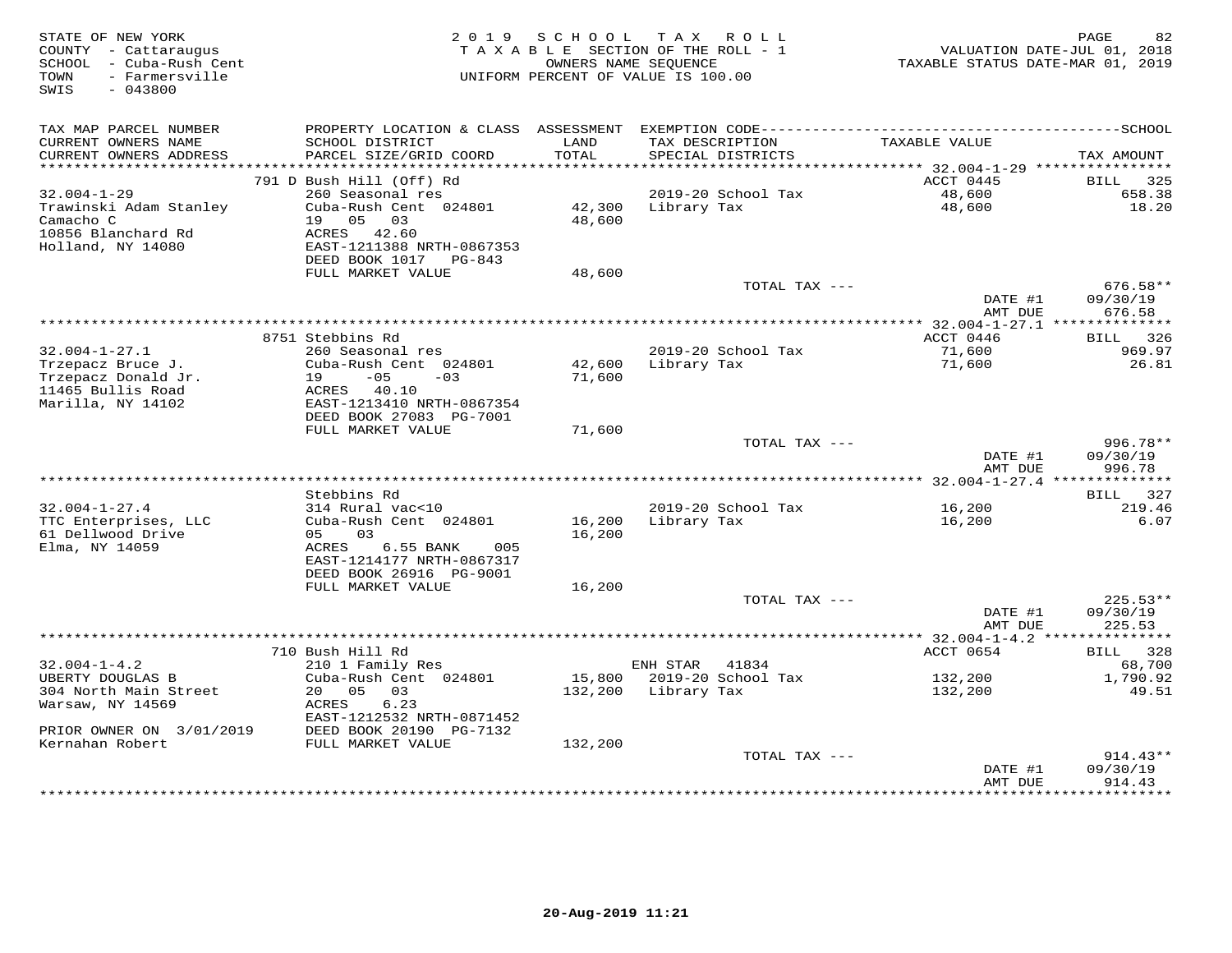| STATE OF NEW YORK<br>COUNTY - Cattaraugus<br>SCHOOL - Cuba-Rush Cent<br>- Farmersville<br>TOWN<br>$-043800$<br>SWIS | 2 0 1 9                                                               | SCHOOL<br>TAXABLE SECTION OF THE ROLL - 1<br>UNIFORM PERCENT OF VALUE IS 100.00 | T A X<br>OWNERS NAME SEQUENCE | ROLL                          | VALUATION DATE-JUL 01, 2018<br>TAXABLE STATUS DATE-MAR 01, 2019 | PAGE<br>83             |
|---------------------------------------------------------------------------------------------------------------------|-----------------------------------------------------------------------|---------------------------------------------------------------------------------|-------------------------------|-------------------------------|-----------------------------------------------------------------|------------------------|
| TAX MAP PARCEL NUMBER                                                                                               | PROPERTY LOCATION & CLASS ASSESSMENT                                  |                                                                                 |                               |                               |                                                                 |                        |
| CURRENT OWNERS NAME<br>CURRENT OWNERS ADDRESS<br>*********************                                              | SCHOOL DISTRICT<br>PARCEL SIZE/GRID COORD<br>************************ | LAND<br>TOTAL                                                                   | TAX DESCRIPTION               | SPECIAL DISTRICTS             | TAXABLE VALUE                                                   | TAX AMOUNT             |
|                                                                                                                     | Huyck Rd                                                              |                                                                                 |                               |                               | ACCT 0337                                                       | BILL<br>329            |
| $23.004 - 1 - 13$                                                                                                   | 314 Rural vac<10                                                      |                                                                                 |                               | 2019-20 School Tax            | 8,400                                                           | 113.79                 |
| Vetter Jeffrey H                                                                                                    | Cuba-Rush Cent 024801                                                 | 8,400                                                                           | Library Tax                   |                               | 8,400                                                           | 3.15                   |
| Vetter Erin E                                                                                                       | 08 05<br>03                                                           | 8,400                                                                           |                               |                               |                                                                 |                        |
| 1787 North Forest Rd                                                                                                | 1.26<br><b>ACRES</b>                                                  |                                                                                 |                               |                               |                                                                 |                        |
| Williamsville, NY 14221                                                                                             | EAST-1219427 NRTH-0884769                                             |                                                                                 |                               |                               |                                                                 |                        |
|                                                                                                                     | DEED BOOK 22532 PG-4001                                               |                                                                                 |                               |                               |                                                                 |                        |
|                                                                                                                     | FULL MARKET VALUE                                                     | 8,400                                                                           |                               |                               |                                                                 |                        |
|                                                                                                                     |                                                                       |                                                                                 |                               | TOTAL TAX ---                 | DATE #1                                                         | $116.94**$<br>09/30/19 |
|                                                                                                                     |                                                                       |                                                                                 |                               |                               | AMT DUE                                                         | 116.94                 |
|                                                                                                                     |                                                                       |                                                                                 |                               | ***************************** | ************ 23.014-1-20 *****************                      |                        |
|                                                                                                                     | 971 Back St                                                           |                                                                                 |                               |                               | ACCT 0452                                                       | 330<br>BILL            |
| $23.014 - 1 - 20$                                                                                                   | 210 1 Family Res                                                      |                                                                                 | ENH STAR                      | 41834                         |                                                                 | 56,600                 |
| Vickman Donna M                                                                                                     | Cuba-Rush Cent 024801                                                 | 7,400                                                                           |                               | 2019-20 School Tax            | 56,600                                                          | 766.76                 |
| Vickman Robert D                                                                                                    | 32 05<br>03                                                           | 56,600                                                                          | Library Tax                   |                               | 56,600                                                          | 21.20                  |
| 971 Back St                                                                                                         | FRNT 120.00 DPTH 152.00                                               |                                                                                 |                               |                               |                                                                 |                        |
| Farmersville Station, NY 14060 ACRES                                                                                | 0.42<br>EAST-1208686 NRTH-0885404                                     |                                                                                 |                               |                               |                                                                 |                        |
|                                                                                                                     | DEED BOOK 742<br>PG-00905                                             |                                                                                 |                               |                               |                                                                 |                        |
|                                                                                                                     | FULL MARKET VALUE                                                     | 56,600                                                                          |                               |                               |                                                                 |                        |
|                                                                                                                     |                                                                       |                                                                                 |                               | TOTAL TAX ---                 |                                                                 | $21.20**$              |
|                                                                                                                     |                                                                       |                                                                                 |                               |                               | DATE #1                                                         | 09/30/19               |
|                                                                                                                     |                                                                       |                                                                                 |                               |                               | AMT DUE                                                         | 21.20                  |
|                                                                                                                     | * * * * * * * * * * * * * * * * *                                     | **************************************                                          |                               |                               | *********** 23.003-1-7.5                                        | ***********            |
|                                                                                                                     | Church St                                                             |                                                                                 |                               |                               | ACCT 0998                                                       | BILL 331               |
| $23.003 - 1 - 7.5$<br>Vickman Kenneth W                                                                             | 314 Rural vac<10<br>Cuba-Rush Cent 024801                             | 3,900                                                                           | Library Tax                   | 2019-20 School Tax            | 3,900                                                           | 52.83<br>1.46          |
| Vickman Nancy J                                                                                                     | 32 05<br>03                                                           | 3,900                                                                           |                               |                               | 3,900                                                           |                        |
| 9809 Church St                                                                                                      | 0.65<br>ACRES                                                         |                                                                                 |                               |                               |                                                                 |                        |
| Farmersville Station, NY 14060 EAST-1208116 NRTH-0885112                                                            |                                                                       |                                                                                 |                               |                               |                                                                 |                        |
|                                                                                                                     | DEED BOOK 2255<br>PG-9001                                             |                                                                                 |                               |                               |                                                                 |                        |
|                                                                                                                     | FULL MARKET VALUE                                                     | 3,900                                                                           |                               |                               |                                                                 |                        |
|                                                                                                                     |                                                                       |                                                                                 |                               | TOTAL TAX ---                 |                                                                 | $54.29**$              |
|                                                                                                                     |                                                                       |                                                                                 |                               |                               | DATE #1                                                         | 09/30/19               |
|                                                                                                                     |                                                                       |                                                                                 | ***************************   |                               | AMT DUE                                                         | 54.29                  |
|                                                                                                                     | 1047 Siloam Rd                                                        |                                                                                 |                               |                               | *** 23.003-1-7.3 **<br>ACCT 0996                                | 332<br>BILL            |
| $23.003 - 1 - 7.3$                                                                                                  | 210 1 Family Res                                                      |                                                                                 | <b>BAS STAR</b>               | 41854                         |                                                                 | 30,000                 |
| Vickman Kenneth W Jr                                                                                                | Cuba-Rush Cent 024801                                                 | 10,700                                                                          |                               | 2019-20 School Tax            | 70,400                                                          | 953.71                 |
| Vickman Melissa A                                                                                                   | 32 05<br>03                                                           | 70,400                                                                          | Library Tax                   |                               | 70,400                                                          | 26.36                  |
| 1047 Siloam Rd                                                                                                      | ACRES<br>2.80                                                         |                                                                                 |                               |                               |                                                                 |                        |
| Freedom, NY 14065                                                                                                   | EAST-1207735 NRTH-0885696                                             |                                                                                 |                               |                               |                                                                 |                        |
|                                                                                                                     | DEED BOOK 977<br>$PG-84$                                              |                                                                                 |                               |                               |                                                                 |                        |
|                                                                                                                     | FULL MARKET VALUE                                                     | 70,400                                                                          |                               |                               |                                                                 |                        |
|                                                                                                                     |                                                                       |                                                                                 |                               | TOTAL TAX ---                 |                                                                 | $573.66**$             |
|                                                                                                                     |                                                                       |                                                                                 |                               |                               | DATE #1<br>AMT DUE                                              | 09/30/19<br>573.66     |
|                                                                                                                     |                                                                       |                                                                                 |                               | ***********************       |                                                                 | *******                |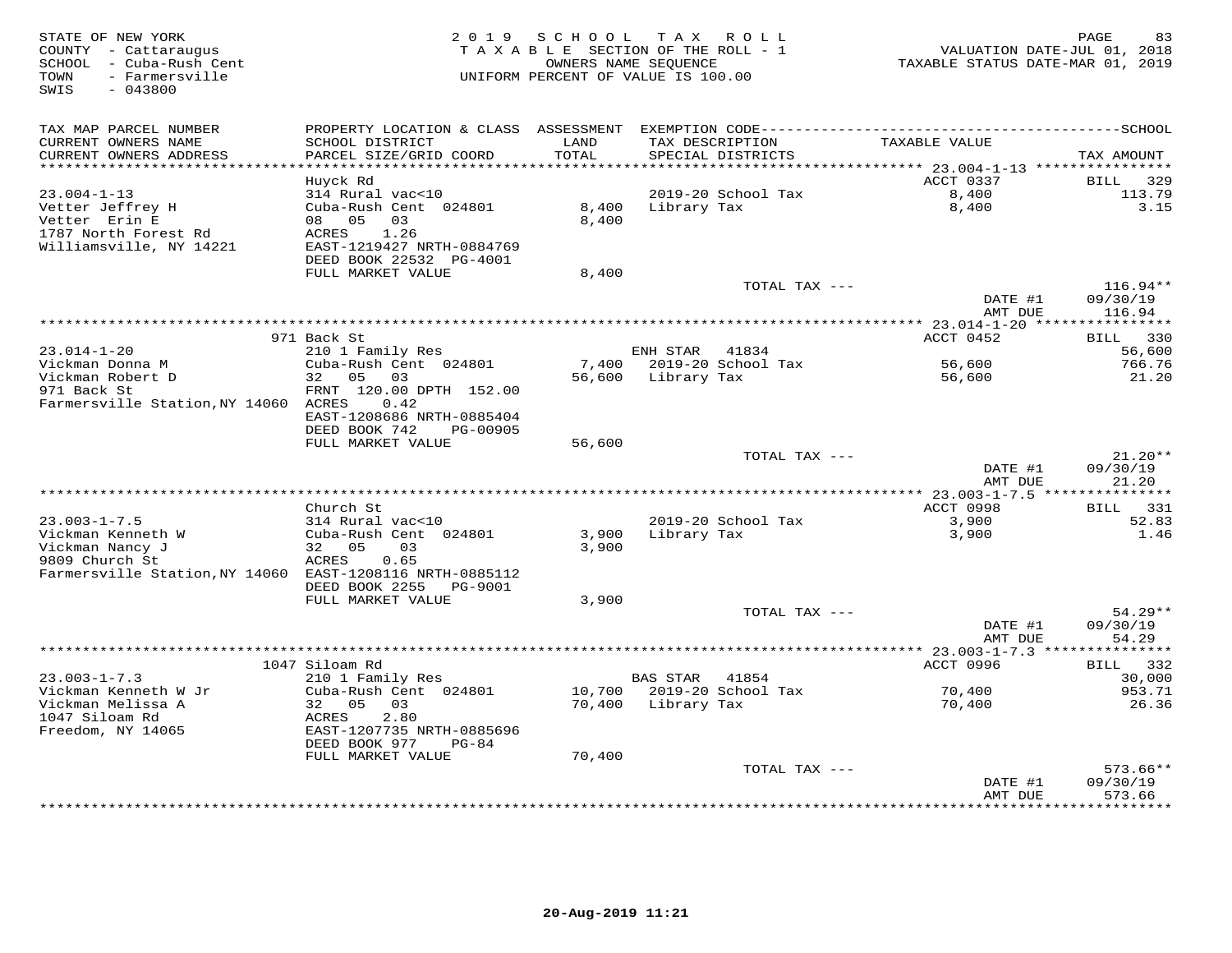| STATE OF NEW YORK<br>COUNTY - Cattaraugus<br>SCHOOL - Cuba-Rush Cent<br>- Farmersville<br>TOWN<br>SWIS<br>$-043800$ | 2 0 1 9                                                | SCHOOL<br>TAXABLE SECTION OF THE ROLL - 1<br>UNIFORM PERCENT OF VALUE IS 100.00 | OWNERS NAME SEQUENCE     | TAX ROLL                             | VALUATION DATE-JUL 01, 2018<br>TAXABLE STATUS DATE-MAR 01, 2019 | PAGE<br>84                   |
|---------------------------------------------------------------------------------------------------------------------|--------------------------------------------------------|---------------------------------------------------------------------------------|--------------------------|--------------------------------------|-----------------------------------------------------------------|------------------------------|
| TAX MAP PARCEL NUMBER                                                                                               |                                                        |                                                                                 |                          |                                      |                                                                 |                              |
| CURRENT OWNERS NAME<br>CURRENT OWNERS ADDRESS<br>*******************                                                | SCHOOL DISTRICT<br>PARCEL SIZE/GRID COORD              | LAND<br>TOTAL<br>*******                                                        |                          | TAX DESCRIPTION<br>SPECIAL DISTRICTS | TAXABLE VALUE                                                   | TAX AMOUNT                   |
|                                                                                                                     | 9809 Church St                                         |                                                                                 |                          |                                      | ******* 23.014-1-69 *****************<br>ACCT 0450              | 333<br>BILL                  |
| $23.014 - 1 - 69$                                                                                                   | 210 1 Family Res                                       |                                                                                 | AGED S                   | 41804                                |                                                                 | 3,450                        |
| Vickman Nancy                                                                                                       | Cuba-Rush Cent 024801                                  |                                                                                 | 7,600 ENH STAR           | 41834                                |                                                                 | 65,550                       |
| Vickman Kenneth                                                                                                     | 05<br>32<br>03                                         |                                                                                 |                          | 69,000 2019-20 School Tax            | 65,550                                                          | 888.01                       |
| 9809 Church St<br>Farmersville Station, NY 14060 ACRES                                                              | FRNT 180.00 DPTH 125.00<br>0.52                        |                                                                                 | Library Tax              |                                      | 65,550                                                          | 24.55                        |
|                                                                                                                     | EAST-1208254 NRTH-0885117<br>DEED BOOK 713<br>PG-00570 |                                                                                 |                          |                                      |                                                                 |                              |
|                                                                                                                     | FULL MARKET VALUE                                      | 69,000                                                                          |                          |                                      |                                                                 |                              |
|                                                                                                                     |                                                        |                                                                                 |                          | TOTAL TAX ---                        | DATE #1<br>AMT DUE                                              | 24.55**<br>09/30/19<br>24.55 |
|                                                                                                                     |                                                        |                                                                                 |                          |                                      |                                                                 |                              |
|                                                                                                                     | 211 Hardy Crn. Rd                                      |                                                                                 |                          |                                      | ACCT 0621                                                       | 334<br>BILL                  |
| $41.002 - 1 - 11.1$                                                                                                 | 210 1 Family Res                                       |                                                                                 | <b>BAS STAR</b>          | 41854                                |                                                                 | 30,000                       |
| Vinovrski John Jr<br>Vinovrski Dorothy A                                                                            | Cuba-Rush Cent 024801<br>01 05<br>03                   | 15,100<br>68,000                                                                | Library Tax              | 2019-20 School Tax                   | 68,000<br>68,000                                                | 921.20<br>25.46              |
| 211 Hardy Crn. Rd<br>Franklinville, NY 14737                                                                        | ACRES<br>5.73 BANK<br>017<br>EAST-1219333 NRTH-0859392 |                                                                                 |                          |                                      |                                                                 |                              |
|                                                                                                                     | DEED BOOK 947<br>PG-831<br>FULL MARKET VALUE           | 68,000                                                                          |                          |                                      |                                                                 |                              |
|                                                                                                                     |                                                        |                                                                                 |                          | TOTAL TAX ---                        |                                                                 | 540.25**                     |
|                                                                                                                     |                                                        |                                                                                 |                          |                                      | DATE #1<br>AMT DUE                                              | 09/30/19<br>540.25           |
|                                                                                                                     |                                                        |                                                                                 |                          |                                      |                                                                 |                              |
|                                                                                                                     | 9800 Church St                                         |                                                                                 |                          |                                      | ACCT 0454                                                       | BILL 335                     |
| $23.014 - 1 - 26$                                                                                                   | 210 1 Family Res                                       |                                                                                 | AGED S<br>5,900 ENH STAR | 41804<br>41834                       |                                                                 | 6,000                        |
| Vosburg (L/U) Vernon M<br>Vosburg Gary                                                                              | Cuba-Rush Cent 024801<br>32 05<br>03                   |                                                                                 |                          | 60,000 2019-20 School Tax            | 54,000                                                          | 54,000<br>731.54             |
| Veron Vosburg                                                                                                       | 0.21<br>ACRES                                          |                                                                                 | Library Tax              |                                      | 54,000                                                          | 20.22                        |
| 9800 Church St<br>Farmersville Sta., NY 14060                                                                       | EAST-1208424 NRTH-0885060<br>DEED BOOK 16443 PG-8001   |                                                                                 |                          |                                      |                                                                 |                              |
|                                                                                                                     | FULL MARKET VALUE                                      | 60,000                                                                          |                          |                                      |                                                                 |                              |
|                                                                                                                     |                                                        |                                                                                 |                          | TOTAL TAX ---                        | DATE #1                                                         | $20.22**$<br>09/30/19        |
|                                                                                                                     |                                                        |                                                                                 |                          |                                      | AMT DUE                                                         | 20.22                        |
|                                                                                                                     | 9795 NYS Rte 98                                        |                                                                                 |                          |                                      | ACCT 0544                                                       | BILL 336                     |
| $23.014 - 1 - 41$                                                                                                   | 270 Mfg housing                                        |                                                                                 |                          | 2019-20 School Tax                   | 21,400                                                          | 289.91                       |
| Vosburg Gary                                                                                                        | Cuba-Rush Cent 024801                                  | 5,900                                                                           | Library Tax              |                                      | 21,400                                                          | 8.01                         |
| Vosburg Sheila                                                                                                      | 05<br>32<br>03                                         | 21,400                                                                          |                          |                                      |                                                                 |                              |
| 10587 Marble Springs Rd                                                                                             | ACRES<br>0.21                                          |                                                                                 |                          |                                      |                                                                 |                              |
| Delevan, NY 14042-9641                                                                                              | EAST-1209330 NRTH-0884371<br>DEED BOOK 808<br>PG-00560 |                                                                                 |                          |                                      |                                                                 |                              |
|                                                                                                                     | FULL MARKET VALUE                                      | 21,400                                                                          |                          |                                      |                                                                 | $297.92**$                   |
|                                                                                                                     |                                                        |                                                                                 |                          | TOTAL TAX ---                        | DATE #1<br>AMT DUE                                              | 09/30/19<br>297.92           |
|                                                                                                                     |                                                        |                                                                                 |                          |                                      |                                                                 |                              |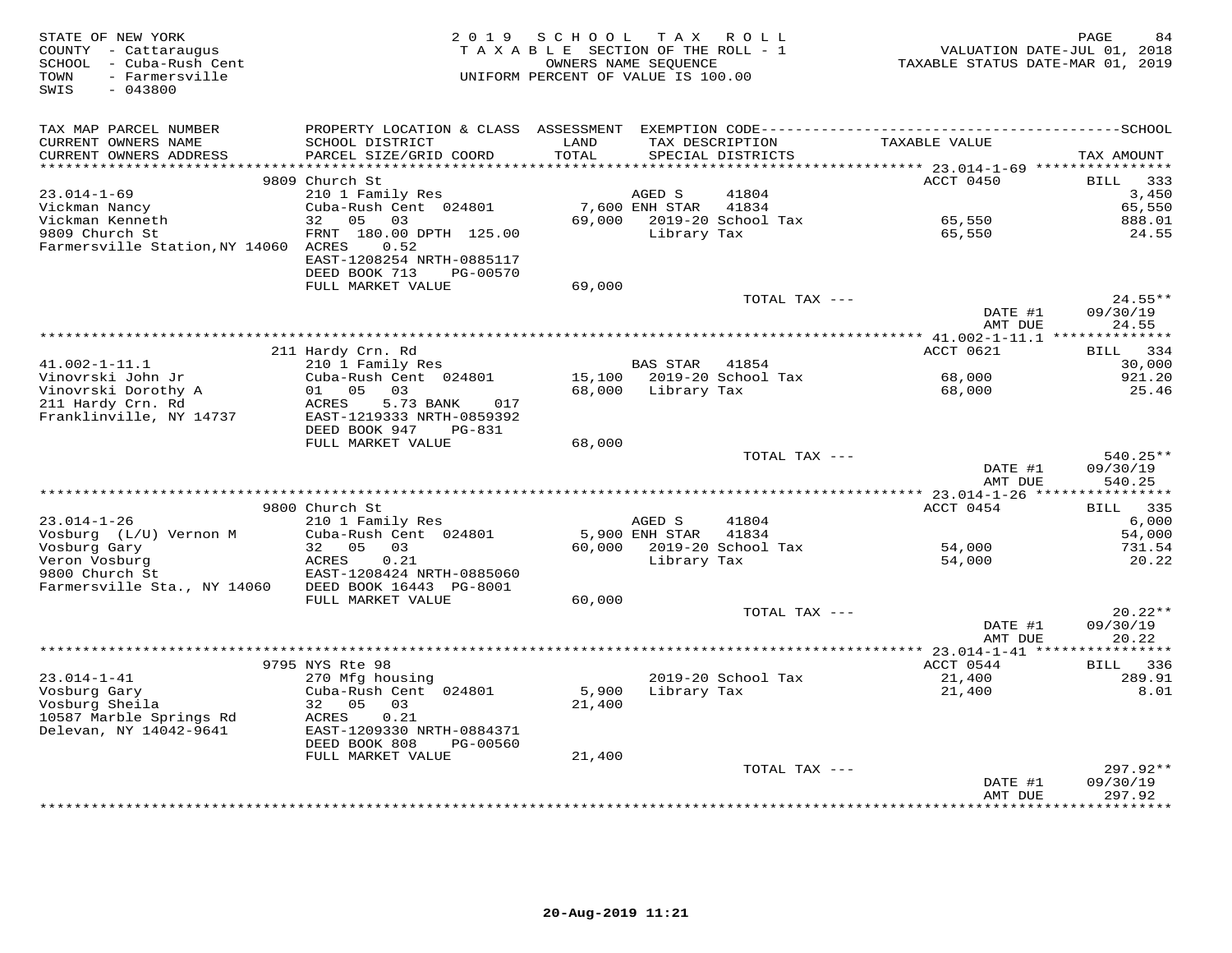| STATE OF NEW YORK<br>COUNTY - Cattaraugus<br>- Cuba-Rush Cent<br>SCHOOL<br>- Farmersville<br>TOWN<br>SWIS<br>$-043800$ | 2 0 1 9                                             | SCHOOL<br>TAXABLE SECTION OF THE ROLL - 1<br>OWNERS NAME SEOUENCE<br>UNIFORM PERCENT OF VALUE IS 100.00 | T A X            | R O L L            | VALUATION DATE-JUL 01, 2018<br>TAXABLE STATUS DATE-MAR 01, 2019 | 85<br>PAGE                 |
|------------------------------------------------------------------------------------------------------------------------|-----------------------------------------------------|---------------------------------------------------------------------------------------------------------|------------------|--------------------|-----------------------------------------------------------------|----------------------------|
|                                                                                                                        |                                                     |                                                                                                         |                  |                    |                                                                 |                            |
| TAX MAP PARCEL NUMBER                                                                                                  |                                                     |                                                                                                         |                  |                    |                                                                 |                            |
| CURRENT OWNERS NAME                                                                                                    | SCHOOL DISTRICT                                     | LAND                                                                                                    | TAX DESCRIPTION  |                    | TAXABLE VALUE                                                   |                            |
| CURRENT OWNERS ADDRESS<br>**********************                                                                       | PARCEL SIZE/GRID COORD<br>************************* | TOTAL                                                                                                   |                  | SPECIAL DISTRICTS  |                                                                 | TAX AMOUNT                 |
|                                                                                                                        | 1050 Siloam Rd                                      |                                                                                                         |                  |                    | ACCT 0905                                                       | <b>BILL</b><br>337         |
| $23.003 - 1 - 7.2$                                                                                                     | 210 1 Family Res                                    |                                                                                                         | <b>BAS STAR</b>  | 41854              |                                                                 | 30,000                     |
| Wagner Douglas                                                                                                         | Cuba-Rush Cent 024801                               | 8,600                                                                                                   |                  | 2019-20 School Tax | 98,000                                                          | 1,327.61                   |
| Wagner Lisa                                                                                                            | 32<br>0.5<br>03                                     | 98,000                                                                                                  | Library Tax      |                    | 98,000                                                          | 36.70                      |
| 1050 Siloam Rd                                                                                                         | ACRES<br>1.40 BANK<br>017                           |                                                                                                         |                  |                    |                                                                 |                            |
| PO Box 51                                                                                                              | EAST-1207759 NRTH-0886055                           |                                                                                                         |                  |                    |                                                                 |                            |
| Farmersville Station, NY 14060 DEED BOOK 937                                                                           | PG-370                                              |                                                                                                         |                  |                    |                                                                 |                            |
|                                                                                                                        | FULL MARKET VALUE                                   | 98,000                                                                                                  |                  |                    |                                                                 |                            |
|                                                                                                                        |                                                     |                                                                                                         |                  | TOTAL TAX ---      | DATE #1                                                         | 957.90**<br>09/30/19       |
|                                                                                                                        |                                                     |                                                                                                         |                  |                    | AMT DUE                                                         | 957.90                     |
|                                                                                                                        |                                                     | ********************************                                                                        |                  |                    | $*$ 23.004-1-20.6                                               | **************             |
|                                                                                                                        | Hyuck Rd                                            |                                                                                                         |                  |                    | ACCT 0983                                                       | <b>BILL</b><br>338         |
| $23.004 - 1 - 20.6$                                                                                                    | 312 Vac w/imprv                                     |                                                                                                         |                  | 2019-20 School Tax | 47,100                                                          | 638.06                     |
| Walczak Dennis                                                                                                         | Cuba-Rush Cent 024801                               | 40,400                                                                                                  | Library Tax      |                    | 47,100                                                          | 17.64                      |
| Walczak Donna                                                                                                          | 15 05<br>03                                         | 47,100                                                                                                  |                  |                    |                                                                 |                            |
| 43 Stutzman Rd<br>Bowmansville, NY 14026                                                                               | ACRES 36.80<br>EAST-1216036 NRTH-0881898            |                                                                                                         |                  |                    |                                                                 |                            |
|                                                                                                                        | DEED BOOK 12244 PG-3001                             |                                                                                                         |                  |                    |                                                                 |                            |
|                                                                                                                        | FULL MARKET VALUE                                   | 47,100                                                                                                  |                  |                    |                                                                 |                            |
|                                                                                                                        |                                                     |                                                                                                         |                  | TOTAL TAX ---      |                                                                 | 655.70**                   |
|                                                                                                                        |                                                     |                                                                                                         |                  |                    | DATE #1                                                         | 09/30/19                   |
|                                                                                                                        |                                                     |                                                                                                         |                  |                    | AMT DUE                                                         | 655.70                     |
|                                                                                                                        |                                                     |                                                                                                         |                  |                    | *** 41.002-1-3.12 **************                                |                            |
| $41.002 - 1 - 3.12$                                                                                                    | 517 Hardy Corners Rd<br>312 Vac w/imprv             |                                                                                                         |                  | 2019-20 School Tax | <b>ACCT 1061</b><br>15,500                                      | 339<br>BILL<br>209.98      |
| Walsh Neal G                                                                                                           | Cuba-Rush Cent 024801                               | 12,100                                                                                                  | Library Tax      |                    | 15,500                                                          | 5.80                       |
| Walsh Debra J                                                                                                          | 17/18<br>05<br>03                                   | 15,500                                                                                                  |                  |                    |                                                                 |                            |
| 338 N Bryant St                                                                                                        | ACRES<br>3.75                                       |                                                                                                         |                  |                    |                                                                 |                            |
| Depew, NY 14043                                                                                                        | EAST-1214296 NRTH-0861071                           |                                                                                                         |                  |                    |                                                                 |                            |
|                                                                                                                        | DEED BOOK 19417 PG-7002                             |                                                                                                         |                  |                    |                                                                 |                            |
|                                                                                                                        | FULL MARKET VALUE                                   | 15,500                                                                                                  |                  |                    |                                                                 |                            |
|                                                                                                                        |                                                     |                                                                                                         |                  | TOTAL TAX ---      | DATE #1                                                         | $215.78**$<br>09/30/19     |
|                                                                                                                        |                                                     |                                                                                                         |                  |                    | AMT DUE                                                         | 215.78                     |
|                                                                                                                        |                                                     |                                                                                                         |                  |                    | ********** 41.001-1-11 *****                                    | * * * * * * * * * * *      |
|                                                                                                                        | 1025 Hardy Crn. Rd                                  |                                                                                                         |                  |                    | ACCT 0459                                                       | 340<br>BILL                |
| $41.001 - 1 - 11$                                                                                                      | 210 1 Family Res                                    |                                                                                                         | AGED C/T/S 41800 |                    |                                                                 | 42,800                     |
| Warner James L Jr                                                                                                      | Cuba-Rush Cent 024801                               |                                                                                                         | 16,700 ENH STAR  | 41834              |                                                                 | 42,800                     |
| Keller Diana C                                                                                                         | 05<br>26<br>03                                      | 85,600                                                                                                  |                  | 2019-20 School Tax | 42,800                                                          | 579.81                     |
| Carol Warner<br>12 Bloomer Rd                                                                                          | 7.01<br>ACRES<br>EAST-1207782 NRTH-0860520          |                                                                                                         | Library Tax      |                    | 42,800                                                          | 16.03                      |
| Mayville, NY 14757                                                                                                     | DEED BOOK 100<br><b>PG-4001</b>                     |                                                                                                         |                  |                    |                                                                 |                            |
|                                                                                                                        | FULL MARKET VALUE                                   | 85,600                                                                                                  |                  |                    |                                                                 |                            |
|                                                                                                                        |                                                     |                                                                                                         |                  | TOTAL TAX ---      |                                                                 | $16.03**$                  |
|                                                                                                                        |                                                     |                                                                                                         |                  |                    | DATE #1                                                         | 09/30/19                   |
|                                                                                                                        |                                                     |                                                                                                         |                  |                    | AMT DUE<br>********                                             | 16.03<br>* * * * * * * * * |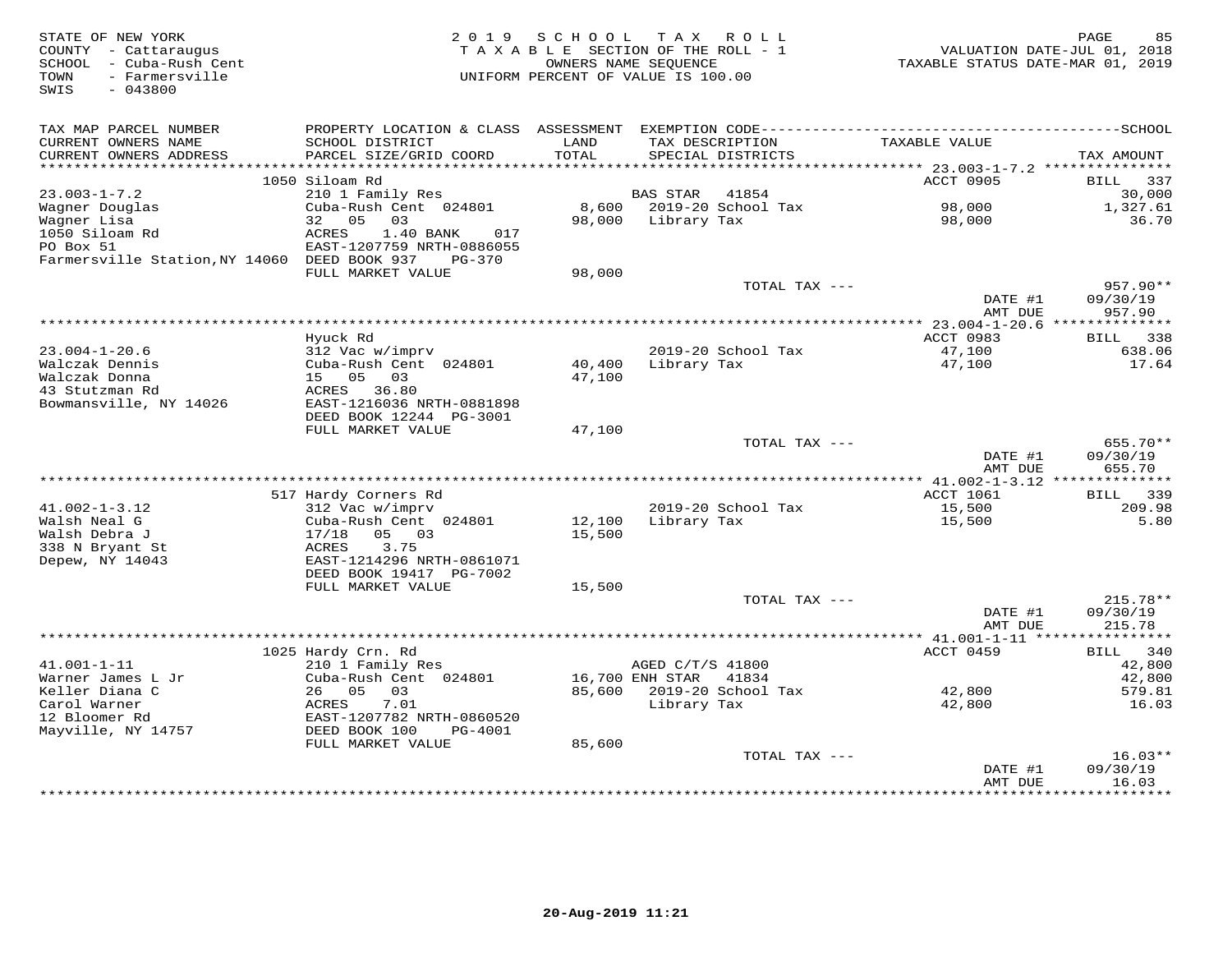| STATE OF NEW YORK<br>COUNTY - Cattaraugus<br>SCHOOL - Cuba-Rush Cent<br>- Farmersville<br>TOWN<br>SWIS<br>$-043800$ | 2 0 1 9                                                                                                                                                      | SCHOOL<br>TAXABLE SECTION OF THE ROLL - 1<br>UNIFORM PERCENT OF VALUE IS 100.00 | TAX ROLL<br>OWNERS NAME SEQUENCE     |                             | TAXABLE STATUS DATE-MAR 01, 2019          | PAGE<br>86<br>VALUATION DATE-JUL 01, 2018 |
|---------------------------------------------------------------------------------------------------------------------|--------------------------------------------------------------------------------------------------------------------------------------------------------------|---------------------------------------------------------------------------------|--------------------------------------|-----------------------------|-------------------------------------------|-------------------------------------------|
| TAX MAP PARCEL NUMBER<br>CURRENT OWNERS NAME<br>CURRENT OWNERS ADDRESS                                              | SCHOOL DISTRICT<br>PARCEL SIZE/GRID COORD                                                                                                                    | LAND<br>TOTAL                                                                   | TAX DESCRIPTION<br>SPECIAL DISTRICTS |                             | TAXABLE VALUE                             | TAX AMOUNT                                |
| *********************                                                                                               |                                                                                                                                                              | *******                                                                         |                                      |                             | *********** 23.003-1-17.1 *************** |                                           |
| $23.003 - 1 - 17.1$<br>Warner Rick J<br>Warner Victoria C<br>1058 Elton Rd<br>Farmersville, NY 14060                | Co Rd 21<br>312 Vac w/imprv<br>Cuba-Rush Cent 024801<br>$-05$<br>31<br>$-03$<br><b>ACRES</b><br>5.75<br>EAST-1206923 NRTH-0883650<br>DEED BOOK 15449 PG-7002 | 2,300<br>4,100                                                                  | Library Tax                          | 2019-20 School Tax          | ACCT 0461<br>4,100<br>4,100               | BILL<br>341<br>55.54<br>1.54              |
|                                                                                                                     | FULL MARKET VALUE                                                                                                                                            | 4,100                                                                           |                                      |                             |                                           |                                           |
|                                                                                                                     |                                                                                                                                                              |                                                                                 |                                      | TOTAL TAX ---               | DATE #1<br>AMT DUE                        | 57.08**<br>09/30/19<br>57.08              |
|                                                                                                                     |                                                                                                                                                              | *************************************                                           |                                      |                             | *** 23.003-1-18 ****************          |                                           |
|                                                                                                                     | 1124 Co Rd 21                                                                                                                                                |                                                                                 |                                      |                             | ACCT 0389                                 | 342<br><b>BILL</b>                        |
| $23.003 - 1 - 18$<br>Warner Rick J                                                                                  | 314 Rural vac<10<br>Cuba-Rush Cent 024801                                                                                                                    | 400                                                                             | Library Tax                          | 2019-20 School Tax          | 400<br>400                                | 5.42<br>0.15                              |
| 1058 Elton Rd Rd<br>Farmersville Station, NY 14060 ACRES                                                            | 32 05 03<br>1.02<br>EAST-1206563 NRTH-0883431<br>DEED BOOK 21822 PG-9001<br>FULL MARKET VALUE                                                                | 400<br>400                                                                      |                                      |                             |                                           |                                           |
|                                                                                                                     |                                                                                                                                                              |                                                                                 |                                      | TOTAL TAX ---               |                                           | $5.57**$                                  |
|                                                                                                                     |                                                                                                                                                              |                                                                                 |                                      |                             | DATE #1<br>AMT DUE                        | 09/30/19<br>5.57                          |
|                                                                                                                     |                                                                                                                                                              |                                                                                 |                                      |                             |                                           |                                           |
|                                                                                                                     | 1058 Co Rd 21                                                                                                                                                |                                                                                 |                                      |                             | ACCT 0462                                 | 343<br>BILL                               |
| $23.014 - 1 - 53.2$<br>Warner Rick J                                                                                | 210 1 Family Res<br>Cuba-Rush Cent 024801                                                                                                                    | 7,100                                                                           | <b>BAS STAR</b>                      | 41854<br>2019-20 School Tax | 77,900                                    | 30,000<br>1,055.31                        |
| Warner Victoria C<br>1058 Elton Rd<br>Farmersville Station, NY 14060 ACRES                                          | 32<br>05 03<br>FRNT<br>97.00 DPTH 135.00<br>0.30                                                                                                             | 77,900                                                                          | Library Tax                          |                             | 77,900                                    | 29.17                                     |
|                                                                                                                     | EAST-1207534 NRTH-0883928<br>DEED BOOK 953<br>$PG-449$                                                                                                       |                                                                                 |                                      |                             |                                           |                                           |
|                                                                                                                     | FULL MARKET VALUE                                                                                                                                            | 77,900                                                                          |                                      | TOTAL TAX ---               |                                           | $678.07**$                                |
|                                                                                                                     |                                                                                                                                                              |                                                                                 |                                      |                             | DATE #1<br>AMT DUE                        | 09/30/19<br>678.07                        |
|                                                                                                                     |                                                                                                                                                              | **********************************                                              |                                      |                             | **** 23.014-1-55.2                        |                                           |
|                                                                                                                     | Co Rd 21                                                                                                                                                     |                                                                                 |                                      |                             | ACCT 0768                                 | 344<br><b>BILL</b>                        |
| $23.014 - 1 - 55.2$                                                                                                 | 314 Rural vac<10                                                                                                                                             |                                                                                 |                                      | 2019-20 School Tax          | 2,800                                     | 37.93                                     |
| Warner Rick J<br>Warner Victoria C                                                                                  | Cuba-Rush Cent 024801<br>$32 - 05 - 03$                                                                                                                      | 2,800<br>2,800                                                                  | Library Tax                          |                             | 2,800                                     | 1.05                                      |
| 1058 Elton Rd<br>Farmersville, NY 14060                                                                             | ACRES<br>2.50<br>EAST-1207390 NRTH-0884052                                                                                                                   |                                                                                 |                                      |                             |                                           |                                           |
|                                                                                                                     | DEED BOOK 15449 PG-7002                                                                                                                                      |                                                                                 |                                      |                             |                                           |                                           |
|                                                                                                                     | FULL MARKET VALUE                                                                                                                                            | 2,800                                                                           |                                      |                             |                                           |                                           |
|                                                                                                                     |                                                                                                                                                              |                                                                                 |                                      | TOTAL TAX ---               |                                           | 38.98**<br>09/30/19                       |
|                                                                                                                     |                                                                                                                                                              |                                                                                 |                                      |                             | DATE #1<br>AMT DUE                        | 38.98<br>* * * * * * *                    |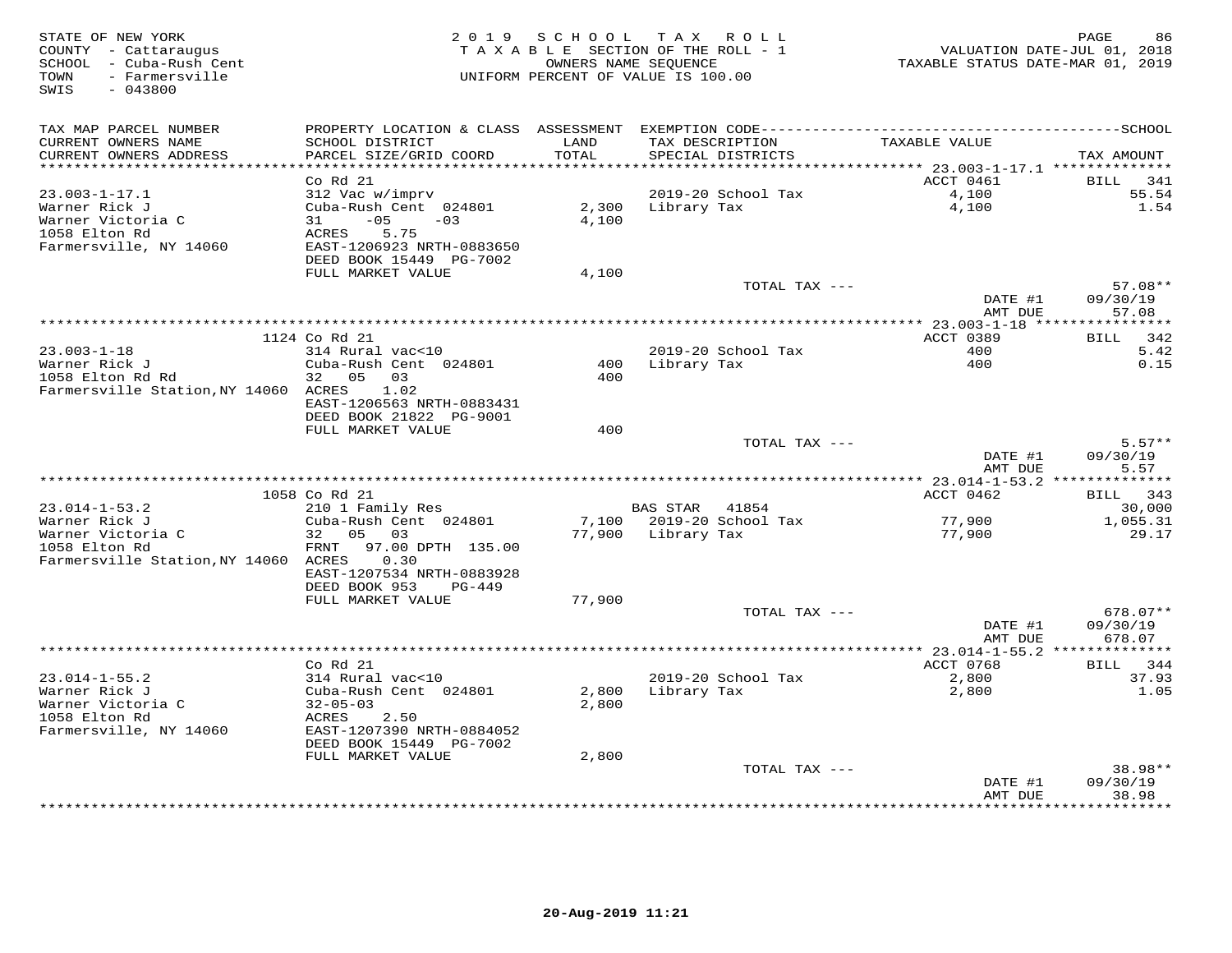| STATE OF NEW YORK<br>COUNTY - Cattaraugus<br>SCHOOL - Cuba-Rush Cent<br>- Farmersville<br>TOWN<br>$-043800$<br>SWIS | 2 0 1 9                                   | SCHOOL          | TAX ROLL<br>TAXABLE SECTION OF THE ROLL - 1<br>OWNERS NAME SEOUENCE<br>UNIFORM PERCENT OF VALUE IS 100.00 | VALUATION DATE-JUL 01, 2018<br>TAXABLE STATUS DATE-MAR 01, 2019 | 87<br>PAGE                    |
|---------------------------------------------------------------------------------------------------------------------|-------------------------------------------|-----------------|-----------------------------------------------------------------------------------------------------------|-----------------------------------------------------------------|-------------------------------|
| TAX MAP PARCEL NUMBER                                                                                               |                                           |                 |                                                                                                           |                                                                 |                               |
| CURRENT OWNERS NAME<br>CURRENT OWNERS ADDRESS                                                                       | SCHOOL DISTRICT<br>PARCEL SIZE/GRID COORD | LAND<br>TOTAL   | TAX DESCRIPTION<br>SPECIAL DISTRICTS                                                                      | TAXABLE VALUE                                                   | TAX AMOUNT                    |
|                                                                                                                     | 1044 Co Rd 21                             |                 |                                                                                                           | ACCT 0460                                                       | 345<br>BILL                   |
| $23.014 - 1 - 54$                                                                                                   | 210 1 Family Res                          |                 | ENH STAR<br>41834                                                                                         |                                                                 | 63,600                        |
| Warner Sharon L                                                                                                     | Cuba-Rush Cent 024801                     |                 | 5,600 2019-20 School Tax                                                                                  | 63,600                                                          | 861.59                        |
| Warner Ronald                                                                                                       | 32 05<br>03                               |                 | 63,600 Library Tax                                                                                        | 63,600                                                          | 23.82                         |
| 1044 Co Rd 21                                                                                                       | FRNT<br>66.00 DPTH 135.00                 |                 |                                                                                                           |                                                                 |                               |
| PO Box 194                                                                                                          | 0.20<br>ACRES                             |                 |                                                                                                           |                                                                 |                               |
| Farmersville Station, NY 14060 EAST-1207648 NRTH-0884037                                                            |                                           |                 |                                                                                                           |                                                                 |                               |
|                                                                                                                     | DEED BOOK 1028 PG-1                       |                 |                                                                                                           |                                                                 |                               |
|                                                                                                                     | FULL MARKET VALUE                         | 63,600          |                                                                                                           |                                                                 |                               |
|                                                                                                                     |                                           |                 | TOTAL TAX ---                                                                                             |                                                                 | $23.82**$                     |
|                                                                                                                     |                                           |                 |                                                                                                           | DATE #1                                                         | 09/30/19                      |
|                                                                                                                     |                                           |                 |                                                                                                           | AMT DUE                                                         | 23.82                         |
|                                                                                                                     | 8239 Healy Rd                             |                 |                                                                                                           | ACCT 0616                                                       | BILL 346                      |
| $41.001 - 1 - 29$                                                                                                   | 270 Mfg housing                           |                 | 2019-20 School Tax                                                                                        | 27,100                                                          | 367.12                        |
| WDOWIK KIM MARIE                                                                                                    | Cuba-Rush Cent 024801                     | 26,600          | Library Tax                                                                                               | 27,100                                                          | 10.15                         |
| Trzbinski Richard                                                                                                   | 34 05<br>03                               | 27,100          |                                                                                                           |                                                                 |                               |
| 50 ROWLEY ROAD                                                                                                      | ACRES 17.81                               |                 |                                                                                                           |                                                                 |                               |
| CHEEKTOWAGA, NY 14227                                                                                               | EAST-1203662 NRTH-0860141                 |                 |                                                                                                           |                                                                 |                               |
|                                                                                                                     | DEED BOOK 28590 PG-6001                   |                 |                                                                                                           |                                                                 |                               |
|                                                                                                                     | FULL MARKET VALUE                         | 27,100          |                                                                                                           |                                                                 |                               |
|                                                                                                                     |                                           |                 | TOTAL TAX ---                                                                                             |                                                                 | $377.27**$                    |
|                                                                                                                     |                                           |                 |                                                                                                           | DATE #1                                                         | 09/30/19                      |
|                                                                                                                     |                                           |                 |                                                                                                           | AMT DUE                                                         | 377.27                        |
|                                                                                                                     | 529 Tarbell Rd                            |                 |                                                                                                           | ACCT 0047                                                       | BILL 347                      |
| $23.004 - 1 - 20.1$                                                                                                 | 312 Vac w/imprv                           |                 | 2019-20 School Tax                                                                                        | 93,300                                                          | 1,263.94                      |
| Weatherston Mark                                                                                                    | Cuba-Rush Cent 024801                     | 83,300          | Library Tax                                                                                               | 93,300                                                          | 34.94                         |
| 3043 Tazewell Ave SE                                                                                                | 15/23 05 03                               | 93,300          |                                                                                                           |                                                                 |                               |
| Palmbay, FL 32909                                                                                                   | ACRES 110.55                              |                 |                                                                                                           |                                                                 |                               |
|                                                                                                                     | EAST-1214008 NRTH-0880791                 |                 |                                                                                                           |                                                                 |                               |
|                                                                                                                     | DEED BOOK 20237 PG-3001                   |                 |                                                                                                           |                                                                 |                               |
|                                                                                                                     | FULL MARKET VALUE                         | 93,300          |                                                                                                           |                                                                 |                               |
|                                                                                                                     |                                           |                 | TOTAL TAX ---                                                                                             |                                                                 | 1,298.88**                    |
|                                                                                                                     |                                           |                 |                                                                                                           | DATE #1                                                         | 09/30/19                      |
|                                                                                                                     |                                           |                 |                                                                                                           | AMT DUE                                                         | 1,298.88                      |
|                                                                                                                     |                                           |                 |                                                                                                           |                                                                 |                               |
| $41.002 - 1 - 3.11$                                                                                                 | 656 Hardy Crn. Rd<br>112 Dairy farm       |                 | 41700<br>AG BLDG                                                                                          | ACCT 1060                                                       | BILL 348<br>15,200            |
| Weaver Jonas A.                                                                                                     | Cuba-Rush Cent 024801                     | 101,500 AG BLDG | 41700                                                                                                     |                                                                 | 55,400                        |
| Weaver Lizzie E.                                                                                                    | 17/18<br>05 03                            | 260,400 AG DIST | 41720                                                                                                     |                                                                 | 49,633                        |
| 656 Hardy Corners Rd                                                                                                | ACRES<br>99.25                            |                 | BAS STAR<br>41854                                                                                         |                                                                 | 30,000                        |
| Franklinville, NY 14737                                                                                             | EAST-0564435 NRTH-0860686                 |                 | 2019-20 School Tax                                                                                        | 140,167                                                         | 1,898.84                      |
|                                                                                                                     | DEED BOOK 20820 PG-9002                   |                 | Library Tax                                                                                               | 140,167                                                         | 52.49                         |
| MAY BE SUBJECT TO PAYMENT                                                                                           | FULL MARKET VALUE                         | 260,400         |                                                                                                           |                                                                 |                               |
| UNDER AGDIST LAW TIL 2026                                                                                           |                                           |                 |                                                                                                           |                                                                 |                               |
|                                                                                                                     |                                           |                 | TOTAL TAX ---                                                                                             |                                                                 | 1,544.92**                    |
|                                                                                                                     |                                           |                 |                                                                                                           | DATE #1                                                         | 09/30/19                      |
|                                                                                                                     |                                           |                 |                                                                                                           | AMT DUE                                                         | 1,544.92<br><b>++++++++++</b> |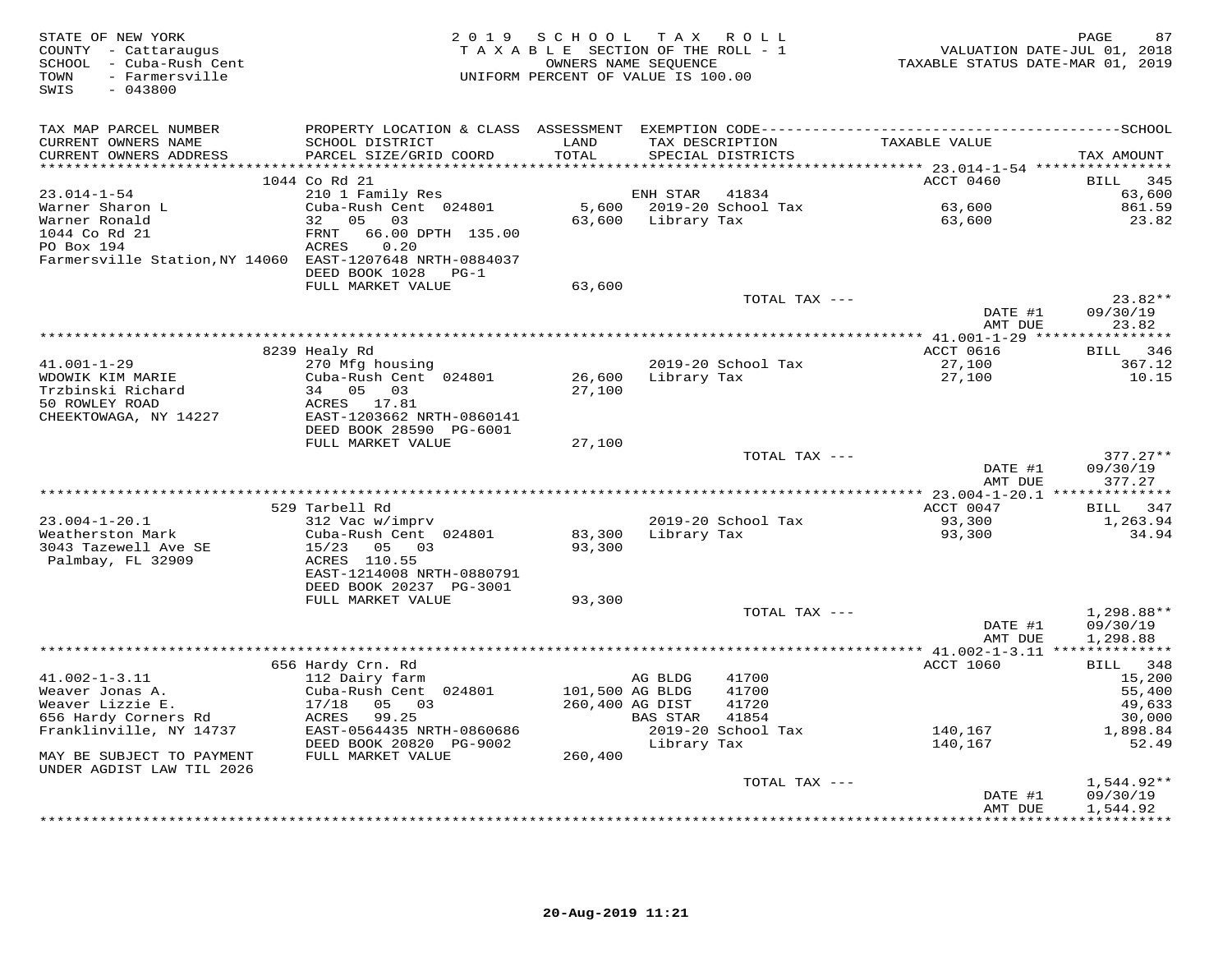| STATE OF NEW YORK<br>COUNTY - Cattaraugus<br>SCHOOL - Cuba-Rush Cent<br>- Farmersville<br>TOWN<br>SWIS<br>$-043800$ | 2 0 1 9                                                | SCHOOL        | TAX ROLL<br>TAXABLE SECTION OF THE ROLL - 1<br>OWNERS NAME SEQUENCE<br>UNIFORM PERCENT OF VALUE IS 100.00 |                     | PAGE<br>88<br>VALUATION DATE-JUL 01, 2018<br>TAXABLE STATUS DATE-MAR 01, 2019 |
|---------------------------------------------------------------------------------------------------------------------|--------------------------------------------------------|---------------|-----------------------------------------------------------------------------------------------------------|---------------------|-------------------------------------------------------------------------------|
| TAX MAP PARCEL NUMBER                                                                                               |                                                        |               |                                                                                                           |                     |                                                                               |
| CURRENT OWNERS NAME<br>CURRENT OWNERS ADDRESS<br>**********************                                             | SCHOOL DISTRICT<br>PARCEL SIZE/GRID COORD              | LAND<br>TOTAL | TAX DESCRIPTION<br>SPECIAL DISTRICTS                                                                      | TAXABLE VALUE       | TAX AMOUNT                                                                    |
|                                                                                                                     | 382 Hardy Crn. Rd                                      |               |                                                                                                           | ACCT 0468           | 349<br>BILL                                                                   |
| $41.002 - 1 - 6$                                                                                                    | 240 Rural res                                          |               | AGED C/T/S 41800                                                                                          |                     | 102,550                                                                       |
| Werth Christopher C                                                                                                 | Cuba-Rush Cent 024801                                  |               | 105,200 ENH STAR<br>41834                                                                                 |                     | 68,700                                                                        |
| Werth Patricia M L/U                                                                                                | 10  05  03                                             | 205,100       | 2019-20 School Tax                                                                                        | 102,550             | 1,389.25                                                                      |
| 382 Hardy Corners Rd                                                                                                | ACRES 161.49                                           |               | Library Tax                                                                                               | 102,550             | 38.40                                                                         |
| Franklinville, NY 14737                                                                                             | EAST-1217242 NRTH-0863889<br>DEED BOOK 14994 PG-2001   |               |                                                                                                           |                     |                                                                               |
|                                                                                                                     | FULL MARKET VALUE                                      | 205,100       |                                                                                                           |                     |                                                                               |
|                                                                                                                     |                                                        |               | TOTAL TAX ---                                                                                             |                     | $501.65**$                                                                    |
|                                                                                                                     |                                                        |               |                                                                                                           | DATE #1             | 09/30/19                                                                      |
|                                                                                                                     |                                                        |               |                                                                                                           | AMT DUE             | 501.65                                                                        |
|                                                                                                                     | Bush Hill Rd                                           |               |                                                                                                           | ACCT 0470           | BILL<br>350                                                                   |
| $32.004 - 2 - 5$                                                                                                    | 314 Rural vac<10                                       |               | 2019-20 School Tax                                                                                        | 14,300              | 193.72                                                                        |
| Wilczak Frank                                                                                                       | Cuba-Rush Cent 024801                                  | 14,300        | Library Tax                                                                                               | 14,300              | 5.36                                                                          |
| Dorothy                                                                                                             | 12<br>$-05$<br>$-03$                                   | 14,300        |                                                                                                           |                     |                                                                               |
| 224 Shanley St                                                                                                      | ACRES<br>5.22                                          |               |                                                                                                           |                     |                                                                               |
| Buffalo, NY 14206                                                                                                   | EAST-1216370 NRTH-0871693<br>DEED BOOK 720<br>PG-00070 |               |                                                                                                           |                     |                                                                               |
|                                                                                                                     | FULL MARKET VALUE                                      | 14,300        |                                                                                                           |                     |                                                                               |
|                                                                                                                     |                                                        |               | TOTAL TAX ---                                                                                             |                     | 199.08**                                                                      |
|                                                                                                                     |                                                        |               |                                                                                                           | DATE #1             | 09/30/19                                                                      |
|                                                                                                                     |                                                        |               |                                                                                                           | AMT DUE             | 199.08                                                                        |
|                                                                                                                     | 247 Hardy Crn. Rd                                      |               |                                                                                                           | <b>ACCT 0595</b>    | BILL 351                                                                      |
| $41.002 - 1 - 11.2$                                                                                                 | 240 Rural res                                          |               | <b>BAS STAR</b><br>41854                                                                                  |                     | 30,000                                                                        |
| WILMINGTON SAVINGS Fund Societ Cuba-Rush Cent 024801                                                                |                                                        |               | 22,500 2019-20 School Tax                                                                                 | 131,300             | 1,778.72                                                                      |
| 15480 Laguna Canyon Rd St 100 01 05 03                                                                              |                                                        | 131,300       | Library Tax                                                                                               | 131,300             | 49.17                                                                         |
| Irvine, CA 92618                                                                                                    | ACRES 12.34 BANK<br>017                                |               |                                                                                                           |                     |                                                                               |
|                                                                                                                     | EAST-1219016 NRTH-0859436<br>DEED BOOK 20190 PG-2928   |               |                                                                                                           |                     |                                                                               |
| PRIOR OWNER ON 3/01/2019<br>Griffin Edward                                                                          | FULL MARKET VALUE                                      | 131,300       |                                                                                                           |                     |                                                                               |
|                                                                                                                     |                                                        |               | TOTAL TAX ---                                                                                             |                     | $1,421.48**$                                                                  |
|                                                                                                                     |                                                        |               |                                                                                                           | DATE #1             | 09/30/19                                                                      |
|                                                                                                                     |                                                        |               |                                                                                                           | AMT DUE             | 1,421.48                                                                      |
|                                                                                                                     |                                                        |               |                                                                                                           |                     |                                                                               |
| $41.001 - 1 - 24$                                                                                                   | 8246 Healy Rd<br>260 Seasonal res                      |               | 2019-20 School Tax                                                                                        | ACCT 0236<br>40,300 | 352<br>BILL<br>545.94                                                         |
| Wrona Lawrence J                                                                                                    | Cuba-Rush Cent 024801                                  | 16,400        | Library Tax                                                                                               | 40,300              | 15.09                                                                         |
| Bertozzi Eric J                                                                                                     | 34 05<br>03                                            | 40,300        |                                                                                                           |                     |                                                                               |
| 16 Chippewa Ct                                                                                                      | 6.71<br>ACRES                                          |               |                                                                                                           |                     |                                                                               |
| West Seneca, NY 14224                                                                                               | EAST-1205015 NRTH-0860271                              |               |                                                                                                           |                     |                                                                               |
|                                                                                                                     | DEED BOOK 777<br>PG-4001<br>FULL MARKET VALUE          | 40,300        |                                                                                                           |                     |                                                                               |
|                                                                                                                     |                                                        |               | TOTAL TAX ---                                                                                             |                     | $561.03**$                                                                    |
|                                                                                                                     |                                                        |               |                                                                                                           | DATE #1             | 09/30/19                                                                      |
|                                                                                                                     |                                                        |               |                                                                                                           | AMT DUE             | 561.03                                                                        |
|                                                                                                                     |                                                        |               |                                                                                                           |                     | <b>++++++++</b>                                                               |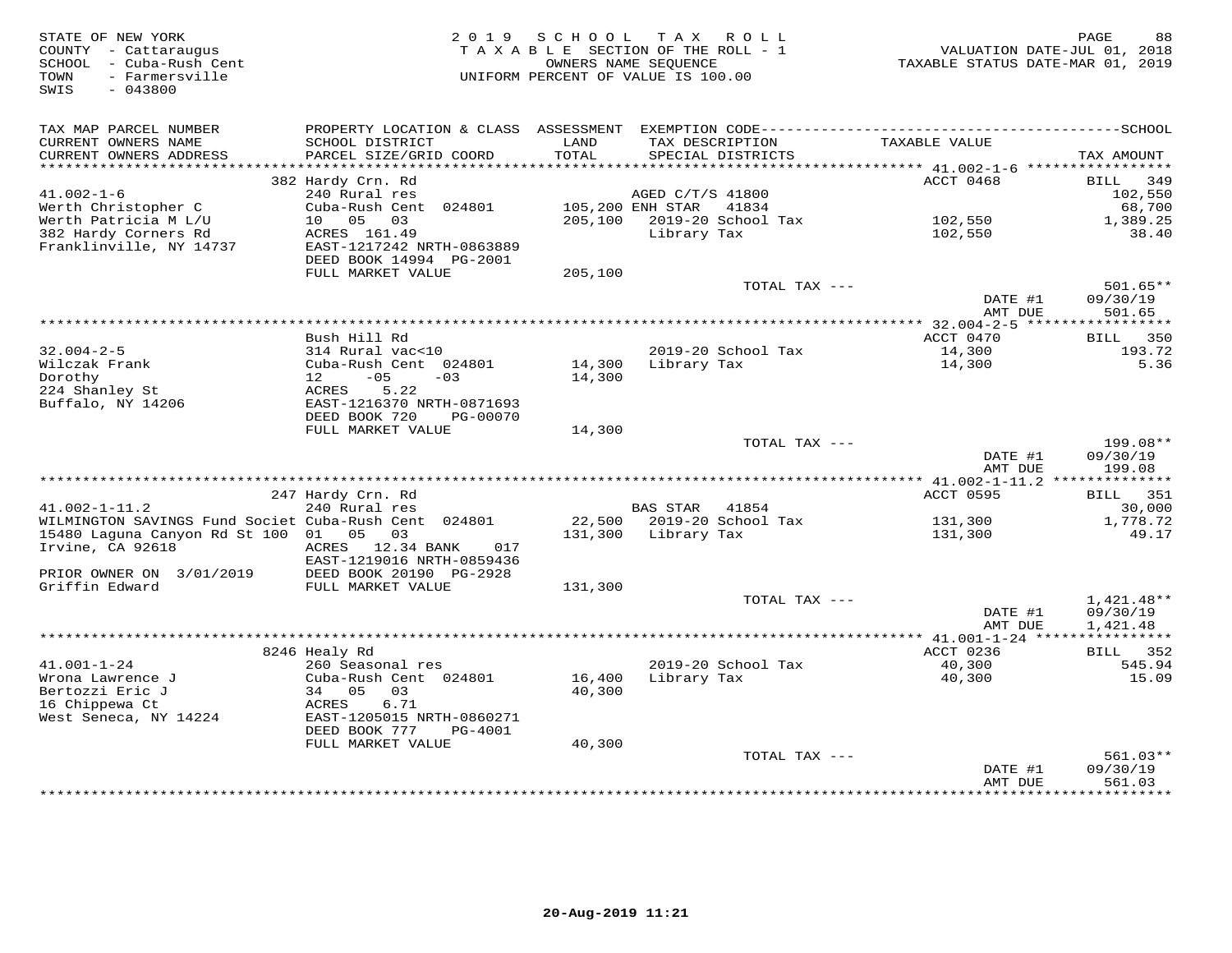| STATE OF NEW YORK<br>COUNTY - Cattaraugus<br>- Cuba-Rush Cent<br>SCHOOL<br>- Farmersville<br>TOWN<br>SWIS<br>$-043800$ | 2 0 1 9                                                                           | SCHOOL               | T A X<br>R O L L<br>TAXABLE SECTION OF THE ROLL - 1<br>OWNERS NAME SEQUENCE<br>UNIFORM PERCENT OF VALUE IS 100.00 | VALUATION DATE-JUL 01, 2018<br>TAXABLE STATUS DATE-MAR 01, 2019 | PAGE<br>89            |
|------------------------------------------------------------------------------------------------------------------------|-----------------------------------------------------------------------------------|----------------------|-------------------------------------------------------------------------------------------------------------------|-----------------------------------------------------------------|-----------------------|
| TAX MAP PARCEL NUMBER<br>CURRENT OWNERS NAME                                                                           | PROPERTY LOCATION & CLASS ASSESSMENT<br>SCHOOL DISTRICT<br>PARCEL SIZE/GRID COORD | LAND<br><b>TOTAL</b> | TAX DESCRIPTION                                                                                                   | TAXABLE VALUE                                                   |                       |
| CURRENT OWNERS ADDRESS<br>**********************                                                                       |                                                                                   |                      | SPECIAL DISTRICTS                                                                                                 |                                                                 | TAX AMOUNT            |
|                                                                                                                        | 8745 Stebbins Rd                                                                  |                      |                                                                                                                   | ACCT 0927                                                       | 353<br><b>BILL</b>    |
| $32.004 - 1 - 27.2$                                                                                                    | 270 Mfg housing                                                                   |                      | <b>BAS STAR</b><br>41854                                                                                          |                                                                 | 30,000                |
| Yates Kevin                                                                                                            | Cuba-Rush Cent 024801                                                             | 11,500               | 2019-20 School Tax                                                                                                | 102,000                                                         | 1,381.80              |
| Yates Cheryl                                                                                                           | 0.3<br>0.5                                                                        | 102,000              | Library Tax                                                                                                       | 102,000                                                         | 38.20                 |
| 8745 Stebbins Rd<br>Franklinville, NY 14737                                                                            | ACRES<br>3.35 BANK<br>005<br>EAST-1214370 NRTH-0867606                            |                      |                                                                                                                   |                                                                 |                       |
|                                                                                                                        | DEED BOOK 26916 PG-9001                                                           |                      |                                                                                                                   |                                                                 |                       |
|                                                                                                                        | FULL MARKET VALUE                                                                 | 102,000              | TOTAL TAX ---                                                                                                     |                                                                 | $1,013.58**$          |
|                                                                                                                        |                                                                                   |                      |                                                                                                                   | DATE #1                                                         | 09/30/19              |
|                                                                                                                        |                                                                                   |                      |                                                                                                                   | AMT DUE                                                         | 1,013.58              |
|                                                                                                                        | ***************                                                                   |                      | *********************************                                                                                 | ** $41.001 - 1 - 31$ *****                                      | * * * * * * * * * * * |
|                                                                                                                        | 8267 Healy Rd                                                                     |                      |                                                                                                                   | ACCT 0528                                                       | BILL<br>354           |
| $41.001 - 1 - 31$<br>Zaenglein Paul                                                                                    | 260 Seasonal res                                                                  | 20,200               | 2019-20 School Tax                                                                                                | 66,600                                                          | 902.23<br>24.94       |
| Zaenglein Dorothy                                                                                                      | Cuba-Rush Cent 024801<br>34 05<br>03                                              | 66,600               | Library Tax                                                                                                       | 66,600                                                          |                       |
| 125 North America Dr                                                                                                   | 9.90<br>ACRES                                                                     |                      |                                                                                                                   |                                                                 |                       |
| West Seneca, NY 14224                                                                                                  | EAST-1203630 NRTH-0860798                                                         |                      |                                                                                                                   |                                                                 |                       |
|                                                                                                                        | DEED BOOK 961<br>$PG-4$                                                           |                      |                                                                                                                   |                                                                 |                       |
|                                                                                                                        | FULL MARKET VALUE                                                                 | 66,600               | TOTAL TAX ---                                                                                                     |                                                                 | $927.17**$            |
|                                                                                                                        |                                                                                   |                      |                                                                                                                   | DATE #1                                                         | 09/30/19              |
|                                                                                                                        |                                                                                   |                      |                                                                                                                   | AMT DUE<br>** 41.001-1-32.1 ***************                     | 927.17                |
|                                                                                                                        | 8275 Healy Rd                                                                     |                      |                                                                                                                   | ACCT 0251                                                       | 355<br><b>BILL</b>    |
| $41.001 - 1 - 32.1$                                                                                                    | 314 Rural vac<10                                                                  |                      | 2019-20 School Tax                                                                                                | 20,100                                                          | 272.29                |
| Zaenglein Peter                                                                                                        | Cuba-Rush Cent 024801                                                             | 20,100               | Library Tax                                                                                                       | 20,100                                                          | 7.53                  |
| Zaenglein Susan                                                                                                        | 35 05<br>03                                                                       | 20,100               |                                                                                                                   |                                                                 |                       |
| 588 Commercial Street<br>Farnham, NY 14061                                                                             | 9.85<br>ACRES<br>EAST-1203622 NRTH-0861085                                        |                      |                                                                                                                   |                                                                 |                       |
|                                                                                                                        | DEED BOOK 26155 PG-6001                                                           |                      |                                                                                                                   |                                                                 |                       |
|                                                                                                                        | FULL MARKET VALUE                                                                 | 20,100               |                                                                                                                   |                                                                 |                       |
|                                                                                                                        |                                                                                   |                      | TOTAL TAX ---                                                                                                     |                                                                 | 279.82**              |
|                                                                                                                        |                                                                                   |                      |                                                                                                                   | DATE #1                                                         | 09/30/19              |
|                                                                                                                        |                                                                                   |                      |                                                                                                                   | AMT DUE                                                         | 279.82                |
|                                                                                                                        | 1159 Hardy Crn. Rd                                                                |                      |                                                                                                                   | ACCT 0596                                                       | 356<br><b>BILL</b>    |
| $41.001 - 1 - 6.2$                                                                                                     | 210 1 Family Res                                                                  |                      | <b>BAS STAR</b><br>41854                                                                                          |                                                                 | 30,000                |
| Zandi Daniel                                                                                                           | Cuba-Rush Cent 024801                                                             | 9.000                | 2019-20 School Tax                                                                                                | 81,400                                                          | 1,102.73              |
| Zandi Lori                                                                                                             | 26<br>0.5<br>03                                                                   | 81,400               | Library Tax                                                                                                       | 81,400                                                          | 30.48                 |
| 1159 Hardy Corners Rd                                                                                                  | ACRES<br>1.67                                                                     |                      |                                                                                                                   |                                                                 |                       |
| Franklinville, NY 14737                                                                                                | EAST-1205966 NRTH-0861527<br>DEED BOOK 865<br>PG-00456                            |                      |                                                                                                                   |                                                                 |                       |
|                                                                                                                        | FULL MARKET VALUE                                                                 | 81,400               |                                                                                                                   |                                                                 |                       |
|                                                                                                                        |                                                                                   |                      | TOTAL TAX ---                                                                                                     |                                                                 | 726.80**              |
|                                                                                                                        |                                                                                   |                      |                                                                                                                   | DATE #1                                                         | 09/30/19              |
|                                                                                                                        |                                                                                   |                      | ********************                                                                                              | AMT DUE                                                         | 726.80<br>*********   |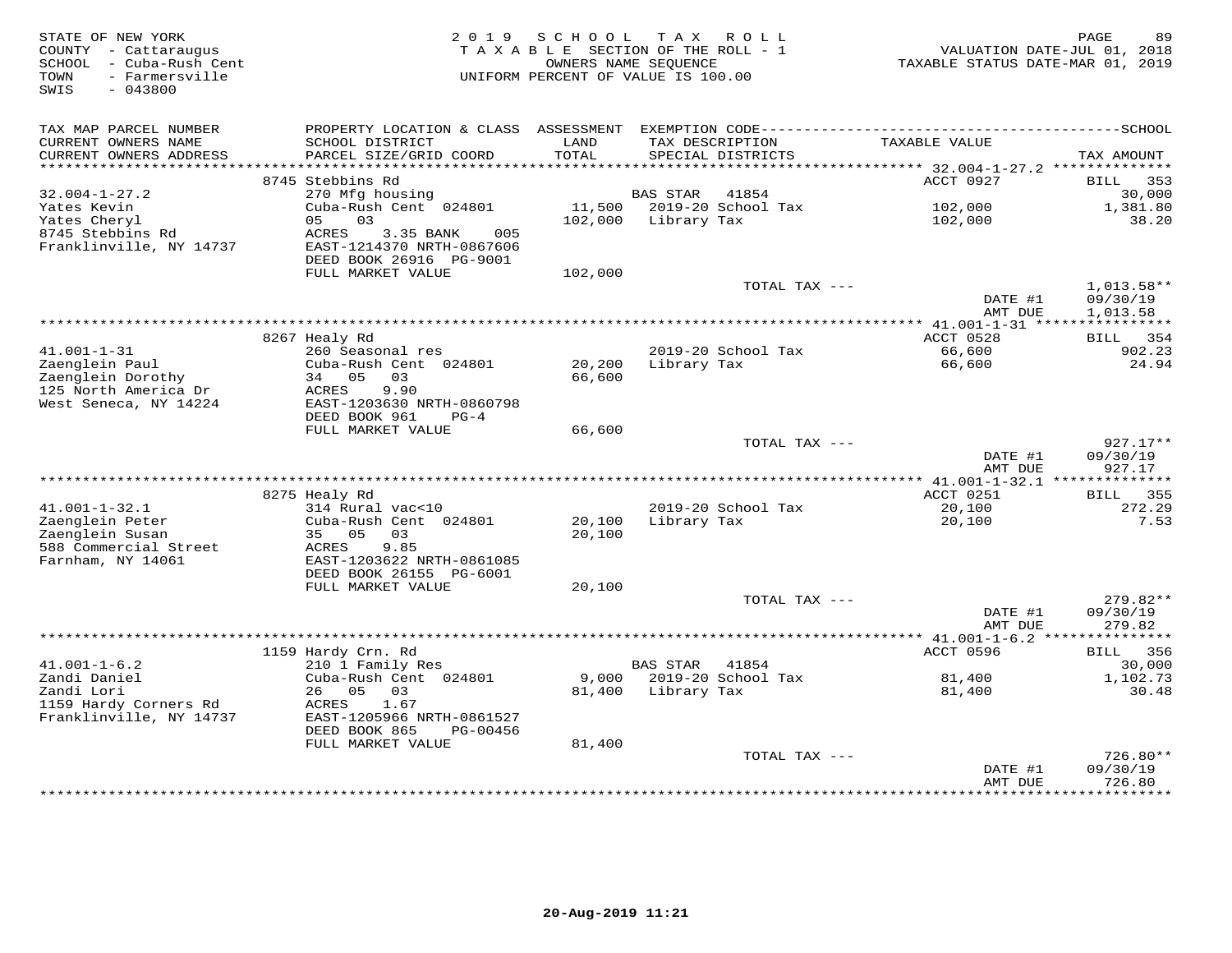| STATE OF NEW YORK<br>COUNTY - Cattaraugus<br>SCHOOL - Cuba-Rush Cent<br>- Farmersville<br>TOWN<br>SWIS<br>$-043800$ | 2 0 1 9                                                                                                                                                | SCHOOL           | TAX ROLL<br>TAXABLE SECTION OF THE ROLL - 1<br>OWNERS NAME SEQUENCE<br>UNIFORM PERCENT OF VALUE IS 100.00 | VALUATION DATE-JUL 01, 2018<br>TAXABLE STATUS DATE-MAR 01, 2019 | 90<br>PAGE                           |
|---------------------------------------------------------------------------------------------------------------------|--------------------------------------------------------------------------------------------------------------------------------------------------------|------------------|-----------------------------------------------------------------------------------------------------------|-----------------------------------------------------------------|--------------------------------------|
| TAX MAP PARCEL NUMBER<br>CURRENT OWNERS NAME<br>CURRENT OWNERS ADDRESS                                              | SCHOOL DISTRICT<br>PARCEL SIZE/GRID COORD                                                                                                              | LAND<br>TOTAL    | TAX DESCRIPTION<br>SPECIAL DISTRICTS                                                                      | TAXABLE VALUE                                                   | TAX AMOUNT                           |
| *********************                                                                                               |                                                                                                                                                        | *******          |                                                                                                           | **************************** 32.004-2-8.6 ***************       |                                      |
| $32.004 - 2 - 8.6$<br>Zandi Matthew<br>1159 Hardy's Corner Rd<br>Franklinville, NY 14737                            | West Branch Rd<br>314 Rural vac<10<br>Cuba-Rush Cent 024801<br>05 04<br>03/04<br>6.15<br>ACRES<br>EAST-1218806 NRTH-0870503<br>DEED BOOK 10321 PG-9001 | 15,700<br>15,700 | 2019-20 School Tax<br>Library Tax                                                                         | ACCT 1151<br>15,700<br>15,700                                   | BILL<br>357<br>212.69<br>5.88        |
|                                                                                                                     | FULL MARKET VALUE                                                                                                                                      | 15,700           |                                                                                                           |                                                                 |                                      |
|                                                                                                                     |                                                                                                                                                        |                  | TOTAL TAX ---                                                                                             | DATE #1<br>AMT DUE                                              | $218.57**$<br>09/30/19<br>218.57     |
|                                                                                                                     |                                                                                                                                                        |                  |                                                                                                           |                                                                 |                                      |
|                                                                                                                     | 517 West Branch Rd                                                                                                                                     |                  |                                                                                                           | ACCT 1020                                                       | 358<br>BILL                          |
| $32.002 - 1 - 11.8$<br>Zarcone Margaret T.<br>Zarcone Carl<br>PO Box 11                                             | 260 Seasonal res<br>Cuba-Rush Cent 024801<br>13 05 03                                                                                                  | 21,300<br>73,300 | 2019-20 School Tax<br>Library Tax                                                                         | 73,300<br>73,300                                                | 993.00<br>27.45                      |
| Farmersville Station, NY 14060 ACRES 10.85 BANK                                                                     | Ff 785.00<br>017<br>EAST-1215537 NRTH-0872735<br>DEED BOOK 26965 PG-9001                                                                               |                  |                                                                                                           |                                                                 |                                      |
|                                                                                                                     | FULL MARKET VALUE                                                                                                                                      | 73,300           |                                                                                                           |                                                                 |                                      |
|                                                                                                                     |                                                                                                                                                        |                  | TOTAL TAX ---                                                                                             | DATE #1<br>AMT DUE                                              | $1,020.45**$<br>09/30/19<br>1,020.45 |
|                                                                                                                     |                                                                                                                                                        |                  |                                                                                                           | *** $41.002 - 1 - 3.5$ ***************                          |                                      |
| $41.002 - 1 - 3.5$                                                                                                  | Stebbins Rd<br>270 Mfg housing                                                                                                                         |                  | 2019-20 School Tax                                                                                        | ACCT 0960<br>20,000                                             | BILL 359<br>270.94                   |
| Zatkos William D<br>Zatkos Jennifer L<br>3779 Trails End Ln<br>North Tonawanda, NY 14120                            | Cuba-Rush Cent 024801<br>18 05<br>03<br>3.20<br>ACRES<br>EAST-1214260 NRTH-0861984                                                                     | 11,300<br>20,000 | Library Tax                                                                                               | 20,000                                                          | 7.49                                 |
|                                                                                                                     | DEED BOOK 21312 PG-4003                                                                                                                                |                  |                                                                                                           |                                                                 |                                      |
|                                                                                                                     | FULL MARKET VALUE                                                                                                                                      | 20,000           |                                                                                                           |                                                                 |                                      |
|                                                                                                                     |                                                                                                                                                        |                  | TOTAL TAX ---                                                                                             | DATE #1<br>AMT DUE                                              | $278.43**$<br>09/30/19<br>278.43     |
|                                                                                                                     |                                                                                                                                                        |                  |                                                                                                           | *********** 23.003-1-13 ***                                     | *********                            |
| $23.003 - 1 - 13$                                                                                                   | 9494 NYS Rte 98<br>270 Mfg housing                                                                                                                     |                  | <b>BAS STAR</b><br>41854                                                                                  | ACCT 0222                                                       | 360<br><b>BILL</b><br>30,000         |
| Zink Justin S                                                                                                       | Cuba-Rush Cent 024801                                                                                                                                  | 9,200            | 2019-20 School Tax                                                                                        | 38,200                                                          | 517.50                               |
| 9494 NYS Rte 98<br>Franklinville, NY 14737                                                                          | 31 05<br>03<br>1.81<br>ACRES<br>EAST-1207953 NRTH-0880235                                                                                              | 38,200           | Library Tax                                                                                               | 38,200                                                          | 14.31                                |
|                                                                                                                     | DEED BOOK 10500 PG-3001                                                                                                                                |                  |                                                                                                           |                                                                 |                                      |
|                                                                                                                     | FULL MARKET VALUE                                                                                                                                      | 38,200           |                                                                                                           |                                                                 |                                      |
|                                                                                                                     |                                                                                                                                                        |                  | TOTAL TAX ---                                                                                             | DATE #1<br>AMT DUE                                              | $125.40**$<br>09/30/19<br>125.40     |
|                                                                                                                     |                                                                                                                                                        |                  | *************************                                                                                 |                                                                 | * * * * * * * *                      |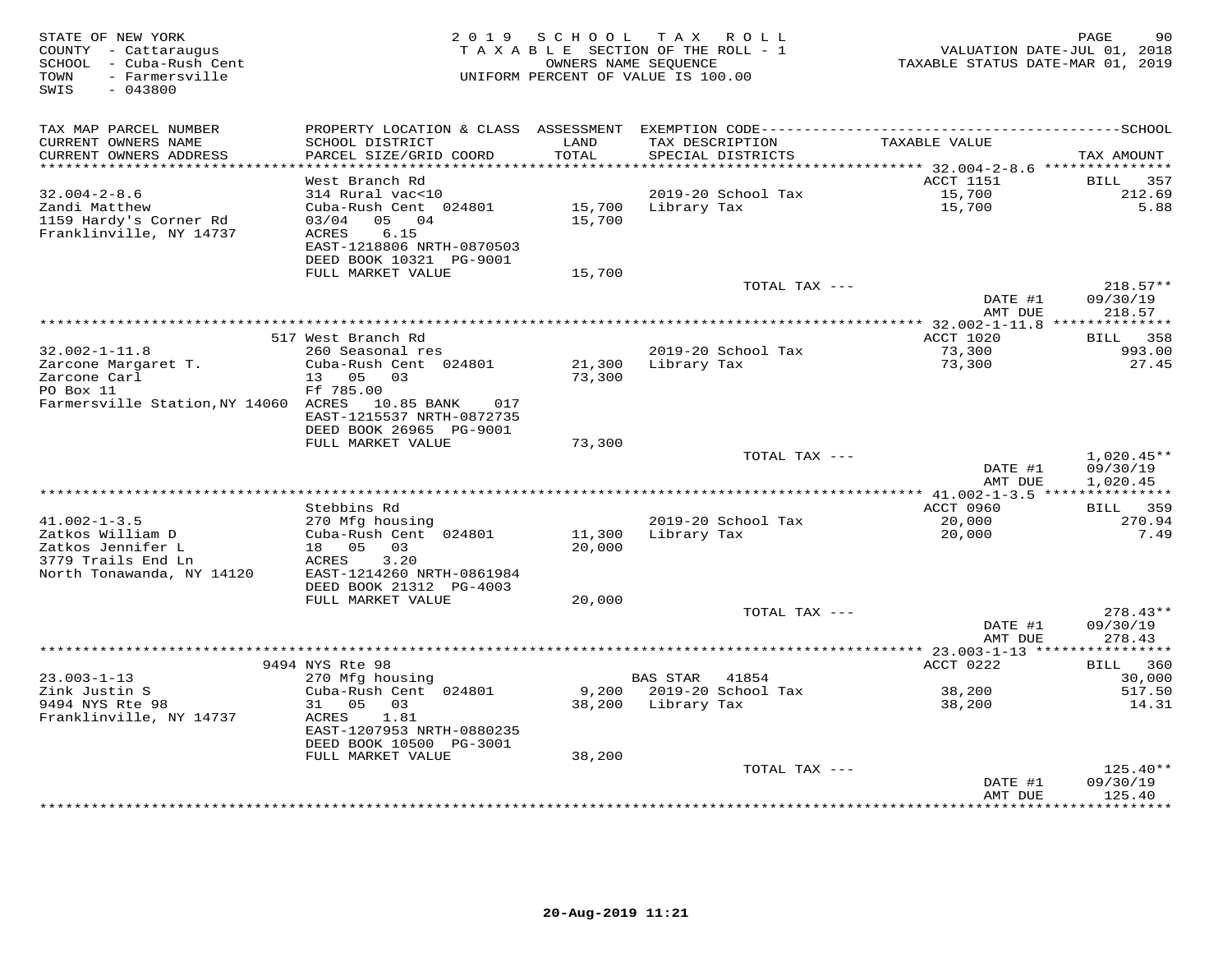| STATE OF NEW YORK<br>COUNTY<br>- Cattaraugus<br>- Cuba-Rush Cent<br>SCHOOL<br>- Farmersville<br>TOWN<br>$-043800$<br>SWIS | 2 0 1 9<br>TAXABLE                   | SCHOOL<br>OWNERS NAME SEQUENCE | T A X<br>R O L L<br>SECTION OF THE ROLL - 1<br>UNIFORM PERCENT OF VALUE IS 100.00 |               | 91<br>PAGE<br>VALUATION DATE-JUL 01,<br>2018<br>TAXABLE STATUS DATE-MAR 01, 2019 |
|---------------------------------------------------------------------------------------------------------------------------|--------------------------------------|--------------------------------|-----------------------------------------------------------------------------------|---------------|----------------------------------------------------------------------------------|
| TAX MAP PARCEL NUMBER                                                                                                     | PROPERTY LOCATION & CLASS ASSESSMENT |                                | EXEMPTION CODE-----------------------                                             |               | ------------SCHOOL                                                               |
| CURRENT OWNERS NAME                                                                                                       | SCHOOL DISTRICT                      | LAND                           | TAX DESCRIPTION                                                                   | TAXABLE VALUE |                                                                                  |
| CURRENT OWNERS ADDRESS                                                                                                    | PARCEL SIZE/GRID COORD               | TOTAL                          | SPECIAL DISTRICTS                                                                 |               | TAX AMOUNT                                                                       |
|                                                                                                                           |                                      |                                |                                                                                   |               |                                                                                  |
|                                                                                                                           | 804 Bush Hill Rd                     |                                |                                                                                   | ACCT 0262     | 361<br>BILL                                                                      |
| $32.004 - 1 - 2$                                                                                                          | 260 Seasonal res                     |                                | 2019-20 School Tax                                                                | 41,200        | 558.14                                                                           |
| Zuppa Joseph A                                                                                                            | Cuba-Rush Cent 024801                | 18,100                         | Library Tax                                                                       | 41,200        | 15.43                                                                            |
| Hens-Zuppa Katherine J                                                                                                    | 08<br>20 05                          | 41,200                         |                                                                                   |               |                                                                                  |
| 174 Margaret Rd                                                                                                           | 8.16<br>ACRES                        |                                |                                                                                   |               |                                                                                  |
| Amherst, NY 14226                                                                                                         | EAST-1210981 NRTH-0871329            |                                |                                                                                   |               |                                                                                  |
|                                                                                                                           | DEED BOOK 18473 PG-7001              |                                |                                                                                   |               |                                                                                  |
|                                                                                                                           | FULL MARKET VALUE                    | 41,200                         |                                                                                   |               |                                                                                  |
|                                                                                                                           |                                      |                                | TOTAL TAX ---                                                                     |               | $573.57**$                                                                       |
|                                                                                                                           |                                      |                                |                                                                                   | DATE #1       | 09/30/19                                                                         |
|                                                                                                                           |                                      |                                |                                                                                   | AMT DUE       | 573.57                                                                           |
|                                                                                                                           |                                      |                                |                                                                                   |               |                                                                                  |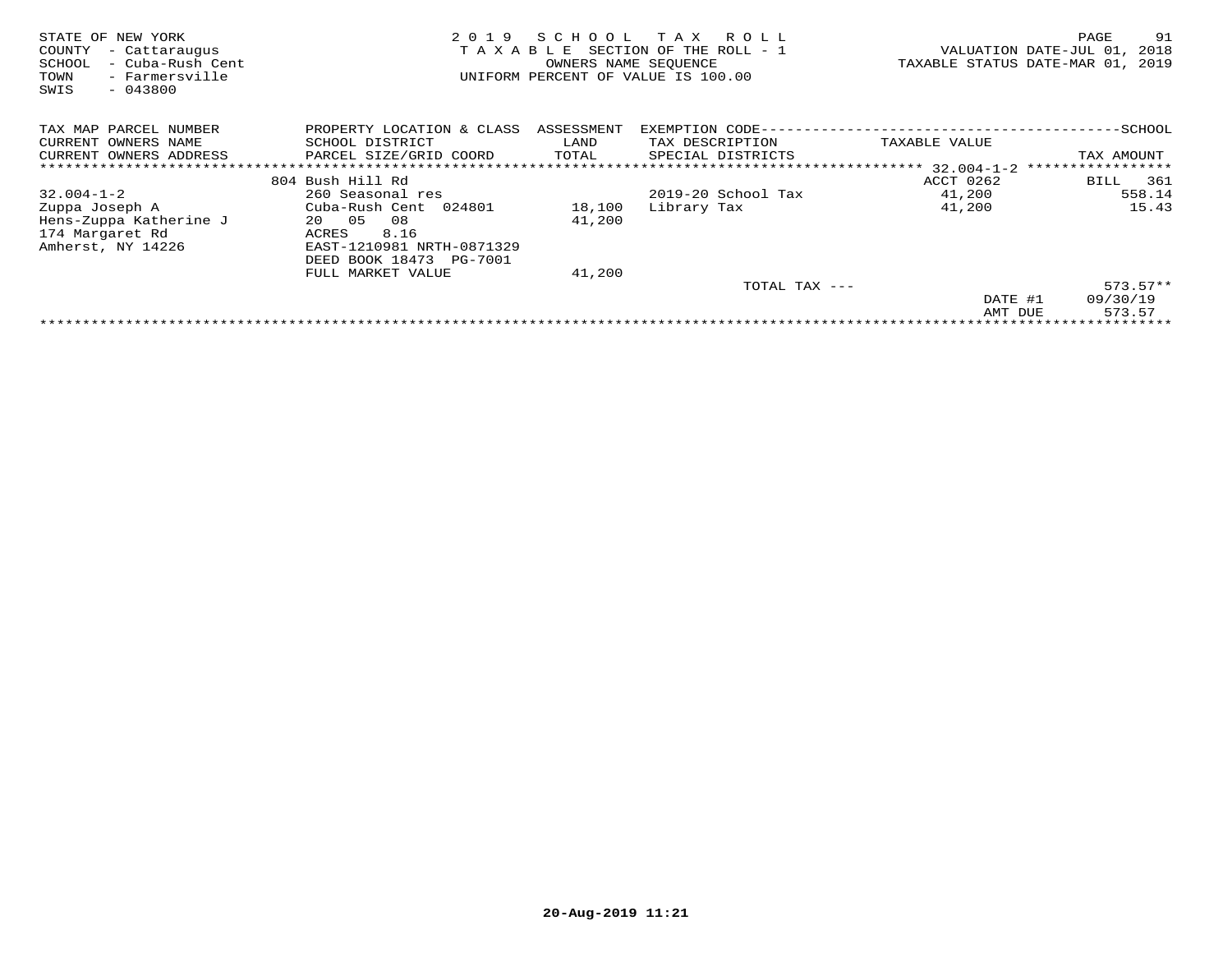| STATE OF NEW YORK | COUNTY - Cattaraugus                      | 2019 SCHOOL TAX ROLL<br>VALUATION DATE-JUL 01, 2018<br>T A X A B L E SECTION OF THE ROLL - 1 | PAGE                   | 92 |
|-------------------|-------------------------------------------|----------------------------------------------------------------------------------------------|------------------------|----|
| TOWN              | SCHOOL - Cuba-Rush Cent<br>- Farmersville | TAXABLE STATUS DATE-MAR 01, 2019<br>UNIFORM PERCENT OF VALUE IS 100.00                       | RPS155/V04/L015        |    |
| SWIS              | $-043800$                                 |                                                                                              | CURRENT DATE 8/20/2019 |    |
|                   |                                           | ROLL SUB SECTION- - TOTALS                                                                   |                        |    |

## \*\*\* S P E C I A L D I S T R I C T S U M M A R Y \*\*\*

|      |      | momn:<br>LUIAI | $\pi$<br>. JN | .     | : יהם קבר <i>ב</i><br>ΑL | תסאה <i>צ</i> י |                       | TOTA.      |
|------|------|----------------|---------------|-------|--------------------------|-----------------|-----------------------|------------|
| CODE | NAME | PARTPT         | mvnt          | VALUE |                          | <b>AMOUNT</b>   | ,,, , ,, <del>,</del> | TAY<br>∸∽∸ |

#### NO SPECIAL DISTRICTS AT THIS LEVEL

\*\*\* S C H O O L D I S T R I C T S U M M A R Y \*\*\*

| CODE   | DISTRICT NAME                    | TOTAL<br>PARCELS | ASSESSED<br>LAND | ASSESSED<br>TOTAL | EXEMPT<br>AMOUNT | TOTAL<br>TAXABLE |            |
|--------|----------------------------------|------------------|------------------|-------------------|------------------|------------------|------------|
|        |                                  |                  |                  |                   | STAR AMOUNT      | STAR TAXABLE     | TOTAL TAX  |
|        | Cuba-Rush Cent                   | 361              | 9968,000         | 22603,300         | 1310,578         | 21,292,722       |            |
| 024801 |                                  |                  |                  |                   | 4033,079         | 17,259,643       | 241,790.24 |
|        | $SUB - TO TAL$                   | 361              | 9968,000         | 22603,300         | 1310,578         | 21,292,722       |            |
|        | $S \cup B - T \cup T A L (CONT)$ |                  |                  |                   | 4033,079         | 17,259,643       | 241,790.24 |
|        | TOTAL                            | 361              | 9968,000         | 22603,300         | 1310,578         | 21,292,722       |            |
|        | T O T A L (CONT)                 |                  |                  |                   | 4033,079         | 17,259,643       | 241,790.24 |

## \*\*\* S Y S T E M C O D E S S U M M A R Y \*\*\*

#### NO SYSTEM EXEMPTIONS AT THIS LEVEL

## \*\*\* E X E M P T I O N S U M M A R Y \*\*\*

| CODE  | DESCRIPTION | TOTAL<br>PARCELS | SCHOOL  |
|-------|-------------|------------------|---------|
| 41700 | AG BLDG     | 5                | 182,200 |
| 41720 | AG DIST     | 21               | 632,355 |
| 41730 | AG DISTOUT  | 5                | 112,052 |
| 41800 | AGED C/T/S  | 6                | 289,546 |
| 41804 | AGED S      | 7                | 92,425  |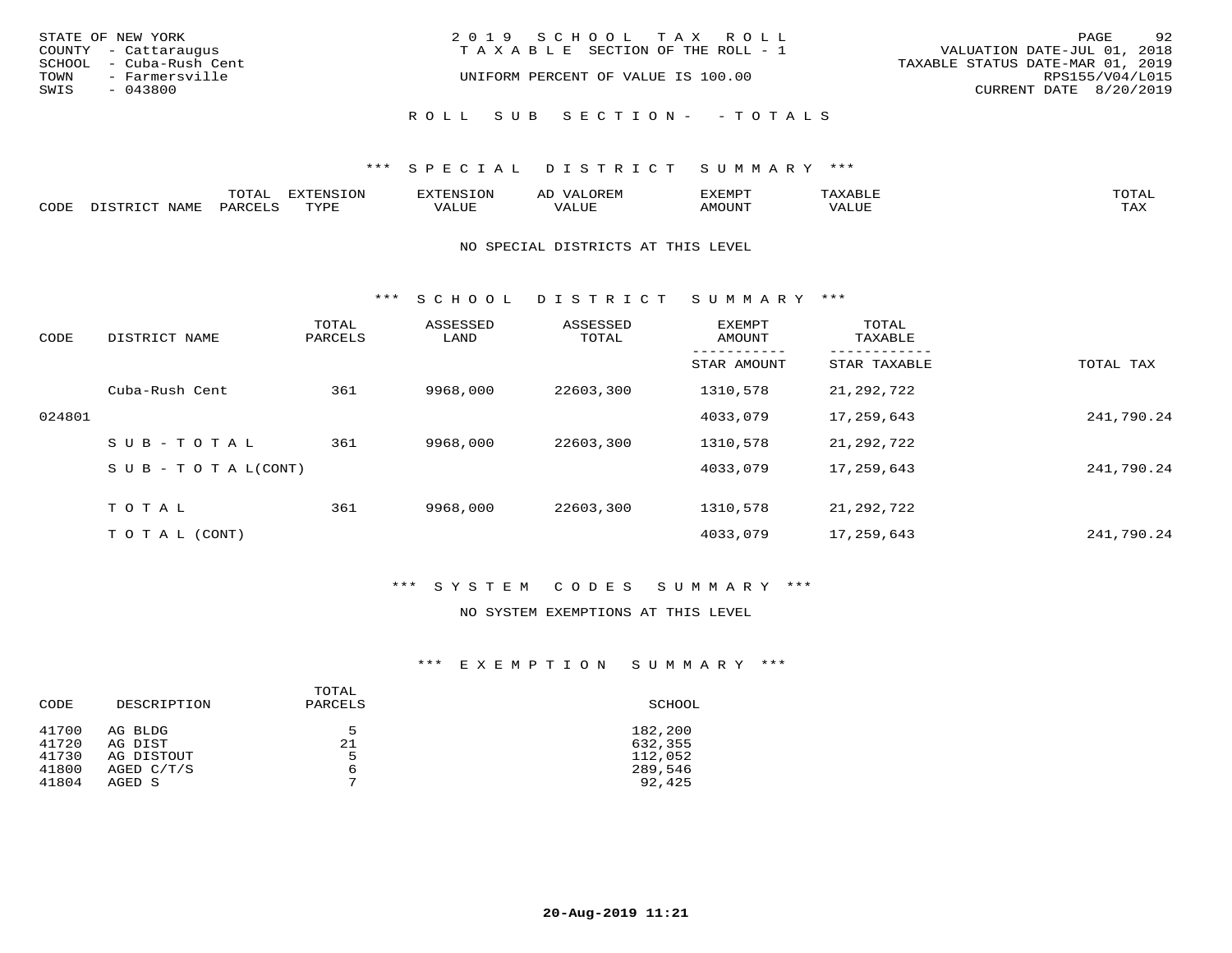|      | STATE OF NEW YORK                               | 2019 SCHOOL TAX ROLL                  | PAGE                                                            | 93              |
|------|-------------------------------------------------|---------------------------------------|-----------------------------------------------------------------|-----------------|
|      | COUNTY - Cattaraugus<br>SCHOOL - Cuba-Rush Cent | T A X A B L E SECTION OF THE ROLL - 1 | VALUATION DATE-JUL 01, 2018<br>TAXABLE STATUS DATE-MAR 01, 2019 |                 |
|      | TOWN - Farmersville                             | UNIFORM PERCENT OF VALUE IS 100.00    |                                                                 | RPS155/V04/L015 |
| SWIS | - 043800                                        |                                       | CURRENT DATE 8/20/2019                                          |                 |
|      |                                                 |                                       |                                                                 |                 |
|      |                                                 | ROLL SUB SECTION- - TOTALS            |                                                                 |                 |

## \*\*\* E X E M P T I O N S U M M A R Y \*\*\*

| CODE  | DESCRIPTION     | TOTAL<br>PARCELS | SCHOOL   |
|-------|-----------------|------------------|----------|
| 41834 | ENH STAR        | 38               | 2178,979 |
| 41854 | <b>BAS STAR</b> | 62               | 1854,100 |
| 47610 | BUS C/T/S       |                  | 2,000    |
|       | TOTAL           | 145              | 5343,657 |

# \*\*\* G R A N D T O T A L S \*\*\*

| <b>ROLL</b><br>SEC | DESCRIPTION                | TOTAL<br>PARCELS | ASSESSED<br>LAND | ASSESSED<br>TOTAL | <b>EXEMPT</b><br>AMOUNT | TOTAL<br>TAXABLE         | TOTAL<br>TAX |
|--------------------|----------------------------|------------------|------------------|-------------------|-------------------------|--------------------------|--------------|
|                    |                            |                  |                  |                   | STAR AMOUNT             | STAR TAXABLE             |              |
|                    | 2019-20 School Tax         |                  | 9968,000         | 22603,300         | 1,310,578<br>4033,079   | 21,292,722<br>17,259,643 | 233,816.59   |
|                    | Library Tax                |                  | 9968,000         | 22603,300         | 1,310,578               | 21,292,722<br>21,292,722 | 7,973.65     |
| 1                  | SPEC DIST TAXES<br>TAXABLE | 361              |                  |                   |                         |                          | 241,790.24   |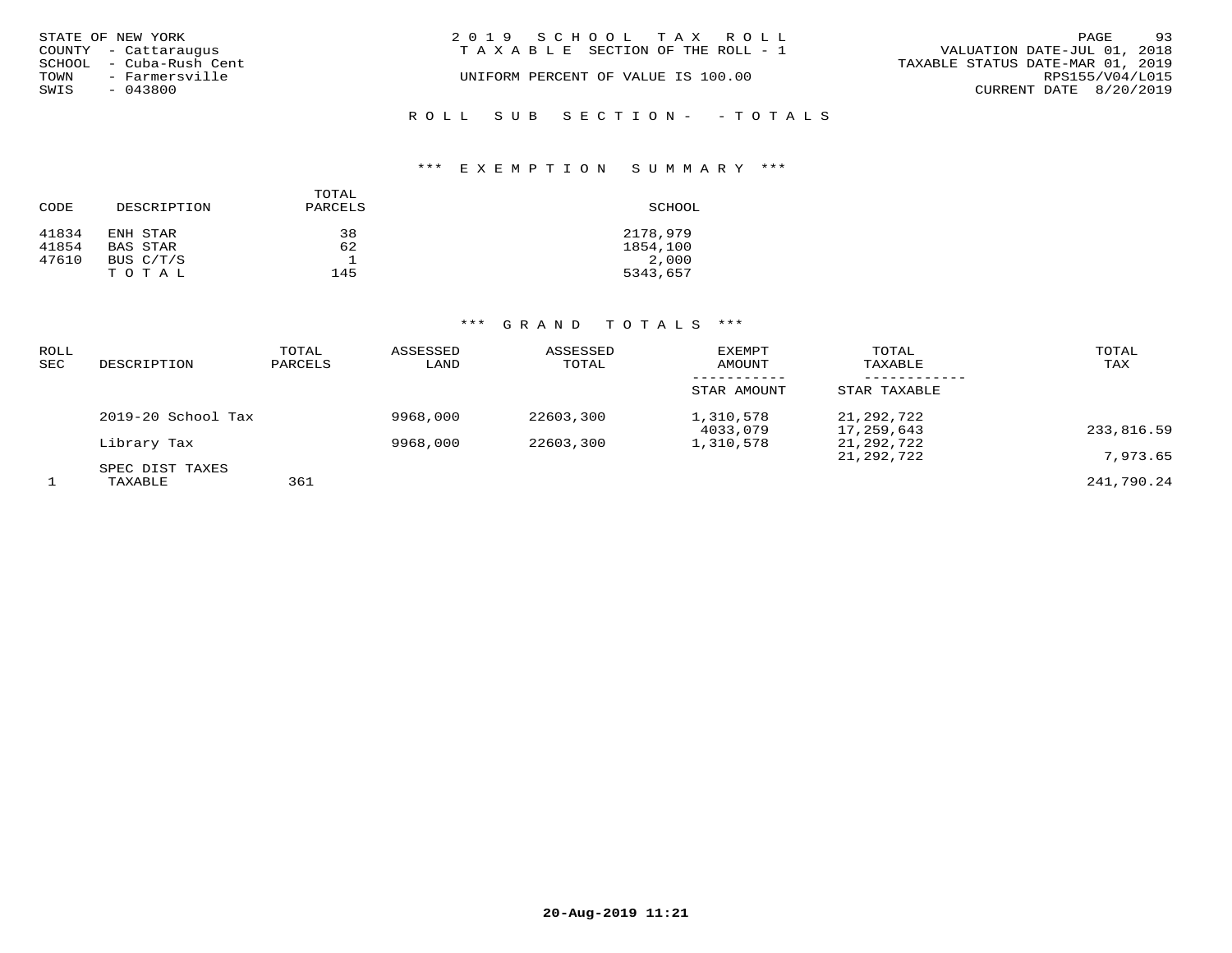| STATE OF NEW YORK<br>COUNTY - Cattaraugus<br>SCHOOL - Cuba-Rush Cent<br>- Farmersville<br>TOWN<br>SWIS<br>$-043800$ |                                                |                | 2019 SCHOOL TAX ROLL<br>TAXABLE SECTION OF THE ROLL - 1<br>OWNERS NAME SEQUENCE<br>UNIFORM PERCENT OF VALUE IS 100.00 | SUB-SECT - 1 VALUATION DATE-JUL 01, 2018<br>TAXABLE STATUS DATE-MAR 01, 2019                 | PAGE<br>94               |
|---------------------------------------------------------------------------------------------------------------------|------------------------------------------------|----------------|-----------------------------------------------------------------------------------------------------------------------|----------------------------------------------------------------------------------------------|--------------------------|
| TAX MAP PARCEL NUMBER                                                                                               |                                                |                |                                                                                                                       | PROPERTY LOCATION & CLASS ASSESSMENT EXEMPTION CODE-----------------------------------SCHOOL |                          |
| CURRENT OWNERS NAME                                                                                                 | SCHOOL DISTRICT                                | LAND           | TAX DESCRIPTION                                                                                                       | TAXABLE VALUE                                                                                |                          |
| CURRENT OWNERS ADDRESS<br>**********************                                                                    | PARCEL SIZE/GRID COORD                         | TOTAL          | SPECIAL DISTRICTS                                                                                                     |                                                                                              | TAX AMOUNT               |
|                                                                                                                     | $Co$ Rd $46$                                   |                |                                                                                                                       | ACCT 0718                                                                                    | BILL 362                 |
| $41.002 - 1 - 3.1/2$                                                                                                | 734 Junk well                                  |                | 2019-20 School Tax                                                                                                    | 0.00                                                                                         | 0.00                     |
| Bergsten Energies Group                                                                                             | Cuba-Rush Cent 024801                          |                | 0 Library Tax                                                                                                         | 0.00                                                                                         | 0.00                     |
| Attn: Tom Frost                                                                                                     | $17/18$ 05 03                                  | $\Omega$       |                                                                                                                       |                                                                                              |                          |
| 301 S Washington St                                                                                                 | Cobado                                         |                |                                                                                                                       |                                                                                              |                          |
| Alexandria, VA 22314                                                                                                | ACRES<br>0.01                                  |                |                                                                                                                       |                                                                                              |                          |
|                                                                                                                     | EAST-1212790 NRTH-0860187                      |                |                                                                                                                       |                                                                                              |                          |
|                                                                                                                     | FULL MARKET VALUE                              | $\Omega$       |                                                                                                                       |                                                                                              |                          |
|                                                                                                                     |                                                |                | TOTAL TAX ---                                                                                                         |                                                                                              | $0.00**$                 |
|                                                                                                                     |                                                |                |                                                                                                                       |                                                                                              |                          |
| $32.004 - 2 - 15$ ./1                                                                                               | Stebbins Rd<br>732 Oil-forced                  |                | 2019-20 School Tax                                                                                                    | ACCT 0794<br>1,200                                                                           | <b>BILL</b> 363<br>16.26 |
| Emerald Oil Co                                                                                                      | Cuba-Rush Cent 024801                          |                | 0 Library Tax                                                                                                         | 1,200                                                                                        | 0.45                     |
| Robert Eberling Pres                                                                                                | 30 BBLS                                        | 1,200          |                                                                                                                       |                                                                                              |                          |
| 1001 Roosevelt Rd                                                                                                   | Tinque                                         |                |                                                                                                                       |                                                                                              |                          |
| East Rochester, NY 14445                                                                                            | Strarner                                       |                |                                                                                                                       |                                                                                              |                          |
|                                                                                                                     | ACRES<br>0.01                                  |                |                                                                                                                       |                                                                                              |                          |
|                                                                                                                     | EAST-1215560 NRTH-0868637                      |                |                                                                                                                       |                                                                                              |                          |
|                                                                                                                     | FULL MARKET VALUE                              | 1,200          |                                                                                                                       |                                                                                              |                          |
|                                                                                                                     |                                                |                | TOTAL TAX ---                                                                                                         | DATE #1                                                                                      | $16.71**$<br>09/30/19    |
|                                                                                                                     |                                                |                |                                                                                                                       | AMT DUE                                                                                      | 16.71                    |
|                                                                                                                     |                                                |                |                                                                                                                       |                                                                                              |                          |
|                                                                                                                     | Keem-Sadler                                    |                |                                                                                                                       | ACCT 0952                                                                                    | BILL 364                 |
| $32.004 - 2 - 7.1/1$                                                                                                | 732 Oil-forced                                 |                | 2019-20 School Tax                                                                                                    | 229                                                                                          | 3.10                     |
| Emerald Oil Co.                                                                                                     | Cuba-Rush Cent 024801                          | $\Omega$       | Library Tax                                                                                                           | 229                                                                                          | 0.09                     |
| Robert Eberling Pres                                                                                                | 15 BBLS                                        | 229            |                                                                                                                       |                                                                                              |                          |
| 1001 Roosevelt Rd                                                                                                   | Sadler 1                                       |                |                                                                                                                       |                                                                                              |                          |
| East Rochester, NY 14445                                                                                            | ACRES<br>0.01                                  |                |                                                                                                                       |                                                                                              |                          |
|                                                                                                                     | FULL MARKET VALUE                              | 229            | TOTAL TAX ---                                                                                                         |                                                                                              | $3.19**$                 |
|                                                                                                                     |                                                |                |                                                                                                                       | DATE #1                                                                                      | 09/30/19                 |
|                                                                                                                     |                                                |                |                                                                                                                       | AMT DUE                                                                                      | 3.19                     |
|                                                                                                                     |                                                |                |                                                                                                                       |                                                                                              |                          |
|                                                                                                                     | Co Rd 46                                       |                |                                                                                                                       | ACCT 0719                                                                                    | <b>BILL</b> 365          |
| $41.001 - 1 - 15.1/2$                                                                                               | 734 Junk well                                  |                | 2019-20 School Tax                                                                                                    | 0.00                                                                                         | 0.00                     |
| Emerald Oil Co.                                                                                                     | Cuba-Rush Cent 024801                          | $\overline{0}$ | Library Tax                                                                                                           | 0.00                                                                                         | 0.00                     |
| Robert Eberling Pres                                                                                                | 17/18/25/26 05 03                              | $\Omega$       |                                                                                                                       |                                                                                              |                          |
| PO Box 50                                                                                                           | Marble                                         |                |                                                                                                                       |                                                                                              |                          |
| Richburg, NY 14774                                                                                                  | ACRES<br>0.01                                  |                |                                                                                                                       |                                                                                              |                          |
|                                                                                                                     | EAST-1210390 NRTH-0860667<br>FULL MARKET VALUE | $\mathbf{0}$   |                                                                                                                       |                                                                                              |                          |
|                                                                                                                     |                                                |                | TOTAL TAX ---                                                                                                         |                                                                                              | $0.00**$                 |
|                                                                                                                     |                                                |                |                                                                                                                       |                                                                                              |                          |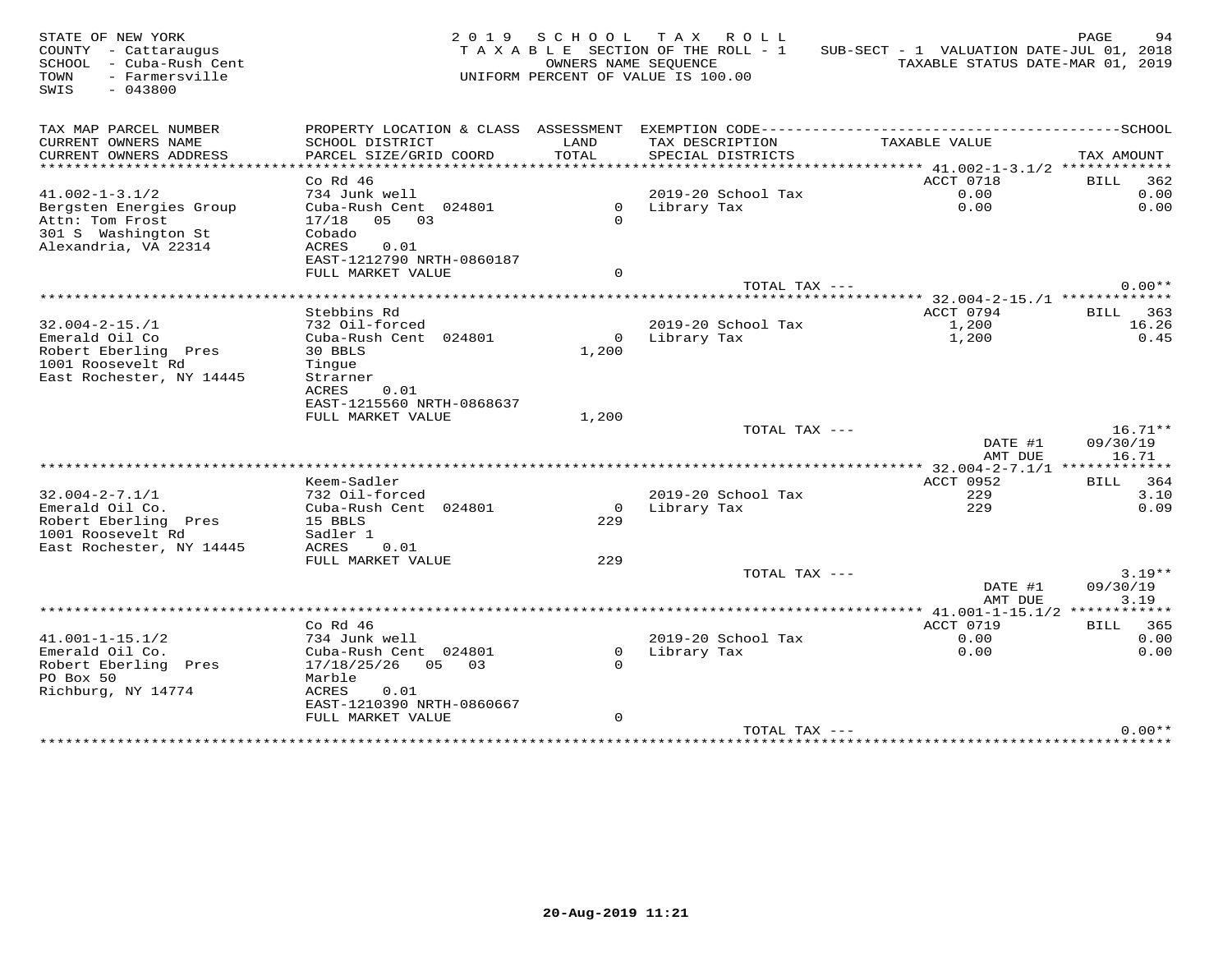| STATE OF NEW YORK<br>COUNTY<br>- Cattaraugus<br>SCHOOL<br>- Cuba-Rush Cent<br>TOWN<br>- Farmersville<br>$-043800$<br>SWIS | 2 0 1 9                              | SCHOOL<br>OWNERS NAME SEOUENCE | TAX ROLL<br>TAXABLE SECTION OF THE ROLL - 1<br>UNIFORM PERCENT OF VALUE IS 100.00 | SUB-SECT - 1 VALUATION DATE-JUL 01, 2018 | 95<br>PAGE<br>TAXABLE STATUS DATE-MAR 01, 2019 |
|---------------------------------------------------------------------------------------------------------------------------|--------------------------------------|--------------------------------|-----------------------------------------------------------------------------------|------------------------------------------|------------------------------------------------|
| TAX MAP PARCEL NUMBER                                                                                                     | PROPERTY LOCATION & CLASS ASSESSMENT |                                |                                                                                   |                                          |                                                |
| CURRENT OWNERS NAME                                                                                                       | SCHOOL DISTRICT                      | LAND                           | TAX DESCRIPTION                                                                   | TAXABLE VALUE                            |                                                |
| CURRENT OWNERS ADDRESS                                                                                                    | PARCEL SIZE/GRID COORD               | TOTAL                          | SPECIAL DISTRICTS                                                                 |                                          | TAX AMOUNT                                     |
| *************************                                                                                                 |                                      |                                |                                                                                   |                                          | **************                                 |
|                                                                                                                           | Hardy Corners Rd                     |                                |                                                                                   | ACCT 0720                                | 366<br>BILL                                    |
| $41.002 - 1 - 6.71$                                                                                                       | 732 Oil-forced                       |                                | 2019-20 School Tax                                                                | 0.00                                     | 0.00                                           |
| Emerald Oil Co.                                                                                                           | Cuba-Rush Cent 024801                | 0                              | Library Tax                                                                       | 0.00                                     | 0.00                                           |
| Robert Eberling Pres<br>PO Box 50                                                                                         | $10/11$ 05 03<br>Werth, William      | $\mathbf 0$                    |                                                                                   |                                          |                                                |
| Richburg, NY 14774                                                                                                        | 23 BBLS                              |                                |                                                                                   |                                          |                                                |
|                                                                                                                           | ACRES<br>0.01                        |                                |                                                                                   |                                          |                                                |
|                                                                                                                           | EAST-1217040 NRTH-0863807            |                                |                                                                                   |                                          |                                                |
|                                                                                                                           | FULL MARKET VALUE                    | $\circ$                        |                                                                                   |                                          |                                                |
|                                                                                                                           |                                      |                                | TOTAL TAX $---$                                                                   |                                          | $0.00**$                                       |
|                                                                                                                           |                                      |                                |                                                                                   | ********* 41.002-1-9.1/21 ************   |                                                |
|                                                                                                                           | Richardson, Gertrude                 |                                |                                                                                   | ACCT 0763                                | 367<br>BILL                                    |
| $41.002 - 1 - 9.1/21$                                                                                                     | 734 Junk well                        |                                | 2019-20 School Tax                                                                | 0.00                                     | 0.00                                           |
| Fairmont Oil Company                                                                                                      | Cuba-Rush Cent 024801                | $\Omega$                       | Library Tax                                                                       | 0.00                                     | 0.00                                           |
| PO Box 268                                                                                                                | Richardson<br>1986 Production-0      | $\Omega$                       |                                                                                   |                                          |                                                |
| Sugar Grove, PA 16350                                                                                                     | <b>ACRES</b><br>0.01                 |                                |                                                                                   |                                          |                                                |
|                                                                                                                           | EAST-1220560 NRTH-0861827            |                                |                                                                                   |                                          |                                                |
|                                                                                                                           | FULL MARKET VALUE                    | $\mathbf 0$                    |                                                                                   |                                          |                                                |
|                                                                                                                           |                                      |                                | TOTAL TAX ---                                                                     |                                          | $0.00**$                                       |
|                                                                                                                           |                                      |                                |                                                                                   |                                          |                                                |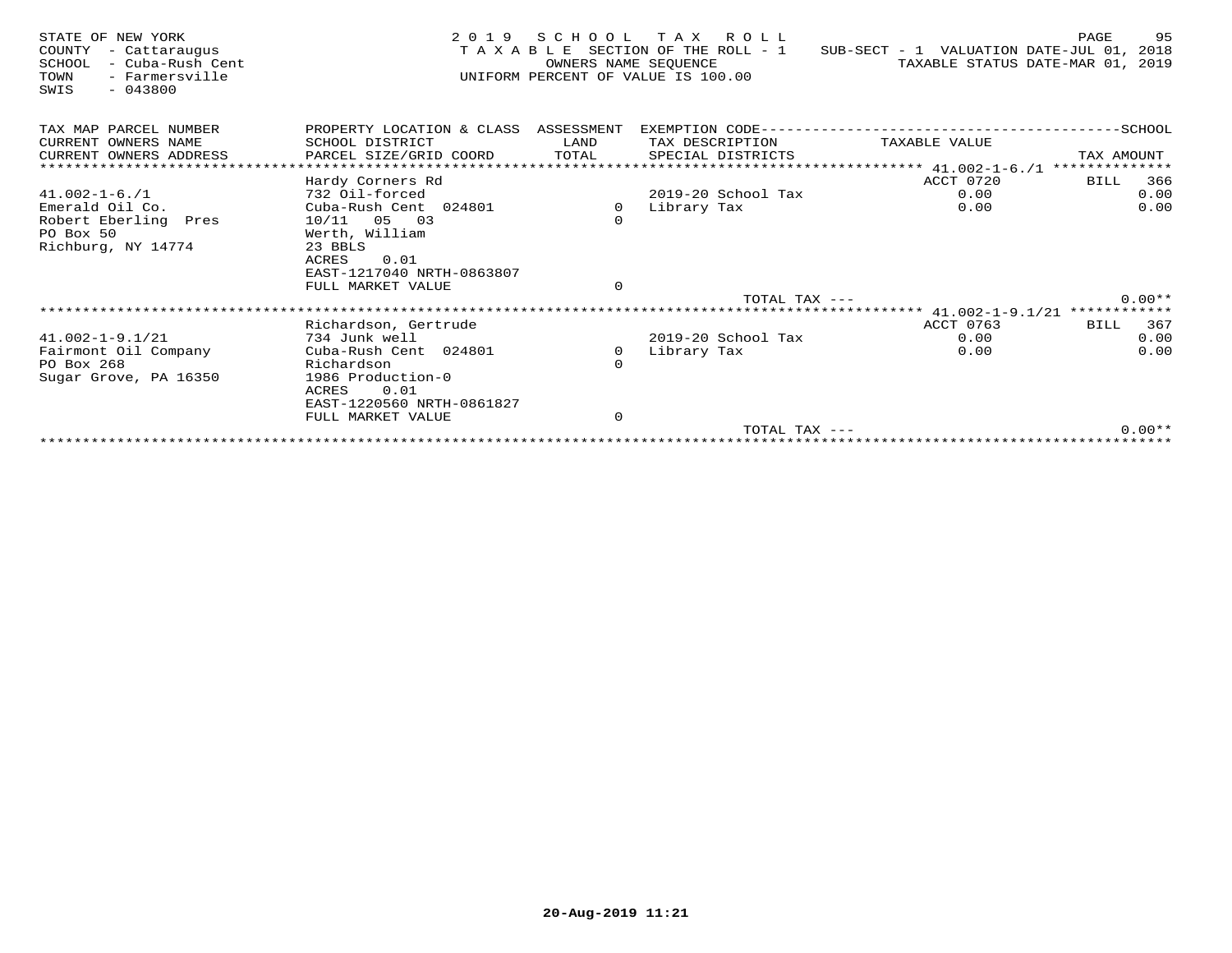| STATE OF NEW YORK<br>COUNTY - Cattaraugus<br>SCHOOL - Cuba-Rush Cent<br>TOWN<br>- Farmersville<br>SWIS<br>- 043800 | 2019 SCHOOL TAX ROLL<br>T A X A B L E SECTION OF THE ROLL - 1 | <b>PAGE</b><br>SUB-SECT - 1 VALUATION DATE-JUL 01, 2018<br>TAXABLE STATUS DATE-MAR 01, 2019<br>RPS155/V04/L015<br>CURRENT DATE 8/20/2019 | -96 |
|--------------------------------------------------------------------------------------------------------------------|---------------------------------------------------------------|------------------------------------------------------------------------------------------------------------------------------------------|-----|
|                                                                                                                    | ROLL SUB SECTION-1-TOTALS                                     |                                                                                                                                          |     |

## \*\*\* S P E C I A L D I S T R I C T S U M M A R Y \*\*\*

|      |             | $m \wedge m \wedge n$ | י הריחות די המדינות<br>LUI<br>'NЫ. | ENSION            | ΑL    | דפוא:TXF<br>. خەنىسىدە |           | TOTAL |
|------|-------------|-----------------------|------------------------------------|-------------------|-------|------------------------|-----------|-------|
| CODE | <b>JAMF</b> | $'$ AR $\iota$        | TVDF                               | -- - ---<br>/ALUE | 7ALUE | \MOUNT                 | ΉL<br>⊐∪r | TAX   |

#### NO SPECIAL DISTRICTS AT THIS LEVEL

\*\*\* S C H O O L D I S T R I C T S U M M A R Y \*\*\*

| CODE   | DISTRICT NAME                    | TOTAL<br>PARCELS | ASSESSED<br>LAND | ASSESSED<br>TOTAL | EXEMPT<br>AMOUNT        | TOTAL<br>TAXABLE |           |
|--------|----------------------------------|------------------|------------------|-------------------|-------------------------|------------------|-----------|
|        |                                  |                  |                  |                   | --------<br>STAR AMOUNT | STAR TAXABLE     | TOTAL TAX |
|        | Cuba-Rush Cent                   | 6                |                  | 1,429             |                         | 1,429            |           |
| 024801 |                                  |                  |                  |                   |                         | 1,429            | 19.90     |
|        | SUB-TOTAL                        | 6                |                  | 1,429             |                         | 1,429            |           |
|        | $S \cup B - T \cup T A L (CONT)$ |                  |                  |                   |                         | 1,429            | 19.90     |
|        | TOTAL                            | 6                |                  | 1,429             |                         | 1,429            |           |
|        | T O T A L (CONT)                 |                  |                  |                   |                         | 1,429            | 19.90     |

\*\*\* S Y S T E M C O D E S S U M M A R Y \*\*\*

NO SYSTEM EXEMPTIONS AT THIS LEVEL

\*\*\* E X E M P T I O N S U M M A R Y \*\*\*

NO EXEMPTIONS AT THIS LEVEL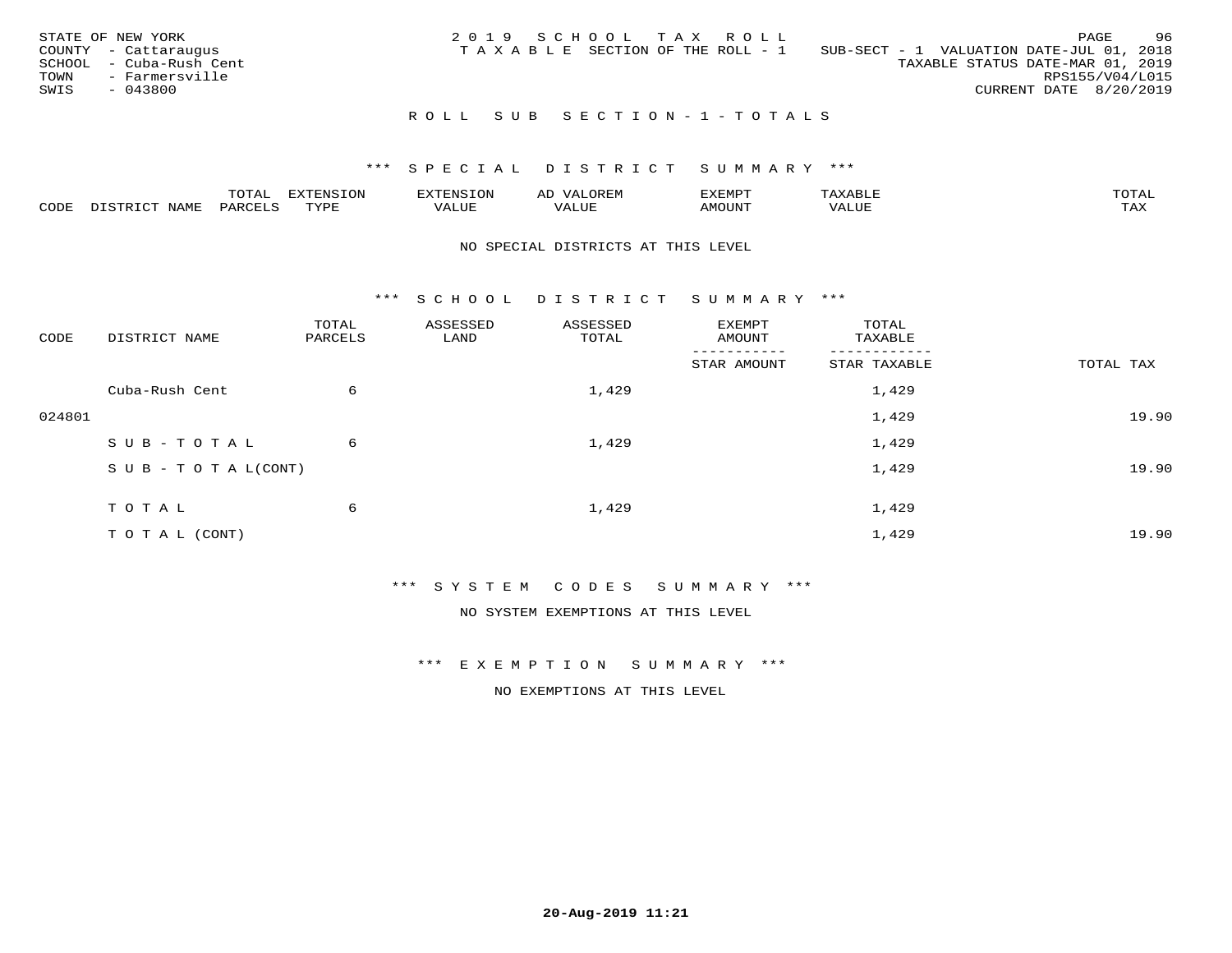| STATE OF NEW YORK<br>COUNTY - Cattaraugus<br>- Cuba-Rush Cent<br>SCHOOL<br>- Farmersville<br>TOWN<br>SWIS<br>$-043800$ | 2019 SCHOOL TAX ROLL<br>TAXABLE SECTION OF THE ROLL - 1 | 97<br>PAGE<br>SUB-SECT - 1 VALUATION DATE-JUL 01, 2018<br>TAXABLE STATUS DATE-MAR 01, 2019<br>RPS155/V04/L015<br>CURRENT DATE 8/20/2019 |
|------------------------------------------------------------------------------------------------------------------------|---------------------------------------------------------|-----------------------------------------------------------------------------------------------------------------------------------------|
|                                                                                                                        | ROLL SUB SECTION-1-TOTALS                               |                                                                                                                                         |

# \*\*\* G R A N D T O T A L S \*\*\*

| ROLL<br>SEC | DESCRIPTION        | TOTAL<br>PARCELS | ASSESSED<br>LAND | ASSESSED<br>TOTAL | <b>EXEMPT</b><br>AMOUNT | TOTAL<br>TAXABLE | TOTAL<br>TAX |
|-------------|--------------------|------------------|------------------|-------------------|-------------------------|------------------|--------------|
|             |                    |                  |                  |                   | STAR AMOUNT             | STAR TAXABLE     |              |
|             | 2019-20 School Tax |                  |                  | 1,429             |                         | 1,429            |              |
|             |                    |                  |                  |                   |                         | 1,429            | 19.36        |
|             | Library Tax        |                  |                  | 1,429             |                         | 1,429            |              |
|             |                    |                  |                  |                   |                         | 1,429            | .54          |
|             | SPEC DIST TAXES    |                  |                  |                   |                         |                  |              |
|             | TAXABLE            |                  |                  |                   |                         |                  | 19.90        |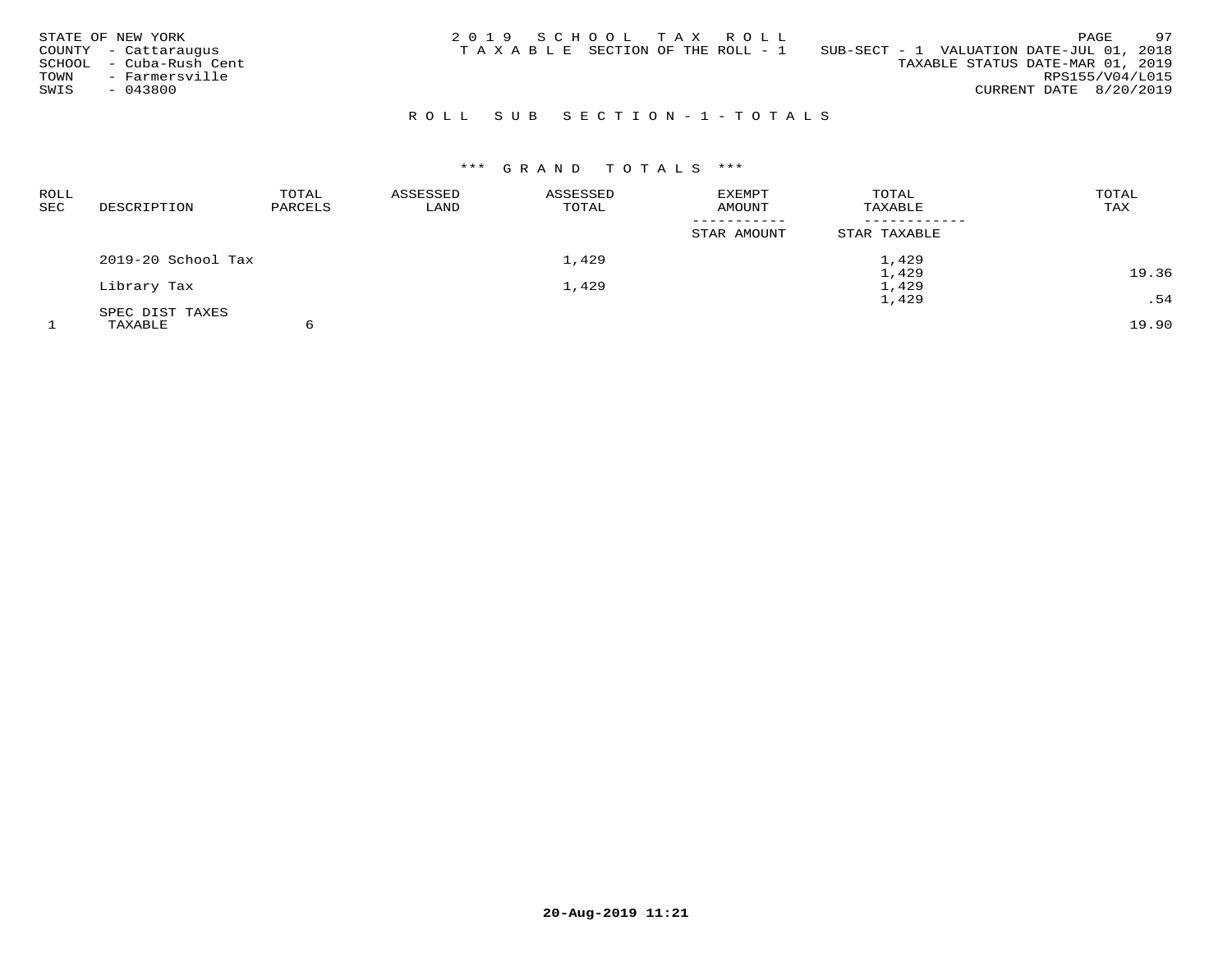| STATE OF NEW YORK       | 2019 SCHOOL TAX ROLL                  | 98<br>PAGE                       |
|-------------------------|---------------------------------------|----------------------------------|
| COUNTY - Cattaraugus    | T A X A B L E SECTION OF THE ROLL - 1 | VALUATION DATE-JUL 01, 2018      |
| SCHOOL - Cuba-Rush Cent |                                       | TAXABLE STATUS DATE-MAR 01, 2019 |
| TOWN<br>- Farmersville  |                                       | RPS155/V04/L015                  |
| SWIS<br>$-043800$       |                                       | CURRENT DATE 8/20/2019           |
|                         |                                       |                                  |

# ROLL SECTION TOTALS

## \*\*\* S P E C I A L D I S T R I C T S U M M A R Y \*\*\*

|      |             | $m \wedge m \wedge n$<br>'U'I'AI | <b>EXTENSION</b> | HINS. | OREM<br><u>ΔΙ</u><br>سد | דפוא:TXF<br>للتنتيذ |        | TOTAL          |
|------|-------------|----------------------------------|------------------|-------|-------------------------|---------------------|--------|----------------|
| CODE | <b>NAME</b> | DAPCFT.C                         | TVDF             | VALUE | VALUE                   | <b>AMOUNT</b>       | 7 ALUL | TAY.<br>⊥ ∠~∡∡ |

#### NO SPECIAL DISTRICTS AT THIS LEVEL

\*\*\* S C H O O L D I S T R I C T S U M M A R Y \*\*\*

| CODE   | DISTRICT NAME                    | TOTAL<br>PARCELS | ASSESSED<br>LAND | ASSESSED<br>TOTAL | EXEMPT<br>AMOUNT | TOTAL<br>TAXABLE |            |
|--------|----------------------------------|------------------|------------------|-------------------|------------------|------------------|------------|
|        |                                  |                  |                  |                   | STAR AMOUNT      | STAR TAXABLE     | TOTAL TAX  |
|        | Cuba-Rush Cent                   | 367              | 9968,000         | 22604,729         | 1310,578         | 21,294,151       |            |
| 024801 |                                  |                  |                  |                   | 4033,079         | 17,261,072       | 241,810.14 |
|        | SUB-TOTAL                        | 367              | 9968,000         | 22604,729         | 1310,578         | 21,294,151       |            |
|        | $S \cup B - T \cup T A L (CONT)$ |                  |                  |                   | 4033,079         | 17,261,072       | 241,810.14 |
|        | TOTAL                            | 367              | 9968,000         | 22604,729         | 1310,578         | 21,294,151       |            |
|        | T O T A L (CONT)                 |                  |                  |                   | 4033,079         | 17,261,072       | 241,810.14 |

## \*\*\* S Y S T E M C O D E S S U M M A R Y \*\*\*

#### NO SYSTEM EXEMPTIONS AT THIS LEVEL

## \*\*\* E X E M P T I O N S U M M A R Y \*\*\*

| CODE  | DESCRIPTION  | TOTAL<br>PARCELS | SCHOOL  |
|-------|--------------|------------------|---------|
| 41700 | AG BLDG      | 5                | 182,200 |
| 41720 | AG DIST      | 21               | 632,355 |
| 41730 | AG DISTOUT   | 5                | 112,052 |
| 41800 | AGED $C/T/S$ | 6                | 289,546 |
| 41804 | AGED S       | $\mathbf{r}$     | 92,425  |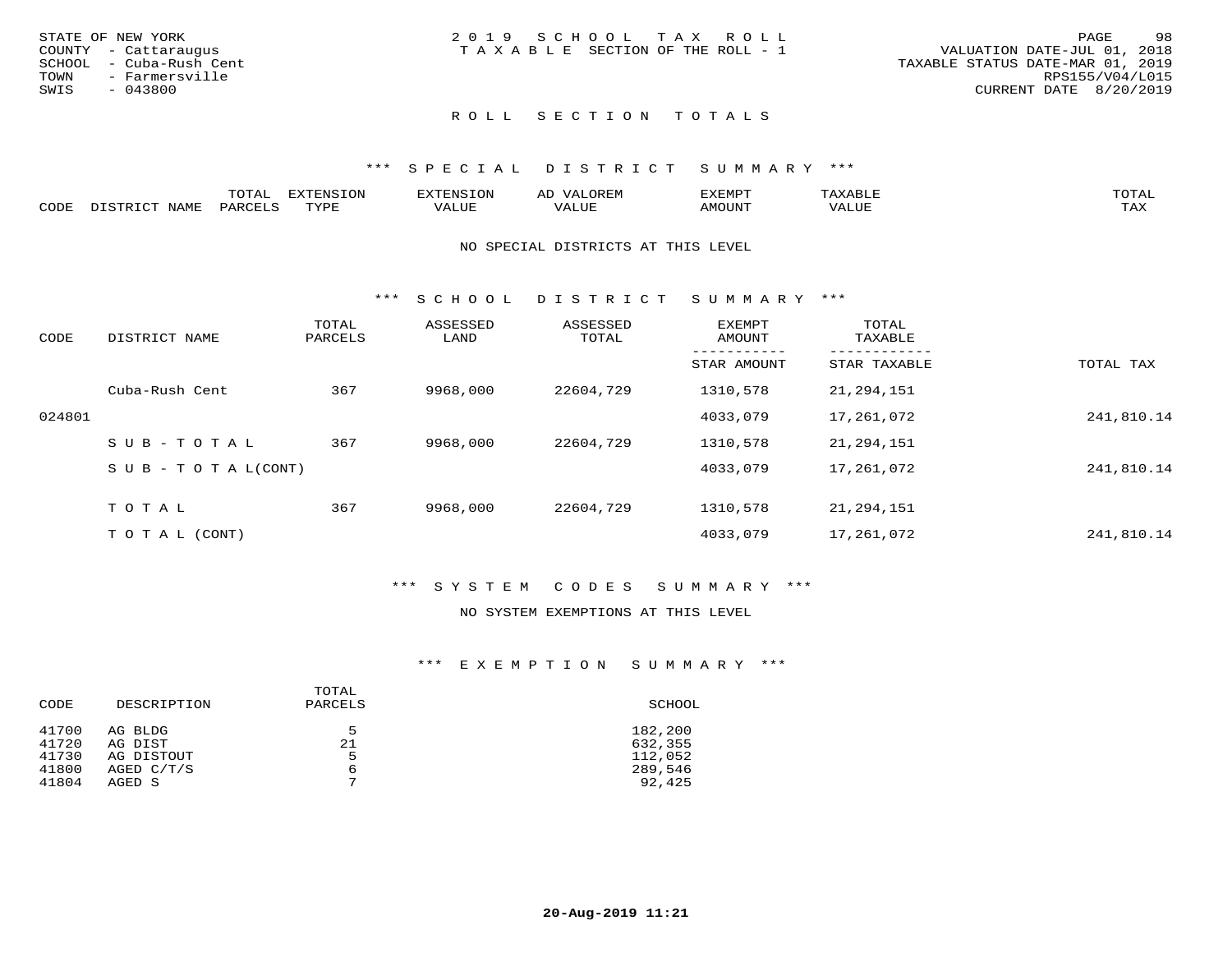|        | STATE OF NEW YORK    |
|--------|----------------------|
|        | COUNTY - Cattaraugus |
| SCHOOL | - Cuba-Rush Cent     |
| TOWN   | - Farmersville       |
| SWIS   | $-043800$            |
|        |                      |

## ROLL SECTION TOTALS

#### \*\*\* E X E M P T I O N S U M M A R Y \*\*\*

|       |             | TOTAL   |          |
|-------|-------------|---------|----------|
| CODE  | DESCRIPTION | PARCELS | SCHOOL   |
| 41834 | ENH STAR    | 38      | 2178,979 |
| 41854 | BAS STAR    | 62      | 1854,100 |
| 47610 | BUS C/T/S   |         | 2,000    |
|       | TOTAL       | 145     | 5343,657 |

## \*\*\* G R A N D T O T A L S \*\*\*

| ROLL<br>SEC | DESCRIPTION                | TOTAL<br>PARCELS | ASSESSED<br>LAND | ASSESSED<br>TOTAL | <b>EXEMPT</b><br>AMOUNT | TOTAL<br>TAXABLE         | TOTAL<br>TAX |
|-------------|----------------------------|------------------|------------------|-------------------|-------------------------|--------------------------|--------------|
|             |                            |                  |                  |                   | STAR AMOUNT             | STAR TAXABLE             |              |
|             | 2019-20 School Tax         |                  | 9968,000         | 22604,729         | 1,310,578<br>4033,079   | 21,294,151<br>17,261,072 | 233,835.95   |
|             | Library Tax                |                  | 9968,000         | 22604,729         | 1,310,578               | 21,294,151<br>21,294,151 | 7,974.19     |
| 1           | SPEC DIST TAXES<br>TAXABLE | 367              |                  |                   |                         |                          | 241,810.14   |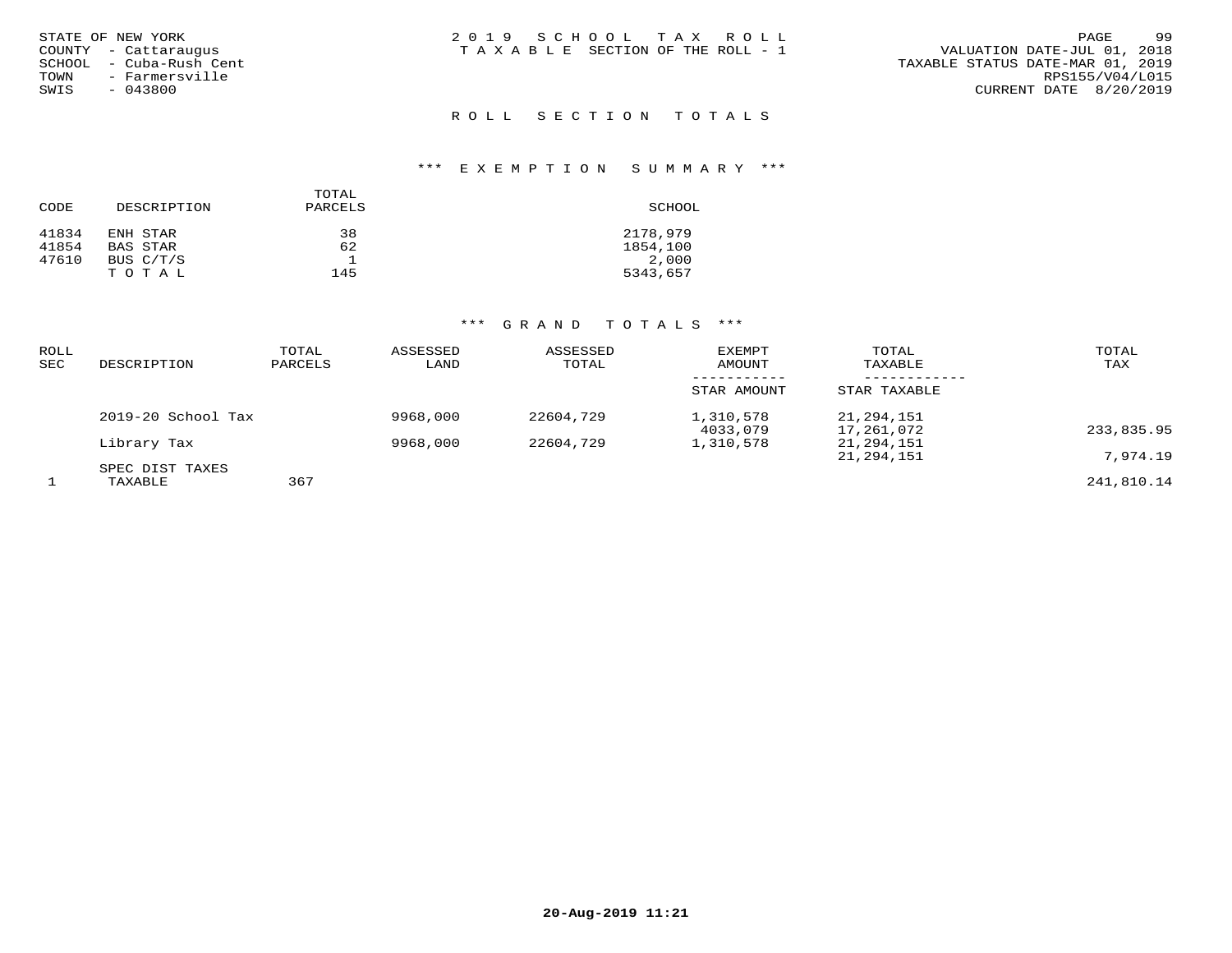| STATE OF NEW YORK<br>COUNTY<br>- Cattaraugus<br>SCHOOL<br>- Cuba-Rush Cent<br>- Farmersville<br>TOWN<br>SWIS<br>$-043800$ | 2 0 1 9<br>ROLL SUB-SECT - N- SECTION 534              | SCHOOL<br>OWNERS NAME SEQUENCE | T A X<br>ROLL<br>STATE OWNED LAND SECTION OF THE ROLL - 3<br>RPTL REFORESTATION<br>UNIFORM PERCENT OF VALUE IS 100.00 | SUB-SECT - N VALUATION DATE-JUL 01, 2018 | 100<br>PAGE<br>TAXABLE STATUS DATE-MAR 01, 2019 |
|---------------------------------------------------------------------------------------------------------------------------|--------------------------------------------------------|--------------------------------|-----------------------------------------------------------------------------------------------------------------------|------------------------------------------|-------------------------------------------------|
| TAX MAP PARCEL NUMBER                                                                                                     | PROPERTY LOCATION & CLASS ASSESSMENT                   |                                |                                                                                                                       |                                          |                                                 |
| CURRENT OWNERS NAME                                                                                                       | SCHOOL DISTRICT                                        | LAND                           | TAX DESCRIPTION                                                                                                       | TAXABLE VALUE                            |                                                 |
| CURRENT OWNERS ADDRESS<br>********************                                                                            | PARCEL SIZE/GRID COORD<br>***********************      | TOTAL                          | SPECIAL DISTRICTS                                                                                                     |                                          | TAX AMOUNT<br>****************                  |
|                                                                                                                           | Co Line Rd                                             |                                |                                                                                                                       | ACCT 0210002                             |                                                 |
| $23.004 - 1 - 18$                                                                                                         | 932 Forest s532b                                       |                                | 2019-20 School Tax                                                                                                    | 417,000                                  | 5,649.10                                        |
| State Of New York<br>Attn: County Treasurer                                                                               | Cuba-Rush Cent 024801<br>05<br>03<br>06                | 417,000<br>417,000             | Library Tax                                                                                                           | 417,000                                  | 156.16                                          |
| Cattaraugus County                                                                                                        | Cattaragus Reforest                                    |                                |                                                                                                                       |                                          |                                                 |
| 303 Court St                                                                                                              | Area 14 - 0514<br>ACRES 308.70                         |                                |                                                                                                                       |                                          |                                                 |
| Little Valley, NY 14755                                                                                                   | EAST-1219795 NRTH-0878920                              |                                |                                                                                                                       |                                          |                                                 |
|                                                                                                                           | DEED BOOK 350<br>PG-00547                              |                                |                                                                                                                       |                                          |                                                 |
|                                                                                                                           | FULL MARKET VALUE                                      | 417,000                        |                                                                                                                       |                                          |                                                 |
|                                                                                                                           |                                                        |                                | TOTAL TAX ---                                                                                                         | DATE #1                                  | $5,805.26**$<br>09/30/19                        |
|                                                                                                                           |                                                        |                                |                                                                                                                       | AMT DUE                                  | 5.805.26                                        |
|                                                                                                                           |                                                        |                                |                                                                                                                       | $23.004 - 1 - 19$                        |                                                 |
|                                                                                                                           | Huyck Rd                                               |                                |                                                                                                                       | ACCT 0200002                             |                                                 |
| $23.004 - 1 - 19$                                                                                                         | 932 Forest s532b                                       |                                | 2019-20 School Tax                                                                                                    | 697,600                                  | 9,450.40                                        |
| State Of New York<br>Attn: County Treasurer                                                                               | Cuba-Rush Cent 024801<br>05<br>03<br>15                | 697,600<br>697,600             | Library Tax                                                                                                           | 697,600                                  | 261.24                                          |
| Cattaraugus County                                                                                                        | Cattaragus Reforest                                    |                                |                                                                                                                       |                                          |                                                 |
| 303 Court St                                                                                                              | Area $14 - 0513$                                       |                                |                                                                                                                       |                                          |                                                 |
| Little Valley, NY 14755                                                                                                   | ACRES 505.11                                           |                                |                                                                                                                       |                                          |                                                 |
|                                                                                                                           | EAST-1216502 NRTH-0879760<br>DEED BOOK 345<br>PG-00287 |                                |                                                                                                                       |                                          |                                                 |
|                                                                                                                           | FULL MARKET VALUE                                      | 697,600                        |                                                                                                                       |                                          |                                                 |
|                                                                                                                           |                                                        |                                | TOTAL TAX ---                                                                                                         |                                          | $9,711.64**$                                    |
|                                                                                                                           |                                                        |                                |                                                                                                                       | DATE #1                                  | 09/30/19                                        |
|                                                                                                                           |                                                        |                                |                                                                                                                       | AMT DUE                                  | 9,711.64                                        |
|                                                                                                                           | Co Line Rd                                             |                                |                                                                                                                       | ACCT 0220002                             |                                                 |
| $32.002 - 1 - 4.4$                                                                                                        | 932 Forest s532b                                       |                                | 2019-20 School Tax                                                                                                    | 80,700                                   | 1,093.24                                        |
| State Of New York                                                                                                         | Cuba-Rush Cent 024801                                  | 80,700                         | Library Tax                                                                                                           | 80,700                                   | 30.22                                           |
| Attn: County Treasurer                                                                                                    | 06 05<br>03<br>0762                                    | 80,700                         |                                                                                                                       |                                          |                                                 |
| Cattaraugus County<br>303 Court St                                                                                        | ACRES 110.22                                           |                                |                                                                                                                       |                                          |                                                 |
| Little Valley, NY 14755                                                                                                   | EAST-1221547 NRTH-0877117                              |                                |                                                                                                                       |                                          |                                                 |
|                                                                                                                           | DEED BOOK 847<br>PG-00676                              |                                |                                                                                                                       |                                          |                                                 |
|                                                                                                                           | FULL MARKET VALUE                                      | 80,700                         |                                                                                                                       |                                          |                                                 |
|                                                                                                                           |                                                        |                                | TOTAL TAX ---                                                                                                         | DATE #1                                  | $1,123.46**$<br>09/30/19                        |
|                                                                                                                           |                                                        |                                |                                                                                                                       | AMT DUE                                  | 1,123.46                                        |
|                                                                                                                           |                                                        |                                |                                                                                                                       |                                          |                                                 |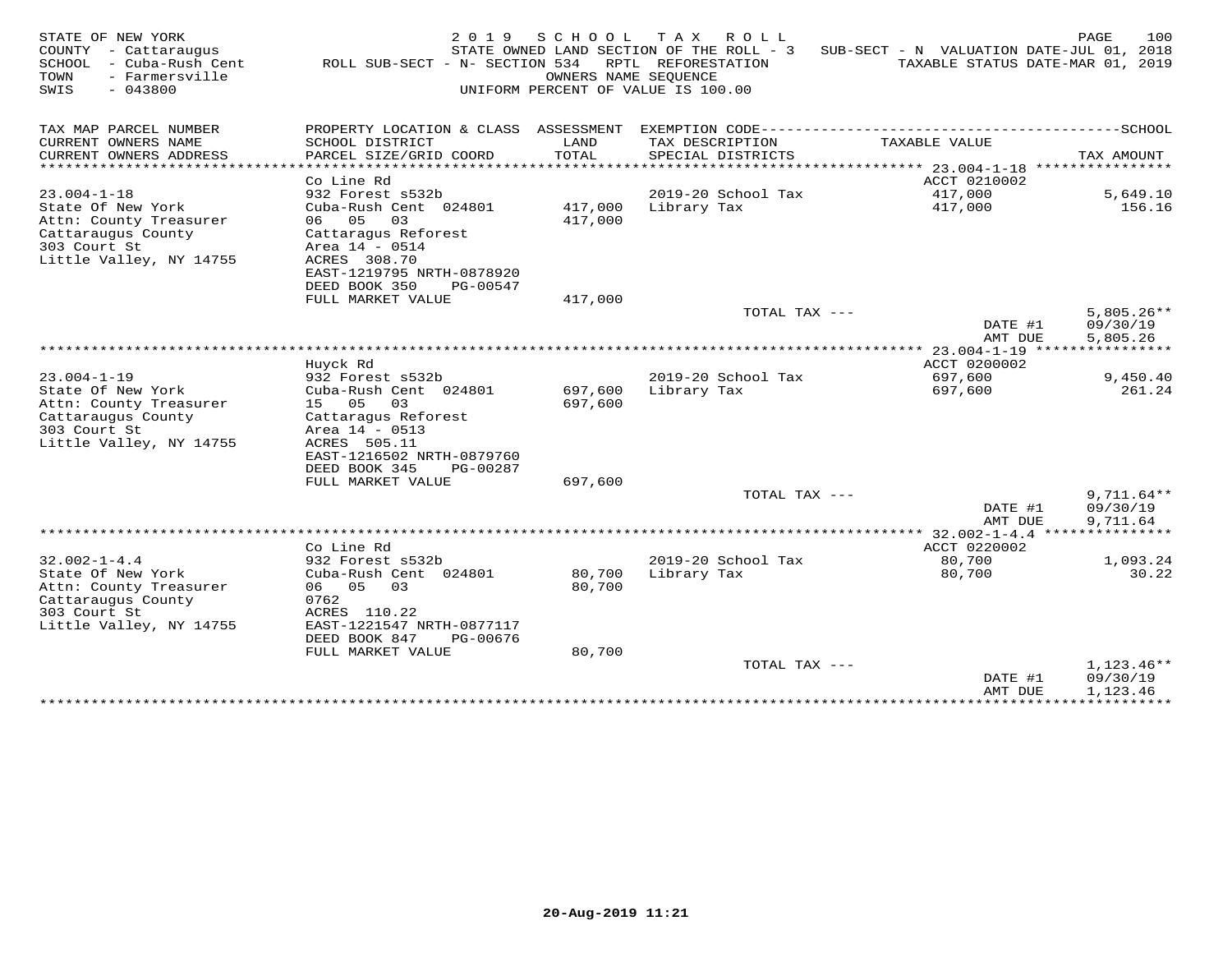| STATE OF NEW YORK<br>COUNTY<br>- Cattaraugus<br>SCHOOL<br>- Cuba-Rush Cent<br>TOWN<br>- Farmersville<br>SWIS<br>$-043800$        | 2019<br>ROLL SUB-SECT - N- SECTION 534                                                                                                                                                                              | SCHOOL<br>OWNERS NAME SEOUENCE | T A X<br>ROLL<br>STATE OWNED LAND SECTION OF THE ROLL - 3<br>RPTL REFORESTATION<br>UNIFORM PERCENT OF VALUE IS 100.00 | SUB-SECT - N VALUATION DATE-JUL 01, 2018 | 101<br>PAGE<br>TAXABLE STATUS DATE-MAR 01, 2019 |
|----------------------------------------------------------------------------------------------------------------------------------|---------------------------------------------------------------------------------------------------------------------------------------------------------------------------------------------------------------------|--------------------------------|-----------------------------------------------------------------------------------------------------------------------|------------------------------------------|-------------------------------------------------|
| TAX MAP PARCEL NUMBER                                                                                                            | PROPERTY LOCATION & CLASS ASSESSMENT                                                                                                                                                                                |                                |                                                                                                                       |                                          |                                                 |
| CURRENT OWNERS NAME<br>CURRENT OWNERS ADDRESS                                                                                    | SCHOOL DISTRICT<br>PARCEL SIZE/GRID COORD                                                                                                                                                                           | LAND<br>TOTAL                  | TAX DESCRIPTION<br>SPECIAL DISTRICTS                                                                                  | TAXABLE VALUE                            | TAX AMOUNT                                      |
| * * * * * * * * * * * * * * * * * * * *                                                                                          | .                                                                                                                                                                                                                   | *******                        |                                                                                                                       | ******* 32.004-1-28                      | ****************                                |
| $32.004 - 1 - 28$                                                                                                                | Stebbins Rd<br>932 Forest s532b                                                                                                                                                                                     |                                | 2019-20 School Tax                                                                                                    | ACCT 0110003<br>768,500                  | 10,410.88                                       |
| State Of New York<br>Attn: County Treasurer<br>Cattaraugus County<br>303 Court St<br>Little Valley, NY 14755                     | Cuba-Rush Cent 024801<br>18 05<br>03<br>Cattaragus Reforest<br>Area 7 - 0504<br>ACRES 501.80                                                                                                                        | 768,500<br>768,500             | Library Tax                                                                                                           | 768,500                                  | 287.79                                          |
|                                                                                                                                  | EAST-1213658 NRTH-0865392                                                                                                                                                                                           |                                |                                                                                                                       |                                          |                                                 |
|                                                                                                                                  | DEED BOOK 332<br>PG-00533<br>FULL MARKET VALUE                                                                                                                                                                      | 768,500                        |                                                                                                                       |                                          |                                                 |
|                                                                                                                                  |                                                                                                                                                                                                                     |                                | TOTAL TAX ---                                                                                                         | DATE #1<br>AMT DUE                       | $10,698.67**$<br>09/30/19<br>10,698.67          |
|                                                                                                                                  |                                                                                                                                                                                                                     |                                |                                                                                                                       |                                          |                                                 |
| $41.001 - 1 - 16$                                                                                                                | Co Rd $46$ (Off)<br>932 Forest s532b                                                                                                                                                                                |                                | 2019-20 School Tax                                                                                                    | ACCT 0190001<br>193,700                  | 2,624.06                                        |
| State Of New York<br>Attn: County Treasurer<br>Cattaraugus County<br>303 Court St<br>Little Valley, NY 14755                     | Cuba-Rush Cent 024801<br>25 05<br>03<br>Cattaragus Reforest<br>Area 7 - 0512<br>ACRES 227.00<br>EAST-1208774 NRTH-0857854<br>DEED BOOK 456<br>PG-00117                                                              | 193,700<br>193,700             | Library Tax                                                                                                           | 193,700                                  | 72.54                                           |
|                                                                                                                                  | FULL MARKET VALUE                                                                                                                                                                                                   | 193,700                        |                                                                                                                       |                                          |                                                 |
|                                                                                                                                  |                                                                                                                                                                                                                     |                                | TOTAL TAX ---                                                                                                         | DATE #1<br>AMT DUE                       | $2,696.60**$<br>09/30/19<br>2,696.60            |
|                                                                                                                                  |                                                                                                                                                                                                                     |                                |                                                                                                                       |                                          |                                                 |
| $41.002 - 1 - 4$<br>State Of New York<br>Attn: County Treasurer<br>Cattaraugus County<br>303 Court St<br>Little Valley, NY 14755 | Hardy Corners Rd<br>932 Forest s532b<br>Cuba-Rush Cent 024801<br>10 05<br>03<br>Cattaragus Reforest<br>Area 7 - 0507<br>ACRES 292.00<br>EAST-1215450 NRTH-0860322<br>DEED BOOK 362<br>PG-00289<br>FULL MARKET VALUE | 376,200<br>376,200<br>376,200  | 2019-20 School Tax<br>Library Tax                                                                                     | ACCT 0140002<br>376,200<br>376,200       | 5,096.39<br>140.88                              |
|                                                                                                                                  |                                                                                                                                                                                                                     |                                | TOTAL TAX ---                                                                                                         |                                          | $5,237.27**$                                    |
|                                                                                                                                  |                                                                                                                                                                                                                     |                                |                                                                                                                       | DATE #1<br>AMT DUE<br>**************     | 09/30/19<br>5,237.27<br>***********             |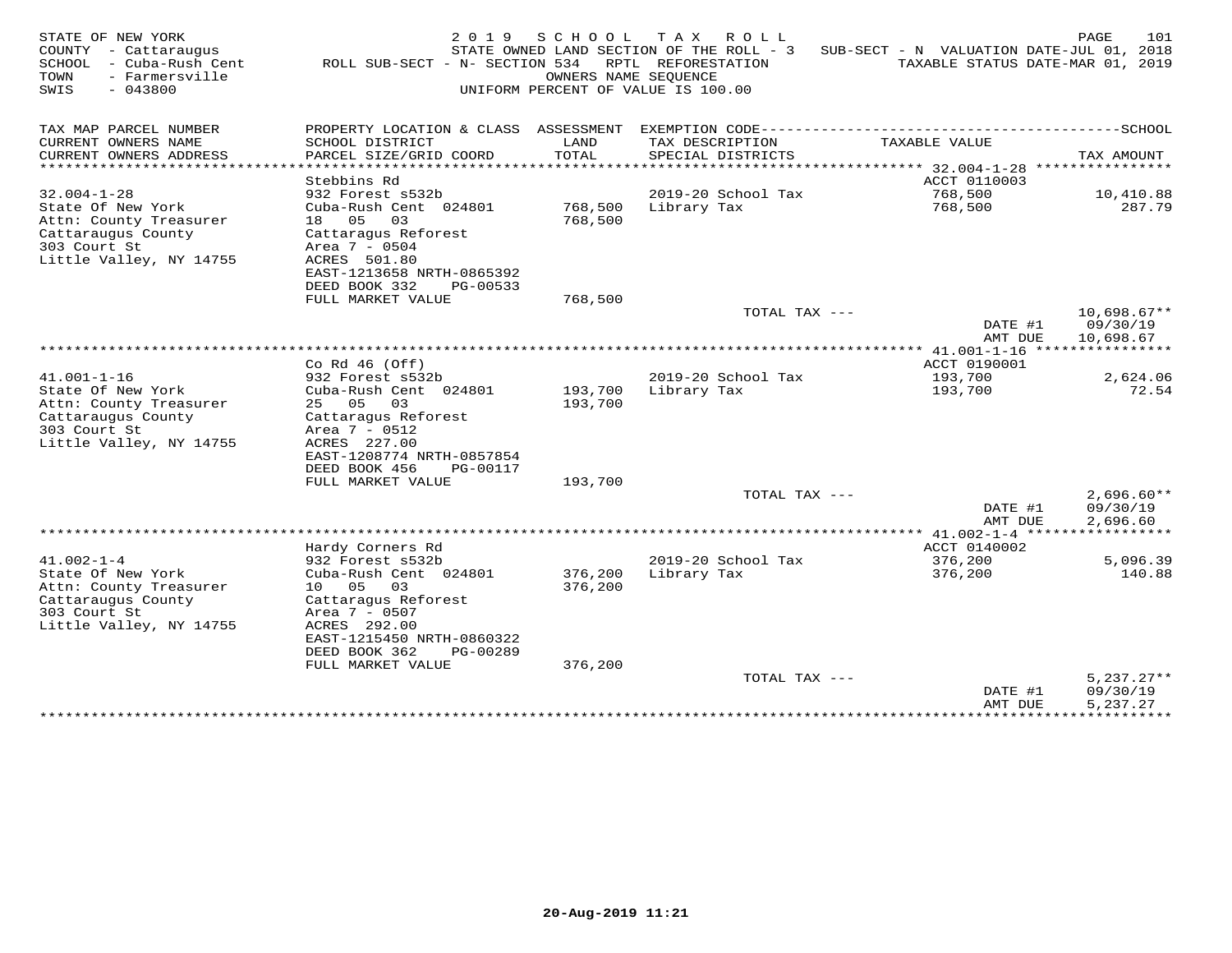| STATE OF NEW YORK<br>COUNTY - Cattaraugus<br>SCHOOL<br>- Cuba-Rush Cent<br>- Farmersville<br>TOWN<br>$-043800$<br>SWIS | 2 0 1 9<br>ROLL SUB-SECT - N- SECTION 534      | SCHOOL<br>OWNERS NAME SEOUENCE | T A X<br>R O L L<br>STATE OWNED LAND SECTION OF THE ROLL - 3<br>RPTL REFORESTATION<br>UNIFORM PERCENT OF VALUE IS 100.00 | SUB-SECT - N VALUATION DATE-JUL 01, 2018<br>TAXABLE STATUS DATE-MAR 01, 2019 | 102<br>PAGE            |
|------------------------------------------------------------------------------------------------------------------------|------------------------------------------------|--------------------------------|--------------------------------------------------------------------------------------------------------------------------|------------------------------------------------------------------------------|------------------------|
| TAX MAP PARCEL NUMBER                                                                                                  | PROPERTY LOCATION & CLASS ASSESSMENT           |                                |                                                                                                                          |                                                                              |                        |
| CURRENT OWNERS NAME                                                                                                    | SCHOOL DISTRICT                                | LAND                           | TAX DESCRIPTION                                                                                                          | TAXABLE VALUE                                                                |                        |
| CURRENT OWNERS ADDRESS<br>* * * * * * * * * * * * * * * * * * *                                                        | PARCEL SIZE/GRID COORD                         | TOTAL<br>******                | SPECIAL DISTRICTS                                                                                                        | ******** 41.002-1-25 *****************                                       | TAX AMOUNT             |
|                                                                                                                        | Clark Rd                                       |                                |                                                                                                                          | ACCT 0160001                                                                 |                        |
| $41.002 - 1 - 25$                                                                                                      | 932 Forest s532b                               |                                | 2019-20 School Tax                                                                                                       | 78,800                                                                       | 1,067.50               |
| State Of New York<br>Attn: County Treasurer                                                                            | Cuba-Rush Cent 024801<br>01 05<br>03           | 78,800<br>78,800               | Library Tax                                                                                                              | 78,800                                                                       | 29.51                  |
| Cattaraugus County                                                                                                     | Cattaragus Reforest                            |                                |                                                                                                                          |                                                                              |                        |
| 303 Court St                                                                                                           | Area 7 - 0509                                  |                                |                                                                                                                          |                                                                              |                        |
| Little Valley, NY 14755                                                                                                | ACRES 40.00<br>EAST-1215280 NRTH-0856442       |                                |                                                                                                                          |                                                                              |                        |
|                                                                                                                        | DEED BOOK 608<br>PG-00070                      |                                |                                                                                                                          |                                                                              |                        |
|                                                                                                                        | FULL MARKET VALUE                              | 78,800                         |                                                                                                                          |                                                                              |                        |
|                                                                                                                        |                                                |                                | TOTAL TAX ---                                                                                                            | DATE #1                                                                      | 1,097.01**<br>09/30/19 |
|                                                                                                                        |                                                |                                |                                                                                                                          | AMT DUE                                                                      | 1,097.01               |
|                                                                                                                        |                                                |                                |                                                                                                                          |                                                                              |                        |
| $41.002 - 1 - 26$                                                                                                      | Co Rd $46$ (Off)<br>932 Forest s532b           |                                | 2019-20 School Tax                                                                                                       | ACCT 0101001<br>51,700                                                       | 700.38                 |
| State Of New York                                                                                                      | Cuba-Rush Cent 024801                          | 51,700                         | Library Tax                                                                                                              | 51,700                                                                       | 19.36                  |
| Attn: County Treasurer                                                                                                 | 17 05<br>03                                    | 51,700                         |                                                                                                                          |                                                                              |                        |
| Cattaraugus County<br>303 Court St                                                                                     | Cattaragus Reforest<br>Area 7 - 0483           |                                |                                                                                                                          |                                                                              |                        |
| Little Valley, NY 14755                                                                                                | ACRES<br>26.25                                 |                                |                                                                                                                          |                                                                              |                        |
|                                                                                                                        | EAST-1213907 NRTH-0857333                      |                                |                                                                                                                          |                                                                              |                        |
|                                                                                                                        | DEED BOOK 753<br>PG-00523<br>FULL MARKET VALUE | 51,700                         |                                                                                                                          |                                                                              |                        |
|                                                                                                                        |                                                |                                | TOTAL TAX ---                                                                                                            |                                                                              | $719.74**$             |
|                                                                                                                        |                                                |                                |                                                                                                                          | DATE #1                                                                      | 09/30/19               |
|                                                                                                                        |                                                |                                |                                                                                                                          | AMT DUE<br>************** 41.002-1-27 *****************                      | 719.74                 |
|                                                                                                                        | Clark Rd                                       |                                |                                                                                                                          | ACCT 0170001                                                                 |                        |
| $41.002 - 1 - 27$                                                                                                      | 932 Forest s532b                               |                                | 2019-20 School Tax                                                                                                       | 77,200                                                                       | 1,045.83               |
| State Of New York<br>Attn: County Treasurer                                                                            | Cuba-Rush Cent 024801<br>17 05<br>03           | 77,200<br>77,200               | Library Tax                                                                                                              | 77,200                                                                       | 28.91                  |
| Cattaraugus County                                                                                                     | Cattaraqus Reforest                            |                                |                                                                                                                          |                                                                              |                        |
| 303 Court St                                                                                                           | Area 7 - 0510                                  |                                |                                                                                                                          |                                                                              |                        |
| Little Valley, NY 14755                                                                                                | ACRES 74.64<br>EAST-1213156 NRTH-0856673       |                                |                                                                                                                          |                                                                              |                        |
|                                                                                                                        | DEED BOOK 379<br>PG-00508                      |                                |                                                                                                                          |                                                                              |                        |
|                                                                                                                        | FULL MARKET VALUE                              | 77,200                         |                                                                                                                          |                                                                              |                        |
|                                                                                                                        |                                                |                                | TOTAL TAX ---                                                                                                            |                                                                              | 1,074.74**             |
|                                                                                                                        |                                                |                                |                                                                                                                          | DATE #1<br>AMT DUE                                                           | 09/30/19<br>1,074.74   |
|                                                                                                                        |                                                |                                |                                                                                                                          | ***************                                                              | ***********            |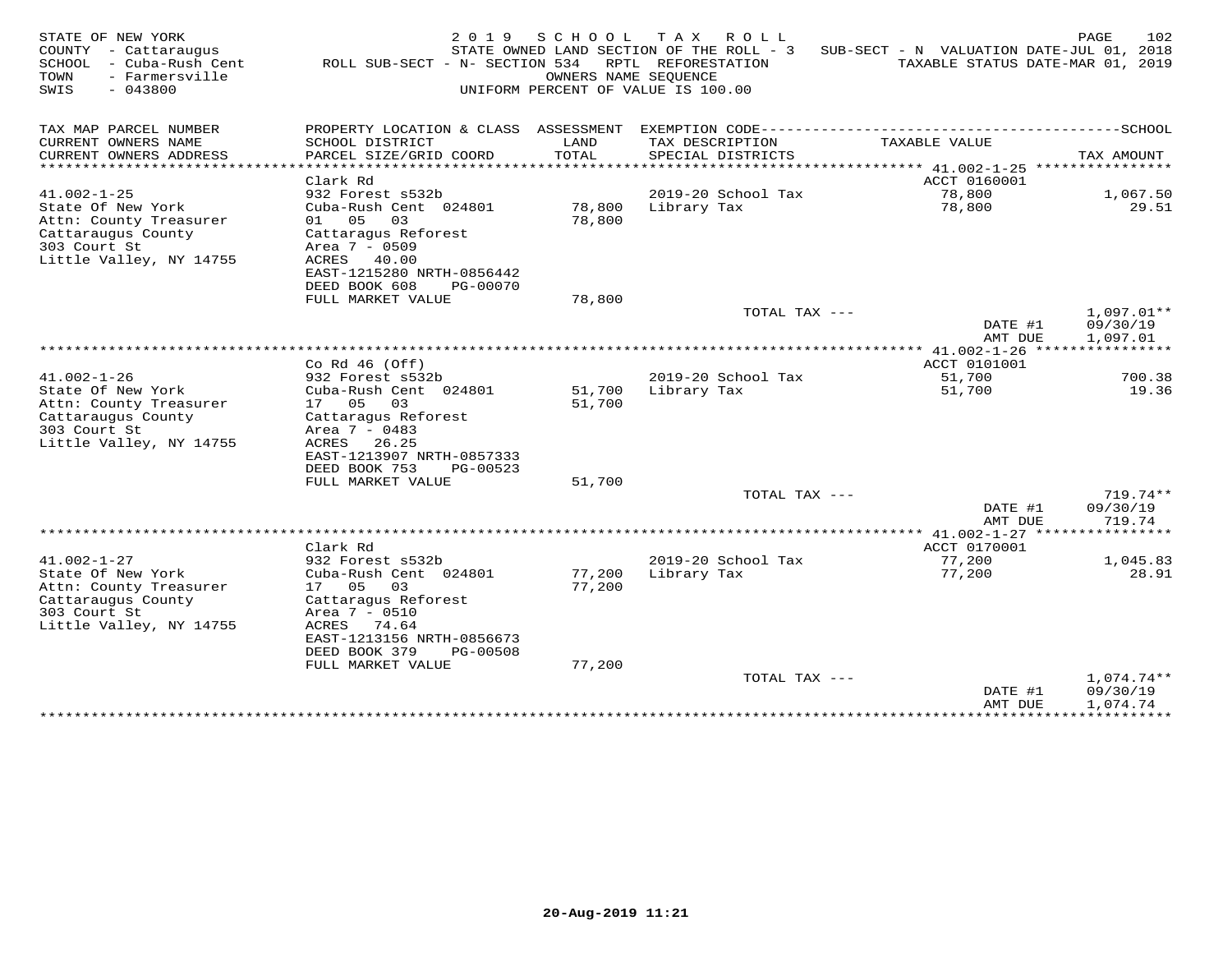| STATE OF NEW YORK<br>COUNTY<br>- Cattaraugus<br>- Cuba-Rush Cent<br>SCHOOL<br>TOWN<br>- Farmersville<br>SWIS<br>$-043800$ | 2019<br>ROLL SUB-SECT - N- SECTION 534 | SCHOOL<br>RPTL<br>OWNERS NAME SEQUENCE | T A X<br>R O L L<br>STATE OWNED LAND SECTION OF THE ROLL - 3<br>REFORESTATION<br>UNIFORM PERCENT OF VALUE IS 100.00 | SUB-SECT - N VALUATION DATE-JUL 01,<br>TAXABLE STATUS DATE-MAR 01, | 103<br>PAGE<br>2018<br>2019 |
|---------------------------------------------------------------------------------------------------------------------------|----------------------------------------|----------------------------------------|---------------------------------------------------------------------------------------------------------------------|--------------------------------------------------------------------|-----------------------------|
| TAX MAP PARCEL NUMBER                                                                                                     | PROPERTY LOCATION & CLASS ASSESSMENT   |                                        | EXEMPTION CODE--                                                                                                    |                                                                    | $-$ SCHOOL                  |
| CURRENT OWNERS NAME                                                                                                       | SCHOOL DISTRICT                        | LAND                                   | TAX DESCRIPTION                                                                                                     | TAXABLE VALUE                                                      |                             |
| CURRENT OWNERS ADDRESS                                                                                                    | PARCEL SIZE/GRID COORD                 | TOTAL                                  | SPECIAL DISTRICTS                                                                                                   |                                                                    | TAX AMOUNT                  |
|                                                                                                                           |                                        |                                        |                                                                                                                     | ********************* 41.002-1-28                                  | ****************            |
|                                                                                                                           | Co Rd $46$ (Off)                       |                                        |                                                                                                                     | ACCT 0180001                                                       |                             |
| $41.002 - 1 - 28$                                                                                                         | 932 Forest s532b                       |                                        | 2019-20 School Tax                                                                                                  | 72,600                                                             | 983.51                      |
| State Of New York                                                                                                         | Cuba-Rush Cent 024801                  | 72,600                                 | Library Tax                                                                                                         | 72,600                                                             | 27.19                       |
| Attn: County Treasurer                                                                                                    | 17 05<br>03                            | 72,600                                 |                                                                                                                     |                                                                    |                             |
| Cattaraugus County                                                                                                        | Cattaragus Reforest                    |                                        |                                                                                                                     |                                                                    |                             |
| 303 Court St                                                                                                              | Area 7 - 0511                          |                                        |                                                                                                                     |                                                                    |                             |
| Little Valley, NY 14755                                                                                                   | 62.24<br>ACRES                         |                                        |                                                                                                                     |                                                                    |                             |
|                                                                                                                           | EAST-1211305 NRTH-0856584              |                                        |                                                                                                                     |                                                                    |                             |
|                                                                                                                           | DEED BOOK 378<br>PG-00468              |                                        |                                                                                                                     |                                                                    |                             |
|                                                                                                                           | FULL MARKET VALUE                      | 72,600                                 |                                                                                                                     |                                                                    |                             |
|                                                                                                                           |                                        |                                        | TOTAL TAX ---                                                                                                       |                                                                    | $1,010.70**$                |
|                                                                                                                           |                                        |                                        |                                                                                                                     | DATE #1                                                            | 09/30/19                    |
|                                                                                                                           |                                        |                                        |                                                                                                                     | AMT DUE                                                            | 1,010.70                    |
|                                                                                                                           |                                        |                                        |                                                                                                                     |                                                                    |                             |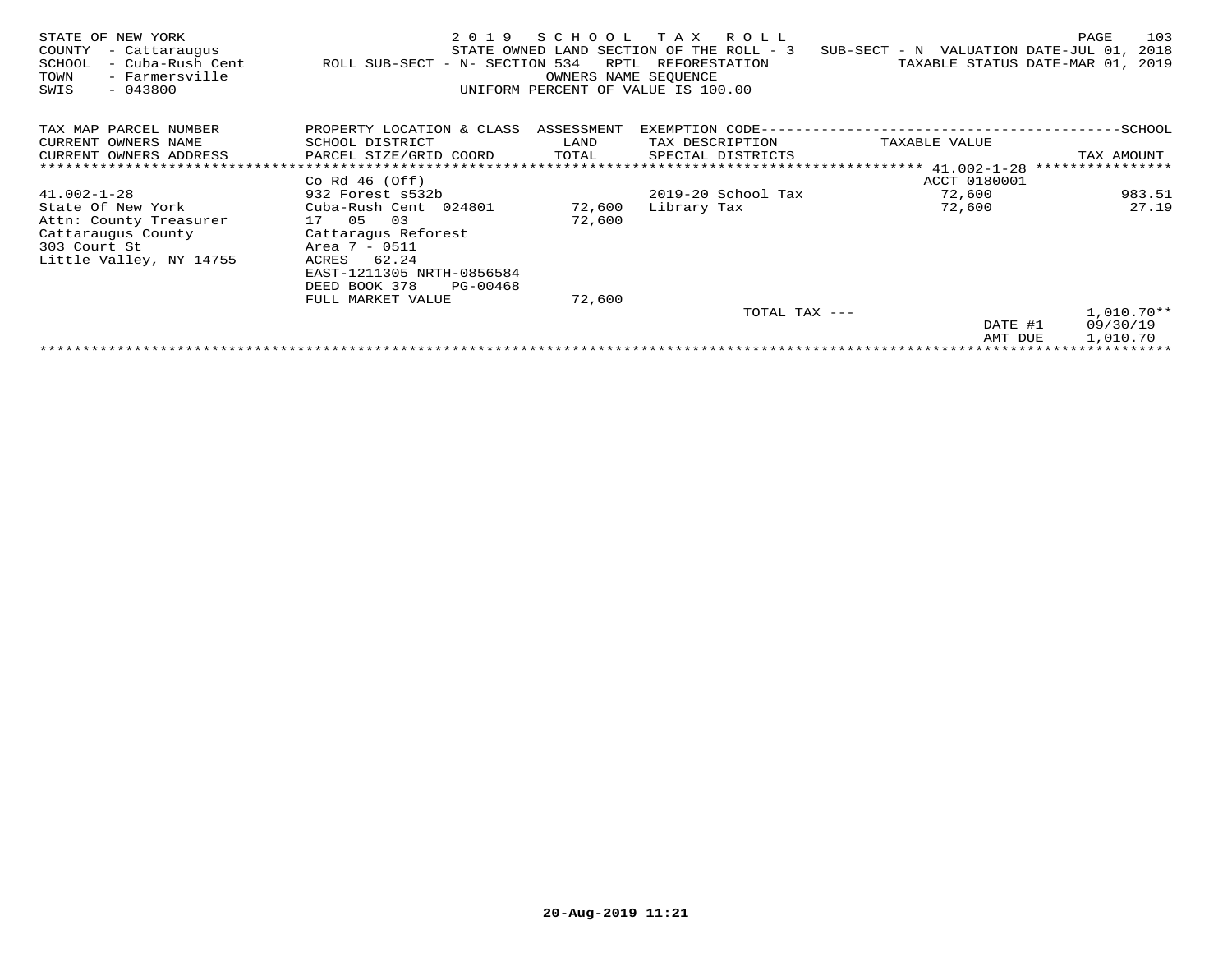|      | STATE OF NEW YORK       |                                                   | 2019 SCHOOL TAX ROLL               |  |                                                                                   |  |                                  | PAGE            | 104 |
|------|-------------------------|---------------------------------------------------|------------------------------------|--|-----------------------------------------------------------------------------------|--|----------------------------------|-----------------|-----|
|      | COUNTY - Cattaraugus    |                                                   |                                    |  | STATE OWNED LAND SECTION OF THE ROLL - 3 SUB-SECT - N VALUATION DATE-JUL 01, 2018 |  |                                  |                 |     |
|      | SCHOOL - Cuba-Rush Cent | ROLL SUB-SECT - N- SECTION 534 RPTL REFORESTATION |                                    |  |                                                                                   |  | TAXABLE STATUS DATE-MAR 01, 2019 |                 |     |
| TOWN | - Farmersville          |                                                   |                                    |  |                                                                                   |  |                                  | RPS155/V04/L015 |     |
| SWIS | - 043800                |                                                   | UNIFORM PERCENT OF VALUE IS 100.00 |  |                                                                                   |  | CURRENT DATE 8/20/2019           |                 |     |
|      |                         |                                                   |                                    |  |                                                                                   |  |                                  |                 |     |
|      |                         |                                                   | ROLL SUB SECTION-N-TOTALS          |  |                                                                                   |  |                                  |                 |     |

### \*\*\* S P E C I A L D I S T R I C T S U M M A R Y \*\*\*

|      | $m \wedge m \wedge n$ | $T^{\sim}$<br>pszmpatoj<br>LUP | $\sim$ | ,,, <del>,</del> ,,, <del>,</del> ,<br>. ب<br>التلذذك |            | $m \wedge m$       |
|------|-----------------------|--------------------------------|--------|-------------------------------------------------------|------------|--------------------|
| CDDE |                       | TVDF                           |        |                                                       | $\Delta$ . | $- - - -$<br>. ris |

#### NO SPECIAL DISTRICTS AT THIS LEVEL

\*\*\* S C H O O L D I S T R I C T S U M M A R Y \*\*\*

| CODE<br>DISTRICT NAME |                                  | TOTAL<br>PARCELS | ASSESSED<br>LAND | ASSESSED<br>TOTAL | EXEMPT<br>AMOUNT | TOTAL<br>TAXABLE |           |
|-----------------------|----------------------------------|------------------|------------------|-------------------|------------------|------------------|-----------|
|                       |                                  |                  |                  |                   | STAR AMOUNT      | STAR TAXABLE     | TOTAL TAX |
|                       | Cuba-Rush Cent                   | 10               | 2814,000         | 2814,000          |                  | 2,814,000        |           |
| 024801                |                                  |                  |                  |                   |                  | 2,814,000        | 39,175.09 |
|                       | SUB-TOTAL                        | 10               | 2814,000         | 2814,000          |                  | 2,814,000        |           |
|                       | $S \cup B - T \cup T A L (CONT)$ |                  |                  |                   |                  | 2,814,000        | 39,175.09 |
|                       | TOTAL                            | 10               | 2814,000         | 2814,000          |                  | 2,814,000        |           |
|                       | T O T A L (CONT)                 |                  |                  |                   |                  | 2,814,000        | 39,175.09 |

\*\*\* S Y S T E M C O D E S S U M M A R Y \*\*\*

NO SYSTEM EXEMPTIONS AT THIS LEVEL

\*\*\* E X E M P T I O N S U M M A R Y \*\*\*

NO EXEMPTIONS AT THIS LEVEL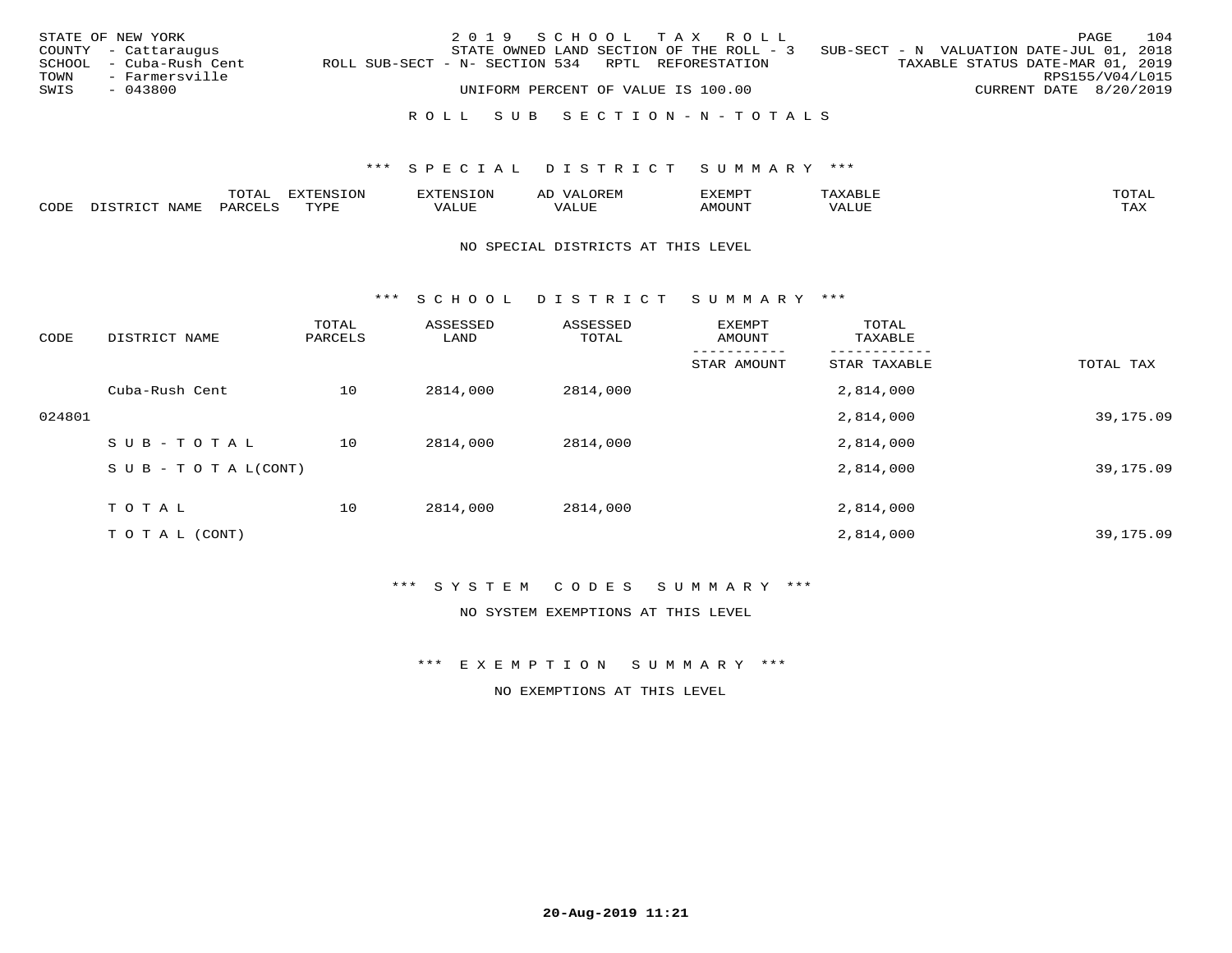|      | STATE OF NEW YORK       |                                                   | 2019 SCHOOL TAX ROLL               |  |  |                                                                                   |                                  |                        | PAGE | 105 |
|------|-------------------------|---------------------------------------------------|------------------------------------|--|--|-----------------------------------------------------------------------------------|----------------------------------|------------------------|------|-----|
|      | COUNTY - Cattaraugus    |                                                   |                                    |  |  | STATE OWNED LAND SECTION OF THE ROLL - 3 SUB-SECT - N VALUATION DATE-JUL 01, 2018 |                                  |                        |      |     |
|      | SCHOOL - Cuba-Rush Cent | ROLL SUB-SECT - N- SECTION 534 RPTL REFORESTATION |                                    |  |  |                                                                                   | TAXABLE STATUS DATE-MAR 01, 2019 |                        |      |     |
| TOWN | - Farmersville          |                                                   |                                    |  |  |                                                                                   |                                  | RPS155/V04/L015        |      |     |
| SWIS | - 043800                |                                                   | UNIFORM PERCENT OF VALUE IS 100.00 |  |  |                                                                                   |                                  | CURRENT DATE 8/20/2019 |      |     |
|      |                         |                                                   |                                    |  |  |                                                                                   |                                  |                        |      |     |

## R O L L S U B S E C T I O N - N - T O T A L S

# \*\*\* G R A N D T O T A L S \*\*\*

| <b>ROLL</b><br>SEC | DESCRIPTION        | TOTAL<br>PARCELS | ASSESSED<br>LAND | ASSESSED<br>TOTAL | <b>EXEMPT</b><br>AMOUNT | TOTAL<br>TAXABLE | TOTAL<br>TAX |
|--------------------|--------------------|------------------|------------------|-------------------|-------------------------|------------------|--------------|
|                    |                    |                  |                  |                   | STAR AMOUNT             | STAR TAXABLE     |              |
|                    | 2019-20 School Tax |                  | 2814,000         | 2814,000          |                         | 2,814,000        |              |
|                    |                    |                  |                  |                   |                         | 2,814,000        | 38,121.29    |
|                    | Library Tax        |                  | 2814,000         | 2814,000          |                         | 2,814,000        |              |
|                    |                    |                  |                  |                   |                         | 2,814,000        | 1,053.80     |
|                    | SPEC DIST TAXES    |                  |                  |                   |                         |                  |              |
|                    | STATE OWNED LAND   | 10               |                  |                   |                         |                  | 39,175.09    |

**20-Aug-2019 11:21**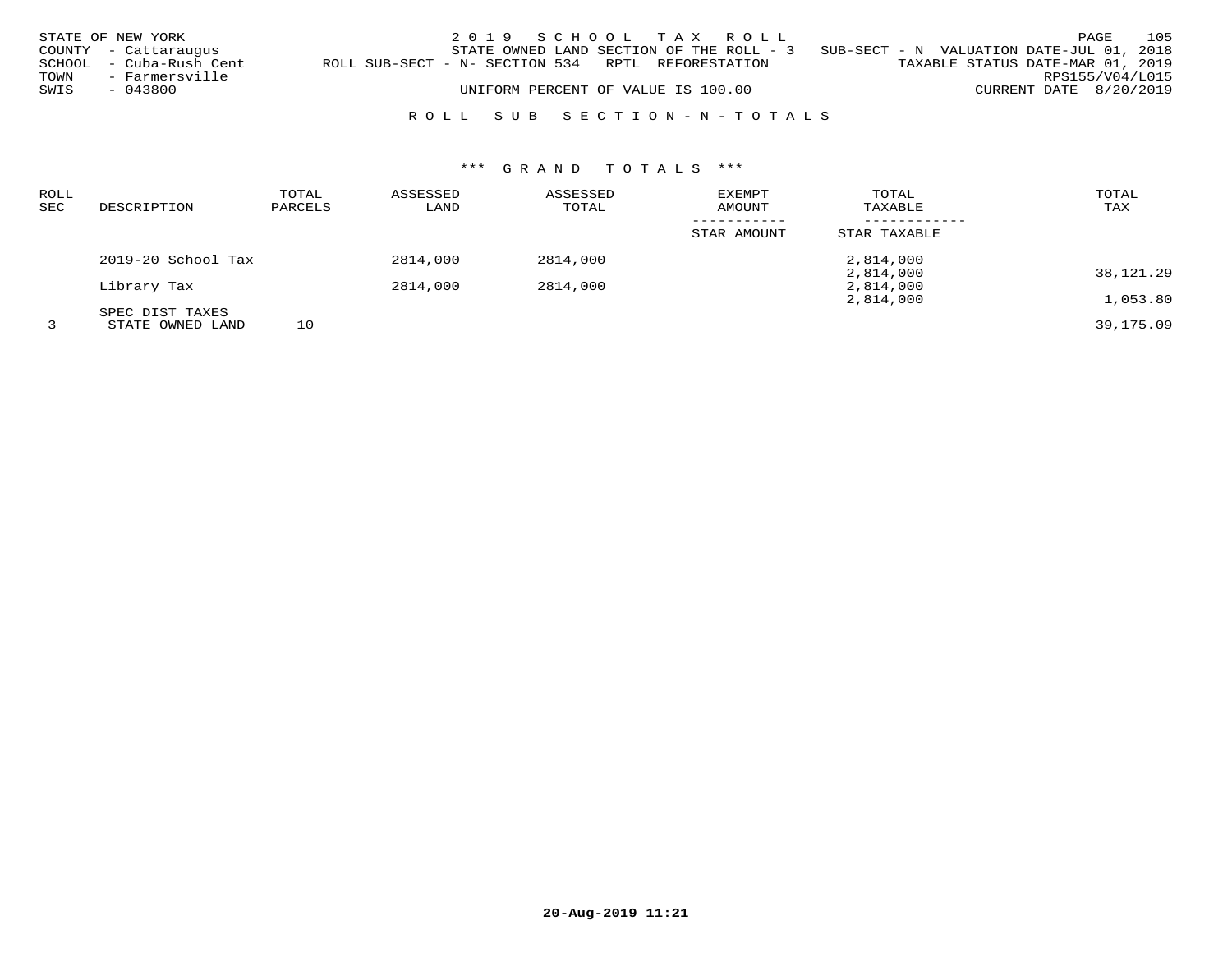| STATE OF NEW YORK<br>COUNTY<br>- Cattaraugus<br>- Cuba-Rush Cent<br>SCHOOL<br>- Farmersville<br>TOWN<br>$-043800$<br>SWIS | 2019<br>ROLL SUB-SECT - Y- SECTION 545 | SCHOOL<br>RPTL<br>OWNERS NAME SEQUENCE | TAX ROLL<br>STATE OWNED LAND SECTION OF THE ROLL - 3<br>TRANSITION ASSESSMENTS<br>UNIFORM PERCENT OF VALUE IS 100.00 | $SUB-SECTION - Y$ VALUATION DATE-JUL 01,<br>TAXABLE STATUS DATE-MAR 01, | 106<br>PAGE<br>2018<br>2019 |
|---------------------------------------------------------------------------------------------------------------------------|----------------------------------------|----------------------------------------|----------------------------------------------------------------------------------------------------------------------|-------------------------------------------------------------------------|-----------------------------|
| TAX MAP PARCEL NUMBER                                                                                                     | PROPERTY LOCATION & CLASS              | ASSESSMENT                             | EXEMPTION CODE---                                                                                                    |                                                                         | -SCHOOL                     |
| CURRENT OWNERS NAME                                                                                                       | SCHOOL DISTRICT                        | LAND                                   | TAX DESCRIPTION                                                                                                      | TAXABLE VALUE                                                           |                             |
| CURRENT OWNERS ADDRESS                                                                                                    | PARCEL SIZE/GRID COORD                 | TOTAL                                  | SPECIAL DISTRICTS                                                                                                    |                                                                         | TAX AMOUNT                  |
|                                                                                                                           |                                        |                                        |                                                                                                                      | * * * * * * * * * * * * *<br>333.000-38-3                               | ***************             |
|                                                                                                                           | SCHOOL Transition Assessment           |                                        |                                                                                                                      | ACCT 8026401                                                            |                             |
| $333.000 - 38 - 3$                                                                                                        | 993 Transition t                       |                                        | $2019-20$ School Tax                                                                                                 | 0.00                                                                    | 0.00                        |
| State Of New York                                                                                                         | Cuba-Rush Cent 024801                  | $\circ$                                | Library Tax                                                                                                          | 0.00                                                                    | 0.00                        |
| Attn: County Treasurer                                                                                                    | 0.01<br>ACRES                          | 0                                      |                                                                                                                      |                                                                         |                             |
| Cattaraugus County<br>303 Court St                                                                                        | FULL MARKET VALUE                      | 0                                      |                                                                                                                      |                                                                         |                             |
| Little Valley, NY 14755                                                                                                   |                                        |                                        |                                                                                                                      |                                                                         |                             |
|                                                                                                                           |                                        |                                        | TOTAL TAX ---                                                                                                        |                                                                         | $0.00**$                    |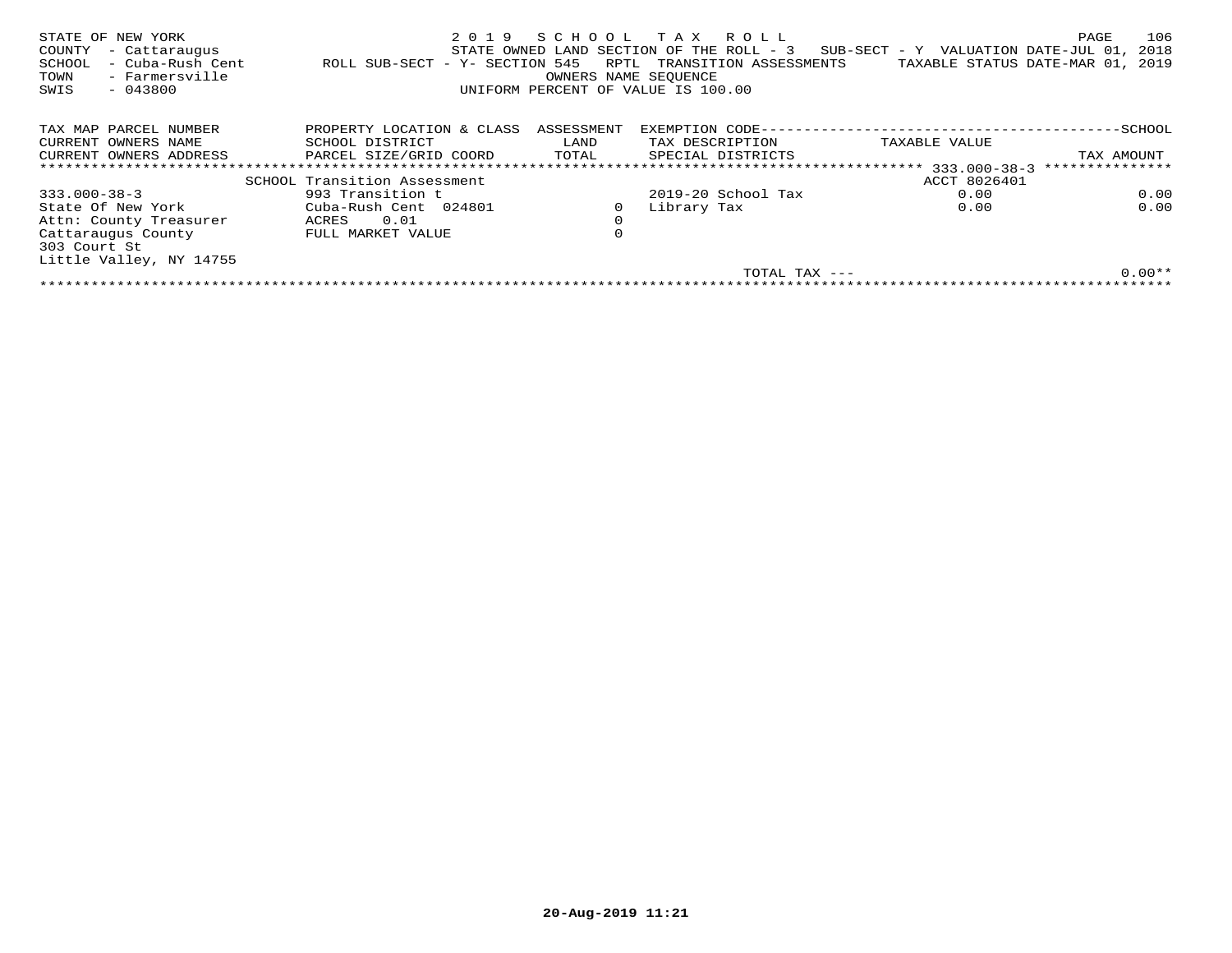|      | STATE OF NEW YORK       |  | 2019 SCHOOL TAX ROLL               |                                                                                   |                                  | PAGE                   | 107 |
|------|-------------------------|--|------------------------------------|-----------------------------------------------------------------------------------|----------------------------------|------------------------|-----|
|      | COUNTY - Cattaraugus    |  |                                    | STATE OWNED LAND SECTION OF THE ROLL - 3 SUB-SECT - Y VALUATION DATE-JUL 01, 2018 |                                  |                        |     |
|      | SCHOOL - Cuba-Rush Cent |  |                                    | ROLL SUB-SECT - Y- SECTION 545 RPTL TRANSITION ASSESSMENTS                        | TAXABLE STATUS DATE-MAR 01, 2019 |                        |     |
| TOWN | - Farmersville          |  |                                    |                                                                                   |                                  | RPS155/V04/L015        |     |
| SWIS | - 043800                |  | UNIFORM PERCENT OF VALUE IS 100.00 |                                                                                   |                                  | CURRENT DATE 8/20/2019 |     |
|      |                         |  |                                    |                                                                                   |                                  |                        |     |

## R O L L S U B S E C T I O N - Y - T O T A L S

## \*\*\* S P E C I A L D I S T R I C T S U M M A R Y \*\*\*

|              |      | $m \wedge m \wedge n$<br>TO TUTT. | .<br><b>STRACTOR</b> |                      | .                 | ,,, <del>,</del> ,,, <del>,</del><br>۔ ب<br>┙┻┺┅╒ |          | $m \wedge m \wedge n$ |
|--------------|------|-----------------------------------|----------------------|----------------------|-------------------|---------------------------------------------------|----------|-----------------------|
| CDF<br>- - - | NAME | PARCF <sup>-</sup>                | TUTT<br>۲۰ - سار سال | 77\TTTT <del>.</del> | $- - - -$<br>ALUI | LMOUNT                                            | $\Delta$ | $m \times r$<br>- −-  |

#### NO SPECIAL DISTRICTS AT THIS LEVEL

\*\*\* S C H O O L D I S T R I C T S U M M A R Y \*\*\*

| CODE   | DISTRICT NAME              | TOTAL<br>PARCELS | ASSESSED<br>LAND | ASSESSED<br>TOTAL                  | EXEMPT<br>AMOUNT             | TOTAL<br>TAXABLE |           |
|--------|----------------------------|------------------|------------------|------------------------------------|------------------------------|------------------|-----------|
|        |                            |                  |                  |                                    | STAR AMOUNT                  | STAR TAXABLE     | TOTAL TAX |
|        | Cuba-Rush Cent             |                  |                  |                                    |                              |                  |           |
| 024801 |                            |                  |                  |                                    |                              |                  |           |
|        | SUB-TOTAL                  |                  |                  |                                    |                              |                  |           |
|        | S U B - T O T A $L$ (CONT) |                  |                  |                                    |                              |                  |           |
|        | TOTAL                      |                  |                  |                                    |                              |                  |           |
|        | TO TAL (CONT)              |                  |                  |                                    |                              |                  |           |
|        |                            |                  |                  |                                    |                              |                  |           |
|        |                            |                  |                  |                                    | *** SYSTEM CODES SUMMARY *** |                  |           |
|        |                            |                  |                  | NO SYSTEM EXEMPTIONS AT THIS LEVEL |                              |                  |           |

\*\*\* E X E M P T I O N S U M M A R Y \*\*\*

NO EXEMPTIONS AT THIS LEVEL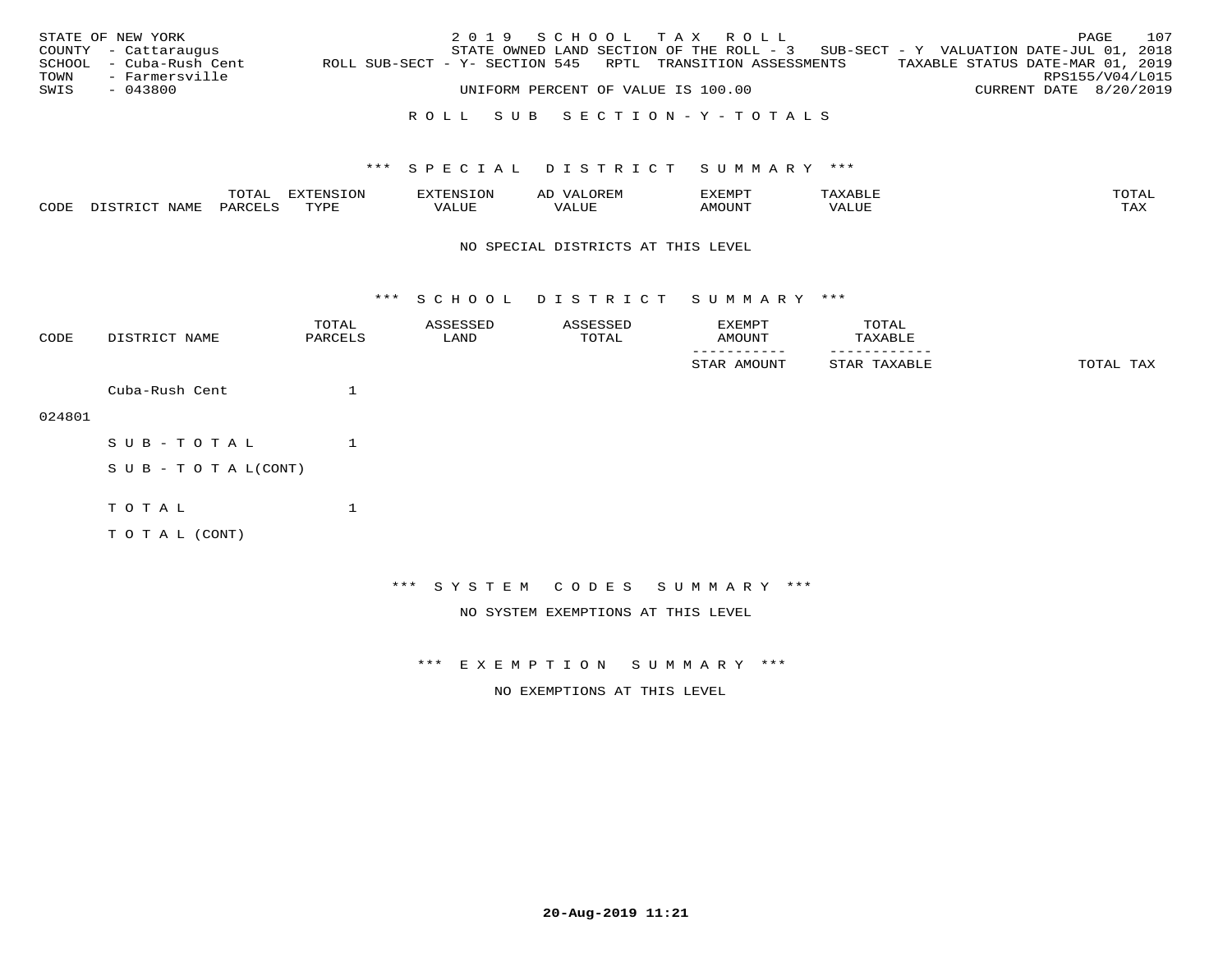|      | STATE OF NEW YORK       |                                                            |  |  | 2019 SCHOOL TAX ROLL               |                                                                                     |                                  |                        | PAGE | 108 |
|------|-------------------------|------------------------------------------------------------|--|--|------------------------------------|-------------------------------------------------------------------------------------|----------------------------------|------------------------|------|-----|
|      | COUNTY - Cattaraugus    |                                                            |  |  |                                    | STATE OWNED LAND SECTION OF THE ROLL - $3$ SUB-SECT - Y VALUATION DATE-JUL 01, 2018 |                                  |                        |      |     |
|      | SCHOOL - Cuba-Rush Cent | ROLL SUB-SECT - Y- SECTION 545 RPTL TRANSITION ASSESSMENTS |  |  |                                    |                                                                                     | TAXABLE STATUS DATE-MAR 01, 2019 |                        |      |     |
| TOWN | - Farmersville          |                                                            |  |  |                                    |                                                                                     |                                  | RPS155/V04/L015        |      |     |
| SWIS | - 043800                |                                                            |  |  | UNIFORM PERCENT OF VALUE IS 100.00 |                                                                                     |                                  | CURRENT DATE 8/20/2019 |      |     |
|      |                         |                                                            |  |  |                                    |                                                                                     |                                  |                        |      |     |

## R O L L S U B S E C T I O N - Y - T O T A L S

# \*\*\* G R A N D T O T A L S \*\*\*

| <b>ROLL</b> |             | TOTAL   | ASSESSED | SSESSED | <b>EXEMPT</b>             | TOTAL                       | TOTAL |
|-------------|-------------|---------|----------|---------|---------------------------|-----------------------------|-------|
| <b>SEC</b>  | DESCRIPTION | PARCELS | LAND     | TOTAL   | AMOUNT                    | TAXABLE                     | TAX   |
|             |             |         |          |         | __________<br>STAR AMOUNT | ___________<br>STAR TAXABLE |       |
|             | TOTAL<br>RS |         |          |         |                           |                             |       |

SPEC DIST TAXES

3 STATE OWNED LAND 1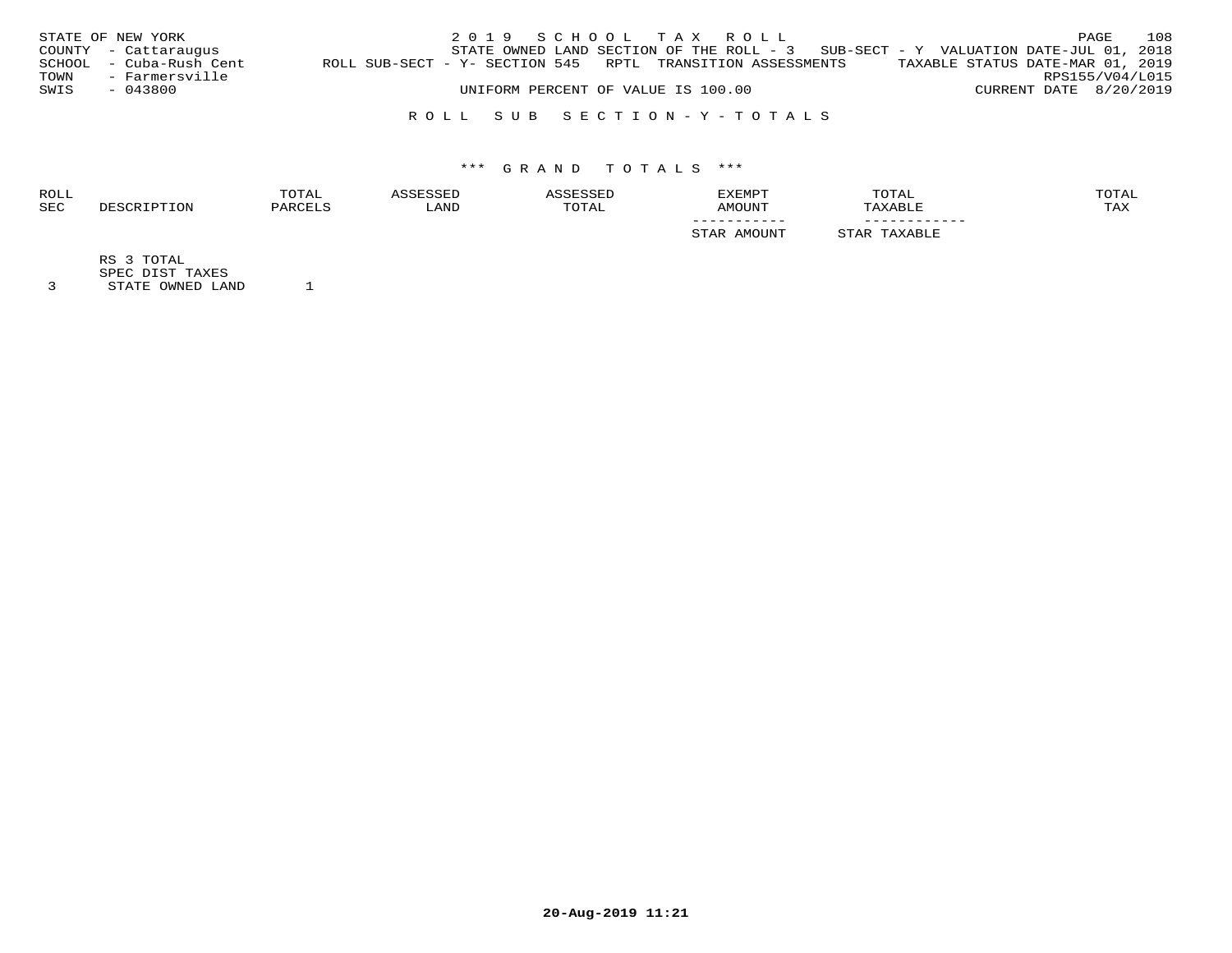|      | STATE OF NEW YORK       | 2019 SCHOOL TAX ROLL                                                    | PAGE            | 109 |
|------|-------------------------|-------------------------------------------------------------------------|-----------------|-----|
|      | COUNTY - Cattaraugus    | VALUATION DATE-JUL 01, 2018<br>STATE OWNED LAND SECTION OF THE ROLL - 3 |                 |     |
|      | SCHOOL - Cuba-Rush Cent | TAXABLE STATUS DATE-MAR 01, 2019                                        |                 |     |
| TOWN | - Farmersville          |                                                                         | RPS155/V04/L015 |     |
| SWIS | $-043800$               | UNIFORM PERCENT OF VALUE IS 100.00<br>CURRENT DATE 8/20/2019            |                 |     |
|      |                         |                                                                         |                 |     |
|      |                         | ROLL SECTION TOTALS                                                     |                 |     |

|      |                            | ᇚᄉᇚᅔ<br>LUIAL | <b>DIZPOILIC TONT</b><br><b>1115</b><br>- UIY | .N.                 | AL<br>JR BIV | ,,, <del>,</del> ,,,,,,, | AXABLE                 | π∩πΔ       |
|------|----------------------------|---------------|-----------------------------------------------|---------------------|--------------|--------------------------|------------------------|------------|
| CODE | <b>NTAMT</b><br>- 12 - 14⊔ | PAR(          | TVDF                                          | $T$ $T$ $T$<br>ALUP | T T T T      | <b>AMOUNT</b>            | T T T T<br>' A<br>Alur | TAY<br>∸∽∸ |

#### NO SPECIAL DISTRICTS AT THIS LEVEL

\*\*\* S C H O O L D I S T R I C T S U M M A R Y \*\*\*

| CODE   | DISTRICT NAME                    | TOTAL<br>PARCELS | ASSESSED<br>LAND | ASSESSED<br>TOTAL | EXEMPT<br>AMOUNT | TOTAL<br>TAXABLE |           |
|--------|----------------------------------|------------------|------------------|-------------------|------------------|------------------|-----------|
|        |                                  |                  |                  |                   | STAR AMOUNT      | STAR TAXABLE     | TOTAL TAX |
|        | Cuba-Rush Cent                   | 11               | 2814,000         | 2814,000          |                  | 2,814,000        |           |
| 024801 |                                  |                  |                  |                   |                  | 2,814,000        | 39,175.09 |
|        | SUB-TOTAL                        | 11               | 2814,000         | 2814,000          |                  | 2,814,000        |           |
|        | $S \cup B - T \cup T A L (CONT)$ |                  |                  |                   |                  | 2,814,000        | 39,175.09 |
|        | TOTAL                            | 11               | 2814,000         | 2814,000          |                  | 2,814,000        |           |
|        | T O T A L (CONT)                 |                  |                  |                   |                  | 2,814,000        | 39,175.09 |

## \*\*\* S Y S T E M C O D E S S U M M A R Y \*\*\*

## NO SYSTEM EXEMPTIONS AT THIS LEVEL

\*\*\* E X E M P T I O N S U M M A R Y \*\*\*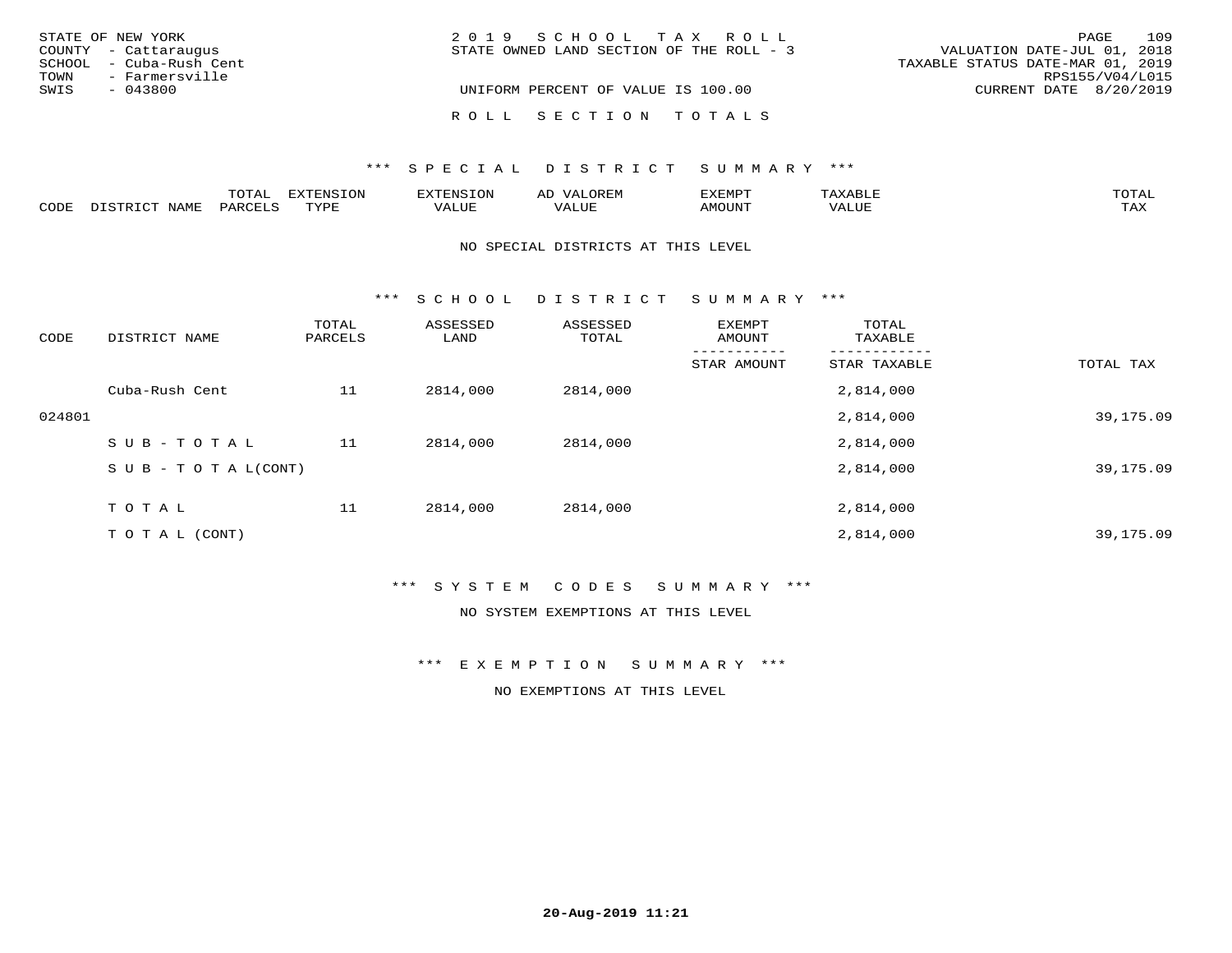| STATE OF NEW YORK<br>COUNTY - Cattaraugus |                                                        | 2019 SCHOOL TAX ROLL<br>STATE OWNED LAND SECTION OF THE ROLL - 3 | 110<br>PAGE<br>VALUATION DATE-JUL 01, 2018                                      |
|-------------------------------------------|--------------------------------------------------------|------------------------------------------------------------------|---------------------------------------------------------------------------------|
| TOWN<br>SWIS                              | SCHOOL - Cuba-Rush Cent<br>- Farmersville<br>$-043800$ | UNIFORM PERCENT OF VALUE IS 100.00                               | TAXABLE STATUS DATE-MAR 01, 2019<br>RPS155/V04/L015<br>CURRENT DATE $8/20/2019$ |
|                                           |                                                        | ROLL SECTION TOTALS                                              |                                                                                 |

| <b>ROLL</b><br><b>SEC</b> | DESCRIPTION        | TOTAL<br>PARCELS | ASSESSED<br>LAND | ASSESSED<br>TOTAL | EXEMPT<br>AMOUNT | TOTAL<br>TAXABLE | TOTAL<br>TAX |
|---------------------------|--------------------|------------------|------------------|-------------------|------------------|------------------|--------------|
|                           |                    |                  |                  |                   | STAR AMOUNT      | STAR TAXABLE     |              |
|                           | 2019-20 School Tax |                  | 2814,000         | 2814,000          |                  | 2,814,000        |              |
|                           |                    |                  |                  |                   |                  | 2,814,000        | 38,121.29    |
|                           | Library Tax        |                  | 2814,000         | 2814,000          |                  | 2,814,000        |              |
|                           |                    |                  |                  |                   |                  | 2,814,000        | 1,053.80     |
|                           | SPEC DIST TAXES    |                  |                  |                   |                  |                  |              |
|                           | STATE OWNED LAND   | 11               |                  |                   |                  |                  | 39,175.09    |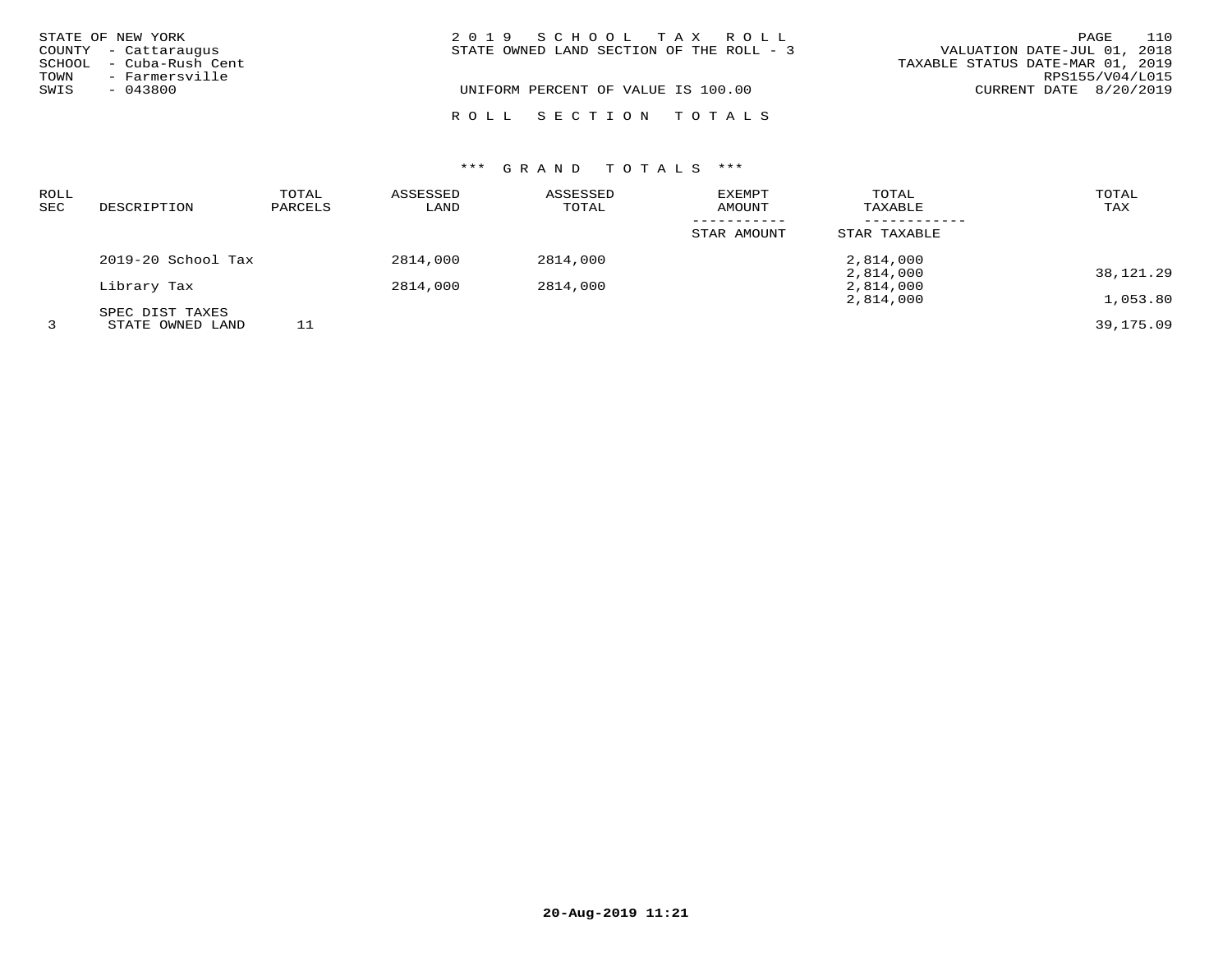| STATE OF NEW YORK<br>COUNTY<br>- Cattaraugus<br>- Cuba-Rush Cent<br>SCHOOL<br>- Farmersville<br>TOWN<br>$-043800$<br>SWIS | 2 0 1 9                                | SCHOOL<br>OWNERS NAME SEOUENCE | T A X<br>R O L L<br>SPECIAL FRANCHISE SECTION OF THE ROLL - 5<br>UNIFORM PERCENT OF VALUE IS 100.00 | VALUATION DATE-JUL 01,<br>TAXABLE STATUS DATE-MAR 01, | PAGE<br>111<br>2018<br>2019 |
|---------------------------------------------------------------------------------------------------------------------------|----------------------------------------|--------------------------------|-----------------------------------------------------------------------------------------------------|-------------------------------------------------------|-----------------------------|
| TAX MAP PARCEL NUMBER                                                                                                     | PROPERTY LOCATION & CLASS              | ASSESSMENT                     | EXEMPTION CODE----------------------------                                                          |                                                       | --------------SCHOOL        |
| CURRENT OWNERS NAME                                                                                                       | SCHOOL DISTRICT                        | LAND                           | TAX DESCRIPTION                                                                                     | TAXABLE VALUE                                         |                             |
| CURRENT OWNERS ADDRESS                                                                                                    | PARCEL SIZE/GRID COORD                 | TOTAL                          | SPECIAL DISTRICTS                                                                                   |                                                       | TAX AMOUNT                  |
|                                                                                                                           | ************************************** |                                |                                                                                                     | ***************** 538.000-9901-132.350/188 ***        |                             |
|                                                                                                                           | Special Franchise                      |                                |                                                                                                     | ACCT 0701                                             | 368<br>BILL                 |
| 538.000-9901-132.350/188                                                                                                  | 861 Elec & gas                         |                                | $2019-20$ School Tax                                                                                | 428,817                                               | 5,809.19                    |
| Niagara Mohawk Power Corp                                                                                                 | Cuba-Rush Cent 024801                  |                                | Library Tax                                                                                         | 428,817                                               | 160.58                      |
| Real Estate Tax Dept<br>300 Erie Boulevard West                                                                           | Town Of Farmersville                   | 428,817                        |                                                                                                     |                                                       |                             |
| Syracuse, NY 13202                                                                                                        | 0.4000 Cuba/rushford<br>0.01<br>ACRES  |                                |                                                                                                     |                                                       |                             |
|                                                                                                                           | FULL MARKET VALUE                      | 428,817                        |                                                                                                     |                                                       |                             |
|                                                                                                                           |                                        |                                | TOTAL TAX ---                                                                                       |                                                       | $5,969.77**$                |
|                                                                                                                           |                                        |                                |                                                                                                     | DATE #1                                               | 09/30/19                    |
|                                                                                                                           |                                        |                                |                                                                                                     | AMT DUE                                               | 5,969.77                    |
|                                                                                                                           |                                        |                                |                                                                                                     |                                                       |                             |
|                                                                                                                           | Special Franchise                      |                                |                                                                                                     | ACCT 0703                                             | 369<br>BILL                 |
| 538.000-9901-631.900/188                                                                                                  | 866 Telephone                          |                                | 2019-20 School Tax                                                                                  | 14,894                                                | 201.77                      |
| Verizon New York Inc                                                                                                      | Cuba-Rush Cent 024801                  | $\Omega$                       | Library Tax                                                                                         | 14,894                                                | 5.58                        |
| Prop Tax Compliance                                                                                                       | Town Of Farmersville                   | 14,894                         |                                                                                                     |                                                       |                             |
| Duff & Phelps                                                                                                             | 0.1700 Cuba/rushford                   |                                |                                                                                                     |                                                       |                             |
| PO Box 2749                                                                                                               | 0.01<br>ACRES                          |                                |                                                                                                     |                                                       |                             |
| Addison, TX 75001                                                                                                         | FULL MARKET VALUE                      | 14,894                         |                                                                                                     |                                                       |                             |
|                                                                                                                           |                                        |                                | TOTAL TAX ---                                                                                       |                                                       | $207.35**$                  |
|                                                                                                                           |                                        |                                |                                                                                                     | DATE #1                                               | 09/30/19<br>207.35          |
|                                                                                                                           |                                        |                                |                                                                                                     | AMT DUE                                               |                             |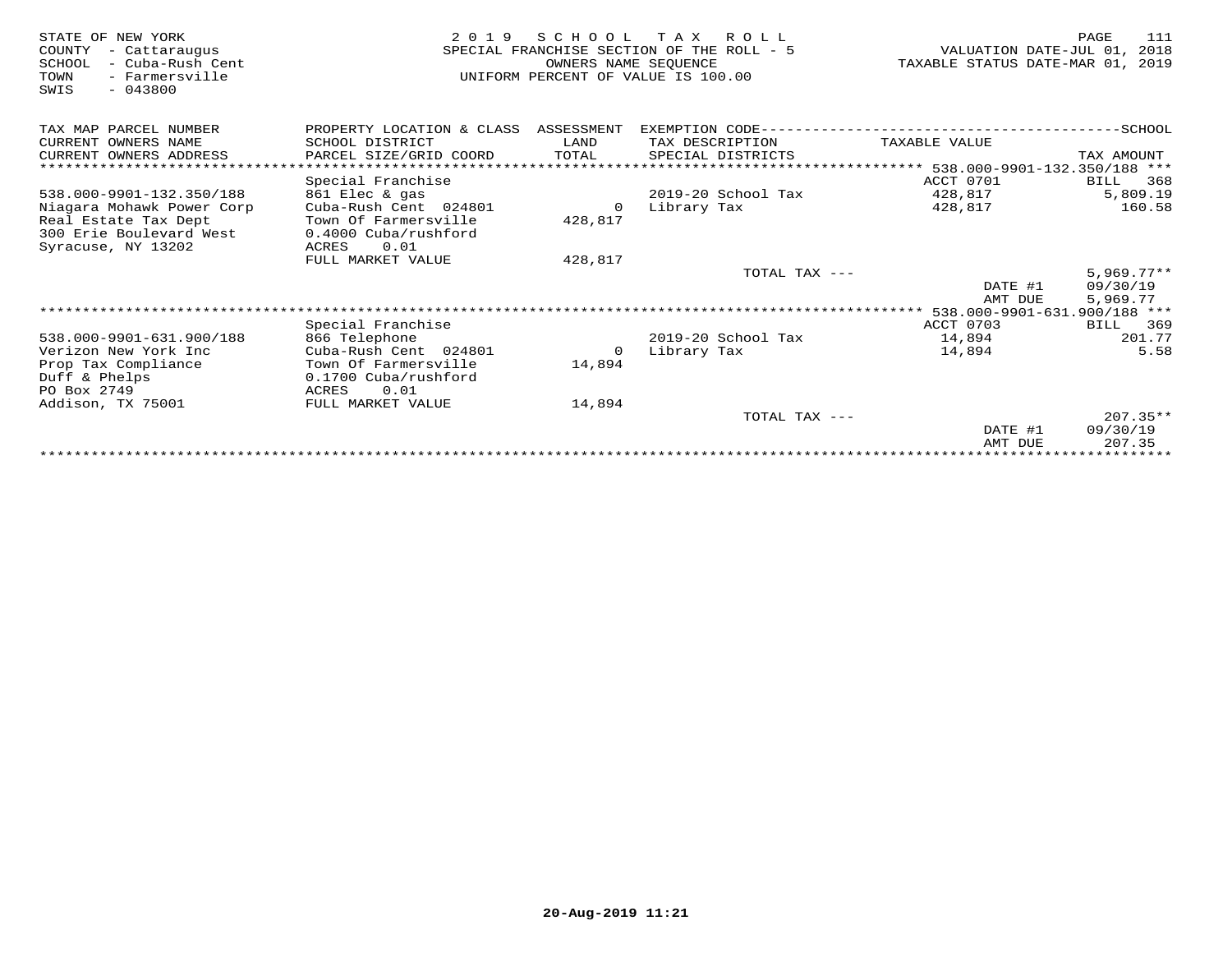| STATE OF NEW YORK<br>COUNTY - Cattaraugus<br>SCHOOL - Cuba-Rush Cent<br>TOWN - Farmersville<br>SWIS<br>- 043800 | 2019 SCHOOL TAX ROLL<br>SPECIAL FRANCHISE SECTION OF THE ROLL - 5 | -112<br>PAGE<br>VALUATION DATE-JUL 01, 2018<br>TAXABLE STATUS DATE-MAR 01, 2019<br>RPS155/V04/L015<br>CURRENT DATE 8/20/2019 |
|-----------------------------------------------------------------------------------------------------------------|-------------------------------------------------------------------|------------------------------------------------------------------------------------------------------------------------------|
|                                                                                                                 | ROLL SUB SECTION- - TOTALS                                        |                                                                                                                              |

|      |                      | ----<br><u>UIAI</u> | <b>FYTFNSION</b><br>- 75 | <b>FNC</b>     | ᅺᅜᄓ                      | SXEMPT | $\Delta$<br>.                  | $m \wedge m \wedge n$ |
|------|----------------------|---------------------|--------------------------|----------------|--------------------------|--------|--------------------------------|-----------------------|
| CODE | <b>NTAMT</b><br>⊥∙⊥⊥ | D.ODT.<br>PARL      | $m \tau \tau m$<br>.     | T T T<br>ALUF: | , <del>,</del> , , , , , | MOUN.  | , 77 T TT <del>D</del><br>ALUE | TAX                   |

#### NO SPECIAL DISTRICTS AT THIS LEVEL

\*\*\* S C H O O L D I S T R I C T S U M M A R Y \*\*\*

| CODE   | DISTRICT NAME                    | TOTAL<br>PARCELS | ASSESSED<br>LAND | ASSESSED<br>TOTAL | EXEMPT<br>AMOUNT | TOTAL<br>TAXABLE |           |
|--------|----------------------------------|------------------|------------------|-------------------|------------------|------------------|-----------|
|        |                                  |                  |                  |                   | STAR AMOUNT      | STAR TAXABLE     | TOTAL TAX |
|        | Cuba-Rush Cent                   | 2                |                  | 443,711           |                  | 443,711          |           |
| 024801 |                                  |                  |                  |                   |                  | 443,711          | 6,177.12  |
|        | SUB-TOTAL                        | 2                |                  | 443,711           |                  | 443,711          |           |
|        | $S \cup B - T \cup T A L (CONT)$ |                  |                  |                   |                  | 443,711          | 6,177.12  |
|        | T O T A L                        | 2                |                  | 443,711           |                  | 443,711          |           |
|        | T O T A L (CONT)                 |                  |                  |                   |                  | 443,711          | 6,177.12  |

#### \*\*\* S Y S T E M C O D E S S U M M A R Y \*\*\*

NO SYSTEM EXEMPTIONS AT THIS LEVEL

\*\*\* E X E M P T I O N S U M M A R Y \*\*\*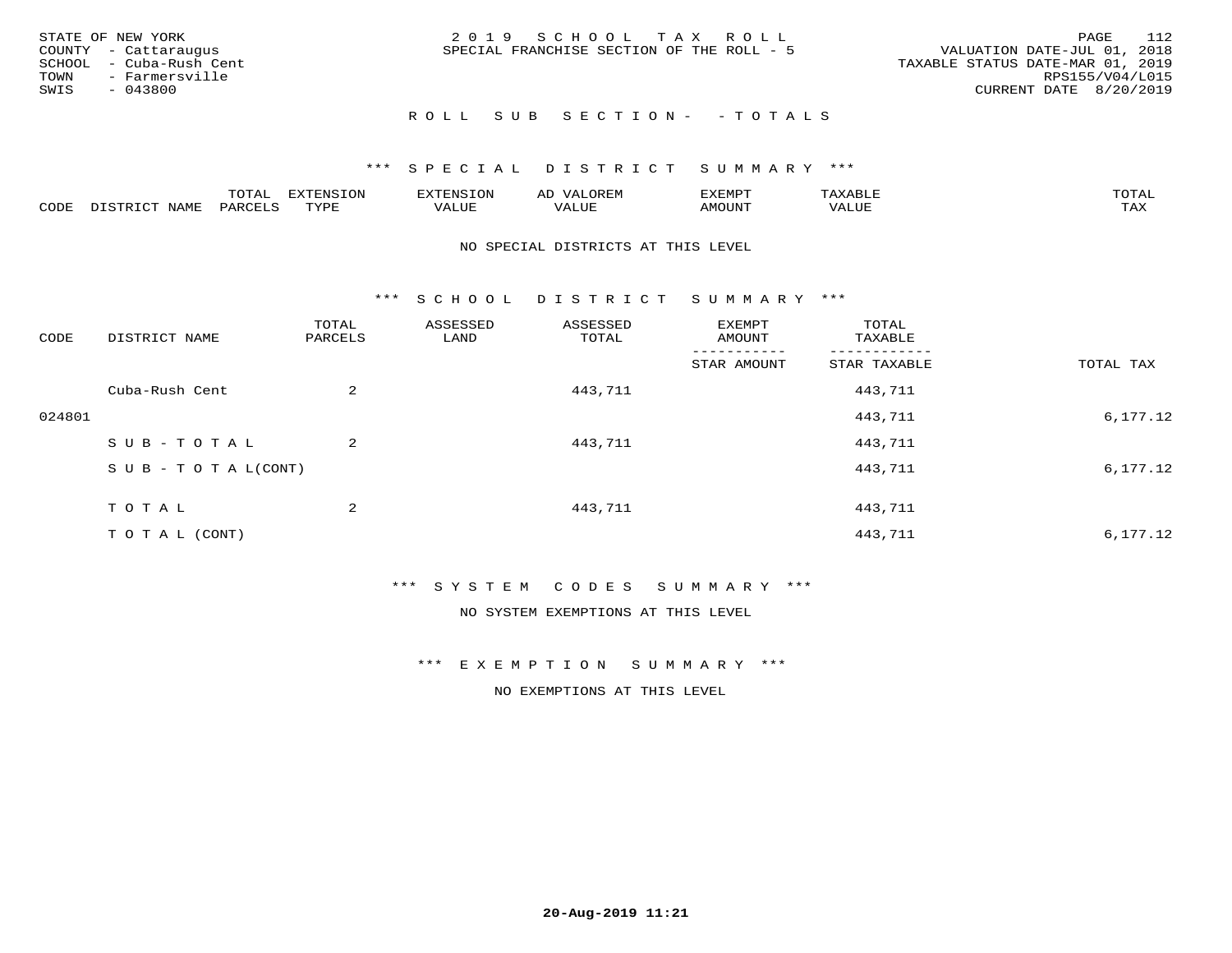| STATE OF NEW YORK<br>COUNTY - Cattaraugus<br>- Cuba-Rush Cent<br>SCHOOL<br>- Farmersville<br>TOWN<br>$-043800$<br>SWIS | 2019 SCHOOL TAX ROLL<br>SPECIAL FRANCHISE SECTION OF THE ROLL - 5 | 113<br>PAGE<br>VALUATION DATE-JUL 01, 2018<br>TAXABLE STATUS DATE-MAR 01, 2019<br>RPS155/V04/L015<br>CURRENT DATE $8/20/2019$ |
|------------------------------------------------------------------------------------------------------------------------|-------------------------------------------------------------------|-------------------------------------------------------------------------------------------------------------------------------|
|                                                                                                                        |                                                                   |                                                                                                                               |

# R O L L S U B S E C T I O N - - T O T A L S

| ROLL<br>SEC | DESCRIPTION        | TOTAL<br>PARCELS | ASSESSED<br>LAND | ASSESSED<br>TOTAL | EXEMPT<br>AMOUNT           | TOTAL<br>TAXABLE | TOTAL<br>TAX |
|-------------|--------------------|------------------|------------------|-------------------|----------------------------|------------------|--------------|
|             |                    |                  |                  |                   | -----------<br>STAR AMOUNT | STAR TAXABLE     |              |
|             | 2019-20 School Tax |                  |                  | 443,711           |                            | 443,711          |              |
|             |                    |                  |                  |                   |                            | 443,711          | 6,010.96     |
|             | Library Tax        |                  |                  | 443,711           |                            | 443,711          |              |
|             |                    |                  |                  |                   |                            | 443,711          | 166.16       |
|             | SPEC DIST TAXES    |                  |                  |                   |                            |                  |              |
|             | SPECIAL FRANCHISE  |                  |                  |                   |                            |                  | 6,177.12     |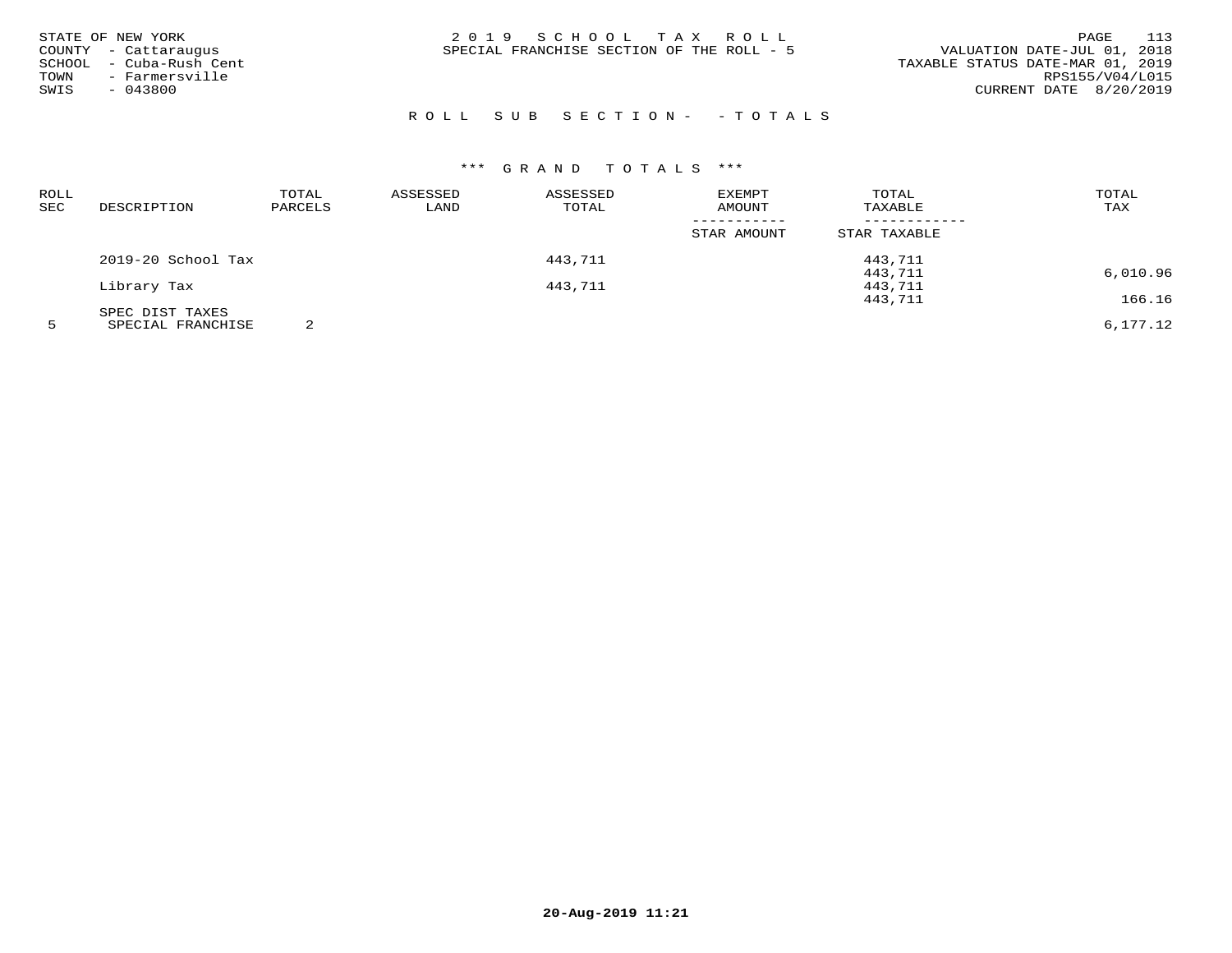|      | STATE OF NEW YORK       | 2019 SCHOOL TAX ROLL                                                     | PAGE            | 114 |
|------|-------------------------|--------------------------------------------------------------------------|-----------------|-----|
|      | COUNTY - Cattaraugus    | VALUATION DATE-JUL 01, 2018<br>SPECIAL FRANCHISE SECTION OF THE ROLL - 5 |                 |     |
|      | SCHOOL - Cuba-Rush Cent | TAXABLE STATUS DATE-MAR 01, 2019                                         |                 |     |
| TOWN | - Farmersville          |                                                                          | RPS155/V04/L015 |     |
| SWIS | - 043800                | CURRENT DATE 8/20/2019                                                   |                 |     |
|      |                         |                                                                          |                 |     |

## ROLL SECTION TOTALS

#### \*\*\* S P E C I A L D I S T R I C T S U M M A R Y \*\*\*

|      |                           | m∧m⊼ | <b>DVERMOTOM</b><br>LUI | TENSION       | ΑL<br>$\cdots$      | EXEMPT | $\Delta \times \Delta$<br>9 D.L | $m \wedge m \wedge n$<br>$\overline{a}$ |
|------|---------------------------|------|-------------------------|---------------|---------------------|--------|---------------------------------|-----------------------------------------|
| CODE | NTAM <sup>T</sup><br>⊥∙⊥⊥ | PARC | <b>TVDL</b>             | T T T<br>ALUF | <b>TTT</b><br>'ALUE | MOUNT  | VALUE                           | $m \times r$<br>$+$ $  +$ $-$           |

#### NO SPECIAL DISTRICTS AT THIS LEVEL

\*\*\* S C H O O L D I S T R I C T S U M M A R Y \*\*\*

| CODE   | DISTRICT NAME                    | TOTAL<br>PARCELS | ASSESSED<br>LAND | ASSESSED<br>TOTAL | EXEMPT<br>AMOUNT | TOTAL<br>TAXABLE |           |
|--------|----------------------------------|------------------|------------------|-------------------|------------------|------------------|-----------|
|        |                                  |                  |                  |                   | STAR AMOUNT      | STAR TAXABLE     | TOTAL TAX |
|        | Cuba-Rush Cent                   | 2                |                  | 443,711           |                  | 443,711          |           |
| 024801 |                                  |                  |                  |                   |                  | 443,711          | 6,177.12  |
|        | SUB-TOTAL                        | 2                |                  | 443,711           |                  | 443,711          |           |
|        | $S \cup B - T \cup T A L (CONT)$ |                  |                  |                   |                  | 443,711          | 6,177.12  |
|        | T O T A L                        | 2                |                  | 443,711           |                  | 443,711          |           |
|        | T O T A L (CONT)                 |                  |                  |                   |                  | 443,711          | 6,177.12  |

#### \*\*\* S Y S T E M C O D E S S U M M A R Y \*\*\*

## NO SYSTEM EXEMPTIONS AT THIS LEVEL

\*\*\* E X E M P T I O N S U M M A R Y \*\*\*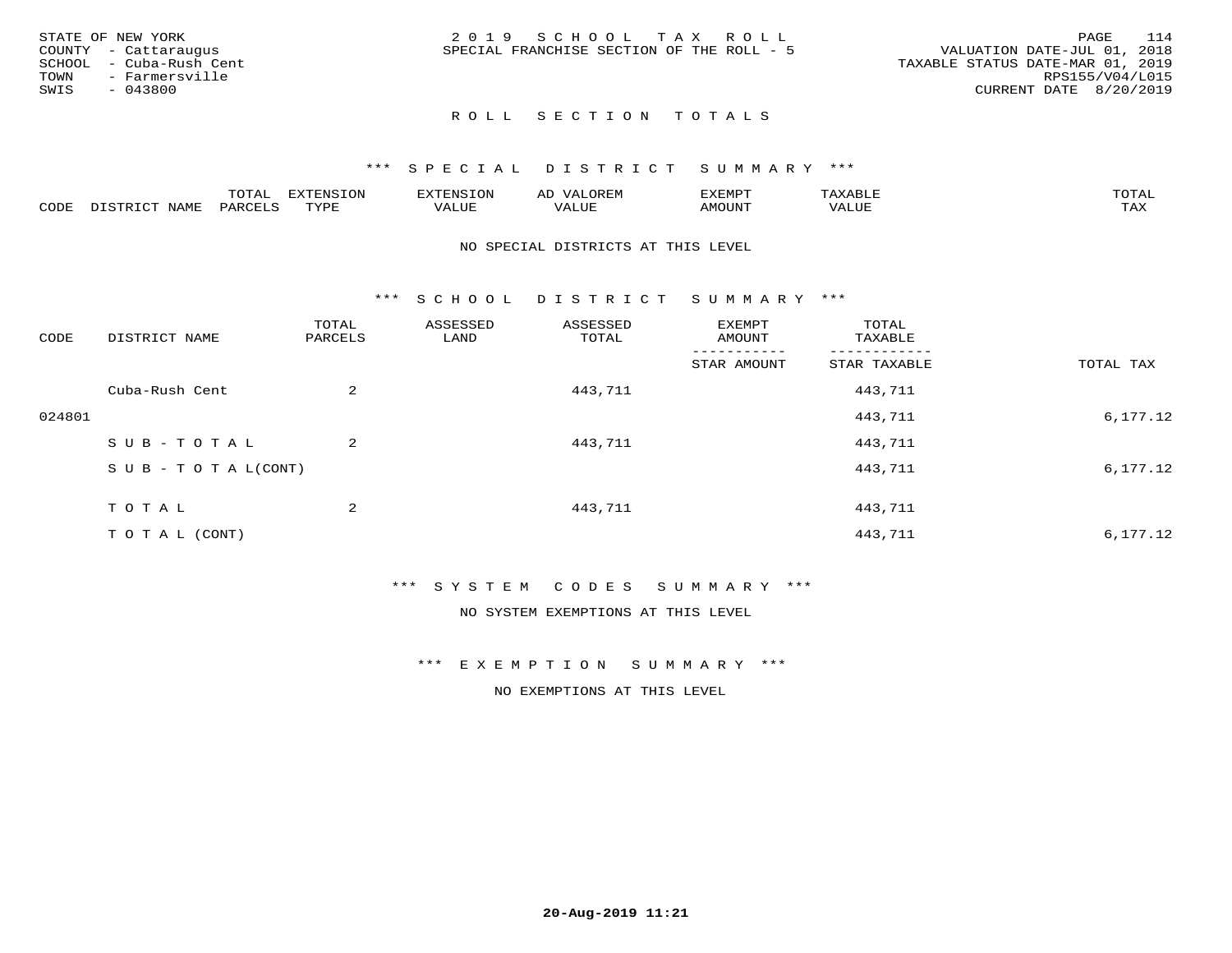# ROLL SECTION TOTALS

# \*\*\* G R A N D T O T A L S \*\*\*

| ROLL       |                    | TOTAL   | ASSESSED | ASSESSED | EXEMPT      | TOTAL        | TOTAL                       |
|------------|--------------------|---------|----------|----------|-------------|--------------|-----------------------------|
| <b>SEC</b> | DESCRIPTION        | PARCELS | LAND     | TOTAL    | AMOUNT      | TAXABLE      | TAX                         |
|            |                    |         |          |          |             |              |                             |
|            |                    |         |          |          | STAR AMOUNT | STAR TAXABLE |                             |
|            | 2019-20 School Tax |         |          | 443,711  |             | 443,711      |                             |
|            |                    |         |          |          |             | 443,711      | 6,010.96                    |
|            | Library Tax        |         |          | 443,711  |             | 443,711      |                             |
|            |                    |         |          |          |             | 443,711      | 166.16                      |
|            | SPEC DIST TAXES    |         |          |          |             |              |                             |
|            | -----------------  | $\sim$  |          |          |             |              | $\sim$ $\sim$ $\sim$ $\sim$ |

5 SPECIAL FRANCHISE 2 6,177.12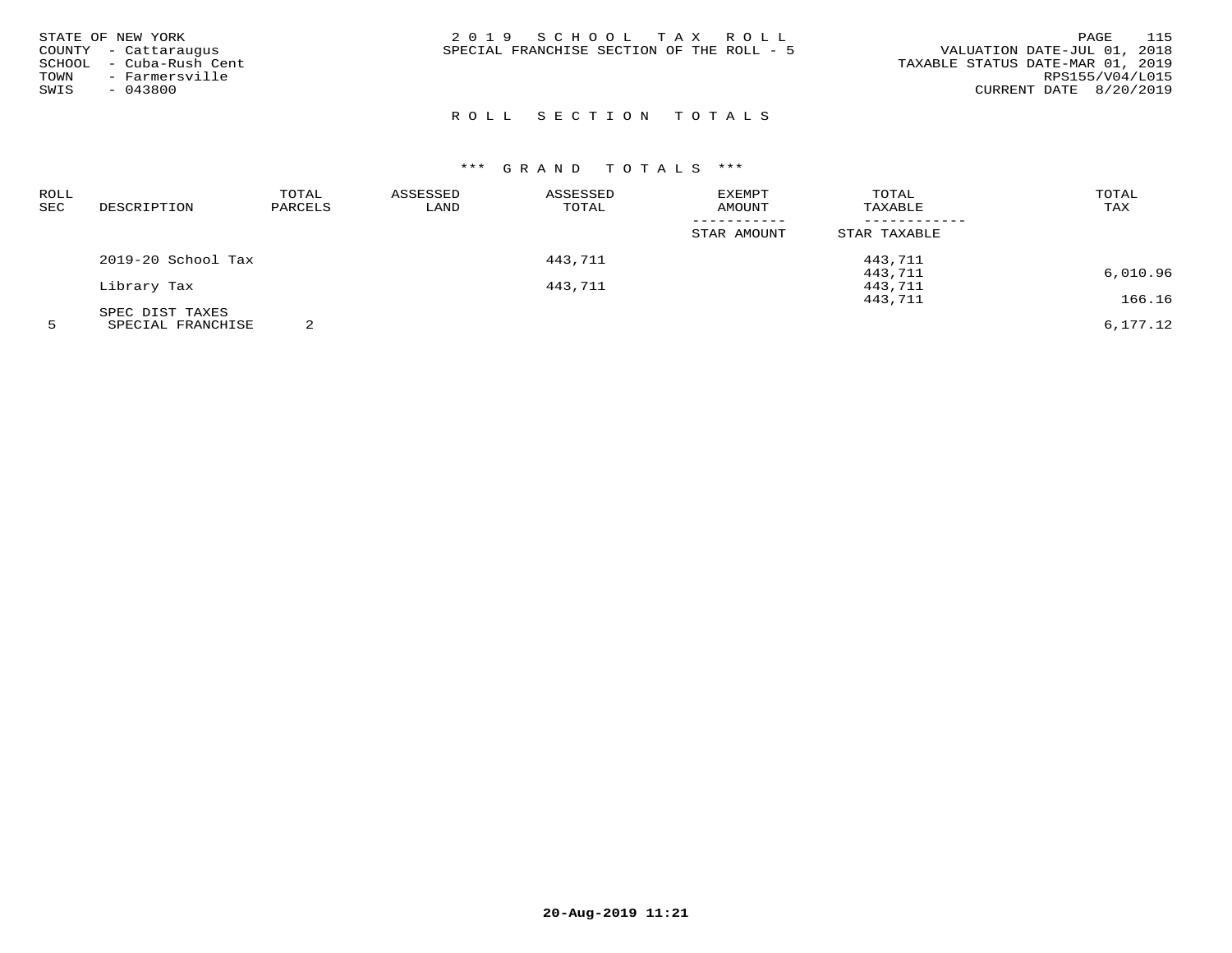| STATE OF NEW YORK<br>COUNTY - Cattaraugus<br>SCHOOL - Cuba-Rush Cent<br>- Farmersville<br>TOWN<br>SWIS<br>$-043800$ |                                                                               | OWNERS NAME SEQUENCE      | 2019 SCHOOL TAX ROLL<br>UTILITY & R.R. SECTION OF THE ROLL - 6<br>UNIFORM PERCENT OF VALUE IS 100.00 | VALUATION DATE-JUL 01, 2018<br>TAXABLE STATUS DATE-MAR 01, 2019 | PAGE<br>116                   |
|---------------------------------------------------------------------------------------------------------------------|-------------------------------------------------------------------------------|---------------------------|------------------------------------------------------------------------------------------------------|-----------------------------------------------------------------|-------------------------------|
| TAX MAP PARCEL NUMBER                                                                                               | PROPERTY LOCATION & CLASS ASSESSMENT EXEMPTION CODE-------------------------- |                           |                                                                                                      |                                                                 | --------------SCHOOL          |
| CURRENT OWNERS NAME                                                                                                 | SCHOOL DISTRICT                                                               | LAND                      | TAX DESCRIPTION                                                                                      | TAXABLE VALUE                                                   |                               |
| CURRENT OWNERS ADDRESS<br>***********************                                                                   | PARCEL SIZE/GRID COORD<br>*****************************                       | TOTAL<br>*************    | SPECIAL DISTRICTS                                                                                    |                                                                 | TAX AMOUNT                    |
|                                                                                                                     | 1082 Co Rd 21                                                                 |                           |                                                                                                      | ACCT 0515                                                       | 370<br>BILL                   |
| $23.003 - 1 - 17.2$                                                                                                 | 882 Elec Trans Imp                                                            |                           | 2019-20 School Tax                                                                                   | 173,274                                                         | 2,347.35                      |
| Niagara Mohawk Power Corp                                                                                           | Cuba-Rush Cent 024801                                                         | 7,400                     | Library Tax                                                                                          | 173,274                                                         | 64.89                         |
| Real Estate Tax Dept B2                                                                                             | Loc #713668                                                                   | 173,274                   |                                                                                                      |                                                                 |                               |
| 300 Erie Boulevard West                                                                                             | 1.0000 Cuba/rushford                                                          |                           |                                                                                                      |                                                                 |                               |
| Syracuse, NY 13202                                                                                                  | Farmersville Substation<br>FRNT 160.00 DPTH 115.00                            |                           |                                                                                                      |                                                                 |                               |
|                                                                                                                     | EAST-1207183 NRTH-0883634                                                     |                           |                                                                                                      |                                                                 |                               |
|                                                                                                                     | FULL MARKET VALUE                                                             | 173,274                   |                                                                                                      |                                                                 |                               |
|                                                                                                                     |                                                                               |                           | TOTAL TAX ---                                                                                        |                                                                 | $2,412.24**$                  |
|                                                                                                                     |                                                                               |                           |                                                                                                      | DATE #1                                                         | 09/30/19                      |
|                                                                                                                     |                                                                               |                           |                                                                                                      | AMT DUE                                                         | 2,412.24                      |
|                                                                                                                     | Elec Tran Line                                                                |                           |                                                                                                      | ACCT 1041                                                       | BILL 371                      |
| 638.000-9901-132.350/100                                                                                            | 882 Elec Trans Imp                                                            |                           | 2019-20 School Tax                                                                                   | 9,263                                                           | 125.49                        |
| Niagara Mohawk Power Corp                                                                                           | Cuba-Rush Cent 024801                                                         | $\overline{0}$            | Library Tax                                                                                          | 9,263                                                           | 3.47                          |
| Real Estate Tax Dept<br>300 Erie Boulvard West                                                                      | Loc #712401<br>1.0000 Cuba/rushford                                           | 9,263                     |                                                                                                      |                                                                 |                               |
| Syracuse, NY 13202                                                                                                  | Farmersvile Tap #801                                                          |                           |                                                                                                      |                                                                 |                               |
|                                                                                                                     | <b>ACRES</b><br>0.01                                                          |                           |                                                                                                      |                                                                 |                               |
|                                                                                                                     | FULL MARKET VALUE                                                             | 9,263                     |                                                                                                      |                                                                 |                               |
|                                                                                                                     |                                                                               |                           | TOTAL TAX ---                                                                                        |                                                                 | 128.96**                      |
|                                                                                                                     |                                                                               |                           |                                                                                                      | DATE #1<br>AMT DUE                                              | 09/30/19<br>128.96            |
|                                                                                                                     |                                                                               |                           |                                                                                                      | ******* 638.000-9901-132.350/188 ***                            |                               |
|                                                                                                                     | Outside Plant                                                                 |                           |                                                                                                      | ACCT 0904                                                       | BILL 372                      |
| 638.000-9901-132.350/188                                                                                            | 884 Elec Dist Out                                                             |                           | 2019-20 School Tax                                                                                   | 614,520                                                         | 8,324.91                      |
| Niagara Mohawk Power Corp<br>Real Estate Tax Dept B2                                                                | Cuba-Rush Cent 024801<br>Loc #888888                                          | $\overline{0}$<br>614,520 | Library Tax                                                                                          | 614,520                                                         | 230.12                        |
| 300 Erie Blvd West                                                                                                  | 0.3900 Cuba/rushford                                                          |                           |                                                                                                      |                                                                 |                               |
| Syracuse, NY 13202                                                                                                  | Elec Dist                                                                     |                           |                                                                                                      |                                                                 |                               |
|                                                                                                                     | ACRES<br>0.01                                                                 |                           |                                                                                                      |                                                                 |                               |
|                                                                                                                     | FULL MARKET VALUE                                                             | 614,520                   | TOTAL TAX ---                                                                                        |                                                                 | $8,555.03**$                  |
|                                                                                                                     |                                                                               |                           |                                                                                                      | DATE #1                                                         | 09/30/19                      |
|                                                                                                                     |                                                                               |                           |                                                                                                      | AMT DUE                                                         | 8,555.03                      |
|                                                                                                                     |                                                                               |                           |                                                                                                      | ************ 23.014-1-72 ****                                   |                               |
| $23.014 - 1 - 72$                                                                                                   | Elton Rd                                                                      |                           |                                                                                                      | ACCT 0522                                                       | BILL 373<br>249.27            |
| Rochester & Southern RR                                                                                             | 843 Non-ceil. rr<br>Cuba-Rush Cent 024801                                     | 18,400                    | 2019-20 School Tax<br>Library Tax                                                                    | 18,400<br>18,400                                                | 6.89                          |
| 200 Meridian Ctr Ste 300                                                                                            | Non-Ceiling Rd (30%)                                                          | 18,400                    |                                                                                                      |                                                                 |                               |
| Rochester, NY 14618                                                                                                 | 1.0000 Cuba/rushford                                                          |                           |                                                                                                      |                                                                 |                               |
|                                                                                                                     | 2.27 Miles Of Row                                                             |                           |                                                                                                      |                                                                 |                               |
|                                                                                                                     | ACRES<br>16.50                                                                |                           |                                                                                                      |                                                                 |                               |
|                                                                                                                     | EAST-1209391 NRTH-0885368<br>DEED BOOK 862<br>PG-00974                        |                           |                                                                                                      |                                                                 |                               |
|                                                                                                                     | FULL MARKET VALUE                                                             | 18,400                    |                                                                                                      |                                                                 |                               |
|                                                                                                                     |                                                                               |                           | TOTAL TAX ---                                                                                        |                                                                 | 256.16**                      |
|                                                                                                                     |                                                                               |                           |                                                                                                      | DATE #1                                                         | 09/30/19                      |
|                                                                                                                     |                                                                               |                           |                                                                                                      | AMT DUE<br>***************                                      | 256.16<br>* * * * * * * * * * |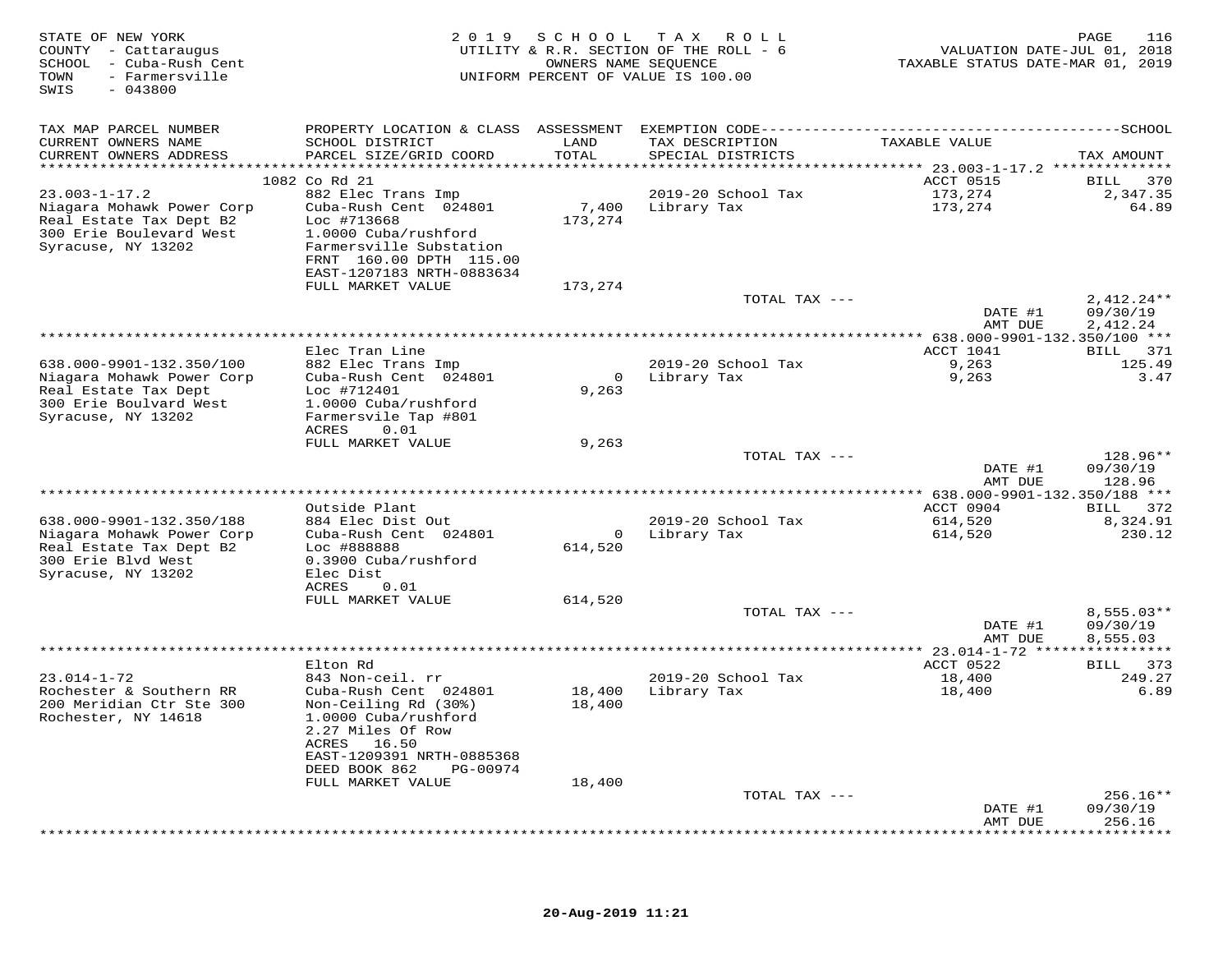| STATE OF NEW YORK<br>COUNTY<br>- Cattaraugus<br>- Cuba-Rush Cent<br>SCHOOL<br>TOWN<br>- Farmersville<br>$-043800$<br>SWIS | 2 0 1 9                   | SCHOOL<br>OWNERS NAME SEQUENCE | T A X<br>R O L L<br>UTILITY & R.R. SECTION OF THE ROLL - 6<br>UNIFORM PERCENT OF VALUE IS 100.00 | VALUATION DATE-JUL 01,<br>TAXABLE STATUS DATE-MAR 01, 2019 | 117<br>PAGE<br>2018 |
|---------------------------------------------------------------------------------------------------------------------------|---------------------------|--------------------------------|--------------------------------------------------------------------------------------------------|------------------------------------------------------------|---------------------|
| TAX MAP PARCEL NUMBER                                                                                                     | PROPERTY LOCATION & CLASS | ASSESSMENT                     | EXEMPTION CODE-                                                                                  |                                                            | -SCHOOL             |
| CURRENT OWNERS NAME                                                                                                       | SCHOOL DISTRICT           | LAND                           | TAX DESCRIPTION                                                                                  | TAXABLE VALUE                                              |                     |
| CURRENT OWNERS ADDRESS                                                                                                    | PARCEL SIZE/GRID COORD    | TOTAL                          | SPECIAL DISTRICTS                                                                                |                                                            | TAX AMOUNT          |
|                                                                                                                           |                           |                                |                                                                                                  | $**************638.000-0000-631.900/881$ ***               |                     |
|                                                                                                                           | Outside Plant             |                                |                                                                                                  | ACCT 0705                                                  | 374<br>BILL         |
| 638.000-0000-631.900/881                                                                                                  | 836 Telecom. eq.          |                                | $2019-20$ School Tax                                                                             | 319,636                                                    | 4,330.11            |
| Verizon New York Inc                                                                                                      | Cuba-Rush Cent 024801     | 0                              | Library Tax                                                                                      | 319,636                                                    | 119.70              |
| Prop Tax Compliance                                                                                                       | Loc #888888               | 319,636                        |                                                                                                  |                                                            |                     |
| Duff & Phelps                                                                                                             | 0.2900 Cuba/rushford      |                                |                                                                                                  |                                                            |                     |
| PO Box 2749                                                                                                               | Poles, Wire Cable, Etc    |                                |                                                                                                  |                                                            |                     |
| Addisoon, TX 75001                                                                                                        | 0.01<br>ACRES             |                                |                                                                                                  |                                                            |                     |
|                                                                                                                           | FULL MARKET VALUE         | 319,636                        |                                                                                                  |                                                            |                     |
|                                                                                                                           |                           |                                | TOTAL TAX $---$                                                                                  |                                                            | $4,449.81**$        |
|                                                                                                                           |                           |                                |                                                                                                  | DATE #1                                                    | 09/30/19            |
|                                                                                                                           |                           |                                |                                                                                                  | AMT DUE                                                    | 4,449.81            |
|                                                                                                                           |                           |                                |                                                                                                  |                                                            |                     |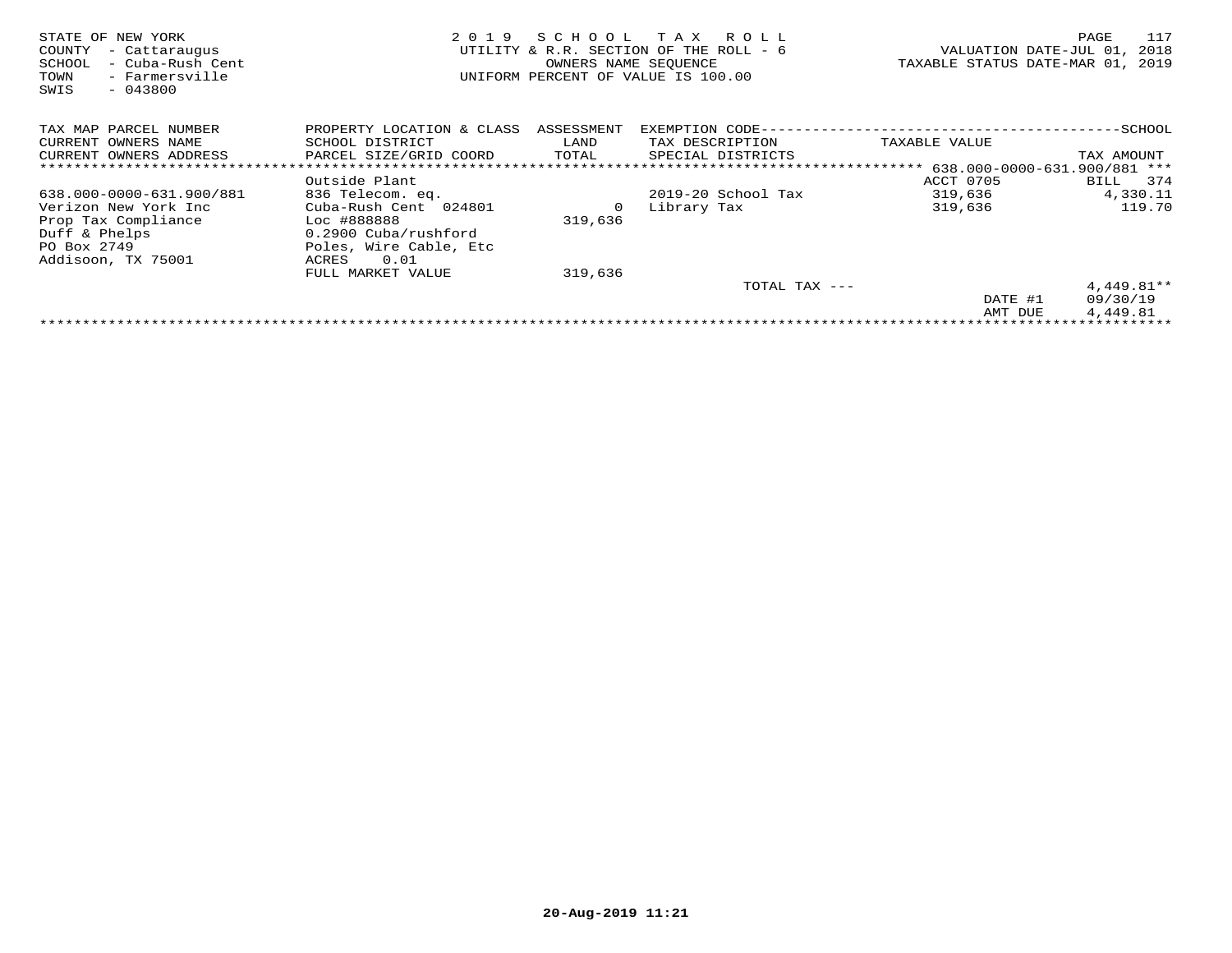| STATE OF NEW YORK       | 2019 SCHOOL TAX ROLL                   | 118<br>PAGE                      |
|-------------------------|----------------------------------------|----------------------------------|
| COUNTY - Cattaraugus    | UTILITY & R.R. SECTION OF THE ROLL - 6 | VALUATION DATE-JUL 01, 2018      |
| SCHOOL - Cuba-Rush Cent |                                        | TAXABLE STATUS DATE-MAR 01, 2019 |
| TOWN<br>- Farmersville  | UNIFORM PERCENT OF VALUE IS 100.00     | RPS155/V04/L015                  |
| SWIS<br>- 043800        |                                        | CURRENT DATE 8/20/2019           |
|                         | ROLL SUB SECTION- - TOTALS             |                                  |

|      |      | $m \wedge m \wedge n$<br>◡∸ғ | TON                              | . HUNY              | AĽ                  | ے ا      |       | $m \wedge m \wedge n$ |
|------|------|------------------------------|----------------------------------|---------------------|---------------------|----------|-------|-----------------------|
| CODE | NAMF | 'AK                          | $m \times r \times r$<br>- - - - | T T T<br>اللالمستحم | - ---<br>اللالمستعم | 57077375 | VALUF | $m \times r$<br>- −-  |

#### NO SPECIAL DISTRICTS AT THIS LEVEL

\*\*\* S C H O O L D I S T R I C T S U M M A R Y \*\*\*

| CODE   | DISTRICT NAME                    | TOTAL<br>PARCELS | ASSESSED<br>LAND | ASSESSED<br>TOTAL | EXEMPT<br>AMOUNT | TOTAL<br>TAXABLE |           |
|--------|----------------------------------|------------------|------------------|-------------------|------------------|------------------|-----------|
|        |                                  |                  |                  |                   | STAR AMOUNT      | STAR TAXABLE     | TOTAL TAX |
|        | Cuba-Rush Cent                   | 5                | 25,800           | 1135,093          |                  | 1,135,093        |           |
| 024801 |                                  |                  |                  |                   |                  | 1,135,093        | 15,802.20 |
|        | SUB-TOTAL                        | 5                | 25,800           | 1135,093          |                  | 1,135,093        |           |
|        | $S \cup B - T \cup T A L (CONT)$ |                  |                  |                   |                  | 1,135,093        | 15,802.20 |
|        | TOTAL                            | 5                | 25,800           | 1135,093          |                  | 1,135,093        |           |
|        | TO TAL (CONT)                    |                  |                  |                   |                  | 1,135,093        | 15,802.20 |

## \*\*\* S Y S T E M C O D E S S U M M A R Y \*\*\*

NO SYSTEM EXEMPTIONS AT THIS LEVEL

\*\*\* E X E M P T I O N S U M M A R Y \*\*\*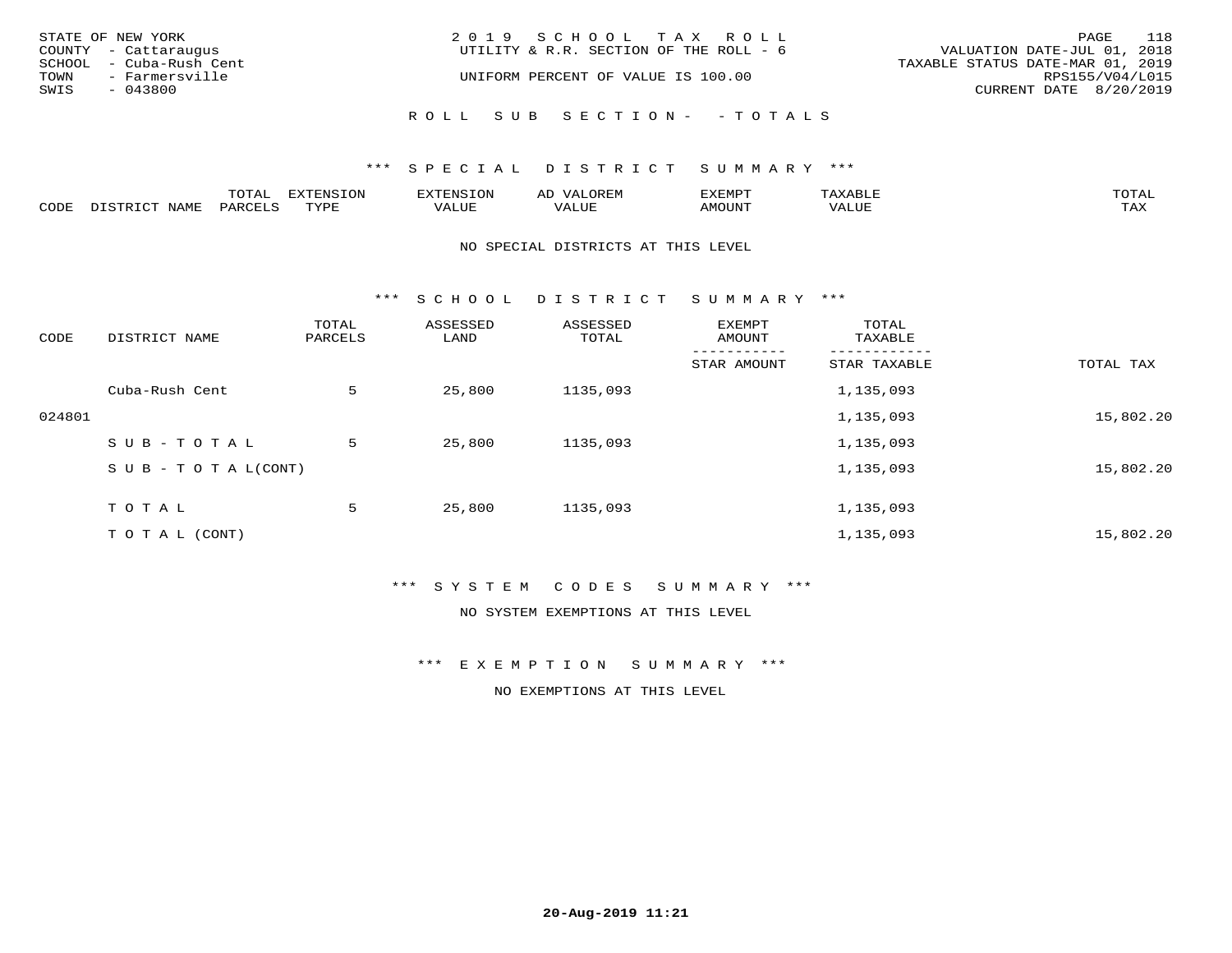|      | STATE OF NEW YORK       | 2019 SCHOOL TAX ROLL                   |                                  | PAGE            | 119 |
|------|-------------------------|----------------------------------------|----------------------------------|-----------------|-----|
|      | COUNTY - Cattaraugus    | UTILITY & R.R. SECTION OF THE ROLL - 6 | VALUATION DATE-JUL 01, 2018      |                 |     |
|      | SCHOOL - Cuba-Rush Cent |                                        | TAXABLE STATUS DATE-MAR 01, 2019 |                 |     |
| TOWN | - Farmersville          | UNIFORM PERCENT OF VALUE IS 100.00     |                                  | RPS155/V04/L015 |     |
| SWIS | $-043800$               |                                        | CURRENT DATE 8/20/2019           |                 |     |
|      |                         | ROLL SUB SECTION- - TOTALS             |                                  |                 |     |

| <b>ROLL</b><br><b>SEC</b> | DESCRIPTION        | TOTAL<br>PARCELS | ASSESSED<br>LAND | ASSESSED<br>TOTAL | EXEMPT<br>AMOUNT | TOTAL<br>TAXABLE | TOTAL<br>TAX |
|---------------------------|--------------------|------------------|------------------|-------------------|------------------|------------------|--------------|
|                           |                    |                  |                  |                   | STAR AMOUNT      | STAR TAXABLE     |              |
|                           | 2019-20 School Tax |                  | 25,800           | 1135,093          |                  | 1,135,093        |              |
|                           |                    |                  |                  |                   |                  | 1,135,093        | 15,377.13    |
|                           | Library Tax        |                  | 25,800           | 1135,093          |                  | 1,135,093        |              |
|                           |                    |                  |                  |                   |                  | 1,135,093        | 425.07       |
|                           | SPEC DIST TAXES    |                  |                  |                   |                  |                  |              |
| 6                         | UTILITIES & N.C.   |                  |                  |                   |                  |                  | 15,802.20    |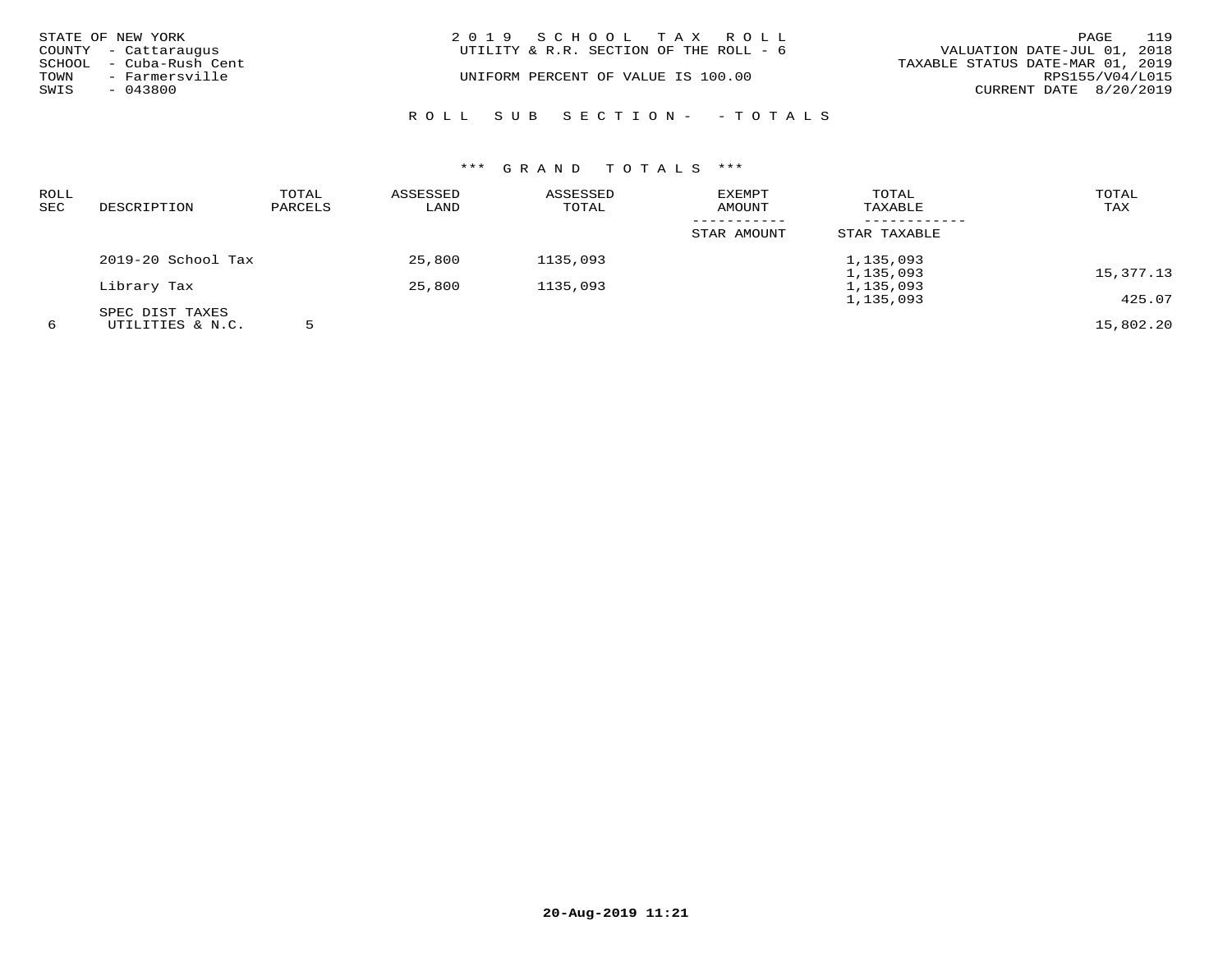| STATE OF NEW YORK<br>COUNTY - Cattaraugus  | 2019 SCHOOL TAX ROLL<br>UTILITY & R.R. SECTION OF THE ROLL - 6 | 120<br>PAGE<br>VALUATION DATE-JUL 01, 2018 |
|--------------------------------------------|----------------------------------------------------------------|--------------------------------------------|
| SCHOOL - Cuba-Rush Cent                    |                                                                | TAXABLE STATUS DATE-MAR 01, 2019           |
| TOWN<br>- Farmersville<br>SWIS<br>- 043800 | UNIFORM PERCENT OF VALUE IS 100.00                             | RPS155/V04/L015<br>CURRENT DATE 8/20/2019  |
|                                            | ROLL SECTION TOTALS                                            |                                            |

|      |       | $m \wedge m \wedge n$<br>◡⊥▱ | . U             | .         | AL.         | ,,, <del>,</del> ,,, <del>,</del><br>◡ | <b>TOTA</b><br>$\cup$ $\pm$ $\pm$ $\pm$ |
|------|-------|------------------------------|-----------------|-----------|-------------|----------------------------------------|-----------------------------------------|
| CODE | √T∆M. | 44K                          | $m \tau \tau n$ | $- - - -$ | ۳۰ تا سند د |                                        | $- - - -$<br>1.732                      |

#### NO SPECIAL DISTRICTS AT THIS LEVEL

\*\*\* S C H O O L D I S T R I C T S U M M A R Y \*\*\*

| CODE   | DISTRICT NAME                    | TOTAL<br>PARCELS | ASSESSED<br>LAND | ASSESSED<br>TOTAL | EXEMPT<br>AMOUNT | TOTAL<br>TAXABLE |           |
|--------|----------------------------------|------------------|------------------|-------------------|------------------|------------------|-----------|
|        |                                  |                  |                  |                   | STAR AMOUNT      | STAR TAXABLE     | TOTAL TAX |
|        | Cuba-Rush Cent                   | 5                | 25,800           | 1135,093          |                  | 1,135,093        |           |
| 024801 |                                  |                  |                  |                   |                  | 1,135,093        | 15,802.20 |
|        | SUB-TOTAL                        | 5                | 25,800           | 1135,093          |                  | 1,135,093        |           |
|        | $S \cup B - T \cup T A L (CONT)$ |                  |                  |                   |                  | 1,135,093        | 15,802.20 |
|        | TOTAL                            | 5                | 25,800           | 1135,093          |                  | 1,135,093        |           |
|        | T O T A L (CONT)                 |                  |                  |                   |                  | 1,135,093        | 15,802.20 |

## \*\*\* S Y S T E M C O D E S S U M M A R Y \*\*\*

NO SYSTEM EXEMPTIONS AT THIS LEVEL

\*\*\* E X E M P T I O N S U M M A R Y \*\*\*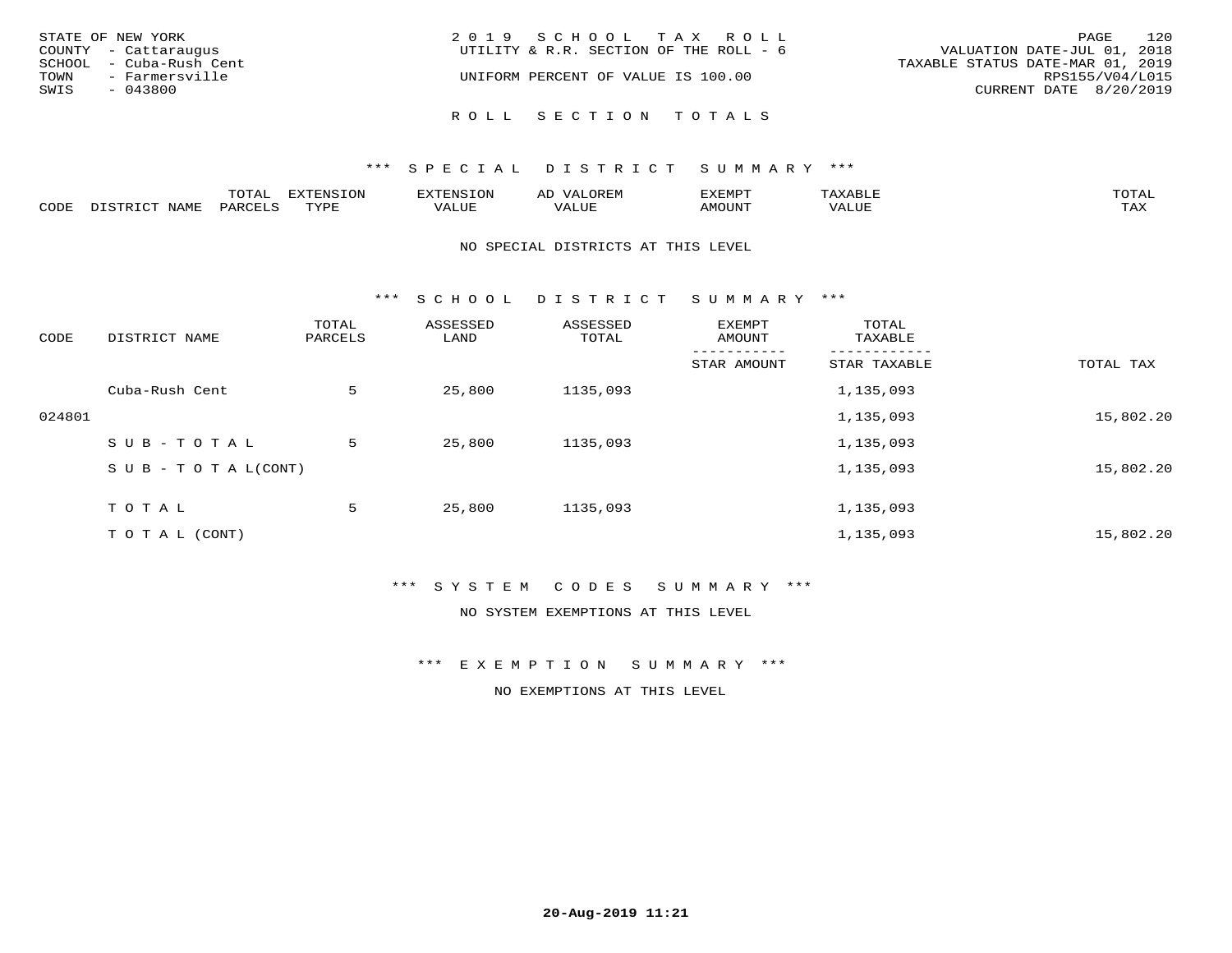| STATE OF NEW YORK<br>COUNTY - Cattaraugus<br>SCHOOL - Cuba-Rush Cent<br>TOWN<br>- Farmersville<br>SWIS<br>- 043800 | 2019 SCHOOL TAX ROLL<br>UTILITY & R.R. SECTION OF THE ROLL - 6<br>UNIFORM PERCENT OF VALUE IS 100.00 | 121<br>PAGE<br>VALUATION DATE-JUL 01, 2018<br>TAXABLE STATUS DATE-MAR 01, 2019<br>RPS155/V04/L015<br>CURRENT DATE 8/20/2019 |
|--------------------------------------------------------------------------------------------------------------------|------------------------------------------------------------------------------------------------------|-----------------------------------------------------------------------------------------------------------------------------|
|                                                                                                                    | ROLL SECTION TOTALS                                                                                  |                                                                                                                             |

| ROLL<br>SEC | DESCRIPTION        | TOTAL<br>PARCELS | ASSESSED<br>LAND | ASSESSED<br>TOTAL | EXEMPT<br>AMOUNT | TOTAL<br>TAXABLE | TOTAL<br>TAX |
|-------------|--------------------|------------------|------------------|-------------------|------------------|------------------|--------------|
|             |                    |                  |                  |                   | STAR AMOUNT      | STAR TAXABLE     |              |
|             | 2019-20 School Tax |                  | 25,800           | 1135,093          |                  | 1,135,093        |              |
|             |                    |                  |                  |                   |                  | 1,135,093        | 15,377.13    |
|             | Library Tax        |                  | 25,800           | 1135,093          |                  | 1,135,093        |              |
|             |                    |                  |                  |                   |                  | 1,135,093        | 425.07       |
|             | SPEC DIST TAXES    |                  |                  |                   |                  |                  |              |
| 6           | UTILITIES & N.C.   |                  |                  |                   |                  |                  | 15,802.20    |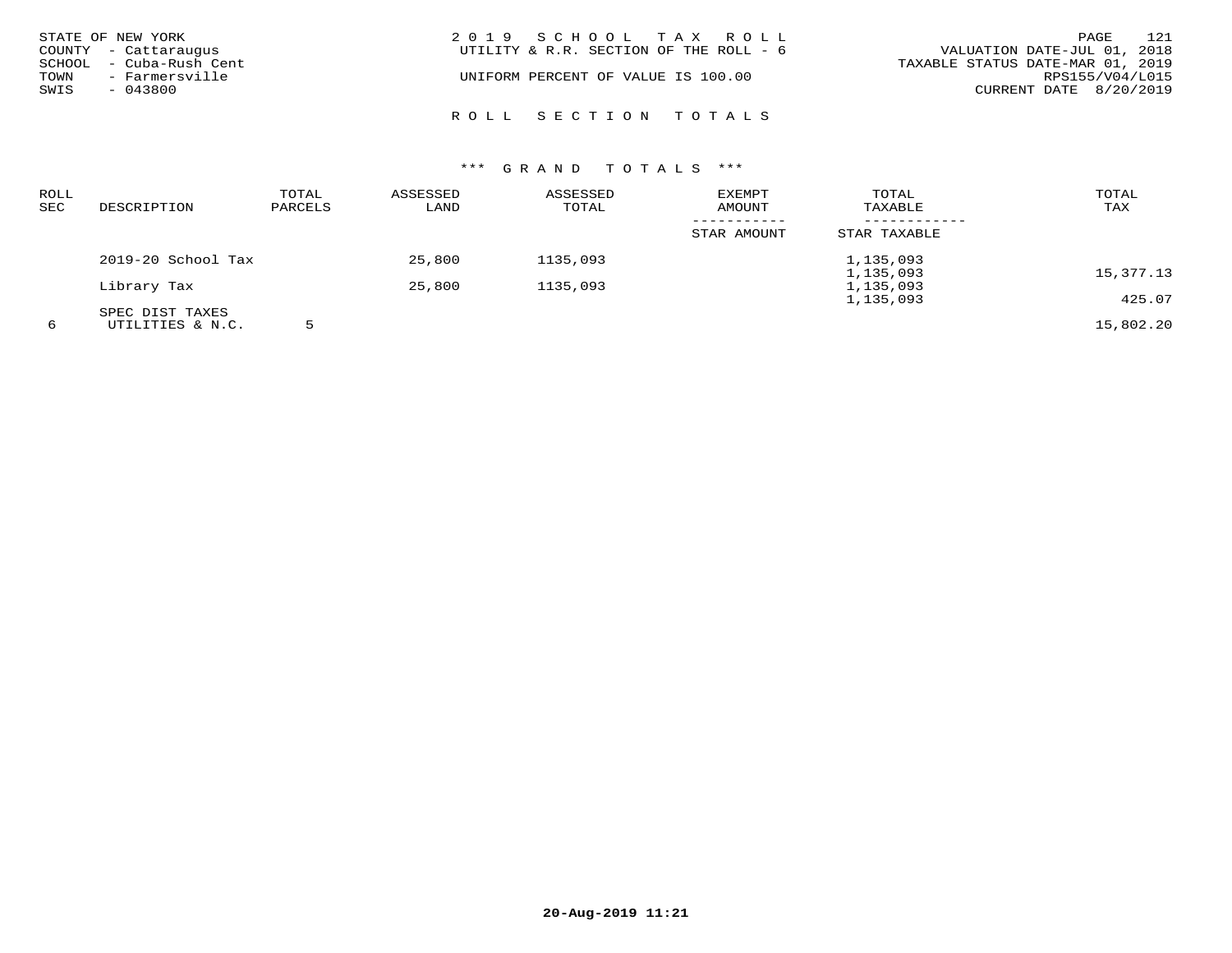| STATE OF NEW YORK<br>COUNTY - Cattaraugus<br>SCHOOL - Cuba-Rush Cent<br>- Farmersville<br>TOWN<br>$-043800$<br>SWIS | 2 0 1 9                                                                                      | SCHOOL<br>WHOLLY EXEMPT SECTION OF THE ROLL - 8<br>OWNERS NAME SEOUENCE<br>UNIFORM PERCENT OF VALUE IS 100.00 |                    | TAX ROLL                             | TAXABLE STATUS DATE-MAR 01, 2019       | PAGE<br>VALUATION DATE-JUL 01, 2018 | 122            |
|---------------------------------------------------------------------------------------------------------------------|----------------------------------------------------------------------------------------------|---------------------------------------------------------------------------------------------------------------|--------------------|--------------------------------------|----------------------------------------|-------------------------------------|----------------|
| TAX MAP PARCEL NUMBER                                                                                               | PROPERTY LOCATION & CLASS ASSESSMENT                                                         |                                                                                                               |                    |                                      |                                        |                                     |                |
| CURRENT OWNERS NAME<br>CURRENT OWNERS ADDRESS                                                                       | SCHOOL DISTRICT<br>PARCEL SIZE/GRID COORD                                                    | LAND<br>TOTAL                                                                                                 |                    | TAX DESCRIPTION<br>SPECIAL DISTRICTS | TAXABLE VALUE                          |                                     | TAX AMOUNT     |
|                                                                                                                     |                                                                                              |                                                                                                               |                    |                                      |                                        |                                     |                |
|                                                                                                                     | 9791 Church St                                                                               |                                                                                                               |                    |                                      | ACCT 5014                              |                                     |                |
| $23.014 - 1 - 66$                                                                                                   | 620 Religious                                                                                |                                                                                                               | RELIGIOUS 25110    |                                      |                                        |                                     | 85,000         |
| Baptist Church                                                                                                      | Cuba-Rush Cent 024801                                                                        |                                                                                                               |                    | 7,400 2019-20 School Tax             | 0.00                                   |                                     | 0.00           |
| Farmersville, NY 14060                                                                                              | 32 05<br>03<br>FRNT 105.00 DPTH 175.00<br>ACRES<br>0.42<br>EAST-1208227 NRTH-0884925         | 85,000                                                                                                        | Library Tax        |                                      | 0.00                                   |                                     | 0.00           |
|                                                                                                                     | FULL MARKET VALUE                                                                            | 85,000                                                                                                        |                    |                                      |                                        |                                     |                |
|                                                                                                                     |                                                                                              |                                                                                                               |                    | TOTAL TAX ---                        |                                        |                                     | $0.00**$       |
|                                                                                                                     |                                                                                              |                                                                                                               |                    |                                      |                                        |                                     |                |
|                                                                                                                     | 9797 Church St                                                                               |                                                                                                               |                    |                                      | ACCT 5016                              |                                     |                |
| $23.014 - 1 - 67$<br>Baptist Parsonage                                                                              | 210 1 Family Res<br>Cuba-Rush Cent 024801                                                    |                                                                                                               | PARSONAGE 21600    | 6,200 2019-20 School Tax             | 0.00                                   |                                     | 62,700<br>0.00 |
| 9797 Church St                                                                                                      | 32 05 03                                                                                     |                                                                                                               | 62,700 Library Tax |                                      | 0.00                                   |                                     | 0.00           |
| Farmersville, NY 14060                                                                                              | FRNT<br>55.00 DPTH 175.00<br>0.22<br>ACRES<br>EAST-1208228 NRTH-0885002<br>FULL MARKET VALUE | 62,700                                                                                                        |                    |                                      |                                        |                                     |                |
|                                                                                                                     |                                                                                              |                                                                                                               |                    | TOTAL TAX ---                        |                                        |                                     | $0.00**$       |
|                                                                                                                     |                                                                                              |                                                                                                               |                    |                                      |                                        |                                     |                |
|                                                                                                                     | Church St                                                                                    |                                                                                                               |                    |                                      | ACCT 0360                              |                                     |                |
| $23.014 - 1 - 68.1$                                                                                                 | 314 Rural vac<10                                                                             |                                                                                                               | RELIGIOUS 25110    |                                      |                                        |                                     | 800            |
| Farmersville Baptist<br>Church<br>9797 Church St<br>Farmersville Station, NY 14060 ACRES                            | Cuba-Rush Cent 024801<br>32 05 03<br>FRNT 128.00 DPTH 189.50<br>0.56                         | 800                                                                                                           | Library Tax        | 800 2019-20 School Tax               | 0.00<br>0.00                           |                                     | 0.00<br>0.00   |
|                                                                                                                     | EAST-1208076 NRTH-0884927<br>DEED BOOK 794<br>PG-00254                                       |                                                                                                               |                    |                                      |                                        |                                     |                |
|                                                                                                                     | FULL MARKET VALUE                                                                            | 800                                                                                                           |                    |                                      |                                        |                                     |                |
|                                                                                                                     |                                                                                              |                                                                                                               |                    | TOTAL TAX ---                        |                                        |                                     | $0.00**$       |
|                                                                                                                     | ******************************                                                               |                                                                                                               |                    |                                      | ********* 23.014-1-32 **************** |                                     |                |
|                                                                                                                     | Elton Rd                                                                                     |                                                                                                               |                    |                                      | ACCT 0408                              |                                     |                |
| $23.014 - 1 - 32$<br>Farmersville Fire                                                                              | 331 Com vac w/im<br>Cuba-Rush Cent 024801                                                    |                                                                                                               | FIRE-DEPT 26400    | 7,600 2019-20 School Tax             | 0.00                                   |                                     | 8,600<br>0.00  |
| Dept Inc                                                                                                            | 32<br>$-05$<br>$-03$                                                                         | 8,600                                                                                                         | Library Tax        |                                      | 0.00                                   |                                     | 0.00           |
| Farmersville, NY 14060                                                                                              | FRNT 70.00 DPTH 290.00<br>EAST-1208651 NRTH-0885001<br>DEED BOOK 802<br>PG-00143             |                                                                                                               |                    |                                      |                                        |                                     |                |
|                                                                                                                     | FULL MARKET VALUE                                                                            | 8,600                                                                                                         |                    |                                      |                                        |                                     |                |
|                                                                                                                     |                                                                                              |                                                                                                               |                    | TOTAL TAX ---                        |                                        |                                     | $0.00**$       |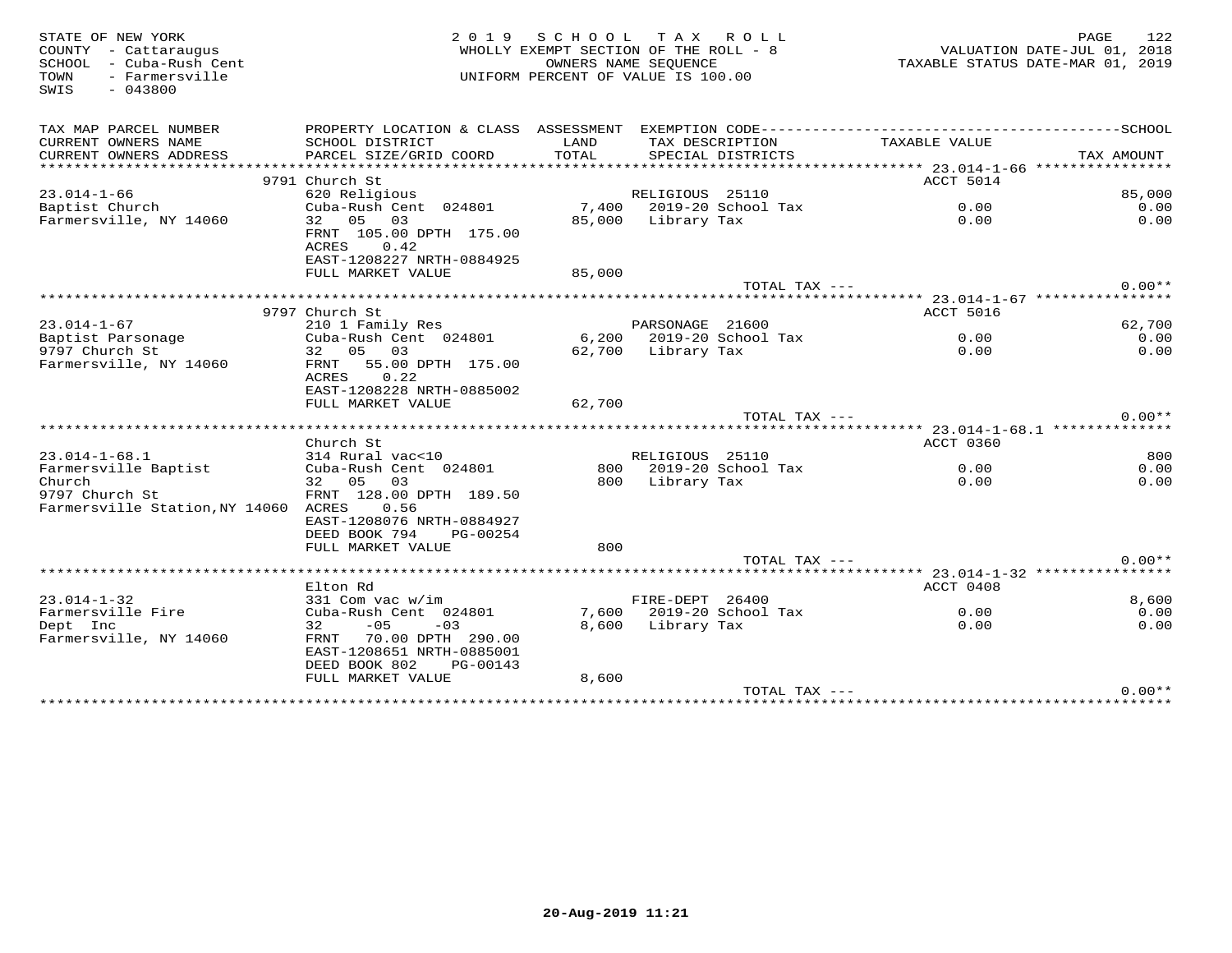STATE OF NEW YORK 2 0 1 9 S C H O O L T A X R O L L PAGE 123 COUNTY - Cattaraugus WHOLLY EXEMPT SECTION OF THE ROLL - 8 VALUATION DATE-JUL 01, 2018 SCHOOL - Cuba-Rush Cent OWNERS NAME SEQUENCE TAXABLE STATUS DATE-MAR 01, 2019 TOWN - Farmersville UNIFORM PERCENT OF VALUE IS 100.00SWIS - 043800TAX MAP PARCEL NUMBER PROPERTY LOCATION & CLASS ASSESSMENT EXEMPTION CODE------------------------------------------SCHOOL CURRENT OWNERS NAME SCHOOL DISTRICT LAND TAX DESCRIPTION TAXABLE VALUE CURRENT OWNERS ADDRESS PARCEL SIZE/GRID COORD TOTAL SPECIAL DISTRICTS TAX AMOUNT \*\*\*\*\*\*\*\*\*\*\*\*\*\*\*\*\*\*\*\*\*\*\*\*\*\*\*\*\*\*\*\*\*\*\*\*\*\*\*\*\*\*\*\*\*\*\*\*\*\*\*\*\*\*\*\*\*\*\*\*\*\*\*\*\*\*\*\*\*\*\*\*\*\*\*\*\*\*\*\*\*\*\*\*\*\*\*\*\*\*\*\*\*\*\*\*\*\*\*\*\*\*\* 23.014-1-31 \*\*\*\*\*\*\*\*\*\*\*\*\*\*\*\*extended to the second second second to the second second second second second second second second second second second second second second second second second second second second second second second second second sec 23.014-1-31 662 Police/fire FIRE-DEPT 26400 186,700  $\cap$   $\cap$ Farmersville Fire Dept Cuba-Rush Cent 024801 8,100 2019-20 School Tax 0.00 0.00 $0.00$ 980 Elton Rd 32 05 03 186,700 Library Tax 0.00 0.00Farmersville, NY 14060 FRNT 155.00 DPTH 290.00example and the contract of  $\Lambda$ CRES and  $1.03$  EAST-1208567 NRTH-0884925 FULL MARKET VALUE 186,700 ${\tt TOTAL} \begin{tabular}{c} \bf{TAL} \end{tabular} \begin{tabular}{c} \bf{TAL} \end{tabular} \begin{tabular}{c} \bf{TAL} \end{tabular} \begin{tabular}{c} \bf{A} \end{tabular} \begin{tabular}{c} \bf{A} \end{tabular} \end{tabular} \begin{tabular}{c} \bf{A} \end{tabular} \begin{tabular}{c} \bf{A} \end{tabular} \end{tabular} \begin{tabular}{c} \bf{A} \end{tabular} \begin{tabular}{c} \bf{A} \end{tabular} \end{tabular} \begin{tabular}{c} \bf{A} \end{tabular} \begin{tab$  \*\*\*\*\*\*\*\*\*\*\*\*\*\*\*\*\*\*\*\*\*\*\*\*\*\*\*\*\*\*\*\*\*\*\*\*\*\*\*\*\*\*\*\*\*\*\*\*\*\*\*\*\*\*\*\*\*\*\*\*\*\*\*\*\*\*\*\*\*\*\*\*\*\*\*\*\*\*\*\*\*\*\*\*\*\*\*\*\*\*\*\*\*\*\*\*\*\*\*\*\*\*\* 41.002-1-3.11/1 \*\*\*\*\*\*\*\*\*\*\*\* Stebbins Rd 41.002-1-3.11/1 612 School SCH-DIST 13800 5,000Locust Grove Amish School Cuba-Rush Cent 024801 0 2019-20 School Tax 0.00 0.00 $0.00$  $0.00$ J. Weaver 5,000 Library Tax 0.00 0.00656 Hardy Crn Rd FULL MARKET VALUE 5,000 Franklinville, NY 14737  ${\tt TOTAL} \begin{tabular}{c} \bf{TAL} \end{tabular} \begin{tabular}{c} \bf{TAL} \end{tabular} \begin{tabular}{c} \bf{TAL} \end{tabular} \begin{tabular}{c} \bf{A} \end{tabular} \begin{tabular}{c} \bf{A} \end{tabular} \end{tabular} \begin{tabular}{c} \bf{A} \end{tabular} \begin{tabular}{c} \bf{A} \end{tabular} \end{tabular} \begin{tabular}{c} \bf{A} \end{tabular} \begin{tabular}{c} \bf{A} \end{tabular} \end{tabular} \begin{tabular}{c} \bf{A} \end{tabular} \begin{tab$  \*\*\*\*\*\*\*\*\*\*\*\*\*\*\*\*\*\*\*\*\*\*\*\*\*\*\*\*\*\*\*\*\*\*\*\*\*\*\*\*\*\*\*\*\*\*\*\*\*\*\*\*\*\*\*\*\*\*\*\*\*\*\*\*\*\*\*\*\*\*\*\*\*\*\*\*\*\*\*\*\*\*\*\*\*\*\*\*\*\*\*\*\*\*\*\*\*\*\*\*\*\*\* 23.004-1-25 \*\*\*\*\*\*\*\*\*\*\*\*\*\*\*\* Co Line Rd ACCT 5009 $0.00$ <br> $0.00$ 23.004-1-25 932 Forest s532b NYS OWNED 12100 74,800 $0.00$ State Of New York Cuba-Rush Cent 024801 74,800 2019-20 School Tax 0.00 0.00 $0.00$ Attn: County Treasurer 07 05 03 74,800 Library Tax 0.00 0.00Cattaraugus County Multiple Use 303 Court St Catt 6.1B Little Valley, NY 14755 ACRES 71.65 EAST-1221457 NRTH-0881406DEED BOOK 644 PG-00598 DEED BOOK 644 PG-00598 FULL MARKET VALUE 74,800 TOTAL TAX --- 0.00\*\* \*\*\*\*\*\*\*\*\*\*\*\*\*\*\*\*\*\*\*\*\*\*\*\*\*\*\*\*\*\*\*\*\*\*\*\*\*\*\*\*\*\*\*\*\*\*\*\*\*\*\*\*\*\*\*\*\*\*\*\*\*\*\*\*\*\*\*\*\*\*\*\*\*\*\*\*\*\*\*\*\*\*\*\*\*\*\*\*\*\*\*\*\*\*\*\*\*\*\*\*\*\*\* 32.002-1-8 \*\*\*\*\*\*\*\*\*\*\*\*\*\*\*\*\* West Branch & Bush Rd ACCT 5008 32.002-1-8 932 Forest s532b NYS OWNED 12100 63,200 $0.00$ State Of New York Cuba-Rush Cent 024801 63,200 2019-20 School Tax 0.00 0.00 $0.00$ Attn: County Treasurer 04/05/12/13 05 03 63,200 Library Tax 0.00 0.00Cattaraugus County Multiple Use 303 Court St Catt 6.1A Little Valley, NY 14755 ACRES 146.84 EAST-1218127 NRTH-0873542 DEED BOOK 643 PG-00436 FULL MARKET VALUE 63,200 $\text{TOTAL TAX}$   $---$  0.00\*\* \*\*\*\*\*\*\*\*\*\*\*\*\*\*\*\*\*\*\*\*\*\*\*\*\*\*\*\*\*\*\*\*\*\*\*\*\*\*\*\*\*\*\*\*\*\*\*\*\*\*\*\*\*\*\*\*\*\*\*\*\*\*\*\*\*\*\*\*\*\*\*\*\*\*\*\*\*\*\*\*\*\*\*\*\*\*\*\*\*\*\*\*\*\*\*\*\*\*\*\*\*\*\*\*\*\*\*\*\*\*\*\*\*\*\*\*\*\*\*\*\*\*\*\*\*\*\*\*\*\*\*\*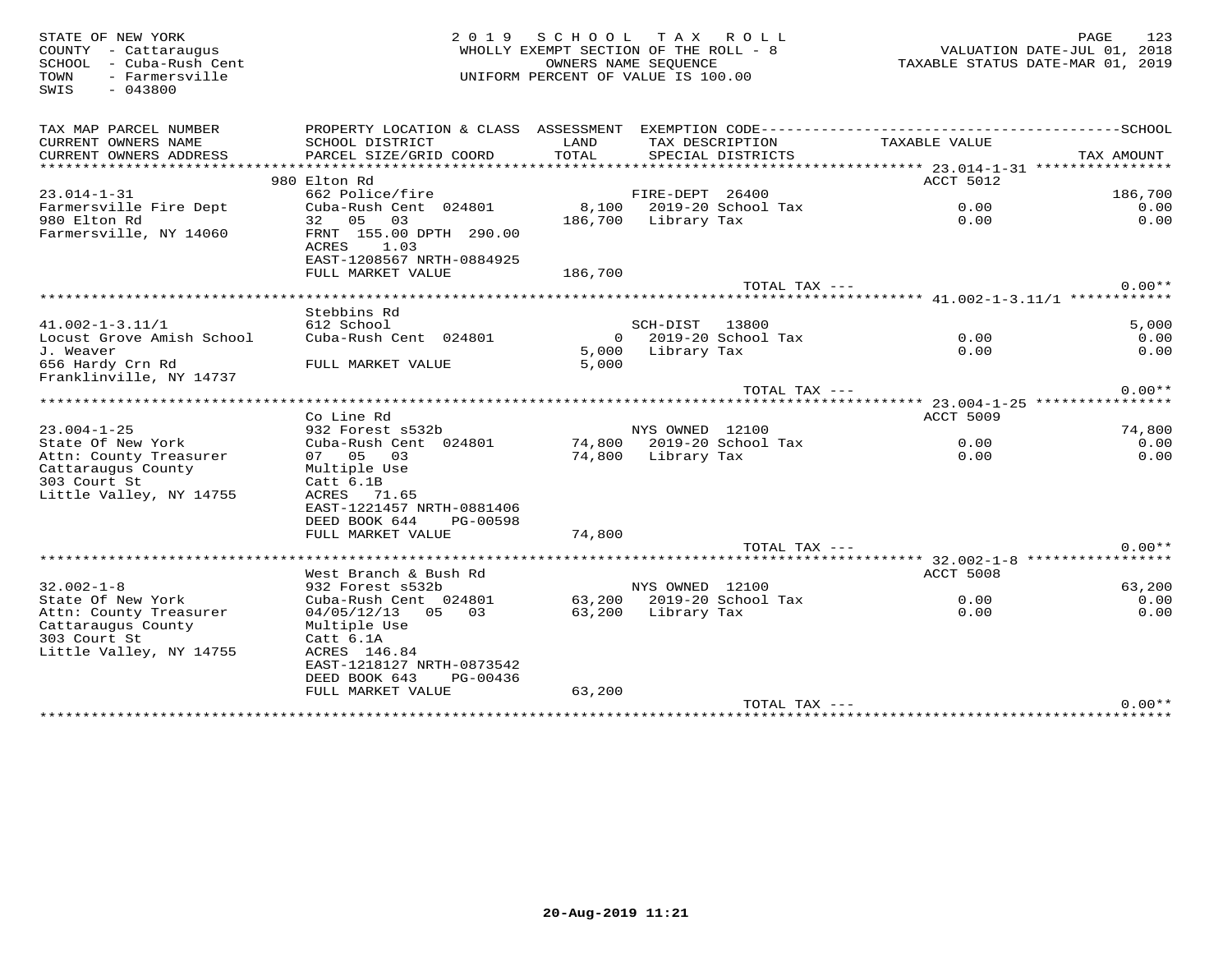| STATE OF NEW YORK<br>COUNTY<br>- Cattaraugus<br>- Cuba-Rush Cent<br>SCHOOL<br>- Farmersville<br>TOWN<br>SWIS<br>$-043800$ | 2019                                                                              | SCHOOL<br>WHOLLY EXEMPT SECTION OF THE ROLL - 8<br>OWNERS NAME SEQUENCE<br>UNIFORM PERCENT OF VALUE IS 100.00 | тах             | R O L L            |               | PAGE<br>VALUATION DATE-JUL 01,<br>2018<br>TAXABLE STATUS DATE-MAR 01, 2019 | 124 |
|---------------------------------------------------------------------------------------------------------------------------|-----------------------------------------------------------------------------------|---------------------------------------------------------------------------------------------------------------|-----------------|--------------------|---------------|----------------------------------------------------------------------------|-----|
| TAX MAP PARCEL NUMBER                                                                                                     | PROPERTY LOCATION & CLASS                                                         | ASSESSMENT                                                                                                    |                 |                    |               |                                                                            |     |
| CURRENT OWNERS NAME                                                                                                       | SCHOOL DISTRICT                                                                   | LAND                                                                                                          | TAX DESCRIPTION |                    | TAXABLE VALUE |                                                                            |     |
| CURRENT OWNERS ADDRESS                                                                                                    | PARCEL SIZE/GRID COORD                                                            | TOTAL                                                                                                         |                 | SPECIAL DISTRICTS  |               | TAX AMOUNT                                                                 |     |
|                                                                                                                           |                                                                                   |                                                                                                               |                 |                    |               | ****************                                                           |     |
|                                                                                                                           | 944 Co Rd 21                                                                      |                                                                                                               |                 |                    | ACCT 0030     |                                                                            |     |
| 23.014-1-29                                                                                                               | 652 Govt bldgs                                                                    |                                                                                                               | USA-PROP        | 14110              |               | 92,100                                                                     |     |
| Us Postal Service                                                                                                         | Cuba-Rush Cent 024801                                                             | 8,000                                                                                                         |                 | 2019-20 School Tax | 0.00          | 0.00                                                                       |     |
| PO Box 8601                                                                                                               | 32 05<br>03                                                                       | 92,100                                                                                                        | Library Tax     |                    | 0.00          | 0.00                                                                       |     |
| Philadelphia, PA 19197-0120                                                                                               | FRNT 205.00 DPTH 210.00<br>EAST-1208436 NRTH-0884724<br>PG-00929<br>DEED BOOK 732 |                                                                                                               |                 |                    |               |                                                                            |     |
|                                                                                                                           | FULL MARKET VALUE                                                                 | 92,100                                                                                                        |                 |                    |               |                                                                            |     |
|                                                                                                                           |                                                                                   |                                                                                                               |                 | TOTAL TAX $---$    |               | $0.00**$                                                                   |     |
|                                                                                                                           |                                                                                   |                                                                                                               |                 |                    |               |                                                                            |     |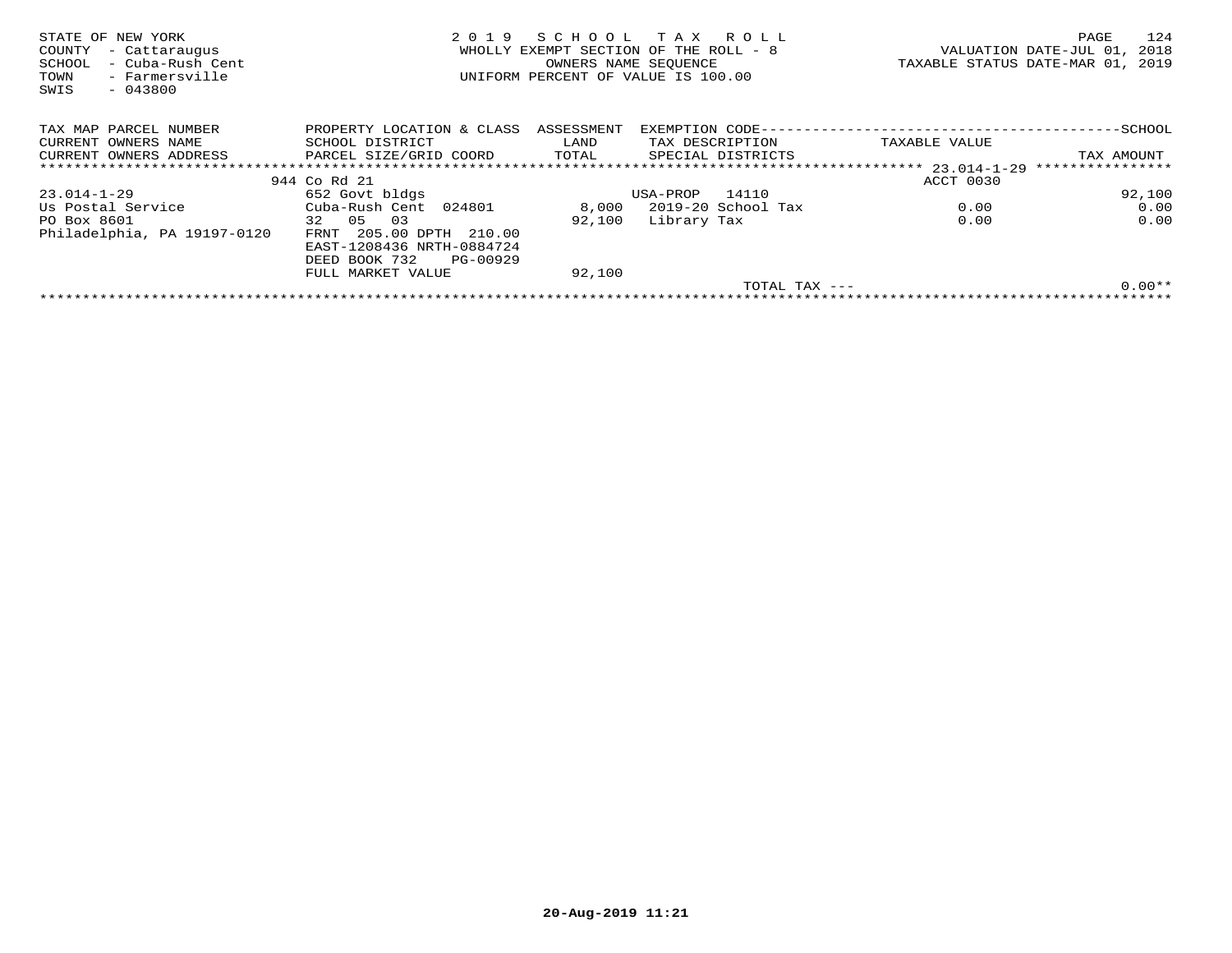| STATE OF NEW YORK<br>COUNTY - Cattaraugus         | 2019 SCHOOL TAX ROLL<br>WHOLLY EXEMPT SECTION OF THE ROLL - 8 | 125<br>PAGE<br>VALUATION DATE-JUL 01, 2018          |
|---------------------------------------------------|---------------------------------------------------------------|-----------------------------------------------------|
| SCHOOL - Cuba-Rush Cent<br>TOWN<br>- Farmersville | UNIFORM PERCENT OF VALUE IS 100.00                            | TAXABLE STATUS DATE-MAR 01, 2019<br>RPS155/V04/L015 |
| SWIS<br>- 043800                                  |                                                               | CURRENT DATE 8/20/2019                              |
|                                                   | ROLL SUB SECTION- - TOTALS                                    |                                                     |

|      |      | momn'<br>LUIAL | $\pi$                |      | - |        |       | -----<br>$\sim$  |
|------|------|----------------|----------------------|------|---|--------|-------|------------------|
| CODE | NAME | 'ARI           | TVDL<br><u>ـ د د</u> | ALUE |   | LUITOM | 'ALUL | max 37<br>⊥ ∠~∡∡ |

#### NO SPECIAL DISTRICTS AT THIS LEVEL

\*\*\* S C H O O L D I S T R I C T S U M M A R Y \*\*\*

| CODE   | DISTRICT NAME                    | TOTAL<br>PARCELS | ASSESSED<br>LAND | ASSESSED<br>TOTAL | EXEMPT<br>AMOUNT | TOTAL<br>TAXABLE |           |
|--------|----------------------------------|------------------|------------------|-------------------|------------------|------------------|-----------|
|        |                                  |                  |                  |                   | STAR AMOUNT      | STAR TAXABLE     | TOTAL TAX |
|        | Cuba-Rush Cent                   | 9                | 176,100          | 578,900           | 578,900          |                  |           |
| 024801 |                                  |                  |                  |                   |                  |                  |           |
|        | SUB-TOTAL                        | 9                | 176,100          | 578,900           | 578,900          |                  |           |
|        | $S \cup B - T \cup T A L (CONT)$ |                  |                  |                   |                  |                  |           |
|        |                                  |                  |                  |                   |                  |                  |           |
|        | TOTAL                            | 9                | 176,100          | 578,900           | 578,900          |                  |           |
|        | T O T A L (CONT)                 |                  |                  |                   |                  |                  |           |

\*\*\* S Y S T E M C O D E S S U M M A R Y \*\*\*

#### NO SYSTEM EXEMPTIONS AT THIS LEVEL

| CODE  | DESCRIPTION | TOTAL<br>PARCELS | SCHOOL  |
|-------|-------------|------------------|---------|
| 12100 | NYS OWNED   | 2                | 138,000 |
| 13800 | SCH-DIST    |                  | 5,000   |
| 14110 | USA-PROP    | 2                | 92,100  |
| 21600 | PARSONAGE   |                  | 62,700  |
| 25110 | RELIGIOUS   |                  | 85,800  |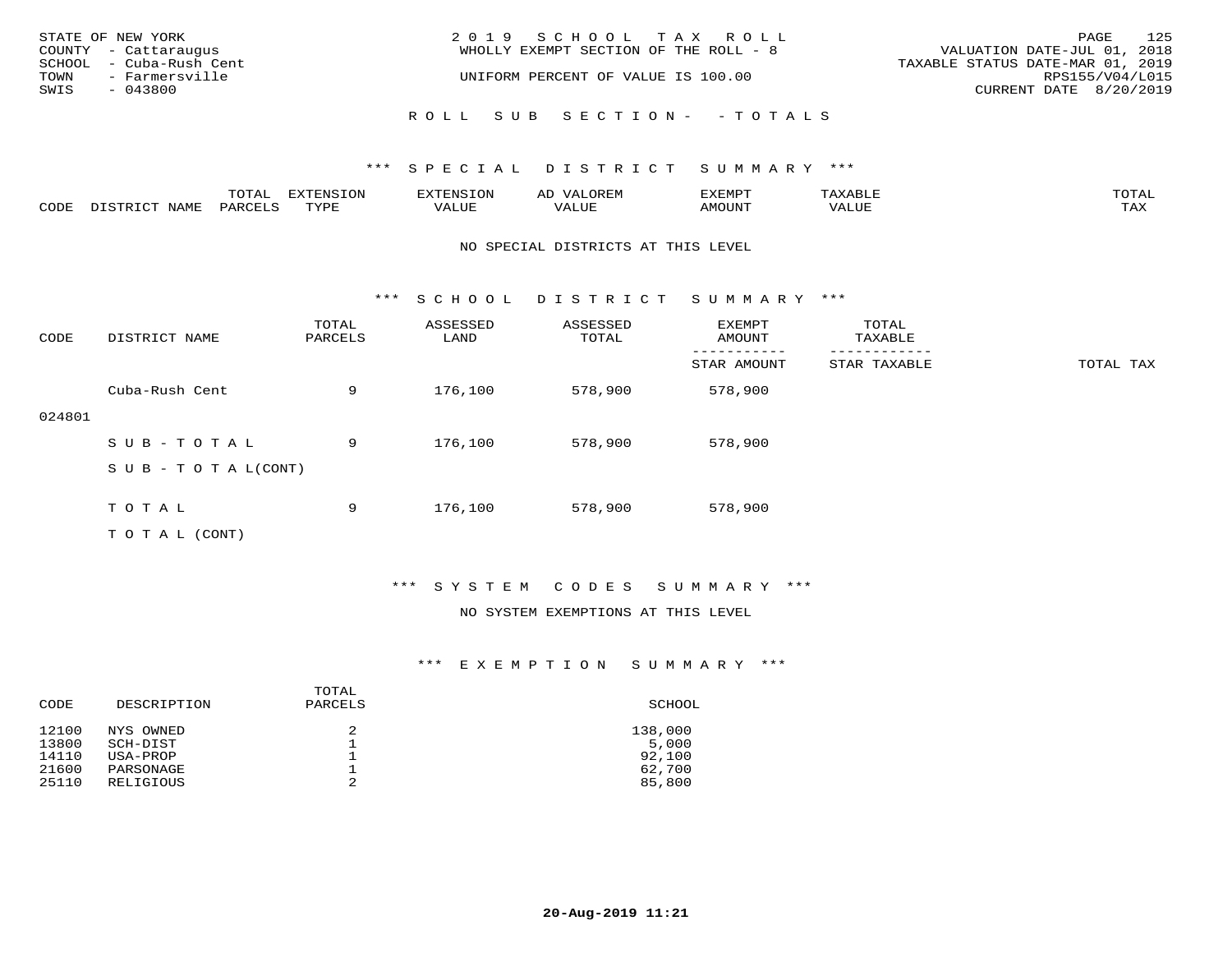|      | STATE OF NEW YORK       | 2019 SCHOOL TAX ROLL                  | PAGE                             | 126 |
|------|-------------------------|---------------------------------------|----------------------------------|-----|
|      | COUNTY - Cattaraugus    | WHOLLY EXEMPT SECTION OF THE ROLL - 8 | VALUATION DATE-JUL 01, 2018      |     |
|      | SCHOOL - Cuba-Rush Cent |                                       | TAXABLE STATUS DATE-MAR 01, 2019 |     |
| TOWN | - Farmersville          | UNIFORM PERCENT OF VALUE IS 100.00    | RPS155/V04/L015                  |     |
| SWIS | - 043800                |                                       | CURRENT DATE 8/20/2019           |     |
|      |                         | ROLL SUB SECTION- - TOTALS            |                                  |     |

## \*\*\* E X E M P T I O N S U M M A R Y \*\*\*

| CODE  | DESCRIPTION        | TOTAL<br>PARCELS | SCHOOL             |
|-------|--------------------|------------------|--------------------|
| 26400 | FIRE-DEPT<br>TOTAL | a                | 195,300<br>578,900 |

| ROLL<br><b>SEC</b> | DESCRIPTION                                    | TOTAL<br>PARCELS | ASSESSED<br>LAND | ASSESSED<br>TOTAL | EXEMPT<br>AMOUNT | TOTAL<br>TAXABLE | TOTAL<br>TAX |
|--------------------|------------------------------------------------|------------------|------------------|-------------------|------------------|------------------|--------------|
|                    |                                                |                  |                  |                   | STAR AMOUNT      | STAR TAXABLE     |              |
|                    | RS 8 TOTAL<br>SPEC DIST TAXES<br>WHOLLY EXEMPT | $\Omega$         | 176,100          | 578,900           | 578,900          |                  |              |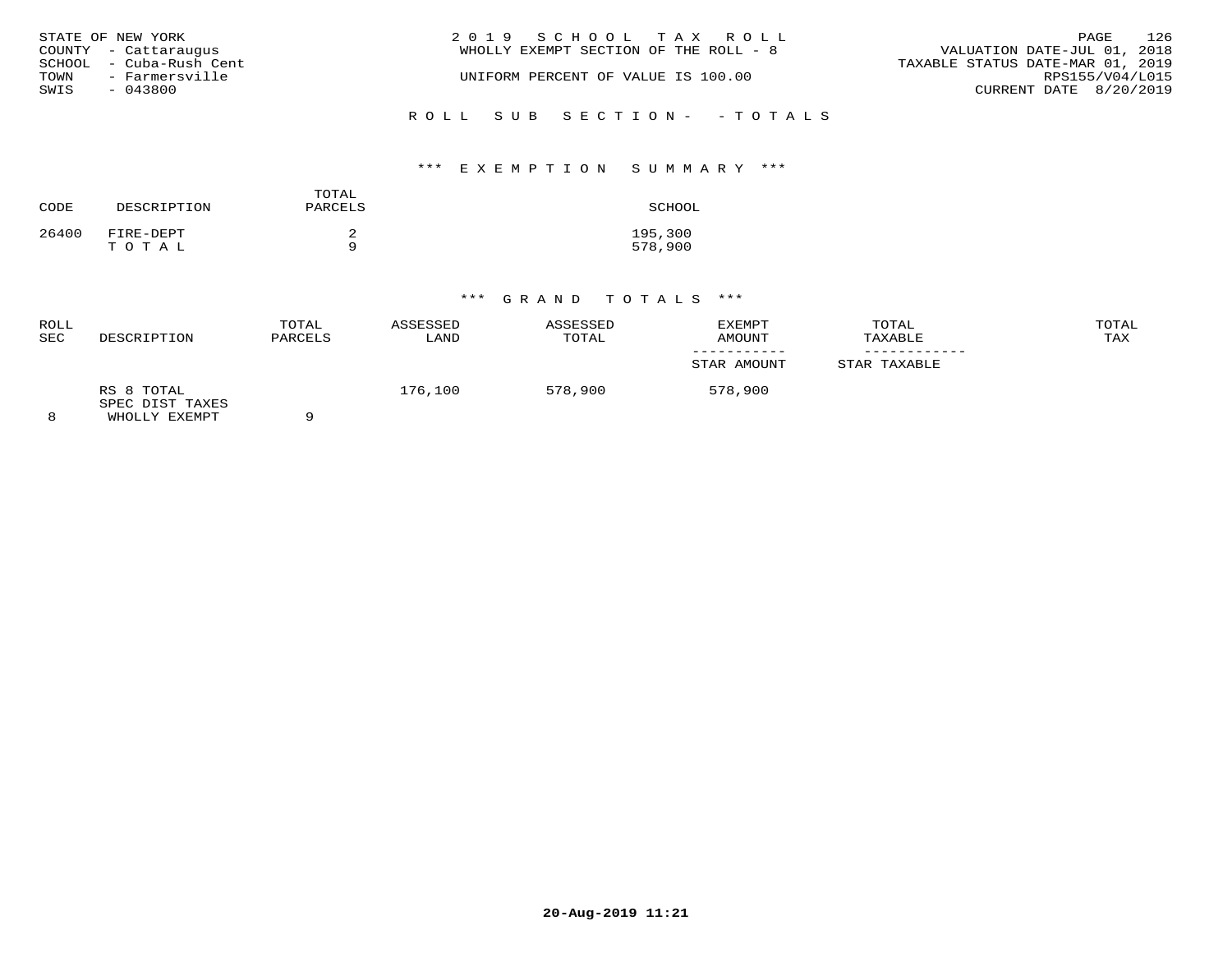| STATE OF NEW YORK<br>COUNTY - Cattaraugus         | 2019 SCHOOL TAX ROLL<br>WHOLLY EXEMPT SECTION OF THE ROLL - 8 | 127<br>PAGE<br>VALUATION DATE-JUL 01, 2018          |
|---------------------------------------------------|---------------------------------------------------------------|-----------------------------------------------------|
| SCHOOL - Cuba-Rush Cent<br>TOWN<br>- Farmersville | UNIFORM PERCENT OF VALUE IS 100.00                            | TAXABLE STATUS DATE-MAR 01, 2019<br>RPS155/V04/L015 |
| SWIS<br>- 043800                                  |                                                               | CURRENT DATE 8/20/2019                              |
|                                                   | ROLL SECTION TOTALS                                           |                                                     |

|      |      | $m \wedge m \wedge n$<br>⊥∪⊥AL | <b>DIZPOILIC TOM</b><br>⊥ບ⊥ | EN-  | .<br>AL'<br>٠، تن ١٠ | 5773570      |          | $m \wedge m \wedge n$<br>$\mathsf{L}^{\mathsf{L}}$ |
|------|------|--------------------------------|-----------------------------|------|----------------------|--------------|----------|----------------------------------------------------|
| CODE | NAMF | PARO                           | TVDF<br><u>ـ د د</u>        | ALUE |                      | <b>MOUNT</b> | 7 A LU B | may<br>- ∠∡∡                                       |

#### NO SPECIAL DISTRICTS AT THIS LEVEL

\*\*\* S C H O O L D I S T R I C T S U M M A R Y \*\*\*

| CODE   | DISTRICT NAME                    | TOTAL<br>PARCELS | ASSESSED<br>LAND | ASSESSED<br>TOTAL | <b>EXEMPT</b><br>AMOUNT | TOTAL<br>TAXABLE |           |
|--------|----------------------------------|------------------|------------------|-------------------|-------------------------|------------------|-----------|
|        |                                  |                  |                  |                   | STAR AMOUNT             | STAR TAXABLE     | TOTAL TAX |
|        | Cuba-Rush Cent                   | 9                | 176,100          | 578,900           | 578,900                 |                  |           |
| 024801 |                                  |                  |                  |                   |                         |                  |           |
|        | SUB-TOTAL                        | 9                | 176,100          | 578,900           | 578,900                 |                  |           |
|        | $S \cup B - T \cup T A L (CONT)$ |                  |                  |                   |                         |                  |           |
|        |                                  |                  |                  |                   |                         |                  |           |
|        | TOTAL                            | 9                | 176,100          | 578,900           | 578,900                 |                  |           |
|        | T O T A L (CONT)                 |                  |                  |                   |                         |                  |           |

## \*\*\* S Y S T E M C O D E S S U M M A R Y \*\*\*

#### NO SYSTEM EXEMPTIONS AT THIS LEVEL

| DESCRIPTION | PARCELS                           | SCHOOL           |
|-------------|-----------------------------------|------------------|
| NYS OWNED   |                                   | 138,000          |
|             |                                   | 5,000            |
|             |                                   | 92,100<br>62,700 |
| RELIGIOUS   | 2                                 | 85,800           |
|             | SCH-DIST<br>USA-PROP<br>PARSONAGE | TOTAL            |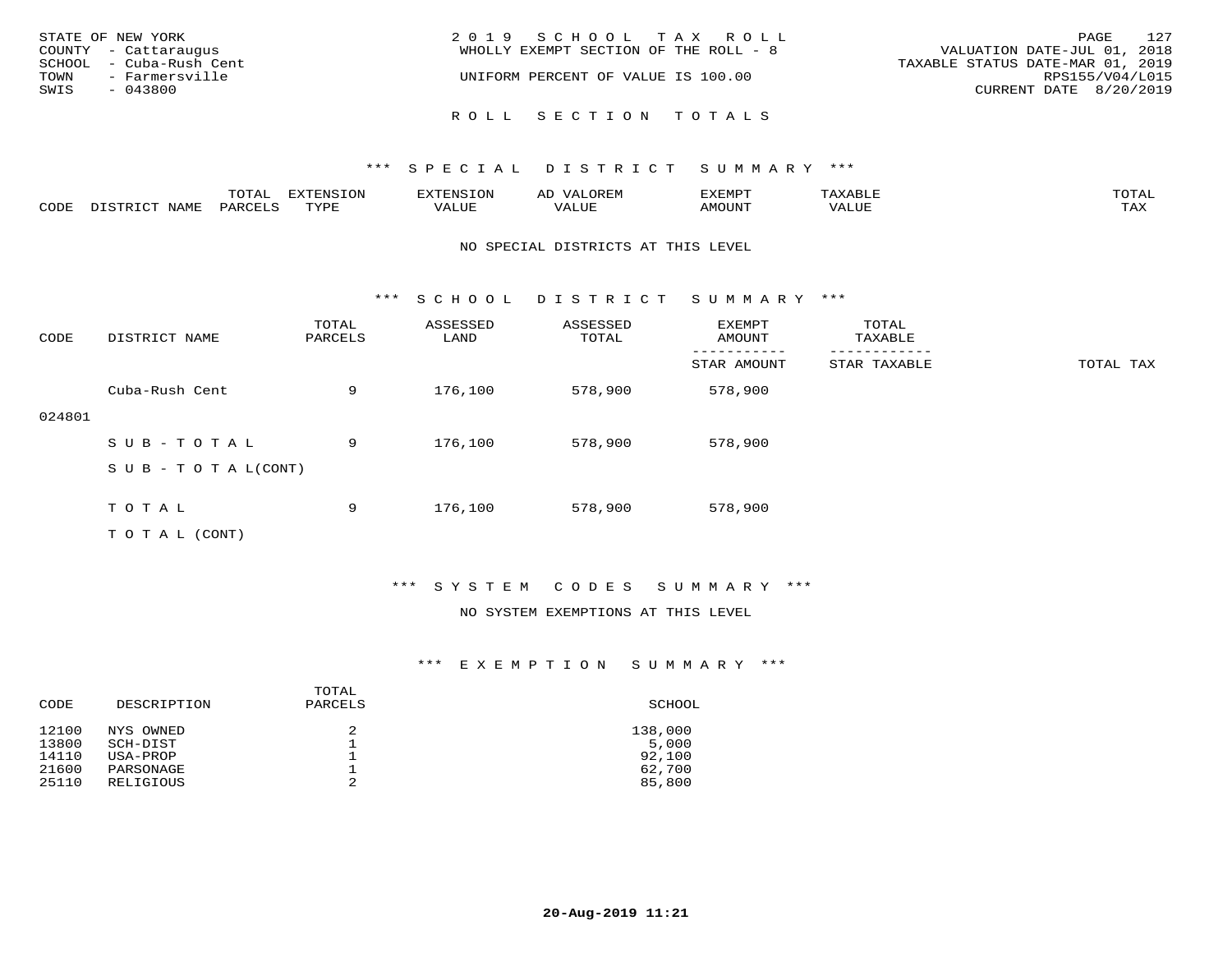| STATE OF NEW YORK<br>COUNTY - Cattaraugus<br>SCHOOL - Cuba-Rush Cent<br>TOWN<br>- Farmersville<br>SWIS<br>- 043800 | 2019 SCHOOL TAX ROLL<br>WHOLLY EXEMPT SECTION OF THE ROLL - 8<br>UNIFORM PERCENT OF VALUE IS 100.00 | 128<br>PAGE<br>VALUATION DATE-JUL 01, 2018<br>TAXABLE STATUS DATE-MAR 01, 2019<br>RPS155/V04/L015<br>CURRENT DATE 8/20/2019 |
|--------------------------------------------------------------------------------------------------------------------|-----------------------------------------------------------------------------------------------------|-----------------------------------------------------------------------------------------------------------------------------|
|                                                                                                                    | ROLL SECTION TOTALS                                                                                 |                                                                                                                             |

# \*\*\* E X E M P T I O N S U M M A R Y \*\*\*

| CODE  | DESCRIPTION        | TOTAL<br>PARCELS | SCHOOL             |
|-------|--------------------|------------------|--------------------|
| 26400 | FIRE-DEPT<br>тотаь |                  | 195,300<br>578,900 |

| ROLL<br><b>SEC</b> | DESCRIPTION                                    | TOTAL<br>PARCELS | ASSESSED<br>LAND | ASSESSED<br>TOTAL | EXEMPT<br>AMOUNT | TOTAL<br>TAXABLE | TOTAL<br>TAX |
|--------------------|------------------------------------------------|------------------|------------------|-------------------|------------------|------------------|--------------|
|                    |                                                |                  |                  |                   | STAR AMOUNT      | STAR TAXABLE     |              |
|                    | RS 8 TOTAL<br>SPEC DIST TAXES<br>WHOLLY EXEMPT | $\Omega$         | 176,100          | 578,900           | 578,900          |                  |              |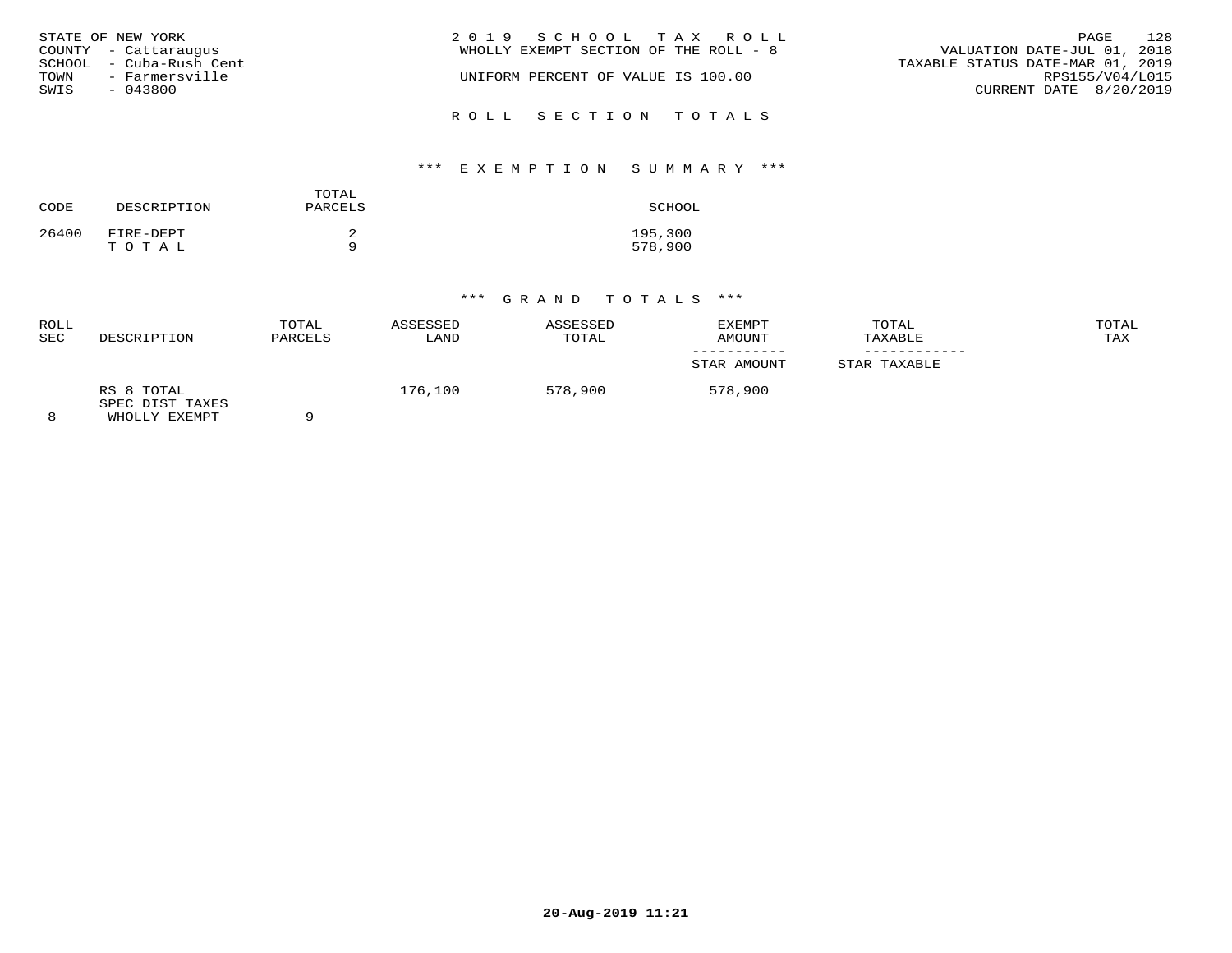| STATE OF NEW YORK       | 2019 SCHOOL TAX ROLL | 129<br>PAGE                      |
|-------------------------|----------------------|----------------------------------|
| COUNTY - Cattaraugus    |                      | VALUATION DATE-JUL 01, 2018      |
| SCHOOL - Cuba-Rush Cent | SWIS TOTALS          | TAXABLE STATUS DATE-MAR 01, 2019 |
| TOWN<br>- Farmersville  |                      | RPS155/V04/L015                  |
| SWIS<br>$-043800$       |                      | CURRENT DATE 8/20/2019           |

|      | ----<br>. U 1 1 1 1 | $mmzeta \tau \wedge z$<br><b>A</b> | ▵ | <b>EMP</b> | t Land               | _____ |
|------|---------------------|------------------------------------|---|------------|----------------------|-------|
| CODE |                     | $n \tau \tau n \tau$               |   | MOTIN.     | $\sim$ $\sim$ $\sim$ |       |

NO SPECIAL DISTRICTS AT THIS LEVEL

\*\*\* S C H O O L D I S T R I C T S U M M A R Y \*\*\*

| CODE   | DISTRICT NAME      | TOTAL<br>PARCELS | ASSESSED<br>LAND | ASSESSED<br>TOTAL | EXEMPT<br>AMOUNT | TOTAL<br>TAXABLE          |          |            |
|--------|--------------------|------------------|------------------|-------------------|------------------|---------------------------|----------|------------|
|        |                    |                  |                  |                   | STAR AMOUNT      | ---------<br>STAR TAXABLE | TAX RATE | TOTAL TAX  |
|        | Cuba-Rush Cent     | 394              | 12983,900        | 27576,433         | 1889,478         | 25,686,955                |          |            |
| 024801 |                    |                  |                  |                   | 4033,079         | 21,653,876                | .374478  | 302,964.55 |
|        | $SUB - TO TAL$     | 394              | 12983,900        | 27576,433         | 1889,478         | 25,686,955                |          |            |
|        | SUB - TO TAL(CONT) |                  |                  |                   | 4033,079         | 21,653,876                |          | 302,964.55 |
|        | TOTAL              |                  | 12983,900        |                   |                  |                           |          |            |
|        |                    | 394              |                  | 27576,433         | 1889,478         | 25,686,955                |          |            |
|        | T O T A L (CONT)   |                  |                  |                   | 4033,079         | 21,653,876                |          | 302,964.55 |

\*\*\* S Y S T E M C O D E S S U M M A R Y \*\*\*

#### NO SYSTEM EXEMPTIONS AT THIS LEVEL

| CODE  | DESCRIPTION | TOTAL<br>PARCELS | SCHOOL  |
|-------|-------------|------------------|---------|
| 12100 | NYS OWNED   | 2                | 138,000 |
| 13800 | SCH-DIST    |                  | 5,000   |
| 14110 | USA-PROP    | ∸                | 92,100  |
| 21600 | PARSONAGE   |                  | 62,700  |
| 25110 | RELIGIOUS   | 2                | 85,800  |
|       |             |                  |         |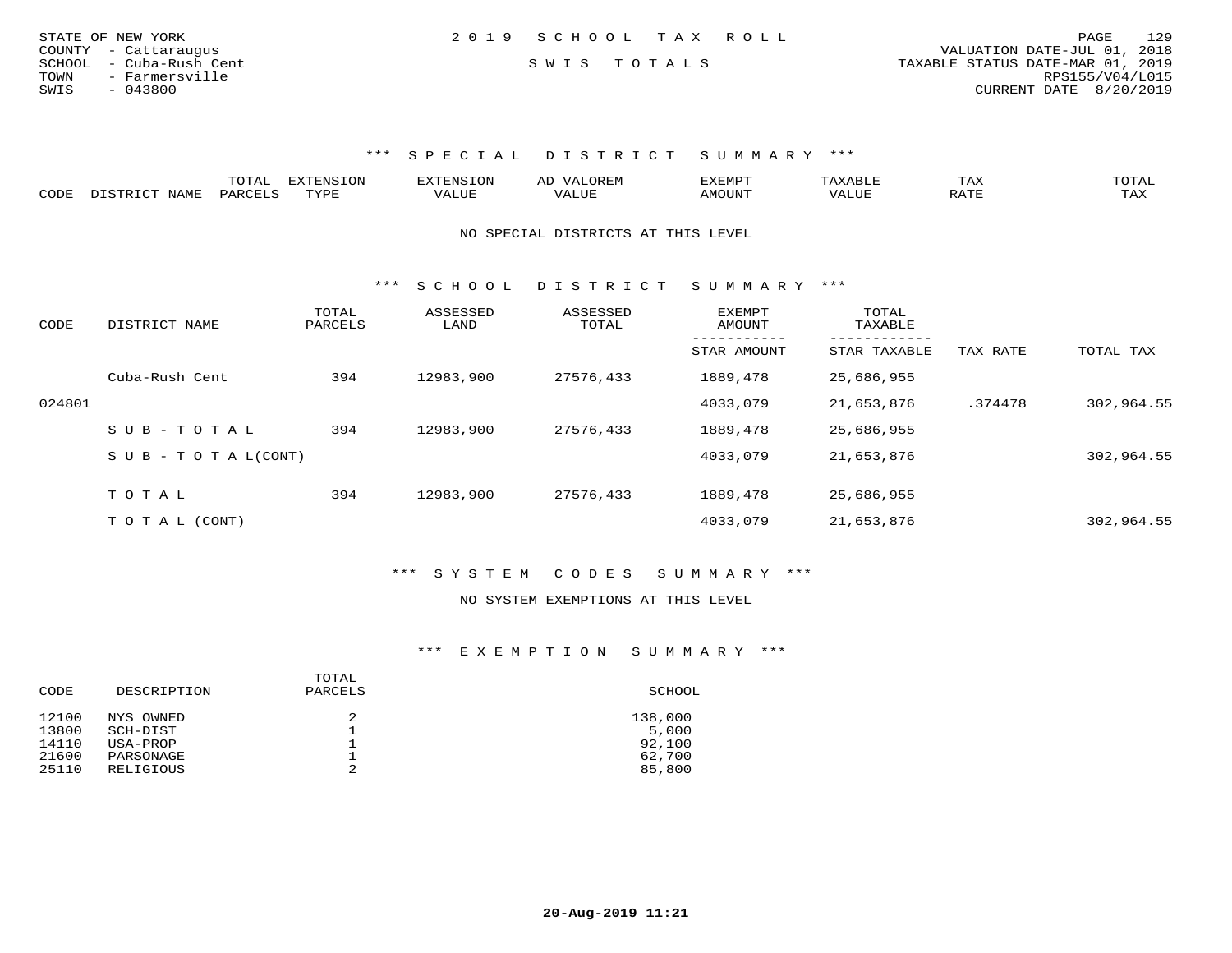|     | ATE OF NEW YORK         |
|-----|-------------------------|
|     | UNTY - Cattarauqus      |
|     | "HOOL  – Cuba-Rush Cent |
| )MN | - Farmersville          |
| IIS | $-043800$               |

## \*\*\* E X E M P T I O N S U M M A R Y \*\*\*

| CODE  | DESCRIPTION     | TOTAL<br>PARCELS | SCHOOL   |
|-------|-----------------|------------------|----------|
| 26400 | FIRE-DEPT       | 2                | 195,300  |
| 41700 | AG BLDG         | 5                | 182,200  |
| 41720 | AG DIST         | 21               | 632,355  |
| 41730 | AG DISTOUT      | 5                | 112,052  |
| 41800 | AGED C/T/S      | 6                | 289,546  |
| 41804 | AGED S          | 7                | 92,425   |
| 41834 | ENH STAR        | 38               | 2178,979 |
| 41854 | <b>BAS STAR</b> | 62               | 1854,100 |
| 47610 | BUS C/T/S       |                  | 2,000    |
|       | TOTAL           | 154              | 5922,557 |

| ROLL<br>SEC  | DESCRIPTION                         | TOTAL<br>PARCELS | ASSESSED<br>LAND | ASSESSED<br>TOTAL | <b>EXEMPT</b><br>AMOUNT | TOTAL<br>TAXABLE           |             |            |
|--------------|-------------------------------------|------------------|------------------|-------------------|-------------------------|----------------------------|-------------|------------|
|              |                                     |                  |                  |                   | STAR AMOUNT             | STAR TAXABLE               | TAX<br>RATE |            |
|              | 2019-20 School Tax                  |                  | 9968,000         | 22604,729         | 1,310,578<br>4033,079   | 21, 294, 151<br>17,261,072 | 13.547013   | 233,835.95 |
|              | Library Tax                         |                  | 9968,000         | 22604,729         | 1,310,578               | 21,294,151<br>21,294,151   | 0.374478    | 7,974.19   |
| $\mathbf{1}$ | SPEC DIST TAXES<br>TAXABLE          | 367              |                  |                   |                         |                            |             | 241,810.14 |
|              | 2019-20 School Tax                  |                  | 2814,000         | 2814,000          |                         | 2,814,000<br>2,814,000     | 13.547013   | 38,121.29  |
|              | Library Tax                         |                  | 2814,000         | 2814,000          |                         | 2,814,000<br>2,814,000     | 0.374478    | 1,053.80   |
| $\mathbf{3}$ | SPEC DIST TAXES<br>STATE OWNED LAND | 11               |                  |                   |                         |                            |             | 39,175.09  |
|              | $2019-20$ School Tax                |                  |                  | 443,711           |                         | 443,711<br>443,711         | 13.547013   | 6,010.96   |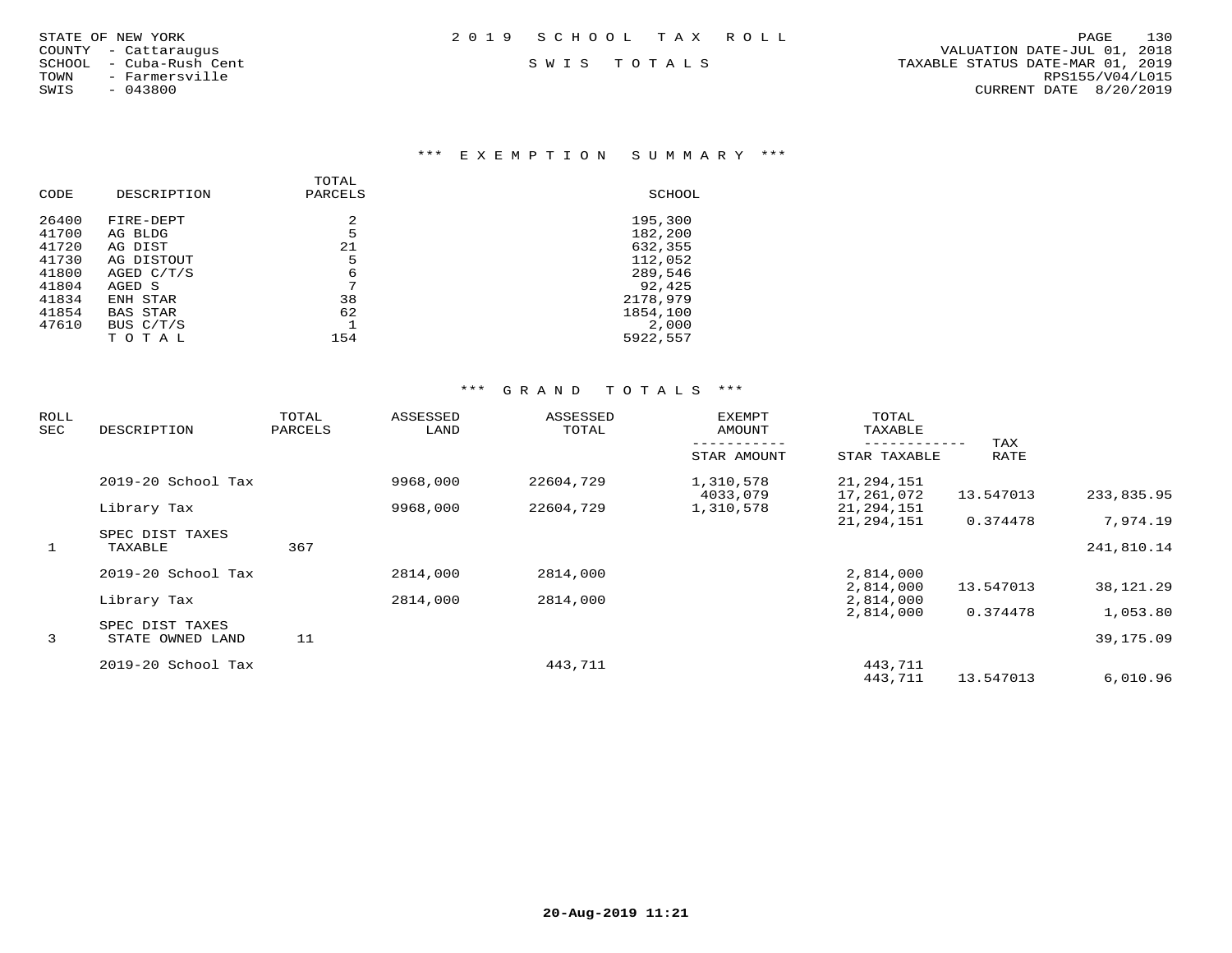| STATE OF NEW YORK    |  |                  |  |
|----------------------|--|------------------|--|
| COUNTY - Cattaraugus |  |                  |  |
| SCHOOL               |  | - Cuba-Rush Cent |  |
| TOWN                 |  | - Farmersville   |  |
| SWIS                 |  | $-043800$        |  |

## STATE OF NEW YORK 2 0 1 9 S C H O O L T A X R O L L PAGE 131

 COUNTY - Cattaraugus VALUATION DATE-JUL 01, 2018 SCHOOL - Cuba-Rush Cent S W I S T O T A L S TAXABLE STATUS DATE-MAR 01, 2019 TOWN - Farmersville RPS155/V04/L015SWIS - 043800 CURRENT DATE 8/20/2019

| ROLL<br><b>SEC</b> | DESCRIPTION                      | TOTAL<br>PARCELS | ASSESSED<br>LAND | ASSESSED<br>TOTAL | <b>EXEMPT</b><br>AMOUNT | TOTAL<br>TAXABLE       |                           |              |
|--------------------|----------------------------------|------------------|------------------|-------------------|-------------------------|------------------------|---------------------------|--------------|
|                    |                                  |                  |                  |                   | STAR AMOUNT             | STAR TAXABLE           | <b>TAX</b><br><b>RATE</b> |              |
|                    | Library Tax                      |                  |                  | 443,711           |                         | 443,711<br>443,711     | 0.374478                  | 166.16       |
|                    | SPEC DIST TAXES                  |                  |                  |                   |                         |                        |                           |              |
| 5                  | SPECIAL FRANCHISE                | 2                |                  |                   |                         |                        |                           | 6,177.12     |
|                    | 2019-20 School Tax               |                  | 25,800           | 1135,093          |                         | 1,135,093              |                           |              |
|                    | Library Tax                      |                  | 25,800           | 1135,093          |                         | 1,135,093              | 13.547013                 | 15,377.13    |
|                    |                                  |                  |                  |                   |                         | 1,135,093<br>1,135,093 | 0.374478                  | 425.07       |
|                    | SPEC DIST TAXES                  |                  |                  |                   |                         |                        |                           |              |
| 6                  | UTILITIES & N.C.                 | 5                |                  |                   |                         |                        |                           | 15,802.20    |
|                    |                                  |                  |                  |                   | 578,900                 |                        |                           |              |
| 8                  | SPEC DIST TAXES<br>WHOLLY EXEMPT | 9                |                  |                   |                         |                        |                           |              |
|                    | 2019-20 School Tax               |                  | 12983,900        | 27576,433         | 1,889,478               | 25,686,955             |                           |              |
|                    |                                  |                  |                  |                   | 4033,079                | 21,653,876             | 13.547013                 | 293, 345. 33 |
|                    | Library Tax                      |                  | 12983,900        | 27576,433         | 1,889,478               | 25,686,955             |                           |              |
|                    | SPEC DIST TAXES                  |                  |                  |                   |                         | 25,686,955             | 0.374478                  | 9,619.22     |
| $\star$            | TOTAL<br>SUB                     | 394              |                  |                   |                         |                        |                           | 302,964.55   |
|                    |                                  |                  |                  |                   |                         |                        |                           |              |
|                    | 2019-20 School Tax               |                  | 12983,900        | 27576,433         | 1,889,478               | 25,686,955             |                           |              |
|                    |                                  |                  |                  |                   | 4033,079                | 21,653,876             | 13.547013                 | 293, 345. 33 |
|                    | Library Tax                      |                  | 12983,900        | 27576,433         | 1,889,478               | 25,686,955             | 0.374478                  | 9,619.22     |
|                    | SPEC DIST TAXES                  |                  |                  |                   |                         | 25,686,955             |                           |              |
| $***$              | GRAND TOTAL                      | 394              |                  |                   |                         |                        |                           | 302,964.55   |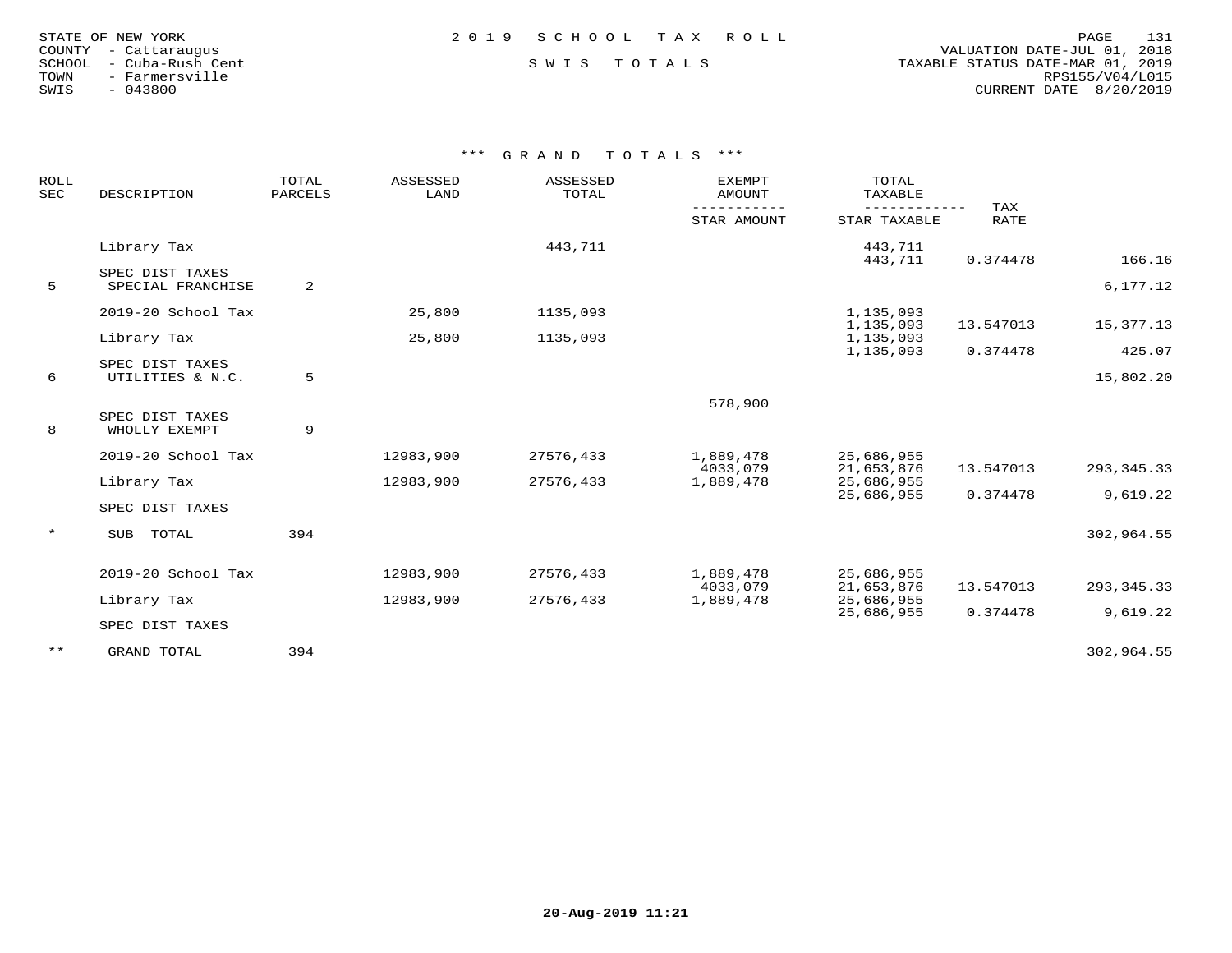| STATE OF NEW YORK<br>COUNTY - Cattaraugus<br>SCHOOL - Cuba-Rush Cent<br>- Freedom<br>TOWN<br>$-044200$<br>SWIS |                                                                                                                 | 2019 SCHOOL      | TAX ROLL<br>TAXABLE SECTION OF THE ROLL - 1<br>OWNERS NAME SEQUENCE<br>UNIFORM PERCENT OF VALUE IS 100.00 |                 | TAXABLE STATUS DATE-MAR 01, 2019 | 132<br>PAGE<br>VALUATION DATE-JUL 01, 2018 |
|----------------------------------------------------------------------------------------------------------------|-----------------------------------------------------------------------------------------------------------------|------------------|-----------------------------------------------------------------------------------------------------------|-----------------|----------------------------------|--------------------------------------------|
| TAX MAP PARCEL NUMBER<br>CURRENT OWNERS NAME<br>CURRENT OWNERS ADDRESS                                         | SCHOOL DISTRICT<br>PARCEL SIZE/GRID COORD                                                                       | LAND<br>TOTAL    | SPECIAL DISTRICTS                                                                                         | TAX DESCRIPTION | TAXABLE VALUE                    | TAX AMOUNT                                 |
|                                                                                                                |                                                                                                                 |                  |                                                                                                           |                 |                                  |                                            |
| $23.002 - 2 - 11$                                                                                              | 24 Rte 243<br>210 1 Family Res                                                                                  |                  | <b>BAS STAR</b>                                                                                           | 41854           | ACCT 0617                        | 375<br>BILL<br>30,000                      |
| Barker Phillip                                                                                                 | Cuba-Rush Cent 024801                                                                                           |                  | 11,700 2019-20 School Tax                                                                                 |                 | 96,000                           | 1,300.51                                   |
| 24 Rte 243<br>Farmersville Sta., NY 14060                                                                      | 01 06 03<br>ACRES<br>3.20<br>EAST-1222275 NRTH-0888101<br>DEED BOOK 14938 PG-4001                               |                  | 96,000 Library Tax                                                                                        |                 | 96,000                           | 35.95                                      |
|                                                                                                                | FULL MARKET VALUE                                                                                               | 96,000           |                                                                                                           |                 |                                  |                                            |
|                                                                                                                |                                                                                                                 |                  |                                                                                                           | TOTAL TAX ---   | DATE #1                          | $930.05**$<br>09/30/19                     |
|                                                                                                                |                                                                                                                 |                  |                                                                                                           |                 | AMT DUE                          | 930.05                                     |
|                                                                                                                | East County Line Rd                                                                                             |                  |                                                                                                           |                 | ACCT 1485                        | 376<br>BILL                                |
| $14.004 - 1 - 18.12$                                                                                           | 322 Rural vac>10                                                                                                |                  | 2019-20 School Tax                                                                                        |                 | 21,900                           | 296.68                                     |
| Bennett Donald G.<br>10396 Osmun Road<br>Farmersville Station, NY 14060 EAST-1220060 NRTH-0865771              | Cuba-Rush Cent 024801<br>ACRES<br>20.62<br>DEED BOOK 19133 PG-7001                                              | 21,900<br>21,900 | Library Tax                                                                                               |                 | 21,900                           | 8.20                                       |
|                                                                                                                | FULL MARKET VALUE                                                                                               | 21,900           |                                                                                                           |                 |                                  | 304.88**                                   |
|                                                                                                                |                                                                                                                 |                  |                                                                                                           | TOTAL TAX ---   | DATE #1<br>AMT DUE               | 09/30/19<br>304.88                         |
|                                                                                                                |                                                                                                                 |                  |                                                                                                           |                 |                                  |                                            |
|                                                                                                                | East County Line Rd                                                                                             |                  |                                                                                                           |                 | ACCT 1487                        | 377<br>BILL                                |
| $23.002 - 1 - 16$<br>Buchner Bruce R<br>Buchner Mary K<br>7016 Lakeside Dr<br>Niagra Falls, NY 14304           | 322 Rural vac>10<br>Cuba-Rush Cent 024801<br>ACRES 13.30<br>EAST-1221934 NRTH-0895045<br>DEED BOOK 2752 PG-8001 | 16,800<br>16,800 | 2019-20 School Tax<br>Library Tax                                                                         |                 | 16,800<br>16,800                 | 227.59<br>6.29                             |
|                                                                                                                | FULL MARKET VALUE                                                                                               | 16,800           |                                                                                                           |                 |                                  |                                            |
|                                                                                                                |                                                                                                                 |                  |                                                                                                           | TOTAL TAX ---   | DATE #1<br>AMT DUE               | 233.88**<br>09/30/19<br>233.88             |
|                                                                                                                |                                                                                                                 |                  |                                                                                                           |                 |                                  |                                            |
| $14.004 - 1 - 18.1$                                                                                            | East County Line Rd<br>322 Rural vac>10                                                                         |                  | 2019-20 School Tax                                                                                        |                 | ACCT 0513<br>21,300              | BILL 378<br>288.55                         |
| Cielencki Kevin<br>116 Cunard Rd<br>Buffalo, NY 14216                                                          | Cuba-Rush Cent 024801<br>03 06 03<br>Ff 390.00                                                                  | 21,300<br>21,300 | Library Tax                                                                                               |                 | 21,300                           | 7.98                                       |
|                                                                                                                | ACRES 19.78<br>EAST-1218924 NRTH-0896085<br>DEED BOOK 7509<br>PG-7001                                           |                  |                                                                                                           |                 |                                  |                                            |
|                                                                                                                | FULL MARKET VALUE                                                                                               | 21,300           |                                                                                                           | TOTAL TAX ---   |                                  | $296.53**$                                 |
|                                                                                                                |                                                                                                                 |                  |                                                                                                           |                 | DATE #1<br>AMT DUE               | 09/30/19<br>296.53                         |
|                                                                                                                |                                                                                                                 |                  |                                                                                                           |                 |                                  |                                            |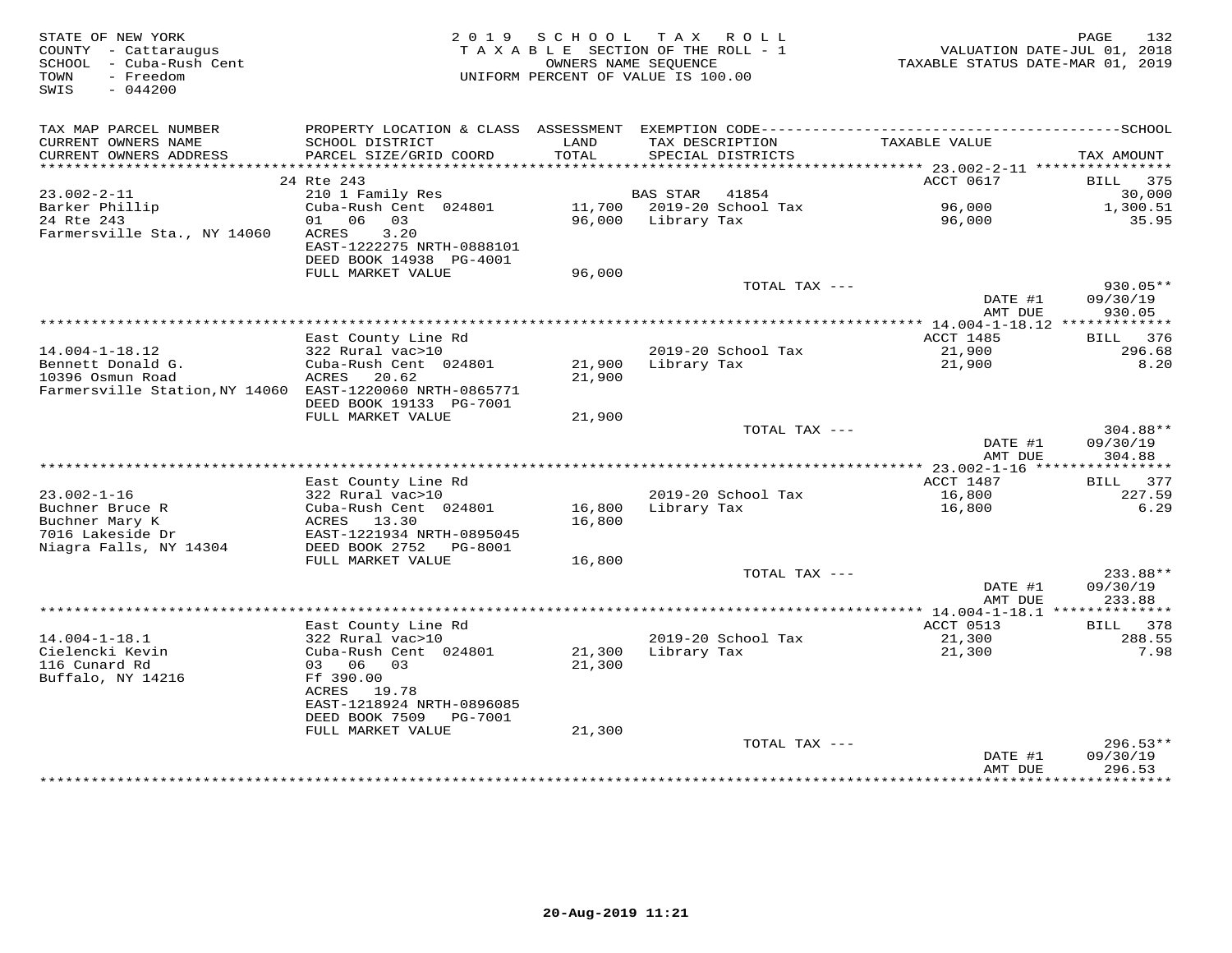| STATE OF NEW YORK<br>COUNTY - Cattaraugus<br>SCHOOL - Cuba-Rush Cent<br>- Freedom<br>TOWN<br>$-044200$<br>SWIS |                                             | 2019 SCHOOL   | T A X<br>R O L L<br>TAXABLE SECTION OF THE ROLL - 1<br>OWNERS NAME SEQUENCE<br>UNIFORM PERCENT OF VALUE IS 100.00 | VALUATION DATE-JUL 01, 2018<br>TAXABLE STATUS DATE-MAR 01, 2019 | 133<br>PAGE            |
|----------------------------------------------------------------------------------------------------------------|---------------------------------------------|---------------|-------------------------------------------------------------------------------------------------------------------|-----------------------------------------------------------------|------------------------|
| TAX MAP PARCEL NUMBER                                                                                          |                                             |               |                                                                                                                   |                                                                 |                        |
| CURRENT OWNERS NAME<br>CURRENT OWNERS ADDRESS<br>***********************                                       | SCHOOL DISTRICT<br>PARCEL SIZE/GRID COORD   | LAND<br>TOTAL | TAX DESCRIPTION<br>SPECIAL DISTRICTS                                                                              | TAXABLE VALUE                                                   | TAX AMOUNT             |
|                                                                                                                | Town Line Rd                                |               |                                                                                                                   | ACCT 1488                                                       | BILL<br>379            |
| $23.002 - 1 - 17$                                                                                              | 322 Rural vac>10                            |               | 2019-20 School Tax                                                                                                | 41,500                                                          | 562.20                 |
| Cielencki Kevin J                                                                                              | Cuba-Rush Cent 024801                       | 41,500        | Library Tax                                                                                                       | 41,500                                                          | 15.54                  |
| 116 Cunard Rd                                                                                                  | ACRES<br>52.08                              | 41,500        |                                                                                                                   |                                                                 |                        |
| Buffalo, NY 14216                                                                                              | EAST-1220198 NRTH-0894450                   |               |                                                                                                                   |                                                                 |                        |
|                                                                                                                | DEED BOOK 2792<br>PG-5001                   |               |                                                                                                                   |                                                                 |                        |
|                                                                                                                | FULL MARKET VALUE                           | 41,500        | TOTAL TAX ---                                                                                                     |                                                                 | $577.74**$             |
|                                                                                                                |                                             |               |                                                                                                                   | DATE #1<br>AMT DUE                                              | 09/30/19<br>577.74     |
|                                                                                                                |                                             |               |                                                                                                                   |                                                                 |                        |
|                                                                                                                | B&S Rd                                      |               |                                                                                                                   | <b>ACCT 1506</b>                                                | BILL 380               |
| $23.002 - 1 - 5.2$                                                                                             | 322 Rural vac>10                            |               | 2019-20 School Tax                                                                                                | 36,700                                                          | 497.18                 |
| Cook Ronald H                                                                                                  | Cuba-Rush Cent 024801                       | 36,700        | Library Tax                                                                                                       | 36,700                                                          | 13.74                  |
| 9510 Transit Rd Apt 241<br>E. Amherst, NY 14051                                                                | ACRES<br>43.70<br>EAST-1221697 NRTH-0892213 | 36,700        |                                                                                                                   |                                                                 |                        |
|                                                                                                                | DEED BOOK 4885<br>PG-8002                   |               |                                                                                                                   |                                                                 |                        |
|                                                                                                                | FULL MARKET VALUE                           | 36,700        |                                                                                                                   |                                                                 |                        |
|                                                                                                                |                                             |               | TOTAL TAX ---                                                                                                     |                                                                 | 510.92**               |
|                                                                                                                |                                             |               |                                                                                                                   | DATE #1<br>AMT DUE                                              | 09/30/19<br>510.92     |
|                                                                                                                |                                             |               |                                                                                                                   |                                                                 |                        |
|                                                                                                                | Rte 243                                     |               |                                                                                                                   | ACCT 0152                                                       | BILL 381               |
| $23.002 - 2 - 12.1$                                                                                            | 322 Rural vac>10                            |               | AG DIST<br>41720                                                                                                  |                                                                 | 20,866                 |
| Czelusta Daniel P LU                                                                                           | Cuba-Rush Cent 024801                       |               | 153,800 2019-20 School Tax                                                                                        | 132,934                                                         | 1,800.86               |
| Czelusta Patricia LU<br>11686 Cary Road                                                                        | 09 06 03<br>$L/p$ 678-392                   | 153,800       | Library Tax                                                                                                       | 132,934                                                         | 49.78                  |
| Alden, NY 14004                                                                                                | ACRES 163.24                                |               |                                                                                                                   |                                                                 |                        |
|                                                                                                                | EAST-1216880 NRTH-0888881                   |               |                                                                                                                   |                                                                 |                        |
| MAY BE SUBJECT TO PAYMENT                                                                                      | DEED BOOK 27081 PG-4001                     |               |                                                                                                                   |                                                                 |                        |
| UNDER AGDIST LAW TIL 2023                                                                                      | FULL MARKET VALUE                           | 153,800       |                                                                                                                   |                                                                 |                        |
|                                                                                                                |                                             |               | TOTAL TAX ---                                                                                                     |                                                                 | $1,850.64**$           |
|                                                                                                                |                                             |               |                                                                                                                   | DATE #1                                                         | 09/30/19               |
|                                                                                                                |                                             |               | *******************************                                                                                   | AMT DUE<br>*********** 14.004-1-18.7 **                         | 1,850.64               |
|                                                                                                                | East County Line Rd                         |               |                                                                                                                   | <b>ACCT 1385</b>                                                | <b>BILL</b><br>382     |
| $14.004 - 1 - 18.7$                                                                                            | 260 Seasonal res                            |               | 2019-20 School Tax                                                                                                | 73,500                                                          | 995.71                 |
| Evrard Richard C                                                                                               | Cuba-Rush Cent 024801                       | 35,500        | Library Tax                                                                                                       | 73,500                                                          | 27.52                  |
| Evrard Tina M                                                                                                  | $02/03$ 06 03                               | 73,500        |                                                                                                                   |                                                                 |                        |
| 294 Ward Rd                                                                                                    | $L/p$ 704-557                               |               |                                                                                                                   |                                                                 |                        |
| North Tonawanda, NY 14120                                                                                      | Ff 660.00<br>29.53<br>ACRES                 |               |                                                                                                                   |                                                                 |                        |
|                                                                                                                | EAST-1219731 NRTH-0897765                   |               |                                                                                                                   |                                                                 |                        |
|                                                                                                                | DEED BOOK 5723<br>PG-6001                   |               |                                                                                                                   |                                                                 |                        |
|                                                                                                                | FULL MARKET VALUE                           | 73,500        |                                                                                                                   |                                                                 |                        |
|                                                                                                                |                                             |               | TOTAL TAX ---                                                                                                     |                                                                 | $1,023.23**$           |
|                                                                                                                |                                             |               |                                                                                                                   | DATE #1                                                         | 09/30/19               |
|                                                                                                                |                                             |               |                                                                                                                   | AMT DUE                                                         | 1,023.23<br>********** |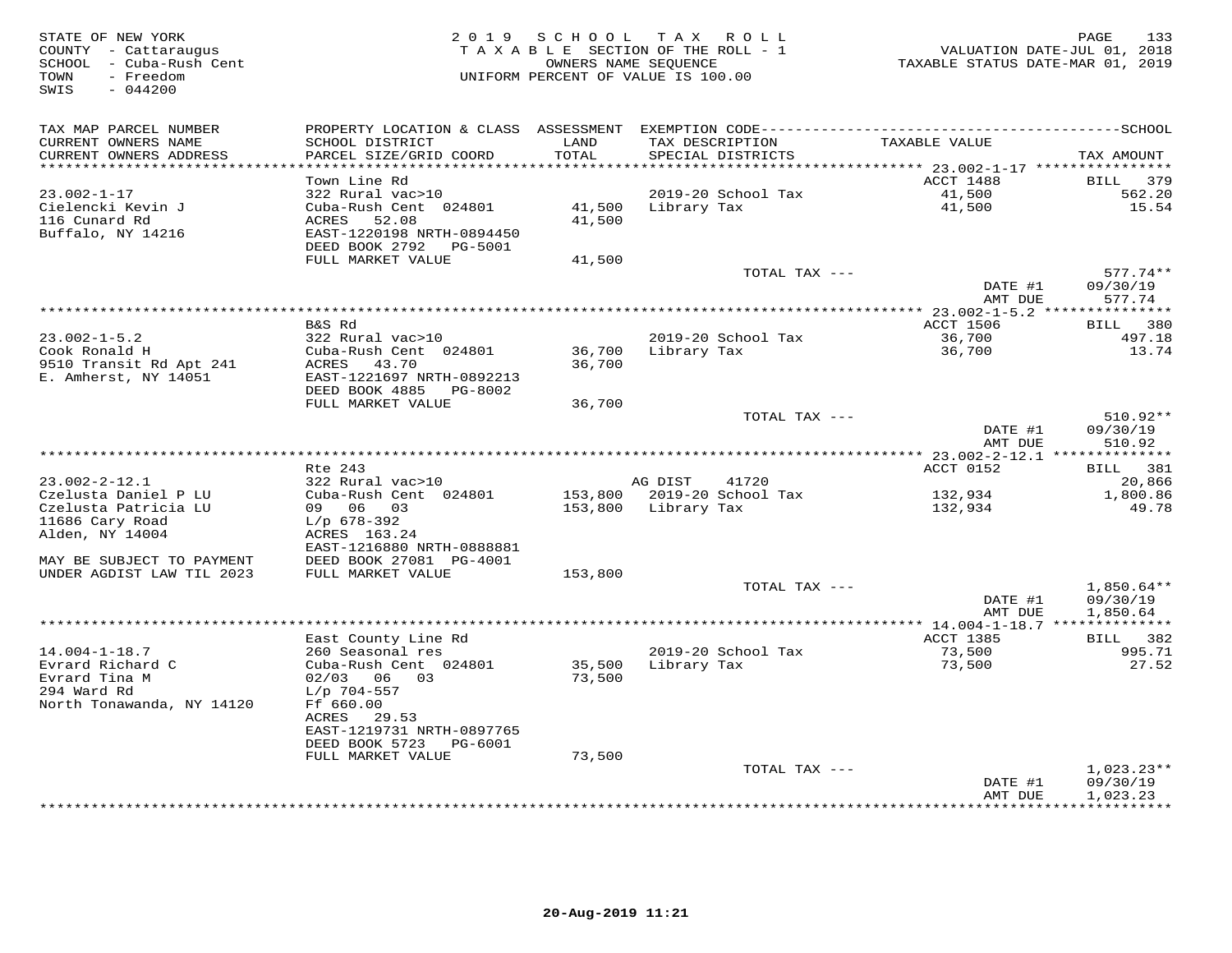| STATE OF NEW YORK<br>COUNTY - Cattaraugus<br>SCHOOL - Cuba-Rush Cent<br>TOWN<br>- Freedom<br>$-044200$<br>SWIS |                                                                       |                  | 2019 SCHOOL TAX ROLL<br>TAXABLE SECTION OF THE ROLL - 1<br>OWNERS NAME SEQUENCE<br>UNIFORM PERCENT OF VALUE IS 100.00 |               | VALUATION DATE-JUL 01, 2018<br>TAXABLE STATUS DATE-MAR 01, 2019 | PAGE<br>134          |
|----------------------------------------------------------------------------------------------------------------|-----------------------------------------------------------------------|------------------|-----------------------------------------------------------------------------------------------------------------------|---------------|-----------------------------------------------------------------|----------------------|
| TAX MAP PARCEL NUMBER<br>CURRENT OWNERS NAME                                                                   | SCHOOL DISTRICT                                                       | LAND             | TAX DESCRIPTION                                                                                                       |               | TAXABLE VALUE                                                   |                      |
| CURRENT OWNERS ADDRESS                                                                                         | PARCEL SIZE/GRID COORD                                                | TOTAL            | SPECIAL DISTRICTS                                                                                                     |               |                                                                 | TAX AMOUNT           |
|                                                                                                                | 10048 Galen Hill Rd                                                   |                  |                                                                                                                       |               | ACCT 0214                                                       | BILL 383             |
| $23.001 - 1 - 11$                                                                                              | 113 Cattle farm                                                       |                  | AG DIST                                                                                                               | 41720         |                                                                 | 58,288               |
| Finch Thomas R                                                                                                 | Cuba-Rush Cent 024801                                                 | 112,900 BAS STAR |                                                                                                                       | 41854         |                                                                 | 30,000               |
| 930 Elton Rd                                                                                                   | 25 06 03                                                              |                  | 162,100 2019-20 School Tax                                                                                            |               | 103,812                                                         | 1,406.34             |
| Farmersville Station, NY 14060 ACRES 109.65<br>MAY BE SUBJECT TO PAYMENT                                       | EAST-1209524 NRTH-0888831<br>DEED BOOK 14880 PG-6001                  |                  | Library Tax                                                                                                           |               | 103,812                                                         | 38.88                |
| UNDER AGDIST LAW TIL 2023                                                                                      | FULL MARKET VALUE                                                     | 162,100          |                                                                                                                       |               |                                                                 |                      |
|                                                                                                                |                                                                       |                  |                                                                                                                       | TOTAL TAX --- |                                                                 | $1,038.81**$         |
|                                                                                                                |                                                                       |                  |                                                                                                                       |               | DATE #1<br>AMT DUE                                              | 09/30/19<br>1,038.81 |
|                                                                                                                | 122 Rte 243                                                           |                  |                                                                                                                       |               | ACCT 2                                                          | BILL 384             |
| $23.002 - 2 - 10.1$                                                                                            | 312 Vac w/imprv                                                       |                  | 2019-20 School Tax                                                                                                    |               | 48,900                                                          | 662.45               |
| Franco Christopher<br>Franco Tameeka                                                                           | Cuba-Rush Cent 024801<br>01 06 03                                     | 47,900<br>48,900 | Library Tax                                                                                                           |               | 48,900                                                          | 18.31                |
| 1098 Woodstock Ave<br>Tonawanda, NY 14150                                                                      | ACRES 50.00<br>EAST-1221576 NRTH-0889946<br>DEED BOOK 5300<br>PG-2002 |                  |                                                                                                                       |               |                                                                 |                      |
|                                                                                                                | FULL MARKET VALUE                                                     | 48,900           |                                                                                                                       |               |                                                                 |                      |
|                                                                                                                |                                                                       |                  |                                                                                                                       | TOTAL TAX --- | DATE #1                                                         | 680.76**<br>09/30/19 |
|                                                                                                                |                                                                       |                  |                                                                                                                       |               | AMT DUE                                                         | 680.76               |
|                                                                                                                |                                                                       |                  |                                                                                                                       |               | ACCT 1479                                                       | BILL 385             |
| $14.004 - 1 - 18.10$                                                                                           | E County Line/ Tower Rd<br>322 Rural vac>10                           |                  | 2019-20 School Tax                                                                                                    |               | 18,700                                                          | 253.33               |
| Froebel Rodd                                                                                                   | Cuba-Rush Cent 024801                                                 | 18,700           | Library Tax                                                                                                           |               | 18,700                                                          | 7.00                 |
| 13298 Rail Road St<br>Alden, NY 14004                                                                          | 02/03 06 03<br>$L/p$ 704-557                                          | 18,700           |                                                                                                                       |               |                                                                 |                      |
|                                                                                                                | Ff 660.00<br>ACRES 11.30                                              |                  |                                                                                                                       |               |                                                                 |                      |
|                                                                                                                | EAST-1220519 NRTH-0897526<br>DEED BOOK 2576    PG-5001                |                  |                                                                                                                       |               |                                                                 |                      |
|                                                                                                                | FULL MARKET VALUE                                                     | 18,700           |                                                                                                                       |               |                                                                 |                      |
|                                                                                                                |                                                                       |                  |                                                                                                                       | TOTAL TAX --- |                                                                 | $260.33**$           |
|                                                                                                                |                                                                       |                  |                                                                                                                       |               | DATE #1<br>AMT DUE                                              | 09/30/19<br>260.33   |
|                                                                                                                | 414 B & S Rd                                                          |                  |                                                                                                                       |               | ACCT 1048                                                       | BILL 386             |
| $23.002 - 2 - 7.1$                                                                                             | 240 Rural res                                                         |                  | ENH STAR                                                                                                              | 41834         |                                                                 | 68,700               |
| Hermann Linda L                                                                                                | Cuba-Rush Cent 024801                                                 | 56,600           | 2019-20 School Tax                                                                                                    |               | 172,900                                                         | 2,342.28             |
| Hermann John M                                                                                                 | 09 06 03                                                              |                  | 172,900 Library Tax                                                                                                   |               | 172,900                                                         | 64.75                |
| 414 B & S Rd<br>Farmersville Station, NY 14060 EAST-1217030 NRTH-0890617                                       | ACRES 67.20<br>DEED BOOK 00927 PG-00708                               |                  |                                                                                                                       |               |                                                                 |                      |
|                                                                                                                | FULL MARKET VALUE                                                     | 172,900          |                                                                                                                       |               |                                                                 |                      |
|                                                                                                                |                                                                       |                  |                                                                                                                       | TOTAL TAX --- |                                                                 | $1,481.03**$         |
|                                                                                                                |                                                                       |                  |                                                                                                                       |               | DATE #1<br>AMT DUE                                              | 09/30/19<br>1,481.03 |
|                                                                                                                |                                                                       |                  |                                                                                                                       |               | + + + + + + + + + + + + + +                                     | .                    |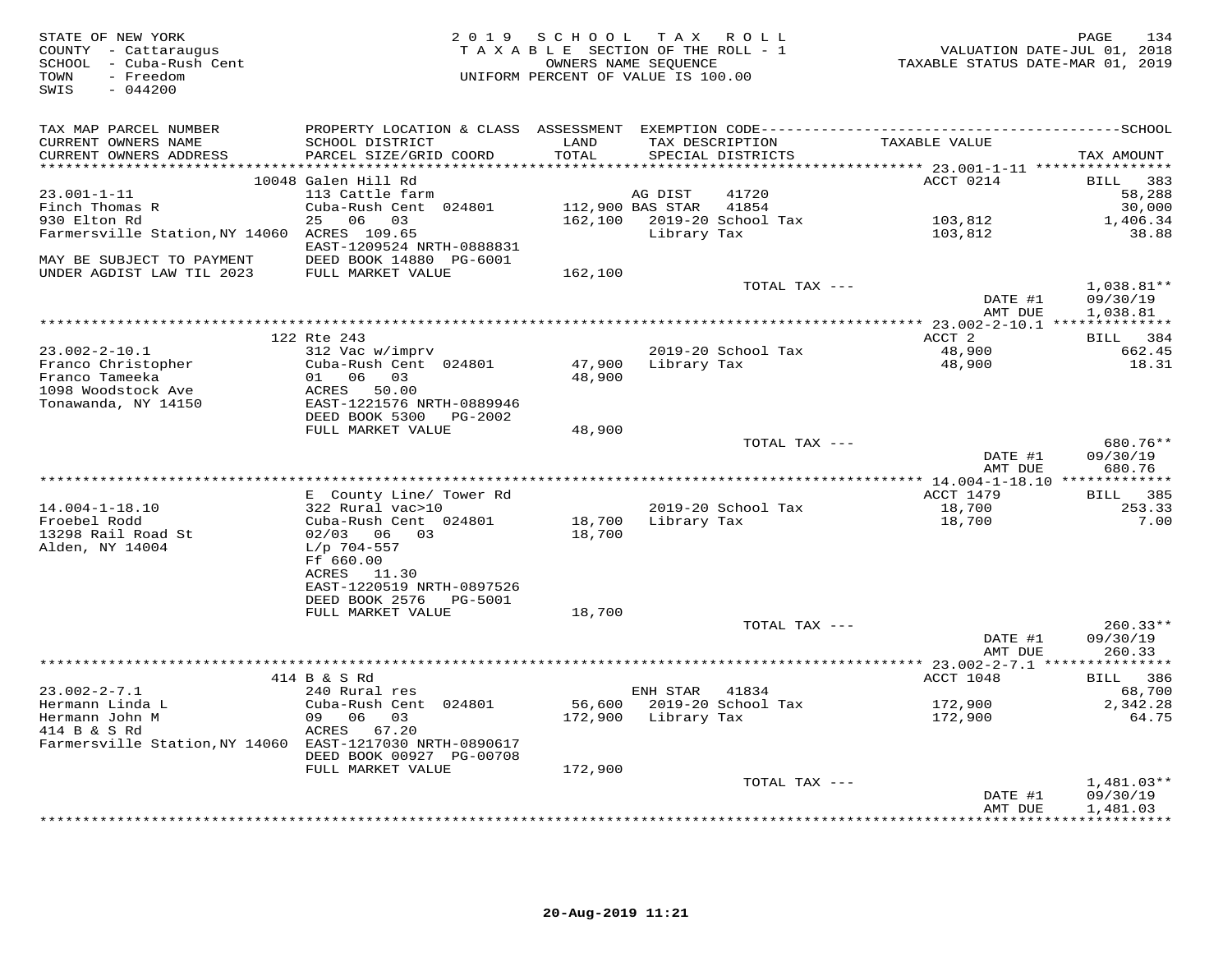| STATE OF NEW YORK<br>COUNTY - Cattaraugus<br>SCHOOL - Cuba-Rush Cent<br>TOWN<br>- Freedom<br>$-044200$<br>SWIS | 2 0 1 9                                                                            | SCHOOL           | T A X<br>R O L L<br>TAXABLE SECTION OF THE ROLL - 1<br>OWNERS NAME SEQUENCE<br>UNIFORM PERCENT OF VALUE IS 100.00 | VALUATION DATE-JUL 01, 2018<br>TAXABLE STATUS DATE-MAR 01, 2019 | PAGE<br>135                        |
|----------------------------------------------------------------------------------------------------------------|------------------------------------------------------------------------------------|------------------|-------------------------------------------------------------------------------------------------------------------|-----------------------------------------------------------------|------------------------------------|
| TAX MAP PARCEL NUMBER<br>CURRENT OWNERS NAME<br>CURRENT OWNERS ADDRESS                                         | SCHOOL DISTRICT<br>PARCEL SIZE/GRID COORD                                          | LAND<br>TOTAL    | TAX DESCRIPTION<br>SPECIAL DISTRICTS                                                                              | TAXABLE VALUE                                                   | TAX AMOUNT                         |
| ***********************                                                                                        |                                                                                    |                  |                                                                                                                   |                                                                 |                                    |
|                                                                                                                | 49 Ruff Rd                                                                         |                  |                                                                                                                   | ACCT 1491                                                       | 387<br>BILL                        |
| $14.004 - 1 - 18.15$                                                                                           | 210 1 Family Res<br>Cuba-Rush Cent 024801                                          | 20,900           | 2019-20 School Tax                                                                                                | 95,400                                                          | 1,292.39<br>35.73                  |
| King Donald D Jr.<br>6511 Seneca St<br>Elma, NY 14057                                                          | ACRES<br>9.67<br>EAST-1221514 NRTH-0897584<br>DEED BOOK 24917 PG-4001              | 95,400           | Library Tax                                                                                                       | 95,400                                                          |                                    |
|                                                                                                                | FULL MARKET VALUE                                                                  | 95,400           |                                                                                                                   |                                                                 |                                    |
|                                                                                                                |                                                                                    |                  | TOTAL TAX ---                                                                                                     | DATE #1<br>AMT DUE                                              | 1,328.12**<br>09/30/19<br>1,328.12 |
|                                                                                                                |                                                                                    |                  |                                                                                                                   |                                                                 |                                    |
|                                                                                                                | East County Line Rd                                                                |                  |                                                                                                                   | ACCT 1580                                                       | 388<br>BILL                        |
| $14.004 - 1 - 18.17$<br>King Donald D., Jr.<br>6511 Seneca St<br>Elma, NY 14059                                | 314 Rural vac<10<br>Cuba-Rush Cent 024801<br>02/03 06 03<br>$L/p$ 704-557          | 9,300<br>9,300   | 2019-20 School Tax<br>Library Tax                                                                                 | 9,300<br>9,300                                                  | 125.99<br>3.48                     |
|                                                                                                                | Ff 660.00<br>ACRES<br>4.10<br>EAST-1222182 NRTH-0897583<br>DEED BOOK 24917 PG-4002 |                  |                                                                                                                   |                                                                 |                                    |
|                                                                                                                | FULL MARKET VALUE                                                                  | 9,300            |                                                                                                                   |                                                                 |                                    |
|                                                                                                                |                                                                                    |                  | TOTAL TAX ---                                                                                                     | DATE #1<br>AMT DUE                                              | $129.47**$<br>09/30/19<br>129.47   |
|                                                                                                                |                                                                                    |                  |                                                                                                                   |                                                                 |                                    |
|                                                                                                                | East County Line Rd                                                                |                  |                                                                                                                   | ACCT 1486                                                       | BILL<br>389                        |
| $14.004 - 1 - 18.13$<br>Leiffer Ronald C                                                                       | 322 Rural vac>10<br>Cuba-Rush Cent 024801                                          | 20,500           | 2019-20 School Tax<br>Library Tax                                                                                 | 20,500<br>20,500                                                | 277.71<br>7.68                     |
| 164 Edison St<br>Lackawanna, NY 14218                                                                          | ACRES 13.90<br>EAST-1222028 NRTH-0895824<br>DEED BOOK 4884<br>PG-2001              | 20,500           |                                                                                                                   |                                                                 |                                    |
|                                                                                                                | FULL MARKET VALUE                                                                  | 20,500           |                                                                                                                   |                                                                 |                                    |
|                                                                                                                |                                                                                    |                  | TOTAL TAX ---                                                                                                     | DATE #1<br>AMT DUE                                              | 285.39**<br>09/30/19<br>285.39     |
|                                                                                                                |                                                                                    |                  |                                                                                                                   |                                                                 |                                    |
|                                                                                                                | B & S Rd                                                                           |                  |                                                                                                                   | ACCT 0094                                                       | 390<br><b>BILL</b>                 |
| $23.002 - 1 - 5.1$                                                                                             | 322 Rural vac>10                                                                   |                  | 2019-20 School Tax                                                                                                | 64,000                                                          | 867.01                             |
| Murray Kevin<br>521 Willardshire St<br>Orchard Park, NY 14127                                                  | Cuba-Rush Cent 024801<br>02 06<br>03<br>ACRES 116.09<br>EAST-1220525 NRTH-0893091  | 64,000<br>64,000 | Library Tax                                                                                                       | 64,000                                                          | 23.97                              |
|                                                                                                                | DEED BOOK 10352 PG-4001                                                            |                  |                                                                                                                   |                                                                 |                                    |
|                                                                                                                | FULL MARKET VALUE                                                                  | 64,000           | TOTAL TAX ---                                                                                                     | DATE #1                                                         | 890.98**<br>09/30/19               |
|                                                                                                                |                                                                                    |                  |                                                                                                                   | AMT DUE                                                         | 890.98<br>* * * * * * * * * * *    |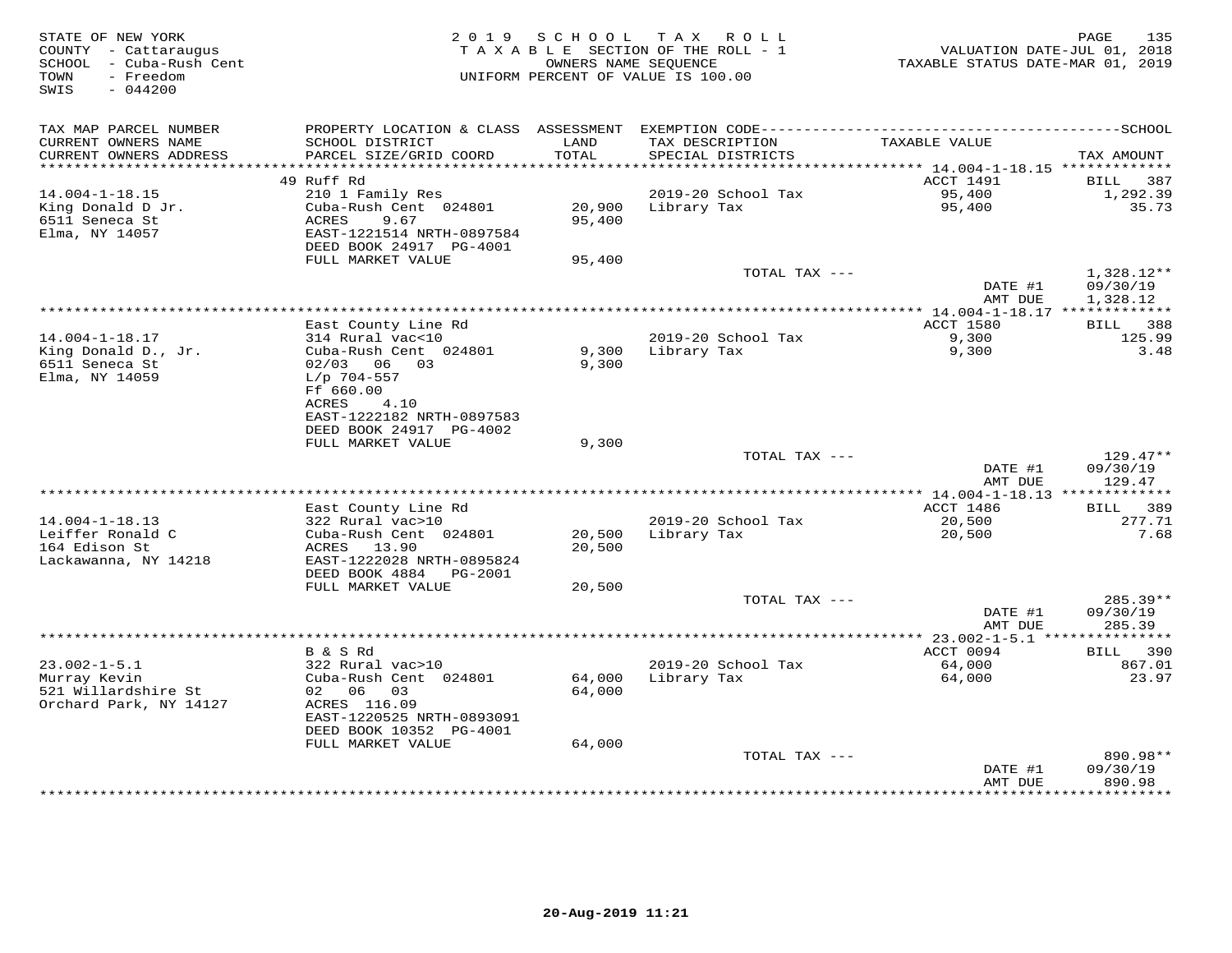| STATE OF NEW YORK<br>COUNTY - Cattaraugus<br>SCHOOL - Cuba-Rush Cent<br>- Freedom<br>TOWN<br>SWIS<br>$-044200$ | 2 0 1 9                   | S C H O O L<br>TAXABLE SECTION OF THE ROLL - 1<br>UNIFORM PERCENT OF VALUE IS 100.00 | T A X<br>OWNERS NAME SEQUENCE | R O L L                   | VALUATION DATE-JUL 01, 2018<br>TAXABLE STATUS DATE-MAR 01, 2019 | 136<br>PAGE              |
|----------------------------------------------------------------------------------------------------------------|---------------------------|--------------------------------------------------------------------------------------|-------------------------------|---------------------------|-----------------------------------------------------------------|--------------------------|
| TAX MAP PARCEL NUMBER<br>CURRENT OWNERS NAME                                                                   | SCHOOL DISTRICT           | LAND                                                                                 |                               | TAX DESCRIPTION           | TAXABLE VALUE                                                   |                          |
| CURRENT OWNERS ADDRESS                                                                                         | PARCEL SIZE/GRID COORD    | TOTAL                                                                                |                               | SPECIAL DISTRICTS         |                                                                 | TAX AMOUNT               |
|                                                                                                                |                           |                                                                                      |                               |                           |                                                                 |                          |
|                                                                                                                | 332 B & S Rd              |                                                                                      |                               |                           | ACCT 1449                                                       | 391<br>BILL              |
| $23.002 - 2 - 7.2$                                                                                             | 240 Rural res             |                                                                                      | BAS STAR                      | 41854                     |                                                                 | 30,000                   |
| Myers Scott R                                                                                                  | Cuba-Rush Cent 024801     |                                                                                      |                               | 25,700 2019-20 School Tax | 109,300                                                         | 1,480.69                 |
| Hermann-Myers Jennifer M                                                                                       | 09 06 03                  | 109,300                                                                              | Library Tax                   |                           | 109,300                                                         | 40.93                    |
| 332 B & S Rd                                                                                                   | ACRES 15.50 BANK<br>017   |                                                                                      |                               |                           |                                                                 |                          |
| Farmersville, NY 14060                                                                                         | EAST-1218219 NRTH-0891214 |                                                                                      |                               |                           |                                                                 |                          |
|                                                                                                                | DEED BOOK 1026    PG-771  |                                                                                      |                               |                           |                                                                 |                          |
|                                                                                                                | FULL MARKET VALUE         | 109,300                                                                              |                               | TOTAL TAX ---             |                                                                 | $1,115.21**$             |
|                                                                                                                |                           |                                                                                      |                               |                           | DATE #1                                                         | 09/30/19                 |
|                                                                                                                |                           |                                                                                      |                               |                           | AMT DUE                                                         | 1,115.21                 |
|                                                                                                                |                           |                                                                                      |                               |                           |                                                                 |                          |
|                                                                                                                | Rte. 243                  |                                                                                      |                               |                           |                                                                 | 392<br>BILL              |
| $23.002 - 2 - 12.3$                                                                                            | 312 Vac w/imprv           |                                                                                      |                               | 2019-20 School Tax        | 30,200                                                          | 409.12                   |
| Nichols Allen                                                                                                  | Cuba-Rush Cent 024801     | 8,300                                                                                | Library Tax                   |                           | 30,200                                                          | 11.31                    |
| Nichols Emily                                                                                                  | ACRES<br>1.15             | 30,200                                                                               |                               |                           |                                                                 |                          |
| 414 Rte. 243                                                                                                   | EAST-1218049 NRTH-0877987 |                                                                                      |                               |                           |                                                                 |                          |
| Farmersville Station, NY 14060 DEED BOOK 30559 PG-9001                                                         |                           |                                                                                      |                               |                           |                                                                 |                          |
|                                                                                                                | FULL MARKET VALUE         | 30,200                                                                               |                               |                           |                                                                 |                          |
|                                                                                                                |                           |                                                                                      |                               | TOTAL TAX ---             | DATE #1                                                         | $420.43**$<br>09/30/19   |
|                                                                                                                |                           |                                                                                      |                               |                           | AMT DUE                                                         | 420.43                   |
|                                                                                                                |                           |                                                                                      |                               |                           |                                                                 |                          |
|                                                                                                                | 414 Rte 243               |                                                                                      |                               |                           | ACCT 0861                                                       | 393<br>BILL              |
| $23.002 - 2 - 12.2$                                                                                            | 210 1 Family Res          |                                                                                      | BAS STAR                      | 41854                     |                                                                 | 30,000                   |
| Nichols Allen T                                                                                                | Cuba-Rush Cent 024801     |                                                                                      |                               | 8,600 2019-20 School Tax  | 85,800                                                          | 1,162.33                 |
| 414 Rte 243                                                                                                    | 09 06 03                  | 85,800                                                                               | Library Tax                   |                           | 85,800                                                          | 32.13                    |
| Farmersville Station, NY 14060 ACRES                                                                           | 1.35                      |                                                                                      |                               |                           |                                                                 |                          |
|                                                                                                                | EAST-1217858 NRTH-0887993 |                                                                                      |                               |                           |                                                                 |                          |
|                                                                                                                | DEED BOOK 19583 PG-2002   |                                                                                      |                               |                           |                                                                 |                          |
|                                                                                                                | FULL MARKET VALUE         | 85,800                                                                               |                               |                           |                                                                 |                          |
|                                                                                                                |                           |                                                                                      |                               | TOTAL TAX ---             | DATE #1                                                         | 788.05**<br>09/30/19     |
|                                                                                                                |                           |                                                                                      |                               |                           | AMT DUE                                                         | 788.05                   |
|                                                                                                                | ***********************   |                                                                                      |                               |                           | ************** 23.002-2-9.1 ****************                    |                          |
|                                                                                                                | 220 Rte 243               |                                                                                      |                               |                           | ACCT 0431                                                       | 394<br>BILL              |
| $23.002 - 2 - 9.1$                                                                                             | 112 Dairy farm            |                                                                                      | AG BLDG                       | 41700                     |                                                                 | 700,000                  |
| Nichols Douglas A                                                                                              | Cuba-Rush Cent 024801     | 236,600 AG BLDG                                                                      |                               | 41700                     |                                                                 | 190,300                  |
| 144 Route 243                                                                                                  | 01 06 03                  | 1582,800 AG BLDG                                                                     |                               | 41700                     |                                                                 | 42,100                   |
| Farmersville Station, NY 14061 ACRES 244.30                                                                    |                           |                                                                                      | AG DIST                       | 41720                     |                                                                 | 88,148                   |
|                                                                                                                | EAST-1219904 NRTH-0889844 |                                                                                      | SILO T/C/S 42100              |                           |                                                                 | 43,700                   |
| MAY BE SUBJECT TO PAYMENT                                                                                      | DEED BOOK 1023 PG-515     |                                                                                      |                               | 2019-20 School Tax        | 518,552                                                         | 7,024.83                 |
| UNDER AGDIST LAW TIL 2027                                                                                      | FULL MARKET VALUE         |                                                                                      | 1582,800 Library Tax          |                           | 518,552                                                         | 194.19                   |
|                                                                                                                |                           |                                                                                      |                               | TOTAL TAX ---             | DATE #1                                                         | $7,219.02**$<br>09/30/19 |
|                                                                                                                |                           |                                                                                      |                               |                           | AMT DUE                                                         | 7,219.02                 |
|                                                                                                                |                           |                                                                                      |                               |                           |                                                                 | ***********              |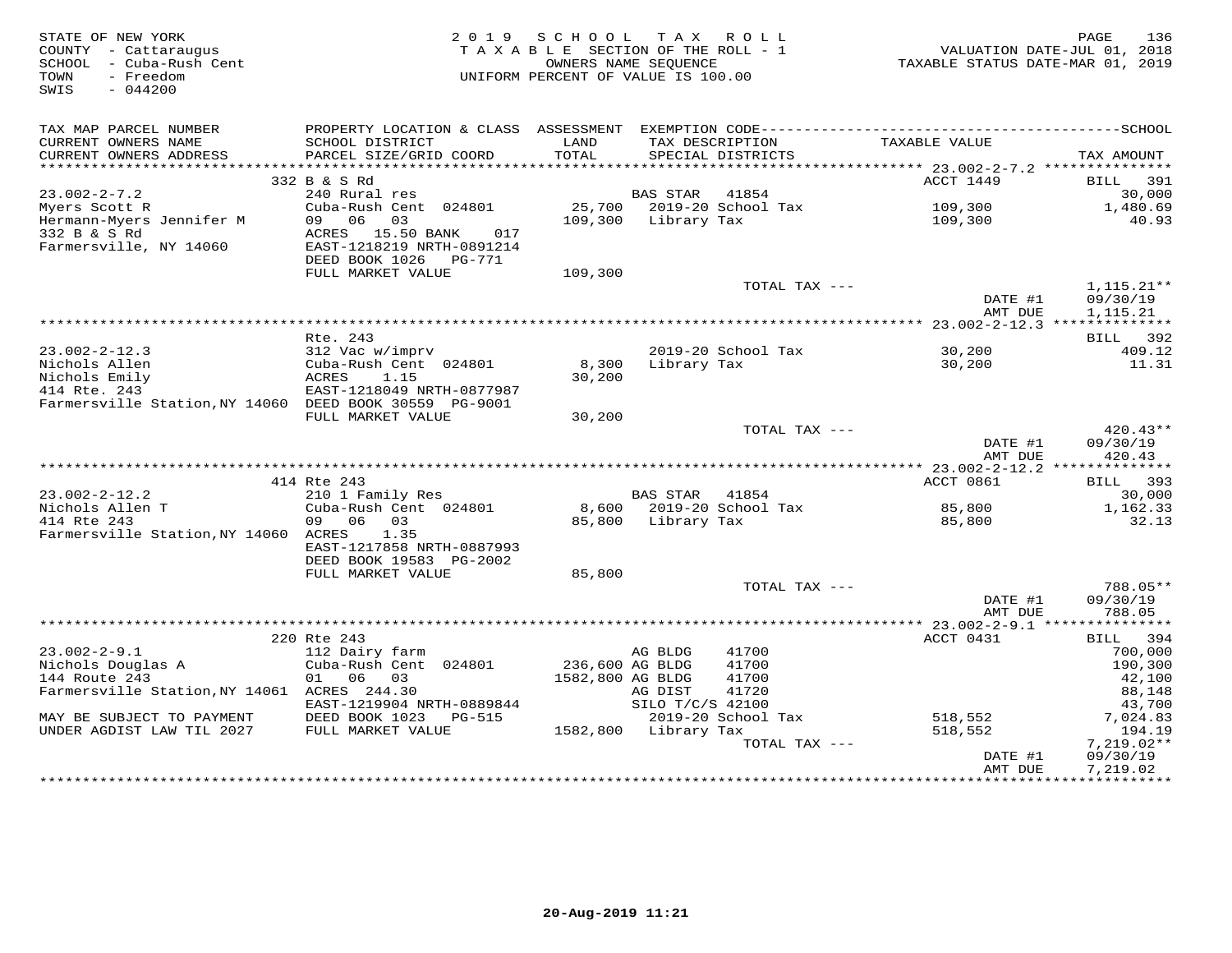| STATE OF NEW YORK<br>COUNTY - Cattaraugus<br>SCHOOL - Cuba-Rush Cent<br>- Freedom<br>TOWN<br>$-044200$<br>SWIS |                                                                                              | OWNERS NAME SEQUENCE | 2019 SCHOOL TAX ROLL<br>TAXABLE SECTION OF THE ROLL - 1<br>UNIFORM PERCENT OF VALUE IS 100.00 | VALUATION DATE-JUL 01, 2018<br>TAXABLE STATUS DATE-MAR 01, 2019 | 137<br>PAGE               |
|----------------------------------------------------------------------------------------------------------------|----------------------------------------------------------------------------------------------|----------------------|-----------------------------------------------------------------------------------------------|-----------------------------------------------------------------|---------------------------|
| TAX MAP PARCEL NUMBER                                                                                          | PROPERTY LOCATION & CLASS ASSESSMENT EXEMPTION CODE-----------------------------------SCHOOL |                      |                                                                                               |                                                                 |                           |
| CURRENT OWNERS NAME                                                                                            | SCHOOL DISTRICT                                                                              | LAND                 | TAX DESCRIPTION                                                                               | TAXABLE VALUE                                                   |                           |
| CURRENT OWNERS ADDRESS                                                                                         | PARCEL SIZE/GRID COORD                                                                       | TOTAL                | SPECIAL DISTRICTS                                                                             |                                                                 | TAX AMOUNT                |
|                                                                                                                | 144 NYS Rte. 243                                                                             |                      |                                                                                               | ACCT 1148                                                       | BILL 395                  |
| $23.002 - 2 - 9.2$                                                                                             | 210 1 Family Res                                                                             |                      | <b>BAS STAR</b><br>41854                                                                      |                                                                 | 30,000                    |
| Nichols Douglas A                                                                                              | Cuba-Rush Cent 024801                                                                        |                      | 10,600 2019-20 School Tax                                                                     | 75,300                                                          | 1,020.09                  |
| Nichols Betty                                                                                                  | 01 06 03                                                                                     |                      | 75,300 Library Tax                                                                            | 75,300                                                          | 28.20                     |
| 144 Rte. 243<br>Farmersville StatioonNY 14060 EAST-1220831 NRTH-0888050                                        | 2.55<br>ACRES                                                                                |                      |                                                                                               |                                                                 |                           |
|                                                                                                                | DEED BOOK 00926 PG-00803                                                                     |                      |                                                                                               |                                                                 |                           |
|                                                                                                                | FULL MARKET VALUE                                                                            | 75,300               |                                                                                               |                                                                 |                           |
|                                                                                                                |                                                                                              |                      | TOTAL TAX ---                                                                                 | DATE #1                                                         | 641.88**<br>09/30/19      |
|                                                                                                                |                                                                                              |                      |                                                                                               | AMT DUE                                                         | 641.88                    |
|                                                                                                                | Osmum Rd                                                                                     |                      |                                                                                               | ACCT 0151                                                       | 396<br>BILL               |
| $23.002 - 1 - 4$                                                                                               | 322 Rural vac>10                                                                             |                      | 2019-20 School Tax                                                                            | 31,900                                                          | 432.15                    |
| Richart Robert                                                                                                 | Cuba-Rush Cent 024801                                                                        | 31,900               | Library Tax                                                                                   | 31,900                                                          | 11.95                     |
| Maggione Wendy<br>5021 Kraus Rd                                                                                | 02 06 03<br>ACRES 24.45                                                                      | 31,900               |                                                                                               |                                                                 |                           |
| Clarence, NY 14031                                                                                             | EAST-1221897 NRTH-0894329                                                                    |                      |                                                                                               |                                                                 |                           |
|                                                                                                                | DEED BOOK 1024 PG-485                                                                        |                      |                                                                                               |                                                                 |                           |
|                                                                                                                | FULL MARKET VALUE                                                                            | 31,900               |                                                                                               |                                                                 | $444.10**$                |
|                                                                                                                |                                                                                              |                      | TOTAL TAX ---                                                                                 | DATE #1<br>AMT DUE                                              | 09/30/19<br>444.10        |
|                                                                                                                |                                                                                              |                      |                                                                                               |                                                                 |                           |
|                                                                                                                | 10575 E County Line/Tower Rd                                                                 |                      |                                                                                               | ACCT 1384                                                       | BILL 397                  |
| $14.004 - 1 - 18.6$<br>Roberts Lori                                                                            | 322 Rural vac>10<br>Cuba-Rush Cent 024801                                                    | 48,200               | 2019-20 School Tax<br>Library Tax                                                             | 48,200<br>48,200                                                | 652.97<br>18.05           |
| Murdoch Stephen                                                                                                | 03 06 03                                                                                     | 48,200               |                                                                                               |                                                                 |                           |
| 465 74th St.                                                                                                   | Ff 1137.00                                                                                   |                      |                                                                                               |                                                                 |                           |
| Niagara Falls, NY 14304                                                                                        | ACRES 50.50                                                                                  |                      |                                                                                               |                                                                 |                           |
|                                                                                                                | EAST-1220442 NRTH-0897022<br>DEED BOOK 25549 PG-6003                                         |                      |                                                                                               |                                                                 |                           |
|                                                                                                                | FULL MARKET VALUE                                                                            | 48,200               |                                                                                               |                                                                 |                           |
|                                                                                                                |                                                                                              |                      | TOTAL TAX ---                                                                                 |                                                                 | 671.02**                  |
|                                                                                                                |                                                                                              |                      |                                                                                               | DATE #1<br>AMT DUE                                              | 09/30/19<br>671.02        |
|                                                                                                                |                                                                                              |                      |                                                                                               |                                                                 |                           |
|                                                                                                                | 10571 Tower Rd                                                                               |                      |                                                                                               | ACCT 1478                                                       | BILL 398                  |
| $14.004 - 1 - 18.11$                                                                                           | 314 Rural vac<10                                                                             |                      | 2019-20 School Tax                                                                            | 15,500                                                          | 209.98                    |
| Roberts Lori<br>465 74th St                                                                                    | Cuba-Rush Cent 024801<br>02/03 06 03                                                         | 15,500               | 15,500 Library Tax                                                                            | 15,500                                                          | 5.80                      |
| Niagara Falls, NY 14304                                                                                        | $L/p$ 704-557                                                                                |                      |                                                                                               |                                                                 |                           |
|                                                                                                                | Ff 660.00                                                                                    |                      |                                                                                               |                                                                 |                           |
|                                                                                                                | ACRES<br>5.40                                                                                |                      |                                                                                               |                                                                 |                           |
|                                                                                                                | EAST-1222020 NRTH-0897914<br>DEED BOOK 19454 PG-9001                                         |                      |                                                                                               |                                                                 |                           |
|                                                                                                                | FULL MARKET VALUE                                                                            | 15,500               |                                                                                               |                                                                 |                           |
|                                                                                                                |                                                                                              |                      | TOTAL TAX ---                                                                                 |                                                                 | $215.78**$                |
|                                                                                                                |                                                                                              |                      |                                                                                               | DATE #1                                                         | 09/30/19                  |
|                                                                                                                |                                                                                              |                      |                                                                                               | AMT DUE<br>************                                         | 215.78<br>* * * * * * * * |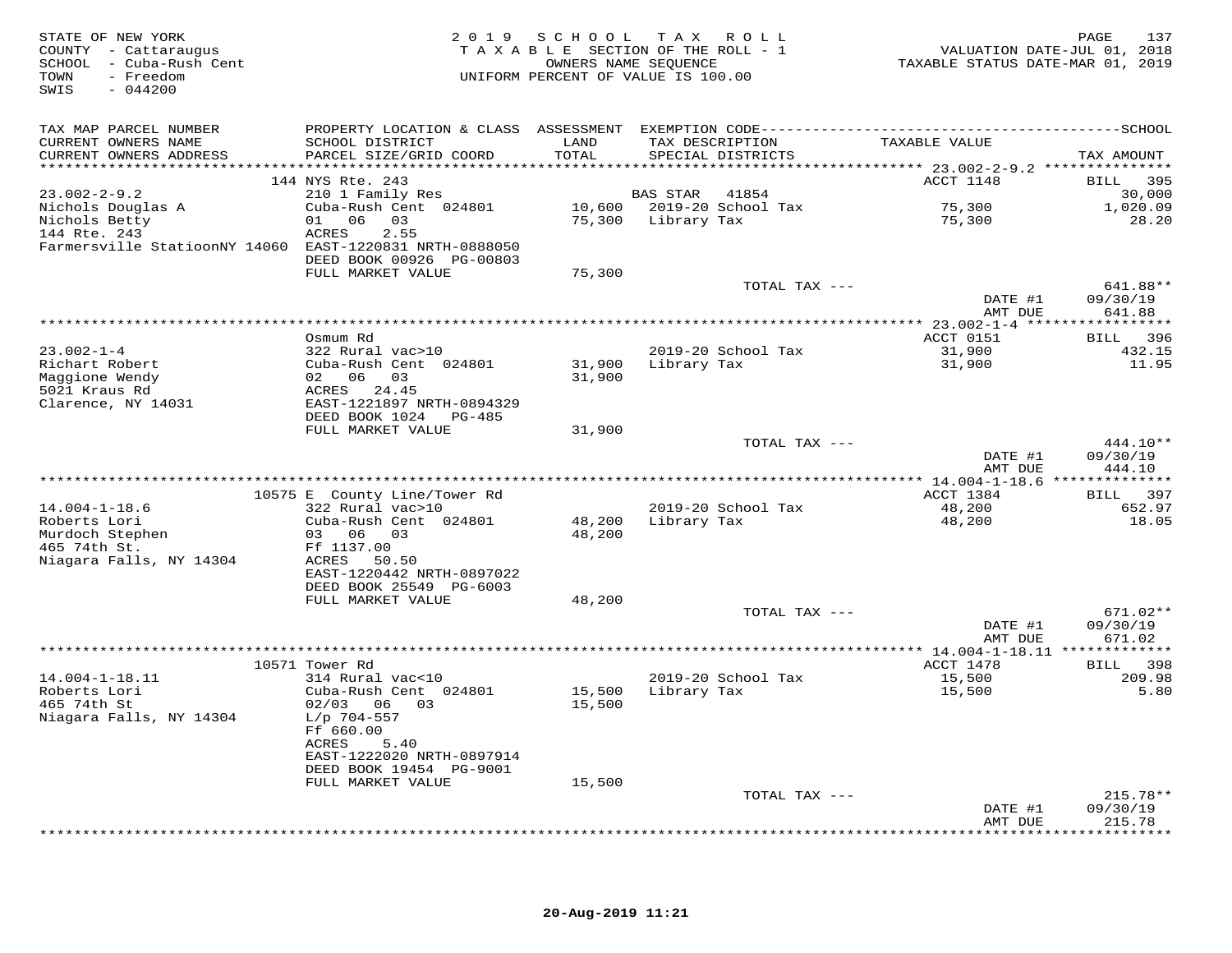| STATE OF NEW YORK<br>COUNTY - Cattaraugus<br>SCHOOL - Cuba-Rush Cent<br>TOWN<br>- Freedom<br>$-044200$<br>SWIS |                                                                                                                                                 | 2019 SCHOOL TAX ROLL<br>TAXABLE SECTION OF THE ROLL - 1<br>OWNERS NAME SEQUENCE<br>UNIFORM PERCENT OF VALUE IS 100.00 |                                 |                                       | VALUATION DATE-JUL 01, 2018<br>TAXABLE STATUS DATE-MAR 01, 2019 | PAGE<br>138                 |
|----------------------------------------------------------------------------------------------------------------|-------------------------------------------------------------------------------------------------------------------------------------------------|-----------------------------------------------------------------------------------------------------------------------|---------------------------------|---------------------------------------|-----------------------------------------------------------------|-----------------------------|
| TAX MAP PARCEL NUMBER<br>CURRENT OWNERS NAME<br>CURRENT OWNERS ADDRESS<br>*********************                | SCHOOL DISTRICT<br>PARCEL SIZE/GRID COORD                                                                                                       | LAND<br>TOTAL<br>************                                                                                         |                                 | TAX DESCRIPTION<br>SPECIAL DISTRICTS  | TAXABLE VALUE                                                   | TAX AMOUNT                  |
|                                                                                                                | 10075 Galen Hill Rd                                                                                                                             |                                                                                                                       |                                 |                                       | ACCT 0231                                                       | BILL 399                    |
| $23.001 - 1 - 13$<br>Roblee Kenneth J<br>Roblee Gloria<br>10075 Galen Hill Rd<br>Freedom, NY 14065             | 113 Cattle farm<br>Cuba-Rush Cent 024801<br>25 06 03<br>ACRES 93.76<br>EAST-1207472 NRTH-0888974<br>DEED BOOK 00933 PG-00745                    |                                                                                                                       | BAS STAR<br>146,600 Library Tax | 41854<br>69,900 2019-20 School Tax    | 146,600<br>146,600                                              | 30,000<br>1,985.99<br>54.90 |
|                                                                                                                | FULL MARKET VALUE                                                                                                                               | 146,600                                                                                                               |                                 |                                       |                                                                 |                             |
|                                                                                                                |                                                                                                                                                 |                                                                                                                       |                                 | TOTAL TAX ---                         | DATE #1                                                         | 1,634.48**<br>09/30/19      |
|                                                                                                                |                                                                                                                                                 |                                                                                                                       |                                 |                                       | AMT DUE<br>**** 23.001-1-10 *****************                   | 1,634.48                    |
|                                                                                                                | Galen Hill Rd                                                                                                                                   |                                                                                                                       |                                 |                                       | ACCT 0697                                                       | BILL 400                    |
| $23.001 - 1 - 10$<br>Roblee Kevin P<br>Roblee Frances M                                                        | 314 Rural vac<10<br>Cuba-Rush Cent 024801<br>25 06 03                                                                                           | 9,500<br>9,500                                                                                                        | Library Tax                     | 2019-20 School Tax                    | 9,500<br>9,500                                                  | 128.70<br>3.56              |
| 10019 Galen Hill Rd<br>Freedom, NY 14065                                                                       | ACRES<br>1.87<br>EAST-1208152 NRTH-0890141<br>DEED BOOK 748<br>PG-01042                                                                         |                                                                                                                       |                                 |                                       |                                                                 |                             |
|                                                                                                                | FULL MARKET VALUE                                                                                                                               | 9,500                                                                                                                 |                                 | TOTAL TAX ---                         | DATE #1                                                         | 132.26**<br>09/30/19        |
|                                                                                                                |                                                                                                                                                 |                                                                                                                       |                                 |                                       | AMT DUE                                                         | 132.26                      |
|                                                                                                                | 10019 Galen Hill Rd                                                                                                                             |                                                                                                                       |                                 |                                       | ACCT 0497                                                       | BILL 401                    |
| $23.001 - 1 - 12$                                                                                              | 210 1 Family Res                                                                                                                                |                                                                                                                       | ENH STAR 41834                  |                                       |                                                                 | 68,700                      |
| Roblee Kevin P<br>Roblee Frances M<br>10019 Galen Hill Rd                                                      | Cuba-Rush Cent 024801<br>25 06 04<br>ACRES<br>1.02                                                                                              | 129,900                                                                                                               | Library Tax                     | 8,000 2019-20 School Tax              | 129,900<br>129,900                                              | 1,759.76<br>48.64           |
| Freedom, NY 14065                                                                                              | EAST-1208283 NRTH-0887919<br>DEED BOOK 871<br>PG-00465                                                                                          |                                                                                                                       |                                 |                                       |                                                                 |                             |
|                                                                                                                | FULL MARKET VALUE                                                                                                                               | 129,900                                                                                                               |                                 | TOTAL TAX ---                         |                                                                 | 882.40**                    |
|                                                                                                                |                                                                                                                                                 |                                                                                                                       |                                 |                                       | DATE #1<br>AMT DUE                                              | 09/30/19<br>882.40          |
|                                                                                                                |                                                                                                                                                 |                                                                                                                       |                                 |                                       |                                                                 |                             |
| $23.002 - 2 - 3.2$<br>Savage Paul Sr<br>Savage Dolores<br>PO Box 135<br>Freedom, NY 14065                      | 10220 Osmun Rd<br>271 Mfg housings<br>Cuba-Rush Cent 024801<br>17 06 03<br>L/p 915-1197<br>FRNT 360.00 DPTH 163.00<br>EAST-1214725 NRTH-0890951 | 15,000<br>47,900                                                                                                      | Library Tax                     | 2019-20 School Tax                    | ACCT 1130<br>47,900<br>47,900                                   | BILL 402<br>648.90<br>17.94 |
|                                                                                                                | DEED BOOK 3333 PG-2001<br>FULL MARKET VALUE                                                                                                     | 47,900                                                                                                                |                                 |                                       |                                                                 |                             |
|                                                                                                                |                                                                                                                                                 |                                                                                                                       |                                 | TOTAL TAX ---                         | DATE #1                                                         | 666.84**<br>09/30/19        |
|                                                                                                                |                                                                                                                                                 |                                                                                                                       |                                 | ************************************* | AMT DUE<br>*************                                        | 666.84<br>*********         |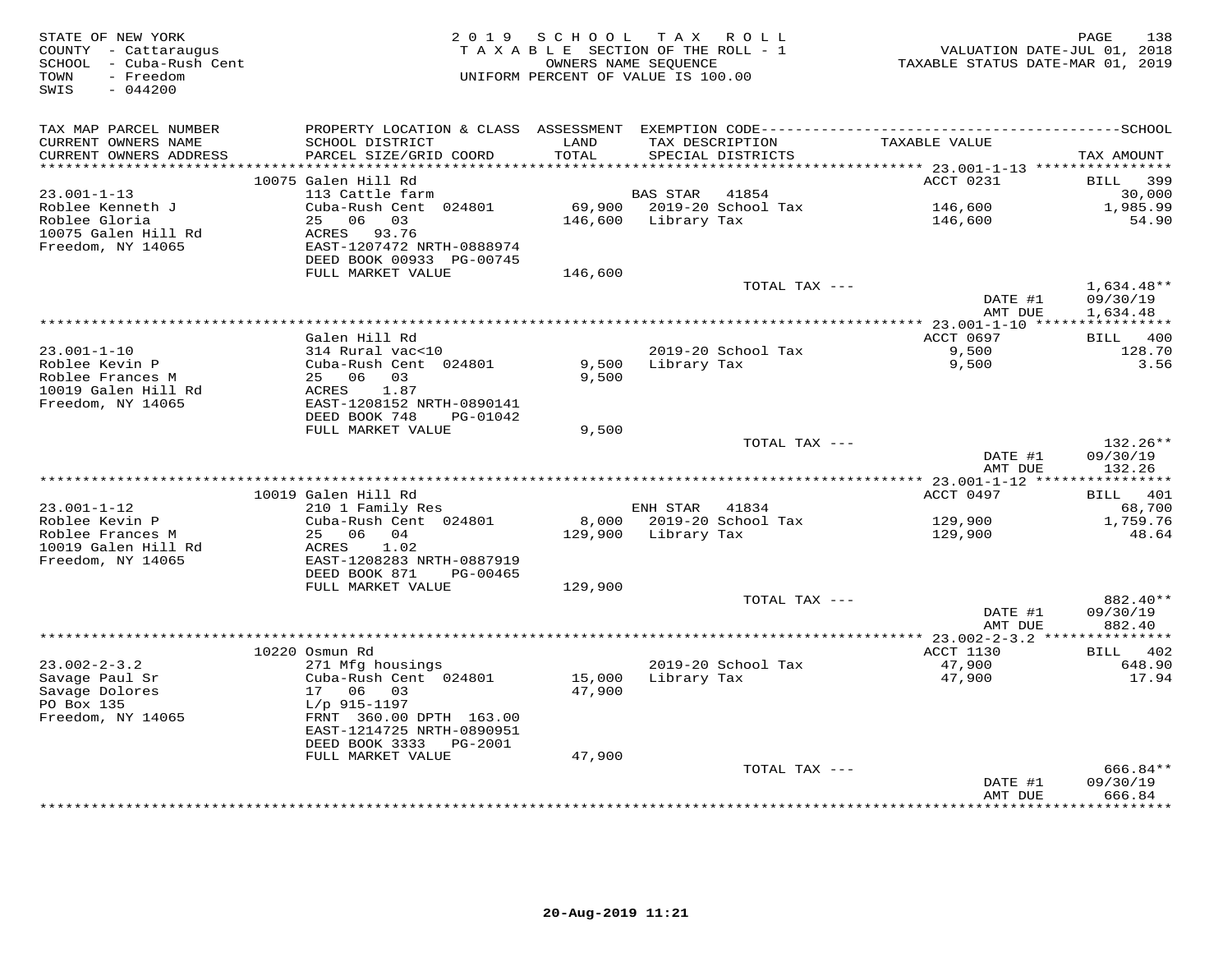| STATE OF NEW YORK<br>COUNTY - Cattaraugus<br>SCHOOL - Cuba-Rush Cent<br>- Freedom<br>TOWN<br>SWIS<br>$-044200$ |                                                    | 2019 SCHOOL TAX ROLL<br>TAXABLE SECTION OF THE ROLL - 1<br>OWNERS NAME SEOUENCE<br>UNIFORM PERCENT OF VALUE IS 100.00 |             |                            | 139<br>PAGE<br>VALUATION DATE-JUL 01, 2018<br>TAXABLE STATUS DATE-MAR 01, 2019 |                                  |  |
|----------------------------------------------------------------------------------------------------------------|----------------------------------------------------|-----------------------------------------------------------------------------------------------------------------------|-------------|----------------------------|--------------------------------------------------------------------------------|----------------------------------|--|
| TAX MAP PARCEL NUMBER<br>CURRENT OWNERS NAME                                                                   | SCHOOL DISTRICT                                    | LAND                                                                                                                  |             | TAX DESCRIPTION            | TAXABLE VALUE                                                                  |                                  |  |
| CURRENT OWNERS ADDRESS                                                                                         | PARCEL SIZE/GRID COORD                             | TOTAL                                                                                                                 |             | SPECIAL DISTRICTS          |                                                                                | TAX AMOUNT                       |  |
|                                                                                                                |                                                    |                                                                                                                       |             |                            |                                                                                |                                  |  |
|                                                                                                                | 93 Baird Rd                                        |                                                                                                                       |             |                            | ACCT 1181                                                                      | BILL 403                         |  |
| $14.004 - 1 - 18.8$<br>Scarantino Francis G                                                                    | 240 Rural res<br>Cuba-Rush Cent 024801             | 26,000 ENH STAR                                                                                                       | AGED S      | 41804<br>41834             |                                                                                | 18,300<br>68,700                 |  |
| PO Box 25                                                                                                      | 03 06 03                                           |                                                                                                                       |             | 122,000 2019-20 School Tax | 103,700                                                                        | 1,404.83                         |  |
| Freedom, NY 14065                                                                                              | ACRES 16.05                                        |                                                                                                                       | Library Tax |                            | 103,700                                                                        | 38.83                            |  |
|                                                                                                                | EAST-1221441 NRTH-0898967<br>DEED BOOK 1025 PG-359 |                                                                                                                       |             |                            |                                                                                |                                  |  |
|                                                                                                                | FULL MARKET VALUE                                  | 122,000                                                                                                               |             |                            |                                                                                |                                  |  |
|                                                                                                                |                                                    |                                                                                                                       |             | TOTAL TAX ---              | DATE #1<br>AMT DUE                                                             | $517.66**$<br>09/30/19<br>517.66 |  |
|                                                                                                                |                                                    |                                                                                                                       |             |                            |                                                                                |                                  |  |
|                                                                                                                | 88 NYS Rte. 243                                    |                                                                                                                       |             |                            | ACCT 1512                                                                      | BILL 404                         |  |
| $23.002 - 2 - 10.2$                                                                                            | 260 Seasonal res                                   |                                                                                                                       |             | 2019-20 School Tax         | 121,100                                                                        | 1,640.54                         |  |
| Schmidt Eric                                                                                                   | Cuba-Rush Cent 024801                              | 35,800                                                                                                                | Library Tax |                            | 121,100                                                                        | 45.35                            |  |
| Schmidt Bruce                                                                                                  | ACRES<br>30.00                                     | 121,100                                                                                                               |             |                            |                                                                                |                                  |  |
| 181 Clark St                                                                                                   | EAST-1222226 NRTH-0889463                          |                                                                                                                       |             |                            |                                                                                |                                  |  |
| Kenmore, NY 14223                                                                                              | DEED BOOK 5150 PG-5002<br>FULL MARKET VALUE        | 121,100                                                                                                               |             |                            |                                                                                |                                  |  |
|                                                                                                                |                                                    |                                                                                                                       |             | TOTAL TAX ---              |                                                                                | $1,685.89**$                     |  |
|                                                                                                                |                                                    |                                                                                                                       |             |                            | DATE #1<br>AMT DUE                                                             | 09/30/19<br>1,685.89             |  |
|                                                                                                                |                                                    |                                                                                                                       |             |                            |                                                                                |                                  |  |
|                                                                                                                | 88 NYS Rte. 243                                    |                                                                                                                       |             |                            | ACCT 1513                                                                      | <b>BILL</b> 405                  |  |
| $23.002 - 2 - 10.3$<br>Schmidt Eric                                                                            | 322 Rural vac>10<br>Cuba-Rush Cent 024801          | 29,000                                                                                                                | Library Tax | 2019-20 School Tax         | 29,000<br>29,000                                                               | 392.86<br>10.86                  |  |
| Schmidt Bruce                                                                                                  | ACRES<br>20.33                                     | 29,000                                                                                                                |             |                            |                                                                                |                                  |  |
| 181 Clark St                                                                                                   | EAST-1221576 NRTH-0889946                          |                                                                                                                       |             |                            |                                                                                |                                  |  |
| Kenmore, NY 14223                                                                                              | DEED BOOK 5150 PG-5003                             |                                                                                                                       |             |                            |                                                                                |                                  |  |
|                                                                                                                | FULL MARKET VALUE                                  | 29,000                                                                                                                |             |                            |                                                                                |                                  |  |
|                                                                                                                |                                                    |                                                                                                                       |             | TOTAL TAX ---              |                                                                                | 403.72**                         |  |
|                                                                                                                |                                                    |                                                                                                                       |             |                            | DATE #1                                                                        | 09/30/19                         |  |
|                                                                                                                |                                                    |                                                                                                                       |             |                            | AMT DUE                                                                        | 403.72                           |  |
|                                                                                                                | E County Line Rd                                   |                                                                                                                       |             |                            | ACCT 1461                                                                      | <b>BILL</b> 406                  |  |
| $14.004 - 1 - 18.2$                                                                                            | 322 Rural vac>10                                   |                                                                                                                       |             | 2019-20 School Tax         | 53,800                                                                         | 728.83                           |  |
| Stromecki Robert                                                                                               | Cuba-Rush Cent 024801                              | 53,800                                                                                                                | Library Tax |                            | 53,800                                                                         | 20.15                            |  |
| PO Box 45                                                                                                      | 03 06 03                                           | 53,800                                                                                                                |             |                            |                                                                                |                                  |  |
| Freedom, NY 14065                                                                                              | ACRES 61.50                                        |                                                                                                                       |             |                            |                                                                                |                                  |  |
|                                                                                                                | EAST-1221440 NRTH-0898967                          |                                                                                                                       |             |                            |                                                                                |                                  |  |
|                                                                                                                | DEED BOOK 2113 PG-2003                             |                                                                                                                       |             |                            |                                                                                |                                  |  |
|                                                                                                                | FULL MARKET VALUE                                  | 53,800                                                                                                                |             | TOTAL TAX ---              |                                                                                | 748.98**                         |  |
|                                                                                                                |                                                    |                                                                                                                       |             |                            | DATE #1                                                                        | 09/30/19                         |  |
|                                                                                                                |                                                    |                                                                                                                       |             |                            | AMT DUE                                                                        | 748.98                           |  |
|                                                                                                                |                                                    |                                                                                                                       |             |                            | *****************                                                              | * * * * * * * * * * *            |  |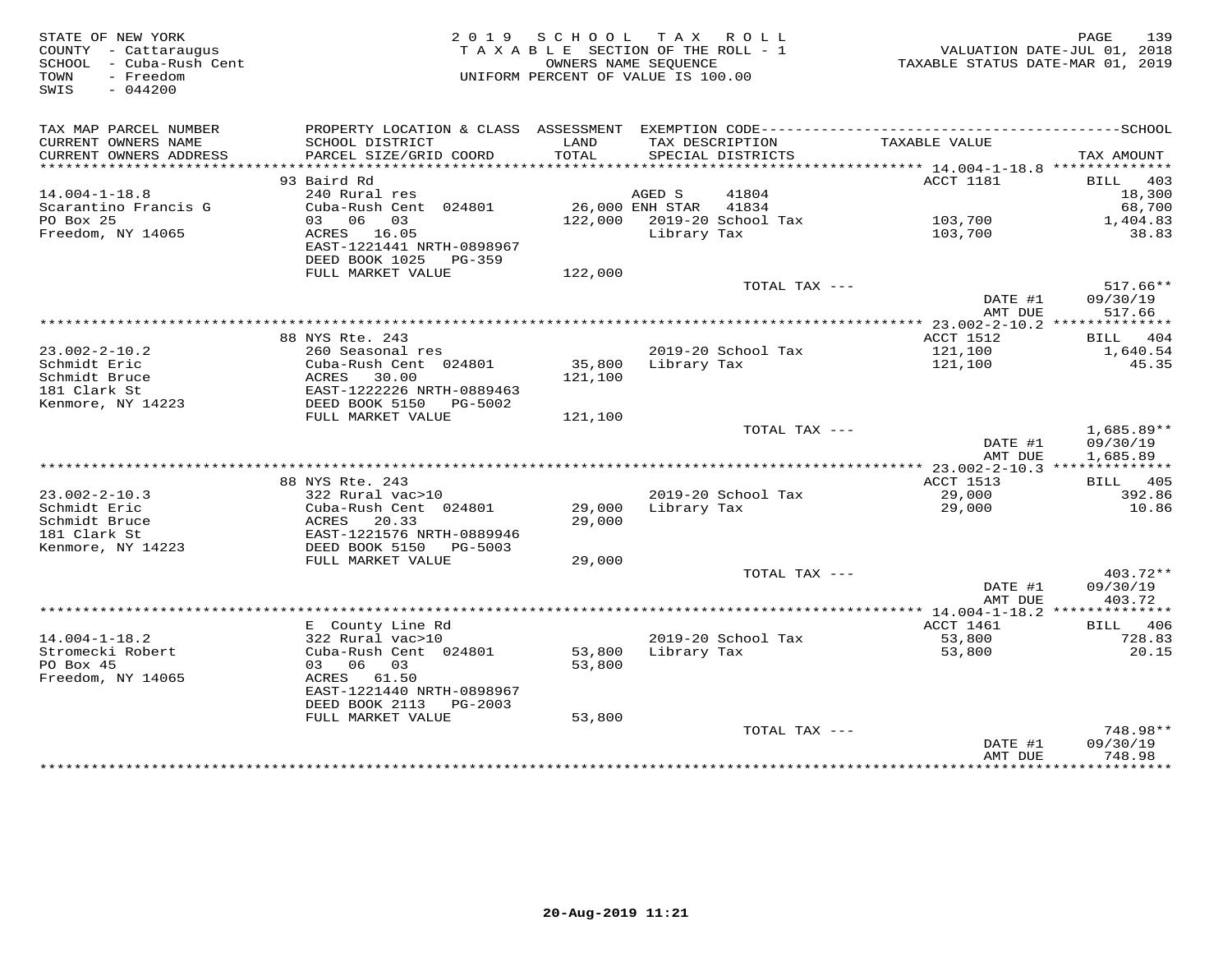| STATE OF NEW YORK<br>COUNTY - Cattaraugus<br>- Cuba-Rush Cent<br>SCHOOL<br>- Freedom<br>TOWN<br>SWIS<br>$-044200$ | 2 0 1 9<br>TAXABLE SECTION OF THE ROLL - 1<br>UNIFORM PERCENT OF VALUE IS 100.00 | TAXABLE STATUS DATE-MAR 01, 2019 | PAGE<br>140<br>VALUATION DATE-JUL 01, 2018 |                     |                                      |
|-------------------------------------------------------------------------------------------------------------------|----------------------------------------------------------------------------------|----------------------------------|--------------------------------------------|---------------------|--------------------------------------|
| TAX MAP PARCEL NUMBER                                                                                             | PROPERTY LOCATION & CLASS ASSESSMENT EXEMPTION CODE---------------------         |                                  |                                            |                     | ----------------SCHOOL               |
| CURRENT OWNERS NAME<br>CURRENT OWNERS ADDRESS                                                                     | SCHOOL DISTRICT<br>PARCEL SIZE/GRID COORD                                        | LAND<br>TOTAL                    | TAX DESCRIPTION<br>SPECIAL DISTRICTS       | TAXABLE VALUE       | TAX AMOUNT                           |
|                                                                                                                   | 10681 E County Line Rd                                                           |                                  |                                            | ACCT 1474           | 407<br><b>BILL</b>                   |
| $14.004 - 1 - 18.9$                                                                                               | 210 1 Family Res                                                                 |                                  | <b>BAS STAR</b><br>41854                   |                     | 30,000                               |
| Stromecki Robert<br>PO Box 45                                                                                     | Cuba-Rush Cent 024801<br>03 06 03                                                | 227,300                          | 15,400 2019-20 School Tax<br>Library Tax   | 227,300<br>227,300  | 3,079.24<br>85.12                    |
| Freedom, NY 14065                                                                                                 | 5.35<br>ACRES<br>EAST-1222176 NRTH-0898850                                       |                                  |                                            |                     |                                      |
|                                                                                                                   | DEED BOOK 2113 PG-2003<br>FULL MARKET VALUE                                      | 227,300                          |                                            |                     |                                      |
|                                                                                                                   |                                                                                  |                                  | TOTAL TAX ---                              | DATE #1<br>AMT DUE  | $2,757.95**$<br>09/30/19<br>2,757.95 |
|                                                                                                                   |                                                                                  |                                  |                                            |                     |                                      |
|                                                                                                                   | E County Line/Tower Rd                                                           |                                  |                                            |                     | BILL 408                             |
| $14.004 - 1 - 18.18$                                                                                              | 312 Vac w/imprv                                                                  |                                  | 2019-20 School Tax                         | 48,200              | 652.97                               |
| Williams Daniel H<br>Williams Susan C                                                                             | Cuba-Rush Cent 024801<br>03 06 03                                                | 39,500<br>48,200                 | Library Tax                                | 48,200              | 18.05                                |
| 2634 Four Rod Rd                                                                                                  | Ff 1137.00                                                                       |                                  |                                            |                     |                                      |
| East Aurora, NY 14052                                                                                             | ACRES 36.00                                                                      |                                  |                                            |                     |                                      |
|                                                                                                                   | EAST-1221246 NRTH-0896605                                                        |                                  |                                            |                     |                                      |
|                                                                                                                   | DEED BOOK 22638 PG-9004                                                          |                                  |                                            |                     |                                      |
|                                                                                                                   | FULL MARKET VALUE                                                                | 48,200                           |                                            |                     |                                      |
|                                                                                                                   |                                                                                  |                                  | TOTAL TAX ---                              |                     | $671.02**$                           |
|                                                                                                                   |                                                                                  |                                  |                                            | DATE #1<br>AMT DUE  | 09/30/19<br>671.02                   |
|                                                                                                                   |                                                                                  |                                  |                                            |                     |                                      |
| $14.004 - 1 - 18.14$                                                                                              | East County Line Rd<br>322 Rural vac>10                                          |                                  | 2019-20 School Tax                         | ACCT 1489<br>37,200 | 409<br>BILL<br>503.95                |
| Wittenrich Curtis J.                                                                                              | Cuba-Rush Cent 024801                                                            | 37,200                           | Library Tax                                | 37,200              | 13.93                                |
| 7439 Route 321                                                                                                    | 21.51<br>ACRES                                                                   | 37,200                           |                                            |                     |                                      |
| N. Kane, PA 16735                                                                                                 | EAST-1219531 NRTH-0895776<br>DEED BOOK 24917 PG-2001                             |                                  |                                            |                     |                                      |
|                                                                                                                   | FULL MARKET VALUE                                                                | 37,200                           |                                            |                     |                                      |
|                                                                                                                   |                                                                                  |                                  | TOTAL TAX ---                              |                     | 517.88**                             |
|                                                                                                                   |                                                                                  |                                  |                                            | DATE #1             | 09/30/19                             |
|                                                                                                                   |                                                                                  |                                  |                                            | AMT DUE             | 517.88                               |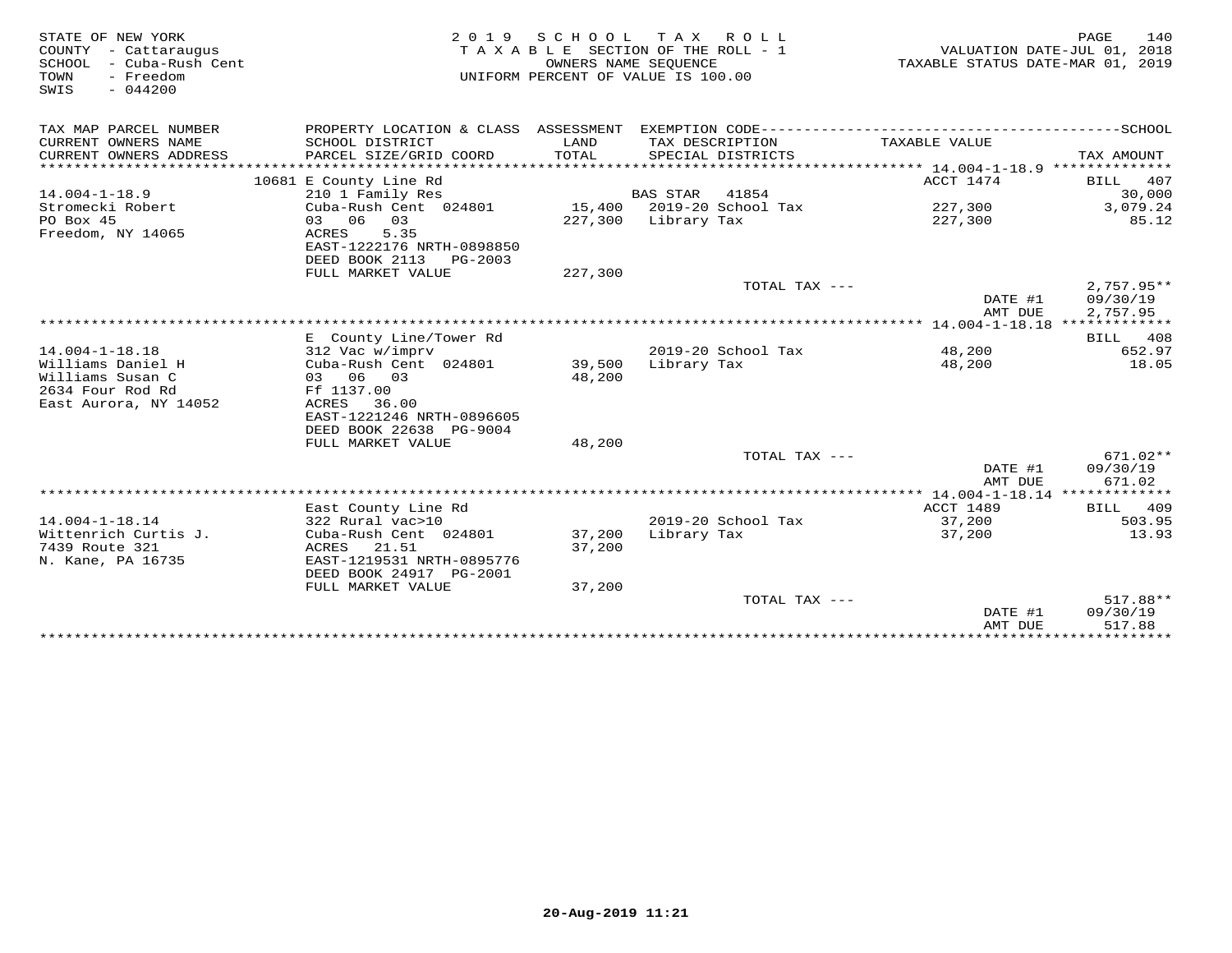|      | STATE OF NEW YORK       | 2019 SCHOOL TAX ROLL            |  |  |                                  |                        | PAGE | 141 |
|------|-------------------------|---------------------------------|--|--|----------------------------------|------------------------|------|-----|
|      | COUNTY - Cattaraugus    | TAXABLE SECTION OF THE ROLL - 1 |  |  | VALUATION DATE-JUL 01, 2018      |                        |      |     |
|      | SCHOOL - Cuba-Rush Cent |                                 |  |  | TAXABLE STATUS DATE-MAR 01, 2019 |                        |      |     |
|      | TOWN - Freedom          |                                 |  |  |                                  | RPS155/V04/L015        |      |     |
| SWIS | - 044200                |                                 |  |  |                                  | CURRENT DATE 8/20/2019 |      |     |
|      |                         |                                 |  |  |                                  |                        |      |     |

## ROLL SUB SECTION - - TOTALS

## \*\*\* S P E C I A L D I S T R I C T S U M M A R Y \*\*\*

|      |      | mom n<br>.UIAL | <b>DIZPOILIC TOM</b><br>.UP | -------- |         | :XEMP' | $\Delta$<br>ו וכו | TOTAL |
|------|------|----------------|-----------------------------|----------|---------|--------|-------------------|-------|
| CODE | NAME | AR             | TVDI                        | ALUI     | الاللطم | MOUN'I | ALUE              | TAX   |

#### NO SPECIAL DISTRICTS AT THIS LEVEL

\*\*\* S C H O O L D I S T R I C T S U M M A R Y \*\*\*

| CODE   | DISTRICT NAME                    | TOTAL<br>PARCELS | ASSESSED<br>LAND | ASSESSED<br>TOTAL | EXEMPT<br>AMOUNT | TOTAL<br>TAXABLE |           |
|--------|----------------------------------|------------------|------------------|-------------------|------------------|------------------|-----------|
|        |                                  |                  |                  |                   | STAR AMOUNT      | STAR TAXABLE     | TOTAL TAX |
|        | Cuba-Rush Cent                   | 35               | 1414,500         | 4004,800          | 1161,702         | 2,843,098        |           |
| 024801 |                                  |                  |                  |                   | 416,100          | 2,426,998        | 33,943.29 |
|        | SUB-TOTAL                        | 35               | 1414,500         | 4004,800          | 1161,702         | 2,843,098        |           |
|        | $S \cup B - T \cup T A L (CONT)$ |                  |                  |                   | 416,100          | 2,426,998        | 33,943.29 |
|        | TOTAL                            | 35               | 1414,500         | 4004,800          | 1161,702         | 2,843,098        |           |
|        | T O T A L (CONT)                 |                  |                  |                   | 416,100          | 2,426,998        | 33,943.29 |

## \*\*\* S Y S T E M C O D E S S U M M A R Y \*\*\*

#### NO SYSTEM EXEMPTIONS AT THIS LEVEL

| CODE           | DESCRIPTION        | TOTAL<br>PARCELS | SCHOOL             |
|----------------|--------------------|------------------|--------------------|
| 41700<br>41720 | AG BLDG<br>AG DIST | $\mathbf{z}$     | 932,400<br>167,302 |
| 41804          | AGED S             |                  | 18,300             |
| 41834          | ENH STAR           | 3<br>⇁           | 206,100            |
| 41854          | <b>BAS STAR</b>    |                  | 210,000            |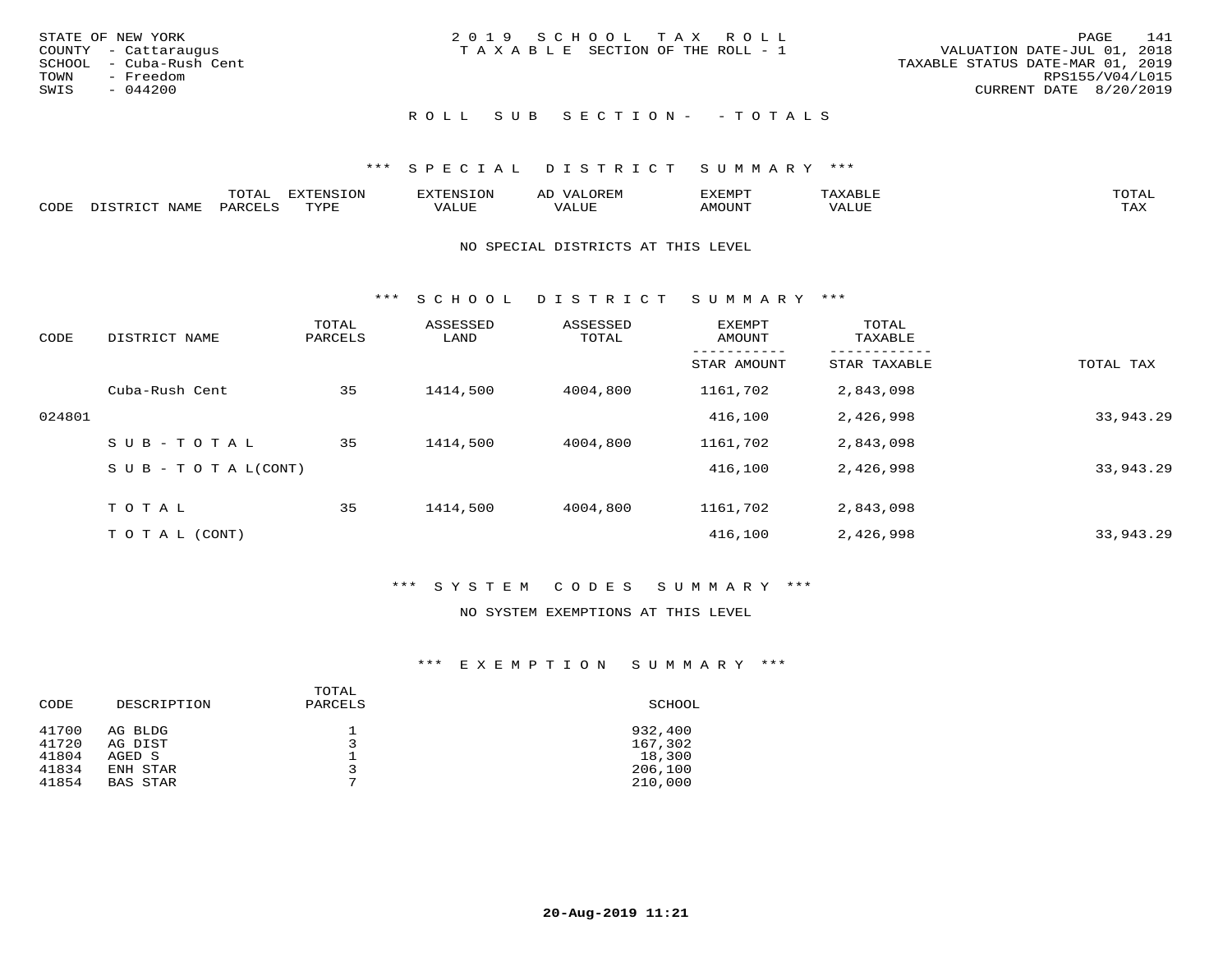| STATE OF NEW YORK       | 2019 SCHOOL TAX ROLL            | 142<br><b>PAGE</b>               |
|-------------------------|---------------------------------|----------------------------------|
| COUNTY - Cattaraugus    | TAXABLE SECTION OF THE ROLL - 1 | VALUATION DATE-JUL 01, 2018      |
| SCHOOL - Cuba-Rush Cent |                                 | TAXABLE STATUS DATE-MAR 01, 2019 |
| - Freedom<br>TOWN       |                                 | RPS155/V04/L015                  |
| $-044200$<br>SWIS       |                                 | CURRENT DATE 8/20/2019           |
|                         |                                 |                                  |

R O L L S U B S E C T I O N - - T O T A L S

## \*\*\* E X E M P T I O N S U M M A R Y \*\*\*

| CODE  | DESCRIPTION         | TOTAL<br>PARCELS | SCHOOL             |
|-------|---------------------|------------------|--------------------|
| 42100 | SILO T/C/S<br>TOTAL | 16               | 43,700<br>1577,802 |

| ROLL<br>SEC | DESCRIPTION                | TOTAL<br>PARCELS | ASSESSED<br>LAND | ASSESSED<br>TOTAL | EXEMPT<br>AMOUNT<br>STAR AMOUNT | TOTAL<br>TAXABLE<br>------------<br>STAR TAXABLE | TAX<br>RATE | TOTAL<br>TAX |
|-------------|----------------------------|------------------|------------------|-------------------|---------------------------------|--------------------------------------------------|-------------|--------------|
|             | 2019-20 School Tax         |                  | 1414,500         | 4004,800          | 1,161,702<br>416,100            | 2,843,098<br>2,426,998                           |             | 32,878.60    |
|             | Library Tax                |                  | 1414,500         | 4004,800          | 1,161,702                       | 2,843,098<br>2,843,098                           |             | 1,064.69     |
|             | SPEC DIST TAXES<br>TAXABLE | 35               |                  |                   |                                 |                                                  |             | 33,943.29    |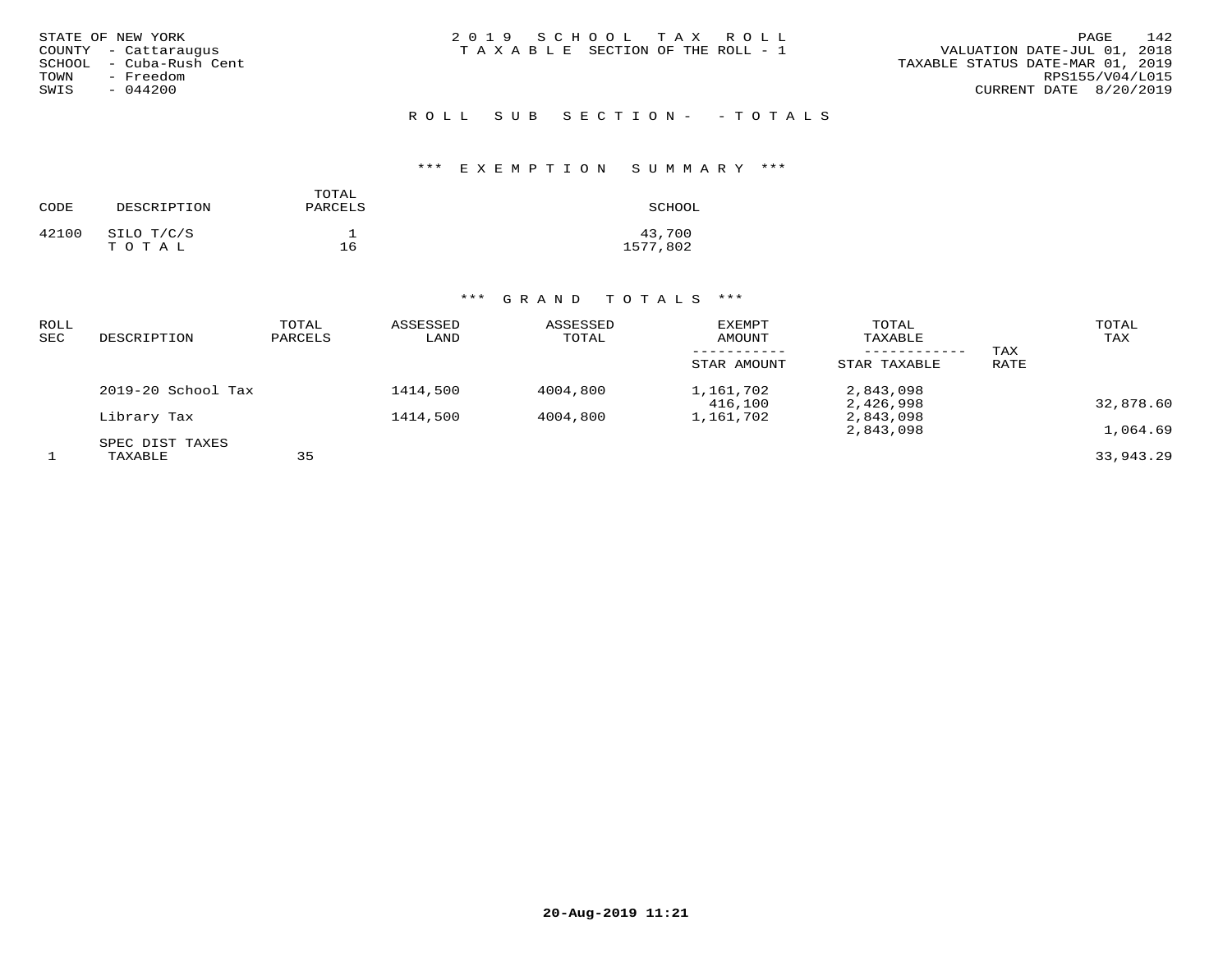|      | STATE OF NEW YORK       | 2019 SCHOOL TAX ROLL                                           | 143<br>PAGE     |
|------|-------------------------|----------------------------------------------------------------|-----------------|
|      | COUNTY - Cattaraugus    | VALUATION DATE-JUL 01, 2018<br>TAXABLE SECTION OF THE ROLL - 1 |                 |
|      | SCHOOL - Cuba-Rush Cent | TAXABLE STATUS DATE-MAR 01, 2019                               |                 |
| TOWN | - Freedom               |                                                                | RPS155/V04/L015 |
| SWIS | - 044200                | CURRENT DATE 8/20/2019                                         |                 |
|      |                         |                                                                |                 |

## ROLL SECTION TOTALS

#### \*\*\* S P E C I A L D I S T R I C T S U M M A R Y \*\*\*

|      | ----<br>$\overline{ }$                         | "RNSION<br>---  |                          | ΑL | ם כדי ארד לצו |           |                        |
|------|------------------------------------------------|-----------------|--------------------------|----|---------------|-----------|------------------------|
| CODE | $\Box \wedge D \wedge \Box \wedge \neg \wedge$ | $m \tau \tau n$ | * * * * * * <del>*</del> |    | AMOUNT        | $+ + + +$ | $m \times r$<br>- ⊥777 |

#### NO SPECIAL DISTRICTS AT THIS LEVEL

\*\*\* S C H O O L D I S T R I C T S U M M A R Y \*\*\*

| CODE   | DISTRICT NAME                    | TOTAL<br>PARCELS | ASSESSED<br>LAND | ASSESSED<br>TOTAL | <b>EXEMPT</b><br>AMOUNT | TOTAL<br>TAXABLE |           |
|--------|----------------------------------|------------------|------------------|-------------------|-------------------------|------------------|-----------|
|        |                                  |                  |                  |                   | STAR AMOUNT             | STAR TAXABLE     | TOTAL TAX |
|        | Cuba-Rush Cent                   | 35               | 1414,500         | 4004,800          | 1161,702                | 2,843,098        |           |
| 024801 |                                  |                  |                  |                   | 416,100                 | 2,426,998        | 33,943.29 |
|        | SUB-TOTAL                        | 35               | 1414,500         | 4004,800          | 1161,702                | 2,843,098        |           |
|        | $S \cup B - T \cup T A L (CONT)$ |                  |                  |                   | 416,100                 | 2,426,998        | 33,943.29 |
|        | TOTAL                            | 35               | 1414,500         | 4004,800          | 1161,702                | 2,843,098        |           |
|        | T O T A L (CONT)                 |                  |                  |                   | 416,100                 | 2,426,998        | 33,943.29 |

#### \*\*\* S Y S T E M C O D E S S U M M A R Y \*\*\*

## NO SYSTEM EXEMPTIONS AT THIS LEVEL

| CODE  | DESCRIPTION     | TOTAL<br>PARCELS | SCHOOL  |
|-------|-----------------|------------------|---------|
| 41700 | AG BLDG         |                  | 932,400 |
| 41720 | AG DIST         |                  | 167,302 |
| 41804 | AGED S          | $\overline{ }$   | 18,300  |
| 41834 | ENH STAR        |                  | 206,100 |
| 41854 | <b>BAS STAR</b> |                  | 210,000 |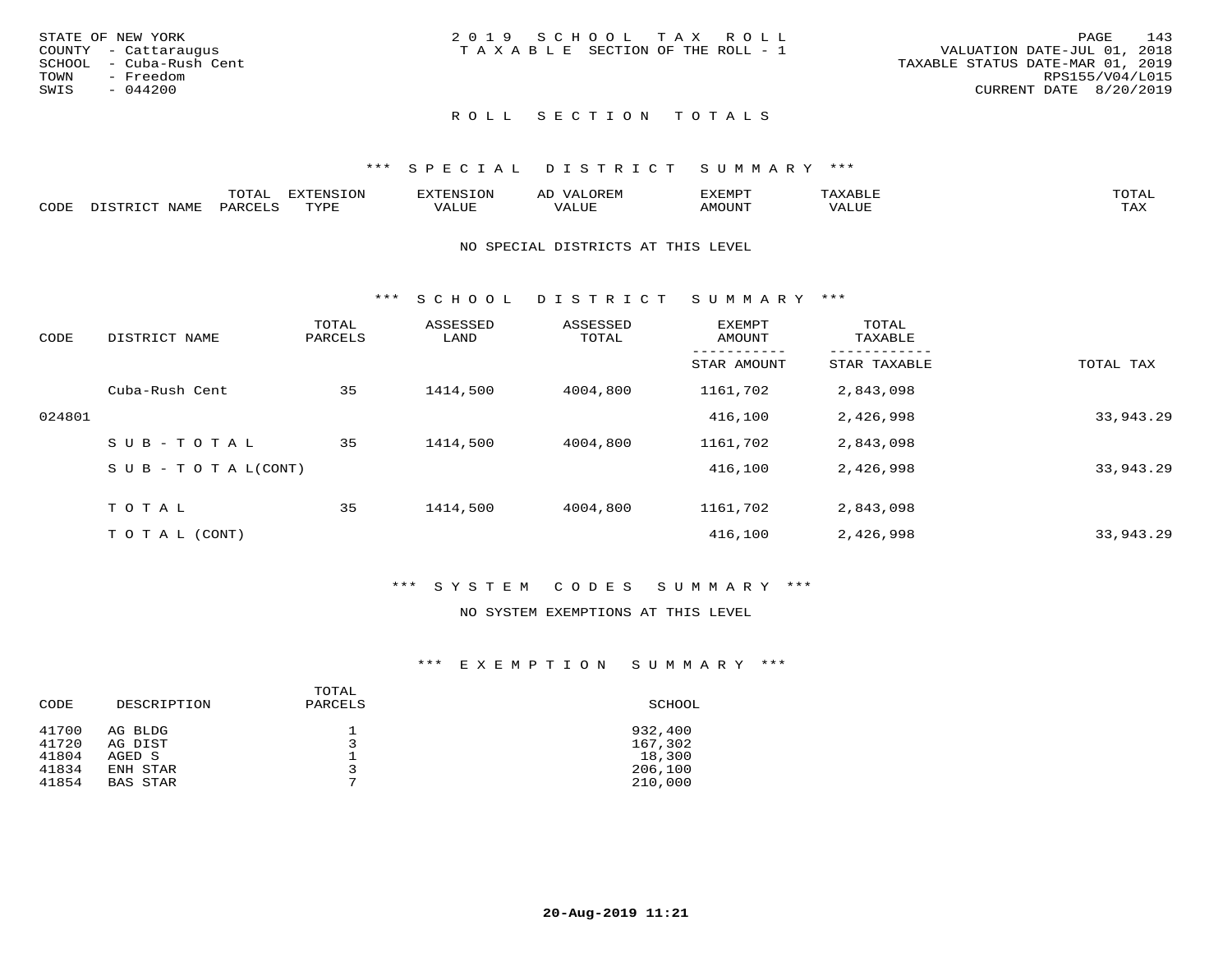| STATE OF NEW YORK<br>COUNTY - Cattaraugus<br>SCHOOL - Cuba-Rush Cent<br>- Freedom<br>TOWN<br>SWIS<br>$-044200$ | 2019 SCHOOL TAX ROLL<br>T A X A B L E SECTION OF THE ROLL - 1 | 144<br>PAGE<br>VALUATION DATE-JUL 01, 2018<br>TAXABLE STATUS DATE-MAR 01, 2019<br>RPS155/V04/L015<br>CURRENT DATE 8/20/2019 |
|----------------------------------------------------------------------------------------------------------------|---------------------------------------------------------------|-----------------------------------------------------------------------------------------------------------------------------|
|                                                                                                                | ROLL SECTION TOTALS                                           |                                                                                                                             |

## \*\*\* E X E M P T I O N S U M M A R Y \*\*\*

| CODE  | DESCRIPTION         | SCHOOL |                    |
|-------|---------------------|--------|--------------------|
| 42100 | SILO T/C/S<br>тотаь | 16     | 43,700<br>1577,802 |

| ROLL<br><b>SEC</b> | DESCRIPTION        | TOTAL<br>PARCELS | ASSESSED<br>LAND | ASSESSED<br>TOTAL | <b>EXEMPT</b><br>AMOUNT | TOTAL<br>TAXABLE<br>---------- | TAX  | TOTAL<br>TAX |
|--------------------|--------------------|------------------|------------------|-------------------|-------------------------|--------------------------------|------|--------------|
|                    |                    |                  |                  |                   | STAR AMOUNT             | STAR TAXABLE                   | RATE |              |
|                    | 2019-20 School Tax |                  | 1414,500         | 4004,800          | 1,161,702<br>416,100    | 2,843,098<br>2,426,998         |      | 32,878.60    |
|                    | Library Tax        |                  | 1414,500         | 4004,800          | 1,161,702               | 2,843,098                      |      |              |
|                    | SPEC DIST TAXES    |                  |                  |                   |                         | 2,843,098                      |      | 1,064.69     |
|                    | TAXABLE            | 35               |                  |                   |                         |                                |      | 33,943.29    |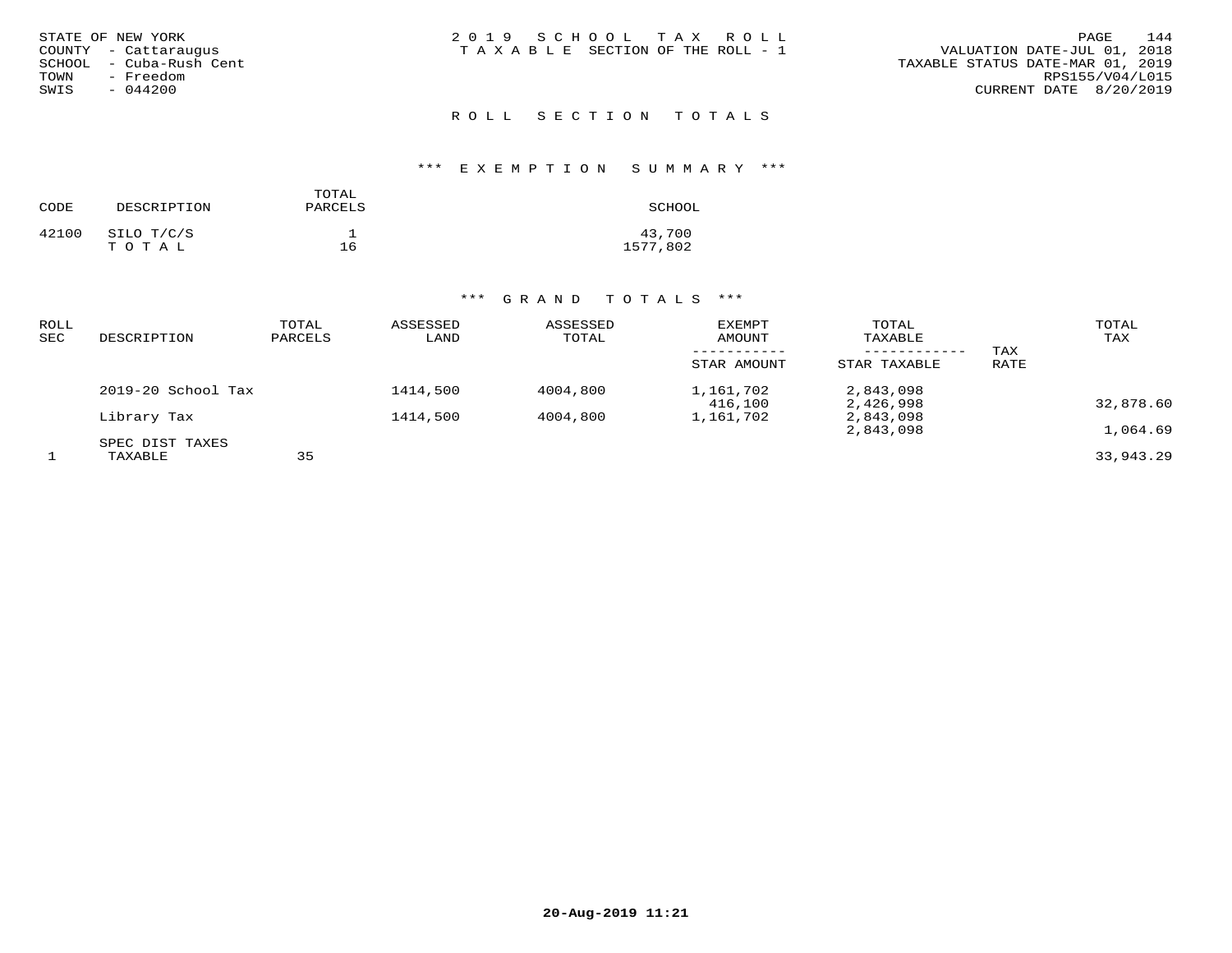| STATE OF NEW YORK<br>COUNTY<br>- Cattaraugus<br>- Cuba-Rush Cent<br>SCHOOL<br>- Freedom<br>TOWN<br>$-044200$<br>SWIS | 2019                                                                              | SCHOOL<br>SPECIAL FRANCHISE SECTION OF THE<br>OWNERS NAME SEQUENCE | T A X<br>R O L L<br>$ROI.I. = 5$<br>UNIFORM PERCENT OF VALUE IS 100.00 | VALUATION DATE-JUL 01,<br>TAXABLE STATUS DATE-MAR 01, | 145<br>PAGE<br>2018<br>2019 |  |  |  |
|----------------------------------------------------------------------------------------------------------------------|-----------------------------------------------------------------------------------|--------------------------------------------------------------------|------------------------------------------------------------------------|-------------------------------------------------------|-----------------------------|--|--|--|
| TAX MAP PARCEL NUMBER                                                                                                | PROPERTY LOCATION & CLASS                                                         | ASSESSMENT                                                         | EXEMPTION CODE-                                                        |                                                       | -SCHOOL                     |  |  |  |
| CURRENT OWNERS NAME                                                                                                  | SCHOOL DISTRICT                                                                   | LAND                                                               | TAX DESCRIPTION                                                        | TAXABLE VALUE                                         |                             |  |  |  |
| CURRENT OWNERS ADDRESS                                                                                               | PARCEL SIZE/GRID COORD                                                            | TOTAL                                                              | SPECIAL DISTRICTS                                                      |                                                       | TAX AMOUNT                  |  |  |  |
|                                                                                                                      |                                                                                   |                                                                    |                                                                        |                                                       |                             |  |  |  |
|                                                                                                                      | Special Franchise                                                                 |                                                                    |                                                                        | ACCT 0890                                             | 410<br>BILL                 |  |  |  |
| 542.000-9901-631.900/188                                                                                             | 866 Telephone                                                                     |                                                                    | $2019-20$ School Tax                                                   | 1,626                                                 | 22.03                       |  |  |  |
| Verizon New York Inc<br>PO Box 2749<br>Addison, TX 75001                                                             | Cuba-Rush Cent 024801<br>Town Of Freedom<br>0.0100 Cuba/rushford<br>0.01<br>ACRES | 0<br>1,626                                                         | Library Tax                                                            | 1,626                                                 | 0.61                        |  |  |  |
|                                                                                                                      | FULL MARKET VALUE                                                                 | 1,626                                                              |                                                                        |                                                       |                             |  |  |  |
|                                                                                                                      |                                                                                   |                                                                    | TOTAL TAX ---                                                          |                                                       | $22.64**$                   |  |  |  |
|                                                                                                                      |                                                                                   |                                                                    |                                                                        | DATE #1                                               | 09/30/19                    |  |  |  |
|                                                                                                                      |                                                                                   |                                                                    |                                                                        | AMT DUE                                               | 22.64                       |  |  |  |
|                                                                                                                      |                                                                                   |                                                                    |                                                                        |                                                       |                             |  |  |  |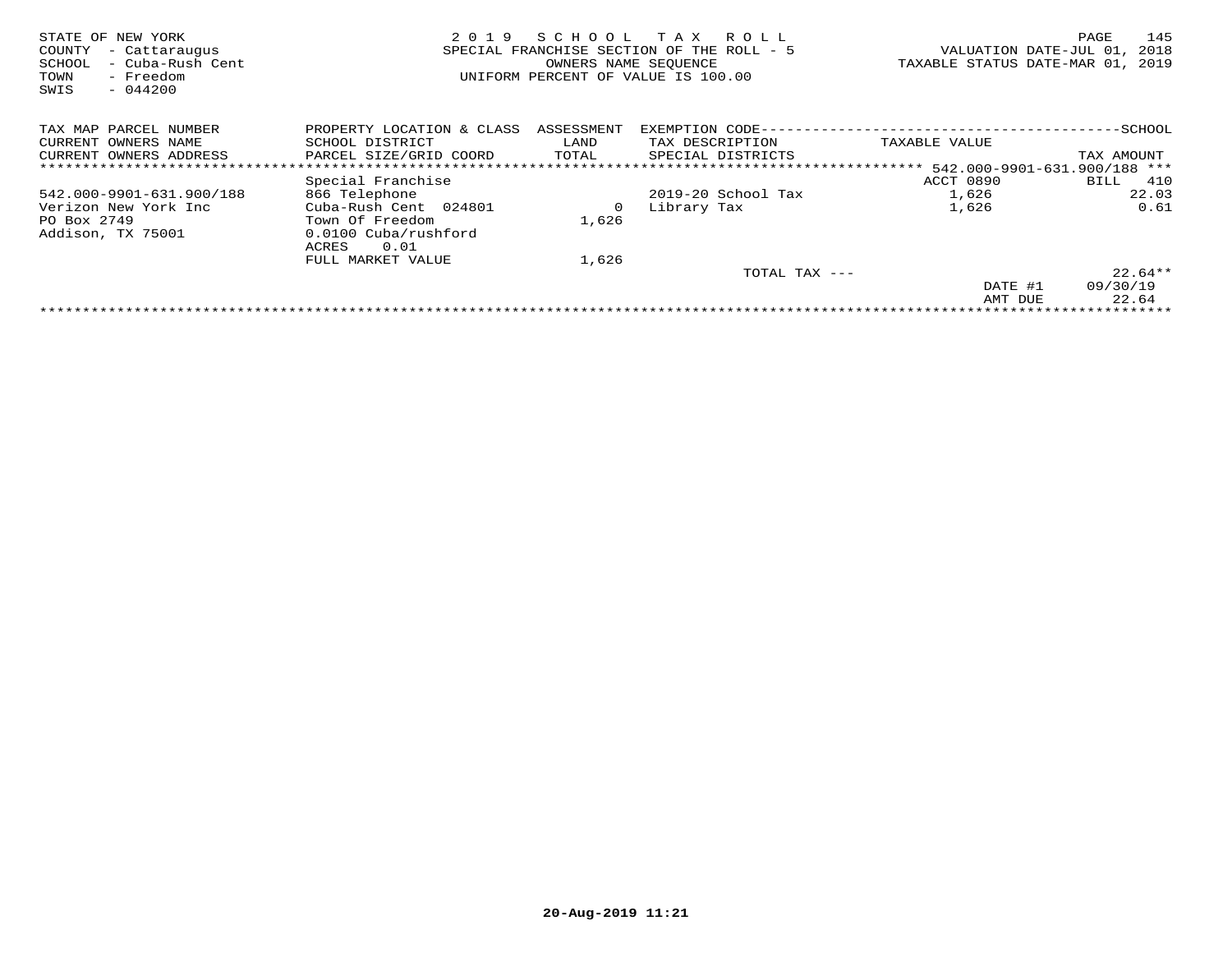|      | STATE OF NEW YORK<br>COUNTY - Cattaraugus | 2019 SCHOOL TAX ROLL<br>SPECIAL FRANCHISE SECTION OF THE ROLL - 5 | PAGE<br>VALUATION DATE-JUL 01, 2018 | 146             |
|------|-------------------------------------------|-------------------------------------------------------------------|-------------------------------------|-----------------|
| TOWN | SCHOOL - Cuba-Rush Cent<br>- Freedom      | UNIFORM PERCENT OF VALUE IS 100.00                                | TAXABLE STATUS DATE-MAR 01, 2019    | RPS155/V04/L015 |
| SWIS | - 044200                                  |                                                                   | CURRENT DATE 8/20/2019              |                 |
|      |                                           | ROLL SUB SECTION- - TOTALS                                        |                                     |                 |

## \*\*\* SPECIAL DISTRICT SUMMARY \*\*\*

|      | $n \wedge m \wedge n$ |                 | <b>MARINE</b> | ΑL                           |                          |                    |                           |
|------|-----------------------|-----------------|---------------|------------------------------|--------------------------|--------------------|---------------------------|
| CODE | ΆR                    | $m \tau \tau n$ | اللالا للديات | $\cdots$<br>اللاقات المتحدين | <b>MOTTNTO</b><br>'UUN'. | <b>- ---</b><br>∕∆ | $m \times r$<br>- - - - - |

### NO SPECIAL DISTRICTS AT THIS LEVEL

\*\*\* S C H O O L D I S T R I C T S U M M A R Y \*\*\*

| CODE   | DISTRICT NAME                    | TOTAL<br>PARCELS | ASSESSED<br>LAND | ASSESSED<br>TOTAL | EXEMPT<br>AMOUNT       | TOTAL<br>TAXABLE |           |
|--------|----------------------------------|------------------|------------------|-------------------|------------------------|------------------|-----------|
|        |                                  |                  |                  |                   | -------<br>STAR AMOUNT | STAR TAXABLE     | TOTAL TAX |
|        | Cuba-Rush Cent                   |                  |                  | 1,626             |                        | 1,626            |           |
| 024801 |                                  |                  |                  |                   |                        | 1,626            | 22.64     |
|        | SUB-TOTAL                        |                  |                  | 1,626             |                        | 1,626            |           |
|        | $S \cup B - T \cup T A L (CONT)$ |                  |                  |                   |                        | 1,626            | 22.64     |
|        | TOTAL                            |                  |                  | 1,626             |                        | 1,626            |           |
|        | TO TAL (CONT)                    |                  |                  |                   |                        | 1,626            | 22.64     |

\*\*\* S Y S T E M C O D E S S U M M A R Y \*\*\*

NO SYSTEM EXEMPTIONS AT THIS LEVEL

\*\*\* E X E M P T I O N S U M M A R Y \*\*\*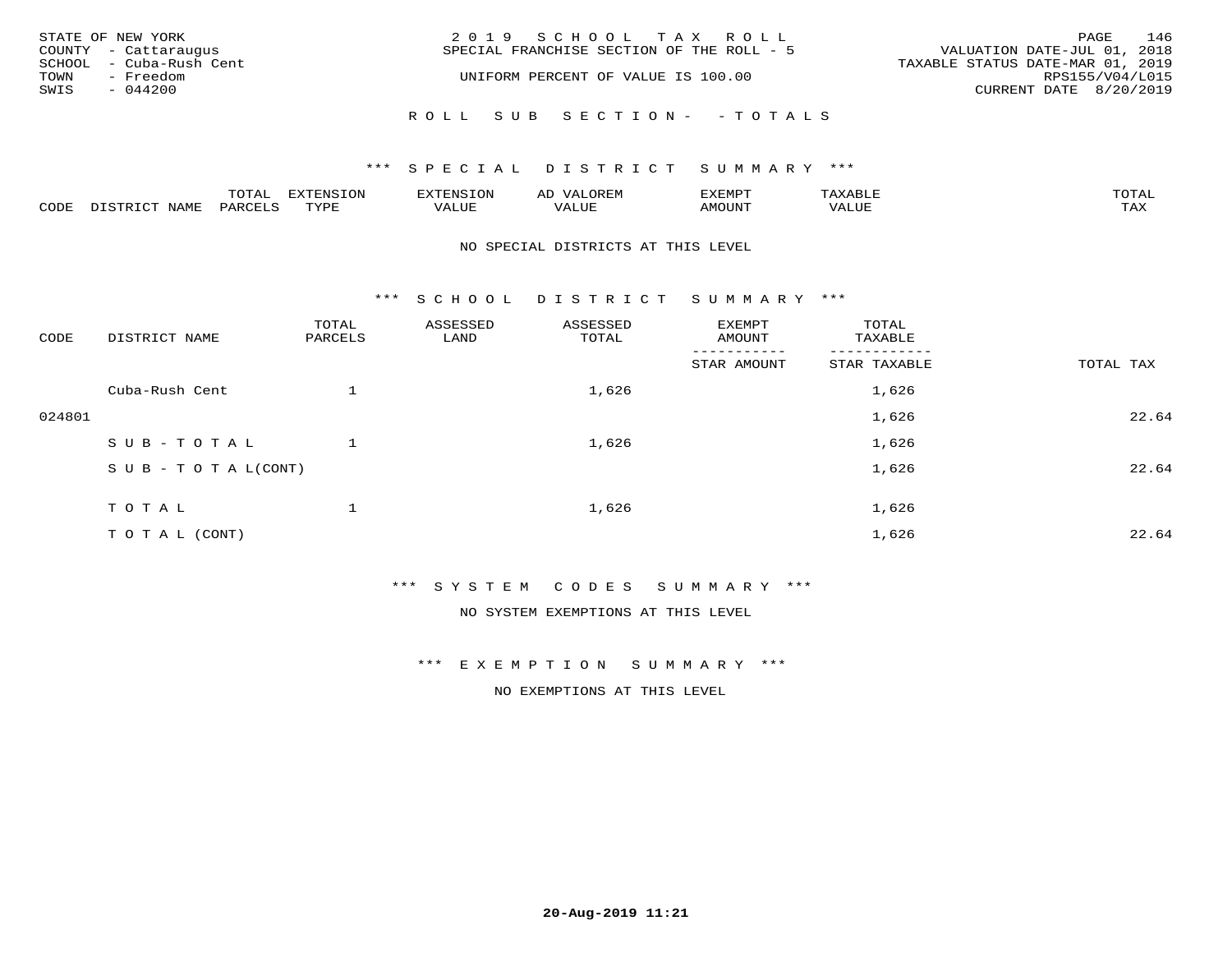| STATE OF NEW YORK<br>COUNTY - Cattaraugus | 2019 SCHOOL TAX ROLL<br>SPECIAL FRANCHISE SECTION OF THE ROLL - 5 | 147<br>PAGE<br>VALUATION DATE-JUL 01, 2018          |
|-------------------------------------------|-------------------------------------------------------------------|-----------------------------------------------------|
| SCHOOL - Cuba-Rush Cent<br>- Freedom      | UNIFORM PERCENT OF VALUE IS 100.00                                | TAXABLE STATUS DATE-MAR 01, 2019<br>RPS155/V04/L015 |
| TOWN<br>SWIS<br>$-044200$                 |                                                                   | CURRENT DATE 8/20/2019                              |
|                                           | ROLL SUB SECTION- - TOTALS                                        |                                                     |

| <b>ROLL</b> |                                                                                                                                    | TOTAL   | ASSESSED | ASSESSED | EXEMPT                | TOTAL                   |      | TOTAL  |
|-------------|------------------------------------------------------------------------------------------------------------------------------------|---------|----------|----------|-----------------------|-------------------------|------|--------|
| SEC         | DESCRIPTION                                                                                                                        | PARCELS | LAND     | TOTAL    | AMOUNT<br>----------- | TAXABLE<br>------------ | TAX  | TAX    |
|             |                                                                                                                                    |         |          |          | STAR AMOUNT           | STAR TAXABLE            | RATE |        |
|             | 2019-20 School Tax                                                                                                                 |         |          | 1,626    |                       | 1,626                   |      |        |
|             |                                                                                                                                    |         |          |          |                       | 1,626                   |      | 22.03  |
|             | Library Tax                                                                                                                        |         |          | 1,626    |                       | 1,626                   |      |        |
|             |                                                                                                                                    |         |          |          |                       | 1,626                   |      | .61    |
|             | SPEC DIST TAXES<br>the contract of the contract of the contract of the contract of the contract of the contract of the contract of |         |          |          |                       |                         |      | ------ |

5 SPECIAL FRANCHISE 1 22.64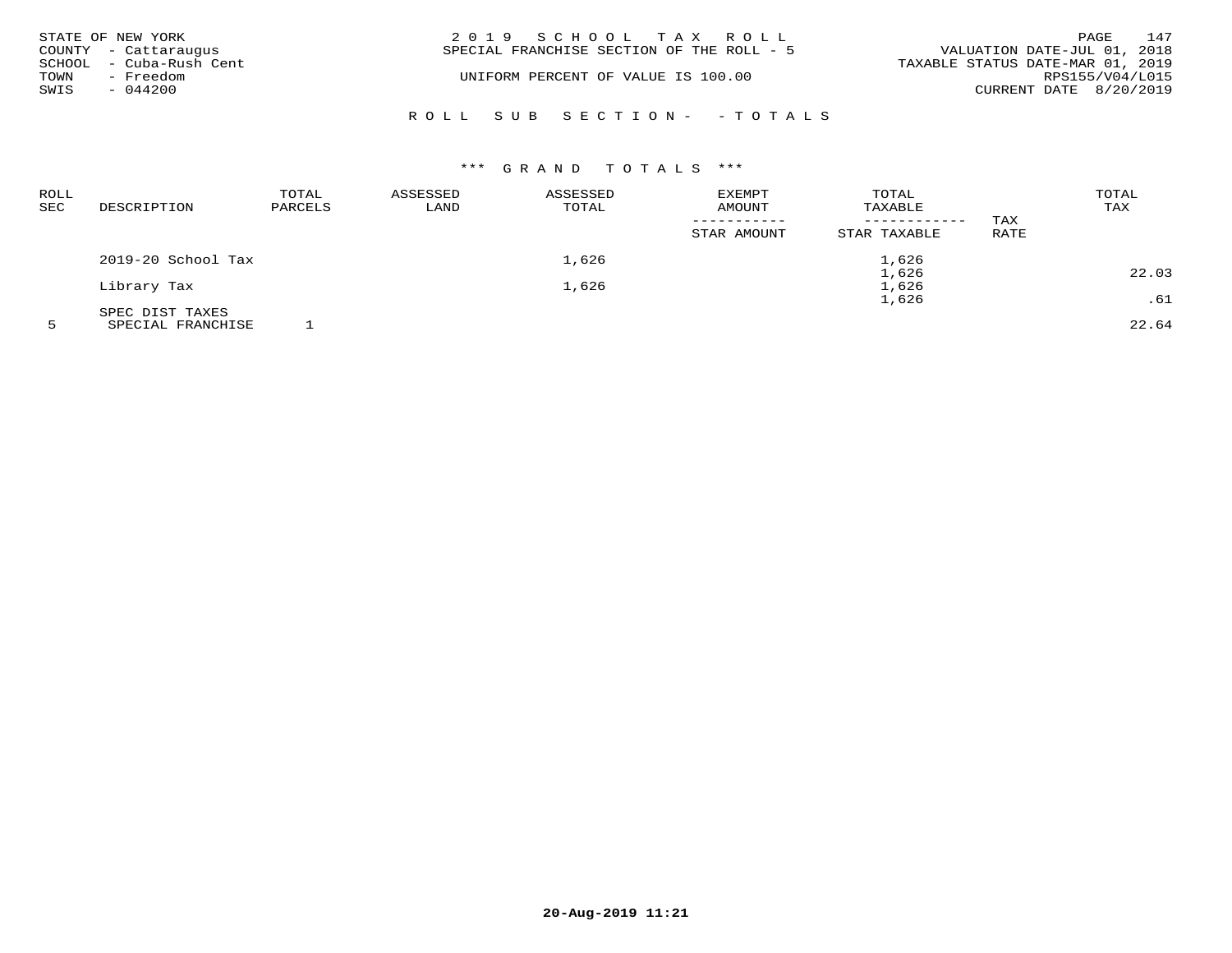| STATE OF NEW YORK<br>COUNTY - Cattaraugus                         | 2019 SCHOOL TAX ROLL<br>SPECIAL FRANCHISE SECTION OF THE ROLL - 5 | 148<br>PAGE<br>VALUATION DATE-JUL 01, 2018                                    |
|-------------------------------------------------------------------|-------------------------------------------------------------------|-------------------------------------------------------------------------------|
| SCHOOL - Cuba-Rush Cent<br>- Freedom<br>TOWN<br>SWIS<br>$-044200$ | UNIFORM PERCENT OF VALUE IS 100.00                                | TAXABLE STATUS DATE-MAR 01, 2019<br>RPS155/V04/L015<br>CURRENT DATE 8/20/2019 |
|                                                                   | ROLL SECTION TOTALS                                               |                                                                               |

|      |      | $m \wedge m \wedge n$<br>◡∸ғ | TON                              | . HUNY              | AĽ                  | ے ا      |       | $m \wedge m \wedge n$ |
|------|------|------------------------------|----------------------------------|---------------------|---------------------|----------|-------|-----------------------|
| CODE | NAMF | 'AK                          | $m \times r \times r$<br>- - - - | T T T<br>اللالمستحم | - ---<br>اللالمستعم | 57077375 | VALUF | $m \times r$<br>- −-  |

### NO SPECIAL DISTRICTS AT THIS LEVEL

\*\*\* S C H O O L D I S T R I C T S U M M A R Y \*\*\*

| CODE   | DISTRICT NAME                    | TOTAL<br>PARCELS | ASSESSED<br>LAND | ASSESSED<br>TOTAL | EXEMPT<br>AMOUNT | TOTAL<br>TAXABLE |           |
|--------|----------------------------------|------------------|------------------|-------------------|------------------|------------------|-----------|
|        |                                  |                  |                  |                   | STAR AMOUNT      | STAR TAXABLE     | TOTAL TAX |
|        | Cuba-Rush Cent                   |                  |                  | 1,626             |                  | 1,626            |           |
| 024801 |                                  |                  |                  |                   |                  | 1,626            | 22.64     |
|        | SUB-TOTAL                        |                  |                  | 1,626             |                  | 1,626            |           |
|        | $S \cup B - T \cup T A L (CONT)$ |                  |                  |                   |                  | 1,626            | 22.64     |
|        | TOTAL                            |                  |                  | 1,626             |                  | 1,626            |           |
|        | TO TAL (CONT)                    |                  |                  |                   |                  | 1,626            | 22.64     |

\*\*\* S Y S T E M C O D E S S U M M A R Y \*\*\*

NO SYSTEM EXEMPTIONS AT THIS LEVEL

\*\*\* E X E M P T I O N S U M M A R Y \*\*\*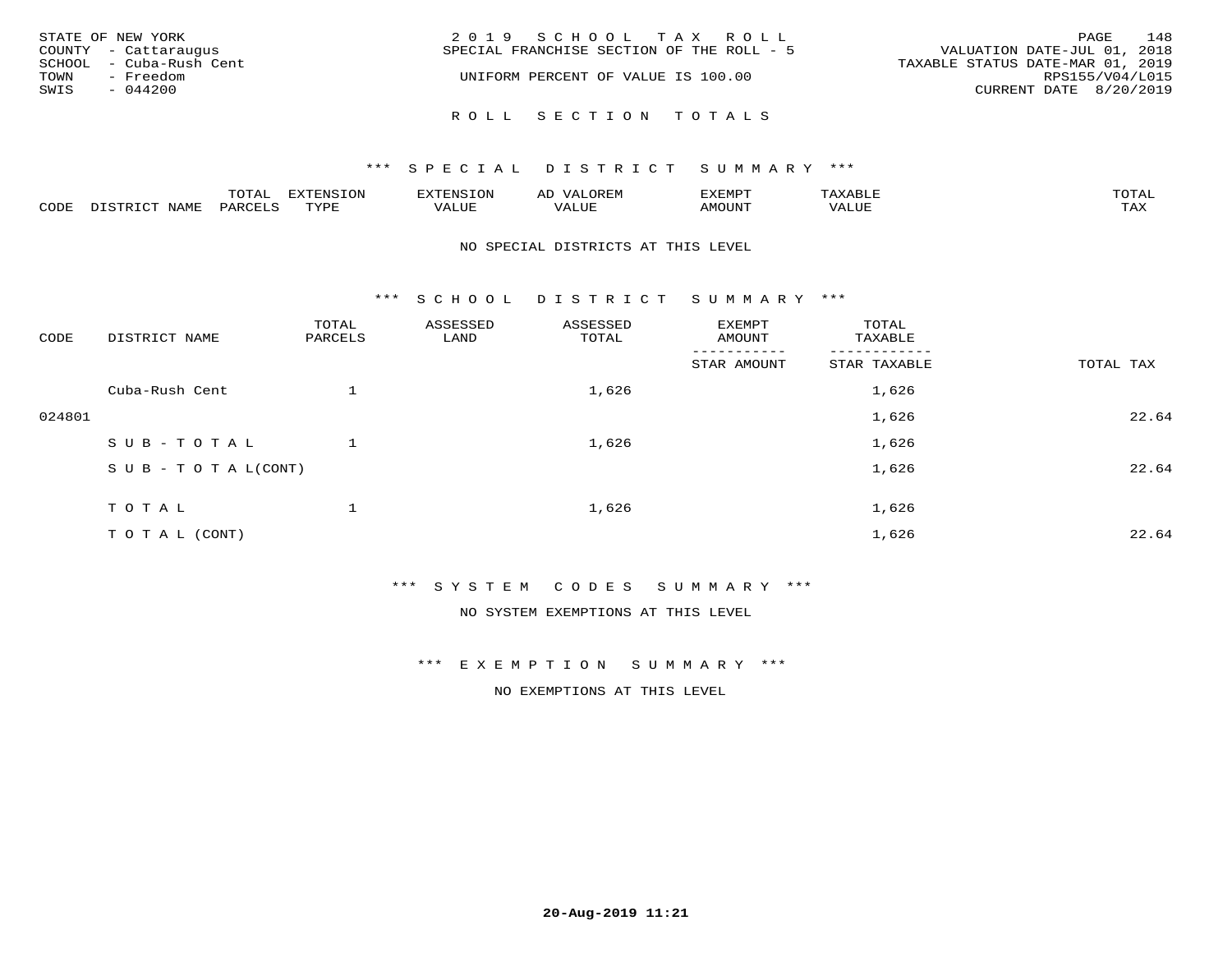| TOWN<br>SWIS | STATE OF NEW YORK<br>COUNTY - Cattaraugus<br>SCHOOL - Cuba-Rush Cent<br>- Freedom<br>$-044200$ | 2019 SCHOOL TAX ROLL<br>VALUATION DATE-JUL 01, 2018<br>SPECIAL FRANCHISE SECTION OF THE ROLL - 5<br>TAXABLE STATUS DATE-MAR 01, 2019<br>UNIFORM PERCENT OF VALUE IS 100.00 | PAGE<br>RPS155/V04/L015<br>CURRENT DATE 8/20/2019 | 149 |
|--------------|------------------------------------------------------------------------------------------------|----------------------------------------------------------------------------------------------------------------------------------------------------------------------------|---------------------------------------------------|-----|
|              |                                                                                                | ROLL SECTION TOTALS                                                                                                                                                        |                                                   |     |

| ROLL<br>SEC | DESCRIPTION        | TOTAL<br>PARCELS | ASSESSED<br>LAND | ASSESSED<br>TOTAL | <b>EXEMPT</b><br>AMOUNT<br>STAR AMOUNT | TOTAL<br>TAXABLE<br>------------<br>STAR TAXABLE | TAX<br>RATE | TOTAL<br>TAX |
|-------------|--------------------|------------------|------------------|-------------------|----------------------------------------|--------------------------------------------------|-------------|--------------|
|             | 2019-20 School Tax |                  |                  | 1,626             |                                        | 1,626                                            |             |              |
|             |                    |                  |                  |                   |                                        | 1,626                                            |             | 22.03        |
|             | Library Tax        |                  |                  | 1,626             |                                        | 1,626                                            |             |              |
|             |                    |                  |                  |                   |                                        | 1,626                                            |             | .61          |
|             | SPEC DIST TAXES    |                  |                  |                   |                                        |                                                  |             |              |

5 SPECIAL FRANCHISE 1 22.64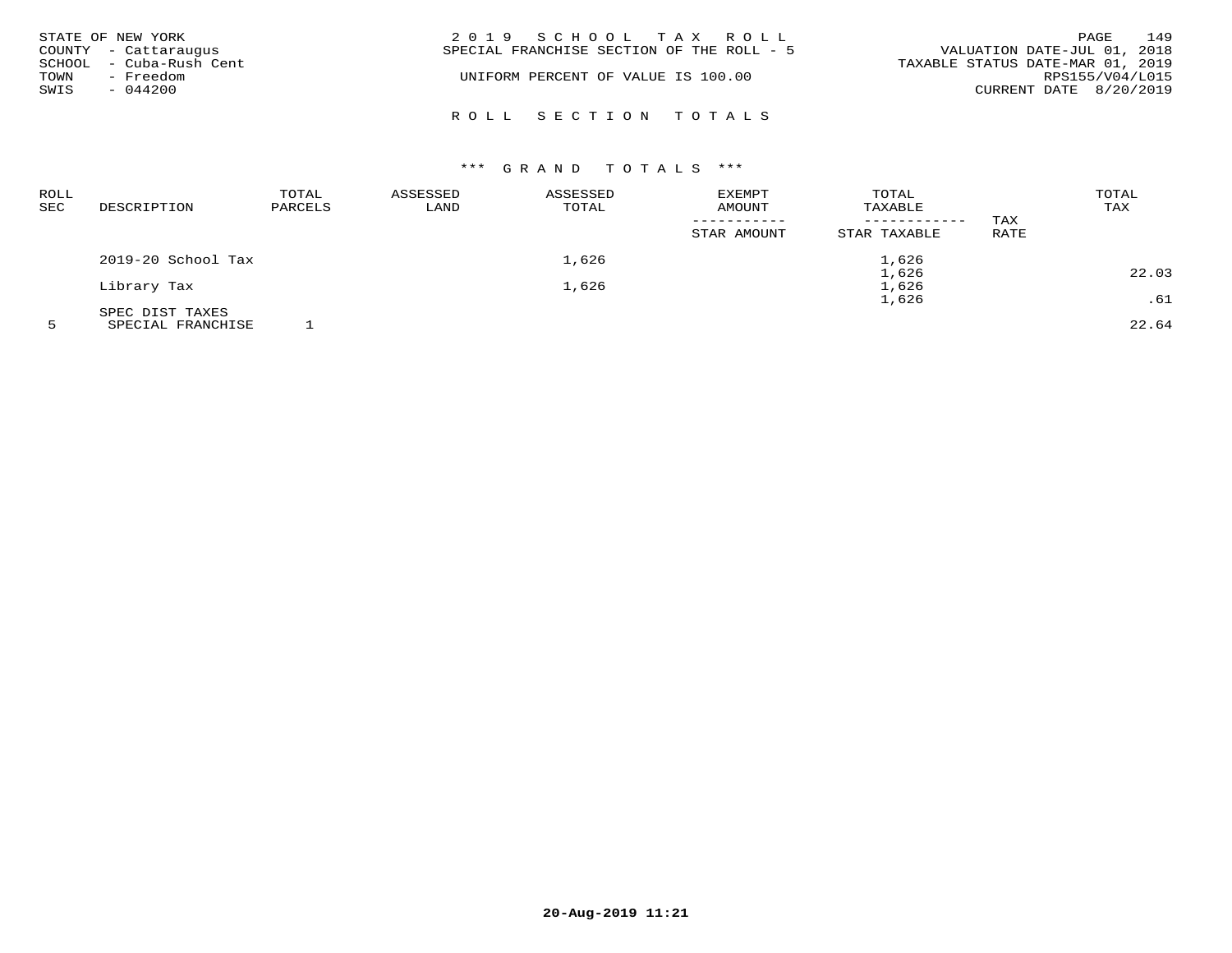| STATE OF NEW YORK<br>COUNTY - Cattaraugus<br>SCHOOL - Cuba-Rush Cent<br>- Freedom<br>TOWN<br>SWIS<br>$-044200$ |                                                                                  | OWNERS NAME SEQUENCE | 2019 SCHOOL TAX ROLL<br>UTILITY & R.R. SECTION OF THE ROLL - 6<br>UNIFORM PERCENT OF VALUE IS 100.00 | VALUATION DATE-JUL 01, 2018<br>TAXABLE STATUS DATE-MAR 01, 2019 | 150<br>PAGE              |
|----------------------------------------------------------------------------------------------------------------|----------------------------------------------------------------------------------|----------------------|------------------------------------------------------------------------------------------------------|-----------------------------------------------------------------|--------------------------|
| TAX MAP PARCEL NUMBER                                                                                          | PROPERTY LOCATION & CLASS ASSESSMENT EXEMPTION CODE-----------------------       |                      |                                                                                                      |                                                                 | ------------------SCHOOL |
| CURRENT OWNERS NAME<br>CURRENT OWNERS ADDRESS                                                                  | SCHOOL DISTRICT<br>PARCEL SIZE/GRID COORD                                        | LAND<br>TOTAL        | TAX DESCRIPTION<br>SPECIAL DISTRICTS                                                                 | TAXABLE VALUE                                                   | TAX AMOUNT               |
|                                                                                                                |                                                                                  |                      |                                                                                                      |                                                                 |                          |
|                                                                                                                | Elec Trans Line                                                                  |                      |                                                                                                      | ACCT 0895                                                       | BILL<br>411              |
| 642.000-9901-132.350/101                                                                                       | 882 Elec Trans Imp                                                               |                      | 2019-20 School Tax                                                                                   | 32,856                                                          | 445.10                   |
| Niagara Mohawk Power Corp<br>Real Estate Tax Dept<br>300 Erie Blvd West<br>Syracuse, NY 13202                  | Cuba-Rush Cent 024801<br>Loc #712401<br>1.0000 Cuba/rushford<br>Rsville Tap #801 | $\Omega$<br>32,856   | Library Tax                                                                                          | 32,856                                                          | 12.30                    |
|                                                                                                                | ACRES<br>0.01                                                                    |                      |                                                                                                      |                                                                 |                          |
|                                                                                                                | FULL MARKET VALUE                                                                | 32,856               |                                                                                                      |                                                                 |                          |
|                                                                                                                |                                                                                  |                      | TOTAL TAX ---                                                                                        |                                                                 | 457.40**                 |
|                                                                                                                |                                                                                  |                      |                                                                                                      | DATE #1<br>AMT DUE                                              | 09/30/19<br>457.40       |
|                                                                                                                |                                                                                  |                      |                                                                                                      |                                                                 |                          |
|                                                                                                                | Outside Plant                                                                    |                      |                                                                                                      | ACCT 0662                                                       | BILL<br>412              |
| 642.000-9901-132.350/188                                                                                       | 882 Elec Trans Imp                                                               |                      | 2019-20 School Tax                                                                                   | 15,148                                                          | 205.21                   |
| Niagara Mohawk Power Corp                                                                                      | Cuba-Rush Cent 024801                                                            |                      | 0 Library Tax                                                                                        | 15,148                                                          | 5.67                     |
| Real Estate Tax Dept                                                                                           | Loc #888888                                                                      | 15,148               |                                                                                                      |                                                                 |                          |
| 300 Erie Blvd West                                                                                             | 0.0329 Cuba/rushford                                                             |                      |                                                                                                      |                                                                 |                          |
| Syracuse, NY 13202                                                                                             | Elec Dist                                                                        |                      |                                                                                                      |                                                                 |                          |
|                                                                                                                | ACRES<br>0.01                                                                    |                      |                                                                                                      |                                                                 |                          |
|                                                                                                                | FULL MARKET VALUE                                                                | 15,148               |                                                                                                      |                                                                 |                          |
|                                                                                                                |                                                                                  |                      | TOTAL TAX ---                                                                                        |                                                                 | 210.88**                 |
|                                                                                                                |                                                                                  |                      |                                                                                                      | DATE #1                                                         | 09/30/19                 |
|                                                                                                                |                                                                                  |                      |                                                                                                      | AMT DUE                                                         | 210.88                   |
|                                                                                                                |                                                                                  |                      |                                                                                                      |                                                                 |                          |
|                                                                                                                | 11642 Bixby Hill Rd                                                              |                      |                                                                                                      | ACCT 0669                                                       | BILL 413                 |
| 642.000-0000-631.900/1881                                                                                      | 836 Telecom. eq.                                                                 |                      | 2019-20 School Tax                                                                                   | 3,162                                                           | 42.84                    |
| Verizon New York Inc                                                                                           | Cuba-Rush Cent 024801                                                            | $\circ$              | Library Tax                                                                                          | 3,162                                                           | 1.18                     |
| PO Box 2749                                                                                                    | Loc #888888                                                                      | 3,162                |                                                                                                      |                                                                 |                          |
| Addison, TX 75001                                                                                              | .2440 Factor                                                                     |                      |                                                                                                      |                                                                 |                          |
|                                                                                                                | Poles, Wire, Cable, Etc<br>ACRES<br>0.01                                         |                      |                                                                                                      |                                                                 |                          |
|                                                                                                                | FULL MARKET VALUE                                                                | 3,162                |                                                                                                      |                                                                 |                          |
|                                                                                                                |                                                                                  |                      | TOTAL TAX $---$                                                                                      |                                                                 | $44.02**$                |
|                                                                                                                |                                                                                  |                      |                                                                                                      | DATE #1                                                         | 09/30/19                 |
|                                                                                                                |                                                                                  |                      |                                                                                                      | AMT DUE                                                         | 44.02                    |
|                                                                                                                |                                                                                  |                      |                                                                                                      |                                                                 |                          |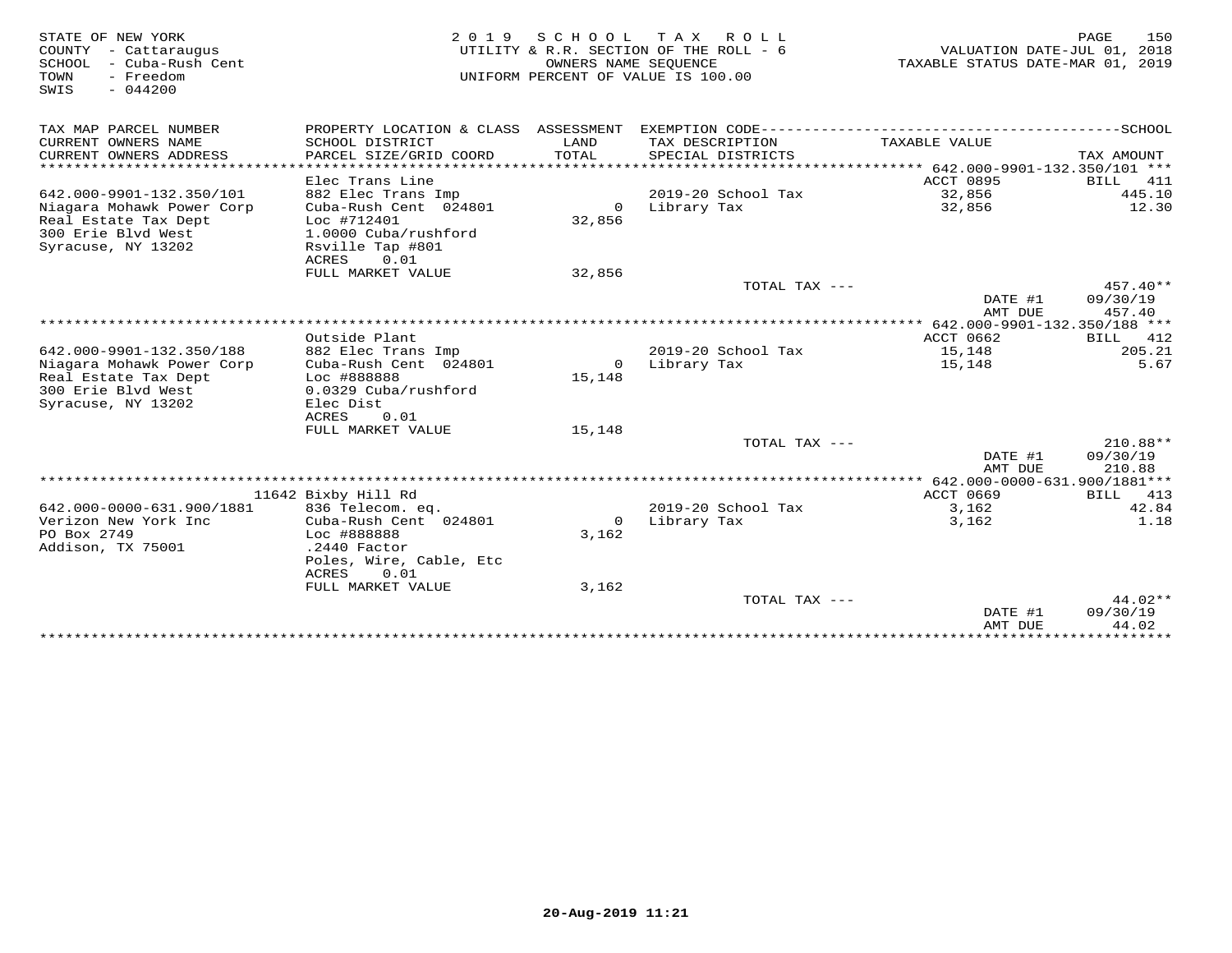| STATE OF NEW YORK<br>COUNTY - Cattaraugus<br>SCHOOL - Cuba-Rush Cent<br>TOWN<br>- Freedom<br>SWIS<br>- 044200 |  | 2019 SCHOOL TAX ROLL<br>UTILITY & R.R. SECTION OF THE ROLL - 6 |  | VALUATION DATE-JUL 01, 2018<br>TAXABLE STATUS DATE-MAR 01, 2019<br>CURRENT DATE 8/20/2019 | PAGE<br>RPS155/V04/L015 | 151 |
|---------------------------------------------------------------------------------------------------------------|--|----------------------------------------------------------------|--|-------------------------------------------------------------------------------------------|-------------------------|-----|
|                                                                                                               |  | ROLL SUB SECTION- - TOTALS                                     |  |                                                                                           |                         |     |

|      |      | $m \wedge m \wedge n$<br>◡∸ғ | TON                              | . HUNY              | AĽ                  | ے ا      |       | $m \wedge m \wedge n$ |
|------|------|------------------------------|----------------------------------|---------------------|---------------------|----------|-------|-----------------------|
| CODE | NAMF | 'AK                          | $m \times r \times r$<br>- - - - | T T T<br>اللالمستحم | - ---<br>اللالمستعم | 57077375 | VALUF | $m \times r$<br>- −-  |

### NO SPECIAL DISTRICTS AT THIS LEVEL

\*\*\* S C H O O L D I S T R I C T S U M M A R Y \*\*\*

| CODE   | DISTRICT NAME                    | TOTAL<br>PARCELS | ASSESSED<br>LAND | ASSESSED<br>TOTAL | EXEMPT<br>AMOUNT | TOTAL<br>TAXABLE |           |
|--------|----------------------------------|------------------|------------------|-------------------|------------------|------------------|-----------|
|        |                                  |                  |                  |                   | STAR AMOUNT      | STAR TAXABLE     | TOTAL TAX |
|        | Cuba-Rush Cent                   | 3                |                  | 51,166            |                  | 51,166           |           |
| 024801 |                                  |                  |                  |                   |                  | 51,166           | 712.30    |
|        | SUB-TOTAL                        | 3                |                  | 51,166            |                  | 51,166           |           |
|        | $S \cup B - T \cup T A L (CONT)$ |                  |                  |                   |                  | 51,166           | 712.30    |
|        | TOTAL                            | 3                |                  | 51,166            |                  | 51,166           |           |
|        | T O T A L (CONT)                 |                  |                  |                   |                  | 51,166           | 712.30    |

\*\*\* S Y S T E M C O D E S S U M M A R Y \*\*\*

NO SYSTEM EXEMPTIONS AT THIS LEVEL

\*\*\* E X E M P T I O N S U M M A R Y \*\*\*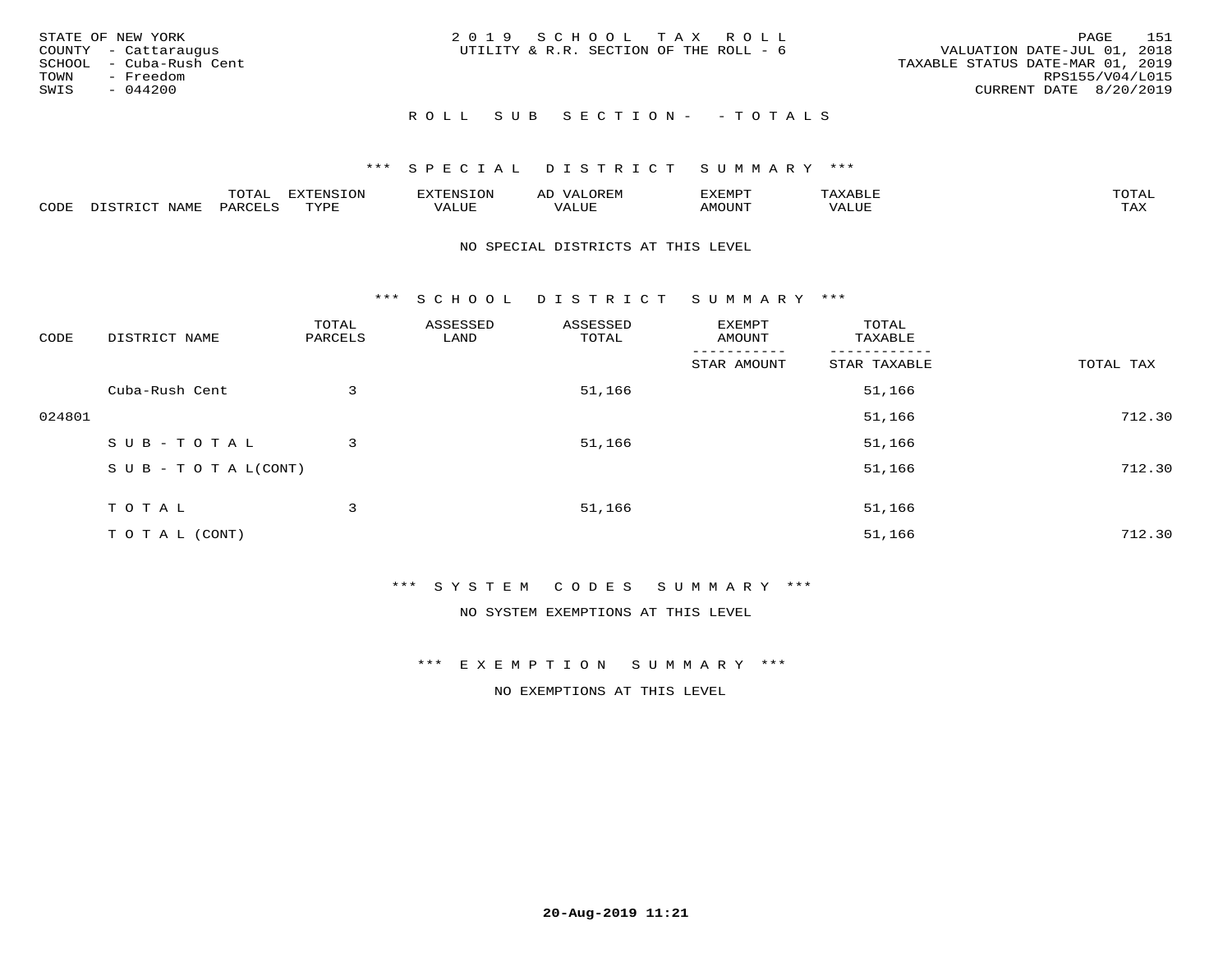| STATE OF NEW YORK<br>COUNTY - Cattaraugus<br>- Cuba-Rush Cent<br>SCHOOL<br>- Freedom<br>TOWN<br>$-044200$<br>SWIS | 2019 SCHOOL TAX ROLL<br>UTILITY & R.R. SECTION OF THE ROLL - 6 | 152<br>PAGE<br>VALUATION DATE-JUL 01, 2018<br>TAXABLE STATUS DATE-MAR 01, 2019<br>RPS155/V04/L015<br>CURRENT DATE 8/20/2019 |
|-------------------------------------------------------------------------------------------------------------------|----------------------------------------------------------------|-----------------------------------------------------------------------------------------------------------------------------|
|                                                                                                                   | ROLL SUB SECTION- - TOTALS                                     |                                                                                                                             |

| <b>ROLL</b><br><b>SEC</b> | DESCRIPTION        | TOTAL<br>PARCELS | ASSESSED<br>LAND | ASSESSED<br>TOTAL | <b>EXEMPT</b><br>AMOUNT<br>STAR AMOUNT | TOTAL<br>TAXABLE<br>------------<br>STAR TAXABLE | TAX<br>RATE | TOTAL<br>TAX |
|---------------------------|--------------------|------------------|------------------|-------------------|----------------------------------------|--------------------------------------------------|-------------|--------------|
|                           | 2019-20 School Tax |                  |                  | 51,166            |                                        | 51,166                                           |             |              |
|                           |                    |                  |                  |                   |                                        | 51,166                                           |             | 693.15       |
|                           | Library Tax        |                  |                  | 51,166            |                                        | 51,166<br>51,166                                 |             | 19.15        |
|                           | SPEC DIST TAXES    |                  |                  |                   |                                        |                                                  |             |              |
|                           | UTILITIES & N.C.   |                  |                  |                   |                                        |                                                  |             | 712.30       |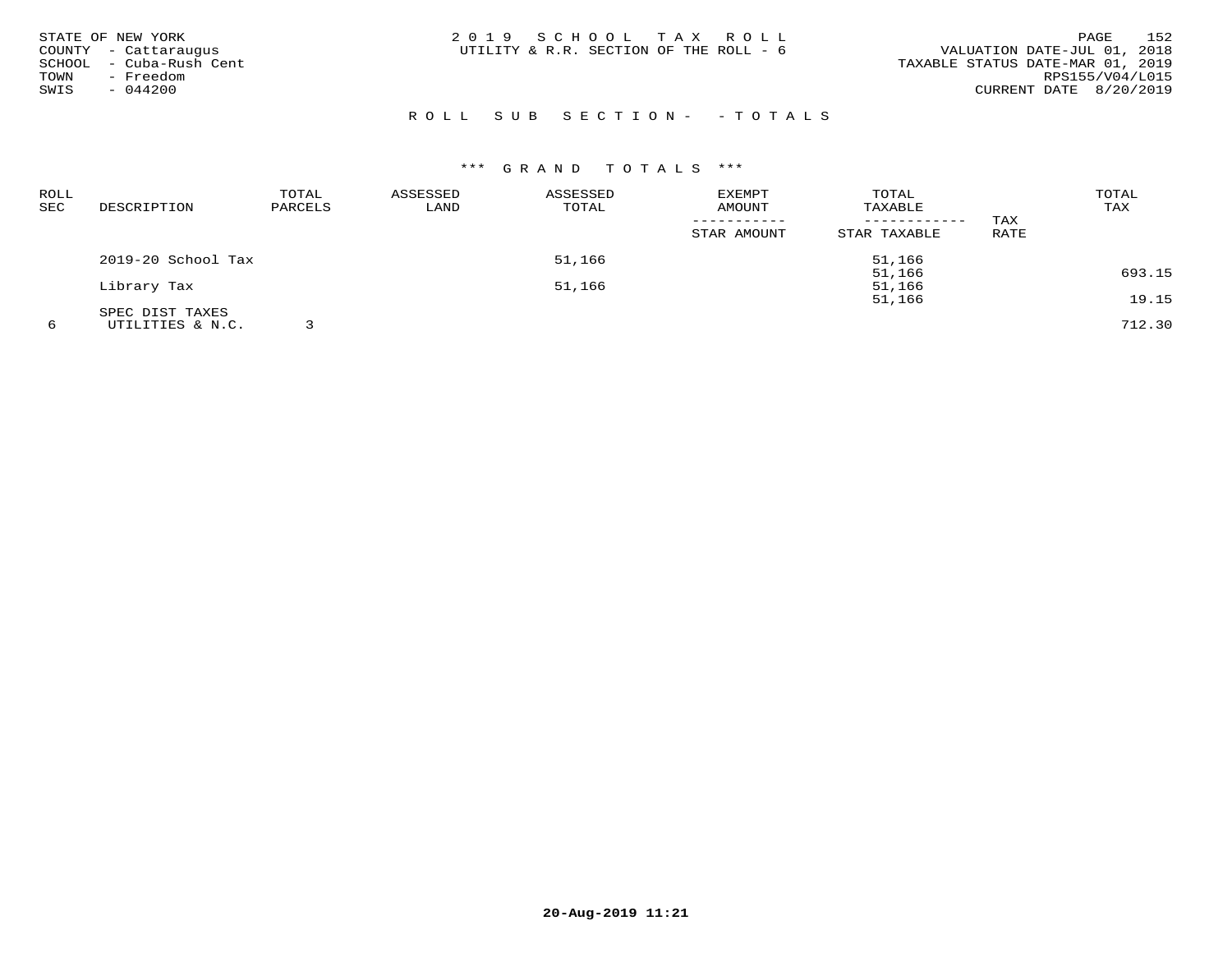| STATE OF NEW YORK<br>COUNTY - Cattaraugus<br>SCHOOL - Cuba-Rush Cent<br>TOWN<br>- Freedom<br>SWIS<br>$-044200$ | 2019 SCHOOL TAX ROLL<br>UTILITY & R.R. SECTION OF THE ROLL - 6 | 153<br>PAGE<br>VALUATION DATE-JUL 01, 2018<br>TAXABLE STATUS DATE-MAR 01, 2019<br>RPS155/V04/L015<br>CURRENT DATE 8/20/2019 |
|----------------------------------------------------------------------------------------------------------------|----------------------------------------------------------------|-----------------------------------------------------------------------------------------------------------------------------|
|                                                                                                                | ROLL SECTION TOTALS                                            |                                                                                                                             |

|      |                 | m∧m*<br>UIAL | EXTENSION        | 'ENST∩N         | ΑIJ<br>JR LI <sup>V</sup> | ፈXEMP" | $\Delta$<br>. .                | TOTAL |
|------|-----------------|--------------|------------------|-----------------|---------------------------|--------|--------------------------------|-------|
| CODE | $- - -$<br>NAMI | PARCEL       | mynne<br>- - - - | T T T<br>تلاللت | , , , , , , ,<br>ALUE     | MOUN.  | , 77 T TT <del>D</del><br>-u r | TAX   |

### NO SPECIAL DISTRICTS AT THIS LEVEL

\*\*\* S C H O O L D I S T R I C T S U M M A R Y \*\*\*

| CODE   | DISTRICT NAME                    | TOTAL<br>PARCELS | ASSESSED<br>LAND | ASSESSED<br>TOTAL | EXEMPT<br>AMOUNT | TOTAL<br>TAXABLE         |           |
|--------|----------------------------------|------------------|------------------|-------------------|------------------|--------------------------|-----------|
|        |                                  |                  |                  |                   | STAR AMOUNT      | --------<br>STAR TAXABLE | TOTAL TAX |
|        | Cuba-Rush Cent                   | 3                |                  | 51,166            |                  | 51,166                   |           |
| 024801 |                                  |                  |                  |                   |                  | 51,166                   | 712.30    |
|        | SUB-TOTAL                        | 3                |                  | 51,166            |                  | 51,166                   |           |
|        | $S \cup B - T \cup T A L (CONT)$ |                  |                  |                   |                  | 51,166                   | 712.30    |
|        | TOTAL                            | 3                |                  | 51,166            |                  | 51,166                   |           |
|        | T O T A L (CONT)                 |                  |                  |                   |                  | 51,166                   | 712.30    |

# \*\*\* S Y S T E M C O D E S S U M M A R Y \*\*\*

NO SYSTEM EXEMPTIONS AT THIS LEVEL

\*\*\* E X E M P T I O N S U M M A R Y \*\*\*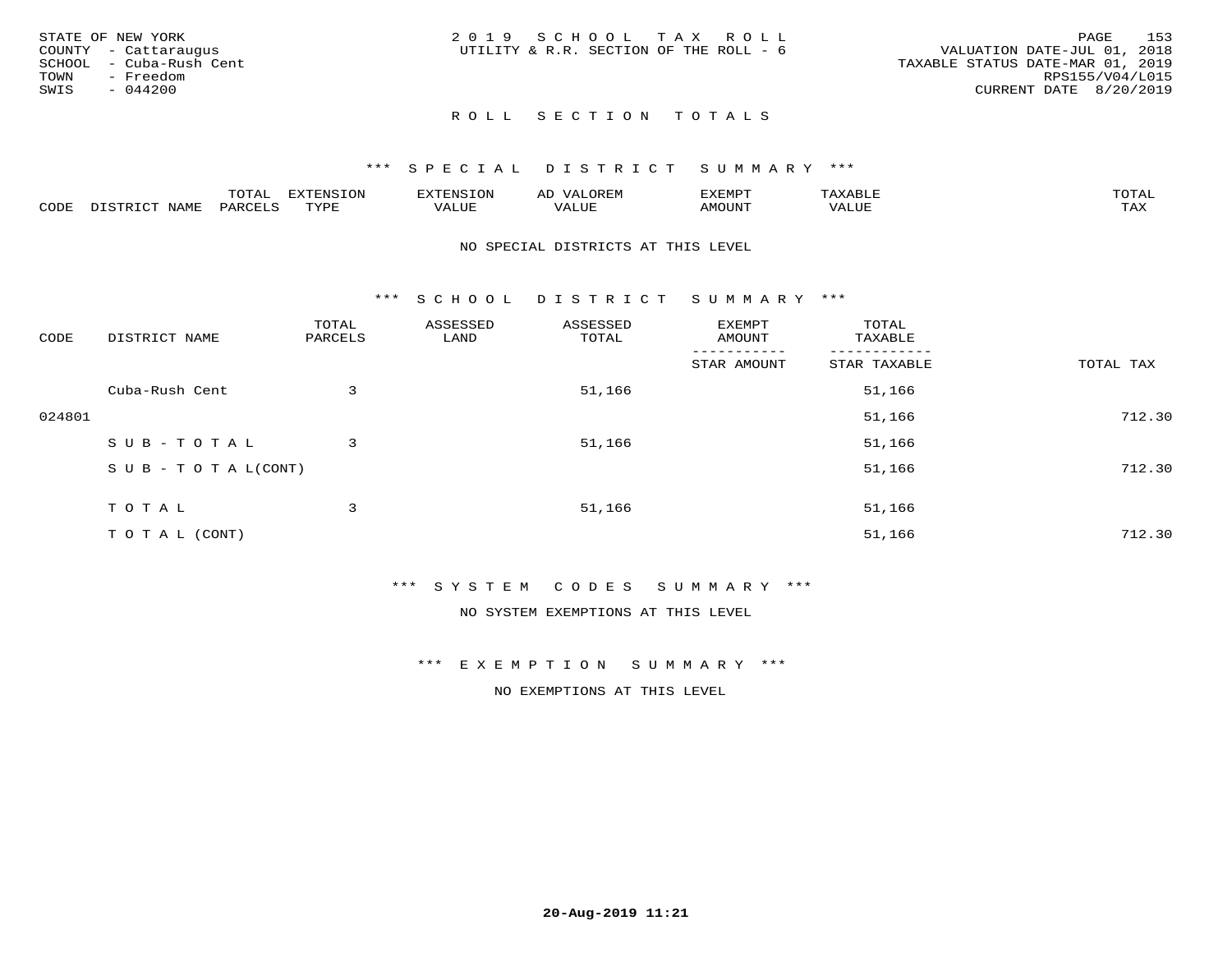| STATE OF NEW YORK<br>COUNTY - Cattaraugus<br>SCHOOL - Cuba-Rush Cent<br>TOWN<br>- Freedom<br>SWIS<br>$-044200$ | 2019 SCHOOL TAX ROLL<br>UTILITY & R.R. SECTION OF THE ROLL - 6 | 154<br>PAGE<br>VALUATION DATE-JUL 01, 2018<br>TAXABLE STATUS DATE-MAR 01, 2019<br>RPS155/V04/L015<br>CURRENT DATE 8/20/2019 |
|----------------------------------------------------------------------------------------------------------------|----------------------------------------------------------------|-----------------------------------------------------------------------------------------------------------------------------|
|                                                                                                                | ROLL SECTION TOTALS                                            |                                                                                                                             |

| <b>ROLL</b> |                    | TOTAL   | ASSESSED | ASSESSED | <b>EXEMPT</b> | TOTAL        |             | TOTAL  |
|-------------|--------------------|---------|----------|----------|---------------|--------------|-------------|--------|
| SEC         | DESCRIPTION        | PARCELS | LAND     | TOTAL    | AMOUNT        | TAXABLE      |             | TAX    |
|             |                    |         |          |          |               |              | TAX         |        |
|             |                    |         |          |          | STAR AMOUNT   | STAR TAXABLE | <b>RATE</b> |        |
|             | 2019-20 School Tax |         |          | 51,166   |               | 51,166       |             |        |
|             |                    |         |          |          |               | 51,166       |             | 693.15 |
|             | Library Tax        |         |          | 51,166   |               | 51,166       |             |        |
|             |                    |         |          |          |               | 51,166       |             | 19.15  |
|             | SPEC DIST TAXES    |         |          |          |               |              |             |        |
|             | UTILITIES & N.C.   |         |          |          |               |              |             | 712.30 |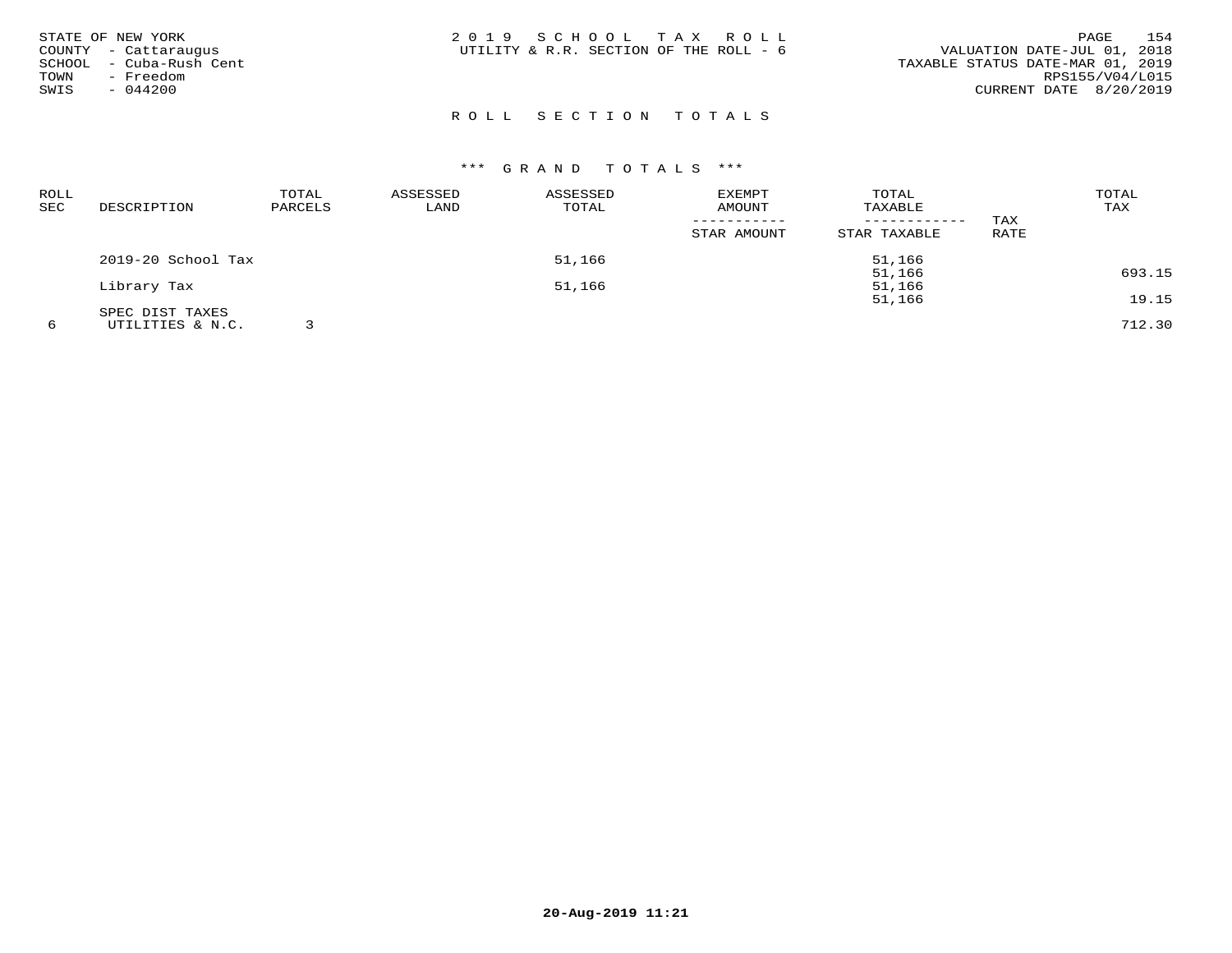| STATE OF NEW YORK       | 2019 SCHOOL TAX ROLL |  | 155<br>PAGE                      |
|-------------------------|----------------------|--|----------------------------------|
| COUNTY - Cattaraugus    |                      |  | VALUATION DATE-JUL 01, 2018      |
| SCHOOL - Cuba-Rush Cent | SWIS TOTALS          |  | TAXABLE STATUS DATE-MAR 01, 2019 |
| TOWN<br>- Freedom       |                      |  | RPS155/V04/L015                  |
| SWIS<br>- 044200        |                      |  | CURRENT DATE 8/20/2019           |
|                         |                      |  |                                  |

|      | ----<br>. U 1 1 1 1 | mmATATAT<br><b>A</b> | ▵ | <b>EMP</b> | t Land               | _____ |
|------|---------------------|----------------------|---|------------|----------------------|-------|
| CODE |                     | $n \tau \tau n \tau$ |   | MOTIN.     | $\sim$ $\sim$ $\sim$ |       |

NO SPECIAL DISTRICTS AT THIS LEVEL

\*\*\* S C H O O L D I S T R I C T S U M M A R Y \*\*\*

| CODE   | DISTRICT NAME              | TOTAL<br>PARCELS | ASSESSED<br>LAND | ASSESSED<br>TOTAL | EXEMPT<br>AMOUNT | TOTAL<br>TAXABLE          |          |           |
|--------|----------------------------|------------------|------------------|-------------------|------------------|---------------------------|----------|-----------|
|        |                            |                  |                  |                   | STAR AMOUNT      | ---------<br>STAR TAXABLE | TAX RATE | TOTAL TAX |
|        | Cuba-Rush Cent             | 39               | 1414,500         | 4057,592          | 1161,702         | 2,895,890                 |          |           |
| 024801 |                            |                  |                  |                   | 416,100          | 2,479,790                 | .374479  | 34,678.23 |
|        | SUB-TOTAL                  | 39               | 1414,500         | 4057,592          | 1161,702         | 2,895,890                 |          |           |
|        | S U B - T O T A $L$ (CONT) |                  |                  |                   | 416,100          | 2,479,790                 |          | 34,678.23 |
|        | T O T A L                  | 39               | 1414,500         | 4057,592          | 1161,702         | 2,895,890                 |          |           |
|        |                            |                  |                  |                   |                  |                           |          |           |
|        | T O T A L (CONT)           |                  |                  |                   | 416,100          | 2,479,790                 |          | 34,678.23 |

\*\*\* S Y S T E M C O D E S S U M M A R Y \*\*\*

### NO SYSTEM EXEMPTIONS AT THIS LEVEL

\*\*\* E X E M P T I O N S U M M A R Y \*\*\*

| CODE  | DESCRIPTION | TOTAL<br>PARCELS | SCHOOL  |
|-------|-------------|------------------|---------|
| 41700 | AG BLDG     | ᅩ                | 932,400 |
| 41720 | AG DIST     |                  | 167,302 |
| 41804 | AGED S      | ᅩ                | 18,300  |
| 41834 | ENH STAR    | 3                | 206,100 |
| 41854 | BAS STAR    | 7                | 210,000 |
|       |             |                  |         |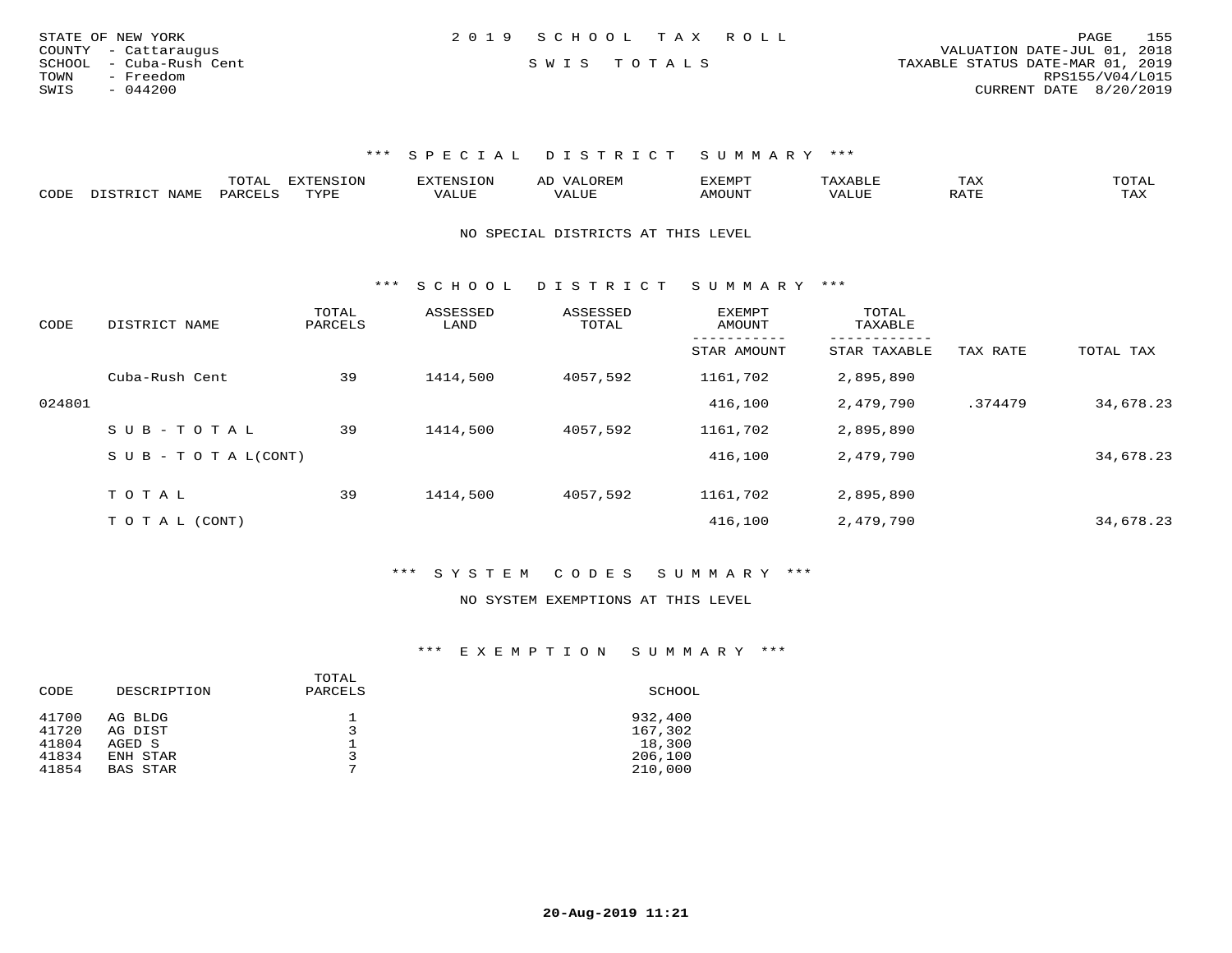| STATE OF NEW YORK |                  |  |
|-------------------|------------------|--|
| COUNTY            | - Cattaraugus    |  |
| SCHOOL            | - Cuba-Rush Cent |  |
| TOWN              | - Freedom        |  |
| SWIS              | $-044200$        |  |

\*\*\* E X E M P T I O N S U M M A R Y \*\*\*

| CODE  | DESCRIPTION | TOTAL<br>PARCELS | SCHOOL   |
|-------|-------------|------------------|----------|
| 42100 | SILO T/C/S  |                  | 43,700   |
|       | TOTAL       | 16               | 1577,802 |

| <b>ROLL</b><br>SEC | DESCRIPTION                         | TOTAL<br>PARCELS | ASSESSED<br>LAND | ASSESSED<br>TOTAL | <b>EXEMPT</b><br>AMOUNT | TOTAL<br><b>TAXABLE</b> |             |           |
|--------------------|-------------------------------------|------------------|------------------|-------------------|-------------------------|-------------------------|-------------|-----------|
|                    |                                     |                  |                  |                   | STAR AMOUNT             | STAR TAXABLE            | TAX<br>RATE |           |
|                    | 2019-20 School Tax                  |                  | 1414,500         | 4004,800          | 1,161,702<br>416,100    | 2,843,098<br>2,426,998  | 13.547013   | 32,878.60 |
|                    | Library Tax                         |                  | 1414,500         | 4004,800          | 1,161,702               | 2,843,098               |             |           |
|                    | SPEC DIST TAXES                     |                  |                  |                   |                         | 2,843,098               | 0.374479    | 1,064.69  |
| $\mathbf{1}$       | TAXABLE                             | 35               |                  |                   |                         |                         |             | 33,943.29 |
|                    | 2019-20 School Tax                  |                  |                  | 1,626             |                         | 1,626                   |             |           |
|                    |                                     |                  |                  |                   |                         | 1,626                   | 13.547013   | 22.03     |
|                    | Library Tax                         |                  |                  | 1,626             |                         | 1,626<br>1,626          | 0.374479    | .61       |
|                    | SPEC DIST TAXES                     |                  |                  |                   |                         |                         |             |           |
| 5 <sup>5</sup>     | SPECIAL FRANCHISE                   | 1                |                  |                   |                         |                         |             | 22.64     |
|                    | 2019-20 School Tax                  |                  |                  | 51,166            |                         | 51,166                  |             |           |
|                    |                                     |                  |                  |                   |                         | 51,166                  | 13.547013   | 693.15    |
|                    | Library Tax                         |                  |                  | 51,166            |                         | 51,166                  |             |           |
|                    |                                     |                  |                  |                   |                         | 51,166                  | 0.374479    | 19.15     |
| 6                  | SPEC DIST TAXES<br>UTILITIES & N.C. | 3                |                  |                   |                         |                         |             | 712.30    |
|                    | 2019-20 School Tax                  |                  | 1414,500         | 4057,592          | 1,161,702               | 2,895,890               |             |           |
|                    |                                     |                  |                  |                   | 416,100                 | 2,479,790               | 13.547013   | 33,593.78 |
|                    | Library Tax                         |                  | 1414,500         | 4057,592          | 1,161,702               | 2,895,890               |             |           |
|                    |                                     |                  |                  |                   |                         | 2,895,890               | 0.374479    | 1,084.45  |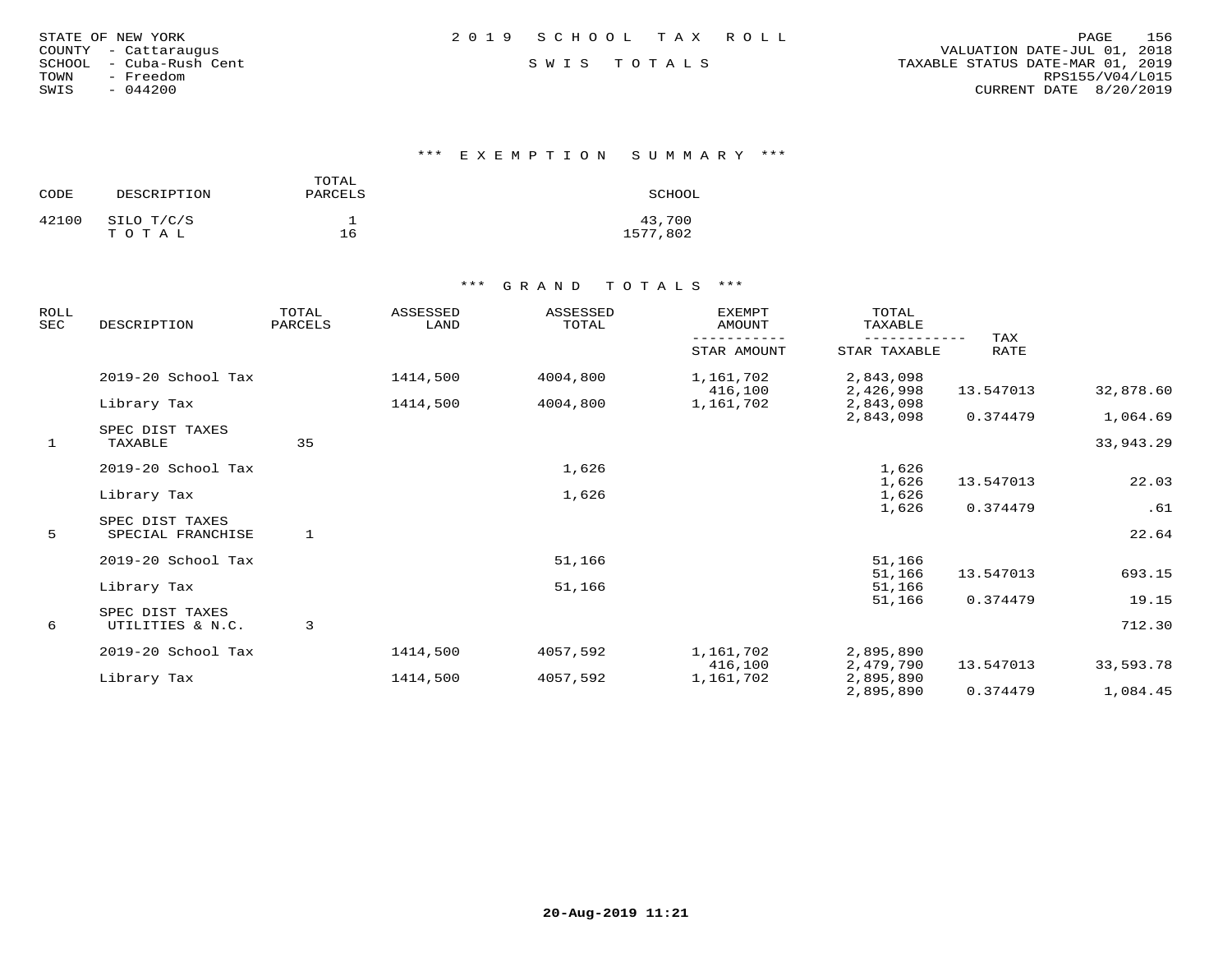| STATE OF NEW YORK          | 2019 SCHOOL TAX ROLL | 157<br>PAGE                      |
|----------------------------|----------------------|----------------------------------|
| COUNTY - Cattaraugus       |                      | VALUATION DATE-JUL 01, 2018      |
| - Cuba-Rush Cent<br>SCHOOL | SWIS TOTALS          | TAXABLE STATUS DATE-MAR 01, 2019 |
| Freedom<br>TOWN            |                      | RPS155/V04/L015                  |
| SWIS<br>$-044200$          |                      | CURRENT DATE 8/20/2019           |
|                            |                      |                                  |

| ROLL<br>SEC | DESCRIPTION          | TOTAL<br>PARCELS | ASSESSED<br>LAND | ASSESSED<br>TOTAL | <b>EXEMPT</b><br>AMOUNT | TOTAL<br>TAXABLE             |             |           |
|-------------|----------------------|------------------|------------------|-------------------|-------------------------|------------------------------|-------------|-----------|
|             |                      |                  |                  |                   | STAR AMOUNT             | ------------<br>STAR TAXABLE | TAX<br>RATE |           |
|             |                      |                  |                  |                   |                         |                              |             |           |
|             | SPEC DIST TAXES      |                  |                  |                   |                         |                              |             |           |
| $\star$     | TOTAL<br><b>SUB</b>  | 39               |                  |                   |                         |                              |             | 34,678.23 |
|             |                      |                  |                  |                   |                         |                              |             |           |
|             | $2019-20$ School Tax |                  | 1414,500         | 4057,592          | 1,161,702               | 2,895,890                    |             |           |
|             |                      |                  |                  |                   | 416,100                 | 2,479,790                    | 13.547013   | 33,593.78 |
|             | Library Tax          |                  | 1414,500         | 4057,592          | 1,161,702               | 2,895,890<br>2,895,890       | 0.374479    | 1,084.45  |
|             | SPEC DIST TAXES      |                  |                  |                   |                         |                              |             |           |
| $***$       | GRAND TOTAL          | 39               |                  |                   |                         |                              |             | 34,678.23 |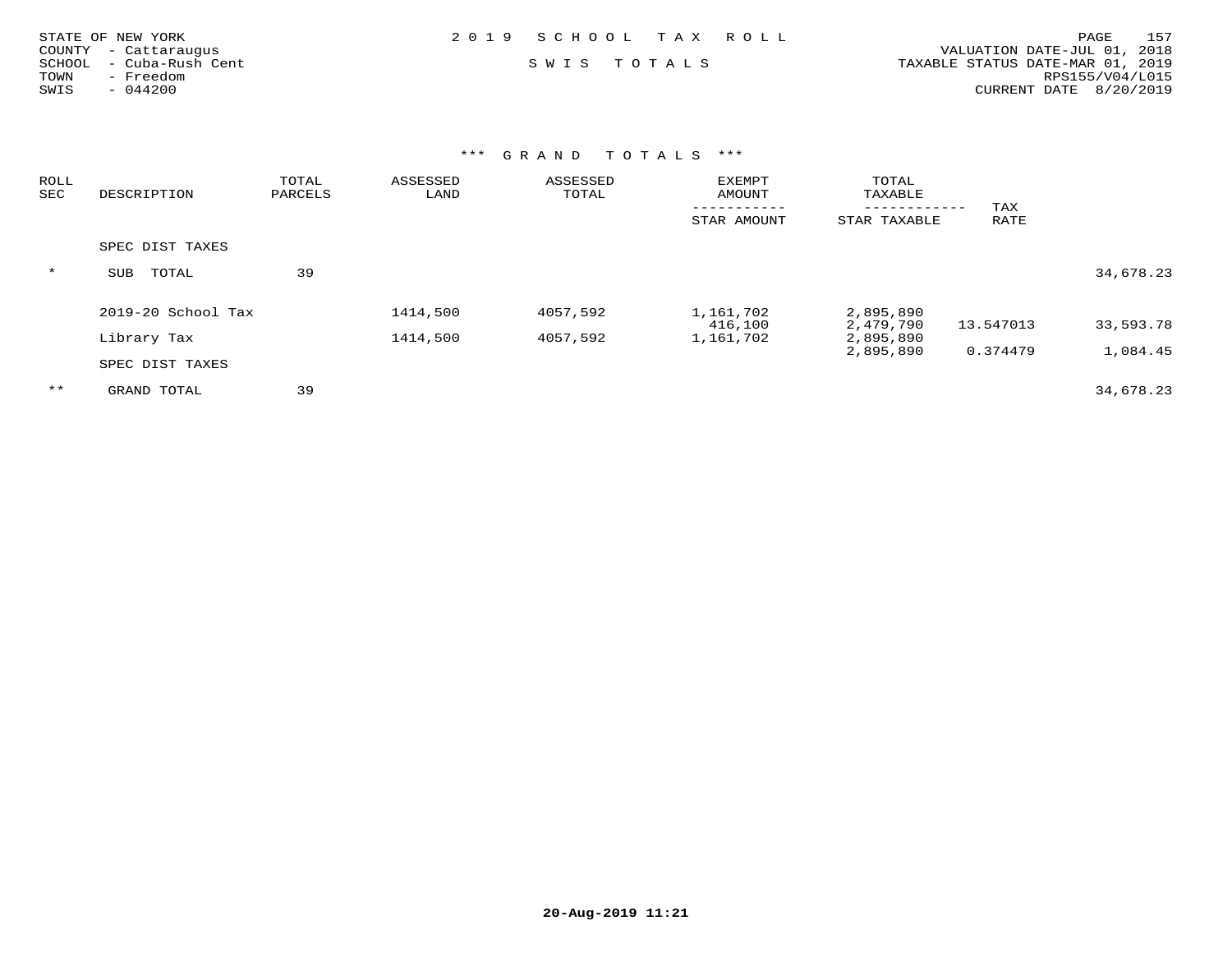| STATE OF NEW YORK<br>COUNTY - Cattaraugus<br>SCHOOL - Cuba-Rush Cent<br>- Hinsdale<br>TOWN<br>SWIS<br>$-044600$ |                                                                                             | 2019 SCHOOL      | T A X<br>R O L L<br>TAXABLE SECTION OF THE ROLL - 1<br>OWNERS NAME SEQUENCE<br>UNIFORM PERCENT OF VALUE IS 091.00 | VALUATION DATE-JUL 01, 2018<br>TAXABLE STATUS DATE-MAR 01, 2019 | 158<br>PAGE                              |
|-----------------------------------------------------------------------------------------------------------------|---------------------------------------------------------------------------------------------|------------------|-------------------------------------------------------------------------------------------------------------------|-----------------------------------------------------------------|------------------------------------------|
| TAX MAP PARCEL NUMBER<br>CURRENT OWNERS NAME<br>CURRENT OWNERS ADDRESS                                          | SCHOOL DISTRICT<br>PARCEL SIZE/GRID COORD                                                   | LAND<br>TOTAL    | TAX DESCRIPTION<br>SPECIAL DISTRICTS                                                                              | TAXABLE VALUE                                                   | TAX AMOUNT                               |
| **********************                                                                                          | ***************************                                                                 |                  |                                                                                                                   |                                                                 |                                          |
| $68.004 - 2 - 4$<br>Anastasia Albert<br>484 Nys Rte 446                                                         | 484 Nys Rte 446<br>210 1 Family Res<br>Cuba-Rush Cent 024801<br>11<br>03 03                 | 53,500           | ENH STAR<br>41834<br>13,000 2019-20 School Tax<br>Library Tax                                                     | ACCT 0119<br>53,500<br>53,500                                   | BILL<br>414<br>53,500<br>796.45<br>22.02 |
| Cuba, NY 14727                                                                                                  | FRNT 141.74 DPTH<br>ACRES<br>2.00<br>EAST-1215762 NRTH-0803396<br>DEED BOOK 844<br>PG-00756 |                  |                                                                                                                   |                                                                 |                                          |
|                                                                                                                 | FULL MARKET VALUE                                                                           | 58,791           |                                                                                                                   |                                                                 |                                          |
|                                                                                                                 |                                                                                             |                  | TOTAL TAX ---                                                                                                     | DATE #1<br>AMT DUE                                              | $22.02**$<br>09/30/19<br>22.02           |
|                                                                                                                 |                                                                                             |                  |                                                                                                                   | *********** 68.004-2-15.2 ***************                       |                                          |
|                                                                                                                 | Keller Hill Rd N                                                                            |                  |                                                                                                                   | ACCT 0912                                                       | BILL<br>415                              |
| $68.004 - 2 - 15.2$                                                                                             | 260 Seasonal res                                                                            |                  | 2019-20 School Tax                                                                                                | 27,900                                                          | 415.34                                   |
| Anderson Jeffrey<br>6 Whitter Pl                                                                                | Cuba-Rush Cent 024801<br>03 03 03                                                           | 12,300<br>27,900 | Library Tax                                                                                                       | 27,900                                                          | 11.48                                    |
| Tonawanda, NY 14150                                                                                             | FRNT 1520.00 DPTH<br>ACRES 10.47                                                            |                  |                                                                                                                   |                                                                 |                                          |
|                                                                                                                 | EAST-1221267 NRTH-0803514<br>DEED BOOK 14319 PG-7001<br>FULL MARKET VALUE                   | 30,659           |                                                                                                                   |                                                                 |                                          |
|                                                                                                                 |                                                                                             |                  | TOTAL TAX ---                                                                                                     |                                                                 | 426.82**                                 |
|                                                                                                                 |                                                                                             |                  |                                                                                                                   | DATE #1<br>AMT DUE                                              | 09/30/19<br>426.82                       |
|                                                                                                                 | Keller Hill Rd W (Off)                                                                      |                  |                                                                                                                   | ***** 77.002-1-4 ***<br>ACCT 0742                               | *********<br>BILL<br>416                 |
| $77.002 - 1 - 4$                                                                                                | 260 Seasonal res                                                                            |                  | 2019-20 School Tax                                                                                                | 22,000                                                          | 327.51                                   |
| Arnold Kristen<br>2190 Dutch Hollow Rd                                                                          | Cuba-Rush Cent 024801<br>10 03<br>03                                                        | 8,700<br>22,000  | Library Tax                                                                                                       | 22,000                                                          | 9.05                                     |
| Avon, NY 14414                                                                                                  | 4.29<br>ACRES<br>EAST-1218691 NRTH-0796480                                                  |                  |                                                                                                                   |                                                                 |                                          |
|                                                                                                                 | DEED BOOK 8423<br>PG-8001<br>FULL MARKET VALUE                                              | 24,176           |                                                                                                                   |                                                                 |                                          |
|                                                                                                                 |                                                                                             |                  | TOTAL TAX ---                                                                                                     | DATE #1<br>AMT DUE                                              | $336.56**$<br>09/30/19<br>336.56         |
|                                                                                                                 |                                                                                             |                  |                                                                                                                   |                                                                 |                                          |
|                                                                                                                 | 506 Nys Rte 446                                                                             |                  |                                                                                                                   | ACCT 1243                                                       | BILL 417                                 |
| $68.004 - 2 - 3.4$<br>Baldwin Donald                                                                            | 270 Mfg housing<br>Cuba-Rush Cent 024801                                                    |                  | BAS STAR 41854<br>22,400 2019-20 School Tax                                                                       | 28,000                                                          | 27,300<br>416.83                         |
| Baldwin Jennifer L                                                                                              | 11 03<br>03                                                                                 | 28,000           | Library Tax                                                                                                       | 28,000                                                          | 11.52                                    |
| 506 Nys Rte 446<br>Cuba, NY 14727                                                                               | FRNT 300.00 DPTH 234.24<br>EAST-1215801 NRTH-0802995                                        |                  |                                                                                                                   |                                                                 |                                          |
|                                                                                                                 | DEED BOOK 00936 PG-01178                                                                    |                  |                                                                                                                   |                                                                 |                                          |
|                                                                                                                 | FULL MARKET VALUE                                                                           | 30,769           | TOTAL TAX ---                                                                                                     |                                                                 | $26.35**$                                |
|                                                                                                                 |                                                                                             |                  |                                                                                                                   | DATE #1<br>AMT DUE                                              | 09/30/19<br>26.35                        |
|                                                                                                                 |                                                                                             |                  | ************************************                                                                              | * * * * * * * *                                                 | .                                        |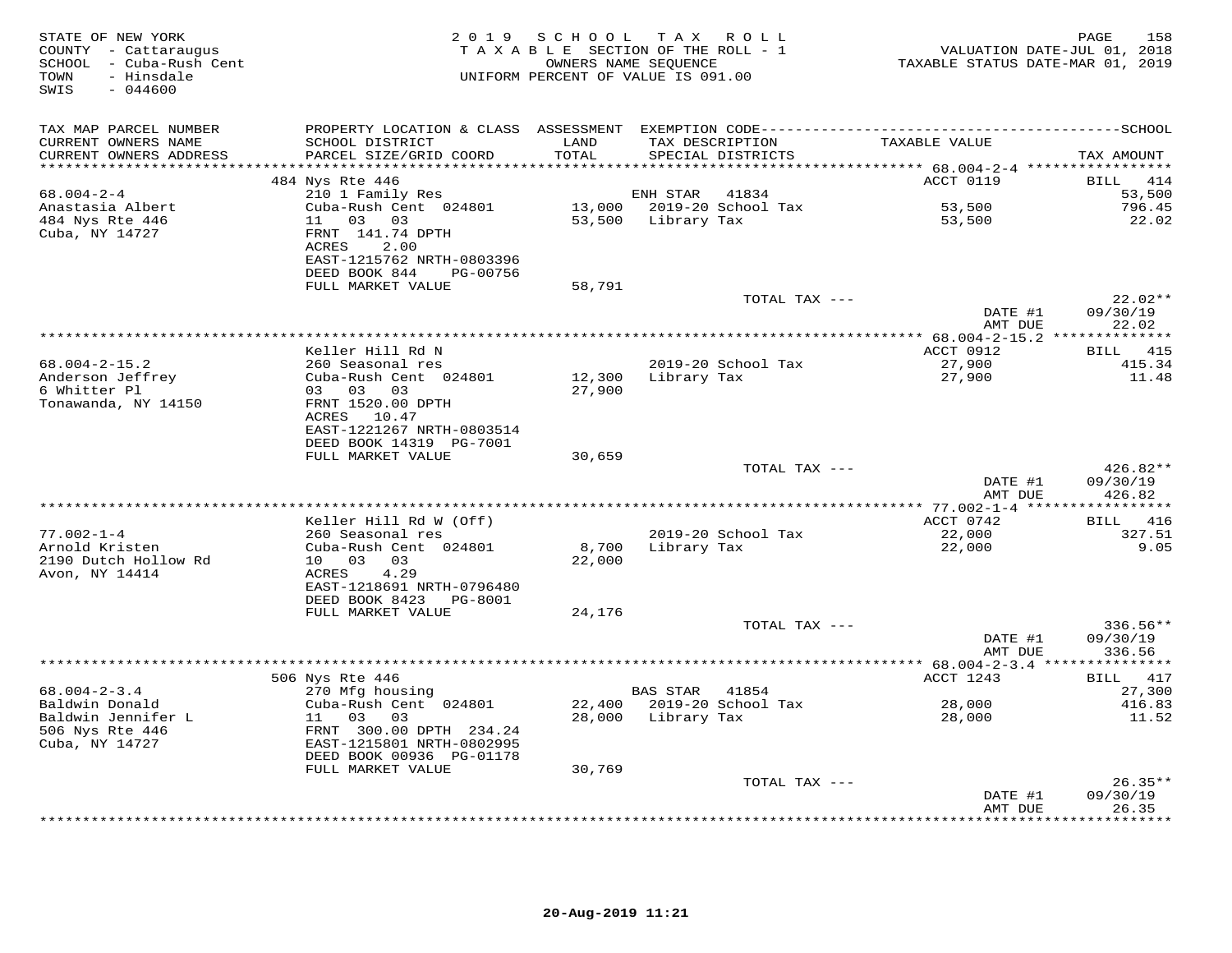| STATE OF NEW YORK<br>COUNTY - Cattaraugus<br>SCHOOL<br>- Cuba-Rush Cent<br>TOWN<br>- Hinsdale<br>$-044600$<br>SWIS | 2 0 1 9                                              | SCHOOL<br>OWNERS NAME SEQUENCE | T A X<br>R O L L<br>TAXABLE SECTION OF THE ROLL - 1<br>UNIFORM PERCENT OF VALUE IS 091.00 | VALUATION DATE-JUL 01, 2018<br>TAXABLE STATUS DATE-MAR 01, 2019 | PAGE<br>159                 |
|--------------------------------------------------------------------------------------------------------------------|------------------------------------------------------|--------------------------------|-------------------------------------------------------------------------------------------|-----------------------------------------------------------------|-----------------------------|
| TAX MAP PARCEL NUMBER                                                                                              |                                                      |                                |                                                                                           |                                                                 |                             |
| CURRENT OWNERS NAME                                                                                                | SCHOOL DISTRICT                                      | LAND                           | TAX DESCRIPTION                                                                           | TAXABLE VALUE                                                   |                             |
| CURRENT OWNERS ADDRESS<br>**********************                                                                   | PARCEL SIZE/GRID COORD                               | TOTAL                          | SPECIAL DISTRICTS                                                                         |                                                                 | TAX AMOUNT                  |
|                                                                                                                    | 304 Nys Rte 446                                      |                                |                                                                                           | <b>ACCT 1455</b>                                                | 418<br><b>BILL</b>          |
| $68.004 - 1 - 4.6$                                                                                                 | 210 1 Family Res                                     |                                | <b>BAS STAR</b><br>41854                                                                  |                                                                 | 27,300                      |
| Beatty David J                                                                                                     | Cuba-Rush Cent 024801                                | 15,700                         | 2019-20 School Tax                                                                        | 72,500                                                          | 1,079.30                    |
| Beatty Debra A                                                                                                     | 12<br>03<br>03                                       | 72,500                         | Library Tax                                                                               | 72,500                                                          | 29.83                       |
| 304 NYS Route 446<br>Cuba, NY 14727                                                                                | FRNT 590.00 DPTH<br>ACRES<br>4.65                    |                                |                                                                                           |                                                                 |                             |
|                                                                                                                    | EAST-1217062 NRTH-0806856                            |                                |                                                                                           |                                                                 |                             |
|                                                                                                                    | DEED BOOK 15652 PG-9001                              |                                |                                                                                           |                                                                 |                             |
|                                                                                                                    | FULL MARKET VALUE                                    | 79,670                         |                                                                                           |                                                                 |                             |
|                                                                                                                    |                                                      |                                | TOTAL TAX ---                                                                             |                                                                 | $707.13**$<br>09/30/19      |
|                                                                                                                    |                                                      |                                |                                                                                           | DATE #1<br>AMT DUE                                              | 707.13                      |
|                                                                                                                    |                                                      |                                |                                                                                           | *** 68.004-2-16 ***:                                            | ********                    |
|                                                                                                                    | Keller Hill Rd N                                     |                                |                                                                                           | ACCT 0890                                                       | 419<br><b>BILL</b>          |
| $68.004 - 2 - 16$<br>Benham Robert L.                                                                              | 322 Rural vac>10<br>Cuba-Rush Cent 024801            |                                | 2019-20 School Tax                                                                        | 12,800                                                          | 190.55                      |
| Benham Connie J.                                                                                                   | 03 03<br>03                                          | 12,800<br>12,800               | Library Tax                                                                               | 12,800                                                          | 5.27                        |
| 10472 Alleghany Road                                                                                               | FRNT 550.00 DPTH                                     |                                |                                                                                           |                                                                 |                             |
| Darien Center, NY 14040                                                                                            | 12.19<br>ACRES                                       |                                |                                                                                           |                                                                 |                             |
|                                                                                                                    | EAST-1221404 NRTH-0802984<br>DEED BOOK 24692 PG-9001 |                                |                                                                                           |                                                                 |                             |
|                                                                                                                    | FULL MARKET VALUE                                    | 14,066                         |                                                                                           |                                                                 |                             |
|                                                                                                                    |                                                      |                                | TOTAL TAX ---                                                                             |                                                                 | 195.82**                    |
|                                                                                                                    |                                                      |                                |                                                                                           | DATE #1                                                         | 09/30/19                    |
|                                                                                                                    |                                                      |                                |                                                                                           | AMT DUE<br>**** 68.004-2-19 ****                                | 195.82<br>* * * * * * * * * |
|                                                                                                                    | Keller Hill Rd N                                     |                                |                                                                                           | ACCT 0911                                                       | 420<br>BILL                 |
| $68.004 - 2 - 19$                                                                                                  | 322 Rural vac>10                                     |                                | 2019-20 School Tax                                                                        | 13,700                                                          | 203.95                      |
| Benham Robert L.                                                                                                   | Cuba-Rush Cent 024801                                | 13,700                         | Library Tax                                                                               | 13,700                                                          | 5.64                        |
| Benham Connie J.<br>10472 Alleghany Road                                                                           | 03 03<br>03<br>FRNT 520.00 DPTH                      | 13,700                         |                                                                                           |                                                                 |                             |
| Darien Center, NY 14040                                                                                            | ACRES 14.53                                          |                                |                                                                                           |                                                                 |                             |
|                                                                                                                    | EAST-1221502 NRTH-0802489                            |                                |                                                                                           |                                                                 |                             |
|                                                                                                                    | DEED BOOK 24692 PG-9001                              |                                |                                                                                           |                                                                 |                             |
|                                                                                                                    | FULL MARKET VALUE                                    | 15,055                         | TOTAL TAX ---                                                                             |                                                                 | $209.59**$                  |
|                                                                                                                    |                                                      |                                |                                                                                           | DATE #1                                                         | 09/30/19                    |
|                                                                                                                    |                                                      |                                |                                                                                           | AMT DUE                                                         | 209.59                      |
|                                                                                                                    |                                                      |                                |                                                                                           | *** $68.004 - 2 - 22.5$                                         |                             |
| $68.004 - 2 - 22.5$                                                                                                | Keller Hill Rd N<br>312 Vac w/imprv                  |                                | 2019-20 School Tax                                                                        | ACCT 1485<br>7,700                                              | 421<br>BILL<br>114.63       |
| Bennett Diane                                                                                                      | Cuba-Rush Cent 024801                                | 7,600                          | Library Tax                                                                               | 7,700                                                           | 3.17                        |
| PO Box 59                                                                                                          | 03 03 03                                             | 7,700                          |                                                                                           |                                                                 |                             |
| Westons Mills, NY 14788                                                                                            | FRNT 270.00 DPTH                                     |                                |                                                                                           |                                                                 |                             |
|                                                                                                                    | ACRES<br>2.35<br>EAST-1222427 NRTH-0801080           |                                |                                                                                           |                                                                 |                             |
|                                                                                                                    | DEED BOOK 00985 PG-00888                             |                                |                                                                                           |                                                                 |                             |
|                                                                                                                    | FULL MARKET VALUE                                    | 8,462                          |                                                                                           |                                                                 |                             |
|                                                                                                                    |                                                      |                                | TOTAL TAX ---                                                                             |                                                                 | 117.80**                    |
|                                                                                                                    |                                                      |                                |                                                                                           | DATE #1<br>AMT DUE                                              | 09/30/19<br>117.80          |
|                                                                                                                    |                                                      |                                |                                                                                           |                                                                 |                             |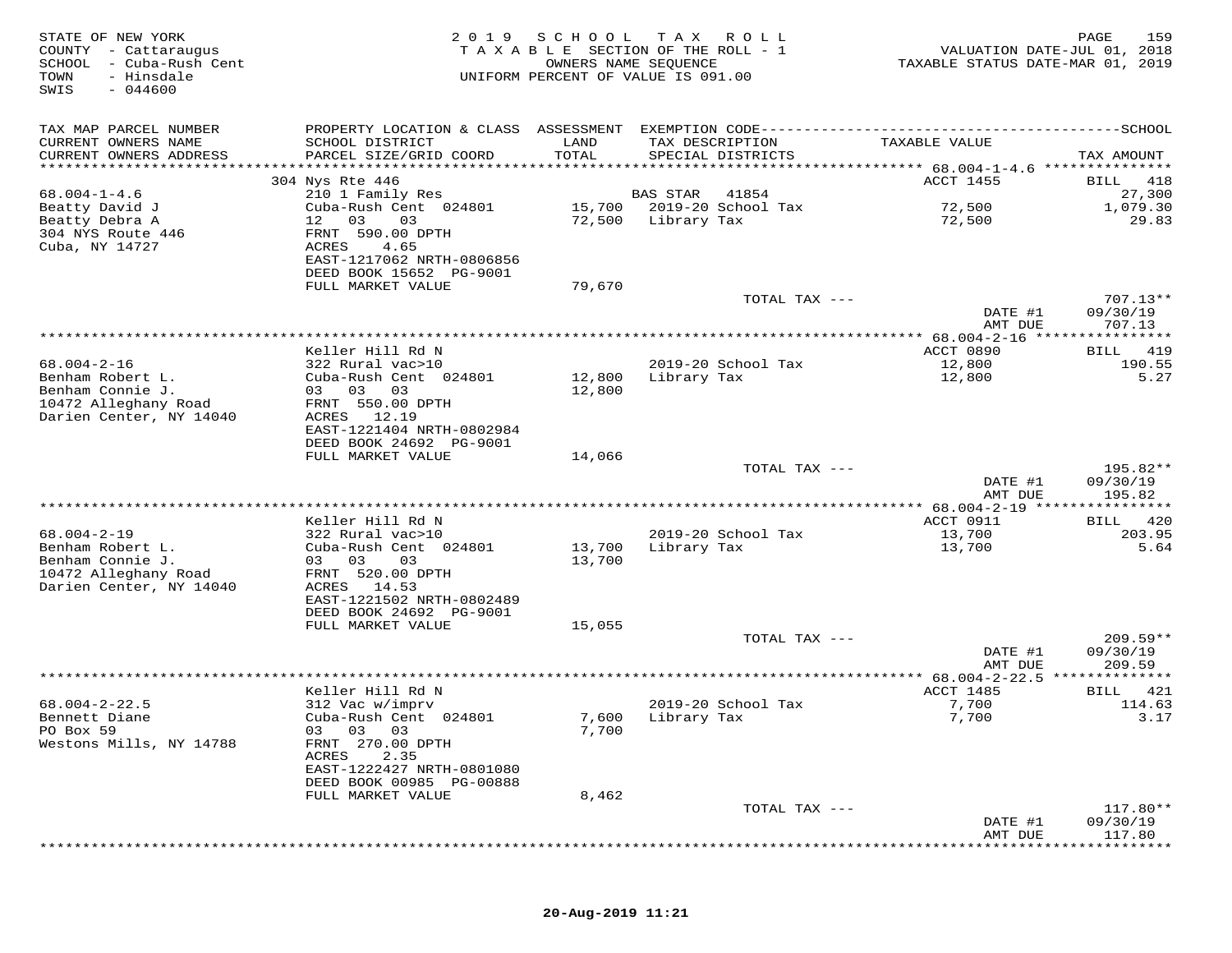| STATE OF NEW YORK<br>COUNTY - Cattaraugus<br>SCHOOL - Cuba-Rush Cent<br>TOWN<br>- Hinsdale<br>SWIS<br>$-044600$ | 2 0 1 9                                      | SCHOOL<br>T A X A B L E SECTION OF THE ROLL - 1<br>OWNERS NAME SEQUENCE<br>UNIFORM PERCENT OF VALUE IS 091.00 | T A X              | R O L L                              | VALUATION DATE-JUL 01, 2018<br>TAXABLE STATUS DATE-MAR 01, 2019 | PAGE<br>160            |
|-----------------------------------------------------------------------------------------------------------------|----------------------------------------------|---------------------------------------------------------------------------------------------------------------|--------------------|--------------------------------------|-----------------------------------------------------------------|------------------------|
| TAX MAP PARCEL NUMBER                                                                                           | PROPERTY LOCATION & CLASS ASSESSMENT         |                                                                                                               |                    |                                      |                                                                 | $------SCHOOL$         |
| CURRENT OWNERS NAME<br>CURRENT OWNERS ADDRESS<br>**********************                                         | SCHOOL DISTRICT<br>PARCEL SIZE/GRID COORD    | LAND<br>TOTAL                                                                                                 |                    | TAX DESCRIPTION<br>SPECIAL DISTRICTS | TAXABLE VALUE                                                   | TAX AMOUNT             |
|                                                                                                                 | Nys Rte 446                                  |                                                                                                               |                    |                                      | <b>ACCT 1690</b>                                                | 422<br>BILL            |
| $68.004 - 1 - 5.2$                                                                                              | 311 Res vac land                             |                                                                                                               |                    | 2019-20 School Tax                   | 6,000                                                           | 89.32                  |
| Briggs David C                                                                                                  | Cuba-Rush Cent 024801                        | 6,000                                                                                                         | Library Tax        |                                      | 6,000                                                           | 2.47                   |
| Briggs Donna J                                                                                                  | 04/12<br>03<br>03                            | 6,000                                                                                                         |                    |                                      |                                                                 |                        |
| 101 Nys Rte 446                                                                                                 | FRNT 500.00 DPTH                             |                                                                                                               |                    |                                      |                                                                 |                        |
| Cuba, NY 14727                                                                                                  | ACRES<br>12.90<br>EAST-1220140 NRTH-0807614  |                                                                                                               |                    |                                      |                                                                 |                        |
|                                                                                                                 | DEED BOOK 12338 PG-2003                      |                                                                                                               |                    |                                      |                                                                 |                        |
|                                                                                                                 | FULL MARKET VALUE                            | 6,593                                                                                                         |                    |                                      |                                                                 |                        |
|                                                                                                                 |                                              |                                                                                                               |                    | TOTAL TAX ---                        |                                                                 | $91.79**$              |
|                                                                                                                 |                                              |                                                                                                               |                    |                                      | DATE #1                                                         | 09/30/19               |
|                                                                                                                 |                                              |                                                                                                               |                    |                                      | AMT DUE                                                         | 91.79                  |
|                                                                                                                 | Nys Rte 446                                  |                                                                                                               |                    |                                      | ACCT 0665                                                       | 423<br>BILL            |
| $68.004 - 1 - 6$                                                                                                | 210 1 Family Res                             |                                                                                                               | ENH STAR           | 41834                                |                                                                 | 62,520                 |
| Briggs David C                                                                                                  | Cuba-Rush Cent 024801                        | 22,300                                                                                                        |                    | 2019-20 School Tax                   | 85,000                                                          | 1,265.38               |
| Briggs Donna J<br>101 Nys Rte 446                                                                               | 04 03 03<br>Ff 1090.00                       | 85,000                                                                                                        | Library Tax        |                                      | 85,000                                                          | 34.98                  |
| Cuba, NY 14727                                                                                                  | ACRES<br>20.86                               |                                                                                                               |                    |                                      |                                                                 |                        |
|                                                                                                                 | EAST-1220882 NRTH-0807693                    |                                                                                                               |                    |                                      |                                                                 |                        |
|                                                                                                                 | DEED BOOK 1023<br>PG-541                     |                                                                                                               |                    |                                      |                                                                 |                        |
|                                                                                                                 | FULL MARKET VALUE                            | 93,407                                                                                                        |                    |                                      |                                                                 |                        |
|                                                                                                                 |                                              |                                                                                                               |                    | TOTAL TAX ---                        | DATE #1                                                         | $404.36**$<br>09/30/19 |
|                                                                                                                 |                                              |                                                                                                               |                    |                                      | AMT DUE                                                         | 404.36                 |
|                                                                                                                 |                                              |                                                                                                               |                    |                                      | ************ 68.004-2-6 ******                                  |                        |
|                                                                                                                 | Nys Rte 446                                  |                                                                                                               |                    |                                      | ACCT 0937                                                       | 424<br>BILL            |
| $68.004 - 2 - 6$<br>Charles R. Richardson and Bern Cuba-Rush Cent 024801                                        | 314 Rural vac<10                             | 17,500                                                                                                        | Library Tax        | 2019-20 School Tax                   | 17,500<br>17,500                                                | 260.52<br>7.20         |
| B.C. Richardson Trust dat Febr 19 03                                                                            | 03                                           | 17,500                                                                                                        |                    |                                      |                                                                 |                        |
| 625 Route 446                                                                                                   | Ff 600.00                                    |                                                                                                               |                    |                                      |                                                                 |                        |
| Cuba, NY 14727                                                                                                  | ACRES<br>8.75                                |                                                                                                               |                    |                                      |                                                                 |                        |
|                                                                                                                 | EAST-1214675 NRTH-0801230                    |                                                                                                               |                    |                                      |                                                                 |                        |
|                                                                                                                 | DEED BOOK 29164 PG-2002<br>FULL MARKET VALUE | 19,231                                                                                                        |                    |                                      |                                                                 |                        |
|                                                                                                                 |                                              |                                                                                                               |                    | TOTAL TAX ---                        |                                                                 | $267.72**$             |
|                                                                                                                 |                                              |                                                                                                               |                    |                                      | DATE #1                                                         | 09/30/19               |
|                                                                                                                 |                                              |                                                                                                               |                    |                                      | AMT DUE                                                         | 267.72                 |
|                                                                                                                 |                                              |                                                                                                               |                    |                                      | **** $68.004 - 2 - 10$ ******<br>ACCT 0453                      | * * * * * * * * *      |
| $68.004 - 2 - 10$                                                                                               | 625 Nys Rte 446<br>210 1 Family Res          |                                                                                                               | ENH STAR           | 41834                                |                                                                 | 425<br>BILL<br>61,000  |
| Charles R. Richardson and Bern Cuba-Rush Cent 024801                                                            |                                              | 13,200                                                                                                        |                    | 2019-20 School Tax                   | 61,000                                                          | 908.10                 |
| B.C. Richardson Trust dat Febr 11                                                                               | 03<br>03                                     |                                                                                                               | 61,000 Library Tax |                                      | 61,000                                                          | 25.10                  |
| 625 Route 446                                                                                                   | Ff 430.00                                    |                                                                                                               |                    |                                      |                                                                 |                        |
| Cuba, NY 14727                                                                                                  | 2.16<br>ACRES<br>EAST-1215150 NRTH-0801150   |                                                                                                               |                    |                                      |                                                                 |                        |
|                                                                                                                 | DEED BOOK 29164 PG-2002                      |                                                                                                               |                    |                                      |                                                                 |                        |
|                                                                                                                 | FULL MARKET VALUE                            | 67,033                                                                                                        |                    |                                      |                                                                 |                        |
|                                                                                                                 |                                              |                                                                                                               |                    | TOTAL TAX ---                        |                                                                 | $37.20**$              |
|                                                                                                                 |                                              |                                                                                                               |                    |                                      | DATE #1                                                         | 09/30/19               |
|                                                                                                                 |                                              |                                                                                                               |                    |                                      | AMT DUE                                                         | 37.20                  |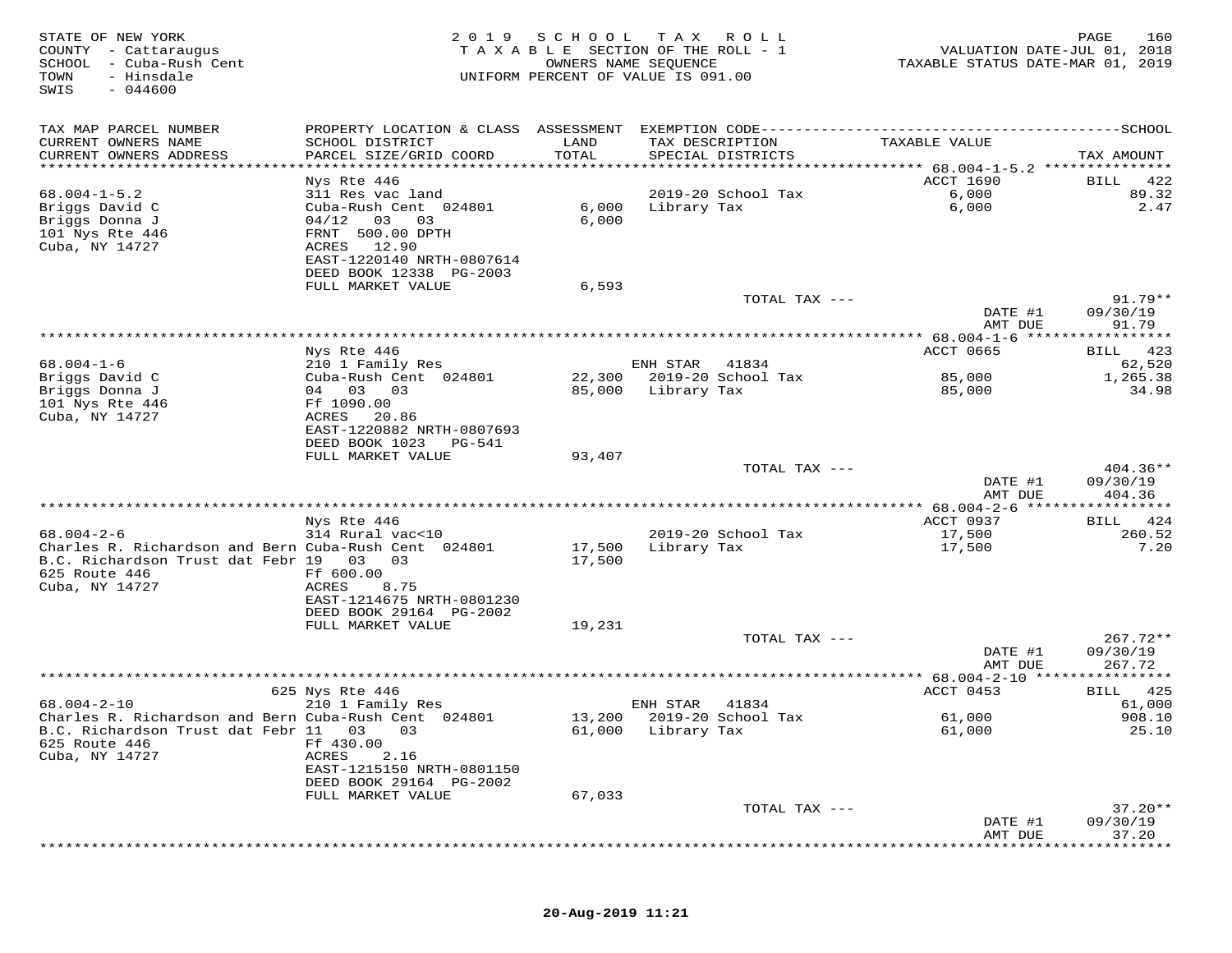| STATE OF NEW YORK<br>COUNTY - Cattaraugus<br>SCHOOL - Cuba-Rush Cent<br>- Hinsdale<br>TOWN<br>$-044600$<br>SWIS |                                           |               | 2019 SCHOOL TAX ROLL<br>TAXABLE SECTION OF THE ROLL - 1<br>OWNERS NAME SEQUENCE<br>UNIFORM PERCENT OF VALUE IS 091.00 | TAXABLE STATUS DATE-MAR 01, 2019 | PAGE<br>161<br>VALUATION DATE-JUL 01, 2018 |
|-----------------------------------------------------------------------------------------------------------------|-------------------------------------------|---------------|-----------------------------------------------------------------------------------------------------------------------|----------------------------------|--------------------------------------------|
| TAX MAP PARCEL NUMBER                                                                                           |                                           |               |                                                                                                                       |                                  |                                            |
| CURRENT OWNERS NAME<br>CURRENT OWNERS ADDRESS                                                                   | SCHOOL DISTRICT<br>PARCEL SIZE/GRID COORD | LAND<br>TOTAL | TAX DESCRIPTION<br>SPECIAL DISTRICTS                                                                                  | TAXABLE VALUE                    | TAX AMOUNT                                 |
| ************************                                                                                        |                                           |               |                                                                                                                       |                                  |                                            |
| $68.004 - 2 - 14.2$                                                                                             | Keller Hill Rd N<br>321 Abandoned ag      |               | 2019-20 School Tax                                                                                                    | ACCT 0907<br>18,900              | BILL 426<br>281.36                         |
| Church Carol S                                                                                                  | Cuba-Rush Cent 024801                     |               | 18,900 Library Tax                                                                                                    | 18,900                           | 7.78                                       |
| Bitterman Margaret                                                                                              | 03 03 03                                  | 18,900        |                                                                                                                       |                                  |                                            |
| Richard L Church Family                                                                                         | FRNT 1090.00 DPTH                         |               |                                                                                                                       |                                  |                                            |
| 3732 Bowen Rd                                                                                                   | ACRES 34.98                               |               |                                                                                                                       |                                  |                                            |
| Lancaster, NY 14086                                                                                             | EAST-1220285 NRTH-0803423                 |               |                                                                                                                       |                                  |                                            |
|                                                                                                                 | DEED BOOK 00964 PG-01055                  |               |                                                                                                                       |                                  |                                            |
|                                                                                                                 | FULL MARKET VALUE                         | 20,769        |                                                                                                                       |                                  |                                            |
|                                                                                                                 |                                           |               | TOTAL TAX ---                                                                                                         |                                  | 289.14**                                   |
|                                                                                                                 |                                           |               |                                                                                                                       | DATE #1                          | 09/30/19                                   |
|                                                                                                                 |                                           |               |                                                                                                                       | AMT DUE                          | 289.14                                     |
|                                                                                                                 |                                           |               |                                                                                                                       |                                  |                                            |
| $68.004 - 2 - 22.1$                                                                                             | Keller Hill Rd N<br>314 Rural vac<10      |               |                                                                                                                       | ACCT 0609                        | BILL 427<br>139.94                         |
| Clark Charles A.R.                                                                                              | Cuba-Rush Cent 024801                     | 9,400         | 2019-20 School Tax<br>Library Tax                                                                                     | 9,400<br>9,400                   | 3.87                                       |
| 330 S Barry St                                                                                                  | 03 03 03                                  | 9,400         |                                                                                                                       |                                  |                                            |
| Olean, NY 14760                                                                                                 | FRNT 520.00 DPTH                          |               |                                                                                                                       |                                  |                                            |
|                                                                                                                 | ACRES<br>4.45                             |               |                                                                                                                       |                                  |                                            |
|                                                                                                                 | EAST-1222425 NRTH-0801477                 |               |                                                                                                                       |                                  |                                            |
|                                                                                                                 | DEED BOOK 7916    PG-4001                 |               |                                                                                                                       |                                  |                                            |
|                                                                                                                 | FULL MARKET VALUE                         | 10,330        |                                                                                                                       |                                  |                                            |
|                                                                                                                 |                                           |               | TOTAL TAX ---                                                                                                         |                                  | $143.81**$                                 |
|                                                                                                                 |                                           |               |                                                                                                                       | DATE #1                          | 09/30/19                                   |
|                                                                                                                 |                                           |               |                                                                                                                       | AMT DUE                          | 143.81                                     |
|                                                                                                                 | 569 Nys Rte 446                           |               |                                                                                                                       | ACCT 0881                        | BILL 428                                   |
| $68.004 - 2 - 3.1$                                                                                              | 270 Mfg housing                           |               | 2019-20 School Tax                                                                                                    | 51,300                           | 763.69                                     |
| Confer Marygrace                                                                                                | Cuba-Rush Cent 024801                     | 34,100        | Library Tax                                                                                                           | 51,300                           | 21.11                                      |
| 6274 Old Beattie Rd                                                                                             | 11 03 03                                  | 51,300        |                                                                                                                       |                                  |                                            |
| Lockport, NY 14094                                                                                              | FRNT 1330.00 DPTH                         |               |                                                                                                                       |                                  |                                            |
|                                                                                                                 | ACRES 53.00                               |               |                                                                                                                       |                                  |                                            |
|                                                                                                                 | EAST-1216142 NRTH-0802015                 |               |                                                                                                                       |                                  |                                            |
|                                                                                                                 | DEED BOOK 13562 PG-9001                   |               |                                                                                                                       |                                  |                                            |
|                                                                                                                 | FULL MARKET VALUE                         | 56,374        |                                                                                                                       |                                  |                                            |
|                                                                                                                 |                                           |               | TOTAL TAX ---                                                                                                         |                                  | 784.80**                                   |
|                                                                                                                 |                                           |               |                                                                                                                       | DATE #1                          | 09/30/19                                   |
|                                                                                                                 |                                           |               |                                                                                                                       | AMT DUE                          | 784.80                                     |
|                                                                                                                 | 4361 Keller Hill Rd                       |               |                                                                                                                       | ACCT 0192                        | BILL 429                                   |
| $77.002 - 1 - 11.1$                                                                                             | 557 Outdr sport                           |               | 2019-20 School Tax                                                                                                    | 80,000                           | 1,190.95                                   |
| Cuba Rod Gun Club                                                                                               | Cuba-Rush Cent 024801                     | 40,500        | Library Tax                                                                                                           | 80,000                           | 32.92                                      |
| PO Box 122                                                                                                      | 02 03<br>03                               | 80,000        |                                                                                                                       |                                  |                                            |
| Cuba, NY 14727                                                                                                  | ACRES 135.70                              |               |                                                                                                                       |                                  |                                            |
|                                                                                                                 | EAST-1220850 NRTH-0799287                 |               |                                                                                                                       |                                  |                                            |
|                                                                                                                 | DEED BOOK 1000 PG-549                     |               |                                                                                                                       |                                  |                                            |
|                                                                                                                 | FULL MARKET VALUE                         | 87,912        |                                                                                                                       |                                  |                                            |
|                                                                                                                 |                                           |               | TOTAL TAX ---                                                                                                         |                                  | $1,223.87**$                               |
|                                                                                                                 |                                           |               |                                                                                                                       | DATE #1                          | 09/30/19                                   |
|                                                                                                                 |                                           |               |                                                                                                                       | AMT DUE                          | 1,223.87                                   |
|                                                                                                                 |                                           |               |                                                                                                                       |                                  |                                            |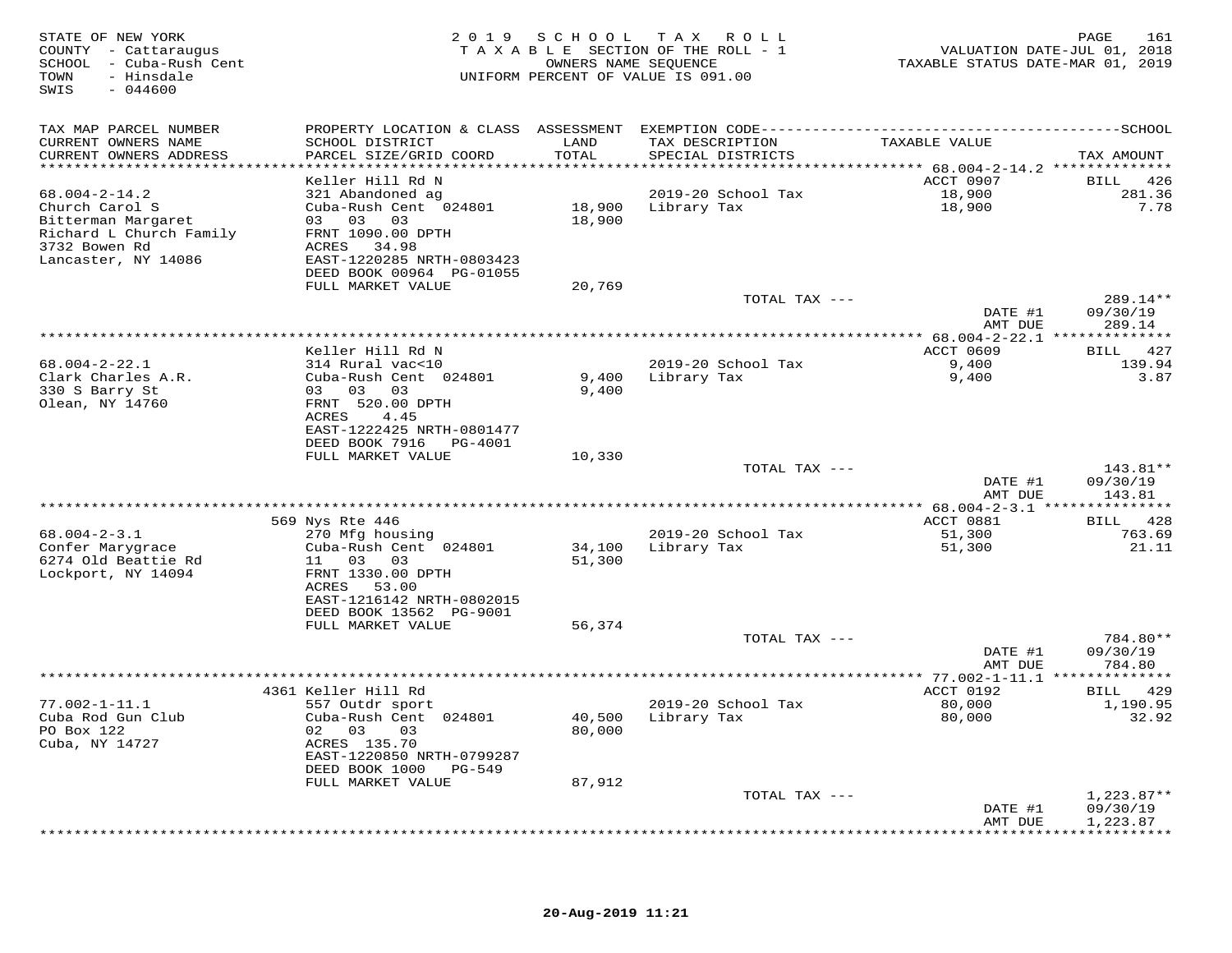| STATE OF NEW YORK<br>COUNTY - Cattaraugus<br>SCHOOL - Cuba-Rush Cent<br>TOWN<br>- Hinsdale<br>SWIS<br>$-044600$ |                                             | 2019 SCHOOL<br>OWNERS NAME SEQUENCE | T A X<br>R O L L<br>TAXABLE SECTION OF THE ROLL - 1<br>UNIFORM PERCENT OF VALUE IS 091.00 | VALUATION DATE-JUL 01, 2018<br>TAXABLE STATUS DATE-MAR 01, 2019 | PAGE<br>162            |
|-----------------------------------------------------------------------------------------------------------------|---------------------------------------------|-------------------------------------|-------------------------------------------------------------------------------------------|-----------------------------------------------------------------|------------------------|
| TAX MAP PARCEL NUMBER                                                                                           |                                             |                                     |                                                                                           |                                                                 |                        |
| CURRENT OWNERS NAME                                                                                             | SCHOOL DISTRICT                             | LAND                                | TAX DESCRIPTION                                                                           | TAXABLE VALUE                                                   |                        |
| CURRENT OWNERS ADDRESS                                                                                          | PARCEL SIZE/GRID COORD                      | TOTAL                               | SPECIAL DISTRICTS                                                                         |                                                                 | TAX AMOUNT             |
|                                                                                                                 | 487 Nys Rte 446                             |                                     |                                                                                           | ACCT 0250                                                       | BILL 430               |
| $68.004 - 2 - 12$                                                                                               | 312 Vac w/imprv                             |                                     | 2019-20 School Tax                                                                        | 24,600                                                          | 366.22                 |
| DeMeglio James Patrick                                                                                          | Cuba-Rush Cent 024801                       | 14,600                              | Library Tax                                                                               | 24,600                                                          | 10.12                  |
| 6C Windsor Terrace                                                                                              | 11/12<br>03 03                              | 24,600                              |                                                                                           |                                                                 |                        |
| Freehold, NJ 07728                                                                                              | FRNT 1310.00 DPTH                           |                                     |                                                                                           |                                                                 |                        |
| PRIOR OWNER ON 3/01/2019                                                                                        | 25.30<br>ACRES<br>EAST-1216711 NRTH-0803661 |                                     |                                                                                           |                                                                 |                        |
| Olewine George J                                                                                                | DEED BOOK 20190 PG-6964                     |                                     |                                                                                           |                                                                 |                        |
|                                                                                                                 | FULL MARKET VALUE                           | 27,033                              |                                                                                           |                                                                 |                        |
|                                                                                                                 |                                             |                                     | TOTAL TAX ---                                                                             |                                                                 | $376.34**$             |
|                                                                                                                 |                                             |                                     |                                                                                           | DATE #1<br>AMT DUE                                              | 09/30/19<br>376.34     |
|                                                                                                                 |                                             |                                     |                                                                                           |                                                                 |                        |
|                                                                                                                 | Keller Hill Rd W                            |                                     |                                                                                           | ACCT 1454                                                       | 431<br>BILL            |
| $77.002 - 1 - 3.3$                                                                                              | 260 Seasonal res                            |                                     | 2019-20 School Tax                                                                        | 24,000                                                          | 357.28                 |
| Doeing William H                                                                                                | Cuba-Rush Cent 024801                       | 12,600                              | Library Tax                                                                               | 24,000                                                          | 9.88                   |
| 333 Brookwood Dr<br>Hamburg, NY 14075                                                                           | 10 03 03<br>FRNT 275.00 DPTH                | 24,000                              |                                                                                           |                                                                 |                        |
|                                                                                                                 | 8.00<br>ACRES                               |                                     |                                                                                           |                                                                 |                        |
|                                                                                                                 | EAST-1218347 NRTH-0797787                   |                                     |                                                                                           |                                                                 |                        |
|                                                                                                                 | DEED BOOK 00946 PG-01162                    |                                     |                                                                                           |                                                                 |                        |
|                                                                                                                 | FULL MARKET VALUE                           | 26,374                              |                                                                                           |                                                                 |                        |
|                                                                                                                 |                                             |                                     | TOTAL TAX ---                                                                             | DATE #1                                                         | $367.16**$<br>09/30/19 |
|                                                                                                                 |                                             |                                     |                                                                                           | AMT DUE                                                         | 367.16                 |
|                                                                                                                 |                                             |                                     |                                                                                           | ************* 68.004-2-2 ******************                     |                        |
|                                                                                                                 | Nys Rte 446 (Off)                           |                                     |                                                                                           | ACCT 0946                                                       | 432<br>BILL            |
| $68.004 - 2 - 2$<br>EWP Lumbering                                                                               | 910 Priv forest<br>Cuba-Rush Cent 024801    | 96,700                              | 2019-20 School Tax<br>Library Tax                                                         | 96,700<br>96,700                                                | 1,439.56<br>39.79      |
| 2955 Smith Hollow Rd                                                                                            | $11/12/19$ 03<br>03                         | 96,700                              |                                                                                           |                                                                 |                        |
| Allegany, NY 14706                                                                                              | ACRES 168.33                                |                                     |                                                                                           |                                                                 |                        |
|                                                                                                                 | EAST-1213663 NRTH-0802395                   |                                     |                                                                                           |                                                                 |                        |
|                                                                                                                 | DEED BOOK 770<br>PG-239                     |                                     |                                                                                           |                                                                 |                        |
|                                                                                                                 | FULL MARKET VALUE                           | 106,264                             | TOTAL TAX ---                                                                             |                                                                 | $1,479.35**$           |
|                                                                                                                 |                                             |                                     |                                                                                           | DATE #1                                                         | 09/30/19               |
|                                                                                                                 |                                             |                                     |                                                                                           | AMT DUE                                                         | 1,479.35               |
|                                                                                                                 |                                             |                                     |                                                                                           |                                                                 |                        |
| $68.004 - 2 - 22.3$                                                                                             | 4587 Town Line Rd<br>270 Mfg housing        |                                     | ENH STAR<br>41834                                                                         | <b>ACCT 1060</b>                                                | BILL 433<br>18,000     |
| Exton William C                                                                                                 | Cuba-Rush Cent 024801                       | 9,000                               | 2019-20 School Tax                                                                        | 18,000                                                          | 267.96                 |
| Exton Linda L                                                                                                   | 03 03 03                                    | 18,000                              | Library Tax                                                                               | 18,000                                                          | 7.41                   |
| 4587 Town Line Rd                                                                                               | Land Contract                               |                                     |                                                                                           |                                                                 |                        |
| Cuba, NY 14727                                                                                                  | FRNT 250.00 DPTH                            |                                     |                                                                                           |                                                                 |                        |
|                                                                                                                 | 2.18<br>ACRES<br>EAST-1222435 NRTH-0800565  |                                     |                                                                                           |                                                                 |                        |
|                                                                                                                 | DEED BOOK 1023<br>PG-885                    |                                     |                                                                                           |                                                                 |                        |
|                                                                                                                 | FULL MARKET VALUE                           | 19,780                              |                                                                                           |                                                                 |                        |
|                                                                                                                 |                                             |                                     | TOTAL TAX ---                                                                             |                                                                 | $7.41**$               |
|                                                                                                                 |                                             |                                     |                                                                                           | DATE #1                                                         | 09/30/19               |
|                                                                                                                 |                                             |                                     |                                                                                           | AMT DUE                                                         | 7.41                   |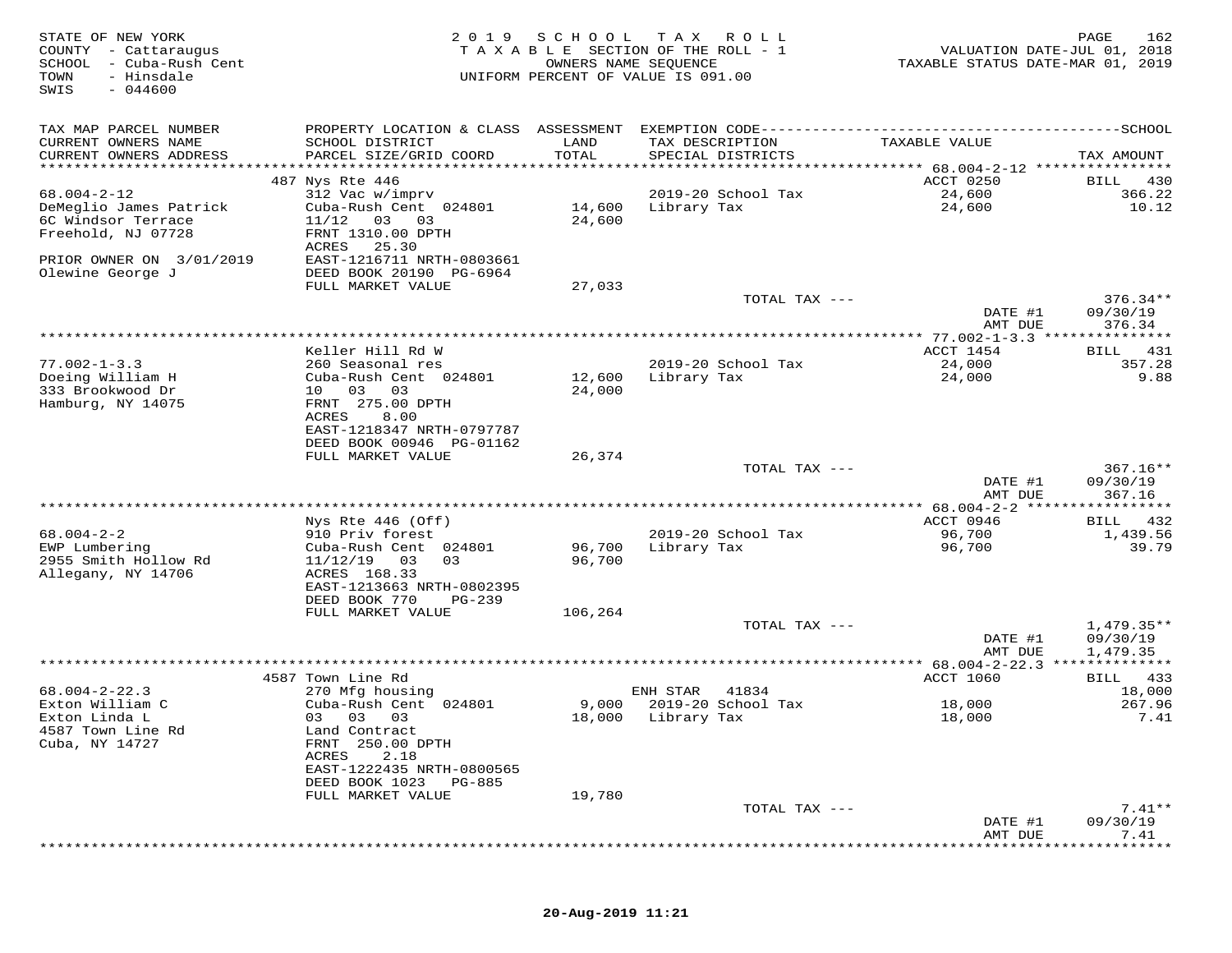| STATE OF NEW YORK<br>COUNTY - Cattaraugus<br>SCHOOL - Cuba-Rush Cent<br>- Hinsdale<br>TOWN<br>$-044600$<br>SWIS |                                             |               | 2019 SCHOOL TAX ROLL<br>TAXABLE SECTION OF THE ROLL - 1<br>OWNERS NAME SEQUENCE<br>UNIFORM PERCENT OF VALUE IS 091.00 | VALUATION DATE-JUL 01, 2018<br>TAXABLE STATUS DATE-MAR 01, 2019 | PAGE<br>163            |
|-----------------------------------------------------------------------------------------------------------------|---------------------------------------------|---------------|-----------------------------------------------------------------------------------------------------------------------|-----------------------------------------------------------------|------------------------|
| TAX MAP PARCEL NUMBER                                                                                           |                                             |               |                                                                                                                       |                                                                 |                        |
| CURRENT OWNERS NAME<br>CURRENT OWNERS ADDRESS                                                                   | SCHOOL DISTRICT<br>PARCEL SIZE/GRID COORD   | LAND<br>TOTAL | TAX DESCRIPTION<br>SPECIAL DISTRICTS                                                                                  | TAXABLE VALUE                                                   | TAX AMOUNT             |
|                                                                                                                 | 622 Nys Rte 446                             |               |                                                                                                                       | ACCT 1242                                                       | BILL 434               |
| $68.004 - 2 - 3.3$                                                                                              | 210 1 Family Res                            |               | BAS STAR<br>41854                                                                                                     |                                                                 | 27,300                 |
| Flicker Edward J Jr                                                                                             | Cuba-Rush Cent 024801                       |               | 22,400 2019-20 School Tax                                                                                             | 79,500                                                          | 1,183.50               |
| Flicker Kimberly A                                                                                              | 11/19  03  03                               |               | 79,500 Library Tax                                                                                                    | 79,500                                                          | 32.72                  |
| 622 Rte 446                                                                                                     | FRNT 1446.27 DPTH                           |               |                                                                                                                       |                                                                 |                        |
| Cuba, NY 14727                                                                                                  | ACRES<br>21.00<br>EAST-1215284 NRTH-0802306 |               |                                                                                                                       |                                                                 |                        |
|                                                                                                                 | DEED BOOK 861 PG-00304                      |               |                                                                                                                       |                                                                 |                        |
|                                                                                                                 | FULL MARKET VALUE                           | 87,363        |                                                                                                                       |                                                                 |                        |
|                                                                                                                 |                                             |               | TOTAL TAX ---                                                                                                         |                                                                 | 814.22**               |
|                                                                                                                 |                                             |               |                                                                                                                       | DATE #1                                                         | 09/30/19               |
|                                                                                                                 |                                             |               |                                                                                                                       | AMT DUE                                                         | 814.22                 |
|                                                                                                                 | 145 Keller Hill Rd N                        |               |                                                                                                                       | ACCT 0877                                                       | BILL 435               |
| $68.004 - 2 - 20.1$                                                                                             | 210 1 Family Res                            |               | BAS STAR 41854                                                                                                        |                                                                 | 27,300                 |
| Freeman Thomas                                                                                                  | Cuba-Rush Cent 024801                       |               | 10,200 2019-20 School Tax                                                                                             | 73,000                                                          | 1,086.74               |
| Freeman Helen                                                                                                   | 03 03 03                                    |               | 73,000 Library Tax                                                                                                    | 73,000                                                          | 30.04                  |
| 145 N Keller Hill Rd<br>Cuba, NY 14727                                                                          | FRNT 475.00 DPTH<br>ACRES<br>5.80           |               |                                                                                                                       |                                                                 |                        |
|                                                                                                                 | EAST-1221814 NRTH-0802097                   |               |                                                                                                                       |                                                                 |                        |
|                                                                                                                 | DEED BOOK 00949 PG-00163                    |               |                                                                                                                       |                                                                 |                        |
|                                                                                                                 | FULL MARKET VALUE                           | 80,220        |                                                                                                                       |                                                                 |                        |
|                                                                                                                 |                                             |               | TOTAL TAX ---                                                                                                         |                                                                 | $714.78**$             |
|                                                                                                                 |                                             |               |                                                                                                                       | DATE #1<br>AMT DUE                                              | 09/30/19<br>714.78     |
|                                                                                                                 |                                             |               |                                                                                                                       |                                                                 |                        |
|                                                                                                                 | Off Town Line Rd                            |               |                                                                                                                       | ACCT 1584                                                       | BILL 436               |
| $68.004 - 2 - 14.3$                                                                                             | 311 Res vac land                            |               | 2019-20 School Tax                                                                                                    | 14,800                                                          | 220.33                 |
| Gerringer Richard G                                                                                             | Cuba-Rush Cent 024801                       | 14,800        | Library Tax                                                                                                           | 14,800                                                          | 6.09                   |
| Austin Eric W<br>111 James St                                                                                   | 3/3/3<br>ACRES<br>13.60                     | 14,800        |                                                                                                                       |                                                                 |                        |
| Olean, NY 14760                                                                                                 | EAST-1218985 NRTH-0803274                   |               |                                                                                                                       |                                                                 |                        |
|                                                                                                                 | DEED BOOK 9626 PG-5002                      |               |                                                                                                                       |                                                                 |                        |
|                                                                                                                 | FULL MARKET VALUE                           | 16,264        |                                                                                                                       |                                                                 |                        |
|                                                                                                                 |                                             |               | TOTAL TAX ---                                                                                                         |                                                                 | $226.42**$             |
|                                                                                                                 |                                             |               |                                                                                                                       | DATE #1<br>AMT DUE                                              | 09/30/19<br>226.42     |
|                                                                                                                 |                                             |               |                                                                                                                       |                                                                 |                        |
|                                                                                                                 | Cooper Rd & Town Line Rd                    |               |                                                                                                                       | ACCT 1533                                                       | BILL 437               |
| $77.002 - 1 - 19.5$                                                                                             | 322 Rural vac>10                            |               | 2019-20 School Tax                                                                                                    | 17,300                                                          | 257.54                 |
| Gisel Robert J Jr                                                                                               | Cuba-Rush Cent 024801                       |               | 17,300 Library Tax                                                                                                    | 17,300                                                          | 7.12                   |
| Gisel Jeanne M<br>129 14th Avenue                                                                               | 01 03 03<br>Ff 2110.00                      | 17,300        |                                                                                                                       |                                                                 |                        |
| N. Tonawanda, NY 14120                                                                                          | ACRES 19.65                                 |               |                                                                                                                       |                                                                 |                        |
|                                                                                                                 | EAST-1220620 NRTH-0792757                   |               |                                                                                                                       |                                                                 |                        |
|                                                                                                                 | DEED BOOK 24455 PG-8001                     |               |                                                                                                                       |                                                                 |                        |
|                                                                                                                 | FULL MARKET VALUE                           | 19,011        |                                                                                                                       |                                                                 |                        |
|                                                                                                                 |                                             |               | TOTAL TAX ---                                                                                                         | DATE #1                                                         | $264.66**$<br>09/30/19 |
|                                                                                                                 |                                             |               |                                                                                                                       | AMT DUE                                                         | 264.66                 |
|                                                                                                                 |                                             |               |                                                                                                                       |                                                                 |                        |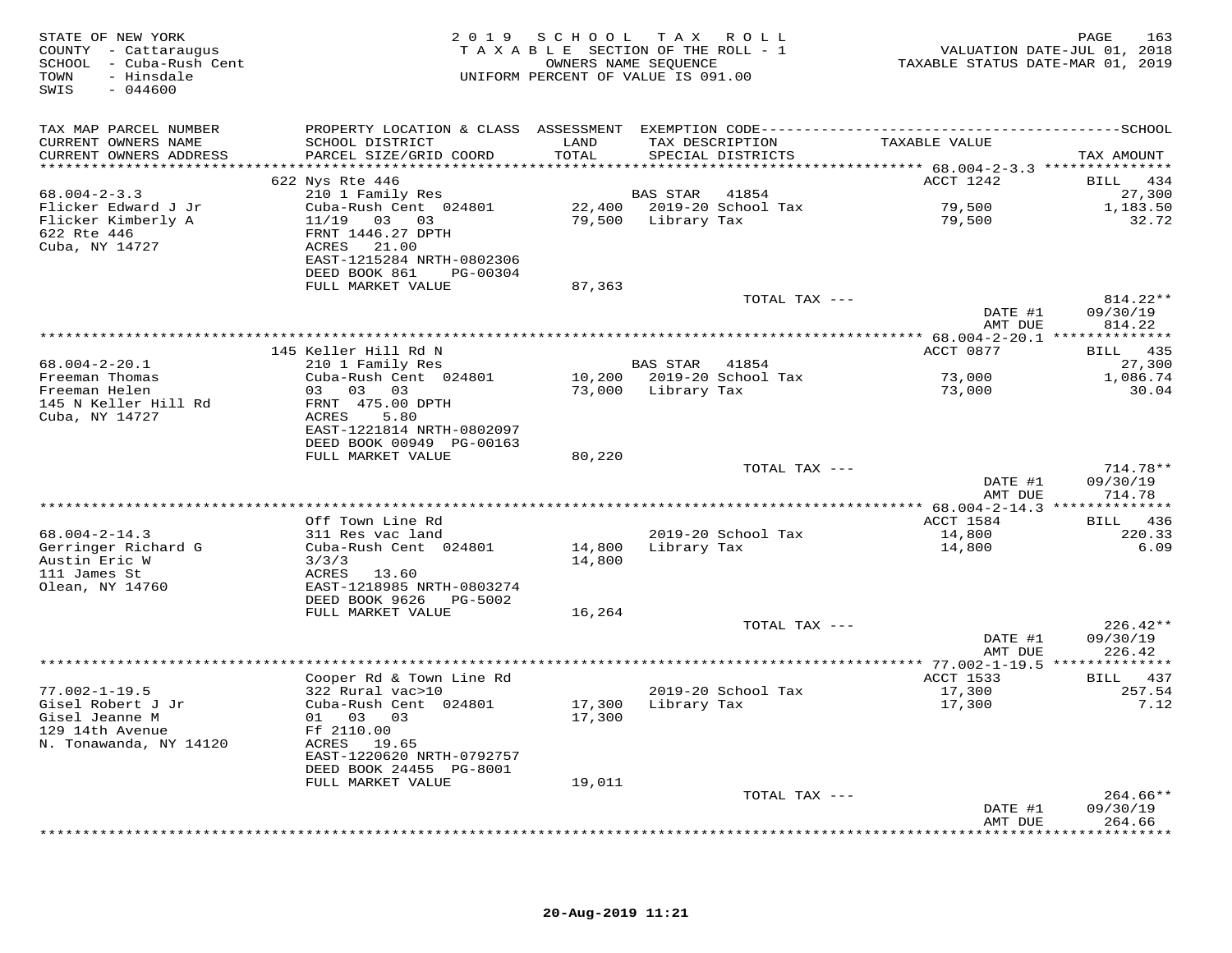| STATE OF NEW YORK<br>COUNTY<br>- Cattaraugus<br>SCHOOL<br>- Cuba-Rush Cent<br>TOWN<br>- Hinsdale<br>$-044600$<br>SWIS | 2 0 1 9                                                                                                                                                 | SCHOOL          | T A X<br>R O L L<br>TAXABLE SECTION OF THE ROLL - 1<br>OWNERS NAME SEQUENCE<br>UNIFORM PERCENT OF VALUE IS 091.00 | TAXABLE STATUS DATE-MAR 01, 2019            | 164<br>PAGE<br>VALUATION DATE-JUL 01, 2018 |
|-----------------------------------------------------------------------------------------------------------------------|---------------------------------------------------------------------------------------------------------------------------------------------------------|-----------------|-------------------------------------------------------------------------------------------------------------------|---------------------------------------------|--------------------------------------------|
| TAX MAP PARCEL NUMBER<br>CURRENT OWNERS NAME                                                                          | PROPERTY LOCATION & CLASS ASSESSMENT<br>SCHOOL DISTRICT                                                                                                 | LAND            | TAX DESCRIPTION                                                                                                   | TAXABLE VALUE                               |                                            |
| CURRENT OWNERS ADDRESS<br>**********************                                                                      | PARCEL SIZE/GRID COORD<br>****************************                                                                                                  | TOTAL           | SPECIAL DISTRICTS                                                                                                 |                                             | TAX AMOUNT                                 |
|                                                                                                                       | 4591 Keller Hill Rd                                                                                                                                     |                 |                                                                                                                   | <b>ACCT 1065</b>                            | BILL<br>438                                |
| $68.004 - 2 - 22.2$<br>Gloss Norman R Jr<br>1357 Chestnut St<br>Alden, NY 14004                                       | 270 Mfg housing<br>Cuba-Rush Cent 024801<br>03 03<br>03<br>Roulo, Todd & Sharon LCont<br>FRNT 215.00 DPTH<br>ACRES<br>1.87<br>EAST-1222435 NRTH-0800791 | 7,200<br>65,000 | 2019-20 School Tax<br>Library Tax                                                                                 | 65,000<br>65,000                            | 967.64<br>26.75                            |
|                                                                                                                       | DEED BOOK 30378 PG-2003                                                                                                                                 |                 |                                                                                                                   |                                             |                                            |
|                                                                                                                       | FULL MARKET VALUE                                                                                                                                       | 71,429          |                                                                                                                   |                                             |                                            |
|                                                                                                                       |                                                                                                                                                         |                 | TOTAL TAX ---                                                                                                     | DATE #1<br>AMT DUE                          | $994.39**$<br>09/30/19<br>994.39           |
|                                                                                                                       |                                                                                                                                                         |                 |                                                                                                                   | ************* 68.004-2-11.1 *************** |                                            |
| $68.004 - 2 - 11.1$                                                                                                   | 497 Nys Rte 446                                                                                                                                         |                 |                                                                                                                   | ACCT 1580                                   | 439<br>BILL                                |
| Gross Mark A                                                                                                          | 210 1 Family Res<br>Cuba-Rush Cent 024801                                                                                                               | 12,600          | <b>BAS STAR</b><br>41854<br>2019-20 School Tax                                                                    | 83,000                                      | 27,300<br>1,235.61                         |
| Gross Rhonda K<br>497 Nys Rte 446<br>Cuba, NY 14727                                                                   | 11<br>03<br>03<br>FRNT 100.00 DPTH<br>ACRES<br>1.62<br>EAST-1216050 NRTH-0802760                                                                        | 83,000          | Library Tax                                                                                                       | 83,000                                      | 34.16                                      |
|                                                                                                                       | DEED BOOK 00961 PG-00659                                                                                                                                |                 |                                                                                                                   |                                             |                                            |
|                                                                                                                       | FULL MARKET VALUE                                                                                                                                       | 91,209          | TOTAL TAX ---                                                                                                     |                                             | $867.77**$                                 |
|                                                                                                                       |                                                                                                                                                         |                 |                                                                                                                   | DATE #1<br>AMT DUE                          | 09/30/19<br>867.77                         |
|                                                                                                                       |                                                                                                                                                         |                 |                                                                                                                   | ******** 68.004-2-18.1 ***************      |                                            |
| $68.004 - 2 - 18.1$                                                                                                   | Keller Hill Rd N                                                                                                                                        |                 | 2019-20 School Tax                                                                                                | ACCT 0878                                   | 440<br>BILL<br>139.94                      |
| Grosskopf Brian<br>Grosskopf Deborah                                                                                  | 312 Vac w/imprv<br>Cuba-Rush Cent 024801<br>03 03<br>03                                                                                                 | 9,100<br>9,400  | Library Tax                                                                                                       | 9,400<br>9,400                              | 3.87                                       |
| 156 Bouck St<br>Tonawanda, NY 14150                                                                                   | FRNT 400.00 DPTH<br>ACRES<br>4.05<br>EAST-1222399 NRTH-0802570<br>DEED BOOK 1016<br>PG-422                                                              |                 |                                                                                                                   |                                             |                                            |
|                                                                                                                       | FULL MARKET VALUE                                                                                                                                       | 10,330          |                                                                                                                   |                                             |                                            |
|                                                                                                                       |                                                                                                                                                         |                 | TOTAL TAX ---                                                                                                     | DATE #1                                     | 143.81**<br>09/30/19                       |
|                                                                                                                       |                                                                                                                                                         |                 |                                                                                                                   | AMT DUE<br>********** 68.004-2-18.2 *****   | 143.81<br>* * * * * * * * *                |
|                                                                                                                       | Keller Hill Rd N                                                                                                                                        |                 |                                                                                                                   | ACCT 1402                                   | BILL<br>441                                |
| $68.004 - 2 - 18.2$                                                                                                   | 260 Seasonal res                                                                                                                                        |                 | 2019-20 School Tax                                                                                                | 18,000                                      | 267.96                                     |
| Grosskopf Bryan<br>Himmelback Debra<br>156 Bouck St                                                                   | Cuba-Rush Cent 024801<br>03<br>03<br>03<br>Ff 750.00                                                                                                    | 8,700<br>18,000 | Library Tax                                                                                                       | 18,000                                      | 7.41                                       |
| Tonawanda, NY 14150                                                                                                   | ACRES<br>3.55<br>EAST-1222457 NRTH-0802169<br>DEED BOOK 00989 PG-00075                                                                                  |                 |                                                                                                                   |                                             |                                            |
|                                                                                                                       | FULL MARKET VALUE                                                                                                                                       | 19,780          |                                                                                                                   |                                             |                                            |
|                                                                                                                       |                                                                                                                                                         |                 | TOTAL TAX ---                                                                                                     | DATE #1                                     | $275.37**$<br>09/30/19                     |
|                                                                                                                       |                                                                                                                                                         |                 |                                                                                                                   | AMT DUE                                     | 275.37                                     |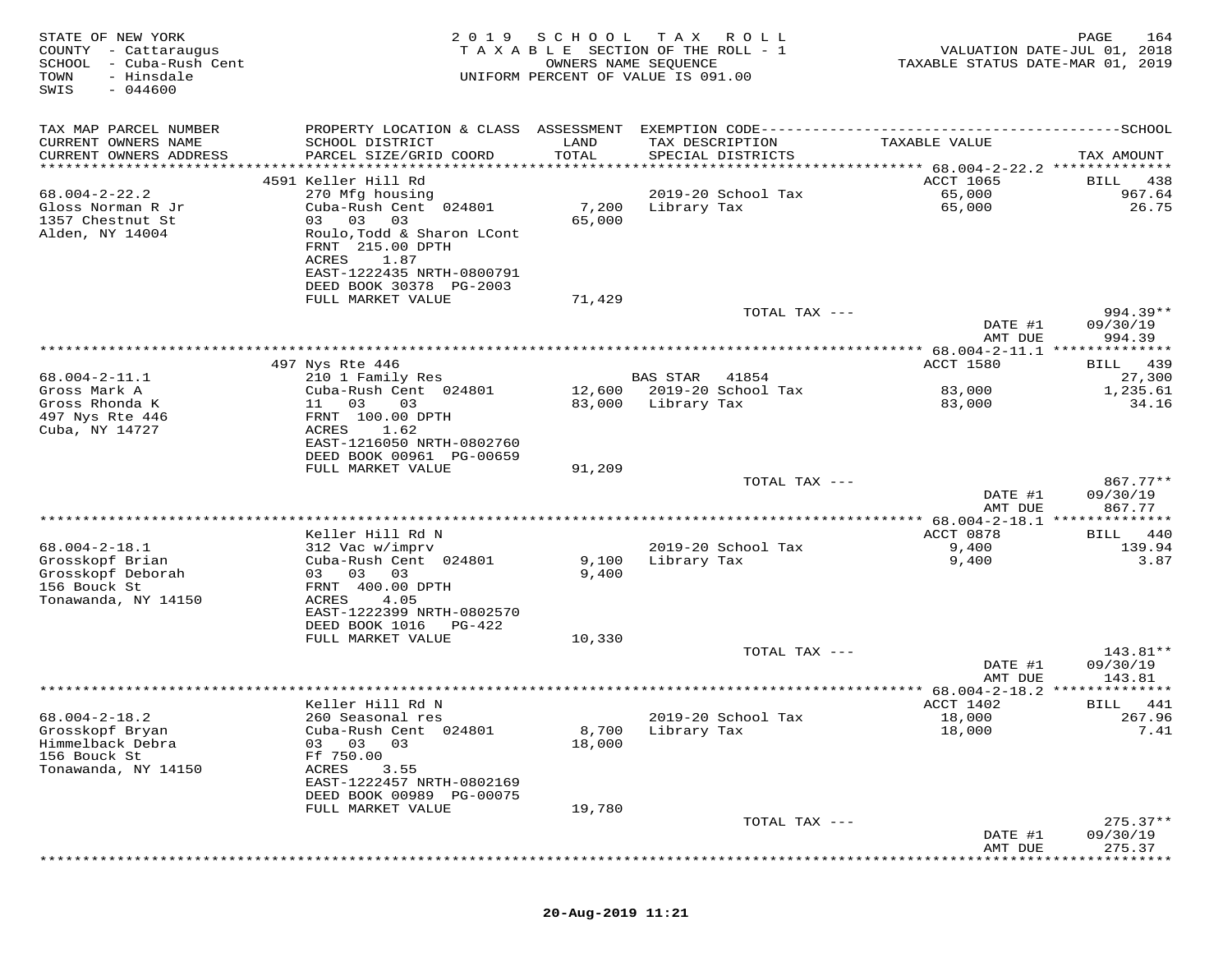| STATE OF NEW YORK<br>COUNTY - Cattaraugus<br>SCHOOL - Cuba-Rush Cent<br>- Hinsdale<br>TOWN<br>$-044600$<br>SWIS |                                                                                                                                | 2019 SCHOOL      | TAX ROLL<br>TAXABLE SECTION OF THE ROLL - 1<br>OWNERS NAME SEQUENCE<br>UNIFORM PERCENT OF VALUE IS 091.00 | VALUATION DATE-JUL 01, 2018<br>TAXABLE STATUS DATE-MAR 01, 2019 | 165<br>PAGE                              |
|-----------------------------------------------------------------------------------------------------------------|--------------------------------------------------------------------------------------------------------------------------------|------------------|-----------------------------------------------------------------------------------------------------------|-----------------------------------------------------------------|------------------------------------------|
| TAX MAP PARCEL NUMBER<br>CURRENT OWNERS NAME<br>CURRENT OWNERS ADDRESS                                          | SCHOOL DISTRICT<br>PARCEL SIZE/GRID COORD                                                                                      | LAND<br>TOTAL    | TAX DESCRIPTION<br>SPECIAL DISTRICTS                                                                      | TAXABLE VALUE                                                   | TAX AMOUNT                               |
| **********************                                                                                          |                                                                                                                                |                  |                                                                                                           |                                                                 |                                          |
| $68.004 - 1 - 8.3$<br>Hartzell John E<br>PO Box 231<br>Cuba, NY 14727                                           | Keller Hill Rd N (Off)<br>271 Mfg housings<br>Cuba-Rush Cent 024801<br>04 03<br>03<br>ACRES 60.00<br>EAST-1220980 NRTH-0805307 |                  | BAS STAR<br>41854<br>23,900 2019-20 School Tax<br>27,000 Library Tax                                      | ACCT 1135<br>27,000<br>27,000                                   | 442<br>BILL<br>27,000<br>401.94<br>11.11 |
|                                                                                                                 | DEED BOOK 804<br>PG-00300                                                                                                      |                  |                                                                                                           |                                                                 |                                          |
|                                                                                                                 | FULL MARKET VALUE                                                                                                              | 29,670           |                                                                                                           |                                                                 |                                          |
|                                                                                                                 |                                                                                                                                |                  | TOTAL TAX ---                                                                                             | DATE #1                                                         | $11.11**$<br>09/30/19                    |
|                                                                                                                 |                                                                                                                                |                  |                                                                                                           | AMT DUE                                                         | 11.11                                    |
|                                                                                                                 |                                                                                                                                |                  |                                                                                                           |                                                                 |                                          |
| $68.004 - 2 - 23$                                                                                               | Torrey Rd                                                                                                                      |                  | 2019-20 School Tax                                                                                        | ACCT 0917<br>9,200                                              | 443<br><b>BILL</b><br>136.96             |
| Hopfer Wayne D<br>49 Keats Ave<br>Tonawanda, NY 14150                                                           | 311 Res vac land<br>Cuba-Rush Cent 024801<br>03 03 03<br>FRNT 310.00 DPTH                                                      | 9,200<br>9,200   | Library Tax                                                                                               | 9,200                                                           | 3.79                                     |
|                                                                                                                 | ACRES<br>4.23<br>EAST-1222111 NRTH-0800546<br>DEED BOOK 00971 PG-00965<br>FULL MARKET VALUE                                    | 10,110           |                                                                                                           |                                                                 |                                          |
|                                                                                                                 |                                                                                                                                |                  | TOTAL TAX ---                                                                                             |                                                                 | 140.75**                                 |
|                                                                                                                 |                                                                                                                                |                  |                                                                                                           | DATE #1<br>AMT DUE                                              | 09/30/19<br>140.75                       |
|                                                                                                                 | Union Hill Rd (Off)                                                                                                            |                  |                                                                                                           | ACCT 0818                                                       | BILL 444                                 |
| $68.004 - 1 - 2$<br>Jay Timberlands LLC<br>245 North St<br>Arcade, NY 14009                                     | 910 Priv forest<br>Cuba-Rush Cent 024801<br>20 03 03<br>ACRES 70.42                                                            | 40,200<br>40,200 | 2019-20 School Tax<br>Library Tax                                                                         | 40,200<br>40,200                                                | 598.45<br>16.54                          |
|                                                                                                                 | EAST-1213662 NRTH-0807391<br>DEED BOOK 521<br>PG-7001                                                                          |                  |                                                                                                           |                                                                 |                                          |
|                                                                                                                 | FULL MARKET VALUE                                                                                                              | 44,176           |                                                                                                           |                                                                 |                                          |
|                                                                                                                 |                                                                                                                                |                  | TOTAL TAX ---                                                                                             | DATE #1<br>AMT DUE                                              | $614.99**$<br>09/30/19<br>614.99         |
|                                                                                                                 |                                                                                                                                |                  |                                                                                                           | ****************** 68.004-2-3.2 ***************                 |                                          |
| $68.004 - 2 - 3.2$                                                                                              | 464 Nys Rte 446                                                                                                                |                  | BAS STAR<br>41854                                                                                         | ACCT 1212                                                       | BILL 445                                 |
| Jefferds Margaret R<br>464 Rte 446<br>Cuba, NY 14727-9621                                                       | 270 Mfg housing<br>Cuba-Rush Cent 024801<br>$11/12$ 03 03<br>FRNT 925.90 DPTH<br>ACRES 11.00<br>EAST-1215871 NRTH-0803827      |                  | 18,400 2019-20 School Tax<br>26,400 Library Tax                                                           | 26,400<br>26,400                                                | 26,400<br>393.01<br>10.86                |
|                                                                                                                 | DEED BOOK 846<br>PG-00099                                                                                                      |                  |                                                                                                           |                                                                 |                                          |
|                                                                                                                 | FULL MARKET VALUE                                                                                                              | 29,011           |                                                                                                           |                                                                 |                                          |
|                                                                                                                 |                                                                                                                                |                  | TOTAL TAX ---                                                                                             | DATE #1                                                         | $10.86**$<br>09/30/19<br>10.86           |
|                                                                                                                 |                                                                                                                                |                  |                                                                                                           | AMT DUE                                                         | * * * * * * *                            |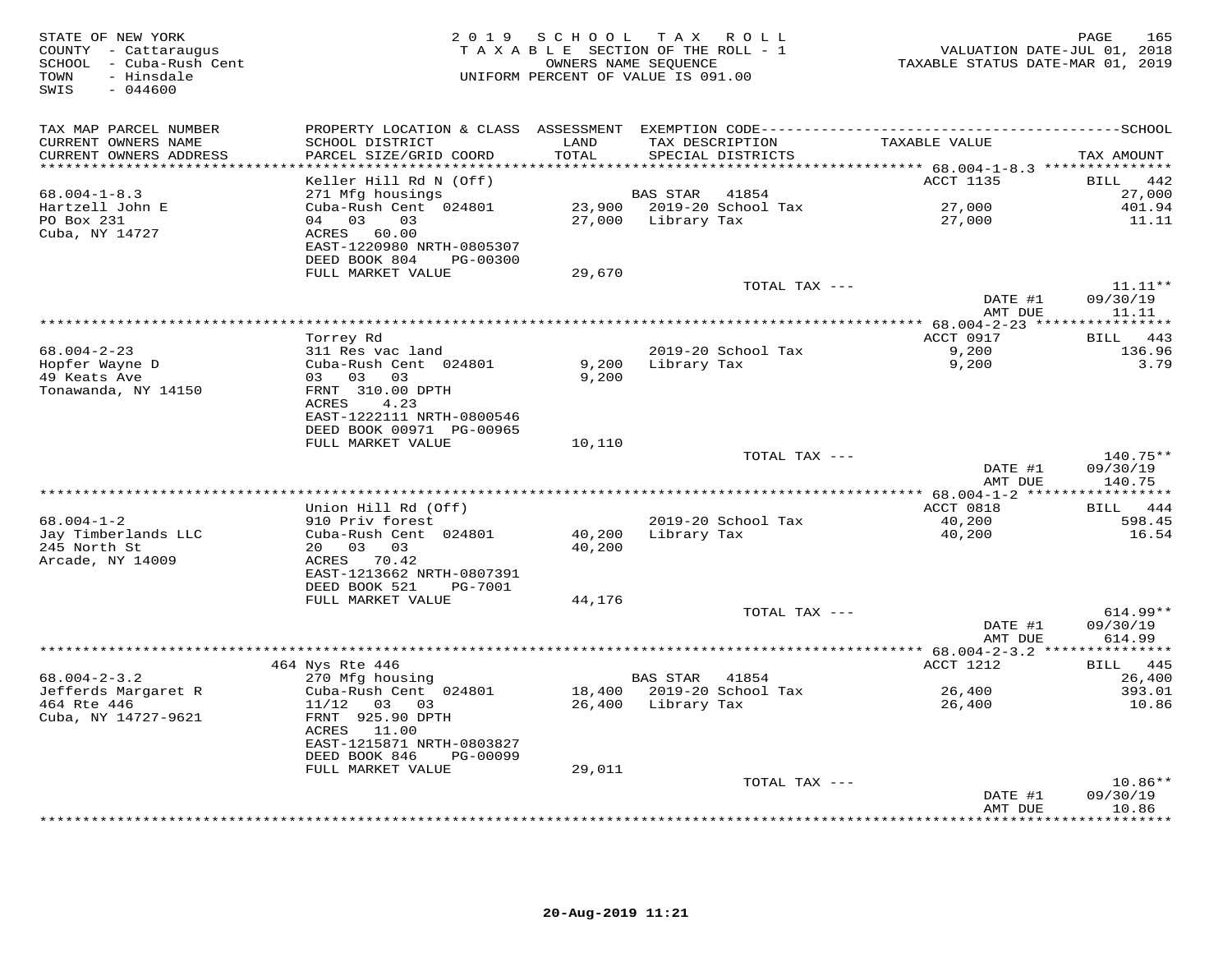| STATE OF NEW YORK<br>COUNTY - Cattaraugus<br>SCHOOL - Cuba-Rush Cent<br>- Hinsdale<br>TOWN<br>SWIS<br>$-044600$ | 2 0 1 9                                                                                                                              | SCHOOL             | T A X<br>R O L L<br>TAXABLE SECTION OF THE ROLL - 1<br>OWNERS NAME SEQUENCE<br>UNIFORM PERCENT OF VALUE IS 091.00 | VALUATION DATE-JUL 01, 2018<br>TAXABLE STATUS DATE-MAR 01, 2019 | PAGE<br>166                          |
|-----------------------------------------------------------------------------------------------------------------|--------------------------------------------------------------------------------------------------------------------------------------|--------------------|-------------------------------------------------------------------------------------------------------------------|-----------------------------------------------------------------|--------------------------------------|
| TAX MAP PARCEL NUMBER<br>CURRENT OWNERS NAME<br>CURRENT OWNERS ADDRESS                                          | SCHOOL DISTRICT<br>PARCEL SIZE/GRID COORD                                                                                            | LAND<br>TOTAL      | TAX DESCRIPTION<br>SPECIAL DISTRICTS                                                                              | TAXABLE VALUE                                                   | TAX AMOUNT                           |
| ***********************                                                                                         |                                                                                                                                      |                    |                                                                                                                   |                                                                 |                                      |
| $68.004 - 2 - 27$<br>Jensen Erik T<br>427 Tremont Ave<br>Kenmore, NY 14217                                      | Torrey Rd<br>312 Vac w/imprv<br>Cuba-Rush Cent 024801<br>03 03<br>03<br>FRNT 700.00 DPTH<br>ACRES 17.51<br>EAST-1220568 NRTH-0802056 | 14,900<br>16,200   | 2019-20 School Tax<br>Library Tax                                                                                 | ACCT 0933<br>16,200<br>16,200                                   | BILL<br>446<br>241.17<br>6.67        |
|                                                                                                                 | DEED BOOK 21942 PG-4003                                                                                                              |                    |                                                                                                                   |                                                                 |                                      |
|                                                                                                                 | FULL MARKET VALUE                                                                                                                    | 17,802             |                                                                                                                   |                                                                 |                                      |
|                                                                                                                 |                                                                                                                                      |                    | TOTAL TAX ---                                                                                                     | DATE #1<br>AMT DUE                                              | $247.84**$<br>09/30/19<br>247.84     |
|                                                                                                                 |                                                                                                                                      |                    |                                                                                                                   | **** 77.002-1-10 ****                                           | * * * * * * * * * * *                |
|                                                                                                                 | 4307 Keller Hill Rd                                                                                                                  |                    |                                                                                                                   | ACCT 0799                                                       | 447<br><b>BILL</b>                   |
| $77.002 - 1 - 10$<br>Jensen Erik T<br>427 Tremont Ave.                                                          | 312 Vac w/imprv<br>Cuba-Rush Cent 024801<br>10 03 03                                                                                 | 17,500<br>60,000   | 2019-20 School Tax<br>Library Tax                                                                                 | 60,000<br>60,000                                                | 893.21<br>24.69                      |
| Kenmore, NY 14217                                                                                               | 28.18<br>ACRES<br>EAST-1218227 NRTH-0799570<br>DEED BOOK 24303 PG-7004                                                               |                    |                                                                                                                   |                                                                 |                                      |
|                                                                                                                 | FULL MARKET VALUE                                                                                                                    | 65,934             | TOTAL TAX ---                                                                                                     |                                                                 | 917.90**                             |
|                                                                                                                 |                                                                                                                                      |                    |                                                                                                                   | DATE #1<br>AMT DUE                                              | 09/30/19<br>917.90                   |
|                                                                                                                 |                                                                                                                                      |                    | **********************************                                                                                | *** 68.004-1-3 ****                                             | *********                            |
| $68.004 - 1 - 3$                                                                                                | Union Hill Rd (Off)<br>910 Priv forest                                                                                               |                    | 2019-20 School Tax                                                                                                | ACCT 0117<br>100,900                                            | 448<br>BILL<br>1,502.08              |
| Jones John F<br>Lippert Hollow Rd<br>Allegany, NY 14706                                                         | Cuba-Rush Cent 024801<br>20 03<br>03<br>ACRES 176.78                                                                                 | 100,900<br>100,900 | Library Tax                                                                                                       | 100,900                                                         | 41.52                                |
|                                                                                                                 | EAST-1213453 NRTH-0805471<br>DEED BOOK 761<br>PG-1147                                                                                |                    |                                                                                                                   |                                                                 |                                      |
|                                                                                                                 | FULL MARKET VALUE                                                                                                                    | 110,879            |                                                                                                                   |                                                                 |                                      |
|                                                                                                                 |                                                                                                                                      |                    | TOTAL TAX ---                                                                                                     | DATE #1<br>AMT DUE                                              | $1,543.60**$<br>09/30/19<br>1,543.60 |
|                                                                                                                 |                                                                                                                                      |                    |                                                                                                                   | ********* 77.002-1-19.1 **************                          |                                      |
| $77.002 - 1 - 19.1$                                                                                             | 4191 Town Line Rd<br>270 Mfg housing                                                                                                 |                    | ENH STAR<br>41834                                                                                                 | ACCT 0395                                                       | BILL 449<br>11,700                   |
| Joseph John                                                                                                     | Cuba-Rush Cent 024801                                                                                                                | 6,400              | 2019-20 School Tax                                                                                                | 11,700                                                          | 174.18                               |
| Kwiatkowski Marion                                                                                              | 01<br>03<br>03                                                                                                                       | 11,700             | Library Tax                                                                                                       | 11,700                                                          | 4.81                                 |
| 4191 Townline Rd<br>Cuba, NY 14727                                                                              | FRNT 150.00 DPTH 175.00<br>EAST-1222581 NRTH-0794767<br>DEED BOOK 00989 PG-00043                                                     |                    |                                                                                                                   |                                                                 |                                      |
|                                                                                                                 | FULL MARKET VALUE                                                                                                                    | 12,857             |                                                                                                                   |                                                                 |                                      |
|                                                                                                                 |                                                                                                                                      |                    | TOTAL TAX ---                                                                                                     | DATE #1                                                         | $4.81**$<br>09/30/19                 |
|                                                                                                                 |                                                                                                                                      |                    |                                                                                                                   | AMT DUE<br>****************                                     | 4.81<br>*********                    |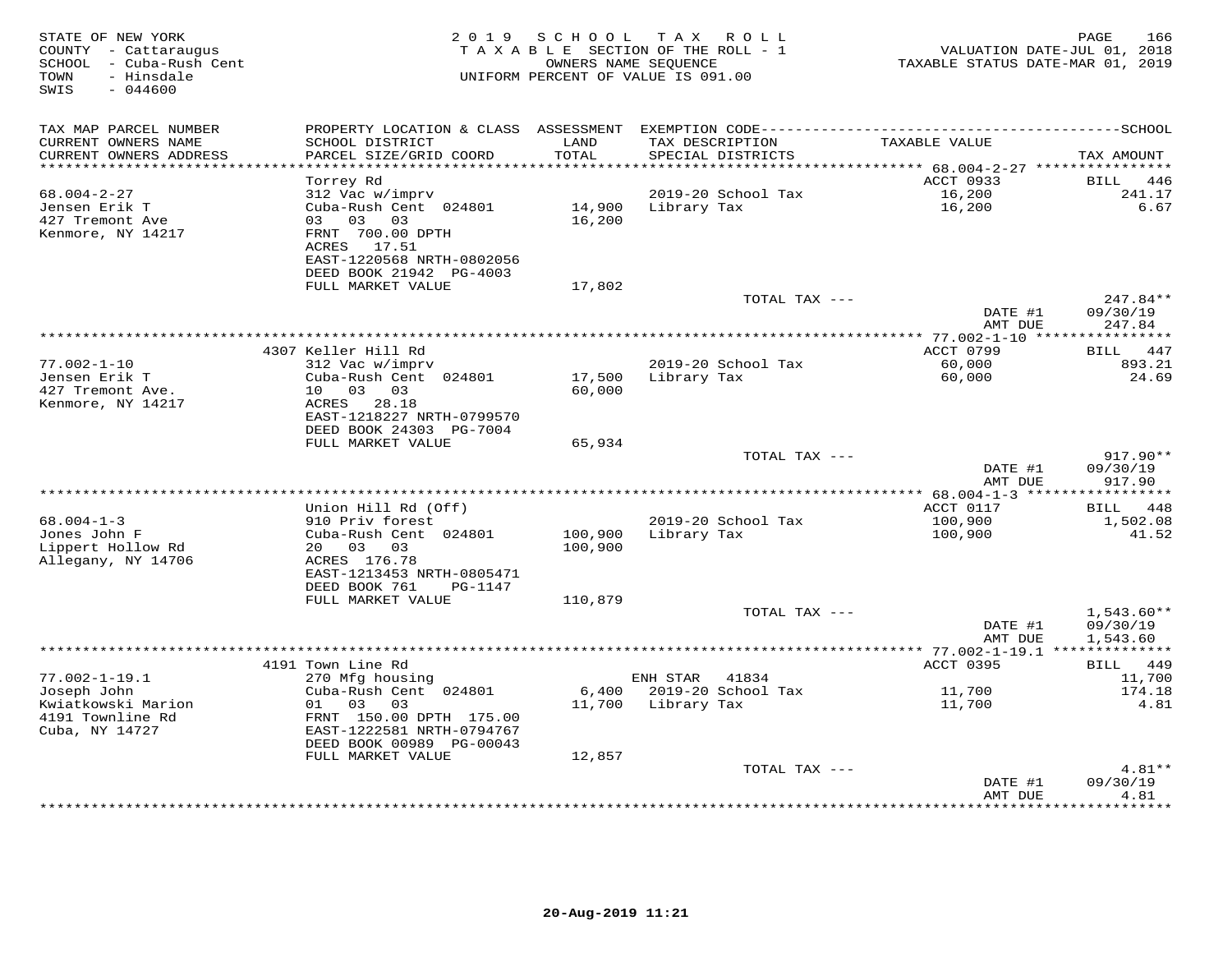| STATE OF NEW YORK<br>COUNTY - Cattaraugus<br>SCHOOL - Cuba-Rush Cent<br>- Hinsdale<br>TOWN<br>SWIS<br>$-044600$ |                                                      | 2019 SCHOOL      | TAX ROLL<br>TAXABLE SECTION OF THE ROLL - 1<br>OWNERS NAME SEQUENCE<br>UNIFORM PERCENT OF VALUE IS 091.00 | VALUATION DATE-JUL 01, 2018<br>TAXABLE STATUS DATE-MAR 01, 2019 | PAGE<br>167            |
|-----------------------------------------------------------------------------------------------------------------|------------------------------------------------------|------------------|-----------------------------------------------------------------------------------------------------------|-----------------------------------------------------------------|------------------------|
| TAX MAP PARCEL NUMBER                                                                                           | PROPERTY LOCATION & CLASS ASSESSMENT                 |                  |                                                                                                           |                                                                 |                        |
| CURRENT OWNERS NAME<br>CURRENT OWNERS ADDRESS                                                                   | SCHOOL DISTRICT<br>PARCEL SIZE/GRID COORD            | LAND<br>TOTAL    | TAX DESCRIPTION<br>SPECIAL DISTRICTS                                                                      | TAXABLE VALUE                                                   | TAX AMOUNT             |
| **********************                                                                                          | 4264 Keller Hill Rd W                                |                  |                                                                                                           | ACCT 0908                                                       | 450<br>BILL            |
| $77.002 - 1 - 8$                                                                                                | 271 Mfg housings                                     |                  | 2019-20 School Tax                                                                                        | 6,000                                                           | 89.32                  |
| Kbc Properties                                                                                                  | Cuba-Rush Cent 024801                                | 5,400            | Library Tax                                                                                               | 6,000                                                           | 2.47                   |
| 4544 Five Mile Rd                                                                                               | 10 03 03                                             | 6.000            |                                                                                                           |                                                                 |                        |
| Allegany, NY 14706                                                                                              | FRNT 150.00 DPTH 125.00<br>EAST-1218520 NRTH-0798579 |                  |                                                                                                           |                                                                 |                        |
|                                                                                                                 | DEED BOOK 1003 PG-71<br>FULL MARKET VALUE            | 6,593            |                                                                                                           |                                                                 |                        |
|                                                                                                                 |                                                      |                  | TOTAL TAX ---                                                                                             |                                                                 | $91.79**$              |
|                                                                                                                 |                                                      |                  |                                                                                                           | DATE #1<br>AMT DUE                                              | 09/30/19<br>91.79      |
|                                                                                                                 |                                                      |                  |                                                                                                           |                                                                 |                        |
|                                                                                                                 | Keller Hill Rd N (Off)                               |                  |                                                                                                           | ACCT 0075                                                       | BILL 451               |
| $68.004 - 1 - 7$                                                                                                | 322 Rural vac>10                                     |                  | 2019-20 School Tax                                                                                        | 23,800                                                          | 354.31<br>9.79         |
| Kelley Ronald P<br>9715 W Cuba Rd                                                                               | Cuba-Rush Cent 024801<br>04 03 03                    | 23,800<br>23,800 | Library Tax                                                                                               | 23,800                                                          |                        |
| Cuba, NY 14727                                                                                                  | ACRES 59.53                                          |                  |                                                                                                           |                                                                 |                        |
|                                                                                                                 | EAST-1222064 NRTH-0805407                            |                  |                                                                                                           |                                                                 |                        |
|                                                                                                                 | DEED BOOK 911<br>PG-00786                            |                  |                                                                                                           |                                                                 |                        |
|                                                                                                                 | FULL MARKET VALUE                                    | 26,154           |                                                                                                           |                                                                 |                        |
|                                                                                                                 |                                                      |                  | TOTAL TAX ---                                                                                             | DATE #1                                                         | 364.10**<br>09/30/19   |
|                                                                                                                 |                                                      |                  |                                                                                                           | AMT DUE                                                         | 364.10                 |
| *********************                                                                                           |                                                      |                  |                                                                                                           |                                                                 |                        |
|                                                                                                                 | 4300 Keller Hill Rd W (Off)                          |                  |                                                                                                           | ACCT 0517                                                       | BILL<br>452            |
| $77.002 - 1 - 5$                                                                                                | 210 1 Family Res                                     |                  | 2019-20 School Tax                                                                                        | 70,000                                                          | 1,042.08               |
| Klampt Christopher C                                                                                            | Cuba-Rush Cent 024801<br>10 03 03                    | 11,400           | Library Tax                                                                                               | 70,000                                                          | 28.81                  |
| 4300 W Keller Hill Rd<br>Cuba, NY 14727                                                                         | ACRES<br>8.80                                        | 70,000           |                                                                                                           |                                                                 |                        |
|                                                                                                                 | EAST-1218677 NRTH-0797384                            |                  |                                                                                                           |                                                                 |                        |
|                                                                                                                 | DEED BOOK 24467 PG-8001                              |                  |                                                                                                           |                                                                 |                        |
|                                                                                                                 | FULL MARKET VALUE                                    | 76,923           |                                                                                                           |                                                                 |                        |
|                                                                                                                 |                                                      |                  | TOTAL TAX ---                                                                                             |                                                                 | 1,070.89**             |
|                                                                                                                 |                                                      |                  |                                                                                                           | DATE #1<br>AMT DUE                                              | 09/30/19<br>1,070.89   |
|                                                                                                                 |                                                      |                  |                                                                                                           |                                                                 |                        |
|                                                                                                                 | 157 Cooper Rd Rd                                     |                  |                                                                                                           | ACCT 1533                                                       | <b>BILL</b> 453        |
| $77.002 - 1 - 19.2$                                                                                             | 312 Vac w/imprv                                      |                  | 2019-20 School Tax                                                                                        | 25,900                                                          | 385.57                 |
| Kwiatkowski Lawrence                                                                                            | Cuba-Rush Cent 024801                                | 22,900           | Library Tax                                                                                               | 25,900                                                          | 10.66                  |
| 346 Arbella Loop<br>The Villages, FL 32162                                                                      | 01 03 03<br>Ff 2110.00                               | 25,900           |                                                                                                           |                                                                 |                        |
|                                                                                                                 | ACRES 47.55                                          |                  |                                                                                                           |                                                                 |                        |
|                                                                                                                 | EAST-1219559 NRTH-0791725                            |                  |                                                                                                           |                                                                 |                        |
|                                                                                                                 | DEED BOOK 1016 PG-550                                |                  |                                                                                                           |                                                                 |                        |
|                                                                                                                 | FULL MARKET VALUE                                    | 28,462           |                                                                                                           |                                                                 |                        |
|                                                                                                                 |                                                      |                  | TOTAL TAX ---                                                                                             |                                                                 | $396.23**$<br>09/30/19 |
|                                                                                                                 |                                                      |                  |                                                                                                           | DATE #1<br>AMT DUE                                              | 396.23                 |
|                                                                                                                 |                                                      |                  |                                                                                                           |                                                                 | *********              |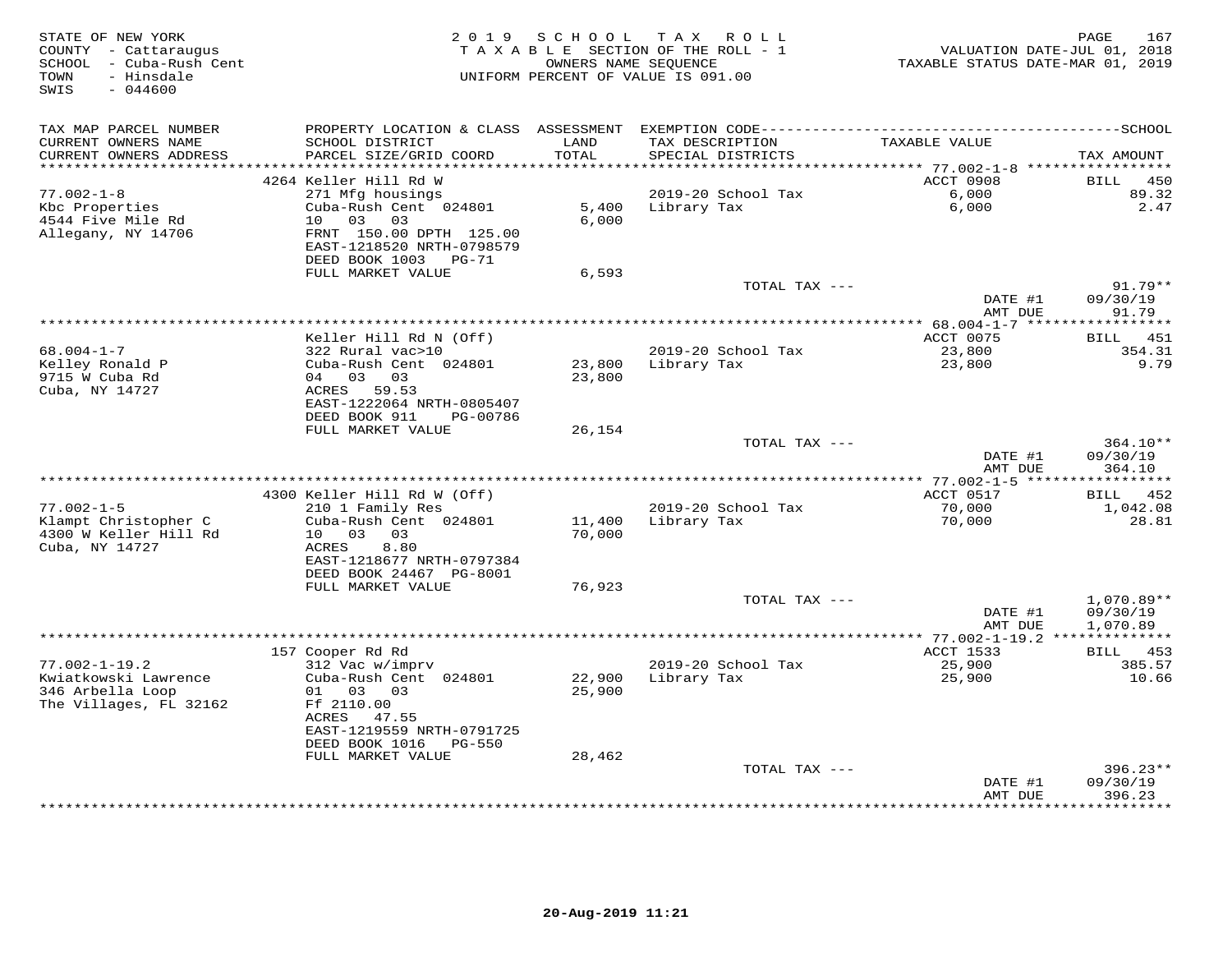| STATE OF NEW YORK<br>COUNTY - Cattaraugus<br>SCHOOL - Cuba-Rush Cent<br>- Hinsdale<br>TOWN<br>$-044600$<br>SWIS |                                                                                                     | 2019 SCHOOL      | TAX ROLL<br>TAXABLE SECTION OF THE ROLL - 1<br>OWNERS NAME SEQUENCE<br>UNIFORM PERCENT OF VALUE IS 091.00 | VALUATION DATE-JUL 01, 2018<br>TAXABLE STATUS DATE-MAR 01, 2019 | 168<br>PAGE                   |
|-----------------------------------------------------------------------------------------------------------------|-----------------------------------------------------------------------------------------------------|------------------|-----------------------------------------------------------------------------------------------------------|-----------------------------------------------------------------|-------------------------------|
| TAX MAP PARCEL NUMBER                                                                                           |                                                                                                     |                  |                                                                                                           |                                                                 |                               |
| CURRENT OWNERS NAME<br>CURRENT OWNERS ADDRESS                                                                   | SCHOOL DISTRICT<br>PARCEL SIZE/GRID COORD                                                           | LAND<br>TOTAL    | TAX DESCRIPTION<br>SPECIAL DISTRICTS                                                                      | TAXABLE VALUE                                                   | TAX AMOUNT                    |
| **********************                                                                                          | 4499 Town Line Rd                                                                                   | ************     | **************                                                                                            | ********* 77.002-1-11.2 **************<br>ACCT 1136             | <b>BILL</b><br>454            |
| $77.002 - 1 - 11.2$                                                                                             | 314 Rural vac<10                                                                                    |                  | 2019-20 School Tax                                                                                        | 11,100                                                          | 165.24                        |
| Marciniak Patricia A<br>206 Wagner Ave<br>Sloan, NY 14212                                                       | Cuba-Rush Cent 024801<br>02 03 03<br>FRNT 544.00 DPTH<br>4.70<br>ACRES<br>EAST-1222437 NRTH-0799928 | 11,100<br>11,100 | Library Tax                                                                                               | 11,100                                                          | 4.57                          |
|                                                                                                                 | DEED BOOK 1010 PG-641                                                                               |                  |                                                                                                           |                                                                 |                               |
|                                                                                                                 | FULL MARKET VALUE                                                                                   | 12,198           |                                                                                                           |                                                                 |                               |
|                                                                                                                 |                                                                                                     |                  | TOTAL TAX ---                                                                                             | DATE #1                                                         | 169.81**<br>09/30/19          |
|                                                                                                                 |                                                                                                     |                  |                                                                                                           | AMT DUE<br>*********** 68.004-1-4.1 ****************            | 169.81                        |
|                                                                                                                 | Nys Rte 446                                                                                         |                  |                                                                                                           | ACCT 0765                                                       | BILL<br>455                   |
| $68.004 - 1 - 4.1$<br>Marshacres, LLC<br>7017 Fadale Rd<br>Ellicottville, NY 14731                              | 105 Vac farmland<br>Cuba-Rush Cent 024801<br>12 03 03<br>FRNT 350.00 DPTH                           | 14,100           | 2019-20 School Tax<br>14,100 Library Tax                                                                  | 14,100<br>14,100                                                | 209.90<br>5.80                |
|                                                                                                                 | ACRES 27.50<br>EAST-1218528 NRTH-0806817<br>DEED BOOK 24017 PG-9002                                 |                  |                                                                                                           |                                                                 |                               |
|                                                                                                                 | FULL MARKET VALUE                                                                                   | 15,495           | TOTAL TAX ---                                                                                             |                                                                 | $215.70**$                    |
|                                                                                                                 |                                                                                                     |                  |                                                                                                           | DATE #1<br>AMT DUE                                              | 09/30/19<br>215.70            |
|                                                                                                                 |                                                                                                     |                  |                                                                                                           | *********** 68.004-1-5.3 ***************                        |                               |
|                                                                                                                 | Nys Rte 446                                                                                         |                  |                                                                                                           | ACCT 0643                                                       | BILL 456                      |
| $68.004 - 1 - 5.3$<br>Marshacres, LLC<br>7017 Fadale Rd<br>Ellicottville, NY 14731                              | 322 Rural vac>10<br>Cuba-Rush Cent 024801<br>$04/12$ 03 03<br>FRNT 3400.00 DPTH                     | 29,000<br>29,000 | 2019-20 School Tax<br>Library Tax                                                                         | 29,000<br>29,000                                                | 431.72<br>11.93               |
|                                                                                                                 | ACRES<br>37.40<br>EAST-1218951 NRTH-0807402<br>DEED BOOK 24017 PG-9002<br>FULL MARKET VALUE         | 31,868           |                                                                                                           |                                                                 |                               |
|                                                                                                                 |                                                                                                     |                  | TOTAL TAX ---                                                                                             |                                                                 | 443.65**                      |
|                                                                                                                 |                                                                                                     |                  |                                                                                                           | DATE #1<br>AMT DUE                                              | 09/30/19<br>443.65            |
|                                                                                                                 |                                                                                                     |                  |                                                                                                           | ********** 68.004-2-24.3 **                                     | **********                    |
| $68.004 - 2 - 24.3$<br>McCarthy James E<br>McCarthY Donna M                                                     | Torry Rd<br>312 Vac w/imprv<br>Cuba-Rush Cent 024801<br>ACRES<br>5.05                               | 9,900<br>10,100  | 2019-20 School Tax<br>Library Tax                                                                         | ACCT 1560<br>10,100<br>10,100                                   | 457<br>BILL<br>150.36<br>4.16 |
| 4208 Torrey Rd<br>Cuba, NY 14727                                                                                | EAST-1221728 NRTH-0800613<br>DEED BOOK 25114 PG-3001                                                |                  |                                                                                                           |                                                                 |                               |
|                                                                                                                 | FULL MARKET VALUE                                                                                   | 11,099           |                                                                                                           |                                                                 |                               |
|                                                                                                                 |                                                                                                     |                  | TOTAL TAX ---                                                                                             | DATE #1                                                         | $154.52**$<br>09/30/19        |
|                                                                                                                 |                                                                                                     |                  |                                                                                                           | AMT DUE                                                         | 154.52<br>********            |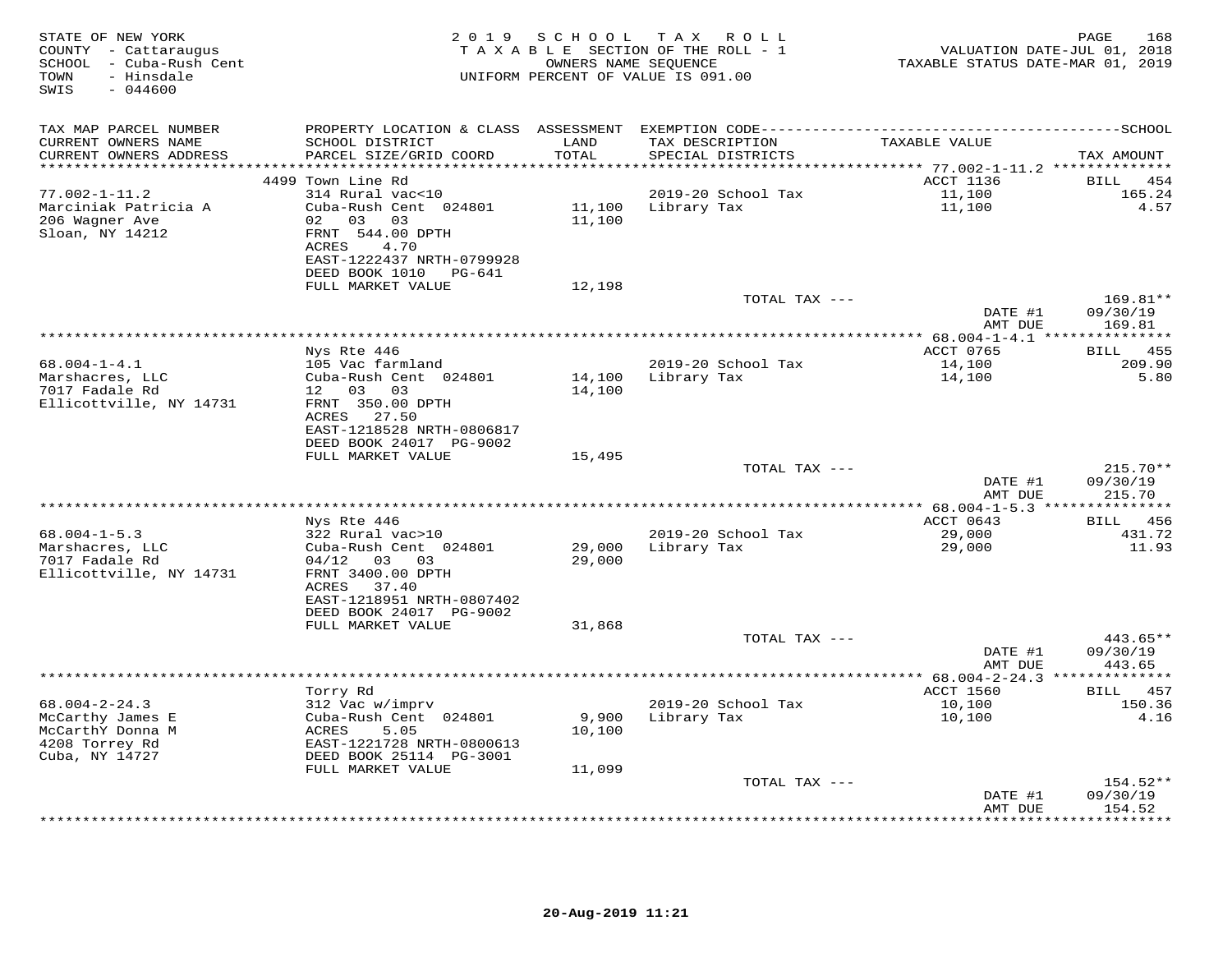| STATE OF NEW YORK<br>COUNTY - Cattaraugus<br>SCHOOL - Cuba-Rush Cent<br>- Hinsdale<br>TOWN<br>SWIS<br>$-044600$ | 2 0 1 9                                               | SCHOOL<br>OWNERS NAME SEQUENCE | T A X<br>R O L L<br>TAXABLE SECTION OF THE ROLL - 1<br>UNIFORM PERCENT OF VALUE IS 091.00 | VALUATION DATE-JUL 01, 2018<br>TAXABLE STATUS DATE-MAR 01, 2019 | 169<br>PAGE           |
|-----------------------------------------------------------------------------------------------------------------|-------------------------------------------------------|--------------------------------|-------------------------------------------------------------------------------------------|-----------------------------------------------------------------|-----------------------|
| TAX MAP PARCEL NUMBER                                                                                           | PROPERTY LOCATION & CLASS ASSESSMENT                  |                                | EXEMPTION CODE------------                                                                | ------------                                                    | ---------SCHOOL       |
| CURRENT OWNERS NAME                                                                                             | SCHOOL DISTRICT                                       | LAND                           | TAX DESCRIPTION                                                                           | TAXABLE VALUE                                                   |                       |
| CURRENT OWNERS ADDRESS                                                                                          | PARCEL SIZE/GRID COORD                                | TOTAL                          | SPECIAL DISTRICTS                                                                         |                                                                 | TAX AMOUNT            |
| *******************                                                                                             | *********************                                 | **********                     |                                                                                           | ******** 77.002-1-19.3 **************                           |                       |
| $77.002 - 1 - 19.3$                                                                                             | Cooper Hl<br>322 Rural vac>10                         |                                | 2019-20 School Tax                                                                        | <b>ACCT 1555</b><br>25,200                                      | 458<br>BILL<br>375.15 |
| Mcgarvey Robert P                                                                                               | Cuba-Rush Cent 024801                                 | 25,200                         | Library Tax                                                                               | 25,200                                                          | 10.37                 |
| PO Box 280                                                                                                      | 01 03<br>03                                           | 25,200                         |                                                                                           |                                                                 |                       |
| Cuba, NY 14727                                                                                                  | Ff 1780.00                                            |                                |                                                                                           |                                                                 |                       |
|                                                                                                                 | 59.10<br>ACRES                                        |                                |                                                                                           |                                                                 |                       |
|                                                                                                                 | EAST-1221809 NRTH-0792766<br>DEED BOOK 00992 PG-00283 |                                |                                                                                           |                                                                 |                       |
|                                                                                                                 | FULL MARKET VALUE                                     | 27,692                         |                                                                                           |                                                                 |                       |
|                                                                                                                 |                                                       |                                | TOTAL TAX ---                                                                             |                                                                 | 385.52**              |
|                                                                                                                 |                                                       |                                |                                                                                           | DATE #1                                                         | 09/30/19              |
|                                                                                                                 |                                                       |                                |                                                                                           | AMT DUE<br>***************** 68.004-2-13 *****                  | 385.52<br>********    |
|                                                                                                                 | Keller Hill Rd N                                      |                                |                                                                                           | ACCT 0607                                                       | 459<br>BILL           |
| $68.004 - 2 - 13$                                                                                               | 322 Rural vac>10                                      |                                | 2019-20 School Tax                                                                        | 45,000                                                          | 669.91                |
| Meldrum Dale F                                                                                                  | Cuba-Rush Cent 024801                                 | 45,000                         | Library Tax                                                                               | 45,000                                                          | 18.52                 |
| 333 Desmond                                                                                                     | 11 03<br>03                                           | 45,000                         |                                                                                           |                                                                 |                       |
| Tonawanda, NY 14150                                                                                             | Ff 1610.00<br>ACRES<br>92.00                          |                                |                                                                                           |                                                                 |                       |
|                                                                                                                 | EAST-1219158 NRTH-0802345                             |                                |                                                                                           |                                                                 |                       |
|                                                                                                                 | DEED BOOK 16686 PG-7001                               |                                |                                                                                           |                                                                 |                       |
|                                                                                                                 | FULL MARKET VALUE                                     | 49,451                         |                                                                                           |                                                                 |                       |
|                                                                                                                 |                                                       |                                | TOTAL TAX ---                                                                             | DATE #1                                                         | 688.43**<br>09/30/19  |
|                                                                                                                 |                                                       |                                |                                                                                           | AMT DUE                                                         | 688.43                |
|                                                                                                                 |                                                       |                                |                                                                                           |                                                                 |                       |
|                                                                                                                 | Torrey Rd                                             |                                |                                                                                           | ACCT 0893                                                       | 460<br>BILL           |
| $68.004 - 2 - 21.2$                                                                                             | 260 Seasonal res                                      |                                | 2019-20 School Tax                                                                        | 27,000                                                          | 401.94                |
| Meldrum Dale F<br>Meldrum Sharon A                                                                              | Cuba-Rush Cent 024801<br>03<br>03<br>03               | 8,500<br>27,000                | Library Tax                                                                               | 27,000                                                          | 11.11                 |
| 333 Desmond Dr                                                                                                  | FRNT 310.00 DPTH                                      |                                |                                                                                           |                                                                 |                       |
| Tonawanda, NY 14150-7841                                                                                        | ACRES<br>3.40                                         |                                |                                                                                           |                                                                 |                       |
|                                                                                                                 | EAST-1221857 NRTH-0801444                             |                                |                                                                                           |                                                                 |                       |
|                                                                                                                 | DEED BOOK 913<br>PG-00019                             |                                |                                                                                           |                                                                 |                       |
|                                                                                                                 | FULL MARKET VALUE                                     | 29,670                         | TOTAL TAX ---                                                                             |                                                                 | $413.05**$            |
|                                                                                                                 |                                                       |                                |                                                                                           | DATE #1                                                         | 09/30/19              |
|                                                                                                                 |                                                       |                                |                                                                                           | AMT DUE                                                         | 413.05                |
|                                                                                                                 |                                                       |                                |                                                                                           | $* 68.004 - 2 - 26$                                             |                       |
| $68.004 - 2 - 26$                                                                                               | Torrey Rd<br>314 Rural vac<10                         |                                | 2019-20 School Tax                                                                        | ACCT 0906<br>10,500                                             | BILL<br>461<br>156.31 |
| Meldrum Dale F                                                                                                  | Cuba-Rush Cent 024801                                 | 10,500                         | Library Tax                                                                               | 10,500                                                          | 4.32                  |
| 333 Desmond Dr                                                                                                  | 03 03<br>03                                           | 10,500                         |                                                                                           |                                                                 |                       |
| Tonawanda, NY 14150-7841                                                                                        | Ff 440.00                                             |                                |                                                                                           |                                                                 |                       |
|                                                                                                                 | ACRES<br>6.46<br>EAST-1221083 NRTH-0801898            |                                |                                                                                           |                                                                 |                       |
|                                                                                                                 | DEED BOOK 00988 PG-01031                              |                                |                                                                                           |                                                                 |                       |
|                                                                                                                 | FULL MARKET VALUE                                     | 11,538                         |                                                                                           |                                                                 |                       |
|                                                                                                                 |                                                       |                                | TOTAL TAX ---                                                                             |                                                                 | $160.63**$            |
|                                                                                                                 |                                                       |                                |                                                                                           | DATE #1                                                         | 09/30/19              |
|                                                                                                                 |                                                       |                                |                                                                                           | AMT DUE                                                         | 160.63                |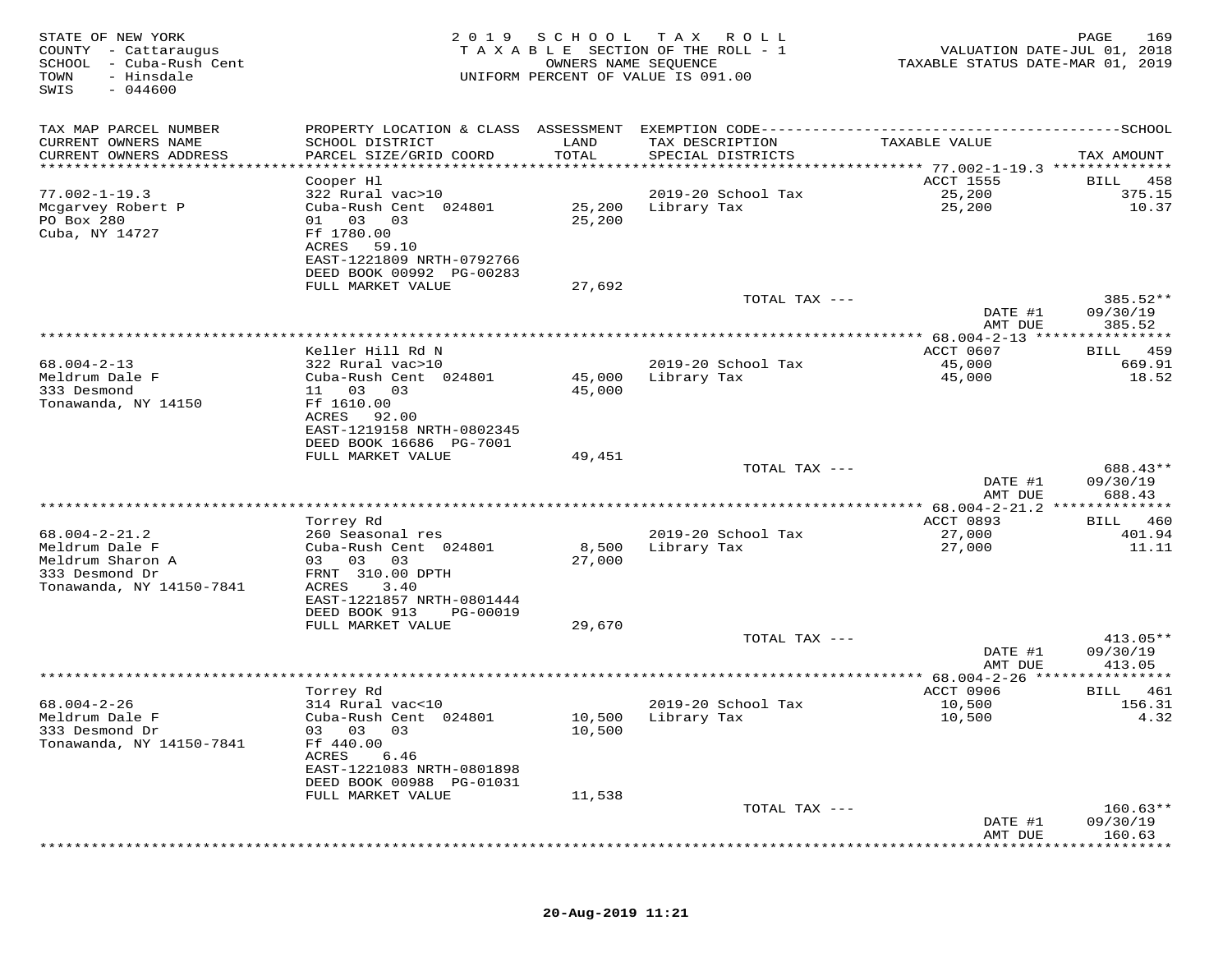| STATE OF NEW YORK<br>COUNTY - Cattaraugus<br>SCHOOL - Cuba-Rush Cent<br>TOWN - Hindels<br>- Hinsdale<br>TOWN<br>SWIS<br>$-044600$ |                                                      |               | 2019 SCHOOL TAX ROLL<br>TAXABLE SECTION OF THE ROLL - 1<br>OWNERS NAME SEQUENCE<br>UNIFORM PERCENT OF VALUE IS 091.00 | VALUATION DATE-JUL 01, 2018<br>TAXABLE STATUS DATE-MAR 01, 2019 | 170<br>PAGE             |
|-----------------------------------------------------------------------------------------------------------------------------------|------------------------------------------------------|---------------|-----------------------------------------------------------------------------------------------------------------------|-----------------------------------------------------------------|-------------------------|
| TAX MAP PARCEL NUMBER                                                                                                             |                                                      |               | PROPERTY LOCATION & CLASS ASSESSMENT EXEMPTION CODE-----------------------------------SCHOOL                          |                                                                 |                         |
| CURRENT OWNERS NAME<br>CURRENT OWNERS ADDRESS                                                                                     | SCHOOL DISTRICT<br>PARCEL SIZE/GRID COORD            | LAND<br>TOTAL | TAX DESCRIPTION<br>SPECIAL DISTRICTS                                                                                  | TAXABLE VALUE                                                   | TAX AMOUNT              |
|                                                                                                                                   |                                                      |               |                                                                                                                       |                                                                 |                         |
|                                                                                                                                   | 504 Nys Rte 446                                      |               |                                                                                                                       | <b>ACCT 0120</b>                                                | BILL 462                |
| $68.004 - 2 - 5$                                                                                                                  | 210 1 Family Res<br>Cuba-Rush Cent 024801            |               | <b>BAS STAR 41854</b>                                                                                                 |                                                                 | 27,300                  |
| Michalski Martin A Jr                                                                                                             |                                                      |               | 15,000 2019-20 School Tax                                                                                             | 70,500<br>70,500                                                | 1,049.52                |
| Michalski Dennelle T<br>504 Nys Rte 446                                                                                           | 11 03 03<br>Life Use - Dennis                        |               | 70,500 Library Tax                                                                                                    |                                                                 | 29.01                   |
| Cuba, NY 14727                                                                                                                    | FRNT 181.55 DPTH 255.06                              |               |                                                                                                                       |                                                                 |                         |
|                                                                                                                                   | EAST-1215877 NRTH-0803178                            |               |                                                                                                                       |                                                                 |                         |
|                                                                                                                                   | DEED BOOK 1021 PG-952                                |               |                                                                                                                       |                                                                 |                         |
|                                                                                                                                   | FULL MARKET VALUE                                    | 77,473        |                                                                                                                       |                                                                 |                         |
|                                                                                                                                   |                                                      |               | TOTAL TAX ---                                                                                                         |                                                                 | $676.53**$              |
|                                                                                                                                   |                                                      |               |                                                                                                                       | DATE #1                                                         | 09/30/19                |
|                                                                                                                                   |                                                      |               |                                                                                                                       | AMT DUE                                                         | 676.53                  |
|                                                                                                                                   | Keller Hill Rd W                                     |               |                                                                                                                       | ACCT 0416                                                       | BILL 463                |
| $77.002 - 1 - 9$                                                                                                                  | 312 Vac w/imprv                                      |               | 2019-20 School Tax                                                                                                    | 9,800                                                           | 145.89                  |
| Moore Linda<br>Moore Don                                                                                                          | Cuba-Rush Cent 024801                                |               | 8,800 Library Tax                                                                                                     | 9,800                                                           | 4.03                    |
| Moore Don                                                                                                                         | 10  03  03                                           | 9,800         |                                                                                                                       |                                                                 |                         |
| 4322 West Keller Hill Rd                                                                                                          | Ff 430.00                                            |               |                                                                                                                       |                                                                 |                         |
| Cuba, NY 14727                                                                                                                    | ACRES 1.89                                           |               |                                                                                                                       |                                                                 |                         |
|                                                                                                                                   | EAST-1218701 NRTH-0798652                            |               |                                                                                                                       |                                                                 |                         |
|                                                                                                                                   | DEED BOOK 29196 PG-7001                              |               |                                                                                                                       |                                                                 |                         |
|                                                                                                                                   | FULL MARKET VALUE                                    | 10,769        |                                                                                                                       |                                                                 |                         |
|                                                                                                                                   |                                                      |               | TOTAL TAX ---                                                                                                         | DATE #1                                                         | 149.92**<br>09/30/19    |
|                                                                                                                                   |                                                      |               |                                                                                                                       | AMT DUE                                                         | 149.92                  |
|                                                                                                                                   |                                                      |               |                                                                                                                       |                                                                 |                         |
|                                                                                                                                   | 4322 W Keller Hill Rd                                |               |                                                                                                                       | ACCT 0658                                                       | BILL 464                |
| $77.002 - 1 - 12$                                                                                                                 | w Neiler Hill Rd<br>210 1 Family Res                 |               | BAS STAR 41854                                                                                                        |                                                                 | 27,300                  |
| Moore Linda S<br>Moore Don N                                                                                                      | Cuba-Rush Cent 024801                                |               | 17,000 2019-20 School Tax                                                                                             | 36,900                                                          | 549.32                  |
|                                                                                                                                   | 02 03 03                                             |               | 36,900 Library Tax                                                                                                    | 36,900                                                          | 15.18                   |
| 4322 West Keller Rd                                                                                                               | ACRES 19.00                                          |               |                                                                                                                       |                                                                 |                         |
| Cuba, NY 14727                                                                                                                    | EAST-1219359 NRTH-0798628<br>DEED BOOK 28707 PG-5001 |               |                                                                                                                       |                                                                 |                         |
|                                                                                                                                   | FULL MARKET VALUE                                    | 40,549        |                                                                                                                       |                                                                 |                         |
|                                                                                                                                   |                                                      |               | TOTAL TAX ---                                                                                                         |                                                                 | $162.50**$              |
|                                                                                                                                   |                                                      |               |                                                                                                                       | DATE #1                                                         | 09/30/19                |
|                                                                                                                                   |                                                      |               |                                                                                                                       | AMT DUE                                                         | 162.50                  |
|                                                                                                                                   |                                                      |               |                                                                                                                       |                                                                 |                         |
|                                                                                                                                   | Nys Rte 446                                          |               |                                                                                                                       | ACCT 0643                                                       | BILL 465                |
| $68.004 - 1 - 5.1$                                                                                                                | 112 Dairy farm                                       |               | 2019-20 School Tax                                                                                                    | 65,600<br>65,600                                                | 976.58                  |
| Morehouse Todd J.                                                                                                                 | Cuba-Rush Cent 024801                                |               | 26,500 Library Tax                                                                                                    |                                                                 | 27.00                   |
| Morehouse Kathryn L.<br>281 Kinney Hollow Rd                                                                                      | 04/12 03 03<br>FRNT 3400.00 DPTH                     | 65,600        |                                                                                                                       |                                                                 |                         |
| Cuba, NY 14727                                                                                                                    | ACRES 31.30                                          |               |                                                                                                                       |                                                                 |                         |
|                                                                                                                                   | EAST-1216593 NRTH-0807810                            |               |                                                                                                                       |                                                                 |                         |
|                                                                                                                                   | DEED BOOK 25062 PG-5001                              |               |                                                                                                                       |                                                                 |                         |
|                                                                                                                                   | FULL MARKET VALUE                                    | 72,088        |                                                                                                                       |                                                                 |                         |
|                                                                                                                                   |                                                      |               | TOTAL TAX ---                                                                                                         |                                                                 | $1,003.58**$            |
|                                                                                                                                   |                                                      |               |                                                                                                                       | DATE #1                                                         | 09/30/19                |
|                                                                                                                                   |                                                      |               |                                                                                                                       | AMT DUE                                                         | 1,003.58<br>*********** |
|                                                                                                                                   |                                                      |               |                                                                                                                       |                                                                 |                         |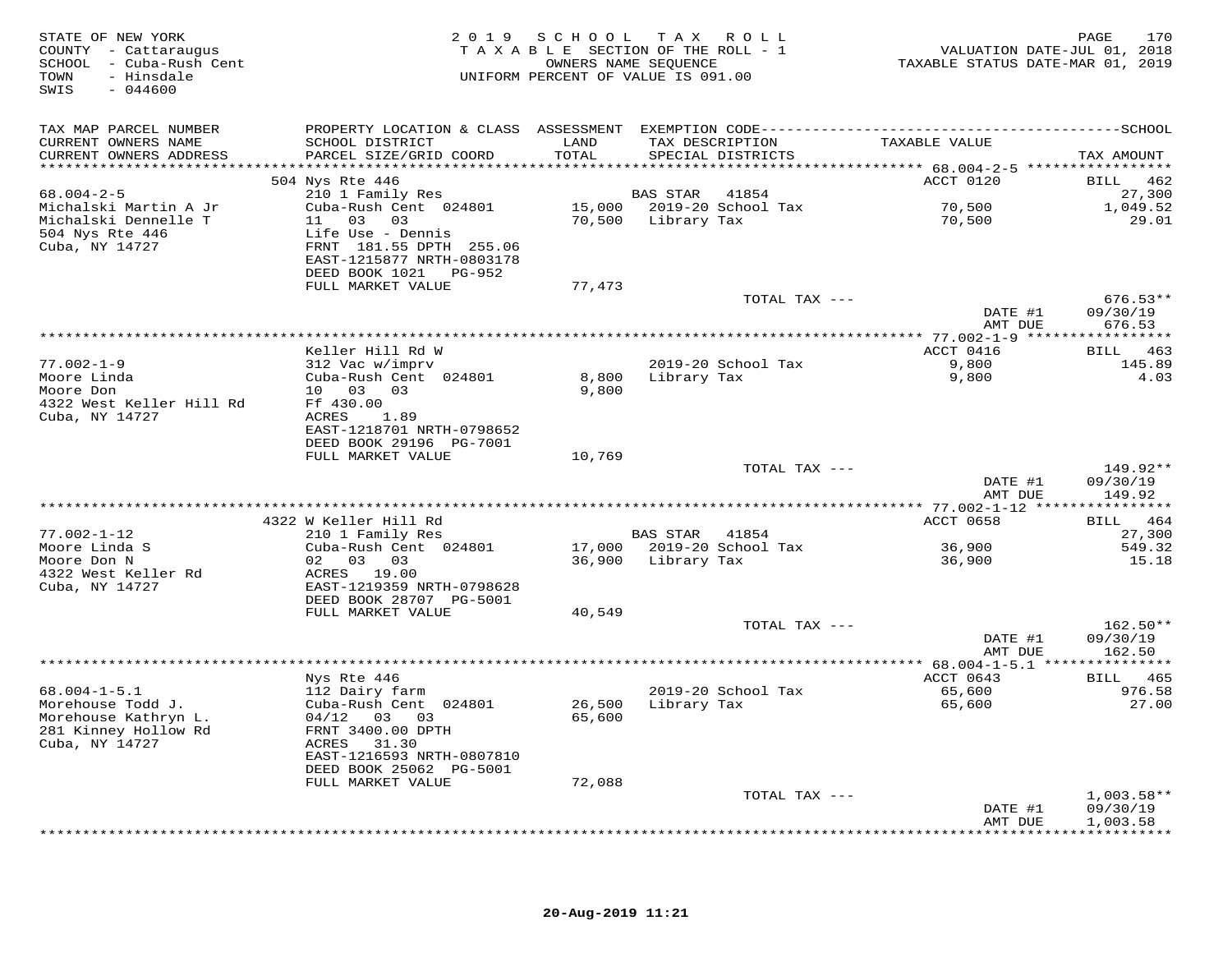| STATE OF NEW YORK<br>COUNTY - Cattaraugus<br>SCHOOL<br>- Cuba-Rush Cent<br>TOWN<br>- Hinsdale<br>SWIS<br>$-044600$ | 2019                                                   | SCHOOL           | T A X<br>ROLL<br>TAXABLE SECTION OF THE ROLL - 1<br>OWNERS NAME SEQUENCE<br>UNIFORM PERCENT OF VALUE IS 091.00 | VALUATION DATE-JUL 01, 2018<br>TAXABLE STATUS DATE-MAR 01, 2019        | PAGE<br>171                   |
|--------------------------------------------------------------------------------------------------------------------|--------------------------------------------------------|------------------|----------------------------------------------------------------------------------------------------------------|------------------------------------------------------------------------|-------------------------------|
| TAX MAP PARCEL NUMBER                                                                                              | PROPERTY LOCATION & CLASS ASSESSMENT                   |                  |                                                                                                                |                                                                        |                               |
| CURRENT OWNERS NAME<br>CURRENT OWNERS ADDRESS                                                                      | SCHOOL DISTRICT<br>PARCEL SIZE/GRID COORD              | LAND<br>TOTAL    | TAX DESCRIPTION<br>SPECIAL DISTRICTS                                                                           | TAXABLE VALUE                                                          | TAX AMOUNT                    |
| ********************                                                                                               | Nys Rte 446                                            | *******          |                                                                                                                | **************************** 68.004-1-8.1 ***************<br>ACCT 0076 | BILL<br>466                   |
| $68.004 - 1 - 8.1$                                                                                                 | 423 Snack bar                                          |                  | 2019-20 School Tax                                                                                             | 72,000                                                                 | 1,071.85                      |
| Osterhout Michael J                                                                                                | Cuba-Rush Cent 024801                                  | 19,600           | Library Tax                                                                                                    | 72,000                                                                 | 29.63                         |
| Osterhout Diane                                                                                                    | 04 02<br>03                                            | 72,000           |                                                                                                                |                                                                        |                               |
| 5454 305 Rte<br>Cuba, NY 14727                                                                                     | FRNT 620.00 DPTH<br>13.90<br>ACRES                     |                  |                                                                                                                |                                                                        |                               |
|                                                                                                                    | EAST-1221710 NRTH-0807647                              |                  |                                                                                                                |                                                                        |                               |
|                                                                                                                    | DEED BOOK 00970 PG-00703                               |                  |                                                                                                                |                                                                        |                               |
|                                                                                                                    | FULL MARKET VALUE                                      | 79,121           |                                                                                                                |                                                                        |                               |
|                                                                                                                    |                                                        |                  | TOTAL TAX ---                                                                                                  | DATE #1                                                                | 1,101.48**<br>09/30/19        |
|                                                                                                                    |                                                        |                  |                                                                                                                | AMT DUE                                                                | 1,101.48                      |
|                                                                                                                    |                                                        |                  |                                                                                                                |                                                                        |                               |
|                                                                                                                    | 4209 Torrey Rd                                         |                  |                                                                                                                | ACCT 0892                                                              | 467<br>BILL                   |
| $68.004 - 2 - 21.1$<br>Paolucci Joseph                                                                             | 270 Mfg housing<br>Cuba-Rush Cent 024801               | 9,300            | 2019-20 School Tax<br>Library Tax                                                                              | 38,000<br>38,000                                                       | 565.70<br>15.64               |
| 113 Colonial Ave                                                                                                   | 03<br>03<br>03                                         | 38,000           |                                                                                                                |                                                                        |                               |
| Kenmore, NY 14217                                                                                                  | FRNT 290.00 DPTH                                       |                  |                                                                                                                |                                                                        |                               |
|                                                                                                                    | ACRES<br>4.30 BANK<br>017                              |                  |                                                                                                                |                                                                        |                               |
|                                                                                                                    | EAST-1222104 NRTH-0801349<br>DEED BOOK 4080<br>PG-9001 |                  |                                                                                                                |                                                                        |                               |
|                                                                                                                    | FULL MARKET VALUE                                      | 41,758           |                                                                                                                |                                                                        |                               |
|                                                                                                                    |                                                        |                  | TOTAL TAX ---                                                                                                  |                                                                        | 581.34**                      |
|                                                                                                                    |                                                        |                  |                                                                                                                | DATE #1<br>AMT DUE                                                     | 09/30/19<br>581.34            |
|                                                                                                                    |                                                        |                  |                                                                                                                | ************ 68.004-2-11.2 **************                              |                               |
|                                                                                                                    | 506 Nys Rte 446                                        |                  |                                                                                                                | ACCT 1148                                                              | 468<br>BILL                   |
| $68.004 - 2 - 11.2$                                                                                                | 270 Mfg housing                                        |                  | 2019-20 School Tax                                                                                             | 19,200                                                                 | 285.83                        |
| Piganelli Brenda<br>2501 Colt Ln                                                                                   | Cuba-Rush Cent 024801<br>11<br>03<br>03                | 12,200<br>19,200 | Library Tax                                                                                                    | 19,200                                                                 | 7.90                          |
| Crowley, TX 76036                                                                                                  | Ff 285.00                                              |                  |                                                                                                                |                                                                        |                               |
|                                                                                                                    | ACRES<br>1.24                                          |                  |                                                                                                                |                                                                        |                               |
|                                                                                                                    | EAST-1215912 NRTH-0802624                              |                  |                                                                                                                |                                                                        |                               |
|                                                                                                                    | DEED BOOK 1013<br>PG-81<br>FULL MARKET VALUE           | 21,099           |                                                                                                                |                                                                        |                               |
|                                                                                                                    |                                                        |                  | TOTAL TAX ---                                                                                                  |                                                                        | $293.73**$                    |
|                                                                                                                    |                                                        |                  |                                                                                                                | DATE #1                                                                | 09/30/19                      |
|                                                                                                                    |                                                        |                  | *******************************                                                                                | AMT DUE                                                                | 293.73<br>* * * * * * * * * * |
|                                                                                                                    | Nys Rte 446                                            |                  |                                                                                                                | *** 68.004-1-4.2 ***<br>ACCT 0764                                      | 469<br>BILL                   |
| $68.004 - 1 - 4.2$                                                                                                 | 910 Priv forest                                        |                  | 2019-20 School Tax                                                                                             | 70,000                                                                 | 1,042.08                      |
| Potter Lumber Co., LLC                                                                                             | Cuba-Rush Cent 024801                                  | 70,000           | Library Tax                                                                                                    | 70,000                                                                 | 28.81                         |
| PO Box 10                                                                                                          | 03<br>03<br>12                                         | 70,000           |                                                                                                                |                                                                        |                               |
| Allegany, NY 14706                                                                                                 | FRNT 2308.00 DPTH<br>ACRES 130.00                      |                  |                                                                                                                |                                                                        |                               |
|                                                                                                                    | EAST-1215748 NRTH-0805932                              |                  |                                                                                                                |                                                                        |                               |
|                                                                                                                    | DEED BOOK 21269 PG-7002                                |                  |                                                                                                                |                                                                        |                               |
|                                                                                                                    | FULL MARKET VALUE                                      | 76,923           |                                                                                                                |                                                                        |                               |
|                                                                                                                    |                                                        |                  | TOTAL TAX ---                                                                                                  | DATE #1                                                                | $1,070.89**$<br>09/30/19      |
|                                                                                                                    |                                                        |                  |                                                                                                                | AMT DUE                                                                | 1,070.89                      |
|                                                                                                                    |                                                        |                  |                                                                                                                |                                                                        |                               |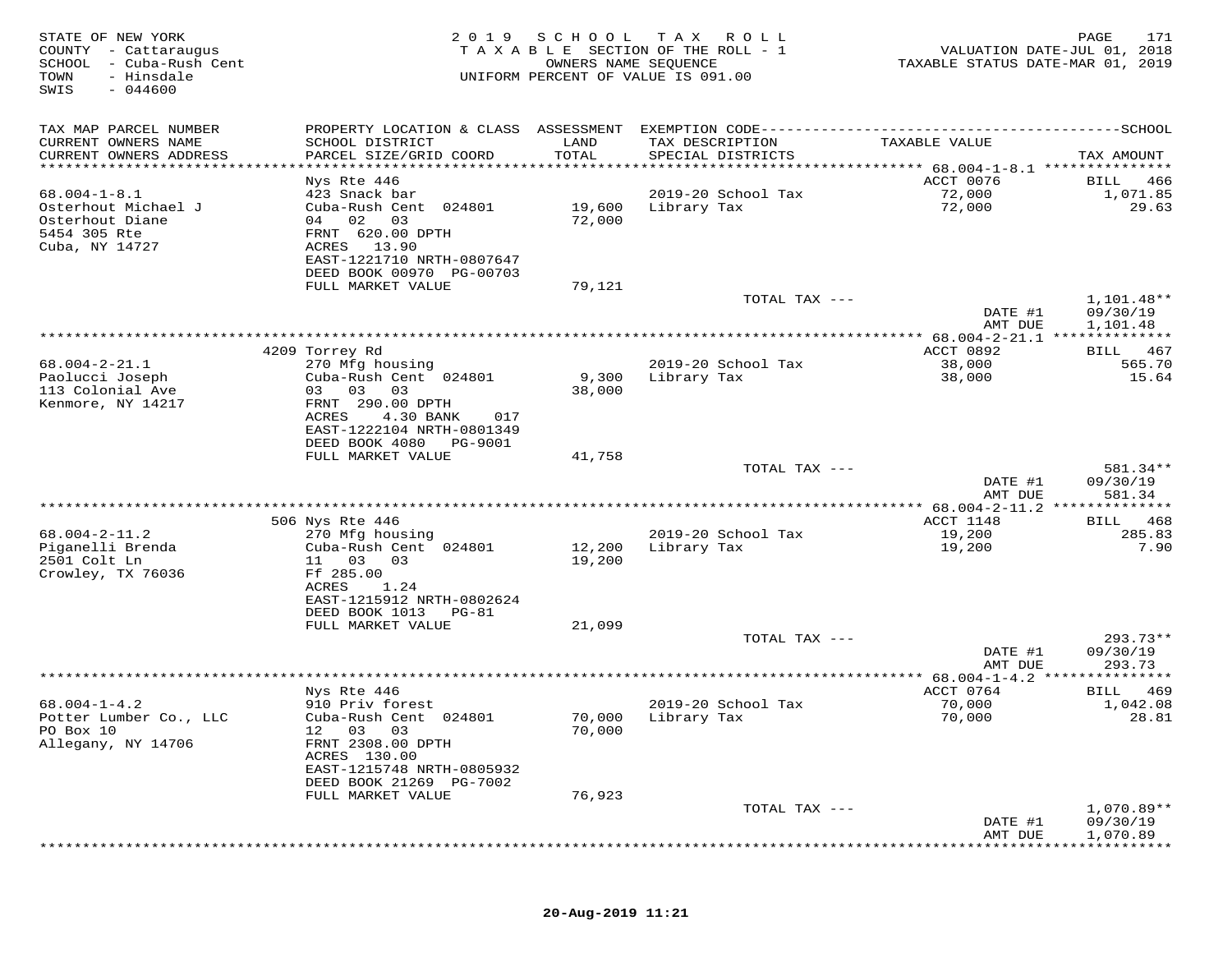| STATE OF NEW YORK<br>COUNTY - Cattaraugus<br>SCHOOL<br>- Cuba-Rush Cent<br>- Hinsdale<br>TOWN<br>SWIS<br>$-044600$ | 2 0 1 9                                       | SCHOOL           | T A X<br>R O L L<br>TAXABLE SECTION OF THE ROLL - 1<br>OWNERS NAME SEQUENCE<br>UNIFORM PERCENT OF VALUE IS 091.00 | VALUATION DATE-JUL 01, 2018<br>TAXABLE STATUS DATE-MAR 01, 2019 | PAGE<br>172          |
|--------------------------------------------------------------------------------------------------------------------|-----------------------------------------------|------------------|-------------------------------------------------------------------------------------------------------------------|-----------------------------------------------------------------|----------------------|
| TAX MAP PARCEL NUMBER                                                                                              | PROPERTY LOCATION & CLASS ASSESSMENT          |                  | EXEMPTION CODE-------------------------                                                                           |                                                                 | $------SCHOOL$       |
| CURRENT OWNERS NAME<br>CURRENT OWNERS ADDRESS                                                                      | SCHOOL DISTRICT<br>PARCEL SIZE/GRID COORD     | LAND<br>TOTAL    | TAX DESCRIPTION<br>SPECIAL DISTRICTS                                                                              | TAXABLE VALUE                                                   | TAX AMOUNT           |
| ******************                                                                                                 |                                               | * * * * * * *    |                                                                                                                   | ******** 68.004-1-8.4 ****************                          |                      |
|                                                                                                                    | Nys Rte 446 (Off)                             |                  |                                                                                                                   | ACCT 1423                                                       | 470<br>BILL          |
| $68.004 - 1 - 8.4$                                                                                                 | 442 MiniWhseSelf                              |                  | 2019-20 School Tax                                                                                                | 67,200                                                          | 1,000.39             |
| Resch Timothy J<br>Resch Elizabeth                                                                                 | Cuba-Rush Cent 024801<br>04 02<br>03          | 13,300<br>67,200 | Library Tax                                                                                                       | 67,200                                                          | 27.65                |
| 6224 Rawson Rd                                                                                                     | ACRES<br>2.30                                 |                  |                                                                                                                   |                                                                 |                      |
| Cuba, NY 14727                                                                                                     | EAST-1222351 NRTH-0807971                     |                  |                                                                                                                   |                                                                 |                      |
|                                                                                                                    | DEED BOOK 00937 PG-00933                      |                  |                                                                                                                   |                                                                 |                      |
|                                                                                                                    | FULL MARKET VALUE                             | 73,846           |                                                                                                                   |                                                                 |                      |
|                                                                                                                    |                                               |                  | TOTAL TAX ---                                                                                                     |                                                                 | $1,028.04**$         |
|                                                                                                                    |                                               |                  |                                                                                                                   | DATE #1<br>AMT DUE                                              | 09/30/19<br>1,028.04 |
|                                                                                                                    |                                               |                  |                                                                                                                   |                                                                 |                      |
|                                                                                                                    | 4277 Town Line Rd                             |                  | 90 PCT OF VALUE USED FOR EXEMPTION PURPOSES ACCT 0815                                                             |                                                                 | BILL 471             |
| $77.002 - 1 - 18.1$                                                                                                | 112 Dairy farm                                |                  | AGED C/T/S 41800                                                                                                  |                                                                 | 69,165               |
| Rix Linda M                                                                                                        | Cuba-Rush Cent 024801                         |                  | 97,600 ENH STAR<br>41834                                                                                          |                                                                 | 62,520               |
| Rix Michael D<br>4277 Town Line Rd                                                                                 | 01/09<br>03<br>03<br>$L/u$ - Katherine-Donald | 153,700          | 2019-20 School Tax<br>Library Tax                                                                                 | 84,535<br>84,535                                                | 1,258.46<br>34.79    |
| Cuba, NY 14727                                                                                                     | Ff 1095.0                                     |                  |                                                                                                                   |                                                                 |                      |
|                                                                                                                    | ACRES 215.30                                  |                  |                                                                                                                   |                                                                 |                      |
|                                                                                                                    | EAST-1219439 NRTH-0795385                     |                  |                                                                                                                   |                                                                 |                      |
|                                                                                                                    | DEED BOOK 10594 PG-8002                       |                  |                                                                                                                   |                                                                 |                      |
|                                                                                                                    | FULL MARKET VALUE                             | 168,901          |                                                                                                                   |                                                                 | $397.25**$           |
|                                                                                                                    |                                               |                  | TOTAL TAX ---                                                                                                     | DATE #1                                                         | 09/30/19             |
|                                                                                                                    |                                               |                  |                                                                                                                   | AMT DUE                                                         | 397.25               |
|                                                                                                                    |                                               |                  |                                                                                                                   |                                                                 |                      |
|                                                                                                                    | 4283 Town Line Rd                             |                  |                                                                                                                   | ACCT 1469                                                       | 472<br>BILL          |
| $77.002 - 1 - 18.2$                                                                                                | 210 1 Family Res                              |                  | <b>BAS STAR</b><br>41854                                                                                          |                                                                 | 27,300               |
| Rix Mark D<br>4283 Town Line Rd                                                                                    | Cuba-Rush Cent 024801<br>01<br>03<br>01       | 6,700<br>45,000  | 2019-20 School Tax<br>Library Tax                                                                                 | 45,000<br>45,000                                                | 669.91<br>18.52      |
| Cuba, NY 14727                                                                                                     | FRNT 300.00 DPTH                              |                  |                                                                                                                   |                                                                 |                      |
|                                                                                                                    | ACRES<br>1.20                                 |                  |                                                                                                                   |                                                                 |                      |
|                                                                                                                    | EAST-1222576 NRTH-0795620                     |                  |                                                                                                                   |                                                                 |                      |
|                                                                                                                    | DEED BOOK 00955 PG-00399                      |                  |                                                                                                                   |                                                                 |                      |
|                                                                                                                    | FULL MARKET VALUE                             | 49,451           | TOTAL TAX ---                                                                                                     |                                                                 | $286.43**$           |
|                                                                                                                    |                                               |                  |                                                                                                                   | DATE #1                                                         | 09/30/19             |
|                                                                                                                    |                                               |                  |                                                                                                                   | AMT DUE                                                         | 286.43               |
|                                                                                                                    |                                               |                  |                                                                                                                   | $* 68.004 - 2 - 25$                                             |                      |
|                                                                                                                    | Torrey Rd                                     |                  |                                                                                                                   | ACCT 0910                                                       | 473<br>BILL          |
| $68.004 - 2 - 25$                                                                                                  | 312 Vac w/imprv                               |                  | 2019-20 School Tax                                                                                                | 9,100                                                           | 135.47               |
| Roma Edward<br>Roma Cimmy                                                                                          | Cuba-Rush Cent 024801<br>03<br>03<br>03       | 9,000<br>9,100   | Library Tax                                                                                                       | 9,100                                                           | 3.74                 |
| 2232 Cleveland Ave                                                                                                 | FRNT 500.00 DPTH                              |                  |                                                                                                                   |                                                                 |                      |
| Niagara Falls, NY 14305                                                                                            | ACRES<br>3.90                                 |                  |                                                                                                                   |                                                                 |                      |
|                                                                                                                    | EAST-1221533 NRTH-0801585                     |                  |                                                                                                                   |                                                                 |                      |
|                                                                                                                    | DEED BOOK 00985 PG-00417                      |                  |                                                                                                                   |                                                                 |                      |
|                                                                                                                    | FULL MARKET VALUE                             | 10,000           |                                                                                                                   |                                                                 |                      |
|                                                                                                                    |                                               |                  | TOTAL TAX ---                                                                                                     | DATE #1                                                         | 139.21**<br>09/30/19 |
|                                                                                                                    |                                               |                  |                                                                                                                   | AMT DUE                                                         | 139.21               |
|                                                                                                                    |                                               |                  |                                                                                                                   |                                                                 |                      |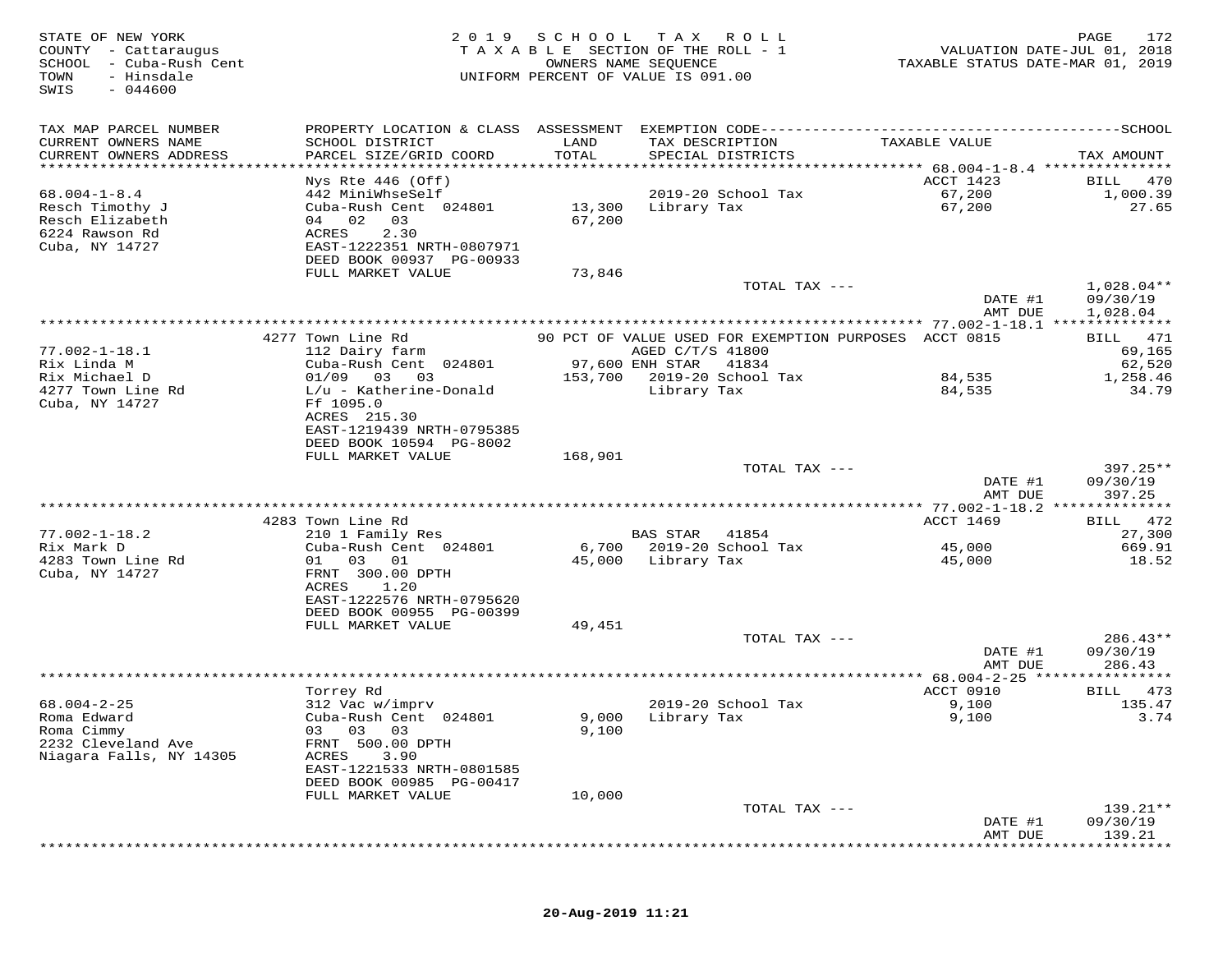| STATE OF NEW YORK<br>COUNTY - Cattaraugus<br>SCHOOL - Cuba-Rush Cent<br>- Hinsdale<br>TOWN<br>SWIS<br>$-044600$ | 2 0 1 9                                                                                                | S C H O O L      | T A X<br>R O L L<br>TAXABLE SECTION OF THE ROLL - 1<br>OWNERS NAME SEQUENCE<br>UNIFORM PERCENT OF VALUE IS 091.00 | TAXABLE STATUS DATE-MAR 01, 2019         | PAGE<br>173<br>VALUATION DATE-JUL 01, 2018 |
|-----------------------------------------------------------------------------------------------------------------|--------------------------------------------------------------------------------------------------------|------------------|-------------------------------------------------------------------------------------------------------------------|------------------------------------------|--------------------------------------------|
| TAX MAP PARCEL NUMBER                                                                                           | PROPERTY LOCATION & CLASS ASSESSMENT                                                                   |                  |                                                                                                                   |                                          |                                            |
| CURRENT OWNERS NAME<br>CURRENT OWNERS ADDRESS                                                                   | SCHOOL DISTRICT<br>PARCEL SIZE/GRID COORD                                                              | LAND<br>TOTAL    | TAX DESCRIPTION<br>SPECIAL DISTRICTS                                                                              | TAXABLE VALUE                            | TAX AMOUNT                                 |
|                                                                                                                 |                                                                                                        | ********         |                                                                                                                   | ******** 77.002-1-14 ****************    |                                            |
| $77.002 - 1 - 14$                                                                                               | Keller Hill Rd W<br>314 Rural vac<10                                                                   |                  |                                                                                                                   | ACCT 0018                                | BILL<br>474                                |
| Say Derwood<br>4771 Route 305<br>Cuba, NY 14727                                                                 | Cuba-Rush Cent 024801<br>02<br>03 03<br>FRNT 300.00 DPTH                                               | 8,700<br>8,700   | 2019-20 School Tax<br>Library Tax                                                                                 | 8,700<br>8,700                           | 129.52<br>3.58                             |
|                                                                                                                 | ACRES<br>1.88<br>EAST-1220058 NRTH-0798887<br>DEED BOOK 9287 PG-9001<br>FULL MARKET VALUE              | 9,560            |                                                                                                                   |                                          |                                            |
|                                                                                                                 |                                                                                                        |                  | TOTAL TAX ---                                                                                                     |                                          | $133.10**$                                 |
|                                                                                                                 |                                                                                                        |                  |                                                                                                                   | DATE #1<br>AMT DUE                       | 09/30/19<br>133.10                         |
|                                                                                                                 |                                                                                                        |                  |                                                                                                                   | *********** 68.004-2-24.2 **             | * * * * * * * * * * *                      |
|                                                                                                                 | Torrey Rd                                                                                              |                  |                                                                                                                   | ACCT 1510                                | BILL<br>475                                |
| $68.004 - 2 - 24.2$<br>Shadden Michele A<br>70 Sherwin Dr                                                       | 260 Seasonal res<br>Cuba-Rush Cent 024801<br>03 03<br>03                                               | 10,000<br>23,500 | 2019-20 School Tax<br>Library Tax                                                                                 | 23,500<br>23,500                         | 349.84<br>9.67                             |
| Tonawanda, NY 14150                                                                                             | FRNT 430.00 DPTH<br>5.20<br>ACRES<br>EAST-1220932 NRTH-0801232                                         |                  |                                                                                                                   |                                          |                                            |
|                                                                                                                 | DEED BOOK 00974 PG-00763<br>FULL MARKET VALUE                                                          | 25,824           |                                                                                                                   |                                          |                                            |
|                                                                                                                 |                                                                                                        |                  | TOTAL TAX ---                                                                                                     |                                          | 359.51**                                   |
|                                                                                                                 |                                                                                                        |                  |                                                                                                                   | DATE #1<br>AMT DUE                       | 09/30/19<br>359.51                         |
|                                                                                                                 | Torrey Rd                                                                                              |                  |                                                                                                                   | ********** 68.004-2-24.1 **<br>ACCT 0894 | **********<br>476<br><b>BILL</b>           |
| $68.004 - 2 - 24.1$                                                                                             | 311 Res vac land                                                                                       |                  | 2019-20 School Tax                                                                                                | 17,600                                   | 262.01                                     |
| Shaffer Kenneth N<br>63 Wolf Run Rd<br>Cuba, NY 14727                                                           | Cuba-Rush Cent 024801<br>03 03 03<br>ACRES 28.70<br>EAST-1220824 NRTH-0800836                          | 17,600<br>17,600 | Library Tax                                                                                                       | 17,600                                   | 7.24                                       |
|                                                                                                                 | DEED BOOK 00933 PG-00331                                                                               |                  |                                                                                                                   |                                          |                                            |
|                                                                                                                 | FULL MARKET VALUE                                                                                      | 19,341           | TOTAL TAX ---                                                                                                     | DATE #1                                  | $269.25**$<br>09/30/19                     |
|                                                                                                                 |                                                                                                        |                  |                                                                                                                   | AMT DUE                                  | 269.25                                     |
|                                                                                                                 | Torrey Rd                                                                                              |                  |                                                                                                                   | ACCT 0894                                | BILL 477                                   |
| $68.004 - 2 - 24.5$<br>Shaffer Kenneth N<br>63 Wolf Run Rd<br>Cuba, NY 14727                                    | 311 Res vac land<br>Cuba-Rush Cent 024801<br>03 03<br>03<br>ACRES<br>5.25<br>EAST-1221377 NRTH-0800517 | 10,000<br>10,000 | 2019-20 School Tax<br>Library Tax                                                                                 | 10,000<br>10,000                         | 148.87<br>4.12                             |
|                                                                                                                 | DEED BOOK 22722 PG-5001                                                                                |                  |                                                                                                                   |                                          |                                            |
|                                                                                                                 | FULL MARKET VALUE                                                                                      | 10,989           |                                                                                                                   |                                          |                                            |
|                                                                                                                 |                                                                                                        |                  | TOTAL TAX ---                                                                                                     |                                          | $152.99**$                                 |
|                                                                                                                 |                                                                                                        |                  |                                                                                                                   | DATE #1<br>AMT DUE                       | 09/30/19<br>152.99<br>* * * * * * * *      |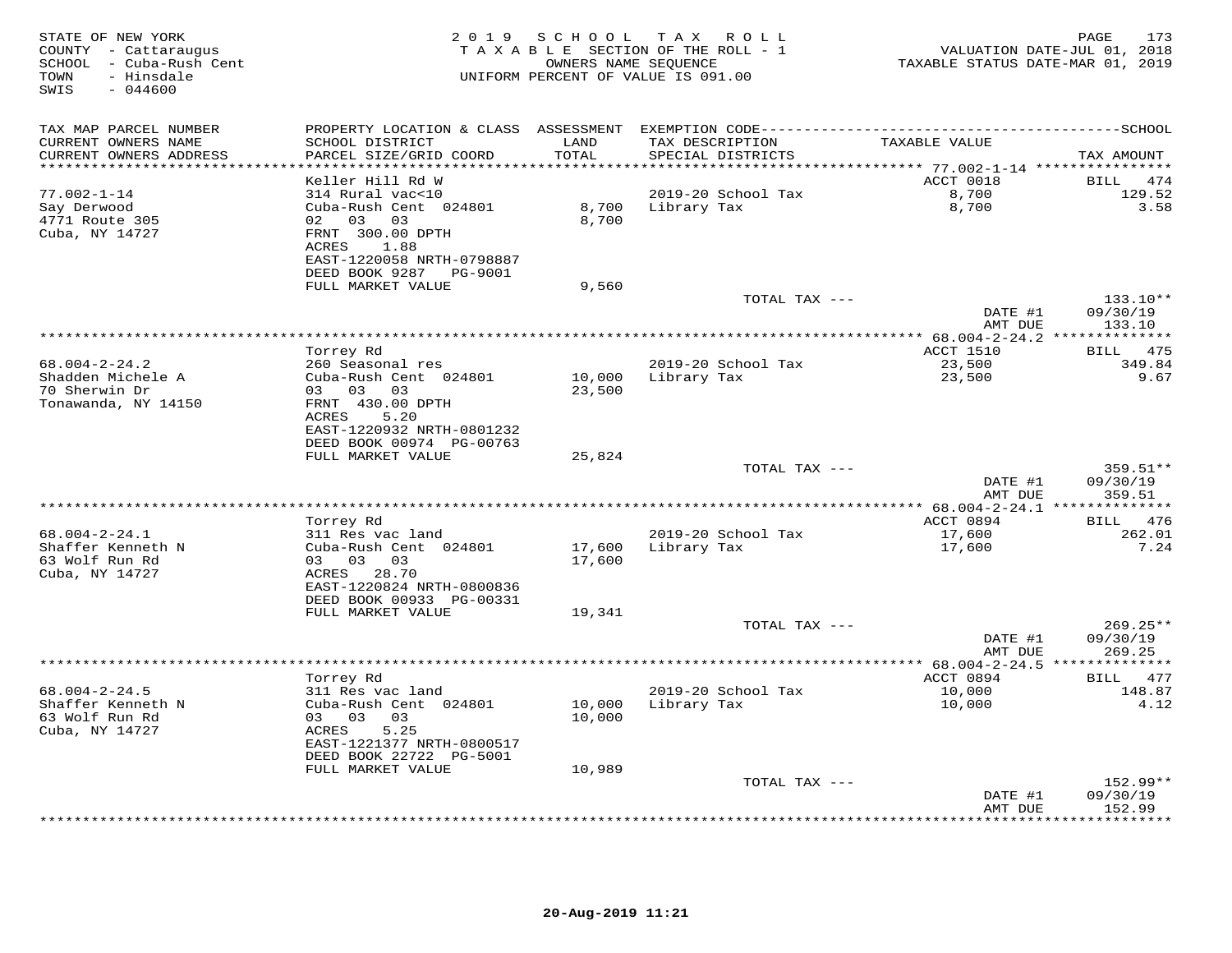| STATE OF NEW YORK<br>COUNTY - Cattaraugus<br>SCHOOL - Cuba-Rush Cent<br>- Hinsdale<br>TOWN<br>SWIS<br>$-044600$ |                                            | 2019 SCHOOL   | TAX ROLL<br>TAXABLE SECTION OF THE ROLL - 1<br>OWNERS NAME SEOUENCE<br>UNIFORM PERCENT OF VALUE IS 091.00 | TAXABLE STATUS DATE-MAR 01, 2019             | 174<br>PAGE<br>VALUATION DATE-JUL 01, 2018 |
|-----------------------------------------------------------------------------------------------------------------|--------------------------------------------|---------------|-----------------------------------------------------------------------------------------------------------|----------------------------------------------|--------------------------------------------|
| TAX MAP PARCEL NUMBER                                                                                           |                                            |               |                                                                                                           |                                              |                                            |
| CURRENT OWNERS NAME<br>CURRENT OWNERS ADDRESS                                                                   | SCHOOL DISTRICT<br>PARCEL SIZE/GRID COORD  | LAND<br>TOTAL | TAX DESCRIPTION<br>SPECIAL DISTRICTS                                                                      | TAXABLE VALUE                                | TAX AMOUNT                                 |
| ***********************                                                                                         |                                            |               |                                                                                                           |                                              |                                            |
| $68.004 - 2 - 24.6$                                                                                             | Torrey Rd<br>311 Res vac land              |               | 2019-20 School Tax                                                                                        | ACCT 0894<br>9,000                           | 478<br>BILL<br>133.98                      |
| Shaffer Kris Ross                                                                                               | Cuba-Rush Cent 024801                      | 9,000         | Library Tax                                                                                               | 9,000                                        | 3.70                                       |
| 63 Wolf Run Rd                                                                                                  | 03 03<br>03                                | 9,000         |                                                                                                           |                                              |                                            |
| Cuba, NY 14727                                                                                                  | 4.90<br>ACRES                              |               |                                                                                                           |                                              |                                            |
|                                                                                                                 | EAST-1221306 NRTH-0801225                  |               |                                                                                                           |                                              |                                            |
|                                                                                                                 | DEED BOOK 31007 PG-2001                    |               |                                                                                                           |                                              |                                            |
|                                                                                                                 | FULL MARKET VALUE                          | 9,890         |                                                                                                           |                                              |                                            |
|                                                                                                                 |                                            |               | TOTAL TAX ---                                                                                             |                                              | 137.68**                                   |
|                                                                                                                 |                                            |               |                                                                                                           | DATE #1<br>AMT DUE                           | 09/30/19<br>137.68                         |
|                                                                                                                 | ***********                                |               | **********************************                                                                        | ************ 68.004-2-24.7 ***************   |                                            |
|                                                                                                                 | Torrey Rd                                  |               |                                                                                                           | ACCT 0894                                    | 479<br>BILL                                |
| $68.004 - 2 - 24.7$                                                                                             | 311 Res vac land                           |               | 2019-20 School Tax                                                                                        | 7,800                                        | 116.12                                     |
| Shaffer Kris Ross                                                                                               | Cuba-Rush Cent 024801                      | 7,800         | Library Tax                                                                                               | 7,800                                        | 3.21                                       |
| 63 Wolf Run Rd                                                                                                  | 03 03 03                                   | 7,800         |                                                                                                           |                                              |                                            |
| Cuba, NY 14727                                                                                                  | ACRES<br>2.56<br>EAST-0122410 NRTH-0800332 |               |                                                                                                           |                                              |                                            |
|                                                                                                                 | DEED BOOK 31007 PG-2002                    |               |                                                                                                           |                                              |                                            |
|                                                                                                                 | FULL MARKET VALUE                          | 8,571         |                                                                                                           |                                              |                                            |
|                                                                                                                 |                                            |               | TOTAL TAX ---                                                                                             |                                              | $119.33**$                                 |
|                                                                                                                 |                                            |               |                                                                                                           | DATE #1                                      | 09/30/19                                   |
|                                                                                                                 |                                            |               |                                                                                                           | AMT DUE                                      | 119.33                                     |
|                                                                                                                 |                                            |               |                                                                                                           |                                              |                                            |
| $68.004 - 2 - 24.8$                                                                                             | Torrey Rd<br>311 Res vac land              |               | 2019-20 School Tax                                                                                        | ACCT 0894<br>7,800                           | <b>BILL</b><br>480<br>116.12               |
| Shaffer Kris Ross                                                                                               | Cuba-Rush Cent 024801                      | 7,800         | Library Tax                                                                                               | 7,800                                        | 3.21                                       |
| 63 Wolf Run Rd                                                                                                  | 03 03 03                                   | 7,800         |                                                                                                           |                                              |                                            |
| Cuba, NY 14727                                                                                                  | 2.55<br>ACRES                              |               |                                                                                                           |                                              |                                            |
|                                                                                                                 | EAST-1220202 NRTH-0800548                  |               |                                                                                                           |                                              |                                            |
|                                                                                                                 | DEED BOOK 31007 PG-2003                    |               |                                                                                                           |                                              |                                            |
|                                                                                                                 | FULL MARKET VALUE                          | 8,571         |                                                                                                           |                                              |                                            |
|                                                                                                                 |                                            |               | TOTAL TAX ---                                                                                             | DATE #1                                      | $119.33**$<br>09/30/19                     |
|                                                                                                                 |                                            |               |                                                                                                           | AMT DUE                                      | 119.33                                     |
|                                                                                                                 |                                            |               |                                                                                                           | ************** 68.004-2-24.9 *************** |                                            |
|                                                                                                                 | Torrey Rd                                  |               |                                                                                                           | ACCT 0894                                    | 481<br>BILL                                |
| $68.004 - 2 - 24.9$                                                                                             | 311 Res vac land                           |               | 2019-20 School Tax                                                                                        | 10,000                                       | 148.87                                     |
| SHaffer Kris Ross                                                                                               | Cuba-Rush Cent 024801                      | 10,000        | Library Tax                                                                                               | 10,000                                       | 4.12                                       |
| 63 Wolf Run Rd                                                                                                  | 03 03 03                                   | 10,000        |                                                                                                           |                                              |                                            |
| Cuba, NY 14727                                                                                                  | 5.40<br>ACRES<br>EAST-1220999 NRTH-0800707 |               |                                                                                                           |                                              |                                            |
|                                                                                                                 | DEED BOOK 31007 PG-2004                    |               |                                                                                                           |                                              |                                            |
|                                                                                                                 | FULL MARKET VALUE                          | 10,989        |                                                                                                           |                                              |                                            |
|                                                                                                                 |                                            |               | TOTAL TAX ---                                                                                             |                                              | 152.99**                                   |
|                                                                                                                 |                                            |               |                                                                                                           | DATE #1                                      | 09/30/19                                   |
|                                                                                                                 |                                            |               |                                                                                                           | AMT DUE<br>************                      | 152.99<br>. * * * * * * * * ·              |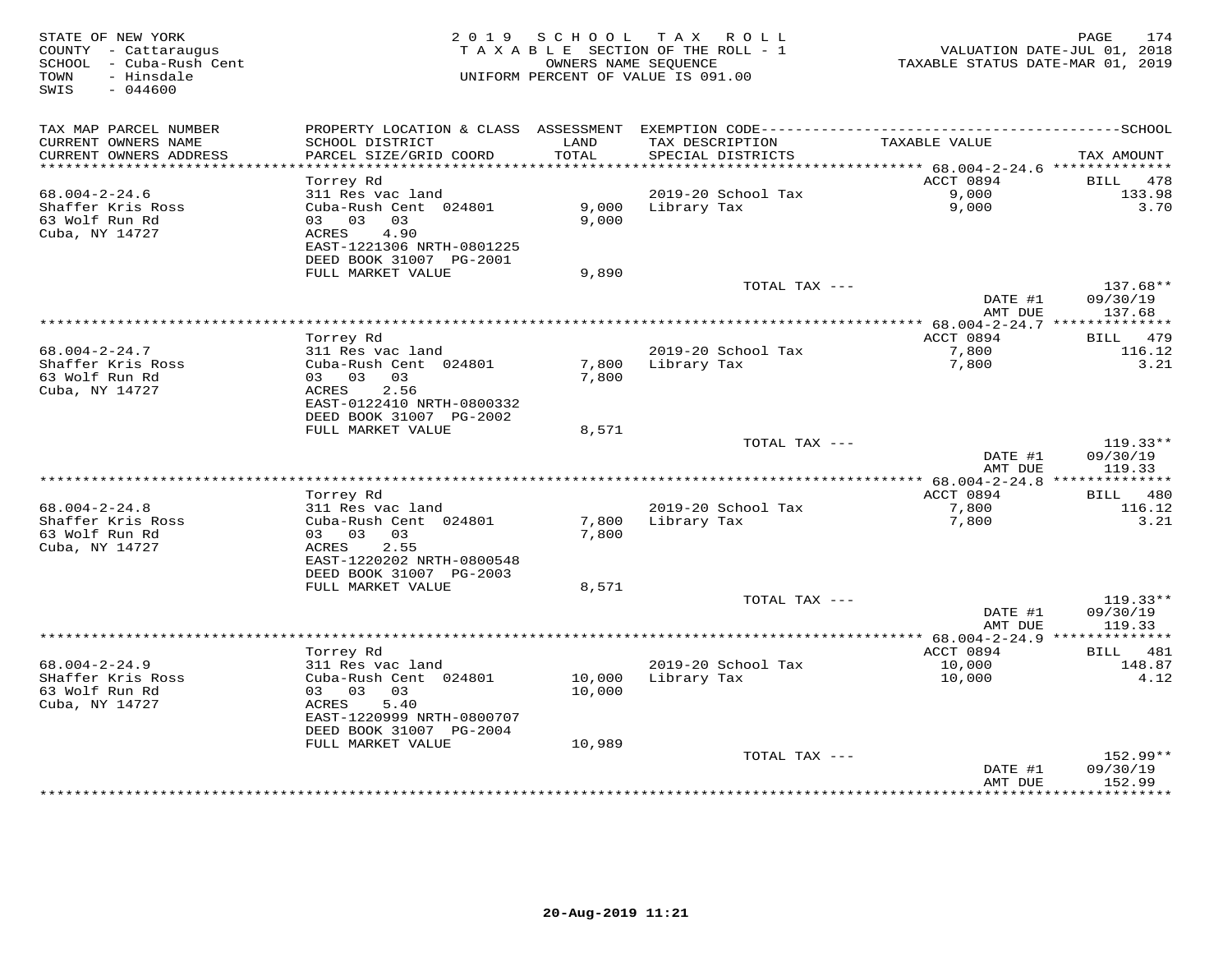| STATE OF NEW YORK<br>COUNTY - Cattaraugus<br>SCHOOL - Cuba-Rush Cent<br>- Hinsdale<br>TOWN<br>$-044600$<br>SWIS |                                                                                                          | 2019 SCHOOL      | T A X<br>R O L L<br>TAXABLE SECTION OF THE ROLL - 1<br>OWNERS NAME SEQUENCE<br>UNIFORM PERCENT OF VALUE IS 091.00 | VALUATION DATE-JUL 01, 2018<br>TAXABLE STATUS DATE-MAR 01, 2019 | 175<br>PAGE                  |
|-----------------------------------------------------------------------------------------------------------------|----------------------------------------------------------------------------------------------------------|------------------|-------------------------------------------------------------------------------------------------------------------|-----------------------------------------------------------------|------------------------------|
| TAX MAP PARCEL NUMBER                                                                                           | PROPERTY LOCATION & CLASS ASSESSMENT                                                                     |                  |                                                                                                                   |                                                                 | $---SCHOOL$                  |
| CURRENT OWNERS NAME<br>CURRENT OWNERS ADDRESS                                                                   | SCHOOL DISTRICT<br>PARCEL SIZE/GRID COORD                                                                | LAND<br>TOTAL    | TAX DESCRIPTION<br>SPECIAL DISTRICTS                                                                              | TAXABLE VALUE                                                   | TAX AMOUNT                   |
| *******************                                                                                             |                                                                                                          | *******          |                                                                                                                   | ****** 68.004-2-24.10 *************                             |                              |
| $68.004 - 2 - 24.10$                                                                                            | Torrey Rd<br>311 Res vac land                                                                            |                  | 2019-20 School Tax                                                                                                | ACCT 0894<br>10,000                                             | <b>BILL</b><br>482<br>148.87 |
| Shaffer Kris Ross                                                                                               | Cuba-Rush Cent 024801                                                                                    | 10,000           | Library Tax                                                                                                       | 10,000                                                          | 4.12                         |
| 63 Wolf Run Rd<br>Cuba, NY 14727                                                                                | 03 03<br>03<br>5.30<br>ACRES<br>EAST-1220967 NRTH-0800352<br>DEED BOOK 31007 PG-2001                     | 10,000           |                                                                                                                   |                                                                 |                              |
|                                                                                                                 | FULL MARKET VALUE                                                                                        | 10,989           |                                                                                                                   |                                                                 |                              |
|                                                                                                                 |                                                                                                          |                  | TOTAL TAX ---                                                                                                     |                                                                 | 152.99**                     |
|                                                                                                                 |                                                                                                          |                  |                                                                                                                   | DATE #1                                                         | 09/30/19                     |
|                                                                                                                 |                                                                                                          |                  |                                                                                                                   | AMT DUE<br>** 77.002-1-3.1 *****                                | 152.99                       |
|                                                                                                                 | Keller Hill Rd W                                                                                         |                  |                                                                                                                   | ACCT 0519                                                       | 483<br>BILL                  |
| $77.002 - 1 - 3.1$                                                                                              | 260 Seasonal res                                                                                         |                  | 2019-20 School Tax                                                                                                | 28,000                                                          | 416.83                       |
| Shattuck Vincent A                                                                                              | Cuba-Rush Cent 024801                                                                                    | 10,600           | Library Tax                                                                                                       | 28,000                                                          | 11.52                        |
| Shattuck Christine M<br>54 Marlowe St<br>Blasdell, NY 14219                                                     | 10  03  03<br>FRNT 250.00 DPTH<br>4.00<br>ACRES<br>EAST-1218568 NRTH-0798284<br>DEED BOOK 00957 PG-00210 | 28,000           |                                                                                                                   |                                                                 |                              |
|                                                                                                                 | FULL MARKET VALUE                                                                                        | 30,769           |                                                                                                                   |                                                                 |                              |
|                                                                                                                 |                                                                                                          |                  | TOTAL TAX ---                                                                                                     |                                                                 | 428.35**                     |
|                                                                                                                 |                                                                                                          |                  |                                                                                                                   | DATE #1<br>AMT DUE                                              | 09/30/19<br>428.35           |
|                                                                                                                 |                                                                                                          |                  |                                                                                                                   |                                                                 |                              |
| $77.002 - 1 - 7$                                                                                                | Keller Hill Rd W                                                                                         |                  | 2019-20 School Tax                                                                                                | ACCT 0740                                                       | 484<br>BILL<br>346.86        |
| Shattuck Vincent A                                                                                              | 312 Vac w/imprv<br>Cuba-Rush Cent 024801                                                                 | 18,200           | Library Tax                                                                                                       | 23,300<br>23,300                                                | 9.59                         |
| Shattuck Christine M                                                                                            | 10 03 03                                                                                                 | 23,300           |                                                                                                                   |                                                                 |                              |
| 54 Marlowe Ave                                                                                                  | ACRES 24.09                                                                                              |                  |                                                                                                                   |                                                                 |                              |
| Blasdell, NY 14219                                                                                              | EAST-1217830 NRTH-0798561                                                                                |                  |                                                                                                                   |                                                                 |                              |
|                                                                                                                 | DEED BOOK 00986 PG-00672                                                                                 |                  |                                                                                                                   |                                                                 |                              |
|                                                                                                                 | FULL MARKET VALUE                                                                                        | 25,604           | TOTAL TAX ---                                                                                                     |                                                                 | $356.45**$                   |
|                                                                                                                 |                                                                                                          |                  |                                                                                                                   | DATE #1                                                         | 09/30/19                     |
|                                                                                                                 |                                                                                                          |                  |                                                                                                                   | AMT DUE                                                         | 356.45                       |
|                                                                                                                 | ****************                                                                                         |                  |                                                                                                                   | ***** $68.004 - 1 - 4.4$ ***                                    | * * * * * * * * *            |
|                                                                                                                 | 257 Nys Rte 446                                                                                          |                  |                                                                                                                   | ACCT 1205                                                       | 485<br><b>BILL</b>           |
| $68.004 - 1 - 4.4$                                                                                              | 210 1 Family Res                                                                                         |                  | 2019-20 School Tax                                                                                                | 62,000                                                          | 922.98                       |
| Shetler Emanuel D.<br>Shetler Amanda B.<br>257 NYS Route 446<br>Cuba, NY a1427                                  | Cuba-Rush Cent 024801<br>12 03<br>03<br>FRNT 650.00 DPTH<br>ACRES<br>4.65<br>EAST-1217766 NRTH-0807068   | 15,800<br>62,000 | Library Tax                                                                                                       | 62,000                                                          | 25.51                        |
|                                                                                                                 | DEED BOOK 27049 PG-6002                                                                                  |                  |                                                                                                                   |                                                                 |                              |
|                                                                                                                 | FULL MARKET VALUE                                                                                        | 68,132           | TOTAL TAX ---                                                                                                     |                                                                 | $948.49**$                   |
|                                                                                                                 |                                                                                                          |                  |                                                                                                                   | DATE #1                                                         | 09/30/19                     |
|                                                                                                                 |                                                                                                          |                  |                                                                                                                   | AMT DUE                                                         | 948.49                       |
|                                                                                                                 |                                                                                                          |                  |                                                                                                                   |                                                                 | .                            |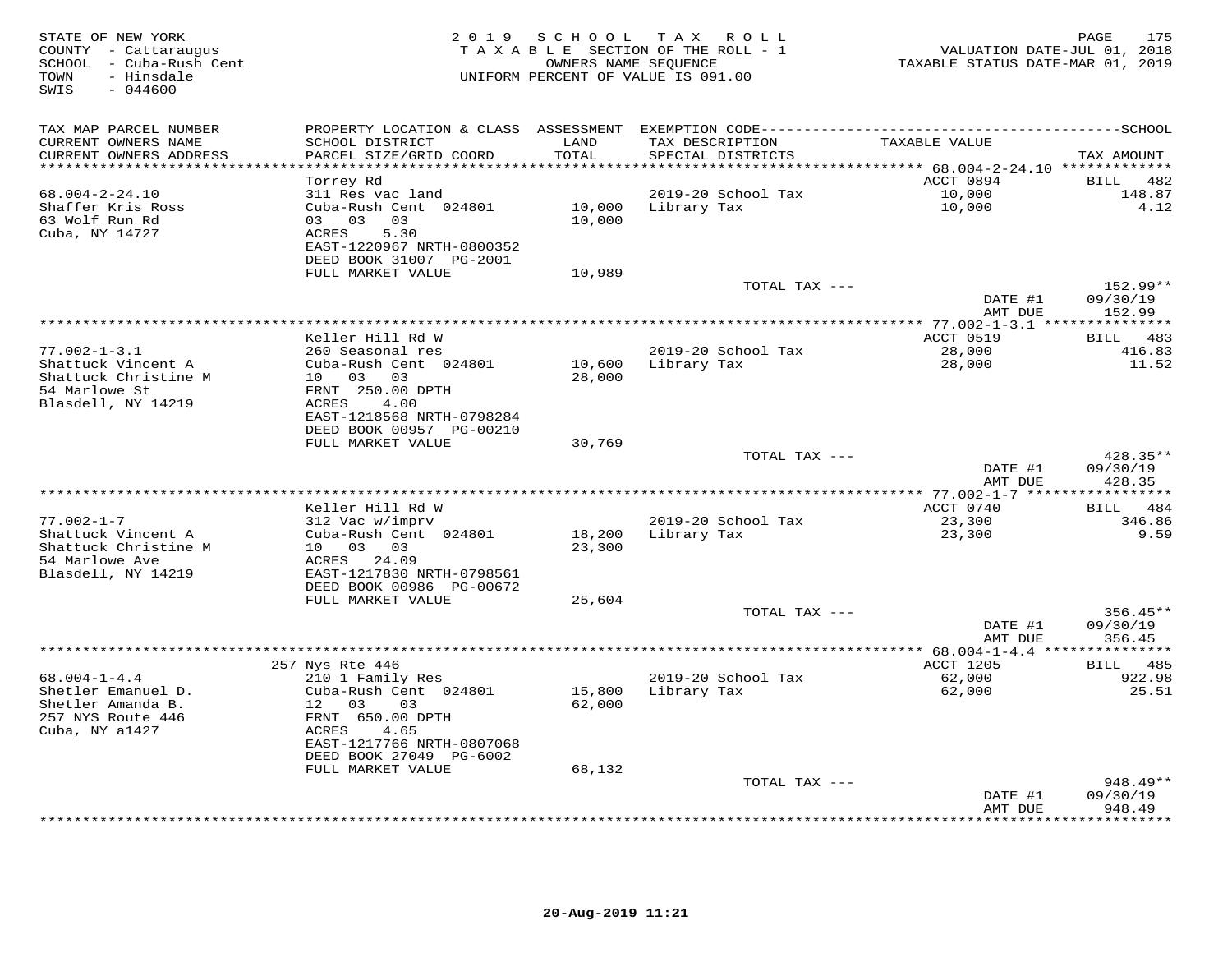| STATE OF NEW YORK<br>COUNTY - Cattaraugus<br>SCHOOL<br>- Cuba-Rush Cent<br>- Hinsdale<br>TOWN<br>$-044600$<br>SWIS | 2019                                                                                                                                                                                    | SCHOOL<br>OWNERS NAME SEQUENCE | T A X<br>R O L L<br>T A X A B L E SECTION OF THE ROLL - 1<br>UNIFORM PERCENT OF VALUE IS 091.00 | VALUATION DATE-JUL 01, 2018<br>TAXABLE STATUS DATE-MAR 01, 2019 | 176<br>PAGE                           |
|--------------------------------------------------------------------------------------------------------------------|-----------------------------------------------------------------------------------------------------------------------------------------------------------------------------------------|--------------------------------|-------------------------------------------------------------------------------------------------|-----------------------------------------------------------------|---------------------------------------|
| TAX MAP PARCEL NUMBER<br>CURRENT OWNERS NAME<br>CURRENT OWNERS ADDRESS                                             | SCHOOL DISTRICT<br>PARCEL SIZE/GRID COORD                                                                                                                                               | LAND<br>TOTAL                  | TAX DESCRIPTION<br>SPECIAL DISTRICTS                                                            | TAXABLE VALUE                                                   | TAX AMOUNT                            |
|                                                                                                                    |                                                                                                                                                                                         |                                |                                                                                                 |                                                                 |                                       |
| $68.004 - 2 - 20.2$<br>Sisson Robert Donald J<br>133 North Keller Rd<br>Cuba, NY 14727                             | 133 N Keller Hill Rd<br>270 Mfg housing<br>Cuba-Rush Cent 024801<br>03<br>03<br>03<br>FRNT 275.00 DPTH<br>ACRES<br>6.60<br>EAST-1221885 NRTH-0801855                                    | 10,500<br>11,500               | 2019-20 School Tax<br>Library Tax                                                               | ACCT 1435<br>11,500<br>11,500                                   | 486<br>BILL<br>171.20<br>4.73         |
|                                                                                                                    | DEED BOOK 25480 PG-4001<br>FULL MARKET VALUE                                                                                                                                            | 12,637                         | TOTAL TAX ---                                                                                   |                                                                 | $175.93**$                            |
|                                                                                                                    |                                                                                                                                                                                         |                                |                                                                                                 | DATE #1                                                         | 09/30/19                              |
|                                                                                                                    |                                                                                                                                                                                         |                                |                                                                                                 | AMT DUE<br>********* 77.002-1-3.2                               | 175.93<br>********                    |
| $77.002 - 1 - 3.2$<br>Stoughton Robert A<br>Stoughton Michael P                                                    | Keller Hill Rd W<br>260 Seasonal res<br>Cuba-Rush Cent 024801<br>10 03<br>03                                                                                                            | 20,600<br>31,000               | 2019-20 School Tax<br>Library Tax                                                               | ACCT 1445<br>31,000<br>31,000                                   | 487<br><b>BILL</b><br>461.49<br>12.76 |
| 5060 Freeman Rd<br>Middleport, NY 14105-9643                                                                       | FRNT 1000.00 DPTH<br>ACRES<br>43.30<br>EAST-1217895 NRTH-0796996<br>DEED BOOK 00941 PG-00092<br>FULL MARKET VALUE                                                                       | 34,066                         |                                                                                                 |                                                                 |                                       |
|                                                                                                                    |                                                                                                                                                                                         |                                | TOTAL TAX ---                                                                                   | DATE #1<br>AMT DUE                                              | $474.25**$<br>09/30/19<br>474.25      |
|                                                                                                                    |                                                                                                                                                                                         |                                |                                                                                                 |                                                                 | *********                             |
|                                                                                                                    | Keller Hill Rd N                                                                                                                                                                        |                                |                                                                                                 | ACCT 0434                                                       | 488<br>BILL                           |
| $77.002 - 1 - 16$<br>Summers Edward<br>Barbara<br>Stephania                                                        | 321 Abandoned ag<br>Cuba-Rush Cent 024801<br>03<br>02<br>03<br>$L/u$ - Edward-Stephania K                                                                                               | 22,500<br>22,500               | 2019-20 School Tax<br>Library Tax                                                               | 22,500<br>22,500                                                | 334.95<br>9.26                        |
| 33 Buffum St<br>Buffalo, NY 14210-2403                                                                             | FRNT 420.00 DPTH<br>ACRES<br>52.81<br>EAST-1221560 NRTH-0797749<br>DEED BOOK 00975 PG-00031                                                                                             |                                |                                                                                                 |                                                                 |                                       |
|                                                                                                                    | FULL MARKET VALUE                                                                                                                                                                       | 24,725                         |                                                                                                 |                                                                 |                                       |
|                                                                                                                    |                                                                                                                                                                                         |                                | TOTAL TAX ---                                                                                   | DATE #1<br>AMT DUE                                              | 344.21**<br>09/30/19<br>344.21        |
|                                                                                                                    |                                                                                                                                                                                         |                                |                                                                                                 |                                                                 | *********                             |
| $77.002 - 1 - 17$                                                                                                  | Town Line Rd<br>321 Abandoned ag                                                                                                                                                        |                                | 2019-20 School Tax                                                                              | ACCT 0433<br>39,100                                             | 489<br>BILL<br>582.07                 |
| Summers Edward<br>Barbara<br>Stephania<br>33 Buffum St<br>Buffalo, NY 14210                                        | Cuba-Rush Cent 024801<br>03<br>02<br>03<br>$L/u$ - Edward-Stephania K<br>FRNT 525.00 DPTH<br>ACRES 128.43<br>EAST-1220405 NRTH-0797024<br>DEED BOOK 00975 PG-00031<br>FULL MARKET VALUE | 39,100<br>39,100<br>42,967     | Library Tax                                                                                     | 39,100                                                          | 16.09                                 |
|                                                                                                                    |                                                                                                                                                                                         |                                | TOTAL TAX ---                                                                                   |                                                                 | $598.16**$                            |
|                                                                                                                    |                                                                                                                                                                                         |                                |                                                                                                 | DATE #1<br>AMT DUE                                              | 09/30/19<br>598.16                    |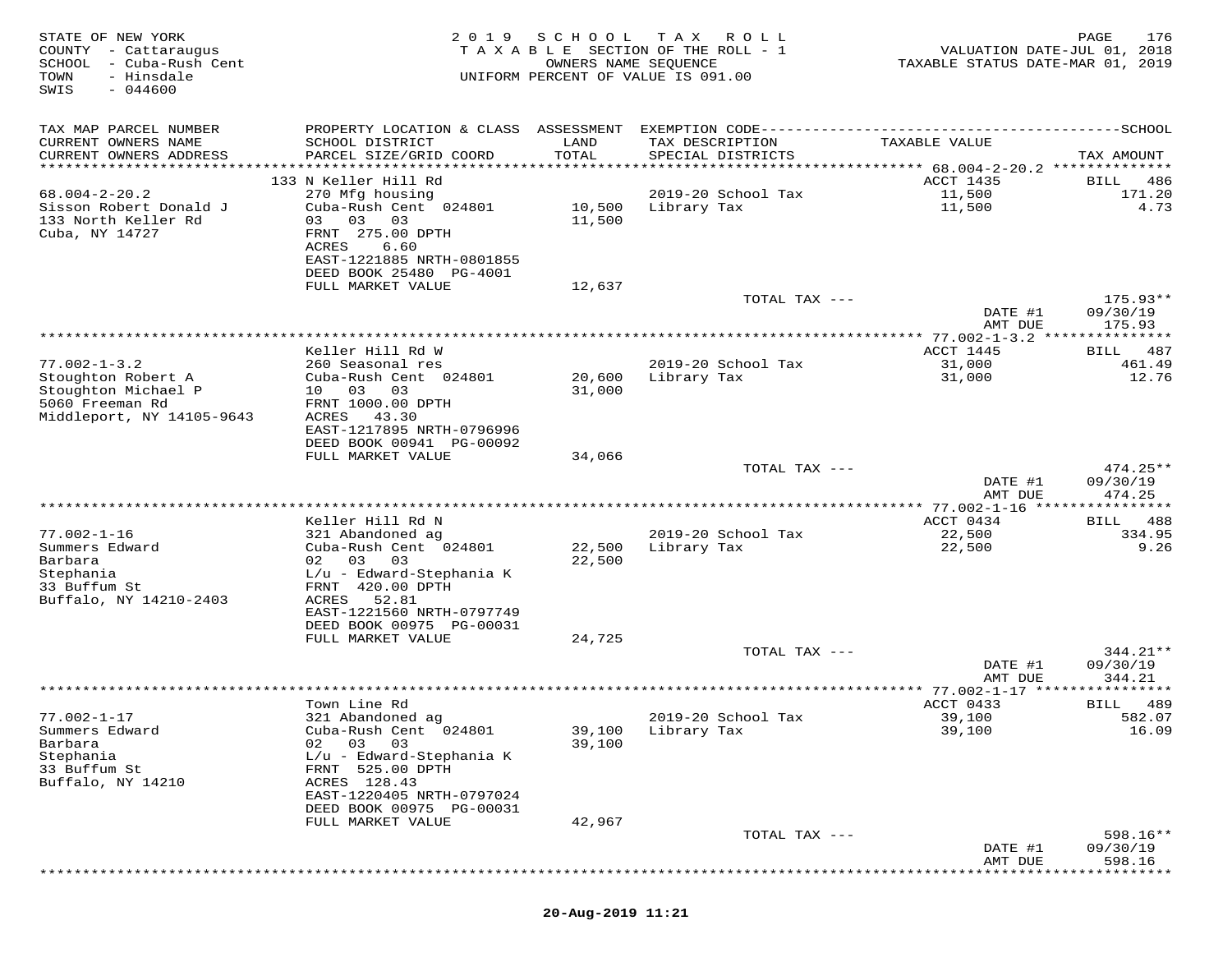| STATE OF NEW YORK<br>COUNTY - Cattaraugus<br>SCHOOL - Cuba-Rush Cent<br>TOWN<br>- Hinsdale<br>SWIS<br>$-044600$ |                                                        |         | 2019 SCHOOL TAX ROLL<br>TAXABLE SECTION OF THE ROLL - 1<br>OWNERS NAME SEQUENCE<br>UNIFORM PERCENT OF VALUE IS 091.00 | TAXABLE STATUS DATE-MAR 01, 2019 | 177<br>PAGE<br>VALUATION DATE-JUL 01, 2018 |
|-----------------------------------------------------------------------------------------------------------------|--------------------------------------------------------|---------|-----------------------------------------------------------------------------------------------------------------------|----------------------------------|--------------------------------------------|
| TAX MAP PARCEL NUMBER                                                                                           |                                                        |         |                                                                                                                       |                                  |                                            |
| CURRENT OWNERS NAME                                                                                             | SCHOOL DISTRICT                                        | LAND    | TAX DESCRIPTION                                                                                                       | TAXABLE VALUE                    |                                            |
| CURRENT OWNERS ADDRESS                                                                                          | PARCEL SIZE/GRID COORD                                 | TOTAL   | SPECIAL DISTRICTS                                                                                                     |                                  | TAX AMOUNT                                 |
| ***********************                                                                                         | ************************                               |         |                                                                                                                       |                                  |                                            |
| $68.004 - 1 - 9$                                                                                                | Keller Hill Rd N (Off)<br>321 Abandoned ag             |         | 2019-20 School Tax                                                                                                    | ACCT 1603<br>18,300              | <b>BILL</b><br>490<br>272.43               |
| Szopinski Ramon P                                                                                               | Cuba-Rush Cent 024801                                  | 18,300  | Library Tax                                                                                                           | 18,300                           | 7.53                                       |
| Szopinski Karen                                                                                                 | 04 03 03                                               | 18,300  |                                                                                                                       |                                  |                                            |
| 61 Greenmeadow Dr                                                                                               | ACRES 76.27                                            |         |                                                                                                                       |                                  |                                            |
| Orchard Park, NY 14127                                                                                          | EAST-1219637 NRTH-0805224                              |         |                                                                                                                       |                                  |                                            |
|                                                                                                                 | DEED BOOK 1010<br>PG-172                               |         |                                                                                                                       |                                  |                                            |
|                                                                                                                 | FULL MARKET VALUE                                      | 20,110  | TOTAL TAX ---                                                                                                         |                                  | $279.96**$                                 |
|                                                                                                                 |                                                        |         |                                                                                                                       | DATE #1                          | 09/30/19                                   |
|                                                                                                                 |                                                        |         |                                                                                                                       | AMT DUE                          | 279.96                                     |
|                                                                                                                 |                                                        |         |                                                                                                                       |                                  | * * * * * * * * *                          |
|                                                                                                                 | Keller Hill Rd N (Off)                                 |         |                                                                                                                       | ACCT 0776<br>500                 | 491<br>BILL<br>7.44                        |
| $68.004 - 1 - 11$<br>Szopinski Ramon P                                                                          | 314 Rural vac<10<br>Cuba-Rush Cent 024801              | 500     | 2019-20 School Tax<br>Library Tax                                                                                     | 500                              | 0.21                                       |
| Szopinski Karen                                                                                                 | 04 03<br>0 <sub>3</sub>                                | 500     |                                                                                                                       |                                  |                                            |
| 61 Greenmeadow Dr                                                                                               | right of way                                           |         |                                                                                                                       |                                  |                                            |
| Orchard Park, NY 14127                                                                                          | FRNT 50.00 DPTH 559.00                                 |         |                                                                                                                       |                                  |                                            |
|                                                                                                                 | EAST-1221777 NRTH-0806627                              |         |                                                                                                                       |                                  |                                            |
|                                                                                                                 | DEED BOOK 1010 PG-172<br>FULL MARKET VALUE             | 549     |                                                                                                                       |                                  |                                            |
|                                                                                                                 |                                                        |         | TOTAL TAX ---                                                                                                         |                                  | $7.65**$                                   |
|                                                                                                                 |                                                        |         |                                                                                                                       | DATE #1                          | 09/30/19                                   |
|                                                                                                                 |                                                        |         |                                                                                                                       | AMT DUE                          | 7.65                                       |
|                                                                                                                 |                                                        |         | **************************************                                                                                | ************** 68.004-2-22.4 *** | ********                                   |
| $68.004 - 2 - 22.4$                                                                                             | 4565 Townline Rd<br>314 Rural vac<10                   |         | 2019-20 School Tax                                                                                                    | ACCT 1051<br>7,500               | 492<br>BILL<br>111.65                      |
| Urbanczyk Kevin                                                                                                 | Cuba-Rush Cent 024801                                  | 7,500   | Library Tax                                                                                                           | 7,500                            | 3.09                                       |
| 199 Maryyknoll Dr                                                                                               | 03 03 03                                               | 7,500   |                                                                                                                       |                                  |                                            |
| Lackawanna, NY 14218                                                                                            | FRNT 250.00 DPTH                                       |         |                                                                                                                       |                                  |                                            |
|                                                                                                                 | ACRES<br>2.18                                          |         |                                                                                                                       |                                  |                                            |
|                                                                                                                 | EAST-1222439 NRTH-0800315                              |         |                                                                                                                       |                                  |                                            |
|                                                                                                                 | DEED BOOK 28824 PG-4002<br>FULL MARKET VALUE           | 8,242   |                                                                                                                       |                                  |                                            |
|                                                                                                                 |                                                        |         | TOTAL TAX ---                                                                                                         |                                  | $114.74**$                                 |
|                                                                                                                 |                                                        |         |                                                                                                                       | DATE #1                          | 09/30/19                                   |
|                                                                                                                 |                                                        |         |                                                                                                                       | AMT DUE                          | 114.74                                     |
|                                                                                                                 |                                                        |         |                                                                                                                       | ACCT 1556                        |                                            |
| $77.002 - 1 - 19.4$                                                                                             | 4103 Town Line Rd<br>210 1 Family Res                  |         | ENH STAR<br>41834                                                                                                     |                                  | BILL 493<br>62,520                         |
| Vander Leest Terry A                                                                                            | Cuba-Rush Cent 024801                                  |         | 36,600 2019-20 School Tax                                                                                             | 209,500                          | 3,118.79                                   |
| 4103 Townline Rd                                                                                                | 01 03<br>03                                            |         | 209,500 Library Tax                                                                                                   | 209,500                          | 86.21                                      |
| Cuba, NY 14727                                                                                                  | Ff 3850.00                                             |         |                                                                                                                       |                                  |                                            |
|                                                                                                                 | ACRES 116.10                                           |         |                                                                                                                       |                                  |                                            |
|                                                                                                                 | EAST-1220728 NRTH-0794120<br>DEED BOOK 5371<br>PG-9001 |         |                                                                                                                       |                                  |                                            |
|                                                                                                                 | FULL MARKET VALUE                                      | 230,220 |                                                                                                                       |                                  |                                            |
|                                                                                                                 |                                                        |         | TOTAL TAX ---                                                                                                         |                                  | $2,309.00**$                               |
|                                                                                                                 |                                                        |         |                                                                                                                       | DATE #1                          | 09/30/19                                   |
|                                                                                                                 |                                                        |         |                                                                                                                       | AMT DUE                          | 2,309.00                                   |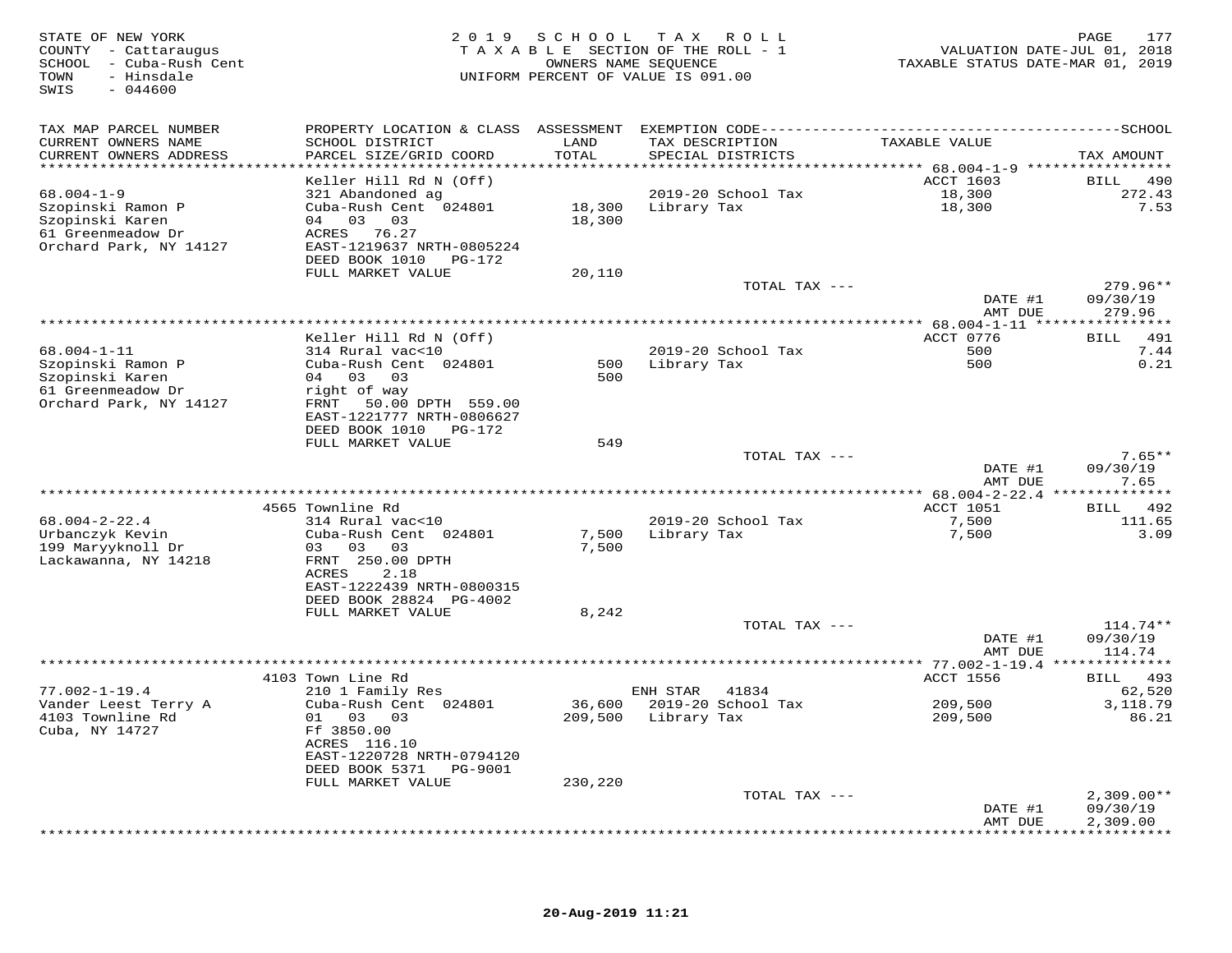| STATE OF NEW YORK<br>COUNTY - Cattaraugus<br>SCHOOL - Cuba-Rush Cent<br>- Hinsdale<br>TOWN<br>$-044600$<br>SWIS | 2 0 1 9                                                | S C H O O L   | TAX ROLL<br>TAXABLE SECTION OF THE ROLL - 1<br>OWNERS NAME SEQUENCE<br>UNIFORM PERCENT OF VALUE IS 091.00 | VALUATION DATE-JUL 01, 2018<br>TAXABLE STATUS DATE-MAR 01, 2019 | 178<br>PAGE                       |
|-----------------------------------------------------------------------------------------------------------------|--------------------------------------------------------|---------------|-----------------------------------------------------------------------------------------------------------|-----------------------------------------------------------------|-----------------------------------|
| TAX MAP PARCEL NUMBER                                                                                           |                                                        |               |                                                                                                           |                                                                 |                                   |
| CURRENT OWNERS NAME<br>CURRENT OWNERS ADDRESS                                                                   | SCHOOL DISTRICT<br>PARCEL SIZE/GRID COORD              | LAND<br>TOTAL | TAX DESCRIPTION<br>SPECIAL DISTRICTS                                                                      | TAXABLE VALUE                                                   | TAX AMOUNT                        |
| ***********************                                                                                         |                                                        |               |                                                                                                           | ACCT 1204                                                       |                                   |
| $68.004 - 1 - 4.3$                                                                                              | 251 Nys Rte 446<br>312 Vac w/imprv                     |               | 2019-20 School Tax                                                                                        | 64,000                                                          | BILL<br>494<br>952.76             |
| Wambaugh John M                                                                                                 | Cuba-Rush Cent 024801                                  | 49,500        | Library Tax                                                                                               | 64,000                                                          | 26.34                             |
| 1001 Cowley Hill Rd                                                                                             | 12 03 03                                               | 64,000        |                                                                                                           |                                                                 |                                   |
| Austin, PA 16720                                                                                                | FRNT 2950.00 DPTH<br>ACRES 88.65                       |               |                                                                                                           |                                                                 |                                   |
|                                                                                                                 | EAST-1217425 NRTH-0805482                              |               |                                                                                                           |                                                                 |                                   |
|                                                                                                                 | DEED BOOK 14433 PG-6002                                |               |                                                                                                           |                                                                 |                                   |
|                                                                                                                 | FULL MARKET VALUE                                      | 70,330        |                                                                                                           |                                                                 |                                   |
|                                                                                                                 |                                                        |               | TOTAL TAX ---                                                                                             |                                                                 | $979.10**$                        |
|                                                                                                                 |                                                        |               |                                                                                                           | DATE #1<br>AMT DUE                                              | 09/30/19<br>979.10                |
|                                                                                                                 | Keller Hill Rd N                                       |               |                                                                                                           | **************** 68.004-2-17 ****<br>ACCT 0880                  | ***********<br><b>BILL</b><br>495 |
| $68.004 - 2 - 17$                                                                                               | 312 Vac w/imprv                                        |               | 2019-20 School Tax                                                                                        | 19,400                                                          | 288.80                            |
| Watson James E Jr                                                                                               | Cuba-Rush Cent 024801                                  | 18,100        | Library Tax                                                                                               | 19,400                                                          | 7.98                              |
| Watson Andrea                                                                                                   | 03 03 03                                               | 19,400        |                                                                                                           |                                                                 |                                   |
| 6711 Maple Hill Rd                                                                                              | Ff 2000.00                                             |               |                                                                                                           |                                                                 |                                   |
| South Wales, NY 14139                                                                                           | ACRES 30.80                                            |               |                                                                                                           |                                                                 |                                   |
|                                                                                                                 | EAST-1222045 NRTH-0803621                              |               |                                                                                                           |                                                                 |                                   |
|                                                                                                                 | DEED BOOK 00996 PG-00622<br>FULL MARKET VALUE          | 21,319        |                                                                                                           |                                                                 |                                   |
|                                                                                                                 |                                                        |               | TOTAL TAX ---                                                                                             |                                                                 | 296.78**                          |
|                                                                                                                 |                                                        |               |                                                                                                           | DATE #1                                                         | 09/30/19                          |
|                                                                                                                 |                                                        |               |                                                                                                           | AMT DUE                                                         | 296.78                            |
|                                                                                                                 |                                                        |               |                                                                                                           | *********** 68.004-2-33 ****                                    | **********                        |
|                                                                                                                 | Torrey Rd                                              |               |                                                                                                           | ACCT 0934                                                       | <b>BILL</b><br>496                |
| $68.004 - 2 - 33$<br>Wilson John H Sr                                                                           | 314 Rural vac<10<br>Cuba-Rush Cent 024801              | 11,200        | 2019-20 School Tax<br>Library Tax                                                                         | 11,200                                                          | 166.73<br>4.61                    |
| Wilson John H Jr                                                                                                | 03 03<br>03                                            | 11,200        |                                                                                                           | 11,200                                                          |                                   |
| 2 Union St                                                                                                      | 8.25<br>ACRES                                          |               |                                                                                                           |                                                                 |                                   |
| Cuba, NY 14727                                                                                                  | EAST-1219046 NRTH-0800478                              |               |                                                                                                           |                                                                 |                                   |
|                                                                                                                 | DEED BOOK 1029<br>PG-1127                              |               |                                                                                                           |                                                                 |                                   |
|                                                                                                                 | FULL MARKET VALUE                                      | 12,308        |                                                                                                           |                                                                 |                                   |
|                                                                                                                 |                                                        |               | TOTAL TAX ---                                                                                             |                                                                 | $171.34**$                        |
|                                                                                                                 |                                                        |               |                                                                                                           | DATE #1<br>AMT DUE                                              | 09/30/19<br>171.34                |
|                                                                                                                 |                                                        |               |                                                                                                           |                                                                 |                                   |
|                                                                                                                 | Torrey Rd (Off)                                        |               |                                                                                                           | ACCT 0800                                                       | BILL 497                          |
| $68.004 - 2 - 34$                                                                                               | 322 Rural vac>10                                       |               | 2019-20 School Tax                                                                                        | 21,200                                                          | 315.60                            |
| Wilson John H Sr                                                                                                | Cuba-Rush Cent 024801                                  | 21,200        | Library Tax                                                                                               | 21,200                                                          | 8.72                              |
| Wilson John H Jr                                                                                                | 11 03 03                                               | 21,200        |                                                                                                           |                                                                 |                                   |
| 2 Union St                                                                                                      | ACRES 46.55                                            |               |                                                                                                           |                                                                 |                                   |
| Cuba, NY 14727                                                                                                  | EAST-1217663 NRTH-0800548<br>DEED BOOK 1029<br>PG-1127 |               |                                                                                                           |                                                                 |                                   |
|                                                                                                                 | FULL MARKET VALUE                                      | 23,297        |                                                                                                           |                                                                 |                                   |
|                                                                                                                 |                                                        |               | TOTAL TAX ---                                                                                             |                                                                 | $324.32**$                        |
|                                                                                                                 |                                                        |               |                                                                                                           | DATE #1                                                         | 09/30/19                          |
|                                                                                                                 |                                                        |               |                                                                                                           | AMT DUE                                                         | 324.32                            |
|                                                                                                                 |                                                        |               |                                                                                                           | ***********                                                     | * * * * * * *                     |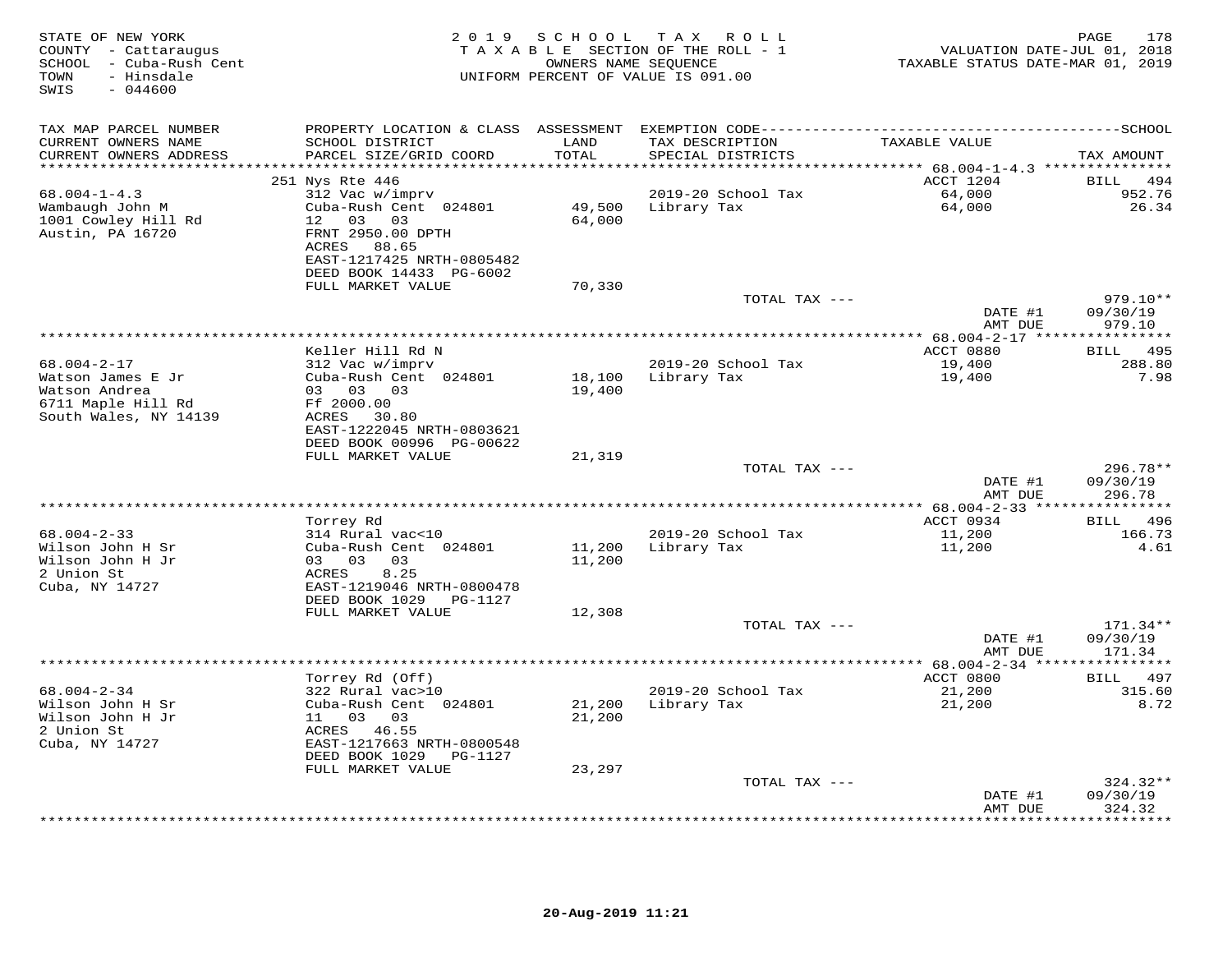| STATE OF NEW YORK<br>COUNTY - Cattaraugus<br>SCHOOL - Cuba-Rush Cent<br>- Hinsdale<br>TOWN<br>SWIS<br>$-044600$ |                                               | 2019 SCHOOL TAX  | R O L L<br>TAXABLE SECTION OF THE ROLL - 1<br>OWNERS NAME SEQUENCE<br>UNIFORM PERCENT OF VALUE IS 091.00 | VALUATION DATE-JUL 01, 2018<br>TAXABLE STATUS DATE-MAR 01, 2019 | 179<br>PAGE            |
|-----------------------------------------------------------------------------------------------------------------|-----------------------------------------------|------------------|----------------------------------------------------------------------------------------------------------|-----------------------------------------------------------------|------------------------|
| TAX MAP PARCEL NUMBER                                                                                           |                                               |                  |                                                                                                          |                                                                 |                        |
| CURRENT OWNERS NAME<br>CURRENT OWNERS ADDRESS                                                                   | SCHOOL DISTRICT<br>PARCEL SIZE/GRID COORD     | LAND<br>TOTAL    | TAX DESCRIPTION<br>SPECIAL DISTRICTS                                                                     | TAXABLE VALUE                                                   | TAX AMOUNT             |
| **********************                                                                                          |                                               |                  |                                                                                                          |                                                                 |                        |
| $68.004 - 2 - 35$                                                                                               | Keller Hill Rd N<br>322 Rural vac>10          |                  | 2019-20 School Tax                                                                                       | ACCT 0935<br>22,000                                             | BILL<br>498<br>327.51  |
| Wilson John H Sr                                                                                                | Cuba-Rush Cent 024801                         | 22,000           | Library Tax                                                                                              | 22,000                                                          | 9.05                   |
| 2 Union St                                                                                                      | 11 03 03                                      | 22,000           |                                                                                                          |                                                                 |                        |
| Cuba, NY 14727                                                                                                  | FRNT 1260.00 DPTH                             |                  |                                                                                                          |                                                                 |                        |
|                                                                                                                 | ACRES 50.37                                   |                  |                                                                                                          |                                                                 |                        |
|                                                                                                                 | EAST-1217957 NRTH-0801664                     |                  |                                                                                                          |                                                                 |                        |
|                                                                                                                 | DEED BOOK 00974 PG-00944<br>FULL MARKET VALUE | 24,176           |                                                                                                          |                                                                 |                        |
|                                                                                                                 |                                               |                  | TOTAL TAX ---                                                                                            |                                                                 | $336.56**$             |
|                                                                                                                 |                                               |                  |                                                                                                          | DATE #1                                                         | 09/30/19               |
|                                                                                                                 |                                               |                  |                                                                                                          | AMT DUE                                                         | 336.56                 |
|                                                                                                                 |                                               |                  |                                                                                                          | ***************** 68.004-1-4.5 ****                             | ***********            |
|                                                                                                                 | 268 Nys Rte 446                               |                  |                                                                                                          | ACCT 1206                                                       | 499<br>BILL            |
| $68.004 - 1 - 4.5$<br>Wise David W                                                                              | 210 1 Family Res<br>Cuba-Rush Cent 024801     |                  | BAS STAR<br>41854<br>22,100 2019-20 School Tax                                                           | 84,000                                                          | 27,300<br>1,250.49     |
| Charlene L                                                                                                      | 12 03<br>03                                   |                  | 84,000 Library Tax                                                                                       | 84,000                                                          | 34.57                  |
| 268 Rte 446                                                                                                     | FRNT 987.00 DPTH                              |                  |                                                                                                          |                                                                 |                        |
| Cuba, NY 14727                                                                                                  | ACRES 20.15                                   |                  |                                                                                                          |                                                                 |                        |
|                                                                                                                 | EAST-1216851 NRTH-0807368                     |                  |                                                                                                          |                                                                 |                        |
|                                                                                                                 | DEED BOOK 1008 PG-422<br>FULL MARKET VALUE    |                  |                                                                                                          |                                                                 |                        |
|                                                                                                                 |                                               | 92,308           | TOTAL TAX ---                                                                                            |                                                                 | 883.06**               |
|                                                                                                                 |                                               |                  |                                                                                                          | DATE #1                                                         | 09/30/19               |
|                                                                                                                 |                                               |                  |                                                                                                          | AMT DUE                                                         | 883.06                 |
|                                                                                                                 |                                               |                  |                                                                                                          | *********** 68.004-2-14.4 **                                    | * * * * * * * * * * *  |
|                                                                                                                 | Keller Hill Rd N                              |                  |                                                                                                          | ACCT 1601                                                       | 500<br><b>BILL</b>     |
| $68.004 - 2 - 14.4$<br>Wood William                                                                             | 311 Res vac land<br>Cuba-Rush Cent 024801     | 8,200            | 2019-20 School Tax<br>Library Tax                                                                        | 8,200<br>8,200                                                  | 122.07<br>3.37         |
| Wood Joan E                                                                                                     | 03 03 03                                      | 8,200            |                                                                                                          |                                                                 |                        |
| 662 Ruie Rd                                                                                                     | ACRES<br>3.05                                 |                  |                                                                                                          |                                                                 |                        |
| North Tonawanda, NY 14120                                                                                       | EAST-1219459 NRTH-0804014                     |                  |                                                                                                          |                                                                 |                        |
|                                                                                                                 | DEED BOOK 1030<br>$PG-735$                    |                  |                                                                                                          |                                                                 |                        |
|                                                                                                                 | FULL MARKET VALUE                             | 9,011            |                                                                                                          |                                                                 | $125.44**$             |
|                                                                                                                 |                                               |                  | TOTAL TAX ---                                                                                            | DATE #1                                                         | 09/30/19               |
|                                                                                                                 |                                               |                  |                                                                                                          | AMT DUE                                                         | 125.44                 |
|                                                                                                                 |                                               |                  |                                                                                                          |                                                                 |                        |
|                                                                                                                 | Keller Hill Rd N                              |                  |                                                                                                          | ACCT 0613                                                       | BILL 501               |
| $68.004 - 2 - 14.1$                                                                                             | 311 Res vac land                              |                  | 2019-20 School Tax                                                                                       | 13,400                                                          | 199.48                 |
| WOOD WILLIAM J.<br>WOOD ANGELA M.                                                                               | Cuba-Rush Cent 024801<br>03 03 03             | 13,400<br>13,400 | Library Tax                                                                                              | 13,400                                                          | 5.51                   |
| 4526 Candlewood Dr                                                                                              | ACRES 13.68                                   |                  |                                                                                                          |                                                                 |                        |
| Lockport, NY 14094                                                                                              | EAST-1219477 NRTH-0803331                     |                  |                                                                                                          |                                                                 |                        |
|                                                                                                                 | DEED BOOK 29360 PG-2001                       |                  |                                                                                                          |                                                                 |                        |
|                                                                                                                 | FULL MARKET VALUE                             | 14,725           |                                                                                                          |                                                                 |                        |
|                                                                                                                 |                                               |                  | TOTAL TAX ---                                                                                            | DATE #1                                                         | $204.99**$<br>09/30/19 |
|                                                                                                                 |                                               |                  |                                                                                                          | AMT DUE                                                         | 204.99                 |
|                                                                                                                 |                                               |                  |                                                                                                          |                                                                 | * * * * * * * *        |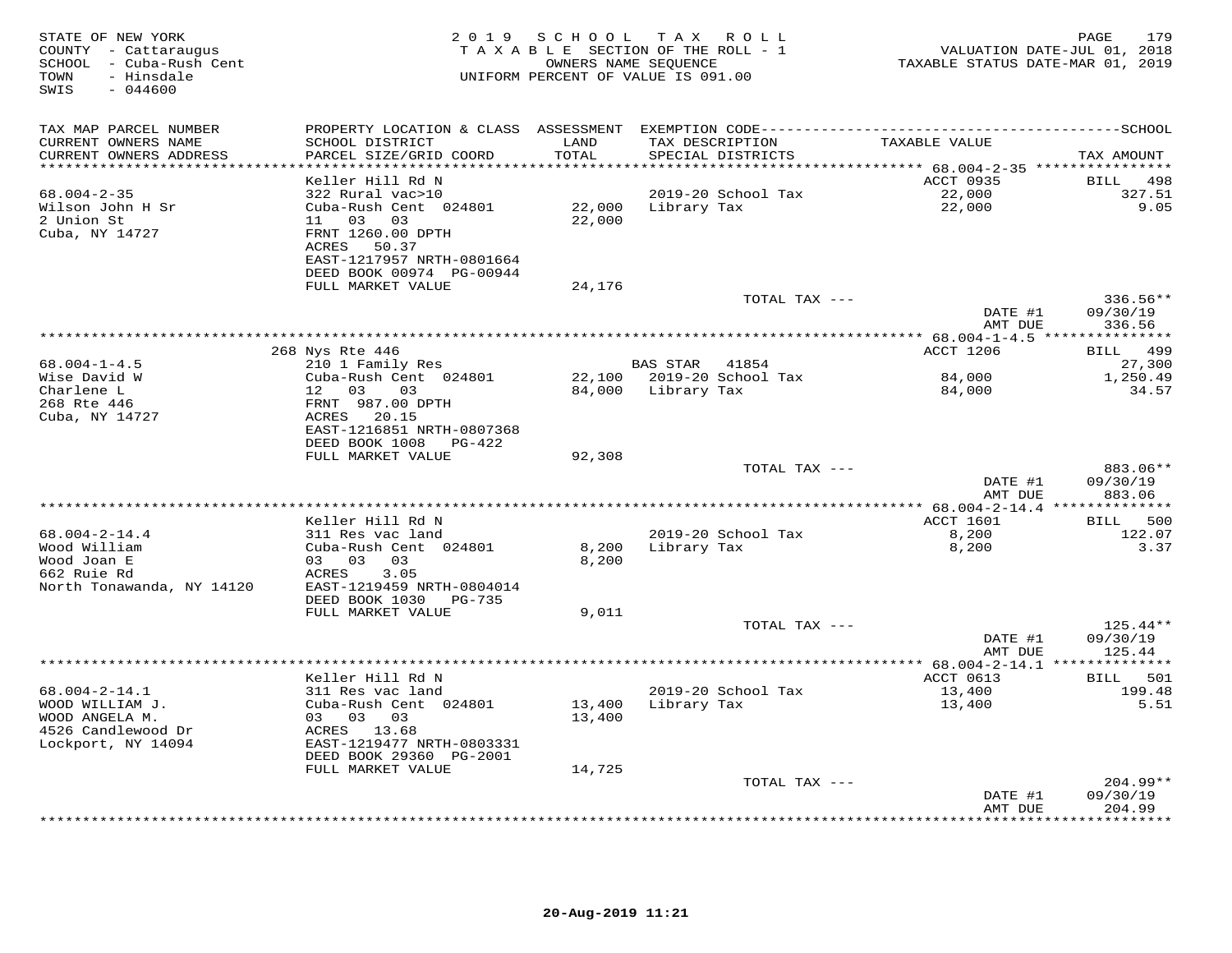| STATE OF NEW YORK<br>COUNTY<br>- Cattaraugus<br>- Cuba-Rush Cent<br>SCHOOL<br>- Hinsdale<br>TOWN<br>$-044600$<br>SWIS | 2 0 1 9                                                                                         | SCHOOL<br>OWNERS NAME SEOUENCE | TAX ROLL<br>TAXABLE SECTION OF THE ROLL - 1<br>UNIFORM PERCENT OF VALUE IS 091.00 | TAXABLE STATUS DATE-MAR 01, 2019           | 180<br>PAGE<br>VALUATION DATE-JUL 01, 2018 |
|-----------------------------------------------------------------------------------------------------------------------|-------------------------------------------------------------------------------------------------|--------------------------------|-----------------------------------------------------------------------------------|--------------------------------------------|--------------------------------------------|
| TAX MAP PARCEL NUMBER                                                                                                 | PROPERTY LOCATION & CLASS ASSESSMENT                                                            |                                | EXEMPTION CODE-------------------------                                           |                                            | $---------SCHOOL$                          |
| CURRENT OWNERS NAME                                                                                                   | SCHOOL DISTRICT                                                                                 | LAND                           | TAX DESCRIPTION                                                                   | TAXABLE VALUE                              |                                            |
| CURRENT OWNERS ADDRESS                                                                                                | PARCEL SIZE/GRID COORD                                                                          | TOTAL                          | SPECIAL DISTRICTS                                                                 |                                            | TAX AMOUNT                                 |
| ******************************                                                                                        |                                                                                                 |                                |                                                                                   |                                            |                                            |
|                                                                                                                       | Keller Hill Rd N                                                                                |                                |                                                                                   | ACCT 1656                                  | 502<br>BILL                                |
| $68.004 - 2 - 14.5$                                                                                                   | 311 Res vac land                                                                                |                                | $2019-20$ School Tax                                                              | 8,500                                      | 126.54                                     |
| Wood William S<br>Wood Joan E<br>662 Ruie Rd                                                                          | Cuba-Rush Cent 024801<br>03 03 03<br>3.32<br>ACRES                                              | 8,500<br>8,500                 | Library Tax                                                                       | 8,500                                      | 3.50                                       |
| N. Tonawanda, NY 14120                                                                                                | EAST-1218977 NRTH-0804016<br>DEED BOOK 8358<br>PG-2001                                          |                                |                                                                                   |                                            |                                            |
|                                                                                                                       | FULL MARKET VALUE                                                                               | 9,341                          |                                                                                   |                                            |                                            |
|                                                                                                                       |                                                                                                 |                                | TOTAL TAX ---                                                                     | DATE #1<br>AMT DUE                         | $130.04**$<br>09/30/19<br>130.04           |
|                                                                                                                       |                                                                                                 |                                |                                                                                   | ************ 68.004-2-32 ***************** |                                            |
|                                                                                                                       | Torrey Rd                                                                                       |                                |                                                                                   | ACCT 0889                                  | 503<br>BILL                                |
| $68.004 - 2 - 32$                                                                                                     | 260 Seasonal res                                                                                |                                | 2019-20 School Tax                                                                | 37,700                                     | 561.23<br>15.51                            |
| Zoll Marjorie A<br>9033 Buffalo St<br>PO Box 32<br>Rushford, NY 14777                                                 | Cuba-Rush Cent 024801<br>03 03 03<br>incl. $68.004 - 2 - 31$<br>FRNT 440.00 DPTH<br>ACRES 13.82 | 13,400<br>37,700               | Library Tax                                                                       | 37,700                                     |                                            |
|                                                                                                                       | EAST-1219724 NRTH-8000551<br>DEED BOOK 891<br>PG-01130                                          |                                |                                                                                   |                                            |                                            |
|                                                                                                                       | FULL MARKET VALUE                                                                               | 41,429                         |                                                                                   |                                            |                                            |
|                                                                                                                       |                                                                                                 |                                | TOTAL TAX ---                                                                     |                                            | $576.74**$                                 |
|                                                                                                                       |                                                                                                 |                                |                                                                                   | DATE #1<br>AMT DUE                         | 09/30/19<br>576.74                         |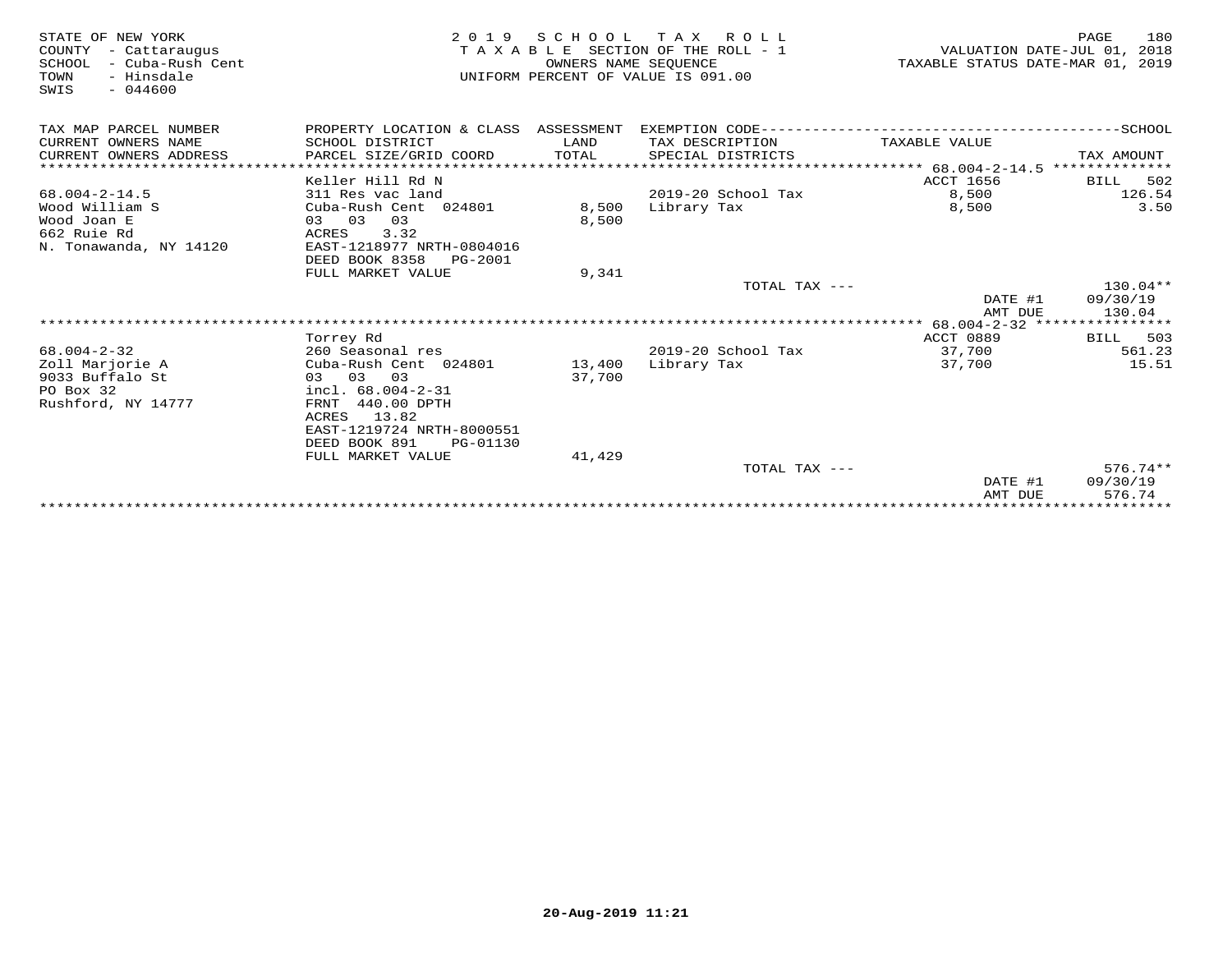|      | STATE OF NEW YORK       | 2019 SCHOOL TAX ROLL            |  |                                  | PAGE            | 181 |
|------|-------------------------|---------------------------------|--|----------------------------------|-----------------|-----|
|      | COUNTY - Cattaraugus    | TAXABLE SECTION OF THE ROLL - 1 |  | VALUATION DATE-JUL 01, 2018      |                 |     |
|      | SCHOOL - Cuba-Rush Cent |                                 |  | TAXABLE STATUS DATE-MAR 01, 2019 |                 |     |
|      | TOWN - Hinsdale         |                                 |  |                                  | RPS155/V04/L015 |     |
| SWIS | - 044600                |                                 |  | CURRENT DATE 8/20/2019           |                 |     |
|      |                         |                                 |  |                                  |                 |     |

# ROLL SUB SECTION - - TOTALS

## \*\*\* S P E C I A L D I S T R I C T S U M M A R Y \*\*\*

|      |      | $m \wedge m \wedge n$<br>.UIAL | <b>DIZPOILIC TONT</b><br>.UP | -------- |         | :XEMP' | $\Delta$<br>ו וכו | TOTAL |
|------|------|--------------------------------|------------------------------|----------|---------|--------|-------------------|-------|
| CODE | NAME | AR                             | TVDI                         | ALUI     | الاللطم | MOUN'I | ALUE              | TAX   |

#### NO SPECIAL DISTRICTS AT THIS LEVEL

\*\*\* S C H O O L D I S T R I C T S U M M A R Y \*\*\*

| CODE   | DISTRICT NAME                    | TOTAL<br>PARCELS | ASSESSED<br>LAND | ASSESSED<br>TOTAL | <b>EXEMPT</b><br>AMOUNT | TOTAL<br>TAXABLE |           |
|--------|----------------------------------|------------------|------------------|-------------------|-------------------------|------------------|-----------|
|        |                                  |                  |                  |                   | STAR AMOUNT             | STAR TAXABLE     | TOTAL TAX |
|        | Cuba-Rush Cent                   | 90               | 1735,200         | 3184,000          | 69,165                  | 3, 114, 835      |           |
| 024801 |                                  |                  |                  |                   | 630,860                 | 2,483,975        | 38,260.30 |
|        | SUB-TOTAL                        | 90               | 1735,200         | 3184,000          | 69,165                  | 3, 114, 835      |           |
|        | $S \cup B - T \cup T A L (CONT)$ |                  |                  |                   | 630,860                 | 2,483,975        | 38,260.30 |
|        | TOTAL                            | 90               | 1735,200         | 3184,000          | 69,165                  | 3, 114, 835      |           |
|        | T O T A L (CONT)                 |                  |                  |                   | 630,860                 | 2,483,975        | 38,260.30 |

## \*\*\* S Y S T E M C O D E S S U M M A R Y \*\*\*

## NO SYSTEM EXEMPTIONS AT THIS LEVEL

| CODE  | DESCRIPTION | TOTAL<br>PARCELS | SCHOOL  |
|-------|-------------|------------------|---------|
| 41800 | AGED C/T/S  | 7                | 69,165  |
| 41834 | ENH STAR    |                  | 331,760 |
| 41854 | BAS STAR    | 11               | 299,100 |
|       | TOTAL       | 19               | 700,025 |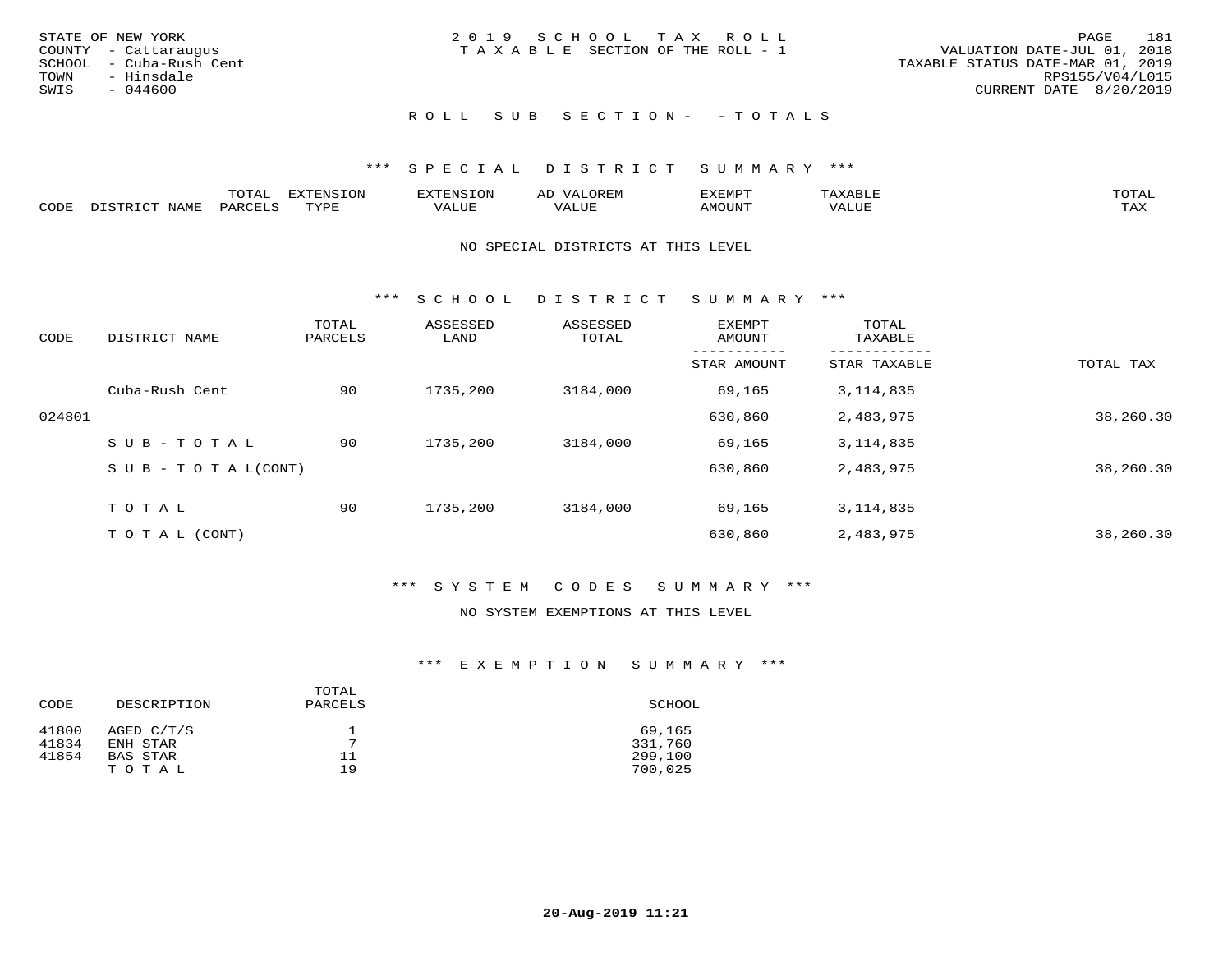| STATE OF NEW YORK |                         |
|-------------------|-------------------------|
|                   | COUNTY - Cattaraugus    |
|                   | SCHOOL - Cuba-Rush Cent |
| TOWN              | - Hinsdale              |
| SWIS              | $-044600$               |
|                   |                         |

STATE OF NEW YORK 2 0 1 9 S C H O O L T A X R O L L PAGE 182TAXABLE SECTION OF THE ROLL - 1

ROLL SUB SECTION - - TOTALS

| ROLL<br>SEC | DESCRIPTION          | TOTAL<br>PARCELS | ASSESSED<br>LAND | ASSESSED<br>TOTAL | EXEMPT<br>AMOUNT  | TOTAL<br>TAXABLE       | TAX  | TOTAL<br>TAX |
|-------------|----------------------|------------------|------------------|-------------------|-------------------|------------------------|------|--------------|
|             |                      |                  |                  |                   | STAR AMOUNT       | STAR TAXABLE           | RATE |              |
|             | $2019-20$ School Tax |                  | 1735,200         | 3184,000          | 69,165<br>630,860 | 3,114,835<br>2,483,975 |      | 36,978.50    |
|             | Library Tax          |                  | 1735,200         | 3184,000          | 69,165            | 3,114,835              |      |              |
|             | SPEC DIST TAXES      |                  |                  |                   |                   | 3,114,835              |      | 1,281.80     |
|             | TAXABLE              | 90               |                  |                   |                   |                        |      | 38,260.30    |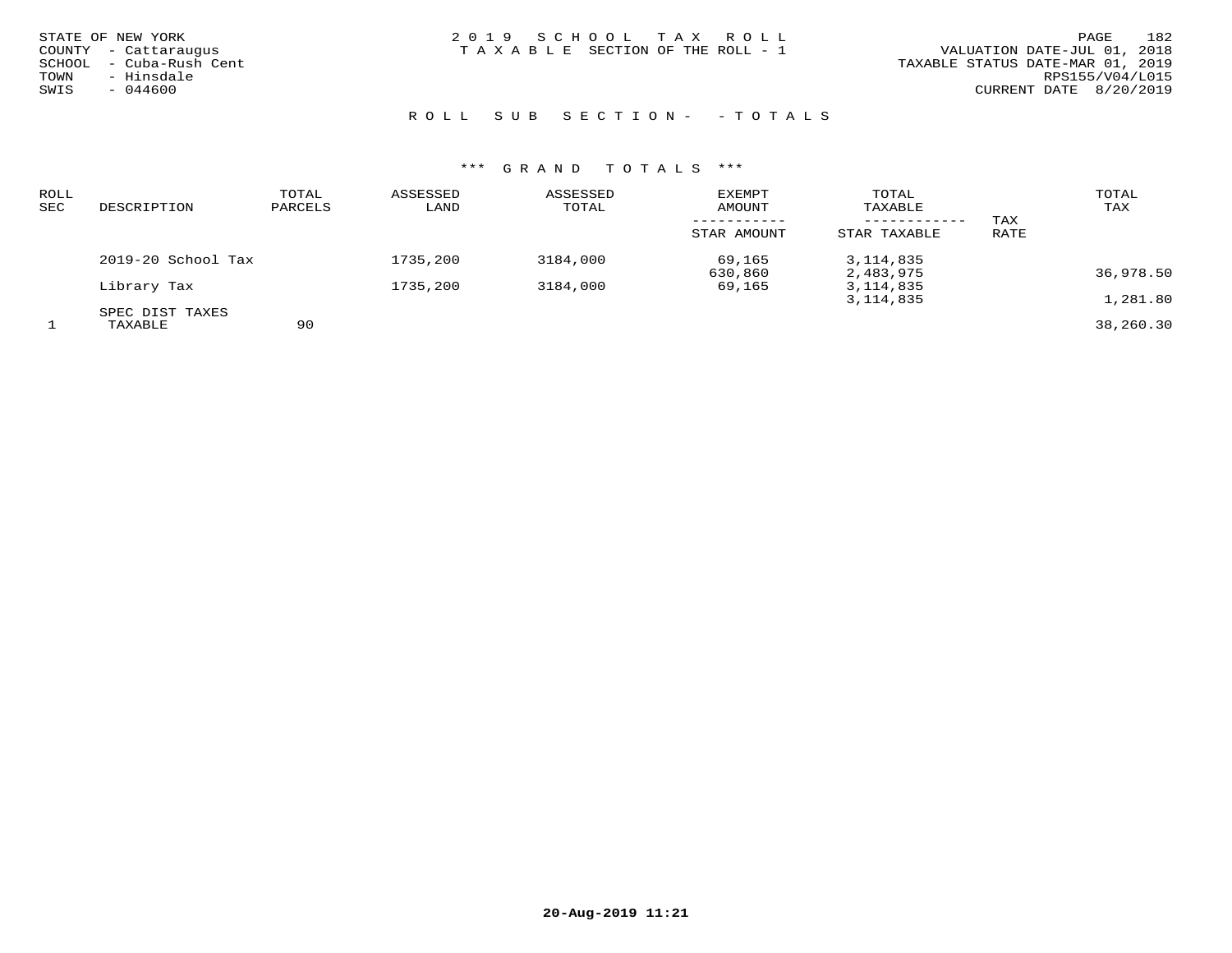| STATE OF NEW YORK       | 2019 SCHOOL TAX ROLL            | 183<br>PAGE                      |
|-------------------------|---------------------------------|----------------------------------|
|                         |                                 |                                  |
| COUNTY - Cattaraugus    | TAXABLE SECTION OF THE ROLL - 1 | VALUATION DATE-JUL 01, 2018      |
| SCHOOL - Cuba-Rush Cent |                                 | TAXABLE STATUS DATE-MAR 01, 2019 |
| TOWN<br>- Hinsdale      |                                 | RPS155/V04/L015                  |
| SWIS<br>$-044600$       |                                 | CURRENT DATE 8/20/2019           |
|                         |                                 |                                  |

#### \*\*\* S P E C I A L D I S T R I C T S U M M A R Y \*\*\*

|      |                  | momn'<br>TATAT     | <b>DYMONIC TONT</b><br>∸⊥∨ ບ⊥ບ⊥∨ | "NSTOL        | OREN                   | KEMPT: | $max$ and $max$ | $m \wedge m \wedge r$ |
|------|------------------|--------------------|----------------------------------|---------------|------------------------|--------|-----------------|-----------------------|
| CODE | NAME<br>, ד אידי | PARCF <sup>+</sup> | TVDE<br>. <u>.</u>               | <i>J</i> ALUE | . <del>.</del><br>ALUF | AMOUNT | ''ALUL          | TA Y<br>⊥ ∟∡∡         |

#### NO SPECIAL DISTRICTS AT THIS LEVEL

\*\*\* S C H O O L D I S T R I C T S U M M A R Y \*\*\*

| CODE   | DISTRICT NAME                    | TOTAL<br>PARCELS | ASSESSED<br>LAND | ASSESSED<br>TOTAL | EXEMPT<br>AMOUNT | TOTAL<br>TAXABLE |           |
|--------|----------------------------------|------------------|------------------|-------------------|------------------|------------------|-----------|
|        |                                  |                  |                  |                   | STAR AMOUNT      | STAR TAXABLE     | TOTAL TAX |
|        | Cuba-Rush Cent                   | 90               | 1735,200         | 3184,000          | 69,165           | 3, 114, 835      |           |
| 024801 |                                  |                  |                  |                   | 630,860          | 2,483,975        | 38,260.30 |
|        | $SUB - TO TAL$                   | 90               | 1735,200         | 3184,000          | 69,165           | 3, 114, 835      |           |
|        | $S \cup B - T \cup T A L (CONT)$ |                  |                  |                   | 630,860          | 2,483,975        | 38,260.30 |
|        | TOTAL                            | 90               | 1735,200         | 3184,000          | 69,165           | 3, 114, 835      |           |
|        | T O T A L (CONT)                 |                  |                  |                   | 630,860          | 2,483,975        | 38,260.30 |

#### \*\*\* S Y S T E M C O D E S S U M M A R Y \*\*\*

## NO SYSTEM EXEMPTIONS AT THIS LEVEL

| CODE           | DESCRIPTION            | TOTAL<br>PARCELS | SCHOOL            |
|----------------|------------------------|------------------|-------------------|
| 41800<br>41834 | AGED C/T/S<br>ENH STAR | $\overline{ }$   | 69,165<br>331,760 |
| 41854          | BAS STAR               | 11               | 299,100           |
|                | TOTAL                  | 19               | 700,025           |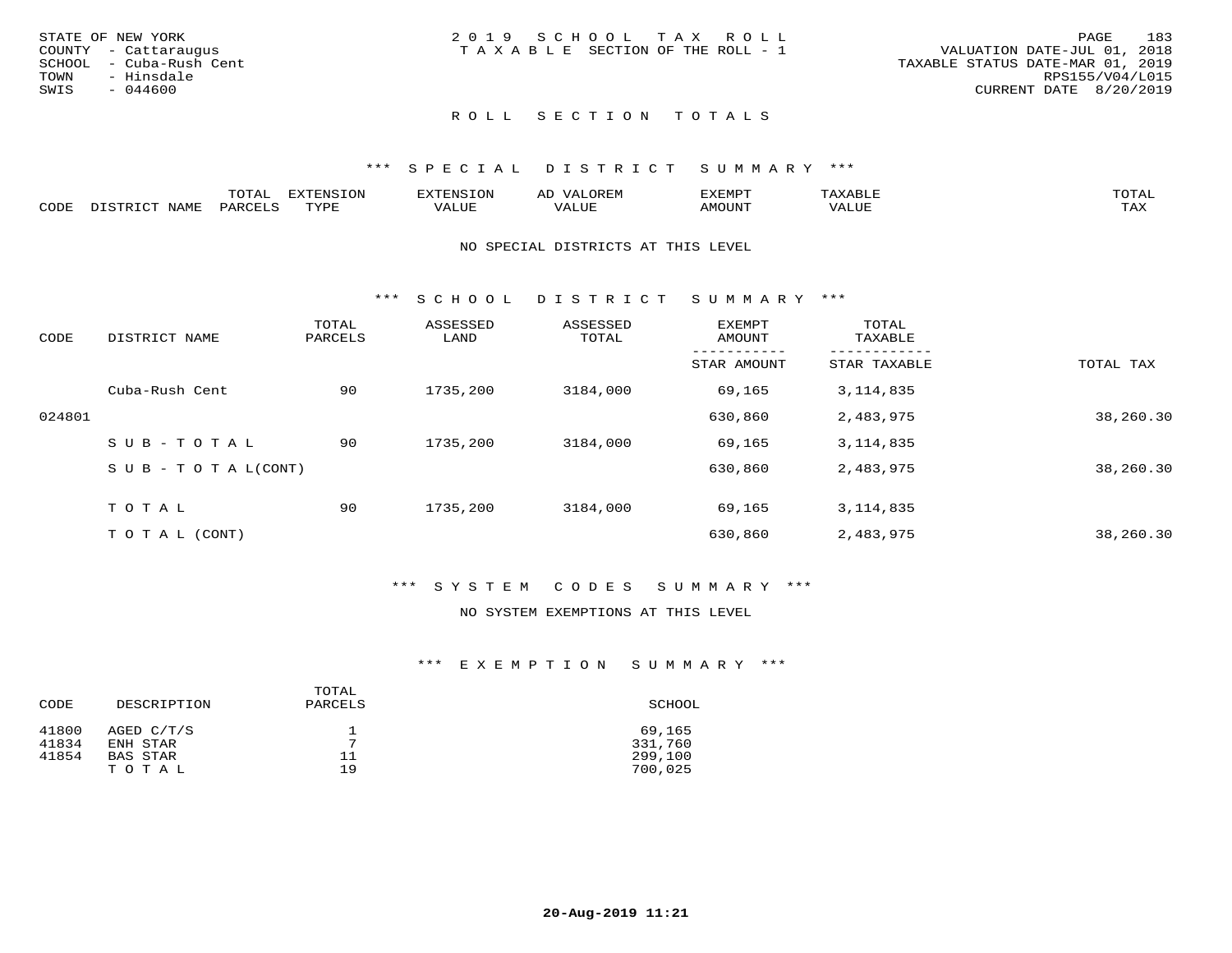| STATE OF NEW YORK       | 2019 SCHOOL TAX ROLL                  | 184<br>PAGE                      |
|-------------------------|---------------------------------------|----------------------------------|
| COUNTY - Cattaraugus    | T A X A B L E SECTION OF THE ROLL - 1 | VALUATION DATE-JUL 01, 2018      |
| SCHOOL - Cuba-Rush Cent |                                       | TAXABLE STATUS DATE-MAR 01, 2019 |
| - Hinsdale<br>TOWN      |                                       | RPS155/V04/L015                  |
| $-044600$<br>SWIS       |                                       | CURRENT DATE 8/20/2019           |
|                         |                                       |                                  |
|                         |                                       |                                  |

## R O L L S E C T I O N T O T A L S

| ROLL<br>SEC | DESCRIPTION        | TOTAL<br>PARCELS | ASSESSED<br>LAND | ASSESSED<br>TOTAL | EXEMPT<br>AMOUNT | TOTAL<br>TAXABLE |      | TOTAL<br>TAX |
|-------------|--------------------|------------------|------------------|-------------------|------------------|------------------|------|--------------|
|             |                    |                  |                  |                   |                  | ___________      | TAX  |              |
|             |                    |                  |                  |                   | STAR AMOUNT      | STAR TAXABLE     | RATE |              |
|             | 2019-20 School Tax |                  | 1735,200         | 3184,000          | 69,165           | 3, 114, 835      |      |              |
|             |                    |                  |                  |                   | 630,860          | 2,483,975        |      | 36,978.50    |
|             | Library Tax        |                  | 1735,200         | 3184,000          | 69,165           | 3, 114, 835      |      |              |
|             |                    |                  |                  |                   |                  | 3, 114, 835      |      | 1,281.80     |
|             | SPEC DIST TAXES    |                  |                  |                   |                  |                  |      |              |
|             | TAXABLE            | 90               |                  |                   |                  |                  |      | 38,260.30    |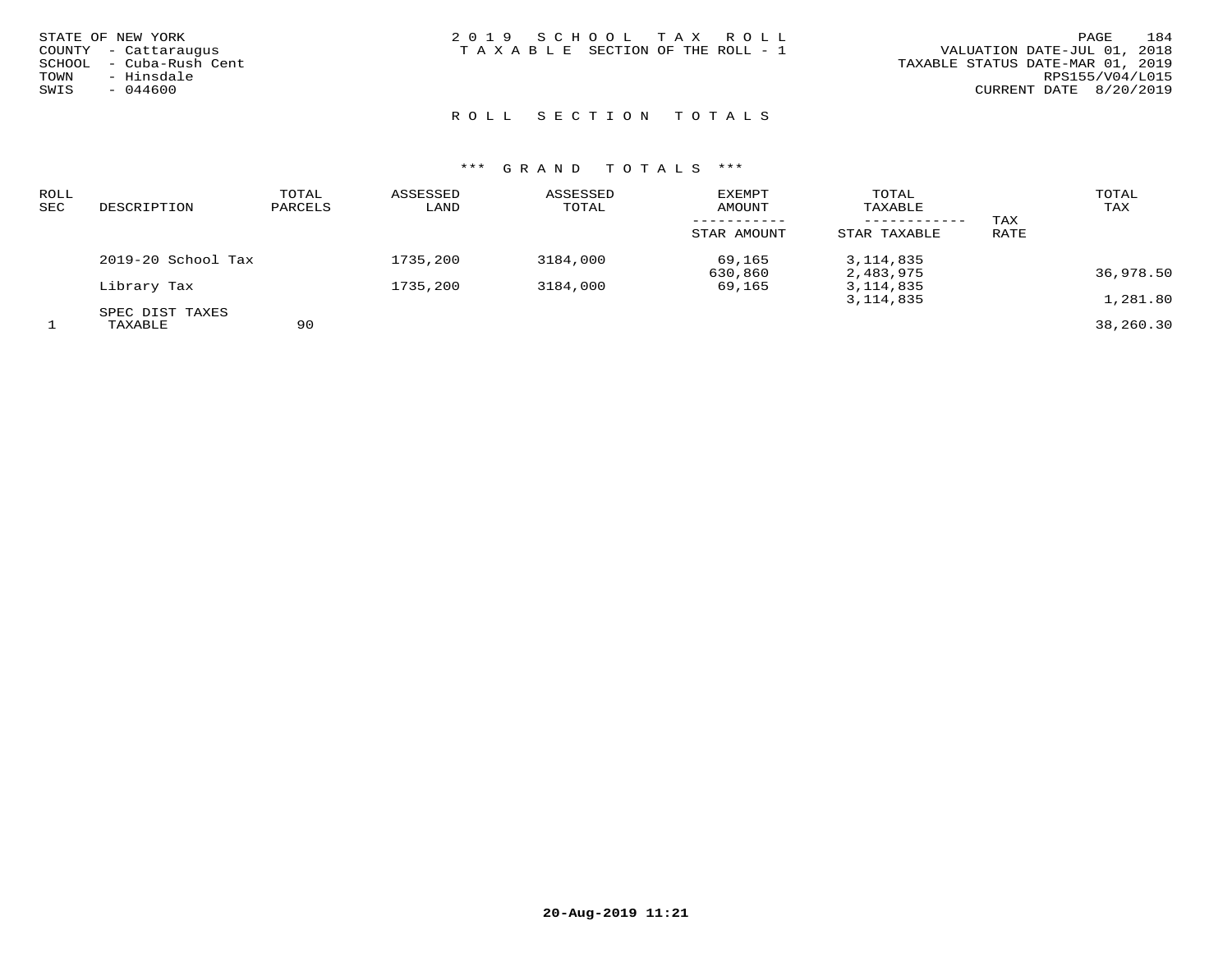| STATE OF NEW YORK<br>COUNTY - Cattaraugus<br>SCHOOL<br>– Cuba-Rush Cent<br>- Hinsdale<br>TOWN<br>$-044600$<br>SWIS | 2 0 1 9                                                 | OWNERS NAME SEQUENCE | SCHOOL TAX ROLL<br>SPECIAL FRANCHISE SECTION OF THE ROLL - 5<br>UNIFORM PERCENT OF VALUE IS 091.00 | VALUATION DATE-JUL 01, 2018<br>TAXABLE STATUS DATE-MAR 01, 2019 | 185<br>PAGE           |
|--------------------------------------------------------------------------------------------------------------------|---------------------------------------------------------|----------------------|----------------------------------------------------------------------------------------------------|-----------------------------------------------------------------|-----------------------|
| TAX MAP PARCEL NUMBER<br>CURRENT OWNERS NAME                                                                       | PROPERTY LOCATION & CLASS ASSESSMENT<br>SCHOOL DISTRICT | LAND                 | TAX DESCRIPTION                                                                                    | TAXABLE VALUE                                                   |                       |
| CURRENT OWNERS ADDRESS<br>************************                                                                 | PARCEL SIZE/GRID COORD                                  | TOTAL                | SPECIAL DISTRICTS                                                                                  |                                                                 | TAX AMOUNT            |
|                                                                                                                    |                                                         |                      |                                                                                                    |                                                                 |                       |
| 646.000-000-704.000/1881                                                                                           | Special Franchise<br>866 Telephone                      |                      | 2019-20 School Tax                                                                                 | ACCT 1117<br>1,251                                              | 504<br>BILL<br>18.62  |
| ION Holdico, LLC                                                                                                   | Cuba-Rush Cent 024801                                   | $\circ$              | Library Tax                                                                                        | 1,251                                                           | 0.51                  |
| PO Box 495                                                                                                         | Town Of Hinsdale                                        | 1,251                |                                                                                                    |                                                                 |                       |
| Bellows Falls, VT 05101                                                                                            | NEW 2015                                                |                      |                                                                                                    |                                                                 |                       |
|                                                                                                                    | $4\,$                                                   |                      |                                                                                                    |                                                                 |                       |
|                                                                                                                    | ACRES<br>0.01                                           |                      |                                                                                                    |                                                                 |                       |
|                                                                                                                    | FULL MARKET VALUE                                       | 1,375                | TOTAL TAX ---                                                                                      |                                                                 | $19.13**$             |
|                                                                                                                    |                                                         |                      |                                                                                                    | DATE #1                                                         | 09/30/19              |
|                                                                                                                    |                                                         |                      |                                                                                                    | AMT DUE                                                         | 19.13                 |
|                                                                                                                    |                                                         |                      |                                                                                                    | ************ 546.000-9901-132.350/188 ***                       |                       |
|                                                                                                                    | Special Franchise                                       |                      |                                                                                                    | ACCT 1118                                                       | BILL<br>505           |
| 546.000-9901-132.350/188                                                                                           | 861 Elec & gas                                          |                      | 2019-20 School Tax                                                                                 | 138,901                                                         | 2,067.80              |
| Niagara Mohawk Power Corp                                                                                          | Cuba-Rush Cent 024801                                   | $\overline{0}$       | Library Tax                                                                                        | 138,901                                                         | 57.16                 |
| Real Estate Tax Dept                                                                                               | Town Of Hinsdale                                        | 138,901              |                                                                                                    |                                                                 |                       |
| 300 Erie Blyd West                                                                                                 | .14% Cuba/rushford                                      |                      |                                                                                                    |                                                                 |                       |
| Syracuse, NY 13202                                                                                                 | ACRES<br>0.01                                           |                      |                                                                                                    |                                                                 |                       |
|                                                                                                                    | FULL MARKET VALUE                                       | 152,638              |                                                                                                    |                                                                 |                       |
|                                                                                                                    |                                                         |                      | TOTAL TAX ---                                                                                      |                                                                 | $2,124.96**$          |
|                                                                                                                    |                                                         |                      |                                                                                                    | DATE #1                                                         | 09/30/19              |
|                                                                                                                    |                                                         |                      |                                                                                                    | AMT DUE                                                         | 2,124.96              |
|                                                                                                                    |                                                         |                      |                                                                                                    |                                                                 |                       |
|                                                                                                                    | Special Franchise                                       |                      |                                                                                                    | ACCT 1117<br>33,728                                             | 506<br>BILL<br>502.10 |
| 546.000-9901-631.900/188<br>Verizon Communications, Inc.                                                           | 866 Telephone<br>Cuba-Rush Cent 024801                  | 0                    | $2019-20$ School Tax<br>Library Tax                                                                | 33,728                                                          | 13.88                 |
| Duff & Phelps                                                                                                      | Town Of Hinsdale                                        | 33,728               |                                                                                                    |                                                                 |                       |
| PO Box 2749                                                                                                        | Cuba/rushford                                           |                      |                                                                                                    |                                                                 |                       |
| Addison, TX 75001                                                                                                  | .25%                                                    |                      |                                                                                                    |                                                                 |                       |
|                                                                                                                    | ACRES<br>0.01                                           |                      |                                                                                                    |                                                                 |                       |
|                                                                                                                    | FULL MARKET VALUE                                       | 37,064               |                                                                                                    |                                                                 |                       |
|                                                                                                                    |                                                         |                      | TOTAL TAX $---$                                                                                    |                                                                 | 515.98**              |
|                                                                                                                    |                                                         |                      |                                                                                                    | DATE #1                                                         | 09/30/19              |
|                                                                                                                    |                                                         |                      |                                                                                                    | AMT DUE                                                         | 515.98                |
|                                                                                                                    |                                                         |                      |                                                                                                    |                                                                 |                       |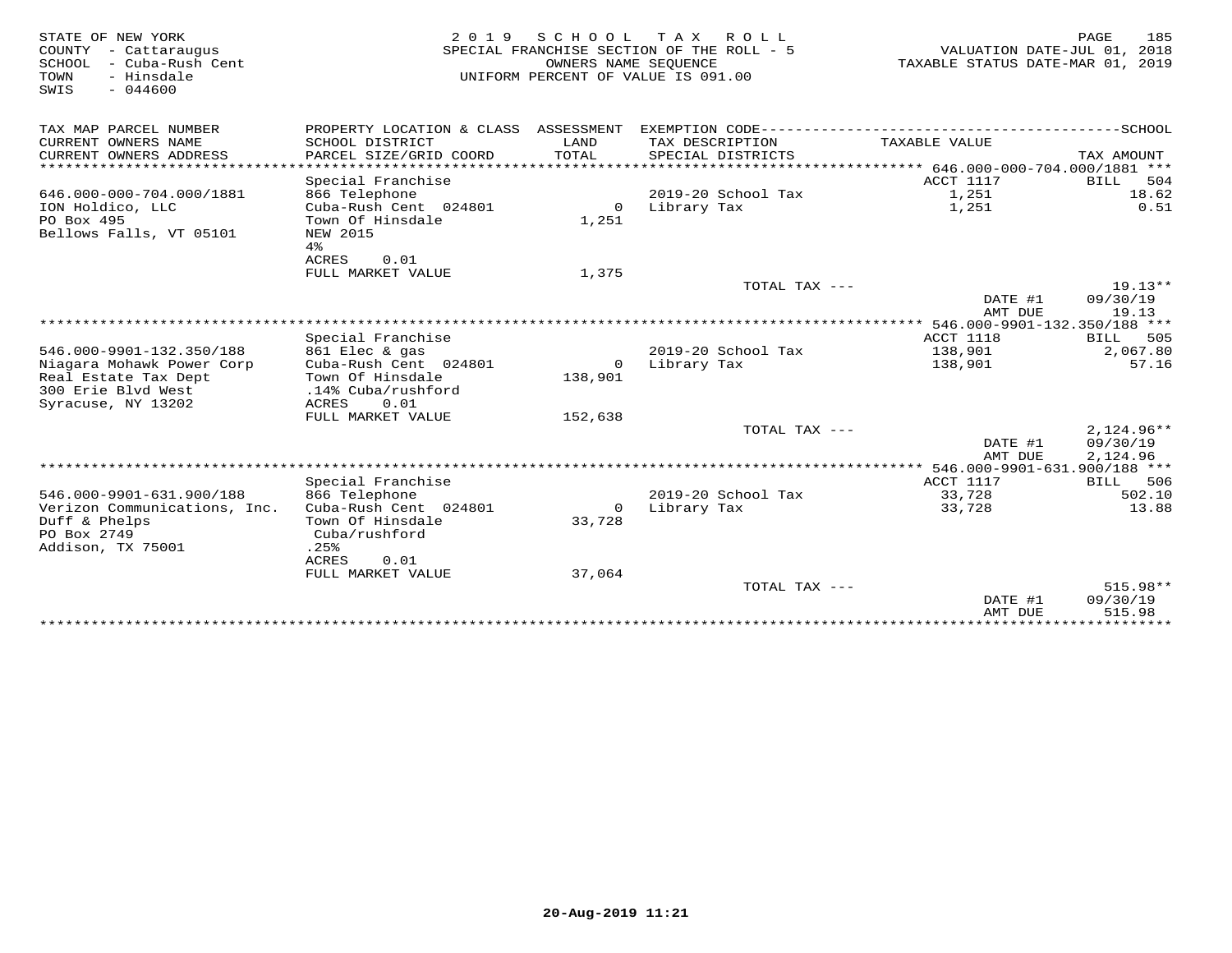|      | STATE OF NEW YORK       | 2019 SCHOOL TAX ROLL                      | 186<br>PAGE                      |
|------|-------------------------|-------------------------------------------|----------------------------------|
|      | COUNTY - Cattaraugus    | SPECIAL FRANCHISE SECTION OF THE ROLL - 5 | VALUATION DATE-JUL 01, 2018      |
|      | SCHOOL - Cuba-Rush Cent |                                           | TAXABLE STATUS DATE-MAR 01, 2019 |
|      | TOWN - Hinsdale         |                                           | RPS155/V04/L015                  |
| SWIS | - 044600                |                                           | CURRENT DATE 8/20/2019           |
|      |                         |                                           |                                  |

# ROLL SUB SECTION - - TOTALS

## \*\*\* S P E C I A L D I S T R I C T S U M M A R Y \*\*\*

|      |         | ----                | $\cdots$ | <b>ENS</b> | ₩    | דסMדצי       |                   | $m \wedge m \wedge n$ |
|------|---------|---------------------|----------|------------|------|--------------|-------------------|-----------------------|
| CODE | ៶៲៳៲៴៲៷ | <b>ACTIVE</b><br>ΆR | TVDF     | ALUE       | ALUE | <b>NOUNT</b> | <b>TTT</b><br>⊐∪∟ | ГAX                   |

#### NO SPECIAL DISTRICTS AT THIS LEVEL

\*\*\* S C H O O L D I S T R I C T S U M M A R Y \*\*\*

| CODE   | DISTRICT NAME                    | TOTAL<br>PARCELS | ASSESSED<br>LAND | ASSESSED<br>TOTAL | EXEMPT<br>AMOUNT | TOTAL<br>TAXABLE |           |
|--------|----------------------------------|------------------|------------------|-------------------|------------------|------------------|-----------|
|        |                                  |                  |                  |                   | STAR AMOUNT      | STAR TAXABLE     | TOTAL TAX |
|        | Cuba-Rush Cent                   | 3                |                  | 173,880           |                  | 173,880          |           |
| 024801 |                                  |                  |                  |                   |                  | 173,880          | 2,660.07  |
|        | SUB-TOTAL                        | 3                |                  | 173,880           |                  | 173,880          |           |
|        | $S \cup B - T \cup T A L (CONT)$ |                  |                  |                   |                  | 173,880          | 2,660.07  |
|        | TOTAL                            | 3                |                  | 173,880           |                  | 173,880          |           |
|        | T O T A L (CONT)                 |                  |                  |                   |                  | 173,880          | 2,660.07  |

#### \*\*\* S Y S T E M C O D E S S U M M A R Y \*\*\*

NO SYSTEM EXEMPTIONS AT THIS LEVEL

\*\*\* E X E M P T I O N S U M M A R Y \*\*\*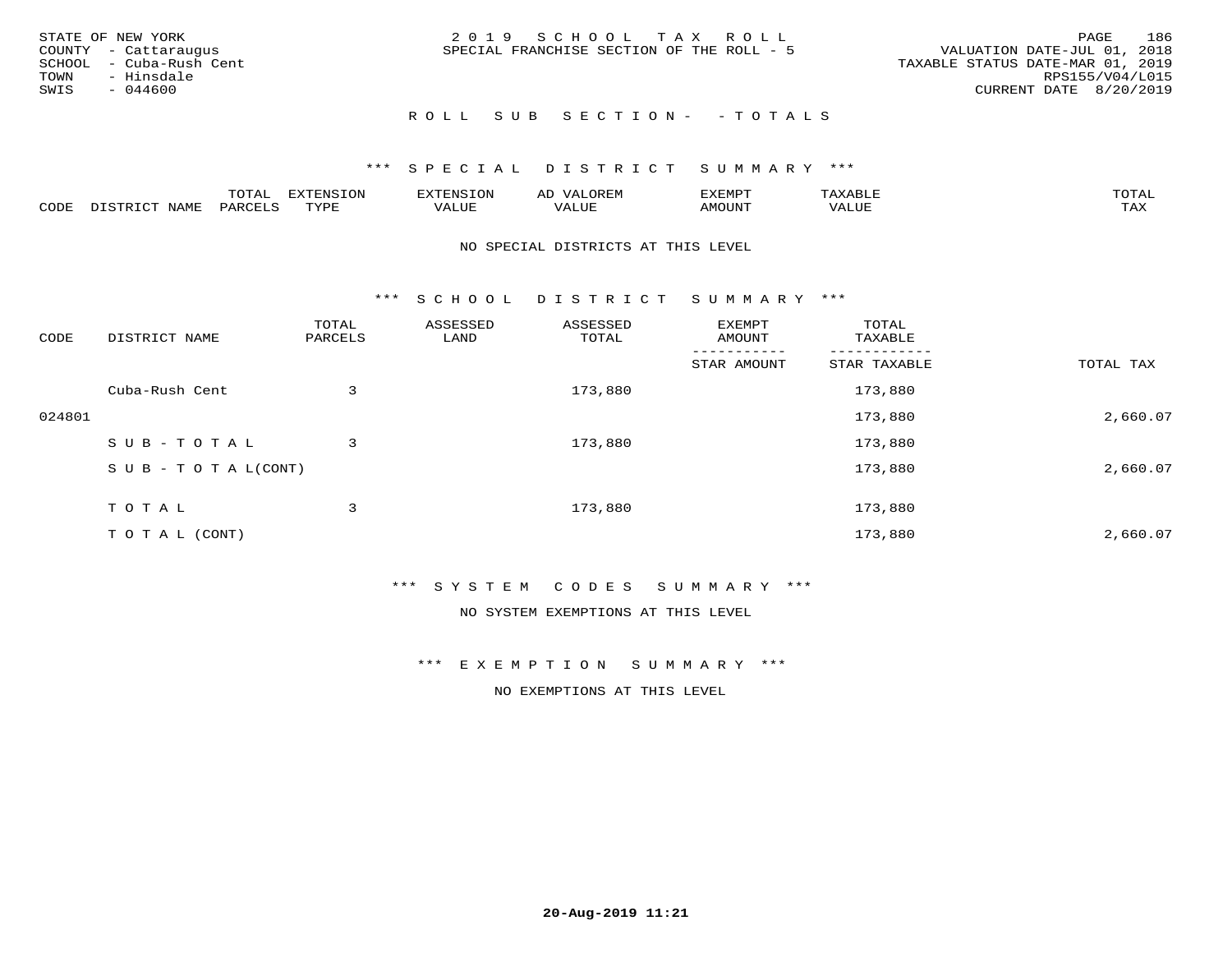| STATE OF NEW YORK<br>COUNTY - Cattaraugus<br>SCHOOL - Cuba-Rush Cent | 2019 SCHOOL TAX ROLL<br>SPECIAL FRANCHISE SECTION OF THE ROLL - 5 | 187<br>PAGE<br>VALUATION DATE-JUL 01, 2018<br>TAXABLE STATUS DATE-MAR 01, 2019 |
|----------------------------------------------------------------------|-------------------------------------------------------------------|--------------------------------------------------------------------------------|
| - Hinsdale<br>TOWN<br>$-044600$<br>SWIS                              |                                                                   | RPS155/V04/L015<br>CURRENT DATE 8/20/2019                                      |

## ROLL SUB SECTION- - TOTALS

# \*\*\* G R A N D T O T A L S \*\*\*

| ROLL |                    | TOTAL   | ASSESSED | ASSESSED | <b>EXEMPT</b> | TOTAL        |      | TOTAL    |
|------|--------------------|---------|----------|----------|---------------|--------------|------|----------|
| SEC  | DESCRIPTION        | PARCELS | LAND     | TOTAL    | AMOUNT        | TAXABLE      |      | TAX      |
|      |                    |         |          |          |               |              | TAX  |          |
|      |                    |         |          |          | STAR AMOUNT   | STAR TAXABLE | RATE |          |
|      | 2019-20 School Tax |         |          | 173,880  |               | 173,880      |      |          |
|      |                    |         |          |          |               | 173,880      |      | 2,588.52 |
|      | Library Tax        |         |          | 173,880  |               | 173,880      |      |          |
|      |                    |         |          |          |               | 173,880      |      | 71.55    |
|      | SPEC DIST TAXES    |         |          |          |               |              |      |          |
|      | SPECIAL FRANCHISE  |         |          |          |               |              |      | 2,660.07 |

**20-Aug-2019 11:21**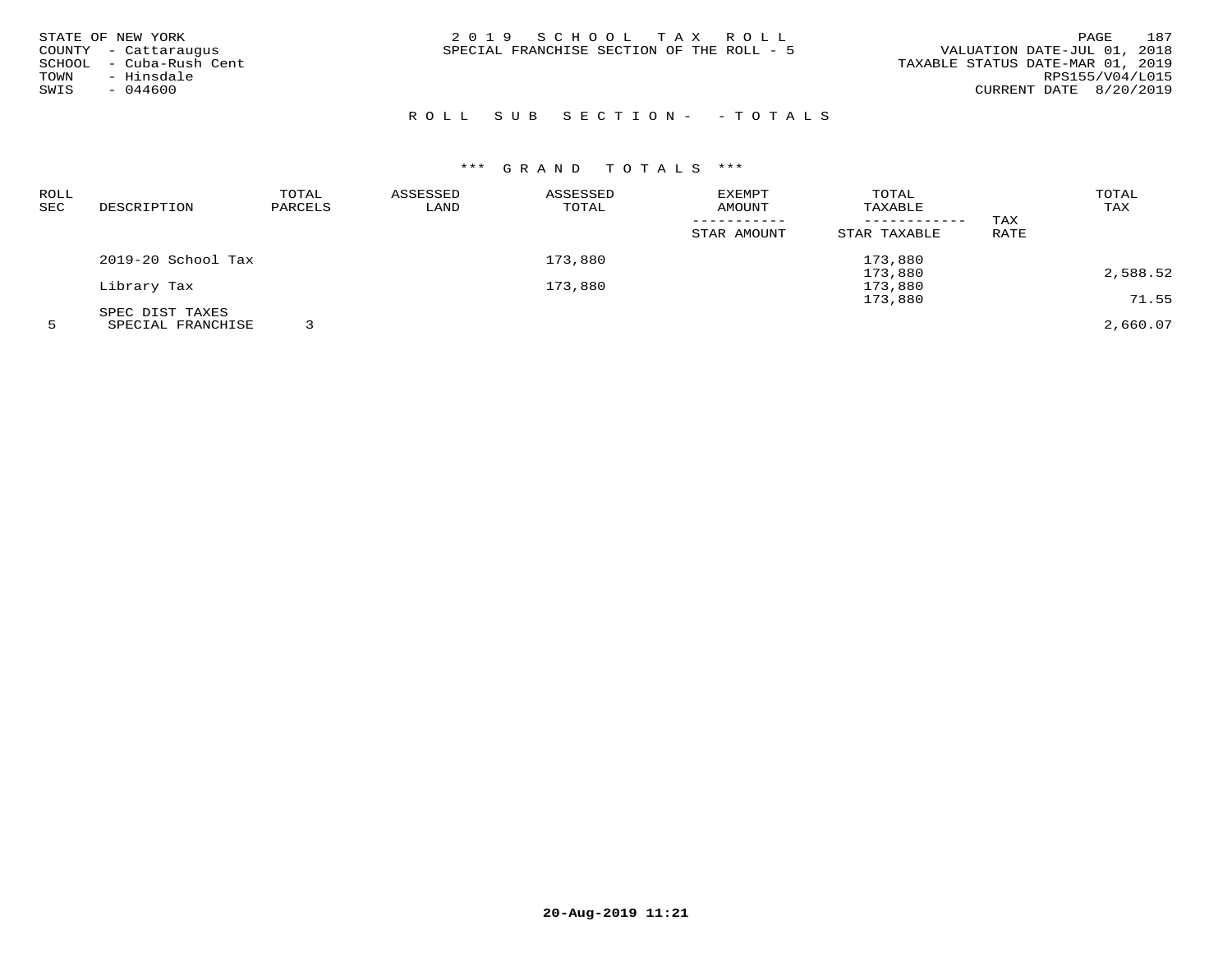| STATE OF NEW YORK |                         | 2019 SCHOOL TAX ROLL                      |  | 188<br>PAGE                      |
|-------------------|-------------------------|-------------------------------------------|--|----------------------------------|
|                   | COUNTY - Cattaraugus    | SPECIAL FRANCHISE SECTION OF THE ROLL - 5 |  | VALUATION DATE-JUL 01, 2018      |
|                   | SCHOOL - Cuba-Rush Cent |                                           |  | TAXABLE STATUS DATE-MAR 01, 2019 |
| TOWN              | - Hinsdale              |                                           |  | RPS155/V04/L015                  |
| SWIS              | - 044600                |                                           |  | CURRENT DATE 8/20/2019           |
|                   |                         |                                           |  |                                  |

#### \*\*\* S P E C I A L D I S T R I C T S U M M A R Y \*\*\*

|      |        | m^m* | . v  | <b>FNC</b> |                   | :XEMPT | ∸<br>. | mom <sub>n</sub> |
|------|--------|------|------|------------|-------------------|--------|--------|------------------|
| CODE | NTA MT | PARL | mynn | 'ALUE      | $- - - -$<br>ALUP | MOUN.  | 'ALUE  | TAX              |

#### NO SPECIAL DISTRICTS AT THIS LEVEL

\*\*\* S C H O O L D I S T R I C T S U M M A R Y \*\*\*

| CODE   | DISTRICT NAME                    | TOTAL<br>PARCELS | ASSESSED<br>LAND | ASSESSED<br>TOTAL | EXEMPT<br>AMOUNT | TOTAL<br>TAXABLE |           |
|--------|----------------------------------|------------------|------------------|-------------------|------------------|------------------|-----------|
|        |                                  |                  |                  |                   | STAR AMOUNT      | STAR TAXABLE     | TOTAL TAX |
|        | Cuba-Rush Cent                   | 3                |                  | 173,880           |                  | 173,880          |           |
| 024801 |                                  |                  |                  |                   |                  | 173,880          | 2,660.07  |
|        | SUB-TOTAL                        | 3                |                  | 173,880           |                  | 173,880          |           |
|        | $S \cup B - T \cup T A L (CONT)$ |                  |                  |                   |                  | 173,880          | 2,660.07  |
|        | TOTAL                            | 3                |                  | 173,880           |                  | 173,880          |           |
|        | T O T A L (CONT)                 |                  |                  |                   |                  | 173,880          | 2,660.07  |

#### \*\*\* S Y S T E M C O D E S S U M M A R Y \*\*\*

NO SYSTEM EXEMPTIONS AT THIS LEVEL

\*\*\* E X E M P T I O N S U M M A R Y \*\*\*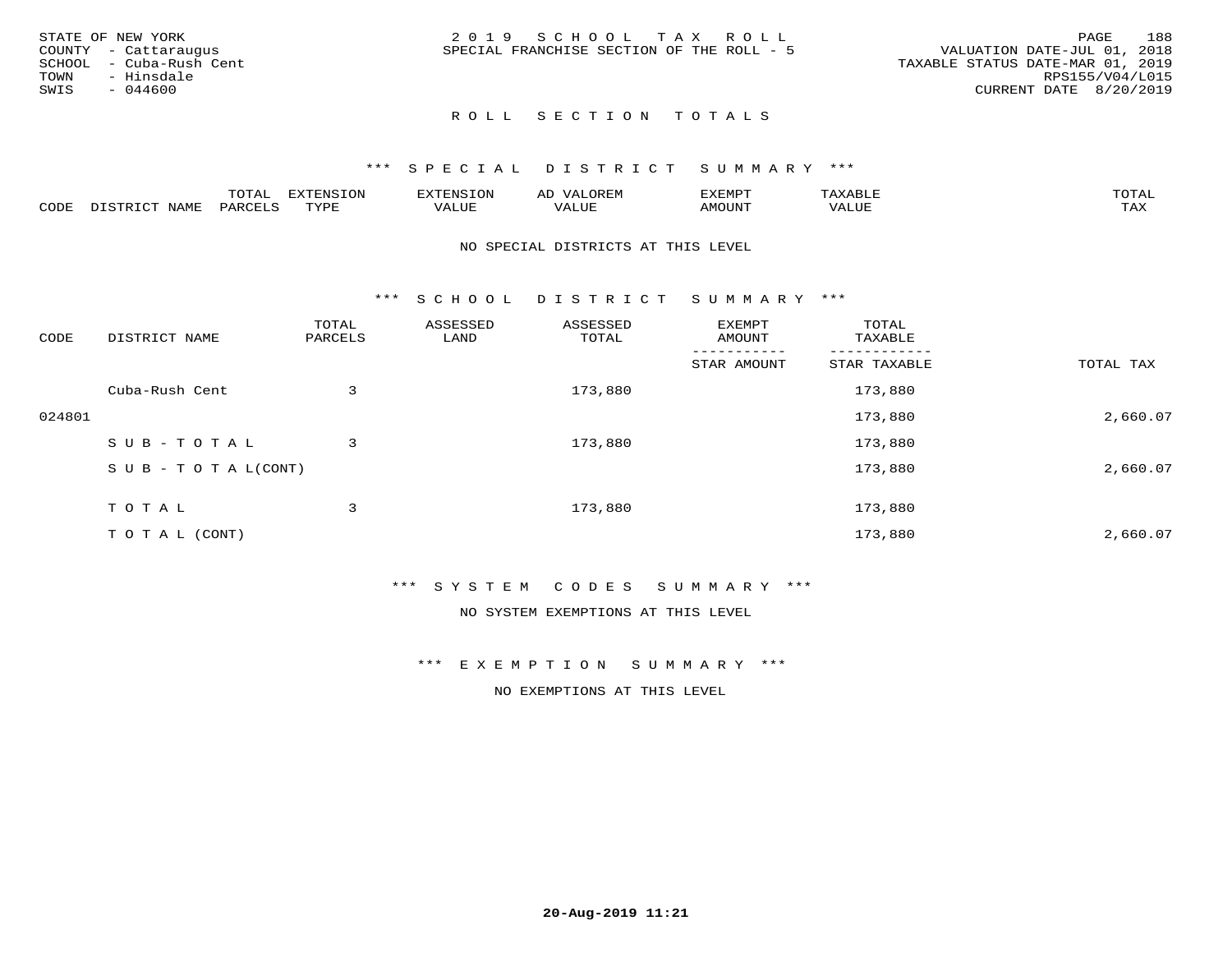| 2019 SCHOOL TAX ROLL<br>STATE OF NEW YORK<br>SPECIAL FRANCHISE SECTION OF THE ROLL - 5<br>COUNTY - Cattaraugus<br>- Cuba-Rush Cent<br>SCHOOL<br>- Hinsdale<br>TOWN<br>$-044600$<br>SWIS | 189<br>PAGE<br>VALUATION DATE-JUL 01, 2018<br>TAXABLE STATUS DATE-MAR 01, 2019<br>RPS155/V04/L015<br>CURRENT DATE 8/20/2019 |
|-----------------------------------------------------------------------------------------------------------------------------------------------------------------------------------------|-----------------------------------------------------------------------------------------------------------------------------|
|-----------------------------------------------------------------------------------------------------------------------------------------------------------------------------------------|-----------------------------------------------------------------------------------------------------------------------------|

| ROLL |                    | TOTAL   | ASSESSED | ASSESSED | <b>EXEMPT</b> | TOTAL        |      | TOTAL    |
|------|--------------------|---------|----------|----------|---------------|--------------|------|----------|
| SEC  | DESCRIPTION        | PARCELS | LAND     | TOTAL    | AMOUNT        | TAXABLE      |      | TAX      |
|      |                    |         |          |          |               | ------------ | TAX  |          |
|      |                    |         |          |          | STAR AMOUNT   | STAR TAXABLE | RATE |          |
|      | 2019-20 School Tax |         |          | 173,880  |               | 173,880      |      |          |
|      |                    |         |          |          |               | 173,880      |      | 2,588.52 |
|      | Library Tax        |         |          | 173,880  |               | 173,880      |      |          |
|      |                    |         |          |          |               | 173,880      |      | 71.55    |
|      | SPEC DIST TAXES    |         |          |          |               |              |      |          |
|      | SPECIAL FRANCHISE  |         |          |          |               |              |      | 2,660.07 |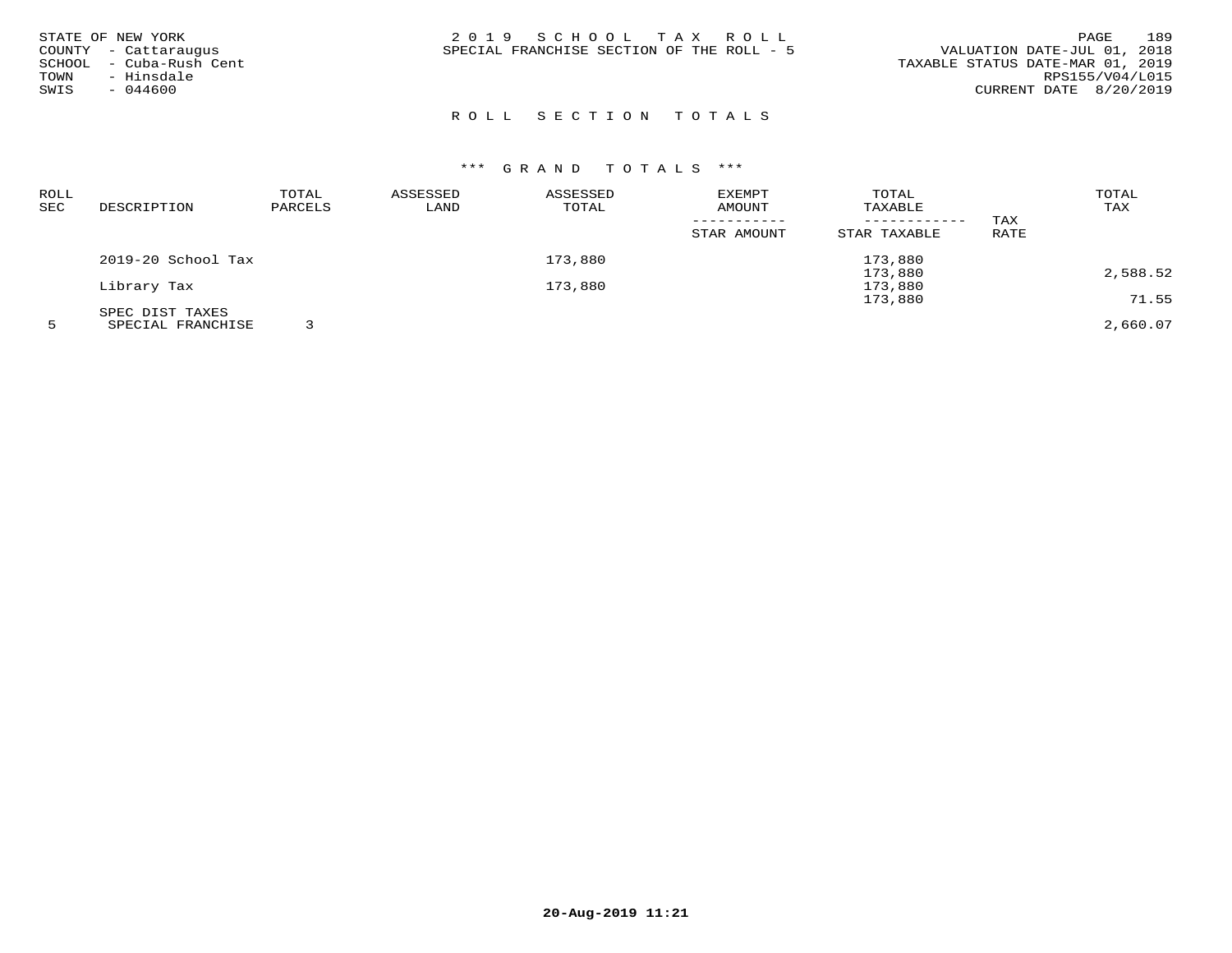| STATE OF NEW YORK<br>COUNTY - Cattaraugus<br>- Cuba-Rush Cent<br>SCHOOL<br>TOWN<br>- Hinsdale<br>SWIS<br>$-044600$ | 2 0 1 9                                   | S C H O O L<br>OWNERS NAME SEOUENCE | T A X<br>R O L L<br>UTILITY & R.R. SECTION OF THE ROLL - 6<br>UNIFORM PERCENT OF VALUE IS 091.00 | VALUATION DATE-JUL 01, 2018<br>TAXABLE STATUS DATE-MAR 01, 2019 | 190<br>PAGE                    |
|--------------------------------------------------------------------------------------------------------------------|-------------------------------------------|-------------------------------------|--------------------------------------------------------------------------------------------------|-----------------------------------------------------------------|--------------------------------|
| TAX MAP PARCEL NUMBER                                                                                              | PROPERTY LOCATION & CLASS ASSESSMENT      |                                     |                                                                                                  |                                                                 |                                |
| CURRENT OWNERS NAME                                                                                                | SCHOOL DISTRICT                           | LAND                                | TAX DESCRIPTION                                                                                  | TAXABLE VALUE                                                   |                                |
| CURRENT OWNERS ADDRESS                                                                                             | PARCEL SIZE/GRID COORD                    | TOTAL                               | SPECIAL DISTRICTS                                                                                |                                                                 | TAX AMOUNT                     |
| ***********************                                                                                            | ************************                  |                                     |                                                                                                  |                                                                 |                                |
| $68.004 - 1 - 4.1/1$                                                                                               | Nys Rte 446<br>837 Cell Tower             |                                     | 2019-20 School Tax                                                                               | <b>ACCT 1596</b><br>150,000                                     | 507<br><b>BILL</b><br>2,233.02 |
| American Tower Corporation                                                                                         | Cuba-Rush Cent 024801                     | $\circ$                             | Library Tax                                                                                      | 150,000                                                         | 61.73                          |
| Property Tax Department                                                                                            | 12 03<br>03                               | 150,000                             |                                                                                                  |                                                                 |                                |
| PO Box 723597                                                                                                      | EAST-1218484 NRTH-0806873                 |                                     |                                                                                                  |                                                                 |                                |
| Atlanta, GA 31139                                                                                                  | DEED BOOK 836<br>PG-00921                 |                                     |                                                                                                  |                                                                 |                                |
|                                                                                                                    | FULL MARKET VALUE                         | 164,835                             |                                                                                                  |                                                                 |                                |
|                                                                                                                    |                                           |                                     | TOTAL TAX ---                                                                                    |                                                                 | $2,294.75**$                   |
|                                                                                                                    |                                           |                                     |                                                                                                  | DATE #1                                                         | 09/30/19                       |
|                                                                                                                    |                                           |                                     |                                                                                                  | AMT DUE                                                         | 2,294.75                       |
|                                                                                                                    |                                           |                                     |                                                                                                  | 646.000-9901-132.350/188 ***                                    |                                |
|                                                                                                                    | Outside Plant                             |                                     |                                                                                                  | ACCT 1124                                                       | 508<br><b>BILL</b>             |
| 646.000-9901-132.350/188                                                                                           | 884 Elec Dist Out                         |                                     | 2019-20 School Tax                                                                               | 55,535                                                          | 826.74<br>22.85                |
| Niagara Mohawk Power Corp<br>Real Estate Tax Dept                                                                  | Cuba-Rush Cent 024801<br>Loc #888888      | $\circ$<br>55,535                   | Library Tax                                                                                      | 55,535                                                          |                                |
| 300 Erie Blvd West                                                                                                 | 0.0420 Cuba/rushford                      |                                     |                                                                                                  |                                                                 |                                |
| Syracuse, NY 13202                                                                                                 | Elec Dist                                 |                                     |                                                                                                  |                                                                 |                                |
|                                                                                                                    | <b>ACRES</b><br>0.01                      |                                     |                                                                                                  |                                                                 |                                |
|                                                                                                                    | FULL MARKET VALUE                         | 61,027                              |                                                                                                  |                                                                 |                                |
|                                                                                                                    |                                           |                                     | TOTAL TAX ---                                                                                    |                                                                 | 849.59**                       |
|                                                                                                                    |                                           |                                     |                                                                                                  | DATE #1                                                         | 09/30/19                       |
|                                                                                                                    |                                           |                                     |                                                                                                  | AMT DUE                                                         | 849.59                         |
|                                                                                                                    |                                           |                                     |                                                                                                  |                                                                 |                                |
|                                                                                                                    | Outside Plant                             |                                     |                                                                                                  | ACCT 1123                                                       | 509<br>BILL                    |
| 646.000-0000-631.900/1881                                                                                          | 836 Telecom. eq.<br>Cuba-Rush Cent 024801 | $\Omega$                            | 2019-20 School Tax                                                                               | 6,886<br>6,886                                                  | 102.51<br>2.83                 |
| Verizon Communications, Inc.<br>Duff & Phelps                                                                      | Loc #888888                               | 6,886                               | Library Tax                                                                                      |                                                                 |                                |
| PO Box 2749                                                                                                        | 0.0400 Cuba/rushford                      |                                     |                                                                                                  |                                                                 |                                |
| Addison, TX 75001                                                                                                  | Poles, Wire, Cable, Etc                   |                                     |                                                                                                  |                                                                 |                                |
|                                                                                                                    | ACRES<br>0.01                             |                                     |                                                                                                  |                                                                 |                                |
|                                                                                                                    | FULL MARKET VALUE                         | 7,567                               |                                                                                                  |                                                                 |                                |
|                                                                                                                    |                                           |                                     | TOTAL TAX $---$                                                                                  |                                                                 | $105.34**$                     |
|                                                                                                                    |                                           |                                     |                                                                                                  | DATE #1                                                         | 09/30/19                       |
|                                                                                                                    |                                           |                                     |                                                                                                  | AMT DUE                                                         | 105.34                         |
|                                                                                                                    |                                           |                                     |                                                                                                  |                                                                 |                                |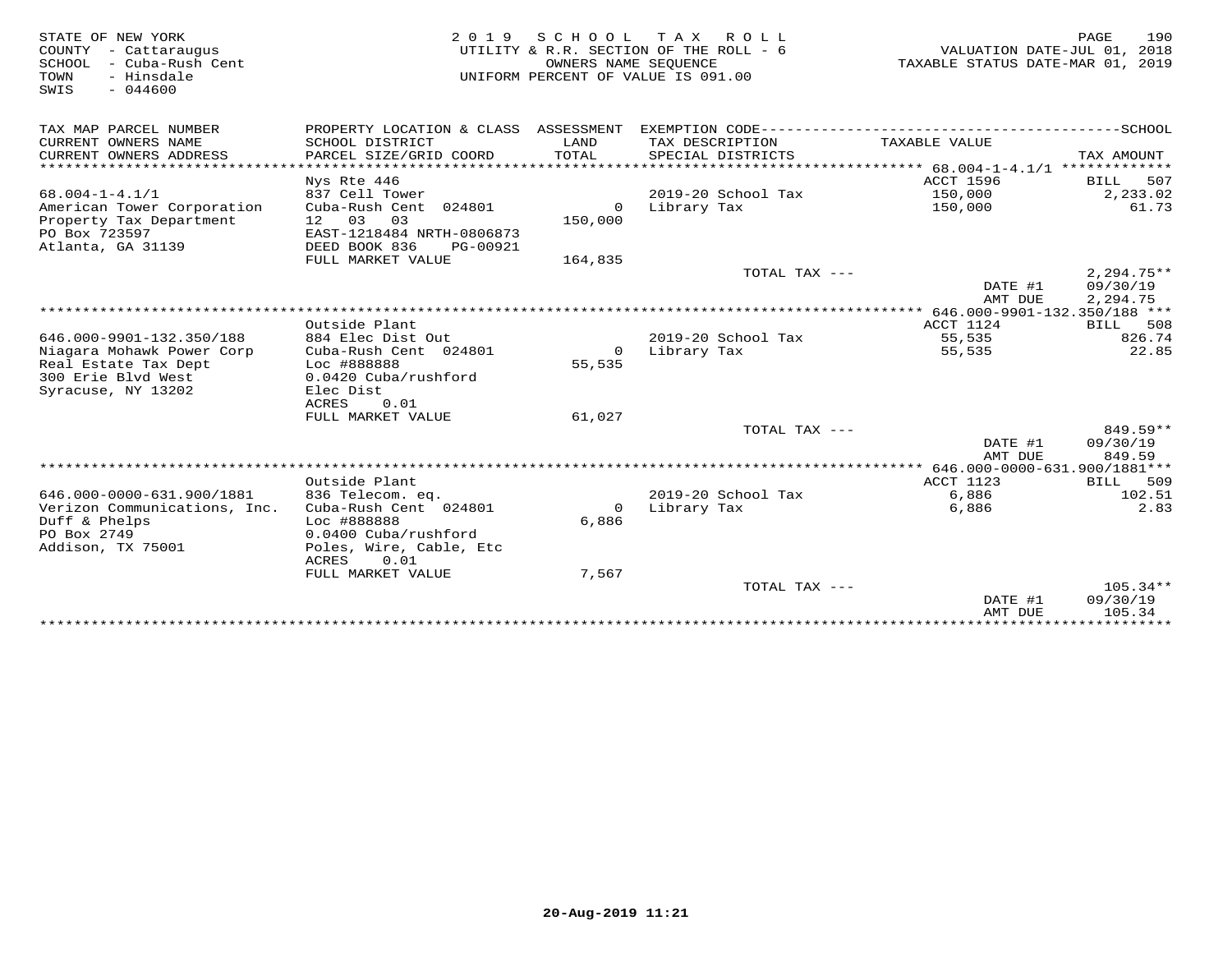| STATE OF NEW YORK<br>COUNTY - Cattaraugus<br>SCHOOL - Cuba-Rush Cent<br>TOWN<br>- Hinsdale<br>SWIS<br>- 044600 | 2019 SCHOOL TAX ROLL<br>UTILITY & R.R. SECTION OF THE ROLL - 6 | 191<br>PAGE<br>VALUATION DATE-JUL 01, 2018<br>TAXABLE STATUS DATE-MAR 01, 2019<br>RPS155/V04/L015<br>CURRENT DATE 8/20/2019 |
|----------------------------------------------------------------------------------------------------------------|----------------------------------------------------------------|-----------------------------------------------------------------------------------------------------------------------------|
|                                                                                                                | ROLL SUB SECTION- - TOTALS                                     |                                                                                                                             |

|      |                                     | $m \wedge m \wedge n$ |                 | ם דתים       | ΑL       | TIRAD   | $\cdot$ $\Delta$ $\times$ $\Delta$ | $m \wedge m \wedge n$<br>$\overline{\phantom{a}}$ |
|------|-------------------------------------|-----------------------|-----------------|--------------|----------|---------|------------------------------------|---------------------------------------------------|
| CODE | $T \times T$<br>- --<br><b>NAME</b> | . חהר<br>'AKV         | TVDF<br>- - - - | ----<br>Ацог | TA T TTT | MOTIN'I | ALUE                               | $m \times r$<br>∸∽∸∸                              |

#### NO SPECIAL DISTRICTS AT THIS LEVEL

\*\*\* S C H O O L D I S T R I C T S U M M A R Y \*\*\*

| CODE   | DISTRICT NAME                    | TOTAL<br>PARCELS | ASSESSED<br>LAND | ASSESSED<br>TOTAL | EXEMPT<br>AMOUNT | TOTAL<br>TAXABLE |           |
|--------|----------------------------------|------------------|------------------|-------------------|------------------|------------------|-----------|
|        |                                  |                  |                  |                   | STAR AMOUNT      | STAR TAXABLE     | TOTAL TAX |
|        | Cuba-Rush Cent                   | 3                |                  | 212,421           |                  | 212,421          |           |
| 024801 |                                  |                  |                  |                   |                  | 212,421          | 3,249.68  |
|        | SUB-TOTAL                        | 3                |                  | 212,421           |                  | 212,421          |           |
|        | $S \cup B - T \cup T A L (CONT)$ |                  |                  |                   |                  | 212,421          | 3,249.68  |
|        | TOTAL                            | 3                |                  | 212,421           |                  | 212,421          |           |
|        | T O T A L (CONT)                 |                  |                  |                   |                  | 212,421          | 3,249.68  |

## \*\*\* S Y S T E M C O D E S S U M M A R Y \*\*\*

NO SYSTEM EXEMPTIONS AT THIS LEVEL

\*\*\* E X E M P T I O N S U M M A R Y \*\*\*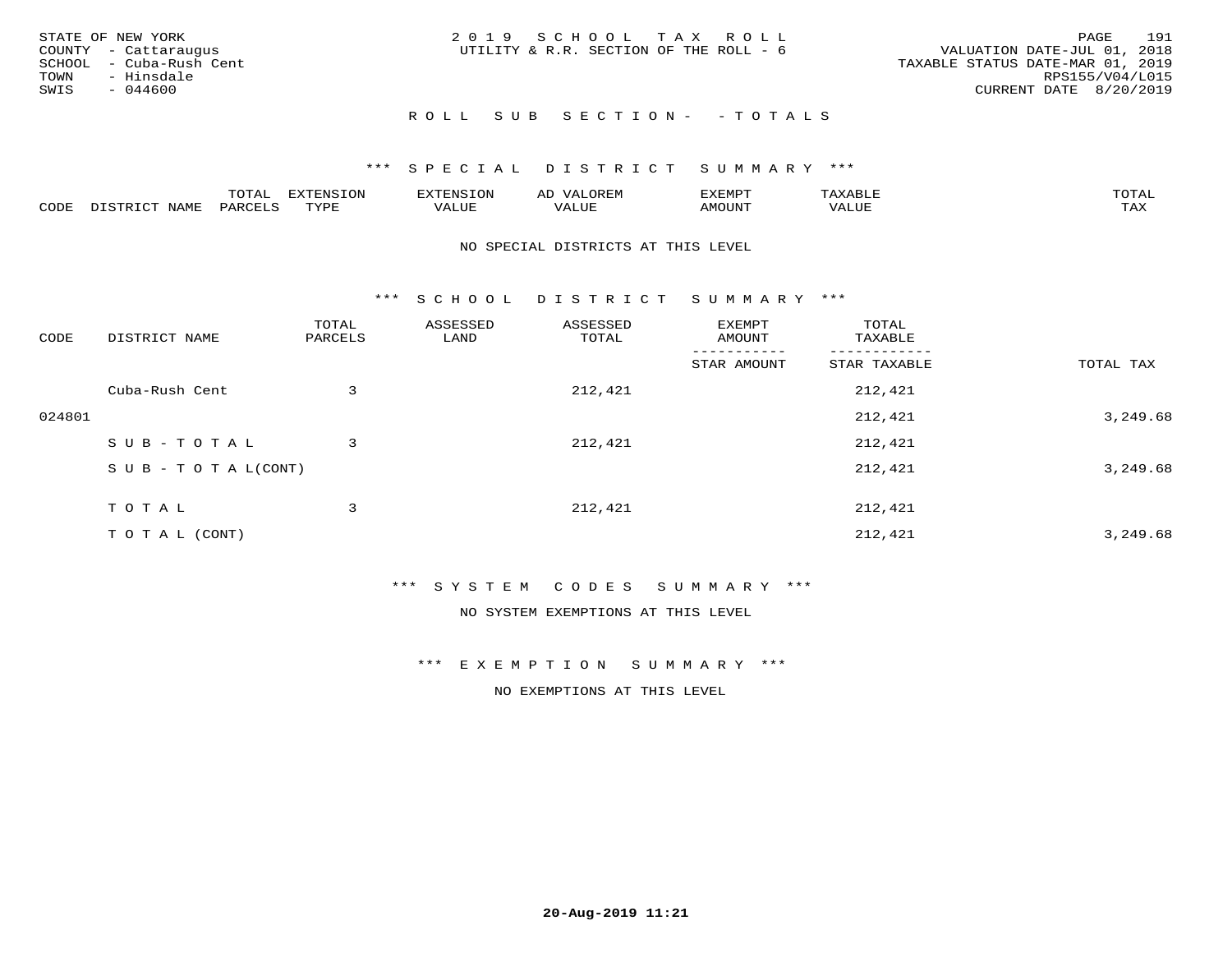| STATE OF NEW YORK<br>COUNTY - Cattaraugus<br>SCHOOL - Cuba-Rush Cent<br>- Hinsdale<br>TOWN<br>SWIS<br>$-044600$ | 2019 SCHOOL TAX ROLL<br>UTILITY & R.R. SECTION OF THE ROLL - 6 | 192<br>PAGE<br>VALUATION DATE-JUL 01, 2018<br>TAXABLE STATUS DATE-MAR 01, 2019<br>RPS155/V04/L015<br>CURRENT DATE 8/20/2019 |
|-----------------------------------------------------------------------------------------------------------------|----------------------------------------------------------------|-----------------------------------------------------------------------------------------------------------------------------|
|                                                                                                                 | ROLL SUB SECTION- - TOTALS                                     |                                                                                                                             |

| ROLL<br>SEC | DESCRIPTION        | TOTAL<br>PARCELS | ASSESSED<br>LAND | ASSESSED<br>TOTAL | <b>EXEMPT</b><br>AMOUNT | TOTAL<br>TAXABLE |      | TOTAL<br>TAX |
|-------------|--------------------|------------------|------------------|-------------------|-------------------------|------------------|------|--------------|
|             |                    |                  |                  |                   |                         | ------------     | TAX  |              |
|             |                    |                  |                  |                   | STAR AMOUNT             | STAR TAXABLE     | RATE |              |
|             | 2019-20 School Tax |                  |                  | 212,421           |                         | 212,421          |      |              |
|             |                    |                  |                  |                   |                         | 212,421          |      | 3,162.27     |
|             | Library Tax        |                  |                  | 212,421           |                         | 212,421          |      |              |
|             |                    |                  |                  |                   |                         | 212,421          |      | 87.41        |
|             | SPEC DIST TAXES    |                  |                  |                   |                         |                  |      |              |
| 6           | UTILITIES & N.C.   |                  |                  |                   |                         |                  |      | 3,249.68     |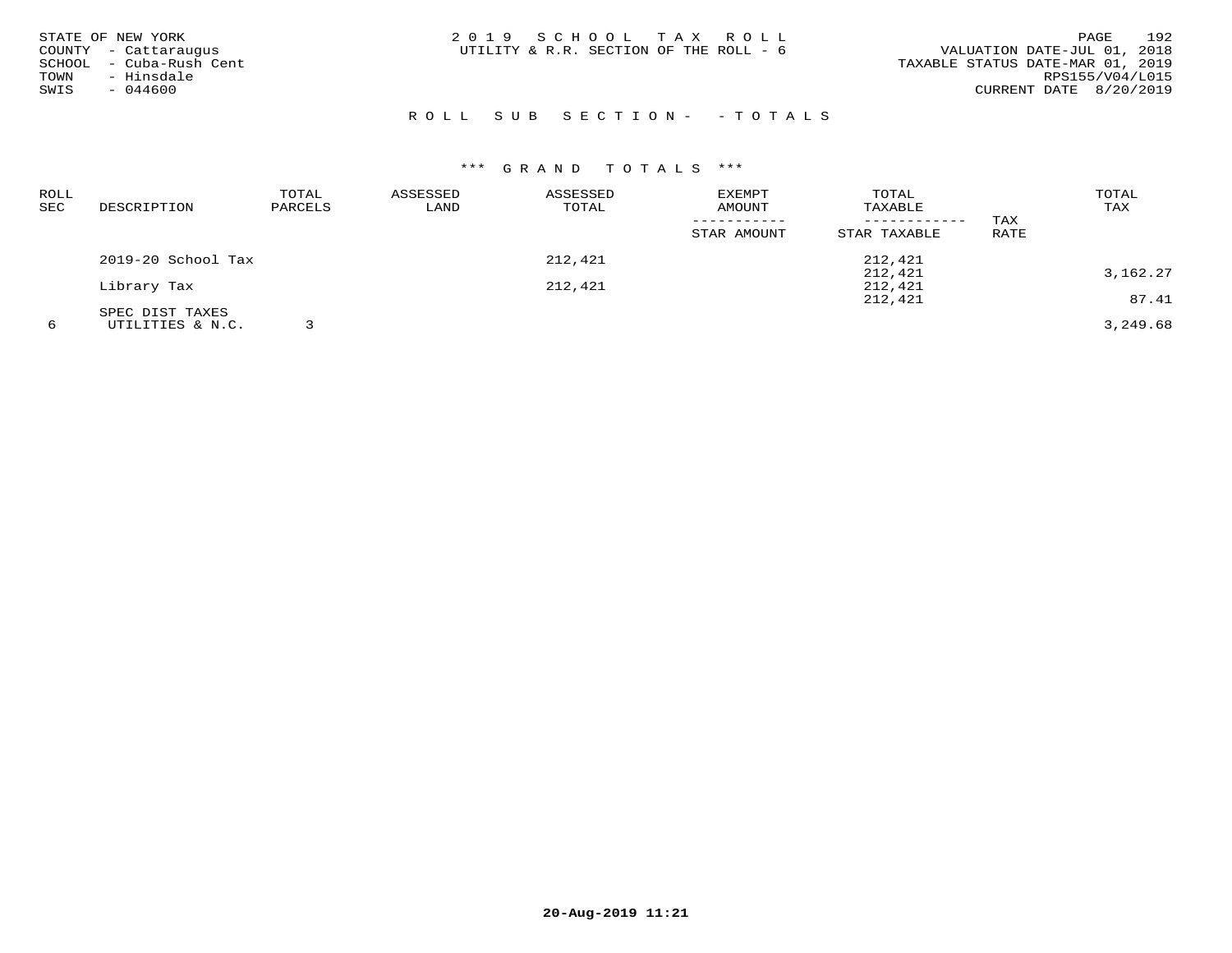|      | STATE OF NEW YORK       | 2019 SCHOOL TAX ROLL                                                  | PAGE            | 193 |
|------|-------------------------|-----------------------------------------------------------------------|-----------------|-----|
|      | COUNTY - Cattaraugus    | VALUATION DATE-JUL 01, 2018<br>UTILITY & R.R. SECTION OF THE ROLL - 6 |                 |     |
|      | SCHOOL - Cuba-Rush Cent | TAXABLE STATUS DATE-MAR 01, 2019                                      |                 |     |
| TOWN | - Hinsdale              |                                                                       | RPS155/V04/L015 |     |
| SWIS | $-044600$               | CURRENT DATE 8/20/2019                                                |                 |     |
|      |                         |                                                                       |                 |     |

## \*\*\* S P E C I A L D I S T R I C T S U M M A R Y \*\*\*

|      |                          | momz.<br>.UIAL              | <b>EXTENSION</b> | 'XTENSION      | $T$ $\cap$ $\cap$ $\cap$ $\wedge$ $\wedge$<br>ΑIJ<br>OR EI <sup>w</sup> | EXEMPT        | $\pi$ $\pi$ $\pi$ $\pi$ $\pi$<br>ΆXΔ<br>$A\Lambda A B \cup B$ | $m \wedge m \wedge n$<br>T AT |
|------|--------------------------|-----------------------------|------------------|----------------|-------------------------------------------------------------------------|---------------|---------------------------------------------------------------|-------------------------------|
| CODE | DISTO TOT<br><b>NAME</b> | PARCELS<br>$\cdot$ . $\sim$ | TVDF<br>.        | 77777<br>VALUE | VALUE                                                                   | <b>TNUOMA</b> | VALUE                                                         | $m \times r$<br>⊥⇔∆           |

#### NO SPECIAL DISTRICTS AT THIS LEVEL

\*\*\* S C H O O L D I S T R I C T S U M M A R Y \*\*\*

| CODE   | DISTRICT NAME                    | TOTAL<br>PARCELS | ASSESSED<br>LAND | ASSESSED<br>TOTAL | EXEMPT<br>AMOUNT | TOTAL<br>TAXABLE |           |
|--------|----------------------------------|------------------|------------------|-------------------|------------------|------------------|-----------|
|        |                                  |                  |                  |                   | STAR AMOUNT      | STAR TAXABLE     | TOTAL TAX |
|        | Cuba-Rush Cent                   | 3                |                  | 212,421           |                  | 212,421          |           |
| 024801 |                                  |                  |                  |                   |                  | 212,421          | 3,249.68  |
|        | SUB-TOTAL                        | 3                |                  | 212,421           |                  | 212,421          |           |
|        | $S \cup B - T \cup T A L (CONT)$ |                  |                  |                   |                  | 212,421          | 3,249.68  |
|        | TOTAL                            | 3                |                  | 212,421           |                  | 212,421          |           |
|        |                                  |                  |                  |                   |                  |                  |           |
|        | T O T A L (CONT)                 |                  |                  |                   |                  | 212,421          | 3,249.68  |

## \*\*\* S Y S T E M C O D E S S U M M A R Y \*\*\*

NO SYSTEM EXEMPTIONS AT THIS LEVEL

\*\*\* E X E M P T I O N S U M M A R Y \*\*\*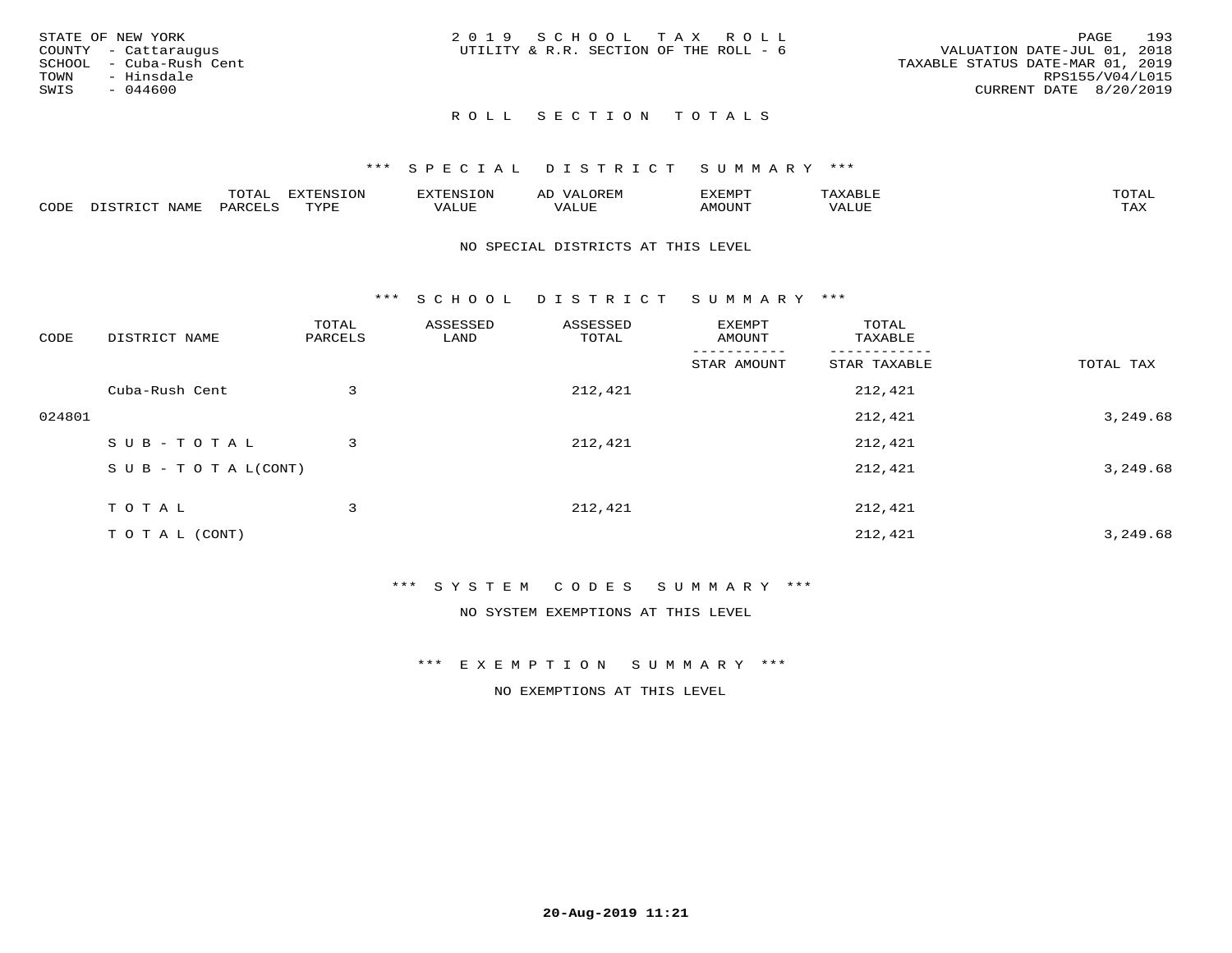| STATE OF NEW YORK<br>COUNTY - Cattaraugus<br>SCHOOL - Cuba-Rush Cent<br>TOWN<br>- Hinsdale<br>SWIS<br>- 044600 | 2019 SCHOOL TAX ROLL<br>UTILITY & R.R. SECTION OF THE ROLL - 6 | 194<br>PAGE<br>VALUATION DATE-JUL 01, 2018<br>TAXABLE STATUS DATE-MAR 01, 2019<br>RPS155/V04/L015<br>CURRENT DATE 8/20/2019 |
|----------------------------------------------------------------------------------------------------------------|----------------------------------------------------------------|-----------------------------------------------------------------------------------------------------------------------------|
|                                                                                                                |                                                                |                                                                                                                             |

| ROLL<br>SEC | DESCRIPTION        | TOTAL<br>PARCELS | ASSESSED<br>LAND | ASSESSED<br>TOTAL | <b>EXEMPT</b><br>AMOUNT | TOTAL<br>TAXABLE |      | TOTAL<br>TAX |
|-------------|--------------------|------------------|------------------|-------------------|-------------------------|------------------|------|--------------|
|             |                    |                  |                  |                   |                         | ------------     | TAX  |              |
|             |                    |                  |                  |                   | STAR AMOUNT             | STAR TAXABLE     | RATE |              |
|             | 2019-20 School Tax |                  |                  | 212,421           |                         | 212,421          |      |              |
|             |                    |                  |                  |                   |                         | 212,421          |      | 3,162.27     |
|             | Library Tax        |                  |                  | 212,421           |                         | 212,421          |      |              |
|             |                    |                  |                  |                   |                         | 212,421          |      | 87.41        |
|             | SPEC DIST TAXES    |                  |                  |                   |                         |                  |      |              |
| 6           | UTILITIES & N.C.   |                  |                  |                   |                         |                  |      | 3,249.68     |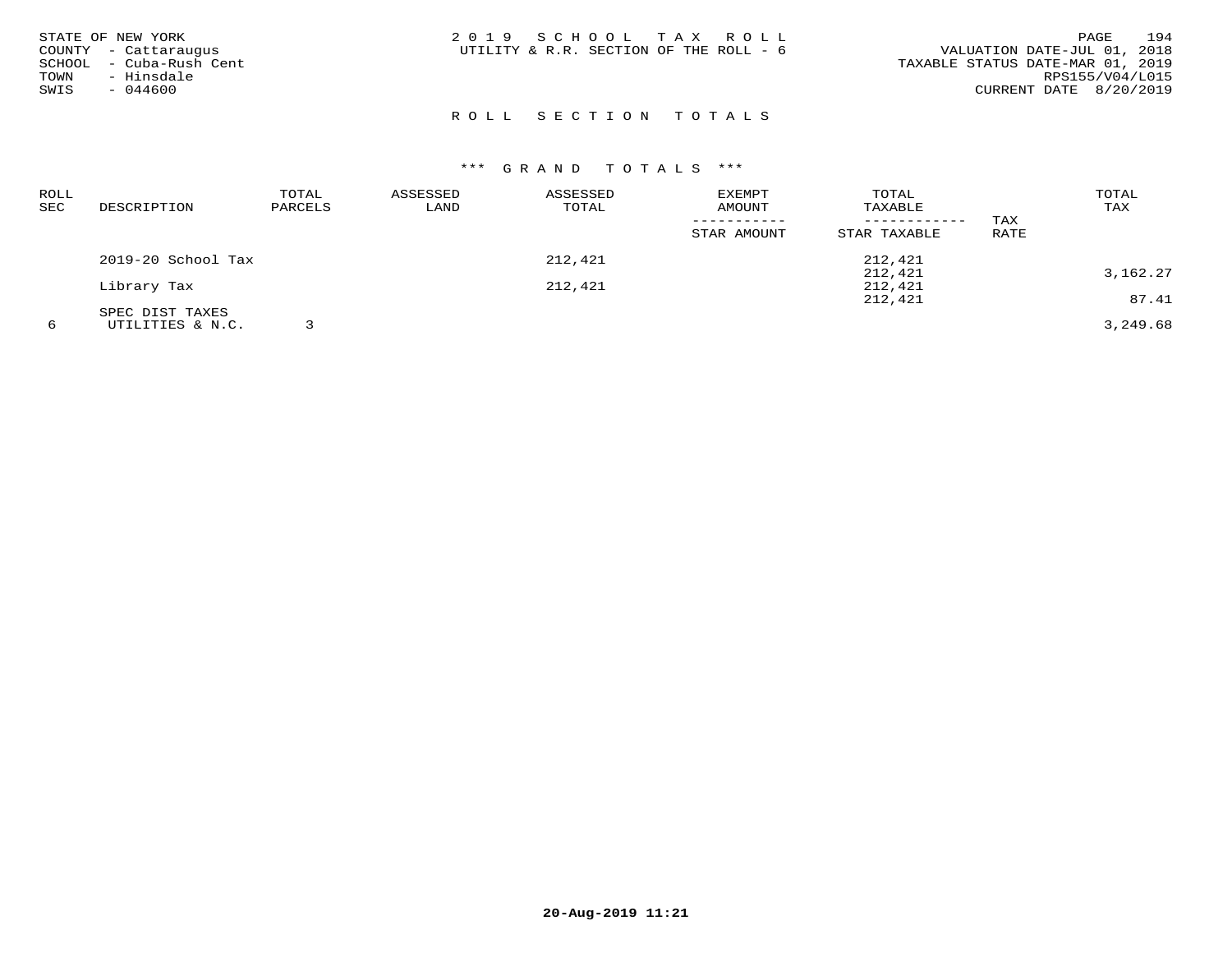| STATE OF NEW YORK<br>- Cattaraugus<br>COUNTY<br>- Cuba-Rush Cent<br>SCHOOL<br>- Hinsdale<br>TOWN<br>$-044600$<br>SWIS | 2019                                 | OWNERS NAME SEOUENCE | SCHOOL TAX ROLL<br>WHOLLY EXEMPT SECTION OF THE ROLL - 8<br>UNIFORM PERCENT OF VALUE IS 091.00 |                     | TAXABLE STATUS DATE-MAR 01, 2019 | PAGE<br>VALUATION DATE-JUL 01, | 195<br>2018 |
|-----------------------------------------------------------------------------------------------------------------------|--------------------------------------|----------------------|------------------------------------------------------------------------------------------------|---------------------|----------------------------------|--------------------------------|-------------|
| TAX MAP PARCEL NUMBER                                                                                                 | PROPERTY LOCATION & CLASS ASSESSMENT |                      |                                                                                                |                     |                                  |                                |             |
| CURRENT OWNERS NAME                                                                                                   | SCHOOL DISTRICT                      | LAND                 | TAX DESCRIPTION                                                                                |                     | TAXABLE VALUE                    |                                |             |
| CURRENT OWNERS ADDRESS                                                                                                | PARCEL SIZE/GRID COORD               | TOTAL                | SPECIAL DISTRICTS                                                                              |                     |                                  | TAX AMOUNT                     |             |
|                                                                                                                       |                                      |                      |                                                                                                |                     |                                  | ****************               |             |
|                                                                                                                       | Nys Rte $446$ (Off)                  |                      |                                                                                                |                     | ACCT 1233                        |                                |             |
| 68.004-1-10                                                                                                           | 314 Rural vac<10                     |                      | NYS OWNED 12100                                                                                |                     |                                  |                                | 200         |
| State of New York                                                                                                     | Cuba-Rush Cent 024801                | 200                  | 2019-20 School Tax                                                                             |                     | 0.00                             |                                | 0.00        |
| 50 Wolf Rd                                                                                                            | 03<br>03<br>04                       | 200                  | Library Tax                                                                                    |                     | 0.00                             |                                | 0.00        |
| Albany, NY 12233-0001                                                                                                 | 70.00 DPTH 129.37<br>FRNT            |                      |                                                                                                |                     |                                  |                                |             |
|                                                                                                                       | EAST-1222551 NRTH-0807104            |                      |                                                                                                |                     |                                  |                                |             |
|                                                                                                                       | DEED BOOK 00990 PG-00602             |                      |                                                                                                |                     |                                  |                                |             |
|                                                                                                                       | FULL MARKET VALUE                    | 220                  |                                                                                                |                     |                                  |                                |             |
|                                                                                                                       |                                      |                      |                                                                                                | $TOTAL$ $TAX$ $---$ |                                  |                                | $0.00**$    |
|                                                                                                                       |                                      |                      |                                                                                                |                     |                                  |                                |             |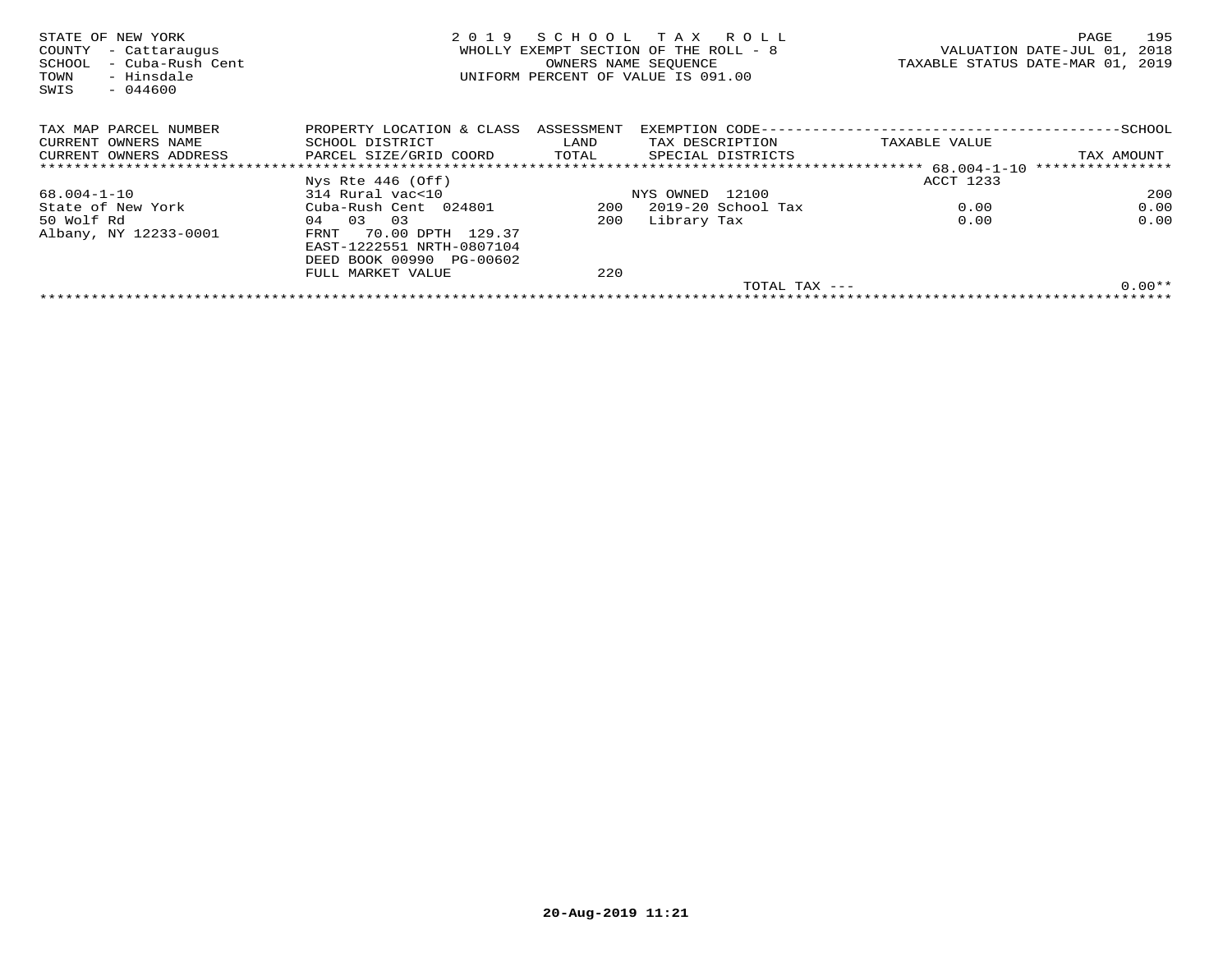|      | STATE OF NEW YORK<br>COUNTY - Cattaraugus | 2019 SCHOOL TAX ROLL<br>WHOLLY EXEMPT SECTION OF THE ROLL - 8 | PAGE<br>VALUATION DATE-JUL 01, 2018                 | 196                    |
|------|-------------------------------------------|---------------------------------------------------------------|-----------------------------------------------------|------------------------|
| TOWN | SCHOOL - Cuba-Rush Cent<br>- Hinsdale     | UNIFORM PERCENT OF VALUE IS 091.00                            | TAXABLE STATUS DATE-MAR 01, 2019<br>RPS155/V04/L015 |                        |
| SWIS | - 044600                                  |                                                               |                                                     | CURRENT DATE 8/20/2019 |
|      |                                           | ROLL SUB SECTION- - TOTALS                                    |                                                     |                        |

|      |                  | TOTAL   | EXTENSION | <b>EXTENSION</b> | OREM<br>ΑD          | <b>EXEMPT</b> |       | TOTAI |
|------|------------------|---------|-----------|------------------|---------------------|---------------|-------|-------|
| CODE | NAMF<br>DISTRICT | PARCELS | TYPE      | 777T<br>VALUE    | <b><i>JALUE</i></b> | AMOUNT        | VALUE | TAX   |

#### NO SPECIAL DISTRICTS AT THIS LEVEL

\*\*\* S C H O O L D I S T R I C T S U M M A R Y \*\*\*

| CODE   | DISTRICT NAME                    | TOTAL<br>PARCELS | ASSESSED<br>LAND | ASSESSED<br>TOTAL | EXEMPT<br>AMOUNT | TOTAL<br>TAXABLE |           |
|--------|----------------------------------|------------------|------------------|-------------------|------------------|------------------|-----------|
|        |                                  |                  |                  |                   | STAR AMOUNT      | STAR TAXABLE     | TOTAL TAX |
|        | Cuba-Rush Cent                   |                  | 200              | 200               | 200              |                  |           |
| 024801 |                                  |                  |                  |                   |                  |                  |           |
|        | SUB-TOTAL                        |                  | 200              | 200               | 200              |                  |           |
|        | $S \cup B - T \cup T A L (CONT)$ |                  |                  |                   |                  |                  |           |
|        |                                  |                  |                  |                   |                  |                  |           |
|        | TOTAL                            |                  | 200              | 200               | 200              |                  |           |
|        | TO TAL (CONT)                    |                  |                  |                   |                  |                  |           |

## \*\*\* S Y S T E M C O D E S S U M M A R Y \*\*\*

#### NO SYSTEM EXEMPTIONS AT THIS LEVEL

| CODE  | DESCRIPTION        | TOTAL<br>PARCELS | SCHOOL     |
|-------|--------------------|------------------|------------|
| 12100 | NYS OWNED<br>TOTAL |                  | 200<br>200 |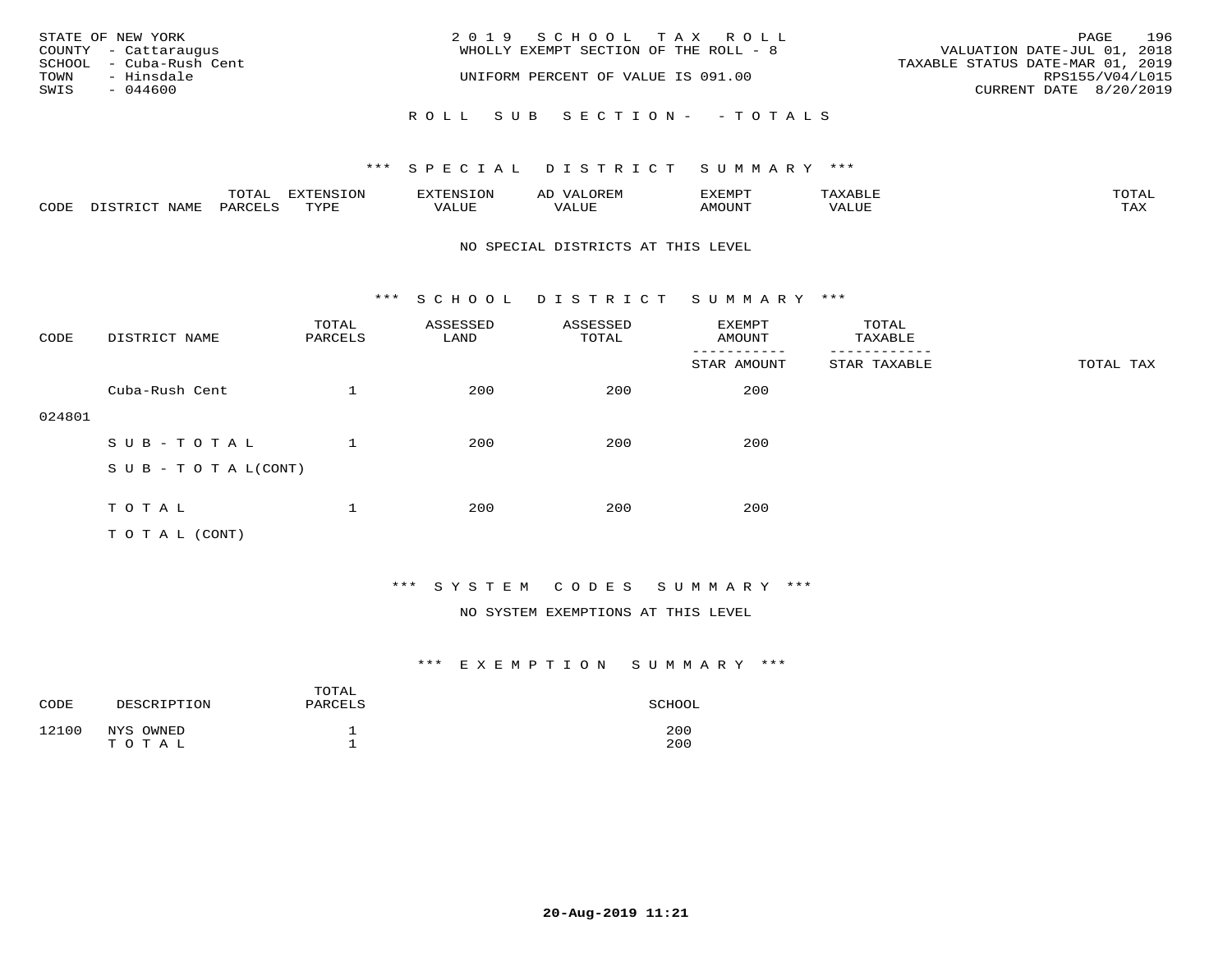|      | STATE OF NEW YORK       | 2019 SCHOOL TAX ROLL                                                 | PAGE            | 197 |
|------|-------------------------|----------------------------------------------------------------------|-----------------|-----|
|      | COUNTY - Cattaraugus    | VALUATION DATE-JUL 01, 2018<br>WHOLLY EXEMPT SECTION OF THE ROLL - 8 |                 |     |
|      | SCHOOL - Cuba-Rush Cent | TAXABLE STATUS DATE-MAR 01, 2019                                     |                 |     |
| TOWN | - Hinsdale              | UNIFORM PERCENT OF VALUE IS 091.00                                   | RPS155/V04/L015 |     |
| SWIS | $-044600$               | CURRENT DATE 8/20/2019                                               |                 |     |
|      |                         | ROLL SUB SECTION- - TOTALS                                           |                 |     |

| ROLL |                               | TOTAL   | ASSESSED | ASSESSED | <b>EXEMPT</b> | TOTAL        |             | TOTAL |
|------|-------------------------------|---------|----------|----------|---------------|--------------|-------------|-------|
| SEC  | DESCRIPTION                   | PARCELS | LAND     | TOTAL    | AMOUNT        | TAXABLE      |             | TAX   |
|      |                               |         |          |          |               |              | TAX         |       |
|      |                               |         |          |          | STAR AMOUNT   | STAR TAXABLE | <b>RATE</b> |       |
|      | RS 8 TOTAL<br>SPEC DIST TAXES |         | 200      | 200      | 200           |              |             |       |
|      | $\frac{1}{2}$                 |         |          |          |               |              |             |       |

8 WHOLLY EXEMPT 1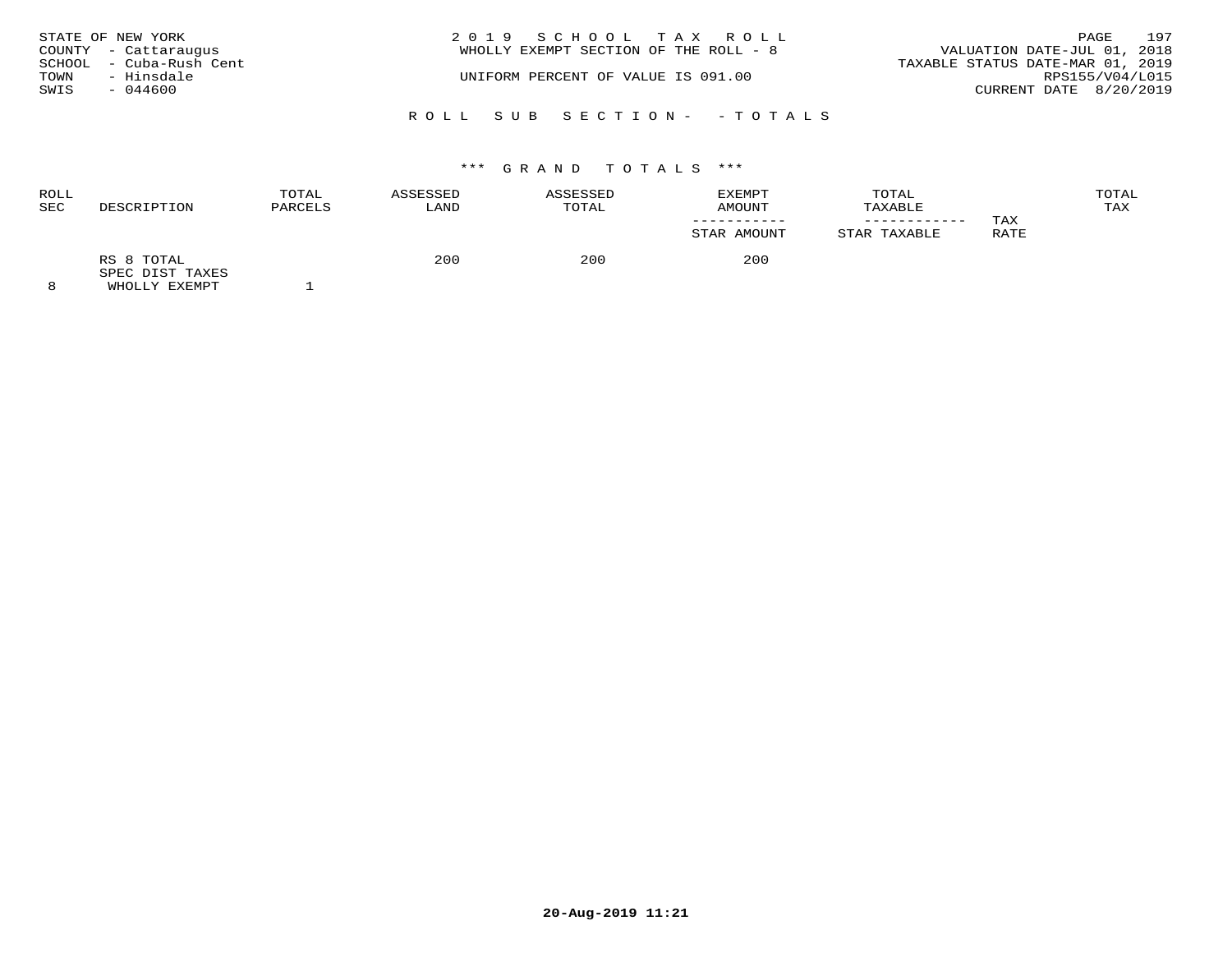| STATE OF NEW YORK<br>COUNTY - Cattaraugus<br>SCHOOL - Cuba-Rush Cent<br>TOWN<br>- Hinsdale<br>SWIS<br>$-044600$ | 2019 SCHOOL TAX ROLL<br>WHOLLY EXEMPT SECTION OF THE ROLL - 8<br>UNIFORM PERCENT OF VALUE IS 091.00 | 198<br>PAGE<br>VALUATION DATE-JUL 01, 2018<br>TAXABLE STATUS DATE-MAR 01, 2019<br>RPS155/V04/L015<br>CURRENT DATE 8/20/2019 |
|-----------------------------------------------------------------------------------------------------------------|-----------------------------------------------------------------------------------------------------|-----------------------------------------------------------------------------------------------------------------------------|
|                                                                                                                 | ROLL SECTION TOTALS                                                                                 |                                                                                                                             |

|      |                  | TOTAL   | <b>EXTENSION</b> | EXTENSION | OREM<br>ΑL   | EXEMPT | АХАВЫР | TOTAI      |
|------|------------------|---------|------------------|-----------|--------------|--------|--------|------------|
| CODE | NAMF<br>DISTRICT | PARCELS | TYPE             | VALUE     | 77T<br>VALUE | AMOUNT | VALUE  | max<br>IAA |

#### NO SPECIAL DISTRICTS AT THIS LEVEL

\*\*\* S C H O O L D I S T R I C T S U M M A R Y \*\*\*

| CODE   | DISTRICT NAME              | TOTAL<br>PARCELS | ASSESSED<br>LAND | ASSESSED<br>TOTAL | EXEMPT<br>AMOUNT | TOTAL<br>TAXABLE |           |
|--------|----------------------------|------------------|------------------|-------------------|------------------|------------------|-----------|
|        |                            |                  |                  |                   | STAR AMOUNT      | STAR TAXABLE     | TOTAL TAX |
|        | Cuba-Rush Cent             | $\mathbf{1}$     | 200              | 200               | 200              |                  |           |
| 024801 |                            |                  |                  |                   |                  |                  |           |
|        | SUB-TOTAL                  |                  | 200              | 200               | 200              |                  |           |
|        | S U B - T O T A $L$ (CONT) |                  |                  |                   |                  |                  |           |
|        |                            |                  |                  |                   |                  |                  |           |
|        | TOTAL                      | 1                | 200              | 200               | 200              |                  |           |
|        | T O T A L (CONT)           |                  |                  |                   |                  |                  |           |

## \*\*\* S Y S T E M C O D E S S U M M A R Y \*\*\*

#### NO SYSTEM EXEMPTIONS AT THIS LEVEL

| CODE  | DESCRIPTION | TOTAL<br>PARCELS | SCHOOL |
|-------|-------------|------------------|--------|
| 12100 | NYS OWNED   | ᅩ                | 200    |
|       | TOTAL       | <b>__</b>        | 200    |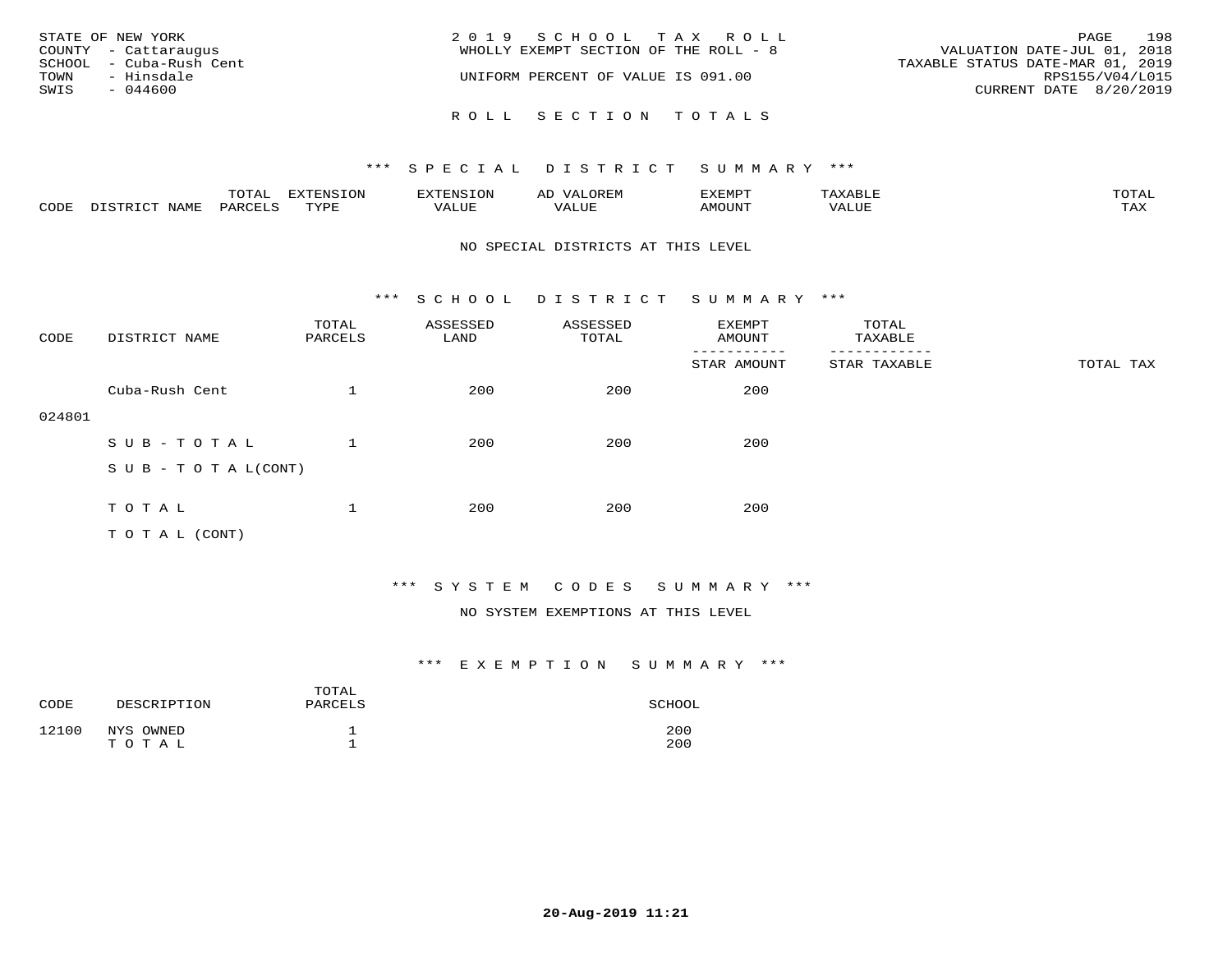| STATE OF NEW YORK<br>TOWN<br>SWIS | COUNTY - Cattaraugus<br>SCHOOL - Cuba-Rush Cent<br>- Hinsdale<br>$-044600$ | 2019 SCHOOL TAX ROLL<br>VALUATION DATE-JUL 01, 2018<br>WHOLLY EXEMPT SECTION OF THE ROLL - 8<br>TAXABLE STATUS DATE-MAR 01, 2019<br>UNIFORM PERCENT OF VALUE IS 091.00<br>CURRENT DATE 8/20/2019 | PAGE<br>RPS155/V04/L015 | 199 |
|-----------------------------------|----------------------------------------------------------------------------|--------------------------------------------------------------------------------------------------------------------------------------------------------------------------------------------------|-------------------------|-----|
|                                   |                                                                            | ROLL SECTION TOTALS                                                                                                                                                                              |                         |     |

| ROLL<br>SEC | DESCRIPTION                                    | TOTAL<br>PARCELS | ASSESSED<br>LAND | ASSESSED<br>TOTAL | EXEMPT<br>AMOUNT | TOTAL<br>TAXABLE |             | TOTAL<br>TAX |
|-------------|------------------------------------------------|------------------|------------------|-------------------|------------------|------------------|-------------|--------------|
|             |                                                |                  |                  |                   | STAR AMOUNT      | STAR TAXABLE     | TAX<br>RATE |              |
| $\sim$      | RS 8 TOTAL<br>SPEC DIST TAXES<br>$\frac{1}{2}$ |                  | 200              | 200               | 200              |                  |             |              |

8 WHOLLY EXEMPT 1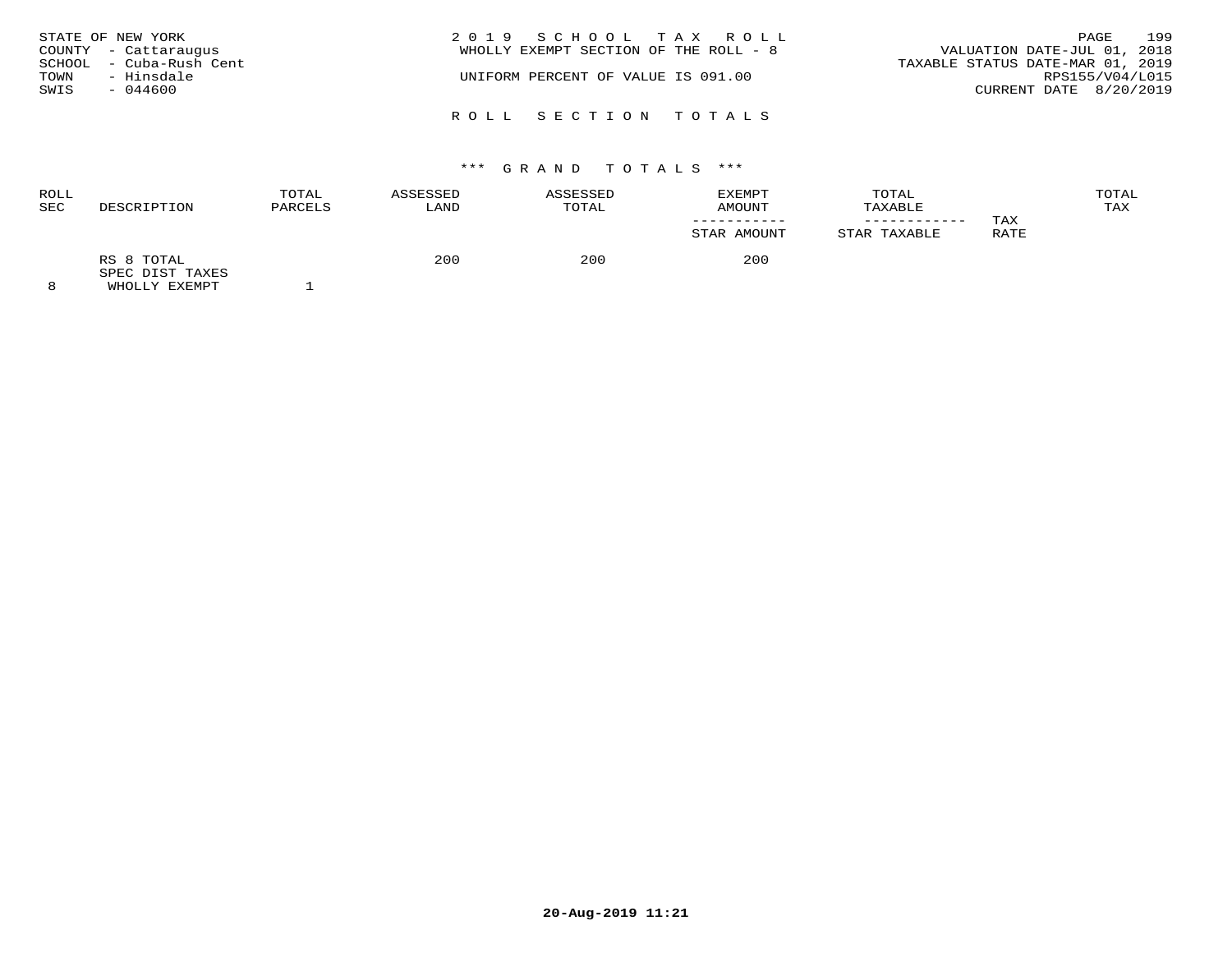| STATE OF NEW YORK       | 2019 SCHOOL TAX ROLL | 200<br>PAGE                      |
|-------------------------|----------------------|----------------------------------|
| COUNTY - Cattaraugus    |                      | VALUATION DATE-JUL 01, 2018      |
| SCHOOL - Cuba-Rush Cent | SWIS TOTALS          | TAXABLE STATUS DATE-MAR 01, 2019 |
| - Hinsdale<br>TOWN      |                      | RPS155/V04/L015                  |
| SWIS<br>$-044600$       |                      | CURRENT DATE 8/20/2019           |
|                         |                      |                                  |

|      | ----<br>. U 1 1 1 1 | mmATATAT<br><b>A</b> | ▵ | <b>EMP</b> | t Land               | _____ |
|------|---------------------|----------------------|---|------------|----------------------|-------|
| CODE |                     | $n \tau \tau n \tau$ |   | MOTIN.     | $\sim$ $\sim$ $\sim$ |       |

NO SPECIAL DISTRICTS AT THIS LEVEL

\*\*\* S C H O O L D I S T R I C T S U M M A R Y \*\*\*

| CODE   | DISTRICT NAME              | TOTAL<br>PARCELS | ASSESSED<br>LAND | ASSESSED<br>TOTAL | <b>EXEMPT</b><br>AMOUNT | TOTAL<br>TAXABLE<br>-------- |          |           |
|--------|----------------------------|------------------|------------------|-------------------|-------------------------|------------------------------|----------|-----------|
|        |                            |                  |                  |                   | STAR AMOUNT             | STAR TAXABLE                 | TAX RATE | TOTAL TAX |
|        | Cuba-Rush Cent             | 97               | 1735,400         | 3570,501          | 69,365                  | 3,501,136                    |          |           |
| 024801 |                            |                  |                  |                   | 630,860                 | 2,870,276                    | .411515  | 44,170.05 |
|        | SUB-TOTAL                  | 97               | 1735,400         | 3570,501          | 69,365                  | 3,501,136                    |          |           |
|        | S U B - T O T A $L$ (CONT) |                  |                  |                   | 630,860                 | 2,870,276                    |          | 44,170.05 |
|        |                            |                  |                  |                   |                         |                              |          |           |
|        | TOTAL                      | 97               | 1735,400         | 3570,501          | 69,365                  | 3,501,136                    |          |           |
|        | T O T A L (CONT)           |                  |                  |                   | 630,860                 | 2,870,276                    |          | 44,170.05 |

\*\*\* S Y S T E M C O D E S S U M M A R Y \*\*\*

NO SYSTEM EXEMPTIONS AT THIS LEVEL

| CODE  | DESCRIPTION | TOTAL<br>PARCELS | SCHOOL  |
|-------|-------------|------------------|---------|
| 12100 | NYS OWNED   |                  | 200     |
| 41800 | AGED C/T/S  |                  | 69,165  |
| 41834 | ENH STAR    | ⇁                | 331,760 |
| 41854 | BAS STAR    | 11               | 299,100 |
|       | TOTAL       | 20               | 700,225 |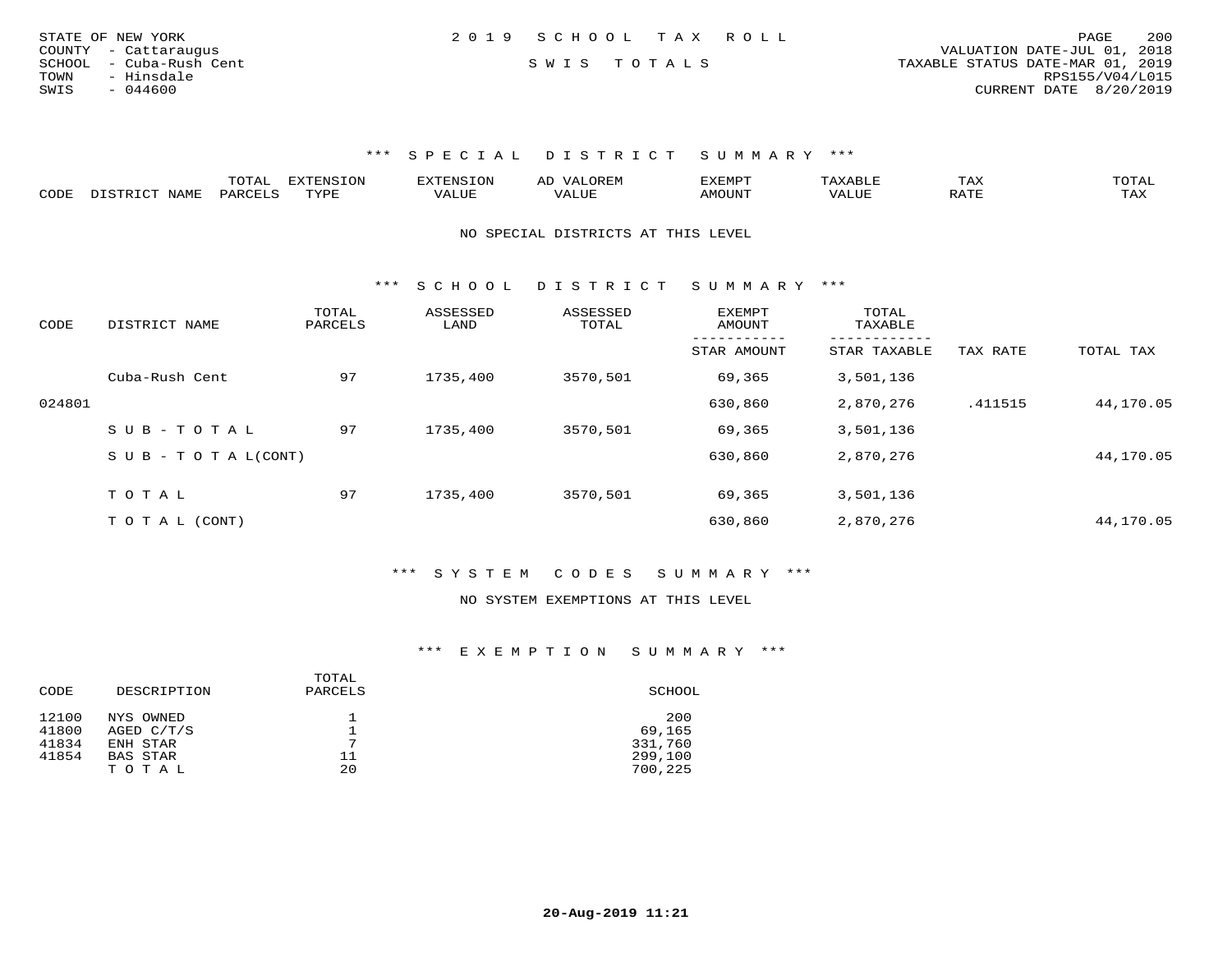|        | STATE OF NEW YORK |  |
|--------|-------------------|--|
| COUNTY | - Cattaraugus     |  |
| SCHOOL | - Cuba-Rush Cent  |  |
| TOWN   | - Hinsdale        |  |
| SWIS   | $-044600$         |  |

## STATE OF NEW YORK 2 0 1 9 S C H O O L T A X R O L L PAGE 201

## SWIS TOTALS

 COUNTY - Cattaraugus VALUATION DATE-JUL 01, 2018 TOWN - Hinsdale RPS155/V04/L015SWIS - 044600 CURRENT DATE 8/20/2019

| ROLL<br><b>SEC</b> | DESCRIPTION                          | TOTAL<br>PARCELS | ASSESSED<br>LAND | ASSESSED<br>TOTAL | <b>EXEMPT</b><br>AMOUNT | TOTAL<br>TAXABLE         |                    |           |
|--------------------|--------------------------------------|------------------|------------------|-------------------|-------------------------|--------------------------|--------------------|-----------|
|                    |                                      |                  |                  |                   | STAR AMOUNT             | STAR TAXABLE             | TAX<br><b>RATE</b> |           |
|                    | 2019-20 School Tax                   |                  | 1735,200         | 3184,000          | 69,165<br>630,860       | 3, 114, 835<br>2,483,975 | 14.886828          | 36,978.50 |
|                    | Library Tax                          |                  | 1735,200         | 3184,000          | 69,165                  | 3, 114, 835              |                    |           |
|                    | SPEC DIST TAXES                      |                  |                  |                   |                         | 3, 114, 835              | 0.411515           | 1,281.80  |
| $\mathbf{1}$       | TAXABLE                              | 90               |                  |                   |                         |                          |                    | 38,260.30 |
|                    | 2019-20 School Tax                   |                  |                  | 173,880           |                         | 173,880                  |                    |           |
|                    | Library Tax                          |                  |                  | 173,880           |                         | 173,880<br>173,880       | 14.886828          | 2,588.52  |
|                    |                                      |                  |                  |                   |                         | 173,880                  | 0.411515           | 71.55     |
| 5                  | SPEC DIST TAXES<br>SPECIAL FRANCHISE | 3                |                  |                   |                         |                          |                    | 2,660.07  |
|                    | 2019-20 School Tax                   |                  |                  | 212,421           |                         | 212,421                  |                    |           |
|                    |                                      |                  |                  |                   |                         | 212,421                  | 14.886828          | 3,162.27  |
|                    | Library Tax                          |                  |                  | 212,421           |                         | 212,421<br>212,421       | 0.411515           | 87.41     |
| 6                  | SPEC DIST TAXES<br>UTILITIES & N.C.  | 3                |                  |                   |                         |                          |                    | 3,249.68  |
|                    |                                      |                  |                  |                   | 200                     |                          |                    |           |
| 8                  | SPEC DIST TAXES<br>WHOLLY EXEMPT     | $\mathbf{1}$     |                  |                   |                         |                          |                    |           |
|                    | 2019-20 School Tax                   |                  | 1735,400         | 3570,501          | 69,365                  | 3,501,136                |                    |           |
|                    | Library Tax                          |                  | 1735,400         | 3570,501          | 630,860<br>69,365       | 2,870,276<br>3,501,136   | 14.886828          | 42,729.29 |
|                    |                                      |                  |                  |                   |                         | 3,501,136                | 0.411515           | 1,440.76  |
|                    | SPEC DIST TAXES                      |                  |                  |                   |                         |                          |                    |           |
|                    | SUB TOTAL                            | 97               |                  |                   |                         |                          |                    | 44,170.05 |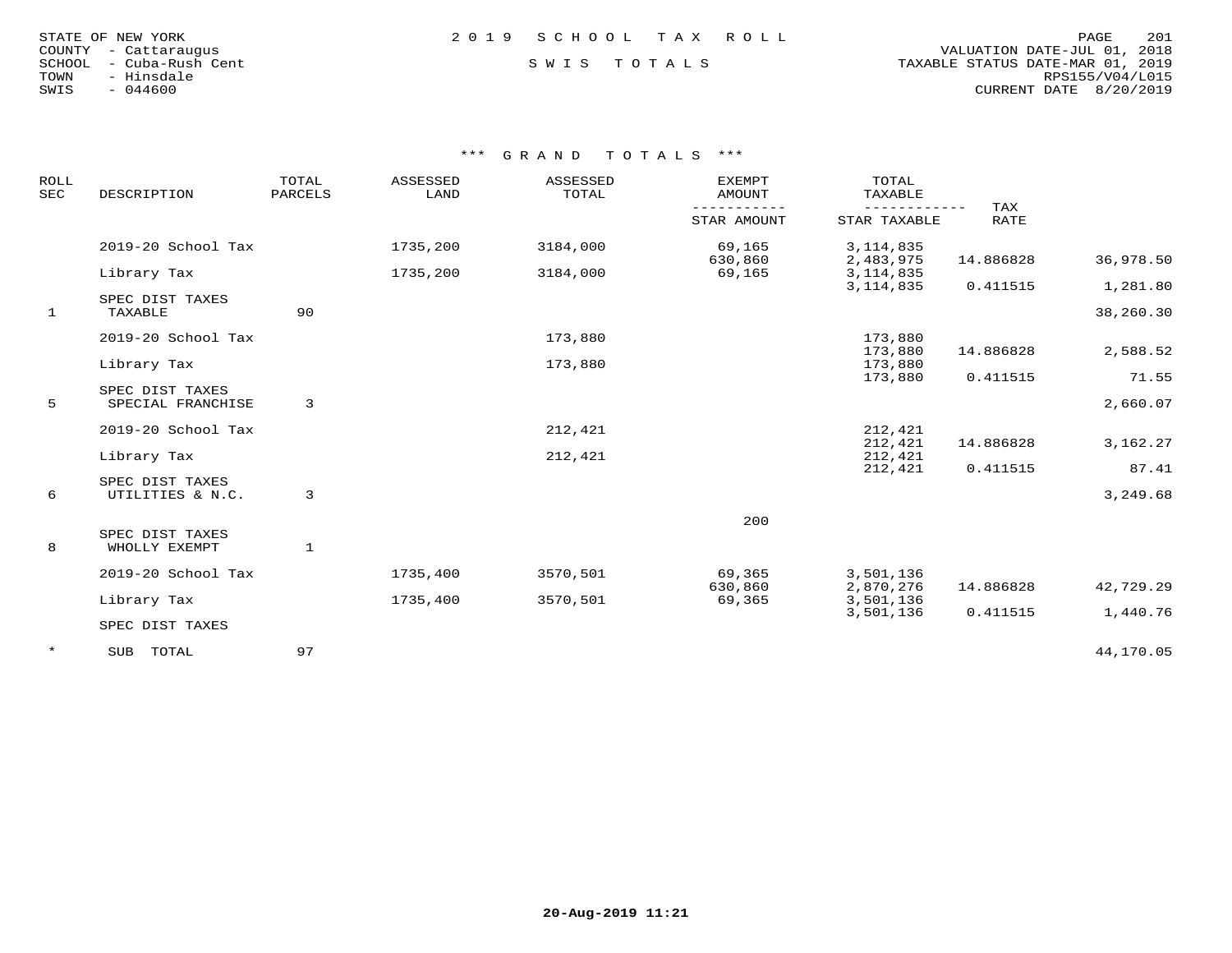| STATE OF NEW YORK<br>COUNTY - Cattaraugus<br>SCHOOL - Cuba-Rush Cent<br>- Hinsdale<br>TOWN | 2019 SCHOOL TAX ROLL<br>SWIS TOTALS | 202<br>PAGE<br>VALUATION DATE-JUL 01, 2018<br>TAXABLE STATUS DATE-MAR 01, 2019<br>RPS155/V04/L015 |
|--------------------------------------------------------------------------------------------|-------------------------------------|---------------------------------------------------------------------------------------------------|
| SWIS<br>$-044600$                                                                          |                                     | CURRENT DATE 8/20/2019                                                                            |
|                                                                                            |                                     |                                                                                                   |

| ROLL |                    | TOTAL   | ASSESSED | ASSESSED | <b>EXEMPT</b> | TOTAL        |           |           |
|------|--------------------|---------|----------|----------|---------------|--------------|-----------|-----------|
| SEC  | DESCRIPTION        | PARCELS | LAND     | TOTAL    | AMOUNT        | TAXABLE      |           |           |
|      |                    |         |          |          |               |              | TAX       |           |
|      |                    |         |          |          | STAR AMOUNT   | STAR TAXABLE | RATE      |           |
|      | 2019-20 School Tax |         | 1735,400 | 3570,501 | 69,365        | 3,501,136    |           |           |
|      |                    |         |          |          | 630,860       | 2,870,276    | 14.886828 | 42,729.29 |
|      | Library Tax        |         | 1735,400 | 3570,501 | 69,365        | 3,501,136    |           |           |
|      |                    |         |          |          |               | 3,501,136    | 0.411515  | 1,440.76  |
|      | SPEC DIST TAXES    |         |          |          |               |              |           |           |

\*\* GRAND TOTAL 97 44,170.05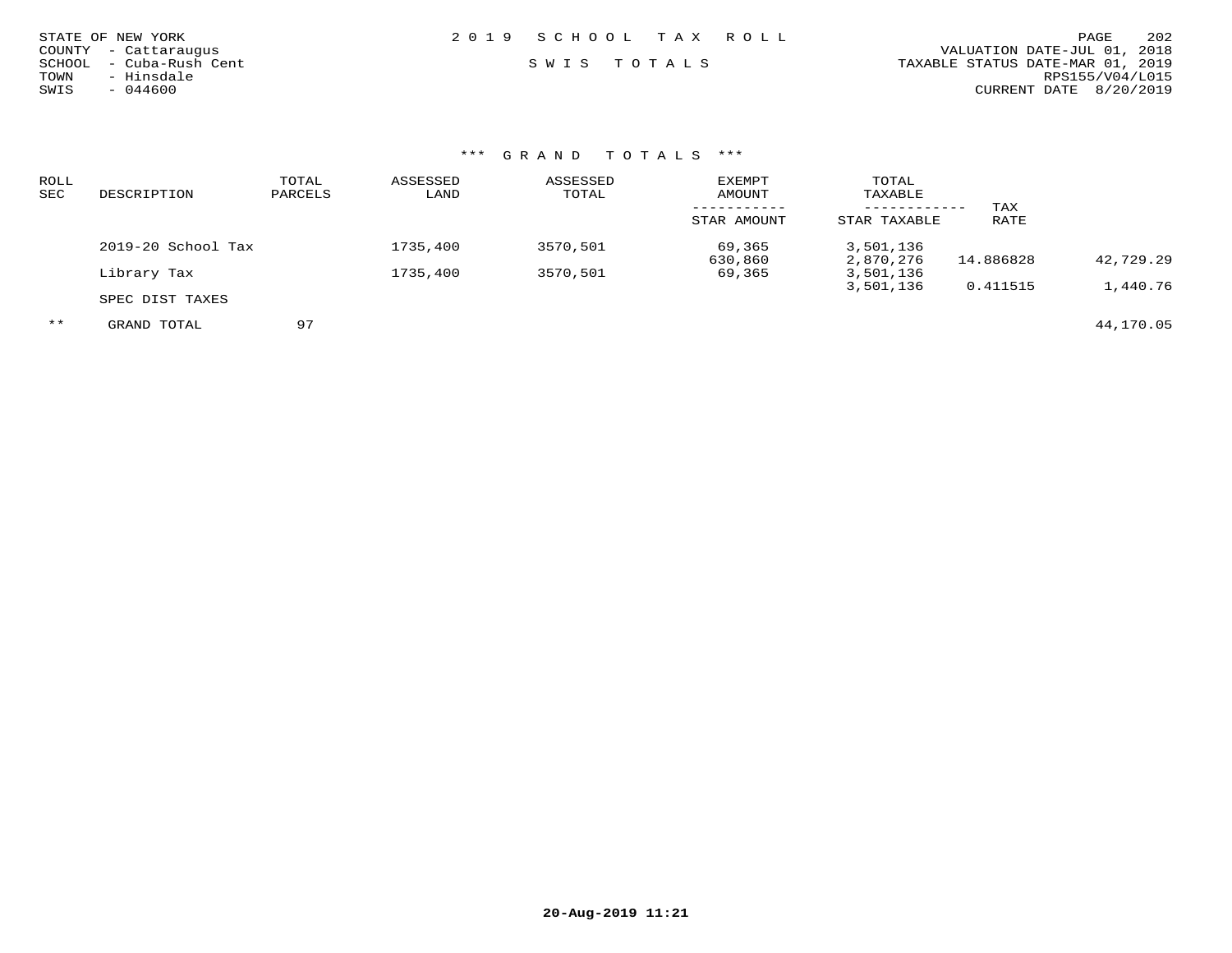| STATE OF NEW YORK<br>COUNTY - Cattaraugus<br>SCHOOL - Cuba-Rush Cent<br>- Ischua<br>TOWN<br>$-045000$<br>SWIS |                                                | 2019 SCHOOL<br>OWNERS NAME SEOUENCE | TAX ROLL<br>TAXABLE SECTION OF THE ROLL - 1<br>UNIFORM PERCENT OF VALUE IS 091.00 | TAXABLE STATUS DATE-MAR 01, 2019 | 203<br>PAGE<br>VALUATION DATE-JUL 01, 2018 |
|---------------------------------------------------------------------------------------------------------------|------------------------------------------------|-------------------------------------|-----------------------------------------------------------------------------------|----------------------------------|--------------------------------------------|
| TAX MAP PARCEL NUMBER                                                                                         | PROPERTY LOCATION & CLASS ASSESSMENT           |                                     |                                                                                   |                                  |                                            |
| CURRENT OWNERS NAME<br>CURRENT OWNERS ADDRESS<br>**********************                                       | SCHOOL DISTRICT<br>PARCEL SIZE/GRID COORD      | LAND<br>TOTAL                       | TAX DESCRIPTION<br>SPECIAL DISTRICTS                                              | TAXABLE VALUE                    | TAX AMOUNT                                 |
|                                                                                                               | 5120 Miller Hill Rd                            |                                     |                                                                                   | ACCT 0309                        | BILL 510                                   |
| $68.002 - 2 - 19.1$                                                                                           | 210 1 Family Res                               |                                     | 2019-20 School Tax                                                                | 51,000                           | 759.23                                     |
| Adams Tom L                                                                                                   | Cuba-Rush Cent 024801                          | 17,700                              | Library Tax                                                                       | 51,000                           | 20.99                                      |
| 5120 Miller Hill Rd                                                                                           | 13 03 03                                       | 51,000                              |                                                                                   |                                  |                                            |
| Cuba, NY 14727                                                                                                | ACRES 17.80<br>EAST-1215843 NRTH-0809688       |                                     |                                                                                   |                                  |                                            |
|                                                                                                               | DEED BOOK 856<br>PG-00139                      |                                     |                                                                                   |                                  |                                            |
|                                                                                                               | FULL MARKET VALUE                              | 56,044                              |                                                                                   |                                  |                                            |
|                                                                                                               |                                                |                                     | TOTAL TAX ---                                                                     |                                  | 780.22**                                   |
|                                                                                                               |                                                |                                     |                                                                                   | DATE #1<br>AMT DUE               | 09/30/19<br>780.22                         |
|                                                                                                               |                                                |                                     |                                                                                   |                                  |                                            |
|                                                                                                               | 141 Abbott Rd                                  |                                     |                                                                                   | ACCT 0040                        | BILL 511                                   |
| $59.004 - 2 - 7$                                                                                              | 210 1 Family Res                               |                                     | AGED S<br>41804                                                                   |                                  | 21,600                                     |
| Allen Laurette L                                                                                              | Cuba-Rush Cent 024801                          |                                     | 5,100 ENH STAR 41834                                                              |                                  | 26,400                                     |
| Joseph L/U Joan D<br>362 SW Pineland Rd                                                                       | 08 03 03                                       |                                     | 48,000 2019-20 School Tax                                                         | 26,400<br>26,400                 | 393.01                                     |
| Mableton, GA 30126                                                                                            | life use joan joseph<br>1.10<br>ACRES          |                                     | Library Tax                                                                       |                                  | 10.86                                      |
|                                                                                                               | EAST-1219793 NRTH-0822550                      |                                     |                                                                                   |                                  |                                            |
|                                                                                                               | DEED BOOK 17250 PG-6001                        |                                     |                                                                                   |                                  |                                            |
|                                                                                                               | FULL MARKET VALUE                              | 52,747                              |                                                                                   |                                  |                                            |
|                                                                                                               |                                                |                                     | TOTAL TAX ---                                                                     |                                  | $10.86**$                                  |
|                                                                                                               |                                                |                                     |                                                                                   | DATE #1<br>AMT DUE               | 09/30/19<br>10.86                          |
|                                                                                                               |                                                |                                     |                                                                                   |                                  |                                            |
| $59.004 - 3 - 21.74$                                                                                          | 213 West Shore Rd<br>210 1 Family Res          |                                     | 2019-20 School Tax                                                                | ACCT 0312<br>144,000             | BILL 512<br>2,143.70                       |
| Armstrong Elizabeth                                                                                           | Cuba-Rush Cent 024801                          |                                     | 0 Library Tax                                                                     | 144,000                          | 59.26                                      |
| 3000 Lake View Rd                                                                                             | 00 03 03                                       | 144,000                             |                                                                                   |                                  |                                            |
| Hamburg, NY 14075                                                                                             | EAST-1221650 NRTH-0813047                      |                                     |                                                                                   |                                  |                                            |
|                                                                                                               | FULL MARKET VALUE                              | 158,242                             |                                                                                   |                                  |                                            |
|                                                                                                               |                                                |                                     | TOTAL TAX ---                                                                     |                                  | $2,202.96**$                               |
|                                                                                                               |                                                |                                     |                                                                                   | DATE #1<br>AMT DUE               | 09/30/19<br>2,202.96                       |
|                                                                                                               |                                                |                                     |                                                                                   |                                  |                                            |
|                                                                                                               | 223 West Shore Rd                              |                                     |                                                                                   | ACCT 0011                        | BILL 513                                   |
| $59.004 - 3 - 21. / 14$                                                                                       | 210 1 Family Res                               |                                     | 2019-20 School Tax                                                                | 95,500                           | 1,421.69                                   |
| Auman Mark A                                                                                                  | Cuba-Rush Cent 024801                          |                                     | 0 Library Tax                                                                     | 95,500                           | 39.30                                      |
| 223 W Shore                                                                                                   | 00 03 03                                       | 95,500                              |                                                                                   |                                  |                                            |
| Cuba, NY 14727                                                                                                | EAST-1221650 NRTH-0813047<br>FULL MARKET VALUE | 104,945                             |                                                                                   |                                  |                                            |
|                                                                                                               |                                                |                                     | TOTAL TAX ---                                                                     |                                  | $1,460.99**$                               |
|                                                                                                               |                                                |                                     |                                                                                   | DATE #1                          | 09/30/19                                   |
|                                                                                                               |                                                |                                     |                                                                                   | AMT DUE                          | 1,460.99                                   |
|                                                                                                               |                                                |                                     |                                                                                   |                                  |                                            |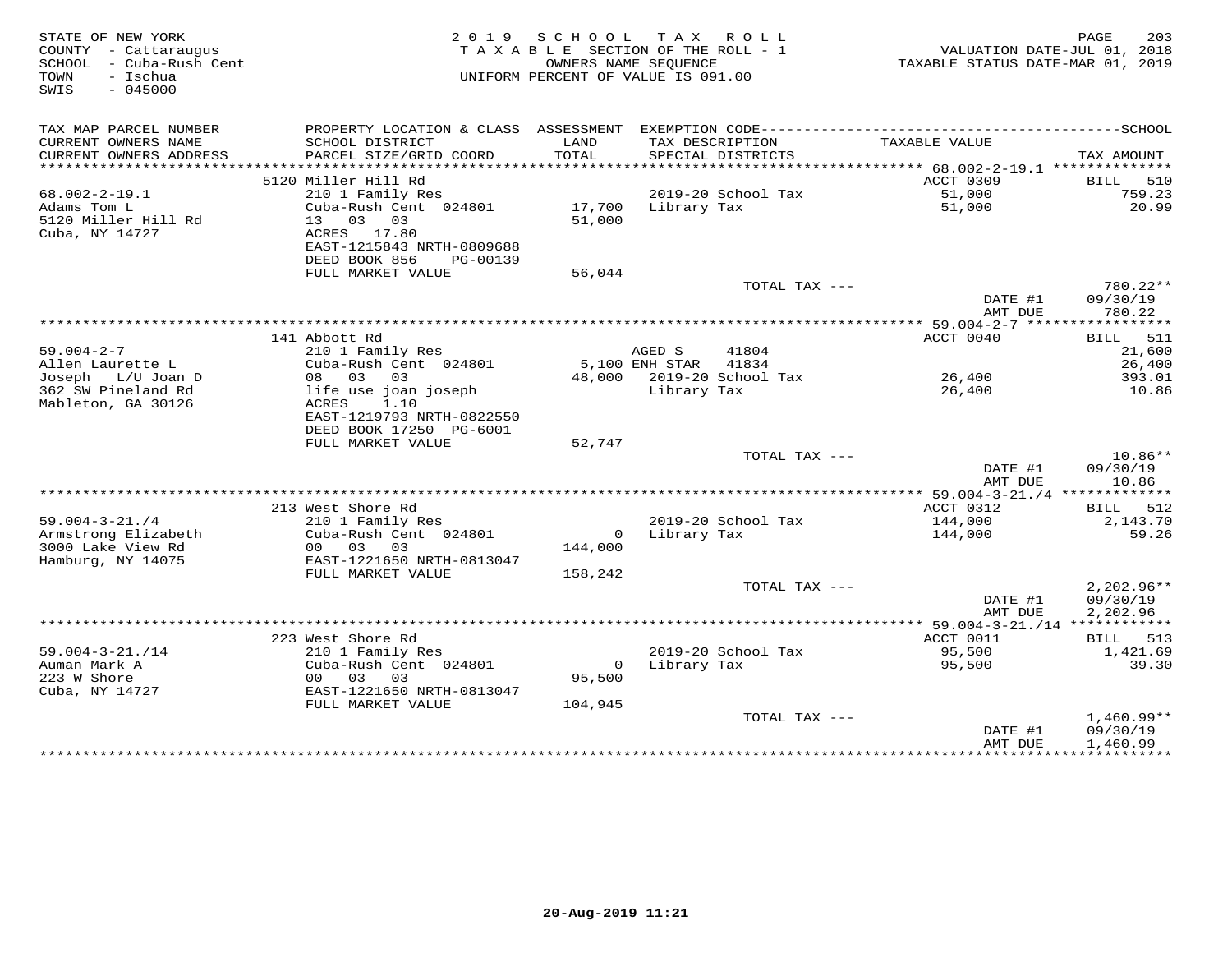| STATE OF NEW YORK<br>COUNTY - Cattaraugus<br>SCHOOL - Cuba-Rush Cent<br>TOWN<br>- Ischua<br>$-045000$<br>SWIS | 2 0 1 9                                                | SCHOOL              | TAX ROLL<br>TAXABLE SECTION OF THE ROLL - 1<br>OWNERS NAME SEQUENCE<br>UNIFORM PERCENT OF VALUE IS 091.00 | VALUATION DATE-JUL 01, 2018<br>TAXABLE STATUS DATE-MAR 01, 2019 | PAGE<br>204                  |
|---------------------------------------------------------------------------------------------------------------|--------------------------------------------------------|---------------------|-----------------------------------------------------------------------------------------------------------|-----------------------------------------------------------------|------------------------------|
| TAX MAP PARCEL NUMBER<br>CURRENT OWNERS NAME<br>CURRENT OWNERS ADDRESS                                        | SCHOOL DISTRICT<br>PARCEL SIZE/GRID COORD              | LAND<br>TOTAL       | TAX DESCRIPTION<br>SPECIAL DISTRICTS                                                                      | TAXABLE VALUE                                                   | TAX AMOUNT                   |
| ********************                                                                                          |                                                        | * * * * * * * * * * |                                                                                                           | ********************************* 59.004-3-21./8 *************  |                              |
|                                                                                                               | 217 West Shore Rd<br>210 1 Family Res                  |                     | 41854                                                                                                     | ACCT 0490                                                       | <b>BILL</b><br>514<br>27,300 |
| $59.004 - 3 - 21.78$<br>Austin Stephen M                                                                      | Cuba-Rush Cent 024801                                  |                     | BAS STAR<br>$0$ 2019-20 School Tax                                                                        | 142,500                                                         | 2,121.37                     |
| 217 W Shore Rd                                                                                                | 00 03<br>03                                            |                     | 142,500 Library Tax                                                                                       | 142,500                                                         | 58.64                        |
| Cuba, NY 14727                                                                                                | EAST-1221650 NRTH-0813047<br>DEED BOOK 3720<br>PG-2003 |                     |                                                                                                           |                                                                 |                              |
|                                                                                                               | FULL MARKET VALUE                                      | 156,593             |                                                                                                           |                                                                 |                              |
|                                                                                                               |                                                        |                     | TOTAL TAX ---                                                                                             | DATE #1                                                         | 1,778.01**<br>09/30/19       |
|                                                                                                               |                                                        |                     |                                                                                                           | AMT DUE                                                         | 1,778.01                     |
|                                                                                                               | Munger Hollow Rd                                       |                     |                                                                                                           | ACCT 0342                                                       | BILL 515                     |
| $59.004 - 2 - 23.1$                                                                                           | 314 Rural vac<10                                       |                     | 2019-20 School Tax                                                                                        | 5,200                                                           | 77.41                        |
| Bainbridge Larry & Robert                                                                                     | Cuba-Rush Cent 024801                                  | 5,200               | Library Tax                                                                                               | 5,200                                                           | 2.14                         |
| Arena Diane                                                                                                   | 08 03 03                                               | 5,200               |                                                                                                           |                                                                 |                              |
| 2034 Sweet Home Road                                                                                          | 1.25<br>ACRES                                          |                     |                                                                                                           |                                                                 |                              |
| Amherst, NY 14228                                                                                             | EAST-1220043 NRTH-0819860<br>DEED BOOK 30853 PG-6001   |                     |                                                                                                           |                                                                 |                              |
|                                                                                                               | FULL MARKET VALUE                                      | 5,714               |                                                                                                           |                                                                 |                              |
|                                                                                                               |                                                        |                     | TOTAL TAX ---                                                                                             |                                                                 | $79.55**$                    |
|                                                                                                               |                                                        |                     |                                                                                                           | DATE #1<br>AMT DUE                                              | 09/30/19<br>79.55            |
|                                                                                                               |                                                        |                     |                                                                                                           |                                                                 |                              |
| $59.004 - 3 - 8$                                                                                              | 92 Munger Hollow Rd<br>260 Seasonal res                |                     | 2019-20 School Tax                                                                                        | ACCT 0019<br>30,000                                             | BILL 516<br>446.60           |
| Bainbridge Larry & Robert                                                                                     | Cuba-Rush Cent 024801                                  | 11,400              | Library Tax                                                                                               | 30,000                                                          | 12.35                        |
| Arena Diane                                                                                                   | 07 03<br>0.3                                           | 30,000              |                                                                                                           |                                                                 |                              |
| 2034 Sweet Home Road                                                                                          | Life Use                                               |                     |                                                                                                           |                                                                 |                              |
| Amherst, NY 14228                                                                                             | ACRES<br>9.30                                          |                     |                                                                                                           |                                                                 |                              |
|                                                                                                               | EAST-1220889 NRTH-0819653<br>DEED BOOK 30853 PG-6001   |                     |                                                                                                           |                                                                 |                              |
|                                                                                                               | FULL MARKET VALUE                                      | 32,967              |                                                                                                           |                                                                 |                              |
|                                                                                                               |                                                        |                     | TOTAL TAX ---                                                                                             |                                                                 | 458.95**                     |
|                                                                                                               |                                                        |                     |                                                                                                           | DATE #1                                                         | 09/30/19                     |
|                                                                                                               |                                                        |                     |                                                                                                           | AMT DUE                                                         | 458.95                       |
|                                                                                                               | Munger Hollow Rd                                       |                     |                                                                                                           | *** 59.004-3-13 *****************<br>ACCT 0022                  | BILL 517                     |
| $59.004 - 3 - 13$                                                                                             | 260 Seasonal res                                       |                     | 2019-20 School Tax                                                                                        | 21,000                                                          | 312.62                       |
| Bainbridge Larry & Robert                                                                                     | Cuba-Rush Cent 024801                                  | 5,400               | Library Tax                                                                                               | 21,000                                                          | 8.64                         |
| Arena Diane                                                                                                   | 07 03 03                                               | 21,000              |                                                                                                           |                                                                 |                              |
| 2034 Sweet Home Road                                                                                          | Life Use                                               |                     |                                                                                                           |                                                                 |                              |
| Amherst, NY 14228                                                                                             | ACRES<br>1.50<br>EAST-1221675 NRTH-0819327             |                     |                                                                                                           |                                                                 |                              |
|                                                                                                               | DEED BOOK 30853 PG-6001                                |                     |                                                                                                           |                                                                 |                              |
|                                                                                                               | FULL MARKET VALUE                                      | 23,077              |                                                                                                           |                                                                 |                              |
|                                                                                                               |                                                        |                     | TOTAL TAX ---                                                                                             |                                                                 | $321.26**$                   |
|                                                                                                               |                                                        |                     |                                                                                                           | DATE #1                                                         | 09/30/19                     |
|                                                                                                               |                                                        |                     |                                                                                                           | AMT DUE                                                         | 321.26<br>* * * * * * * * *  |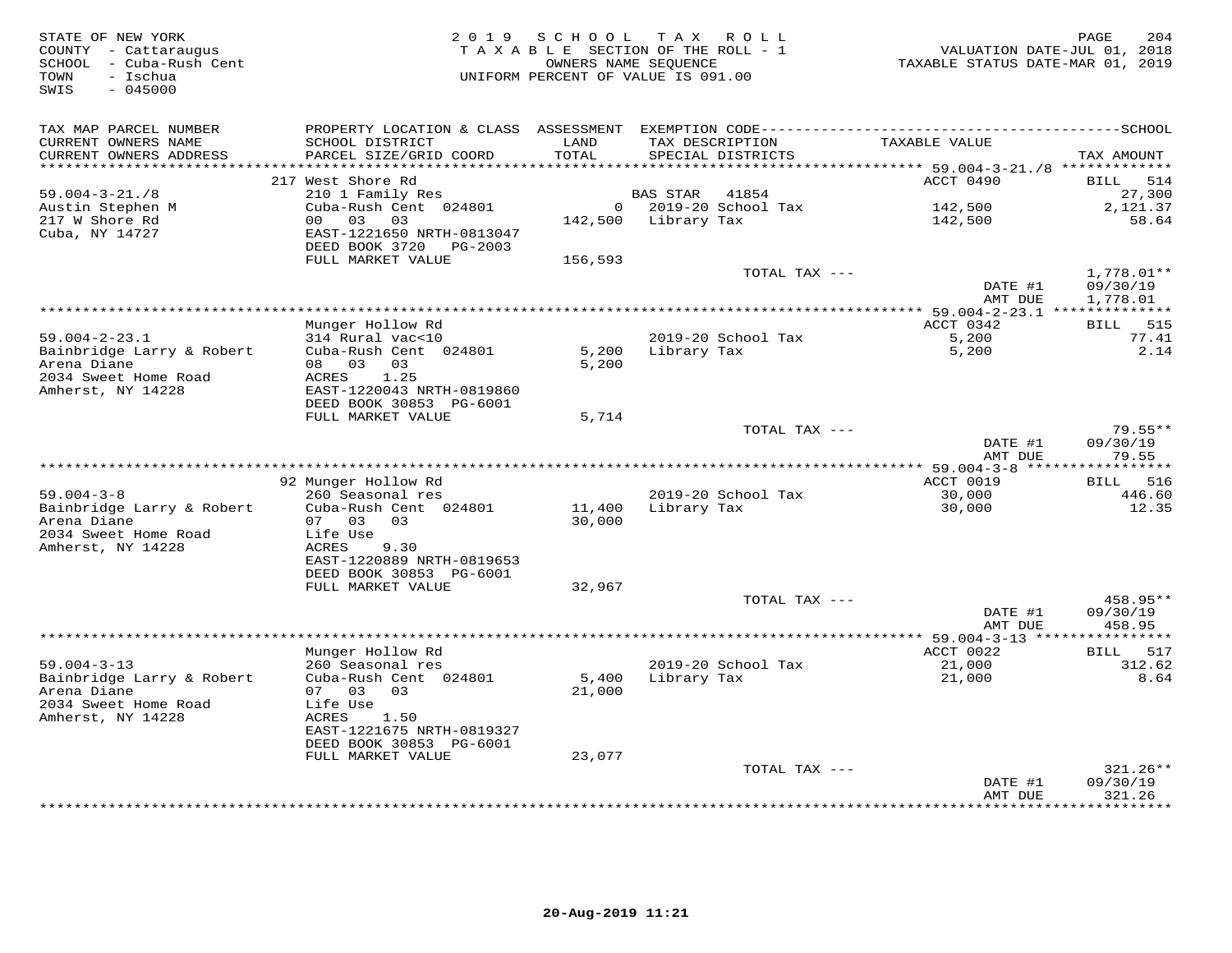| STATE OF NEW YORK<br>COUNTY - Cattaraugus<br>SCHOOL - Cuba-Rush Cent<br>TOWN<br>- Ischua<br>SWIS<br>$-045000$ |                                                       | 2019 SCHOOL TAX ROLL<br>TAXABLE SECTION OF THE ROLL - 1<br>OWNERS NAME SEQUENCE<br>UNIFORM PERCENT OF VALUE IS 091.00 |                    |                          | VALUATION DATE-JUL 01, 2018<br>TAXABLE STATUS DATE-MAR 01, 2019 | 205<br>PAGE            |
|---------------------------------------------------------------------------------------------------------------|-------------------------------------------------------|-----------------------------------------------------------------------------------------------------------------------|--------------------|--------------------------|-----------------------------------------------------------------|------------------------|
| TAX MAP PARCEL NUMBER                                                                                         |                                                       |                                                                                                                       |                    |                          |                                                                 |                        |
| CURRENT OWNERS NAME                                                                                           | SCHOOL DISTRICT                                       | LAND                                                                                                                  | TAX DESCRIPTION    |                          | TAXABLE VALUE                                                   |                        |
| CURRENT OWNERS ADDRESS<br>************************                                                            | PARCEL SIZE/GRID COORD                                | TOTAL                                                                                                                 |                    | SPECIAL DISTRICTS        |                                                                 | TAX AMOUNT             |
|                                                                                                               | Munger Hollow Rd                                      |                                                                                                                       |                    |                          | ACCT 0318                                                       | 518<br>BILL            |
| $59.004 - 3 - 14$                                                                                             | 323 Vacant rural                                      |                                                                                                                       |                    | 2019-20 School Tax       | 10,600                                                          | 157.80                 |
| Bainbridge Larry & Robert                                                                                     | Cuba-Rush Cent 024801                                 |                                                                                                                       | 10,600 Library Tax |                          | 10,600                                                          | 4.36                   |
| Arena Diane                                                                                                   | 07 03 03                                              | 10,600                                                                                                                |                    |                          |                                                                 |                        |
| 2034 Sweet Home Road<br>Amherst, NY 14228                                                                     | ACRES 12.20<br>EAST-1221505 NRTH-0819658              |                                                                                                                       |                    |                          |                                                                 |                        |
|                                                                                                               | DEED BOOK 30853 PG-6001                               |                                                                                                                       |                    |                          |                                                                 |                        |
|                                                                                                               | FULL MARKET VALUE                                     | 11,648                                                                                                                |                    |                          |                                                                 |                        |
|                                                                                                               |                                                       |                                                                                                                       |                    | TOTAL TAX ---            |                                                                 | $162.16**$             |
|                                                                                                               |                                                       |                                                                                                                       |                    |                          | DATE #1<br>AMT DUE                                              | 09/30/19<br>162.16     |
|                                                                                                               |                                                       |                                                                                                                       |                    |                          |                                                                 |                        |
|                                                                                                               | Burt Hill Rd                                          |                                                                                                                       |                    |                          | ACCT 0027                                                       | 519<br>BILL            |
| 68.002-2-27                                                                                                   | 260 Seasonal res                                      |                                                                                                                       |                    | 2019-20 School Tax       | 46,500                                                          | 692.24                 |
| Becker Paul A<br>Becker Melinda                                                                               | Cuba-Rush Cent 024801<br>14 03<br>03                  | 46,500                                                                                                                | 18,300 Library Tax |                          | 46,500                                                          | 19.14                  |
| 5326 Oakwood Dr                                                                                               | comb $24.3$                                           |                                                                                                                       |                    |                          |                                                                 |                        |
| North Tonawanda, NY 14120                                                                                     | Life Use                                              |                                                                                                                       |                    |                          |                                                                 |                        |
|                                                                                                               | ACRES 18.60                                           |                                                                                                                       |                    |                          |                                                                 |                        |
|                                                                                                               | EAST-1215228 NRTH-0812581<br>DEED BOOK 1017 PG-1194   |                                                                                                                       |                    |                          |                                                                 |                        |
|                                                                                                               | FULL MARKET VALUE                                     | 51,099                                                                                                                |                    |                          |                                                                 |                        |
|                                                                                                               |                                                       |                                                                                                                       |                    | TOTAL TAX ---            |                                                                 | $711.38**$             |
|                                                                                                               |                                                       |                                                                                                                       |                    |                          | DATE #1                                                         | 09/30/19               |
|                                                                                                               |                                                       |                                                                                                                       |                    |                          | AMT DUE                                                         | 711.38                 |
|                                                                                                               | 5370 Miller Hill Rd                                   |                                                                                                                       |                    |                          | ACCT 0188                                                       | BILL 520               |
| $68.002 - 1 - 3$                                                                                              | 210 1 Family Res                                      |                                                                                                                       | BAS STAR 41854     |                          |                                                                 | 27,300                 |
| Bennett Emma                                                                                                  | Cuba-Rush Cent 024801                                 |                                                                                                                       |                    | 6,900 2019-20 School Tax | 46,500                                                          | 692.24                 |
| 5370 Miller Hill Rd<br>CUBA, NY 14727                                                                         | 22 03 03<br>ACRES<br>3.35 BANK<br>017                 |                                                                                                                       | 46,500 Library Tax |                          | 46,500                                                          | 19.14                  |
|                                                                                                               | EAST-1213763 NRTH-0814870                             |                                                                                                                       |                    |                          |                                                                 |                        |
|                                                                                                               | DEED BOOK 1024 PG-48                                  |                                                                                                                       |                    |                          |                                                                 |                        |
|                                                                                                               | FULL MARKET VALUE                                     | 51,099                                                                                                                |                    |                          |                                                                 |                        |
|                                                                                                               |                                                       |                                                                                                                       |                    | TOTAL TAX ---            | DATE #1                                                         | $309.38**$<br>09/30/19 |
|                                                                                                               |                                                       |                                                                                                                       |                    |                          | AMT DUE                                                         | 309.38                 |
|                                                                                                               |                                                       |                                                                                                                       |                    |                          |                                                                 |                        |
|                                                                                                               | 5100 Miller Hill Rd                                   |                                                                                                                       |                    |                          | ACCT 0519                                                       | BILL 521               |
| $68.002 - 2 - 22.2$<br>Bergerstock Dale                                                                       | 210 1 Family Res<br>Cuba-Rush Cent 024801             |                                                                                                                       | 6,700 Library Tax  | 2019-20 School Tax       | 64,000<br>64,000                                                | 952.76<br>26.34        |
| 5100 Miller Hill Rd                                                                                           | 13 03 03                                              | 64,000                                                                                                                |                    |                          |                                                                 |                        |
| Cuba, NY 14727                                                                                                | $22.5$ combined $w/22.2$                              |                                                                                                                       |                    |                          |                                                                 |                        |
|                                                                                                               | ACRES<br>3.10                                         |                                                                                                                       |                    |                          |                                                                 |                        |
|                                                                                                               | EAST-1216099 NRTH-0809018<br>DEED BOOK 00984 PG-00898 |                                                                                                                       |                    |                          |                                                                 |                        |
|                                                                                                               | FULL MARKET VALUE                                     | 70,330                                                                                                                |                    |                          |                                                                 |                        |
|                                                                                                               |                                                       |                                                                                                                       |                    | TOTAL TAX ---            |                                                                 | $979.10**$             |
|                                                                                                               |                                                       |                                                                                                                       |                    |                          | DATE #1                                                         | 09/30/19               |
|                                                                                                               |                                                       |                                                                                                                       |                    |                          | AMT DUE                                                         | 979.10<br>*********    |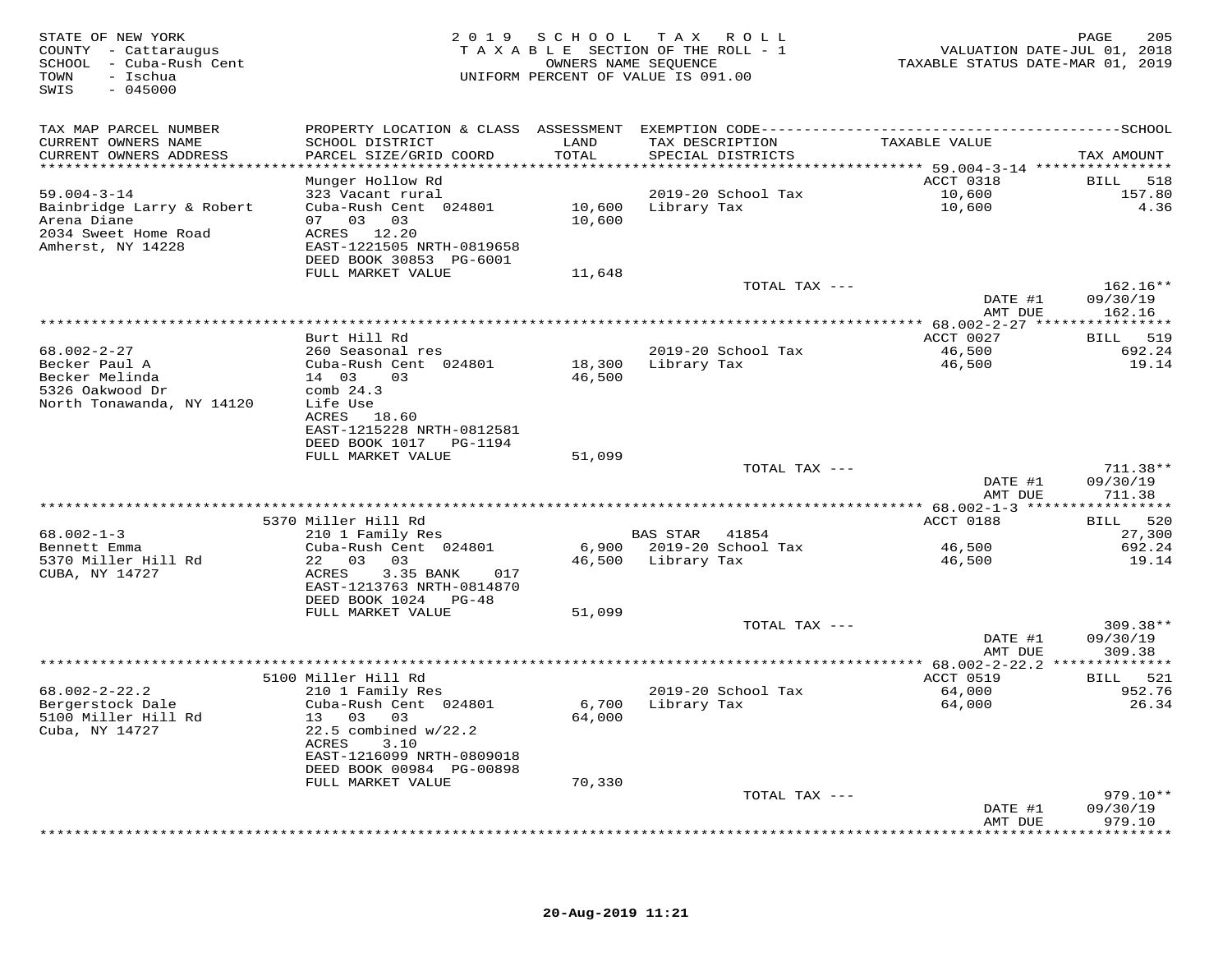| STATE OF NEW YORK<br>COUNTY - Cattaraugus<br>SCHOOL - Cuba-Rush Cent<br>- Ischua<br>TOWN<br>$-045000$<br>SWIS |                                                                      |               | 2019 SCHOOL TAX ROLL<br>TAXABLE SECTION OF THE ROLL - 1<br>OWNERS NAME SEOUENCE<br>UNIFORM PERCENT OF VALUE IS 091.00 | TAXABLE STATUS DATE-MAR 01, 2019 | 206<br>PAGE<br>VALUATION DATE-JUL 01, 2018 |
|---------------------------------------------------------------------------------------------------------------|----------------------------------------------------------------------|---------------|-----------------------------------------------------------------------------------------------------------------------|----------------------------------|--------------------------------------------|
| TAX MAP PARCEL NUMBER<br>CURRENT OWNERS NAME<br>CURRENT OWNERS ADDRESS                                        | SCHOOL DISTRICT<br>PARCEL SIZE/GRID COORD                            | LAND<br>TOTAL | TAX DESCRIPTION<br>SPECIAL DISTRICTS                                                                                  | TAXABLE VALUE                    | TAX AMOUNT                                 |
| ************************                                                                                      |                                                                      |               |                                                                                                                       |                                  |                                            |
| $59.004 - 1 - 5$                                                                                              | Union Valley Rd<br>910 Priv forest                                   |               | FOREST/A74 47460                                                                                                      | ACCT 0121                        | 522<br><b>BILL</b><br>28,894               |
| Biss Russell D                                                                                                | Cuba-Rush Cent 024801                                                |               | 49,000 2019-20 School Tax                                                                                             | 20,106                           | 299.31                                     |
| Biss Doris                                                                                                    | 27 03 03                                                             |               | 49,000 Library Tax                                                                                                    | 20,106                           | 8.27                                       |
| 564 Johnson Holloe Rd<br>Cuba, NY 14727                                                                       | ACRES 95.35<br>EAST-1213730 NRTH-0816756<br>DEED BOOK 00951 PG-00850 |               |                                                                                                                       |                                  |                                            |
| MAY BE SUBJECT TO PAYMENT<br>UNDER RPTL480A UNTIL 2028                                                        | FULL MARKET VALUE                                                    | 53,846        |                                                                                                                       |                                  |                                            |
|                                                                                                               |                                                                      |               | TOTAL TAX ---                                                                                                         | DATE #1<br>AMT DUE               | 307.58**<br>09/30/19<br>307.58             |
|                                                                                                               |                                                                      |               |                                                                                                                       |                                  |                                            |
| $59.004 - 3 - 20.2$                                                                                           | Johnson Hollow Rd<br>314 Rural vac<10                                |               | FOREST/A74 47460                                                                                                      | ACCT 0759                        | BILL 523<br>4,112                          |
| Biss Russell D                                                                                                | Cuba-Rush Cent 024801                                                |               | 9,500 2019-20 School Tax                                                                                              | 5,388                            | 80.21                                      |
| Biss Doris G                                                                                                  | 15 03 03                                                             |               | 9,500 Library Tax                                                                                                     | 5,388                            | 2.22                                       |
| 564 Johnson Hollow Rd                                                                                         | ACRES<br>6.55                                                        |               |                                                                                                                       |                                  |                                            |
| Cuba, NY 14727                                                                                                | EAST-1214956 NRTH-0816425                                            |               |                                                                                                                       |                                  |                                            |
| MAY BE SUBJECT TO PAYMENT<br>UNDER RPTL480A UNTIL 2028                                                        | DEED BOOK 00994 PG-00307<br>FULL MARKET VALUE                        | 10,440        |                                                                                                                       |                                  |                                            |
|                                                                                                               |                                                                      |               | TOTAL TAX ---                                                                                                         | DATE #1<br>AMT DUE               | 82.43**<br>09/30/19<br>82.43               |
|                                                                                                               |                                                                      |               |                                                                                                                       |                                  |                                            |
|                                                                                                               | 564 Johnson Hollow Rd                                                |               |                                                                                                                       | ACCT 0507                        | BILL 524                                   |
| $68.002 - 1 - 4$<br>Biss Russell D                                                                            | 210 1 Family Res<br>Cuba-Rush Cent 024801                            |               | BAS STAR 41854<br>8,200 2019-20 School Tax                                                                            | 93,500                           | 27,300<br>1,391.92                         |
| Biss Doris C                                                                                                  | 22 03 03                                                             |               | 93,500 Library Tax                                                                                                    | 93,500                           | 38.48                                      |
| 564 Johnson Hollow Rd<br>Cuba, NY 14727                                                                       | 5.02<br>ACRES<br>EAST-1214122 NRTH-0815604                           |               |                                                                                                                       |                                  |                                            |
|                                                                                                               | DEED BOOK 847 PG-00393                                               |               |                                                                                                                       |                                  |                                            |
|                                                                                                               | FULL MARKET VALUE                                                    | 102,747       | TOTAL TAX ---                                                                                                         |                                  | $1,028.40**$                               |
|                                                                                                               |                                                                      |               |                                                                                                                       | DATE #1<br>AMT DUE               | 09/30/19<br>1,028.40                       |
|                                                                                                               |                                                                      |               |                                                                                                                       |                                  |                                            |
|                                                                                                               | Johnson Hollow Rd (Off)                                              |               |                                                                                                                       | ACCT 0162                        | BILL 525                                   |
| $68.002 - 1 - 6.1$<br>Biss Russell D                                                                          | 314 Rural vac<10<br>Cuba-Rush Cent 024801                            |               | FOREST/A74 47460<br>5,500 2019-20 School Tax                                                                          | 1,100                            | 4,400<br>16.38                             |
| Biss Doris                                                                                                    | 22 03 03                                                             |               | 5,500 Library Tax                                                                                                     | 1,100                            | 0.45                                       |
| 564 Johnson Hollow Rd                                                                                         | 1.60<br>ACRES                                                        |               |                                                                                                                       |                                  |                                            |
| Cuba, NY 14727                                                                                                | EAST-1214558 NRTH-0815753                                            |               |                                                                                                                       |                                  |                                            |
| MAY BE SUBJECT TO PAYMENT<br>UNDER RPTL480A UNTIL 2028                                                        | DEED BOOK 00951 PG-00850<br>FULL MARKET VALUE                        | 6,044         |                                                                                                                       |                                  |                                            |
|                                                                                                               |                                                                      |               | TOTAL TAX ---                                                                                                         |                                  | $16.83**$                                  |
|                                                                                                               |                                                                      |               |                                                                                                                       | DATE #1                          | 09/30/19                                   |
|                                                                                                               |                                                                      |               |                                                                                                                       | AMT DUE                          | 16.83                                      |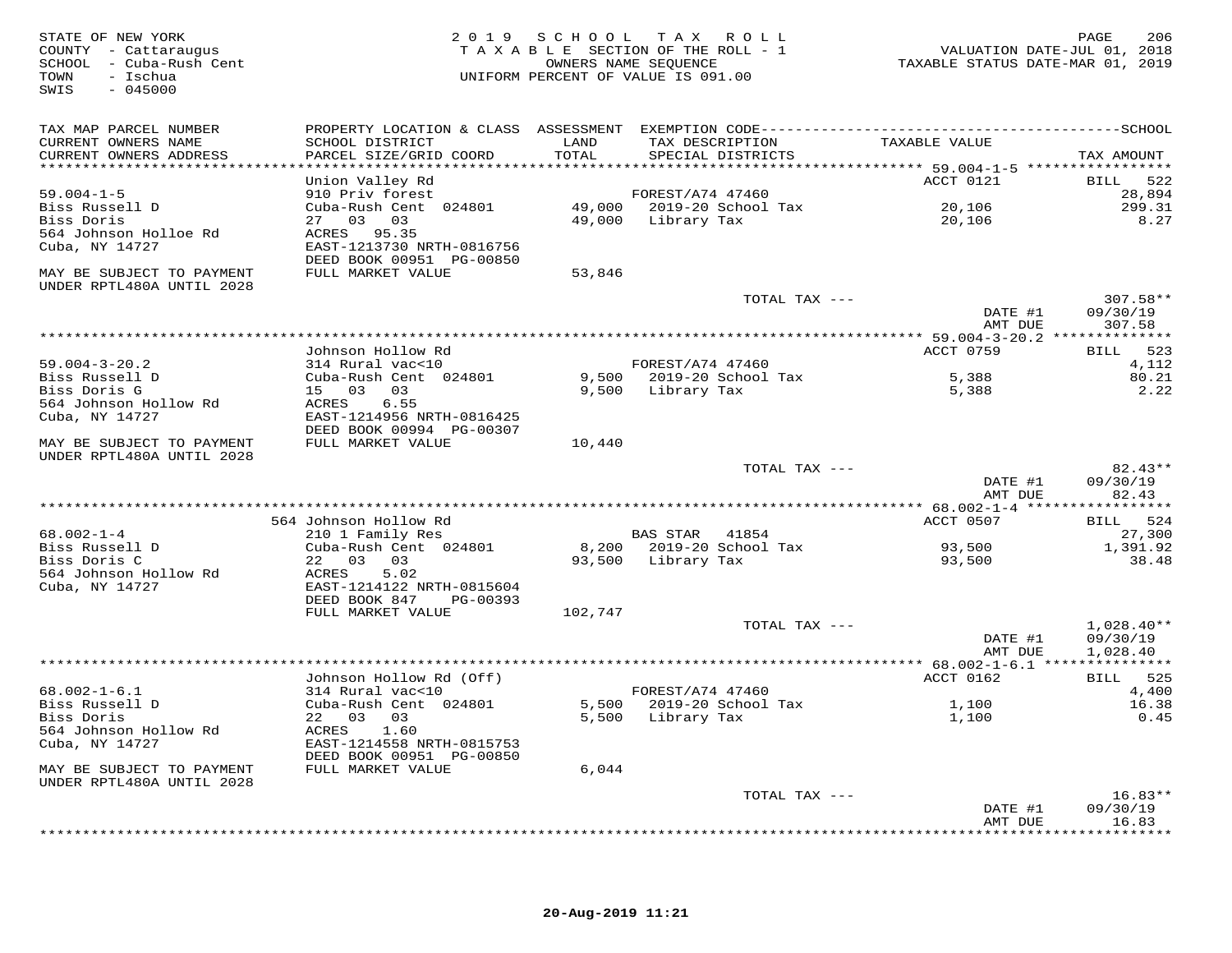| STATE OF NEW YORK<br>COUNTY - Cattaraugus<br>SCHOOL - Cuba-Rush Cent<br>- Ischua<br>TOWN<br>SWIS<br>$-045000$ |                                           | 2019 SCHOOL   | T A X<br>ROLL ROLL<br>TAXABLE SECTION OF THE ROLL - 1<br>OWNERS NAME SEQUENCE<br>UNIFORM PERCENT OF VALUE IS 091.00 | TAXABLE STATUS DATE-MAR 01, 2019           | 207<br>PAGE<br>VALUATION DATE-JUL 01, 2018 |
|---------------------------------------------------------------------------------------------------------------|-------------------------------------------|---------------|---------------------------------------------------------------------------------------------------------------------|--------------------------------------------|--------------------------------------------|
| TAX MAP PARCEL NUMBER                                                                                         |                                           |               |                                                                                                                     |                                            |                                            |
| CURRENT OWNERS NAME<br>CURRENT OWNERS ADDRESS<br>**********************                                       | SCHOOL DISTRICT<br>PARCEL SIZE/GRID COORD | LAND<br>TOTAL | TAX DESCRIPTION<br>SPECIAL DISTRICTS                                                                                | TAXABLE VALUE                              | TAX AMOUNT                                 |
|                                                                                                               | Yankee Rd                                 |               |                                                                                                                     | ACCT 0428                                  | 526<br>BILL                                |
| $59.004 - 1 - 2.1$                                                                                            | 323 Vacant rural                          |               | 2019-20 School Tax                                                                                                  | 57,500                                     | 855.99                                     |
| Blatner Richard P Jr                                                                                          | Cuba-Rush Cent 024801                     | 57,500        | Library Tax                                                                                                         | 57,500                                     | 23.66                                      |
| Blatner Mary E                                                                                                | 03 03<br>23/24                            | 57,500        |                                                                                                                     |                                            |                                            |
| 26 S Shore Dr                                                                                                 | ACRES 100.00                              |               |                                                                                                                     |                                            |                                            |
| Elma, NY 14059                                                                                                | EAST-1213774 NRTH-0818923                 |               |                                                                                                                     |                                            |                                            |
|                                                                                                               | DEED BOOK 14569 PG-3002                   |               |                                                                                                                     |                                            |                                            |
|                                                                                                               | FULL MARKET VALUE                         | 63,187        |                                                                                                                     |                                            |                                            |
|                                                                                                               |                                           |               | TOTAL TAX ---                                                                                                       |                                            | 879.65**                                   |
|                                                                                                               |                                           |               |                                                                                                                     | DATE #1<br>AMT DUE                         | 09/30/19<br>879.65                         |
|                                                                                                               |                                           |               |                                                                                                                     | ************ 59.004-1-2.2 **************** |                                            |
|                                                                                                               | 600 Yankee Rd                             |               |                                                                                                                     | ACCT 0929                                  | BILL 527                                   |
| $59.004 - 1 - 2.2$                                                                                            | 312 Vac w/imprv                           |               | 2019-20 School Tax                                                                                                  | 115,000                                    | 1,711.99                                   |
| Blatner Richard P Jr                                                                                          | Cuba-Rush Cent 024801                     | 79,900        | Library Tax                                                                                                         | 115,000                                    | 47.32                                      |
| Blatner Mary E                                                                                                | 23/24<br>03 03                            | 115,000       |                                                                                                                     |                                            |                                            |
| 26 S Shore Dr                                                                                                 | ACRES 145.40                              |               |                                                                                                                     |                                            |                                            |
| Elma, NY 14059                                                                                                | EAST-1213776 NRTH-0821338                 |               |                                                                                                                     |                                            |                                            |
|                                                                                                               | DEED BOOK 13066 PG-4006                   |               |                                                                                                                     |                                            |                                            |
|                                                                                                               | FULL MARKET VALUE                         | 126,374       | TOTAL TAX ---                                                                                                       |                                            | $1,759.31**$                               |
|                                                                                                               |                                           |               |                                                                                                                     | DATE #1                                    | 09/30/19                                   |
|                                                                                                               |                                           |               |                                                                                                                     | AMT DUE                                    | 1,759.31                                   |
|                                                                                                               |                                           |               |                                                                                                                     | *********** 59.004-1-10 *****              | ***********                                |
|                                                                                                               | 600 Yankee Rd                             |               |                                                                                                                     | ACCT 0437                                  | BILL 528                                   |
| $59.004 - 1 - 10$                                                                                             | 314 Rural vac<10                          |               | 2019-20 School Tax                                                                                                  | 5,000                                      | 74.43                                      |
| Blatner Richard P Jr                                                                                          | Cuba-Rush Cent 024801                     | 5,000         | Library Tax                                                                                                         | 5,000                                      | 2.06                                       |
| Blatner Mary E                                                                                                | 24 03<br>03                               | 5,000         |                                                                                                                     |                                            |                                            |
| 26 S Shore Dr                                                                                                 | FRNT 250.00 DPTH 175.00<br>ACRES<br>1.00  |               |                                                                                                                     |                                            |                                            |
| Elma, NY 14059                                                                                                | EAST-1213442 NRTH-0820092                 |               |                                                                                                                     |                                            |                                            |
|                                                                                                               | DEED BOOK 13066 PG-4006                   |               |                                                                                                                     |                                            |                                            |
|                                                                                                               | FULL MARKET VALUE                         | 5,495         |                                                                                                                     |                                            |                                            |
|                                                                                                               |                                           |               | TOTAL TAX ---                                                                                                       |                                            | $76.49**$                                  |
|                                                                                                               |                                           |               |                                                                                                                     | DATE #1                                    | 09/30/19                                   |
|                                                                                                               |                                           |               |                                                                                                                     | AMT DUE                                    | 76.49                                      |
|                                                                                                               |                                           |               | *************                                                                                                       | $* 59.004 - 1 - 13.1$ **                   | * * * * * * * * * * *                      |
|                                                                                                               | 640 Yankee Rd                             |               |                                                                                                                     | ACCT 0112                                  | BILL 529                                   |
| $59.004 - 1 - 13.1$<br>Blatner Richard P Jr                                                                   | 240 Rural res<br>Cuba-Rush Cent 024801    | 23,900        | 2019-20 School Tax<br>Library Tax                                                                                   | 205,000                                    | 3,051.80<br>84.36                          |
| Blatner Mary E                                                                                                | 24 03<br>03                               | 205,000       |                                                                                                                     | 205,000                                    |                                            |
| 26 S Shore Dr                                                                                                 | ACRES 26.60                               |               |                                                                                                                     |                                            |                                            |
| Elma, NY 14059                                                                                                | EAST-1212304 NRTH-0821281                 |               |                                                                                                                     |                                            |                                            |
|                                                                                                               | DEED BOOK 13066 PG-4005                   |               |                                                                                                                     |                                            |                                            |
|                                                                                                               | FULL MARKET VALUE                         | 225,275       |                                                                                                                     |                                            |                                            |
|                                                                                                               |                                           |               | TOTAL TAX ---                                                                                                       |                                            | $3,136.16**$                               |
|                                                                                                               |                                           |               |                                                                                                                     | DATE #1                                    | 09/30/19                                   |
|                                                                                                               |                                           |               |                                                                                                                     | AMT DUE                                    | 3,136.16<br>**********                     |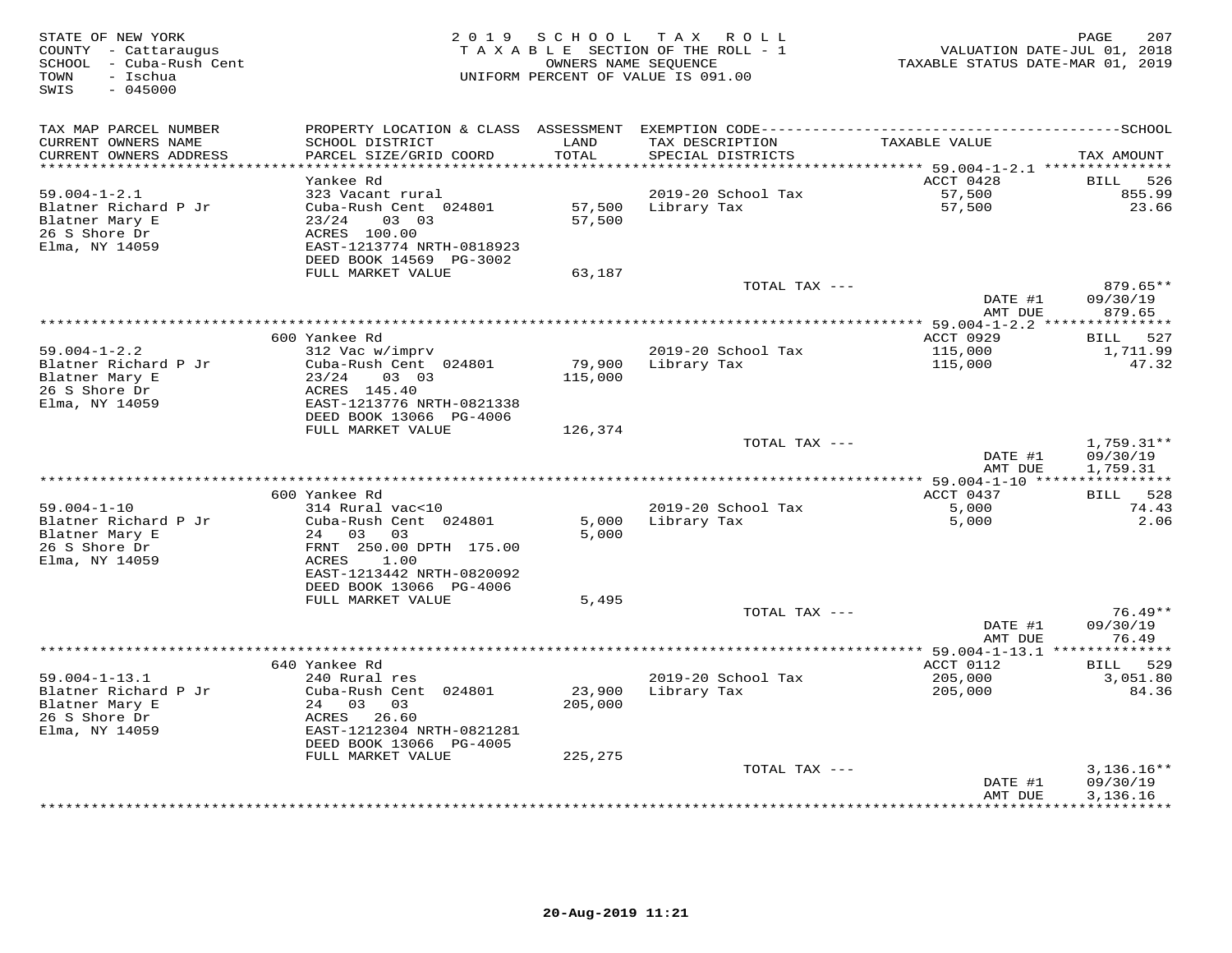| STATE OF NEW YORK<br>COUNTY - Cattaraugus<br>SCHOOL - Cuba-Rush Cent<br>TOWN<br>- Ischua<br>$-045000$<br>SWIS |                                           |               | 2019 SCHOOL TAX ROLL<br>TAXABLE SECTION OF THE ROLL - 1<br>OWNERS NAME SEQUENCE<br>UNIFORM PERCENT OF VALUE IS 091.00 | TAXABLE STATUS DATE-MAR 01, 2019 | 208<br>PAGE<br>VALUATION DATE-JUL 01, 2018 |
|---------------------------------------------------------------------------------------------------------------|-------------------------------------------|---------------|-----------------------------------------------------------------------------------------------------------------------|----------------------------------|--------------------------------------------|
| TAX MAP PARCEL NUMBER                                                                                         |                                           |               |                                                                                                                       |                                  |                                            |
| CURRENT OWNERS NAME<br>CURRENT OWNERS ADDRESS                                                                 | SCHOOL DISTRICT<br>PARCEL SIZE/GRID COORD | LAND<br>TOTAL | TAX DESCRIPTION<br>SPECIAL DISTRICTS                                                                                  | TAXABLE VALUE                    | TAX AMOUNT                                 |
| **********************                                                                                        | ************************                  |               |                                                                                                                       |                                  |                                            |
|                                                                                                               | Yankee Hill Rd                            |               |                                                                                                                       | ACCT 0861                        | 530<br><b>BILL</b>                         |
| $59.004 - 1 - 13.5$<br>Blatner Richard P Jr                                                                   | 323 Vacant rural<br>Cuba-Rush Cent 024801 | 19,000        | 2019-20 School Tax<br>Library Tax                                                                                     | 19,000<br>19,000                 | 282.85<br>7.82                             |
| Blatner Mary E                                                                                                | 24 03<br>03                               | 19,000        |                                                                                                                       |                                  |                                            |
| 26 S Shore Dr                                                                                                 | Ff 181.63                                 |               |                                                                                                                       |                                  |                                            |
| Elma, NY 14059                                                                                                | ACRES 19.75                               |               |                                                                                                                       |                                  |                                            |
|                                                                                                               | EAST-1211789 NRTH-0820402                 |               |                                                                                                                       |                                  |                                            |
|                                                                                                               | DEED BOOK 13066 PG-4005                   |               |                                                                                                                       |                                  |                                            |
|                                                                                                               | FULL MARKET VALUE                         | 20,879        |                                                                                                                       |                                  | $290.67**$                                 |
|                                                                                                               |                                           |               | TOTAL TAX ---                                                                                                         | DATE #1                          | 09/30/19                                   |
|                                                                                                               |                                           |               |                                                                                                                       | AMT DUE                          | 290.67                                     |
|                                                                                                               |                                           |               |                                                                                                                       |                                  |                                            |
|                                                                                                               | Abbott Rd                                 |               |                                                                                                                       | ACCT 0039                        | <b>BILL</b><br>531                         |
| $59.004 - 2 - 10$<br>Booth Allan M                                                                            | 314 Rural vac<10<br>Cuba-Rush Cent 024801 | 5,200         | 2019-20 School Tax                                                                                                    | 5,200                            | 77.41<br>2.14                              |
| Booth Maryjean E                                                                                              | 08 03<br>03                               | 5,200         | Library Tax                                                                                                           | 5,200                            |                                            |
| 5103 Kraus Rd                                                                                                 | FRNT 181.00 DPTH 300.00                   |               |                                                                                                                       |                                  |                                            |
| Clarence, NY 14031                                                                                            | ACRES<br>1.20                             |               |                                                                                                                       |                                  |                                            |
|                                                                                                               | EAST-1219865 NRTH-0822796                 |               |                                                                                                                       |                                  |                                            |
|                                                                                                               | DEED BOOK 00932 PG-00602                  |               |                                                                                                                       |                                  |                                            |
|                                                                                                               | FULL MARKET VALUE                         | 5,714         | TOTAL TAX ---                                                                                                         |                                  | $79.55**$                                  |
|                                                                                                               |                                           |               |                                                                                                                       | DATE #1                          | 09/30/19                                   |
|                                                                                                               |                                           |               |                                                                                                                       | AMT DUE                          | 79.55                                      |
|                                                                                                               |                                           |               |                                                                                                                       | ************ 59.004-2-11 ****    | * * * * * * * * * * *                      |
|                                                                                                               | Abbott Rd                                 |               |                                                                                                                       | ACCT 0423                        | 532<br><b>BILL</b>                         |
| $59.004 - 2 - 11$<br>Booth Chester L III                                                                      | 314 Rural vac<10<br>Cuba-Rush Cent 024801 | 3,900         | 2019-20 School Tax<br>Library Tax                                                                                     | 3,900<br>3,900                   | 58.06<br>1.60                              |
| Booth Darla                                                                                                   | 08 03<br>03                               | 3,900         |                                                                                                                       |                                  |                                            |
| 13605 Buffalo Rd                                                                                              | FRNT 175.00 DPTH 175.00                   |               |                                                                                                                       |                                  |                                            |
| Springfield, NE 68059                                                                                         | EAST-1219959 NRTH-0822643                 |               |                                                                                                                       |                                  |                                            |
|                                                                                                               | DEED BOOK 00931 PG-01073                  |               |                                                                                                                       |                                  |                                            |
|                                                                                                               | FULL MARKET VALUE                         | 4,286         | TOTAL TAX ---                                                                                                         |                                  | $59.66**$                                  |
|                                                                                                               |                                           |               |                                                                                                                       | DATE #1                          | 09/30/19                                   |
|                                                                                                               |                                           |               |                                                                                                                       | AMT DUE                          | 59.66                                      |
|                                                                                                               |                                           |               |                                                                                                                       |                                  |                                            |
|                                                                                                               | 426 Johnson Hollow Rd                     |               |                                                                                                                       | ACCT 0041                        | 533<br><b>BILL</b>                         |
| $59.004 - 3 - 19$<br>Borden Jack                                                                              | 210 1 Family Res<br>Cuba-Rush Cent 024801 | 6,200         | ENH STAR<br>41834<br>2019-20 School Tax                                                                               | 58,000                           | 58,000<br>863.44                           |
| Borden Charlotte                                                                                              | 15 03<br>03                               | 58,000        | Library Tax                                                                                                           | 58,000                           | 23.87                                      |
| 426 Johnson Hollow Rd                                                                                         | ACRES<br>2.50                             |               |                                                                                                                       |                                  |                                            |
| Cuba, NY 14727                                                                                                | EAST-1216930 NRTH-0816067                 |               |                                                                                                                       |                                  |                                            |
|                                                                                                               | DEED BOOK 747<br>PG-00019                 |               |                                                                                                                       |                                  |                                            |
|                                                                                                               | FULL MARKET VALUE                         | 63,736        | TOTAL TAX ---                                                                                                         |                                  | $23.87**$                                  |
|                                                                                                               |                                           |               |                                                                                                                       | DATE #1                          | 09/30/19                                   |
|                                                                                                               |                                           |               |                                                                                                                       | AMT DUE                          | 23.87                                      |
|                                                                                                               |                                           |               |                                                                                                                       |                                  | .                                          |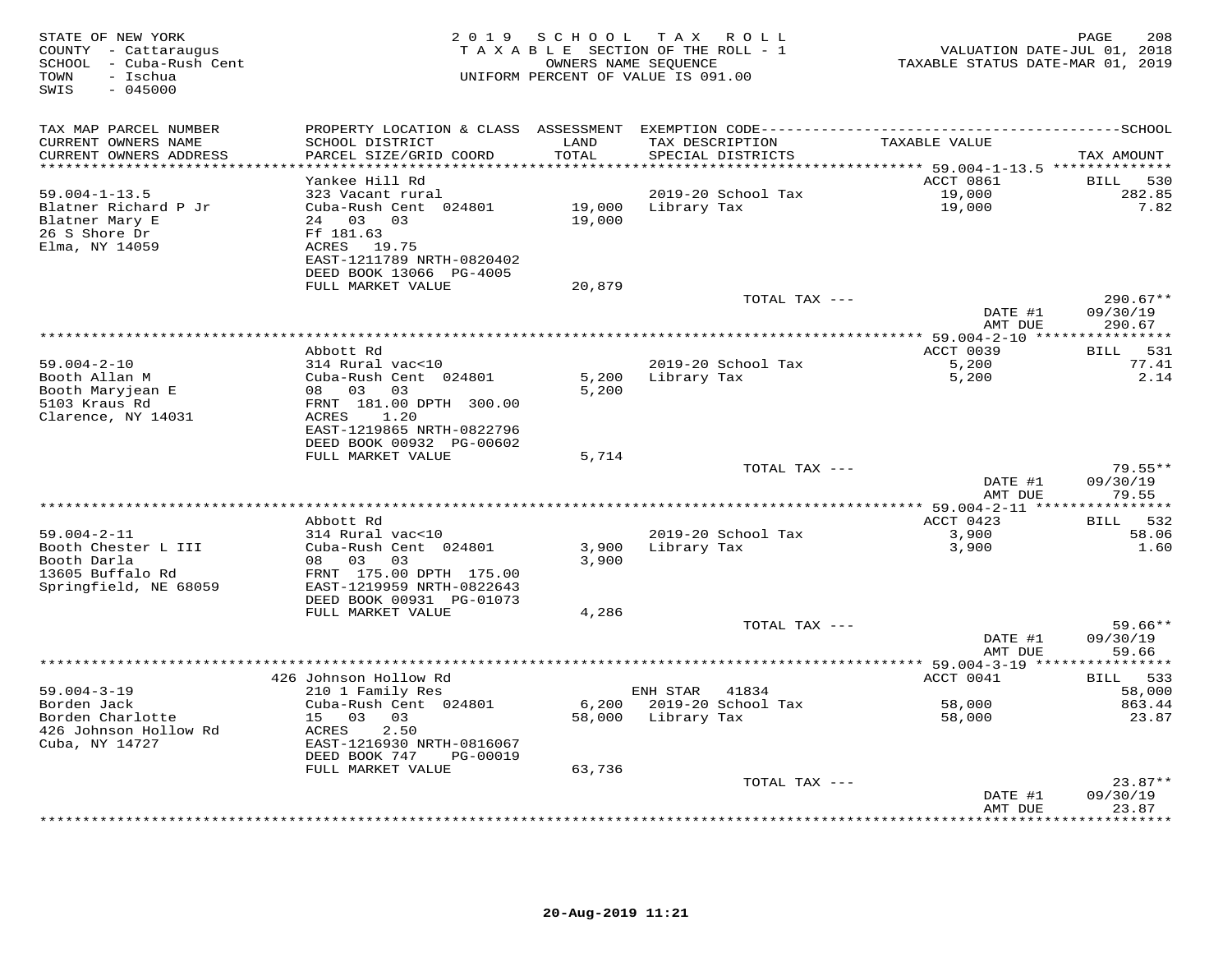| STATE OF NEW YORK<br>COUNTY - Cattaraugus<br>- Cuba-Rush Cent<br>SCHOOL<br>- Ischua<br>TOWN<br>SWIS<br>$-045000$ | 2 0 1 9                                                                                                    | SCHOOL<br>TAXABLE SECTION OF THE ROLL - 1<br>UNIFORM PERCENT OF VALUE IS 091.00 | T A X<br>OWNERS NAME SEOUENCE | R O L L                   | VALUATION DATE-JUL 01, 2018<br>TAXABLE STATUS DATE-MAR 01, 2019 | PAGE<br>209                          |
|------------------------------------------------------------------------------------------------------------------|------------------------------------------------------------------------------------------------------------|---------------------------------------------------------------------------------|-------------------------------|---------------------------|-----------------------------------------------------------------|--------------------------------------|
| TAX MAP PARCEL NUMBER                                                                                            |                                                                                                            |                                                                                 |                               |                           |                                                                 |                                      |
| CURRENT OWNERS NAME<br>CURRENT OWNERS ADDRESS                                                                    | SCHOOL DISTRICT<br>PARCEL SIZE/GRID COORD                                                                  | LAND<br>TOTAL                                                                   | TAX DESCRIPTION               | SPECIAL DISTRICTS         | TAXABLE VALUE                                                   | TAX AMOUNT                           |
| ************************                                                                                         |                                                                                                            |                                                                                 |                               |                           | ACCT 0773                                                       |                                      |
| $59.004 - 2 - 23.2$                                                                                              | 148 Munger Hollow Rd<br>210 1 Family Res                                                                   |                                                                                 | <b>BAS STAR</b>               | 41854                     |                                                                 | 534<br>BILL<br>27,300                |
| Brainard Gabrielle                                                                                               | Cuba-Rush Cent 024801                                                                                      | 5,200                                                                           |                               | 2019-20 School Tax        | 89,500                                                          | 1,332.37                             |
| 148 Munger Hollow Rd<br>Cuba, NY 14727                                                                           | 07/08<br>03 03<br><b>ACRES</b><br>1.20 BANK<br>017<br>EAST-1219805 NRTH-0820043<br>DEED BOOK 14651 PG-2001 | 89,500                                                                          | Library Tax                   |                           | 89,500                                                          | 36.83                                |
|                                                                                                                  | FULL MARKET VALUE                                                                                          | 98,352                                                                          |                               |                           |                                                                 |                                      |
|                                                                                                                  |                                                                                                            |                                                                                 |                               | TOTAL TAX ---             | DATE #1                                                         | $967.20**$<br>09/30/19               |
|                                                                                                                  |                                                                                                            |                                                                                 |                               |                           | AMT DUE<br>************ 68.001-1-5.2 ****************           | 967.20                               |
|                                                                                                                  | Johnson Hollow Rd                                                                                          |                                                                                 |                               |                           | ACCT 0769                                                       | 535<br>BILL                          |
| $68.001 - 1 - 5.2$                                                                                               | 910 Priv forest                                                                                            |                                                                                 |                               | 2019-20 School Tax        | 169,000                                                         | 2,515.87                             |
| Briggs Thomas 1/4 int<br>Briggs James 1/4 int<br>103 Forest Dr                                                   | Cuba-Rush Cent 024801<br>22/23/29/30/31<br>03 03<br>ACRES 287.80                                           | 169,000<br>169,000                                                              | Library Tax                   |                           | 169,000                                                         | 69.55                                |
| North Syracuse, NY 13212                                                                                         | EAST-1209310 NRTH-0813831<br>DEED BOOK 26752 PG-9003                                                       |                                                                                 |                               |                           |                                                                 |                                      |
|                                                                                                                  | FULL MARKET VALUE                                                                                          | 185,714                                                                         |                               |                           |                                                                 |                                      |
|                                                                                                                  |                                                                                                            |                                                                                 |                               | TOTAL TAX ---             | DATE #1<br>AMT DUE                                              | $2,585.42**$<br>09/30/19<br>2,585.42 |
|                                                                                                                  |                                                                                                            |                                                                                 |                               |                           | *** 59.004-3-5.1 ****************                               |                                      |
|                                                                                                                  | 241 Munger Hollow Rd                                                                                       |                                                                                 |                               |                           | ACCT 0047                                                       | <b>BILL</b><br>536                   |
| $59.004 - 3 - 5.1$                                                                                               | 280 Res Multiple                                                                                           |                                                                                 | <b>BAS STAR</b>               | 41854                     |                                                                 | 27,300                               |
| Brinkwart George                                                                                                 | Cuba-Rush Cent 024801                                                                                      |                                                                                 |                               | 60,500 2019-20 School Tax | 234,500                                                         | 3,490.96                             |
| Brinkwart Nancy<br>241 Munger Hollow Rd<br>Cuba, NY 14727                                                        | 15 03<br>03<br>ACRES<br>83.95<br>EAST-1217649 NRTH-0818821                                                 | 234,500                                                                         | Library Tax                   |                           | 234,500                                                         | 96.50                                |
|                                                                                                                  | DEED BOOK 800<br>PG-00889<br>FULL MARKET VALUE                                                             | 257,692                                                                         |                               |                           |                                                                 |                                      |
|                                                                                                                  |                                                                                                            |                                                                                 |                               | TOTAL TAX ---             |                                                                 | $3,185.46**$                         |
|                                                                                                                  |                                                                                                            |                                                                                 |                               |                           | DATE #1<br>AMT DUE                                              | 09/30/19<br>3,185.46                 |
|                                                                                                                  |                                                                                                            |                                                                                 |                               |                           |                                                                 |                                      |
|                                                                                                                  | 211 Munger Hollow Rd                                                                                       |                                                                                 |                               |                           | ACCT 0963                                                       | BILL<br>537                          |
| $59.004 - 3 - 7.2$<br>Brinkwart George                                                                           | 314 Rural vac<10<br>Cuba-Rush Cent 024801                                                                  | 5,000                                                                           | Library Tax                   | 2019-20 School Tax        | 5,000<br>5,000                                                  | 74.43<br>2.06                        |
| Brinkwart Nancy<br>241 Munger Hollow Rd                                                                          | 07<br>03<br>03<br>FRNT 180.00 DPTH 255.00                                                                  | 5.000                                                                           |                               |                           |                                                                 |                                      |
| Cuba, NY 14727                                                                                                   | EAST-1218322 NRTH-0820134<br>DEED BOOK 18890 PG-5001                                                       |                                                                                 |                               |                           |                                                                 |                                      |
|                                                                                                                  | FULL MARKET VALUE                                                                                          | 5,495                                                                           |                               |                           |                                                                 |                                      |
|                                                                                                                  |                                                                                                            |                                                                                 |                               | TOTAL TAX ---             | DATE #1                                                         | $76.49**$<br>09/30/19                |
|                                                                                                                  |                                                                                                            |                                                                                 |                               |                           | AMT DUE<br>* * * * * * * * * ·                                  | 76.49<br>********                    |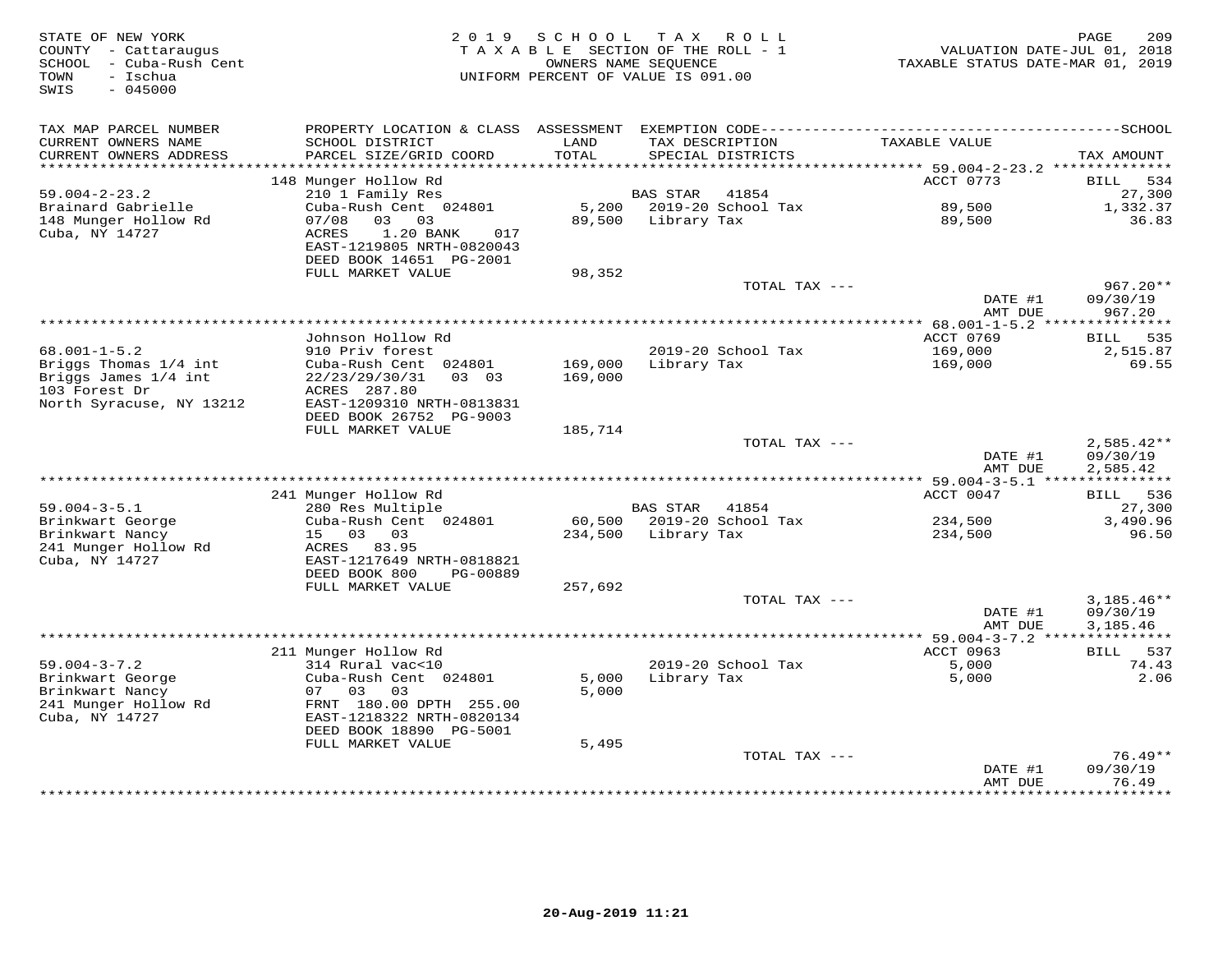| STATE OF NEW YORK<br>COUNTY - Cattaraugus<br>SCHOOL - Cuba-Rush Cent<br>- Ischua<br>TOWN<br>SWIS<br>$-045000$ | 2 0 1 9                                              | SCHOOL | T A X<br>ROLL ROLL<br>TAXABLE SECTION OF THE ROLL - 1<br>OWNERS NAME SEQUENCE<br>UNIFORM PERCENT OF VALUE IS 091.00 | VALUATION DATE-JUL 01, 2018<br>TAXABLE STATUS DATE-MAR 01, 2019 | 210<br>PAGE                 |
|---------------------------------------------------------------------------------------------------------------|------------------------------------------------------|--------|---------------------------------------------------------------------------------------------------------------------|-----------------------------------------------------------------|-----------------------------|
| TAX MAP PARCEL NUMBER<br>CURRENT OWNERS NAME                                                                  | SCHOOL DISTRICT                                      | LAND   | TAX DESCRIPTION                                                                                                     | TAXABLE VALUE                                                   |                             |
| CURRENT OWNERS ADDRESS<br>***********************                                                             | PARCEL SIZE/GRID COORD                               | TOTAL  | SPECIAL DISTRICTS                                                                                                   |                                                                 | TAX AMOUNT                  |
|                                                                                                               | 273 Munger Hollow Rd                                 |        |                                                                                                                     | ACCT 0954                                                       | BILL<br>538                 |
| $59.004 - 3 - 5.2$                                                                                            | 210 1 Family Res                                     |        | 2019-20 School Tax                                                                                                  | 47,000                                                          | 699.68                      |
| Brinkwart Paul                                                                                                | Cuba-Rush Cent 024801                                | 4,000  | Library Tax                                                                                                         | 47,000                                                          | 19.34                       |
| 273 Munger Hollow Rd                                                                                          | 15 03 03                                             | 47,000 |                                                                                                                     |                                                                 |                             |
| Cuba, NY 14727                                                                                                | Life Use                                             |        |                                                                                                                     |                                                                 |                             |
|                                                                                                               | FRNT 199.00 DPTH 136.70<br>EAST-1217369 NRTH-0819891 |        |                                                                                                                     |                                                                 |                             |
|                                                                                                               | DEED BOOK 13526 PG-6001                              |        |                                                                                                                     |                                                                 |                             |
|                                                                                                               | FULL MARKET VALUE                                    | 51,648 |                                                                                                                     |                                                                 |                             |
|                                                                                                               |                                                      |        | TOTAL TAX ---                                                                                                       |                                                                 | 719.02**                    |
|                                                                                                               |                                                      |        |                                                                                                                     | DATE #1                                                         | 09/30/19                    |
|                                                                                                               |                                                      |        |                                                                                                                     | AMT DUE                                                         | 719.02                      |
|                                                                                                               | 5301 Miller Hill Rd                                  |        |                                                                                                                     | ACCT 0777                                                       | 539<br><b>BILL</b>          |
| $68.002 - 1 - 15.2$                                                                                           | 270 Mfg housing                                      |        | 2019-20 School Tax                                                                                                  | 20,000                                                          | 297.74                      |
| Brown David F                                                                                                 | Cuba-Rush Cent 024801                                | 8,700  | Library Tax                                                                                                         | 20,000                                                          | 8.23                        |
| Brown Rhonda L                                                                                                | 22 03<br>03                                          | 20,000 |                                                                                                                     |                                                                 |                             |
| 3424 Franklin Str                                                                                             | ACRES<br>5.60                                        |        |                                                                                                                     |                                                                 |                             |
| Machias, NY 14101                                                                                             | EAST-1212715 NRTH-0813295                            |        |                                                                                                                     |                                                                 |                             |
|                                                                                                               | DEED BOOK 30000 PG-804<br>FULL MARKET VALUE          | 21,978 |                                                                                                                     |                                                                 |                             |
|                                                                                                               |                                                      |        | TOTAL TAX ---                                                                                                       |                                                                 | 305.97**                    |
|                                                                                                               |                                                      |        |                                                                                                                     | DATE #1                                                         | 09/30/19                    |
|                                                                                                               |                                                      |        |                                                                                                                     | AMT DUE                                                         | 305.97                      |
|                                                                                                               |                                                      |        |                                                                                                                     | ************ 59.004-2-20 ****                                   | ***********                 |
|                                                                                                               | 57 Abbotts Rd                                        |        |                                                                                                                     | ACCT 0055                                                       | 540<br><b>BILL</b>          |
| $59.004 - 2 - 20$<br>Brown Mary                                                                               | 210 1 Family Res<br>Cuba-Rush Cent 024801            |        | ENH STAR<br>41834<br>6,800 2019-20 School Tax                                                                       | 85,000                                                          | 62,520<br>1,265.38          |
| 57 Abbotts Road                                                                                               | 08 03<br>03                                          |        | 85,000 Library Tax                                                                                                  | 85,000                                                          | 34.98                       |
| Cuba, NY 14727                                                                                                | 3.23<br>ACRES                                        |        |                                                                                                                     |                                                                 |                             |
|                                                                                                               | EAST-1221231 NRTH-0821998                            |        |                                                                                                                     |                                                                 |                             |
| PRIOR OWNER ON 3/01/2019                                                                                      | DEED BOOK 20190 PG-6137                              |        |                                                                                                                     |                                                                 |                             |
| Brown Mary                                                                                                    | FULL MARKET VALUE                                    | 93,407 |                                                                                                                     |                                                                 |                             |
|                                                                                                               |                                                      |        | TOTAL TAX ---                                                                                                       | DATE #1                                                         | 404.36**<br>09/30/19        |
|                                                                                                               |                                                      |        |                                                                                                                     | AMT DUE                                                         | 404.36                      |
|                                                                                                               |                                                      |        |                                                                                                                     |                                                                 |                             |
|                                                                                                               | 5527 Union Valley Rd                                 |        |                                                                                                                     | ACCT 0608                                                       | BILL 541                    |
| $59.004 - 1 - 6.2$                                                                                            | 270 Mfg housing                                      |        | 2019-20 School Tax                                                                                                  | 28,000                                                          | 416.83                      |
| Burdsall Thomas James                                                                                         | Cuba-Rush Cent 024801                                | 5,500  | Library Tax                                                                                                         | 28,000                                                          | 11.52                       |
| Pang Yee Man                                                                                                  | 23 03 03                                             | 28,000 |                                                                                                                     |                                                                 |                             |
| 5527 Union Valley Rd<br>Cuba, NY 14727                                                                        | ACRES<br>1.60<br>EAST-1211959 NRTH-0816510           |        |                                                                                                                     |                                                                 |                             |
|                                                                                                               | DEED BOOK 23733 PG-3001                              |        |                                                                                                                     |                                                                 |                             |
|                                                                                                               | FULL MARKET VALUE                                    | 30,769 |                                                                                                                     |                                                                 |                             |
|                                                                                                               |                                                      |        | TOTAL TAX ---                                                                                                       |                                                                 | 428.35**                    |
|                                                                                                               |                                                      |        |                                                                                                                     | DATE #1                                                         | 09/30/19                    |
|                                                                                                               |                                                      |        |                                                                                                                     | AMT DUE<br>* * * * * * * * * * * *                              | 428.35<br>* * * * * * * * * |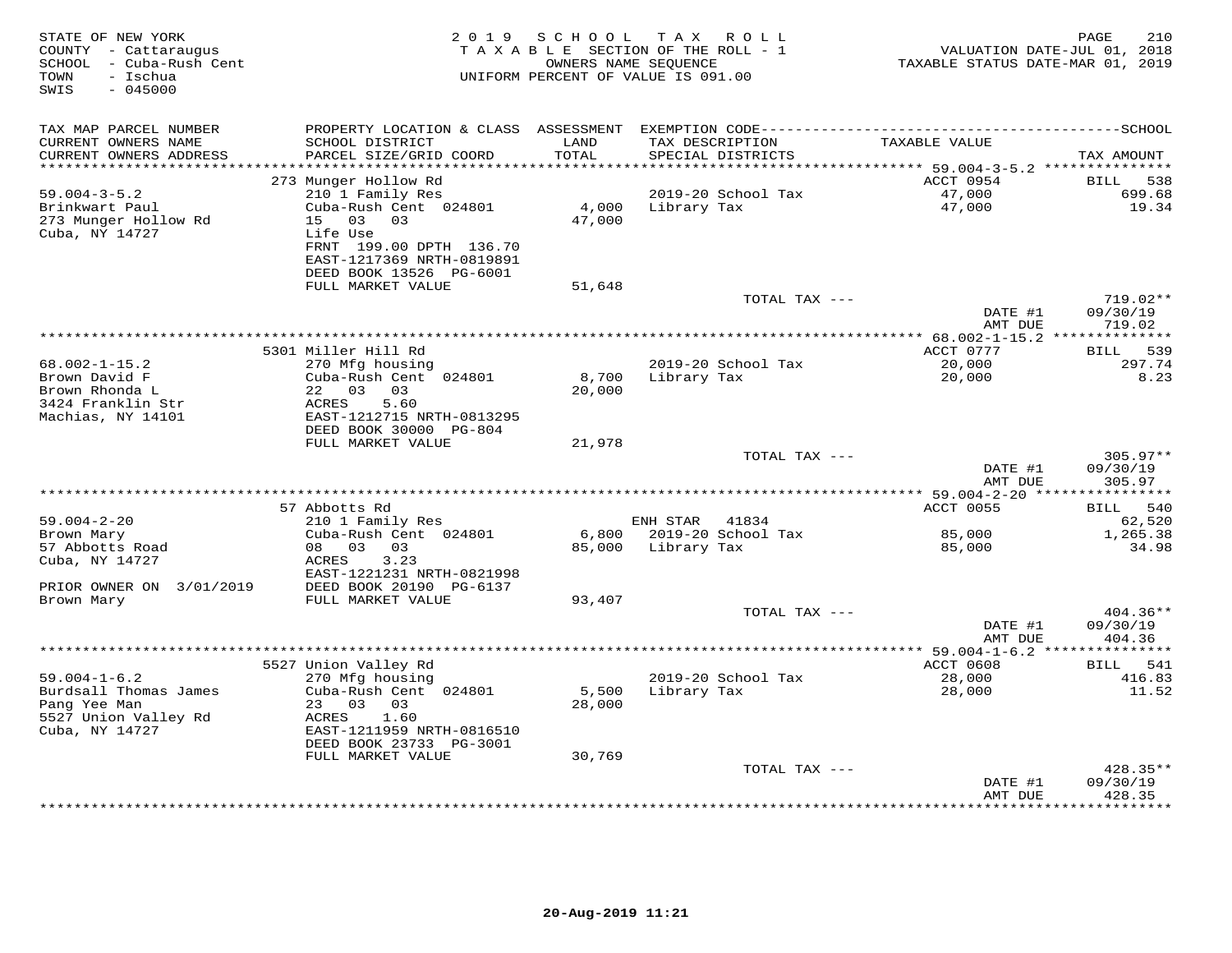| STATE OF NEW YORK<br>COUNTY - Cattaraugus<br>SCHOOL - Cuba-Rush Cent<br>- Ischua<br>TOWN<br>SWIS<br>$-045000$ | 2 0 1 9                                                                          | SCHOOL        | T A X<br>ROLL<br>TAXABLE SECTION OF THE ROLL - 1<br>OWNERS NAME SEQUENCE<br>UNIFORM PERCENT OF VALUE IS 091.00 | VALUATION DATE-JUL 01, 2018<br>TAXABLE STATUS DATE-MAR 01, 2019 | 211<br>PAGE        |
|---------------------------------------------------------------------------------------------------------------|----------------------------------------------------------------------------------|---------------|----------------------------------------------------------------------------------------------------------------|-----------------------------------------------------------------|--------------------|
| TAX MAP PARCEL NUMBER                                                                                         |                                                                                  |               |                                                                                                                |                                                                 |                    |
| CURRENT OWNERS NAME<br>CURRENT OWNERS ADDRESS                                                                 | SCHOOL DISTRICT<br>PARCEL SIZE/GRID COORD                                        | LAND<br>TOTAL | TAX DESCRIPTION<br>SPECIAL DISTRICTS                                                                           | TAXABLE VALUE                                                   | TAX AMOUNT         |
| **********************                                                                                        | 36 Nys Rte 446                                                                   |               |                                                                                                                | ACCT 0044                                                       | 542<br>BILL        |
| $68.002 - 2 - 12$                                                                                             | 210 1 Family Res                                                                 |               | <b>BAS STAR</b><br>41854                                                                                       |                                                                 | 27,300             |
| Caggiano Richard J                                                                                            | Cuba-Rush Cent 024801                                                            | 2,800         | 2019-20 School Tax                                                                                             | 38,500                                                          | 573.14             |
| Caggiano Christine M                                                                                          | 03<br>03<br>05                                                                   | 38,500        | Library Tax                                                                                                    | 38,500                                                          | 15.84              |
| 36 Nys Rte 446<br>Cuba, NY 14727                                                                              | FRNT 132.00 DPTH 140.00<br>EAST-1221958 NRTH-0808258<br>DEED BOOK 00985 PG-00756 |               |                                                                                                                |                                                                 |                    |
|                                                                                                               | FULL MARKET VALUE                                                                | 42,308        |                                                                                                                |                                                                 |                    |
|                                                                                                               |                                                                                  |               | TOTAL TAX ---                                                                                                  |                                                                 | 186.98**           |
|                                                                                                               |                                                                                  |               |                                                                                                                | DATE #1                                                         | 09/30/19           |
|                                                                                                               |                                                                                  |               |                                                                                                                | AMT DUE                                                         | 186.98             |
|                                                                                                               |                                                                                  |               |                                                                                                                |                                                                 |                    |
|                                                                                                               | Union Valley Rd                                                                  |               |                                                                                                                | ACCT 0574                                                       | BILL 543           |
| $59.004 - 1 - 7.2$                                                                                            | 323 Vacant rural                                                                 |               | 2019-20 School Tax                                                                                             | 25,600                                                          | 381.10             |
| Calhoun Donald<br>Duvall Terri                                                                                | Cuba-Rush Cent 024801<br>23 03 03                                                | 25,600        | Library Tax                                                                                                    | 25,600                                                          | 10.53              |
| Attn: Terri Duvall                                                                                            | Life Use - Donald-Rose                                                           | 25,600        |                                                                                                                |                                                                 |                    |
| 9936 Lake St Apt C                                                                                            | ACRES 29.11                                                                      |               |                                                                                                                |                                                                 |                    |
| Delevan, NY 14042                                                                                             | EAST-1212148 NRTH-0817068                                                        |               |                                                                                                                |                                                                 |                    |
|                                                                                                               | DEED BOOK 00950 PG-01099                                                         |               |                                                                                                                |                                                                 |                    |
|                                                                                                               | FULL MARKET VALUE                                                                | 28,132        |                                                                                                                |                                                                 |                    |
|                                                                                                               |                                                                                  |               | TOTAL TAX ---                                                                                                  |                                                                 | $391.63**$         |
|                                                                                                               |                                                                                  |               |                                                                                                                | DATE #1<br>AMT DUE                                              | 09/30/19<br>391.63 |
|                                                                                                               |                                                                                  |               |                                                                                                                |                                                                 |                    |
| $59.004 - 1 - 8.1$                                                                                            | 5589 Union Valley Rd<br>210 1 Family Res                                         |               | AGED C/T/S 41800                                                                                               | ACCT 0071                                                       | BILL 544<br>36,750 |
| Calhoun Donald C                                                                                              | Cuba-Rush Cent 024801                                                            |               | 8,100 ENH STAR<br>41834                                                                                        |                                                                 | 36,750             |
| Sage Mark                                                                                                     | 23 03<br>03                                                                      |               | 73,500 2019-20 School Tax                                                                                      | 36,750                                                          | 547.09             |
| Terri Duvall                                                                                                  | 4.85<br>ACRES                                                                    |               | Library Tax                                                                                                    | 36,750                                                          | 15.12              |
| 9936 Lake St Apt c                                                                                            | EAST-1211757 NRTH-0817332                                                        |               |                                                                                                                |                                                                 |                    |
| Delevan, NY 14042                                                                                             | DEED BOOK 00950 PG-01102                                                         |               |                                                                                                                |                                                                 |                    |
|                                                                                                               | FULL MARKET VALUE                                                                | 80,769        |                                                                                                                |                                                                 |                    |
|                                                                                                               |                                                                                  |               | TOTAL TAX ---                                                                                                  |                                                                 | $15.12**$          |
|                                                                                                               |                                                                                  |               |                                                                                                                | DATE #1                                                         | 09/30/19           |
|                                                                                                               | ***************                                                                  |               |                                                                                                                | AMT DUE<br>** 59.004-3-20.1 **                                  | 15.12              |
|                                                                                                               | 516 Johnson Hollow Rd                                                            |               |                                                                                                                | ACCT 0074                                                       | 545<br>BILL        |
| $59.004 - 3 - 20.1$                                                                                           | 240 Rural res                                                                    |               | ENH STAR<br>41834                                                                                              |                                                                 | 62,520             |
| Carlson Barbara Jane                                                                                          | Cuba-Rush Cent 024801                                                            | 24,200        | 2019-20 School Tax                                                                                             | 135,000                                                         | 2,009.72           |
| Zayac Judith A                                                                                                | 15 03<br>03                                                                      | 135,000       | Library Tax                                                                                                    | 135,000                                                         | 55.55              |
| 516 Johnson Hollow Rd                                                                                         | ACRES 27.05                                                                      |               |                                                                                                                |                                                                 |                    |
| Cuba, NY 14727                                                                                                | EAST-1216183 NRTH-0816468                                                        |               |                                                                                                                |                                                                 |                    |
|                                                                                                               | DEED BOOK 997<br>PG-1042                                                         |               |                                                                                                                |                                                                 |                    |
|                                                                                                               | FULL MARKET VALUE                                                                | 148,352       | TOTAL TAX ---                                                                                                  |                                                                 | $1,169.27**$       |
|                                                                                                               |                                                                                  |               |                                                                                                                | DATE #1                                                         | 09/30/19           |
|                                                                                                               |                                                                                  |               |                                                                                                                | AMT DUE                                                         | 1,169.27           |
|                                                                                                               |                                                                                  |               |                                                                                                                | **************                                                  | **********         |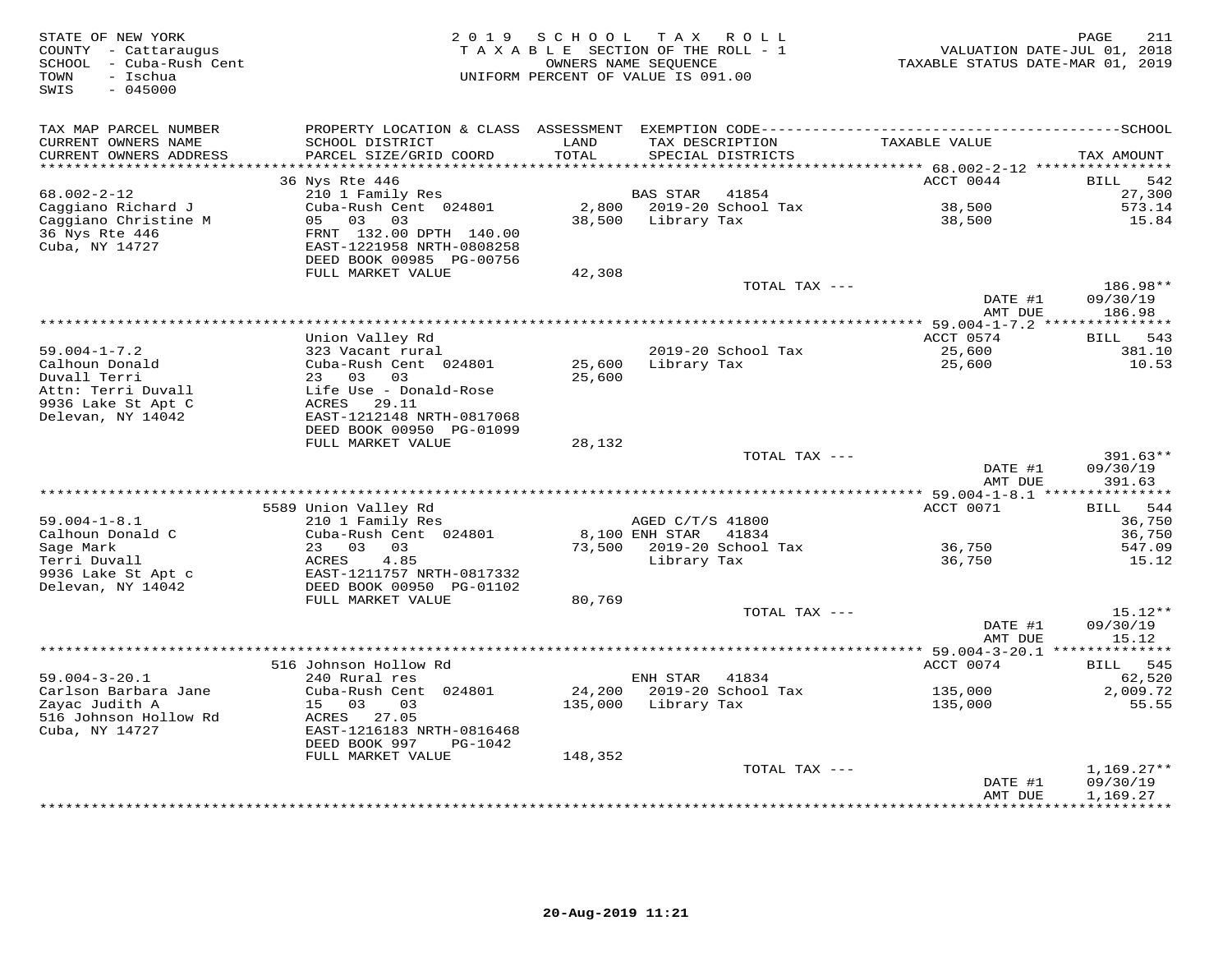| STATE OF NEW YORK<br>COUNTY - Cattaraugus<br>SCHOOL - Cuba-Rush Cent<br>- Ischua<br>TOWN<br>$-045000$<br>SWIS | 2 0 1 9                                                                                                                      | SCHOOL TAX ROLL<br>TAXABLE SECTION OF THE ROLL - 1<br>OWNERS NAME SEQUENCE<br>UNIFORM PERCENT OF VALUE IS 091.00 |                                       |                                      | VALUATION DATE-JUL 01, 2018<br>TAXABLE STATUS DATE-MAR 01, 2019 | 212<br>PAGE                          |
|---------------------------------------------------------------------------------------------------------------|------------------------------------------------------------------------------------------------------------------------------|------------------------------------------------------------------------------------------------------------------|---------------------------------------|--------------------------------------|-----------------------------------------------------------------|--------------------------------------|
| TAX MAP PARCEL NUMBER<br>CURRENT OWNERS NAME<br>CURRENT OWNERS ADDRESS<br>***********************             | SCHOOL DISTRICT<br>PARCEL SIZE/GRID COORD                                                                                    | LAND<br>TOTAL                                                                                                    |                                       | TAX DESCRIPTION<br>SPECIAL DISTRICTS | TAXABLE VALUE                                                   | TAX AMOUNT                           |
|                                                                                                               | 551 Johnson Hollow Rd                                                                                                        |                                                                                                                  |                                       |                                      | ACCT 0779                                                       | <b>BILL</b><br>546                   |
| $68.002 - 2 - 1.3$<br>Carlson Gary A<br>551 Johnson Hollow Rd<br>Cuba, NY 14727-9610                          | 270 Mfg housing<br>Cuba-Rush Cent 024801<br>14 03 03<br>ACRES 11.80<br>EAST-1215028 NRTH-0815050<br>DEED BOOK 00917 PG-00625 |                                                                                                                  | ENH STAR<br>37,000 Library Tax        | 41834<br>13,300 2019-20 School Tax   | 37,000<br>37,000                                                | 37,000<br>550.81<br>15.23            |
|                                                                                                               | FULL MARKET VALUE                                                                                                            | 40,659                                                                                                           |                                       |                                      |                                                                 |                                      |
|                                                                                                               |                                                                                                                              |                                                                                                                  |                                       | TOTAL TAX ---                        | DATE #1                                                         | $15.23**$<br>09/30/19                |
|                                                                                                               |                                                                                                                              |                                                                                                                  |                                       |                                      | AMT DUE                                                         | 15.23                                |
|                                                                                                               | 651 Kinney Hollow Rd                                                                                                         |                                                                                                                  |                                       |                                      | ACCT 0881                                                       | 547<br><b>BILL</b>                   |
| 68.002-1-10.5<br>Caster Richard L<br>Caster Linda                                                             | 240 Rural res<br>Cuba-Rush Cent 024801<br>21 03 03                                                                           |                                                                                                                  | BAS STAR 41854<br>159,200 Library Tax | 77,600 2019-20 School Tax            | 159,200<br>159,200                                              | 27,300<br>2,369.98<br>65.51          |
| 651 Kinney Hollow Rd<br>Cuba, NY 14727                                                                        | comb $68.002 - 1 - 10.1$ & 10<br>comb 68.002-1-10.7<br>ACRES 121.75<br>EAST-1213118 NRTH-0809967<br>DEED BOOK 01007 PG-01148 |                                                                                                                  |                                       |                                      |                                                                 |                                      |
|                                                                                                               | FULL MARKET VALUE                                                                                                            | 174,945                                                                                                          |                                       |                                      |                                                                 |                                      |
|                                                                                                               |                                                                                                                              |                                                                                                                  |                                       | TOTAL TAX ---                        | DATE #1<br>AMT DUE                                              | $2,033.49**$<br>09/30/19<br>2,033.49 |
|                                                                                                               |                                                                                                                              | ***********************************                                                                              |                                       |                                      | ********** 59.003-1-17.1 **************                         |                                      |
|                                                                                                               | 1018 Yankee Rd                                                                                                               |                                                                                                                  |                                       |                                      | ACCT 0073                                                       | BILL 548                             |
| $59.003 - 1 - 17.1$<br>Childs Michael                                                                         | 210 1 Family Res<br>Cuba-Rush Cent 024801                                                                                    |                                                                                                                  | BAS STAR 41854                        | 9,000 2019-20 School Tax             | 46,500                                                          | 27,300<br>692.24                     |
| Huebner JoAnn<br>1018 Yankee Rd<br>Cuba, NY 14727                                                             | 32 03 03<br>ACRES<br>6.00<br>EAST-1209045 NRTH-0820151<br>DEED BOOK 1025<br>PG-799                                           |                                                                                                                  | 46,500 Library Tax                    |                                      | 46,500                                                          | 19.14                                |
|                                                                                                               | FULL MARKET VALUE                                                                                                            | 51,099                                                                                                           |                                       |                                      |                                                                 |                                      |
|                                                                                                               |                                                                                                                              |                                                                                                                  |                                       | TOTAL TAX ---                        | DATE #1<br>AMT DUE                                              | 309.38**<br>09/30/19<br>309.38       |
|                                                                                                               |                                                                                                                              |                                                                                                                  |                                       |                                      |                                                                 |                                      |
| $68.002 - 2 - 6.1$<br>Chuba Brian<br>1577 S Bendln<br>Lakeview, NY 14085                                      | Burt Hill Rd<br>323 Vacant rural<br>Cuba-Rush Cent 024801<br>13 03 03<br>ACRES 40.20<br>EAST-1219812 NRTH-0814344            | 33,000<br>33,000                                                                                                 |                                       | 2019-20 School Tax<br>Library Tax    | ACCT 0139<br>33,000<br>33,000                                   | BILL 549<br>491.27<br>13.58          |
|                                                                                                               | DEED BOOK 18991 PG-5003<br>FULL MARKET VALUE                                                                                 | 36,264                                                                                                           |                                       |                                      |                                                                 |                                      |
|                                                                                                               |                                                                                                                              |                                                                                                                  |                                       | TOTAL TAX ---                        | DATE #1                                                         | $504.85**$<br>09/30/19               |
|                                                                                                               |                                                                                                                              |                                                                                                                  |                                       |                                      | AMT DUE                                                         | 504.85<br>* * * * * * * *            |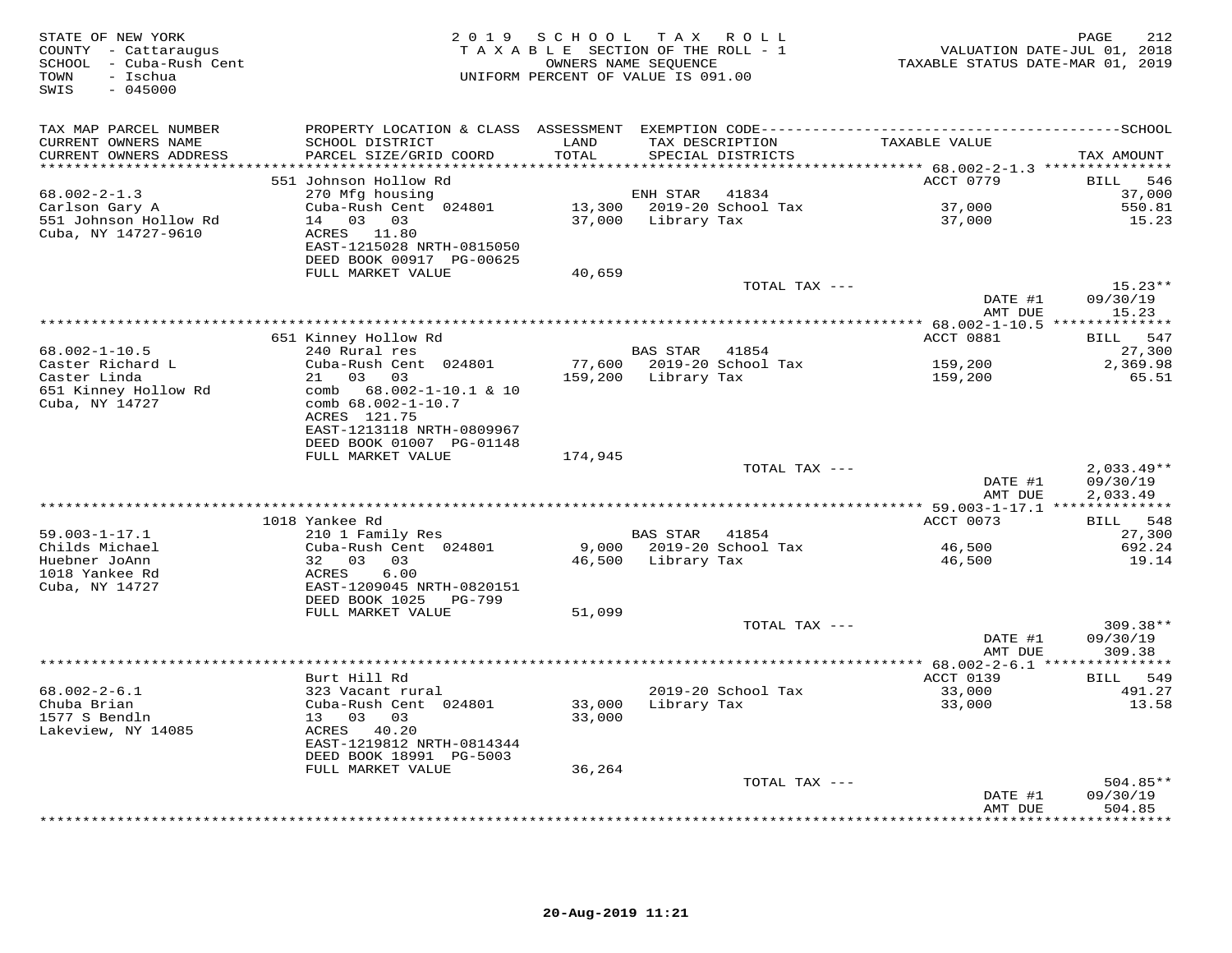| STATE OF NEW YORK<br>COUNTY - Cattaraugus<br>SCHOOL - Cuba-Rush Cent<br>TOWN<br>- Ischua<br>$-045000$<br>SWIS |                                                                                              | 2019 SCHOOL                  | T A X<br>R O L L<br>TAXABLE SECTION OF THE ROLL - 1<br>OWNERS NAME SEQUENCE<br>UNIFORM PERCENT OF VALUE IS 091.00 | VALUATION DATE-JUL 01, 2018<br>TAXABLE STATUS DATE-MAR 01, 2019 | 213<br>PAGE        |
|---------------------------------------------------------------------------------------------------------------|----------------------------------------------------------------------------------------------|------------------------------|-------------------------------------------------------------------------------------------------------------------|-----------------------------------------------------------------|--------------------|
| TAX MAP PARCEL NUMBER                                                                                         | PROPERTY LOCATION & CLASS ASSESSMENT EXEMPTION CODE-----------------------------------SCHOOL |                              |                                                                                                                   |                                                                 |                    |
| CURRENT OWNERS NAME                                                                                           | SCHOOL DISTRICT                                                                              | LAND                         | TAX DESCRIPTION                                                                                                   | TAXABLE VALUE                                                   |                    |
| CURRENT OWNERS ADDRESS<br>***********************                                                             | PARCEL SIZE/GRID COORD                                                                       | <b>TOTAL</b>                 | SPECIAL DISTRICTS                                                                                                 |                                                                 | TAX AMOUNT         |
|                                                                                                               | 5287 Burt Rd                                                                                 |                              |                                                                                                                   | ACCT 0819                                                       | 550<br>BILL        |
| $68.002 - 2 - 6.4$                                                                                            | 260 Seasonal res                                                                             |                              | 2019-20 School Tax                                                                                                | 37,000                                                          | 550.81             |
| Chuba Brian                                                                                                   | Cuba-Rush Cent 024801                                                                        | 14,400                       | Library Tax                                                                                                       | 37,000                                                          | 15.23              |
| 1577 S Bendln Rd                                                                                              | 06 03<br>03                                                                                  | 37,000                       |                                                                                                                   |                                                                 |                    |
| Lakewood, NY 14085                                                                                            | ACRES 13.20<br>EAST-1219138 NRTH-0813826                                                     |                              |                                                                                                                   |                                                                 |                    |
|                                                                                                               | DEED BOOK 18874 PG-5001                                                                      |                              |                                                                                                                   |                                                                 |                    |
|                                                                                                               | FULL MARKET VALUE                                                                            | 40,659                       |                                                                                                                   |                                                                 |                    |
|                                                                                                               |                                                                                              |                              | TOTAL TAX ---                                                                                                     |                                                                 | $566.04**$         |
|                                                                                                               |                                                                                              |                              |                                                                                                                   | DATE #1<br>AMT DUE                                              | 09/30/19<br>566.04 |
|                                                                                                               |                                                                                              |                              |                                                                                                                   |                                                                 |                    |
|                                                                                                               | 311 Munger Hollow Rd                                                                         |                              |                                                                                                                   | ACCT 0046                                                       | 551<br>BILL        |
| $59.004 - 3 - 4.1$                                                                                            | 210 1 Family Res                                                                             |                              | <b>BAS STAR</b><br>41854                                                                                          |                                                                 | 27,300             |
| Clayson Christopher J<br>Clayson Kelly                                                                        | Cuba-Rush Cent 024801<br>15 03 03                                                            | 44,300<br>125,000            | 2019-20 School Tax<br>Library Tax                                                                                 | 125,000<br>125,000                                              | 1,860.85<br>51.44  |
| 311 Munger Hollow                                                                                             | Ff 970.00                                                                                    |                              |                                                                                                                   |                                                                 |                    |
| Cuba, NY 14727                                                                                                | ACRES 59.20                                                                                  |                              |                                                                                                                   |                                                                 |                    |
|                                                                                                               | EAST-1216408 NRTH-0818538                                                                    |                              |                                                                                                                   |                                                                 |                    |
|                                                                                                               | DEED BOOK 12819 PG-4002<br>FULL MARKET VALUE                                                 | 137,363                      |                                                                                                                   |                                                                 |                    |
|                                                                                                               |                                                                                              |                              | TOTAL TAX ---                                                                                                     |                                                                 | 1,510.29**         |
|                                                                                                               |                                                                                              |                              |                                                                                                                   | DATE #1                                                         | 09/30/19           |
|                                                                                                               |                                                                                              | **************************** |                                                                                                                   | AMT DUE                                                         | 1,510.29           |
|                                                                                                               | 346 Munger Hollow Rd                                                                         |                              |                                                                                                                   | ********** 59.004-2-29.2 **<br>ACCT 0713                        | <b>BILL</b><br>552 |
| $59.004 - 2 - 29.2$                                                                                           | 270 Mfg housing                                                                              |                              | AG DISTOUT 41730                                                                                                  |                                                                 | 372                |
| Clayson Eric E                                                                                                | Cuba-Rush Cent 024801                                                                        |                              | 7,800 BAS STAR<br>41854                                                                                           |                                                                 | 27,300             |
| Clayson Diane S                                                                                               | 16 03<br>03                                                                                  |                              | 77,000 2019-20 School Tax                                                                                         | 76,628                                                          | 1,140.75           |
| 346 Munger Hollow Rd<br>Cuba, NY 14727                                                                        | 59.004-2-33 combined<br>59.004-2-34 combined                                                 |                              | Library Tax                                                                                                       | 76,628                                                          | 31.53              |
|                                                                                                               | ACRES<br>4.48                                                                                |                              |                                                                                                                   |                                                                 |                    |
| MAY BE SUBJECT TO PAYMENT                                                                                     | EAST-1215940 NRTH-0820204                                                                    |                              |                                                                                                                   |                                                                 |                    |
| UNDER AGDIST LAW TIL 2026                                                                                     | DEED BOOK 00927 PG-00562                                                                     |                              |                                                                                                                   |                                                                 |                    |
|                                                                                                               | FULL MARKET VALUE                                                                            | 84,615                       | TOTAL TAX ---                                                                                                     |                                                                 | 770.28**           |
|                                                                                                               |                                                                                              |                              |                                                                                                                   | DATE #1                                                         | 09/30/19           |
|                                                                                                               |                                                                                              |                              |                                                                                                                   | AMT DUE                                                         | 770.28             |
|                                                                                                               |                                                                                              |                              |                                                                                                                   |                                                                 |                    |
| $59.004 - 2 - 32$                                                                                             | 300 Yankee Rd<br>270 Mfg housing                                                             |                              | BAS STAR<br>41854                                                                                                 | ACCT 0108                                                       | BILL 553<br>18,000 |
| Clayson Lanny E                                                                                               | Cuba-Rush Cent 024801                                                                        | 7,400                        | 2019-20 School Tax                                                                                                | 18,000                                                          | 267.96             |
| Clayson Marie A                                                                                               | 16 03<br>03                                                                                  | 18,000                       | Library Tax                                                                                                       | 18,000                                                          | 7.41               |
| 300 Yankee Hill Rd                                                                                            | ACRES<br>3.99                                                                                |                              |                                                                                                                   |                                                                 |                    |
| Cuba, NY 14727                                                                                                | EAST-1217009 NRTH-0821392<br>DEED BOOK 00984 PG-00985                                        |                              |                                                                                                                   |                                                                 |                    |
|                                                                                                               | FULL MARKET VALUE                                                                            | 19,780                       |                                                                                                                   |                                                                 |                    |
|                                                                                                               |                                                                                              |                              | TOTAL TAX ---                                                                                                     |                                                                 | $7.41**$           |
|                                                                                                               |                                                                                              |                              |                                                                                                                   | DATE #1                                                         | 09/30/19           |
|                                                                                                               |                                                                                              |                              |                                                                                                                   | AMT DUE                                                         | 7.41<br>********   |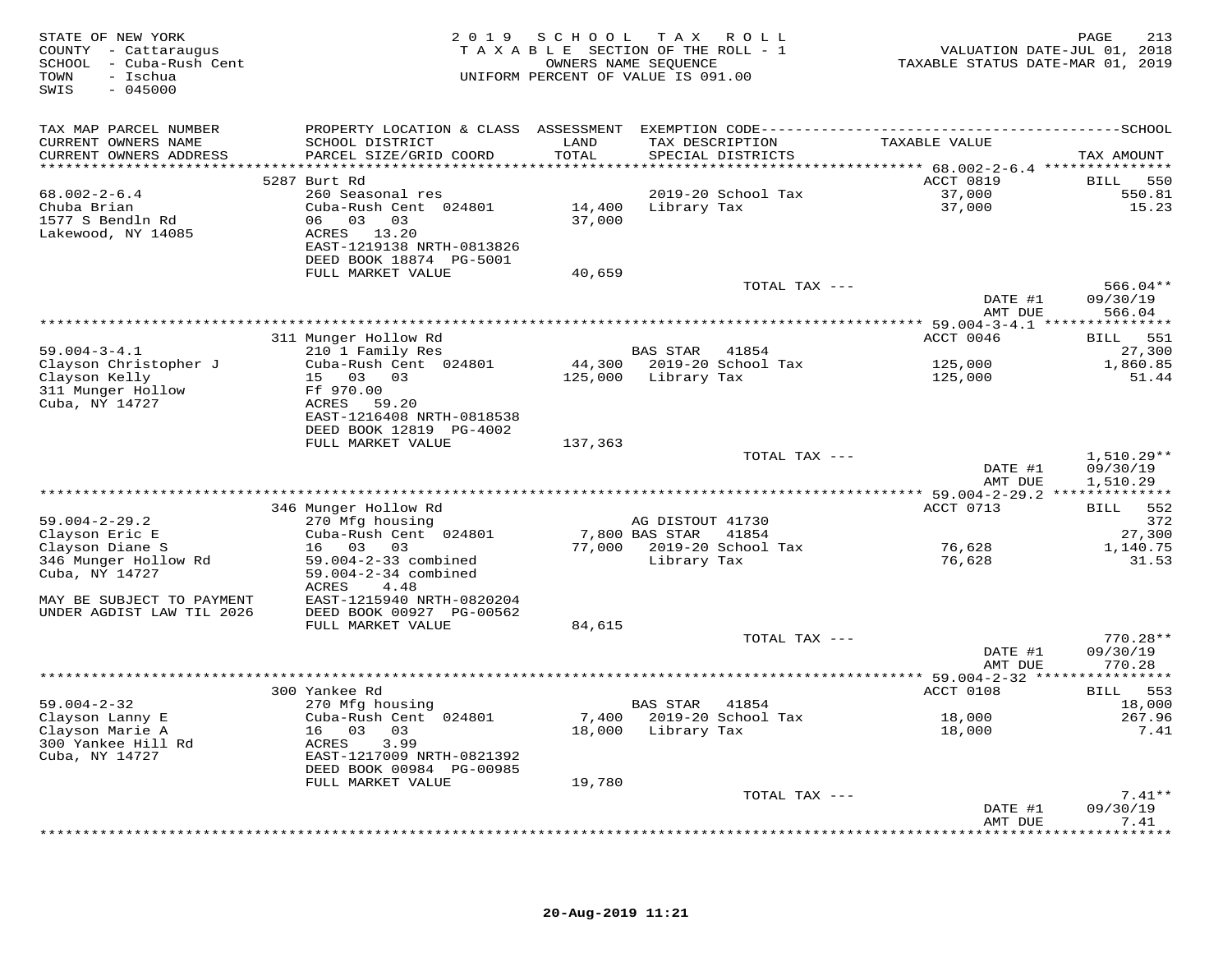| STATE OF NEW YORK<br>COUNTY - Cattaraugus<br>SCHOOL - Cuba-Rush Cent<br>- Ischua<br>TOWN<br>SWIS<br>$-045000$ | 2 0 1 9                                              | SCHOOL<br>TAXABLE SECTION OF THE ROLL - 1<br>UNIFORM PERCENT OF VALUE IS 091.00 | T A X<br>OWNERS NAME SEQUENCE        | R O L L            | TAXABLE STATUS DATE-MAR 01, 2019              | PAGE<br>214<br>VALUATION DATE-JUL 01, 2018 |
|---------------------------------------------------------------------------------------------------------------|------------------------------------------------------|---------------------------------------------------------------------------------|--------------------------------------|--------------------|-----------------------------------------------|--------------------------------------------|
| TAX MAP PARCEL NUMBER                                                                                         | PROPERTY LOCATION & CLASS ASSESSMENT                 |                                                                                 |                                      |                    |                                               |                                            |
| CURRENT OWNERS NAME<br>CURRENT OWNERS ADDRESS                                                                 | SCHOOL DISTRICT<br>PARCEL SIZE/GRID COORD            | LAND<br>TOTAL                                                                   | TAX DESCRIPTION<br>SPECIAL DISTRICTS |                    | TAXABLE VALUE                                 | TAX AMOUNT                                 |
| **********************                                                                                        | **********************                               |                                                                                 |                                      |                    | ACCT 0840                                     |                                            |
| $59.004 - 2 - 29.4$                                                                                           | Yankee Hill Rd<br>314 Rural vac<10                   |                                                                                 |                                      | 2019-20 School Tax | 6,800                                         | 554<br>BILL<br>101.23                      |
| Clayson Larry C.                                                                                              | Cuba-Rush Cent 024801                                | 6,800                                                                           | Library Tax                          |                    | 6,800                                         | 2.80                                       |
| PO Box 251                                                                                                    | 16<br>03<br>03                                       | 6,800                                                                           |                                      |                    |                                               |                                            |
| Friendship, NY 14739                                                                                          | ACRES<br>3.30                                        |                                                                                 |                                      |                    |                                               |                                            |
|                                                                                                               | EAST-1214869 NRTH-0820493                            |                                                                                 |                                      |                    |                                               |                                            |
|                                                                                                               | DEED BOOK 23530 PG-8001                              |                                                                                 |                                      |                    |                                               |                                            |
|                                                                                                               | FULL MARKET VALUE                                    | 7,473                                                                           |                                      |                    |                                               |                                            |
|                                                                                                               |                                                      |                                                                                 |                                      | TOTAL TAX ---      |                                               | $104.03**$                                 |
|                                                                                                               |                                                      |                                                                                 |                                      |                    | DATE #1                                       | 09/30/19                                   |
|                                                                                                               |                                                      |                                                                                 | ***************                      |                    | AMT DUE                                       | 104.03                                     |
|                                                                                                               | 607 Kinney Hollow Rd                                 |                                                                                 |                                      |                    | ** 68.002-1-10.4 ***************<br>ACCT 0654 | 555                                        |
| $68.002 - 1 - 10.4$                                                                                           | 270 Mfg housing                                      |                                                                                 | 2019-20 School Tax                   |                    | 31,000                                        | BILL<br>461.49                             |
| Clayson LeRoy J                                                                                               | Cuba-Rush Cent 024801                                | 5,500                                                                           | Library Tax                          |                    | 31,000                                        | 12.76                                      |
| 133 W Main St                                                                                                 | 21  03  03                                           | 31,000                                                                          |                                      |                    |                                               |                                            |
| Cuba, NY 14727                                                                                                | Ff 475.00                                            |                                                                                 |                                      |                    |                                               |                                            |
|                                                                                                               | ACRES<br>1.60                                        |                                                                                 |                                      |                    |                                               |                                            |
|                                                                                                               | EAST-1213347 NRTH-0809948                            |                                                                                 |                                      |                    |                                               |                                            |
|                                                                                                               | DEED BOOK 15441 PG-8002                              |                                                                                 |                                      |                    |                                               |                                            |
|                                                                                                               | FULL MARKET VALUE                                    | 34,066                                                                          |                                      |                    |                                               |                                            |
|                                                                                                               |                                                      |                                                                                 |                                      | TOTAL TAX ---      | DATE #1                                       | 474.25**<br>09/30/19                       |
|                                                                                                               |                                                      |                                                                                 |                                      |                    | AMT DUE                                       | 474.25                                     |
|                                                                                                               |                                                      |                                                                                 | *********************                |                    | $***$ 59.004-2-29.1 **************            |                                            |
|                                                                                                               | 338 Yankee Rd                                        |                                                                                 |                                      |                    | ACCT 0107                                     | 556<br>BILL                                |
| $59.004 - 2 - 29.1$                                                                                           | 240 Rural res                                        |                                                                                 | <b>BAS STAR</b>                      | 41854              |                                               | 27,300                                     |
| Clayson, Virginia LU Clayson, Cuba-Rush Cent 024801                                                           |                                                      | 47,500                                                                          | 2019-20 School Tax                   |                    | 95,000                                        | 1,414.25                                   |
| Clayson Larry Craig                                                                                           | 16 03<br>03                                          | 95,000                                                                          | Library Tax                          |                    | 95,000                                        | 39.09                                      |
| 338 Yankee Hill Road                                                                                          | ACRES 65.10                                          |                                                                                 |                                      |                    |                                               |                                            |
| Cuba, NY 14727                                                                                                | EAST-1216972 NRTH-0820745<br>DEED BOOK 27227 PG-2001 |                                                                                 |                                      |                    |                                               |                                            |
|                                                                                                               | FULL MARKET VALUE                                    | 104,396                                                                         |                                      |                    |                                               |                                            |
|                                                                                                               |                                                      |                                                                                 |                                      | TOTAL TAX ---      |                                               | $1,051.34**$                               |
|                                                                                                               |                                                      |                                                                                 |                                      |                    | DATE #1                                       | 09/30/19                                   |
|                                                                                                               |                                                      |                                                                                 |                                      |                    | AMT DUE                                       | 1,051.34                                   |
|                                                                                                               |                                                      |                                                                                 | **********************               |                    | $*$ 68.002-2-14.2                             |                                            |
|                                                                                                               | 5138 Burt Hill Rd                                    |                                                                                 |                                      |                    | ACCT 0598                                     | BILL 557                                   |
| $68.002 - 2 - 14.2$                                                                                           | 270 Mfg housing                                      |                                                                                 |                                      | 2019-20 School Tax | 61,500                                        | 915.54                                     |
| Colangelo Heather'                                                                                            | Cuba-Rush Cent 024801                                | 25,400                                                                          | Library Tax                          |                    | 61,500                                        | 25.31                                      |
| Zajac David & Frank<br>2759 Welch Ave                                                                         | 05/13<br>03<br>03<br>28.80<br>ACRES                  | 61,500                                                                          |                                      |                    |                                               |                                            |
| Niagara Falls, NY 14303                                                                                       | EAST-1219046 NRTH-0810389                            |                                                                                 |                                      |                    |                                               |                                            |
|                                                                                                               | DEED BOOK 15183 PG-5001                              |                                                                                 |                                      |                    |                                               |                                            |
|                                                                                                               | FULL MARKET VALUE                                    | 67,582                                                                          |                                      |                    |                                               |                                            |
|                                                                                                               |                                                      |                                                                                 |                                      | TOTAL TAX ---      |                                               | 940.85**                                   |
|                                                                                                               |                                                      |                                                                                 |                                      |                    | DATE #1                                       | 09/30/19                                   |
|                                                                                                               |                                                      |                                                                                 |                                      |                    | AMT DUE                                       | 940.85<br>* * * * * * *                    |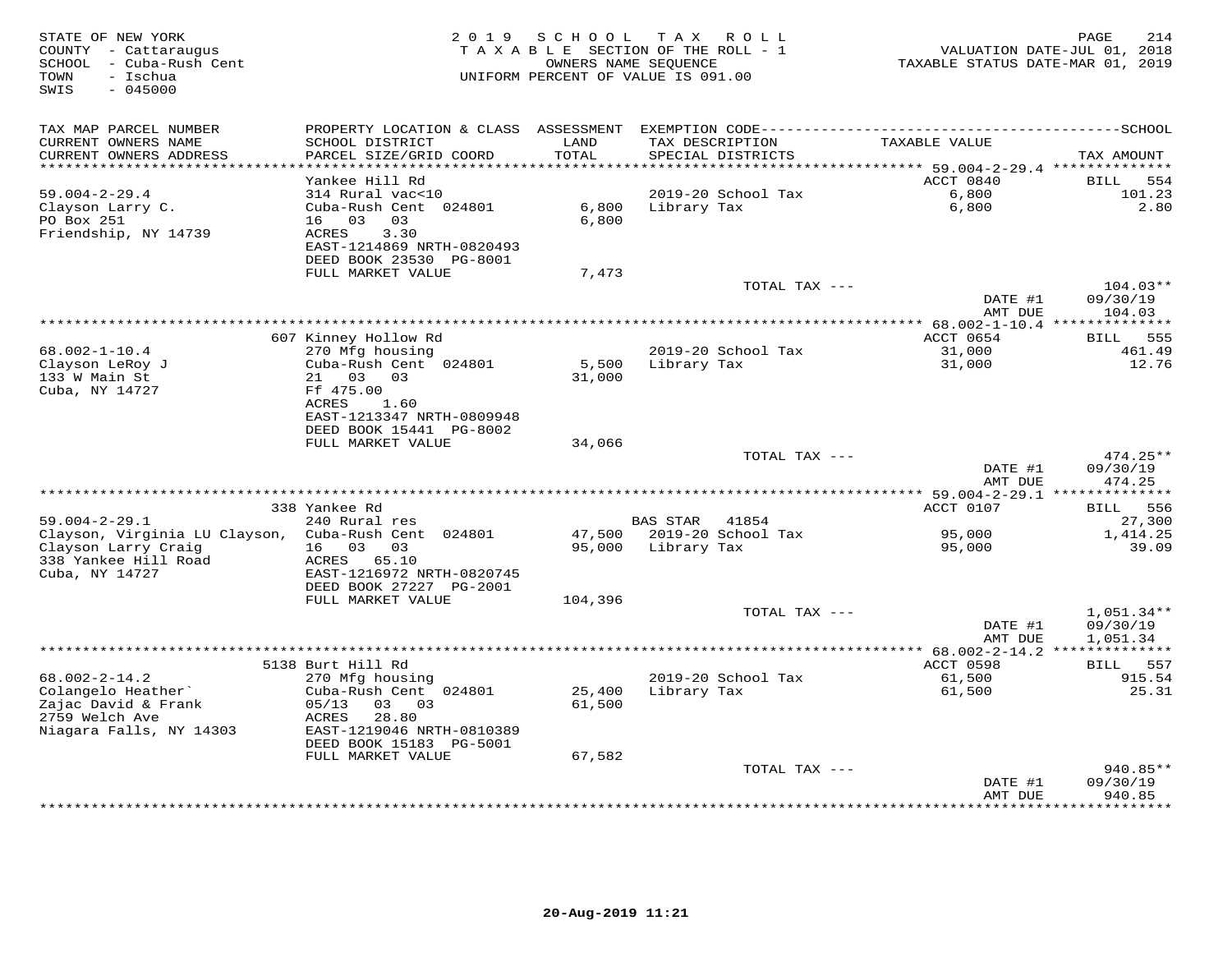| STATE OF NEW YORK<br>COUNTY - Cattaraugus<br>- Cuba-Rush Cent<br>SCHOOL<br>- Ischua<br>TOWN<br>SWIS<br>$-045000$ | 2 0 1 9                                                                                                                                             | SCHOOL<br>OWNERS NAME SEOUENCE | T A X<br>R O L L<br>TAXABLE SECTION OF THE ROLL - 1<br>UNIFORM PERCENT OF VALUE IS 091.00 | VALUATION DATE-JUL 01, 2018<br>TAXABLE STATUS DATE-MAR 01, 2019 | 215<br>PAGE                      |
|------------------------------------------------------------------------------------------------------------------|-----------------------------------------------------------------------------------------------------------------------------------------------------|--------------------------------|-------------------------------------------------------------------------------------------|-----------------------------------------------------------------|----------------------------------|
| TAX MAP PARCEL NUMBER<br>CURRENT OWNERS NAME<br>CURRENT OWNERS ADDRESS<br>**********************                 | SCHOOL DISTRICT<br>PARCEL SIZE/GRID COORD                                                                                                           | LAND<br>TOTAL                  | TAX DESCRIPTION<br>SPECIAL DISTRICTS                                                      | TAXABLE VALUE                                                   | TAX AMOUNT                       |
|                                                                                                                  | 929 Carpenter Hill Rd                                                                                                                               |                                |                                                                                           | ACCT 0419                                                       | <b>BILL</b><br>558               |
| $59.003 - 1 - 12$                                                                                                | 270 Mfg housing                                                                                                                                     |                                | 2019-20 School Tax                                                                        | 38,900                                                          | 579.10                           |
| Cole Patricia<br>Cole Kimberly A.<br>929 Carpenter Hill Rd.<br>Cuba, NY 14727                                    | Cuba-Rush Cent 024801<br>0.3<br>04<br>32<br>ACRES<br>2.82<br>EAST-1210169 NRTH-0823752<br>DEED BOOK 20190 PG-7226                                   | 6,500<br>38,900                | Library Tax                                                                               | 38,900                                                          | 16.01                            |
| PRIOR OWNER ON 3/01/2019<br>Sherwood Faye M                                                                      | FULL MARKET VALUE                                                                                                                                   | 42,747                         |                                                                                           |                                                                 |                                  |
|                                                                                                                  |                                                                                                                                                     |                                | TOTAL TAX ---                                                                             | DATE #1<br>AMT DUE                                              | 595.11**<br>09/30/19<br>595.11   |
|                                                                                                                  |                                                                                                                                                     |                                |                                                                                           | *** 59.004-3-21./11 ************                                |                                  |
| $59.004 - 3 - 21. / 11$<br>Crandall Gary                                                                         | 220 West Shore Rd<br>210 1 Family Res<br>Cuba-Rush Cent 024801                                                                                      | $\overline{0}$                 | 2019-20 School Tax<br>Library Tax                                                         | ACCT 0357<br>200,000<br>200,000                                 | 559<br>BILL<br>2,977.37<br>82.30 |
| Crandall Debbie<br>503 Ridgeview Dr<br>Murphy, TX 57094                                                          | 00<br>03<br>03<br>EAST-1221650 NRTH-0813047<br>DEED BOOK 1000<br>PG-10000                                                                           | 200,000                        |                                                                                           |                                                                 |                                  |
|                                                                                                                  | FULL MARKET VALUE                                                                                                                                   | 219,780                        | TOTAL TAX ---                                                                             |                                                                 | $3,059.67**$                     |
|                                                                                                                  |                                                                                                                                                     |                                |                                                                                           | DATE #1<br>AMT DUE                                              | 09/30/19<br>3,059.67             |
|                                                                                                                  | Johnson Hollow Rd                                                                                                                                   |                                |                                                                                           | *** $68.002 - 2 - 4.1$ ***************<br>ACCT 0439             | 560<br><b>BILL</b>               |
| $68.002 - 2 - 4.1$<br>Crosby John M<br>Crosby Donna L<br>209 Johnson Hollow Rd<br>Cuba, NY 14727                 | 323 Vacant rural<br>Cuba-Rush Cent 024801<br>06<br>03<br>03<br>ACRES<br>14.35 BANK<br>032<br>EAST-1218942 NRTH-0815428<br>DEED BOOK 18757 PG-6003   | 15,200<br>15,200               | 2019-20 School Tax<br>Library Tax                                                         | 15,200<br>15,200                                                | 226.28<br>6.26                   |
|                                                                                                                  | FULL MARKET VALUE                                                                                                                                   | 16,703                         | TOTAL TAX ---                                                                             |                                                                 | 232.54**                         |
|                                                                                                                  |                                                                                                                                                     |                                |                                                                                           | DATE #1<br>AMT DUE                                              | 09/30/19<br>232.54               |
|                                                                                                                  |                                                                                                                                                     |                                |                                                                                           | ************** 68.002-2-4.3 ******                              |                                  |
| $68.002 - 2 - 4.3$                                                                                               | Johnson Hollow Rd<br>323 Vacant rural                                                                                                               |                                | 2019-20 School Tax                                                                        | ACCT 0629<br>20,700                                             | 561<br><b>BILL</b><br>308.16     |
| Crosby John M<br>Crosby Donna L<br>209 Johnson Hollow Rd<br>Cuba, NY 14727                                       | Cuba-Rush Cent 024801<br>06<br>0.3<br>03<br>ACRES<br>22.10 BANK<br>032<br>EAST-1219802 NRTH-0815330<br>DEED BOOK 18757 PG-6003<br>FULL MARKET VALUE | 20,700<br>20,700<br>22,747     | Library Tax                                                                               | 20,700                                                          | 8.52                             |
|                                                                                                                  |                                                                                                                                                     |                                | TOTAL TAX ---                                                                             |                                                                 | $316.68**$                       |
|                                                                                                                  |                                                                                                                                                     |                                |                                                                                           | DATE #1<br>AMT DUE                                              | 09/30/19<br>316.68<br>*********  |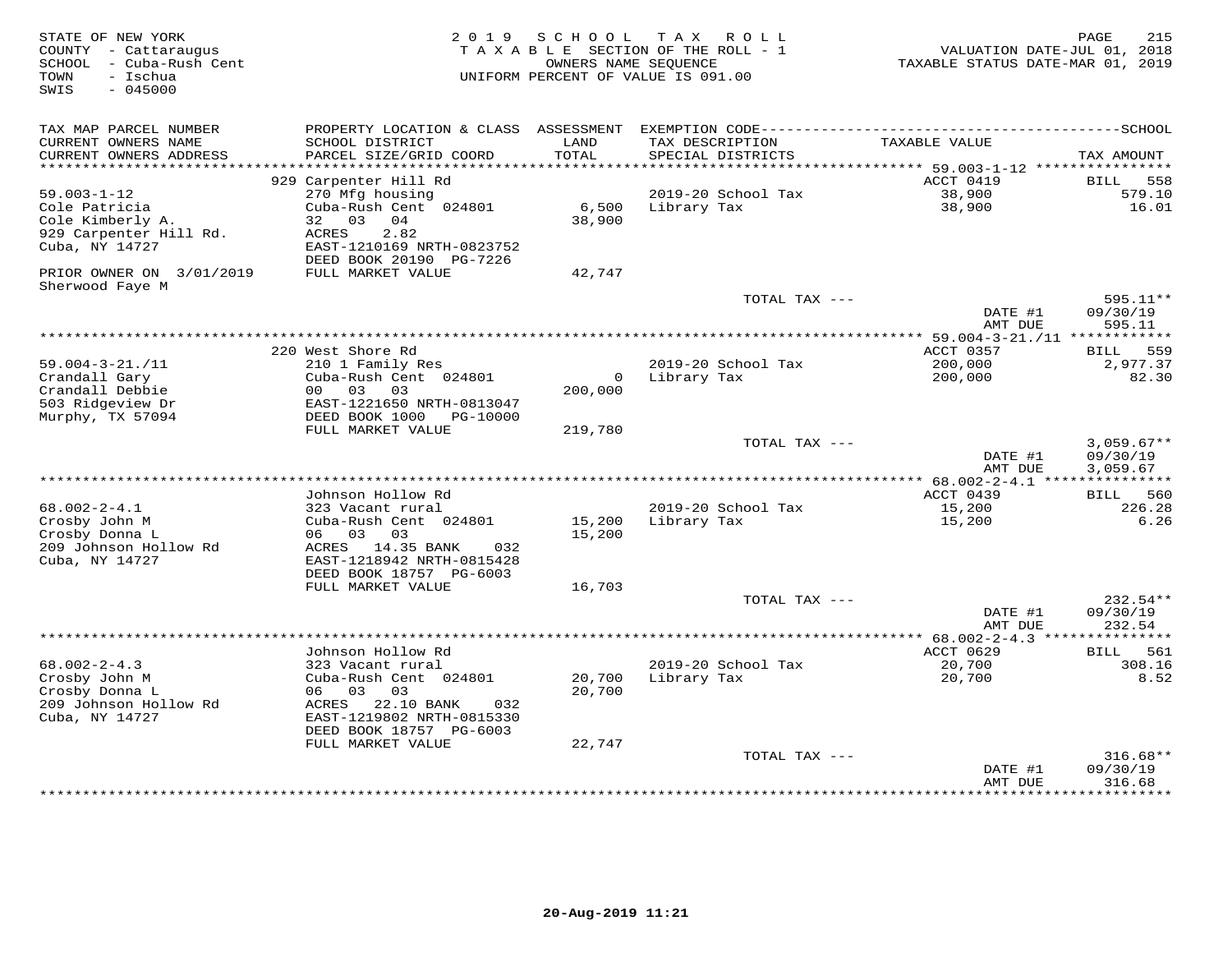| STATE OF NEW YORK<br>COUNTY - Cattaraugus<br>SCHOOL - Cuba-Rush Cent<br>- Ischua<br>TOWN<br>$-045000$<br>SWIS | 2 0 1 9                                              | SCHOOL        | TAX ROLL<br>TAXABLE SECTION OF THE ROLL - 1<br>OWNERS NAME SEOUENCE<br>UNIFORM PERCENT OF VALUE IS 091.00 | TAXABLE STATUS DATE-MAR 01, 2019                      | PAGE<br>216<br>VALUATION DATE-JUL 01, 2018 |
|---------------------------------------------------------------------------------------------------------------|------------------------------------------------------|---------------|-----------------------------------------------------------------------------------------------------------|-------------------------------------------------------|--------------------------------------------|
| TAX MAP PARCEL NUMBER                                                                                         | PROPERTY LOCATION & CLASS ASSESSMENT                 |               |                                                                                                           |                                                       |                                            |
| CURRENT OWNERS NAME<br>CURRENT OWNERS ADDRESS                                                                 | SCHOOL DISTRICT<br>PARCEL SIZE/GRID COORD            | LAND<br>TOTAL | TAX DESCRIPTION<br>SPECIAL DISTRICTS                                                                      | TAXABLE VALUE                                         | TAX AMOUNT                                 |
| **********************                                                                                        |                                                      |               | ***********************************                                                                       | ********** 68.002-2-5 ******************<br>ACCT 0211 | <b>BILL</b>                                |
| $68.002 - 2 - 5$                                                                                              | 209 Johnson Hollow Rd<br>210 1 Family Res            |               | <b>BAS STAR</b><br>41854                                                                                  |                                                       | 562<br>27,300                              |
| Crosby John M                                                                                                 | Cuba-Rush Cent 024801                                | 6,300         | 2019-20 School Tax                                                                                        | 143,000                                               | 2,128.82                                   |
| Crosby Donna L                                                                                                | 03<br>03<br>06                                       | 143,000       | Library Tax                                                                                               | 143,000                                               | 58.85                                      |
| 209 Johnson Hollow Rd                                                                                         | ACRES<br>2.65 BANK<br>032                            |               |                                                                                                           |                                                       |                                            |
| Cuba, NY 14727                                                                                                | EAST-1219964 NRTH-0815666<br>DEED BOOK 18757 PG-6003 |               |                                                                                                           |                                                       |                                            |
|                                                                                                               | FULL MARKET VALUE                                    | 157,143       |                                                                                                           |                                                       |                                            |
|                                                                                                               |                                                      |               | TOTAL TAX ---                                                                                             |                                                       | $1,785.67**$                               |
|                                                                                                               |                                                      |               |                                                                                                           | DATE #1<br>AMT DUE                                    | 09/30/19<br>1,785.67                       |
|                                                                                                               |                                                      |               | *************                                                                                             | ** $68.002 - 2 - 14.6$ **                             |                                            |
|                                                                                                               | 5110 Burt Hill Rd                                    |               |                                                                                                           | ACCT 0752                                             | BILL 563                                   |
| $68.002 - 2 - 14.6$                                                                                           | 270 Mfg housing                                      |               | 2019-20 School Tax                                                                                        | 35,500                                                | 528.48                                     |
| Danielski Dennis<br>84 King St                                                                                | Cuba-Rush Cent 024801<br>03<br>0.3<br>05/13          | 17,000        | Library Tax                                                                                               | 35,500                                                | 14.61                                      |
| Depew, NY 14043                                                                                               | ACRES<br>16.80                                       | 35,500        |                                                                                                           |                                                       |                                            |
|                                                                                                               | EAST-1219070 NRTH-0809075                            |               |                                                                                                           |                                                       |                                            |
|                                                                                                               | DEED BOOK 873<br>PG-00514                            |               |                                                                                                           |                                                       |                                            |
|                                                                                                               | FULL MARKET VALUE                                    | 39,011        |                                                                                                           |                                                       |                                            |
|                                                                                                               |                                                      |               | TOTAL TAX ---                                                                                             |                                                       | 543.09**                                   |
|                                                                                                               |                                                      |               |                                                                                                           | DATE #1                                               | 09/30/19                                   |
|                                                                                                               |                                                      |               |                                                                                                           | AMT DUE                                               | 543.09                                     |
|                                                                                                               |                                                      |               |                                                                                                           |                                                       |                                            |
| $68.002 - 2 - 25.3$                                                                                           | Burt Rd<br>323 Vacant rural                          |               | 2019-20 School Tax                                                                                        | ACCT 0886<br>12,000                                   | <b>BILL</b><br>564<br>178.64               |
| Danielski Dennis                                                                                              | Cuba-Rush Cent 024801                                | 12,000        | Library Tax                                                                                               | 12,000                                                | 4.94                                       |
| 84 King Ave                                                                                                   | 14   3   3                                           | 12,000        |                                                                                                           |                                                       |                                            |
| Depew, NY 14043                                                                                               | ACRES<br>9.80                                        |               |                                                                                                           |                                                       |                                            |
|                                                                                                               | EAST-1217972 NRTH-0813784                            |               |                                                                                                           |                                                       |                                            |
|                                                                                                               | DEED BOOK 1004<br>$PG-130$                           |               |                                                                                                           |                                                       |                                            |
|                                                                                                               | FULL MARKET VALUE                                    | 13,187        |                                                                                                           |                                                       |                                            |
|                                                                                                               |                                                      |               | TOTAL TAX $---$                                                                                           |                                                       | 183.58**                                   |
|                                                                                                               |                                                      |               |                                                                                                           | DATE #1                                               | 09/30/19                                   |
|                                                                                                               |                                                      |               |                                                                                                           | AMT DUE<br>********** 68.002-2-14.7 ***************   | 183.58                                     |
|                                                                                                               | Burt Hill Rd                                         |               |                                                                                                           | ACCT 0799                                             | 565<br>BILL                                |
| $68.002 - 2 - 14.7$                                                                                           | 311 Res vac land                                     |               | 2019-20 School Tax                                                                                        | 9,200                                                 | 136.96                                     |
| Danielski Dennis D                                                                                            | Cuba-Rush Cent 024801                                | 9,200         | Library Tax                                                                                               | 9,200                                                 | 3.79                                       |
| Danielski Christine                                                                                           | 05/13<br>03<br>03                                    | 9,200         |                                                                                                           |                                                       |                                            |
| 84 King St                                                                                                    | 6.30<br>ACRES                                        |               |                                                                                                           |                                                       |                                            |
| Depew, NY 14043                                                                                               | EAST-1219006 NRTH-0809583                            |               |                                                                                                           |                                                       |                                            |
|                                                                                                               | DEED BOOK 00932 PG-01113                             |               |                                                                                                           |                                                       |                                            |
|                                                                                                               | FULL MARKET VALUE                                    | 10,110        |                                                                                                           |                                                       |                                            |
|                                                                                                               |                                                      |               | TOTAL TAX ---                                                                                             | DATE #1                                               | $140.75**$<br>09/30/19                     |
|                                                                                                               |                                                      |               |                                                                                                           | AMT DUE                                               | 140.75                                     |
|                                                                                                               |                                                      |               |                                                                                                           | * * * * * * * *                                       | ********                                   |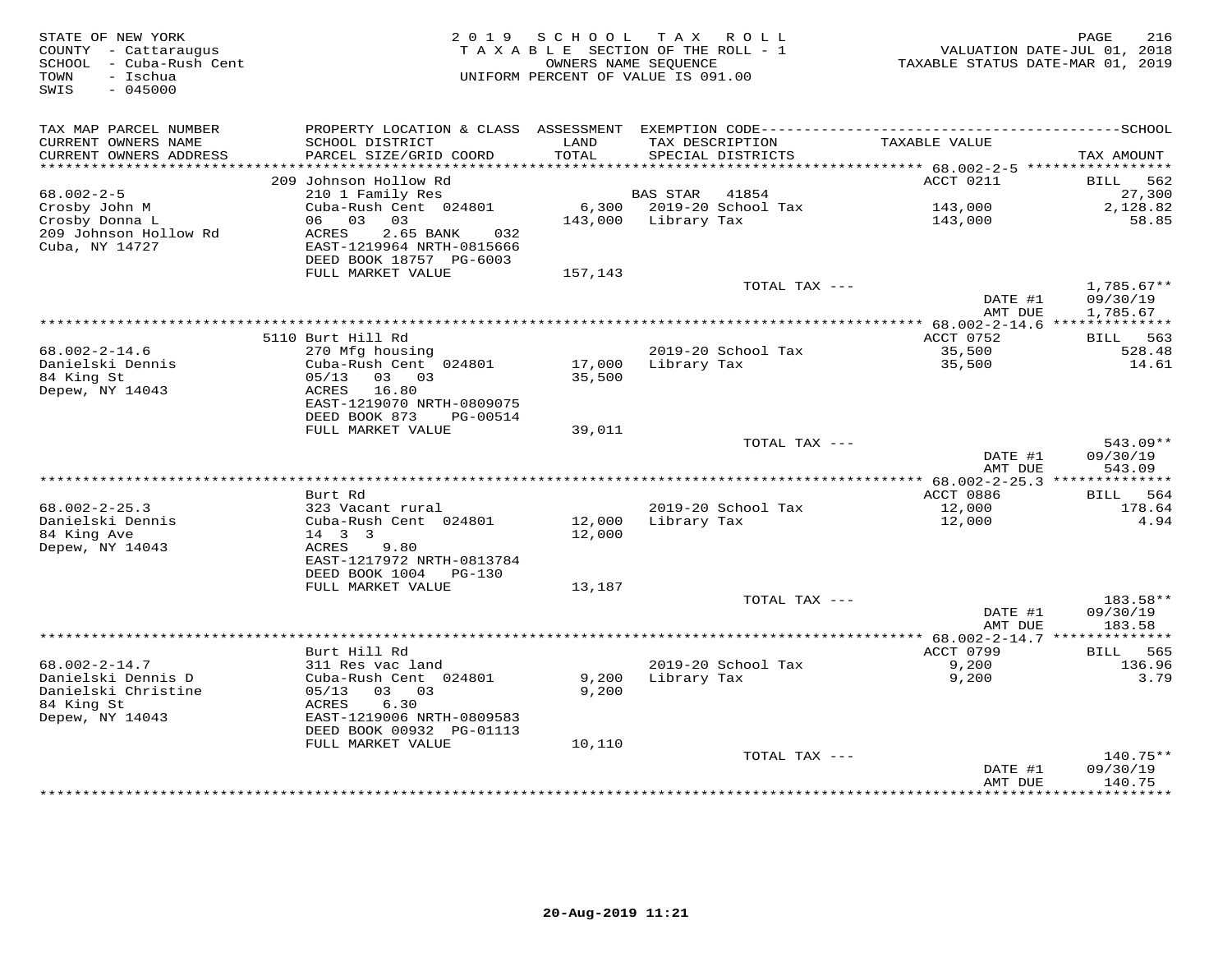| STATE OF NEW YORK<br>COUNTY - Cattaraugus<br>SCHOOL - Cuba-Rush Cent<br>TOWN<br>– Ischua<br>SWIS<br>$-045000$ |                                                                                                                                                    | 2019 SCHOOL<br>TAXABLE SECTION OF THE ROLL - 1<br>OWNERS NAME SEQUENCE<br>UNIFORM PERCENT OF VALUE IS 091.00 |                    | TAX ROLL                             | TAXABLE STATUS DATE-MAR 01, 2019       | PAGE<br>217<br>VALUATION DATE-JUL 01, 2018 |
|---------------------------------------------------------------------------------------------------------------|----------------------------------------------------------------------------------------------------------------------------------------------------|--------------------------------------------------------------------------------------------------------------|--------------------|--------------------------------------|----------------------------------------|--------------------------------------------|
| TAX MAP PARCEL NUMBER<br>CURRENT OWNERS NAME<br>CURRENT OWNERS ADDRESS                                        | SCHOOL DISTRICT<br>PARCEL SIZE/GRID COORD                                                                                                          | LAND<br><b>TOTAL</b>                                                                                         |                    | TAX DESCRIPTION<br>SPECIAL DISTRICTS | TAXABLE VALUE                          | TAX AMOUNT                                 |
| **********************                                                                                        |                                                                                                                                                    |                                                                                                              |                    |                                      |                                        |                                            |
| $68.002 - 2 - 24.6$                                                                                           | Burt Rd<br>105 Vac farmland                                                                                                                        |                                                                                                              |                    | 2019-20 School Tax                   | ACCT 0905<br>25,000                    | 566<br>BILL<br>372.17                      |
| DAVIS JR. JOHN V.<br>DAVIS PATRICIA K.<br>693 Auburn Ave<br>Buffalo, NY 14222                                 | Cuba-Rush Cent 024801<br>13   3   3<br>ACRES 28.00<br>EAST-1217928 NRTH-0809226                                                                    | 25,000                                                                                                       | 25,000 Library Tax |                                      | 25,000                                 | 10.29                                      |
|                                                                                                               | DEED BOOK 31045 PG-3001                                                                                                                            |                                                                                                              |                    |                                      |                                        |                                            |
|                                                                                                               | FULL MARKET VALUE                                                                                                                                  | 27,473                                                                                                       |                    | TOTAL TAX ---                        | DATE #1                                | 382.46**<br>09/30/19                       |
|                                                                                                               |                                                                                                                                                    |                                                                                                              |                    |                                      | AMT DUE<br>********** 68.002-2-24.7 ** | 382.46<br>***********                      |
|                                                                                                               | Burt Rd                                                                                                                                            |                                                                                                              |                    |                                      | ACCT 0906                              | <b>BILL</b><br>567                         |
| $68.002 - 2 - 24.7$                                                                                           | 105 Vac farmland                                                                                                                                   |                                                                                                              |                    | 2019-20 School Tax                   | 200                                    | 2.98                                       |
| DAVIS JR. JOHN V.<br>DAVIS PATRICIA K.<br>693 Auburn Ave<br>Buffalo, NY 14222                                 | Cuba-Rush Cent 024801<br>$13 \quad 3 \quad 3$<br>0.75 DPTH 174.00<br>FRNT<br>ACRES<br>0.19<br>EAST-1217122 NRTH-0808364<br>DEED BOOK 31045 PG-3001 | 200                                                                                                          | 200 Library Tax    |                                      | 200                                    | 0.08                                       |
|                                                                                                               | FULL MARKET VALUE                                                                                                                                  | 220                                                                                                          |                    |                                      |                                        |                                            |
|                                                                                                               |                                                                                                                                                    |                                                                                                              |                    | TOTAL TAX ---                        | DATE #1<br>AMT DUE                     | $3.06**$<br>09/30/19<br>3.06               |
|                                                                                                               |                                                                                                                                                    |                                                                                                              |                    |                                      |                                        |                                            |
|                                                                                                               | 216 West Shore Rd                                                                                                                                  |                                                                                                              |                    |                                      | ACCT 0127                              | BILL 568                                   |
| $59.004 - 3 - 21.77$<br>Davison Daniel<br>Davison Charlene<br>7853 Salt Rising Rd                             | 260 Seasonal res<br>Cuba-Rush Cent 024801<br>$00 - 03$<br>$-03$<br>EAST-1221650 NRTH-0813047                                                       | 88,800                                                                                                       | 0 Library Tax      | 2019-20 School Tax                   | 88,800<br>88,800                       | 1,321.95<br>36.54                          |
| Bolivar, NY 14715                                                                                             | FULL MARKET VALUE                                                                                                                                  | 97,582                                                                                                       |                    |                                      |                                        |                                            |
|                                                                                                               |                                                                                                                                                    |                                                                                                              |                    | TOTAL TAX ---                        | DATE #1<br>AMT DUE                     | $1,358.49**$<br>09/30/19<br>1,358.49       |
|                                                                                                               |                                                                                                                                                    |                                                                                                              |                    |                                      |                                        |                                            |
| $59.003 - 1 - 19.3$                                                                                           | 1005 Yankee Hill Rd<br>210 1 Family Res                                                                                                            |                                                                                                              | BAS STAR 41854     |                                      | ACCT 0814                              | BILL 569<br>27,300                         |
| Deibler Michael<br>Deibler Jeannette<br>1005 Yankee Hill Rd<br>Cuba, NY 14727                                 | Cuba-Rush Cent 024801<br>31 03<br>03<br>ACRES<br>9.65 BANK<br>017<br>EAST-1209929 NRTH-0819592<br>DEED BOOK 1005 PG-858                            |                                                                                                              | 93,000 Library Tax | 11,700 2019-20 School Tax            | 93,000<br>93,000                       | 1,384.47<br>38.27                          |
|                                                                                                               | FULL MARKET VALUE                                                                                                                                  | 102,198                                                                                                      |                    | TOTAL TAX ---                        | DATE #1                                | $1,020.74**$<br>09/30/19                   |
|                                                                                                               |                                                                                                                                                    |                                                                                                              |                    |                                      | AMT DUE                                | 1,020.74                                   |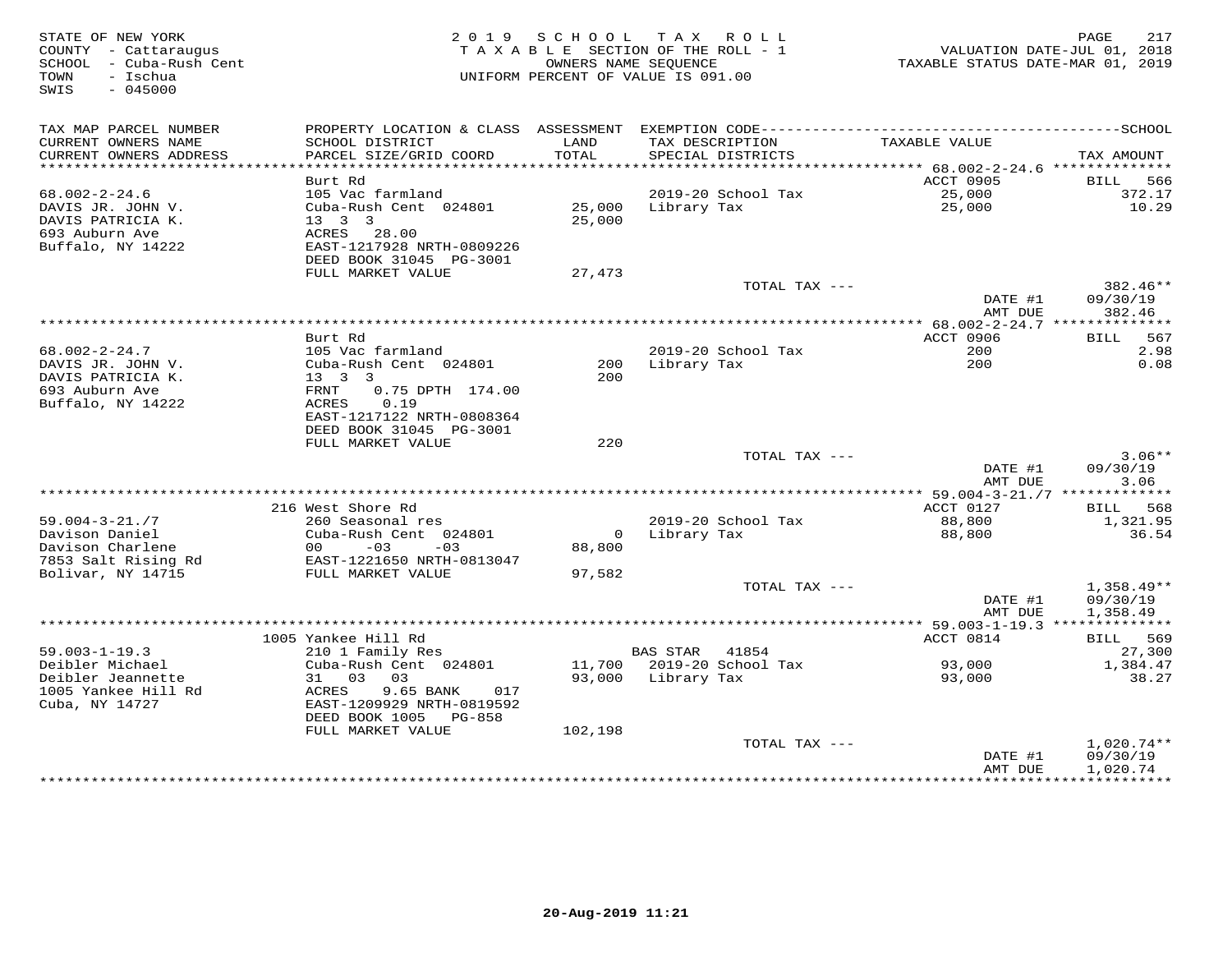| STATE OF NEW YORK<br>COUNTY - Cattaraugus<br>SCHOOL - Cuba-Rush Cent<br>TOWN<br>- Ischua<br>SWIS<br>$-045000$ |                                              | 2019 SCHOOL   | TAX ROLL<br>TAXABLE SECTION OF THE ROLL - 1<br>OWNERS NAME SEQUENCE<br>UNIFORM PERCENT OF VALUE IS 091.00 | VALUATION DATE-JUL 01, 2018<br>TAXABLE STATUS DATE-MAR 01, 2019 | 218<br>PAGE              |
|---------------------------------------------------------------------------------------------------------------|----------------------------------------------|---------------|-----------------------------------------------------------------------------------------------------------|-----------------------------------------------------------------|--------------------------|
| TAX MAP PARCEL NUMBER                                                                                         |                                              |               |                                                                                                           |                                                                 |                          |
| CURRENT OWNERS NAME<br>CURRENT OWNERS ADDRESS                                                                 | SCHOOL DISTRICT<br>PARCEL SIZE/GRID COORD    | LAND<br>TOTAL | TAX DESCRIPTION<br>SPECIAL DISTRICTS                                                                      | TAXABLE VALUE                                                   | TAX AMOUNT               |
| ***********************                                                                                       |                                              |               |                                                                                                           |                                                                 |                          |
| $68.002 - 2 - 2.3$                                                                                            | Johnson Hollow Rd<br>323 Vacant rural        |               | 2019-20 School Tax                                                                                        | ACCT 0951<br>9,000                                              | BILL<br>570<br>133.98    |
| Dembski Michelle R                                                                                            | Cuba-Rush Cent 024801                        |               | 9,000 Library Tax                                                                                         | 9,000                                                           | 3.70                     |
| 3149 Warwick Ter                                                                                              | 14 03 03                                     | 9,000         |                                                                                                           |                                                                 |                          |
| Hamburg, NY 14075                                                                                             | FRNT 374.00 DPTH                             |               |                                                                                                           |                                                                 |                          |
|                                                                                                               | ACRES<br>6.35                                |               |                                                                                                           |                                                                 |                          |
|                                                                                                               | EAST-1215902 NRTH-0815217                    |               |                                                                                                           |                                                                 |                          |
|                                                                                                               | DEED BOOK 12183 PG-4001<br>FULL MARKET VALUE | 9,890         |                                                                                                           |                                                                 |                          |
|                                                                                                               |                                              |               | TOTAL TAX ---                                                                                             |                                                                 | $137.68**$               |
|                                                                                                               |                                              |               |                                                                                                           | DATE #1                                                         | 09/30/19                 |
|                                                                                                               |                                              |               |                                                                                                           | AMT DUE                                                         | 137.68                   |
|                                                                                                               |                                              |               |                                                                                                           | ************* 68.002-1-1.2 ****************                     |                          |
| $68.002 - 1 - 1.2$                                                                                            | 778 Johnson Hollow Rd<br>270 Mfg housing     |               | 2019-20 School Tax                                                                                        | ACCT 0526<br>61,600                                             | BILL 571<br>917.03       |
| Demick William C                                                                                              | Cuba-Rush Cent 024801                        | 6,800         | Library Tax                                                                                               | 61,600                                                          | 25.35                    |
| 9 Keller St                                                                                                   | 22 03 03                                     | 61,600        |                                                                                                           |                                                                 |                          |
| Cuba, NY 14727                                                                                                | ACRES<br>3.25                                |               |                                                                                                           |                                                                 |                          |
|                                                                                                               | EAST-1211870 NRTH-0814510                    |               |                                                                                                           |                                                                 |                          |
|                                                                                                               | DEED BOOK 00949 PG-00379                     |               |                                                                                                           |                                                                 |                          |
|                                                                                                               | FULL MARKET VALUE                            | 67,692        |                                                                                                           |                                                                 |                          |
|                                                                                                               |                                              |               | TOTAL TAX ---                                                                                             | DATE #1                                                         | 942.38**<br>09/30/19     |
|                                                                                                               |                                              |               |                                                                                                           | AMT DUE                                                         | 942.38                   |
|                                                                                                               |                                              |               |                                                                                                           |                                                                 |                          |
|                                                                                                               | Abbott Rd (Co Rd 24)                         |               |                                                                                                           | ACCT 0317                                                       | BILL 572                 |
| $59.004 - 2 - 3$                                                                                              | 314 Rural vac<10                             |               | 2019-20 School Tax                                                                                        | 5,400                                                           | 80.39                    |
| Edwards Beverly A                                                                                             | Cuba-Rush Cent 024801                        |               | 5,400 Library Tax                                                                                         | 5,400                                                           | 2.22                     |
| Edwards Rodney<br>7194 Cloverleaf Rd                                                                          | 16  03  03                                   | 5,400         |                                                                                                           |                                                                 |                          |
| Belfast, NY 14711                                                                                             | FRNT 520.00 DPTH 240.00<br>ACRES 1.56        |               |                                                                                                           |                                                                 |                          |
|                                                                                                               | EAST-1218304 NRTH-0823369                    |               |                                                                                                           |                                                                 |                          |
|                                                                                                               | DEED BOOK 00946 PG-00112                     |               |                                                                                                           |                                                                 |                          |
|                                                                                                               | FULL MARKET VALUE                            | 5,934         |                                                                                                           |                                                                 |                          |
|                                                                                                               |                                              |               | TOTAL TAX ---                                                                                             |                                                                 | $82.61**$                |
|                                                                                                               |                                              |               |                                                                                                           | DATE #1<br>AMT DUE                                              | 09/30/19<br>82.61        |
|                                                                                                               |                                              |               |                                                                                                           |                                                                 |                          |
|                                                                                                               | 282 Yankee Hill Rd                           |               |                                                                                                           | ACCT 0859                                                       | BILL 573                 |
| $59.004 - 2 - 30.3$                                                                                           | 210 1 Family Res                             |               | AGED S<br>41804                                                                                           |                                                                 | 34,400                   |
| Edwards Dale R Sr                                                                                             | Cuba-Rush Cent 024801                        |               | 6,800 ENH STAR<br>41834                                                                                   |                                                                 | 51,600                   |
| Edwards Susan J                                                                                               | 16 03 03                                     |               | 86,000 2019-20 School Tax                                                                                 | 51,600                                                          | 768.16                   |
| 282 Yankee Hill Rd<br>Cuba, NY 14727                                                                          | Ff 280.00<br>ACRES<br>3.25                   |               | Library Tax                                                                                               | 51,600                                                          | 21.23                    |
|                                                                                                               | EAST-1217285 NRTH-0821350                    |               |                                                                                                           |                                                                 |                          |
|                                                                                                               | DEED BOOK 4565 PG-2001                       |               |                                                                                                           |                                                                 |                          |
|                                                                                                               | FULL MARKET VALUE                            | 94,505        |                                                                                                           |                                                                 |                          |
|                                                                                                               |                                              |               | TOTAL TAX ---                                                                                             |                                                                 | $21.23**$                |
|                                                                                                               |                                              |               |                                                                                                           | DATE #1                                                         | 09/30/19                 |
|                                                                                                               |                                              |               |                                                                                                           | AMT DUE                                                         | 21.23<br>* * * * * * * * |
|                                                                                                               |                                              |               |                                                                                                           |                                                                 |                          |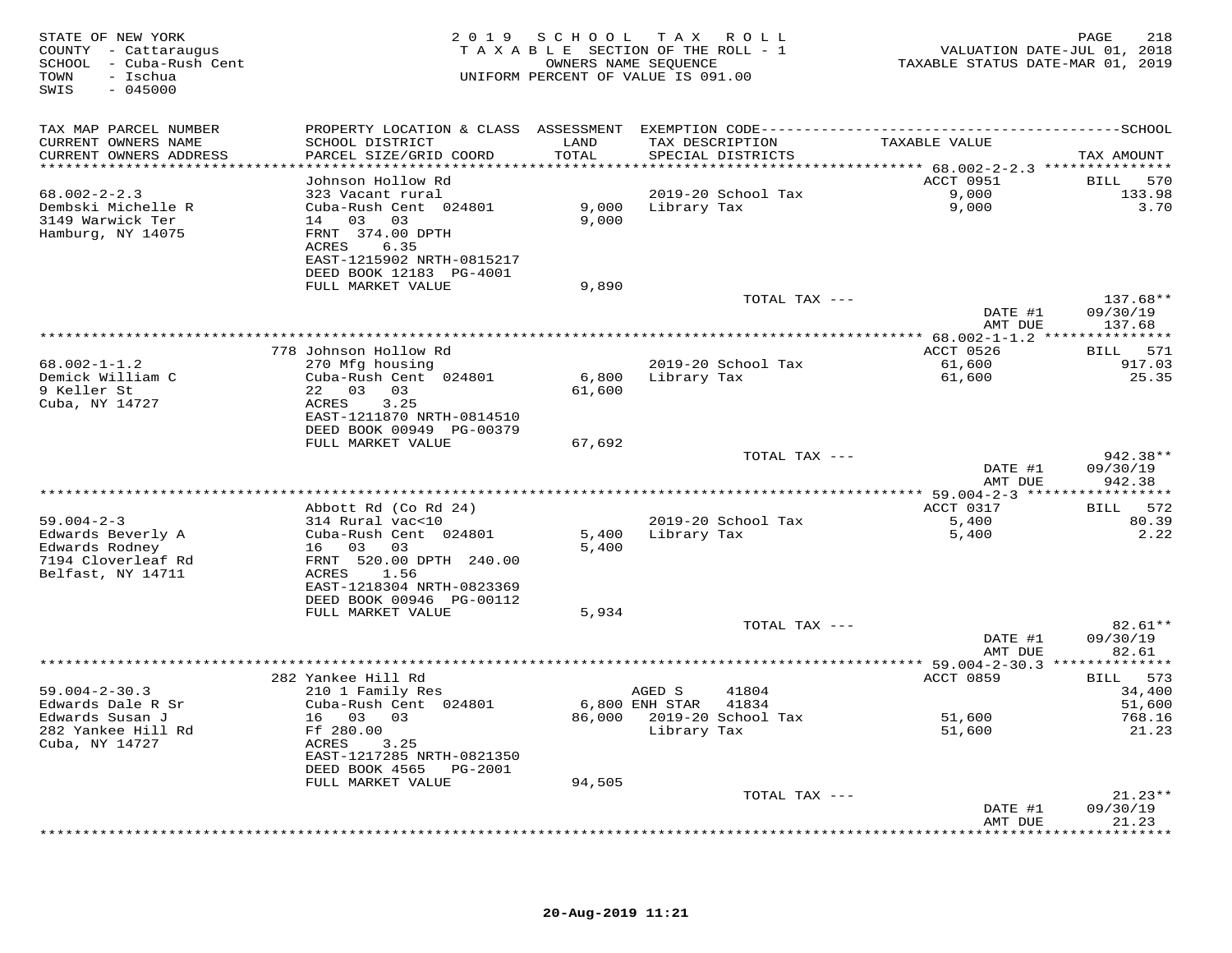| STATE OF NEW YORK<br>COUNTY - Cattaraugus<br>SCHOOL - Cuba-Rush Cent<br>TOWN<br>- Ischua<br>$-045000$<br>SWIS |                                           |               | 2019 SCHOOL TAX ROLL<br>TAXABLE SECTION OF THE ROLL - 1<br>OWNERS NAME SEQUENCE<br>UNIFORM PERCENT OF VALUE IS 091.00 | VALUATION DATE-JUL 01, 2018<br>TAXABLE STATUS DATE-MAR 01, 2019 | PAGE<br>219            |
|---------------------------------------------------------------------------------------------------------------|-------------------------------------------|---------------|-----------------------------------------------------------------------------------------------------------------------|-----------------------------------------------------------------|------------------------|
| TAX MAP PARCEL NUMBER                                                                                         |                                           |               |                                                                                                                       |                                                                 |                        |
| CURRENT OWNERS NAME<br>CURRENT OWNERS ADDRESS                                                                 | SCHOOL DISTRICT<br>PARCEL SIZE/GRID COORD | LAND<br>TOTAL | TAX DESCRIPTION<br>SPECIAL DISTRICTS                                                                                  | TAXABLE VALUE                                                   | TAX AMOUNT             |
|                                                                                                               |                                           |               |                                                                                                                       |                                                                 |                        |
| $68.002 - 1 - 10.2$                                                                                           | 699 Kinney Hollow Rd<br>210 1 Family Res  |               | <b>BAS STAR</b><br>41854                                                                                              | ACCT 0556                                                       | BILL 574<br>27,300     |
| Edwards Francis R                                                                                             | Cuba-Rush Cent 024801                     |               | 4,900 2019-20 School Tax                                                                                              | 75,000                                                          | 1,116.51               |
| 699 Kinney Hollow Rd                                                                                          | 21 03<br>03                               |               | 75,000 Library Tax                                                                                                    | 75,000                                                          | 30.86                  |
| Cuba, NY 14727                                                                                                | FRNT 214.00 DPTH 178.00                   |               |                                                                                                                       |                                                                 |                        |
|                                                                                                               | BANK<br>017                               |               |                                                                                                                       |                                                                 |                        |
|                                                                                                               | EAST-1212612 NRTH-0811090                 |               |                                                                                                                       |                                                                 |                        |
|                                                                                                               | DEED BOOK 14259 PG-2001                   |               |                                                                                                                       |                                                                 |                        |
|                                                                                                               | FULL MARKET VALUE                         | 82,418        |                                                                                                                       |                                                                 |                        |
|                                                                                                               |                                           |               | TOTAL TAX ---                                                                                                         | DATE #1                                                         | $745.37**$<br>09/30/19 |
|                                                                                                               |                                           |               |                                                                                                                       | AMT DUE                                                         | 745.37                 |
|                                                                                                               |                                           |               |                                                                                                                       |                                                                 |                        |
|                                                                                                               | 208 Johnson Hollow Rd                     |               |                                                                                                                       | ACCT 0359                                                       | BILL 575               |
| $59.004 - 3 - 17.1$                                                                                           | 240 Rural res                             |               | BAS STAR 41854                                                                                                        |                                                                 | 27,300                 |
| Emmons Harriet E                                                                                              | Cuba-Rush Cent 024801                     |               | 171,200 2019-20 School Tax                                                                                            | 233,000                                                         | 3,468.63               |
| Patten Jeffrey L                                                                                              | 06/07/15 03<br>03                         |               | 233,000 Library Tax                                                                                                   | 233,000                                                         | 95.88                  |
| 208 Johnson Hollow Rd<br>Cuba, NY 14727                                                                       | ACRES 309.85<br>EAST-1220003 NRTH-0817429 |               |                                                                                                                       |                                                                 |                        |
|                                                                                                               | DEED BOOK 1032<br>PG-386                  |               |                                                                                                                       |                                                                 |                        |
|                                                                                                               | FULL MARKET VALUE                         | 256,044       |                                                                                                                       |                                                                 |                        |
|                                                                                                               |                                           |               | TOTAL TAX ---                                                                                                         |                                                                 | $3,162.51**$           |
|                                                                                                               |                                           |               |                                                                                                                       | DATE #1                                                         | 09/30/19               |
|                                                                                                               |                                           |               |                                                                                                                       | AMT DUE                                                         | 3,162.51               |
|                                                                                                               |                                           |               |                                                                                                                       |                                                                 |                        |
|                                                                                                               | 153 Munger Hollow Rd                      |               |                                                                                                                       | ACCT 0548                                                       | 576<br>BILL            |
| $59.004 - 3 - 17.2$<br>Emmons Robert B                                                                        | 240 Rural res<br>Cuba-Rush Cent 024801    | 18,900        | 2019-20 School Tax<br>Library Tax                                                                                     | 45,000<br>45,000                                                | 669.91<br>18.52        |
| Emmons Harriet E                                                                                              | 07 03 03                                  | 45,000        |                                                                                                                       |                                                                 |                        |
| 153 Munger Hollow Rd                                                                                          | ACRES 19.50                               |               |                                                                                                                       |                                                                 |                        |
| Cuba, NY 14727                                                                                                | EAST-1219826 NRTH-0819306                 |               |                                                                                                                       |                                                                 |                        |
|                                                                                                               | DEED BOOK 787<br>PG-00233                 |               |                                                                                                                       |                                                                 |                        |
|                                                                                                               | FULL MARKET VALUE                         | 49,451        |                                                                                                                       |                                                                 |                        |
|                                                                                                               |                                           |               | TOTAL TAX ---                                                                                                         |                                                                 | 688.43**               |
|                                                                                                               |                                           |               |                                                                                                                       | DATE #1                                                         | 09/30/19               |
|                                                                                                               | *******************                       |               |                                                                                                                       | AMT DUE<br>********* 68.002-2-3.2 ***************               | 688.43                 |
|                                                                                                               | 347 Johnson Hollow Rd                     |               |                                                                                                                       | ACCT 0597                                                       | BILL 577               |
| $68.002 - 2 - 3.2$                                                                                            | 210 1 Family Res                          |               | BAS STAR<br>41854                                                                                                     |                                                                 | 27,300                 |
| Fields Michael J                                                                                              | Cuba-Rush Cent 024801                     |               | 2,900 2019-20 School Tax                                                                                              | 75,000                                                          | 1,116.51               |
| Jones Penny                                                                                                   | 14 03<br>03                               |               | 75,000 Library Tax                                                                                                    | 75,000                                                          | 30.86                  |
| 347 Johnson Hollow Rd                                                                                         | FRNT 100.00 DPTH 275.00                   |               |                                                                                                                       |                                                                 |                        |
| Cuba, NY 14727                                                                                                | BANK<br>032                               |               |                                                                                                                       |                                                                 |                        |
|                                                                                                               | EAST-1218562 NRTH-0815789                 |               |                                                                                                                       |                                                                 |                        |
|                                                                                                               | DEED BOOK 1005 PG-54<br>FULL MARKET VALUE | 82,418        |                                                                                                                       |                                                                 |                        |
|                                                                                                               |                                           |               | TOTAL TAX ---                                                                                                         |                                                                 | $745.37**$             |
|                                                                                                               |                                           |               |                                                                                                                       | DATE #1                                                         | 09/30/19               |
|                                                                                                               |                                           |               |                                                                                                                       | AMT DUE                                                         | 745.37                 |
|                                                                                                               |                                           |               |                                                                                                                       |                                                                 | ********               |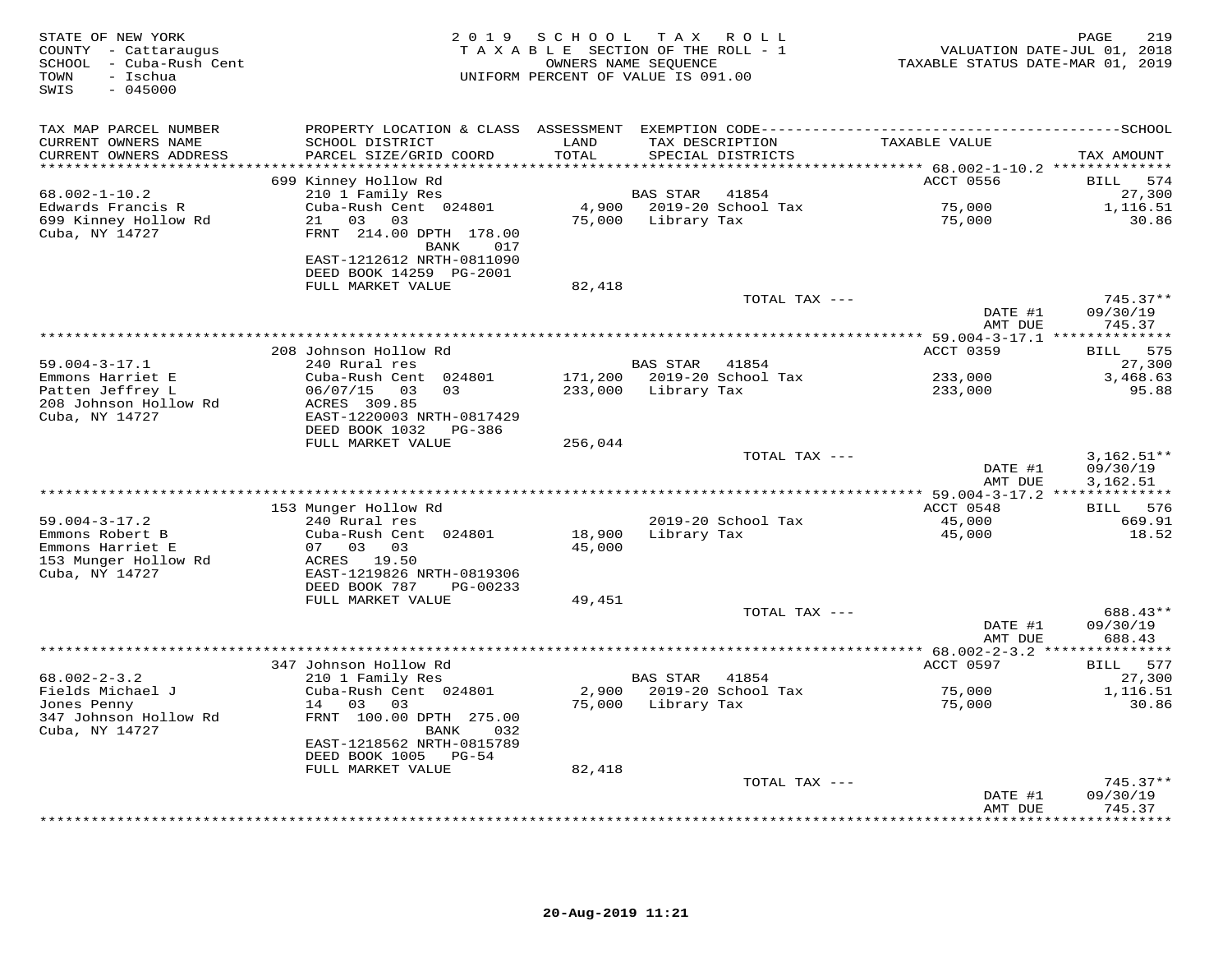| STATE OF NEW YORK<br>COUNTY - Cattaraugus<br>SCHOOL - Cuba-Rush Cent<br>- Ischua<br>TOWN<br>$-045000$<br>SWIS | 2 0 1 9                                                                            | S C H O O L       | T A X<br>ROLL<br>TAXABLE SECTION OF THE ROLL - 1<br>OWNERS NAME SEQUENCE<br>UNIFORM PERCENT OF VALUE IS 091.00 | VALUATION DATE-JUL 01, 2018<br>TAXABLE STATUS DATE-MAR 01, 2019 | 220<br>PAGE                    |
|---------------------------------------------------------------------------------------------------------------|------------------------------------------------------------------------------------|-------------------|----------------------------------------------------------------------------------------------------------------|-----------------------------------------------------------------|--------------------------------|
| TAX MAP PARCEL NUMBER                                                                                         |                                                                                    |                   |                                                                                                                |                                                                 |                                |
| CURRENT OWNERS NAME<br>CURRENT OWNERS ADDRESS<br>*************************                                    | SCHOOL DISTRICT<br>PARCEL SIZE/GRID COORD                                          | LAND<br>TOTAL     | TAX DESCRIPTION<br>SPECIAL DISTRICTS                                                                           | TAXABLE VALUE                                                   | TAX AMOUNT                     |
|                                                                                                               | 241 Munger Hollow Rd                                                               |                   |                                                                                                                | ACCT 0964                                                       | BILL<br>578                    |
| $59.004 - 3 - 5.4$                                                                                            | 314 Rural vac<10                                                                   |                   | 2019-20 School Tax                                                                                             | 5,000                                                           | 74.43                          |
| Frungillo Steven<br>211 Munger Hollow<br>Cuba, NY 14747                                                       | Cuba-Rush Cent 024801<br>15 03<br>03<br>ACRES<br>1.00<br>EAST-1218417 NRTH-0819690 | 5.000<br>5,000    | Library Tax                                                                                                    | 5,000                                                           | 2.06                           |
|                                                                                                               | DEED BOOK 27979 PG-3001                                                            |                   |                                                                                                                |                                                                 |                                |
|                                                                                                               | FULL MARKET VALUE                                                                  | 5,495             |                                                                                                                |                                                                 |                                |
|                                                                                                               |                                                                                    |                   | TOTAL TAX ---                                                                                                  | DATE #1<br>AMT DUE                                              | $76.49**$<br>09/30/19<br>76.49 |
|                                                                                                               |                                                                                    |                   |                                                                                                                | ****** 59.004-3-7.1 ***                                         | ***********                    |
|                                                                                                               | 211 Munger Hollow Rd                                                               |                   |                                                                                                                | ACCT 0132                                                       | BILL 579                       |
| $59.004 - 3 - 7.1$                                                                                            | 240 Rural res                                                                      |                   | 2019-20 School Tax                                                                                             | 112,000                                                         | 1,667.32                       |
| Frungillo Steven<br>211 Munger Hollow                                                                         | Cuba-Rush Cent 024801<br>07 03 03                                                  | 21,400<br>112,000 | Library Tax                                                                                                    | 112,000                                                         | 46.09                          |
| Cuba, NY 14747                                                                                                | ACRES 23.05<br>EAST-1218929 NRTH-0819557                                           |                   |                                                                                                                |                                                                 |                                |
|                                                                                                               | DEED BOOK 27979 PG-3001<br>FULL MARKET VALUE                                       | 123,077           |                                                                                                                |                                                                 |                                |
|                                                                                                               |                                                                                    |                   | TOTAL TAX ---                                                                                                  |                                                                 | $1,713.41**$                   |
|                                                                                                               |                                                                                    |                   |                                                                                                                | DATE #1<br>AMT DUE                                              | 09/30/19<br>1,713.41           |
|                                                                                                               |                                                                                    |                   |                                                                                                                |                                                                 | ***********                    |
|                                                                                                               | 353 Munger Hollow Rd                                                               |                   |                                                                                                                | ACCT 0435                                                       | BILL 580                       |
| $59.004 - 3 - 3$                                                                                              | 270 Mfg housing                                                                    | 24,300            | 2019-20 School Tax                                                                                             | 50,400                                                          | 750.30<br>20.74                |
| Goodale Clayton W<br>4804 Littleville Road                                                                    | Cuba-Rush Cent 024801<br>35 03<br>03                                               | 50,400            | Library Tax                                                                                                    | 50,400                                                          |                                |
| Avon, NY 14414                                                                                                | ACRES<br>27.15<br>EAST-1215741 NRTH-0818483                                        |                   |                                                                                                                |                                                                 |                                |
|                                                                                                               | DEED BOOK 22592 PG-2004                                                            |                   |                                                                                                                |                                                                 |                                |
|                                                                                                               | FULL MARKET VALUE                                                                  | 55,385            |                                                                                                                |                                                                 |                                |
|                                                                                                               |                                                                                    |                   | TOTAL TAX ---                                                                                                  |                                                                 | $771.04**$                     |
|                                                                                                               |                                                                                    |                   |                                                                                                                | DATE #1<br>AMT DUE                                              | 09/30/19<br>771.04             |
|                                                                                                               |                                                                                    |                   | ************************************                                                                           | ********** 59.004-3-20.3 ***                                    | ***********                    |
| $59.004 - 3 - 20.3$                                                                                           | 530 Johnson Hollow Rd<br>270 Mfg housing                                           |                   | 2019-20 School Tax                                                                                             | ACCT 0866<br>57,500                                             | BILL<br>581<br>855.99          |
| Greene James                                                                                                  | Cuba-Rush Cent 024801                                                              | 8,400             | Library Tax                                                                                                    | 57,500                                                          | 23.66                          |
| 530 Johnson Hollow Rd<br>Cuba, NY 14727                                                                       | $15 -$<br>0.3<br>03<br>ACRES<br>5.25                                               | 57,500            |                                                                                                                |                                                                 |                                |
| PRIOR OWNER ON 3/01/2019                                                                                      | EAST-1215374 NRTH-0816080<br>DEED BOOK 26817 PG-5002                               |                   |                                                                                                                |                                                                 |                                |
| Greene James                                                                                                  | FULL MARKET VALUE                                                                  | 63,187            |                                                                                                                |                                                                 |                                |
|                                                                                                               |                                                                                    |                   | TOTAL TAX ---                                                                                                  | DATE #1<br>AMT DUE                                              | 879.65**<br>09/30/19<br>879.65 |
|                                                                                                               |                                                                                    |                   |                                                                                                                |                                                                 |                                |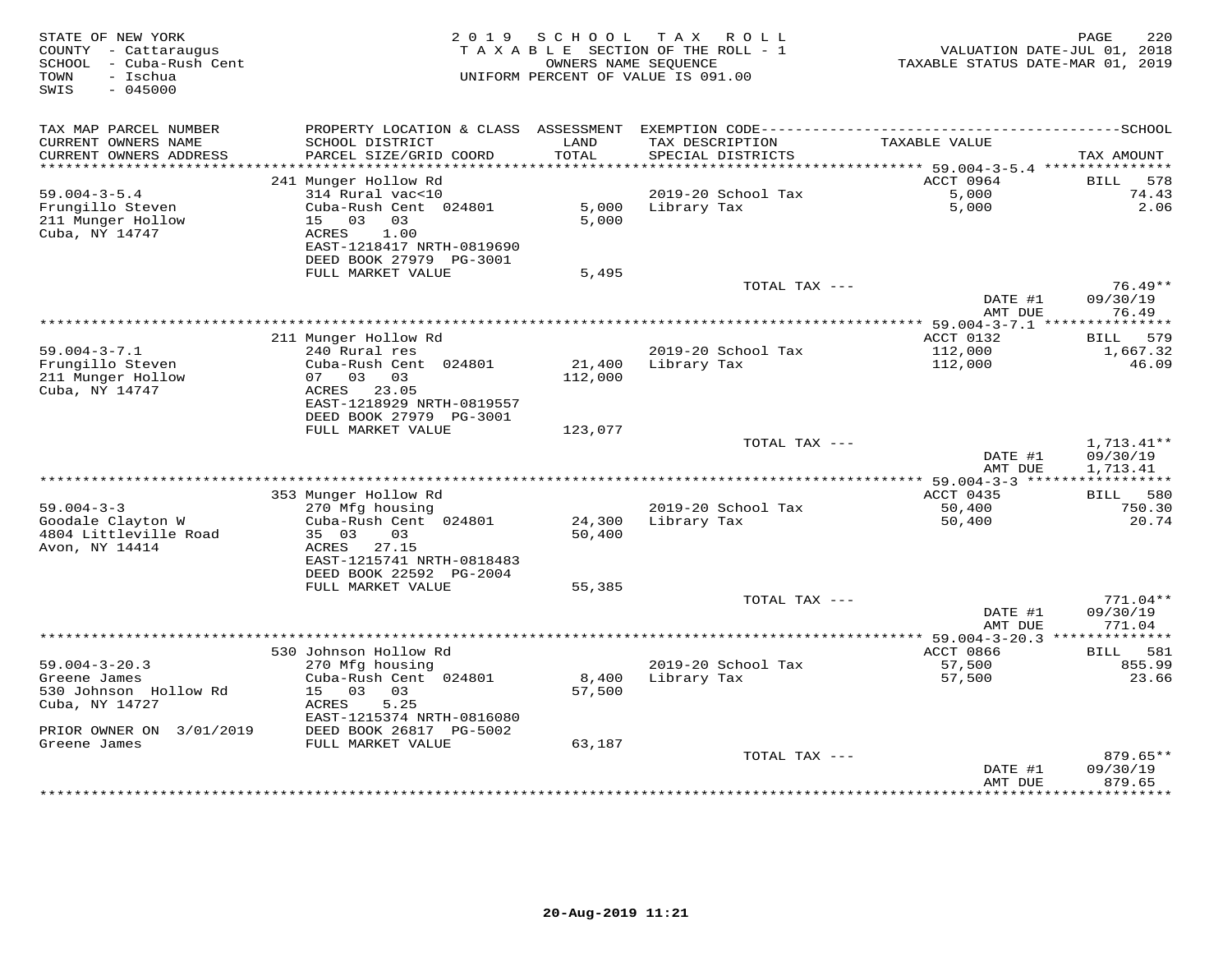| STATE OF NEW YORK<br>COUNTY - Cattaraugus<br>SCHOOL - Cuba-Rush Cent<br>- Ischua<br>TOWN<br>SWIS<br>$-045000$ |                                                      | 2019 SCHOOL   | T A X<br>R O L L<br>TAXABLE SECTION OF THE ROLL - 1<br>OWNERS NAME SEQUENCE<br>UNIFORM PERCENT OF VALUE IS 091.00 | VALUATION DATE-JUL 01, 2018<br>TAXABLE STATUS DATE-MAR 01, 2019 | 221<br>PAGE                        |
|---------------------------------------------------------------------------------------------------------------|------------------------------------------------------|---------------|-------------------------------------------------------------------------------------------------------------------|-----------------------------------------------------------------|------------------------------------|
| TAX MAP PARCEL NUMBER                                                                                         |                                                      |               |                                                                                                                   |                                                                 |                                    |
| CURRENT OWNERS NAME<br>CURRENT OWNERS ADDRESS                                                                 | SCHOOL DISTRICT<br>PARCEL SIZE/GRID COORD            | LAND<br>TOTAL | TAX DESCRIPTION<br>SPECIAL DISTRICTS                                                                              | TAXABLE VALUE                                                   | TAX AMOUNT                         |
| ********************                                                                                          | Co Rd $59$ (Off)                                     | *******       |                                                                                                                   | ****** 59.004-3-20.4 **************<br>ACCT 0876                | <b>BILL</b><br>582                 |
| $59.004 - 3 - 20.4$                                                                                           | 323 Vacant rural                                     |               | 2019-20 School Tax                                                                                                | 11,500                                                          | 171.20                             |
| Greene James                                                                                                  | Cuba-Rush Cent 024801                                | 11,500        | Library Tax                                                                                                       | 11,500                                                          | 4.73                               |
| 530 Johnson Hollow Rd                                                                                         | ACRES<br>9.45                                        | 11,500        |                                                                                                                   |                                                                 |                                    |
| Cuba, NY 14727                                                                                                | EAST-1215353 NRTH-0816648                            |               |                                                                                                                   |                                                                 |                                    |
| PRIOR OWNER ON 3/01/2019                                                                                      | DEED BOOK 26817 PG-5002<br>FULL MARKET VALUE         | 12,637        |                                                                                                                   |                                                                 |                                    |
| Greene James                                                                                                  |                                                      |               |                                                                                                                   |                                                                 |                                    |
|                                                                                                               |                                                      |               | TOTAL TAX ---                                                                                                     |                                                                 | $175.93**$                         |
|                                                                                                               |                                                      |               |                                                                                                                   | DATE #1                                                         | 09/30/19                           |
|                                                                                                               |                                                      |               |                                                                                                                   | AMT DUE                                                         | 175.93                             |
|                                                                                                               | 351 Johnson Hollow Rd                                |               |                                                                                                                   | **** $68.002 - 2 - 3.1$ *****<br>ACCT 0192                      | * * * * * * * * * *<br>583<br>BILL |
| $68.002 - 2 - 3.1$                                                                                            | 240 Rural res                                        |               | 41834<br>ENH STAR                                                                                                 |                                                                 | 62,520                             |
| Gross Peter J                                                                                                 | Cuba-Rush Cent 024801                                | 36,700        | 2019-20 School Tax                                                                                                | 89,000                                                          | 1,324.93                           |
| Gross Gloria D                                                                                                | 14 03<br>0.3                                         | 89,000        | Library Tax                                                                                                       | 89,000                                                          | 36.62                              |
| 351 Johnson Hollow Rd                                                                                         | Life Use                                             |               |                                                                                                                   |                                                                 |                                    |
| Cuba, NY 14727                                                                                                | ACRES 67.93<br>EAST-1217668 NRTH-0815111             |               |                                                                                                                   |                                                                 |                                    |
|                                                                                                               | DEED BOOK 00938 PG-00627                             |               |                                                                                                                   |                                                                 |                                    |
|                                                                                                               | FULL MARKET VALUE                                    | 97,802        |                                                                                                                   |                                                                 |                                    |
|                                                                                                               |                                                      |               | TOTAL TAX ---                                                                                                     |                                                                 | $465.55**$                         |
|                                                                                                               |                                                      |               |                                                                                                                   | DATE #1                                                         | 09/30/19                           |
|                                                                                                               |                                                      |               |                                                                                                                   | AMT DUE                                                         | 465.55                             |
|                                                                                                               | 5176 Union Hill Rd                                   |               |                                                                                                                   | ACCT 0248                                                       | 584<br><b>BILL</b>                 |
| $68.002 - 1 - 11.1$                                                                                           | 260 Seasonal res                                     |               | 2019-20 School Tax                                                                                                | 69,000                                                          | 1,027.19                           |
| Gulczewski Ronald                                                                                             | Cuba-Rush Cent 024801                                | 62,700        | Library Tax                                                                                                       | 69,000                                                          | 28.39                              |
| 116 Randsom Rd                                                                                                | 21 03<br>03                                          | 69,000        |                                                                                                                   |                                                                 |                                    |
| Lancaster, NY 14086                                                                                           | ACRES 110.90                                         |               |                                                                                                                   |                                                                 |                                    |
|                                                                                                               | EAST-1211687 NRTH-0809687<br>DEED BOOK 30360 PG-9001 |               |                                                                                                                   |                                                                 |                                    |
|                                                                                                               | FULL MARKET VALUE                                    | 75,824        |                                                                                                                   |                                                                 |                                    |
|                                                                                                               |                                                      |               | TOTAL TAX ---                                                                                                     |                                                                 | $1,055.58**$                       |
|                                                                                                               |                                                      |               |                                                                                                                   | DATE #1                                                         | 09/30/19                           |
|                                                                                                               |                                                      |               | ***********************************                                                                               | AMT DUE                                                         | 1,055.58<br>* * * * * * * * * * *  |
|                                                                                                               | 728 Johnson Hollow Rd                                |               |                                                                                                                   | ****** 68.002-1-2 *****<br>ACCT 0199                            | 585<br><b>BILL</b>                 |
| $68.002 - 1 - 2$                                                                                              | 210 1 Family Res                                     |               | 2019-20 School Tax                                                                                                | 24,400                                                          | 363.24                             |
| Hamer Martha E                                                                                                | Cuba-Rush Cent 024801                                | 6,800         | Library Tax                                                                                                       | 24,400                                                          | 10.04                              |
| Witter Thomas A Jr                                                                                            | 22 03 03                                             | 24,400        |                                                                                                                   |                                                                 |                                    |
| 728 Johnson Hollow Rd                                                                                         | L/u - Martha Hamer                                   |               |                                                                                                                   |                                                                 |                                    |
| Cuba, NY 14727                                                                                                | ACRES<br>3.22<br>EAST-1213575 NRTH-0815161           |               |                                                                                                                   |                                                                 |                                    |
|                                                                                                               | DEED BOOK 00990 PG-00533                             |               |                                                                                                                   |                                                                 |                                    |
|                                                                                                               | FULL MARKET VALUE                                    | 26,813        |                                                                                                                   |                                                                 |                                    |
|                                                                                                               |                                                      |               | TOTAL TAX ---                                                                                                     |                                                                 | $373.28**$                         |
|                                                                                                               |                                                      |               |                                                                                                                   | DATE #1                                                         | 09/30/19                           |
|                                                                                                               |                                                      |               |                                                                                                                   | AMT DUE                                                         | 373.28<br>.                        |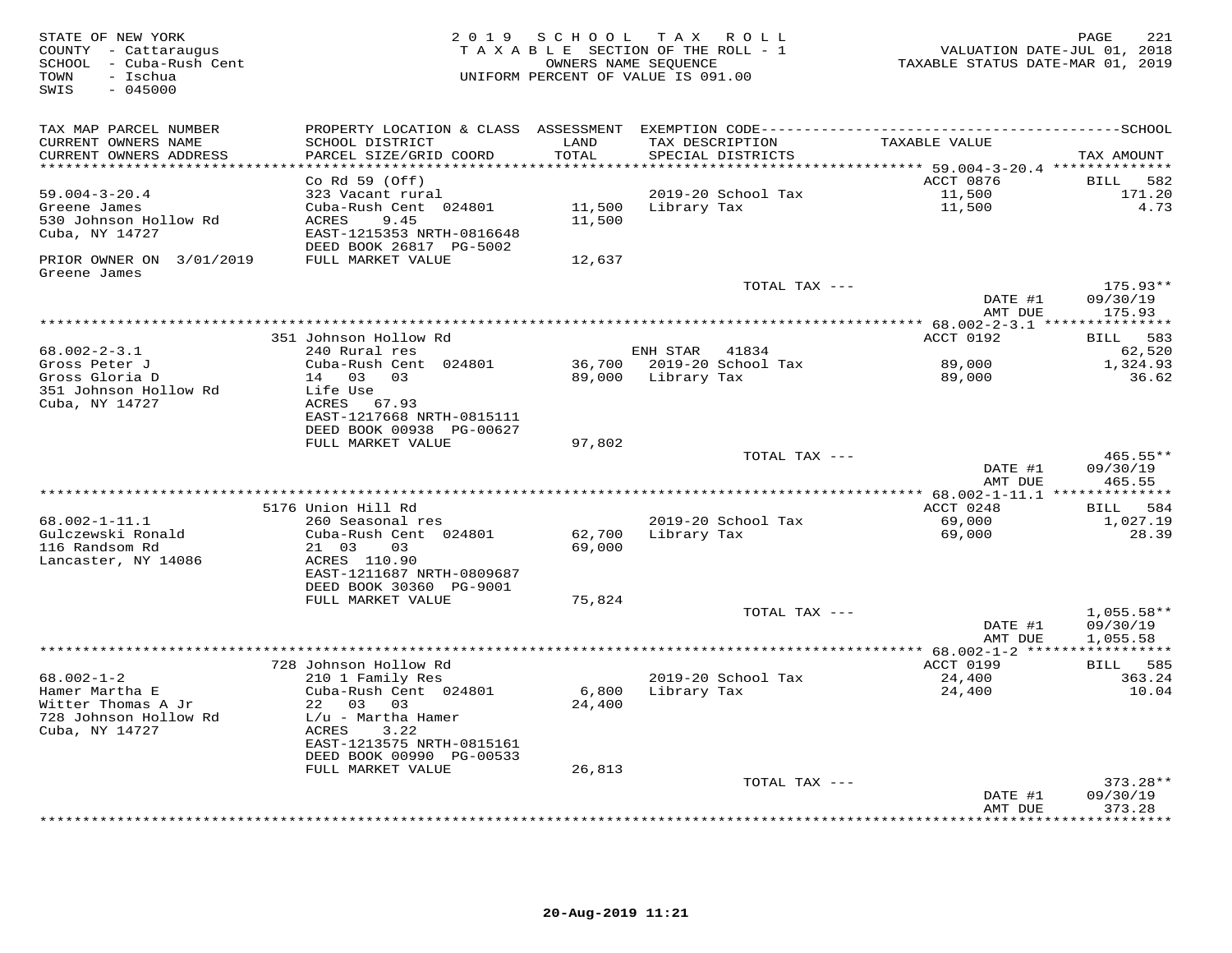| STATE OF NEW YORK<br>COUNTY - Cattaraugus<br>SCHOOL - Cuba-Rush Cent<br>- Ischua<br>TOWN<br>$-045000$<br>SWIS |                                                                                                                                           | 2019 SCHOOL TAX ROLL<br>TAXABLE SECTION OF THE ROLL - 1<br>OWNERS NAME SEOUENCE<br>UNIFORM PERCENT OF VALUE IS 091.00 |                       |                                      | VALUATION DATE-JUL 01, 2018<br>TAXABLE STATUS DATE-MAR 01, 2019 | 222<br>PAGE            |
|---------------------------------------------------------------------------------------------------------------|-------------------------------------------------------------------------------------------------------------------------------------------|-----------------------------------------------------------------------------------------------------------------------|-----------------------|--------------------------------------|-----------------------------------------------------------------|------------------------|
| TAX MAP PARCEL NUMBER<br>CURRENT OWNERS NAME<br>CURRENT OWNERS ADDRESS                                        | PROPERTY LOCATION & CLASS ASSESSMENT EXEMPTION CODE-----------------------------------SCHOOL<br>SCHOOL DISTRICT<br>PARCEL SIZE/GRID COORD | LAND<br>TOTAL                                                                                                         |                       | TAX DESCRIPTION<br>SPECIAL DISTRICTS | TAXABLE VALUE                                                   | TAX AMOUNT             |
| ***********************                                                                                       |                                                                                                                                           |                                                                                                                       |                       |                                      |                                                                 |                        |
| $68.002 - 2 - 19.3$                                                                                           | Miller Hill Rd<br>260 Seasonal res                                                                                                        |                                                                                                                       |                       | 2019-20 School Tax                   | ACCT 0892<br>18,300                                             | 586<br>BILL<br>272.43  |
| Hamilton Chris E.<br>8005 County Road 41                                                                      | Cuba-Rush Cent 024801<br>2.95<br>ACRES                                                                                                    | 6,600<br>18,300                                                                                                       | Library Tax           |                                      | 18,300                                                          | 7.53                   |
| Black Creek, NY 14714                                                                                         | EAST-1215211 NRTH-0810247<br>DEED BOOK 28112 PG-9001                                                                                      |                                                                                                                       |                       |                                      |                                                                 |                        |
|                                                                                                               | FULL MARKET VALUE                                                                                                                         | 20,110                                                                                                                |                       |                                      |                                                                 |                        |
|                                                                                                               |                                                                                                                                           |                                                                                                                       |                       | TOTAL TAX ---                        | DATE #1                                                         | $279.96**$<br>09/30/19 |
|                                                                                                               |                                                                                                                                           |                                                                                                                       |                       |                                      | AMT DUE                                                         | 279.96                 |
|                                                                                                               |                                                                                                                                           |                                                                                                                       |                       |                                      |                                                                 |                        |
|                                                                                                               | 5119 Burt Rd                                                                                                                              |                                                                                                                       |                       |                                      | ACCT 0602                                                       | BILL 587               |
| $68.002 - 2 - 22.3$<br>Harvey Dana E.                                                                         | 210 1 Family Res<br>Cuba-Rush Cent 024801                                                                                                 | 11,600                                                                                                                |                       | 2019-20 School Tax<br>Library Tax    | 65,000<br>65,000                                                | 967.64<br>26.75        |
| 235 Burt Road                                                                                                 | 13 03 03                                                                                                                                  | 65,000                                                                                                                |                       |                                      |                                                                 |                        |
| Cuba, NY 14727                                                                                                | 4.00<br>ACRES                                                                                                                             |                                                                                                                       |                       |                                      |                                                                 |                        |
|                                                                                                               | EAST-1218305 NRTH-0809206                                                                                                                 |                                                                                                                       |                       |                                      |                                                                 |                        |
|                                                                                                               | DEED BOOK 26522 PG-5001                                                                                                                   |                                                                                                                       |                       |                                      |                                                                 |                        |
|                                                                                                               | FULL MARKET VALUE                                                                                                                         | 71,429                                                                                                                |                       | TOTAL TAX ---                        |                                                                 | 994.39**               |
|                                                                                                               |                                                                                                                                           |                                                                                                                       |                       |                                      | DATE #1<br>AMT DUE                                              | 09/30/19<br>994.39     |
|                                                                                                               |                                                                                                                                           |                                                                                                                       |                       |                                      |                                                                 |                        |
|                                                                                                               | 716 Yankee Hill Rd                                                                                                                        |                                                                                                                       |                       |                                      | ACCT 0801                                                       | BILL 588               |
| $59.003 - 1 - 18.3$<br>Hastings II Robert                                                                     | 210 1 Family Res<br>Cuba-Rush Cent 024801                                                                                                 | 8,000                                                                                                                 | Library Tax           | 2019-20 School Tax                   | 33,000<br>33,000                                                | 491.27<br>13.58        |
| 354 Gold St                                                                                                   | 32 03 03                                                                                                                                  | 33,000                                                                                                                |                       |                                      |                                                                 |                        |
| Buffalo, NY 14206                                                                                             | ACRES<br>4.80                                                                                                                             |                                                                                                                       |                       |                                      |                                                                 |                        |
|                                                                                                               | EAST-1210649 NRTH-0820252                                                                                                                 |                                                                                                                       |                       |                                      |                                                                 |                        |
|                                                                                                               | DEED BOOK 30208 PG-5001                                                                                                                   |                                                                                                                       |                       |                                      |                                                                 |                        |
|                                                                                                               | FULL MARKET VALUE                                                                                                                         | 36,264                                                                                                                |                       | TOTAL TAX ---                        |                                                                 | $504.85**$             |
|                                                                                                               |                                                                                                                                           |                                                                                                                       |                       |                                      | DATE #1<br>AMT DUE                                              | 09/30/19<br>504.85     |
|                                                                                                               |                                                                                                                                           |                                                                                                                       |                       |                                      |                                                                 |                        |
| $59.004 - 2 - 24$                                                                                             | 152 Munger Hollow Rd<br>210 1 Family Res                                                                                                  |                                                                                                                       | <b>BAS STAR</b> 41854 |                                      | ACCT 0343                                                       | BILL 589<br>27,300     |
| Hatch Scott L                                                                                                 | Cuba-Rush Cent 024801                                                                                                                     |                                                                                                                       |                       | 5,400 2019-20 School Tax             | 85,000                                                          | 1,265.38               |
| Hatch Cynthia J                                                                                               | 08 03 03                                                                                                                                  |                                                                                                                       | 85,000 Library Tax    |                                      | 85,000                                                          | 34.98                  |
| 152 Munger Hollow Rd<br>Cuba, NY 14727                                                                        | ACRES<br>1.46<br>EAST-1219585 NRTH-0820134                                                                                                |                                                                                                                       |                       |                                      |                                                                 |                        |
|                                                                                                               | DEED BOOK 899<br>PG-00494                                                                                                                 |                                                                                                                       |                       |                                      |                                                                 |                        |
|                                                                                                               | FULL MARKET VALUE                                                                                                                         | 93,407                                                                                                                |                       | TOTAL TAX ---                        |                                                                 | 898.36**               |
|                                                                                                               |                                                                                                                                           |                                                                                                                       |                       |                                      | DATE #1                                                         | 09/30/19               |
|                                                                                                               |                                                                                                                                           |                                                                                                                       |                       |                                      | AMT DUE                                                         | 898.36<br>***********  |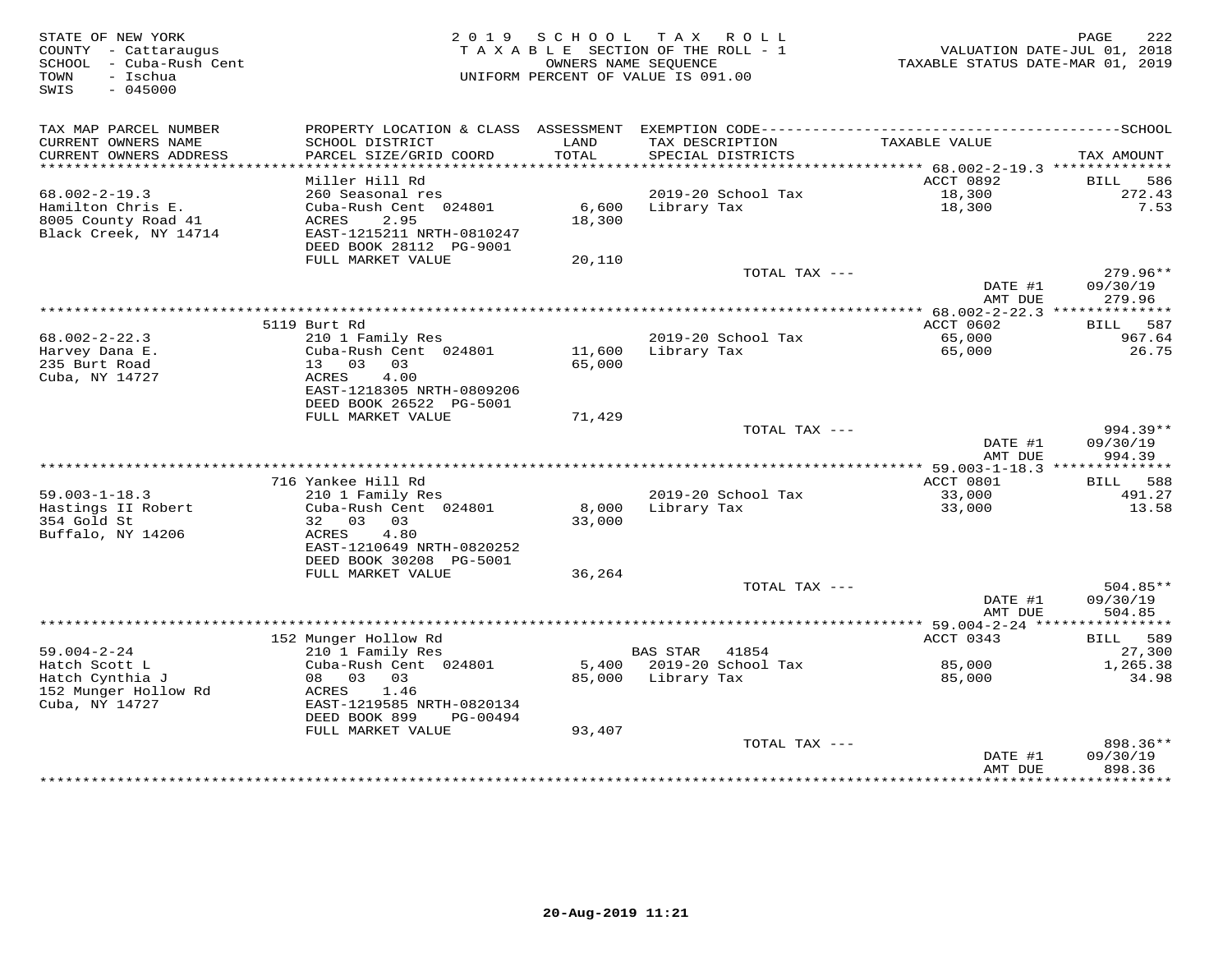| STATE OF NEW YORK<br>COUNTY - Cattaraugus<br>SCHOOL - Cuba-Rush Cent<br>- Ischua<br>TOWN<br>SWIS<br>$-045000$ |                                                | 2019 SCHOOL   | T A X<br>R O L L<br>TAXABLE SECTION OF THE ROLL - 1<br>OWNERS NAME SEOUENCE<br>UNIFORM PERCENT OF VALUE IS 091.00 | VALUATION DATE-JUL 01, 2018<br>TAXABLE STATUS DATE-MAR 01, 2019 | 223<br>PAGE               |
|---------------------------------------------------------------------------------------------------------------|------------------------------------------------|---------------|-------------------------------------------------------------------------------------------------------------------|-----------------------------------------------------------------|---------------------------|
| TAX MAP PARCEL NUMBER                                                                                         |                                                |               |                                                                                                                   |                                                                 |                           |
| CURRENT OWNERS NAME<br>CURRENT OWNERS ADDRESS                                                                 | SCHOOL DISTRICT<br>PARCEL SIZE/GRID COORD      | LAND<br>TOTAL | TAX DESCRIPTION<br>SPECIAL DISTRICTS                                                                              | TAXABLE VALUE                                                   | TAX AMOUNT                |
| ************************                                                                                      | Yankee Hill Rd                                 |               |                                                                                                                   | ACCT 0816                                                       | 590<br>BILL               |
| $59.003 - 1 - 19.5$                                                                                           | 323 Vacant rural                               |               | 2019-20 School Tax                                                                                                | 8,100                                                           | 120.58                    |
| Hawkins Tobias                                                                                                | Cuba-Rush Cent 024801                          | 8,100         | Library Tax                                                                                                       | 8,100                                                           | 3.33                      |
| Hawkins Ann                                                                                                   | 31 03<br>03                                    | 8,100         |                                                                                                                   |                                                                 |                           |
| 3546 Rte 16                                                                                                   | 4.85<br>ACRES                                  |               |                                                                                                                   |                                                                 |                           |
| Hinsdale, NY 14743                                                                                            | EAST-1210678 NRTH-0819526                      |               |                                                                                                                   |                                                                 |                           |
|                                                                                                               | DEED BOOK 3368<br>PG-5005<br>FULL MARKET VALUE | 8,901         |                                                                                                                   |                                                                 |                           |
|                                                                                                               |                                                |               | TOTAL TAX ---                                                                                                     |                                                                 | 123.91**                  |
|                                                                                                               |                                                |               |                                                                                                                   | DATE #1                                                         | 09/30/19                  |
|                                                                                                               |                                                |               |                                                                                                                   | AMT DUE                                                         | 123.91                    |
|                                                                                                               |                                                |               | ************************************                                                                              | *********** 59.003-1-19.6 ***************                       |                           |
|                                                                                                               | Union Valley Rd                                |               |                                                                                                                   | ACCT 0817                                                       | 591<br><b>BILL</b>        |
| $59.003 - 1 - 19.6$<br>Hawkins Tobias J                                                                       | 312 Vac w/imprv<br>Cuba-Rush Cent 024801       | 11,000        | 2019-20 School Tax<br>Library Tax                                                                                 | 17,000<br>17,000                                                | 253.08<br>7.00            |
| Hawkins Ann E                                                                                                 | 31 03 03                                       | 17,000        |                                                                                                                   |                                                                 |                           |
| 3546 Rte 16                                                                                                   | ACRES<br>8.75                                  |               |                                                                                                                   |                                                                 |                           |
| Hinsdale, NY 14743                                                                                            | EAST-1209974 NRTH-0819000                      |               |                                                                                                                   |                                                                 |                           |
|                                                                                                               | DEED BOOK 4645<br>PG-2001                      |               |                                                                                                                   |                                                                 |                           |
|                                                                                                               | FULL MARKET VALUE                              | 18,681        | TOTAL TAX ---                                                                                                     |                                                                 | $260.08**$                |
|                                                                                                               |                                                |               |                                                                                                                   | DATE #1                                                         | 09/30/19                  |
|                                                                                                               |                                                |               |                                                                                                                   | AMT DUE                                                         | 260.08                    |
|                                                                                                               |                                                |               |                                                                                                                   | **** 68.002-1-16 *****************                              |                           |
|                                                                                                               | 5343 Miller Hill Rd                            |               |                                                                                                                   | ACCT 0348                                                       | BILL 592                  |
| 68.002-1-16<br>Henderson Marcia                                                                               | 210 1 Family Res<br>Cuba-Rush Cent 024801      |               | BAS STAR 41854<br>15,600 2019-20 School Tax                                                                       | 90,000                                                          | 27,300<br>1,339.81        |
| 5343 Miller Hill Rd                                                                                           | 22 03 03                                       | 90,000        | Library Tax                                                                                                       | 90,000                                                          | 37.04                     |
| Cuba, NY 14727                                                                                                | ACRES 14.80                                    |               |                                                                                                                   |                                                                 |                           |
|                                                                                                               | EAST-1213564 NRTH-0813799                      |               |                                                                                                                   |                                                                 |                           |
|                                                                                                               | DEED BOOK 904<br>PG-00638                      |               |                                                                                                                   |                                                                 |                           |
|                                                                                                               | FULL MARKET VALUE                              | 98,901        |                                                                                                                   |                                                                 |                           |
|                                                                                                               |                                                |               | TOTAL TAX ---                                                                                                     | DATE #1                                                         | 974.85**<br>09/30/19      |
|                                                                                                               |                                                |               |                                                                                                                   | AMT DUE                                                         | 974.85                    |
|                                                                                                               |                                                |               |                                                                                                                   |                                                                 |                           |
|                                                                                                               | 1009 Yankee Hill Rd                            |               |                                                                                                                   | ACCT 0427                                                       | 593<br>BILL               |
| $59.003 - 1 - 20$                                                                                             | 260 Seasonal res                               |               | 2019-20 School Tax                                                                                                | 48,100                                                          | 716.06                    |
| Herdic Warren                                                                                                 | Cuba-Rush Cent 024801                          | 7,600         | Library Tax                                                                                                       | 48,100                                                          | 19.79                     |
| 5769 Herman Hill Rd<br>Hamburg, NY 14075                                                                      | 34 03<br>03<br>4.25<br>ACRES                   | 48,100        |                                                                                                                   |                                                                 |                           |
|                                                                                                               | EAST-1209442 NRTH-0819521                      |               |                                                                                                                   |                                                                 |                           |
|                                                                                                               | DEED BOOK 17261 PG-5002                        |               |                                                                                                                   |                                                                 |                           |
|                                                                                                               | FULL MARKET VALUE                              | 52,857        |                                                                                                                   |                                                                 |                           |
|                                                                                                               |                                                |               | TOTAL TAX ---                                                                                                     |                                                                 | $735.85**$                |
|                                                                                                               |                                                |               |                                                                                                                   | DATE #1                                                         | 09/30/19                  |
|                                                                                                               |                                                |               |                                                                                                                   | AMT DUE                                                         | 735.85<br>* * * * * * * * |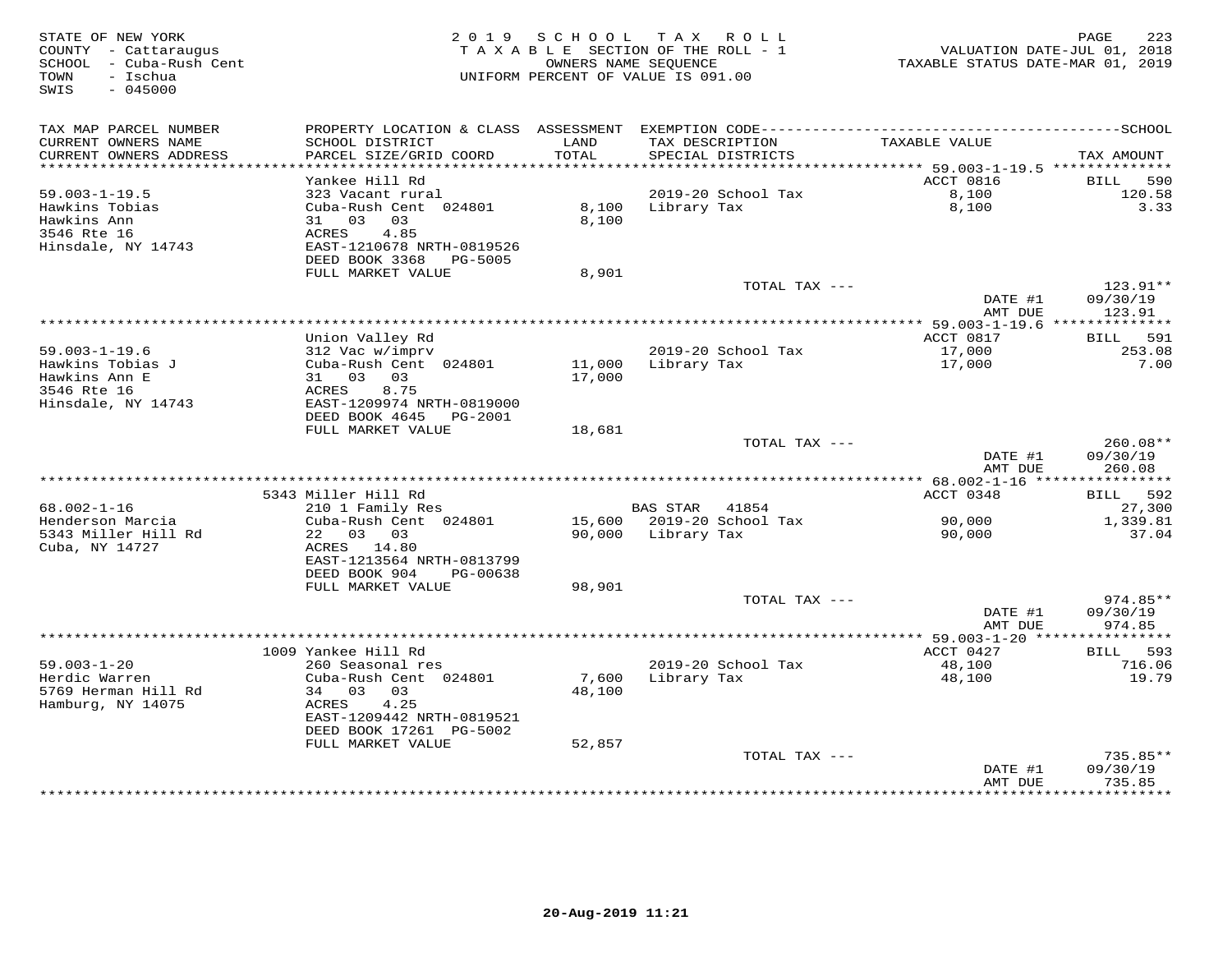| STATE OF NEW YORK<br>COUNTY - Cattaraugus<br>SCHOOL - Cuba-Rush Cent     | 2 0 1 9                                                              | SCHOOL           | T A X<br>R O L L<br>TAXABLE SECTION OF THE ROLL - 1<br>OWNERS NAME SEQUENCE | VALUATION DATE-JUL 01, 2018<br>TAXABLE STATUS DATE-MAR 01, 2019 | 224<br>PAGE                               |
|--------------------------------------------------------------------------|----------------------------------------------------------------------|------------------|-----------------------------------------------------------------------------|-----------------------------------------------------------------|-------------------------------------------|
| - Ischua<br>TOWN<br>SWIS<br>$-045000$                                    |                                                                      |                  | UNIFORM PERCENT OF VALUE IS 091.00                                          |                                                                 |                                           |
| TAX MAP PARCEL NUMBER                                                    |                                                                      |                  |                                                                             |                                                                 |                                           |
| CURRENT OWNERS NAME<br>CURRENT OWNERS ADDRESS<br>*********************** | SCHOOL DISTRICT<br>PARCEL SIZE/GRID COORD                            | LAND<br>TOTAL    | TAX DESCRIPTION<br>SPECIAL DISTRICTS                                        | TAXABLE VALUE                                                   | TAX AMOUNT                                |
|                                                                          | 5265 Miller Hill Rd                                                  |                  |                                                                             | ACCT 0516                                                       | <b>BILL</b><br>594                        |
| $68.002 - 1 - 13$                                                        | 312 Vac w/imprv                                                      |                  | 2019-20 School Tax                                                          | 40,000                                                          | 595.47                                    |
| Hickey William W Jr<br>Hickey Denise M<br>616 75th Street                | Cuba-Rush Cent 024801<br>22 03 03<br>ACRES 19.48                     | 13,200<br>40,000 | Library Tax                                                                 | 40,000                                                          | 16.46                                     |
| Niagara Falls, NY 14304                                                  | EAST-1212750 NRTH-0812167<br>DEED BOOK 28195 PG-9001                 |                  |                                                                             |                                                                 |                                           |
|                                                                          | FULL MARKET VALUE                                                    | 43,956           | TOTAL TAX ---                                                               |                                                                 | $611.93**$                                |
|                                                                          |                                                                      |                  |                                                                             | DATE #1<br>AMT DUE                                              | 09/30/19<br>611.93                        |
|                                                                          |                                                                      |                  |                                                                             | *********** 68.001-1-8 *****                                    | **********                                |
|                                                                          | 968 Johnson Hollow Rd                                                |                  |                                                                             | ACCT 0177                                                       | 595<br>BILL                               |
| $68.001 - 1 - 8$<br>Higley Michael D                                     | 210 1 Family Res<br>Cuba-Rush Cent 024801                            |                  | <b>BAS STAR</b><br>41854<br>10,400 2019-20 School Tax                       | 71,000                                                          | 27,300<br>1,056.96                        |
| 968 Johnson Hollow Rd                                                    | 29 03 03                                                             |                  | 71,000 Library Tax                                                          | 71,000                                                          | 29.22                                     |
| Hinsdale, NY 14743                                                       | 7.91<br>ACRES<br>EAST-1209464 NRTH-0810479                           |                  |                                                                             |                                                                 |                                           |
|                                                                          | DEED BOOK 00940 PG-01051<br>FULL MARKET VALUE                        | 78,022           |                                                                             |                                                                 |                                           |
|                                                                          |                                                                      |                  | TOTAL TAX ---                                                               |                                                                 | 684.18**                                  |
|                                                                          |                                                                      |                  |                                                                             | DATE #1<br>AMT DUE                                              | 09/30/19<br>684.18                        |
|                                                                          | $Co$ $Rd$ $87$                                                       |                  |                                                                             | ACCT 0875                                                       | 596<br>BILL                               |
| $59.004 - 1 - 9.4$                                                       | 323 Vacant rural                                                     |                  | 2019-20 School Tax                                                          | 17,500                                                          | 260.52                                    |
| Hillman Kenneth                                                          | Cuba-Rush Cent 024801                                                | 17,500           | Library Tax                                                                 | 17,500                                                          | 7.20                                      |
| Hillman Merrie C                                                         | 23 03 03                                                             | 17,500           |                                                                             |                                                                 |                                           |
| 678 Yankee Rd<br>Cuba, NY 14727                                          | ACRES 17.30<br>EAST-1211335 NRTH-0819528<br>DEED BOOK 1005<br>PG-243 |                  |                                                                             |                                                                 |                                           |
|                                                                          | FULL MARKET VALUE                                                    | 19,231           |                                                                             |                                                                 |                                           |
|                                                                          |                                                                      |                  | TOTAL TAX ---                                                               |                                                                 | $267.72**$                                |
|                                                                          |                                                                      |                  |                                                                             | DATE #1                                                         | 09/30/19                                  |
|                                                                          |                                                                      |                  |                                                                             | AMT DUE                                                         | 267.72                                    |
|                                                                          | 678 Yankee Rd                                                        |                  |                                                                             | ACCT 0788                                                       | 597<br>BILL                               |
| $59.004 - 1 - 13.2$                                                      | 210 1 Family Res                                                     |                  | ENH STAR<br>41834                                                           |                                                                 | 62,520                                    |
| Hillman Kenneth D                                                        | Cuba-Rush Cent 024801                                                | 22,600           | 2019-20 School Tax                                                          | 111,000                                                         | 1,652.44                                  |
| Hillman Merrie                                                           | 24 03 03                                                             | 111,000          | Library Tax                                                                 | 111,000                                                         | 45.68                                     |
| 678 Yankee Rd<br>Cuba, NY 14727                                          | 24.75<br>ACRES<br>EAST-1211445 NRTH-0821243                          |                  |                                                                             |                                                                 |                                           |
|                                                                          | DEED BOOK 00922 PG-01136                                             |                  |                                                                             |                                                                 |                                           |
|                                                                          | FULL MARKET VALUE                                                    | 121,978          |                                                                             |                                                                 |                                           |
|                                                                          |                                                                      |                  | TOTAL TAX ---                                                               |                                                                 | 802.12**                                  |
|                                                                          |                                                                      |                  |                                                                             | DATE #1<br>AMT DUE<br>********                                  | 09/30/19<br>802.12<br>* * * * * * * * * * |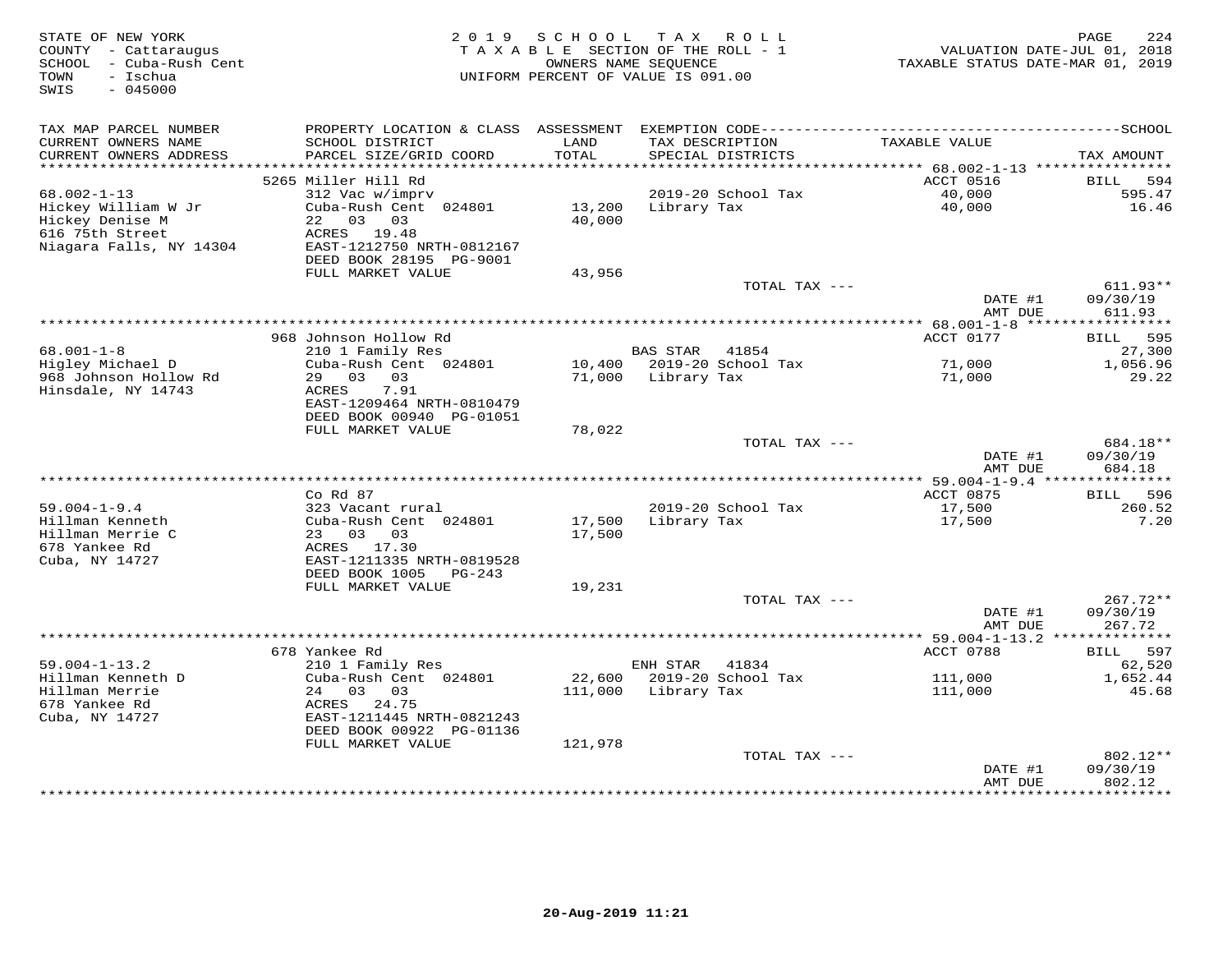| TAX MAP PARCEL NUMBER<br>CURRENT OWNERS NAME<br>SCHOOL DISTRICT<br>LAND<br>TAX DESCRIPTION<br>TAXABLE VALUE<br>CURRENT OWNERS ADDRESS<br>PARCEL SIZE/GRID COORD<br>TOTAL<br>SPECIAL DISTRICTS<br>TAX AMOUNT<br>ACCT 0230<br>Miller Hill Rd<br>598<br>BILL<br>2019-20 School Tax<br>93,000<br>$68.002 - 1 - 9$<br>910 Priv forest<br>1,384.47<br>93,000<br>93,000<br>38.27<br>Hupp John W<br>Cuba-Rush Cent 024801<br>Library Tax<br>93,000<br>22 Stevens Ave<br>21 03 03<br>Cuba, NY 14727<br>ACRES 170.70<br>EAST-1214788 NRTH-0810712<br>DEED BOOK 888<br>PG-00233<br>FULL MARKET VALUE<br>102,198<br>TOTAL TAX ---<br>$1,422.74**$<br>09/30/19<br>DATE #1<br>AMT DUE<br>1,422.74<br>ACCT 0775<br>149 Yankee Rd<br>BILL 599<br>$59.004 - 2 - 4.3$<br>210 1 Family Res<br>AG DISTOUT 41730<br>8,666<br>Cuba-Rush Cent 024801<br>47,400 ENH STAR<br>41834<br>Hurlburt Terry<br>62,520<br>149 Yankee Rd<br>07/08<br>03 03<br>125,000 2019-20 School Tax<br>116,334<br>1,731.84<br>Cuba, NY 14727<br>ACRES<br>64.95<br>Library Tax<br>116,334<br>47.87<br>EAST-1219536 NRTH-0820997<br>MAY BE SUBJECT TO PAYMENT<br>DEED BOOK 00979 PG-00023<br>UNDER AGDIST LAW TIL 2026<br>FULL MARKET VALUE<br>137,363<br>883.71**<br>TOTAL TAX ---<br>09/30/19<br>DATE #1<br>883.71<br>AMT DUE<br>ACCT 0258<br>215 Yankee Rd<br>BILL 600<br>210 1 Family Res<br>$59.004 - 2 - 28$<br>2019-20 School Tax<br>26,500<br>394.50<br>Hurlburt Terry<br>Cuba-Rush Cent 024801<br>5,900<br>Library Tax<br>26,500<br>10.91<br>149 Yankee Hill Rd<br>16 03 03<br>26,500<br>2.10<br>Cuba, NY 14727<br>ACRES<br>EAST-1218425 NRTH-0821172<br>DEED BOOK 1008<br>PG-245<br>FULL MARKET VALUE<br>29,121<br>TOTAL TAX ---<br>405.41**<br>DATE #1<br>09/30/19<br>AMT DUE<br>405.41<br>324 Kinney Hollow Rd<br>ACCT 0750<br>601<br>BILL | STATE OF NEW YORK<br>COUNTY - Cattaraugus<br>SCHOOL - Cuba-Rush Cent<br>- Ischua<br>TOWN<br>SWIS<br>$-045000$ |                  | 2019 SCHOOL | TAX ROLL<br>TAXABLE SECTION OF THE ROLL - 1<br>OWNERS NAME SEQUENCE<br>UNIFORM PERCENT OF VALUE IS 091.00 | TAXABLE STATUS DATE-MAR 01, 2019 | PAGE<br>225<br>VALUATION DATE-JUL 01, 2018 |
|---------------------------------------------------------------------------------------------------------------------------------------------------------------------------------------------------------------------------------------------------------------------------------------------------------------------------------------------------------------------------------------------------------------------------------------------------------------------------------------------------------------------------------------------------------------------------------------------------------------------------------------------------------------------------------------------------------------------------------------------------------------------------------------------------------------------------------------------------------------------------------------------------------------------------------------------------------------------------------------------------------------------------------------------------------------------------------------------------------------------------------------------------------------------------------------------------------------------------------------------------------------------------------------------------------------------------------------------------------------------------------------------------------------------------------------------------------------------------------------------------------------------------------------------------------------------------------------------------------------------------------------------------------------------------------------------------------------------------------------------------------------------------------------------------------|---------------------------------------------------------------------------------------------------------------|------------------|-------------|-----------------------------------------------------------------------------------------------------------|----------------------------------|--------------------------------------------|
|                                                                                                                                                                                                                                                                                                                                                                                                                                                                                                                                                                                                                                                                                                                                                                                                                                                                                                                                                                                                                                                                                                                                                                                                                                                                                                                                                                                                                                                                                                                                                                                                                                                                                                                                                                                                         |                                                                                                               |                  |             |                                                                                                           |                                  |                                            |
|                                                                                                                                                                                                                                                                                                                                                                                                                                                                                                                                                                                                                                                                                                                                                                                                                                                                                                                                                                                                                                                                                                                                                                                                                                                                                                                                                                                                                                                                                                                                                                                                                                                                                                                                                                                                         |                                                                                                               |                  |             |                                                                                                           |                                  |                                            |
|                                                                                                                                                                                                                                                                                                                                                                                                                                                                                                                                                                                                                                                                                                                                                                                                                                                                                                                                                                                                                                                                                                                                                                                                                                                                                                                                                                                                                                                                                                                                                                                                                                                                                                                                                                                                         |                                                                                                               |                  |             |                                                                                                           |                                  |                                            |
|                                                                                                                                                                                                                                                                                                                                                                                                                                                                                                                                                                                                                                                                                                                                                                                                                                                                                                                                                                                                                                                                                                                                                                                                                                                                                                                                                                                                                                                                                                                                                                                                                                                                                                                                                                                                         |                                                                                                               |                  |             |                                                                                                           |                                  |                                            |
|                                                                                                                                                                                                                                                                                                                                                                                                                                                                                                                                                                                                                                                                                                                                                                                                                                                                                                                                                                                                                                                                                                                                                                                                                                                                                                                                                                                                                                                                                                                                                                                                                                                                                                                                                                                                         |                                                                                                               |                  |             |                                                                                                           |                                  |                                            |
|                                                                                                                                                                                                                                                                                                                                                                                                                                                                                                                                                                                                                                                                                                                                                                                                                                                                                                                                                                                                                                                                                                                                                                                                                                                                                                                                                                                                                                                                                                                                                                                                                                                                                                                                                                                                         |                                                                                                               |                  |             |                                                                                                           |                                  |                                            |
|                                                                                                                                                                                                                                                                                                                                                                                                                                                                                                                                                                                                                                                                                                                                                                                                                                                                                                                                                                                                                                                                                                                                                                                                                                                                                                                                                                                                                                                                                                                                                                                                                                                                                                                                                                                                         |                                                                                                               |                  |             |                                                                                                           |                                  |                                            |
|                                                                                                                                                                                                                                                                                                                                                                                                                                                                                                                                                                                                                                                                                                                                                                                                                                                                                                                                                                                                                                                                                                                                                                                                                                                                                                                                                                                                                                                                                                                                                                                                                                                                                                                                                                                                         |                                                                                                               |                  |             |                                                                                                           |                                  |                                            |
|                                                                                                                                                                                                                                                                                                                                                                                                                                                                                                                                                                                                                                                                                                                                                                                                                                                                                                                                                                                                                                                                                                                                                                                                                                                                                                                                                                                                                                                                                                                                                                                                                                                                                                                                                                                                         |                                                                                                               |                  |             |                                                                                                           |                                  |                                            |
|                                                                                                                                                                                                                                                                                                                                                                                                                                                                                                                                                                                                                                                                                                                                                                                                                                                                                                                                                                                                                                                                                                                                                                                                                                                                                                                                                                                                                                                                                                                                                                                                                                                                                                                                                                                                         |                                                                                                               |                  |             |                                                                                                           |                                  |                                            |
|                                                                                                                                                                                                                                                                                                                                                                                                                                                                                                                                                                                                                                                                                                                                                                                                                                                                                                                                                                                                                                                                                                                                                                                                                                                                                                                                                                                                                                                                                                                                                                                                                                                                                                                                                                                                         |                                                                                                               |                  |             |                                                                                                           |                                  |                                            |
|                                                                                                                                                                                                                                                                                                                                                                                                                                                                                                                                                                                                                                                                                                                                                                                                                                                                                                                                                                                                                                                                                                                                                                                                                                                                                                                                                                                                                                                                                                                                                                                                                                                                                                                                                                                                         |                                                                                                               |                  |             |                                                                                                           |                                  |                                            |
|                                                                                                                                                                                                                                                                                                                                                                                                                                                                                                                                                                                                                                                                                                                                                                                                                                                                                                                                                                                                                                                                                                                                                                                                                                                                                                                                                                                                                                                                                                                                                                                                                                                                                                                                                                                                         |                                                                                                               |                  |             |                                                                                                           |                                  |                                            |
|                                                                                                                                                                                                                                                                                                                                                                                                                                                                                                                                                                                                                                                                                                                                                                                                                                                                                                                                                                                                                                                                                                                                                                                                                                                                                                                                                                                                                                                                                                                                                                                                                                                                                                                                                                                                         |                                                                                                               |                  |             |                                                                                                           |                                  |                                            |
|                                                                                                                                                                                                                                                                                                                                                                                                                                                                                                                                                                                                                                                                                                                                                                                                                                                                                                                                                                                                                                                                                                                                                                                                                                                                                                                                                                                                                                                                                                                                                                                                                                                                                                                                                                                                         |                                                                                                               |                  |             |                                                                                                           |                                  |                                            |
|                                                                                                                                                                                                                                                                                                                                                                                                                                                                                                                                                                                                                                                                                                                                                                                                                                                                                                                                                                                                                                                                                                                                                                                                                                                                                                                                                                                                                                                                                                                                                                                                                                                                                                                                                                                                         |                                                                                                               |                  |             |                                                                                                           |                                  |                                            |
|                                                                                                                                                                                                                                                                                                                                                                                                                                                                                                                                                                                                                                                                                                                                                                                                                                                                                                                                                                                                                                                                                                                                                                                                                                                                                                                                                                                                                                                                                                                                                                                                                                                                                                                                                                                                         |                                                                                                               |                  |             |                                                                                                           |                                  |                                            |
|                                                                                                                                                                                                                                                                                                                                                                                                                                                                                                                                                                                                                                                                                                                                                                                                                                                                                                                                                                                                                                                                                                                                                                                                                                                                                                                                                                                                                                                                                                                                                                                                                                                                                                                                                                                                         |                                                                                                               |                  |             |                                                                                                           |                                  |                                            |
|                                                                                                                                                                                                                                                                                                                                                                                                                                                                                                                                                                                                                                                                                                                                                                                                                                                                                                                                                                                                                                                                                                                                                                                                                                                                                                                                                                                                                                                                                                                                                                                                                                                                                                                                                                                                         |                                                                                                               |                  |             |                                                                                                           |                                  |                                            |
|                                                                                                                                                                                                                                                                                                                                                                                                                                                                                                                                                                                                                                                                                                                                                                                                                                                                                                                                                                                                                                                                                                                                                                                                                                                                                                                                                                                                                                                                                                                                                                                                                                                                                                                                                                                                         |                                                                                                               |                  |             |                                                                                                           |                                  |                                            |
|                                                                                                                                                                                                                                                                                                                                                                                                                                                                                                                                                                                                                                                                                                                                                                                                                                                                                                                                                                                                                                                                                                                                                                                                                                                                                                                                                                                                                                                                                                                                                                                                                                                                                                                                                                                                         |                                                                                                               |                  |             |                                                                                                           |                                  |                                            |
|                                                                                                                                                                                                                                                                                                                                                                                                                                                                                                                                                                                                                                                                                                                                                                                                                                                                                                                                                                                                                                                                                                                                                                                                                                                                                                                                                                                                                                                                                                                                                                                                                                                                                                                                                                                                         |                                                                                                               |                  |             |                                                                                                           |                                  |                                            |
|                                                                                                                                                                                                                                                                                                                                                                                                                                                                                                                                                                                                                                                                                                                                                                                                                                                                                                                                                                                                                                                                                                                                                                                                                                                                                                                                                                                                                                                                                                                                                                                                                                                                                                                                                                                                         |                                                                                                               |                  |             |                                                                                                           |                                  |                                            |
|                                                                                                                                                                                                                                                                                                                                                                                                                                                                                                                                                                                                                                                                                                                                                                                                                                                                                                                                                                                                                                                                                                                                                                                                                                                                                                                                                                                                                                                                                                                                                                                                                                                                                                                                                                                                         |                                                                                                               |                  |             |                                                                                                           |                                  |                                            |
|                                                                                                                                                                                                                                                                                                                                                                                                                                                                                                                                                                                                                                                                                                                                                                                                                                                                                                                                                                                                                                                                                                                                                                                                                                                                                                                                                                                                                                                                                                                                                                                                                                                                                                                                                                                                         |                                                                                                               |                  |             |                                                                                                           |                                  |                                            |
|                                                                                                                                                                                                                                                                                                                                                                                                                                                                                                                                                                                                                                                                                                                                                                                                                                                                                                                                                                                                                                                                                                                                                                                                                                                                                                                                                                                                                                                                                                                                                                                                                                                                                                                                                                                                         |                                                                                                               |                  |             |                                                                                                           |                                  |                                            |
|                                                                                                                                                                                                                                                                                                                                                                                                                                                                                                                                                                                                                                                                                                                                                                                                                                                                                                                                                                                                                                                                                                                                                                                                                                                                                                                                                                                                                                                                                                                                                                                                                                                                                                                                                                                                         |                                                                                                               |                  |             |                                                                                                           |                                  |                                            |
|                                                                                                                                                                                                                                                                                                                                                                                                                                                                                                                                                                                                                                                                                                                                                                                                                                                                                                                                                                                                                                                                                                                                                                                                                                                                                                                                                                                                                                                                                                                                                                                                                                                                                                                                                                                                         |                                                                                                               |                  |             |                                                                                                           |                                  |                                            |
|                                                                                                                                                                                                                                                                                                                                                                                                                                                                                                                                                                                                                                                                                                                                                                                                                                                                                                                                                                                                                                                                                                                                                                                                                                                                                                                                                                                                                                                                                                                                                                                                                                                                                                                                                                                                         |                                                                                                               |                  |             |                                                                                                           |                                  |                                            |
|                                                                                                                                                                                                                                                                                                                                                                                                                                                                                                                                                                                                                                                                                                                                                                                                                                                                                                                                                                                                                                                                                                                                                                                                                                                                                                                                                                                                                                                                                                                                                                                                                                                                                                                                                                                                         |                                                                                                               |                  |             |                                                                                                           |                                  |                                            |
|                                                                                                                                                                                                                                                                                                                                                                                                                                                                                                                                                                                                                                                                                                                                                                                                                                                                                                                                                                                                                                                                                                                                                                                                                                                                                                                                                                                                                                                                                                                                                                                                                                                                                                                                                                                                         |                                                                                                               |                  |             |                                                                                                           |                                  |                                            |
|                                                                                                                                                                                                                                                                                                                                                                                                                                                                                                                                                                                                                                                                                                                                                                                                                                                                                                                                                                                                                                                                                                                                                                                                                                                                                                                                                                                                                                                                                                                                                                                                                                                                                                                                                                                                         |                                                                                                               |                  |             |                                                                                                           |                                  |                                            |
|                                                                                                                                                                                                                                                                                                                                                                                                                                                                                                                                                                                                                                                                                                                                                                                                                                                                                                                                                                                                                                                                                                                                                                                                                                                                                                                                                                                                                                                                                                                                                                                                                                                                                                                                                                                                         |                                                                                                               |                  |             |                                                                                                           |                                  |                                            |
|                                                                                                                                                                                                                                                                                                                                                                                                                                                                                                                                                                                                                                                                                                                                                                                                                                                                                                                                                                                                                                                                                                                                                                                                                                                                                                                                                                                                                                                                                                                                                                                                                                                                                                                                                                                                         |                                                                                                               |                  |             |                                                                                                           |                                  |                                            |
|                                                                                                                                                                                                                                                                                                                                                                                                                                                                                                                                                                                                                                                                                                                                                                                                                                                                                                                                                                                                                                                                                                                                                                                                                                                                                                                                                                                                                                                                                                                                                                                                                                                                                                                                                                                                         |                                                                                                               |                  |             |                                                                                                           |                                  |                                            |
|                                                                                                                                                                                                                                                                                                                                                                                                                                                                                                                                                                                                                                                                                                                                                                                                                                                                                                                                                                                                                                                                                                                                                                                                                                                                                                                                                                                                                                                                                                                                                                                                                                                                                                                                                                                                         |                                                                                                               |                  |             |                                                                                                           |                                  |                                            |
|                                                                                                                                                                                                                                                                                                                                                                                                                                                                                                                                                                                                                                                                                                                                                                                                                                                                                                                                                                                                                                                                                                                                                                                                                                                                                                                                                                                                                                                                                                                                                                                                                                                                                                                                                                                                         | $68.002 - 2 - 22.4$                                                                                           | 210 1 Family Res |             | <b>BAS STAR</b><br>41854                                                                                  |                                  | 27,300                                     |
| 2019-20 School Tax<br>Italiano Raymond<br>Cuba-Rush Cent 024801<br>11,800<br>99,500<br>1,481.24                                                                                                                                                                                                                                                                                                                                                                                                                                                                                                                                                                                                                                                                                                                                                                                                                                                                                                                                                                                                                                                                                                                                                                                                                                                                                                                                                                                                                                                                                                                                                                                                                                                                                                         |                                                                                                               |                  |             |                                                                                                           |                                  |                                            |
| 40.95<br>Italiano Diane<br>13 03 03<br>99,500<br>Library Tax<br>99,500<br>ACRES<br>9.75                                                                                                                                                                                                                                                                                                                                                                                                                                                                                                                                                                                                                                                                                                                                                                                                                                                                                                                                                                                                                                                                                                                                                                                                                                                                                                                                                                                                                                                                                                                                                                                                                                                                                                                 |                                                                                                               |                  |             |                                                                                                           |                                  |                                            |
| 324 Kinney Hollow Rd<br>Cuba, NY 14727<br>EAST-1216761 NRTH-0808779                                                                                                                                                                                                                                                                                                                                                                                                                                                                                                                                                                                                                                                                                                                                                                                                                                                                                                                                                                                                                                                                                                                                                                                                                                                                                                                                                                                                                                                                                                                                                                                                                                                                                                                                     |                                                                                                               |                  |             |                                                                                                           |                                  |                                            |
| DEED BOOK 890<br>PG-00960                                                                                                                                                                                                                                                                                                                                                                                                                                                                                                                                                                                                                                                                                                                                                                                                                                                                                                                                                                                                                                                                                                                                                                                                                                                                                                                                                                                                                                                                                                                                                                                                                                                                                                                                                                               |                                                                                                               |                  |             |                                                                                                           |                                  |                                            |
| FULL MARKET VALUE<br>109,341                                                                                                                                                                                                                                                                                                                                                                                                                                                                                                                                                                                                                                                                                                                                                                                                                                                                                                                                                                                                                                                                                                                                                                                                                                                                                                                                                                                                                                                                                                                                                                                                                                                                                                                                                                            |                                                                                                               |                  |             |                                                                                                           |                                  |                                            |
| $1,120.19**$<br>TOTAL TAX ---                                                                                                                                                                                                                                                                                                                                                                                                                                                                                                                                                                                                                                                                                                                                                                                                                                                                                                                                                                                                                                                                                                                                                                                                                                                                                                                                                                                                                                                                                                                                                                                                                                                                                                                                                                           |                                                                                                               |                  |             |                                                                                                           |                                  |                                            |
| DATE #1<br>09/30/19                                                                                                                                                                                                                                                                                                                                                                                                                                                                                                                                                                                                                                                                                                                                                                                                                                                                                                                                                                                                                                                                                                                                                                                                                                                                                                                                                                                                                                                                                                                                                                                                                                                                                                                                                                                     |                                                                                                               |                  |             |                                                                                                           |                                  |                                            |
| AMT DUE<br>1,120.19<br>****************************<br>***************************                                                                                                                                                                                                                                                                                                                                                                                                                                                                                                                                                                                                                                                                                                                                                                                                                                                                                                                                                                                                                                                                                                                                                                                                                                                                                                                                                                                                                                                                                                                                                                                                                                                                                                                      |                                                                                                               |                  |             |                                                                                                           |                                  |                                            |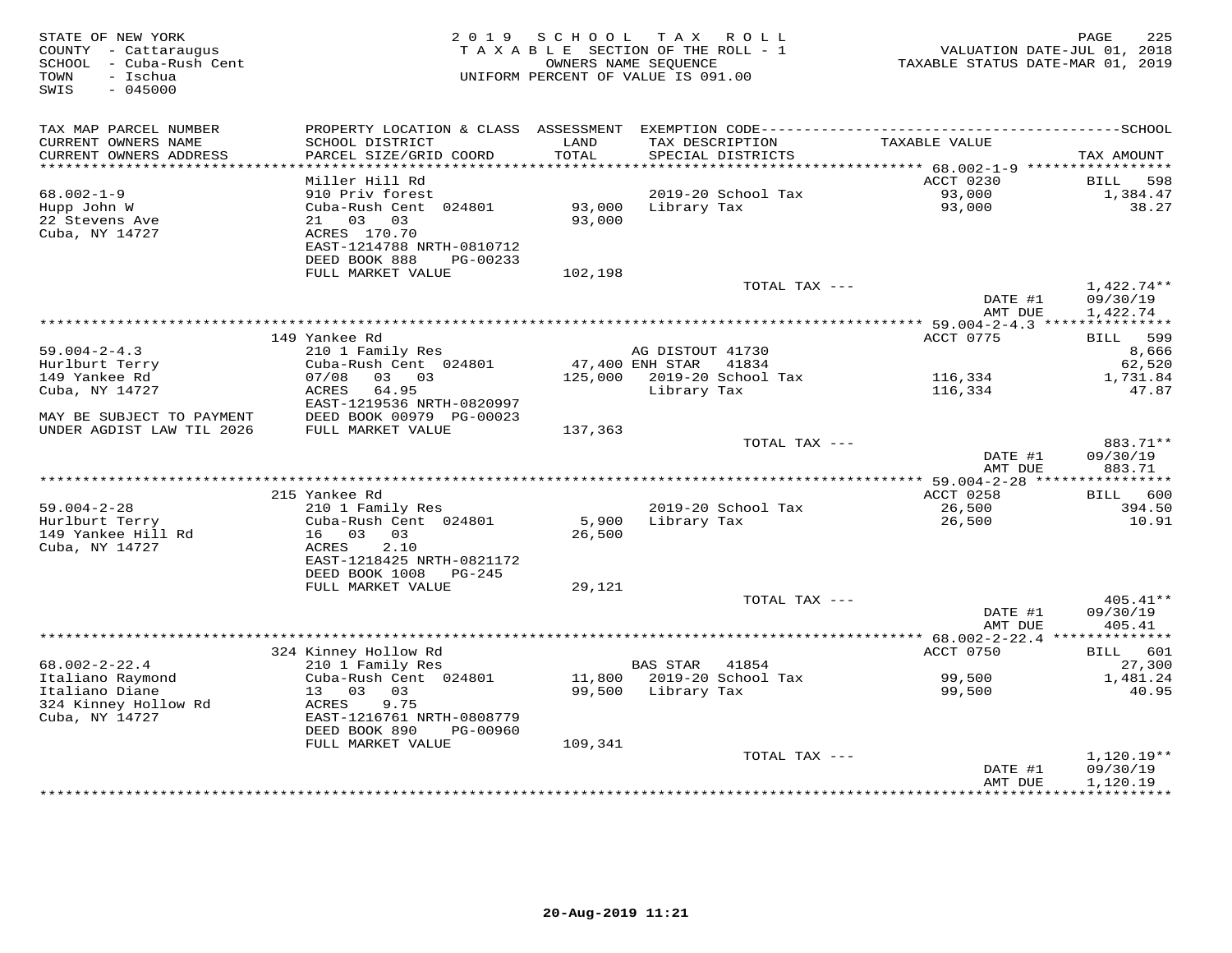| STATE OF NEW YORK<br>COUNTY - Cattaraugus<br>SCHOOL - Cuba-Rush Cent<br>- Ischua<br>TOWN<br>SWIS<br>$-045000$ | 2 0 1 9                                              | SCHOOL           | T A X<br>R O L L<br>TAXABLE SECTION OF THE ROLL - 1<br>OWNERS NAME SEQUENCE<br>UNIFORM PERCENT OF VALUE IS 091.00 | TAXABLE STATUS DATE-MAR 01, 2019  | 226<br>PAGE<br>VALUATION DATE-JUL 01, 2018 |
|---------------------------------------------------------------------------------------------------------------|------------------------------------------------------|------------------|-------------------------------------------------------------------------------------------------------------------|-----------------------------------|--------------------------------------------|
| TAX MAP PARCEL NUMBER                                                                                         | PROPERTY LOCATION & CLASS ASSESSMENT                 |                  |                                                                                                                   |                                   |                                            |
| CURRENT OWNERS NAME<br>CURRENT OWNERS ADDRESS                                                                 | SCHOOL DISTRICT<br>PARCEL SIZE/GRID COORD            | LAND<br>TOTAL    | TAX DESCRIPTION<br>SPECIAL DISTRICTS                                                                              | TAXABLE VALUE                     | TAX AMOUNT                                 |
| **********************                                                                                        |                                                      | **********       | *********************                                                                                             | *********** 68.002-1-14 ********* |                                            |
| $68.002 - 1 - 14$                                                                                             | Miller Hill Rd<br>323 Vacant rural                   |                  | 2019-20 School Tax                                                                                                | ACCT 0517<br>17,700               | 602<br><b>BILL</b><br>263.50               |
| Jakubczak Randolph L<br>PO Box 421                                                                            | Cuba-Rush Cent 024801<br>03<br>22<br>03              | 17,700<br>17,700 | Library Tax                                                                                                       | 17,700                            | 7.28                                       |
| Depew, NY 14043                                                                                               | 17.79<br>ACRES<br>EAST-1212707 NRTH-0812509          |                  |                                                                                                                   |                                   |                                            |
|                                                                                                               | DEED BOOK 1021 PG-131<br>FULL MARKET VALUE           | 19,451           |                                                                                                                   |                                   |                                            |
|                                                                                                               |                                                      |                  | TOTAL TAX ---                                                                                                     |                                   | 270.78**                                   |
|                                                                                                               |                                                      |                  |                                                                                                                   | DATE #1<br>AMT DUE                | 09/30/19<br>270.78                         |
|                                                                                                               |                                                      |                  | ************                                                                                                      | ** 59.004-3-15.2 **************   |                                            |
|                                                                                                               | Munger Hollow Rd                                     |                  |                                                                                                                   | ACCT 0503                         | BILL 603                                   |
| $59.004 - 3 - 15.2$                                                                                           | 323 Vacant rural                                     |                  | 2019-20 School Tax                                                                                                | 18,600                            | 276.89                                     |
| Jasulevich Paul G.<br>Jasulevich Sara J.                                                                      | Cuba-Rush Cent 024801<br>07 03 03                    | 18,600<br>18,600 | Library Tax                                                                                                       | 18,600                            | 7.65                                       |
| 6584 Nash Road                                                                                                | ACRES 19.10                                          |                  |                                                                                                                   |                                   |                                            |
| Wheatfield, NY 14120                                                                                          | EAST-1222252 NRTH-0817957                            |                  |                                                                                                                   |                                   |                                            |
|                                                                                                               | DEED BOOK 24656 PG-9001                              |                  |                                                                                                                   |                                   |                                            |
|                                                                                                               | FULL MARKET VALUE                                    | 20,440           |                                                                                                                   |                                   |                                            |
|                                                                                                               |                                                      |                  | TOTAL TAX ---                                                                                                     | DATE #1                           | 284.54**<br>09/30/19                       |
|                                                                                                               |                                                      |                  |                                                                                                                   | AMT DUE                           | 284.54                                     |
|                                                                                                               |                                                      |                  |                                                                                                                   |                                   |                                            |
|                                                                                                               | 5174 Miller Hill Rd                                  |                  |                                                                                                                   | ACCT 0716                         | BILL 604                                   |
| $68.002 - 2 - 19.2$                                                                                           | 210 1 Family Res                                     |                  | BAS STAR 41854                                                                                                    |                                   | 27,300                                     |
| Jefferies Matthew D                                                                                           | Cuba-Rush Cent 024801                                | 5,800            | 2019-20 School Tax                                                                                                | 63,700                            | 948.29                                     |
| 5174 Miller Hill Rd<br>Cuba, NY 14727                                                                         | 03 03<br>13/21<br>2.00<br>ACRES                      | 63,700           | Library Tax                                                                                                       | 63,700                            | 26.21                                      |
|                                                                                                               | EAST-1214978 NRTH-0810535<br>DEED BOOK 19226 PG-4001 |                  |                                                                                                                   |                                   |                                            |
|                                                                                                               | FULL MARKET VALUE                                    | 70,000           |                                                                                                                   |                                   |                                            |
|                                                                                                               |                                                      |                  | TOTAL TAX ---                                                                                                     |                                   | $572.50**$                                 |
|                                                                                                               |                                                      |                  |                                                                                                                   | DATE #1                           | 09/30/19                                   |
|                                                                                                               |                                                      |                  |                                                                                                                   | AMT DUE                           | 572.50                                     |
|                                                                                                               | * * * * * * * * * * * * * * * * * * * *              |                  |                                                                                                                   | *********** 68.002-2-19.4 ***     | ********                                   |
| $68.002 - 2 - 19.4$                                                                                           | Miller Hill Rd<br>314 Rural vac<10                   |                  | 2019-20 School Tax                                                                                                | ACCT 0968<br>1,000                | 605<br>BILL<br>14.89                       |
| Jefferies Matthew D                                                                                           | Cuba-Rush Cent 024801                                | 1,000            | Library Tax                                                                                                       | 1,000                             | 0.41                                       |
| 5174 Miller Hill Rd                                                                                           | 13/21<br>03 03                                       | 1,000            |                                                                                                                   |                                   |                                            |
| Cuba, NY 14727                                                                                                | 3.20<br>ACRES                                        |                  |                                                                                                                   |                                   |                                            |
|                                                                                                               | EAST-1215300 NRTH-0810101                            |                  |                                                                                                                   |                                   |                                            |
|                                                                                                               | DEED BOOK 19226 PG-4001                              |                  |                                                                                                                   |                                   |                                            |
|                                                                                                               | FULL MARKET VALUE                                    | 1,099            | TOTAL TAX ---                                                                                                     |                                   | $15.30**$                                  |
|                                                                                                               |                                                      |                  |                                                                                                                   | DATE #1                           | 09/30/19                                   |
|                                                                                                               |                                                      |                  |                                                                                                                   | AMT DUE<br>**********             | 15.30<br>********                          |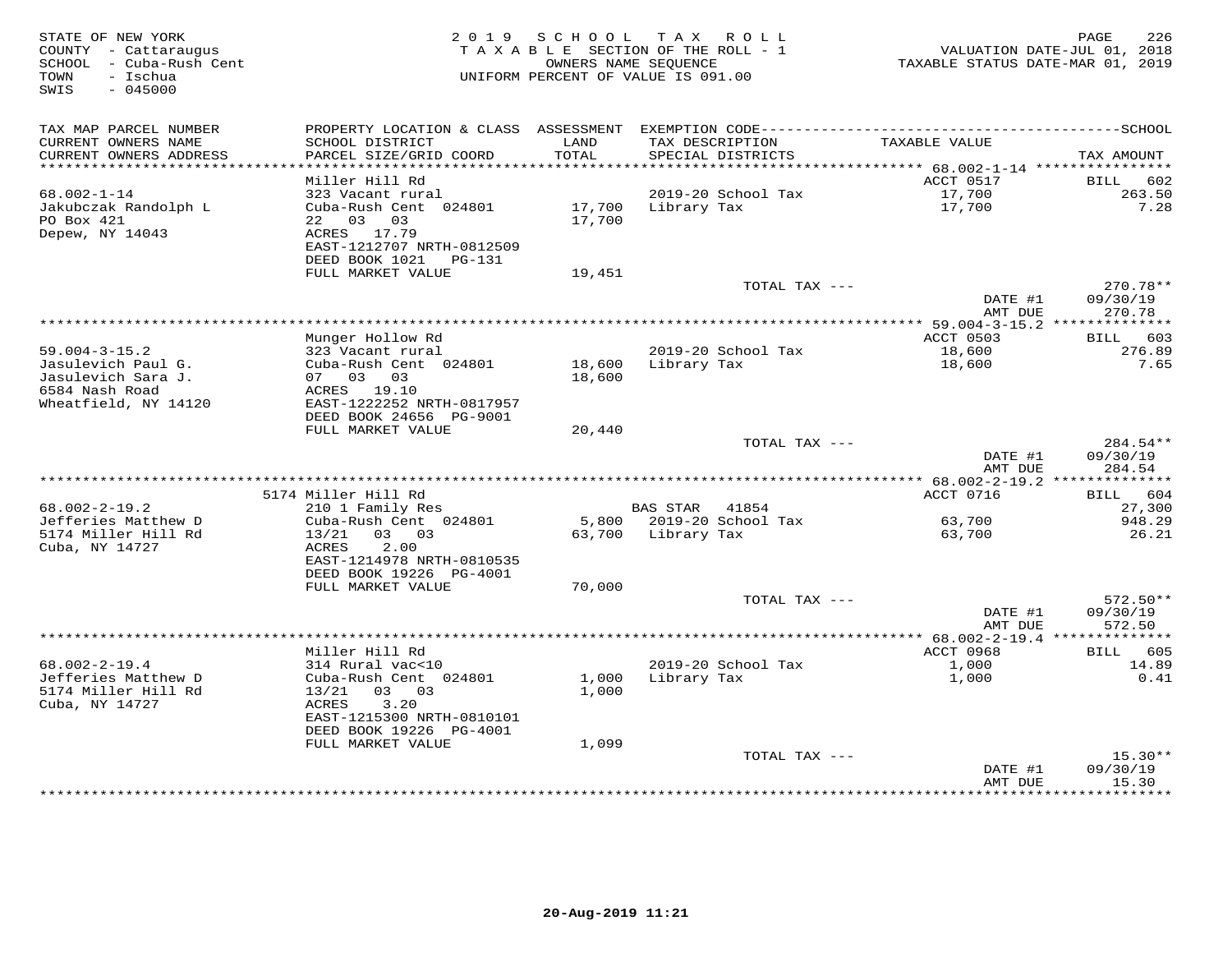| STATE OF NEW YORK<br>COUNTY - Cattaraugus<br>SCHOOL - Cuba-Rush Cent<br>- Ischua<br>TOWN<br>SWIS<br>$-045000$ |                                                                        | 2019 SCHOOL      | TAX ROLL<br>TAXABLE SECTION OF THE ROLL - 1<br>OWNERS NAME SEQUENCE<br>UNIFORM PERCENT OF VALUE IS 091.00 | VALUATION DATE-JUL 01, 2018<br>TAXABLE STATUS DATE-MAR 01, 2019 | 227<br>PAGE            |
|---------------------------------------------------------------------------------------------------------------|------------------------------------------------------------------------|------------------|-----------------------------------------------------------------------------------------------------------|-----------------------------------------------------------------|------------------------|
| TAX MAP PARCEL NUMBER                                                                                         |                                                                        |                  |                                                                                                           |                                                                 |                        |
| CURRENT OWNERS NAME<br>CURRENT OWNERS ADDRESS<br>***********************                                      | SCHOOL DISTRICT<br>PARCEL SIZE/GRID COORD                              | LAND<br>TOTAL    | TAX DESCRIPTION<br>SPECIAL DISTRICTS                                                                      | TAXABLE VALUE                                                   | TAX AMOUNT             |
|                                                                                                               | 431 Yankee Rd                                                          |                  |                                                                                                           | ACCT 0436                                                       | BILL<br>606            |
| $59.004 - 3 - 1$                                                                                              | 105 Vac farmland                                                       |                  | 2019-20 School Tax                                                                                        | 36,400                                                          | 541.88                 |
| JLP Woodlands, LLC<br>PO Box 836                                                                              | Cuba-Rush Cent 024801<br>15 03<br>03                                   | 36,400<br>36,400 | Library Tax                                                                                               | 36,400                                                          | 14.98                  |
| Buffalo, NY 14207                                                                                             | ACRES<br>45.60<br>EAST-1215158 NRTH-0818450<br>DEED BOOK 24785 PG-2001 |                  |                                                                                                           |                                                                 |                        |
|                                                                                                               | FULL MARKET VALUE                                                      | 40,000           |                                                                                                           |                                                                 |                        |
|                                                                                                               |                                                                        |                  | TOTAL TAX ---                                                                                             | DATE #1                                                         | 556.86**<br>09/30/19   |
|                                                                                                               |                                                                        |                  |                                                                                                           | AMT DUE                                                         | 556.86                 |
|                                                                                                               |                                                                        |                  |                                                                                                           | ********** 59.004-1-9.3 ***                                     | ***********            |
|                                                                                                               | 615 Yankee Hill Rd                                                     |                  |                                                                                                           | ACCT 0872                                                       | BILL 607               |
| $59.004 - 1 - 9.3$<br>Johnson Cheryl                                                                          | 270 Mfg housing<br>Cuba-Rush Cent 024801                               | 6,800            | 2019-20 School Tax<br>Library Tax                                                                         | 33,500<br>33,500                                                | 498.71<br>13.79        |
| 515 W 12th St                                                                                                 | 23 03 03                                                               | 33,500           |                                                                                                           |                                                                 |                        |
| Newton, NC 288658                                                                                             | 3.20<br>ACRES                                                          |                  |                                                                                                           |                                                                 |                        |
|                                                                                                               | EAST-1212695 NRTH-0819556                                              |                  |                                                                                                           |                                                                 |                        |
|                                                                                                               | DEED BOOK 1004 PG-98                                                   |                  |                                                                                                           |                                                                 |                        |
|                                                                                                               | FULL MARKET VALUE                                                      | 36,813           |                                                                                                           |                                                                 |                        |
|                                                                                                               |                                                                        |                  | TOTAL TAX ---                                                                                             | DATE #1                                                         | $512.50**$<br>09/30/19 |
|                                                                                                               |                                                                        |                  |                                                                                                           | AMT DUE                                                         | 512.50                 |
|                                                                                                               |                                                                        |                  |                                                                                                           |                                                                 |                        |
|                                                                                                               | Yankee Hill Rd                                                         |                  |                                                                                                           | ACCT 0815                                                       | BILL 608               |
| $59.003 - 1 - 19.4$                                                                                           | 323 Vacant rural                                                       |                  | 2019-20 School Tax                                                                                        | 8,600                                                           | 128.03                 |
| Kaczmarzyk Stephen P                                                                                          | Cuba-Rush Cent 024801                                                  | 8,600            | Library Tax                                                                                               | 8,600                                                           | 3.54                   |
| 7 62a Cayuga Vlg<br>Niagara Falls, NY 14304                                                                   | 31 03 03<br>ACRES<br>5.55                                              | 8,600            |                                                                                                           |                                                                 |                        |
|                                                                                                               | EAST-1210410 NRTH-0819388                                              |                  |                                                                                                           |                                                                 |                        |
|                                                                                                               | DEED BOOK 00948 PG-00219                                               |                  |                                                                                                           |                                                                 |                        |
|                                                                                                               | FULL MARKET VALUE                                                      | 9,451            |                                                                                                           |                                                                 |                        |
|                                                                                                               |                                                                        |                  | TOTAL TAX ---                                                                                             |                                                                 | $131.57**$             |
|                                                                                                               |                                                                        |                  |                                                                                                           | DATE #1<br>AMT DUE                                              | 09/30/19               |
|                                                                                                               |                                                                        |                  |                                                                                                           |                                                                 | 131.57                 |
|                                                                                                               | 5055 Miller Hill Rd                                                    |                  |                                                                                                           | ACCT 0580                                                       | 609<br><b>BILL</b>     |
| $68.002 - 2 - 18.3$                                                                                           | 210 1 Family Res                                                       |                  | ENH STAR<br>41834                                                                                         |                                                                 | 62,520                 |
| Karn Clifford C                                                                                               | Cuba-Rush Cent 024801                                                  | 7,200            | 2019-20 School Tax                                                                                        | 78,300                                                          | 1,165.64               |
| Karn Audrey L                                                                                                 | 13 03 03                                                               | 78,300           | Library Tax                                                                                               | 78,300                                                          | 32.22                  |
| 5055 Miller Hill Rd                                                                                           | ACRES<br>3.74                                                          |                  |                                                                                                           |                                                                 |                        |
| Cuba, NY 14727                                                                                                | EAST-1216059 NRTH-0808699<br>DEED BOOK 801<br>PG-01107                 |                  |                                                                                                           |                                                                 |                        |
|                                                                                                               | FULL MARKET VALUE                                                      | 86,044           |                                                                                                           |                                                                 |                        |
|                                                                                                               |                                                                        |                  | TOTAL TAX ---                                                                                             |                                                                 | 301.86**               |
|                                                                                                               |                                                                        |                  |                                                                                                           | DATE #1                                                         | 09/30/19               |
|                                                                                                               |                                                                        |                  |                                                                                                           | AMT DUE<br>***********                                          | 301.86<br>**********   |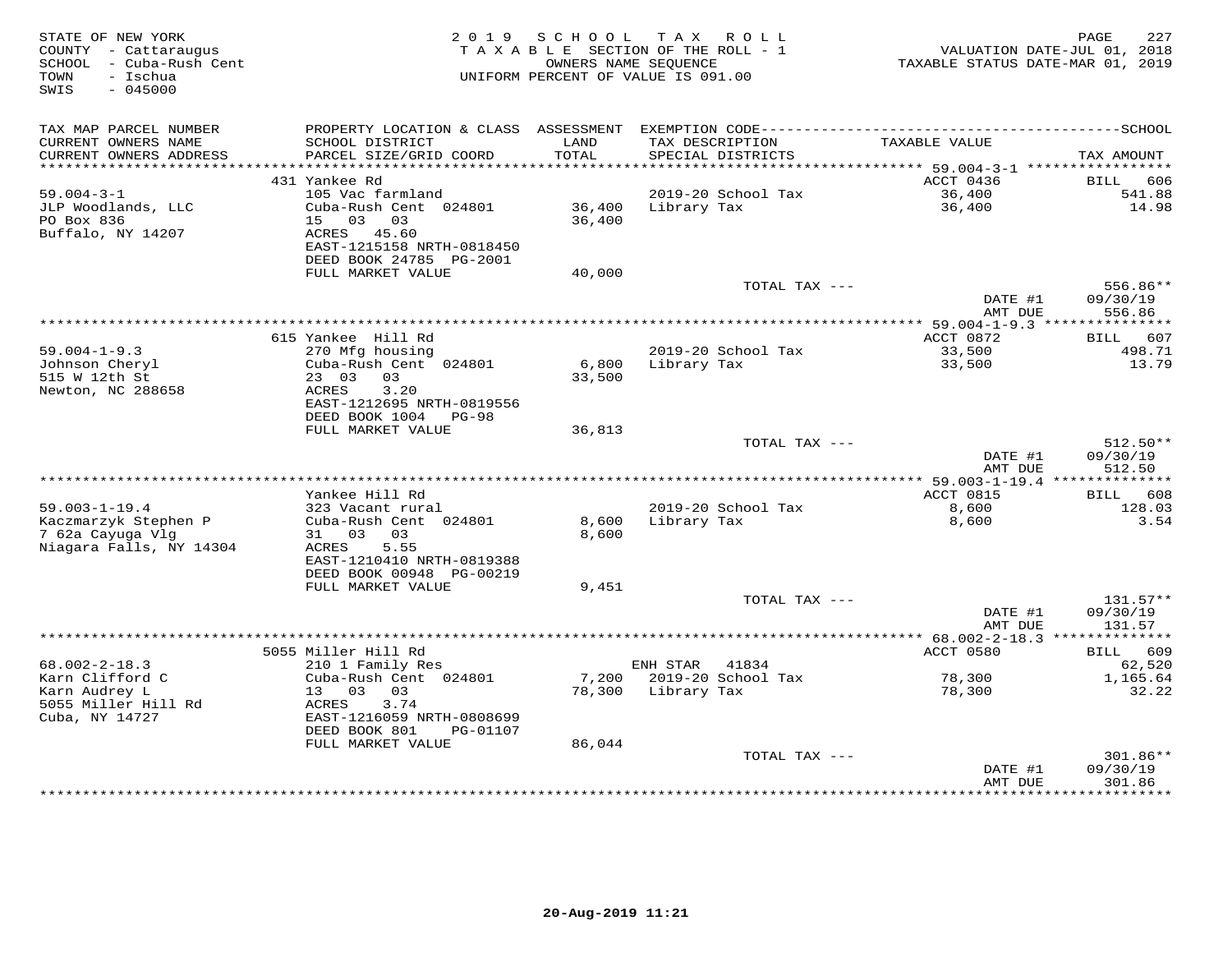| STATE OF NEW YORK<br>COUNTY - Cattaraugus<br>SCHOOL - Cuba-Rush Cent<br>TOWN<br>- Ischua<br>$-045000$<br>SWIS |                                                                          | 2019 SCHOOL<br>OWNERS NAME SEQUENCE | TAX ROLL<br>TAXABLE SECTION OF THE ROLL - 1<br>UNIFORM PERCENT OF VALUE IS 091.00 | VALUATION DATE-JUL 01, 2018<br>TAXABLE STATUS DATE-MAR 01, 2019 | 228<br>PAGE          |
|---------------------------------------------------------------------------------------------------------------|--------------------------------------------------------------------------|-------------------------------------|-----------------------------------------------------------------------------------|-----------------------------------------------------------------|----------------------|
| TAX MAP PARCEL NUMBER<br>CURRENT OWNERS NAME                                                                  | SCHOOL DISTRICT                                                          | LAND                                | TAX DESCRIPTION                                                                   | TAXABLE VALUE                                                   |                      |
| CURRENT OWNERS ADDRESS                                                                                        | PARCEL SIZE/GRID COORD                                                   | TOTAL                               | SPECIAL DISTRICTS                                                                 |                                                                 | TAX AMOUNT           |
|                                                                                                               | 805 Johnson Hollow Rd                                                    |                                     |                                                                                   | ACCT 0242                                                       | 610<br>BILL          |
| $68.001 - 1 - 5.1$                                                                                            | 240 Rural res                                                            |                                     | AG DISTOUT 41730                                                                  |                                                                 | 15,855               |
| Karn James O                                                                                                  | Cuba-Rush Cent 024801                                                    |                                     | 41,500 BAS STAR<br>41854                                                          |                                                                 | 27,300               |
| Karn Deborah L                                                                                                | 22/30<br>03 03                                                           |                                     | 154,000 2019-20 School Tax                                                        | 138,145                                                         | 2,056.54             |
| 805 Johnson Hollow Rd<br>Cuba, NY 14727                                                                       | ACRES<br>53.95<br>EAST-1211032 NRTH-0813297<br>DEED BOOK 852<br>PG-00032 |                                     | Library Tax                                                                       | 138,145                                                         | 56.85                |
| MAY BE SUBJECT TO PAYMENT<br>UNDER AGDIST LAW TIL 2026                                                        | FULL MARKET VALUE                                                        | 169,231                             |                                                                                   |                                                                 |                      |
|                                                                                                               |                                                                          |                                     | TOTAL TAX ---                                                                     |                                                                 | $1,711.39**$         |
|                                                                                                               |                                                                          |                                     |                                                                                   | DATE #1<br>AMT DUE                                              | 09/30/19<br>1,711.39 |
|                                                                                                               | Johnson Hollow Rd                                                        |                                     |                                                                                   | ACCT 0243                                                       | BILL 611             |
| $68.002 - 1 - 17$                                                                                             | 323 Vacant rural                                                         |                                     | AG DISTOUT 41730                                                                  |                                                                 | 18,784               |
| Karn James O                                                                                                  | Cuba-Rush Cent 024801                                                    |                                     | 42,000 2019-20 School Tax                                                         | 23,216                                                          | 345.61               |
| Karn Deborah L                                                                                                | 22 03 03                                                                 |                                     | 42,000 Library Tax                                                                | 23,216                                                          | 9.55                 |
| 805 Johnson Hollow Rd                                                                                         | ACRES 55.08                                                              |                                     |                                                                                   |                                                                 |                      |
| Cuba, NY 14727                                                                                                | EAST-1212579 NRTH-0814034                                                |                                     |                                                                                   |                                                                 |                      |
| MAY BE SUBJECT TO PAYMENT                                                                                     | DEED BOOK 852<br>PG-00032<br>FULL MARKET VALUE                           | 46,154                              |                                                                                   |                                                                 |                      |
| UNDER AGDIST LAW TIL 2026                                                                                     |                                                                          |                                     | TOTAL TAX ---                                                                     |                                                                 | $355.16**$           |
|                                                                                                               |                                                                          |                                     |                                                                                   | DATE #1<br>AMT DUE                                              | 09/30/19<br>355.16   |
|                                                                                                               |                                                                          |                                     |                                                                                   |                                                                 |                      |
|                                                                                                               | West Shore Rd                                                            |                                     |                                                                                   | ACCT 0241                                                       | BILL<br>612          |
| $68.002 - 2 - 9.1$<br>Karn Kendal A                                                                           | 314 Rural vac<10<br>Cuba-Rush Cent 024801                                |                                     | 2019-20 School Tax<br>Library Tax                                                 | 12,000                                                          | 178.64<br>4.94       |
| Karn Gwen E                                                                                                   | 05 03<br>03                                                              | 12,000<br>12,000                    |                                                                                   | 12,000                                                          |                      |
| 6171 New Mexico Rd                                                                                            | ACRES<br>5.30                                                            |                                     |                                                                                   |                                                                 |                      |
| Cuba, NY 14727                                                                                                | EAST-1222280 NRTH-0810309                                                |                                     |                                                                                   |                                                                 |                      |
|                                                                                                               | DEED BOOK 5928<br>PG-5001                                                |                                     |                                                                                   |                                                                 |                      |
|                                                                                                               | FULL MARKET VALUE                                                        | 13,187                              | TOTAL TAX ---                                                                     |                                                                 | 183.58**             |
|                                                                                                               |                                                                          |                                     |                                                                                   | DATE #1                                                         | 09/30/19             |
|                                                                                                               |                                                                          |                                     |                                                                                   | AMT DUE                                                         | 183.58               |
|                                                                                                               |                                                                          |                                     |                                                                                   | *** 68.002-2-9.4 ***************                                |                      |
|                                                                                                               | 5006 West Shore Rd                                                       |                                     |                                                                                   | ACCT 0786                                                       | BILL 613             |
| $68.002 - 2 - 9.4$<br>Karn Kendal A                                                                           | 210 1 Family Res                                                         |                                     | 2019-20 School Tax                                                                | 52,500                                                          | 781.56               |
| Karn Gwen E                                                                                                   | Cuba-Rush Cent 024801<br>05 03<br>03                                     | 16,300<br>52,500                    | Library Tax                                                                       | 52,500                                                          | 21.60                |
| 6171 New Mexico Rd                                                                                            | 8.75<br>ACRES                                                            |                                     |                                                                                   |                                                                 |                      |
| Cuba, NY 14727                                                                                                | EAST-1222323 NRTH-0808569                                                |                                     |                                                                                   |                                                                 |                      |
|                                                                                                               | DEED BOOK 5928<br>PG-5001                                                |                                     |                                                                                   |                                                                 |                      |
|                                                                                                               | FULL MARKET VALUE                                                        | 57,692                              |                                                                                   |                                                                 |                      |
|                                                                                                               |                                                                          |                                     | TOTAL TAX ---                                                                     |                                                                 | $803.16**$           |
|                                                                                                               |                                                                          |                                     |                                                                                   | DATE #1                                                         | 09/30/19<br>803.16   |
|                                                                                                               |                                                                          |                                     |                                                                                   | AMT DUE                                                         | * * * * * * * *      |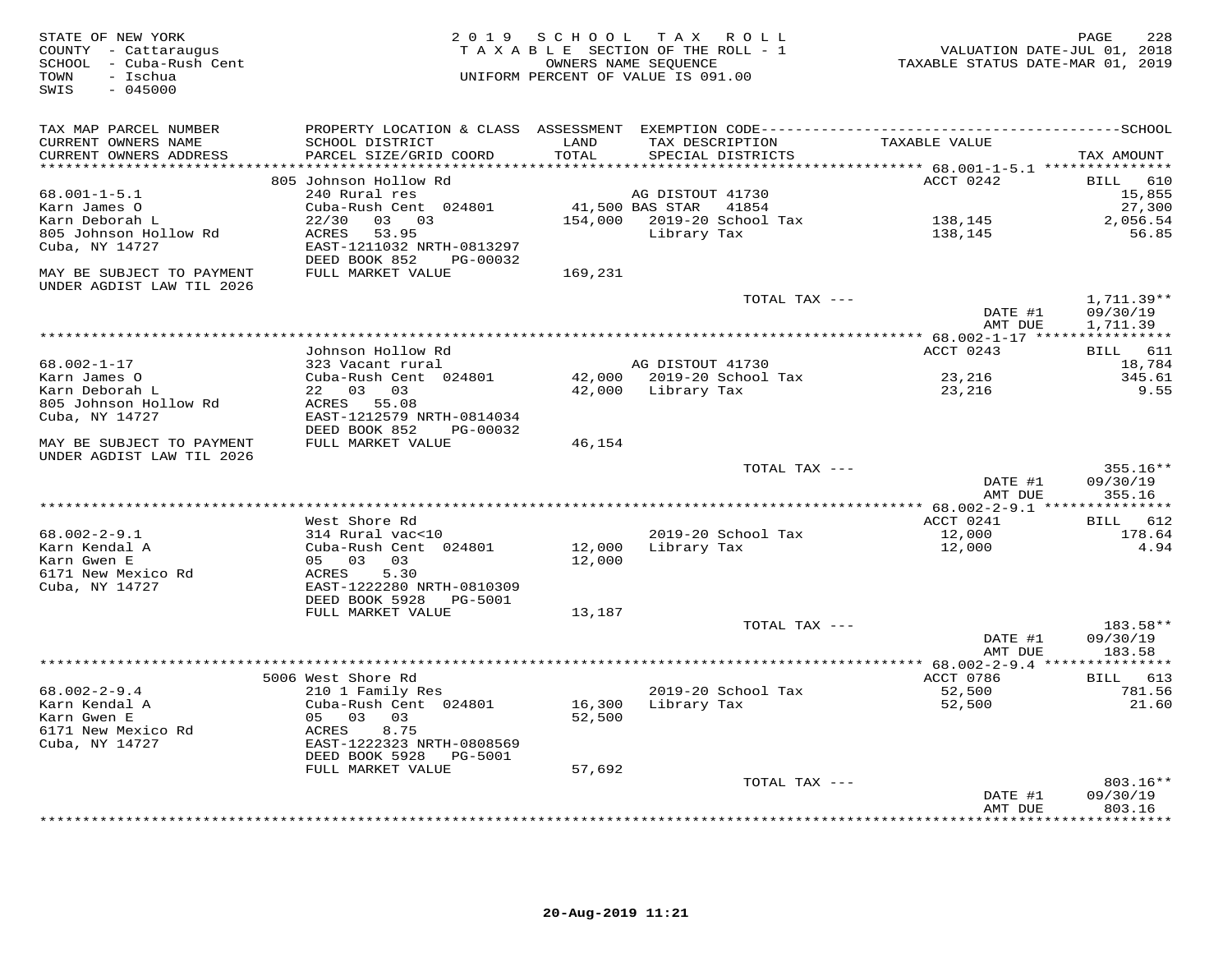| STATE OF NEW YORK<br>COUNTY - Cattaraugus<br>SCHOOL - Cuba-Rush Cent<br>- Ischua<br>TOWN<br>$-045000$<br>SWIS |                                                                                                                                                                                              | 2019 SCHOOL       | TAX ROLL<br>TAXABLE SECTION OF THE ROLL - 1<br>OWNERS NAME SEQUENCE<br>UNIFORM PERCENT OF VALUE IS 091.00 | VALUATION DATE-JUL 01, 2018<br>TAXABLE STATUS DATE-MAR 01, 2019 | 229<br>PAGE                             |
|---------------------------------------------------------------------------------------------------------------|----------------------------------------------------------------------------------------------------------------------------------------------------------------------------------------------|-------------------|-----------------------------------------------------------------------------------------------------------|-----------------------------------------------------------------|-----------------------------------------|
| TAX MAP PARCEL NUMBER<br>CURRENT OWNERS NAME<br>CURRENT OWNERS ADDRESS<br>***********************             | SCHOOL DISTRICT<br>PARCEL SIZE/GRID COORD                                                                                                                                                    | LAND<br>TOTAL     | TAX DESCRIPTION<br>SPECIAL DISTRICTS                                                                      | TAXABLE VALUE                                                   | TAX AMOUNT                              |
| $68.002 - 2 - 10$<br>Karn Kendal A<br>Karn Gwen E<br>6171 New Mexico Rd<br>Cuba, NY 14727                     | 5012 West Shore Rd<br>210 1 Family Res<br>Cuba-Rush Cent 024801<br>05 03<br>03<br>FRNT 160.00 DPTH 105.00<br>EAST-1222121 NRTH-0808371<br>DEED BOOK 5928<br>PG-5001                          | 4,300<br>43,000   | 2019-20 School Tax<br>Library Tax                                                                         | ACCT 0244<br>43,000<br>43,000                                   | BILL 614<br>640.13<br>17.70             |
|                                                                                                               | FULL MARKET VALUE                                                                                                                                                                            | 47,253            | TOTAL TAX ---                                                                                             | DATE #1                                                         | 657.83**<br>09/30/19                    |
|                                                                                                               |                                                                                                                                                                                              |                   |                                                                                                           | AMT DUE                                                         | 657.83                                  |
| 68.002-2-11<br>Karn Kendal A<br>Karn Gwen E<br>6171 New Mexico Rd<br>Cuba, NY 14727                           | 5010 West Shore Rd<br>323 Vacant rural<br>Cuba-Rush Cent 024801<br>17 03 03<br>ACRES 14.84<br>EAST-1221415 NRTH-0808926<br>DEED BOOK 5928 PG-5001                                            | 20,900<br>20,900  | 2019-20 School Tax<br>Library Tax                                                                         | ACCT 0240<br>20,900<br>20,900                                   | BILL 615<br>311.13<br>8.60              |
|                                                                                                               | FULL MARKET VALUE                                                                                                                                                                            | 22,967            | TOTAL TAX ---                                                                                             | DATE #1<br>AMT DUE                                              | $319.73**$<br>09/30/19<br>319.73        |
|                                                                                                               | 5386 Miller Rd                                                                                                                                                                               |                   |                                                                                                           | *********** 68.002-1-5 ****<br>ACCT 0076                        | * * * * * * * * * *<br>BILL 616         |
| $68.002 - 1 - 5$<br>Karn Kurt J<br>Karn Emily M<br>5386 Miller Hill Rd<br>Cuba, NY 14727                      | 210 1 Family Res<br>Cuba-Rush Cent 024801<br>22 03 03<br>ACRES<br>8.70<br>EAST-1214173 NRTH-0814929<br>DEED BOOK 21196 PG-9001                                                               |                   | BAS STAR<br>41854<br>11,000 2019-20 School Tax<br>51,000 Library Tax                                      | 51,000<br>51,000                                                | 27,300<br>759.23<br>20.99               |
|                                                                                                               | FULL MARKET VALUE                                                                                                                                                                            | 56,044            |                                                                                                           |                                                                 |                                         |
|                                                                                                               |                                                                                                                                                                                              |                   | TOTAL TAX ---                                                                                             | DATE #1<br>AMT DUE                                              | 378.22**<br>09/30/19<br>378.22          |
|                                                                                                               |                                                                                                                                                                                              |                   |                                                                                                           |                                                                 |                                         |
| $59.004 - 2 - 19$<br>Karst David<br>Karst Judy<br>47 Abbott Rd<br>Cuba, NY 14727                              | 47 Abbott Rd<br>240 Rural res<br>Cuba-Rush Cent 024801<br>08 03<br>03<br>split to cty for highway<br>1221969/821208<br>ACRES 53.00<br>EAST-1221933 NRTH-0821155<br>DEED BOOK 5199<br>PG-2001 | 41,000<br>120,000 | ENH STAR<br>41834<br>2019-20 School Tax<br>Library Tax                                                    | ACCT 0249<br>120,000<br>120,000                                 | BILL 617<br>62,520<br>1,786.42<br>49.38 |
|                                                                                                               | FULL MARKET VALUE                                                                                                                                                                            | 131,868           | TOTAL TAX ---                                                                                             | DATE #1<br>AMT DUE                                              | 939.80**<br>09/30/19<br>939.80          |
|                                                                                                               |                                                                                                                                                                                              |                   |                                                                                                           | + + + + + + + + + + + +                                         | * * * * * * * *                         |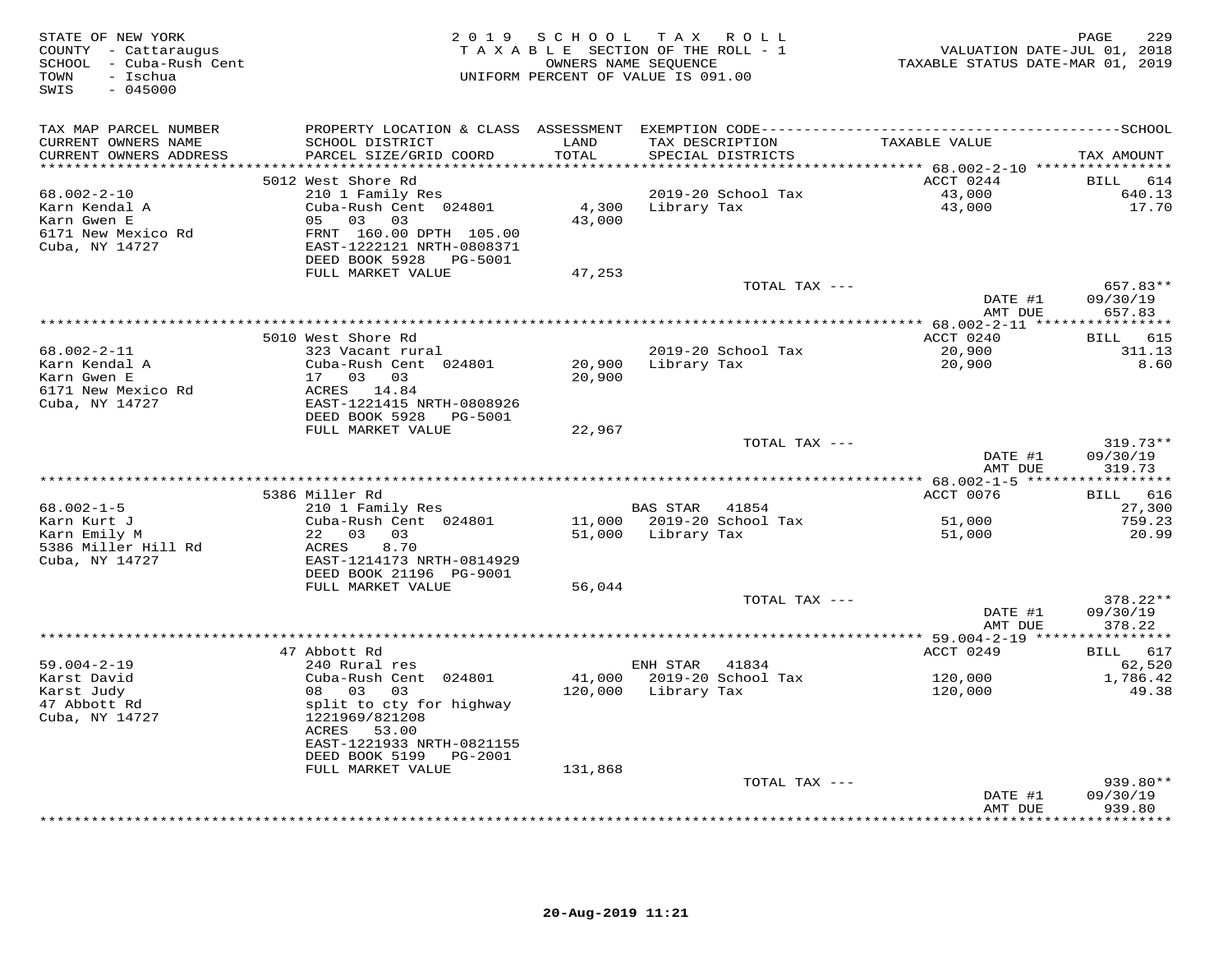| STATE OF NEW YORK<br>SIALE OF NEW --<br>COUNTY - Cattaraugus<br>SCHOOL - Cuba-Rush Cent<br>SWIS<br>$-045000$ |                                                                                                           |               | 2019 SCHOOL TAX ROLL<br>TAXABLE SECTION OF THE ROLL - 1<br>OWNERS NAME SEOUENCE<br>UNIFORM PERCENT OF VALUE IS 091.00 | $\begin{array}{ccccccc}\n\text{L} & \text{L} & \text{L} & \text{L} & \text{L} & \text{L} & \text{L} & \text{L} \\ \text{L} & \text{L} & \text{L} & \text{L} & \text{L} & \text{L} & \text{L} & \text{L} \\ \text{L} & \text{L} & \text{L} & \text{L} & \text{L} & \text{L} & \text{L} & \text{L} & \text{L} \\ \text{L} & \text{L} & \text{L} & \text{L} & \text{L} & \text{L} & \text{L} & \text{L} & \text{L} \\ \text{L} & \$ | 230<br>PAGE                          |
|--------------------------------------------------------------------------------------------------------------|-----------------------------------------------------------------------------------------------------------|---------------|-----------------------------------------------------------------------------------------------------------------------|----------------------------------------------------------------------------------------------------------------------------------------------------------------------------------------------------------------------------------------------------------------------------------------------------------------------------------------------------------------------------------------------------------------------------------|--------------------------------------|
| TAX MAP PARCEL NUMBER<br>CURRENT OWNERS NAME<br>CURRENT OWNERS ADDRESS                                       | SCHOOL DISTRICT<br>PARCEL SIZE/GRID COORD                                                                 | LAND<br>TOTAL | TAX DESCRIPTION<br>SPECIAL DISTRICTS                                                                                  | TAXABLE VALUE                                                                                                                                                                                                                                                                                                                                                                                                                    | TAX AMOUNT                           |
|                                                                                                              |                                                                                                           |               |                                                                                                                       |                                                                                                                                                                                                                                                                                                                                                                                                                                  |                                      |
|                                                                                                              | 224 West Shore Rd                                                                                         |               |                                                                                                                       | ACCT 0206                                                                                                                                                                                                                                                                                                                                                                                                                        | BILL 618                             |
| $59.004 - 3 - 21. / 15$                                                                                      | Nest snore ku<br>210 1 Family Res<br>Cuba-Rush Cent 024801 0 2019-20 Scho<br>00 03 03 135,000 Library Tax |               | BAS STAR 41854                                                                                                        |                                                                                                                                                                                                                                                                                                                                                                                                                                  | 27,300                               |
| Keenan Sandra L                                                                                              |                                                                                                           |               | 0 2019-20 School Tax                                                                                                  | 135,000                                                                                                                                                                                                                                                                                                                                                                                                                          | 2,009.72                             |
| Keenan William M                                                                                             |                                                                                                           |               |                                                                                                                       | 135,000                                                                                                                                                                                                                                                                                                                                                                                                                          | 55.55                                |
| 224 West Shore Rd                                                                                            | EAST-1221650 NRTH-0813047                                                                                 |               |                                                                                                                       |                                                                                                                                                                                                                                                                                                                                                                                                                                  |                                      |
| Cuba, NY 14727                                                                                               | FULL MARKET VALUE                                                                                         | 148,352       |                                                                                                                       |                                                                                                                                                                                                                                                                                                                                                                                                                                  |                                      |
|                                                                                                              |                                                                                                           |               | TOTAL TAX ---                                                                                                         | DATE #1<br>AMT DUE                                                                                                                                                                                                                                                                                                                                                                                                               | $1,663.27**$<br>09/30/19<br>1,663.27 |
|                                                                                                              |                                                                                                           |               |                                                                                                                       |                                                                                                                                                                                                                                                                                                                                                                                                                                  |                                      |
|                                                                                                              | 5022 Burt Rd                                                                                              |               |                                                                                                                       | ACCT 0388                                                                                                                                                                                                                                                                                                                                                                                                                        | BILL 619                             |
| $68.002 - 2 - 14.1$                                                                                          | 210 1 Family Res                                                                                          |               | ENH STAR 41834                                                                                                        |                                                                                                                                                                                                                                                                                                                                                                                                                                  | 62,520                               |
| Keesler Kent D.                                                                                              | Cuba-Rush Cent 024801                                                                                     |               | 5,600 2019-20 School Tax<br>85,000 Library Tay                                                                        | 85,000<br>85.000                                                                                                                                                                                                                                                                                                                                                                                                                 | 1,265.38                             |
| Keesler Linda J.                                                                                             | 05 03 03                                                                                                  |               | 85,000 Library Tax                                                                                                    | 85,000                                                                                                                                                                                                                                                                                                                                                                                                                           | 34.98                                |
| 5022 Burt Rd                                                                                                 | ACRES<br>1.80                                                                                             |               |                                                                                                                       |                                                                                                                                                                                                                                                                                                                                                                                                                                  |                                      |
| Cuba, NY 14727                                                                                               | EAST-1217408 NRTH-0808229<br>DEED BOOK 24084 PG-3001                                                      |               |                                                                                                                       |                                                                                                                                                                                                                                                                                                                                                                                                                                  |                                      |
|                                                                                                              | FULL MARKET VALUE                                                                                         | 93,407        |                                                                                                                       |                                                                                                                                                                                                                                                                                                                                                                                                                                  | $404.36**$                           |
|                                                                                                              |                                                                                                           |               | TOTAL TAX ---                                                                                                         | DATE #1<br>AMT DUE                                                                                                                                                                                                                                                                                                                                                                                                               | 09/30/19<br>404.36                   |
|                                                                                                              |                                                                                                           |               |                                                                                                                       |                                                                                                                                                                                                                                                                                                                                                                                                                                  |                                      |
|                                                                                                              | 170 NYS Rte 446                                                                                           |               |                                                                                                                       | ACCT 0616                                                                                                                                                                                                                                                                                                                                                                                                                        | BILL 620                             |
| $68.002 - 2 - 14.4$                                                                                          | 210 1 Family Res                                                                                          |               | AGED C/T/S 41800<br>9,000 ENH STAR 41834<br>91,500 2010 2010                                                          |                                                                                                                                                                                                                                                                                                                                                                                                                                  | 45,750                               |
| Keesler Molly I                                                                                              | Cuba-Rush Cent 024801                                                                                     |               |                                                                                                                       |                                                                                                                                                                                                                                                                                                                                                                                                                                  | 45,750                               |
| 170 Nys Rte 446                                                                                              | 05/13 03 03                                                                                               |               | 91,500 2019-20 School Tax                                                                                             | 45,750                                                                                                                                                                                                                                                                                                                                                                                                                           | 681.07                               |
| Cuba, NY 14727                                                                                               | 6.05<br>ACRES<br>EAST-1219282 NRTH-0808396                                                                |               | Library Tax                                                                                                           | 45,750                                                                                                                                                                                                                                                                                                                                                                                                                           | 18.83                                |
|                                                                                                              | DEED BOOK 811 PG-01117                                                                                    |               |                                                                                                                       |                                                                                                                                                                                                                                                                                                                                                                                                                                  |                                      |
|                                                                                                              | FULL MARKET VALUE                                                                                         | 100,549       | TOTAL TAX ---                                                                                                         |                                                                                                                                                                                                                                                                                                                                                                                                                                  | $18.83**$                            |
|                                                                                                              |                                                                                                           |               |                                                                                                                       | DATE #1                                                                                                                                                                                                                                                                                                                                                                                                                          | 09/30/19                             |
|                                                                                                              |                                                                                                           |               |                                                                                                                       | AMT DUE                                                                                                                                                                                                                                                                                                                                                                                                                          | 18.83                                |
|                                                                                                              |                                                                                                           |               |                                                                                                                       |                                                                                                                                                                                                                                                                                                                                                                                                                                  |                                      |
|                                                                                                              | 5252 Burt Hill Rd                                                                                         |               |                                                                                                                       | ACCT 0908                                                                                                                                                                                                                                                                                                                                                                                                                        | BILL 621                             |
| $68.002 - 2 - 6.5$                                                                                           | 210 1 Family Res                                                                                          |               | 2019-20 School Tax                                                                                                    | 220,000                                                                                                                                                                                                                                                                                                                                                                                                                          | 3,275.10                             |
| Keller Eric J                                                                                                | Cuba-Rush Cent 024801                                                                                     |               | $40,000$ Library Tax                                                                                                  | 220,000                                                                                                                                                                                                                                                                                                                                                                                                                          | 90.53                                |
| Keller Tracy L                                                                                               | 13 03 03                                                                                                  | 220,000       |                                                                                                                       |                                                                                                                                                                                                                                                                                                                                                                                                                                  |                                      |
| 5252 Burt Rd                                                                                                 | ACRES 59.50                                                                                               |               |                                                                                                                       |                                                                                                                                                                                                                                                                                                                                                                                                                                  |                                      |
| Cuba, NY 14727                                                                                               | EAST-1219715 NRTH-0812872                                                                                 |               |                                                                                                                       |                                                                                                                                                                                                                                                                                                                                                                                                                                  |                                      |
|                                                                                                              | DEED BOOK 5169    PG-4001                                                                                 |               |                                                                                                                       |                                                                                                                                                                                                                                                                                                                                                                                                                                  |                                      |
|                                                                                                              | FULL MARKET VALUE                                                                                         | 241,758       | TOTAL TAX ---                                                                                                         |                                                                                                                                                                                                                                                                                                                                                                                                                                  | $3,365.63**$                         |
|                                                                                                              |                                                                                                           |               |                                                                                                                       | DATE #1                                                                                                                                                                                                                                                                                                                                                                                                                          | 09/30/19                             |
|                                                                                                              |                                                                                                           |               |                                                                                                                       | AMT DUE                                                                                                                                                                                                                                                                                                                                                                                                                          | 3,365.63                             |
|                                                                                                              |                                                                                                           |               |                                                                                                                       |                                                                                                                                                                                                                                                                                                                                                                                                                                  |                                      |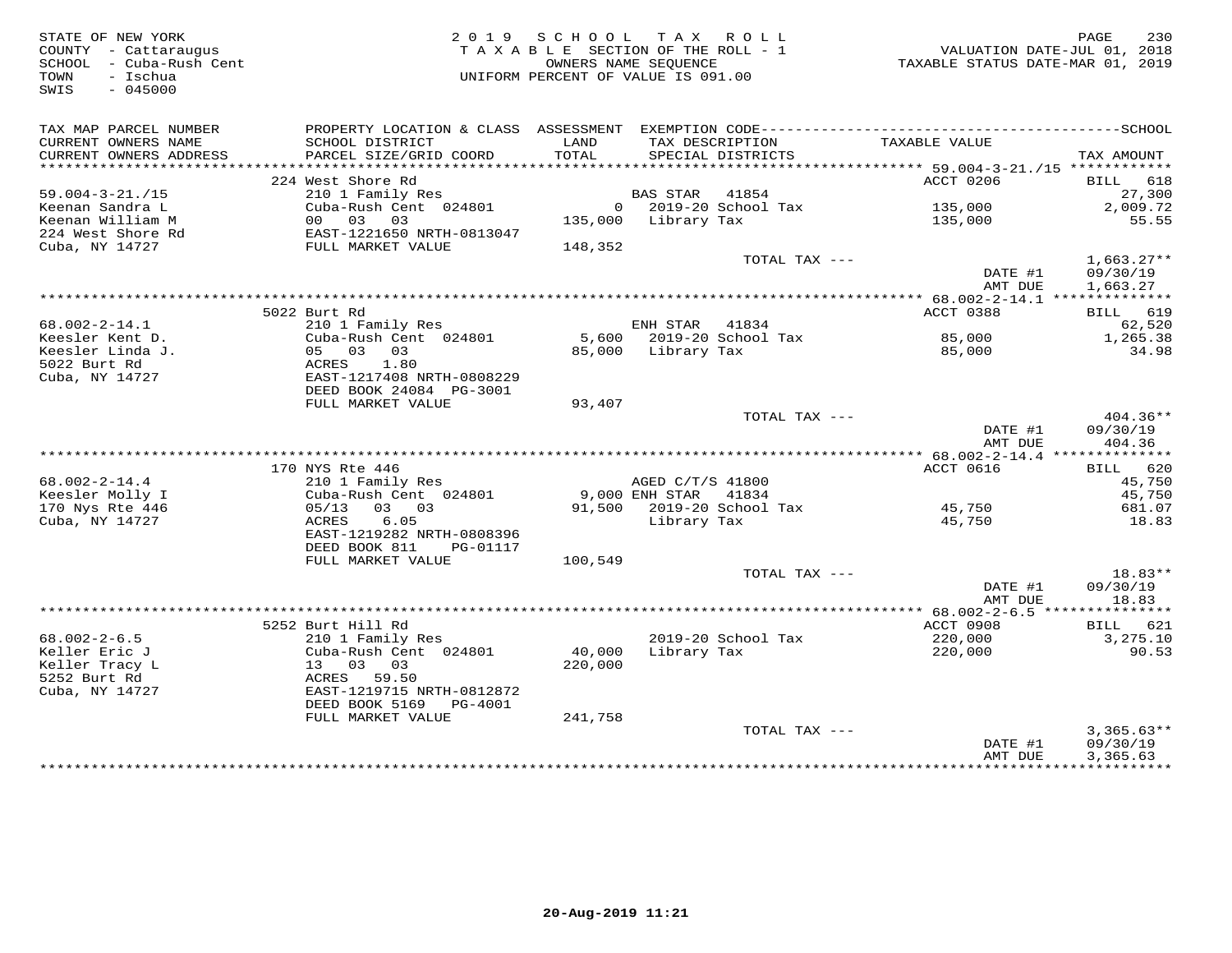| STATE OF NEW YORK<br>COUNTY - Cattaraugus<br>- Cuba-Rush Cent<br>SCHOOL<br>- Ischua<br>TOWN<br>$-045000$<br>SWIS | 2 0 1 9                                                                                                                 | S C H O O L<br>OWNERS NAME SEOUENCE | T A X<br>ROLL<br>TAXABLE SECTION OF THE ROLL - 1<br>UNIFORM PERCENT OF VALUE IS 091.00 | TAXABLE STATUS DATE-MAR 01, 2019 | PAGE<br>231<br>VALUATION DATE-JUL 01, 2018 |
|------------------------------------------------------------------------------------------------------------------|-------------------------------------------------------------------------------------------------------------------------|-------------------------------------|----------------------------------------------------------------------------------------|----------------------------------|--------------------------------------------|
| TAX MAP PARCEL NUMBER                                                                                            | PROPERTY LOCATION & CLASS ASSESSMENT                                                                                    |                                     |                                                                                        |                                  |                                            |
| CURRENT OWNERS NAME<br>CURRENT OWNERS ADDRESS                                                                    | SCHOOL DISTRICT<br>PARCEL SIZE/GRID COORD                                                                               | LAND<br>TOTAL                       | TAX DESCRIPTION<br>SPECIAL DISTRICTS                                                   | TAXABLE VALUE                    | TAX AMOUNT                                 |
| *************************                                                                                        |                                                                                                                         |                                     |                                                                                        |                                  |                                            |
|                                                                                                                  | 5290 Burt Rd                                                                                                            |                                     |                                                                                        | ACCT 0818                        | BILL<br>622                                |
| $68.002 - 2 - 6.3$                                                                                               | 210 1 Family Res                                                                                                        |                                     | 2019-20 School Tax                                                                     | 145,000                          | 2,158.59                                   |
| Kempf Timothy M<br>5290 Burt Road<br>Cuba, NY 14727                                                              | Cuba-Rush Cent 024801<br>06 03 03<br>3.45 BANK<br>007<br>ACRES<br>EAST-1218830 NRTH-0813816<br>DEED BOOK 28200 PG-3002  | 7,000<br>145,000                    | Library Tax                                                                            | 145,000                          | 59.67                                      |
|                                                                                                                  | FULL MARKET VALUE                                                                                                       | 159,341                             |                                                                                        |                                  |                                            |
|                                                                                                                  |                                                                                                                         |                                     | TOTAL TAX ---                                                                          | DATE #1<br>AMT DUE               | $2,218.26**$<br>09/30/19<br>2,218.26       |
|                                                                                                                  |                                                                                                                         |                                     |                                                                                        |                                  |                                            |
|                                                                                                                  | 214 West Shore Rd                                                                                                       |                                     |                                                                                        | ACCT 0182                        | 623<br>BILL                                |
| $59.004 - 3 - 21.75$<br>Kerl Ken                                                                                 | 210 1 Family Res<br>Cuba-Rush Cent 024801                                                                               | $\overline{0}$                      | 2019-20 School Tax<br>Library Tax                                                      | 195,000<br>195,000               | 2,902.93<br>80.25                          |
| 9814 SW 89th St                                                                                                  | 00 03 03                                                                                                                | 195,000                             |                                                                                        |                                  |                                            |
| Ocala, FL 34481                                                                                                  | EAST-1221650 NRTH-0813047                                                                                               |                                     |                                                                                        |                                  |                                            |
|                                                                                                                  | FULL MARKET VALUE                                                                                                       | 214,286                             |                                                                                        |                                  |                                            |
|                                                                                                                  |                                                                                                                         |                                     | TOTAL TAX ---                                                                          | DATE #1<br>AMT DUE               | 2,983.18**<br>09/30/19<br>2,983.18         |
|                                                                                                                  |                                                                                                                         |                                     |                                                                                        |                                  |                                            |
|                                                                                                                  | 275 Kinney Holw                                                                                                         |                                     |                                                                                        | ACCT 0213                        | <b>BILL</b><br>624                         |
| $68.002 - 2 - 16$<br>Kessler Kent<br>Kessler Linda<br>5022 Burt Rd<br>Cuba, NY 14727                             | 210 1 Family Res<br>Cuba-Rush Cent 024801<br>13 03 03<br>3.05<br>ACRES<br>EAST-1216681 NRTH-0808299                     | 5,500<br>69,000                     | 2019-20 School Tax<br>Library Tax                                                      | 69,000<br>69,000                 | 1,027.19<br>28.39                          |
|                                                                                                                  | DEED BOOK 27741 PG-4003<br>FULL MARKET VALUE                                                                            | 75,824                              |                                                                                        |                                  |                                            |
|                                                                                                                  |                                                                                                                         |                                     | TOTAL TAX ---                                                                          |                                  | $1,055.58**$                               |
|                                                                                                                  |                                                                                                                         |                                     |                                                                                        | DATE #1<br>AMT DUE               | 09/30/19<br>1,055.58                       |
|                                                                                                                  |                                                                                                                         |                                     |                                                                                        |                                  |                                            |
| $68.001 - 1 - 9.1$                                                                                               | Union Hill Rd<br>314 Rural vac<10                                                                                       |                                     | 2019-20 School Tax                                                                     | ACCT 0058<br>4,700               | BILL 625<br>69.97                          |
| Kocher James<br>Chesney Brenda<br>82 Leander Rd<br>Rochester, NY 14612                                           | Cuba-Rush Cent 024801<br>29 03<br>03<br>FRNT 120.00 DPTH 300.00<br>EAST-1210889 NRTH-0810244<br>DEED BOOK 18838 PG-8002 | 4,700<br>4,700                      | Library Tax                                                                            | 4,700                            | 1.93                                       |
|                                                                                                                  | FULL MARKET VALUE                                                                                                       | 5,165                               |                                                                                        |                                  |                                            |
|                                                                                                                  |                                                                                                                         |                                     | TOTAL TAX ---                                                                          | DATE #1                          | $71.90**$<br>09/30/19                      |
|                                                                                                                  |                                                                                                                         |                                     |                                                                                        | AMT DUE<br>************          | 71.90<br>* * * * * * * * *                 |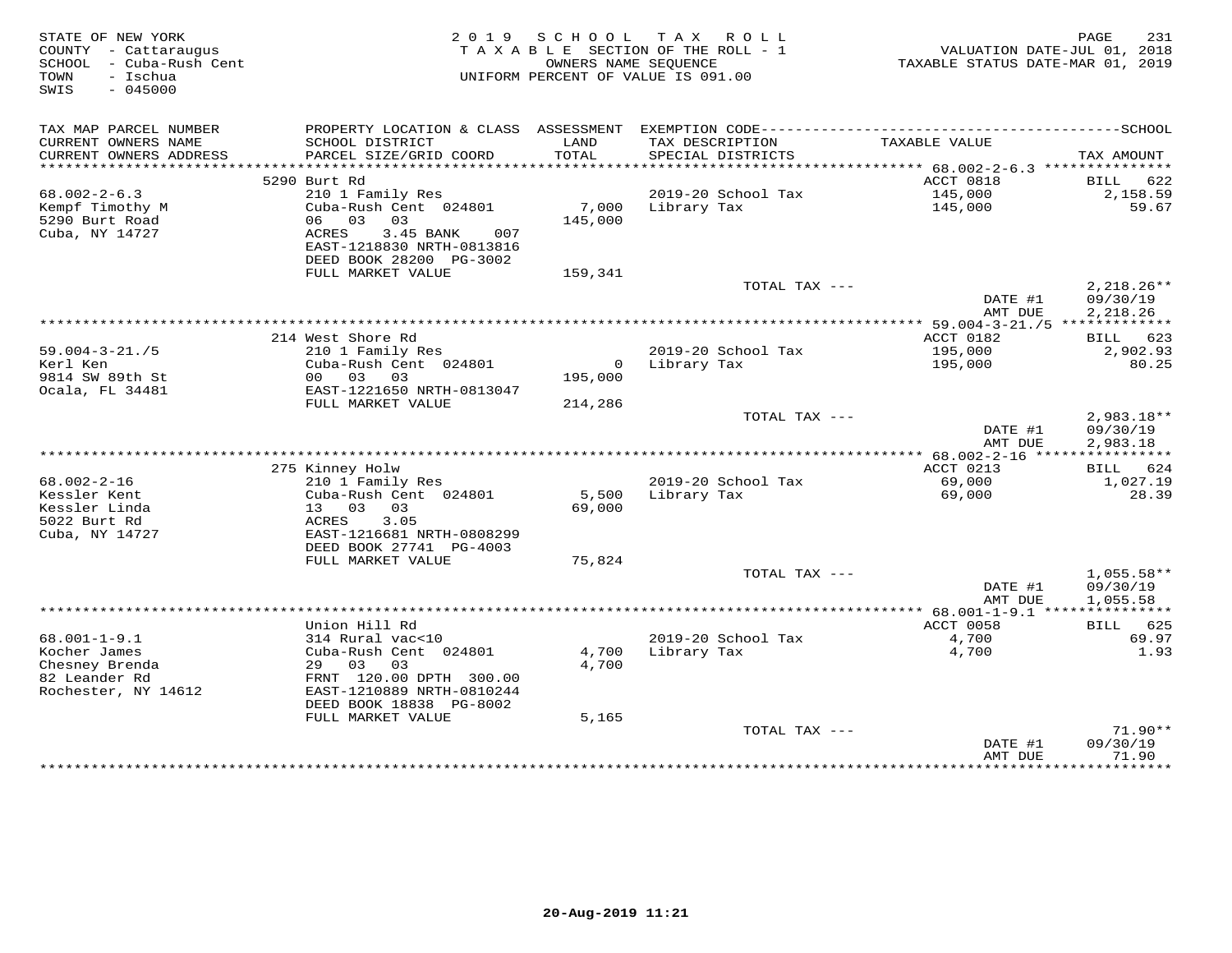| STATE OF NEW YORK<br>COUNTY - Cattaraugus<br>SCHOOL - Cuba-Rush Cent<br>- Ischua<br>TOWN<br>SWIS<br>$-045000$ |                                                      | 2019 SCHOOL    | T A X<br>ROLL<br>TAXABLE SECTION OF THE ROLL - 1<br>OWNERS NAME SEOUENCE<br>UNIFORM PERCENT OF VALUE IS 091.00 | TAXABLE STATUS DATE-MAR 01, 2019         | 232<br>PAGE<br>VALUATION DATE-JUL 01, 2018 |
|---------------------------------------------------------------------------------------------------------------|------------------------------------------------------|----------------|----------------------------------------------------------------------------------------------------------------|------------------------------------------|--------------------------------------------|
| TAX MAP PARCEL NUMBER                                                                                         |                                                      |                |                                                                                                                |                                          |                                            |
| CURRENT OWNERS NAME<br>CURRENT OWNERS ADDRESS<br>***********************                                      | SCHOOL DISTRICT<br>PARCEL SIZE/GRID COORD            | LAND<br>TOTAL  | TAX DESCRIPTION<br>SPECIAL DISTRICTS                                                                           | TAXABLE VALUE                            | TAX AMOUNT                                 |
|                                                                                                               | Union Hill Rd                                        |                |                                                                                                                | ACCT 0922                                | 626<br>BILL                                |
| $68.001 - 1 - 9.2$                                                                                            | 240 Rural res                                        |                | 2019-20 School Tax                                                                                             | 64,500                                   | 960.20                                     |
| Kocher James                                                                                                  | Cuba-Rush Cent 024801                                | 31,800         | Library Tax                                                                                                    | 64,500                                   | 26.54                                      |
| Chesney Brenda                                                                                                | 29 03<br>03                                          | 64,500         |                                                                                                                |                                          |                                            |
| 82 Leander Rd                                                                                                 | ACRES 38.50                                          |                |                                                                                                                |                                          |                                            |
| Rochester, NY 14612                                                                                           | EAST-1210451 NRTH-0810127<br>DEED BOOK 18838 PG-8002 |                |                                                                                                                |                                          |                                            |
|                                                                                                               | FULL MARKET VALUE                                    | 70,879         |                                                                                                                |                                          |                                            |
|                                                                                                               |                                                      |                | TOTAL TAX ---                                                                                                  |                                          | 986.74**                                   |
|                                                                                                               |                                                      |                |                                                                                                                | DATE #1<br>AMT DUE                       | 09/30/19<br>986.74                         |
|                                                                                                               |                                                      |                | ********************************                                                                               | ********** 68.002-2-6.2 **************** |                                            |
| $68.002 - 2 - 6.2$                                                                                            | Burt Hill Rd<br>314 Rural vac<10                     |                | 2019-20 School Tax                                                                                             | ACCT 0723<br>7,200                       | 627<br>BILL<br>107.19                      |
| L & D Construction Co                                                                                         | Cuba-Rush Cent 024801                                | 7,200          | Library Tax                                                                                                    | 7,200                                    | 2.96                                       |
| PO Box 935                                                                                                    | 06 03<br>03                                          | 7,200          |                                                                                                                |                                          |                                            |
| West Seneca, NY 14224                                                                                         | ACRES<br>3.74                                        |                |                                                                                                                |                                          |                                            |
|                                                                                                               | EAST-1220260 NRTH-0814729                            |                |                                                                                                                |                                          |                                            |
|                                                                                                               | DEED BOOK 859<br>PG-01171<br>FULL MARKET VALUE       |                |                                                                                                                |                                          |                                            |
|                                                                                                               |                                                      | 7,912          | TOTAL TAX $---$                                                                                                |                                          | $110.15**$                                 |
|                                                                                                               |                                                      |                |                                                                                                                | DATE #1                                  | 09/30/19                                   |
|                                                                                                               |                                                      |                |                                                                                                                | AMT DUE                                  | 110.15                                     |
|                                                                                                               | ***************                                      |                |                                                                                                                | ** 59.003-1-11.5 ***************         |                                            |
|                                                                                                               | 1027 Carpenter Hill Rd                               |                |                                                                                                                | ACCT 0926                                | BILL 628                                   |
| $59.003 - 1 - 11.5$<br>Labushesky Robert                                                                      | 323 Vacant rural<br>Cuba-Rush Cent 024801            | 36,000         | 2019-20 School Tax<br>Library Tax                                                                              | 36,000<br>36,000                         | 535.93<br>14.81                            |
| 1482 Moll St                                                                                                  | 32 03 03                                             | 36,000         |                                                                                                                |                                          |                                            |
| N. Tonawanda, NY 14120                                                                                        | ACRES 45.20                                          |                |                                                                                                                |                                          |                                            |
|                                                                                                               | EAST-1209025 NRTH-0823151                            |                |                                                                                                                |                                          |                                            |
|                                                                                                               | DEED BOOK 8612<br>PG-4003                            |                |                                                                                                                |                                          |                                            |
|                                                                                                               | FULL MARKET VALUE                                    | 39,560         | TOTAL TAX ---                                                                                                  |                                          | 550.74**                                   |
|                                                                                                               |                                                      |                |                                                                                                                | DATE #1                                  | 09/30/19                                   |
|                                                                                                               |                                                      |                |                                                                                                                | AMT DUE                                  | 550.74                                     |
|                                                                                                               |                                                      |                |                                                                                                                |                                          |                                            |
|                                                                                                               | Munger Hollow Rd                                     |                |                                                                                                                | ACCT 0940                                | 629<br>BILL                                |
| $59.004 - 3 - 15.5$<br>Laine Erick J                                                                          | 314 Rural vac<10                                     |                | 2019-20 School Tax                                                                                             | 2,400                                    | 35.73<br>0.99                              |
| 215 N 3rd St                                                                                                  | Cuba-Rush Cent 024801<br>07 03<br>03                 | 2,400<br>2,400 | Library Tax                                                                                                    | 2,400                                    |                                            |
| Olean, NY 14760                                                                                               | 0.31<br>ACRES                                        |                |                                                                                                                |                                          |                                            |
|                                                                                                               | EAST-1222469 NRTH-0817289                            |                |                                                                                                                |                                          |                                            |
|                                                                                                               | DEED BOOK 11309 PG-3001                              |                |                                                                                                                |                                          |                                            |
|                                                                                                               | FULL MARKET VALUE                                    | 2,637          |                                                                                                                |                                          |                                            |
|                                                                                                               |                                                      |                | TOTAL TAX ---                                                                                                  | DATE #1                                  | $36.72**$<br>09/30/19                      |
|                                                                                                               |                                                      |                |                                                                                                                | AMT DUE                                  | 36.72                                      |
|                                                                                                               |                                                      |                |                                                                                                                |                                          | * * * * * * * *                            |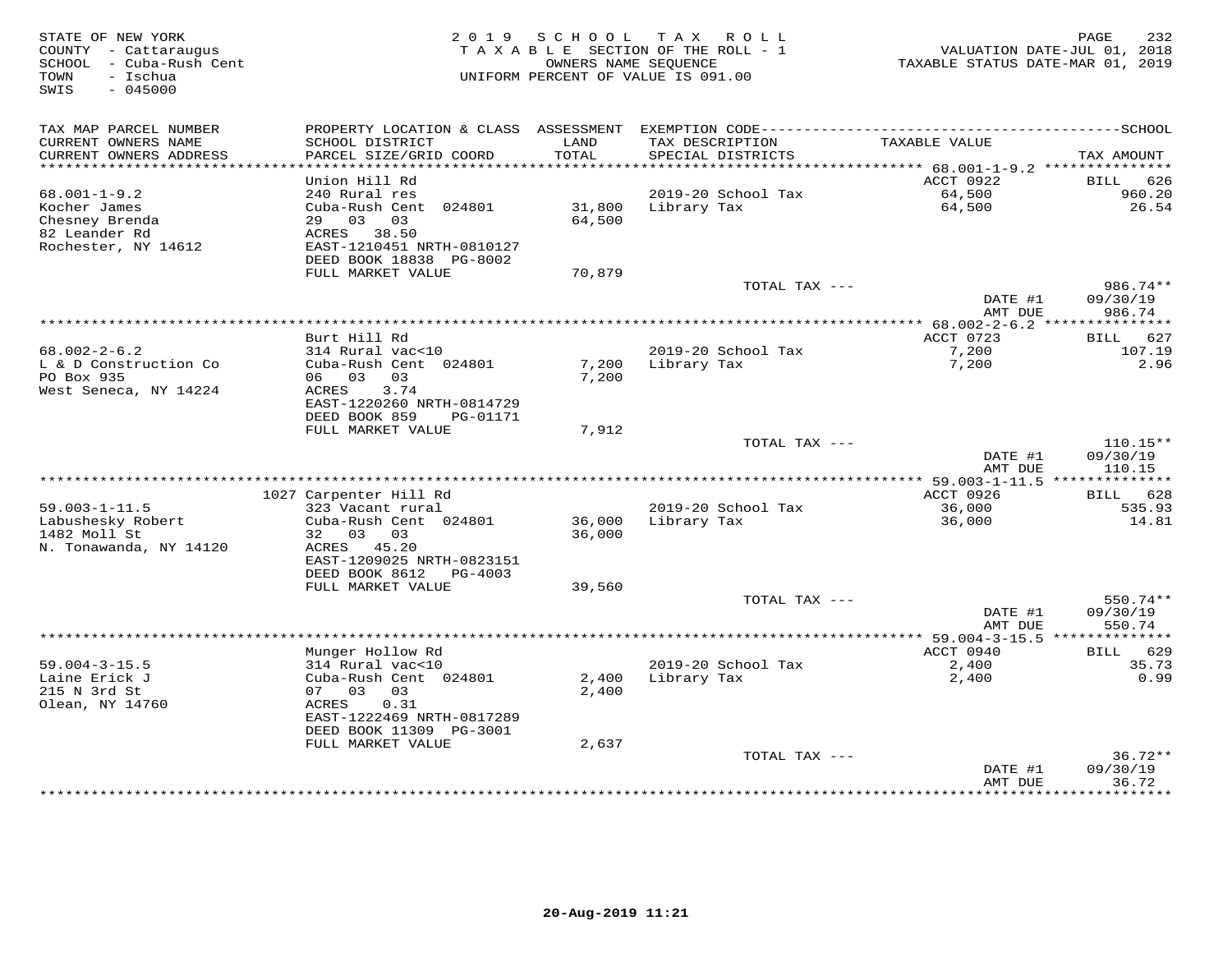| STATE OF NEW YORK<br>COUNTY - Cattaraugus<br>SCHOOL - Cuba-Rush Cent<br>- Ischua<br>TOWN<br>SWIS<br>$-045000$ |                                                                                |               | 2019 SCHOOL TAX ROLL<br>TAXABLE SECTION OF THE ROLL - 1<br>OWNERS NAME SEQUENCE<br>UNIFORM PERCENT OF VALUE IS 091.00 | VALUATION DATE-JUL 01, 2018<br>TAXABLE STATUS DATE-MAR 01, 2019 | PAGE<br>233               |
|---------------------------------------------------------------------------------------------------------------|--------------------------------------------------------------------------------|---------------|-----------------------------------------------------------------------------------------------------------------------|-----------------------------------------------------------------|---------------------------|
| TAX MAP PARCEL NUMBER                                                                                         |                                                                                |               |                                                                                                                       |                                                                 |                           |
| CURRENT OWNERS NAME<br>CURRENT OWNERS ADDRESS                                                                 | SCHOOL DISTRICT<br>PARCEL SIZE/GRID COORD                                      | LAND<br>TOTAL | TAX DESCRIPTION<br>SPECIAL DISTRICTS                                                                                  | TAXABLE VALUE                                                   | TAX AMOUNT                |
| **********************                                                                                        | ****************************                                                   |               |                                                                                                                       |                                                                 |                           |
|                                                                                                               | 206 Miller Hill Rd                                                             |               |                                                                                                                       | ACCT 0478                                                       | BILL 630                  |
| $68.002 - 2 - 15$                                                                                             | 210 1 Family Res                                                               |               | 2019-20 School Tax                                                                                                    | 32,300                                                          | 480.84                    |
| Layman Amanda<br>206 Rte 446                                                                                  | Cuba-Rush Cent 024801<br>13 03<br>03                                           | 32,300        | 4,100 Library Tax                                                                                                     | 32,300                                                          | 13.29                     |
| Cuba, NY 14727                                                                                                | FRNT 272.00 DPTH 99.00<br>EAST-1218451 NRTH-0808177<br>DEED BOOK 25600 PG-7002 |               |                                                                                                                       |                                                                 |                           |
|                                                                                                               | FULL MARKET VALUE                                                              | 35,495        |                                                                                                                       |                                                                 |                           |
|                                                                                                               |                                                                                |               | TOTAL TAX ---                                                                                                         |                                                                 | 494.13**                  |
|                                                                                                               |                                                                                |               |                                                                                                                       | DATE #1<br>AMT DUE                                              | 09/30/19<br>494.13        |
|                                                                                                               |                                                                                |               |                                                                                                                       |                                                                 |                           |
|                                                                                                               | Abbotts Rd                                                                     |               |                                                                                                                       | ACCT 0231                                                       | BILL 631                  |
| $59.004 - 2 - 2.1$                                                                                            | 323 Vacant rural                                                               |               | 2019-20 School Tax                                                                                                    | 50,800                                                          | 756.25                    |
| Linderman Casey J Sr                                                                                          | Cuba-Rush Cent 024801                                                          | 50,800        | Library Tax                                                                                                           | 50,800                                                          | 20.90                     |
| 94 W Main St<br>Cuba, NY 14727                                                                                | 16 03 03<br>ACRES 71.23                                                        | 50,800        |                                                                                                                       |                                                                 |                           |
|                                                                                                               | EAST-1217001 NRTH-0823268<br>DEED BOOK 5097 PG-8001                            |               |                                                                                                                       |                                                                 |                           |
|                                                                                                               | FULL MARKET VALUE                                                              | 55,824        | TOTAL TAX ---                                                                                                         |                                                                 | $777.15**$                |
|                                                                                                               |                                                                                |               |                                                                                                                       | DATE #1<br>AMT DUE                                              | 09/30/19<br>777.15        |
|                                                                                                               | * * * * * * * * * * * * * * * * *                                              |               |                                                                                                                       | ******** 59.004-2-2.2 ***                                       | ************              |
|                                                                                                               | 416 Abbotts Rd                                                                 |               |                                                                                                                       | ACCT 0952                                                       | BILL 632                  |
| $59.004 - 2 - 2.2$                                                                                            | 210 1 Family Res                                                               |               | 2019-20 School Tax                                                                                                    | 25,000                                                          | 372.17                    |
| Linderman John                                                                                                | Cuba-Rush Cent 024801                                                          | 5,100         | Library Tax                                                                                                           | 25,000                                                          | 10.29                     |
| Linderman Roxanne                                                                                             | 16 03 03                                                                       | 25,000        |                                                                                                                       |                                                                 |                           |
| 416 Abbotts Rd<br>Cuba, NY 14727                                                                              | 1.18<br>ACRES<br>EAST-1217269 NRTH-0823874                                     |               |                                                                                                                       |                                                                 |                           |
|                                                                                                               | DEED BOOK 12547 PG-8001                                                        |               |                                                                                                                       |                                                                 |                           |
|                                                                                                               | FULL MARKET VALUE                                                              | 27,473        |                                                                                                                       |                                                                 |                           |
|                                                                                                               |                                                                                |               | TOTAL TAX ---                                                                                                         |                                                                 | $382.46**$                |
|                                                                                                               |                                                                                |               |                                                                                                                       | DATE #1                                                         | 09/30/19                  |
|                                                                                                               |                                                                                |               |                                                                                                                       | AMT DUE                                                         | 382.46                    |
|                                                                                                               |                                                                                |               |                                                                                                                       |                                                                 |                           |
|                                                                                                               | 262 Yankee Rd                                                                  |               |                                                                                                                       | ACCT 0288                                                       | BILL 633                  |
| $59.004 - 2 - 30.1$<br>Lockwood Vernon L                                                                      | 280 Res Multiple<br>Cuba-Rush Cent 024801                                      | 63,700        | ENH STAR 41834<br>2019-20 School Tax                                                                                  | 100,000                                                         | 62,520<br>1,488.68        |
| Lockwood Leslie                                                                                               | 16 03<br>03                                                                    | 100,000       | Library Tax                                                                                                           | 100,000                                                         | 41.15                     |
| 262 Yankee Rd                                                                                                 | Life Use - Roxey                                                               |               |                                                                                                                       |                                                                 |                           |
| Cuba, NY 14727                                                                                                | Ff 360.00                                                                      |               |                                                                                                                       |                                                                 |                           |
|                                                                                                               | ACRES<br>80.29                                                                 |               |                                                                                                                       |                                                                 |                           |
|                                                                                                               | EAST-1216776 NRTH-0822170                                                      |               |                                                                                                                       |                                                                 |                           |
|                                                                                                               | DEED BOOK 1011<br>PG-1099                                                      |               |                                                                                                                       |                                                                 |                           |
|                                                                                                               | FULL MARKET VALUE                                                              | 109,890       |                                                                                                                       |                                                                 |                           |
|                                                                                                               |                                                                                |               | TOTAL TAX ---                                                                                                         |                                                                 | $633.83**$                |
|                                                                                                               |                                                                                |               |                                                                                                                       | DATE #1                                                         | 09/30/19                  |
|                                                                                                               |                                                                                |               |                                                                                                                       | AMT DUE                                                         | 633.83<br>* * * * * * * * |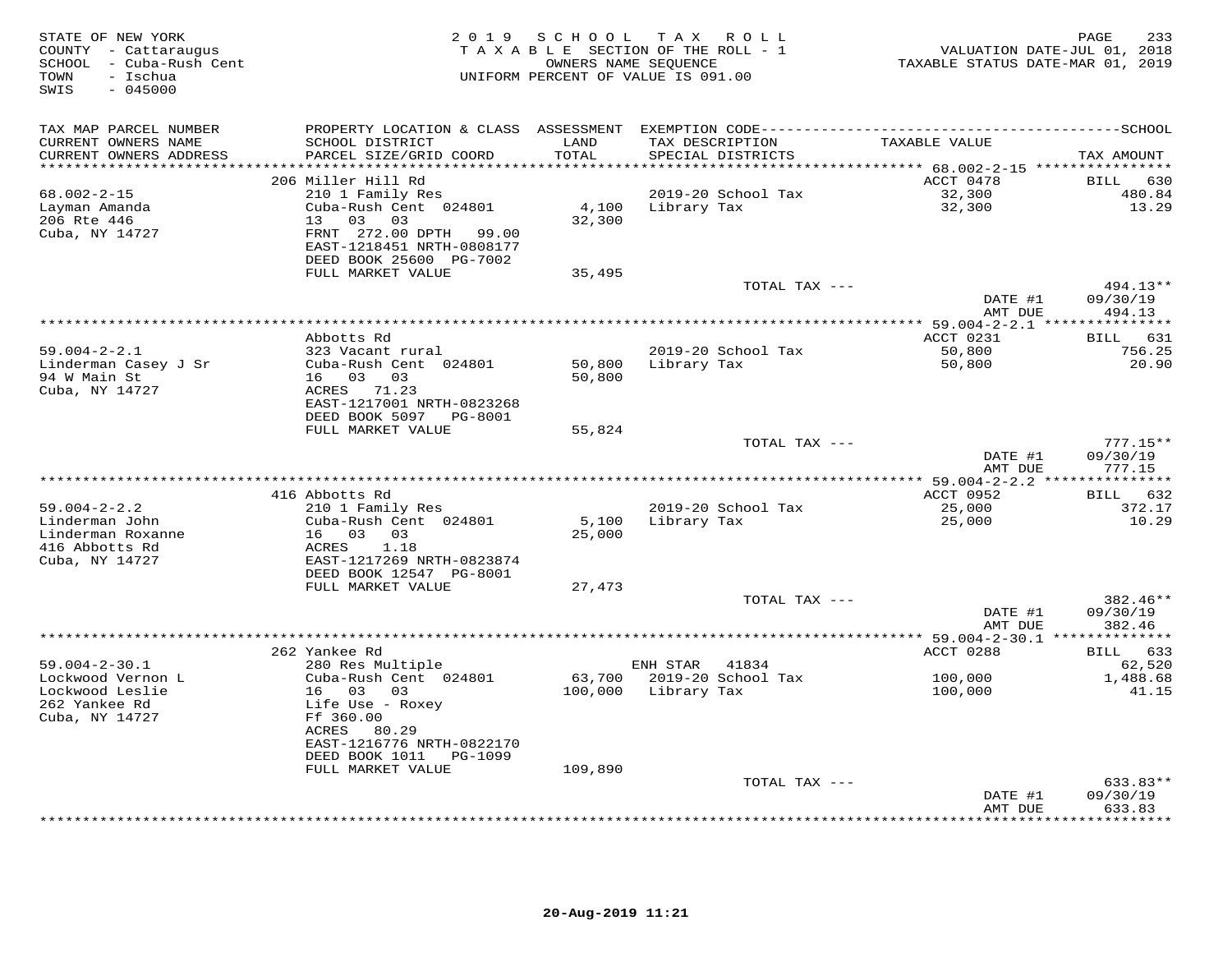| STATE OF NEW YORK<br>COUNTY - Cattaraugus<br>SCHOOL - Cuba-Rush Cent<br>- Ischua<br>TOWN<br>SWIS<br>$-045000$ |                                                                                                                              | 2019 SCHOOL<br>TAXABLE SECTION OF THE ROLL - 1<br>OWNERS NAME SEQUENCE<br>UNIFORM PERCENT OF VALUE IS 091.00 |                                                     | TAX ROLL                                       | TAXABLE STATUS DATE-MAR 01, 2019 | PAGE<br>234<br>VALUATION DATE-JUL 01, 2018      |
|---------------------------------------------------------------------------------------------------------------|------------------------------------------------------------------------------------------------------------------------------|--------------------------------------------------------------------------------------------------------------|-----------------------------------------------------|------------------------------------------------|----------------------------------|-------------------------------------------------|
| TAX MAP PARCEL NUMBER<br>CURRENT OWNERS NAME<br>CURRENT OWNERS ADDRESS                                        | SCHOOL DISTRICT<br>PARCEL SIZE/GRID COORD                                                                                    | LAND<br>TOTAL                                                                                                |                                                     | TAX DESCRIPTION<br>SPECIAL DISTRICTS           | TAXABLE VALUE                    | TAX AMOUNT                                      |
| ***********************                                                                                       | 800 Yankee Rd                                                                                                                |                                                                                                              |                                                     |                                                | ACCT 0111                        | BILL 634                                        |
| $59.003 - 1 - 18.1$<br>Marks Wayne<br>Marks Donna<br>5773 Herman Hill Rd<br>Hamburg, NY 14075                 | 260 Seasonal res<br>Cuba-Rush Cent 024801<br>32 03 03<br>ACRES 50.70<br>EAST-1210218 NRTH-0821111                            | 39,800 Library Tax<br>88,500                                                                                 |                                                     | 2019-20 School Tax                             | 88,500<br>88,500                 | 1,317.48<br>36.42                               |
|                                                                                                               | DEED BOOK 23485 PG-2003<br>FULL MARKET VALUE                                                                                 | 97,253                                                                                                       |                                                     |                                                |                                  |                                                 |
|                                                                                                               |                                                                                                                              |                                                                                                              |                                                     | TOTAL TAX ---                                  | DATE #1<br>AMT DUE               | $1,353.90**$<br>09/30/19<br>1,353.90            |
|                                                                                                               |                                                                                                                              |                                                                                                              |                                                     |                                                |                                  |                                                 |
| $59.004 - 3 - 16$                                                                                             | 5459 West Shore Rd<br>210 1 Family Res                                                                                       |                                                                                                              |                                                     | 2019-20 School Tax                             | ACCT 0463<br>155,000             | BILL 635<br>2,307.46                            |
| Maurer Richard<br>Maurer Nancy<br>5459 W Shore Rd<br>Cuba, NY 14727                                           | Cuba-Rush Cent 024801<br>07 03 03<br>ACRES<br>3.88<br>EAST-1222097 NRTH-0816241<br>DEED BOOK 15188 PG-4001                   | 11,800 Library Tax<br>155,000                                                                                |                                                     |                                                | 155,000                          | 63.78                                           |
|                                                                                                               | FULL MARKET VALUE                                                                                                            | 170,330                                                                                                      |                                                     |                                                |                                  |                                                 |
|                                                                                                               |                                                                                                                              |                                                                                                              |                                                     | TOTAL TAX ---                                  | DATE #1<br>AMT DUE               | $2,371.24**$<br>09/30/19<br>2,371.24            |
|                                                                                                               |                                                                                                                              |                                                                                                              |                                                     |                                                |                                  |                                                 |
| $68.002 - 2 - 24.1$                                                                                           | 279 Burt Rd<br>210 1 Family Res                                                                                              |                                                                                                              | <b>BAS STAR</b>                                     | 41854                                          | ACCT 0066                        | BILL 636<br>27,300                              |
| Meyers Michael Jr<br>Karn Katie                                                                               | Cuba-Rush Cent 024801<br>14 03 03                                                                                            |                                                                                                              |                                                     | 7,600 2019-20 School Tax<br>68,500 Library Tax | 68,500<br>68,500                 | 1,019.75<br>28.19                               |
| 279 Burt Rd<br>Cuba, NY 14727                                                                                 | Split $37.1$ acres to $2-24$ .<br>ACRES<br>4.30<br>EAST-1218287 NRTH-0813024<br>DEED BOOK 5905 PG-8012<br>FULL MARKET VALUE  | 75,275                                                                                                       |                                                     |                                                |                                  |                                                 |
|                                                                                                               |                                                                                                                              |                                                                                                              |                                                     | TOTAL TAX ---                                  | DATE #1                          | $645.94**$<br>09/30/19                          |
|                                                                                                               |                                                                                                                              |                                                                                                              |                                                     |                                                | AMT DUE                          | 645.94                                          |
| $59.004 - 3 - 21.76$<br>Mikowicz Casimir E<br>215 West Shore Rd<br>Cuba, NY 14727                             | 215 West Shore Rd<br>210 1 Family Res<br>Cuba-Rush Cent 024801<br>00 03 03<br>EAST-1221650 NRTH-0813047<br>FULL MARKET VALUE | 139,560                                                                                                      | AGED C/T/S 41800<br>0 ENH STAR 41834<br>Library Tax | 127,000 2019-20 School Tax                     | ACCT 0313<br>63,500<br>63,500    | BILL 637<br>63,500<br>62,520<br>945.31<br>26.13 |
|                                                                                                               |                                                                                                                              |                                                                                                              |                                                     | TOTAL TAX ---                                  |                                  | $75.44**$                                       |
|                                                                                                               |                                                                                                                              |                                                                                                              |                                                     |                                                | DATE #1<br>AMT DUE               | 09/30/19<br>75.44<br>* * * * * * * * * *        |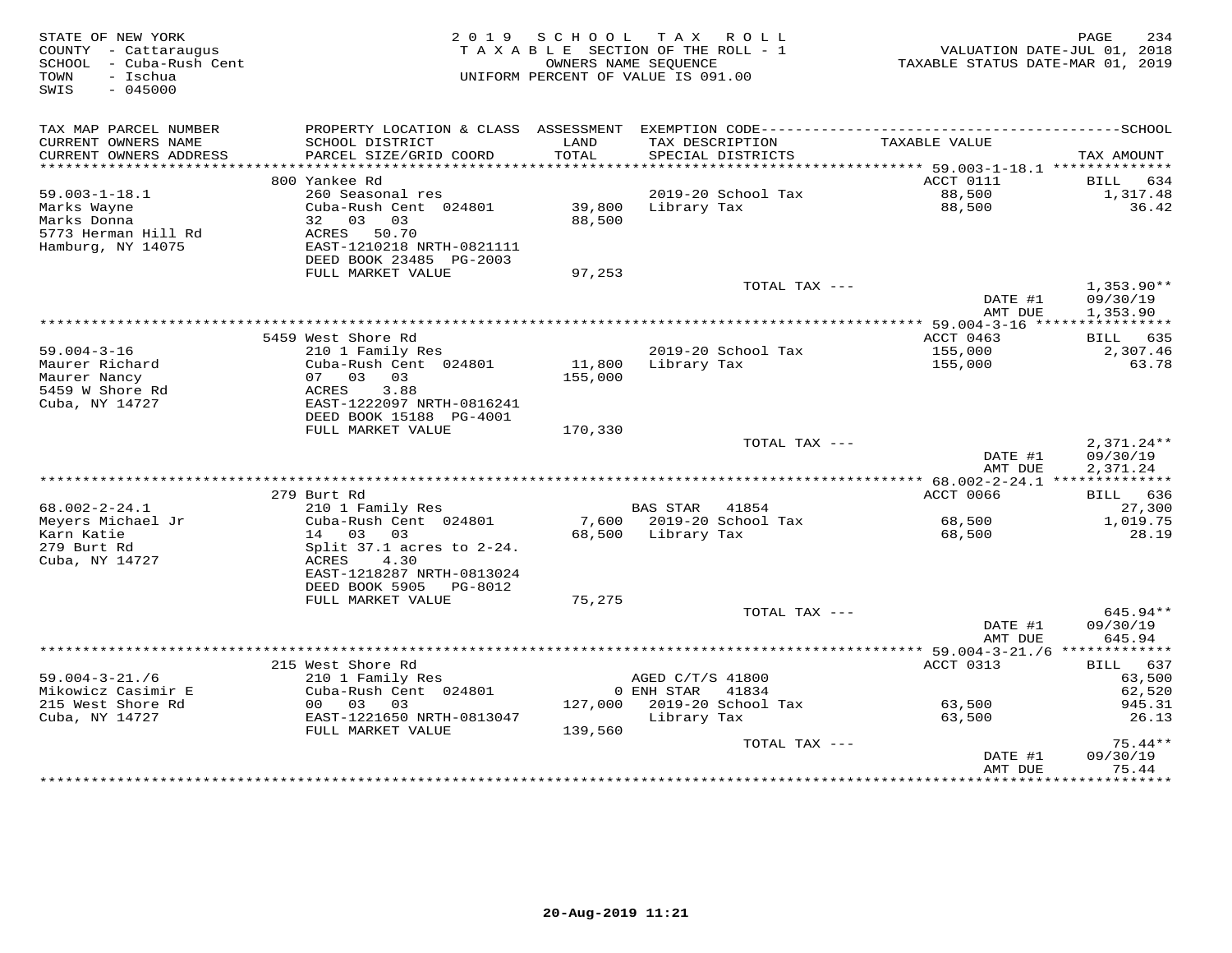STATE OF NEW YORK 2 0 1 9 S C H O O L T A X R O L L PAGE 235 COUNTY - Cattaraugus T A X A B L E SECTION OF THE ROLL - 1 VALUATION DATE-JUL 01, 2018 SCHOOL - Cuba-Rush Cent OWNERS NAME SEQUENCE TAXABLE STATUS DATE-MAR 01, 2019 TOWN - Ischua UNIFORM PERCENT OF VALUE IS 091.00 SWIS - 045000TAX MAP PARCEL NUMBER PROPERTY LOCATION & CLASS ASSESSMENT EXEMPTION CODE------------------------------------------SCHOOL CURRENT OWNERS NAME SCHOOL DISTRICT LAND TAX DESCRIPTION TAXABLE VALUE CURRENT OWNERS ADDRESS PARCEL SIZE/GRID COORD TOTAL SPECIAL DISTRICTS TAX AMOUNT \*\*\*\*\*\*\*\*\*\*\*\*\*\*\*\*\*\*\*\*\*\*\*\*\*\*\*\*\*\*\*\*\*\*\*\*\*\*\*\*\*\*\*\*\*\*\*\*\*\*\*\*\*\*\*\*\*\*\*\*\*\*\*\*\*\*\*\*\*\*\*\*\*\*\*\*\*\*\*\*\*\*\*\*\*\*\*\*\*\*\*\*\*\*\*\*\*\*\*\*\*\*\* 68.002-1-10.6 \*\*\*\*\*\*\*\*\*\*\*\*\*\* Kinney Hollow Rd ACCT 0890 BILL 638 68.002-1-10.6 314 Rural vac<10 2019-20 School Tax 7,900 117.61 Mikush Paul Cuba-Rush Cent 024801 7,900 Library Tax 7,900 3.25 Mikush Barbara Jo ACRES 4.65 7,900 644 Kettle Town Rd EAST-1212731 NRTH-0811359 Southbury, CT 06499 DEED BOOK 1013 PG-313 FULL MARKET VALUE 8,681 TOTAL TAX --- 120.86\*\* DATE #1 09/30/19 AMT DUE 120.86 \*\*\*\*\*\*\*\*\*\*\*\*\*\*\*\*\*\*\*\*\*\*\*\*\*\*\*\*\*\*\*\*\*\*\*\*\*\*\*\*\*\*\*\*\*\*\*\*\*\*\*\*\*\*\*\*\*\*\*\*\*\*\*\*\*\*\*\*\*\*\*\*\*\*\*\*\*\*\*\*\*\*\*\*\*\*\*\*\*\*\*\*\*\*\*\*\*\*\*\*\*\*\* 59.004-2-16 \*\*\*\*\*\*\*\*\*\*\*\*\*\*\*\* $\text{ACCT}$  0316 BILL 639 90 Abbott Rd ACCT 0316 BILL 63927,300 59.004-2-16 210 1 Family Res BAS STAR 41854 27,300Miller Kenneth E Cuba-Rush Cent 024801 54,800 2019-20 School Tax 112,000 1,667.32Miller Sallie 08 03 03 112,000 Library Tax 112,000 46.0990 Abbotts Rd Inc. 59.004-2-17.2 81.90 Cuba, NY 14727 ACRES 84.26 EAST-1220820 NRTH-0821774 DEED BOOK 00938 PG-00638 FULL MARKET VALUE 123,077  ${\tt TOTAL\,\,\, TAX\,\,\,---}\qquad \qquad 1\, ,\, 311\, .\, 41***$  DATE #1 09/30/19 AMT DUE 1,311.41 \*\*\*\*\*\*\*\*\*\*\*\*\*\*\*\*\*\*\*\*\*\*\*\*\*\*\*\*\*\*\*\*\*\*\*\*\*\*\*\*\*\*\*\*\*\*\*\*\*\*\*\*\*\*\*\*\*\*\*\*\*\*\*\*\*\*\*\*\*\*\*\*\*\*\*\*\*\*\*\*\*\*\*\*\*\*\*\*\*\*\*\*\*\*\*\*\*\*\*\*\*\*\* 59.004-2-17.1 \*\*\*\*\*\*\*\*\*\*\*\*\*\* 73 Abbott Rd ACCT 0315 BILL 640 59.004-2-17.1 210 1 Family Res BAS STAR 41854 27,300 Miller Martha K Cuba-Rush Cent 024801 8,200 2019-20 School Tax 56,000 833.66 73 Abbotts Rd 08 03 03 56,000 Library Tax 56,000 23.04 Cuba, NY 14727 ACRES 5.00 EAST-1220888 NRTH-0822132 DEED BOOK 10141 PG-7002 FULL MARKET VALUE 61,538 TOTAL TAX --- 454.70\*\* DATE #1 09/30/19AMT DUE 454.70 AMT DUE 454.70 \*\*\*\*\*\*\*\*\*\*\*\*\*\*\*\*\*\*\*\*\*\*\*\*\*\*\*\*\*\*\*\*\*\*\*\*\*\*\*\*\*\*\*\*\*\*\*\*\*\*\*\*\*\*\*\*\*\*\*\*\*\*\*\*\*\*\*\*\*\*\*\*\*\*\*\*\*\*\*\*\*\*\*\*\*\*\*\*\*\*\*\*\*\*\*\*\*\*\*\*\*\*\* 59.004-3-21./1 \*\*\*\*\*\*\*\*\*\*\*\*\*39.004-3-21./1 212 West Shore Rd<br>
Mohr Robert F 2010 Family Res<br>
Mohr Barbara A 00 03 03 03 190,000 Library Tax 190,000 2019-20 School Tax 190,000 2,828.50<br>
212 W Shore Rd EAST-1221650 NRTH-0813047<br>
Cuba, NY 14727 DEED BOO DATE #1 09/30/19 AMT DUE 2,010.69\*\*\*\*\*\*\*\*\*\*\*\*\*\*\*\*\*\*\*\*\*\*\*\*\*\*\*\*\*\*\*\*\*\*\*\*\*\*\*\*\*\*\*\*\*\*\*\*\*\*\*\*\*\*\*\*\*\*\*\*\*\*\*\*\*\*\*\*\*\*\*\*\*\*\*\*\*\*\*\*\*\*\*\*\*\*\*\*\*\*\*\*\*\*\*\*\*\*\*\*\*\*\*\*\*\*\*\*\*\*\*\*\*\*\*\*\*\*\*\*\*\*\*\*\*\*\*\*\*\*\*\*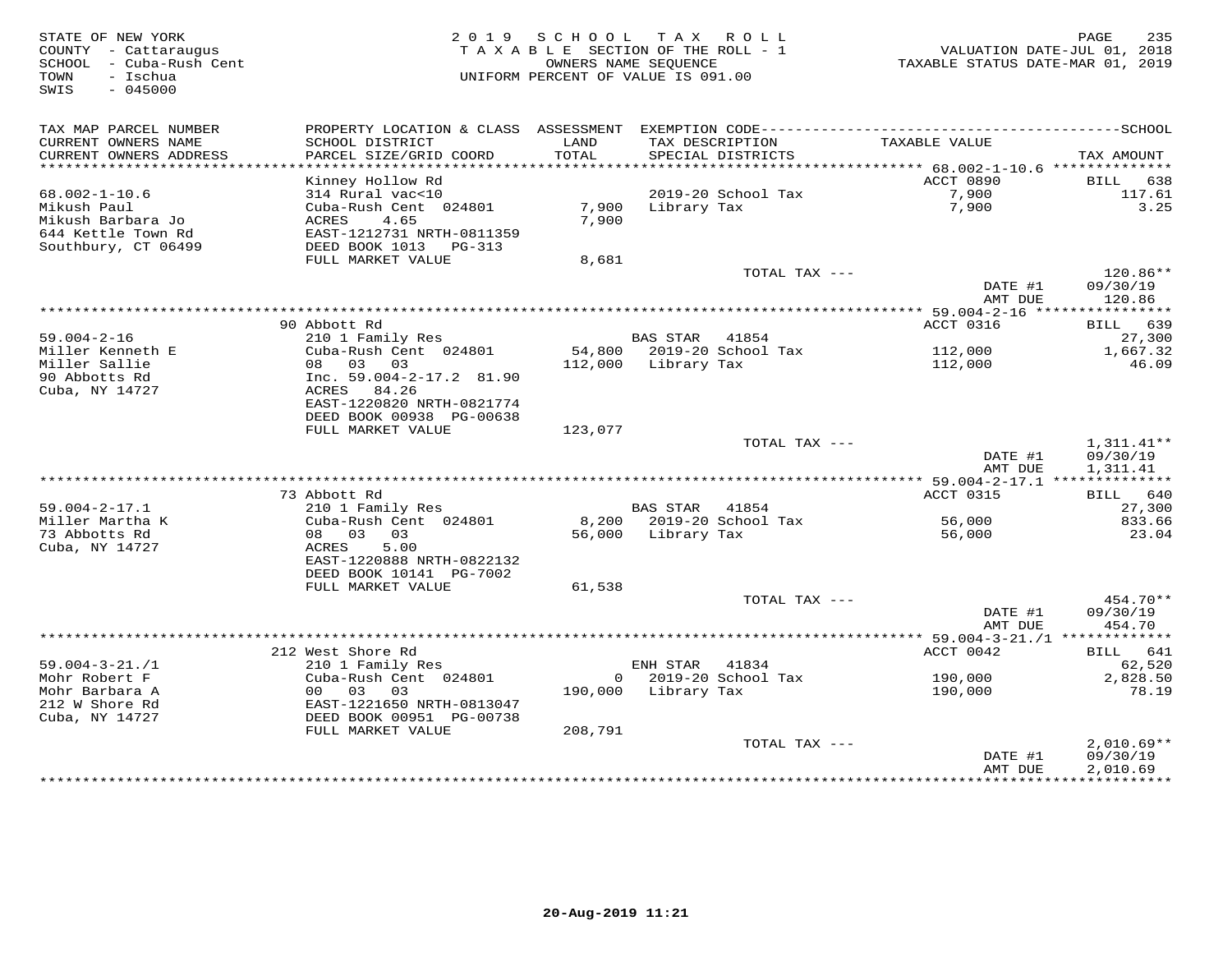| TAX MAP PARCEL NUMBER<br>CURRENT OWNERS NAME<br>SCHOOL DISTRICT<br>LAND<br>TAX DESCRIPTION<br>TAXABLE VALUE<br>CURRENT OWNERS ADDRESS<br>PARCEL SIZE/GRID COORD<br>TOTAL<br>SPECIAL DISTRICTS<br>TAX AMOUNT<br>***********************<br>ACCT 0953<br>642<br>Kinney Holw<br><b>BILL</b><br>$68.002 - 2 - 29$<br>314 Rural vac<10<br>2019-20 School Tax<br>1,800<br>26.80<br>0.74<br>Morehouse Todd J.<br>Cuba-Rush Cent 024801<br>1,800<br>Library Tax<br>1,800<br>1,800<br>Morehouse Kathryn L.<br>ACRES<br>2.30<br>281 Kinney Hollow Rd<br>EAST-1216982 NRTH-0808147<br>Cuba, NY 14727<br>DEED BOOK 25062 PG-5001<br>FULL MARKET VALUE<br>1,978<br>$27.54**$<br>TOTAL TAX ---<br>DATE #1<br>09/30/19<br>AMT DUE<br>27.54<br>399 Kinney Holw<br>ACCT 0334<br>643<br>BILL<br>$68.002 - 2 - 18.1$<br>240 Rural res<br>ENH STAR<br>41834<br>62,520<br>Napier Richard R<br>Cuba-Rush Cent 024801<br>24,900<br>2019-20 School Tax<br>80,000<br>1,190.95<br>399 Kinney Holw<br>13 03<br>03<br>80,000<br>Library Tax<br>80,000<br>32.92<br>Cuba, NY 14727<br>ACRES 28.10<br>EAST-1215773 NRTH-0808297<br>DEED BOOK 813<br>PG-00360<br>FULL MARKET VALUE<br>87,912<br>$327.87**$<br>TOTAL TAX ---<br>DATE #1<br>09/30/19<br>AMT DUE<br>327.87<br>1160 Yankee Hill Rd<br>ACCT 0222<br>BILL 644<br>38,000<br>$59.003 - 1 - 24$<br>270 Mfg housing<br>2019-20 School Tax<br>565.70<br>Neff Joseph<br>Cuba-Rush Cent 024801<br>38,000<br>6,500<br>Library Tax<br>15.64<br>1160 Yankee Hill Rd<br>32 03<br>03<br>38,000<br>Cuba, NY 14727<br>ACRES<br>2.86<br>EAST-1207829 NRTH-0820083<br>DEED BOOK 20530 PG-5002<br>FULL MARKET VALUE<br>41,758<br>581.34**<br>TOTAL TAX ---<br>09/30/19<br>DATE #1<br>581.34<br>AMT DUE<br>************************<br>** $68.002 - 2 - 25.2$ **************<br>344 Burt Rd<br>ACCT 0862<br>645<br>BILL<br>$68.002 - 2 - 25.2$<br>2019-20 School Tax<br>240 Rural res<br>140,000<br>2,084.16<br>Nicol William S<br>Cuba-Rush Cent 024801<br>24,000<br>Library Tax<br>57.61<br>140,000<br>Nicol Tracy A<br>14 03 03<br>140,000<br>344 Burt Rd<br>Ff 1040.00<br>Cuba, NY 14727<br>ACRES<br>26.85 BANK<br>084<br>EAST-1217263 NRTH-0813767<br>DEED BOOK 19405 PG-7001<br>FULL MARKET VALUE<br>153,846<br>TOTAL TAX ---<br>$2,141.77**$<br>DATE #1<br>09/30/19<br>2,141.77<br>AMT DUE | STATE OF NEW YORK<br>COUNTY - Cattaraugus<br>SCHOOL - Cuba-Rush Cent<br>- Ischua<br>TOWN<br>SWIS<br>$-045000$ | 2019 SCHOOL | T A X<br>R O L L<br>TAXABLE SECTION OF THE ROLL - 1<br>OWNERS NAME SEQUENCE<br>UNIFORM PERCENT OF VALUE IS 091.00 | TAXABLE STATUS DATE-MAR 01, 2019 | 236<br>PAGE<br>VALUATION DATE-JUL 01, 2018 |
|-----------------------------------------------------------------------------------------------------------------------------------------------------------------------------------------------------------------------------------------------------------------------------------------------------------------------------------------------------------------------------------------------------------------------------------------------------------------------------------------------------------------------------------------------------------------------------------------------------------------------------------------------------------------------------------------------------------------------------------------------------------------------------------------------------------------------------------------------------------------------------------------------------------------------------------------------------------------------------------------------------------------------------------------------------------------------------------------------------------------------------------------------------------------------------------------------------------------------------------------------------------------------------------------------------------------------------------------------------------------------------------------------------------------------------------------------------------------------------------------------------------------------------------------------------------------------------------------------------------------------------------------------------------------------------------------------------------------------------------------------------------------------------------------------------------------------------------------------------------------------------------------------------------------------------------------------------------------------------------------------------------------------------------------------------------------------------------------------------------------------------------------------------------------------------------------------------------------------------------------------------------------------------------------------------------|---------------------------------------------------------------------------------------------------------------|-------------|-------------------------------------------------------------------------------------------------------------------|----------------------------------|--------------------------------------------|
|                                                                                                                                                                                                                                                                                                                                                                                                                                                                                                                                                                                                                                                                                                                                                                                                                                                                                                                                                                                                                                                                                                                                                                                                                                                                                                                                                                                                                                                                                                                                                                                                                                                                                                                                                                                                                                                                                                                                                                                                                                                                                                                                                                                                                                                                                                           |                                                                                                               |             |                                                                                                                   |                                  |                                            |
|                                                                                                                                                                                                                                                                                                                                                                                                                                                                                                                                                                                                                                                                                                                                                                                                                                                                                                                                                                                                                                                                                                                                                                                                                                                                                                                                                                                                                                                                                                                                                                                                                                                                                                                                                                                                                                                                                                                                                                                                                                                                                                                                                                                                                                                                                                           |                                                                                                               |             |                                                                                                                   |                                  |                                            |
|                                                                                                                                                                                                                                                                                                                                                                                                                                                                                                                                                                                                                                                                                                                                                                                                                                                                                                                                                                                                                                                                                                                                                                                                                                                                                                                                                                                                                                                                                                                                                                                                                                                                                                                                                                                                                                                                                                                                                                                                                                                                                                                                                                                                                                                                                                           |                                                                                                               |             |                                                                                                                   |                                  |                                            |
|                                                                                                                                                                                                                                                                                                                                                                                                                                                                                                                                                                                                                                                                                                                                                                                                                                                                                                                                                                                                                                                                                                                                                                                                                                                                                                                                                                                                                                                                                                                                                                                                                                                                                                                                                                                                                                                                                                                                                                                                                                                                                                                                                                                                                                                                                                           |                                                                                                               |             |                                                                                                                   |                                  |                                            |
|                                                                                                                                                                                                                                                                                                                                                                                                                                                                                                                                                                                                                                                                                                                                                                                                                                                                                                                                                                                                                                                                                                                                                                                                                                                                                                                                                                                                                                                                                                                                                                                                                                                                                                                                                                                                                                                                                                                                                                                                                                                                                                                                                                                                                                                                                                           |                                                                                                               |             |                                                                                                                   |                                  |                                            |
|                                                                                                                                                                                                                                                                                                                                                                                                                                                                                                                                                                                                                                                                                                                                                                                                                                                                                                                                                                                                                                                                                                                                                                                                                                                                                                                                                                                                                                                                                                                                                                                                                                                                                                                                                                                                                                                                                                                                                                                                                                                                                                                                                                                                                                                                                                           |                                                                                                               |             |                                                                                                                   |                                  |                                            |
|                                                                                                                                                                                                                                                                                                                                                                                                                                                                                                                                                                                                                                                                                                                                                                                                                                                                                                                                                                                                                                                                                                                                                                                                                                                                                                                                                                                                                                                                                                                                                                                                                                                                                                                                                                                                                                                                                                                                                                                                                                                                                                                                                                                                                                                                                                           |                                                                                                               |             |                                                                                                                   |                                  |                                            |
|                                                                                                                                                                                                                                                                                                                                                                                                                                                                                                                                                                                                                                                                                                                                                                                                                                                                                                                                                                                                                                                                                                                                                                                                                                                                                                                                                                                                                                                                                                                                                                                                                                                                                                                                                                                                                                                                                                                                                                                                                                                                                                                                                                                                                                                                                                           |                                                                                                               |             |                                                                                                                   |                                  |                                            |
|                                                                                                                                                                                                                                                                                                                                                                                                                                                                                                                                                                                                                                                                                                                                                                                                                                                                                                                                                                                                                                                                                                                                                                                                                                                                                                                                                                                                                                                                                                                                                                                                                                                                                                                                                                                                                                                                                                                                                                                                                                                                                                                                                                                                                                                                                                           |                                                                                                               |             |                                                                                                                   |                                  |                                            |
|                                                                                                                                                                                                                                                                                                                                                                                                                                                                                                                                                                                                                                                                                                                                                                                                                                                                                                                                                                                                                                                                                                                                                                                                                                                                                                                                                                                                                                                                                                                                                                                                                                                                                                                                                                                                                                                                                                                                                                                                                                                                                                                                                                                                                                                                                                           |                                                                                                               |             |                                                                                                                   |                                  |                                            |
|                                                                                                                                                                                                                                                                                                                                                                                                                                                                                                                                                                                                                                                                                                                                                                                                                                                                                                                                                                                                                                                                                                                                                                                                                                                                                                                                                                                                                                                                                                                                                                                                                                                                                                                                                                                                                                                                                                                                                                                                                                                                                                                                                                                                                                                                                                           |                                                                                                               |             |                                                                                                                   |                                  |                                            |
|                                                                                                                                                                                                                                                                                                                                                                                                                                                                                                                                                                                                                                                                                                                                                                                                                                                                                                                                                                                                                                                                                                                                                                                                                                                                                                                                                                                                                                                                                                                                                                                                                                                                                                                                                                                                                                                                                                                                                                                                                                                                                                                                                                                                                                                                                                           |                                                                                                               |             |                                                                                                                   |                                  |                                            |
|                                                                                                                                                                                                                                                                                                                                                                                                                                                                                                                                                                                                                                                                                                                                                                                                                                                                                                                                                                                                                                                                                                                                                                                                                                                                                                                                                                                                                                                                                                                                                                                                                                                                                                                                                                                                                                                                                                                                                                                                                                                                                                                                                                                                                                                                                                           |                                                                                                               |             |                                                                                                                   |                                  |                                            |
|                                                                                                                                                                                                                                                                                                                                                                                                                                                                                                                                                                                                                                                                                                                                                                                                                                                                                                                                                                                                                                                                                                                                                                                                                                                                                                                                                                                                                                                                                                                                                                                                                                                                                                                                                                                                                                                                                                                                                                                                                                                                                                                                                                                                                                                                                                           |                                                                                                               |             |                                                                                                                   |                                  |                                            |
|                                                                                                                                                                                                                                                                                                                                                                                                                                                                                                                                                                                                                                                                                                                                                                                                                                                                                                                                                                                                                                                                                                                                                                                                                                                                                                                                                                                                                                                                                                                                                                                                                                                                                                                                                                                                                                                                                                                                                                                                                                                                                                                                                                                                                                                                                                           |                                                                                                               |             |                                                                                                                   |                                  |                                            |
|                                                                                                                                                                                                                                                                                                                                                                                                                                                                                                                                                                                                                                                                                                                                                                                                                                                                                                                                                                                                                                                                                                                                                                                                                                                                                                                                                                                                                                                                                                                                                                                                                                                                                                                                                                                                                                                                                                                                                                                                                                                                                                                                                                                                                                                                                                           |                                                                                                               |             |                                                                                                                   |                                  |                                            |
|                                                                                                                                                                                                                                                                                                                                                                                                                                                                                                                                                                                                                                                                                                                                                                                                                                                                                                                                                                                                                                                                                                                                                                                                                                                                                                                                                                                                                                                                                                                                                                                                                                                                                                                                                                                                                                                                                                                                                                                                                                                                                                                                                                                                                                                                                                           |                                                                                                               |             |                                                                                                                   |                                  |                                            |
|                                                                                                                                                                                                                                                                                                                                                                                                                                                                                                                                                                                                                                                                                                                                                                                                                                                                                                                                                                                                                                                                                                                                                                                                                                                                                                                                                                                                                                                                                                                                                                                                                                                                                                                                                                                                                                                                                                                                                                                                                                                                                                                                                                                                                                                                                                           |                                                                                                               |             |                                                                                                                   |                                  |                                            |
|                                                                                                                                                                                                                                                                                                                                                                                                                                                                                                                                                                                                                                                                                                                                                                                                                                                                                                                                                                                                                                                                                                                                                                                                                                                                                                                                                                                                                                                                                                                                                                                                                                                                                                                                                                                                                                                                                                                                                                                                                                                                                                                                                                                                                                                                                                           |                                                                                                               |             |                                                                                                                   |                                  |                                            |
|                                                                                                                                                                                                                                                                                                                                                                                                                                                                                                                                                                                                                                                                                                                                                                                                                                                                                                                                                                                                                                                                                                                                                                                                                                                                                                                                                                                                                                                                                                                                                                                                                                                                                                                                                                                                                                                                                                                                                                                                                                                                                                                                                                                                                                                                                                           |                                                                                                               |             |                                                                                                                   |                                  |                                            |
|                                                                                                                                                                                                                                                                                                                                                                                                                                                                                                                                                                                                                                                                                                                                                                                                                                                                                                                                                                                                                                                                                                                                                                                                                                                                                                                                                                                                                                                                                                                                                                                                                                                                                                                                                                                                                                                                                                                                                                                                                                                                                                                                                                                                                                                                                                           |                                                                                                               |             |                                                                                                                   |                                  |                                            |
|                                                                                                                                                                                                                                                                                                                                                                                                                                                                                                                                                                                                                                                                                                                                                                                                                                                                                                                                                                                                                                                                                                                                                                                                                                                                                                                                                                                                                                                                                                                                                                                                                                                                                                                                                                                                                                                                                                                                                                                                                                                                                                                                                                                                                                                                                                           |                                                                                                               |             |                                                                                                                   |                                  |                                            |
|                                                                                                                                                                                                                                                                                                                                                                                                                                                                                                                                                                                                                                                                                                                                                                                                                                                                                                                                                                                                                                                                                                                                                                                                                                                                                                                                                                                                                                                                                                                                                                                                                                                                                                                                                                                                                                                                                                                                                                                                                                                                                                                                                                                                                                                                                                           |                                                                                                               |             |                                                                                                                   |                                  |                                            |
|                                                                                                                                                                                                                                                                                                                                                                                                                                                                                                                                                                                                                                                                                                                                                                                                                                                                                                                                                                                                                                                                                                                                                                                                                                                                                                                                                                                                                                                                                                                                                                                                                                                                                                                                                                                                                                                                                                                                                                                                                                                                                                                                                                                                                                                                                                           |                                                                                                               |             |                                                                                                                   |                                  |                                            |
|                                                                                                                                                                                                                                                                                                                                                                                                                                                                                                                                                                                                                                                                                                                                                                                                                                                                                                                                                                                                                                                                                                                                                                                                                                                                                                                                                                                                                                                                                                                                                                                                                                                                                                                                                                                                                                                                                                                                                                                                                                                                                                                                                                                                                                                                                                           |                                                                                                               |             |                                                                                                                   |                                  |                                            |
|                                                                                                                                                                                                                                                                                                                                                                                                                                                                                                                                                                                                                                                                                                                                                                                                                                                                                                                                                                                                                                                                                                                                                                                                                                                                                                                                                                                                                                                                                                                                                                                                                                                                                                                                                                                                                                                                                                                                                                                                                                                                                                                                                                                                                                                                                                           |                                                                                                               |             |                                                                                                                   |                                  |                                            |
|                                                                                                                                                                                                                                                                                                                                                                                                                                                                                                                                                                                                                                                                                                                                                                                                                                                                                                                                                                                                                                                                                                                                                                                                                                                                                                                                                                                                                                                                                                                                                                                                                                                                                                                                                                                                                                                                                                                                                                                                                                                                                                                                                                                                                                                                                                           |                                                                                                               |             |                                                                                                                   |                                  |                                            |
|                                                                                                                                                                                                                                                                                                                                                                                                                                                                                                                                                                                                                                                                                                                                                                                                                                                                                                                                                                                                                                                                                                                                                                                                                                                                                                                                                                                                                                                                                                                                                                                                                                                                                                                                                                                                                                                                                                                                                                                                                                                                                                                                                                                                                                                                                                           |                                                                                                               |             |                                                                                                                   |                                  |                                            |
|                                                                                                                                                                                                                                                                                                                                                                                                                                                                                                                                                                                                                                                                                                                                                                                                                                                                                                                                                                                                                                                                                                                                                                                                                                                                                                                                                                                                                                                                                                                                                                                                                                                                                                                                                                                                                                                                                                                                                                                                                                                                                                                                                                                                                                                                                                           |                                                                                                               |             |                                                                                                                   |                                  |                                            |
|                                                                                                                                                                                                                                                                                                                                                                                                                                                                                                                                                                                                                                                                                                                                                                                                                                                                                                                                                                                                                                                                                                                                                                                                                                                                                                                                                                                                                                                                                                                                                                                                                                                                                                                                                                                                                                                                                                                                                                                                                                                                                                                                                                                                                                                                                                           |                                                                                                               |             |                                                                                                                   |                                  |                                            |
|                                                                                                                                                                                                                                                                                                                                                                                                                                                                                                                                                                                                                                                                                                                                                                                                                                                                                                                                                                                                                                                                                                                                                                                                                                                                                                                                                                                                                                                                                                                                                                                                                                                                                                                                                                                                                                                                                                                                                                                                                                                                                                                                                                                                                                                                                                           |                                                                                                               |             |                                                                                                                   |                                  |                                            |
|                                                                                                                                                                                                                                                                                                                                                                                                                                                                                                                                                                                                                                                                                                                                                                                                                                                                                                                                                                                                                                                                                                                                                                                                                                                                                                                                                                                                                                                                                                                                                                                                                                                                                                                                                                                                                                                                                                                                                                                                                                                                                                                                                                                                                                                                                                           |                                                                                                               |             |                                                                                                                   |                                  |                                            |
|                                                                                                                                                                                                                                                                                                                                                                                                                                                                                                                                                                                                                                                                                                                                                                                                                                                                                                                                                                                                                                                                                                                                                                                                                                                                                                                                                                                                                                                                                                                                                                                                                                                                                                                                                                                                                                                                                                                                                                                                                                                                                                                                                                                                                                                                                                           |                                                                                                               |             |                                                                                                                   |                                  |                                            |
|                                                                                                                                                                                                                                                                                                                                                                                                                                                                                                                                                                                                                                                                                                                                                                                                                                                                                                                                                                                                                                                                                                                                                                                                                                                                                                                                                                                                                                                                                                                                                                                                                                                                                                                                                                                                                                                                                                                                                                                                                                                                                                                                                                                                                                                                                                           |                                                                                                               |             |                                                                                                                   |                                  |                                            |
| *********************************<br>************<br>**********                                                                                                                                                                                                                                                                                                                                                                                                                                                                                                                                                                                                                                                                                                                                                                                                                                                                                                                                                                                                                                                                                                                                                                                                                                                                                                                                                                                                                                                                                                                                                                                                                                                                                                                                                                                                                                                                                                                                                                                                                                                                                                                                                                                                                                           |                                                                                                               |             |                                                                                                                   |                                  |                                            |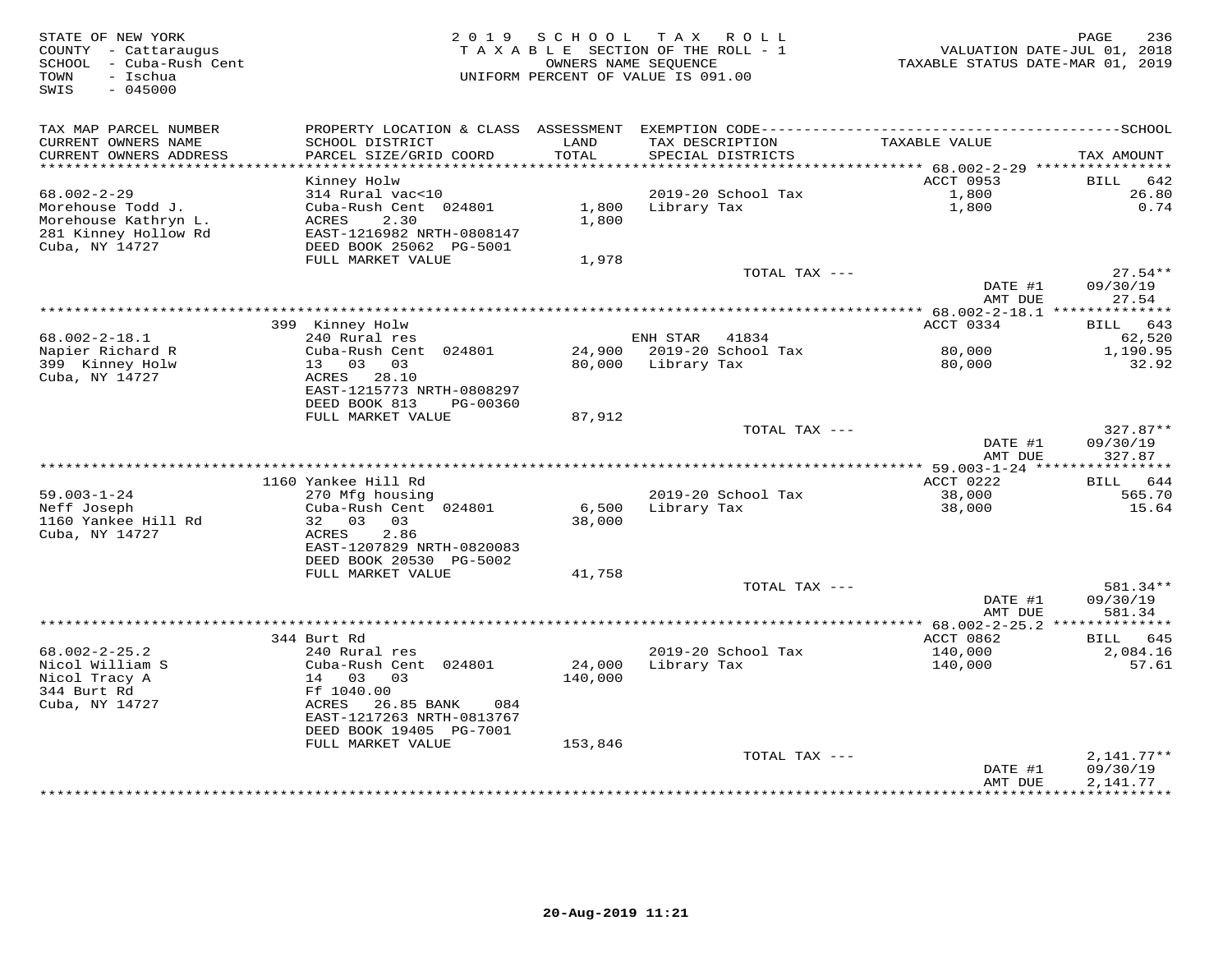| STATE OF NEW YORK<br>COUNTY - Cattaraugus<br>SCHOOL - Cuba-Rush Cent<br>- Ischua<br>TOWN<br>SWIS<br>$-045000$ | 2 0 1 9                                           | SCHOOL TAX | R O L L<br>TAXABLE SECTION OF THE ROLL - 1<br>OWNERS NAME SEQUENCE<br>UNIFORM PERCENT OF VALUE IS 091.00 | TAXABLE STATUS DATE-MAR 01, 2019 | 237<br>PAGE<br>VALUATION DATE-JUL 01, 2018 |
|---------------------------------------------------------------------------------------------------------------|---------------------------------------------------|------------|----------------------------------------------------------------------------------------------------------|----------------------------------|--------------------------------------------|
| TAX MAP PARCEL NUMBER                                                                                         |                                                   |            |                                                                                                          |                                  |                                            |
| CURRENT OWNERS NAME                                                                                           | SCHOOL DISTRICT                                   | LAND       | TAX DESCRIPTION                                                                                          | TAXABLE VALUE                    |                                            |
| CURRENT OWNERS ADDRESS<br>***********************                                                             | PARCEL SIZE/GRID COORD                            | TOTAL      | SPECIAL DISTRICTS                                                                                        |                                  | TAX AMOUNT                                 |
|                                                                                                               | 5354 Miller Hill Rd                               |            |                                                                                                          | ACCT 0792                        | 646<br><b>BILL</b>                         |
| $68.002 - 1 - 6.2$                                                                                            | 210 1 Family Res                                  |            | <b>BAS STAR</b><br>41854                                                                                 |                                  | 27,300                                     |
| O'Neill Dennis                                                                                                | Cuba-Rush Cent 024801                             |            | 18,900 2019-20 School Tax                                                                                | 34,000                           | 506.15                                     |
| Van Schaick Yvonne                                                                                            | 22 03 03                                          | 34,000     | Library Tax                                                                                              | 34,000                           | 13.99                                      |
| 5354 Miller Hill Rd                                                                                           | ACRES 19.50                                       |            |                                                                                                          |                                  |                                            |
| Cuba, NY 14727                                                                                                | EAST-1214622 NRTH-0814810                         |            |                                                                                                          |                                  |                                            |
|                                                                                                               | DEED BOOK 12183 PG-4003                           |            |                                                                                                          |                                  |                                            |
|                                                                                                               | FULL MARKET VALUE                                 | 37,363     |                                                                                                          |                                  |                                            |
|                                                                                                               |                                                   |            | TOTAL TAX ---                                                                                            | DATE #1                          | $118.14**$<br>09/30/19                     |
|                                                                                                               |                                                   |            |                                                                                                          | AMT DUE                          | 118.14                                     |
|                                                                                                               |                                                   |            |                                                                                                          |                                  |                                            |
|                                                                                                               | Abbott Rd                                         |            |                                                                                                          | ACCT 0477                        | <b>BILL</b><br>647                         |
| $59.004 - 2 - 6$                                                                                              | 314 Rural vac<10                                  |            | 2019-20 School Tax                                                                                       | 100                              | 1.49                                       |
| O'Neill J. Christopher                                                                                        | Cuba-Rush Cent 024801                             | 100        | Library Tax                                                                                              | 100                              | 0.04                                       |
| O'Neill Elizabeth A                                                                                           | 08 03<br>03                                       | 100        |                                                                                                          |                                  |                                            |
| 7495 E Flats Rd                                                                                               | FRNT<br>36.00 DPTH<br>29.00                       |            |                                                                                                          |                                  |                                            |
| East Otto, NY 14729                                                                                           | <b>ACRES</b><br>0.02<br>EAST-1219634 NRTH-0822753 |            |                                                                                                          |                                  |                                            |
|                                                                                                               | DEED BOOK 8237<br>PG-8002                         |            |                                                                                                          |                                  |                                            |
|                                                                                                               | FULL MARKET VALUE                                 | 110        |                                                                                                          |                                  |                                            |
|                                                                                                               |                                                   |            | TOTAL TAX ---                                                                                            |                                  | $1.53**$                                   |
|                                                                                                               |                                                   |            |                                                                                                          | DATE #1                          | 09/30/19                                   |
|                                                                                                               |                                                   |            |                                                                                                          | AMT DUE                          | 1.53                                       |
| *****************************                                                                                 |                                                   |            |                                                                                                          |                                  | ********                                   |
|                                                                                                               | Johnson Hollow Rd                                 |            |                                                                                                          | ACCT 0951                        | 648<br>BILL                                |
| $68.002 - 2 - 2.2$<br>O'Neill Jennifer E                                                                      | 323 Vacant rural<br>Cuba-Rush Cent 024801         | 9,000      | 2019-20 School Tax<br>Library Tax                                                                        | 9,000<br>9,000                   | 133.98<br>3.70                             |
| Klubek Brandon                                                                                                | 14 03<br>0.3                                      | 9,000      |                                                                                                          |                                  |                                            |
| 766 French Rd                                                                                                 | FRNT 374.00 DPTH                                  |            |                                                                                                          |                                  |                                            |
| Cheektowaga, NY 14227                                                                                         | <b>ACRES</b><br>6.00                              |            |                                                                                                          |                                  |                                            |
|                                                                                                               | EAST-1216052 NRTH-0814920                         |            |                                                                                                          |                                  |                                            |
|                                                                                                               | DEED BOOK 29064 PG-3001                           |            |                                                                                                          |                                  |                                            |
|                                                                                                               | FULL MARKET VALUE                                 | 9,890      |                                                                                                          |                                  |                                            |
|                                                                                                               |                                                   |            | TOTAL TAX ---                                                                                            |                                  | 137.68**                                   |
|                                                                                                               |                                                   |            |                                                                                                          | DATE #1                          | 09/30/19<br>137.68                         |
|                                                                                                               |                                                   |            |                                                                                                          | AMT DUE                          |                                            |
|                                                                                                               | 5521 Union Valley Rd                              |            |                                                                                                          | ACCT 0356                        | BILL 649                                   |
| $59.004 - 1 - 6.1$                                                                                            | 280 Res Multiple                                  |            | <b>BAS STAR</b><br>41854                                                                                 |                                  | 27,300                                     |
| Ostrum Timothy R                                                                                              | Cuba-Rush Cent 024801                             | 20,200     | 2019-20 School Tax                                                                                       | 51,600                           | 768.16                                     |
| Ostrum Deborah R                                                                                              | 27 03 03                                          | 51,600     | Library Tax                                                                                              | 51,600                           | 21.23                                      |
| 5521 Union Hill Rd                                                                                            | ACRES 21.35                                       |            |                                                                                                          |                                  |                                            |
| Cuba, NY 14727                                                                                                | EAST-1211742 NRTH-0816183                         |            |                                                                                                          |                                  |                                            |
|                                                                                                               | DEED BOOK 1012<br>PG-181                          |            |                                                                                                          |                                  |                                            |
|                                                                                                               | FULL MARKET VALUE                                 | 56,703     | TOTAL TAX ---                                                                                            |                                  | $387.39**$                                 |
|                                                                                                               |                                                   |            |                                                                                                          | DATE #1                          | 09/30/19                                   |
|                                                                                                               |                                                   |            |                                                                                                          | AMT DUE                          | 387.39                                     |
|                                                                                                               |                                                   |            |                                                                                                          |                                  | * * * * * * * * *                          |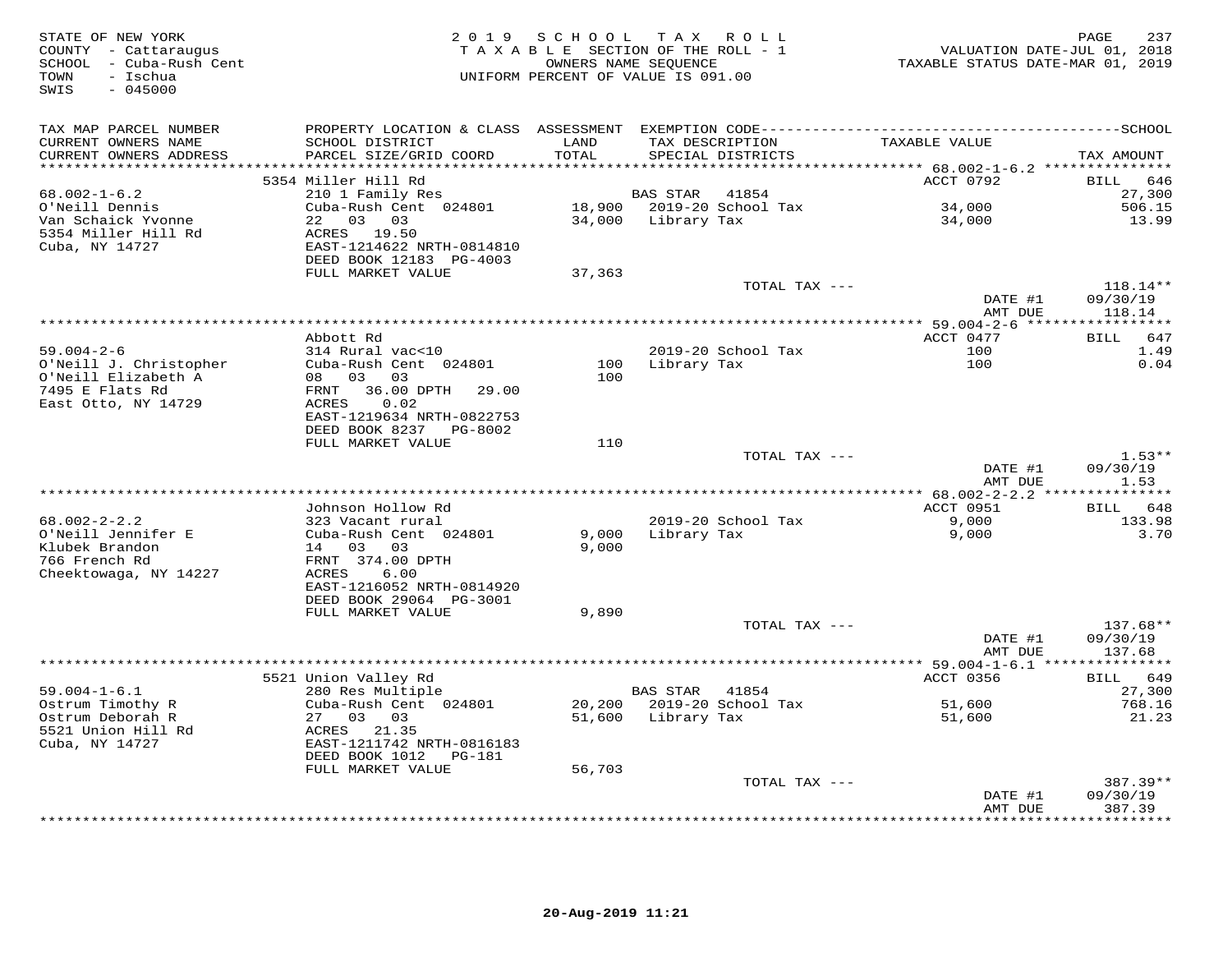| STATE OF NEW YORK<br>COUNTY - Cattaraugus<br>SCHOOL - Cuba-Rush Cent<br>TOWN<br>$-$ Ischua<br>SWIS<br>$-045000$ | 2 0 1 9                                      | SCHOOL        | T A X<br>ROLL<br>TAXABLE SECTION OF THE ROLL - 1<br>OWNERS NAME SEQUENCE<br>UNIFORM PERCENT OF VALUE IS 091.00 | TAXABLE STATUS DATE-MAR 01, 2019 | PAGE<br>238<br>VALUATION DATE-JUL 01, 2018 |
|-----------------------------------------------------------------------------------------------------------------|----------------------------------------------|---------------|----------------------------------------------------------------------------------------------------------------|----------------------------------|--------------------------------------------|
| TAX MAP PARCEL NUMBER                                                                                           |                                              |               |                                                                                                                |                                  |                                            |
| CURRENT OWNERS NAME<br>CURRENT OWNERS ADDRESS<br>*************************                                      | SCHOOL DISTRICT<br>PARCEL SIZE/GRID COORD    | LAND<br>TOTAL | TAX DESCRIPTION<br>SPECIAL DISTRICTS                                                                           | TAXABLE VALUE                    | TAX AMOUNT                                 |
|                                                                                                                 | Johnson Hollow Rd                            |               |                                                                                                                | ACCT 0349                        | 650<br>BILL                                |
| $68.001 - 1 - 7.1$                                                                                              | 260 Seasonal res                             |               | 2019-20 School Tax                                                                                             | 52,000                           | 774.12                                     |
| Parsons Terry                                                                                                   | Cuba-Rush Cent 024801                        | 14,000        | Library Tax                                                                                                    | 52,000                           | 21.40                                      |
| Parsons Elizabeth                                                                                               | 29 03<br>03                                  | 52,000        |                                                                                                                |                                  |                                            |
| 386 Broad St                                                                                                    | ACRES 12.68                                  |               |                                                                                                                |                                  |                                            |
| Tonawanda, NY 14150                                                                                             | EAST-1210643 NRTH-0811311                    |               |                                                                                                                |                                  |                                            |
|                                                                                                                 | DEED BOOK 11904 PG-9001<br>FULL MARKET VALUE | 57,143        |                                                                                                                |                                  |                                            |
|                                                                                                                 |                                              |               | TOTAL TAX ---                                                                                                  |                                  | $795.52**$                                 |
|                                                                                                                 |                                              |               |                                                                                                                | DATE #1                          | 09/30/19                                   |
|                                                                                                                 |                                              |               |                                                                                                                | AMT DUE                          | 795.52                                     |
|                                                                                                                 |                                              |               |                                                                                                                |                                  |                                            |
| $59.004 - 3 - 18$                                                                                               | 208 Johnson Hollow Rd<br>323 Vacant rural    |               | 2019-20 School Tax                                                                                             | <b>ACCT 0355</b><br>21,000       | BILL<br>651                                |
| Patten Brian T                                                                                                  | Cuba-Rush Cent 024801                        | 21,000        | Library Tax                                                                                                    | 21,000                           | 312.62<br>8.64                             |
| 117 Sparling Dr                                                                                                 | 15 03 03                                     | 21,000        |                                                                                                                |                                  |                                            |
| Rochester, NY 14616                                                                                             | ACRES 22.33                                  |               |                                                                                                                |                                  |                                            |
|                                                                                                                 | EAST-1217255 NRTH-0816535                    |               |                                                                                                                |                                  |                                            |
|                                                                                                                 | DEED BOOK 8780<br>PG-9001                    |               |                                                                                                                |                                  |                                            |
|                                                                                                                 | FULL MARKET VALUE                            | 23,077        | TOTAL TAX ---                                                                                                  |                                  | $321.26**$                                 |
|                                                                                                                 |                                              |               |                                                                                                                | DATE #1                          | 09/30/19                                   |
|                                                                                                                 |                                              |               |                                                                                                                | AMT DUE                          | 321.26                                     |
|                                                                                                                 |                                              |               |                                                                                                                |                                  |                                            |
|                                                                                                                 | Kinney Hollow Rd                             |               |                                                                                                                | <b>ACCT 0596</b>                 | <b>BILL</b><br>652                         |
| $68.002 - 1 - 11.3$<br>Penn York Resources Inc                                                                  | 323 Vacant rural<br>Cuba-Rush Cent 024801    | 16,900        | 2019-20 School Tax<br>Library Tax                                                                              | 16,900<br>16,900                 | 251.59<br>6.95                             |
| 1716 Honeoye Rd                                                                                                 | 03 03<br>21                                  | 16,900        |                                                                                                                |                                  |                                            |
| Shinglehouse, PA 16748                                                                                          | ACRES 16.63                                  |               |                                                                                                                |                                  |                                            |
|                                                                                                                 | EAST-1211826 NRTH-0811708                    |               |                                                                                                                |                                  |                                            |
|                                                                                                                 | DEED BOOK 1010<br>PG-543                     |               |                                                                                                                |                                  |                                            |
|                                                                                                                 | FULL MARKET VALUE                            | 18,571        |                                                                                                                |                                  |                                            |
|                                                                                                                 |                                              |               | TOTAL TAX ---                                                                                                  | DATE #1                          | 258.54**<br>09/30/19                       |
|                                                                                                                 |                                              |               |                                                                                                                | AMT DUE                          | 258.54                                     |
|                                                                                                                 | *****************                            |               |                                                                                                                | ************ 59.003-1-18.2 ***** |                                            |
|                                                                                                                 | Yankee Rd                                    |               |                                                                                                                | ACCT 0719                        | 653<br>BILL                                |
| $59.003 - 1 - 18.2$                                                                                             | 260 Seasonal res                             |               | 2019-20 School Tax                                                                                             | 27,100                           | 403.43                                     |
| Phillips Mark J                                                                                                 | Cuba-Rush Cent 024801<br>32<br>03<br>03      | 25,100        | Library Tax                                                                                                    | 27,100                           | 11.15                                      |
| Phillips Margaret A<br>RD 3 Brown Rd                                                                            | 28.33<br>ACRES                               | 27,100        |                                                                                                                |                                  |                                            |
| Cuba, NY 14727                                                                                                  | EAST-1210183 NRTH-0822720                    |               |                                                                                                                |                                  |                                            |
|                                                                                                                 | DEED BOOK 998<br>$PG-86$                     |               |                                                                                                                |                                  |                                            |
|                                                                                                                 | FULL MARKET VALUE                            | 29,780        |                                                                                                                |                                  |                                            |
|                                                                                                                 |                                              |               | TOTAL TAX ---                                                                                                  |                                  | 414.58**                                   |
|                                                                                                                 |                                              |               |                                                                                                                | DATE #1<br>AMT DUE               | 09/30/19<br>414.58                         |
|                                                                                                                 |                                              |               |                                                                                                                | **********                       | * * * * * * * * *                          |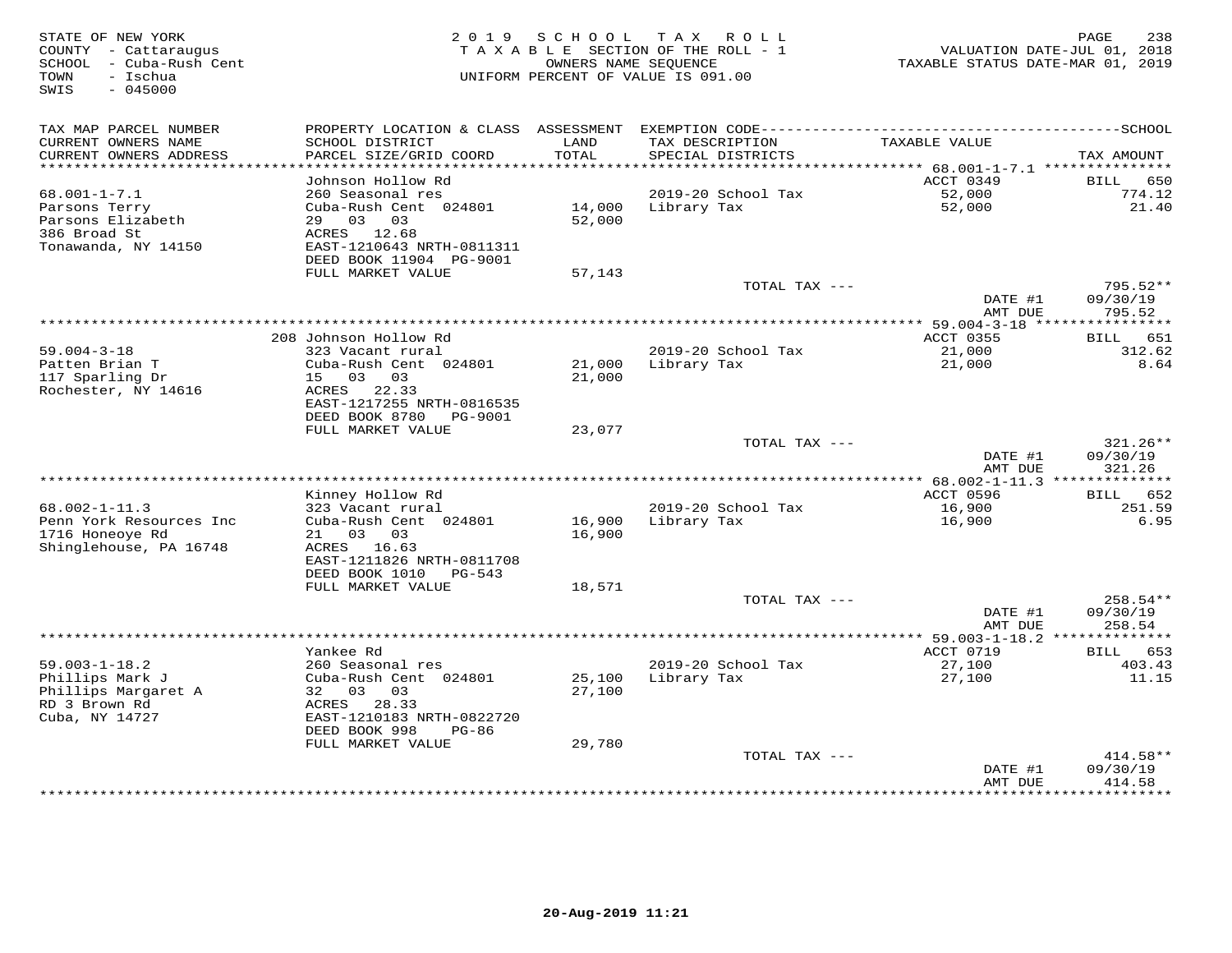| STATE OF NEW YORK<br>COUNTY - Cattaraugus<br>SCHOOL - Cuba-Rush Cent<br>- Ischua<br>TOWN<br>$-045000$<br>SWIS |                                                     |         | 2019 SCHOOL TAX ROLL<br>TAXABLE SECTION OF THE ROLL - 1<br>OWNERS NAME SEQUENCE<br>UNIFORM PERCENT OF VALUE IS 091.00 | VALUATION DATE-JUL 01, 2018<br>TAXABLE STATUS DATE-MAR 01, 2019 | PAGE<br>239        |
|---------------------------------------------------------------------------------------------------------------|-----------------------------------------------------|---------|-----------------------------------------------------------------------------------------------------------------------|-----------------------------------------------------------------|--------------------|
| TAX MAP PARCEL NUMBER                                                                                         |                                                     |         |                                                                                                                       |                                                                 |                    |
| CURRENT OWNERS NAME                                                                                           | SCHOOL DISTRICT                                     | LAND    | TAX DESCRIPTION                                                                                                       | TAXABLE VALUE                                                   |                    |
| CURRENT OWNERS ADDRESS<br>**********************                                                              | PARCEL SIZE/GRID COORD                              | TOTAL   | SPECIAL DISTRICTS                                                                                                     |                                                                 | TAX AMOUNT         |
|                                                                                                               | Carpenter Hill Rd                                   |         |                                                                                                                       | ACCT 0590                                                       | BILL 654           |
| $59.003 - 1 - 11.2$                                                                                           | 314 Rural vac<10                                    |         | 2019-20 School Tax                                                                                                    | 15,000                                                          | 223.30             |
| Phillips Mark J.                                                                                              | Cuba-Rush Cent 024801 15,000 Library Tax            |         |                                                                                                                       | 15,000                                                          | 6.17               |
| 5950 Brown Road                                                                                               | 32 03 03                                            | 15,000  |                                                                                                                       |                                                                 |                    |
| Cuba, NY 14727                                                                                                | ACRES 14.75                                         |         |                                                                                                                       |                                                                 |                    |
|                                                                                                               | EAST-1208150 NRTH-0823093                           |         |                                                                                                                       |                                                                 |                    |
|                                                                                                               | DEED BOOK 25239 PG-9001                             |         |                                                                                                                       |                                                                 |                    |
|                                                                                                               | FULL MARKET VALUE                                   | 16,484  |                                                                                                                       |                                                                 |                    |
|                                                                                                               |                                                     |         | TOTAL TAX ---                                                                                                         |                                                                 | $229.47**$         |
|                                                                                                               |                                                     |         |                                                                                                                       | DATE #1<br>AMT DUE                                              | 09/30/19<br>229.47 |
|                                                                                                               |                                                     |         |                                                                                                                       |                                                                 |                    |
|                                                                                                               | 5180 Burt Rd                                        |         |                                                                                                                       | ACCT 0063                                                       | BILL 655           |
| $68.002 - 2 - 25.1$                                                                                           | 240 Rural res                                       |         | BAS STAR 41854                                                                                                        |                                                                 | 27,300             |
| Piosenka Charles A                                                                                            | Cuba-Rush Cent 024801                               |         | 13,900 2019-20 School Tax                                                                                             | 99,500                                                          | 1,481.24           |
| 5180 Burt Hill Rd                                                                                             | 14 03 03                                            |         | 99,500 Library Tax                                                                                                    | 99,500                                                          | 40.95              |
| Cuba, NY 14727                                                                                                | ACRES 12.55                                         |         |                                                                                                                       |                                                                 |                    |
|                                                                                                               | EAST-1218401 NRTH-0813791<br>DEED BOOK 7331 PG-2001 |         |                                                                                                                       |                                                                 |                    |
|                                                                                                               | FULL MARKET VALUE                                   | 109,341 |                                                                                                                       |                                                                 |                    |
|                                                                                                               |                                                     |         | TOTAL TAX ---                                                                                                         |                                                                 | $1,120.19**$       |
|                                                                                                               |                                                     |         |                                                                                                                       | DATE #1                                                         | 09/30/19           |
|                                                                                                               |                                                     |         |                                                                                                                       | AMT DUE                                                         | 1,120.19           |
|                                                                                                               |                                                     |         |                                                                                                                       |                                                                 |                    |
|                                                                                                               | 212 1/2A West Shore Rd                              |         |                                                                                                                       | ACCT 0200                                                       | BILL 656           |
| $59.004 - 3 - 21.72$<br>Place Carol                                                                           | 210 1 Family Res<br>Cuba-Rush Cent 024801           |         | ENH STAR<br>41834<br>0 2019-20 School Tax                                                                             | 152,000                                                         | 62,520<br>2,262.80 |
| 212 1/2 W West Shore Rd                                                                                       | $00 - 03$<br>$-03$                                  |         | 152,000 Library Tax                                                                                                   | 152,000                                                         | 62.55              |
| Cuba, NY 14727                                                                                                | EAST-1221650 NRTH-0813047                           |         |                                                                                                                       |                                                                 |                    |
|                                                                                                               | FULL MARKET VALUE                                   | 167,033 |                                                                                                                       |                                                                 |                    |
|                                                                                                               |                                                     |         | TOTAL TAX ---                                                                                                         |                                                                 | $1,429.35**$       |
|                                                                                                               |                                                     |         |                                                                                                                       | DATE #1                                                         | 09/30/19           |
|                                                                                                               |                                                     |         |                                                                                                                       | AMT DUE                                                         | 1,429.35           |
|                                                                                                               |                                                     |         |                                                                                                                       |                                                                 |                    |
|                                                                                                               | 212 B West Shore Rd                                 |         |                                                                                                                       | ACCT 0475                                                       | BILL 657           |
| $59.004 - 3 - 21.73$<br>Place Carol                                                                           | 312 Vac w/imprv<br>Cuba-Rush Cent 024801            |         | 2019-20 School Tax<br>0 Library Tax                                                                                   | 500<br>500                                                      | 7.44<br>0.21       |
| 212 1/2 West Shore Rd                                                                                         | $00 - 03$<br>$-03$                                  | 500     |                                                                                                                       |                                                                 |                    |
| Cuba, NY 14727                                                                                                | EAST-1221650 NRTH-0813047                           |         |                                                                                                                       |                                                                 |                    |
|                                                                                                               | FULL MARKET VALUE                                   | 549     |                                                                                                                       |                                                                 |                    |
|                                                                                                               |                                                     |         | TOTAL TAX ---                                                                                                         |                                                                 | $7.65**$           |
|                                                                                                               |                                                     |         |                                                                                                                       | DATE #1                                                         | 09/30/19           |
|                                                                                                               |                                                     |         |                                                                                                                       | AMT DUE                                                         | 7.65               |
|                                                                                                               |                                                     |         |                                                                                                                       |                                                                 | * * * * * * * *    |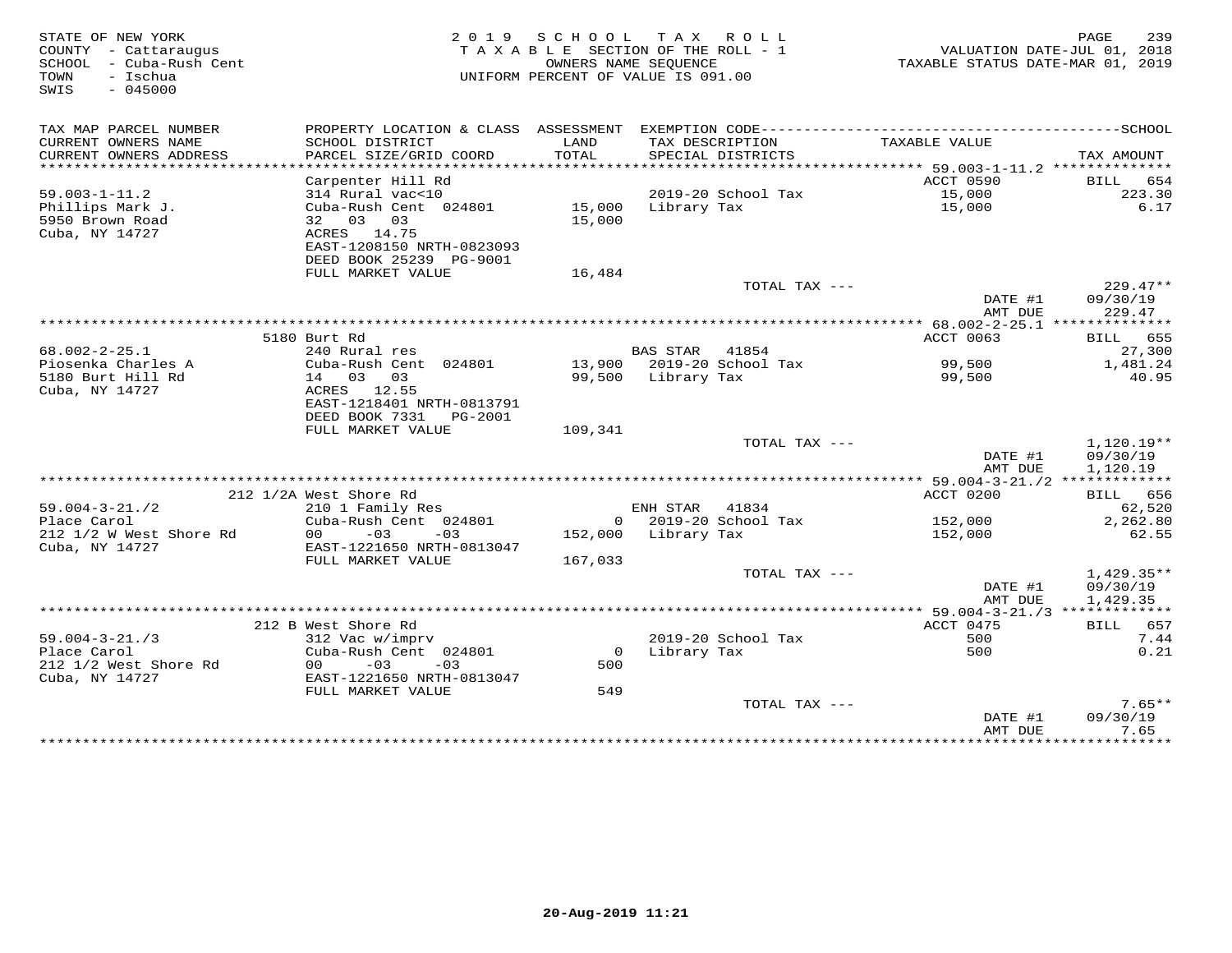| STATE OF NEW YORK<br>COUNTY - Cattaraugus<br>- Cuba-Rush Cent<br>SCHOOL<br>- Ischua<br>TOWN<br>$-045000$<br>SWIS | 2 0 1 9                                              | S C H O O L   | TAX ROLL<br>TAXABLE SECTION OF THE ROLL - 1<br>OWNERS NAME SEQUENCE<br>UNIFORM PERCENT OF VALUE IS 091.00 | VALUATION DATE-JUL 01, 2018<br>TAXABLE STATUS DATE-MAR 01, 2019 | 240<br>PAGE         |
|------------------------------------------------------------------------------------------------------------------|------------------------------------------------------|---------------|-----------------------------------------------------------------------------------------------------------|-----------------------------------------------------------------|---------------------|
| TAX MAP PARCEL NUMBER                                                                                            |                                                      |               | PROPERTY LOCATION & CLASS ASSESSMENT EXEMPTION CODE-----------------------------------SCHOOL              |                                                                 |                     |
| CURRENT OWNERS NAME<br>CURRENT OWNERS ADDRESS<br>*******************                                             | SCHOOL DISTRICT<br>PARCEL SIZE/GRID COORD            | LAND<br>TOTAL | TAX DESCRIPTION<br>SPECIAL DISTRICTS                                                                      | TAXABLE VALUE                                                   | TAX AMOUNT          |
|                                                                                                                  | 5955 Ingalls Rd                                      | ********      |                                                                                                           | ******** 59.004-2-9.2 ***************<br>ACCT 0335              | BILL<br>658         |
| $59.004 - 2 - 9.2$                                                                                               | 240 Rural res                                        |               | 2019-20 School Tax                                                                                        | 100,000                                                         | 1,488.68            |
| Poore Erick A                                                                                                    | Cuba-Rush Cent 024801                                | 13,300        | Library Tax                                                                                               | 100,000                                                         | 41.15               |
| Poore Abby                                                                                                       | 08<br>03 03                                          | 100,000       |                                                                                                           |                                                                 |                     |
| 5955 Ingalls Road                                                                                                | ACRES 11.15                                          |               |                                                                                                           |                                                                 |                     |
| Cuba, NY 14727                                                                                                   | EAST-1218991 NRTH-0823615<br>DEED BOOK 23933 PG-3001 |               |                                                                                                           |                                                                 |                     |
|                                                                                                                  | FULL MARKET VALUE                                    | 109,890       |                                                                                                           |                                                                 |                     |
|                                                                                                                  |                                                      |               | TOTAL TAX ---                                                                                             |                                                                 | $1,529.83**$        |
|                                                                                                                  |                                                      |               |                                                                                                           | DATE #1                                                         | 09/30/19            |
|                                                                                                                  |                                                      |               |                                                                                                           | AMT DUE                                                         | 1,529.83            |
|                                                                                                                  | 1001 Johnson Hollow Rd                               |               |                                                                                                           | ACCT 0023                                                       | 659<br>BILL         |
| 68.001-1-13                                                                                                      | 210 1 Family Res                                     |               | <b>BAS STAR</b><br>41854                                                                                  |                                                                 | 27,300              |
| Ratzel Daniel J                                                                                                  | Cuba-Rush Cent 024801                                | 10,800        | 2019-20 School Tax                                                                                        | 52,000                                                          | 774.12              |
| 1001 Johnson Hollow Rd                                                                                           | 29 03 03                                             | 52,000        | Library Tax                                                                                               | 52,000                                                          | 21.40               |
| Hinsdale, NY 14743                                                                                               | 8.42<br>ACRES<br>EAST-1209521 NRTH-0809799           |               |                                                                                                           |                                                                 |                     |
|                                                                                                                  | DEED BOOK 00970 PG-00321                             |               |                                                                                                           |                                                                 |                     |
|                                                                                                                  | FULL MARKET VALUE                                    | 57,143        |                                                                                                           |                                                                 |                     |
|                                                                                                                  |                                                      |               | TOTAL TAX ---                                                                                             |                                                                 | 393.52**            |
|                                                                                                                  |                                                      |               |                                                                                                           | DATE #1                                                         | 09/30/19            |
|                                                                                                                  | ****************                                     |               | *************************************                                                                     | AMT DUE                                                         | 393.52<br>********* |
|                                                                                                                  | 1049 Carpenter Hill Rd                               |               |                                                                                                           | *********** 59.003-1-10 ****<br>ACCT 0387                       | BILL 660            |
| $59.003 - 1 - 10$                                                                                                | 210 1 Family Res                                     |               | ENH STAR<br>41834                                                                                         |                                                                 | 40,000              |
| Ratzel Richard                                                                                                   | Cuba-Rush Cent 024801                                | 5,200         | 2019-20 School Tax                                                                                        | 40,000                                                          | 595.47              |
| 1049 Carpenter Hill Rd                                                                                           | 32 03<br>03                                          | 40,000        | Library Tax                                                                                               | 40,000                                                          | 16.46               |
| Cuba, NY 14727                                                                                                   | Inc. 59.003-1-11.1 .20 a                             |               |                                                                                                           |                                                                 |                     |
|                                                                                                                  | ACRES<br>1.41<br>EAST-1208655 NRTH-0823818           |               |                                                                                                           |                                                                 |                     |
|                                                                                                                  | DEED BOOK 702<br>PG-00228                            |               |                                                                                                           |                                                                 |                     |
|                                                                                                                  | FULL MARKET VALUE                                    | 43,956        |                                                                                                           |                                                                 |                     |
|                                                                                                                  |                                                      |               | TOTAL TAX ---                                                                                             |                                                                 | $16.46**$           |
|                                                                                                                  |                                                      |               |                                                                                                           | DATE #1                                                         | 09/30/19            |
|                                                                                                                  |                                                      |               |                                                                                                           | AMT DUE<br>************ 68.002-1-7 *****                        | 16.46<br>*********  |
|                                                                                                                  | 410 Burt Rd                                          |               |                                                                                                           | ACCT 0029                                                       | BILL 661            |
| $68.002 - 1 - 7$                                                                                                 | 270 Mfg housing                                      |               | 2019-20 School Tax                                                                                        | 60,500                                                          | 900.65              |
| Rebon Charles Jr                                                                                                 | Cuba-Rush Cent 024801                                | 46,000        | Library Tax                                                                                               | 60,500                                                          | 24.90               |
| 1763A Lake Rd                                                                                                    | 22 03<br>03                                          | 60,500        |                                                                                                           |                                                                 |                     |
| Youngstown, NY 14174                                                                                             | 68.002-2-26 combined with<br>ACRES<br>62.27          |               |                                                                                                           |                                                                 |                     |
|                                                                                                                  | EAST-1215360 NRTH-0813742                            |               |                                                                                                           |                                                                 |                     |
|                                                                                                                  | DEED BOOK 16734 PG-4001                              |               |                                                                                                           |                                                                 |                     |
|                                                                                                                  | FULL MARKET VALUE                                    | 66,484        |                                                                                                           |                                                                 |                     |
|                                                                                                                  |                                                      |               | TOTAL TAX ---                                                                                             |                                                                 | $925.55**$          |
|                                                                                                                  |                                                      |               |                                                                                                           | DATE #1<br>AMT DUE                                              | 09/30/19<br>925.55  |
|                                                                                                                  |                                                      |               |                                                                                                           |                                                                 | - + + + + + + +     |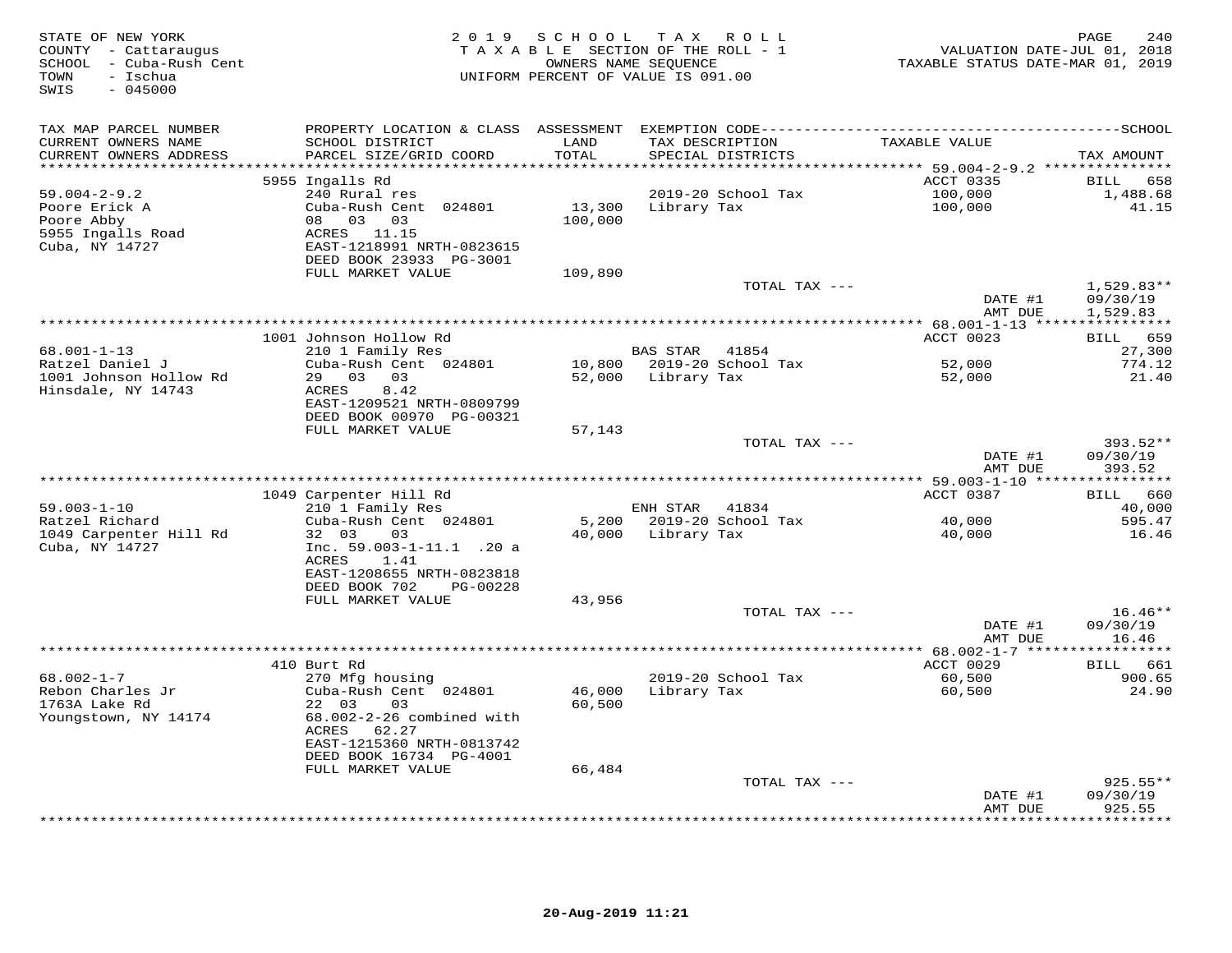| STATE OF NEW YORK<br>COUNTY - Cattaraugus<br>SCHOOL - Cuba-Rush Cent<br>- Ischua<br>TOWN<br>$-045000$<br>SWIS | 2 0 1 9                                                              | SCHOOL<br>OWNERS NAME SEOUENCE | TAX ROLL<br>TAXABLE SECTION OF THE ROLL - 1<br>UNIFORM PERCENT OF VALUE IS 091.00 | TAXABLE STATUS DATE-MAR 01, 2019 | PAGE<br>241<br>VALUATION DATE-JUL 01, 2018 |
|---------------------------------------------------------------------------------------------------------------|----------------------------------------------------------------------|--------------------------------|-----------------------------------------------------------------------------------|----------------------------------|--------------------------------------------|
| TAX MAP PARCEL NUMBER                                                                                         | PROPERTY LOCATION & CLASS ASSESSMENT                                 |                                |                                                                                   |                                  |                                            |
| CURRENT OWNERS NAME<br>CURRENT OWNERS ADDRESS                                                                 | SCHOOL DISTRICT<br>PARCEL SIZE/GRID COORD                            | LAND<br>TOTAL                  | TAX DESCRIPTION<br>SPECIAL DISTRICTS                                              | TAXABLE VALUE                    | TAX AMOUNT                                 |
| **********************                                                                                        |                                                                      |                                |                                                                                   |                                  |                                            |
| $68.002 - 2 - 6.6$                                                                                            | 5248 S Burt Hill Rd<br>323 Vacant rural                              |                                | 2019-20 School Tax                                                                | ACCT 0909<br>58,300              | <b>BILL</b><br>662<br>867.90               |
| Rebon, Jr. Charles<br>1763A Lake Rd                                                                           | Cuba-Rush Cent 024801<br>13 03 03                                    | 58,300<br>58,300               | Library Tax                                                                       | 58,300                           | 23.99                                      |
| Youngstown, NY 14174                                                                                          | ACRES 102.10<br>EAST-1219831 NRTH-0810683<br>DEED BOOK 22500 PG-8001 |                                |                                                                                   |                                  |                                            |
|                                                                                                               | FULL MARKET VALUE                                                    | 64,066                         |                                                                                   |                                  |                                            |
|                                                                                                               |                                                                      |                                | TOTAL TAX ---                                                                     |                                  | 891.89**                                   |
|                                                                                                               |                                                                      |                                |                                                                                   | DATE #1<br>AMT DUE               | 09/30/19<br>891.89                         |
|                                                                                                               |                                                                      |                                | ********************************                                                  | ** 59.003-1-17.2 *************** |                                            |
| $59.003 - 1 - 17.2$                                                                                           | Co Rd 87 (Yankee Hill Rd)<br>314 Rural vac<10                        |                                | 2019-20 School Tax                                                                | ACCT 0889<br>12,000              | BILL 663<br>178.64                         |
| Rex Michael                                                                                                   | Cuba-Rush Cent 024801                                                | 12,000                         | Library Tax                                                                       | 12,000                           | 4.94                                       |
| 4515 Simmons Rd                                                                                               | 32 3 3                                                               | 12,000                         |                                                                                   |                                  |                                            |
| Ransomville, NY 14131                                                                                         | 9.80<br>ACRES                                                        |                                |                                                                                   |                                  |                                            |
|                                                                                                               | EAST-1209355 NRTH-0820361                                            |                                |                                                                                   |                                  |                                            |
|                                                                                                               | DEED BOOK 1012<br>PG-263<br>FULL MARKET VALUE                        | 13,187                         |                                                                                   |                                  |                                            |
|                                                                                                               |                                                                      |                                | TOTAL TAX ---                                                                     |                                  | 183.58**                                   |
|                                                                                                               |                                                                      |                                |                                                                                   | DATE #1                          | 09/30/19                                   |
|                                                                                                               |                                                                      |                                |                                                                                   | AMT DUE                          | 183.58                                     |
|                                                                                                               |                                                                      |                                |                                                                                   |                                  |                                            |
| $59.003 - 1 - 13.1$                                                                                           | Yankee Rd (Off)<br>314 Rural vac<10                                  |                                | 2019-20 School Tax                                                                | ACCT 0300<br>10,100              | BILL 664<br>150.36                         |
| Rex Michael J                                                                                                 | Cuba-Rush Cent 024801                                                | 10,100                         | Library Tax                                                                       | 10,100                           | 4.16                                       |
| 4515 Simmons Rd                                                                                               | 32 03<br>03                                                          | 10,100                         |                                                                                   |                                  |                                            |
| Ransomville, NY 14141                                                                                         | ACRES<br>7.47                                                        |                                |                                                                                   |                                  |                                            |
|                                                                                                               | EAST-1208113 NRTH-0821799                                            |                                |                                                                                   |                                  |                                            |
|                                                                                                               | DEED BOOK 998<br>PG-813<br>FULL MARKET VALUE                         | 11,099                         |                                                                                   |                                  |                                            |
|                                                                                                               |                                                                      |                                | TOTAL TAX ---                                                                     |                                  | 154.52**                                   |
|                                                                                                               |                                                                      |                                |                                                                                   | DATE #1                          | 09/30/19                                   |
|                                                                                                               |                                                                      |                                |                                                                                   | AMT DUE                          | 154.52                                     |
|                                                                                                               |                                                                      |                                |                                                                                   |                                  | 665                                        |
| $59.003 - 1 - 15.1$                                                                                           | 1120 Yankee Rd (Off)<br>270 Mfg housing                              |                                | 2019-20 School Tax                                                                | ACCT 0068<br>54,000              | BILL<br>803.89                             |
| Rex Michael J                                                                                                 | Cuba-Rush Cent 024801                                                | 25,000                         | Library Tax                                                                       | 54,000                           | 22.22                                      |
| 4515 Simmons Rd                                                                                               | 32<br>03<br>03                                                       | 54,000                         |                                                                                   |                                  |                                            |
| Ransomville, NY 14141                                                                                         | ACRES 28.15                                                          |                                |                                                                                   |                                  |                                            |
|                                                                                                               | EAST-1209212 NRTH-0821746                                            |                                |                                                                                   |                                  |                                            |
|                                                                                                               | DEED BOOK 998<br>$PG-813$<br>FULL MARKET VALUE                       | 59,341                         |                                                                                   |                                  |                                            |
|                                                                                                               |                                                                      |                                | TOTAL TAX ---                                                                     |                                  | 826.11**                                   |
|                                                                                                               |                                                                      |                                |                                                                                   | DATE #1                          | 09/30/19                                   |
|                                                                                                               |                                                                      |                                |                                                                                   | AMT DUE<br>************          | 826.11<br>* * * * * * * * *                |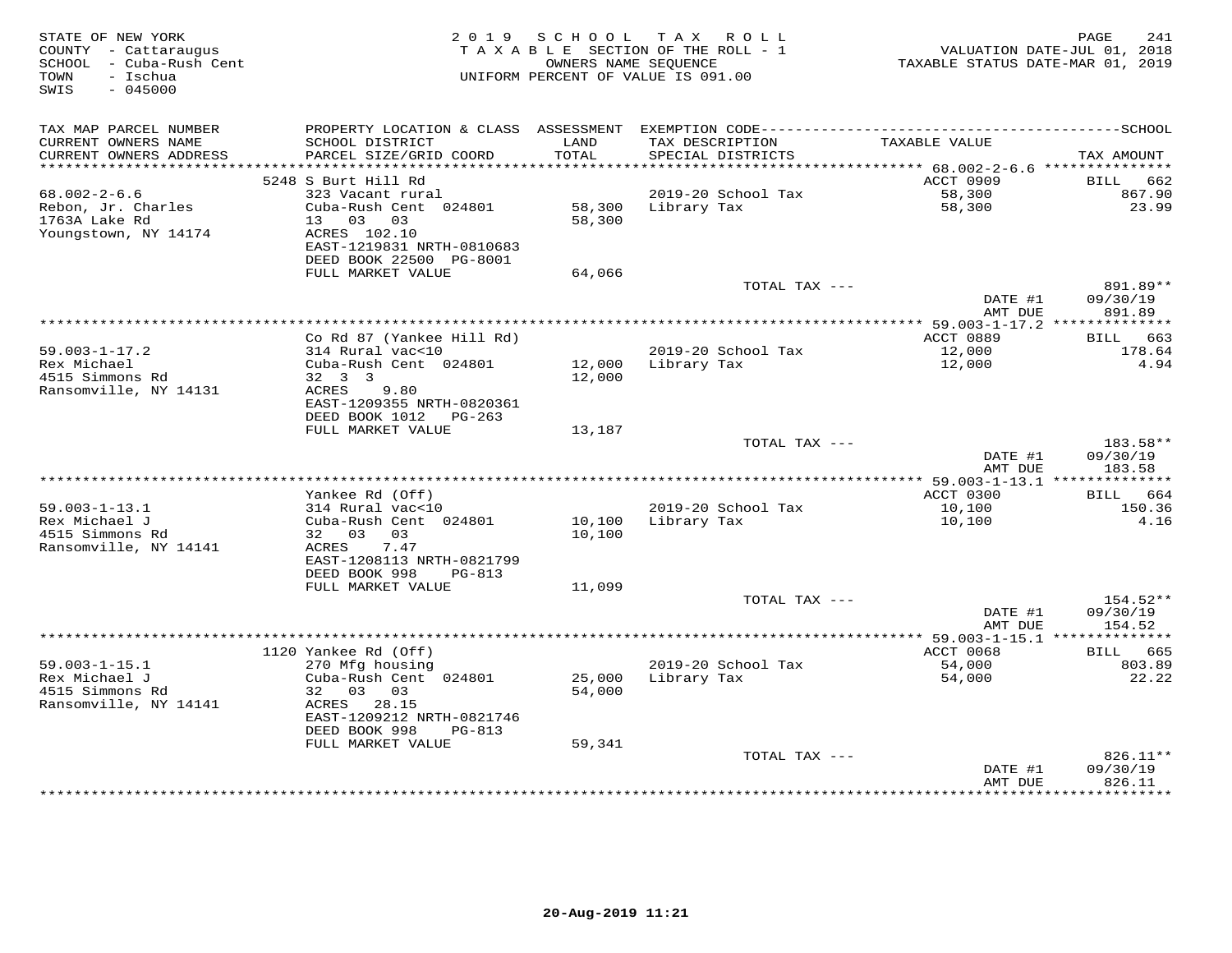| STATE OF NEW YORK<br>COUNTY - Cattaraugus<br>SCHOOL - Cuba-Rush Cent<br>- Ischua<br>TOWN<br>$-045000$<br>SWIS |                                                        | 2019 SCHOOL<br>OWNERS NAME SEQUENCE | TAX ROLL<br>TAXABLE SECTION OF THE ROLL - 1<br>UNIFORM PERCENT OF VALUE IS 091.00 | TAXABLE STATUS DATE-MAR 01, 2019   | 242<br>PAGE<br>VALUATION DATE-JUL 01, 2018 |
|---------------------------------------------------------------------------------------------------------------|--------------------------------------------------------|-------------------------------------|-----------------------------------------------------------------------------------|------------------------------------|--------------------------------------------|
| TAX MAP PARCEL NUMBER                                                                                         |                                                        |                                     |                                                                                   |                                    |                                            |
| CURRENT OWNERS NAME<br>CURRENT OWNERS ADDRESS                                                                 | SCHOOL DISTRICT<br>PARCEL SIZE/GRID COORD              | LAND<br>TOTAL                       | TAX DESCRIPTION<br>SPECIAL DISTRICTS                                              | TAXABLE VALUE                      | TAX AMOUNT                                 |
| *************************                                                                                     | Yankee Rd                                              |                                     |                                                                                   | ACCT 0069                          | BILL<br>666                                |
| $59.003 - 1 - 16$                                                                                             | 314 Rural vac<10                                       |                                     | 2019-20 School Tax                                                                | 31,400                             | 467.45                                     |
| Rex Michael J<br>4515 Simmons Rd<br>Ransomville, NY 14141                                                     | Cuba-Rush Cent 024801<br>32 03<br>03<br>ACRES 37.86    | 31,400<br>31,400                    | Library Tax                                                                       | 31,400                             | 12.92                                      |
|                                                                                                               | EAST-1208602 NRTH-0820784<br>DEED BOOK 998<br>$PG-813$ |                                     |                                                                                   |                                    |                                            |
|                                                                                                               | FULL MARKET VALUE                                      | 34,505                              | TOTAL TAX ---                                                                     |                                    | 480.37**                                   |
|                                                                                                               |                                                        |                                     |                                                                                   | DATE #1<br>AMT DUE                 | 09/30/19<br>480.37                         |
|                                                                                                               |                                                        |                                     |                                                                                   | ***************** 59.004-1-3 ***** | * * * * * * * * * * *                      |
|                                                                                                               | 500 Yankee Hill Rd                                     |                                     |                                                                                   | ACCT 0442                          | BILL 667                                   |
| $59.004 - 1 - 3$                                                                                              | 210 1 Family Res                                       |                                     | <b>BAS STAR</b><br>41854                                                          |                                    | 27,300                                     |
| Riley Stephen J                                                                                               | Cuba-Rush Cent 024801                                  |                                     | 7,300 2019-20 School Tax                                                          | 91,000                             | 1,354.70                                   |
| 500 Yankee Hill Rd<br>Cuba, NY 14727                                                                          | 24 03 03<br>3.82<br>ACRES<br>EAST-1214524 NRTH-0820188 |                                     | 91,000 Library Tax                                                                | 91,000                             | 37.45                                      |
|                                                                                                               | DEED BOOK 00979 PG-00356<br>FULL MARKET VALUE          | 100,000                             |                                                                                   |                                    |                                            |
|                                                                                                               |                                                        |                                     | TOTAL TAX ---                                                                     |                                    | $990.15**$                                 |
|                                                                                                               |                                                        |                                     |                                                                                   | DATE #1<br>AMT DUE                 | 09/30/19<br>990.15                         |
|                                                                                                               |                                                        |                                     |                                                                                   |                                    |                                            |
|                                                                                                               | Munger Hollow Rd                                       |                                     |                                                                                   | <b>ACCT 0205</b>                   | BILL 668                                   |
| $59.004 - 3 - 15.1$<br>Riley Stephen J                                                                        | 323 Vacant rural<br>Cuba-Rush Cent 024801              | 18,400                              | 2019-20 School Tax<br>Library Tax                                                 | 18,400<br>18,400                   | 273.92<br>7.57                             |
| 500 Yankee Hill Road                                                                                          | 07 03 03                                               | 18,400                              |                                                                                   |                                    |                                            |
| Cuba, NY 14727                                                                                                | ACRES 18.85<br>EAST-1222233 NRTH-0819376               |                                     |                                                                                   |                                    |                                            |
|                                                                                                               | DEED BOOK 21610 PG-3001                                |                                     |                                                                                   |                                    |                                            |
|                                                                                                               | FULL MARKET VALUE                                      | 20,220                              |                                                                                   |                                    |                                            |
|                                                                                                               |                                                        |                                     | TOTAL TAX ---                                                                     |                                    | 281.49**                                   |
|                                                                                                               |                                                        |                                     |                                                                                   | DATE #1                            | 09/30/19                                   |
|                                                                                                               |                                                        |                                     |                                                                                   | AMT DUE                            | 281.49                                     |
|                                                                                                               | 406 Kinney Hollow Rd                                   |                                     |                                                                                   | ACCT 0567                          | BILL<br>669                                |
| $68.002 - 2 - 18.2$                                                                                           | 210 1 Family Res                                       |                                     | <b>BAS STAR</b><br>41854                                                          |                                    | 27,300                                     |
| Robinson William R                                                                                            | Cuba-Rush Cent 024801                                  | 5,500                               | 2019-20 School Tax                                                                | 82,000                             | 1,220.72                                   |
| 406 Kinney Hollow Rd<br>Cuba, NY 14727                                                                        | 13 03 03<br>ACRES<br>1.62<br>EAST-1215659 NRTH-0808690 | 82,000                              | Library Tax                                                                       | 82,000                             | 33.74                                      |
|                                                                                                               | DEED BOOK 792<br>PG-00525                              |                                     |                                                                                   |                                    |                                            |
|                                                                                                               | FULL MARKET VALUE                                      | 90,110                              | TOTAL TAX ---                                                                     |                                    | 852.46**                                   |
|                                                                                                               |                                                        |                                     |                                                                                   | DATE #1<br>AMT DUE                 | 09/30/19<br>852.46                         |
|                                                                                                               |                                                        |                                     |                                                                                   | ***************                    | *********                                  |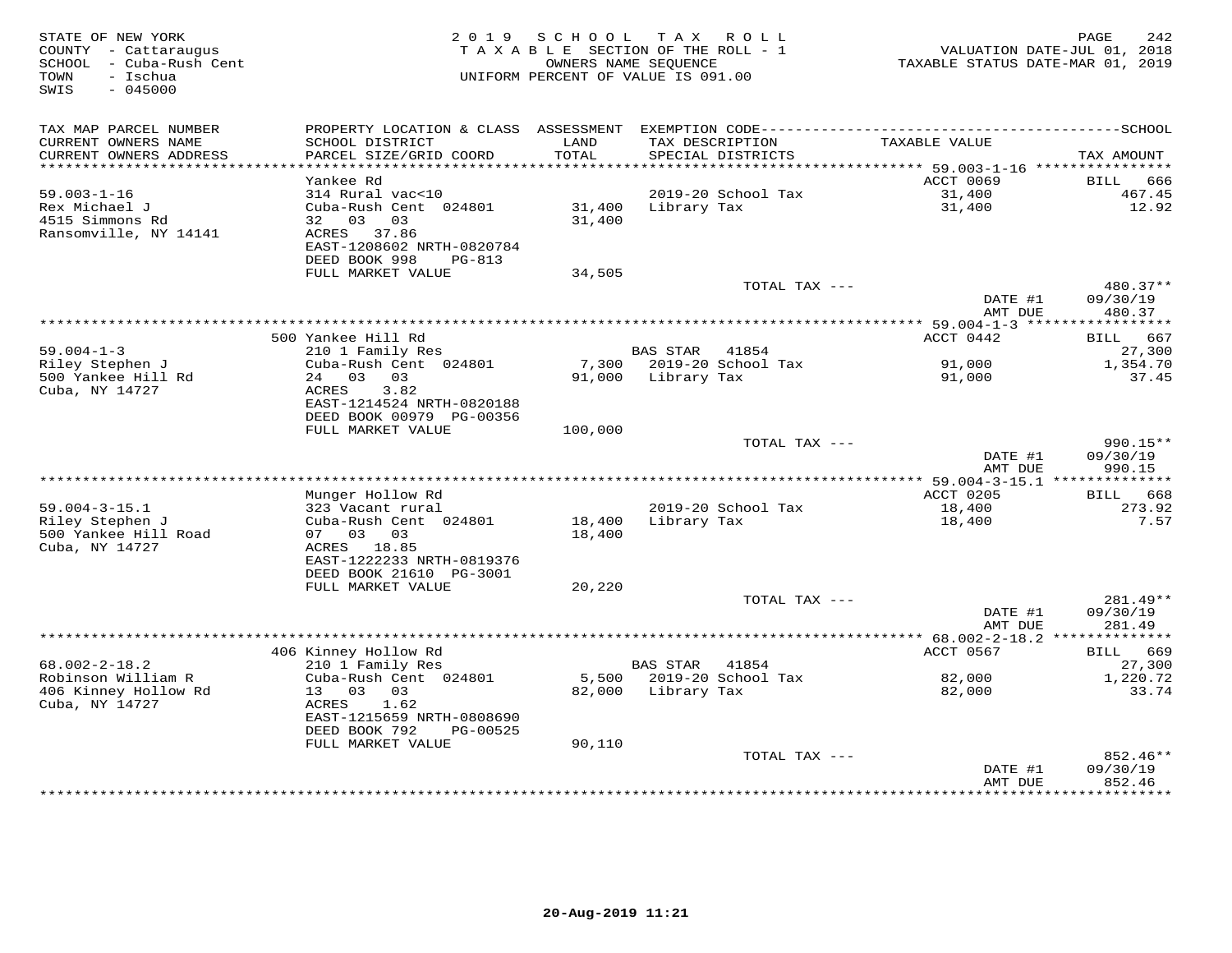| STATE OF NEW YORK<br>COUNTY - Cattaraugus<br>SCHOOL - Cuba-Rush Cent<br>TOWN<br>- Ischua<br>SWIS<br>$-045000$ | 2 0 1 9                                    |               | SCHOOL TAX ROLL<br>TAXABLE SECTION OF THE ROLL - 1<br>OWNERS NAME SEQUENCE<br>UNIFORM PERCENT OF VALUE IS 091.00 | VALUATION DATE-JUL 01, 2018<br>TAXABLE STATUS DATE-MAR 01, 2019 | PAGE<br>243            |
|---------------------------------------------------------------------------------------------------------------|--------------------------------------------|---------------|------------------------------------------------------------------------------------------------------------------|-----------------------------------------------------------------|------------------------|
| TAX MAP PARCEL NUMBER<br>CURRENT OWNERS NAME<br>CURRENT OWNERS ADDRESS                                        | SCHOOL DISTRICT<br>PARCEL SIZE/GRID COORD  | LAND<br>TOTAL | TAX DESCRIPTION<br>SPECIAL DISTRICTS                                                                             | TAXABLE VALUE                                                   | TAX AMOUNT             |
|                                                                                                               |                                            |               |                                                                                                                  |                                                                 |                        |
|                                                                                                               | 222 West Shore Rd                          |               |                                                                                                                  | ACCT 0381                                                       | 670<br>BILL            |
| $59.004 - 3 - 21. / 13$                                                                                       | 210 1 Family Res                           |               | 2019-20 School Tax                                                                                               | 99,500                                                          | 1,481.24               |
| SADER, MICHAEL J. SADER, KATHL Cuba-Rush Cent 024801                                                          |                                            |               | 0 Library Tax                                                                                                    | 99,500                                                          | 40.95                  |
| SADER, CHELSEA, ALYSSA SADER, 00 03 03<br>5 UPLAND TERRACE                                                    | EAST-1221650 NRTH-0813047                  | 99,500        |                                                                                                                  |                                                                 |                        |
| ALLEGANY, NY 14706                                                                                            | DEED BOOK 20190 PG-5131                    |               |                                                                                                                  |                                                                 |                        |
|                                                                                                               | FULL MARKET VALUE                          | 109,341       |                                                                                                                  |                                                                 |                        |
| PRIOR OWNER ON 3/01/2019<br>Sader Michael J                                                                   |                                            |               |                                                                                                                  |                                                                 |                        |
|                                                                                                               |                                            |               | TOTAL TAX ---                                                                                                    |                                                                 | $1,522.19**$           |
|                                                                                                               |                                            |               |                                                                                                                  | DATE #1<br>AMT DUE                                              | 09/30/19<br>1,522.19   |
|                                                                                                               |                                            |               |                                                                                                                  |                                                                 |                        |
|                                                                                                               | 5639 Union Valley Rd                       |               |                                                                                                                  | ACCT 0893                                                       | BILL 671               |
| $59.004 - 1 - 8.2$                                                                                            | 210 1 Family Res                           |               | BAS STAR 41854                                                                                                   |                                                                 | 27,300                 |
| Sage Mark                                                                                                     | Cuba-Rush Cent 024801                      |               | 5,300 2019-20 School Tax                                                                                         | 91,400                                                          | 1,360.66               |
| Sage Penny<br>5639 Union Valley Rd                                                                            | ACRES<br>1.35<br>EAST-1211901 NRTH-0817514 |               | 91,400 Library Tax                                                                                               | 91,400                                                          | 37.61                  |
| PO Box 5639                                                                                                   | DEED BOOK 1021 PG-994                      |               |                                                                                                                  |                                                                 |                        |
| Cuba, NY 14727                                                                                                | FULL MARKET VALUE                          | 100,440       |                                                                                                                  |                                                                 |                        |
|                                                                                                               |                                            |               | TOTAL TAX ---                                                                                                    |                                                                 | $996.27**$             |
|                                                                                                               |                                            |               |                                                                                                                  | DATE #1                                                         | 09/30/19               |
|                                                                                                               |                                            |               |                                                                                                                  | AMT DUE                                                         | 996.27                 |
|                                                                                                               | 241 Munger Hollow Rd                       |               |                                                                                                                  | ACCT 0957                                                       | BILL 672               |
| $59.004 - 3 - 5.3$                                                                                            | 270 Mfg housing                            |               | 2019-20 School Tax                                                                                               | 15,000                                                          | 223.30                 |
| Scott Bradley                                                                                                 | Cuba-Rush Cent 024801                      | 5,000         | Library Tax                                                                                                      | 15,000                                                          | 6.17                   |
| 6061 Strauss Rd                                                                                               | 15 03 03                                   | 15,000        |                                                                                                                  |                                                                 |                        |
| Lockport, NY 14094                                                                                            | Life Use<br>FRNT 100.00 DPTH 275.00        |               |                                                                                                                  |                                                                 |                        |
|                                                                                                               | 0.63<br>ACRES                              |               |                                                                                                                  |                                                                 |                        |
|                                                                                                               | EAST-1217006 NRTH-0819829                  |               |                                                                                                                  |                                                                 |                        |
|                                                                                                               | DEED BOOK 14563 PG-4001                    |               |                                                                                                                  |                                                                 |                        |
|                                                                                                               | FULL MARKET VALUE                          | 16,484        |                                                                                                                  |                                                                 |                        |
|                                                                                                               |                                            |               | TOTAL TAX ---                                                                                                    | DATE #1                                                         | $229.47**$<br>09/30/19 |
|                                                                                                               |                                            |               |                                                                                                                  | AMT DUE                                                         | 229.47                 |
|                                                                                                               |                                            |               |                                                                                                                  |                                                                 |                        |
|                                                                                                               | 100 Abbott Rd                              |               |                                                                                                                  | ACCT 0002                                                       | BILL 673               |
| $59.004 - 2 - 14$                                                                                             | 210 1 Family Res                           |               | ENH STAR 41834                                                                                                   |                                                                 | 32,000                 |
| Seamon Cornelius<br>Seamon Angela                                                                             | Cuba-Rush Cent 024801<br>08 03 03          |               | 3,800 2019-20 School Tax<br>32,000 Library Tax                                                                   | 32,000<br>32,000                                                | 476.38<br>13.17        |
| 100 Abbott Rd                                                                                                 | FRNT 210.00 DPTH 108.00                    |               |                                                                                                                  |                                                                 |                        |
| Cuba, NY 14727                                                                                                | EAST-1220214 NRTH-0822428                  |               |                                                                                                                  |                                                                 |                        |
|                                                                                                               | DEED BOOK 10211 PG-3001                    |               |                                                                                                                  |                                                                 |                        |
|                                                                                                               | FULL MARKET VALUE                          | 35,165        | TOTAL TAX ---                                                                                                    |                                                                 | $13.17**$              |
|                                                                                                               |                                            |               |                                                                                                                  | DATE #1                                                         | 09/30/19               |
|                                                                                                               |                                            |               |                                                                                                                  | AMT DUE                                                         | 13.17                  |
|                                                                                                               |                                            |               |                                                                                                                  | + + + + + + + + + + + + +                                       | . + + + + + + + .      |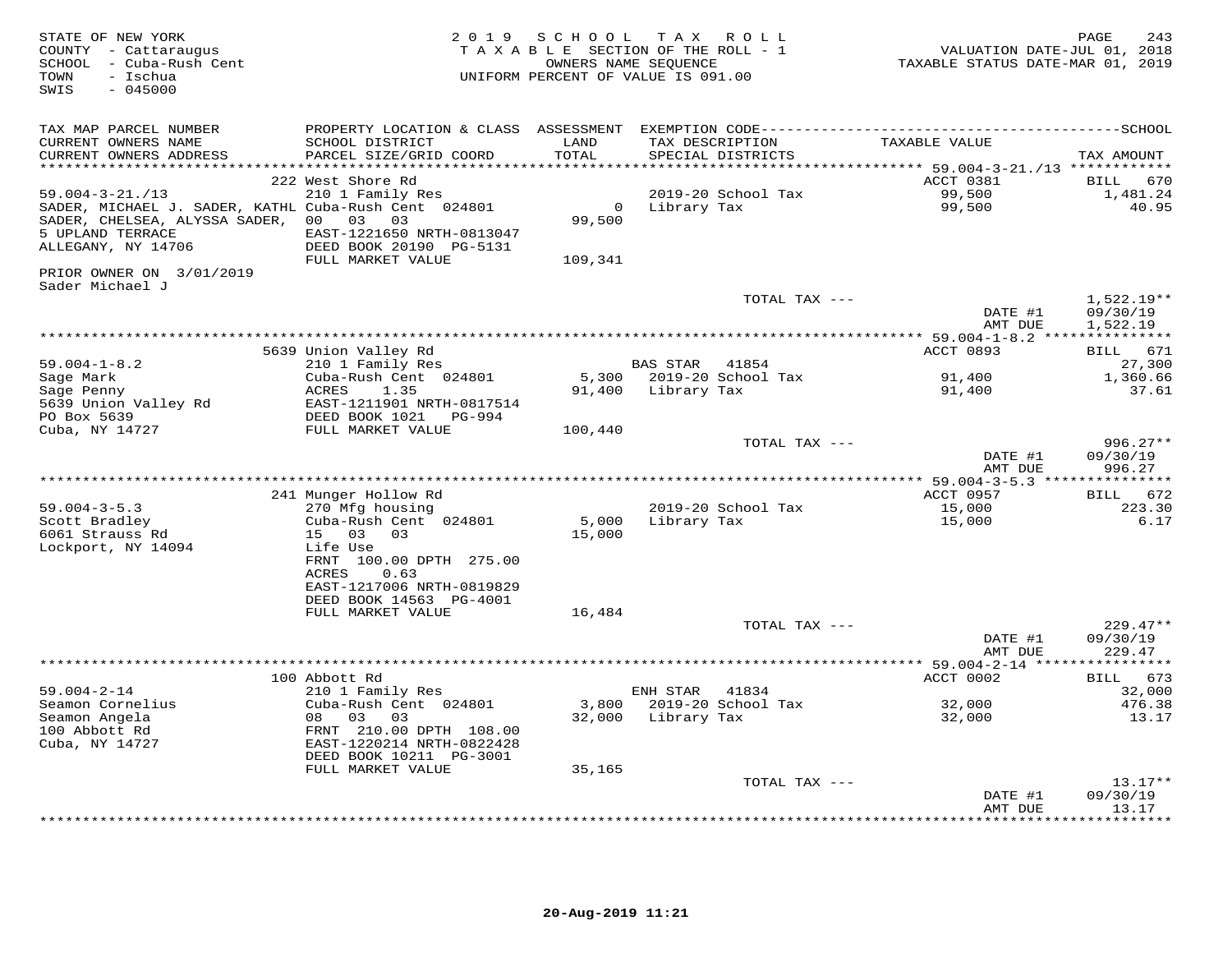| STATE OF NEW YORK<br>COUNTY - Cattaraugus<br>- Cuba-Rush Cent<br>SCHOOL<br>- Ischua<br>TOWN<br>SWIS<br>$-045000$ |                                                                             | 2019 SCHOOL<br>TAXABLE SECTION OF THE ROLL - 1<br>OWNERS NAME SEQUENCE<br>UNIFORM PERCENT OF VALUE IS 091.00 | TAX ROLL            |                          | VALUATION DATE-JUL 01, 2018<br>TAXABLE STATUS DATE-MAR 01, 2019 | 244<br>PAGE              |
|------------------------------------------------------------------------------------------------------------------|-----------------------------------------------------------------------------|--------------------------------------------------------------------------------------------------------------|---------------------|--------------------------|-----------------------------------------------------------------|--------------------------|
| TAX MAP PARCEL NUMBER                                                                                            | PROPERTY LOCATION & CLASS ASSESSMENT EXEMPTION CODE------------------------ |                                                                                                              |                     |                          |                                                                 | $---------SCHOOL$        |
| CURRENT OWNERS NAME                                                                                              | SCHOOL DISTRICT                                                             | LAND                                                                                                         | TAX DESCRIPTION     |                          | TAXABLE VALUE                                                   |                          |
| CURRENT OWNERS ADDRESS<br>***********************                                                                | PARCEL SIZE/GRID COORD                                                      | TOTAL                                                                                                        |                     | SPECIAL DISTRICTS        |                                                                 | TAX AMOUNT               |
|                                                                                                                  | 5955 Ingalls Rd                                                             |                                                                                                              |                     |                          | ACCT 0973                                                       | BILL 674                 |
| $59.004 - 2 - 9.3$                                                                                               | 311 Res vac land                                                            |                                                                                                              |                     | 2019-20 School Tax       | 17,600                                                          | 262.01                   |
| Shaffer Carol                                                                                                    | Cuba-Rush Cent 024801                                                       | 17,600                                                                                                       | Library Tax         |                          | 17,600                                                          | 7.24                     |
| 8645 Spring Valley Rd                                                                                            | 08 03 03                                                                    | 17,600                                                                                                       |                     |                          |                                                                 |                          |
| Friendship, NY 14739                                                                                             | ACRES 21.86                                                                 |                                                                                                              |                     |                          |                                                                 |                          |
|                                                                                                                  | EAST-0192708 NRTH-0061672                                                   |                                                                                                              |                     |                          |                                                                 |                          |
|                                                                                                                  | DEED BOOK 19270 PG-80021<br>FULL MARKET VALUE                               | 19,341                                                                                                       |                     |                          |                                                                 |                          |
|                                                                                                                  |                                                                             |                                                                                                              |                     | TOTAL TAX ---            |                                                                 | $269.25**$               |
|                                                                                                                  |                                                                             |                                                                                                              |                     |                          | DATE #1<br>AMT DUE                                              | 09/30/19<br>269.25       |
|                                                                                                                  |                                                                             |                                                                                                              |                     |                          |                                                                 |                          |
|                                                                                                                  | 349 Munger Hollow Rd                                                        |                                                                                                              |                     |                          | ACCT 0902                                                       | 675<br>BILL              |
| $59.004 - 3 - 4.3$                                                                                               | 210 1 Family Res                                                            |                                                                                                              | <b>BAS STAR</b>     | 41854                    |                                                                 | 27,300                   |
| Shaffer Daniel                                                                                                   | Cuba-Rush Cent 024801                                                       |                                                                                                              |                     | 5,400 2019-20 School Tax | 61,000                                                          | 908.10                   |
| Shaffer Chassagne<br>349 Munger Hollow Rd                                                                        | ACRES<br>1.50<br>EAST-1215878 NRTH-0819836                                  |                                                                                                              | 61,000 Library Tax  |                          | 61,000                                                          | 25.10                    |
| Cuba, NY 14727                                                                                                   | DEED BOOK 10752 PG-7001                                                     |                                                                                                              |                     |                          |                                                                 |                          |
|                                                                                                                  | FULL MARKET VALUE                                                           | 67,033                                                                                                       |                     |                          |                                                                 |                          |
|                                                                                                                  |                                                                             |                                                                                                              |                     | TOTAL TAX ---            |                                                                 | $531.20**$               |
|                                                                                                                  |                                                                             |                                                                                                              |                     |                          | DATE #1                                                         | 09/30/19                 |
|                                                                                                                  |                                                                             |                                                                                                              |                     |                          | AMT DUE                                                         | 531.20                   |
|                                                                                                                  |                                                                             |                                                                                                              |                     |                          | ***** 59.004-3-21./9 *************                              |                          |
| $59.004 - 3 - 21.79$                                                                                             | 218 West Shore Rd<br>312 Vac w/imprv                                        |                                                                                                              |                     | 2019-20 School Tax       | ACCT 0031<br>16,000                                             | BILL 676<br>238.19       |
| Shemeld David                                                                                                    | Cuba-Rush Cent 024801                                                       |                                                                                                              | 0 Library Tax       |                          | 16,000                                                          | 6.58                     |
| Shemeld Mary Sue                                                                                                 | $-03$<br>00<br>$-03$                                                        | 16,000                                                                                                       |                     |                          |                                                                 |                          |
| 219 West Shore Rd                                                                                                | EAST-1221650 NRTH-0813047                                                   |                                                                                                              |                     |                          |                                                                 |                          |
| Cuba, NY 14727                                                                                                   | FULL MARKET VALUE                                                           | 17,582                                                                                                       |                     |                          |                                                                 |                          |
|                                                                                                                  |                                                                             |                                                                                                              |                     | TOTAL TAX ---            |                                                                 | $244.77**$               |
|                                                                                                                  |                                                                             |                                                                                                              |                     |                          | DATE #1                                                         | 09/30/19                 |
|                                                                                                                  |                                                                             |                                                                                                              |                     |                          | AMT DUE                                                         | 244.77                   |
|                                                                                                                  | 219 West Shore Rd                                                           |                                                                                                              |                     |                          | ACCT 0168                                                       | 677<br>BILL              |
| $59.004 - 3 - 21.710$                                                                                            | 210 1 Family Res                                                            |                                                                                                              | ENH STAR            | 41834                    |                                                                 | 62,520                   |
| Shemeld David                                                                                                    | Cuba-Rush Cent 024801                                                       |                                                                                                              |                     | $0$ 2019-20 School Tax   | 246,500                                                         | 3,669.60                 |
| Shemeld Sue Mary                                                                                                 | 00 03<br>03                                                                 |                                                                                                              | 246,500 Library Tax |                          | 246,500                                                         | 101.44                   |
| 219 West Shore Rd                                                                                                | EAST-1221650 NRTH-0813047                                                   |                                                                                                              |                     |                          |                                                                 |                          |
| Cuba, NY 14727                                                                                                   | DEED BOOK 843<br>PG-00187                                                   |                                                                                                              |                     |                          |                                                                 |                          |
|                                                                                                                  | FULL MARKET VALUE                                                           | 270,879                                                                                                      |                     |                          |                                                                 |                          |
|                                                                                                                  |                                                                             |                                                                                                              |                     | TOTAL TAX ---            | DATE #1                                                         | $2,875.04**$<br>09/30/19 |
|                                                                                                                  |                                                                             |                                                                                                              |                     |                          | AMT DUE                                                         | 2,875.04                 |
|                                                                                                                  |                                                                             |                                                                                                              |                     |                          |                                                                 |                          |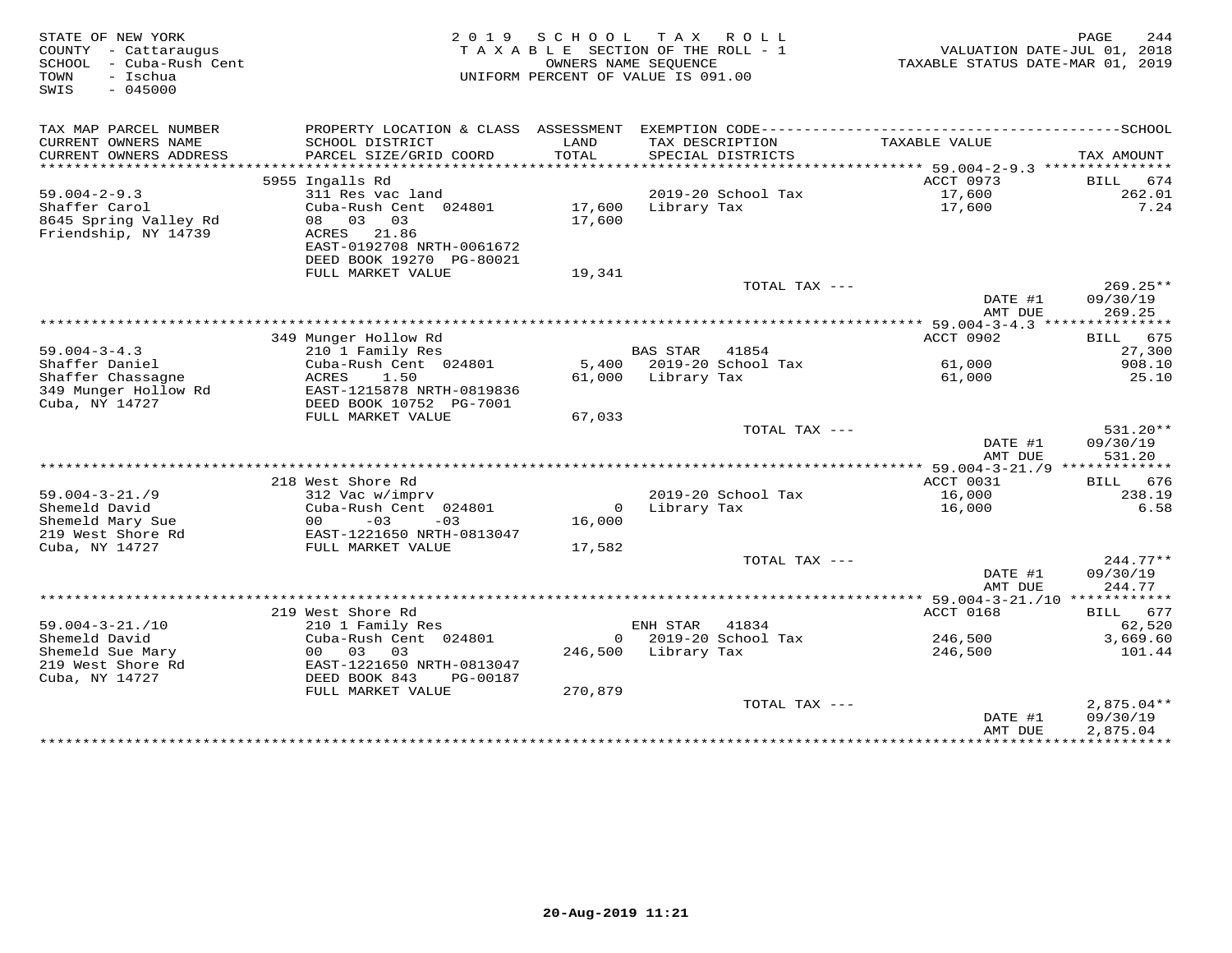| STATE OF NEW YORK<br>COUNTY - Cattaraugus<br>SCHOOL - Cuba-Rush Cent<br>TOWN<br>- Ischua<br>$-045000$<br>SWIS | 2 0 1 9                                              | SCHOOL         | T A X<br>R O L L<br>TAXABLE SECTION OF THE ROLL - 1<br>OWNERS NAME SEQUENCE<br>UNIFORM PERCENT OF VALUE IS 091.00 | VALUATION DATE-JUL 01, 2018<br>TAXABLE STATUS DATE-MAR 01, 2019 | 245<br>PAGE            |
|---------------------------------------------------------------------------------------------------------------|------------------------------------------------------|----------------|-------------------------------------------------------------------------------------------------------------------|-----------------------------------------------------------------|------------------------|
| TAX MAP PARCEL NUMBER                                                                                         |                                                      |                |                                                                                                                   |                                                                 |                        |
| CURRENT OWNERS NAME                                                                                           | SCHOOL DISTRICT                                      | LAND           | TAX DESCRIPTION                                                                                                   | TAXABLE VALUE                                                   |                        |
| CURRENT OWNERS ADDRESS                                                                                        | PARCEL SIZE/GRID COORD                               | TOTAL          | SPECIAL DISTRICTS                                                                                                 |                                                                 | TAX AMOUNT             |
| ***********************                                                                                       | *******************************                      | ************** |                                                                                                                   | ********************************** 59.004-2-21 **************** |                        |
| $59.004 - 2 - 21$                                                                                             | 135 Yankee Hill Rd<br>210 1 Family Res               |                | 2019-20 School Tax                                                                                                | ACCT 0014<br>20,500                                             | BILL 678<br>305.18     |
| Shetler John J                                                                                                | Cuba-Rush Cent 024801                                | 7,500          | Library Tax                                                                                                       | 20,500                                                          | 8.44                   |
| 3543 Arcaadia Zurich Norris R 08 03 03                                                                        |                                                      | 20,500         |                                                                                                                   |                                                                 |                        |
| Lyons, NY 14489                                                                                               | 4.10<br>ACRES                                        |                |                                                                                                                   |                                                                 |                        |
|                                                                                                               | EAST-1220076 NRTH-0822162                            |                |                                                                                                                   |                                                                 |                        |
|                                                                                                               | DEED BOOK 15350 PG-6003                              |                |                                                                                                                   |                                                                 |                        |
|                                                                                                               | FULL MARKET VALUE                                    | 22,527         |                                                                                                                   |                                                                 |                        |
|                                                                                                               |                                                      |                | TOTAL TAX ---                                                                                                     | DATE #1                                                         | $313.62**$<br>09/30/19 |
|                                                                                                               |                                                      |                |                                                                                                                   | AMT DUE                                                         | 313.62                 |
|                                                                                                               |                                                      |                |                                                                                                                   |                                                                 |                        |
|                                                                                                               | Yankee Rd                                            |                |                                                                                                                   | ACCT 0789                                                       | 679<br><b>BILL</b>     |
| $59.004 - 1 - 13.3$                                                                                           | 314 Rural vac<10                                     |                | 2019-20 School Tax                                                                                                | 22,600                                                          | 336.44                 |
| Smith Gregory J                                                                                               | Cuba-Rush Cent 024801                                | 22,600         | Library Tax                                                                                                       | 22,600                                                          | 9.30                   |
| 3964 Mapleton Rd                                                                                              | 24 03<br>03                                          | 22,600         |                                                                                                                   |                                                                 |                        |
| North Tonawanda, NY 14120                                                                                     | ACRES 24.75<br>EAST-1211020 NRTH-0821244             |                |                                                                                                                   |                                                                 |                        |
|                                                                                                               | DEED BOOK 00931 PG-00208                             |                |                                                                                                                   |                                                                 |                        |
|                                                                                                               | FULL MARKET VALUE                                    | 24,835         |                                                                                                                   |                                                                 |                        |
|                                                                                                               |                                                      |                | TOTAL TAX ---                                                                                                     |                                                                 | $345.74**$             |
|                                                                                                               |                                                      |                |                                                                                                                   | DATE #1                                                         | 09/30/19               |
|                                                                                                               |                                                      |                |                                                                                                                   | AMT DUE                                                         | 345.74                 |
|                                                                                                               | 369 Munger Hollow Rd                                 |                |                                                                                                                   | ACCT 0434                                                       | 680<br><b>BILL</b>     |
| $59.004 - 3 - 2.1$                                                                                            | 210 1 Family Res                                     |                | ENH STAR<br>41834                                                                                                 |                                                                 | 45,800                 |
| Smith Lawerance                                                                                               | Cuba-Rush Cent 024801                                | 6,200          | 2019-20 School Tax                                                                                                | 45,800                                                          | 681.82                 |
| 369 Munger Hollow Rd                                                                                          | 15 03<br>03                                          | 45,800         | Library Tax                                                                                                       | 45,800                                                          | 18.85                  |
| Cuba, NY 14727                                                                                                | inc. $59.004 - 3 - 4.2$<br>26.                       |                |                                                                                                                   |                                                                 |                        |
|                                                                                                               | ACRES<br>2.56                                        |                |                                                                                                                   |                                                                 |                        |
|                                                                                                               | EAST-1215375 NRTH-0819896<br>DEED BOOK 22592 PG-2004 |                |                                                                                                                   |                                                                 |                        |
|                                                                                                               | FULL MARKET VALUE                                    | 50,330         |                                                                                                                   |                                                                 |                        |
|                                                                                                               |                                                      |                | TOTAL TAX ---                                                                                                     |                                                                 | 18.85**                |
|                                                                                                               |                                                      |                |                                                                                                                   | DATE #1                                                         | 09/30/19               |
|                                                                                                               |                                                      |                |                                                                                                                   | AMT DUE                                                         | 18.85                  |
|                                                                                                               |                                                      |                | ************************                                                                                          | ********** 59.004-1-9.1 ***                                     | ***********            |
|                                                                                                               | Yankee Hill Rd                                       |                |                                                                                                                   | ACCT 0110                                                       | BILL 681               |
| $59.004 - 1 - 9.1$<br>Smith Lawrence L                                                                        | 323 Vacant rural<br>Cuba-Rush Cent 024801            | 52,800         | 2019-20 School Tax<br>Library Tax                                                                                 | 52,800<br>52,800                                                | 786.02<br>21.73        |
| 369 Munger Hollow Rd                                                                                          | 23 03<br>03                                          | 52,800         |                                                                                                                   |                                                                 |                        |
| Cuba, NY 14727                                                                                                | inc. 59.004-1-9.2<br>62                              |                |                                                                                                                   |                                                                 |                        |
|                                                                                                               | ACRES 75.00                                          |                |                                                                                                                   |                                                                 |                        |
|                                                                                                               | EAST-1211934 NRTH-0818560                            |                |                                                                                                                   |                                                                 |                        |
|                                                                                                               | DEED BOOK 10118 PG-4002                              |                |                                                                                                                   |                                                                 |                        |
|                                                                                                               | FULL MARKET VALUE                                    | 58,022         | TOTAL TAX ---                                                                                                     |                                                                 | 807.75**               |
|                                                                                                               |                                                      |                |                                                                                                                   | DATE #1                                                         | 09/30/19               |
|                                                                                                               |                                                      |                |                                                                                                                   | AMT DUE                                                         | 807.75                 |
|                                                                                                               |                                                      |                |                                                                                                                   |                                                                 | + + + + + + + +        |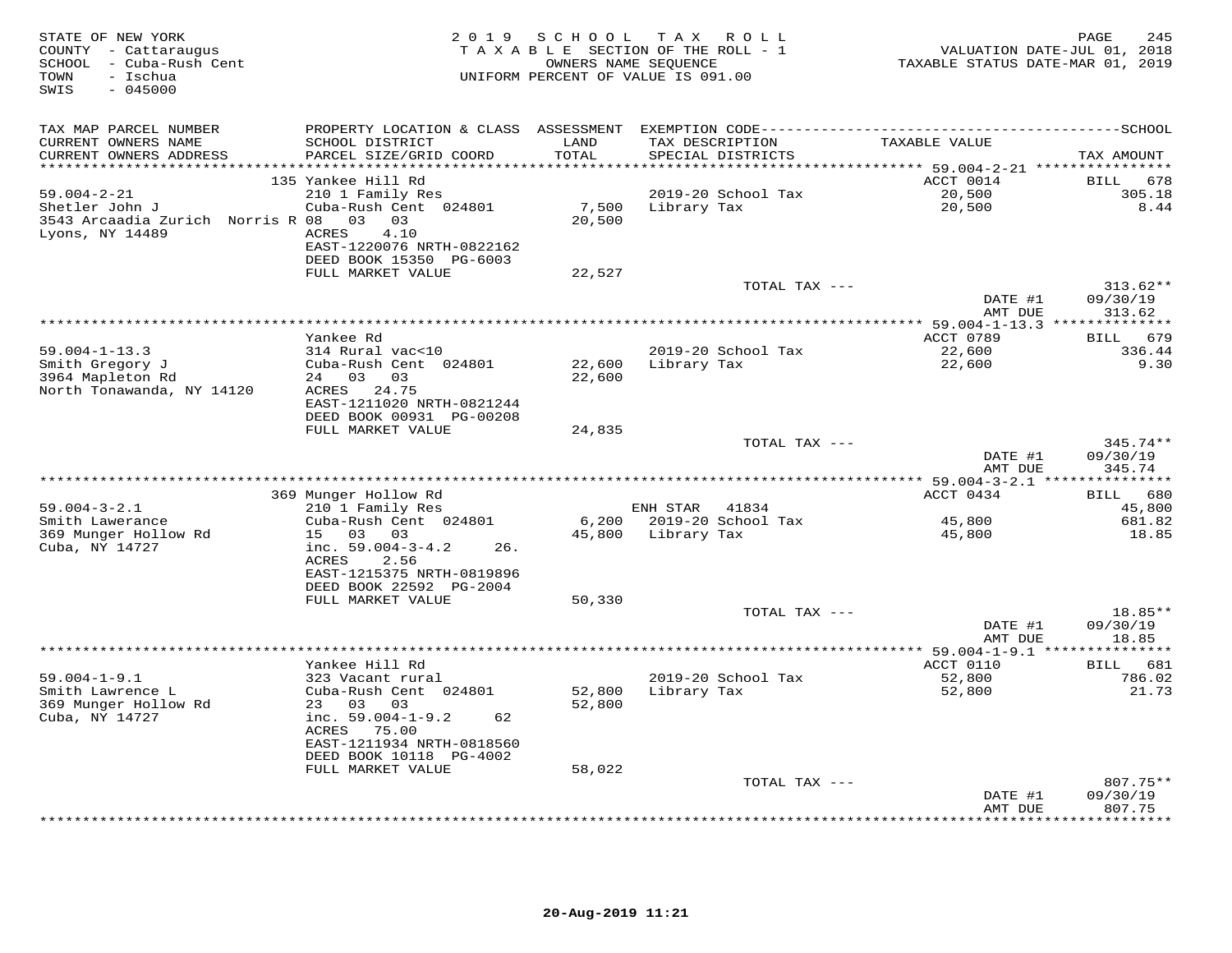| STATE OF NEW YORK<br>COUNTY - Cattaraugus<br>SCHOOL - Cuba-Rush Cent<br>- Ischua<br>TOWN<br>$-045000$<br>SWIS |                                               | 2019 SCHOOL<br>TAXABLE SECTION OF THE ROLL - 1<br>OWNERS NAME SEQUENCE<br>UNIFORM PERCENT OF VALUE IS 091.00 | T A X           | ROLL                        | VALUATION DATE-JUL 01, 2018<br>TAXABLE STATUS DATE-MAR 01, 2019 | $\mathop{\mathtt{PAGE}}$<br>246 |
|---------------------------------------------------------------------------------------------------------------|-----------------------------------------------|--------------------------------------------------------------------------------------------------------------|-----------------|-----------------------------|-----------------------------------------------------------------|---------------------------------|
| TAX MAP PARCEL NUMBER<br>CURRENT OWNERS NAME                                                                  | SCHOOL DISTRICT                               | LAND                                                                                                         |                 | TAX DESCRIPTION             | TAXABLE VALUE                                                   |                                 |
| CURRENT OWNERS ADDRESS                                                                                        | PARCEL SIZE/GRID COORD                        | TOTAL                                                                                                        |                 | SPECIAL DISTRICTS           |                                                                 | TAX AMOUNT                      |
| *******************                                                                                           |                                               | ********                                                                                                     |                 |                             | **************************** 59.003-1-19.1 **************       |                                 |
|                                                                                                               | 5776 Union Valley Rd                          |                                                                                                              |                 |                             | ACCT 0113                                                       | <b>BILL</b><br>682              |
| $59.003 - 1 - 19.1$<br>Smith Lawrence L.                                                                      | 210 1 Family Res<br>Cuba-Rush Cent 024801     | 9,200                                                                                                        | BAS STAR        | 41854<br>2019-20 School Tax | 69,000                                                          | 27,300<br>1,027.19              |
| Tuttle Melissa & Sean                                                                                         | 03 03<br>31                                   | 69,000                                                                                                       | Library Tax     |                             | 69,000                                                          | 28.39                           |
| 5776 Union Valley Rd                                                                                          | land contract Melissa Tut                     |                                                                                                              |                 |                             |                                                                 |                                 |
| Cuba, NY 14727                                                                                                | ACRES 15.40                                   |                                                                                                              |                 |                             |                                                                 |                                 |
|                                                                                                               | EAST-1210581 NRTH-0818579                     |                                                                                                              |                 |                             |                                                                 |                                 |
|                                                                                                               | DEED BOOK 19624 PG-3003                       |                                                                                                              |                 |                             |                                                                 |                                 |
|                                                                                                               | FULL MARKET VALUE                             | 75,824                                                                                                       |                 |                             |                                                                 |                                 |
|                                                                                                               |                                               |                                                                                                              |                 | TOTAL TAX ---               |                                                                 | 653.58**                        |
|                                                                                                               |                                               |                                                                                                              |                 |                             | DATE #1<br>AMT DUE                                              | 09/30/19<br>653.58              |
|                                                                                                               |                                               |                                                                                                              |                 |                             |                                                                 |                                 |
|                                                                                                               | 5241 Burt Rd                                  |                                                                                                              |                 |                             | ACCT 0884                                                       | 683<br>BILL                     |
| $68.002 - 2 - 24.4$                                                                                           | 210 1 Family Res                              |                                                                                                              | <b>BAS STAR</b> | 41854                       |                                                                 | 27,300                          |
| Snyder James Jr                                                                                               | Cuba-Rush Cent 024801                         | 87,400                                                                                                       |                 | 2019-20 School Tax          | 285,000                                                         | 4,242.75                        |
| Snyder Barbara L                                                                                              | $13, 14$ 3 3                                  | 285,000                                                                                                      | Library Tax     |                             | 285,000                                                         | 117.28                          |
| 5241 S Burt Hill Rd<br>Cuba, NY 14727                                                                         | ACRES 198.20<br>EAST-1217093 NRTH-0810732     |                                                                                                              |                 |                             |                                                                 |                                 |
|                                                                                                               | DEED BOOK 1009<br>PG-1030                     |                                                                                                              |                 |                             |                                                                 |                                 |
|                                                                                                               | FULL MARKET VALUE                             | 313,187                                                                                                      |                 |                             |                                                                 |                                 |
|                                                                                                               |                                               |                                                                                                              |                 | TOTAL TAX ---               |                                                                 | $3,958.03**$                    |
|                                                                                                               |                                               |                                                                                                              |                 |                             | DATE #1                                                         | 09/30/19                        |
|                                                                                                               |                                               |                                                                                                              |                 |                             | AMT DUE                                                         | 3,958.03                        |
|                                                                                                               | West Shore Rd                                 |                                                                                                              |                 |                             | ACCT 0784                                                       | BILL 684                        |
| $68.002 - 2 - 9.2$                                                                                            | 312 Vac w/imprv                               |                                                                                                              |                 | 2019-20 School Tax          | 37,500                                                          | 558.26                          |
| Southern Tier Aero Radio Soc                                                                                  | Cuba-Rush Cent 024801                         | 20,400                                                                                                       | Library Tax     |                             | 37,500                                                          | 15.43                           |
| Attn: Thomas Orcult                                                                                           | 05 03<br>03                                   | 37,500                                                                                                       |                 |                             |                                                                 |                                 |
| 547 Prospect Ave                                                                                              | ACRES 14.25                                   |                                                                                                              |                 |                             |                                                                 |                                 |
| Olean, NY 14760                                                                                               | EAST-1222292 NRTH-0809514                     |                                                                                                              |                 |                             |                                                                 |                                 |
|                                                                                                               | DEED BOOK 00920 PG-00525<br>FULL MARKET VALUE | 41,209                                                                                                       |                 |                             |                                                                 |                                 |
|                                                                                                               |                                               |                                                                                                              |                 | TOTAL TAX ---               |                                                                 | $573.69**$                      |
|                                                                                                               |                                               |                                                                                                              |                 |                             | DATE #1                                                         | 09/30/19                        |
|                                                                                                               |                                               |                                                                                                              |                 |                             | AMT DUE                                                         | 573.69                          |
|                                                                                                               |                                               |                                                                                                              |                 |                             |                                                                 | * * * * * * * * * * * *         |
|                                                                                                               | Abbott Rd                                     |                                                                                                              |                 |                             | ACCT 0454                                                       | 685<br>BILL                     |
| $59.004 - 2 - 4.1$                                                                                            | 105 Vac farmland                              |                                                                                                              |                 | 2019-20 School Tax          | 28,500                                                          | 424.27                          |
| Stadler Dale C<br>Stadler Lisa A                                                                              | Cuba-Rush Cent 024801<br>16 03<br>03          | 28,500<br>28,500                                                                                             | Library Tax     |                             | 28,500                                                          | 11.73                           |
| 170 Munger Hollow Rd                                                                                          | ACRES 54.15                                   |                                                                                                              |                 |                             |                                                                 |                                 |
| Cuba, NY 14727                                                                                                | EAST-1218799 NRTH-0822394                     |                                                                                                              |                 |                             |                                                                 |                                 |
|                                                                                                               | DEED BOOK 15462 PG-8002                       |                                                                                                              |                 |                             |                                                                 |                                 |
|                                                                                                               | FULL MARKET VALUE                             | 31,319                                                                                                       |                 |                             |                                                                 |                                 |
|                                                                                                               |                                               |                                                                                                              |                 | TOTAL TAX ---               |                                                                 | 436.00**                        |
|                                                                                                               |                                               |                                                                                                              |                 |                             | DATE #1                                                         | 09/30/19                        |
|                                                                                                               |                                               |                                                                                                              |                 |                             | AMT DUE<br>***************                                      | 436.00<br>*********             |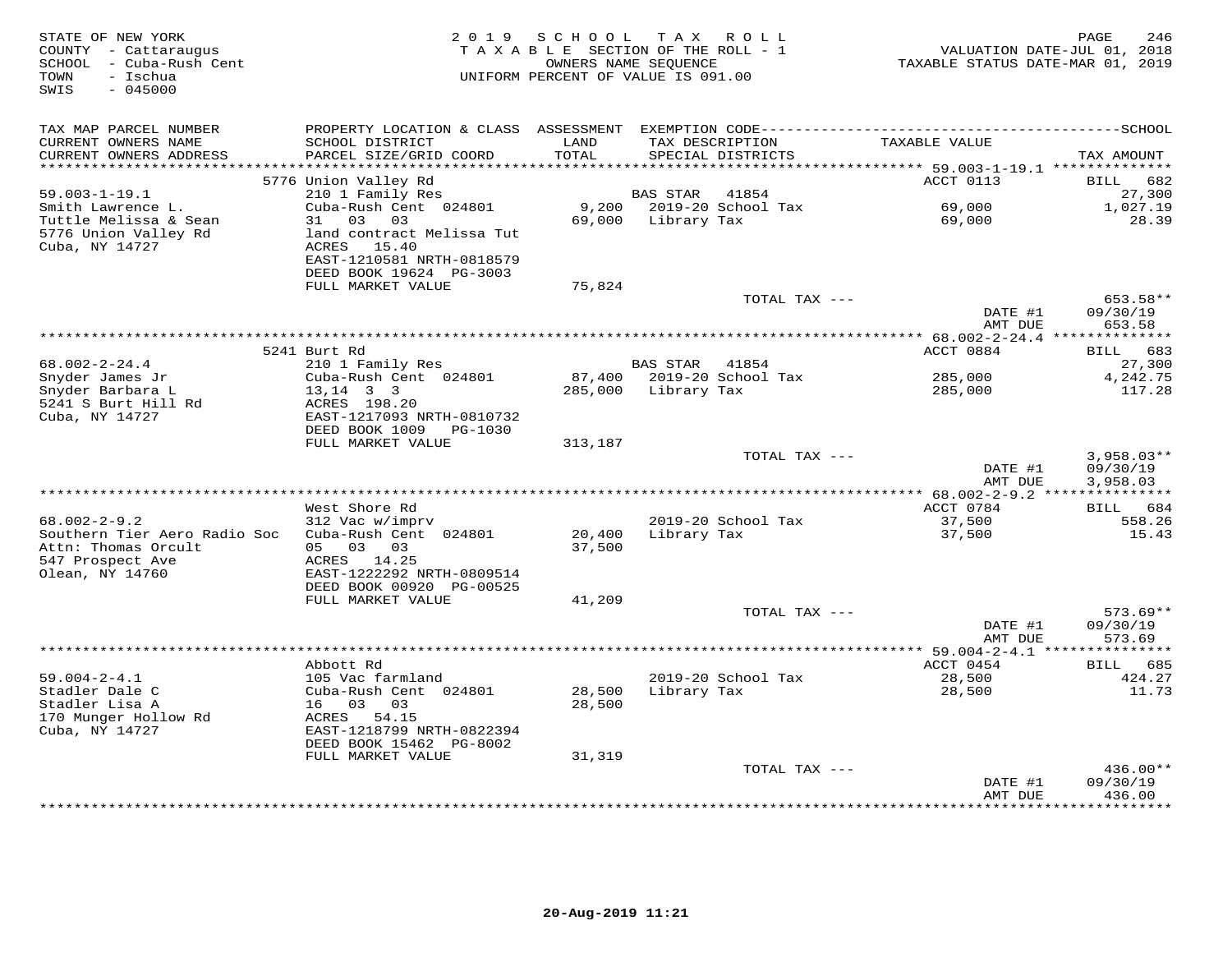| STATE OF NEW YORK<br>COUNTY - Cattaraugus<br>SCHOOL - Cuba-Rush Cent<br>- Ischua<br>TOWN<br>SWIS<br>$-045000$ |                                           | 2019 SCHOOL   | T A X<br>R O L L<br>TAXABLE SECTION OF THE ROLL - 1<br>OWNERS NAME SEQUENCE<br>UNIFORM PERCENT OF VALUE IS 091.00 | VALUATION DATE-JUL 01, 2018<br>TAXABLE STATUS DATE-MAR 01, 2019 | 247<br>PAGE            |
|---------------------------------------------------------------------------------------------------------------|-------------------------------------------|---------------|-------------------------------------------------------------------------------------------------------------------|-----------------------------------------------------------------|------------------------|
| TAX MAP PARCEL NUMBER                                                                                         |                                           |               |                                                                                                                   |                                                                 |                        |
| CURRENT OWNERS NAME<br>CURRENT OWNERS ADDRESS<br>***********************                                      | SCHOOL DISTRICT<br>PARCEL SIZE/GRID COORD | LAND<br>TOTAL | TAX DESCRIPTION<br>SPECIAL DISTRICTS                                                                              | TAXABLE VALUE                                                   | TAX AMOUNT             |
|                                                                                                               | 170 Munger Hollow Rd                      |               |                                                                                                                   | ACCT 0712                                                       | 686<br>BILL            |
| $59.004 - 2 - 4.2$                                                                                            | 210 1 Family Res                          |               | ENH STAR<br>41834                                                                                                 |                                                                 | 62,520                 |
| Stadler Dale C                                                                                                | Cuba-Rush Cent 024801                     | 8,100         | 2019-20 School Tax                                                                                                | 100,000                                                         | 1,488.68               |
| Stadler Lisa A                                                                                                | 08 03<br>03                               | 100,000       | Library Tax                                                                                                       | 100,000                                                         | 41.15                  |
| 170 Munger Hollow Rd                                                                                          | 4.90<br>ACRES                             |               |                                                                                                                   |                                                                 |                        |
| Cuba, NY 14727                                                                                                | EAST-1219165 NRTH-0820247                 |               |                                                                                                                   |                                                                 |                        |
|                                                                                                               | DEED BOOK 855<br>PG-00426                 |               |                                                                                                                   |                                                                 |                        |
|                                                                                                               | FULL MARKET VALUE                         | 109,890       |                                                                                                                   |                                                                 |                        |
|                                                                                                               |                                           |               | TOTAL TAX ---                                                                                                     | DATE #1                                                         | 633.83**<br>09/30/19   |
|                                                                                                               |                                           |               |                                                                                                                   | AMT DUE                                                         | 633.83                 |
|                                                                                                               |                                           |               |                                                                                                                   | ******* 59.004-2-4.4 ****                                       | ***********            |
|                                                                                                               | 176 Yankee Hill Rd                        |               |                                                                                                                   | <b>ACCT 9510</b>                                                | BILL 687               |
| $59.004 - 2 - 4.4$                                                                                            | 210 1 Family Res                          |               | <b>BAS STAR</b><br>41854                                                                                          |                                                                 | 27,300                 |
| Stadler Jason S                                                                                               | Cuba-Rush Cent 024801                     |               | 13,100 2019-20 School Tax                                                                                         | 106,000                                                         | 1,578.00               |
| Yankee Hill Rd                                                                                                | 16 03 03                                  | 106,000       | Library Tax                                                                                                       | 106,000                                                         | 43.62                  |
| Cuba, NY 14727                                                                                                | ACRES 11.50<br>EAST-1218805 NRTH-0821900  |               |                                                                                                                   |                                                                 |                        |
|                                                                                                               | DEED BOOK 16549 PG-9001                   |               |                                                                                                                   |                                                                 |                        |
|                                                                                                               | FULL MARKET VALUE                         | 116,484       |                                                                                                                   |                                                                 |                        |
|                                                                                                               |                                           |               | TOTAL TAX ---                                                                                                     |                                                                 | $1,219.62**$           |
|                                                                                                               |                                           |               |                                                                                                                   | DATE #1                                                         | 09/30/19               |
|                                                                                                               |                                           |               |                                                                                                                   | AMT DUE                                                         | 1,219.62               |
|                                                                                                               | Abbott Rd                                 |               |                                                                                                                   | ACCT 0013                                                       | BILL 688               |
| $59.004 - 2 - 27$                                                                                             | 314 Rural vac<10                          |               | 2019-20 School Tax                                                                                                | 6,500                                                           | 96.76                  |
| Stadler Jason S                                                                                               | Cuba-Rush Cent 024801                     | 6,500         | Library Tax                                                                                                       | 6,500                                                           | 2.67                   |
| 170 Munger Hollow Rd                                                                                          | 16 03<br>03                               | 6,500         |                                                                                                                   |                                                                 |                        |
| Cuba, NY 14727                                                                                                | 7.23<br>ACRES                             |               |                                                                                                                   |                                                                 |                        |
|                                                                                                               | EAST-1218411 NRTH-0820659                 |               |                                                                                                                   |                                                                 |                        |
|                                                                                                               | DEED BOOK 15464 PG-2001                   |               |                                                                                                                   |                                                                 |                        |
|                                                                                                               | FULL MARKET VALUE                         | 7,143         |                                                                                                                   |                                                                 |                        |
|                                                                                                               |                                           |               | TOTAL TAX ---                                                                                                     | DATE #1                                                         | $99.43**$<br>09/30/19  |
|                                                                                                               |                                           |               |                                                                                                                   | AMT DUE                                                         | 99.43                  |
|                                                                                                               |                                           |               |                                                                                                                   | ************** 68.002-2-8 *****                                 | * * * * * * * *        |
|                                                                                                               | 5079 West Shore Rd                        |               |                                                                                                                   | ACCT 0224                                                       | 689<br><b>BILL</b>     |
| $68.002 - 2 - 8$                                                                                              | 240 Rural res                             |               | 2019-20 School Tax                                                                                                | 66,500                                                          | 989.97                 |
| Stoklosa Robert L                                                                                             | Cuba-Rush Cent 024801                     | 33,400        | Library Tax                                                                                                       | 66,500                                                          | 27.37                  |
| Stoklosa Marilee A                                                                                            | 05 03 03                                  | 66,500        |                                                                                                                   |                                                                 |                        |
| 26 Dennybrooke LN<br>West Seneca, NY 14224                                                                    | ACRES 41.45<br>EAST-1221257 NRTH-0809860  |               |                                                                                                                   |                                                                 |                        |
|                                                                                                               | DEED BOOK 19144 PG-6001                   |               |                                                                                                                   |                                                                 |                        |
|                                                                                                               | FULL MARKET VALUE                         | 73,077        |                                                                                                                   |                                                                 |                        |
|                                                                                                               |                                           |               | TOTAL TAX ---                                                                                                     |                                                                 | $1,017.34**$           |
|                                                                                                               |                                           |               |                                                                                                                   | DATE #1                                                         | 09/30/19               |
|                                                                                                               |                                           |               |                                                                                                                   | AMT DUE<br>*********                                            | 1,017.34<br>********** |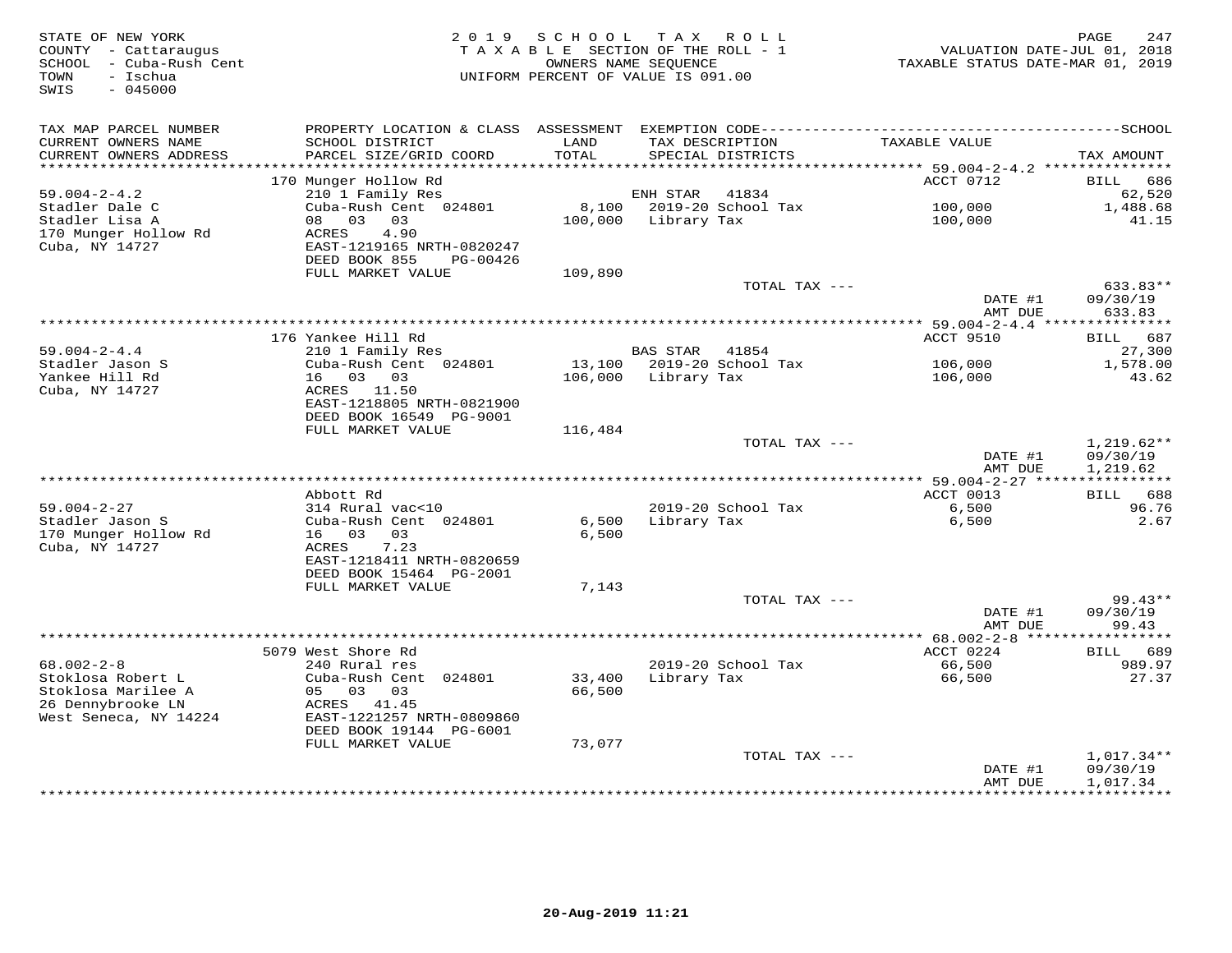| STATE OF NEW YORK<br>COUNTY - Cattaraugus<br>SCHOOL - Cuba-Rush Cent<br>- Ischua<br>TOWN<br>$-045000$<br>SWIS | 2 0 1 9                                                                 | SCHOOL           | T A X<br>ROLL<br>TAXABLE SECTION OF THE ROLL - 1<br>OWNERS NAME SEQUENCE<br>UNIFORM PERCENT OF VALUE IS 091.00 | VALUATION DATE-JUL 01, 2018<br>TAXABLE STATUS DATE-MAR 01, 2019 | PAGE<br>248                          |
|---------------------------------------------------------------------------------------------------------------|-------------------------------------------------------------------------|------------------|----------------------------------------------------------------------------------------------------------------|-----------------------------------------------------------------|--------------------------------------|
| TAX MAP PARCEL NUMBER                                                                                         | PROPERTY LOCATION & CLASS ASSESSMENT                                    |                  |                                                                                                                |                                                                 |                                      |
| CURRENT OWNERS NAME<br>CURRENT OWNERS ADDRESS                                                                 | SCHOOL DISTRICT<br>PARCEL SIZE/GRID COORD                               | LAND<br>TOTAL    | TAX DESCRIPTION<br>SPECIAL DISTRICTS                                                                           | TAXABLE VALUE                                                   | TAX AMOUNT                           |
| **********************                                                                                        | ****************************                                            |                  |                                                                                                                |                                                                 |                                      |
|                                                                                                               | 646 Yankee Rd                                                           |                  |                                                                                                                | ACCT 0790                                                       | 690<br>BILL                          |
| $59.004 - 1 - 13.4$<br>Sumbrum Robert                                                                         | 260 Seasonal res<br>Cuba-Rush Cent 024801                               | 8,200            | 2019-20 School Tax<br>Library Tax                                                                              | 46,500<br>46,500                                                | 692.24<br>19.14                      |
| 64 Brosr Dr<br>Buffalo, NY 14220                                                                              | 24 03<br>03<br>Ff 240.00<br>ACRES<br>5.00<br>EAST-1211886 NRTH-0821451  | 46,500           |                                                                                                                |                                                                 |                                      |
|                                                                                                               | DEED BOOK 13450 PG-2001<br>FULL MARKET VALUE                            | 51,099           |                                                                                                                |                                                                 |                                      |
|                                                                                                               |                                                                         |                  | TOTAL TAX ---                                                                                                  |                                                                 | $711.38**$                           |
|                                                                                                               |                                                                         |                  |                                                                                                                | DATE #1<br>AMT DUE                                              | 09/30/19<br>711.38                   |
|                                                                                                               |                                                                         |                  |                                                                                                                |                                                                 |                                      |
|                                                                                                               | Nys Rte 446                                                             |                  |                                                                                                                | ACCT 0399                                                       | 691<br>BILL                          |
| $68.002 - 2 - 7.1$                                                                                            | 312 Vac w/imprv                                                         |                  | 2019-20 School Tax                                                                                             | 30,000                                                          | 446.60                               |
| Swartzentruber Joseph D.<br>Swartzentruber Amanda<br>122 Route 446                                            | Cuba-Rush Cent 024801<br>17 03<br>03<br>25.75<br>ACRES                  | 23,300<br>30,000 | Library Tax                                                                                                    | 30,000                                                          | 12.35                                |
| Cuba, NY 14727                                                                                                | EAST-1220659 NRTH-0808545<br>DEED BOOK 26747 PG-3002                    |                  |                                                                                                                |                                                                 |                                      |
|                                                                                                               | FULL MARKET VALUE                                                       | 32,967           |                                                                                                                |                                                                 |                                      |
|                                                                                                               |                                                                         |                  | TOTAL TAX ---                                                                                                  |                                                                 | 458.95**                             |
|                                                                                                               |                                                                         |                  |                                                                                                                | DATE #1<br>AMT DUE                                              | 09/30/19<br>458.95                   |
|                                                                                                               | 120 Nys Rte 446                                                         |                  |                                                                                                                | ************ 68.002-2-13 *****************<br>ACCT 0400         | <b>BILL</b><br>692                   |
| $68.002 - 2 - 13$                                                                                             | 210 1 Family Res                                                        |                  | 2019-20 School Tax                                                                                             | 98,000                                                          | 1,458.91                             |
| Swartzentruber Joseph D.<br>Swartzentruber Amanda<br>120 Route 446                                            | Cuba-Rush Cent 024801<br>04 03<br>03<br>1.47<br>ACRES                   | 5,400<br>98,000  | Library Tax                                                                                                    | 98,000                                                          | 40.33                                |
| Cuba, NY 14727                                                                                                | EAST-1220443 NRTH-0808289<br>DEED BOOK 26747 PG-3002                    |                  |                                                                                                                |                                                                 |                                      |
|                                                                                                               | FULL MARKET VALUE                                                       | 107,692          |                                                                                                                |                                                                 |                                      |
|                                                                                                               |                                                                         |                  | TOTAL TAX ---                                                                                                  | DATE #1<br>AMT DUE                                              | $1,499.24**$<br>09/30/19<br>1,499.24 |
|                                                                                                               |                                                                         |                  |                                                                                                                | $*********59.004-2-1***$                                        |                                      |
|                                                                                                               | 538 Abbott Rd (Off)                                                     |                  |                                                                                                                | ACCT 0449                                                       | BILL 693                             |
| $59.004 - 2 - 1$                                                                                              | 323 Vacant rural                                                        |                  | 2019-20 School Tax                                                                                             | 26,500                                                          | 394.50                               |
| Swift Randy                                                                                                   | Cuba-Rush Cent 024801                                                   | 26,500           | Library Tax                                                                                                    | 26,500                                                          | 10.91                                |
| Swift Judy A                                                                                                  | 16 03<br>03                                                             | 26,500           |                                                                                                                |                                                                 |                                      |
| 538 Abbotts Rd<br>Cuba, NY 14727                                                                              | ACRES<br>30.38<br>EAST-1215256 NRTH-0823287<br>DEED BOOK 00983 PG-00662 |                  |                                                                                                                |                                                                 |                                      |
|                                                                                                               | FULL MARKET VALUE                                                       | 29,121           |                                                                                                                |                                                                 |                                      |
|                                                                                                               |                                                                         |                  | TOTAL TAX ---                                                                                                  |                                                                 | $405.41**$                           |
|                                                                                                               |                                                                         |                  |                                                                                                                | DATE #1<br>AMT DUE                                              | 09/30/19<br>405.41                   |
|                                                                                                               |                                                                         |                  | ***********************                                                                                        | * * * * * * * * * * * *                                         | * * * * * * * * *                    |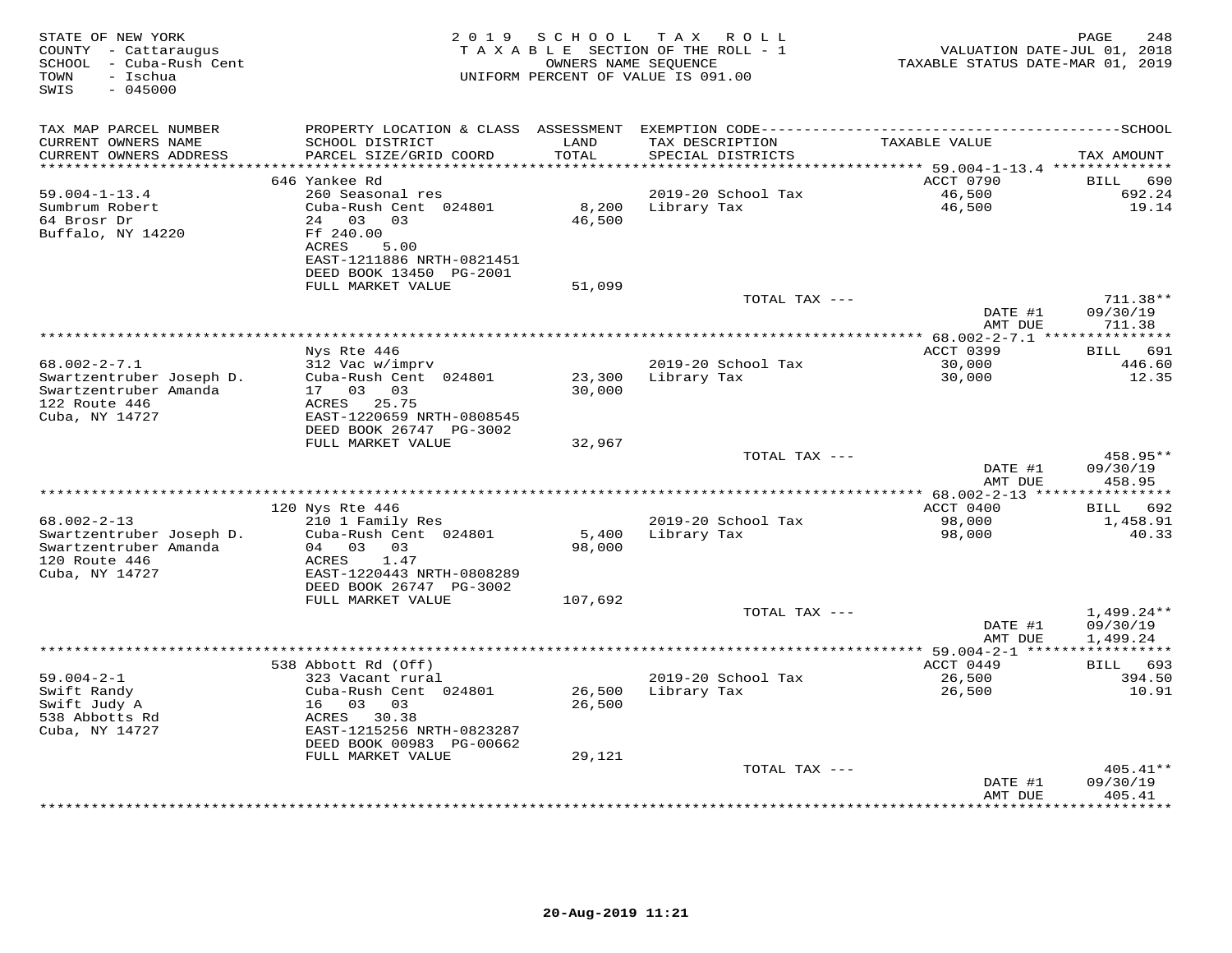| STATE OF NEW YORK<br>COUNTY - Cattaraugus<br>SCHOOL - Cuba-Rush Cent<br>- Ischua<br>TOWN<br>$-045000$<br>SWIS | 2 0 1 9                                                     | SCHOOL            | TAX ROLL<br>TAXABLE SECTION OF THE ROLL - 1<br>OWNERS NAME SEOUENCE<br>UNIFORM PERCENT OF VALUE IS 091.00 |               | TAXABLE STATUS DATE-MAR 01, 2019                              | PAGE<br>249<br>VALUATION DATE-JUL 01, 2018 |
|---------------------------------------------------------------------------------------------------------------|-------------------------------------------------------------|-------------------|-----------------------------------------------------------------------------------------------------------|---------------|---------------------------------------------------------------|--------------------------------------------|
| TAX MAP PARCEL NUMBER                                                                                         | PROPERTY LOCATION & CLASS ASSESSMENT                        |                   |                                                                                                           |               |                                                               |                                            |
| CURRENT OWNERS NAME<br>CURRENT OWNERS ADDRESS<br>********************                                         | SCHOOL DISTRICT<br>PARCEL SIZE/GRID COORD<br>************** | LAND<br>TOTAL     | TAX DESCRIPTION<br>SPECIAL DISTRICTS                                                                      |               | TAXABLE VALUE                                                 | TAX AMOUNT                                 |
|                                                                                                               | 833 Carpenter Hill Rd                                       |                   |                                                                                                           |               | ACCT 0448                                                     | 694<br>BILL                                |
| $59.004 - 1 - 1$                                                                                              | 240 Rural res                                               |                   | <b>BAS STAR</b><br>41854                                                                                  |               |                                                               | 27,300                                     |
| Swift Robert<br>Swift Scott                                                                                   | Cuba-Rush Cent 024801<br>24 03 03                           | 70,500<br>154,500 | 2019-20 School Tax<br>Library Tax                                                                         |               | 154,500<br>154,500                                            | 2,300.01<br>63.58                          |
| 833 Carpenter Road<br>Cuba, NY 14727                                                                          | ACRES 125.10<br>EAST-1212195 NRTH-0823274                   |                   |                                                                                                           |               |                                                               |                                            |
|                                                                                                               | DEED BOOK 29931 PG-2001<br>FULL MARKET VALUE                | 169,780           |                                                                                                           |               |                                                               |                                            |
|                                                                                                               |                                                             |                   |                                                                                                           | TOTAL TAX --- |                                                               | 1,961.59**                                 |
|                                                                                                               |                                                             |                   |                                                                                                           |               | DATE #1<br>AMT DUE                                            | 09/30/19<br>1,961.59                       |
|                                                                                                               |                                                             |                   |                                                                                                           |               | $* 68.002 - 2 - 1.1$ ****                                     | * * * * * * * * * * *                      |
|                                                                                                               | Johnson Hollow Rd                                           |                   |                                                                                                           |               | ACCT 0075                                                     | 695<br>BILL                                |
| $68.002 - 2 - 1.1$<br>Tamburlin Ronald F. 25%                                                                 | 323 Vacant rural<br>Cuba-Rush Cent 024801                   | 16,000            | 2019-20 School Tax<br>Library Tax                                                                         |               | 16,000<br>16,000                                              | 238.19<br>6.58                             |
| Harvey Andrew J. 75%                                                                                          | 14 03 03                                                    | 16,000            |                                                                                                           |               |                                                               |                                            |
| 3759 Teachers Lane Apt. #7                                                                                    | ACRES 15.25                                                 |                   |                                                                                                           |               |                                                               |                                            |
| Orchard Park, NY 14127                                                                                        | EAST-1215445 NRTH-0814950                                   |                   |                                                                                                           |               |                                                               |                                            |
|                                                                                                               | DEED BOOK 23446 PG-9002                                     |                   |                                                                                                           |               |                                                               |                                            |
|                                                                                                               | FULL MARKET VALUE                                           | 17,582            |                                                                                                           | TOTAL TAX --- |                                                               | $244.77**$                                 |
|                                                                                                               |                                                             |                   |                                                                                                           |               | DATE #1                                                       | 09/30/19                                   |
|                                                                                                               |                                                             |                   |                                                                                                           |               | AMT DUE                                                       | 244.77                                     |
|                                                                                                               | Johnson Hollow Rd                                           |                   |                                                                                                           |               | ACCT 0740                                                     | BILL<br>696                                |
| $68.002 - 2 - 1.2$                                                                                            | 314 Rural vac<10                                            |                   | 2019-20 School Tax                                                                                        |               | 9,000                                                         | 133.98                                     |
| Tamburlin Ronald F. 25%                                                                                       | Cuba-Rush Cent 024801                                       | 9,000             | Library Tax                                                                                               |               | 9,000                                                         | 3.70                                       |
| Harvey Andrew J. 75%                                                                                          | 14 03 03                                                    | 9,000             |                                                                                                           |               |                                                               |                                            |
| 3759 Teachers Lane Apt. #7                                                                                    | ACRES<br>6.25                                               |                   |                                                                                                           |               |                                                               |                                            |
| Orchard Park, NY 14127                                                                                        | EAST-1215675 NRTH-0815357<br>DEED BOOK 23446 PG-9002        |                   |                                                                                                           |               |                                                               |                                            |
|                                                                                                               | FULL MARKET VALUE                                           | 9,890             |                                                                                                           |               |                                                               |                                            |
|                                                                                                               |                                                             |                   |                                                                                                           | TOTAL TAX --- |                                                               | 137.68**                                   |
|                                                                                                               |                                                             |                   |                                                                                                           |               | DATE #1                                                       | 09/30/19                                   |
|                                                                                                               |                                                             |                   |                                                                                                           |               | AMT DUE                                                       | 137.68                                     |
|                                                                                                               | 5105 Miller Hill Rd                                         |                   |                                                                                                           |               | ****************** 68.002-2-18.4 ***************<br>ACCT 0715 | 697<br>BILL                                |
| $68.002 - 2 - 18.4$                                                                                           | 270 Mfg housing                                             |                   | <b>BAS STAR</b><br>41854                                                                                  |               |                                                               | 27,300                                     |
| Tredway Thomas L                                                                                              | Cuba-Rush Cent 024801                                       | 12,000            | 2019-20 School Tax                                                                                        |               | 39,000                                                        | 580.59                                     |
| Tredway Tracy                                                                                                 | 13<br>03<br>03                                              | 39,000            | Library Tax                                                                                               |               | 39,000                                                        | 16.05                                      |
| 5105 Miller Hill Rd                                                                                           | ACRES 10.10 BANK<br>017                                     |                   |                                                                                                           |               |                                                               |                                            |
| Cuba, NY 14727                                                                                                | EAST-1215223 NRTH-0809215<br>DEED BOOK 00993 PG-00127       |                   |                                                                                                           |               |                                                               |                                            |
|                                                                                                               | FULL MARKET VALUE                                           | 42,857            |                                                                                                           |               |                                                               |                                            |
|                                                                                                               |                                                             |                   |                                                                                                           | TOTAL TAX --- |                                                               | 194.64**                                   |
|                                                                                                               |                                                             |                   |                                                                                                           |               | DATE #1<br>AMT DUE                                            | 09/30/19<br>194.64                         |
|                                                                                                               |                                                             |                   |                                                                                                           |               |                                                               | *********                                  |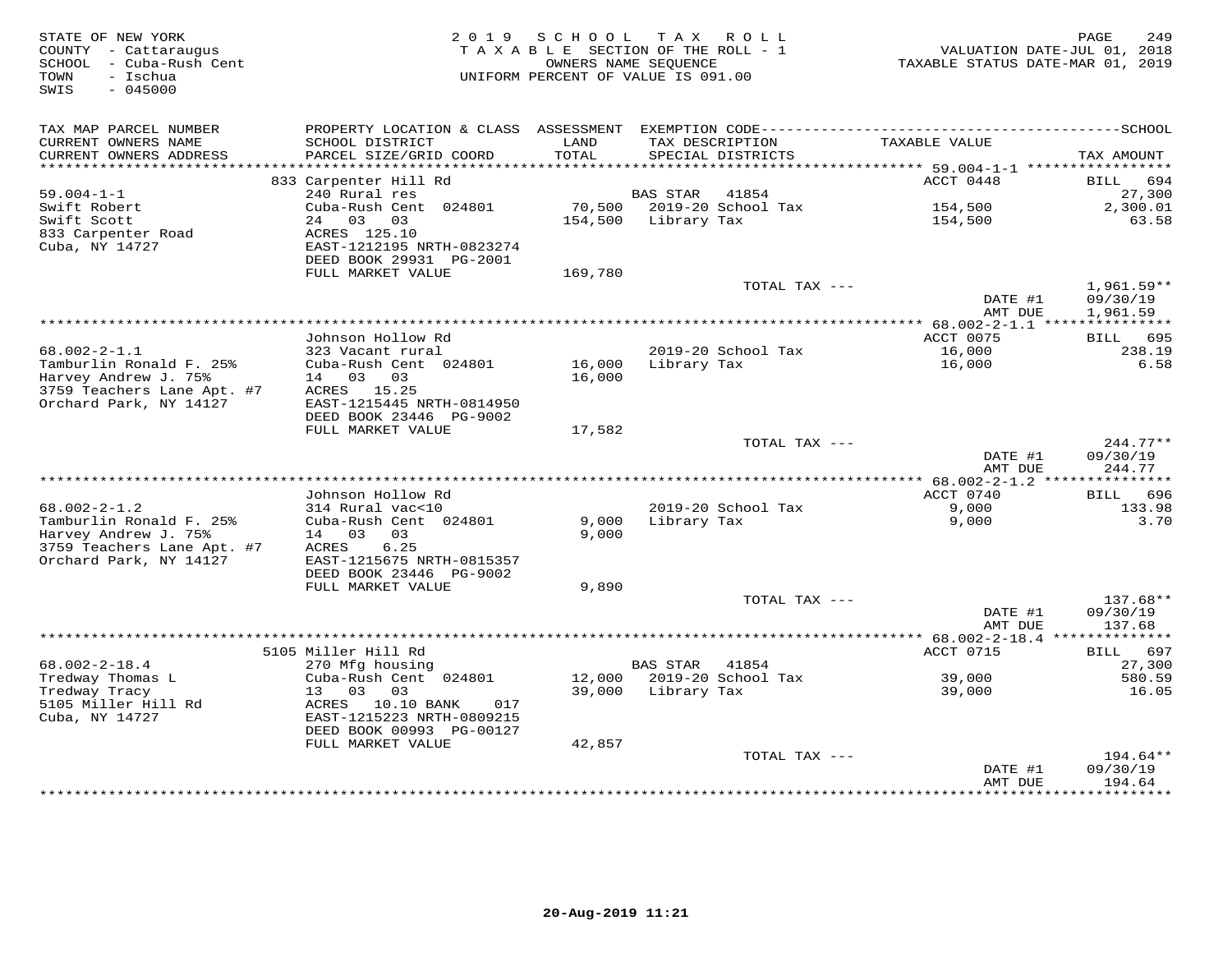| STATE OF NEW YORK<br>COUNTY - Cattaraugus<br>SCHOOL - Cuba-Rush Cent<br>TOWN<br>- Ischua<br>$-045000$<br>SWIS |                                                                                                                                           |                 | 2019 SCHOOL TAX ROLL<br>TAXABLE SECTION OF THE ROLL - 1<br>OWNERS NAME SEQUENCE<br>UNIFORM PERCENT OF VALUE IS 091.00 | VALUATION DATE-JUL 01, 2018<br>TAXABLE STATUS DATE-MAR 01, 2019 | 250<br>PAGE                    |
|---------------------------------------------------------------------------------------------------------------|-------------------------------------------------------------------------------------------------------------------------------------------|-----------------|-----------------------------------------------------------------------------------------------------------------------|-----------------------------------------------------------------|--------------------------------|
| TAX MAP PARCEL NUMBER<br>CURRENT OWNERS NAME<br>CURRENT OWNERS ADDRESS                                        | PROPERTY LOCATION & CLASS ASSESSMENT EXEMPTION CODE-----------------------------------SCHOOL<br>SCHOOL DISTRICT<br>PARCEL SIZE/GRID COORD | LAND<br>TOTAL   | TAX DESCRIPTION<br>SPECIAL DISTRICTS                                                                                  | TAXABLE VALUE                                                   | TAX AMOUNT                     |
| **********************                                                                                        |                                                                                                                                           | ***********     |                                                                                                                       |                                                                 |                                |
| 68.002-2-17<br>Tuttle Stanley A<br>3597 Union Valley Rd<br>Olean, NY 14760                                    | 289 Kinney Hollow Rd<br>270 Mfg housing<br>Cuba-Rush Cent 024801<br>13 03<br>03<br>FRNT 150.00 DPTH 125.00<br>EAST-1216417 NRTH-0808451   | 3,300<br>35,000 | 2019-20 School Tax<br>Library Tax                                                                                     | ACCT 0120<br>35,000<br>35,000                                   | BILL<br>698<br>521.04<br>14.40 |
|                                                                                                               | DEED BOOK 767<br>PG-00221                                                                                                                 |                 |                                                                                                                       |                                                                 |                                |
|                                                                                                               | FULL MARKET VALUE                                                                                                                         | 38,462          | TOTAL TAX ---                                                                                                         | DATE #1                                                         | 535.44**<br>09/30/19           |
|                                                                                                               |                                                                                                                                           |                 |                                                                                                                       | AMT DUE                                                         | 535.44                         |
|                                                                                                               |                                                                                                                                           |                 |                                                                                                                       |                                                                 |                                |
| $68.001 - 1 - 6$                                                                                              | 900 Johnson Hollow Rd                                                                                                                     |                 |                                                                                                                       | ACCT 0458                                                       | BILL 699                       |
| Vaeth, Richard B. and Marlene Cuba-Rush Cent 024801                                                           | 270 Mfg housing                                                                                                                           | 52,800          | 2019-20 School Tax<br>Library Tax                                                                                     | 62,350<br>62,350                                                | 928.19<br>25.66                |
| 5615 Lette Rd                                                                                                 | 36 03 03                                                                                                                                  | 62,350          |                                                                                                                       |                                                                 |                                |
| Lockport, NY 14094                                                                                            | ACRES 74.94                                                                                                                               |                 |                                                                                                                       |                                                                 |                                |
|                                                                                                               | EAST-1208661 NRTH-0811339                                                                                                                 |                 |                                                                                                                       |                                                                 |                                |
|                                                                                                               | DEED BOOK 21579 PG-5001                                                                                                                   |                 |                                                                                                                       |                                                                 |                                |
|                                                                                                               | FULL MARKET VALUE                                                                                                                         | 68,516          | TOTAL TAX ---                                                                                                         |                                                                 | 953.85**                       |
|                                                                                                               |                                                                                                                                           |                 |                                                                                                                       | DATE #1                                                         | 09/30/19                       |
|                                                                                                               |                                                                                                                                           |                 |                                                                                                                       | AMT DUE                                                         | 953.85                         |
|                                                                                                               |                                                                                                                                           |                 |                                                                                                                       |                                                                 |                                |
|                                                                                                               | 5232 Burt Rd                                                                                                                              |                 |                                                                                                                       | ACCT 0884                                                       | BILL 700                       |
| $68.002 - 2 - 24.9$<br>VAN DE WALL JAMES                                                                      | 210 1 Family Res<br>Cuba-Rush Cent 024801                                                                                                 | 18,000          | 2019-20 School Tax<br>Library Tax                                                                                     | 300,400<br>300,400                                              | 4,472.00<br>123.62             |
| VAN DE WALL LORI                                                                                              | $13, 14$ 3 3                                                                                                                              | 300,400         |                                                                                                                       |                                                                 |                                |
| 5232 BURT ROAD                                                                                                | ACRES 10.05                                                                                                                               |                 |                                                                                                                       |                                                                 |                                |
| ISCHUA, NY 14727                                                                                              | EAST-1218520 NRTH-0811028                                                                                                                 |                 |                                                                                                                       |                                                                 |                                |
|                                                                                                               | DEED BOOK 28178 PG-6001                                                                                                                   |                 |                                                                                                                       |                                                                 |                                |
|                                                                                                               | FULL MARKET VALUE                                                                                                                         | 330,110         | TOTAL TAX ---                                                                                                         |                                                                 | $4,595.62**$                   |
|                                                                                                               |                                                                                                                                           |                 |                                                                                                                       | DATE #1                                                         | 09/30/19                       |
|                                                                                                               |                                                                                                                                           |                 |                                                                                                                       | AMT DUE                                                         | 4,595.62                       |
|                                                                                                               |                                                                                                                                           |                 |                                                                                                                       |                                                                 |                                |
|                                                                                                               | 5340 Miller Hill Rd                                                                                                                       |                 |                                                                                                                       | ACCT 0950                                                       | BILL 701                       |
| $68.002 - 1 - 6.3$<br>Van Schaick Robert                                                                      | 270 Mfg housing<br>Cuba-Rush Cent 024801                                                                                                  |                 | BAS STAR 41854<br>8,700 2019-20 School Tax                                                                            | 13,000                                                          | 13,000<br>193.53               |
| Van Schaick Kathryn                                                                                           | 22 03 03                                                                                                                                  |                 | 13,000 Library Tax                                                                                                    | 13,000                                                          | 5.35                           |
| 5340 Miller Hill Rd                                                                                           | FRNT 275.00 DPTH                                                                                                                          |                 |                                                                                                                       |                                                                 |                                |
| Cuba, NY 14727                                                                                                | ACRES<br>5.60                                                                                                                             |                 |                                                                                                                       |                                                                 |                                |
|                                                                                                               | EAST-1214397 NRTH-0813980                                                                                                                 |                 |                                                                                                                       |                                                                 |                                |
|                                                                                                               | DEED BOOK 12183 PG-4002<br>FULL MARKET VALUE                                                                                              | 14,286          |                                                                                                                       |                                                                 |                                |
|                                                                                                               |                                                                                                                                           |                 | TOTAL TAX ---                                                                                                         |                                                                 | $5.35**$                       |
|                                                                                                               |                                                                                                                                           |                 |                                                                                                                       | DATE #1                                                         | 09/30/19                       |
|                                                                                                               |                                                                                                                                           |                 |                                                                                                                       | AMT DUE                                                         | 5.35                           |
|                                                                                                               |                                                                                                                                           |                 |                                                                                                                       | **************                                                  | * * * * * * *                  |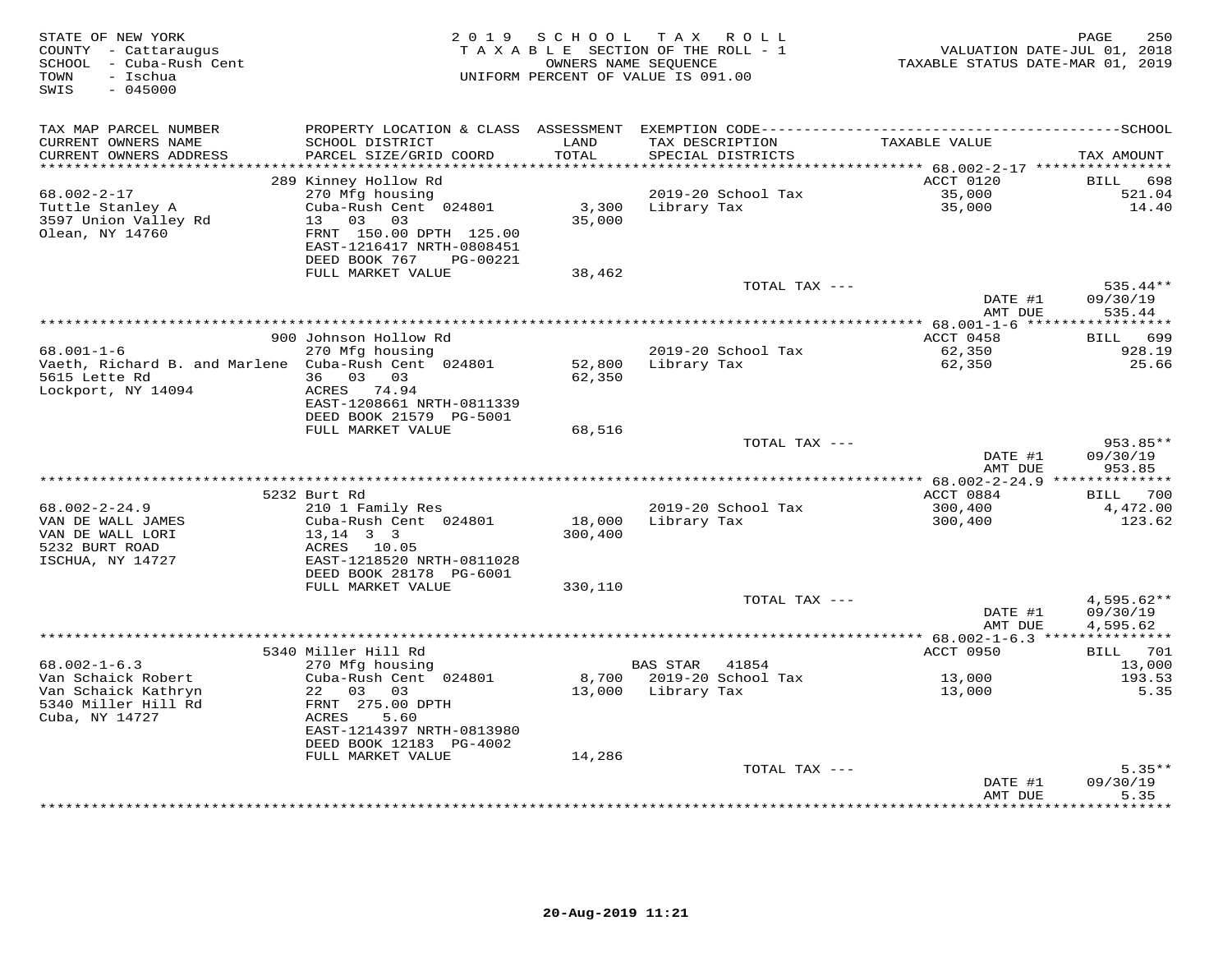| STATE OF NEW YORK<br>COUNTY - Cattaraugus<br>SCHOOL - Cuba-Rush Cent<br>TOWN - Ischua<br>TOWN<br>- Ischua<br>$-045000$<br>SWIS |                                                                                                                                                                                               |               | 2019 SCHOOL TAX ROLL<br>TAXABLE SECTION OF THE ROLL - 1<br>OWNERS NAME SEQUENCE<br>UNIFORM PERCENT OF VALUE IS 091.00 | 1.52<br>VALUATION DATE-JUL 01, 2018<br>TAXABLE STATUS DATE-MAR 01, 2019 | PAGE<br>251                          |
|--------------------------------------------------------------------------------------------------------------------------------|-----------------------------------------------------------------------------------------------------------------------------------------------------------------------------------------------|---------------|-----------------------------------------------------------------------------------------------------------------------|-------------------------------------------------------------------------|--------------------------------------|
| TAX MAP PARCEL NUMBER<br>CURRENT OWNERS NAME<br>CURRENT OWNERS ADDRESS                                                         | SCHOOL DISTRICT<br>PARCEL SIZE/GRID COORD                                                                                                                                                     | LAND<br>TOTAL | TAX DESCRIPTION<br>SPECIAL DISTRICTS                                                                                  | TAXABLE VALUE                                                           | TAX AMOUNT                           |
|                                                                                                                                |                                                                                                                                                                                               |               |                                                                                                                       |                                                                         |                                      |
|                                                                                                                                | Johnson Hollow Rd                                                                                                                                                                             |               |                                                                                                                       | ACCT 0163                                                               | BILL 702                             |
| $68.002 - 2 - 2.1$                                                                                                             |                                                                                                                                                                                               |               |                                                                                                                       |                                                                         | 34,500                               |
| Van Schaick Theodore D<br>475 Johnson Hollow Rd<br>Cuba, NY 14727                                                              | 240 Rural res<br>Cuba-Rush Cent 024801<br>18,900 2019-20 School Tax<br>14 03 03 34,500 Library Tax<br>FRNT 564.00 DPTH<br>ACRES 19.48<br>EAST-1216052 NRTH-0814920<br>DEED BOOK 12183 PG-4004 |               |                                                                                                                       | 34,500<br>34,500                                                        | 513.60<br>14.20                      |
|                                                                                                                                | FULL MARKET VALUE                                                                                                                                                                             | 37,912        |                                                                                                                       |                                                                         |                                      |
|                                                                                                                                |                                                                                                                                                                                               |               | TOTAL TAX ---                                                                                                         | DATE #1                                                                 | $14.20**$<br>09/30/19                |
|                                                                                                                                |                                                                                                                                                                                               |               |                                                                                                                       | AMT DUE                                                                 | 14.20                                |
|                                                                                                                                | Union Valley Rd                                                                                                                                                                               |               |                                                                                                                       | ACCT 0877                                                               | BILL 703                             |
| $59.004 - 1 - 7.3$                                                                                                             | 260 Seasonal res                                                                                                                                                                              |               | 2019-20 School Tax                                                                                                    | $20,400$<br>$20,400$                                                    | 303.69                               |
| Vanmort Lawrence<br>Vanmort Wendy<br>5729 Union Vly<br>Cuba, NY 14737                                                          | Cuba-Rush Cent 024801<br>ACRES 11.55<br>EAST-1211188 NRTH-0817297<br>DEED BOOK 1007 PG-58                                                                                                     | 20,400        | 13,100 Library Tax                                                                                                    |                                                                         | 8.39                                 |
|                                                                                                                                | FULL MARKET VALUE                                                                                                                                                                             | 22,418        |                                                                                                                       |                                                                         |                                      |
|                                                                                                                                |                                                                                                                                                                                               |               | TOTAL TAX ---                                                                                                         | DATE #1                                                                 | $312.08**$<br>09/30/19               |
|                                                                                                                                |                                                                                                                                                                                               |               |                                                                                                                       | AMT DUE                                                                 | 312.08                               |
|                                                                                                                                |                                                                                                                                                                                               |               |                                                                                                                       |                                                                         |                                      |
| $59.004 - 1 - 7.1$<br>Washburn Elizabeth M                                                                                     | 5739 Union Valley Rd<br>270 Mfg housing<br>270 Mfg housing<br>270 Mfg housing<br>270 Mfg housing<br>284801<br>26,600 ENH STAR 2501<br>271 Million Cuba-Rush Cent<br>284801                    |               |                                                                                                                       |                                                                         | BILL 704<br>8,800<br>23,200          |
| Appleby Paul D                                                                                                                 | 23  03  03<br>ACRES  1.70                                                                                                                                                                     |               | 32,000 2019-20 School Tax                                                                                             | 23,200                                                                  | 345.37                               |
| 5739 Union Valley Rd<br>Cuba, NY 14727                                                                                         | ACRES 1.70<br>EAST-1210979 NRTH-0817724<br>DEED BOOK 1032    PG-242                                                                                                                           |               | Library Tax                                                                                                           | 23,200                                                                  | 9.55                                 |
|                                                                                                                                | FULL MARKET VALUE                                                                                                                                                                             | 35,165        | TOTAL TAX ---                                                                                                         |                                                                         | $9.55**$                             |
|                                                                                                                                |                                                                                                                                                                                               |               |                                                                                                                       | DATE #1<br>AMT DUE                                                      | 09/30/19<br>9.55                     |
|                                                                                                                                |                                                                                                                                                                                               |               |                                                                                                                       |                                                                         |                                      |
|                                                                                                                                | 221 West Shore Rd                                                                                                                                                                             |               |                                                                                                                       | ACCT 0464                                                               | BILL 705                             |
| $59.004 - 3 - 21. / 12$<br>Weatherell James W Jr                                                                               | 210 1 Family Res<br>Cuba-Rush Cent 024801                                                                                                                                                     |               | 2019-20 School Tax<br>0 Library Tax                                                                                   | 106,000<br>106,000                                                      | 1,578.00<br>43.62                    |
| 614 Hoop St                                                                                                                    | 00 03 03                                                                                                                                                                                      | 106,000       |                                                                                                                       |                                                                         |                                      |
| Olean, NY 14760                                                                                                                | EAST-1221650 NRTH-0813047                                                                                                                                                                     |               |                                                                                                                       |                                                                         |                                      |
|                                                                                                                                | FULL MARKET VALUE                                                                                                                                                                             | 116,484       |                                                                                                                       |                                                                         |                                      |
|                                                                                                                                |                                                                                                                                                                                               |               | TOTAL TAX ---                                                                                                         | DATE #1<br>AMT DUE                                                      | $1,621.62**$<br>09/30/19<br>1,621.62 |
|                                                                                                                                |                                                                                                                                                                                               |               |                                                                                                                       |                                                                         |                                      |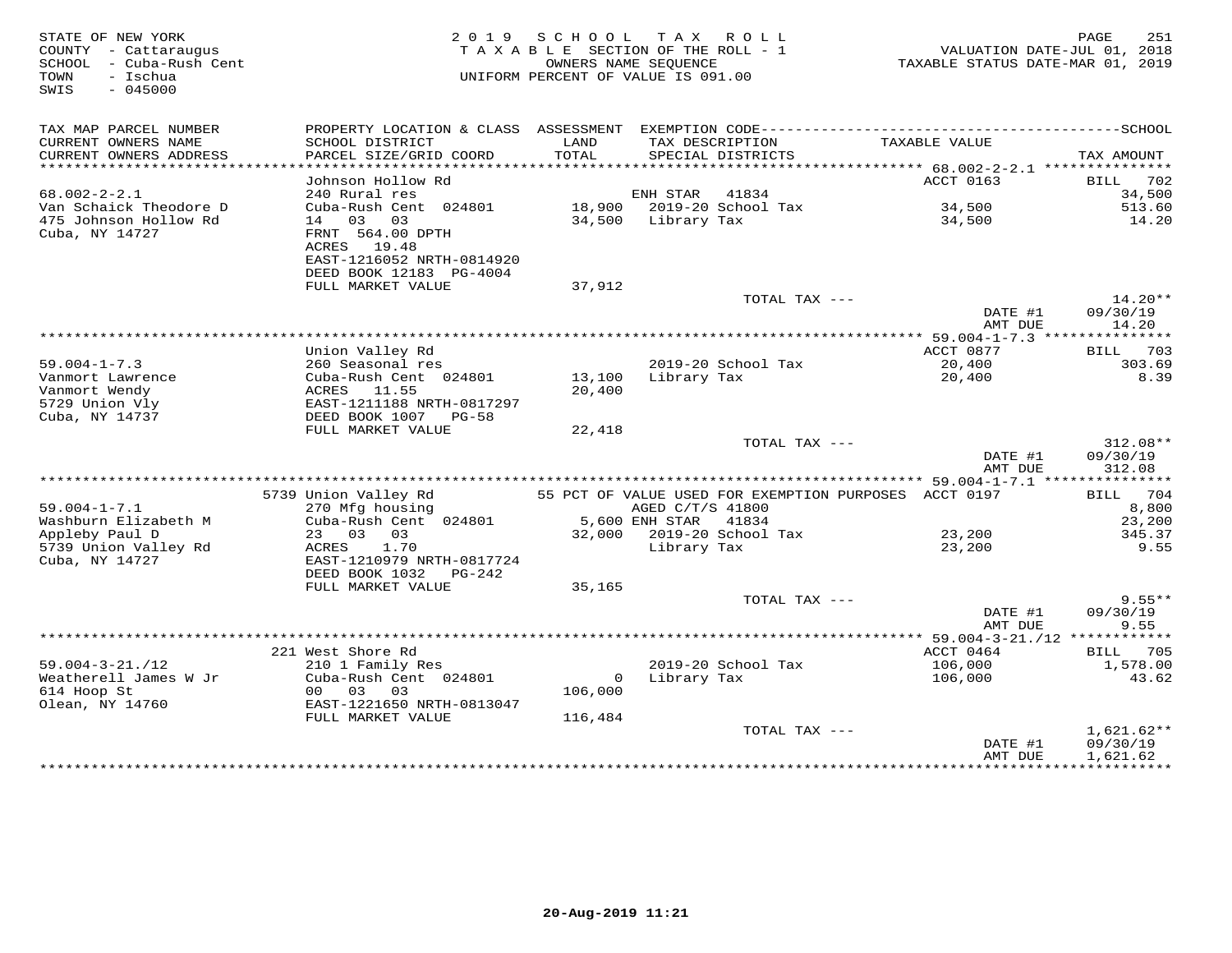| STATE OF NEW YORK<br>COUNTY - Cattaraugus<br>SCHOOL - Cuba-Rush Cent<br>- Ischua<br>TOWN<br>SWIS<br>$-045000$ |                                                                 |                | 2019 SCHOOL TAX ROLL<br>TAXABLE SECTION OF THE ROLL - 1<br>OWNERS NAME SEQUENCE<br>UNIFORM PERCENT OF VALUE IS 091.00 | TAXABLE STATUS DATE-MAR 01, 2019 | PAGE<br>252<br>VALUATION DATE-JUL 01, 2018 |
|---------------------------------------------------------------------------------------------------------------|-----------------------------------------------------------------|----------------|-----------------------------------------------------------------------------------------------------------------------|----------------------------------|--------------------------------------------|
|                                                                                                               |                                                                 |                |                                                                                                                       |                                  |                                            |
| TAX MAP PARCEL NUMBER<br>CURRENT OWNERS NAME                                                                  | SCHOOL DISTRICT                                                 | LAND           | TAX DESCRIPTION                                                                                                       | TAXABLE VALUE                    |                                            |
| CURRENT OWNERS ADDRESS                                                                                        | PARCEL SIZE/GRID COORD                                          | TOTAL          | SPECIAL DISTRICTS                                                                                                     |                                  | TAX AMOUNT                                 |
| **********************                                                                                        | 120 Abbott Rd                                                   |                |                                                                                                                       | ACCT 0930                        | 706<br><b>BILL</b>                         |
| $59.004 - 2 - 12.2$                                                                                           | 210 1 Family Res                                                |                | BAS STAR<br>41854                                                                                                     |                                  | 13,000                                     |
| Weatherly Burton J                                                                                            | Cuba-Rush Cent 024801                                           |                | 3,500 2019-20 School Tax                                                                                              | 13,000                           | 193.53                                     |
| Weatherly Donna                                                                                               | 08 03 03                                                        |                | 13,000 Library Tax                                                                                                    | 13,000                           | 5.35                                       |
| 120 Abbott Rd<br>Cuba, NY 14727                                                                               | split from 2-12 #17<br>FRNT 165.00 DPTH 125.00<br>ACRES<br>0.47 |                |                                                                                                                       |                                  |                                            |
|                                                                                                               | EAST-1220039 NRTH-0822512<br>DEED BOOK 8928<br>PG-5001          |                |                                                                                                                       |                                  |                                            |
|                                                                                                               | FULL MARKET VALUE                                               | 14,286         |                                                                                                                       |                                  |                                            |
|                                                                                                               |                                                                 |                |                                                                                                                       | TOTAL TAX ---                    | $5.35**$                                   |
|                                                                                                               |                                                                 |                |                                                                                                                       | DATE #1                          | 09/30/19                                   |
|                                                                                                               |                                                                 |                |                                                                                                                       | AMT DUE                          | 5.35                                       |
|                                                                                                               | Yankee Rd                                                       |                |                                                                                                                       | ACCT 0466                        | BILL 707                                   |
| $59.003 - 1 - 23$                                                                                             | 314 Rural vac<10                                                |                | 2019-20 School Tax                                                                                                    | 2,400                            | 35.73                                      |
| Weishaar Jack                                                                                                 | Cuba-Rush Cent 024801                                           | 2,400          | Library Tax                                                                                                           | 2,400                            | 0.99                                       |
| Weishaar June                                                                                                 | 32 03<br>03                                                     | 2,400          |                                                                                                                       |                                  |                                            |
| 55821 Elmhurst Rd                                                                                             | FRNT 125.00 DPTH 108.20                                         |                |                                                                                                                       |                                  |                                            |
| Lake View, NY 14085                                                                                           | EAST-1208629 NRTH-0819824                                       |                |                                                                                                                       |                                  |                                            |
|                                                                                                               | FULL MARKET VALUE                                               | 2,637          |                                                                                                                       | TOTAL TAX ---                    | $36.72**$                                  |
|                                                                                                               |                                                                 |                |                                                                                                                       | DATE #1                          | 09/30/19                                   |
|                                                                                                               |                                                                 |                |                                                                                                                       | AMT DUE                          | 36.72                                      |
|                                                                                                               |                                                                 |                |                                                                                                                       | ************* 59.003-1-13.2 ***  | ***********                                |
|                                                                                                               | Yankee Rd (Off)                                                 |                |                                                                                                                       | ACCT 0767                        | BILL 708                                   |
| $59.003 - 1 - 13.2$                                                                                           | 314 Rural vac<10                                                |                | 2019-20 School Tax                                                                                                    | 5,400                            | 80.39                                      |
| Weishaar Jack A<br>55821 Elmhurst Rd                                                                          | Cuba-Rush Cent 024801                                           | 5,400<br>5,400 | Library Tax                                                                                                           | 5,400                            | 2.22                                       |
| Lake View, NY 14085                                                                                           | 32 03<br>03<br>FRNT 276.85 DPTH 232.69                          |                |                                                                                                                       |                                  |                                            |
|                                                                                                               | EAST-1208232 NRTH-0821508                                       |                |                                                                                                                       |                                  |                                            |
|                                                                                                               | DEED BOOK 903<br>PG-00718                                       |                |                                                                                                                       |                                  |                                            |
|                                                                                                               | FULL MARKET VALUE                                               | 5,934          |                                                                                                                       |                                  |                                            |
|                                                                                                               |                                                                 |                |                                                                                                                       | TOTAL TAX ---                    | $82.61**$                                  |
|                                                                                                               |                                                                 |                |                                                                                                                       | DATE #1                          | 09/30/19                                   |
|                                                                                                               |                                                                 |                |                                                                                                                       | AMT DUE                          | 82.61                                      |
|                                                                                                               | Yankee Rd (Off)                                                 |                |                                                                                                                       | ACCT 0418                        | BILL 709                                   |
| $59.003 - 1 - 14$                                                                                             | 260 Seasonal res                                                |                | 2019-20 School Tax                                                                                                    | 61,500                           | 915.54                                     |
| Weishaar Jack A                                                                                               | Cuba-Rush Cent 024801                                           | 8,200          | Library Tax                                                                                                           | 61,500                           | 25.31                                      |
| Weishaar June F                                                                                               | 32 03<br>03                                                     | 61,500         |                                                                                                                       |                                  |                                            |
| 55821 Elmhurst Rd                                                                                             | 4.94<br>ACRES                                                   |                |                                                                                                                       |                                  |                                            |
| Lake View, NY 14085                                                                                           | EAST-1208380 NRTH-0821755                                       |                |                                                                                                                       |                                  |                                            |
|                                                                                                               | DEED BOOK 856<br>PG-00673<br>FULL MARKET VALUE                  | 67,582         |                                                                                                                       |                                  |                                            |
|                                                                                                               |                                                                 |                |                                                                                                                       | TOTAL TAX ---                    | 940.85**                                   |
|                                                                                                               |                                                                 |                |                                                                                                                       | DATE #1                          | 09/30/19                                   |
|                                                                                                               |                                                                 |                |                                                                                                                       | AMT DUE                          | 940.85                                     |
|                                                                                                               |                                                                 |                |                                                                                                                       | *************                    | * * * * * * * * * ·                        |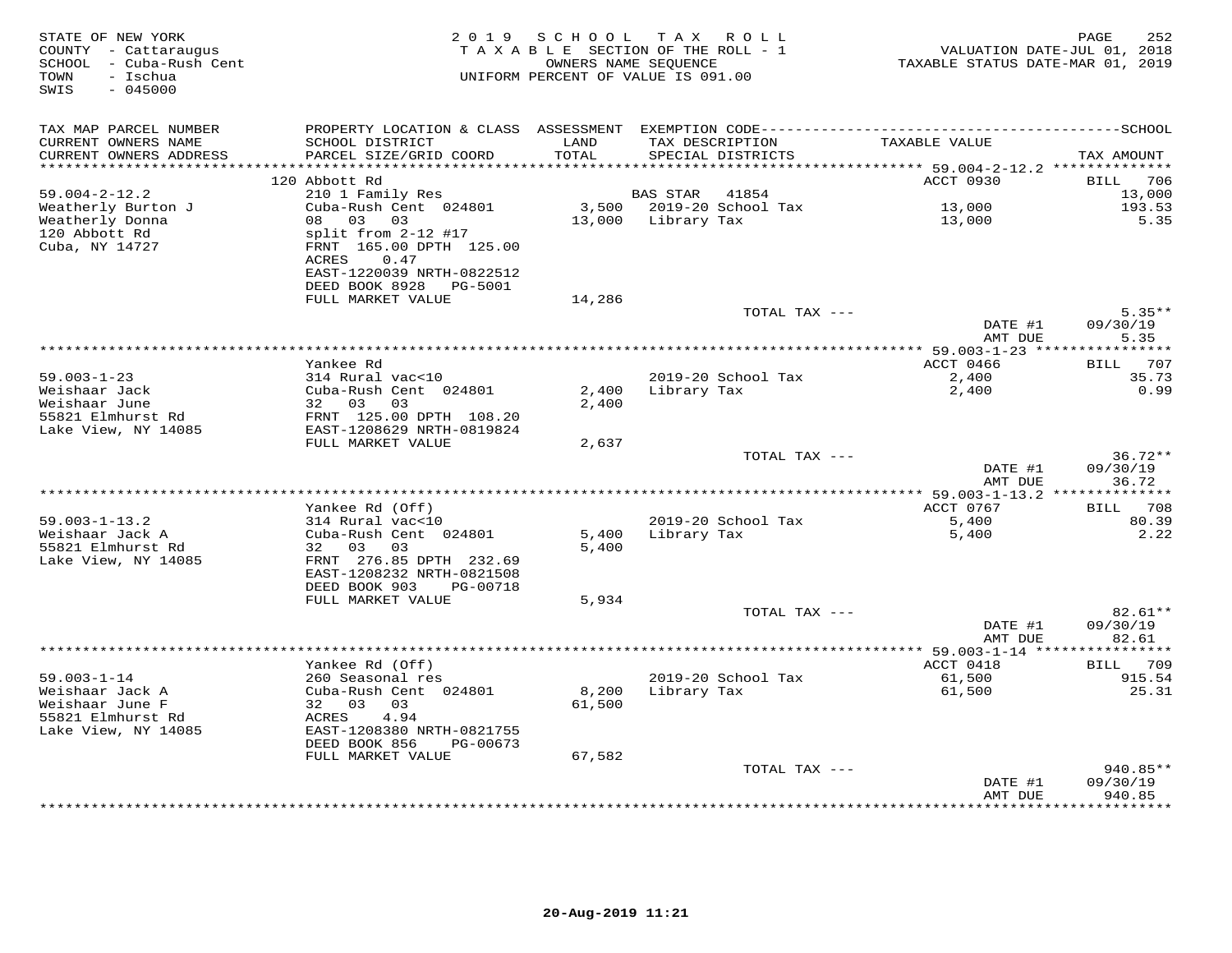| STATE OF NEW YORK<br>COUNTY - Cattaraugus<br>SCHOOL - Cuba-Rush Cent<br>- Ischua<br>TOWN<br>SWIS<br>$-045000$ | 2 0 1 9                                               | SCHOOL        | T A X<br>R O L L<br>TAXABLE SECTION OF THE ROLL - 1<br>OWNERS NAME SEQUENCE<br>UNIFORM PERCENT OF VALUE IS 091.00 | TAXABLE STATUS DATE-MAR 01, 2019      | 253<br>PAGE<br>VALUATION DATE-JUL 01, 2018 |
|---------------------------------------------------------------------------------------------------------------|-------------------------------------------------------|---------------|-------------------------------------------------------------------------------------------------------------------|---------------------------------------|--------------------------------------------|
| TAX MAP PARCEL NUMBER                                                                                         | PROPERTY LOCATION & CLASS ASSESSMENT                  |               |                                                                                                                   |                                       |                                            |
| CURRENT OWNERS NAME<br>CURRENT OWNERS ADDRESS                                                                 | SCHOOL DISTRICT<br>PARCEL SIZE/GRID COORD             | LAND<br>TOTAL | TAX DESCRIPTION<br>SPECIAL DISTRICTS                                                                              | TAXABLE VALUE                         | TAX AMOUNT                                 |
| **********************                                                                                        |                                                       | ************  | ********************************** 59.003-1-15.2 **************                                                   |                                       |                                            |
| $59.003 - 1 - 15.2$                                                                                           | Yankee Rd (Off)<br>312 Vac w/imprv                    |               | 2019-20 School Tax                                                                                                | ACCT 0755<br>6,400                    | 710<br>BILL<br>95.28                       |
| Weishaar Wayne                                                                                                | Cuba-Rush Cent 024801                                 | 5,400         | Library Tax                                                                                                       | 6,400                                 | 2.63                                       |
| 5771 Appollo Dr                                                                                               | 32 03 03                                              | 6,400         |                                                                                                                   |                                       |                                            |
| Lakeview, NY 14085                                                                                            | <b>ACRES</b><br>1.55                                  |               |                                                                                                                   |                                       |                                            |
|                                                                                                               | EAST-1208589 NRTH-0821691                             |               |                                                                                                                   |                                       |                                            |
|                                                                                                               | DEED BOOK 894<br>PG-00411                             |               |                                                                                                                   |                                       |                                            |
|                                                                                                               | FULL MARKET VALUE                                     | 7,033         |                                                                                                                   |                                       |                                            |
|                                                                                                               |                                                       |               | TOTAL TAX ---                                                                                                     |                                       | $97.91**$                                  |
|                                                                                                               |                                                       |               |                                                                                                                   | DATE #1<br>AMT DUE                    | 09/30/19<br>97.91                          |
|                                                                                                               |                                                       |               |                                                                                                                   |                                       |                                            |
|                                                                                                               | Kinney Hollow Rd                                      |               |                                                                                                                   | ACCT 0273                             | <b>BILL</b> 711                            |
| $68.001 - 1 - 7.2$                                                                                            | 312 Vac w/imprv                                       |               | 2019-20 School Tax                                                                                                | 11,000                                | 163.76                                     |
| Wetzler Charles J                                                                                             | Cuba-Rush Cent 024801                                 | 5,700         | Library Tax                                                                                                       | 11,000                                | 4.53                                       |
| Wetzler Linda                                                                                                 | 29/30<br>$0.3$ 0.3                                    | 11,000        |                                                                                                                   |                                       |                                            |
| 43 Audet Dr                                                                                                   | ACRES<br>1.84                                         |               |                                                                                                                   |                                       |                                            |
| Cheektowaga, NY 14227                                                                                         | EAST-1210726 NRTH-0812033<br>DEED BOOK 00944 PG-00416 |               |                                                                                                                   |                                       |                                            |
|                                                                                                               | FULL MARKET VALUE                                     | 12,088        | TOTAL TAX ---                                                                                                     |                                       | $168.29**$                                 |
|                                                                                                               |                                                       |               |                                                                                                                   | DATE #1                               | 09/30/19                                   |
|                                                                                                               |                                                       |               |                                                                                                                   | AMT DUE                               | 168.29                                     |
| *********************                                                                                         |                                                       |               |                                                                                                                   |                                       |                                            |
|                                                                                                               | 5285 Miller Hill Rd                                   |               |                                                                                                                   | ACCT 0431                             | 712<br>BILL                                |
| $68.002 - 1 - 15.1$                                                                                           | 240 Rural res                                         |               | <b>BAS STAR</b><br>41854                                                                                          |                                       | 27,300                                     |
| Wetzler Timothy M                                                                                             | Cuba-Rush Cent 024801                                 | 23,800        | 2019-20 School Tax                                                                                                | 42,000                                | 625.25                                     |
| 5285 Miller Hill Rd                                                                                           | 22<br>03 03<br>ACRES                                  | 42,000        | Library Tax                                                                                                       | 42,000                                | 17.28                                      |
| Cuba, NY 14727                                                                                                | 30.80<br>EAST-1212721 NRTH-0812961                    |               |                                                                                                                   |                                       |                                            |
|                                                                                                               | DEED BOOK 857<br>PG-00141                             |               |                                                                                                                   |                                       |                                            |
|                                                                                                               | FULL MARKET VALUE                                     | 46,154        |                                                                                                                   |                                       |                                            |
|                                                                                                               |                                                       |               | TOTAL TAX ---                                                                                                     |                                       | $240.53**$                                 |
|                                                                                                               |                                                       |               |                                                                                                                   | DATE #1                               | 09/30/19                                   |
|                                                                                                               |                                                       |               |                                                                                                                   | AMT DUE                               | 240.53                                     |
|                                                                                                               |                                                       |               |                                                                                                                   | ******** 59.003-1-21.1 ************** |                                            |
| $59.003 - 1 - 21.1$                                                                                           | Union Valley Rd<br>260 Seasonal res                   |               | 2019-20 School Tax                                                                                                | ACCT 0479<br>44,800                   | BILL 713<br>666.93                         |
| Whitetail Hardwoods, LLC                                                                                      | Cuba-Rush Cent 024801                                 | 35,500        | Library Tax                                                                                                       | 44,800                                | 18.44                                      |
| 881 Sunnyside Road                                                                                            | 03<br>03<br>31                                        | 44,800        |                                                                                                                   |                                       |                                            |
| Shinglehouse, PA 16748                                                                                        | FRNT 640.00 DPTH                                      |               |                                                                                                                   |                                       |                                            |
|                                                                                                               | ACRES 52.55                                           |               |                                                                                                                   |                                       |                                            |
| PRIOR OWNER ON 3/01/2019                                                                                      | EAST-1210129 NRTH-0817154                             |               |                                                                                                                   |                                       |                                            |
| KJL Holdings, LLC                                                                                             | DEED BOOK 20190 PG-5015                               |               |                                                                                                                   |                                       |                                            |
|                                                                                                               | FULL MARKET VALUE                                     | 49,231        |                                                                                                                   |                                       |                                            |
|                                                                                                               |                                                       |               | TOTAL TAX ---                                                                                                     | DATE #1                               | 685.37**<br>09/30/19                       |
|                                                                                                               |                                                       |               |                                                                                                                   | AMT DUE                               | 685.37                                     |
|                                                                                                               |                                                       |               |                                                                                                                   |                                       | * * * * * * *                              |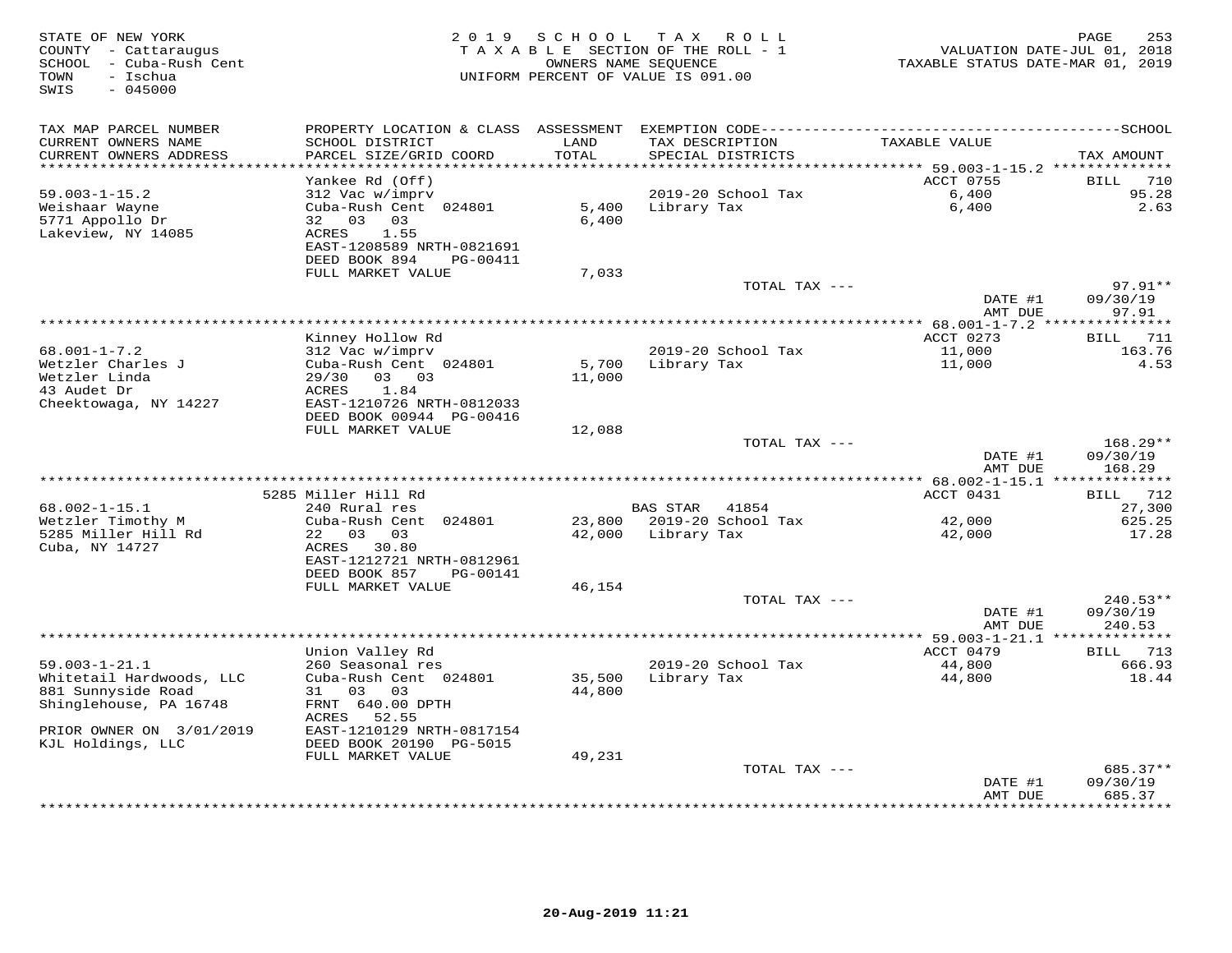| STATE OF NEW YORK<br>COUNTY - Cattaraugus<br>SCHOOL - Cuba-Rush Cent<br>TOWN<br>- Ischua<br>$-045000$<br>SWIS |                                                        |               | 2019 SCHOOL TAX ROLL<br>TAXABLE SECTION OF THE ROLL - 1<br>OWNERS NAME SEQUENCE<br>UNIFORM PERCENT OF VALUE IS 091.00 | VALUATION DATE-JUL 01, 2018<br>TAXABLE STATUS DATE-MAR 01, 2019 | PAGE<br>254           |
|---------------------------------------------------------------------------------------------------------------|--------------------------------------------------------|---------------|-----------------------------------------------------------------------------------------------------------------------|-----------------------------------------------------------------|-----------------------|
| TAX MAP PARCEL NUMBER                                                                                         |                                                        |               |                                                                                                                       |                                                                 |                       |
| CURRENT OWNERS NAME<br>CURRENT OWNERS ADDRESS<br>******************************                               | SCHOOL DISTRICT<br>PARCEL SIZE/GRID COORD              | LAND<br>TOTAL | TAX DESCRIPTION<br>SPECIAL DISTRICTS                                                                                  | TAXABLE VALUE                                                   | TAX AMOUNT            |
|                                                                                                               | Union Valley Rd/yankee                                 |               |                                                                                                                       | ACCT 0826                                                       | BILL 714              |
| $59.003 - 1 - 21.2$                                                                                           | 910 Priv forest                                        |               | 2019-20 School Tax                                                                                                    | 2,500                                                           | 37.22                 |
| Whitetail Hardwoods, LLC                                                                                      | Cuba-Rush Cent 024801                                  |               | 2,500 Library Tax                                                                                                     | 2,500                                                           | 1.03                  |
| 881 Sunnyside Road                                                                                            | 31 03 03                                               | 2,500         |                                                                                                                       |                                                                 |                       |
| Shinglehouse, PA 16748                                                                                        | Ff 2050' Union Valley                                  |               |                                                                                                                       |                                                                 |                       |
| PRIOR OWNER ON 3/01/2019                                                                                      | ACRES<br>5.05<br>EAST-1209772 NRTH-0818452             |               |                                                                                                                       |                                                                 |                       |
| KJL Holdings, LLC                                                                                             | DEED BOOK 20190 PG-5015                                |               |                                                                                                                       |                                                                 |                       |
|                                                                                                               | FULL MARKET VALUE                                      | 2,747         |                                                                                                                       |                                                                 |                       |
|                                                                                                               |                                                        |               | TOTAL TAX ---                                                                                                         | DATE #1                                                         | $38.25**$<br>09/30/19 |
|                                                                                                               |                                                        |               |                                                                                                                       | AMT DUE                                                         | 38.25                 |
|                                                                                                               |                                                        |               |                                                                                                                       |                                                                 |                       |
|                                                                                                               | Union Valley Rd/yankee                                 |               |                                                                                                                       | ACCT 0826                                                       | BILL 715              |
| $59.003 - 1 - 21.3$                                                                                           | 910 Priv forest                                        |               | 2019-20 School Tax                                                                                                    | 189,500                                                         | 2,821.05              |
| Whitetail Hardwoods, LLC                                                                                      | Cuba-Rush Cent 024801                                  |               | 189,500 Library Tax                                                                                                   | 189,500                                                         | 77.98                 |
| 881 Sunnyside Road                                                                                            | 31 03 03                                               | 189,500       |                                                                                                                       |                                                                 |                       |
| Shinglehouse, PA 16748                                                                                        | ACRES 365.85<br>EAST-1207746 NRTH-0815891              |               |                                                                                                                       |                                                                 |                       |
| PRIOR OWNER ON 3/01/2019                                                                                      | DEED BOOK 20190 PG-5015                                |               |                                                                                                                       |                                                                 |                       |
| KJL Holdings, LLC                                                                                             | FULL MARKET VALUE                                      | 208,242       |                                                                                                                       |                                                                 |                       |
|                                                                                                               |                                                        |               | TOTAL TAX ---                                                                                                         |                                                                 | $2,899.03**$          |
|                                                                                                               |                                                        |               |                                                                                                                       | DATE #1                                                         | 09/30/19              |
|                                                                                                               |                                                        |               |                                                                                                                       | AMT DUE                                                         | 2,899.03              |
|                                                                                                               | Abbott Rd                                              |               |                                                                                                                       | ACCT 0263                                                       | BILL 716              |
| $59.004 - 2 - 18$                                                                                             | 323 Vacant rural                                       |               | 2019-20 School Tax                                                                                                    | 34,600                                                          | 515.08                |
| Whitford Karen                                                                                                | Cuba-Rush Cent 024801                                  | 34,600        | Library Tax                                                                                                           | 34,600                                                          | 14.24                 |
| 363 North Shore Rd                                                                                            | 08 03 03                                               | 34,600        |                                                                                                                       |                                                                 |                       |
| Cuba, NY 14727                                                                                                | split to cty for highway                               |               |                                                                                                                       |                                                                 |                       |
|                                                                                                               | 1221986/823153<br>ACRES 42.76                          |               |                                                                                                                       |                                                                 |                       |
|                                                                                                               | EAST-1221932 NRTH-0823163                              |               |                                                                                                                       |                                                                 |                       |
|                                                                                                               | DEED BOOK 5106 PG-7003                                 |               |                                                                                                                       |                                                                 |                       |
|                                                                                                               | FULL MARKET VALUE                                      | 38,022        |                                                                                                                       |                                                                 |                       |
|                                                                                                               |                                                        |               | TOTAL TAX ---                                                                                                         |                                                                 | 529.32**              |
|                                                                                                               |                                                        |               |                                                                                                                       | DATE #1                                                         | 09/30/19              |
|                                                                                                               |                                                        |               |                                                                                                                       | AMT DUE                                                         | 529.32                |
|                                                                                                               | Burt Hill Rd &Nys Rte 446                              |               |                                                                                                                       | ACCT 0615                                                       | BILL 717              |
| $68.002 - 2 - 14.3$                                                                                           | 323 Vacant rural                                       |               | 2019-20 School Tax                                                                                                    | 17,600                                                          | 262.01                |
| Wise Stephen W                                                                                                | Cuba-Rush Cent 024801                                  | 17,600        | Library Tax                                                                                                           | 17,600                                                          | 7.24                  |
| Wise Cynthia L                                                                                                | 05/13 03 03                                            | 17,600        |                                                                                                                       |                                                                 |                       |
| 68 Spring St                                                                                                  | ACRES 17.65                                            |               |                                                                                                                       |                                                                 |                       |
| Cuba, NY 14727-1248                                                                                           | EAST-1218400 NRTH-0808452<br>DEED BOOK 811<br>PG-00486 |               |                                                                                                                       |                                                                 |                       |
|                                                                                                               | FULL MARKET VALUE                                      | 19,341        |                                                                                                                       |                                                                 |                       |
|                                                                                                               |                                                        |               | TOTAL TAX ---                                                                                                         |                                                                 | $269.25**$            |
|                                                                                                               |                                                        |               |                                                                                                                       | DATE #1                                                         | 09/30/19              |
|                                                                                                               |                                                        |               |                                                                                                                       | AMT DUE                                                         | 269.25                |
|                                                                                                               |                                                        |               |                                                                                                                       |                                                                 | * * * * * * * * *     |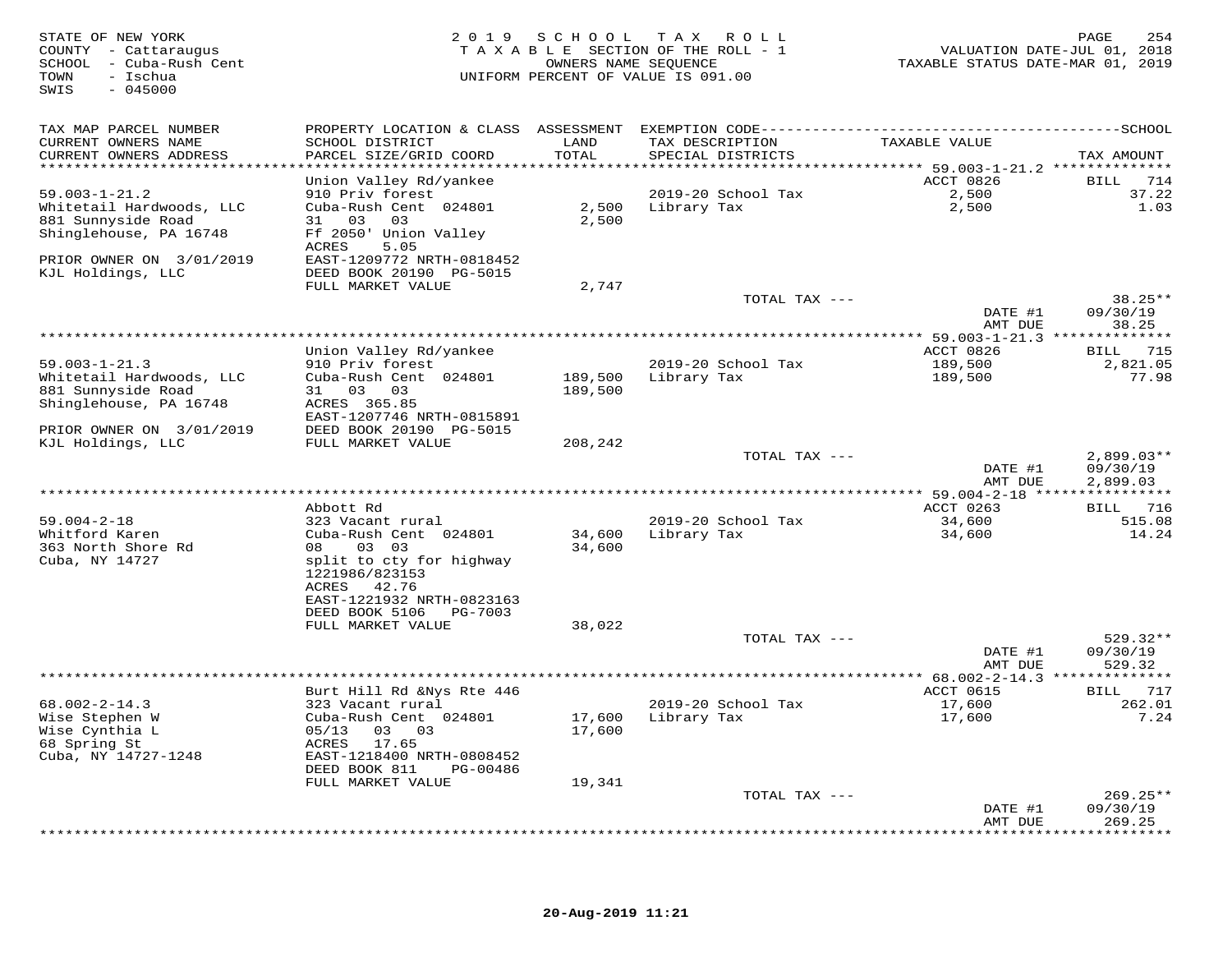| STATE OF NEW YORK<br>COUNTY - Cattaraugus<br>- Cuba-Rush Cent<br>SCHOOL<br>- Ischua<br>TOWN<br>SWIS<br>$-045000$ | 2 0 1 9                                                | SCHOOL<br>OWNERS NAME SEQUENCE | T A X<br>R O L L<br>TAXABLE SECTION OF THE ROLL - 1<br>UNIFORM PERCENT OF VALUE IS 091.00 | VALUATION DATE-JUL 01, 2018<br>TAXABLE STATUS DATE-MAR 01, 2019 | 255<br>PAGE                     |
|------------------------------------------------------------------------------------------------------------------|--------------------------------------------------------|--------------------------------|-------------------------------------------------------------------------------------------|-----------------------------------------------------------------|---------------------------------|
| TAX MAP PARCEL NUMBER                                                                                            |                                                        |                                |                                                                                           |                                                                 |                                 |
| CURRENT OWNERS NAME<br>CURRENT OWNERS ADDRESS<br>**********************                                          | SCHOOL DISTRICT<br>PARCEL SIZE/GRID COORD              | LAND<br>TOTAL                  | TAX DESCRIPTION<br>SPECIAL DISTRICTS                                                      | TAXABLE VALUE                                                   | TAX AMOUNT                      |
|                                                                                                                  | 764 Johnson Hollow Rd                                  |                                |                                                                                           | ACCT 0547                                                       | <b>BILL</b><br>718              |
| $68.002 - 1 - 1.3$                                                                                               | 210 1 Family Res                                       |                                | ENH STAR<br>41834                                                                         |                                                                 | 62,520                          |
| Witter Thomas A                                                                                                  | Cuba-Rush Cent 024801                                  | 5,100                          | 2019-20 School Tax                                                                        | 72,500                                                          | 1,079.29                        |
| 764 Johnson Hollow Rd                                                                                            | 22 03 03                                               | 72,500                         | Library Tax                                                                               | 72,500                                                          | 29.83                           |
| Cuba, NY 14727                                                                                                   | ACRES<br>1.16<br>EAST-1212374 NRTH-0814723             |                                |                                                                                           |                                                                 |                                 |
|                                                                                                                  | DEED BOOK 00922 PG-00227<br>FULL MARKET VALUE          | 79,670                         |                                                                                           |                                                                 |                                 |
|                                                                                                                  |                                                        |                                | TOTAL TAX ---                                                                             |                                                                 | $213.12**$                      |
|                                                                                                                  |                                                        |                                |                                                                                           | DATE #1<br>AMT DUE                                              | 09/30/19<br>213.12              |
|                                                                                                                  |                                                        |                                | ************                                                                              | $* 68.002 - 1 - 1.1$ ****                                       | ***********                     |
|                                                                                                                  | Johnson Hollow Rd                                      |                                |                                                                                           | ACCT 0198                                                       | 719<br>BILL                     |
| $68.002 - 1 - 1.1$                                                                                               | 312 Vac w/imprv                                        |                                | 2019-20 School Tax                                                                        | 37,300                                                          | 555.28                          |
| Witter Thomas A Jr<br>764 Johnson Hollow Rd                                                                      | Cuba-Rush Cent 024801<br>22 03 03                      | 33,200<br>37,300               | Library Tax                                                                               | 37,300                                                          | 15.35                           |
| Cuba, NY 14727                                                                                                   | ACRES 40.65                                            |                                |                                                                                           |                                                                 |                                 |
|                                                                                                                  | EAST-1212509 NRTH-0815298                              |                                |                                                                                           |                                                                 |                                 |
|                                                                                                                  | DEED BOOK 01003 PG-00004                               |                                |                                                                                           |                                                                 |                                 |
|                                                                                                                  | FULL MARKET VALUE                                      | 40,989                         |                                                                                           |                                                                 |                                 |
|                                                                                                                  |                                                        |                                | TOTAL TAX ---                                                                             |                                                                 | $570.63**$                      |
|                                                                                                                  |                                                        |                                |                                                                                           | DATE #1<br>AMT DUE                                              | 09/30/19<br>570.63              |
|                                                                                                                  |                                                        |                                |                                                                                           |                                                                 |                                 |
|                                                                                                                  | Yankee Hill Rd                                         |                                |                                                                                           | ACCT 0839                                                       | 720<br>BILL                     |
| $59.004 - 2 - 29.3$                                                                                              | 323 Vacant rural                                       |                                | 2019-20 School Tax                                                                        | 28,300                                                          | 421.30                          |
| Wyant Kenneth L                                                                                                  | Cuba-Rush Cent 024801                                  | 28,300                         | Library Tax                                                                               | 28,300                                                          | 11.65                           |
| Wyant Brenda L                                                                                                   | 16 03<br>03                                            | 28,300                         |                                                                                           |                                                                 |                                 |
| 400 Yankee Hill Rd<br>Cuba, NY 14727                                                                             | ACRES 33.15<br>EAST-1215364 NRTH-0821084               |                                |                                                                                           |                                                                 |                                 |
|                                                                                                                  | DEED BOOK 00973 PG-00044                               |                                |                                                                                           |                                                                 |                                 |
|                                                                                                                  | FULL MARKET VALUE                                      | 31,099                         |                                                                                           |                                                                 |                                 |
|                                                                                                                  |                                                        |                                | TOTAL TAX ---                                                                             |                                                                 | $432.95**$                      |
|                                                                                                                  |                                                        |                                |                                                                                           | DATE #1                                                         | 09/30/19                        |
|                                                                                                                  |                                                        |                                |                                                                                           | AMT DUE<br>*********** 59.004-2-36 *****                        | 432.95<br>* * * * * * * * * * * |
|                                                                                                                  | 400 Yankee Rd                                          |                                |                                                                                           | ACCT 0510                                                       | 721<br>BILL                     |
| $59.004 - 2 - 36$                                                                                                | 210 1 Family Res                                       |                                | <b>BAS STAR</b><br>41854                                                                  |                                                                 | 27,300                          |
| Wyant Kenneth L                                                                                                  | Cuba-Rush Cent 024801                                  | 6,800                          | 2019-20 School Tax                                                                        | 101,000                                                         | 1,503.57                        |
| Wyant Brenda L                                                                                                   | 16 03<br>03                                            | 101,000                        | Library Tax                                                                               | 101,000                                                         | 41.56                           |
| Rfd Yankee Rd                                                                                                    | ACRES<br>3.28                                          |                                |                                                                                           |                                                                 |                                 |
| Cuba, NY 14727                                                                                                   | EAST-1215252 NRTH-0820349<br>DEED BOOK 756<br>PG-00507 |                                |                                                                                           |                                                                 |                                 |
|                                                                                                                  | FULL MARKET VALUE                                      | 110,989                        |                                                                                           |                                                                 |                                 |
|                                                                                                                  |                                                        |                                | TOTAL TAX ---                                                                             |                                                                 | $1,143.13**$                    |
|                                                                                                                  |                                                        |                                |                                                                                           | DATE #1                                                         | 09/30/19                        |
|                                                                                                                  |                                                        |                                |                                                                                           | AMT DUE<br>*********                                            | 1,143.13<br>**********          |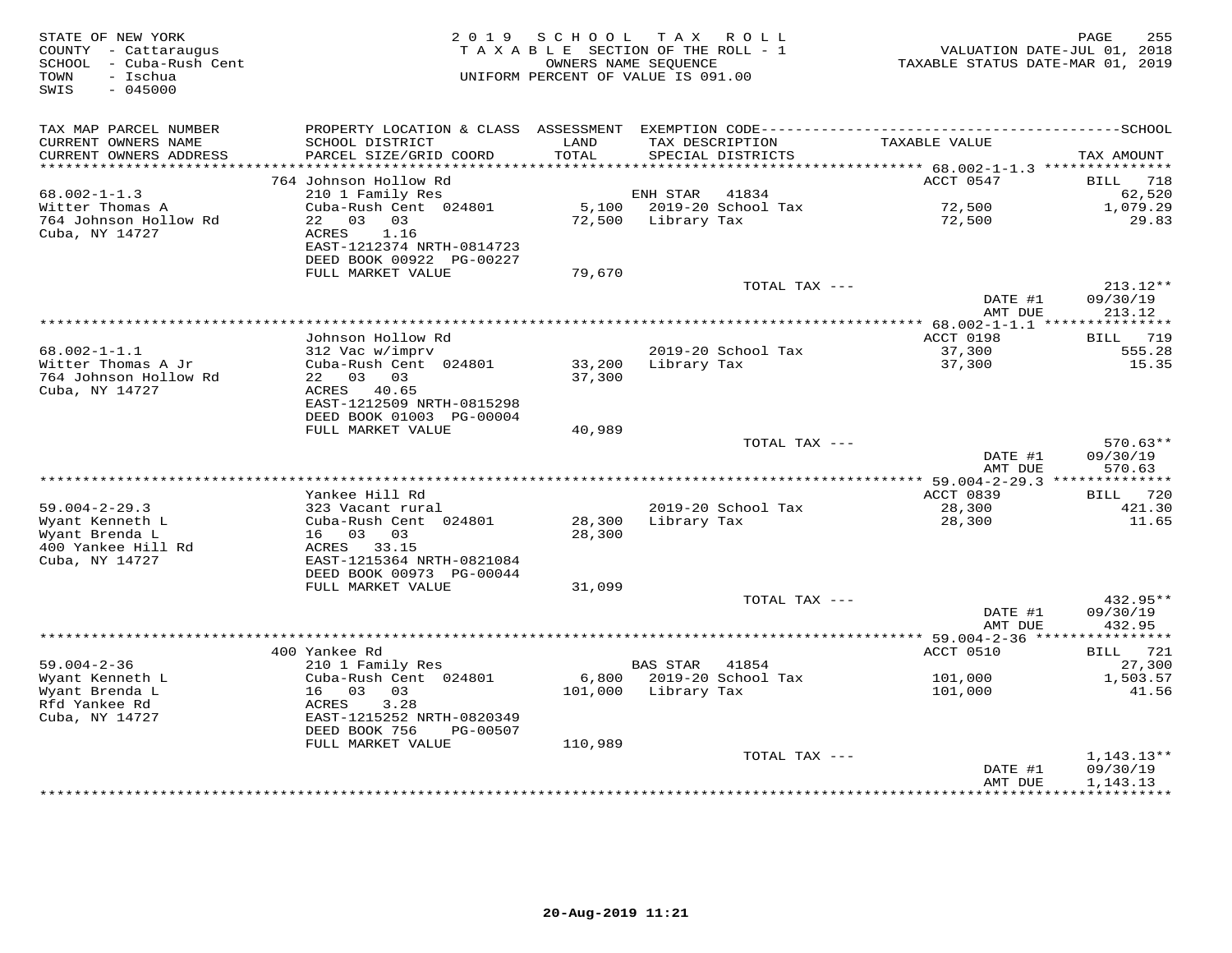| STATE OF NEW YORK<br>COUNTY - Cattaraugus                       | 2019 SCHOOL TAX ROLL<br>T A X A B L E SECTION OF THE ROLL - 1 | 256<br>PAGE<br>VALUATION DATE-JUL 01, 2018                                    |
|-----------------------------------------------------------------|---------------------------------------------------------------|-------------------------------------------------------------------------------|
| SCHOOL - Cuba-Rush Cent<br>TOWN<br>- Ischua<br>SWIS<br>- 045000 | UNIFORM PERCENT OF VALUE IS 091.00                            | TAXABLE STATUS DATE-MAR 01, 2019<br>RPS155/V04/L015<br>CURRENT DATE 8/20/2019 |
|                                                                 | ROLL SUB SECTION- - TOTALS                                    |                                                                               |

|      |                | momn:<br>LUIAI. | mazma           |       | JR E.N        | ,,, <del>,</del> ,,,,,,,<br>™ ⊃<br>⊐ויום ∧נ |     |                    |
|------|----------------|-----------------|-----------------|-------|---------------|---------------------------------------------|-----|--------------------|
| CODE | NAMF<br>. סידי | PARCET          | TVDI<br>- - - - | 7ALUE | T T T<br>ALUr | AMOUNT                                      | ′ △ | <b>TRAV</b><br>∸∽∸ |

#### NO SPECIAL DISTRICTS AT THIS LEVEL

\*\*\* S C H O O L D I S T R I C T S U M M A R Y \*\*\*

| CODE   | DISTRICT NAME                    | TOTAL<br>PARCELS | ASSESSED<br>LAND | ASSESSED<br>TOTAL | <b>EXEMPT</b><br>AMOUNT | TOTAL<br>TAXABLE |            |
|--------|----------------------------------|------------------|------------------|-------------------|-------------------------|------------------|------------|
|        |                                  |                  |                  |                   | STAR AMOUNT             | STAR TAXABLE     | TOTAL TAX  |
|        | Cuba-Rush Cent                   | 212              | 3980,000         | 12929,150         | 291,883                 | 12,637,267       |            |
| 024801 |                                  |                  |                  |                   | 2621,920                | 10,015,347       | 154,297.07 |
|        | SUB-TOTAL                        | 212              | 3980,000         | 12929,150         | 291,883                 | 12,637,267       |            |
|        | $S \cup B - T \cup T A L (CONT)$ |                  |                  |                   | 2621,920                | 10,015,347       | 154,297.07 |
|        | TOTAL                            | 212              | 3980,000         | 12929,150         | 291,883                 | 12,637,267       |            |
|        | T O T A L (CONT)                 |                  |                  |                   | 2621,920                | 10,015,347       | 154,297.07 |

## \*\*\* S Y S T E M C O D E S S U M M A R Y \*\*\*

### NO SYSTEM EXEMPTIONS AT THIS LEVEL

| CODE           | DESCRIPTION                | TOTAL<br>PARCELS | SCHOOL            |
|----------------|----------------------------|------------------|-------------------|
| 41730<br>41800 | AG DISTOUT<br>AGED $C/T/S$ | 4<br>4           | 43,677<br>154,800 |
| 41804          | AGED S                     | 2                | 56,000            |
| 41834          | ENH STAR                   | 27               | 1431,320          |
| 41854          | BAS STAR                   | 45               | 1190,600          |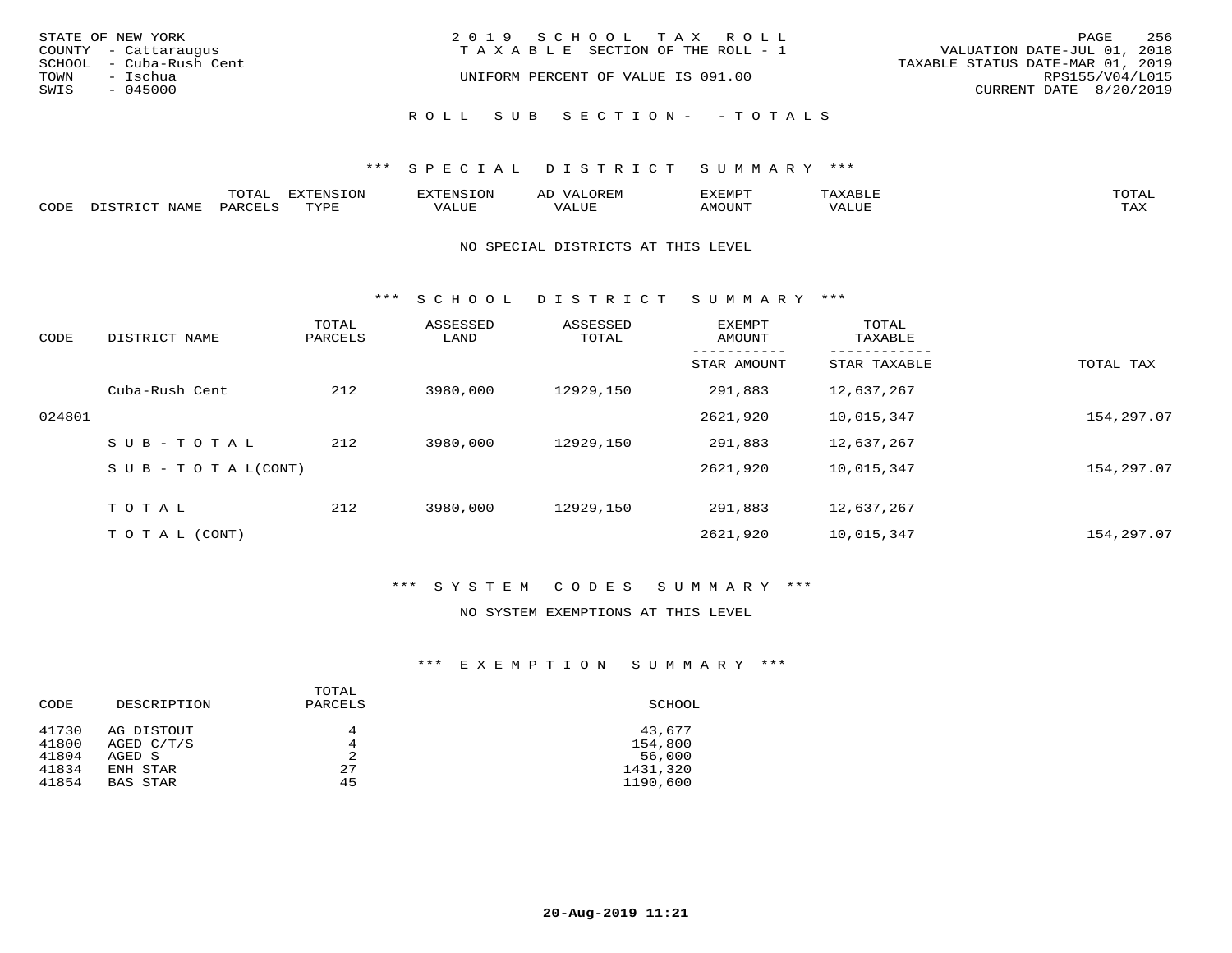|      | STATE OF NEW YORK       | 2019 SCHOOL TAX ROLL               | 257<br>PAGE                      |
|------|-------------------------|------------------------------------|----------------------------------|
|      | COUNTY - Cattaraugus    | TAXABLE SECTION OF THE ROLL - 1    | VALUATION DATE-JUL 01, 2018      |
|      | SCHOOL - Cuba-Rush Cent |                                    | TAXABLE STATUS DATE-MAR 01, 2019 |
| TOWN | – Ischua                | UNIFORM PERCENT OF VALUE IS 091.00 | RPS155/V04/L015                  |
| SWIS | - 045000                |                                    | CURRENT DATE 8/20/2019           |
|      |                         |                                    |                                  |

# ROLL SUB SECTION- - TOTALS

## \*\*\* E X E M P T I O N S U M M A R Y \*\*\*

| CODE  | DESCRIPTION | TOTAL<br>PARCELS | SCHOOL   |
|-------|-------------|------------------|----------|
| 47460 | FOREST/A74  | 2                | 37,406   |
|       | TOTAL       | 85               | 2913,803 |

| ROLL<br>SEC | DESCRIPTION        | TOTAL<br>PARCELS | ASSESSED<br>LAND | ASSESSED<br>TOTAL | <b>EXEMPT</b><br>AMOUNT | TOTAL<br>TAXABLE<br>---------- | TAX  | TOTAL<br>TAX |
|-------------|--------------------|------------------|------------------|-------------------|-------------------------|--------------------------------|------|--------------|
|             |                    |                  |                  |                   | STAR AMOUNT             | STAR TAXABLE                   | RATE |              |
|             | 2019-20 School Tax |                  | 3980,000         | 12929,150         | 291,883<br>2621,920     | 12,637,267<br>10,015,347       |      | 149,096.70   |
|             | Library Tax        |                  | 3980,000         | 12929,150         | 291,883                 | 12,637,267                     |      |              |
|             | SPEC DIST TAXES    |                  |                  |                   |                         | 12,637,267                     |      | 5,200.37     |
|             | TAXABLE            | 212              |                  |                   |                         |                                |      | 154,297.07   |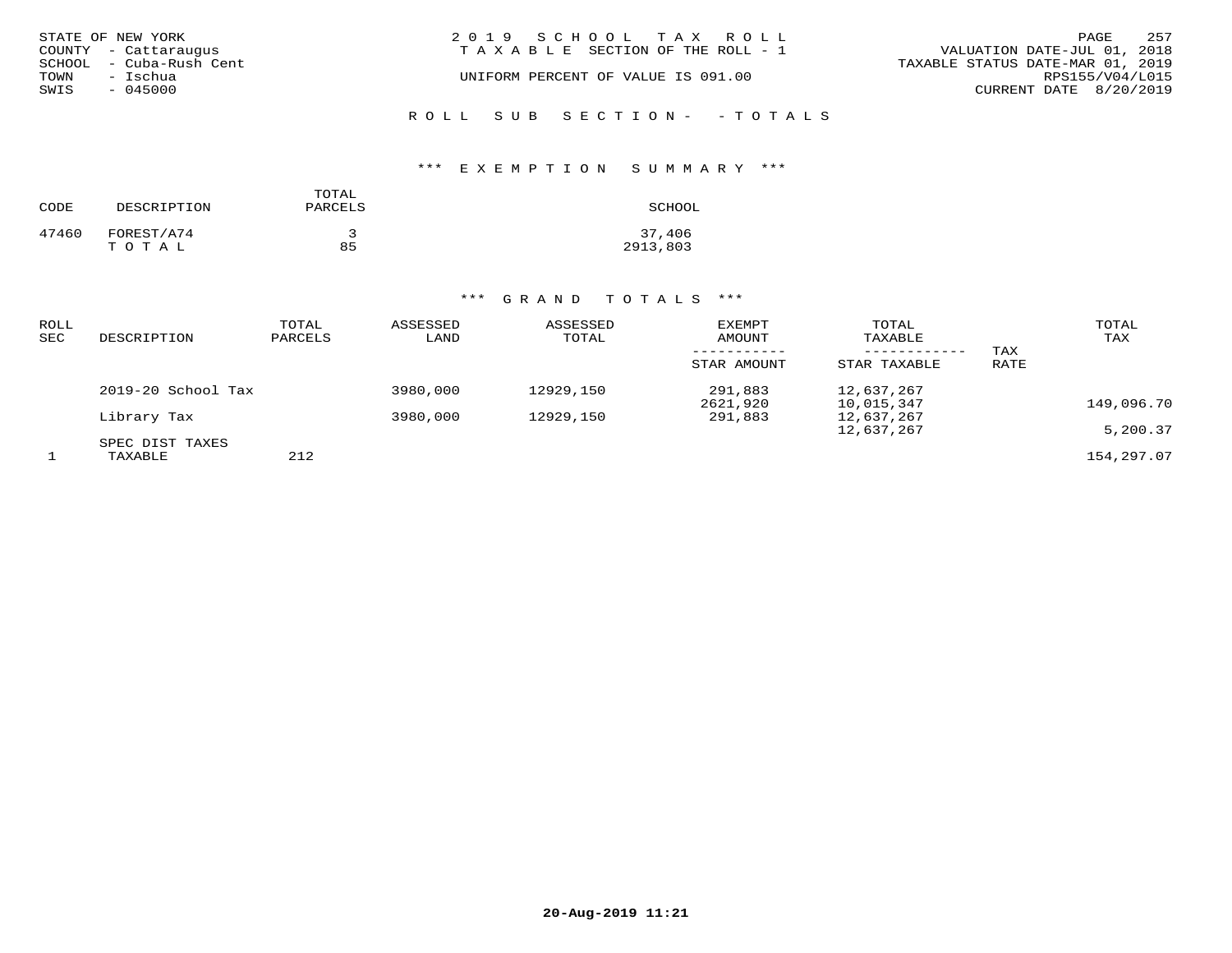| STATE OF NEW YORK<br>COUNTY - Cattaraugus<br>SCHOOL - Cuba-Rush Cent<br>TOWN<br>– Ischua | 2019 SCHOOL TAX ROLL<br>TAXABLE SECTION OF THE ROLL - 1<br>UNIFORM PERCENT OF VALUE IS 091.00 | 258<br>PAGE<br>VALUATION DATE-JUL 01, 2018<br>TAXABLE STATUS DATE-MAR 01, 2019<br>RPS155/V04/L015 |
|------------------------------------------------------------------------------------------|-----------------------------------------------------------------------------------------------|---------------------------------------------------------------------------------------------------|
| SWIS<br>$-045000$                                                                        |                                                                                               | CURRENT DATE 8/20/2019                                                                            |
|                                                                                          | ROLL SECTION TOTALS                                                                           |                                                                                                   |

|      | $\pi$ $\sim$ $\pi$ $\pi$<br>---- | ---<br>TON<br>FNC " |            | ے ۔ | <b>DATO</b> | TOTR<br>◡∸ғ        |
|------|----------------------------------|---------------------|------------|-----|-------------|--------------------|
| CODE |                                  | <b>TUTTE</b>        | $\sqrt{ }$ |     | יזחדר       | $- - - -$<br>5.732 |

#### NO SPECIAL DISTRICTS AT THIS LEVEL

\*\*\* S C H O O L D I S T R I C T S U M M A R Y \*\*\*

| CODE   | DISTRICT NAME                    | TOTAL<br>PARCELS | ASSESSED<br>LAND | ASSESSED<br>TOTAL | <b>EXEMPT</b><br>AMOUNT | TOTAL<br>TAXABLE |            |
|--------|----------------------------------|------------------|------------------|-------------------|-------------------------|------------------|------------|
|        |                                  |                  |                  |                   | STAR AMOUNT             | STAR TAXABLE     | TOTAL TAX  |
|        | Cuba-Rush Cent                   | 212              | 3980,000         | 12929,150         | 291,883                 | 12,637,267       |            |
| 024801 |                                  |                  |                  |                   | 2621,920                | 10,015,347       | 154,297.07 |
|        | SUB-TOTAL                        | 212              | 3980,000         | 12929,150         | 291,883                 | 12,637,267       |            |
|        | $S \cup B - T \cup T A L (CONT)$ |                  |                  |                   | 2621,920                | 10,015,347       | 154,297.07 |
|        | TOTAL                            | 212              | 3980,000         | 12929,150         | 291,883                 | 12,637,267       |            |
|        | T O T A L (CONT)                 |                  |                  |                   | 2621,920                | 10,015,347       | 154,297.07 |

## \*\*\* S Y S T E M C O D E S S U M M A R Y \*\*\*

### NO SYSTEM EXEMPTIONS AT THIS LEVEL

| CODE           | DESCRIPTION                | TOTAL<br>PARCELS | SCHOOL            |
|----------------|----------------------------|------------------|-------------------|
| 41730<br>41800 | AG DISTOUT<br>AGED $C/T/S$ | 4<br>4           | 43,677<br>154,800 |
| 41804          | AGED S                     | 2                | 56,000            |
| 41834          | ENH STAR                   | 27               | 1431,320          |
| 41854          | BAS STAR                   | 45               | 1190,600          |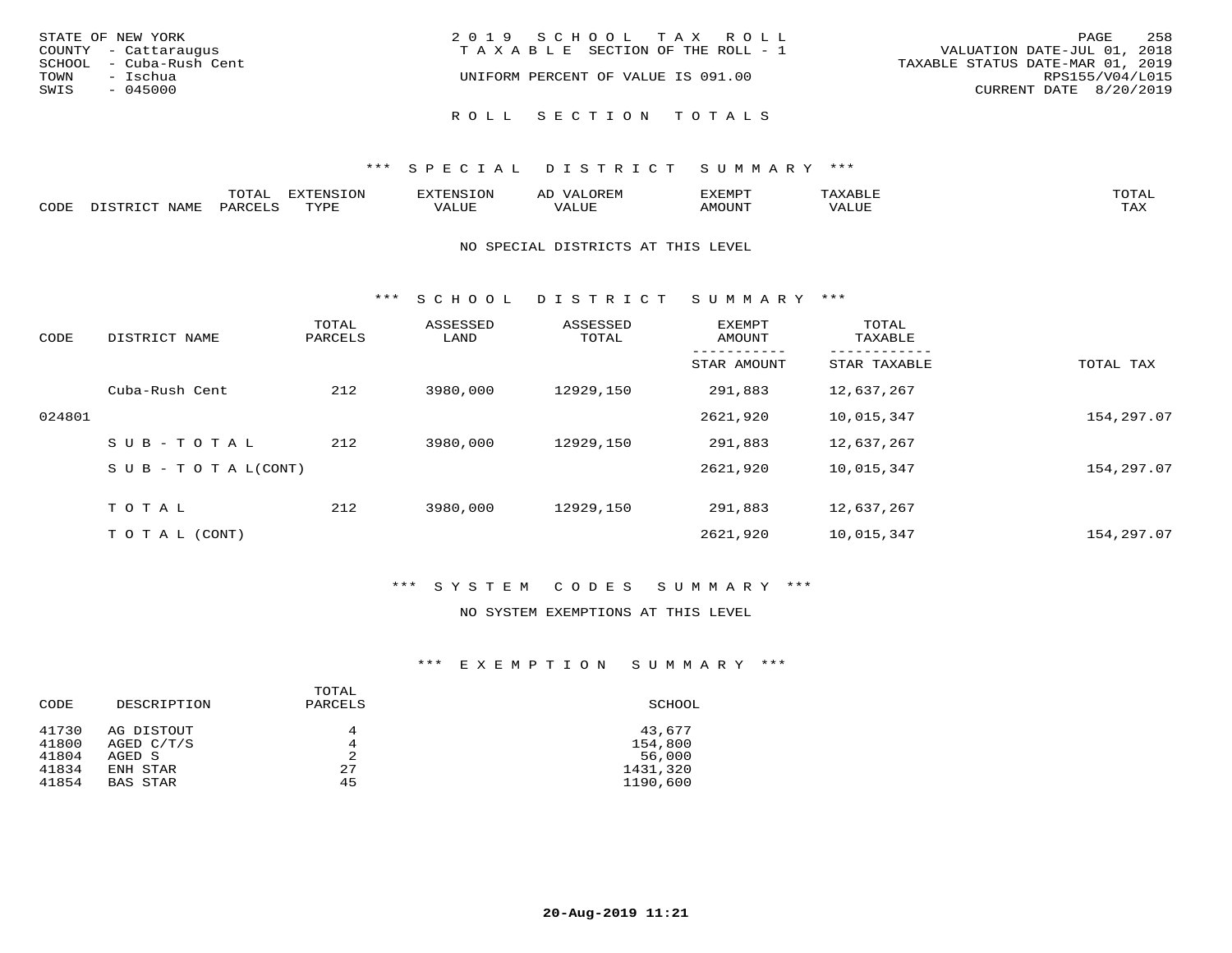| STATE OF NEW YORK<br>COUNTY - Cattaraugus<br>SCHOOL - Cuba-Rush Cent<br>TOWN<br>- Ischua<br>SWIS<br>- 045000 | 2019 SCHOOL TAX ROLL<br>TAXABLE SECTION OF THE ROLL - 1<br>UNIFORM PERCENT OF VALUE IS 091.00 | 259<br>PAGE<br>VALUATION DATE-JUL 01, 2018<br>TAXABLE STATUS DATE-MAR 01, 2019<br>RPS155/V04/L015<br>CURRENT DATE 8/20/2019 |
|--------------------------------------------------------------------------------------------------------------|-----------------------------------------------------------------------------------------------|-----------------------------------------------------------------------------------------------------------------------------|
|                                                                                                              | ROLL SECTION TOTALS                                                                           |                                                                                                                             |

## \*\*\* E X E M P T I O N S U M M A R Y \*\*\*

| CODE  | DESCRIPTION         | TOTAL<br>PARCELS | SCHOOL             |
|-------|---------------------|------------------|--------------------|
| 47460 | FOREST/A74<br>TOTAL | 85               | 37,406<br>2913,803 |

| ROLL<br>SEC | DESCRIPTION        | TOTAL<br>PARCELS | ASSESSED<br>LAND | ASSESSED<br>TOTAL | EXEMPT<br>AMOUNT<br>STAR AMOUNT | TOTAL<br>TAXABLE<br>STAR TAXABLE | TAX<br>RATE | TOTAL<br>TAX |
|-------------|--------------------|------------------|------------------|-------------------|---------------------------------|----------------------------------|-------------|--------------|
|             | 2019-20 School Tax |                  | 3980,000         | 12929,150         | 291,883<br>2621,920             | 12,637,267<br>10,015,347         |             | 149,096.70   |
|             | Library Tax        |                  | 3980,000         | 12929,150         | 291,883                         | 12,637,267                       |             |              |
|             | SPEC DIST TAXES    |                  |                  |                   |                                 | 12,637,267                       |             | 5,200.37     |
|             | TAXABLE            | 212              |                  |                   |                                 |                                  |             | 154,297.07   |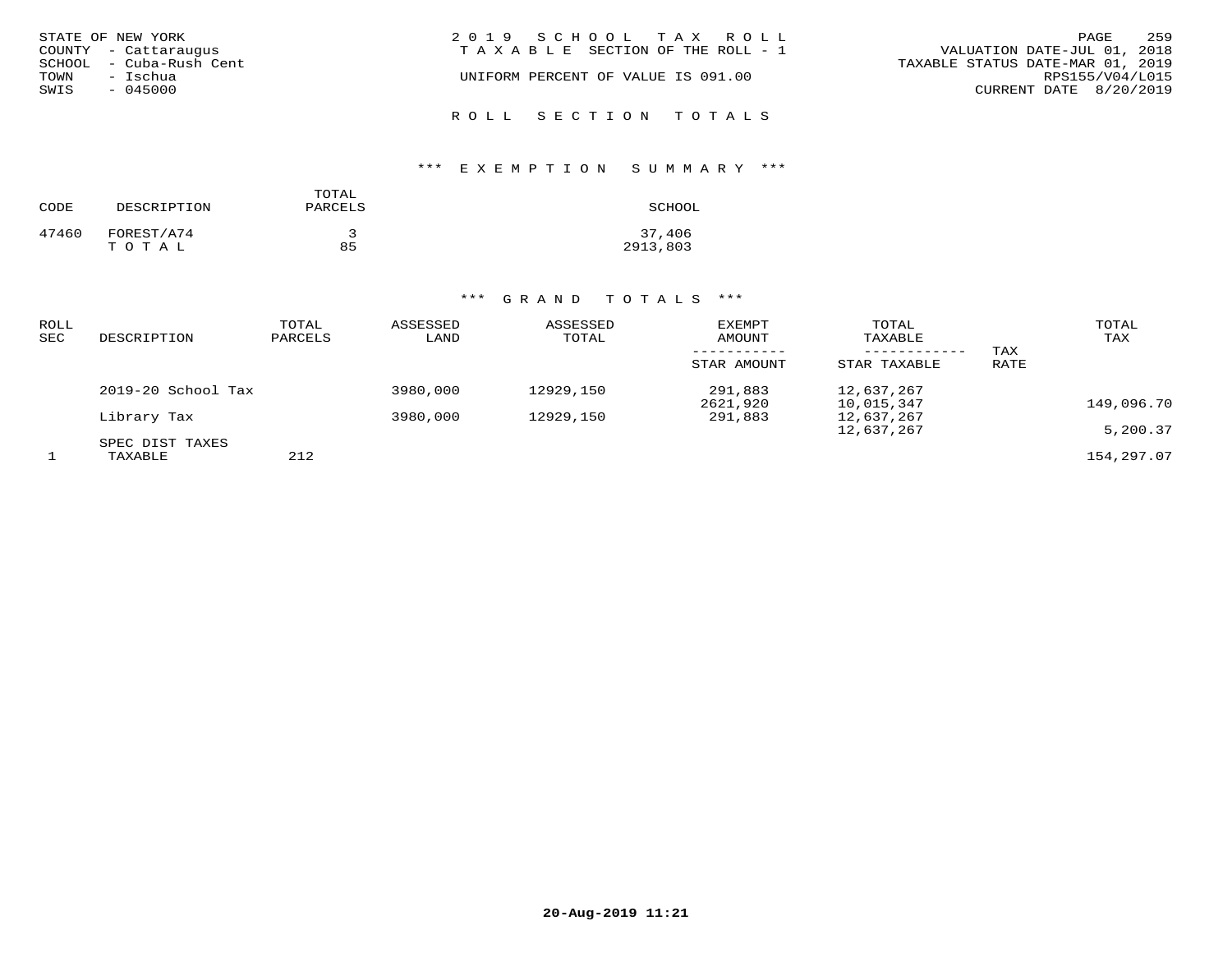| STATE OF NEW YORK<br>COUNTY - Cattaraugus<br>SCHOOL<br>- Cuba-Rush Cent<br>- Ischua<br>TOWN<br>SWIS<br>$-045000$ | 2 0 1 9                                   | OWNERS NAME SEOUENCE | SCHOOL TAX ROLL<br>SPECIAL FRANCHISE SECTION OF THE ROLL - 5<br>UNIFORM PERCENT OF VALUE IS 091.00 | VALUATION DATE-JUL 01, 2018<br>TAXABLE STATUS DATE-MAR 01, 2019 | PAGE<br>260        |
|------------------------------------------------------------------------------------------------------------------|-------------------------------------------|----------------------|----------------------------------------------------------------------------------------------------|-----------------------------------------------------------------|--------------------|
| TAX MAP PARCEL NUMBER                                                                                            |                                           |                      |                                                                                                    |                                                                 |                    |
| CURRENT OWNERS NAME<br>CURRENT OWNERS ADDRESS                                                                    | SCHOOL DISTRICT<br>PARCEL SIZE/GRID COORD | LAND<br>TOTAL        | TAX DESCRIPTION<br>SPECIAL DISTRICTS                                                               | TAXABLE VALUE                                                   | TAX AMOUNT         |
| ******************************                                                                                   |                                           |                      |                                                                                                    |                                                                 |                    |
|                                                                                                                  | Special Franchise                         |                      |                                                                                                    | ACCT 0501                                                       | <b>BILL</b><br>722 |
| 550.000-9901-132.350/188                                                                                         | 861 Elec & gas                            |                      | 2019-20 School Tax                                                                                 | 76,305                                                          | 1,135.94           |
| Niagara Mohawk Power Corp                                                                                        | Cuba-Rush Cent 024801                     | $\mathbf 0$          | Library Tax                                                                                        | 76,305                                                          | 31.40              |
| 300 Erie Blvd West                                                                                               | Town Of Ischua                            | 76,305               |                                                                                                    |                                                                 |                    |
| Syracuse, NY 13202                                                                                               | .11% Cuba/rushford                        |                      |                                                                                                    |                                                                 |                    |
|                                                                                                                  | 0.01<br>ACRES<br>FULL MARKET VALUE        | 83,852               |                                                                                                    |                                                                 |                    |
|                                                                                                                  |                                           |                      | TOTAL TAX ---                                                                                      |                                                                 | $1.167.34**$       |
|                                                                                                                  |                                           |                      |                                                                                                    | DATE #1                                                         | 09/30/19           |
|                                                                                                                  |                                           |                      |                                                                                                    | AMT DUE                                                         | 1,167.34           |
|                                                                                                                  |                                           |                      |                                                                                                    |                                                                 |                    |
|                                                                                                                  | Special Franchise                         |                      |                                                                                                    | ACCT 0780                                                       | 723<br>BILL        |
| 550.000-9901-945.280/188                                                                                         | 869 Television                            |                      | 2019-20 School Tax                                                                                 | 8,699                                                           | 129.50             |
| Springville 194                                                                                                  | Cuba-Rush Cent 024801                     | $\Omega$             | Library Tax                                                                                        | 8,699                                                           | 3.58               |
| Attn: Time Warner Cable - DTS Town Of Ischua                                                                     |                                           | 8,699                |                                                                                                    |                                                                 |                    |
| PO Box 7467<br>Charlotte, NC 28241-7467                                                                          | 1.0000 Cuba/rushford<br>ACRES<br>0.01     |                      |                                                                                                    |                                                                 |                    |
|                                                                                                                  | FULL MARKET VALUE                         | 9,559                |                                                                                                    |                                                                 |                    |
|                                                                                                                  |                                           |                      | TOTAL TAX ---                                                                                      |                                                                 | 133.08**           |
|                                                                                                                  |                                           |                      |                                                                                                    | DATE #1                                                         | 09/30/19           |
|                                                                                                                  |                                           |                      |                                                                                                    | AMT DUE                                                         | 133.08             |
|                                                                                                                  |                                           |                      |                                                                                                    |                                                                 |                    |
|                                                                                                                  | Special Franchise                         |                      |                                                                                                    | ACCT 0576                                                       | 724<br>BILL        |
| 550.000-9901-631.900/188                                                                                         | 866 Telephone                             |                      | 2019-20 School Tax                                                                                 | 9,661                                                           | 143.82             |
| Verizon                                                                                                          | Cuba-Rush Cent 024801                     | $\circ$              | Library Tax                                                                                        | 9,661                                                           | 3.98               |
| Duff & Phelps                                                                                                    | Town Of Ischua                            | 9,661                |                                                                                                    |                                                                 |                    |
| PO Box 2749<br>Addison, TX 75001                                                                                 | .19% Cuba/rushford<br>ACRES<br>0.01       |                      |                                                                                                    |                                                                 |                    |
|                                                                                                                  | FULL MARKET VALUE                         | 10,616               |                                                                                                    |                                                                 |                    |
|                                                                                                                  |                                           |                      | TOTAL TAX ---                                                                                      |                                                                 | $147.80**$         |
|                                                                                                                  |                                           |                      |                                                                                                    | DATE #1                                                         | 09/30/19           |
|                                                                                                                  |                                           |                      |                                                                                                    | AMT DUE                                                         | 147.80             |
|                                                                                                                  |                                           |                      |                                                                                                    |                                                                 |                    |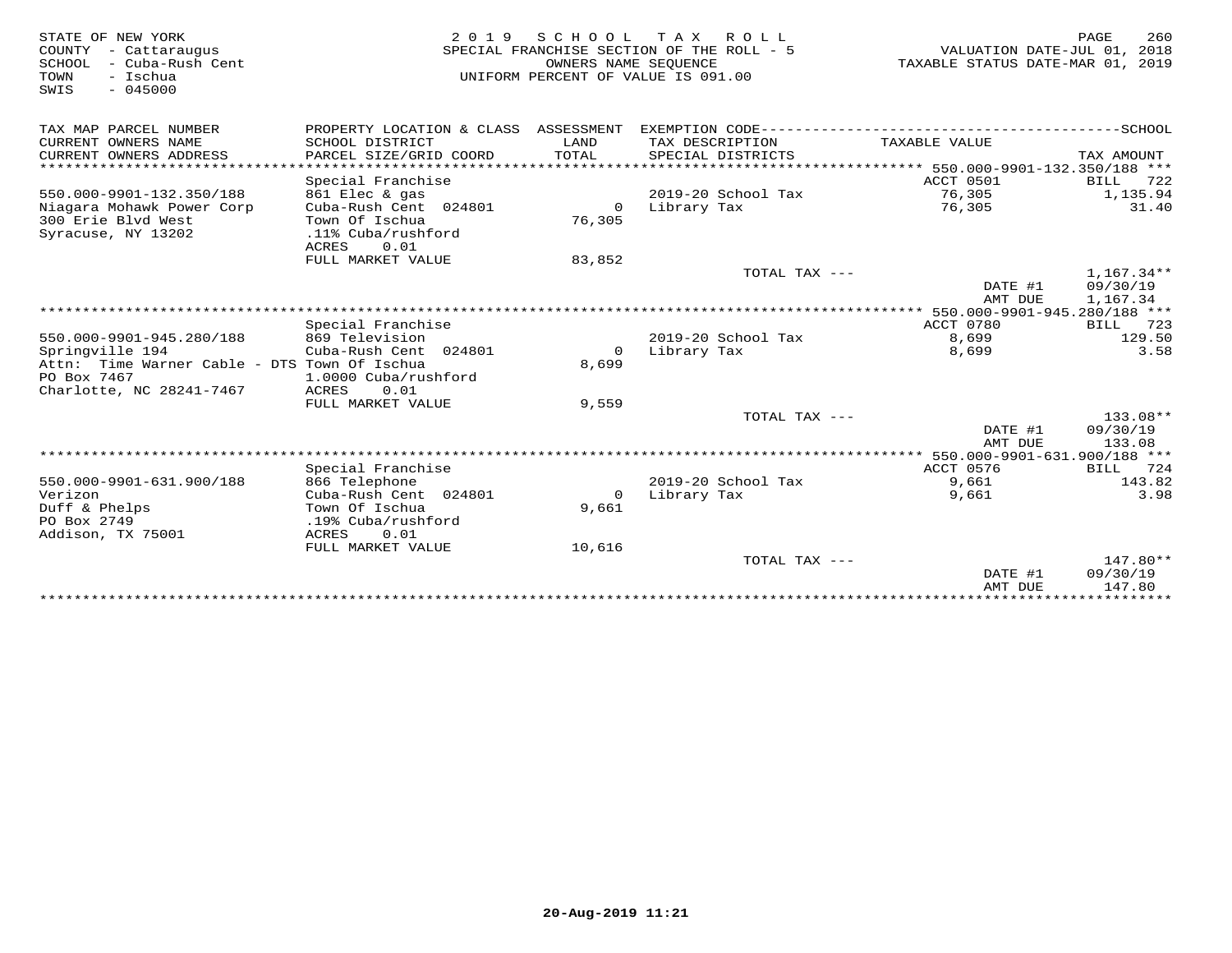|      | STATE OF NEW YORK       | 2019 SCHOOL TAX ROLL                      | 261<br>PAGE                      |
|------|-------------------------|-------------------------------------------|----------------------------------|
|      | COUNTY - Cattaraugus    | SPECIAL FRANCHISE SECTION OF THE ROLL - 5 | VALUATION DATE-JUL 01, 2018      |
|      | SCHOOL - Cuba-Rush Cent |                                           | TAXABLE STATUS DATE-MAR 01, 2019 |
|      | TOWN - Ischua           |                                           | RPS155/V04/L015                  |
| SWIS | - 045000                |                                           | CURRENT DATE 8/20/2019           |
|      |                         |                                           |                                  |

# ROLL SUB SECTION - - TOTALS

## \*\*\* S P E C I A L D I S T R I C T S U M M A R Y \*\*\*

|      |         | ----                | $\cdots$ | <b>ENS</b> | ₩    | דסMדצי       |                   | $m \wedge m \wedge n$ |
|------|---------|---------------------|----------|------------|------|--------------|-------------------|-----------------------|
| CODE | ៶៲៳៲៴៲៷ | <b>ACTIVE</b><br>ΆR | TVDF     | ALUE       | ALUE | <b>NOUNT</b> | <b>TTT</b><br>⊐∪∟ | ГAX                   |

#### NO SPECIAL DISTRICTS AT THIS LEVEL

\*\*\* S C H O O L D I S T R I C T S U M M A R Y \*\*\*

| CODE   | DISTRICT NAME                    | TOTAL<br>PARCELS | ASSESSED<br>LAND | ASSESSED<br>TOTAL | EXEMPT<br>AMOUNT | TOTAL<br>TAXABLE |           |
|--------|----------------------------------|------------------|------------------|-------------------|------------------|------------------|-----------|
|        |                                  |                  |                  |                   | STAR AMOUNT      | STAR TAXABLE     | TOTAL TAX |
|        | Cuba-Rush Cent                   | 3                |                  | 94,665            |                  | 94,665           |           |
| 024801 |                                  |                  |                  |                   |                  | 94,665           | 1,448.22  |
|        | SUB-TOTAL                        | 3                |                  | 94,665            |                  | 94,665           |           |
|        | $S \cup B - T \cup T A L (CONT)$ |                  |                  |                   |                  | 94,665           | 1,448.22  |
|        | TOTAL                            | 3                |                  | 94,665            |                  | 94,665           |           |
|        | T O T A L (CONT)                 |                  |                  |                   |                  | 94,665           | 1,448.22  |

\*\*\* S Y S T E M C O D E S S U M M A R Y \*\*\*

NO SYSTEM EXEMPTIONS AT THIS LEVEL

\*\*\* E X E M P T I O N S U M M A R Y \*\*\*

NO EXEMPTIONS AT THIS LEVEL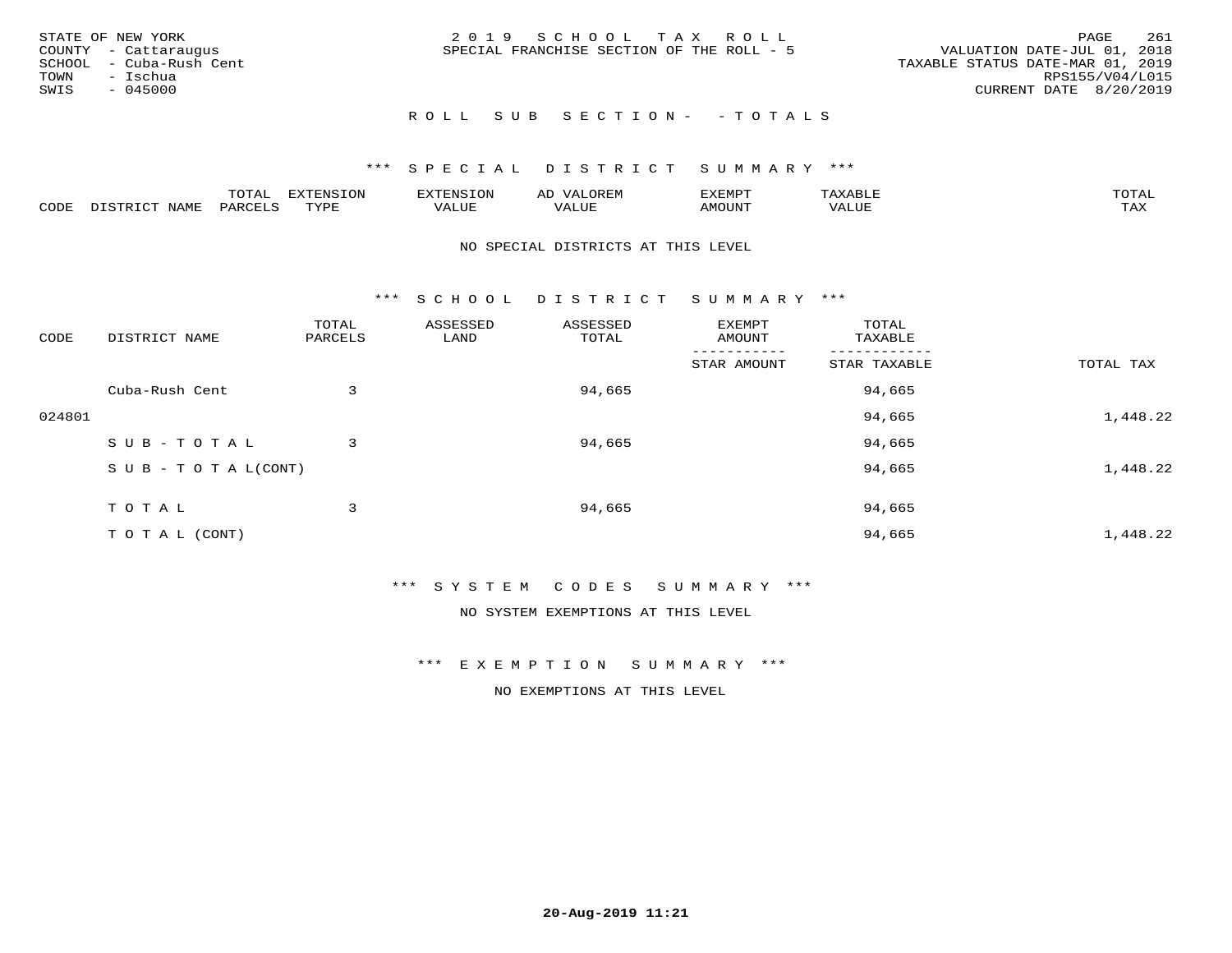| STATE OF NEW YORK       | 2019 SCHOOL TAX ROLL                      | 262<br>PAGE                      |
|-------------------------|-------------------------------------------|----------------------------------|
| COUNTY - Cattaraugus    | SPECIAL FRANCHISE SECTION OF THE ROLL - 5 | VALUATION DATE-JUL 01, 2018      |
| SCHOOL - Cuba-Rush Cent |                                           | TAXABLE STATUS DATE-MAR 01, 2019 |
| - Ischua<br>TOWN        |                                           | RPS155/V04/L015                  |
| SWIS<br>$-045000$       |                                           | CURRENT DATE 8/20/2019           |
|                         |                                           |                                  |

# R O L L S U B S E C T I O N - - T O T A L S

| ROLL |                    | TOTAL   | ASSESSED | ASSESSED | EXEMPT      | TOTAL        |      | TOTAL    |
|------|--------------------|---------|----------|----------|-------------|--------------|------|----------|
| SEC  | DESCRIPTION        | PARCELS | LAND     | TOTAL    | AMOUNT      | TAXABLE      |      | TAX      |
|      |                    |         |          |          |             |              | TAX  |          |
|      |                    |         |          |          | STAR AMOUNT | STAR TAXABLE | RATE |          |
|      | 2019-20 School Tax |         |          | 94,665   |             | 94,665       |      |          |
|      |                    |         |          |          |             | 94,665       |      | 1,409.26 |
|      | Library Tax        |         |          | 94,665   |             | 94,665       |      |          |
|      |                    |         |          |          |             | 94,665       |      | 38.96    |
|      | SPEC DIST TAXES    |         |          |          |             |              |      |          |
|      | SPECIAL FRANCHISE  |         |          |          |             |              |      | 1,448.22 |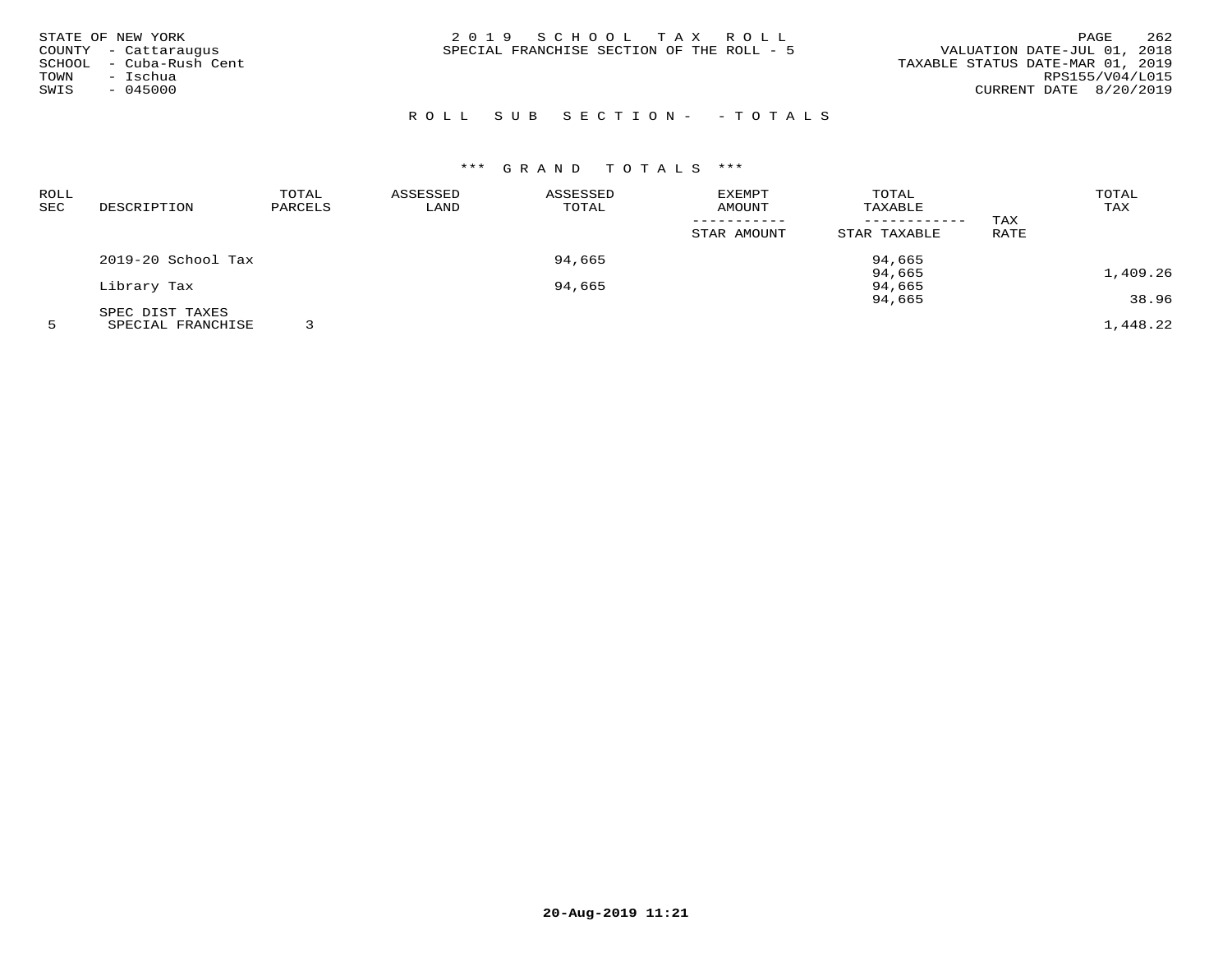| STATE OF NEW YORK       | 2019 SCHOOL TAX ROLL                      | 263<br>PAGE                      |
|-------------------------|-------------------------------------------|----------------------------------|
| COUNTY - Cattaraugus    | SPECIAL FRANCHISE SECTION OF THE ROLL - 5 | VALUATION DATE-JUL 01, 2018      |
| SCHOOL - Cuba-Rush Cent |                                           | TAXABLE STATUS DATE-MAR 01, 2019 |
| TOWN<br>– Ischua        |                                           | RPS155/V04/L015                  |
| SWIS<br>- 045000        |                                           | CURRENT DATE 8/20/2019           |
|                         |                                           |                                  |

#### \*\*\* S P E C I A L D I S T R I C T S U M M A R Y \*\*\*

|      |      | m^m*`<br>$-0.1$ | $\pi$ |                |                | <b>ת היה יה לצו</b><br>″ –<br>⊐ויוטנ∡נ |       |                     |
|------|------|-----------------|-------|----------------|----------------|----------------------------------------|-------|---------------------|
| CODE | NAME |                 | mvnt  | חדד דו<br>ALUF | T T T<br>'ALUI | TUUOMA                                 | 'ALUL | $m \times r$<br>∸∽∽ |

#### NO SPECIAL DISTRICTS AT THIS LEVEL

\*\*\* S C H O O L D I S T R I C T S U M M A R Y \*\*\*

| CODE   | DISTRICT NAME              | TOTAL<br>PARCELS | ASSESSED<br>LAND | ASSESSED<br>TOTAL | EXEMPT<br>AMOUNT | TOTAL<br>TAXABLE |           |
|--------|----------------------------|------------------|------------------|-------------------|------------------|------------------|-----------|
|        |                            |                  |                  |                   | STAR AMOUNT      | STAR TAXABLE     | TOTAL TAX |
|        | Cuba-Rush Cent             | 3                |                  | 94,665            |                  | 94,665           |           |
| 024801 |                            |                  |                  |                   |                  | 94,665           | 1,448.22  |
|        | SUB-TOTAL                  | 3                |                  | 94,665            |                  | 94,665           |           |
|        | S U B - T O T A $L$ (CONT) |                  |                  |                   |                  | 94,665           | 1,448.22  |
|        | TOTAL                      | 3                |                  | 94,665            |                  | 94,665           |           |
|        | T O T A L (CONT)           |                  |                  |                   |                  | 94,665           | 1,448.22  |

\*\*\* S Y S T E M C O D E S S U M M A R Y \*\*\*

NO SYSTEM EXEMPTIONS AT THIS LEVEL

\*\*\* E X E M P T I O N S U M M A R Y \*\*\*

NO EXEMPTIONS AT THIS LEVEL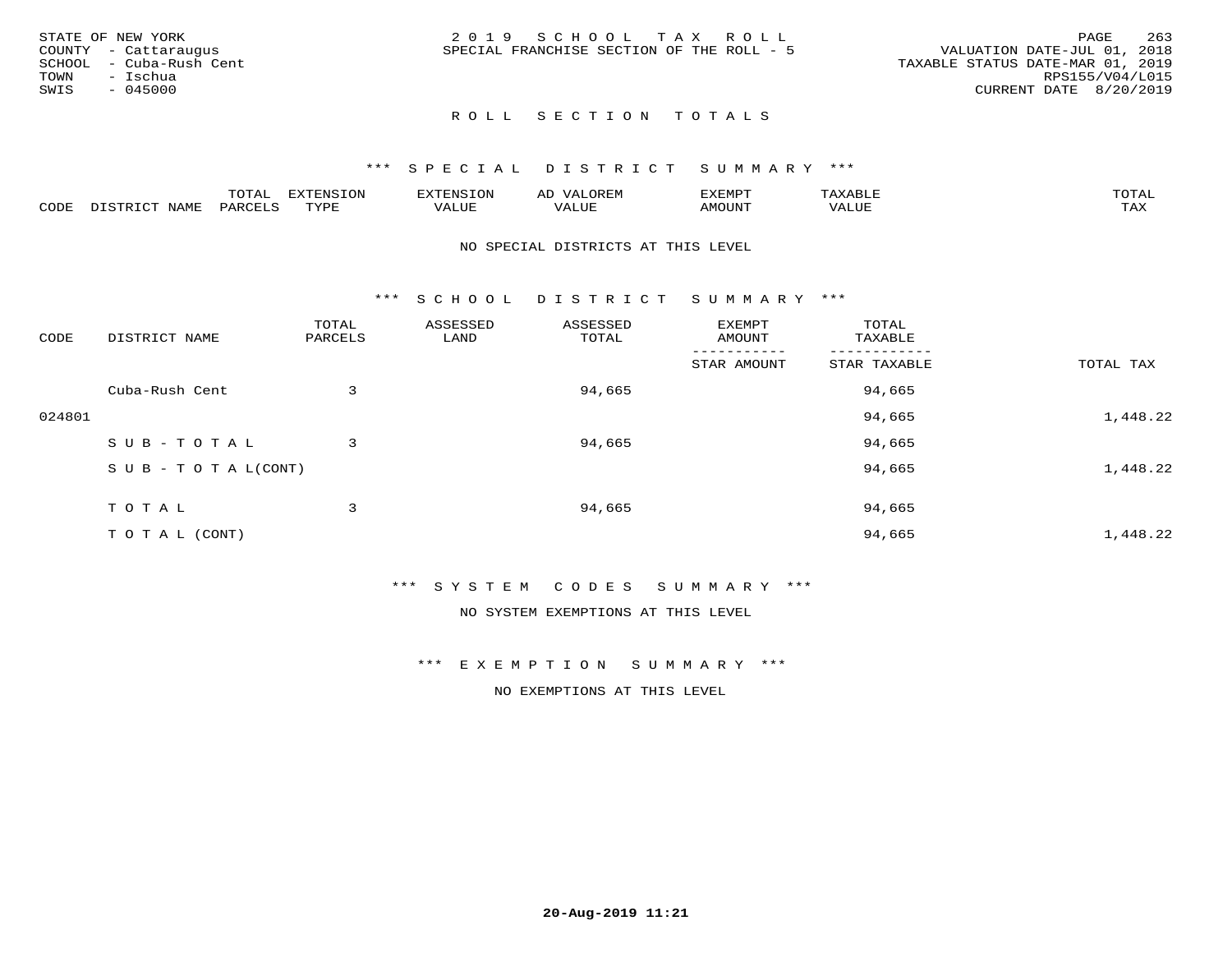| STATE OF NEW YORK<br>COUNTY - Cattaraugus<br>SCHOOL - Cuba-Rush Cent<br>- Ischua<br>TOWN<br>SWIS<br>$-045000$ | 2019 SCHOOL TAX ROLL<br>SPECIAL FRANCHISE SECTION OF THE ROLL - 5 | 264<br>PAGE<br>VALUATION DATE-JUL 01, 2018<br>TAXABLE STATUS DATE-MAR 01, 2019<br>RPS155/V04/L015<br>CURRENT DATE 8/20/2019 |
|---------------------------------------------------------------------------------------------------------------|-------------------------------------------------------------------|-----------------------------------------------------------------------------------------------------------------------------|
|---------------------------------------------------------------------------------------------------------------|-------------------------------------------------------------------|-----------------------------------------------------------------------------------------------------------------------------|

| ROLL |                    | TOTAL   | ASSESSED | ASSESSED | EXEMPT      | TOTAL        |      | TOTAL    |
|------|--------------------|---------|----------|----------|-------------|--------------|------|----------|
| SEC  | DESCRIPTION        | PARCELS | LAND     | TOTAL    | AMOUNT      | TAXABLE      |      | TAX      |
|      |                    |         |          |          |             |              | TAX  |          |
|      |                    |         |          |          | STAR AMOUNT | STAR TAXABLE | RATE |          |
|      | 2019-20 School Tax |         |          | 94,665   |             | 94,665       |      |          |
|      |                    |         |          |          |             | 94,665       |      | 1,409.26 |
|      | Library Tax        |         |          | 94,665   |             | 94,665       |      |          |
|      |                    |         |          |          |             | 94,665       |      | 38.96    |
|      | SPEC DIST TAXES    |         |          |          |             |              |      |          |
|      | SPECIAL FRANCHISE  |         |          |          |             |              |      | 1,448.22 |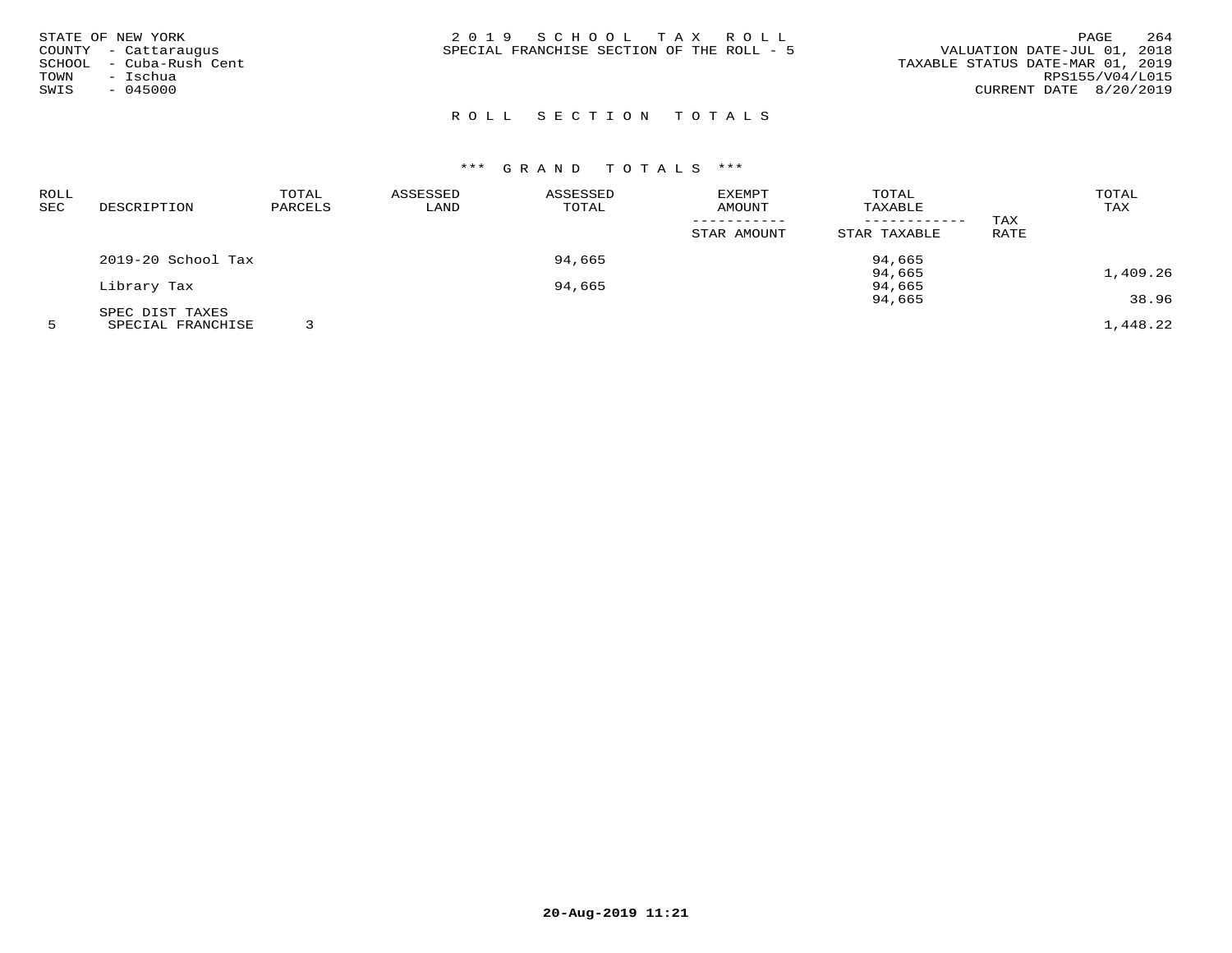| STATE OF NEW YORK<br>COUNTY<br>- Cattaraugus<br>- Cuba-Rush Cent<br>SCHOOL<br>TOWN<br>- Ischua<br>$-045000$<br>SWIS | 2 0 1 9                                  | SCHOOL<br>OWNERS NAME SEQUENCE | T A X<br>R O L L<br>UTILITY & R.R. SECTION OF THE ROLL - 6<br>UNIFORM PERCENT OF VALUE IS 091.00 | VALUATION DATE-JUL 01,<br>TAXABLE STATUS DATE-MAR 01, 2019 | 265<br>PAGE<br>2018 |
|---------------------------------------------------------------------------------------------------------------------|------------------------------------------|--------------------------------|--------------------------------------------------------------------------------------------------|------------------------------------------------------------|---------------------|
| TAX MAP PARCEL NUMBER                                                                                               | PROPERTY LOCATION & CLASS ASSESSMENT     |                                |                                                                                                  |                                                            |                     |
| CURRENT OWNERS NAME                                                                                                 | SCHOOL DISTRICT                          | LAND                           | TAX DESCRIPTION                                                                                  | TAXABLE VALUE                                              |                     |
| CURRENT OWNERS ADDRESS                                                                                              | PARCEL SIZE/GRID COORD                   | TOTAL                          | SPECIAL DISTRICTS                                                                                |                                                            | TAX AMOUNT          |
|                                                                                                                     |                                          |                                |                                                                                                  |                                                            |                     |
|                                                                                                                     | Outside Plant                            |                                |                                                                                                  | ACCT 0586                                                  | BILL<br>725         |
| 650.000-9901-132.350/188                                                                                            | 884 Elec Dist Out                        |                                | 2019-20 School Tax                                                                               | 194,010                                                    | 2,888.19            |
| Niagara Mohawk Power Corp                                                                                           | Cuba-Rush Cent 024801                    | $\circ$                        | Library Tax                                                                                      | 194,010                                                    | 79.84               |
| 300 Erie Blvd West                                                                                                  | Loc #888888                              | 194,010                        |                                                                                                  |                                                            |                     |
| Syracuse, NY 13202                                                                                                  | 0.2304 Cuba/rushford<br>Elec Dist        |                                |                                                                                                  |                                                            |                     |
|                                                                                                                     | <b>ACRES</b><br>0.01                     |                                |                                                                                                  |                                                            |                     |
|                                                                                                                     | FULL MARKET VALUE                        | 213,198                        |                                                                                                  |                                                            |                     |
|                                                                                                                     |                                          |                                | TOTAL TAX ---                                                                                    |                                                            | $2,968.03**$        |
|                                                                                                                     |                                          |                                |                                                                                                  | DATE #1                                                    | 09/30/19            |
|                                                                                                                     |                                          |                                |                                                                                                  | AMT DUE                                                    | 2,968.03            |
|                                                                                                                     |                                          |                                |                                                                                                  |                                                            |                     |
|                                                                                                                     | Outside Plant                            |                                |                                                                                                  | ACCT 0584                                                  | BILL<br>726         |
| 650.000-0000-631.900/1881                                                                                           | 836 Telecom. eq.                         |                                | Mass Telec 47100                                                                                 |                                                            | 6,106               |
| Verizon                                                                                                             | Cuba-Rush Cent 024801                    | $\Omega$                       | 2019-20 School Tax                                                                               | 26,815                                                     | 399.19              |
| Duff & Phelps                                                                                                       | Loc #888888                              | 32,921                         | Library Tax                                                                                      | 26,815                                                     | 11.03               |
| PO Box 2749                                                                                                         | 32.4%Cuba/rushford                       |                                |                                                                                                  |                                                            |                     |
| Addison, TX 75001                                                                                                   | Poles, Wire, Cable, Etc<br>0.01<br>ACRES |                                |                                                                                                  |                                                            |                     |
|                                                                                                                     | FULL MARKET VALUE                        | 36,177                         |                                                                                                  |                                                            |                     |
|                                                                                                                     |                                          |                                | TOTAL TAX ---                                                                                    |                                                            | $410.22**$          |
|                                                                                                                     |                                          |                                |                                                                                                  | DATE #1                                                    | 09/30/19            |
|                                                                                                                     |                                          |                                |                                                                                                  | AMT DUE                                                    | 410.22              |
|                                                                                                                     |                                          |                                |                                                                                                  |                                                            |                     |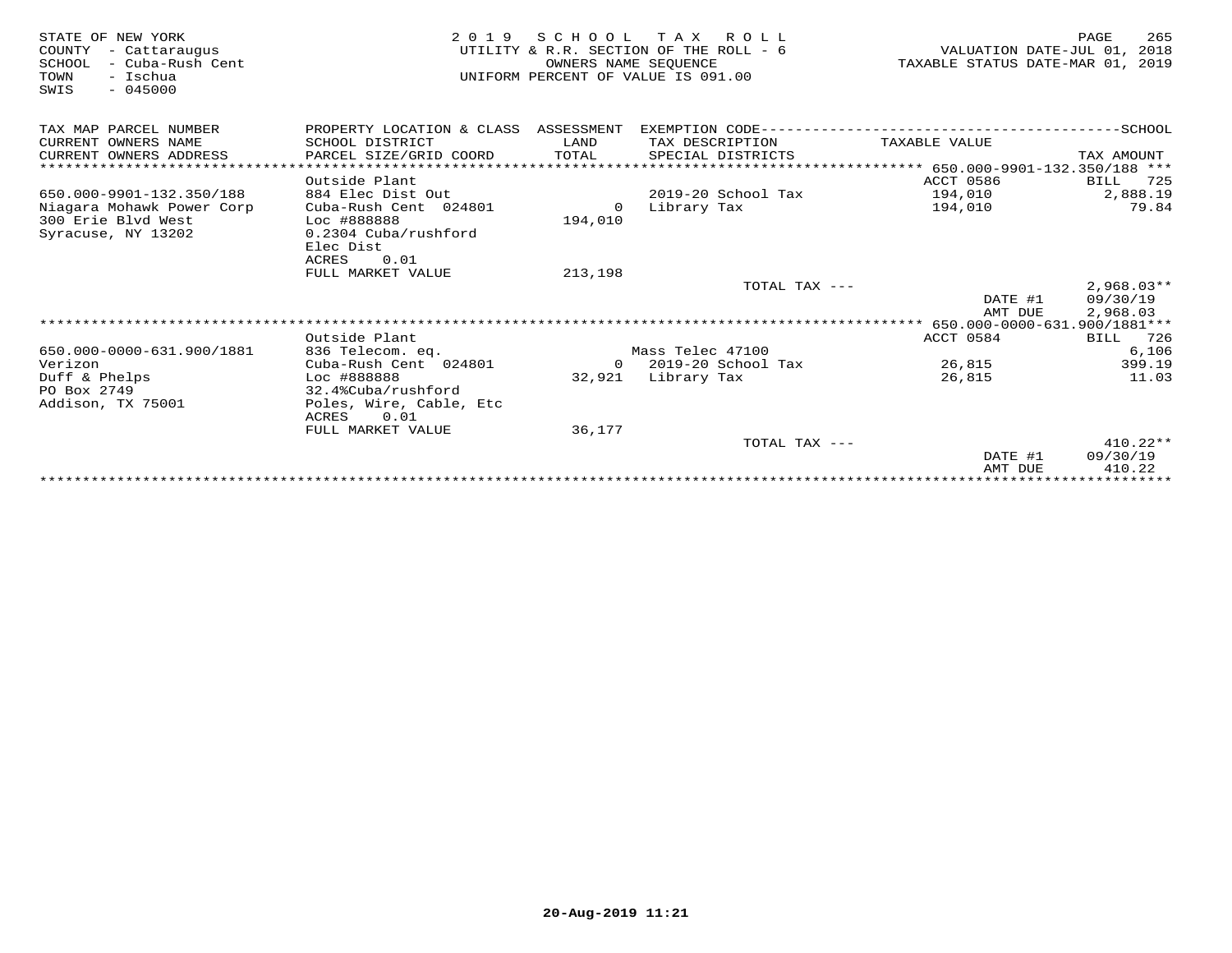| STATE OF NEW YORK<br>COUNTY - Cattaraugus<br>SCHOOL - Cuba-Rush Cent<br>TOWN - Ischua<br>SWIS<br>- 045000 | 2019 SCHOOL TAX ROLL<br>UTILITY & R.R. SECTION OF THE ROLL - 6 | -266<br>PAGE<br>VALUATION DATE-JUL 01, 2018<br>TAXABLE STATUS DATE-MAR 01, 2019<br>RPS155/V04/L015<br>CURRENT DATE 8/20/2019 |
|-----------------------------------------------------------------------------------------------------------|----------------------------------------------------------------|------------------------------------------------------------------------------------------------------------------------------|
|                                                                                                           | ROLL SUB SECTION- - TOTALS                                     |                                                                                                                              |

|      |      | mom n<br>-777 | pszmpato<br>$ \sim$ $\sim$<br>-UP | AL.         | ,,, <del>,</del> ,,, <del>,</del> ,<br>້ |                         | $m \wedge m \wedge n$ |
|------|------|---------------|-----------------------------------|-------------|------------------------------------------|-------------------------|-----------------------|
| CODE | ⊥'⊥⊥ | PARO          | TVDF                              | ۳۰ تا سند د | <b>MOTTNT</b>                            | - ---<br>$'$ $\Delta$ . | $m \times r$<br>- −-  |

#### NO SPECIAL DISTRICTS AT THIS LEVEL

\*\*\* S C H O O L D I S T R I C T S U M M A R Y \*\*\*

| CODE   | DISTRICT NAME                    | TOTAL<br>PARCELS | ASSESSED<br>LAND | ASSESSED<br>TOTAL | EXEMPT<br>AMOUNT | TOTAL<br>TAXABLE |           |
|--------|----------------------------------|------------------|------------------|-------------------|------------------|------------------|-----------|
|        |                                  |                  |                  |                   | STAR AMOUNT      | STAR TAXABLE     | TOTAL TAX |
|        | Cuba-Rush Cent                   | 2                |                  | 226,931           | 6,106            | 220,825          |           |
| 024801 |                                  |                  |                  |                   |                  | 220,825          | 3,378.25  |
|        | SUB-TOTAL                        | 2                |                  | 226,931           | 6,106            | 220,825          |           |
|        | $S \cup B - T \cup T A L (CONT)$ |                  |                  |                   |                  | 220,825          | 3,378.25  |
|        | T O T A L                        | 2                |                  | 226,931           | 6,106            | 220,825          |           |
|        |                                  |                  |                  |                   |                  |                  |           |
|        | T O T A L (CONT)                 |                  |                  |                   |                  | 220,825          | 3,378.25  |

## \*\*\* S Y S T E M C O D E S S U M M A R Y \*\*\*

#### NO SYSTEM EXEMPTIONS AT THIS LEVEL

| CODE  | DESCRIPTION         | TOTAL<br>PARCELS | SCHOOL         |
|-------|---------------------|------------------|----------------|
| 47100 | Mass Telec<br>TOTAL |                  | 6.106<br>6.106 |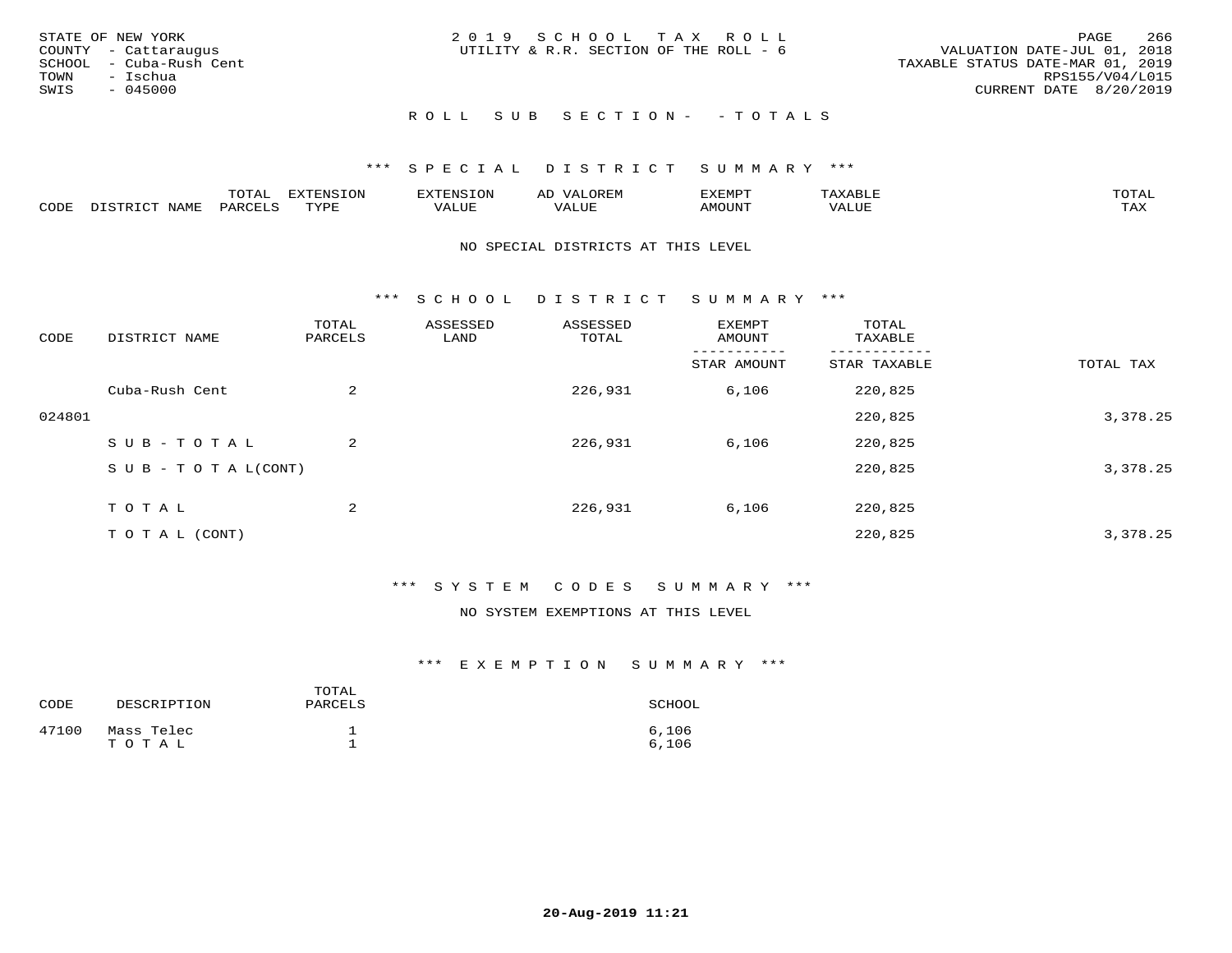| STATE OF NEW YORK<br>COUNTY - Cattaraugus<br>SCHOOL - Cuba-Rush Cent<br>- Ischua<br>TOWN<br>$-045000$<br>SWIS | 2019 SCHOOL TAX ROLL<br>UTILITY & R.R. SECTION OF THE ROLL - 6 | 267<br>PAGE<br>VALUATION DATE-JUL 01, 2018<br>TAXABLE STATUS DATE-MAR 01, 2019<br>RPS155/V04/L015<br>CURRENT DATE 8/20/2019 |
|---------------------------------------------------------------------------------------------------------------|----------------------------------------------------------------|-----------------------------------------------------------------------------------------------------------------------------|
|                                                                                                               | ROLL SUB SECTION- - TOTALS                                     |                                                                                                                             |

| ROLL<br>SEC | DESCRIPTION        | TOTAL<br>PARCELS | ASSESSED<br>LAND | ASSESSED<br>TOTAL | <b>EXEMPT</b><br>AMOUNT | TOTAL<br>TAXABLE |      | TOTAL<br>TAX |
|-------------|--------------------|------------------|------------------|-------------------|-------------------------|------------------|------|--------------|
|             |                    |                  |                  |                   |                         | ----------       | TAX  |              |
|             |                    |                  |                  |                   | STAR AMOUNT             | STAR TAXABLE     | RATE |              |
|             | 2019-20 School Tax |                  |                  | 226,931           | 6,106                   | 220,825          |      |              |
|             |                    |                  |                  |                   |                         | 220,825          |      | 3,287.38     |
|             | Library Tax        |                  |                  | 226,931           | 6,106                   | 220,825          |      |              |
|             |                    |                  |                  |                   |                         | 220,825          |      | 90.87        |
|             | SPEC DIST TAXES    |                  |                  |                   |                         |                  |      |              |
| 6           | UTILITIES & N.C.   |                  |                  |                   |                         |                  |      | 3,378.25     |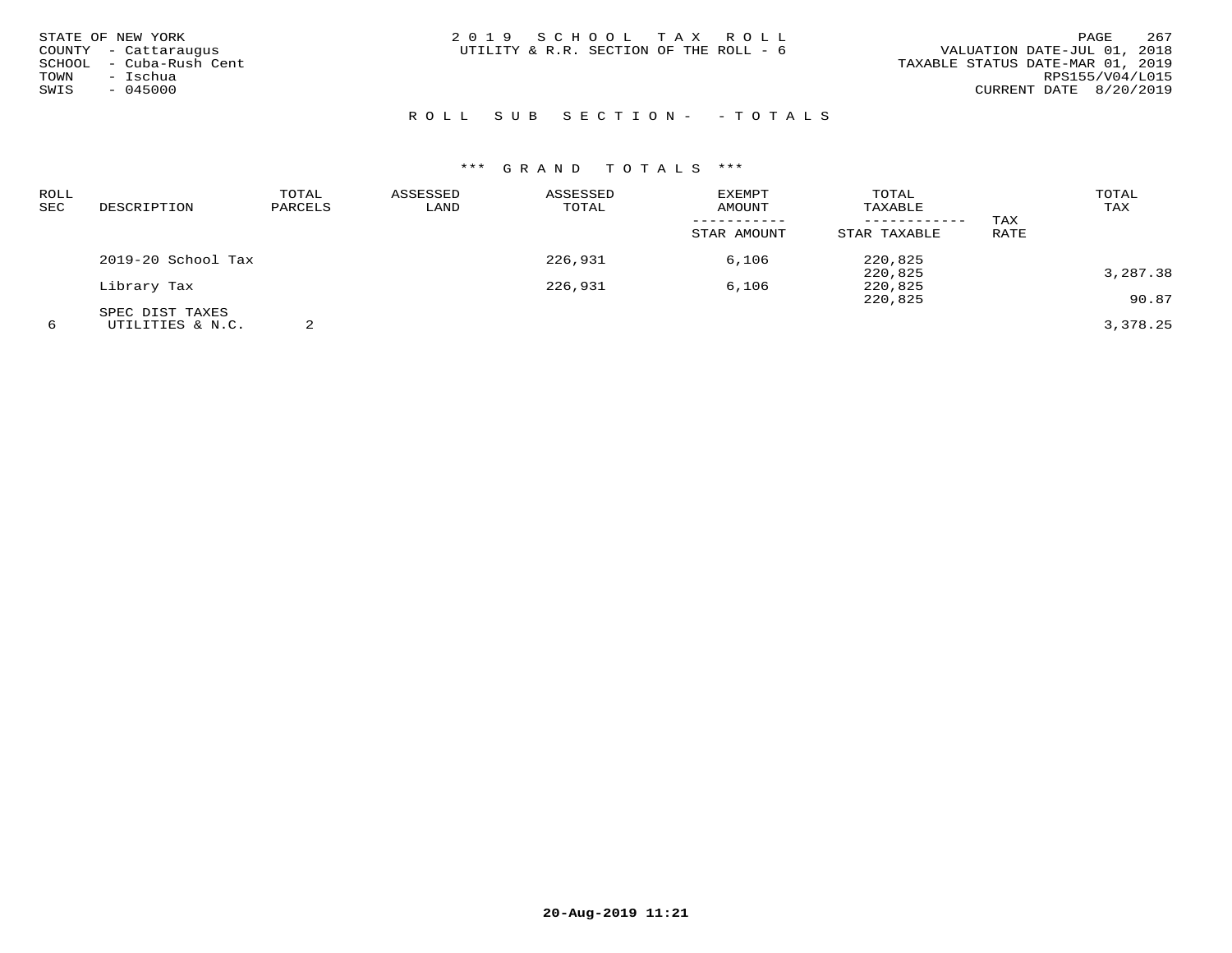|      | STATE OF NEW YORK       | 2019 SCHOOL TAX ROLL                   |  |  |                                  |                        | PAGE | 268 |
|------|-------------------------|----------------------------------------|--|--|----------------------------------|------------------------|------|-----|
|      | COUNTY - Cattaraugus    | UTILITY & R.R. SECTION OF THE ROLL - 6 |  |  | VALUATION DATE-JUL 01, 2018      |                        |      |     |
|      | SCHOOL - Cuba-Rush Cent |                                        |  |  | TAXABLE STATUS DATE-MAR 01, 2019 |                        |      |     |
| TOWN | – Ischua                |                                        |  |  |                                  | RPS155/V04/L015        |      |     |
| SWIS | - 045000                |                                        |  |  |                                  | CURRENT DATE 8/20/2019 |      |     |
|      |                         |                                        |  |  |                                  |                        |      |     |

## \*\*\* S P E C I A L D I S T R I C T S U M M A R Y \*\*\*

|      |                  | momm <sup>.</sup><br>TOTAT | <b>ELIMENT OF ONT</b><br>T OTA | 'ENS   | OREM                     | CXEMPT        | $max$ and $max$          | $m \wedge m \wedge n$ |
|------|------------------|----------------------------|--------------------------------|--------|--------------------------|---------------|--------------------------|-----------------------|
| CODE | NAME<br>DISTRICT | PARCELS                    | TVDF<br>.                      | 7ALUE. | . <del>.</del><br>. ALUF | <b>AMOUNT</b> | * * * * * * * *<br>'ALUL | <b>TAY</b><br>⊥⇔∆     |

#### NO SPECIAL DISTRICTS AT THIS LEVEL

\*\*\* S C H O O L D I S T R I C T S U M M A R Y \*\*\*

| CODE   | DISTRICT NAME                    | TOTAL<br>PARCELS | ASSESSED<br>LAND | ASSESSED<br>TOTAL | EXEMPT<br>AMOUNT | TOTAL<br>TAXABLE |           |
|--------|----------------------------------|------------------|------------------|-------------------|------------------|------------------|-----------|
|        |                                  |                  |                  |                   | STAR AMOUNT      | STAR TAXABLE     | TOTAL TAX |
|        | Cuba-Rush Cent                   | 2                |                  | 226,931           | 6,106            | 220,825          |           |
| 024801 |                                  |                  |                  |                   |                  | 220,825          | 3,378.25  |
|        | SUB-TOTAL                        | $\overline{a}$   |                  | 226,931           | 6,106            | 220,825          |           |
|        | $S \cup B - T \cup T A L (CONT)$ |                  |                  |                   |                  | 220,825          | 3,378.25  |
|        | T O T A L                        | 2                |                  | 226,931           | 6,106            | 220,825          |           |
|        | T O T A L (CONT)                 |                  |                  |                   |                  | 220,825          | 3,378.25  |

## \*\*\* S Y S T E M C O D E S S U M M A R Y \*\*\*

#### NO SYSTEM EXEMPTIONS AT THIS LEVEL

| CODE  | DESCRIPTION         | TOTAL<br>PARCELS | SCHOOL         |
|-------|---------------------|------------------|----------------|
| 47100 | Mass Telec<br>TOTAL |                  | 6,106<br>6,106 |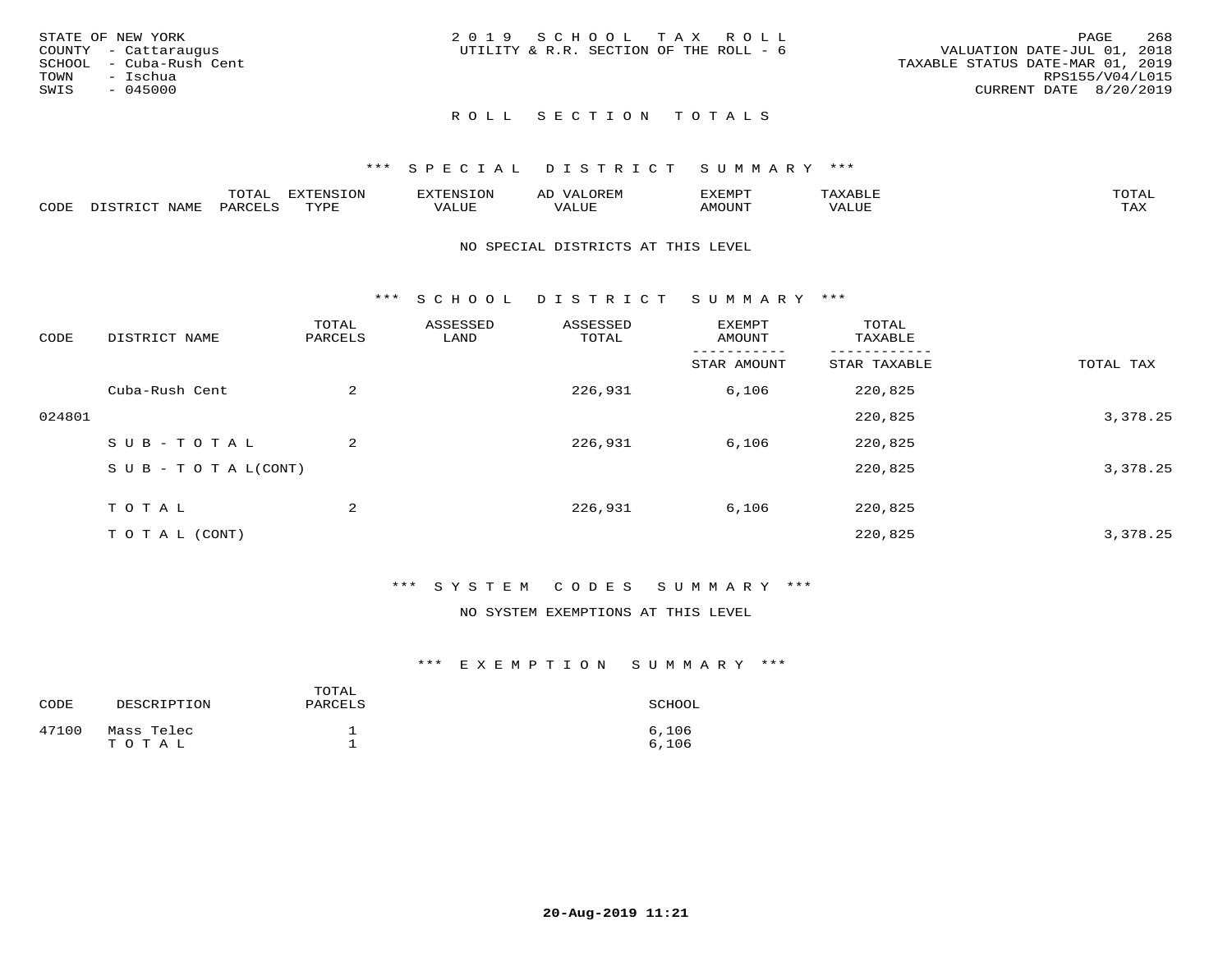| STATE OF NEW YORK<br>COUNTY - Cattaraugus<br>SCHOOL - Cuba-Rush Cent<br>– Ischua<br>TOWN<br>SWIS<br>$-045000$ | 2019 SCHOOL TAX ROLL<br>UTILITY & R.R. SECTION OF THE ROLL - 6 | 269<br>PAGE<br>VALUATION DATE-JUL 01, 2018<br>TAXABLE STATUS DATE-MAR 01, 2019<br>RPS155/V04/L015<br>CURRENT DATE 8/20/2019 |
|---------------------------------------------------------------------------------------------------------------|----------------------------------------------------------------|-----------------------------------------------------------------------------------------------------------------------------|
|                                                                                                               | ROLL SECTION TOTALS                                            |                                                                                                                             |

| ROLL |                    | TOTAL   | ASSESSED | ASSESSED | <b>EXEMPT</b> | TOTAL        |      | TOTAL    |
|------|--------------------|---------|----------|----------|---------------|--------------|------|----------|
| SEC  | DESCRIPTION        | PARCELS | LAND     | TOTAL    | AMOUNT        | TAXABLE      |      | TAX      |
|      |                    |         |          |          |               |              | TAX  |          |
|      |                    |         |          |          | STAR AMOUNT   | STAR TAXABLE | RATE |          |
|      | 2019-20 School Tax |         |          | 226,931  | 6,106         | 220,825      |      |          |
|      |                    |         |          |          |               | 220,825      |      | 3,287.38 |
|      | Library Tax        |         |          | 226,931  | 6,106         | 220,825      |      |          |
|      |                    |         |          |          |               | 220,825      |      | 90.87    |
|      | SPEC DIST TAXES    |         |          |          |               |              |      |          |
| 6    | UTILITIES & N.C.   |         |          |          |               |              |      | 3,378.25 |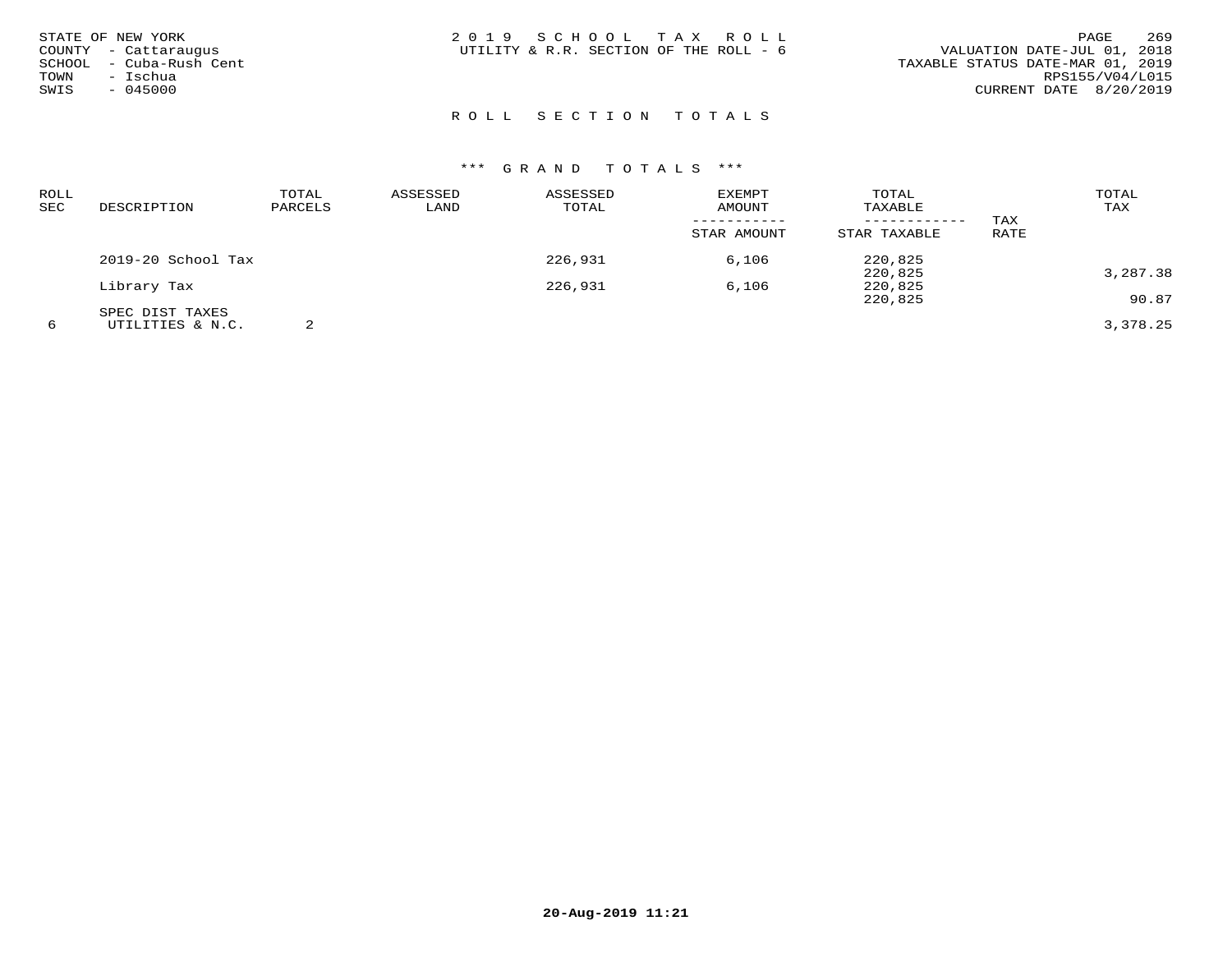| STATE OF NEW YORK<br>COUNTY - Cattaraugus<br>SCHOOL - Cuba-Rush Cent<br>- Ischua<br>TOWN<br>$-045000$<br>SWIS |                                                                                       | 2019 SCHOOL TAX ROLL<br>WHOLLY EXEMPT SECTION OF THE ROLL - 8<br>UNIFORM PERCENT OF VALUE IS 091.00 | OWNERS NAME SEQUENCE |                                      | VALUATION DATE-JUL 01, 2018<br>TAXABLE STATUS DATE-MAR 01, 2019 | PAGE<br>270  |
|---------------------------------------------------------------------------------------------------------------|---------------------------------------------------------------------------------------|-----------------------------------------------------------------------------------------------------|----------------------|--------------------------------------|-----------------------------------------------------------------|--------------|
| TAX MAP PARCEL NUMBER<br>CURRENT OWNERS NAME<br>CURRENT OWNERS ADDRESS                                        | SCHOOL DISTRICT<br>PARCEL SIZE/GRID COORD                                             | LAND<br>TOTAL                                                                                       |                      | TAX DESCRIPTION<br>SPECIAL DISTRICTS | TAXABLE VALUE                                                   | TAX AMOUNT   |
|                                                                                                               |                                                                                       |                                                                                                     |                      |                                      |                                                                 |              |
|                                                                                                               | Abbott Rd                                                                             |                                                                                                     |                      |                                      | ACCT 5011                                                       |              |
| $59.004 - 2 - 13$                                                                                             | 695 Cemetery                                                                          |                                                                                                     | CEMETERY 27350       |                                      |                                                                 | 7,700        |
| Abbotts Cemetery<br>Ischua, NY 14743                                                                          | Cuba-Rush Cent 024801<br>08 03 03                                                     |                                                                                                     | 7,700 Library Tax    | 7,700 2019-20 School Tax             | 0.00<br>0.00                                                    | 0.00<br>0.00 |
|                                                                                                               | FRNT 220.00 DPTH 145.00<br>EAST-1220213 NRTH-0822577<br>DEED BOOK 184<br>PG-00140     |                                                                                                     |                      |                                      |                                                                 |              |
|                                                                                                               | FULL MARKET VALUE                                                                     | 8,462                                                                                               |                      |                                      |                                                                 |              |
|                                                                                                               |                                                                                       |                                                                                                     |                      | TOTAL TAX ---                        |                                                                 | $0.00**$     |
|                                                                                                               | West Shore Rd                                                                         |                                                                                                     |                      |                                      | ACCT 0785                                                       |              |
| $68.002 - 2 - 9.3$                                                                                            | 695 Cemetery                                                                          |                                                                                                     | CEMETERY 27350       |                                      |                                                                 | 600          |
| Bristol Family Burying Ground Cuba-Rush Cent 024801                                                           |                                                                                       |                                                                                                     |                      | 600 2019-20 School Tax               | 0.00                                                            | 0.00         |
| Ischua, NY 14746                                                                                              | 05 03 03<br>FRNT 60.00 DPTH 40.00<br>EAST-1222034 NRTH-0809230<br>FULL MARKET VALUE   | 659                                                                                                 | 600 Library Tax      |                                      | 0.00                                                            | 0.00         |
|                                                                                                               |                                                                                       |                                                                                                     |                      | TOTAL TAX ---                        |                                                                 | $0.00**$     |
|                                                                                                               |                                                                                       |                                                                                                     |                      |                                      | ·********************* 68.002-2-28./6 *************             |              |
|                                                                                                               | Reservation                                                                           |                                                                                                     |                      |                                      | ACCT 0105                                                       |              |
| $68.002 - 2 - 28.76$                                                                                          | 210 1 Family Res<br>Cuba-Rush Cent 024801                                             |                                                                                                     | INDIAN-RES 14300     |                                      |                                                                 | 225,000      |
| Jackson Keri J                                                                                                |                                                                                       |                                                                                                     |                      | 0 2019-20 School Tax                 | 0.00                                                            | 0.00         |
| 1290 Seneca Rd<br>Lawtons, NY 14091                                                                           | 00 00 00<br>EAST-1221650 NRTH-0813047<br>DEED BOOK 25034 PG-2001<br>FULL MARKET VALUE | 247,253                                                                                             | 225,000 Library Tax  |                                      | 0.00                                                            | 0.00         |
|                                                                                                               |                                                                                       |                                                                                                     |                      | TOTAL TAX ---                        |                                                                 | $0.00**$     |
|                                                                                                               |                                                                                       |                                                                                                     |                      |                                      |                                                                 |              |
|                                                                                                               | West Shore Rd                                                                         |                                                                                                     |                      |                                      | ACCT 5000                                                       |              |
| $68.002 - 2 - 28$                                                                                             | 693 Indian resrv                                                                      |                                                                                                     | INDIAN-RES 14300     |                                      |                                                                 | 535,800      |
| Oil Spring Reservation                                                                                        | Cuba-Rush Cent 024801 166,500 2019-20 School Tax                                      |                                                                                                     |                      |                                      | $0.00$<br>$0.00$                                                | 0.00         |
| Salamanca, NY 14779                                                                                           | Reservation<br>ACRES 233.53<br>EAST-1221528 NRTH-0813164                              |                                                                                                     | 535,800 Library Tax  |                                      |                                                                 | 0.00         |
|                                                                                                               | FULL MARKET VALUE                                                                     | 588,791                                                                                             |                      |                                      |                                                                 |              |
|                                                                                                               |                                                                                       |                                                                                                     |                      | TOTAL TAX ---                        |                                                                 | $0.00**$     |
|                                                                                                               |                                                                                       |                                                                                                     |                      |                                      |                                                                 |              |
| $59.004 - 3 - 21$                                                                                             | West Shore Rd<br>314 Rural vac<10                                                     |                                                                                                     | NYS OWNED 12100      |                                      | ACCT 0949                                                       | 8,000        |
| People of the State of New Yor Cuba-Rush Cent 024801                                                          |                                                                                       |                                                                                                     |                      | 8,000 2019-20 School Tax             | 0.00                                                            | 0.00         |
| Albany, NY 12233                                                                                              | 00 03 03<br>6.98<br>ACRES<br>EAST-0057407 NRTH-0087639<br>DEED BOOK 00951 PG-00738    |                                                                                                     | 8,000 Library Tax    |                                      | 0.00                                                            | 0.00         |
|                                                                                                               | FULL MARKET VALUE                                                                     | 8,791                                                                                               |                      |                                      |                                                                 |              |
|                                                                                                               |                                                                                       |                                                                                                     |                      | TOTAL TAX ---                        |                                                                 | $0.00**$     |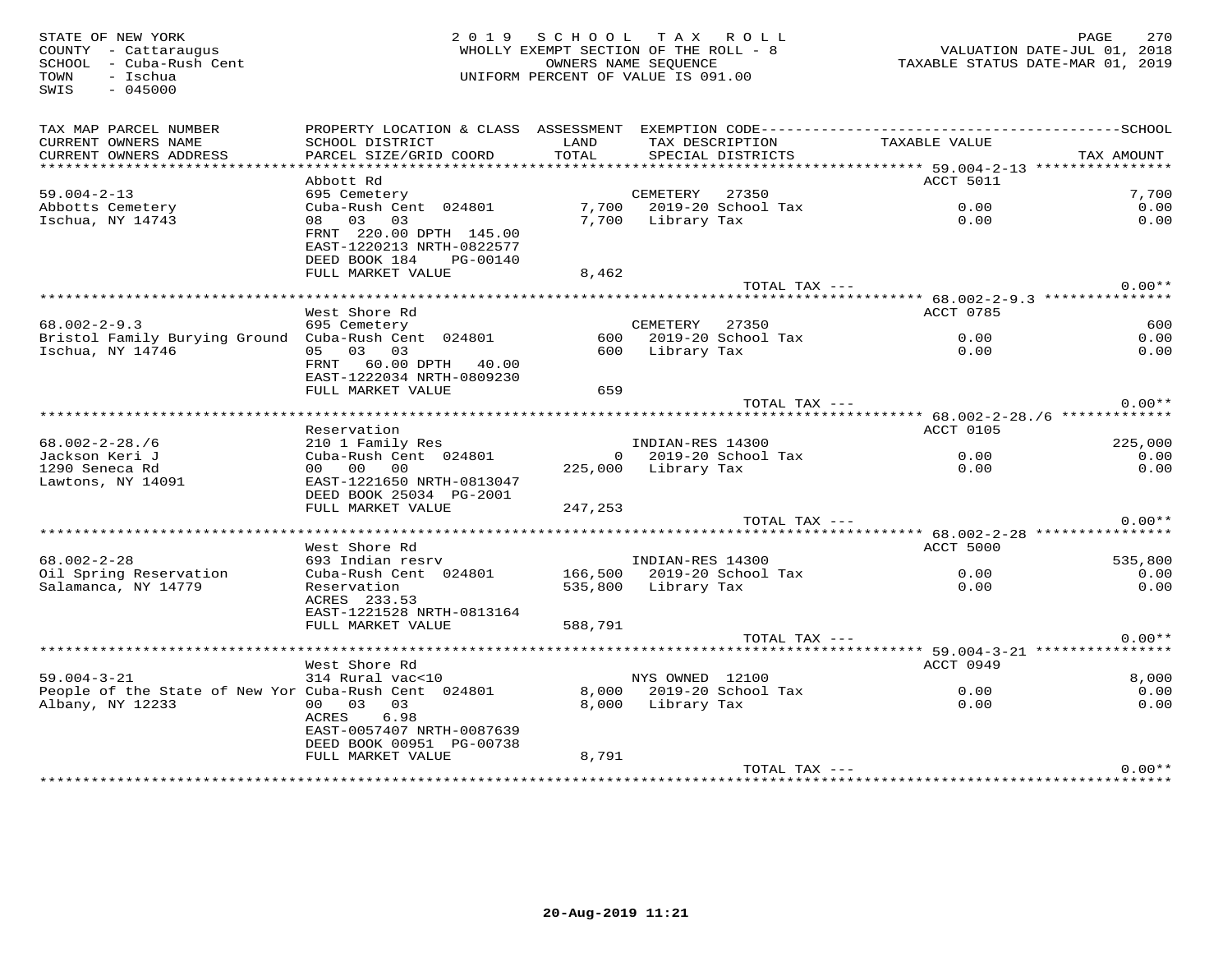| STATE OF NEW YORK<br>COUNTY - Cattaraugus<br>SCHOOL - Cuba-Rush Cent<br>TOWN<br>$-$ Ischua<br>SWIS<br>$-045000$ |                                                                                              |               | 2019 SCHOOL TAX ROLL<br>WHOLLY EXEMPT SECTION OF THE ROLL - 8<br>OWNERS NAME SEQUENCE<br>UNIFORM PERCENT OF VALUE IS 091.00 |                                                              | 271<br>PAGE<br>VALUATION DATE-JUL 01, 2018<br>TAXABLE STATUS DATE-MAR 01, 2019 |
|-----------------------------------------------------------------------------------------------------------------|----------------------------------------------------------------------------------------------|---------------|-----------------------------------------------------------------------------------------------------------------------------|--------------------------------------------------------------|--------------------------------------------------------------------------------|
| TAX MAP PARCEL NUMBER                                                                                           | PROPERTY LOCATION & CLASS ASSESSMENT EXEMPTION CODE-----------------------------------SCHOOL |               |                                                                                                                             |                                                              |                                                                                |
| CURRENT OWNERS NAME<br>CURRENT OWNERS ADDRESS                                                                   | SCHOOL DISTRICT<br>PARCEL SIZE/GRID COORD                                                    | LAND<br>TOTAL | TAX DESCRIPTION<br>SPECIAL DISTRICTS                                                                                        | TAXABLE VALUE                                                | TAX AMOUNT                                                                     |
|                                                                                                                 |                                                                                              |               |                                                                                                                             |                                                              |                                                                                |
|                                                                                                                 | COT-210 Cuba Lake-Resv                                                                       |               |                                                                                                                             | ACCT 0025                                                    |                                                                                |
| $68.002 - 2 - 28.72$                                                                                            | 260 Seasonal res                                                                             |               | INDIAN-RES 14300                                                                                                            |                                                              | 171,000                                                                        |
| Seneca Nation of Indians                                                                                        | Cuba-Rush Cent 024801                                                                        |               | $0$ 2019-20 School Tax                                                                                                      | 0.00                                                         | 0.00                                                                           |
| Main Office                                                                                                     | 00 03<br>0.3                                                                                 |               | 171,000 Library Tax                                                                                                         | 0.00                                                         | 0.00                                                                           |
| Jimersontown Rd<br>Salamanca, NY 14779                                                                          | Trustee<br>transferred 10/29/04                                                              |               |                                                                                                                             |                                                              |                                                                                |
|                                                                                                                 | EAST-1221650 NRTH-0813047                                                                    |               |                                                                                                                             |                                                              |                                                                                |
|                                                                                                                 | DEED BOOK 00926 PG-00432                                                                     |               |                                                                                                                             |                                                              |                                                                                |
|                                                                                                                 | FULL MARKET VALUE                                                                            | 187,912       |                                                                                                                             |                                                              |                                                                                |
|                                                                                                                 |                                                                                              |               | TOTAL TAX ---                                                                                                               |                                                              | $0.00**$                                                                       |
|                                                                                                                 |                                                                                              |               |                                                                                                                             |                                                              |                                                                                |
|                                                                                                                 | COT-206 Cuba Lake-Resy                                                                       |               |                                                                                                                             | ACCT 0072                                                    |                                                                                |
| $68.002 - 2 - 28.75$                                                                                            | 260 Seasonal res                                                                             |               | INDIAN-RES 14300                                                                                                            |                                                              | 100,500                                                                        |
| Seneca Nation of Indians                                                                                        | Cuba-Rush Cent 024801                                                                        |               | 0 2019-20 School Tax                                                                                                        | 0.00                                                         | 0.00                                                                           |
| Main Office<br>Jimersontown Rd                                                                                  | 00 03 03<br>Transferred 12/08/04                                                             |               | 100,500 Library Tax                                                                                                         | 0.00                                                         | 0.00                                                                           |
| Salamanca, NY 14779                                                                                             | EAST-1221650 NRTH-0813047                                                                    |               |                                                                                                                             |                                                              |                                                                                |
|                                                                                                                 | FULL MARKET VALUE                                                                            | 110,440       |                                                                                                                             |                                                              |                                                                                |
|                                                                                                                 |                                                                                              |               | TOTAL TAX ---                                                                                                               |                                                              | $0.00**$                                                                       |
|                                                                                                                 |                                                                                              |               |                                                                                                                             |                                                              |                                                                                |
|                                                                                                                 | COT-209 Cuba Lake-Resv                                                                       |               |                                                                                                                             | ACCT 0117                                                    |                                                                                |
| $68.002 - 2 - 28.77$                                                                                            | 260 Seasonal res                                                                             |               | INDIAN-RES 14300                                                                                                            |                                                              | 167,000                                                                        |
| Seneca Nation of Indians                                                                                        | Cuba-Rush Cent 024801                                                                        |               | 0 2019-20 School Tax                                                                                                        | 0.00                                                         | 0.00                                                                           |
| Main Office                                                                                                     | 00 03 03                                                                                     |               | 167,000 Library Tax                                                                                                         | 0.00                                                         | 0.00                                                                           |
| Jimersontown Rd<br>Salamanca, NY 14779                                                                          | Transferred 10/29/04<br>EAST-1221650 NRTH-0813047                                            |               |                                                                                                                             |                                                              |                                                                                |
|                                                                                                                 | DEED BOOK 00993 PG-00995                                                                     |               |                                                                                                                             |                                                              |                                                                                |
|                                                                                                                 | FULL MARKET VALUE                                                                            | 183,516       |                                                                                                                             |                                                              |                                                                                |
|                                                                                                                 |                                                                                              |               | TOTAL TAX ---                                                                                                               |                                                              | $0.00**$                                                                       |
|                                                                                                                 |                                                                                              |               |                                                                                                                             |                                                              |                                                                                |
|                                                                                                                 | COT-207 Cuba Lake-Resv                                                                       |               |                                                                                                                             | ACCT 0183                                                    |                                                                                |
| $68.002 - 2 - 28.711$                                                                                           | 260 Seasonal res                                                                             |               | INDIAN-RES 14300                                                                                                            |                                                              | 109,500                                                                        |
| Seneca Nation of Indians                                                                                        | Cuba-Rush Cent 024801                                                                        |               | $0$ 2019-20 School Tax                                                                                                      | 0.00                                                         | 0.00                                                                           |
| Main Office                                                                                                     | 00 03 03                                                                                     |               | 109,500 Library Tax                                                                                                         | 0.00                                                         | 0.00                                                                           |
| Jimersontown Rd                                                                                                 | Transferred 10/28/04                                                                         |               |                                                                                                                             |                                                              |                                                                                |
| Salamanca, NY 14779                                                                                             | EAST-1221650 NRTH-0813047<br>FULL MARKET VALUE                                               | 120,330       |                                                                                                                             |                                                              |                                                                                |
|                                                                                                                 |                                                                                              |               | TOTAL TAX ---                                                                                                               |                                                              | $0.00**$                                                                       |
|                                                                                                                 |                                                                                              |               |                                                                                                                             | ******************************* 68.002-2-28./14 ************ |                                                                                |
|                                                                                                                 | COT-208 Cuba Lake-Resv                                                                       |               |                                                                                                                             | ACCT 0266                                                    |                                                                                |
| $68.002 - 2 - 28.714$                                                                                           | 260 Seasonal res                                                                             |               | INDIAN-RES 14300                                                                                                            |                                                              | 104,500                                                                        |
| Seneca Nation of Indians                                                                                        | Cuba-Rush Cent 024801                                                                        |               | $0$ 2019-20 School Tax                                                                                                      | 0.00                                                         | 0.00                                                                           |
| Main Office                                                                                                     | 0.00 0.3 0.3                                                                                 |               | 104,500 Library Tax                                                                                                         | 0.00                                                         | 0.00                                                                           |
| Jimersontown Rd                                                                                                 | Transferred 10/29/04                                                                         |               |                                                                                                                             |                                                              |                                                                                |
| Salamanca, NY 14779                                                                                             | EAST-1221650 NRTH-0813047                                                                    |               |                                                                                                                             |                                                              |                                                                                |
|                                                                                                                 | FULL MARKET VALUE                                                                            | 114,835       |                                                                                                                             |                                                              | $0.00**$                                                                       |
|                                                                                                                 |                                                                                              |               | TOTAL TAX ---                                                                                                               |                                                              |                                                                                |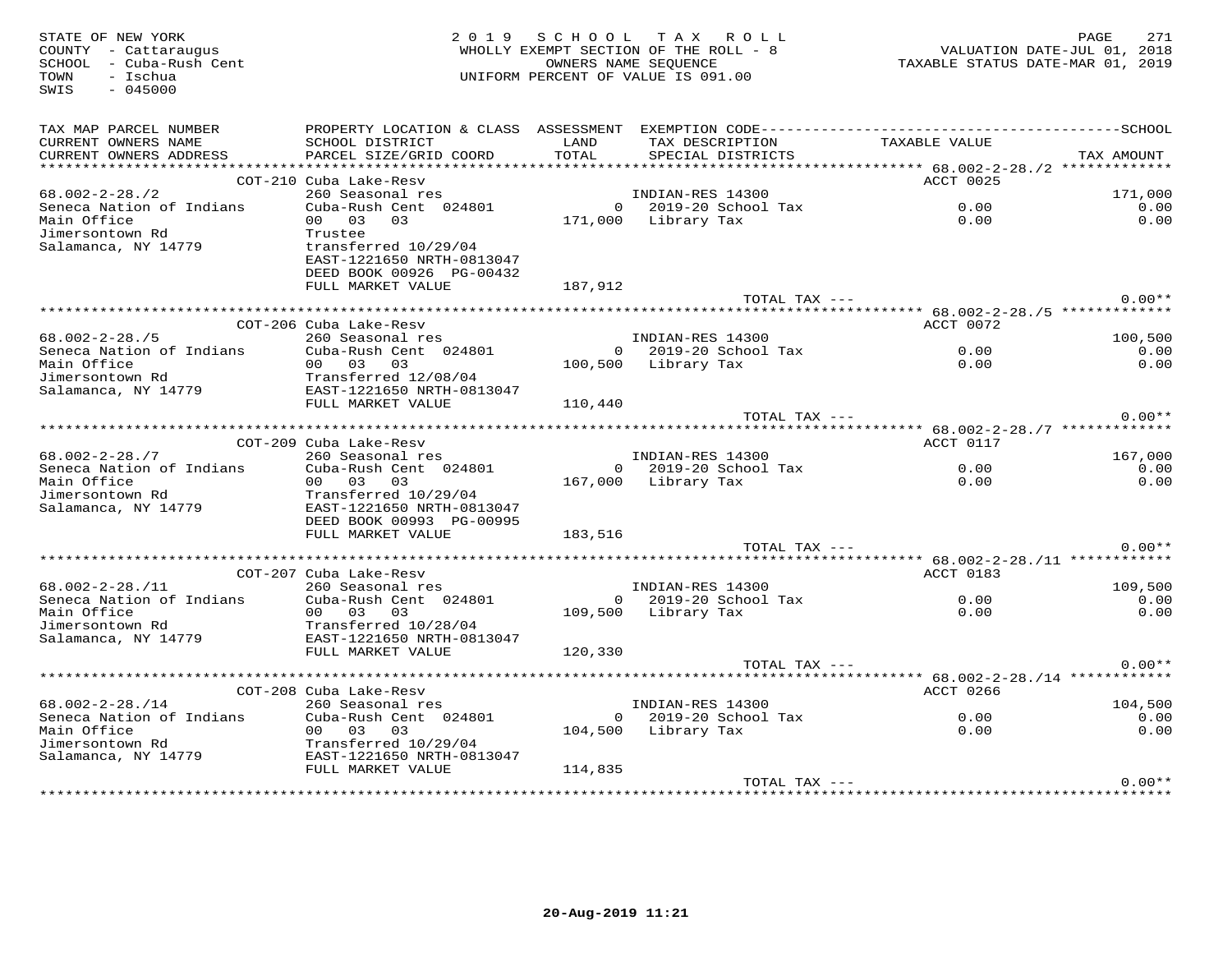| STATE OF NEW YORK<br>COUNTY - Cattaraugus<br>SCHOOL - Cuba-Rush Cent | 2 0 1 9                                                                                      | SCHOOL TAX ROLL<br>WHOLLY EXEMPT SECTION OF THE ROLL - 8<br>OWNERS NAME SEOUENCE |                     |                          | TAXABLE STATUS DATE-MAR 01, 2019 | PAGE<br>VALUATION DATE-JUL 01, 2018 | 272      |
|----------------------------------------------------------------------|----------------------------------------------------------------------------------------------|----------------------------------------------------------------------------------|---------------------|--------------------------|----------------------------------|-------------------------------------|----------|
| - Ischua<br>TOWN<br>$-045000$<br>SWIS                                |                                                                                              | UNIFORM PERCENT OF VALUE IS 091.00                                               |                     |                          |                                  |                                     |          |
| TAX MAP PARCEL NUMBER                                                | PROPERTY LOCATION & CLASS ASSESSMENT EXEMPTION CODE-----------------------------------SCHOOL |                                                                                  |                     |                          |                                  |                                     |          |
| CURRENT OWNERS NAME<br>CURRENT OWNERS ADDRESS                        | SCHOOL DISTRICT<br>PARCEL SIZE/GRID COORD                                                    | LAND<br>TOTAL                                                                    | TAX DESCRIPTION     | SPECIAL DISTRICTS        | TAXABLE VALUE                    | TAX AMOUNT                          |          |
|                                                                      |                                                                                              |                                                                                  |                     |                          |                                  |                                     |          |
|                                                                      | COT-211 Cuba Lake-Resv                                                                       |                                                                                  |                     |                          | ACCT 0422                        |                                     |          |
| $68.002 - 2 - 28.19$                                                 | 260 Seasonal res                                                                             |                                                                                  | INDIAN-RES 14300    |                          |                                  |                                     | 205,500  |
| Seneca Nation of Indians                                             | Cuba-Rush Cent 024801                                                                        |                                                                                  |                     | $0$ 2019-20 School Tax   | 0.00                             |                                     | 0.00     |
| Main Office                                                          | $-03$<br>$-03$<br>00                                                                         |                                                                                  | 205,500 Library Tax |                          | 0.00                             |                                     | 0.00     |
| Jimersontown Rd<br>Salamanca, NY 14779                               | Transferred 10/29/04<br>EAST-1221650 NRTH-0813047                                            |                                                                                  |                     |                          |                                  |                                     |          |
|                                                                      | DEED BOOK 1004 PG-117                                                                        |                                                                                  |                     |                          |                                  |                                     |          |
|                                                                      | FULL MARKET VALUE                                                                            | 225,824                                                                          |                     | TOTAL TAX ---            |                                  |                                     | $0.00**$ |
|                                                                      |                                                                                              |                                                                                  |                     |                          |                                  |                                     |          |
|                                                                      | 5955 Ingalls Rd                                                                              |                                                                                  |                     |                          | ACCT 0971                        |                                     |          |
| $59.004 - 2 - 9.1$                                                   | 311 Res vac land                                                                             |                                                                                  | CEMETERY            | 27350                    |                                  |                                     | 3,000    |
| Shaffer Carol                                                        | Cuba-Rush Cent 024801                                                                        |                                                                                  |                     | 3,000 2019-20 School Tax | 0.00                             |                                     | 0.00     |
| 8645 Spring Valley Rd                                                | 08 03<br>03                                                                                  | 3,000                                                                            | Library Tax         |                          | 0.00                             |                                     | 0.00     |
| Friendship, NY 14739                                                 | FRNT 175.00 DPTH 100.00<br>EAST-1220190 NRTH-0822728                                         |                                                                                  |                     |                          |                                  |                                     |          |
|                                                                      | DEED BOOK 19270 PG-80021                                                                     |                                                                                  |                     |                          |                                  |                                     |          |
|                                                                      | FULL MARKET VALUE                                                                            | 3,297                                                                            |                     |                          |                                  |                                     |          |
|                                                                      |                                                                                              |                                                                                  |                     | TOTAL TAX ---            |                                  |                                     | $0.00**$ |
|                                                                      | Abbott Rd                                                                                    |                                                                                  |                     |                          | ACCT 5009                        |                                     |          |
| $59.004 - 2 - 15$                                                    | 620 Religious                                                                                |                                                                                  | RELIGIOUS 25110     |                          |                                  |                                     | 55,000   |
| Union Cemetery                                                       | Cuba-Rush Cent 024801                                                                        |                                                                                  |                     | 2,500 2019-20 School Tax | 0.00                             |                                     | 0.00     |
|                                                                      | 08 03 03                                                                                     |                                                                                  | 55,000 Library Tax  |                          | 0.00                             |                                     | 0.00     |
|                                                                      | FRNT 99.00 DPTH 108.00                                                                       |                                                                                  |                     |                          |                                  |                                     |          |
|                                                                      | EAST-1220340 NRTH-0822415                                                                    |                                                                                  |                     |                          |                                  |                                     |          |
|                                                                      | FULL MARKET VALUE                                                                            | 60,440                                                                           |                     |                          |                                  |                                     |          |
|                                                                      |                                                                                              |                                                                                  |                     | TOTAL TAX ---            |                                  |                                     | $0.00**$ |
|                                                                      |                                                                                              |                                                                                  |                     |                          |                                  |                                     |          |
| $59.003 - 1 - 22$                                                    | Yankee Rd<br>695 Cemetery                                                                    |                                                                                  | CEMETERY            | 27350                    | <b>ACCT 5013</b>                 |                                     | 3,300    |
| Wilson Cemetery                                                      | Cuba-Rush Cent 024801                                                                        | 3,300                                                                            |                     | 2019-20 School Tax       | 0.00                             |                                     | 0.00     |
| Ischua, NY 14743                                                     | 31 03 03                                                                                     |                                                                                  | 3,300 Library Tax   |                          | 0.00                             |                                     | 0.00     |
|                                                                      | FRNT 130.00 DPTH 210.00                                                                      |                                                                                  |                     |                          |                                  |                                     |          |
|                                                                      | ACRES<br>0.33                                                                                |                                                                                  |                     |                          |                                  |                                     |          |
|                                                                      | EAST-1208723 NRTH-0819782                                                                    |                                                                                  |                     |                          |                                  |                                     |          |
|                                                                      | FULL MARKET VALUE                                                                            | 3,626                                                                            |                     |                          |                                  |                                     |          |
|                                                                      |                                                                                              |                                                                                  |                     | TOTAL TAX ---            |                                  |                                     | $0.00**$ |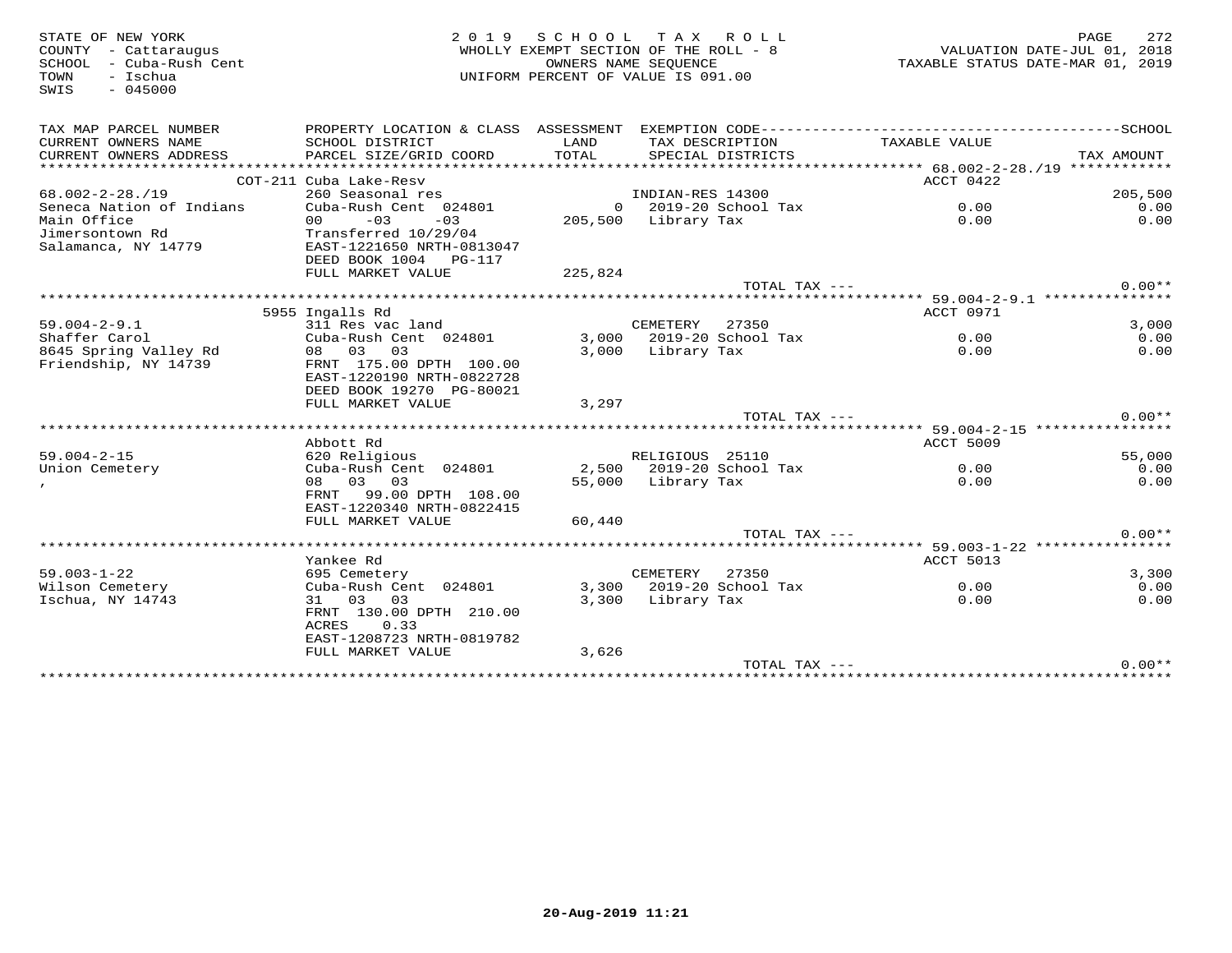| STATE OF NEW YORK<br>COUNTY - Cattaraugus<br>SCHOOL - Cuba-Rush Cent<br>TOWN<br>- Ischua<br>SWIS<br>- 045000 | 2019 SCHOOL TAX ROLL<br>WHOLLY EXEMPT SECTION OF THE ROLL - 8 | 2.73<br>PAGE<br>VALUATION DATE-JUL 01, 2018<br>TAXABLE STATUS DATE-MAR 01, 2019<br>RPS155/V04/L015<br>CURRENT DATE 8/20/2019 |
|--------------------------------------------------------------------------------------------------------------|---------------------------------------------------------------|------------------------------------------------------------------------------------------------------------------------------|
|                                                                                                              | ROLL SUB SECTION- - TOTALS                                    |                                                                                                                              |

|      |                  | $m \wedge m \wedge n$<br>T O T UT | $\mathbf{m}$ $\mathbf{r}$ $\alpha$ $\mathbf{r}$ $\alpha$ $\mathbf{r}$<br>mazma<br>∸∪ | CNS            | UREN              | 337738577<br>י שו<br>חיום בע | $max$ $\tau$ $\tau$ $\tau$ | $m \wedge m \wedge n$ |
|------|------------------|-----------------------------------|--------------------------------------------------------------------------------------|----------------|-------------------|------------------------------|----------------------------|-----------------------|
| CODE | NAME<br>י נפחים. | PART                              | TVDI<br>۲۰ - سار سال                                                                 | חדד דו<br>ALUE | $- - - -$<br>ALUr | <b>AMOUNT</b>                | 'ALUL                      | TA Y<br>- ∠∡∡         |

#### NO SPECIAL DISTRICTS AT THIS LEVEL

\*\*\* S C H O O L D I S T R I C T S U M M A R Y \*\*\*

| CODE   | DISTRICT NAME              | TOTAL<br>PARCELS | ASSESSED<br>LAND | ASSESSED<br>TOTAL | EXEMPT<br>AMOUNT | TOTAL<br>TAXABLE |           |
|--------|----------------------------|------------------|------------------|-------------------|------------------|------------------|-----------|
|        |                            |                  |                  |                   | STAR AMOUNT      | STAR TAXABLE     | TOTAL TAX |
|        | Cuba-Rush Cent             | 14               | 191,600          | 1696,400          | 1696,400         |                  |           |
| 024801 |                            |                  |                  |                   |                  |                  |           |
|        | SUB-TOTAL                  | 14               | 191,600          | 1696,400          | 1696,400         |                  |           |
|        | S U B - T O T A $L$ (CONT) |                  |                  |                   |                  |                  |           |
|        |                            |                  |                  |                   |                  |                  |           |
|        | TOTAL                      | 14               | 191,600          | 1696,400          | 1696,400         |                  |           |
|        | T O T A L (CONT)           |                  |                  |                   |                  |                  |           |

## \*\*\* S Y S T E M C O D E S S U M M A R Y \*\*\*

#### NO SYSTEM EXEMPTIONS AT THIS LEVEL

| CODE  | DESCRIPTION | TOTAL<br>PARCELS | SCHOOL   |
|-------|-------------|------------------|----------|
| 12100 | NYS OWNED   |                  | 8,000    |
| 14300 | INDIAN-RES  | 8                | 1618,800 |
| 25110 | RELIGIOUS   |                  | 55,000   |
| 27350 | CEMETERY    | 4                | 14,600   |
|       | TOTAL       | 14               | 1696,400 |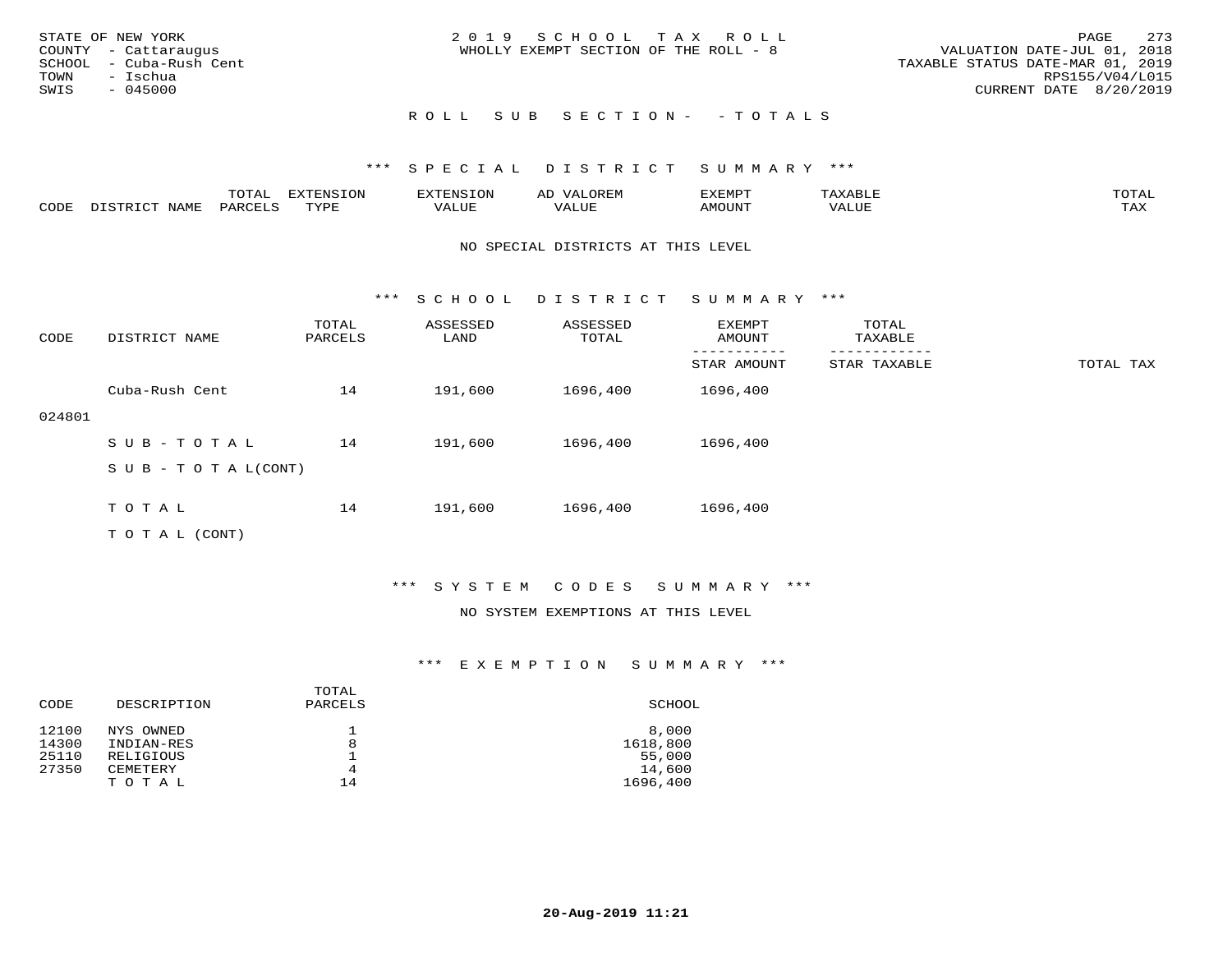| STATE OF NEW YORK<br>COUNTY - Cattaraugus<br>SCHOOL - Cuba-Rush Cent<br>TOWN<br>- Ischua<br>$-045000$<br>SWIS | 2019 SCHOOL TAX ROLL<br>WHOLLY EXEMPT SECTION OF THE ROLL - 8 | 2.74<br>PAGE<br>VALUATION DATE-JUL 01, 2018<br>TAXABLE STATUS DATE-MAR 01, 2019<br>RPS155/V04/L015<br>CURRENT DATE 8/20/2019 |
|---------------------------------------------------------------------------------------------------------------|---------------------------------------------------------------|------------------------------------------------------------------------------------------------------------------------------|
|                                                                                                               |                                                               |                                                                                                                              |

# ROLL SUB SECTION- - TOTALS

# \*\*\* G R A N D T O T A L S \*\*\*

| ROLL       |                               | TOTAL         | ASSESSED | ASSESSED | EXEMPT      | TOTAL        |      | TOTAL |
|------------|-------------------------------|---------------|----------|----------|-------------|--------------|------|-------|
| <b>SEC</b> | DESCRIPTION                   | PARCELS       | LAND     | TOTAL    | AMOUNT      | TAXABLE      |      | TAX   |
|            |                               |               |          |          |             |              | TAX  |       |
|            |                               |               |          |          | STAR AMOUNT | STAR TAXABLE | RATE |       |
|            | RS 8 TOTAL<br>SPEC DIST TAXES |               | 191,600  | 1696,400 | 1,696,400   |              |      |       |
|            | LUICITY THE STREET            | $\mathcal{I}$ |          |          |             |              |      |       |

8 WHOLLY EXEMPT 14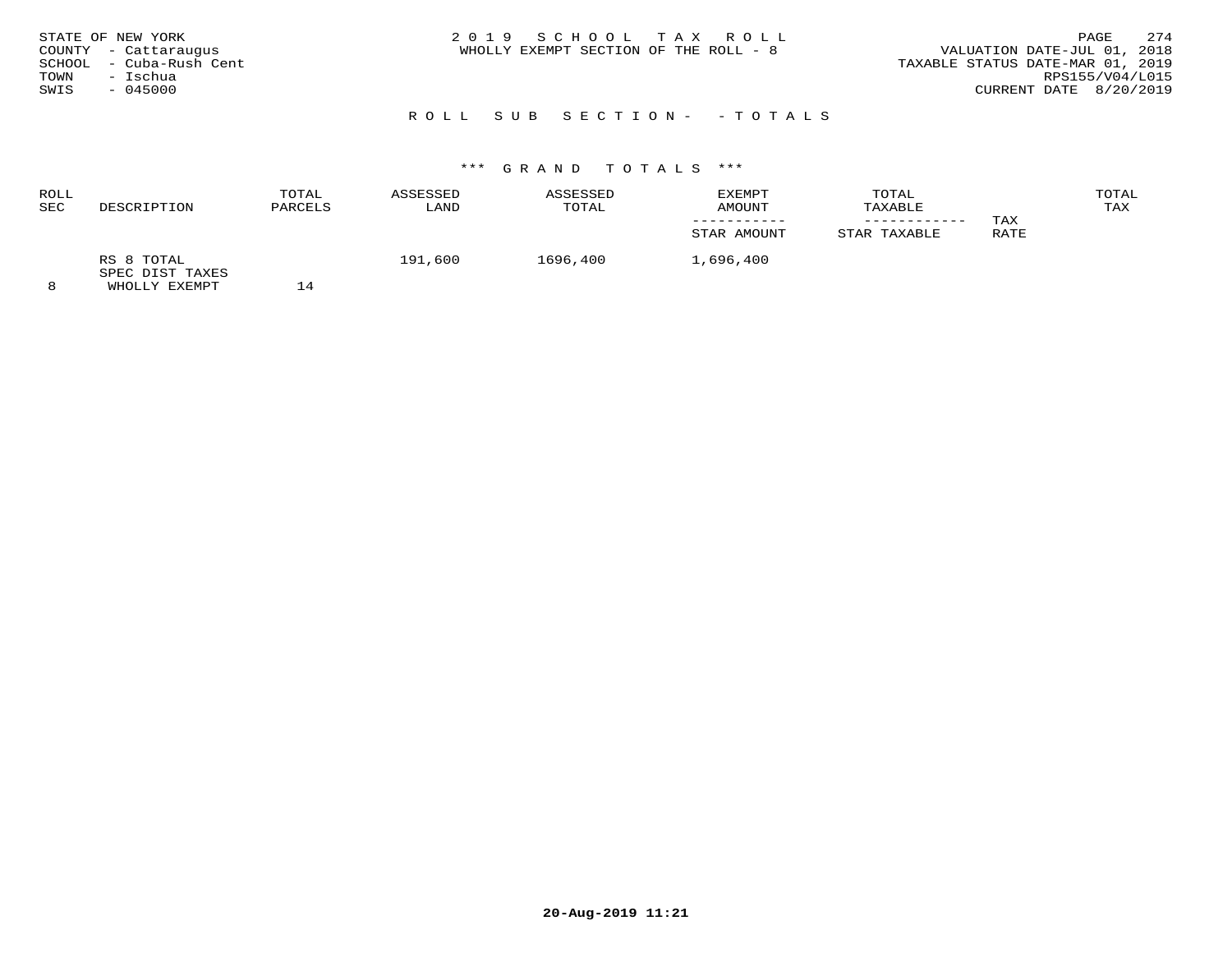| STATE OF NEW YORK<br>COUNTY - Cattaraugus<br>SCHOOL - Cuba-Rush Cent<br>TOWN<br>– Ischua<br>SWIS<br>$-045000$ | 2019 SCHOOL TAX ROLL<br>WHOLLY EXEMPT SECTION OF THE ROLL - 8 | 275<br>PAGE<br>VALUATION DATE-JUL 01, 2018<br>TAXABLE STATUS DATE-MAR 01, 2019<br>RPS155/V04/L015<br>CURRENT DATE 8/20/2019 |
|---------------------------------------------------------------------------------------------------------------|---------------------------------------------------------------|-----------------------------------------------------------------------------------------------------------------------------|
|                                                                                                               | ROLL SECTION TOTALS                                           |                                                                                                                             |

|      |      | ----<br>---- | <b>EXTENSION</b> | :NS      |            | ∠XEMP™       |       | $m \wedge m \wedge n$      |
|------|------|--------------|------------------|----------|------------|--------------|-------|----------------------------|
| CODE | - 11 |              | $m \tau \tau n$  | $\Delta$ | <b>TTT</b> | <b>MOUNT</b> | VALUE | $m \times r$<br>. <i>.</i> |

#### NO SPECIAL DISTRICTS AT THIS LEVEL

\*\*\* S C H O O L D I S T R I C T S U M M A R Y \*\*\*

| CODE   | DISTRICT NAME              | TOTAL<br>PARCELS | ASSESSED<br>LAND | ASSESSED<br>TOTAL | EXEMPT<br>AMOUNT | TOTAL<br>TAXABLE |           |
|--------|----------------------------|------------------|------------------|-------------------|------------------|------------------|-----------|
|        |                            |                  |                  |                   | STAR AMOUNT      | STAR TAXABLE     | TOTAL TAX |
|        | Cuba-Rush Cent             | 14               | 191,600          | 1696,400          | 1696,400         |                  |           |
| 024801 |                            |                  |                  |                   |                  |                  |           |
|        | $SUB - TO TAL$             | 14               | 191,600          | 1696,400          | 1696,400         |                  |           |
|        | S U B - T O T A $L$ (CONT) |                  |                  |                   |                  |                  |           |
|        |                            |                  |                  |                   |                  |                  |           |
|        | TOTAL                      | 14               | 191,600          | 1696,400          | 1696,400         |                  |           |
|        | TO TAL (CONT)              |                  |                  |                   |                  |                  |           |

\*\*\* S Y S T E M C O D E S S U M M A R Y \*\*\*

## NO SYSTEM EXEMPTIONS AT THIS LEVEL

| CODE  | DESCRIPTION | TOTAL<br>PARCELS | SCHOOL   |
|-------|-------------|------------------|----------|
| 12100 | NYS OWNED   |                  | 8,000    |
| 14300 | INDIAN-RES  | 8                | 1618,800 |
| 25110 | RELIGIOUS   |                  | 55,000   |
| 27350 | CEMETERY    | 4                | 14,600   |
|       | TOTAL       | 14               | 1696,400 |
|       |             |                  |          |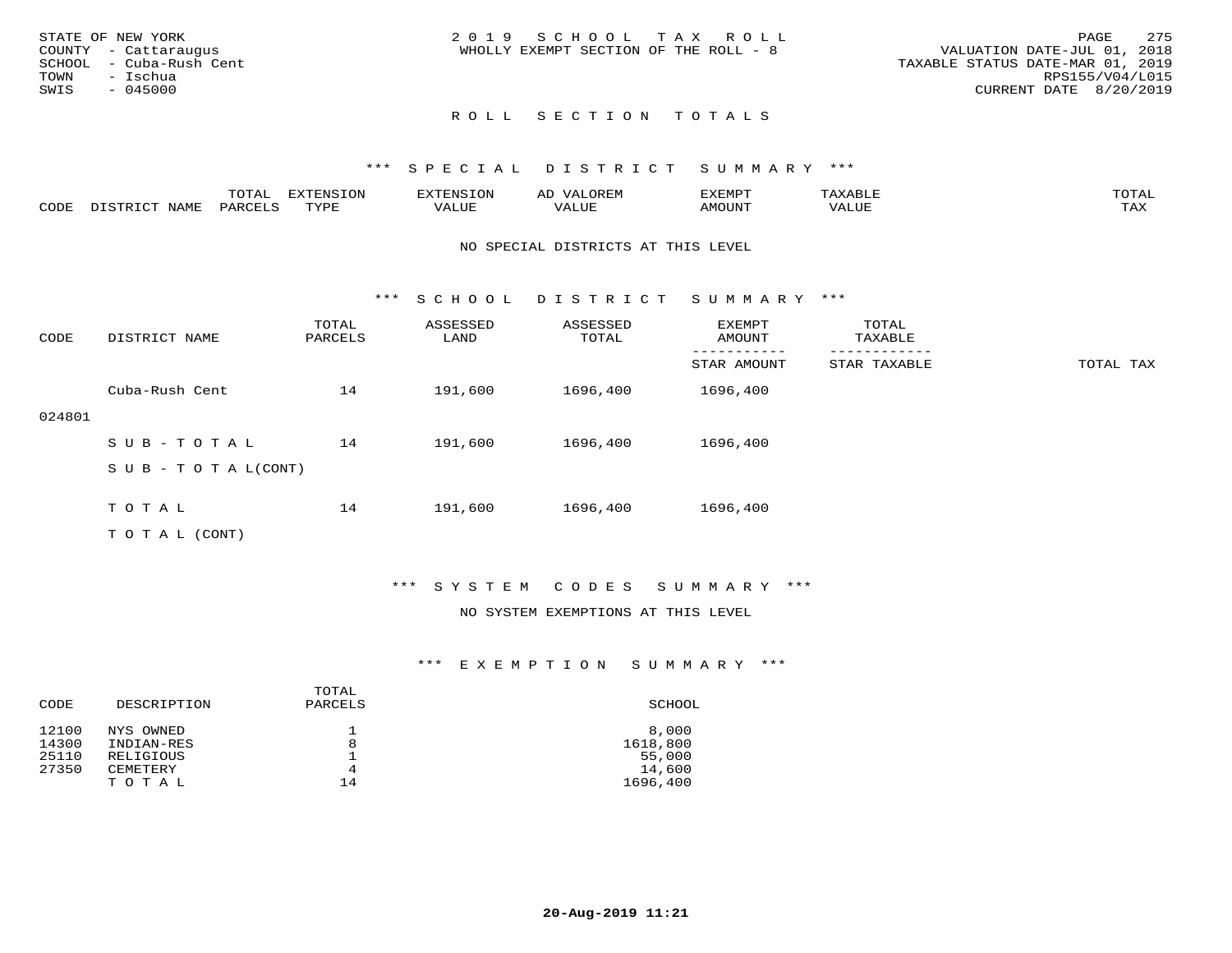| STATE OF NEW YORK       | 2019 SCHOOL TAX ROLL                  | PAGE                             | 276 |
|-------------------------|---------------------------------------|----------------------------------|-----|
| COUNTY - Cattaraugus    | WHOLLY EXEMPT SECTION OF THE ROLL - 8 | VALUATION DATE-JUL 01, 2018      |     |
| SCHOOL - Cuba-Rush Cent |                                       | TAXABLE STATUS DATE-MAR 01, 2019 |     |
| – Ischua<br>TOWN        |                                       | RPS155/V04/L015                  |     |
| SWIS<br>$-045000$       |                                       | CURRENT DATE 8/20/2019           |     |
|                         |                                       |                                  |     |

# \*\*\* G R A N D T O T A L S \*\*\*

| ROLL       |                               | TOTAL          | ASSESSED | ASSESSED | EXEMPT      | TOTAL        |      | TOTAL |
|------------|-------------------------------|----------------|----------|----------|-------------|--------------|------|-------|
| <b>SEC</b> | DESCRIPTION                   | PARCELS        | LAND     | TOTAL    | AMOUNT      | TAXABLE      |      | TAX   |
|            |                               |                |          |          |             |              | TAX  |       |
|            |                               |                |          |          | STAR AMOUNT | STAR TAXABLE | RATE |       |
|            | RS 8 TOTAL<br>SPEC DIST TAXES |                | 191,600  | 1696,400 | 1,696,400   |              |      |       |
|            | <b>WILOT IV RYBMDT</b>        | $\overline{A}$ |          |          |             |              |      |       |

8 WHOLLY EXEMPT 14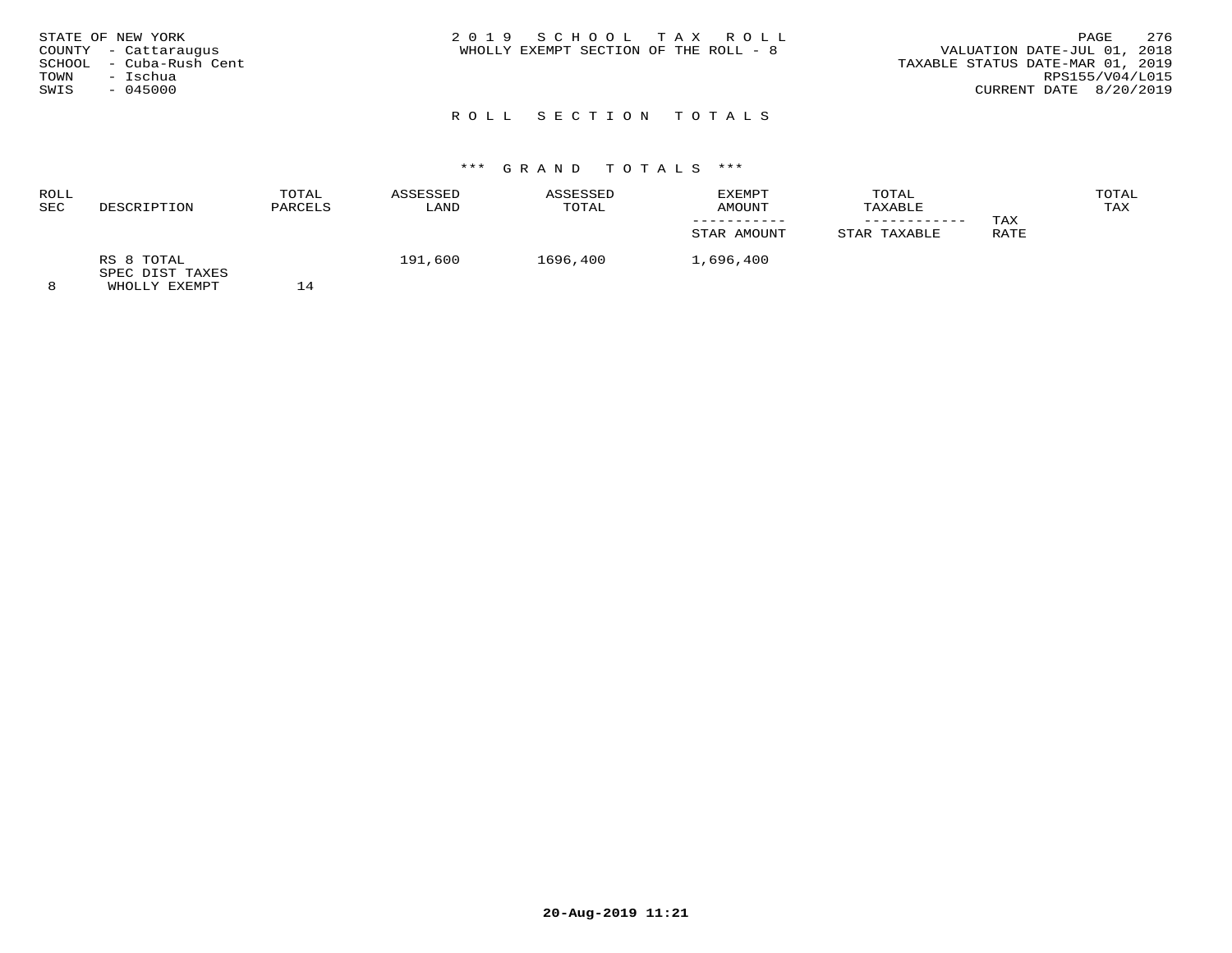| STATE OF NEW YORK       | 2019 SCHOOL TAX ROLL |             |                                  | PAGE            | 277 |
|-------------------------|----------------------|-------------|----------------------------------|-----------------|-----|
| COUNTY - Cattaraugus    |                      |             | VALUATION DATE-JUL 01, 2018      |                 |     |
| SCHOOL - Cuba-Rush Cent |                      | SWIS TOTALS | TAXABLE STATUS DATE-MAR 01, 2019 |                 |     |
| TOWN<br>- Ischua        |                      |             |                                  | RPS155/V04/L015 |     |
| - 045000<br>SWIS        |                      |             | CURRENT DATE 8/20/2019           |                 |     |
|                         |                      |             |                                  |                 |     |

|      | ----<br>- 777 | ,,,,,,,,,,<br>$-0.213$ |  | -XEMP"    | ⊥ A∆ | $\sim$ m $\sim$ $\sim$<br>◡ <b>⊥</b>                                                                                                                                                                                                                                                                                                                                                                                                                     |
|------|---------------|------------------------|--|-----------|------|----------------------------------------------------------------------------------------------------------------------------------------------------------------------------------------------------------------------------------------------------------------------------------------------------------------------------------------------------------------------------------------------------------------------------------------------------------|
| CODE | ⊬∆د           | $- - - -$<br>.         |  | 5.7277777 |      | $\overline{ }$ $\overline{ }$ $\overline{ }$ $\overline{ }$ $\overline{ }$ $\overline{ }$ $\overline{ }$ $\overline{ }$ $\overline{ }$ $\overline{ }$ $\overline{ }$ $\overline{ }$ $\overline{ }$ $\overline{ }$ $\overline{ }$ $\overline{ }$ $\overline{ }$ $\overline{ }$ $\overline{ }$ $\overline{ }$ $\overline{ }$ $\overline{ }$ $\overline{ }$ $\overline{ }$ $\overline{ }$ $\overline{ }$ $\overline{ }$ $\overline{$<br>$\cdots$<br>- 53.43 |

NO SPECIAL DISTRICTS AT THIS LEVEL

\*\*\* S C H O O L D I S T R I C T S U M M A R Y \*\*\*

| CODE   | DISTRICT NAME                    | TOTAL<br>PARCELS | ASSESSED<br>LAND | ASSESSED<br>TOTAL | EXEMPT<br>AMOUNT | TOTAL<br>TAXABLE             |          |              |
|--------|----------------------------------|------------------|------------------|-------------------|------------------|------------------------------|----------|--------------|
|        |                                  |                  |                  |                   | STAR AMOUNT      | ------------<br>STAR TAXABLE | TAX RATE | TOTAL TAX    |
|        | Cuba-Rush Cent                   | 231              | 4171,600         | 14947,146         | 1994,389         | 12,952,757                   |          |              |
| 024801 |                                  |                  |                  |                   | 2621,920         | 10,330,837                   | .411514  | 159, 123. 54 |
|        | $SUB - TO TAL$                   | 231              | 4171,600         | 14947,146         | 1994,389         | 12,952,757                   |          |              |
|        | $S \cup B - T \cup T A L (CONT)$ |                  |                  |                   | 2621,920         | 10,330,837                   |          | 159, 123. 54 |
|        | TOTAL                            |                  |                  |                   |                  | 12,952,757                   |          |              |
|        |                                  | 231              | 4171,600         | 14947,146         | 1994,389         |                              |          |              |
|        | T O T A L (CONT)                 |                  |                  |                   | 2621,920         | 10,330,837                   |          | 159, 123. 54 |

\*\*\* S Y S T E M C O D E S S U M M A R Y \*\*\*

#### NO SYSTEM EXEMPTIONS AT THIS LEVEL

| CODE  | DESCRIPTION | TOTAL<br>PARCELS | SCHOOL   |
|-------|-------------|------------------|----------|
| 12100 | NYS OWNED   |                  | 8,000    |
| 14300 | INDIAN-RES  | 8                | 1618,800 |
| 25110 | RELIGIOUS   |                  | 55,000   |
| 27350 | CEMETERY    | 4                | 14,600   |
| 41730 | AG DISTOUT  | 4                | 43,677   |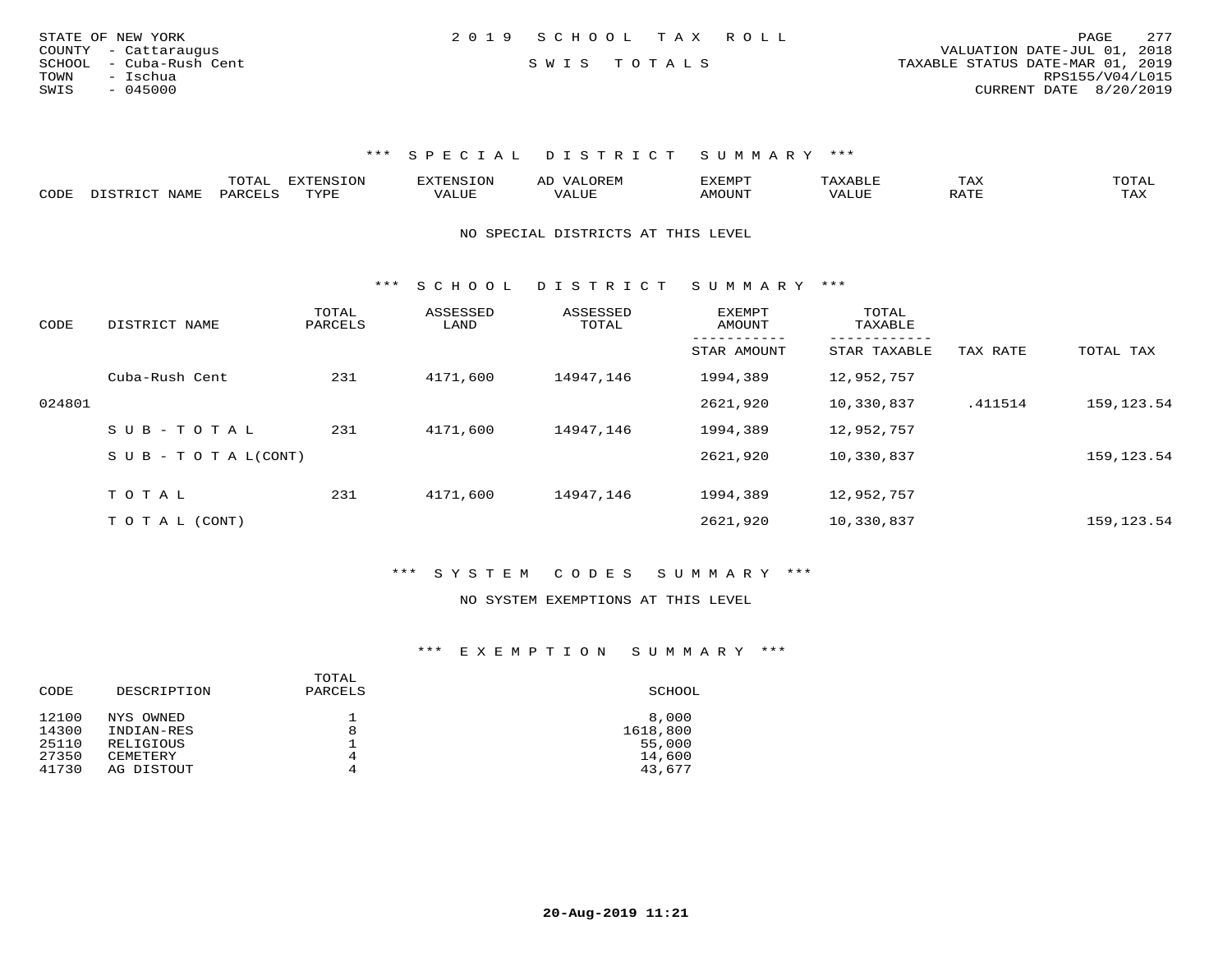| STATE OF NEW YORK |                      |  |
|-------------------|----------------------|--|
|                   | COUNTY - Cattaraugus |  |
| SCHOOL            | - Cuba-Rush Cent     |  |
| TOWN              | - Ischua             |  |
| SWIS              | $-045000$            |  |

\*\*\* E X E M P T I O N S U M M A R Y \*\*\*

|       |             | TOTAL   |          |
|-------|-------------|---------|----------|
| CODE  | DESCRIPTION | PARCELS | SCHOOL   |
| 41800 | AGED C/T/S  | 4       | 154,800  |
| 41804 | AGED S      | 2       | 56,000   |
| 41834 | ENH STAR    | 27      | 1431,320 |
| 41854 | BAS STAR    | 45      | 1190,600 |
| 47100 | Mass Telec  |         | 6,106    |
| 47460 | FOREST/A74  | 3       | 37,406   |
|       | TOTAL       | 100     | 4616,309 |
|       |             |         |          |

| <b>ROLL</b><br>SEC | DESCRIPTION                          | TOTAL<br>PARCELS | ASSESSED<br>LAND | ASSESSED<br>TOTAL | <b>EXEMPT</b><br>AMOUNT | TOTAL<br>TAXABLE         |             |            |
|--------------------|--------------------------------------|------------------|------------------|-------------------|-------------------------|--------------------------|-------------|------------|
|                    |                                      |                  |                  |                   | STAR AMOUNT             | STAR TAXABLE             | TAX<br>RATE |            |
|                    | 2019-20 School Tax                   |                  | 3980,000         | 12929,150         | 291,883<br>2621,920     | 12,637,267<br>10,015,347 | 14.886827   | 149,096.70 |
|                    | Library Tax                          |                  | 3980,000         | 12929,150         | 291,883                 | 12,637,267               |             |            |
|                    | SPEC DIST TAXES                      |                  |                  |                   |                         | 12,637,267               | 0.411514    | 5,200.37   |
| $\mathbf{1}$       | TAXABLE                              | 212              |                  |                   |                         |                          |             | 154,297.07 |
|                    | 2019-20 School Tax                   |                  |                  | 94,665            |                         | 94,665                   |             |            |
|                    | Library Tax                          |                  |                  | 94,665            |                         | 94,665<br>94,665         | 14.886827   | 1,409.26   |
|                    |                                      |                  |                  |                   |                         | 94,665                   | 0.411514    | 38.96      |
| 5                  | SPEC DIST TAXES<br>SPECIAL FRANCHISE | 3                |                  |                   |                         |                          |             | 1,448.22   |
|                    | 2019-20 School Tax                   |                  |                  | 226,931           | 6,106                   | 220,825<br>220,825       | 14.886827   | 3,287.38   |
|                    | Library Tax                          |                  |                  | 226,931           | 6,106                   | 220,825                  |             |            |
|                    |                                      |                  |                  |                   |                         | 220,825                  | 0.411514    | 90.87      |
| 6                  | SPEC DIST TAXES<br>UTILITIES & N.C.  | 2                |                  |                   |                         |                          |             | 3,378.25   |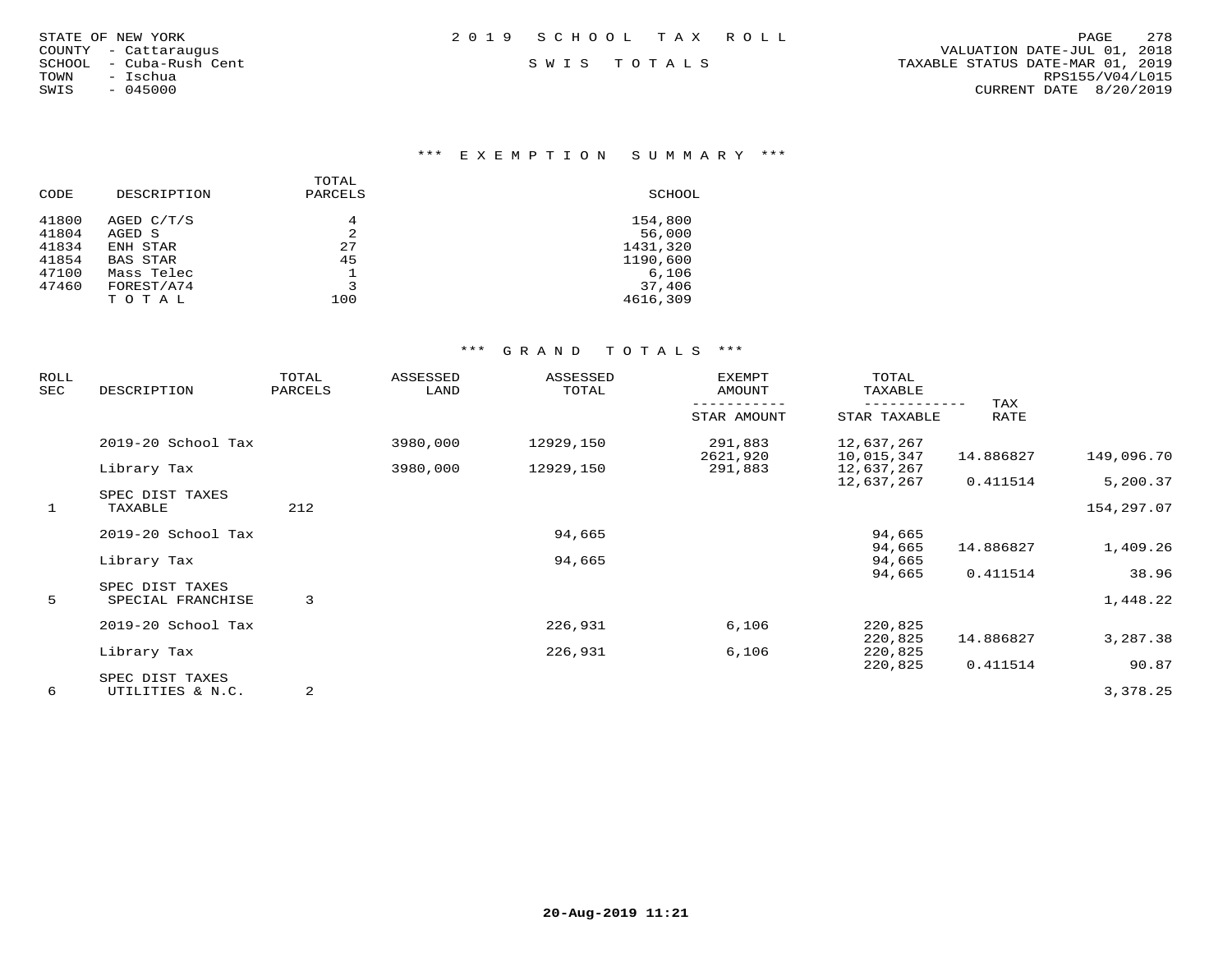| STATE OF NEW YORK    |  |                  |  |
|----------------------|--|------------------|--|
| COUNTY - Cattaraugus |  |                  |  |
| SCHOOL               |  | - Cuba-Rush Cent |  |
| TOWN                 |  | - Ischua         |  |
| SWIS                 |  | $-045000$        |  |

## SWIS TOTALS

 COUNTY - Cattaraugus VALUATION DATE-JUL 01, 2018 TOWN - Ischua RPS155/V04/L015SWIS - 045000 CURRENT DATE 8/20/2019

| DESCRIPTION        | TOTAL<br>PARCELS                                                 | ASSESSED<br>LAND | ASSESSED<br>TOTAL    | EXEMPT<br>AMOUNT       | TOTAL<br>TAXABLE                   |                                                                    |                              |
|--------------------|------------------------------------------------------------------|------------------|----------------------|------------------------|------------------------------------|--------------------------------------------------------------------|------------------------------|
|                    |                                                                  |                  |                      |                        |                                    |                                                                    |                              |
|                    |                                                                  |                  |                      | STAR AMOUNT            | STAR TAXABLE                       | RATE                                                               |                              |
|                    |                                                                  |                  |                      | 1696,400               |                                    |                                                                    |                              |
| SPEC DIST TAXES    |                                                                  |                  |                      |                        |                                    |                                                                    |                              |
| WHOLLY EXEMPT      | 14                                                               |                  |                      |                        |                                    |                                                                    |                              |
| 2019-20 School Tax |                                                                  | 4171,600         | 14947,146            | 1,994,389              | 12,952,757                         |                                                                    |                              |
|                    |                                                                  |                  |                      | 2621,920               | 10,330,837                         | 14.886827                                                          | 153,793.34                   |
| Library Tax        |                                                                  | 4171,600         | 14947,146            | 1,994,389              | 12,952,757                         |                                                                    |                              |
|                    |                                                                  |                  |                      |                        |                                    | 0.411514                                                           | 5,330.20                     |
| SPEC DIST TAXES    |                                                                  |                  |                      |                        |                                    |                                                                    |                              |
|                    |                                                                  |                  |                      |                        |                                    |                                                                    | 159, 123.54                  |
|                    |                                                                  |                  |                      |                        |                                    |                                                                    |                              |
|                    |                                                                  |                  |                      |                        |                                    |                                                                    |                              |
|                    |                                                                  |                  |                      |                        |                                    |                                                                    | 153,793.34                   |
|                    |                                                                  |                  |                      |                        |                                    |                                                                    |                              |
|                    |                                                                  |                  |                      |                        |                                    |                                                                    | 5,330.20                     |
| SPEC DIST TAXES    |                                                                  |                  |                      |                        |                                    |                                                                    |                              |
|                    |                                                                  |                  |                      |                        |                                    |                                                                    | 159, 123.54                  |
|                    | TOTAL<br>SUB<br>2019-20 School Tax<br>Library Tax<br>GRAND TOTAL | 231<br>231       | 4171,600<br>4171,600 | 14947,146<br>14947,146 | 1,994,389<br>2621,920<br>1,994,389 | 12,952,757<br>12,952,757<br>10,330,837<br>12,952,757<br>12,952,757 | TAX<br>14.886827<br>0.411514 |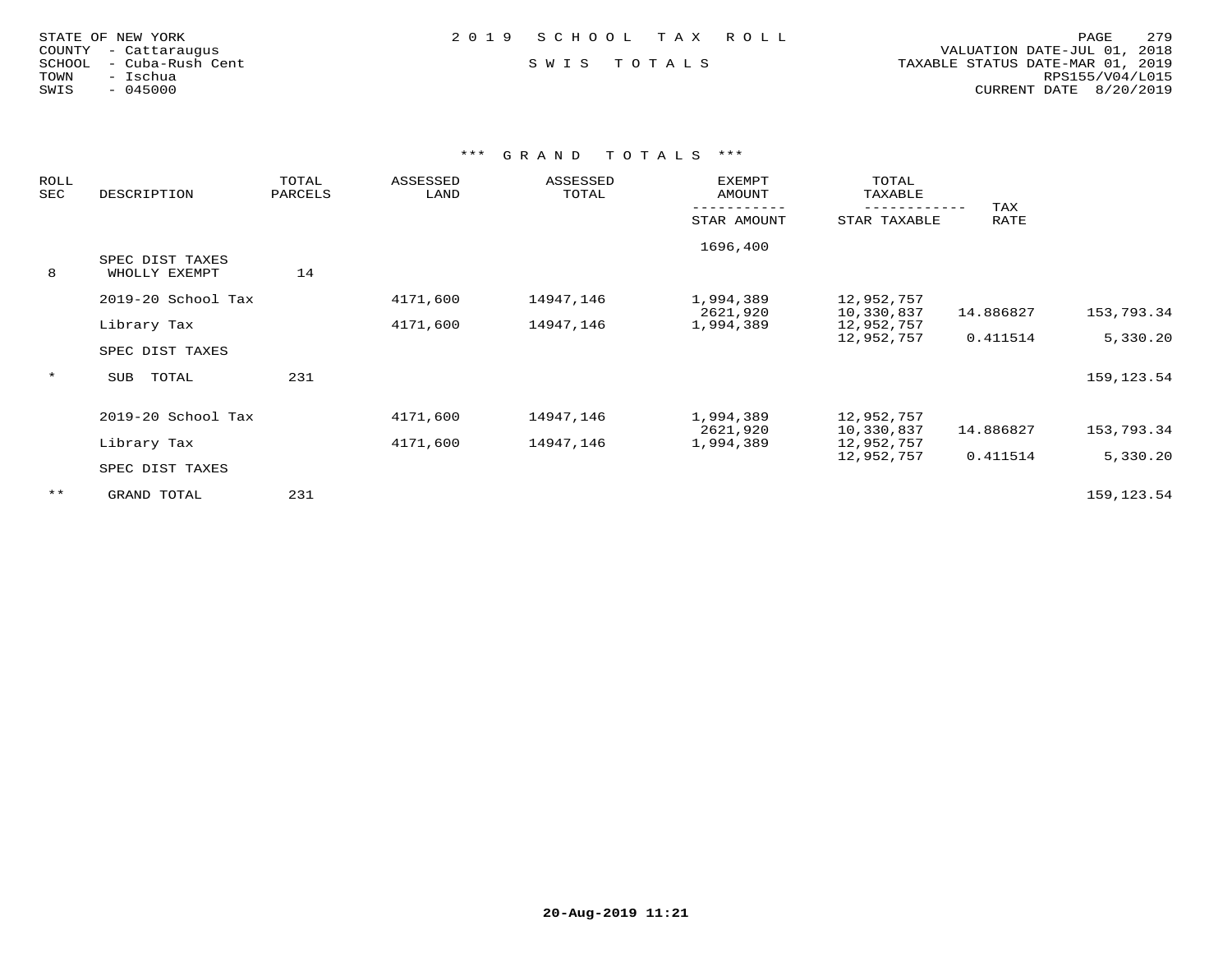| STATE OF NEW YORK<br>COUNTY - Cattaraugus<br>SCHOOL - Cuba-Rush Cent<br>- Lyndon<br>TOWN<br>$-045600$<br>SWIS |                                                | 2019 SCHOOL   | TAX ROLL<br>TAXABLE SECTION OF THE ROLL - 1<br>OWNERS NAME SEQUENCE<br>UNIFORM PERCENT OF VALUE IS 100.00 | TAXABLE STATUS DATE-MAR 01, 2019                  | PAGE<br>280<br>VALUATION DATE-JUL 01, 2018 |
|---------------------------------------------------------------------------------------------------------------|------------------------------------------------|---------------|-----------------------------------------------------------------------------------------------------------|---------------------------------------------------|--------------------------------------------|
| TAX MAP PARCEL NUMBER                                                                                         |                                                |               |                                                                                                           |                                                   |                                            |
| CURRENT OWNERS NAME<br>CURRENT OWNERS ADDRESS                                                                 | SCHOOL DISTRICT<br>PARCEL SIZE/GRID COORD      | LAND<br>TOTAL | TAX DESCRIPTION<br>SPECIAL DISTRICTS                                                                      | TAXABLE VALUE                                     | TAX AMOUNT                                 |
| ********************                                                                                          |                                                | *********     |                                                                                                           | *********** 50.002-1-13 ***********               |                                            |
|                                                                                                               | 306 Porter Rd                                  |               |                                                                                                           | ACCT 0154                                         | <b>BILL</b><br>727                         |
| $50.002 - 1 - 13$                                                                                             | 312 Vac w/imprv                                |               | 2019-20 School Tax                                                                                        | 10,900                                            | 147.66                                     |
| Abbate II Gerard P                                                                                            | Cuba-Rush Cent 024801                          | 10,900        | Library Tax                                                                                               | 10,900                                            | 4.08                                       |
| 737 Wright Ave Apt 4                                                                                          | 06 04<br>03                                    | 10,900        |                                                                                                           |                                                   |                                            |
| N. Tonawanda, NY 14120                                                                                        | 2.95<br>ACRES<br>EAST-1218511 NRTH-0845818     |               |                                                                                                           |                                                   |                                            |
|                                                                                                               | DEED BOOK 1032<br>PG-621                       |               |                                                                                                           |                                                   |                                            |
|                                                                                                               | FULL MARKET VALUE                              | 10,900        |                                                                                                           |                                                   |                                            |
|                                                                                                               |                                                |               | TOTAL TAX ---                                                                                             |                                                   | 151.74**                                   |
|                                                                                                               |                                                |               |                                                                                                           | DATE #1                                           | 09/30/19                                   |
|                                                                                                               |                                                |               |                                                                                                           | AMT DUE<br>*** $41.004 - 1 - 9.5$ *************** | 151.74                                     |
|                                                                                                               | 281 Palmer Rd                                  |               |                                                                                                           | ACCT 0635                                         | 728<br>BILL                                |
| $41.004 - 1 - 9.5$                                                                                            | 240 Rural res                                  |               | 2019-20 School Tax                                                                                        | 129,100                                           | 1,748.92                                   |
| Bartus Robert                                                                                                 | Cuba-Rush Cent 024801                          | 49,700        | Library Tax                                                                                               | 129,100                                           | 48.35                                      |
| Bartus Margaret                                                                                               | 07 04 03                                       | 129,100       |                                                                                                           |                                                   |                                            |
| 199 Burman Dr                                                                                                 | ACRES 40.20                                    |               |                                                                                                           |                                                   |                                            |
| Orchard Park, NY 14127                                                                                        | EAST-1219264 NRTH-0849935                      |               |                                                                                                           |                                                   |                                            |
|                                                                                                               | DEED BOOK 8044<br>PG-4001<br>FULL MARKET VALUE | 129,100       |                                                                                                           |                                                   |                                            |
|                                                                                                               |                                                |               | TOTAL TAX ---                                                                                             |                                                   | $1,797.27**$                               |
|                                                                                                               |                                                |               |                                                                                                           | DATE #1                                           | 09/30/19                                   |
|                                                                                                               |                                                |               |                                                                                                           | AMT DUE                                           | 1,797.27                                   |
|                                                                                                               |                                                |               |                                                                                                           |                                                   |                                            |
| $41.004 - 1 - 7.1$                                                                                            | 7733 Rawson Rd<br>240 Rural res                |               | 2019-20 School Tax                                                                                        | ACCT 0218<br>92,100                               | 729<br>BILL<br>1,247.68                    |
| Bassett Edmund D                                                                                              | Cuba-Rush Cent 024801                          | 26,400        | Library Tax                                                                                               | 92,100                                            | 34.49                                      |
| 78 Merchants Rd                                                                                               | 07 04 03                                       | 92,100        |                                                                                                           |                                                   |                                            |
| Rochester, NY 14609                                                                                           | Lot 15                                         |               |                                                                                                           |                                                   |                                            |
|                                                                                                               | ACRES 16.40                                    |               |                                                                                                           |                                                   |                                            |
|                                                                                                               | EAST-1221813 NRTH-0851355<br>FULL MARKET VALUE |               |                                                                                                           |                                                   |                                            |
|                                                                                                               |                                                | 92,100        | TOTAL TAX ---                                                                                             |                                                   | $1,282.17**$                               |
|                                                                                                               |                                                |               |                                                                                                           | DATE #1                                           | 09/30/19                                   |
|                                                                                                               |                                                |               |                                                                                                           | AMT DUE                                           | 1,282.17                                   |
|                                                                                                               |                                                |               |                                                                                                           |                                                   |                                            |
|                                                                                                               | 6089 Ingalls Rd                                |               |                                                                                                           | ACCT 0036                                         | BILL 730                                   |
| $59.002 - 1 - 23.1$<br>Becker Raymond P Jr                                                                    | 240 Rural res<br>Cuba-Rush Cent 024801         | 132,200       | BAS STAR<br>41854<br>2019-20 School Tax                                                                   | 140,000                                           | 30,000<br>1,896.58                         |
| Becker Joanne C                                                                                               | 01 04 03                                       |               | 140,000 Library Tax                                                                                       | 140,000                                           | 52.43                                      |
| 6089 Ingalls Rd Rd                                                                                            | Lot 9                                          |               |                                                                                                           |                                                   |                                            |
| Cuba, NY 14727                                                                                                | ACRES 138.80                                   |               |                                                                                                           |                                                   |                                            |
|                                                                                                               | EAST-1219818 NRTH-0825890                      |               |                                                                                                           |                                                   |                                            |
| MAY BE SUBJECT TO PAYMENT                                                                                     | DEED BOOK 311<br>PG-9001                       |               |                                                                                                           |                                                   |                                            |
| UNDER AGDIST LAW TIL 2020                                                                                     | FULL MARKET VALUE                              | 140,000       | TOTAL TAX ---                                                                                             |                                                   | 1,542.60**                                 |
|                                                                                                               |                                                |               |                                                                                                           | DATE #1                                           | 09/30/19                                   |
|                                                                                                               |                                                |               |                                                                                                           | AMT DUE                                           | 1,542.60                                   |
|                                                                                                               |                                                |               |                                                                                                           |                                                   | ***********                                |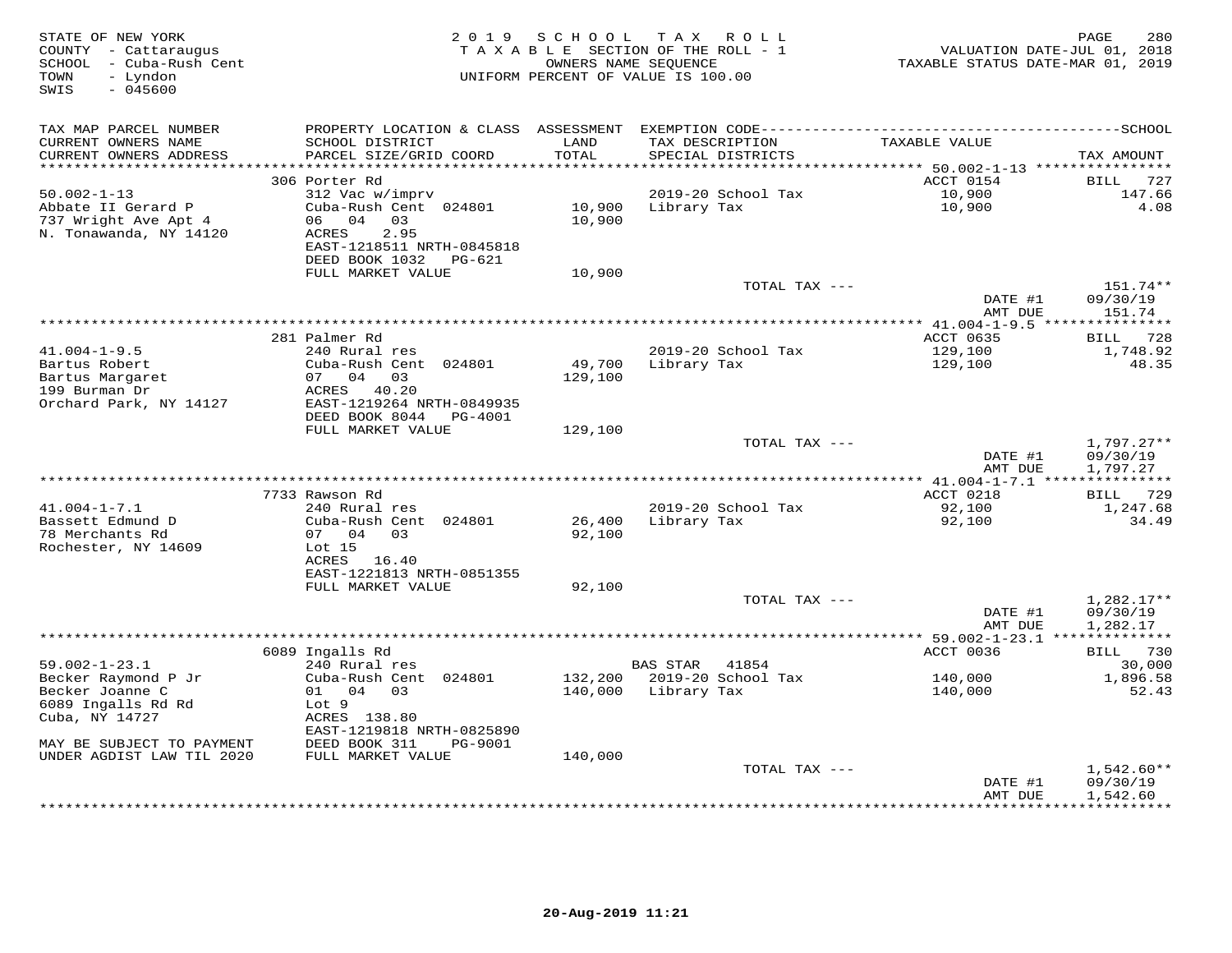| STATE OF NEW YORK<br>COUNTY - Cattaraugus<br>SCHOOL - Cuba-Rush Cent<br>- Lyndon<br>TOWN<br>SWIS<br>$-045600$ | 2 0 1 9                                                                                                              | SCHOOL           | T A X<br>ROLL<br>TAXABLE SECTION OF THE ROLL - 1<br>OWNERS NAME SEQUENCE<br>UNIFORM PERCENT OF VALUE IS 100.00 | VALUATION DATE-JUL 01, 2018<br>TAXABLE STATUS DATE-MAR 01, 2019 | 281<br>PAGE                      |
|---------------------------------------------------------------------------------------------------------------|----------------------------------------------------------------------------------------------------------------------|------------------|----------------------------------------------------------------------------------------------------------------|-----------------------------------------------------------------|----------------------------------|
| TAX MAP PARCEL NUMBER                                                                                         | PROPERTY LOCATION & CLASS                                                                                            |                  |                                                                                                                |                                                                 |                                  |
| CURRENT OWNERS NAME<br>CURRENT OWNERS ADDRESS<br>***********************                                      | SCHOOL DISTRICT<br>PARCEL SIZE/GRID COORD<br>************************                                                | LAND<br>TOTAL    | TAX DESCRIPTION<br>SPECIAL DISTRICTS<br>*********************************                                      | TAXABLE VALUE                                                   | TAX AMOUNT                       |
|                                                                                                               | 306 Palmer Rd                                                                                                        |                  |                                                                                                                | ********** 41.004-1-12.1 **************<br>ACCT 0220            | 731<br>BILL                      |
| $41.004 - 1 - 12.1$                                                                                           | 322 Rural vac>10                                                                                                     |                  | 2019-20 School Tax                                                                                             | 90,600                                                          | 1,227.36                         |
| Berndt Thomas<br>Berndt Beverly J<br>8216 Tonawanda Creek Rd<br>Lockport, NY 14094                            | Cuba-Rush Cent 024801<br>$15/16$ 04<br>03<br>ACRES<br>83.10<br>EAST-1217391 NRTH-0852555<br>DEED BOOK 00953 PG-00528 | 90,600<br>90,600 | Library Tax                                                                                                    | 90,600                                                          | 33.93                            |
|                                                                                                               | FULL MARKET VALUE                                                                                                    | 90,600           |                                                                                                                |                                                                 |                                  |
|                                                                                                               |                                                                                                                      |                  | TOTAL TAX ---                                                                                                  | DATE #1                                                         | $1,261.29**$<br>09/30/19         |
|                                                                                                               |                                                                                                                      |                  |                                                                                                                | AMT DUE<br>$* 50.002 - 1 - 23$ ****                             | 1,261.29                         |
|                                                                                                               | Lyndon Center Rd                                                                                                     |                  |                                                                                                                | ACCT 0392                                                       | 732<br>BILL                      |
| $50.002 - 1 - 23$<br>Berry Wayne A                                                                            | 260 Seasonal res<br>Cuba-Rush Cent 024801                                                                            | 17,900           | 2019-20 School Tax<br>Library Tax                                                                              | 44,000<br>44,000                                                | 596.07<br>16.48                  |
| 38 Malvern Curv<br>Tonawanda, NY 14150                                                                        | 05 04<br>03<br>8.41<br>ACRES<br>EAST-1219385 NRTH-0843285<br>DEED BOOK 1002<br>PG-412                                | 44,000           |                                                                                                                |                                                                 |                                  |
|                                                                                                               | FULL MARKET VALUE                                                                                                    | 44,000           |                                                                                                                |                                                                 |                                  |
|                                                                                                               |                                                                                                                      |                  | TOTAL TAX ---                                                                                                  | DATE #1<br>AMT DUE                                              | $612.55**$<br>09/30/19<br>612.55 |
|                                                                                                               |                                                                                                                      |                  |                                                                                                                |                                                                 |                                  |
|                                                                                                               | 7929 Rawson Rd                                                                                                       |                  |                                                                                                                | ACCT 0098                                                       | 733<br>BILL                      |
| $41.004 - 1 - 4.1$<br>Borngraber Clark & Donna                                                                | 260 Seasonal res<br>Cuba-Rush Cent 024801                                                                            | 195,000          | 2019-20 School Tax<br>Library Tax                                                                              | 240,000<br>240,000                                              | 3, 251.28<br>89.87               |
| Fisher Ronald L                                                                                               | 08<br>04<br>03                                                                                                       | 240,000          |                                                                                                                |                                                                 |                                  |
| 1007 Brant-Farnum Rd<br>Irving, NY 14081                                                                      | ACRES 258.50<br>EAST-1219337 NRTH-0854987                                                                            |                  |                                                                                                                |                                                                 |                                  |
|                                                                                                               | DEED BOOK 19589 PG-2001                                                                                              |                  |                                                                                                                |                                                                 |                                  |
|                                                                                                               | FULL MARKET VALUE                                                                                                    | 240,000          | TOTAL TAX ---                                                                                                  |                                                                 | $3,341.15**$                     |
|                                                                                                               |                                                                                                                      |                  |                                                                                                                | DATE #1<br>AMT DUE                                              | 09/30/19<br>3,341.15             |
|                                                                                                               |                                                                                                                      |                  |                                                                                                                |                                                                 | ***********                      |
|                                                                                                               | 119 Palmer Rd                                                                                                        |                  |                                                                                                                | ACCT 0219                                                       | 734<br>BILL                      |
| $41.004 - 1 - 9.1$<br>Breton Thomas                                                                           | 210 1 Family Res<br>Cuba-Rush Cent 024801                                                                            | 14,400           | <b>BAS STAR</b><br>41854<br>2019-20 School Tax                                                                 | 47,500                                                          | 30,000<br>643.48                 |
| Breton Shana                                                                                                  | 07<br>04<br>03                                                                                                       | 47,500           | Library Tax                                                                                                    | 47,500                                                          | 17.79                            |
| 119 Palmer Rd<br>Cuba, NY 14727                                                                               | ACRES<br>5.25 BANK<br>005<br>EAST-1220764 NRTH-0849931<br>DEED BOOK 3327<br>PG-3001                                  |                  |                                                                                                                |                                                                 |                                  |
|                                                                                                               | FULL MARKET VALUE                                                                                                    | 47,500           |                                                                                                                |                                                                 |                                  |
|                                                                                                               |                                                                                                                      |                  | TOTAL TAX ---                                                                                                  | DATE #1<br>AMT DUE                                              | 254.86**<br>09/30/19<br>254.86   |
|                                                                                                               |                                                                                                                      |                  |                                                                                                                |                                                                 | *********                        |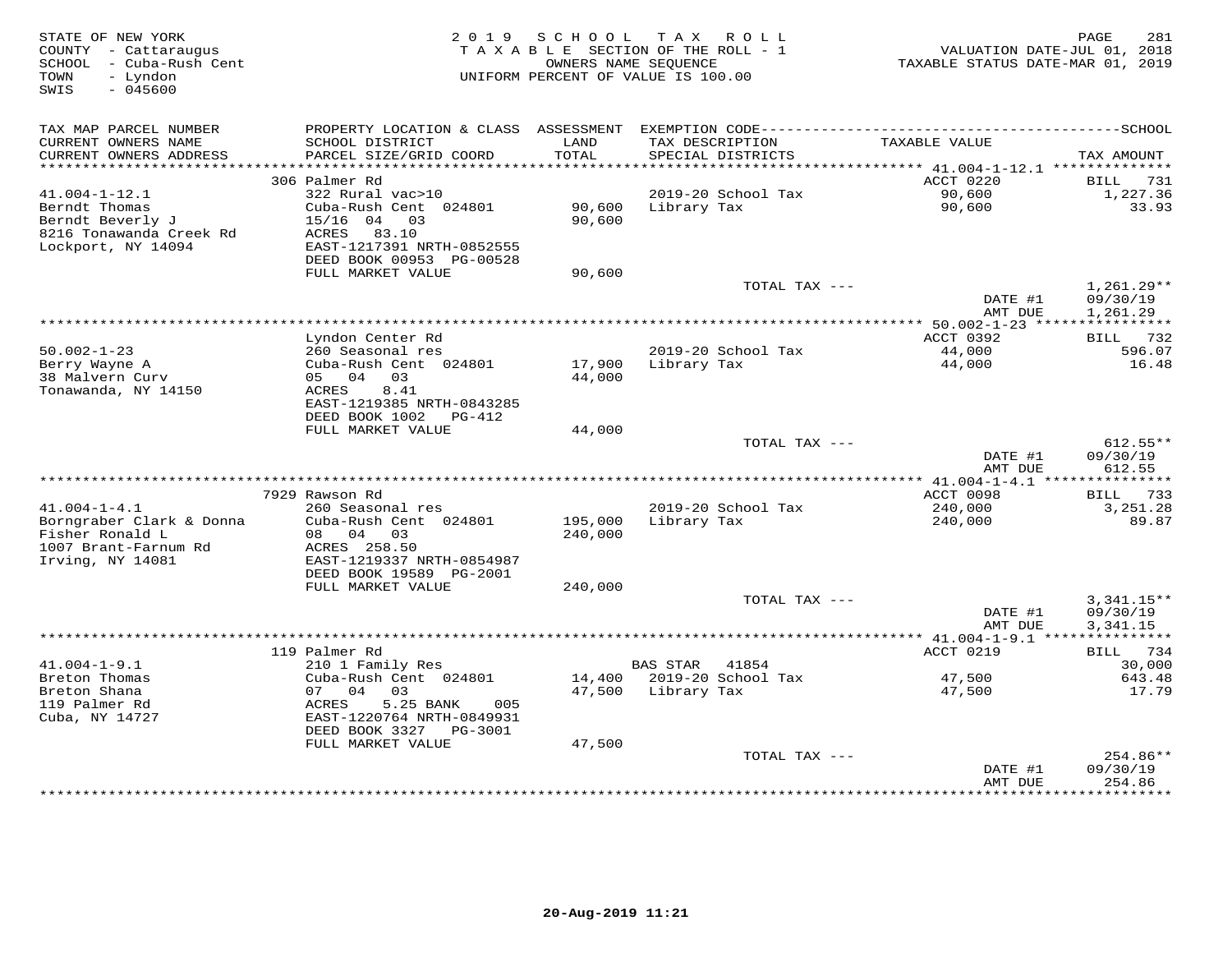| STATE OF NEW YORK<br>COUNTY - Cattaraugus<br>SCHOOL - Cuba-Rush Cent<br>- Lyndon<br>TOWN<br>SWIS<br>$-045600$ | 2 0 1 9                                      | SCHOOL        | T A X<br>ROLL<br>TAXABLE SECTION OF THE ROLL - 1<br>OWNERS NAME SEOUENCE<br>UNIFORM PERCENT OF VALUE IS 100.00 | VALUATION DATE-JUL 01, 2018<br>TAXABLE STATUS DATE-MAR 01, 2019 | PAGE<br>282                 |
|---------------------------------------------------------------------------------------------------------------|----------------------------------------------|---------------|----------------------------------------------------------------------------------------------------------------|-----------------------------------------------------------------|-----------------------------|
| TAX MAP PARCEL NUMBER                                                                                         |                                              |               |                                                                                                                |                                                                 |                             |
| CURRENT OWNERS NAME<br>CURRENT OWNERS ADDRESS                                                                 | SCHOOL DISTRICT<br>PARCEL SIZE/GRID COORD    | LAND<br>TOTAL | TAX DESCRIPTION<br>SPECIAL DISTRICTS                                                                           | TAXABLE VALUE                                                   | TAX AMOUNT                  |
| ***********************                                                                                       | *************************<br>Rawson Rd       |               |                                                                                                                | ACCT 0815                                                       |                             |
| $41.004 - 1 - 5.3$                                                                                            | 314 Rural vac<10                             |               | 2019-20 School Tax                                                                                             | 5,500                                                           | BILL<br>735<br>74.51        |
| Brown Albert                                                                                                  | Cuba-Rush Cent 024801                        | 5,500         | Library Tax                                                                                                    | 5,500                                                           | 2.06                        |
| Albert Jennifer                                                                                               | 08 04<br>0.3                                 | 5,500         |                                                                                                                |                                                                 |                             |
| 7892 County Road 7A                                                                                           | ACRES<br>1.45                                |               |                                                                                                                |                                                                 |                             |
| New Hudson, NY 14727                                                                                          | EAST-1222391 NRTH-0854570                    |               |                                                                                                                |                                                                 |                             |
|                                                                                                               | DEED BOOK 27797 PG-5001                      |               |                                                                                                                |                                                                 |                             |
|                                                                                                               | FULL MARKET VALUE                            | 5,500         |                                                                                                                |                                                                 |                             |
|                                                                                                               |                                              |               | TOTAL TAX ---                                                                                                  |                                                                 | $76.57**$                   |
|                                                                                                               |                                              |               |                                                                                                                | DATE #1<br>AMT DUE                                              | 09/30/19<br>76.57           |
|                                                                                                               |                                              |               | ************************                                                                                       | ** 59.002-1-16 *****************                                |                             |
|                                                                                                               | 6303 Rawson Rd                               |               |                                                                                                                | ACCT 0259                                                       | 736<br><b>BILL</b>          |
| $59.002 - 1 - 16$                                                                                             | 240 Rural res                                |               | 2019-20 School Tax                                                                                             | 70,000                                                          | 948.29                      |
| Brown Joseph G                                                                                                | Cuba-Rush Cent 024801                        | 44,200        | Library Tax                                                                                                    | 70,000                                                          | 26.21                       |
| 6303 Rawson Rd                                                                                                | 02 04 03                                     | 70,000        |                                                                                                                |                                                                 |                             |
| Cuba, NY 14727                                                                                                | ACRES<br>47.79                               |               |                                                                                                                |                                                                 |                             |
|                                                                                                               | EAST-1221492 NRTH-0828775                    |               |                                                                                                                |                                                                 |                             |
|                                                                                                               | DEED BOOK 26439 PG-3003<br>FULL MARKET VALUE |               |                                                                                                                |                                                                 |                             |
|                                                                                                               |                                              | 70,000        | TOTAL TAX ---                                                                                                  |                                                                 | $974.50**$                  |
|                                                                                                               |                                              |               |                                                                                                                | DATE #1                                                         | 09/30/19                    |
|                                                                                                               |                                              |               |                                                                                                                | AMT DUE                                                         | 974.50                      |
|                                                                                                               |                                              |               |                                                                                                                |                                                                 |                             |
|                                                                                                               | 6776 Rawson Rd                               |               |                                                                                                                | ACCT 0443                                                       | 737<br>BILL                 |
| $50.004 - 1 - 24$                                                                                             | 210 1 Family Res                             |               | ENH STAR<br>41834                                                                                              |                                                                 | 65,000                      |
| Bump Michael J                                                                                                | Cuba-Rush Cent 024801                        | 17,000        | 2019-20 School Tax                                                                                             | 65,000                                                          | 880.56                      |
| 6776 Rawson Rd                                                                                                | 04 03<br>04                                  | 65,000        | Library Tax                                                                                                    | 65,000                                                          | 24.34                       |
| Cuba, NY 14727                                                                                                | $Lot$ 13<br>ACRES<br>7.53                    |               |                                                                                                                |                                                                 |                             |
|                                                                                                               | EAST-1221858 NRTH-0836350                    |               |                                                                                                                |                                                                 |                             |
|                                                                                                               | DEED BOOK 00980 PG-00694                     |               |                                                                                                                |                                                                 |                             |
|                                                                                                               | FULL MARKET VALUE                            | 65,000        |                                                                                                                |                                                                 |                             |
|                                                                                                               |                                              |               | TOTAL TAX ---                                                                                                  |                                                                 | $24.34**$                   |
|                                                                                                               |                                              |               |                                                                                                                | DATE #1                                                         | 09/30/19                    |
|                                                                                                               |                                              |               |                                                                                                                | AMT DUE                                                         | 24.34                       |
|                                                                                                               |                                              |               |                                                                                                                |                                                                 | * * * * * * * * * * *       |
| $50.002 - 1 - 12$                                                                                             | Porter Rd<br>105 Vac farmland                |               | AG DIST<br>41720                                                                                               | ACCT 0381                                                       | 738<br>BILL<br>8,192        |
| Carol, Joseph Family Trust                                                                                    | Cuba-Rush Cent 024801                        | 48,100        | 2019-20 School Tax                                                                                             | 39,908                                                          | 540.63                      |
| 6585 Strickler Rd                                                                                             | 14<br>04<br>03                               | 48,100        | Library Tax                                                                                                    | 39,908                                                          | 14.94                       |
| Clarence, NY 14031                                                                                            | ACRES 38.56                                  |               |                                                                                                                |                                                                 |                             |
|                                                                                                               | EAST-1217835 NRTH-0844743                    |               |                                                                                                                |                                                                 |                             |
| MAY BE SUBJECT TO PAYMENT                                                                                     | DEED BOOK 1473<br>PG-4001                    |               |                                                                                                                |                                                                 |                             |
| UNDER AGDIST LAW TIL 2023                                                                                     | FULL MARKET VALUE                            | 48,100        |                                                                                                                |                                                                 |                             |
|                                                                                                               |                                              |               | TOTAL TAX ---                                                                                                  |                                                                 | 555.57**                    |
|                                                                                                               |                                              |               |                                                                                                                | DATE #1                                                         | 09/30/19                    |
|                                                                                                               |                                              |               |                                                                                                                | AMT DUE                                                         | 555.57<br>* * * * * * * * * |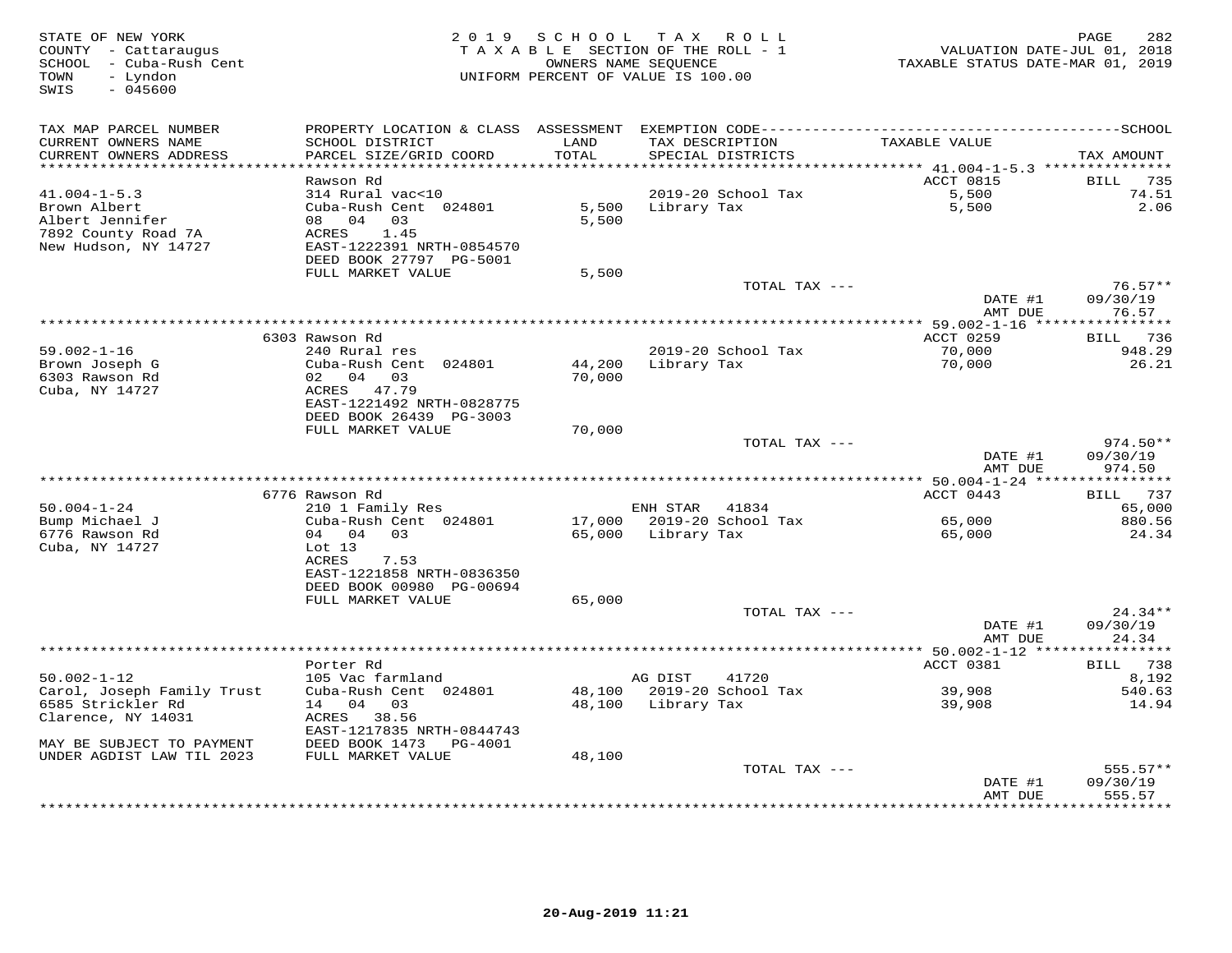| STATE OF NEW YORK<br>COUNTY - Cattaraugus<br>SCHOOL - Cuba-Rush Cent<br>- Lyndon<br>TOWN<br>$-045600$<br>SWIS | 2019                                                                              | S C H O O L       | T A X<br>R O L L<br>TAXABLE SECTION OF THE ROLL - 1<br>OWNERS NAME SEOUENCE<br>UNIFORM PERCENT OF VALUE IS 100.00 | TAXABLE STATUS DATE-MAR 01, 2019 | 283<br>PAGE<br>VALUATION DATE-JUL 01, 2018 |
|---------------------------------------------------------------------------------------------------------------|-----------------------------------------------------------------------------------|-------------------|-------------------------------------------------------------------------------------------------------------------|----------------------------------|--------------------------------------------|
| TAX MAP PARCEL NUMBER                                                                                         |                                                                                   |                   |                                                                                                                   |                                  |                                            |
| CURRENT OWNERS NAME<br>CURRENT OWNERS ADDRESS                                                                 | SCHOOL DISTRICT<br>PARCEL SIZE/GRID COORD                                         | LAND<br>TOTAL     | TAX DESCRIPTION<br>SPECIAL DISTRICTS                                                                              | TAXABLE VALUE                    | TAX AMOUNT                                 |
| ***********************                                                                                       |                                                                                   |                   |                                                                                                                   |                                  |                                            |
|                                                                                                               | 155 Lyndon Center Rd                                                              |                   |                                                                                                                   | ACCT 0224                        | 739<br>BILL                                |
| $50.002 - 1 - 24.1$<br>Caryl Michele B                                                                        | 210 1 Family Res<br>Cuba-Rush Cent 024801                                         |                   | 2019-20 School Tax<br>18,500 Library Tax                                                                          | 48,300<br>48,300                 | 654.32<br>18.09                            |
| 114 Sibley Road                                                                                               | 05 04 03                                                                          | 48,300            |                                                                                                                   |                                  |                                            |
| Honeoye Falls, NY 14472                                                                                       | ACRES<br>8.95 BANK<br>022<br>EAST-1219958 NRTH-0842585<br>DEED BOOK 24297 PG-9001 |                   |                                                                                                                   |                                  |                                            |
|                                                                                                               | FULL MARKET VALUE                                                                 | 48,300            |                                                                                                                   |                                  |                                            |
|                                                                                                               |                                                                                   |                   | TOTAL TAX ---                                                                                                     | DATE #1                          | $672.41**$<br>09/30/19                     |
|                                                                                                               |                                                                                   |                   |                                                                                                                   | AMT DUE                          | 672.41                                     |
|                                                                                                               |                                                                                   |                   |                                                                                                                   | ************* 41.004-1-5.4 ***   | ***********                                |
| $41.004 - 1 - 5.4$                                                                                            | Rawson Rd<br>314 Rural vac<10                                                     |                   | 2019-20 School Tax                                                                                                | ACCT 0816<br>5,100               | 740<br><b>BILL</b><br>69.09                |
| Cook Steven L                                                                                                 | Cuba-Rush Cent 024801                                                             | 5,100             | Library Tax                                                                                                       | 5,100                            | 1.91                                       |
| PO Box 91<br>Richburg, NY 14774                                                                               | 08 04<br>03<br>ACRES<br>1.20<br>EAST-1222379 NRTH-0854901                         | 5,100             |                                                                                                                   |                                  |                                            |
|                                                                                                               | DEED BOOK 27852 PG-6001                                                           |                   |                                                                                                                   |                                  |                                            |
|                                                                                                               | FULL MARKET VALUE                                                                 | 5,100             |                                                                                                                   |                                  |                                            |
|                                                                                                               |                                                                                   |                   | TOTAL TAX ---                                                                                                     | DATE #1<br>AMT DUE               | $71.00**$<br>09/30/19<br>71.00             |
|                                                                                                               |                                                                                   |                   |                                                                                                                   |                                  |                                            |
|                                                                                                               | 7019 Rawson Est                                                                   |                   |                                                                                                                   | ACCT 0960                        | BILL 741                                   |
| $50.002 - 1 - 29.9$                                                                                           | 210 1 Family Res                                                                  |                   | 2019-20 School Tax                                                                                                | 129,200                          | 1,750.27                                   |
| Corbett Michael P<br>Corbett Michelle D<br>64 Fairvale Dr                                                     | Cuba-Rush Cent 024801<br>ACRES<br>6.20<br>EAST-1221046 NRTH-0839973               | 15,700<br>129,200 | Library Tax                                                                                                       | 129,200                          | 48.38                                      |
| Cheektowaga, NY 14225                                                                                         | DEED BOOK 15766 PG-2001                                                           |                   |                                                                                                                   |                                  |                                            |
|                                                                                                               | FULL MARKET VALUE                                                                 | 129,200           |                                                                                                                   |                                  |                                            |
|                                                                                                               |                                                                                   |                   | TOTAL TAX ---                                                                                                     |                                  | 1,798.65**                                 |
|                                                                                                               |                                                                                   |                   |                                                                                                                   | DATE #1<br>AMT DUE               | 09/30/19<br>1,798.65                       |
|                                                                                                               |                                                                                   |                   |                                                                                                                   |                                  |                                            |
| $50.002 - 1 - 30.1$                                                                                           | 7010 Rawson Rd<br>260 Seasonal res                                                |                   | 2019-20 School Tax                                                                                                | ACCT 0622                        | BILL 742<br>745.09                         |
| DeJac Kurt W<br>DeJac Erin C                                                                                  | Cuba-Rush Cent 024801<br>04<br>03<br>05                                           | 10,700<br>55,000  | Library Tax                                                                                                       | 55,000<br>55,000                 | 20.60                                      |
| 1593 Brattleboro Dr<br>Webster, NY 14580                                                                      | FRNT 350.00 DPTH 166.00<br>EAST-1222365 NRTH-0840492<br>DEED BOOK 25395 PG-6001   |                   |                                                                                                                   |                                  |                                            |
|                                                                                                               | FULL MARKET VALUE                                                                 | 55,000            |                                                                                                                   |                                  |                                            |
|                                                                                                               |                                                                                   |                   | TOTAL TAX ---                                                                                                     | DATE #1<br>AMT DUE               | $765.69**$<br>09/30/19<br>765.69           |
|                                                                                                               |                                                                                   |                   |                                                                                                                   |                                  | ***********                                |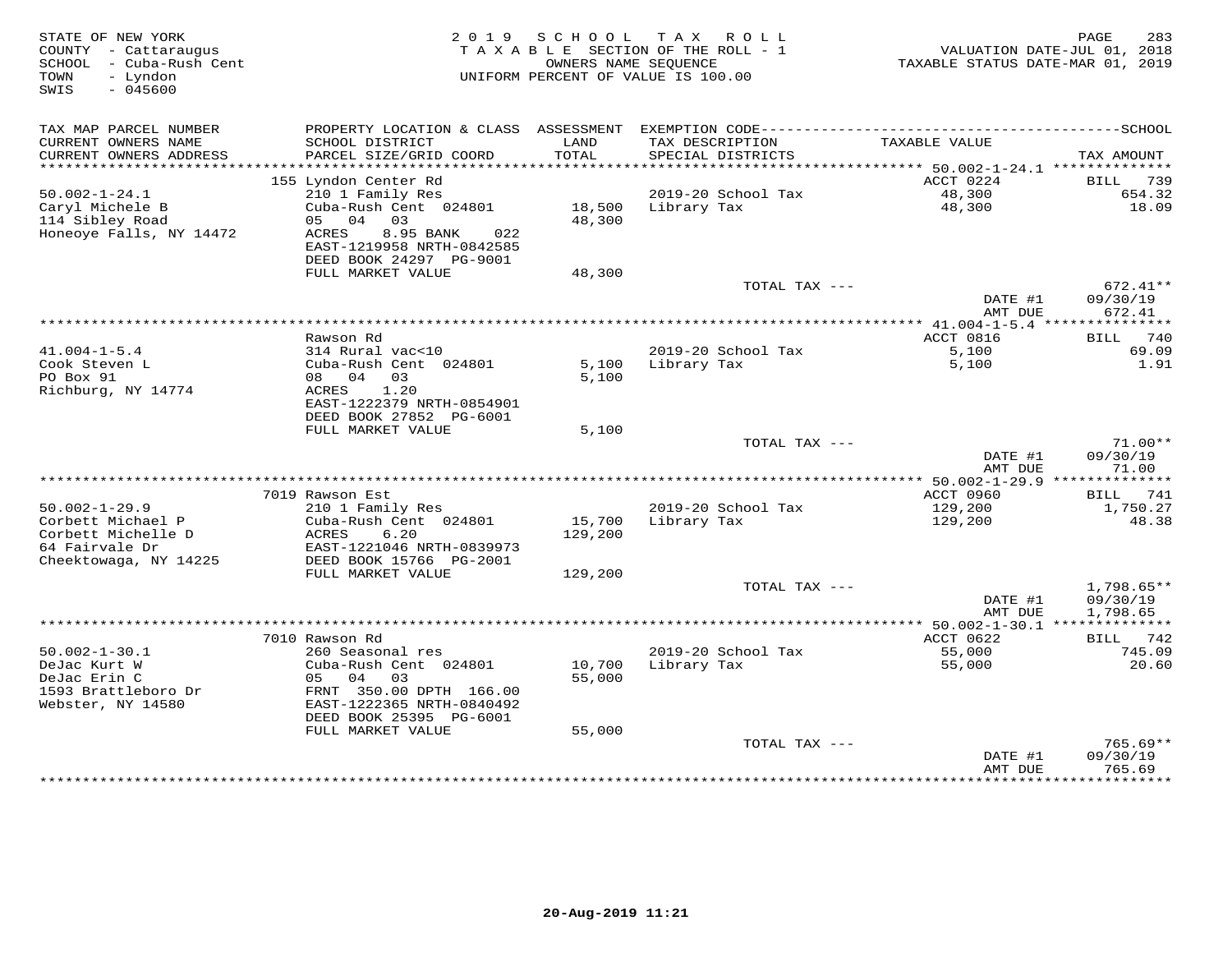| STATE OF NEW YORK<br>COUNTY - Cattaraugus<br>- Cuba-Rush Cent<br>SCHOOL<br>TOWN<br>- Lyndon<br>$-045600$<br>SWIS |                                                                 | 2019 SCHOOL<br>TAXABLE SECTION OF THE ROLL - 1<br>UNIFORM PERCENT OF VALUE IS 100.00 | OWNERS NAME SEQUENCE | TAX ROLL                  | VALUATION DATE-JUL 01, 2018<br>TAXABLE STATUS DATE-MAR 01, 2019 | 284<br>PAGE                    |
|------------------------------------------------------------------------------------------------------------------|-----------------------------------------------------------------|--------------------------------------------------------------------------------------|----------------------|---------------------------|-----------------------------------------------------------------|--------------------------------|
| TAX MAP PARCEL NUMBER                                                                                            |                                                                 |                                                                                      |                      |                           |                                                                 |                                |
| CURRENT OWNERS NAME<br>CURRENT OWNERS ADDRESS                                                                    | SCHOOL DISTRICT<br>PARCEL SIZE/GRID COORD                       | LAND<br>TOTAL                                                                        | TAX DESCRIPTION      | SPECIAL DISTRICTS         | TAXABLE VALUE                                                   | TAX AMOUNT                     |
|                                                                                                                  |                                                                 |                                                                                      |                      |                           |                                                                 |                                |
|                                                                                                                  | Rawson Rd                                                       |                                                                                      |                      |                           | ACCT 0754                                                       | BILL<br>743                    |
| $50.002 - 1 - 30.3$                                                                                              | 312 Vac w/imprv                                                 |                                                                                      |                      | 2019-20 School Tax        | 14,500                                                          | 196.43                         |
| DeJac Kurt W<br>DeJac Erin C<br>1593 Brattleboro Dr                                                              | Cuba-Rush Cent 024801<br>05 04<br>03<br>FRNT 200.00 DPTH 175.00 | 7,400<br>14,500                                                                      | Library Tax          |                           | 14,500                                                          | 5.43                           |
| Webster, NY 14580                                                                                                | EAST-1222315 NRTH-0840280<br>DEED BOOK 25395 PG-6001            |                                                                                      |                      |                           |                                                                 |                                |
|                                                                                                                  | FULL MARKET VALUE                                               | 14,500                                                                               |                      |                           |                                                                 |                                |
|                                                                                                                  |                                                                 |                                                                                      |                      | TOTAL TAX ---             | DATE #1<br>AMT DUE                                              | 201.86**<br>09/30/19<br>201.86 |
|                                                                                                                  |                                                                 |                                                                                      |                      |                           |                                                                 |                                |
|                                                                                                                  | 6051 Snyder Rd                                                  |                                                                                      |                      |                           | ACCT 0948                                                       | 744<br>BILL                    |
| $59.002 - 1 - 27.3$                                                                                              | 240 Rural res                                                   |                                                                                      | <b>BAS STAR</b>      | 41854                     |                                                                 | 30,000                         |
| Dibble Tracy A                                                                                                   | Cuba-Rush Cent 024801                                           | 25,500                                                                               |                      | 2019-20 School Tax        | 138,000                                                         | 1,869.49                       |
| 6051 Snyder Rd<br>Cuba, NY 14727                                                                                 | 09 04 03<br>ACRES 16.00<br>EAST-1217303 NRTH-0824787            | 138,000                                                                              | Library Tax          |                           | 138,000                                                         | 51.68                          |
|                                                                                                                  | DEED BOOK 11254 PG-4001                                         |                                                                                      |                      |                           |                                                                 |                                |
|                                                                                                                  | FULL MARKET VALUE                                               | 138,000                                                                              |                      | TOTAL TAX ---             |                                                                 | $1.514.76**$                   |
|                                                                                                                  |                                                                 |                                                                                      |                      |                           | DATE #1                                                         | 09/30/19                       |
|                                                                                                                  |                                                                 |                                                                                      |                      |                           | AMT DUE                                                         | 1,514.76                       |
|                                                                                                                  |                                                                 |                                                                                      |                      |                           | *** 59.002-1-15.4 **************                                |                                |
|                                                                                                                  | 6318 Rawson Rd                                                  |                                                                                      |                      |                           | ACCT 0186                                                       | BILL 745                       |
| $59.002 - 1 - 15.4$<br>DSV SPV3, LLC                                                                             | 210 1 Family Res<br>Cuba-Rush Cent 024801                       | 8,500                                                                                | Library Tax          | 2019-20 School Tax        | 50,000<br>50,000                                                | 677.35<br>18.72                |
| 16 BerryHill Rd Ste 200                                                                                          | 02 04 03                                                        | 50,000                                                                               |                      |                           |                                                                 |                                |
| Columbia, SC 29210                                                                                               | 1.30<br>ACRES                                                   |                                                                                      |                      |                           |                                                                 |                                |
|                                                                                                                  | EAST-1222264 NRTH-0828800                                       |                                                                                      |                      |                           |                                                                 |                                |
|                                                                                                                  | DEED BOOK 28160 PG-6002                                         |                                                                                      |                      |                           |                                                                 |                                |
|                                                                                                                  | FULL MARKET VALUE                                               | 50,000                                                                               |                      |                           |                                                                 |                                |
|                                                                                                                  |                                                                 |                                                                                      |                      | TOTAL TAX ---             | DATE #1                                                         | 696.07**<br>09/30/19           |
|                                                                                                                  |                                                                 |                                                                                      |                      |                           | AMT DUE                                                         | 696.07                         |
|                                                                                                                  |                                                                 |                                                                                      |                      |                           |                                                                 |                                |
|                                                                                                                  | Rawson Rd                                                       |                                                                                      |                      |                           | ACCT 0789                                                       | <b>BILL</b><br>746             |
| $41.004 - 1 - 5.2$                                                                                               | 314 Rural vac<10                                                |                                                                                      |                      | 2019-20 School Tax        | 400                                                             | 5.42                           |
| Ferris Ted<br>7850 Rawson Rd                                                                                     | Cuba-Rush Cent 024801<br>08<br>04                               | 400<br>400                                                                           | Library Tax          |                           | 400                                                             | 0.15                           |
| Cuba, NY 14727                                                                                                   | 03<br>FRNT 200.00 DPTH<br>53.00                                 |                                                                                      |                      |                           |                                                                 |                                |
|                                                                                                                  | EAST-1222441 NRTH-0854253                                       |                                                                                      |                      |                           |                                                                 |                                |
|                                                                                                                  | DEED BOOK 17585 PG-8001                                         |                                                                                      |                      |                           |                                                                 |                                |
|                                                                                                                  | FULL MARKET VALUE                                               | 400                                                                                  |                      |                           |                                                                 |                                |
|                                                                                                                  |                                                                 |                                                                                      |                      | TOTAL TAX ---             |                                                                 | $5.57**$                       |
|                                                                                                                  |                                                                 |                                                                                      |                      |                           | DATE #1<br>AMT DUE                                              | 09/30/19<br>5.57               |
|                                                                                                                  |                                                                 |                                                                                      |                      | ************************* | ***********                                                     | * * * * * * * *                |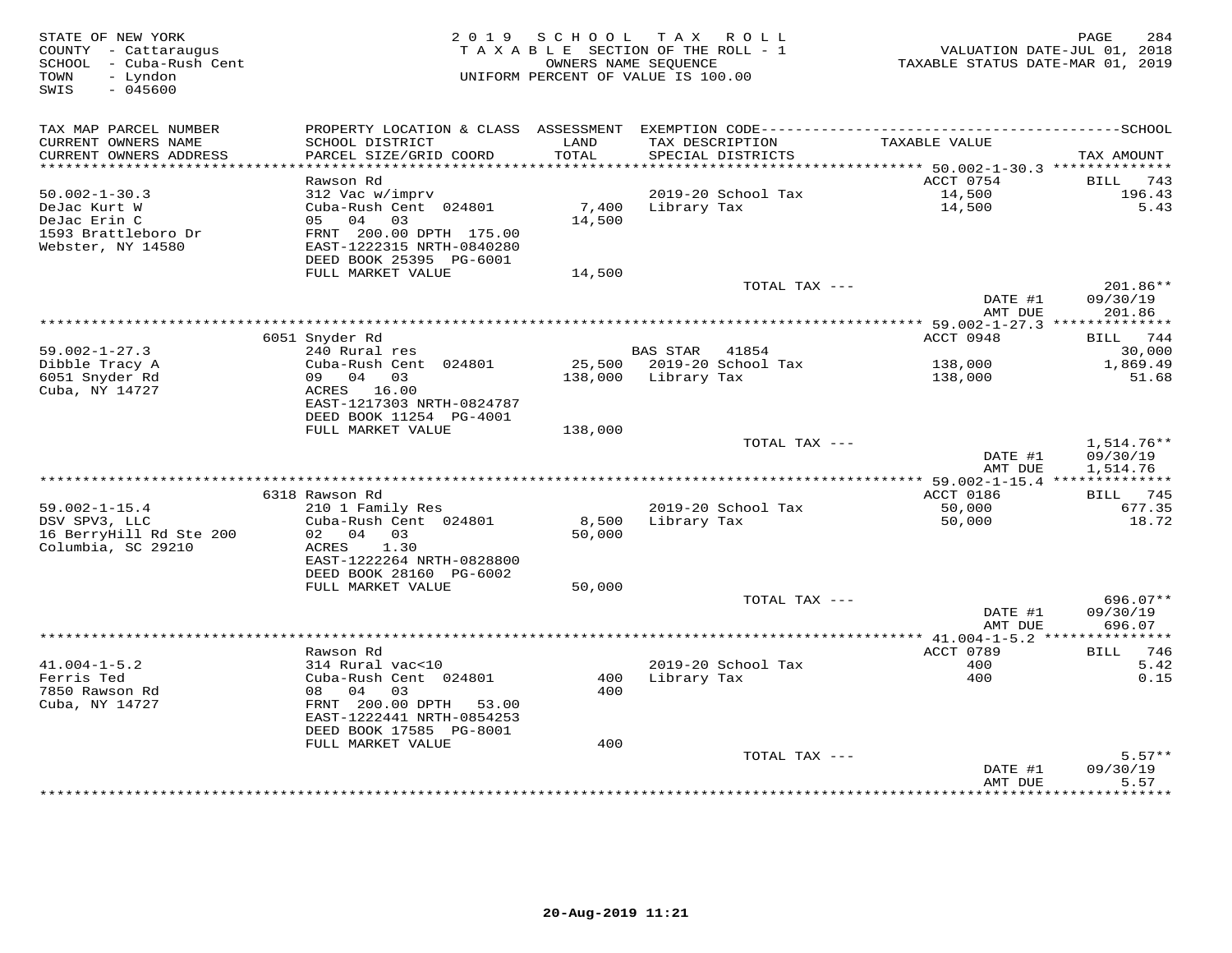| STATE OF NEW YORK<br>COUNTY - Cattaraugus<br>SCHOOL - Cuba-Rush Cent<br>- Lyndon<br>TOWN<br>SWIS<br>$-045600$ |                                                                                        | 2019 SCHOOL      | TAX ROLL<br>TAXABLE SECTION OF THE ROLL - 1<br>OWNERS NAME SEQUENCE<br>UNIFORM PERCENT OF VALUE IS 100.00 | VALUATION DATE-JUL 01, 2018<br>TAXABLE STATUS DATE-MAR 01, 2019 | 285<br>PAGE          |
|---------------------------------------------------------------------------------------------------------------|----------------------------------------------------------------------------------------|------------------|-----------------------------------------------------------------------------------------------------------|-----------------------------------------------------------------|----------------------|
| TAX MAP PARCEL NUMBER                                                                                         |                                                                                        |                  |                                                                                                           |                                                                 |                      |
| CURRENT OWNERS NAME<br>CURRENT OWNERS ADDRESS                                                                 | SCHOOL DISTRICT<br>PARCEL SIZE/GRID COORD                                              | LAND<br>TOTAL    | TAX DESCRIPTION<br>SPECIAL DISTRICTS                                                                      | TAXABLE VALUE                                                   | TAX AMOUNT           |
| ***********************                                                                                       | 6255 Snyder Rd                                                                         |                  |                                                                                                           | ACCT 0066                                                       | <b>BILL</b><br>747   |
| $59.002 - 1 - 28.1$                                                                                           | 260 Seasonal res                                                                       |                  | 2019-20 School Tax                                                                                        | 52,000                                                          | 704.44               |
| Fortman Carol<br>5231 William St<br>Lancaster, NY 14086                                                       | Cuba-Rush Cent 024801<br>09/10<br>04 03<br>ACRES<br>23.60<br>EAST-1217321 NRTH-0828213 | 33,100<br>52,000 | Library Tax                                                                                               | 52,000                                                          | 19.47                |
|                                                                                                               | DEED BOOK 1026 PG-960                                                                  |                  |                                                                                                           |                                                                 |                      |
|                                                                                                               | FULL MARKET VALUE                                                                      | 52,000           | TOTAL TAX ---                                                                                             |                                                                 | 723.91**             |
|                                                                                                               |                                                                                        |                  |                                                                                                           | DATE #1                                                         | 09/30/19             |
|                                                                                                               |                                                                                        |                  |                                                                                                           | AMT DUE<br>************ 50.004-1-23.1 **************            | 723.91               |
|                                                                                                               | Rawson Rd                                                                              |                  |                                                                                                           | ACCT 0447                                                       | BILL 748             |
| $50.004 - 1 - 23.1$                                                                                           | 314 Rural vac<10                                                                       |                  | 2019-20 School Tax                                                                                        | 15,800                                                          | 214.04               |
| Giglio Joyce                                                                                                  | Cuba-Rush Cent 024801                                                                  |                  | 15,800 Library Tax                                                                                        | 15,800                                                          | 5.92                 |
| 23 Oak Ln<br>Clarence, NY 14301                                                                               | $04 - 04 - 03$<br>ACRES<br>6.30                                                        | 15,800           |                                                                                                           |                                                                 |                      |
|                                                                                                               | EAST-1221831 NRTH-0836602                                                              |                  |                                                                                                           |                                                                 |                      |
|                                                                                                               | DEED BOOK 1023 PG-576                                                                  |                  |                                                                                                           |                                                                 |                      |
|                                                                                                               | FULL MARKET VALUE                                                                      | 15,800           |                                                                                                           |                                                                 |                      |
|                                                                                                               |                                                                                        |                  | TOTAL TAX ---                                                                                             | DATE #1                                                         | 219.96**<br>09/30/19 |
|                                                                                                               |                                                                                        |                  |                                                                                                           | AMT DUE                                                         | 219.96               |
|                                                                                                               |                                                                                        |                  |                                                                                                           |                                                                 |                      |
| $41.004 - 1 - 12.5$                                                                                           | 7691 Cedar Ln<br>260 Seasonal res                                                      |                  | 2019-20 School Tax                                                                                        | ACCT 0540<br>98,900                                             | BILL 749<br>1,339.80 |
| Graczyk Leonard J                                                                                             | Cuba-Rush Cent 024801                                                                  | 49,400           | Library Tax                                                                                               | 98,900                                                          | 37.04                |
| Wodowski James & Judith                                                                                       | 15 04 03                                                                               | 98,900           |                                                                                                           |                                                                 |                      |
| 4236 Seabreeze                                                                                                | ACRES 39.91                                                                            |                  |                                                                                                           |                                                                 |                      |
| Hamburg, NY 14075                                                                                             | EAST-1217553 NRTH-0851104                                                              |                  |                                                                                                           |                                                                 |                      |
|                                                                                                               | DEED BOOK 30567 PG-6001                                                                |                  |                                                                                                           |                                                                 |                      |
|                                                                                                               | FULL MARKET VALUE                                                                      | 98,900           | TOTAL TAX ---                                                                                             |                                                                 | $1,376.84**$         |
|                                                                                                               |                                                                                        |                  |                                                                                                           | DATE #1                                                         | 09/30/19             |
|                                                                                                               |                                                                                        |                  |                                                                                                           | AMT DUE                                                         | 1,376.84             |
|                                                                                                               |                                                                                        |                  |                                                                                                           |                                                                 |                      |
|                                                                                                               | 7678 Cedar Ln                                                                          |                  |                                                                                                           |                                                                 | <b>BILL</b> 750      |
| $41.004 - 1 - 12.5/1$                                                                                         | 260 Seasonal res                                                                       |                  | 2019-20 School Tax                                                                                        | 128,800                                                         | 1,744.86             |
| Graczyk Leonard J<br>Wodowski James & Judith                                                                  | Cuba-Rush Cent 024801<br>Courtsey split from parce                                     | 8,000<br>128,800 | Library Tax                                                                                               | 128,800                                                         | 48.23                |
| 4236 Seabreeze                                                                                                | $41.004 - 1 - 12.5$                                                                    |                  |                                                                                                           |                                                                 |                      |
| Hamburg, NY 14075                                                                                             | ACRES<br>1.00<br>DEED BOOK 30567 PG-6001                                               |                  |                                                                                                           |                                                                 |                      |
|                                                                                                               | FULL MARKET VALUE                                                                      | 128,800          |                                                                                                           |                                                                 |                      |
|                                                                                                               |                                                                                        |                  | TOTAL TAX ---                                                                                             |                                                                 | $1,793.09**$         |
|                                                                                                               |                                                                                        |                  |                                                                                                           | DATE #1<br>AMT DUE                                              | 09/30/19<br>1,793.09 |
|                                                                                                               |                                                                                        |                  |                                                                                                           |                                                                 |                      |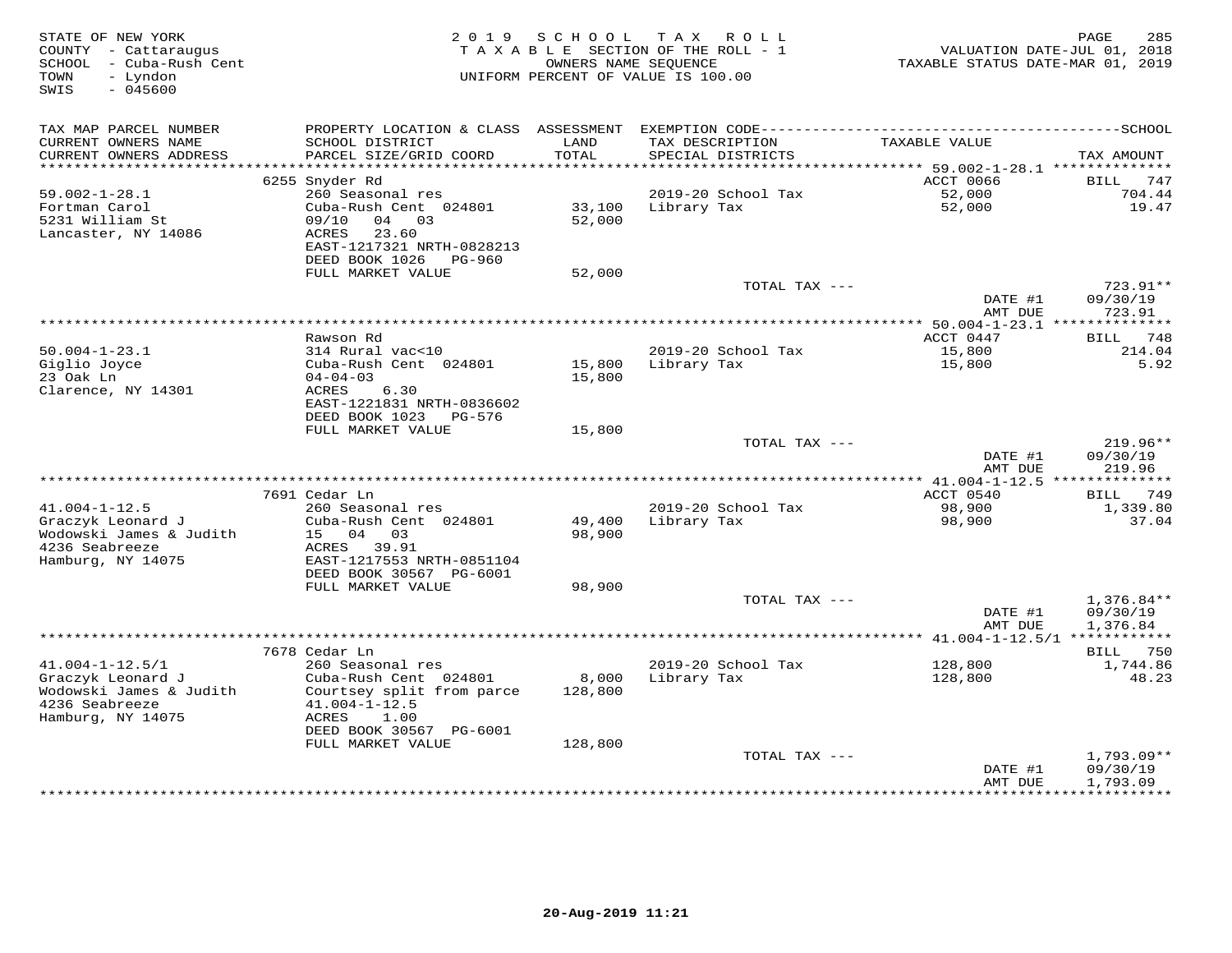| STATE OF NEW YORK<br>COUNTY - Cattaraugus<br>SCHOOL - Cuba-Rush Cent<br>- Lyndon<br>TOWN<br>SWIS<br>$-045600$ | 2 0 1 9                                                                                                                                     | SCHOOL                    | T A X<br>R O L L<br>TAXABLE SECTION OF THE ROLL - 1<br>OWNERS NAME SEQUENCE<br>UNIFORM PERCENT OF VALUE IS 100.00 | TAXABLE STATUS DATE-MAR 01, 2019            | 286<br>PAGE<br>VALUATION DATE-JUL 01, 2018 |
|---------------------------------------------------------------------------------------------------------------|---------------------------------------------------------------------------------------------------------------------------------------------|---------------------------|-------------------------------------------------------------------------------------------------------------------|---------------------------------------------|--------------------------------------------|
| TAX MAP PARCEL NUMBER                                                                                         | PROPERTY LOCATION & CLASS ASSESSMENT EXEMPTION CODE-----------------------------------SCHOOL                                                |                           |                                                                                                                   |                                             |                                            |
| CURRENT OWNERS NAME<br>CURRENT OWNERS ADDRESS<br>*********************                                        | SCHOOL DISTRICT<br>PARCEL SIZE/GRID COORD                                                                                                   | LAND<br>TOTAL<br>******** | TAX DESCRIPTION<br>SPECIAL DISTRICTS                                                                              | TAXABLE VALUE                               | TAX AMOUNT                                 |
|                                                                                                               | **********************                                                                                                                      |                           |                                                                                                                   | ************* 50.002-1-25 ***************** |                                            |
| $50.002 - 1 - 25$<br>Gross Max H<br>Hennigan Cheryn<br>53 Ashton Pl<br>Buffalo, NY 14220                      | 134 Lyndon Center Rd<br>260 Seasonal res<br>Cuba-Rush Cent 024801<br>05 04 03<br>Life Use - Max<br>ACRES 13.72<br>EAST-1220228 NRTH-0843296 | 23,200<br>38,500          | 2019-20 School Tax<br>Library Tax                                                                                 | ACCT 0135<br>38,500<br>38,500               | BILL 751<br>521.56<br>14.42                |
|                                                                                                               | DEED BOOK 00951 PG-00464                                                                                                                    |                           |                                                                                                                   |                                             |                                            |
|                                                                                                               | FULL MARKET VALUE                                                                                                                           | 38,500                    |                                                                                                                   |                                             |                                            |
|                                                                                                               |                                                                                                                                             |                           | TOTAL TAX ---                                                                                                     | DATE #1<br>AMT DUE                          | 535.98**<br>09/30/19<br>535.98             |
|                                                                                                               |                                                                                                                                             |                           |                                                                                                                   | ********** 50.002-1-29.7 **************     |                                            |
|                                                                                                               | 6981 Rawson Rd                                                                                                                              |                           |                                                                                                                   | ACCT 0647                                   | BILL 752                                   |
| $50.002 - 1 - 29.7$<br>Gross Russell J                                                                        | 240 Rural res<br>Cuba-Rush Cent 024801                                                                                                      |                           | <b>BAS STAR</b><br>41854<br>77,400 2019-20 School Tax                                                             |                                             | 30,000<br>1,964.32                         |
| Gross Deborah A                                                                                               | 04/05<br>04 03                                                                                                                              | 145,000                   | Library Tax                                                                                                       | 145,000<br>145,000                          | 54.30                                      |
| 6981 Rawson Rd                                                                                                | 67.85<br>ACRES                                                                                                                              |                           |                                                                                                                   |                                             |                                            |
| Cuba, NY 14727                                                                                                | EAST-1221834 NRTH-0840725<br>DEED BOOK 6563<br>PG-5001                                                                                      |                           |                                                                                                                   |                                             |                                            |
| MAY BE SUBJECT TO PAYMENT<br>UNDER AGDIST LAW TIL 2023                                                        | FULL MARKET VALUE                                                                                                                           | 145,000                   |                                                                                                                   |                                             |                                            |
|                                                                                                               |                                                                                                                                             |                           | TOTAL TAX ---                                                                                                     |                                             | $1,612.21**$                               |
|                                                                                                               |                                                                                                                                             |                           |                                                                                                                   | DATE #1<br>AMT DUE                          | 09/30/19<br>1,612.21                       |
|                                                                                                               |                                                                                                                                             |                           |                                                                                                                   | ******** 50.004-1-23.2 **************       |                                            |
| $50.004 - 1 - 23.2$                                                                                           | Rawson Rd<br>314 Rural vac<10                                                                                                               |                           | 2019-20 School Tax                                                                                                | ACCT 0670<br>16,700                         | BILL 753<br>226.24                         |
| Gutman Michael                                                                                                | Cuba-Rush Cent 024801                                                                                                                       | 16,700                    | Library Tax                                                                                                       | 16,700                                      | 6.25                                       |
| Gutman Maureen<br>PO Box 44                                                                                   | $04 - 04 - 3$<br>ACRES<br>7.15                                                                                                              | 16,700                    |                                                                                                                   |                                             |                                            |
| S. Wales, NY 14139                                                                                            | EAST-1221828 NRTH-0836842<br>DEED BOOK 10892 PG-7002                                                                                        |                           |                                                                                                                   |                                             |                                            |
|                                                                                                               | FULL MARKET VALUE                                                                                                                           | 16,700                    |                                                                                                                   |                                             |                                            |
|                                                                                                               |                                                                                                                                             |                           | TOTAL TAX ---                                                                                                     | DATE #1<br>AMT DUE                          | $232.49**$<br>09/30/19<br>232.49           |
|                                                                                                               |                                                                                                                                             |                           |                                                                                                                   | **** 50.004-1-23.3 ***************          |                                            |
|                                                                                                               | Rawson Rd                                                                                                                                   |                           |                                                                                                                   | ACCT 0671                                   | 754<br>BILL                                |
| $50.004 - 1 - 23.3$<br>Gutman Michael<br>Gutman Maureen<br>PO Box 44<br>S. Wales, NY 14139                    | 314 Rural vac<10<br>Cuba-Rush Cent 024801<br>$4 - 4 - 3$<br>ACRES<br>7.00<br>EAST-1221845 NRTH-0837096<br>DEED BOOK 10892 PG-7002           | 16,500<br>16,500          | 2019-20 School Tax<br>Library Tax                                                                                 | 16,500<br>16,500                            | 223.53<br>6.18                             |
|                                                                                                               | FULL MARKET VALUE                                                                                                                           | 16,500                    |                                                                                                                   |                                             |                                            |
|                                                                                                               |                                                                                                                                             |                           | TOTAL TAX ---                                                                                                     |                                             | $229.71**$                                 |
|                                                                                                               |                                                                                                                                             |                           |                                                                                                                   | DATE #1<br>AMT DUE                          | 09/30/19<br>229.71                         |
|                                                                                                               |                                                                                                                                             |                           |                                                                                                                   |                                             | .                                          |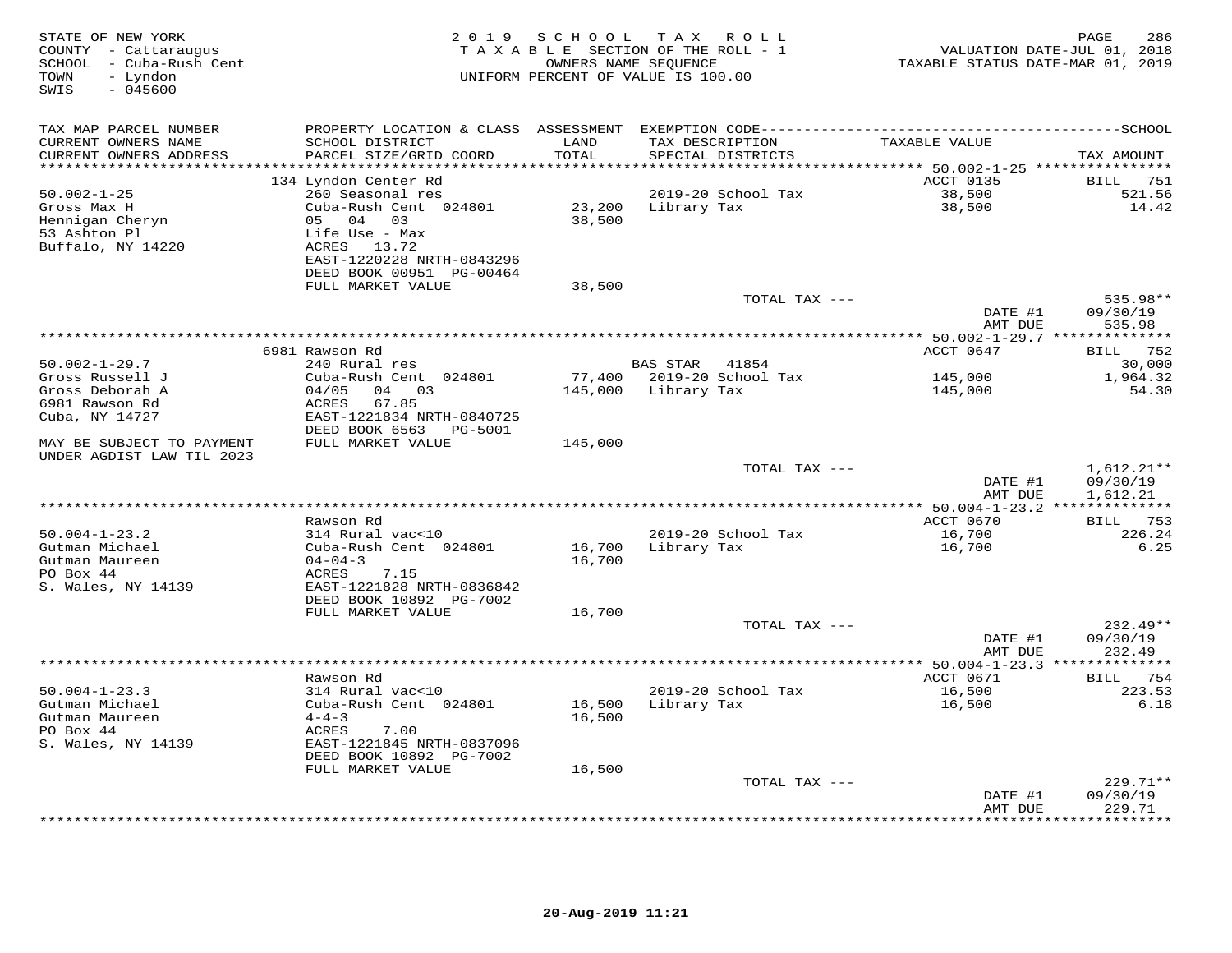| STATE OF NEW YORK<br>COUNTY - Cattaraugus<br>SCHOOL - Cuba-Rush Cent<br>- Lyndon<br>TOWN<br>SWIS<br>$-045600$ | 2019 SCHOOL TAX ROLL<br>TAXABLE SECTION OF THE ROLL - 1<br>UNIFORM PERCENT OF VALUE IS 100.00 | PAGE<br>287<br>VALUATION DATE-JUL 01, 2018<br>TAXABLE STATUS DATE-MAR 01, 2019 |                     |                                      |                                     |                      |
|---------------------------------------------------------------------------------------------------------------|-----------------------------------------------------------------------------------------------|--------------------------------------------------------------------------------|---------------------|--------------------------------------|-------------------------------------|----------------------|
| TAX MAP PARCEL NUMBER                                                                                         | PROPERTY LOCATION & CLASS ASSESSMENT EXEMPTION CODE-----------------------------------SCHOOL  |                                                                                |                     |                                      |                                     |                      |
| CURRENT OWNERS NAME<br>CURRENT OWNERS ADDRESS<br>**********************                                       | SCHOOL DISTRICT<br>PARCEL SIZE/GRID COORD                                                     | LAND<br>TOTAL                                                                  |                     | TAX DESCRIPTION<br>SPECIAL DISTRICTS | TAXABLE VALUE                       | TAX AMOUNT           |
|                                                                                                               | 6580 Rawson Rd                                                                                |                                                                                |                     |                                      | ACCT 0570                           | BILL 755             |
| $50.004 - 1 - 37$                                                                                             | 210 1 Family Res                                                                              |                                                                                | BAS STAR            | 41854                                |                                     | 30,000               |
| Haas Franklin W                                                                                               | Cuba-Rush Cent 024801                                                                         |                                                                                |                     | 17,100 2019-20 School Tax            | 157,000                             | 2,126.88             |
| Haas Cynthia                                                                                                  | 03 04 03                                                                                      | 157,000                                                                        | Library Tax         |                                      | 157,000                             | 58.79                |
| 6580 Rawson Rd                                                                                                | 7.58<br>ACRES                                                                                 |                                                                                |                     |                                      |                                     |                      |
| Cuba, NY 14727                                                                                                | EAST-1222204 NRTH-0833230                                                                     |                                                                                |                     |                                      |                                     |                      |
|                                                                                                               | DEED BOOK 00915 PG-00293                                                                      |                                                                                |                     |                                      |                                     |                      |
|                                                                                                               | FULL MARKET VALUE                                                                             | 157,000                                                                        |                     |                                      |                                     |                      |
|                                                                                                               |                                                                                               |                                                                                |                     | TOTAL TAX ---                        |                                     | $1,779.26**$         |
|                                                                                                               |                                                                                               |                                                                                |                     |                                      | DATE #1                             | 09/30/19             |
|                                                                                                               |                                                                                               |                                                                                |                     |                                      | AMT DUE                             | 1,779.26             |
|                                                                                                               | 6900 Rawson Rd                                                                                |                                                                                |                     |                                      | ACCT 0560                           | BILL 756             |
| $50.004 - 1 - 18$                                                                                             | 210 1 Family Res                                                                              |                                                                                | BAS STAR 41854      |                                      |                                     | 30,000               |
| Hammond Kevin J                                                                                               | Cuba-Rush Cent 024801                                                                         |                                                                                |                     | 13,300 2019-20 School Tax            | 117,000                             | 1,585.00             |
| 6900 Rawson Rd                                                                                                | 04 04 03                                                                                      |                                                                                | 117,000 Library Tax |                                      | 117,000                             | 43.81                |
| Cuba, NY 14727                                                                                                | Lot 5                                                                                         |                                                                                |                     |                                      |                                     |                      |
|                                                                                                               | ACRES<br>4.51 BANK<br>084                                                                     |                                                                                |                     |                                      |                                     |                      |
|                                                                                                               | EAST-1221977 NRTH-0838525                                                                     |                                                                                |                     |                                      |                                     |                      |
|                                                                                                               | DEED BOOK 20568 PG-3001                                                                       |                                                                                |                     |                                      |                                     |                      |
|                                                                                                               | FULL MARKET VALUE                                                                             | 117,000                                                                        |                     |                                      |                                     |                      |
|                                                                                                               |                                                                                               |                                                                                |                     | TOTAL TAX ---                        |                                     | $1,222.40**$         |
|                                                                                                               |                                                                                               |                                                                                |                     |                                      | DATE #1<br>AMT DUE                  | 09/30/19<br>1,222.40 |
|                                                                                                               |                                                                                               |                                                                                |                     |                                      | ****** 50.002-1-30.2 ************** |                      |
|                                                                                                               | 6994 Rawson Rd                                                                                |                                                                                |                     |                                      | ACCT 0331                           | BILL 757             |
| $50.002 - 1 - 30.2$                                                                                           | 314 Rural vac<10                                                                              |                                                                                |                     | 2019-20 School Tax                   | 10,200                              | 138.18               |
| Hegge Robert C                                                                                                | Cuba-Rush Cent 024801                                                                         | 10,200                                                                         | Library Tax         |                                      | 10,200                              | 3.82                 |
| PO Box 61                                                                                                     | 05 04 03                                                                                      | 10,200                                                                         |                     |                                      |                                     |                      |
| Cuba, NY 14727                                                                                                | 2.45<br>ACRES                                                                                 |                                                                                |                     |                                      |                                     |                      |
|                                                                                                               | EAST-1222258 NRTH-0840016                                                                     |                                                                                |                     |                                      |                                     |                      |
|                                                                                                               | DEED BOOK 00985 PG-00782                                                                      |                                                                                |                     |                                      |                                     |                      |
|                                                                                                               | FULL MARKET VALUE                                                                             | 10,200                                                                         |                     | TOTAL TAX ---                        |                                     | 142.00**             |
|                                                                                                               |                                                                                               |                                                                                |                     |                                      | DATE #1                             | 09/30/19             |
|                                                                                                               |                                                                                               |                                                                                |                     |                                      | AMT DUE                             | 142.00               |
|                                                                                                               |                                                                                               |                                                                                |                     |                                      | ** $41.004 - 1 - 12.2$ **           | ***********          |
|                                                                                                               | 325 Palmer Rd                                                                                 |                                                                                |                     |                                      | ACCT 0456                           | <b>BILL</b> 758      |
| $41.004 - 1 - 12.2$                                                                                           | 260 Seasonal res                                                                              |                                                                                |                     | 2019-20 School Tax                   | 135,000                             | 1,828.85             |
| Hildebrand Michael                                                                                            | Cuba-Rush Cent 024801                                                                         | 44,500                                                                         | Library Tax         |                                      | 135,000                             | 50.55                |
| Hildebrand Joanne                                                                                             | 15 04 03                                                                                      | 135,000                                                                        |                     |                                      |                                     |                      |
| 112 Burman Dr                                                                                                 | ACRES 35.00                                                                                   |                                                                                |                     |                                      |                                     |                      |
| Orchard Park, NY 14127-1043                                                                                   | EAST-1217984 NRTH-0849013                                                                     |                                                                                |                     |                                      |                                     |                      |
|                                                                                                               | DEED BOOK 00975 PG-00061                                                                      |                                                                                |                     |                                      |                                     |                      |
|                                                                                                               | FULL MARKET VALUE                                                                             | 135,000                                                                        |                     | TOTAL TAX ---                        |                                     | $1,879.40**$         |
|                                                                                                               |                                                                                               |                                                                                |                     |                                      | DATE #1                             | 09/30/19             |
|                                                                                                               |                                                                                               |                                                                                |                     |                                      | AMT DUE                             | 1,879.40             |
|                                                                                                               |                                                                                               |                                                                                |                     |                                      |                                     | ***********          |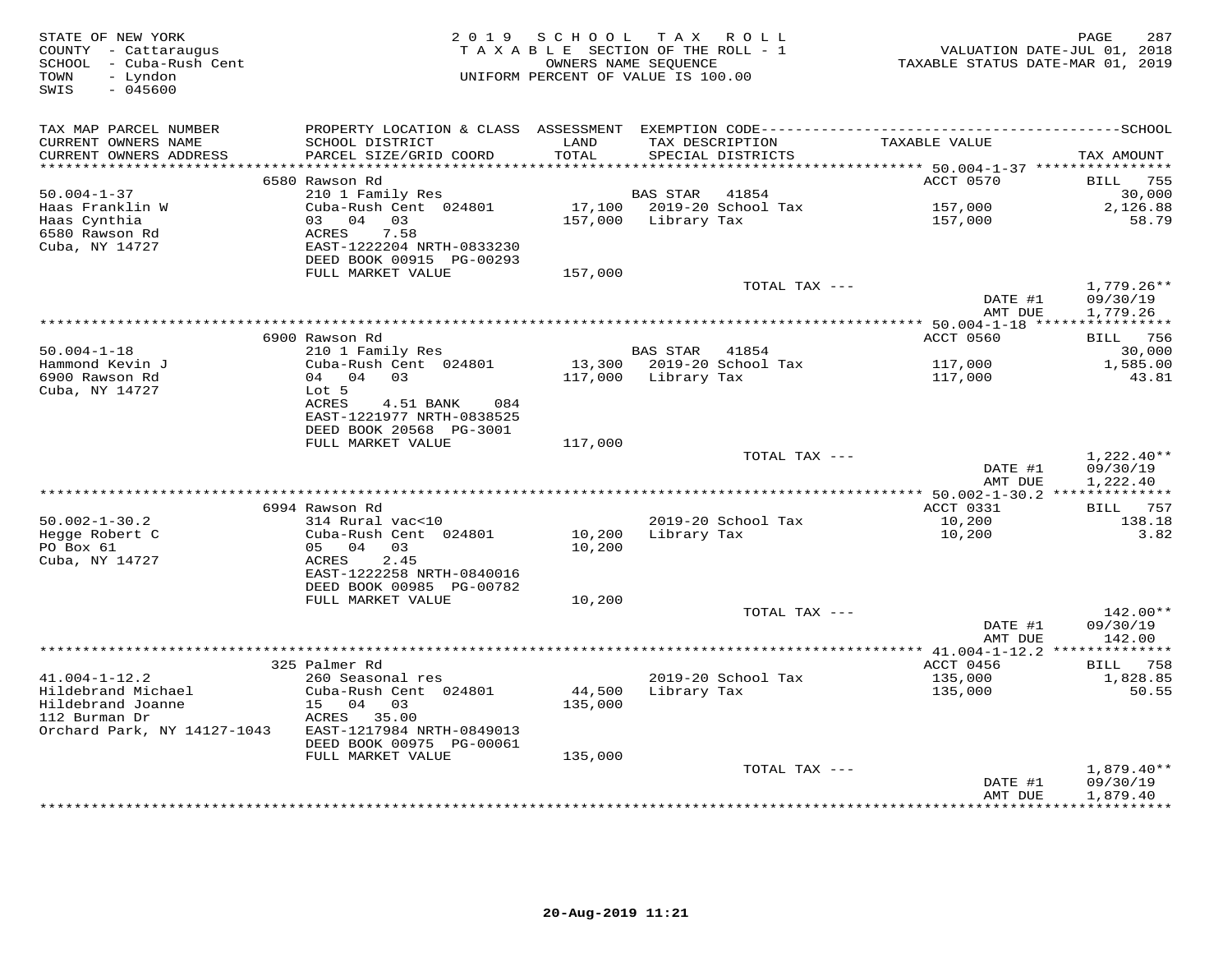| STATE OF NEW YORK<br>COUNTY - Cattaraugus<br>SCHOOL - Cuba-Rush Cent<br>TOWN<br>- Lyndon<br>$-045600$<br>SWIS | 2019 SCHOOL<br>TAXABLE SECTION OF THE ROLL - 1<br>UNIFORM PERCENT OF VALUE IS 100.00 | PAGE<br>288<br>VALUATION DATE-JUL 01, 2018<br>TAXABLE STATUS DATE-MAR 01, 2019 |                    |                                      |                                            |                                      |
|---------------------------------------------------------------------------------------------------------------|--------------------------------------------------------------------------------------|--------------------------------------------------------------------------------|--------------------|--------------------------------------|--------------------------------------------|--------------------------------------|
| TAX MAP PARCEL NUMBER                                                                                         |                                                                                      |                                                                                |                    |                                      |                                            |                                      |
| CURRENT OWNERS NAME<br>CURRENT OWNERS ADDRESS                                                                 | SCHOOL DISTRICT<br>PARCEL SIZE/GRID COORD                                            | LAND<br>TOTAL                                                                  |                    | TAX DESCRIPTION<br>SPECIAL DISTRICTS | TAXABLE VALUE                              | TAX AMOUNT                           |
| ***********************                                                                                       |                                                                                      |                                                                                |                    |                                      |                                            |                                      |
|                                                                                                               | 6098 Ingalls Rd                                                                      |                                                                                |                    |                                      | ACCT 0157                                  | 759<br>BILL                          |
| $59.002 - 1 - 20$                                                                                             | 210 1 Family Res                                                                     |                                                                                | ENH STAR           | 41834                                |                                            | 55,000                               |
| Hooker Betty J<br>6098 Ingalls Rd                                                                             | Cuba-Rush Cent 024801<br>01 04 03                                                    | 4,700<br>55,000                                                                | Library Tax        | 2019-20 School Tax                   | 55,000<br>55,000                           | 745.09<br>20.60                      |
| Cuba, NY 14727                                                                                                | FRNT 125.00 DPTH 169.30                                                              |                                                                                |                    |                                      |                                            |                                      |
|                                                                                                               | EAST-1220401 NRTH-0826231                                                            |                                                                                |                    |                                      |                                            |                                      |
|                                                                                                               | DEED BOOK 00950 PG-00130                                                             |                                                                                |                    |                                      |                                            |                                      |
|                                                                                                               | FULL MARKET VALUE                                                                    | 55,000                                                                         |                    |                                      |                                            |                                      |
|                                                                                                               |                                                                                      |                                                                                |                    | TOTAL TAX ---                        |                                            | $20.60**$                            |
|                                                                                                               |                                                                                      |                                                                                |                    |                                      | DATE #1                                    | 09/30/19                             |
|                                                                                                               |                                                                                      |                                                                                |                    |                                      | AMT DUE                                    | 20.60                                |
|                                                                                                               |                                                                                      |                                                                                |                    |                                      | ************* 59.002-1-32.2 ************** |                                      |
| $59.002 - 1 - 32.2$                                                                                           | 588 Abbott Rd<br>112 Dairy farm                                                      |                                                                                | AG DIST            | 41720                                | ACCT 0369                                  | <b>BILL</b> 760<br>85,727            |
| Hurlburt Cathy                                                                                                | Cuba-Rush Cent 024801                                                                | 156,200 ENH STAR                                                               |                    | 41834                                |                                            | 68,700                               |
| 588 Abbott Rd                                                                                                 | 17 04 03                                                                             |                                                                                |                    | 220,000 2019-20 School Tax           | 134,273                                    | 1,819.00                             |
| Cuba, NY 14727                                                                                                | ACRES 146.70                                                                         |                                                                                | Library Tax        |                                      | 134,273                                    | 50.28                                |
|                                                                                                               | EAST-1213741 NRTH-0825975                                                            |                                                                                |                    |                                      |                                            |                                      |
| MAY BE SUBJECT TO PAYMENT                                                                                     | DEED BOOK 00979 PG-00017                                                             |                                                                                |                    |                                      |                                            |                                      |
| UNDER AGDIST LAW TIL 2023                                                                                     | FULL MARKET VALUE                                                                    | 220,000                                                                        |                    |                                      |                                            |                                      |
|                                                                                                               |                                                                                      |                                                                                |                    | TOTAL TAX ---                        |                                            | 938.60**                             |
|                                                                                                               |                                                                                      |                                                                                |                    |                                      | DATE #1                                    | 09/30/19                             |
|                                                                                                               |                                                                                      |                                                                                |                    |                                      | AMT DUE                                    | 938.60                               |
|                                                                                                               |                                                                                      |                                                                                |                    |                                      |                                            | <b>BILL</b> 761                      |
| $59.002 - 1 - 27.1$                                                                                           | Snyder Rd<br>105 Vac farmland                                                        |                                                                                | AG DIST            | 41720                                | ACCT 0298                                  | 39,371                               |
| Hurlburt Terry L                                                                                              | Cuba-Rush Cent 024801                                                                |                                                                                |                    | 60,400 2019-20 School Tax            | 21,029                                     | 284.88                               |
| 149 Yankee Rd                                                                                                 | 09 04 03                                                                             |                                                                                | 60,400 Library Tax |                                      | 21,029                                     | 7.87                                 |
| Cuba, NY 14727                                                                                                | ACRES 50.87                                                                          |                                                                                |                    |                                      |                                            |                                      |
|                                                                                                               | EAST-1217294 NRTH-0826074                                                            |                                                                                |                    |                                      |                                            |                                      |
| MAY BE SUBJECT TO PAYMENT                                                                                     | DEED BOOK 00979 PG-00020                                                             |                                                                                |                    |                                      |                                            |                                      |
| UNDER AGDIST LAW TIL 2023                                                                                     | FULL MARKET VALUE                                                                    | 60,400                                                                         |                    |                                      |                                            |                                      |
|                                                                                                               |                                                                                      |                                                                                |                    | TOTAL TAX ---                        |                                            | 292.75**                             |
|                                                                                                               |                                                                                      |                                                                                |                    |                                      | DATE #1                                    | 09/30/19                             |
|                                                                                                               |                                                                                      |                                                                                |                    |                                      | AMT DUE                                    | 292.75                               |
|                                                                                                               | Abbott Rd                                                                            |                                                                                |                    |                                      | ACCT 0165                                  | BILL 762                             |
| $59.002 - 1 - 29.1$                                                                                           | 322 Rural vac>10                                                                     |                                                                                |                    | 2019-20 School Tax                   | 42,900                                     | 581.17                               |
| Ingalls Ted D                                                                                                 | Cuba-Rush Cent 024801                                                                | 42,900                                                                         | Library Tax        |                                      | 42,900                                     | 16.07                                |
| 503 Abbott Rd                                                                                                 | 01 04 03                                                                             | 42,900                                                                         |                    |                                      |                                            |                                      |
| Cuba, NY 14727                                                                                                | ACRES 33.40                                                                          |                                                                                |                    |                                      |                                            |                                      |
|                                                                                                               | EAST-1215773 NRTH-0825964                                                            |                                                                                |                    |                                      |                                            |                                      |
|                                                                                                               | DEED BOOK 5097 PG-8002                                                               |                                                                                |                    |                                      |                                            |                                      |
|                                                                                                               | FULL MARKET VALUE                                                                    | 42,900                                                                         |                    |                                      |                                            |                                      |
|                                                                                                               |                                                                                      |                                                                                |                    | TOTAL TAX ---                        |                                            | $597.24**$                           |
|                                                                                                               |                                                                                      |                                                                                |                    |                                      | DATE #1                                    | 09/30/19                             |
|                                                                                                               |                                                                                      |                                                                                |                    |                                      | AMT DUE                                    | 597.24<br><b>. + + + + + + + + +</b> |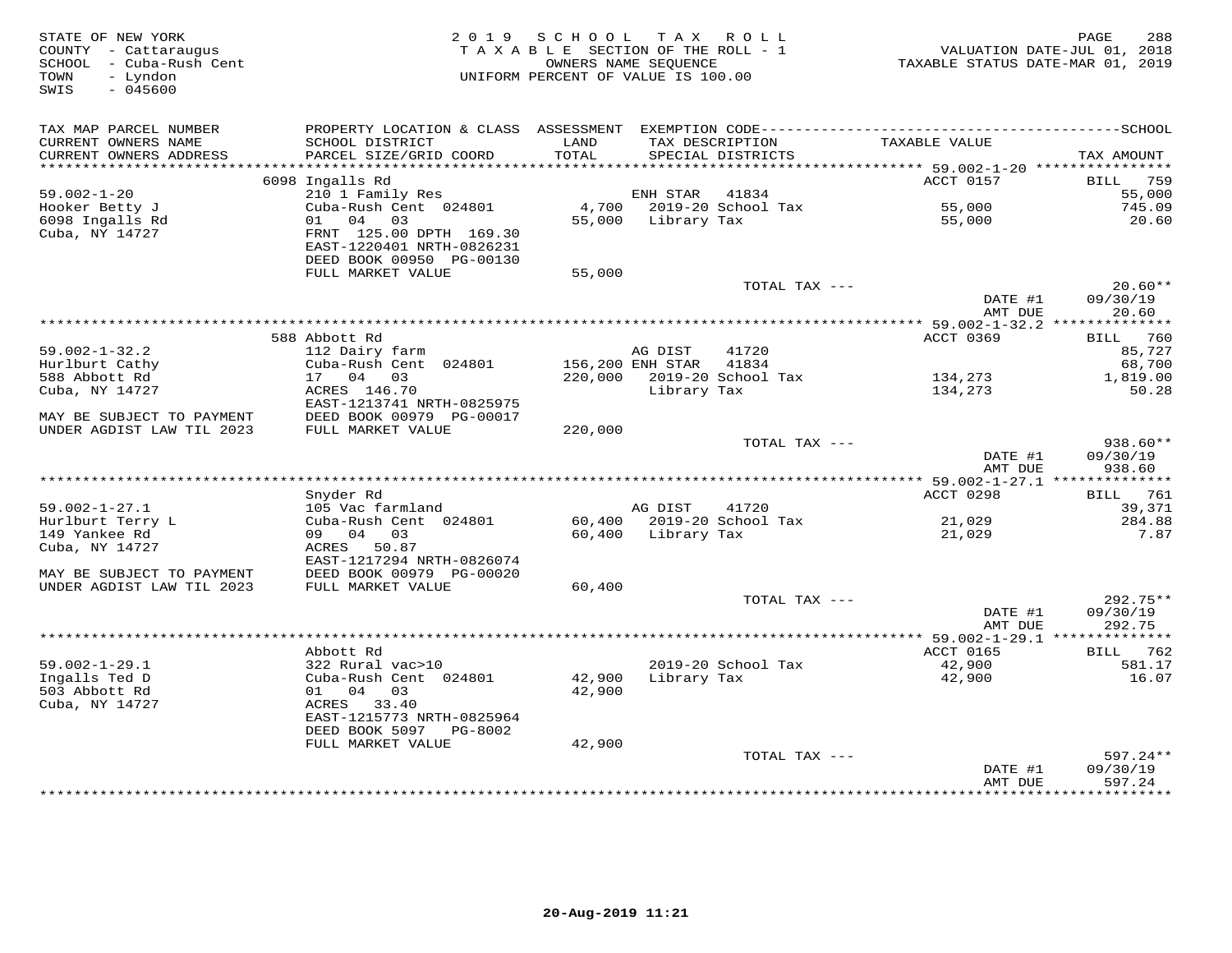| STATE OF NEW YORK<br>COUNTY - Cattaraugus<br>SCHOOL - Cuba-Rush Cent<br>- Lyndon<br>TOWN<br>SWIS<br>$-045600$ |                                                       |               | 2019 SCHOOL TAX ROLL<br>TAXABLE SECTION OF THE ROLL - 1<br>OWNERS NAME SEQUENCE<br>UNIFORM PERCENT OF VALUE IS 100.00 | TAXABLE STATUS DATE-MAR 01, 2019                | PAGE<br>289<br>VALUATION DATE-JUL 01, 2018 |
|---------------------------------------------------------------------------------------------------------------|-------------------------------------------------------|---------------|-----------------------------------------------------------------------------------------------------------------------|-------------------------------------------------|--------------------------------------------|
| TAX MAP PARCEL NUMBER                                                                                         |                                                       |               |                                                                                                                       |                                                 |                                            |
| CURRENT OWNERS NAME<br>CURRENT OWNERS ADDRESS<br>***********************                                      | SCHOOL DISTRICT<br>PARCEL SIZE/GRID COORD             | LAND<br>TOTAL | TAX DESCRIPTION<br>SPECIAL DISTRICTS                                                                                  | TAXABLE VALUE                                   | TAX AMOUNT                                 |
|                                                                                                               | 503 Abbott Rd                                         |               |                                                                                                                       | ACCT 0585                                       | <b>BILL</b> 763                            |
| $59.002 - 1 - 30.2$                                                                                           | 270 Mfg housing                                       |               | BAS STAR 41854                                                                                                        |                                                 | 25,000                                     |
| Ingalls Ted D                                                                                                 | Cuba-Rush Cent 024801                                 |               | 8,400 2019-20 School Tax                                                                                              | 25,000<br>25.000                                | 338.68                                     |
| 503 Abbott Rd                                                                                                 | 09 04 03                                              |               | 25,000 Library Tax                                                                                                    | 25,000                                          | 9.36                                       |
| Cuba, NY 14727                                                                                                | 1.28<br>ACRES<br>EAST-1215481 NRTH-0824848            |               |                                                                                                                       |                                                 |                                            |
|                                                                                                               | DEED BOOK 791 PG-00468                                |               |                                                                                                                       |                                                 |                                            |
|                                                                                                               | FULL MARKET VALUE                                     | 25,000        | TOTAL TAX ---                                                                                                         |                                                 | $9.36**$                                   |
|                                                                                                               |                                                       |               |                                                                                                                       | DATE #1<br>AMT DUE                              | 09/30/19<br>9.36                           |
|                                                                                                               |                                                       |               |                                                                                                                       |                                                 |                                            |
|                                                                                                               | 155 Palmer Rd                                         |               |                                                                                                                       | ACCT 0860                                       | BILL 764                                   |
| $41.004 - 1 - 9.6$                                                                                            | 270 Mfg housing                                       |               | 2019-20 School Tax                                                                                                    | 25,500                                          | 345.45                                     |
| Jones Robert P                                                                                                | Cuba-Rush Cent 024801                                 | 18,000        | Library Tax                                                                                                           | 25,500                                          | 9.55                                       |
| Jones Theresa                                                                                                 | 07 04 03                                              | 25,500        |                                                                                                                       |                                                 |                                            |
| 6326 Ward Rd<br>Sanborn, NY 14132-9232                                                                        | FRNT 410.00 DPTH<br>ACRES<br>8.50                     |               |                                                                                                                       |                                                 |                                            |
|                                                                                                               | EAST-1220427 NRTH-0849938<br>DEED BOOK 00985 PG-00187 |               |                                                                                                                       |                                                 |                                            |
|                                                                                                               | FULL MARKET VALUE                                     | 25,500        |                                                                                                                       |                                                 |                                            |
|                                                                                                               |                                                       |               | TOTAL TAX ---                                                                                                         |                                                 | $355.00**$                                 |
|                                                                                                               |                                                       |               |                                                                                                                       | DATE #1<br>AMT DUE                              | 09/30/19<br>355.00                         |
|                                                                                                               |                                                       |               |                                                                                                                       | *************** 50.004-1-16 *****               | ***********                                |
|                                                                                                               | 6964 Rawson Rd                                        |               |                                                                                                                       | ACCT 0312                                       | <b>BILL</b> 765                            |
| $50.004 - 1 - 16$<br>Keesler Terri J                                                                          | 210 1 Family Res<br>Cuba-Rush Cent 024801             |               | BAS STAR 41854<br>14,500 2019-20 School Tax                                                                           | 80,500                                          | 30,000<br>1,090.53                         |
| Caster Annette M                                                                                              | 04 04 03                                              |               | 80,500 Library Tax                                                                                                    | 80,500                                          | 30.15                                      |
| 6964 Rawson Rd                                                                                                | 5.31<br>ACRES                                         |               |                                                                                                                       |                                                 |                                            |
| Cuba, NY 14727                                                                                                | EAST-1222140 NRTH-0839637                             |               |                                                                                                                       |                                                 |                                            |
|                                                                                                               | DEED BOOK 18473 PG-2001                               |               |                                                                                                                       |                                                 |                                            |
|                                                                                                               | FULL MARKET VALUE                                     | 80,500        |                                                                                                                       |                                                 |                                            |
|                                                                                                               |                                                       |               | TOTAL TAX ---                                                                                                         |                                                 | $714.27**$                                 |
|                                                                                                               |                                                       |               |                                                                                                                       | DATE #1                                         | 09/30/19                                   |
|                                                                                                               |                                                       |               |                                                                                                                       | AMT DUE<br>****************** 59.002-1-11.1 *** | 714.27<br>***********                      |
|                                                                                                               | 6483 Rawson Rd                                        |               |                                                                                                                       | ACCT 0524                                       | BILL 766                                   |
| $59.002 - 1 - 11.1$                                                                                           | 322 Rural vac>10                                      |               | 2019-20 School Tax                                                                                                    | 195,500                                         | 2,648.44                                   |
| Kloc Paul A                                                                                                   | Cuba-Rush Cent 024801                                 | 195,500       | Library Tax                                                                                                           | 195,500                                         | 73.21                                      |
| 4680 Clinton Street                                                                                           | $02/03 -04$<br>$-03$                                  | 195,500       |                                                                                                                       |                                                 |                                            |
| West Seneca, NY 14224                                                                                         | ACRES 185.95<br>EAST-1220140 NRTH-0832003             |               |                                                                                                                       |                                                 |                                            |
|                                                                                                               | DEED BOOK 21228 PG-7001                               |               |                                                                                                                       |                                                 |                                            |
|                                                                                                               | FULL MARKET VALUE                                     | 195,500       |                                                                                                                       |                                                 |                                            |
|                                                                                                               |                                                       |               | TOTAL TAX ---                                                                                                         |                                                 | $2,721.65**$                               |
|                                                                                                               |                                                       |               |                                                                                                                       | DATE #1<br>AMT DUE                              | 09/30/19<br>2,721.65                       |
|                                                                                                               |                                                       |               |                                                                                                                       | **************                                  | ***********                                |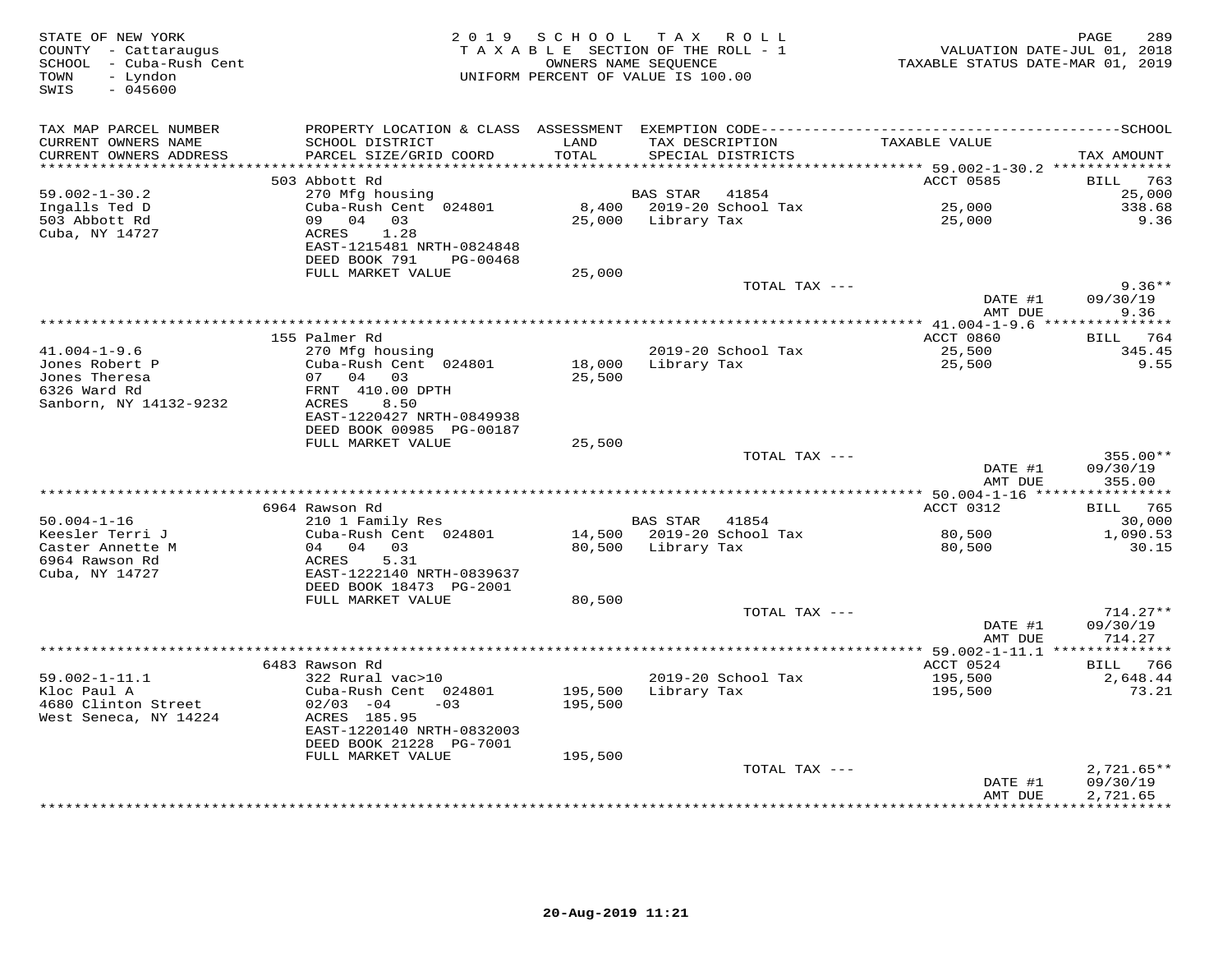| STATE OF NEW YORK<br>COUNTY - Cattaraugus<br>SCHOOL - Cuba-Rush Cent<br>- Lyndon<br>TOWN<br>SWIS<br>$-045600$ |                                                        | 2019 SCHOOL<br>OWNERS NAME SEQUENCE | TAX ROLL<br>TAXABLE SECTION OF THE ROLL - 1<br>UNIFORM PERCENT OF VALUE IS 100.00 | VALUATION DATE-JUL 01, 2018<br>TAXABLE STATUS DATE-MAR 01, 2019 | 290<br>PAGE             |
|---------------------------------------------------------------------------------------------------------------|--------------------------------------------------------|-------------------------------------|-----------------------------------------------------------------------------------|-----------------------------------------------------------------|-------------------------|
| TAX MAP PARCEL NUMBER                                                                                         |                                                        |                                     |                                                                                   |                                                                 |                         |
| CURRENT OWNERS NAME<br>CURRENT OWNERS ADDRESS                                                                 | SCHOOL DISTRICT<br>PARCEL SIZE/GRID COORD              | LAND<br>TOTAL                       | TAX DESCRIPTION<br>SPECIAL DISTRICTS                                              | TAXABLE VALUE                                                   | TAX AMOUNT              |
| ************************                                                                                      |                                                        |                                     |                                                                                   |                                                                 |                         |
| $59.002 - 1 - 13.1$                                                                                           | 6172 Ingalls Rd<br>240 Rural res                       |                                     | 2019-20 School Tax                                                                | ACCT 0398<br>262,400                                            | BILL<br>767<br>3,554.74 |
| Kloc Paul A                                                                                                   | Cuba-Rush Cent 024801                                  | 164,000                             | Library Tax                                                                       | 262,400                                                         | 98.26                   |
| 4680 Clinton St                                                                                               | 02 04 03                                               | 262,400                             |                                                                                   |                                                                 |                         |
| West Seneca, NY 14224                                                                                         | ACRES 154.45                                           |                                     |                                                                                   |                                                                 |                         |
|                                                                                                               | EAST-1219682 NRTH-0829455                              |                                     |                                                                                   |                                                                 |                         |
|                                                                                                               | DEED BOOK 00961 PG-00586                               |                                     |                                                                                   |                                                                 |                         |
|                                                                                                               | FULL MARKET VALUE                                      | 262,400                             |                                                                                   |                                                                 |                         |
|                                                                                                               |                                                        |                                     | TOTAL TAX ---                                                                     |                                                                 | $3,653.00**$            |
|                                                                                                               |                                                        |                                     |                                                                                   | DATE #1<br>AMT DUE                                              | 09/30/19<br>3,653.00    |
|                                                                                                               |                                                        |                                     |                                                                                   | ************ 50.002-1-21 *****                                  | ***********             |
|                                                                                                               | Lyndon Center Rd                                       |                                     |                                                                                   | ACCT 0203                                                       | BILL 768                |
| $50.002 - 1 - 21$                                                                                             | 260 Seasonal res                                       |                                     | 2019-20 School Tax                                                                | 67,500                                                          | 914.42                  |
| Kokanovich Steven P                                                                                           | Cuba-Rush Cent 024801                                  |                                     | 27,300 Library Tax                                                                | 67,500                                                          | 25.28                   |
| 1333 Parkview Dr                                                                                              | 05 04 03                                               | 67,500                              |                                                                                   |                                                                 |                         |
| N Tonawanda, NY 14120                                                                                         | ACRES 17.80                                            |                                     |                                                                                   |                                                                 |                         |
|                                                                                                               | EAST-1218683 NRTH-0843372<br>DEED BOOK 759<br>PG-00109 |                                     |                                                                                   |                                                                 |                         |
|                                                                                                               | FULL MARKET VALUE                                      | 67,500                              |                                                                                   |                                                                 |                         |
|                                                                                                               |                                                        |                                     | TOTAL TAX ---                                                                     |                                                                 | $939.70**$              |
|                                                                                                               |                                                        |                                     |                                                                                   | DATE #1                                                         | 09/30/19                |
|                                                                                                               |                                                        |                                     |                                                                                   | AMT DUE                                                         | 939.70                  |
|                                                                                                               |                                                        |                                     |                                                                                   |                                                                 |                         |
|                                                                                                               | Rawson Rd                                              |                                     |                                                                                   | ACCT 0594                                                       | 769<br>BILL             |
| $50.004 - 1 - 31$                                                                                             | 314 Rural vac<10                                       |                                     | 2019-20 School Tax                                                                | 12,400                                                          | 167.98                  |
| Levine Mark A<br>Levine Patricia A                                                                            | Cuba-Rush Cent 024801<br>$03 - 04 - 03$                | 12,400<br>12,400                    | Library Tax                                                                       | 12,400                                                          | 4.64                    |
| 383 Banks Rd                                                                                                  | ACRES<br>3.92                                          |                                     |                                                                                   |                                                                 |                         |
| Caledonia, NY 14423                                                                                           | EAST-1222185 NRTH-0834599                              |                                     |                                                                                   |                                                                 |                         |
|                                                                                                               | DEED BOOK 1329<br>PG-6001                              |                                     |                                                                                   |                                                                 |                         |
|                                                                                                               | FULL MARKET VALUE                                      | 12,400                              |                                                                                   |                                                                 |                         |
|                                                                                                               |                                                        |                                     | TOTAL TAX ---                                                                     |                                                                 | $172.62**$              |
|                                                                                                               |                                                        |                                     |                                                                                   | DATE #1                                                         | 09/30/19                |
|                                                                                                               |                                                        |                                     |                                                                                   | AMT DUE                                                         | 172.62                  |
|                                                                                                               | 6636 Rawson Rd                                         |                                     |                                                                                   | ACCT 0613                                                       | BILL<br>770             |
| $50.004 - 1 - 32.1$                                                                                           | 210 1 Family Res                                       |                                     | ENH STAR<br>41834                                                                 |                                                                 | 68,700                  |
| Lijewski Eugene                                                                                               | Cuba-Rush Cent 024801                                  | 16,100                              | 2019-20 School Tax                                                                | 115,000                                                         | 1,557.91                |
| Lijewski Bernadine                                                                                            | $03 - 04 - 03$                                         | 115,000                             | Library Tax                                                                       | 115,000                                                         | 43.06                   |
| 6636 Rawson Rd                                                                                                | ACRES<br>6.60                                          |                                     |                                                                                   |                                                                 |                         |
| Cuba, NY 14727                                                                                                | EAST-1222214 NRTH-0834176                              |                                     |                                                                                   |                                                                 |                         |
|                                                                                                               | DEED BOOK 1006 PG-345                                  |                                     |                                                                                   |                                                                 |                         |
|                                                                                                               | FULL MARKET VALUE                                      | 115,000                             | TOTAL TAX ---                                                                     |                                                                 | $670.29**$              |
|                                                                                                               |                                                        |                                     |                                                                                   | DATE #1                                                         | 09/30/19                |
|                                                                                                               |                                                        |                                     |                                                                                   | AMT DUE                                                         | 670.29                  |
|                                                                                                               |                                                        |                                     |                                                                                   | **************                                                  | *********               |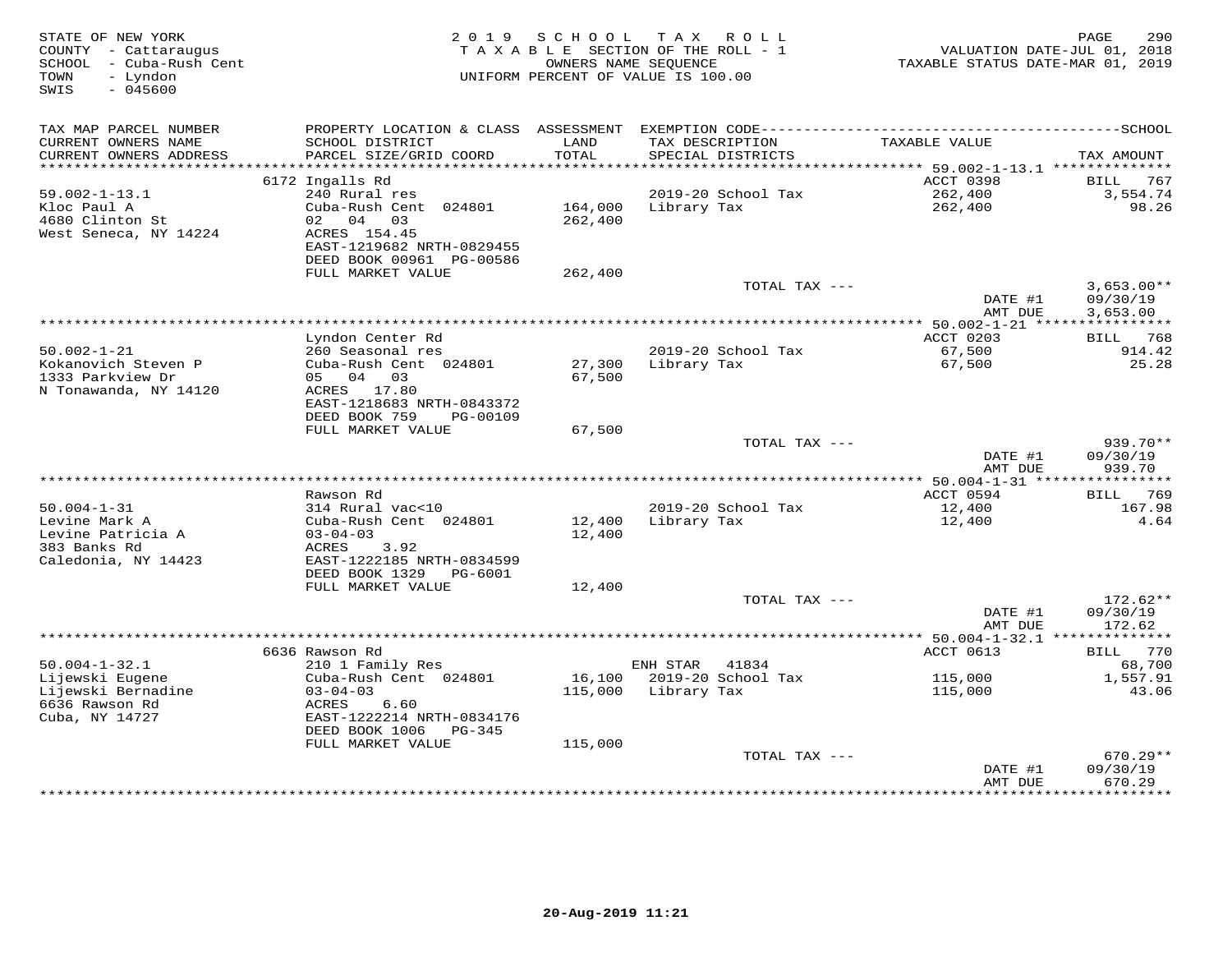| TAX MAP PARCEL NUMBER<br>CURRENT OWNERS NAME<br>SCHOOL DISTRICT<br>LAND<br>TAX DESCRIPTION<br>TAXABLE VALUE<br>PARCEL SIZE/GRID COORD<br>TOTAL<br>CURRENT OWNERS ADDRESS<br>SPECIAL DISTRICTS<br>TAX AMOUNT<br>**********************<br>*******************************<br>**************<br>********************************* 59.002-1-28.2 **************<br>ACCT 0725<br>BILL 771<br>6183 Snyder Rd<br>240 Rural res<br>$59.002 - 1 - 28.2$<br>2019-20 School Tax<br>62,000<br>839.91<br>62,000<br>23.22<br>Linderman John E<br>Cuba-Rush Cent 024801<br>34,600<br>Library Tax<br>09 04 03<br>62,000<br>Linderman Roxanne L<br>ACRES 25.10<br>416 Abbott Rd<br>Cuba, NY 14727<br>EAST-1217369 NRTH-0827258<br>DEED BOOK 21986 PG-4001<br>FULL MARKET VALUE<br>62,000<br>TOTAL TAX ---<br>863.13**<br>DATE #1<br>09/30/19<br>863.13<br>AMT DUE<br>416 Abbott Rd<br>ACCT 0674<br>772<br>BILL<br>$59.002 - 1 - 29.2$<br>210 1 Family Res<br><b>BAS STAR</b><br>41854<br>30,000<br>Cuba-Rush Cent 024801<br>9,200<br>2019-20 School Tax<br>68,500<br>927.97<br>Linderman John E<br>Linderman Roxanne<br>09 04 03<br>68,500<br>Library Tax<br>68,500<br>25.65<br>416 Abbott Rd<br>1.80<br>ACRES<br>Cuba, NY 14727<br>EAST-1216459 NRTH-0824471<br>DEED BOOK 1018 PG-648<br>FULL MARKET VALUE<br>68,500<br>$547.21**$<br>TOTAL TAX ---<br>DATE #1<br>09/30/19<br>547.21<br>AMT DUE<br>******** 59.002-1-29.4 **************<br>ACCT 0919<br>Abbott Rd<br>773<br>BILL<br>$59.002 - 1 - 29.4$<br>105 Vac farmland<br>AG DIST<br>41720<br>28,830<br>Cuba-Rush Cent 024801<br>2019-20 School Tax<br>Linderman John E<br>83,200<br>54,370<br>736.55<br>01 04 03<br>Linderman Casey J Sr.<br>83,200<br>Library Tax<br>54,370<br>20.36<br>ACRES 73.65<br>416 Abbott Rd<br>Cuba, NY 14727<br>EAST-1216392 NRTH-0826321<br>DEED BOOK 5097 PG-8002<br>FULL MARKET VALUE<br>83,200<br>MAY BE SUBJECT TO PAYMENT<br>UNDER AGDIST LAW TIL 2023<br>756.91**<br>TOTAL TAX ---<br>09/30/19<br>DATE #1<br>756.91<br>AMT DUE<br>***** 50.002-1-11.1 **************<br>417 Porter Rd<br>ACCT 0295<br>BILL 774<br>2019-20 School Tax<br>541.88<br>$50.002 - 1 - 11.1$<br>312 Vac w/imprv<br>40,000<br>Lippert Francis<br>Cuba-Rush Cent 024801<br>33,900<br>Library Tax<br>40,000<br>14.98<br>Lippert Lois J<br>40,000<br>14 04<br>03<br>11783 Clarence Center Rd<br>Ff 420.00<br>Akron, NY 14001<br>ACRES<br>24.35<br>EAST-1216964 NRTH-0844598<br>DEED BOOK 11503 PG-3001<br>FULL MARKET VALUE<br>40,000<br>TOTAL TAX ---<br>556.86**<br>09/30/19<br>DATE #1<br>556.86<br>AMT DUE | STATE OF NEW YORK<br>COUNTY - Cattaraugus<br>SCHOOL - Cuba-Rush Cent<br>- Lyndon<br>TOWN<br>SWIS<br>$-045600$ | 2 0 1 9 | SCHOOL TAX<br>TAXABLE SECTION OF THE ROLL - 1<br>OWNERS NAME SEQUENCE<br>UNIFORM PERCENT OF VALUE IS 100.00 | R O L L | TAXABLE STATUS DATE-MAR 01, 2019 | 291<br>PAGE<br>VALUATION DATE-JUL 01, 2018 |
|---------------------------------------------------------------------------------------------------------------------------------------------------------------------------------------------------------------------------------------------------------------------------------------------------------------------------------------------------------------------------------------------------------------------------------------------------------------------------------------------------------------------------------------------------------------------------------------------------------------------------------------------------------------------------------------------------------------------------------------------------------------------------------------------------------------------------------------------------------------------------------------------------------------------------------------------------------------------------------------------------------------------------------------------------------------------------------------------------------------------------------------------------------------------------------------------------------------------------------------------------------------------------------------------------------------------------------------------------------------------------------------------------------------------------------------------------------------------------------------------------------------------------------------------------------------------------------------------------------------------------------------------------------------------------------------------------------------------------------------------------------------------------------------------------------------------------------------------------------------------------------------------------------------------------------------------------------------------------------------------------------------------------------------------------------------------------------------------------------------------------------------------------------------------------------------------------------------------------------------------------------------------------------------------------------------------------------------------------------------------------------------------------------------------------------------------------------------------------------------------------------------------------------------------------------------|---------------------------------------------------------------------------------------------------------------|---------|-------------------------------------------------------------------------------------------------------------|---------|----------------------------------|--------------------------------------------|
|                                                                                                                                                                                                                                                                                                                                                                                                                                                                                                                                                                                                                                                                                                                                                                                                                                                                                                                                                                                                                                                                                                                                                                                                                                                                                                                                                                                                                                                                                                                                                                                                                                                                                                                                                                                                                                                                                                                                                                                                                                                                                                                                                                                                                                                                                                                                                                                                                                                                                                                                                               |                                                                                                               |         |                                                                                                             |         |                                  |                                            |
|                                                                                                                                                                                                                                                                                                                                                                                                                                                                                                                                                                                                                                                                                                                                                                                                                                                                                                                                                                                                                                                                                                                                                                                                                                                                                                                                                                                                                                                                                                                                                                                                                                                                                                                                                                                                                                                                                                                                                                                                                                                                                                                                                                                                                                                                                                                                                                                                                                                                                                                                                               |                                                                                                               |         |                                                                                                             |         |                                  |                                            |
|                                                                                                                                                                                                                                                                                                                                                                                                                                                                                                                                                                                                                                                                                                                                                                                                                                                                                                                                                                                                                                                                                                                                                                                                                                                                                                                                                                                                                                                                                                                                                                                                                                                                                                                                                                                                                                                                                                                                                                                                                                                                                                                                                                                                                                                                                                                                                                                                                                                                                                                                                               |                                                                                                               |         |                                                                                                             |         |                                  |                                            |
|                                                                                                                                                                                                                                                                                                                                                                                                                                                                                                                                                                                                                                                                                                                                                                                                                                                                                                                                                                                                                                                                                                                                                                                                                                                                                                                                                                                                                                                                                                                                                                                                                                                                                                                                                                                                                                                                                                                                                                                                                                                                                                                                                                                                                                                                                                                                                                                                                                                                                                                                                               |                                                                                                               |         |                                                                                                             |         |                                  |                                            |
|                                                                                                                                                                                                                                                                                                                                                                                                                                                                                                                                                                                                                                                                                                                                                                                                                                                                                                                                                                                                                                                                                                                                                                                                                                                                                                                                                                                                                                                                                                                                                                                                                                                                                                                                                                                                                                                                                                                                                                                                                                                                                                                                                                                                                                                                                                                                                                                                                                                                                                                                                               |                                                                                                               |         |                                                                                                             |         |                                  |                                            |
|                                                                                                                                                                                                                                                                                                                                                                                                                                                                                                                                                                                                                                                                                                                                                                                                                                                                                                                                                                                                                                                                                                                                                                                                                                                                                                                                                                                                                                                                                                                                                                                                                                                                                                                                                                                                                                                                                                                                                                                                                                                                                                                                                                                                                                                                                                                                                                                                                                                                                                                                                               |                                                                                                               |         |                                                                                                             |         |                                  |                                            |
|                                                                                                                                                                                                                                                                                                                                                                                                                                                                                                                                                                                                                                                                                                                                                                                                                                                                                                                                                                                                                                                                                                                                                                                                                                                                                                                                                                                                                                                                                                                                                                                                                                                                                                                                                                                                                                                                                                                                                                                                                                                                                                                                                                                                                                                                                                                                                                                                                                                                                                                                                               |                                                                                                               |         |                                                                                                             |         |                                  |                                            |
|                                                                                                                                                                                                                                                                                                                                                                                                                                                                                                                                                                                                                                                                                                                                                                                                                                                                                                                                                                                                                                                                                                                                                                                                                                                                                                                                                                                                                                                                                                                                                                                                                                                                                                                                                                                                                                                                                                                                                                                                                                                                                                                                                                                                                                                                                                                                                                                                                                                                                                                                                               |                                                                                                               |         |                                                                                                             |         |                                  |                                            |
|                                                                                                                                                                                                                                                                                                                                                                                                                                                                                                                                                                                                                                                                                                                                                                                                                                                                                                                                                                                                                                                                                                                                                                                                                                                                                                                                                                                                                                                                                                                                                                                                                                                                                                                                                                                                                                                                                                                                                                                                                                                                                                                                                                                                                                                                                                                                                                                                                                                                                                                                                               |                                                                                                               |         |                                                                                                             |         |                                  |                                            |
|                                                                                                                                                                                                                                                                                                                                                                                                                                                                                                                                                                                                                                                                                                                                                                                                                                                                                                                                                                                                                                                                                                                                                                                                                                                                                                                                                                                                                                                                                                                                                                                                                                                                                                                                                                                                                                                                                                                                                                                                                                                                                                                                                                                                                                                                                                                                                                                                                                                                                                                                                               |                                                                                                               |         |                                                                                                             |         |                                  |                                            |
|                                                                                                                                                                                                                                                                                                                                                                                                                                                                                                                                                                                                                                                                                                                                                                                                                                                                                                                                                                                                                                                                                                                                                                                                                                                                                                                                                                                                                                                                                                                                                                                                                                                                                                                                                                                                                                                                                                                                                                                                                                                                                                                                                                                                                                                                                                                                                                                                                                                                                                                                                               |                                                                                                               |         |                                                                                                             |         |                                  |                                            |
|                                                                                                                                                                                                                                                                                                                                                                                                                                                                                                                                                                                                                                                                                                                                                                                                                                                                                                                                                                                                                                                                                                                                                                                                                                                                                                                                                                                                                                                                                                                                                                                                                                                                                                                                                                                                                                                                                                                                                                                                                                                                                                                                                                                                                                                                                                                                                                                                                                                                                                                                                               |                                                                                                               |         |                                                                                                             |         |                                  |                                            |
|                                                                                                                                                                                                                                                                                                                                                                                                                                                                                                                                                                                                                                                                                                                                                                                                                                                                                                                                                                                                                                                                                                                                                                                                                                                                                                                                                                                                                                                                                                                                                                                                                                                                                                                                                                                                                                                                                                                                                                                                                                                                                                                                                                                                                                                                                                                                                                                                                                                                                                                                                               |                                                                                                               |         |                                                                                                             |         |                                  |                                            |
|                                                                                                                                                                                                                                                                                                                                                                                                                                                                                                                                                                                                                                                                                                                                                                                                                                                                                                                                                                                                                                                                                                                                                                                                                                                                                                                                                                                                                                                                                                                                                                                                                                                                                                                                                                                                                                                                                                                                                                                                                                                                                                                                                                                                                                                                                                                                                                                                                                                                                                                                                               |                                                                                                               |         |                                                                                                             |         |                                  |                                            |
|                                                                                                                                                                                                                                                                                                                                                                                                                                                                                                                                                                                                                                                                                                                                                                                                                                                                                                                                                                                                                                                                                                                                                                                                                                                                                                                                                                                                                                                                                                                                                                                                                                                                                                                                                                                                                                                                                                                                                                                                                                                                                                                                                                                                                                                                                                                                                                                                                                                                                                                                                               |                                                                                                               |         |                                                                                                             |         |                                  |                                            |
|                                                                                                                                                                                                                                                                                                                                                                                                                                                                                                                                                                                                                                                                                                                                                                                                                                                                                                                                                                                                                                                                                                                                                                                                                                                                                                                                                                                                                                                                                                                                                                                                                                                                                                                                                                                                                                                                                                                                                                                                                                                                                                                                                                                                                                                                                                                                                                                                                                                                                                                                                               |                                                                                                               |         |                                                                                                             |         |                                  |                                            |
|                                                                                                                                                                                                                                                                                                                                                                                                                                                                                                                                                                                                                                                                                                                                                                                                                                                                                                                                                                                                                                                                                                                                                                                                                                                                                                                                                                                                                                                                                                                                                                                                                                                                                                                                                                                                                                                                                                                                                                                                                                                                                                                                                                                                                                                                                                                                                                                                                                                                                                                                                               |                                                                                                               |         |                                                                                                             |         |                                  |                                            |
|                                                                                                                                                                                                                                                                                                                                                                                                                                                                                                                                                                                                                                                                                                                                                                                                                                                                                                                                                                                                                                                                                                                                                                                                                                                                                                                                                                                                                                                                                                                                                                                                                                                                                                                                                                                                                                                                                                                                                                                                                                                                                                                                                                                                                                                                                                                                                                                                                                                                                                                                                               |                                                                                                               |         |                                                                                                             |         |                                  |                                            |
|                                                                                                                                                                                                                                                                                                                                                                                                                                                                                                                                                                                                                                                                                                                                                                                                                                                                                                                                                                                                                                                                                                                                                                                                                                                                                                                                                                                                                                                                                                                                                                                                                                                                                                                                                                                                                                                                                                                                                                                                                                                                                                                                                                                                                                                                                                                                                                                                                                                                                                                                                               |                                                                                                               |         |                                                                                                             |         |                                  |                                            |
|                                                                                                                                                                                                                                                                                                                                                                                                                                                                                                                                                                                                                                                                                                                                                                                                                                                                                                                                                                                                                                                                                                                                                                                                                                                                                                                                                                                                                                                                                                                                                                                                                                                                                                                                                                                                                                                                                                                                                                                                                                                                                                                                                                                                                                                                                                                                                                                                                                                                                                                                                               |                                                                                                               |         |                                                                                                             |         |                                  |                                            |
|                                                                                                                                                                                                                                                                                                                                                                                                                                                                                                                                                                                                                                                                                                                                                                                                                                                                                                                                                                                                                                                                                                                                                                                                                                                                                                                                                                                                                                                                                                                                                                                                                                                                                                                                                                                                                                                                                                                                                                                                                                                                                                                                                                                                                                                                                                                                                                                                                                                                                                                                                               |                                                                                                               |         |                                                                                                             |         |                                  |                                            |
|                                                                                                                                                                                                                                                                                                                                                                                                                                                                                                                                                                                                                                                                                                                                                                                                                                                                                                                                                                                                                                                                                                                                                                                                                                                                                                                                                                                                                                                                                                                                                                                                                                                                                                                                                                                                                                                                                                                                                                                                                                                                                                                                                                                                                                                                                                                                                                                                                                                                                                                                                               |                                                                                                               |         |                                                                                                             |         |                                  |                                            |
|                                                                                                                                                                                                                                                                                                                                                                                                                                                                                                                                                                                                                                                                                                                                                                                                                                                                                                                                                                                                                                                                                                                                                                                                                                                                                                                                                                                                                                                                                                                                                                                                                                                                                                                                                                                                                                                                                                                                                                                                                                                                                                                                                                                                                                                                                                                                                                                                                                                                                                                                                               |                                                                                                               |         |                                                                                                             |         |                                  |                                            |
|                                                                                                                                                                                                                                                                                                                                                                                                                                                                                                                                                                                                                                                                                                                                                                                                                                                                                                                                                                                                                                                                                                                                                                                                                                                                                                                                                                                                                                                                                                                                                                                                                                                                                                                                                                                                                                                                                                                                                                                                                                                                                                                                                                                                                                                                                                                                                                                                                                                                                                                                                               |                                                                                                               |         |                                                                                                             |         |                                  |                                            |
|                                                                                                                                                                                                                                                                                                                                                                                                                                                                                                                                                                                                                                                                                                                                                                                                                                                                                                                                                                                                                                                                                                                                                                                                                                                                                                                                                                                                                                                                                                                                                                                                                                                                                                                                                                                                                                                                                                                                                                                                                                                                                                                                                                                                                                                                                                                                                                                                                                                                                                                                                               |                                                                                                               |         |                                                                                                             |         |                                  |                                            |
|                                                                                                                                                                                                                                                                                                                                                                                                                                                                                                                                                                                                                                                                                                                                                                                                                                                                                                                                                                                                                                                                                                                                                                                                                                                                                                                                                                                                                                                                                                                                                                                                                                                                                                                                                                                                                                                                                                                                                                                                                                                                                                                                                                                                                                                                                                                                                                                                                                                                                                                                                               |                                                                                                               |         |                                                                                                             |         |                                  |                                            |
|                                                                                                                                                                                                                                                                                                                                                                                                                                                                                                                                                                                                                                                                                                                                                                                                                                                                                                                                                                                                                                                                                                                                                                                                                                                                                                                                                                                                                                                                                                                                                                                                                                                                                                                                                                                                                                                                                                                                                                                                                                                                                                                                                                                                                                                                                                                                                                                                                                                                                                                                                               |                                                                                                               |         |                                                                                                             |         |                                  |                                            |
|                                                                                                                                                                                                                                                                                                                                                                                                                                                                                                                                                                                                                                                                                                                                                                                                                                                                                                                                                                                                                                                                                                                                                                                                                                                                                                                                                                                                                                                                                                                                                                                                                                                                                                                                                                                                                                                                                                                                                                                                                                                                                                                                                                                                                                                                                                                                                                                                                                                                                                                                                               |                                                                                                               |         |                                                                                                             |         |                                  |                                            |
|                                                                                                                                                                                                                                                                                                                                                                                                                                                                                                                                                                                                                                                                                                                                                                                                                                                                                                                                                                                                                                                                                                                                                                                                                                                                                                                                                                                                                                                                                                                                                                                                                                                                                                                                                                                                                                                                                                                                                                                                                                                                                                                                                                                                                                                                                                                                                                                                                                                                                                                                                               |                                                                                                               |         |                                                                                                             |         |                                  |                                            |
|                                                                                                                                                                                                                                                                                                                                                                                                                                                                                                                                                                                                                                                                                                                                                                                                                                                                                                                                                                                                                                                                                                                                                                                                                                                                                                                                                                                                                                                                                                                                                                                                                                                                                                                                                                                                                                                                                                                                                                                                                                                                                                                                                                                                                                                                                                                                                                                                                                                                                                                                                               |                                                                                                               |         |                                                                                                             |         |                                  |                                            |
|                                                                                                                                                                                                                                                                                                                                                                                                                                                                                                                                                                                                                                                                                                                                                                                                                                                                                                                                                                                                                                                                                                                                                                                                                                                                                                                                                                                                                                                                                                                                                                                                                                                                                                                                                                                                                                                                                                                                                                                                                                                                                                                                                                                                                                                                                                                                                                                                                                                                                                                                                               |                                                                                                               |         |                                                                                                             |         |                                  |                                            |
|                                                                                                                                                                                                                                                                                                                                                                                                                                                                                                                                                                                                                                                                                                                                                                                                                                                                                                                                                                                                                                                                                                                                                                                                                                                                                                                                                                                                                                                                                                                                                                                                                                                                                                                                                                                                                                                                                                                                                                                                                                                                                                                                                                                                                                                                                                                                                                                                                                                                                                                                                               |                                                                                                               |         |                                                                                                             |         |                                  |                                            |
|                                                                                                                                                                                                                                                                                                                                                                                                                                                                                                                                                                                                                                                                                                                                                                                                                                                                                                                                                                                                                                                                                                                                                                                                                                                                                                                                                                                                                                                                                                                                                                                                                                                                                                                                                                                                                                                                                                                                                                                                                                                                                                                                                                                                                                                                                                                                                                                                                                                                                                                                                               |                                                                                                               |         |                                                                                                             |         |                                  |                                            |
|                                                                                                                                                                                                                                                                                                                                                                                                                                                                                                                                                                                                                                                                                                                                                                                                                                                                                                                                                                                                                                                                                                                                                                                                                                                                                                                                                                                                                                                                                                                                                                                                                                                                                                                                                                                                                                                                                                                                                                                                                                                                                                                                                                                                                                                                                                                                                                                                                                                                                                                                                               |                                                                                                               |         |                                                                                                             |         |                                  |                                            |
|                                                                                                                                                                                                                                                                                                                                                                                                                                                                                                                                                                                                                                                                                                                                                                                                                                                                                                                                                                                                                                                                                                                                                                                                                                                                                                                                                                                                                                                                                                                                                                                                                                                                                                                                                                                                                                                                                                                                                                                                                                                                                                                                                                                                                                                                                                                                                                                                                                                                                                                                                               |                                                                                                               |         |                                                                                                             |         |                                  |                                            |
|                                                                                                                                                                                                                                                                                                                                                                                                                                                                                                                                                                                                                                                                                                                                                                                                                                                                                                                                                                                                                                                                                                                                                                                                                                                                                                                                                                                                                                                                                                                                                                                                                                                                                                                                                                                                                                                                                                                                                                                                                                                                                                                                                                                                                                                                                                                                                                                                                                                                                                                                                               |                                                                                                               |         |                                                                                                             |         |                                  |                                            |
|                                                                                                                                                                                                                                                                                                                                                                                                                                                                                                                                                                                                                                                                                                                                                                                                                                                                                                                                                                                                                                                                                                                                                                                                                                                                                                                                                                                                                                                                                                                                                                                                                                                                                                                                                                                                                                                                                                                                                                                                                                                                                                                                                                                                                                                                                                                                                                                                                                                                                                                                                               |                                                                                                               |         |                                                                                                             |         |                                  |                                            |
|                                                                                                                                                                                                                                                                                                                                                                                                                                                                                                                                                                                                                                                                                                                                                                                                                                                                                                                                                                                                                                                                                                                                                                                                                                                                                                                                                                                                                                                                                                                                                                                                                                                                                                                                                                                                                                                                                                                                                                                                                                                                                                                                                                                                                                                                                                                                                                                                                                                                                                                                                               |                                                                                                               |         |                                                                                                             |         |                                  |                                            |
|                                                                                                                                                                                                                                                                                                                                                                                                                                                                                                                                                                                                                                                                                                                                                                                                                                                                                                                                                                                                                                                                                                                                                                                                                                                                                                                                                                                                                                                                                                                                                                                                                                                                                                                                                                                                                                                                                                                                                                                                                                                                                                                                                                                                                                                                                                                                                                                                                                                                                                                                                               |                                                                                                               |         |                                                                                                             |         |                                  |                                            |
|                                                                                                                                                                                                                                                                                                                                                                                                                                                                                                                                                                                                                                                                                                                                                                                                                                                                                                                                                                                                                                                                                                                                                                                                                                                                                                                                                                                                                                                                                                                                                                                                                                                                                                                                                                                                                                                                                                                                                                                                                                                                                                                                                                                                                                                                                                                                                                                                                                                                                                                                                               |                                                                                                               |         |                                                                                                             |         |                                  |                                            |
|                                                                                                                                                                                                                                                                                                                                                                                                                                                                                                                                                                                                                                                                                                                                                                                                                                                                                                                                                                                                                                                                                                                                                                                                                                                                                                                                                                                                                                                                                                                                                                                                                                                                                                                                                                                                                                                                                                                                                                                                                                                                                                                                                                                                                                                                                                                                                                                                                                                                                                                                                               |                                                                                                               |         |                                                                                                             |         |                                  |                                            |
|                                                                                                                                                                                                                                                                                                                                                                                                                                                                                                                                                                                                                                                                                                                                                                                                                                                                                                                                                                                                                                                                                                                                                                                                                                                                                                                                                                                                                                                                                                                                                                                                                                                                                                                                                                                                                                                                                                                                                                                                                                                                                                                                                                                                                                                                                                                                                                                                                                                                                                                                                               |                                                                                                               |         |                                                                                                             |         |                                  |                                            |
|                                                                                                                                                                                                                                                                                                                                                                                                                                                                                                                                                                                                                                                                                                                                                                                                                                                                                                                                                                                                                                                                                                                                                                                                                                                                                                                                                                                                                                                                                                                                                                                                                                                                                                                                                                                                                                                                                                                                                                                                                                                                                                                                                                                                                                                                                                                                                                                                                                                                                                                                                               |                                                                                                               |         |                                                                                                             |         |                                  |                                            |
|                                                                                                                                                                                                                                                                                                                                                                                                                                                                                                                                                                                                                                                                                                                                                                                                                                                                                                                                                                                                                                                                                                                                                                                                                                                                                                                                                                                                                                                                                                                                                                                                                                                                                                                                                                                                                                                                                                                                                                                                                                                                                                                                                                                                                                                                                                                                                                                                                                                                                                                                                               |                                                                                                               |         |                                                                                                             |         |                                  | * * * * * * * *                            |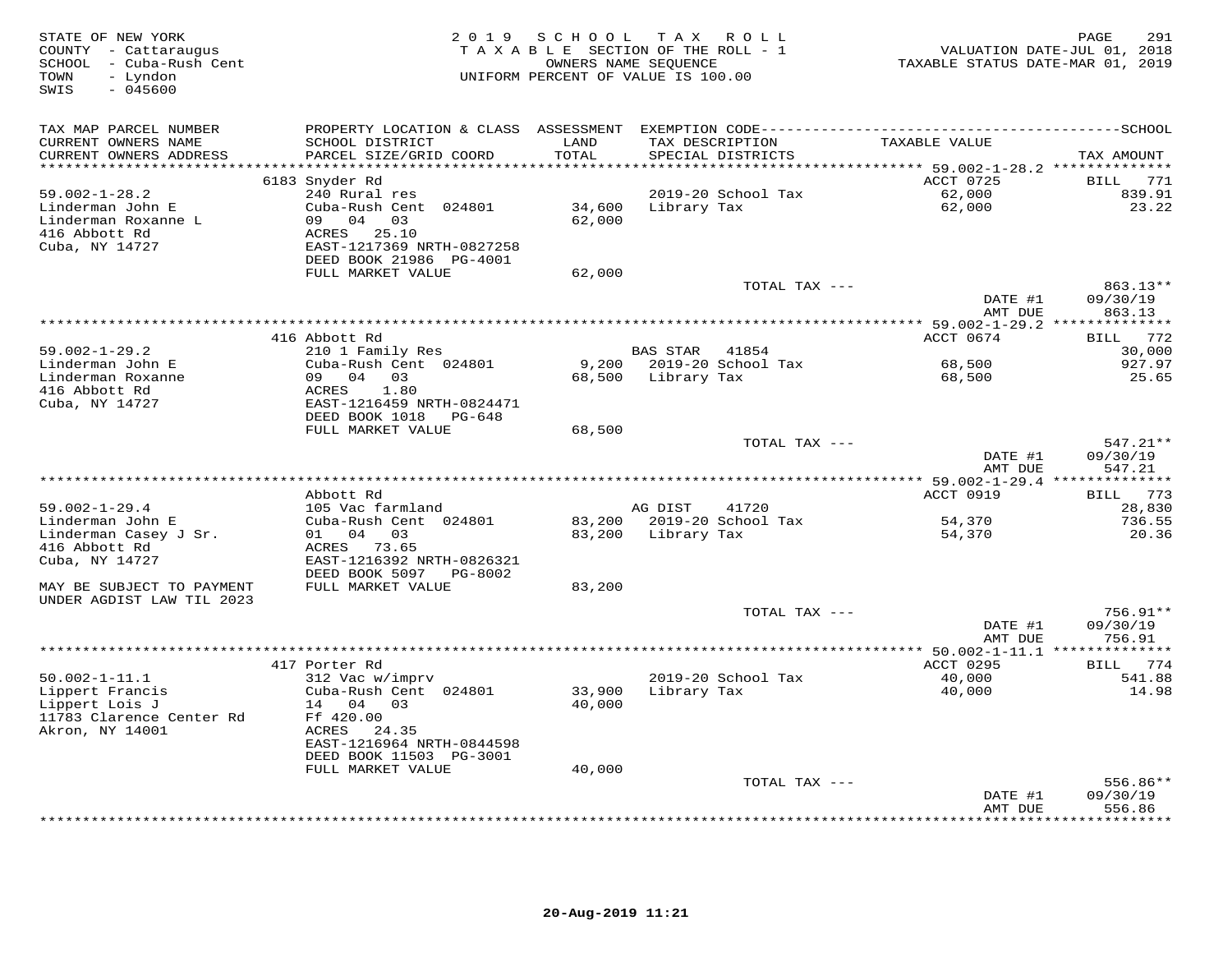| STATE OF NEW YORK<br>COUNTY - Cattaraugus<br>SCHOOL - Cuba-Rush Cent<br>- Lyndon<br>TOWN<br>$-045600$<br>SWIS | 2 0 1 9                                                               | SCHOOL                          | T A X<br>R O L L<br>TAXABLE SECTION OF THE ROLL - 1<br>OWNERS NAME SEQUENCE<br>UNIFORM PERCENT OF VALUE IS 100.00 | VALUATION DATE-JUL 01, 2018<br>TAXABLE STATUS DATE-MAR 01, 2019 | 292<br>PAGE               |
|---------------------------------------------------------------------------------------------------------------|-----------------------------------------------------------------------|---------------------------------|-------------------------------------------------------------------------------------------------------------------|-----------------------------------------------------------------|---------------------------|
| TAX MAP PARCEL NUMBER                                                                                         |                                                                       |                                 |                                                                                                                   |                                                                 |                           |
| CURRENT OWNERS NAME<br>CURRENT OWNERS ADDRESS<br>***********************                                      | SCHOOL DISTRICT<br>PARCEL SIZE/GRID COORD                             | LAND<br>TOTAL                   | TAX DESCRIPTION<br>SPECIAL DISTRICTS                                                                              | TAXABLE VALUE                                                   | TAX AMOUNT                |
|                                                                                                               | 6832 Rawson Rd                                                        |                                 |                                                                                                                   | ACCT 0564                                                       | BILL 775                  |
| $50.004 - 1 - 22$                                                                                             | 240 Rural res                                                         |                                 | BAS STAR<br>41854                                                                                                 |                                                                 | 30,000                    |
| Logue Peggy<br>6832 Rawson Rd<br>Cuba, NY 14727                                                               | Cuba-Rush Cent 024801<br>04 04 03<br>Lot9                             | 82,000                          | 25,200 2019-20 School Tax<br>Library Tax                                                                          | 82,000<br>82,000                                                | 1,110.86<br>30.71         |
|                                                                                                               | ACRES 15.70<br>EAST-1221844 NRTH-0837520<br>DEED BOOK 3420<br>PG-5001 |                                 |                                                                                                                   |                                                                 |                           |
|                                                                                                               | FULL MARKET VALUE                                                     | 82,000                          |                                                                                                                   |                                                                 |                           |
|                                                                                                               |                                                                       |                                 | TOTAL TAX ---                                                                                                     |                                                                 | $735.15**$                |
|                                                                                                               |                                                                       |                                 |                                                                                                                   | DATE #1<br>AMT DUE                                              | 09/30/19<br>735.15        |
|                                                                                                               | *****************                                                     | ******************************* |                                                                                                                   | *********** 50.004-1-28 ***                                     | ************              |
|                                                                                                               | 6728 Rawson Rd                                                        |                                 |                                                                                                                   | ACCT 0438                                                       | BILL<br>776               |
| $50.004 - 1 - 28$<br>Lorenz George Wayne                                                                      | 210 1 Family Res<br>Cuba-Rush Cent 024801                             | 16,400                          | 2019-20 School Tax<br>Library Tax                                                                                 | 75,000<br>75,000                                                | 1,016.03<br>28.09         |
| Lorenz Patricia A                                                                                             | 03 04 03                                                              | 75,000                          |                                                                                                                   |                                                                 |                           |
| 8245 Greiner Rd                                                                                               | Lot 16                                                                |                                 |                                                                                                                   |                                                                 |                           |
| Williamsville, NY 14221                                                                                       | ACRES<br>6.94<br>EAST-1222039 NRTH-0835526                            |                                 |                                                                                                                   |                                                                 |                           |
|                                                                                                               | DEED BOOK 776<br>PG-01196                                             |                                 |                                                                                                                   |                                                                 |                           |
|                                                                                                               | FULL MARKET VALUE                                                     | 75,000                          |                                                                                                                   |                                                                 |                           |
|                                                                                                               |                                                                       |                                 | TOTAL TAX ---                                                                                                     |                                                                 | $1,044.12**$              |
|                                                                                                               |                                                                       |                                 |                                                                                                                   | DATE #1<br>AMT DUE                                              | 09/30/19<br>1,044.12      |
|                                                                                                               |                                                                       | ****************************    |                                                                                                                   | ******** 50.002-1-22 ****                                       |                           |
|                                                                                                               | Lyndon Center Rd                                                      |                                 |                                                                                                                   | ACCT 0229                                                       | BILL 777                  |
| $50.002 - 1 - 22$<br>Loscher Dale                                                                             | 260 Seasonal res<br>Cuba-Rush Cent 024801                             | 18,200                          | 2019-20 School Tax<br>Library Tax                                                                                 | 45,000<br>45,000                                                | 609.62<br>16.85           |
| Loscher Beverly                                                                                               | 05 04 03                                                              | 45,000                          |                                                                                                                   |                                                                 |                           |
| 72 Buffalo St                                                                                                 | 8.65<br>ACRES                                                         |                                 |                                                                                                                   |                                                                 |                           |
| Silver Creek, NY 14136                                                                                        | EAST-1219750 NRTH-0843693<br>DEED BOOK 00967 PG-00404                 |                                 |                                                                                                                   |                                                                 |                           |
|                                                                                                               | FULL MARKET VALUE                                                     | 45,000                          |                                                                                                                   |                                                                 |                           |
|                                                                                                               |                                                                       |                                 | TOTAL TAX ---                                                                                                     |                                                                 | $626.47**$                |
|                                                                                                               |                                                                       |                                 |                                                                                                                   | DATE #1<br>AMT DUE                                              | 09/30/19<br>626.47        |
|                                                                                                               |                                                                       |                                 |                                                                                                                   |                                                                 |                           |
|                                                                                                               | 6100 Ingalls Rd                                                       |                                 |                                                                                                                   | ACCT 0128                                                       | BILL 778                  |
| $59.002 - 1 - 21$<br>Mahon Yvonne L                                                                           | 210 1 Family Res<br>Cuba-Rush Cent 024801                             | 18,800                          | BAS STAR<br>41854<br>2019-20 School Tax                                                                           | 95,000                                                          | 30,000<br>1,286.97        |
| 6100 Ingalls Rd                                                                                               | 01 04 03                                                              | 95,000                          | Library Tax                                                                                                       | 95,000                                                          | 35.58                     |
| Cuba, NY 14727                                                                                                | ACRES<br>9.30                                                         |                                 |                                                                                                                   |                                                                 |                           |
|                                                                                                               | EAST-1220504 NRTH-0826585                                             |                                 |                                                                                                                   |                                                                 |                           |
|                                                                                                               | DEED BOOK 805<br>PG-00742<br>FULL MARKET VALUE                        | 95,000                          |                                                                                                                   |                                                                 |                           |
|                                                                                                               |                                                                       |                                 | TOTAL TAX ---                                                                                                     |                                                                 | $916.14**$                |
|                                                                                                               |                                                                       |                                 |                                                                                                                   | DATE #1                                                         | 09/30/19                  |
|                                                                                                               |                                                                       |                                 |                                                                                                                   | AMT DUE                                                         | 916.14<br>* * * * * * * * |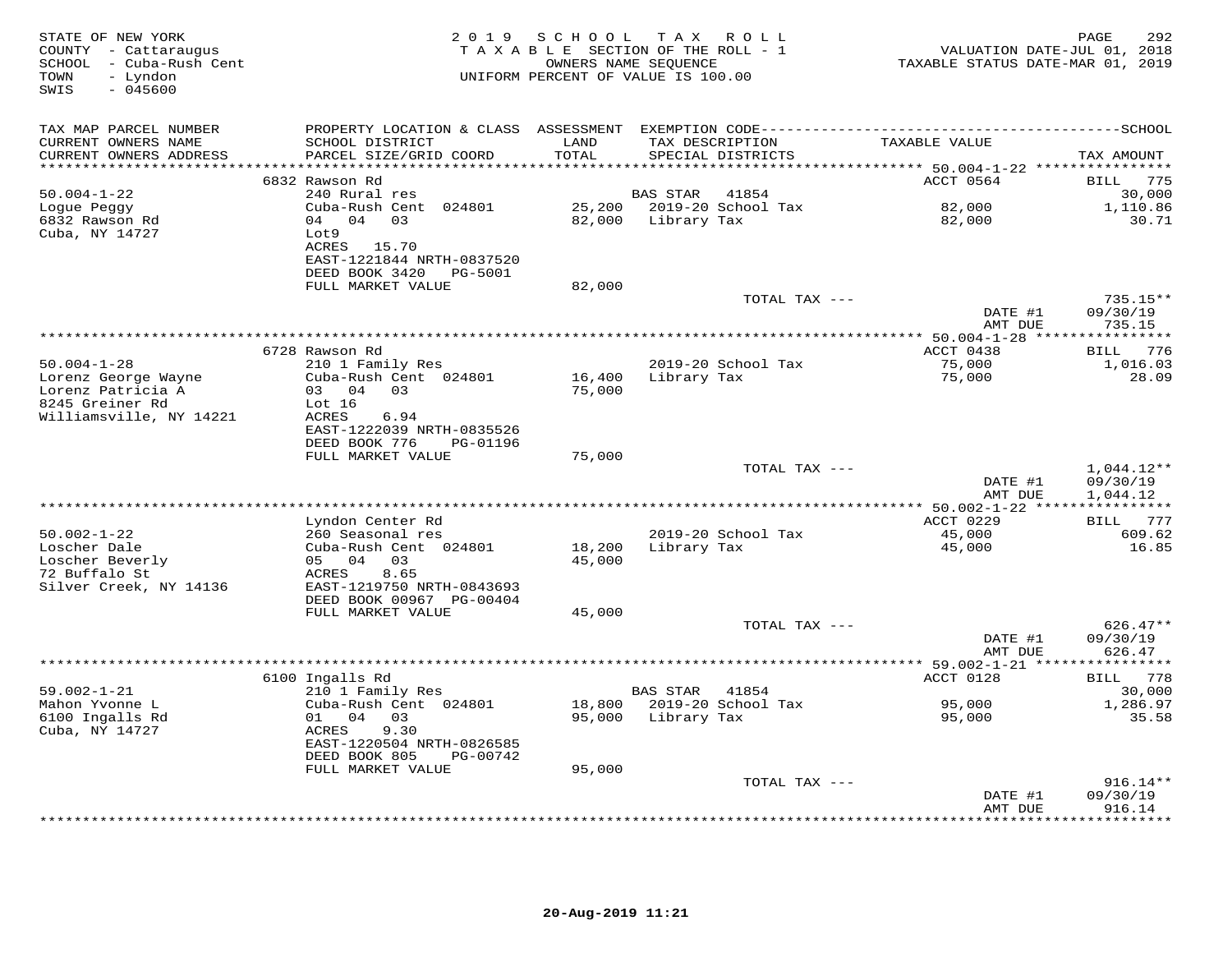| STATE OF NEW YORK<br>COUNTY - Cattaraugus<br>SCHOOL - Cuba-Rush Cent<br>TOWN<br>- Lyndon<br>$-045600$<br>SWIS |                                                    | 2019 SCHOOL TAX ROLL<br>TAXABLE SECTION OF THE ROLL - 1<br>UNIFORM PERCENT OF VALUE IS 100.00 | OWNERS NAME SEQUENCE                 |                    | VALUATION DATE-JUL 01, 2018<br>TAXABLE STATUS DATE-MAR 01, 2019 | 293<br>PAGE                |
|---------------------------------------------------------------------------------------------------------------|----------------------------------------------------|-----------------------------------------------------------------------------------------------|--------------------------------------|--------------------|-----------------------------------------------------------------|----------------------------|
| TAX MAP PARCEL NUMBER                                                                                         |                                                    |                                                                                               |                                      |                    |                                                                 |                            |
| CURRENT OWNERS NAME<br>CURRENT OWNERS ADDRESS                                                                 | SCHOOL DISTRICT<br>PARCEL SIZE/GRID COORD          | LAND<br>TOTAL                                                                                 | TAX DESCRIPTION<br>SPECIAL DISTRICTS |                    | TAXABLE VALUE                                                   | TAX AMOUNT                 |
| *******************                                                                                           |                                                    | ****************                                                                              |                                      |                    | ********* 50.002-1-14 *****************                         |                            |
| $50.002 - 1 - 14$                                                                                             | 7449 Rawson Rd<br>112 Dairy farm                   |                                                                                               | AG BLDG                              | 41700              | ACCT 0377                                                       | BILL 779<br>33,800         |
| Mallards Dairy, LLC                                                                                           | Cuba-Rush Cent 024801                              | 327,400 AG DIST                                                                               |                                      | 41720              |                                                                 | 138,956                    |
| 7017 Fadale Rd                                                                                                | 06/07 04 03                                        |                                                                                               | 1700,000 2019-20 School Tax          |                    | 1527,244                                                        | 20,689.59                  |
| Ellicottville, NY 14731                                                                                       | 984/964<br>ACRES 352.55                            |                                                                                               | Library Tax                          |                    | 1527,244                                                        | 571.92                     |
| MAY BE SUBJECT TO PAYMENT<br>UNDER AGDIST LAW TIL 2023                                                        | EAST-1220143 NRTH-0846516<br>DEED BOOK 1024 PG-504 |                                                                                               |                                      |                    |                                                                 |                            |
|                                                                                                               | FULL MARKET VALUE                                  | 1700,000                                                                                      |                                      |                    |                                                                 |                            |
|                                                                                                               |                                                    |                                                                                               |                                      | TOTAL TAX ---      | DATE #1                                                         | $21, 261.51**$<br>09/30/19 |
|                                                                                                               |                                                    |                                                                                               |                                      |                    | AMT DUE                                                         | 21,261.51                  |
|                                                                                                               | 61 Porter Rd                                       |                                                                                               |                                      |                    | ACCT 0096                                                       | BILL 780                   |
| $50.002 - 1 - 17.1$                                                                                           | 210 1 Family Res                                   |                                                                                               |                                      | 2019-20 School Tax | 45,000                                                          | 609.62                     |
| Mallards Dairy, LLC                                                                                           | Cuba-Rush Cent 024801                              | 14,400                                                                                        | Library Tax                          |                    | 45,000                                                          | 16.85                      |
| 7017 Fadale Rd                                                                                                | 06 04 03                                           | 45,000                                                                                        |                                      |                    |                                                                 |                            |
| Ellicottville, NY 14731                                                                                       | 5.25<br>ACRES                                      |                                                                                               |                                      |                    |                                                                 |                            |
|                                                                                                               | EAST-1221844 NRTH-0845540                          |                                                                                               |                                      |                    |                                                                 |                            |
|                                                                                                               | DEED BOOK 1023 PG-952                              |                                                                                               |                                      |                    |                                                                 |                            |
|                                                                                                               | FULL MARKET VALUE                                  | 45,000                                                                                        |                                      | TOTAL TAX ---      |                                                                 | $626.47**$                 |
|                                                                                                               |                                                    |                                                                                               |                                      |                    | DATE #1                                                         | 09/30/19                   |
|                                                                                                               |                                                    |                                                                                               |                                      |                    | AMT DUE                                                         | 626.47                     |
|                                                                                                               |                                                    |                                                                                               |                                      |                    |                                                                 |                            |
|                                                                                                               | Porter Rd                                          |                                                                                               |                                      |                    | ACCT 0533                                                       | BILL 781                   |
| $50.002 - 1 - 18$                                                                                             | 314 Rural vac<10                                   |                                                                                               | 2019-20 School Tax                   |                    | 2,300                                                           | 31.16                      |
| Mallards Dairy, LLC                                                                                           | Cuba-Rush Cent 024801                              | 2,300                                                                                         | Library Tax                          |                    | 2,300                                                           | 0.86                       |
| 7017 Fadale Rd                                                                                                | 06 04 03                                           | 2,300                                                                                         |                                      |                    |                                                                 |                            |
| Ellicottville, NY 14731                                                                                       | 7.75<br>ACRES<br>EAST-1222130 NRTH-0845402         |                                                                                               |                                      |                    |                                                                 |                            |
|                                                                                                               | DEED BOOK 1024<br>PG-504                           |                                                                                               |                                      |                    |                                                                 |                            |
|                                                                                                               | FULL MARKET VALUE                                  | 2,300                                                                                         |                                      |                    |                                                                 |                            |
|                                                                                                               |                                                    |                                                                                               |                                      | TOTAL TAX ---      |                                                                 | $32.02**$                  |
|                                                                                                               |                                                    |                                                                                               |                                      |                    | DATE #1                                                         | 09/30/19                   |
|                                                                                                               |                                                    |                                                                                               |                                      |                    | AMT DUE                                                         | 32.02                      |
|                                                                                                               |                                                    |                                                                                               |                                      |                    |                                                                 |                            |
|                                                                                                               | Lyndon Center Rd                                   |                                                                                               |                                      |                    | ACCT 0812                                                       | BILL 782                   |
| $50.002 - 1 - 32.2$                                                                                           | 314 Rural vac<10                                   |                                                                                               | 2019-20 School Tax                   |                    | 8,300                                                           | 112.44<br>3.11             |
| Marin Gregg P<br>Marin Lori B                                                                                 | Cuba-Rush Cent 024801<br>05 04 03                  | 8,300<br>8,300                                                                                | Library Tax                          |                    | 8,300                                                           |                            |
| 5017 Shawnee Rd                                                                                               | 1.20<br>ACRES                                      |                                                                                               |                                      |                    |                                                                 |                            |
| Sanborn, NY 14132                                                                                             | EAST-1219410 NRTH-0842900                          |                                                                                               |                                      |                    |                                                                 |                            |
|                                                                                                               | DEED BOOK 00919 PG-00510                           |                                                                                               |                                      |                    |                                                                 |                            |
|                                                                                                               | FULL MARKET VALUE                                  | 8,300                                                                                         |                                      |                    |                                                                 |                            |
|                                                                                                               |                                                    |                                                                                               |                                      | TOTAL TAX ---      |                                                                 | $115.55**$                 |
|                                                                                                               |                                                    |                                                                                               |                                      |                    | DATE #1                                                         | 09/30/19                   |
|                                                                                                               |                                                    |                                                                                               |                                      |                    | AMT DUE                                                         | 115.55<br>*********        |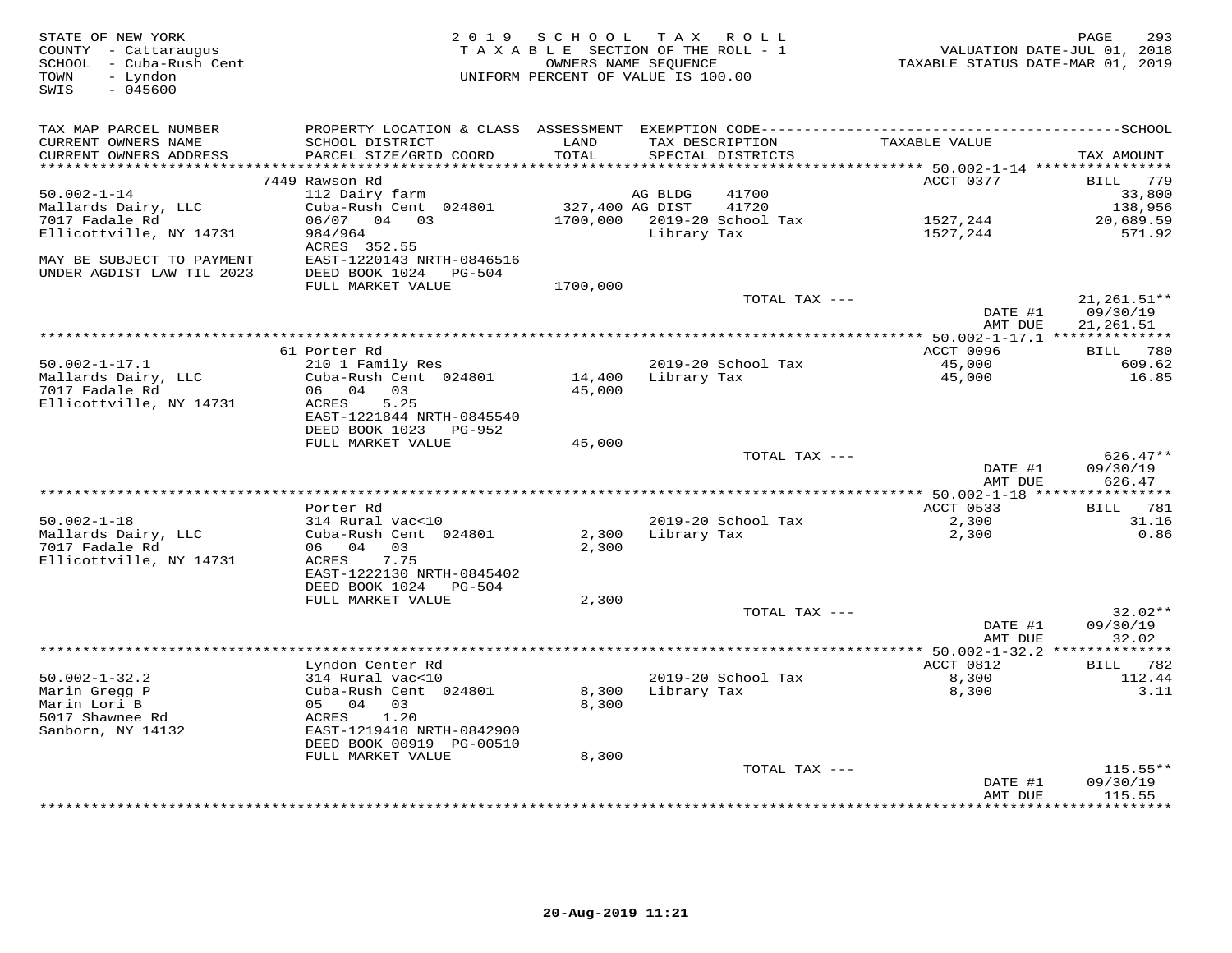| STATE OF NEW YORK<br>COUNTY - Cattaraugus<br>SCHOOL - Cuba-Rush Cent<br>- Lyndon<br>TOWN<br>SWIS<br>$-045600$ | 2 0 1 9                                                | SCHOOL TAX ROLL<br>TAXABLE SECTION OF THE ROLL - 1<br>OWNERS NAME SEQUENCE<br>UNIFORM PERCENT OF VALUE IS 100.00 |                  |                                      | VALUATION DATE-JUL 01, 2018<br>TAXABLE STATUS DATE-MAR 01, 2019 | 294<br>PAGE                      |
|---------------------------------------------------------------------------------------------------------------|--------------------------------------------------------|------------------------------------------------------------------------------------------------------------------|------------------|--------------------------------------|-----------------------------------------------------------------|----------------------------------|
|                                                                                                               |                                                        |                                                                                                                  |                  |                                      |                                                                 |                                  |
| TAX MAP PARCEL NUMBER<br>CURRENT OWNERS NAME<br>CURRENT OWNERS ADDRESS                                        | SCHOOL DISTRICT<br>PARCEL SIZE/GRID COORD              | LAND<br>TOTAL                                                                                                    |                  | TAX DESCRIPTION<br>SPECIAL DISTRICTS | TAXABLE VALUE                                                   | TAX AMOUNT                       |
| ***********************                                                                                       | ************************                               |                                                                                                                  |                  |                                      |                                                                 |                                  |
|                                                                                                               | Rawson Rd                                              |                                                                                                                  |                  |                                      | ACCT 0680                                                       | 783<br>BILL                      |
| $59.002 - 1 - 15.2$                                                                                           | 314 Rural vac<10                                       |                                                                                                                  |                  | 2019-20 School Tax                   | 8,500                                                           | 115.15                           |
| Markowski Suzanne<br>10399 Poags Hole Rd<br>Dansville, NY 14437                                               | Cuba-Rush Cent 024801<br>02 04<br>03<br>1.30<br>ACRES  | 8,500<br>8,500                                                                                                   | Library Tax      |                                      | 8,500                                                           | 3.18                             |
|                                                                                                               | EAST-1222041 NRTH-0828977<br>DEED BOOK 2660 PG-8002    |                                                                                                                  |                  |                                      |                                                                 |                                  |
|                                                                                                               | FULL MARKET VALUE                                      | 8,500                                                                                                            |                  |                                      |                                                                 |                                  |
|                                                                                                               |                                                        |                                                                                                                  |                  | TOTAL TAX ---                        | DATE #1<br>AMT DUE                                              | $118.33**$<br>09/30/19<br>118.33 |
|                                                                                                               |                                                        | *********************************                                                                                |                  |                                      | ******* 59.002-1-15.3 **************                            |                                  |
|                                                                                                               | Rawson Rd                                              |                                                                                                                  |                  |                                      | ACCT 0912                                                       | BILL 784                         |
| $59.002 - 1 - 15.3$                                                                                           | 322 Rural vac>10                                       |                                                                                                                  | FOREST/A74 47460 |                                      |                                                                 | 20,110                           |
| Markowski Suzanne                                                                                             | Cuba-Rush Cent 024801                                  |                                                                                                                  |                  | 29,900 2019-20 School Tax            | 9,790                                                           | 132.63                           |
| 10399 Poags Hole Rd<br>Dansville, NY 14437                                                                    | 02 04 03<br>ACRES 20.35                                | 29,900                                                                                                           | Library Tax      |                                      | 9,790                                                           | 3.67                             |
| MAY BE SUBJECT TO PAYMENT                                                                                     | EAST-1222302 NRTH-0828775<br>DEED BOOK 2660<br>PG-8002 |                                                                                                                  |                  |                                      |                                                                 |                                  |
| UNDER RPTL480A UNTIL 2028                                                                                     | FULL MARKET VALUE                                      | 29,900                                                                                                           |                  |                                      |                                                                 |                                  |
|                                                                                                               |                                                        |                                                                                                                  |                  | TOTAL TAX ---                        |                                                                 | $136.30**$                       |
|                                                                                                               |                                                        |                                                                                                                  |                  |                                      | DATE #1<br>AMT DUE                                              | 09/30/19<br>136.30               |
|                                                                                                               |                                                        |                                                                                                                  |                  |                                      |                                                                 |                                  |
|                                                                                                               | Rawson Rd                                              |                                                                                                                  |                  |                                      |                                                                 | BILL 785                         |
| $41.004 - 1 - 7.5$<br>Marshacres, LLC                                                                         | 322 Rural vac>10                                       |                                                                                                                  | Library Tax      | 2019-20 School Tax                   | 40,200                                                          | 544.59                           |
| 7017 Fadale Rd                                                                                                | Cuba-Rush Cent 024801<br>07 04 03                      | 40,200<br>40,200                                                                                                 |                  |                                      | 40,200                                                          | 15.05                            |
| Ellicottville, NY 14731                                                                                       | ACRES 40.15                                            |                                                                                                                  |                  |                                      |                                                                 |                                  |
|                                                                                                               | EAST-1221611 NRTH-0851955                              |                                                                                                                  |                  |                                      |                                                                 |                                  |
|                                                                                                               | DEED BOOK 25743 PG-9002                                |                                                                                                                  |                  |                                      |                                                                 |                                  |
|                                                                                                               | FULL MARKET VALUE                                      | 40,200                                                                                                           |                  |                                      |                                                                 |                                  |
|                                                                                                               |                                                        |                                                                                                                  |                  | TOTAL TAX ---                        |                                                                 | 559.64**                         |
|                                                                                                               |                                                        |                                                                                                                  |                  |                                      | DATE #1                                                         | 09/30/19                         |
|                                                                                                               |                                                        |                                                                                                                  |                  |                                      | AMT DUE<br>****************** 41.004-1-9.4 ****************     | 559.64                           |
|                                                                                                               | Rawson Rd                                              |                                                                                                                  |                  |                                      | ACCT 0609                                                       | BILL 786                         |
| $41.004 - 1 - 9.4$                                                                                            | 105 Vac farmland                                       |                                                                                                                  | AG DIST          | 41720                                |                                                                 | 9,584                            |
| Marshacres, LLC                                                                                               | Cuba-Rush Cent 024801                                  | 34,300                                                                                                           |                  | 2019-20 School Tax                   | 24,716                                                          | 334.83                           |
| 7017 Fadale Rd                                                                                                | $07 - 04 - 03$                                         | 34,300                                                                                                           | Library Tax      |                                      | 24,716                                                          | 9.26                             |
| Ellicottville, NY 14731                                                                                       | ACRES 28.00                                            |                                                                                                                  |                  |                                      |                                                                 |                                  |
|                                                                                                               | EAST-1221626 NRTH-0849955                              |                                                                                                                  |                  |                                      |                                                                 |                                  |
| MAY BE SUBJECT TO PAYMENT<br>UNDER AGDIST LAW TIL 2023                                                        | DEED BOOK 1023 PG-987<br>FULL MARKET VALUE             | 34,300                                                                                                           |                  |                                      |                                                                 |                                  |
|                                                                                                               |                                                        |                                                                                                                  |                  | TOTAL TAX ---                        |                                                                 | $344.09**$                       |
|                                                                                                               |                                                        |                                                                                                                  |                  |                                      | DATE #1                                                         | 09/30/19                         |
|                                                                                                               |                                                        |                                                                                                                  |                  |                                      | AMT DUE<br>* * * * * * * * * * *                                | 344.09<br>* * * * * * * * * *    |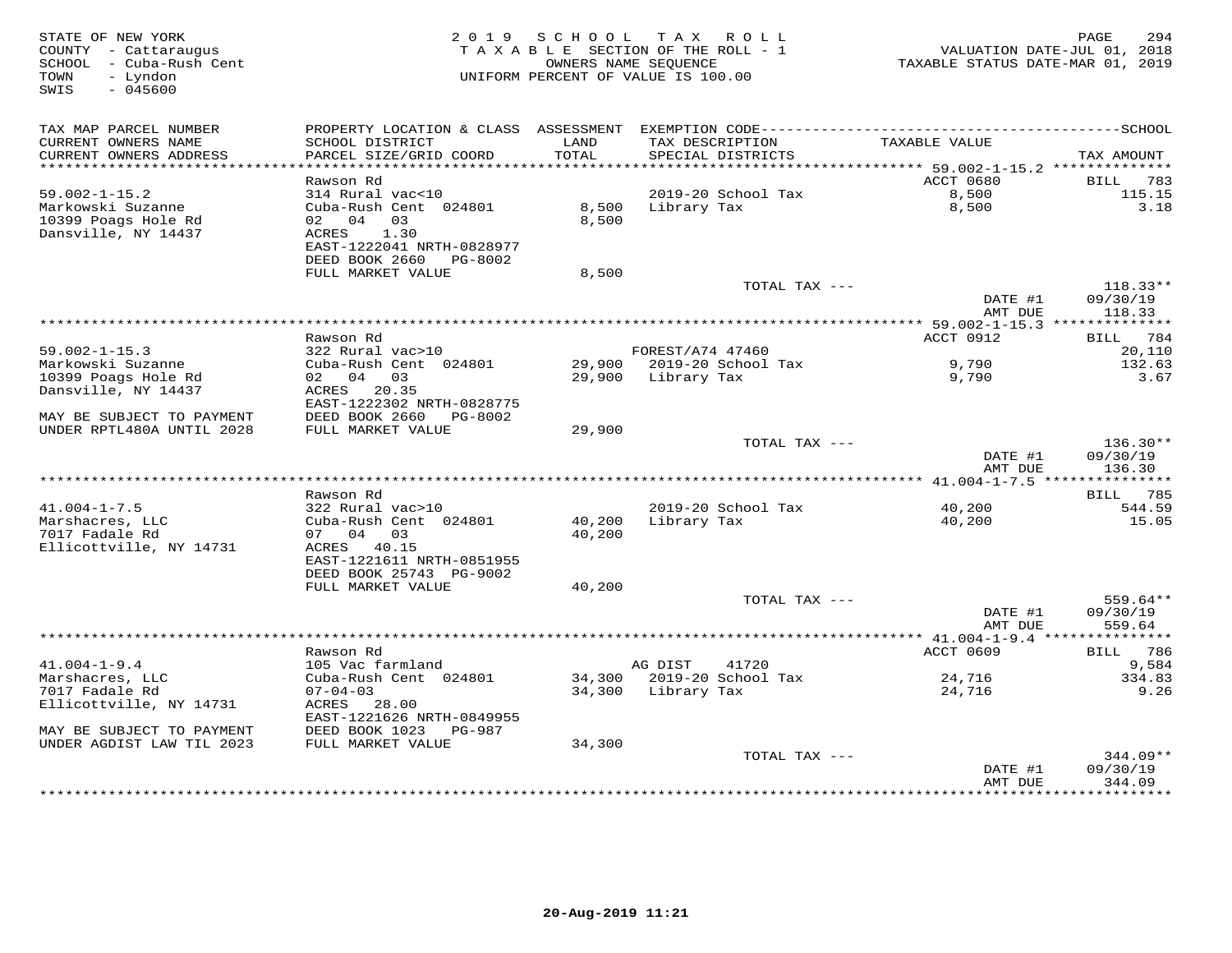| TAX MAP PARCEL NUMBER<br>CURRENT OWNERS NAME<br>LAND<br>TAX DESCRIPTION<br>TAXABLE VALUE<br>SCHOOL DISTRICT<br>CURRENT OWNERS ADDRESS<br>PARCEL SIZE/GRID COORD<br>TOTAL<br>SPECIAL DISTRICTS<br>TAX AMOUNT<br>**********************<br>*********<br>**************************** 41.004-1-10 ****************<br>ACCT 0344<br>787<br>Rawson Rd<br>BILL<br>105 Vac farmland<br>33,408<br>$41.004 - 1 - 10$<br>AG DIST<br>41720<br>Cuba-Rush Cent 024801<br>93,000<br>2019-20 School Tax<br>59,592<br>Marshacres, LLC<br>807.29<br>07 04 03<br>93,000<br>59,592<br>22.32<br>7017 Fadale Rd<br>Library Tax<br>Ellicottville, NY 14731<br>ACRES<br>91.55<br>EAST-1220340 NRTH-0848992<br>MAY BE SUBJECT TO PAYMENT<br>DEED BOOK 1023<br>PG-965<br>UNDER AGDIST LAW TIL 2023<br>FULL MARKET VALUE<br>93,000<br>TOTAL TAX ---<br>829.61**<br>DATE #1<br>09/30/19<br>AMT DUE<br>829.61<br>***********************<br>** 41.004-1-11 *****************<br>ACCT 0137<br>BILL 788<br>Rawson Rd<br>5,200<br>$41.004 - 1 - 11$<br>2019-20 School Tax<br>70.44<br>314 Rural vac<10<br>1.95<br>Marshacres, LLC<br>Cuba-Rush Cent 024801<br>5,200<br>Library Tax<br>5,200<br>7017 Fadale Rd<br>$-04$<br>5,200<br>07<br>$-03$<br>Ellicottville, NY 14731<br>FRNT 66.00 DPTH 305.00<br>EAST-1222258 NRTH-0848482<br>DEED BOOK 1023<br>PG-974<br>FULL MARKET VALUE<br>5,200<br>$72.39**$<br>TOTAL TAX ---<br>DATE #1<br>09/30/19<br>AMT DUE<br>72.39<br>****************** 50.004-1-26.1 ***************<br>ACCT 0017<br>Rawson Rd<br>789<br>BILL<br>$50.004 - 1 - 26.1$<br>105 Vac farmland<br>AG DIST<br>41720<br>13,368<br>Cuba-Rush Cent 024801<br>2019-20 School Tax<br>Marshacres, LLC<br>171,600<br>158,232<br>2,143.57<br>7107 Fidalle Rd<br>04 04 03<br>171,600<br>Library Tax<br>158,232<br>59.25<br>Ellicottville, NY 14731<br>Lot3<br>L/p 955-996<br>ACRES 218.05<br>MAY BE SUBJECT TO PAYMENT<br>EAST-1219698 NRTH-0837151<br>UNDER AGDIST LAW TIL 2023<br>DEED BOOK 16994 PG-6002<br>FULL MARKET VALUE<br>171,600<br>TOTAL TAX ---<br>$2,202.82**$<br>DATE #1<br>09/30/19<br>AMT DUE<br>2,202.82<br>**** 50.004-1-26.2 **************<br>ACCT 0599<br>6785 Rawson Rd<br>BILL 790<br>$50.004 - 1 - 26.2$<br>2019-20 School Tax<br>745.09<br>210 1 Family Res<br>55,000<br>Marshacres, LLC<br>Cuba-Rush Cent 024801<br>16,300<br>Library Tax<br>55,000<br>20.60<br>7017 Fadale Rd<br>03/04<br>04 03<br>55,000<br>Ellicottville, NY 14731<br>ACRES<br>6.80 BANK<br>012<br>EAST-1219613 NRTH-0835614<br>DEED BOOK 1023<br>PG-961<br>FULL MARKET VALUE<br>55,000<br>$765.69**$<br>TOTAL TAX ---<br>09/30/19<br>DATE #1<br>765.69<br>AMT DUE<br>*********<br>************* | STATE OF NEW YORK<br>COUNTY - Cattaraugus<br>SCHOOL - Cuba-Rush Cent<br>TOWN<br>- Lyndon<br>$-045600$<br>SWIS | 2019 SCHOOL<br>T A X A B L E SECTION OF THE ROLL - 1<br>UNIFORM PERCENT OF VALUE IS 100.00 | TAX ROLL<br>OWNERS NAME SEQUENCE | TAXABLE STATUS DATE-MAR 01, 2019 | PAGE<br>295<br>VALUATION DATE-JUL 01, 2018 |
|--------------------------------------------------------------------------------------------------------------------------------------------------------------------------------------------------------------------------------------------------------------------------------------------------------------------------------------------------------------------------------------------------------------------------------------------------------------------------------------------------------------------------------------------------------------------------------------------------------------------------------------------------------------------------------------------------------------------------------------------------------------------------------------------------------------------------------------------------------------------------------------------------------------------------------------------------------------------------------------------------------------------------------------------------------------------------------------------------------------------------------------------------------------------------------------------------------------------------------------------------------------------------------------------------------------------------------------------------------------------------------------------------------------------------------------------------------------------------------------------------------------------------------------------------------------------------------------------------------------------------------------------------------------------------------------------------------------------------------------------------------------------------------------------------------------------------------------------------------------------------------------------------------------------------------------------------------------------------------------------------------------------------------------------------------------------------------------------------------------------------------------------------------------------------------------------------------------------------------------------------------------------------------------------------------------------------------------------------------------------------------------------------------------------------------------------------------------------------------------------------------------------------------------------------------------------------------------------------------------------------------------------------------------------|---------------------------------------------------------------------------------------------------------------|--------------------------------------------------------------------------------------------|----------------------------------|----------------------------------|--------------------------------------------|
|                                                                                                                                                                                                                                                                                                                                                                                                                                                                                                                                                                                                                                                                                                                                                                                                                                                                                                                                                                                                                                                                                                                                                                                                                                                                                                                                                                                                                                                                                                                                                                                                                                                                                                                                                                                                                                                                                                                                                                                                                                                                                                                                                                                                                                                                                                                                                                                                                                                                                                                                                                                                                                                                    |                                                                                                               |                                                                                            |                                  |                                  |                                            |
|                                                                                                                                                                                                                                                                                                                                                                                                                                                                                                                                                                                                                                                                                                                                                                                                                                                                                                                                                                                                                                                                                                                                                                                                                                                                                                                                                                                                                                                                                                                                                                                                                                                                                                                                                                                                                                                                                                                                                                                                                                                                                                                                                                                                                                                                                                                                                                                                                                                                                                                                                                                                                                                                    |                                                                                                               |                                                                                            |                                  |                                  |                                            |
|                                                                                                                                                                                                                                                                                                                                                                                                                                                                                                                                                                                                                                                                                                                                                                                                                                                                                                                                                                                                                                                                                                                                                                                                                                                                                                                                                                                                                                                                                                                                                                                                                                                                                                                                                                                                                                                                                                                                                                                                                                                                                                                                                                                                                                                                                                                                                                                                                                                                                                                                                                                                                                                                    |                                                                                                               |                                                                                            |                                  |                                  |                                            |
|                                                                                                                                                                                                                                                                                                                                                                                                                                                                                                                                                                                                                                                                                                                                                                                                                                                                                                                                                                                                                                                                                                                                                                                                                                                                                                                                                                                                                                                                                                                                                                                                                                                                                                                                                                                                                                                                                                                                                                                                                                                                                                                                                                                                                                                                                                                                                                                                                                                                                                                                                                                                                                                                    |                                                                                                               |                                                                                            |                                  |                                  |                                            |
|                                                                                                                                                                                                                                                                                                                                                                                                                                                                                                                                                                                                                                                                                                                                                                                                                                                                                                                                                                                                                                                                                                                                                                                                                                                                                                                                                                                                                                                                                                                                                                                                                                                                                                                                                                                                                                                                                                                                                                                                                                                                                                                                                                                                                                                                                                                                                                                                                                                                                                                                                                                                                                                                    |                                                                                                               |                                                                                            |                                  |                                  |                                            |
|                                                                                                                                                                                                                                                                                                                                                                                                                                                                                                                                                                                                                                                                                                                                                                                                                                                                                                                                                                                                                                                                                                                                                                                                                                                                                                                                                                                                                                                                                                                                                                                                                                                                                                                                                                                                                                                                                                                                                                                                                                                                                                                                                                                                                                                                                                                                                                                                                                                                                                                                                                                                                                                                    |                                                                                                               |                                                                                            |                                  |                                  |                                            |
|                                                                                                                                                                                                                                                                                                                                                                                                                                                                                                                                                                                                                                                                                                                                                                                                                                                                                                                                                                                                                                                                                                                                                                                                                                                                                                                                                                                                                                                                                                                                                                                                                                                                                                                                                                                                                                                                                                                                                                                                                                                                                                                                                                                                                                                                                                                                                                                                                                                                                                                                                                                                                                                                    |                                                                                                               |                                                                                            |                                  |                                  |                                            |
|                                                                                                                                                                                                                                                                                                                                                                                                                                                                                                                                                                                                                                                                                                                                                                                                                                                                                                                                                                                                                                                                                                                                                                                                                                                                                                                                                                                                                                                                                                                                                                                                                                                                                                                                                                                                                                                                                                                                                                                                                                                                                                                                                                                                                                                                                                                                                                                                                                                                                                                                                                                                                                                                    |                                                                                                               |                                                                                            |                                  |                                  |                                            |
|                                                                                                                                                                                                                                                                                                                                                                                                                                                                                                                                                                                                                                                                                                                                                                                                                                                                                                                                                                                                                                                                                                                                                                                                                                                                                                                                                                                                                                                                                                                                                                                                                                                                                                                                                                                                                                                                                                                                                                                                                                                                                                                                                                                                                                                                                                                                                                                                                                                                                                                                                                                                                                                                    |                                                                                                               |                                                                                            |                                  |                                  |                                            |
|                                                                                                                                                                                                                                                                                                                                                                                                                                                                                                                                                                                                                                                                                                                                                                                                                                                                                                                                                                                                                                                                                                                                                                                                                                                                                                                                                                                                                                                                                                                                                                                                                                                                                                                                                                                                                                                                                                                                                                                                                                                                                                                                                                                                                                                                                                                                                                                                                                                                                                                                                                                                                                                                    |                                                                                                               |                                                                                            |                                  |                                  |                                            |
|                                                                                                                                                                                                                                                                                                                                                                                                                                                                                                                                                                                                                                                                                                                                                                                                                                                                                                                                                                                                                                                                                                                                                                                                                                                                                                                                                                                                                                                                                                                                                                                                                                                                                                                                                                                                                                                                                                                                                                                                                                                                                                                                                                                                                                                                                                                                                                                                                                                                                                                                                                                                                                                                    |                                                                                                               |                                                                                            |                                  |                                  |                                            |
|                                                                                                                                                                                                                                                                                                                                                                                                                                                                                                                                                                                                                                                                                                                                                                                                                                                                                                                                                                                                                                                                                                                                                                                                                                                                                                                                                                                                                                                                                                                                                                                                                                                                                                                                                                                                                                                                                                                                                                                                                                                                                                                                                                                                                                                                                                                                                                                                                                                                                                                                                                                                                                                                    |                                                                                                               |                                                                                            |                                  |                                  |                                            |
|                                                                                                                                                                                                                                                                                                                                                                                                                                                                                                                                                                                                                                                                                                                                                                                                                                                                                                                                                                                                                                                                                                                                                                                                                                                                                                                                                                                                                                                                                                                                                                                                                                                                                                                                                                                                                                                                                                                                                                                                                                                                                                                                                                                                                                                                                                                                                                                                                                                                                                                                                                                                                                                                    |                                                                                                               |                                                                                            |                                  |                                  |                                            |
|                                                                                                                                                                                                                                                                                                                                                                                                                                                                                                                                                                                                                                                                                                                                                                                                                                                                                                                                                                                                                                                                                                                                                                                                                                                                                                                                                                                                                                                                                                                                                                                                                                                                                                                                                                                                                                                                                                                                                                                                                                                                                                                                                                                                                                                                                                                                                                                                                                                                                                                                                                                                                                                                    |                                                                                                               |                                                                                            |                                  |                                  |                                            |
|                                                                                                                                                                                                                                                                                                                                                                                                                                                                                                                                                                                                                                                                                                                                                                                                                                                                                                                                                                                                                                                                                                                                                                                                                                                                                                                                                                                                                                                                                                                                                                                                                                                                                                                                                                                                                                                                                                                                                                                                                                                                                                                                                                                                                                                                                                                                                                                                                                                                                                                                                                                                                                                                    |                                                                                                               |                                                                                            |                                  |                                  |                                            |
|                                                                                                                                                                                                                                                                                                                                                                                                                                                                                                                                                                                                                                                                                                                                                                                                                                                                                                                                                                                                                                                                                                                                                                                                                                                                                                                                                                                                                                                                                                                                                                                                                                                                                                                                                                                                                                                                                                                                                                                                                                                                                                                                                                                                                                                                                                                                                                                                                                                                                                                                                                                                                                                                    |                                                                                                               |                                                                                            |                                  |                                  |                                            |
|                                                                                                                                                                                                                                                                                                                                                                                                                                                                                                                                                                                                                                                                                                                                                                                                                                                                                                                                                                                                                                                                                                                                                                                                                                                                                                                                                                                                                                                                                                                                                                                                                                                                                                                                                                                                                                                                                                                                                                                                                                                                                                                                                                                                                                                                                                                                                                                                                                                                                                                                                                                                                                                                    |                                                                                                               |                                                                                            |                                  |                                  |                                            |
|                                                                                                                                                                                                                                                                                                                                                                                                                                                                                                                                                                                                                                                                                                                                                                                                                                                                                                                                                                                                                                                                                                                                                                                                                                                                                                                                                                                                                                                                                                                                                                                                                                                                                                                                                                                                                                                                                                                                                                                                                                                                                                                                                                                                                                                                                                                                                                                                                                                                                                                                                                                                                                                                    |                                                                                                               |                                                                                            |                                  |                                  |                                            |
|                                                                                                                                                                                                                                                                                                                                                                                                                                                                                                                                                                                                                                                                                                                                                                                                                                                                                                                                                                                                                                                                                                                                                                                                                                                                                                                                                                                                                                                                                                                                                                                                                                                                                                                                                                                                                                                                                                                                                                                                                                                                                                                                                                                                                                                                                                                                                                                                                                                                                                                                                                                                                                                                    |                                                                                                               |                                                                                            |                                  |                                  |                                            |
|                                                                                                                                                                                                                                                                                                                                                                                                                                                                                                                                                                                                                                                                                                                                                                                                                                                                                                                                                                                                                                                                                                                                                                                                                                                                                                                                                                                                                                                                                                                                                                                                                                                                                                                                                                                                                                                                                                                                                                                                                                                                                                                                                                                                                                                                                                                                                                                                                                                                                                                                                                                                                                                                    |                                                                                                               |                                                                                            |                                  |                                  |                                            |
|                                                                                                                                                                                                                                                                                                                                                                                                                                                                                                                                                                                                                                                                                                                                                                                                                                                                                                                                                                                                                                                                                                                                                                                                                                                                                                                                                                                                                                                                                                                                                                                                                                                                                                                                                                                                                                                                                                                                                                                                                                                                                                                                                                                                                                                                                                                                                                                                                                                                                                                                                                                                                                                                    |                                                                                                               |                                                                                            |                                  |                                  |                                            |
|                                                                                                                                                                                                                                                                                                                                                                                                                                                                                                                                                                                                                                                                                                                                                                                                                                                                                                                                                                                                                                                                                                                                                                                                                                                                                                                                                                                                                                                                                                                                                                                                                                                                                                                                                                                                                                                                                                                                                                                                                                                                                                                                                                                                                                                                                                                                                                                                                                                                                                                                                                                                                                                                    |                                                                                                               |                                                                                            |                                  |                                  |                                            |
|                                                                                                                                                                                                                                                                                                                                                                                                                                                                                                                                                                                                                                                                                                                                                                                                                                                                                                                                                                                                                                                                                                                                                                                                                                                                                                                                                                                                                                                                                                                                                                                                                                                                                                                                                                                                                                                                                                                                                                                                                                                                                                                                                                                                                                                                                                                                                                                                                                                                                                                                                                                                                                                                    |                                                                                                               |                                                                                            |                                  |                                  |                                            |
|                                                                                                                                                                                                                                                                                                                                                                                                                                                                                                                                                                                                                                                                                                                                                                                                                                                                                                                                                                                                                                                                                                                                                                                                                                                                                                                                                                                                                                                                                                                                                                                                                                                                                                                                                                                                                                                                                                                                                                                                                                                                                                                                                                                                                                                                                                                                                                                                                                                                                                                                                                                                                                                                    |                                                                                                               |                                                                                            |                                  |                                  |                                            |
|                                                                                                                                                                                                                                                                                                                                                                                                                                                                                                                                                                                                                                                                                                                                                                                                                                                                                                                                                                                                                                                                                                                                                                                                                                                                                                                                                                                                                                                                                                                                                                                                                                                                                                                                                                                                                                                                                                                                                                                                                                                                                                                                                                                                                                                                                                                                                                                                                                                                                                                                                                                                                                                                    |                                                                                                               |                                                                                            |                                  |                                  |                                            |
|                                                                                                                                                                                                                                                                                                                                                                                                                                                                                                                                                                                                                                                                                                                                                                                                                                                                                                                                                                                                                                                                                                                                                                                                                                                                                                                                                                                                                                                                                                                                                                                                                                                                                                                                                                                                                                                                                                                                                                                                                                                                                                                                                                                                                                                                                                                                                                                                                                                                                                                                                                                                                                                                    |                                                                                                               |                                                                                            |                                  |                                  |                                            |
|                                                                                                                                                                                                                                                                                                                                                                                                                                                                                                                                                                                                                                                                                                                                                                                                                                                                                                                                                                                                                                                                                                                                                                                                                                                                                                                                                                                                                                                                                                                                                                                                                                                                                                                                                                                                                                                                                                                                                                                                                                                                                                                                                                                                                                                                                                                                                                                                                                                                                                                                                                                                                                                                    |                                                                                                               |                                                                                            |                                  |                                  |                                            |
|                                                                                                                                                                                                                                                                                                                                                                                                                                                                                                                                                                                                                                                                                                                                                                                                                                                                                                                                                                                                                                                                                                                                                                                                                                                                                                                                                                                                                                                                                                                                                                                                                                                                                                                                                                                                                                                                                                                                                                                                                                                                                                                                                                                                                                                                                                                                                                                                                                                                                                                                                                                                                                                                    |                                                                                                               |                                                                                            |                                  |                                  |                                            |
|                                                                                                                                                                                                                                                                                                                                                                                                                                                                                                                                                                                                                                                                                                                                                                                                                                                                                                                                                                                                                                                                                                                                                                                                                                                                                                                                                                                                                                                                                                                                                                                                                                                                                                                                                                                                                                                                                                                                                                                                                                                                                                                                                                                                                                                                                                                                                                                                                                                                                                                                                                                                                                                                    |                                                                                                               |                                                                                            |                                  |                                  |                                            |
|                                                                                                                                                                                                                                                                                                                                                                                                                                                                                                                                                                                                                                                                                                                                                                                                                                                                                                                                                                                                                                                                                                                                                                                                                                                                                                                                                                                                                                                                                                                                                                                                                                                                                                                                                                                                                                                                                                                                                                                                                                                                                                                                                                                                                                                                                                                                                                                                                                                                                                                                                                                                                                                                    |                                                                                                               |                                                                                            |                                  |                                  |                                            |
|                                                                                                                                                                                                                                                                                                                                                                                                                                                                                                                                                                                                                                                                                                                                                                                                                                                                                                                                                                                                                                                                                                                                                                                                                                                                                                                                                                                                                                                                                                                                                                                                                                                                                                                                                                                                                                                                                                                                                                                                                                                                                                                                                                                                                                                                                                                                                                                                                                                                                                                                                                                                                                                                    |                                                                                                               |                                                                                            |                                  |                                  |                                            |
|                                                                                                                                                                                                                                                                                                                                                                                                                                                                                                                                                                                                                                                                                                                                                                                                                                                                                                                                                                                                                                                                                                                                                                                                                                                                                                                                                                                                                                                                                                                                                                                                                                                                                                                                                                                                                                                                                                                                                                                                                                                                                                                                                                                                                                                                                                                                                                                                                                                                                                                                                                                                                                                                    |                                                                                                               |                                                                                            |                                  |                                  |                                            |
|                                                                                                                                                                                                                                                                                                                                                                                                                                                                                                                                                                                                                                                                                                                                                                                                                                                                                                                                                                                                                                                                                                                                                                                                                                                                                                                                                                                                                                                                                                                                                                                                                                                                                                                                                                                                                                                                                                                                                                                                                                                                                                                                                                                                                                                                                                                                                                                                                                                                                                                                                                                                                                                                    |                                                                                                               |                                                                                            |                                  |                                  |                                            |
|                                                                                                                                                                                                                                                                                                                                                                                                                                                                                                                                                                                                                                                                                                                                                                                                                                                                                                                                                                                                                                                                                                                                                                                                                                                                                                                                                                                                                                                                                                                                                                                                                                                                                                                                                                                                                                                                                                                                                                                                                                                                                                                                                                                                                                                                                                                                                                                                                                                                                                                                                                                                                                                                    |                                                                                                               |                                                                                            |                                  |                                  |                                            |
|                                                                                                                                                                                                                                                                                                                                                                                                                                                                                                                                                                                                                                                                                                                                                                                                                                                                                                                                                                                                                                                                                                                                                                                                                                                                                                                                                                                                                                                                                                                                                                                                                                                                                                                                                                                                                                                                                                                                                                                                                                                                                                                                                                                                                                                                                                                                                                                                                                                                                                                                                                                                                                                                    |                                                                                                               |                                                                                            |                                  |                                  |                                            |
|                                                                                                                                                                                                                                                                                                                                                                                                                                                                                                                                                                                                                                                                                                                                                                                                                                                                                                                                                                                                                                                                                                                                                                                                                                                                                                                                                                                                                                                                                                                                                                                                                                                                                                                                                                                                                                                                                                                                                                                                                                                                                                                                                                                                                                                                                                                                                                                                                                                                                                                                                                                                                                                                    |                                                                                                               |                                                                                            |                                  |                                  |                                            |
|                                                                                                                                                                                                                                                                                                                                                                                                                                                                                                                                                                                                                                                                                                                                                                                                                                                                                                                                                                                                                                                                                                                                                                                                                                                                                                                                                                                                                                                                                                                                                                                                                                                                                                                                                                                                                                                                                                                                                                                                                                                                                                                                                                                                                                                                                                                                                                                                                                                                                                                                                                                                                                                                    |                                                                                                               |                                                                                            |                                  |                                  |                                            |
|                                                                                                                                                                                                                                                                                                                                                                                                                                                                                                                                                                                                                                                                                                                                                                                                                                                                                                                                                                                                                                                                                                                                                                                                                                                                                                                                                                                                                                                                                                                                                                                                                                                                                                                                                                                                                                                                                                                                                                                                                                                                                                                                                                                                                                                                                                                                                                                                                                                                                                                                                                                                                                                                    |                                                                                                               |                                                                                            |                                  |                                  |                                            |
|                                                                                                                                                                                                                                                                                                                                                                                                                                                                                                                                                                                                                                                                                                                                                                                                                                                                                                                                                                                                                                                                                                                                                                                                                                                                                                                                                                                                                                                                                                                                                                                                                                                                                                                                                                                                                                                                                                                                                                                                                                                                                                                                                                                                                                                                                                                                                                                                                                                                                                                                                                                                                                                                    |                                                                                                               |                                                                                            |                                  |                                  |                                            |
|                                                                                                                                                                                                                                                                                                                                                                                                                                                                                                                                                                                                                                                                                                                                                                                                                                                                                                                                                                                                                                                                                                                                                                                                                                                                                                                                                                                                                                                                                                                                                                                                                                                                                                                                                                                                                                                                                                                                                                                                                                                                                                                                                                                                                                                                                                                                                                                                                                                                                                                                                                                                                                                                    |                                                                                                               |                                                                                            |                                  |                                  |                                            |
|                                                                                                                                                                                                                                                                                                                                                                                                                                                                                                                                                                                                                                                                                                                                                                                                                                                                                                                                                                                                                                                                                                                                                                                                                                                                                                                                                                                                                                                                                                                                                                                                                                                                                                                                                                                                                                                                                                                                                                                                                                                                                                                                                                                                                                                                                                                                                                                                                                                                                                                                                                                                                                                                    |                                                                                                               |                                                                                            |                                  |                                  |                                            |
|                                                                                                                                                                                                                                                                                                                                                                                                                                                                                                                                                                                                                                                                                                                                                                                                                                                                                                                                                                                                                                                                                                                                                                                                                                                                                                                                                                                                                                                                                                                                                                                                                                                                                                                                                                                                                                                                                                                                                                                                                                                                                                                                                                                                                                                                                                                                                                                                                                                                                                                                                                                                                                                                    |                                                                                                               |                                                                                            |                                  |                                  |                                            |
|                                                                                                                                                                                                                                                                                                                                                                                                                                                                                                                                                                                                                                                                                                                                                                                                                                                                                                                                                                                                                                                                                                                                                                                                                                                                                                                                                                                                                                                                                                                                                                                                                                                                                                                                                                                                                                                                                                                                                                                                                                                                                                                                                                                                                                                                                                                                                                                                                                                                                                                                                                                                                                                                    |                                                                                                               |                                                                                            |                                  |                                  |                                            |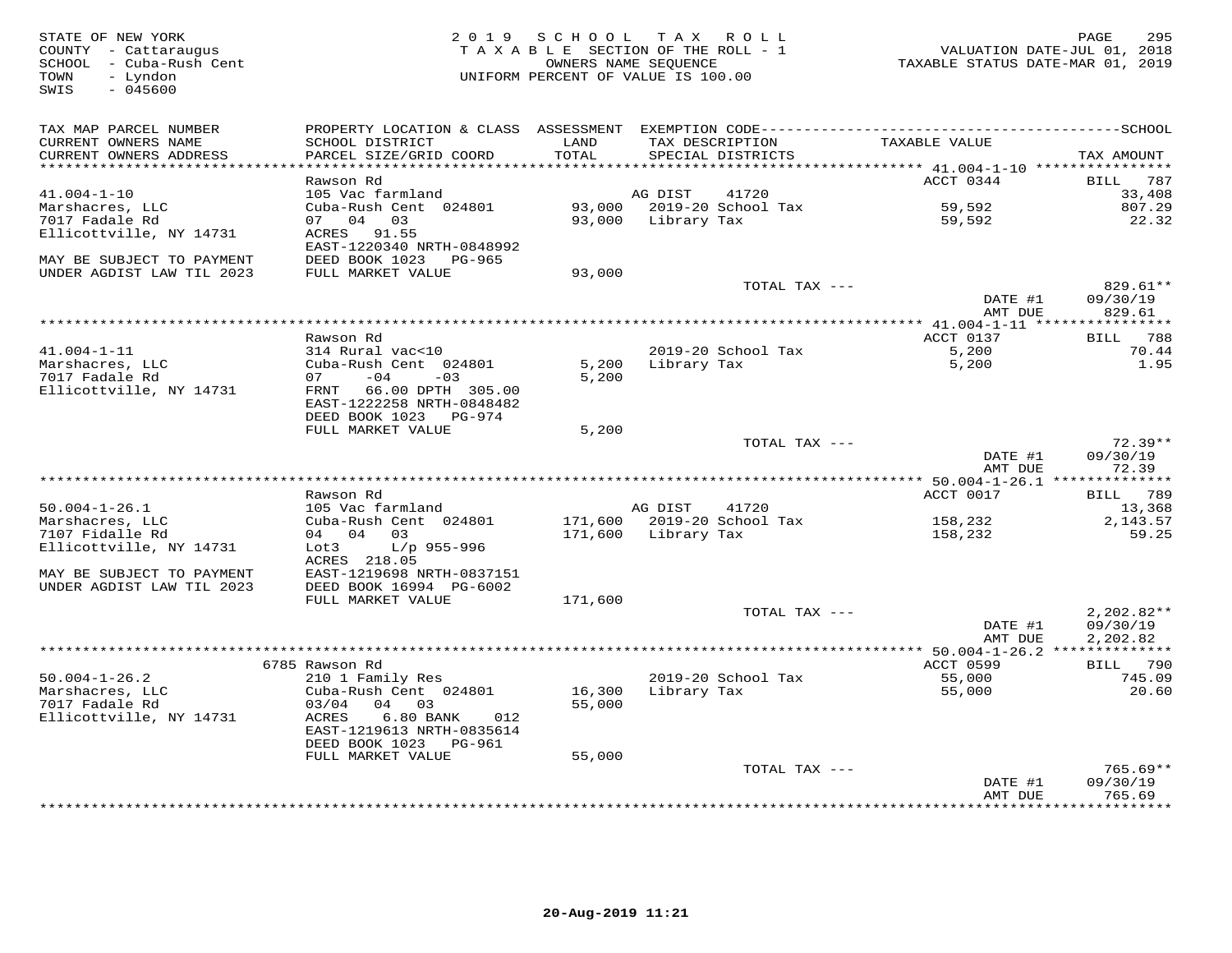| STATE OF NEW YORK<br>COUNTY - Cattaraugus<br>SCHOOL - Cuba-Rush Cent<br>- Lyndon<br>TOWN<br>$-045600$<br>SWIS | 2 0 1 9                                                                |               | SCHOOL TAX ROLL<br>TAXABLE SECTION OF THE ROLL - 1<br>OWNERS NAME SEQUENCE<br>UNIFORM PERCENT OF VALUE IS 100.00 | VALUATION DATE-JUL 01, 2018<br>TAXABLE STATUS DATE-MAR 01, 2019 | 296<br>PAGE              |
|---------------------------------------------------------------------------------------------------------------|------------------------------------------------------------------------|---------------|------------------------------------------------------------------------------------------------------------------|-----------------------------------------------------------------|--------------------------|
| TAX MAP PARCEL NUMBER<br>CURRENT OWNERS NAME<br>CURRENT OWNERS ADDRESS<br>***********************             | SCHOOL DISTRICT<br>PARCEL SIZE/GRID COORD<br>************************* | LAND<br>TOTAL | TAX DESCRIPTION<br>SPECIAL DISTRICTS                                                                             | TAXABLE VALUE                                                   | TAX AMOUNT               |
|                                                                                                               | Rawson Rd                                                              |               |                                                                                                                  | ACCT 0765                                                       | <b>BILL</b><br>791       |
| $50.004 - 1 - 32.2$                                                                                           | 105 Vac farmland                                                       |               | AG DIST<br>41720                                                                                                 |                                                                 | 65,278                   |
| Marshacres, LLC                                                                                               | Cuba-Rush Cent 024801                                                  | 178,800       | 2019-20 School Tax                                                                                               | 113,522                                                         | 1,537.88                 |
| 7017 Fadel Rd<br>Ellicottville, NY 14731                                                                      | 03 04 03<br>ACRES 169.25                                               | 178,800       | Library Tax                                                                                                      | 113,522                                                         | 42.51                    |
|                                                                                                               | EAST-1220103 NRTH-0834261                                              |               |                                                                                                                  |                                                                 |                          |
| MAY BE SUBJECT TO PAYMENT                                                                                     | DEED BOOK 3712 PG-2001                                                 |               |                                                                                                                  |                                                                 |                          |
| UNDER AGDIST LAW TIL 2023                                                                                     | FULL MARKET VALUE                                                      | 178,800       |                                                                                                                  |                                                                 |                          |
|                                                                                                               |                                                                        |               | TOTAL TAX ---                                                                                                    | DATE #1                                                         | $1,580.39**$<br>09/30/19 |
|                                                                                                               |                                                                        |               |                                                                                                                  | AMT DUE                                                         | 1,580.39                 |
|                                                                                                               |                                                                        |               |                                                                                                                  | ********** 50.004-1-54 *****                                    | ***********              |
|                                                                                                               | Lyndon Center Rd                                                       |               |                                                                                                                  | ACCT 0907                                                       | <b>BILL</b> 792          |
| $50.004 - 1 - 54$<br>Marshacres, LLC                                                                          | 322 Rural vac>10<br>Cuba-Rush Cent 024801                              | 32,000        | 2019-20 School Tax<br>Library Tax                                                                                | 32,000<br>32,000                                                | 433.50<br>11.98          |
| 7107 Fidalle Rd                                                                                               | ACRES<br>32.00                                                         | 32,000        |                                                                                                                  |                                                                 |                          |
| Ellicottville, NY 14731                                                                                       | EAST-1220553 NRTH-0838505                                              |               |                                                                                                                  |                                                                 |                          |
|                                                                                                               | DEED BOOK 16994 PG-6002                                                |               |                                                                                                                  |                                                                 |                          |
|                                                                                                               | FULL MARKET VALUE                                                      | 32,000        |                                                                                                                  |                                                                 | 445.48**                 |
|                                                                                                               |                                                                        |               | TOTAL TAX ---                                                                                                    | DATE #1                                                         | 09/30/19                 |
|                                                                                                               |                                                                        |               |                                                                                                                  | AMT DUE                                                         | 445.48                   |
|                                                                                                               |                                                                        |               |                                                                                                                  |                                                                 |                          |
|                                                                                                               | 316 Porter Rd                                                          |               |                                                                                                                  | ACCT 0238                                                       | BILL 793                 |
| $50.002 - 1 - 9$<br>Matheis Dennis                                                                            | 260 Seasonal res<br>Cuba-Rush Cent 024801                              | 57,200        | 2019-20 School Tax<br>Library Tax                                                                                | 70,000<br>70,000                                                | 948.29<br>26.21          |
| Matheis Steven                                                                                                | 14<br>$-04$<br>$-0.3$                                                  | 70,000        |                                                                                                                  |                                                                 |                          |
| 3160 Tonawanda Creek Rd                                                                                       | 47.69<br>ACRES                                                         |               |                                                                                                                  |                                                                 |                          |
| Amherst, NY 14228                                                                                             | EAST-1217828 NRTH-0846777                                              |               |                                                                                                                  |                                                                 |                          |
| PRIOR OWNER ON 3/01/2019                                                                                      | DEED BOOK 20190 PG-2662<br>FULL MARKET VALUE                           | 70,000        |                                                                                                                  |                                                                 |                          |
| Matheis Dennis                                                                                                |                                                                        |               |                                                                                                                  |                                                                 |                          |
|                                                                                                               |                                                                        |               | TOTAL TAX ---                                                                                                    |                                                                 | $974.50**$               |
|                                                                                                               |                                                                        |               |                                                                                                                  | DATE #1                                                         | 09/30/19                 |
|                                                                                                               |                                                                        |               |                                                                                                                  | AMT DUE                                                         | 974.50                   |
|                                                                                                               | Rawson Rd                                                              |               |                                                                                                                  | ****************** 41.004-1-7.4 ****************<br>ACCT 0903   | 794<br>BILL              |
| $41.004 - 1 - 7.4$                                                                                            | 322 Rural vac>10                                                       |               | 2019-20 School Tax                                                                                               | 25,500                                                          | 345.45                   |
| McGill Lisa                                                                                                   | Cuba-Rush Cent 024801                                                  | 25,500        | Library Tax                                                                                                      | 25,500                                                          | 9.55                     |
| 1724 SE Ripplewood Ave                                                                                        | Enter from Palmer Rd.                                                  | 25,500        |                                                                                                                  |                                                                 |                          |
| Hillsboro, OR 97123                                                                                           | ACRES<br>40.00<br>EAST-1218879 NRTH-0851985                            |               |                                                                                                                  |                                                                 |                          |
|                                                                                                               | DEED BOOK 20110 PG-4002                                                |               |                                                                                                                  |                                                                 |                          |
|                                                                                                               | FULL MARKET VALUE                                                      | 25,500        |                                                                                                                  |                                                                 |                          |
|                                                                                                               |                                                                        |               | TOTAL TAX ---                                                                                                    |                                                                 | $355.00**$               |
|                                                                                                               |                                                                        |               |                                                                                                                  | DATE #1<br>AMT DUE                                              | 09/30/19<br>355.00       |
|                                                                                                               |                                                                        |               |                                                                                                                  |                                                                 | ********                 |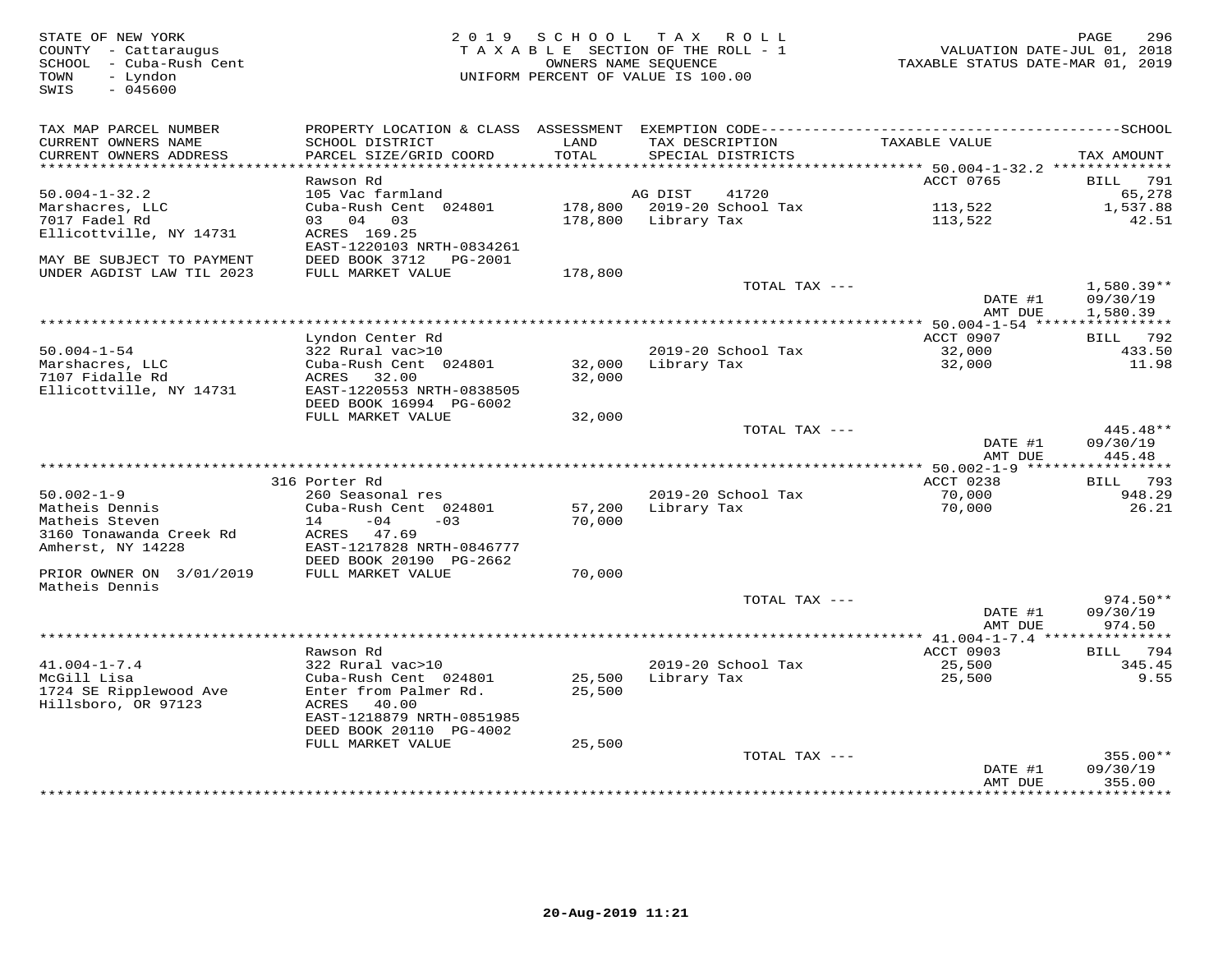| STATE OF NEW YORK<br>COUNTY - Cattaraugus<br>SCHOOL - Cuba-Rush Cent<br>TOWN<br>- Lyndon<br>$-045600$<br>SWIS |                                                                                                  | 2019 SCHOOL   | TAX ROLL<br>TAXABLE SECTION OF THE ROLL - 1<br>OWNERS NAME SEQUENCE<br>UNIFORM PERCENT OF VALUE IS 100.00 | VALUATION DATE-JUL 01, 2018<br>TAXABLE STATUS DATE-MAR 01, 2019 | 297<br>PAGE                      |
|---------------------------------------------------------------------------------------------------------------|--------------------------------------------------------------------------------------------------|---------------|-----------------------------------------------------------------------------------------------------------|-----------------------------------------------------------------|----------------------------------|
| TAX MAP PARCEL NUMBER                                                                                         |                                                                                                  |               |                                                                                                           |                                                                 |                                  |
| CURRENT OWNERS NAME<br>CURRENT OWNERS ADDRESS                                                                 | SCHOOL DISTRICT<br>PARCEL SIZE/GRID COORD                                                        | LAND<br>TOTAL | TAX DESCRIPTION<br>SPECIAL DISTRICTS                                                                      | TAXABLE VALUE                                                   | TAX AMOUNT                       |
| ************************                                                                                      |                                                                                                  |               |                                                                                                           |                                                                 |                                  |
|                                                                                                               | 280 Palmer Rd                                                                                    |               |                                                                                                           | ACCT 0278                                                       | 795<br>BILL                      |
| $41.004 - 1 - 8.1$                                                                                            | 260 Seasonal res<br>Cuba-Rush Cent 024801                                                        |               | 2019-20 School Tax                                                                                        | 50,000                                                          | 677.35                           |
| McGill Lisa M<br>1724 SE Ripplewood Ave<br>Hillsboro, OR 97123                                                | 07 04 03<br>$L/p$ 946-901<br>ACRES 35.60<br>EAST-1219470 NRTH-0850762<br>DEED BOOK 26376 PG-5001 | 50,000        | 45,100 Library Tax                                                                                        | 50,000                                                          | 18.72                            |
|                                                                                                               | FULL MARKET VALUE                                                                                | 50,000        |                                                                                                           |                                                                 |                                  |
|                                                                                                               |                                                                                                  |               | TOTAL TAX ---                                                                                             | DATE #1<br>AMT DUE                                              | $696.07**$<br>09/30/19<br>696.07 |
|                                                                                                               |                                                                                                  |               |                                                                                                           | *************** 59.002-1-24 ****                                | ***********                      |
|                                                                                                               | Ingalls Rd                                                                                       |               |                                                                                                           | ACCT 0252                                                       | BILL 796                         |
| $59.002 - 1 - 24$                                                                                             | 322 Rural vac>10                                                                                 |               | 2019-20 School Tax                                                                                        | $\frac{1}{52}$ , 300<br>52, 300                                 | 708.51                           |
| Miller Kenneth E<br>Miller Sallie J<br>90 Abbotts Rd<br>Cuba, NY 14727                                        | Cuba-Rush Cent 024801<br>01 04 03<br>ACRES 49.84<br>EAST-1221529 NRTH-0824495                    | 52,300        | 52,300 Library Tax                                                                                        |                                                                 | 19.59                            |
|                                                                                                               | DEED BOOK 10142 PG-7001                                                                          |               |                                                                                                           |                                                                 |                                  |
|                                                                                                               | FULL MARKET VALUE                                                                                | 52,300        |                                                                                                           |                                                                 |                                  |
|                                                                                                               |                                                                                                  |               | TOTAL TAX ---                                                                                             | DATE #1                                                         | 728.10**<br>09/30/19             |
|                                                                                                               |                                                                                                  |               |                                                                                                           | AMT DUE                                                         | 728.10                           |
|                                                                                                               | 394 Abbott Rd                                                                                    |               |                                                                                                           | ACCT 0910                                                       | BILL 797                         |
| $59.002 - 1 - 29.3$                                                                                           | 240 Rural res                                                                                    |               | BAS STAR<br>41854                                                                                         |                                                                 | 30,000                           |
| Murphy Jamie                                                                                                  | Cuba-Rush Cent 024801                                                                            |               | 32,500 2019-20 School Tax                                                                                 | 125,000                                                         | 1,693.38                         |
| 394 Abbotts Rd<br>Cuba, NY 14727                                                                              | 01 04 03<br>ACRES 22.95<br>EAST-1217566 NRTH-0824228<br>DEED BOOK 13078 PG-3001                  |               | 125,000 Library Tax                                                                                       | 125,000                                                         | 46.81                            |
|                                                                                                               | FULL MARKET VALUE                                                                                | 125,000       | TOTAL TAX ---                                                                                             |                                                                 | $1,333.78**$                     |
|                                                                                                               |                                                                                                  |               |                                                                                                           | DATE #1<br>AMT DUE                                              | 09/30/19<br>1,333.78             |
|                                                                                                               |                                                                                                  |               |                                                                                                           |                                                                 |                                  |
|                                                                                                               | 64 Palmer Rd                                                                                     |               |                                                                                                           | ACCT 0694                                                       | BILL 798                         |
| $41.004 - 1 - 8.5$                                                                                            | 240 Rural res                                                                                    |               | ENH STAR<br>41834                                                                                         |                                                                 | 68,700                           |
| Murphy Linda L                                                                                                | Cuba-Rush Cent 024801                                                                            |               | 32,700 2019-20 School Tax                                                                                 | 70,000                                                          | 948.29                           |
| 64 Palmer Rd<br>Cuba, NY 14727                                                                                | 07 04 03<br>ACRES 23.20 BANK<br>080<br>EAST-1221526 NRTH-0850749<br>DEED BOOK 00975 PG-01045     | 70,000        | Library Tax                                                                                               | 70,000                                                          | 26.21                            |
|                                                                                                               | FULL MARKET VALUE                                                                                | 70,000        |                                                                                                           |                                                                 |                                  |
|                                                                                                               |                                                                                                  |               | TOTAL TAX ---                                                                                             | DATE #1<br>AMT DUE                                              | 43.82**<br>09/30/19<br>43.82     |
|                                                                                                               |                                                                                                  |               |                                                                                                           |                                                                 | * * * * * * * * * *              |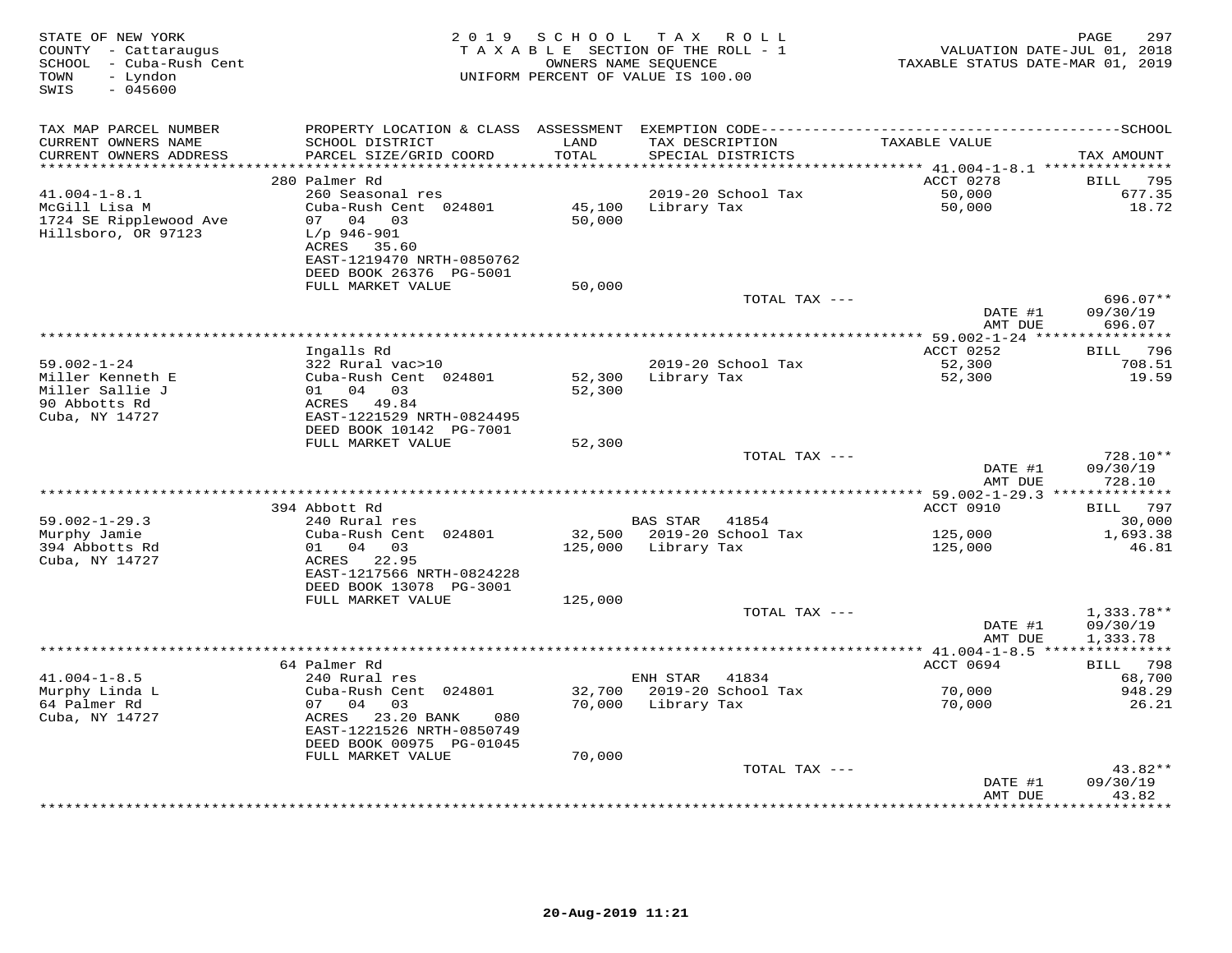| STATE OF NEW YORK<br>COUNTY - Cattaraugus<br>- Cuba-Rush Cent<br>SCHOOL<br>TOWN<br>- Lyndon<br>SWIS<br>$-045600$ | 2 0 1 9                                                          | SCHOOL<br>OWNERS NAME SEQUENCE | T A X<br>R O L L<br>TAXABLE SECTION OF THE ROLL - 1<br>UNIFORM PERCENT OF VALUE IS 100.00 | TAXABLE STATUS DATE-MAR 01, 2019 | 298<br>PAGE<br>VALUATION DATE-JUL 01, 2018 |
|------------------------------------------------------------------------------------------------------------------|------------------------------------------------------------------|--------------------------------|-------------------------------------------------------------------------------------------|----------------------------------|--------------------------------------------|
| TAX MAP PARCEL NUMBER                                                                                            |                                                                  |                                |                                                                                           |                                  |                                            |
| CURRENT OWNERS NAME<br>CURRENT OWNERS ADDRESS                                                                    | SCHOOL DISTRICT<br>PARCEL SIZE/GRID COORD                        | LAND<br>TOTAL                  | TAX DESCRIPTION<br>SPECIAL DISTRICTS                                                      | TAXABLE VALUE                    | TAX AMOUNT                                 |
| ***********************                                                                                          |                                                                  |                                |                                                                                           |                                  |                                            |
| $59.002 - 1 - 25.2$                                                                                              | 6024 Ingalls Rd<br>322 Rural vac>10                              |                                | 2019-20 School Tax                                                                        | ACCT 0973<br>35,500              | 799<br>BILL<br>480.92                      |
| Neilson Lorraine K<br>336 Skylake Drive                                                                          | Cuba-Rush Cent 024801<br>04<br>03<br>01                          | 35,500<br>35,500               | Library Tax                                                                               | 35,500                           | 13.29                                      |
| Hendersonville, NC 28739                                                                                         | 50% complete 2013<br>25.95<br>ACRES<br>EAST-1219157 NRTH-0824492 |                                |                                                                                           |                                  |                                            |
|                                                                                                                  | DEED BOOK 19270 PG-8001<br>FULL MARKET VALUE                     | 35,500                         |                                                                                           |                                  |                                            |
|                                                                                                                  |                                                                  |                                | TOTAL TAX ---                                                                             |                                  | 494.21**                                   |
|                                                                                                                  |                                                                  |                                |                                                                                           | DATE #1<br>AMT DUE               | 09/30/19<br>494.21                         |
|                                                                                                                  |                                                                  |                                |                                                                                           | *************** 50.004-1-38.2 *  |                                            |
| $50.004 - 1 - 38.2$                                                                                              | 6560 Rawson Rd<br>210 1 Family Res                               |                                | 2019-20 School Tax                                                                        | ACCT 0942<br>75,000              | 800<br>BILL<br>1,016.03                    |
| Nutt Zachary                                                                                                     | Cuba-Rush Cent 024801                                            | 10,800                         | Library Tax                                                                               | 75,000                           | 28.09                                      |
| Nutt Sally                                                                                                       | 03 04<br>03                                                      | 75,000                         |                                                                                           |                                  |                                            |
| 6560 Rawson Rd                                                                                                   | 2.85<br>ACRES                                                    |                                |                                                                                           |                                  |                                            |
| Cuba, NY 14727                                                                                                   | EAST-1222174 NRTH-0832758                                        |                                |                                                                                           |                                  |                                            |
|                                                                                                                  | DEED BOOK 24798 PG-5001<br>FULL MARKET VALUE                     | 75,000                         |                                                                                           |                                  |                                            |
|                                                                                                                  |                                                                  |                                | TOTAL TAX ---                                                                             |                                  | $1,044.12**$                               |
|                                                                                                                  |                                                                  |                                |                                                                                           | DATE #1<br>AMT DUE               | 09/30/19<br>1,044.12                       |
|                                                                                                                  | * * * * * * * * * * * *                                          |                                |                                                                                           | *********** 41.004-1-5.1         | ***************                            |
| $41.004 - 1 - 5.1$                                                                                               | Rawson Rd<br>314 Rural vac<10                                    |                                | 2019-20 School Tax                                                                        | ACCT 0328                        | BILL 801<br>69.09                          |
| O'Shea Holdings, LLC                                                                                             | Cuba-Rush Cent 024801                                            | 5,100                          | Library Tax                                                                               | 5,100<br>5,100                   | 1.91                                       |
| 1207 W State St                                                                                                  | 08 04<br>03                                                      | 5,100                          |                                                                                           |                                  |                                            |
| Olean, NY 14760                                                                                                  | FRNT 470.00 DPTH 170.00                                          |                                |                                                                                           |                                  |                                            |
|                                                                                                                  | EAST-1222422 NRTH-0855241                                        |                                |                                                                                           |                                  |                                            |
|                                                                                                                  | DEED BOOK 24915 PG-9002<br>FULL MARKET VALUE                     | 5,100                          |                                                                                           |                                  |                                            |
|                                                                                                                  |                                                                  |                                | TOTAL TAX ---                                                                             |                                  | $71.00**$                                  |
|                                                                                                                  |                                                                  |                                |                                                                                           | DATE #1                          | 09/30/19                                   |
|                                                                                                                  |                                                                  |                                |                                                                                           | AMT DUE                          | 71.00                                      |
|                                                                                                                  |                                                                  |                                |                                                                                           |                                  |                                            |
| $50.002 - 1 - 32.1$                                                                                              | 257 Lyndon Center Rd<br>240 Rural res                            |                                | ENH STAR<br>41834                                                                         | ACCT 0275                        | 802<br>BILL<br>68,700                      |
| Oswald Wayne S                                                                                                   | Cuba-Rush Cent 024801                                            | 137,900                        | 2019-20 School Tax                                                                        | 145,000                          | 1,964.32                                   |
| 257 Lyndon Center Rd                                                                                             | 04/05/13<br>04<br>0.3                                            | 145,000                        | Library Tax                                                                               | 145,000                          | 54.30                                      |
| Cuba, NY 14727                                                                                                   | ACRES 128.35                                                     |                                |                                                                                           |                                  |                                            |
|                                                                                                                  | EAST-1218735 NRTH-0840932                                        |                                |                                                                                           |                                  |                                            |
|                                                                                                                  | DEED BOOK 815<br>PG-00699<br>FULL MARKET VALUE                   |                                |                                                                                           |                                  |                                            |
|                                                                                                                  |                                                                  | 145,000                        | TOTAL TAX ---                                                                             |                                  | $1,087.94**$                               |
|                                                                                                                  |                                                                  |                                |                                                                                           | DATE #1                          | 09/30/19                                   |
|                                                                                                                  |                                                                  |                                |                                                                                           | AMT DUE                          | 1,087.94                                   |
|                                                                                                                  |                                                                  |                                |                                                                                           |                                  |                                            |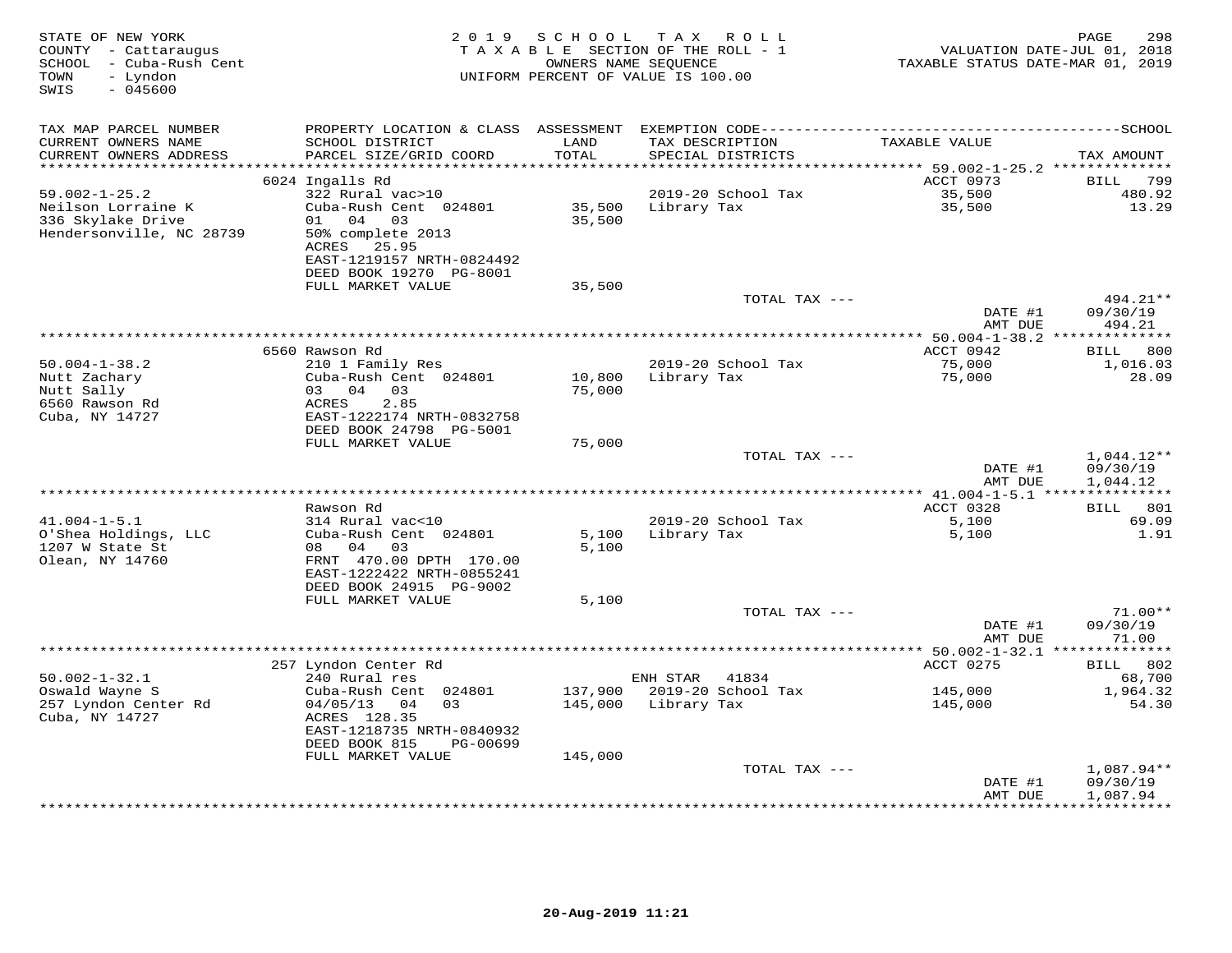| STATE OF NEW YORK<br>COUNTY - Cattaraugus<br>- Cuba-Rush Cent<br>SCHOOL<br>TOWN<br>- Lyndon<br>SWIS<br>$-045600$ | 2 0 1 9                                                                                      | SCHOOL TAX<br>OWNERS NAME SEQUENCE | ROLL ROLL<br>TAXABLE SECTION OF THE ROLL - 1<br>UNIFORM PERCENT OF VALUE IS 100.00 | VALUATION DATE-JUL 01, 2018<br>TAXABLE STATUS DATE-MAR 01, 2019 | PAGE<br>299           |
|------------------------------------------------------------------------------------------------------------------|----------------------------------------------------------------------------------------------|------------------------------------|------------------------------------------------------------------------------------|-----------------------------------------------------------------|-----------------------|
| TAX MAP PARCEL NUMBER                                                                                            | PROPERTY LOCATION & CLASS ASSESSMENT EXEMPTION CODE-----------------------------------SCHOOL |                                    |                                                                                    |                                                                 |                       |
| CURRENT OWNERS NAME<br>CURRENT OWNERS ADDRESS                                                                    | SCHOOL DISTRICT<br>PARCEL SIZE/GRID COORD                                                    | LAND<br>TOTAL                      | TAX DESCRIPTION<br>SPECIAL DISTRICTS                                               | TAXABLE VALUE                                                   | TAX AMOUNT            |
| *************************                                                                                        |                                                                                              |                                    |                                                                                    |                                                                 |                       |
|                                                                                                                  | 6602 Rawson Rd                                                                               |                                    |                                                                                    |                                                                 | 803<br>BILL           |
| $50.004 - 1 - 35.2$                                                                                              | 210 1 Family Res                                                                             |                                    | BAS STAR 41854                                                                     |                                                                 | 30,000                |
| Power Steven S                                                                                                   | Cuba-Rush Cent 024801                                                                        |                                    | 14,200 2019-20 School Tax                                                          | 124,000                                                         | 1,679.83              |
| Power Chery L                                                                                                    | 03 04 03                                                                                     |                                    | 124,000 Library Tax                                                                | 124,000                                                         | 46.44                 |
| 6602 Rawson Road<br>Cuba, NY 14727                                                                               | Lot23<br>Ff 525.00<br>$L/p$ 919-1086                                                         |                                    |                                                                                    |                                                                 |                       |
|                                                                                                                  | ACRES<br>5.10                                                                                |                                    |                                                                                    |                                                                 |                       |
|                                                                                                                  | EAST-1222213 NRTH-0833645                                                                    |                                    |                                                                                    |                                                                 |                       |
|                                                                                                                  | DEED BOOK 22160 PG-8002                                                                      |                                    |                                                                                    |                                                                 |                       |
|                                                                                                                  | FULL MARKET VALUE                                                                            | 124,000                            |                                                                                    |                                                                 |                       |
|                                                                                                                  |                                                                                              |                                    | TOTAL TAX ---                                                                      |                                                                 | $1,319.86**$          |
|                                                                                                                  |                                                                                              |                                    |                                                                                    | DATE #1                                                         | 09/30/19              |
|                                                                                                                  |                                                                                              |                                    |                                                                                    | AMT DUE                                                         | 1,319.86              |
|                                                                                                                  |                                                                                              |                                    |                                                                                    | ************* 50.004-1-29 *****************                     |                       |
| $50.004 - 1 - 29$                                                                                                | 6694 Rawson Rd<br>312 Vac w/imprv                                                            |                                    | 2019-20 School Tax                                                                 | ACCT 0579<br>15,200                                             | 804<br>BILL<br>205.91 |
| Provino Nick Jordan                                                                                              | Cuba-Rush Cent 024801                                                                        | 15,200                             | Library Tax                                                                        | 15,200                                                          | 5.69                  |
| 258 Norwalk Ave                                                                                                  | 03 04<br>0.3                                                                                 | 15,200                             |                                                                                    |                                                                 |                       |
| Buffalo, NY 14216                                                                                                | Lot 17                                                                                       |                                    |                                                                                    |                                                                 |                       |
|                                                                                                                  | <b>ACRES</b><br>5.81                                                                         |                                    |                                                                                    |                                                                 |                       |
|                                                                                                                  | EAST-1222104 NRTH-0835177                                                                    |                                    |                                                                                    |                                                                 |                       |
|                                                                                                                  | DEED BOOK 00953 PG-00759                                                                     |                                    |                                                                                    |                                                                 |                       |
|                                                                                                                  | FULL MARKET VALUE                                                                            | 15,200                             |                                                                                    |                                                                 |                       |
|                                                                                                                  |                                                                                              |                                    | TOTAL TAX ---                                                                      |                                                                 | $211.60**$            |
|                                                                                                                  |                                                                                              |                                    |                                                                                    | DATE #1<br>AMT DUE                                              | 09/30/19<br>211.60    |
|                                                                                                                  |                                                                                              |                                    |                                                                                    |                                                                 |                       |
|                                                                                                                  | Rawson Rd                                                                                    |                                    |                                                                                    | ACCT 0580                                                       | <b>BILL</b> 805       |
| $50.004 - 1 - 30$                                                                                                | 314 Rural vac<10                                                                             |                                    | 2019-20 School Tax                                                                 | 12,100                                                          | 163.92                |
| Provino Nick Jordan                                                                                              | Cuba-Rush Cent 024801                                                                        | 12,100                             | Library Tax                                                                        | 12,100                                                          | 4.53                  |
| 258 Norwalk Ave                                                                                                  | 03 04 03                                                                                     | 12,100                             |                                                                                    |                                                                 |                       |
| Buffalo, NY 14216                                                                                                | Lot 18                                                                                       |                                    |                                                                                    |                                                                 |                       |
|                                                                                                                  | <b>ACRES</b><br>3.75                                                                         |                                    |                                                                                    |                                                                 |                       |
|                                                                                                                  | EAST-1222148 NRTH-0834871                                                                    |                                    |                                                                                    |                                                                 |                       |
|                                                                                                                  | DEED BOOK 00953 PG-00759                                                                     |                                    |                                                                                    |                                                                 |                       |
|                                                                                                                  | FULL MARKET VALUE                                                                            | 12,100                             | TOTAL TAX ---                                                                      |                                                                 | $168.45**$            |
|                                                                                                                  |                                                                                              |                                    |                                                                                    | DATE #1                                                         | 09/30/19              |
|                                                                                                                  |                                                                                              |                                    |                                                                                    | AMT DUE                                                         | 168.45                |
|                                                                                                                  |                                                                                              |                                    | **************************                                                         | *****************************                                   |                       |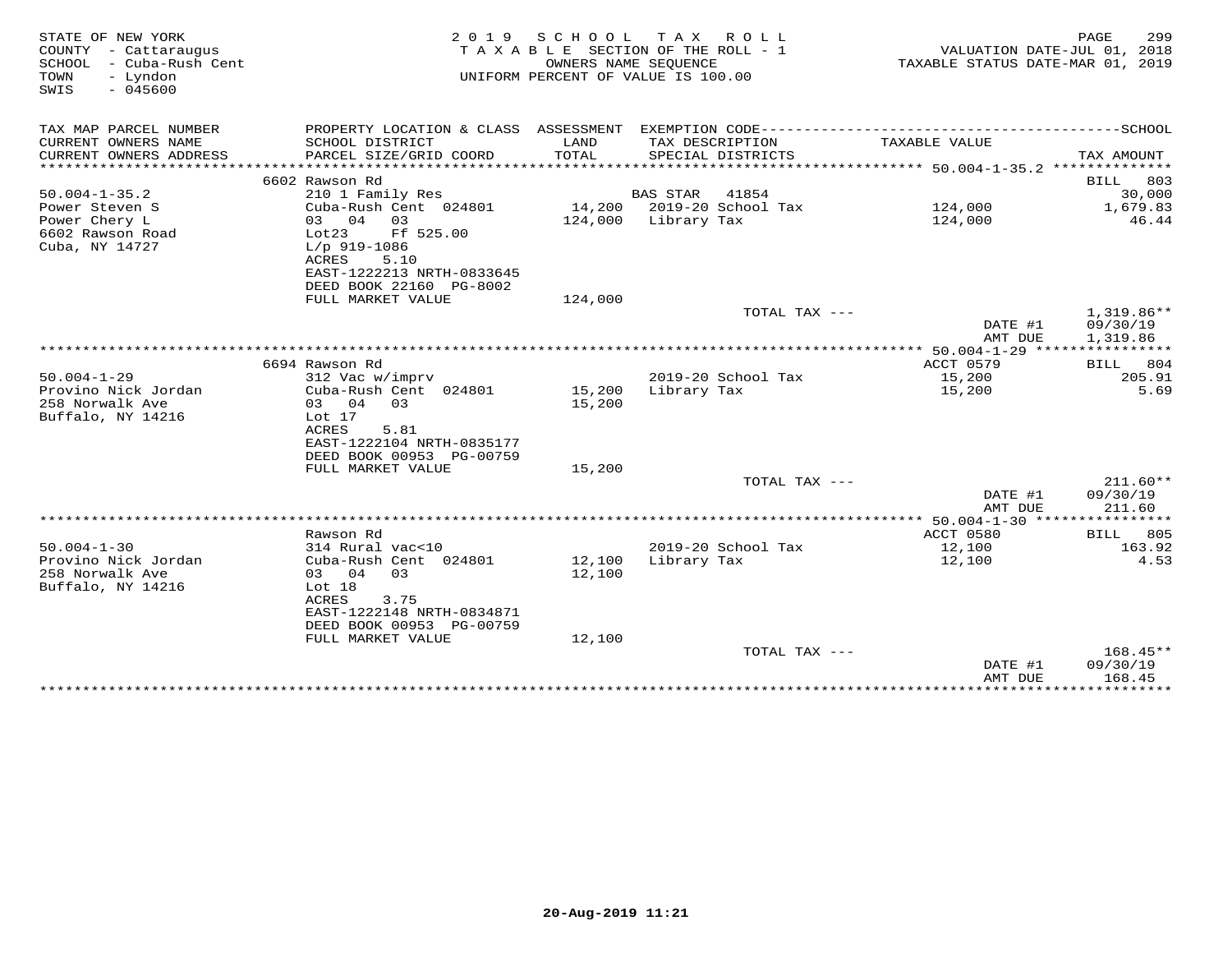| STATE OF NEW YORK<br>COUNTY - Cattaraugus<br>- Cuba-Rush Cent<br>SCHOOL<br>TOWN<br>- Lyndon<br>$-045600$<br>SWIS | 2 0 1 9                                                                                              | SCHOOL<br>OWNERS NAME SEQUENCE | T A X<br>R O L L<br>TAXABLE SECTION OF THE ROLL - 1<br>UNIFORM PERCENT OF VALUE IS 100.00 | VALUATION DATE-JUL 01, 2018<br>TAXABLE STATUS DATE-MAR 01, 2019 | 300<br>PAGE                          |
|------------------------------------------------------------------------------------------------------------------|------------------------------------------------------------------------------------------------------|--------------------------------|-------------------------------------------------------------------------------------------|-----------------------------------------------------------------|--------------------------------------|
| TAX MAP PARCEL NUMBER                                                                                            | PROPERTY LOCATION & CLASS ASSESSMENT EXEMPTION CODE-----------------------------------SCHOOL         |                                |                                                                                           |                                                                 |                                      |
| CURRENT OWNERS NAME<br>CURRENT OWNERS ADDRESS<br>************************                                        | SCHOOL DISTRICT<br>PARCEL SIZE/GRID COORD                                                            | LAND<br>TOTAL                  | TAX DESCRIPTION<br>SPECIAL DISTRICTS                                                      | TAXABLE VALUE                                                   | TAX AMOUNT                           |
|                                                                                                                  | 256 Lyndon Center Rd                                                                                 |                                |                                                                                           | ACCT 0054                                                       | 806<br>BILL                          |
| $50.002 - 1 - 34$<br>Quinn Kenneth B<br>Ouinn Christine A<br>256 Lyndon Center Road                              | 240 Rural res<br>Cuba-Rush Cent 024801<br>13 04 03<br>inc.33                                         | 36,200<br>106,000              | 2019-20 School Tax<br>Library Tax                                                         | 106,000<br>106,000                                              | 1,435.98<br>39.69                    |
| Cuba, NY 14727                                                                                                   | ACRES 26.65 BANK<br>017<br>EAST-1218097 NRTH-0842702<br>DEED BOOK 25250 PG-2002<br>FULL MARKET VALUE | 106,000                        |                                                                                           |                                                                 |                                      |
|                                                                                                                  |                                                                                                      |                                | TOTAL TAX ---                                                                             | DATE #1<br>AMT DUE                                              | $1,475.67**$<br>09/30/19<br>1,475.67 |
|                                                                                                                  |                                                                                                      |                                |                                                                                           | *********** 50.002-1-31 ****                                    |                                      |
|                                                                                                                  | 99 Lyndon Center Rd                                                                                  |                                |                                                                                           | ACCT 0448                                                       | 807<br>BILL                          |
| $50.002 - 1 - 31$                                                                                                | 240 Rural res                                                                                        |                                | ENH STAR<br>41834                                                                         |                                                                 | 68,700                               |
| Radomski Thomas A                                                                                                | Cuba-Rush Cent 024801                                                                                | 93,700                         | 2019-20 School Tax                                                                        | 170,000                                                         | 2,302.99                             |
| 99 Lyndon Rd<br>Cuba, NY 14727                                                                                   | 05 04 03<br>ACRES 84.20                                                                              | 170,000                        | Library Tax                                                                               | 170,000                                                         | 63.66                                |
|                                                                                                                  | EAST-1220215 NRTH-0841327                                                                            |                                |                                                                                           |                                                                 |                                      |
| MAY BE SUBJECT TO PAYMENT                                                                                        | DEED BOOK 815<br>PG-00105                                                                            |                                |                                                                                           |                                                                 |                                      |
| UNDER AGDIST LAW TIL 2022                                                                                        | FULL MARKET VALUE                                                                                    | 170,000                        |                                                                                           |                                                                 |                                      |
|                                                                                                                  |                                                                                                      |                                | TOTAL TAX ---                                                                             |                                                                 | $1,435.97**$                         |
|                                                                                                                  |                                                                                                      |                                |                                                                                           | DATE #1<br>AMT DUE                                              | 09/30/19<br>1,435.97                 |
|                                                                                                                  |                                                                                                      |                                |                                                                                           | ** 59.002-1-15.1 **************                                 |                                      |
| $59.002 - 1 - 15.1$                                                                                              | 6306 Rawson Rd<br>270 Mfg housing                                                                    |                                | 2019-20 School Tax                                                                        | ACCT 0186<br>10,500                                             | 808<br><b>BILL</b><br>142.24         |
| Randolph Thomas<br>Randolph Linda L                                                                              | Cuba-Rush Cent 024801<br>02 04<br>03                                                                 | 8,000<br>10,500                | Library Tax                                                                               | 10,500                                                          | 3.93                                 |
| 9401 Keller Rd,<br>PO Box 156<br>Cuba, NY 14727                                                                  | 1.00<br>ACRES<br>EAST-1222241 NRTH-0829742<br>DEED BOOK 29970 PG-6001                                |                                |                                                                                           |                                                                 |                                      |
|                                                                                                                  | FULL MARKET VALUE                                                                                    | 10,500                         |                                                                                           |                                                                 |                                      |
|                                                                                                                  |                                                                                                      |                                | TOTAL TAX ---                                                                             | DATE #1                                                         | $146.17**$<br>09/30/19               |
|                                                                                                                  |                                                                                                      |                                |                                                                                           | AMT DUE                                                         | 146.17<br>***********                |
|                                                                                                                  | 6528 Rawson Rd                                                                                       |                                |                                                                                           | ACCT 0337                                                       | 809<br>BILL                          |
| $50.004 - 1 - 39.1$                                                                                              | 210 1 Family Res                                                                                     |                                | <b>BAS STAR</b><br>41854                                                                  |                                                                 | 30,000                               |
| Roberts Richard L                                                                                                | Cuba-Rush Cent 024801                                                                                | 14,200                         | 2019-20 School Tax                                                                        | 56,700                                                          | 768.12                               |
| Roberts Rhonda                                                                                                   | 03 04<br>03                                                                                          | 56,700                         | Library Tax                                                                               | 56,700                                                          | 21.23                                |
| 6528 Rawson Rd<br>Cuba, NY 14727                                                                                 | ACRES<br>5.10<br>EAST-1222170 NRTH-0832180<br>DEED BOOK 00946 PG-00380                               |                                |                                                                                           |                                                                 |                                      |
|                                                                                                                  | FULL MARKET VALUE                                                                                    | 56,700                         |                                                                                           |                                                                 |                                      |
|                                                                                                                  |                                                                                                      |                                | TOTAL TAX ---                                                                             |                                                                 | 382.94**                             |
|                                                                                                                  |                                                                                                      |                                |                                                                                           | DATE #1<br>AMT DUE                                              | 09/30/19<br>382.94                   |
|                                                                                                                  |                                                                                                      |                                | **********************************                                                        |                                                                 | *********                            |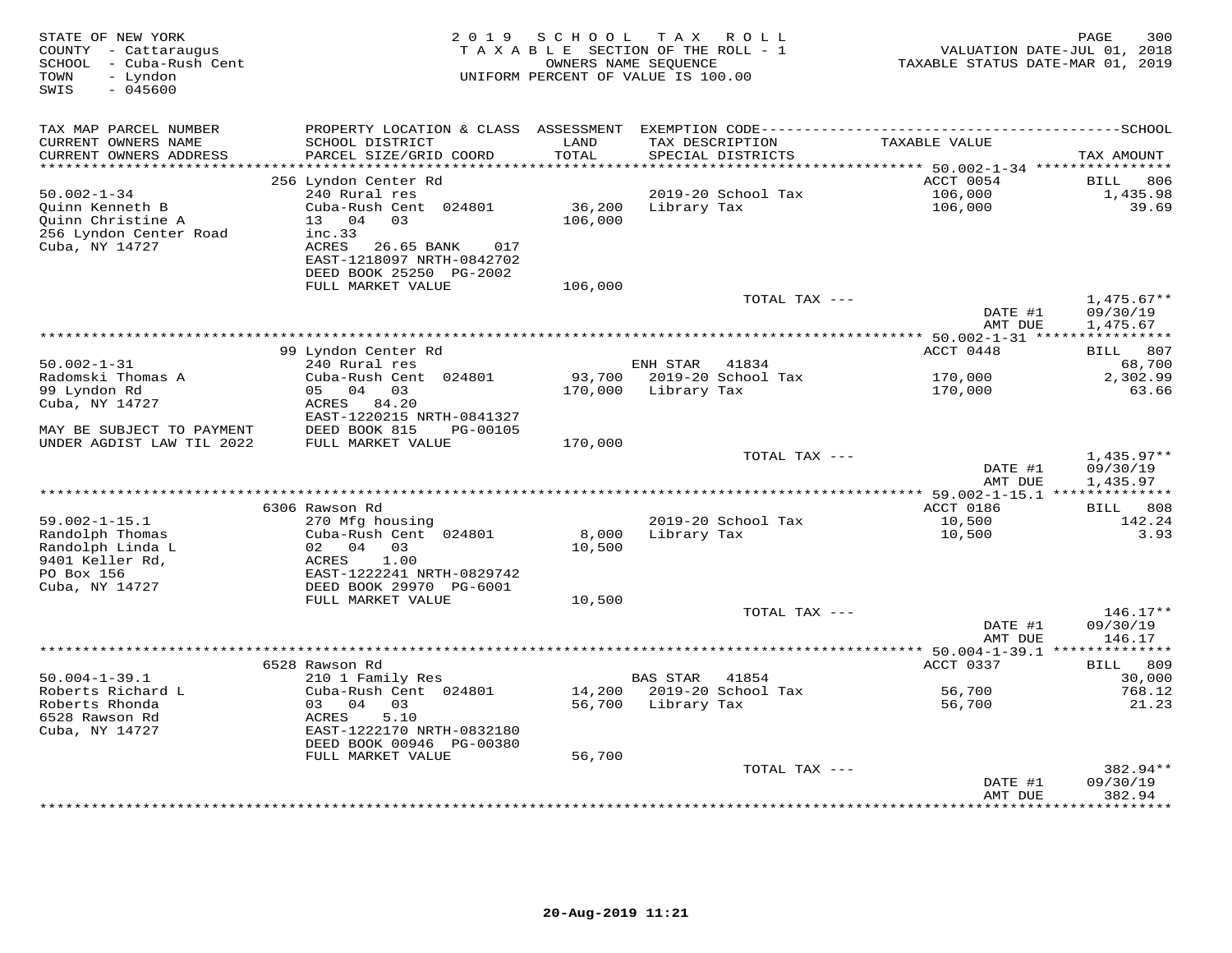| STATE OF NEW YORK<br>COUNTY - Cattaraugus<br>SCHOOL - Cuba-Rush Cent<br>- Lyndon<br>TOWN<br>$-045600$<br>SWIS | 2 0 1 9                                                                            | SCHOOL           | TAX ROLL<br>TAXABLE SECTION OF THE ROLL - 1<br>OWNERS NAME SEOUENCE<br>UNIFORM PERCENT OF VALUE IS 100.00 | VALUATION DATE-JUL 01, 2018<br>TAXABLE STATUS DATE-MAR 01, 2019 | 301<br>PAGE              |
|---------------------------------------------------------------------------------------------------------------|------------------------------------------------------------------------------------|------------------|-----------------------------------------------------------------------------------------------------------|-----------------------------------------------------------------|--------------------------|
| TAX MAP PARCEL NUMBER                                                                                         | PROPERTY LOCATION & CLASS ASSESSMENT                                               |                  |                                                                                                           |                                                                 |                          |
| CURRENT OWNERS NAME<br>CURRENT OWNERS ADDRESS<br>**********************                                       | SCHOOL DISTRICT<br>PARCEL SIZE/GRID COORD                                          | LAND<br>TOTAL    | TAX DESCRIPTION<br>SPECIAL DISTRICTS                                                                      | TAXABLE VALUE                                                   | TAX AMOUNT               |
|                                                                                                               | 120 Lyndon Center Rd                                                               |                  |                                                                                                           | ACCT 0013                                                       | <b>BILL</b><br>810       |
| $50.002 - 1 - 26$                                                                                             | 240 Rural res                                                                      |                  | 2019-20 School Tax                                                                                        | 78,500                                                          | 1,063.44                 |
| Robideau Dean E<br>6441 Rapids Rd                                                                             | Cuba-Rush Cent 024801<br>05 04 03                                                  | 22,000<br>78,500 | Library Tax                                                                                               | 78,500                                                          | 29.40                    |
| Lockport, NY 14094                                                                                            | ACRES 12.54<br>EAST-1220691 NRTH-0843124                                           |                  |                                                                                                           |                                                                 |                          |
|                                                                                                               | DEED BOOK 00948 PG-00318<br>FULL MARKET VALUE                                      | 78,500           |                                                                                                           |                                                                 |                          |
|                                                                                                               |                                                                                    |                  | TOTAL TAX ---                                                                                             | DATE #1                                                         | $1,092.84**$<br>09/30/19 |
|                                                                                                               |                                                                                    |                  | ********************************                                                                          | AMT DUE<br>*** 59.002-1-26 *****                                | 1,092.84<br>***********  |
|                                                                                                               | 6034 Snyder Rd                                                                     |                  |                                                                                                           | ACCT 0227                                                       | <b>BILL</b> 811          |
| 59.002-1-26                                                                                                   | 210 1 Family Res                                                                   |                  | <b>BAS STAR</b><br>41854                                                                                  |                                                                 | 30,000                   |
| Roulo Tracey L                                                                                                | Cuba-Rush Cent 024801                                                              |                  | 18,800 2019-20 School Tax                                                                                 | 67,500                                                          | 914.42                   |
| 6034 Snyder Rd<br>Cuba, NY 14727                                                                              | 09 04 03<br>9.34<br>ACRES<br>EAST-1218199 NRTH-0824722<br>DEED BOOK 00969 PG-00283 | 67,500           | Library Tax                                                                                               | 67,500                                                          | 25.28                    |
|                                                                                                               | FULL MARKET VALUE                                                                  | 67,500           |                                                                                                           |                                                                 |                          |
|                                                                                                               |                                                                                    |                  | TOTAL TAX ---                                                                                             | DATE #1                                                         | $533.29**$<br>09/30/19   |
|                                                                                                               |                                                                                    |                  |                                                                                                           | AMT DUE                                                         | 533.29                   |
|                                                                                                               | 6798 Snyder Rd                                                                     |                  |                                                                                                           | ACCT 0873                                                       | <b>BILL</b><br>812       |
| $50.004 - 1 - 7.5$                                                                                            | 260 Seasonal res                                                                   |                  | 2019-20 School Tax                                                                                        | 15,000                                                          | 203.21                   |
| Schaefer Michael John<br>51 Park Blvd                                                                         | Cuba-Rush Cent 024801<br>04<br>12<br>03                                            | 7,700<br>15,000  | Library Tax                                                                                               | 15,000                                                          | 5.62                     |
| Lancaster, NY 14086                                                                                           | FRNT 100.00 DPTH 400.00<br>EAST-1215771 NRTH-0836916                               |                  |                                                                                                           |                                                                 |                          |
|                                                                                                               | DEED BOOK 00974 PG-00936<br>FULL MARKET VALUE                                      | 15,000           |                                                                                                           |                                                                 |                          |
|                                                                                                               |                                                                                    |                  | TOTAL TAX ---                                                                                             | DATE #1                                                         | $208.83**$<br>09/30/19   |
|                                                                                                               |                                                                                    |                  |                                                                                                           | AMT DUE                                                         | 208.83<br>***********    |
|                                                                                                               | 6791 Snyder Rd                                                                     |                  |                                                                                                           | ACCT 0551                                                       | 813<br>BILL              |
| $50.004 - 1 - 7.2$                                                                                            | 270 Mfg housing                                                                    |                  | <b>BAS STAR</b><br>41854                                                                                  |                                                                 | 26,500                   |
| Schaefer William S                                                                                            | Cuba-Rush Cent 024801                                                              | 16,200           | 2019-20 School Tax                                                                                        | 26,500                                                          | 359.00                   |
| 6791 Snyder Rd<br>Cuba, NY 14727                                                                              | 12 04<br>03<br>6.65<br>ACRES<br>EAST-1215019 NRTH-0836753                          | 26,500           | Library Tax                                                                                               | 26,500                                                          | 9.92                     |
|                                                                                                               | DEED BOOK 908<br>PG-00165                                                          |                  |                                                                                                           |                                                                 |                          |
|                                                                                                               | FULL MARKET VALUE                                                                  | 26,500           |                                                                                                           |                                                                 |                          |
|                                                                                                               |                                                                                    |                  | TOTAL TAX ---                                                                                             | DATE #1                                                         | $9.92**$<br>09/30/19     |
|                                                                                                               |                                                                                    |                  |                                                                                                           | AMT DUE                                                         | 9.92<br>.                |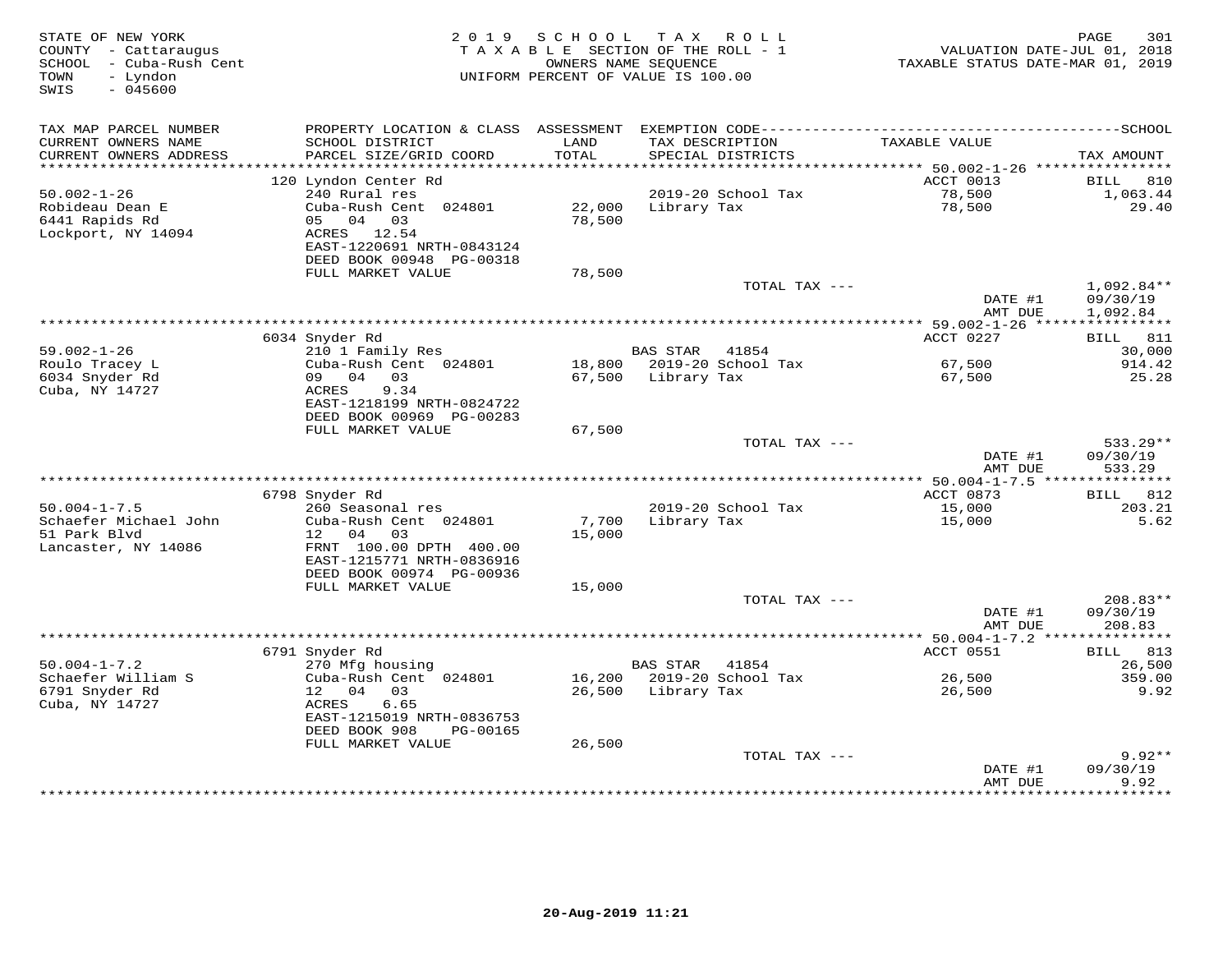| STATE OF NEW YORK<br>COUNTY - Cattaraugus<br>- Cuba-Rush Cent<br>SCHOOL<br>TOWN<br>- Lyndon<br>SWIS<br>$-045600$ |                                           | 2019 SCHOOL   | TAX ROLL<br>TAXABLE SECTION OF THE ROLL - 1<br>OWNERS NAME SEQUENCE<br>UNIFORM PERCENT OF VALUE IS 100.00 | VALUATION DATE-JUL 01, 2018<br>TAXABLE STATUS DATE-MAR 01, 2019 | PAGE<br>302        |
|------------------------------------------------------------------------------------------------------------------|-------------------------------------------|---------------|-----------------------------------------------------------------------------------------------------------|-----------------------------------------------------------------|--------------------|
| TAX MAP PARCEL NUMBER                                                                                            |                                           |               |                                                                                                           |                                                                 |                    |
| CURRENT OWNERS NAME<br>CURRENT OWNERS ADDRESS<br>**********************                                          | SCHOOL DISTRICT<br>PARCEL SIZE/GRID COORD | LAND<br>TOTAL | TAX DESCRIPTION<br>SPECIAL DISTRICTS                                                                      | TAXABLE VALUE                                                   | TAX AMOUNT         |
|                                                                                                                  | 6103 Ingalls Rd                           |               |                                                                                                           | ACCT 0441                                                       | <b>BILL</b><br>814 |
| $59.002 - 1 - 19$                                                                                                | 210 1 Family Res                          |               | 2019-20 School Tax                                                                                        | 75,000                                                          | 1,016.03           |
| Schmidt John                                                                                                     | Cuba-Rush Cent 024801                     | 15,800        | Library Tax                                                                                               | 75,000                                                          | 28.09              |
| 6362 New Mexico Rd                                                                                               | 01 04 03                                  | 75,000        |                                                                                                           |                                                                 |                    |
| Cuba, NY 14727                                                                                                   | ACRES<br>6.31                             |               |                                                                                                           |                                                                 |                    |
|                                                                                                                  | EAST-1219872 NRTH-0826309                 |               |                                                                                                           |                                                                 |                    |
|                                                                                                                  | DEED BOOK 1525 PG-3002                    |               |                                                                                                           |                                                                 |                    |
|                                                                                                                  | FULL MARKET VALUE                         | 75,000        |                                                                                                           |                                                                 |                    |
|                                                                                                                  |                                           |               | TOTAL TAX ---                                                                                             |                                                                 | $1,044.12**$       |
|                                                                                                                  |                                           |               |                                                                                                           | DATE #1                                                         | 09/30/19           |
|                                                                                                                  |                                           |               |                                                                                                           | AMT DUE                                                         | 1,044.12           |
|                                                                                                                  |                                           |               |                                                                                                           |                                                                 |                    |
|                                                                                                                  | 397 Porter Rd                             |               |                                                                                                           | ACCT 0850                                                       | <b>BILL</b> 815    |
| $50.002 - 1 - 11.2$<br>Scime Anthony D                                                                           | 270 Mfg housing<br>Cuba-Rush Cent 024801  | 12,400        | 2019-20 School Tax<br>Library Tax                                                                         | 25,000<br>25,000                                                | 338.68             |
| 752 Sweethome Rd                                                                                                 | 14 04 03                                  | 25,000        |                                                                                                           |                                                                 | 9.36               |
| Amherst, NY 14226                                                                                                | Ff 209.00                                 |               |                                                                                                           |                                                                 |                    |
|                                                                                                                  | ACRES<br>3.90                             |               |                                                                                                           |                                                                 |                    |
|                                                                                                                  | EAST-1217258 NRTH-0845227                 |               |                                                                                                           |                                                                 |                    |
|                                                                                                                  | DEED BOOK 19871 PG-4001                   |               |                                                                                                           |                                                                 |                    |
|                                                                                                                  | FULL MARKET VALUE                         | 25,000        |                                                                                                           |                                                                 |                    |
|                                                                                                                  |                                           |               | TOTAL TAX ---                                                                                             |                                                                 | 348.04**           |
|                                                                                                                  |                                           |               |                                                                                                           | DATE #1<br>AMT DUE                                              | 09/30/19<br>348.04 |
|                                                                                                                  |                                           |               | **********************************                                                                        | *** 50.002-1-20 ***                                             | ***********        |
|                                                                                                                  | 141 Porter Rd                             |               |                                                                                                           | <b>ACCT 0155</b>                                                | BILL 816           |
| $50.002 - 1 - 20$                                                                                                | 260 Seasonal res                          |               | 2019-20 School Tax                                                                                        | 71,500                                                          | 968.61             |
| Serianni Pamela L                                                                                                | Cuba-Rush Cent 024801                     | 47,900        | Library Tax                                                                                               | 71,500                                                          | 26.78              |
| Serianni Todd E                                                                                                  | 06 04 03                                  | 71,500        |                                                                                                           |                                                                 |                    |
| 2630 Youngstown/Lockport Road ACRES 55.92<br>Ransomville, NY 14131                                               | EAST-1221320 NRTH-0844422                 |               |                                                                                                           |                                                                 |                    |
|                                                                                                                  | DEED BOOK 29567 PG-9001                   |               |                                                                                                           |                                                                 |                    |
|                                                                                                                  | FULL MARKET VALUE                         | 71,500        |                                                                                                           |                                                                 |                    |
|                                                                                                                  |                                           |               | TOTAL TAX ---                                                                                             |                                                                 | 995.39**           |
|                                                                                                                  |                                           |               |                                                                                                           | DATE #1                                                         | 09/30/19           |
|                                                                                                                  |                                           |               |                                                                                                           | AMT DUE                                                         | 995.39             |
|                                                                                                                  |                                           |               | ***********************                                                                                   | ** $41.004 - 1 - 7.2$ **                                        |                    |
|                                                                                                                  | Rawson Rd                                 |               |                                                                                                           | ACCT 0643                                                       | BILL 817           |
| $41.004 - 1 - 7.2$                                                                                               | 322 Rural vac>10                          |               | 2019-20 School Tax                                                                                        | 32,400                                                          | 438.92             |
| Shafer Richard A                                                                                                 | Cuba-Rush Cent 024801                     | 32,400        | Library Tax                                                                                               | 32,400                                                          | 12.13              |
| 7839 Rawson Rd                                                                                                   | 07 04<br>03                               | 32,400        |                                                                                                           |                                                                 |                    |
| Cuba, NY 14727                                                                                                   | ACRES 51.55<br>EAST-1220188 NRTH-0851861  |               |                                                                                                           |                                                                 |                    |
|                                                                                                                  | DEED BOOK 810<br>PG-00510                 |               |                                                                                                           |                                                                 |                    |
|                                                                                                                  | FULL MARKET VALUE                         | 32,400        |                                                                                                           |                                                                 |                    |
|                                                                                                                  |                                           |               | TOTAL TAX ---                                                                                             |                                                                 | 451.05**           |
|                                                                                                                  |                                           |               |                                                                                                           | DATE #1                                                         | 09/30/19           |
|                                                                                                                  |                                           |               |                                                                                                           | AMT DUE                                                         | 451.05             |
|                                                                                                                  |                                           |               | *************************                                                                                 |                                                                 | ********           |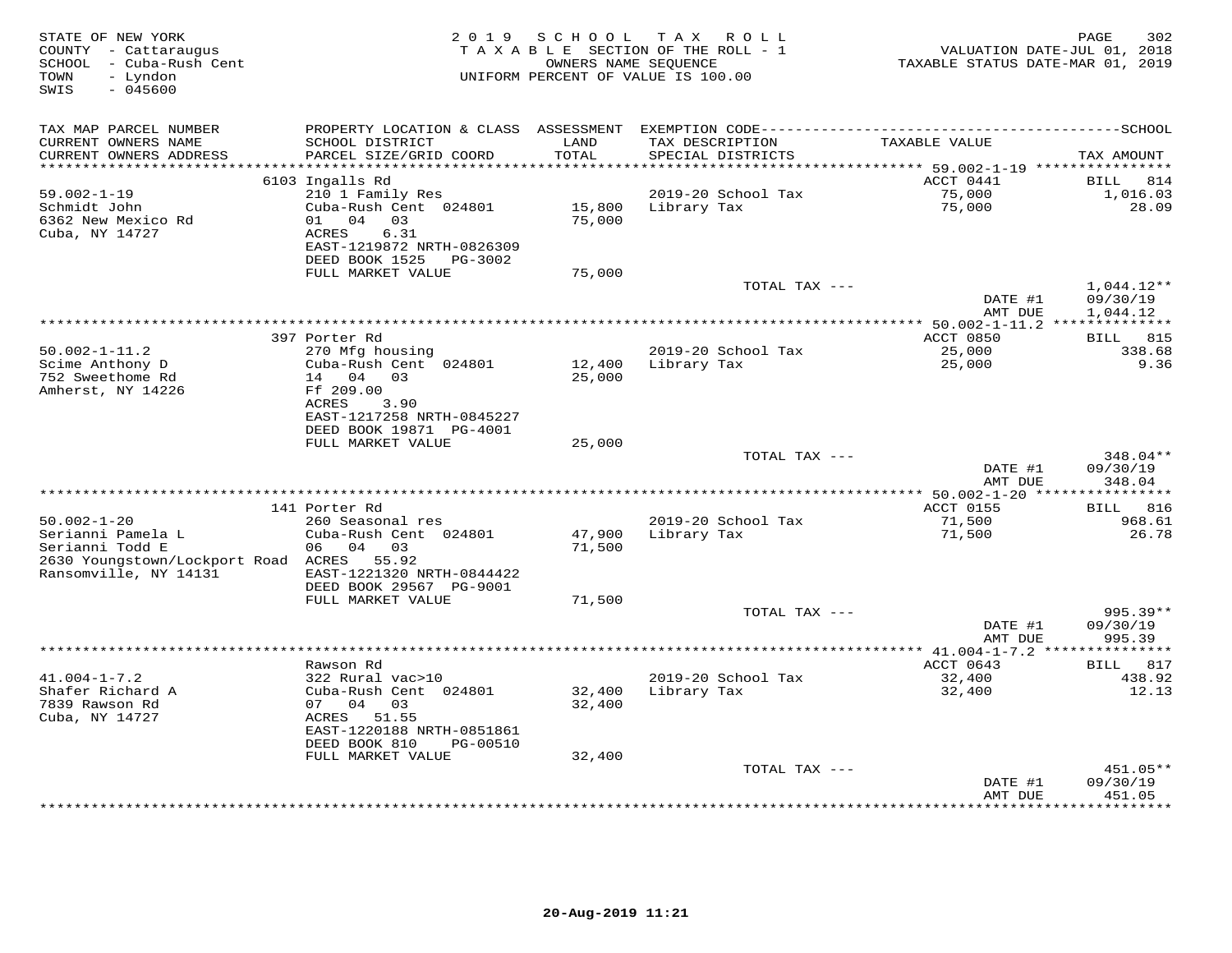| STATE OF NEW YORK<br>COUNTY - Cattaraugus<br>SCHOOL - Cuba-Rush Cent<br>TOWN<br>- Lyndon<br>$-045600$<br>SWIS |                                            | 2019 SCHOOL   | TAX ROLL<br>TAXABLE SECTION OF THE ROLL - 1<br>OWNERS NAME SEOUENCE<br>UNIFORM PERCENT OF VALUE IS 100.00 | VALUATION DATE-JUL 01, 2018<br>TAXABLE STATUS DATE-MAR 01, 2019 | 303<br>PAGE              |
|---------------------------------------------------------------------------------------------------------------|--------------------------------------------|---------------|-----------------------------------------------------------------------------------------------------------|-----------------------------------------------------------------|--------------------------|
| TAX MAP PARCEL NUMBER                                                                                         |                                            |               |                                                                                                           |                                                                 |                          |
| CURRENT OWNERS NAME<br>CURRENT OWNERS ADDRESS                                                                 | SCHOOL DISTRICT<br>PARCEL SIZE/GRID COORD  | LAND<br>TOTAL | TAX DESCRIPTION<br>SPECIAL DISTRICTS                                                                      | TAXABLE VALUE                                                   | TAX AMOUNT               |
|                                                                                                               |                                            |               |                                                                                                           |                                                                 |                          |
|                                                                                                               | 7839 7849 Rawson Rd                        |               |                                                                                                           | ACCT 0329                                                       | <b>BILL</b> 818          |
| $41.004 - 1 - 6$                                                                                              | 112 Dairy farm<br>Cuba-Rush Cent 024801    |               | BAS STAR 41854                                                                                            |                                                                 | 30,000                   |
| Shafer Rutherford<br>Shafer Buleah                                                                            | 08 04 03                                   |               | 165,000 Library Tax                                                                                       | 165,000<br>165,000                                              | 2,235.26<br>61.79        |
| 7839 Rawson Rd                                                                                                | Life Use                                   |               |                                                                                                           |                                                                 |                          |
| Cuba, NY 14727                                                                                                | ACRES 151.16<br>EAST-1220376 NRTH-0853464  |               |                                                                                                           |                                                                 |                          |
| MAY BE SUBJECT TO PAYMENT                                                                                     | DEED BOOK 00927 PG-00843                   |               |                                                                                                           |                                                                 |                          |
| UNDER AGDIST LAW TIL 2025                                                                                     | FULL MARKET VALUE                          | 165,000       |                                                                                                           |                                                                 |                          |
|                                                                                                               |                                            |               | TOTAL TAX ---                                                                                             |                                                                 | $1,890.64**$             |
|                                                                                                               |                                            |               |                                                                                                           | DATE #1                                                         | 09/30/19                 |
|                                                                                                               |                                            |               |                                                                                                           | AMT DUE                                                         | 1,890.64                 |
|                                                                                                               |                                            |               |                                                                                                           |                                                                 |                          |
|                                                                                                               | 6024 Ingalls Rd                            |               |                                                                                                           | ACCT 0261                                                       | BILL 819                 |
| $59.002 - 1 - 25.1$<br>Shaffer Carol                                                                          | 240 Rural res<br>Cuba-Rush Cent 024801     | 33,600        | 2019-20 School Tax<br>Library Tax                                                                         | 72,400<br>72,400                                                | 980.80<br>27.11          |
| 8645 Spring Valley Rd                                                                                         | 01 04 03                                   | 72,400        |                                                                                                           |                                                                 |                          |
| Friendship, NY 14739                                                                                          | 50% complete 2014                          |               |                                                                                                           |                                                                 |                          |
|                                                                                                               | no kitchen                                 |               |                                                                                                           |                                                                 |                          |
|                                                                                                               | ACRES 24.05                                |               |                                                                                                           |                                                                 |                          |
|                                                                                                               | EAST-1220001 NRTH-0824492                  |               |                                                                                                           |                                                                 |                          |
|                                                                                                               | DEED BOOK 19270 PG-80021                   |               |                                                                                                           |                                                                 |                          |
|                                                                                                               | FULL MARKET VALUE                          | 72,400        | TOTAL TAX ---                                                                                             |                                                                 |                          |
|                                                                                                               |                                            |               |                                                                                                           | DATE #1                                                         | $1,007.91**$<br>09/30/19 |
|                                                                                                               |                                            |               |                                                                                                           | AMT DUE                                                         | 1,007.91                 |
|                                                                                                               | 6946 6934 Rawson Rd                        |               |                                                                                                           | ACCT 0968                                                       | BILL 820                 |
| $50.004 - 1 - 17.3$                                                                                           | 280 Res Multiple                           |               | BAS STAR 41854                                                                                            |                                                                 | 30,000                   |
| Sheldon Bruce C                                                                                               | Cuba-Rush Cent 024801                      |               | 26,100 2019-20 School Tax                                                                                 | 150,000                                                         | 2,032.05                 |
| 6946 Rawson Rd                                                                                                | 04 04 03                                   | 150,000       | Library Tax                                                                                               | 150,000                                                         | 56.17                    |
| Cuba, NY 14727                                                                                                | ACRES 13.55                                |               |                                                                                                           |                                                                 |                          |
|                                                                                                               | EAST-1222019 NRTH-0838994                  |               |                                                                                                           |                                                                 |                          |
|                                                                                                               | DEED BOOK 29379 PG-9001                    |               |                                                                                                           |                                                                 |                          |
|                                                                                                               | FULL MARKET VALUE                          | 150,000       | TOTAL TAX ---                                                                                             |                                                                 | $1,681.81**$             |
|                                                                                                               |                                            |               |                                                                                                           | DATE #1                                                         | 09/30/19                 |
|                                                                                                               |                                            |               |                                                                                                           | AMT DUE                                                         | 1,681.81                 |
|                                                                                                               |                                            |               |                                                                                                           |                                                                 |                          |
|                                                                                                               | Porter Rd                                  |               |                                                                                                           | ACCT 0346                                                       | BILL 821                 |
| $50.002 - 1 - 19$                                                                                             | 314 Rural vac<10                           |               | 2019-20 School Tax                                                                                        | 2,700                                                           | 36.58                    |
| Shetler Mose J                                                                                                | Cuba-Rush Cent 024801                      | 2,700         | Library Tax                                                                                               | 2,700                                                           | 1.01                     |
| Shetler Anna N                                                                                                | $06 -04 -03$                               | 2,700         |                                                                                                           |                                                                 |                          |
| 7295 Rawson Rd<br>Cuba, NY 14727                                                                              | ACRES<br>1.79<br>EAST-1222294 NRTH-0844863 |               |                                                                                                           |                                                                 |                          |
|                                                                                                               | DEED BOOK 27498 PG-9001                    |               |                                                                                                           |                                                                 |                          |
|                                                                                                               | FULL MARKET VALUE                          | 2,700         |                                                                                                           |                                                                 |                          |
|                                                                                                               |                                            |               | TOTAL TAX ---                                                                                             |                                                                 | $37.59**$                |
|                                                                                                               |                                            |               |                                                                                                           | DATE #1                                                         | 09/30/19                 |
|                                                                                                               |                                            |               |                                                                                                           | AMT DUE                                                         | 37.59                    |
|                                                                                                               |                                            |               |                                                                                                           |                                                                 | * * * * * * * * * *      |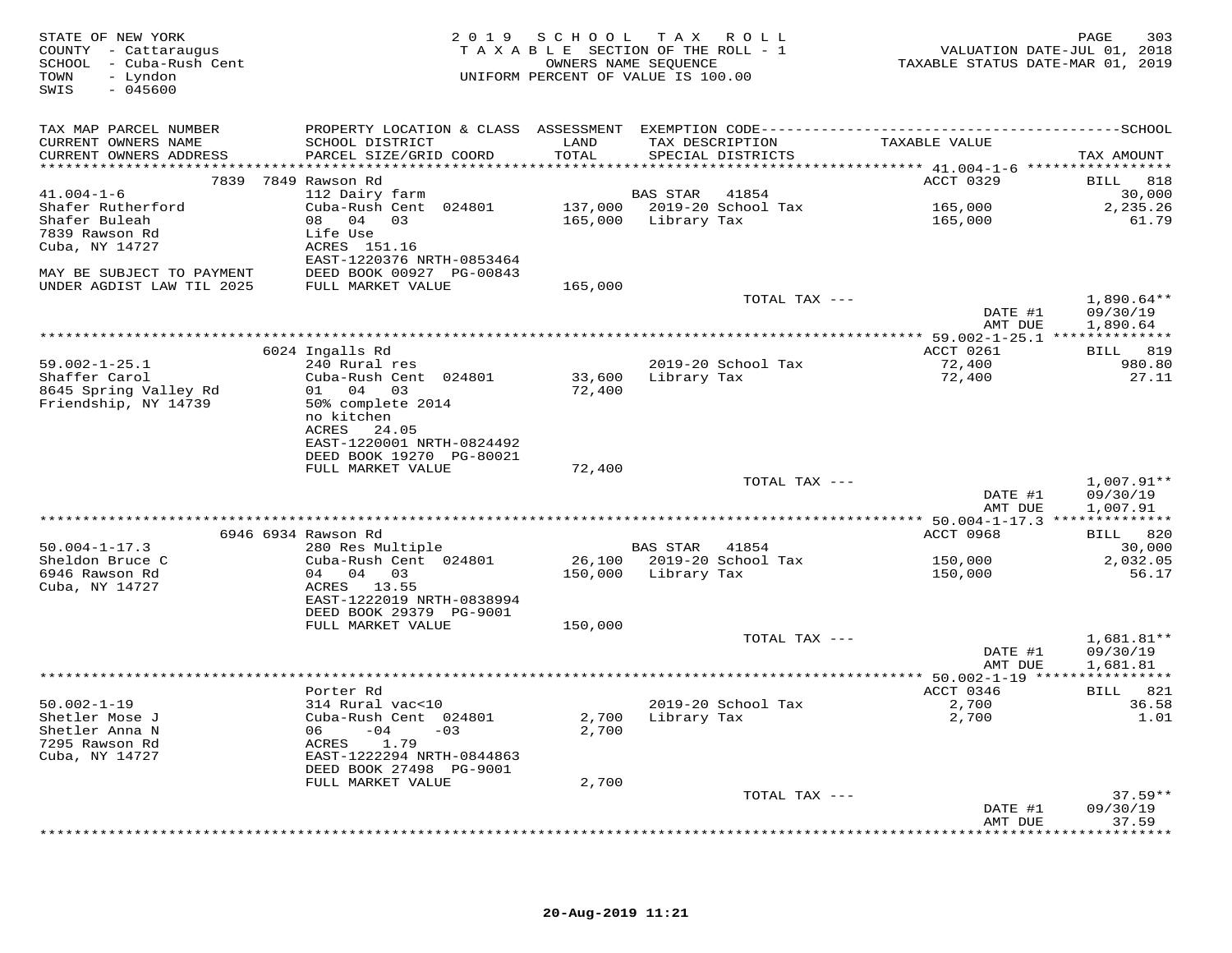| STATE OF NEW YORK<br>COUNTY - Cattaraugus<br>SCHOOL - Cuba-Rush Cent<br>- Lyndon<br>TOWN<br>$-045600$<br>SWIS |                                                                                                                       | 2019 SCHOOL                | TAX ROLL<br>TAXABLE SECTION OF THE ROLL - 1<br>OWNERS NAME SEQUENCE<br>UNIFORM PERCENT OF VALUE IS 100.00 | VALUATION DATE-JUL 01, 2018<br>TAXABLE STATUS DATE-MAR 01, 2019 | PAGE<br>304                                 |
|---------------------------------------------------------------------------------------------------------------|-----------------------------------------------------------------------------------------------------------------------|----------------------------|-----------------------------------------------------------------------------------------------------------|-----------------------------------------------------------------|---------------------------------------------|
| TAX MAP PARCEL NUMBER<br>CURRENT OWNERS NAME<br>CURRENT OWNERS ADDRESS                                        | SCHOOL DISTRICT<br>PARCEL SIZE/GRID COORD                                                                             | LAND<br>TOTAL              | TAX DESCRIPTION<br>SPECIAL DISTRICTS                                                                      | TAXABLE VALUE                                                   | TAX AMOUNT                                  |
|                                                                                                               |                                                                                                                       |                            |                                                                                                           |                                                                 |                                             |
|                                                                                                               | 357 Palmer Rd                                                                                                         |                            |                                                                                                           | ACCT 0457                                                       | BILL 822                                    |
| $41.004 - 1 - 12.3$<br>Smith Michael P<br>Smith Peter A<br>5001 Callan Drive<br>Lewiston, NY 14092            | 270 Mfg housing<br>Cuba-Rush Cent 024801<br>15 04 03<br>ACRES 35.00<br>EAST-1217339 NRTH-0848981                      | 46,500                     | 2019-20 School Tax<br>44,500 Library Tax                                                                  | 46,500<br>46,500                                                | 629.94<br>17.41                             |
|                                                                                                               | DEED BOOK 24819 PG-4001                                                                                               |                            |                                                                                                           |                                                                 |                                             |
|                                                                                                               | FULL MARKET VALUE                                                                                                     | 46,500                     | TOTAL TAX ---                                                                                             | DATE #1                                                         | 647.35**<br>09/30/19                        |
|                                                                                                               |                                                                                                                       |                            |                                                                                                           | AMT DUE                                                         | 647.35                                      |
|                                                                                                               | 6405 Rawson Rd                                                                                                        |                            |                                                                                                           | ACCT 0362                                                       | BILL<br>823                                 |
| $59.002 - 1 - 14$                                                                                             | 260 Seasonal res                                                                                                      |                            | 2019-20 School Tax                                                                                        | 54,900                                                          | 743.73                                      |
| Steinert Gloria Haas<br>1540 Glentry Lane<br>Sebastian, FL 32958                                              | Cuba-Rush Cent 024801<br>02 04 03<br>ACRES 25.63<br>EAST-1221471 NRTH-0830295<br>DEED BOOK 778<br>PG-00421            | 54,900                     | 35,100 Library Tax                                                                                        | 54,900                                                          | 20.56                                       |
|                                                                                                               | FULL MARKET VALUE                                                                                                     | 54,900                     |                                                                                                           |                                                                 |                                             |
|                                                                                                               |                                                                                                                       |                            | TOTAL TAX ---                                                                                             | DATE #1<br>AMT DUE                                              | $764.29**$<br>09/30/19<br>764.29            |
|                                                                                                               |                                                                                                                       |                            |                                                                                                           |                                                                 |                                             |
| $59.002 - 1 - 31$                                                                                             | 538 Abbott Rd<br>240 Rural res                                                                                        |                            | <b>BAS STAR</b><br>41854                                                                                  | ACCT 0368                                                       | BILL 824<br>30,000                          |
| Swift Randy B                                                                                                 | Cuba-Rush Cent 024801                                                                                                 |                            | 85,900 2019-20 School Tax                                                                                 | 110,000                                                         | 1,490.17                                    |
| Swift Judy A<br>538 Abbott Rd<br>Cuba, NY 14727                                                               | 09 04 03<br>ACRES 76.39<br>EAST-1215032 NRTH-0825988<br>DEED BOOK 00983 PG-00662                                      |                            | 110,000 Library Tax                                                                                       | 110,000                                                         | 41.19                                       |
|                                                                                                               | FULL MARKET VALUE                                                                                                     | 110,000                    |                                                                                                           |                                                                 |                                             |
|                                                                                                               |                                                                                                                       |                            | TOTAL TAX ---                                                                                             | DATE #1<br>AMT DUE                                              | $1,124.95**$<br>09/30/19<br>1,124.95        |
|                                                                                                               |                                                                                                                       |                            |                                                                                                           |                                                                 |                                             |
|                                                                                                               | 22 Lyndon Center Rd                                                                                                   |                            |                                                                                                           | ACCT 0370                                                       | <b>BILL</b> 825                             |
| $50.002 - 1 - 28$<br>Szpara John<br>Szpara Dorothy<br>244 Doris Dr<br>West Seneca, NY 14224                   | 312 Vac w/imprv<br>Cuba-Rush Cent 024801<br>05 04 03<br>ACRES 20.85<br>EAST-1221995 NRTH-0843322<br>FULL MARKET VALUE | 19,200<br>19,200<br>19,200 | 2019-20 School Tax<br>Library Tax                                                                         | 19,200<br>19,200                                                | 260.10<br>7.19                              |
|                                                                                                               |                                                                                                                       |                            | TOTAL TAX ---                                                                                             |                                                                 | $267.29**$                                  |
|                                                                                                               |                                                                                                                       |                            |                                                                                                           | DATE #1<br>AMT DUE<br>* * * * * * * * * * * * * * * * *         | 09/30/19<br>267.29<br>* * * * * * * * * * * |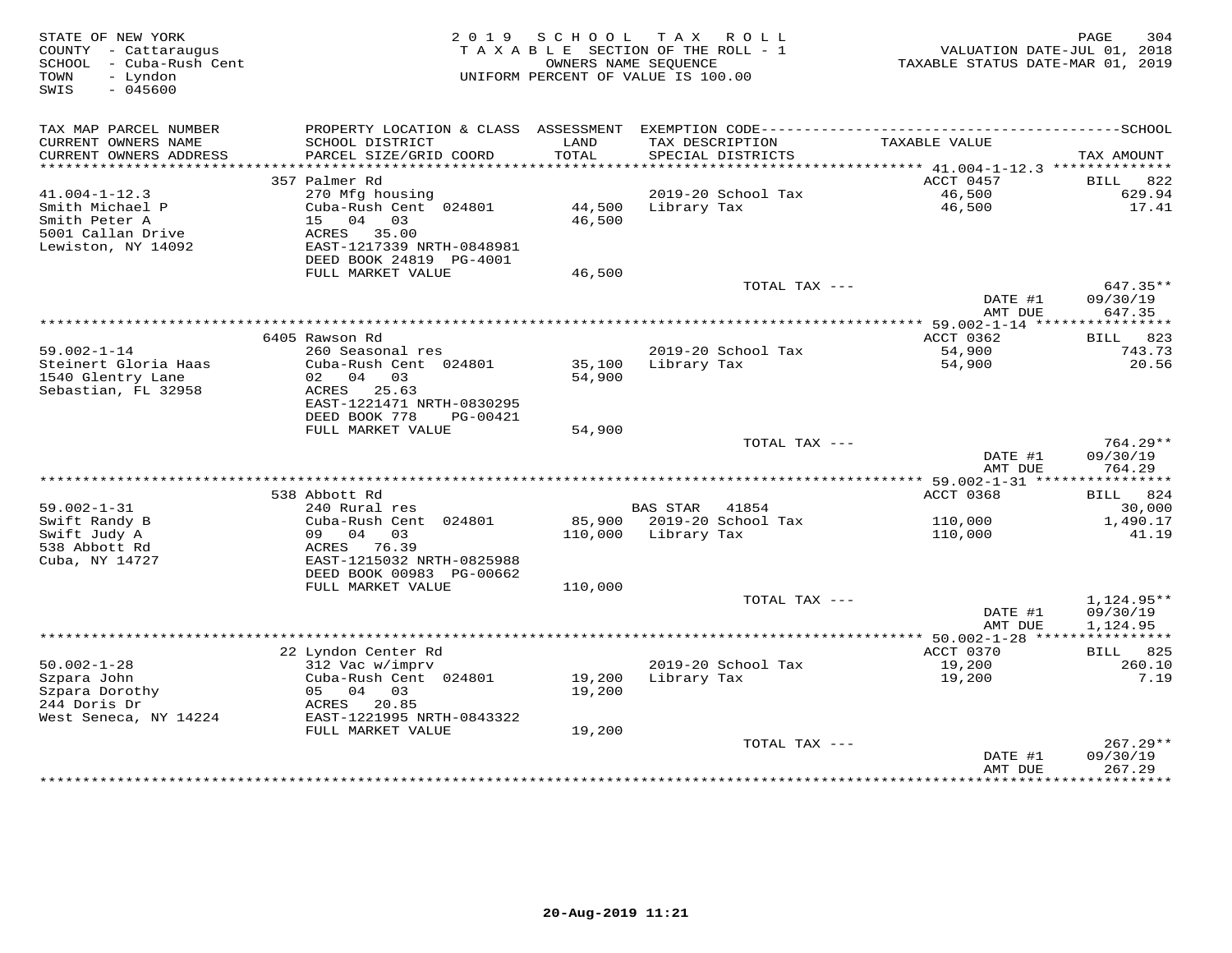| STATE OF NEW YORK<br>COUNTY - Cattaraugus<br>SCHOOL - Cuba-Rush Cent<br>- Lyndon<br>TOWN<br>SWIS<br>$-045600$ | 2 0 1 9                                                                                              | SCHOOL | T A X<br>ROLL<br>TAXABLE SECTION OF THE ROLL - 1<br>OWNERS NAME SEOUENCE<br>UNIFORM PERCENT OF VALUE IS 100.00 | TAXABLE STATUS DATE-MAR 01, 2019                    | 305<br>PAGE<br>VALUATION DATE-JUL 01, 2018 |
|---------------------------------------------------------------------------------------------------------------|------------------------------------------------------------------------------------------------------|--------|----------------------------------------------------------------------------------------------------------------|-----------------------------------------------------|--------------------------------------------|
| TAX MAP PARCEL NUMBER<br>CURRENT OWNERS NAME                                                                  | PROPERTY LOCATION & CLASS ASSESSMENT EXEMPTION CODE------------------------------<br>SCHOOL DISTRICT | LAND   | TAX DESCRIPTION                                                                                                | TAXABLE VALUE                                       | ---------SCHOOL                            |
| CURRENT OWNERS ADDRESS                                                                                        | PARCEL SIZE/GRID COORD                                                                               | TOTAL  | SPECIAL DISTRICTS                                                                                              |                                                     | TAX AMOUNT                                 |
|                                                                                                               | Lyndon Center Rd                                                                                     |        |                                                                                                                | ACCT 0494                                           | 826<br>BILL                                |
| $50.002 - 1 - 29.2$                                                                                           | 105 Vac farmland                                                                                     |        | AG DIST<br>41720                                                                                               |                                                     | 10,967                                     |
| The Adamitis Family Living Tru Cuba-Rush Cent 024801                                                          |                                                                                                      | 38,900 | 2019-20 School Tax                                                                                             | 27,933                                              | 378.41                                     |
| Adamitis Michael F                                                                                            | 04 04 03                                                                                             | 38,900 | Library Tax                                                                                                    | 27,933                                              | 10.46                                      |
| 127 Creekview Path                                                                                            | Lot 5                                                                                                |        |                                                                                                                |                                                     |                                            |
| Kirkville, NY 13082                                                                                           | ACRES<br>31.90<br>EAST-1221383 NRTH-0842936                                                          |        |                                                                                                                |                                                     |                                            |
| MAY BE SUBJECT TO PAYMENT                                                                                     | DEED BOOK 20259 PG-5002                                                                              |        |                                                                                                                |                                                     |                                            |
| UNDER AGDIST LAW TIL 2023                                                                                     | FULL MARKET VALUE                                                                                    | 38,900 | TOTAL TAX ---                                                                                                  |                                                     | 388.87**                                   |
|                                                                                                               |                                                                                                      |        |                                                                                                                | DATE #1<br>AMT DUE                                  | 09/30/19<br>388.87                         |
|                                                                                                               |                                                                                                      |        |                                                                                                                |                                                     |                                            |
|                                                                                                               | Lyndon Center Rd                                                                                     |        |                                                                                                                | ACCT 0460                                           | BILL 827                                   |
| $50.002 - 1 - 29.3$                                                                                           | 314 Rural vac<10                                                                                     |        | 2019-20 School Tax                                                                                             | 9,800                                               | 132.76                                     |
| The Adamitis Family Living Tru Cuba-Rush Cent 024801                                                          |                                                                                                      | 9,800  | Library Tax                                                                                                    | 9,800                                               | 3.67                                       |
| Adamitis Michael F                                                                                            | 05 04 03                                                                                             | 9,800  |                                                                                                                |                                                     |                                            |
| 127 Creekview Path<br>Kirkville, NY 13082                                                                     | ACRES<br>2.20<br>EAST-1222314 NRTH-0842104                                                           |        |                                                                                                                |                                                     |                                            |
|                                                                                                               | DEED BOOK 20259 PG-5001                                                                              |        |                                                                                                                |                                                     |                                            |
|                                                                                                               | FULL MARKET VALUE                                                                                    | 9,800  |                                                                                                                |                                                     |                                            |
|                                                                                                               |                                                                                                      |        | TOTAL TAX ---                                                                                                  |                                                     | $136.43**$                                 |
|                                                                                                               |                                                                                                      |        |                                                                                                                | DATE #1                                             | 09/30/19                                   |
|                                                                                                               | *************<br>***********************************                                                 |        |                                                                                                                | AMT DUE<br>*********** 50.002-1-29.8 ************** | 136.43                                     |
|                                                                                                               | Rawson Rd                                                                                            |        |                                                                                                                | ACCT 0862                                           | 828<br><b>BILL</b>                         |
| $50.002 - 1 - 29.8$                                                                                           | 105 Vac farmland                                                                                     |        | AG DIST<br>41720                                                                                               |                                                     | 16,432                                     |
| The Adamitis Family Living Tru Cuba-Rush Cent 024801                                                          |                                                                                                      |        | 46,700 2019-20 School Tax                                                                                      | 30,268                                              | 410.04                                     |
| Adamitis Michael F                                                                                            | 05 04 03                                                                                             | 46,700 | Library Tax                                                                                                    | 30,268                                              | 11.33                                      |
| 127 Creekview Path                                                                                            | ACRES 37.15<br>EAST-1221823 NRTH-0841562                                                             |        |                                                                                                                |                                                     |                                            |
| Kirkville, NY 13082                                                                                           | DEED BOOK 20259 PG-5002                                                                              |        |                                                                                                                |                                                     |                                            |
| MAY BE SUBJECT TO PAYMENT                                                                                     | FULL MARKET VALUE                                                                                    | 46,700 |                                                                                                                |                                                     |                                            |
| UNDER AGDIST LAW TIL 2023                                                                                     |                                                                                                      |        |                                                                                                                |                                                     |                                            |
|                                                                                                               |                                                                                                      |        | TOTAL TAX ---                                                                                                  |                                                     | $421.37**$                                 |
|                                                                                                               |                                                                                                      |        |                                                                                                                | DATE #1                                             | 09/30/19                                   |
|                                                                                                               |                                                                                                      |        |                                                                                                                | AMT DUE                                             | 421.37                                     |
|                                                                                                               | 183 Lyndon Center Rd                                                                                 |        |                                                                                                                | ACCT 0708                                           | BILL 829                                   |
| $50.002 - 1 - 24.2$                                                                                           | 210 1 Family Res                                                                                     |        | BAS STAR<br>41854                                                                                              |                                                     | 30,000                                     |
| Thorington MacKenzie C                                                                                        | Cuba-Rush Cent 024801                                                                                | 5,400  | 2019-20 School Tax                                                                                             | 80,000                                              | 1,083.76                                   |
| Thorington Maureen M                                                                                          | 05 04<br>03                                                                                          |        | 80,000 Library Tax                                                                                             | 80,000                                              | 29.96                                      |
| 183 Lyndon Center Rd                                                                                          | FRNT 125.00 DPTH 166.00<br>017                                                                       |        |                                                                                                                |                                                     |                                            |
| Cuba, NY 14727                                                                                                | BANK<br>EAST-1219635 NRTH-0842900                                                                    |        |                                                                                                                |                                                     |                                            |
|                                                                                                               | DEED BOOK 4267<br>PG-9001                                                                            |        |                                                                                                                |                                                     |                                            |
|                                                                                                               | FULL MARKET VALUE                                                                                    | 80,000 |                                                                                                                |                                                     |                                            |
|                                                                                                               |                                                                                                      |        | TOTAL TAX ---                                                                                                  |                                                     | $707.31**$                                 |
|                                                                                                               |                                                                                                      |        |                                                                                                                | DATE #1                                             | 09/30/19                                   |
|                                                                                                               |                                                                                                      |        |                                                                                                                | AMT DUE                                             | 707.31<br>*********                        |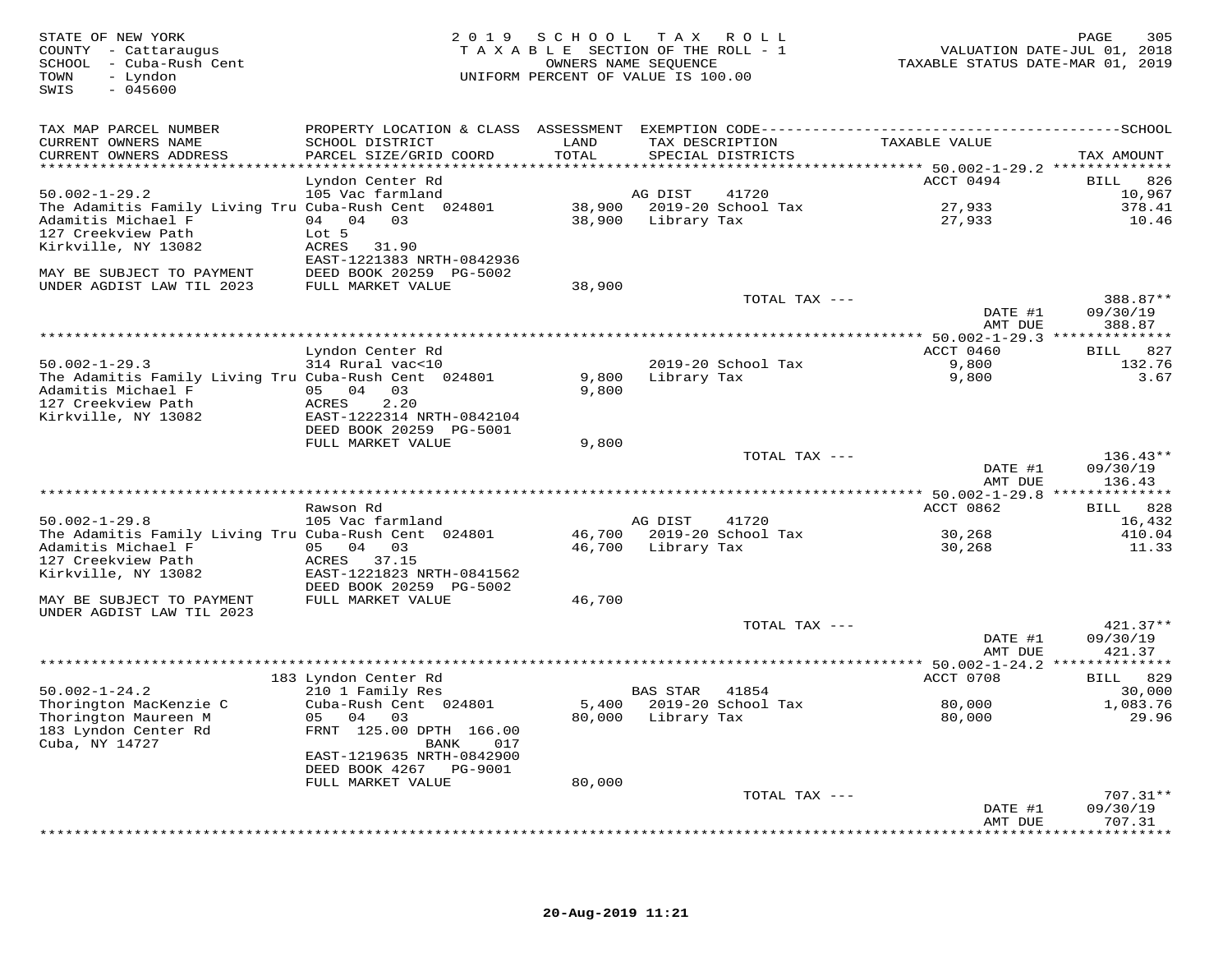| STATE OF NEW YORK<br>COUNTY - Cattaraugus<br>- Cuba-Rush Cent<br>SCHOOL<br>- Lyndon<br>TOWN<br>SWIS<br>$-045600$ |                                           | 2019 SCHOOL<br>TAXABLE SECTION OF THE ROLL - 1<br>OWNERS NAME SEQUENCE<br>UNIFORM PERCENT OF VALUE IS 100.00 |                 | TAX ROLL                             | TAXABLE STATUS DATE-MAR 01, 2019                | PAGE<br>306<br>VALUATION DATE-JUL 01, 2018 |
|------------------------------------------------------------------------------------------------------------------|-------------------------------------------|--------------------------------------------------------------------------------------------------------------|-----------------|--------------------------------------|-------------------------------------------------|--------------------------------------------|
| TAX MAP PARCEL NUMBER                                                                                            |                                           |                                                                                                              |                 |                                      |                                                 |                                            |
| CURRENT OWNERS NAME<br>CURRENT OWNERS ADDRESS                                                                    | SCHOOL DISTRICT<br>PARCEL SIZE/GRID COORD | LAND<br>TOTAL                                                                                                |                 | TAX DESCRIPTION<br>SPECIAL DISTRICTS | TAXABLE VALUE                                   | TAX AMOUNT                                 |
| **********************                                                                                           |                                           |                                                                                                              |                 |                                      |                                                 |                                            |
| 59.002-1-12.1                                                                                                    | 6502 Rawson Rd                            |                                                                                                              |                 | 2019-20 School Tax                   | ACCT 0007<br>58,000                             | BILL<br>830<br>785.73                      |
| Tyler Max                                                                                                        | 210 1 Family Res<br>Cuba-Rush Cent 024801 | 14,700                                                                                                       | Library Tax     |                                      | 58,000                                          | 21.72                                      |
| 6502 Rawson Rd                                                                                                   | 02 04 03                                  | 58,000                                                                                                       |                 |                                      |                                                 |                                            |
| Cuba, NY 14727                                                                                                   | ACRES<br>5.45                             |                                                                                                              |                 |                                      |                                                 |                                            |
|                                                                                                                  | EAST-1222194 NRTH-0831808                 |                                                                                                              |                 |                                      |                                                 |                                            |
|                                                                                                                  | DEED BOOK 00935 PG-00969                  |                                                                                                              |                 |                                      |                                                 |                                            |
|                                                                                                                  | FULL MARKET VALUE                         | 58,000                                                                                                       |                 |                                      |                                                 |                                            |
|                                                                                                                  |                                           |                                                                                                              |                 | TOTAL TAX ---                        |                                                 | 807.45**                                   |
|                                                                                                                  |                                           |                                                                                                              |                 |                                      | DATE #1                                         | 09/30/19                                   |
|                                                                                                                  |                                           |                                                                                                              |                 |                                      | AMT DUE                                         | 807.45                                     |
|                                                                                                                  |                                           | **************************************                                                                       |                 |                                      | ******* 59.002-1-12.3 **************            |                                            |
|                                                                                                                  | 6476 Rawson Rd                            |                                                                                                              |                 |                                      | ACCT 0796                                       | BILL 831                                   |
| $59.002 - 1 - 12.3$<br>Tyler Max                                                                                 | 270 Mfg housing<br>Cuba-Rush Cent 024801  | 16,900                                                                                                       | Library Tax     | 2019-20 School Tax                   | 23,000<br>23,000                                | 311.58<br>8.61                             |
| 6502 Rawson Rd                                                                                                   | 02 04<br>03                               | 23,000                                                                                                       |                 |                                      |                                                 |                                            |
| Cuba, NY 14727                                                                                                   | ACRES<br>7.40                             |                                                                                                              |                 |                                      |                                                 |                                            |
|                                                                                                                  | EAST-1222274 NRTH-0831238                 |                                                                                                              |                 |                                      |                                                 |                                            |
|                                                                                                                  | DEED BOOK 15562 PG-9001                   |                                                                                                              |                 |                                      |                                                 |                                            |
|                                                                                                                  | FULL MARKET VALUE                         | 23,000                                                                                                       |                 |                                      |                                                 |                                            |
|                                                                                                                  |                                           |                                                                                                              |                 | TOTAL TAX ---                        |                                                 | 320.19**                                   |
|                                                                                                                  |                                           |                                                                                                              |                 |                                      | DATE #1                                         | 09/30/19                                   |
|                                                                                                                  |                                           |                                                                                                              |                 |                                      | AMT DUE                                         | 320.19                                     |
|                                                                                                                  |                                           |                                                                                                              |                 |                                      | ****************** 50.004-1-39.2 ************** |                                            |
| $50.004 - 1 - 39.2$                                                                                              | 6552 Rawson Rd                            |                                                                                                              | <b>BAS STAR</b> | 41854                                | ACCT 0697                                       | BILL 832                                   |
| Valeri Raymond P                                                                                                 | 210 1 Family Res<br>Cuba-Rush Cent 024801 | 13,400                                                                                                       |                 | 2019-20 School Tax                   | 109,800                                         | 30,000<br>1,487.46                         |
| Valeri Robin M                                                                                                   | 04 03<br>03                               | 109,800                                                                                                      | Library Tax     |                                      | 109,800                                         | 41.12                                      |
| 6552 Rawson Rd                                                                                                   | 4.60<br>ACRES                             |                                                                                                              |                 |                                      |                                                 |                                            |
| Cuba, NY 14727                                                                                                   | EAST-1222171 NRTH-0832498                 |                                                                                                              |                 |                                      |                                                 |                                            |
|                                                                                                                  | DEED BOOK 00996 PG-00126                  |                                                                                                              |                 |                                      |                                                 |                                            |
|                                                                                                                  | FULL MARKET VALUE                         | 109,800                                                                                                      |                 |                                      |                                                 |                                            |
|                                                                                                                  |                                           |                                                                                                              |                 | TOTAL TAX $---$                      |                                                 | 1,122.17**                                 |
|                                                                                                                  |                                           |                                                                                                              |                 |                                      | DATE #1                                         | 09/30/19                                   |
|                                                                                                                  |                                           |                                                                                                              |                 |                                      | AMT DUE                                         | 1,122.17                                   |
|                                                                                                                  |                                           |                                                                                                              |                 |                                      | **** 50.004-1-7.1 ***************               |                                            |
|                                                                                                                  | 6737 Snyder Rd                            |                                                                                                              |                 |                                      | ACCT 0018                                       | BILL 833                                   |
| $50.004 - 1 - 7.1$<br>Van Delden Edward                                                                          | 260 Seasonal res<br>Cuba-Rush Cent 024801 | 11,300                                                                                                       | Library Tax     | 2019-20 School Tax                   | 20,000<br>20,000                                | 270.94<br>7.49                             |
| Van Delden Sandra                                                                                                | 19 04 03                                  | 20,000                                                                                                       |                 |                                      |                                                 |                                            |
| 524 Grover Cleveland Highway                                                                                     | Lot <sub>2</sub>                          |                                                                                                              |                 |                                      |                                                 |                                            |
| Amherst, NY 14236                                                                                                | ACRES<br>3.20                             |                                                                                                              |                 |                                      |                                                 |                                            |
|                                                                                                                  | EAST-1215577 NRTH-0835646                 |                                                                                                              |                 |                                      |                                                 |                                            |
|                                                                                                                  | DEED BOOK 28166 PG-7002                   |                                                                                                              |                 |                                      |                                                 |                                            |
|                                                                                                                  | FULL MARKET VALUE                         | 20,000                                                                                                       |                 |                                      |                                                 |                                            |
|                                                                                                                  |                                           |                                                                                                              |                 | TOTAL TAX ---                        |                                                 | $278.43**$                                 |
|                                                                                                                  |                                           |                                                                                                              |                 |                                      | DATE #1                                         | 09/30/19                                   |
|                                                                                                                  |                                           |                                                                                                              |                 |                                      | AMT DUE                                         | 278.43<br>* * * * * * * *                  |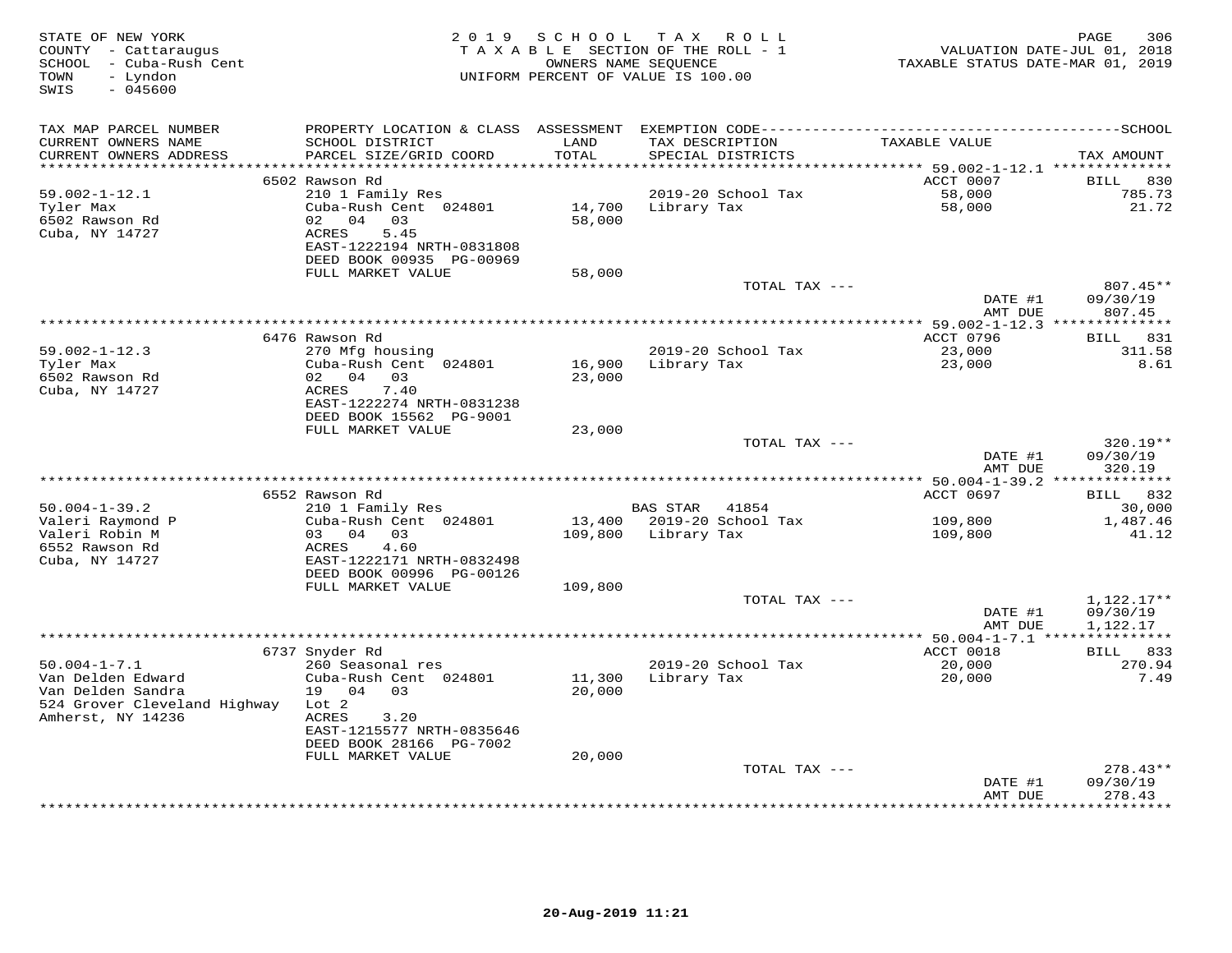| STATE OF NEW YORK<br>COUNTY - Cattaraugus<br>SCHOOL - Cuba-Rush Cent<br>TOWN<br>- Lyndon<br>$-045600$<br>SWIS |                                                                                               | 2019 SCHOOL<br>TAXABLE SECTION OF THE ROLL - 1<br>OWNERS NAME SEQUENCE<br>UNIFORM PERCENT OF VALUE IS 100.00 |             | TAX ROLL                             | TAXABLE STATUS DATE-MAR 01, 2019                                | PAGE<br>307<br>VALUATION DATE-JUL 01, 2018 |
|---------------------------------------------------------------------------------------------------------------|-----------------------------------------------------------------------------------------------|--------------------------------------------------------------------------------------------------------------|-------------|--------------------------------------|-----------------------------------------------------------------|--------------------------------------------|
| TAX MAP PARCEL NUMBER<br>CURRENT OWNERS NAME<br>CURRENT OWNERS ADDRESS                                        | SCHOOL DISTRICT<br>PARCEL SIZE/GRID COORD                                                     | LAND<br>TOTAL                                                                                                |             | TAX DESCRIPTION<br>SPECIAL DISTRICTS | TAXABLE VALUE                                                   | TAX AMOUNT                                 |
| **********************                                                                                        | ****************************                                                                  | ***************                                                                                              |             |                                      | ********************************** 59.002-1-17.4 ************** |                                            |
| $59.002 - 1 - 17.4$<br>Van Splunder Gregory P                                                                 | 6118 Ingalls Rd<br>240 Rural res<br>Cuba-Rush Cent 024801                                     |                                                                                                              | BAS STAR    | 41854<br>77,400 2019-20 School Tax   | ACCT 0934<br>195,000                                            | BILL 834<br>30,000<br>2,641.67             |
| 6118 Ingalls Rd<br>Cuba, NY 14727                                                                             | 01 04 03<br>ACRES<br>67.90 BANK<br>084<br>EAST-1220944 NRTH-0827376<br>DEED BOOK 6950 PG-5003 | 195,000                                                                                                      | Library Tax |                                      | 195,000                                                         | 73.02                                      |
|                                                                                                               | FULL MARKET VALUE                                                                             | 195,000                                                                                                      |             | TOTAL TAX ---                        |                                                                 |                                            |
|                                                                                                               |                                                                                               |                                                                                                              |             |                                      | DATE #1<br>AMT DUE                                              | $2,308.28**$<br>09/30/19<br>2,308.28       |
|                                                                                                               |                                                                                               |                                                                                                              |             |                                      |                                                                 |                                            |
|                                                                                                               | 6179 Ingalls Rd                                                                               |                                                                                                              |             |                                      | ACCT 0823                                                       | <b>BILL</b> 835                            |
| $59.002 - 1 - 17.2$<br>VanSplunder Barbara M                                                                  | 312 Vac w/imprv<br>Cuba-Rush Cent 024801                                                      | 20,400                                                                                                       | Library Tax | 2019-20 School Tax                   | 20,400<br>20,400                                                | 276.36<br>7.64                             |
| 880 Aurora St                                                                                                 | 01 04 03                                                                                      | 20,400                                                                                                       |             |                                      |                                                                 |                                            |
| Lancaster, NY 14086                                                                                           | ACRES 10.85                                                                                   |                                                                                                              |             |                                      |                                                                 |                                            |
|                                                                                                               | EAST-1219549 NRTH-0827452                                                                     |                                                                                                              |             |                                      |                                                                 |                                            |
|                                                                                                               | DEED BOOK 30042 PG-8002<br>FULL MARKET VALUE                                                  |                                                                                                              |             |                                      |                                                                 |                                            |
|                                                                                                               |                                                                                               | 20,400                                                                                                       |             | TOTAL TAX ---                        |                                                                 | $284.00**$                                 |
|                                                                                                               |                                                                                               |                                                                                                              |             |                                      | DATE #1<br>AMT DUE                                              | 09/30/19<br>284.00                         |
|                                                                                                               |                                                                                               |                                                                                                              |             |                                      |                                                                 |                                            |
|                                                                                                               | Ingalls Rd                                                                                    |                                                                                                              |             |                                      | ACCT 0372                                                       | 836<br>BILL                                |
| $59.002 - 1 - 22$<br>VanSplunder Gregory P                                                                    | 322 Rural vac>10<br>Cuba-Rush Cent 024801                                                     | 36,300                                                                                                       | Library Tax | 2019-20 School Tax                   | 36,300<br>36,300                                                | 491.76<br>13.59                            |
| 6118 Ingalls Rd                                                                                               | 01 04 03                                                                                      | 36,300                                                                                                       |             |                                      |                                                                 |                                            |
| Cuba, NY 14727                                                                                                | ACRES<br>32.80                                                                                |                                                                                                              |             |                                      |                                                                 |                                            |
|                                                                                                               | EAST-1221634 NRTH-0826517                                                                     |                                                                                                              |             |                                      |                                                                 |                                            |
|                                                                                                               | DEED BOOK 00994 PG-00299<br>FULL MARKET VALUE                                                 | 36,300                                                                                                       |             |                                      |                                                                 |                                            |
|                                                                                                               |                                                                                               |                                                                                                              |             | TOTAL TAX ---                        |                                                                 | $505.35**$                                 |
|                                                                                                               |                                                                                               |                                                                                                              |             |                                      | DATE #1<br>AMT DUE                                              | 09/30/19<br>505.35                         |
|                                                                                                               |                                                                                               |                                                                                                              |             |                                      |                                                                 |                                            |
| $59.002 - 1 - 23.2$                                                                                           | Ingalls Rd<br>322 Rural vac>10                                                                |                                                                                                              |             |                                      | ACCT 0036                                                       | BILL 837<br>640.77                         |
| VanSplunder Living Trust Barba Cuba-Rush Cent 024801                                                          |                                                                                               | 47,300                                                                                                       | Library Tax | 2019-20 School Tax                   | 47,300<br>47,300                                                | 17.71                                      |
| 880 Aurora Street                                                                                             | 01 04 03                                                                                      | 47,300                                                                                                       |             |                                      |                                                                 |                                            |
| Lancaster, NY 14086                                                                                           | Lot 9                                                                                         |                                                                                                              |             |                                      |                                                                 |                                            |
|                                                                                                               | ACRES<br>37.80<br>EAST-1219123 NRTH-0827078                                                   |                                                                                                              |             |                                      |                                                                 |                                            |
| MAY BE SUBJECT TO PAYMENT<br>UNDER AGDIST LAW TIL 2020                                                        | DEED BOOK 24514 PG-3002                                                                       |                                                                                                              |             |                                      |                                                                 |                                            |
|                                                                                                               | FULL MARKET VALUE                                                                             | 47,300                                                                                                       |             |                                      |                                                                 |                                            |
|                                                                                                               |                                                                                               |                                                                                                              |             | TOTAL TAX ---                        |                                                                 | 658.48**                                   |
|                                                                                                               |                                                                                               |                                                                                                              |             |                                      | DATE #1                                                         | 09/30/19                                   |
|                                                                                                               |                                                                                               |                                                                                                              |             |                                      | AMT DUE                                                         | 658.48<br>* * * * * * * * *                |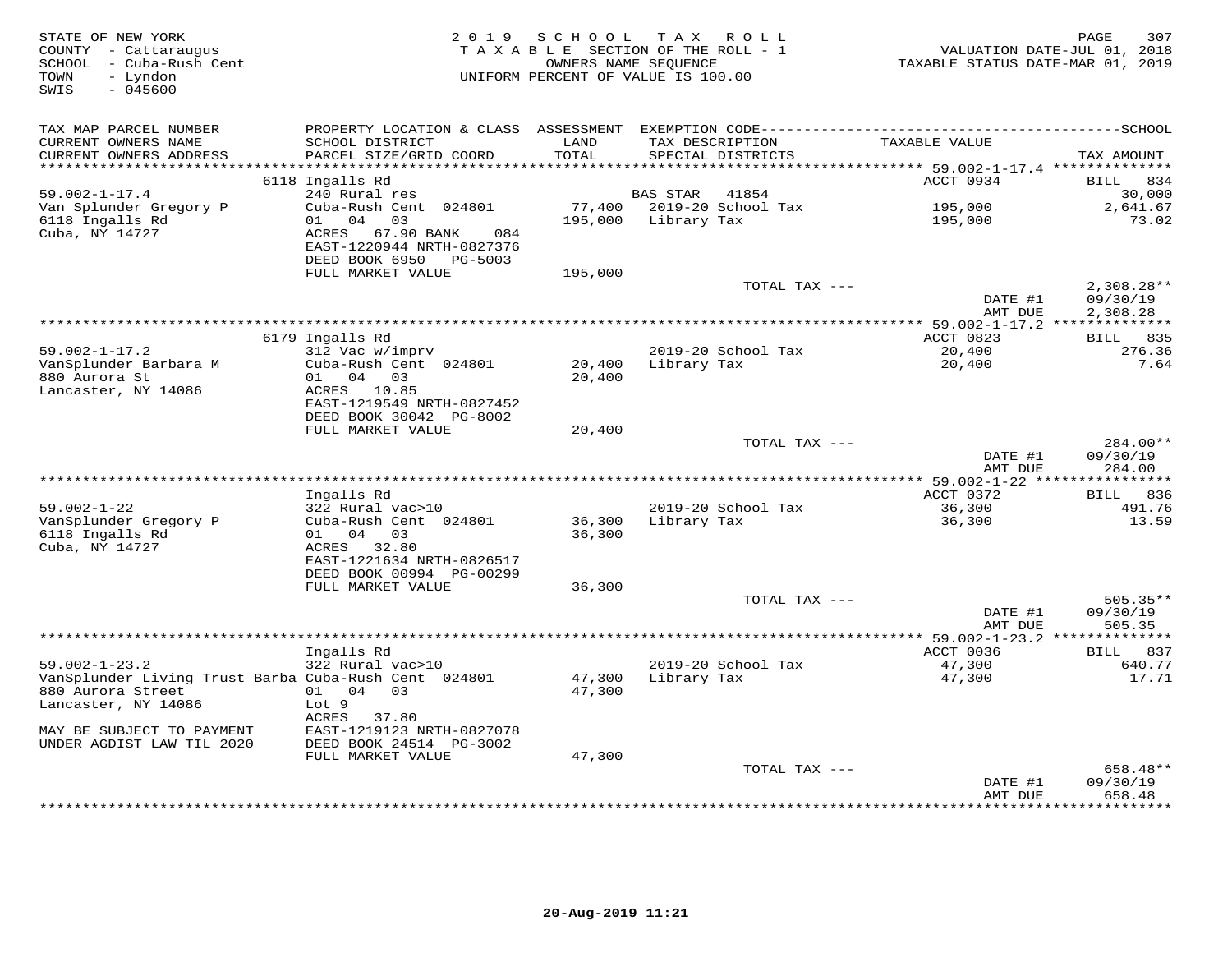| STATE OF NEW YORK<br>COUNTY - Cattaraugus<br>SCHOOL - Cuba-Rush Cent<br>- Lyndon<br>TOWN<br>SWIS<br>$-045600$ | 2 0 1 9                                        | SCHOOL            | TAX ROLL<br>TAXABLE SECTION OF THE ROLL - 1<br>OWNERS NAME SEQUENCE<br>UNIFORM PERCENT OF VALUE IS 100.00 | VALUATION DATE-JUL 01, 2018<br>TAXABLE STATUS DATE-MAR 01, 2019 | 308<br>PAGE              |
|---------------------------------------------------------------------------------------------------------------|------------------------------------------------|-------------------|-----------------------------------------------------------------------------------------------------------|-----------------------------------------------------------------|--------------------------|
| TAX MAP PARCEL NUMBER                                                                                         |                                                |                   |                                                                                                           |                                                                 |                          |
| CURRENT OWNERS NAME                                                                                           | SCHOOL DISTRICT                                | LAND              | TAX DESCRIPTION                                                                                           | TAXABLE VALUE                                                   |                          |
| CURRENT OWNERS ADDRESS<br>*******************                                                                 | PARCEL SIZE/GRID COORD                         | TOTAL<br>******** | SPECIAL DISTRICTS                                                                                         |                                                                 | TAX AMOUNT               |
|                                                                                                               | 383 Palmer Rd                                  |                   |                                                                                                           | ********** 41.004-1-12.4 **************<br>ACCT 0481            | <b>BILL</b><br>838       |
| $41.004 - 1 - 12.4$                                                                                           | 270 Mfg housing                                |                   | 2019-20 School Tax                                                                                        | 78,000                                                          | 1,056.67                 |
| Wedzina Frank S Jr                                                                                            | Cuba-Rush Cent 024801                          | 74,200            | Library Tax                                                                                               | 78,000                                                          | 29.21                    |
| 123 Milnor Ave                                                                                                | $-04$<br>15<br>$-03$                           | 78,000            |                                                                                                           |                                                                 |                          |
| Lackawanna, NY 14218                                                                                          | ACRES 64.73                                    |                   |                                                                                                           |                                                                 |                          |
|                                                                                                               | EAST-1216366 NRTH-0849029                      |                   |                                                                                                           |                                                                 |                          |
|                                                                                                               | FULL MARKET VALUE                              | 78,000            |                                                                                                           |                                                                 |                          |
|                                                                                                               |                                                |                   | TOTAL TAX ---                                                                                             | DATE #1                                                         | $1,085.88**$<br>09/30/19 |
|                                                                                                               |                                                |                   |                                                                                                           | AMT DUE                                                         | 1,085.88                 |
|                                                                                                               |                                                |                   |                                                                                                           |                                                                 |                          |
|                                                                                                               | 6760 Rawson Rd                                 |                   |                                                                                                           | ACCT 0555                                                       | <b>BILL 839</b>          |
| $50.004 - 1 - 25$                                                                                             | 240 Rural res                                  |                   | <b>BAS STAR</b><br>41854                                                                                  |                                                                 | 30,000                   |
| Wilson Robert A<br>6760 Rawson Rd                                                                             | Cuba-Rush Cent 024801<br>04 04 03              |                   | 21,900 2019-20 School Tax                                                                                 | 130,000                                                         | 1,761.11<br>48.68        |
| Cuba, NY 14727                                                                                                | Lot14                                          | 130,000           | Library Tax                                                                                               | 130,000                                                         |                          |
|                                                                                                               | ACRES 12.40                                    |                   |                                                                                                           |                                                                 |                          |
|                                                                                                               | EAST-1221924 NRTH-0835959                      |                   |                                                                                                           |                                                                 |                          |
|                                                                                                               | DEED BOOK 1326<br>PG-8001                      |                   |                                                                                                           |                                                                 |                          |
|                                                                                                               | FULL MARKET VALUE                              | 130,000           |                                                                                                           |                                                                 |                          |
|                                                                                                               |                                                |                   | TOTAL TAX ---                                                                                             |                                                                 | 1,403.38**               |
|                                                                                                               |                                                |                   |                                                                                                           | DATE #1<br>AMT DUE                                              | 09/30/19<br>1,403.38     |
|                                                                                                               |                                                |                   |                                                                                                           |                                                                 |                          |
|                                                                                                               | 677 Abbott Rd                                  |                   |                                                                                                           | ACCT 0095                                                       | BILL 840                 |
| $59.002 - 1 - 33$                                                                                             | 240 Rural res                                  |                   | <b>BAS STAR</b><br>41854                                                                                  |                                                                 | 30,000                   |
| Wolbert Valerie L                                                                                             | Cuba-Rush Cent 024801                          | 19,800            | 2019-20 School Tax                                                                                        | 101,900                                                         | 1,380.44                 |
| Thomas Jacob                                                                                                  | 17<br>04 03                                    | 101,900           | Library Tax                                                                                               | 101,900                                                         | 38.16                    |
| 677 Abbott Rd<br>Cuba, NY 14727                                                                               | ACRES<br>10.26<br>EAST-1212942 NRTH-0825463    |                   |                                                                                                           |                                                                 |                          |
|                                                                                                               | DEED BOOK 15209 PG-7001                        |                   |                                                                                                           |                                                                 |                          |
|                                                                                                               | FULL MARKET VALUE                              | 101,900           |                                                                                                           |                                                                 |                          |
|                                                                                                               |                                                |                   | TOTAL TAX ---                                                                                             |                                                                 | 1,012.19**               |
|                                                                                                               |                                                |                   |                                                                                                           | DATE #1                                                         | 09/30/19                 |
|                                                                                                               |                                                |                   |                                                                                                           | AMT DUE                                                         | 1,012.19                 |
|                                                                                                               |                                                |                   |                                                                                                           |                                                                 |                          |
| $50.004 - 1 - 20$                                                                                             | 6876 Rawson Rd<br>240 Rural res                |                   | 2019-20 School Tax                                                                                        | ACCT 0567<br>66,300                                             | BILL 841<br>898.17       |
| Zogaria Anthony R Jr                                                                                          | Cuba-Rush Cent 024801                          | 23,500            | Library Tax                                                                                               | 66,300                                                          | 24.83                    |
| Zogaria Denise M                                                                                              | 04 04 03                                       | 66,300            |                                                                                                           |                                                                 |                          |
| 116 Iroquois Ave                                                                                              | Lots $6,7$                                     |                   |                                                                                                           |                                                                 |                          |
| Cheektowaga, NY 14206                                                                                         | ACRES 14.00 BANK<br>081                        |                   |                                                                                                           |                                                                 |                          |
|                                                                                                               | EAST-1221892 NRTH-0838119                      |                   |                                                                                                           |                                                                 |                          |
|                                                                                                               | DEED BOOK 8665<br>PG-7001<br>FULL MARKET VALUE | 66,300            |                                                                                                           |                                                                 |                          |
|                                                                                                               |                                                |                   | TOTAL TAX ---                                                                                             |                                                                 | 923.00**                 |
|                                                                                                               |                                                |                   |                                                                                                           | DATE #1                                                         | 09/30/19                 |
|                                                                                                               |                                                |                   |                                                                                                           | AMT DUE                                                         | 923.00                   |
|                                                                                                               |                                                |                   |                                                                                                           |                                                                 | * * * * * * * *          |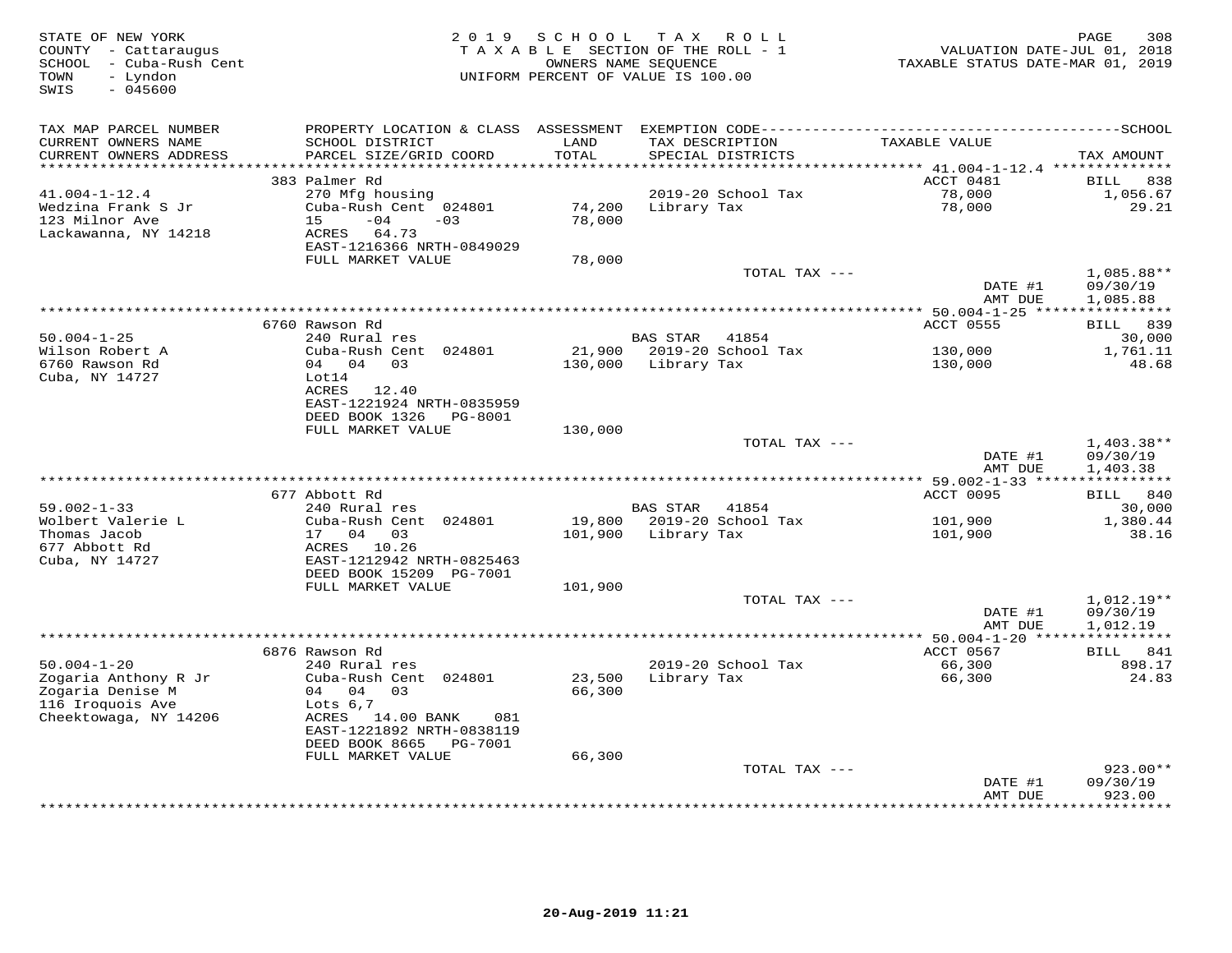| STATE OF NEW YORK<br>COUNTY - Cattaraugus<br>SCHOOL - Cuba-Rush Cent<br>TOWN<br>– Lyndon<br>SWIS<br>- 045600 | 2019 SCHOOL TAX ROLL<br>T A X A B L E SECTION OF THE ROLL - 1 | 309<br>PAGE<br>VALUATION DATE-JUL 01, 2018<br>TAXABLE STATUS DATE-MAR 01, 2019<br>RPS155/V04/L015<br>CURRENT DATE 8/20/2019 |
|--------------------------------------------------------------------------------------------------------------|---------------------------------------------------------------|-----------------------------------------------------------------------------------------------------------------------------|
|                                                                                                              | ROLL SUB SECTION- - TOTALS                                    |                                                                                                                             |

|      |      | momn.<br>.UIAL | <b>DIZODALO TOM</b><br><b>1115</b><br>LUP | ר את דר            | ΑL<br>$\cdots$      | EXEMPT        | 'ΔΧΔ<br>AAABLE | momn. |
|------|------|----------------|-------------------------------------------|--------------------|---------------------|---------------|----------------|-------|
| CODE | NAME | 'ARC           | TVDF<br>د د د                             | <b>TTT</b><br>ALUM | <b>TTT</b><br>7ALUE | <b>TNUOMA</b> | . ALUE         | TAX   |

### NO SPECIAL DISTRICTS AT THIS LEVEL

\*\*\* S C H O O L D I S T R I C T S U M M A R Y \*\*\*

| CODE   | DISTRICT NAME                    | TOTAL<br>PARCELS | ASSESSED<br>LAND | ASSESSED<br>TOTAL | <b>EXEMPT</b><br>AMOUNT | TOTAL<br>TAXABLE |            |
|--------|----------------------------------|------------------|------------------|-------------------|-------------------------|------------------|------------|
|        |                                  |                  |                  |                   | STAR AMOUNT             | STAR TAXABLE     | TOTAL TAX  |
|        | Cuba-Rush Cent                   | 115              | 4654,400         | 9693,000          | 504,023                 | 9,188,977        |            |
| 024801 |                                  |                  |                  |                   | 1175,000                | 8,013,977        | 112,006.52 |
|        | SUB-TOTAL                        | 115              | 4654,400         | 9693,000          | 504,023                 | 9,188,977        |            |
|        | $S \cup B - T \cup T A L (CONT)$ |                  |                  |                   | 1175,000                | 8,013,977        | 112,006.52 |
|        | TOTAL                            | 115              | 4654,400         | 9693,000          | 504,023                 | 9,188,977        |            |
|        | T O T A L (CONT)                 |                  |                  |                   | 1175,000                | 8,013,977        | 112,006.52 |

## \*\*\* S Y S T E M C O D E S S U M M A R Y \*\*\*

### NO SYSTEM EXEMPTIONS AT THIS LEVEL

### \*\*\* E X E M P T I O N S U M M A R Y \*\*\*

| CODE           | DESCRIPTION        | TOTAL<br>PARCELS | SCHOOL            |
|----------------|--------------------|------------------|-------------------|
| 41700<br>41720 | AG BLDG<br>AG DIST | 11               | 33,800<br>450,113 |
| 41834          | ENH STAR           | $\overline{ }$   | 463,500           |
| 41854          | <b>BAS STAR</b>    | 24               | 711,500           |
| 47460          | FOREST/A74         |                  | 20,110            |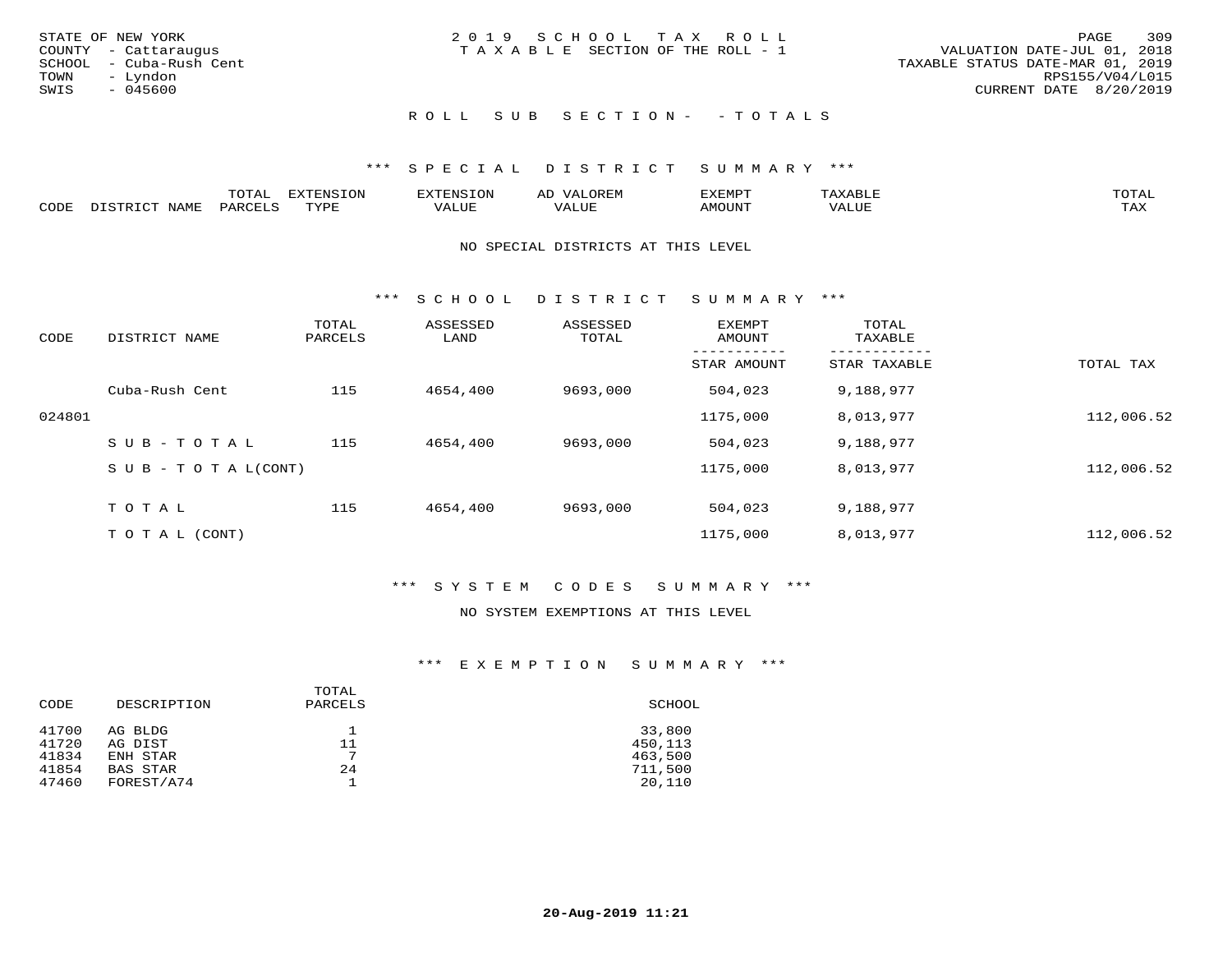| STATE OF NEW YORK |  |                  |  |
|-------------------|--|------------------|--|
| COUNTY            |  | - Cattaraugus    |  |
| SCHOOL            |  | - Cuba-Rush Cent |  |
| TOWN              |  | - Lyndon         |  |
| SWIS              |  | $-045600$        |  |

ROLL SUB SECTION - - TOTALS

### \*\*\* E X E M P T I O N S U M M A R Y \*\*\*

| CODE | DESCRIPTION | TOTAL<br>PARCELS | SCHOOL   |
|------|-------------|------------------|----------|
|      | TOTAL       | 44               | 1679,023 |

### \*\*\* G R A N D T O T A L S \*\*\*

| ROLL<br><b>SEC</b> | DESCRIPTION                | TOTAL<br>PARCELS | ASSESSED<br>LAND | ASSESSED<br>TOTAL | <b>EXEMPT</b><br>AMOUNT<br>STAR AMOUNT | TOTAL<br>TAXABLE<br>------------<br>STAR TAXABLE | TAX<br>RATE | TOTAL<br>TAX |
|--------------------|----------------------------|------------------|------------------|-------------------|----------------------------------------|--------------------------------------------------|-------------|--------------|
|                    | 2019-20 School Tax         |                  | 4654,400         | 9693,000          | 504,023<br>1175,000                    | 9,188,977<br>8,013,977                           |             | 108,565.47   |
|                    | Library Tax                |                  | 4654,400         | 9693,000          | 504,023                                | 9,188,977<br>9,188,977                           |             | 3,441.05     |
|                    | SPEC DIST TAXES<br>TAXABLE | 115              |                  |                   |                                        |                                                  |             | 112,006.52   |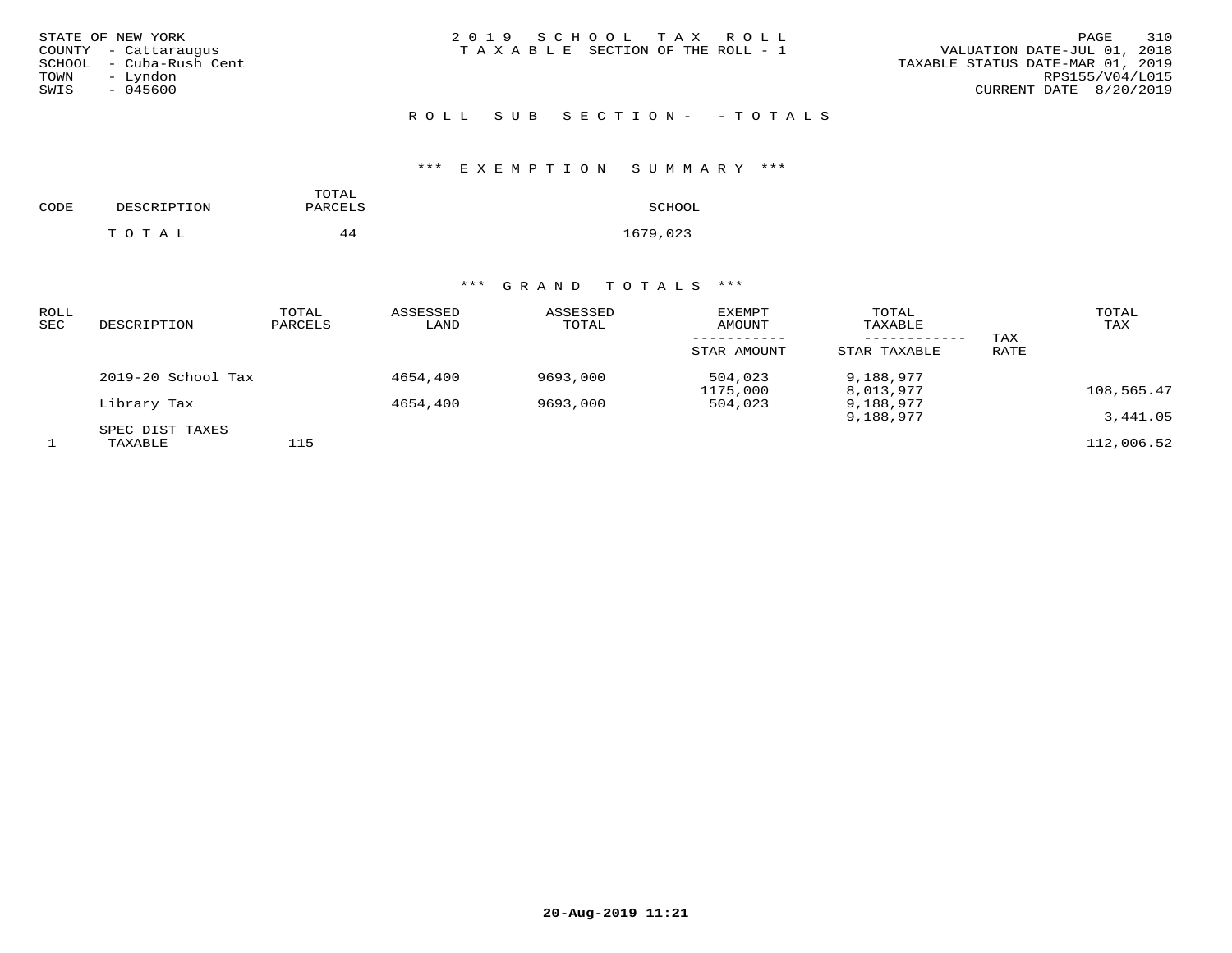| STATE OF NEW YORK       | 2019 SCHOOL TAX ROLL                  |                                  | 311<br>PAGE     |
|-------------------------|---------------------------------------|----------------------------------|-----------------|
| COUNTY - Cattaraugus    | T A X A B L E SECTION OF THE ROLL - 1 | VALUATION DATE-JUL 01, 2018      |                 |
| SCHOOL - Cuba-Rush Cent |                                       | TAXABLE STATUS DATE-MAR 01, 2019 |                 |
| TOWN<br>– Lyndon        |                                       |                                  | RPS155/V04/L015 |
| SWIS<br>- 045600        |                                       | CURRENT DATE 8/20/2019           |                 |
|                         |                                       |                                  |                 |

# ROLL SECTION TOTALS

### \*\*\* S P E C I A L D I S T R I C T S U M M A R Y \*\*\*

|      | ----<br>$\overline{ }$                         | <b>ERNSION</b><br>--- |                          | ΑL | ם כדי ארד לצו |           |                        |
|------|------------------------------------------------|-----------------------|--------------------------|----|---------------|-----------|------------------------|
| CODE | $\Box \wedge D \wedge \Box \wedge \neg \wedge$ | $m \tau \tau n$       | * * * * * * <del>*</del> |    | AMOUNT        | $+ + + +$ | $m \times r$<br>- ⊥777 |

### NO SPECIAL DISTRICTS AT THIS LEVEL

\*\*\* S C H O O L D I S T R I C T S U M M A R Y \*\*\*

| CODE   | DISTRICT NAME                    | TOTAL<br>PARCELS | ASSESSED<br>LAND | ASSESSED<br>TOTAL | <b>EXEMPT</b><br>AMOUNT | TOTAL<br>TAXABLE |            |
|--------|----------------------------------|------------------|------------------|-------------------|-------------------------|------------------|------------|
|        |                                  |                  |                  |                   | STAR AMOUNT             | STAR TAXABLE     | TOTAL TAX  |
|        | Cuba-Rush Cent                   | 115              | 4654,400         | 9693,000          | 504,023                 | 9,188,977        |            |
| 024801 |                                  |                  |                  |                   | 1175,000                | 8,013,977        | 112,006.52 |
|        | SUB-TOTAL                        | 115              | 4654,400         | 9693,000          | 504,023                 | 9,188,977        |            |
|        | $S \cup B - T \cup T A L (CONT)$ |                  |                  |                   | 1175,000                | 8,013,977        | 112,006.52 |
|        | TOTAL                            | 115              | 4654,400         | 9693,000          | 504,023                 | 9,188,977        |            |
|        |                                  |                  |                  |                   |                         |                  |            |
|        | T O T A L (CONT)                 |                  |                  |                   | 1175,000                | 8,013,977        | 112,006.52 |

### \*\*\* S Y S T E M C O D E S S U M M A R Y \*\*\*

### NO SYSTEM EXEMPTIONS AT THIS LEVEL

### \*\*\* E X E M P T I O N S U M M A R Y \*\*\*

| CODE           | DESCRIPTION        | TOTAL<br>PARCELS | SCHOOL            |
|----------------|--------------------|------------------|-------------------|
| 41700<br>41720 | AG BLDG<br>AG DIST | 11               | 33,800<br>450,113 |
| 41834          | ENH STAR           | $\overline{ }$   | 463,500           |
| 41854          | <b>BAS STAR</b>    | 24               | 711,500           |
| 47460          | FOREST/A74         |                  | 20,110            |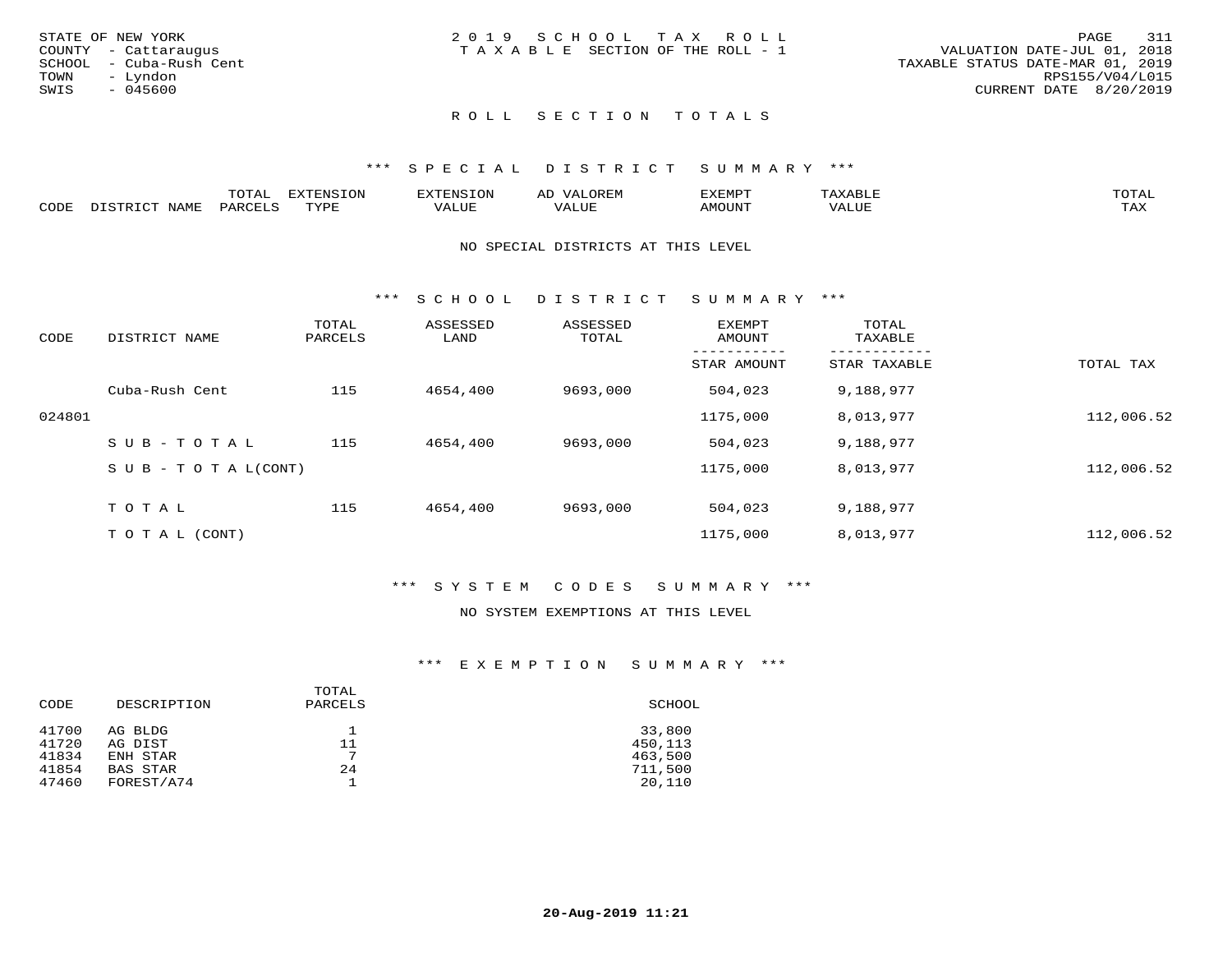| STATE OF NEW YORK        | 2019 SCHOOL TAX ROLL            |  |  |
|--------------------------|---------------------------------|--|--|
| COUNTY - Cattaraugus     | TAXABLE SECTION OF THE ROLL - 1 |  |  |
| SCHOOL  – Cuba-Rush Cent |                                 |  |  |
| TOWN - Lyndon            |                                 |  |  |
| SWIS<br>- 045600         |                                 |  |  |

# ROLL SECTION TOTALS

### \*\*\* E X E M P T I O N S U M M A R Y \*\*\*

| CODE | DESCRIPTION | TOTAL<br>PARCELS | SCHOOL   |
|------|-------------|------------------|----------|
|      | TOTAL       | 44               | 1679,023 |

### \*\*\* G R A N D T O T A L S \*\*\*

| <b>ROLL</b><br><b>SEC</b> | DESCRIPTION                | TOTAL<br>PARCELS | ASSESSED<br>LAND | ASSESSED<br>TOTAL | EXEMPT<br>AMOUNT<br>STAR AMOUNT | TOTAL<br>TAXABLE<br>----------<br>STAR TAXABLE | TAX<br>RATE | TOTAL<br>TAX |
|---------------------------|----------------------------|------------------|------------------|-------------------|---------------------------------|------------------------------------------------|-------------|--------------|
|                           | 2019-20 School Tax         |                  | 4654,400         | 9693,000          | 504,023<br>1175,000             | 9,188,977<br>8,013,977                         |             | 108,565.47   |
|                           | Library Tax                |                  | 4654,400         | 9693,000          | 504,023                         | 9,188,977<br>9,188,977                         |             | 3,441.05     |
|                           | SPEC DIST TAXES<br>TAXABLE | 115              |                  |                   |                                 |                                                |             | 112,006.52   |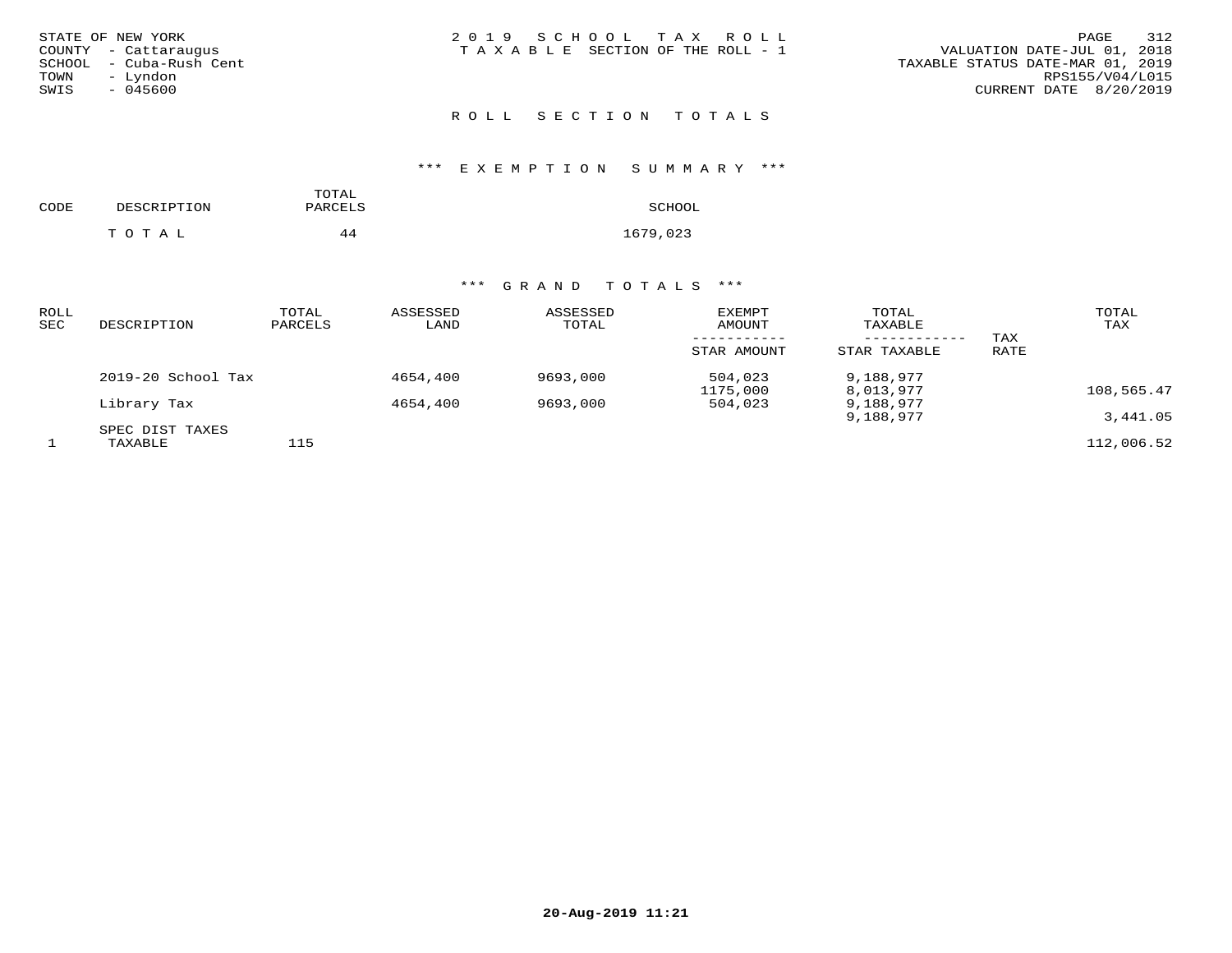| STATE OF NEW YORK<br>COUNTY<br>- Cattaraugus<br>SCHOOL<br>- Cuba-Rush Cent<br>- Lyndon<br>TOWN<br>SWIS<br>$-045600$ | 2 0 1 9<br>ROLL SUB-SECT - N- SECTION 534 | SCHOOL<br>RPTL<br>OWNERS NAME SEOUENCE | T A X<br>R O L L<br>STATE OWNED LAND SECTION OF THE ROLL - 3<br>REFORESTATION<br>UNIFORM PERCENT OF VALUE IS 100.00 | SUB-SECT - N VALUATION DATE-JUL 01,<br>TAXABLE STATUS DATE-MAR 01, | 313<br>PAGE<br>2018<br>2019 |
|---------------------------------------------------------------------------------------------------------------------|-------------------------------------------|----------------------------------------|---------------------------------------------------------------------------------------------------------------------|--------------------------------------------------------------------|-----------------------------|
| TAX MAP PARCEL NUMBER                                                                                               | PROPERTY LOCATION & CLASS                 | ASSESSMENT                             |                                                                                                                     |                                                                    |                             |
| CURRENT OWNERS NAME                                                                                                 | SCHOOL DISTRICT                           | LAND                                   | TAX DESCRIPTION                                                                                                     | TAXABLE VALUE                                                      |                             |
| CURRENT OWNERS ADDRESS                                                                                              | PARCEL SIZE/GRID COORD                    | TOTAL                                  | SPECIAL DISTRICTS                                                                                                   |                                                                    | TAX AMOUNT                  |
|                                                                                                                     |                                           |                                        |                                                                                                                     |                                                                    | ****************            |
|                                                                                                                     | 417 Palmer Rd                             |                                        |                                                                                                                     | ACCT 0120003                                                       |                             |
| $41.004 - 1 - 13$                                                                                                   | 932 Forest s532b                          |                                        | $2019-20$ School Tax                                                                                                | 294,800                                                            | 3,993.66                    |
| State Of New York                                                                                                   | Cuba-Rush Cent 024801                     | 294,800                                | Library Tax                                                                                                         | 294,800                                                            | 110.40                      |
| Attn: County Treasurer                                                                                              | 15/16/23<br>04<br>03                      | 294,800                                |                                                                                                                     |                                                                    |                             |
| Cattaraugus County                                                                                                  | Catt Reforest                             |                                        |                                                                                                                     |                                                                    |                             |
| 303 Court St                                                                                                        | Area I                                    |                                        |                                                                                                                     |                                                                    |                             |
| Little Valley, NY 14755                                                                                             | ACRES 298.51                              |                                        |                                                                                                                     |                                                                    |                             |
|                                                                                                                     | EAST-1215270 NRTH-0850857                 |                                        |                                                                                                                     |                                                                    |                             |
|                                                                                                                     | FULL MARKET VALUE                         | 294,800                                |                                                                                                                     |                                                                    |                             |
|                                                                                                                     |                                           |                                        | TOTAL TAX ---                                                                                                       |                                                                    | $4,104.06**$                |
|                                                                                                                     |                                           |                                        |                                                                                                                     | DATE #1                                                            | 09/30/19                    |
|                                                                                                                     |                                           |                                        |                                                                                                                     | AMT DUE                                                            | 4,104.06                    |
|                                                                                                                     |                                           |                                        |                                                                                                                     |                                                                    |                             |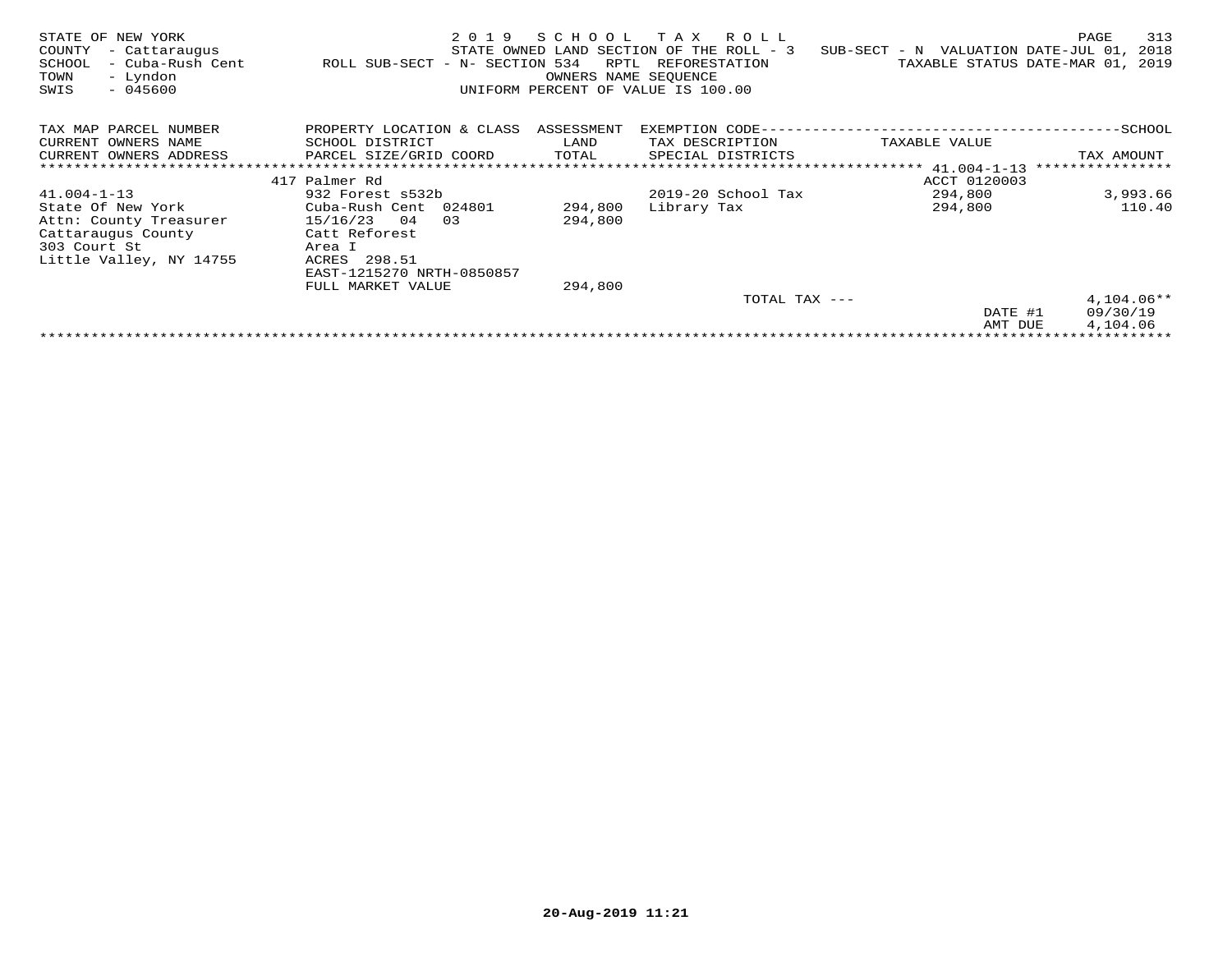|              | STATE OF NEW YORK<br>COUNTY - Cattaraugus |                                                   | 2019 SCHOOL TAX ROLL |                                    | STATE OWNED LAND SECTION OF THE ROLL - 3 | SUB-SECT - N VALUATION DATE-JUL 01, 2018 |                                           | PAGE | 314 |
|--------------|-------------------------------------------|---------------------------------------------------|----------------------|------------------------------------|------------------------------------------|------------------------------------------|-------------------------------------------|------|-----|
|              | SCHOOL - Cuba-Rush Cent                   | ROLL SUB-SECT - N- SECTION 534 RPTL REFORESTATION |                      |                                    |                                          | TAXABLE STATUS DATE-MAR 01, 2019         |                                           |      |     |
| TOWN<br>SWIS | – Lyndon<br>- 045600                      |                                                   |                      | UNIFORM PERCENT OF VALUE IS 100.00 |                                          |                                          | RPS155/V04/L015<br>CURRENT DATE 8/20/2019 |      |     |
|              |                                           |                                                   |                      |                                    | ROLL SUB SECTION-N-TOTALS                |                                          |                                           |      |     |

|              |      | ----<br>⊥∪⊥⊓⊥ | <del>.</del><br>$-7070$ |        |                         | ,,, <del>,</del> ,,, <del>,</del> ,<br>ັ<br>⊐∆∟⊔⊔⊏ | $m \wedge m$       |
|--------------|------|---------------|-------------------------|--------|-------------------------|----------------------------------------------------|--------------------|
| <b>AUDE:</b> | NAME |               | TUTT                    | חדד דו | $- - - -$<br>۳۰ تابلد ک | MOUN.                                              | $- - - -$<br>. ris |

### NO SPECIAL DISTRICTS AT THIS LEVEL

\*\*\* S C H O O L D I S T R I C T S U M M A R Y \*\*\*

| CODE   | DISTRICT NAME                    | TOTAL<br>PARCELS | ASSESSED<br>LAND | ASSESSED<br>TOTAL | EXEMPT<br>AMOUNT | TOTAL<br>TAXABLE |           |
|--------|----------------------------------|------------------|------------------|-------------------|------------------|------------------|-----------|
|        |                                  |                  |                  |                   | STAR AMOUNT      | STAR TAXABLE     | TOTAL TAX |
|        | Cuba-Rush Cent                   |                  | 294,800          | 294,800           |                  | 294,800          |           |
| 024801 |                                  |                  |                  |                   |                  | 294,800          | 4,104.06  |
|        | SUB-TOTAL                        |                  | 294,800          | 294,800           |                  | 294,800          |           |
|        | $S \cup B - T \cup T A L (CONT)$ |                  |                  |                   |                  | 294,800          | 4,104.06  |
|        | TOTAL                            |                  | 294,800          | 294,800           |                  | 294,800          |           |
|        | T O T A L (CONT)                 |                  |                  |                   |                  | 294,800          | 4,104.06  |

\*\*\* S Y S T E M C O D E S S U M M A R Y \*\*\*

NO SYSTEM EXEMPTIONS AT THIS LEVEL

\*\*\* E X E M P T I O N S U M M A R Y \*\*\*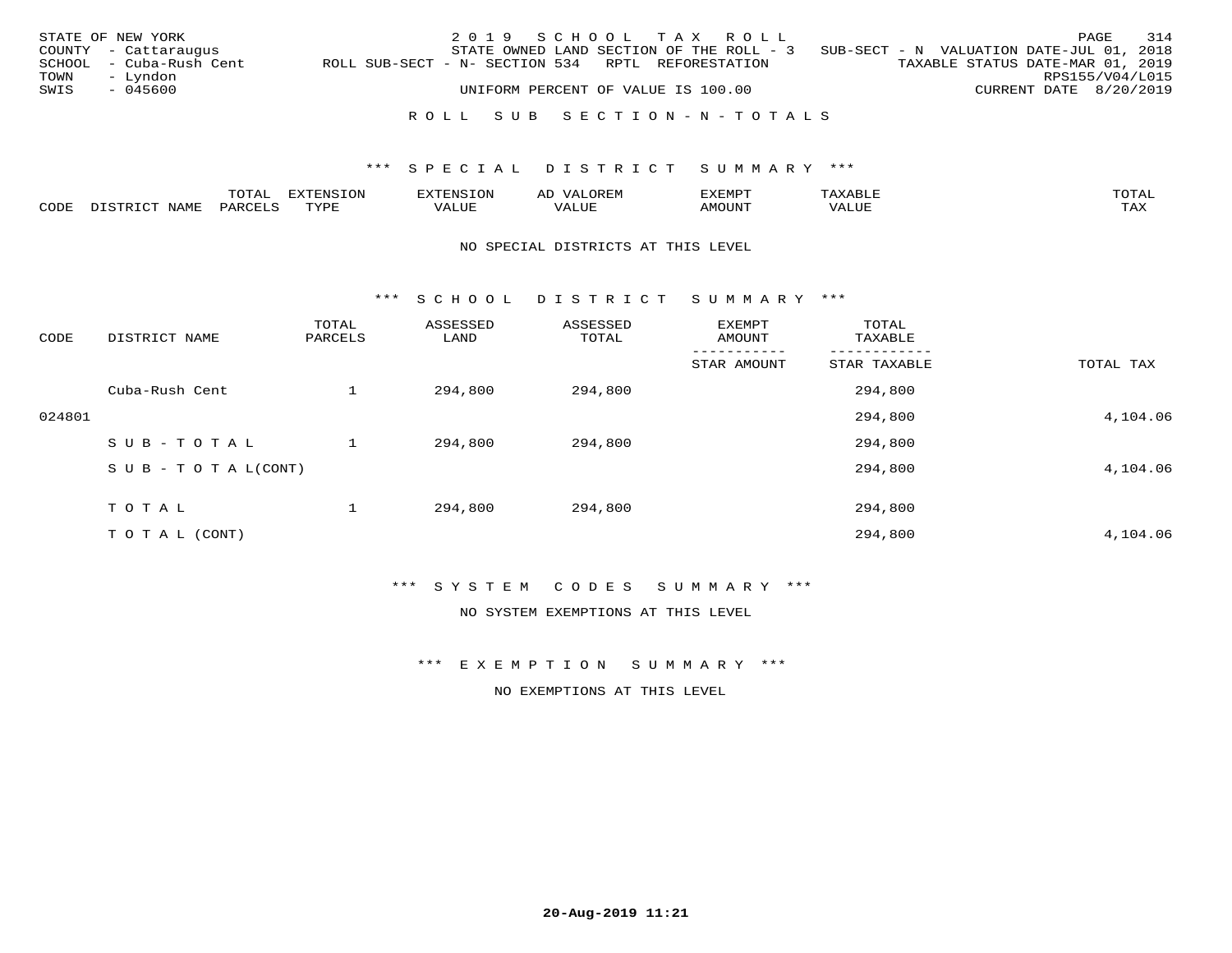|      | STATE OF NEW YORK<br>COUNTY - Cattaraugus |                                                   | 2019 SCHOOL TAX ROLL               |  |  | STATE OWNED LAND SECTION OF THE ROLL - 3 SUB-SECT - N VALUATION DATE-JUL 01, 2018 |                        | PAGE | 315 |
|------|-------------------------------------------|---------------------------------------------------|------------------------------------|--|--|-----------------------------------------------------------------------------------|------------------------|------|-----|
| TOWN | SCHOOL - Cuba-Rush Cent<br>– Lyndon       | ROLL SUB-SECT - N- SECTION 534 RPTL REFORESTATION |                                    |  |  | TAXABLE STATUS DATE-MAR 01, 2019                                                  | RPS155/V04/L015        |      |     |
| SWIS | - 045600                                  |                                                   | UNIFORM PERCENT OF VALUE IS 100.00 |  |  |                                                                                   | CURRENT DATE 8/20/2019 |      |     |
|      |                                           |                                                   | ROLL SUB SECTION-N-TOTALS          |  |  |                                                                                   |                        |      |     |

# \*\*\* G R A N D T O T A L S \*\*\*

| <b>ROLL</b><br>SEC | DESCRIPTION                         | TOTAL<br>PARCELS | ASSESSED<br>LAND | ASSESSED<br>TOTAL | <b>EXEMPT</b><br>AMOUNT<br>-----------<br>STAR AMOUNT | TOTAL<br>TAXABLE<br>STAR TAXABLE | TAX<br>RATE | TOTAL<br>TAX |
|--------------------|-------------------------------------|------------------|------------------|-------------------|-------------------------------------------------------|----------------------------------|-------------|--------------|
|                    | 2019-20 School Tax                  |                  | 294,800          | 294,800           |                                                       | 294,800                          |             |              |
|                    | Library Tax                         |                  | 294,800          | 294,800           |                                                       | 294,800<br>294,800               |             | 3,993.66     |
|                    |                                     |                  |                  |                   |                                                       | 294,800                          |             | 110.40       |
|                    | SPEC DIST TAXES<br>STATE OWNED LAND |                  |                  |                   |                                                       |                                  |             | 4,104.06     |

**20-Aug-2019 11:21**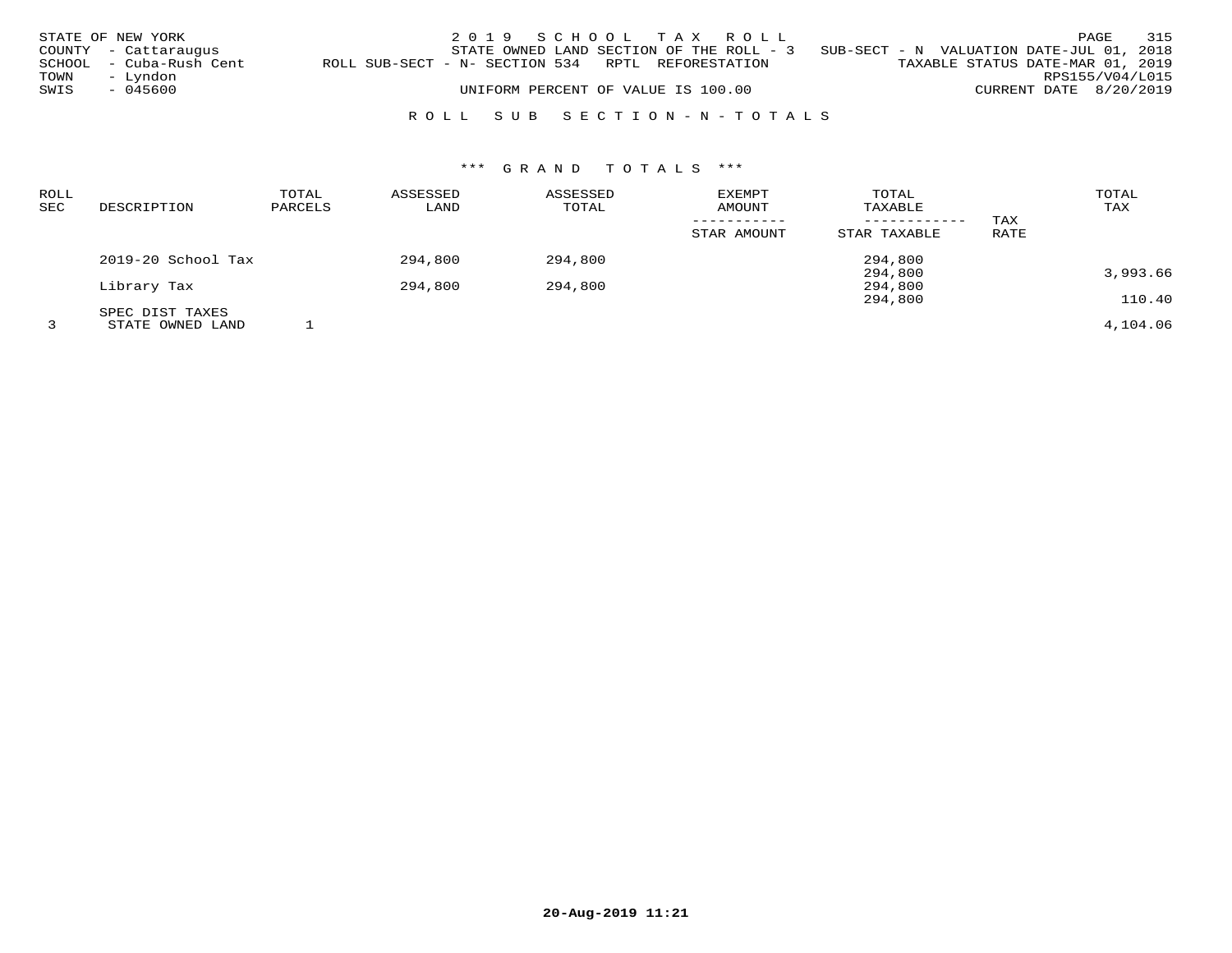| STATE OF NEW YORK<br>COUNTY<br>- Cattaraugus<br>- Cuba-Rush Cent<br>SCHOOL<br>- Lyndon<br>TOWN<br>$-045600$<br>SWIS | 2019<br>ROLL SUB-SECT - Y- SECTION 545 | SCHOOL<br>RPTL<br>OWNERS NAME SEQUENCE | T A X<br>R O L L<br>STATE OWNED LAND SECTION OF THE ROLL - 3<br>TRANSITION ASSESSMENTS<br>UNIFORM PERCENT OF VALUE IS 100.00 | SUB-SECT - Y VALUATION DATE-JUL 01,<br>TAXABLE STATUS DATE-MAR 01, | 316<br>PAGE<br>2018<br>2019 |
|---------------------------------------------------------------------------------------------------------------------|----------------------------------------|----------------------------------------|------------------------------------------------------------------------------------------------------------------------------|--------------------------------------------------------------------|-----------------------------|
| TAX MAP PARCEL NUMBER                                                                                               | PROPERTY LOCATION & CLASS              | ASSESSMENT                             | EXEMPTION CODE--                                                                                                             |                                                                    | -SCHOOL                     |
| CURRENT OWNERS NAME                                                                                                 | SCHOOL DISTRICT                        | LAND                                   | TAX DESCRIPTION                                                                                                              | TAXABLE VALUE                                                      |                             |
| CURRENT OWNERS ADDRESS                                                                                              | PARCEL SIZE/GRID COORD                 | TOTAL                                  | SPECIAL DISTRICTS                                                                                                            |                                                                    | TAX AMOUNT                  |
|                                                                                                                     | *************************************  |                                        | ********************************                                                                                             | $333.000 - 56 - 3$                                                 | ***************             |
|                                                                                                                     | SCHOOL Transition Assessment           |                                        |                                                                                                                              | ACCT 8026401                                                       |                             |
| $333.000 - 56 - 3$                                                                                                  | 993 Transition t                       |                                        | $2019-20$ School Tax                                                                                                         | 0.00                                                               | 0.00                        |
| State Of New York                                                                                                   | Cuba-Rush Cent 024801                  | 0                                      | Library Tax                                                                                                                  | 0.00                                                               | 0.00                        |
| Attn: County Treasurer                                                                                              | 0.01<br>ACRES                          | $\mathbf 0$                            |                                                                                                                              |                                                                    |                             |
| Cattaraugus County<br>303 Court St                                                                                  | FULL MARKET VALUE                      | 0                                      |                                                                                                                              |                                                                    |                             |
| Little Valley, NY 14755                                                                                             |                                        |                                        |                                                                                                                              |                                                                    |                             |
|                                                                                                                     |                                        |                                        | TOTAL TAX ---                                                                                                                |                                                                    | $0.00**$                    |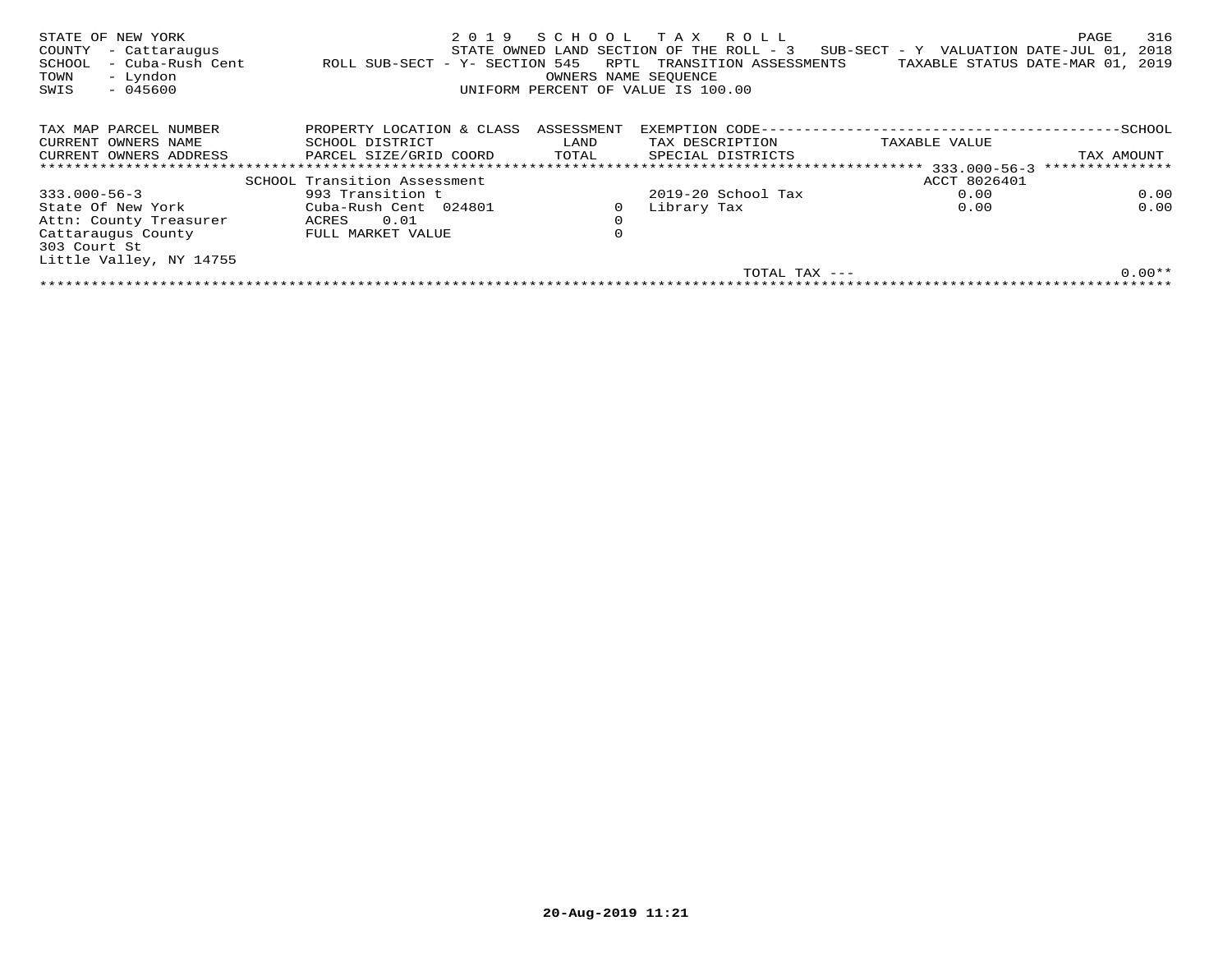|              | STATE OF NEW YORK<br>COUNTY - Cattaraugus<br>SCHOOL - Cuba-Rush Cent | ROLL SUB-SECT - Y- SECTION 545 RPTL TRANSITION ASSESSMENTS | 2019 SCHOOL TAX ROLL<br>STATE OWNED LAND SECTION OF THE ROLL - 3 SUB-SECT - Y VALUATION DATE-JUL 01, 2018 |  |  |  | TAXABLE STATUS DATE-MAR 01, 2019 | PAGE | 317                                       |
|--------------|----------------------------------------------------------------------|------------------------------------------------------------|-----------------------------------------------------------------------------------------------------------|--|--|--|----------------------------------|------|-------------------------------------------|
| TOWN<br>SWIS | – Lyndon<br>- 045600                                                 |                                                            | UNIFORM PERCENT OF VALUE IS 100.00                                                                        |  |  |  |                                  |      | RPS155/V04/L015<br>CURRENT DATE 8/20/2019 |
|              |                                                                      |                                                            | ROLL SUB SECTION-Y-TOTALS                                                                                 |  |  |  |                                  |      |                                           |

### TOTAL EXTENSION EXTENSION AD VALOREM EXEMPT TAXABLE TOTALTAX CODE DISTRICT NAME PARCELS TYPE VALUE VALUE AMOUNT VALUE TAX

### NO SPECIAL DISTRICTS AT THIS LEVEL

\*\*\* S C H O O L D I S T R I C T S U M M A R Y \*\*\*

| CODE   | DISTRICT NAME              | TOTAL<br>PARCELS | ASSESSED<br>LAND | ASSESSED<br>TOTAL                  | EXEMPT<br>AMOUNT             | TOTAL<br>TAXABLE |           |
|--------|----------------------------|------------------|------------------|------------------------------------|------------------------------|------------------|-----------|
|        |                            |                  |                  |                                    | STAR AMOUNT                  | STAR TAXABLE     | TOTAL TAX |
|        | Cuba-Rush Cent             | 1                |                  |                                    |                              |                  |           |
| 024801 |                            |                  |                  |                                    |                              |                  |           |
|        | SUB-TOTAL                  |                  |                  |                                    |                              |                  |           |
|        | S U B - T O T A $L$ (CONT) |                  |                  |                                    |                              |                  |           |
|        | TOTAL                      | $\mathbf{1}$     |                  |                                    |                              |                  |           |
|        | TO TAL (CONT)              |                  |                  |                                    |                              |                  |           |
|        |                            |                  |                  |                                    |                              |                  |           |
|        |                            |                  |                  |                                    | *** SYSTEM CODES SUMMARY *** |                  |           |
|        |                            |                  |                  | NO SYSTEM EXEMPTIONS AT THIS LEVEL |                              |                  |           |

\*\*\* E X E M P T I O N S U M M A R Y \*\*\*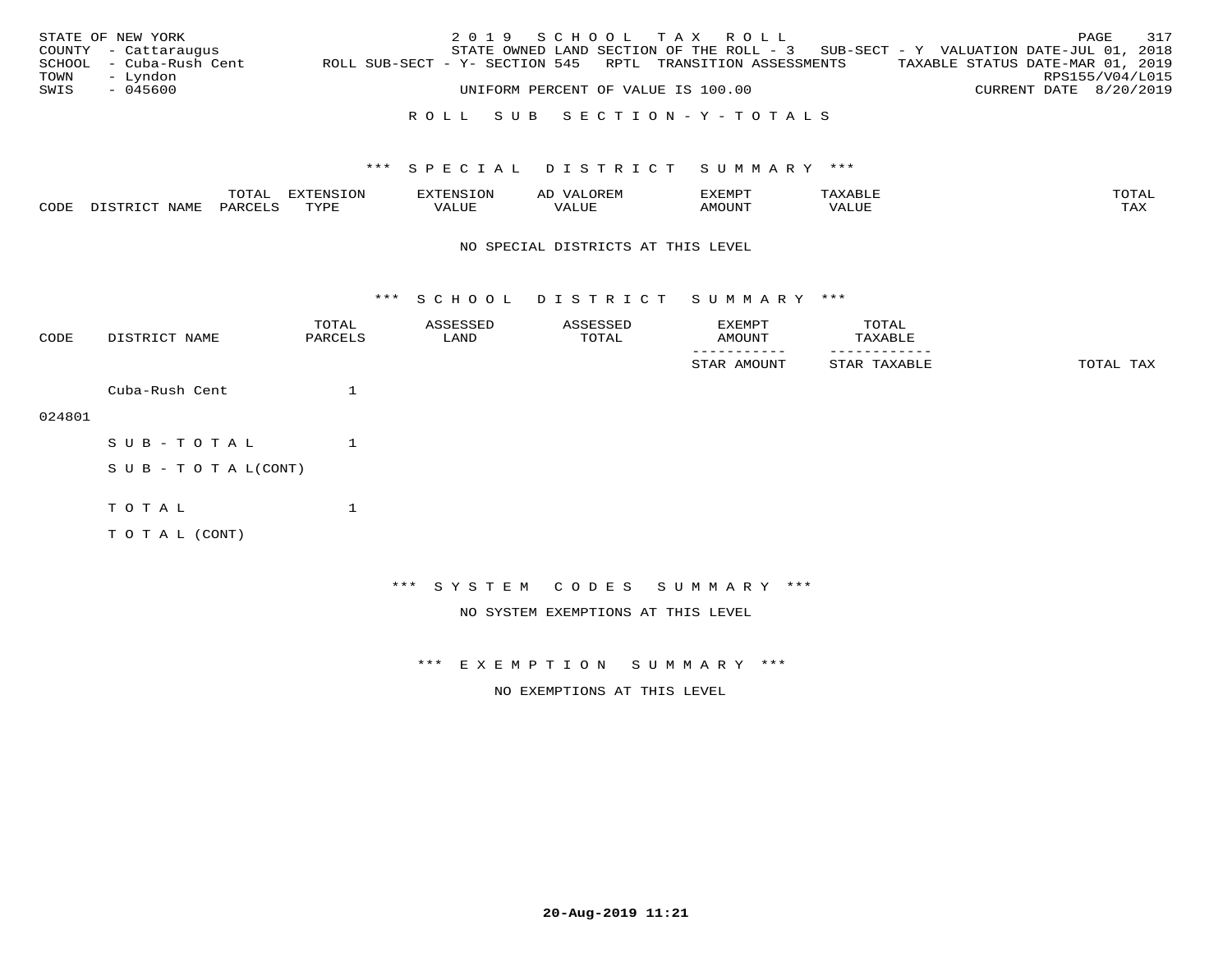|      | STATE OF NEW YORK       |                                                            | 2019 SCHOOL TAX ROLL                                                                |                                    |  |                                  |                        | PAGE            | 318 |
|------|-------------------------|------------------------------------------------------------|-------------------------------------------------------------------------------------|------------------------------------|--|----------------------------------|------------------------|-----------------|-----|
|      | COUNTY - Cattaraugus    |                                                            | STATE OWNED LAND SECTION OF THE ROLL - $3$ SUB-SECT - Y VALUATION DATE-JUL 01, 2018 |                                    |  |                                  |                        |                 |     |
|      | SCHOOL - Cuba-Rush Cent | ROLL SUB-SECT - Y- SECTION 545 RPTL TRANSITION ASSESSMENTS |                                                                                     |                                    |  | TAXABLE STATUS DATE-MAR 01, 2019 |                        |                 |     |
| TOWN | - Lyndon                |                                                            |                                                                                     |                                    |  |                                  |                        | RPS155/V04/L015 |     |
| SWIS | - 045600                |                                                            |                                                                                     | UNIFORM PERCENT OF VALUE IS 100.00 |  |                                  | CURRENT DATE 8/20/2019 |                 |     |
|      |                         |                                                            |                                                                                     |                                    |  |                                  |                        |                 |     |

# R O L L S U B S E C T I O N - Y - T O T A L S

# \*\*\* G R A N D T O T A L S \*\*\*

| <b>ROLL</b> | TOTAL |           |       | <b>EXEMPT</b> | TOTAL        |                    | OTAL       |
|-------------|-------|-----------|-------|---------------|--------------|--------------------|------------|
| <b>SEC</b>  |       | $T^{\pi}$ | TOTAL | AMOUNT        |              |                    | <b>TAX</b> |
|             |       |           |       | ___________   | ____________ | TAX                |            |
|             |       |           |       |               |              | R ∆ TR<br>⊥∟∠⊤⊥ ⊥⊐ |            |

RS 3 TOTAL

SPEC DIST TAXES

3 STATE OWNED LAND 1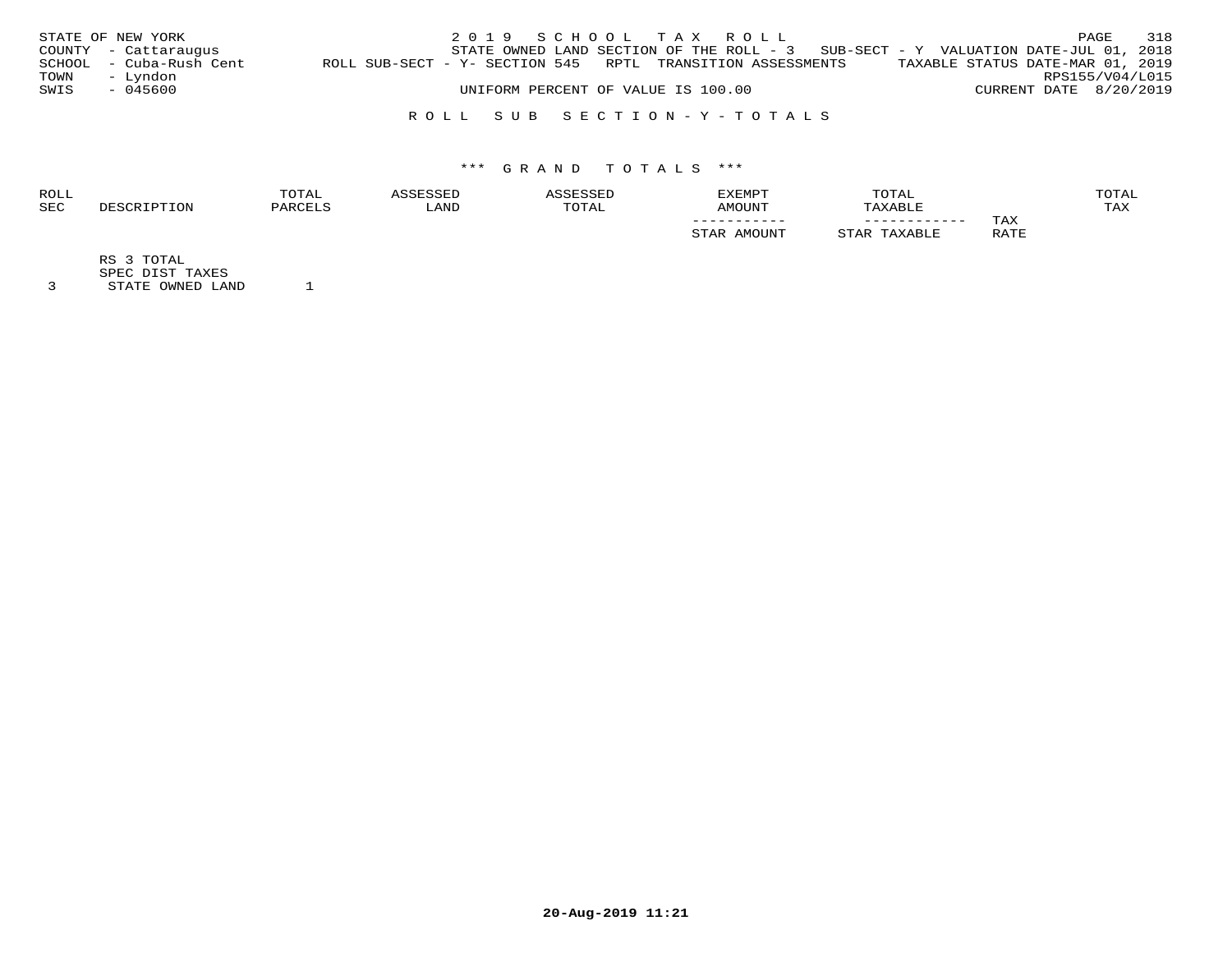| STATE OF NEW YORK       | 2019 SCHOOL TAX ROLL                     | 319<br>PAGE                      |
|-------------------------|------------------------------------------|----------------------------------|
| COUNTY - Cattaraugus    | STATE OWNED LAND SECTION OF THE ROLL - 3 | VALUATION DATE-JUL 01, 2018      |
| SCHOOL - Cuba-Rush Cent |                                          | TAXABLE STATUS DATE-MAR 01, 2019 |
| - Lyndon<br>TOWN        |                                          | RPS155/V04/L015                  |
| SWIS<br>- 045600        | UNIFORM PERCENT OF VALUE IS 100.00       | CURRENT DATE 8/20/2019           |
|                         | ROLL SECTION TOTALS                      |                                  |

### \*\*\* SPECIAL DISTRICT SUMMARY \*\*\*

|      |                          | momn.<br>LUIAL     | <b>EXTENSION</b> | $117$ mm $1707070$<br>אי | ΑD<br>.JREN      | 33773850<br>ivi D'<br>ניומיום בי | $max$ and $max$ | $m \wedge m \wedge n$ |
|------|--------------------------|--------------------|------------------|--------------------------|------------------|----------------------------------|-----------------|-----------------------|
| CODE | <b>NAME</b><br>DISTO TOT | PARCE <sup>T</sup> | TVDF             | VALUE                    | -- - ---<br>ALUE | TUUOM4                           | VALUE           | <b>TAY</b><br>⊥⇔∆     |

### NO SPECIAL DISTRICTS AT THIS LEVEL

\*\*\* S C H O O L D I S T R I C T S U M M A R Y \*\*\*

| CODE   | DISTRICT NAME                    | TOTAL<br>PARCELS | ASSESSED<br>LAND | ASSESSED<br>TOTAL | EXEMPT<br>AMOUNT | TOTAL<br>TAXABLE |           |
|--------|----------------------------------|------------------|------------------|-------------------|------------------|------------------|-----------|
|        |                                  |                  |                  |                   | STAR AMOUNT      | STAR TAXABLE     | TOTAL TAX |
|        | Cuba-Rush Cent                   | 2                | 294,800          | 294,800           |                  | 294,800          |           |
| 024801 |                                  |                  |                  |                   |                  | 294,800          | 4,104.06  |
|        | SUB-TOTAL                        | 2                | 294,800          | 294,800           |                  | 294,800          |           |
|        | $S \cup B - T \cup T A L (CONT)$ |                  |                  |                   |                  | 294,800          | 4,104.06  |
|        | TOTAL                            | 2                | 294,800          | 294,800           |                  | 294,800          |           |
|        | T O T A L (CONT)                 |                  |                  |                   |                  | 294,800          | 4,104.06  |

\*\*\* S Y S T E M C O D E S S U M M A R Y \*\*\*

NO SYSTEM EXEMPTIONS AT THIS LEVEL

\*\*\* E X E M P T I O N S U M M A R Y \*\*\*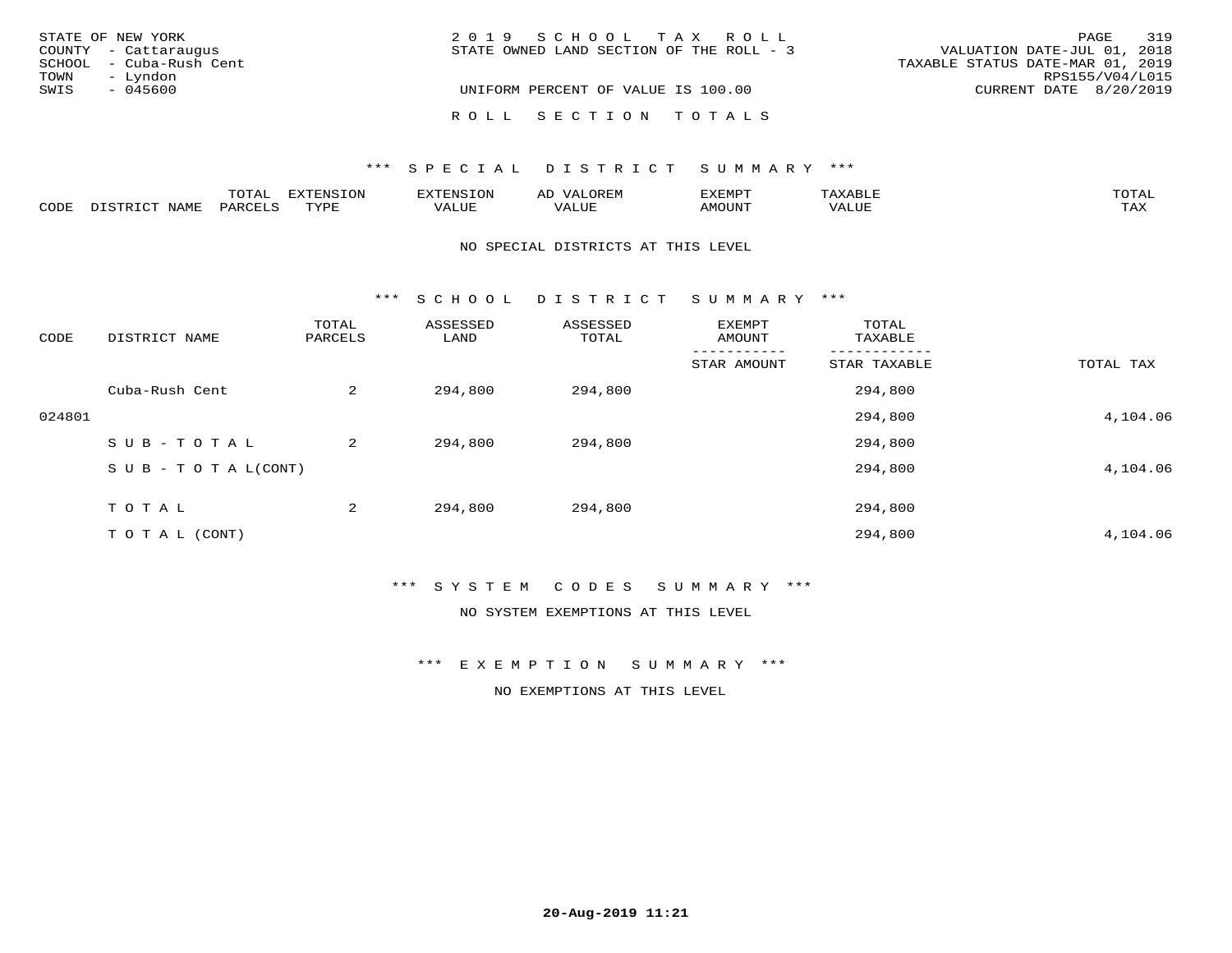|              | STATE OF NEW YORK<br>COUNTY - Cattaraugus<br>SCHOOL - Cuba-Rush Cent | 2019 SCHOOL TAX ROLL<br>STATE OWNED LAND SECTION OF THE ROLL - 3 | VALUATION DATE-JUL 01, 2018<br>TAXABLE STATUS DATE-MAR 01, 2019 | 320<br>PAGE     |
|--------------|----------------------------------------------------------------------|------------------------------------------------------------------|-----------------------------------------------------------------|-----------------|
| TOWN<br>SWIS | - Lyndon<br>- 045600                                                 | UNIFORM PERCENT OF VALUE IS 100.00                               | CURRENT DATE 8/20/2019                                          | RPS155/V04/L015 |
|              |                                                                      | ROLL SECTION TOTALS                                              |                                                                 |                 |

# \*\*\* G R A N D T O T A L S \*\*\*

| ROLL<br>SEC | DESCRIPTION                         | TOTAL<br>PARCELS | ASSESSED<br>LAND | ASSESSED<br>TOTAL | <b>EXEMPT</b><br>AMOUNT | TOTAL<br>TAXABLE<br>------------ | TAX  | TOTAL<br>TAX |
|-------------|-------------------------------------|------------------|------------------|-------------------|-------------------------|----------------------------------|------|--------------|
|             |                                     |                  |                  |                   | STAR AMOUNT             | STAR TAXABLE                     | RATE |              |
|             | 2019-20 School Tax                  |                  | 294,800          | 294,800           |                         | 294,800                          |      |              |
|             | Library Tax                         |                  | 294,800          | 294,800           |                         | 294,800<br>294,800               |      | 3,993.66     |
|             |                                     |                  |                  |                   |                         | 294,800                          |      | 110.40       |
|             | SPEC DIST TAXES<br>STATE OWNED LAND | 2                |                  |                   |                         |                                  |      | 4,104.06     |

**20-Aug-2019 11:21**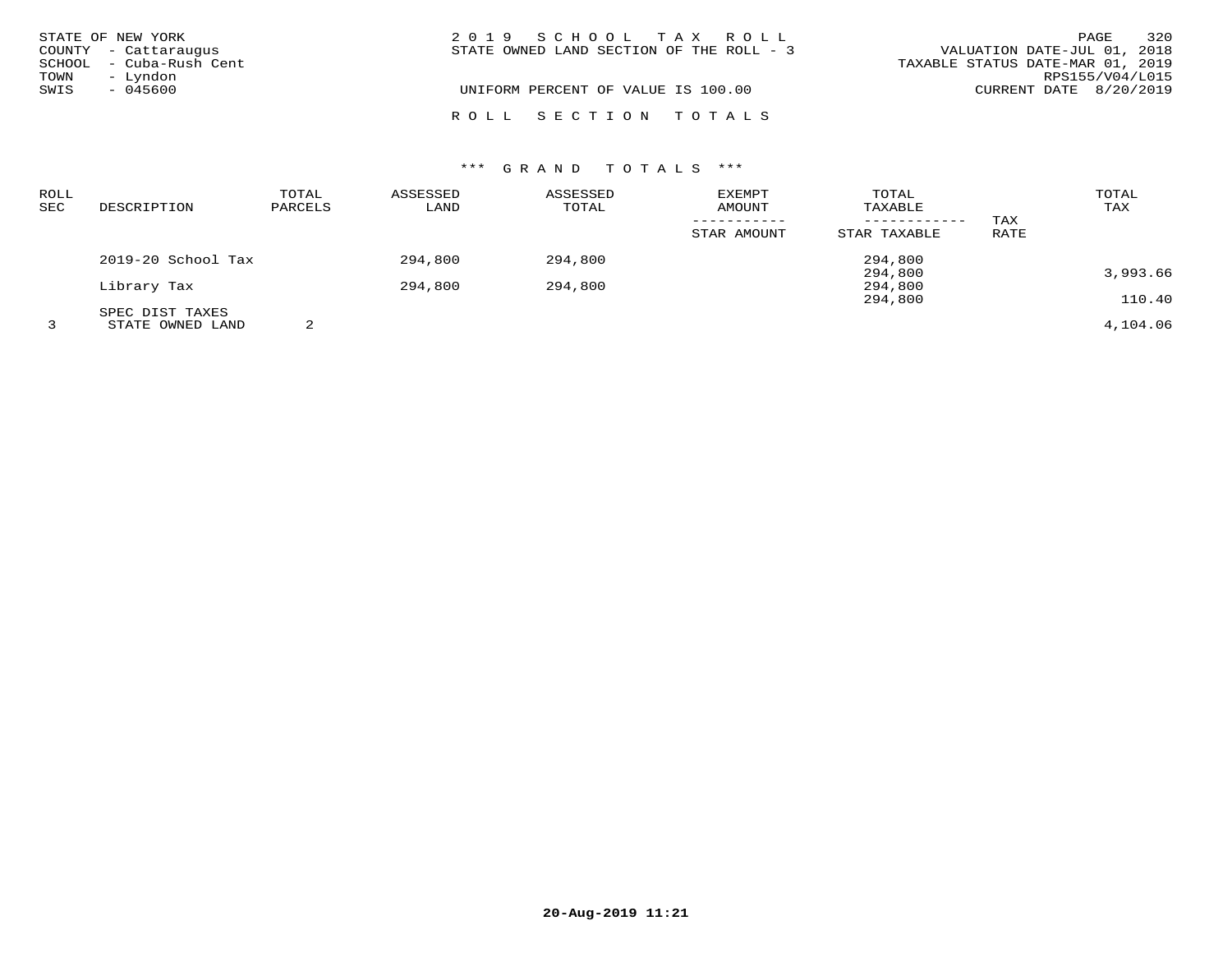| STATE OF NEW YORK<br>COUNTY - Cattaraugus<br>SCHOOL<br>- Cuba-Rush Cent<br>TOWN<br>- Lyndon<br>$-045600$<br>SWIS | 2 0 1 9                                                                                                             |                      | SCHOOL TAX ROLL<br>SPECIAL FRANCHISE SECTION OF THE ROLL - 5<br>OWNERS NAME SEOUENCE<br>UNIFORM PERCENT OF VALUE IS 100.00 | VALUATION DATE-JUL 01, 2018<br>TAXABLE STATUS DATE-MAR 01, 2019 | PAGE<br>321                      |
|------------------------------------------------------------------------------------------------------------------|---------------------------------------------------------------------------------------------------------------------|----------------------|----------------------------------------------------------------------------------------------------------------------------|-----------------------------------------------------------------|----------------------------------|
| TAX MAP PARCEL NUMBER                                                                                            | PROPERTY LOCATION & CLASS ASSESSMENT                                                                                |                      |                                                                                                                            |                                                                 |                                  |
| CURRENT OWNERS NAME<br>CURRENT OWNERS ADDRESS                                                                    | SCHOOL DISTRICT<br>PARCEL SIZE/GRID COORD                                                                           | LAND<br><b>TOTAL</b> | TAX DESCRIPTION<br>SPECIAL DISTRICTS                                                                                       | TAXABLE VALUE                                                   | TAX AMOUNT                       |
| *************************                                                                                        |                                                                                                                     |                      |                                                                                                                            |                                                                 |                                  |
|                                                                                                                  | Special Franchise                                                                                                   |                      |                                                                                                                            | ACCT 0904                                                       | BILL<br>842                      |
| 556.000-9902-123.700/288                                                                                         | 861 Elec & gas                                                                                                      |                      | 2019-20 School Tax                                                                                                         | 2,275                                                           | 30.82                            |
| National Fuel Gas Dist. Corp.<br>Attn: Real Property Tax Dept.<br>6363 Main St<br>Williamsville, NY 14221-5887   | Cuba-Rush Cent 024801<br>New parcel from 2004 tent<br>special franchise.<br>New Assmt #123700-0456<br>ACRES<br>0.01 | $\Omega$<br>2,275    | Library Tax                                                                                                                | 2,275                                                           | 0.85                             |
|                                                                                                                  | FULL MARKET VALUE                                                                                                   | 2,275                |                                                                                                                            |                                                                 |                                  |
|                                                                                                                  |                                                                                                                     |                      | TOTAL TAX ---                                                                                                              |                                                                 | $31.67**$                        |
|                                                                                                                  |                                                                                                                     |                      |                                                                                                                            | DATE #1<br>AMT DUE                                              | 09/30/19<br>31.67                |
|                                                                                                                  |                                                                                                                     |                      |                                                                                                                            | ************** 556.000-9901-132.350 *******                     |                                  |
|                                                                                                                  | Special Franchise                                                                                                   |                      |                                                                                                                            | <b>ACCT 0616</b>                                                | BILL 843                         |
| 556.000-9901-132.350                                                                                             | 861 Elec & gas                                                                                                      |                      | 2019-20 School Tax                                                                                                         | 148,589                                                         | 2,012.94                         |
| Niagara Mohawk Power Corp<br>300 Erie Blyd West<br>Syracuse, NY 13202                                            | Cuba-Rush Cent 024801<br>Town Outside<br>26%                                                                        | $\circ$<br>148,589   | Library Tax                                                                                                                | 148,589                                                         | 55.64                            |
|                                                                                                                  | FULL MARKET VALUE                                                                                                   | 148,589              |                                                                                                                            |                                                                 |                                  |
|                                                                                                                  |                                                                                                                     |                      | TOTAL TAX ---                                                                                                              | DATE #1                                                         | $2,068.58**$<br>09/30/19         |
|                                                                                                                  |                                                                                                                     |                      |                                                                                                                            | AMT DUE                                                         | 2,068.58                         |
|                                                                                                                  | Special Franchise                                                                                                   |                      |                                                                                                                            | ACCT 0614                                                       | BILL 844                         |
| 556.000-9901-631.900                                                                                             | 866 Telephone                                                                                                       |                      | 2019-20 School Tax                                                                                                         | 9,958                                                           | 134.90                           |
| Verizon New York Inc                                                                                             | Cuba-Rush Cent 024801                                                                                               | $\Omega$             | Library Tax                                                                                                                | 9,958                                                           | 3.73                             |
| $C/O$ Duff & Phelps<br>PO Box 2749<br>Addison, TX 75001                                                          | Town Outside<br>$27$ % - Cuba/rushford<br>0.01<br>ACRES                                                             | 9,958                |                                                                                                                            |                                                                 |                                  |
|                                                                                                                  | FULL MARKET VALUE                                                                                                   | 9,958                |                                                                                                                            |                                                                 |                                  |
|                                                                                                                  |                                                                                                                     |                      | TOTAL TAX ---                                                                                                              | DATE #1<br>AMT DUE                                              | $138.63**$<br>09/30/19<br>138.63 |
|                                                                                                                  |                                                                                                                     |                      |                                                                                                                            |                                                                 |                                  |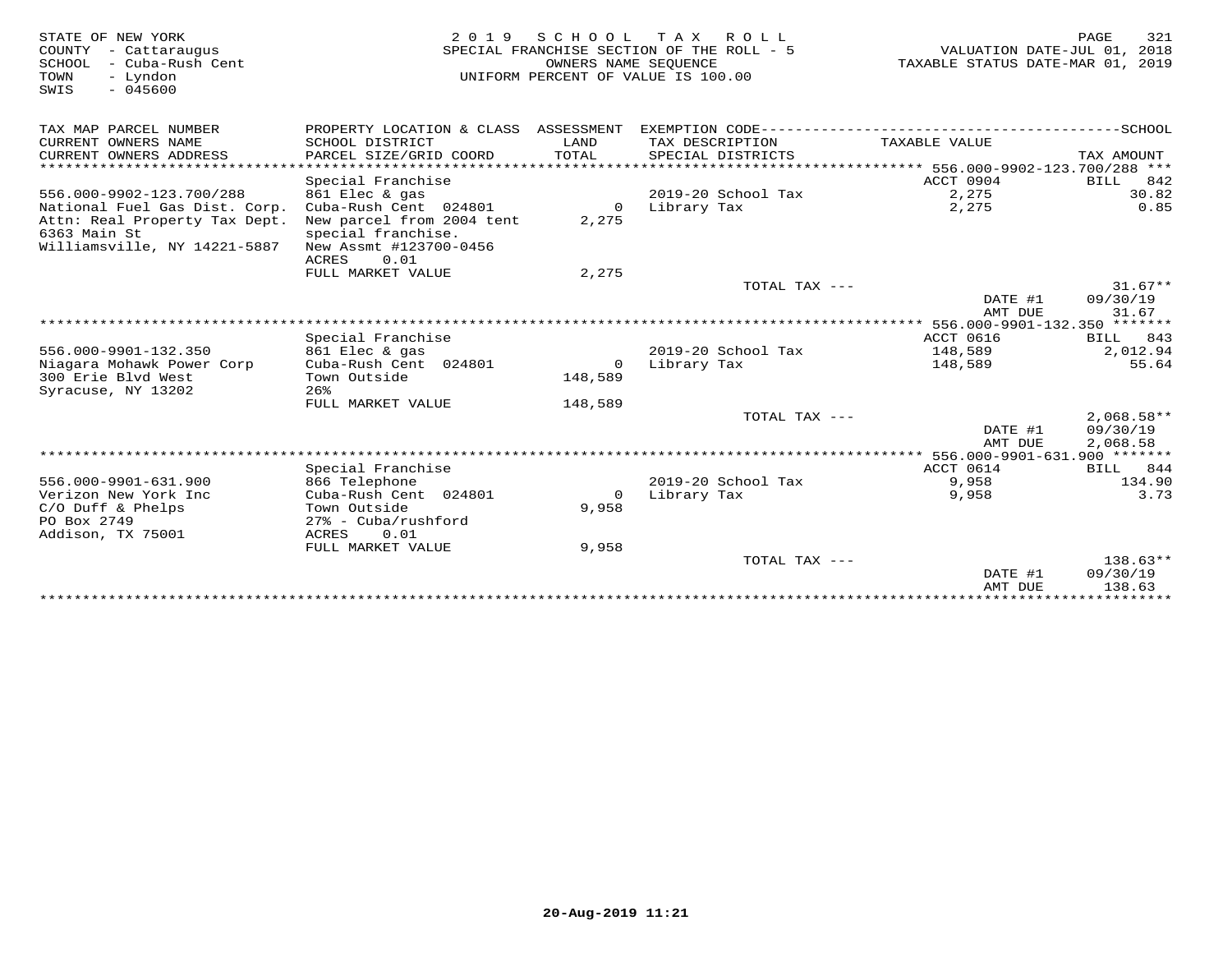| STATE OF NEW YORK<br>COUNTY - Cattaraugus<br>SCHOOL - Cuba-Rush Cent<br>TOWN<br>– Lyndon<br>SWIS<br>- 045600 | 2019 SCHOOL TAX ROLL<br>SPECIAL FRANCHISE SECTION OF THE ROLL - 5 | 322<br>PAGE<br>VALUATION DATE-JUL 01, 2018<br>TAXABLE STATUS DATE-MAR 01, 2019<br>RPS155/V04/L015<br>CURRENT DATE 8/20/2019 |
|--------------------------------------------------------------------------------------------------------------|-------------------------------------------------------------------|-----------------------------------------------------------------------------------------------------------------------------|
|                                                                                                              | ROLL SUB SECTION- - TOTALS                                        |                                                                                                                             |

|      |                     | m∧m⊼<br>TATAT | <b>DIZPOIATO TOMT</b><br>בי הי<br>LUP | mmata <del>t</del> aat<br>או א | $\sim$ $\sim$ $\sim$ $\sim$<br>ΑD<br>JREIY | <b>EXEMPT</b> | 'ΔΧΔ  | TOTAL |
|------|---------------------|---------------|---------------------------------------|--------------------------------|--------------------------------------------|---------------|-------|-------|
| CODE | NAME<br>$ \sim$ $-$ | $PAR$ .       | TVDE                                  | $- - - -$<br>$A \cup I$        | '/ALUE                                     | MOUN'.        | VALUE | TAX   |

### NO SPECIAL DISTRICTS AT THIS LEVEL

\*\*\* S C H O O L D I S T R I C T S U M M A R Y \*\*\*

| CODE   | DISTRICT NAME                    | TOTAL<br>PARCELS | ASSESSED<br>LAND | ASSESSED<br>TOTAL | EXEMPT<br>AMOUNT | TOTAL<br>TAXABLE |           |
|--------|----------------------------------|------------------|------------------|-------------------|------------------|------------------|-----------|
|        |                                  |                  |                  |                   | STAR AMOUNT      | STAR TAXABLE     | TOTAL TAX |
|        | Cuba-Rush Cent                   | 3                |                  | 160,822           |                  | 160,822          |           |
| 024801 |                                  |                  |                  |                   |                  | 160,822          | 2,238.88  |
|        | SUB-TOTAL                        | 3                |                  | 160,822           |                  | 160,822          |           |
|        | $S \cup B - T \cup T A L (CONT)$ |                  |                  |                   |                  | 160,822          | 2,238.88  |
|        | T O T A L                        | 3                |                  | 160,822           |                  | 160,822          |           |
|        | T O T A L (CONT)                 |                  |                  |                   |                  | 160,822          | 2,238.88  |

### \*\*\* S Y S T E M C O D E S S U M M A R Y \*\*\*

NO SYSTEM EXEMPTIONS AT THIS LEVEL

\*\*\* E X E M P T I O N S U M M A R Y \*\*\*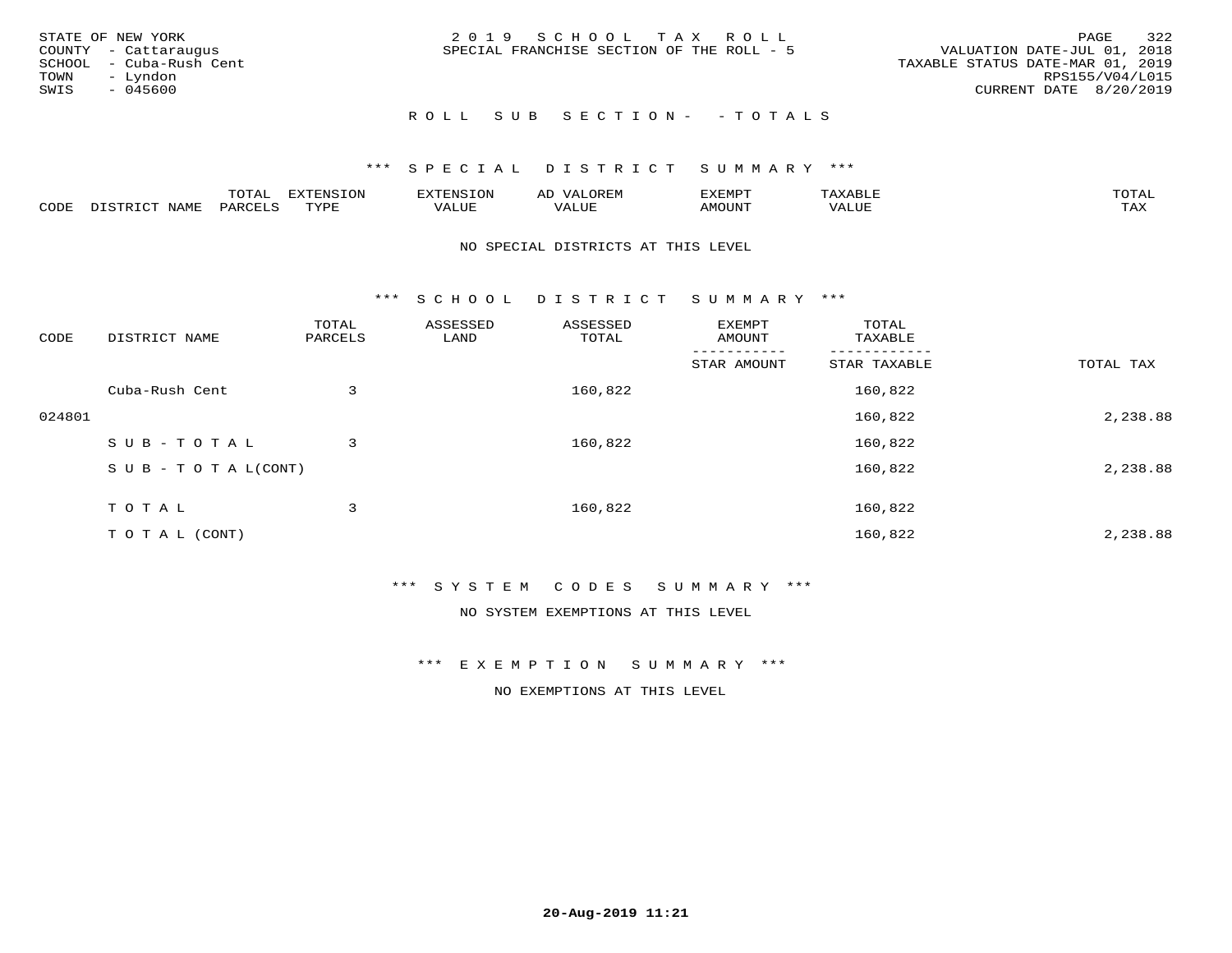| STATE OF NEW YORK<br>COUNTY - Cattaraugus<br>SCHOOL - Cuba-Rush Cent<br>- Lyndon<br>TOWN | 2019 SCHOOL TAX ROLL<br>SPECIAL FRANCHISE SECTION OF THE ROLL - 5 | 323<br>PAGE<br>VALUATION DATE-JUL 01, 2018<br>TAXABLE STATUS DATE-MAR 01, 2019<br>RPS155/V04/L015 |
|------------------------------------------------------------------------------------------|-------------------------------------------------------------------|---------------------------------------------------------------------------------------------------|
| $-045600$<br>SWIS                                                                        |                                                                   | CURRENT DATE 8/20/2019                                                                            |

# R O L L S U B S E C T I O N - - T O T A L S

# \*\*\* G R A N D T O T A L S \*\*\*

| ROLL |                    | TOTAL   | ASSESSED | ASSESSED | EXEMPT      | TOTAL        |      | TOTAL    |
|------|--------------------|---------|----------|----------|-------------|--------------|------|----------|
| SEC  | DESCRIPTION        | PARCELS | LAND     | TOTAL    | AMOUNT      | TAXABLE      |      | TAX      |
|      |                    |         |          |          |             |              | TAX  |          |
|      |                    |         |          |          | STAR AMOUNT | STAR TAXABLE | RATE |          |
|      | 2019-20 School Tax |         |          | 160,822  |             | 160,822      |      |          |
|      |                    |         |          |          |             | 160,822      |      | 2,178.66 |
|      | Library Tax        |         |          | 160,822  |             | 160,822      |      |          |
|      |                    |         |          |          |             | 160,822      |      | 60.22    |
|      | SPEC DIST TAXES    |         |          |          |             |              |      |          |
|      | SPECIAL FRANCHISE  |         |          |          |             |              |      | 2,238.88 |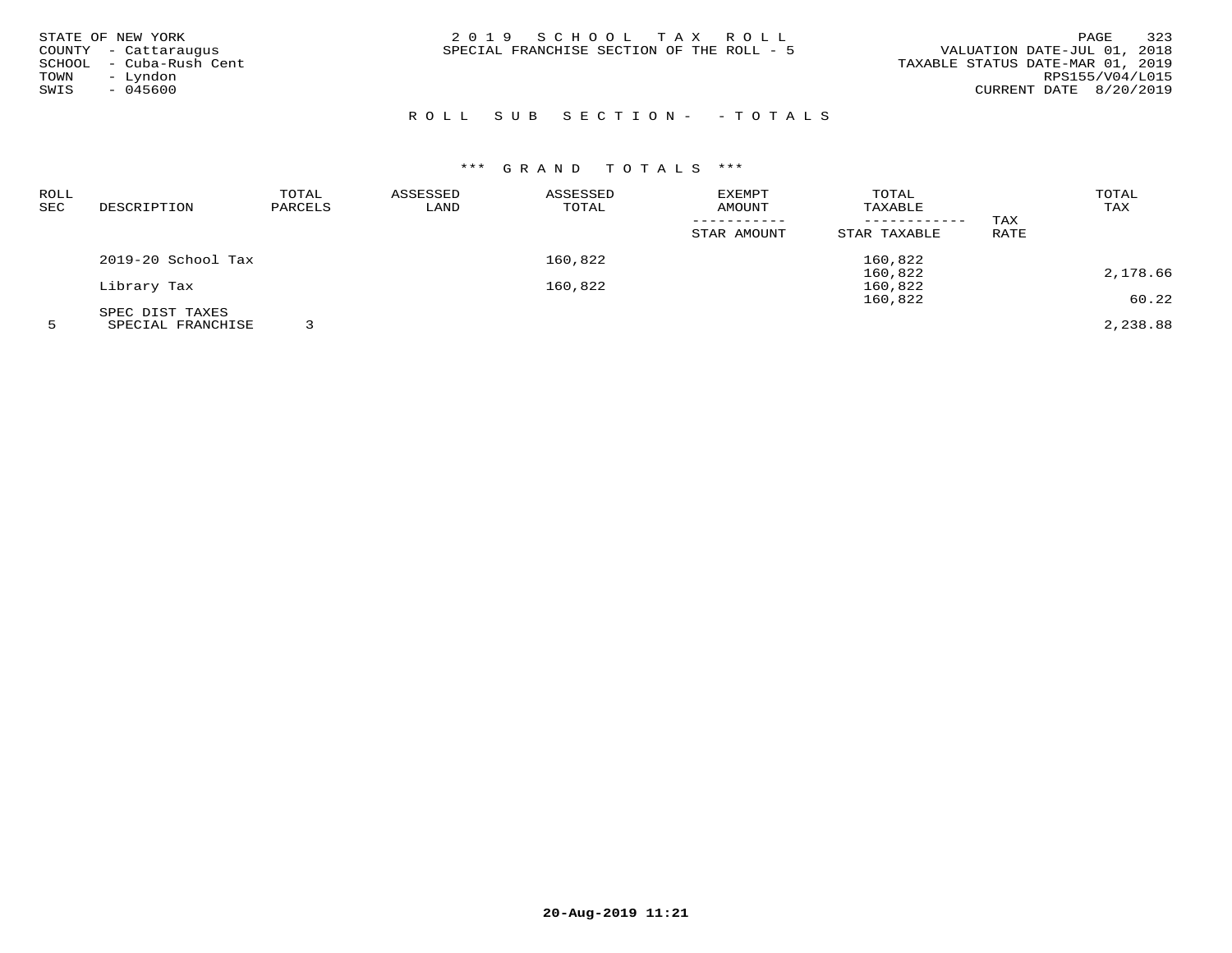|      | STATE OF NEW YORK       | 2019 SCHOOL TAX ROLL                      | 324<br>PAGE                      |
|------|-------------------------|-------------------------------------------|----------------------------------|
|      | COUNTY - Cattaraugus    | SPECIAL FRANCHISE SECTION OF THE ROLL - 5 | VALUATION DATE-JUL 01, 2018      |
|      | SCHOOL - Cuba-Rush Cent |                                           | TAXABLE STATUS DATE-MAR 01, 2019 |
| TOWN | – Lyndon                |                                           | RPS155/V04/L015                  |
| SWIS | $-045600$               |                                           | CURRENT DATE 8/20/2019           |
|      |                         |                                           |                                  |

# ROLL SECTION TOTALS

### \*\*\* S P E C I A L D I S T R I C T S U M M A R Y \*\*\*

|      |                  | $m \wedge m \wedge n$<br>TOTAL | <b>DIZPOILIC TONT</b><br>- UIV | SN S             | OREN               | המארד 17<br>ֿישו⊿<br>∸∆≞™⊢ |                          | $m \wedge m \wedge n$ |
|------|------------------|--------------------------------|--------------------------------|------------------|--------------------|----------------------------|--------------------------|-----------------------|
| CODE | NAME<br>. ו חידי | PARCF <sup>+</sup>             | TUTT                           | 77\TTTT.<br>ALUE | $- - - -$<br>مى سە | AMOUNT                     | <b>TTTT</b><br>$\Delta'$ | $m \times r$<br>1.734 |

### NO SPECIAL DISTRICTS AT THIS LEVEL

\*\*\* S C H O O L D I S T R I C T S U M M A R Y \*\*\*

| CODE   | DISTRICT NAME                    | TOTAL<br>PARCELS | ASSESSED<br>LAND | ASSESSED<br>TOTAL | EXEMPT<br>AMOUNT | TOTAL<br>TAXABLE |           |
|--------|----------------------------------|------------------|------------------|-------------------|------------------|------------------|-----------|
|        |                                  |                  |                  |                   | STAR AMOUNT      | STAR TAXABLE     | TOTAL TAX |
|        | Cuba-Rush Cent                   | 3                |                  | 160,822           |                  | 160,822          |           |
| 024801 |                                  |                  |                  |                   |                  | 160,822          | 2,238.88  |
|        | SUB-TOTAL                        | 3                |                  | 160,822           |                  | 160,822          |           |
|        | $S \cup B - T \cup T A L (CONT)$ |                  |                  |                   |                  | 160,822          | 2,238.88  |
|        | TOTAL                            | 3                |                  | 160,822           |                  | 160,822          |           |
|        | T O T A L (CONT)                 |                  |                  |                   |                  | 160,822          | 2,238.88  |

### \*\*\* S Y S T E M C O D E S S U M M A R Y \*\*\*

NO SYSTEM EXEMPTIONS AT THIS LEVEL

\*\*\* E X E M P T I O N S U M M A R Y \*\*\*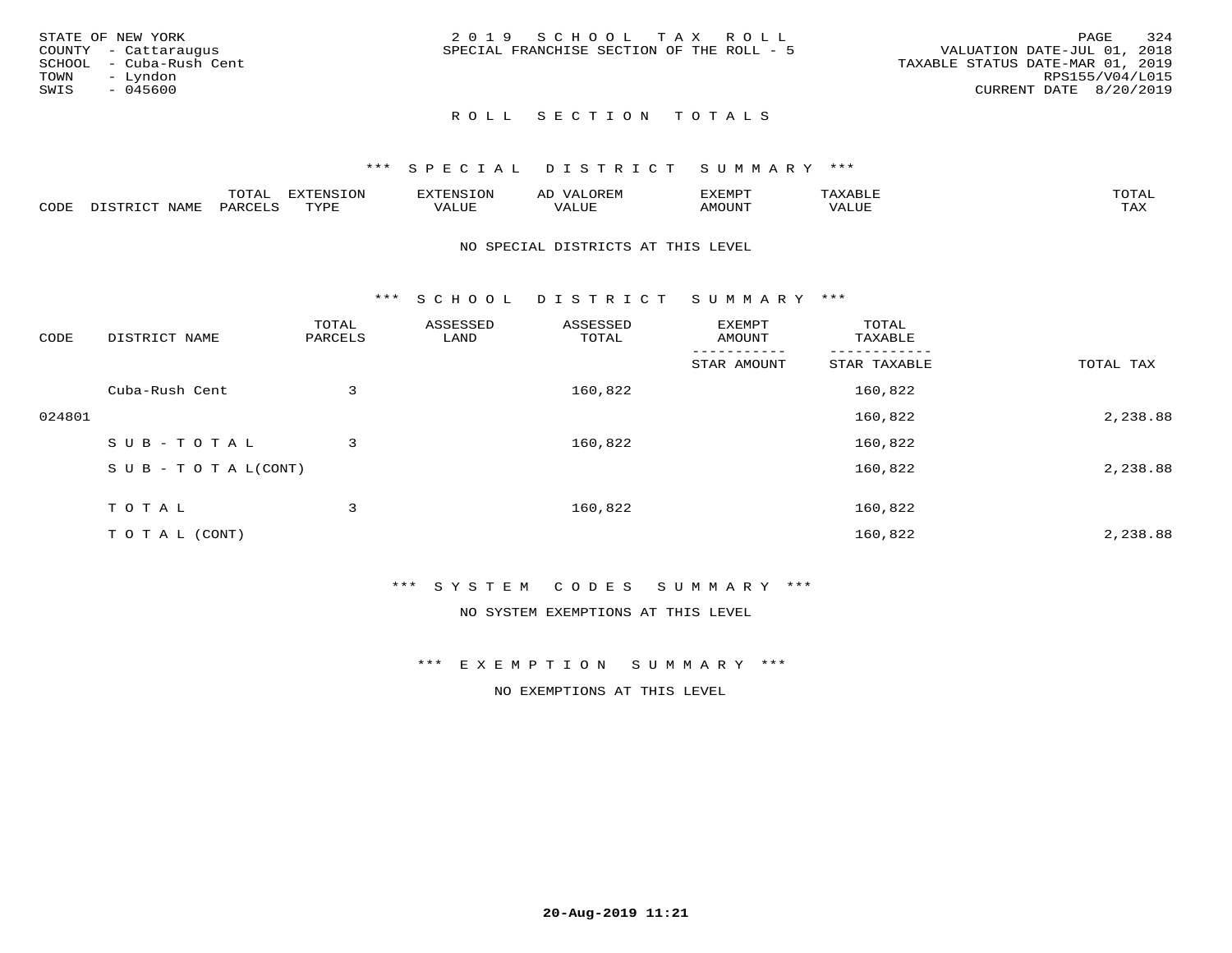| STATE OF NEW YORK<br>COUNTY - Cattaraugus<br>– Cuba-Rush Cent<br>SCHOOL<br>- Lyndon<br>TOWN<br>SWIS<br>$-045600$ | 2019 SCHOOL TAX ROLL<br>SPECIAL FRANCHISE SECTION OF THE ROLL - 5 | 325<br>PAGE<br>VALUATION DATE-JUL 01, 2018<br>TAXABLE STATUS DATE-MAR 01, 2019<br>RPS155/V04/L015<br>CURRENT DATE 8/20/2019 |
|------------------------------------------------------------------------------------------------------------------|-------------------------------------------------------------------|-----------------------------------------------------------------------------------------------------------------------------|
|                                                                                                                  |                                                                   |                                                                                                                             |

## ROLL SECTION TOTALS

| ROLL |                    | TOTAL   | ASSESSED | ASSESSED | EXEMPT      | TOTAL        |      | TOTAL    |
|------|--------------------|---------|----------|----------|-------------|--------------|------|----------|
| SEC  | DESCRIPTION        | PARCELS | LAND     | TOTAL    | AMOUNT      | TAXABLE      |      | TAX      |
|      |                    |         |          |          |             |              | TAX  |          |
|      |                    |         |          |          | STAR AMOUNT | STAR TAXABLE | RATE |          |
|      | 2019-20 School Tax |         |          | 160,822  |             | 160,822      |      |          |
|      |                    |         |          |          |             | 160,822      |      | 2,178.66 |
|      | Library Tax        |         |          | 160,822  |             | 160,822      |      |          |
|      |                    |         |          |          |             | 160,822      |      | 60.22    |
|      | SPEC DIST TAXES    |         |          |          |             |              |      |          |
|      | SPECIAL FRANCHISE  |         |          |          |             |              |      | 2,238.88 |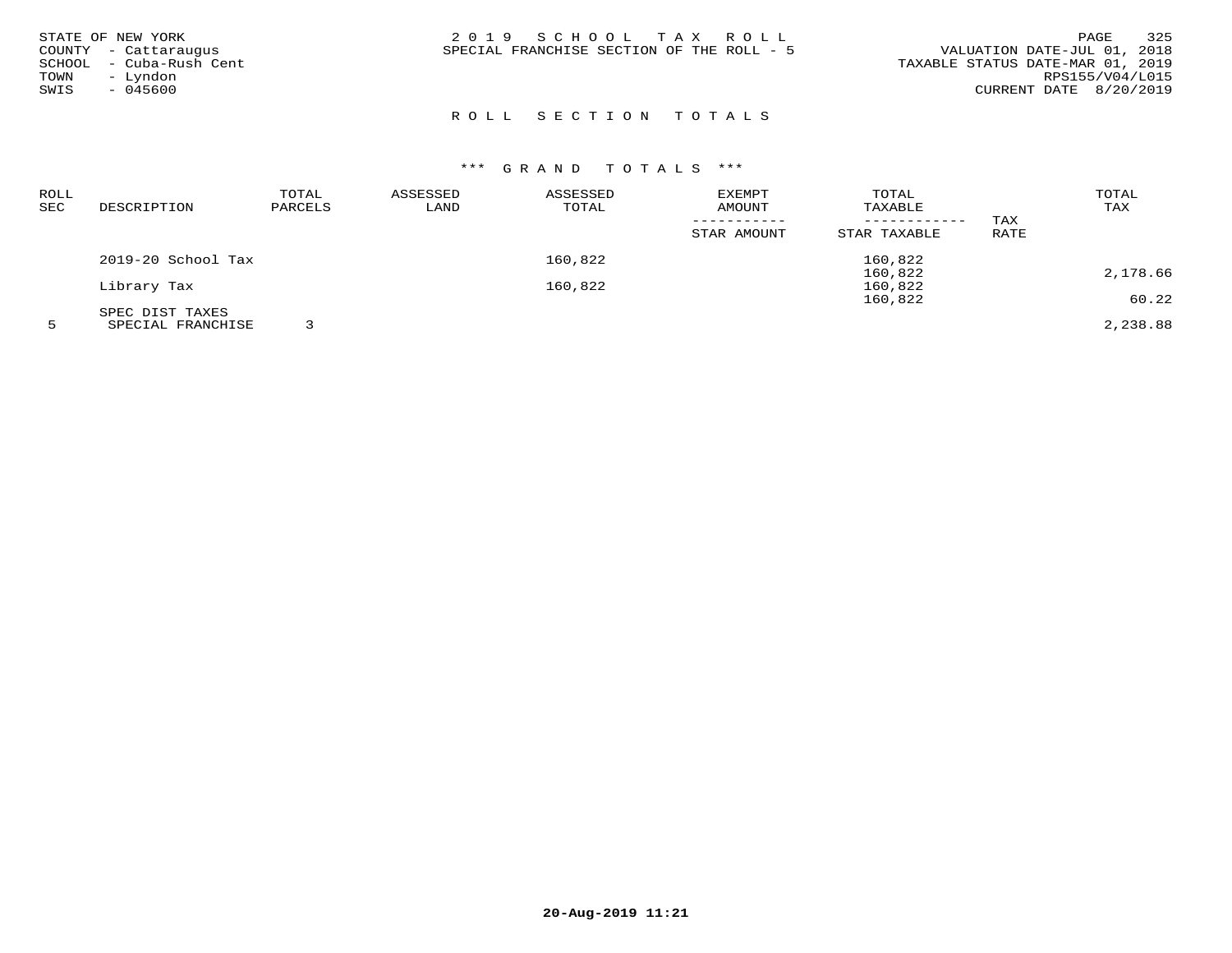| STATE OF NEW YORK<br>COUNTY<br>- Cattaraugus<br>SCHOOL<br>– Cuba-Rush Cent<br>TOWN<br>- Lyndon<br>$-045600$<br>SWIS | 2 0 1 9                              | OWNERS NAME SEOUENCE | SCHOOL TAX ROLL<br>UTILITY & R.R. SECTION OF THE ROLL - 6<br>UNIFORM PERCENT OF VALUE IS 100.00 | VALUATION DATE-JUL 01,<br>TAXABLE STATUS DATE-MAR 01, 2019 | 326<br>PAGE<br>2018     |
|---------------------------------------------------------------------------------------------------------------------|--------------------------------------|----------------------|-------------------------------------------------------------------------------------------------|------------------------------------------------------------|-------------------------|
| TAX MAP PARCEL NUMBER                                                                                               | PROPERTY LOCATION & CLASS ASSESSMENT |                      |                                                                                                 |                                                            |                         |
| CURRENT OWNERS NAME                                                                                                 | SCHOOL DISTRICT                      | LAND                 | TAX DESCRIPTION                                                                                 | TAXABLE VALUE                                              |                         |
| CURRENT OWNERS ADDRESS<br>*****************************                                                             | PARCEL SIZE/GRID COORD               | TOTAL                | SPECIAL DISTRICTS                                                                               |                                                            | TAX AMOUNT              |
|                                                                                                                     |                                      |                      |                                                                                                 |                                                            |                         |
| 656.000-9901-132.350/188                                                                                            | Outside Plant<br>884 Elec Dist Out   |                      | 2019-20 School Tax                                                                              | ACCT 0602<br>284,998                                       | BILL<br>845<br>3,860.87 |
| Niagara Mohawk Power Corp                                                                                           | Cuba-Rush Cent 024801                | $\Omega$             | Library Tax                                                                                     | 284,998                                                    | 106.73                  |
| 300 Erie Blyd West                                                                                                  | 888888                               | 284,998              |                                                                                                 |                                                            |                         |
| Syracuse, NY 13202                                                                                                  | $.2741 - Cuba/rushford$              |                      |                                                                                                 |                                                            |                         |
|                                                                                                                     | Total Elec Dist                      |                      |                                                                                                 |                                                            |                         |
|                                                                                                                     | 0.01<br>ACRES                        |                      |                                                                                                 |                                                            |                         |
|                                                                                                                     | FULL MARKET VALUE                    | 285,000              |                                                                                                 |                                                            |                         |
|                                                                                                                     |                                      |                      | TOTAL TAX ---                                                                                   |                                                            | $3,967.60**$            |
|                                                                                                                     |                                      |                      |                                                                                                 | DATE #1                                                    | 09/30/19                |
|                                                                                                                     |                                      |                      |                                                                                                 | AMT DUE                                                    | 3,967.60                |
|                                                                                                                     |                                      |                      |                                                                                                 |                                                            |                         |
| 656.000-0000-631.900/1881                                                                                           | Outside Plant<br>836 Telecom. eq.    |                      | Mass Telec 47100                                                                                | ACCT 0606                                                  | BILL 846<br>833         |
| Verizon New York Inc                                                                                                | Cuba-Rush Cent 024801                |                      | $0$ 2019-20 School Tax                                                                          | 15,097                                                     | 204.52                  |
| $C/O$ Duff & Phelps                                                                                                 | 888888                               |                      | 15,930 Library Tax                                                                              | 15,097                                                     | 5.65                    |
| PO Box 2749                                                                                                         | $0.2020 - Cuba/rushford$             |                      |                                                                                                 |                                                            |                         |
| Addison, TX 75001                                                                                                   | Poles, Wires, Cable, Etc             |                      |                                                                                                 |                                                            |                         |
|                                                                                                                     | FULL MARKET VALUE                    | 15,930               |                                                                                                 |                                                            |                         |
|                                                                                                                     |                                      |                      | TOTAL TAX ---                                                                                   |                                                            | $210.17**$              |
|                                                                                                                     |                                      |                      |                                                                                                 | DATE #1                                                    | 09/30/19                |
|                                                                                                                     |                                      |                      |                                                                                                 | AMT DUE                                                    | 210.17                  |
|                                                                                                                     |                                      |                      |                                                                                                 |                                                            |                         |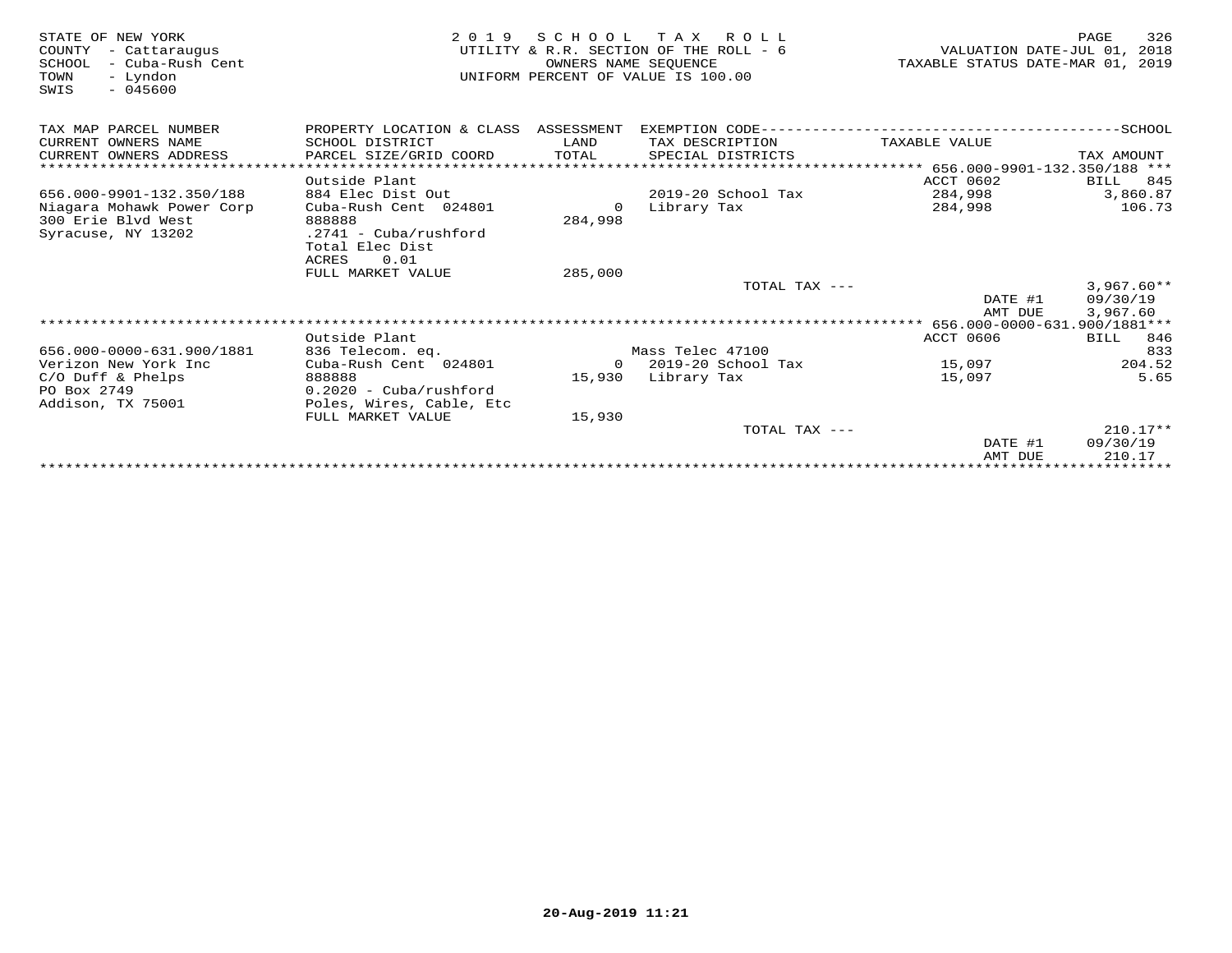| STATE OF NEW YORK<br>COUNTY - Cattaraugus<br>SCHOOL - Cuba-Rush Cent<br>TOWN<br>– Lyndon<br>SWIS<br>- 045600 | 2019 SCHOOL TAX ROLL<br>UTILITY & R.R. SECTION OF THE ROLL - 6 | 327<br>PAGE<br>VALUATION DATE-JUL 01, 2018<br>TAXABLE STATUS DATE-MAR 01, 2019<br>RPS155/V04/L015<br>CURRENT DATE 8/20/2019 |
|--------------------------------------------------------------------------------------------------------------|----------------------------------------------------------------|-----------------------------------------------------------------------------------------------------------------------------|
|                                                                                                              | ROLL SUB SECTION- - TOTALS                                     |                                                                                                                             |

|      |      | mom n<br>-777 | pszmpato<br>$ \sim$ $\sim$<br>-UP | AL.         | ,,, <del>,</del> ,,, <del>,</del> ,<br>້ |                         | $m \wedge m \wedge n$ |
|------|------|---------------|-----------------------------------|-------------|------------------------------------------|-------------------------|-----------------------|
| CODE | ⊥'⊥⊥ | PARO          | TVDF                              | ۳۰ تا سند د | <b>MOTTNT</b>                            | - ---<br>$'$ $\Delta$ . | $m \times r$<br>- −-  |

#### NO SPECIAL DISTRICTS AT THIS LEVEL

\*\*\* S C H O O L D I S T R I C T S U M M A R Y \*\*\*

| CODE   | DISTRICT NAME                    | TOTAL<br>PARCELS | ASSESSED<br>LAND | ASSESSED<br>TOTAL | EXEMPT<br>AMOUNT | TOTAL<br>TAXABLE |           |
|--------|----------------------------------|------------------|------------------|-------------------|------------------|------------------|-----------|
|        |                                  |                  |                  |                   | STAR AMOUNT      | STAR TAXABLE     | TOTAL TAX |
|        | Cuba-Rush Cent                   | 2                |                  | 300,928           | 833              | 300,095          |           |
| 024801 |                                  |                  |                  |                   |                  | 300,095          | 4,177.77  |
|        | SUB-TOTAL                        | 2                |                  | 300,928           | 833              | 300,095          |           |
|        | $S \cup B - T \cup T A L (CONT)$ |                  |                  |                   |                  | 300,095          | 4,177.77  |
|        | TOTAL                            | 2                |                  | 300,928           | 833              | 300,095          |           |
|        | T O T A L (CONT)                 |                  |                  |                   |                  | 300,095          | 4,177.77  |

#### \*\*\* S Y S T E M C O D E S S U M M A R Y \*\*\*

#### NO SYSTEM EXEMPTIONS AT THIS LEVEL

| CODE  | DESCRIPTION         | TOTAL<br>PARCELS | SCHOOL     |
|-------|---------------------|------------------|------------|
| 47100 | Mass Telec<br>TOTAL |                  | 833<br>833 |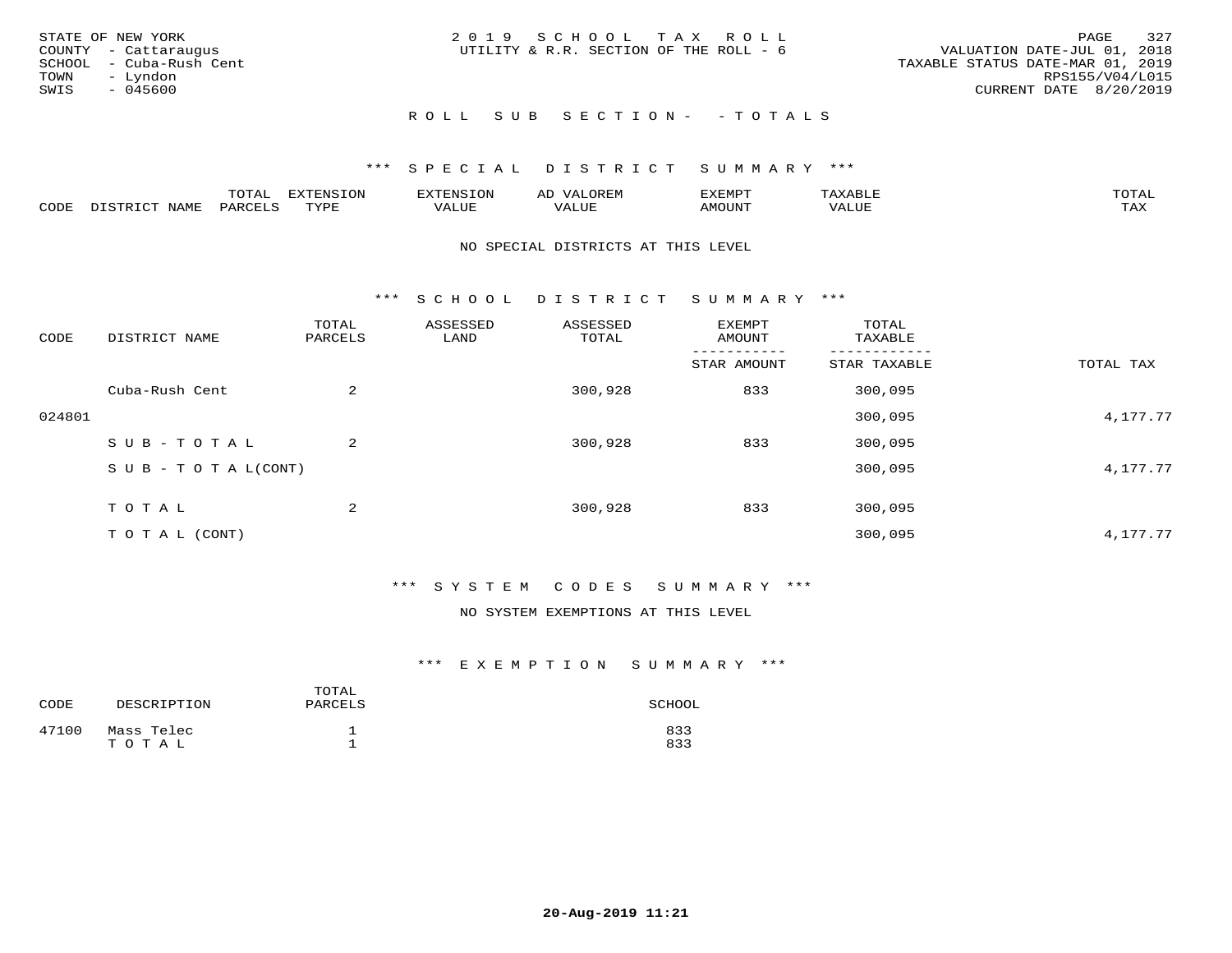| STATE OF NEW YORK<br>COUNTY - Cattaraugus<br>SCHOOL - Cuba-Rush Cent<br>- Lyndon<br>TOWN<br>SWIS<br>$-045600$ | 2019 SCHOOL TAX ROLL<br>UTILITY & R.R. SECTION OF THE ROLL - 6 | 328<br>PAGE<br>VALUATION DATE-JUL 01, 2018<br>TAXABLE STATUS DATE-MAR 01, 2019<br>RPS155/V04/L015<br>CURRENT DATE 8/20/2019 |
|---------------------------------------------------------------------------------------------------------------|----------------------------------------------------------------|-----------------------------------------------------------------------------------------------------------------------------|
|                                                                                                               | ROLL SUB SECTION- - TOTALS                                     |                                                                                                                             |

| ROLL<br>SEC | DESCRIPTION          | TOTAL<br>PARCELS | ASSESSED<br>LAND | ASSESSED<br>TOTAL | <b>EXEMPT</b><br><b>AMOUNT</b><br>-----------<br>STAR AMOUNT | TOTAL<br>TAXABLE<br>------------<br>STAR TAXABLE | TAX<br>RATE | TOTAL<br>TAX |
|-------------|----------------------|------------------|------------------|-------------------|--------------------------------------------------------------|--------------------------------------------------|-------------|--------------|
|             | $2019-20$ School Tax |                  |                  | 300,928           | 833                                                          | 300,095                                          |             |              |
|             |                      |                  |                  |                   |                                                              | 300,095                                          |             | 4,065.39     |
|             | Library Tax          |                  |                  | 300,928           | 833                                                          | 300,095                                          |             |              |
|             |                      |                  |                  |                   |                                                              | 300,095                                          |             | 112.38       |
|             | SPEC DIST TAXES      |                  |                  |                   |                                                              |                                                  |             |              |
| 6           | UTILITIES & N.C.     | っ                |                  |                   |                                                              |                                                  |             | 4,177.77     |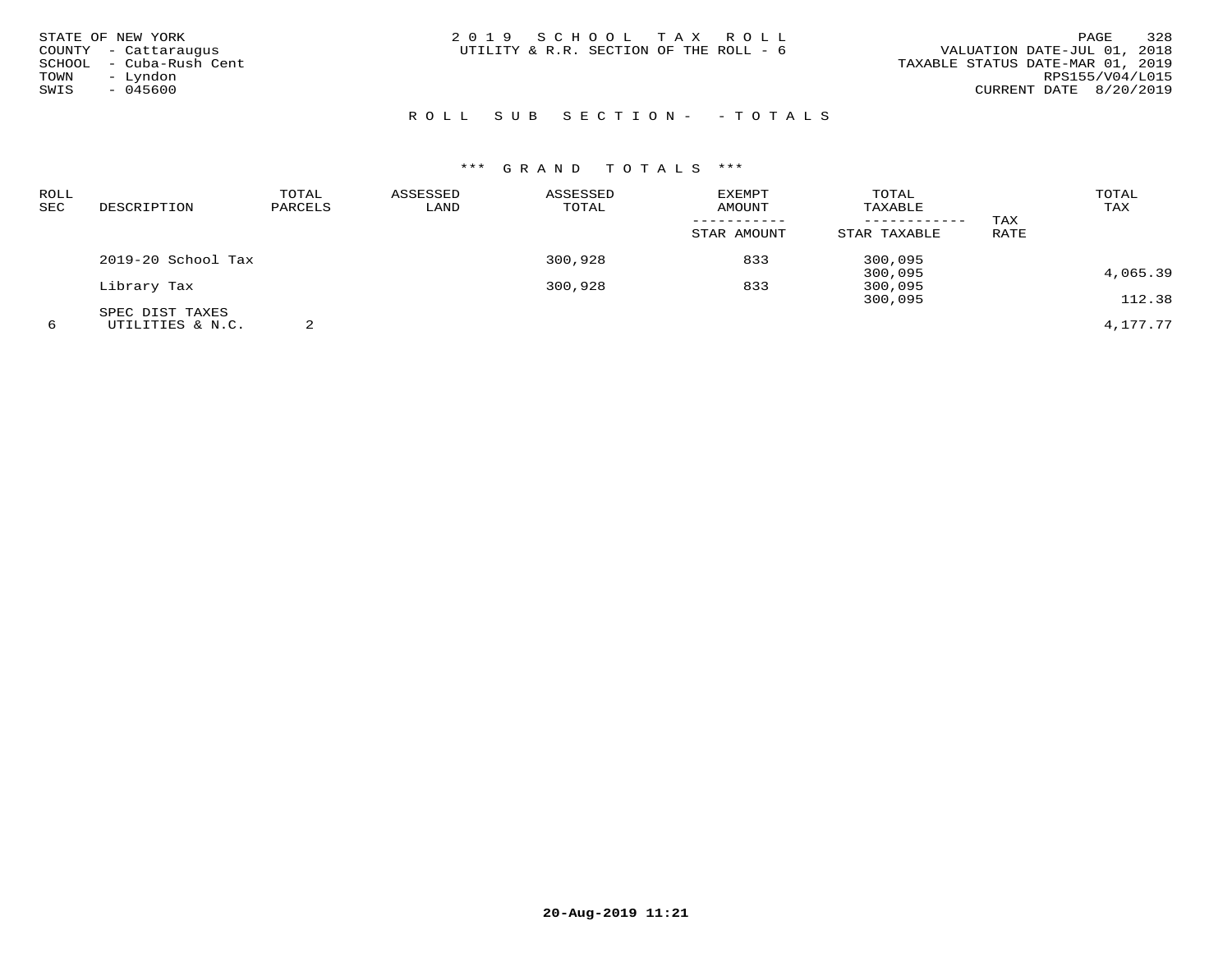|      | STATE OF NEW YORK       | 2019 SCHOOL TAX ROLL                   |  |  |                                  |                        | PAGE | 329 |
|------|-------------------------|----------------------------------------|--|--|----------------------------------|------------------------|------|-----|
|      | COUNTY - Cattaraugus    | UTILITY & R.R. SECTION OF THE ROLL - 6 |  |  | VALUATION DATE-JUL 01, 2018      |                        |      |     |
|      | SCHOOL - Cuba-Rush Cent |                                        |  |  | TAXABLE STATUS DATE-MAR 01, 2019 |                        |      |     |
| TOWN | – Lyndon                |                                        |  |  |                                  | RPS155/V04/L015        |      |     |
| SWIS | - 045600                |                                        |  |  |                                  | CURRENT DATE 8/20/2019 |      |     |
|      |                         |                                        |  |  |                                  |                        |      |     |

#### ROLL SECTION TOTALS

#### \*\*\* S P E C I A L D I S T R I C T S U M M A R Y \*\*\*

|      |                  | momm <sup>.</sup><br>TOTAT | <b>ELIMENT OF ONT</b><br>T OTA | 'ENS   | OREM                     | CXEMPT        | $max$ is $max$ $n$       | $m \wedge m \wedge n$ |
|------|------------------|----------------------------|--------------------------------|--------|--------------------------|---------------|--------------------------|-----------------------|
| CODE | NAME<br>DISTRICT | PARCELS                    | TVDF<br>.                      | 7ALUE. | . <del>.</del><br>. ALUF | <b>AMOUNT</b> | * * * * * * * *<br>'ALUL | <b>TAY</b><br>⊥⇔∆     |

#### NO SPECIAL DISTRICTS AT THIS LEVEL

\*\*\* S C H O O L D I S T R I C T S U M M A R Y \*\*\*

| CODE   | DISTRICT NAME                    | TOTAL<br>PARCELS | ASSESSED<br>LAND | ASSESSED<br>TOTAL | <b>EXEMPT</b><br>AMOUNT | TOTAL<br>TAXABLE |           |
|--------|----------------------------------|------------------|------------------|-------------------|-------------------------|------------------|-----------|
|        |                                  |                  |                  |                   | STAR AMOUNT             | STAR TAXABLE     | TOTAL TAX |
|        | Cuba-Rush Cent                   | $\overline{2}$   |                  | 300,928           | 833                     | 300,095          |           |
| 024801 |                                  |                  |                  |                   |                         | 300,095          | 4,177.77  |
|        | SUB-TOTAL                        | $\overline{2}$   |                  | 300,928           | 833                     | 300,095          |           |
|        | $S \cup B - T \cup T A L (CONT)$ |                  |                  |                   |                         | 300,095          | 4,177.77  |
|        | TOTAL                            | 2                |                  | 300,928           | 833                     | 300,095          |           |
|        | T O T A L (CONT)                 |                  |                  |                   |                         | 300,095          | 4,177.77  |

#### \*\*\* S Y S T E M C O D E S S U M M A R Y \*\*\*

#### NO SYSTEM EXEMPTIONS AT THIS LEVEL

| CODE  | DESCRIPTION         | TOTAL<br>PARCELS | SCHOOL     |
|-------|---------------------|------------------|------------|
| 47100 | Mass Telec<br>TOTAL |                  | 833<br>833 |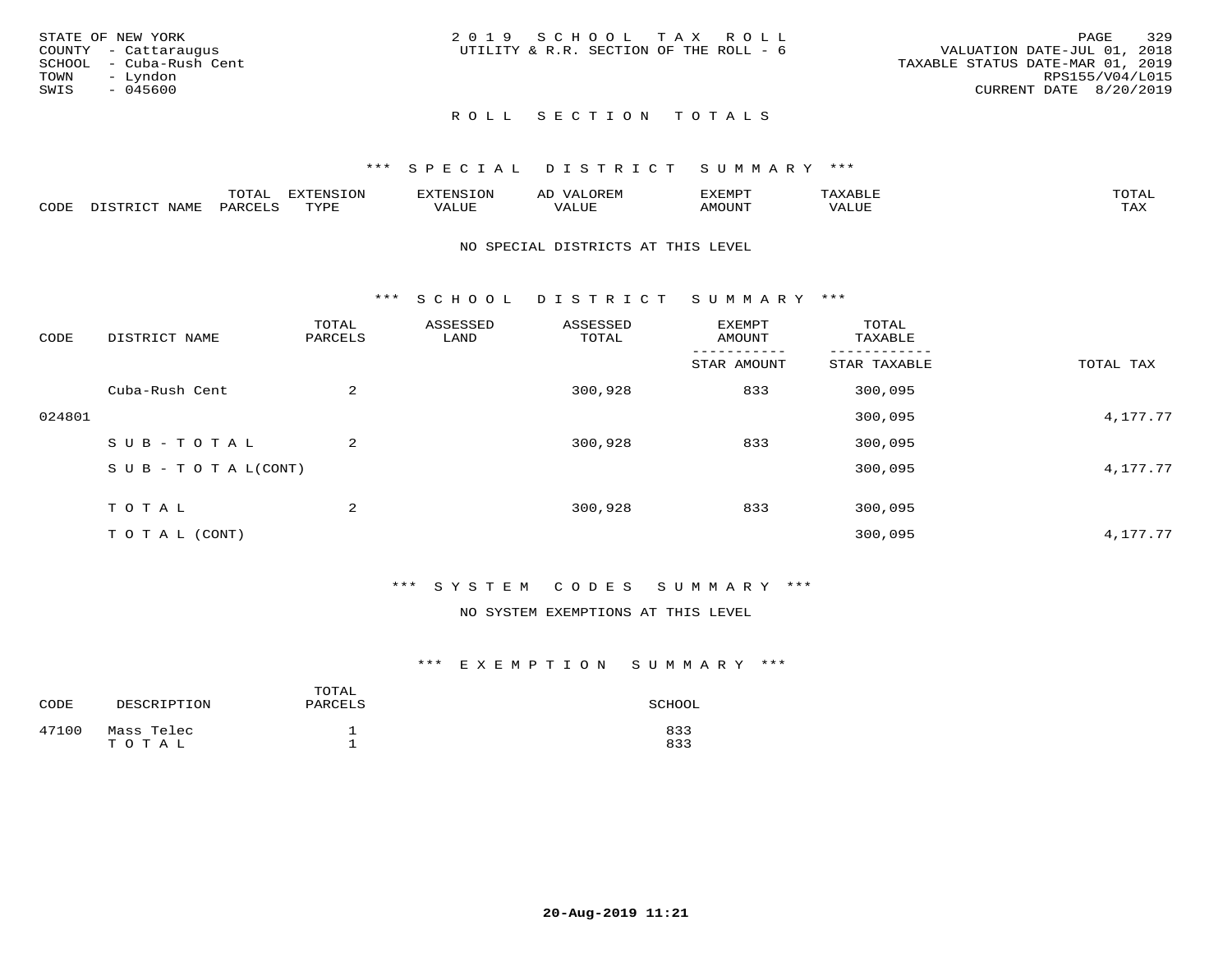| STATE OF NEW YORK<br>COUNTY - Cattaraugus<br>SCHOOL - Cuba-Rush Cent<br>- Lyndon<br>TOWN<br>SWIS<br>$-045600$ | 2019 SCHOOL TAX ROLL<br>UTILITY & R.R. SECTION OF THE ROLL - 6 | 330<br>PAGE<br>VALUATION DATE-JUL 01, 2018<br>TAXABLE STATUS DATE-MAR 01, 2019<br>RPS155/V04/L015<br>CURRENT DATE 8/20/2019 |
|---------------------------------------------------------------------------------------------------------------|----------------------------------------------------------------|-----------------------------------------------------------------------------------------------------------------------------|
|                                                                                                               | ROLL SECTION TOTALS                                            |                                                                                                                             |

| ROLL |                    | TOTAL   | ASSESSED | ASSESSED | EXEMPT      | TOTAL        |      | TOTAL    |
|------|--------------------|---------|----------|----------|-------------|--------------|------|----------|
| SEC  | DESCRIPTION        | PARCELS | LAND     | TOTAL    | AMOUNT      | TAXABLE      |      | TAX      |
|      |                    |         |          |          |             |              | TAX  |          |
|      |                    |         |          |          | STAR AMOUNT | STAR TAXABLE | RATE |          |
|      | 2019-20 School Tax |         |          | 300,928  | 833         | 300,095      |      |          |
|      |                    |         |          |          |             | 300,095      |      | 4,065.39 |
|      | Library Tax        |         |          | 300,928  | 833         | 300,095      |      |          |
|      |                    |         |          |          |             | 300,095      |      | 112.38   |
|      | SPEC DIST TAXES    |         |          |          |             |              |      |          |
| 6    | UTILITIES & N.C.   |         |          |          |             |              |      | 4,177.77 |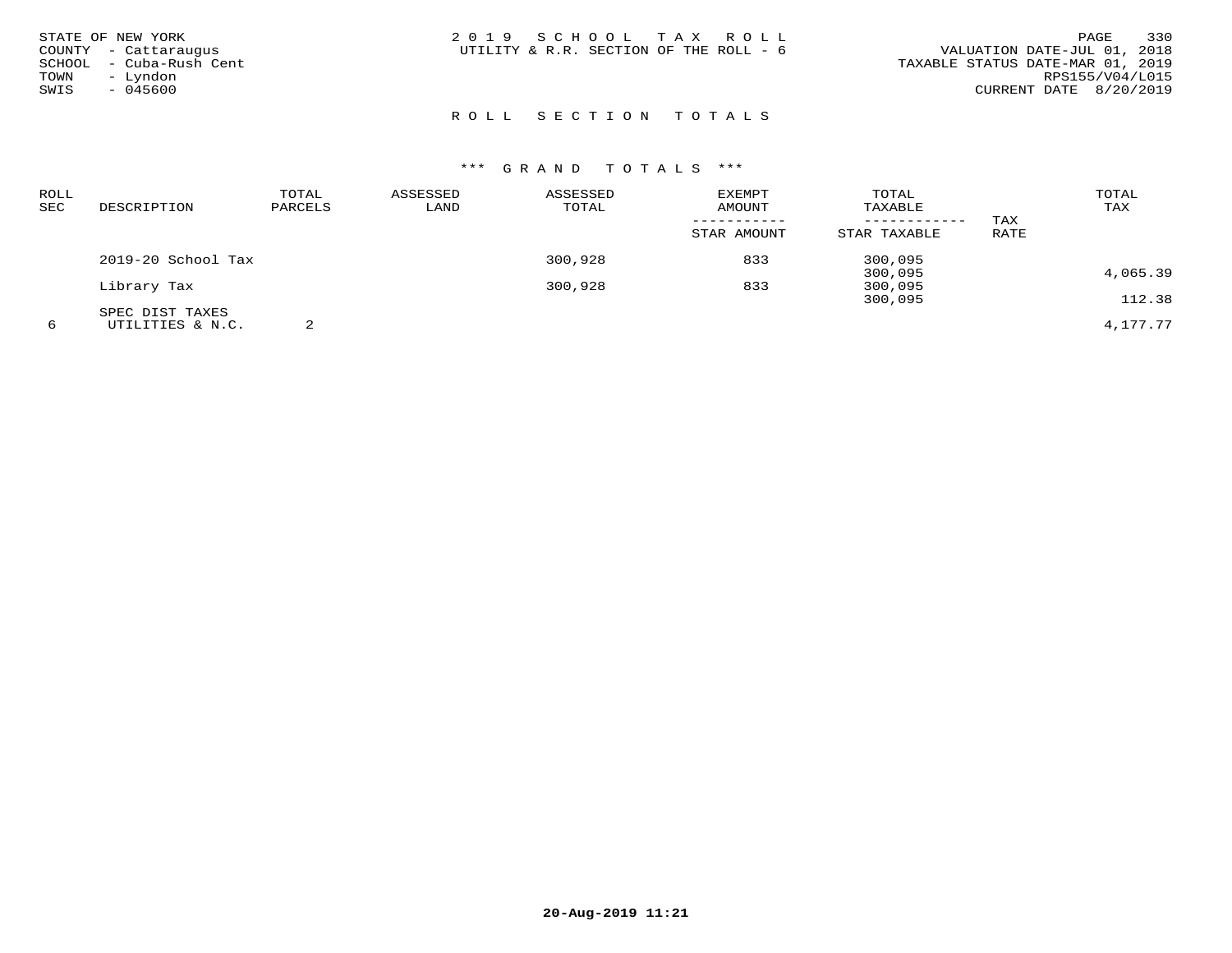| STATE OF NEW YORK<br>COUNTY<br>- Cattaraugus<br>- Cuba-Rush Cent<br>SCHOOL<br>- Lyndon<br>TOWN<br>$-045600$<br>SWIS | 2019                      | SCHOOL<br>OWNERS NAME SEOUENCE | T A X<br>R O L L<br>WHOLLY EXEMPT SECTION OF THE ROLL - 8<br>UNIFORM PERCENT OF VALUE IS 100.00 | VALUATION DATE-JUL 01,<br>TAXABLE STATUS DATE-MAR 01, 2019 | 331<br>PAGE<br>2018 |
|---------------------------------------------------------------------------------------------------------------------|---------------------------|--------------------------------|-------------------------------------------------------------------------------------------------|------------------------------------------------------------|---------------------|
| TAX MAP PARCEL NUMBER                                                                                               | PROPERTY LOCATION & CLASS | ASSESSMENT                     | EXEMPTION CODE--                                                                                |                                                            | $-$ SCHOOL          |
| CURRENT OWNERS NAME                                                                                                 | SCHOOL DISTRICT           | LAND                           | TAX DESCRIPTION                                                                                 | TAXABLE VALUE                                              |                     |
| CURRENT OWNERS ADDRESS                                                                                              | PARCEL SIZE/GRID COORD    | TOTAL                          | SPECIAL DISTRICTS                                                                               |                                                            | TAX AMOUNT          |
|                                                                                                                     |                           |                                |                                                                                                 |                                                            | ***************     |
|                                                                                                                     | Rawson Rd                 |                                |                                                                                                 | ACCT 5007                                                  |                     |
| $41.004 - 1 - 9.2$                                                                                                  | 695 Cemetery              |                                | 27350<br>CEMETERY                                                                               |                                                            | 9,400               |
| Lyndon Cemetery                                                                                                     | Cuba-Rush Cent 024801     | 9,400                          | 2019-20 School Tax                                                                              | 0.00                                                       | 0.00                |
| Attn: Rawson Baptist Church                                                                                         | $-04$<br>07<br>$-03$      | 9,400                          | Library Tax                                                                                     | 0.00                                                       | 0.00                |
| Cuba, NY 14727                                                                                                      | 1.17<br>ACRES             |                                |                                                                                                 |                                                            |                     |
|                                                                                                                     | EAST-1222292 NRTH-0849519 |                                |                                                                                                 |                                                            |                     |
|                                                                                                                     | FULL MARKET VALUE         | 9,400                          |                                                                                                 |                                                            |                     |
|                                                                                                                     |                           |                                | TOTAL TAX ---                                                                                   |                                                            | $0.00**$            |
|                                                                                                                     |                           |                                |                                                                                                 |                                                            |                     |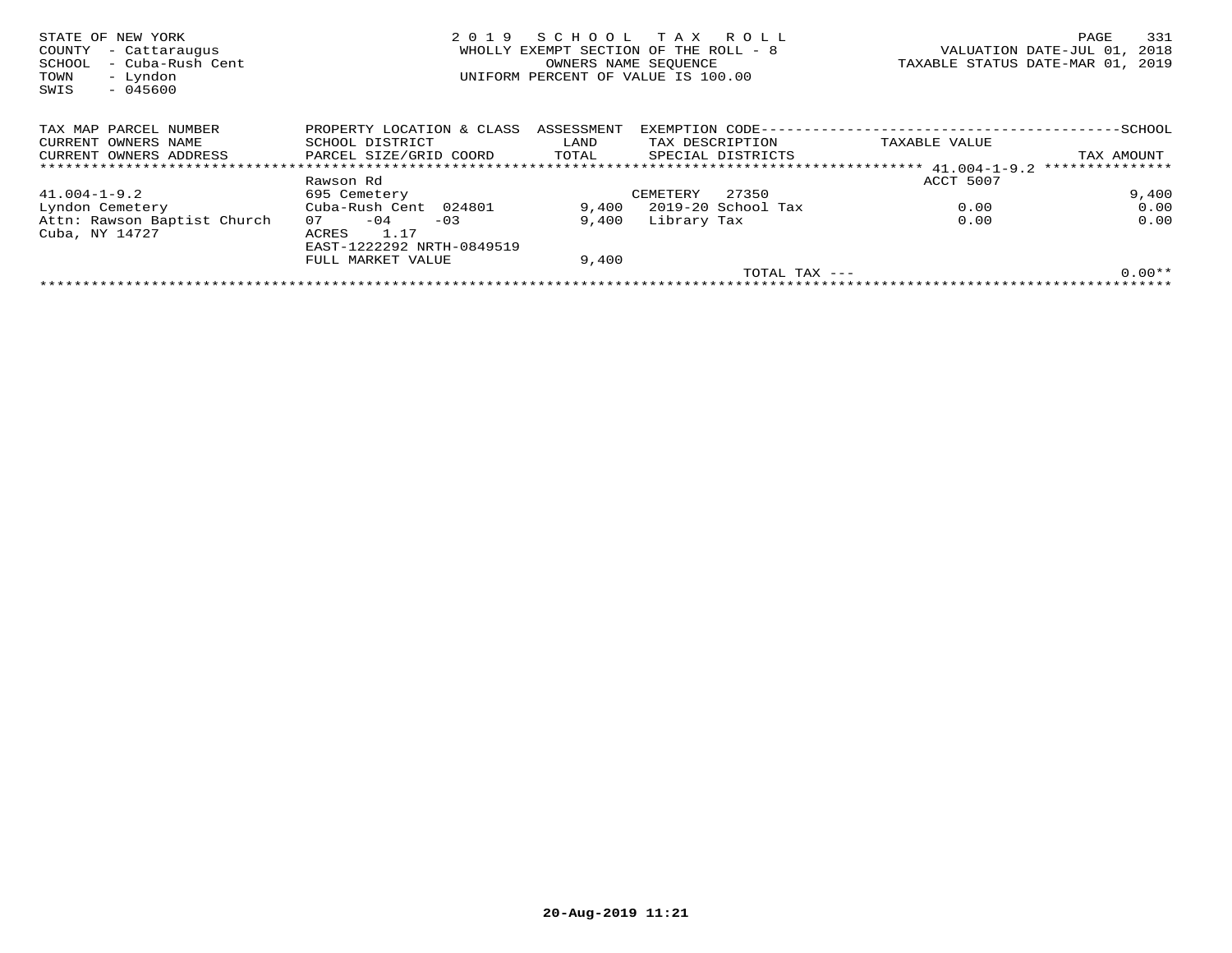| STATE OF NEW YORK       | 2019 SCHOOL TAX ROLL                  | 332<br>PAGE                      |
|-------------------------|---------------------------------------|----------------------------------|
| COUNTY - Cattaraugus    | WHOLLY EXEMPT SECTION OF THE ROLL - 8 | VALUATION DATE-JUL 01, 2018      |
| SCHOOL - Cuba-Rush Cent |                                       | TAXABLE STATUS DATE-MAR 01, 2019 |
| TOWN<br>– Lyndon        | UNIFORM PERCENT OF VALUE IS 100.00    | RPS155/V04/L015                  |
| SWIS<br>- 045600        |                                       | CURRENT DATE 8/20/2019           |
|                         |                                       |                                  |
|                         | ROLL SUB SECTION- - TOTALS            |                                  |

|      |      | $m \wedge m \wedge$<br>LUIAL | $\pi$                |      | - |        |       | -----<br>$\sim$  |
|------|------|------------------------------|----------------------|------|---|--------|-------|------------------|
| CODE | NAME | 'ARI                         | TVDL<br><u>ـ د د</u> | ALUE |   | LUITOM | 'ALUL | max 37<br>⊥ ∠~∡∡ |

#### NO SPECIAL DISTRICTS AT THIS LEVEL

\*\*\* S C H O O L D I S T R I C T S U M M A R Y \*\*\*

| CODE   | DISTRICT NAME                    | TOTAL<br>PARCELS | ASSESSED<br>LAND | ASSESSED<br>TOTAL | EXEMPT<br>AMOUNT | TOTAL<br>TAXABLE |           |
|--------|----------------------------------|------------------|------------------|-------------------|------------------|------------------|-----------|
|        |                                  |                  |                  |                   | STAR AMOUNT      | STAR TAXABLE     | TOTAL TAX |
|        | Cuba-Rush Cent                   |                  | 9,400            | 9,400             | 9,400            |                  |           |
| 024801 |                                  |                  |                  |                   |                  |                  |           |
|        | SUB-TOTAL                        |                  | 9,400            | 9,400             | 9,400            |                  |           |
|        | $S \cup B - T \cup T A L (CONT)$ |                  |                  |                   |                  |                  |           |
|        |                                  |                  |                  |                   |                  |                  |           |
|        | TOTAL                            |                  | 9,400            | 9,400             | 9,400            |                  |           |
|        | T O T A L (CONT)                 |                  |                  |                   |                  |                  |           |

#### \*\*\* S Y S T E M C O D E S S U M M A R Y \*\*\*

#### NO SYSTEM EXEMPTIONS AT THIS LEVEL

| CODE  | DESCRIPTION       | TOTAL<br>PARCELS | SCHOOL         |
|-------|-------------------|------------------|----------------|
| 27350 | CEMETERY<br>TOTAL | -                | 9,400<br>9,400 |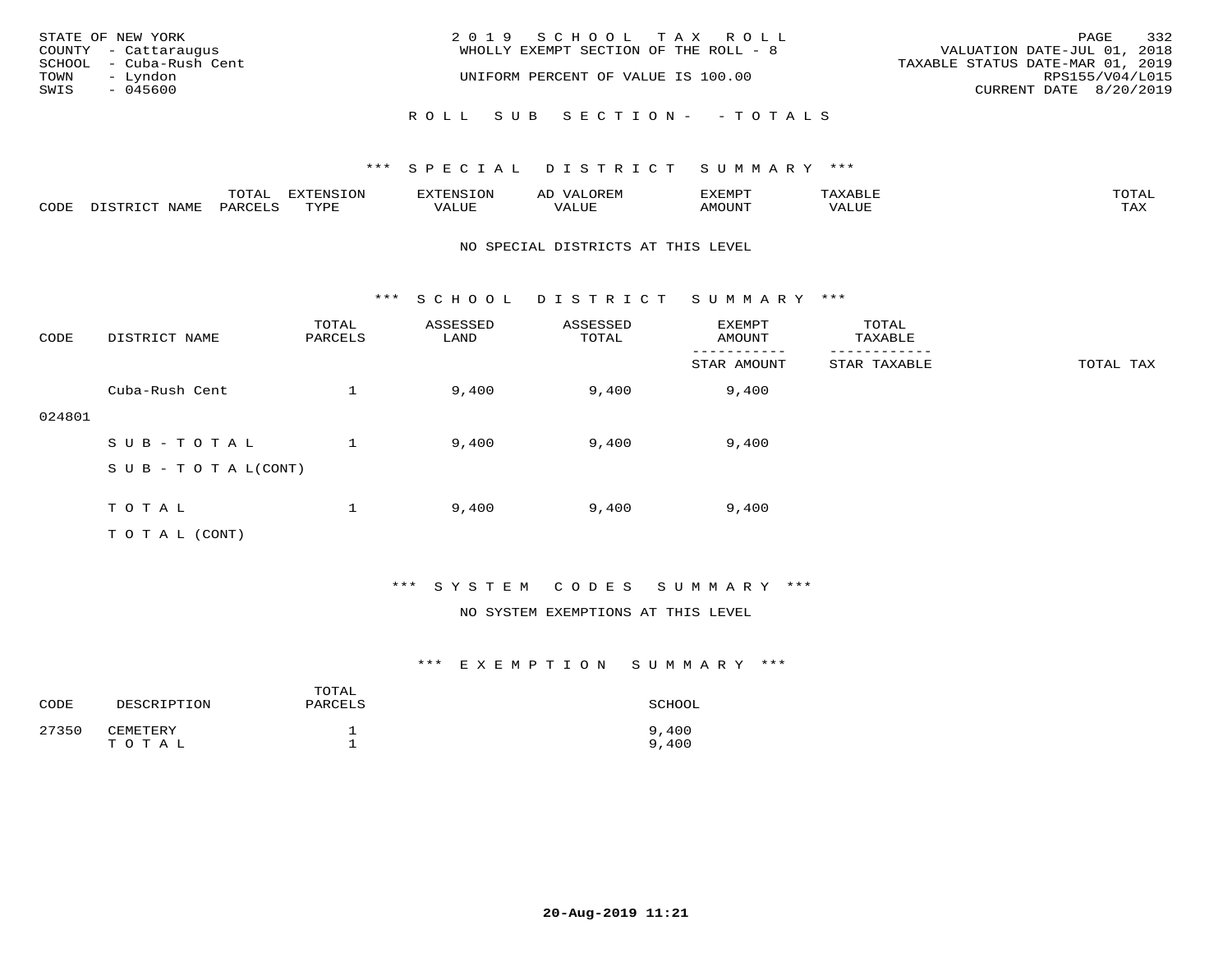| STATE OF NEW YORK       | 2019 SCHOOL TAX ROLL                  |                                  | 333<br>PAGE     |
|-------------------------|---------------------------------------|----------------------------------|-----------------|
| COUNTY - Cattaraugus    | WHOLLY EXEMPT SECTION OF THE ROLL - 8 | VALUATION DATE-JUL 01, 2018      |                 |
| SCHOOL - Cuba-Rush Cent |                                       | TAXABLE STATUS DATE-MAR 01, 2019 |                 |
| - Lyndon<br>TOWN        | UNIFORM PERCENT OF VALUE IS 100.00    |                                  | RPS155/V04/L015 |
| SWIS<br>- 045600        |                                       | CURRENT DATE 8/20/2019           |                 |
|                         |                                       |                                  |                 |
|                         | ROLL SUB SECTION- -TOTALS             |                                  |                 |

| <b>ROLL</b><br>SEC | DESCRIPTION                   | TOTAL<br>PARCELS | ASSESSED<br>LAND | ASSESSED<br>TOTAL | EXEMPT<br>AMOUNT | TOTAL<br>TAXABLE |      | TOTAL<br>TAX |
|--------------------|-------------------------------|------------------|------------------|-------------------|------------------|------------------|------|--------------|
|                    |                               |                  |                  |                   |                  |                  | TAX  |              |
|                    |                               |                  |                  |                   | STAR AMOUNT      | STAR TAXABLE     | RATE |              |
|                    | RS 8 TOTAL<br>SPEC DIST TAXES |                  | 9,400            | 9,400             | 9,400            |                  |      |              |
| $\Omega$           | EULAL IV DILLE                |                  |                  |                   |                  |                  |      |              |

8 WHOLLY EXEMPT 1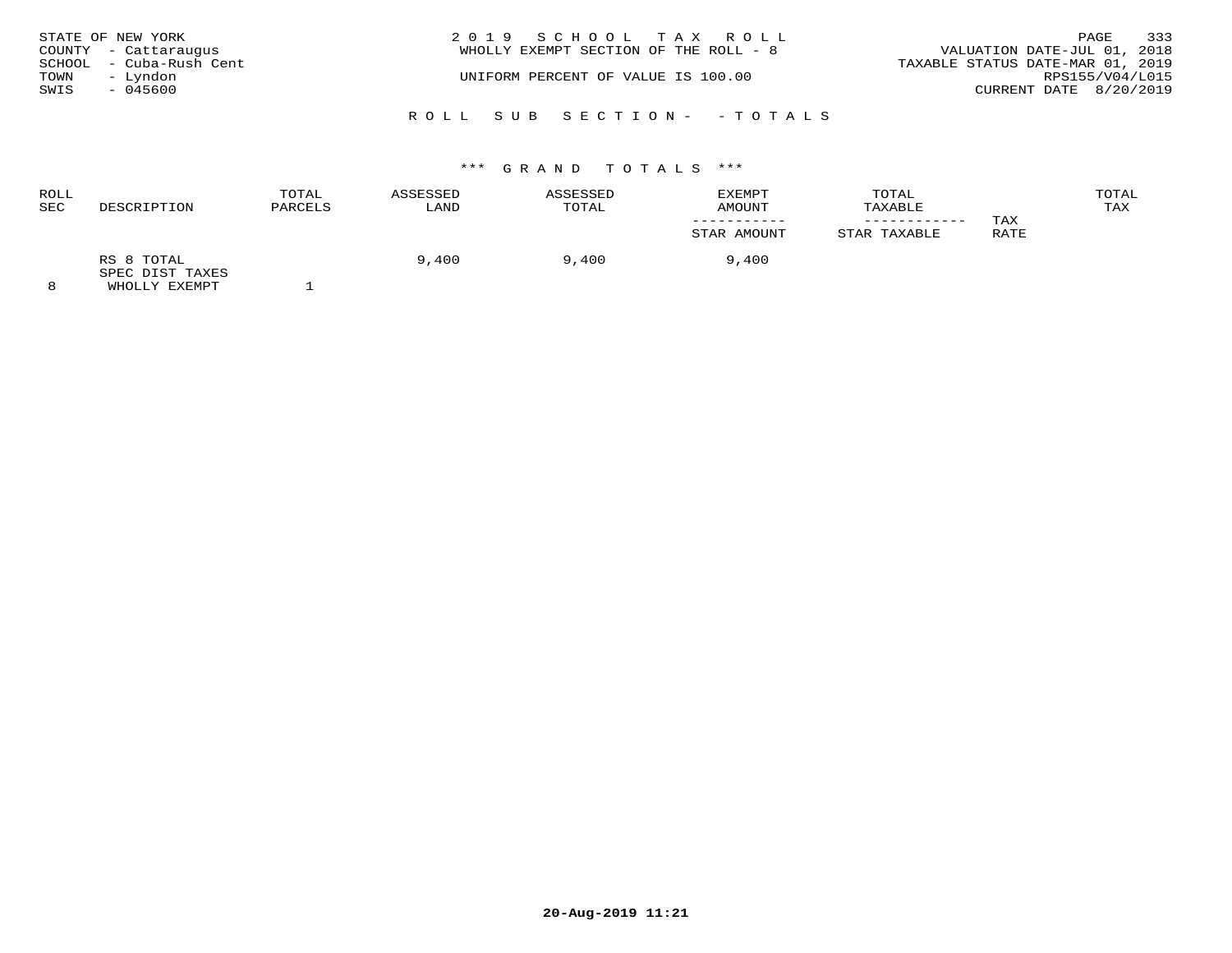| STATE OF NEW YORK<br>COUNTY - Cattaraugus<br>SCHOOL - Cuba-Rush Cent<br>TOWN<br>– Lyndon<br>SWIS<br>$-045600$ | 2019 SCHOOL TAX ROLL<br>WHOLLY EXEMPT SECTION OF THE ROLL - 8<br>UNIFORM PERCENT OF VALUE IS 100.00 | 334<br>PAGE<br>VALUATION DATE-JUL 01, 2018<br>TAXABLE STATUS DATE-MAR 01, 2019<br>RPS155/V04/L015<br>CURRENT DATE 8/20/2019 |
|---------------------------------------------------------------------------------------------------------------|-----------------------------------------------------------------------------------------------------|-----------------------------------------------------------------------------------------------------------------------------|
|                                                                                                               | ROLL SECTION TOTALS                                                                                 |                                                                                                                             |

|      |      | $m \wedge m \wedge n$<br>⊥∪⊥AL | <b>DIZPOILIC TONT</b><br>∸∪ | EN.  | .<br>AL'<br>٠، تن ١٠ | 5773570      |          | $m \wedge m \wedge n$<br>$\mathsf{L}^{\mathsf{L}}$ |
|------|------|--------------------------------|-----------------------------|------|----------------------|--------------|----------|----------------------------------------------------|
| CODE | NAMF | PARO                           | TVDF<br><u>ـ د د</u>        | ALUE |                      | <b>MOUNT</b> | 7 A LU B | may<br>- ∠∡∡                                       |

#### NO SPECIAL DISTRICTS AT THIS LEVEL

\*\*\* S C H O O L D I S T R I C T S U M M A R Y \*\*\*

| CODE   | DISTRICT NAME                    | TOTAL<br>PARCELS | ASSESSED<br>LAND | ASSESSED<br>TOTAL | EXEMPT<br>AMOUNT | TOTAL<br>TAXABLE |           |
|--------|----------------------------------|------------------|------------------|-------------------|------------------|------------------|-----------|
|        |                                  |                  |                  |                   | STAR AMOUNT      | STAR TAXABLE     | TOTAL TAX |
|        | Cuba-Rush Cent                   |                  | 9,400            | 9,400             | 9,400            |                  |           |
| 024801 |                                  |                  |                  |                   |                  |                  |           |
|        | SUB-TOTAL                        |                  | 9,400            | 9,400             | 9,400            |                  |           |
|        | $S \cup B - T \cup T A L (CONT)$ |                  |                  |                   |                  |                  |           |
|        |                                  |                  |                  |                   |                  |                  |           |
|        | TOTAL                            |                  | 9,400            | 9,400             | 9,400            |                  |           |
|        | T O T A L (CONT)                 |                  |                  |                   |                  |                  |           |

#### \*\*\* S Y S T E M C O D E S S U M M A R Y \*\*\*

#### NO SYSTEM EXEMPTIONS AT THIS LEVEL

| CODE  | DESCRIPTION       | TOTAL<br>PARCELS | SCHOOL         |
|-------|-------------------|------------------|----------------|
| 27350 | CEMETERY<br>TOTAL |                  | 9,400<br>9,400 |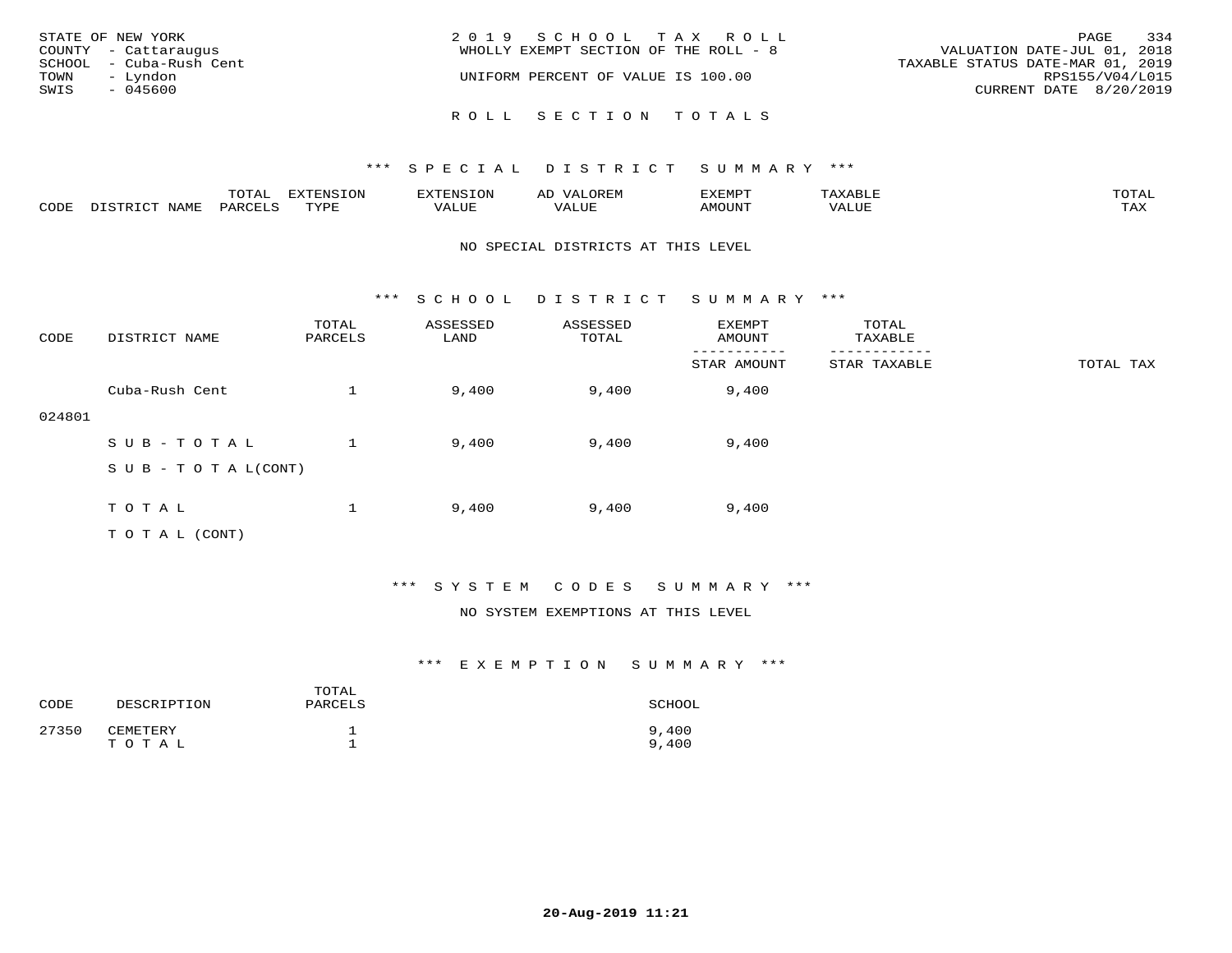| TOWN<br>SWIS | STATE OF NEW YORK<br>COUNTY - Cattaraugus<br>SCHOOL - Cuba-Rush Cent<br>– Lyndon<br>- 045600 | 2019 SCHOOL TAX ROLL<br>WHOLLY EXEMPT SECTION OF THE ROLL - 8<br>UNIFORM PERCENT OF VALUE IS 100.00 | 335<br>PAGE<br>VALUATION DATE-JUL 01, 2018<br>TAXABLE STATUS DATE-MAR 01, 2019<br>RPS155/V04/L015<br>CURRENT DATE 8/20/2019 |
|--------------|----------------------------------------------------------------------------------------------|-----------------------------------------------------------------------------------------------------|-----------------------------------------------------------------------------------------------------------------------------|
|              |                                                                                              | ROLL SECTION TOTALS                                                                                 |                                                                                                                             |

|                               | TOTAL<br>PARCELS | ASSESSED | <b>ASSESSED</b> | EXEMPT<br>AMOUNT | TOTAL<br>TAXABLE |      | TOTAL<br>TAX |
|-------------------------------|------------------|----------|-----------------|------------------|------------------|------|--------------|
|                               |                  |          |                 |                  | ----------       | TAX  |              |
|                               |                  |          |                 | STAR AMOUNT      | STAR TAXABLE     | RATE |              |
| RS 8 TOTAL<br>SPEC DIST TAXES |                  | 9,400    | 9,400           | 9,400            |                  |      |              |
|                               | DESCRIPTION      |          | LAND            | TOTAL            |                  |      |              |

8 WHOLLY EXEMPT 1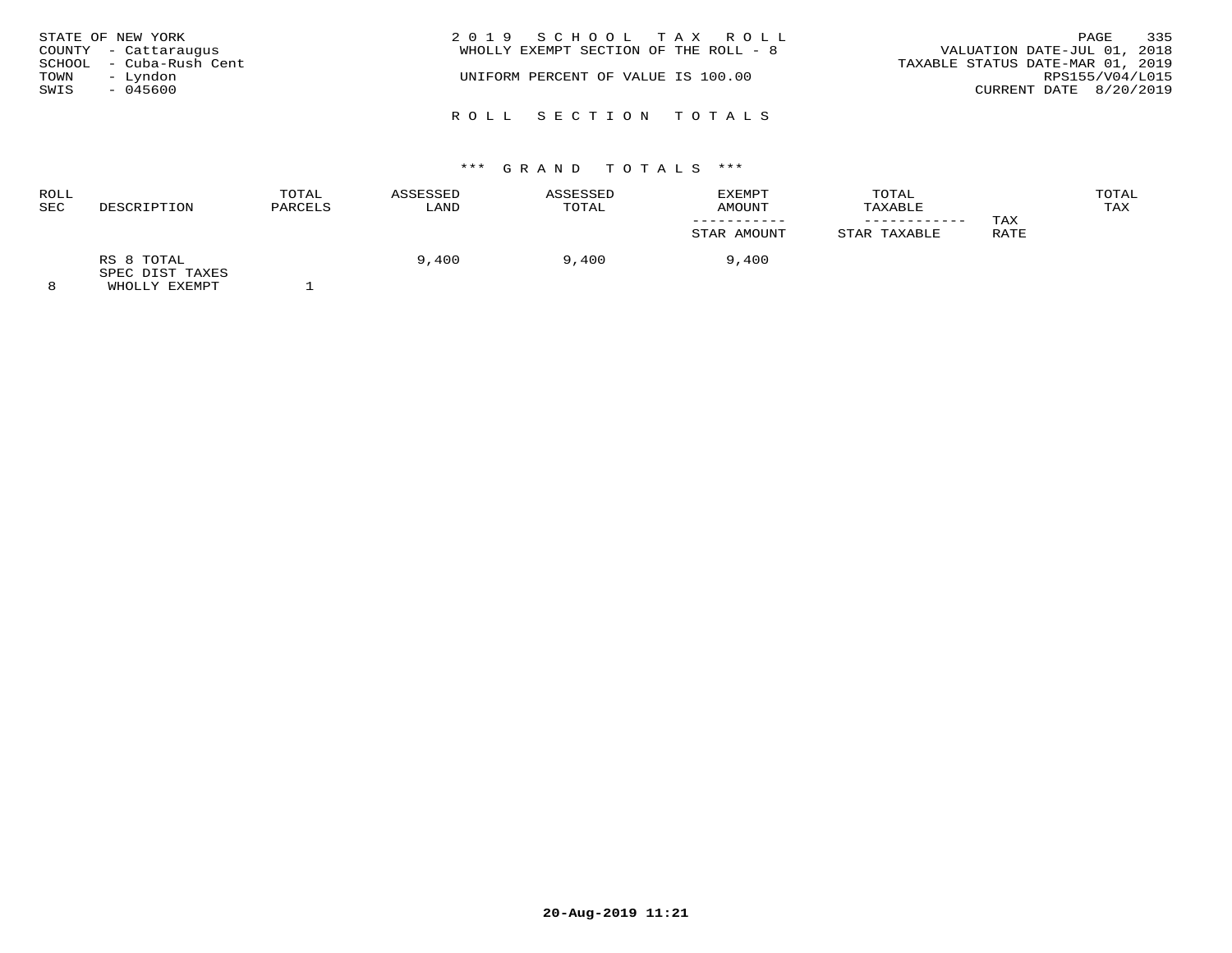| STATE OF NEW YORK       | 2019 SCHOOL TAX ROLL |  | 336<br>PAGE                      |
|-------------------------|----------------------|--|----------------------------------|
| COUNTY - Cattaraugus    |                      |  | VALUATION DATE-JUL 01, 2018      |
| SCHOOL - Cuba-Rush Cent | SWIS TOTALS          |  | TAXABLE STATUS DATE-MAR 01, 2019 |
| TOWN<br>- Lyndon        |                      |  | RPS155/V04/L015                  |
| SWIS<br>$-045600$       |                      |  | CURRENT DATE 8/20/2019           |
|                         |                      |  |                                  |

|      | m^m*<br>-777 | pumpun tout<br>יוני | $\cdots$ | EMP.              |            | 1 A A | ◡∸▱                     |
|------|--------------|---------------------|----------|-------------------|------------|-------|-------------------------|
| CODE | ∕ ہم دے ر    | <b>PVD'</b>         |          | $5.5 \wedge 7.75$ | $\sqrt{ }$ |       | $\cdot$ $\wedge$<br>FY. |

NO SPECIAL DISTRICTS AT THIS LEVEL

\*\*\* S C H O O L D I S T R I C T S U M M A R Y \*\*\*

| CODE   | DISTRICT NAME      | TOTAL<br>PARCELS | ASSESSED<br>LAND | ASSESSED<br>TOTAL | <b>EXEMPT</b><br>AMOUNT | TOTAL<br>TAXABLE        |          |            |
|--------|--------------------|------------------|------------------|-------------------|-------------------------|-------------------------|----------|------------|
|        |                    |                  |                  |                   | STAR AMOUNT             | -------<br>STAR TAXABLE | TAX RATE | TOTAL TAX  |
|        | Cuba-Rush Cent     | 123              | 4958,600         | 10458,950         | 514,256                 | 9,944,694               |          |            |
| 024801 |                    |                  |                  |                   | 1175,000                | 8,769,694               | .374478  | 122,527.23 |
|        | $SUB - TO TAL$     | 123              | 4958,600         | 10458,950         | 514,256                 | 9,944,694               |          |            |
|        | SUB - TO TAL(CONT) |                  |                  |                   | 1175,000                | 8,769,694               |          | 122,527.23 |
|        |                    |                  |                  |                   |                         |                         |          |            |
|        | TOTAL              | 123              | 4958,600         | 10458,950         | 514,256                 | 9,944,694               |          |            |
|        | T O T A L (CONT)   |                  |                  |                   | 1175,000                | 8,769,694               |          | 122,527.23 |

\*\*\* S Y S T E M C O D E S S U M M A R Y \*\*\*

#### NO SYSTEM EXEMPTIONS AT THIS LEVEL

| TOTAL<br>DESCRIPTION<br>PARCELS<br>CODE | SCHOOL  |
|-----------------------------------------|---------|
| 27350<br>CEMETERY                       | 9,400   |
| 41700<br>AG BLDG                        | 33,800  |
| 41720<br>11<br>AG DIST                  | 450,113 |
| ⇁<br>41834<br>ENH STAR                  | 463,500 |
| 41854<br>24<br><b>BAS STAR</b>          | 711,500 |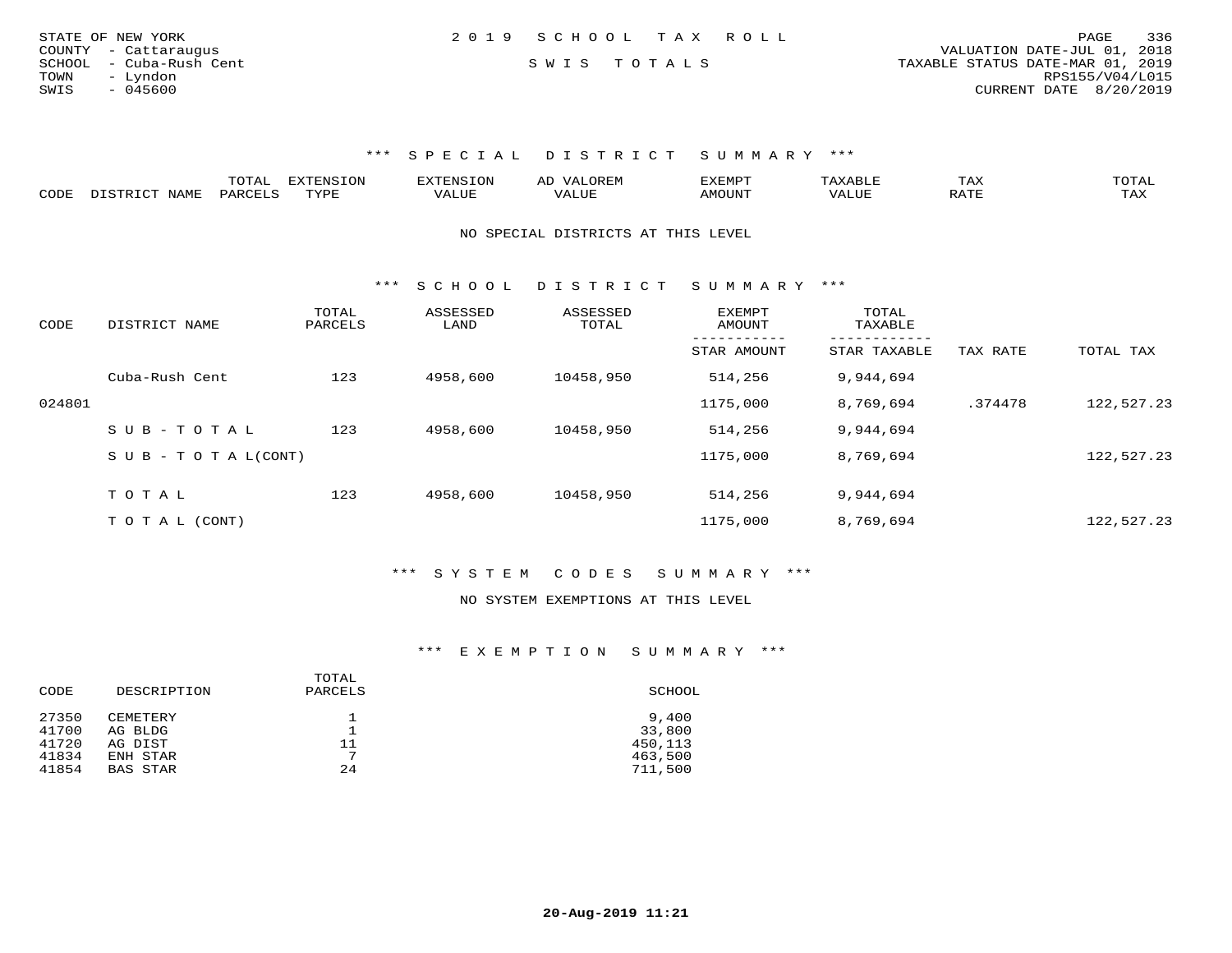| STATE OF NEW YORK |  |               |                  |
|-------------------|--|---------------|------------------|
| COUNTY            |  | - Cattaraugus |                  |
| SCHOOL            |  |               | - Cuba-Rush Cent |
| TOWN              |  | - Lyndon      |                  |
| SWIS              |  | $-045600$     |                  |

\*\*\* E X E M P T I O N S U M M A R Y \*\*\*

| CODE  | DESCRIPTION | TOTAL.<br>PARCELS | SCHOOL   |
|-------|-------------|-------------------|----------|
| 47100 | Mass Telec  |                   | 833      |
| 47460 | FOREST/A74  |                   | 20,110   |
|       | TOTAL       | 46                | 1689,256 |

| ROLL<br>SEC | DESCRIPTION                          | TOTAL<br>PARCELS | ASSESSED<br>LAND | <b>ASSESSED</b><br>TOTAL | <b>EXEMPT</b><br>AMOUNT | TOTAL<br>TAXABLE       |             |                    |
|-------------|--------------------------------------|------------------|------------------|--------------------------|-------------------------|------------------------|-------------|--------------------|
|             |                                      |                  |                  |                          | STAR AMOUNT             | STAR TAXABLE           | TAX<br>RATE |                    |
|             | 2019-20 School Tax                   |                  | 4654,400         | 9693,000                 | 504,023<br>1175,000     | 9,188,977<br>8,013,977 | 13.547013   | 108,565.47         |
|             | Library Tax                          |                  | 4654,400         | 9693,000                 | 504,023                 | 9,188,977<br>9,188,977 | 0.374478    | 3,441.05           |
| 1           | SPEC DIST TAXES<br>TAXABLE           | 115              |                  |                          |                         |                        |             | 112,006.52         |
|             | 2019-20 School Tax                   |                  | 294,800          | 294,800                  |                         | 294,800                |             |                    |
|             | Library Tax                          |                  | 294,800          | 294,800                  |                         | 294,800<br>294,800     | 13.547013   | 3,993.66           |
| 3           | SPEC DIST TAXES<br>STATE OWNED LAND  | 2                |                  |                          |                         | 294,800                | 0.374478    | 110.40<br>4,104.06 |
|             | 2019-20 School Tax                   |                  |                  | 160,822                  |                         | 160,822<br>160,822     | 13.547013   | 2,178.66           |
|             | Library Tax                          |                  |                  | 160,822                  |                         | 160,822<br>160,822     | 0.374478    | 60.22              |
| 5           | SPEC DIST TAXES<br>SPECIAL FRANCHISE | 3                |                  |                          |                         |                        |             | 2,238.88           |
|             | 2019-20 School Tax                   |                  |                  | 300,928                  | 833                     | 300,095<br>300,095     | 13.547013   | 4,065.39           |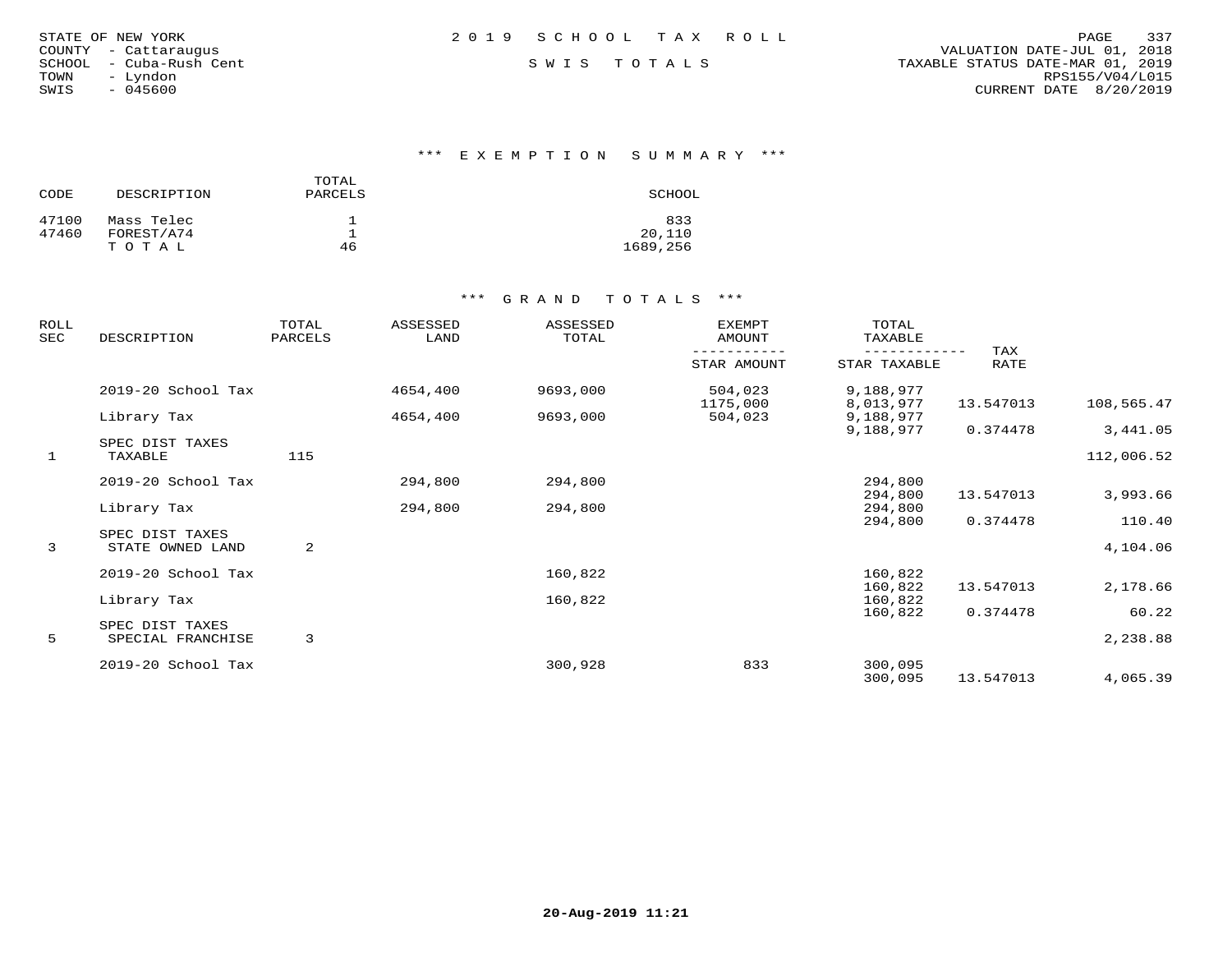| STATE OF NEW YORK |                      |
|-------------------|----------------------|
|                   | COUNTY - Cattarauqus |
| SCHOOL            | – Cuba-Rush Cent     |
| TOWN.             | - Lyndon             |
| SWIS              | $-045600$            |

STATE OF NEW YORK 2 0 1 9 S C H O O L T A X R O L L PAGE 338 COUNTY - Cattaraugus VALUATION DATE-JUL 01, 2018 SCHOOL - Cuba-Rush Cent S W I S T O T A L S TAXABLE STATUS DATE-MAR 01, 2019 TOWN - Lyndon RPS155/V04/L015SWIS - 045600 CURRENT DATE 8/20/2019

| ROLL<br>SEC | DESCRIPTION                         | TOTAL<br>PARCELS | <b>ASSESSED</b><br>LAND | ASSESSED<br>TOTAL | <b>EXEMPT</b><br>AMOUNT | TOTAL<br>TAXABLE<br>------------    | TAX                   |                        |
|-------------|-------------------------------------|------------------|-------------------------|-------------------|-------------------------|-------------------------------------|-----------------------|------------------------|
|             |                                     |                  |                         |                   | STAR AMOUNT             | STAR TAXABLE                        | RATE                  |                        |
|             | Library Tax                         |                  |                         | 300,928           | 833                     | 300,095<br>300,095                  | 0.374478              | 112.38                 |
| 6           | SPEC DIST TAXES<br>UTILITIES & N.C. | 2                |                         |                   |                         |                                     |                       | 4,177.77               |
|             |                                     |                  |                         |                   | 9,400                   |                                     |                       |                        |
| 8           | SPEC DIST TAXES<br>WHOLLY EXEMPT    | $\mathbf{1}$     |                         |                   |                         |                                     |                       |                        |
|             | 2019-20 School Tax                  |                  | 4958,600                | 10458,950         | 514,256                 | 9,944,694                           |                       |                        |
|             | Library Tax                         |                  | 4958,600                | 10458,950         | 1175,000<br>514,256     | 8,769,694<br>9,944,694<br>9,944,694 | 13.547013<br>0.374478 | 118,803.18<br>3,724.05 |
|             | SPEC DIST TAXES                     |                  |                         |                   |                         |                                     |                       |                        |
| $\star$     | TOTAL<br>SUB                        | 123              |                         |                   |                         |                                     |                       | 122,527.23             |
|             | 2019-20 School Tax                  |                  | 4958,600                | 10458,950         | 514,256                 | 9,944,694                           |                       |                        |
|             | Library Tax                         |                  | 4958,600                | 10458,950         | 1175,000<br>514,256     | 8,769,694<br>9,944,694              | 13.547013             | 118,803.18             |
|             | SPEC DIST TAXES                     |                  |                         |                   |                         | 9,944,694                           | 0.374478              | 3,724.05               |
| $***$       | GRAND TOTAL                         | 123              |                         |                   |                         |                                     |                       | 122,527.23             |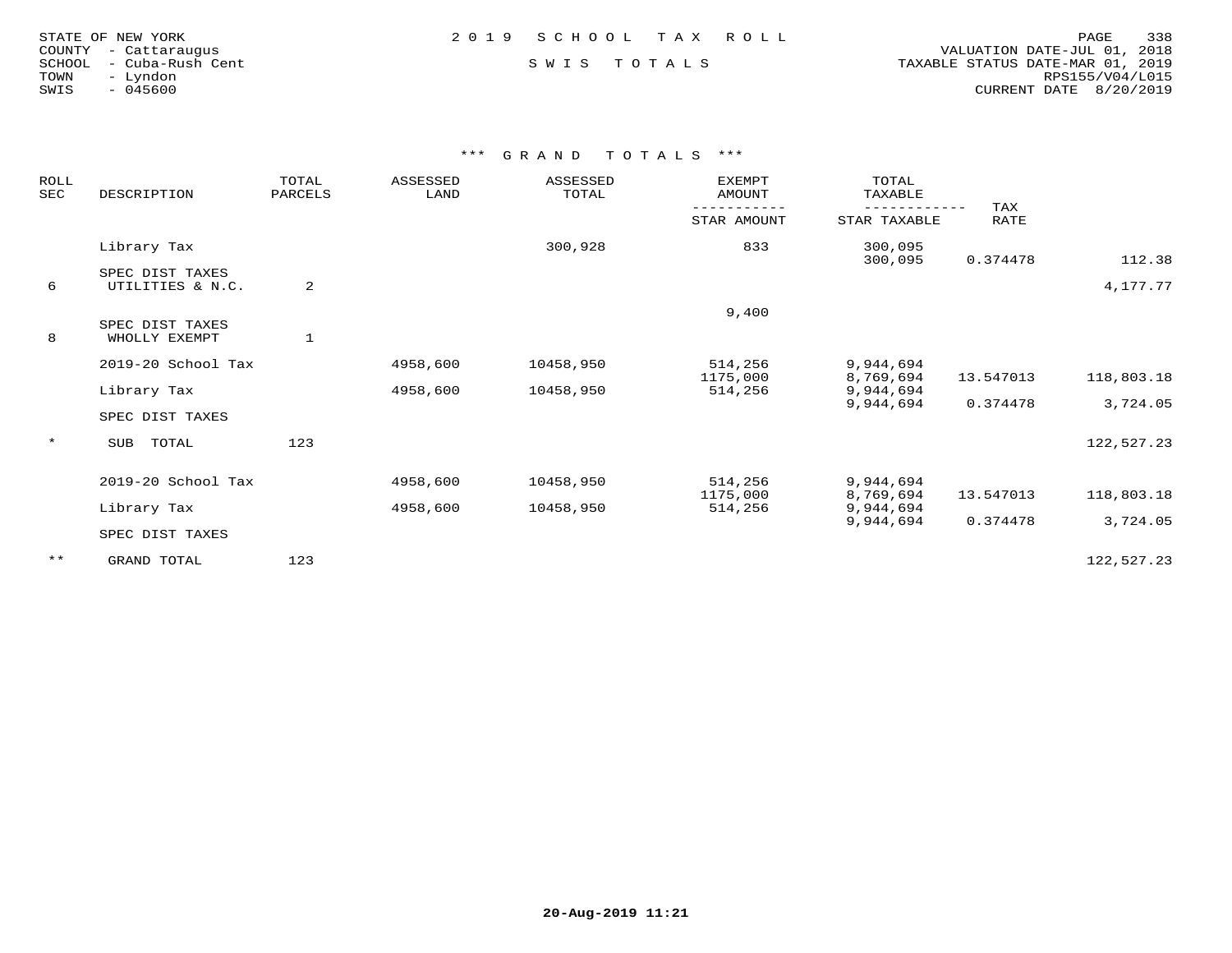|      |      | $m \wedge m \wedge n$<br>$\sim$ 1<br>. | <b>EXTENSION</b> | 'YTENSION |                      | ,,, <del>,</del> ,,,,<br>n л і |       | TOTA. |
|------|------|----------------------------------------|------------------|-----------|----------------------|--------------------------------|-------|-------|
| CODE | NAMF | LARCET C                               | TVDL             | ALUF      | $\cdot$ , $\wedge$ , | <b>MOTTNTO</b>                 | 'ALUE |       |

#### NO SPECIAL DISTRICTS AT THIS LEVEL

\*\*\* S C H O O L D I S T R I C T S U M M A R Y \*\*\*

| CODE   | DISTRICT NAME                    | TOTAL<br>PARCELS | ASSESSED<br>LAND | ASSESSED<br>TOTAL | EXEMPT<br>AMOUNT | TOTAL<br>TAXABLE |          |            |
|--------|----------------------------------|------------------|------------------|-------------------|------------------|------------------|----------|------------|
|        |                                  |                  |                  |                   | STAR AMOUNT      | STAR TAXABLE     | TAX RATE | TOTAL TAX  |
|        | Cuba-Rush Cent                   | 884              | 25264,000        | 60610,622         | 5629,190         | 54,981,432       |          |            |
| 024801 |                                  |                  |                  |                   | 8876,959         | 46,104,473       |          | 663,463.60 |
|        | $SUB - TO T AL$                  | 884              | 25264,000        | 60610,622         | 5629,190         | 54,981,432       |          |            |
|        | $S \cup B - T \cup T A L (CONT)$ |                  |                  |                   | 8876,959         | 46,104,473       |          | 663,463.60 |
|        |                                  |                  |                  |                   |                  |                  |          |            |
|        | TOTAL                            | 884              | 25264,000        | 60610,622         | 5629,190         | 54,981,432       |          |            |
|        | T O T A L (CONT)                 |                  |                  |                   | 8876,959         | 46,104,473       |          | 663,463.60 |

#### \*\*\* S Y S T E M C O D E S S U M M A R Y \*\*\*

#### NO SYSTEM EXEMPTIONS AT THIS LEVEL

| CODE  | DESCRIPTION | TOTAL<br>PARCELS | SCHOOL   |
|-------|-------------|------------------|----------|
| 12100 | NYS OWNED   | 4                | 146,200  |
| 13800 | SCH-DIST    |                  | 5,000    |
| 14110 | USA-PROP    |                  | 92,100   |
| 14300 | INDIAN-RES  | 8                | 1618,800 |
| 21600 | PARSONAGE   |                  | 62,700   |
|       |             |                  |          |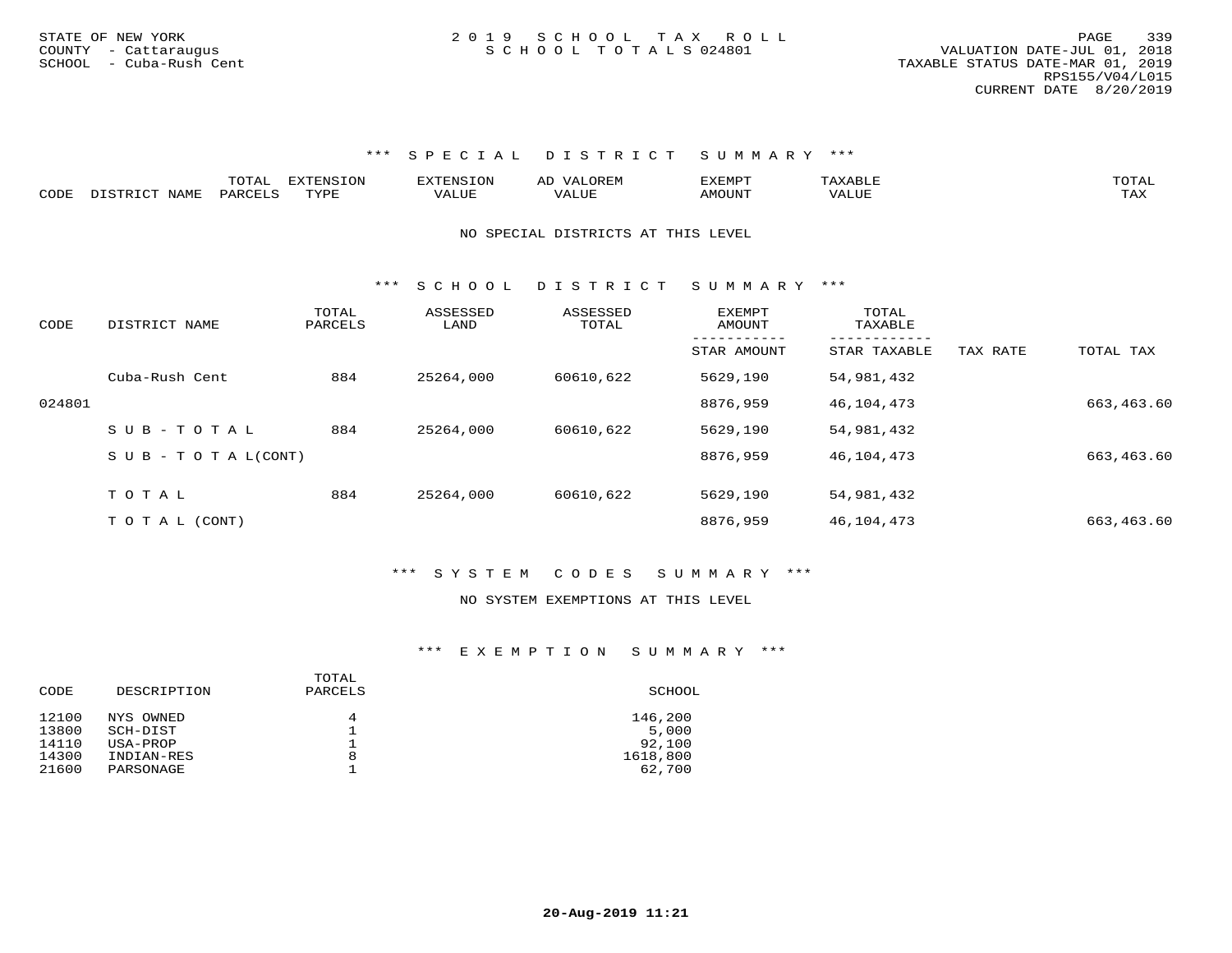#### \*\*\* E X E M P T I O N S U M M A R Y \*\*\*

| DESCRIPTION     | PARCELS | SCHOOL    |
|-----------------|---------|-----------|
| RELIGIOUS       | 3       | 140,800   |
| FIRE-DEPT       | 2       | 195,300   |
| CEMETERY        | 5       | 24,000    |
| AG BLDG         | 7       | 1148,400  |
| AG DIST         | 35      | 1249,770  |
| AG DISTOUT      | 9       | 155,729   |
| AGED C/T/S      | 11      | 513,511   |
| AGED S          | 10      | 166,725   |
| ENH STAR        | 82      | 4611,659  |
| <b>BAS STAR</b> | 149     | 4265,300  |
| SILO T/C/S      | 1       | 43,700    |
| Mass Telec      | 2       | 6,939     |
| FOREST/A74      | 4       | 57,516    |
| BUS $C/T/S$     |         | 2,000     |
| тотаь           | 336     | 14506,149 |
|                 |         | TOTAL     |

| <b>ROLL</b><br>SEC | DESCRIPTION | TOTAL<br>PARCELS | ASSESSED<br>LAND | ASSESSED<br>TOTAL | <b>EXEMPT</b><br>AMOUNT | TOTAL<br>TAXABLE             |             | TOTAL<br>TAX |
|--------------------|-------------|------------------|------------------|-------------------|-------------------------|------------------------------|-------------|--------------|
|                    |             |                  |                  |                   | STAR AMOUNT             | ------------<br>STAR TAXABLE | TAX<br>RATE |              |
| $***$              | GRAND TOTAL | 884              | 25264,000        | 60610,622         | 5,629,190               | 54,981,432                   |             |              |
|                    |             |                  |                  |                   | 8876,959                | 46,104,473                   |             | 663,463.60   |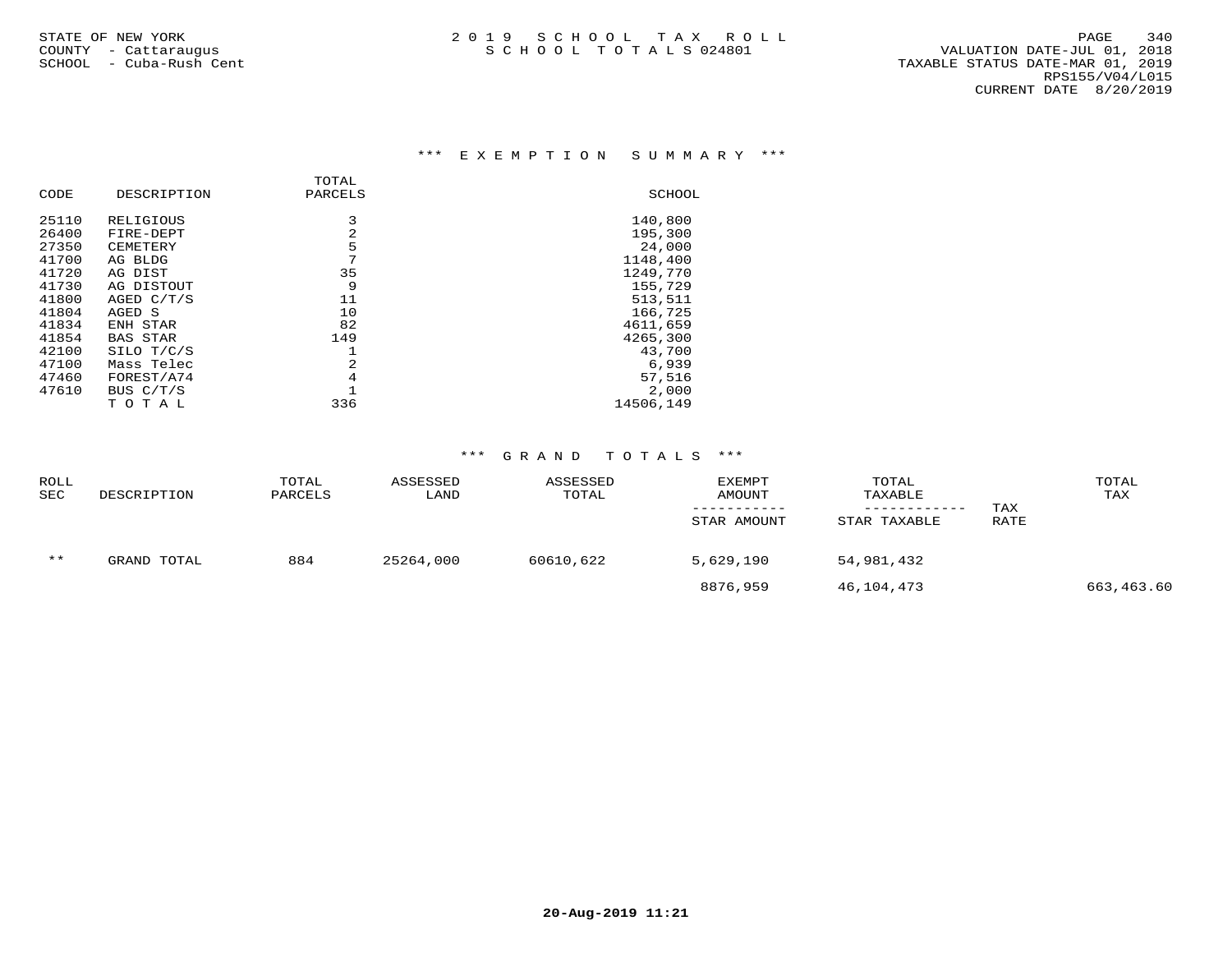| STATE OF NEW YORK<br>COUNTY<br>- Cattaraugus<br>SCHOOL<br>- Cuba-Rush Cent<br>TOWN<br>- Farmersville<br>$-043800$<br>SWIS | 2 0 1 9<br>ROLL SUB-SECT - N- SECTION 534         | SCHOOL<br>OWNERS NAME SEQUENCE | T A X<br>R O L L<br>STATE OWNED LAND SECTION OF THE ROLL - 3<br>RPTL REFORESTATION<br>UNIFORM PERCENT OF VALUE IS 100.00 | SUB-SECT - N VALUATION DATE-JUL 01, 2018    | PAGE<br>TAXABLE STATUS DATE-MAR 01, 2019 |
|---------------------------------------------------------------------------------------------------------------------------|---------------------------------------------------|--------------------------------|--------------------------------------------------------------------------------------------------------------------------|---------------------------------------------|------------------------------------------|
| TAX MAP PARCEL NUMBER                                                                                                     | PROPERTY LOCATION & CLASS ASSESSMENT              |                                | EXEMPTION CODE-------------                                                                                              |                                             | $------SCHOOL$                           |
| CURRENT OWNERS NAME                                                                                                       | SCHOOL DISTRICT                                   | LAND                           | TAX DESCRIPTION                                                                                                          | TAXABLE VALUE                               |                                          |
| CURRENT OWNERS ADDRESS<br>*******************                                                                             | PARCEL SIZE/GRID COORD<br>*********************** | TOTAL<br>********              | SPECIAL DISTRICTS                                                                                                        | ******************************* 23.004-1-18 | TAX AMOUNT<br>****************           |
|                                                                                                                           | Co Line Rd                                        |                                |                                                                                                                          | ACCT 0210002                                |                                          |
| $23.004 - 1 - 18$                                                                                                         | 932 Forest s532b                                  |                                | 2019-20 School Tax                                                                                                       | 417,000                                     | 5,649.10                                 |
| State Of New York<br>Attn: County Treasurer                                                                               | Cuba-Rush Cent 024801<br>05<br>03<br>06           | 417,000<br>417,000             | Library Tax                                                                                                              | 417,000                                     | 156.16                                   |
| Cattaraugus County                                                                                                        | Cattaragus Reforest                               |                                |                                                                                                                          |                                             |                                          |
| 303 Court St<br>Little Valley, NY 14755                                                                                   | Area 14 - 0514<br>ACRES 308.70                    |                                |                                                                                                                          |                                             |                                          |
|                                                                                                                           | EAST-1219795 NRTH-0878920                         |                                |                                                                                                                          |                                             |                                          |
|                                                                                                                           | DEED BOOK 350<br>PG-00547                         |                                |                                                                                                                          |                                             |                                          |
|                                                                                                                           | FULL MARKET VALUE                                 | 417,000                        |                                                                                                                          |                                             |                                          |
|                                                                                                                           |                                                   |                                | TOTAL TAX ---                                                                                                            | DATE #1                                     | $5,805.26**$<br>09/30/19                 |
|                                                                                                                           |                                                   |                                |                                                                                                                          | AMT DUE                                     | 5,805.26                                 |
|                                                                                                                           |                                                   |                                |                                                                                                                          | *** 23.004-1-19                             |                                          |
| $23.004 - 1 - 19$                                                                                                         | Huyck Rd<br>932 Forest s532b                      |                                | 2019-20 School Tax                                                                                                       | ACCT 0200002<br>697,600                     | 9,450.40                                 |
| State Of New York                                                                                                         | Cuba-Rush Cent 024801                             | 697,600                        | Library Tax                                                                                                              | 697,600                                     | 261.24                                   |
| Attn: County Treasurer                                                                                                    | 15 05<br>03                                       | 697,600                        |                                                                                                                          |                                             |                                          |
| Cattaraugus County                                                                                                        | Cattaragus Reforest                               |                                |                                                                                                                          |                                             |                                          |
| 303 Court St<br>Little Valley, NY 14755                                                                                   | Area 14 - 0513<br>ACRES 505.11                    |                                |                                                                                                                          |                                             |                                          |
|                                                                                                                           | EAST-1216502 NRTH-0879760                         |                                |                                                                                                                          |                                             |                                          |
|                                                                                                                           | DEED BOOK 345<br>PG-00287                         |                                |                                                                                                                          |                                             |                                          |
|                                                                                                                           | FULL MARKET VALUE                                 | 697,600                        |                                                                                                                          |                                             |                                          |
|                                                                                                                           |                                                   |                                | TOTAL TAX ---                                                                                                            | DATE #1                                     | $9,711.64**$<br>09/30/19                 |
|                                                                                                                           |                                                   |                                |                                                                                                                          | AMT DUE                                     | 9,711.64                                 |
|                                                                                                                           |                                                   |                                |                                                                                                                          |                                             | ************                             |
| $32.002 - 1 - 4.4$                                                                                                        | Co Line Rd<br>932 Forest s532b                    |                                | 2019-20 School Tax                                                                                                       | ACCT 0220002<br>80,700                      | 1,093.24                                 |
| State Of New York                                                                                                         | Cuba-Rush Cent 024801                             | 80,700                         | Library Tax                                                                                                              | 80,700                                      | 30.22                                    |
| Attn: County Treasurer                                                                                                    | 06 05<br>03                                       | 80,700                         |                                                                                                                          |                                             |                                          |
| Cattaraugus County                                                                                                        | 0762                                              |                                |                                                                                                                          |                                             |                                          |
| 303 Court St<br>Little Valley, NY 14755                                                                                   | ACRES 110.22<br>EAST-1221547 NRTH-0877117         |                                |                                                                                                                          |                                             |                                          |
|                                                                                                                           | DEED BOOK 847<br>PG-00676                         |                                |                                                                                                                          |                                             |                                          |
|                                                                                                                           | FULL MARKET VALUE                                 | 80,700                         |                                                                                                                          |                                             |                                          |
|                                                                                                                           |                                                   |                                | TOTAL TAX ---                                                                                                            |                                             | $1,123.46**$                             |
|                                                                                                                           |                                                   |                                |                                                                                                                          | DATE #1<br>AMT DUE                          | 09/30/19<br>1,123.46                     |
|                                                                                                                           |                                                   |                                | ******************************                                                                                           |                                             |                                          |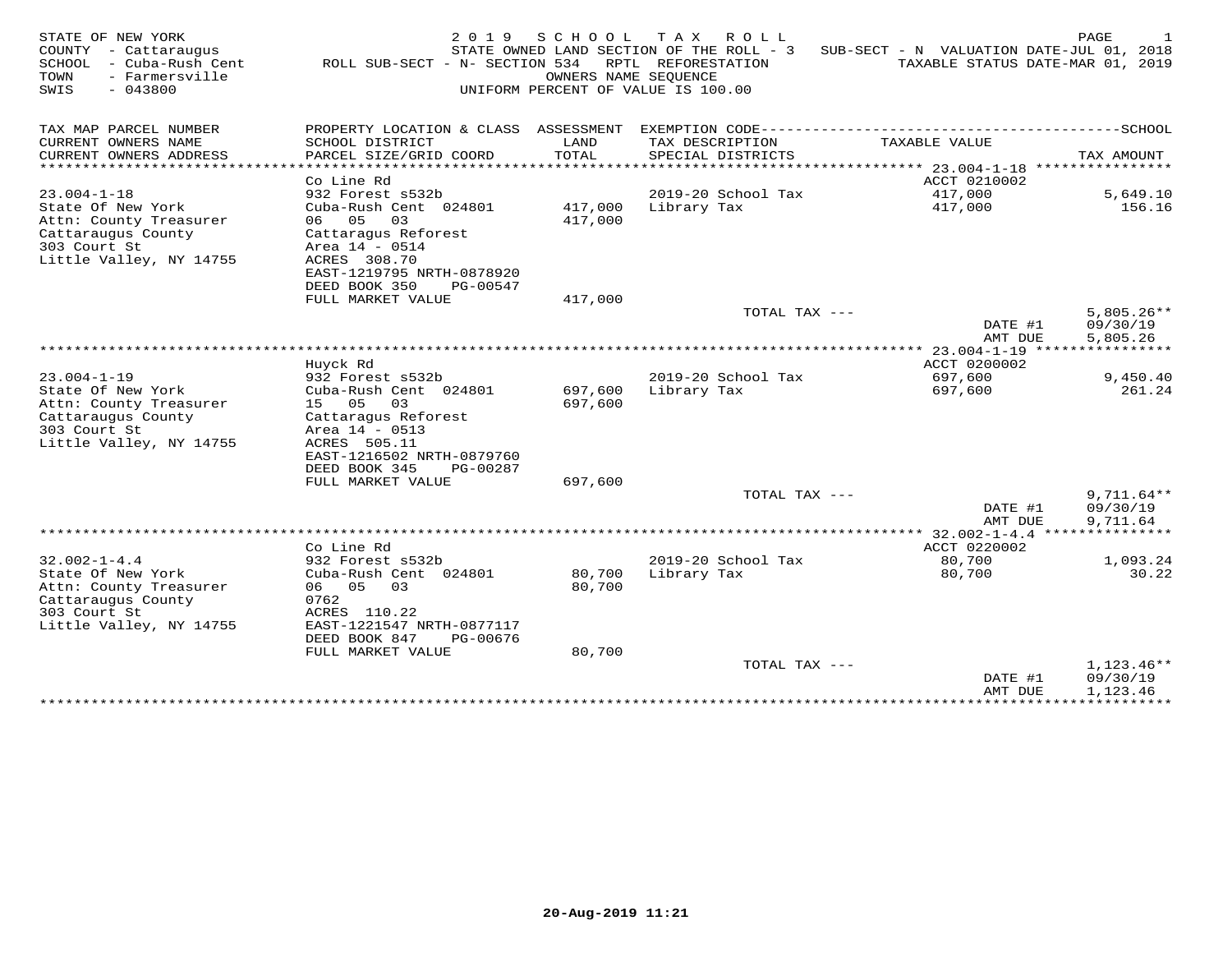| TAX MAP PARCEL NUMBER<br>PROPERTY LOCATION & CLASS ASSESSMENT<br>CURRENT OWNERS NAME<br>SCHOOL DISTRICT<br>TAX DESCRIPTION<br>TAXABLE VALUE<br>LAND<br>CURRENT OWNERS ADDRESS<br>PARCEL SIZE/GRID COORD<br>TOTAL<br>SPECIAL DISTRICTS<br>TAX AMOUNT<br>********************<br>*******<br>******* 32.004-1-28<br>Stebbins Rd<br>ACCT 0110003<br>$32.004 - 1 - 28$<br>932 Forest s532b<br>2019-20 School Tax<br>768,500<br>10,410.88<br>State Of New York<br>Cuba-Rush Cent 024801<br>768,500<br>Library Tax<br>768,500<br>287.79<br>18 05<br>768,500<br>Attn: County Treasurer<br>03<br>Cattaraugus County<br>Cattaragus Reforest<br>303 Court St<br>Area 7 - 0504<br>Little Valley, NY 14755<br>ACRES 501.80<br>EAST-1213658 NRTH-0865392<br>DEED BOOK 332<br>PG-00533<br>FULL MARKET VALUE<br>768,500<br>TOTAL TAX ---<br>DATE #1<br>09/30/19<br>AMT DUE<br>10,698.67<br>Co Rd $46$ (Off)<br>ACCT 0190001<br>$41.001 - 1 - 16$<br>932 Forest s532b<br>2019-20 School Tax<br>193,700<br>2,624.06<br>State Of New York<br>Cuba-Rush Cent 024801<br>193,700<br>Library Tax<br>193,700<br>Attn: County Treasurer<br>25 05<br>193,700<br>03<br>Cattaraugus County<br>Cattaragus Reforest<br>303 Court St<br>Area 7 - 0512<br>Little Valley, NY 14755<br>ACRES 227.00<br>EAST-1208774 NRTH-0857854<br>DEED BOOK 456<br>PG-00117<br>FULL MARKET VALUE<br>193,700<br>TOTAL TAX ---<br>09/30/19<br>DATE #1<br>2,696.60<br>AMT DUE<br>Hardy Corners Rd<br>ACCT 0140002<br>$41.002 - 1 - 4$<br>2019-20 School Tax<br>932 Forest s532b<br>376,200<br>5,096.39<br>State Of New York<br>376,200<br>Library Tax<br>Cuba-Rush Cent 024801<br>376,200<br>Attn: County Treasurer<br>10 05<br>376,200<br>03<br>Cattaraugus County<br>Cattaragus Reforest<br>303 Court St<br>Area 7 - 0507 | STATE OF NEW YORK<br>COUNTY<br>- Cattaraugus<br>SCHOOL<br>- Cuba-Rush Cent<br>TOWN<br>- Farmersville<br>SWIS<br>$-043800$ | 2019<br>ROLL SUB-SECT - N- SECTION 534 | SCHOOL<br>OWNERS NAME SEOUENCE | T A X<br>ROLL<br>STATE OWNED LAND SECTION OF THE ROLL - 3<br>RPTL REFORESTATION<br>UNIFORM PERCENT OF VALUE IS 100.00 | SUB-SECT - N VALUATION DATE-JUL 01, 2018 | PAGE<br>TAXABLE STATUS DATE-MAR 01, 2019 |
|--------------------------------------------------------------------------------------------------------------------------------------------------------------------------------------------------------------------------------------------------------------------------------------------------------------------------------------------------------------------------------------------------------------------------------------------------------------------------------------------------------------------------------------------------------------------------------------------------------------------------------------------------------------------------------------------------------------------------------------------------------------------------------------------------------------------------------------------------------------------------------------------------------------------------------------------------------------------------------------------------------------------------------------------------------------------------------------------------------------------------------------------------------------------------------------------------------------------------------------------------------------------------------------------------------------------------------------------------------------------------------------------------------------------------------------------------------------------------------------------------------------------------------------------------------------------------------------------------------------------------------------------------------------------------------------------------------------------------------------------------------------------------|---------------------------------------------------------------------------------------------------------------------------|----------------------------------------|--------------------------------|-----------------------------------------------------------------------------------------------------------------------|------------------------------------------|------------------------------------------|
|                                                                                                                                                                                                                                                                                                                                                                                                                                                                                                                                                                                                                                                                                                                                                                                                                                                                                                                                                                                                                                                                                                                                                                                                                                                                                                                                                                                                                                                                                                                                                                                                                                                                                                                                                                          |                                                                                                                           |                                        |                                |                                                                                                                       |                                          |                                          |
|                                                                                                                                                                                                                                                                                                                                                                                                                                                                                                                                                                                                                                                                                                                                                                                                                                                                                                                                                                                                                                                                                                                                                                                                                                                                                                                                                                                                                                                                                                                                                                                                                                                                                                                                                                          |                                                                                                                           |                                        |                                |                                                                                                                       |                                          |                                          |
|                                                                                                                                                                                                                                                                                                                                                                                                                                                                                                                                                                                                                                                                                                                                                                                                                                                                                                                                                                                                                                                                                                                                                                                                                                                                                                                                                                                                                                                                                                                                                                                                                                                                                                                                                                          |                                                                                                                           |                                        |                                |                                                                                                                       |                                          | ****************                         |
|                                                                                                                                                                                                                                                                                                                                                                                                                                                                                                                                                                                                                                                                                                                                                                                                                                                                                                                                                                                                                                                                                                                                                                                                                                                                                                                                                                                                                                                                                                                                                                                                                                                                                                                                                                          |                                                                                                                           |                                        |                                |                                                                                                                       |                                          |                                          |
|                                                                                                                                                                                                                                                                                                                                                                                                                                                                                                                                                                                                                                                                                                                                                                                                                                                                                                                                                                                                                                                                                                                                                                                                                                                                                                                                                                                                                                                                                                                                                                                                                                                                                                                                                                          |                                                                                                                           |                                        |                                |                                                                                                                       |                                          |                                          |
|                                                                                                                                                                                                                                                                                                                                                                                                                                                                                                                                                                                                                                                                                                                                                                                                                                                                                                                                                                                                                                                                                                                                                                                                                                                                                                                                                                                                                                                                                                                                                                                                                                                                                                                                                                          |                                                                                                                           |                                        |                                |                                                                                                                       |                                          |                                          |
|                                                                                                                                                                                                                                                                                                                                                                                                                                                                                                                                                                                                                                                                                                                                                                                                                                                                                                                                                                                                                                                                                                                                                                                                                                                                                                                                                                                                                                                                                                                                                                                                                                                                                                                                                                          |                                                                                                                           |                                        |                                |                                                                                                                       |                                          |                                          |
|                                                                                                                                                                                                                                                                                                                                                                                                                                                                                                                                                                                                                                                                                                                                                                                                                                                                                                                                                                                                                                                                                                                                                                                                                                                                                                                                                                                                                                                                                                                                                                                                                                                                                                                                                                          |                                                                                                                           |                                        |                                |                                                                                                                       |                                          |                                          |
|                                                                                                                                                                                                                                                                                                                                                                                                                                                                                                                                                                                                                                                                                                                                                                                                                                                                                                                                                                                                                                                                                                                                                                                                                                                                                                                                                                                                                                                                                                                                                                                                                                                                                                                                                                          |                                                                                                                           |                                        |                                |                                                                                                                       |                                          |                                          |
|                                                                                                                                                                                                                                                                                                                                                                                                                                                                                                                                                                                                                                                                                                                                                                                                                                                                                                                                                                                                                                                                                                                                                                                                                                                                                                                                                                                                                                                                                                                                                                                                                                                                                                                                                                          |                                                                                                                           |                                        |                                |                                                                                                                       |                                          |                                          |
|                                                                                                                                                                                                                                                                                                                                                                                                                                                                                                                                                                                                                                                                                                                                                                                                                                                                                                                                                                                                                                                                                                                                                                                                                                                                                                                                                                                                                                                                                                                                                                                                                                                                                                                                                                          |                                                                                                                           |                                        |                                |                                                                                                                       |                                          | $10,698.67**$                            |
|                                                                                                                                                                                                                                                                                                                                                                                                                                                                                                                                                                                                                                                                                                                                                                                                                                                                                                                                                                                                                                                                                                                                                                                                                                                                                                                                                                                                                                                                                                                                                                                                                                                                                                                                                                          |                                                                                                                           |                                        |                                |                                                                                                                       |                                          |                                          |
|                                                                                                                                                                                                                                                                                                                                                                                                                                                                                                                                                                                                                                                                                                                                                                                                                                                                                                                                                                                                                                                                                                                                                                                                                                                                                                                                                                                                                                                                                                                                                                                                                                                                                                                                                                          |                                                                                                                           |                                        |                                |                                                                                                                       |                                          |                                          |
|                                                                                                                                                                                                                                                                                                                                                                                                                                                                                                                                                                                                                                                                                                                                                                                                                                                                                                                                                                                                                                                                                                                                                                                                                                                                                                                                                                                                                                                                                                                                                                                                                                                                                                                                                                          |                                                                                                                           |                                        |                                |                                                                                                                       |                                          |                                          |
|                                                                                                                                                                                                                                                                                                                                                                                                                                                                                                                                                                                                                                                                                                                                                                                                                                                                                                                                                                                                                                                                                                                                                                                                                                                                                                                                                                                                                                                                                                                                                                                                                                                                                                                                                                          |                                                                                                                           |                                        |                                |                                                                                                                       |                                          | 72.54                                    |
|                                                                                                                                                                                                                                                                                                                                                                                                                                                                                                                                                                                                                                                                                                                                                                                                                                                                                                                                                                                                                                                                                                                                                                                                                                                                                                                                                                                                                                                                                                                                                                                                                                                                                                                                                                          |                                                                                                                           |                                        |                                |                                                                                                                       |                                          |                                          |
|                                                                                                                                                                                                                                                                                                                                                                                                                                                                                                                                                                                                                                                                                                                                                                                                                                                                                                                                                                                                                                                                                                                                                                                                                                                                                                                                                                                                                                                                                                                                                                                                                                                                                                                                                                          |                                                                                                                           |                                        |                                |                                                                                                                       |                                          |                                          |
|                                                                                                                                                                                                                                                                                                                                                                                                                                                                                                                                                                                                                                                                                                                                                                                                                                                                                                                                                                                                                                                                                                                                                                                                                                                                                                                                                                                                                                                                                                                                                                                                                                                                                                                                                                          |                                                                                                                           |                                        |                                |                                                                                                                       |                                          |                                          |
|                                                                                                                                                                                                                                                                                                                                                                                                                                                                                                                                                                                                                                                                                                                                                                                                                                                                                                                                                                                                                                                                                                                                                                                                                                                                                                                                                                                                                                                                                                                                                                                                                                                                                                                                                                          |                                                                                                                           |                                        |                                |                                                                                                                       |                                          |                                          |
|                                                                                                                                                                                                                                                                                                                                                                                                                                                                                                                                                                                                                                                                                                                                                                                                                                                                                                                                                                                                                                                                                                                                                                                                                                                                                                                                                                                                                                                                                                                                                                                                                                                                                                                                                                          |                                                                                                                           |                                        |                                |                                                                                                                       |                                          |                                          |
|                                                                                                                                                                                                                                                                                                                                                                                                                                                                                                                                                                                                                                                                                                                                                                                                                                                                                                                                                                                                                                                                                                                                                                                                                                                                                                                                                                                                                                                                                                                                                                                                                                                                                                                                                                          |                                                                                                                           |                                        |                                |                                                                                                                       |                                          | $2,696.60**$                             |
|                                                                                                                                                                                                                                                                                                                                                                                                                                                                                                                                                                                                                                                                                                                                                                                                                                                                                                                                                                                                                                                                                                                                                                                                                                                                                                                                                                                                                                                                                                                                                                                                                                                                                                                                                                          |                                                                                                                           |                                        |                                |                                                                                                                       |                                          |                                          |
|                                                                                                                                                                                                                                                                                                                                                                                                                                                                                                                                                                                                                                                                                                                                                                                                                                                                                                                                                                                                                                                                                                                                                                                                                                                                                                                                                                                                                                                                                                                                                                                                                                                                                                                                                                          |                                                                                                                           |                                        |                                |                                                                                                                       |                                          |                                          |
|                                                                                                                                                                                                                                                                                                                                                                                                                                                                                                                                                                                                                                                                                                                                                                                                                                                                                                                                                                                                                                                                                                                                                                                                                                                                                                                                                                                                                                                                                                                                                                                                                                                                                                                                                                          |                                                                                                                           |                                        |                                |                                                                                                                       |                                          |                                          |
|                                                                                                                                                                                                                                                                                                                                                                                                                                                                                                                                                                                                                                                                                                                                                                                                                                                                                                                                                                                                                                                                                                                                                                                                                                                                                                                                                                                                                                                                                                                                                                                                                                                                                                                                                                          |                                                                                                                           |                                        |                                |                                                                                                                       |                                          | 140.88                                   |
|                                                                                                                                                                                                                                                                                                                                                                                                                                                                                                                                                                                                                                                                                                                                                                                                                                                                                                                                                                                                                                                                                                                                                                                                                                                                                                                                                                                                                                                                                                                                                                                                                                                                                                                                                                          |                                                                                                                           |                                        |                                |                                                                                                                       |                                          |                                          |
|                                                                                                                                                                                                                                                                                                                                                                                                                                                                                                                                                                                                                                                                                                                                                                                                                                                                                                                                                                                                                                                                                                                                                                                                                                                                                                                                                                                                                                                                                                                                                                                                                                                                                                                                                                          |                                                                                                                           |                                        |                                |                                                                                                                       |                                          |                                          |
| EAST-1215450 NRTH-0860322                                                                                                                                                                                                                                                                                                                                                                                                                                                                                                                                                                                                                                                                                                                                                                                                                                                                                                                                                                                                                                                                                                                                                                                                                                                                                                                                                                                                                                                                                                                                                                                                                                                                                                                                                | Little Valley, NY 14755                                                                                                   | ACRES 292.00                           |                                |                                                                                                                       |                                          |                                          |
| DEED BOOK 362<br>PG-00289                                                                                                                                                                                                                                                                                                                                                                                                                                                                                                                                                                                                                                                                                                                                                                                                                                                                                                                                                                                                                                                                                                                                                                                                                                                                                                                                                                                                                                                                                                                                                                                                                                                                                                                                                |                                                                                                                           |                                        |                                |                                                                                                                       |                                          |                                          |
| FULL MARKET VALUE<br>376,200                                                                                                                                                                                                                                                                                                                                                                                                                                                                                                                                                                                                                                                                                                                                                                                                                                                                                                                                                                                                                                                                                                                                                                                                                                                                                                                                                                                                                                                                                                                                                                                                                                                                                                                                             |                                                                                                                           |                                        |                                |                                                                                                                       |                                          |                                          |
| TOTAL TAX ---<br>DATE #1<br>09/30/19                                                                                                                                                                                                                                                                                                                                                                                                                                                                                                                                                                                                                                                                                                                                                                                                                                                                                                                                                                                                                                                                                                                                                                                                                                                                                                                                                                                                                                                                                                                                                                                                                                                                                                                                     |                                                                                                                           |                                        |                                |                                                                                                                       |                                          | $5,237.27**$                             |
| 5,237.27<br>AMT DUE<br>*************                                                                                                                                                                                                                                                                                                                                                                                                                                                                                                                                                                                                                                                                                                                                                                                                                                                                                                                                                                                                                                                                                                                                                                                                                                                                                                                                                                                                                                                                                                                                                                                                                                                                                                                                     |                                                                                                                           |                                        |                                |                                                                                                                       |                                          | ***********                              |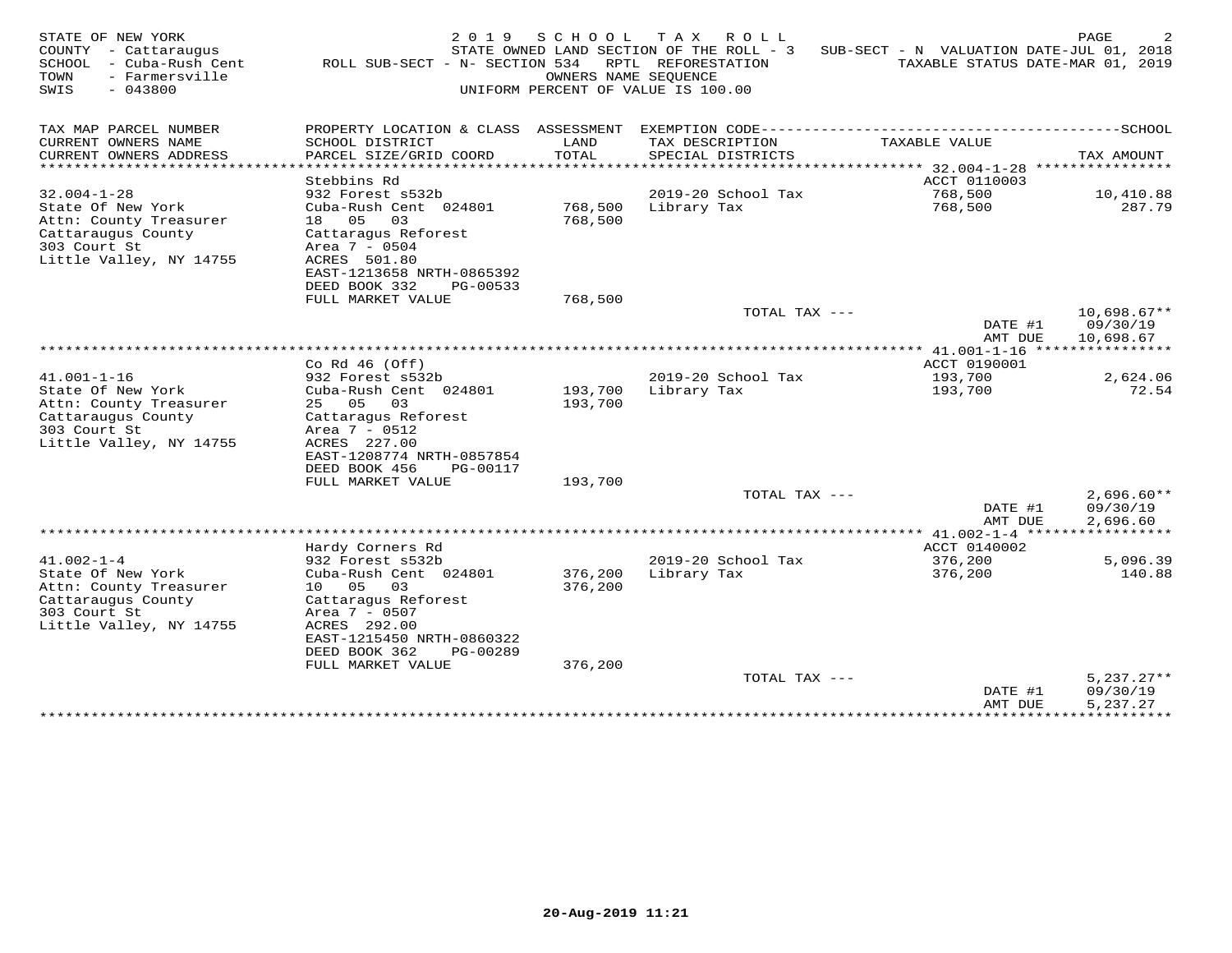| STATE OF NEW YORK<br>COUNTY - Cattaraugus<br>SCHOOL<br>- Cuba-Rush Cent<br>TOWN<br>- Farmersville<br>SWIS<br>$-043800$            | 2 0 1 9<br>ROLL SUB-SECT - N- SECTION 534                                                                                                                                                      | SCHOOL<br>OWNERS NAME SEOUENCE | TAX ROLL<br>STATE OWNED LAND SECTION OF THE ROLL - 3<br>RPTL REFORESTATION<br>UNIFORM PERCENT OF VALUE IS 100.00 | SUB-SECT - N VALUATION DATE-JUL 01, 2018<br>TAXABLE STATUS DATE-MAR 01, 2019 | PAGE                                 |
|-----------------------------------------------------------------------------------------------------------------------------------|------------------------------------------------------------------------------------------------------------------------------------------------------------------------------------------------|--------------------------------|------------------------------------------------------------------------------------------------------------------|------------------------------------------------------------------------------|--------------------------------------|
| TAX MAP PARCEL NUMBER<br>CURRENT OWNERS NAME                                                                                      | PROPERTY LOCATION & CLASS ASSESSMENT<br>SCHOOL DISTRICT                                                                                                                                        | LAND                           | TAX DESCRIPTION                                                                                                  | TAXABLE VALUE                                                                |                                      |
| CURRENT OWNERS ADDRESS<br>**********************                                                                                  | PARCEL SIZE/GRID COORD<br>***********************                                                                                                                                              | TOTAL                          | SPECIAL DISTRICTS                                                                                                |                                                                              | TAX AMOUNT                           |
|                                                                                                                                   | Clark Rd                                                                                                                                                                                       |                                |                                                                                                                  | ACCT 0160001                                                                 |                                      |
| $41.002 - 1 - 25$                                                                                                                 | 932 Forest s532b                                                                                                                                                                               |                                | 2019-20 School Tax                                                                                               | 78,800                                                                       | 1,067.50                             |
| State Of New York<br>Attn: County Treasurer<br>Cattaraugus County<br>303 Court St<br>Little Valley, NY 14755                      | Cuba-Rush Cent 024801<br>01 05<br>03<br>Cattaraqus Reforest<br>Area 7 - 0509<br>ACRES 40.00<br>EAST-1215280 NRTH-0856442                                                                       | 78,800<br>78,800               | Library Tax                                                                                                      | 78,800                                                                       | 29.51                                |
|                                                                                                                                   | DEED BOOK 608<br>PG-00070<br>FULL MARKET VALUE                                                                                                                                                 | 78,800                         |                                                                                                                  |                                                                              |                                      |
|                                                                                                                                   |                                                                                                                                                                                                |                                | TOTAL TAX ---                                                                                                    | DATE #1<br>AMT DUE                                                           | $1,097.01**$<br>09/30/19<br>1,097.01 |
|                                                                                                                                   |                                                                                                                                                                                                |                                |                                                                                                                  |                                                                              |                                      |
|                                                                                                                                   | Co Rd $46$ (Off)                                                                                                                                                                               |                                |                                                                                                                  | ACCT 0101001                                                                 |                                      |
| $41.002 - 1 - 26$                                                                                                                 | 932 Forest s532b                                                                                                                                                                               |                                | 2019-20 School Tax                                                                                               | 51,700                                                                       | 700.38                               |
| State Of New York<br>Attn: County Treasurer<br>Cattaraugus County<br>303 Court St<br>Little Valley, NY 14755                      | Cuba-Rush Cent 024801<br>17 05<br>03<br>Cattaragus Reforest<br>Area 7 - 0483<br>ACRES 26.25<br>EAST-1213907 NRTH-0857333<br>DEED BOOK 753<br>PG-00523                                          | 51,700<br>51,700               | Library Tax                                                                                                      | 51,700                                                                       | 19.36                                |
|                                                                                                                                   | FULL MARKET VALUE                                                                                                                                                                              | 51,700                         |                                                                                                                  |                                                                              |                                      |
|                                                                                                                                   |                                                                                                                                                                                                |                                | TOTAL TAX ---                                                                                                    | DATE #1<br>AMT DUE                                                           | 719.74**<br>09/30/19<br>719.74       |
|                                                                                                                                   |                                                                                                                                                                                                |                                |                                                                                                                  | ************* 41.002-1-27 ******                                             | *********                            |
|                                                                                                                                   | Clark Rd                                                                                                                                                                                       |                                |                                                                                                                  | ACCT 0170001                                                                 |                                      |
| $41.002 - 1 - 27$<br>State Of New York<br>Attn: County Treasurer<br>Cattaraugus County<br>303 Court St<br>Little Valley, NY 14755 | 932 Forest s532b<br>Cuba-Rush Cent 024801<br>17 05<br>03<br>Cattaragus Reforest<br>Area 7 - 0510<br>ACRES 74.64<br>EAST-1213156 NRTH-0856673<br>DEED BOOK 379<br>PG-00508<br>FULL MARKET VALUE | 77,200<br>77,200<br>77,200     | 2019-20 School Tax<br>Library Tax                                                                                | 77,200<br>77,200                                                             | 1,045.83<br>28.91                    |
|                                                                                                                                   |                                                                                                                                                                                                |                                | TOTAL TAX ---                                                                                                    |                                                                              | 1,074.74**                           |
|                                                                                                                                   |                                                                                                                                                                                                |                                |                                                                                                                  | DATE #1<br>AMT DUE<br>***************                                        | 09/30/19<br>1,074.74<br>***********  |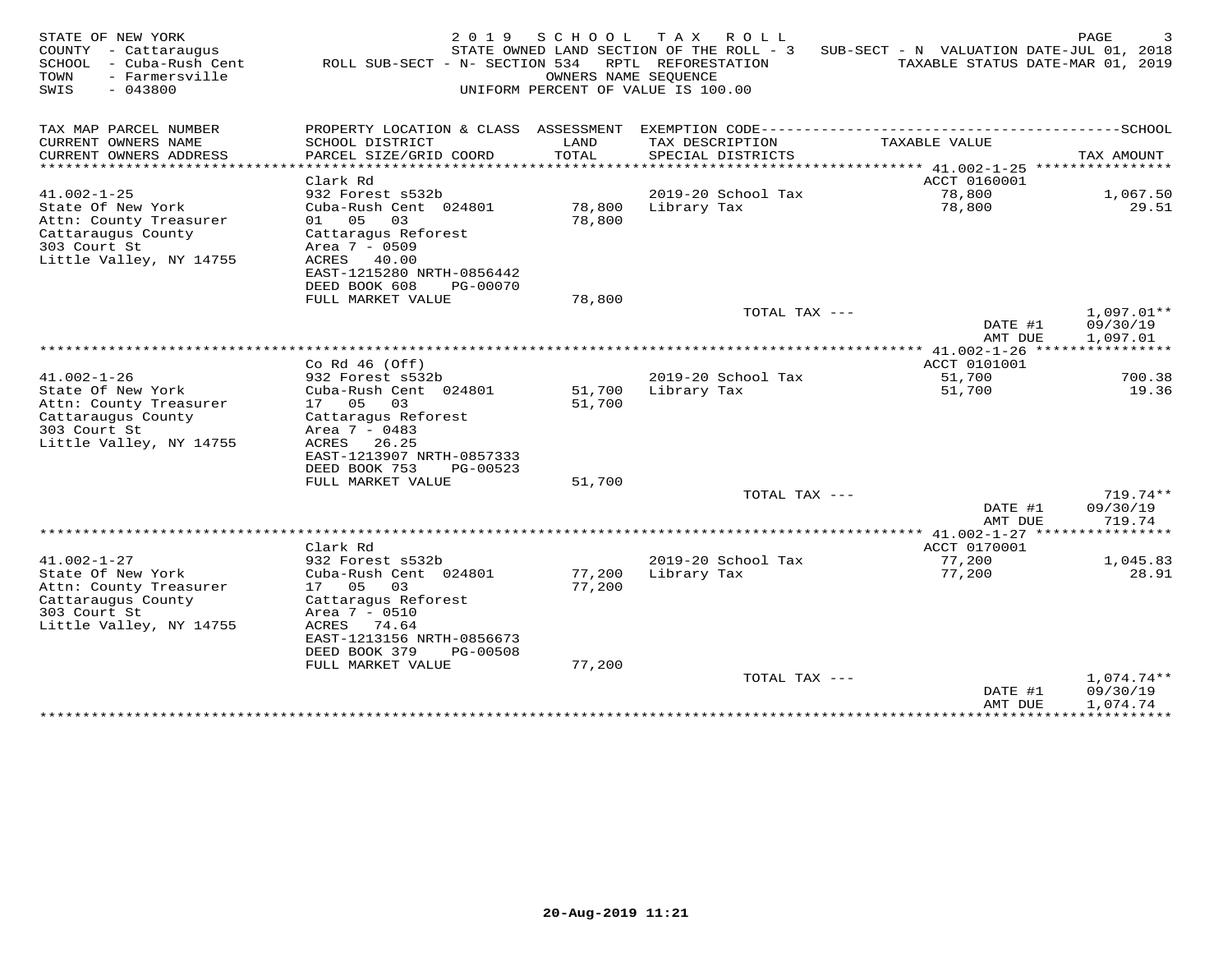| STATE OF NEW YORK<br>COUNTY<br>- Cattaraugus<br>- Cuba-Rush Cent<br>SCHOOL<br>TOWN<br>- Farmersville<br>$-043800$<br>SWIS | 2 0 1 9<br>ROLL SUB-SECT - N- SECTION 534 | SCHOOL<br>RPTL | T A X<br>R O L L<br>STATE OWNED LAND SECTION OF THE ROLL - 3<br>REFORESTATION<br>OWNERS NAME SEOUENCE<br>UNIFORM PERCENT OF VALUE IS 100.00 | SUB-SECT - N VALUATION DATE-JUL 01, 2018 | PAGE<br>4<br>TAXABLE STATUS DATE-MAR 01, 2019 |
|---------------------------------------------------------------------------------------------------------------------------|-------------------------------------------|----------------|---------------------------------------------------------------------------------------------------------------------------------------------|------------------------------------------|-----------------------------------------------|
| TAX MAP PARCEL NUMBER                                                                                                     | PROPERTY LOCATION & CLASS ASSESSMENT      |                | EXEMPTION CODE--                                                                                                                            |                                          | --SCHOOL                                      |
| CURRENT OWNERS NAME                                                                                                       | SCHOOL DISTRICT                           | LAND           | TAX DESCRIPTION                                                                                                                             | TAXABLE VALUE                            |                                               |
| CURRENT OWNERS ADDRESS                                                                                                    | PARCEL SIZE/GRID COORD                    | TOTAL          | SPECIAL DISTRICTS                                                                                                                           |                                          | TAX AMOUNT                                    |
|                                                                                                                           |                                           |                |                                                                                                                                             | ******** $41.002 - 1 - 28$               | ****************                              |
|                                                                                                                           | Co Rd $46$ (Off)                          |                |                                                                                                                                             | ACCT 0180001                             |                                               |
| $41.002 - 1 - 28$                                                                                                         | 932 Forest s532b                          |                | 2019-20 School Tax                                                                                                                          | 72,600                                   | 983.51                                        |
| State Of New York                                                                                                         | Cuba-Rush Cent 024801                     | 72,600         | Library Tax                                                                                                                                 | 72,600                                   | 27.19                                         |
| Attn: County Treasurer                                                                                                    | 03<br>17 05                               | 72,600         |                                                                                                                                             |                                          |                                               |
| Cattaraugus County                                                                                                        | Cattaragus Reforest                       |                |                                                                                                                                             |                                          |                                               |
| 303 Court St                                                                                                              | Area 7 - 0511                             |                |                                                                                                                                             |                                          |                                               |
| Little Valley, NY 14755                                                                                                   | 62.24<br>ACRES                            |                |                                                                                                                                             |                                          |                                               |
|                                                                                                                           | EAST-1211305 NRTH-0856584                 |                |                                                                                                                                             |                                          |                                               |
|                                                                                                                           | DEED BOOK 378<br>PG-00468                 |                |                                                                                                                                             |                                          |                                               |
|                                                                                                                           | FULL MARKET VALUE                         | 72,600         |                                                                                                                                             |                                          |                                               |
|                                                                                                                           |                                           |                | TOTAL TAX ---                                                                                                                               |                                          | $1,010.70**$                                  |
|                                                                                                                           |                                           |                |                                                                                                                                             | DATE #1                                  | 09/30/19                                      |
|                                                                                                                           |                                           |                |                                                                                                                                             | AMT DUE                                  | 1,010.70                                      |
|                                                                                                                           |                                           |                |                                                                                                                                             |                                          | **********************************            |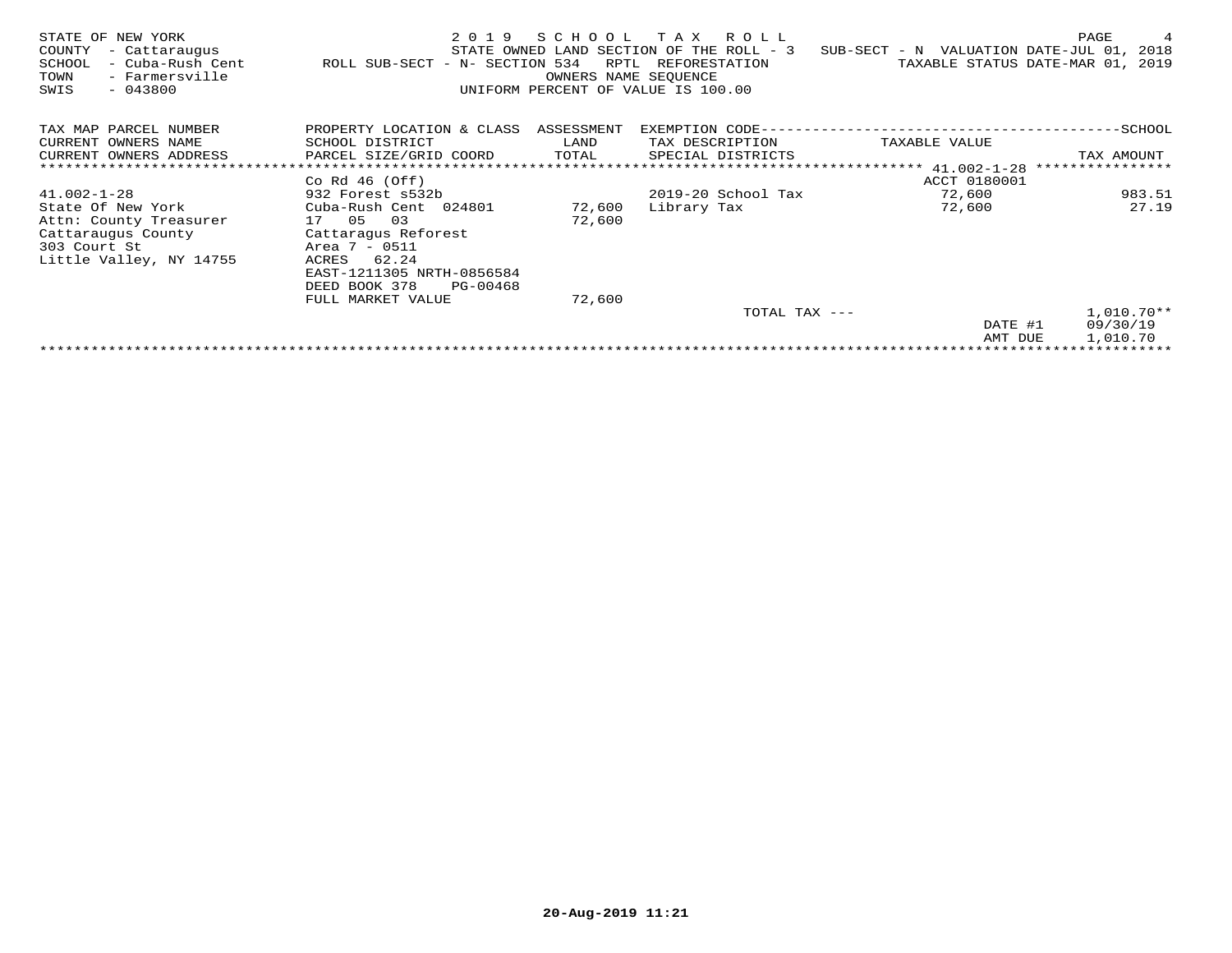|      | STATE OF NEW YORK       |                                                   | 2019 SCHOOL TAX ROLL               |  |                                          |                                          |                        | PAGE            | - 5 |
|------|-------------------------|---------------------------------------------------|------------------------------------|--|------------------------------------------|------------------------------------------|------------------------|-----------------|-----|
|      | COUNTY - Cattaraugus    |                                                   |                                    |  | STATE OWNED LAND SECTION OF THE ROLL - 3 | SUB-SECT - N VALUATION DATE-JUL 01, 2018 |                        |                 |     |
|      | SCHOOL - Cuba-Rush Cent | ROLL SUB-SECT - N- SECTION 534 RPTL REFORESTATION |                                    |  |                                          | TAXABLE STATUS DATE-MAR 01, 2019         |                        |                 |     |
| TOWN | - Farmersville          |                                                   |                                    |  |                                          |                                          |                        | RPS155/V04/L015 |     |
| SWIS | - 043800                |                                                   | UNIFORM PERCENT OF VALUE IS 100.00 |  |                                          |                                          | CURRENT DATE 8/20/2019 |                 |     |
|      |                         |                                                   |                                    |  |                                          |                                          |                        |                 |     |
|      |                         |                                                   |                                    |  | ROLL SUB SECTION-N-TOTALS                |                                          |                        |                 |     |

|      | $m \wedge m \wedge n$<br>Al | $1 + 0.5 +$ | 117777777727<br>EN.<br>∟∪⊥ | OREM<br>$\frac{1}{2}$<br>ΑL |      |      | $\blacksquare$          |
|------|-----------------------------|-------------|----------------------------|-----------------------------|------|------|-------------------------|
| CODE |                             | <b>TVD</b>  | ALUE                       |                             | יו ב | 17 L | $m \times r$<br>- - - - |

#### NO SPECIAL DISTRICTS AT THIS LEVEL

\*\*\* S C H O O L D I S T R I C T S U M M A R Y \*\*\*

| CODE   | DISTRICT NAME                    | TOTAL<br>PARCELS | ASSESSED<br>LAND | ASSESSED<br>TOTAL | EXEMPT<br>AMOUNT | TOTAL<br>TAXABLE |           |
|--------|----------------------------------|------------------|------------------|-------------------|------------------|------------------|-----------|
|        |                                  |                  |                  |                   | STAR AMOUNT      | STAR TAXABLE     | TOTAL TAX |
|        | Cuba-Rush Cent                   | 10               | 2814,000         | 2814,000          |                  | 2,814,000        |           |
| 024801 |                                  |                  |                  |                   |                  | 2,814,000        | 39,175.09 |
|        | SUB-TOTAL                        | 10               | 2814,000         | 2814,000          |                  | 2,814,000        |           |
|        | $S \cup B - T \cup T A L (CONT)$ |                  |                  |                   |                  | 2,814,000        | 39,175.09 |
|        | TOTAL                            | 10               | 2814,000         | 2814,000          |                  | 2,814,000        |           |
|        | T O T A L (CONT)                 |                  |                  |                   |                  | 2,814,000        | 39,175.09 |

\*\*\* S Y S T E M C O D E S S U M M A R Y \*\*\*

NO SYSTEM EXEMPTIONS AT THIS LEVEL

\*\*\* E X E M P T I O N S U M M A R Y \*\*\*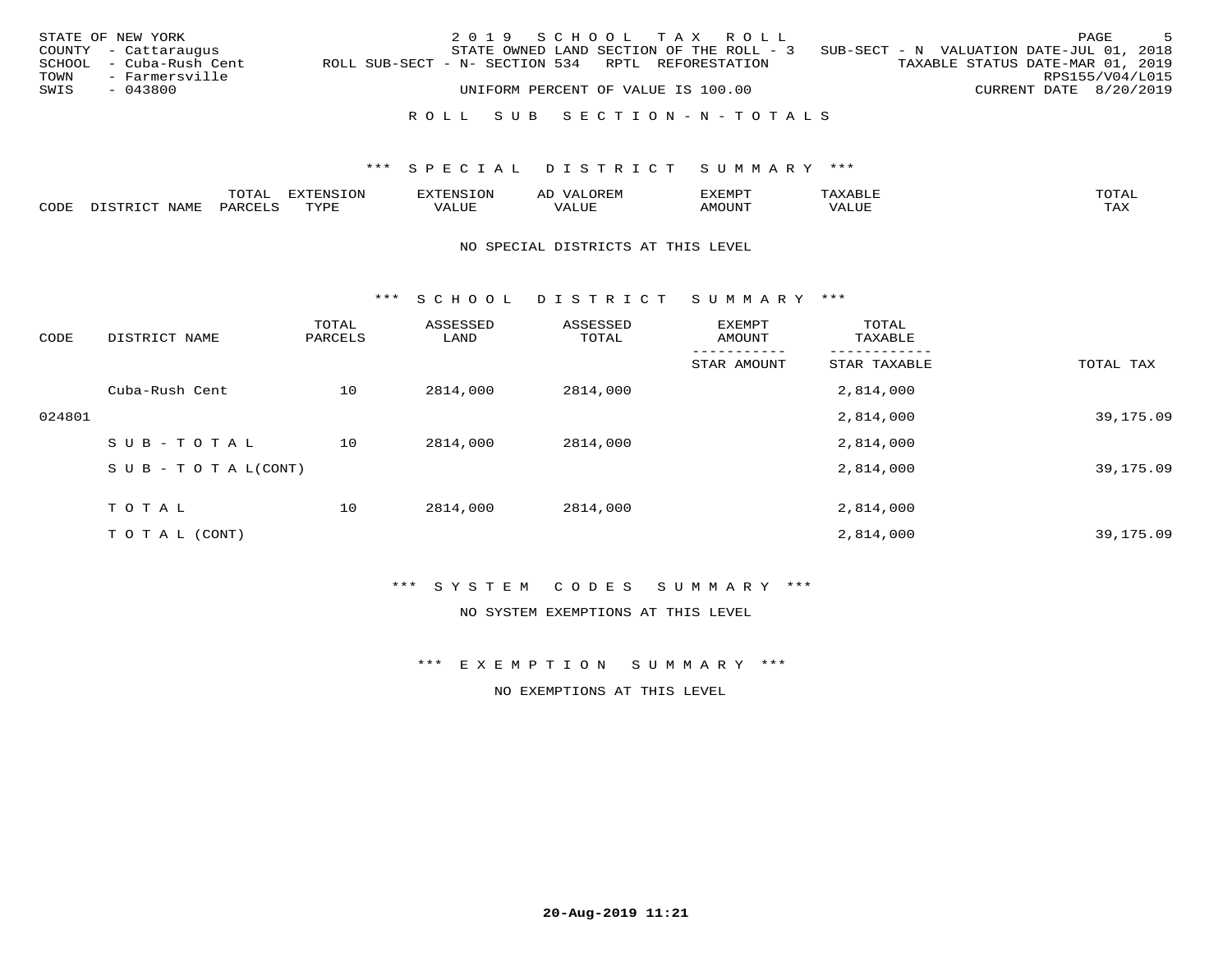|      | STATE OF NEW YORK       |                                                   | 2019 SCHOOL TAX ROLL                     |  |  |                                          | PAGE            | - 6 |
|------|-------------------------|---------------------------------------------------|------------------------------------------|--|--|------------------------------------------|-----------------|-----|
|      | COUNTY - Cattaraugus    |                                                   | STATE OWNED LAND SECTION OF THE ROLL - 3 |  |  | SUB-SECT - N VALUATION DATE-JUL 01, 2018 |                 |     |
|      | SCHOOL - Cuba-Rush Cent | ROLL SUB-SECT - N- SECTION 534 RPTL REFORESTATION |                                          |  |  | TAXABLE STATUS DATE-MAR 01, 2019         |                 |     |
| TOWN | - Farmersville          |                                                   |                                          |  |  |                                          | RPS155/V04/L015 |     |
| SWIS | - 043800                |                                                   | UNIFORM PERCENT OF VALUE IS 100.00       |  |  | CURRENT DATE 8/20/2019                   |                 |     |
|      |                         |                                                   |                                          |  |  |                                          |                 |     |

## R O L L S U B S E C T I O N - N - T O T A L S

| ROLL |                    | TOTAL   | ASSESSED | ASSESSED | <b>EXEMPT</b> | TOTAL        |      | TOTAL     |
|------|--------------------|---------|----------|----------|---------------|--------------|------|-----------|
| SEC  | DESCRIPTION        | PARCELS | LAND     | TOTAL    | AMOUNT        | TAXABLE      |      | TAX       |
|      |                    |         |          |          |               |              | TAX  |           |
|      |                    |         |          |          | STAR AMOUNT   | STAR TAXABLE | RATE |           |
|      | 2019-20 School Tax |         | 2814,000 | 2814,000 |               | 2,814,000    |      |           |
|      |                    |         |          |          |               | 2,814,000    |      | 38,121.29 |
|      | Library Tax        |         | 2814,000 | 2814,000 |               | 2,814,000    |      |           |
|      |                    |         |          |          |               | 2,814,000    |      | 1,053.80  |
|      | SPEC DIST TAXES    |         |          |          |               |              |      |           |
|      | STATE OWNED LAND   | 10      |          |          |               |              |      | 39,175.09 |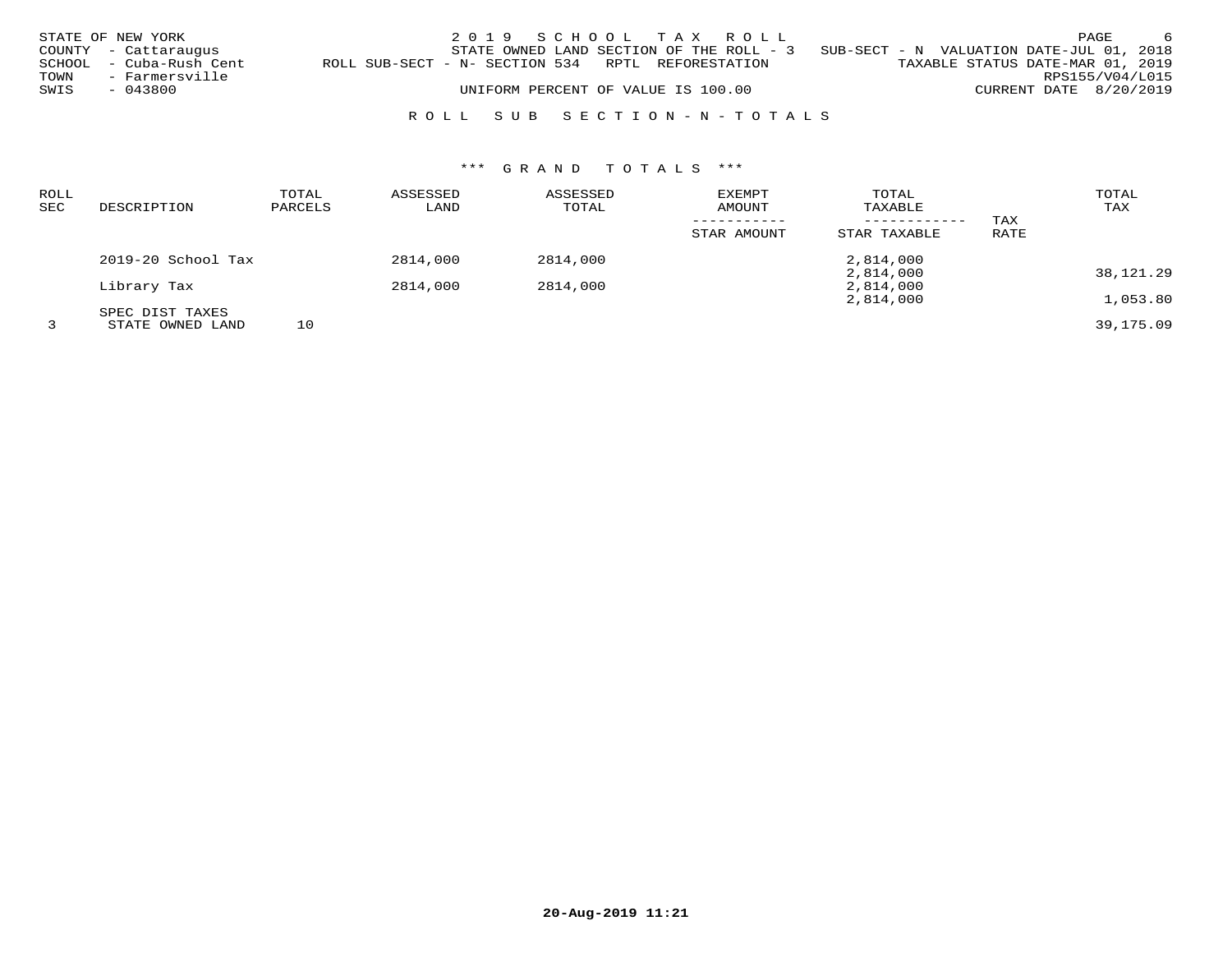| STATE OF NEW YORK<br>COUNTY<br>- Cattaraugus<br>- Cuba-Rush Cent<br>SCHOOL<br>- Farmersville<br>TOWN<br>$-043800$<br>SWIS | 2019<br>- Y- SECTION 545<br>ROLL SUB-SECT | RPTL<br>OWNERS NAME SEOUENCE | SCHOOL TAX ROLL<br>STATE OWNED LAND SECTION OF THE ROLL - 3<br>TRANSITION ASSESSMENTS<br>UNIFORM PERCENT OF VALUE IS 100.00 | $SUB-SECTION - Y$ VALUATION DATE-JUL 01,<br>TAXABLE STATUS DATE-MAR 01, 2019 | 7<br>PAGE<br>2018 |
|---------------------------------------------------------------------------------------------------------------------------|-------------------------------------------|------------------------------|-----------------------------------------------------------------------------------------------------------------------------|------------------------------------------------------------------------------|-------------------|
| TAX MAP PARCEL NUMBER                                                                                                     | PROPERTY LOCATION & CLASS                 | ASSESSMENT                   | EXEMPTION CODE---                                                                                                           |                                                                              | -SCHOOL           |
| CURRENT OWNERS NAME                                                                                                       | SCHOOL DISTRICT                           | LAND                         | TAX DESCRIPTION                                                                                                             | TAXABLE VALUE                                                                |                   |
| CURRENT OWNERS ADDRESS                                                                                                    | PARCEL SIZE/GRID COORD                    | TOTAL                        | SPECIAL DISTRICTS                                                                                                           |                                                                              | TAX AMOUNT        |
|                                                                                                                           |                                           |                              | * * * * * * * * * * * * * * * *                                                                                             | 333.000-38-3                                                                 | ***************   |
|                                                                                                                           | SCHOOL Transition Assessment              |                              |                                                                                                                             | ACCT 8026401                                                                 |                   |
| $333.000 - 38 - 3$                                                                                                        | 993 Transition t                          |                              | $2019-20$ School Tax                                                                                                        | 0.00                                                                         | 0.00              |
| State Of New York                                                                                                         | Cuba-Rush Cent 024801                     |                              | Library Tax                                                                                                                 | 0.00                                                                         | 0.00              |
| Attn: County Treasurer                                                                                                    | 0.01<br>ACRES                             | $\mathbf 0$                  |                                                                                                                             |                                                                              |                   |
| Cattaraugus County<br>303 Court St                                                                                        | FULL MARKET VALUE                         | $\mathbf 0$                  |                                                                                                                             |                                                                              |                   |
| Little Valley, NY 14755                                                                                                   |                                           |                              |                                                                                                                             |                                                                              |                   |
|                                                                                                                           |                                           |                              | TOTAL TAX ---                                                                                                               |                                                                              | $0.00**$          |
|                                                                                                                           |                                           |                              |                                                                                                                             |                                                                              |                   |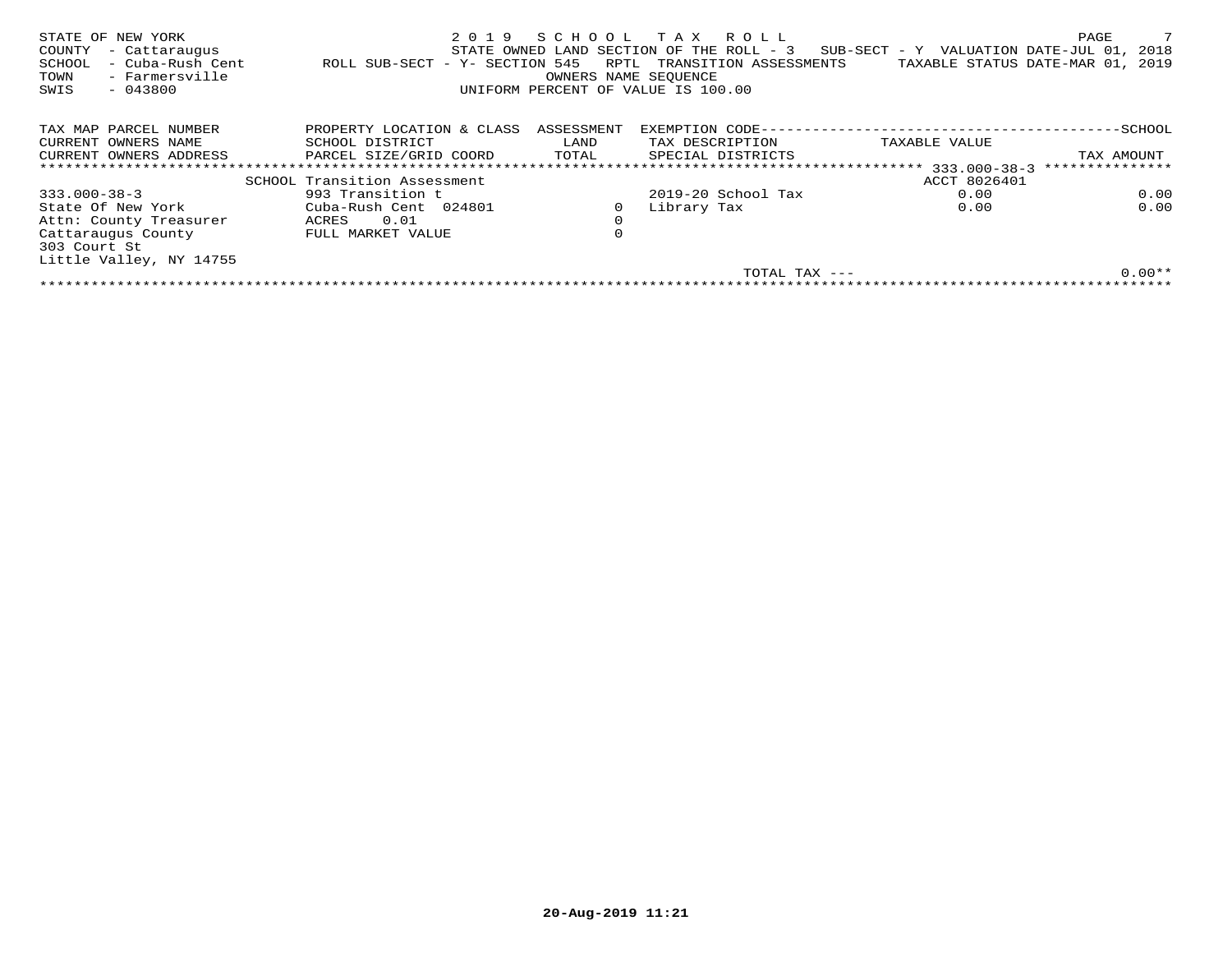|      | STATE OF NEW YORK       |                                                            | 2019 SCHOOL TAX ROLL               |  |  |                                                                                     |  |                                  | PAGE | - 8 |
|------|-------------------------|------------------------------------------------------------|------------------------------------|--|--|-------------------------------------------------------------------------------------|--|----------------------------------|------|-----|
|      | COUNTY - Cattaraugus    |                                                            |                                    |  |  | STATE OWNED LAND SECTION OF THE ROLL - $3$ SUB-SECT - Y VALUATION DATE-JUL 01, 2018 |  |                                  |      |     |
|      | SCHOOL - Cuba-Rush Cent | ROLL SUB-SECT - Y- SECTION 545 RPTL TRANSITION ASSESSMENTS |                                    |  |  |                                                                                     |  | TAXABLE STATUS DATE-MAR 01, 2019 |      |     |
| TOWN | - Farmersville          |                                                            |                                    |  |  |                                                                                     |  | RPS155/V04/L015                  |      |     |
| SWIS | - 043800                |                                                            | UNIFORM PERCENT OF VALUE IS 100.00 |  |  |                                                                                     |  | CURRENT DATE 8/20/2019           |      |     |
|      |                         |                                                            |                                    |  |  |                                                                                     |  |                                  |      |     |

### R O L L S U B S E C T I O N - Y - T O T A L S

#### \*\*\* S P E C I A L D I S T R I C T S U M M A R Y \*\*\*

|      |                        | $m \wedge m \wedge$<br>TA. | <b>FYTFNSTON</b> | <b>EXTENSION</b>           | ΑL  | EXEMPT |       | TOTAI |
|------|------------------------|----------------------------|------------------|----------------------------|-----|--------|-------|-------|
| CODE | ידי מידי פידר<br>NAME. | $\ldots$ DARCET $\sim$     | $\pi$<br>تد ہے۔  | T T T T T T T T T<br>'ALUL | LUF |        | VALUE | ᠂     |

#### NO SPECIAL DISTRICTS AT THIS LEVEL

\*\*\* S C H O O L D I S T R I C T S U M M A R Y \*\*\*

| CODE   | DISTRICT NAME              | TOTAL<br>PARCELS | ASSESSED<br>LAND | ASSESSED<br>TOTAL                  | EXEMPT<br>AMOUNT             | TOTAL<br>TAXABLE |           |
|--------|----------------------------|------------------|------------------|------------------------------------|------------------------------|------------------|-----------|
|        |                            |                  |                  |                                    | STAR AMOUNT                  | STAR TAXABLE     | TOTAL TAX |
|        | Cuba-Rush Cent             |                  |                  |                                    |                              |                  |           |
| 024801 |                            |                  |                  |                                    |                              |                  |           |
|        | SUB-TOTAL                  |                  |                  |                                    |                              |                  |           |
|        | S U B - T O T A $L$ (CONT) |                  |                  |                                    |                              |                  |           |
|        | TOTAL                      |                  |                  |                                    |                              |                  |           |
|        | TO TAL (CONT)              |                  |                  |                                    |                              |                  |           |
|        |                            |                  |                  |                                    |                              |                  |           |
|        |                            |                  |                  |                                    | *** SYSTEM CODES SUMMARY *** |                  |           |
|        |                            |                  |                  | NO SYSTEM EXEMPTIONS AT THIS LEVEL |                              |                  |           |

\*\*\* E X E M P T I O N S U M M A R Y \*\*\*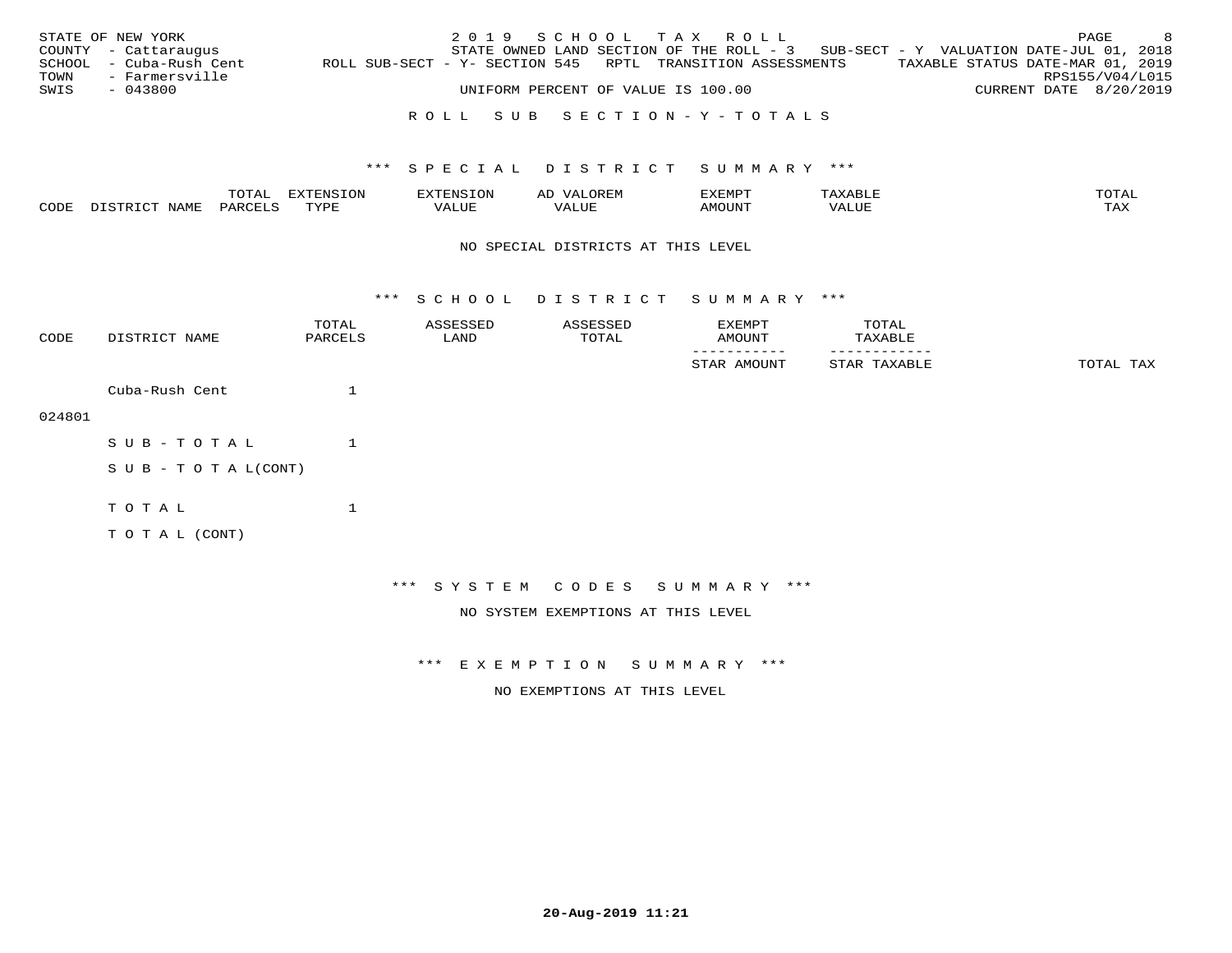|      | STATE OF NEW YORK       |                                                            |  |  | 2019 SCHOOL TAX ROLL               |  |                                                                                     |  |                                  | PAGE | - 9 |
|------|-------------------------|------------------------------------------------------------|--|--|------------------------------------|--|-------------------------------------------------------------------------------------|--|----------------------------------|------|-----|
|      | COUNTY - Cattaraugus    |                                                            |  |  |                                    |  | STATE OWNED LAND SECTION OF THE ROLL - $3$ SUB-SECT - Y VALUATION DATE-JUL 01, 2018 |  |                                  |      |     |
|      | SCHOOL - Cuba-Rush Cent | ROLL SUB-SECT - Y- SECTION 545 RPTL TRANSITION ASSESSMENTS |  |  |                                    |  |                                                                                     |  | TAXABLE STATUS DATE-MAR 01, 2019 |      |     |
| TOWN | - Farmersville          |                                                            |  |  |                                    |  |                                                                                     |  | RPS155/V04/L015                  |      |     |
| SWIS | $-043800$               |                                                            |  |  | UNIFORM PERCENT OF VALUE IS 100.00 |  |                                                                                     |  | CURRENT DATE 8/20/2019           |      |     |
|      |                         |                                                            |  |  |                                    |  |                                                                                     |  |                                  |      |     |

### R O L L S U B S E C T I O N - Y - T O T A L S

## \*\*\* G R A N D T O T A L S \*\*\*

| <b>ROLL</b> | TOTAL     |      |       | <b>EXEMPT</b> | TOTAL   |      | TOTAL |
|-------------|-----------|------|-------|---------------|---------|------|-------|
| <b>SEC</b>  | ז החים מר | LAND | TOTAL | AMOUNT        | TAXABLE |      | TAX   |
|             |           |      |       | -----------   |         | TAX  |       |
|             |           |      |       | A MACTENTE    |         | RATE |       |

RS 3 TOTAL

SPEC DIST TAXES

3 STATE OWNED LAND 1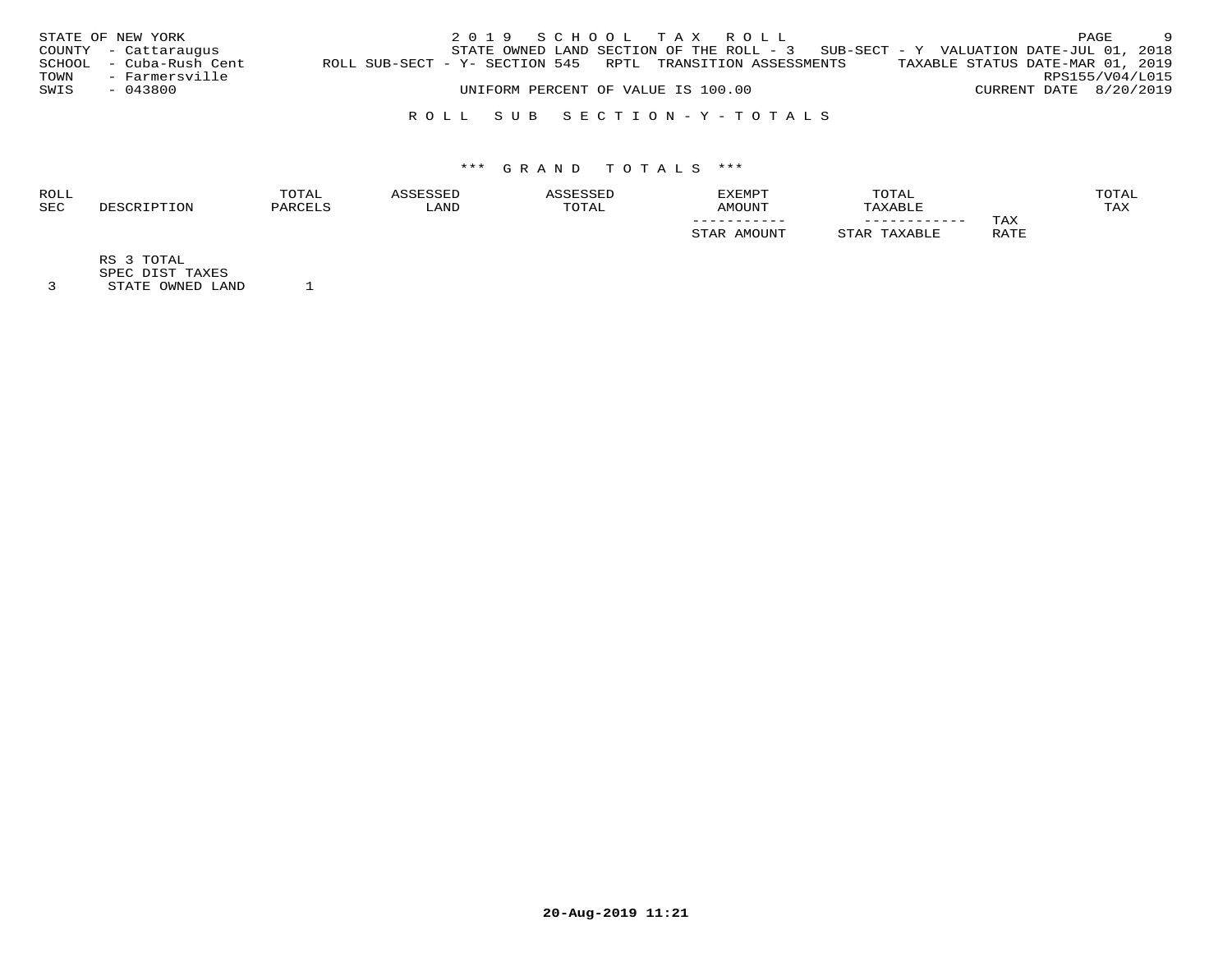| STATE OF NEW YORK       | 2019 SCHOOL TAX ROLL                     |                                  | PAGE            | 10 |
|-------------------------|------------------------------------------|----------------------------------|-----------------|----|
| COUNTY - Cattaraugus    | STATE OWNED LAND SECTION OF THE ROLL - 3 | VALUATION DATE-JUL 01, 2018      |                 |    |
| SCHOOL - Cuba-Rush Cent |                                          | TAXABLE STATUS DATE-MAR 01, 2019 |                 |    |
| TOWN<br>- Farmersville  |                                          |                                  | RPS155/V04/L015 |    |
| SWIS<br>$-043800$       | UNIFORM PERCENT OF VALUE IS 100.00       | CURRENT DATE 8/20/2019           |                 |    |
|                         | ROLL SECTION TOTALS                      |                                  |                 |    |

|      |              | $m \wedge m \wedge n$<br>UIAL |                  |       | ΑL  | EXEMPT |                         | ™∩ጥ⊼⊺               |
|------|--------------|-------------------------------|------------------|-------|-----|--------|-------------------------|---------------------|
| CODE | . . <i>.</i> |                               | <b>TVDL</b><br>. | VALUE | LUF | ™UNU^  | $T$ , $T$ , $T$<br>ALUE | $m \times r$<br>⊥⇔∆ |

#### NO SPECIAL DISTRICTS AT THIS LEVEL

\*\*\* S C H O O L D I S T R I C T S U M M A R Y \*\*\*

| CODE   | DISTRICT NAME                    | TOTAL<br>PARCELS | ASSESSED<br>LAND | ASSESSED<br>TOTAL | EXEMPT<br>AMOUNT | TOTAL<br>TAXABLE |           |
|--------|----------------------------------|------------------|------------------|-------------------|------------------|------------------|-----------|
|        |                                  |                  |                  |                   | STAR AMOUNT      | STAR TAXABLE     | TOTAL TAX |
|        | Cuba-Rush Cent                   | 11               | 2814,000         | 2814,000          |                  | 2,814,000        |           |
| 024801 |                                  |                  |                  |                   |                  | 2,814,000        | 39,175.09 |
|        | SUB-TOTAL                        | 11               | 2814,000         | 2814,000          |                  | 2,814,000        |           |
|        | $S \cup B - T \cup T A L (CONT)$ |                  |                  |                   |                  | 2,814,000        | 39,175.09 |
|        | TOTAL                            | 11               | 2814,000         | 2814,000          |                  | 2,814,000        |           |
|        | T O T A L (CONT)                 |                  |                  |                   |                  | 2,814,000        | 39,175.09 |

\*\*\* S Y S T E M C O D E S S U M M A R Y \*\*\*

NO SYSTEM EXEMPTIONS AT THIS LEVEL

\*\*\* E X E M P T I O N S U M M A R Y \*\*\*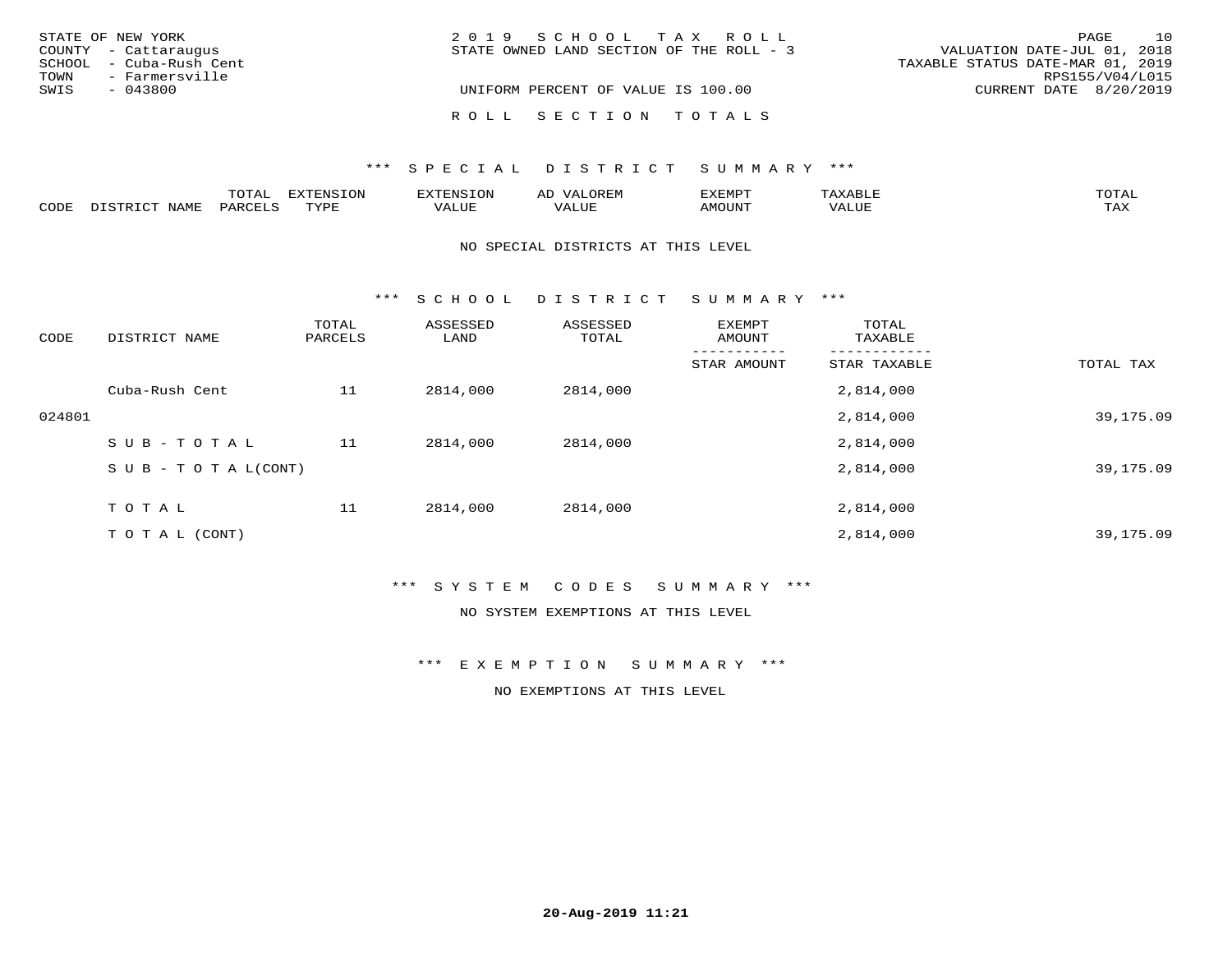| STATE OF NEW YORK |                         | 2019 SCHOOL TAX ROLL                                                    | PAGE            | 11 |
|-------------------|-------------------------|-------------------------------------------------------------------------|-----------------|----|
|                   | COUNTY - Cattaraugus    | VALUATION DATE-JUL 01, 2018<br>STATE OWNED LAND SECTION OF THE ROLL - 3 |                 |    |
|                   | SCHOOL - Cuba-Rush Cent | TAXABLE STATUS DATE-MAR 01, 2019                                        |                 |    |
| TOWN              | - Farmersville          |                                                                         | RPS155/V04/L015 |    |
| SWIS              | $-043800$               | UNIFORM PERCENT OF VALUE IS 100.00<br>CURRENT DATE 8/20/2019            |                 |    |
|                   |                         | ROLL SECTION TOTALS                                                     |                 |    |

| ROLL<br>SEC | DESCRIPTION                         | TOTAL<br>PARCELS | ASSESSED<br>LAND | ASSESSED<br>TOTAL | <b>EXEMPT</b><br>AMOUNT | TOTAL<br>TAXABLE             |             | TOTAL<br>TAX |
|-------------|-------------------------------------|------------------|------------------|-------------------|-------------------------|------------------------------|-------------|--------------|
|             |                                     |                  |                  |                   | STAR AMOUNT             | ------------<br>STAR TAXABLE | TAX<br>RATE |              |
|             | 2019-20 School Tax                  |                  | 2814,000         | 2814,000          |                         | 2,814,000                    |             |              |
|             | Library Tax                         |                  | 2814,000         | 2814,000          |                         | 2,814,000<br>2,814,000       |             | 38,121.29    |
|             |                                     |                  |                  |                   |                         | 2,814,000                    |             | 1,053.80     |
|             | SPEC DIST TAXES<br>STATE OWNED LAND |                  |                  |                   |                         |                              |             | 39, 175, 09  |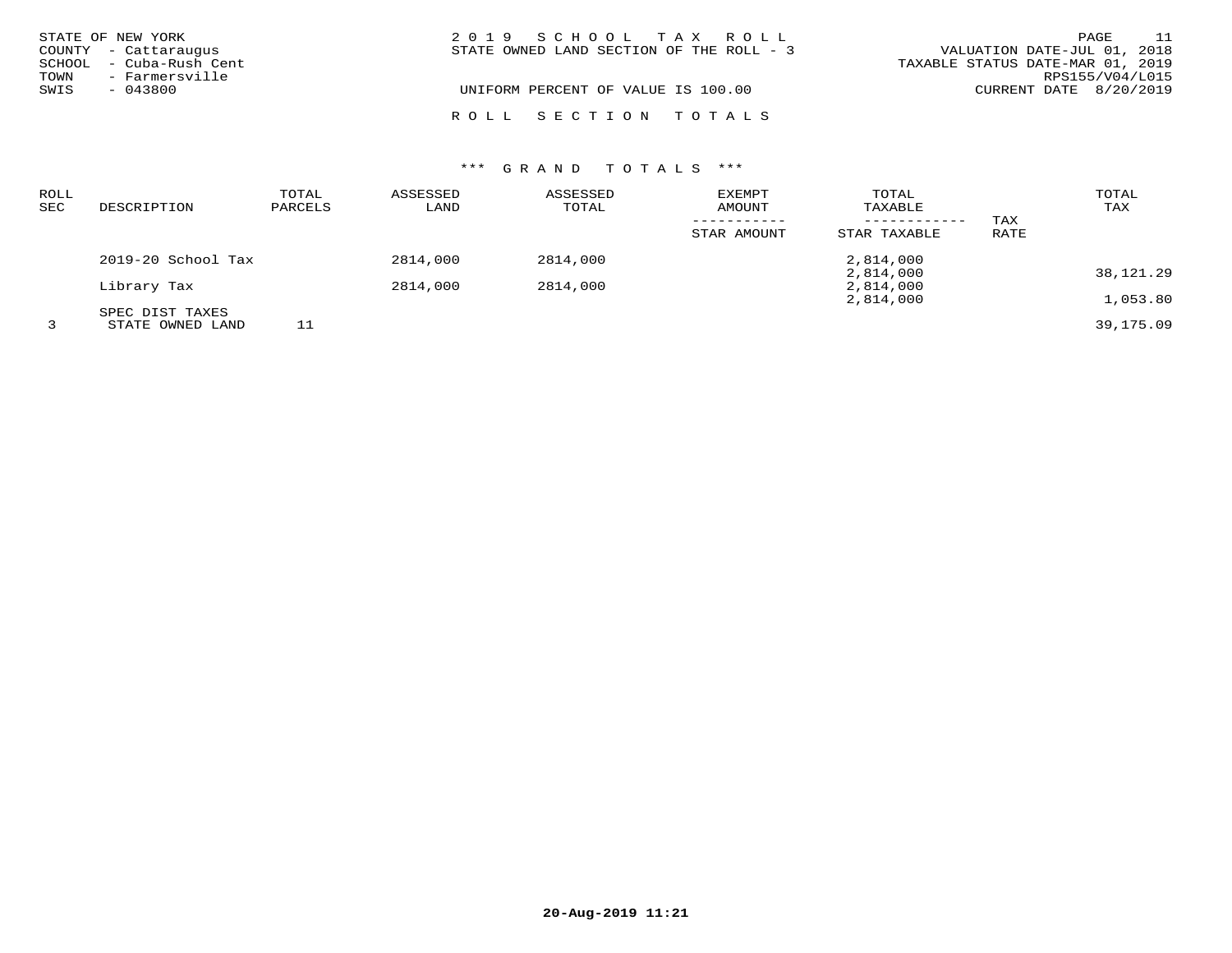| STATE OF NEW YORK       | 2019 SCHOOL TAX ROLL | 12<br>PAGE                       |
|-------------------------|----------------------|----------------------------------|
| COUNTY - Cattaraugus    |                      | VALUATION DATE-JUL 01, 2018      |
| SCHOOL - Cuba-Rush Cent |                      | TAXABLE STATUS DATE-MAR 01, 2019 |
| TOWN<br>- Farmersville  | SWIS TOTALS          | RPS155/V04/L015                  |
| SWIS<br>$-043800$       |                      | CURRENT DATE 8/20/2019           |

|      |       | m^m7<br>.UIAL | GNTC  | טאים י             | AL |      | $m \times r$<br>1 AZ | ⊓∧m ⊼ ⊤<br>$\cdot$ $\Delta$ |
|------|-------|---------------|-------|--------------------|----|------|----------------------|-----------------------------|
| CODE | 'VAME | <b>DAP</b>    | JVDD. | --- - ---<br>VALUL |    | אזחר |                      | may<br>1 A.A                |

NO SPECIAL DISTRICTS AT THIS LEVEL

\*\*\* S C H O O L D I S T R I C T S U M M A R Y \*\*\*

| CODE   | DISTRICT NAME              | TOTAL<br>PARCELS | ASSESSED<br>LAND | ASSESSED<br>TOTAL | <b>EXEMPT</b><br>AMOUNT | TOTAL<br>TAXABLE |          |           |
|--------|----------------------------|------------------|------------------|-------------------|-------------------------|------------------|----------|-----------|
|        |                            |                  |                  |                   | STAR AMOUNT             | STAR TAXABLE     | TAX RATE | TOTAL TAX |
|        | Cuba-Rush Cent             | 11               | 2814,000         | 2814,000          |                         | 2,814,000        |          |           |
| 024801 |                            |                  |                  |                   |                         | 2,814,000        | .374478  | 39,175.09 |
|        | SUB-TOTAL                  | 11               | 2814,000         | 2814,000          |                         | 2,814,000        |          |           |
|        | S U B - T O T A $L$ (CONT) |                  |                  |                   |                         | 2,814,000        |          | 39,175.09 |
|        | TOTAL                      |                  |                  |                   |                         |                  |          |           |
|        |                            | 11               | 2814,000         | 2814,000          |                         | 2,814,000        |          |           |
|        | T O T A L (CONT)           |                  |                  |                   |                         | 2,814,000        |          | 39,175.09 |

\*\*\* S Y S T E M C O D E S S U M M A R Y \*\*\*

NO SYSTEM EXEMPTIONS AT THIS LEVEL

\*\*\* E X E M P T I O N S U M M A R Y \*\*\*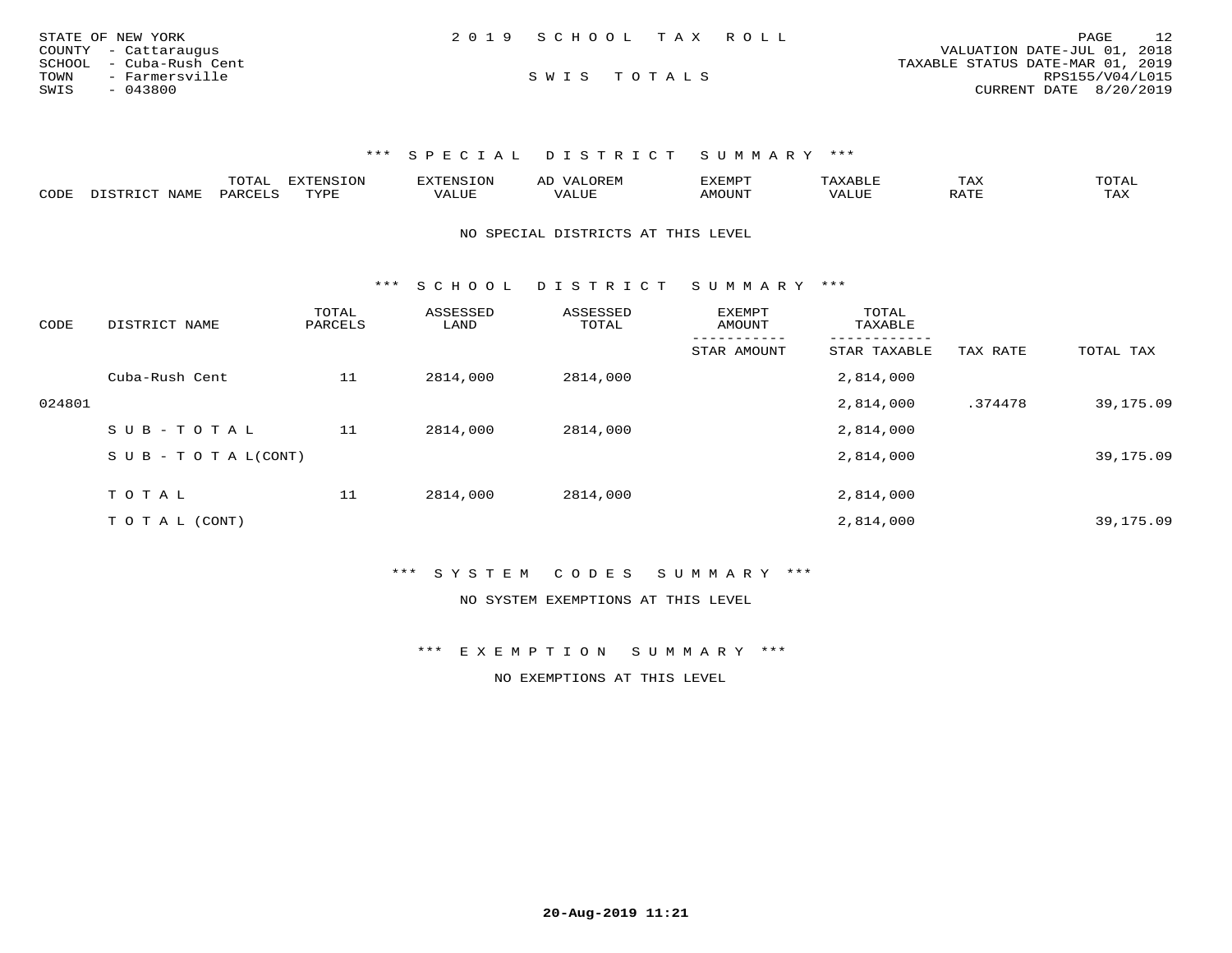| 2019 SCHOOL TAX ROLL<br>STATE OF NEW YORK                   | 13<br>PAGE             |
|-------------------------------------------------------------|------------------------|
| VALUATION DATE-JUL 01, 2018<br>COUNTY - Cattaraugus         |                        |
| TAXABLE STATUS DATE-MAR 01, 2019<br>SCHOOL - Cuba-Rush Cent |                        |
| SWIS TOTALS<br>TOWN<br>- Farmersville                       | RPS155/V04/L015        |
| SWIS<br>$-043800$                                           | CURRENT DATE 8/20/2019 |

| <b>ROLL</b><br>SEC | DESCRIPTION                         | TOTAL<br>PARCELS | ASSESSED<br>LAND | ASSESSED<br>TOTAL | <b>EXEMPT</b><br>AMOUNT | TOTAL<br>TAXABLE       |             |             |
|--------------------|-------------------------------------|------------------|------------------|-------------------|-------------------------|------------------------|-------------|-------------|
|                    |                                     |                  |                  |                   | STAR AMOUNT             | STAR TAXABLE           | TAX<br>RATE |             |
|                    | 2019-20 School Tax                  |                  | 2814,000         | 2814,000          |                         | 2,814,000<br>2,814,000 | 13.547013   | 38,121.29   |
|                    | Library Tax                         |                  | 2814,000         | 2814,000          |                         | 2,814,000<br>2,814,000 | 0.374478    | 1,053.80    |
| 3                  | SPEC DIST TAXES<br>STATE OWNED LAND | 11               |                  |                   |                         |                        |             | 39,175.09   |
|                    | 2019-20 School Tax                  |                  | 2814,000         | 2814,000          |                         | 2,814,000<br>2,814,000 | 13.547013   | 38, 121. 29 |
|                    | Library Tax                         |                  | 2814,000         | 2814,000          |                         | 2,814,000<br>2,814,000 | 0.374478    | 1,053.80    |
|                    | SPEC DIST TAXES                     |                  |                  |                   |                         |                        |             |             |
| $\star$            | TOTAL<br>SUB                        | 11               |                  |                   |                         |                        |             | 39,175.09   |
|                    | 2019-20 School Tax                  |                  | 2814,000         | 2814,000          |                         | 2,814,000              |             |             |
|                    | Library Tax                         |                  | 2814,000         | 2814,000          |                         | 2,814,000<br>2,814,000 | 13.547013   | 38,121.29   |
|                    | SPEC DIST TAXES                     |                  |                  |                   |                         | 2,814,000              | 0.374478    | 1,053.80    |
| $***$              | GRAND TOTAL                         | 11               |                  |                   |                         |                        |             | 39,175.09   |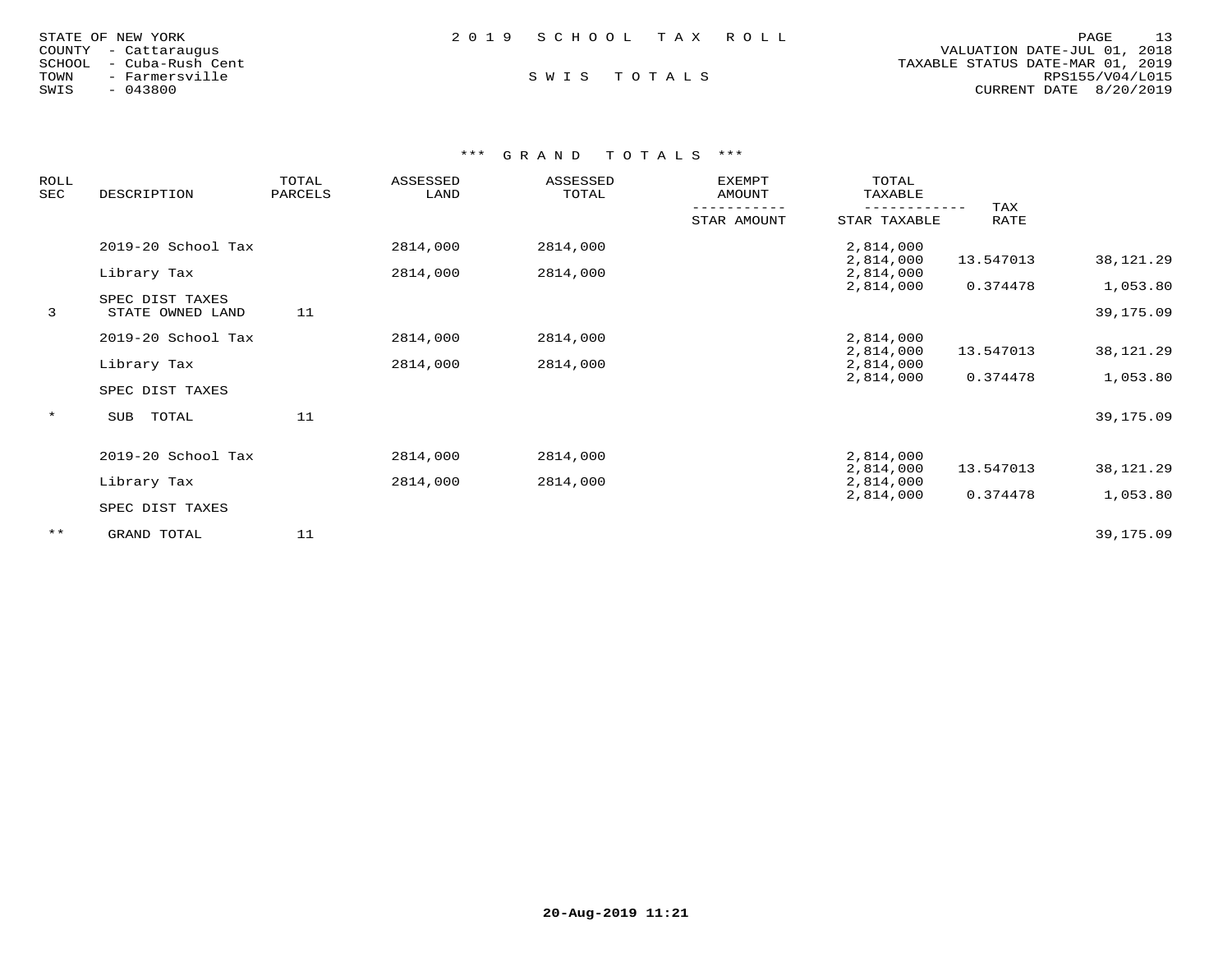| STATE OF NEW YORK<br>COUNTY<br>- Cattaraugus<br>SCHOOL<br>- Cuba-Rush Cent<br>- Lyndon<br>TOWN<br>SWIS<br>$-045600$ | 2 0 1 9<br>ROLL SUB-SECT - N- SECTION 534 | SCHOOL<br>RPTL<br>OWNERS NAME SEOUENCE | T A X<br>R O L L<br>STATE OWNED LAND SECTION OF THE ROLL - 3<br>REFORESTATION<br>UNIFORM PERCENT OF VALUE IS 100.00 | SUB-SECT - N VALUATION DATE-JUL 01,<br>TAXABLE STATUS DATE-MAR 01, | PAGE<br>14<br>2018<br>2019 |
|---------------------------------------------------------------------------------------------------------------------|-------------------------------------------|----------------------------------------|---------------------------------------------------------------------------------------------------------------------|--------------------------------------------------------------------|----------------------------|
| TAX MAP PARCEL NUMBER                                                                                               | PROPERTY LOCATION & CLASS                 | ASSESSMENT                             |                                                                                                                     |                                                                    |                            |
| CURRENT OWNERS NAME                                                                                                 | SCHOOL DISTRICT                           | LAND                                   | TAX DESCRIPTION                                                                                                     | TAXABLE VALUE                                                      |                            |
| CURRENT OWNERS ADDRESS                                                                                              | PARCEL SIZE/GRID COORD                    | TOTAL                                  | SPECIAL DISTRICTS                                                                                                   |                                                                    | TAX AMOUNT                 |
|                                                                                                                     |                                           |                                        |                                                                                                                     |                                                                    | ****************           |
|                                                                                                                     | 417 Palmer Rd                             |                                        |                                                                                                                     | ACCT 0120003                                                       |                            |
| $41.004 - 1 - 13$                                                                                                   | 932 Forest s532b                          |                                        | $2019-20$ School Tax                                                                                                | 294,800                                                            | 3,993.66                   |
| State Of New York                                                                                                   | Cuba-Rush Cent 024801                     | 294,800                                | Library Tax                                                                                                         | 294,800                                                            | 110.40                     |
| Attn: County Treasurer                                                                                              | 15/16/23<br>04<br>03                      | 294,800                                |                                                                                                                     |                                                                    |                            |
| Cattaraugus County                                                                                                  | Catt Reforest                             |                                        |                                                                                                                     |                                                                    |                            |
| 303 Court St                                                                                                        | Area I                                    |                                        |                                                                                                                     |                                                                    |                            |
| Little Valley, NY 14755                                                                                             | ACRES 298.51                              |                                        |                                                                                                                     |                                                                    |                            |
|                                                                                                                     | EAST-1215270 NRTH-0850857                 |                                        |                                                                                                                     |                                                                    |                            |
|                                                                                                                     | FULL MARKET VALUE                         | 294,800                                |                                                                                                                     |                                                                    |                            |
|                                                                                                                     |                                           |                                        | TOTAL TAX ---                                                                                                       |                                                                    | $4,104.06**$               |
|                                                                                                                     |                                           |                                        |                                                                                                                     | DATE #1                                                            | 09/30/19                   |
|                                                                                                                     |                                           |                                        |                                                                                                                     | AMT DUE                                                            | 4,104.06                   |
|                                                                                                                     |                                           |                                        |                                                                                                                     |                                                                    |                            |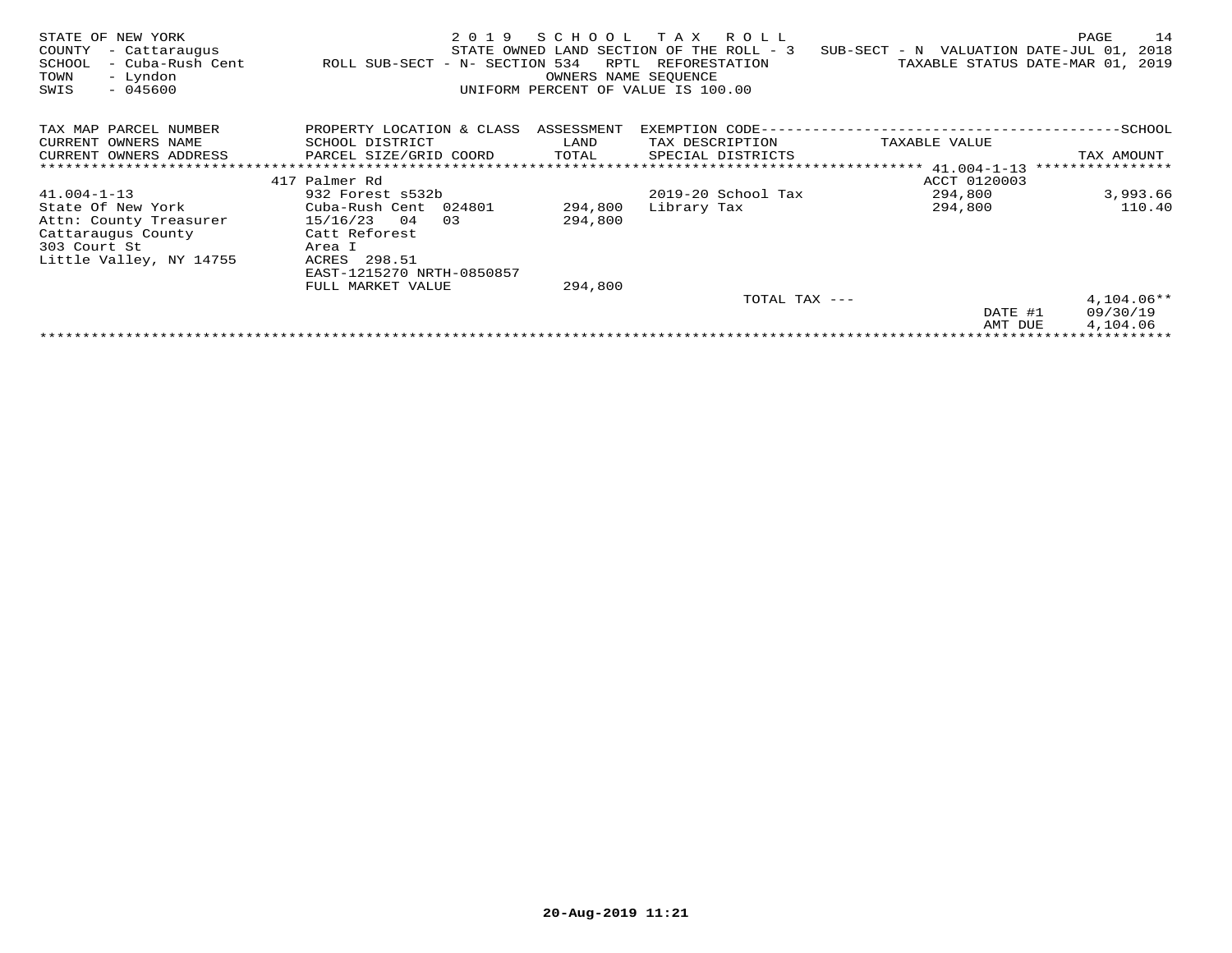|      | STATE OF NEW YORK       |                                                   | 2019 SCHOOL TAX ROLL                                                              |  |  |  |                                  | PAGE            | 15 |
|------|-------------------------|---------------------------------------------------|-----------------------------------------------------------------------------------|--|--|--|----------------------------------|-----------------|----|
|      | COUNTY - Cattaraugus    |                                                   | STATE OWNED LAND SECTION OF THE ROLL - 3 SUB-SECT - N VALUATION DATE-JUL 01, 2018 |  |  |  |                                  |                 |    |
|      | SCHOOL - Cuba-Rush Cent | ROLL SUB-SECT - N- SECTION 534 RPTL REFORESTATION |                                                                                   |  |  |  | TAXABLE STATUS DATE-MAR 01, 2019 |                 |    |
| TOWN | – Lyndon                |                                                   |                                                                                   |  |  |  |                                  | RPS155/V04/L015 |    |
| SWIS | - 045600                |                                                   | UNIFORM PERCENT OF VALUE IS 100.00                                                |  |  |  | CURRENT DATE 8/20/2019           |                 |    |
|      |                         |                                                   |                                                                                   |  |  |  |                                  |                 |    |
|      |                         |                                                   | ROLL SUB SECTION-N-TOTALS                                                         |  |  |  |                                  |                 |    |

|      |             | $m \wedge n$          |             | AL  | "YEMPT | $m \wedge m \wedge n$ |
|------|-------------|-----------------------|-------------|-----|--------|-----------------------|
| CODE | ـ ب<br>---- | $U \wedge D \wedge T$ | ′ △<br>JU P | TTT | JN     | $m \times r$          |

#### NO SPECIAL DISTRICTS AT THIS LEVEL

\*\*\* S C H O O L D I S T R I C T S U M M A R Y \*\*\*

| CODE   | DISTRICT NAME                    | TOTAL<br>PARCELS | ASSESSED<br>LAND | ASSESSED<br>TOTAL | EXEMPT<br>AMOUNT | TOTAL<br>TAXABLE |           |
|--------|----------------------------------|------------------|------------------|-------------------|------------------|------------------|-----------|
|        |                                  |                  |                  |                   | STAR AMOUNT      | STAR TAXABLE     | TOTAL TAX |
|        | Cuba-Rush Cent                   |                  | 294,800          | 294,800           |                  | 294,800          |           |
| 024801 |                                  |                  |                  |                   |                  | 294,800          | 4,104.06  |
|        | SUB-TOTAL                        |                  | 294,800          | 294,800           |                  | 294,800          |           |
|        | $S \cup B - T \cup T A L (CONT)$ |                  |                  |                   |                  | 294,800          | 4,104.06  |
|        | T O T A L                        |                  | 294,800          | 294,800           |                  | 294,800          |           |
|        | T O T A L (CONT)                 |                  |                  |                   |                  | 294,800          | 4,104.06  |

\*\*\* S Y S T E M C O D E S S U M M A R Y \*\*\*

NO SYSTEM EXEMPTIONS AT THIS LEVEL

\*\*\* E X E M P T I O N S U M M A R Y \*\*\*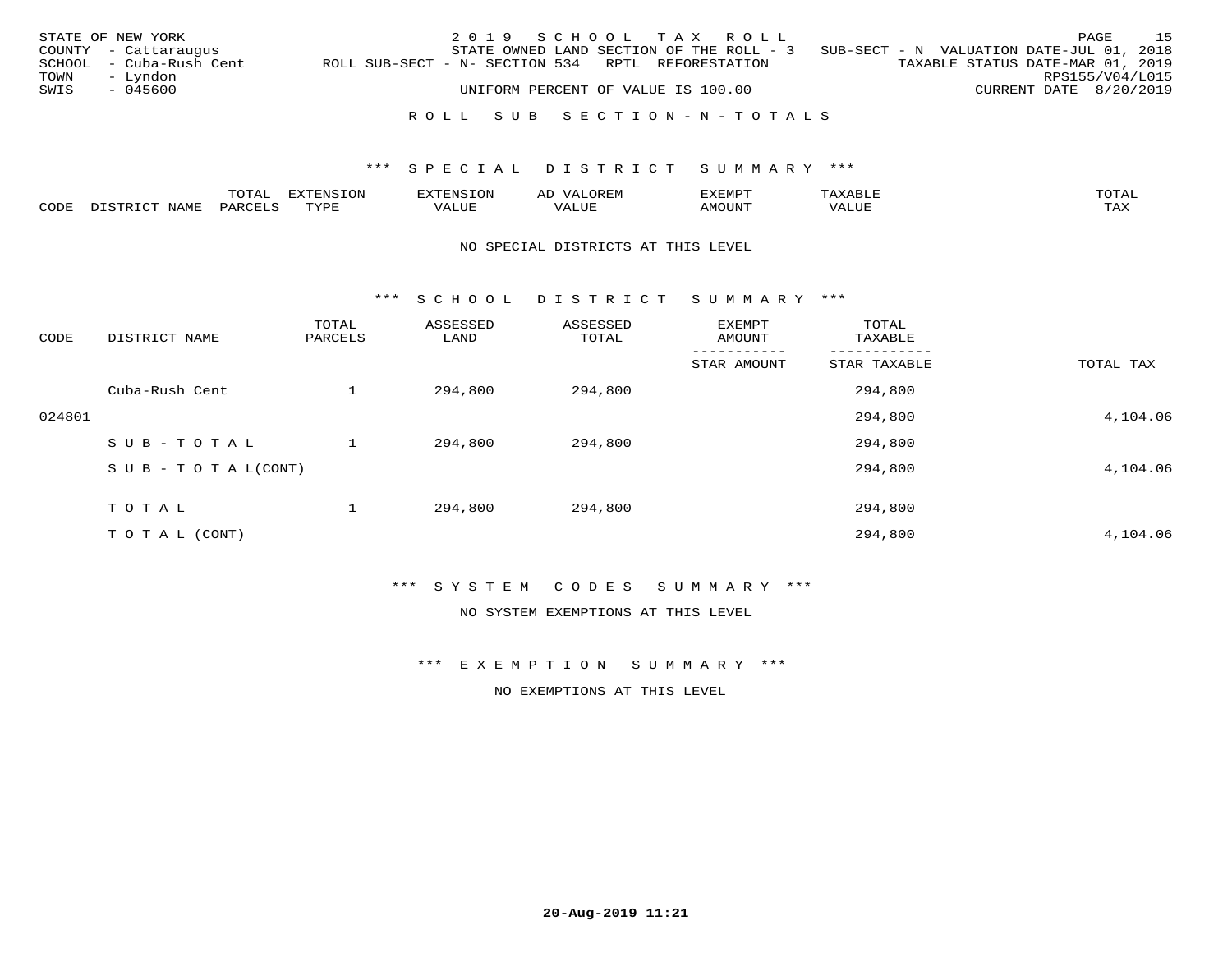| TOWN | STATE OF NEW YORK<br>COUNTY - Cattaraugus<br>SCHOOL - Cuba-Rush Cent<br>– Lyndon | ROLL SUB-SECT - N- SECTION 534 RPTL REFORESTATION | 2019 SCHOOL TAX ROLL               |  | STATE OWNED LAND SECTION OF THE ROLL - $3$ SUB-SECT - N VALUATION DATE-JUL 01, 2018 |  | TAXABLE STATUS DATE-MAR 01, 2019 |                        | PAGE<br>RPS155/V04/L015 | 16 |
|------|----------------------------------------------------------------------------------|---------------------------------------------------|------------------------------------|--|-------------------------------------------------------------------------------------|--|----------------------------------|------------------------|-------------------------|----|
| SWIS | - 045600                                                                         |                                                   | UNIFORM PERCENT OF VALUE IS 100.00 |  |                                                                                     |  |                                  | CURRENT DATE 8/20/2019 |                         |    |
|      |                                                                                  |                                                   |                                    |  | ROLL SUB SECTION-N-TOTALS                                                           |  |                                  |                        |                         |    |

| <b>ROLL</b><br>SEC | DESCRIPTION                         | TOTAL<br>PARCELS | ASSESSED<br>LAND | ASSESSED<br>TOTAL | <b>EXEMPT</b><br>AMOUNT<br>-----------<br>STAR AMOUNT | TOTAL<br>TAXABLE<br>STAR TAXABLE | TAX<br>RATE | TOTAL<br>TAX |
|--------------------|-------------------------------------|------------------|------------------|-------------------|-------------------------------------------------------|----------------------------------|-------------|--------------|
|                    | 2019-20 School Tax                  |                  | 294,800          | 294,800           |                                                       | 294,800                          |             |              |
|                    | Library Tax                         |                  | 294,800          | 294,800           |                                                       | 294,800<br>294,800               |             | 3,993.66     |
|                    |                                     |                  |                  |                   |                                                       | 294,800                          |             | 110.40       |
|                    | SPEC DIST TAXES<br>STATE OWNED LAND |                  |                  |                   |                                                       |                                  |             | 4,104.06     |

**20-Aug-2019 11:21**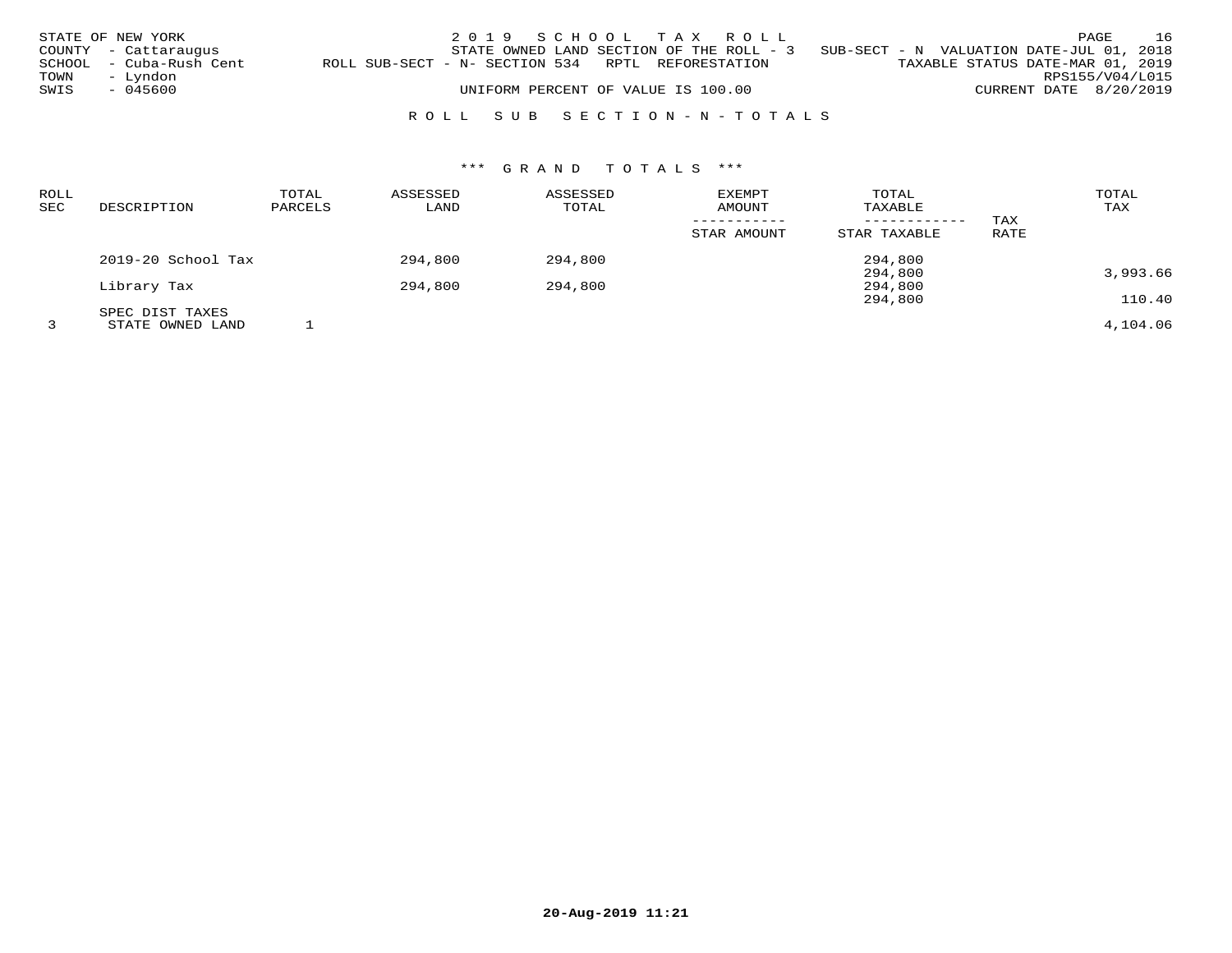| STATE OF NEW YORK<br>COUNTY<br>- Cattaraugus<br>- Cuba-Rush Cent<br>SCHOOL<br>- Lyndon<br>TOWN<br>$-045600$<br>SWIS | 2019<br>ROLL SUB-SECT - Y- SECTION 545 | RPTL<br>OWNERS NAME SEOUENCE | SCHOOL TAX ROLL<br>STATE OWNED LAND SECTION OF THE ROLL - 3<br>TRANSITION ASSESSMENTS<br>UNIFORM PERCENT OF VALUE IS 100.00 | $SUB-SECTION - Y$ VALUATION DATE-JUL 01,<br>TAXABLE STATUS DATE-MAR 01, | 17<br>PAGE<br>2018<br>2019 |
|---------------------------------------------------------------------------------------------------------------------|----------------------------------------|------------------------------|-----------------------------------------------------------------------------------------------------------------------------|-------------------------------------------------------------------------|----------------------------|
| TAX MAP PARCEL NUMBER                                                                                               | PROPERTY LOCATION & CLASS              | ASSESSMENT                   | EXEMPTION CODE--                                                                                                            |                                                                         | -SCHOOL                    |
| CURRENT OWNERS NAME                                                                                                 | SCHOOL DISTRICT                        | LAND                         | TAX DESCRIPTION                                                                                                             | TAXABLE VALUE                                                           |                            |
| CURRENT OWNERS ADDRESS                                                                                              | PARCEL SIZE/GRID COORD                 | TOTAL                        | SPECIAL DISTRICTS                                                                                                           |                                                                         | TAX AMOUNT                 |
|                                                                                                                     |                                        |                              |                                                                                                                             | $333.000 - 56 - 3$                                                      | ***************            |
|                                                                                                                     | SCHOOL Transition Assessment           |                              |                                                                                                                             | ACCT 8026401                                                            |                            |
| $333.000 - 56 - 3$                                                                                                  | 993 Transition t                       |                              | $2019-20$ School Tax                                                                                                        | 0.00                                                                    | 0.00                       |
| State Of New York                                                                                                   | Cuba-Rush Cent 024801                  |                              | Library Tax                                                                                                                 | 0.00                                                                    | 0.00                       |
| Attn: County Treasurer                                                                                              | 0.01<br>ACRES                          | $\mathbf 0$                  |                                                                                                                             |                                                                         |                            |
| Cattaraugus County<br>303 Court St                                                                                  | FULL MARKET VALUE                      | $\mathbf 0$                  |                                                                                                                             |                                                                         |                            |
| Little Valley, NY 14755                                                                                             |                                        |                              |                                                                                                                             |                                                                         |                            |
|                                                                                                                     |                                        |                              | TOTAL TAX ---                                                                                                               |                                                                         | $0.00**$                   |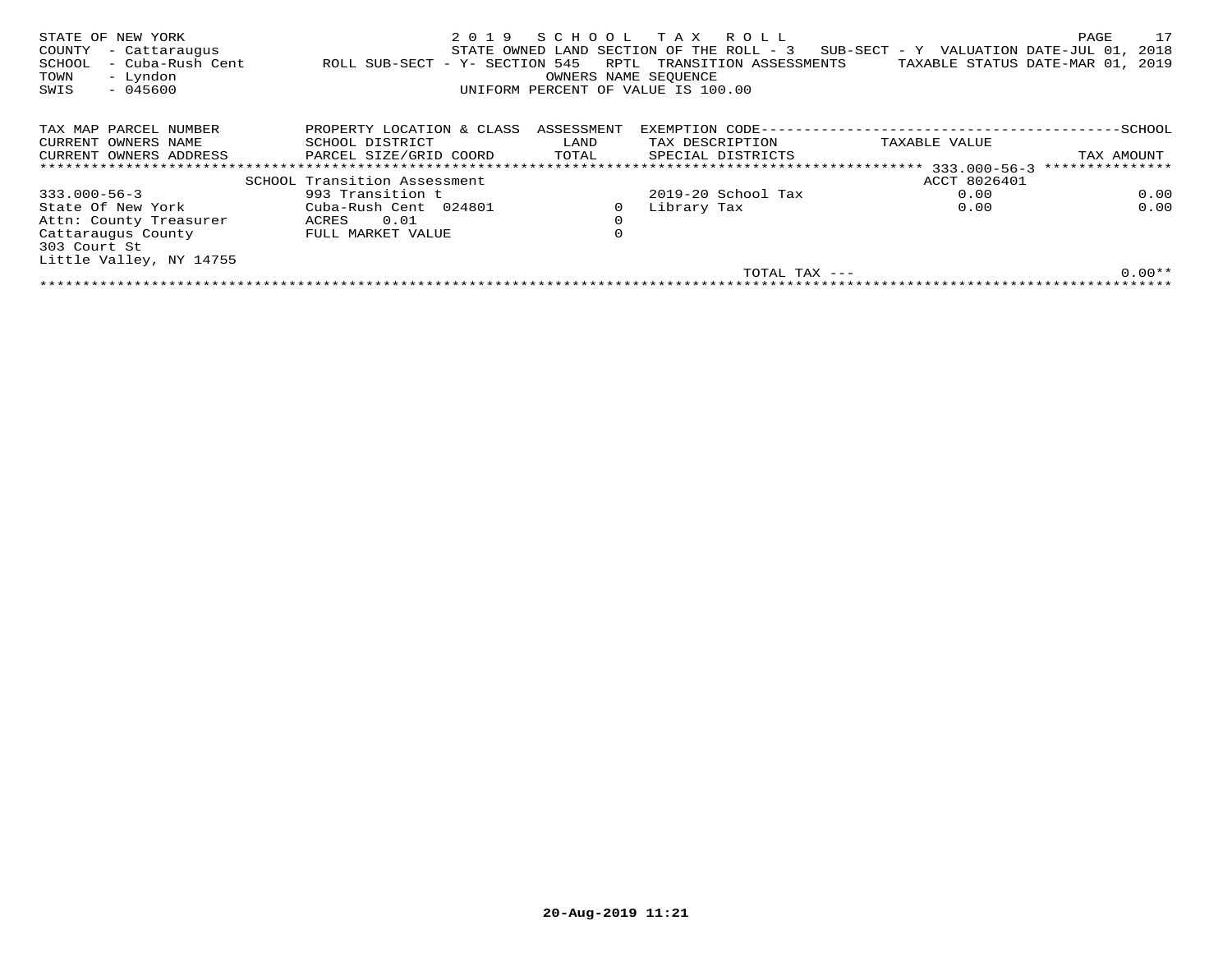|      | STATE OF NEW YORK       |                                                            | 2019 SCHOOL TAX ROLL                                                              |                                    |  |  |                                  | PAGE | 18 |
|------|-------------------------|------------------------------------------------------------|-----------------------------------------------------------------------------------|------------------------------------|--|--|----------------------------------|------|----|
|      | COUNTY - Cattaraugus    |                                                            | STATE OWNED LAND SECTION OF THE ROLL - 3 SUB-SECT - Y VALUATION DATE-JUL 01, 2018 |                                    |  |  |                                  |      |    |
|      | SCHOOL - Cuba-Rush Cent | ROLL SUB-SECT - Y- SECTION 545 RPTL TRANSITION ASSESSMENTS |                                                                                   |                                    |  |  | TAXABLE STATUS DATE-MAR 01, 2019 |      |    |
| TOWN | – Lyndon                |                                                            |                                                                                   |                                    |  |  | RPS155/V04/L015                  |      |    |
| SWIS | - 045600                |                                                            |                                                                                   | UNIFORM PERCENT OF VALUE IS 100.00 |  |  | CURRENT DATE 8/20/2019           |      |    |
|      |                         |                                                            |                                                                                   |                                    |  |  |                                  |      |    |

### R O L L S U B S E C T I O N - Y - T O T A L S

#### \*\*\* S P E C I A L D I S T R I C T S U M M A R Y \*\*\*

|      |                    | $m \wedge m \wedge$ |   | Al    | EXEMPT       |                                          | TOTAT             |
|------|--------------------|---------------------|---|-------|--------------|------------------------------------------|-------------------|
| CODE | $\tau \sim$<br>. ب |                     | . | - --- | <b>10TTN</b> | $\tau$ remove<br>$^{\prime}$ $\Lambda$ . | $m \times r$<br>. |

#### NO SPECIAL DISTRICTS AT THIS LEVEL

\*\*\* S C H O O L D I S T R I C T S U M M A R Y \*\*\*

| CODE   | DISTRICT NAME              | TOTAL<br>PARCELS | ASSESSED<br>LAND | ASSESSED<br>TOTAL                  | EXEMPT<br>AMOUNT             | TOTAL<br>TAXABLE |           |
|--------|----------------------------|------------------|------------------|------------------------------------|------------------------------|------------------|-----------|
|        |                            |                  |                  |                                    | STAR AMOUNT                  | STAR TAXABLE     | TOTAL TAX |
|        | Cuba-Rush Cent             | 1                |                  |                                    |                              |                  |           |
| 024801 |                            |                  |                  |                                    |                              |                  |           |
|        | SUB-TOTAL                  | 1                |                  |                                    |                              |                  |           |
|        | S U B - T O T A $L$ (CONT) |                  |                  |                                    |                              |                  |           |
|        | TOTAL                      | $\mathbf 1$      |                  |                                    |                              |                  |           |
|        | TO TAL (CONT)              |                  |                  |                                    |                              |                  |           |
|        |                            |                  |                  |                                    |                              |                  |           |
|        |                            |                  |                  |                                    | *** SYSTEM CODES SUMMARY *** |                  |           |
|        |                            |                  |                  | NO SYSTEM EXEMPTIONS AT THIS LEVEL |                              |                  |           |

\*\*\* E X E M P T I O N S U M M A R Y \*\*\*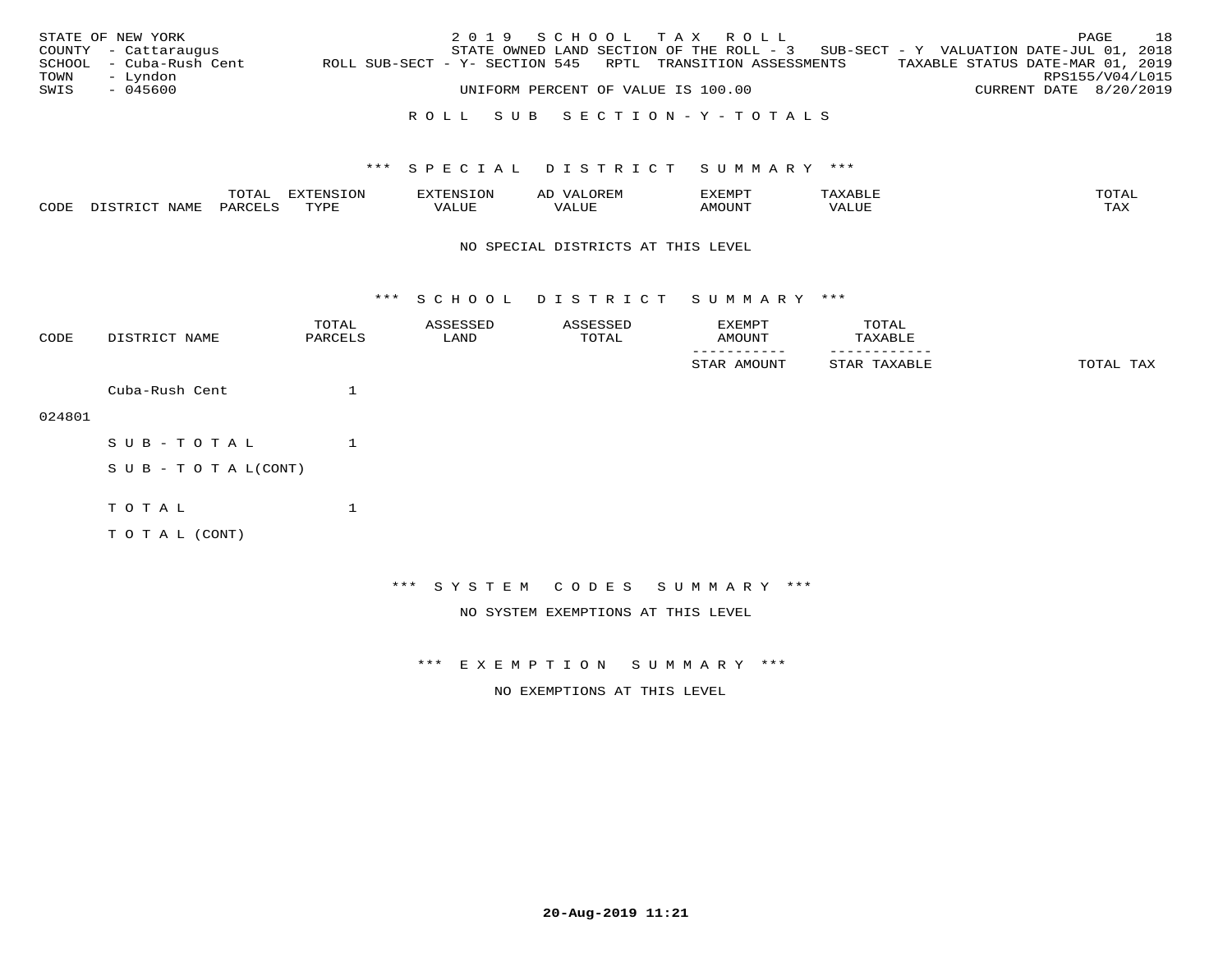|      | STATE OF NEW YORK       |                                                            | 2019 SCHOOL TAX ROLL               |  |  |                                                                                     |                        | PAGE | 19 |
|------|-------------------------|------------------------------------------------------------|------------------------------------|--|--|-------------------------------------------------------------------------------------|------------------------|------|----|
|      | COUNTY - Cattaraugus    |                                                            |                                    |  |  | STATE OWNED LAND SECTION OF THE ROLL - $3$ SUB-SECT - Y VALUATION DATE-JUL 01, 2018 |                        |      |    |
|      | SCHOOL - Cuba-Rush Cent | ROLL SUB-SECT - Y- SECTION 545 RPTL TRANSITION ASSESSMENTS |                                    |  |  | TAXABLE STATUS DATE-MAR 01, 2019                                                    |                        |      |    |
| TOWN | - Lyndon                |                                                            |                                    |  |  |                                                                                     | RPS155/V04/L015        |      |    |
| SWIS | - 045600                |                                                            | UNIFORM PERCENT OF VALUE IS 100.00 |  |  |                                                                                     | CURRENT DATE 8/20/2019 |      |    |
|      |                         |                                                            |                                    |  |  |                                                                                     |                        |      |    |

### R O L L S U B S E C T I O N - Y - T O T A L S

## \*\*\* G R A N D T O T A L S \*\*\*

| <b>ROLL</b> | TOTAL    |       |             | <b>EXEMPT</b>     | TOTAL        |             | <b>OTAL</b> |
|-------------|----------|-------|-------------|-------------------|--------------|-------------|-------------|
| <b>SEC</b>  | יהור חיי | 'JAND | <b>OTAL</b> | LINIOMA           | XABLE        |             | TAX         |
|             |          |       |             | ___________       | ____________ | TAX         |             |
|             |          |       |             | $M$ $\cap$ TTNTTT |              | RATE<br>ᅭᅭᅭ |             |

RS 3 TOTAL

SPEC DIST TAXES

3 STATE OWNED LAND 1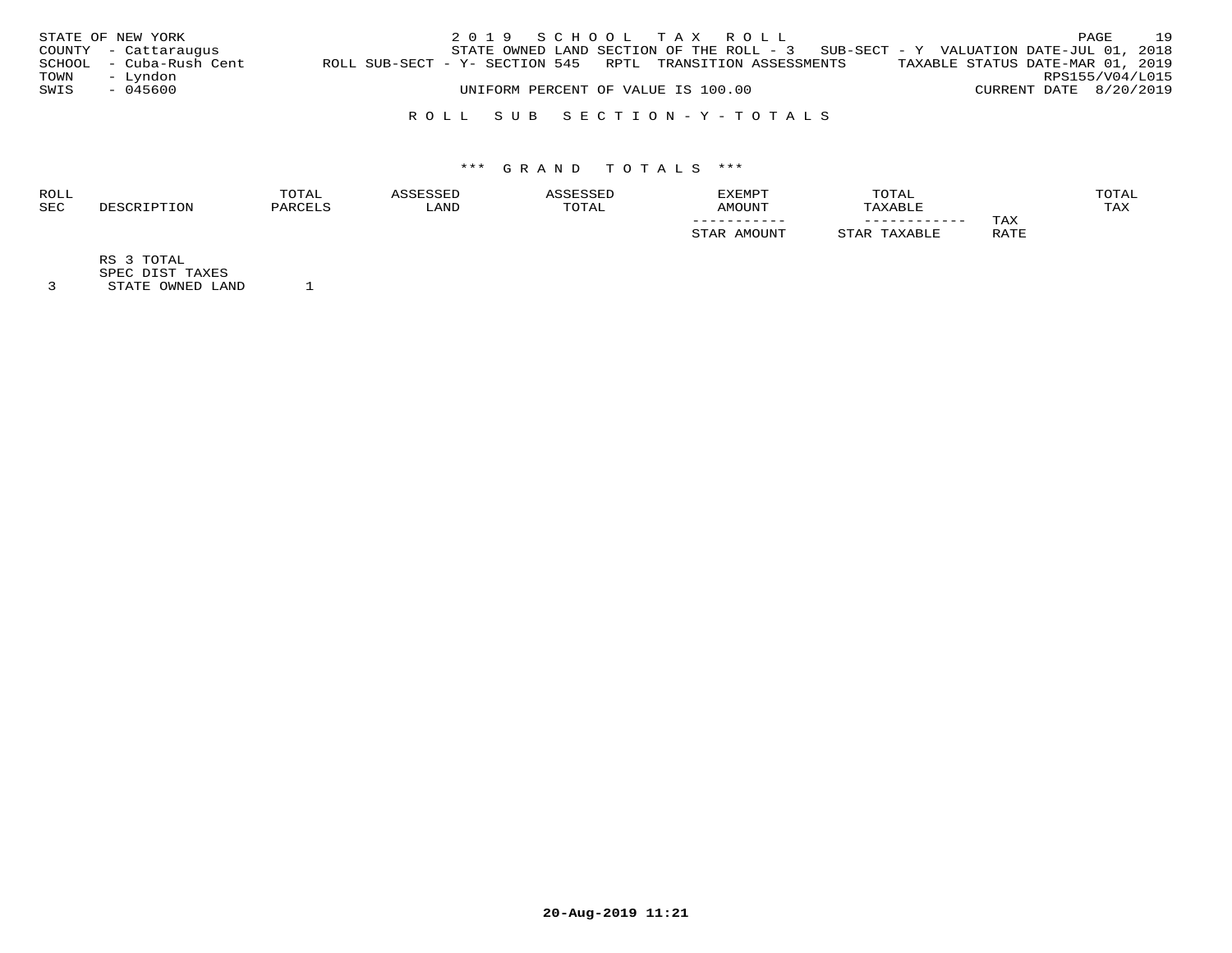| STATE OF NEW YORK       | 2019 SCHOOL TAX ROLL                     | 2.0<br>PAGE                      |
|-------------------------|------------------------------------------|----------------------------------|
| COUNTY - Cattaraugus    | STATE OWNED LAND SECTION OF THE ROLL - 3 | VALUATION DATE-JUL 01, 2018      |
| SCHOOL - Cuba-Rush Cent |                                          | TAXABLE STATUS DATE-MAR 01, 2019 |
| - Lyndon<br>TOWN        |                                          | RPS155/V04/L015                  |
| SWIS<br>- 045600        | UNIFORM PERCENT OF VALUE IS 100.00       | CURRENT DATE 8/20/2019           |
|                         | ROLL SECTION TOTALS                      |                                  |

#### \*\*\* SPECIAL DISTRICT SUMMARY \*\*\*

|      |                      | m^m3   | --------           | .OP | ΑL           | EXEMPT             |                                      | <b>TOTAT</b>        |
|------|----------------------|--------|--------------------|-----|--------------|--------------------|--------------------------------------|---------------------|
| CODE | $T \cap T$<br>- 9 TP | UARCET | $\pi$<br>- - - - - |     | T T T<br>പ∪⊧ | ראנזר <sup>.</sup> | 77<br>$\tau$ $\tau \tau \tau$<br>コリア | $m \times r$<br>⊥⇔∆ |

#### NO SPECIAL DISTRICTS AT THIS LEVEL

\*\*\* S C H O O L D I S T R I C T S U M M A R Y \*\*\*

| CODE   | DISTRICT NAME                    | TOTAL<br>PARCELS | ASSESSED<br>LAND | ASSESSED<br>TOTAL | EXEMPT<br>AMOUNT | TOTAL<br>TAXABLE |           |
|--------|----------------------------------|------------------|------------------|-------------------|------------------|------------------|-----------|
|        |                                  |                  |                  |                   | STAR AMOUNT      | STAR TAXABLE     | TOTAL TAX |
|        | Cuba-Rush Cent                   | 2                | 294,800          | 294,800           |                  | 294,800          |           |
| 024801 |                                  |                  |                  |                   |                  | 294,800          | 4,104.06  |
|        | SUB-TOTAL                        | 2                | 294,800          | 294,800           |                  | 294,800          |           |
|        | $S \cup B - T \cup T A L (CONT)$ |                  |                  |                   |                  | 294,800          | 4,104.06  |
|        | TOTAL                            | 2                | 294,800          | 294,800           |                  | 294,800          |           |
|        | T O T A L (CONT)                 |                  |                  |                   |                  | 294,800          | 4,104.06  |

\*\*\* S Y S T E M C O D E S S U M M A R Y \*\*\*

NO SYSTEM EXEMPTIONS AT THIS LEVEL

\*\*\* E X E M P T I O N S U M M A R Y \*\*\*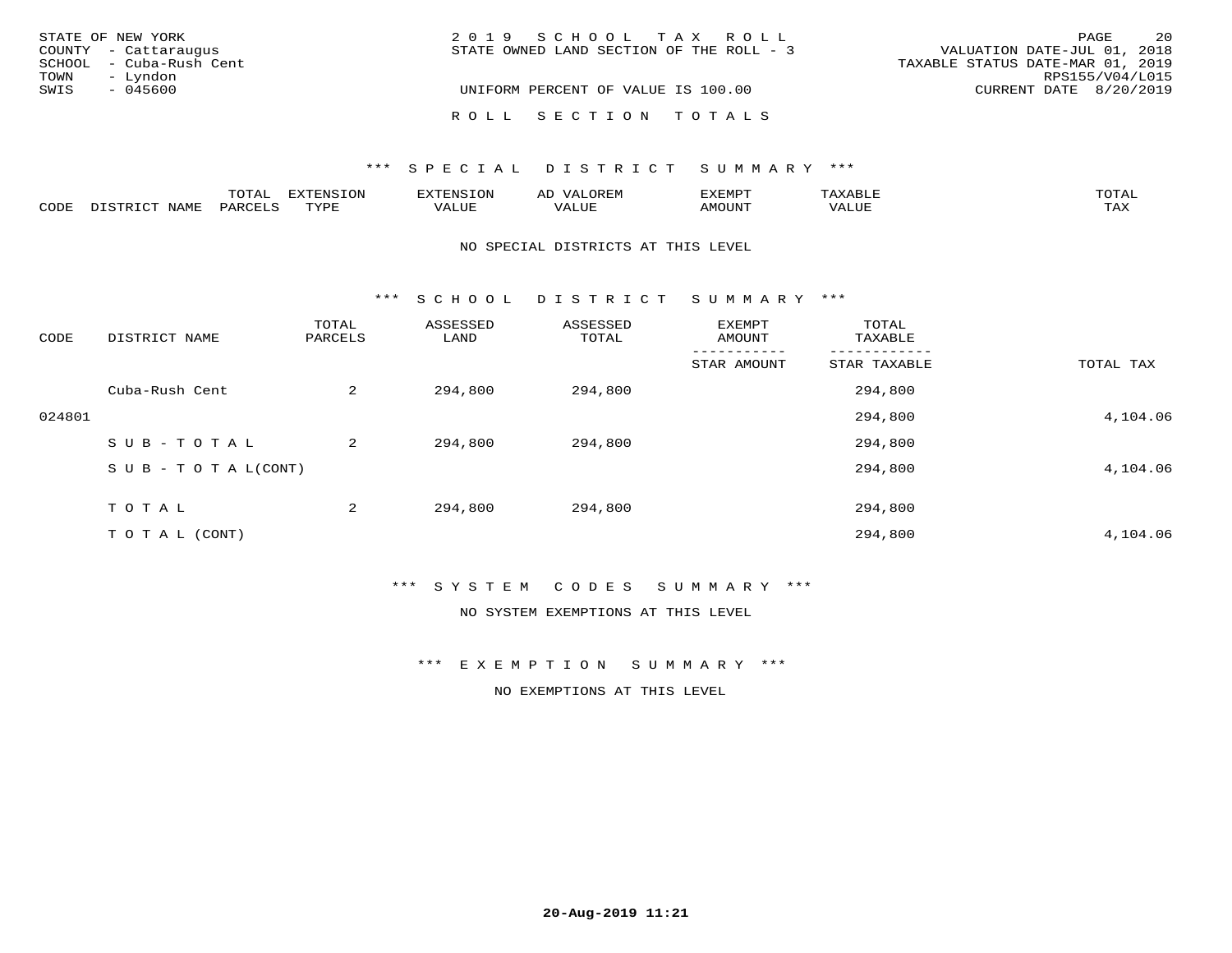|              | STATE OF NEW YORK<br>COUNTY - Cattaraugus       | 2019 SCHOOL TAX ROLL<br>VALUATION DATE-JUL 01, 2018<br>STATE OWNED LAND SECTION OF THE ROLL - 3 | PAGE                   | 21              |
|--------------|-------------------------------------------------|-------------------------------------------------------------------------------------------------|------------------------|-----------------|
| TOWN<br>SWIS | SCHOOL - Cuba-Rush Cent<br>- Lyndon<br>- 045600 | TAXABLE STATUS DATE-MAR 01, 2019<br>UNIFORM PERCENT OF VALUE IS 100.00                          | CURRENT DATE 8/20/2019 | RPS155/V04/L015 |
|              |                                                 | ROLL SECTION TOTALS                                                                             |                        |                 |

## \*\*\* G R A N D T O T A L S \*\*\*

| ROLL<br>SEC | DESCRIPTION        | TOTAL<br>PARCELS | ASSESSED<br>LAND | ASSESSED<br>TOTAL | <b>EXEMPT</b><br>AMOUNT | TOTAL<br>TAXABLE | TAX  | TOTAL<br>TAX |
|-------------|--------------------|------------------|------------------|-------------------|-------------------------|------------------|------|--------------|
|             |                    |                  |                  |                   | STAR AMOUNT             | STAR TAXABLE     | RATE |              |
|             | 2019-20 School Tax |                  | 294,800          | 294,800           |                         | 294,800          |      |              |
|             |                    |                  |                  |                   |                         | 294,800          |      | 3,993.66     |
|             | Library Tax        |                  | 294,800          | 294,800           |                         | 294,800          |      |              |
|             |                    |                  |                  |                   |                         | 294,800          |      | 110.40       |
|             | SPEC DIST TAXES    |                  |                  |                   |                         |                  |      |              |
|             | STATE OWNED LAND   |                  |                  |                   |                         |                  |      | 4,104.06     |

**20-Aug-2019 11:21**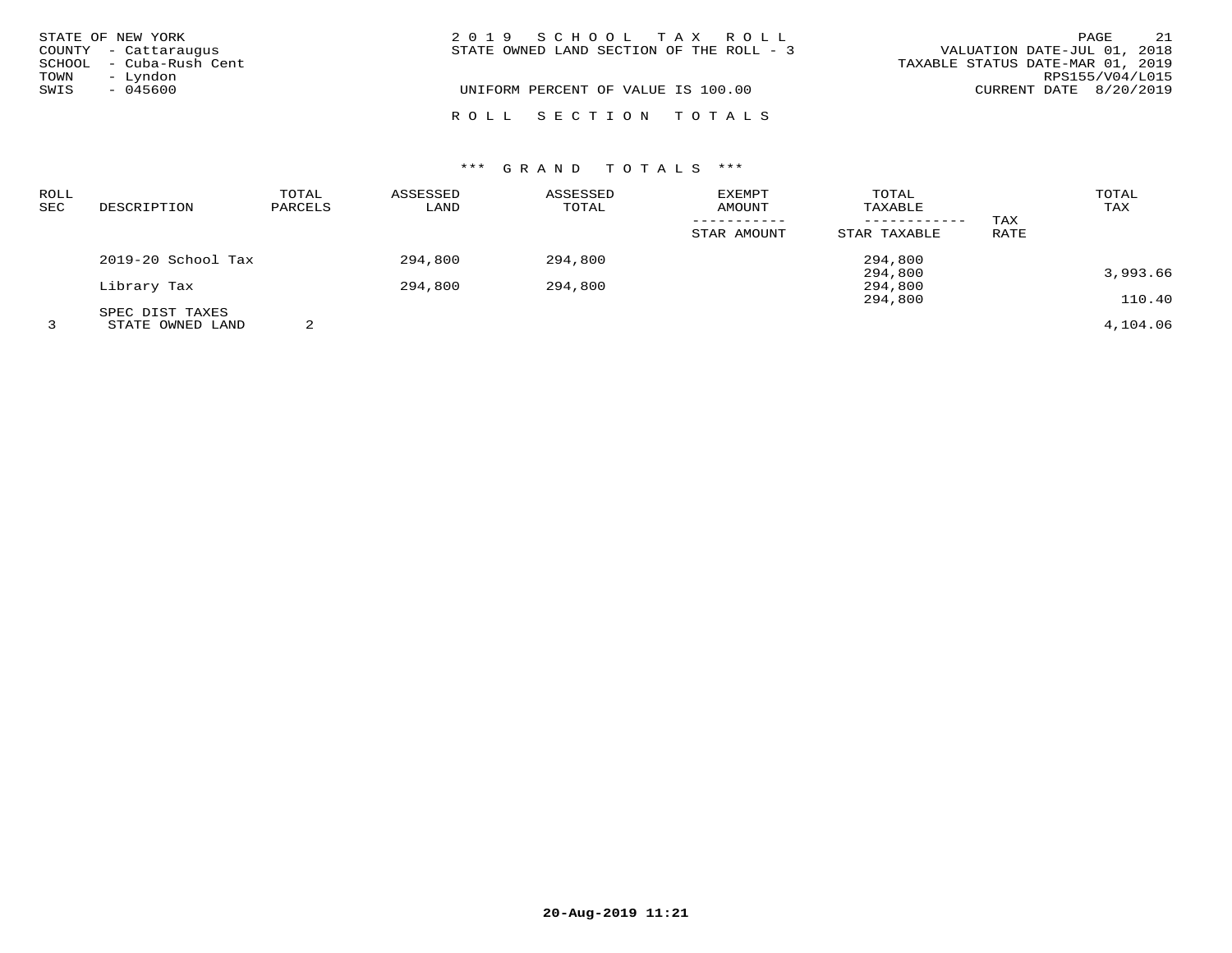| STATE OF NEW YORK       | 2019 SCHOOL TAX ROLL | 2.2<br>PAGE                      |
|-------------------------|----------------------|----------------------------------|
| COUNTY - Cattaraugus    |                      | VALUATION DATE-JUL 01, 2018      |
| SCHOOL - Cuba-Rush Cent |                      | TAXABLE STATUS DATE-MAR 01, 2019 |
| TOWN<br>- Lyndon        | SWIS TOTALS          | RPS155/V04/L015                  |
| SWIS<br>- 045600        |                      | CURRENT DATE 8/20/2019           |

\*\*\* S P E C I A L D I S T R I C T S U M M A R Y \*\*\*

|      |                                             | $  -$ | N I S   |  | ∸∽∸ | $\sim$ $\sim$ $\sim$ $\sim$<br>$\Delta$ |
|------|---------------------------------------------|-------|---------|--|-----|-----------------------------------------|
| CODE | $M$ $\leftrightarrow$ $N$ $\leftrightarrow$ | ∵⊾ ⊿  | $V_{A}$ |  |     | $m \times r$<br>⊥ ⊶∧                    |

NO SPECIAL DISTRICTS AT THIS LEVEL

\*\*\* S C H O O L D I S T R I C T S U M M A R Y \*\*\*

| CODE   | DISTRICT NAME                    | TOTAL<br>PARCELS | ASSESSED<br>LAND | ASSESSED<br>TOTAL | <b>EXEMPT</b><br>AMOUNT | TOTAL<br>TAXABLE |          |           |
|--------|----------------------------------|------------------|------------------|-------------------|-------------------------|------------------|----------|-----------|
|        |                                  |                  |                  |                   | STAR AMOUNT             | STAR TAXABLE     | TAX RATE | TOTAL TAX |
|        | Cuba-Rush Cent                   | 2                | 294,800          | 294,800           |                         | 294,800          |          |           |
| 024801 |                                  |                  |                  |                   |                         | 294,800          | .374478  | 4,104.06  |
|        | SUB-TOTAL                        | 2                | 294,800          | 294,800           |                         | 294,800          |          |           |
|        | $S \cup B - T \cup T A L (CONT)$ |                  |                  |                   |                         | 294,800          |          | 4,104.06  |
|        |                                  |                  |                  |                   |                         |                  |          |           |
|        | TOTAL                            | 2                | 294,800          | 294,800           |                         | 294,800          |          |           |
|        | T O T A L (CONT)                 |                  |                  |                   |                         | 294,800          |          | 4,104.06  |

\*\*\* S Y S T E M C O D E S S U M M A R Y \*\*\*

NO SYSTEM EXEMPTIONS AT THIS LEVEL

\*\*\* E X E M P T I O N S U M M A R Y \*\*\*

NO EXEMPTIONS AT THIS LEVEL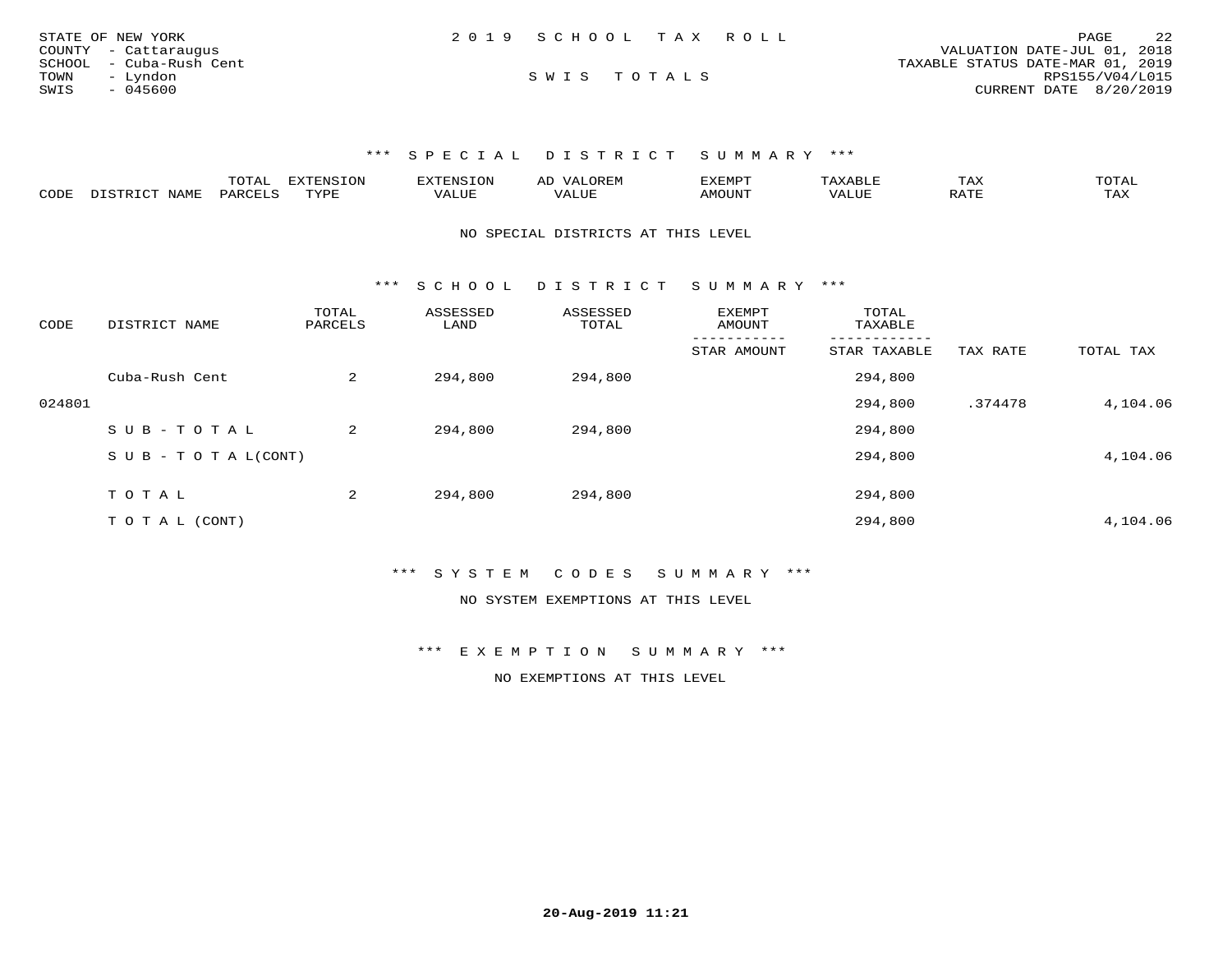| STATE OF NEW YORK       | 2019 SCHOOL TAX ROLL |  | PAGE                             | 23              |
|-------------------------|----------------------|--|----------------------------------|-----------------|
| COUNTY - Cattaraugus    |                      |  | VALUATION DATE-JUL 01, 2018      |                 |
| SCHOOL - Cuba-Rush Cent |                      |  | TAXABLE STATUS DATE-MAR 01, 2019 |                 |
| TOWN<br>– Lyndon        | SWIS TOTALS          |  |                                  | RPS155/V04/L015 |
| - 045600<br>SWIS        |                      |  | CURRENT DATE 8/20/2019           |                 |
|                         |                      |  |                                  |                 |

## \*\*\* G R A N D T O T A L S \*\*\*

| ROLL<br>SEC | DESCRIPTION        |   |         |         | TOTAL<br>PARCELS | ASSESSED<br>LAND   | ASSESSED<br>TOTAL | <b>EXEMPT</b><br>AMOUNT | TOTAL<br>TAXABLE |  |  |
|-------------|--------------------|---|---------|---------|------------------|--------------------|-------------------|-------------------------|------------------|--|--|
|             |                    |   |         |         | STAR AMOUNT      | STAR TAXABLE       | TAX<br>RATE       |                         |                  |  |  |
|             | 2019-20 School Tax |   | 294,800 | 294,800 |                  | 294,800            |                   |                         |                  |  |  |
|             | Library Tax        |   | 294,800 | 294,800 |                  | 294,800<br>294,800 | 13.547013         | 3,993.66                |                  |  |  |
|             | SPEC DIST TAXES    |   |         |         |                  | 294,800            | 0.374478          | 110.40                  |                  |  |  |
| 3           | STATE OWNED LAND   | 2 |         |         |                  |                    |                   | 4,104.06                |                  |  |  |
|             | 2019-20 School Tax |   | 294,800 | 294,800 |                  | 294,800            |                   |                         |                  |  |  |
|             | Library Tax        |   | 294,800 | 294,800 |                  | 294,800<br>294,800 | 13.547013         | 3,993.66                |                  |  |  |
|             | SPEC DIST TAXES    |   |         |         |                  | 294,800            | 0.374478          | 110.40                  |                  |  |  |
| $\star$     |                    |   |         |         |                  |                    |                   |                         |                  |  |  |
|             | SUB<br>TOTAL       | 2 |         |         |                  |                    |                   | 4,104.06                |                  |  |  |
|             | 2019-20 School Tax |   | 294,800 | 294,800 |                  | 294,800            |                   |                         |                  |  |  |
|             | Library Tax        |   | 294,800 | 294,800 |                  | 294,800<br>294,800 | 13.547013         | 3,993.66                |                  |  |  |
|             |                    |   |         |         |                  | 294,800            | 0.374478          | 110.40                  |                  |  |  |
|             | SPEC DIST TAXES    |   |         |         |                  |                    |                   |                         |                  |  |  |
| $***$       | GRAND TOTAL        | 2 |         |         |                  |                    |                   | 4,104.06                |                  |  |  |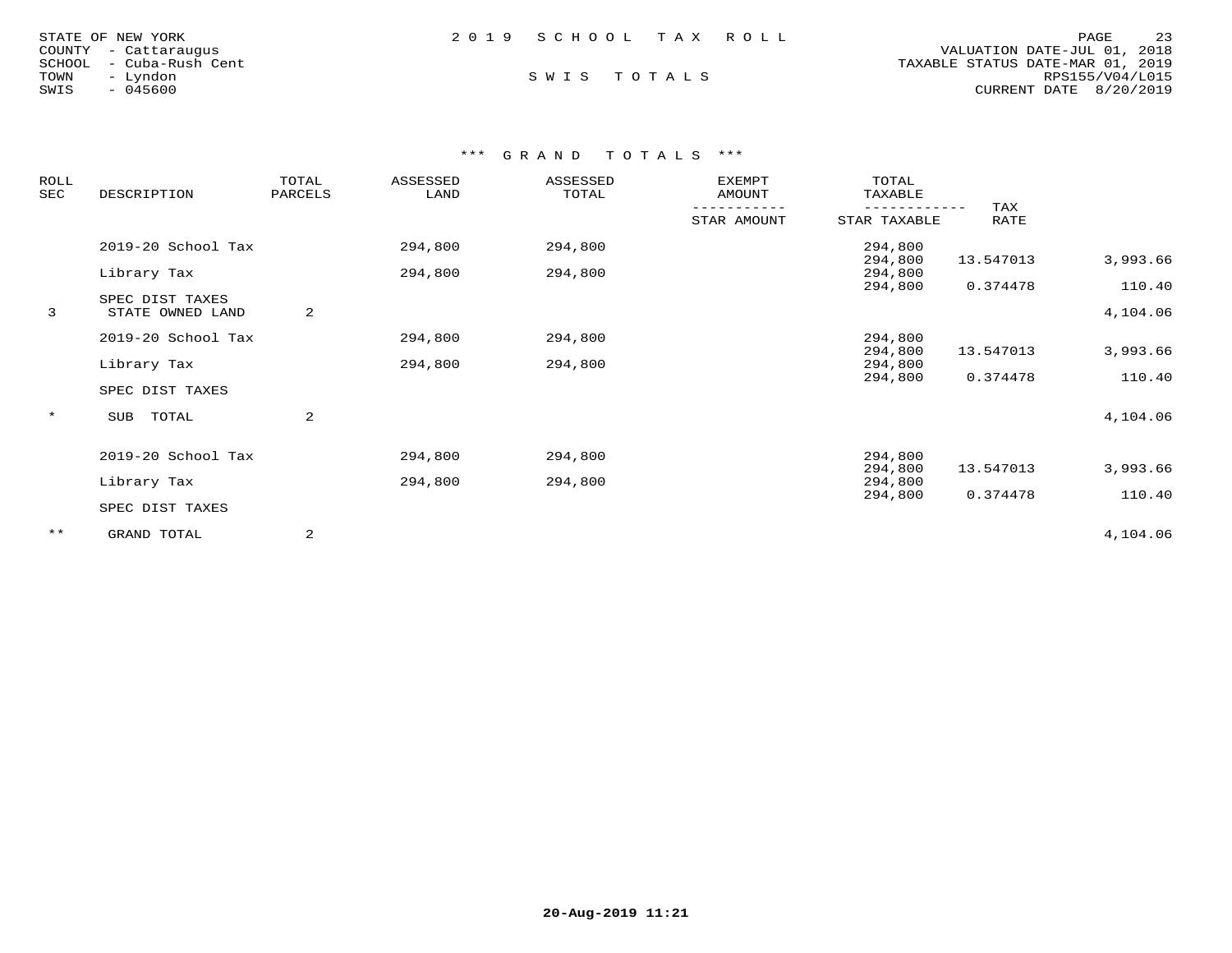\*\*\* S P E C I A L D I S T R I C T S U M M A R Y \*\*\*

|                                      |                      | $m \wedge r$<br>. | ---<br>$T$ $\cap$ | $T^{\sim}$ | ີ<br>ᅭ     | 17557<br>+. IVI ⊢ |                         |
|--------------------------------------|----------------------|-------------------|-------------------|------------|------------|-------------------|-------------------------|
| $\sim$ $\sim$ $\sim$ $\sim$<br>ື່ດ⊓⊾ | $H$ $A$ $M$ $\ldots$ | ⊃R∆D              | ັບ ⊬              | 'ALUE      | <b>TTT</b> | √ N∵              | $m \times r$<br>+ + + + |

NO SPECIAL DISTRICTS AT THIS LEVEL

\*\*\* S C H O O L D I S T R I C T S U M M A R Y \*\*\*

| CODE   | DISTRICT NAME                    | TOTAL<br>PARCELS | ASSESSED<br>LAND | ASSESSED<br>TOTAL | <b>EXEMPT</b><br>AMOUNT | TOTAL<br>TAXABLE |          |             |
|--------|----------------------------------|------------------|------------------|-------------------|-------------------------|------------------|----------|-------------|
|        |                                  |                  |                  |                   | STAR AMOUNT             | STAR TAXABLE     | TAX RATE | TOTAL TAX   |
|        | Cuba-Rush Cent                   | 13               | 3108,800         | 3108,800          |                         | 3,108,800        |          |             |
| 024801 |                                  |                  |                  |                   |                         | 3,108,800        |          | 43, 279. 15 |
|        | SUB-TOTAL                        | 13               | 3108,800         | 3108,800          |                         | 3,108,800        |          |             |
|        | $S \cup B - T \cup T A L (CONT)$ |                  |                  |                   |                         | 3,108,800        |          | 43, 279. 15 |
|        |                                  |                  |                  |                   |                         |                  |          |             |
|        | TOTAL                            | 13               | 3108,800         | 3108,800          |                         | 3,108,800        |          |             |
|        | T O T A L (CONT)                 |                  |                  |                   |                         | 3,108,800        |          | 43, 279. 15 |

\*\*\* S Y S T E M C O D E S S U M M A R Y \*\*\*

NO SYSTEM EXEMPTIONS AT THIS LEVEL

\*\*\* E X E M P T I O N S U M M A R Y \*\*\*

NO EXEMPTIONS AT THIS LEVEL